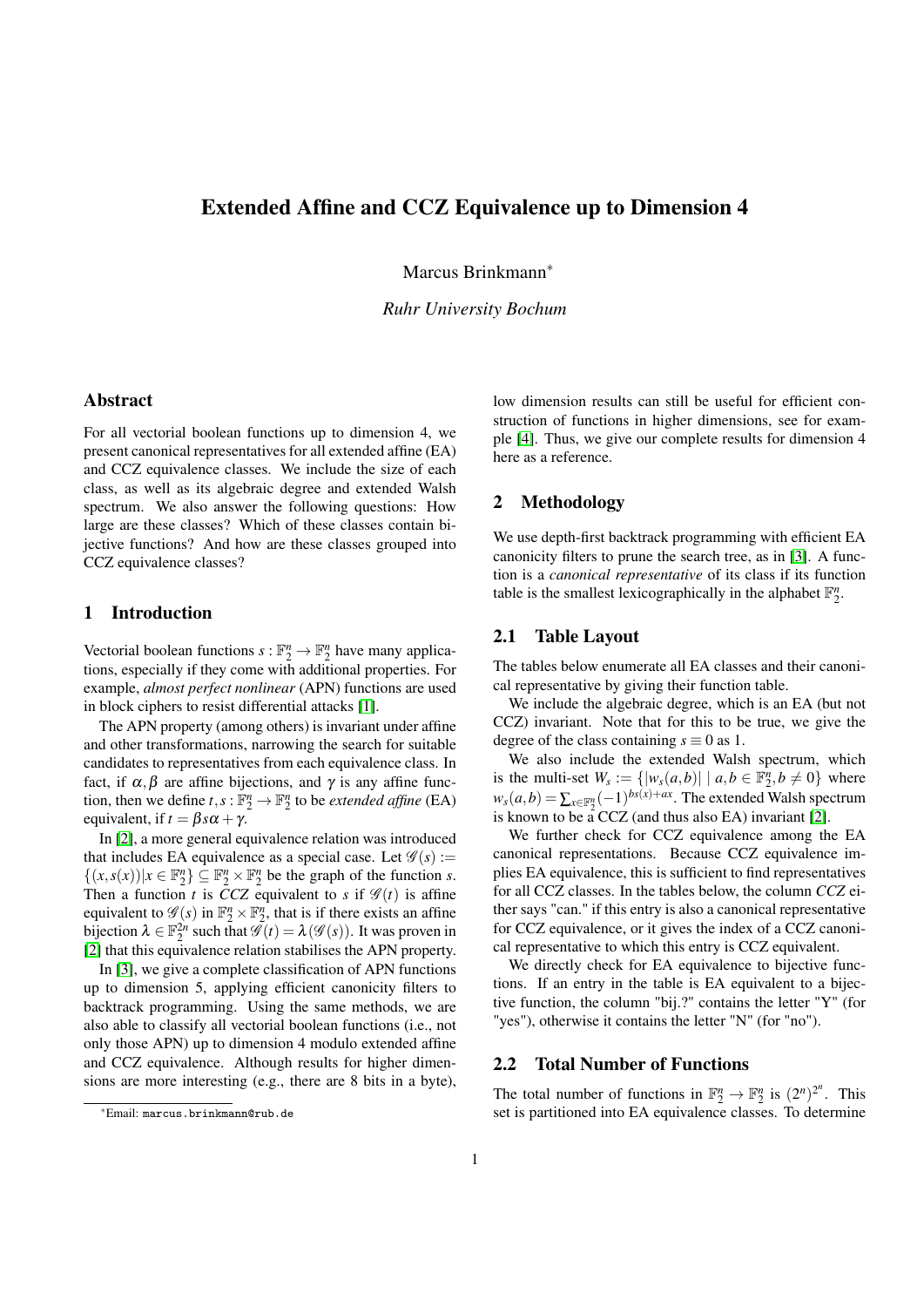<span id="page-1-5"></span>

| n | $ G^{\alpha} $ | $G^{\beta}$ | $ G^{\gamma} $ | G                |
|---|----------------|-------------|----------------|------------------|
|   |                |             |                |                  |
| 2 | 24             | h           | 64             | 9216             |
| 3 | 1344           | 168         | 4096           | 924844032        |
| 4 | 322560         | 20160       | 1048576        | 6818690079129600 |

Table 1: The size of the group of affine functions  $(\alpha, \beta, \gamma)$  acting on *s*, c.f. A028365, A002884 and A053763 in [\[5\]](#page-1-4).

the size of each class, we consider the group *G* of all function triplets  $(\alpha, \beta, \gamma)$  that acts on  $s : \mathbb{F}_2^n \to \mathbb{F}_2^n$  by means of  $(\alpha, \beta, \gamma) \cdot s = \beta s \alpha + \gamma$ , where  $\alpha$  is an affine bijection,  $\beta$  is a linear bijection, and  $\gamma$  is any affine function (the affine component of  $\beta$  is subsumed by γ). Then the EA equivalence class of *s* is the orbit *Gs* and the size is  $|Gs| = |G|/|G_s|$ , where  $G_s = \{(\alpha, \beta, \gamma) \in G | \beta s \alpha + \gamma = s \}$  is the *stabiliser* of *s*.

The order of *G* is easily counted, as the number of linear bijections is well known (cf. A002884 in [\[5\]](#page-1-4)):

$$
|G| = |G^{\alpha}| \cdot |G^{\beta}| \cdot |G^{\gamma}|
$$
  
=  $\left(2^n \cdot \prod_{i=0}^{n-1} (2^n - 2^i)\right) \cdot \left(\prod_{i=0}^{n-1} (2^n - 2^i)\right) \cdot (2^n)^{n+1}$  (1)

See [Table 1](#page-1-5) for the order of |*G*| up to dimension 4.

For example, to calculate the size of the equivalence class  $s = s_1$  in [Table 9,](#page-14-0) we have  $|Gs| = |G|/|G_s|$  $6818690079129600/6502809600 = 1048576.$ 

### 3 Results

#### 3.1 Dimension  $n = 1$

In dimension  $n = 1$  we have only a single EA equivalence class, see [Table 3.](#page-2-0) It contains all four functions, including the two bijective functions. All functions are linear, and have the same Walsh spectrum [\(Table 2\)](#page-2-1).

### 3.2 Dimension  $n = 2$

In dimension  $n = 2$  we have two EA equivalence classes, one containing the bijective functions, see [Table 5.](#page-2-2) They have distinct Walsh spectrums [\(Table 4\)](#page-2-3) and thus are also different CCZ equivalence classes.

#### 3.3 Dimension  $n = 3$

In dimension  $n = 3$ , we have seven distinct EA equivalence classes, four containing bijective functions (and these are all linear or quadratic), see [Table 7.](#page-3-0) They all have distinct Walsh spectrums [\(Table 6\)](#page-3-1), and thus also represent different CCZ equivalence classes.

#### 3.4 Dimension  $n = 4$

In dimension  $n = 4$ , we find 4713 different EA equivalence classes (with 71 different sizes), of which 194 contain bijective functions (while 4519 do not), see [Table 9.](#page-14-0) The classes have 481 distinct Walsh spectrums [\(Table 8\)](#page-4-0). However, the number of CCZ equivalence classes is 4151 and thus much larger (only 562 EA canonical representatives are not also CCZ canonical representatives).

#### A References

#### References

- <span id="page-1-0"></span>[1] K. Nyberg and L. R. Knudsen, "Provable security against differential cryptanalysis," in *Advances in Cryptology — CRYPTO' 92* (E. F. Brickell, ed.), (Berlin, Heidelberg), pp. 566–574, Springer Berlin Heidelberg, 1993.
- <span id="page-1-1"></span>[2] C. Carlet, P. Charpin, and V. Zinoviev, "Codes, bent functions and permutations suitable for DES-like cryptosystems," *Designs, Codes and Cryptography*, vol. 15, pp. 125–156, Nov 1998.
- <span id="page-1-2"></span>[3] M. Brinkmann and G. Leander, "On the classification of APN functions up to dimension five," *Designs, Codes and Cryptography*, vol. 49, pp. 273–288, Dec 2008.
- <span id="page-1-3"></span>[4] E. Boss, V. Grosso, T. Güneysu, G. Leander, A. Moradi, and T. Schneider, "Strong 8-bit Sboxes with efficient masking in hardware extended version," *Journal of Cryptographic Engineering*, vol. 7, pp. 149–165, Jun 2017.
- <span id="page-1-4"></span>[5] N. J. A. Sloane, "The On-Line Encyclopedia of Integer Sequences." <https://oeis.org/>, 2019.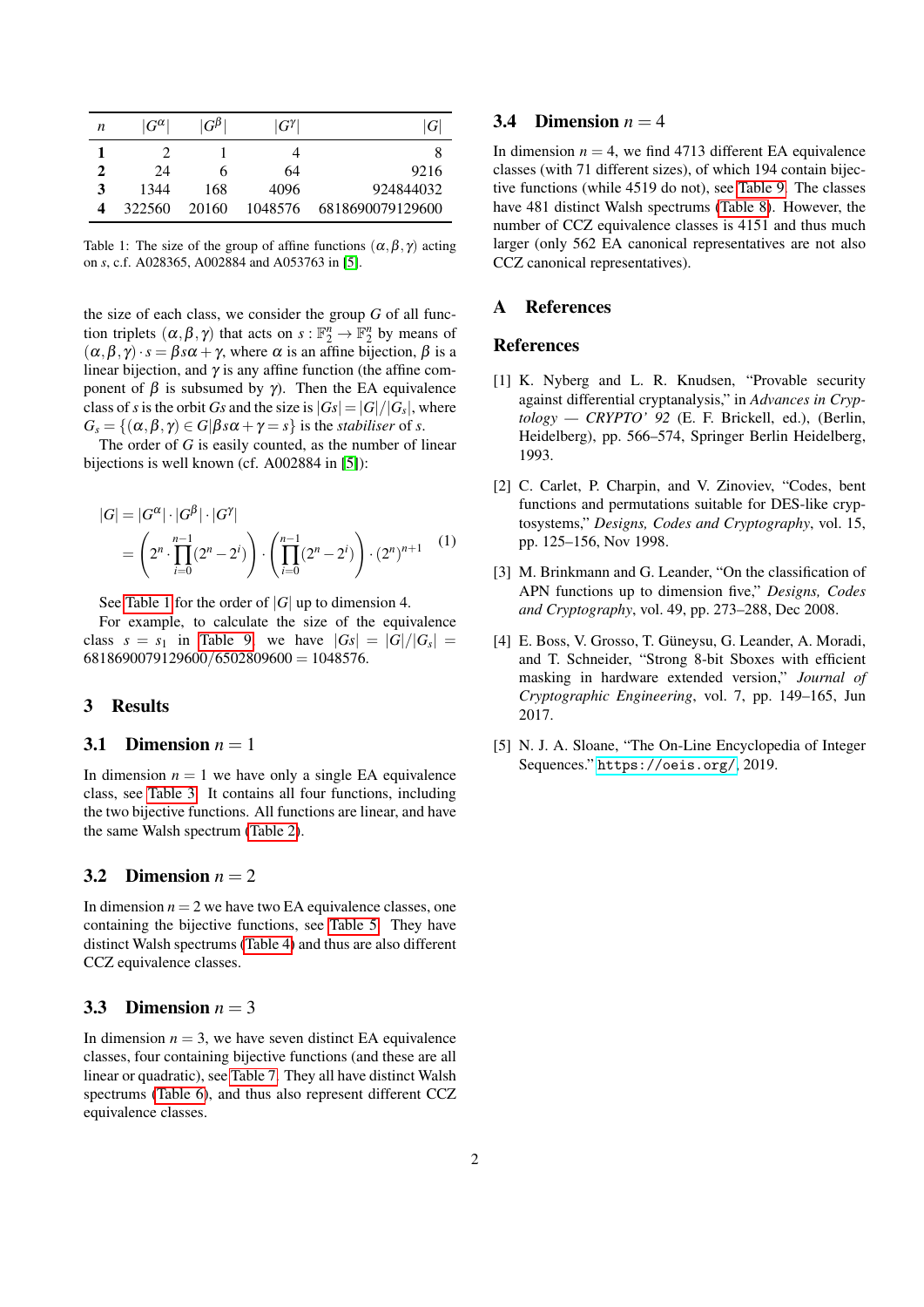## B Function Tables

## <span id="page-2-1"></span>B.1 Dimension 1

|    |                   | Multiplicity for $0, , 2^n$ |
|----|-------------------|-----------------------------|
| #  | $\mathbf{\Omega}$ |                             |
| W1 |                   |                             |

Table 2: Extended Walsh spectrums for dimension  $n = 1$ .

<span id="page-2-0"></span>

|       | $s(x)$ for $x \in \mathbb{F}_2^n$ |         |       |                    |      |
|-------|-----------------------------------|---------|-------|--------------------|------|
| - ( ) |                                   | $ G_s $ |       | $\deg$ w bij.? CCZ |      |
|       |                                   |         | $W_1$ |                    | can. |

Table 3: Extended affine and CCZ equivalence in dimension  $n = 1$ .

## <span id="page-2-3"></span>B.2 Dimension 2

|       |          |              |                   |                   | Multiplicity for $0, , 2^n$ |
|-------|----------|--------------|-------------------|-------------------|-----------------------------|
| #     | $\Omega$ | $\mathbf{L}$ |                   |                   |                             |
| $w_1$ | 9        | $^{(1)}$     | $\mathbf{\Omega}$ | $\mathbf{0}$      | ′ }                         |
| W٦    | 3        | 0            | ×                 | $\mathbf{\Omega}$ |                             |

Table 4: Walsh spectrums for dimension  $n = 2$ .

<span id="page-2-2"></span>

|  | $s(x)$ for $x \in \mathbb{F}_2^n$ |  |                         |                |      |
|--|-----------------------------------|--|-------------------------|----------------|------|
|  | # 0 1 2 3 $ G_s $ deg w bij.? CCZ |  |                         |                |      |
|  |                                   |  | 1 0 0 0 0 144 1 $w_1$ Y |                | can. |
|  |                                   |  | 2 0 0 0 1 48 2          | W <sub>2</sub> | can. |

Table 5: Extended affine and CCZ equivalence in dimension  $n = 2$ .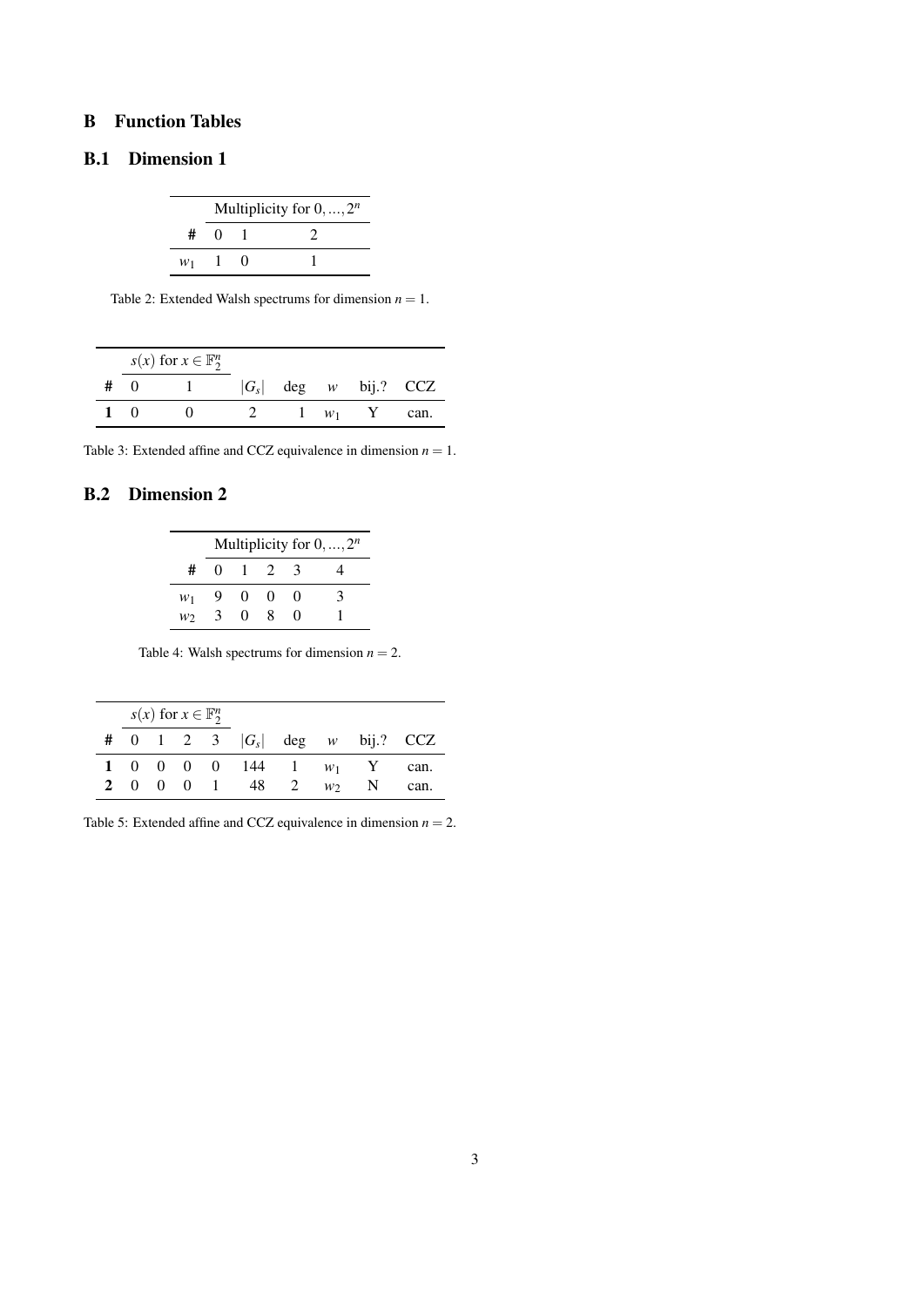## <span id="page-3-1"></span>B.3 Dimension 3

|       | Multiplicity for $0, , 2^n$ |          |          |   |    |          |   |        |          |  |  |  |  |  |  |
|-------|-----------------------------|----------|----------|---|----|----------|---|--------|----------|--|--|--|--|--|--|
| #     | $\theta$                    | 1        | 2        | 3 | 4  | 5        | 6 | 7      | 8        |  |  |  |  |  |  |
| $W_1$ | 49                          | $\theta$ | 0        | 0 | 0  | $\theta$ | 0 | 0      |          |  |  |  |  |  |  |
| $W_2$ | 21                          | 0        | 28       | 0 | 0  | 0        | 4 | 0      | 3        |  |  |  |  |  |  |
| w3    | 37                          | 0        | 0        | 0 | 16 | 0        | 0 | 0      | 3        |  |  |  |  |  |  |
| $W_4$ | 15                          | 0        | 28       | 0 | 8  | 0        | 4 | 0      |          |  |  |  |  |  |  |
| w5    | 31                          | 0        | 0        | 0 | 24 | 0        | 0 | 0      |          |  |  |  |  |  |  |
| $W_6$ | 12                          | 0        | 28       | 0 | 12 | 0        | 4 | 0      | $\Omega$ |  |  |  |  |  |  |
| W٦    | 28                          | $\theta$ | $\Omega$ | 0 | 28 | 0        | 0 | $_{0}$ | $\theta$ |  |  |  |  |  |  |

Table 6: Walsh spectrums for dimension  $n = 3$ .

<span id="page-3-0"></span>

|              |          |          |          | $s(x)$ for $x \in \mathbb{F}_2^n$ |          |                             |                |                             |         |     |                |          |      |
|--------------|----------|----------|----------|-----------------------------------|----------|-----------------------------|----------------|-----------------------------|---------|-----|----------------|----------|------|
| #            | $\theta$ |          | 2        | $\overline{3}$                    | 4        | 5                           | 6              | -7                          | $ G_s $ | deg | w              | $b$ ij.? | CCZ  |
| 1            | $\theta$ | $\theta$ | $\theta$ | $\theta$                          | $\theta$ | $\theta$                    | $\theta$       | $\theta$                    | 225792  |     | $W_1$          | Y        | can. |
| $\mathbf{2}$ | 0        | $\theta$ | $\theta$ | $\theta$                          | 0        | $\overline{0}$              | $\Omega$       |                             | 4032    | 3   | W <sub>2</sub> | N        | can. |
| 3            | 0        | $\theta$ | $\theta$ | $\theta$                          | 0        | 0                           |                |                             | 4608    | 2   | W3             | Y        | can. |
| 4            | $\theta$ | $\theta$ | $\theta$ | $\theta$                          | $\theta$ | 0                           |                | $\mathcal{D}_{\mathcal{L}}$ | 192     | 3   | $W_4$          | N        | can. |
| 5            | $\theta$ | $\theta$ | $\theta$ | $\theta$                          | 0        | 1                           | $\mathfrak{D}$ | 3                           | 768     | 2   | $W_5$          | Y        | can. |
| 6            | 0        | $\theta$ | 0        | 0                                 | 0        | 1                           | 2              | 4                           | 96      | 3   | $W_6$          | N        | can. |
| 7            | $\theta$ | $\theta$ | $\theta$ |                                   | 0        | $\mathcal{D}_{\mathcal{L}}$ | 4              |                             | 1344    | 2   | $W_7$          | Y        | can. |

Table 7: Extended affine and CCZ equivalence in dimension  $n = 3$ .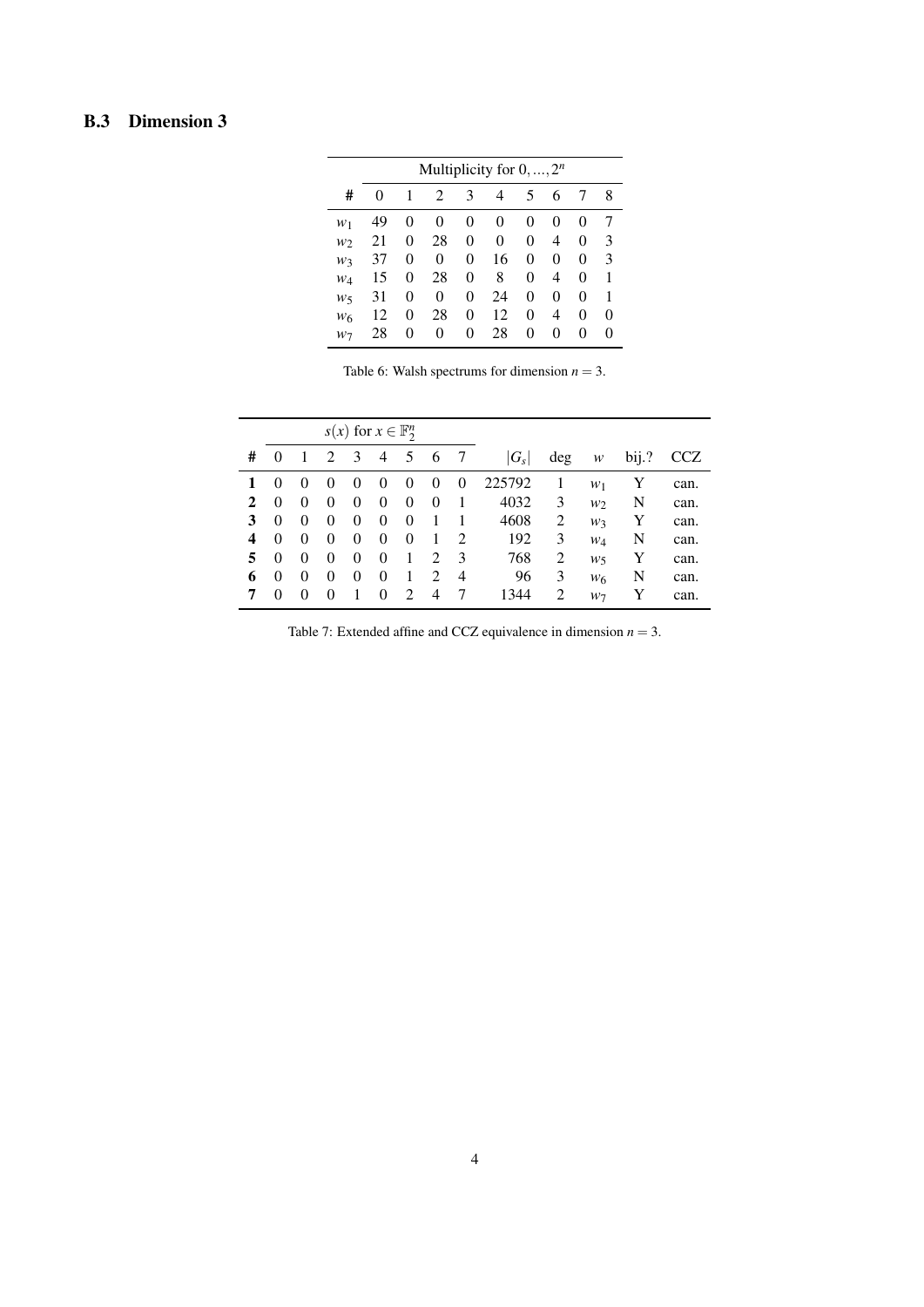# <span id="page-4-0"></span>B.4 Dimension 4

|                                    |                  |                                      |                         |                                      |                  |                                      |                        |                                      |                     |                                      | Multiplicity for $0, 2^i, i \in \mathbb{F}_2^n$ |                                      |                  |                                      |                       |                                      |                       |
|------------------------------------|------------------|--------------------------------------|-------------------------|--------------------------------------|------------------|--------------------------------------|------------------------|--------------------------------------|---------------------|--------------------------------------|-------------------------------------------------|--------------------------------------|------------------|--------------------------------------|-----------------------|--------------------------------------|-----------------------|
| #                                  | $\boldsymbol{0}$ | $\mathbf{1}$                         | $\overline{c}$          | 3                                    | $\overline{4}$   | 5                                    | 6                      | 7                                    | 8                   | 9                                    | 10                                              | 11                                   | 12               | 13                                   | 14                    | 15                                   | 16                    |
| $w_1$                              | 225              | $\boldsymbol{0}$                     | $\boldsymbol{0}$        | $\boldsymbol{0}$                     | $\boldsymbol{0}$ | $\boldsymbol{0}$                     | $\boldsymbol{0}$       | $\boldsymbol{0}$                     | $\boldsymbol{0}$    | $\boldsymbol{0}$                     | $\boldsymbol{0}$                                | $\boldsymbol{0}$                     | $\boldsymbol{0}$ | $\boldsymbol{0}$                     | $\boldsymbol{0}$      | $\boldsymbol{0}$                     | 15                    |
| $w_2$                              | 105              | $\boldsymbol{0}$                     | 120                     | $\boldsymbol{0}$                     | $\boldsymbol{0}$ | $\boldsymbol{0}$                     | $\boldsymbol{0}$       | $\boldsymbol{0}$                     | $\boldsymbol{0}$    | $\boldsymbol{0}$                     | $\boldsymbol{0}$                                | $\boldsymbol{0}$                     | $\boldsymbol{0}$ | $\boldsymbol{0}$                     | 8                     | $\boldsymbol{0}$                     | $\sqrt{ }$            |
| $w_3$                              | 169              | $\boldsymbol{0}$                     | $\boldsymbol{0}$        | $\boldsymbol{0}$                     | 56               | $\boldsymbol{0}$                     | $\boldsymbol{0}$       | $\boldsymbol{0}$                     | $\boldsymbol{0}$    | $\boldsymbol{0}$                     | $\boldsymbol{0}$                                | $\boldsymbol{0}$                     | 8                | $\boldsymbol{0}$                     | $\boldsymbol{0}$      | $\boldsymbol{0}$                     | $\overline{7}$        |
| $W_4$                              | 77               | $\boldsymbol{0}$                     | 120                     | $\boldsymbol{0}$                     | 28               | $\theta$                             | $\boldsymbol{0}$       | $\boldsymbol{0}$                     | $\boldsymbol{0}$    | $\boldsymbol{0}$                     | $\boldsymbol{0}$                                | $\boldsymbol{0}$                     | $\overline{4}$   | $\boldsymbol{0}$                     | 8                     | $\boldsymbol{0}$                     | 3                     |
| $W_5$                              | 105              | $\boldsymbol{0}$                     | 96                      | $\boldsymbol{0}$                     | $\boldsymbol{0}$ | $\boldsymbol{0}$                     | 24                     | $\boldsymbol{0}$                     | $\boldsymbol{0}$    | $\boldsymbol{0}$                     | 8                                               | $\boldsymbol{0}$                     | $\boldsymbol{0}$ | $\boldsymbol{0}$                     | $\boldsymbol{0}$      | $\boldsymbol{0}$                     | $\overline{7}$        |
| $W_6$                              | 77               | $\boldsymbol{0}$                     | 108                     | $\boldsymbol{0}$                     | 28               | $\boldsymbol{0}$                     | 12                     | $\boldsymbol{0}$                     | $\boldsymbol{0}$    | $\boldsymbol{0}$                     | $\overline{4}$                                  | $\boldsymbol{0}$                     | $\overline{4}$   | $\boldsymbol{0}$                     | 4                     | $\boldsymbol{0}$                     | 3                     |
| $w_7$                              | 141              | $\boldsymbol{0}$                     | $\boldsymbol{0}$        | $\boldsymbol{0}$                     | 84               | $\theta$                             | $\boldsymbol{0}$       | $\boldsymbol{0}$                     | $\boldsymbol{0}$    | $\boldsymbol{0}$                     | $\boldsymbol{0}$                                | $\boldsymbol{0}$                     | 12               | $\boldsymbol{0}$                     | $\boldsymbol{0}$      | $\boldsymbol{0}$                     | 3                     |
| $w_{8}$                            | 63               | $\boldsymbol{0}$                     | 114                     | $\boldsymbol{0}$                     | 42               | $\boldsymbol{0}$                     | 6                      | $\boldsymbol{0}$                     | $\boldsymbol{0}$    | $\boldsymbol{0}$                     | $\overline{2}$                                  | $\boldsymbol{0}$                     | 6                | $\boldsymbol{0}$                     | 6                     | $\boldsymbol{0}$                     | $\,1$                 |
| WQ                                 | 201              | $\boldsymbol{0}$                     | $\boldsymbol{0}$        | $\boldsymbol{0}$                     | $\boldsymbol{0}$ | $\boldsymbol{0}$                     | $\boldsymbol{0}$       | $\boldsymbol{0}$                     | 32                  | $\boldsymbol{0}$                     | $\boldsymbol{0}$                                | $\boldsymbol{0}$                     | $\boldsymbol{0}$ | $\boldsymbol{0}$                     | $\boldsymbol{0}$      | $\boldsymbol{0}$                     | 7                     |
| $w_{10}$                           | 93               | $\boldsymbol{0}$                     | 108                     | $\boldsymbol{0}$                     | $\boldsymbol{0}$ | $\boldsymbol{0}$                     | 12                     | $\boldsymbol{0}$                     | 16                  | $\boldsymbol{0}$                     | $\overline{4}$                                  | $\boldsymbol{0}$                     | $\boldsymbol{0}$ | $\boldsymbol{0}$                     | 4                     | $\boldsymbol{0}$                     | 3                     |
| $w_{11}$                           | 157              | $\boldsymbol{0}$                     | $\boldsymbol{0}$        | $\boldsymbol{0}$                     | 56               | $\boldsymbol{0}$                     | $\boldsymbol{0}$       | $\boldsymbol{0}$                     | 16                  | $\boldsymbol{0}$                     | $\boldsymbol{0}$                                | $\boldsymbol{0}$                     | 8                | $\boldsymbol{0}$                     | $\boldsymbol{0}$      | $\boldsymbol{0}$                     | 3                     |
| $w_{12}$                           | 77               | $\boldsymbol{0}$                     | 96                      | $\boldsymbol{0}$                     | 28               | $\boldsymbol{0}$                     | 24                     | $\boldsymbol{0}$                     | $\boldsymbol{0}$    | $\boldsymbol{0}$                     | 8                                               | $\boldsymbol{0}$                     | $\overline{4}$   | $\boldsymbol{0}$                     | $\boldsymbol{0}$      | $\boldsymbol{0}$                     | 3                     |
| $w_{13}$                           | 71               | $\boldsymbol{0}$                     | 108                     | $\boldsymbol{0}$                     | 28               | $\boldsymbol{0}$                     | 12                     | $\boldsymbol{0}$                     | 8                   | $\boldsymbol{0}$                     | $\overline{4}$                                  | $\boldsymbol{0}$                     | $\overline{4}$   | $\boldsymbol{0}$                     | 4                     | $\boldsymbol{0}$                     | $\,1$                 |
| W <sub>14</sub>                    | 63               | $\boldsymbol{0}$                     | 102                     | $\boldsymbol{0}$                     | 42               | $\boldsymbol{0}$                     | 18                     | $\boldsymbol{0}$                     | $\boldsymbol{0}$    | $\boldsymbol{0}$                     | 6                                               | $\boldsymbol{0}$                     | 6                | $\boldsymbol{0}$                     | $\overline{c}$        | $\boldsymbol{0}$                     | $\mathbf{1}$          |
| W <sub>15</sub>                    | 135              | $\boldsymbol{0}$                     | $\boldsymbol{0}$        | $\boldsymbol{0}$                     | 84               | $\theta$                             | $\boldsymbol{0}$       | $\boldsymbol{0}$                     | 8                   | $\boldsymbol{0}$                     | $\boldsymbol{0}$                                | $\boldsymbol{0}$                     | 12               | $\boldsymbol{0}$                     | $\boldsymbol{0}$      | $\boldsymbol{0}$                     | $\,1$                 |
| $W_{16}$                           | 60               | $\boldsymbol{0}$                     | 108                     | $\boldsymbol{0}$                     | 42               | $\boldsymbol{0}$                     | 12                     | $\boldsymbol{0}$                     | $\overline{4}$      | $\boldsymbol{0}$                     | $\overline{4}$                                  | $\boldsymbol{0}$                     | 6                | $\boldsymbol{0}$                     | 4                     | $\boldsymbol{0}$                     | $\boldsymbol{0}$      |
| $w_{17}$                           | 153              | $\boldsymbol{0}$                     | $\boldsymbol{0}$        | $\boldsymbol{0}$                     | 64               | $\boldsymbol{0}$                     | $\boldsymbol{0}$       | $\boldsymbol{0}$                     | 16                  | $\boldsymbol{0}$                     | $\boldsymbol{0}$                                | $\boldsymbol{0}$                     | $\boldsymbol{0}$ | $\boldsymbol{0}$                     | $\boldsymbol{0}$      | $\boldsymbol{0}$                     | $\overline{7}$        |
| $W_{18}$                           | 69               | $\boldsymbol{0}$                     | 108                     | $\boldsymbol{0}$                     | 32               | $\boldsymbol{0}$                     | 12                     | $\boldsymbol{0}$                     | 8                   | $\boldsymbol{0}$                     | $\overline{4}$                                  | $\boldsymbol{0}$                     | $\boldsymbol{0}$ | $\boldsymbol{0}$                     | 4                     | $\boldsymbol{0}$                     | 3                     |
| W <sub>19</sub>                    | 133              | $\boldsymbol{0}$                     | $\boldsymbol{0}$        | $\boldsymbol{0}$                     | 88               | $\theta$                             | $\boldsymbol{0}$       | $\boldsymbol{0}$                     | 8                   | $\boldsymbol{0}$                     | $\boldsymbol{0}$                                | $\boldsymbol{0}$                     | 8                | $\boldsymbol{0}$                     | $\boldsymbol{0}$      | $\boldsymbol{0}$                     | 3                     |
| $w_{20}$                           | 59               | $\boldsymbol{0}$                     | 108                     | $\boldsymbol{0}$                     | 44               | $\boldsymbol{0}$                     | 12                     | $\boldsymbol{0}$                     | $\overline{4}$      | $\boldsymbol{0}$                     | $\overline{4}$                                  | $\boldsymbol{0}$                     | $\overline{4}$   | $\boldsymbol{0}$                     | 4                     | $\boldsymbol{0}$                     | $\mathbf{1}$          |
| W <sub>21</sub>                    | 123<br>54        | $\boldsymbol{0}$                     | $\boldsymbol{0}$        | $\boldsymbol{0}$                     | 100              | $\boldsymbol{0}$                     | $\boldsymbol{0}$<br>12 | $\boldsymbol{0}$                     | 4<br>$\overline{c}$ | $\boldsymbol{0}$                     | $\boldsymbol{0}$<br>$\overline{4}$              | $\boldsymbol{0}$<br>$\boldsymbol{0}$ | 12               | $\boldsymbol{0}$                     | $\boldsymbol{0}$      | $\boldsymbol{0}$                     | $\mathbf{1}$          |
| W <sub>22</sub>                    | 125              | $\boldsymbol{0}$<br>$\boldsymbol{0}$ | 108<br>$\boldsymbol{0}$ | $\boldsymbol{0}$<br>$\boldsymbol{0}$ | 50<br>92         | $\boldsymbol{0}$<br>$\boldsymbol{0}$ | $\boldsymbol{0}$       | $\boldsymbol{0}$<br>$\boldsymbol{0}$ | 16                  | $\boldsymbol{0}$<br>$\boldsymbol{0}$ | $\boldsymbol{0}$                                | $\boldsymbol{0}$                     | 6<br>4           | $\boldsymbol{0}$<br>$\boldsymbol{0}$ | 4<br>$\boldsymbol{0}$ | $\boldsymbol{0}$<br>$\boldsymbol{0}$ | $\boldsymbol{0}$<br>3 |
| W <sub>23</sub>                    | 55               | $\boldsymbol{0}$                     | 108                     | $\boldsymbol{0}$                     | 46               | $\boldsymbol{0}$                     | 12                     | $\boldsymbol{0}$                     | 8                   | $\boldsymbol{0}$                     | $\overline{4}$                                  | $\boldsymbol{0}$                     | 2                | $\boldsymbol{0}$                     | 4                     | $\boldsymbol{0}$                     | $\mathbf{1}$          |
| W <sub>24</sub>                    | 69               | $\boldsymbol{0}$                     | 96                      | $\boldsymbol{0}$                     | 32               | $\boldsymbol{0}$                     | 24                     | $\boldsymbol{0}$                     | 8                   | $\boldsymbol{0}$                     | 8                                               | $\boldsymbol{0}$                     | $\boldsymbol{0}$ | $\boldsymbol{0}$                     | $\boldsymbol{0}$      | $\boldsymbol{0}$                     | 3                     |
| W <sub>25</sub><br>W <sub>26</sub> | 59               | $\boldsymbol{0}$                     | 102                     | $\boldsymbol{0}$                     | 44               | $\boldsymbol{0}$                     | 18                     | $\boldsymbol{0}$                     | $\overline{4}$      | $\boldsymbol{0}$                     | 6                                               | $\boldsymbol{0}$                     | 4                | $\boldsymbol{0}$                     | $\overline{c}$        | $\boldsymbol{0}$                     | $\mathbf{1}$          |
| W27                                | 55               | $\boldsymbol{0}$                     | 102                     | $\boldsymbol{0}$                     | 46               | $\boldsymbol{0}$                     | 18                     | $\boldsymbol{0}$                     | 8                   | $\boldsymbol{0}$                     | 6                                               | $\boldsymbol{0}$                     | 2                | $\boldsymbol{0}$                     | $\overline{c}$        | $\boldsymbol{0}$                     | $\mathbf{1}$          |
| W <sub>28</sub>                    | 115              | $\boldsymbol{0}$                     | $\boldsymbol{0}$        | $\boldsymbol{0}$                     | 104              | $\boldsymbol{0}$                     | $\boldsymbol{0}$       | $\boldsymbol{0}$                     | 12                  | $\boldsymbol{0}$                     | $\boldsymbol{0}$                                | $\boldsymbol{0}$                     | 8                | $\boldsymbol{0}$                     | $\boldsymbol{0}$      | $\boldsymbol{0}$                     | $\mathbf{1}$          |
| W <sub>29</sub>                    | 63               | $\boldsymbol{0}$                     | 96                      | $\boldsymbol{0}$                     | 42               | $\boldsymbol{0}$                     | 24                     | $\boldsymbol{0}$                     | $\boldsymbol{0}$    | $\boldsymbol{0}$                     | 8                                               | $\boldsymbol{0}$                     | 6                | $\boldsymbol{0}$                     | $\boldsymbol{0}$      | $\boldsymbol{0}$                     | $\mathbf{1}$          |
| $W_30$                             | 50               | $\boldsymbol{0}$                     | 105                     | $\boldsymbol{0}$                     | 52               | $\boldsymbol{0}$                     | 15                     | $\boldsymbol{0}$                     | 6                   | $\boldsymbol{0}$                     | 5                                               | $\boldsymbol{0}$                     | $\overline{4}$   | $\boldsymbol{0}$                     | 3                     | $\boldsymbol{0}$                     | $\boldsymbol{0}$      |
| $W_31$                             | 149              | $\boldsymbol{0}$                     | $\boldsymbol{0}$        | $\boldsymbol{0}$                     | 60               | $\theta$                             | $\boldsymbol{0}$       | $\boldsymbol{0}$                     | 24                  | $\boldsymbol{0}$                     | $\boldsymbol{0}$                                | $\boldsymbol{0}$                     | $\overline{4}$   | $\boldsymbol{0}$                     | $\boldsymbol{0}$      | $\boldsymbol{0}$                     | 3                     |
| W32                                | 67               | $\boldsymbol{0}$                     | 108                     | $\boldsymbol{0}$                     | 30               | $\theta$                             | 12                     | $\boldsymbol{0}$                     | 12                  | $\boldsymbol{0}$                     | $\overline{4}$                                  | $\boldsymbol{0}$                     | $\overline{c}$   | $\boldsymbol{0}$                     | 4                     | $\boldsymbol{0}$                     | $\mathbf{1}$          |
| W33                                | 93               | $\boldsymbol{0}$                     | 96                      | $\boldsymbol{0}$                     | $\boldsymbol{0}$ | $\theta$                             | 24                     | $\boldsymbol{0}$                     | 16                  | $\boldsymbol{0}$                     | 8                                               | $\boldsymbol{0}$                     | $\mathbf{0}$     | $\boldsymbol{0}$                     | $\boldsymbol{0}$      | $\boldsymbol{0}$                     | 3                     |
| W34                                | 67               | $\boldsymbol{0}$                     | 102                     | $\boldsymbol{0}$                     | 30               | $\boldsymbol{0}$                     | 18                     | $\boldsymbol{0}$                     | 12                  | $\boldsymbol{0}$                     | 6                                               | $\boldsymbol{0}$                     | $\overline{c}$   | $\boldsymbol{0}$                     | $\overline{c}$        | $\boldsymbol{0}$                     | 1                     |
| W35                                | 71               | $\boldsymbol{0}$                     | 102                     | $\boldsymbol{0}$                     | 28               | $\boldsymbol{0}$                     | 18                     | $\boldsymbol{0}$                     | 8                   | $\boldsymbol{0}$                     | 6                                               | $\boldsymbol{0}$                     | $\overline{4}$   | $\boldsymbol{0}$                     | $\overline{c}$        | $\boldsymbol{0}$                     | 1                     |
| W36                                | 127              | $\boldsymbol{0}$                     | $\boldsymbol{0}$        | $\boldsymbol{0}$                     | 88               | $\boldsymbol{0}$                     | $\boldsymbol{0}$       | $\boldsymbol{0}$                     | 16                  | $\boldsymbol{0}$                     | $\boldsymbol{0}$                                | $\boldsymbol{0}$                     | $\,8$            | $\boldsymbol{0}$                     | $\boldsymbol{0}$      | $\boldsymbol{0}$                     | 1                     |
| W37                                | 56               | 0                                    | 105                     | $\boldsymbol{0}$                     | 44               | $\boldsymbol{0}$                     | 15                     | $\boldsymbol{0}$                     | 8                   | $\boldsymbol{0}$                     | 5                                               | $\boldsymbol{0}$                     | $\overline{4}$   | $\boldsymbol{0}$                     | 3                     | $\boldsymbol{0}$                     | $\boldsymbol{0}$      |
| W38                                | 71               | $\boldsymbol{0}$                     | 96                      | $\boldsymbol{0}$                     | 28               | $\boldsymbol{0}$                     | 24                     | $\boldsymbol{0}$                     | 8                   | $\boldsymbol{0}$                     | 8                                               | $\boldsymbol{0}$                     | $\overline{4}$   | $\boldsymbol{0}$                     | $\boldsymbol{0}$      | $\boldsymbol{0}$                     | 1                     |
| $W_39$                             | 59               | $\boldsymbol{0}$                     | 96                      | $\boldsymbol{0}$                     | 44               | $\boldsymbol{0}$                     | 24                     | $\boldsymbol{0}$                     | $\overline{4}$      | $\boldsymbol{0}$                     | 8                                               | $\boldsymbol{0}$                     | $\overline{4}$   | $\boldsymbol{0}$                     | $\boldsymbol{0}$      | $\boldsymbol{0}$                     | 1                     |
| $W_{40}$                           | 56               | 0                                    | 102                     | $\boldsymbol{0}$                     | 44               | $\boldsymbol{0}$                     | 18                     | $\boldsymbol{0}$                     | 8                   | $\boldsymbol{0}$                     | 6                                               | $\boldsymbol{0}$                     | $\overline{4}$   | $\boldsymbol{0}$                     | $\overline{c}$        | $\boldsymbol{0}$                     | $\boldsymbol{0}$      |
| $W_{41}$                           | 50               | $\boldsymbol{0}$                     | 102                     | $\boldsymbol{0}$                     | 52               | $\boldsymbol{0}$                     | 18                     | $\boldsymbol{0}$                     | 6                   | $\boldsymbol{0}$                     | 6                                               | $\boldsymbol{0}$                     | $\overline{4}$   | $\boldsymbol{0}$                     | $\overline{c}$        | $\boldsymbol{0}$                     | $\boldsymbol{0}$      |
| W <sub>42</sub>                    | 54               | $\boldsymbol{0}$                     | 99                      | $\boldsymbol{0}$                     | 50               | $\boldsymbol{0}$                     | 21                     | $\boldsymbol{0}$                     | $\overline{c}$      | $\boldsymbol{0}$                     | $\tau$                                          | $\boldsymbol{0}$                     | 6                | $\boldsymbol{0}$                     | 1                     | $\boldsymbol{0}$                     | $\boldsymbol{0}$      |
| W <sub>43</sub>                    | 60               | $\boldsymbol{0}$                     | 99                      | $\boldsymbol{0}$                     | 42               | $\boldsymbol{0}$                     | 21                     | $\boldsymbol{0}$                     | $\overline{4}$      | $\boldsymbol{0}$                     | $\tau$                                          | $\boldsymbol{0}$                     | 6                | $\boldsymbol{0}$                     | 1                     | $\boldsymbol{0}$                     | $\boldsymbol{0}$      |
| $W_{44}$                           | 116              | $\boldsymbol{0}$                     | $\boldsymbol{0}$        | $\boldsymbol{0}$                     | 102              | $\boldsymbol{0}$                     | $\boldsymbol{0}$       | $\boldsymbol{0}$                     | 12                  | $\boldsymbol{0}$                     | $\boldsymbol{0}$                                | $\boldsymbol{0}$                     | 10               | $\boldsymbol{0}$                     | $\boldsymbol{0}$      | $\boldsymbol{0}$                     | $\boldsymbol{0}$      |
| W <sub>45</sub>                    | 189              | $\boldsymbol{0}$                     | $\boldsymbol{0}$        | $\boldsymbol{0}$                     | $\boldsymbol{0}$ | $\boldsymbol{0}$                     | $\boldsymbol{0}$       | $\boldsymbol{0}$                     | 48                  | $\boldsymbol{0}$                     | $\boldsymbol{0}$                                | $\boldsymbol{0}$                     | $\boldsymbol{0}$ | $\boldsymbol{0}$                     | $\boldsymbol{0}$      | $\boldsymbol{0}$                     | 3                     |

Table 8: Walsh spectrums for dimension  $n = 4$ .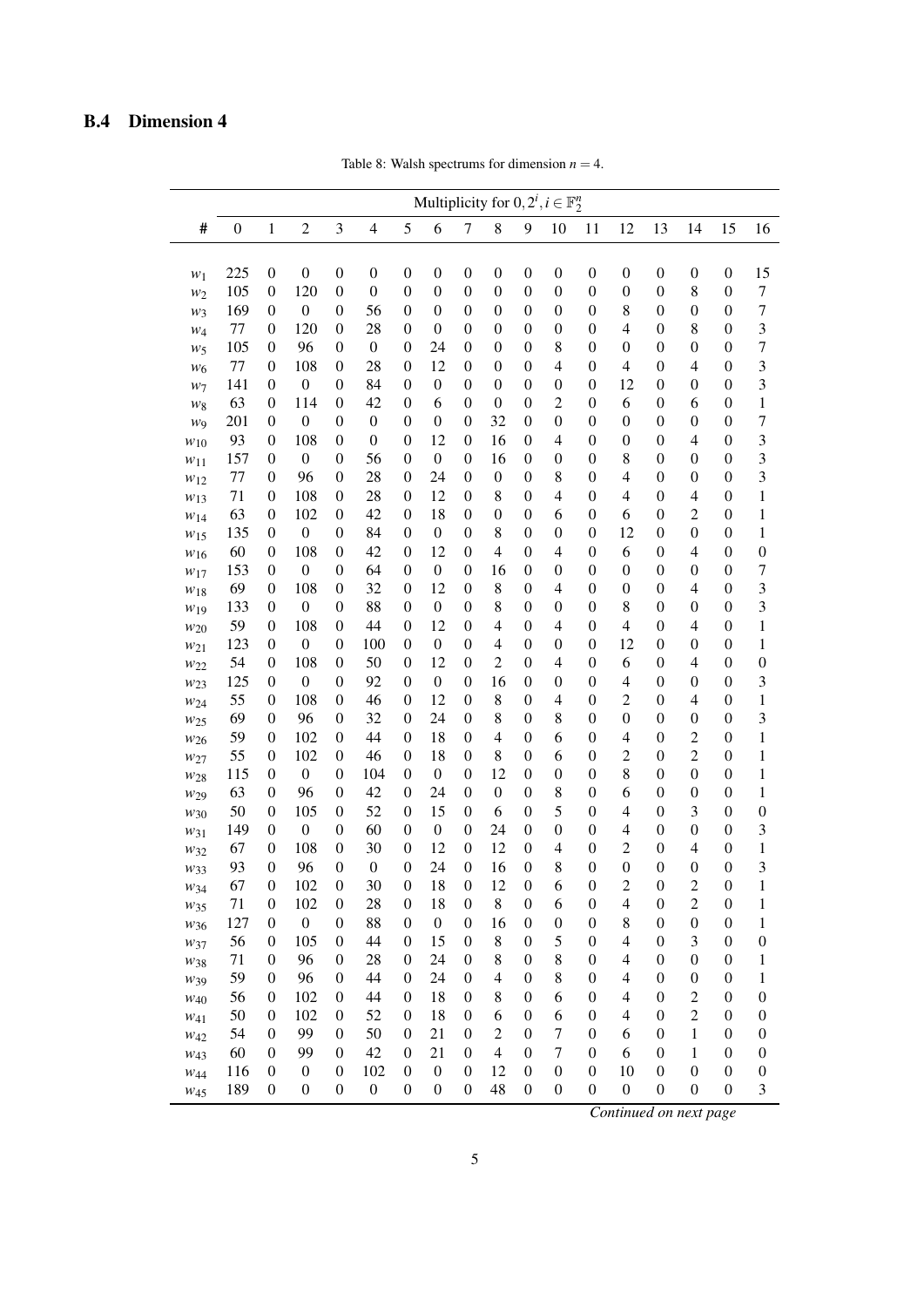Table 8 – *Continued from previous page*

|                                    |                  |                                      |                         |                  | rabie o                |                                      |                        |                                      |                        |                                      | Continued from previous page |                                      |                                    |                                      |                                      |                                      |                       |
|------------------------------------|------------------|--------------------------------------|-------------------------|------------------|------------------------|--------------------------------------|------------------------|--------------------------------------|------------------------|--------------------------------------|------------------------------|--------------------------------------|------------------------------------|--------------------------------------|--------------------------------------|--------------------------------------|-----------------------|
| #                                  | $\boldsymbol{0}$ | $\mathbf{1}$                         | $\overline{c}$          | 3                | $\overline{4}$         | 5                                    | 6                      | $\tau$                               | 8                      | 9                                    | 10                           | 11                                   | 12                                 | 13                                   | 14                                   | 15                                   | 16                    |
| $W_{46}$                           | 87               | $\boldsymbol{0}$                     | 102                     | $\boldsymbol{0}$ | $\boldsymbol{0}$       | $\boldsymbol{0}$                     | 18                     | $\boldsymbol{0}$                     | 24                     | $\boldsymbol{0}$                     | 6                            | $\boldsymbol{0}$                     | $\boldsymbol{0}$                   | $\boldsymbol{0}$                     | $\overline{c}$                       | $\boldsymbol{0}$                     | $\mathbf{1}$          |
| W <sub>47</sub>                    | 151              | $\boldsymbol{0}$                     | $\boldsymbol{0}$        | $\boldsymbol{0}$ | 56                     | $\boldsymbol{0}$                     | $\boldsymbol{0}$       | $\boldsymbol{0}$                     | 24                     | $\boldsymbol{0}$                     | $\boldsymbol{0}$             | $\boldsymbol{0}$                     | 8                                  | $\boldsymbol{0}$                     | $\boldsymbol{0}$                     | $\boldsymbol{0}$                     | 1                     |
| $W_{48}$                           | 68               | $\boldsymbol{0}$                     | 102                     | 0                | 28                     | $\boldsymbol{0}$                     | 18                     | $\boldsymbol{0}$                     | 12                     | $\boldsymbol{0}$                     | 6                            | $\boldsymbol{0}$                     | 4                                  | $\boldsymbol{0}$                     | 2                                    | $\boldsymbol{0}$                     | $\boldsymbol{0}$      |
| W <sub>49</sub>                    | 141              | $\boldsymbol{0}$                     | $\boldsymbol{0}$        | $\boldsymbol{0}$ | 64                     | $\boldsymbol{0}$                     | $\boldsymbol{0}$       | $\boldsymbol{0}$                     | 32                     | $\boldsymbol{0}$                     | $\boldsymbol{0}$             | $\boldsymbol{0}$                     | 0                                  | $\boldsymbol{0}$                     | $\boldsymbol{0}$                     | $\boldsymbol{0}$                     | 3                     |
| $W$ 50                             | 63               | $\boldsymbol{0}$                     | 102                     | 0                | 32                     | $\boldsymbol{0}$                     | 18                     | 0                                    | 16                     | $\boldsymbol{0}$                     | 6                            | $\boldsymbol{0}$                     | $\boldsymbol{0}$                   | $\boldsymbol{0}$                     | $\overline{c}$                       | $\boldsymbol{0}$                     | 1                     |
| W51                                | 119              | $\boldsymbol{0}$                     | $\boldsymbol{0}$        | $\boldsymbol{0}$ | 92                     | $\boldsymbol{0}$                     | $\boldsymbol{0}$       | 0                                    | 24                     | $\boldsymbol{0}$                     | $\boldsymbol{0}$             | $\boldsymbol{0}$                     | 4                                  | $\boldsymbol{0}$                     | $\boldsymbol{0}$                     | $\boldsymbol{0}$                     | 1                     |
| $w_{52}$                           | 55               | $\boldsymbol{0}$                     | 96                      | 0                | 46                     | $\boldsymbol{0}$                     | 24                     | 0                                    | 8                      | $\boldsymbol{0}$                     | 8                            | $\boldsymbol{0}$                     | $\overline{c}$                     | $\boldsymbol{0}$                     | $\boldsymbol{0}$                     | $\boldsymbol{0}$                     | 1                     |
| $W_{53}$                           | 52               | 0                                    | 102                     | $\boldsymbol{0}$ | 46                     | $\boldsymbol{0}$                     | 18                     | 0                                    | 12                     | $\boldsymbol{0}$                     | 6                            | $\boldsymbol{0}$                     | $\overline{c}$                     | 0                                    | $\overline{c}$                       | $\boldsymbol{0}$                     | $\boldsymbol{0}$      |
| $W_{54}$                           | 143              | 0                                    | $\boldsymbol{0}$        | $\boldsymbol{0}$ | 60                     | $\boldsymbol{0}$                     | $\boldsymbol{0}$       | 0                                    | 32                     | $\boldsymbol{0}$                     | $\boldsymbol{0}$             | $\boldsymbol{0}$                     | 4                                  | $\boldsymbol{0}$                     | $\boldsymbol{0}$                     | $\boldsymbol{0}$                     | 1                     |
| $W$ 55                             | 67               | $\boldsymbol{0}$                     | 96                      | 0                | 30                     | $\boldsymbol{0}$                     | 24                     | 0                                    | 12                     | $\boldsymbol{0}$                     | 8                            | $\boldsymbol{0}$                     | $\overline{c}$                     | $\boldsymbol{0}$                     | $\boldsymbol{0}$                     | $\boldsymbol{0}$                     | 1                     |
| $W$ 56                             | 64               | 0                                    | 102                     | 0                | 30                     | $\boldsymbol{0}$                     | 18                     | 0                                    | 16                     | $\boldsymbol{0}$                     | 6                            | $\boldsymbol{0}$                     | $\overline{c}$                     | $\boldsymbol{0}$                     | $\overline{c}$                       | $\boldsymbol{0}$                     | $\boldsymbol{0}$      |
| W57                                | 56               | $\boldsymbol{0}$                     | 99                      | 0                | 44                     | $\boldsymbol{0}$                     | 21                     | $\boldsymbol{0}$                     | 8                      | $\boldsymbol{0}$                     | $\tau$                       | $\boldsymbol{0}$                     | 4                                  | $\boldsymbol{0}$                     | 1                                    | $\boldsymbol{0}$                     | $\boldsymbol{0}$      |
| $W_{58}$                           | 124              | $\boldsymbol{0}$                     | $\boldsymbol{0}$        | $\boldsymbol{0}$ | 88                     | $\boldsymbol{0}$                     | $\boldsymbol{0}$       | 0                                    | 20                     | $\boldsymbol{0}$                     | $\boldsymbol{0}$             | $\boldsymbol{0}$                     | 8                                  | $\boldsymbol{0}$                     | $\boldsymbol{0}$                     | $\boldsymbol{0}$                     | $\boldsymbol{0}$      |
| W <sub>59</sub>                    | 60               | 0                                    | 96                      | $\boldsymbol{0}$ | 42                     | $\boldsymbol{0}$                     | 24                     | $\boldsymbol{0}$                     | $\overline{4}$         | $\boldsymbol{0}$                     | 8                            | $\boldsymbol{0}$                     | 6                                  | $\boldsymbol{0}$                     | $\boldsymbol{0}$                     | $\boldsymbol{0}$                     | $\boldsymbol{0}$      |
| $W_{60}$                           | 117              | $\boldsymbol{0}$                     | $\boldsymbol{0}$        | 0                | 96<br>48               | $\boldsymbol{0}$                     | $\boldsymbol{0}$       | 0                                    | 24                     | $\boldsymbol{0}$                     | $\boldsymbol{0}$             | $\boldsymbol{0}$                     | 0                                  | $\boldsymbol{0}$                     | $\boldsymbol{0}$                     | $\boldsymbol{0}$                     | 3                     |
| $W_{61}$                           | 51<br>107        | $\boldsymbol{0}$<br>$\boldsymbol{0}$ | 102<br>$\boldsymbol{0}$ | 0<br>0           | 108                    | $\boldsymbol{0}$<br>$\boldsymbol{0}$ | 18<br>$\boldsymbol{0}$ | 0<br>0                               | 12<br>20               | $\boldsymbol{0}$<br>$\boldsymbol{0}$ | 6<br>$\boldsymbol{0}$        | $\boldsymbol{0}$<br>$\boldsymbol{0}$ | $\boldsymbol{0}$<br>4              | $\boldsymbol{0}$<br>$\boldsymbol{0}$ | $\overline{c}$<br>$\boldsymbol{0}$   | $\boldsymbol{0}$<br>$\boldsymbol{0}$ | $\mathbf{1}$<br>1     |
| $w_{62}$                           | 46               | $\boldsymbol{0}$                     | 102                     | $\boldsymbol{0}$ | 54                     | $\boldsymbol{0}$                     | 18                     | 0                                    | 10                     | $\boldsymbol{0}$                     | 6                            | $\boldsymbol{0}$                     | $\overline{c}$                     | $\boldsymbol{0}$                     | $\overline{c}$                       | $\boldsymbol{0}$                     | $\boldsymbol{0}$      |
| $W_{63}$                           | 50               | $\mathbf{0}$                         | 99                      | $\boldsymbol{0}$ | 52                     | $\boldsymbol{0}$                     | 21                     | 0                                    | 6                      | $\boldsymbol{0}$                     | 7                            | $\boldsymbol{0}$                     | 4                                  | $\boldsymbol{0}$                     | 1                                    | $\boldsymbol{0}$                     | $\boldsymbol{0}$      |
| W <sub>64</sub>                    | 112              | $\boldsymbol{0}$                     | $\boldsymbol{0}$        | 0                | 104                    | $\boldsymbol{0}$                     | $\boldsymbol{0}$       | 0                                    | 16                     | $\boldsymbol{0}$                     | $\boldsymbol{0}$             | $\boldsymbol{0}$                     | 8                                  | $\boldsymbol{0}$                     | $\boldsymbol{0}$                     | $\boldsymbol{0}$                     | $\boldsymbol{0}$      |
| W <sub>65</sub><br>W <sub>66</sub> | 54               | $\boldsymbol{0}$                     | 96                      | $\boldsymbol{0}$ | 50                     | $\boldsymbol{0}$                     | 24                     | 0                                    | $\mathfrak{2}$         | $\boldsymbol{0}$                     | 8                            | $\boldsymbol{0}$                     | 6                                  | $\boldsymbol{0}$                     | $\boldsymbol{0}$                     | $\boldsymbol{0}$                     | $\boldsymbol{0}$      |
| W <sub>67</sub>                    | 63               | $\boldsymbol{0}$                     | 96                      | $\boldsymbol{0}$ | 32                     | $\boldsymbol{0}$                     | 24                     | 0                                    | 16                     | $\boldsymbol{0}$                     | 8                            | $\boldsymbol{0}$                     | $\boldsymbol{0}$                   | $\boldsymbol{0}$                     | $\boldsymbol{0}$                     | $\boldsymbol{0}$                     | 1                     |
| $W_{68}$                           | 51               | $\boldsymbol{0}$                     | 96                      | $\boldsymbol{0}$ | 48                     | $\boldsymbol{0}$                     | 24                     | 0                                    | 12                     | $\boldsymbol{0}$                     | 8                            | $\boldsymbol{0}$                     | $\boldsymbol{0}$                   | $\boldsymbol{0}$                     | $\boldsymbol{0}$                     | $\boldsymbol{0}$                     | 1                     |
| W <sub>69</sub>                    | 52               | $\boldsymbol{0}$                     | 99                      | $\boldsymbol{0}$ | 46                     | $\boldsymbol{0}$                     | 21                     | 0                                    | 12                     | $\boldsymbol{0}$                     | $\boldsymbol{7}$             | $\boldsymbol{0}$                     | $\overline{c}$                     | $\boldsymbol{0}$                     | 1                                    | $\boldsymbol{0}$                     | $\boldsymbol{0}$      |
| $W$ 70                             | 46               | $\boldsymbol{0}$                     | 99                      | $\boldsymbol{0}$ | 54                     | $\boldsymbol{0}$                     | 21                     | 0                                    | 10                     | $\boldsymbol{0}$                     | $\boldsymbol{7}$             | $\boldsymbol{0}$                     | $\overline{c}$                     | $\boldsymbol{0}$                     | 1                                    | $\boldsymbol{0}$                     | $\boldsymbol{0}$      |
| $W_71$                             | 108              | $\boldsymbol{0}$                     | $\boldsymbol{0}$        | $\boldsymbol{0}$ | 106                    | $\boldsymbol{0}$                     | $\boldsymbol{0}$       | $\boldsymbol{0}$                     | 20                     | $\boldsymbol{0}$                     | $\boldsymbol{0}$             | $\boldsymbol{0}$                     | 6                                  | $\boldsymbol{0}$                     | $\boldsymbol{0}$                     | $\boldsymbol{0}$                     | $\boldsymbol{0}$      |
| W <sub>72</sub>                    | 50               | $\boldsymbol{0}$                     | 96                      | $\boldsymbol{0}$ | 52                     | $\boldsymbol{0}$                     | 24                     | $\boldsymbol{0}$                     | 6                      | $\boldsymbol{0}$                     | 8                            | $\boldsymbol{0}$                     | 4                                  | $\boldsymbol{0}$                     | $\boldsymbol{0}$                     | $\boldsymbol{0}$                     | $\boldsymbol{0}$      |
| W <sub>73</sub>                    | 56               | $\boldsymbol{0}$                     | 96                      | $\boldsymbol{0}$ | 44                     | $\boldsymbol{0}$                     | 24                     | $\boldsymbol{0}$                     | 8                      | $\boldsymbol{0}$                     | 8                            | $\boldsymbol{0}$                     | 4                                  | $\boldsymbol{0}$                     | $\boldsymbol{0}$                     | $\boldsymbol{0}$                     | $\boldsymbol{0}$      |
| W74                                | 87               | $\boldsymbol{0}$                     | 96                      | $\boldsymbol{0}$ | $\boldsymbol{0}$       | $\boldsymbol{0}$                     | 24                     | $\boldsymbol{0}$                     | 24                     | $\boldsymbol{0}$                     | 8                            | $\boldsymbol{0}$                     | $\boldsymbol{0}$                   | $\boldsymbol{0}$                     | $\boldsymbol{0}$                     | $\boldsymbol{0}$                     | 1                     |
| W <sub>75</sub>                    | 64               | $\boldsymbol{0}$                     | 99                      | $\boldsymbol{0}$ | 30                     | $\boldsymbol{0}$                     | 21                     | $\boldsymbol{0}$                     | 16                     | $\boldsymbol{0}$                     | $\tau$                       | $\boldsymbol{0}$                     | $\overline{c}$                     | $\boldsymbol{0}$                     | 1                                    | $\boldsymbol{0}$                     | $\boldsymbol{0}$      |
| $W$ 76                             | 68               | $\boldsymbol{0}$                     | 96                      | $\boldsymbol{0}$ | 28                     | $\boldsymbol{0}$                     | 24                     | $\boldsymbol{0}$                     | 12                     | $\boldsymbol{0}$                     | 8                            | $\boldsymbol{0}$                     | $\overline{\mathcal{L}}$           | $\boldsymbol{0}$                     | $\boldsymbol{0}$                     | $\boldsymbol{0}$                     | $\boldsymbol{0}$      |
| W77                                | 120              | $\boldsymbol{0}$                     | $\boldsymbol{0}$        | $\boldsymbol{0}$ | 90                     | $\boldsymbol{0}$                     | $\boldsymbol{0}$       | $\boldsymbol{0}$                     | 24                     | $\boldsymbol{0}$                     | $\boldsymbol{0}$             | $\boldsymbol{0}$                     | 6                                  | $\boldsymbol{0}$                     | $\boldsymbol{0}$                     | $\boldsymbol{0}$                     | $\boldsymbol{0}$      |
| W <sub>78</sub>                    | 183              | $\boldsymbol{0}$                     | $\boldsymbol{0}$        | $\boldsymbol{0}$ | $\boldsymbol{0}$       | $\boldsymbol{0}$                     | $\boldsymbol{0}$       | $\boldsymbol{0}$                     | 56                     | $\boldsymbol{0}$                     | $\boldsymbol{0}$             | $\boldsymbol{0}$                     | 0                                  | $\boldsymbol{0}$                     | $\boldsymbol{0}$                     | $\boldsymbol{0}$                     | 1                     |
| W79                                | 84               | 0                                    | 99                      | $\boldsymbol{0}$ | $\boldsymbol{0}$       | $\boldsymbol{0}$                     | 21                     | $\boldsymbol{0}$                     | 28                     | $\boldsymbol{0}$                     | 7                            | $\boldsymbol{0}$                     | $\boldsymbol{0}$                   | $\boldsymbol{0}$                     | 1                                    | $\boldsymbol{0}$                     | $\boldsymbol{0}$      |
| $W_{80}$                           | 135              | 0                                    | $\boldsymbol{0}$        | $\boldsymbol{0}$ | 64                     | $\boldsymbol{0}$                     | $\boldsymbol{0}$       | $\boldsymbol{0}$                     | 40                     | $\boldsymbol{0}$                     | $\boldsymbol{0}$             | $\boldsymbol{0}$                     | $\boldsymbol{0}$                   | $\boldsymbol{0}$                     | $\boldsymbol{0}$                     | $\boldsymbol{0}$                     | 1                     |
| W81                                | 60               | $\boldsymbol{0}$                     | 99                      | $\boldsymbol{0}$ | 32                     | $\boldsymbol{0}$                     | 21                     | $\boldsymbol{0}$                     | 20                     | $\boldsymbol{0}$                     | 7                            | $\boldsymbol{0}$                     | $\boldsymbol{0}$                   | $\boldsymbol{0}$                     | 1                                    | $\boldsymbol{0}$                     | $\boldsymbol{0}$      |
| W82                                | 140              | 0                                    | $\boldsymbol{0}$        | $\boldsymbol{0}$ | 60                     | $\boldsymbol{0}$                     | $\boldsymbol{0}$       | $\boldsymbol{0}$                     | 36                     | $\boldsymbol{0}$                     | $\boldsymbol{0}$             | $\boldsymbol{0}$                     | 4                                  | $\boldsymbol{0}$                     | $\boldsymbol{0}$                     | $\boldsymbol{0}$                     | $\boldsymbol{0}$      |
| $W83$                              | 64               | 0                                    | 96                      | $\boldsymbol{0}$ | 30                     | $\boldsymbol{0}$                     | 24                     | $\boldsymbol{0}$                     | 16                     | $\boldsymbol{0}$                     | 8                            | $\boldsymbol{0}$                     | $\overline{c}$                     | $\boldsymbol{0}$                     | $\boldsymbol{0}$                     | $\boldsymbol{0}$                     | $\boldsymbol{0}$      |
| $W84$                              | 111              | $\boldsymbol{0}$                     | $\boldsymbol{0}$        | 0                | 96                     | $\boldsymbol{0}$                     | $\boldsymbol{0}$       | $\boldsymbol{0}$                     | 32                     | $\boldsymbol{0}$                     | $\boldsymbol{0}$             | $\boldsymbol{0}$                     | 0                                  | $\boldsymbol{0}$                     | $\boldsymbol{0}$                     | $\boldsymbol{0}$                     | 1                     |
| $W85$                              | 48               | $\overline{0}$                       | 99                      | $\boldsymbol{0}$ | 48                     | $\boldsymbol{0}$                     | 21                     | $\boldsymbol{0}$                     | 16                     | $\boldsymbol{0}$                     | 7                            | $\boldsymbol{0}$                     | 0                                  | $\boldsymbol{0}$                     | 1                                    | $\boldsymbol{0}$                     | $\boldsymbol{0}$      |
| W86                                | 116              | 0                                    | $\boldsymbol{0}$        | $\boldsymbol{0}$ | 92                     | $\boldsymbol{0}$                     | $\boldsymbol{0}$       | $\boldsymbol{0}$                     | 28                     | $\boldsymbol{0}$                     | $\boldsymbol{0}$             | $\boldsymbol{0}$                     | $\overline{4}$                     | $\boldsymbol{0}$                     | $\boldsymbol{0}$                     | $\boldsymbol{0}$                     | $\boldsymbol{0}$      |
| $W87$                              | 52               | 0                                    | 96                      | $\boldsymbol{0}$ | 46                     | $\boldsymbol{0}$                     | 24                     | $\boldsymbol{0}$                     | 12                     | $\boldsymbol{0}$                     | 8                            | $\boldsymbol{0}$                     | $\overline{c}$                     | $\boldsymbol{0}$                     | $\boldsymbol{0}$                     | $\boldsymbol{0}$                     | $\boldsymbol{0}$      |
| $W88$                              | 99               | 0                                    | $\boldsymbol{0}$        | 0                | 112                    | $\boldsymbol{0}$                     | $\boldsymbol{0}$       | $\boldsymbol{0}$                     | 28                     | $\boldsymbol{0}$                     | $\boldsymbol{0}$             | $\boldsymbol{0}$                     | $\boldsymbol{0}$                   | $\boldsymbol{0}$                     | $\boldsymbol{0}$                     | $\boldsymbol{0}$                     | 1                     |
| W89                                | 42               | 0                                    | 99                      | $\boldsymbol{0}$ | 56                     | $\boldsymbol{0}$                     | 21                     | $\boldsymbol{0}$                     | 14                     | $\boldsymbol{0}$                     | 7                            | $\boldsymbol{0}$                     | 0                                  | $\boldsymbol{0}$                     | 1                                    | $\boldsymbol{0}$                     | $\boldsymbol{0}$      |
| $W$ 90                             | 104              | $\boldsymbol{0}$                     | $\boldsymbol{0}$        | 0                | 108                    | $\boldsymbol{0}$                     | $\boldsymbol{0}$       | $\boldsymbol{0}$                     | 24                     | $\boldsymbol{0}$                     | $\boldsymbol{0}$             | $\boldsymbol{0}$                     | $\overline{\mathcal{L}}$           | $\boldsymbol{0}$                     | $\boldsymbol{0}$                     | $\boldsymbol{0}$                     | $\boldsymbol{0}$      |
| W91                                | 46               | 0<br>0                               | 96<br>80                | 0<br>0           | 54<br>$\boldsymbol{0}$ | $\boldsymbol{0}$<br>$\boldsymbol{0}$ | 24<br>48               | $\boldsymbol{0}$<br>$\boldsymbol{0}$ | 10<br>$\boldsymbol{0}$ | $\boldsymbol{0}$<br>$\boldsymbol{0}$ | 8<br>$\boldsymbol{0}$        | $\boldsymbol{0}$<br>$\boldsymbol{0}$ | $\overline{c}$<br>$\boldsymbol{0}$ | $\boldsymbol{0}$<br>$\boldsymbol{0}$ | $\boldsymbol{0}$<br>$\boldsymbol{0}$ | $\boldsymbol{0}$<br>$\boldsymbol{0}$ | $\boldsymbol{0}$<br>7 |
| W <sub>92</sub>                    | 105<br>69        | 0                                    | 100                     | $\boldsymbol{0}$ | 32                     | $\boldsymbol{0}$                     | 24                     | $\boldsymbol{0}$                     | 8                      | $\boldsymbol{0}$                     | $\boldsymbol{0}$             | $\boldsymbol{0}$                     | 0                                  | $\boldsymbol{0}$                     | $\overline{4}$                       | $\boldsymbol{0}$                     | 3                     |
| W <sub>93</sub>                    | 77               | $\boldsymbol{0}$                     | 88                      | $\boldsymbol{0}$ | 28                     | $\boldsymbol{0}$                     | 36                     | $\boldsymbol{0}$                     | $\overline{0}$         | $\boldsymbol{0}$                     | 4                            | $\boldsymbol{0}$                     | 4                                  | $\boldsymbol{0}$                     | $\boldsymbol{0}$                     | $\boldsymbol{0}$                     | 3                     |
| W94                                | 55               | $\boldsymbol{0}$                     | 104                     | $\boldsymbol{0}$ | 46                     | $\boldsymbol{0}$                     | 18                     | $\boldsymbol{0}$                     | 8                      | $\boldsymbol{0}$                     | $\overline{2}$               | $\boldsymbol{0}$                     | $\overline{c}$                     | $\boldsymbol{0}$                     | $\overline{4}$                       | $\boldsymbol{0}$                     | 1                     |
| W95                                |                  |                                      |                         |                  |                        |                                      |                        |                                      |                        |                                      |                              |                                      |                                    |                                      |                                      |                                      |                       |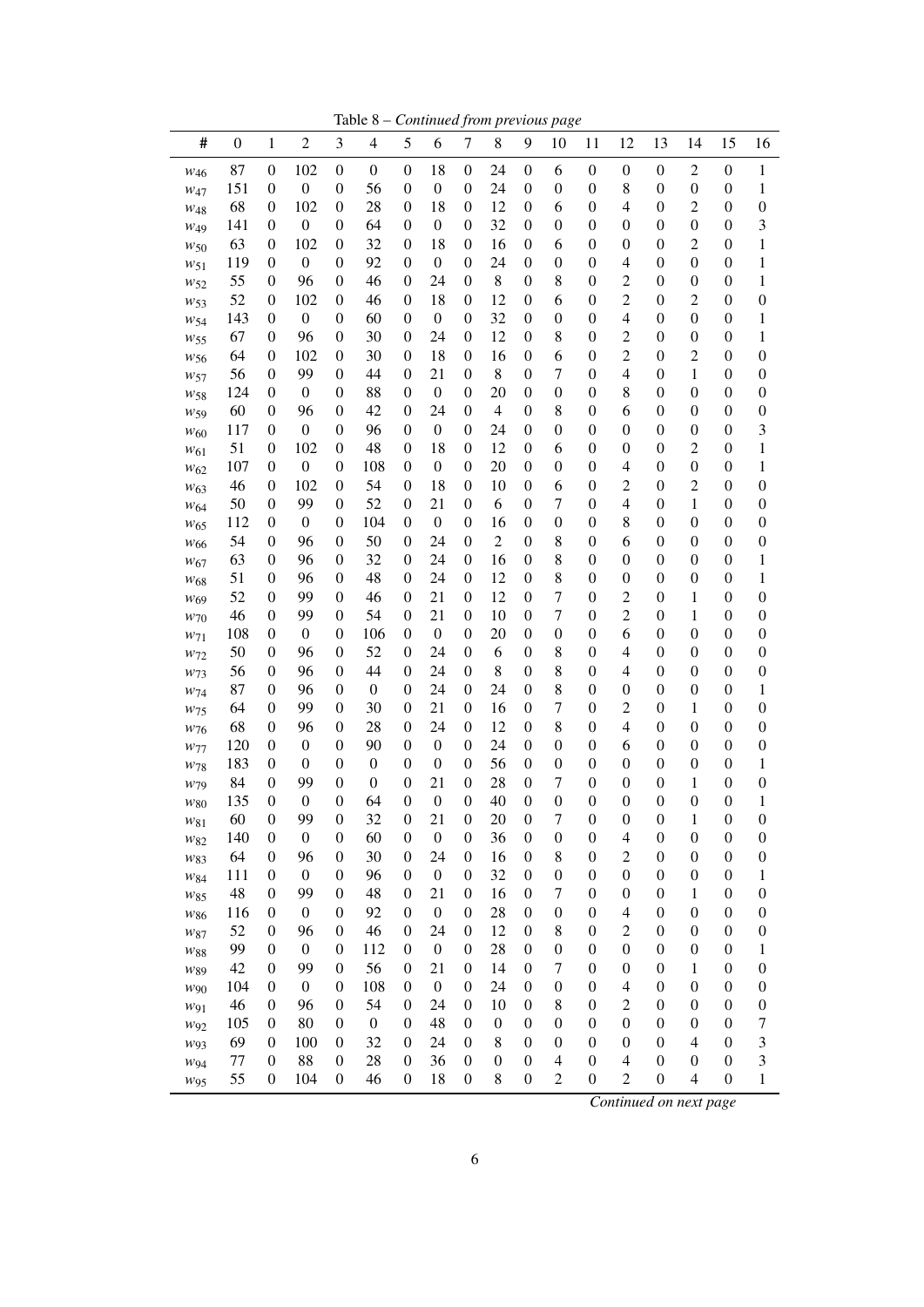Table 8 – *Continued from previous page*

| 59<br>98<br>$\boldsymbol{0}$<br>$\boldsymbol{0}$<br>$\boldsymbol{0}$<br>$\boldsymbol{0}$<br>44<br>$\boldsymbol{0}$<br>24<br>$\boldsymbol{0}$<br>4<br>4<br>$\boldsymbol{0}$<br>$\overline{\mathcal{A}}$<br>$\boldsymbol{0}$<br>2<br>W96<br>63<br>92<br>42<br>30<br>$\boldsymbol{0}$<br>$\boldsymbol{0}$<br>$\theta$<br>$\boldsymbol{0}$<br>$\boldsymbol{0}$<br>$\boldsymbol{0}$<br>6<br>$\boldsymbol{0}$<br>6<br>$\boldsymbol{0}$<br>$\boldsymbol{0}$<br>$\boldsymbol{0}$<br>W97<br>50<br>52<br>3<br>$\boldsymbol{0}$<br>103<br>$\boldsymbol{0}$<br>$\theta$<br>18<br>$\boldsymbol{0}$<br>6<br>$\boldsymbol{0}$<br>4<br>$\boldsymbol{0}$<br>4<br>$\boldsymbol{0}$<br>$\boldsymbol{0}$<br>W98<br>80<br>28<br>48<br>77<br>$\boldsymbol{0}$<br>$\boldsymbol{0}$<br>$\theta$<br>$\boldsymbol{0}$<br>$\boldsymbol{0}$<br>$\boldsymbol{0}$<br>$\boldsymbol{0}$<br>$\boldsymbol{0}$<br>4<br>$\boldsymbol{0}$<br>$\boldsymbol{0}$<br>$\boldsymbol{0}$<br>W99<br>55<br>46<br>$\overline{c}$<br>$\boldsymbol{0}$<br>100<br>$\boldsymbol{0}$<br>$\theta$<br>24<br>$\boldsymbol{0}$<br>8<br>$\boldsymbol{0}$<br>$\boldsymbol{0}$<br>$\boldsymbol{0}$<br>$\boldsymbol{0}$<br>4<br>$\boldsymbol{0}$<br>W100<br>88<br>32<br>8<br>69<br>$\boldsymbol{0}$<br>$\boldsymbol{0}$<br>$\theta$<br>36<br>$\boldsymbol{0}$<br>$\boldsymbol{0}$<br>4<br>$\boldsymbol{0}$<br>$\boldsymbol{0}$<br>$\boldsymbol{0}$<br>$\boldsymbol{0}$<br>$\boldsymbol{0}$<br>W101<br>55<br>46<br>8<br>$\boldsymbol{0}$<br>$\overline{c}$<br>$\overline{c}$<br>$\boldsymbol{0}$<br>98<br>$\boldsymbol{0}$<br>24<br>0<br>$\boldsymbol{0}$<br>4<br>$\boldsymbol{0}$<br>$\boldsymbol{0}$<br>0<br>W102<br>$\overline{c}$<br>55<br>30<br>8<br>$\overline{c}$<br>$\boldsymbol{0}$<br>$\overline{c}$<br>$\boldsymbol{0}$<br>94<br>$\boldsymbol{0}$<br>46<br>$\boldsymbol{0}$<br>$\boldsymbol{0}$<br>$\boldsymbol{0}$<br>$\boldsymbol{0}$<br>0<br>W <sub>103</sub><br>63<br>42<br>42<br>$\overline{c}$<br>$\boldsymbol{0}$<br>6<br>$\boldsymbol{0}$<br>84<br>$\boldsymbol{0}$<br>0<br>$\boldsymbol{0}$<br>$\boldsymbol{0}$<br>$\boldsymbol{0}$<br>$\boldsymbol{0}$<br>$\boldsymbol{0}$<br>0<br>W104<br>111<br>$\boldsymbol{0}$<br>$\boldsymbol{0}$<br>$\boldsymbol{0}$<br>106<br>$\boldsymbol{0}$<br>0<br>16<br>$\boldsymbol{0}$<br>$\boldsymbol{0}$<br>$\boldsymbol{0}$<br>6<br>$\boldsymbol{0}$<br>$\boldsymbol{0}$<br>$\boldsymbol{0}$<br>0<br>W105<br>99<br>53<br>8<br>$\overline{c}$<br>3<br>3<br>48<br>$\boldsymbol{0}$<br>$\boldsymbol{0}$<br>24<br>$\boldsymbol{0}$<br>$\boldsymbol{0}$<br>$\boldsymbol{0}$<br>$\boldsymbol{0}$<br>$\boldsymbol{0}$<br>0<br>W106<br>88<br>36<br>$\boldsymbol{0}$<br>$\boldsymbol{0}$<br>93<br>$\boldsymbol{0}$<br>$\boldsymbol{0}$<br>$\boldsymbol{0}$<br>0<br>16<br>$\boldsymbol{0}$<br>4<br>$\boldsymbol{0}$<br>$\boldsymbol{0}$<br>$\boldsymbol{0}$<br>0<br>W107<br>67<br>30<br>24<br>12<br>$\overline{c}$<br>$\overline{c}$<br>$\boldsymbol{0}$<br>98<br>$\boldsymbol{0}$<br>0<br>$\boldsymbol{0}$<br>4<br>$\boldsymbol{0}$<br>$\boldsymbol{0}$<br>$\boldsymbol{0}$<br>0<br>W <sub>108</sub><br>63<br>32<br>$\boldsymbol{0}$<br>$\overline{c}$<br>$\boldsymbol{0}$<br>98<br>$\boldsymbol{0}$<br>24<br>0<br>16<br>$\boldsymbol{0}$<br>4<br>$\boldsymbol{0}$<br>$\boldsymbol{0}$<br>$\boldsymbol{0}$<br>0<br>W109<br>123<br>$\boldsymbol{0}$<br>$\boldsymbol{0}$<br>$\boldsymbol{0}$<br>90<br>$\boldsymbol{0}$<br>0<br>20<br>$\boldsymbol{0}$<br>$\boldsymbol{0}$<br>$\boldsymbol{0}$<br>6<br>$\boldsymbol{0}$<br>$\boldsymbol{0}$<br>$\boldsymbol{0}$<br>0<br>W110 | # | $\boldsymbol{0}$ | $\mathbf{1}$ | $\sqrt{2}$ | 3 | $\overline{4}$ | 5 | 6 | $\boldsymbol{7}$ | 8 | 9 | 10 | 11 | 12 | 13 | 14 | 15 | 16                                   |
|-----------------------------------------------------------------------------------------------------------------------------------------------------------------------------------------------------------------------------------------------------------------------------------------------------------------------------------------------------------------------------------------------------------------------------------------------------------------------------------------------------------------------------------------------------------------------------------------------------------------------------------------------------------------------------------------------------------------------------------------------------------------------------------------------------------------------------------------------------------------------------------------------------------------------------------------------------------------------------------------------------------------------------------------------------------------------------------------------------------------------------------------------------------------------------------------------------------------------------------------------------------------------------------------------------------------------------------------------------------------------------------------------------------------------------------------------------------------------------------------------------------------------------------------------------------------------------------------------------------------------------------------------------------------------------------------------------------------------------------------------------------------------------------------------------------------------------------------------------------------------------------------------------------------------------------------------------------------------------------------------------------------------------------------------------------------------------------------------------------------------------------------------------------------------------------------------------------------------------------------------------------------------------------------------------------------------------------------------------------------------------------------------------------------------------------------------------------------------------------------------------------------------------------------------------------------------------------------------------------------------------------------------------------------------------------------------------------------------------------------------------------------------------------------------------------------------------------------------------------------------------------------------------------------------------------------------------------------------------------------------------------------------------------------------------------------------------------------------------------------------------------------------------------------------------------------------------------------------------------------------------------------------------------------------------------------------------------------------------------------------------------------------------------------------------------------------------------------------------------------------------------------------------------------------------------|---|------------------|--------------|------------|---|----------------|---|---|------------------|---|---|----|----|----|----|----|----|--------------------------------------|
|                                                                                                                                                                                                                                                                                                                                                                                                                                                                                                                                                                                                                                                                                                                                                                                                                                                                                                                                                                                                                                                                                                                                                                                                                                                                                                                                                                                                                                                                                                                                                                                                                                                                                                                                                                                                                                                                                                                                                                                                                                                                                                                                                                                                                                                                                                                                                                                                                                                                                                                                                                                                                                                                                                                                                                                                                                                                                                                                                                                                                                                                                                                                                                                                                                                                                                                                                                                                                                                                                                                                                           |   |                  |              |            |   |                |   |   |                  |   |   |    |    |    |    |    |    | 1                                    |
|                                                                                                                                                                                                                                                                                                                                                                                                                                                                                                                                                                                                                                                                                                                                                                                                                                                                                                                                                                                                                                                                                                                                                                                                                                                                                                                                                                                                                                                                                                                                                                                                                                                                                                                                                                                                                                                                                                                                                                                                                                                                                                                                                                                                                                                                                                                                                                                                                                                                                                                                                                                                                                                                                                                                                                                                                                                                                                                                                                                                                                                                                                                                                                                                                                                                                                                                                                                                                                                                                                                                                           |   |                  |              |            |   |                |   |   |                  |   |   |    |    |    |    |    |    | 1                                    |
|                                                                                                                                                                                                                                                                                                                                                                                                                                                                                                                                                                                                                                                                                                                                                                                                                                                                                                                                                                                                                                                                                                                                                                                                                                                                                                                                                                                                                                                                                                                                                                                                                                                                                                                                                                                                                                                                                                                                                                                                                                                                                                                                                                                                                                                                                                                                                                                                                                                                                                                                                                                                                                                                                                                                                                                                                                                                                                                                                                                                                                                                                                                                                                                                                                                                                                                                                                                                                                                                                                                                                           |   |                  |              |            |   |                |   |   |                  |   |   |    |    |    |    |    |    | $\boldsymbol{0}$                     |
|                                                                                                                                                                                                                                                                                                                                                                                                                                                                                                                                                                                                                                                                                                                                                                                                                                                                                                                                                                                                                                                                                                                                                                                                                                                                                                                                                                                                                                                                                                                                                                                                                                                                                                                                                                                                                                                                                                                                                                                                                                                                                                                                                                                                                                                                                                                                                                                                                                                                                                                                                                                                                                                                                                                                                                                                                                                                                                                                                                                                                                                                                                                                                                                                                                                                                                                                                                                                                                                                                                                                                           |   |                  |              |            |   |                |   |   |                  |   |   |    |    |    |    |    |    | 3                                    |
|                                                                                                                                                                                                                                                                                                                                                                                                                                                                                                                                                                                                                                                                                                                                                                                                                                                                                                                                                                                                                                                                                                                                                                                                                                                                                                                                                                                                                                                                                                                                                                                                                                                                                                                                                                                                                                                                                                                                                                                                                                                                                                                                                                                                                                                                                                                                                                                                                                                                                                                                                                                                                                                                                                                                                                                                                                                                                                                                                                                                                                                                                                                                                                                                                                                                                                                                                                                                                                                                                                                                                           |   |                  |              |            |   |                |   |   |                  |   |   |    |    |    |    |    |    | $\mathbf{1}$                         |
|                                                                                                                                                                                                                                                                                                                                                                                                                                                                                                                                                                                                                                                                                                                                                                                                                                                                                                                                                                                                                                                                                                                                                                                                                                                                                                                                                                                                                                                                                                                                                                                                                                                                                                                                                                                                                                                                                                                                                                                                                                                                                                                                                                                                                                                                                                                                                                                                                                                                                                                                                                                                                                                                                                                                                                                                                                                                                                                                                                                                                                                                                                                                                                                                                                                                                                                                                                                                                                                                                                                                                           |   |                  |              |            |   |                |   |   |                  |   |   |    |    |    |    |    |    | 3                                    |
|                                                                                                                                                                                                                                                                                                                                                                                                                                                                                                                                                                                                                                                                                                                                                                                                                                                                                                                                                                                                                                                                                                                                                                                                                                                                                                                                                                                                                                                                                                                                                                                                                                                                                                                                                                                                                                                                                                                                                                                                                                                                                                                                                                                                                                                                                                                                                                                                                                                                                                                                                                                                                                                                                                                                                                                                                                                                                                                                                                                                                                                                                                                                                                                                                                                                                                                                                                                                                                                                                                                                                           |   |                  |              |            |   |                |   |   |                  |   |   |    |    |    |    |    |    | 1                                    |
|                                                                                                                                                                                                                                                                                                                                                                                                                                                                                                                                                                                                                                                                                                                                                                                                                                                                                                                                                                                                                                                                                                                                                                                                                                                                                                                                                                                                                                                                                                                                                                                                                                                                                                                                                                                                                                                                                                                                                                                                                                                                                                                                                                                                                                                                                                                                                                                                                                                                                                                                                                                                                                                                                                                                                                                                                                                                                                                                                                                                                                                                                                                                                                                                                                                                                                                                                                                                                                                                                                                                                           |   |                  |              |            |   |                |   |   |                  |   |   |    |    |    |    |    |    | 1                                    |
|                                                                                                                                                                                                                                                                                                                                                                                                                                                                                                                                                                                                                                                                                                                                                                                                                                                                                                                                                                                                                                                                                                                                                                                                                                                                                                                                                                                                                                                                                                                                                                                                                                                                                                                                                                                                                                                                                                                                                                                                                                                                                                                                                                                                                                                                                                                                                                                                                                                                                                                                                                                                                                                                                                                                                                                                                                                                                                                                                                                                                                                                                                                                                                                                                                                                                                                                                                                                                                                                                                                                                           |   |                  |              |            |   |                |   |   |                  |   |   |    |    |    |    |    |    | 1                                    |
|                                                                                                                                                                                                                                                                                                                                                                                                                                                                                                                                                                                                                                                                                                                                                                                                                                                                                                                                                                                                                                                                                                                                                                                                                                                                                                                                                                                                                                                                                                                                                                                                                                                                                                                                                                                                                                                                                                                                                                                                                                                                                                                                                                                                                                                                                                                                                                                                                                                                                                                                                                                                                                                                                                                                                                                                                                                                                                                                                                                                                                                                                                                                                                                                                                                                                                                                                                                                                                                                                                                                                           |   |                  |              |            |   |                |   |   |                  |   |   |    |    |    |    |    |    | 1                                    |
|                                                                                                                                                                                                                                                                                                                                                                                                                                                                                                                                                                                                                                                                                                                                                                                                                                                                                                                                                                                                                                                                                                                                                                                                                                                                                                                                                                                                                                                                                                                                                                                                                                                                                                                                                                                                                                                                                                                                                                                                                                                                                                                                                                                                                                                                                                                                                                                                                                                                                                                                                                                                                                                                                                                                                                                                                                                                                                                                                                                                                                                                                                                                                                                                                                                                                                                                                                                                                                                                                                                                                           |   |                  |              |            |   |                |   |   |                  |   |   |    |    |    |    |    |    | $\boldsymbol{0}$                     |
|                                                                                                                                                                                                                                                                                                                                                                                                                                                                                                                                                                                                                                                                                                                                                                                                                                                                                                                                                                                                                                                                                                                                                                                                                                                                                                                                                                                                                                                                                                                                                                                                                                                                                                                                                                                                                                                                                                                                                                                                                                                                                                                                                                                                                                                                                                                                                                                                                                                                                                                                                                                                                                                                                                                                                                                                                                                                                                                                                                                                                                                                                                                                                                                                                                                                                                                                                                                                                                                                                                                                                           |   |                  |              |            |   |                |   |   |                  |   |   |    |    |    |    |    |    | 3                                    |
|                                                                                                                                                                                                                                                                                                                                                                                                                                                                                                                                                                                                                                                                                                                                                                                                                                                                                                                                                                                                                                                                                                                                                                                                                                                                                                                                                                                                                                                                                                                                                                                                                                                                                                                                                                                                                                                                                                                                                                                                                                                                                                                                                                                                                                                                                                                                                                                                                                                                                                                                                                                                                                                                                                                                                                                                                                                                                                                                                                                                                                                                                                                                                                                                                                                                                                                                                                                                                                                                                                                                                           |   |                  |              |            |   |                |   |   |                  |   |   |    |    |    |    |    |    | 1                                    |
|                                                                                                                                                                                                                                                                                                                                                                                                                                                                                                                                                                                                                                                                                                                                                                                                                                                                                                                                                                                                                                                                                                                                                                                                                                                                                                                                                                                                                                                                                                                                                                                                                                                                                                                                                                                                                                                                                                                                                                                                                                                                                                                                                                                                                                                                                                                                                                                                                                                                                                                                                                                                                                                                                                                                                                                                                                                                                                                                                                                                                                                                                                                                                                                                                                                                                                                                                                                                                                                                                                                                                           |   |                  |              |            |   |                |   |   |                  |   |   |    |    |    |    |    |    | 1                                    |
|                                                                                                                                                                                                                                                                                                                                                                                                                                                                                                                                                                                                                                                                                                                                                                                                                                                                                                                                                                                                                                                                                                                                                                                                                                                                                                                                                                                                                                                                                                                                                                                                                                                                                                                                                                                                                                                                                                                                                                                                                                                                                                                                                                                                                                                                                                                                                                                                                                                                                                                                                                                                                                                                                                                                                                                                                                                                                                                                                                                                                                                                                                                                                                                                                                                                                                                                                                                                                                                                                                                                                           |   |                  |              |            |   |                |   |   |                  |   |   |    |    |    |    |    |    | 1                                    |
| 88<br>28<br>8<br>71<br>$\boldsymbol{0}$<br>$\boldsymbol{0}$<br>$\theta$<br>36<br>$\boldsymbol{0}$<br>$\boldsymbol{0}$<br>4<br>$\boldsymbol{0}$<br>4<br>$\boldsymbol{0}$<br>$\boldsymbol{0}$<br>$\boldsymbol{0}$<br>W111                                                                                                                                                                                                                                                                                                                                                                                                                                                                                                                                                                                                                                                                                                                                                                                                                                                                                                                                                                                                                                                                                                                                                                                                                                                                                                                                                                                                                                                                                                                                                                                                                                                                                                                                                                                                                                                                                                                                                                                                                                                                                                                                                                                                                                                                                                                                                                                                                                                                                                                                                                                                                                                                                                                                                                                                                                                                                                                                                                                                                                                                                                                                                                                                                                                                                                                                   |   |                  |              |            |   |                |   |   |                  |   |   |    |    |    |    |    |    | 1                                    |
| 59<br>88<br>44<br>36<br>$\overline{4}$<br>$\overline{4}$<br>$\boldsymbol{0}$<br>$\overline{4}$<br>$\boldsymbol{0}$<br>$\boldsymbol{0}$<br>$\boldsymbol{0}$<br>$\boldsymbol{0}$<br>$\boldsymbol{0}$<br>$\boldsymbol{0}$<br>$\boldsymbol{0}$<br>0<br>$w_{112}$                                                                                                                                                                                                                                                                                                                                                                                                                                                                                                                                                                                                                                                                                                                                                                                                                                                                                                                                                                                                                                                                                                                                                                                                                                                                                                                                                                                                                                                                                                                                                                                                                                                                                                                                                                                                                                                                                                                                                                                                                                                                                                                                                                                                                                                                                                                                                                                                                                                                                                                                                                                                                                                                                                                                                                                                                                                                                                                                                                                                                                                                                                                                                                                                                                                                                              |   |                  |              |            |   |                |   |   |                  |   |   |    |    |    |    |    |    | 1                                    |
| 54<br>45<br>$\boldsymbol{0}$<br>10<br>$\overline{4}$<br>$\boldsymbol{0}$<br>3<br>$\overline{c}$<br>$\boldsymbol{0}$<br>98<br>$\boldsymbol{0}$<br>24<br>$\boldsymbol{0}$<br>$\boldsymbol{0}$<br>$\boldsymbol{0}$<br>0<br>W113                                                                                                                                                                                                                                                                                                                                                                                                                                                                                                                                                                                                                                                                                                                                                                                                                                                                                                                                                                                                                                                                                                                                                                                                                                                                                                                                                                                                                                                                                                                                                                                                                                                                                                                                                                                                                                                                                                                                                                                                                                                                                                                                                                                                                                                                                                                                                                                                                                                                                                                                                                                                                                                                                                                                                                                                                                                                                                                                                                                                                                                                                                                                                                                                                                                                                                                              |   |                  |              |            |   |                |   |   |                  |   |   |    |    |    |    |    |    | $\boldsymbol{0}$                     |
| $\overline{c}$<br>55<br>46<br>30<br>8<br>$\boldsymbol{0}$<br>92<br>$\boldsymbol{0}$<br>$\boldsymbol{0}$<br>$\boldsymbol{0}$<br>6<br>$\boldsymbol{0}$<br>$\boldsymbol{0}$<br>$\boldsymbol{0}$<br>$\boldsymbol{0}$<br>0<br>W114                                                                                                                                                                                                                                                                                                                                                                                                                                                                                                                                                                                                                                                                                                                                                                                                                                                                                                                                                                                                                                                                                                                                                                                                                                                                                                                                                                                                                                                                                                                                                                                                                                                                                                                                                                                                                                                                                                                                                                                                                                                                                                                                                                                                                                                                                                                                                                                                                                                                                                                                                                                                                                                                                                                                                                                                                                                                                                                                                                                                                                                                                                                                                                                                                                                                                                                             |   |                  |              |            |   |                |   |   |                  |   |   |    |    |    |    |    |    | 1                                    |
| 52<br>98<br>46<br>12<br>$\overline{4}$<br>$\boldsymbol{0}$<br>$\overline{c}$<br>$\overline{c}$<br>$\boldsymbol{0}$<br>$\boldsymbol{0}$<br>24<br>$\boldsymbol{0}$<br>$\boldsymbol{0}$<br>$\boldsymbol{0}$<br>$\boldsymbol{0}$<br>0<br>W115                                                                                                                                                                                                                                                                                                                                                                                                                                                                                                                                                                                                                                                                                                                                                                                                                                                                                                                                                                                                                                                                                                                                                                                                                                                                                                                                                                                                                                                                                                                                                                                                                                                                                                                                                                                                                                                                                                                                                                                                                                                                                                                                                                                                                                                                                                                                                                                                                                                                                                                                                                                                                                                                                                                                                                                                                                                                                                                                                                                                                                                                                                                                                                                                                                                                                                                 |   |                  |              |            |   |                |   |   |                  |   |   |    |    |    |    |    |    | $\boldsymbol{0}$                     |
| 50<br>52<br>30<br>6<br>$\overline{4}$<br>$\boldsymbol{0}$<br>$\overline{\mathcal{L}}$<br>$\mathbf{1}$<br>$\boldsymbol{0}$<br>93<br>$\boldsymbol{0}$<br>$\boldsymbol{0}$<br>$\boldsymbol{0}$<br>$\boldsymbol{0}$<br>$\boldsymbol{0}$<br>0<br>W116                                                                                                                                                                                                                                                                                                                                                                                                                                                                                                                                                                                                                                                                                                                                                                                                                                                                                                                                                                                                                                                                                                                                                                                                                                                                                                                                                                                                                                                                                                                                                                                                                                                                                                                                                                                                                                                                                                                                                                                                                                                                                                                                                                                                                                                                                                                                                                                                                                                                                                                                                                                                                                                                                                                                                                                                                                                                                                                                                                                                                                                                                                                                                                                                                                                                                                          |   |                  |              |            |   |                |   |   |                  |   |   |    |    |    |    |    |    | $\boldsymbol{0}$                     |
| 8<br>48<br>53<br>$\boldsymbol{0}$<br>3<br>$\mathbf{1}$<br>$\boldsymbol{0}$<br>97<br>$\boldsymbol{0}$<br>24<br>$\boldsymbol{0}$<br>$\boldsymbol{0}$<br>6<br>$\boldsymbol{0}$<br>$\boldsymbol{0}$<br>0<br>$w_{117}$                                                                                                                                                                                                                                                                                                                                                                                                                                                                                                                                                                                                                                                                                                                                                                                                                                                                                                                                                                                                                                                                                                                                                                                                                                                                                                                                                                                                                                                                                                                                                                                                                                                                                                                                                                                                                                                                                                                                                                                                                                                                                                                                                                                                                                                                                                                                                                                                                                                                                                                                                                                                                                                                                                                                                                                                                                                                                                                                                                                                                                                                                                                                                                                                                                                                                                                                         |   |                  |              |            |   |                |   |   |                  |   |   |    |    |    |    |    |    | $\boldsymbol{0}$                     |
| $\boldsymbol{7}$<br>105<br>18<br>$\boldsymbol{0}$<br>110<br>$\boldsymbol{0}$<br>$\boldsymbol{0}$<br>$\boldsymbol{0}$<br>$\boldsymbol{0}$<br>$\boldsymbol{0}$<br>$\boldsymbol{0}$<br>$\boldsymbol{0}$<br>$\boldsymbol{0}$<br>$\boldsymbol{0}$<br>$\boldsymbol{0}$<br>0<br>W118                                                                                                                                                                                                                                                                                                                                                                                                                                                                                                                                                                                                                                                                                                                                                                                                                                                                                                                                                                                                                                                                                                                                                                                                                                                                                                                                                                                                                                                                                                                                                                                                                                                                                                                                                                                                                                                                                                                                                                                                                                                                                                                                                                                                                                                                                                                                                                                                                                                                                                                                                                                                                                                                                                                                                                                                                                                                                                                                                                                                                                                                                                                                                                                                                                                                             |   |                  |              |            |   |                |   |   |                  |   |   |    |    |    |    |    |    | $\boldsymbol{0}$                     |
| 88<br>42<br>36<br>$\overline{4}$<br>$\overline{4}$<br>$\boldsymbol{0}$<br>6<br>$\boldsymbol{0}$<br>60<br>$\boldsymbol{0}$<br>$\boldsymbol{0}$<br>$\boldsymbol{0}$<br>$\boldsymbol{0}$<br>$\boldsymbol{0}$<br>$\boldsymbol{0}$<br>0<br>W119                                                                                                                                                                                                                                                                                                                                                                                                                                                                                                                                                                                                                                                                                                                                                                                                                                                                                                                                                                                                                                                                                                                                                                                                                                                                                                                                                                                                                                                                                                                                                                                                                                                                                                                                                                                                                                                                                                                                                                                                                                                                                                                                                                                                                                                                                                                                                                                                                                                                                                                                                                                                                                                                                                                                                                                                                                                                                                                                                                                                                                                                                                                                                                                                                                                                                                                |   |                  |              |            |   |                |   |   |                  |   |   |    |    |    |    |    |    | $\boldsymbol{0}$                     |
| $\overline{c}$<br>54<br>50<br>24<br>6<br>$\boldsymbol{0}$<br>97<br>$\boldsymbol{0}$<br>$\boldsymbol{0}$<br>$\boldsymbol{0}$<br>6<br>$\boldsymbol{0}$<br>$\boldsymbol{0}$<br>1<br>$\boldsymbol{0}$<br>0<br>W120                                                                                                                                                                                                                                                                                                                                                                                                                                                                                                                                                                                                                                                                                                                                                                                                                                                                                                                                                                                                                                                                                                                                                                                                                                                                                                                                                                                                                                                                                                                                                                                                                                                                                                                                                                                                                                                                                                                                                                                                                                                                                                                                                                                                                                                                                                                                                                                                                                                                                                                                                                                                                                                                                                                                                                                                                                                                                                                                                                                                                                                                                                                                                                                                                                                                                                                                            |   |                  |              |            |   |                |   |   |                  |   |   |    |    |    |    |    |    | $\boldsymbol{0}$                     |
| 110<br>$\boldsymbol{0}$<br>$\boldsymbol{0}$<br>10<br>$\boldsymbol{0}$<br>$\boldsymbol{0}$<br>10<br>$\boldsymbol{0}$<br>110<br>$\boldsymbol{0}$<br>$\boldsymbol{0}$<br>$\boldsymbol{0}$<br>$\boldsymbol{0}$<br>$\boldsymbol{0}$<br>$\boldsymbol{0}$<br>0<br>$w_{121}$                                                                                                                                                                                                                                                                                                                                                                                                                                                                                                                                                                                                                                                                                                                                                                                                                                                                                                                                                                                                                                                                                                                                                                                                                                                                                                                                                                                                                                                                                                                                                                                                                                                                                                                                                                                                                                                                                                                                                                                                                                                                                                                                                                                                                                                                                                                                                                                                                                                                                                                                                                                                                                                                                                                                                                                                                                                                                                                                                                                                                                                                                                                                                                                                                                                                                      |   |                  |              |            |   |                |   |   |                  |   |   |    |    |    |    |    |    | $\boldsymbol{0}$                     |
| 63<br>88<br>42<br>36<br>$\boldsymbol{0}$<br>$\boldsymbol{0}$<br>$\boldsymbol{0}$<br>$\overline{4}$<br>$\boldsymbol{0}$<br>$\boldsymbol{0}$<br>$\boldsymbol{0}$<br>$\boldsymbol{0}$<br>6<br>$\boldsymbol{0}$<br>$\boldsymbol{0}$<br>0<br>W <sub>122</sub>                                                                                                                                                                                                                                                                                                                                                                                                                                                                                                                                                                                                                                                                                                                                                                                                                                                                                                                                                                                                                                                                                                                                                                                                                                                                                                                                                                                                                                                                                                                                                                                                                                                                                                                                                                                                                                                                                                                                                                                                                                                                                                                                                                                                                                                                                                                                                                                                                                                                                                                                                                                                                                                                                                                                                                                                                                                                                                                                                                                                                                                                                                                                                                                                                                                                                                  |   |                  |              |            |   |                |   |   |                  |   |   |    |    |    |    |    |    | 1                                    |
| 53<br>3<br>48<br>21<br>$\boldsymbol{0}$<br>8<br>$\boldsymbol{0}$<br>$\boldsymbol{0}$<br>3<br>$\boldsymbol{0}$<br>3<br>$\boldsymbol{0}$<br>$\boldsymbol{0}$<br>101<br>$\boldsymbol{0}$<br>0<br>W <sub>123</sub>                                                                                                                                                                                                                                                                                                                                                                                                                                                                                                                                                                                                                                                                                                                                                                                                                                                                                                                                                                                                                                                                                                                                                                                                                                                                                                                                                                                                                                                                                                                                                                                                                                                                                                                                                                                                                                                                                                                                                                                                                                                                                                                                                                                                                                                                                                                                                                                                                                                                                                                                                                                                                                                                                                                                                                                                                                                                                                                                                                                                                                                                                                                                                                                                                                                                                                                                            |   |                  |              |            |   |                |   |   |                  |   |   |    |    |    |    |    |    | $\boldsymbol{0}$                     |
| 48<br>$\overline{4}$<br>$\overline{c}$<br>51<br>98<br>24<br>$\boldsymbol{0}$<br>12<br>$\boldsymbol{0}$<br>$\boldsymbol{0}$<br>$\boldsymbol{0}$<br>$\boldsymbol{0}$<br>$\boldsymbol{0}$<br>$\boldsymbol{0}$<br>$\theta$<br>$\boldsymbol{0}$<br>W <sub>124</sub>                                                                                                                                                                                                                                                                                                                                                                                                                                                                                                                                                                                                                                                                                                                                                                                                                                                                                                                                                                                                                                                                                                                                                                                                                                                                                                                                                                                                                                                                                                                                                                                                                                                                                                                                                                                                                                                                                                                                                                                                                                                                                                                                                                                                                                                                                                                                                                                                                                                                                                                                                                                                                                                                                                                                                                                                                                                                                                                                                                                                                                                                                                                                                                                                                                                                                            |   |                  |              |            |   |                |   |   |                  |   |   |    |    |    |    |    |    | 1                                    |
| 8<br>$\overline{4}$<br>$\overline{c}$<br>48<br>98<br>53<br>24<br>$\boldsymbol{0}$<br>$\boldsymbol{0}$<br>$\boldsymbol{0}$<br>3<br>$\boldsymbol{0}$<br>$\boldsymbol{0}$<br>$\boldsymbol{0}$<br>$\theta$<br>$\boldsymbol{0}$<br>W <sub>125</sub>                                                                                                                                                                                                                                                                                                                                                                                                                                                                                                                                                                                                                                                                                                                                                                                                                                                                                                                                                                                                                                                                                                                                                                                                                                                                                                                                                                                                                                                                                                                                                                                                                                                                                                                                                                                                                                                                                                                                                                                                                                                                                                                                                                                                                                                                                                                                                                                                                                                                                                                                                                                                                                                                                                                                                                                                                                                                                                                                                                                                                                                                                                                                                                                                                                                                                                            |   |                  |              |            |   |                |   |   |                  |   |   |    |    |    |    |    |    | $\boldsymbol{0}$                     |
| 59<br>92<br>$\boldsymbol{0}$<br>44<br>30<br>$\boldsymbol{0}$<br>$\overline{4}$<br>$\boldsymbol{0}$<br>$\boldsymbol{0}$<br>$\overline{4}$<br>$\boldsymbol{0}$<br>$\boldsymbol{0}$<br>$\boldsymbol{0}$<br>$\theta$<br>6<br>$\boldsymbol{0}$<br>W <sub>126</sub>                                                                                                                                                                                                                                                                                                                                                                                                                                                                                                                                                                                                                                                                                                                                                                                                                                                                                                                                                                                                                                                                                                                                                                                                                                                                                                                                                                                                                                                                                                                                                                                                                                                                                                                                                                                                                                                                                                                                                                                                                                                                                                                                                                                                                                                                                                                                                                                                                                                                                                                                                                                                                                                                                                                                                                                                                                                                                                                                                                                                                                                                                                                                                                                                                                                                                             |   |                  |              |            |   |                |   |   |                  |   |   |    |    |    |    |    |    | 1                                    |
| 5<br>100<br>54<br>21<br>$\boldsymbol{0}$<br>10<br>$\boldsymbol{0}$<br>$\boldsymbol{0}$<br>$\overline{c}$<br>$\boldsymbol{0}$<br>$\overline{c}$<br>46<br>$\boldsymbol{0}$<br>$\boldsymbol{0}$<br>$\theta$<br>$\boldsymbol{0}$<br>W <sub>127</sub>                                                                                                                                                                                                                                                                                                                                                                                                                                                                                                                                                                                                                                                                                                                                                                                                                                                                                                                                                                                                                                                                                                                                                                                                                                                                                                                                                                                                                                                                                                                                                                                                                                                                                                                                                                                                                                                                                                                                                                                                                                                                                                                                                                                                                                                                                                                                                                                                                                                                                                                                                                                                                                                                                                                                                                                                                                                                                                                                                                                                                                                                                                                                                                                                                                                                                                          |   |                  |              |            |   |                |   |   |                  |   |   |    |    |    |    |    |    | $\boldsymbol{0}$                     |
| 8<br>5<br>3<br>$\overline{c}$<br>48<br>100<br>53<br>21<br>$\boldsymbol{0}$<br>$\boldsymbol{0}$<br>$\boldsymbol{0}$<br>$\boldsymbol{0}$<br>$\boldsymbol{0}$<br>$\boldsymbol{0}$<br>$\theta$<br>$\boldsymbol{0}$<br>W <sub>128</sub>                                                                                                                                                                                                                                                                                                                                                                                                                                                                                                                                                                                                                                                                                                                                                                                                                                                                                                                                                                                                                                                                                                                                                                                                                                                                                                                                                                                                                                                                                                                                                                                                                                                                                                                                                                                                                                                                                                                                                                                                                                                                                                                                                                                                                                                                                                                                                                                                                                                                                                                                                                                                                                                                                                                                                                                                                                                                                                                                                                                                                                                                                                                                                                                                                                                                                                                        |   |                  |              |            |   |                |   |   |                  |   |   |    |    |    |    |    |    | $\boldsymbol{0}$                     |
| $\overline{4}$<br>$\overline{c}$<br>$\overline{c}$<br>98<br>54<br>24<br>10<br>$\boldsymbol{0}$<br>$\boldsymbol{0}$<br>46<br>$\boldsymbol{0}$<br>$\boldsymbol{0}$<br>$\overline{0}$<br>$\boldsymbol{0}$<br>$\boldsymbol{0}$<br>$\boldsymbol{0}$<br>W <sub>129</sub>                                                                                                                                                                                                                                                                                                                                                                                                                                                                                                                                                                                                                                                                                                                                                                                                                                                                                                                                                                                                                                                                                                                                                                                                                                                                                                                                                                                                                                                                                                                                                                                                                                                                                                                                                                                                                                                                                                                                                                                                                                                                                                                                                                                                                                                                                                                                                                                                                                                                                                                                                                                                                                                                                                                                                                                                                                                                                                                                                                                                                                                                                                                                                                                                                                                                                        |   |                  |              |            |   |                |   |   |                  |   |   |    |    |    |    |    |    | $\boldsymbol{0}$                     |
| 5<br>52<br>$\overline{4}$<br>$\mathbf{1}$<br>50<br>$\boldsymbol{0}$<br>27<br>$\boldsymbol{0}$<br>6<br>$\boldsymbol{0}$<br>$\boldsymbol{0}$<br>$\boldsymbol{0}$<br>$\boldsymbol{0}$<br>$\boldsymbol{0}$<br>95<br>$\overline{0}$<br>W <sub>130</sub><br>99                                                                                                                                                                                                                                                                                                                                                                                                                                                                                                                                                                                                                                                                                                                                                                                                                                                                                                                                                                                                                                                                                                                                                                                                                                                                                                                                                                                                                                                                                                                                                                                                                                                                                                                                                                                                                                                                                                                                                                                                                                                                                                                                                                                                                                                                                                                                                                                                                                                                                                                                                                                                                                                                                                                                                                                                                                                                                                                                                                                                                                                                                                                                                                                                                                                                                                  |   |                  |              |            |   |                |   |   |                  |   |   |    |    |    |    |    |    | 0                                    |
| 7<br>$\mathbf{0}$<br>53<br>21<br>8<br>$\boldsymbol{0}$<br>3<br>$\boldsymbol{0}$<br>$\mathbf{1}$<br>48<br>0<br>$\overline{0}$<br>$\overline{0}$<br>$\theta$<br>$\theta$<br>W <sub>131</sub>                                                                                                                                                                                                                                                                                                                                                                                                                                                                                                                                                                                                                                                                                                                                                                                                                                                                                                                                                                                                                                                                                                                                                                                                                                                                                                                                                                                                                                                                                                                                                                                                                                                                                                                                                                                                                                                                                                                                                                                                                                                                                                                                                                                                                                                                                                                                                                                                                                                                                                                                                                                                                                                                                                                                                                                                                                                                                                                                                                                                                                                                                                                                                                                                                                                                                                                                                                |   |                  |              |            |   |                |   |   |                  |   |   |    |    |    |    |    |    | $\boldsymbol{0}$                     |
| 113<br>104<br>$\boldsymbol{0}$<br>$\boldsymbol{0}$<br>$\boldsymbol{0}$<br>$\boldsymbol{0}$<br>$\boldsymbol{0}$<br>16<br>$\boldsymbol{0}$<br>$\boldsymbol{0}$<br>$\boldsymbol{0}$<br>7<br>$\boldsymbol{0}$<br>$\boldsymbol{0}$<br>$\boldsymbol{0}$<br>$\boldsymbol{0}$<br>W <sub>132</sub><br>$\overline{c}$<br>54<br>50<br>6                                                                                                                                                                                                                                                                                                                                                                                                                                                                                                                                                                                                                                                                                                                                                                                                                                                                                                                                                                                                                                                                                                                                                                                                                                                                                                                                                                                                                                                                                                                                                                                                                                                                                                                                                                                                                                                                                                                                                                                                                                                                                                                                                                                                                                                                                                                                                                                                                                                                                                                                                                                                                                                                                                                                                                                                                                                                                                                                                                                                                                                                                                                                                                                                                              |   |                  |              |            |   |                |   |   |                  |   |   |    |    |    |    |    |    | $\boldsymbol{0}$                     |
| 5<br>90<br>33<br>$\boldsymbol{0}$<br>$\boldsymbol{0}$<br>$\boldsymbol{0}$<br>$\boldsymbol{0}$<br>$\boldsymbol{0}$<br>$\boldsymbol{0}$<br>$\boldsymbol{0}$<br>$\boldsymbol{0}$<br>$\boldsymbol{0}$<br>W <sub>133</sub><br>50<br>52<br>24<br>6<br>6<br>$\overline{\mathcal{L}}$                                                                                                                                                                                                                                                                                                                                                                                                                                                                                                                                                                                                                                                                                                                                                                                                                                                                                                                                                                                                                                                                                                                                                                                                                                                                                                                                                                                                                                                                                                                                                                                                                                                                                                                                                                                                                                                                                                                                                                                                                                                                                                                                                                                                                                                                                                                                                                                                                                                                                                                                                                                                                                                                                                                                                                                                                                                                                                                                                                                                                                                                                                                                                                                                                                                                             |   |                  |              |            |   |                |   |   |                  |   |   |    |    |    |    |    |    | $\boldsymbol{0}$                     |
| 97<br>$\boldsymbol{0}$<br>$\boldsymbol{0}$<br>$\boldsymbol{0}$<br>$\boldsymbol{0}$<br>$\boldsymbol{0}$<br>$\boldsymbol{0}$<br>$\boldsymbol{0}$<br>$\boldsymbol{0}$<br>1<br>W134<br>54<br>10<br>$\overline{c}$                                                                                                                                                                                                                                                                                                                                                                                                                                                                                                                                                                                                                                                                                                                                                                                                                                                                                                                                                                                                                                                                                                                                                                                                                                                                                                                                                                                                                                                                                                                                                                                                                                                                                                                                                                                                                                                                                                                                                                                                                                                                                                                                                                                                                                                                                                                                                                                                                                                                                                                                                                                                                                                                                                                                                                                                                                                                                                                                                                                                                                                                                                                                                                                                                                                                                                                                             |   |                  |              |            |   |                |   |   |                  |   |   |    |    |    |    |    |    | $\boldsymbol{0}$                     |
| 46<br>97<br>24<br>$\boldsymbol{0}$<br>$\boldsymbol{0}$<br>6<br>$\boldsymbol{0}$<br>$\boldsymbol{0}$<br>1<br>$\boldsymbol{0}$<br>$\boldsymbol{0}$<br>$\boldsymbol{0}$<br>$\boldsymbol{0}$<br>W <sub>135</sub><br>18                                                                                                                                                                                                                                                                                                                                                                                                                                                                                                                                                                                                                                                                                                                                                                                                                                                                                                                                                                                                                                                                                                                                                                                                                                                                                                                                                                                                                                                                                                                                                                                                                                                                                                                                                                                                                                                                                                                                                                                                                                                                                                                                                                                                                                                                                                                                                                                                                                                                                                                                                                                                                                                                                                                                                                                                                                                                                                                                                                                                                                                                                                                                                                                                                                                                                                                                        |   |                  |              |            |   |                |   |   |                  |   |   |    |    |    |    |    |    | $\boldsymbol{0}$                     |
| 102<br>$\boldsymbol{0}$<br>114<br>$\boldsymbol{0}$<br>$\boldsymbol{0}$<br>$\boldsymbol{0}$<br>$\boldsymbol{0}$<br>$\boldsymbol{0}$<br>6<br>$\boldsymbol{0}$<br>$\boldsymbol{0}$<br>$\boldsymbol{0}$<br>$\boldsymbol{0}$<br>$\boldsymbol{0}$<br>0<br>W <sub>136</sub><br>6                                                                                                                                                                                                                                                                                                                                                                                                                                                                                                                                                                                                                                                                                                                                                                                                                                                                                                                                                                                                                                                                                                                                                                                                                                                                                                                                                                                                                                                                                                                                                                                                                                                                                                                                                                                                                                                                                                                                                                                                                                                                                                                                                                                                                                                                                                                                                                                                                                                                                                                                                                                                                                                                                                                                                                                                                                                                                                                                                                                                                                                                                                                                                                                                                                                                                 |   |                  |              |            |   |                |   |   |                  |   |   |    |    |    |    |    |    | $\boldsymbol{0}$                     |
| 52<br>$\boldsymbol{7}$<br>$\overline{\mathcal{L}}$<br>50<br>94<br>27<br>$\boldsymbol{0}$<br>$\boldsymbol{0}$<br>$\boldsymbol{0}$<br>$\boldsymbol{0}$<br>$\boldsymbol{0}$<br>$\boldsymbol{0}$<br>$\boldsymbol{0}$<br>$\boldsymbol{0}$<br>0<br>W <sub>137</sub><br>45<br>10<br>$\overline{4}$<br>3                                                                                                                                                                                                                                                                                                                                                                                                                                                                                                                                                                                                                                                                                                                                                                                                                                                                                                                                                                                                                                                                                                                                                                                                                                                                                                                                                                                                                                                                                                                                                                                                                                                                                                                                                                                                                                                                                                                                                                                                                                                                                                                                                                                                                                                                                                                                                                                                                                                                                                                                                                                                                                                                                                                                                                                                                                                                                                                                                                                                                                                                                                                                                                                                                                                          |   |                  |              |            |   |                |   |   |                  |   |   |    |    |    |    |    |    | $\boldsymbol{0}$                     |
| $\mathfrak{Z}$<br>54<br>103<br>18<br>$\boldsymbol{0}$<br>$\boldsymbol{0}$<br>$\boldsymbol{0}$<br>$\boldsymbol{0}$<br>$\boldsymbol{0}$<br>$\boldsymbol{0}$<br>$\boldsymbol{0}$<br>$\boldsymbol{0}$<br>W138<br>$\overline{c}$<br>92<br>30<br>30<br>12                                                                                                                                                                                                                                                                                                                                                                                                                                                                                                                                                                                                                                                                                                                                                                                                                                                                                                                                                                                                                                                                                                                                                                                                                                                                                                                                                                                                                                                                                                                                                                                                                                                                                                                                                                                                                                                                                                                                                                                                                                                                                                                                                                                                                                                                                                                                                                                                                                                                                                                                                                                                                                                                                                                                                                                                                                                                                                                                                                                                                                                                                                                                                                                                                                                                                                       |   |                  |              |            |   |                |   |   |                  |   |   |    |    |    |    |    |    | $\boldsymbol{0}$                     |
| 67<br>$\boldsymbol{0}$<br>$\boldsymbol{0}$<br>6<br>$\boldsymbol{0}$<br>$\boldsymbol{0}$<br>$\boldsymbol{0}$<br>$\boldsymbol{0}$<br>$\boldsymbol{0}$<br>$\boldsymbol{0}$<br>$\boldsymbol{0}$<br>W <sub>139</sub><br>5<br>$\overline{c}$<br>46<br>21<br>12<br>$\overline{c}$<br>52<br>100<br>$\boldsymbol{0}$<br>$\boldsymbol{0}$<br>$\boldsymbol{0}$<br>$\boldsymbol{0}$                                                                                                                                                                                                                                                                                                                                                                                                                                                                                                                                                                                                                                                                                                                                                                                                                                                                                                                                                                                                                                                                                                                                                                                                                                                                                                                                                                                                                                                                                                                                                                                                                                                                                                                                                                                                                                                                                                                                                                                                                                                                                                                                                                                                                                                                                                                                                                                                                                                                                                                                                                                                                                                                                                                                                                                                                                                                                                                                                                                                                                                                                                                                                                                   |   |                  |              |            |   |                |   |   |                  |   |   |    |    |    |    |    |    | 1                                    |
| $\boldsymbol{0}$<br>$\boldsymbol{0}$<br>0<br>0<br>W140<br>3<br>97<br>45<br>10<br>6<br>$\,1\,$<br>54<br>24<br>$\boldsymbol{0}$<br>$\boldsymbol{0}$<br>$\boldsymbol{0}$<br>$\boldsymbol{0}$                                                                                                                                                                                                                                                                                                                                                                                                                                                                                                                                                                                                                                                                                                                                                                                                                                                                                                                                                                                                                                                                                                                                                                                                                                                                                                                                                                                                                                                                                                                                                                                                                                                                                                                                                                                                                                                                                                                                                                                                                                                                                                                                                                                                                                                                                                                                                                                                                                                                                                                                                                                                                                                                                                                                                                                                                                                                                                                                                                                                                                                                                                                                                                                                                                                                                                                                                                 |   |                  |              |            |   |                |   |   |                  |   |   |    |    |    |    |    |    | $\boldsymbol{0}$                     |
| $\boldsymbol{0}$<br>$\boldsymbol{0}$<br>0<br>0<br>W141<br>3<br>$\overline{c}$<br>102<br>45<br>10<br>6<br>54<br>18<br>$\boldsymbol{0}$<br>$\boldsymbol{0}$<br>$\boldsymbol{0}$<br>$\boldsymbol{0}$<br>0                                                                                                                                                                                                                                                                                                                                                                                                                                                                                                                                                                                                                                                                                                                                                                                                                                                                                                                                                                                                                                                                                                                                                                                                                                                                                                                                                                                                                                                                                                                                                                                                                                                                                                                                                                                                                                                                                                                                                                                                                                                                                                                                                                                                                                                                                                                                                                                                                                                                                                                                                                                                                                                                                                                                                                                                                                                                                                                                                                                                                                                                                                                                                                                                                                                                                                                                                    |   |                  |              |            |   |                |   |   |                  |   |   |    |    |    |    |    |    | $\boldsymbol{0}$                     |
| $\boldsymbol{0}$<br>$\boldsymbol{0}$<br>0<br>W <sub>142</sub><br>5<br>$\overline{4}$<br>44<br>8<br>95<br>27<br>$\boldsymbol{0}$<br>$\boldsymbol{0}$<br>$\boldsymbol{0}$<br>$\mathbf{1}$<br>$\boldsymbol{0}$<br>$\boldsymbol{0}$<br>0<br>$\boldsymbol{0}$                                                                                                                                                                                                                                                                                                                                                                                                                                                                                                                                                                                                                                                                                                                                                                                                                                                                                                                                                                                                                                                                                                                                                                                                                                                                                                                                                                                                                                                                                                                                                                                                                                                                                                                                                                                                                                                                                                                                                                                                                                                                                                                                                                                                                                                                                                                                                                                                                                                                                                                                                                                                                                                                                                                                                                                                                                                                                                                                                                                                                                                                                                                                                                                                                                                                                                  |   |                  |              |            |   |                |   |   |                  |   |   |    |    |    |    |    |    | $\boldsymbol{0}$                     |
| 56<br>$\boldsymbol{0}$<br>W <sub>143</sub><br>$\overline{c}$<br>92<br>50<br>30<br>6<br>54<br>$\boldsymbol{0}$<br>$\boldsymbol{0}$<br>$\boldsymbol{0}$<br>6<br>$\boldsymbol{0}$<br>$\boldsymbol{0}$<br>$\boldsymbol{0}$<br>$\boldsymbol{0}$<br>$\boldsymbol{0}$<br>$\boldsymbol{0}$                                                                                                                                                                                                                                                                                                                                                                                                                                                                                                                                                                                                                                                                                                                                                                                                                                                                                                                                                                                                                                                                                                                                                                                                                                                                                                                                                                                                                                                                                                                                                                                                                                                                                                                                                                                                                                                                                                                                                                                                                                                                                                                                                                                                                                                                                                                                                                                                                                                                                                                                                                                                                                                                                                                                                                                                                                                                                                                                                                                                                                                                                                                                                                                                                                                                        |   |                  |              |            |   |                |   |   |                  |   |   |    |    |    |    |    |    | $\boldsymbol{0}$<br>$\boldsymbol{0}$ |
| $W$ 144<br>12<br>$\overline{c}$<br>52<br>97<br>46<br>24<br>$\boldsymbol{0}$<br>6<br>$\boldsymbol{0}$<br>$\boldsymbol{0}$<br>1<br>$\boldsymbol{0}$<br>$\boldsymbol{0}$<br>$\boldsymbol{0}$<br>0<br>0<br>W <sub>145</sub>                                                                                                                                                                                                                                                                                                                                                                                                                                                                                                                                                                                                                                                                                                                                                                                                                                                                                                                                                                                                                                                                                                                                                                                                                                                                                                                                                                                                                                                                                                                                                                                                                                                                                                                                                                                                                                                                                                                                                                                                                                                                                                                                                                                                                                                                                                                                                                                                                                                                                                                                                                                                                                                                                                                                                                                                                                                                                                                                                                                                                                                                                                                                                                                                                                                                                                                                   |   |                  |              |            |   |                |   |   |                  |   |   |    |    |    |    |    |    | $\boldsymbol{0}$                     |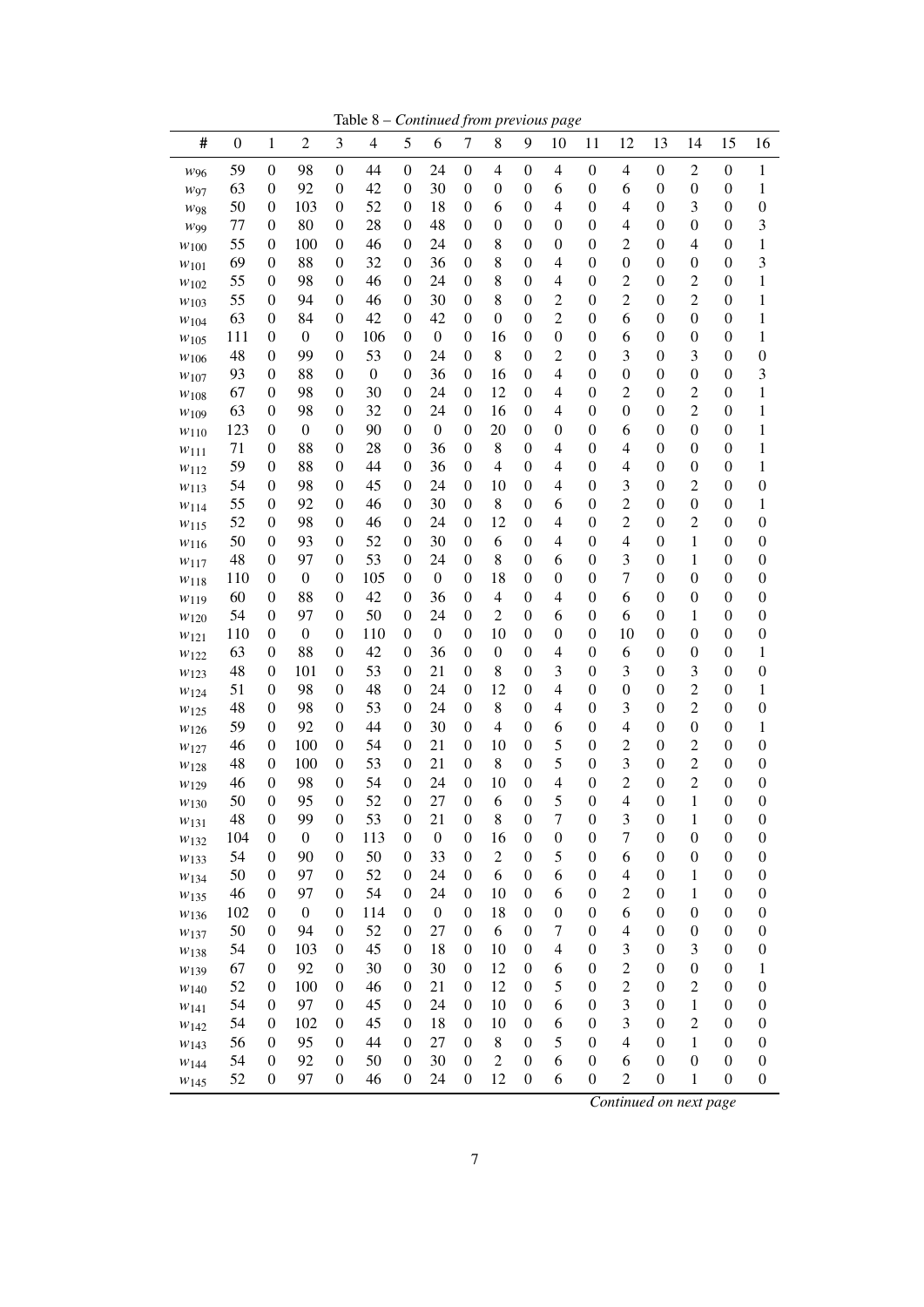Table 8 – *Continued from previous page*

| #                | $\boldsymbol{0}$ | $\mathbf{1}$                         | $\sqrt{2}$             | 3                     | $\overline{4}$   | 5                   | 6                | $\boldsymbol{7}$                     | 8              | 9                                    | 10               | 11                                   | 12                               | 13                                   | 14                              | 15                                   | 16                                   |
|------------------|------------------|--------------------------------------|------------------------|-----------------------|------------------|---------------------|------------------|--------------------------------------|----------------|--------------------------------------|------------------|--------------------------------------|----------------------------------|--------------------------------------|---------------------------------|--------------------------------------|--------------------------------------|
| W <sub>146</sub> | 56               | $\boldsymbol{0}$                     | 92                     | $\boldsymbol{0}$      | 44               | $\boldsymbol{0}$    | 30               | $\boldsymbol{0}$                     | 8              | $\boldsymbol{0}$                     | 6                | $\boldsymbol{0}$                     | $\overline{\mathcal{A}}$         | $\boldsymbol{0}$                     | 0                               | $\boldsymbol{0}$                     | $\boldsymbol{0}$                     |
| W <sub>147</sub> | 54               | $\boldsymbol{0}$                     | 96                     | $\boldsymbol{0}$      | 45               | $\theta$            | 24               | $\boldsymbol{0}$                     | 10             | $\boldsymbol{0}$                     | 8                | $\boldsymbol{0}$                     | 3                                | $\boldsymbol{0}$                     | $\boldsymbol{0}$                | $\boldsymbol{0}$                     | $\boldsymbol{0}$                     |
| W <sub>148</sub> | 50               | $\boldsymbol{0}$                     | 92                     | $\boldsymbol{0}$      | 52               | 0                   | 30               | $\boldsymbol{0}$                     | 6              | $\boldsymbol{0}$                     | 6                | $\boldsymbol{0}$                     | 4                                | $\boldsymbol{0}$                     | $\boldsymbol{0}$                | $\boldsymbol{0}$                     | $\boldsymbol{0}$                     |
| W <sub>149</sub> | 48               | $\boldsymbol{0}$                     | 96                     | $\boldsymbol{0}$      | 53               | $\theta$            | 24               | $\boldsymbol{0}$                     | 8              | $\boldsymbol{0}$                     | 8                | $\boldsymbol{0}$                     | 3                                | $\boldsymbol{0}$                     | $\boldsymbol{0}$                | $\boldsymbol{0}$                     | $\boldsymbol{0}$                     |
| W150             | 93               | $\boldsymbol{0}$                     | 80                     | $\boldsymbol{0}$      | $\boldsymbol{0}$ | $\theta$            | 48               | $\boldsymbol{0}$                     | 16             | $\boldsymbol{0}$                     | $\boldsymbol{0}$ | $\boldsymbol{0}$                     | $\boldsymbol{0}$                 | $\boldsymbol{0}$                     | $\boldsymbol{0}$                | $\boldsymbol{0}$                     | 3                                    |
| W151             | 63               | $\boldsymbol{0}$                     | 94                     | $\boldsymbol{0}$      | 32               | $\theta$            | 30               | $\boldsymbol{0}$                     | 16             | $\boldsymbol{0}$                     | $\overline{c}$   | $\boldsymbol{0}$                     | $\boldsymbol{0}$                 | $\boldsymbol{0}$                     | $\overline{c}$                  | $\boldsymbol{0}$                     | 1                                    |
| W <sub>152</sub> | 71               | $\boldsymbol{0}$                     | 80                     | $\boldsymbol{0}$      | 28               | 0                   | 48               | $\boldsymbol{0}$                     | 8              | $\boldsymbol{0}$                     | $\boldsymbol{0}$ | $\boldsymbol{0}$                     | 4                                | $\boldsymbol{0}$                     | $\boldsymbol{0}$                | $\boldsymbol{0}$                     | 1                                    |
| W <sub>153</sub> | 55               | $\boldsymbol{0}$                     | 88                     | $\boldsymbol{0}$      | 46               | 0                   | 36               | $\boldsymbol{0}$                     | 8              | $\boldsymbol{0}$                     | 4                | $\boldsymbol{0}$                     | $\overline{c}$                   | $\boldsymbol{0}$                     | $\boldsymbol{0}$                | $\boldsymbol{0}$                     | 1                                    |
| W <sub>154</sub> | 52               | $\boldsymbol{0}$                     | 94                     | $\boldsymbol{0}$      | 46               | 0                   | 30               | 0                                    | 12             | $\boldsymbol{0}$                     | $\overline{c}$   | $\boldsymbol{0}$                     | $\overline{c}$                   | $\boldsymbol{0}$                     | $\overline{c}$                  | $\boldsymbol{0}$                     | $\boldsymbol{0}$                     |
| W155             | 48               | $\boldsymbol{0}$                     | 95                     | $\boldsymbol{0}$      | 53               | 0                   | 27               | $\boldsymbol{0}$                     | 8              | $\boldsymbol{0}$                     | 5                | $\boldsymbol{0}$                     | 3                                | $\boldsymbol{0}$                     | 1                               | $\boldsymbol{0}$                     | $\boldsymbol{0}$                     |
| W156             | 69               | $\boldsymbol{0}$                     | 80                     | $\boldsymbol{0}$      | 32               | 0                   | 48               | $\boldsymbol{0}$                     | 8              | $\boldsymbol{0}$                     | $\boldsymbol{0}$ | $\boldsymbol{0}$                     | $\boldsymbol{0}$                 | $\boldsymbol{0}$                     | $\boldsymbol{0}$                | $\boldsymbol{0}$                     | 3                                    |
| W157             | 51               | $\boldsymbol{0}$                     | 94                     | $\boldsymbol{0}$      | 48               | 0                   | 30               | 0                                    | 12             | $\boldsymbol{0}$                     | $\overline{c}$   | $\boldsymbol{0}$                     | $\boldsymbol{0}$                 | $\boldsymbol{0}$                     | $\overline{c}$                  | $\boldsymbol{0}$                     | 1                                    |
| $w_{158}$        | 59               | $\boldsymbol{0}$                     | 80                     | $\boldsymbol{0}$      | 44               | $\theta$            | 48               | $\boldsymbol{0}$                     | $\overline{4}$ | $\boldsymbol{0}$                     | $\boldsymbol{0}$ | $\boldsymbol{0}$                     | 4                                | $\boldsymbol{0}$                     | $\boldsymbol{0}$                | $\boldsymbol{0}$                     | 1                                    |
| W <sub>159</sub> | 46               | $\boldsymbol{0}$                     | 94                     | $\boldsymbol{0}$      | 54               | 0                   | 30               | 0                                    | 10             | $\boldsymbol{0}$                     | $\overline{c}$   | $\boldsymbol{0}$                     | $\overline{c}$                   | $\boldsymbol{0}$                     | $\overline{c}$                  | $\boldsymbol{0}$                     | $\boldsymbol{0}$                     |
| W160             | 59               | $\boldsymbol{0}$                     | 84                     | $\boldsymbol{0}$      | 44               | 0                   | 42               | $\boldsymbol{0}$                     | 4              | $\boldsymbol{0}$                     | $\overline{c}$   | $\boldsymbol{0}$                     | $\overline{4}$                   | $\boldsymbol{0}$                     | $\boldsymbol{0}$                | $\boldsymbol{0}$                     | 1                                    |
| W <sub>161</sub> | 46               | $\boldsymbol{0}$                     | 96                     | $\boldsymbol{0}$      | 54               | 0                   | 27               | $\boldsymbol{0}$                     | 10             | $\boldsymbol{0}$                     | 3                | $\boldsymbol{0}$                     | $\overline{c}$                   | $\boldsymbol{0}$                     | $\overline{c}$                  | $\boldsymbol{0}$                     | $\boldsymbol{0}$                     |
| W <sub>162</sub> | 48               | $\boldsymbol{0}$                     | 93                     | $\boldsymbol{0}$      | 53               | 0                   | 30               | $\boldsymbol{0}$                     | 8              | $\boldsymbol{0}$                     | 4                | $\boldsymbol{0}$                     | 3                                | $\boldsymbol{0}$                     | 1                               | $\boldsymbol{0}$                     | $\boldsymbol{0}$                     |
| W <sub>163</sub> | 54               | $\boldsymbol{0}$                     | 86                     | $\boldsymbol{0}$      | 50               | 0                   | 39               | $\boldsymbol{0}$                     | $\overline{c}$ | $\boldsymbol{0}$                     | 3                | $\boldsymbol{0}$                     | 6                                | $\boldsymbol{0}$                     | $\boldsymbol{0}$                | $\boldsymbol{0}$                     | $\boldsymbol{0}$                     |
| W164             | 55               | $\boldsymbol{0}$                     | 84                     | $\boldsymbol{0}$      | 46               | 0                   | 42               | $\boldsymbol{0}$                     | 8              | $\boldsymbol{0}$                     | $\overline{c}$   | $\boldsymbol{0}$                     | $\overline{c}$                   | $\boldsymbol{0}$                     | $\boldsymbol{0}$                | $\boldsymbol{0}$                     | 1                                    |
| W165             | 103              | $\boldsymbol{0}$                     | $\boldsymbol{0}$       | $\boldsymbol{0}$      | 110              | 0                   | $\boldsymbol{0}$ | $\boldsymbol{0}$                     | 24             | $\boldsymbol{0}$                     | $\boldsymbol{0}$ | $\boldsymbol{0}$                     | $\overline{c}$                   | $\boldsymbol{0}$                     | $\boldsymbol{0}$                | $\boldsymbol{0}$                     | 1                                    |
| W166             | 44               | $\boldsymbol{0}$                     | 96                     | $\boldsymbol{0}$      | 55               | 0                   | 27               | $\boldsymbol{0}$                     | 12             | $\boldsymbol{0}$                     | 3                | $\boldsymbol{0}$                     | 1                                | $\boldsymbol{0}$                     | $\overline{c}$                  | $\boldsymbol{0}$                     | $\boldsymbol{0}$                     |
| W167             | 44               | $\boldsymbol{0}$                     | 98                     | $\boldsymbol{0}$      | 55               | 0                   | 24               | $\boldsymbol{0}$                     | 12             | $\boldsymbol{0}$                     | $\overline{4}$   | $\boldsymbol{0}$                     | 1                                | $\boldsymbol{0}$                     | $\overline{c}$                  | $\boldsymbol{0}$                     | $\boldsymbol{0}$                     |
| W168             | 51               | $\boldsymbol{0}$                     | 92                     | $\boldsymbol{0}$      | 48               | 0                   | 30               | $\boldsymbol{0}$                     | 12             | $\boldsymbol{0}$                     | 6                | $\boldsymbol{0}$                     | $\boldsymbol{0}$                 | $\boldsymbol{0}$                     | $\boldsymbol{0}$                | $\boldsymbol{0}$                     | 1                                    |
| W169             | 46               | $\boldsymbol{0}$                     | 95                     | $\boldsymbol{0}$      | 54               | 0                   | 27               | $\boldsymbol{0}$                     | 10             | $\boldsymbol{0}$                     | 5                | $\boldsymbol{0}$                     | $\overline{c}$                   | $\boldsymbol{0}$                     | $\mathbf{1}$                    | $\boldsymbol{0}$                     | $\boldsymbol{0}$                     |
| W170             | 44               | $\boldsymbol{0}$                     | 97                     | $\boldsymbol{0}$      | 55               | 0                   | 24               | $\boldsymbol{0}$                     | 12             | $\boldsymbol{0}$                     | 6                | $\boldsymbol{0}$                     | 1                                | $\boldsymbol{0}$                     | 1                               | $\boldsymbol{0}$                     | $\boldsymbol{0}$                     |
| W <sub>171</sub> | 46               | $\boldsymbol{0}$                     | 93                     | $\boldsymbol{0}$      | 54               | 0                   | 30               | $\boldsymbol{0}$                     | 10             | $\boldsymbol{0}$                     | $\overline{4}$   | $\boldsymbol{0}$                     | $\overline{c}$                   | $\boldsymbol{0}$                     | 1                               | $\boldsymbol{0}$                     | $\boldsymbol{0}$                     |
| W172             | 44               | $\boldsymbol{0}$                     | 99                     | $\boldsymbol{0}$      | 55               | $\boldsymbol{0}$    | 21               | $\boldsymbol{0}$                     | 12             | $\boldsymbol{0}$                     | 7                | $\boldsymbol{0}$                     | 1                                | $\boldsymbol{0}$                     | $\mathbf{1}$                    | $\boldsymbol{0}$                     | $\boldsymbol{0}$                     |
| W173             | 100              | $\boldsymbol{0}$                     | $\boldsymbol{0}$       | $\boldsymbol{0}$      | 115              | $\boldsymbol{0}$    | $\boldsymbol{0}$ | $\boldsymbol{0}$                     | 20             | $\boldsymbol{0}$                     | $\boldsymbol{0}$ | $\boldsymbol{0}$                     | 5                                | $\boldsymbol{0}$                     | $\boldsymbol{0}$                | $\boldsymbol{0}$                     | $\boldsymbol{0}$                     |
| W174             | 50               | $\boldsymbol{0}$                     | 90                     | $\boldsymbol{0}$      | 52               | $\boldsymbol{0}$    | 33               | $\boldsymbol{0}$                     | 6              | $\boldsymbol{0}$                     | 5                | $\boldsymbol{0}$                     | $\overline{4}$                   | $\boldsymbol{0}$                     | $\boldsymbol{0}$                | $\boldsymbol{0}$                     | $\boldsymbol{0}$                     |
| W175             | 48               | $\boldsymbol{0}$                     | 94                     | $\boldsymbol{0}$      | 53               | 0                   | 27               | $\boldsymbol{0}$                     | 8              | $\boldsymbol{0}$                     | $\overline{7}$   | $\boldsymbol{0}$                     | 3                                | $\boldsymbol{0}$                     | $\boldsymbol{0}$                | $\boldsymbol{0}$                     | $\boldsymbol{0}$                     |
| W <sub>176</sub> | 51               | $\boldsymbol{0}$                     | 88                     | $\boldsymbol{0}$      | 48               | 0                   | 36               | $\boldsymbol{0}$                     | 12             | $\boldsymbol{0}$                     | $\overline{4}$   | $\boldsymbol{0}$                     | $\boldsymbol{0}$                 | $\boldsymbol{0}$                     | $\boldsymbol{0}$                | $\boldsymbol{0}$                     | 1                                    |
| W177             | 44               | $\boldsymbol{0}$                     | 95                     | $\boldsymbol{0}$      | 55               | 0                   | 27               | $\boldsymbol{0}$                     | 12             | $\boldsymbol{0}$                     | 5                | $\boldsymbol{0}$                     | 1                                | $\boldsymbol{0}$                     | $\mathbf{1}$                    | $\boldsymbol{0}$                     | $\boldsymbol{0}$                     |
| W178             | 44               | $\boldsymbol{0}$                     | 93                     | $\boldsymbol{0}$      | 55               | 0                   | 30               | $\boldsymbol{0}$                     | 12             | $\boldsymbol{0}$                     | $\overline{4}$   | $\boldsymbol{0}$                     | 1                                | $\boldsymbol{0}$                     | 1                               | $\boldsymbol{0}$                     | $\boldsymbol{0}$                     |
| W179             | 46               | $\boldsymbol{0}$                     | 91                     | $\boldsymbol{0}$      | 54<br>52         | 0<br>$\overline{0}$ | 33<br>39         | $\boldsymbol{0}$<br>$\boldsymbol{0}$ | 10<br>6        | $\boldsymbol{0}$<br>$\boldsymbol{0}$ | 3<br>3           | $\boldsymbol{0}$<br>$\boldsymbol{0}$ | $\overline{c}$<br>$\overline{4}$ | $\boldsymbol{0}$<br>$\boldsymbol{0}$ | $\mathbf 1$<br>$\boldsymbol{0}$ | $\boldsymbol{0}$                     | $\boldsymbol{0}$                     |
| W <sub>180</sub> | 50               | $\boldsymbol{0}$<br>$\boldsymbol{0}$ | 86<br>$\boldsymbol{0}$ | $\boldsymbol{0}$<br>0 |                  | $\overline{0}$      | $\boldsymbol{0}$ | $\boldsymbol{0}$                     | 22             | $\overline{0}$                       | $\mathbf{0}$     | $\boldsymbol{0}$                     | $\overline{4}$                   | $\boldsymbol{0}$                     | $\boldsymbol{0}$                | $\boldsymbol{0}$<br>$\boldsymbol{0}$ | $\boldsymbol{0}$<br>$\boldsymbol{0}$ |
| $W_{181}$        | 98<br>48         | $\boldsymbol{0}$                     | 90                     | $\boldsymbol{0}$      | 116<br>53        | $\mathbf{0}$        | 33               | $\boldsymbol{0}$                     | 8              | $\boldsymbol{0}$                     | 5                | $\boldsymbol{0}$                     | 3                                | $\boldsymbol{0}$                     | $\boldsymbol{0}$                | $\boldsymbol{0}$                     | $\boldsymbol{0}$                     |
| W182             | 48               | $\boldsymbol{0}$                     | 92                     | $\boldsymbol{0}$      | 53               | $\boldsymbol{0}$    | 30               | $\boldsymbol{0}$                     | 8              | $\boldsymbol{0}$                     | 6                | $\boldsymbol{0}$                     | 3                                | $\boldsymbol{0}$                     | $\boldsymbol{0}$                | $\boldsymbol{0}$                     | $\boldsymbol{0}$                     |
| $W$ 183          | 115              | $\boldsymbol{0}$                     | $\boldsymbol{0}$       | $\boldsymbol{0}$      | 94               | 0                   | $\boldsymbol{0}$ | $\boldsymbol{0}$                     | 28             | $\boldsymbol{0}$                     | $\boldsymbol{0}$ | $\boldsymbol{0}$                     | $\overline{c}$                   | $\boldsymbol{0}$                     | 0                               | $\boldsymbol{0}$                     | 1                                    |
| W184             | 50               | $\boldsymbol{0}$                     | 100                    | $\boldsymbol{0}$      | 47               | 0                   | 21               | $\boldsymbol{0}$                     | 14             | $\boldsymbol{0}$                     | 5                | $\boldsymbol{0}$                     | 1                                | $\boldsymbol{0}$                     | $\overline{c}$                  | $\boldsymbol{0}$                     | $\boldsymbol{0}$                     |
| W185             | 63               | $\boldsymbol{0}$                     | 92                     | $\boldsymbol{0}$      | 32               | 0                   | 30               | $\boldsymbol{0}$                     | 16             | $\boldsymbol{0}$                     | 6                | $\boldsymbol{0}$                     | $\boldsymbol{0}$                 | $\boldsymbol{0}$                     | $\boldsymbol{0}$                | $\boldsymbol{0}$                     | 1                                    |
| W186             | 50               | $\boldsymbol{0}$                     | 97                     | $\boldsymbol{0}$      | 47               | 0                   | 24               | $\boldsymbol{0}$                     | 14             | $\boldsymbol{0}$                     | 6                | $\boldsymbol{0}$                     | 1                                | $\boldsymbol{0}$                     | $\mathbf{1}$                    | $\boldsymbol{0}$                     | $\boldsymbol{0}$                     |
| W187<br>W188     | 54               | $\boldsymbol{0}$                     | 99                     | $\boldsymbol{0}$      | 45               | 0                   | 21               | $\boldsymbol{0}$                     | 10             | $\boldsymbol{0}$                     | $\overline{7}$   | $\boldsymbol{0}$                     | $\mathfrak{Z}$                   | $\boldsymbol{0}$                     | $\mathbf{1}$                    | $\boldsymbol{0}$                     | $\boldsymbol{0}$                     |
| W <sub>189</sub> | 52               | $\boldsymbol{0}$                     | 95                     | $\boldsymbol{0}$      | 46               | $\mathbf{0}$        | 27               | $\boldsymbol{0}$                     | 12             | $\boldsymbol{0}$                     | 5                | $\boldsymbol{0}$                     | $\overline{c}$                   | $\boldsymbol{0}$                     | $\mathbf{1}$                    | $\boldsymbol{0}$                     | $\boldsymbol{0}$                     |
| W190             | 106              | $\boldsymbol{0}$                     | $\boldsymbol{0}$       | $\boldsymbol{0}$      | 107              | 0                   | $\boldsymbol{0}$ | $\boldsymbol{0}$                     | 22             | $\boldsymbol{0}$                     | $\boldsymbol{0}$ | $\boldsymbol{0}$                     | 5                                | $\boldsymbol{0}$                     | $\boldsymbol{0}$                | $\boldsymbol{0}$                     | $\boldsymbol{0}$                     |
| W <sub>191</sub> | 67               | $\boldsymbol{0}$                     | 84                     | $\boldsymbol{0}$      | 30               | 0                   | 42               | $\boldsymbol{0}$                     | 12             | $\boldsymbol{0}$                     | $\overline{c}$   | $\boldsymbol{0}$                     | $\overline{c}$                   | $\boldsymbol{0}$                     | $\boldsymbol{0}$                | $\boldsymbol{0}$                     | 1                                    |
| W192             | 50               | $\boldsymbol{0}$                     | 96                     | $\boldsymbol{0}$      | 47               | 0                   | 27               | 0                                    | 14             | $\boldsymbol{0}$                     | 3                | $\boldsymbol{0}$                     | $\mathbf{1}$                     | $\boldsymbol{0}$                     | $\overline{c}$                  | $\boldsymbol{0}$                     | $\boldsymbol{0}$                     |
| W <sub>193</sub> | 63               | $\boldsymbol{0}$                     | 88                     | $\boldsymbol{0}$      | 32               | 0                   | 36               | 0                                    | 16             | $\boldsymbol{0}$                     | $\overline{4}$   | $\boldsymbol{0}$                     | $\boldsymbol{0}$                 | $\boldsymbol{0}$                     | $\boldsymbol{0}$                | $\boldsymbol{0}$                     | 1                                    |
| W194             | 50               | $\boldsymbol{0}$                     | 93                     | $\boldsymbol{0}$      | 47               | 0                   | 30               | $\boldsymbol{0}$                     | 14             | $\boldsymbol{0}$                     | $\overline{4}$   | $\boldsymbol{0}$                     | 1                                | $\boldsymbol{0}$                     | $\mathbf{1}$                    | $\boldsymbol{0}$                     | $\boldsymbol{0}$                     |
| W <sub>195</sub> | 52               | $\boldsymbol{0}$                     | 91                     | $\boldsymbol{0}$      | 46               | $\mathbf{0}$        | 33               | 0                                    | 12             | $\boldsymbol{0}$                     | 3                | $\boldsymbol{0}$                     | $\overline{c}$                   | $\boldsymbol{0}$                     | $\mathbf{1}$                    | $\boldsymbol{0}$                     | $\boldsymbol{0}$                     |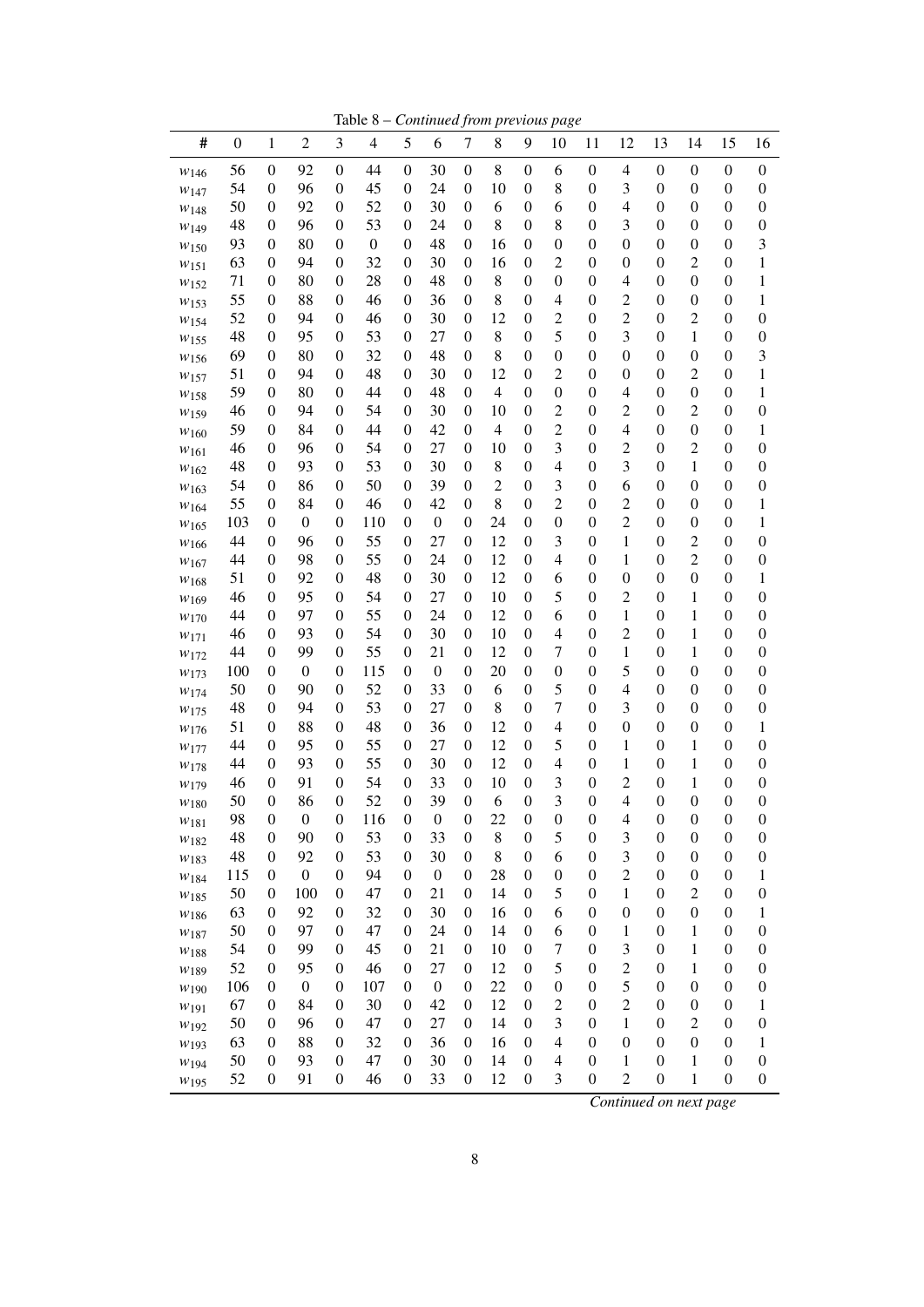Table 8 – *Continued from previous page*

| #                | $\boldsymbol{0}$ | $\mathbf{1}$                         | $\overline{2}$   | 3                                    | $\overline{4}$   | 5                | 6                | $\boldsymbol{7}$                     | 8        | 9                                    | 10               | 11                                   | 12               | 13                                   | 14                                 | 15                                   | 16                                   |
|------------------|------------------|--------------------------------------|------------------|--------------------------------------|------------------|------------------|------------------|--------------------------------------|----------|--------------------------------------|------------------|--------------------------------------|------------------|--------------------------------------|------------------------------------|--------------------------------------|--------------------------------------|
| W <sub>196</sub> | 56               | $\boldsymbol{0}$                     | 84               | $\boldsymbol{0}$                     | 44               | $\boldsymbol{0}$ | 42               | $\boldsymbol{0}$                     | 8        | $\boldsymbol{0}$                     | $\overline{c}$   | $\boldsymbol{0}$                     | 4                | $\boldsymbol{0}$                     | $\boldsymbol{0}$                   | $\boldsymbol{0}$                     | $\boldsymbol{0}$                     |
| W <sub>197</sub> | 67               | $\boldsymbol{0}$                     | 88               | $\boldsymbol{0}$                     | 30               | 0                | 36               | $\boldsymbol{0}$                     | 12       | $\boldsymbol{0}$                     | 4                | $\boldsymbol{0}$                     | $\overline{c}$   | $\boldsymbol{0}$                     | $\boldsymbol{0}$                   | $\boldsymbol{0}$                     | 1                                    |
| W <sub>198</sub> | 52               | $\boldsymbol{0}$                     | 93               | $\boldsymbol{0}$                     | 46               | 0                | 30               | $\boldsymbol{0}$                     | 12       | $\boldsymbol{0}$                     | 4                | $\boldsymbol{0}$                     | $\overline{c}$   | $\boldsymbol{0}$                     | 1                                  | $\boldsymbol{0}$                     | $\boldsymbol{0}$                     |
| W <sub>199</sub> | 54               | $\boldsymbol{0}$                     | 88               | $\boldsymbol{0}$                     | 45               | 0                | 36               | $\boldsymbol{0}$                     | 10       | $\boldsymbol{0}$                     | 4                | $\boldsymbol{0}$                     | 3                | $\boldsymbol{0}$                     | $\boldsymbol{0}$                   | $\boldsymbol{0}$                     | $\boldsymbol{0}$                     |
| W <sub>200</sub> | 52               | $\boldsymbol{0}$                     | 92               | $\boldsymbol{0}$                     | 46               | 0                | 30               | $\boldsymbol{0}$                     | 12       | $\boldsymbol{0}$                     | 6                | $\boldsymbol{0}$                     | $\overline{c}$   | $\boldsymbol{0}$                     | $\boldsymbol{0}$                   | $\boldsymbol{0}$                     | $\boldsymbol{0}$                     |
| W201             | 48               | $\boldsymbol{0}$                     | 88               | $\boldsymbol{0}$                     | 53               | 0                | 36               | $\boldsymbol{0}$                     | 8        | $\boldsymbol{0}$                     | 4                | $\boldsymbol{0}$                     | 3                | $\boldsymbol{0}$                     | $\boldsymbol{0}$                   | $\boldsymbol{0}$                     | $\boldsymbol{0}$                     |
| W202             | 46               | 0                                    | 92               | $\boldsymbol{0}$                     | 54               | 0                | 30               | $\boldsymbol{0}$                     | 10       | $\boldsymbol{0}$                     | 6                | $\boldsymbol{0}$                     | $\overline{c}$   | $\boldsymbol{0}$                     | $\boldsymbol{0}$                   | $\boldsymbol{0}$                     | $\boldsymbol{0}$                     |
| W203             | 46               | 0                                    | 94               | $\boldsymbol{0}$                     | 54               | 0                | 27               | $\boldsymbol{0}$                     | 10       | $\boldsymbol{0}$                     | 7                | $\boldsymbol{0}$                     | $\overline{c}$   | $\boldsymbol{0}$                     | $\boldsymbol{0}$                   | $\boldsymbol{0}$                     | $\boldsymbol{0}$                     |
| W204             | 54               | $\boldsymbol{0}$                     | 95               | $\boldsymbol{0}$                     | 45               | 0                | 27               | $\boldsymbol{0}$                     | 10       | $\boldsymbol{0}$                     | 5                | $\boldsymbol{0}$                     | 3                | $\boldsymbol{0}$                     | 1                                  | $\boldsymbol{0}$                     | $\boldsymbol{0}$                     |
| W <sub>205</sub> | 56               | 0                                    | 88               | $\boldsymbol{0}$                     | 44               | 0                | 36               | $\boldsymbol{0}$                     | 8        | $\boldsymbol{0}$                     | 4                | $\boldsymbol{0}$                     | $\overline{4}$   | $\boldsymbol{0}$                     | $\boldsymbol{0}$                   | $\boldsymbol{0}$                     | 0                                    |
| W <sub>206</sub> | 54               | 0                                    | 92               | $\boldsymbol{0}$                     | 45               | 0                | 30               | $\boldsymbol{0}$                     | 10       | $\boldsymbol{0}$                     | 6                | $\boldsymbol{0}$                     | 3                | $\boldsymbol{0}$                     | $\boldsymbol{0}$                   | $\boldsymbol{0}$                     | $\boldsymbol{0}$                     |
| W207             | 139              | 0                                    | $\boldsymbol{0}$ | $\boldsymbol{0}$                     | 62               | 0                | $\boldsymbol{0}$ | $\boldsymbol{0}$                     | 36       | $\boldsymbol{0}$                     | $\boldsymbol{0}$ | $\boldsymbol{0}$                     | $\overline{c}$   | $\boldsymbol{0}$                     | $\boldsymbol{0}$                   | $\boldsymbol{0}$                     | 1                                    |
| W <sub>208</sub> | 62               | 0                                    | 102              | $\boldsymbol{0}$                     | 31               | 0                | 18               | $\boldsymbol{0}$                     | 18       | $\boldsymbol{0}$                     | 6                | $\boldsymbol{0}$                     | 1                | $\boldsymbol{0}$                     | $\overline{c}$                     | $\boldsymbol{0}$                     | 0                                    |
| W209             | 62               | $\boldsymbol{0}$                     | 99               | $\boldsymbol{0}$                     | 31               | 0                | 21               | $\boldsymbol{0}$                     | 18       | $\boldsymbol{0}$                     | $\overline{7}$   | $\boldsymbol{0}$                     | 1                | $\boldsymbol{0}$                     | 1                                  | $\boldsymbol{0}$                     | $\boldsymbol{0}$                     |
| W <sub>210</sub> | 68               | $\boldsymbol{0}$                     | 99               | $\boldsymbol{0}$                     | 28               | 0                | 21               | $\boldsymbol{0}$                     | 12       | $\boldsymbol{0}$                     | 7                | $\boldsymbol{0}$                     | 4                | $\boldsymbol{0}$                     | 1                                  | $\boldsymbol{0}$                     | $\boldsymbol{0}$                     |
| W211             | 87               | 0                                    | 88               | $\boldsymbol{0}$                     | $\boldsymbol{0}$ | 0                | 36               | $\boldsymbol{0}$                     | 24       | $\boldsymbol{0}$                     | 4                | $\boldsymbol{0}$                     | $\boldsymbol{0}$ | $\boldsymbol{0}$                     | $\boldsymbol{0}$                   | $\boldsymbol{0}$                     | 1                                    |
| W212             | 62               | $\boldsymbol{0}$                     | 95               | $\boldsymbol{0}$                     | 31               | 0                | 27               | $\boldsymbol{0}$                     | 18       | 0                                    | 5                | $\boldsymbol{0}$                     | 1                | $\boldsymbol{0}$                     | 1                                  | $\boldsymbol{0}$                     | $\boldsymbol{0}$                     |
| W213             | 68               | $\boldsymbol{0}$                     | 88               | $\boldsymbol{0}$                     | 28<br>47         | 0                | 36               | $\boldsymbol{0}$                     | 12       | $\boldsymbol{0}$                     | 4                | $\boldsymbol{0}$                     | 4                | $\boldsymbol{0}$                     | $\boldsymbol{0}$<br>$\overline{c}$ | $\boldsymbol{0}$                     | $\boldsymbol{0}$                     |
| W214             | 50<br>50         | $\boldsymbol{0}$<br>$\boldsymbol{0}$ | 98<br>95         | $\boldsymbol{0}$<br>$\boldsymbol{0}$ | 47               | 0<br>0           | 24<br>27         | $\boldsymbol{0}$<br>$\boldsymbol{0}$ | 14<br>14 | $\boldsymbol{0}$<br>$\boldsymbol{0}$ | 4<br>5           | $\boldsymbol{0}$<br>$\boldsymbol{0}$ | 1<br>1           | $\boldsymbol{0}$<br>$\boldsymbol{0}$ | 1                                  | $\boldsymbol{0}$<br>$\boldsymbol{0}$ | $\boldsymbol{0}$<br>$\boldsymbol{0}$ |
| W <sub>215</sub> | 50               | $\boldsymbol{0}$                     | 99               | $\boldsymbol{0}$                     | 47               | 0                | 21               | $\boldsymbol{0}$                     | 14       | $\boldsymbol{0}$                     | 7                | $\boldsymbol{0}$                     | 1                | $\boldsymbol{0}$                     | 1                                  | $\boldsymbol{0}$                     | $\boldsymbol{0}$                     |
| W <sub>216</sub> | 64               | $\boldsymbol{0}$                     | 95               | $\boldsymbol{0}$                     | 30               | 0                | 27               | $\boldsymbol{0}$                     | 16       | $\boldsymbol{0}$                     | 5                | $\boldsymbol{0}$                     | $\overline{c}$   | $\boldsymbol{0}$                     | 1                                  | $\boldsymbol{0}$                     | $\boldsymbol{0}$                     |
| W217             | 54               | $\boldsymbol{0}$                     | 94               | $\boldsymbol{0}$                     | 45               | 0                | 27               | $\boldsymbol{0}$                     | 10       | $\boldsymbol{0}$                     | 7                | $\boldsymbol{0}$                     | 3                | $\boldsymbol{0}$                     | $\boldsymbol{0}$                   | $\boldsymbol{0}$                     | $\boldsymbol{0}$                     |
| W218             | 64               | $\boldsymbol{0}$                     | 92               | $\boldsymbol{0}$                     | 30               | 0                | 30               | $\boldsymbol{0}$                     | 16       | $\boldsymbol{0}$                     | 6                | $\boldsymbol{0}$                     | $\overline{c}$   | $\boldsymbol{0}$                     | $\boldsymbol{0}$                   | $\boldsymbol{0}$                     | $\boldsymbol{0}$                     |
| W219<br>W220     | 52               | $\boldsymbol{0}$                     | 94               | $\boldsymbol{0}$                     | 46               | 0                | 27               | $\boldsymbol{0}$                     | 12       | $\boldsymbol{0}$                     | 7                | $\boldsymbol{0}$                     | $\overline{c}$   | $\boldsymbol{0}$                     | $\boldsymbol{0}$                   | $\boldsymbol{0}$                     | $\boldsymbol{0}$                     |
| W221             | 60               | $\boldsymbol{0}$                     | 95               | $\boldsymbol{0}$                     | 32               | 0                | 27               | $\boldsymbol{0}$                     | 20       | $\boldsymbol{0}$                     | 5                | $\boldsymbol{0}$                     | $\boldsymbol{0}$ | $\boldsymbol{0}$                     | 1                                  | $\boldsymbol{0}$                     | $\boldsymbol{0}$                     |
| W222             | 48               | $\boldsymbol{0}$                     | 95               | $\boldsymbol{0}$                     | 48               | 0                | 27               | $\boldsymbol{0}$                     | 16       | $\boldsymbol{0}$                     | 5                | $\boldsymbol{0}$                     | $\boldsymbol{0}$ | $\boldsymbol{0}$                     | 1                                  | $\boldsymbol{0}$                     | $\boldsymbol{0}$                     |
| W223             | 102              | $\boldsymbol{0}$                     | $\boldsymbol{0}$ | $\boldsymbol{0}$                     | 109              | $\theta$         | $\boldsymbol{0}$ | $\boldsymbol{0}$                     | 26       | $\boldsymbol{0}$                     | $\boldsymbol{0}$ | $\boldsymbol{0}$                     | 3                | $\boldsymbol{0}$                     | $\boldsymbol{0}$                   | $\boldsymbol{0}$                     | $\boldsymbol{0}$                     |
| W224             | 52               | $\boldsymbol{0}$                     | 88               | $\boldsymbol{0}$                     | 46               | $\theta$         | 36               | $\boldsymbol{0}$                     | 12       | $\boldsymbol{0}$                     | $\overline{4}$   | $\boldsymbol{0}$                     | $\overline{c}$   | $\boldsymbol{0}$                     | $\boldsymbol{0}$                   | $\boldsymbol{0}$                     | $\boldsymbol{0}$                     |
| W225             | 46               | $\boldsymbol{0}$                     | 90               | $\boldsymbol{0}$                     | 54               | $\theta$         | 33               | $\boldsymbol{0}$                     | 10       | $\boldsymbol{0}$                     | 5                | $\boldsymbol{0}$                     | $\overline{c}$   | $\boldsymbol{0}$                     | $\boldsymbol{0}$                   | $\boldsymbol{0}$                     | $\boldsymbol{0}$                     |
| W <sub>226</sub> | 44               | $\boldsymbol{0}$                     | 94               | $\boldsymbol{0}$                     | 55               | $\theta$         | 27               | $\boldsymbol{0}$                     | 12       | $\boldsymbol{0}$                     | $\tau$           | $\boldsymbol{0}$                     | 1                | $\boldsymbol{0}$                     | $\boldsymbol{0}$                   | $\boldsymbol{0}$                     | $\boldsymbol{0}$                     |
| W227             | 50               | $\boldsymbol{0}$                     | 88               | $\boldsymbol{0}$                     | 52               | 0                | 36               | $\boldsymbol{0}$                     | 6        | $\boldsymbol{0}$                     | $\overline{4}$   | $\boldsymbol{0}$                     | $\overline{4}$   | $\boldsymbol{0}$                     | $\boldsymbol{0}$                   | $\boldsymbol{0}$                     | $\boldsymbol{0}$                     |
| W228             | 114              | $\boldsymbol{0}$                     | $\boldsymbol{0}$ | $\boldsymbol{0}$                     | 93               | $\theta$         | $\boldsymbol{0}$ | $\boldsymbol{0}$                     | 30       | $\boldsymbol{0}$                     | $\boldsymbol{0}$ | $\boldsymbol{0}$                     | 3                | $\boldsymbol{0}$                     | $\boldsymbol{0}$                   | $\boldsymbol{0}$                     | $\boldsymbol{0}$                     |
| W229             | 64               | 0                                    | 88               | $\boldsymbol{0}$                     | 30               | $\overline{0}$   | 36               | $\boldsymbol{0}$                     | 16       | $\boldsymbol{0}$                     | $\overline{4}$   | $\boldsymbol{0}$                     | $\overline{c}$   | $\boldsymbol{0}$                     | $\boldsymbol{0}$                   | $\boldsymbol{0}$                     | 0                                    |
| W <sub>230</sub> | 52               | $\boldsymbol{0}$                     | 90               | $\boldsymbol{0}$                     | 46               | $\overline{0}$   | 33               | $\boldsymbol{0}$                     | 12       | $\boldsymbol{0}$                     | 5                | $\boldsymbol{0}$                     | $\overline{c}$   | $\boldsymbol{0}$                     | $\boldsymbol{0}$                   | $\boldsymbol{0}$                     | $\boldsymbol{0}$                     |
| W <sub>231</sub> | 50               | $\overline{0}$                       | 94               | $\theta$                             | 47               | $\overline{0}$   | 27               | $\overline{0}$                       | 14       | 0                                    | 7                | $\boldsymbol{0}$                     | 1                | $\boldsymbol{0}$                     | $\boldsymbol{0}$                   | $\boldsymbol{0}$                     | $\boldsymbol{0}$                     |
| W <sub>232</sub> | 51               | $\boldsymbol{0}$                     | 90               | $\boldsymbol{0}$                     | 48               | $\boldsymbol{0}$ | 36               | $\boldsymbol{0}$                     | 12       | $\boldsymbol{0}$                     | $\boldsymbol{0}$ | $\boldsymbol{0}$                     | $\boldsymbol{0}$ | $\boldsymbol{0}$                     | $\overline{c}$                     | $\boldsymbol{0}$                     | 1                                    |
| W <sub>233</sub> | 46               | $\boldsymbol{0}$                     | 89               | $\boldsymbol{0}$                     | 54               | $\boldsymbol{0}$ | 36               | $\boldsymbol{0}$                     | 10       | $\boldsymbol{0}$                     | $\boldsymbol{2}$ | $\boldsymbol{0}$                     | $\overline{c}$   | $\boldsymbol{0}$                     | $\mathbf{1}$                       | $\boldsymbol{0}$                     | $\boldsymbol{0}$                     |
| W <sub>234</sub> | 54               | $\boldsymbol{0}$                     | 90               | $\boldsymbol{0}$                     | 45               | 0                | 33               | $\boldsymbol{0}$                     | 10       | $\boldsymbol{0}$                     | 5                | $\boldsymbol{0}$                     | 3                | $\boldsymbol{0}$                     | $\boldsymbol{0}$                   | $\boldsymbol{0}$                     | $\boldsymbol{0}$                     |
| W <sub>235</sub> | 42               | $\boldsymbol{0}$                     | 95               | $\boldsymbol{0}$                     | 56               | 0                | 27               | $\boldsymbol{0}$                     | 14       | $\boldsymbol{0}$                     | 5                | $\boldsymbol{0}$                     | $\boldsymbol{0}$ | $\boldsymbol{0}$                     | 1                                  | $\boldsymbol{0}$                     | $\boldsymbol{0}$                     |
| W <sub>236</sub> | 42               | 0                                    | 97               | $\boldsymbol{0}$                     | 56               | 0                | 24               | $\boldsymbol{0}$                     | 14       | $\boldsymbol{0}$                     | 6                | $\boldsymbol{0}$                     | $\boldsymbol{0}$ | $\boldsymbol{0}$                     | $\mathbf{1}$                       | $\boldsymbol{0}$                     | $\boldsymbol{0}$                     |
| W237             | 96               | $\boldsymbol{0}$                     | $\boldsymbol{0}$ | $\boldsymbol{0}$                     | 117              | 0                | $\boldsymbol{0}$ | $\mathbf{0}$                         | 24       | $\boldsymbol{0}$                     | $\boldsymbol{0}$ | $\boldsymbol{0}$                     | 3                | $\boldsymbol{0}$                     | $\boldsymbol{0}$                   | $\boldsymbol{0}$                     | $\boldsymbol{0}$                     |
| W <sub>238</sub> | 44               | $\boldsymbol{0}$                     | 96               | $\boldsymbol{0}$                     | 55               | 0                | 24               | $\boldsymbol{0}$                     | 12       | $\boldsymbol{0}$                     | 8                | $\boldsymbol{0}$                     | 1                | $\boldsymbol{0}$                     | $\boldsymbol{0}$                   | $\boldsymbol{0}$                     | $\boldsymbol{0}$                     |
| W <sub>239</sub> | 50               | $\boldsymbol{0}$                     | 92               | $\boldsymbol{0}$                     | 47               | $\boldsymbol{0}$ | 30               | $\boldsymbol{0}$                     | 14       | $\boldsymbol{0}$                     | 6                | $\boldsymbol{0}$                     | $\mathbf{1}$     | $\boldsymbol{0}$                     | $\boldsymbol{0}$                   | $\boldsymbol{0}$                     | $\boldsymbol{0}$                     |
| W <sub>240</sub> | 42               | 0                                    | 93               | $\boldsymbol{0}$                     | 56               | 0                | 30               | 0                                    | 14       | $\boldsymbol{0}$                     | $\overline{4}$   | $\boldsymbol{0}$                     | $\boldsymbol{0}$ | $\boldsymbol{0}$                     | 1                                  | $\boldsymbol{0}$                     | $\boldsymbol{0}$                     |
| W241             | 44               | $\boldsymbol{0}$                     | 92               | $\boldsymbol{0}$                     | 55               | 0                | 30               | $\boldsymbol{0}$                     | 12       | $\boldsymbol{0}$                     | 6                | $\boldsymbol{0}$                     | 1                | $\boldsymbol{0}$                     | $\boldsymbol{0}$                   | $\boldsymbol{0}$                     | $\boldsymbol{0}$                     |
| W <sub>242</sub> | 50               | $\boldsymbol{0}$                     | 96               | $\mathbf{0}$                         | 47               | 0                | 24               | $\boldsymbol{0}$                     | 14       | $\boldsymbol{0}$                     | 8                | $\boldsymbol{0}$                     | $\mathbf{1}$     | $\boldsymbol{0}$                     | $\boldsymbol{0}$                   | $\boldsymbol{0}$                     | $\boldsymbol{0}$                     |
| W243             | 48               | $\boldsymbol{0}$                     | 96               | $\boldsymbol{0}$                     | 48               | 0                | 24               | $\boldsymbol{0}$                     | 16       | $\boldsymbol{0}$                     | 8                | $\boldsymbol{0}$                     | $\boldsymbol{0}$ | $\boldsymbol{0}$                     | $\boldsymbol{0}$                   | $\boldsymbol{0}$                     | $\boldsymbol{0}$                     |
| W244             | 42               | $\boldsymbol{0}$                     | 96               | $\boldsymbol{0}$                     | 56               | 0                | 24               | $\boldsymbol{0}$                     | 14       | $\boldsymbol{0}$                     | 8                | $\boldsymbol{0}$                     | $\boldsymbol{0}$ | $\boldsymbol{0}$                     | $\boldsymbol{0}$                   | $\boldsymbol{0}$                     | $\boldsymbol{0}$                     |
| W <sub>245</sub> | 62               | $\boldsymbol{0}$                     | 92               | $\boldsymbol{0}$                     | 31               | $\boldsymbol{0}$ | 30               | $\boldsymbol{0}$                     | 18       | $\boldsymbol{0}$                     | 6                | $\boldsymbol{0}$                     | 1                | $\boldsymbol{0}$                     | $\boldsymbol{0}$                   | $\boldsymbol{0}$                     | $\boldsymbol{0}$                     |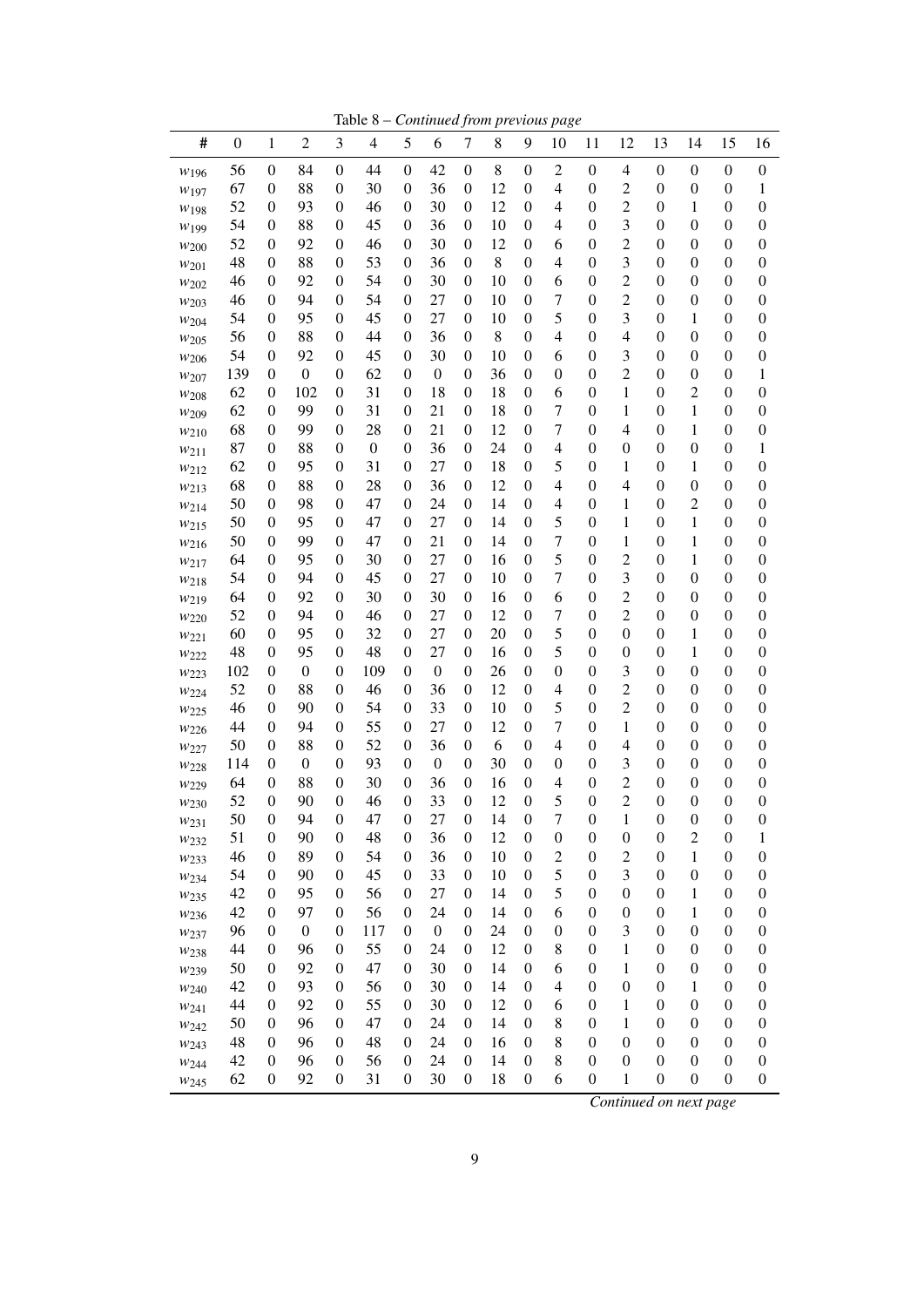Table 8 – *Continued from previous page*

| #                        | $\boldsymbol{0}$ | $\mathbf{1}$                         | $\overline{2}$                       | 3                                    | $\overline{4}$   | 5                                    | 6                                    | $\boldsymbol{7}$                     | 8                | 9                                    | 10                                   | 11                                   | 12                                   | 13                                   | 14                                   | 15                                   | 16                                   |
|--------------------------|------------------|--------------------------------------|--------------------------------------|--------------------------------------|------------------|--------------------------------------|--------------------------------------|--------------------------------------|------------------|--------------------------------------|--------------------------------------|--------------------------------------|--------------------------------------|--------------------------------------|--------------------------------------|--------------------------------------|--------------------------------------|
| W <sub>246</sub>         | 60               | $\boldsymbol{0}$                     | 96                                   | $\boldsymbol{0}$                     | 32               | $\boldsymbol{0}$                     | 24                                   | $\boldsymbol{0}$                     | 20               | $\boldsymbol{0}$                     | 8                                    | $\boldsymbol{0}$                     | $\boldsymbol{0}$                     | $\boldsymbol{0}$                     | $\boldsymbol{0}$                     | $\boldsymbol{0}$                     | $\boldsymbol{0}$                     |
| W247                     | 87               | $\boldsymbol{0}$                     | 80                                   | $\boldsymbol{0}$                     | $\boldsymbol{0}$ | $\theta$                             | 48                                   | $\boldsymbol{0}$                     | 24               | $\boldsymbol{0}$                     | $\boldsymbol{0}$                     | $\boldsymbol{0}$                     | $\boldsymbol{0}$                     | $\boldsymbol{0}$                     | $\boldsymbol{0}$                     | $\boldsymbol{0}$                     | 1                                    |
| W248                     | 60               | $\boldsymbol{0}$                     | 91                                   | $\boldsymbol{0}$                     | 32               | 0                                    | 33                                   | $\boldsymbol{0}$                     | 20               | $\boldsymbol{0}$                     | 3                                    | $\boldsymbol{0}$                     | $\boldsymbol{0}$                     | $\boldsymbol{0}$                     | 1                                    | $\boldsymbol{0}$                     | $\boldsymbol{0}$                     |
| W <sub>249</sub>         | 63               | $\boldsymbol{0}$                     | 80                                   | $\boldsymbol{0}$                     | 32               | 0                                    | 48                                   | $\boldsymbol{0}$                     | 16               | $\boldsymbol{0}$                     | $\boldsymbol{0}$                     | $\boldsymbol{0}$                     | $\boldsymbol{0}$                     | $\boldsymbol{0}$                     | $\boldsymbol{0}$                     | $\boldsymbol{0}$                     | 1                                    |
| W <sub>250</sub>         | 48               | $\boldsymbol{0}$                     | 91                                   | $\boldsymbol{0}$                     | 48               | 0                                    | 33                                   | $\boldsymbol{0}$                     | 16               | $\boldsymbol{0}$                     | 3                                    | $\boldsymbol{0}$                     | $\boldsymbol{0}$                     | $\boldsymbol{0}$                     | 1                                    | $\boldsymbol{0}$                     | $\boldsymbol{0}$                     |
| W251                     | 100              | $\boldsymbol{0}$                     | $\boldsymbol{0}$                     | $\boldsymbol{0}$                     | 110              | 0                                    | $\boldsymbol{0}$                     | $\boldsymbol{0}$                     | 28               | $\boldsymbol{0}$                     | $\boldsymbol{0}$                     | $\boldsymbol{0}$                     | $\overline{c}$                       | $\boldsymbol{0}$                     | $\boldsymbol{0}$                     | $\boldsymbol{0}$                     | $\boldsymbol{0}$                     |
| $w_{252}$                | 112              | 0                                    | $\boldsymbol{0}$                     | $\boldsymbol{0}$                     | 94               | 0                                    | $\boldsymbol{0}$                     | $\boldsymbol{0}$                     | 32               | $\boldsymbol{0}$                     | $\boldsymbol{0}$                     | $\boldsymbol{0}$                     | $\overline{c}$                       | $\boldsymbol{0}$                     | $\boldsymbol{0}$                     | $\boldsymbol{0}$                     | $\boldsymbol{0}$                     |
| W <sub>253</sub>         | 64               | 0                                    | 84                                   | $\boldsymbol{0}$                     | 30               | 0                                    | 42                                   | $\boldsymbol{0}$                     | 16               | $\boldsymbol{0}$                     | $\overline{c}$                       | $\boldsymbol{0}$                     | $\overline{c}$                       | $\boldsymbol{0}$                     | $\boldsymbol{0}$                     | $\boldsymbol{0}$                     | 0                                    |
| W <sub>254</sub>         | 50               | 0                                    | 90                                   | $\boldsymbol{0}$                     | 47               | 0                                    | 33                                   | $\boldsymbol{0}$                     | 14               | $\boldsymbol{0}$                     | 5                                    | $\boldsymbol{0}$                     | 1                                    | $\boldsymbol{0}$                     | $\boldsymbol{0}$                     | $\boldsymbol{0}$                     | $\boldsymbol{0}$                     |
| W <sub>255</sub>         | 51               | 0                                    | 84                                   | $\boldsymbol{0}$                     | 48               | 0                                    | 42                                   | $\boldsymbol{0}$                     | 12               | $\boldsymbol{0}$                     | $\overline{c}$                       | $\boldsymbol{0}$                     | $\boldsymbol{0}$                     | $\boldsymbol{0}$                     | $\boldsymbol{0}$                     | $\boldsymbol{0}$                     | 1                                    |
| W <sub>256</sub>         | 51               | 0                                    | 80                                   | $\boldsymbol{0}$                     | 48               | 0                                    | 48                                   | $\boldsymbol{0}$                     | 12               | $\boldsymbol{0}$                     | $\boldsymbol{0}$                     | $\boldsymbol{0}$                     | $\boldsymbol{0}$                     | $\boldsymbol{0}$                     | $\boldsymbol{0}$                     | $\boldsymbol{0}$                     | 1                                    |
| W257                     | 42               | 0                                    | 91                                   | $\boldsymbol{0}$                     | 56               | 0                                    | 33                                   | $\boldsymbol{0}$                     | 14               | $\boldsymbol{0}$                     | 3                                    | $\boldsymbol{0}$                     | $\boldsymbol{0}$                     | $\boldsymbol{0}$                     | 1                                    | $\boldsymbol{0}$                     | 0                                    |
| W <sub>258</sub>         | 46               | 0                                    | 86                                   | $\boldsymbol{0}$                     | 54               | 0                                    | 39                                   | $\boldsymbol{0}$                     | 10               | $\boldsymbol{0}$                     | 3                                    | $\boldsymbol{0}$                     | $\overline{c}$                       | $\boldsymbol{0}$                     | $\boldsymbol{0}$                     | $\boldsymbol{0}$                     | $\boldsymbol{0}$                     |
| W <sub>259</sub>         | 94               | 0                                    | $\boldsymbol{0}$                     | $\boldsymbol{0}$                     | 118              | 0                                    | $\boldsymbol{0}$                     | $\boldsymbol{0}$                     | 26               | $\boldsymbol{0}$                     | $\boldsymbol{0}$                     | $\boldsymbol{0}$                     | $\overline{c}$                       | $\boldsymbol{0}$                     | $\boldsymbol{0}$                     | $\boldsymbol{0}$                     | $\boldsymbol{0}$                     |
| W <sub>260</sub>         | 44               | 0                                    | 90                                   | $\boldsymbol{0}$                     | 55               | 0                                    | 33                                   | $\boldsymbol{0}$                     | 12               | $\boldsymbol{0}$                     | 5                                    | $\boldsymbol{0}$                     | 1                                    | $\boldsymbol{0}$                     | $\boldsymbol{0}$                     | $\boldsymbol{0}$                     | $\boldsymbol{0}$                     |
| W261                     | 50               | 0                                    | 82                                   | $\boldsymbol{0}$                     | 52               | 0                                    | 45                                   | $\boldsymbol{0}$                     | 6                | $\boldsymbol{0}$                     | 1                                    | $\boldsymbol{0}$                     | 4                                    | $\boldsymbol{0}$                     | $\boldsymbol{0}$                     | $\boldsymbol{0}$                     | $\boldsymbol{0}$                     |
| $W_{262}$                | 46               | 0                                    | 88                                   | $\boldsymbol{0}$                     | 54               | 0                                    | 36                                   | $\boldsymbol{0}$                     | 10               | $\boldsymbol{0}$                     | 4                                    | $\boldsymbol{0}$                     | $\overline{c}$                       | $\boldsymbol{0}$                     | $\boldsymbol{0}$                     | $\boldsymbol{0}$                     | $\boldsymbol{0}$                     |
| W <sub>263</sub>         | 52               | $\boldsymbol{0}$                     | 84                                   | $\boldsymbol{0}$                     | 46               | 0                                    | 42                                   | $\boldsymbol{0}$                     | 12               | $\boldsymbol{0}$                     | $\overline{c}$                       | $\boldsymbol{0}$                     | $\overline{c}$                       | $\boldsymbol{0}$                     | $\boldsymbol{0}$                     | $\boldsymbol{0}$                     | $\boldsymbol{0}$                     |
| W264                     | 50               | 0                                    | 88                                   | $\boldsymbol{0}$                     | 47               | 0                                    | 36                                   | $\boldsymbol{0}$                     | 14               | $\boldsymbol{0}$                     | 4                                    | $\boldsymbol{0}$                     | 1                                    | $\boldsymbol{0}$                     | $\boldsymbol{0}$                     | $\boldsymbol{0}$                     | $\boldsymbol{0}$                     |
| W <sub>265</sub>         | 48               | 0                                    | 92                                   | $\boldsymbol{0}$                     | 48               | 0                                    | 30                                   | $\boldsymbol{0}$                     | 16               | $\boldsymbol{0}$                     | 6                                    | $\boldsymbol{0}$                     | $\boldsymbol{0}$                     | $\boldsymbol{0}$                     | $\boldsymbol{0}$                     | $\boldsymbol{0}$                     | $\boldsymbol{0}$                     |
| W266                     | 44               | $\boldsymbol{0}$                     | 88                                   | $\boldsymbol{0}$                     | 55               | 0                                    | 36                                   | $\boldsymbol{0}$                     | 12               | $\boldsymbol{0}$                     | $\overline{4}$                       | $\boldsymbol{0}$                     | 1                                    | $\boldsymbol{0}$                     | $\boldsymbol{0}$                     | $\boldsymbol{0}$                     | $\boldsymbol{0}$                     |
| W267                     | 42               | 0                                    | 92                                   | $\boldsymbol{0}$                     | 56               | 0                                    | 30                                   | $\boldsymbol{0}$                     | 14               | $\boldsymbol{0}$                     | 6                                    | $\boldsymbol{0}$                     | $\boldsymbol{0}$                     | $\boldsymbol{0}$                     | $\boldsymbol{0}$                     | $\boldsymbol{0}$                     | $\boldsymbol{0}$                     |
| W <sub>268</sub>         | 42               | $\boldsymbol{0}$                     | 94                                   | $\boldsymbol{0}$                     | 56               | 0                                    | 27                                   | $\boldsymbol{0}$                     | 14               | $\boldsymbol{0}$                     | 7                                    | $\boldsymbol{0}$                     | $\boldsymbol{0}$                     | $\boldsymbol{0}$                     | $\boldsymbol{0}$                     | $\boldsymbol{0}$                     | $\boldsymbol{0}$                     |
| W269                     | 62               | $\boldsymbol{0}$                     | 96                                   | $\boldsymbol{0}$                     | 31               | 0                                    | 24                                   | $\boldsymbol{0}$                     | 18               | $\boldsymbol{0}$                     | 8                                    | $\boldsymbol{0}$                     | 1                                    | $\boldsymbol{0}$                     | $\boldsymbol{0}$                     | $\boldsymbol{0}$                     | $\boldsymbol{0}$                     |
| W270                     | 60               | $\boldsymbol{0}$                     | 92                                   | $\boldsymbol{0}$                     | 32               | 0                                    | 30                                   | $\boldsymbol{0}$                     | 20               | $\boldsymbol{0}$                     | 6                                    | $\boldsymbol{0}$                     | $\boldsymbol{0}$                     | $\boldsymbol{0}$                     | $\boldsymbol{0}$                     | $\boldsymbol{0}$                     | $\boldsymbol{0}$                     |
| W271                     | 62               | $\boldsymbol{0}$                     | 88                                   | $\boldsymbol{0}$                     | 31               | 0                                    | 36                                   | $\boldsymbol{0}$                     | 18               | $\boldsymbol{0}$                     | $\overline{4}$                       | $\boldsymbol{0}$                     | 1                                    | $\boldsymbol{0}$                     | $\boldsymbol{0}$                     | $\boldsymbol{0}$                     | $\boldsymbol{0}$                     |
| W272                     | 134              | $\boldsymbol{0}$                     | $\boldsymbol{0}$                     | $\boldsymbol{0}$                     | 63               | $\theta$                             | $\boldsymbol{0}$                     | $\boldsymbol{0}$                     | 42               | $\boldsymbol{0}$                     | $\boldsymbol{0}$                     | $\boldsymbol{0}$                     | 1                                    | $\boldsymbol{0}$                     | $\boldsymbol{0}$                     | $\boldsymbol{0}$                     | $\boldsymbol{0}$                     |
| W273                     | 84               | $\boldsymbol{0}$                     | 88                                   | $\boldsymbol{0}$                     | $\boldsymbol{0}$ | $\boldsymbol{0}$                     | 36                                   | $\boldsymbol{0}$                     | 28               | $\boldsymbol{0}$                     | $\overline{4}$                       | $\boldsymbol{0}$                     | $\boldsymbol{0}$                     | $\boldsymbol{0}$                     | $\boldsymbol{0}$                     | $\boldsymbol{0}$                     | $\boldsymbol{0}$                     |
| W274                     | 110              | 0                                    | $\boldsymbol{0}$                     | $\boldsymbol{0}$                     | 95               | $\theta$                             | $\boldsymbol{0}$                     | $\boldsymbol{0}$                     | 34               | $\boldsymbol{0}$                     | $\boldsymbol{0}$                     | $\boldsymbol{0}$                     | 1                                    | $\boldsymbol{0}$                     | $\boldsymbol{0}$                     | $\boldsymbol{0}$                     | $\boldsymbol{0}$                     |
| W275                     | 60               | $\boldsymbol{0}$                     | 88                                   | $\boldsymbol{0}$                     | 32               | 0                                    | 36                                   | $\boldsymbol{0}$                     | 20               | $\boldsymbol{0}$                     | $\overline{4}$                       | $\boldsymbol{0}$                     | $\boldsymbol{0}$                     | $\boldsymbol{0}$                     | $\boldsymbol{0}$                     | $\boldsymbol{0}$                     | $\boldsymbol{0}$                     |
| W276                     | 48               | $\boldsymbol{0}$                     | 87                                   | $\boldsymbol{0}$                     | 48               | $\overline{0}$                       | 39                                   | $\boldsymbol{0}$                     | 16               | $\boldsymbol{0}$                     | 1                                    | $\boldsymbol{0}$                     | $\boldsymbol{0}$                     | $\boldsymbol{0}$                     | 1                                    | $\boldsymbol{0}$                     | $\boldsymbol{0}$                     |
| W277                     | 98               | $\boldsymbol{0}$                     | $\boldsymbol{0}$                     | $\boldsymbol{0}$                     | 111              | $\theta$                             | $\boldsymbol{0}$                     | $\boldsymbol{0}$                     | 30               | $\boldsymbol{0}$                     | $\boldsymbol{0}$                     | $\boldsymbol{0}$                     | 1                                    | $\boldsymbol{0}$                     | $\boldsymbol{0}$                     | $\boldsymbol{0}$                     | $\boldsymbol{0}$                     |
| W278                     | 48               | $\boldsymbol{0}$                     | 88                                   | $\boldsymbol{0}$                     | 48               | $\overline{0}$                       | 36                                   | $\boldsymbol{0}$                     | 16               | $\boldsymbol{0}$                     | $\overline{4}$                       | $\boldsymbol{0}$                     | $\boldsymbol{0}$                     | $\boldsymbol{0}$                     | $\boldsymbol{0}$                     | $\boldsymbol{0}$                     | $\boldsymbol{0}$                     |
| W279                     | 42               | $\boldsymbol{0}$                     | 85                                   | $\boldsymbol{0}$                     | 56               | 0                                    | 42                                   | $\boldsymbol{0}$                     | 14               | $\boldsymbol{0}$                     | $\boldsymbol{0}$                     | $\boldsymbol{0}$                     | $\boldsymbol{0}$                     | $\boldsymbol{0}$                     | 1                                    | $\boldsymbol{0}$                     | 0                                    |
| W <sub>280</sub>         | 92               | $\boldsymbol{0}$<br>$\overline{0}$   | $\boldsymbol{0}$<br>90               | $\boldsymbol{0}$                     | 119              | $\overline{0}$<br>$\overline{0}$     | $\boldsymbol{0}$                     | $\boldsymbol{0}$<br>$\overline{0}$   | 28               | $\boldsymbol{0}$                     | $\boldsymbol{0}$<br>5                | $\boldsymbol{0}$<br>$\overline{0}$   | 1<br>$\boldsymbol{0}$                | $\boldsymbol{0}$                     | $\boldsymbol{0}$                     | $\boldsymbol{0}$                     | $\boldsymbol{0}$                     |
| $W_{281}$                | 42               |                                      |                                      | $\boldsymbol{0}$                     | 56               |                                      | 33                                   |                                      | 14               | 0                                    |                                      |                                      |                                      | $\boldsymbol{0}$                     | $\boldsymbol{0}$                     | $\boldsymbol{0}$                     | $\boldsymbol{0}$                     |
| W <sub>282</sub>         | 148<br>136       | $\boldsymbol{0}$<br>$\boldsymbol{0}$ | $\boldsymbol{0}$<br>$\boldsymbol{0}$ | $\boldsymbol{0}$<br>$\mathbf{0}$     | 56<br>62         | $\boldsymbol{0}$<br>$\boldsymbol{0}$ | $\boldsymbol{0}$<br>$\boldsymbol{0}$ | $\boldsymbol{0}$<br>$\boldsymbol{0}$ | 28<br>40         | $\boldsymbol{0}$<br>$\boldsymbol{0}$ | $\boldsymbol{0}$<br>$\boldsymbol{0}$ | $\boldsymbol{0}$<br>$\boldsymbol{0}$ | 8<br>$\overline{c}$                  | $\boldsymbol{0}$<br>$\boldsymbol{0}$ | $\boldsymbol{0}$<br>$\boldsymbol{0}$ | $\boldsymbol{0}$<br>$\boldsymbol{0}$ | $\boldsymbol{0}$<br>$\boldsymbol{0}$ |
| W283                     | 68               | $\boldsymbol{0}$                     | 80                                   | $\boldsymbol{0}$                     | 28               | 0                                    | 48                                   | 0                                    | 12               | $\boldsymbol{0}$                     | $\boldsymbol{0}$                     | $\boldsymbol{0}$                     | $\overline{4}$                       | $\boldsymbol{0}$                     | $\boldsymbol{0}$                     | $\boldsymbol{0}$                     | $\boldsymbol{0}$                     |
| W <sub>284</sub>         | 48               | 0                                    | 97                                   | $\boldsymbol{0}$                     | 48               |                                      | 24                                   | 0                                    | 16               | $\boldsymbol{0}$                     | 6                                    | $\boldsymbol{0}$                     | $\boldsymbol{0}$                     | $\boldsymbol{0}$                     | 1                                    | $\boldsymbol{0}$                     |                                      |
| W <sub>285</sub>         | 48               | 0                                    | 94                                   | $\boldsymbol{0}$                     | 48               | 0<br>0                               | 27                                   | $\boldsymbol{0}$                     | 16               | $\boldsymbol{0}$                     | $\tau$                               | $\boldsymbol{0}$                     | $\boldsymbol{0}$                     | $\boldsymbol{0}$                     | $\boldsymbol{0}$                     | $\boldsymbol{0}$                     | $\boldsymbol{0}$                     |
| W <sub>286</sub>         |                  |                                      |                                      |                                      |                  |                                      |                                      |                                      | $\boldsymbol{0}$ |                                      | $\boldsymbol{0}$                     |                                      |                                      |                                      |                                      |                                      | $\boldsymbol{0}$                     |
| W287                     | 105<br>45        | $\boldsymbol{0}$<br>0                | $\boldsymbol{0}$<br>100              | $\boldsymbol{0}$<br>$\boldsymbol{0}$ | 128<br>64        | 0<br>0                               | $\boldsymbol{0}$<br>24               | $\boldsymbol{0}$<br>$\boldsymbol{0}$ | $\boldsymbol{0}$ | $\boldsymbol{0}$<br>$\boldsymbol{0}$ | $\boldsymbol{0}$                     | $\boldsymbol{0}$<br>$\boldsymbol{0}$ | $\boldsymbol{0}$<br>$\boldsymbol{0}$ | $\boldsymbol{0}$<br>$\boldsymbol{0}$ | $\boldsymbol{0}$<br>$\overline{4}$   | $\boldsymbol{0}$<br>$\boldsymbol{0}$ | 7<br>3                               |
| W <sub>288</sub>         | 101              | $\boldsymbol{0}$                     | $\boldsymbol{0}$                     | $\boldsymbol{0}$                     | 124              |                                      | $\boldsymbol{0}$                     | $\boldsymbol{0}$                     | 8                | $\boldsymbol{0}$                     | $\boldsymbol{0}$                     | $\boldsymbol{0}$                     | $\overline{4}$                       | $\boldsymbol{0}$                     | $\boldsymbol{0}$                     | $\boldsymbol{0}$                     | 3                                    |
| W <sub>289</sub>         | 43               | $\boldsymbol{0}$                     | 100                                  | $\boldsymbol{0}$                     | 62               | 0<br>0                               | 24                                   | $\boldsymbol{0}$                     | $\overline{4}$   | $\boldsymbol{0}$                     | $\boldsymbol{0}$                     | $\boldsymbol{0}$                     | $\overline{c}$                       | $\boldsymbol{0}$                     | $\overline{4}$                       | $\boldsymbol{0}$                     | 1                                    |
| W290                     | 45               | $\boldsymbol{0}$                     | 88                                   | $\boldsymbol{0}$                     | 64               | 0                                    | 36                                   | $\boldsymbol{0}$                     | $\boldsymbol{0}$ | $\boldsymbol{0}$                     | $\overline{4}$                       | $\boldsymbol{0}$                     | $\boldsymbol{0}$                     | $\boldsymbol{0}$                     | $\boldsymbol{0}$                     | $\boldsymbol{0}$                     | 3                                    |
| W291                     | 43               | 0                                    | 94                                   | $\boldsymbol{0}$                     | 62               | 0                                    | 30                                   | $\boldsymbol{0}$                     | $\overline{4}$   | $\boldsymbol{0}$                     | $\mathfrak 2$                        | $\boldsymbol{0}$                     | $\overline{c}$                       | $\boldsymbol{0}$                     | $\overline{c}$                       | $\boldsymbol{0}$                     | 1                                    |
| W292                     | 99               | $\boldsymbol{0}$                     | $\boldsymbol{0}$                     | $\boldsymbol{0}$                     | 122              | 0                                    | $\boldsymbol{0}$                     | 0                                    | 12               | $\boldsymbol{0}$                     | $\boldsymbol{0}$                     | $\boldsymbol{0}$                     | 6                                    | $\boldsymbol{0}$                     | $\boldsymbol{0}$                     | $\boldsymbol{0}$                     | 1                                    |
| W293                     | 63               | $\boldsymbol{0}$                     | 80                                   | $\boldsymbol{0}$                     | 42               | 0                                    | 48                                   | $\boldsymbol{0}$                     | $\boldsymbol{0}$ | $\boldsymbol{0}$                     | $\boldsymbol{0}$                     | $\boldsymbol{0}$                     | 6                                    | $\boldsymbol{0}$                     | $\boldsymbol{0}$                     | $\boldsymbol{0}$                     | 1                                    |
| W294<br>W <sub>295</sub> | 42               | $\boldsymbol{0}$                     | 97                                   | $\boldsymbol{0}$                     | 61               | 0                                    | 27                                   | $\boldsymbol{0}$                     | 6                | $\boldsymbol{0}$                     | 1                                    | $\boldsymbol{0}$                     | 3                                    | $\boldsymbol{0}$                     | 3                                    | $\boldsymbol{0}$                     | $\boldsymbol{0}$                     |
|                          |                  |                                      |                                      |                                      |                  |                                      |                                      |                                      |                  |                                      |                                      |                                      |                                      |                                      |                                      |                                      |                                      |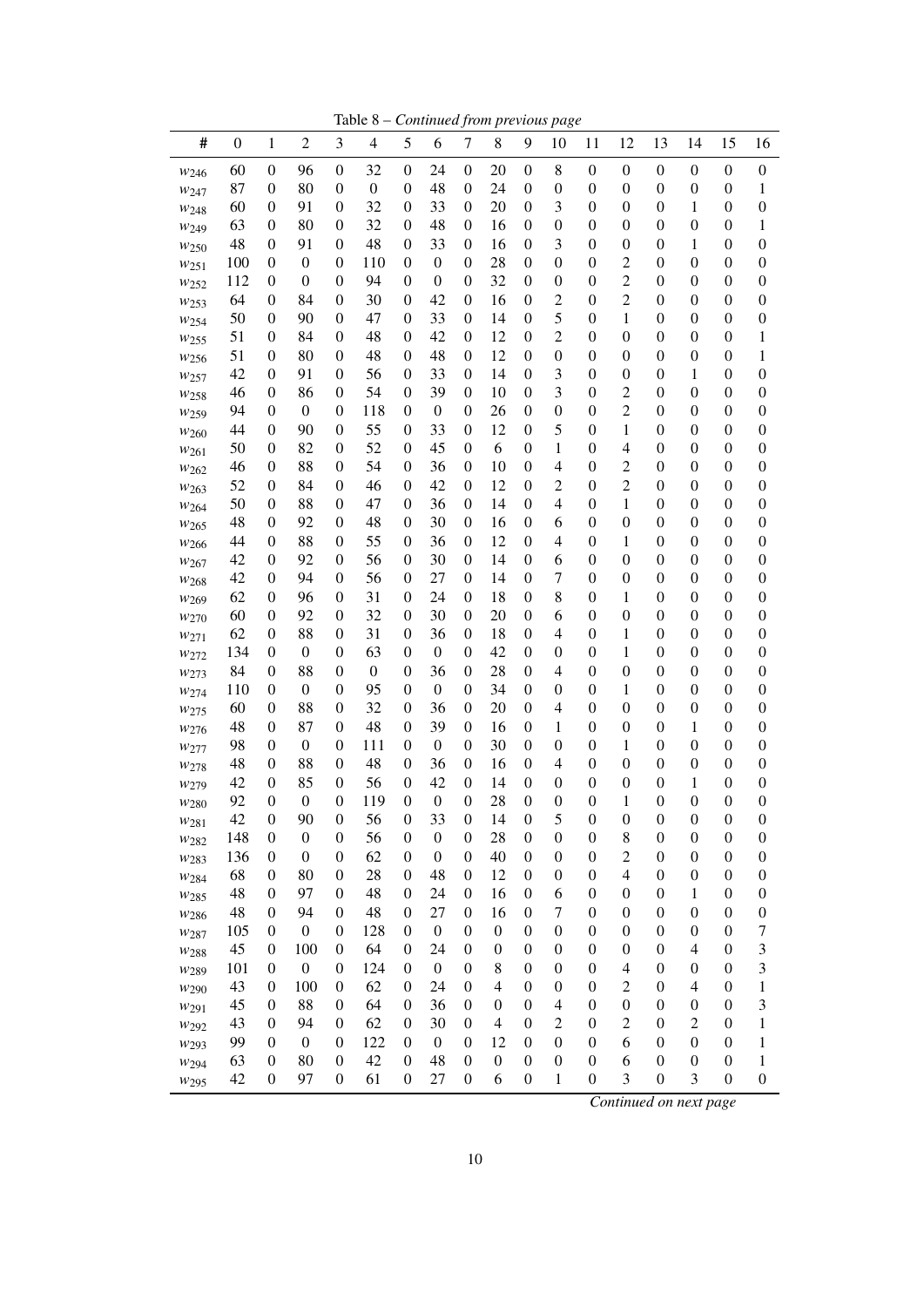Table 8 – *Continued from previous page*

| #         | $\boldsymbol{0}$ | $\mathbf{1}$                         | $\sqrt{2}$             | 3                                    | $\overline{\mathcal{L}}$ | 5                                    | 6                      | $\boldsymbol{7}$ | 8                | 9                                    | 10                                 | 11                                   | 12                                 | 13                                   | 14                    | 15                                   | 16                    |
|-----------|------------------|--------------------------------------|------------------------|--------------------------------------|--------------------------|--------------------------------------|------------------------|------------------|------------------|--------------------------------------|------------------------------------|--------------------------------------|------------------------------------|--------------------------------------|-----------------------|--------------------------------------|-----------------------|
| W296      | 93               | $\boldsymbol{0}$                     | $\boldsymbol{0}$       | $\boldsymbol{0}$                     | 128                      | $\boldsymbol{0}$                     | $\boldsymbol{0}$       | $\boldsymbol{0}$ | 16               | $\boldsymbol{0}$                     | $\boldsymbol{0}$                   | $\boldsymbol{0}$                     | $\boldsymbol{0}$                   | $\boldsymbol{0}$                     | $\boldsymbol{0}$      | $\boldsymbol{0}$                     | $\mathfrak{Z}$        |
| W297      | 39               | $\boldsymbol{0}$                     | 94                     | $\boldsymbol{0}$                     | 64                       | $\mathbf{0}$                         | 30                     | $\boldsymbol{0}$ | 8                | $\boldsymbol{0}$                     | $\overline{c}$                     | $\boldsymbol{0}$                     | $\boldsymbol{0}$                   | $\boldsymbol{0}$                     | $\overline{c}$        | $\boldsymbol{0}$                     | 1                     |
| W298      | 95               | $\boldsymbol{0}$                     | $\boldsymbol{0}$       | $\boldsymbol{0}$                     | 124                      | $\mathbf{0}$                         | $\boldsymbol{0}$       | $\boldsymbol{0}$ | 16               | $\boldsymbol{0}$                     | $\boldsymbol{0}$                   | $\boldsymbol{0}$                     | 4                                  | $\boldsymbol{0}$                     | $\boldsymbol{0}$      | $\boldsymbol{0}$                     | 1                     |
| W299      | 43               | $\boldsymbol{0}$                     | 88                     | $\boldsymbol{0}$                     | 62                       | 0                                    | 36                     | $\boldsymbol{0}$ | 4                | $\boldsymbol{0}$                     | 4                                  | $\boldsymbol{0}$                     | $\overline{c}$                     | $\boldsymbol{0}$                     | $\boldsymbol{0}$      | $\boldsymbol{0}$                     | 1                     |
| W300      | 40               | $\boldsymbol{0}$                     | 94                     | $\boldsymbol{0}$                     | 62                       | $\theta$                             | 30                     | $\boldsymbol{0}$ | 8                | $\boldsymbol{0}$                     | $\overline{c}$                     | $\boldsymbol{0}$                     | $\overline{c}$                     | $\boldsymbol{0}$                     | $\overline{c}$        | $\boldsymbol{0}$                     | $\boldsymbol{0}$      |
| W301      | 42               | $\boldsymbol{0}$                     | 91                     | $\boldsymbol{0}$                     | 61                       | $\theta$                             | 33                     | $\boldsymbol{0}$ | 6                | $\boldsymbol{0}$                     | 3                                  | $\boldsymbol{0}$                     | 3                                  | $\boldsymbol{0}$                     | 1                     | $\boldsymbol{0}$                     | $\boldsymbol{0}$      |
| W302      | 96               | $\boldsymbol{0}$                     | $\boldsymbol{0}$       | $\boldsymbol{0}$                     | 122                      | $\boldsymbol{0}$                     | $\boldsymbol{0}$       | 0                | 16               | $\boldsymbol{0}$                     | $\boldsymbol{0}$                   | $\boldsymbol{0}$                     | 6                                  | $\boldsymbol{0}$                     | $\boldsymbol{0}$      | $\boldsymbol{0}$                     | $\boldsymbol{0}$      |
| W303      | 60               | $\boldsymbol{0}$                     | 80                     | 0                                    | 42                       | 0                                    | 48                     | 0                | 4                | $\boldsymbol{0}$                     | $\boldsymbol{0}$                   | $\boldsymbol{0}$                     | 6                                  | $\boldsymbol{0}$                     | $\boldsymbol{0}$      | $\boldsymbol{0}$                     | $\boldsymbol{0}$      |
| W304      | 45               | $\boldsymbol{0}$                     | 96                     | $\boldsymbol{0}$                     | 64                       | 0                                    | 24                     | 0                | $\boldsymbol{0}$ | $\boldsymbol{0}$                     | 8                                  | $\boldsymbol{0}$                     | $\boldsymbol{0}$                   | $\boldsymbol{0}$                     | $\boldsymbol{0}$      | $\boldsymbol{0}$                     | 3                     |
| W305      | 43               | $\boldsymbol{0}$                     | 98                     | $\boldsymbol{0}$                     | 62                       | 0                                    | 24                     | 0                | 4                | $\boldsymbol{0}$                     | 4                                  | $\boldsymbol{0}$                     | $\overline{c}$                     | $\boldsymbol{0}$                     | $\overline{c}$        | $\boldsymbol{0}$                     | 1                     |
| W306      | 39               | $\boldsymbol{0}$                     | 98                     | $\boldsymbol{0}$                     | 64                       | 0                                    | 24                     | 0                | 8                | $\boldsymbol{0}$                     | 4                                  | $\boldsymbol{0}$                     | $\boldsymbol{0}$                   | $\boldsymbol{0}$                     | $\overline{c}$        | $\boldsymbol{0}$                     | 1                     |
| W307      | 43               | $\boldsymbol{0}$                     | 96                     | $\boldsymbol{0}$                     | 62                       | 0                                    | 24                     | 0                | 4                | $\boldsymbol{0}$                     | 8                                  | $\boldsymbol{0}$                     | $\overline{c}$                     | $\boldsymbol{0}$                     | $\boldsymbol{0}$      | $\boldsymbol{0}$                     | 1                     |
| W308      | 40               | $\boldsymbol{0}$                     | 98                     | $\boldsymbol{0}$                     | 62                       | 0                                    | 24                     | 0                | 8                | $\boldsymbol{0}$                     | 4                                  | $\boldsymbol{0}$                     | $\overline{c}$                     | $\boldsymbol{0}$                     | $\overline{c}$        | $\boldsymbol{0}$                     | $\boldsymbol{0}$      |
| W309      | 42               | $\boldsymbol{0}$                     | 99                     | $\boldsymbol{0}$                     | 61                       | 0                                    | 24                     | 0                | 6                | $\boldsymbol{0}$                     | $\overline{c}$                     | $\boldsymbol{0}$                     | 3                                  | $\boldsymbol{0}$                     | 3                     | $\boldsymbol{0}$                     | $\boldsymbol{0}$      |
| W310      | 43               | $\boldsymbol{0}$                     | 92                     | $\boldsymbol{0}$                     | 62                       | 0                                    | 30                     | 0                | 4                | $\boldsymbol{0}$                     | 6                                  | $\boldsymbol{0}$                     | $\overline{c}$                     | $\boldsymbol{0}$                     | $\boldsymbol{0}$      | $\boldsymbol{0}$                     | 1                     |
| W311      | 40               | $\boldsymbol{0}$                     | 96                     | $\boldsymbol{0}$                     | 62                       | $\theta$                             | 27                     | $\boldsymbol{0}$ | 8                | $\boldsymbol{0}$                     | 3                                  | $\boldsymbol{0}$                     | $\overline{c}$                     | $\boldsymbol{0}$                     | $\overline{c}$        | $\boldsymbol{0}$                     | $\boldsymbol{0}$      |
| $w_{312}$ | 42               | $\boldsymbol{0}$                     | 93                     | $\boldsymbol{0}$                     | 61                       | 0                                    | 30                     | $\boldsymbol{0}$ | 6                | $\boldsymbol{0}$                     | 4                                  | $\boldsymbol{0}$                     | 3                                  | $\boldsymbol{0}$                     | 1                     | $\boldsymbol{0}$                     | $\boldsymbol{0}$      |
| W313      | 42               | $\boldsymbol{0}$                     | 95                     | $\boldsymbol{0}$                     | 61                       | 0                                    | 27                     | $\boldsymbol{0}$ | 6                | $\boldsymbol{0}$                     | 5                                  | $\boldsymbol{0}$                     | 3                                  | $\boldsymbol{0}$                     | 1                     | $\boldsymbol{0}$                     | $\boldsymbol{0}$      |
| W314      | 48               | $\boldsymbol{0}$                     | 91                     | $\boldsymbol{0}$                     | 53                       | 0                                    | 33                     | $\boldsymbol{0}$ | 8                | $\boldsymbol{0}$                     | 3                                  | $\boldsymbol{0}$                     | 3                                  | $\boldsymbol{0}$                     | 1                     | $\boldsymbol{0}$                     | $\boldsymbol{0}$      |
| W315      | 54               | $\boldsymbol{0}$                     | 84                     | $\boldsymbol{0}$                     | 50                       | 0                                    | 42                     | $\boldsymbol{0}$ | $\overline{2}$   | $\boldsymbol{0}$                     | $\overline{c}$                     | $\boldsymbol{0}$                     | 6                                  | $\boldsymbol{0}$                     | $\boldsymbol{0}$      | $\boldsymbol{0}$                     | $\boldsymbol{0}$      |
| W316      | 91               | $\boldsymbol{0}$                     | $\boldsymbol{0}$       | $\boldsymbol{0}$                     | 126                      | 0                                    | $\boldsymbol{0}$       | 0                | 20               | $\boldsymbol{0}$                     | $\boldsymbol{0}$                   | $\boldsymbol{0}$                     | $\overline{c}$                     | $\boldsymbol{0}$                     | $\boldsymbol{0}$      | $\boldsymbol{0}$                     | 1                     |
| $w_{317}$ | 55               | $\boldsymbol{0}$                     | 80                     | $\boldsymbol{0}$                     | 46                       | 0                                    | 48                     | $\boldsymbol{0}$ | 8                | $\boldsymbol{0}$                     | $\boldsymbol{0}$                   | $\boldsymbol{0}$                     | $\overline{c}$                     | $\boldsymbol{0}$                     | $\boldsymbol{0}$      | $\boldsymbol{0}$                     | 1                     |
| W318      | 38               | $\boldsymbol{0}$                     | 94                     | $\boldsymbol{0}$                     | 63                       | 0                                    | 30                     | $\boldsymbol{0}$ | 10               | $\boldsymbol{0}$                     | $\overline{c}$                     | $\boldsymbol{0}$                     | 1                                  | $\boldsymbol{0}$                     | $\overline{c}$        | $\boldsymbol{0}$                     | $\boldsymbol{0}$      |
| W319      | 38               | $\boldsymbol{0}$                     | 96                     | $\boldsymbol{0}$                     | 63                       | 0                                    | 27                     | $\boldsymbol{0}$ | 10               | $\boldsymbol{0}$                     | 3                                  | $\boldsymbol{0}$                     | 1                                  | $\boldsymbol{0}$                     | $\overline{c}$        | $\boldsymbol{0}$                     | $\boldsymbol{0}$      |
| W320      | 39               | $\boldsymbol{0}$                     | 92                     | $\boldsymbol{0}$                     | 64                       | $\theta$                             | 30                     | $\boldsymbol{0}$ | 8                | $\boldsymbol{0}$                     | 6                                  | $\boldsymbol{0}$                     | $\boldsymbol{0}$                   | $\boldsymbol{0}$                     | $\boldsymbol{0}$      | $\boldsymbol{0}$                     | 1                     |
| W321      | 40               | $\boldsymbol{0}$                     | 93                     | $\boldsymbol{0}$                     | 62                       | $\theta$                             | 30                     | $\boldsymbol{0}$ | 8                | $\boldsymbol{0}$                     | $\overline{4}$                     | $\boldsymbol{0}$                     | $\overline{c}$                     | $\boldsymbol{0}$                     | 1                     | $\boldsymbol{0}$                     | 0                     |
| W322      | 39               | $\boldsymbol{0}$                     | 88                     | $\boldsymbol{0}$                     | 64                       | $\theta$                             | 36                     | $\boldsymbol{0}$ | 8                | $\boldsymbol{0}$                     | 4                                  | $\boldsymbol{0}$                     | $\boldsymbol{0}$                   | $\boldsymbol{0}$                     | $\boldsymbol{0}$      | $\boldsymbol{0}$                     | 1                     |
| W323      | 38               | $\boldsymbol{0}$                     | 93                     | $\boldsymbol{0}$                     | 63                       | $\theta$                             | 30                     | $\boldsymbol{0}$ | 10               | $\boldsymbol{0}$                     | $\overline{4}$                     | $\boldsymbol{0}$                     | 1                                  | $\boldsymbol{0}$                     | 1                     | $\boldsymbol{0}$                     | $\boldsymbol{0}$      |
| W324      | 40               | $\boldsymbol{0}$                     | 91                     | $\boldsymbol{0}$                     | 62                       | $\theta$                             | 33                     | $\boldsymbol{0}$ | 8                | $\boldsymbol{0}$                     | 3                                  | $\boldsymbol{0}$                     | $\overline{c}$                     | $\boldsymbol{0}$                     | 1                     | $\boldsymbol{0}$                     | $\boldsymbol{0}$      |
| W325      | 38               | $\boldsymbol{0}$                     | 95                     | $\boldsymbol{0}$                     | 63                       | $\theta$                             | 27                     | $\boldsymbol{0}$ | 10               | $\boldsymbol{0}$                     | 5                                  | $\boldsymbol{0}$                     | 1                                  | $\boldsymbol{0}$                     | 1                     | $\boldsymbol{0}$                     | $\boldsymbol{0}$      |
| W326      | 44               | $\boldsymbol{0}$                     | 91                     | $\boldsymbol{0}$                     | 55                       | $\theta$                             | 33                     | $\boldsymbol{0}$ | 12               | $\boldsymbol{0}$                     | 3                                  | $\boldsymbol{0}$                     | 1                                  | $\boldsymbol{0}$                     | 1                     | $\boldsymbol{0}$                     | $\boldsymbol{0}$      |
| $w_{327}$ | 50               | $\boldsymbol{0}$                     | 84                     | $\boldsymbol{0}$                     | 52                       | 0                                    | 42                     | $\boldsymbol{0}$ | 6                | $\boldsymbol{0}$                     | $\overline{c}$                     | $\boldsymbol{0}$                     | $\overline{4}$                     | $\boldsymbol{0}$                     | $\boldsymbol{0}$      | $\boldsymbol{0}$                     | $\boldsymbol{0}$      |
| W328      | 92               | $\boldsymbol{0}$                     | $\boldsymbol{0}$       | $\boldsymbol{0}$                     | 124                      | $\mathbf{0}$                         | $\boldsymbol{0}$       | $\boldsymbol{0}$ | 20               | $\boldsymbol{0}$                     | $\boldsymbol{0}$                   | $\boldsymbol{0}$                     | $\overline{4}$                     | $\boldsymbol{0}$                     | $\boldsymbol{0}$      | $\boldsymbol{0}$                     | $\boldsymbol{0}$      |
| W329      | 42               | $\boldsymbol{0}$                     | 92                     | $\boldsymbol{0}$                     | 61                       | 0                                    | 30                     | $\boldsymbol{0}$ | 6                | $\boldsymbol{0}$                     | 6                                  | $\boldsymbol{0}$                     | 3                                  | $\boldsymbol{0}$                     | $\boldsymbol{0}$      | $\boldsymbol{0}$                     | $\boldsymbol{0}$      |
| $w_{330}$ | 67               | $\boldsymbol{0}$                     | 80                     | $\boldsymbol{0}$                     | 30                       | $\overline{0}$                       | 48                     | $\boldsymbol{0}$ | 12               | $\boldsymbol{0}$                     | $\boldsymbol{0}$                   | $\boldsymbol{0}$                     | $\overline{2}$                     | $\boldsymbol{0}$                     | $\boldsymbol{0}$      | $\boldsymbol{0}$                     | 1                     |
| W331      | 50               | $\mathbf{0}$                         | 94                     | $\boldsymbol{0}$                     | 47                       | $\overline{0}$                       | 30                     | $\overline{0}$   | 14               | $\overline{0}$                       | $\overline{c}$                     | $\overline{0}$                       | 1                                  | $\boldsymbol{0}$                     | $\overline{c}$        | $\theta$                             | $\boldsymbol{0}$      |
| W332      | 38               | $\boldsymbol{0}$                     | 91                     | $\boldsymbol{0}$                     | 63                       | $\boldsymbol{0}$                     | 33                     | $\boldsymbol{0}$ | 10               | $\boldsymbol{0}$                     | $\mathfrak{Z}$                     | $\boldsymbol{0}$                     | 1                                  | $\boldsymbol{0}$                     | $\mathbf{1}$          | $\boldsymbol{0}$                     | $\boldsymbol{0}$      |
| W333      | 50               | $\boldsymbol{0}$                     | 91<br>80               | $\boldsymbol{0}$                     | 47<br>44                 | $\boldsymbol{0}$                     | 33                     | $\boldsymbol{0}$ | 14               | $\boldsymbol{0}$                     | 3                                  | $\boldsymbol{0}$                     | $\mathbf{1}$                       | $\boldsymbol{0}$                     | $\mathbf{1}$          | $\boldsymbol{0}$                     | $\boldsymbol{0}$      |
| W334      | 56               | $\boldsymbol{0}$                     | 88                     | $\boldsymbol{0}$                     |                          | $\boldsymbol{0}$                     | 48<br>36               | $\boldsymbol{0}$ | 8<br>6           | $\boldsymbol{0}$                     | $\boldsymbol{0}$<br>$\overline{4}$ | $\boldsymbol{0}$                     | $\overline{4}$                     | $\boldsymbol{0}$                     | $\boldsymbol{0}$      | $\boldsymbol{0}$                     | $\boldsymbol{0}$      |
| W335      | 42               | $\boldsymbol{0}$                     |                        | $\boldsymbol{0}$                     | 61                       | 0                                    |                        | $\boldsymbol{0}$ |                  | $\boldsymbol{0}$                     |                                    | $\boldsymbol{0}$                     | 3                                  | $\boldsymbol{0}$                     | $\boldsymbol{0}$      | $\boldsymbol{0}$                     | $\boldsymbol{0}$      |
| W336      | 39               | $\boldsymbol{0}$                     | 96                     | $\boldsymbol{0}$                     | 64                       | 0                                    | 24                     | $\boldsymbol{0}$ | 8                | $\boldsymbol{0}$                     | 8                                  | $\boldsymbol{0}$                     | $\boldsymbol{0}$                   | $\boldsymbol{0}$                     | $\boldsymbol{0}$      | $\boldsymbol{0}$                     | 1                     |
| W337      | 40               | $\boldsymbol{0}$                     | 96                     | $\boldsymbol{0}$                     | 62                       | $\boldsymbol{0}$                     | 24                     | $\boldsymbol{0}$ | 8                | $\boldsymbol{0}$                     | 8                                  | $\boldsymbol{0}$                     | $\overline{c}$                     | $\boldsymbol{0}$                     | $\boldsymbol{0}$      | $\boldsymbol{0}$                     | $\boldsymbol{0}$      |
| W338      | 40               | $\boldsymbol{0}$                     | 92                     | $\boldsymbol{0}$                     | 62                       | $\boldsymbol{0}$                     | 30                     | $\boldsymbol{0}$ | 8                | $\boldsymbol{0}$                     | 6                                  | $\boldsymbol{0}$                     | $\overline{c}$                     | $\boldsymbol{0}$                     | $\boldsymbol{0}$      | $\boldsymbol{0}$                     | $\boldsymbol{0}$      |
| W339      | 40               | $\boldsymbol{0}$                     | 95                     | $\boldsymbol{0}$                     | 62<br>61                 | $\boldsymbol{0}$                     | 27<br>33               | $\boldsymbol{0}$ | 8<br>6           | $\boldsymbol{0}$                     | 5<br>5                             | $\boldsymbol{0}$                     | $\overline{c}$<br>3                | $\boldsymbol{0}$                     | $\mathbf{1}$          | $\boldsymbol{0}$                     | $\boldsymbol{0}$      |
| W340      | 42               | $\boldsymbol{0}$                     | 90                     | $\boldsymbol{0}$                     |                          | $\boldsymbol{0}$                     |                        | $\boldsymbol{0}$ | 8                | $\boldsymbol{0}$                     | 5                                  | $\boldsymbol{0}$                     |                                    | $\boldsymbol{0}$                     | $\boldsymbol{0}$      | $\boldsymbol{0}$                     | $\boldsymbol{0}$      |
| W341      | 40               | $\boldsymbol{0}$                     | 90                     | $\boldsymbol{0}$                     | 62                       | 0                                    | 33<br>$\boldsymbol{0}$ | $\boldsymbol{0}$ | 24               | $\boldsymbol{0}$                     | $\boldsymbol{0}$                   | $\boldsymbol{0}$                     | $\overline{c}$<br>$\boldsymbol{0}$ | $\boldsymbol{0}$                     | $\boldsymbol{0}$      | $\boldsymbol{0}$                     | $\boldsymbol{0}$      |
| W342      | 87               | $\boldsymbol{0}$                     | $\boldsymbol{0}$<br>91 | $\boldsymbol{0}$<br>$\boldsymbol{0}$ | 128<br>64                | $\boldsymbol{0}$<br>$\boldsymbol{0}$ | 33                     | 0<br>0           | 12               | $\boldsymbol{0}$<br>$\boldsymbol{0}$ | 3                                  | $\boldsymbol{0}$<br>$\boldsymbol{0}$ | $\boldsymbol{0}$                   | $\boldsymbol{0}$<br>$\boldsymbol{0}$ | $\boldsymbol{0}$<br>1 | $\boldsymbol{0}$<br>$\boldsymbol{0}$ | 1<br>$\boldsymbol{0}$ |
| W343      | 36<br>40         | $\boldsymbol{0}$<br>$\boldsymbol{0}$ | 88                     | $\boldsymbol{0}$                     | 62                       | $\boldsymbol{0}$                     | 36                     | $\boldsymbol{0}$ | 8                | $\boldsymbol{0}$                     | $\overline{4}$                     | $\boldsymbol{0}$                     | $\overline{c}$                     | $\boldsymbol{0}$                     | $\boldsymbol{0}$      | $\boldsymbol{0}$                     | $\boldsymbol{0}$      |
| W344      | 88               | $\boldsymbol{0}$                     | $\boldsymbol{0}$       | $\boldsymbol{0}$                     | 126                      | $\boldsymbol{0}$                     | $\boldsymbol{0}$       | $\boldsymbol{0}$ | 24               | $\boldsymbol{0}$                     | $\boldsymbol{0}$                   | $\boldsymbol{0}$                     | $\overline{c}$                     | $\boldsymbol{0}$                     | $\boldsymbol{0}$      | $\boldsymbol{0}$                     | $\boldsymbol{0}$      |
| W345      |                  |                                      |                        |                                      |                          |                                      |                        |                  |                  |                                      |                                    |                                      |                                    |                                      |                       |                                      |                       |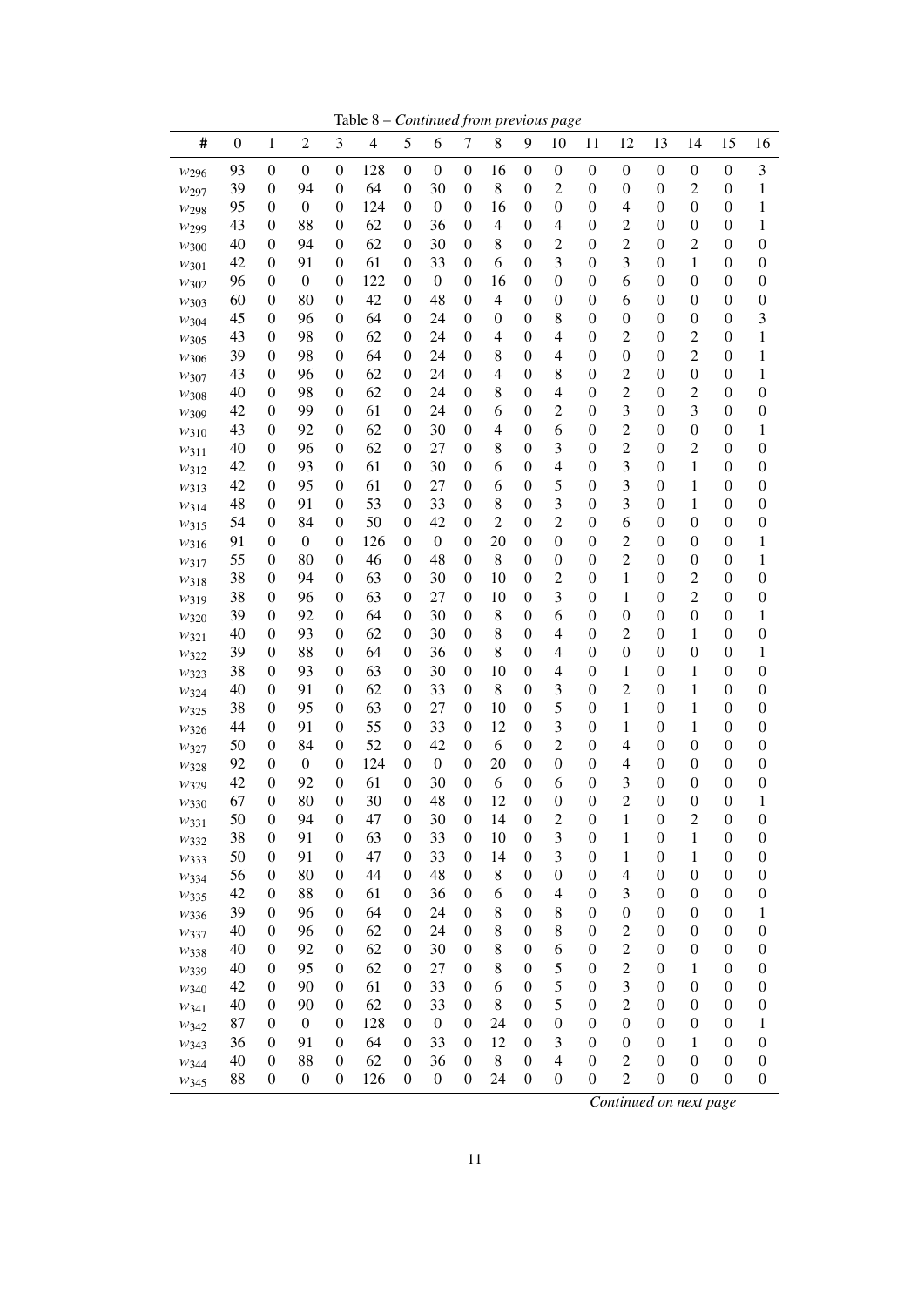Table 8 – *Continued from previous page*

| #            | $\boldsymbol{0}$ | $\mathbf{1}$                         | $\overline{2}$                       | 3                                    | $\overline{4}$ | 5                          | 6                                    | $\tau$                               | 8                | 9                                    | 10                                 | 11                                   | 12                    | 13                                   | 14                                 | 15                                   | 16                                   |
|--------------|------------------|--------------------------------------|--------------------------------------|--------------------------------------|----------------|----------------------------|--------------------------------------|--------------------------------------|------------------|--------------------------------------|------------------------------------|--------------------------------------|-----------------------|--------------------------------------|------------------------------------|--------------------------------------|--------------------------------------|
| W346         | 52               | $\boldsymbol{0}$                     | 80                                   | $\boldsymbol{0}$                     | 46             | $\boldsymbol{0}$           | 48                                   | $\boldsymbol{0}$                     | 12               | $\boldsymbol{0}$                     | $\boldsymbol{0}$                   | $\boldsymbol{0}$                     | $\overline{c}$        | $\boldsymbol{0}$                     | $\boldsymbol{0}$                   | $\boldsymbol{0}$                     | $\boldsymbol{0}$                     |
| W347         | 38               | $\boldsymbol{0}$                     | 88                                   | $\boldsymbol{0}$                     | 63             | 0                          | 36                                   | $\boldsymbol{0}$                     | 10               | $\boldsymbol{0}$                     | 4                                  | $\boldsymbol{0}$                     | 1                     | $\boldsymbol{0}$                     | $\boldsymbol{0}$                   | $\boldsymbol{0}$                     | $\boldsymbol{0}$                     |
| W348         | 64               | $\boldsymbol{0}$                     | 80                                   | $\boldsymbol{0}$                     | 30             | 0                          | 48                                   | $\boldsymbol{0}$                     | 16               | $\boldsymbol{0}$                     | $\boldsymbol{0}$                   | $\boldsymbol{0}$                     | $\overline{c}$        | $\boldsymbol{0}$                     | $\boldsymbol{0}$                   | $\boldsymbol{0}$                     | 0                                    |
| W349         | 36               | $\boldsymbol{0}$                     | 95                                   | $\boldsymbol{0}$                     | 64             | 0                          | 27                                   | $\boldsymbol{0}$                     | 12               | $\boldsymbol{0}$                     | 5                                  | $\boldsymbol{0}$                     | $\boldsymbol{0}$      | $\boldsymbol{0}$                     | 1                                  | $\boldsymbol{0}$                     | 0                                    |
| W350         | 36               | $\boldsymbol{0}$                     | 93                                   | $\boldsymbol{0}$                     | 64             | 0                          | 30                                   | $\boldsymbol{0}$                     | 12               | $\boldsymbol{0}$                     | 4                                  | $\boldsymbol{0}$                     | $\boldsymbol{0}$      | $\boldsymbol{0}$                     | 1                                  | $\boldsymbol{0}$                     | 0                                    |
| W351         | 46               | $\boldsymbol{0}$                     | 84                                   | $\boldsymbol{0}$                     | 54             | 0                          | 42                                   | $\boldsymbol{0}$                     | 10               | $\boldsymbol{0}$                     | $\overline{c}$                     | $\boldsymbol{0}$                     | $\overline{c}$        | $\boldsymbol{0}$                     | $\boldsymbol{0}$                   | $\boldsymbol{0}$                     | $\boldsymbol{0}$                     |
| W352         | 38               | $\boldsymbol{0}$                     | 92                                   | $\boldsymbol{0}$                     | 63             | 0                          | 30                                   | $\boldsymbol{0}$                     | 10               | $\boldsymbol{0}$                     | 6                                  | $\boldsymbol{0}$                     | 1                     | $\boldsymbol{0}$                     | $\boldsymbol{0}$                   | $\boldsymbol{0}$                     | $\boldsymbol{0}$                     |
| W353         | 38               | $\boldsymbol{0}$                     | 90                                   | $\boldsymbol{0}$                     | 63             | 0                          | 33                                   | $\boldsymbol{0}$                     | 10               | $\boldsymbol{0}$                     | 5                                  | $\boldsymbol{0}$                     | 1                     | $\boldsymbol{0}$                     | $\boldsymbol{0}$                   | $\boldsymbol{0}$                     | $\boldsymbol{0}$                     |
| W354         | 36               | $\boldsymbol{0}$                     | 92                                   | $\boldsymbol{0}$                     | 64             | 0                          | 30                                   | $\boldsymbol{0}$                     | 12               | $\boldsymbol{0}$                     | 6                                  | $\boldsymbol{0}$                     | $\boldsymbol{0}$      | $\boldsymbol{0}$                     | $\boldsymbol{0}$                   | $\boldsymbol{0}$                     | $\boldsymbol{0}$                     |
| W355         | 36               | $\boldsymbol{0}$                     | 90                                   | $\boldsymbol{0}$                     | 64             | 0                          | 33                                   | $\boldsymbol{0}$                     | 12               | $\boldsymbol{0}$                     | 5                                  | $\boldsymbol{0}$                     | $\boldsymbol{0}$      | $\boldsymbol{0}$                     | $\boldsymbol{0}$                   | $\boldsymbol{0}$                     | $\boldsymbol{0}$                     |
| W356         | 36               | $\boldsymbol{0}$                     | 96                                   | $\boldsymbol{0}$                     | 64             | 0                          | 24                                   | $\boldsymbol{0}$                     | 12               | $\boldsymbol{0}$                     | 8                                  | $\boldsymbol{0}$                     | $\boldsymbol{0}$      | $\boldsymbol{0}$                     | $\boldsymbol{0}$                   | $\boldsymbol{0}$                     | $\boldsymbol{0}$                     |
| W357         | 42               | $\boldsymbol{0}$                     | 98                                   | $\boldsymbol{0}$                     | 61             | 0                          | 24                                   | $\boldsymbol{0}$                     | 6                | $\boldsymbol{0}$                     | $\overline{4}$                     | $\boldsymbol{0}$                     | 3                     | $\boldsymbol{0}$                     | $\overline{c}$                     | $\boldsymbol{0}$                     | $\boldsymbol{0}$                     |
| W358         | 42               | $\boldsymbol{0}$                     | 96                                   | $\boldsymbol{0}$                     | 61             | 0                          | 24                                   | $\boldsymbol{0}$                     | 6                | $\boldsymbol{0}$                     | 8                                  | $\boldsymbol{0}$                     | 3                     | $\boldsymbol{0}$                     | $\boldsymbol{0}$                   | $\boldsymbol{0}$                     | $\boldsymbol{0}$                     |
| W359         | 54               | $\boldsymbol{0}$                     | 93                                   | $\boldsymbol{0}$                     | 45             | 0                          | 30                                   | $\boldsymbol{0}$                     | 10               | $\boldsymbol{0}$                     | $\overline{4}$                     | $\boldsymbol{0}$                     | 3                     | $\boldsymbol{0}$                     | 1                                  | $\boldsymbol{0}$                     | $\boldsymbol{0}$                     |
| W360         | 42               | $\boldsymbol{0}$                     | 97                                   | $\boldsymbol{0}$                     | 61             | 0                          | 24                                   | $\boldsymbol{0}$                     | 6                | $\boldsymbol{0}$                     | 6                                  | $\boldsymbol{0}$                     | 3                     | $\boldsymbol{0}$                     | 1                                  | $\boldsymbol{0}$                     | $\boldsymbol{0}$                     |
| W361         | 38               | $\boldsymbol{0}$                     | 97                                   | $\boldsymbol{0}$                     | 63             | 0                          | 24                                   | $\boldsymbol{0}$                     | 10               | $\boldsymbol{0}$                     | 6                                  | $\boldsymbol{0}$                     | 1                     | $\boldsymbol{0}$                     | 1                                  | $\boldsymbol{0}$                     | $\boldsymbol{0}$                     |
| $w_{362}$    | 40               | $\boldsymbol{0}$                     | 97                                   | $\boldsymbol{0}$                     | 62             | $\overline{0}$             | 24                                   | $\boldsymbol{0}$                     | 8                | $\boldsymbol{0}$                     | 6                                  | $\boldsymbol{0}$                     | $\overline{c}$        | $\boldsymbol{0}$                     | 1                                  | $\boldsymbol{0}$                     | $\boldsymbol{0}$                     |
| W363         | 94               | $\boldsymbol{0}$                     | $\boldsymbol{0}$                     | $\boldsymbol{0}$                     | 123            | $\theta$                   | $\boldsymbol{0}$                     | $\boldsymbol{0}$                     | 18               | $\boldsymbol{0}$                     | $\boldsymbol{0}$                   | $\boldsymbol{0}$                     | 5                     | $\boldsymbol{0}$                     | $\boldsymbol{0}$                   | $\boldsymbol{0}$                     | $\boldsymbol{0}$                     |
| W364         | 42               | $\boldsymbol{0}$                     | 94                                   | $\boldsymbol{0}$                     | 61             | $\overline{0}$             | 27                                   | $\boldsymbol{0}$                     | 6                | $\boldsymbol{0}$                     | $\boldsymbol{7}$                   | $\boldsymbol{0}$                     | 3                     | $\boldsymbol{0}$                     | $\boldsymbol{0}$                   | $\boldsymbol{0}$                     | $\boldsymbol{0}$                     |
| W365         | 40               | $\boldsymbol{0}$                     | 94                                   | $\boldsymbol{0}$                     | 62             | 0                          | 27                                   | $\boldsymbol{0}$                     | 8                | $\boldsymbol{0}$                     | $\overline{7}$                     | $\boldsymbol{0}$                     | $\overline{c}$        | $\boldsymbol{0}$                     | $\boldsymbol{0}$                   | $\boldsymbol{0}$                     | $\boldsymbol{0}$                     |
| W366         | 98               | $\boldsymbol{0}$                     | $\boldsymbol{0}$                     | $\boldsymbol{0}$                     | 121            | $\theta$                   | $\boldsymbol{0}$                     | $\boldsymbol{0}$                     | 14               | $\boldsymbol{0}$                     | $\boldsymbol{0}$                   | $\boldsymbol{0}$                     | $\overline{7}$        | $\boldsymbol{0}$                     | $\boldsymbol{0}$                   | $\boldsymbol{0}$                     | $\boldsymbol{0}$                     |
| W367         | 54               | $\boldsymbol{0}$                     | 88                                   | $\boldsymbol{0}$                     | 50             | $\overline{0}$             | 36                                   | $\boldsymbol{0}$                     | $\overline{c}$   | $\boldsymbol{0}$                     | $\overline{4}$                     | $\boldsymbol{0}$                     | 6                     | $\boldsymbol{0}$                     | $\boldsymbol{0}$                   | $\boldsymbol{0}$                     | $\boldsymbol{0}$                     |
| W368         | 48               | $\boldsymbol{0}$                     | 93                                   | $\boldsymbol{0}$                     | 48             | $\overline{0}$             | 30                                   | $\boldsymbol{0}$                     | 16               | $\boldsymbol{0}$                     | $\overline{4}$                     | $\boldsymbol{0}$                     | $\boldsymbol{0}$      | $\boldsymbol{0}$                     | 1                                  | $\boldsymbol{0}$                     | $\boldsymbol{0}$                     |
| W369         | 36               | $\boldsymbol{0}$                     | 97                                   | $\boldsymbol{0}$                     | 64             | $\overline{0}$             | 24                                   | $\boldsymbol{0}$                     | 12               | $\boldsymbol{0}$                     | 6                                  | $\boldsymbol{0}$                     | $\boldsymbol{0}$      | $\boldsymbol{0}$                     | 1                                  | $\boldsymbol{0}$                     | $\boldsymbol{0}$                     |
| W370         | 38               | $\boldsymbol{0}$                     | 96                                   | $\boldsymbol{0}$                     | 63             | $\overline{0}$             | 24                                   | $\boldsymbol{0}$                     | 10               | $\boldsymbol{0}$                     | 8                                  | $\boldsymbol{0}$                     | 1                     | $\boldsymbol{0}$                     | $\boldsymbol{0}$                   | $\boldsymbol{0}$                     | $\boldsymbol{0}$                     |
| $w_{371}$    | 90               | $\boldsymbol{0}$                     | $\boldsymbol{0}$                     | $\boldsymbol{0}$                     | 125            | 0                          | $\boldsymbol{0}$                     | $\boldsymbol{0}$                     | 22               | $\boldsymbol{0}$                     | $\boldsymbol{0}$                   | $\boldsymbol{0}$                     | 3                     | $\boldsymbol{0}$                     | $\boldsymbol{0}$                   | $\boldsymbol{0}$                     | $\boldsymbol{0}$                     |
| W372         | 38               | $\boldsymbol{0}$                     | 94                                   | $\boldsymbol{0}$                     | 63             | 0                          | 27                                   | $\boldsymbol{0}$                     | 10               | $\boldsymbol{0}$                     | $\tau$                             | $\boldsymbol{0}$                     | 1                     | $\boldsymbol{0}$                     | $\boldsymbol{0}$                   | $\boldsymbol{0}$                     | $\boldsymbol{0}$                     |
| W373         | 36               | $\boldsymbol{0}$                     | 94                                   | $\boldsymbol{0}$                     | 64             | $\overline{0}$             | 27                                   | $\boldsymbol{0}$                     | 12               | $\boldsymbol{0}$                     | $\tau$                             | $\boldsymbol{0}$                     | $\boldsymbol{0}$      | $\boldsymbol{0}$                     | $\boldsymbol{0}$                   | $\boldsymbol{0}$                     | $\boldsymbol{0}$                     |
| W374         | 48               | $\boldsymbol{0}$                     | 90                                   | $\boldsymbol{0}$                     | 48             | $\overline{0}$             | 33                                   | $\boldsymbol{0}$                     | 16               | $\boldsymbol{0}$                     | 5                                  | $\boldsymbol{0}$                     | $\boldsymbol{0}$      | $\boldsymbol{0}$                     | $\boldsymbol{0}$                   | $\boldsymbol{0}$                     | $\boldsymbol{0}$                     |
| W375         | 132              | $\boldsymbol{0}$                     | $\boldsymbol{0}$                     | $\boldsymbol{0}$                     | 64             | $\overline{0}$             | $\boldsymbol{0}$                     | $\boldsymbol{0}$                     | 44               | $\boldsymbol{0}$                     | $\boldsymbol{0}$                   | $\boldsymbol{0}$                     | $\boldsymbol{0}$      | $\boldsymbol{0}$                     | $\boldsymbol{0}$                   | $\boldsymbol{0}$                     | $\boldsymbol{0}$                     |
| W376         | 108              | $\boldsymbol{0}$                     | $\boldsymbol{0}$                     | $\boldsymbol{0}$                     | 96<br>112      | $\overline{0}$<br>$\theta$ | $\boldsymbol{0}$                     | $\boldsymbol{0}$                     | 36<br>32         | $\boldsymbol{0}$                     | $\boldsymbol{0}$                   | $\boldsymbol{0}$                     | $\boldsymbol{0}$      | $\boldsymbol{0}$                     | $\boldsymbol{0}$                   | $\boldsymbol{0}$                     | $\boldsymbol{0}$                     |
| W377         | 96               | $\boldsymbol{0}$                     | $\boldsymbol{0}$<br>$\boldsymbol{0}$ | $\boldsymbol{0}$                     | 127            | $\overline{0}$             | $\boldsymbol{0}$<br>$\boldsymbol{0}$ | $\boldsymbol{0}$                     | 26               | $\boldsymbol{0}$                     | $\boldsymbol{0}$                   | $\boldsymbol{0}$                     | $\boldsymbol{0}$      | $\boldsymbol{0}$                     | $\boldsymbol{0}$                   | $\boldsymbol{0}$                     | $\boldsymbol{0}$                     |
| W378         | 86               | $\boldsymbol{0}$                     | 88                                   | $\boldsymbol{0}$                     | 56             | $\overline{0}$             | 36                                   | $\boldsymbol{0}$                     |                  | $\boldsymbol{0}$                     | $\boldsymbol{0}$<br>$\overline{4}$ | $\boldsymbol{0}$                     | 1<br>$\boldsymbol{0}$ | $\boldsymbol{0}$<br>$\boldsymbol{0}$ | $\boldsymbol{0}$                   | $\boldsymbol{0}$                     | $\boldsymbol{0}$                     |
| W379         | 42<br>44         | $\boldsymbol{0}$<br>$\boldsymbol{0}$ | 90                                   | $\boldsymbol{0}$<br>$\boldsymbol{0}$ | 55             | $\overline{0}$             | 36                                   | $\boldsymbol{0}$<br>$\boldsymbol{0}$ | 14<br>12         | $\boldsymbol{0}$<br>$\boldsymbol{0}$ | $\boldsymbol{0}$                   | $\boldsymbol{0}$<br>$\boldsymbol{0}$ | 1                     | $\boldsymbol{0}$                     | $\boldsymbol{0}$<br>$\overline{c}$ | $\boldsymbol{0}$<br>$\boldsymbol{0}$ | $\boldsymbol{0}$<br>$\boldsymbol{0}$ |
| $w_{380}$    | 44               | $\mathbf{0}$                         | 94                                   | $\theta$                             | 55             | $\overline{0}$             | 30                                   | $\overline{0}$                       | 12               | $\overline{0}$                       | $\overline{c}$                     | $\overline{0}$                       | 1                     | $\boldsymbol{0}$                     | $\overline{2}$                     | $\mathbf{0}$                         | $\overline{0}$                       |
| W381         | 44               | $\boldsymbol{0}$                     | 89                                   | $\mathbf{0}$                         | 55             | $\boldsymbol{0}$           | 36                                   | $\boldsymbol{0}$                     | 12               | $\boldsymbol{0}$                     | $\overline{c}$                     | $\boldsymbol{0}$                     | 1                     | $\boldsymbol{0}$                     | 1                                  | $\boldsymbol{0}$                     | $\boldsymbol{0}$                     |
| W382         | 48               | $\boldsymbol{0}$                     | 86                                   | 0                                    | 53             | $\boldsymbol{0}$           | 39                                   | $\boldsymbol{0}$                     | 8                | $\boldsymbol{0}$                     | 3                                  | $\boldsymbol{0}$                     | 3                     | $\boldsymbol{0}$                     | $\boldsymbol{0}$                   | $\boldsymbol{0}$                     | $\boldsymbol{0}$                     |
| W383         | 63               | $\boldsymbol{0}$                     | 84                                   | $\boldsymbol{0}$                     | 32             | 0                          | 42                                   | $\boldsymbol{0}$                     | 16               | $\boldsymbol{0}$                     | $\overline{c}$                     | $\boldsymbol{0}$                     | $\boldsymbol{0}$      | $\boldsymbol{0}$                     | $\boldsymbol{0}$                   | $\boldsymbol{0}$                     | 1                                    |
| W384         | 50               | 0                                    | 89                                   | $\boldsymbol{0}$                     | 47             | 0                          | 36                                   | $\boldsymbol{0}$                     | 14               | $\boldsymbol{0}$                     | $\overline{c}$                     | $\boldsymbol{0}$                     | 1                     | $\boldsymbol{0}$                     | 1                                  | $\boldsymbol{0}$                     | $\boldsymbol{0}$                     |
| W385<br>W386 | 48               | 0                                    | 89                                   | $\boldsymbol{0}$                     | 48             | 0                          | 36                                   | $\boldsymbol{0}$                     | 16               | $\boldsymbol{0}$                     | $\overline{c}$                     | $\boldsymbol{0}$                     | $\boldsymbol{0}$      | $\boldsymbol{0}$                     | 1                                  | $\boldsymbol{0}$                     | $\boldsymbol{0}$                     |
| W387         | 54               | $\boldsymbol{0}$                     | 80                                   | $\boldsymbol{0}$                     | 45             | 0                          | 48                                   | $\boldsymbol{0}$                     | 10               | $\boldsymbol{0}$                     | $\boldsymbol{0}$                   | $\boldsymbol{0}$                     | 3                     | $\boldsymbol{0}$                     | $\boldsymbol{0}$                   | $\boldsymbol{0}$                     | $\boldsymbol{0}$                     |
|              | 48               | 0                                    | 84                                   | $\boldsymbol{0}$                     | 53             | 0                          | 42                                   | $\boldsymbol{0}$                     | 8                | $\boldsymbol{0}$                     | $\overline{c}$                     | $\boldsymbol{0}$                     | 3                     | $\boldsymbol{0}$                     | $\boldsymbol{0}$                   | $\boldsymbol{0}$                     | $\boldsymbol{0}$                     |
| W388<br>W389 | 54               | $\boldsymbol{0}$                     | 84                                   | $\boldsymbol{0}$                     | 45             | 0                          | 42                                   | $\boldsymbol{0}$                     | 10               | $\boldsymbol{0}$                     | $\overline{c}$                     | $\boldsymbol{0}$                     | 3                     | $\boldsymbol{0}$                     | $\boldsymbol{0}$                   | $\boldsymbol{0}$                     | $\boldsymbol{0}$                     |
| W390         | 54               | $\boldsymbol{0}$                     | 86                                   | $\boldsymbol{0}$                     | 45             | 0                          | 39                                   | $\boldsymbol{0}$                     | 10               | $\boldsymbol{0}$                     | 3                                  | $\boldsymbol{0}$                     | 3                     | $\boldsymbol{0}$                     | $\boldsymbol{0}$                   | $\boldsymbol{0}$                     | $\boldsymbol{0}$                     |
| W391         | 52               | $\boldsymbol{0}$                     | 86                                   | $\boldsymbol{0}$                     | 46             | 0                          | 39                                   | $\boldsymbol{0}$                     | 12               | $\boldsymbol{0}$                     | 3                                  | $\boldsymbol{0}$                     | $\overline{c}$        | $\boldsymbol{0}$                     | $\boldsymbol{0}$                   | $\boldsymbol{0}$                     | $\boldsymbol{0}$                     |
| W392         | 44               | $\boldsymbol{0}$                     | 86                                   | $\boldsymbol{0}$                     | 55             | 0                          | 39                                   | $\boldsymbol{0}$                     | 12               | $\boldsymbol{0}$                     | 3                                  | $\boldsymbol{0}$                     | $\mathbf{1}$          | $\boldsymbol{0}$                     | $\boldsymbol{0}$                   | $\boldsymbol{0}$                     | $\boldsymbol{0}$                     |
| W393         | 50               | $\boldsymbol{0}$                     | 86                                   | $\boldsymbol{0}$                     | 47             | 0                          | 39                                   | $\boldsymbol{0}$                     | 14               | $\boldsymbol{0}$                     | 3                                  | $\boldsymbol{0}$                     | $\mathbf{1}$          | $\boldsymbol{0}$                     | $\boldsymbol{0}$                   | $\boldsymbol{0}$                     | $\boldsymbol{0}$                     |
| W394         | 62               | $\boldsymbol{0}$                     | 84                                   | $\boldsymbol{0}$                     | 31             | 0                          | 42                                   | $\boldsymbol{0}$                     | 18               | $\boldsymbol{0}$                     | $\overline{2}$                     | $\boldsymbol{0}$                     | $\mathbf{1}$          | $\boldsymbol{0}$                     | $\boldsymbol{0}$                   | $\boldsymbol{0}$                     | $\boldsymbol{0}$                     |
| W395         | 45               | $\boldsymbol{0}$                     | 80                                   | $\boldsymbol{0}$                     | 64             | 0                          | 48                                   | $\boldsymbol{0}$                     | $\boldsymbol{0}$ | $\boldsymbol{0}$                     | $\boldsymbol{0}$                   | 0                                    | $\boldsymbol{0}$      | $\boldsymbol{0}$                     | $\boldsymbol{0}$                   | $\boldsymbol{0}$                     | 3                                    |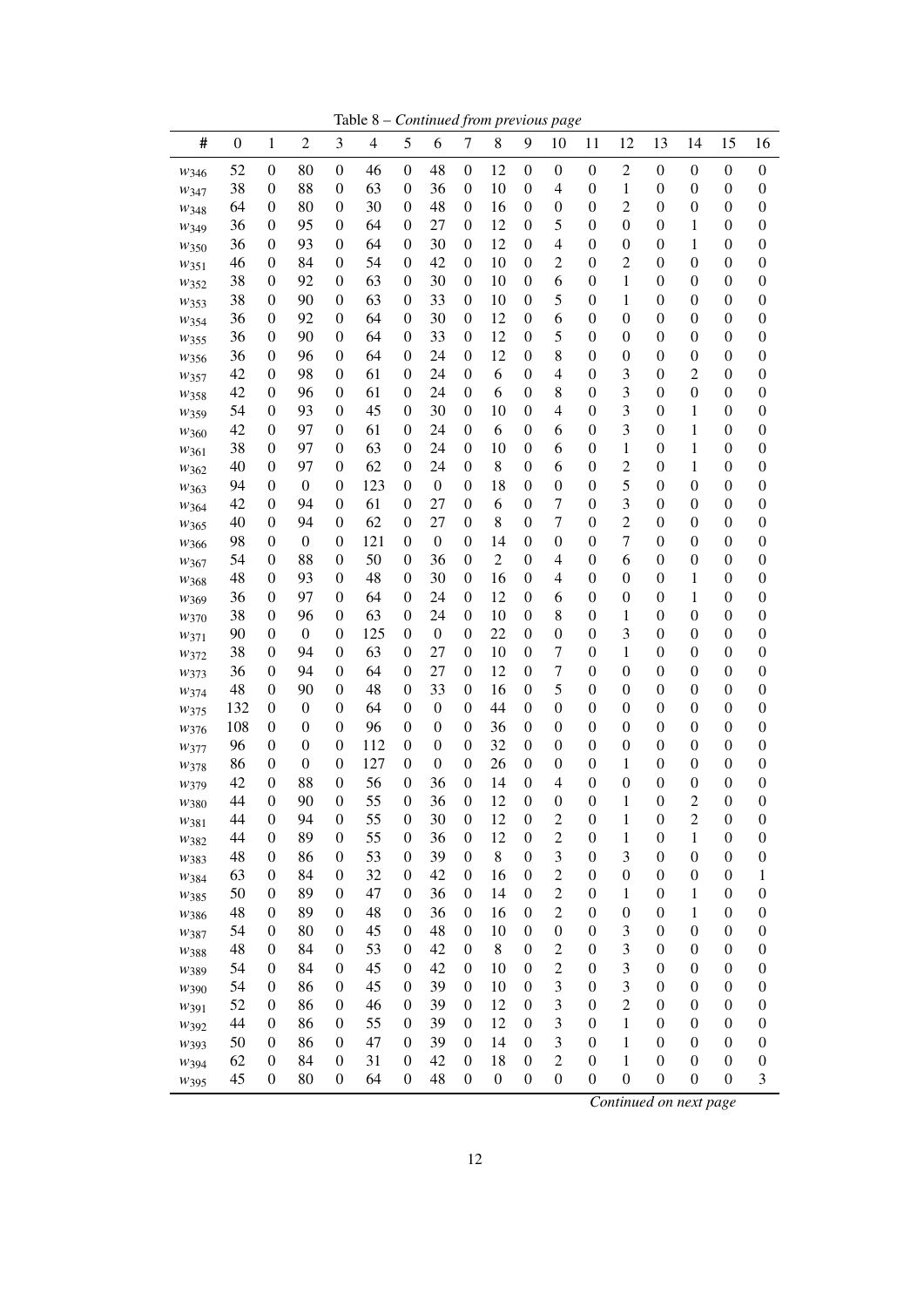Table 8 – *Continued from previous page*

| #                        | $\boldsymbol{0}$ | $\mathbf{1}$                       | $\overline{2}$   | 3                            | $\overline{4}$ | 5                          | 6                | $\tau$                             | 8              | 9                                    | 10                  | 11                                   | 12                                   | 13                                   | 14                                   | 15                           | 16                                 |
|--------------------------|------------------|------------------------------------|------------------|------------------------------|----------------|----------------------------|------------------|------------------------------------|----------------|--------------------------------------|---------------------|--------------------------------------|--------------------------------------|--------------------------------------|--------------------------------------|------------------------------|------------------------------------|
| W396                     | 39               | $\boldsymbol{0}$                   | 90               | $\boldsymbol{0}$             | 64             | $\boldsymbol{0}$           | 36               | $\boldsymbol{0}$                   | 8              | $\boldsymbol{0}$                     | $\boldsymbol{0}$    | $\boldsymbol{0}$                     | $\boldsymbol{0}$                     | $\boldsymbol{0}$                     | $\overline{c}$                       | $\boldsymbol{0}$             | 1                                  |
| W397                     | 43               | $\boldsymbol{0}$                   | 84               | $\boldsymbol{0}$             | 62             | $\theta$                   | 42               | $\boldsymbol{0}$                   | $\overline{4}$ | $\boldsymbol{0}$                     | $\overline{c}$      | $\boldsymbol{0}$                     | $\overline{c}$                       | $\boldsymbol{0}$                     | $\boldsymbol{0}$                     | $\boldsymbol{0}$             | 1                                  |
| W398                     | 38               | $\boldsymbol{0}$                   | 92               | $\boldsymbol{0}$             | 63             | 0                          | 33               | $\boldsymbol{0}$                   | 10             | $\boldsymbol{0}$                     | 1                   | $\boldsymbol{0}$                     | 1                                    | $\boldsymbol{0}$                     | $\overline{c}$                       | $\boldsymbol{0}$             | 0                                  |
| W399                     | 44               | $\boldsymbol{0}$                   | 92               | $\boldsymbol{0}$             | 55             | 0                          | 33               | $\boldsymbol{0}$                   | 12             | $\boldsymbol{0}$                     | 1                   | $\boldsymbol{0}$                     | 1                                    | $\boldsymbol{0}$                     | $\overline{c}$                       | $\boldsymbol{0}$             | 0                                  |
| W400                     | 40               | $\boldsymbol{0}$                   | 89               | $\boldsymbol{0}$             | 62             | 0                          | 36               | $\boldsymbol{0}$                   | 8              | $\boldsymbol{0}$                     | $\overline{c}$      | $\boldsymbol{0}$                     | $\overline{c}$                       | $\boldsymbol{0}$                     | 1                                    | $\boldsymbol{0}$             | $\boldsymbol{0}$                   |
| W401                     | 43               | $\boldsymbol{0}$                   | 80               | $\boldsymbol{0}$             | 62             | $\theta$                   | 48               | $\boldsymbol{0}$                   | $\overline{4}$ | $\boldsymbol{0}$                     | $\boldsymbol{0}$    | $\boldsymbol{0}$                     | $\overline{c}$                       | $\boldsymbol{0}$                     | $\boldsymbol{0}$                     | $\boldsymbol{0}$             | 1                                  |
| W402                     | 39               | $\boldsymbol{0}$                   | 84               | $\boldsymbol{0}$             | 64             | 0                          | 42               | $\boldsymbol{0}$                   | 8              | $\boldsymbol{0}$                     | $\overline{c}$      | $\boldsymbol{0}$                     | $\boldsymbol{0}$                     | $\boldsymbol{0}$                     | $\boldsymbol{0}$                     | $\boldsymbol{0}$             | 1                                  |
| W403                     | 38               | $\boldsymbol{0}$                   | 87               | $\boldsymbol{0}$             | 63             | 0                          | 39               | $\boldsymbol{0}$                   | 10             | $\boldsymbol{0}$                     | 1                   | $\boldsymbol{0}$                     | 1                                    | $\boldsymbol{0}$                     | 1                                    | $\boldsymbol{0}$             | $\boldsymbol{0}$                   |
| W404                     | 38               | $\boldsymbol{0}$                   | 90               | $\boldsymbol{0}$             | 63             | 0                          | 36               | $\boldsymbol{0}$                   | 10             | $\boldsymbol{0}$                     | $\boldsymbol{0}$    | $\boldsymbol{0}$                     | 1                                    | $\boldsymbol{0}$                     | $\overline{c}$                       | $\boldsymbol{0}$             | 0                                  |
| W405                     | 38               | $\boldsymbol{0}$                   | 89               | $\boldsymbol{0}$             | 63             | 0                          | 36               | $\boldsymbol{0}$                   | 10             | $\boldsymbol{0}$                     | $\overline{c}$      | $\boldsymbol{0}$                     | 1                                    | $\boldsymbol{0}$                     | 1                                    | $\boldsymbol{0}$             | 0                                  |
| W406                     | 44               | $\boldsymbol{0}$                   | 87               | $\boldsymbol{0}$             | 55             | 0                          | 39               | $\boldsymbol{0}$                   | 12             | $\boldsymbol{0}$                     | 1                   | $\boldsymbol{0}$                     | 1                                    | $\boldsymbol{0}$                     | 1                                    | $\boldsymbol{0}$             | 0                                  |
| W407                     | 42               | $\boldsymbol{0}$                   | 84               | $\boldsymbol{0}$             | 61             | 0                          | 42               | $\boldsymbol{0}$                   | 6              | $\boldsymbol{0}$                     | $\overline{c}$      | $\boldsymbol{0}$                     | 3                                    | $\boldsymbol{0}$                     | $\boldsymbol{0}$                     | $\boldsymbol{0}$             | 0                                  |
| W <sub>408</sub>         | 48               | $\boldsymbol{0}$                   | 82               | $\boldsymbol{0}$             | 53             | 0                          | 45               | $\boldsymbol{0}$                   | 8              | $\boldsymbol{0}$                     | 1                   | $\boldsymbol{0}$                     | 3                                    | $\boldsymbol{0}$                     | $\boldsymbol{0}$                     | $\boldsymbol{0}$             | 0                                  |
| W409                     | 40               | $\boldsymbol{0}$                   | 86               | $\boldsymbol{0}$             | 62             | 0                          | 39               | $\boldsymbol{0}$                   | 8              | $\boldsymbol{0}$                     | 3                   | $\boldsymbol{0}$                     | $\overline{c}$                       | $\boldsymbol{0}$                     | $\boldsymbol{0}$                     | $\boldsymbol{0}$             | 0                                  |
| W410                     | 42               | $\boldsymbol{0}$                   | 86               | $\boldsymbol{0}$             | 61             | 0                          | 39               | $\boldsymbol{0}$                   | 6              | $\boldsymbol{0}$                     | 3                   | $\boldsymbol{0}$                     | 3                                    | $\boldsymbol{0}$                     | $\boldsymbol{0}$                     | $\boldsymbol{0}$             | 0                                  |
| W411                     | 42               | $\boldsymbol{0}$                   | 89               | $\boldsymbol{0}$             | 56             | 0                          | 36               | $\boldsymbol{0}$                   | 14             | $\boldsymbol{0}$                     | $\overline{c}$      | $\boldsymbol{0}$                     | $\boldsymbol{0}$                     | $\boldsymbol{0}$                     | 1                                    | $\boldsymbol{0}$             | 0                                  |
| W412                     | 36               | $\boldsymbol{0}$                   | 89               | $\boldsymbol{0}$             | 64             | $\boldsymbol{0}$           | 36               | $\boldsymbol{0}$                   | 12             | $\boldsymbol{0}$                     | $\overline{c}$      | $\boldsymbol{0}$                     | $\boldsymbol{0}$                     | $\boldsymbol{0}$                     | 1                                    | $\boldsymbol{0}$             | 0                                  |
| W <sub>413</sub>         | 46               | $\boldsymbol{0}$                   | 82               | $\boldsymbol{0}$             | 54             | 0                          | 45               | $\boldsymbol{0}$                   | 10             | $\boldsymbol{0}$                     | 1                   | $\boldsymbol{0}$                     | $\overline{c}$                       | $\boldsymbol{0}$                     | $\boldsymbol{0}$                     | $\boldsymbol{0}$             | 0                                  |
| W414                     | 54               | $\boldsymbol{0}$                   | 82               | $\boldsymbol{0}$             | 45             | 0                          | 45               | $\boldsymbol{0}$                   | 10             | $\boldsymbol{0}$                     | 1                   | $\boldsymbol{0}$                     | 3                                    | $\boldsymbol{0}$                     | $\boldsymbol{0}$                     | $\boldsymbol{0}$             | 0                                  |
| W415                     | 52               | $\boldsymbol{0}$                   | 82               | $\boldsymbol{0}$             | 46             | 0                          | 45               | $\boldsymbol{0}$                   | 12             | $\boldsymbol{0}$                     | 1                   | $\boldsymbol{0}$                     | $\overline{c}$                       | $\boldsymbol{0}$                     | $\boldsymbol{0}$                     | $\boldsymbol{0}$             | $\boldsymbol{0}$                   |
| W416                     | 39               | $\boldsymbol{0}$                   | 80               | $\boldsymbol{0}$             | 64             | 0                          | 48               | $\boldsymbol{0}$                   | 8              | $\boldsymbol{0}$                     | $\boldsymbol{0}$    | $\boldsymbol{0}$                     | $\boldsymbol{0}$                     | $\boldsymbol{0}$                     | $\boldsymbol{0}$                     | $\boldsymbol{0}$             | 1                                  |
| W417                     | 36               | $\boldsymbol{0}$                   | 87               | $\boldsymbol{0}$             | 64             | $\boldsymbol{0}$           | 39               | $\boldsymbol{0}$                   | 12             | $\boldsymbol{0}$                     | 1                   | $\boldsymbol{0}$                     | $\boldsymbol{0}$                     | $\boldsymbol{0}$                     | 1                                    | $\boldsymbol{0}$             | $\boldsymbol{0}$                   |
| W418                     | 40               | $\boldsymbol{0}$                   | 84               | $\boldsymbol{0}$             | 62             | $\boldsymbol{0}$           | 42               | $\boldsymbol{0}$                   | 8              | $\boldsymbol{0}$                     | $\overline{c}$      | $\boldsymbol{0}$                     | $\overline{c}$                       | $\boldsymbol{0}$                     | $\boldsymbol{0}$                     | $\boldsymbol{0}$             | 0                                  |
| W <sub>419</sub>         | 38               | $\boldsymbol{0}$                   | 86               | $\boldsymbol{0}$             | 63             | $\boldsymbol{0}$           | 39               | $\boldsymbol{0}$                   | 10             | $\boldsymbol{0}$                     | 3                   | $\boldsymbol{0}$                     | 1                                    | $\boldsymbol{0}$                     | $\boldsymbol{0}$                     | $\boldsymbol{0}$             | 0                                  |
| W420                     | 48               | $\boldsymbol{0}$                   | 80               | $\boldsymbol{0}$             | 53             | $\theta$                   | 48               | $\boldsymbol{0}$                   | 8              | $\boldsymbol{0}$                     | $\boldsymbol{0}$    | $\boldsymbol{0}$                     | 3                                    | $\boldsymbol{0}$                     | $\boldsymbol{0}$                     | $\boldsymbol{0}$             | $\boldsymbol{0}$                   |
| W <sub>421</sub>         | 42               | $\boldsymbol{0}$                   | 87               | $\boldsymbol{0}$             | 56             | $\theta$                   | 39               | $\boldsymbol{0}$                   | 14             | $\boldsymbol{0}$                     | 1                   | $\boldsymbol{0}$                     | $\boldsymbol{0}$                     | $\boldsymbol{0}$                     | 1                                    | $\boldsymbol{0}$             | $\boldsymbol{0}$                   |
| W422                     | 46               | $\boldsymbol{0}$                   | 80               | $\boldsymbol{0}$             | 54             | $\theta$                   | 48               | $\boldsymbol{0}$                   | 10             | $\boldsymbol{0}$                     | $\boldsymbol{0}$    | $\boldsymbol{0}$                     | $\overline{c}$                       | $\boldsymbol{0}$                     | $\boldsymbol{0}$                     | $\boldsymbol{0}$             | $\boldsymbol{0}$                   |
| W <sub>423</sub>         | 44               | $\boldsymbol{0}$                   | 84               | $\boldsymbol{0}$             | 55             | $\theta$                   | 42               | $\boldsymbol{0}$                   | 12             | $\boldsymbol{0}$                     | $\overline{c}$      | $\boldsymbol{0}$                     | 1                                    | $\boldsymbol{0}$                     | $\boldsymbol{0}$                     | $\boldsymbol{0}$             | $\boldsymbol{0}$                   |
| W <sub>424</sub>         | 40               | $\boldsymbol{0}$                   | 82               | $\boldsymbol{0}$             | 62             | $\theta$                   | 45               | $\boldsymbol{0}$                   | 8              | $\boldsymbol{0}$                     | 1                   | $\boldsymbol{0}$                     | $\overline{c}$                       | $\boldsymbol{0}$                     | $\boldsymbol{0}$                     | $\boldsymbol{0}$             | $\boldsymbol{0}$                   |
| W <sub>425</sub>         | 44               | $\boldsymbol{0}$                   | 82               | $\boldsymbol{0}$             | 55             | $\theta$                   | 45               | $\boldsymbol{0}$                   | 12             | $\boldsymbol{0}$                     | 1                   | $\boldsymbol{0}$                     | 1                                    | $\boldsymbol{0}$                     | $\boldsymbol{0}$                     | $\boldsymbol{0}$             | $\boldsymbol{0}$                   |
| W <sub>426</sub>         | 38               | $\boldsymbol{0}$                   | 84               | $\boldsymbol{0}$             | 63             | $\theta$                   | 42               | $\boldsymbol{0}$                   | 10             | $\boldsymbol{0}$                     | $\overline{c}$      | $\boldsymbol{0}$                     | 1                                    | $\boldsymbol{0}$                     | $\boldsymbol{0}$                     | $\boldsymbol{0}$             | $\boldsymbol{0}$                   |
| W427                     | 36               | $\boldsymbol{0}$                   | 88               | $\boldsymbol{0}$             | 64             | $\theta$                   | 36               | $\boldsymbol{0}$                   | 12             | $\boldsymbol{0}$                     | 4                   | $\boldsymbol{0}$                     | $\boldsymbol{0}$                     | $\boldsymbol{0}$                     | $\boldsymbol{0}$                     | $\boldsymbol{0}$             | $\boldsymbol{0}$                   |
| W428                     | 42               | $\boldsymbol{0}$                   | 86               | $\boldsymbol{0}$             | 56<br>64       | $\theta$                   | 39               | $\overline{0}$                     | 14             | $\boldsymbol{0}$                     | 3                   | $\boldsymbol{0}$                     | $\boldsymbol{0}$                     | $\boldsymbol{0}$                     | $\boldsymbol{0}$                     | $\boldsymbol{0}$             | $\boldsymbol{0}$                   |
| W <sub>429</sub>         | 36<br>42         | $\boldsymbol{0}$                   | 86<br>84         | $\boldsymbol{0}$             | 56             | $\theta$<br>$\overline{0}$ | 39<br>42         | $\overline{0}$<br>$\boldsymbol{0}$ | 12<br>14       | $\boldsymbol{0}$<br>$\boldsymbol{0}$ | 3<br>$\overline{c}$ | $\boldsymbol{0}$<br>$\boldsymbol{0}$ | $\boldsymbol{0}$<br>$\boldsymbol{0}$ | $\boldsymbol{0}$<br>$\boldsymbol{0}$ | $\boldsymbol{0}$<br>$\boldsymbol{0}$ | $\boldsymbol{0}$             | $\boldsymbol{0}$                   |
| W <sub>430</sub>         |                  | $\boldsymbol{0}$<br>$\overline{0}$ |                  | $\boldsymbol{0}$<br>$\theta$ | 47             | $\overline{0}$             | 45               | $\overline{0}$                     | 14             | $\overline{0}$                       | 1                   |                                      | 1                                    | $\boldsymbol{0}$                     |                                      | $\boldsymbol{0}$<br>$\theta$ | $\boldsymbol{0}$<br>$\overline{0}$ |
| $W_{431}$                | 50<br>48         | $\boldsymbol{0}$                   | 82<br>86         | $\boldsymbol{0}$             | 48             | $\boldsymbol{0}$           | 39               | $\boldsymbol{0}$                   | 16             | $\boldsymbol{0}$                     | $\mathfrak{Z}$      | $\boldsymbol{0}$<br>$\boldsymbol{0}$ | $\boldsymbol{0}$                     | $\boldsymbol{0}$                     | $\boldsymbol{0}$<br>$\boldsymbol{0}$ | $\boldsymbol{0}$             | $\boldsymbol{0}$                   |
| W432                     | 50               | $\boldsymbol{0}$                   | 84               | 0                            | 47             | $\mathbf{0}$               | 42               | $\boldsymbol{0}$                   | 14             | $\boldsymbol{0}$                     | $\overline{c}$      | $\boldsymbol{0}$                     | $\mathbf{1}$                         | $\boldsymbol{0}$                     | $\boldsymbol{0}$                     | $\boldsymbol{0}$             | $\boldsymbol{0}$                   |
| W433                     | 48               | 0                                  | 84               | $\boldsymbol{0}$             | 48             | $\theta$                   | 42               | $\boldsymbol{0}$                   | 16             | $\boldsymbol{0}$                     | $\overline{c}$      | $\boldsymbol{0}$                     | $\boldsymbol{0}$                     | $\boldsymbol{0}$                     | $\boldsymbol{0}$                     | $\boldsymbol{0}$             | $\boldsymbol{0}$                   |
| W <sub>434</sub>         | 62               | 0                                  | 80               | $\bf{0}$                     | 31             | $\mathbf{0}$               | 48               | $\boldsymbol{0}$                   | 18             | $\boldsymbol{0}$                     | $\boldsymbol{0}$    | $\boldsymbol{0}$                     | 1                                    | $\boldsymbol{0}$                     | $\boldsymbol{0}$                     | $\boldsymbol{0}$             | 0                                  |
| W <sub>435</sub>         | 60               | 0                                  | 84               | $\mathbf{0}$                 | 32             | $\theta$                   | 42               | $\boldsymbol{0}$                   | 20             | $\boldsymbol{0}$                     | $\overline{c}$      | $\boldsymbol{0}$                     | $\boldsymbol{0}$                     | $\boldsymbol{0}$                     | $\boldsymbol{0}$                     | $\boldsymbol{0}$             | $\boldsymbol{0}$                   |
| W <sub>436</sub>         | 50               | 0                                  | 80               | $\mathbf{0}$                 | 47             | $\theta$                   | 48               | $\boldsymbol{0}$                   | 14             | $\boldsymbol{0}$                     | $\boldsymbol{0}$    | $\boldsymbol{0}$                     | 1                                    | $\boldsymbol{0}$                     | $\boldsymbol{0}$                     | $\boldsymbol{0}$             | $\boldsymbol{0}$                   |
| W437                     | 84               | 0                                  | $\boldsymbol{0}$ | $\mathbf{0}$                 | 128            | $\theta$                   | $\boldsymbol{0}$ | 0                                  | 28             | $\boldsymbol{0}$                     | $\boldsymbol{0}$    | $\boldsymbol{0}$                     | $\boldsymbol{0}$                     | $\boldsymbol{0}$                     | $\boldsymbol{0}$                     | $\boldsymbol{0}$             | $\boldsymbol{0}$                   |
| W <sub>438</sub><br>W439 | 36               | 0                                  | 85               | $\mathbf{0}$                 | 64             | $\boldsymbol{0}$           | 42               | $\boldsymbol{0}$                   | 12             | $\boldsymbol{0}$                     | $\boldsymbol{0}$    | $\boldsymbol{0}$                     | $\boldsymbol{0}$                     | $\boldsymbol{0}$                     | $\mathbf{1}$                         | $\boldsymbol{0}$             | 0                                  |
| W440                     | 90               | 0                                  | $\boldsymbol{0}$ | $\boldsymbol{0}$             | 120            | $\boldsymbol{0}$           | $\boldsymbol{0}$ | $\boldsymbol{0}$                   | 30             | $\boldsymbol{0}$                     | $\boldsymbol{0}$    | $\boldsymbol{0}$                     | $\boldsymbol{0}$                     | $\boldsymbol{0}$                     | $\boldsymbol{0}$                     | $\boldsymbol{0}$             | 0                                  |
| W441                     | 42               | $\boldsymbol{0}$                   | 82               | $\boldsymbol{0}$             | 56             | $\boldsymbol{0}$           | 45               | 0                                  | 14             | $\boldsymbol{0}$                     | 1                   | $\boldsymbol{0}$                     | $\boldsymbol{0}$                     | $\boldsymbol{0}$                     | $\boldsymbol{0}$                     | $\boldsymbol{0}$             | 0                                  |
| W442                     | 44               | 0                                  | 80               | $\mathbf{0}$                 | 55             | $\theta$                   | 48               | 0                                  | 12             | $\boldsymbol{0}$                     | $\boldsymbol{0}$    | $\boldsymbol{0}$                     | 1                                    | $\boldsymbol{0}$                     | $\boldsymbol{0}$                     | $\boldsymbol{0}$             | 0                                  |
| W443                     | 48               | 0                                  | 82               | $\mathbf{0}$                 | 48             | $\theta$                   | 45               | 0                                  | 16             | $\boldsymbol{0}$                     | 1                   | $\boldsymbol{0}$                     | $\boldsymbol{0}$                     | $\boldsymbol{0}$                     | $\boldsymbol{0}$                     | $\boldsymbol{0}$             | 0                                  |
| W444                     | 42               | $\boldsymbol{0}$                   | 80               | $\mathbf{0}$                 | 61             | 0                          | 48               | $\boldsymbol{0}$                   | 6              | $\boldsymbol{0}$                     | $\boldsymbol{0}$    | $\boldsymbol{0}$                     | 3                                    | $\boldsymbol{0}$                     | $\boldsymbol{0}$                     | $\boldsymbol{0}$             | 0                                  |
| W445                     | 40               | 0                                  | 80               | $\mathbf{0}$                 | 62             | 0                          | 48               | $\boldsymbol{0}$                   | 8              | $\boldsymbol{0}$                     | $\boldsymbol{0}$    | $\boldsymbol{0}$                     | $\overline{c}$                       | $\boldsymbol{0}$                     | $\boldsymbol{0}$                     | $\boldsymbol{0}$             | 0                                  |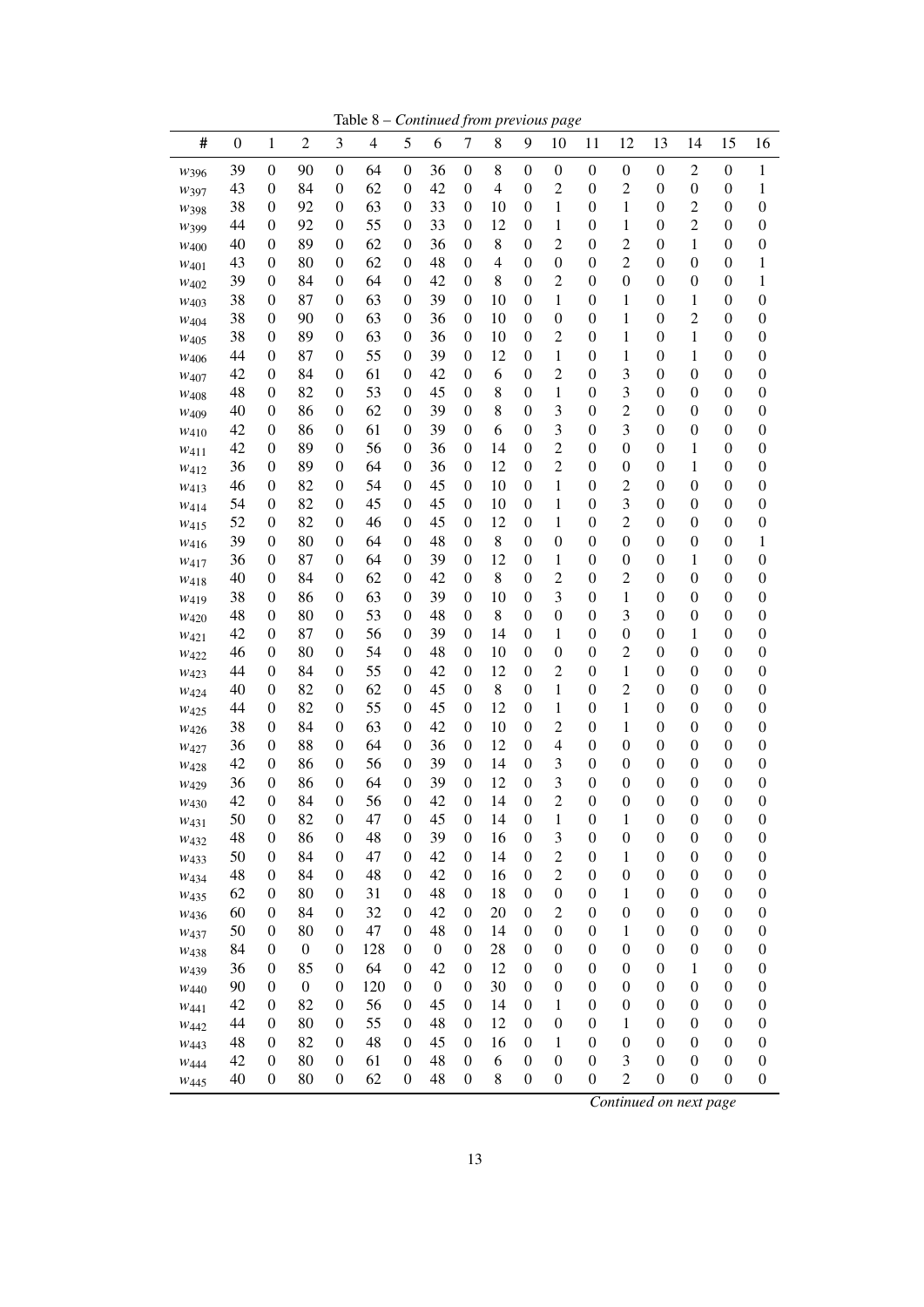Table 8 – *Continued from previous page*

| #                | $\mathbf{0}$ | $\mathbf{1}$     | $\overline{c}$   | 3                | $\overline{4}$ | 5                | 6                | $\tau$           | 8                | 9                | 10               | 11               | 12               | 13               | 14               | 15               | 16               |
|------------------|--------------|------------------|------------------|------------------|----------------|------------------|------------------|------------------|------------------|------------------|------------------|------------------|------------------|------------------|------------------|------------------|------------------|
| W446             | 38           | $\boldsymbol{0}$ | 80               | $\boldsymbol{0}$ | 63             | $\boldsymbol{0}$ | 48               | $\boldsymbol{0}$ | 10               | $\boldsymbol{0}$ | $\boldsymbol{0}$ | $\boldsymbol{0}$ | 1                | $\boldsymbol{0}$ | $\boldsymbol{0}$ | $\boldsymbol{0}$ | $\boldsymbol{0}$ |
| W447             | 45           | $\boldsymbol{0}$ | $\boldsymbol{0}$ | $\boldsymbol{0}$ | 192            | $\theta$         | $\boldsymbol{0}$ | $\boldsymbol{0}$ | $\boldsymbol{0}$ | $\boldsymbol{0}$ | $\mathbf{0}$     | $\boldsymbol{0}$ | $\overline{0}$   | $\boldsymbol{0}$ | $\boldsymbol{0}$ | $\boldsymbol{0}$ | 3                |
| W <sub>448</sub> | 15           | $\boldsymbol{0}$ | 90               | $\boldsymbol{0}$ | 96             | 0                | 36               | $\boldsymbol{0}$ | $\boldsymbol{0}$ | $\boldsymbol{0}$ | $\boldsymbol{0}$ | $\boldsymbol{0}$ | $\boldsymbol{0}$ | $\boldsymbol{0}$ | $\overline{c}$   | $\boldsymbol{0}$ | $\mathbf{1}$     |
| W449             | 67           | $\boldsymbol{0}$ | $\boldsymbol{0}$ | $\boldsymbol{0}$ | 158            | $\theta$         | $\boldsymbol{0}$ | $\mathbf{0}$     | 12               | $\boldsymbol{0}$ | $\overline{0}$   | $\boldsymbol{0}$ | $\overline{c}$   | $\boldsymbol{0}$ | $\boldsymbol{0}$ | $\boldsymbol{0}$ | 1                |
| W <sub>450</sub> | 26           | $\mathbf{0}$     | 90               | $\boldsymbol{0}$ | 79             | $\theta$         | 36               | $\mathbf{0}$     | 6                | $\boldsymbol{0}$ | $\mathbf{0}$     | $\overline{0}$   | $\mathbf{1}$     | $\overline{0}$   | $\overline{2}$   | $\boldsymbol{0}$ | $\overline{0}$   |
| W <sub>451</sub> | 15           | $\boldsymbol{0}$ | 84               | $\theta$         | 96             | $\theta$         | 42               | $\mathbf{0}$     | $\boldsymbol{0}$ | $\boldsymbol{0}$ | 2                | $\boldsymbol{0}$ | $\boldsymbol{0}$ | $\boldsymbol{0}$ | $\boldsymbol{0}$ | $\boldsymbol{0}$ | 1                |
| W <sub>452</sub> | 26           | $\boldsymbol{0}$ | 87               | $\boldsymbol{0}$ | 79             | $\theta$         | 39               | $\overline{0}$   | 6                | $\boldsymbol{0}$ | 1                | $\boldsymbol{0}$ | 1                | $\boldsymbol{0}$ | 1                | $\boldsymbol{0}$ | $\boldsymbol{0}$ |
| $W_{453}$        | 78           | $\boldsymbol{0}$ | $\boldsymbol{0}$ | $\boldsymbol{0}$ | 141            | 0                | $\boldsymbol{0}$ | $\boldsymbol{0}$ | 18               | $\boldsymbol{0}$ | $\boldsymbol{0}$ | $\boldsymbol{0}$ | 3                | $\boldsymbol{0}$ | $\boldsymbol{0}$ | $\boldsymbol{0}$ | $\boldsymbol{0}$ |
| W <sub>454</sub> | 39           | $\boldsymbol{0}$ | $\boldsymbol{0}$ | $\boldsymbol{0}$ | 192            | $\theta$         | $\boldsymbol{0}$ | $\mathbf{0}$     | 8                | $\boldsymbol{0}$ | $\boldsymbol{0}$ | $\boldsymbol{0}$ | $\overline{0}$   | $\boldsymbol{0}$ | $\boldsymbol{0}$ | $\boldsymbol{0}$ | 1                |
| W <sub>455</sub> | 12           | $\boldsymbol{0}$ | 87               | $\boldsymbol{0}$ | 96             | $\boldsymbol{0}$ | 39               | $\boldsymbol{0}$ | $\overline{4}$   | $\boldsymbol{0}$ | $\mathbf{1}$     | $\boldsymbol{0}$ | $\boldsymbol{0}$ | $\boldsymbol{0}$ | 1                | $\boldsymbol{0}$ | $\boldsymbol{0}$ |
| W <sub>456</sub> | 64           | $\boldsymbol{0}$ | $\boldsymbol{0}$ | $\boldsymbol{0}$ | 158            | $\theta$         | $\boldsymbol{0}$ | $\boldsymbol{0}$ | 16               | $\boldsymbol{0}$ | $\mathbf{0}$     | $\boldsymbol{0}$ | $\overline{c}$   | $\boldsymbol{0}$ | $\boldsymbol{0}$ | $\boldsymbol{0}$ | $\boldsymbol{0}$ |
| W <sub>457</sub> | 26           | $\boldsymbol{0}$ | 84               | $\boldsymbol{0}$ | 79             | $\boldsymbol{0}$ | 42               | $\boldsymbol{0}$ | 6                | $\boldsymbol{0}$ | $\overline{c}$   | $\overline{0}$   | $\mathbf{1}$     | $\boldsymbol{0}$ | $\boldsymbol{0}$ | $\boldsymbol{0}$ | $\boldsymbol{0}$ |
| W <sub>458</sub> | 15           | $\boldsymbol{0}$ | 92               | $\theta$         | 96             | $\theta$         | 30               | $\boldsymbol{0}$ | $\boldsymbol{0}$ | $\boldsymbol{0}$ | 6                | $\boldsymbol{0}$ | $\overline{0}$   | $\boldsymbol{0}$ | $\boldsymbol{0}$ | $\boldsymbol{0}$ | 1                |
| W <sub>459</sub> | 26           | $\mathbf{0}$     | 91               | $\boldsymbol{0}$ | 79             | $\theta$         | 33               | $\boldsymbol{0}$ | 6                | $\mathbf{0}$     | 3                | $\mathbf{0}$     | $\mathbf{1}$     | $\boldsymbol{0}$ | 1                | $\mathbf{0}$     | $\boldsymbol{0}$ |
| W460             | 42           | $\boldsymbol{0}$ | 82               | $\boldsymbol{0}$ | 61             | $\theta$         | 45               | $\boldsymbol{0}$ | 6                | $\boldsymbol{0}$ | 1                | $\boldsymbol{0}$ | 3                | $\boldsymbol{0}$ | $\boldsymbol{0}$ | $\boldsymbol{0}$ | $\boldsymbol{0}$ |
| W461             | 63           | $\boldsymbol{0}$ | $\mathbf{0}$     | $\boldsymbol{0}$ | 160            | $\theta$         | $\boldsymbol{0}$ | $\mathbf{0}$     | 16               | $\boldsymbol{0}$ | $\mathbf{0}$     | $\mathbf{0}$     | $\overline{0}$   | $\boldsymbol{0}$ | $\boldsymbol{0}$ | $\mathbf{0}$     | 1                |
| $W_{462}$        | 24           | $\boldsymbol{0}$ | 91               | $\boldsymbol{0}$ | 80             | $\boldsymbol{0}$ | 33               | $\mathbf{0}$     | 8                | $\overline{0}$   | 3                | $\boldsymbol{0}$ | $\overline{0}$   | $\boldsymbol{0}$ | $\mathbf{1}$     | $\boldsymbol{0}$ | $\boldsymbol{0}$ |
| W <sub>463</sub> | 76           | $\boldsymbol{0}$ | $\mathbf{0}$     | $\theta$         | 142            | $\theta$         | $\boldsymbol{0}$ | $\mathbf{0}$     | 20               | $\mathbf{0}$     | $\mathbf{0}$     | $\mathbf{0}$     | $\overline{c}$   | $\mathbf{0}$     | $\mathbf{0}$     | $\mathbf{0}$     | $\boldsymbol{0}$ |
| W464             | 26           | $\boldsymbol{0}$ | 92               | $\boldsymbol{0}$ | 79             | $\boldsymbol{0}$ | 30               | $\mathbf{0}$     | 6                | $\boldsymbol{0}$ | 6                | $\overline{0}$   | $\mathbf{1}$     | $\overline{0}$   | $\boldsymbol{0}$ | $\boldsymbol{0}$ | $\boldsymbol{0}$ |
| W <sub>465</sub> | 24           | $\mathbf{0}$     | 87               | $\theta$         | 80             | $\theta$         | 39               | $\mathbf{0}$     | 8                | $\mathbf{0}$     | 1                | $\mathbf{0}$     | $\boldsymbol{0}$ | $\mathbf{0}$     | 1                | $\mathbf{0}$     | $\boldsymbol{0}$ |
| W <sub>466</sub> | 26           | $\boldsymbol{0}$ | 88               | $\boldsymbol{0}$ | 79             | $\boldsymbol{0}$ | 36               | $\mathbf{0}$     | 6                | $\boldsymbol{0}$ | $\overline{4}$   | $\boldsymbol{0}$ | 1                | $\boldsymbol{0}$ | $\boldsymbol{0}$ | $\boldsymbol{0}$ | $\boldsymbol{0}$ |
| W467             | 38           | $\boldsymbol{0}$ | 82               | $\theta$         | 63             | $\theta$         | 45               | $\overline{0}$   | 10               | $\boldsymbol{0}$ | 1                | $\boldsymbol{0}$ | 1                | $\boldsymbol{0}$ | $\boldsymbol{0}$ | $\boldsymbol{0}$ | $\boldsymbol{0}$ |
| W <sub>468</sub> | 74           | $\overline{0}$   | $\mathbf{0}$     | $\boldsymbol{0}$ | 143            | $\theta$         | $\boldsymbol{0}$ | $\boldsymbol{0}$ | 22               | $\mathbf{0}$     | $\mathbf{0}$     | $\mathbf{0}$     | 1                | $\mathbf{0}$     | $\mathbf{0}$     | $\mathbf{0}$     | $\mathbf{0}$     |
| W <sub>469</sub> | 24           | $\boldsymbol{0}$ | 88               | $\theta$         | 80             | $\theta$         | 36               | $\theta$         | $\,8\,$          | $\boldsymbol{0}$ | $\overline{4}$   | $\boldsymbol{0}$ | $\boldsymbol{0}$ | $\boldsymbol{0}$ | $\boldsymbol{0}$ | $\boldsymbol{0}$ | $\boldsymbol{0}$ |
| W470             | 36           | $\boldsymbol{0}$ | 84               | $\theta$         | 64             | $\theta$         | 42               | $\boldsymbol{0}$ | 12               | $\boldsymbol{0}$ | $\overline{2}$   | $\mathbf{0}$     | $\overline{0}$   | $\boldsymbol{0}$ | $\boldsymbol{0}$ | $\boldsymbol{0}$ | $\boldsymbol{0}$ |
| W471             | 62           | $\boldsymbol{0}$ | $\boldsymbol{0}$ | $\boldsymbol{0}$ | 159            | 0                | $\boldsymbol{0}$ | $\boldsymbol{0}$ | 18               | $\boldsymbol{0}$ | $\boldsymbol{0}$ | $\boldsymbol{0}$ | $\mathbf{1}$     | $\boldsymbol{0}$ | $\boldsymbol{0}$ | $\boldsymbol{0}$ | 0                |
| W472             | 12           | $\boldsymbol{0}$ | 92               | $\theta$         | 96             | $\theta$         | 30               | $\boldsymbol{0}$ | $\overline{4}$   | $\mathbf{0}$     | 6                | $\mathbf{0}$     | $\boldsymbol{0}$ | $\boldsymbol{0}$ | $\mathbf{0}$     | $\boldsymbol{0}$ | $\boldsymbol{0}$ |
| W473             | 48           | $\boldsymbol{0}$ | 80               | $\theta$         | 48             | 0                | 48               | $\boldsymbol{0}$ | 16               | $\boldsymbol{0}$ | $\boldsymbol{0}$ | $\boldsymbol{0}$ | $\boldsymbol{0}$ | $\boldsymbol{0}$ | $\boldsymbol{0}$ | $\boldsymbol{0}$ | $\boldsymbol{0}$ |
| W474             | 24           | $\boldsymbol{0}$ | 92               | $\theta$         | 80             | $\theta$         | 30               | $\theta$         | 8                | $\boldsymbol{0}$ | 6                | $\boldsymbol{0}$ | $\boldsymbol{0}$ | $\boldsymbol{0}$ | $\boldsymbol{0}$ | $\boldsymbol{0}$ | $\boldsymbol{0}$ |
| W475             | 36           | $\boldsymbol{0}$ | 82               | $\boldsymbol{0}$ | 64             | 0                | 45               | $\boldsymbol{0}$ | 12               | $\boldsymbol{0}$ | 1                | $\boldsymbol{0}$ | $\boldsymbol{0}$ | $\boldsymbol{0}$ | $\boldsymbol{0}$ | $\boldsymbol{0}$ | $\boldsymbol{0}$ |
| W476             | 42           | $\boldsymbol{0}$ | 80               | $\theta$         | 56             | $\theta$         | 48               | $\theta$         | 14               | $\boldsymbol{0}$ | $\boldsymbol{0}$ | $\boldsymbol{0}$ | $\boldsymbol{0}$ | $\boldsymbol{0}$ | $\boldsymbol{0}$ | $\boldsymbol{0}$ | $\boldsymbol{0}$ |
| W <sub>477</sub> | 24           | $\mathbf{0}$     | 84               | $\theta$         | 80             | $\theta$         | 42               | $\mathbf{0}$     | 8                | $\mathbf{0}$     | $\overline{2}$   | $\mathbf{0}$     | $\overline{0}$   | $\boldsymbol{0}$ | $\mathbf{0}$     | $\mathbf{0}$     | $\overline{0}$   |
| W <sub>478</sub> | 12           | $\boldsymbol{0}$ | 88               | $\theta$         | 96             | 0                | 36               | $\overline{0}$   | $\overline{4}$   | $\boldsymbol{0}$ | 4                | $\mathbf{0}$     | $\boldsymbol{0}$ | $\boldsymbol{0}$ | $\boldsymbol{0}$ | $\boldsymbol{0}$ | $\boldsymbol{0}$ |
| W <sub>479</sub> | 72           | $\mathbf{0}$     | $\boldsymbol{0}$ | $\theta$         | 144            | $\theta$         | $\Omega$         | $\theta$         | 24               | $\overline{0}$   | $\mathbf{0}$     | $\mathbf{0}$     | $\overline{0}$   | $\mathbf{0}$     | $\mathbf{0}$     | $\mathbf{0}$     | $\mathbf{0}$     |
| $W_{480}$        | 36           | $\boldsymbol{0}$ | 80               | $\theta$         | 64             | $\overline{0}$   | 48               | $\overline{0}$   | 12               | $\boldsymbol{0}$ | $\boldsymbol{0}$ | $\boldsymbol{0}$ | $\boldsymbol{0}$ | $\boldsymbol{0}$ | $\boldsymbol{0}$ | $\boldsymbol{0}$ | $\boldsymbol{0}$ |
| W481             | 60           | $\boldsymbol{0}$ | $\mathbf{0}$     | $\boldsymbol{0}$ | 160            | $\theta$         | $\mathbf{0}$     | $\mathbf{0}$     | 20               | $\overline{0}$   | $\mathbf{0}$     | $\mathbf{0}$     | $\overline{0}$   | $\overline{0}$   | $\mathbf{0}$     | $\overline{0}$   | $\mathbf{0}$     |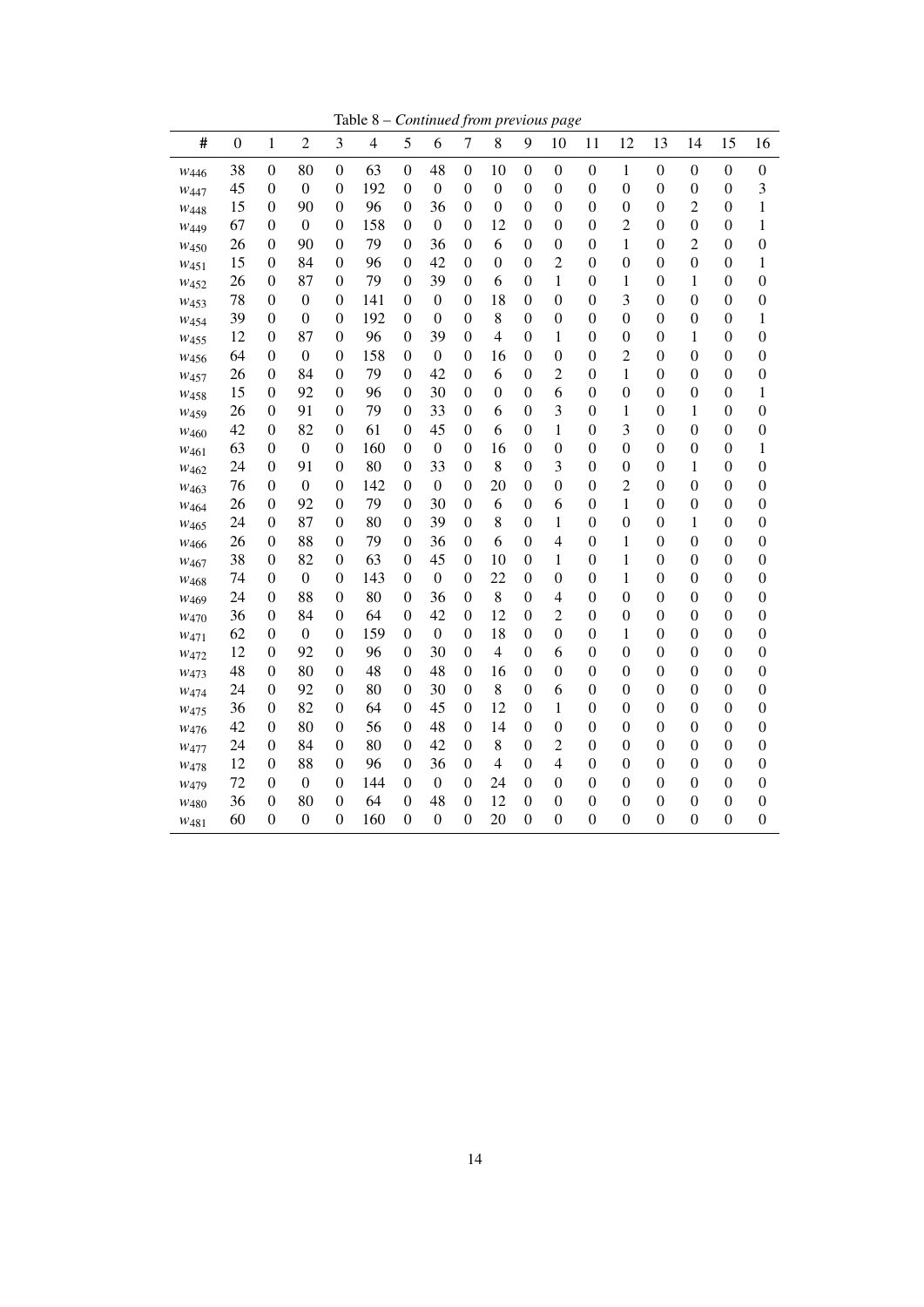| Table 9: All extended affine and CCZ equivalence classes in dimension $n = 4$ . |  |
|---------------------------------------------------------------------------------|--|
|---------------------------------------------------------------------------------|--|

<span id="page-14-0"></span>

|          |                                      |                                      |                                      |                                      |                                      |                                      |                                      |                                      |                                      | $s(x)$ for $x \in \mathbb{F}_2^n$    |                                      |                                  |                  |                                  |                                    |                              |                   |              |                             |             |              |
|----------|--------------------------------------|--------------------------------------|--------------------------------------|--------------------------------------|--------------------------------------|--------------------------------------|--------------------------------------|--------------------------------------|--------------------------------------|--------------------------------------|--------------------------------------|----------------------------------|------------------|----------------------------------|------------------------------------|------------------------------|-------------------|--------------|-----------------------------|-------------|--------------|
| #        | $\mathbf{0}$                         | $\mathbf{1}$                         | 2                                    | 3                                    | 4                                    | 5                                    | 6                                    | 7                                    | 8                                    | 9                                    | 10                                   | 11                               | 12               | 13                               | 14                                 | 15                           | $ G_s $           | deg          | $\boldsymbol{\mathcal{W}}$  | bij.?       | <b>CCZ</b>   |
|          |                                      |                                      |                                      |                                      |                                      |                                      |                                      |                                      |                                      |                                      |                                      |                                  |                  |                                  |                                    |                              |                   |              |                             |             |              |
| 1        | $\mathbf{0}$                         | $\boldsymbol{0}$                     | 0                                    | $\boldsymbol{0}$                     | $\boldsymbol{0}$                     | $\boldsymbol{0}$                     | 0                                    | $\boldsymbol{0}$                     | $\mathbf{0}$                         | $\boldsymbol{0}$                     | $\boldsymbol{0}$                     | $\boldsymbol{0}$                 | 0                | $\boldsymbol{0}$                 | $\boldsymbol{0}$                   | $\boldsymbol{0}$             | 6502809600        | $\mathbf{1}$ | $W_1$                       | $\mathbf Y$ | can.         |
| 2        | $\mathbf{0}$                         | $\mathbf{0}$                         | $\boldsymbol{0}$                     | $\boldsymbol{0}$                     | $\mathbf{0}$                         | $\boldsymbol{0}$                     | $\boldsymbol{0}$                     | $\boldsymbol{0}$                     | $\mathbf{0}$                         | $\boldsymbol{0}$                     | $\boldsymbol{0}$                     | $\boldsymbol{0}$                 | $\boldsymbol{0}$ | $\mathbf{0}$                     | $\boldsymbol{0}$                   | 1                            | 27095040          | 4            | $w_2$                       | N           | can.         |
| 3<br>4   | $\mathbf{0}$<br>$\mathbf{0}$         | $\boldsymbol{0}$<br>$\boldsymbol{0}$ | 0<br>0                               | $\boldsymbol{0}$<br>$\boldsymbol{0}$ | $\mathbf{0}$<br>$\boldsymbol{0}$     | $\boldsymbol{0}$<br>0                | 0<br>0                               | $\boldsymbol{0}$<br>$\boldsymbol{0}$ | $\mathbf{0}$<br>$\boldsymbol{0}$     | 0<br>0                               | $\boldsymbol{0}$<br>$\boldsymbol{0}$ | 0<br>$\boldsymbol{0}$            | 0<br>0           | $\mathbf{0}$<br>$\mathbf{0}$     | $\mathbf{1}$<br>$\mathbf{1}$       | 1<br>$\overline{c}$          | 3612672<br>258048 | 3<br>4       | $w_3$                       | Y<br>N      | can.<br>can. |
| 5        | $\mathbf{0}$                         | $\boldsymbol{0}$                     | 0                                    | $\boldsymbol{0}$                     | $\mathbf{0}$                         | $\boldsymbol{0}$                     | 0                                    | $\boldsymbol{0}$                     | $\mathbf{0}$                         | $\boldsymbol{0}$                     | $\boldsymbol{0}$                     | $\boldsymbol{0}$                 | 0                | 1                                | 1                                  | 1                            | 774144            | 4            | $W_4$<br>$w_5$              | N           | can.         |
| 6        | $\mathbf{0}$                         | 0                                    | 0                                    | $\boldsymbol{0}$                     | $\mathbf{0}$                         | 0                                    | 0                                    | $\boldsymbol{0}$                     | $\mathbf{0}$                         | 0                                    | $\boldsymbol{0}$                     | 0                                | 0                | 1                                | 1                                  | $\overline{\mathbf{c}}$      | 18432             | 4            | $W_6$                       | N           | can.         |
| 7        | $\mathbf{0}$                         | 0                                    | 0                                    | $\boldsymbol{0}$                     | $\mathbf{0}$                         | $\boldsymbol{0}$                     | 0                                    | $\boldsymbol{0}$                     | $\mathbf{0}$                         | 0                                    | $\boldsymbol{0}$                     | $\mathbf{0}$                     | 0                | 1                                | $\mathbf{2}$                       | 3                            | 55296             | 3            | $W_7$                       | Y           | can.         |
| 8        | $\mathbf{0}$                         | $\mathbf{0}$                         | 0                                    | $\boldsymbol{0}$                     | $\mathbf{0}$                         | $\boldsymbol{0}$                     | 0                                    | $\boldsymbol{0}$                     | $\mathbf{0}$                         | $\mathbf{0}$                         | $\boldsymbol{0}$                     | $\mathbf{0}$                     | 0                | 1                                | $\overline{c}$                     | 4                            | 4608              | 4            | $W_8$                       | N           | can.         |
| 9        | $\mathbf{0}$                         | $\boldsymbol{0}$                     | 0                                    | $\boldsymbol{0}$                     | $\mathbf{0}$                         | $\boldsymbol{0}$                     | 0                                    | $\boldsymbol{0}$                     | $\mathbf{0}$                         | 0                                    | $\boldsymbol{0}$                     | 0                                | 1                | 1                                | 1                                  | 1                            | 12386304          | 2            | W <sub>9</sub>              | Y           | can.         |
| 10       | $\mathbf{0}$                         | $\boldsymbol{0}$                     | $\boldsymbol{0}$                     | $\boldsymbol{0}$                     | $\mathbf{0}$                         | $\boldsymbol{0}$                     | 0                                    | $\boldsymbol{0}$                     | $\mathbf{0}$                         | 0                                    | $\boldsymbol{0}$                     | $\boldsymbol{0}$                 | 1                | 1                                | $\mathbf{1}$                       | $\boldsymbol{2}$             | 55296             | 4            | $W_{10}$                    | N           | can.         |
| 11       | $\boldsymbol{0}$                     | $\boldsymbol{0}$                     | 0                                    | $\boldsymbol{0}$                     | $\mathbf{0}$                         | $\boldsymbol{0}$                     | 0                                    | $\boldsymbol{0}$                     | $\mathbf{0}$                         | 0                                    | 0                                    | $\boldsymbol{0}$                 | 1                | 1                                | $\overline{c}$                     | $\overline{c}$               | 73728             | 3            | $w_{11}$                    | Y           | can.         |
| 12       | $\mathbf{0}$                         | $\boldsymbol{0}$                     | 0                                    | $\boldsymbol{0}$                     | $\boldsymbol{0}$                     | $\boldsymbol{0}$                     | 0                                    | $\boldsymbol{0}$                     | $\mathbf{0}$                         | 0                                    | $\boldsymbol{0}$                     | $\mathbf{0}$                     | 1                | 1                                | $\mathbf{2}$                       | 3                            | 36864             | 4            | $w_{12}$                    | N           | can.         |
| 13       | $\mathbf{0}$                         | 0                                    | 0                                    | $\boldsymbol{0}$                     | $\mathbf{0}$                         | 0                                    | 0                                    | $\boldsymbol{0}$                     | $\mathbf{0}$                         | 0                                    | $\boldsymbol{0}$                     | 0                                | 1                | 1                                | $\mathbf{2}$                       | 4                            | 3072              | 4            | $w_{13}$                    | N           | can.         |
| 14<br>15 | $\mathbf{0}$<br>$\mathbf{0}$         | $\mathbf{0}$<br>$\boldsymbol{0}$     | 0<br>$\boldsymbol{0}$                | $\boldsymbol{0}$<br>$\boldsymbol{0}$ | $\mathbf{0}$<br>$\mathbf{0}$         | $\boldsymbol{0}$<br>$\boldsymbol{0}$ | 0<br>$\boldsymbol{0}$                | $\boldsymbol{0}$<br>$\boldsymbol{0}$ | $\mathbf{0}$<br>$\mathbf{0}$         | 0<br>0                               | $\boldsymbol{0}$<br>$\boldsymbol{0}$ | $\boldsymbol{0}$<br>$\mathbf{0}$ | 1<br>1           | $\overline{c}$<br>$\overline{c}$ | 3<br>4                             | 4<br>7                       | 4608<br>18432     | 4<br>3       | W <sub>14</sub>             | N<br>N      | can.         |
| 16       | $\boldsymbol{0}$                     | 0                                    | 0                                    | $\boldsymbol{0}$                     | $\mathbf{0}$                         | 0                                    | 0                                    | $\boldsymbol{0}$                     | $\mathbf{0}$                         | 0                                    | $\boldsymbol{0}$                     | $\boldsymbol{0}$                 | 1                | $\overline{c}$                   | 4                                  | 8                            | 2304              | 4            | W <sub>15</sub><br>$W_{16}$ | N           | can.<br>can. |
| 17       | $\mathbf{0}$                         | $\boldsymbol{0}$                     | $\boldsymbol{0}$                     | $\boldsymbol{0}$                     | $\boldsymbol{0}$                     | $\boldsymbol{0}$                     | 0                                    | $\boldsymbol{0}$                     | $\mathbf{0}$                         | $\boldsymbol{0}$                     | $\boldsymbol{0}$                     | $\mathbf{1}$                     | 0                | 1                                | 1                                  | $\mathbf{1}$                 | 516096            | 3            | $w_{17}$                    | N           | can.         |
| 18       | $\mathbf{0}$                         | $\boldsymbol{0}$                     | 0                                    | $\boldsymbol{0}$                     | $\mathbf{0}$                         | $\boldsymbol{0}$                     | 0                                    | $\boldsymbol{0}$                     | $\mathbf{0}$                         | 0                                    | $\boldsymbol{0}$                     | $\mathbf{1}$                     | 0                | 1                                | 1                                  | $\overline{c}$               | 4608              | 4            | W18                         | N           | can.         |
| 19       | $\mathbf{0}$                         | 0                                    | 0                                    | $\boldsymbol{0}$                     | $\mathbf{0}$                         | $\boldsymbol{0}$                     | 0                                    | $\boldsymbol{0}$                     | $\mathbf{0}$                         | 0                                    | $\boldsymbol{0}$                     | $\mathbf{1}$                     | 0                | 1                                | $\boldsymbol{2}$                   | $\boldsymbol{2}$             | 6144              | 3            | $w_{19}$                    | Y           | can.         |
| 20       | $\mathbf{0}$                         | 0                                    | $\boldsymbol{0}$                     | $\boldsymbol{0}$                     | $\mathbf{0}$                         | $\boldsymbol{0}$                     | 0                                    | $\boldsymbol{0}$                     | $\mathbf{0}$                         | 0                                    | $\boldsymbol{0}$                     | $\mathbf{1}$                     | 0                | 1                                | $\boldsymbol{2}$                   | 3                            | 3072              | 4            | $w_{12}$                    | N           | can.         |
| 21       | $\boldsymbol{0}$                     | $\mathbf{0}$                         | 0                                    | $\boldsymbol{0}$                     | $\mathbf{0}$                         | $\boldsymbol{0}$                     | 0                                    | $\boldsymbol{0}$                     | $\mathbf{0}$                         | 0                                    | $\boldsymbol{0}$                     | $\mathbf{1}$                     | 0                | 1                                | $\overline{c}$                     | 4                            | 256               | 4            | $w_{20}$                    | N           | can.         |
| 22       | $\mathbf{0}$                         | 0                                    | 0                                    | $\boldsymbol{0}$                     | $\mathbf{0}$                         | 0                                    | 0                                    | $\boldsymbol{0}$                     | $\mathbf{0}$                         | 0                                    | $\boldsymbol{0}$                     | $\mathbf{1}$                     | 0                | $\mathbf{2}$                     | 3                                  | 4                            | 384               | 4            | W14                         | N           | can.         |
| 23       | $\boldsymbol{0}$                     | $\boldsymbol{0}$                     | $\boldsymbol{0}$                     | $\boldsymbol{0}$                     | $\boldsymbol{0}$                     | 0                                    | 0                                    | $\boldsymbol{0}$                     | $\boldsymbol{0}$                     | 0                                    | $\boldsymbol{0}$                     | $\mathbf{1}$                     | 0                | $\overline{c}$                   | 4                                  | 7                            | 1536              | 3            | W21                         | Y           | can.         |
| 24       | $\mathbf{0}$                         | $\mathbf{0}$                         | 0                                    | $\boldsymbol{0}$                     | $\mathbf{0}$                         | $\boldsymbol{0}$                     | 0                                    | $\boldsymbol{0}$                     | $\mathbf{0}$                         | 0                                    | $\boldsymbol{0}$                     | $\mathbf{1}$                     | 0                | $\overline{c}$                   | 4                                  | 8                            | 192               | 4            | W22                         | N           | can.         |
| 25<br>26 | $\mathbf{0}$<br>$\mathbf{0}$         | $\boldsymbol{0}$<br>0                | $\boldsymbol{0}$                     | $\boldsymbol{0}$                     | $\mathbf{0}$<br>$\mathbf{0}$         | $\boldsymbol{0}$<br>$\boldsymbol{0}$ | 0                                    | $\boldsymbol{0}$<br>$\boldsymbol{0}$ | $\mathbf{0}$<br>$\mathbf{0}$         | 0<br>0                               | $\boldsymbol{0}$<br>$\boldsymbol{0}$ | $\mathbf{1}$<br>$\mathbf{1}$     | 1<br>1           | 1<br>1                           | $\overline{c}$<br>$\boldsymbol{2}$ | $\overline{\mathbf{c}}$<br>3 | 6144              | 4            | $w_{12}$                    | N           | can.         |
| 27       | $\mathbf{0}$                         | $\boldsymbol{0}$                     | 0<br>0                               | $\boldsymbol{0}$<br>$\boldsymbol{0}$ | $\mathbf{0}$                         | $\boldsymbol{0}$                     | 0<br>0                               | $\boldsymbol{0}$                     | $\mathbf{0}$                         | $\mathbf{0}$                         | $\boldsymbol{0}$                     | $\mathbf{1}$                     | 1                | 1                                | $\mathbf{2}$                       | 4                            | 6144<br>512       | 3<br>4       | W <sub>23</sub>             | N<br>N      | can.<br>can. |
| 28       | $\mathbf{0}$                         | 0                                    | 0                                    | $\boldsymbol{0}$                     | $\mathbf{0}$                         | 0                                    | 0                                    | $\boldsymbol{0}$                     | $\mathbf{0}$                         | 0                                    | $\boldsymbol{0}$                     | $\mathbf{1}$                     | 1                | $\overline{c}$                   | $\boldsymbol{2}$                   | 2                            | 9216              | 4            | W <sub>24</sub><br>$w_{12}$ | N           | can.         |
| 29       | $\mathbf{0}$                         | $\boldsymbol{0}$                     | 0                                    | $\boldsymbol{0}$                     | $\mathbf{0}$                         | $\boldsymbol{0}$                     | 0                                    | $\boldsymbol{0}$                     | $\mathbf{0}$                         | 0                                    | $\boldsymbol{0}$                     | $\mathbf{1}$                     | 1                | $\overline{\mathbf{c}}$          | $\mathfrak{2}$                     | 3                            | 1536              | 4            | W <sub>25</sub>             | N           | can.         |
| 30       | $\mathbf{0}$                         | $\boldsymbol{0}$                     | 0                                    | $\boldsymbol{0}$                     | $\mathbf{0}$                         | $\boldsymbol{0}$                     | 0                                    | $\boldsymbol{0}$                     | $\boldsymbol{0}$                     | 0                                    | $\boldsymbol{0}$                     | $\mathbf{1}$                     | 1                | $\overline{c}$                   | $\mathbf{2}$                       | 4                            | 128               | 4            | W <sub>26</sub>             | N           | can.         |
| 31       | $\mathbf{0}$                         | $\boldsymbol{0}$                     | 0                                    | $\boldsymbol{0}$                     | $\mathbf{0}$                         | $\boldsymbol{0}$                     | 0                                    | $\boldsymbol{0}$                     | $\mathbf{0}$                         | $\boldsymbol{0}$                     | $\boldsymbol{0}$                     | $\mathbf{1}$                     | 1                | $\overline{c}$                   | 3                                  | 4                            | 128               | 4            | W27                         | N           | can.         |
| 32       | $\mathbf{0}$                         | 0                                    | 0                                    | $\boldsymbol{0}$                     | $\mathbf{0}$                         | 0                                    | 0                                    | $\boldsymbol{0}$                     | $\mathbf{0}$                         | 0                                    | $\boldsymbol{0}$                     | $\mathbf{1}$                     | 1                | $\overline{c}$                   | 4                                  | 6                            | 384               | 3            | W <sub>28</sub>             | Y           | can.         |
| 33       | $\mathbf{0}$                         | 0                                    | 0                                    | $\boldsymbol{0}$                     | $\mathbf{0}$                         | $\boldsymbol{0}$                     | 0                                    | $\boldsymbol{0}$                     | $\mathbf{0}$                         | 0                                    | $\boldsymbol{0}$                     | $\mathbf{1}$                     | 1                | $\overline{c}$                   | 4                                  | 7                            | 384               | 4            | W <sub>29</sub>             | N           | can.         |
| 34       | $\mathbf{0}$                         | $\boldsymbol{0}$                     | $\boldsymbol{0}$                     | $\boldsymbol{0}$                     | $\mathbf{0}$                         | $\boldsymbol{0}$                     | 0                                    | $\boldsymbol{0}$                     | $\mathbf{0}$                         | 0                                    | $\boldsymbol{0}$                     | $\mathbf{1}$                     | 1                | $\overline{c}$                   | 4                                  | $\,$ 8 $\,$                  | 48                | 4            | W30                         | N           | can.         |
| 35       | $\mathbf{0}$                         | 0                                    | 0                                    | $\boldsymbol{0}$                     | $\mathbf{0}$                         | 0                                    | 0                                    | $\boldsymbol{0}$                     | $\mathbf{0}$                         | 0                                    | $\boldsymbol{0}$                     | $\mathbf{1}$                     | 2                | $\boldsymbol{2}$                 | $\boldsymbol{2}$                   | 3                            | 9216              | 3            | $W_31$                      | Y           | can.         |
| 36       | $\boldsymbol{0}$                     | $\boldsymbol{0}$                     | $\boldsymbol{0}$                     | $\boldsymbol{0}$<br>$\boldsymbol{0}$ | $\boldsymbol{0}$                     | $\boldsymbol{0}$                     | 0                                    | $\boldsymbol{0}$                     | $\boldsymbol{0}$                     | 0                                    | $\boldsymbol{0}$                     | $\mathbf{1}$<br>$\mathbf{1}$     | 2                | $\mathbf{2}$<br>$\overline{c}$   | $\boldsymbol{2}$                   | 4                            | 768               | 4            | W32                         | N           | can.         |
| 37<br>38 | $\mathbf{0}$<br>$\mathbf{0}$         | $\boldsymbol{0}$<br>0                | 0<br>0                               | $\boldsymbol{0}$                     | $\mathbf{0}$<br>$\mathbf{0}$         | $\boldsymbol{0}$<br>0                | 0<br>0                               | $\boldsymbol{0}$<br>$\boldsymbol{0}$ | $\boldsymbol{0}$<br>$\mathbf{0}$     | 0<br>0                               | $\boldsymbol{0}$<br>$\boldsymbol{0}$ | 1                                | 2<br>2           | $\boldsymbol{2}$                 | 3<br>3                             | 3<br>4                       | 6144<br>128       | 4<br>4       | $w_{33}$                    | N<br>N      | can.         |
| 39       | $\mathbf{0}$                         | 0                                    | 0                                    | $\boldsymbol{0}$                     | $\mathbf{0}$                         | $\boldsymbol{0}$                     | $\boldsymbol{0}$                     | $\boldsymbol{0}$                     | $\mathbf{0}$                         | 0                                    | $\boldsymbol{0}$                     | $\mathbf{1}$                     | 2                | $\mathbf{2}$                     | 4                                  | 4                            | 512               | 4            | W34<br>W35                  | N           | can.<br>can. |
| 40       | $\mathbf{0}$                         | $\mathbf{0}$                         | 0                                    | $\boldsymbol{0}$                     | $\mathbf{0}$                         | $\boldsymbol{0}$                     | 0                                    | $\boldsymbol{0}$                     | $\mathbf{0}$                         | 0                                    | $\boldsymbol{0}$                     | $\mathbf{1}$                     | $\overline{c}$   | $\overline{c}$                   | 4                                  | 5                            | 256               | 3            | $w_{36}$                    | Y           | can.         |
| 41       | $\mathbf{0}$                         | $\mathbf{0}$                         | 0                                    | $\boldsymbol{0}$                     | $\mathbf{0}$                         | $\boldsymbol{0}$                     | $\boldsymbol{0}$                     | $\boldsymbol{0}$                     | $\mathbf{0}$                         | 0                                    | $\boldsymbol{0}$                     | $\mathbf{1}$                     | 2                | $\overline{c}$                   | 4                                  | 6                            | 256               | 4            | $w_{27}$                    | N           | can.         |
| 42       | $\overline{0}$                       | $\mathbf{0}$                         | $\boldsymbol{0}$                     | $\boldsymbol{0}$                     | $\mathbf{0}$                         | 0                                    | $\boldsymbol{0}$                     | $\boldsymbol{0}$                     | $\mathbf{0}$                         | $\mathbf{0}$                         | $\boldsymbol{0}$                     | $\mathbf{1}$                     | 2                | $\overline{c}$                   | 4                                  | 7                            | 256               | 4            | W <sub>29</sub>             | N           | can.         |
| 43       | $\overline{0}$                       | $\theta$                             | $\overline{0}$                       | $\theta$                             | $\theta$                             | $\theta$                             | 0                                    | $\overline{0}$                       | $\theta$                             | $\theta$                             | $\overline{0}$                       | $\mathbf{1}$                     | $\overline{c}$   | $\overline{2}$                   | 4                                  | 8                            | 32                | 4            | W37                         | N           | can.         |
| 44       | $\boldsymbol{0}$                     | $\boldsymbol{0}$                     | 0                                    | $\boldsymbol{0}$                     | $\boldsymbol{0}$                     | $\boldsymbol{0}$                     | 0                                    | $\boldsymbol{0}$                     | $\boldsymbol{0}$                     | $\boldsymbol{0}$                     | $\boldsymbol{0}$                     | 1                                | $\mathfrak{2}$   | 3                                | 4                                  | 5                            | 512               | 4            | W38                         | N           | can.         |
| 45       | $\boldsymbol{0}$                     | $\boldsymbol{0}$                     | $\boldsymbol{0}$                     | $\boldsymbol{0}$                     | $\mathbf{0}$                         | $\boldsymbol{0}$                     | 0                                    | $\boldsymbol{0}$                     | $\boldsymbol{0}$                     | $\boldsymbol{0}$                     | $\boldsymbol{0}$                     | $\mathbf{1}$                     | 2                | 3                                | 4                                  | 6                            | 128               | 4            | $W_39$                      | N           | can.         |
| 46       | $\boldsymbol{0}$                     | $\boldsymbol{0}$                     | $\boldsymbol{0}$                     | $\boldsymbol{0}$                     | $\boldsymbol{0}$                     | $\boldsymbol{0}$                     | $\boldsymbol{0}$                     | $\boldsymbol{0}$                     | $\boldsymbol{0}$                     | $\boldsymbol{0}$                     | $\boldsymbol{0}$                     | $\mathbf{1}$                     | $\overline{c}$   | 3                                | 4                                  | 8                            | 32                | 4            | $W_{40}$                    | N           | can.         |
| 47       | 0                                    | $\boldsymbol{0}$                     | $\boldsymbol{0}$                     | $\boldsymbol{0}$                     | $\boldsymbol{0}$                     | $\boldsymbol{0}$                     | 0                                    | $\boldsymbol{0}$                     | $\boldsymbol{0}$                     | $\boldsymbol{0}$                     | $\boldsymbol{0}$                     | $\mathbf{1}$                     | 2                | 4                                | 6                                  | 8                            | 48                | 4            | $W_{41}$                    | N           | can.         |
| 48<br>49 | $\boldsymbol{0}$<br>$\boldsymbol{0}$ | $\boldsymbol{0}$<br>$\boldsymbol{0}$ | $\boldsymbol{0}$<br>$\boldsymbol{0}$ | $\boldsymbol{0}$<br>$\boldsymbol{0}$ | $\boldsymbol{0}$<br>$\boldsymbol{0}$ | $\boldsymbol{0}$<br>$\boldsymbol{0}$ | $\boldsymbol{0}$<br>$\boldsymbol{0}$ | $\boldsymbol{0}$<br>$\boldsymbol{0}$ | $\boldsymbol{0}$<br>$\boldsymbol{0}$ | $\boldsymbol{0}$<br>$\boldsymbol{0}$ | $\boldsymbol{0}$<br>$\boldsymbol{0}$ | $\mathbf{1}$<br>$\,1\,$          | 2<br>2           | 4<br>4                           | 7<br>8                             | 8<br>14                      | 48<br>192         | 4<br>4       | W <sub>42</sub>             | N<br>N      | can.         |
| 50       | $\boldsymbol{0}$                     | $\boldsymbol{0}$                     | $\boldsymbol{0}$                     | $\boldsymbol{0}$                     | $\boldsymbol{0}$                     | $\boldsymbol{0}$                     | $\boldsymbol{0}$                     | $\boldsymbol{0}$                     | $\boldsymbol{0}$                     | $\boldsymbol{0}$                     | $\boldsymbol{0}$                     | $\mathbf{1}$                     | 2                | 4                                | 8                                  | 15                           | 192               | 3            | $W_{43}$                    | N           | can.         |
| 51       | $\boldsymbol{0}$                     | $\boldsymbol{0}$                     | $\boldsymbol{0}$                     | $\boldsymbol{0}$                     | $\boldsymbol{0}$                     | $\boldsymbol{0}$                     | 0                                    | $\boldsymbol{0}$                     | $\mathbf{0}$                         | $\boldsymbol{0}$                     | $\mathbf{1}$                         | $\mathbf{1}$                     | 2                | $\mathfrak{2}$                   | 3                                  | 3                            | 294912            | 2            | W44<br>W <sub>45</sub>      | Y           | can.<br>can. |
| 52       | $\boldsymbol{0}$                     | $\boldsymbol{0}$                     | 0                                    | $\boldsymbol{0}$                     | $\boldsymbol{0}$                     | $\boldsymbol{0}$                     | $\boldsymbol{0}$                     | $\boldsymbol{0}$                     | $\overline{0}$                       | $\boldsymbol{0}$                     | $\mathbf{1}$                         | $\mathbf{1}$                     | 2                | $\mathfrak{2}$                   | 3                                  | 4                            | 1536              | 4            | $W_{46}$                    | N           | can.         |
| 53       | $\boldsymbol{0}$                     | $\boldsymbol{0}$                     | $\boldsymbol{0}$                     | $\boldsymbol{0}$                     | $\boldsymbol{0}$                     | $\boldsymbol{0}$                     | $\boldsymbol{0}$                     | $\boldsymbol{0}$                     | $\boldsymbol{0}$                     | $\boldsymbol{0}$                     | $\,1$                                | $\mathbf{1}$                     | $\overline{c}$   | $\mathfrak{2}$                   | 4                                  | 4                            | 12288             | 3            | $W_{47}$                    | Y           | can.         |
| 54       | $\boldsymbol{0}$                     | $\boldsymbol{0}$                     | $\boldsymbol{0}$                     | $\boldsymbol{0}$                     | $\boldsymbol{0}$                     | $\boldsymbol{0}$                     | 0                                    | $\boldsymbol{0}$                     | $\boldsymbol{0}$                     | $\boldsymbol{0}$                     | $\,1$                                | $\mathbf{1}$                     | 2                | $\boldsymbol{2}$                 | 4                                  | 5                            | 1024              | 4            | W38                         | N           | can.         |
| 55       | $\boldsymbol{0}$                     | $\boldsymbol{0}$                     | $\boldsymbol{0}$                     | $\boldsymbol{0}$                     | $\boldsymbol{0}$                     | $\boldsymbol{0}$                     | $\boldsymbol{0}$                     | $\boldsymbol{0}$                     | $\boldsymbol{0}$                     | $\boldsymbol{0}$                     | $\,1$                                | $\mathbf{1}$                     | 2                | $\boldsymbol{2}$                 | 4                                  | 8                            | 384               | 4            | W48                         | N           | can.         |
| 56       | $\boldsymbol{0}$                     | $\boldsymbol{0}$                     | $\boldsymbol{0}$                     | $\boldsymbol{0}$                     | $\boldsymbol{0}$                     | $\boldsymbol{0}$                     | 0                                    | $\boldsymbol{0}$                     | $\boldsymbol{0}$                     | $\boldsymbol{0}$                     | 1                                    | $\,1\,$                          | $\overline{c}$   | 3                                | $\mathbf{2}$                       | 3                            | 24576             | 3            | W49                         | N           | can.         |
| 57       | $\boldsymbol{0}$                     | $\boldsymbol{0}$                     | $\boldsymbol{0}$                     | $\boldsymbol{0}$                     | $\boldsymbol{0}$                     | $\boldsymbol{0}$                     | $\boldsymbol{0}$                     | $\boldsymbol{0}$                     | $\mathbf{0}$                         | $\boldsymbol{0}$                     | $\,1$                                | $\mathbf{1}$                     | 2                | 3                                | $\overline{c}$                     | 4                            | 256               | 4            | $W_{50}$                    | N           | can.         |
| 58       | $\boldsymbol{0}$                     | 0                                    | $\boldsymbol{0}$                     | $\boldsymbol{0}$                     | $\boldsymbol{0}$                     | $\boldsymbol{0}$                     | $\boldsymbol{0}$                     | $\boldsymbol{0}$                     | $\mathbf{0}$                         | $\boldsymbol{0}$                     | $\mathbf{1}$                         | $\mathbf{1}$                     | $\overline{c}$   | 3                                | 4                                  | 5                            | 2048              | 3            | W51                         | N           | can.         |
| 59       | $\boldsymbol{0}$                     | $\boldsymbol{0}$                     | $\boldsymbol{0}$                     | $\boldsymbol{0}$                     | $\boldsymbol{0}$                     | $\boldsymbol{0}$                     | $\boldsymbol{0}$                     | $\boldsymbol{0}$                     | $\boldsymbol{0}$                     | $\boldsymbol{0}$                     | $\,1$                                | $\mathbf{1}$                     | $\mathfrak{2}$   | 3                                | 4                                  | 6                            | 512               | 4            | W <sub>52</sub>             | N           | can.         |
| 60       | $\boldsymbol{0}$                     | $\boldsymbol{0}$                     | $\boldsymbol{0}$                     | $\boldsymbol{0}$                     | $\mathbf{0}$                         | $\boldsymbol{0}$                     | $\boldsymbol{0}$                     | $\boldsymbol{0}$                     | $\boldsymbol{0}$                     | $\boldsymbol{0}$                     | $\mathbf{1}$                         | $\,1$                            | 2                | 3                                | 4                                  | 8                            | 128               | 4            | $W_{53}$                    | N           | can.         |
| 61       | $\boldsymbol{0}$                     | $\boldsymbol{0}$                     | 0                                    | $\boldsymbol{0}$                     | $\boldsymbol{0}$                     | $\boldsymbol{0}$                     | $\boldsymbol{0}$                     | $\boldsymbol{0}$                     | $\boldsymbol{0}$                     | $\boldsymbol{0}$                     | $\,1$                                | $\mathbf{1}$                     | 2                | 4                                | $\mathfrak{2}$                     | 4                            | 2048              | 3            | $W_{36}$                    | N           | can.         |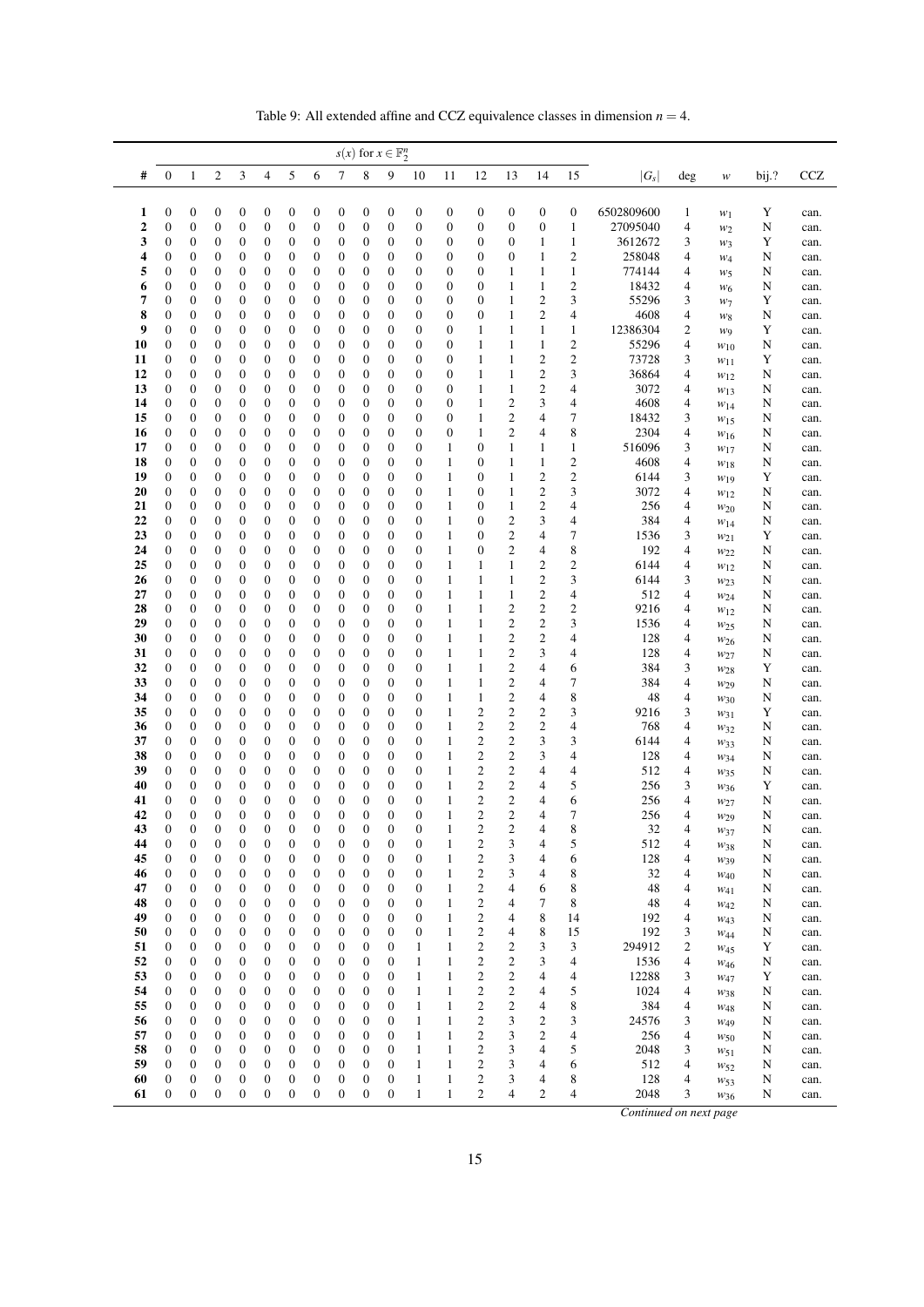|                   |                                  |                                      |                       |                                      |                                      |                                      |                                      |                                      |                                      |                   |                                      |                                    | Table 9 - Continued from previous page |                                |                                      |                                         |                |        |                                    |        |              |
|-------------------|----------------------------------|--------------------------------------|-----------------------|--------------------------------------|--------------------------------------|--------------------------------------|--------------------------------------|--------------------------------------|--------------------------------------|-------------------|--------------------------------------|------------------------------------|----------------------------------------|--------------------------------|--------------------------------------|-----------------------------------------|----------------|--------|------------------------------------|--------|--------------|
| #                 | $\boldsymbol{0}$                 | 1                                    | 2                     | 3                                    | 4                                    | 5                                    | 6                                    | $\tau$                               | 8                                    | 9                 | 10                                   | 11                                 | 12                                     | 13                             | 14                                   | 15                                      | $ G_{S} $      | deg    | $\boldsymbol{W}$                   | bij.   | <b>CCZ</b>   |
| 62                | $\mathbf{0}$                     | $\boldsymbol{0}$                     | 0                     | 0                                    | $\boldsymbol{0}$                     | $\boldsymbol{0}$                     | $\mathbf{0}$                         | $\boldsymbol{0}$                     | 0                                    | 0                 | 1                                    | 1                                  | 2                                      | 4                              | 2                                    | 5                                       | 512            | 4      | $W_{38}$                           | N      | can.         |
| 63                | $\boldsymbol{0}$                 | $\boldsymbol{0}$                     | 0                     | $\boldsymbol{0}$                     | $\boldsymbol{0}$                     | $\boldsymbol{0}$                     | $\boldsymbol{0}$                     | $\boldsymbol{0}$                     | $\boldsymbol{0}$                     | 0                 | $\mathbf{1}$                         | $\mathbf{1}$                       | $\overline{c}$                         | 4                              | 2                                    | 6                                       | 256            | 4      | $W_39$                             | N      | can.         |
| 64                | $\boldsymbol{0}$                 | $\boldsymbol{0}$                     | 0                     | 0                                    | $\boldsymbol{0}$                     | $\boldsymbol{0}$                     | $\boldsymbol{0}$                     | $\boldsymbol{0}$                     | 0                                    | 0                 | 1                                    | 1                                  | $\overline{c}$                         | 4                              | $\boldsymbol{2}$<br>3                | 8                                       | 64             | 4      | $W_{40}$                           | N      | can.         |
| 65<br>66          | $\mathbf{0}$<br>0                | $\boldsymbol{0}$<br>0                | 0<br>0                | $\boldsymbol{0}$<br>$\boldsymbol{0}$ | $\boldsymbol{0}$<br>0                | $\boldsymbol{0}$<br>$\boldsymbol{0}$ | $\boldsymbol{0}$<br>$\boldsymbol{0}$ | $\boldsymbol{0}$<br>$\boldsymbol{0}$ | $\mathbf{0}$<br>0                    | 0<br>0            | $\mathbf{1}$<br>$\mathbf{1}$         | 1<br>$\mathbf{1}$                  | $\overline{c}$<br>$\overline{c}$       | 4<br>4                         | 3                                    | 5<br>6                                  | 1024<br>256    | 3<br>4 | W <sub>54</sub><br>$W_{55}$        | Y<br>N | can.<br>can. |
| 67                | $\mathbf{0}$                     | $\boldsymbol{0}$                     | 0                     | $\boldsymbol{0}$                     | 0                                    | $\boldsymbol{0}$                     | $\boldsymbol{0}$                     | $\boldsymbol{0}$                     | $\boldsymbol{0}$                     | 0                 | $\mathbf{1}$                         | 1                                  | $\overline{c}$                         | 4                              | 3                                    | 8                                       | 64             | 4      | $W_{56}$                           | N      | can.         |
| 68                | 0                                | 0                                    | 0                     | $\boldsymbol{0}$                     | $\boldsymbol{0}$                     | $\boldsymbol{0}$                     | $\boldsymbol{0}$                     | $\boldsymbol{0}$                     | 0                                    | 0                 | 1                                    | $\mathbf{1}$                       | $\overline{\mathbf{c}}$                | 4                              | 6                                    | 8                                       | 32             | 4      | W57                                | N      | can.         |
| 69                | $\boldsymbol{0}$                 | $\boldsymbol{0}$                     | 0                     | $\boldsymbol{0}$                     | $\boldsymbol{0}$                     | $\boldsymbol{0}$                     | $\boldsymbol{0}$                     | $\boldsymbol{0}$                     | $\mathbf{0}$                         | 0                 | $\mathbf{1}$                         | $\mathbf{1}$                       | $\overline{c}$                         | 4                              | 8                                    | 14                                      | 256            | 3      | W58                                | N      | can.         |
| 70                | $\boldsymbol{0}$                 | $\boldsymbol{0}$                     | 0                     | $\boldsymbol{0}$                     | $\boldsymbol{0}$                     | $\boldsymbol{0}$                     | $\boldsymbol{0}$                     | $\boldsymbol{0}$                     | $\mathbf{0}$                         | 0                 | $\mathbf{1}$                         | $\mathbf{1}$                       | $\overline{c}$                         | 4                              | 8                                    | 15                                      | 256            | 4      | W <sub>59</sub>                    | N      | can.         |
| 71<br>72          | $\boldsymbol{0}$<br>$\mathbf{0}$ | $\boldsymbol{0}$<br>$\boldsymbol{0}$ | 0<br>0                | $\boldsymbol{0}$<br>$\boldsymbol{0}$ | $\boldsymbol{0}$<br>$\boldsymbol{0}$ | $\boldsymbol{0}$<br>$\boldsymbol{0}$ | $\boldsymbol{0}$<br>$\boldsymbol{0}$ | $\boldsymbol{0}$<br>$\boldsymbol{0}$ | 0<br>$\mathbf{0}$                    | 0<br>0            | $\mathbf{1}$<br>$\mathbf{1}$         | $\mathfrak{2}$<br>$\mathfrak{2}$   | 1<br>1                                 | 3<br>3                         | $\boldsymbol{2}$<br>$\boldsymbol{2}$ | 3<br>4                                  | 18432<br>192   | 3<br>4 | $W_{60}$                           | Y<br>N | can.<br>can. |
| 73                | $\boldsymbol{0}$                 | $\boldsymbol{0}$                     | 0                     | $\boldsymbol{0}$                     | $\boldsymbol{0}$                     | $\boldsymbol{0}$                     | $\boldsymbol{0}$                     | $\boldsymbol{0}$                     | $\boldsymbol{0}$                     | 0                 | $\mathbf{1}$                         | 2                                  | 1                                      | 3                              | 4                                    | 5                                       | 512            | 3      | W <sub>61</sub><br>W <sub>62</sub> | Y      | can.         |
| 74                | $\mathbf{0}$                     | 0                                    | 0                     | $\boldsymbol{0}$                     | 0                                    | $\boldsymbol{0}$                     | $\boldsymbol{0}$                     | $\boldsymbol{0}$                     | $\mathbf{0}$                         | 0                 | 1                                    | $\boldsymbol{2}$                   | 1                                      | 3                              | 4                                    | 6                                       | 128            | 4      | $w_{52}$                           | N      | can.         |
| 75                | 0                                | 0                                    | 0                     | $\boldsymbol{0}$                     | 0                                    | $\boldsymbol{0}$                     | $\boldsymbol{0}$                     | $\boldsymbol{0}$                     | 0                                    | 0                 | 1                                    | 2                                  | 1                                      | 3                              | 4                                    | 8                                       | 32             | 4      | $W_{63}$                           | N      | can.         |
| 76                | $\boldsymbol{0}$                 | $\boldsymbol{0}$                     | 0                     | $\boldsymbol{0}$                     | $\boldsymbol{0}$                     | $\boldsymbol{0}$                     | $\boldsymbol{0}$                     | $\boldsymbol{0}$                     | $\mathbf{0}$                         | 0                 | 1                                    | 2                                  | 1                                      | 4                              | 2                                    | 4                                       | 1536           | 3      | W <sub>28</sub>                    | Y      | can.         |
| 77                | $\mathbf{0}$                     | $\boldsymbol{0}$                     | 0                     | $\boldsymbol{0}$                     | $\boldsymbol{0}$                     | $\boldsymbol{0}$                     | $\boldsymbol{0}$                     | $\boldsymbol{0}$                     | $\mathbf{0}$                         | 0                 | 1                                    | $\mathfrak{2}$<br>$\boldsymbol{2}$ | 1                                      | 4                              | $\boldsymbol{2}$                     | 5                                       | 128            | 4      | $W_39$                             | N      | can.         |
| 78<br>79          | 0<br>$\boldsymbol{0}$            | $\boldsymbol{0}$<br>$\boldsymbol{0}$ | 0<br>0                | $\boldsymbol{0}$<br>$\boldsymbol{0}$ | $\boldsymbol{0}$<br>0                | $\boldsymbol{0}$<br>$\boldsymbol{0}$ | $\mathbf{0}$<br>$\boldsymbol{0}$     | $\boldsymbol{0}$<br>$\boldsymbol{0}$ | 0<br>$\boldsymbol{0}$                | 0<br>0            | 1<br>$\mathbf{1}$                    | $\boldsymbol{2}$                   | 1<br>1                                 | 4<br>4                         | 2<br>3                               | 8<br>5                                  | 48<br>256      | 4<br>3 | $W_{41}$<br>$w_{51}$               | N<br>Y | can.<br>can. |
| 80                | $\boldsymbol{0}$                 | 0                                    | 0                     | $\boldsymbol{0}$                     | 0                                    | $\boldsymbol{0}$                     | $\boldsymbol{0}$                     | $\boldsymbol{0}$                     | 0                                    | 0                 | 1                                    | $\mathfrak{2}$                     | 1                                      | 4                              | 3                                    | 6                                       | 128            | 4      | W <sub>55</sub>                    | N      | can.         |
| 81                | $\mathbf{0}$                     | $\boldsymbol{0}$                     | 0                     | $\boldsymbol{0}$                     | 0                                    | $\boldsymbol{0}$                     | $\boldsymbol{0}$                     | $\boldsymbol{0}$                     | $\boldsymbol{0}$                     | 0                 | 1                                    | 2                                  | 1                                      | 4                              | 3                                    | 7                                       | 128            | 4      | W <sub>52</sub>                    | N      | can.         |
| 82                | $\boldsymbol{0}$                 | 0                                    | 0                     | $\boldsymbol{0}$                     | $\boldsymbol{0}$                     | $\boldsymbol{0}$                     | $\boldsymbol{0}$                     | $\boldsymbol{0}$                     | $\boldsymbol{0}$                     | 0                 | 1                                    | 2                                  | 1                                      | 4                              | 3                                    | 8                                       | 16             | 4      | $W_{53}$                           | N      | can.         |
| 83                | $\boldsymbol{0}$                 | $\boldsymbol{0}$                     | 0                     | $\boldsymbol{0}$                     | $\boldsymbol{0}$                     | $\boldsymbol{0}$                     | $\boldsymbol{0}$                     | $\boldsymbol{0}$                     | $\boldsymbol{0}$                     | 0                 | $\mathbf{1}$                         | 2                                  | 1                                      | 4                              | 6                                    | 8                                       | 16             | 4      | $W_{57}$                           | N      | can.         |
| 84                | $\boldsymbol{0}$                 | $\boldsymbol{0}$                     | 0                     | $\boldsymbol{0}$                     | 0                                    | $\boldsymbol{0}$                     | $\boldsymbol{0}$                     | $\boldsymbol{0}$                     | $\mathbf{0}$                         | 0                 | $\mathbf{1}$                         | $\mathfrak{2}$                     | 1                                      | 4                              | 7                                    | 8                                       | 16             | 4      | W <sub>64</sub>                    | N      | can.         |
| 85<br>86          | 0<br>$\mathbf{0}$                | $\boldsymbol{0}$<br>$\boldsymbol{0}$ | 0<br>0                | $\boldsymbol{0}$<br>$\boldsymbol{0}$ | 0<br>0                               | $\boldsymbol{0}$<br>$\boldsymbol{0}$ | $\boldsymbol{0}$<br>$\boldsymbol{0}$ | $\boldsymbol{0}$<br>$\boldsymbol{0}$ | 0<br>$\mathbf{0}$                    | 0<br>0            | $\mathbf{1}$<br>$\mathbf{1}$         | $\boldsymbol{2}$<br>$\mathfrak{2}$ | 1<br>1                                 | 4<br>4                         | 8<br>8                               | 14<br>15                                | 64<br>64       | 3<br>4 | W <sub>65</sub>                    | N<br>N | can.<br>can. |
| 87                | $\mathbf{0}$                     | $\boldsymbol{0}$                     | 0                     | $\boldsymbol{0}$                     | $\boldsymbol{0}$                     | $\boldsymbol{0}$                     | $\boldsymbol{0}$                     | $\boldsymbol{0}$                     | 0                                    | 0                 | 1                                    | $\mathfrak{2}$                     | 3                                      | 4                              | 5                                    | 6                                       | 256            | 4      | $W_{66}$<br>$W_{67}$               | N      | can.         |
| 88                | $\boldsymbol{0}$                 | $\boldsymbol{0}$                     | 0                     | $\boldsymbol{0}$                     | 0                                    | $\boldsymbol{0}$                     | $\boldsymbol{0}$                     | $\boldsymbol{0}$                     | $\mathbf{0}$                         | 0                 | 1                                    | 2                                  | 3                                      | 4                              | 5                                    | 7                                       | 192            | 4      | W <sub>68</sub>                    | N      | can.         |
| 89                | $\boldsymbol{0}$                 | $\boldsymbol{0}$                     | 0                     | $\boldsymbol{0}$                     | $\boldsymbol{0}$                     | $\boldsymbol{0}$                     | $\boldsymbol{0}$                     | $\boldsymbol{0}$                     | $\mathbf{0}$                         | 0                 | $\mathbf{1}$                         | 2                                  | 3                                      | 4                              | 5                                    | 8                                       | 8              | 4      | W <sub>69</sub>                    | N      | can.         |
| 90                | $\boldsymbol{0}$                 | $\boldsymbol{0}$                     | 0                     | $\boldsymbol{0}$                     | $\boldsymbol{0}$                     | $\boldsymbol{0}$                     | $\boldsymbol{0}$                     | $\boldsymbol{0}$                     | 0                                    | 0                 | 1                                    | 2                                  | 3                                      | 4                              | 7                                    | 8                                       | 16             | 4      | $W$ 70                             | N      | can.         |
| 91                | $\mathbf{0}$                     | $\boldsymbol{0}$                     | 0                     | $\boldsymbol{0}$                     | $\boldsymbol{0}$                     | $\boldsymbol{0}$                     | $\boldsymbol{0}$                     | $\boldsymbol{0}$                     | 0                                    | 0                 | $\mathbf{1}$                         | $\mathfrak{2}$                     | 3                                      | 4                              | 8                                    | 11                                      | 64             | 4      | W <sub>69</sub>                    | N      | can.         |
| 92<br>93          | $\boldsymbol{0}$<br>$\mathbf{0}$ | $\boldsymbol{0}$<br>0                | 0<br>0                | $\boldsymbol{0}$<br>$\boldsymbol{0}$ | 0<br>0                               | $\boldsymbol{0}$<br>$\boldsymbol{0}$ | $\boldsymbol{0}$<br>$\boldsymbol{0}$ | $\mathbf{0}$<br>$\boldsymbol{0}$     | $\boldsymbol{0}$<br>$\mathbf{0}$     | 0<br>0            | $\mathbf{1}$<br>$\mathbf{1}$         | $\mathfrak{2}$<br>$\boldsymbol{2}$ | 3<br>3                                 | 4<br>4                         | 8<br>8                               | 12<br>13                                | 64<br>16       | 3<br>4 | $W_71$<br>W <sub>72</sub>          | N<br>N | can.<br>can. |
| 94                | $\mathbf{0}$                     | 0                                    | 0                     | $\boldsymbol{0}$                     | 0                                    | $\boldsymbol{0}$                     | $\boldsymbol{0}$                     | $\boldsymbol{0}$                     | 0                                    | 0                 | 1                                    | $\boldsymbol{2}$                   | 3                                      | $\overline{4}$                 | 8                                    | 15                                      | 32             | 4      | W <sub>73</sub>                    | N      | can.         |
| 95                | $\boldsymbol{0}$                 | $\boldsymbol{0}$                     | 0                     | $\boldsymbol{0}$                     | 0                                    | $\boldsymbol{0}$                     | $\boldsymbol{0}$                     | $\boldsymbol{0}$                     | $\mathbf{0}$                         | 0                 | 1                                    | 2                                  | 4                                      | 7                              | 5                                    | 6                                       | 1536           | 4      | $W_{74}$                           | N      | can.         |
| 96                | $\boldsymbol{0}$                 | $\boldsymbol{0}$                     | $\boldsymbol{0}$      | $\boldsymbol{0}$                     | $\boldsymbol{0}$                     | $\boldsymbol{0}$                     | $\boldsymbol{0}$                     | $\boldsymbol{0}$                     | $\mathbf{0}$                         | 0                 | 1                                    | $\overline{\mathbf{c}}$            | 4                                      | 7                              | 5                                    | 8                                       | 32             | 4      | W <sub>75</sub>                    | N      | can.         |
| 97                | $\boldsymbol{0}$                 | $\boldsymbol{0}$                     | 0                     | $\boldsymbol{0}$                     | $\boldsymbol{0}$                     | $\boldsymbol{0}$                     | $\boldsymbol{0}$                     | $\boldsymbol{0}$                     | 0                                    | 0                 | 1                                    | 2                                  | 4                                      | 7                              | 8                                    | 11                                      | 384            | 4      | W76                                | N      | can.         |
| 98<br>99          | 0<br>$\mathbf{0}$                | $\boldsymbol{0}$<br>$\boldsymbol{0}$ | 0<br>0                | $\boldsymbol{0}$<br>$\boldsymbol{0}$ | 0<br>0                               | $\boldsymbol{0}$<br>$\boldsymbol{0}$ | $\boldsymbol{0}$<br>$\boldsymbol{0}$ | $\boldsymbol{0}$<br>$\mathbf{0}$     | $\mathbf{0}$<br>$\boldsymbol{0}$     | 0<br>0            | $\mathbf{1}$<br>$\mathbf{1}$         | 2<br>$\boldsymbol{2}$              | 4<br>4                                 | 7<br>8                         | 8<br>5                               | 13<br>10                                | 64<br>96       | 4<br>3 | W <sub>73</sub><br>$W_{77}$        | N<br>N | can.<br>can. |
| <b>100</b>        | $\mathbf{0}$                     | $\boldsymbol{0}$                     | 0                     | $\boldsymbol{0}$                     | $\boldsymbol{0}$                     | $\boldsymbol{0}$                     | $\boldsymbol{0}$                     | $\boldsymbol{0}$                     | $\boldsymbol{0}$                     | 0                 | 1                                    | $\boldsymbol{2}$                   | 4                                      | 8                              | 5                                    | 11                                      | 16             | 4      | W <sub>73</sub>                    | N      | can.         |
| 101               | $\boldsymbol{0}$                 | $\boldsymbol{0}$                     | 0                     | $\boldsymbol{0}$                     | 0                                    | $\boldsymbol{0}$                     | $\boldsymbol{0}$                     | $\boldsymbol{0}$                     | $\boldsymbol{0}$                     | 0                 | 1                                    | 2                                  | 4                                      | 8                              | 7                                    | 13                                      | 48             | 4      | W <sub>72</sub>                    | N      | can.         |
| 102               | $\boldsymbol{0}$                 | $\boldsymbol{0}$                     | 0                     | $\boldsymbol{0}$                     | $\boldsymbol{0}$                     | $\boldsymbol{0}$                     | $\boldsymbol{0}$                     | $\boldsymbol{0}$                     | $\boldsymbol{0}$                     | 1                 | $\boldsymbol{2}$                     | 3                                  | 4                                      | 5                              | 6                                    | 7                                       | 172032         | 2      | W78                                | Y      | can.         |
| 103               | $\boldsymbol{0}$                 | $\boldsymbol{0}$                     | 0                     | $\boldsymbol{0}$                     | $\boldsymbol{0}$                     | $\boldsymbol{0}$                     | $\boldsymbol{0}$                     | $\boldsymbol{0}$                     | $\mathbf{0}$                         | 1                 | $\boldsymbol{2}$                     | 3                                  | 4                                      | 5                              | 6                                    | 8                                       | 1344           | 4      | $W_{79}$                           | N      | can.         |
| 104<br>105        | $\boldsymbol{0}$<br>$\mathbf{0}$ | 0<br>$\mathbf{0}$                    | 0<br>$\overline{0}$   | $\boldsymbol{0}$<br>$\mathbf{0}$     | 0<br>$\boldsymbol{0}$                | $\boldsymbol{0}$<br>$\mathbf{0}$     | $\boldsymbol{0}$<br>$\mathbf{0}$     | $\boldsymbol{0}$<br>$\overline{0}$   | $\boldsymbol{0}$<br>$\overline{0}$   | 1<br>1            | $\boldsymbol{2}$<br>$\overline{c}$   | 3<br>3                             | 4<br>4                                 | 5<br>5                         | 7<br>7                               | 6<br>8                                  | 12288<br>192   | 3<br>4 | W80                                | N<br>N | can.         |
| 106               | 0                                | 0                                    | 0                     | 0                                    | $\boldsymbol{0}$                     | 0                                    | $\boldsymbol{0}$                     | $\boldsymbol{0}$                     | 0                                    | 1                 | $\mathbf{2}$                         | 3                                  | 4                                      | 5                              | 8                                    | 9                                       | 1536           | 3      | W81<br>W82                         | N      | can.<br>can. |
| 107               | $\boldsymbol{0}$                 | $\boldsymbol{0}$                     | $\boldsymbol{0}$      | $\boldsymbol{0}$                     | $\boldsymbol{0}$                     | $\boldsymbol{0}$                     | $\boldsymbol{0}$                     | $\mathbf{0}$                         | $\boldsymbol{0}$                     | 1                 | $\boldsymbol{2}$                     | 3                                  | 4                                      | 5                              | 8                                    | 10                                      | 64             | 4      | $W_{83}$                           | N      | can.         |
| 108               | $\boldsymbol{0}$                 | $\boldsymbol{0}$                     | 0                     | $\boldsymbol{0}$                     | $\boldsymbol{0}$                     | $\boldsymbol{0}$                     | $\boldsymbol{0}$                     | $\boldsymbol{0}$                     | $\boldsymbol{0}$                     | $\mathbf{1}$      | $\mathbf{2}$                         | 3                                  | 4                                      | 6                              | 7                                    | 5                                       | 6144           | 3      | W84                                | N      | can.         |
| 109               | 0                                | $\boldsymbol{0}$                     | $\boldsymbol{0}$      | $\boldsymbol{0}$                     | $\boldsymbol{0}$                     | $\boldsymbol{0}$                     | $\boldsymbol{0}$                     | $\boldsymbol{0}$                     | $\boldsymbol{0}$                     | 1                 | $\overline{c}$                       | 3                                  | 4                                      | 6                              | $\tau$                               | 8                                       | 96             | 4      | W85                                | N      | can.         |
| <b>110</b><br>111 | $\boldsymbol{0}$<br>0            | $\boldsymbol{0}$<br>$\boldsymbol{0}$ | 0<br>0                | $\boldsymbol{0}$<br>$\boldsymbol{0}$ | $\boldsymbol{0}$<br>0                | $\boldsymbol{0}$<br>$\boldsymbol{0}$ | $\boldsymbol{0}$<br>$\boldsymbol{0}$ | $\boldsymbol{0}$<br>$\boldsymbol{0}$ | 0<br>0                               | 1<br>$\mathbf{1}$ | $\mathbf{2}$<br>$\overline{c}$       | 3<br>3                             | 4<br>4                                 | 6<br>6                         | 8<br>8                               | 10<br>11                                | 256<br>128     | 3<br>4 | $W_{86}$                           | N<br>N | can.         |
| 112               | $\boldsymbol{0}$                 | $\boldsymbol{0}$                     | 0                     | $\boldsymbol{0}$                     | $\boldsymbol{0}$                     | $\boldsymbol{0}$                     | $\boldsymbol{0}$                     | $\boldsymbol{0}$                     | $\boldsymbol{0}$                     | 1                 | $\sqrt{2}$                           | 3                                  | 4                                      | 6                              | 8                                    | 12                                      | 16             | 4      | W87<br>W87                         | N      | can.<br>can. |
| 113               | $\boldsymbol{0}$                 | $\boldsymbol{0}$                     | 0                     | $\boldsymbol{0}$                     | $\boldsymbol{0}$                     | $\boldsymbol{0}$                     | $\boldsymbol{0}$                     | $\boldsymbol{0}$                     | 0                                    | 1                 | $\overline{c}$                       | 4                                  | 3                                      | 6                              | 7                                    | 5                                       | 10752          | 3      | W88                                | N      | can.         |
| 114               | $\boldsymbol{0}$                 | $\boldsymbol{0}$                     | 0                     | $\boldsymbol{0}$                     | $\boldsymbol{0}$                     | $\boldsymbol{0}$                     | $\boldsymbol{0}$                     | $\boldsymbol{0}$                     | 0                                    | 1                 | $\overline{c}$                       | 4                                  | 3                                      | 6                              | 7                                    | 8                                       | 168            | 4      | W89                                | N      | can.         |
| 115               | $\boldsymbol{0}$                 | $\boldsymbol{0}$                     | 0                     | $\boldsymbol{0}$                     | $\boldsymbol{0}$                     | $\boldsymbol{0}$                     | $\boldsymbol{0}$                     | $\boldsymbol{0}$                     | $\boldsymbol{0}$                     | $\mathbf{1}$      | $\overline{c}$                       | 4                                  | 3                                      | 6                              | 8                                    | 10                                      | 192            | 3      | $w_{90}$                           | N      | can.         |
| 116               | 0                                | $\boldsymbol{0}$                     | 0                     | $\boldsymbol{0}$                     | $\boldsymbol{0}$                     | $\boldsymbol{0}$                     | $\boldsymbol{0}$                     | $\boldsymbol{0}$                     | $\boldsymbol{0}$                     | 1                 | $\boldsymbol{2}$                     | 4                                  | 3                                      | 6                              | 8                                    | 11                                      | 32             | 4      | W91                                | N      | can.         |
| 117<br>118        | $\mathbf{0}$<br>0                | $\boldsymbol{0}$<br>$\boldsymbol{0}$ | 0<br>0                | $\boldsymbol{0}$<br>$\boldsymbol{0}$ | $\boldsymbol{0}$<br>$\boldsymbol{0}$ | $\boldsymbol{0}$<br>$\boldsymbol{0}$ | $\boldsymbol{0}$<br>$\boldsymbol{0}$ | $\mathbf{1}$<br>$\mathbf{1}$         | $\boldsymbol{0}$<br>0                | 0<br>0            | $\boldsymbol{0}$<br>$\boldsymbol{0}$ | $\mathbf{1}$<br>$\mathbf{1}$       | $\mathbf{0}$<br>0                      | $\mathbf{1}$<br>$\mathbf{1}$   | 1<br>$\mathbf{1}$                    | $\mathbf{1}$<br>$\overline{\mathbf{c}}$ | 967680<br>4608 | 4<br>4 | W92<br>W93                         | N<br>N | can.<br>can. |
| 119               | 0                                | $\boldsymbol{0}$                     | $\boldsymbol{0}$      | $\boldsymbol{0}$                     | $\boldsymbol{0}$                     | $\boldsymbol{0}$                     | $\boldsymbol{0}$                     | $\mathbf{1}$                         | $\boldsymbol{0}$                     | 0                 | $\boldsymbol{0}$                     | $\mathbf{1}$                       | 0                                      | $\mathbf{1}$                   | $\boldsymbol{2}$                     | $\overline{\mathbf{c}}$                 | 1152           | 4      | W94                                | N      | can.         |
| 120               | 0                                | $\boldsymbol{0}$                     | 0                     | $\boldsymbol{0}$                     | $\boldsymbol{0}$                     | $\boldsymbol{0}$                     | $\boldsymbol{0}$                     | $\mathbf{1}$                         | 0                                    | 0                 | $\boldsymbol{0}$                     | $\mathbf{1}$                       | 0                                      | $\mathbf{1}$                   | $\boldsymbol{2}$                     | 3                                       | 1152           | 3      | W <sub>23</sub>                    | N      | can.         |
| 121               | $\mathbf{0}$                     | $\boldsymbol{0}$                     | 0                     | $\boldsymbol{0}$                     | $\boldsymbol{0}$                     | $\boldsymbol{0}$                     | $\boldsymbol{0}$                     | $\mathbf{1}$                         | 0                                    | 0                 | $\boldsymbol{0}$                     | $\mathbf{1}$                       | $\mathbf{0}$                           | $\mathbf{1}$                   | $\boldsymbol{2}$                     | 4                                       | 96             | 4      | W95                                | N      | can.         |
| 122               | $\mathbf{0}$                     | $\boldsymbol{0}$                     | $\boldsymbol{0}$      | $\boldsymbol{0}$                     | $\boldsymbol{0}$                     | $\boldsymbol{0}$                     | $\boldsymbol{0}$                     | $\mathbf{1}$                         | $\boldsymbol{0}$                     | 0                 | $\boldsymbol{0}$                     | $\mathbf{1}$                       | 0                                      | $\overline{2}$                 | $\boldsymbol{2}$                     | 3                                       | 768            | 4      | W <sub>25</sub>                    | N      | can.         |
| 123               | 0                                | $\boldsymbol{0}$                     | 0                     | $\boldsymbol{0}$                     | $\boldsymbol{0}$                     | $\boldsymbol{0}$                     | $\boldsymbol{0}$                     | 1                                    | 0                                    | 0                 | $\boldsymbol{0}$                     | $\mathbf{1}$                       | $\mathbf{0}$                           | $\mathfrak{2}$                 | 2                                    | 4                                       | 64             | 4      | $W_{96}$                           | N      | can.         |
| 124<br>125        | $\mathbf{0}$<br>$\boldsymbol{0}$ | $\boldsymbol{0}$<br>$\boldsymbol{0}$ | 0<br>$\boldsymbol{0}$ | $\boldsymbol{0}$<br>$\boldsymbol{0}$ | $\boldsymbol{0}$<br>$\boldsymbol{0}$ | $\boldsymbol{0}$<br>$\boldsymbol{0}$ | $\boldsymbol{0}$<br>$\boldsymbol{0}$ | $\mathbf{1}$<br>$\mathbf{1}$         | $\boldsymbol{0}$<br>$\boldsymbol{0}$ | 0<br>0            | $\boldsymbol{0}$<br>$\boldsymbol{0}$ | 1<br>$\mathbf{1}$                  | 0<br>0                                 | $\boldsymbol{2}$<br>$\sqrt{2}$ | 3<br>4                               | 4<br>6                                  | 32<br>96       | 4<br>3 | $w_{27}$                           | N<br>Y | can.         |
|                   |                                  |                                      |                       |                                      |                                      |                                      |                                      |                                      |                                      |                   |                                      |                                    |                                        |                                |                                      |                                         |                |        | W <sub>28</sub>                    |        | can.         |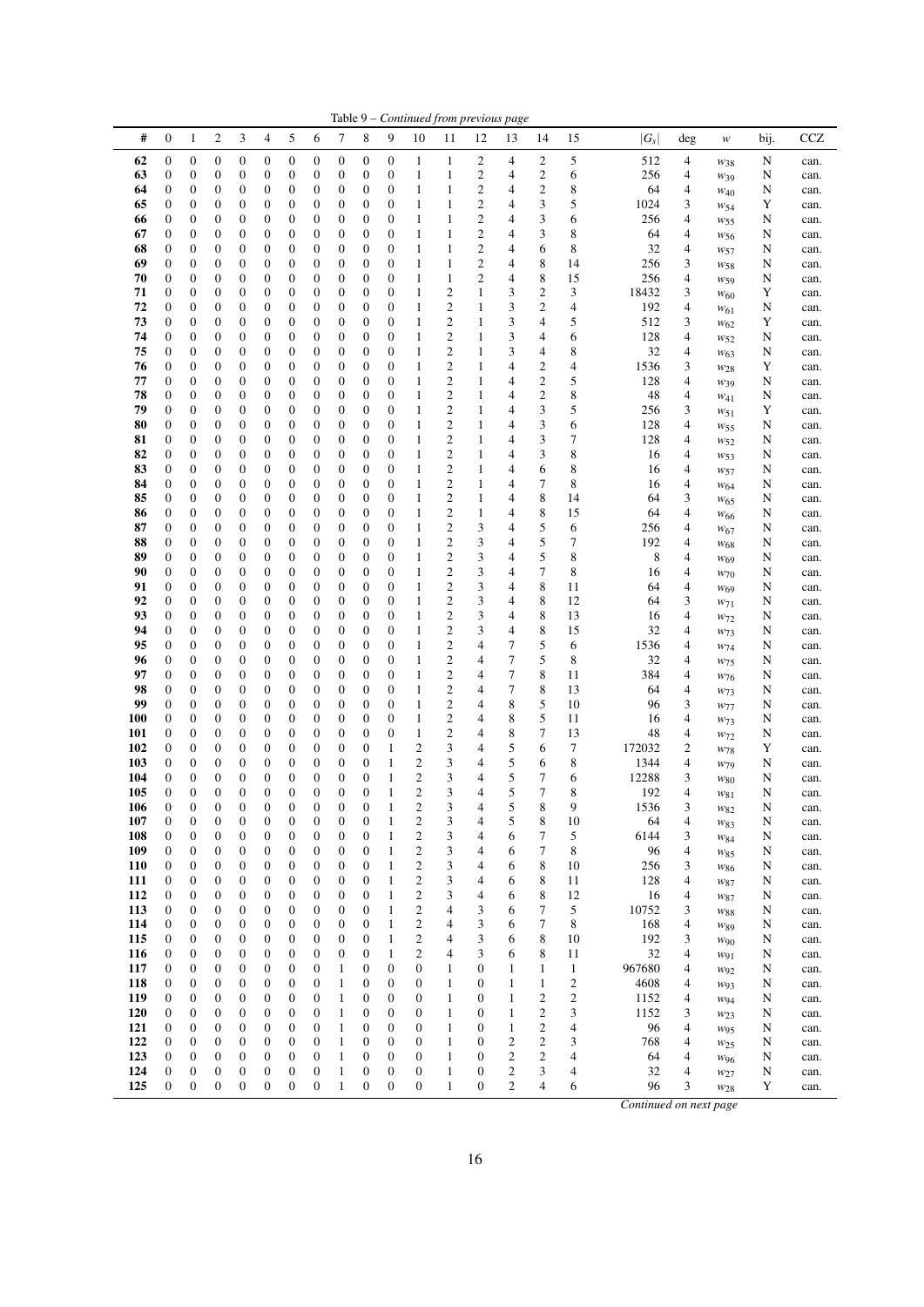|            |                                      |                                      |                                      |                                      |                                      |                                      |                                      |                              |                                      |                                      |                                      |                                                    |                                  | Table 9 – Continued from previous page      |                                                    |                                        |                                |                                            |                              |             |              |
|------------|--------------------------------------|--------------------------------------|--------------------------------------|--------------------------------------|--------------------------------------|--------------------------------------|--------------------------------------|------------------------------|--------------------------------------|--------------------------------------|--------------------------------------|----------------------------------------------------|----------------------------------|---------------------------------------------|----------------------------------------------------|----------------------------------------|--------------------------------|--------------------------------------------|------------------------------|-------------|--------------|
| #          | $\boldsymbol{0}$                     | $\mathbf{1}$                         | $\sqrt{2}$                           | 3                                    | $\overline{4}$                       | 5                                    | 6                                    | 7                            | 8                                    | 9                                    | 10                                   | 11                                                 | 12                               | 13                                          | 14                                                 | 15                                     | $ G_s $                        | deg                                        | w                            | bij.        | <b>CCZ</b>   |
| 126        | $\boldsymbol{0}$                     | $\boldsymbol{0}$                     | $\boldsymbol{0}$                     | $\boldsymbol{0}$                     | $\boldsymbol{0}$                     | $\boldsymbol{0}$                     | $\boldsymbol{0}$                     | $\mathbf{1}$                 | $\boldsymbol{0}$                     | $\boldsymbol{0}$                     | $\boldsymbol{0}$                     | $\mathbf{1}$                                       | $\boldsymbol{0}$                 | 2                                           | 4                                                  | 7                                      | 96                             | $\overline{4}$                             | W <sub>97</sub>              | N           | can.         |
| 127<br>128 | $\boldsymbol{0}$<br>$\boldsymbol{0}$ | $\boldsymbol{0}$<br>$\boldsymbol{0}$ | $\boldsymbol{0}$<br>$\boldsymbol{0}$ | $\boldsymbol{0}$<br>$\boldsymbol{0}$ | $\boldsymbol{0}$<br>$\boldsymbol{0}$ | $\boldsymbol{0}$<br>$\boldsymbol{0}$ | $\boldsymbol{0}$<br>$\boldsymbol{0}$ | $\mathbf{1}$<br>$\mathbf{1}$ | $\boldsymbol{0}$<br>$\boldsymbol{0}$ | $\boldsymbol{0}$<br>$\boldsymbol{0}$ | $\boldsymbol{0}$<br>$\boldsymbol{0}$ | $\mathbf{1}$<br>$\mathbf{1}$                       | $\boldsymbol{0}$<br>$\mathbf{1}$ | $\overline{c}$<br>$\mathbf{1}$              | 4<br>$\overline{\mathbf{c}}$                       | $\,$ 8 $\,$<br>$\overline{\mathbf{c}}$ | 12<br>3072                     | $\overline{4}$<br>3                        | W98                          | N<br>N      | can.<br>can. |
| 129        | $\boldsymbol{0}$                     | $\boldsymbol{0}$                     | $\boldsymbol{0}$                     | $\boldsymbol{0}$                     | $\boldsymbol{0}$                     | $\boldsymbol{0}$                     | $\boldsymbol{0}$                     | $\mathbf{1}$                 | $\boldsymbol{0}$                     | $\boldsymbol{0}$                     | $\boldsymbol{0}$                     | $\mathbf{1}$                                       | $\mathbf{1}$                     | $\mathbf{1}$                                | 2                                                  | 3                                      | 3072                           | $\overline{4}$                             | $w_{23}$<br>W99              | N           | can.         |
| 130        | $\boldsymbol{0}$                     | $\boldsymbol{0}$                     | $\boldsymbol{0}$                     | $\boldsymbol{0}$                     | $\boldsymbol{0}$                     | $\boldsymbol{0}$                     | $\boldsymbol{0}$                     | $\mathbf{1}$                 | $\mathbf{0}$                         | 0                                    | $\boldsymbol{0}$                     | $\mathbf{1}$                                       | $\mathbf{1}$                     | $\mathbf{1}$                                | $\overline{c}$                                     | 4                                      | 256                            | $\overline{4}$                             | $w_{100}$                    | N           | can.         |
| 131        | $\boldsymbol{0}$                     | $\boldsymbol{0}$                     | $\boldsymbol{0}$                     | $\boldsymbol{0}$                     | $\boldsymbol{0}$                     | $\boldsymbol{0}$                     | $\boldsymbol{0}$                     | 1                            | $\boldsymbol{0}$                     | $\boldsymbol{0}$                     | $\boldsymbol{0}$                     | $\mathbf{1}$                                       | 1                                | $\overline{c}$                              | 2                                                  | $\overline{c}$                         | 1152                           | 4                                          | $w_{25}$                     | N           | can.         |
| 132<br>133 | $\mathbf{0}$<br>$\mathbf{0}$         | $\boldsymbol{0}$<br>$\boldsymbol{0}$ | $\boldsymbol{0}$<br>$\boldsymbol{0}$ | $\boldsymbol{0}$<br>$\boldsymbol{0}$ | $\mathbf{0}$<br>$\boldsymbol{0}$     | $\boldsymbol{0}$<br>$\boldsymbol{0}$ | $\boldsymbol{0}$<br>$\boldsymbol{0}$ | $\mathbf{1}$<br>$\mathbf{1}$ | $\mathbf{0}$<br>$\boldsymbol{0}$     | $\mathbf{0}$<br>$\boldsymbol{0}$     | $\boldsymbol{0}$<br>$\mathbf{0}$     | $\mathbf{1}$<br>$\mathbf{1}$                       | $\mathbf{1}$<br>$\mathbf{1}$     | $\overline{c}$<br>$\overline{c}$            | $\overline{\mathbf{c}}$<br>$\overline{\mathbf{c}}$ | 3<br>4                                 | 384<br>32                      | $\overline{4}$<br>$\overline{4}$           | W101<br>W102                 | N<br>N      | can.<br>can. |
| 134        | $\boldsymbol{0}$                     | $\boldsymbol{0}$                     | $\boldsymbol{0}$                     | $\boldsymbol{0}$                     | $\boldsymbol{0}$                     | $\boldsymbol{0}$                     | $\boldsymbol{0}$                     | $\mathbf{1}$                 | $\boldsymbol{0}$                     | $\boldsymbol{0}$                     | $\boldsymbol{0}$                     | $\mathbf{1}$                                       | $\mathbf{1}$                     | $\overline{c}$                              | 3                                                  | 4                                      | 32                             | $\overline{4}$                             | $w_{103}$                    | N           | can.         |
| 135        | $\boldsymbol{0}$                     | $\boldsymbol{0}$                     | $\boldsymbol{0}$                     | $\boldsymbol{0}$                     | $\boldsymbol{0}$                     | $\boldsymbol{0}$                     | $\boldsymbol{0}$                     | $\mathbf{1}$                 | $\boldsymbol{0}$                     | 0                                    | 0                                    | $\mathbf{1}$                                       | $\mathbf{1}$                     | $\mathfrak{2}$                              | 4                                                  | 6                                      | 96                             | $\overline{4}$                             | $w_{104}$                    | N           | can.         |
| 136        | $\boldsymbol{0}$                     | $\boldsymbol{0}$                     | $\boldsymbol{0}$                     | $\boldsymbol{0}$                     | $\boldsymbol{0}$                     | $\boldsymbol{0}$                     | $\boldsymbol{0}$                     | $\mathbf{1}$                 | $\boldsymbol{0}$                     | $\boldsymbol{0}$                     | $\boldsymbol{0}$                     | $\mathbf{1}$                                       | $\mathbf{1}$                     | $\overline{c}$                              | 4                                                  | $\tau$                                 | 96                             | 3                                          | W105                         | N           | can.         |
| 137<br>138 | $\boldsymbol{0}$<br>$\boldsymbol{0}$ | $\boldsymbol{0}$<br>$\boldsymbol{0}$ | $\boldsymbol{0}$<br>$\boldsymbol{0}$ | $\boldsymbol{0}$<br>$\boldsymbol{0}$ | $\mathbf{0}$<br>$\boldsymbol{0}$     | $\boldsymbol{0}$<br>$\boldsymbol{0}$ | $\boldsymbol{0}$<br>$\boldsymbol{0}$ | $\mathbf{1}$<br>$\mathbf{1}$ | $\mathbf{0}$<br>$\boldsymbol{0}$     | $\boldsymbol{0}$<br>$\boldsymbol{0}$ | $\boldsymbol{0}$<br>$\boldsymbol{0}$ | $\mathbf{1}$<br>$\mathbf{1}$                       | $\mathbf{1}$<br>$\overline{c}$   | $\overline{c}$<br>$\overline{c}$            | 4<br>$\overline{\mathbf{c}}$                       | 8<br>3                                 | 12<br>3456                     | $\overline{4}$<br>$\overline{4}$           | W106<br>$w_{107}$            | N<br>N      | can.<br>can. |
| 139        | $\mathbf{0}$                         | $\boldsymbol{0}$                     | $\boldsymbol{0}$                     | $\boldsymbol{0}$                     | $\boldsymbol{0}$                     | $\boldsymbol{0}$                     | $\boldsymbol{0}$                     | $\mathbf{1}$                 | $\mathbf{0}$                         | $\boldsymbol{0}$                     | $\boldsymbol{0}$                     | $\mathbf{1}$                                       | $\overline{c}$                   | $\overline{c}$                              | $\overline{c}$                                     | 4                                      | 96                             | $\overline{4}$                             | $w_{108}$                    | N           | can.         |
| 140        | $\boldsymbol{0}$                     | $\boldsymbol{0}$                     | $\boldsymbol{0}$                     | $\boldsymbol{0}$                     | $\boldsymbol{0}$                     | $\boldsymbol{0}$                     | $\boldsymbol{0}$                     | $\mathbf{1}$                 | $\mathbf{0}$                         | $\boldsymbol{0}$                     | $\mathbf{0}$                         | $\mathbf{1}$                                       | $\overline{c}$                   | $\overline{c}$                              | 3                                                  | 3                                      | 3072                           | 3                                          | W <sub>49</sub>              | N           | can.         |
| 141        | $\boldsymbol{0}$                     | $\boldsymbol{0}$                     | $\boldsymbol{0}$                     | $\boldsymbol{0}$                     | $\boldsymbol{0}$                     | $\boldsymbol{0}$                     | $\boldsymbol{0}$                     | $\mathbf{1}$                 | $\boldsymbol{0}$                     | $\boldsymbol{0}$                     | $\boldsymbol{0}$                     | $\mathbf{1}$                                       | $\overline{c}$                   | $\mathbf{2}$                                | 3                                                  | 4                                      | 32                             | $\overline{4}$                             | W109                         | N           | can.         |
| 142<br>143 | $\boldsymbol{0}$<br>$\boldsymbol{0}$ | $\boldsymbol{0}$<br>$\boldsymbol{0}$ | $\boldsymbol{0}$<br>$\boldsymbol{0}$ | $\boldsymbol{0}$<br>$\boldsymbol{0}$ | $\boldsymbol{0}$<br>$\boldsymbol{0}$ | $\boldsymbol{0}$<br>$\boldsymbol{0}$ | $\boldsymbol{0}$<br>$\boldsymbol{0}$ | $\mathbf{1}$<br>$\mathbf{1}$ | $\mathbf{0}$<br>$\boldsymbol{0}$     | 0<br>$\boldsymbol{0}$                | $\boldsymbol{0}$<br>$\boldsymbol{0}$ | $\mathbf{1}$<br>$\mathbf{1}$                       | $\overline{c}$<br>$\overline{c}$ | $\overline{c}$<br>$\overline{\mathbf{c}}$   | 4<br>4                                             | 4<br>5                                 | 128<br>64                      | 3<br>$\overline{4}$                        | $w_{110}$<br>$w_{111}$       | Y<br>N      | can.<br>can. |
| 144        | $\mathbf{0}$                         | $\boldsymbol{0}$                     | $\boldsymbol{0}$                     | $\boldsymbol{0}$                     | $\boldsymbol{0}$                     | $\boldsymbol{0}$                     | $\boldsymbol{0}$                     | $\mathbf{1}$                 | $\mathbf{0}$                         | $\boldsymbol{0}$                     | $\mathbf{0}$                         | $\mathbf{1}$                                       | $\overline{c}$                   | $\overline{c}$                              | 4                                                  | 6                                      | 64                             | 4                                          | $w_{112}$                    | N           | can.         |
| 145        | $\boldsymbol{0}$                     | $\boldsymbol{0}$                     | $\boldsymbol{0}$                     | $\boldsymbol{0}$                     | $\boldsymbol{0}$                     | $\boldsymbol{0}$                     | $\boldsymbol{0}$                     | $\mathbf{1}$                 | $\boldsymbol{0}$                     | $\boldsymbol{0}$                     | $\boldsymbol{0}$                     | $\mathbf{1}$                                       | $\overline{\mathbf{c}}$          | $\overline{\mathbf{c}}$                     | 4                                                  | 7                                      | 64                             | $\overline{4}$                             | W <sub>52</sub>              | N           | can.         |
| 146        | $\mathbf{0}$                         | $\boldsymbol{0}$                     | $\boldsymbol{0}$                     | $\boldsymbol{0}$                     | $\mathbf{0}$                         | $\boldsymbol{0}$                     | $\boldsymbol{0}$                     | $\mathbf{1}$                 | $\boldsymbol{0}$                     | $\mathbf{0}$                         | $\mathbf{0}$                         | $\mathbf{1}$                                       | $\overline{c}$                   | $\overline{c}$                              | 4                                                  | 8                                      | 8                              | $\overline{4}$                             | $w_{113}$                    | N           | can.         |
| 147<br>148 | $\boldsymbol{0}$<br>$\boldsymbol{0}$ | $\boldsymbol{0}$<br>$\boldsymbol{0}$ | $\boldsymbol{0}$<br>$\boldsymbol{0}$ | $\boldsymbol{0}$<br>$\boldsymbol{0}$ | $\boldsymbol{0}$<br>$\boldsymbol{0}$ | $\boldsymbol{0}$<br>$\boldsymbol{0}$ | $\boldsymbol{0}$<br>$\boldsymbol{0}$ | $\mathbf{1}$<br>$\mathbf{1}$ | $\mathbf{0}$<br>$\boldsymbol{0}$     | $\boldsymbol{0}$<br>$\boldsymbol{0}$ | $\boldsymbol{0}$<br>$\boldsymbol{0}$ | $\mathbf{1}$<br>$\mathbf{1}$                       | $\overline{c}$<br>$\overline{c}$ | 3<br>3                                      | 4<br>4                                             | 5<br>6                                 | 128<br>32                      | 3<br>$\overline{4}$                        | $w_{51}$<br>W114             | N<br>N      | can.<br>can. |
| 149        | $\mathbf{0}$                         | $\boldsymbol{0}$                     | $\boldsymbol{0}$                     | $\boldsymbol{0}$                     | $\boldsymbol{0}$                     | $\boldsymbol{0}$                     | $\boldsymbol{0}$                     | $\mathbf{1}$                 | $\mathbf{0}$                         | 0                                    | $\boldsymbol{0}$                     | $\mathbf{1}$                                       | $\overline{c}$                   | 3                                           | 4                                                  | 8                                      | 8                              | $\overline{4}$                             | $W$ 115                      | N           | can.         |
| 150        | $\boldsymbol{0}$                     | $\boldsymbol{0}$                     | $\boldsymbol{0}$                     | $\boldsymbol{0}$                     | $\boldsymbol{0}$                     | $\boldsymbol{0}$                     | $\boldsymbol{0}$                     | 1                            | $\boldsymbol{0}$                     | $\boldsymbol{0}$                     | $\boldsymbol{0}$                     | $\mathbf{1}$                                       | $\overline{c}$                   | 4                                           | 6                                                  | 8                                      | 12                             | $\overline{4}$                             | $w_{116}$                    | N           | can.         |
| 151        | $\mathbf{0}$                         | $\boldsymbol{0}$                     | $\boldsymbol{0}$                     | $\boldsymbol{0}$                     | $\mathbf{0}$                         | $\boldsymbol{0}$                     | $\boldsymbol{0}$                     | $\mathbf{1}$                 | $\mathbf{0}$                         | 0                                    | $\mathbf{0}$                         | $\mathbf{1}$                                       | $\overline{c}$                   | $\overline{4}$                              | 7                                                  | 8                                      | 12                             | $\overline{4}$                             | $w_{117}$                    | N           | can.         |
| 152<br>153 | $\mathbf{0}$<br>$\boldsymbol{0}$     | $\boldsymbol{0}$<br>$\boldsymbol{0}$ | $\boldsymbol{0}$<br>$\boldsymbol{0}$ | $\boldsymbol{0}$<br>$\boldsymbol{0}$ | $\boldsymbol{0}$<br>$\boldsymbol{0}$ | $\boldsymbol{0}$<br>$\boldsymbol{0}$ | $\boldsymbol{0}$<br>$\boldsymbol{0}$ | $\mathbf{1}$<br>$\mathbf{1}$ | $\boldsymbol{0}$<br>$\boldsymbol{0}$ | 0<br>$\boldsymbol{0}$                | $\mathbf{0}$<br>$\mathbf{0}$         | $\mathbf{1}$<br>$\mathbf{1}$                       | $\overline{c}$<br>$\overline{c}$ | 4<br>$\overline{4}$                         | 8<br>8                                             | 14<br>15                               | 48<br>48                       | 3<br>$\overline{4}$                        | W118<br>W119                 | N<br>N      | can.<br>can. |
| 154        | $\boldsymbol{0}$                     | $\boldsymbol{0}$                     | $\boldsymbol{0}$                     | $\boldsymbol{0}$                     | $\boldsymbol{0}$                     | $\boldsymbol{0}$                     | $\boldsymbol{0}$                     | $\mathbf{1}$                 | $\boldsymbol{0}$                     | 0                                    | 0                                    | $\overline{\mathbf{c}}$                            | 0                                | 3                                           | 4                                                  | 5                                      | 64                             | $\overline{4}$                             | W39                          | N           | can.         |
| 155        | $\boldsymbol{0}$                     | $\boldsymbol{0}$                     | $\boldsymbol{0}$                     | $\boldsymbol{0}$                     | $\boldsymbol{0}$                     | $\boldsymbol{0}$                     | $\boldsymbol{0}$                     | $\mathbf{1}$                 | $\boldsymbol{0}$                     | $\boldsymbol{0}$                     | $\boldsymbol{0}$                     | $\mathbf{2}$                                       | 0                                | 3                                           | 4                                                  | 8                                      | 12                             | $\overline{4}$                             | $w_{41}$                     | N           | can.         |
| 156        | $\mathbf{0}$                         | $\boldsymbol{0}$                     | $\boldsymbol{0}$                     | $\boldsymbol{0}$                     | $\mathbf{0}$                         | $\boldsymbol{0}$                     | $\boldsymbol{0}$                     | $\mathbf{1}$                 | $\mathbf{0}$                         | $\boldsymbol{0}$                     | $\mathbf{0}$<br>$\boldsymbol{0}$     | $\mathbf{2}$                                       | $\mathbf{0}$<br>$\mathbf{0}$     | 4<br>4                                      | 7                                                  | 8<br>15                                | 24                             | $\overline{4}$<br>3                        | W120                         | N           | can.         |
| 157<br>158 | $\boldsymbol{0}$<br>$\boldsymbol{0}$ | $\boldsymbol{0}$<br>$\boldsymbol{0}$ | $\boldsymbol{0}$<br>$\boldsymbol{0}$ | $\boldsymbol{0}$<br>$\boldsymbol{0}$ | $\boldsymbol{0}$<br>$\boldsymbol{0}$ | $\boldsymbol{0}$<br>$\boldsymbol{0}$ | $\boldsymbol{0}$<br>$\boldsymbol{0}$ | $\mathbf{1}$<br>$\mathbf{1}$ | $\boldsymbol{0}$<br>$\mathbf{0}$     | $\boldsymbol{0}$<br>0                | $\boldsymbol{0}$                     | $\overline{\mathbf{c}}$<br>$\mathbf{2}$            | $\mathbf{1}$                     | $\mathbf{1}$                                | 8<br>$\overline{c}$                                | $\boldsymbol{2}$                       | 120<br>768                     | $\overline{4}$                             | $w_{121}$<br>W <sub>25</sub> | Y<br>N      | can.<br>can. |
| 159        | $\mathbf{0}$                         | $\boldsymbol{0}$                     | $\boldsymbol{0}$                     | $\boldsymbol{0}$                     | $\boldsymbol{0}$                     | $\boldsymbol{0}$                     | $\boldsymbol{0}$                     | $\mathbf{1}$                 | $\boldsymbol{0}$                     | $\boldsymbol{0}$                     | $\mathbf{0}$                         | $\mathbf{2}$                                       | 1                                | 1                                           | $\overline{c}$                                     | 3                                      | 384                            | $\overline{4}$                             | $w_{101}$                    | N           | can.         |
| 160        | $\boldsymbol{0}$                     | $\boldsymbol{0}$                     | $\boldsymbol{0}$                     | $\boldsymbol{0}$                     | $\boldsymbol{0}$                     | $\boldsymbol{0}$                     | $\boldsymbol{0}$                     | $\mathbf{1}$                 | $\boldsymbol{0}$                     | $\boldsymbol{0}$                     | $\boldsymbol{0}$                     | $\overline{\mathbf{c}}$                            | 1                                | $\mathbf{1}$                                | $\overline{c}$                                     | 4                                      | 16                             | $\overline{4}$                             | W102                         | N           | can.         |
| 161<br>162 | $\boldsymbol{0}$<br>$\boldsymbol{0}$ | $\boldsymbol{0}$<br>$\boldsymbol{0}$ | $\boldsymbol{0}$<br>$\boldsymbol{0}$ | $\boldsymbol{0}$<br>$\boldsymbol{0}$ | $\boldsymbol{0}$<br>$\boldsymbol{0}$ | $\boldsymbol{0}$<br>$\boldsymbol{0}$ | $\boldsymbol{0}$<br>$\boldsymbol{0}$ | $\mathbf{1}$<br>$\mathbf{1}$ | $\mathbf{0}$<br>$\boldsymbol{0}$     | 0<br>$\boldsymbol{0}$                | $\boldsymbol{0}$<br>$\boldsymbol{0}$ | $\mathbf{2}$<br>$\mathbf{2}$                       | $\mathbf{1}$<br>$\mathbf{1}$     | 1<br>1                                      | 4<br>4                                             | 4<br>5                                 | 64<br>64                       | $\overline{4}$<br>$\overline{4}$           | W27<br>W103                  | N<br>N      | can.<br>can. |
| 163        | $\mathbf{0}$                         | $\boldsymbol{0}$                     | $\mathbf{0}$                         | $\boldsymbol{0}$                     | $\mathbf{0}$                         | $\boldsymbol{0}$                     | $\boldsymbol{0}$                     | 1                            | $\mathbf{0}$                         | $\boldsymbol{0}$                     | $\mathbf{0}$                         | $\overline{2}$                                     | 1                                | $\mathbf{1}$                                | 4                                                  | 6                                      | 64                             | $\overline{4}$                             | $w_{122}$                    | N           | can.         |
| 164        | $\boldsymbol{0}$                     | $\boldsymbol{0}$                     | $\boldsymbol{0}$                     | $\boldsymbol{0}$                     | $\boldsymbol{0}$                     | $\boldsymbol{0}$                     | $\boldsymbol{0}$                     | $\mathbf{1}$                 | $\boldsymbol{0}$                     | 0                                    | $\mathbf{0}$                         | $\overline{\mathbf{c}}$                            | 1                                | 1                                           | 4                                                  | 7                                      | 64                             | 3                                          | W105                         | N           | can.         |
| 165        | $\mathbf{0}$                         | $\boldsymbol{0}$                     | $\mathbf{0}$                         | $\boldsymbol{0}$                     | $\boldsymbol{0}$                     | $\boldsymbol{0}$                     | $\boldsymbol{0}$                     | $\mathbf{1}$                 | $\boldsymbol{0}$                     | $\mathbf{0}$                         | $\mathbf{0}$                         | $\mathbf{2}$                                       | $\mathbf{1}$                     | $\mathbf{1}$                                | 4                                                  | $\,$ 8 $\,$                            | 8                              | $\overline{4}$                             | W123                         | N           | can.         |
| 166<br>167 | $\boldsymbol{0}$<br>$\boldsymbol{0}$ | $\boldsymbol{0}$<br>$\boldsymbol{0}$ | $\boldsymbol{0}$<br>$\boldsymbol{0}$ | $\boldsymbol{0}$<br>$\boldsymbol{0}$ | $\boldsymbol{0}$<br>$\boldsymbol{0}$ | $\boldsymbol{0}$<br>$\boldsymbol{0}$ | $\boldsymbol{0}$<br>$\boldsymbol{0}$ | $\mathbf{1}$<br>$\mathbf{1}$ | $\boldsymbol{0}$<br>$\boldsymbol{0}$ | $\boldsymbol{0}$<br>$\boldsymbol{0}$ | $\boldsymbol{0}$<br>$\boldsymbol{0}$ | $\overline{\mathbf{c}}$<br>$\overline{\mathbf{c}}$ | $\mathbf{1}$<br>1                | $\overline{\mathbf{c}}$<br>$\boldsymbol{2}$ | 3<br>3                                             | 3<br>4                                 | 384<br>16                      | 3<br>4                                     | $W_{60}$<br>$w_{124}$        | N<br>N      | can.<br>can. |
| 168        | $\boldsymbol{0}$                     | $\boldsymbol{0}$                     | $\boldsymbol{0}$                     | $\boldsymbol{0}$                     | $\mathbf{0}$                         | $\boldsymbol{0}$                     | $\boldsymbol{0}$                     | $\mathbf{1}$                 | $\mathbf{0}$                         | $\boldsymbol{0}$                     | $\overline{0}$                       | $\mathbf{2}$                                       | $\mathbf{1}$                     | $\overline{c}$                              | 4                                                  | 4                                      | 32                             | 3                                          | W105                         | Y           | can.         |
| 169        | $\overline{0}$                       | $\theta$                             | $\overline{0}$                       | $\theta$                             | $\theta$                             | $\theta$                             | $\mathbf{0}$                         | 1                            | $\overline{0}$                       | $\theta$                             | $\theta$                             | $\overline{2}$                                     | 1                                | $\overline{c}$                              | 4                                                  | 5                                      | 16                             | 4                                          | $w_{112}$                    | N           | can.         |
| 170        | $\boldsymbol{0}$                     | $\boldsymbol{0}$                     | $\boldsymbol{0}$                     | $\boldsymbol{0}$                     | $\boldsymbol{0}$                     | $\boldsymbol{0}$                     | $\boldsymbol{0}$                     | $\mathbf{1}$                 | $\boldsymbol{0}$                     | $\boldsymbol{0}$                     | $\boldsymbol{0}$                     | $\overline{\mathbf{c}}$                            | 1                                | $\overline{\mathbf{c}}$                     | 4                                                  | 7                                      | 32                             | $\overline{4}$                             | $w_{52}$                     | N           | can.         |
| 171<br>172 | $\boldsymbol{0}$<br>$\boldsymbol{0}$ | $\boldsymbol{0}$<br>$\boldsymbol{0}$ | $\boldsymbol{0}$<br>$\boldsymbol{0}$ | $\boldsymbol{0}$<br>$\boldsymbol{0}$ | $\boldsymbol{0}$<br>$\boldsymbol{0}$ | $\boldsymbol{0}$<br>$\boldsymbol{0}$ | $\boldsymbol{0}$<br>$\boldsymbol{0}$ | $\mathbf{1}$<br>$\mathbf{1}$ | $\boldsymbol{0}$<br>$\boldsymbol{0}$ | $\boldsymbol{0}$<br>$\boldsymbol{0}$ | $\boldsymbol{0}$<br>$\boldsymbol{0}$ | $\boldsymbol{2}$<br>$\boldsymbol{2}$               | 1<br>$\mathbf{1}$                | $\overline{\mathbf{c}}$<br>3                | 4<br>3                                             | 8<br>4                                 | $\overline{\mathcal{A}}$<br>16 | $\overline{4}$<br>$\overline{\mathcal{A}}$ | $w_{125}$<br>W61             | N<br>N      | can.<br>can. |
| 173        | $\boldsymbol{0}$                     | $\boldsymbol{0}$                     | $\boldsymbol{0}$                     | $\boldsymbol{0}$                     | $\boldsymbol{0}$                     | $\boldsymbol{0}$                     | $\boldsymbol{0}$                     | $\mathbf{1}$                 | $\boldsymbol{0}$                     | $\boldsymbol{0}$                     | $\boldsymbol{0}$                     | $\sqrt{2}$                                         | $\mathbf{1}$                     | 3                                           | 4                                                  | 4                                      | 16                             | $\overline{4}$                             | W126                         | N           | can.         |
| 174        | $\boldsymbol{0}$                     | $\boldsymbol{0}$                     | $\boldsymbol{0}$                     | $\boldsymbol{0}$                     | $\boldsymbol{0}$                     | $\boldsymbol{0}$                     | $\boldsymbol{0}$                     | $\mathbf{1}$                 | $\boldsymbol{0}$                     | $\boldsymbol{0}$                     | $\boldsymbol{0}$                     | $\sqrt{2}$                                         | $\mathbf{1}$                     | 3                                           | 4                                                  | 5                                      | 16                             | 3                                          | $w_{62}$                     | N           | can.         |
| 175        | $\boldsymbol{0}$                     | $\boldsymbol{0}$                     | $\boldsymbol{0}$                     | $\boldsymbol{0}$                     | $\boldsymbol{0}$                     | $\boldsymbol{0}$                     | $\boldsymbol{0}$                     | $\,1\,$                      | $\boldsymbol{0}$                     | $\boldsymbol{0}$                     | $\boldsymbol{0}$                     | $\overline{c}$                                     | $\mathbf{1}$                     | 3                                           | 4                                                  | 6                                      | 16                             | $\overline{4}$                             | $w_{52}$                     | N           | can.         |
| 176<br>177 | $\boldsymbol{0}$<br>$\boldsymbol{0}$ | $\boldsymbol{0}$<br>$\boldsymbol{0}$ | $\boldsymbol{0}$<br>$\boldsymbol{0}$ | $\boldsymbol{0}$<br>$\boldsymbol{0}$ | $\boldsymbol{0}$<br>$\boldsymbol{0}$ | $\boldsymbol{0}$<br>$\boldsymbol{0}$ | $\boldsymbol{0}$<br>$\boldsymbol{0}$ | $\mathbf{1}$<br>$\mathbf{1}$ | $\boldsymbol{0}$<br>$\boldsymbol{0}$ | $\boldsymbol{0}$<br>$\boldsymbol{0}$ | $\boldsymbol{0}$<br>$\boldsymbol{0}$ | $\boldsymbol{2}$<br>$\overline{\mathbf{c}}$        | $\mathbf{1}$<br>$\mathbf{1}$     | 3<br>3                                      | 4<br>4                                             | 7<br>8                                 | 16<br>$\boldsymbol{2}$         | $\overline{4}$<br>4                        | W114<br>W127                 | N<br>N      | can.<br>can. |
| 178        | $\boldsymbol{0}$                     | $\boldsymbol{0}$                     | $\boldsymbol{0}$                     | $\boldsymbol{0}$                     | $\boldsymbol{0}$                     | $\boldsymbol{0}$                     | $\boldsymbol{0}$                     | $\,1\,$                      | $\boldsymbol{0}$                     | $\boldsymbol{0}$                     | $\boldsymbol{0}$                     | $\overline{\mathbf{c}}$                            | 1                                | 4                                           | 4                                                  | 4                                      | 96                             | $\overline{4}$                             | $w_{27}$                     | N           | can.         |
| 179        | $\boldsymbol{0}$                     | $\boldsymbol{0}$                     | $\boldsymbol{0}$                     | $\boldsymbol{0}$                     | $\boldsymbol{0}$                     | $\boldsymbol{0}$                     | $\boldsymbol{0}$                     | $\mathbf{1}$                 | $\boldsymbol{0}$                     | $\boldsymbol{0}$                     | $\boldsymbol{0}$                     | $\overline{c}$                                     | 1                                | 4                                           | 4                                                  | 5                                      | 16                             | $\overline{4}$                             | $w_{124}$                    | N           | can.         |
| 180        | $\boldsymbol{0}$                     | $\boldsymbol{0}$                     | $\boldsymbol{0}$                     | $\boldsymbol{0}$                     | $\boldsymbol{0}$                     | $\boldsymbol{0}$                     | $\boldsymbol{0}$                     | $\,1\,$                      | $\boldsymbol{0}$                     | $\boldsymbol{0}$                     | $\boldsymbol{0}$                     | $\sqrt{2}$                                         | $\,1$                            | 4                                           | 4                                                  | 6                                      | 16                             | $\overline{4}$                             | W126                         | N           | can.         |
| 181<br>182 | $\boldsymbol{0}$<br>$\boldsymbol{0}$ | $\boldsymbol{0}$<br>$\boldsymbol{0}$ | $\boldsymbol{0}$<br>$\boldsymbol{0}$ | $\boldsymbol{0}$<br>$\boldsymbol{0}$ | $\boldsymbol{0}$<br>$\boldsymbol{0}$ | $\boldsymbol{0}$<br>$\boldsymbol{0}$ | $\boldsymbol{0}$<br>$\boldsymbol{0}$ | $\mathbf{1}$<br>$\,1\,$      | $\boldsymbol{0}$<br>$\boldsymbol{0}$ | $\boldsymbol{0}$<br>$\boldsymbol{0}$ | $\boldsymbol{0}$<br>$\boldsymbol{0}$ | $\overline{c}$<br>$\overline{c}$                   | $\mathbf{1}$<br>$\mathbf{1}$     | 4<br>$\overline{4}$                         | 4<br>4                                             | 7<br>8                                 | 16<br>2                        | $\overline{4}$<br>$\overline{4}$           | W <sub>52</sub><br>W128      | N<br>N      | can.<br>can. |
| 183        | $\boldsymbol{0}$                     | $\boldsymbol{0}$                     | $\boldsymbol{0}$                     | $\boldsymbol{0}$                     | $\boldsymbol{0}$                     | $\boldsymbol{0}$                     | $\boldsymbol{0}$                     | $\mathbf{1}$                 | $\boldsymbol{0}$                     | $\boldsymbol{0}$                     | $\boldsymbol{0}$                     | $\boldsymbol{2}$                                   | 1                                | 4                                           | 5                                                  | 6                                      | 8                              | $\overline{4}$                             | $w_{114}$                    | N           | can.         |
| 184        | $\boldsymbol{0}$                     | $\boldsymbol{0}$                     | $\boldsymbol{0}$                     | $\boldsymbol{0}$                     | $\boldsymbol{0}$                     | $\boldsymbol{0}$                     | $\boldsymbol{0}$                     | $\mathbf{1}$                 | $\boldsymbol{0}$                     | $\boldsymbol{0}$                     | $\boldsymbol{0}$                     | $\overline{c}$                                     | $\mathbf{1}$                     | 4                                           | 5                                                  | 8                                      | $\boldsymbol{2}$               | $\overline{4}$                             | W129                         | N           | can.         |
| 185        | $\boldsymbol{0}$                     | $\boldsymbol{0}$                     | $\boldsymbol{0}$                     | $\boldsymbol{0}$                     | $\boldsymbol{0}$                     | $\boldsymbol{0}$                     | $\boldsymbol{0}$                     | $\,1\,$                      | $\boldsymbol{0}$                     | $\boldsymbol{0}$                     | $\boldsymbol{0}$                     | $\overline{\mathbf{c}}$                            | 1<br>$\mathbf{1}$                | 4<br>4                                      | 6                                                  | 8                                      | $\overline{\mathbf{c}}$        | $\overline{4}$                             | $w_{130}$                    | N           | can.         |
| 186<br>187 | $\boldsymbol{0}$<br>$\boldsymbol{0}$ | $\boldsymbol{0}$<br>$\boldsymbol{0}$ | $\boldsymbol{0}$<br>$\boldsymbol{0}$ | $\boldsymbol{0}$<br>$\boldsymbol{0}$ | $\boldsymbol{0}$<br>$\boldsymbol{0}$ | $\boldsymbol{0}$<br>$\boldsymbol{0}$ | $\boldsymbol{0}$<br>$\boldsymbol{0}$ | $\mathbf{1}$<br>$\,1\,$      | $\boldsymbol{0}$<br>$\boldsymbol{0}$ | $\boldsymbol{0}$<br>$\boldsymbol{0}$ | $\boldsymbol{0}$<br>$\boldsymbol{0}$ | $\sqrt{2}$<br>$\sqrt{2}$                           | $\,1$                            | 4                                           | 7<br>8                                             | 8<br>12                                | $\mathfrak{2}$<br>6            | $\overline{\mathcal{A}}$<br>$\overline{4}$ | $w_{117}$<br>$w_{116}$       | N<br>N      | can.<br>can. |
| 188        | $\boldsymbol{0}$                     | $\boldsymbol{0}$                     | $\boldsymbol{0}$                     | $\boldsymbol{0}$                     | $\boldsymbol{0}$                     | $\boldsymbol{0}$                     | $\boldsymbol{0}$                     | $\mathbf{1}$                 | $\boldsymbol{0}$                     | $\boldsymbol{0}$                     | $\boldsymbol{0}$                     | $\sqrt{2}$                                         | 1                                | 4                                           | 8                                                  | 13                                     | 6                              | $\overline{4}$                             | $w_{131}$                    | N           | can.         |
| 189        | $\boldsymbol{0}$                     | $\boldsymbol{0}$                     | $\boldsymbol{0}$                     | $\boldsymbol{0}$                     | $\boldsymbol{0}$                     | $\boldsymbol{0}$                     | $\boldsymbol{0}$                     | $\mathbf{1}$                 | $\boldsymbol{0}$                     | $\boldsymbol{0}$                     | $\mathbf{0}$                         | $\sqrt{2}$                                         | $\mathbf{1}$                     | 4                                           | 8                                                  | 14                                     | 6                              | 3                                          | $w_{132}$                    | $\mathbf Y$ | can.         |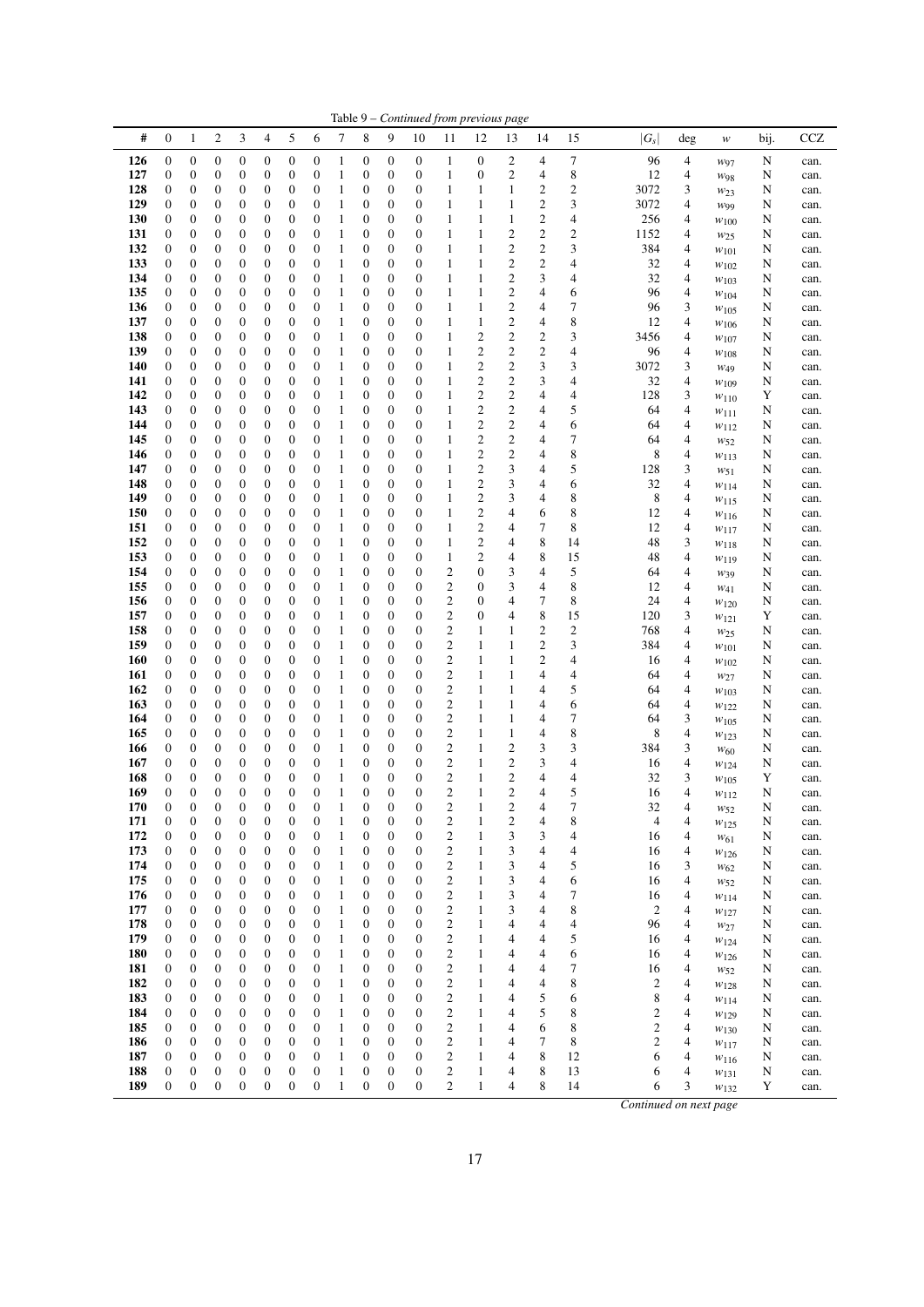|            |                                      |                                      |                                      |                                      |                                      |                                      |                                      |                              |                                      |                                      |                              |                                                    | Table 9 - Continued from previous page    |                                      |                                           |          |                                |                          |                                    |        |              |
|------------|--------------------------------------|--------------------------------------|--------------------------------------|--------------------------------------|--------------------------------------|--------------------------------------|--------------------------------------|------------------------------|--------------------------------------|--------------------------------------|------------------------------|----------------------------------------------------|-------------------------------------------|--------------------------------------|-------------------------------------------|----------|--------------------------------|--------------------------|------------------------------------|--------|--------------|
| #          | 0                                    | $\mathbf{1}$                         | $\boldsymbol{2}$                     | 3                                    | 4                                    | 5                                    | 6                                    | $\tau$                       | 8                                    | 9                                    | 10                           | 11                                                 | 12                                        | 13                                   | 14                                        | 15       | $ G_{S} $                      | deg                      | $\ensuremath{W}$                   | bij.   | CCZ          |
| 190        | 0                                    | $\boldsymbol{0}$                     | $\boldsymbol{0}$                     | $\boldsymbol{0}$                     | 0                                    | $\boldsymbol{0}$                     | $\boldsymbol{0}$                     | 1                            | 0                                    | $\boldsymbol{0}$                     | 0                            | $\overline{\mathbf{c}}$                            | 1                                         | 4                                    | 8                                         | 15       | 6                              | 4                        | $W_{133}$                          | N      | can.         |
| 191        | $\boldsymbol{0}$                     | $\boldsymbol{0}$                     | $\boldsymbol{0}$                     | $\boldsymbol{0}$                     | $\boldsymbol{0}$                     | $\boldsymbol{0}$                     | $\boldsymbol{0}$                     | $\mathbf{1}$                 | $\boldsymbol{0}$                     | $\boldsymbol{0}$                     | 0                            | $\mathfrak{2}$                                     | 3                                         | 3                                    | 4                                         | 4        | 64                             | 4                        | $W_39$                             | N      | can.         |
| 192<br>193 | 0<br>0                               | 0<br>0                               | $\boldsymbol{0}$<br>$\boldsymbol{0}$ | $\boldsymbol{0}$<br>$\boldsymbol{0}$ | $\boldsymbol{0}$<br>0                | $\boldsymbol{0}$<br>$\boldsymbol{0}$ | 0<br>0                               | 1<br>$\mathbf{1}$            | 0<br>0                               | $\boldsymbol{0}$<br>0                | 0<br>0                       | $\overline{\mathbf{c}}$<br>$\overline{\mathbf{c}}$ | 3<br>3                                    | 3<br>3                               | 4<br>4                                    | 5<br>7   | 32<br>64                       | 4<br>3                   | $w_{52}$                           | N<br>N | can.<br>can. |
| 194        | 0                                    | 0                                    | $\boldsymbol{0}$                     | $\boldsymbol{0}$                     | 0                                    | $\boldsymbol{0}$                     | 0                                    | $\mathbf{1}$                 | 0                                    | $\boldsymbol{0}$                     | 0                            | $\overline{\mathbf{c}}$                            | 3                                         | 3                                    | 4                                         | 8        | 8                              | 4                        | W <sub>62</sub><br>W <sub>63</sub> | N      | can.         |
| 195        | 0                                    | $\boldsymbol{0}$                     | $\boldsymbol{0}$                     | $\boldsymbol{0}$                     | $\boldsymbol{0}$                     | $\boldsymbol{0}$                     | $\mathbf{0}$                         | $\mathbf{1}$                 | 0                                    | $\boldsymbol{0}$                     | $\boldsymbol{0}$             | $\overline{\mathbf{c}}$                            | $\sqrt{3}$                                | 4                                    | 4                                         | 4        | 288                            | $\overline{4}$           | $w_{97}$                           | N      | can.         |
| 196        | 0                                    | $\boldsymbol{0}$                     | $\boldsymbol{0}$                     | $\boldsymbol{0}$                     | $\boldsymbol{0}$                     | $\boldsymbol{0}$                     | $\boldsymbol{0}$                     | 1                            | 0                                    | $\boldsymbol{0}$                     | 0                            | $\overline{\mathbf{c}}$                            | 3                                         | 4                                    | 4                                         | 5        | 16                             | 4                        | W <sub>52</sub>                    | N      | can.         |
| 197        | $\boldsymbol{0}$                     | $\boldsymbol{0}$                     | $\boldsymbol{0}$                     | $\boldsymbol{0}$                     | $\boldsymbol{0}$                     | $\boldsymbol{0}$                     | $\mathbf{0}$                         | $\mathbf{1}$                 | 0                                    | $\boldsymbol{0}$                     | $\boldsymbol{0}$             | $\overline{\mathbf{c}}$                            | $\sqrt{3}$                                | 4                                    | 4                                         | 7        | 32                             | 4                        | W114                               | N      | can.         |
| 198<br>199 | 0<br>0                               | $\boldsymbol{0}$<br>$\boldsymbol{0}$ | $\boldsymbol{0}$<br>$\boldsymbol{0}$ | $\boldsymbol{0}$<br>$\boldsymbol{0}$ | 0<br>$\boldsymbol{0}$                | $\boldsymbol{0}$<br>$\boldsymbol{0}$ | $\boldsymbol{0}$<br>0                | 1<br>$\mathbf{1}$            | $\boldsymbol{0}$<br>$\boldsymbol{0}$ | $\boldsymbol{0}$<br>$\boldsymbol{0}$ | 0<br>0                       | $\overline{\mathbf{c}}$<br>$\overline{\mathbf{c}}$ | 3<br>$\sqrt{3}$                           | 4<br>4                               | 4<br>5                                    | 8<br>6   | 4<br>16                        | $\overline{4}$<br>4      | $W_{134}$                          | N<br>N | can.         |
| 200        | 0                                    | $\boldsymbol{0}$                     | $\boldsymbol{0}$                     | $\boldsymbol{0}$                     | 0                                    | $\boldsymbol{0}$                     | $\mathbf{0}$                         | $\mathbf{1}$                 | 0                                    | $\boldsymbol{0}$                     | 0                            | $\overline{c}$                                     | $\sqrt{3}$                                | 4                                    | 5                                         | 8        | 2                              | $\overline{4}$           | $W_{68}$<br>$W$ 70                 | N      | can.<br>can. |
| 201        | $\boldsymbol{0}$                     | $\boldsymbol{0}$                     | $\boldsymbol{0}$                     | $\boldsymbol{0}$                     | $\boldsymbol{0}$                     | $\boldsymbol{0}$                     | $\boldsymbol{0}$                     | 1                            | 0                                    | $\boldsymbol{0}$                     | $\boldsymbol{0}$             | $\overline{\mathbf{c}}$                            | 3                                         | 4                                    | 7                                         | 8        | 4                              | $\overline{4}$           | W135                               | N      | can.         |
| 202        | $\boldsymbol{0}$                     | $\boldsymbol{0}$                     | $\boldsymbol{0}$                     | $\boldsymbol{0}$                     | 0                                    | $\boldsymbol{0}$                     | $\mathbf{0}$                         | 1                            | 0                                    | 0                                    | 0                            | $\overline{\mathbf{c}}$                            | $\sqrt{3}$                                | 4                                    | 8                                         | 12       | 12                             | 3                        | $w_{136}$                          | Y      | can.         |
| 203        | $\boldsymbol{0}$                     | $\boldsymbol{0}$                     | $\boldsymbol{0}$                     | $\boldsymbol{0}$                     | $\boldsymbol{0}$                     | $\boldsymbol{0}$                     | $\boldsymbol{0}$                     | 1                            | 0                                    | $\boldsymbol{0}$                     | 0                            | $\overline{\mathbf{c}}$                            | 3                                         | 4                                    | 8                                         | 13       | 6                              | 4                        | $w_{137}$                          | N      | can.         |
| 204        | $\boldsymbol{0}$                     | $\boldsymbol{0}$                     | $\boldsymbol{0}$                     | $\boldsymbol{0}$                     | $\boldsymbol{0}$                     | $\boldsymbol{0}$                     | 0                                    | $\mathbf{1}$                 | $\boldsymbol{0}$                     | $\boldsymbol{0}$                     | $\boldsymbol{0}$             | $\overline{\mathbf{c}}$                            | 3                                         | 4                                    | 8                                         | 15       | 12                             | $\overline{4}$           | W <sub>72</sub>                    | N      | can.         |
| 205<br>206 | 0<br>0                               | $\boldsymbol{0}$<br>0                | $\boldsymbol{0}$<br>$\boldsymbol{0}$ | $\boldsymbol{0}$<br>$\boldsymbol{0}$ | $\boldsymbol{0}$<br>$\boldsymbol{0}$ | $\boldsymbol{0}$<br>$\boldsymbol{0}$ | 0<br>0                               | $\mathbf{1}$<br>1            | $\mathbf{0}$<br>0                    | $\boldsymbol{0}$<br>$\boldsymbol{0}$ | 0<br>0                       | $\overline{\mathbf{c}}$<br>$\overline{\mathbf{c}}$ | 4<br>4                                    | 4<br>4                               | 4<br>4                                    | 7<br>8   | 288<br>36                      | 3<br>4                   | $w_{110}$                          | Y<br>N | can.         |
| 207        | 0                                    | $\boldsymbol{0}$                     | $\boldsymbol{0}$                     | $\boldsymbol{0}$                     | 0                                    | $\boldsymbol{0}$                     | $\mathbf{0}$                         | $\mathbf{1}$                 | 0                                    | $\boldsymbol{0}$                     | 0                            | $\overline{\mathbf{c}}$                            | 4                                         | 4                                    | 5                                         | 5        | 64                             | $\overline{4}$           | $W_{138}$<br>$w_{50}$              | N      | can.<br>can. |
| 208        | 0                                    | $\boldsymbol{0}$                     | $\boldsymbol{0}$                     | $\boldsymbol{0}$                     | 0                                    | $\boldsymbol{0}$                     | $\mathbf{0}$                         | 1                            | 0                                    | $\boldsymbol{0}$                     | 0                            | $\overline{\mathbf{c}}$                            | 4                                         | 4                                    | 5                                         | 6        | 32                             | 3                        | $w_{51}$                           | Y      | can.         |
| 209        | $\boldsymbol{0}$                     | $\boldsymbol{0}$                     | $\boldsymbol{0}$                     | $\boldsymbol{0}$                     | $\boldsymbol{0}$                     | $\boldsymbol{0}$                     | $\mathbf{0}$                         | $\mathbf{1}$                 | 0                                    | $\boldsymbol{0}$                     | $\boldsymbol{0}$             | $\overline{\mathbf{c}}$                            | 4                                         | 4                                    | 5                                         | 7        | 16                             | 4                        | W139                               | N      | can.         |
| 210        | $\boldsymbol{0}$                     | $\boldsymbol{0}$                     | $\boldsymbol{0}$                     | $\boldsymbol{0}$                     | 0                                    | $\boldsymbol{0}$                     | $\boldsymbol{0}$                     | 1                            | 0                                    | $\boldsymbol{0}$                     | 0                            | $\overline{\mathbf{c}}$                            | $\overline{\mathcal{A}}$                  | 4                                    | 5                                         | 8        | 2                              | $\overline{4}$           | $w_{140}$                          | N      | can.         |
| 211        | $\boldsymbol{0}$                     | $\boldsymbol{0}$                     | $\boldsymbol{0}$                     | $\boldsymbol{0}$                     | $\boldsymbol{0}$                     | $\boldsymbol{0}$                     | $\boldsymbol{0}$                     | $\mathbf{1}$                 | $\boldsymbol{0}$                     | $\boldsymbol{0}$                     | $\boldsymbol{0}$             | $\overline{\mathbf{c}}$                            | 4                                         | 4                                    | 7                                         | 7        | 128                            | 4                        | $w_{55}$                           | N      | can.         |
| 212<br>213 | $\boldsymbol{0}$<br>0                | $\boldsymbol{0}$<br>0                | $\boldsymbol{0}$<br>$\boldsymbol{0}$ | $\boldsymbol{0}$<br>$\boldsymbol{0}$ | 0<br>0                               | $\boldsymbol{0}$<br>$\boldsymbol{0}$ | 0<br>0                               | $\mathbf{1}$<br>$\mathbf{1}$ | 0<br>0                               | $\boldsymbol{0}$<br>$\boldsymbol{0}$ | 0<br>0                       | $\overline{c}$<br>$\overline{\mathbf{c}}$          | 4<br>4                                    | 4<br>4                               | $\tau$<br>8                               | 8<br>8   | $\overline{\mathcal{A}}$<br>16 | 4<br>4                   | W141                               | N<br>N | can.<br>can. |
| 214        | $\mathbf{0}$                         | $\boldsymbol{0}$                     | $\boldsymbol{0}$                     | $\boldsymbol{0}$                     | $\boldsymbol{0}$                     | $\boldsymbol{0}$                     | 0                                    | $\mathbf{1}$                 | 0                                    | $\boldsymbol{0}$                     | 0                            | $\overline{\mathbf{c}}$                            | 4                                         | 4                                    | 8                                         | 9        | 4                              | 4                        | W142<br>$W_{143}$                  | N      | can.         |
| 215        | $\boldsymbol{0}$                     | $\boldsymbol{0}$                     | $\boldsymbol{0}$                     | $\boldsymbol{0}$                     | 0                                    | $\boldsymbol{0}$                     | $\boldsymbol{0}$                     | 1                            | 0                                    | $\boldsymbol{0}$                     | 0                            | $\overline{\mathbf{c}}$                            | 4                                         | 4                                    | 8                                         | 11       | 8                              | 3                        | $w_{118}$                          | Y      | can.         |
| 216        | $\boldsymbol{0}$                     | $\boldsymbol{0}$                     | $\boldsymbol{0}$                     | $\boldsymbol{0}$                     | 0                                    | $\boldsymbol{0}$                     | $\boldsymbol{0}$                     | $\mathbf{1}$                 | 0                                    | $\boldsymbol{0}$                     | $\boldsymbol{0}$             | $\overline{\mathbf{c}}$                            | 4                                         | 4                                    | 8                                         | 12       | 8                              | 4                        | W129                               | N      | can.         |
| 217        | $\boldsymbol{0}$                     | $\boldsymbol{0}$                     | $\boldsymbol{0}$                     | $\boldsymbol{0}$                     | $\boldsymbol{0}$                     | $\boldsymbol{0}$                     | $\boldsymbol{0}$                     | $\mathbf{1}$                 | $\boldsymbol{0}$                     | $\boldsymbol{0}$                     | $\boldsymbol{0}$             | $\overline{\mathbf{c}}$                            | 4                                         | 4                                    | 8                                         | 13       | 4                              | $\overline{4}$           | $w_{131}$                          | N      | can.         |
| 218        | 0                                    | 0                                    | $\boldsymbol{0}$                     | $\boldsymbol{0}$                     | $\boldsymbol{0}$                     | $\boldsymbol{0}$                     | 0                                    | $\mathbf{1}$                 | $\boldsymbol{0}$                     | $\boldsymbol{0}$                     | 0                            | $\overline{\mathbf{c}}$                            | 4                                         | 4                                    | 8                                         | 15       | 8                              | $\overline{4}$           | $W_{144}$                          | N      | can.         |
| 219<br>220 | 0<br>$\boldsymbol{0}$                | $\boldsymbol{0}$<br>$\boldsymbol{0}$ | $\boldsymbol{0}$<br>$\boldsymbol{0}$ | $\boldsymbol{0}$<br>$\boldsymbol{0}$ | $\boldsymbol{0}$<br>0                | $\boldsymbol{0}$<br>$\boldsymbol{0}$ | 0<br>0                               | $\mathbf{1}$<br>1            | 0<br>$\boldsymbol{0}$                | $\boldsymbol{0}$<br>$\boldsymbol{0}$ | 0<br>0                       | $\overline{\mathbf{c}}$<br>$\overline{\mathbf{c}}$ | 4<br>4                                    | 5<br>5                               | 6<br>6                                    | 7<br>8   | 64<br>2                        | $\overline{4}$<br>4      | $W_{67}$                           | N<br>N | can.<br>can. |
| 221        | $\boldsymbol{0}$                     | $\boldsymbol{0}$                     | $\boldsymbol{0}$                     | $\boldsymbol{0}$                     | 0                                    | $\boldsymbol{0}$                     | $\mathbf{0}$                         | $\mathbf{1}$                 | 0                                    | $\boldsymbol{0}$                     | $\boldsymbol{0}$             | $\overline{\mathbf{c}}$                            | 4                                         | 5                                    | 8                                         | 9        | 8                              | $\overline{4}$           | $W_{145}$<br>W <sub>69</sub>       | N      | can.         |
| 222        | $\boldsymbol{0}$                     | $\boldsymbol{0}$                     | $\boldsymbol{0}$                     | $\boldsymbol{0}$                     | 0                                    | $\boldsymbol{0}$                     | $\boldsymbol{0}$                     | 1                            | 0                                    | 0                                    | 0                            | $\overline{\mathbf{c}}$                            | $\overline{\mathcal{A}}$                  | 5                                    | 8                                         | 10       | 8                              | 3                        | $W_71$                             | Y      | can.         |
| 223        | $\boldsymbol{0}$                     | $\boldsymbol{0}$                     | $\boldsymbol{0}$                     | $\boldsymbol{0}$                     | $\boldsymbol{0}$                     | $\boldsymbol{0}$                     | $\boldsymbol{0}$                     | $\mathbf{1}$                 | 0                                    | $\boldsymbol{0}$                     | $\boldsymbol{0}$             | $\overline{\mathbf{c}}$                            | 4                                         | 5                                    | 8                                         | 11       | 4                              | 4                        | $W_{146}$                          | N      | can.         |
| 224        | $\boldsymbol{0}$                     | $\boldsymbol{0}$                     | $\boldsymbol{0}$                     | $\boldsymbol{0}$                     | 0                                    | $\boldsymbol{0}$                     | $\boldsymbol{0}$                     | $\mathbf{1}$                 | 0                                    | $\boldsymbol{0}$                     | 0                            | $\overline{\mathbf{c}}$                            | 4                                         | 5                                    | 8                                         | 12       | $\boldsymbol{2}$               | $\overline{4}$           | W135                               | N      | can.         |
| 225<br>226 | 0                                    | 0                                    | $\boldsymbol{0}$                     | $\boldsymbol{0}$                     | $\mathbf{0}$                         | $\boldsymbol{0}$                     | $\boldsymbol{0}$                     | $\mathbf{1}$                 | 0                                    | $\boldsymbol{0}$                     | 0                            | $\overline{\mathbf{c}}$<br>$\overline{c}$          | 4                                         | 5<br>7                               | 8<br>8                                    | 14       | 2                              | 4                        | $w_{137}$                          | N      | can.         |
| 227        | 0<br>0                               | $\boldsymbol{0}$<br>0                | $\boldsymbol{0}$<br>$\boldsymbol{0}$ | $\boldsymbol{0}$<br>$\boldsymbol{0}$ | 0<br>0                               | $\boldsymbol{0}$<br>$\boldsymbol{0}$ | 0<br>0                               | $\mathbf{1}$<br>1            | 0<br>$\boldsymbol{0}$                | $\boldsymbol{0}$<br>$\boldsymbol{0}$ | 0<br>0                       | $\overline{\mathbf{c}}$                            | 4<br>4                                    | 7                                    | 8                                         | 11<br>12 | 16<br>4                        | 4<br>4                   | W147<br>$w_{148}$                  | N<br>N | can.<br>can. |
| 228        | $\boldsymbol{0}$                     | $\boldsymbol{0}$                     | $\boldsymbol{0}$                     | $\boldsymbol{0}$                     | $\mathbf{0}$                         | $\boldsymbol{0}$                     | 0                                    | $\mathbf{1}$                 | 0                                    | $\mathbf{0}$                         | $\boldsymbol{0}$             | $\overline{c}$                                     | 4                                         | 7                                    | 8                                         | 13       | 4                              | 4                        | $W_{149}$                          | N      | can.         |
| 229        | $\boldsymbol{0}$                     | $\boldsymbol{0}$                     | $\boldsymbol{0}$                     | $\boldsymbol{0}$                     | $\boldsymbol{0}$                     | $\boldsymbol{0}$                     | $\boldsymbol{0}$                     | 1                            | 0                                    | $\boldsymbol{0}$                     | 1                            | $\mathbf{1}$                                       | $\overline{\mathbf{c}}$                   | $\overline{c}$                       | 4                                         | 4        | 512                            | $\overline{4}$           | W38                                | N      | can.         |
| 230        | 0                                    | $\boldsymbol{0}$                     | $\boldsymbol{0}$                     | $\boldsymbol{0}$                     | $\boldsymbol{0}$                     | $\boldsymbol{0}$                     | 0                                    | $\mathbf{1}$                 | 0                                    | $\boldsymbol{0}$                     | 1                            | $\,1$                                              | $\overline{\mathbf{c}}$                   | $\overline{c}$                       | 4                                         | 5        | 256                            | 3                        | $w_{51}$                           | N      | can.         |
| 231        | $\mathbf{0}$                         | $\boldsymbol{0}$                     | $\boldsymbol{0}$                     | $\boldsymbol{0}$                     | 0                                    | $\boldsymbol{0}$                     | 0                                    | $\mathbf{1}$                 | 0                                    | $\boldsymbol{0}$                     | 1                            | 1                                                  | $\mathbf{2}$                              | $\boldsymbol{2}$                     | 4                                         | 6        | 128                            | $\overline{4}$           | $w_{52}$                           | N      | can.         |
| 232<br>233 | $\mathbf{0}$<br>$\mathbf{0}$         | $\boldsymbol{0}$<br>$\boldsymbol{0}$ | $\boldsymbol{0}$<br>$\mathbf{0}$     | 0<br>$\mathbf{0}$                    | 0<br>$\overline{0}$                  | $\boldsymbol{0}$<br>$\mathbf{0}$     | $\boldsymbol{0}$<br>$\overline{0}$   | 1<br>1                       | 0<br>$\overline{0}$                  | $\boldsymbol{0}$<br>$\overline{0}$   | $\mathbf{1}$<br>$\mathbf{1}$ | $\mathbf{1}$<br>$\mathbf{1}$                       | $\overline{\mathbf{c}}$<br>$\overline{2}$ | $\overline{c}$<br>3                  | 4<br>$\overline{c}$                       | 8<br>3   | 32<br>9216                     | $\overline{4}$<br>4      | W <sub>53</sub>                    | N<br>N | can.         |
| 234        | 0                                    | 0                                    | $\boldsymbol{0}$                     | $\boldsymbol{0}$                     | 0                                    | 0                                    | $\boldsymbol{0}$                     | 1                            | $\boldsymbol{0}$                     | $\boldsymbol{0}$                     | 1                            | 1                                                  | $\sqrt{2}$                                | 3                                    | $\mathbf{2}$                              | 4        | 64                             | 4                        | W150<br>$w_{151}$                  | N      | can.<br>can. |
| 235        | $\boldsymbol{0}$                     | $\boldsymbol{0}$                     | $\boldsymbol{0}$                     | $\mathbf{0}$                         | $\boldsymbol{0}$                     | $\boldsymbol{0}$                     | $\boldsymbol{0}$                     | 1                            | $\boldsymbol{0}$                     | $\boldsymbol{0}$                     | $\mathbf{1}$                 | $\mathbf{1}$                                       | $\sqrt{2}$                                | 3                                    | 4                                         | 5        | 512                            | $\overline{\mathcal{L}}$ | $w_{152}$                          | N      | can.         |
| 236        | $\boldsymbol{0}$                     | $\boldsymbol{0}$                     | $\boldsymbol{0}$                     | $\boldsymbol{0}$                     | $\boldsymbol{0}$                     | $\boldsymbol{0}$                     | $\boldsymbol{0}$                     | $\mathbf{1}$                 | $\boldsymbol{0}$                     | $\boldsymbol{0}$                     | $\mathbf{1}$                 | $\mathbf{1}$                                       | $\sqrt{2}$                                | 3                                    | 4                                         | 6        | 128                            | 4                        | W153                               | N      | can.         |
| 237        | 0                                    | $\boldsymbol{0}$                     | $\boldsymbol{0}$                     | $\boldsymbol{0}$                     | $\boldsymbol{0}$                     | $\boldsymbol{0}$                     | $\boldsymbol{0}$                     | 1                            | $\boldsymbol{0}$                     | $\boldsymbol{0}$                     | $\mathbf{1}$                 | $\mathbf{1}$                                       | $\sqrt{2}$                                | 3                                    | 4                                         | 8        | 32                             | 4                        | W154                               | N      | can.         |
| 238<br>239 | 0                                    | $\boldsymbol{0}$                     | $\boldsymbol{0}$                     | $\boldsymbol{0}$                     | $\boldsymbol{0}$                     | $\boldsymbol{0}$                     | $\boldsymbol{0}$                     | $\mathbf{1}$                 | 0                                    | $\boldsymbol{0}$                     | $\mathbf{1}$                 | $\mathbf{1}$                                       | $\sqrt{2}$                                | 4<br>4                               | $\overline{\mathbf{c}}$                   | 4        | 128                            | $\overline{\mathcal{A}}$ | $w_{111}$                          | N      | can.         |
| 240        | 0<br>0                               | $\boldsymbol{0}$<br>$\boldsymbol{0}$ | $\boldsymbol{0}$<br>$\boldsymbol{0}$ | $\boldsymbol{0}$<br>$\mathbf{0}$     | 0<br>0                               | $\boldsymbol{0}$<br>$\boldsymbol{0}$ | $\boldsymbol{0}$<br>$\boldsymbol{0}$ | $\mathbf{1}$<br>$\mathbf{1}$ | 0<br>$\boldsymbol{0}$                | 0<br>$\boldsymbol{0}$                | $\mathbf{1}$<br>$\mathbf{1}$ | $\mathbf{1}$<br>$\mathbf{1}$                       | $\overline{c}$<br>$\overline{c}$          | 4                                    | $\overline{\mathbf{c}}$<br>$\overline{c}$ | 5<br>6   | 128<br>32                      | 3<br>$\overline{4}$      | $w_{51}$<br>W114                   | N<br>N | can.<br>can. |
| 241        | 0                                    | $\boldsymbol{0}$                     | $\boldsymbol{0}$                     | $\boldsymbol{0}$                     | $\boldsymbol{0}$                     | $\boldsymbol{0}$                     | $\boldsymbol{0}$                     | $\mathbf{1}$                 | 0                                    | $\boldsymbol{0}$                     | $\mathbf{1}$                 | $\mathbf{1}$                                       | $\boldsymbol{2}$                          | 4                                    | $\boldsymbol{2}$                          | 8        | 8                              | 4                        | W115                               | N      | can.         |
| 242        | 0                                    | $\boldsymbol{0}$                     | $\boldsymbol{0}$                     | $\boldsymbol{0}$                     | $\boldsymbol{0}$                     | $\boldsymbol{0}$                     | 0                                    | $\mathbf{1}$                 | 0                                    | $\boldsymbol{0}$                     | $\mathbf{1}$                 | $\mathbf{1}$                                       | $\overline{c}$                            | 4                                    | 6                                         | 8        | 8                              | 4                        | $w_{155}$                          | N      | can.         |
| 243        | 0                                    | $\boldsymbol{0}$                     | $\boldsymbol{0}$                     | $\boldsymbol{0}$                     | 0                                    | $\boldsymbol{0}$                     | $\boldsymbol{0}$                     | $\mathbf{1}$                 | 0                                    | $\boldsymbol{0}$                     | $\mathbf{1}$                 | $\mathbf{1}$                                       | $\sqrt{2}$                                | 4                                    | 8                                         | 14       | 64                             | $\overline{4}$           | $w_{119}$                          | N      | can.         |
| 244        | 0                                    | $\boldsymbol{0}$                     | $\boldsymbol{0}$                     | $\boldsymbol{0}$                     | $\boldsymbol{0}$                     | $\boldsymbol{0}$                     | $\boldsymbol{0}$                     | $\mathbf{1}$                 | 0                                    | $\boldsymbol{0}$                     | $\mathbf{1}$                 | $\mathbf{1}$                                       | $\overline{c}$                            | 4                                    | 8                                         | 15       | 64                             | 3                        | $W_71$                             | N      | can.         |
| 245<br>246 | 0<br>0                               | $\boldsymbol{0}$<br>$\boldsymbol{0}$ | $\boldsymbol{0}$<br>$\boldsymbol{0}$ | $\boldsymbol{0}$<br>$\boldsymbol{0}$ | 0<br>$\boldsymbol{0}$                | $\boldsymbol{0}$<br>$\boldsymbol{0}$ | $\mathbf{0}$<br>$\boldsymbol{0}$     | $\mathbf{1}$<br>1            | 0<br>$\boldsymbol{0}$                | 0<br>0                               | $\mathbf{1}$<br>1            | $\overline{c}$<br>$\mathfrak{2}$                   | $\mathbf{1}$<br>$\mathbf{1}$              | $\boldsymbol{2}$<br>$\boldsymbol{2}$ | 3<br>3                                    | 3<br>4   | 1536<br>16                     | 4<br>4                   | $w_{101}$                          | N<br>N | can.         |
| 247        | 0                                    | $\boldsymbol{0}$                     | $\boldsymbol{0}$                     | $\boldsymbol{0}$                     | 0                                    | $\boldsymbol{0}$                     | $\boldsymbol{0}$                     | $\mathbf{1}$                 | $\boldsymbol{0}$                     | $\boldsymbol{0}$                     | $\mathbf{1}$                 | $\overline{c}$                                     | $\mathbf{1}$                              | $\boldsymbol{2}$                     | 4                                         | 4        | 64                             | $\overline{\mathcal{A}}$ | W124<br>$w_{126}$                  | N      | can.<br>can. |
| 248        | 0                                    | $\boldsymbol{0}$                     | $\boldsymbol{0}$                     | $\boldsymbol{0}$                     | 0                                    | $\boldsymbol{0}$                     | $\boldsymbol{0}$                     | $\mathbf{1}$                 | 0                                    | $\boldsymbol{0}$                     | $\mathbf{1}$                 | $\overline{\mathbf{c}}$                            | $\mathbf{1}$                              | $\overline{\mathbf{c}}$              | 4                                         | 5        | 32                             | 3                        | W <sub>62</sub>                    | N      | can.         |
| 249        | 0                                    | $\boldsymbol{0}$                     | $\boldsymbol{0}$                     | $\boldsymbol{0}$                     | 0                                    | $\boldsymbol{0}$                     | $\boldsymbol{0}$                     | 1                            | $\boldsymbol{0}$                     | $\boldsymbol{0}$                     | 1                            | $\overline{c}$                                     | $\mathbf{1}$                              | $\overline{c}$                       | 4                                         | 6        | 32                             | 4                        | W114                               | N      | can.         |
| 250        | 0                                    | $\boldsymbol{0}$                     | $\boldsymbol{0}$                     | $\boldsymbol{0}$                     | $\boldsymbol{0}$                     | $\boldsymbol{0}$                     | $\boldsymbol{0}$                     | $\mathbf{1}$                 | 0                                    | $\boldsymbol{0}$                     | 1                            | $\overline{c}$                                     | $\mathbf{1}$                              | $\boldsymbol{2}$                     | 4                                         | 7        | 32                             | 4                        | $w_{52}$                           | N      | can.         |
| 251        | 0                                    | $\boldsymbol{0}$                     | $\boldsymbol{0}$                     | $\boldsymbol{0}$                     | $\boldsymbol{0}$                     | $\boldsymbol{0}$                     | $\boldsymbol{0}$                     | 1                            | 0                                    | $\boldsymbol{0}$                     | $\mathbf{1}$                 | $\overline{\mathbf{c}}$                            | $\mathbf{1}$                              | $\overline{c}$                       | 4                                         | 8        | 4                              | 4                        | $w_{127}$                          | N      | can.         |
| 252<br>253 | $\boldsymbol{0}$<br>$\boldsymbol{0}$ | $\boldsymbol{0}$                     | $\boldsymbol{0}$                     | $\mathbf{0}$<br>$\boldsymbol{0}$     | 0<br>$\boldsymbol{0}$                | $\boldsymbol{0}$                     | $\mathbf{0}$                         | $\mathbf{1}$<br>$\mathbf{1}$ | $\boldsymbol{0}$                     | $\boldsymbol{0}$                     | $\mathbf{1}$                 | $\overline{c}$<br>$\overline{c}$                   | $\mathbf{1}$                              | 3                                    | $\boldsymbol{2}$<br>$\mathfrak{2}$        | 3        | 768                            | $\overline{4}$           | W156                               | N      | can.         |
|            |                                      | $\boldsymbol{0}$                     | $\boldsymbol{0}$                     |                                      |                                      | $\boldsymbol{0}$                     | $\boldsymbol{0}$                     |                              | 0                                    | $\boldsymbol{0}$                     | $\mathbf{1}$                 |                                                    | $\mathbf{1}$                              | 3                                    |                                           | 4        | 8                              | 4                        | W157                               | N      | can.         |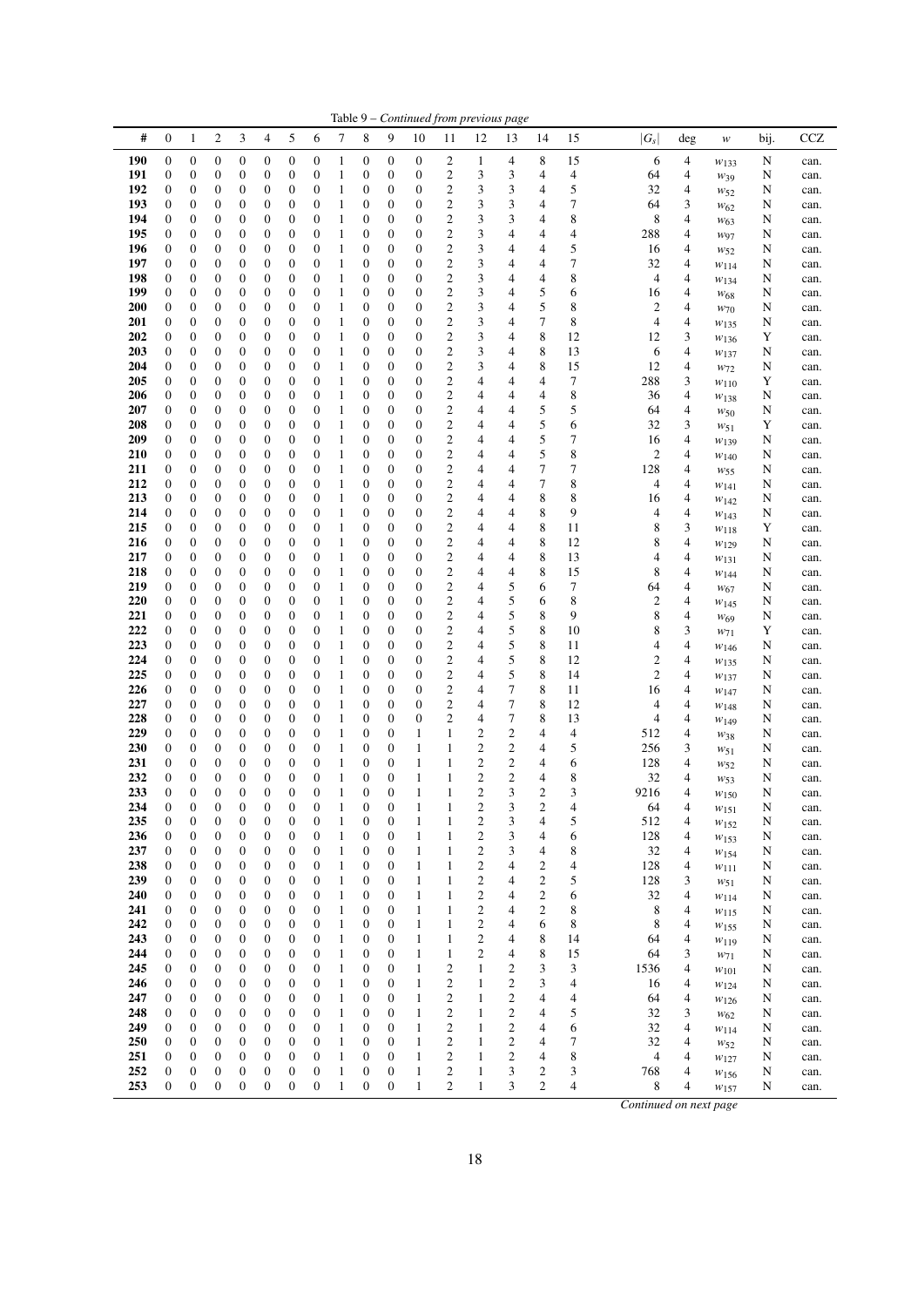| #          | $\boldsymbol{0}$      | $\mathbf{1}$                         | $\overline{c}$                       | 3                     | 4                                    | 5                                    | 6                                    | 7                 | 8                                    | 9                     | 10                           | 11                                                 | 12                                          | 13     | 14                      | 15             | $ G_{\scriptscriptstyle S} $ | deg    | $\boldsymbol{W}$       | bij.   | <b>CCZ</b>   |
|------------|-----------------------|--------------------------------------|--------------------------------------|-----------------------|--------------------------------------|--------------------------------------|--------------------------------------|-------------------|--------------------------------------|-----------------------|------------------------------|----------------------------------------------------|---------------------------------------------|--------|-------------------------|----------------|------------------------------|--------|------------------------|--------|--------------|
| 254        | 0                     | $\boldsymbol{0}$                     | $\boldsymbol{0}$                     | $\boldsymbol{0}$      | 0                                    | $\boldsymbol{0}$                     | $\boldsymbol{0}$                     | 1                 | 0                                    | 0                     | 1                            | $\mathbf{2}$                                       | $\mathbf{1}$                                | 3      | 4                       | 5              | 64                           | 4      | $w_{158}$              | N      | can.         |
| 255        | 0                     | $\boldsymbol{0}$                     | $\boldsymbol{0}$                     | 0                     | 0                                    | $\boldsymbol{0}$                     | $\boldsymbol{0}$                     | 1                 | 0                                    | 0                     | $\mathbf{1}$                 | $\overline{\mathbf{c}}$                            | $\mathbf{1}$                                | 3      | 4                       | 6              | 16                           | 4      | $w_{153}$              | N      | can.         |
| 256        | 0                     | $\boldsymbol{0}$                     | $\boldsymbol{0}$                     | 0                     | 0                                    | $\boldsymbol{0}$                     | $\boldsymbol{0}$                     | 1                 | $\boldsymbol{0}$                     | 0                     | 1                            | $\overline{c}$                                     | $\mathbf{1}$                                | 3      | 4                       | 8              | 4                            | 4      | W159                   | N      | can.         |
| 257        | 0                     | $\boldsymbol{0}$                     | $\boldsymbol{0}$                     | 0                     | 0                                    | $\boldsymbol{0}$                     | $\boldsymbol{0}$                     | 1                 | 0                                    | 0                     | 1                            | $\overline{\mathbf{c}}$                            | $\mathbf{1}$                                | 4      | $\overline{\mathbf{c}}$ | 4              | 32                           | 4      | $w_{112}$              | N      | can.         |
| 258        | 0                     | $\boldsymbol{0}$                     | $\boldsymbol{0}$                     | 0                     | $\boldsymbol{0}$                     | $\boldsymbol{0}$                     | $\boldsymbol{0}$                     | 1                 | 0                                    | 0                     | 1                            | $\overline{\mathbf{c}}$                            | $\mathbf{1}$                                | 4      | $\overline{\mathbf{c}}$ | 5              | 16                           | 3      | $w_{62}$               | N      | can.         |
| 259        | 0                     | $\boldsymbol{0}$                     | $\boldsymbol{0}$                     | 0                     | $\boldsymbol{0}$                     | $\boldsymbol{0}$                     | $\boldsymbol{0}$                     | 1                 | $\boldsymbol{0}$                     | 0                     | $\mathbf{1}$                 | $\overline{\mathbf{c}}$                            | $\mathbf{1}$                                | 4      | $\overline{c}$          | 6              | 8                            | 4      | $w_{114}$              | N      | can.         |
| 260<br>261 | 0<br>0                | $\boldsymbol{0}$<br>$\boldsymbol{0}$ | $\boldsymbol{0}$<br>$\boldsymbol{0}$ | 0<br>0                | 0<br>0                               | $\boldsymbol{0}$<br>$\boldsymbol{0}$ | $\boldsymbol{0}$<br>$\boldsymbol{0}$ | 1<br>1            | 0<br>0                               | 0<br>0                | 1<br>$\mathbf{1}$            | $\overline{\mathbf{c}}$<br>$\overline{\mathbf{c}}$ | $\mathbf{1}$<br>$\mathbf{1}$                | 4<br>4 | $\overline{c}$<br>3     | 8<br>5         | 2<br>32                      | 4<br>4 | W129                   | N      | can.         |
| 262        | 0                     | $\boldsymbol{0}$                     | $\boldsymbol{0}$                     | 0                     | $\boldsymbol{0}$                     | $\boldsymbol{0}$                     | $\boldsymbol{0}$                     | 1                 | $\boldsymbol{0}$                     | 0                     | 1                            | $\overline{\mathbf{c}}$                            | $\,1$                                       | 4      | 3                       | 6              | 16                           | 4      | W160                   | N<br>N | can.<br>can. |
| 263        | $\boldsymbol{0}$      | $\boldsymbol{0}$                     | $\boldsymbol{0}$                     | $\boldsymbol{0}$      | 0                                    | $\boldsymbol{0}$                     | $\boldsymbol{0}$                     | 1                 | $\boldsymbol{0}$                     | 0                     | 1                            | $\overline{\mathbf{c}}$                            | $\mathbf{1}$                                | 4      | 3                       | 7              | 16                           | 4      | $w_{114}$<br>$w_{153}$ | N      | can.         |
| 264        | 0                     | $\boldsymbol{0}$                     | $\boldsymbol{0}$                     | 0                     | $\boldsymbol{0}$                     | $\boldsymbol{0}$                     | $\boldsymbol{0}$                     | 1                 | 0                                    | 0                     | 1                            | $\overline{\mathbf{c}}$                            | $\mathbf{1}$                                | 4      | 3                       | 8              | 2                            | 4      | $w_{161}$              | N      | can.         |
| 265        | 0                     | $\boldsymbol{0}$                     | $\boldsymbol{0}$                     | $\boldsymbol{0}$      | $\boldsymbol{0}$                     | $\boldsymbol{0}$                     | $\boldsymbol{0}$                     | 1                 | 0                                    | 0                     | 1                            | $\overline{\mathbf{c}}$                            | $\mathbf{1}$                                | 4      | 6                       | 8              | 2                            | 4      | $w_{155}$              | N      | can.         |
| 266        | 0                     | $\boldsymbol{0}$                     | $\boldsymbol{0}$                     | $\boldsymbol{0}$      | $\boldsymbol{0}$                     | $\boldsymbol{0}$                     | $\boldsymbol{0}$                     | 1                 | 0                                    | 0                     | $\mathbf{1}$                 | $\overline{\mathbf{c}}$                            | $\mathbf{1}$                                | 4      | 7                       | 8              | $\mathfrak{2}$               | 4      | $w_{162}$              | N      | can.         |
| 267        | 0                     | $\boldsymbol{0}$                     | $\boldsymbol{0}$                     | 0                     | 0                                    | $\boldsymbol{0}$                     | $\boldsymbol{0}$                     | 1                 | 0                                    | 0                     | 1                            | $\overline{c}$                                     | $\mathbf{1}$                                | 4      | 8                       | 14             | 8                            | 4      | $W_{163}$              | N      | can.         |
| 268        | $\boldsymbol{0}$      | $\boldsymbol{0}$                     | $\boldsymbol{0}$                     | $\boldsymbol{0}$      | $\boldsymbol{0}$                     | $\boldsymbol{0}$                     | $\boldsymbol{0}$                     | 1                 | $\mathbf{0}$                         | 0                     | 1                            | $\overline{c}$                                     | $\mathbf{1}$                                | 4      | 8                       | 15             | 8                            | 3      | W136                   | N      | can.         |
| 269        | $\boldsymbol{0}$      | $\boldsymbol{0}$                     | 0                                    | $\boldsymbol{0}$      | $\boldsymbol{0}$                     | $\boldsymbol{0}$                     | $\boldsymbol{0}$                     | 1                 | $\boldsymbol{0}$                     | 0                     | 1                            | $\overline{\mathbf{c}}$                            | $\overline{\mathbf{c}}$                     | 3      | 4                       | $\overline{4}$ | 16                           | 4      | W114                   | N      | can.         |
| 270        | 0                     | $\boldsymbol{0}$                     | $\boldsymbol{0}$                     | $\boldsymbol{0}$      | 0                                    | $\boldsymbol{0}$                     | $\boldsymbol{0}$                     | 1                 | $\boldsymbol{0}$                     | 0                     | 1                            | $\overline{c}$                                     | $\overline{c}$                              | 3      | 4                       | 5              | 16                           | 4      | $w_{153}$              | N      | can.         |
| 271        | 0                     | $\boldsymbol{0}$                     | $\boldsymbol{0}$                     | 0                     | $\boldsymbol{0}$                     | $\boldsymbol{0}$                     | $\boldsymbol{0}$                     | 1                 | 0                                    | 0                     | $\mathbf{1}$                 | $\overline{\mathbf{c}}$                            | $\boldsymbol{2}$                            | 3      | 4                       | 6              | 16                           | 4      | $w_{\rm 164}$          | N      | can.         |
| 272<br>273 | 0                     | $\boldsymbol{0}$                     | $\boldsymbol{0}$                     | $\boldsymbol{0}$      | $\boldsymbol{0}$<br>0                | $\boldsymbol{0}$                     | $\boldsymbol{0}$<br>$\boldsymbol{0}$ | 1<br>1            | $\boldsymbol{0}$<br>$\boldsymbol{0}$ | 0<br>0                | 1<br>1                       | $\overline{c}$<br>$\overline{c}$                   | $\overline{c}$<br>$\overline{c}$            | 3<br>3 | 4<br>4                  | 7              | 16<br>2                      | 3<br>4 | W165                   | N      | can.         |
| 274        | 0<br>0                | $\boldsymbol{0}$<br>$\boldsymbol{0}$ | $\boldsymbol{0}$<br>$\boldsymbol{0}$ | 0<br>0                | 0                                    | $\boldsymbol{0}$<br>$\boldsymbol{0}$ | $\boldsymbol{0}$                     | 1                 | 0                                    | 0                     | 1                            | $\overline{c}$                                     | $\mathfrak{2}$                              | 4      | 3                       | 8<br>4         | 16                           | 4      | W166                   | N<br>N | can.<br>can. |
| 275        | 0                     | $\boldsymbol{0}$                     | $\boldsymbol{0}$                     | $\boldsymbol{0}$      | 0                                    | $\boldsymbol{0}$                     | $\boldsymbol{0}$                     | 1                 | $\boldsymbol{0}$                     | 0                     | $\mathbf{1}$                 | $\overline{c}$                                     | $\overline{c}$                              | 4      | 3                       | 5              | 16                           | 4      | $w_{114}$<br>$w_{114}$ | N      | can.         |
| 276        | 0                     | $\boldsymbol{0}$                     | 0                                    | 0                     | $\boldsymbol{0}$                     | $\boldsymbol{0}$                     | $\boldsymbol{0}$                     | 1                 | $\boldsymbol{0}$                     | 0                     | 1                            | $\overline{c}$                                     | $\overline{c}$                              | 4      | 3                       | 6              | 16                           | 4      | W153                   | N      | can.         |
| 277        | 0                     | $\boldsymbol{0}$                     | $\boldsymbol{0}$                     | $\boldsymbol{0}$      | 0                                    | $\boldsymbol{0}$                     | $\boldsymbol{0}$                     | 1                 | $\boldsymbol{0}$                     | 0                     | 1                            | $\overline{c}$                                     | $\mathfrak{2}$                              | 4      | 3                       | 7              | 16                           | 3      | W165                   | N      | can.         |
| 278        | 0                     | $\boldsymbol{0}$                     | $\boldsymbol{0}$                     | 0                     | $\boldsymbol{0}$                     | $\boldsymbol{0}$                     | $\boldsymbol{0}$                     | 1                 | $\boldsymbol{0}$                     | 0                     | $\mathbf{1}$                 | $\overline{c}$                                     | $\mathfrak{2}$                              | 4      | 3                       | 8              | $\mathfrak{2}$               | 4      | $W_{167}$              | N      | can.         |
| 279        | 0                     | $\boldsymbol{0}$                     | $\boldsymbol{0}$                     | $\boldsymbol{0}$      | $\boldsymbol{0}$                     | $\boldsymbol{0}$                     | $\boldsymbol{0}$                     | 1                 | 0                                    | 0                     | 1                            | $\overline{c}$                                     | $\overline{c}$                              | 4      | 4                       | 5              | 16                           | 4      | $w_{114}$              | N      | can.         |
| 280        | 0                     | $\boldsymbol{0}$                     | $\boldsymbol{0}$                     | 0                     | 0                                    | $\boldsymbol{0}$                     | $\boldsymbol{0}$                     | 1                 | 0                                    | 0                     | 1                            | $\overline{c}$                                     | $\mathbf{2}$                                | 4      | 4                       | 6              | 8                            | 4      | $w_{153}$              | N      | can.         |
| 281        | 0                     | $\boldsymbol{0}$                     | $\boldsymbol{0}$                     | $\boldsymbol{0}$      | $\boldsymbol{0}$                     | $\boldsymbol{0}$                     | $\boldsymbol{0}$                     | 1                 | $\mathbf{0}$                         | 0                     | 1                            | $\overline{c}$                                     | $\overline{c}$                              | 4      | 4                       | 7              | 8                            | 4      | W <sub>68</sub>        | N      | can.         |
| 282        | 0                     | $\boldsymbol{0}$                     | 0                                    | $\boldsymbol{0}$      | 0                                    | $\boldsymbol{0}$                     | $\boldsymbol{0}$                     | 1                 | $\boldsymbol{0}$                     | 0                     | 1                            | $\overline{c}$                                     | $\overline{c}$                              | 4      | 4                       | 8              | 1                            | 4      | $w_{155}$              | N      | can.         |
| 283        | 0                     | $\boldsymbol{0}$                     | $\boldsymbol{0}$                     | 0                     | 0                                    | $\boldsymbol{0}$                     | $\boldsymbol{0}$                     | 1                 | 0                                    | 0                     | 1                            | $\overline{c}$                                     | $\boldsymbol{2}$                            | 4      | 5                       | 5              | 32                           | 4      | $w_{52}$               | N      | can.         |
| 284<br>285 | 0                     | $\boldsymbol{0}$                     | $\boldsymbol{0}$                     | $\boldsymbol{0}$      | $\boldsymbol{0}$                     | $\boldsymbol{0}$                     | $\boldsymbol{0}$                     | 1                 | 0                                    | 0                     | $\mathbf{1}$                 | $\overline{c}$<br>$\overline{c}$                   | $\mathbf{2}$<br>$\overline{c}$              | 4      | 5<br>5                  | 6<br>7         | 8                            | 4      | W <sub>68</sub>        | N      | can.         |
| 286        | 0<br>0                | $\boldsymbol{0}$<br>$\boldsymbol{0}$ | $\boldsymbol{0}$<br>$\boldsymbol{0}$ | 0<br>0                | $\boldsymbol{0}$<br>0                | $\boldsymbol{0}$<br>$\boldsymbol{0}$ | $\boldsymbol{0}$<br>$\boldsymbol{0}$ | 1<br>1            | $\boldsymbol{0}$<br>0                | 0<br>0                | $\mathbf{1}$<br>1            | $\overline{c}$                                     | $\mathbf{2}$                                | 4<br>4 | 5                       | 8              | 8<br>1                       | 4<br>4 | W168                   | N<br>N | can.         |
| 287        | 0                     | $\boldsymbol{0}$                     | 0                                    | 0                     | 0                                    | $\boldsymbol{0}$                     | $\boldsymbol{0}$                     | 1                 | 0                                    | 0                     | $\mathbf{1}$                 | $\boldsymbol{2}$                                   | $\boldsymbol{2}$                            | 4      | 6                       | 6              | 16                           | 4      | $w_{135}$<br>$w_{114}$ | N      | can.<br>can. |
| 288        | 0                     | $\boldsymbol{0}$                     | 0                                    | 0                     | $\boldsymbol{0}$                     | $\boldsymbol{0}$                     | $\boldsymbol{0}$                     | 1                 | $\boldsymbol{0}$                     | 0                     | 1                            | $\overline{\mathbf{c}}$                            | $\overline{\mathbf{c}}$                     | 4      | 6                       | 7              | 8                            | 4      | W168                   | N      | can.         |
| 289        | 0                     | $\boldsymbol{0}$                     | $\boldsymbol{0}$                     | $\boldsymbol{0}$      | 0                                    | $\boldsymbol{0}$                     | $\boldsymbol{0}$                     | 1                 | 0                                    | 0                     | $\mathbf{1}$                 | $\overline{\mathbf{c}}$                            | $\overline{\mathbf{c}}$                     | 4      | 6                       | 8              | 1                            | 4      | W169                   | N      | can.         |
| 290        | 0                     | $\boldsymbol{0}$                     | $\boldsymbol{0}$                     | 0                     | $\boldsymbol{0}$                     | $\boldsymbol{0}$                     | $\boldsymbol{0}$                     | 1                 | 0                                    | 0                     | 1                            | $\overline{\mathbf{c}}$                            | $\boldsymbol{2}$                            | 4      | 7                       | 7              | 16                           | 4      | $W_{68}$               | N      | can.         |
| 291        | 0                     | $\boldsymbol{0}$                     | $\boldsymbol{0}$                     | $\boldsymbol{0}$      | $\boldsymbol{0}$                     | $\boldsymbol{0}$                     | $\boldsymbol{0}$                     | 1                 | 0                                    | 0                     | 1                            | $\overline{c}$                                     | $\mathbf{2}$                                | 4      | 7                       | 8              | 1                            | 4      | $w_{170}$              | N      | can.         |
| 292        | 0                     | $\boldsymbol{0}$                     | $\boldsymbol{0}$                     | 0                     | 0                                    | $\boldsymbol{0}$                     | $\boldsymbol{0}$                     | 1                 | $\boldsymbol{0}$                     | 0                     | $\mathbf{1}$                 | $\overline{\mathbf{c}}$                            | $\overline{\mathbf{c}}$                     | 4      | 8                       | 8              | 2                            | 4      | $w_{117}$              | N      | can.         |
| 293        | 0                     | $\boldsymbol{0}$                     | $\boldsymbol{0}$                     | 0                     | 0                                    | $\boldsymbol{0}$                     | $\boldsymbol{0}$                     | 1                 | 0                                    | 0                     | $\mathbf{1}$                 | $\overline{\mathbf{c}}$                            | $\boldsymbol{2}$                            | 4      | 8                       | 9              | 2                            | 4      | W169                   | N      | can.         |
| 294        | 0                     | $\boldsymbol{0}$                     | $\boldsymbol{0}$                     | $\boldsymbol{0}$      | 0                                    | $\boldsymbol{0}$                     | $\boldsymbol{0}$                     | 1                 | $\boldsymbol{0}$                     | 0                     | $\mathbf{1}$                 | $\overline{\mathbf{c}}$                            | $\overline{\mathbf{c}}$                     | 4      | 8                       | 10             | 2                            | 4      | $w_{171}$              | N      | can.         |
| 295<br>296 | 0                     | $\boldsymbol{0}$                     | 0                                    | 0                     | $\boldsymbol{0}$<br>$\boldsymbol{0}$ | $\boldsymbol{0}$                     | $\boldsymbol{0}$                     | 1<br>1            | $\boldsymbol{0}$<br>$\boldsymbol{0}$ | 0                     | 1                            | $\overline{\mathbf{c}}$                            | $\overline{\mathbf{c}}$                     | 4      | 8                       | 11<br>12       | 2                            | 4<br>3 | $w_{172}$              | N      | can.         |
| 297        | 0<br>$\boldsymbol{0}$ | $\boldsymbol{0}$<br>$\boldsymbol{0}$ | $\boldsymbol{0}$<br>$\boldsymbol{0}$ | 0<br>$\boldsymbol{0}$ | $\boldsymbol{0}$                     | $\boldsymbol{0}$<br>$\boldsymbol{0}$ | $\boldsymbol{0}$<br>$\boldsymbol{0}$ | 1                 | $\boldsymbol{0}$                     | 0<br>$\boldsymbol{0}$ | 1<br>$\mathbf{1}$            | $\overline{\mathbf{c}}$<br>$\overline{\mathbf{c}}$ | $\boldsymbol{2}$<br>$\overline{\mathbf{c}}$ | 4<br>4 | 8<br>8                  | 13             | 2<br>$\overline{c}$          | 4      | W173                   | Y<br>N | can.<br>can. |
| 298        | 0                     | $\boldsymbol{0}$                     | $\mathbf{0}$                         | $\mathbf{0}$          | $\boldsymbol{0}$                     | $\mathbf{0}$                         | $\boldsymbol{0}$                     | 1                 | 0                                    | 0                     | 1                            | $\overline{c}$                                     | $\overline{c}$                              | 4      | 8                       | 14             | 2                            | 4      | W174<br>W148           | N      | can.         |
| 299        | 0                     | $\boldsymbol{0}$                     | $\mathbf{0}$                         | 0                     | $\mathbf{0}$                         | $\boldsymbol{0}$                     | $\mathbf{0}$                         | 1                 | $\Omega$                             | 0                     | 1                            | $\overline{\mathbf{c}}$                            | 2                                           | 4      | 8                       | 15             | 2                            | 4      | $w_{175}$              | N      | can.         |
| 300        | $\boldsymbol{0}$      | $\boldsymbol{0}$                     | $\boldsymbol{0}$                     | $\boldsymbol{0}$      | $\boldsymbol{0}$                     | $\boldsymbol{0}$                     | $\boldsymbol{0}$                     | 1                 | 0                                    | $\boldsymbol{0}$      | $\mathbf{1}$                 | $\boldsymbol{2}$                                   | 3                                           | 3      | 4                       | $\overline{4}$ | 64                           | 4      | $w_{52}$               | N      | can.         |
| 301        | $\boldsymbol{0}$      | $\boldsymbol{0}$                     | $\boldsymbol{0}$                     | $\boldsymbol{0}$      | 0                                    | $\boldsymbol{0}$                     | $\boldsymbol{0}$                     | $\mathbf{1}$      | 0                                    | $\boldsymbol{0}$      | $\mathbf{1}$                 | $\overline{\mathbf{c}}$                            | 3                                           | 3      | 4                       | 5              | 64                           | 4      | W153                   | N      | can.         |
| 302        | 0                     | $\boldsymbol{0}$                     | $\boldsymbol{0}$                     | 0                     | 0                                    | $\boldsymbol{0}$                     | $\boldsymbol{0}$                     | $\mathbf{1}$      | 0                                    | $\boldsymbol{0}$      | 1                            | $\boldsymbol{2}$                                   | 3                                           | 3      | 4                       | 6              | 64                           | 3      | $w_{165}$              | N      | can.         |
| 303        | $\boldsymbol{0}$      | $\boldsymbol{0}$                     | $\boldsymbol{0}$                     | $\boldsymbol{0}$      | 0                                    | $\boldsymbol{0}$                     | $\boldsymbol{0}$                     | $\mathbf{1}$      | 0                                    | 0                     | $\mathbf{1}$                 | $\boldsymbol{2}$                                   | 3                                           | 3      | 4                       | 7              | 64                           | 4      | $w_{153}$              | N      | can.         |
| 304        | 0                     | $\boldsymbol{0}$                     | $\boldsymbol{0}$                     | $\boldsymbol{0}$      | 0                                    | $\boldsymbol{0}$                     | $\boldsymbol{0}$                     | $\mathbf{1}$      | 0                                    | 0                     | 1                            | $\overline{\mathbf{c}}$                            | 3                                           | 3      | 4                       | 8              | 8                            | 4      | $w_{167}$              | N      | can.         |
| 305        | 0                     | $\boldsymbol{0}$                     | $\boldsymbol{0}$                     | 0                     | 0                                    | $\boldsymbol{0}$                     | $\boldsymbol{0}$                     | $\mathbf{1}$      | 0                                    | 0                     | $\mathbf{1}$                 | $\boldsymbol{2}$                                   | 3                                           | 4      | 4                       | 5              | 16                           | 4      | W153                   | N      | can.         |
| 306        | 0                     | $\boldsymbol{0}$                     | $\boldsymbol{0}$                     | 0                     | 0                                    | $\boldsymbol{0}$                     | $\boldsymbol{0}$                     | $\mathbf{1}$      | 0                                    | 0                     | 1                            | $\boldsymbol{2}$                                   | 3                                           | 4      | 4                       | 6              | 8                            | 4      | W <sub>168</sub>       | N      | can.         |
| 307<br>308 | 0<br>0                | $\boldsymbol{0}$<br>$\boldsymbol{0}$ | $\boldsymbol{0}$<br>$\boldsymbol{0}$ | 0<br>$\boldsymbol{0}$ | 0<br>$\boldsymbol{0}$                | $\boldsymbol{0}$<br>$\boldsymbol{0}$ | $\boldsymbol{0}$<br>$\boldsymbol{0}$ | 1<br>$\mathbf{1}$ | 0<br>0                               | 0<br>0                | $\mathbf{1}$<br>$\mathbf{1}$ | $\boldsymbol{2}$<br>$\overline{\mathbf{c}}$        | 3<br>3                                      | 4<br>4 | 4<br>4                  | 7<br>8         | 8<br>$\mathbf{1}$            | 4<br>4 | $w_{168}$              | N<br>N | can.         |
| 309        | 0                     | $\boldsymbol{0}$                     | $\boldsymbol{0}$                     | 0                     | $\boldsymbol{0}$                     | $\boldsymbol{0}$                     | $\boldsymbol{0}$                     | $\mathbf{1}$      | 0                                    | 0                     | 1                            | $\boldsymbol{2}$                                   | 3                                           | 4      | 5                       | 5              | 32                           | 4      | W169<br>$w_{114}$      | N      | can.<br>can. |
| 310        | 0                     | $\boldsymbol{0}$                     | $\boldsymbol{0}$                     | $\boldsymbol{0}$      | $\boldsymbol{0}$                     | $\boldsymbol{0}$                     | $\boldsymbol{0}$                     | $\mathbf{1}$      | 0                                    | 0                     | $\mathbf{1}$                 | $\boldsymbol{2}$                                   | 3                                           | 4      | 5                       | 6              | 8                            | 4      | $w_{168}$              | N      | can.         |
| 311        | 0                     | $\boldsymbol{0}$                     | $\boldsymbol{0}$                     | $\boldsymbol{0}$      | 0                                    | $\boldsymbol{0}$                     | $\boldsymbol{0}$                     | $\mathbf{1}$      | 0                                    | 0                     | 1                            | $\overline{\mathbf{c}}$                            | 3                                           | 4      | 5                       | 7              | 8                            | 4      | $w_{176}$              | N      | can.         |
| 312        | 0                     | $\boldsymbol{0}$                     | $\boldsymbol{0}$                     | 0                     | 0                                    | $\boldsymbol{0}$                     | $\boldsymbol{0}$                     | 1                 | 0                                    | 0                     | $\mathbf{1}$                 | $\overline{\mathbf{c}}$                            | 3                                           | 4      | 5                       | 8              | 1                            | 4      | $w_{171}$              | N      | can.         |
| 313        | 0                     | $\boldsymbol{0}$                     | $\boldsymbol{0}$                     | $\boldsymbol{0}$      | 0                                    | $\boldsymbol{0}$                     | $\boldsymbol{0}$                     | $\mathbf{1}$      | 0                                    | 0                     | 1                            | $\overline{\mathbf{c}}$                            | 3                                           | 4      | 6                       | 6              | 16                           | 4      | $w_{68}$               | N      | can.         |
| 314        | 0                     | $\boldsymbol{0}$                     | $\boldsymbol{0}$                     | 0                     | 0                                    | $\boldsymbol{0}$                     | $\boldsymbol{0}$                     | $\mathbf{1}$      | 0                                    | 0                     | 1                            | $\overline{\mathbf{c}}$                            | 3                                           | 4      | 6                       | 7              | 8                            | 4      | $w_{176}$              | N      | can.         |
| 315        | 0                     | $\boldsymbol{0}$                     | $\boldsymbol{0}$                     | $\boldsymbol{0}$      | 0                                    | $\boldsymbol{0}$                     | $\boldsymbol{0}$                     | $\mathbf{1}$      | 0                                    | $\boldsymbol{0}$      | $\mathbf{1}$                 | $\overline{\mathbf{c}}$                            | 3                                           | 4      | 6                       | 8              | $\mathbf{1}$                 | 4      | $w_{177}$              | N      | can.         |
| 316        | $\boldsymbol{0}$      | $\boldsymbol{0}$                     | $\boldsymbol{0}$                     | $\boldsymbol{0}$      | $\boldsymbol{0}$                     | $\boldsymbol{0}$                     | $\boldsymbol{0}$                     | $\mathbf{1}$      | $\boldsymbol{0}$                     | $\boldsymbol{0}$      | $\mathbf{1}$                 | $\mathbf{2}$                                       | 3                                           | 4      | 7                       | 7              | 16                           | 4      | $w_{\rm 168}$          | N      | can.         |

Table 9 – *Continued from previous page*

*Continued on next page*

0 0 0 0 0 0 0 1 0 0 1 2 3 4 7 8 1 4 *w*<sup>178</sup> N can.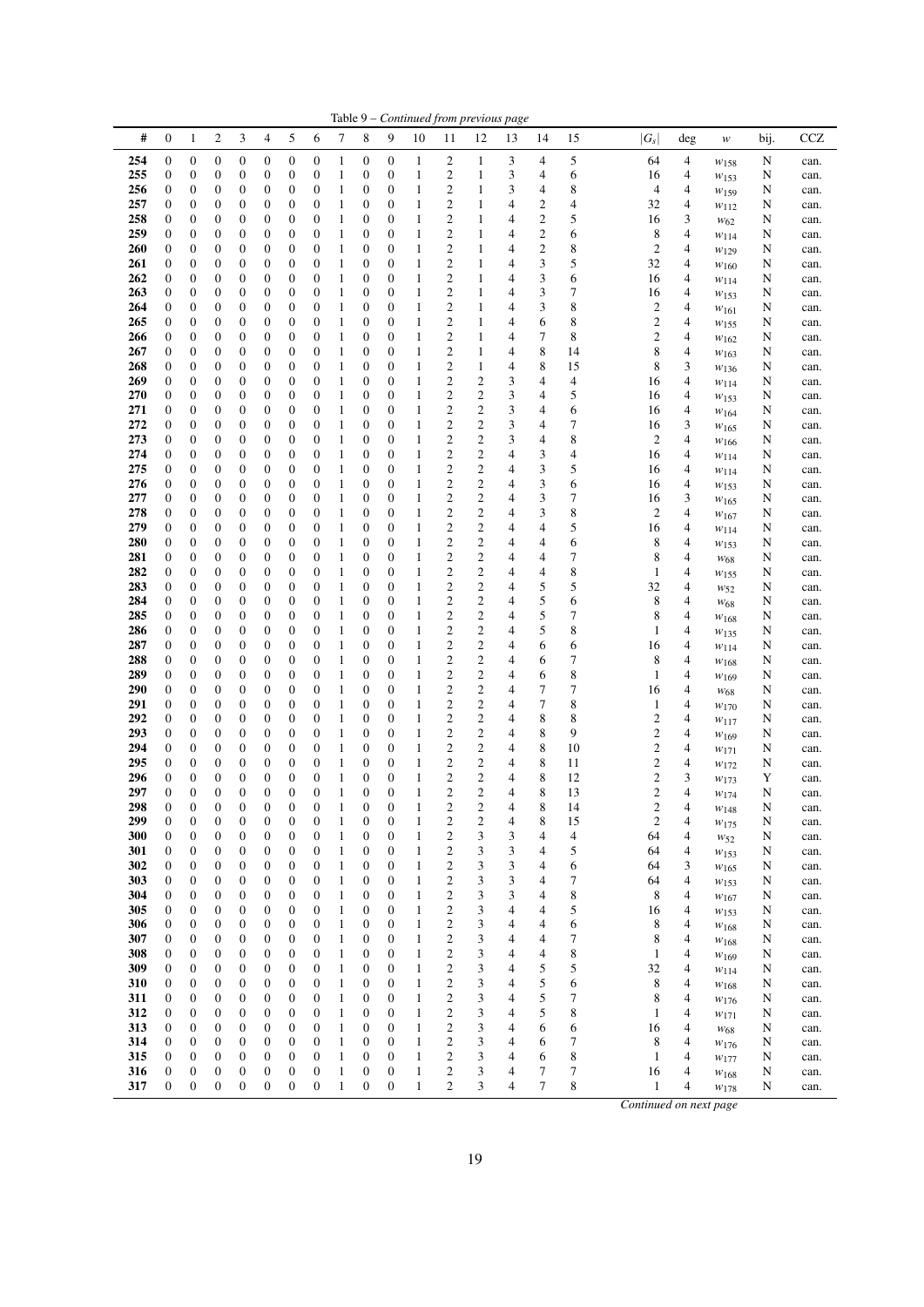|            |                                      |                                      |                                      |                                      |                                      |                                      |                                      |                              |                                      |                                      |                              |                                                    |                                  | Table 9 – Continued from previous page |                            |          |         |                                           |                              |                         |        |              |
|------------|--------------------------------------|--------------------------------------|--------------------------------------|--------------------------------------|--------------------------------------|--------------------------------------|--------------------------------------|------------------------------|--------------------------------------|--------------------------------------|------------------------------|----------------------------------------------------|----------------------------------|----------------------------------------|----------------------------|----------|---------|-------------------------------------------|------------------------------|-------------------------|--------|--------------|
| #          | $\boldsymbol{0}$                     | 1                                    | $\mathbf{2}$                         | 3                                    | 4                                    | 5                                    | 6                                    | 7                            | 8                                    | 9                                    | 10                           | 11                                                 | 12                               | 13                                     | 14                         | 15       | $ G_s $ |                                           | deg                          | $\boldsymbol{W}$        | bij.   | <b>CCZ</b>   |
| 318        | 0                                    | $\boldsymbol{0}$                     | $\boldsymbol{0}$                     | $\boldsymbol{0}$                     | 0                                    | $\boldsymbol{0}$                     | 0                                    | $\mathbf{1}$                 | $\boldsymbol{0}$                     | $\boldsymbol{0}$                     | $\mathbf{1}$                 | 2                                                  | 3                                | 4                                      | 8                          | 8        |         | $\overline{c}$                            | 4                            | $w_{135}$               | N      | can.         |
| 319<br>320 | 0<br>0                               | 0<br>0                               | $\boldsymbol{0}$<br>$\boldsymbol{0}$ | $\boldsymbol{0}$<br>$\boldsymbol{0}$ | 0<br>0                               | $\boldsymbol{0}$<br>0                | 0<br>0                               | $\mathbf{1}$<br>$\mathbf{1}$ | 0<br>0                               | $\boldsymbol{0}$<br>0                | $\mathbf{1}$<br>$\mathbf{1}$ | $\overline{c}$<br>$\boldsymbol{2}$                 | 3<br>3                           | 4<br>4                                 | 8<br>8                     | 9<br>10  |         | $\overline{c}$<br>$\overline{\mathbf{c}}$ | 4<br>4                       | W <sub>179</sub>        | N<br>N | can.<br>can. |
| 321        | $\boldsymbol{0}$                     | 0                                    | 0                                    | $\boldsymbol{0}$                     | 0                                    | $\boldsymbol{0}$                     | 0                                    | $\mathbf{1}$                 | $\boldsymbol{0}$                     | $\boldsymbol{0}$                     | $\mathbf{1}$                 | $\overline{\mathbf{c}}$                            | 3                                | 4                                      | $\,$ 8 $\,$                | 11       |         | $\mathfrak{2}$                            | 4                            | W178<br>W177            | N      | can.         |
| 322        | 0                                    | 0                                    | 0                                    | $\boldsymbol{0}$                     | 0                                    | 0                                    | $\boldsymbol{0}$                     | $\mathbf{1}$                 | $\boldsymbol{0}$                     | $\boldsymbol{0}$                     | $\mathbf{1}$                 | $\overline{c}$                                     | 3                                | 4                                      | 8                          | 12       |         | $\overline{c}$                            | $\overline{\mathbf{4}}$      | $w_{180}$               | N      | can.         |
| 323        | 0                                    | 0                                    | 0                                    | $\boldsymbol{0}$                     | 0                                    | $\boldsymbol{0}$                     | 0                                    | $\mathbf{1}$                 | 0                                    | $\boldsymbol{0}$                     | $\mathbf{1}$                 | $\overline{c}$                                     | 3                                | 4                                      | 8                          | 13       |         | $\overline{c}$                            | 3                            | $w_{181}$               | N      | can.         |
| 324<br>325 | 0<br>0                               | $\boldsymbol{0}$<br>0                | 0<br>$\boldsymbol{0}$                | $\boldsymbol{0}$<br>$\boldsymbol{0}$ | 0<br>$\boldsymbol{0}$                | $\boldsymbol{0}$<br>0                | $\boldsymbol{0}$<br>$\boldsymbol{0}$ | $\mathbf{1}$<br>$\mathbf{1}$ | $\boldsymbol{0}$<br>0                | $\boldsymbol{0}$<br>0                | $\mathbf{1}$<br>$\mathbf{1}$ | $\overline{c}$<br>$\overline{\mathbf{c}}$          | 3<br>3                           | 4<br>4                                 | $\,$ 8 $\,$<br>$\,$ 8 $\,$ | 14<br>15 |         | $\mathbf{2}$<br>$\mathbf{2}$              | $\overline{\mathbf{4}}$<br>4 | W182<br>W183            | N<br>N | can.<br>can. |
| 326        | 0                                    | $\boldsymbol{0}$                     | $\boldsymbol{0}$                     | $\boldsymbol{0}$                     | $\boldsymbol{0}$                     | $\boldsymbol{0}$                     | 0                                    | $\mathbf{1}$                 | 0                                    | $\boldsymbol{0}$                     | $\mathbf{1}$                 | $\overline{c}$                                     | $\overline{4}$                   | 4                                      | 5                          | 6        |         | 32                                        | $\overline{\mathcal{L}}$     | $w_{139}$               | N      | can.         |
| 327        | 0                                    | 0                                    | 0                                    | $\boldsymbol{0}$                     | 0                                    | 0                                    | 0                                    | $\mathbf{1}$                 | 0                                    | 0                                    | $\mathbf{1}$                 | $\overline{\mathbf{c}}$                            | 4                                | 4                                      | 5                          | 7        |         | 32                                        | 3                            | $w_{184}$               | N      | can.         |
| 328        | 0                                    | 0                                    | 0                                    | $\boldsymbol{0}$                     | 0                                    | $\boldsymbol{0}$                     | 0                                    | $\mathbf{1}$                 | 0                                    | $\boldsymbol{0}$                     | $\mathbf{1}$                 | $\overline{c}$                                     | 4                                | 4                                      | 5                          | 8        |         | $\overline{4}$                            | 4                            | W185                    | N      | can.         |
| 329<br>330 | 0<br>0                               | $\boldsymbol{0}$<br>0                | $\boldsymbol{0}$<br>0                | $\boldsymbol{0}$<br>$\boldsymbol{0}$ | 0<br>0                               | $\boldsymbol{0}$<br>0                | $\boldsymbol{0}$<br>0                | $\mathbf{1}$<br>$\mathbf{1}$ | $\boldsymbol{0}$<br>0                | $\boldsymbol{0}$<br>0                | $\mathbf{1}$<br>$\mathbf{1}$ | $\overline{c}$<br>$\overline{\mathbf{c}}$          | 4<br>4                           | 4<br>4                                 | 6<br>6                     | 6<br>7   | 128     | 16                                        | 4<br>4                       | W55<br>W <sub>186</sub> | N<br>N | can.<br>can. |
| 331        | 0                                    | $\boldsymbol{0}$                     | 0                                    | $\boldsymbol{0}$                     | 0                                    | $\boldsymbol{0}$                     | $\boldsymbol{0}$                     | $\mathbf{1}$                 | $\boldsymbol{0}$                     | $\boldsymbol{0}$                     | $\mathbf{1}$                 | $\overline{c}$                                     | 4                                | 4                                      | 6                          | 8        |         | $\overline{c}$                            | 4                            | $w_{145}$               | N      | can.         |
| 332        | 0                                    | 0                                    | $\boldsymbol{0}$                     | $\boldsymbol{0}$                     | 0                                    | 0                                    | $\boldsymbol{0}$                     | $\mathbf{1}$                 | 0                                    | $\boldsymbol{0}$                     | $\mathbf{1}$                 | $\overline{\mathbf{c}}$                            | 4                                | 4                                      | 7                          | 7        | 64      |                                           | 4                            | W <sub>67</sub>         | N      | can.         |
| 333        | 0                                    | 0                                    | $\boldsymbol{0}$                     | $\boldsymbol{0}$                     | 0                                    | $\boldsymbol{0}$                     | 0                                    | $\mathbf{1}$                 | 0                                    | $\boldsymbol{0}$                     | $\mathbf{1}$                 | $\overline{\mathbf{c}}$                            | 4                                | 4                                      | $\boldsymbol{7}$           | 8        |         | $\boldsymbol{2}$                          | 4                            | W187                    | N      | can.         |
| 334<br>335 | 0<br>0                               | $\boldsymbol{0}$<br>$\boldsymbol{0}$ | $\boldsymbol{0}$<br>$\boldsymbol{0}$ | $\boldsymbol{0}$<br>$\boldsymbol{0}$ | 0<br>0                               | 0<br>$\boldsymbol{0}$                | $\boldsymbol{0}$<br>0                | $\mathbf{1}$<br>1            | 0<br>$\boldsymbol{0}$                | $\boldsymbol{0}$<br>$\boldsymbol{0}$ | $\mathbf{1}$<br>$\mathbf{1}$ | $\overline{\mathbf{c}}$<br>$\overline{c}$          | 4<br>4                           | 4<br>4                                 | 8<br>8                     | 8<br>9   |         | 8<br>4                                    | 4<br>4                       | $w_{188}$<br>$W$ 189    | N<br>N | can.<br>can. |
| 336        | 0                                    | 0                                    | 0                                    | $\boldsymbol{0}$                     | 0                                    | 0                                    | 0                                    | $\mathbf{1}$                 | 0                                    | $\boldsymbol{0}$                     | $\mathbf{1}$                 | $\overline{\mathbf{c}}$                            | 4                                | 4                                      | 8                          | 10       |         | 4                                         | 3                            | W190                    | Y      | can.         |
| 337        | 0                                    | 0                                    | $\boldsymbol{0}$                     | $\boldsymbol{0}$                     | 0                                    | 0                                    | $\boldsymbol{0}$                     | 1                            | 0                                    | $\boldsymbol{0}$                     | $\mathbf{1}$                 | $\overline{c}$                                     | 4                                | 4                                      | 8                          | 11       |         | 4                                         | 4                            | W146                    | N      | can.         |
| 338        | 0                                    | $\boldsymbol{0}$                     | $\boldsymbol{0}$                     | $\boldsymbol{0}$                     | $\boldsymbol{0}$                     | $\boldsymbol{0}$                     | $\boldsymbol{0}$                     | $\mathbf{1}$                 | $\boldsymbol{0}$                     | $\boldsymbol{0}$                     | $\mathbf{1}$                 | $\overline{\mathbf{c}}$                            | 4                                | 4                                      | $\,$ 8 $\,$                | 12       |         | 4                                         | $\overline{\mathbf{4}}$      | W <sub>169</sub>        | N      | can.         |
| 339<br>340 | 0<br>0                               | 0<br>$\boldsymbol{0}$                | 0<br>$\boldsymbol{0}$                | $\boldsymbol{0}$<br>$\boldsymbol{0}$ | 0<br>0                               | 0<br>$\boldsymbol{0}$                | $\boldsymbol{0}$<br>0                | $\mathbf{1}$<br>$\mathbf{1}$ | 0<br>0                               | $\boldsymbol{0}$<br>$\boldsymbol{0}$ | $\mathbf{1}$<br>$\mathbf{1}$ | $\overline{c}$<br>$\overline{\mathbf{c}}$          | 4<br>4                           | 4<br>4                                 | 8<br>$\,$ 8 $\,$           | 13<br>14 |         | 4<br>4                                    | 4<br>4                       | $w_{172}$               | N<br>N | can.         |
| 341        | 0                                    | 0                                    | $\boldsymbol{0}$                     | $\boldsymbol{0}$                     | 0                                    | $\boldsymbol{0}$                     | $\boldsymbol{0}$                     | $\mathbf{1}$                 | 0                                    | $\boldsymbol{0}$                     | $\mathbf{1}$                 | $\overline{c}$                                     | 4                                | 4                                      | 8                          | 15       |         | 4                                         | $\overline{4}$               | W148<br>W149            | N      | can.<br>can. |
| 342        | 0                                    | 0                                    | $\boldsymbol{0}$                     | $\boldsymbol{0}$                     | 0                                    | 0                                    | $\boldsymbol{0}$                     | $\mathbf{1}$                 | 0                                    | $\boldsymbol{0}$                     | $\mathbf{1}$                 | $\overline{c}$                                     | 4                                | 5                                      | 4                          | 6        |         | 16                                        | 4                            | W191                    | N      | can.         |
| 343        | 0                                    | 0                                    | 0                                    | $\boldsymbol{0}$                     | 0                                    | 0                                    | 0                                    | $\mathbf{1}$                 | $\boldsymbol{0}$                     | $\boldsymbol{0}$                     | $\mathbf{1}$                 | $\overline{c}$                                     | 4                                | 5                                      | 4                          | 7        |         | 16                                        | 3                            | $w_{184}$               | N      | can.         |
| 344        | 0                                    | 0<br>$\boldsymbol{0}$                | $\boldsymbol{0}$<br>$\boldsymbol{0}$ | $\boldsymbol{0}$                     | $\boldsymbol{0}$<br>$\boldsymbol{0}$ | 0<br>$\boldsymbol{0}$                | $\boldsymbol{0}$                     | $\mathbf{1}$                 | 0<br>0                               | 0                                    | $\mathbf{1}$                 | $\overline{c}$                                     | 4<br>$\overline{4}$              | 5<br>5                                 | 4                          | 8<br>7   |         | $\overline{c}$                            | $\overline{4}$<br>4          | W192                    | N      | can.         |
| 345<br>346 | 0<br>0                               | 0                                    | 0                                    | $\boldsymbol{0}$<br>$\boldsymbol{0}$ | 0                                    | 0                                    | 0<br>0                               | $\mathbf{1}$<br>$\mathbf{1}$ | 0                                    | $\boldsymbol{0}$<br>$\boldsymbol{0}$ | $\mathbf{1}$<br>$\mathbf{1}$ | $\overline{\mathbf{c}}$<br>$\overline{\mathbf{c}}$ | 4                                | 5                                      | 6<br>6                     | 8        |         | 32<br>$\mathbf{1}$                        | 4                            | W193<br>W194            | N<br>N | can.<br>can. |
| 347        | 0                                    | $\boldsymbol{0}$                     | $\boldsymbol{0}$                     | $\boldsymbol{0}$                     | 0                                    | $\boldsymbol{0}$                     | 0                                    | $\mathbf{1}$                 | 0                                    | $\boldsymbol{0}$                     | $\mathbf{1}$                 | $\overline{\mathbf{c}}$                            | 4                                | 5                                      | 8                          | 9        |         | 8                                         | 4                            | W <sub>195</sub>        | N      | can.         |
| 348        | 0                                    | 0                                    | 0                                    | $\boldsymbol{0}$                     | 0                                    | 0                                    | $\boldsymbol{0}$                     | 1                            | $\boldsymbol{0}$                     | $\boldsymbol{0}$                     | $\mathbf{1}$                 | $\overline{c}$                                     | $\overline{4}$                   | 5                                      | $\,$ 8 $\,$                | 10       |         | 4                                         | $\overline{4}$               | W196                    | N      | can.         |
| 349<br>350 | 0<br>0                               | 0<br>$\boldsymbol{0}$                | 0<br>0                               | $\boldsymbol{0}$<br>$\boldsymbol{0}$ | 0<br>0                               | 0<br>$\boldsymbol{0}$                | 0<br>0                               | $\mathbf{1}$<br>1            | 0<br>$\boldsymbol{0}$                | 0<br>$\boldsymbol{0}$                | $\mathbf{1}$<br>$\mathbf{1}$ | $\overline{\mathbf{c}}$<br>$\overline{c}$          | 4<br>4                           | 5<br>5                                 | 8<br>$\,$ 8 $\,$           | 11<br>12 |         | 4<br>$\mathbf{2}$                         | 3<br>$\overline{4}$          | W90                     | N<br>N | can.         |
| 351        | 0                                    | 0                                    | $\boldsymbol{0}$                     | $\boldsymbol{0}$                     | $\boldsymbol{0}$                     | 0                                    | $\boldsymbol{0}$                     | $\mathbf{1}$                 | 0                                    | $\boldsymbol{0}$                     | $\mathbf{1}$                 | $\overline{\mathbf{c}}$                            | 4                                | 5                                      | $\,$ 8 $\,$                | 14       |         | $\overline{c}$                            | 4                            | W178<br>$w_{182}$       | N      | can.<br>can. |
| 352        | 0                                    | 0                                    | 0                                    | $\boldsymbol{0}$                     | 0                                    | $\boldsymbol{0}$                     | 0                                    | $\mathbf{1}$                 | 0                                    | $\boldsymbol{0}$                     | $\mathbf{1}$                 | $\overline{\mathbf{c}}$                            | 4                                | 6                                      | 4                          | 6        |         | 32                                        | 4                            | W197                    | N      | can.         |
| 353        | 0                                    | $\boldsymbol{0}$                     | $\boldsymbol{0}$                     | $\boldsymbol{0}$                     | 0                                    | $\boldsymbol{0}$                     | $\boldsymbol{0}$                     | $\mathbf{1}$                 | $\boldsymbol{0}$                     | $\boldsymbol{0}$                     | $\mathbf{1}$                 | $\overline{c}$                                     | $\overline{4}$                   | 6                                      | $\overline{4}$             | 7        |         | 8                                         | 4                            | W186                    | N      | can.         |
| 354<br>355 | 0<br>$\boldsymbol{0}$                | 0<br>0                               | $\boldsymbol{0}$<br>0                | $\boldsymbol{0}$<br>$\boldsymbol{0}$ | 0<br>0                               | $\boldsymbol{0}$<br>$\boldsymbol{0}$ | 0<br>$\boldsymbol{0}$                | $\mathbf{1}$<br>1            | 0<br>$\boldsymbol{0}$                | $\boldsymbol{0}$<br>$\boldsymbol{0}$ | $\mathbf{1}$<br>$\mathbf{1}$ | $\overline{\mathbf{c}}$<br>$\overline{c}$          | 4<br>4                           | 6<br>6                                 | 4<br>5                     | 8<br>7   |         | 1<br>32                                   | 4<br>$\overline{4}$          | W <sub>198</sub>        | N<br>N | can.         |
| 356        | 0                                    | 0                                    | $\boldsymbol{0}$                     | $\boldsymbol{0}$                     | 0                                    | 0                                    | 0                                    | $\mathbf{1}$                 | 0                                    | $\boldsymbol{0}$                     | $\mathbf{1}$                 | $\boldsymbol{2}$                                   | 4                                | 6                                      | 5                          | 8        |         | 1                                         | 4                            | $w_{193}$<br>W194       | N      | can.<br>can. |
| 357        | 0                                    | $\boldsymbol{0}$                     | $\boldsymbol{0}$                     | $\boldsymbol{0}$                     | $\boldsymbol{0}$                     | $\boldsymbol{0}$                     | $\boldsymbol{0}$                     | $\mathbf{1}$                 | $\boldsymbol{0}$                     | $\boldsymbol{0}$                     | $\mathbf{1}$                 | $\overline{c}$                                     | $\overline{4}$                   | 6                                      | 8                          | 10       |         | 8                                         | 4                            | W199                    | N      | can.         |
| 358        | 0                                    | 0                                    | 0                                    | $\boldsymbol{0}$                     | 0                                    | 0                                    | $\boldsymbol{0}$                     | $\mathbf{1}$                 | $\boldsymbol{0}$                     | $\boldsymbol{0}$                     | $\mathbf{1}$                 | $\overline{\mathbf{c}}$                            | 4                                | 6                                      | 8                          | 11       |         | 4                                         | 4                            | W200                    | N      | can.         |
| 359<br>360 | $\boldsymbol{0}$<br>$\boldsymbol{0}$ | $\boldsymbol{0}$<br>$\boldsymbol{0}$ | $\boldsymbol{0}$<br>$\boldsymbol{0}$ | $\boldsymbol{0}$<br>$\boldsymbol{0}$ | $\boldsymbol{0}$<br>$\boldsymbol{0}$ | $\boldsymbol{0}$<br>$\boldsymbol{0}$ | $\boldsymbol{0}$<br>$\boldsymbol{0}$ | $\mathbf{1}$<br>$\mathbf{1}$ | $\boldsymbol{0}$<br>$\boldsymbol{0}$ | $\boldsymbol{0}$<br>$\boldsymbol{0}$ | $\mathbf{1}$<br>$\mathbf{1}$ | $\overline{\mathbf{c}}$<br>$\overline{c}$          | 4<br>$\overline{4}$              | 6<br>6                                 | $\,$ 8 $\,$<br>8           | 12<br>13 |         | $\overline{\mathbf{c}}$<br>$\overline{c}$ | 4<br>$\overline{4}$          | $w_{201}$               | N<br>N | can.         |
| 361        | $\overline{0}$                       | $\theta$                             | $\overline{0}$                       | $\theta$                             | $\theta$                             | $\overline{0}$                       | $\overline{0}$                       | $\mathbf{1}$                 | $\overline{0}$                       | $\overline{0}$                       | 1                            | $\overline{2}$                                     | 4                                | 7                                      | 4                          | 7        |         | 32                                        | 4                            | W202<br>W <sub>67</sub> | N      | can.<br>can. |
| 362        | $\boldsymbol{0}$                     | $\boldsymbol{0}$                     | 0                                    | $\boldsymbol{0}$                     | 0                                    | $\boldsymbol{0}$                     | 0                                    | $\mathbf{1}$                 | 0                                    | $\boldsymbol{0}$                     | $\mathbf{1}$                 | $\boldsymbol{2}$                                   | 4                                | 7                                      | 4                          | 8        |         | $\mathbf{1}$                              | 4                            | W187                    | N      | can.         |
| 363        | 0                                    | $\boldsymbol{0}$                     | $\boldsymbol{0}$                     | $\boldsymbol{0}$                     | $\boldsymbol{0}$                     | $\boldsymbol{0}$                     | $\boldsymbol{0}$                     | $\mathbf{1}$                 | $\boldsymbol{0}$                     | $\boldsymbol{0}$                     | $\mathbf{1}$                 | $\boldsymbol{2}$                                   | 4                                | 7                                      | 5                          | 6        | 64      |                                           | 4                            | W <sub>67</sub>         | N      | can.         |
| 364<br>365 | $\boldsymbol{0}$<br>$\boldsymbol{0}$ | $\boldsymbol{0}$<br>0                | $\boldsymbol{0}$<br>$\boldsymbol{0}$ | $\boldsymbol{0}$<br>$\boldsymbol{0}$ | $\boldsymbol{0}$<br>0                | $\boldsymbol{0}$<br>$\boldsymbol{0}$ | $\boldsymbol{0}$<br>$\boldsymbol{0}$ | $\mathbf{1}$<br>$\mathbf{1}$ | $\boldsymbol{0}$<br>$\boldsymbol{0}$ | $\boldsymbol{0}$<br>$\boldsymbol{0}$ | $\mathbf{1}$<br>$\mathbf{1}$ | $\overline{\mathbf{c}}$<br>$\boldsymbol{2}$        | $\overline{4}$<br>4              | 7<br>7                                 | 5<br>8                     | 8<br>11  |         | 1<br>8                                    | 4<br>4                       | W187                    | N<br>N | can.<br>can. |
| 366        | $\boldsymbol{0}$                     | $\boldsymbol{0}$                     | $\boldsymbol{0}$                     | $\boldsymbol{0}$                     | $\boldsymbol{0}$                     | $\boldsymbol{0}$                     | $\boldsymbol{0}$                     | $\mathbf{1}$                 | $\boldsymbol{0}$                     | $\boldsymbol{0}$                     | $\mathbf{1}$                 | $\overline{\mathbf{c}}$                            | $\overline{4}$                   | 7                                      | 8                          | 12       |         | $\mathbf{2}$                              | 4                            | W87<br>W203             | N      | can.         |
| 367        | $\boldsymbol{0}$                     | $\boldsymbol{0}$                     | $\boldsymbol{0}$                     | $\boldsymbol{0}$                     | $\boldsymbol{0}$                     | $\boldsymbol{0}$                     | $\boldsymbol{0}$                     | $\mathbf{1}$                 | $\boldsymbol{0}$                     | $\boldsymbol{0}$                     | $\mathbf{1}$                 | $\overline{\mathbf{c}}$                            | $\overline{4}$                   | $\tau$                                 | 8                          | 13       |         | $\overline{c}$                            | $\overline{\mathbf{4}}$      | $w_{203}$               | N      | can.         |
| 368        | 0                                    | $\boldsymbol{0}$                     | $\boldsymbol{0}$                     | $\boldsymbol{0}$                     | 0                                    | $\boldsymbol{0}$                     | $\boldsymbol{0}$                     | $\mathbf{1}$                 | $\boldsymbol{0}$                     | $\boldsymbol{0}$                     | $\mathbf{1}$                 | $\overline{\mathbf{c}}$                            | 4                                | 8                                      | 4                          | 8        |         | 4                                         | 4                            | W204                    | N      | can.         |
| 369<br>370 | 0<br>0                               | $\boldsymbol{0}$<br>$\boldsymbol{0}$ | $\boldsymbol{0}$<br>$\boldsymbol{0}$ | $\boldsymbol{0}$<br>$\boldsymbol{0}$ | $\boldsymbol{0}$<br>$\boldsymbol{0}$ | $\boldsymbol{0}$<br>$\boldsymbol{0}$ | $\boldsymbol{0}$<br>$\boldsymbol{0}$ | $\mathbf{1}$<br>$\mathbf{1}$ | 0<br>$\boldsymbol{0}$                | $\boldsymbol{0}$<br>$\boldsymbol{0}$ | $\mathbf{1}$<br>$\mathbf{1}$ | $\overline{\mathbf{c}}$<br>$\boldsymbol{2}$        | 4<br>4                           | 8<br>8                                 | 4<br>4                     | 9<br>10  |         | $\boldsymbol{2}$<br>$\overline{c}$        | $\overline{\mathbf{4}}$<br>3 | W189                    | N<br>Y | can.<br>can. |
| 371        | 0                                    | $\boldsymbol{0}$                     | $\boldsymbol{0}$                     | $\boldsymbol{0}$                     | $\boldsymbol{0}$                     | $\boldsymbol{0}$                     | $\boldsymbol{0}$                     | $\mathbf{1}$                 | $\boldsymbol{0}$                     | $\boldsymbol{0}$                     | $\mathbf{1}$                 | $\overline{\mathbf{c}}$                            | 4                                | 8                                      | 4                          | 11       |         | 2                                         | $\overline{\mathcal{L}}$     | W190<br>$w_{205}$       | N      | can.         |
| 372        | 0                                    | $\boldsymbol{0}$                     | $\boldsymbol{0}$                     | $\boldsymbol{0}$                     | $\boldsymbol{0}$                     | $\boldsymbol{0}$                     | $\boldsymbol{0}$                     | $\,1\,$                      | $\boldsymbol{0}$                     | $\boldsymbol{0}$                     | $\mathbf{1}$                 | $\boldsymbol{2}$                                   | $\overline{4}$                   | 8                                      | 4                          | 12       |         | $\mathbf{2}$                              | 4                            | W171                    | N      | can.         |
| 373        | 0                                    | $\boldsymbol{0}$                     | $\boldsymbol{0}$                     | $\boldsymbol{0}$                     | $\boldsymbol{0}$                     | $\boldsymbol{0}$                     | $\boldsymbol{0}$                     | $\,1\,$                      | $\boldsymbol{0}$                     | $\boldsymbol{0}$                     | $\mathbf{1}$                 | $\boldsymbol{2}$                                   | $\overline{4}$                   | 8                                      | 4                          | 13       |         | $\mathbf{2}$                              | 4                            | $w_{170}$               | N      | can.         |
| 374<br>375 | 0<br>0                               | $\boldsymbol{0}$<br>$\boldsymbol{0}$ | $\boldsymbol{0}$<br>$\boldsymbol{0}$ | $\boldsymbol{0}$<br>$\boldsymbol{0}$ | 0<br>0                               | $\boldsymbol{0}$<br>$\boldsymbol{0}$ | $\boldsymbol{0}$<br>$\boldsymbol{0}$ | $\mathbf{1}$<br>$\mathbf{1}$ | $\boldsymbol{0}$<br>$\boldsymbol{0}$ | $\boldsymbol{0}$<br>$\boldsymbol{0}$ | $\mathbf{1}$<br>$\mathbf{1}$ | $\overline{c}$<br>$\boldsymbol{2}$                 | $\overline{4}$<br>$\overline{4}$ | 8<br>8                                 | 4<br>4                     | 14<br>15 |         | $\boldsymbol{2}$<br>$\boldsymbol{2}$      | $\overline{4}$<br>4          | W174                    | N<br>N | can.<br>can. |
| 376        | 0                                    | $\boldsymbol{0}$                     | $\boldsymbol{0}$                     | $\boldsymbol{0}$                     | $\boldsymbol{0}$                     | $\boldsymbol{0}$                     | $\boldsymbol{0}$                     | $\mathbf{1}$                 | 0                                    | $\boldsymbol{0}$                     | $\mathbf{1}$                 | $\overline{\mathbf{c}}$                            | 4                                | 8                                      | 5                          | 9        |         | 4                                         | $\overline{4}$               | $w_{175}$<br>W189       | N      | can.         |
| 377        | 0                                    | $\boldsymbol{0}$                     | $\boldsymbol{0}$                     | $\boldsymbol{0}$                     | $\boldsymbol{0}$                     | $\boldsymbol{0}$                     | $\boldsymbol{0}$                     | $\mathbf{1}$                 | $\boldsymbol{0}$                     | $\boldsymbol{0}$                     | $\mathbf{1}$                 | $\overline{\mathbf{c}}$                            | 4                                | 8                                      | 5                          | 10       |         | $\boldsymbol{2}$                          | $\overline{\mathbf{4}}$      | W205                    | N      | can.         |
| 378        | 0                                    | $\boldsymbol{0}$                     | $\boldsymbol{0}$                     | $\boldsymbol{0}$                     | $\boldsymbol{0}$                     | $\boldsymbol{0}$                     | $\boldsymbol{0}$                     | $\mathbf{1}$                 | $\boldsymbol{0}$                     | $\boldsymbol{0}$                     | $\mathbf{1}$                 | $\overline{\mathbf{c}}$                            | 4                                | 8                                      | 5                          | 11       |         | $\boldsymbol{2}$                          | $\mathfrak{Z}$               | $W$ 90                  | N      | can.         |
| 379<br>380 | 0<br>0                               | $\boldsymbol{0}$<br>$\boldsymbol{0}$ | $\boldsymbol{0}$<br>$\boldsymbol{0}$ | $\boldsymbol{0}$<br>$\boldsymbol{0}$ | $\boldsymbol{0}$<br>$\boldsymbol{0}$ | $\boldsymbol{0}$<br>$\boldsymbol{0}$ | $\boldsymbol{0}$<br>$\boldsymbol{0}$ | $\,1\,$<br>$\,1\,$           | $\boldsymbol{0}$<br>$\boldsymbol{0}$ | $\boldsymbol{0}$<br>$\boldsymbol{0}$ | $\mathbf{1}$<br>$\mathbf{1}$ | $\mathfrak{2}$<br>2                                | 4<br>4                           | 8<br>8                                 | 5<br>5                     | 12<br>14 |         | 1<br>1                                    | 4<br>4                       | $w_{177}$               | N      | can.         |
| 381        | $\boldsymbol{0}$                     | $\boldsymbol{0}$                     | $\boldsymbol{0}$                     | $\boldsymbol{0}$                     | $\boldsymbol{0}$                     | $\boldsymbol{0}$                     | $\boldsymbol{0}$                     | $\mathbf{1}$                 | $\boldsymbol{0}$                     | $\boldsymbol{0}$                     | $\mathbf{1}$                 | $\overline{c}$                                     | $\overline{4}$                   | 8                                      | 6                          | 10       |         | 4                                         | 4                            | W183<br>W206            | N<br>N | can.<br>can. |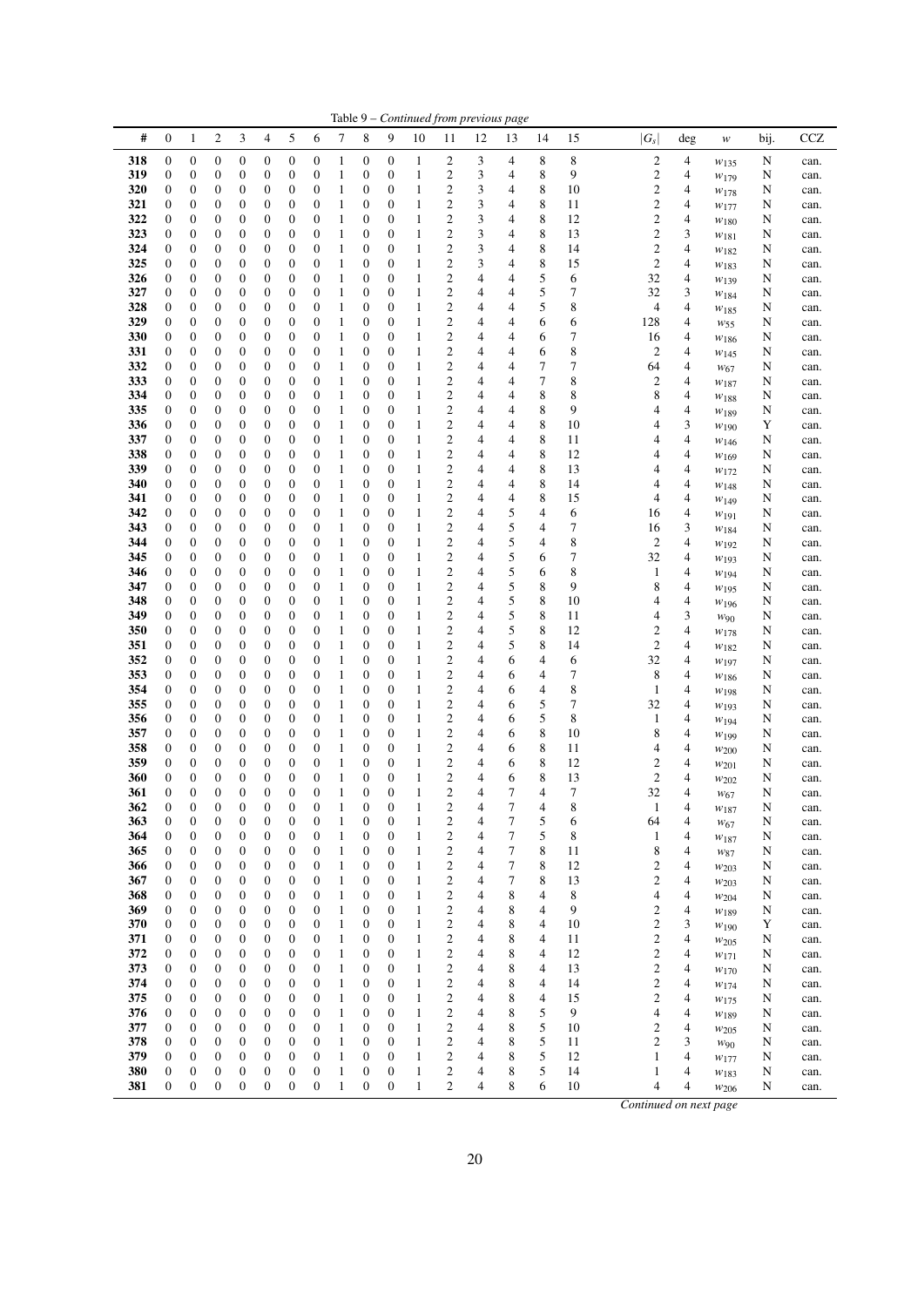|            |                       |                                      |                                      |                                      |                                      |                                      |                                      |                              |                                      |                                      |                                                    |                                                    |                                  | Table 9 – Continued from previous page |                            |          |                              |                     |                              |        |              |
|------------|-----------------------|--------------------------------------|--------------------------------------|--------------------------------------|--------------------------------------|--------------------------------------|--------------------------------------|------------------------------|--------------------------------------|--------------------------------------|----------------------------------------------------|----------------------------------------------------|----------------------------------|----------------------------------------|----------------------------|----------|------------------------------|---------------------|------------------------------|--------|--------------|
| #          | $\boldsymbol{0}$      | 1                                    | $\mathbf{2}$                         | 3                                    | 4                                    | 5                                    | 6                                    | 7                            | 8                                    | 9                                    | 10                                                 | 11                                                 | 12                               | 13                                     | 14                         | 15       | $ G_s $                      | deg                 | $\boldsymbol{W}$             | bij.   | <b>CCZ</b>   |
| 382        | 0                     | $\boldsymbol{0}$                     | $\boldsymbol{0}$                     | $\boldsymbol{0}$                     | 0                                    | $\boldsymbol{0}$                     | 0                                    | $\mathbf{1}$                 | $\boldsymbol{0}$                     | $\boldsymbol{0}$                     | $\mathbf{1}$                                       | 2                                                  | 4                                | 8                                      | 6                          | 11       | $\overline{c}$               | 4                   | $w_{200}$                    | N      | can.         |
| 383<br>384 | 0<br>0                | 0<br>0                               | $\boldsymbol{0}$<br>0                | $\boldsymbol{0}$<br>$\boldsymbol{0}$ | 0<br>0                               | $\boldsymbol{0}$<br>0                | 0<br>0                               | $\mathbf{1}$<br>$\mathbf{1}$ | $\boldsymbol{0}$<br>0                | $\boldsymbol{0}$<br>$\boldsymbol{0}$ | $\mathbf{1}$<br>$\mathbf{1}$                       | $\overline{c}$<br>$\boldsymbol{2}$                 | 4<br>4                           | 8<br>8                                 | 6<br>6                     | 12<br>13 | $\mathbf{1}$<br>$\mathbf{1}$ | 4<br>4              | $w_{182}$<br>W203            | N<br>N | can.<br>can. |
| 385        | 0                     | 0                                    | 0                                    | $\boldsymbol{0}$                     | 0                                    | $\boldsymbol{0}$                     | 0                                    | $\mathbf{1}$                 | $\boldsymbol{0}$                     | $\boldsymbol{0}$                     | $\mathbf{1}$                                       | $\overline{\mathbf{c}}$                            | 4                                | 8                                      | 7                          | 11       | 4                            | 4                   | W200                         | N      | can.         |
| 386        | 0                     | 0                                    | 0                                    | $\boldsymbol{0}$                     | 0                                    | $\boldsymbol{0}$                     | $\boldsymbol{0}$                     | $\mathbf{1}$                 | $\boldsymbol{0}$                     | $\boldsymbol{0}$                     | $\mathbf{1}$                                       | $\overline{c}$                                     | 4                                | 8                                      | $\tau$                     | 12       | 1                            | $\overline{4}$      | $w_{202}$                    | N      | can.         |
| 387        | 0                     | 0<br>$\boldsymbol{0}$                | 0                                    | $\boldsymbol{0}$<br>$\boldsymbol{0}$ | 0                                    | $\boldsymbol{0}$<br>$\boldsymbol{0}$ | 0<br>$\boldsymbol{0}$                | $\mathbf{1}$<br>$\mathbf{1}$ | 0<br>$\boldsymbol{0}$                | $\boldsymbol{0}$<br>$\boldsymbol{0}$ | $\mathbf{1}$<br>$\boldsymbol{2}$                   | $\overline{c}$                                     | 4<br>4                           | 8                                      | 7<br>6                     | 13<br>7  | 1<br>384                     | 4<br>3              | $w_{202}$                    | N<br>Y | can.         |
| 388<br>389 | 0<br>0                | $\boldsymbol{0}$                     | 0<br>$\boldsymbol{0}$                | $\boldsymbol{0}$                     | 0<br>$\boldsymbol{0}$                | 0                                    | $\boldsymbol{0}$                     | $\mathbf{1}$                 | 0                                    | $\boldsymbol{0}$                     | $\boldsymbol{2}$                                   | $\overline{\mathbf{c}}$<br>$\overline{\mathbf{c}}$ | 4                                | 4<br>4                                 | 6                          | 8        | 48                           | 4                   | W207<br>W208                 | N      | can.<br>can. |
| 390        | 0                     | $\boldsymbol{0}$                     | $\boldsymbol{0}$                     | $\boldsymbol{0}$                     | $\boldsymbol{0}$                     | $\boldsymbol{0}$                     | $\boldsymbol{0}$                     | 1                            | 0                                    | $\boldsymbol{0}$                     | $\overline{c}$                                     | $\overline{c}$                                     | $\overline{4}$                   | 4                                      | $\tau$                     | 7        | 1536                         | 4                   | $W_{74}$                     | N      | can.         |
| 391        | $\boldsymbol{0}$      | 0                                    | 0                                    | $\boldsymbol{0}$                     | 0                                    | 0                                    | 0                                    | $\mathbf{1}$                 | 0                                    | $\boldsymbol{0}$                     | $\boldsymbol{2}$                                   | $\overline{\mathbf{c}}$                            | 4                                | 4                                      | 7                          | 8        | 24                           | 4                   | W <sub>209</sub>             | N      | can.         |
| 392<br>393 | 0<br>0                | $\boldsymbol{0}$<br>$\boldsymbol{0}$ | $\boldsymbol{0}$<br>$\boldsymbol{0}$ | $\boldsymbol{0}$<br>$\boldsymbol{0}$ | 0<br>0                               | $\boldsymbol{0}$<br>$\boldsymbol{0}$ | 0<br>$\boldsymbol{0}$                | 1<br>$\mathbf{1}$            | $\boldsymbol{0}$<br>$\boldsymbol{0}$ | $\boldsymbol{0}$<br>$\boldsymbol{0}$ | $\mathbf{2}$<br>$\overline{c}$                     | $\overline{c}$<br>$\overline{\mathbf{c}}$          | 4<br>4                           | 4<br>4                                 | 8<br>$\,$ 8 $\,$           | 8<br>9   | 192<br>48                    | 4<br>3              | W210                         | N<br>Y | can.         |
| 394        | 0                     | 0                                    | 0                                    | $\boldsymbol{0}$                     | 0                                    | 0                                    | 0                                    | $\mathbf{1}$                 | 0                                    | 0                                    | $\boldsymbol{2}$                                   | $\overline{\mathbf{c}}$                            | 4                                | 4                                      | 8                          | 10       | 16                           | 4                   | W77<br>W <sub>69</sub>       | N      | can.<br>can. |
| 395        | 0                     | $\boldsymbol{0}$                     | 0                                    | $\boldsymbol{0}$                     | 0                                    | $\boldsymbol{0}$                     | $\boldsymbol{0}$                     | $\mathbf{1}$                 | $\boldsymbol{0}$                     | $\boldsymbol{0}$                     | $\boldsymbol{2}$                                   | $\overline{\mathbf{c}}$                            | 4                                | 4                                      | $\,$ 8 $\,$                | 11       | 16                           | 4                   | $W_{73}$                     | N      | can.         |
| 396        | 0                     | 0                                    | $\boldsymbol{0}$                     | $\boldsymbol{0}$                     | $\boldsymbol{0}$                     | 0                                    | $\boldsymbol{0}$                     | $\mathbf{1}$                 | 0                                    | $\boldsymbol{0}$                     | $\mathbf{2}$                                       | $\overline{\mathbf{c}}$                            | 4                                | 5                                      | 6                          | 7        | 128                          | 4                   | W211                         | N      | can.         |
| 397<br>398 | 0<br>0                | 0<br>$\boldsymbol{0}$                | $\boldsymbol{0}$<br>$\boldsymbol{0}$ | $\boldsymbol{0}$<br>$\boldsymbol{0}$ | 0<br>0                               | $\boldsymbol{0}$<br>$\boldsymbol{0}$ | 0<br>$\boldsymbol{0}$                | $\mathbf{1}$<br>$\mathbf{1}$ | 0<br>0                               | $\boldsymbol{0}$<br>$\boldsymbol{0}$ | $\boldsymbol{2}$<br>$\overline{\mathbf{c}}$        | $\overline{\mathbf{c}}$<br>$\overline{\mathbf{c}}$ | $\overline{4}$<br>4              | 5<br>5                                 | 6<br>8                     | 8<br>9   | 4<br>32                      | 4<br>4              | $w_{212}$                    | N      | can.         |
| 399        | 0                     | $\boldsymbol{0}$                     | $\boldsymbol{0}$                     | $\boldsymbol{0}$                     | $\boldsymbol{0}$                     | $\boldsymbol{0}$                     | $\boldsymbol{0}$                     | $\mathbf{1}$                 | $\boldsymbol{0}$                     | $\boldsymbol{0}$                     | $\mathbf{2}$                                       | $\overline{c}$                                     | $\overline{4}$                   | 5                                      | 8                          | 10       | 16                           | 4                   | $w_{213}$<br>$w_{205}$       | N<br>N | can.<br>can. |
| 400        | 0                     | 0                                    | 0                                    | $\boldsymbol{0}$                     | 0                                    | 0                                    | 0                                    | $\mathbf{1}$                 | 0                                    | $\boldsymbol{0}$                     | $\boldsymbol{2}$                                   | $\overline{\mathbf{c}}$                            | 4                                | 5                                      | 8                          | 11       | 16                           | $\overline{4}$      | W87                          | N      | can.         |
| 401        | 0                     | 0                                    | $\boldsymbol{0}$                     | $\boldsymbol{0}$                     | 0                                    | 0                                    | $\boldsymbol{0}$                     | $\mathbf{1}$                 | 0                                    | $\boldsymbol{0}$                     | $\mathbf{2}$                                       | $\mathfrak{2}$                                     | 4                                | 5                                      | 8                          | 12       | 4                            | 4                   | W206                         | N      | can.         |
| 402        | 0                     | $\boldsymbol{0}$                     | $\boldsymbol{0}$                     | $\boldsymbol{0}$                     | $\boldsymbol{0}$                     | $\boldsymbol{0}$                     | $\boldsymbol{0}$                     | $\mathbf{1}$                 | $\boldsymbol{0}$                     | $\boldsymbol{0}$                     | $\overline{\mathbf{c}}$                            | $\overline{\mathbf{c}}$<br>$\mathfrak{2}$          | $\overline{4}$                   | 6                                      | 4                          | 6        | 256                          | 4                   | $w_{151}$                    | N      | can.         |
| 403<br>404 | 0<br>$\boldsymbol{0}$ | 0<br>$\boldsymbol{0}$                | $\boldsymbol{0}$<br>$\boldsymbol{0}$ | $\boldsymbol{0}$<br>$\boldsymbol{0}$ | 0<br>$\boldsymbol{0}$                | 0<br>$\boldsymbol{0}$                | $\boldsymbol{0}$<br>0                | $\mathbf{1}$<br>$\mathbf{1}$ | $\boldsymbol{0}$<br>$\boldsymbol{0}$ | 0<br>$\boldsymbol{0}$                | $\overline{c}$<br>$\overline{\mathbf{c}}$          | $\overline{\mathbf{c}}$                            | 4<br>$\overline{4}$              | 6<br>6                                 | 4<br>4                     | 7<br>8   | 32<br>4                      | 3<br>4              | $w_{184}$<br>$w_{214}$       | N<br>N | can.<br>can. |
| 405        | 0                     | 0                                    | $\boldsymbol{0}$                     | $\boldsymbol{0}$                     | 0                                    | $\boldsymbol{0}$                     | $\boldsymbol{0}$                     | $\mathbf{1}$                 | $\boldsymbol{0}$                     | $\boldsymbol{0}$                     | $\overline{c}$                                     | $\overline{c}$                                     | 4                                | 6                                      | 5                          | 7        | 128                          | $\overline{4}$      | W193                         | N      | can.         |
| 406        | 0                     | 0                                    | $\boldsymbol{0}$                     | $\boldsymbol{0}$                     | 0                                    | $\boldsymbol{0}$                     | $\boldsymbol{0}$                     | $\mathbf{1}$                 | 0                                    | $\boldsymbol{0}$                     | $\overline{c}$                                     | $\mathfrak{2}$                                     | 4                                | 6                                      | 5                          | 8        | $\overline{4}$               | 4                   | $w_{215}$                    | N      | can.         |
| 407        | 0                     | 0                                    | 0                                    | $\boldsymbol{0}$                     | 0                                    | $\boldsymbol{0}$                     | 0                                    | $\mathbf{1}$                 | $\boldsymbol{0}$                     | $\boldsymbol{0}$                     | $\boldsymbol{2}$                                   | $\boldsymbol{2}$                                   | 4                                | 6                                      | 8                          | 10       | 32                           | 4                   | $w_{195}$                    | N      | can.         |
| 408<br>409 | 0<br>0                | 0<br>$\boldsymbol{0}$                | $\boldsymbol{0}$<br>$\boldsymbol{0}$ | $\boldsymbol{0}$<br>$\boldsymbol{0}$ | $\boldsymbol{0}$<br>$\boldsymbol{0}$ | 0<br>$\boldsymbol{0}$                | $\boldsymbol{0}$<br>0                | $\mathbf{1}$<br>$\mathbf{1}$ | 0<br>0                               | $\boldsymbol{0}$<br>$\boldsymbol{0}$ | $\mathbf{2}$<br>$\overline{c}$                     | $\overline{\mathbf{c}}$<br>$\overline{\mathbf{c}}$ | 4<br>4                           | 6<br>6                                 | $\,$ 8 $\,$<br>$\,$ 8 $\,$ | 11<br>12 | 16<br>8                      | 3<br>4              | W90<br>W177                  | N<br>N | can.<br>can. |
| 410        | $\boldsymbol{0}$      | 0                                    | 0                                    | $\boldsymbol{0}$                     | 0                                    | 0                                    | 0                                    | $\mathbf{1}$                 | 0                                    | 0                                    | $\boldsymbol{2}$                                   | 2                                                  | 4                                | 6                                      | 8                          | 13       | 8                            | 4                   | W183                         | N      | can.         |
| 411        | $\boldsymbol{0}$      | $\boldsymbol{0}$                     | $\boldsymbol{0}$                     | $\boldsymbol{0}$                     | 0                                    | $\boldsymbol{0}$                     | $\boldsymbol{0}$                     | $\mathbf{1}$                 | 0                                    | $\boldsymbol{0}$                     | $\overline{\mathbf{c}}$                            | $\overline{\mathbf{c}}$                            | $\overline{4}$                   | 7                                      | 4                          | 7        | 256                          | 4                   | W <sub>67</sub>              | N      | can.         |
| 412        | 0                     | 0                                    | 0                                    | $\boldsymbol{0}$                     | 0                                    | $\boldsymbol{0}$                     | $\boldsymbol{0}$                     | $\mathbf{1}$                 | $\boldsymbol{0}$                     | $\boldsymbol{0}$                     | $\overline{c}$                                     | $\overline{c}$                                     | $\overline{4}$                   | $\tau$                                 | 4                          | 8        | $\overline{4}$               | $\overline{4}$      | W216                         | N      | can.         |
| 413<br>414 | 0<br>0                | 0<br>$\boldsymbol{0}$                | 0<br>0                               | $\boldsymbol{0}$<br>$\boldsymbol{0}$ | 0<br>0                               | 0<br>$\boldsymbol{0}$                | 0<br>0                               | $\mathbf{1}$<br>$\mathbf{1}$ | 0<br>$\boldsymbol{0}$                | 0<br>$\boldsymbol{0}$                | $\boldsymbol{2}$<br>$\mathbf{2}$                   | $\overline{\mathbf{c}}$<br>$\mathfrak{2}$          | 4<br>4                           | 7<br>7                                 | 5<br>5                     | 6<br>8   | 128<br>4                     | 4<br>$\overline{4}$ | W <sub>67</sub><br>$w_{216}$ | N<br>N | can.<br>can. |
| 415        | 0                     | 0                                    | $\boldsymbol{0}$                     | $\boldsymbol{0}$                     | $\boldsymbol{0}$                     | 0                                    | $\boldsymbol{0}$                     | $\mathbf{1}$                 | 0                                    | $\boldsymbol{0}$                     | $\boldsymbol{2}$                                   | $\overline{\mathbf{c}}$                            | 4                                | $\boldsymbol{7}$                       | 8                          | 11       | 32                           | $\overline{4}$      | W87                          | N      | can.         |
| 416        | 0                     | 0                                    | 0                                    | $\boldsymbol{0}$                     | 0                                    | $\boldsymbol{0}$                     | 0                                    | $\mathbf{1}$                 | 0                                    | $\boldsymbol{0}$                     | $\overline{\mathbf{c}}$                            | $\boldsymbol{2}$                                   | 4                                | 7                                      | 8                          | 12       | 4                            | 4                   | W91                          | N      | can.         |
| 417<br>418 | 0<br>0                | $\boldsymbol{0}$<br>$\boldsymbol{0}$ | $\boldsymbol{0}$<br>$\boldsymbol{0}$ | $\boldsymbol{0}$<br>$\boldsymbol{0}$ | 0<br>0                               | $\boldsymbol{0}$<br>$\boldsymbol{0}$ | $\boldsymbol{0}$<br>0                | $\mathbf{1}$<br>$\mathbf{1}$ | $\boldsymbol{0}$<br>$\boldsymbol{0}$ | $\boldsymbol{0}$<br>$\boldsymbol{0}$ | $\overline{\mathbf{c}}$<br>$\mathbf{2}$            | $\overline{\mathbf{c}}$<br>$\overline{c}$          | 4<br>4                           | 8<br>8                                 | 4<br>4                     | 8<br>9   | 32<br>8                      | 4<br>3              | $W$ 143                      | N      | can.         |
| 419        | 0                     | $\boldsymbol{0}$                     | 0                                    | $\boldsymbol{0}$                     | 0                                    | $\boldsymbol{0}$                     | $\boldsymbol{0}$                     | 1                            | $\boldsymbol{0}$                     | $\boldsymbol{0}$                     | $\overline{c}$                                     | $\overline{c}$                                     | 4                                | 8                                      | 4                          | 10       | 8                            | $\overline{4}$      | W71<br>W <sub>69</sub>       | N<br>N | can.<br>can. |
| 420        | 0                     | 0                                    | $\boldsymbol{0}$                     | $\boldsymbol{0}$                     | 0                                    | 0                                    | $\boldsymbol{0}$                     | $\mathbf{1}$                 | 0                                    | $\boldsymbol{0}$                     | $\boldsymbol{2}$                                   | $\boldsymbol{2}$                                   | 4                                | 8                                      | 4                          | 11       | 8                            | 4                   | W146                         | N      | can.         |
| 421        | 0                     | $\boldsymbol{0}$                     | $\boldsymbol{0}$                     | $\boldsymbol{0}$                     | $\boldsymbol{0}$                     | $\boldsymbol{0}$                     | $\boldsymbol{0}$                     | 1                            | $\boldsymbol{0}$                     | $\boldsymbol{0}$                     | $\overline{c}$                                     | $\overline{c}$                                     | $\overline{4}$                   | 8                                      | 4                          | 12       | 4                            | $\overline{4}$      | W135                         | N      | can.         |
| 422<br>423 | 0<br>$\boldsymbol{0}$ | 0<br>$\boldsymbol{0}$                | $\boldsymbol{0}$<br>$\boldsymbol{0}$ | $\boldsymbol{0}$<br>$\boldsymbol{0}$ | 0<br>$\boldsymbol{0}$                | 0<br>$\boldsymbol{0}$                | $\boldsymbol{0}$<br>$\boldsymbol{0}$ | $\mathbf{1}$<br>$\mathbf{1}$ | $\boldsymbol{0}$<br>$\boldsymbol{0}$ | 0<br>$\boldsymbol{0}$                | $\overline{\mathbf{c}}$<br>$\overline{\mathbf{c}}$ | $\overline{\mathbf{c}}$<br>$\overline{\mathbf{c}}$ | 4<br>4                           | 8<br>8                                 | 4<br>5                     | 13<br>9  | 4<br>16                      | 4<br>4              | W137                         | N      | can.         |
| 424        | $\boldsymbol{0}$      | $\boldsymbol{0}$                     | $\boldsymbol{0}$                     | $\boldsymbol{0}$                     | $\boldsymbol{0}$                     | $\boldsymbol{0}$                     | $\boldsymbol{0}$                     | $\mathbf{1}$                 | $\boldsymbol{0}$                     | $\boldsymbol{0}$                     | $\overline{c}$                                     | $\overline{c}$                                     | $\overline{4}$                   | 8                                      | 5                          | 10       | 8                            | $\overline{4}$      | $w_{146}$<br>W146            | N<br>N | can.<br>can. |
| 425        | $\overline{0}$        | $\theta$                             | $\overline{0}$                       | $\theta$                             | $\theta$                             | $\overline{0}$                       | $\overline{0}$                       | $\mathbf{1}$                 | $\overline{0}$                       | $\overline{0}$                       | $\overline{c}$                                     | $\overline{c}$                                     | 4                                | 8                                      | 5                          | 11       | 8                            | 4                   | W87                          | N      | can.         |
| 426        | $\boldsymbol{0}$      | $\boldsymbol{0}$                     | 0                                    | $\boldsymbol{0}$                     | 0                                    | $\boldsymbol{0}$                     | 0                                    | $\mathbf{1}$                 | $\boldsymbol{0}$                     | $\boldsymbol{0}$                     | $\overline{\mathbf{c}}$                            | $\boldsymbol{2}$                                   | 4                                | 8                                      | 5                          | 12       | $\overline{\mathbf{c}}$      | 4                   | $w_{175}$                    | N      | can.         |
| 427<br>428 | $\boldsymbol{0}$      | $\boldsymbol{0}$<br>$\boldsymbol{0}$ | $\boldsymbol{0}$<br>$\boldsymbol{0}$ | $\boldsymbol{0}$<br>$\boldsymbol{0}$ | $\boldsymbol{0}$<br>$\boldsymbol{0}$ | $\boldsymbol{0}$<br>$\boldsymbol{0}$ | $\boldsymbol{0}$<br>$\boldsymbol{0}$ | $\mathbf{1}$<br>$\mathbf{1}$ | $\boldsymbol{0}$<br>$\boldsymbol{0}$ | $\boldsymbol{0}$<br>$\boldsymbol{0}$ | $\boldsymbol{2}$<br>$\overline{\mathbf{c}}$        | $\boldsymbol{2}$<br>$\overline{\mathbf{c}}$        | 4<br>$\overline{4}$              | 8<br>8                                 | 6                          | 10       | 16                           | 4                   | $w_{217}$                    | N      | can.         |
| 429        | 0<br>0                | 0                                    | $\boldsymbol{0}$                     | $\boldsymbol{0}$                     | 0                                    | $\boldsymbol{0}$                     | $\boldsymbol{0}$                     | $\mathbf{1}$                 | $\boldsymbol{0}$                     | $\boldsymbol{0}$                     | $\boldsymbol{2}$                                   | 2                                                  | 4                                | 8                                      | 6<br>6                     | 11<br>12 | 8<br>4                       | 3<br>4              | W86<br>W187                  | Y<br>N | can.<br>can. |
| 430        | 0                     | $\boldsymbol{0}$                     | $\boldsymbol{0}$                     | $\boldsymbol{0}$                     | $\boldsymbol{0}$                     | $\boldsymbol{0}$                     | $\boldsymbol{0}$                     | $\mathbf{1}$                 | $\boldsymbol{0}$                     | $\boldsymbol{0}$                     | $\boldsymbol{2}$                                   | $\boldsymbol{2}$                                   | 4                                | 8                                      | 6                          | 13       | 4                            | 4                   | W218                         | N      | can.         |
| 431        | $\boldsymbol{0}$      | $\boldsymbol{0}$                     | $\boldsymbol{0}$                     | $\boldsymbol{0}$                     | $\boldsymbol{0}$                     | $\boldsymbol{0}$                     | $\boldsymbol{0}$                     | $\,1\,$                      | $\boldsymbol{0}$                     | $\boldsymbol{0}$                     | $\overline{\mathbf{c}}$                            | $\boldsymbol{2}$                                   | $\overline{4}$                   | 8                                      | 7                          | 11       | 16                           | 4                   | $w_{219}$                    | N      | can.         |
| 432<br>433 | 0<br>$\boldsymbol{0}$ | $\boldsymbol{0}$<br>$\boldsymbol{0}$ | $\boldsymbol{0}$<br>$\boldsymbol{0}$ | $\boldsymbol{0}$<br>$\boldsymbol{0}$ | 0<br>$\boldsymbol{0}$                | $\boldsymbol{0}$<br>$\boldsymbol{0}$ | $\boldsymbol{0}$<br>$\boldsymbol{0}$ | $\mathbf{1}$<br>$\mathbf{1}$ | $\boldsymbol{0}$<br>0                | $\boldsymbol{0}$<br>$\boldsymbol{0}$ | $\overline{\mathbf{c}}$<br>$\boldsymbol{2}$        | $\overline{\mathbf{c}}$<br>3                       | 4<br>4                           | 8<br>5                                 | 7<br>6                     | 12<br>7  | 2<br>384                     | 4<br>3              | $w_{220}$                    | N      | can.         |
| 434        | 0                     | $\boldsymbol{0}$                     | $\boldsymbol{0}$                     | $\boldsymbol{0}$                     | $\boldsymbol{0}$                     | $\boldsymbol{0}$                     | $\boldsymbol{0}$                     | $\,1\,$                      | $\boldsymbol{0}$                     | $\boldsymbol{0}$                     | $\sqrt{2}$                                         | 3                                                  | 4                                | 5                                      | 6                          | 8        | 4                            | 4                   | $w_{80}$<br>W221             | N<br>N | can.<br>can. |
| 435        | $\boldsymbol{0}$      | $\boldsymbol{0}$                     | $\boldsymbol{0}$                     | $\boldsymbol{0}$                     | $\boldsymbol{0}$                     | $\boldsymbol{0}$                     | $\boldsymbol{0}$                     | $\,1\,$                      | $\boldsymbol{0}$                     | $\boldsymbol{0}$                     | $\sqrt{2}$                                         | 3                                                  | $\overline{4}$                   | 5                                      | 8                          | 9        | 48                           | 3                   | $W_{86}$                     | N      | can.         |
| 436        | 0                     | $\boldsymbol{0}$                     | $\boldsymbol{0}$                     | $\boldsymbol{0}$                     | $\boldsymbol{0}$                     | $\boldsymbol{0}$                     | $\boldsymbol{0}$                     | $\,1\,$                      | $\boldsymbol{0}$                     | $\boldsymbol{0}$                     | $\sqrt{2}$                                         | 3                                                  | 4                                | 5                                      | 8                          | 10       | 4                            | 4                   | $w_{200}$                    | N      | can.         |
| 437        | 0                     | $\boldsymbol{0}$                     | $\boldsymbol{0}$<br>$\boldsymbol{0}$ | $\boldsymbol{0}$                     | $\boldsymbol{0}$<br>$\boldsymbol{0}$ | $\boldsymbol{0}$                     | $\boldsymbol{0}$<br>$\boldsymbol{0}$ | $\mathbf{1}$<br>$\mathbf{1}$ | $\boldsymbol{0}$<br>$\boldsymbol{0}$ | $\boldsymbol{0}$<br>$\boldsymbol{0}$ | $\overline{\mathbf{c}}$<br>$\overline{c}$          | 3                                                  | $\overline{4}$<br>$\overline{4}$ | 5                                      | 8<br>4                     | 14<br>7  | 8                            | 4<br>$\overline{4}$ | W200                         | N      | can.         |
| 438<br>439 | 0<br>0                | $\boldsymbol{0}$<br>$\boldsymbol{0}$ | $\boldsymbol{0}$                     | $\boldsymbol{0}$<br>$\boldsymbol{0}$ | 0                                    | $\boldsymbol{0}$<br>$\boldsymbol{0}$ | $\boldsymbol{0}$                     | $\mathbf{1}$                 | $\boldsymbol{0}$                     | $\boldsymbol{0}$                     | $\overline{c}$                                     | 3<br>3                                             | 4                                | 6<br>6                                 | 4                          | 8        | 32<br>$\mathbf{1}$           | 4                   | W193<br>$w_{215}$            | N<br>N | can.<br>can. |
| 440        | 0                     | $\boldsymbol{0}$                     | $\boldsymbol{0}$                     | $\boldsymbol{0}$                     | $\boldsymbol{0}$                     | $\boldsymbol{0}$                     | $\boldsymbol{0}$                     | $\mathbf{1}$                 | 0                                    | $\boldsymbol{0}$                     | $\sqrt{2}$                                         | 3                                                  | $\overline{4}$                   | 6                                      | 5                          | 7        | 32                           | 3                   | W84                          | N      | can.         |
| 441        | 0                     | $\boldsymbol{0}$                     | $\boldsymbol{0}$                     | $\boldsymbol{0}$                     | $\boldsymbol{0}$                     | $\boldsymbol{0}$                     | $\boldsymbol{0}$                     | $\,1\,$                      | $\boldsymbol{0}$                     | $\boldsymbol{0}$                     | $\sqrt{2}$                                         | 3                                                  | 4                                | 6                                      | 5                          | 8        | 1                            | 4                   | W222                         | N      | can.         |
| 442<br>443 | 0<br>0                | $\boldsymbol{0}$<br>$\boldsymbol{0}$ | $\boldsymbol{0}$<br>$\boldsymbol{0}$ | $\boldsymbol{0}$<br>$\boldsymbol{0}$ | $\boldsymbol{0}$<br>$\boldsymbol{0}$ | $\boldsymbol{0}$<br>$\boldsymbol{0}$ | $\boldsymbol{0}$<br>$\boldsymbol{0}$ | $\mathbf{1}$<br>$\,1\,$      | $\boldsymbol{0}$<br>$\boldsymbol{0}$ | $\boldsymbol{0}$<br>$\boldsymbol{0}$ | $\boldsymbol{2}$<br>$\boldsymbol{2}$               | 3<br>3                                             | 4<br>4                           | 6<br>6                                 | 8<br>8                     | 10<br>11 | 8<br>8                       | 3<br>4              | W223                         | N      | can.         |
| 444        | $\boldsymbol{0}$      | $\boldsymbol{0}$                     | $\boldsymbol{0}$                     | $\boldsymbol{0}$                     | $\boldsymbol{0}$                     | $\boldsymbol{0}$                     | $\boldsymbol{0}$                     | $\,1\,$                      | $\boldsymbol{0}$                     | $\boldsymbol{0}$                     | $\overline{\mathbf{c}}$                            | 3                                                  | 4                                | 6                                      | 8                          | 12       | 2                            | 4                   | $w_{224}$<br>W225            | N<br>N | can.<br>can. |
| 445        | $\boldsymbol{0}$      | $\boldsymbol{0}$                     | $\boldsymbol{0}$                     | $\boldsymbol{0}$                     | $\boldsymbol{0}$                     | $\boldsymbol{0}$                     | $\boldsymbol{0}$                     | $\mathbf{1}$                 | $\boldsymbol{0}$                     | $\boldsymbol{0}$                     | $\mathbf{c}$                                       | 3                                                  | 4                                | 6                                      | 8                          | 13       | $\overline{c}$               | 4                   | W226                         | N      | can.         |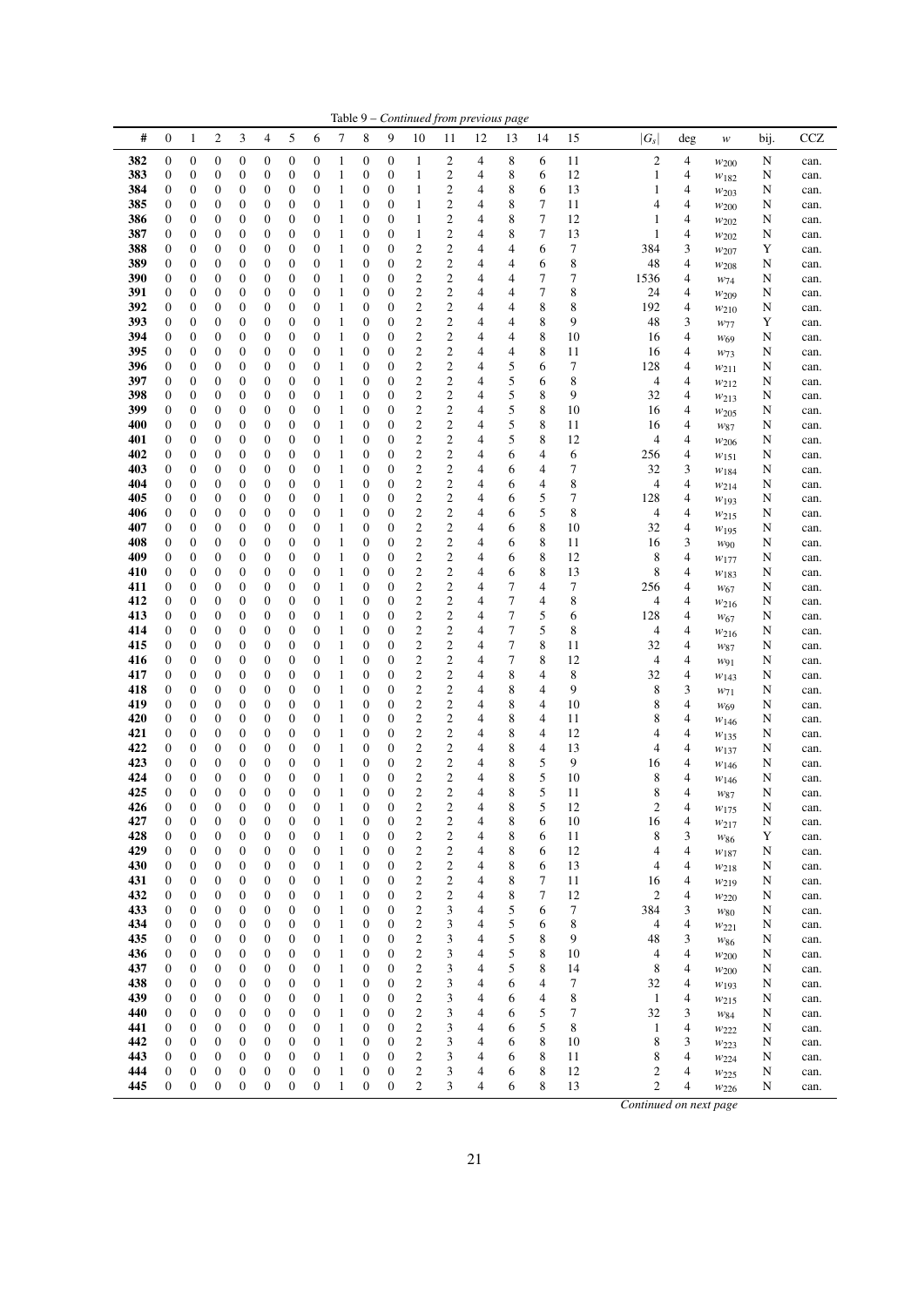|            |                       |                                      |                                      |                                      |                                      |                                      |                                      |                              |                                      |                                      |                                                    |                                  |                                       | Table 9 – Continued from previous page |                  |          |                                           |                               |                        |        |              |
|------------|-----------------------|--------------------------------------|--------------------------------------|--------------------------------------|--------------------------------------|--------------------------------------|--------------------------------------|------------------------------|--------------------------------------|--------------------------------------|----------------------------------------------------|----------------------------------|---------------------------------------|----------------------------------------|------------------|----------|-------------------------------------------|-------------------------------|------------------------|--------|--------------|
| #          | $\boldsymbol{0}$      | 1                                    | $\mathbf{2}$                         | 3                                    | 4                                    | 5                                    | 6                                    | 7                            | 8                                    | 9                                    | 10                                                 | 11                               | 12                                    | 13                                     | 14               | 15       | $ G_s $                                   | deg                           | $\boldsymbol{W}$       | bij.   | <b>CCZ</b>   |
| 446        | 0                     | $\boldsymbol{0}$                     | $\boldsymbol{0}$                     | $\boldsymbol{0}$                     | 0                                    | $\boldsymbol{0}$                     | 0                                    | $\mathbf{1}$                 | $\boldsymbol{0}$                     | $\boldsymbol{0}$                     | 2                                                  | 3                                | 4                                     | 8                                      | 4                | 9        | 8                                         | 4                             | $w_{205}$              | N      | can.         |
| 447<br>448 | 0<br>0                | 0<br>0                               | 0<br>$\boldsymbol{0}$                | $\boldsymbol{0}$<br>$\boldsymbol{0}$ | 0<br>0                               | $\boldsymbol{0}$<br>0                | 0<br>0                               | $\mathbf{1}$<br>$\mathbf{1}$ | 0<br>0                               | $\boldsymbol{0}$<br>0                | $\mathfrak{2}$<br>$\overline{\mathbf{c}}$          | 3<br>3                           | 4<br>4                                | 8<br>8                                 | 4<br>4           | 10<br>12 | $\mathfrak{2}$<br>4                       | 4<br>4                        | $w_{206}$              | N<br>N | can.<br>can. |
| 449        | 0                     | $\boldsymbol{0}$                     | 0                                    | $\boldsymbol{0}$                     | 0                                    | $\boldsymbol{0}$                     | 0                                    | $\mathbf{1}$                 | $\boldsymbol{0}$                     | $\boldsymbol{0}$                     | $\mathfrak{2}$                                     | 3                                | $\overline{4}$                        | 8                                      | 4                | 13       | 4                                         | 4                             | W227<br>W91            | N      | can.         |
| 450        | 0                     | 0                                    | 0                                    | $\boldsymbol{0}$                     | 0                                    | 0                                    | $\boldsymbol{0}$                     | $\mathbf{1}$                 | 0                                    | $\boldsymbol{0}$                     | $\boldsymbol{2}$                                   | 3                                | 4                                     | 8                                      | 4                | 14       | $\overline{c}$                            | $\overline{4}$                | $w_{183}$              | N      | can.         |
| 451        | $\boldsymbol{0}$      | 0                                    | 0                                    | $\boldsymbol{0}$                     | 0                                    | $\boldsymbol{0}$                     | 0                                    | $\mathbf{1}$                 | 0                                    | $\boldsymbol{0}$                     | $\mathbf{2}$                                       | 3                                | 4                                     | 8                                      | 5                | 9        | 8                                         | 3                             | $W_{90}$               | N      | can.         |
| 452<br>453 | 0<br>0                | $\boldsymbol{0}$<br>0                | 0<br>$\boldsymbol{0}$                | $\boldsymbol{0}$<br>$\boldsymbol{0}$ | 0<br>$\boldsymbol{0}$                | $\boldsymbol{0}$<br>0                | $\boldsymbol{0}$<br>$\boldsymbol{0}$ | $\mathbf{1}$<br>$\mathbf{1}$ | $\boldsymbol{0}$<br>0                | $\boldsymbol{0}$<br>$\boldsymbol{0}$ | $\mathbf{2}$<br>$\boldsymbol{2}$                   | 3<br>3                           | 4<br>4                                | 8<br>8                                 | 5<br>5           | 10<br>12 | $\overline{c}$<br>$\overline{c}$          | $\overline{4}$<br>4           | W200<br>W202           | N<br>N | can.<br>can. |
| 454        | 0                     | $\boldsymbol{0}$                     | $\boldsymbol{0}$                     | $\boldsymbol{0}$                     | $\boldsymbol{0}$                     | $\boldsymbol{0}$                     | 0                                    | $\mathbf{1}$                 | 0                                    | $\boldsymbol{0}$                     | $\overline{c}$                                     | 3                                | $\overline{4}$                        | 8                                      | 5                | 14       | $\mathfrak{2}$                            | $\overline{4}$                | $w_{202}$              | N      | can.         |
| 455        | 0                     | 0                                    | 0                                    | $\boldsymbol{0}$                     | 0                                    | 0                                    | 0                                    | $\mathbf{1}$                 | 0                                    | 0                                    | $\boldsymbol{2}$                                   | 3                                | 4                                     | 8                                      | 6                | 10       | 4                                         | 3                             | $w_{228}$              | Y      | can.         |
| 456        | 0                     | 0                                    | 0                                    | $\boldsymbol{0}$                     | 0                                    | $\boldsymbol{0}$                     | 0                                    | $\mathbf{1}$                 | 0                                    | $\boldsymbol{0}$                     | $\mathbf{2}$                                       | 3                                | 4                                     | 8                                      | 6                | 11       | 4                                         | $\overline{\mathbf{4}}$       | W229                   | N      | can.         |
| 457<br>458 | 0<br>0                | $\boldsymbol{0}$<br>0                | $\boldsymbol{0}$<br>0                | $\boldsymbol{0}$<br>$\boldsymbol{0}$ | 0<br>0                               | $\boldsymbol{0}$<br>0                | $\boldsymbol{0}$<br>0                | $\mathbf{1}$<br>$\mathbf{1}$ | $\boldsymbol{0}$<br>0                | $\boldsymbol{0}$<br>0                | $\overline{\mathbf{c}}$<br>$\boldsymbol{2}$        | 3<br>3                           | 4<br>4                                | 8<br>8                                 | 6<br>6           | 12<br>13 | 1<br>1                                    | $\overline{4}$<br>4           | W230<br>$w_{231}$      | N<br>N | can.<br>can. |
| 459        | 0                     | $\boldsymbol{0}$                     | 0                                    | $\boldsymbol{0}$                     | 0                                    | $\boldsymbol{0}$                     | 0                                    | $\mathbf{1}$                 | $\boldsymbol{0}$                     | $\boldsymbol{0}$                     | $\boldsymbol{2}$                                   | 4                                | $\sqrt{2}$                            | 6                                      | 4                | 6        | 192                                       | 4                             | $w_{232}$              | N      | can.         |
| 460        | 0                     | 0                                    | $\boldsymbol{0}$                     | $\boldsymbol{0}$                     | 0                                    | 0                                    | $\boldsymbol{0}$                     | $\mathbf{1}$                 | 0                                    | $\boldsymbol{0}$                     | $\overline{\mathbf{c}}$                            | 4                                | $\mathbf{2}$                          | 6                                      | 4                | 7        | 24                                        | 3                             | W165                   | Y      | can.         |
| 461        | $\boldsymbol{0}$      | 0                                    | $\boldsymbol{0}$                     | $\boldsymbol{0}$                     | 0                                    | $\boldsymbol{0}$                     | 0                                    | $\mathbf{1}$                 | 0                                    | $\boldsymbol{0}$                     | $\boldsymbol{2}$                                   | 4                                | $\mathbf{2}$                          | 6                                      | 4                | 8        | 3                                         | 4                             | W166                   | N      | can.         |
| 462<br>463 | 0<br>0                | $\boldsymbol{0}$<br>$\boldsymbol{0}$ | $\boldsymbol{0}$<br>$\boldsymbol{0}$ | $\boldsymbol{0}$<br>$\boldsymbol{0}$ | 0<br>0                               | $\boldsymbol{0}$<br>$\boldsymbol{0}$ | $\boldsymbol{0}$<br>0                | $\mathbf{1}$<br>$\mathbf{1}$ | 0<br>$\boldsymbol{0}$                | $\boldsymbol{0}$<br>$\boldsymbol{0}$ | $\overline{\mathbf{c}}$<br>$\mathbf{2}$            | 4<br>$\overline{4}$              | $\sqrt{2}$<br>$\sqrt{2}$              | 6<br>6                                 | 5<br>5           | 7<br>8   | 32<br>1                                   | 4<br>4                        | $W_{176}$<br>$w_{177}$ | N<br>N | can.<br>can. |
| 464        | 0                     | 0                                    | 0                                    | $\boldsymbol{0}$                     | 0                                    | 0                                    | 0                                    | $\mathbf{1}$                 | 0                                    | $\boldsymbol{0}$                     | $\overline{\mathbf{c}}$                            | 4                                | $\sqrt{2}$                            | 6                                      | 8                | 10       | 8                                         | $\overline{4}$                | W233                   | N      | can.         |
| 465        | 0                     | 0                                    | $\boldsymbol{0}$                     | $\boldsymbol{0}$                     | 0                                    | 0                                    | $\boldsymbol{0}$                     | $\mathbf{1}$                 | 0                                    | $\boldsymbol{0}$                     | $\mathbf{2}$                                       | 4                                | $\sqrt{2}$                            | 6                                      | 8                | 11       | 4                                         | 3                             | W181                   | Y      | can.         |
| 466        | 0                     | $\boldsymbol{0}$                     | $\boldsymbol{0}$                     | $\boldsymbol{0}$                     | $\boldsymbol{0}$                     | $\boldsymbol{0}$                     | $\boldsymbol{0}$                     | $\mathbf{1}$                 | $\boldsymbol{0}$                     | $\boldsymbol{0}$                     | $\overline{\mathbf{c}}$                            | 4                                | $\overline{c}$                        | 6                                      | $\,$ 8 $\,$      | 12       | $\overline{c}$                            | $\overline{\mathbf{4}}$       | $w_{177}$              | N      | can.         |
| 467<br>468 | 0<br>$\boldsymbol{0}$ | 0<br>$\boldsymbol{0}$                | 0<br>$\boldsymbol{0}$                | $\boldsymbol{0}$<br>$\boldsymbol{0}$ | 0<br>0                               | 0<br>$\boldsymbol{0}$                | $\boldsymbol{0}$<br>0                | $\mathbf{1}$<br>$\mathbf{1}$ | 0<br>0                               | 0<br>$\boldsymbol{0}$                | $\boldsymbol{2}$<br>$\boldsymbol{2}$               | 4<br>4                           | $\sqrt{2}$<br>$\mathbf{2}$            | 6<br>7                                 | 8<br>4           | 13<br>7  | $\overline{c}$<br>192                     | 4<br>4                        | $w_{182}$<br>W68       | N<br>N | can.<br>can. |
| 469        | 0                     | 0                                    | 0                                    | $\boldsymbol{0}$                     | 0                                    | $\boldsymbol{0}$                     | $\boldsymbol{0}$                     | $\mathbf{1}$                 | $\boldsymbol{0}$                     | $\boldsymbol{0}$                     | $\overline{c}$                                     | 4                                | $\sqrt{2}$                            | $\tau$                                 | 4                | 8        | 3                                         | $\overline{4}$                | W172                   | N      | can.         |
| 470        | 0                     | 0                                    | $\boldsymbol{0}$                     | $\boldsymbol{0}$                     | 0                                    | 0                                    | $\boldsymbol{0}$                     | $\mathbf{1}$                 | 0                                    | $\boldsymbol{0}$                     | $\mathbf{2}$                                       | 4                                | $\sqrt{2}$                            | 7                                      | 5                | 6        | 32                                        | 4                             | W <sub>168</sub>       | N      | can.         |
| 471        | 0                     | 0                                    | 0                                    | $\boldsymbol{0}$                     | 0                                    | 0                                    | 0                                    | $\mathbf{1}$                 | 0                                    | $\boldsymbol{0}$                     | $\overline{\mathbf{c}}$                            | 4                                | $\sqrt{2}$                            | 7                                      | 5                | 8        | $\mathbf{1}$                              | $\overline{4}$                | $w_{170}$              | N      | can.         |
| 472<br>473 | 0<br>0                | 0<br>$\boldsymbol{0}$                | $\boldsymbol{0}$<br>$\boldsymbol{0}$ | $\boldsymbol{0}$<br>$\boldsymbol{0}$ | $\boldsymbol{0}$<br>0                | 0<br>$\boldsymbol{0}$                | $\boldsymbol{0}$<br>0                | $\mathbf{1}$<br>$\mathbf{1}$ | 0<br>0                               | $\boldsymbol{0}$<br>$\boldsymbol{0}$ | $\boldsymbol{2}$<br>$\overline{\mathbf{c}}$        | 4<br>4                           | $\sqrt{2}$<br>$\overline{c}$          | $\boldsymbol{7}$<br>7                  | 8<br>$\,$ 8 $\,$ | 11<br>12 | 8<br>$\boldsymbol{2}$                     | 4<br>4                        | W203<br>W203           | N<br>N | can.<br>can. |
| 474        | $\boldsymbol{0}$      | 0                                    | 0                                    | $\boldsymbol{0}$                     | 0                                    | 0                                    | 0                                    | $\mathbf{1}$                 | 0                                    | 0                                    | $\overline{\mathbf{c}}$                            | 4                                | $\boldsymbol{2}$                      | 7                                      | 8                | 13       | $\mathbf{2}$                              | 4                             | W91                    | N      | can.         |
| 475        | 0                     | $\boldsymbol{0}$                     | $\boldsymbol{0}$                     | $\boldsymbol{0}$                     | 0                                    | $\boldsymbol{0}$                     | 0                                    | $\mathbf{1}$                 | 0                                    | $\boldsymbol{0}$                     | $\boldsymbol{2}$                                   | 4                                | $\sqrt{2}$                            | 8                                      | 4                | 8        | 24                                        | 4                             | $w_{116}$              | N      | can.         |
| 476        | 0                     | 0                                    | 0                                    | $\boldsymbol{0}$                     | 0                                    | $\boldsymbol{0}$                     | $\boldsymbol{0}$                     | $\mathbf{1}$                 | $\boldsymbol{0}$                     | $\boldsymbol{0}$                     | $\mathbf{2}$                                       | $\overline{4}$                   | $\overline{c}$                        | 8                                      | $\overline{4}$   | 9        | 6                                         | 3                             | W136                   | Y      | can.         |
| 477<br>478 | $\boldsymbol{0}$<br>0 | 0<br>$\boldsymbol{0}$                | 0<br>0                               | $\boldsymbol{0}$<br>$\boldsymbol{0}$ | 0<br>0                               | 0<br>$\boldsymbol{0}$                | 0<br>0                               | $\mathbf{1}$<br>$\mathbf{1}$ | 0<br>$\boldsymbol{0}$                | 0<br>$\boldsymbol{0}$                | $\overline{\mathbf{c}}$<br>$\mathbf{2}$            | 4<br>4                           | $\overline{\mathbf{c}}$<br>$\sqrt{2}$ | 8<br>8                                 | 4<br>4           | 10<br>11 | 2<br>$\mathfrak{2}$                       | 4<br>$\overline{4}$           | W135<br>W148           | N<br>N | can.<br>can. |
| 479        | 0                     | 0                                    | $\boldsymbol{0}$                     | $\boldsymbol{0}$                     | $\boldsymbol{0}$                     | 0                                    | $\boldsymbol{0}$                     | $\mathbf{1}$                 | 0                                    | $\boldsymbol{0}$                     | $\boldsymbol{2}$                                   | $\overline{4}$                   | $\boldsymbol{2}$                      | 8                                      | 5                | 9        | 4                                         | 4                             | $w_{174}$              | N      | can.         |
| 480        | 0                     | 0                                    | 0                                    | $\boldsymbol{0}$                     | 0                                    | $\boldsymbol{0}$                     | 0                                    | $\mathbf{1}$                 | 0                                    | $\boldsymbol{0}$                     | $\overline{\mathbf{c}}$                            | 4                                | $\mathbf{2}$                          | 8                                      | $\mathfrak s$    | 10       | 2                                         | 4                             | W174                   | N      | can.         |
| 481<br>482 | $\boldsymbol{0}$<br>0 | $\boldsymbol{0}$<br>0                | $\boldsymbol{0}$<br>$\boldsymbol{0}$ | $\boldsymbol{0}$<br>$\boldsymbol{0}$ | 0<br>0                               | $\boldsymbol{0}$<br>$\boldsymbol{0}$ | $\boldsymbol{0}$<br>0                | $\mathbf{1}$<br>$\mathbf{1}$ | $\boldsymbol{0}$<br>0                | $\boldsymbol{0}$<br>$\boldsymbol{0}$ | $\overline{\mathbf{c}}$<br>$\boldsymbol{2}$        | 4<br>$\overline{4}$              | $\mathbf{2}$<br>$\sqrt{2}$            | 8<br>8                                 | 5<br>5           | 11<br>12 | $\overline{c}$<br>1                       | 4<br>4                        | W91                    | N<br>N | can.<br>can. |
| 483        | 0                     | 0                                    | 0                                    | $\boldsymbol{0}$                     | 0                                    | $\boldsymbol{0}$                     | $\boldsymbol{0}$                     | $\mathbf{1}$                 | $\boldsymbol{0}$                     | $\boldsymbol{0}$                     | $\overline{c}$                                     | $\overline{4}$                   | $\overline{c}$                        | 8                                      | 5                | 13       | 1                                         | $\overline{4}$                | $w_{175}$<br>$w_{183}$ | N      | can.         |
| 484        | 0                     | 0                                    | $\boldsymbol{0}$                     | $\boldsymbol{0}$                     | 0                                    | 0                                    | $\boldsymbol{0}$                     | $\mathbf{1}$                 | 0                                    | 0                                    | $\overline{\mathbf{c}}$                            | 4                                | $\overline{\mathbf{c}}$               | 8                                      | 6                | 10       | 4                                         | 4                             | W195                   | N      | can.         |
| 485        | 0                     | $\boldsymbol{0}$                     | $\boldsymbol{0}$                     | $\boldsymbol{0}$                     | $\boldsymbol{0}$                     | $\boldsymbol{0}$                     | $\boldsymbol{0}$                     | 1                            | $\boldsymbol{0}$                     | $\boldsymbol{0}$                     | $\overline{c}$                                     | 4                                | $\sqrt{2}$                            | 8                                      | 6                | 11       | $\overline{c}$                            | 3                             | W90                    | Y      | can.         |
| 486<br>487 | 0<br>0                | 0<br>$\boldsymbol{0}$                | 0<br>$\boldsymbol{0}$                | $\boldsymbol{0}$<br>$\boldsymbol{0}$ | 0<br>0                               | 0<br>$\boldsymbol{0}$                | $\boldsymbol{0}$<br>$\boldsymbol{0}$ | $\mathbf{1}$<br>$\mathbf{1}$ | 0<br>$\boldsymbol{0}$                | 0<br>$\boldsymbol{0}$                | $\overline{\mathbf{c}}$<br>$\overline{\mathbf{c}}$ | 4<br>4                           | $\boldsymbol{2}$<br>$\sqrt{2}$        | 8<br>8                                 | 6<br>6           | 12<br>13 | $\overline{c}$<br>$\overline{\mathbf{c}}$ | 4<br>4                        | W187<br>$w_{234}$      | N<br>N | can.<br>can. |
| 488        | $\boldsymbol{0}$      | $\boldsymbol{0}$                     | $\boldsymbol{0}$                     | $\boldsymbol{0}$                     | $\boldsymbol{0}$                     | $\boldsymbol{0}$                     | $\boldsymbol{0}$                     | $\,1\,$                      | $\boldsymbol{0}$                     | $\boldsymbol{0}$                     | $\overline{c}$                                     | 4                                | $\sqrt{2}$                            | 8                                      | 6                | 14       | $\overline{c}$                            | $\overline{4}$                | W177                   | N      | can.         |
| 489        | $\overline{0}$        | $\theta$                             | $\overline{0}$                       | $\theta$                             | $\theta$                             | $\overline{0}$                       | $\overline{0}$                       | $\mathbf{1}$                 | $\overline{0}$                       | $\overline{0}$                       | $\overline{c}$                                     | 4                                | $\overline{2}$                        | 8                                      | 6                | 15       | $\overline{2}$                            | 4                             | W183                   | N      | can.         |
| 490        | $\boldsymbol{0}$      | $\boldsymbol{0}$                     | 0                                    | $\boldsymbol{0}$                     | 0                                    | $\boldsymbol{0}$                     | 0                                    | $\mathbf{1}$                 | 0                                    | $\boldsymbol{0}$                     | $\overline{\mathbf{c}}$                            | 4                                | $\overline{\mathbf{c}}$               | 8                                      | $\boldsymbol{7}$ | 11       | 4                                         | 4                             | W200                   | N      | can.         |
| 491<br>492 | $\boldsymbol{0}$<br>0 | $\boldsymbol{0}$<br>$\boldsymbol{0}$ | $\boldsymbol{0}$<br>$\boldsymbol{0}$ | $\boldsymbol{0}$<br>$\boldsymbol{0}$ | $\boldsymbol{0}$<br>$\boldsymbol{0}$ | $\boldsymbol{0}$<br>$\boldsymbol{0}$ | $\boldsymbol{0}$<br>$\boldsymbol{0}$ | $\mathbf{1}$<br>$\mathbf{1}$ | $\boldsymbol{0}$<br>$\boldsymbol{0}$ | $\boldsymbol{0}$<br>$\boldsymbol{0}$ | $\boldsymbol{2}$<br>$\overline{c}$                 | 4<br>4                           | $\sqrt{2}$<br>$\sqrt{2}$              | 8<br>8                                 | 7<br>$\tau$      | 12<br>14 | 1<br>1                                    | $\overline{4}$<br>4           | $w_{220}$<br>W203      | N<br>N | can.<br>can. |
| 493        | 0                     | 0                                    | $\boldsymbol{0}$                     | $\boldsymbol{0}$                     | 0                                    | $\boldsymbol{0}$                     | $\boldsymbol{0}$                     | $\mathbf{1}$                 | $\boldsymbol{0}$                     | $\boldsymbol{0}$                     | $\overline{\mathbf{c}}$                            | 4                                | 3                                     | 5                                      | 6                | 8        | 4                                         | 4                             | W222                   | N      | can.         |
| 494        | 0                     | $\boldsymbol{0}$                     | $\boldsymbol{0}$                     | $\boldsymbol{0}$                     | $\boldsymbol{0}$                     | $\boldsymbol{0}$                     | $\boldsymbol{0}$                     | $\mathbf{1}$                 | $\boldsymbol{0}$                     | $\boldsymbol{0}$                     | $\boldsymbol{2}$                                   | 4                                | 3                                     | 5                                      | 7                | 8        | 4                                         | 4                             | W85                    | N      | can.         |
| 495        | 0                     | $\boldsymbol{0}$                     | $\boldsymbol{0}$                     | $\boldsymbol{0}$                     | $\boldsymbol{0}$                     | $\boldsymbol{0}$                     | $\boldsymbol{0}$                     | $\mathbf{1}$                 | $\boldsymbol{0}$                     | $\boldsymbol{0}$                     | $\overline{c}$                                     | $\overline{4}$                   | 3                                     | 5                                      | 8                | 10       | $\overline{c}$                            | $\overline{\mathcal{L}}$      | $w_{203}$              | N      | can.         |
| 496<br>497 | 0<br>$\boldsymbol{0}$ | $\boldsymbol{0}$<br>$\mathbf{0}$     | $\boldsymbol{0}$<br>$\boldsymbol{0}$ | $\boldsymbol{0}$<br>$\boldsymbol{0}$ | 0<br>$\boldsymbol{0}$                | $\boldsymbol{0}$<br>$\boldsymbol{0}$ | $\boldsymbol{0}$<br>$\boldsymbol{0}$ | $\mathbf{1}$<br>$\mathbf{1}$ | $\boldsymbol{0}$<br>0                | $\boldsymbol{0}$<br>$\boldsymbol{0}$ | $\overline{c}$<br>$\overline{\mathbf{c}}$          | 4<br>4                           | 3<br>3                                | 5<br>5                                 | 8<br>8           | 14<br>15 | 8<br>8                                    | 4<br>$\overline{\mathcal{L}}$ | W87<br>W200            | N<br>N | can.<br>can. |
| 498        | 0                     | $\boldsymbol{0}$                     | $\boldsymbol{0}$                     | $\boldsymbol{0}$                     | $\boldsymbol{0}$                     | $\boldsymbol{0}$                     | $\boldsymbol{0}$                     | $\mathbf{1}$                 | $\boldsymbol{0}$                     | $\boldsymbol{0}$                     | $\overline{c}$                                     | 4                                | 3                                     | 6                                      | 5                | 7        | 24                                        | 3                             | $W88$                  | N      | can.         |
| 499        | 0                     | $\boldsymbol{0}$                     | $\boldsymbol{0}$                     | $\boldsymbol{0}$                     | $\boldsymbol{0}$                     | $\boldsymbol{0}$                     | $\boldsymbol{0}$                     | $\mathbf{1}$                 | $\boldsymbol{0}$                     | $\boldsymbol{0}$                     | $\overline{c}$                                     | $\overline{4}$                   | 3                                     | 6                                      | 5                | 8        | 1                                         | $\overline{\mathcal{L}}$      | $w_{235}$              | N      | can.         |
| 500        | 0                     | $\boldsymbol{0}$                     | $\boldsymbol{0}$                     | $\boldsymbol{0}$                     | $\boldsymbol{0}$                     | $\boldsymbol{0}$                     | $\boldsymbol{0}$                     | $\mathbf{1}$                 | $\boldsymbol{0}$                     | $\boldsymbol{0}$                     | $\boldsymbol{2}$                                   | 4                                | 3                                     | 6                                      | 7                | 8        | $\mathbf{1}$                              | $\overline{4}$                | W <sub>236</sub>       | N      | can.         |
| 501<br>502 | 0<br>0                | $\boldsymbol{0}$<br>$\boldsymbol{0}$ | $\boldsymbol{0}$<br>$\boldsymbol{0}$ | $\boldsymbol{0}$<br>$\boldsymbol{0}$ | $\boldsymbol{0}$<br>0                | $\boldsymbol{0}$<br>$\boldsymbol{0}$ | $\boldsymbol{0}$<br>$\boldsymbol{0}$ | $\mathbf{1}$<br>$\mathbf{1}$ | $\boldsymbol{0}$<br>$\boldsymbol{0}$ | $\boldsymbol{0}$<br>$\boldsymbol{0}$ | $\overline{\mathbf{c}}$<br>$\overline{\mathbf{c}}$ | $\overline{4}$<br>$\overline{4}$ | 3<br>3                                | 6<br>6                                 | 8<br>8           | 10<br>11 | $\overline{c}$<br>$\overline{c}$          | 3<br>$\overline{4}$           | W237<br>$w_{225}$      | Y<br>N | can.<br>can. |
| 503        | 0                     | 0                                    | $\boldsymbol{0}$                     | $\boldsymbol{0}$                     | 0                                    | $\boldsymbol{0}$                     | $\boldsymbol{0}$                     | $\mathbf{1}$                 | $\boldsymbol{0}$                     | $\boldsymbol{0}$                     | $\sqrt{2}$                                         | 4                                | 3                                     | 6                                      | 8                | 12       | $\boldsymbol{2}$                          | 4                             | $w_{225}$              | N      | can.         |
| 504        | 0                     | $\boldsymbol{0}$                     | $\boldsymbol{0}$                     | $\boldsymbol{0}$                     | $\boldsymbol{0}$                     | $\boldsymbol{0}$                     | $\boldsymbol{0}$                     | $\mathbf{1}$                 | 0                                    | $\boldsymbol{0}$                     | $\overline{c}$                                     | 4                                | 3                                     | 6                                      | 8                | 13       | $\mathfrak{2}$                            | $\overline{4}$                | W <sub>238</sub>       | N      | can.         |
| 505        | 0                     | $\boldsymbol{0}$                     | $\boldsymbol{0}$                     | $\boldsymbol{0}$                     | $\boldsymbol{0}$                     | $\boldsymbol{0}$                     | $\boldsymbol{0}$                     | $\mathbf{1}$                 | $\boldsymbol{0}$                     | $\boldsymbol{0}$                     | $\overline{c}$<br>$\overline{c}$                   | $\overline{4}$<br>$\overline{4}$ | 3                                     | 6                                      | 8                | 14       | $\boldsymbol{2}$                          | 4                             | W202                   | N      | can.         |
| 506<br>507 | 0<br>$\boldsymbol{0}$ | $\boldsymbol{0}$<br>$\boldsymbol{0}$ | $\boldsymbol{0}$<br>$\boldsymbol{0}$ | $\boldsymbol{0}$<br>$\boldsymbol{0}$ | 0<br>$\boldsymbol{0}$                | $\boldsymbol{0}$<br>$\boldsymbol{0}$ | $\boldsymbol{0}$<br>$\boldsymbol{0}$ | $\mathbf{1}$<br>$\mathbf{1}$ | 0<br>$\boldsymbol{0}$                | $\boldsymbol{0}$<br>$\boldsymbol{0}$ | $\boldsymbol{2}$                                   | 4                                | 3<br>3                                | 6<br>8                                 | 8<br>5           | 15<br>9  | $\boldsymbol{2}$<br>6                     | 4<br>3                        | $w_{226}$<br>$w_{181}$ | N<br>N | can.<br>can. |
| 508        | 0                     | $\boldsymbol{0}$                     | $\boldsymbol{0}$                     | $\boldsymbol{0}$                     | $\boldsymbol{0}$                     | $\boldsymbol{0}$                     | $\boldsymbol{0}$                     | $\mathbf{1}$                 | $\boldsymbol{0}$                     | $\boldsymbol{0}$                     | $\overline{\mathbf{c}}$                            | 4                                | 3                                     | 8                                      | 5                | 10       | 1                                         | 4                             | W203                   | N      | can.         |
| 509        | $\boldsymbol{0}$      | $\boldsymbol{0}$                     | $\boldsymbol{0}$                     | $\boldsymbol{0}$                     | $\boldsymbol{0}$                     | $\boldsymbol{0}$                     | $\boldsymbol{0}$                     | $\mathbf{1}$                 | $\boldsymbol{0}$                     | $\boldsymbol{0}$                     | $\mathbf{c}$                                       | $\overline{4}$                   | 3                                     | 8                                      | 5                | 11       | 1                                         | 4                             | $w_{202}$              | N      | can.         |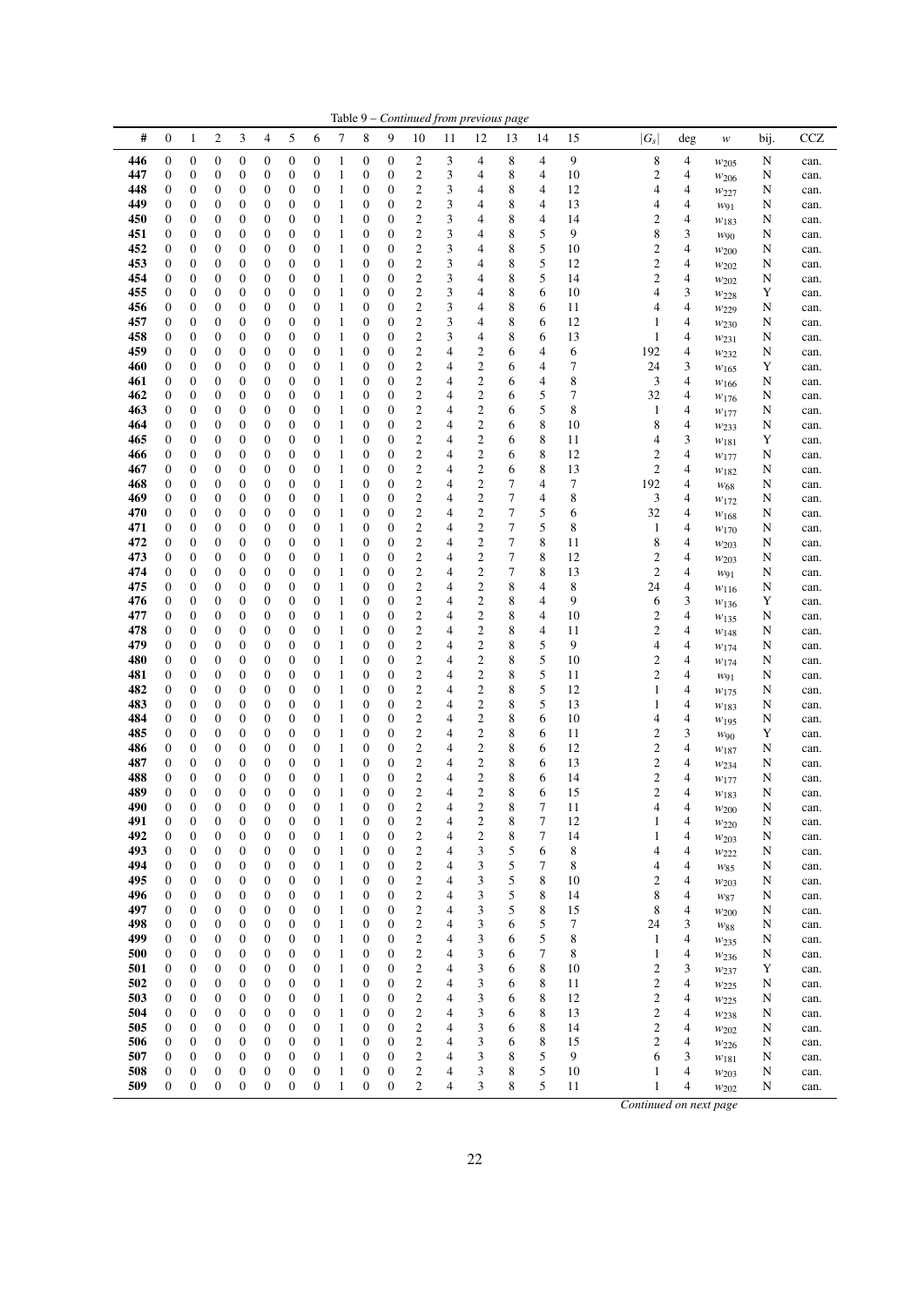|            |                       |                                      |                                      |                                      |                                      |                                      |                                      |                              |                                      |                                      |                                                    |                                  |                                  | Table 9 – Continued from previous page |                            |          |                                    |                               |                               |        |              |
|------------|-----------------------|--------------------------------------|--------------------------------------|--------------------------------------|--------------------------------------|--------------------------------------|--------------------------------------|------------------------------|--------------------------------------|--------------------------------------|----------------------------------------------------|----------------------------------|----------------------------------|----------------------------------------|----------------------------|----------|------------------------------------|-------------------------------|-------------------------------|--------|--------------|
| #          | $\boldsymbol{0}$      | 1                                    | $\overline{c}$                       | 3                                    | 4                                    | 5                                    | 6                                    | 7                            | 8                                    | 9                                    | 10                                                 | 11                               | 12                               | 13                                     | 14                         | 15       | $ G_s $                            | deg                           | $\boldsymbol{W}$              | bij.   | <b>CCZ</b>   |
| 510        | 0                     | $\boldsymbol{0}$                     | $\boldsymbol{0}$                     | $\boldsymbol{0}$                     | 0                                    | $\boldsymbol{0}$                     | 0                                    | $\mathbf{1}$                 | $\boldsymbol{0}$                     | $\boldsymbol{0}$                     | 2                                                  | 4                                | 3                                | 8                                      | 5                          | 14       | $\overline{c}$                     | 4                             | $w_{203}$                     | N      | can.         |
| 511<br>512 | 0<br>0                | $\boldsymbol{0}$<br>0                | 0<br>$\boldsymbol{0}$                | $\boldsymbol{0}$<br>$\boldsymbol{0}$ | 0<br>0                               | $\boldsymbol{0}$<br>0                | 0<br>0                               | $\mathbf{1}$<br>$\mathbf{1}$ | 0<br>0                               | $\boldsymbol{0}$<br>0                | $\mathbf{2}$<br>$\boldsymbol{2}$                   | 4<br>4                           | $\sqrt{3}$<br>3                  | 8<br>8                                 | 5<br>6                     | 15<br>10 | $\overline{c}$<br>$\mathbf{1}$     | 4<br>3                        | $w_{202}$<br>W223             | N<br>Y | can.<br>can. |
| 513        | $\boldsymbol{0}$      | 0                                    | 0                                    | $\boldsymbol{0}$                     | 0                                    | $\boldsymbol{0}$                     | 0                                    | $\mathbf{1}$                 | $\boldsymbol{0}$                     | $\boldsymbol{0}$                     | $\mathbf{2}$                                       | 4                                | 3                                | 8                                      | 6                          | 11       | $\mathfrak{2}$                     | 4                             | W224                          | N      | can.         |
| 514        | 0                     | 0                                    | 0                                    | $\boldsymbol{0}$                     | 0                                    | $\boldsymbol{0}$                     | $\boldsymbol{0}$                     | $\mathbf{1}$                 | $\boldsymbol{0}$                     | $\boldsymbol{0}$                     | $\overline{\mathbf{c}}$                            | 4                                | 3                                | 8                                      | 6                          | 12       | 1                                  | $\overline{4}$                | $w_{230}$                     | N      | can.         |
| 515<br>516 | 0<br>$\boldsymbol{0}$ | 0<br>$\boldsymbol{0}$                | 0                                    | $\boldsymbol{0}$                     | 0                                    | $\boldsymbol{0}$<br>$\boldsymbol{0}$ | 0<br>$\boldsymbol{0}$                | $\mathbf{1}$<br>$\mathbf{1}$ | 0<br>$\boldsymbol{0}$                | $\boldsymbol{0}$<br>$\boldsymbol{0}$ | $\mathbf{2}$<br>$\mathbf{2}$                       | 4<br>4                           | 3<br>3                           | 8<br>8                                 | 6<br>6                     | 13<br>14 | 1<br>1                             | 4<br>$\overline{4}$           | $w_{231}$                     | N      | can.         |
| 517        | $\boldsymbol{0}$      | 0                                    | 0<br>$\boldsymbol{0}$                | $\boldsymbol{0}$<br>$\boldsymbol{0}$ | 0<br>$\boldsymbol{0}$                | 0                                    | $\boldsymbol{0}$                     | $\mathbf{1}$                 | 0                                    | $\boldsymbol{0}$                     | $\boldsymbol{2}$                                   | 4                                | 3                                | 8                                      | 6                          | 15       | 1                                  | 4                             | W225<br>W226                  | N<br>N | can.<br>can. |
| 518        | 0                     | $\boldsymbol{0}$                     | $\boldsymbol{0}$                     | $\boldsymbol{0}$                     | $\boldsymbol{0}$                     | $\boldsymbol{0}$                     | 0                                    | $\mathbf{1}$                 | 0                                    | $\boldsymbol{0}$                     | $\mathbf{2}$                                       | 4                                | 3                                | 8                                      | $\tau$                     | 10       | $\mathfrak{2}$                     | 4                             | $w_{200}$                     | N      | can.         |
| 519        | 0                     | 0                                    | 0                                    | $\boldsymbol{0}$                     | 0                                    | 0                                    | 0                                    | $\mathbf{1}$                 | 0                                    | 0                                    | $\overline{\mathbf{c}}$                            | 4                                | 3                                | 8                                      | $\tau$                     | 12       | $\mathbf{1}$                       | 4                             | $w_{220}$                     | N      | can.         |
| 520<br>521 | 0<br>0                | 0<br>0                               | 0<br>0                               | $\boldsymbol{0}$<br>$\boldsymbol{0}$ | 0<br>0                               | $\boldsymbol{0}$<br>$\boldsymbol{0}$ | 0<br>$\boldsymbol{0}$                | $\mathbf{1}$<br>$\mathbf{1}$ | 0<br>$\boldsymbol{0}$                | $\boldsymbol{0}$<br>$\boldsymbol{0}$ | $\mathbf{2}$<br>$\overline{\mathbf{c}}$            | $\overline{4}$<br>$\overline{4}$ | 3<br>3                           | 8<br>8                                 | 7<br>$\boldsymbol{7}$      | 13<br>14 | 1<br>1                             | 4<br>$\overline{4}$           | W <sub>231</sub>              | N      | can.         |
| 522        | 0                     | 0                                    | 0                                    | $\boldsymbol{0}$                     | 0                                    | 0                                    | 0                                    | $\mathbf{1}$                 | 0                                    | 0                                    | $\boldsymbol{2}$                                   | 4                                | 3                                | 8                                      | 7                          | 15       | 1                                  | 4                             | W <sub>238</sub><br>$w_{202}$ | N<br>N | can.<br>can. |
| 523        | 0                     | $\boldsymbol{0}$                     | 0                                    | $\boldsymbol{0}$                     | 0                                    | $\boldsymbol{0}$                     | $\boldsymbol{0}$                     | $\mathbf{1}$                 | $\boldsymbol{0}$                     | $\boldsymbol{0}$                     | $\boldsymbol{2}$                                   | 4                                | 3                                | 8                                      | 12                         | 14       | 1                                  | 4                             | $w_{202}$                     | N      | can.         |
| 524        | 0                     | 0                                    | $\boldsymbol{0}$                     | $\boldsymbol{0}$                     | 0                                    | 0                                    | $\boldsymbol{0}$                     | $\mathbf{1}$                 | 0                                    | $\boldsymbol{0}$                     | $\mathbf{2}$                                       | 4                                | 3                                | 8                                      | 13                         | 14       | 1                                  | 4                             | W226                          | N      | can.         |
| 525<br>526 | 0                     | 0                                    | $\boldsymbol{0}$                     | $\boldsymbol{0}$                     | 0                                    | $\boldsymbol{0}$                     | 0                                    | $\mathbf{1}$                 | 0                                    | $\boldsymbol{0}$                     | $\boldsymbol{2}$                                   | 4                                | 6                                | 8                                      | 10                         | 12<br>13 | 4<br>1                             | 4                             | W222                          | N      | can.         |
| 527        | 0<br>0                | 0<br>0                               | $\boldsymbol{0}$<br>$\boldsymbol{0}$ | $\boldsymbol{0}$<br>$\boldsymbol{0}$ | 0<br>0                               | $\boldsymbol{0}$<br>$\boldsymbol{0}$ | $\boldsymbol{0}$<br>$\boldsymbol{0}$ | $\mathbf{1}$<br>$\mathbf{1}$ | 0<br>$\boldsymbol{0}$                | $\boldsymbol{0}$<br>$\boldsymbol{0}$ | $\overline{\mathbf{c}}$<br>$\mathbf{2}$            | 4<br>$\overline{4}$              | 6<br>6                           | 8<br>8                                 | 10<br>10                   | 14       | 3                                  | 4<br>4                        | W <sub>239</sub><br>$w_{240}$ | N<br>N | can.<br>can. |
| 528        | 0                     | 0                                    | 0                                    | $\boldsymbol{0}$                     | 0                                    | 0                                    | 0                                    | $\mathbf{1}$                 | 0                                    | $\boldsymbol{0}$                     | $\boldsymbol{2}$                                   | 4                                | 6                                | 8                                      | 10                         | 15       | 1                                  | $\overline{4}$                | W226                          | N      | can.         |
| 529        | 0                     | 0                                    | $\boldsymbol{0}$                     | $\boldsymbol{0}$                     | 0                                    | 0                                    | $\boldsymbol{0}$                     | $\mathbf{1}$                 | 0                                    | $\boldsymbol{0}$                     | $\mathbf{2}$                                       | 4                                | 6                                | 8                                      | 11                         | 13       | 4                                  | $\overline{4}$                | W <sub>239</sub>              | N      | can.         |
| 530        | 0                     | $\boldsymbol{0}$                     | $\boldsymbol{0}$                     | $\boldsymbol{0}$                     | $\boldsymbol{0}$                     | $\boldsymbol{0}$                     | $\boldsymbol{0}$                     | $\mathbf{1}$                 | $\boldsymbol{0}$                     | $\boldsymbol{0}$                     | $\overline{\mathbf{c}}$                            | 4                                | 6                                | 8                                      | 11                         | 14       | 1                                  | $\overline{\mathbf{4}}$       | $w_{241}$                     | N      | can.         |
| 531<br>532 | 0<br>0                | 0<br>$\boldsymbol{0}$                | 0<br>$\boldsymbol{0}$                | $\boldsymbol{0}$<br>$\boldsymbol{0}$ | 0<br>0                               | 0<br>$\boldsymbol{0}$                | $\boldsymbol{0}$<br>0                | $\mathbf{1}$<br>$\mathbf{1}$ | 0<br>0                               | 0<br>$\boldsymbol{0}$                | $\boldsymbol{2}$<br>$\boldsymbol{2}$               | 4<br>4                           | 7<br>$\tau$                      | 8<br>8                                 | 10<br>11                   | 12<br>13 | 4<br>4                             | $\overline{4}$<br>4           | $w_{242}$<br>W243             | N<br>N | can.<br>can. |
| 533        | 0                     | 0                                    | $\boldsymbol{0}$                     | $\boldsymbol{0}$                     | 0                                    | $\boldsymbol{0}$                     | $\boldsymbol{0}$                     | $\mathbf{1}$                 | $\boldsymbol{0}$                     | $\boldsymbol{0}$                     | $\mathbf{2}$                                       | 4                                | $\tau$                           | 8                                      | 11                         | 14       | 3                                  | $\overline{4}$                | W244                          | N      | can.         |
| 534        | 0                     | 0                                    | $\boldsymbol{0}$                     | $\boldsymbol{0}$                     | 0                                    | 0                                    | $\boldsymbol{0}$                     | $\mathbf{1}$                 | 0                                    | $\boldsymbol{0}$                     | $\mathbf{2}$                                       | 4                                | 8                                | 14                                     | 10                         | 12       | 24                                 | 4                             | $w_{81}$                      | N      | can.         |
| 535        | $\boldsymbol{0}$      | 0                                    | 0                                    | $\boldsymbol{0}$                     | 0                                    | 0                                    | 0                                    | $\mathbf{1}$                 | $\boldsymbol{0}$                     | $\boldsymbol{0}$                     | $\overline{c}$                                     | 4                                | 8                                | 14                                     | 10                         | 13       | 4                                  | $\overline{4}$                | $w_{245}$                     | N      | can.         |
| 536<br>537 | 0<br>0                | 0<br>$\boldsymbol{0}$                | $\boldsymbol{0}$<br>$\boldsymbol{0}$ | $\boldsymbol{0}$<br>$\boldsymbol{0}$ | $\boldsymbol{0}$<br>$\boldsymbol{0}$ | 0<br>$\boldsymbol{0}$                | $\boldsymbol{0}$<br>0                | $\mathbf{1}$<br>$\mathbf{1}$ | 0<br>0                               | $\boldsymbol{0}$<br>$\mathbf{1}$     | $\mathbf{2}$<br>$\overline{c}$                     | 4<br>3                           | 8<br>$\overline{4}$              | 14<br>5                                | 11<br>7                    | 13<br>6  | 24<br>1536                         | 4<br>4                        | W <sub>246</sub>              | N<br>N | can.<br>can. |
| 538        | 0                     | 0                                    | 0                                    | $\boldsymbol{0}$                     | 0                                    | 0                                    | 0                                    | $\mathbf{1}$                 | 0                                    | $\mathbf{1}$                         | $\overline{\mathbf{c}}$                            | 3                                | 4                                | 5                                      | 7                          | 8        | 24                                 | 4                             | W247<br>W248                  | N      | can.         |
| 539        | 0                     | $\boldsymbol{0}$                     | $\boldsymbol{0}$                     | $\boldsymbol{0}$                     | 0                                    | $\boldsymbol{0}$                     | $\boldsymbol{0}$                     | $\mathbf{1}$                 | 0                                    | $\mathbf{1}$                         | $\overline{\mathbf{c}}$                            | 3                                | $\overline{4}$                   | 5                                      | 8                          | 9        | 192                                | 4                             | $w_{213}$                     | N      | can.         |
| 540        | 0                     | 0                                    | 0                                    | $\boldsymbol{0}$                     | 0                                    | $\boldsymbol{0}$                     | $\boldsymbol{0}$                     | $\mathbf{1}$                 | 0                                    | $\mathbf{1}$                         | $\overline{c}$                                     | 3                                | $\overline{4}$                   | 5                                      | 8                          | 10       | 8                                  | $\overline{4}$                | W200                          | N      | can.         |
| 541<br>542 | 0<br>0                | 0<br>$\boldsymbol{0}$                | 0<br>0                               | $\boldsymbol{0}$<br>$\boldsymbol{0}$ | 0<br>0                               | 0<br>$\boldsymbol{0}$                | 0<br>0                               | $\mathbf{1}$<br>$\mathbf{1}$ | 0<br>$\boldsymbol{0}$                | $\mathbf{1}$<br>$\mathbf{1}$         | $\boldsymbol{2}$<br>$\overline{c}$                 | 3<br>3                           | 4<br>4                           | 6<br>6                                 | 5<br>5                     | 7<br>8   | 256<br>4                           | 4<br>$\overline{4}$           | W193                          | N<br>N | can.<br>can. |
| 543        | 0                     | 0                                    | $\boldsymbol{0}$                     | $\boldsymbol{0}$                     | $\boldsymbol{0}$                     | 0                                    | $\boldsymbol{0}$                     | $\mathbf{1}$                 | 0                                    | $\mathbf{1}$                         | $\overline{c}$                                     | 3                                | 4                                | 6                                      | $\tau$                     | 5        | 256                                | 4                             | W222<br>$w_{249}$             | N      | can.         |
| 544        | 0                     | 0                                    | 0                                    | $\boldsymbol{0}$                     | 0                                    | $\boldsymbol{0}$                     | 0                                    | $\mathbf{1}$                 | 0                                    | 1                                    | $\overline{\mathbf{c}}$                            | 3                                | $\overline{4}$                   | 6                                      | 7                          | 8        | 4                                  | 4                             | W <sub>250</sub>              | N      | can.         |
| 545        | 0                     | $\boldsymbol{0}$                     | $\boldsymbol{0}$                     | $\boldsymbol{0}$                     | 0                                    | $\boldsymbol{0}$                     | $\boldsymbol{0}$                     | $\mathbf{1}$                 | $\boldsymbol{0}$                     | $\mathbf{1}$                         | $\overline{c}$                                     | 3                                | 4                                | 6                                      | $\,$ 8 $\,$                | 10       | 16                                 | 4                             | W224                          | N      | can.         |
| 546<br>547 | 0<br>$\boldsymbol{0}$ | 0<br>0                               | $\boldsymbol{0}$<br>0                | $\boldsymbol{0}$<br>$\boldsymbol{0}$ | 0<br>$\boldsymbol{0}$                | $\boldsymbol{0}$<br>$\boldsymbol{0}$ | 0<br>$\boldsymbol{0}$                | $\mathbf{1}$<br>1            | 0<br>0                               | 1<br>$\mathbf{1}$                    | $\mathfrak{2}$<br>$\overline{c}$                   | 3<br>3                           | 4<br>4                           | 6<br>6                                 | $\,$ 8 $\,$<br>$\,$ 8 $\,$ | 11<br>12 | 16<br>2                            | 3<br>$\overline{4}$           | $w_{251}$                     | N<br>N | can.<br>can. |
| 548        | 0                     | 0                                    | $\boldsymbol{0}$                     | $\boldsymbol{0}$                     | 0                                    | 0                                    | $\boldsymbol{0}$                     | $\mathbf{1}$                 | 0                                    | $\mathbf{1}$                         | $\boldsymbol{2}$                                   | 3                                | 4                                | 8                                      | 5                          | 9        | 32                                 | $\overline{4}$                | $w_{241}$<br>W196             | N      | can.         |
| 549        | 0                     | $\boldsymbol{0}$                     | $\boldsymbol{0}$                     | $\boldsymbol{0}$                     | $\boldsymbol{0}$                     | $\boldsymbol{0}$                     | $\boldsymbol{0}$                     | 1                            | 0                                    | $\mathbf{1}$                         | $\overline{c}$                                     | 3                                | $\overline{4}$                   | 8                                      | 5                          | 10       | 8                                  | 4                             | W200                          | N      | can.         |
| 550        | 0                     | 0                                    | 0                                    | $\boldsymbol{0}$                     | 0                                    | 0                                    | $\boldsymbol{0}$                     | $\mathbf{1}$                 | $\boldsymbol{0}$                     | $\mathbf{1}$                         | $\overline{\mathbf{c}}$                            | 3                                | 4                                | 8                                      | 5                          | 11       | 8                                  | 4                             | W224                          | N      | can.         |
| 551<br>552 | 0<br>$\boldsymbol{0}$ | $\boldsymbol{0}$<br>$\boldsymbol{0}$ | $\boldsymbol{0}$<br>$\boldsymbol{0}$ | $\boldsymbol{0}$<br>$\boldsymbol{0}$ | 0<br>$\boldsymbol{0}$                | $\boldsymbol{0}$<br>$\boldsymbol{0}$ | $\boldsymbol{0}$<br>$\boldsymbol{0}$ | $\mathbf{1}$<br>$\mathbf{1}$ | $\boldsymbol{0}$<br>$\boldsymbol{0}$ | $\mathbf{1}$<br>$\mathbf{1}$         | $\overline{\mathbf{c}}$<br>$\overline{c}$          | 3<br>3                           | $\overline{4}$<br>$\overline{4}$ | 8<br>8                                 | 5<br>6                     | 12<br>10 | 2<br>16                            | 4<br>4                        | $w_{225}$                     | N<br>N | can.<br>can. |
| 553        | $\overline{0}$        | $\theta$                             | $\overline{0}$                       | $\theta$                             | $\theta$                             | $\overline{0}$                       | $\overline{0}$                       | 1                            | $\overline{0}$                       | $\mathbf{1}$                         | $\overline{c}$                                     | 3                                | 4                                | 8                                      | 6                          | 11       | 8                                  | 3                             | W219<br>W <sub>252</sub>      | N      | can.         |
| 554        | $\boldsymbol{0}$      | $\boldsymbol{0}$                     | 0                                    | $\boldsymbol{0}$                     | 0                                    | $\boldsymbol{0}$                     | 0                                    | $\mathbf{1}$                 | $\boldsymbol{0}$                     | $\mathbf{1}$                         | $\overline{\mathbf{c}}$                            | 3                                | 4                                | 8                                      | 6                          | 12       | $\overline{c}$                     | 4                             | W231                          | N      | can.         |
| 555        | 0                     | $\boldsymbol{0}$                     | $\boldsymbol{0}$                     | $\boldsymbol{0}$                     | $\boldsymbol{0}$                     | $\boldsymbol{0}$                     | $\boldsymbol{0}$                     | $\mathbf{1}$                 | $\boldsymbol{0}$                     | $\mathbf{1}$                         | $\boldsymbol{2}$                                   | 3                                | 4                                | 8                                      | 7                          | 11       | 16                                 | 4                             | $w_{253}$                     | N      | can.         |
| 556<br>557 | 0<br>0                | $\boldsymbol{0}$<br>0                | $\boldsymbol{0}$<br>$\boldsymbol{0}$ | $\boldsymbol{0}$<br>$\boldsymbol{0}$ | $\boldsymbol{0}$<br>0                | $\boldsymbol{0}$<br>$\boldsymbol{0}$ | $\boldsymbol{0}$<br>$\boldsymbol{0}$ | $\mathbf{1}$<br>$\mathbf{1}$ | 0<br>$\boldsymbol{0}$                | $\mathbf{1}$<br>$\mathbf{1}$         | $\overline{\mathbf{c}}$<br>$\overline{\mathbf{c}}$ | 3<br>4                           | $\overline{4}$<br>3              | 8<br>6                                 | $\boldsymbol{7}$<br>5      | 12<br>7  | $\boldsymbol{2}$<br>192            | 4<br>4                        | W254<br>W <sub>255</sub>      | N<br>N | can.<br>can. |
| 558        | 0                     | $\boldsymbol{0}$                     | $\boldsymbol{0}$                     | $\boldsymbol{0}$                     | 0                                    | $\boldsymbol{0}$                     | $\boldsymbol{0}$                     | $\mathbf{1}$                 | $\boldsymbol{0}$                     | $\mathbf{1}$                         | $\boldsymbol{2}$                                   | $\overline{4}$                   | $\sqrt{3}$                       | 6                                      | 5                          | 8        | 3                                  | 4                             | W240                          | N      | can.         |
| 559        | 0                     | $\boldsymbol{0}$                     | $\boldsymbol{0}$                     | $\boldsymbol{0}$                     | 0                                    | $\boldsymbol{0}$                     | $\boldsymbol{0}$                     | $\mathbf{1}$                 | $\boldsymbol{0}$                     | $\mathbf{1}$                         | $\overline{\mathbf{c}}$                            | 4                                | 3                                | 6                                      | $\boldsymbol{7}$           | 5        | 192                                | 4                             | $w_{256}$                     | N      | can.         |
| 560        | 0                     | $\boldsymbol{0}$                     | $\boldsymbol{0}$                     | $\boldsymbol{0}$                     | 0                                    | $\boldsymbol{0}$                     | $\boldsymbol{0}$                     | $\mathbf{1}$                 | $\boldsymbol{0}$                     | $\mathbf{1}$                         | $\boldsymbol{2}$                                   | 4                                | 3                                | 6                                      | 7                          | 8        | 3                                  | 4                             | W257                          | N      | can.         |
| 561<br>562 | 0<br>0                | $\boldsymbol{0}$<br>$\boldsymbol{0}$ | $\boldsymbol{0}$<br>$\boldsymbol{0}$ | $\boldsymbol{0}$<br>$\boldsymbol{0}$ | 0<br>$\boldsymbol{0}$                | $\boldsymbol{0}$<br>$\boldsymbol{0}$ | $\boldsymbol{0}$<br>$\boldsymbol{0}$ | $\mathbf{1}$<br>$\mathbf{1}$ | 0<br>$\boldsymbol{0}$                | $\mathbf{1}$<br>$\mathbf{1}$         | $\overline{\mathbf{c}}$<br>$\overline{c}$          | 4<br>4                           | 3<br>3                           | 6<br>6                                 | 8<br>8                     | 10<br>11 | 4<br>4                             | $\overline{\mathcal{L}}$<br>3 | W <sub>258</sub>              | N<br>N | can.<br>can. |
| 563        | 0                     | $\boldsymbol{0}$                     | $\boldsymbol{0}$                     | $\boldsymbol{0}$                     | $\boldsymbol{0}$                     | $\boldsymbol{0}$                     | $\boldsymbol{0}$                     | $\,1\,$                      | $\boldsymbol{0}$                     | $\mathbf{1}$                         | $\overline{\mathbf{c}}$                            | 4                                | 3                                | 6                                      | $\,$ 8 $\,$                | 12       | 1                                  | $\overline{\mathcal{A}}$      | $w_{259}$<br>$w_{260}$        | N      | can.         |
| 564        | 0                     | $\boldsymbol{0}$                     | $\boldsymbol{0}$                     | $\boldsymbol{0}$                     | $\boldsymbol{0}$                     | $\boldsymbol{0}$                     | $\boldsymbol{0}$                     | $\mathbf{1}$                 | $\boldsymbol{0}$                     | $\mathbf{1}$                         | $\overline{\mathbf{c}}$                            | 4                                | 3                                | 6                                      | 8                          | 13       | $\mathbf{1}$                       | 4                             | $w_{241}$                     | N      | can.         |
| 565        | 0                     | $\boldsymbol{0}$                     | $\boldsymbol{0}$                     | $\boldsymbol{0}$                     | $\boldsymbol{0}$                     | $\boldsymbol{0}$                     | $\boldsymbol{0}$                     | $\mathbf{1}$                 | $\boldsymbol{0}$                     | $\mathbf{1}$                         | $\overline{\mathbf{c}}$                            | 4                                | 3                                | 8                                      | 5                          | 9        | 24                                 | 4                             | W261                          | N      | can.         |
| 566<br>567 | 0<br>0                | $\boldsymbol{0}$<br>0                | $\boldsymbol{0}$<br>$\boldsymbol{0}$ | $\boldsymbol{0}$<br>$\boldsymbol{0}$ | 0<br>0                               | $\boldsymbol{0}$<br>$\boldsymbol{0}$ | $\boldsymbol{0}$<br>$\boldsymbol{0}$ | $\mathbf{1}$<br>$\mathbf{1}$ | $\boldsymbol{0}$<br>$\boldsymbol{0}$ | $\mathbf{1}$<br>$\mathbf{1}$         | $\overline{c}$<br>$\boldsymbol{2}$                 | 4<br>4                           | 3<br>3                           | 8<br>8                                 | 5<br>5                     | 10<br>11 | $\mathfrak{2}$<br>$\boldsymbol{2}$ | 4<br>4                        | $w_{225}$                     | N<br>N | can.<br>can. |
| 568        | 0                     | $\boldsymbol{0}$                     | $\boldsymbol{0}$                     | $\boldsymbol{0}$                     | $\boldsymbol{0}$                     | $\boldsymbol{0}$                     | $\boldsymbol{0}$                     | $\mathbf{1}$                 | 0                                    | $\mathbf{1}$                         | $\overline{c}$                                     | 4                                | 3                                | 8                                      | 6                          | 10       | 4                                  | $\overline{\mathbf{4}}$       | $w_{262}$<br>W224             | N      | can.         |
| 569        | 0                     | $\boldsymbol{0}$                     | $\boldsymbol{0}$                     | $\boldsymbol{0}$                     | $\boldsymbol{0}$                     | $\boldsymbol{0}$                     | $\boldsymbol{0}$                     | $\mathbf{1}$                 | $\boldsymbol{0}$                     | $\,1\,$                              | $\overline{\mathbf{c}}$                            | 4                                | 3                                | 8                                      | 6                          | 11       | $\boldsymbol{2}$                   | 3                             | W251                          | N      | can.         |
| 570        | 0                     | $\boldsymbol{0}$                     | $\boldsymbol{0}$                     | $\boldsymbol{0}$                     | 0                                    | $\boldsymbol{0}$                     | $\boldsymbol{0}$                     | $\mathbf{1}$                 | 0                                    | $\mathbf{1}$                         | $\overline{\mathbf{c}}$                            | 4                                | 3                                | 8                                      | 6                          | 12       | $\boldsymbol{2}$                   | 4                             | $w_{254}$                     | N      | can.         |
| 571<br>572 | $\boldsymbol{0}$<br>0 | $\boldsymbol{0}$<br>$\boldsymbol{0}$ | $\boldsymbol{0}$<br>$\boldsymbol{0}$ | $\boldsymbol{0}$<br>$\boldsymbol{0}$ | 0<br>$\boldsymbol{0}$                | $\boldsymbol{0}$<br>$\boldsymbol{0}$ | $\boldsymbol{0}$<br>$\boldsymbol{0}$ | $\mathbf{1}$<br>$\mathbf{1}$ | $\boldsymbol{0}$<br>$\boldsymbol{0}$ | $\mathbf{1}$<br>$\mathbf{1}$         | $\overline{\mathbf{c}}$<br>$\overline{\mathbf{c}}$ | 4<br>4                           | 3<br>3                           | 8<br>8                                 | 6<br>6                     | 13<br>14 | $\mathbf{2}$<br>2                  | 4<br>4                        | $w_{231}$                     | N<br>N | can.<br>can. |
| 573        | $\boldsymbol{0}$      | $\boldsymbol{0}$                     | $\boldsymbol{0}$                     | $\boldsymbol{0}$                     | $\boldsymbol{0}$                     | $\boldsymbol{0}$                     | $\boldsymbol{0}$                     | $\mathbf{1}$                 | $\boldsymbol{0}$                     | $\mathbf{1}$                         | $\mathbf{c}$                                       | 4                                | 3                                | 8                                      | 6                          | 15       | $\overline{c}$                     | 4                             | $w_{241}$<br>W241             | N      | can.         |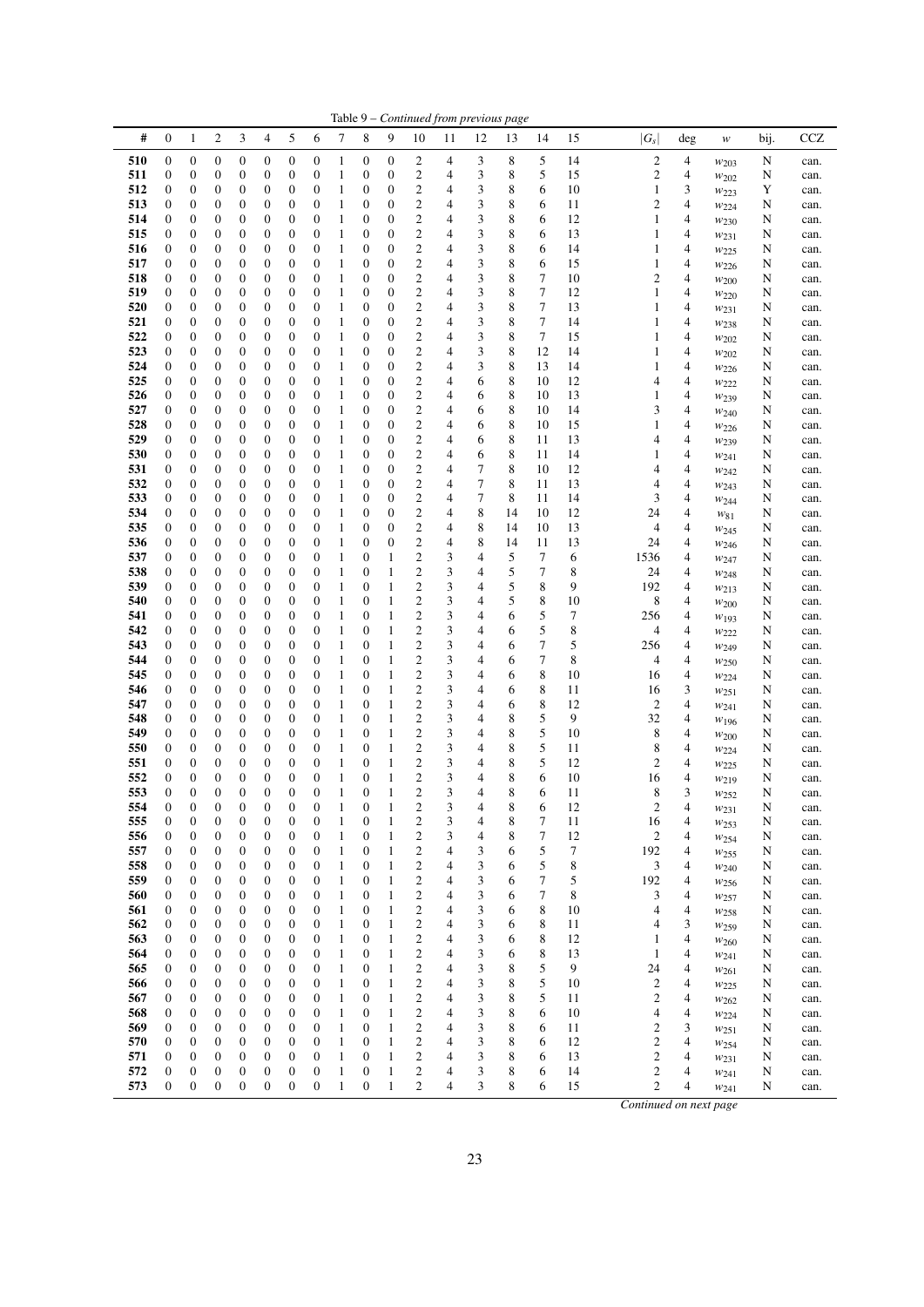|            |                                      |                                      |                                      |                                      |                                      |                                      |                                      |                              |                                      |                                      |                                             |                                  |                | Table 9 – Continued from previous page |                              |          |              |                |                                    |        |              |  |
|------------|--------------------------------------|--------------------------------------|--------------------------------------|--------------------------------------|--------------------------------------|--------------------------------------|--------------------------------------|------------------------------|--------------------------------------|--------------------------------------|---------------------------------------------|----------------------------------|----------------|----------------------------------------|------------------------------|----------|--------------|----------------|------------------------------------|--------|--------------|--|
| #          | $\boldsymbol{0}$                     | $\mathbf{1}$                         | $\overline{c}$                       | 3                                    | 4                                    | 5                                    | 6                                    | 7                            | 8                                    | 9                                    | 10                                          | 11                               | 12             | 13                                     | 14                           | 15       | $ G_s $      | deg            | $\ensuremath{W}$                   | bij.   | <b>CCZ</b>   |  |
| 574        | 0                                    | $\boldsymbol{0}$                     | $\boldsymbol{0}$                     | $\boldsymbol{0}$                     | 0                                    | $\boldsymbol{0}$                     | $\boldsymbol{0}$                     | 1                            | $\boldsymbol{0}$                     | $\mathbf{1}$                         | 2                                           | 4                                | 3              | 8                                      | 7                            | 11       | 4            | 4              | W <sub>263</sub>                   | N      | can.         |  |
| 575        | 0                                    | $\boldsymbol{0}$                     | $\mathbf{0}$                         | $\boldsymbol{0}$                     | 0                                    | $\boldsymbol{0}$                     | $\boldsymbol{0}$                     | $\mathbf{1}$                 | 0                                    | $\mathbf{1}$                         | 2                                           | 4                                | 3              | 8                                      | 7                            | 12       | 1            | 4              | W <sub>254</sub>                   | N      | can.         |  |
| 576        | 0                                    | 0                                    | $\boldsymbol{0}$                     | $\boldsymbol{0}$                     | 0                                    | $\boldsymbol{0}$                     | $\boldsymbol{0}$                     | $\mathbf{1}$                 | 0                                    | $\mathbf{1}$                         | $\overline{c}$                              | 4                                | 3              | 8                                      | 7                            | 14       | 1            | 4              | W260                               | N      | can.         |  |
| 577        | 0                                    | 0                                    | $\mathbf{0}$                         | $\boldsymbol{0}$                     | 0                                    | $\boldsymbol{0}$                     | $\boldsymbol{0}$                     | $\mathbf{1}$                 | 0                                    | 1                                    | 2                                           | 4                                | 6              | 8                                      | 10                           | 12       | 4            | 4              | W264                               | N      | can.         |  |
| 578        | $\boldsymbol{0}$                     | 0                                    | $\mathbf{0}$                         | $\boldsymbol{0}$                     | 0                                    | 0                                    | $\boldsymbol{0}$                     | $\mathbf{1}$                 | 0                                    | $\mathbf{1}$                         | $\boldsymbol{2}$                            | 4                                | 6              | 8                                      | 10                           | 13       | 1            | 4              | $w_{265}$                          | N      | can.         |  |
| 579        | $\boldsymbol{0}$                     | 0                                    | $\mathbf{0}$                         | $\boldsymbol{0}$                     | 0                                    | $\boldsymbol{0}$                     | $\boldsymbol{0}$                     | 1                            | 0                                    | $\mathbf{1}$                         | $\boldsymbol{2}$                            | 4                                | 6              | 8                                      | 10                           | 14       | 3            | 4              | W <sub>266</sub>                   | N      | can.         |  |
| 580        | $\boldsymbol{0}$                     | 0                                    | $\mathbf{0}$                         | $\boldsymbol{0}$                     | 0                                    | $\boldsymbol{0}$                     | $\mathbf{0}$                         | 1                            | $\boldsymbol{0}$                     | 1                                    | $\overline{c}$                              | 4                                | 6              | 8                                      | 10                           | 15       | 1            | 4              | W267                               | N      | can.         |  |
| 581<br>582 | 0<br>$\boldsymbol{0}$                | 0<br>$\boldsymbol{0}$                | $\boldsymbol{0}$<br>$\boldsymbol{0}$ | $\boldsymbol{0}$<br>$\boldsymbol{0}$ | 0<br>$\boldsymbol{0}$                | $\boldsymbol{0}$<br>$\boldsymbol{0}$ | $\boldsymbol{0}$<br>$\boldsymbol{0}$ | $\mathbf{1}$<br>$\mathbf{1}$ | 0<br>0                               | $\mathbf{1}$                         | $\boldsymbol{2}$<br>$\overline{\mathbf{c}}$ | 4                                | 6              | 8<br>8                                 | 11<br>11                     | 13<br>14 | 4            | 4<br>4         | W243                               | N      | can.         |  |
| 583        | $\boldsymbol{0}$                     | 0                                    | $\boldsymbol{0}$                     | $\boldsymbol{0}$                     | $\boldsymbol{0}$                     | $\boldsymbol{0}$                     | $\boldsymbol{0}$                     | $\mathbf{1}$                 | 0                                    | $\mathbf{1}$<br>1                    | $\mathfrak{2}$                              | 4<br>4                           | 6<br>6         | 8                                      | 12                           | 10       | 1<br>4       | 4              | W <sub>268</sub>                   | N<br>N | can.<br>can. |  |
| 584        | 0                                    | 0                                    | $\boldsymbol{0}$                     | $\boldsymbol{0}$                     | 0                                    | 0                                    | $\boldsymbol{0}$                     | 1                            | 0                                    | 1                                    | $\boldsymbol{2}$                            | 4                                | 6              | 8                                      | 12                           | 14       | 3            | 4              | W <sub>239</sub>                   | N      | can.         |  |
| 585        | $\boldsymbol{0}$                     | $\boldsymbol{0}$                     | $\boldsymbol{0}$                     | $\boldsymbol{0}$                     | 0                                    | $\boldsymbol{0}$                     | $\mathbf{0}$                         | $\mathbf{1}$                 | 0                                    | $\mathbf{1}$                         | $\boldsymbol{2}$                            | 4                                | 6              | 8                                      | 13                           | 11       | 4            | 4              | W260<br>W265                       | N      | can.         |  |
| 586        | 0                                    | 0                                    | $\boldsymbol{0}$                     | $\boldsymbol{0}$                     | $\boldsymbol{0}$                     | $\boldsymbol{0}$                     | $\boldsymbol{0}$                     | 1                            | 0                                    | $\mathbf{1}$                         | $\boldsymbol{2}$                            | 4                                | 8              | 14                                     | 10                           | 12       | 48           | 4              | W <sub>269</sub>                   | N      | can.         |  |
| 587        | $\boldsymbol{0}$                     | $\boldsymbol{0}$                     | $\mathbf{0}$                         | $\boldsymbol{0}$                     | 0                                    | $\boldsymbol{0}$                     | $\mathbf{0}$                         | 1                            | $\boldsymbol{0}$                     | $\mathbf{1}$                         | $\overline{\mathbf{c}}$                     | 4                                | 8              | 14                                     | 10                           | 13       | 4            | 4              | $w_{270}$                          | N      | can.         |  |
| 588        | $\boldsymbol{0}$                     | 0                                    | $\boldsymbol{0}$                     | $\boldsymbol{0}$                     | $\boldsymbol{0}$                     | $\boldsymbol{0}$                     | $\boldsymbol{0}$                     | $\mathbf{1}$                 | 0                                    | $\mathbf{1}$                         | $\overline{\mathbf{c}}$                     | 4                                | 8              | 14                                     | 11                           | 13       | 24           | 4              | W271                               | N      | can.         |  |
| 589        | 0                                    | 0                                    | $\mathbf{0}$                         | $\boldsymbol{0}$                     | 0                                    | $\boldsymbol{0}$                     | $\boldsymbol{0}$                     | $\mathbf{1}$                 | 0                                    | $\mathbf{2}$                         | 4                                           | 6                                | 8              | 10                                     | 12                           | 15       | 336          | 3              | W272                               | Y      | can.         |  |
| 590        | $\boldsymbol{0}$                     | 0                                    | $\boldsymbol{0}$                     | $\boldsymbol{0}$                     | 0                                    | 0                                    | $\boldsymbol{0}$                     | $\mathbf{1}$                 | 0                                    | $\mathbf{2}$                         | 4                                           | 6                                | 8              | 10                                     | 13                           | 15       | 192          | 4              | $w_{273}$                          | N      | can.         |  |
| 591        | 0                                    | 0                                    | $\boldsymbol{0}$                     | $\boldsymbol{0}$                     | 0                                    | $\boldsymbol{0}$                     | $\boldsymbol{0}$                     | $\mathbf{1}$                 | 0                                    | $\boldsymbol{2}$                     | 4                                           | 6                                | 8              | 10                                     | 14                           | 12       | 192          | 4              | W <sub>248</sub>                   | N      | can.         |  |
| 592        | $\boldsymbol{0}$                     | $\boldsymbol{0}$                     | $\mathbf{0}$                         | $\boldsymbol{0}$                     | 0                                    | $\mathbf{0}$                         | $\mathbf{0}$                         | 1                            | $\boldsymbol{0}$                     | $\overline{c}$                       | 4                                           | 6                                | 8              | 10                                     | 14                           | 13       | 24           | 3              | W274                               | N      | can.         |  |
| 593        | 0                                    | 0                                    | $\mathbf{0}$                         | $\boldsymbol{0}$                     | 0                                    | $\boldsymbol{0}$                     | $\boldsymbol{0}$                     | 1                            | 0                                    | 2                                    | 4                                           | 6                                | 8              | 10                                     | 15                           | 13       | 192          | 4              | W246                               | N      | can.         |  |
| 594        | 0                                    | $\boldsymbol{0}$                     | $\mathbf{0}$                         | $\boldsymbol{0}$                     | 0                                    | $\boldsymbol{0}$                     | $\boldsymbol{0}$                     | $\mathbf{1}$                 | 0                                    | $\boldsymbol{2}$                     | 4                                           | 6                                | 8              | 11                                     | 14                           | 13       | 32           | 4              | $w_{275}$                          | N      | can.         |  |
| 595        | $\boldsymbol{0}$                     | $\boldsymbol{0}$                     | $\boldsymbol{0}$                     | $\boldsymbol{0}$                     | $\boldsymbol{0}$                     | $\boldsymbol{0}$                     | $\boldsymbol{0}$                     | 1                            | 0                                    | $\boldsymbol{2}$                     | 4                                           | 6                                | 8              | 12                                     | 14                           | 10       | 96           | 4              | $w_{276}$                          | N      | can.         |  |
| 596        | 0                                    | 0                                    | $\boldsymbol{0}$                     | $\boldsymbol{0}$                     | 0                                    | $\boldsymbol{0}$                     | $\boldsymbol{0}$                     | 1                            | $\boldsymbol{0}$                     | $\boldsymbol{2}$                     | 4                                           | 6                                | 8              | 12                                     | 14                           | 11       | 12           | 3              | W277                               | N      | can.         |  |
| 597        | $\boldsymbol{0}$                     | 0                                    | $\boldsymbol{0}$                     | $\boldsymbol{0}$                     | 0                                    | 0                                    | $\boldsymbol{0}$                     | $\mathbf{1}$                 | 0                                    | $\boldsymbol{2}$                     | 4                                           | 6                                | 8              | 12                                     | 15                           | 11       | 32           | 4              | W265                               | N      | can.         |  |
| 598        | 0                                    | 0                                    | $\boldsymbol{0}$                     | $\boldsymbol{0}$                     | 0                                    | $\boldsymbol{0}$                     | $\boldsymbol{0}$                     | 1                            | 0                                    | $\boldsymbol{2}$                     | 4                                           | 7                                | 8              | 12                                     | 14                           | 11       | 24           | 4              | W278                               | N      | can.         |  |
| 599        | $\boldsymbol{0}$                     | 0                                    | $\mathbf{0}$                         | $\boldsymbol{0}$                     | 0                                    | $\boldsymbol{0}$                     | $\mathbf{0}$                         | $\mathbf{1}$                 | 0                                    | $\overline{\mathbf{c}}$              | 4                                           | 8                                | 6              | 12                                     | 14                           | 10       | 168          | 4              | W279                               | N      | can.         |  |
| 600        | 0                                    | $\boldsymbol{0}$                     | $\boldsymbol{0}$                     | $\boldsymbol{0}$                     | 0                                    | $\boldsymbol{0}$                     | $\boldsymbol{0}$                     | $\mathbf{1}$                 | 0                                    | 2                                    | 4                                           | 8                                | 6              | 12                                     | 14                           | 11       | 21           | 3              | W <sub>280</sub>                   | N      | can.         |  |
| 601        | 0                                    | $\boldsymbol{0}$                     | $\boldsymbol{0}$                     | $\boldsymbol{0}$                     | $\boldsymbol{0}$                     | $\boldsymbol{0}$                     | $\boldsymbol{0}$                     | $\mathbf{1}$                 | 0                                    | $\mathfrak{2}$                       | 4                                           | 8                                | 6              | 12                                     | 15                           | 11       | 24           | 4              | W281                               | N      | can.         |  |
| 602        | $\boldsymbol{0}$                     | 0                                    | $\boldsymbol{0}$                     | $\boldsymbol{0}$                     | $\boldsymbol{0}$                     | $\boldsymbol{0}$                     | 1                                    | $\mathbf{1}$                 | 0                                    | $\boldsymbol{0}$                     | $\boldsymbol{2}$                            | $\overline{c}$                   | 4              | 4                                      | 7                            | 7        | 172032       | $\overline{c}$ | W78                                | Y      | can.         |  |
| 603        | 0                                    | 0                                    | $\mathbf{0}$                         | $\boldsymbol{0}$                     | 0                                    | $\boldsymbol{0}$                     | 1                                    | $\mathbf{1}$                 | 0                                    | $\boldsymbol{0}$                     | 2                                           | 2                                | 4              | 4                                      | 7                            | 8        | 1344         | 4              | $W_{79}$                           | N      | can.         |  |
| 604        | $\boldsymbol{0}$<br>$\boldsymbol{0}$ | 0                                    | $\boldsymbol{0}$                     | $\boldsymbol{0}$                     | 0<br>$\boldsymbol{0}$                | $\boldsymbol{0}$                     | 1                                    | $\mathbf{1}$                 | $\boldsymbol{0}$                     | $\boldsymbol{0}$<br>$\boldsymbol{0}$ | $\boldsymbol{2}$<br>$\mathfrak{2}$          | $\overline{c}$<br>$\overline{c}$ | 4              | 4                                      | 8<br>8                       | 8<br>9   | 21504<br>384 | 3<br>4         | W <sub>282</sub>                   | Y      | can.         |  |
| 605<br>606 | $\boldsymbol{0}$                     | $\boldsymbol{0}$<br>$\boldsymbol{0}$ | $\boldsymbol{0}$<br>$\mathbf{0}$     | $\boldsymbol{0}$<br>$\boldsymbol{0}$ | 0                                    | $\boldsymbol{0}$<br>$\boldsymbol{0}$ | 1<br>1                               | $\mathbf{1}$<br>1            | 0<br>$\boldsymbol{0}$                | $\boldsymbol{0}$                     | $\overline{c}$                              | $\overline{c}$                   | 4<br>4         | 4<br>5                                 | 4                            | 5        | 1024         | 3              | W76                                | N      | can.         |  |
| 607        | 0                                    | 0                                    | $\boldsymbol{0}$                     | $\boldsymbol{0}$                     | 0                                    | $\boldsymbol{0}$                     | 1                                    | $\mathbf{1}$                 | 0                                    | $\boldsymbol{0}$                     | $\overline{\mathbf{c}}$                     | $\overline{\mathbf{c}}$          | 4              | 5                                      | 4                            | 6        | 256          | 4              | $w_{51}$                           | N<br>N | can.<br>can. |  |
| 608        | 0                                    | $\boldsymbol{0}$                     | $\boldsymbol{0}$                     | $\boldsymbol{0}$                     | 0                                    | $\boldsymbol{0}$                     | 1                                    | 1                            | 0                                    | $\boldsymbol{0}$                     | $\mathbf{2}$                                | $\overline{c}$                   | 4              | 5                                      | 4                            | 8        | 32           | 4              | W <sub>67</sub><br>W <sub>69</sub> | N      | can.         |  |
| 609        | $\boldsymbol{0}$                     | 0                                    | $\boldsymbol{0}$                     | $\boldsymbol{0}$                     | 0                                    | 0                                    | 1                                    | $\mathbf{1}$                 | 0                                    | $\boldsymbol{0}$                     | $\overline{c}$                              | $\overline{c}$                   | 4              | 5                                      | 6                            | 7        | 1024         | 3              | W80                                | N      | can.         |  |
| 610        | 0                                    | 0                                    | $\boldsymbol{0}$                     | $\boldsymbol{0}$                     | 0                                    | $\boldsymbol{0}$                     | 1                                    | $\mathbf{1}$                 | $\boldsymbol{0}$                     | $\boldsymbol{0}$                     | $\overline{\mathbf{c}}$                     | $\overline{\mathbf{c}}$          | 4              | 5                                      | 6                            | 8        | 32           | 4              | W81                                | N      | can.         |  |
| 611        | $\boldsymbol{0}$                     | $\boldsymbol{0}$                     | $\mathbf{0}$                         | $\boldsymbol{0}$                     | 0                                    | $\boldsymbol{0}$                     | 1                                    | 1                            | $\boldsymbol{0}$                     | $\boldsymbol{0}$                     | $\overline{c}$                              | $\mathbf{2}$                     | 4              | 5                                      | 8                            | 9        | 256          | 3              | $W_{86}$                           | N      | can.         |  |
| 612        | 0                                    | 0                                    | $\mathbf{0}$                         | $\boldsymbol{0}$                     | 0                                    | $\boldsymbol{0}$                     | 1                                    | $\mathbf{1}$                 | 0                                    | $\boldsymbol{0}$                     | $\overline{\mathbf{c}}$                     | $\overline{c}$                   | 4              | 5                                      | 8                            | 10       | 128          | 4              | W87                                | N      | can.         |  |
| 613        | 0                                    | $\boldsymbol{0}$                     | $\mathbf{0}$                         | $\boldsymbol{0}$                     | 0                                    | $\boldsymbol{0}$                     | 1                                    | $\mathbf{1}$                 | 0                                    | $\boldsymbol{0}$                     | $\overline{c}$                              | $\overline{c}$                   | 4              | 5                                      | 8                            | 12       | 32           | 4              | W87                                | N      | can.         |  |
| 614        | $\boldsymbol{0}$                     | $\boldsymbol{0}$                     | $\boldsymbol{0}$                     | $\boldsymbol{0}$                     | $\boldsymbol{0}$                     | $\boldsymbol{0}$                     | 1                                    | $\mathbf{1}$                 | 0                                    | $\boldsymbol{0}$                     | $\overline{c}$                              | $\overline{c}$                   | 4              | 8                                      | 4                            | 8        | 128          | 3              | W77                                | N      | can.         |  |
| 615        | 0                                    | 0                                    | $\boldsymbol{0}$                     | $\boldsymbol{0}$                     | $\boldsymbol{0}$                     | $\boldsymbol{0}$                     | 1                                    | $\mathbf{1}$                 | 0                                    | $\boldsymbol{0}$                     | $\boldsymbol{2}$                            | $\overline{c}$                   | 4              | 8                                      | 4                            | 9        | 64           | 4              | $w_{73}$                           | N      | can.         |  |
| 616        | $\boldsymbol{0}$                     | 0                                    | $\boldsymbol{0}$                     | $\boldsymbol{0}$                     | $\boldsymbol{0}$                     | $\boldsymbol{0}$                     | 1                                    | $\mathbf{1}$                 | $\boldsymbol{0}$                     | $\boldsymbol{0}$                     | $\mathfrak{2}$                              | $\overline{c}$                   | 4              | 8                                      | 4                            | 11       | 64           | 4              | W83                                | N      | can.         |  |
| 617        | $\boldsymbol{0}$                     | $\overline{0}$                       | $\overline{0}$                       | $\mathbf{0}$                         | $\boldsymbol{0}$                     | $\mathbf{0}$                         | 1                                    | $\mathbf{1}$                 | $\overline{0}$                       | $\overline{0}$                       | $\overline{c}$                              | $\overline{c}$                   | 4              | 8                                      | 4                            | 12       | 16           | 4              | W147                               | N      | can.         |  |
| 618        | $\boldsymbol{0}$                     | $\boldsymbol{0}$                     | $\boldsymbol{0}$                     | $\boldsymbol{0}$                     | $\boldsymbol{0}$                     | $\boldsymbol{0}$                     | 1                                    | 1                            | $\boldsymbol{0}$                     | $\boldsymbol{0}$                     | $\overline{\mathbf{c}}$                     | $\overline{c}$                   |                | 8                                      | 7                            | 11       | 384          | 3              | W283                               | Y      | can.         |  |
| 619        | 0                                    | $\boldsymbol{0}$                     | $\boldsymbol{0}$                     | $\boldsymbol{0}$                     | $\boldsymbol{0}$                     | $\boldsymbol{0}$                     | 1                                    | 1                            | $\boldsymbol{0}$                     | $\boldsymbol{0}$                     | 2                                           | $\boldsymbol{2}$                 | 4              | 8                                      | 7                            | 12       | 48           | 4              | W <sub>269</sub>                   | N      | can.         |  |
| 620        | $\boldsymbol{0}$                     | $\boldsymbol{0}$                     | $\boldsymbol{0}$                     | $\boldsymbol{0}$                     | $\boldsymbol{0}$                     | $\boldsymbol{0}$                     | 1                                    | $\mathbf{1}$                 | $\boldsymbol{0}$                     | $\boldsymbol{0}$                     | $\overline{c}$                              | 3                                | 2              | 3                                      | 2                            | 3        | 9216         | 4              | W99                                | N      | can.         |  |
| 621        | $\boldsymbol{0}$                     | $\boldsymbol{0}$                     | $\boldsymbol{0}$                     | $\boldsymbol{0}$                     | $\boldsymbol{0}$                     | $\boldsymbol{0}$                     | $\mathbf{1}$                         | $\mathbf{1}$                 | $\boldsymbol{0}$                     | $\boldsymbol{0}$                     | $\overline{c}$                              | 3                                | 2              | 3                                      | 2                            | 4        | 128          | 4              | W103                               | N      | can.         |  |
| 622        | 0                                    | 0                                    | $\boldsymbol{0}$                     | $\boldsymbol{0}$                     | 0                                    | 0                                    | $\mathbf{1}$                         | $\mathbf{1}$                 | 0                                    | $\boldsymbol{0}$                     | $\overline{\mathbf{c}}$                     | 3                                | 2              | 3                                      | 4                            | 5        | 512          | 4              | $w_{152}$                          | N      | can.         |  |
| 623        | $\boldsymbol{0}$                     | 0                                    | $\boldsymbol{0}$                     | $\boldsymbol{0}$                     | $\boldsymbol{0}$                     | $\boldsymbol{0}$                     | 1                                    | $\mathbf{1}$                 | 0                                    | $\boldsymbol{0}$                     | $\overline{c}$                              | 3                                | 2              | 3                                      | 4                            | 6        | 256          | 4              | $w_{153}$                          | N      | can.         |  |
| 624        | 0                                    | 0                                    | $\boldsymbol{0}$                     | $\boldsymbol{0}$                     | $\boldsymbol{0}$                     | $\boldsymbol{0}$                     | $\mathbf{1}$                         | $\mathbf{1}$                 | $\boldsymbol{0}$                     | $\boldsymbol{0}$                     | $\overline{\mathbf{c}}$                     | 3                                | 2              | 3                                      | 4                            | 8        | 64           | 4              | W154                               | N      | can.         |  |
| 625        | $\boldsymbol{0}$                     | $\boldsymbol{0}$                     | $\mathbf{0}$                         | $\boldsymbol{0}$                     | $\boldsymbol{0}$                     | $\boldsymbol{0}$                     | 1                                    | $\mathbf{1}$                 | $\boldsymbol{0}$                     | $\boldsymbol{0}$                     | $\overline{c}$                              | 3                                | 2              | 4                                      | 2                            | 4        | 64           | 4              | $w_{112}$                          | N      | can.         |  |
| 626        | $\boldsymbol{0}$                     | 0                                    | $\boldsymbol{0}$<br>$\boldsymbol{0}$ | $\boldsymbol{0}$<br>$\boldsymbol{0}$ | $\boldsymbol{0}$<br>$\boldsymbol{0}$ | $\boldsymbol{0}$                     | $\mathbf{1}$                         | $\mathbf{1}$<br>$\mathbf{1}$ | $\boldsymbol{0}$<br>$\boldsymbol{0}$ | $\boldsymbol{0}$<br>$\boldsymbol{0}$ | $\overline{\mathbf{c}}$                     | 3<br>3                           | 2<br>2         | 4<br>4                                 | $\overline{\mathbf{c}}$<br>2 | 5<br>6   | 64           | 3              | $w_{62}$                           | N      | can.         |  |
| 627<br>628 | 0<br>0                               | $\boldsymbol{0}$<br>$\boldsymbol{0}$ | $\boldsymbol{0}$                     | $\boldsymbol{0}$                     | $\boldsymbol{0}$                     | $\boldsymbol{0}$<br>$\boldsymbol{0}$ | $\mathbf{1}$<br>$\mathbf{1}$         | $\mathbf{1}$                 | $\boldsymbol{0}$                     | $\boldsymbol{0}$                     | $\sqrt{2}$<br>$\overline{c}$                | 3                                | 2              | 4                                      | 2                            | 8        | 32<br>8      | 4<br>4         | $w_{114}$                          | N<br>N | can.         |  |
| 629        | 0                                    | $\boldsymbol{0}$                     | $\boldsymbol{0}$                     | $\boldsymbol{0}$                     | $\boldsymbol{0}$                     | $\boldsymbol{0}$                     | $\mathbf{1}$                         | $\mathbf{1}$                 | 0                                    | $\boldsymbol{0}$                     | $\overline{\mathbf{c}}$                     | 3                                | 2              | 4                                      | 4                            | 5        | 128          | 4              | W129                               | N      | can.         |  |
| 630        | $\boldsymbol{0}$                     | $\boldsymbol{0}$                     | $\boldsymbol{0}$                     | $\boldsymbol{0}$                     | $\boldsymbol{0}$                     | $\boldsymbol{0}$                     | $\mathbf{1}$                         | $\mathbf{1}$                 | $\boldsymbol{0}$                     | $\boldsymbol{0}$                     | $\overline{\mathbf{c}}$                     | 3                                | 2              | 4                                      | 4                            | 6        | 16           | 4              | W153                               | N      | can.<br>can. |  |
| 631        | 0                                    | $\boldsymbol{0}$                     | $\boldsymbol{0}$                     | $\boldsymbol{0}$                     | $\boldsymbol{0}$                     | $\boldsymbol{0}$                     | $\mathbf{1}$                         | $\,1$                        | $\boldsymbol{0}$                     | $\boldsymbol{0}$                     | $\overline{\mathbf{c}}$                     | 3                                | 2              | 4                                      | 4                            | 8        | 4            | 4              | W <sub>168</sub>                   | N      | can.         |  |
| 632        | 0                                    | $\boldsymbol{0}$                     | $\mathbf{0}$                         | $\boldsymbol{0}$                     | $\boldsymbol{0}$                     | $\boldsymbol{0}$                     | $\mathbf{1}$                         | $\mathbf{1}$                 | $\boldsymbol{0}$                     | $\boldsymbol{0}$                     | $\boldsymbol{2}$                            | 3                                | 2              | 4                                      | 6                            | 7        | 64           | 4              | W <sub>169</sub><br>W193           | N      | can.         |  |
| 633        | 0                                    | $\boldsymbol{0}$                     | $\boldsymbol{0}$                     | $\boldsymbol{0}$                     | $\boldsymbol{0}$                     | $\boldsymbol{0}$                     | $\mathbf{1}$                         | $\mathbf{1}$                 | 0                                    | $\boldsymbol{0}$                     | $\sqrt{2}$                                  | 3                                | 2              | 4                                      | 6                            | 8        | 4            | 4              | W215                               | N      | can.         |  |
| 634        | 0                                    | 0                                    | $\boldsymbol{0}$                     | $\boldsymbol{0}$                     | $\boldsymbol{0}$                     | $\boldsymbol{0}$                     | 1                                    | $\mathbf{1}$                 | 0                                    | $\boldsymbol{0}$                     | $\mathbf{2}$                                | 3                                | 2              | 4                                      | 8                            | 9        | 16           | 4              | $w_{195}$                          | N      | can.         |  |
| 635        | $\boldsymbol{0}$                     | $\boldsymbol{0}$                     | $\mathbf{0}$                         | $\boldsymbol{0}$                     | $\boldsymbol{0}$                     | $\boldsymbol{0}$                     | $\mathbf{1}$                         | $\mathbf{1}$                 | $\boldsymbol{0}$                     | $\boldsymbol{0}$                     | $\overline{c}$                              | 3                                | 2              | 4                                      | 8                            | 10       | 8            | 4              | $w_{177}$                          | N      | can.         |  |
| 636        | 0                                    | $\boldsymbol{0}$                     | $\boldsymbol{0}$                     | $\boldsymbol{0}$                     | $\boldsymbol{0}$                     | $\boldsymbol{0}$                     | $\,1$                                | $\,1$                        | $\boldsymbol{0}$                     | $\boldsymbol{0}$                     | $\overline{c}$                              | 3                                | 2              | 4                                      | 8                            | 12       | 8            | 4              | W183                               | N      | can.         |  |
| 637        | $\boldsymbol{0}$                     | $\boldsymbol{0}$                     | $\boldsymbol{0}$                     | $\boldsymbol{0}$                     | $\boldsymbol{0}$                     | $\boldsymbol{0}$                     | $\mathbf{1}$                         | $\mathbf{1}$                 | $\boldsymbol{0}$                     | $\boldsymbol{0}$                     | $\overline{c}$                              | 3                                | $\overline{c}$ | 4                                      | 8                            | 14       | 16           | 4              | W205                               | N      | can.         |  |
|            |                                      |                                      |                                      |                                      |                                      |                                      |                                      |                              |                                      |                                      |                                             |                                  |                |                                        |                              |          |              |                |                                    |        |              |  |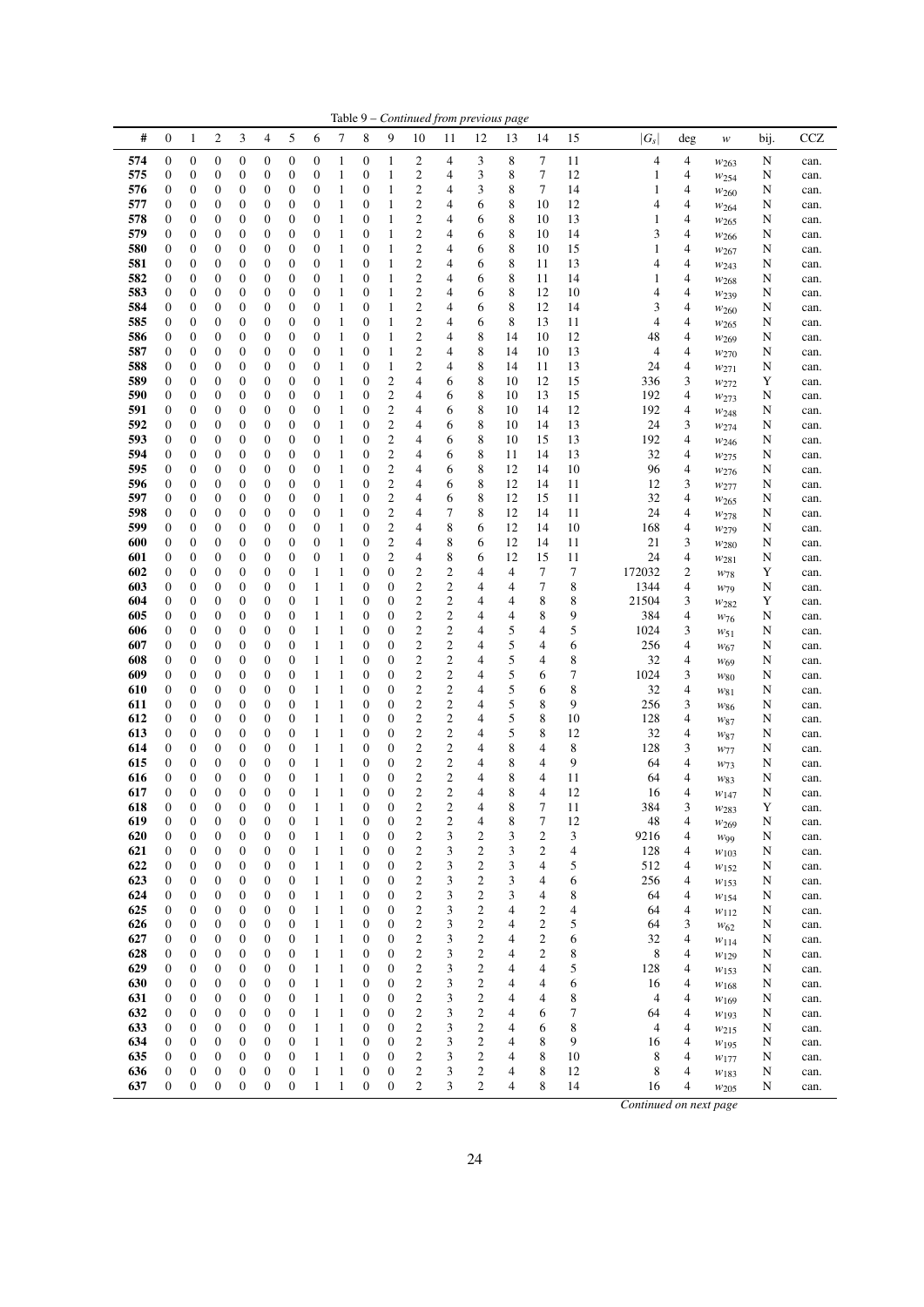|            |                                      |                                      |                                      |                                      |                                      |                                      |                              |                              |                                      |                       |                                             |                | Table 9 - Continued from previous page |        |                         |          |                |                     |                               |        |              |
|------------|--------------------------------------|--------------------------------------|--------------------------------------|--------------------------------------|--------------------------------------|--------------------------------------|------------------------------|------------------------------|--------------------------------------|-----------------------|---------------------------------------------|----------------|----------------------------------------|--------|-------------------------|----------|----------------|---------------------|-------------------------------|--------|--------------|
| #          | 0                                    | 1                                    | 2                                    | 3                                    | 4                                    | 5                                    | 6                            | 7                            | 8                                    | 9                     | 10                                          | 11             | 12                                     | 13     | 14                      | 15       | $ G_s $        | deg                 | $\boldsymbol{W}$              | bij.   | CCZ          |
| 638        | $\boldsymbol{0}$                     | $\boldsymbol{0}$                     | $\boldsymbol{0}$                     | $\boldsymbol{0}$                     | $\boldsymbol{0}$                     | $\boldsymbol{0}$                     | 1                            | $\mathbf{1}$                 | $\boldsymbol{0}$                     | 0                     | $\overline{c}$                              | 3              | 2                                      | 4      | 8                       | 15       | 16             | 3                   | $w_{90}$                      | N      | can.         |
| 639        | $\boldsymbol{0}$                     | $\boldsymbol{0}$                     | 0                                    | 0                                    | $\boldsymbol{0}$                     | 0                                    | $\mathbf{1}$                 | 1                            | $\boldsymbol{0}$                     | 0                     | $\overline{\mathbf{c}}$                     | 3              | 4                                      | 5      | 6                       | 8        | 32             | 4                   | W <sub>248</sub>              | N      | can.         |
| 640<br>641 | 0<br>$\boldsymbol{0}$                | $\boldsymbol{0}$<br>$\boldsymbol{0}$ | 0<br>$\boldsymbol{0}$                | 0<br>0                               | $\boldsymbol{0}$<br>$\boldsymbol{0}$ | 0<br>0                               | 1<br>$\mathbf{1}$            | 1<br>$\mathbf{1}$            | $\mathbf{0}$<br>$\boldsymbol{0}$     | 0<br>0                | $\boldsymbol{2}$<br>$\overline{\mathbf{c}}$ | 3<br>3         | 4<br>4                                 | 5<br>5 | 8<br>8                  | 9<br>10  | 384<br>32      | 4<br>4              | W284<br>W224                  | N<br>N | can.<br>can. |
| 642        | $\mathbf{0}$                         | $\boldsymbol{0}$                     | $\mathbf{0}$                         | 0                                    | $\boldsymbol{0}$                     | 0                                    | 1                            | 1                            | $\mathbf{0}$                         | 0                     | $\mathbf{2}$                                | 3              | 4                                      | 5      | 8                       | 14       | 64             | 4                   | $w_{224}$                     | N      | can.         |
| 643        | $\mathbf{0}$                         | $\boldsymbol{0}$                     | 0                                    | 0                                    | $\boldsymbol{0}$                     | 0                                    | $\mathbf{1}$                 | 1                            | $\boldsymbol{0}$                     | 0                     | $\overline{c}$                              | 3              | 4                                      | 6      | 4                       | 6        | 128            | 4                   | $w_{193}$                     | N      | can.         |
| 644        | $\boldsymbol{0}$                     | $\boldsymbol{0}$                     | 0                                    | $\boldsymbol{0}$                     | $\boldsymbol{0}$                     | $\boldsymbol{0}$                     | 1                            | $\mathbf{1}$                 | $\boldsymbol{0}$                     | 0                     | $\boldsymbol{2}$                            | 3              | 4                                      | 6      | 4                       | 7        | 128            | 3                   | W84                           | N      | can.         |
| 645        | $\mathbf{0}$                         | $\boldsymbol{0}$                     | $\boldsymbol{0}$                     | 0                                    | $\boldsymbol{0}$                     | 0                                    | 1                            | $\mathbf{1}$                 | 0                                    | 0                     | $\mathbf{2}$                                | 3              | 4                                      | 6      | 4                       | 8        | 4              | $\overline{4}$      | W222                          | N      | can.         |
| 646<br>647 | 0<br>0                               | $\boldsymbol{0}$<br>$\boldsymbol{0}$ | 0<br>0                               | 0<br>0                               | $\boldsymbol{0}$<br>$\boldsymbol{0}$ | 0<br>0                               | $\mathbf{1}$<br>1            | $\mathbf{1}$<br>1            | $\boldsymbol{0}$<br>$\mathbf{0}$     | 0<br>0                | $\boldsymbol{2}$<br>$\overline{c}$          | 3<br>3         | 4<br>4                                 | 6<br>6 | 8<br>8                  | 10<br>11 | 64<br>64       | $\overline{4}$<br>3 | $w_{224}$<br>$w_{251}$        | N<br>N | can.<br>can. |
| 648        | 0                                    | $\boldsymbol{0}$                     | $\mathbf{0}$                         | 0                                    | $\boldsymbol{0}$                     | 0                                    | $\mathbf{1}$                 | $\mathbf{1}$                 | $\boldsymbol{0}$                     | 0                     | $\overline{c}$                              | 3              | 4                                      | 6      | 8                       | 12       | 8              | 4                   | W241                          | N      | can.         |
| 649        | $\mathbf{0}$                         | $\boldsymbol{0}$                     | 0                                    | $\boldsymbol{0}$                     | $\boldsymbol{0}$                     | 0                                    | $\mathbf{1}$                 | 1                            | $\boldsymbol{0}$                     | 0                     | $\overline{c}$                              | 3              | 4                                      | 8      | 4                       | 8        | 32             | 4                   | W205                          | N      | can.         |
| 650        | $\boldsymbol{0}$                     | 0                                    | 0                                    | 0                                    | $\boldsymbol{0}$                     | 0                                    | 1                            | 1                            | 0                                    | 0                     | $\overline{\mathbf{c}}$                     | 3              | 4                                      | 8      | 4                       | 9        | 32             | 3                   | $W_{90}$                      | N      | can.         |
| 651        | $\boldsymbol{0}$                     | $\boldsymbol{0}$                     | 0                                    | $\boldsymbol{0}$                     | $\boldsymbol{0}$                     | $\boldsymbol{0}$                     | $\mathbf{1}$                 | $\mathbf{1}$                 | $\boldsymbol{0}$                     | 0                     | $\overline{c}$                              | 3              | 4                                      | 8      | 4                       | 10       | 8              | 4                   | $w_{200}$                     | N      | can.         |
| 652<br>653 | $\mathbf{0}$<br>0                    | $\boldsymbol{0}$<br>0                | $\mathbf{0}$<br>0                    | 0<br>0                               | $\boldsymbol{0}$<br>$\boldsymbol{0}$ | 0<br>0                               | 1<br>1                       | 1<br>$\mathbf{1}$            | $\mathbf{0}$<br>$\boldsymbol{0}$     | 0<br>0                | $\overline{2}$<br>$\overline{\mathbf{c}}$   | 3<br>3         | 4<br>4                                 | 8<br>8 | 4<br>4                  | 12<br>14 | 8<br>8         | $\overline{4}$<br>4 | W202<br>W202                  | N<br>N | can.<br>can. |
| 654        | $\mathbf{0}$                         | $\boldsymbol{0}$                     | $\mathbf{0}$                         | 0                                    | $\boldsymbol{0}$                     | 0                                    | $\mathbf{1}$                 | 1                            | $\mathbf{0}$                         | 0                     | $\overline{c}$                              | 3              | 4                                      | 8      | 6                       | 10       | 32             | 4                   | W <sub>229</sub>              | N      | can.         |
| 655        | $\mathbf{0}$                         | $\boldsymbol{0}$                     | $\mathbf{0}$                         | 0                                    | $\boldsymbol{0}$                     | 0                                    | 1                            | $\mathbf{1}$                 | $\boldsymbol{0}$                     | 0                     | $\overline{\mathbf{c}}$                     | 3              | 4                                      | 8      | 6                       | 11       | 32             | 3                   | $w_{252}$                     | N      | can.         |
| 656        | $\boldsymbol{0}$                     | $\boldsymbol{0}$                     | 0                                    | 0                                    | $\boldsymbol{0}$                     | 0                                    | $\mathbf{1}$                 | $\mathbf{1}$                 | $\boldsymbol{0}$                     | 0                     | $\boldsymbol{2}$                            | 3              | 4                                      | 8      | 6                       | 12       |                | 4<br>4              | W <sub>239</sub>              | N      | can.         |
| 657        | $\mathbf{0}$                         | $\boldsymbol{0}$                     | 0                                    | 0                                    | $\boldsymbol{0}$                     | $\boldsymbol{0}$                     | $\mathbf{1}$                 | $\mathbf{1}$                 | $\boldsymbol{0}$                     | 0                     | $\boldsymbol{2}$                            | 4              | $\overline{c}$                         | 4      | 2                       | 4        | 192            | $\overline{4}$      | $w_{111}$                     | N      | can.         |
| 658<br>659 | 0<br>$\mathbf{0}$                    | $\boldsymbol{0}$<br>$\boldsymbol{0}$ | 0<br>$\boldsymbol{0}$                | 0<br>0                               | $\boldsymbol{0}$<br>$\boldsymbol{0}$ | $\boldsymbol{0}$<br>0                | 1<br>$\mathbf{1}$            | 1<br>1                       | $\boldsymbol{0}$<br>$\boldsymbol{0}$ | 0<br>0                | $\boldsymbol{2}$<br>$\boldsymbol{2}$        | 4<br>4         | $\overline{c}$<br>$\overline{c}$       | 4<br>4 | 2<br>2                  | 5<br>6   | 64<br>32       | 4<br>$\overline{4}$ | $W_{52}$<br>$w_{114}$         | N<br>N | can.<br>can. |
| 660        | $\boldsymbol{0}$                     | $\boldsymbol{0}$                     | $\mathbf{0}$                         | 0                                    | $\boldsymbol{0}$                     | 0                                    | 1                            | $\mathbf{1}$                 | $\boldsymbol{0}$                     | 0                     | $\boldsymbol{2}$                            | 4              | $\overline{\mathbf{c}}$                | 4      | 2                       | 7        | 32             | 4                   | W186                          | N      | can.         |
| 661        | $\mathbf{0}$                         | $\boldsymbol{0}$                     | $\mathbf{0}$                         | 0                                    | $\boldsymbol{0}$                     | 0                                    | 1                            | 1                            | $\mathbf{0}$                         | 0                     | $\mathbf{2}$                                | 4              | $\mathbf{2}$                           | 4      | $\overline{c}$          | 8        | 4              | 4                   | W204                          | N      | can.         |
| 662        | $\mathbf{0}$                         | $\boldsymbol{0}$                     | 0                                    | 0                                    | $\boldsymbol{0}$                     | 0                                    | $\mathbf{1}$                 | $\mathbf{1}$                 | 0                                    | 0                     | $\boldsymbol{2}$                            | 4              | $\overline{\mathbf{c}}$                | 4      | 6                       | 8        | 16             | 4                   | $W$ 189                       | N      | can.         |
| 663        | $\boldsymbol{0}$                     | $\boldsymbol{0}$                     | 0                                    | $\boldsymbol{0}$                     | $\boldsymbol{0}$                     | 0                                    | 1                            | 1                            | $\boldsymbol{0}$                     | 0                     | $\overline{\mathbf{c}}$                     | 4              | $\overline{\mathbf{c}}$                | 4      | 7                       | 8        | 16             | 4                   | $w_{221}$                     | N      | can.         |
| 664<br>665 | $\mathbf{0}$<br>$\mathbf{0}$         | $\boldsymbol{0}$<br>$\mathbf{0}$     | $\mathbf{0}$<br>$\boldsymbol{0}$     | 0<br>0                               | $\boldsymbol{0}$<br>$\boldsymbol{0}$ | 0<br>$\boldsymbol{0}$                | 1<br>1                       | 1<br>$\mathbf{1}$            | $\boldsymbol{0}$<br>$\boldsymbol{0}$ | 0<br>0                | $\mathbf{2}$<br>$\overline{c}$              | 4<br>4         | $\mathbf{2}$<br>$\mathbf{2}$           | 4<br>4 | 8<br>8                  | 10<br>14 | 8<br>32        | $\overline{4}$<br>4 | W206<br>W213                  | N<br>N | can.<br>can. |
| 666        | 0                                    | 0                                    | 0                                    | 0                                    | $\boldsymbol{0}$                     | 0                                    | 1                            | 1                            | $\mathbf{0}$                         | 0                     | $\overline{c}$                              | 4              | $\mathbf{2}$                           | 4      | 8                       | 15       | 32             | 4                   | W87                           | N      | can.         |
| 667        | 0                                    | $\boldsymbol{0}$                     | $\boldsymbol{0}$                     | 0                                    | $\boldsymbol{0}$                     | 0                                    | 1                            | $\mathbf{1}$                 | $\mathbf{0}$                         | 0                     | $\overline{\mathbf{c}}$                     | 4              | $\overline{\mathbf{c}}$                | 5      | 2                       | 6        | 16             | 4                   | $W_{68}$                      | N      | can.         |
| 668        | $\mathbf{0}$                         | $\boldsymbol{0}$                     | 0                                    | 0                                    | $\boldsymbol{0}$                     | 0                                    | $\mathbf{1}$                 | $\mathbf{1}$                 | $\boldsymbol{0}$                     | 0                     | $\boldsymbol{2}$                            | 4              | $\boldsymbol{2}$                       | 5      | 2                       | 8        | 4              | $\overline{4}$      | $W$ 70                        | N      | can.         |
| 669        | $\boldsymbol{0}$                     | $\boldsymbol{0}$                     | 0                                    | 0                                    | $\boldsymbol{0}$                     | 0                                    | $\mathbf{1}$                 | $\mathbf{1}$                 | $\boldsymbol{0}$                     | 0                     | $\overline{\mathbf{c}}$                     | 4              | $\overline{\mathbf{c}}$                | 5      | 6                       | 8        | 8              | $\overline{4}$      | W85                           | N      | can.         |
| 670<br>671 | $\boldsymbol{0}$<br>$\mathbf{0}$     | $\boldsymbol{0}$<br>$\boldsymbol{0}$ | 0<br>$\boldsymbol{0}$                | $\boldsymbol{0}$<br>0                | $\boldsymbol{0}$<br>$\boldsymbol{0}$ | $\boldsymbol{0}$<br>0                | $\mathbf{1}$<br>1            | $\mathbf{1}$<br>1            | $\boldsymbol{0}$<br>$\boldsymbol{0}$ | 0<br>0                | $\overline{c}$<br>$\mathbf{2}$              | 4<br>4         | $\mathbf{2}$<br>$\sqrt{2}$             | 5<br>5 | 8<br>8                  | 10<br>14 | 8<br>16        | 4<br>4              | W91<br>W87                    | N<br>N | can.<br>can. |
| 672        | 0                                    | 0                                    | 0                                    | 0                                    | $\boldsymbol{0}$                     | 0                                    | $\mathbf{1}$                 | $\mathbf{1}$                 | $\boldsymbol{0}$                     | 0                     | $\boldsymbol{2}$                            | 4              | $\overline{\mathbf{c}}$                | 6      | $\overline{\mathbf{c}}$ | 8        | 4              | 4                   | W135                          | N      | can.         |
| 673        | $\mathbf{0}$                         | $\boldsymbol{0}$                     | $\mathbf{0}$                         | 0                                    | $\boldsymbol{0}$                     | 0                                    | 1                            | 1                            | $\mathbf{0}$                         | 0                     | $\boldsymbol{2}$                            | 4              | $\mathbf{2}$                           | 6      | 3                       | 8        | 4              | $\overline{4}$      | W187                          | N      | can.         |
| 674        | $\mathbf{0}$                         | 0                                    | $\mathbf{0}$                         | 0                                    | $\boldsymbol{0}$                     | 0                                    | 1                            | $\mathbf{1}$                 | $\boldsymbol{0}$                     | 0                     | $\mathbf{2}$                                | 4              | $\mathbf{2}$                           | 6      | 4                       | 6        | 96             | 3                   | W <sub>165</sub>              | Y      | can.         |
| 675        | 0                                    | $\boldsymbol{0}$                     | $\boldsymbol{0}$<br>0                | 0                                    | $\boldsymbol{0}$                     | 0                                    | 1                            | 1                            | $\boldsymbol{0}$                     | 0                     | $\boldsymbol{2}$<br>$\boldsymbol{2}$        | 4              | $\overline{c}$<br>$\overline{c}$       | 6      | 4                       | 7<br>8   | 48<br>2        | 4<br>$\overline{4}$ | W <sub>168</sub>              | N      | can.         |
| 676<br>677 | $\boldsymbol{0}$<br>0                | $\boldsymbol{0}$<br>$\boldsymbol{0}$ | 0                                    | $\boldsymbol{0}$<br>0                | $\boldsymbol{0}$<br>$\boldsymbol{0}$ | $\boldsymbol{0}$<br>$\boldsymbol{0}$ | $\mathbf{1}$<br>1            | $\mathbf{1}$<br>1            | $\boldsymbol{0}$<br>$\boldsymbol{0}$ | 0<br>0                | $\boldsymbol{2}$                            | 4<br>4         | $\overline{c}$                         | 6<br>6 | 4<br>5                  | 7        | 96             | 3                   | W170<br>W84                   | N<br>Y | can.<br>can. |
| 678        | $\mathbf{0}$                         | $\boldsymbol{0}$                     | $\boldsymbol{0}$                     | 0                                    | $\boldsymbol{0}$                     | 0                                    | 1                            | 1                            | $\boldsymbol{0}$                     | 0                     | $\boldsymbol{2}$                            | 4              | $\overline{c}$                         | 6      | 5                       | 8        | 2              | $\overline{4}$      | $w_{285}$                     | N      | can.         |
| 679        | 0                                    | $\boldsymbol{0}$                     | 0                                    | 0                                    | $\boldsymbol{0}$                     | 0                                    | 1                            | $\mathbf{1}$                 | $\boldsymbol{0}$                     | 0                     | $\overline{\mathbf{c}}$                     | 4              | $\mathbf{2}$                           | 6      | 8                       | 10       | 8              | 3                   | $w_{223}$                     | Y      | can.         |
| 680        | $\mathbf{0}$                         | $\boldsymbol{0}$                     | $\mathbf{0}$                         | 0                                    | $\boldsymbol{0}$                     | 0                                    | 1                            | $\mathbf{1}$                 | $\mathbf{0}$                         | $\boldsymbol{0}$      | $\mathbf{2}$                                | 4              | $\mathbf{2}$                           | 6      | 8                       | 11       | 8              | $\overline{4}$      | W202                          | N      | can.         |
| 681        | $\mathbf{0}$<br>$\boldsymbol{0}$     | $\boldsymbol{0}$<br>$\boldsymbol{0}$ | 0<br>0                               | 0<br>$\boldsymbol{0}$                | $\boldsymbol{0}$                     | $\overline{0}$<br>0                  | 1                            | $\mathbf{1}$                 | $\mathbf{0}$<br>$\mathbf{0}$         | $\boldsymbol{0}$<br>0 | $\overline{2}$<br>2                         | 4              | $\overline{2}$<br>2                    | 6<br>6 | 8<br>8                  | 12       | 4              | 4                   | W200                          | N      | can.         |
| 682<br>683 | $\boldsymbol{0}$                     | $\boldsymbol{0}$                     | $\boldsymbol{0}$                     | $\boldsymbol{0}$                     | $\mathbf{0}$<br>$\boldsymbol{0}$     | $\boldsymbol{0}$                     | 1<br>$\mathbf{1}$            | I<br>$\mathbf{1}$            | $\boldsymbol{0}$                     | 0                     | $\overline{c}$                              | 4<br>4         | $\boldsymbol{2}$                       | 8      | $\mathfrak{2}$          | 13<br>12 | 4<br>12        | 4<br>4              | W <sub>238</sub><br>$w_{137}$ | N<br>N | can.<br>can. |
| 684        | 0                                    | $\boldsymbol{0}$                     | $\boldsymbol{0}$                     | $\boldsymbol{0}$                     | $\mathbf{0}$                         | $\boldsymbol{0}$                     | $\mathbf{1}$                 | $\mathbf{1}$                 | $\boldsymbol{0}$                     | 0                     | $\overline{c}$                              | 4              | $\mathfrak{2}$                         | 8      | $\overline{c}$          | 13       | 12             | 4                   | $w_{218}$                     | N      | can.         |
| 685        | $\boldsymbol{0}$                     | $\boldsymbol{0}$                     | 0                                    | $\boldsymbol{0}$                     | $\mathbf{0}$                         | 0                                    | $\mathbf{1}$                 | $\mathbf{1}$                 | $\boldsymbol{0}$                     | 0                     | $\overline{c}$                              | 4              | $\boldsymbol{2}$                       | 8      | $\mathfrak{2}$          | 14       | 12             | 3                   | W190                          | Y      | can.         |
| 686        | 0                                    | $\boldsymbol{0}$                     | 0                                    | $\boldsymbol{0}$                     | $\boldsymbol{0}$                     | 0                                    | $\mathbf{1}$                 | $\,1$                        | $\boldsymbol{0}$                     | 0                     | $\overline{c}$                              | 4              | $\overline{c}$                         | 8      | $\overline{c}$          | 15       | 12             | 4                   | W148                          | N      | can.         |
| 687<br>688 | 0<br>$\boldsymbol{0}$                | $\boldsymbol{0}$<br>$\boldsymbol{0}$ | $\boldsymbol{0}$<br>0                | $\boldsymbol{0}$<br>$\boldsymbol{0}$ | $\mathbf{0}$<br>$\mathbf{0}$         | $\boldsymbol{0}$<br>$\boldsymbol{0}$ | $\mathbf{1}$<br>$\mathbf{1}$ | $\mathbf{1}$<br>$\mathbf{1}$ | $\boldsymbol{0}$<br>$\boldsymbol{0}$ | $\boldsymbol{0}$<br>0 | $\sqrt{2}$<br>$\sqrt{2}$                    | 4<br>4         | $\sqrt{2}$<br>$\overline{c}$           | 8<br>8 | 4<br>4                  | 8<br>9   | 12<br>12       | 3<br>$\overline{4}$ | $w_{190}$<br>W148             | Y<br>N | can.<br>can. |
| 689        | $\boldsymbol{0}$                     | $\boldsymbol{0}$                     | $\boldsymbol{0}$                     | $\boldsymbol{0}$                     | $\boldsymbol{0}$                     | 0                                    | $\mathbf{1}$                 | $\mathbf{1}$                 | $\boldsymbol{0}$                     | 0                     | $\mathbf{2}$                                | 4              | $\boldsymbol{2}$                       | 8      | 4                       | 10       | $\mathfrak{2}$ | 4                   | W175                          | N      | can.         |
| 690        | $\boldsymbol{0}$                     | $\boldsymbol{0}$                     | $\boldsymbol{0}$                     | $\boldsymbol{0}$                     | $\boldsymbol{0}$                     | 0                                    | $\mathbf{1}$                 | $\mathbf{1}$                 | $\boldsymbol{0}$                     | 0                     | $\boldsymbol{2}$                            | 4              | $\mathfrak{2}$                         | 8      | 4                       | 11       | 2              | 4                   | $w_{220}$                     | N      | can.         |
| 691        | $\boldsymbol{0}$                     | $\boldsymbol{0}$                     | 0                                    | $\boldsymbol{0}$                     | $\boldsymbol{0}$                     | 0                                    | $\mathbf{1}$                 | $\mathbf{1}$                 | $\boldsymbol{0}$                     | 0                     | $\sqrt{2}$                                  | 4              | $\overline{c}$                         | 8      | 4                       | 14       | 4              | 4                   | $w_{206}$                     | N      | can.         |
| 692<br>693 | $\boldsymbol{0}$                     | $\boldsymbol{0}$                     | $\boldsymbol{0}$<br>$\boldsymbol{0}$ | $\boldsymbol{0}$                     | $\boldsymbol{0}$                     | $\boldsymbol{0}$                     | $\mathbf{1}$                 | $\mathbf{1}$                 | $\boldsymbol{0}$                     | $\boldsymbol{0}$      | $\mathbf{2}$                                | 4<br>4         | $\mathfrak{2}$<br>$\mathfrak{2}$       | 8      | 4                       | 15       | 4              | 4                   | W91                           | N      | can.         |
| 694        | 0<br>$\boldsymbol{0}$                | $\boldsymbol{0}$<br>$\boldsymbol{0}$ | 0                                    | $\boldsymbol{0}$<br>$\boldsymbol{0}$ | $\boldsymbol{0}$<br>$\boldsymbol{0}$ | $\boldsymbol{0}$<br>0                | $\mathbf{1}$<br>$\mathbf{1}$ | $\mathbf{1}$<br>$\mathbf{1}$ | $\boldsymbol{0}$<br>$\boldsymbol{0}$ | 0<br>0                | $\sqrt{2}$<br>$\sqrt{2}$                    | 4              | $\sqrt{2}$                             | 8<br>8 | 6<br>6                  | 10<br>11 | 8              | 3<br>4<br>4         | W90<br>W200                   | N<br>N | can.<br>can. |
| 695        | $\boldsymbol{0}$                     | $\boldsymbol{0}$                     | 0                                    | $\boldsymbol{0}$                     | $\boldsymbol{0}$                     | 0                                    | $\mathbf{1}$                 | $\mathbf{1}$                 | 0                                    | 0                     | $\sqrt{2}$                                  | 4              | $\overline{c}$                         | 8      | 6                       | 12       | 4              | $\overline{4}$      | $w_{206}$                     | N      | can.         |
| 696        | $\boldsymbol{0}$                     | $\boldsymbol{0}$                     | $\boldsymbol{0}$                     | $\boldsymbol{0}$                     | $\boldsymbol{0}$                     | 0                                    | $\mathbf{1}$                 | $\mathbf{1}$                 | $\boldsymbol{0}$                     | $\boldsymbol{0}$      | $\boldsymbol{2}$                            | 4              | $\mathfrak{2}$                         | 8      | 6                       | 13       | 4              | 4                   | W242                          | N      | can.         |
| 697        | $\boldsymbol{0}$                     | $\boldsymbol{0}$                     | 0                                    | $\boldsymbol{0}$                     | $\boldsymbol{0}$                     | $\boldsymbol{0}$                     | $\mathbf{1}$                 | $\mathbf{1}$                 | $\boldsymbol{0}$                     | 0                     | $\sqrt{2}$                                  | 4              | $\overline{c}$                         | 8      | 6                       | 14       | 2              | $\overline{4}$      | $w_{203}$                     | N      | can.         |
| 698        | 0                                    | $\boldsymbol{0}$                     | 0                                    | 0                                    | $\boldsymbol{0}$                     | 0                                    | $\mathbf{1}$                 | $\mathbf{1}$                 | 0                                    | 0                     | $\overline{c}$                              | 4              | $\boldsymbol{2}$                       | 8      | 7                       | 11       | 8              | 3                   | $w_{252}$                     | Y      | can.         |
| 699<br>700 | $\boldsymbol{0}$<br>$\boldsymbol{0}$ | $\boldsymbol{0}$<br>$\boldsymbol{0}$ | $\boldsymbol{0}$<br>0                | $\boldsymbol{0}$<br>$\boldsymbol{0}$ | $\boldsymbol{0}$<br>$\boldsymbol{0}$ | 0<br>$\boldsymbol{0}$                | $\mathbf{1}$<br>$\mathbf{1}$ | $\mathbf{1}$<br>$\,1\,$      | $\boldsymbol{0}$<br>$\boldsymbol{0}$ | 0<br>0                | $\overline{c}$<br>$\overline{c}$            | 4<br>4         | $\boldsymbol{2}$<br>$\overline{c}$     | 8<br>8 | 7<br>7                  | 12<br>13 | 4              | 4<br>4<br>4         | $w_{242}$                     | N<br>N | can.<br>can. |
| 701        | $\boldsymbol{0}$                     | $\mathbf{0}$                         | $\boldsymbol{0}$                     | $\boldsymbol{0}$                     | $\boldsymbol{0}$                     | 0                                    | $\mathbf{1}$                 | $\mathbf{1}$                 | $\boldsymbol{0}$                     | $\boldsymbol{0}$      | $\overline{c}$                              | $\overline{4}$ | $\overline{c}$                         | 8      | 7                       | 14       |                | 2<br>$\overline{4}$ | $w_{245}$<br>$w_{231}$        | N      | can.         |
|            |                                      |                                      |                                      |                                      |                                      |                                      |                              |                              |                                      |                       |                                             |                |                                        |        |                         |          |                |                     |                               |        |              |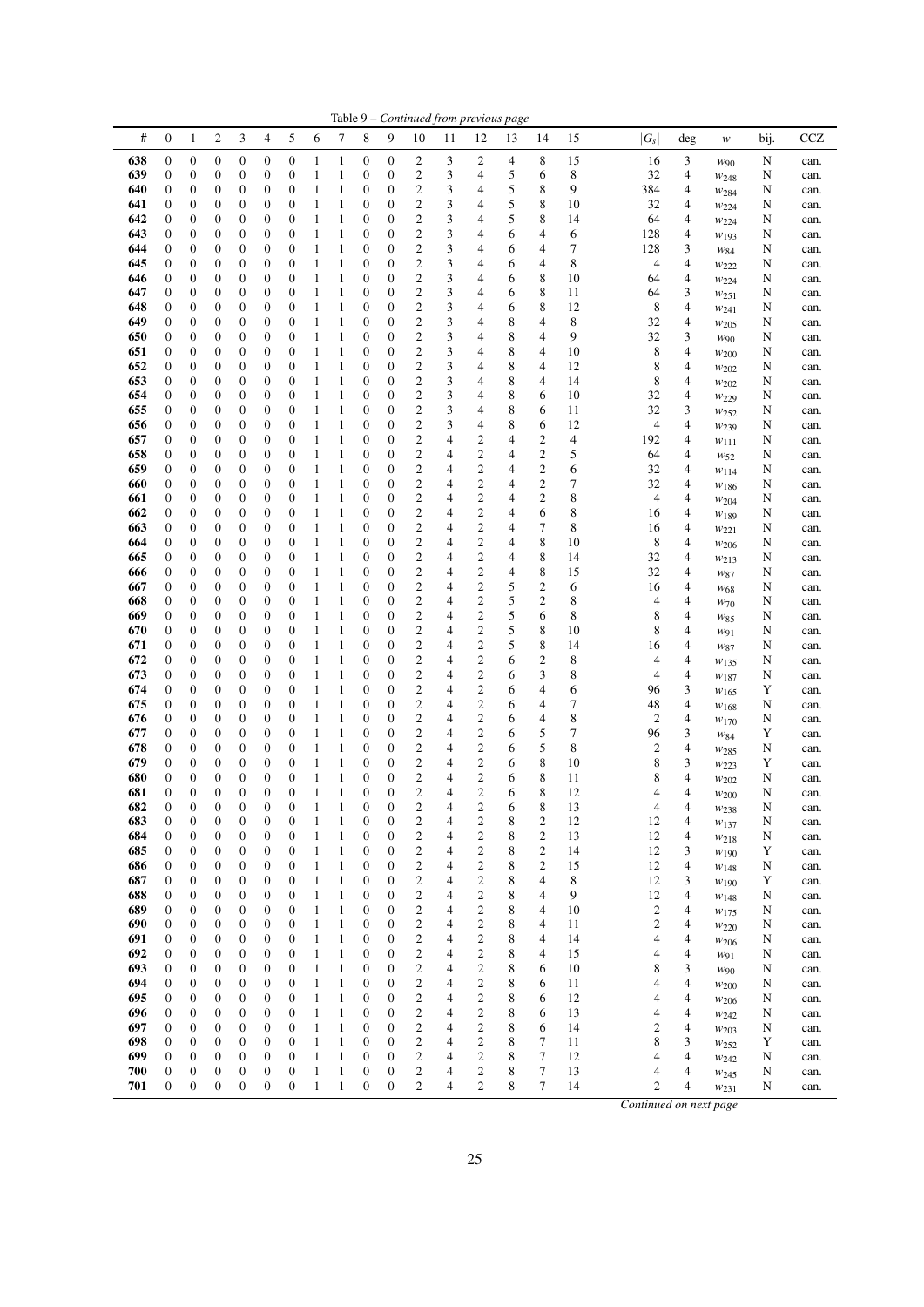|            |                                      |                                      |                  |                                      |                                      |                                      |                   |                              |                       |                                      |                                      |                                             | Table 9 - Continued from previous page |                                    |                                  |                  |                        |                  |                          |        |              |
|------------|--------------------------------------|--------------------------------------|------------------|--------------------------------------|--------------------------------------|--------------------------------------|-------------------|------------------------------|-----------------------|--------------------------------------|--------------------------------------|---------------------------------------------|----------------------------------------|------------------------------------|----------------------------------|------------------|------------------------|------------------|--------------------------|--------|--------------|
| #          | $\mathbf{0}$                         | 1                                    | $\overline{c}$   | 3                                    | $\overline{\mathcal{A}}$             | 5                                    | 6                 | 7                            | 8                     | 9                                    | 10                                   | 11                                          | 12                                     | 13                                 | 14                               | 15               | $ G_s $                | deg              | w                        | bij.   | <b>CCZ</b>   |
| 702        | $\boldsymbol{0}$                     | $\boldsymbol{0}$                     | 0                | $\boldsymbol{0}$                     | $\boldsymbol{0}$                     | $\boldsymbol{0}$                     | 1                 | $\mathbf{1}$                 | 0                     | $\boldsymbol{0}$                     | 2                                    | 4                                           | 2                                      | 8                                  | 12                               | 14               | 4                      | 4                | $w_{203}$                | N      | can.         |
| 703        | $\boldsymbol{0}$                     | $\boldsymbol{0}$                     | 0                | 0                                    | $\boldsymbol{0}$                     | $\boldsymbol{0}$                     | 1                 | 1                            | 0                     | $\boldsymbol{0}$                     | 2                                    | 4                                           | $\boldsymbol{2}$                       | 8                                  | 13                               | 14               | 4                      | 4                | $w_{231}$                | N      | can.         |
| 704<br>705 | $\boldsymbol{0}$                     | $\boldsymbol{0}$<br>$\boldsymbol{0}$ | 0                | 0<br>0                               | $\boldsymbol{0}$<br>$\boldsymbol{0}$ | $\boldsymbol{0}$<br>$\boldsymbol{0}$ | 1<br>1            | 1                            | 0                     | $\boldsymbol{0}$<br>$\boldsymbol{0}$ | 2                                    | 4<br>4                                      | 6                                      | 8<br>8                             | 10<br>10                         | 12<br>13         | 16                     | 4<br>4           | W200                     | N      | can.         |
| 706        | $\boldsymbol{0}$<br>$\boldsymbol{0}$ | 0                                    | 0<br>0           | 0                                    | $\boldsymbol{0}$                     | $\boldsymbol{0}$                     | 1                 | 1<br>1                       | 0<br>0                | $\boldsymbol{0}$                     | 2<br>2                               | 4                                           | 6<br>6                                 | 8                                  | 10                               | 14               | 8<br>6                 | 4                | W243<br>$w_{226}$        | N<br>N | can.<br>can. |
| 707        | $\boldsymbol{0}$                     | 0                                    | 0                | 0                                    | $\mathbf{0}$                         | $\boldsymbol{0}$                     | 1                 | 1                            | $\boldsymbol{0}$      | $\boldsymbol{0}$                     | 2                                    | 4                                           | 6                                      | 8                                  | 11                               | 13               | 16                     | 4                | $w_{270}$                | N      | can.         |
| 708        | $\mathbf{0}$                         | 0                                    | $\boldsymbol{0}$ | 0                                    | $\boldsymbol{0}$                     | $\boldsymbol{0}$                     | 1                 | 1                            | $\boldsymbol{0}$      | $\boldsymbol{0}$                     | 2                                    | 4                                           | 6                                      | $\,$ 8 $\,$                        | 11                               | 14               | 6                      | 4                | W <sub>286</sub>         | N      | can.         |
| 709        | $\boldsymbol{0}$                     | 0                                    | 0                | 0                                    | $\boldsymbol{0}$                     | $\boldsymbol{0}$                     | 1                 | $\mathbf{1}$                 | $\boldsymbol{0}$      | $\boldsymbol{0}$                     | 2                                    | 4                                           | 8                                      | 14                                 | 10                               | 13               | 32                     | 4                | W246                     | N      | can.         |
| 710        | $\mathbf{0}$                         | $\boldsymbol{0}$                     | 0                | 0                                    | $\boldsymbol{0}$                     | $\boldsymbol{0}$                     | 1                 | 1                            | $\boldsymbol{0}$      | $\boldsymbol{0}$                     | 2                                    | 4                                           | 8                                      | 14                                 | 11                               | 13               | 192                    | 4                | $w_{273}$                | N      | can.         |
| 711        | $\boldsymbol{0}$                     | $\boldsymbol{0}$                     | 0                | 0                                    | $\boldsymbol{0}$                     | $\boldsymbol{0}$                     | 1                 | 1                            | $\boldsymbol{0}$      | 1                                    | 0                                    | 1                                           | $\boldsymbol{0}$                       | $\mathbf{1}$                       | $\mathbf{1}$                     | $\boldsymbol{0}$ | 15482880               | $\boldsymbol{2}$ | $w_{287}$                | N      | can.         |
| 712<br>713 | $\boldsymbol{0}$<br>$\mathbf{0}$     | 0<br>$\boldsymbol{0}$                | 0<br>0           | 0<br>0                               | $\boldsymbol{0}$<br>$\boldsymbol{0}$ | $\boldsymbol{0}$<br>$\boldsymbol{0}$ | 1<br>1            | 1<br>1                       | 0<br>$\mathbf{0}$     | $\mathbf{1}$<br>$\mathbf{1}$         | $\boldsymbol{0}$<br>0                | 1<br>$\mathbf{1}$                           | $\boldsymbol{0}$<br>$\boldsymbol{0}$   | $\mathbf{1}$<br>$\mathbf{1}$       | $\mathbf{1}$<br>$\mathfrak{2}$   | 2<br>3           | 69120<br>9216          | 4<br>3           | W288                     | N<br>N | can.<br>can. |
| 714        | 0                                    | 0                                    | 0                | 0                                    | $\boldsymbol{0}$                     | $\boldsymbol{0}$                     | 1                 | 1                            | $\mathbf{0}$          | 1                                    | 0                                    | 1                                           | $\boldsymbol{0}$                       | $\mathbf{1}$                       | $\mathbf{2}$                     | 4                | 768                    | 4                | W289<br>$w_{290}$        | N      | can.         |
| 715        | $\mathbf{0}$                         | $\boldsymbol{0}$                     | 0                | 0                                    | $\boldsymbol{0}$                     | $\boldsymbol{0}$                     | 1                 | 1                            | $\boldsymbol{0}$      | 1                                    | $\boldsymbol{0}$                     | 1                                           | $\boldsymbol{0}$                       | 2                                  | 2                                | 3                | 4608                   | 4                | $w_{291}$                | N      | can.         |
| 716        | $\boldsymbol{0}$                     | $\boldsymbol{0}$                     | 0                | 0                                    | $\boldsymbol{0}$                     | $\boldsymbol{0}$                     | 1                 | $\mathbf{1}$                 | 0                     | $\mathbf{1}$                         | $\boldsymbol{0}$                     | 1                                           | $\boldsymbol{0}$                       | $\boldsymbol{2}$                   | $\mathfrak{2}$                   | 4                | 128                    | 4                | W <sub>292</sub>         | N      | can.         |
| 717        | $\mathbf{0}$                         | $\boldsymbol{0}$                     | 0                | 0                                    | $\boldsymbol{0}$                     | $\boldsymbol{0}$                     | 1                 | $\mathbf{1}$                 | 0                     | $\mathbf{1}$                         | 0                                    | 1                                           | $\boldsymbol{0}$                       | $\boldsymbol{2}$                   | 4                                | 6                | 384                    | 3                | W293                     | N      | can.         |
| 718        | $\boldsymbol{0}$                     | $\boldsymbol{0}$                     | 0                | 0                                    | $\mathbf{0}$                         | $\boldsymbol{0}$                     | 1                 | 1                            | 0                     | $\mathbf{1}$                         | 0                                    | 1                                           | $\boldsymbol{0}$                       | $\mathfrak{2}$                     | 4                                | 7                | 384                    | 4                | $w_{294}$                | N      | can.         |
| 719        | 0                                    | 0                                    | 0                | 0                                    | $\boldsymbol{0}$                     | $\boldsymbol{0}$                     | 1                 | 1                            | 0                     | $\mathbf{1}$                         | 0                                    | 1                                           | $\boldsymbol{0}$                       | $\overline{c}$                     | 4                                | 8                | 48                     | 4                | W <sub>295</sub>         | N      | can.         |
| 720<br>721 | $\mathbf{0}$<br>$\mathbf{0}$         | 0<br>0                               | 0<br>0           | 0<br>0                               | $\boldsymbol{0}$<br>$\boldsymbol{0}$ | $\boldsymbol{0}$<br>$\boldsymbol{0}$ | 1<br>1            | 1<br>1                       | $\boldsymbol{0}$<br>0 | $\mathbf{1}$<br>1                    | 0<br>0                               | $\mathbf{1}$<br>$\mathbf{1}$                | 2<br>$\mathfrak{2}$                    | 3<br>3                             | 3<br>3                           | 2<br>4           | 147456<br>768          | 2<br>4           | W296                     | N<br>N | can.         |
| 722        | $\boldsymbol{0}$                     | 0                                    | 0                | 0                                    | $\boldsymbol{0}$                     | $\boldsymbol{0}$                     | 1                 | $\mathbf{1}$                 | $\boldsymbol{0}$      | $\mathbf{1}$                         | $\boldsymbol{0}$                     | $\mathbf{1}$                                | $\boldsymbol{2}$                       | 3                                  | 4                                | 5                | 1024                   | 3                | W297<br>W <sub>298</sub> | N      | can.<br>can. |
| 723        | $\boldsymbol{0}$                     | $\boldsymbol{0}$                     | 0                | 0                                    | $\boldsymbol{0}$                     | $\boldsymbol{0}$                     | 1                 | $\mathbf{1}$                 | 0                     | $\mathbf{1}$                         | 0                                    | $\mathbf{1}$                                | $\mathfrak{2}$                         | 3                                  | 4                                | 6                | 256                    | 4                | W <sub>299</sub>         | N      | can.         |
| 724        | $\boldsymbol{0}$                     | $\boldsymbol{0}$                     | 0                | 0                                    | $\boldsymbol{0}$                     | $\boldsymbol{0}$                     | 1                 | $\mathbf{1}$                 | 0                     | $\mathbf{1}$                         | 0                                    | 1                                           | $\boldsymbol{2}$                       | 3                                  | 4                                | 8                | 64                     | 4                | W300                     | N      | can.         |
| 725        | $\boldsymbol{0}$                     | 0                                    | 0                | 0                                    | $\boldsymbol{0}$                     | $\boldsymbol{0}$                     | 1                 | 1                            | $\mathbf{0}$          | $\mathbf{1}$                         | $\boldsymbol{0}$                     | $\mathbf{1}$                                | $\mathfrak{2}$                         | 4                                  | 6                                | 8                | 48                     | 4                | W301                     | N      | can.         |
| 726        | $\boldsymbol{0}$                     | 0                                    | 0                | 0                                    | $\boldsymbol{0}$                     | $\boldsymbol{0}$                     | 1                 | 1                            | $\boldsymbol{0}$      | $\mathbf{1}$                         | $\boldsymbol{0}$                     | 1                                           | $\boldsymbol{2}$                       | 4                                  | 8                                | 14               | 384                    | 3                | $w_{302}$                | N      | can.         |
| 727        | $\boldsymbol{0}$                     | 0                                    | 0                | 0                                    | $\boldsymbol{0}$                     | $\boldsymbol{0}$                     | 1                 | 1                            | $\boldsymbol{0}$      | $\mathbf{1}$                         | $\boldsymbol{0}$                     | $\mathbf{1}$                                | $\boldsymbol{2}$                       | 4                                  | 8                                | 15               | 384                    | 4                | $w_{303}$                | N      | can.         |
| 728<br>729 | $\boldsymbol{0}$<br>$\mathbf{0}$     | 0<br>$\boldsymbol{0}$                | 0<br>0           | 0<br>0                               | $\boldsymbol{0}$<br>$\boldsymbol{0}$ | $\boldsymbol{0}$<br>$\boldsymbol{0}$ | 1<br>1            | $\mathbf{1}$<br>1            | 0<br>$\boldsymbol{0}$ | $\mathbf{1}$<br>$\mathbf{1}$         | 0<br>$\boldsymbol{0}$                | $\boldsymbol{2}$<br>$\overline{\mathbf{c}}$ | $\boldsymbol{0}$<br>$\boldsymbol{0}$   | $\overline{c}$<br>$\boldsymbol{2}$ | $\mathbf{1}$<br>$\mathbf{1}$     | 2<br>3           | 1152<br>6912           | 4<br>4           | $w_{101}$                | N<br>N | can.         |
| 730        | $\mathbf{0}$                         | $\boldsymbol{0}$                     | 0                | 0                                    | $\boldsymbol{0}$                     | $\boldsymbol{0}$                     | 1                 | $\mathbf{1}$                 | $\boldsymbol{0}$      | $\mathbf{1}$                         | 0                                    | $\overline{c}$                              | $\boldsymbol{0}$                       | $\mathfrak{2}$                     | 1                                | 4                | 96                     | 4                | W304<br>$w_{305}$        | N      | can.<br>can. |
| 731        | $\boldsymbol{0}$                     | $\boldsymbol{0}$                     | 0                | 0                                    | $\boldsymbol{0}$                     | $\boldsymbol{0}$                     | 1                 | 1                            | 0                     | 1                                    | 0                                    | $\mathfrak{2}$                              | $\boldsymbol{0}$                       | $\mathfrak{2}$                     | $\mathfrak{2}$                   | 3                | 3072                   | 3                | $w_{296}$                | N      | can.         |
| 732        | $\mathbf{0}$                         | 0                                    | 0                | 0                                    | $\boldsymbol{0}$                     | $\boldsymbol{0}$                     | 1                 | 1                            | $\boldsymbol{0}$      | $\mathbf{1}$                         | 0                                    | $\mathbf{2}$                                | $\boldsymbol{0}$                       | $\mathfrak{2}$                     | $\mathfrak{2}$                   | 4                | 64                     | 4                | W306                     | N      | can.         |
| 733        | $\mathbf{0}$                         | 0                                    | 0                | 0                                    | $\boldsymbol{0}$                     | $\boldsymbol{0}$                     | 1                 | 1                            | $\mathbf{0}$          | 1                                    | 0                                    | $\overline{c}$                              | $\boldsymbol{0}$                       | $\mathfrak{2}$                     | 3                                | 2                | 3072                   | 3                | W <sub>60</sub>          | N      | can.         |
| 734        | $\mathbf{0}$                         | $\boldsymbol{0}$                     | 0                | 0                                    | $\boldsymbol{0}$                     | $\boldsymbol{0}$                     | 1                 | 1                            | $\boldsymbol{0}$      | 1                                    | $\boldsymbol{0}$                     | $\mathfrak{2}$                              | $\boldsymbol{0}$                       | $\overline{c}$                     | 3                                | 4                | 32                     | 4                | W124                     | N      | can.         |
| 735        | $\boldsymbol{0}$                     | 0                                    | 0                | 0                                    | $\boldsymbol{0}$                     | $\boldsymbol{0}$                     | 1                 | $\mathbf{1}$                 | 0                     | $\mathbf{1}$                         | $\boldsymbol{0}$                     | $\mathfrak{2}$                              | $\boldsymbol{0}$                       | $\overline{c}$                     | 4                                | 5                | 64                     | 3                | $w_{298}$                | N      | can.         |
| 736<br>737 | $\boldsymbol{0}$<br>$\mathbf{0}$     | $\boldsymbol{0}$<br>$\boldsymbol{0}$ | 0<br>0           | 0<br>0                               | $\boldsymbol{0}$<br>$\mathbf{0}$     | $\boldsymbol{0}$<br>$\boldsymbol{0}$ | 1<br>1            | $\mathbf{1}$<br>1            | 0<br>$\boldsymbol{0}$ | $\mathbf{1}$<br>$\mathbf{1}$         | $\boldsymbol{0}$<br>0                | $\overline{c}$<br>$\overline{c}$            | $\boldsymbol{0}$<br>$\boldsymbol{0}$   | $\boldsymbol{2}$<br>$\mathfrak{2}$ | 4<br>4                           | 6<br>7           | 64<br>64               | 4<br>4           | W307                     | N<br>N | can.<br>can. |
| 738        | $\boldsymbol{0}$                     | 0                                    | 0                | 0                                    | $\boldsymbol{0}$                     | $\boldsymbol{0}$                     | 1                 | 1                            | 0                     | $\mathbf{1}$                         | 0                                    | $\boldsymbol{2}$                            | $\boldsymbol{0}$                       | $\boldsymbol{2}$                   | 4                                | 8                | 8                      | 4                | W153<br>W308             | N      | can.         |
| 739        | $\mathbf{0}$                         | 0                                    | 0                | 0                                    | $\boldsymbol{0}$                     | $\boldsymbol{0}$                     | 1                 | 1                            | $\mathbf{0}$          | $\mathbf{1}$                         | $\boldsymbol{0}$                     | $\mathbf{2}$                                | $\boldsymbol{0}$                       | 3                                  | 1                                | 4                | 96                     | 4                | $w_{103}$                | N      | can.         |
| 740        | $\mathbf{0}$                         | 0                                    | 0                | 0                                    | $\mathbf{0}$                         | $\boldsymbol{0}$                     | 1                 | 1                            | 0                     | 1                                    | 0                                    | $\boldsymbol{2}$                            | $\boldsymbol{0}$                       | 3                                  | $\boldsymbol{2}$                 | 3                | 768                    | 4                | W156                     | N      | can.         |
| 741        | $\boldsymbol{0}$                     | 0                                    | 0                | 0                                    | $\boldsymbol{0}$                     | $\boldsymbol{0}$                     | 1                 | $\mathbf{1}$                 | 0                     | $\mathbf{1}$                         | $\boldsymbol{0}$                     | 2                                           | $\boldsymbol{0}$                       | 3                                  | $\boldsymbol{2}$                 | 4                | 16                     | 4                | W157                     | N      | can.         |
| 742        | $\boldsymbol{0}$                     | $\boldsymbol{0}$                     | 0                | 0                                    | $\boldsymbol{0}$                     | $\boldsymbol{0}$                     | 1                 | $\mathbf{1}$                 | 0                     | 1                                    | $\boldsymbol{0}$                     | $\boldsymbol{2}$                            | $\boldsymbol{0}$                       | 3                                  | 4                                | 5                | 64                     | 4                | $w_{158}$                | N      | can.         |
| 743<br>744 | $\boldsymbol{0}$<br>$\mathbf{0}$     | $\boldsymbol{0}$<br>$\mathbf{0}$     | 0<br>0           | 0<br>$\boldsymbol{0}$                | $\boldsymbol{0}$<br>$\boldsymbol{0}$ | $\boldsymbol{0}$<br>$\mathbf{0}$     | 1<br>1            | 1<br>1                       | 0<br>$\boldsymbol{0}$ | 1<br>$\mathbf{1}$                    | 0<br>$\boldsymbol{0}$                | $\mathbf{2}$<br>$\mathfrak{2}$              | $\boldsymbol{0}$<br>$\boldsymbol{0}$   | 3<br>3                             | 4<br>4                           | 6<br>8           | 32<br>8                | 4<br>4           | $w_{153}$                | N      | can.         |
| 745        | $\mathbf{0}$                         | $\overline{0}$                       | 0                | $\boldsymbol{0}$                     | $\boldsymbol{0}$                     | $\mathbf{0}$                         | 1                 | $\mathbf{1}$                 | $\mathbf{0}$          | $\mathbf{1}$                         | $\mathbf{0}$                         | $\overline{c}$                              | $\mathbf{0}$                           | 4                                  | $\mathbf{1}$                     | 6                | 288                    | 3                | W159<br>W293             | N<br>N | can.<br>can. |
| 746        | $\boldsymbol{0}$                     | $\mathbf{0}$                         | $\boldsymbol{0}$ | $\boldsymbol{0}$                     | $\boldsymbol{0}$                     | $\mathbf{0}$                         | 1                 |                              | $\boldsymbol{0}$      | $\mathbf{1}$                         | $\boldsymbol{0}$                     | 2                                           | 0                                      | 4                                  | $\mathbf{1}$                     | 7                | 288                    | 4                | $w_{104}$                | N      | can.         |
| 747        | $\boldsymbol{0}$                     | $\boldsymbol{0}$                     | 0                | $\boldsymbol{0}$                     | $\boldsymbol{0}$                     | $\boldsymbol{0}$                     | 1                 | 1                            | $\boldsymbol{0}$      | 1                                    | 0                                    | 2                                           | $\boldsymbol{0}$                       | 4                                  | 1                                | 8                | 36                     | 4                | $w_{309}$                | N      | can.         |
| 748        | $\boldsymbol{0}$                     | $\boldsymbol{0}$                     | $\boldsymbol{0}$ | $\boldsymbol{0}$                     | $\boldsymbol{0}$                     | $\boldsymbol{0}$                     | 1                 | $\mathbf{1}$                 | $\boldsymbol{0}$      | $\mathbf{1}$                         | $\boldsymbol{0}$                     | 2                                           | $\boldsymbol{0}$                       | 4                                  | $\boldsymbol{2}$                 | 3                | 32                     | 4                | W <sub>297</sub>         | N      | can.         |
| 749        | $\boldsymbol{0}$                     | $\boldsymbol{0}$                     | 0                | $\boldsymbol{0}$                     | $\boldsymbol{0}$                     | $\mathbf{0}$                         | 1                 | $\mathbf{1}$                 | $\boldsymbol{0}$      | 1                                    | $\boldsymbol{0}$                     | $\mathbf{2}$                                | $\boldsymbol{0}$                       | 4                                  | $\mathfrak{2}$                   | 4                | 16                     | 4                | W160                     | N      | can.         |
| 750        | $\boldsymbol{0}$                     | $\boldsymbol{0}$<br>$\boldsymbol{0}$ | 0                | $\boldsymbol{0}$<br>$\boldsymbol{0}$ | $\boldsymbol{0}$<br>$\boldsymbol{0}$ | $\boldsymbol{0}$<br>$\boldsymbol{0}$ | 1<br>$\mathbf{1}$ | $\mathbf{1}$<br>$\mathbf{1}$ | $\boldsymbol{0}$<br>0 | 1<br>$\mathbf{1}$                    | $\boldsymbol{0}$<br>$\boldsymbol{0}$ | $\boldsymbol{2}$<br>$\overline{c}$          | $\boldsymbol{0}$<br>$\boldsymbol{0}$   | 4<br>4                             | $\overline{c}$<br>$\overline{c}$ | 5                | 32                     | 3<br>4           | W298                     | N      | can.         |
| 751<br>752 | $\boldsymbol{0}$<br>$\boldsymbol{0}$ | $\boldsymbol{0}$                     | 0<br>0           | 0                                    | $\boldsymbol{0}$                     | $\boldsymbol{0}$                     | $\mathbf{1}$      | $\mathbf{1}$                 | $\boldsymbol{0}$      | 1                                    | $\boldsymbol{0}$                     | $\overline{c}$                              | $\boldsymbol{0}$                       | 4                                  | $\mathbf{2}$                     | 6<br>7           | 16<br>16               | 4                | $w_{310}$                | N<br>N | can.<br>can. |
| 753        | $\boldsymbol{0}$                     | $\boldsymbol{0}$                     | 0                | $\boldsymbol{0}$                     | $\boldsymbol{0}$                     | $\boldsymbol{0}$                     | $\mathbf{1}$      | $\mathbf{1}$                 | 0                     | $\mathbf{1}$                         | $\boldsymbol{0}$                     | $\overline{c}$                              | $\boldsymbol{0}$                       | 4                                  | $\overline{c}$                   | 8                | $\overline{c}$         | 4                | W153<br>$w_{311}$        | N      | can.         |
| 754        | $\boldsymbol{0}$                     | $\boldsymbol{0}$                     | 0                | $\boldsymbol{0}$                     | $\boldsymbol{0}$                     | $\boldsymbol{0}$                     | $\mathbf{1}$      | $\mathbf{1}$                 | 0                     | $\mathbf{1}$                         | $\boldsymbol{0}$                     | 2                                           | $\boldsymbol{0}$                       | 4                                  | 3                                | 2                | 32                     | 4                | $w_{157}$                | N      | can.         |
| 755        | $\boldsymbol{0}$                     | $\boldsymbol{0}$                     | $\boldsymbol{0}$ | $\boldsymbol{0}$                     | $\boldsymbol{0}$                     | $\boldsymbol{0}$                     | 1                 | $\mathbf{1}$                 | 0                     | $\mathbf{1}$                         | $\boldsymbol{0}$                     | $\overline{c}$                              | $\boldsymbol{0}$                       | 4                                  | 3                                | 4                | 32                     | 3                | $w_{62}$                 | N      | can.         |
| 756        | $\boldsymbol{0}$                     | $\boldsymbol{0}$                     | 0                | $\boldsymbol{0}$                     | $\boldsymbol{0}$                     | $\boldsymbol{0}$                     | $\mathbf{1}$      | $\mathbf{1}$                 | 0                     | 1                                    | $\boldsymbol{0}$                     | $\overline{c}$                              | $\boldsymbol{0}$                       | 4                                  | 3                                | 6                | 16                     | 4                | W153                     | N      | can.         |
| 757        | $\boldsymbol{0}$                     | $\boldsymbol{0}$                     | 0                | 0                                    | $\boldsymbol{0}$                     | $\boldsymbol{0}$                     | $\mathbf{1}$      | $\mathbf{1}$                 | $\boldsymbol{0}$      | 1                                    | $\boldsymbol{0}$                     | 2                                           | $\boldsymbol{0}$                       | 4                                  | 3                                | 7                | 16                     | 4                | $w_{114}$                | N      | can.         |
| 758<br>759 | $\boldsymbol{0}$                     | $\boldsymbol{0}$<br>$\boldsymbol{0}$ | 0<br>0           | 0<br>$\boldsymbol{0}$                | $\boldsymbol{0}$<br>$\boldsymbol{0}$ | $\boldsymbol{0}$<br>$\boldsymbol{0}$ | $\mathbf{1}$      | $\mathbf{1}$<br>$\mathbf{1}$ | 0<br>0                | $\mathbf{1}$                         | $\boldsymbol{0}$<br>$\boldsymbol{0}$ | $\boldsymbol{2}$<br>$\overline{\mathbf{c}}$ | $\boldsymbol{0}$<br>0                  | 4<br>4                             | 3<br>6                           | 8<br>7           | $\boldsymbol{2}$<br>64 | 4<br>4           | $w_{161}$                | N      | can.         |
| 760        | 0<br>$\boldsymbol{0}$                | $\boldsymbol{0}$                     | 0                | $\boldsymbol{0}$                     | $\boldsymbol{0}$                     | $\boldsymbol{0}$                     | 1<br>1            | $\mathbf{1}$                 | 0                     | 1<br>$\mathbf{1}$                    | $\boldsymbol{0}$                     | $\boldsymbol{2}$                            | $\boldsymbol{0}$                       | 4                                  | 6                                | 8                | 4                      | 4                | $w_{153}$<br>W162        | N<br>N | can.<br>can. |
| 761        | $\boldsymbol{0}$                     | $\boldsymbol{0}$                     | 0                | $\boldsymbol{0}$                     | $\boldsymbol{0}$                     | $\boldsymbol{0}$                     | $\mathbf{1}$      | $\mathbf{1}$                 | $\boldsymbol{0}$      | 1                                    | $\boldsymbol{0}$                     | $\overline{c}$                              | $\boldsymbol{0}$                       | 4                                  | 7                                | 6                | 64                     | 4                | W299                     | N      | can.         |
| 762        | $\boldsymbol{0}$                     | $\boldsymbol{0}$                     | 0                | $\boldsymbol{0}$                     | $\boldsymbol{0}$                     | $\boldsymbol{0}$                     | 1                 | $\mathbf{1}$                 | 0                     | 1                                    | $\boldsymbol{0}$                     | $\mathfrak{2}$                              | $\boldsymbol{0}$                       | 4                                  | 7                                | 8                | 4                      | 4                | W312                     | N      | can.         |
| 763        | $\boldsymbol{0}$                     | $\boldsymbol{0}$                     | 0                | $\boldsymbol{0}$                     | $\boldsymbol{0}$                     | $\boldsymbol{0}$                     | $\mathbf{1}$      | $\mathbf{1}$                 | 0                     | 1                                    | $\boldsymbol{0}$                     | $\overline{c}$                              | $\boldsymbol{0}$                       | 4                                  | 8                                | 9                | 8                      | 4                | $w_{300}$                | N      | can.         |
| 764        | $\boldsymbol{0}$                     | $\boldsymbol{0}$                     | 0                | $\boldsymbol{0}$                     | $\boldsymbol{0}$                     | $\boldsymbol{0}$                     | $\mathbf{1}$      | $\mathbf{1}$                 | 0                     | 1                                    | $\boldsymbol{0}$                     | $\boldsymbol{2}$                            | 0                                      | 4                                  | 8                                | 10               | 4                      | 4                | W313                     | N      | can.         |
| 765        | $\boldsymbol{0}$                     | $\boldsymbol{0}$                     | $\boldsymbol{0}$ | $\boldsymbol{0}$                     | $\mathbf{0}$                         | $\mathbf{0}$                         | $\mathbf{1}$      | $\mathbf{1}$                 | $\boldsymbol{0}$      | $\mathbf{1}$                         | $\boldsymbol{0}$                     | $\overline{c}$                              | $\mathbf{0}$                           | 4                                  | 8                                | 11               | 4                      | 4                | W314                     | N      | can.         |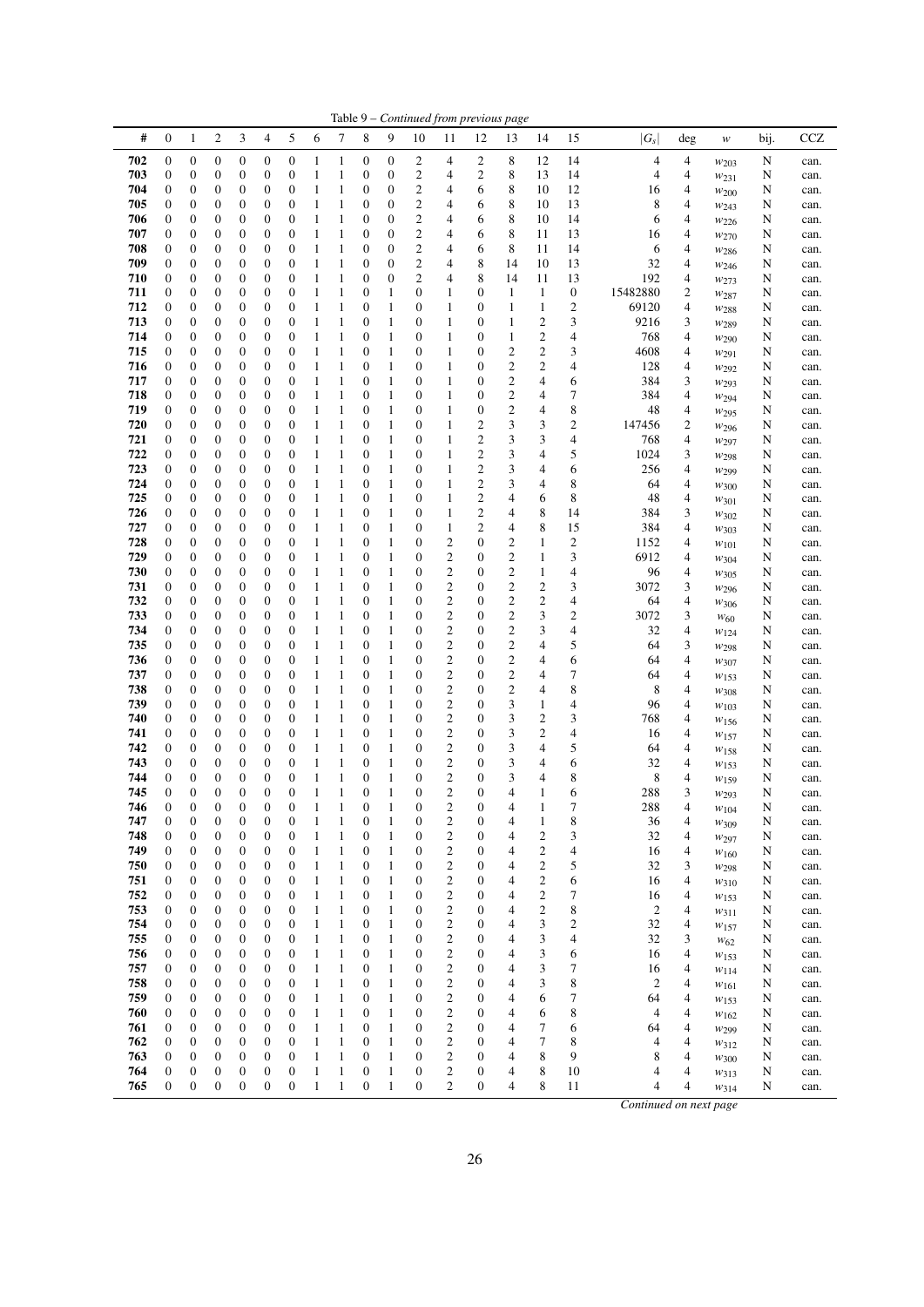|            |                                      |                                      |                                      |                                      |                                      |                                      |                         |                       |                                      |                       |                                      |                                           |                                           | Table 9 – Continued from previous page |                                           |          |                         |                               |                          |        |              |
|------------|--------------------------------------|--------------------------------------|--------------------------------------|--------------------------------------|--------------------------------------|--------------------------------------|-------------------------|-----------------------|--------------------------------------|-----------------------|--------------------------------------|-------------------------------------------|-------------------------------------------|----------------------------------------|-------------------------------------------|----------|-------------------------|-------------------------------|--------------------------|--------|--------------|
| #          | 0                                    | 1                                    | 2                                    | 3                                    | 4                                    | 5                                    | 6                       | 7                     | 8                                    | 9                     | 10                                   | 11                                        | 12                                        | 13                                     | 14                                        | 15       | $ G_s $                 | deg                           | $\boldsymbol{W}$         | bij.   | <b>CCZ</b>   |
| 766        | 0                                    | $\boldsymbol{0}$                     | 0                                    | 0                                    | 0                                    | 0                                    | 1                       | 1                     | 0                                    | 1                     | $\boldsymbol{0}$                     | $\overline{c}$                            | $\boldsymbol{0}$                          | 4                                      | 8                                         | 14       | 8                       | 4                             | W315                     | N      | can.         |
| 767        | $\mathbf{0}$                         | 0                                    | 0                                    | 0                                    | 0                                    | 0                                    | 1                       | 1                     | $\boldsymbol{0}$                     | 1                     | $\boldsymbol{0}$                     | $\mathfrak{2}$                            | $\boldsymbol{0}$                          | 4                                      | 8                                         | 15       | 8                       | 3                             | W302                     | N      | can.         |
| 768<br>769 | 0<br>$\boldsymbol{0}$                | 0<br>0                               | 0<br>$\boldsymbol{0}$                | 0<br>0                               | 0<br>$\boldsymbol{0}$                | 0<br>0                               | $\mathbf{1}$<br>1       | 1<br>1                | 0<br>$\boldsymbol{0}$                | 1<br>1                | $\boldsymbol{0}$<br>$\boldsymbol{0}$ | $\boldsymbol{2}$<br>$\overline{c}$        | $\overline{\mathbf{c}}$<br>$\mathbf{2}$   | 3<br>3                                 | 4<br>4                                    | 5<br>6   | 128<br>128              | 4<br>3                        | W299                     | N<br>N | can.         |
| 770        | 0                                    | 0                                    | $\boldsymbol{0}$                     | 0                                    | $\mathbf{0}$                         | 0                                    | 1                       | 1                     | $\boldsymbol{0}$                     | 1                     | $\boldsymbol{0}$                     | $\overline{c}$                            | $\sqrt{2}$                                | 3                                      | 4                                         | 7        | 128                     | 4                             | W316<br>$w_{317}$        | N      | can.<br>can. |
| 771        | 0                                    | 0                                    | 0                                    | 0                                    | $\boldsymbol{0}$                     | 0                                    | 1                       | 1                     | $\boldsymbol{0}$                     | 1                     | $\boldsymbol{0}$                     | $\boldsymbol{2}$                          | $\boldsymbol{2}$                          | 3                                      | 4                                         | 8        | 16                      | 4                             | $w_{318}$                | N      | can.         |
| 772        | $\boldsymbol{0}$                     | $\boldsymbol{0}$                     | $\boldsymbol{0}$                     | $\boldsymbol{0}$                     | $\boldsymbol{0}$                     | 0                                    | 1                       | $\mathbf{1}$          | $\boldsymbol{0}$                     | $\mathbf{1}$          | $\boldsymbol{0}$                     | $\mathfrak{2}$                            | $\overline{c}$                            | 4                                      | $\mathbf{2}$                              | 5        | 32                      | 4                             | W153                     | N      | can.         |
| 773        | $\boldsymbol{0}$                     | $\boldsymbol{0}$                     | $\boldsymbol{0}$                     | 0                                    | 0                                    | 0                                    | $\mathbf{1}$            | 1                     | 0                                    | 1                     | $\boldsymbol{0}$                     | $\overline{c}$                            | $\mathbf{2}$                              | 4                                      | $\mathbf{2}$                              | 6        | 32                      | 4                             | W164                     | N      | can.         |
| 774<br>775 | $\boldsymbol{0}$                     | 0<br>$\boldsymbol{0}$                | $\boldsymbol{0}$<br>$\boldsymbol{0}$ | 0<br>0                               | $\boldsymbol{0}$<br>$\boldsymbol{0}$ | 0<br>0                               | 1<br>$\mathbf{1}$       | 1<br>1                | $\boldsymbol{0}$                     | 1<br>1                | $\boldsymbol{0}$<br>$\boldsymbol{0}$ | $\overline{c}$<br>$\boldsymbol{2}$        | $\overline{2}$<br>$\overline{\mathbf{c}}$ | 4                                      | $\overline{c}$<br>$\overline{\mathbf{c}}$ | 7<br>8   | 32                      | 3<br>4                        | $w_{165}$                | N      | can.         |
| 776        | 0<br>0                               | 0                                    | $\boldsymbol{0}$                     | 0                                    | $\boldsymbol{0}$                     | $\mathbf{0}$                         | 1                       | 1                     | 0<br>$\boldsymbol{0}$                | 1                     | $\boldsymbol{0}$                     | $\overline{c}$                            | $\sqrt{2}$                                | 4<br>4                                 | 3                                         | 4        | $\overline{4}$<br>32    | 4                             | W <sub>166</sub><br>W153 | N<br>N | can.<br>can. |
| 777        | 0                                    | 0                                    | $\mathbf{0}$                         | 0                                    | $\mathbf{0}$                         | 0                                    | $\mathbf{1}$            | 1                     | $\boldsymbol{0}$                     | 1                     | $\boldsymbol{0}$                     | $\overline{\mathbf{c}}$                   | $\overline{\mathbf{c}}$                   | 4                                      | 3                                         | 5        | 32                      | 4                             | W310                     | N      | can.         |
| 778        | $\boldsymbol{0}$                     | $\boldsymbol{0}$                     | $\boldsymbol{0}$                     | $\boldsymbol{0}$                     | $\mathbf{0}$                         | 0                                    | 1                       | 1                     | $\boldsymbol{0}$                     | 1                     | $\boldsymbol{0}$                     | $\mathbf{2}$                              | $\overline{c}$                            | 4                                      | 3                                         | 6        | 32                      | 3                             | W316                     | N      | can.         |
| 779        | $\boldsymbol{0}$                     | $\boldsymbol{0}$                     | $\boldsymbol{0}$                     | 0                                    | $\boldsymbol{0}$                     | 0                                    | 1                       | $\mathbf{1}$          | $\boldsymbol{0}$                     | $\mathbf{1}$          | $\boldsymbol{0}$                     | $\overline{c}$                            | $\overline{c}$                            | 4                                      | 3                                         | 7        | 32                      | 4                             | $W_{164}$                | N      | can.         |
| 780        | 0                                    | 0                                    | 0                                    | 0                                    | $\boldsymbol{0}$                     | 0                                    | 1                       | 1                     | 0                                    | 1                     | $\boldsymbol{0}$                     | $\mathbf{2}$                              | $\overline{2}$                            | 4                                      | 3                                         | 8        | 4                       | 4                             | W319                     | N      | can.         |
| 781<br>782 | $\mathbf{0}$<br>0                    | 0<br>0                               | 0<br>$\boldsymbol{0}$                | 0<br>0                               | $\mathbf{0}$<br>$\boldsymbol{0}$     | 0<br>0                               | 1<br>1                  | 1<br>1                | $\boldsymbol{0}$<br>0                | 1<br>1                | $\boldsymbol{0}$<br>$\boldsymbol{0}$ | $\mathfrak{2}$<br>$\mathfrak{2}$          | $\mathbf{2}$<br>$\mathbf{2}$              | 4<br>4                                 | 4<br>4                                    | 5<br>6   | 64<br>16                | 4<br>4                        | W299                     | N      | can.         |
| 783        | $\boldsymbol{0}$                     | $\boldsymbol{0}$                     | 0                                    | $\mathbf{0}$                         | $\boldsymbol{0}$                     | 0                                    | 1                       | 1                     | $\boldsymbol{0}$                     | 1                     | $\boldsymbol{0}$                     | $\overline{c}$                            | $\mathbf{2}$                              | 4                                      | $\overline{4}$                            | 7        | 16                      | 4                             | $w_{320}$<br>$w_{176}$   | N<br>N | can.<br>can. |
| 784        | $\boldsymbol{0}$                     | $\boldsymbol{0}$                     | $\boldsymbol{0}$                     | $\boldsymbol{0}$                     | $\boldsymbol{0}$                     | 0                                    | $\mathbf{1}$            | 1                     | 0                                    | 1                     | $\boldsymbol{0}$                     | $\mathfrak{2}$                            | $\overline{c}$                            | 4                                      | 4                                         | 8        | $\overline{2}$          | 4                             | W321                     | N      | can.         |
| 785        | 0                                    | $\boldsymbol{0}$                     | $\boldsymbol{0}$                     | $\boldsymbol{0}$                     | $\boldsymbol{0}$                     | $\boldsymbol{0}$                     | 1                       | 1                     | 0                                    | 1                     | $\boldsymbol{0}$                     | $\overline{c}$                            | $\mathbf{2}$                              | 4                                      | 5                                         | 4        | 64                      | 4                             | W153                     | N      | can.         |
| 786        | 0                                    | 0                                    | 0                                    | 0                                    | 0                                    | 0                                    | 1                       | 1                     | $\boldsymbol{0}$                     | 1                     | $\boldsymbol{0}$                     | $\overline{c}$                            | $\sqrt{2}$                                | 4                                      | 5                                         | 6        | 16                      | $\overline{4}$                | $w_{176}$                | N      | can.         |
| 787        | 0                                    | 0                                    | $\boldsymbol{0}$                     | 0                                    | 0                                    | 0                                    | 1                       | 1                     | 0                                    | 1                     | $\boldsymbol{0}$                     | $\mathbf{2}$                              | $\overline{2}$                            | 4                                      | 5                                         | 7        | 16                      | 4                             | W <sub>168</sub>         | N      | can.         |
| 788<br>789 | 0<br>0                               | 0<br>0                               | $\boldsymbol{0}$<br>$\boldsymbol{0}$ | 0<br>0                               | $\boldsymbol{0}$<br>$\mathbf{0}$     | 0<br>0                               | 1<br>$\mathbf{1}$       | 1<br>1                | 0<br>$\boldsymbol{0}$                | 1<br>1                | $\boldsymbol{0}$<br>$\boldsymbol{0}$ | $\overline{c}$<br>$\overline{c}$          | $\mathbf{2}$<br>$\mathbf{2}$              | 4<br>4                                 | 5                                         | 8<br>7   | $\overline{c}$<br>32    | 4<br>4                        | $w_{171}$                | N      | can.         |
| 790        | 0                                    | 0                                    | $\boldsymbol{0}$                     | 0                                    | $\boldsymbol{0}$                     | 0                                    | 1                       | 1                     | $\boldsymbol{0}$                     | 1                     | $\boldsymbol{0}$                     | $\overline{\mathbf{c}}$                   | $\boldsymbol{2}$                          | 4                                      | 6<br>6                                    | 8        | $\overline{\mathbf{c}}$ | 4                             | W176<br>W <sub>178</sub> | N<br>N | can.<br>can. |
| 791        | $\boldsymbol{0}$                     | $\boldsymbol{0}$                     | $\boldsymbol{0}$                     | $\boldsymbol{0}$                     | $\boldsymbol{0}$                     | 0                                    | $\mathbf{1}$            | $\mathbf{1}$          | $\boldsymbol{0}$                     | $\mathbf{1}$          | $\boldsymbol{0}$                     | $\mathbf{2}$                              | $\overline{c}$                            | 4                                      | 7                                         | 6        | 32                      | 4                             | W322                     | N      | can.         |
| 792        | $\boldsymbol{0}$                     | $\boldsymbol{0}$                     | $\boldsymbol{0}$                     | $\boldsymbol{0}$                     | 0                                    | 0                                    | 1                       | 1                     | 0                                    | 1                     | $\boldsymbol{0}$                     | $\overline{c}$                            | $\mathbf{2}$                              | 4                                      | 7                                         | 8        | $\mathbf{2}$            | 4                             | W323                     | N      | can.         |
| 793        | $\boldsymbol{0}$                     | 0                                    | $\boldsymbol{0}$                     | 0                                    | $\boldsymbol{0}$                     | 0                                    | 1                       | 1                     | $\boldsymbol{0}$                     | 1                     | $\boldsymbol{0}$                     | $\overline{c}$                            | $\overline{2}$                            | 4                                      | 8                                         | 9        | 4                       | 4                             | W324                     | N      | can.         |
| 794        | 0                                    | $\boldsymbol{0}$                     | $\boldsymbol{0}$                     | 0                                    | $\boldsymbol{0}$                     | 0                                    | $\mathbf{1}$            | 1                     | 0                                    | 1                     | $\boldsymbol{0}$                     | $\boldsymbol{2}$                          | $\overline{\mathbf{c}}$                   | 4                                      | 8                                         | 10       | 4                       | 4                             | W325                     | N      | can.         |
| 795<br>796 | 0                                    | 0                                    | $\boldsymbol{0}$                     | 0                                    | $\boldsymbol{0}$<br>$\mathbf{0}$     | 0                                    | $\mathbf{1}$            | 1                     | $\boldsymbol{0}$<br>$\boldsymbol{0}$ | 1                     | $\boldsymbol{0}$<br>$\boldsymbol{0}$ | $\mathfrak{2}$                            | $\mathbf{2}$                              | 4                                      | 8                                         | 11       | 4<br>4                  | 4                             | $w_{326}$                | N      | can.         |
| 797        | 0<br>$\boldsymbol{0}$                | 0<br>$\boldsymbol{0}$                | $\boldsymbol{0}$<br>$\boldsymbol{0}$ | $\boldsymbol{0}$<br>$\boldsymbol{0}$ | $\mathbf{0}$                         | 0<br>0                               | $\mathbf{1}$<br>1       | 1<br>1                | $\boldsymbol{0}$                     | 1<br>1                | $\boldsymbol{0}$                     | $\overline{\mathbf{c}}$<br>$\mathfrak{2}$ | $\overline{\mathbf{c}}$<br>$\mathbf{2}$   | 4<br>4                                 | 8<br>8                                    | 12<br>13 | 4                       | 4<br>3                        | W327<br>W328             | N<br>N | can.<br>can. |
| 798        | 0                                    | $\boldsymbol{0}$                     | $\boldsymbol{0}$                     | 0                                    | $\boldsymbol{0}$                     | 0                                    | 1                       | $\mathbf{1}$          | $\boldsymbol{0}$                     | $\mathbf{1}$          | $\boldsymbol{0}$                     | $\overline{c}$                            | $\mathbf{2}$                              | 4                                      | 8                                         | 14       | 4                       | 4                             | W329                     | N      | can.         |
| 799        | 0                                    | $\boldsymbol{0}$                     | 0                                    | 0                                    | $\boldsymbol{0}$                     | 0                                    | 1                       | 1                     | 0                                    | 1                     | $\boldsymbol{0}$                     | $\mathfrak{2}$                            | $\mathbf{2}$                              | 4                                      | 8                                         | 15       | 4                       | 4                             | $w_{201}$                | N      | can.         |
| 800        | 0                                    | 0                                    | $\boldsymbol{0}$                     | 0                                    | $\mathbf{0}$                         | 0                                    | $\mathbf{1}$            | 1                     | $\boldsymbol{0}$                     | 1                     | $\boldsymbol{0}$                     | $\boldsymbol{2}$                          | $\overline{4}$                            | 5                                      | 4                                         | 6        | 128                     | 3                             | W184                     | N      | can.         |
| 801        | 0                                    | 0                                    | $\mathbf{0}$                         | 0                                    | $\mathbf{0}$                         | 0                                    | 1                       | 1                     | $\boldsymbol{0}$                     | 1                     | $\boldsymbol{0}$                     | $\mathfrak{2}$                            | 4                                         | 5                                      | 4                                         | 7        | 128                     | 4                             | W330                     | N      | can.         |
| 802<br>803 | $\boldsymbol{0}$<br>0                | $\boldsymbol{0}$<br>0                | 0<br>$\boldsymbol{0}$                | 0<br>0                               | $\boldsymbol{0}$<br>$\mathbf{0}$     | 0<br>0                               | 1<br>1                  | 1<br>1                | $\boldsymbol{0}$<br>$\boldsymbol{0}$ | 1<br>1                | $\boldsymbol{0}$<br>$\boldsymbol{0}$ | $\overline{\mathbf{c}}$<br>$\mathfrak{2}$ | $\overline{4}$<br>4                       | 5<br>5                                 | 4<br>5                                    | 8<br>6   | 16<br>128               | 4<br>4                        | W331                     | N<br>N | can.<br>can. |
| 804        | $\boldsymbol{0}$                     | $\boldsymbol{0}$                     | $\boldsymbol{0}$                     | $\boldsymbol{0}$                     | $\mathbf{0}$                         | $\mathbf{0}$                         | $\mathbf{1}$            | 1                     | $\boldsymbol{0}$                     | 1                     | $\boldsymbol{0}$                     | $\overline{c}$                            | 4                                         | 5                                      | 5                                         | 7        | 128                     | 3                             | $w_{330}$<br>W316        | N      | can.         |
| 805        | 0                                    | 0                                    | 0                                    | 0                                    | 0                                    | 0                                    | 1                       | 1                     | $\boldsymbol{0}$                     | 1                     | $\boldsymbol{0}$                     | $\overline{c}$                            | 4                                         | 5                                      | 5                                         | 8        | 16                      | 4                             | W318                     | N      | can.         |
| 806        | 0                                    | 0                                    | $\boldsymbol{0}$                     | 0                                    | $\mathbf{0}$                         | 0                                    | 1                       | 1                     | 0                                    | 1                     | $\boldsymbol{0}$                     | $\overline{c}$                            | 4                                         | 5                                      | 6                                         | 7        | 256                     | 4                             | W322                     | N      | can.         |
| 807        | 0                                    | 0                                    | $\boldsymbol{0}$                     | 0                                    | 0                                    | 0                                    | 1                       | 1                     | $\boldsymbol{0}$                     | 1                     | $\boldsymbol{0}$                     | $\boldsymbol{2}$                          | 4                                         | 5                                      | 6                                         | 8        | 8                       | 4                             | $w_{332}$                | N      | can.         |
| 808<br>809 | $\mathbf{0}$<br>$\mathbf{0}$         | 0<br>$\overline{0}$                  | $\mathbf{0}$<br>$\overline{0}$       | 0<br>$\overline{0}$                  | $\mathbf{0}$<br>$\overline{0}$       | 0<br>$\overline{0}$                  | 1<br>1                  | 1<br>1                | $\boldsymbol{0}$<br>$\mathbf{0}$     | 1<br>1                | $\boldsymbol{0}$<br>$\mathbf{0}$     | $\overline{c}$<br>$\overline{2}$          | 4<br>$\overline{4}$                       | 5<br>5                                 | 7<br>8                                    | 8<br>9   | 8<br>32                 | 4<br>4                        | W333                     | N<br>N | can.         |
| 810        | $\boldsymbol{0}$                     | $\boldsymbol{0}$                     | 0                                    | $\boldsymbol{0}$                     | 0                                    | 0                                    | 1                       | 1                     | 0                                    | 1                     | $\boldsymbol{0}$                     | $\overline{\mathbf{c}}$                   | 4                                         | 5                                      | 8                                         | 10       | 16                      | 3                             | W324<br>W328             | N      | can.<br>can. |
| 811        | $\boldsymbol{0}$                     | $\boldsymbol{0}$                     | $\boldsymbol{0}$                     | $\mathbf{0}$                         | $\boldsymbol{0}$                     | $\mathbf{0}$                         | 1                       | $\mathbf{1}$          | $\boldsymbol{0}$                     | $\,1$                 | $\boldsymbol{0}$                     | $\boldsymbol{2}$                          | $\overline{4}$                            | 5                                      | 8                                         | 11       | 16                      | 4                             | $W_{334}$                | N      | can.         |
| 812        | $\boldsymbol{0}$                     | $\boldsymbol{0}$                     | $\boldsymbol{0}$                     | $\boldsymbol{0}$                     | $\boldsymbol{0}$                     | $\boldsymbol{0}$                     | $\mathbf{1}$            | $\mathbf{1}$          | $\boldsymbol{0}$                     | $\mathbf{1}$          | $\boldsymbol{0}$                     | $\overline{c}$                            | $\overline{4}$                            | 5                                      | 8                                         | 12       | 8                       | 4                             | W332                     | N      | can.         |
| 813        | 0                                    | 0                                    | $\boldsymbol{0}$                     | $\boldsymbol{0}$                     | $\boldsymbol{0}$                     | $\boldsymbol{0}$                     | $\mathbf{1}$            | $\,1$                 | $\boldsymbol{0}$                     | $\,1$                 | $\boldsymbol{0}$                     | $\overline{\mathbf{c}}$                   | 4                                         | 5                                      | 8                                         | 14       | 8                       | 4                             | W335                     | N      | can.         |
| 814        | $\boldsymbol{0}$                     | $\boldsymbol{0}$                     | $\boldsymbol{0}$                     | $\boldsymbol{0}$                     | $\boldsymbol{0}$                     | $\boldsymbol{0}$                     | $\mathbf{1}$            | $\mathbf{1}$          | $\boldsymbol{0}$                     | $\mathbf{1}$          | $\boldsymbol{0}$                     | $\overline{\mathbf{c}}$                   | $\overline{4}$                            | 6                                      | 4                                         | 7        | 32                      | 4                             | W <sub>193</sub>         | N      | can.         |
| 815<br>816 | $\boldsymbol{0}$<br>0                | $\boldsymbol{0}$<br>$\boldsymbol{0}$ | $\boldsymbol{0}$<br>$\boldsymbol{0}$ | $\boldsymbol{0}$<br>$\boldsymbol{0}$ | $\boldsymbol{0}$<br>$\boldsymbol{0}$ | $\boldsymbol{0}$<br>$\boldsymbol{0}$ | $\,1$<br>$\mathbf{1}$   | $\,1\,$<br>$\,1$      | $\boldsymbol{0}$<br>$\boldsymbol{0}$ | $\mathbf{1}$<br>$\,1$ | $\boldsymbol{0}$<br>$\boldsymbol{0}$ | $\overline{\mathbf{c}}$<br>$\overline{c}$ | $\overline{4}$<br>$\overline{4}$          | 6<br>6                                 | 4<br>5                                    | 8<br>7   | 4<br>256                | 4<br>4                        | $w_{215}$                | N<br>N | can.<br>can. |
| 817        | $\boldsymbol{0}$                     | $\boldsymbol{0}$                     | $\boldsymbol{0}$                     | $\boldsymbol{0}$                     | $\boldsymbol{0}$                     | $\boldsymbol{0}$                     | $\,1\,$                 | $\,1$                 | $\boldsymbol{0}$                     | $\,1$                 | $\boldsymbol{0}$                     | $\overline{c}$                            | $\overline{4}$                            | 6                                      | 5                                         | 8        | $\overline{4}$          | 4                             | W336<br>W325             | N      | can.         |
| 818        | 0                                    | $\boldsymbol{0}$                     | $\boldsymbol{0}$                     | $\boldsymbol{0}$                     | $\boldsymbol{0}$                     | $\boldsymbol{0}$                     | $\mathbf{1}$            | $\,1$                 | $\boldsymbol{0}$                     | $\,1$                 | $\boldsymbol{0}$                     | $\overline{\mathbf{c}}$                   | $\overline{4}$                            | 6                                      | 8                                         | 10       | 32                      | $\overline{4}$                | W337                     | N      | can.         |
| 819        | $\boldsymbol{0}$                     | $\boldsymbol{0}$                     | $\boldsymbol{0}$                     | $\boldsymbol{0}$                     | $\boldsymbol{0}$                     | $\boldsymbol{0}$                     | $\mathbf{1}$            | $\,1$                 | $\boldsymbol{0}$                     | $\,1$                 | $\boldsymbol{0}$                     | $\overline{\mathbf{c}}$                   | $\overline{4}$                            | 6                                      | 8                                         | 11       | 16                      | $\overline{4}$                | $w_{224}$                | N      | can.         |
| 820        | 0                                    | $\boldsymbol{0}$                     | $\boldsymbol{0}$                     | $\boldsymbol{0}$                     | $\boldsymbol{0}$                     | $\boldsymbol{0}$                     | $\,1\,$                 | $\,1$                 | $\boldsymbol{0}$                     | $\,1$                 | $\boldsymbol{0}$                     | $\overline{\mathbf{c}}$                   | 4                                         | 6                                      | 8                                         | 12       | 4                       | 4                             | W338                     | N      | can.         |
| 821<br>822 | $\boldsymbol{0}$<br>$\boldsymbol{0}$ | $\boldsymbol{0}$<br>$\boldsymbol{0}$ | $\boldsymbol{0}$<br>$\boldsymbol{0}$ | $\boldsymbol{0}$<br>0                | $\boldsymbol{0}$<br>$\boldsymbol{0}$ | $\boldsymbol{0}$<br>$\boldsymbol{0}$ | $\,1\,$<br>$\,1\,$      | $\,1$<br>$\,1\,$      | $\boldsymbol{0}$<br>$\boldsymbol{0}$ | $\,1$<br>$\,1\,$      | $\mathbf{0}$<br>$\boldsymbol{0}$     | $\overline{c}$<br>$\overline{\mathbf{c}}$ | $\overline{4}$<br>4                       | 7<br>7                                 | $\overline{\mathbf{4}}$<br>5              | 8<br>6   | 4<br>128                | $\overline{\mathcal{L}}$<br>4 | W333                     | N<br>N | can.         |
| 823        | $\boldsymbol{0}$                     | $\boldsymbol{0}$                     | $\boldsymbol{0}$                     | $\boldsymbol{0}$                     | $\boldsymbol{0}$                     | $\boldsymbol{0}$                     | $\mathbf{1}$            | $\,1$                 | $\boldsymbol{0}$                     | $\,1$                 | $\boldsymbol{0}$                     | $\overline{\mathbf{c}}$                   | $\overline{4}$                            | 7                                      | 5                                         | 8        | $\overline{4}$          | 4                             | W193<br>W333             | N      | can.<br>can. |
| 824        | $\boldsymbol{0}$                     | $\boldsymbol{0}$                     | $\boldsymbol{0}$                     | $\boldsymbol{0}$                     | $\boldsymbol{0}$                     | $\boldsymbol{0}$                     | $\mathbf{1}$            | $\,1$                 | $\boldsymbol{0}$                     | $\,1$                 | $\boldsymbol{0}$                     | $\overline{\mathbf{c}}$                   | $\overline{4}$                            | 7                                      | 8                                         | 11       | 32                      | $\overline{4}$                | W224                     | N      | can.         |
| 825        | $\boldsymbol{0}$                     | $\boldsymbol{0}$                     | $\boldsymbol{0}$                     | $\boldsymbol{0}$                     | $\boldsymbol{0}$                     | $\boldsymbol{0}$                     | $\mathbf{1}$            | $\,1$                 | $\boldsymbol{0}$                     | $\mathbf{1}$          | $\boldsymbol{0}$                     | $\overline{\mathbf{c}}$                   | 4                                         | 7                                      | 8                                         | 12       | $\overline{4}$          | 4                             | W262                     | N      | can.         |
| 826        | $\boldsymbol{0}$                     | $\boldsymbol{0}$                     | $\boldsymbol{0}$                     | $\boldsymbol{0}$                     | $\boldsymbol{0}$                     | $\boldsymbol{0}$                     | $\mathbf{1}$            | $\,1$                 | $\boldsymbol{0}$                     | $\,1$                 | $\boldsymbol{0}$                     | $\overline{c}$                            | $\overline{4}$                            | 8                                      | $\overline{4}$                            | 9        | 8                       | $\overline{4}$                | $w_{195}$                | N      | can.         |
| 827        | $\boldsymbol{0}$                     | $\boldsymbol{0}$                     | $\boldsymbol{0}$                     | $\boldsymbol{0}$                     | $\boldsymbol{0}$                     | $\boldsymbol{0}$                     | $\,1\,$                 | $\,1$                 | $\boldsymbol{0}$                     | $\mathbf{1}$          | $\boldsymbol{0}$                     | $\boldsymbol{2}$                          | 4                                         | 8                                      | 4                                         | 10       | 8                       | 4                             | $w_{196}$                | N      | can.         |
| 828<br>829 | $\boldsymbol{0}$<br>$\boldsymbol{0}$ | $\boldsymbol{0}$<br>$\mathbf{0}$     | $\boldsymbol{0}$<br>$\boldsymbol{0}$ | $\boldsymbol{0}$<br>$\mathbf{0}$     | $\boldsymbol{0}$<br>$\boldsymbol{0}$ | $\boldsymbol{0}$<br>$\mathbf{0}$     | $\,1\,$<br>$\mathbf{1}$ | $\,1$<br>$\mathbf{1}$ | $\boldsymbol{0}$<br>$\boldsymbol{0}$ | $\,1$<br>$\mathbf{1}$ | $\boldsymbol{0}$<br>$\mathbf{0}$     | $\overline{\mathbf{c}}$<br>$\overline{c}$ | $\overline{4}$<br>$\overline{4}$          | 8<br>8                                 | 4<br>4                                    | 11<br>12 | 8<br>4                  | 3<br>$\overline{4}$           | $W$ 90                   | N<br>N | can.         |
|            |                                      |                                      |                                      |                                      |                                      |                                      |                         |                       |                                      |                       |                                      |                                           |                                           |                                        |                                           |          |                         |                               | W178                     |        | can.         |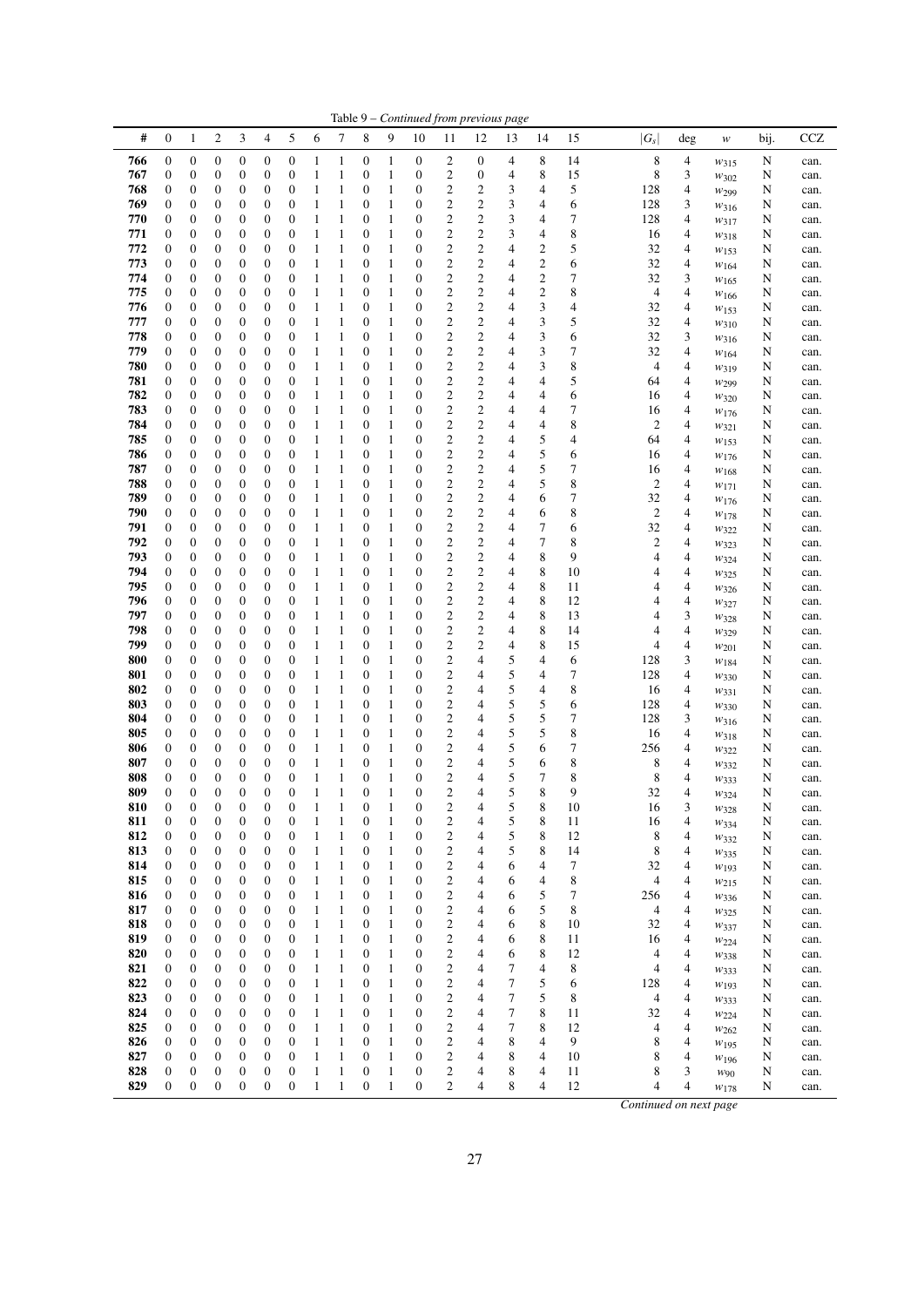|            |                                      |                                      |                                      |                       |                                      |                                      |                   |                              |                                      |                   |                                                    |                         | Table 9 - Continued from previous page    |        |                                      |          |                        |                     |                          |        |              |
|------------|--------------------------------------|--------------------------------------|--------------------------------------|-----------------------|--------------------------------------|--------------------------------------|-------------------|------------------------------|--------------------------------------|-------------------|----------------------------------------------------|-------------------------|-------------------------------------------|--------|--------------------------------------|----------|------------------------|---------------------|--------------------------|--------|--------------|
| #          | $\boldsymbol{0}$                     | $\mathbf{1}$                         | $\overline{c}$                       | 3                     | $\overline{4}$                       | 5                                    | 6                 | 7                            | 8                                    | 9                 | 10                                                 | 11                      | 12                                        | 13     | 14                                   | 15       | $ G_{S} $              | deg                 | $\boldsymbol{W}$         | bij.   | <b>CCZ</b>   |
| 830        | $\boldsymbol{0}$                     | $\boldsymbol{0}$                     | $\boldsymbol{0}$                     | 0                     | $\boldsymbol{0}$                     | $\boldsymbol{0}$                     | 1                 | $\mathbf{1}$                 | $\boldsymbol{0}$                     | $\mathbf{1}$      | $\boldsymbol{0}$                                   | 2                       | 4                                         | 8      | 4                                    | 14       | $\overline{4}$         | 4                   | $w_{182}$                | N      | can.         |
| 831        | $\boldsymbol{0}$                     | $\boldsymbol{0}$                     | 0                                    | $\boldsymbol{0}$      | $\boldsymbol{0}$                     | $\boldsymbol{0}$                     | 1                 | $\mathbf{1}$                 | $\boldsymbol{0}$                     | 1                 | 0                                                  | 2                       | 4                                         | 8      | 5                                    | 9        | 16                     | 4                   | W339                     | N      | can.         |
| 832        | $\boldsymbol{0}$                     | $\boldsymbol{0}$                     | $\boldsymbol{0}$                     | 0                     | $\boldsymbol{0}$<br>$\boldsymbol{0}$ | $\boldsymbol{0}$<br>$\boldsymbol{0}$ | 1                 | 1<br>1                       | $\boldsymbol{0}$<br>$\mathbf{0}$     | 1<br>1            | 0<br>0                                             | 2                       | 4<br>4                                    | 8<br>8 | 5<br>5                               | 10       | 8<br>8                 | 3                   | W328                     | N      | can.         |
| 833<br>834 | $\boldsymbol{0}$<br>$\boldsymbol{0}$ | $\boldsymbol{0}$<br>$\boldsymbol{0}$ | 0<br>$\boldsymbol{0}$                | 0<br>0                | $\boldsymbol{0}$                     | $\mathbf{0}$                         | 1<br>1            | 1                            | $\mathbf{0}$                         | 1                 | 0                                                  | 2<br>2                  | 4                                         | 8      | 5                                    | 11<br>12 | 4                      | 4<br>4              | W196<br>W323             | N<br>N | can.<br>can. |
| 835        | $\boldsymbol{0}$                     | 0                                    | $\mathbf{0}$                         | 0                     | $\boldsymbol{0}$                     | $\boldsymbol{0}$                     | 1                 | $\mathbf{1}$                 | $\boldsymbol{0}$                     | 1                 | 0                                                  | 2                       | 4                                         | 8      | 5                                    | 14       | 4                      | 4                   | W340                     | N      | can.         |
| 836        | $\boldsymbol{0}$                     | $\boldsymbol{0}$                     | $\boldsymbol{0}$                     | 0                     | $\boldsymbol{0}$                     | 0                                    | 1                 | $\mathbf{1}$                 | $\boldsymbol{0}$                     | 1                 | 0                                                  | $\overline{\mathbf{c}}$ | 4                                         | 8      | 6                                    | 10       | 16                     | 4                   | W338                     | N      | can.         |
| 837        | $\boldsymbol{0}$                     | $\boldsymbol{0}$                     | 0                                    | 0                     | $\boldsymbol{0}$                     | $\boldsymbol{0}$                     | 1                 | $\mathbf{1}$                 | $\boldsymbol{0}$                     | $\mathbf{1}$      | 0                                                  | 2                       | 4                                         | 8      | 6                                    | 11       | 8                      | 4                   | W224                     | N      | can.         |
| 838<br>839 | $\boldsymbol{0}$<br>$\boldsymbol{0}$ | $\boldsymbol{0}$<br>0                | $\boldsymbol{0}$<br>0                | 0<br>0                | $\boldsymbol{0}$<br>$\boldsymbol{0}$ | $\boldsymbol{0}$<br>$\boldsymbol{0}$ | 1<br>1            | $\mathbf{1}$<br>1            | $\boldsymbol{0}$<br>$\boldsymbol{0}$ | 1<br>$\mathbf{1}$ | 0<br>0                                             | 2<br>2                  | 4<br>4                                    | 8<br>8 | 6<br>$\tau$                          | 12<br>11 | 2<br>16                | 4<br>4              | $w_{341}$                | N<br>N | can.         |
| 840        | $\boldsymbol{0}$                     | 0                                    | 0                                    | 0                     | $\boldsymbol{0}$                     | $\boldsymbol{0}$                     | 1                 | $\mathbf{1}$                 | $\boldsymbol{0}$                     | $\mathbf{1}$      | 0                                                  | 2                       | 4                                         | 8      | 7                                    | 12       | 2                      | 4                   | $W_{200}$<br>W225        | N      | can.<br>can. |
| 841        | $\boldsymbol{0}$                     | $\boldsymbol{0}$                     | $\mathbf{0}$                         | 0                     | $\boldsymbol{0}$                     | $\mathbf{0}$                         | 1                 | $\mathbf{1}$                 | $\mathbf{0}$                         | $\mathbf{1}$      | $\overline{\mathbf{c}}$                            | 3                       | 4                                         | 5      | $\tau$                               | 6        | 24576                  | $\mathbf{2}$        | W342                     | N      | can.         |
| 842        | $\boldsymbol{0}$                     | 0                                    | $\boldsymbol{0}$                     | 0                     | $\boldsymbol{0}$                     | $\mathbf{0}$                         | 1                 | $\mathbf{1}$                 | $\mathbf{0}$                         | 1                 | $\overline{c}$                                     | 3                       | 4                                         | 5      | 7                                    | 8        | 192                    | 4                   | W343                     | N      | can.         |
| 843        | $\boldsymbol{0}$                     | $\boldsymbol{0}$                     | $\boldsymbol{0}$                     | $\boldsymbol{0}$      | $\boldsymbol{0}$                     | $\boldsymbol{0}$                     | 1                 | $\mathbf{1}$                 | $\mathbf{0}$                         | 1                 | $\overline{\mathbf{c}}$                            | 3                       | 4                                         | 5      | 8                                    | 9        | 1536                   | 3                   | W328                     | N      | can.         |
| 844<br>845 | $\boldsymbol{0}$<br>$\boldsymbol{0}$ | $\boldsymbol{0}$<br>$\boldsymbol{0}$ | $\boldsymbol{0}$<br>0                | 0<br>0                | $\boldsymbol{0}$<br>$\boldsymbol{0}$ | $\boldsymbol{0}$<br>$\boldsymbol{0}$ | 1<br>1            | $\mathbf{1}$<br>$\mathbf{1}$ | $\boldsymbol{0}$<br>$\boldsymbol{0}$ | $\mathbf{1}$<br>1 | $\overline{\mathbf{c}}$<br>$\overline{c}$          | 3<br>3                  | 4<br>4                                    | 5<br>6 | 8<br>4                               | 10<br>6  | 64<br>1024             | 4<br>3              | W344                     | N<br>N | can.         |
| 846        | $\boldsymbol{0}$                     | 0                                    | $\boldsymbol{0}$                     | 0                     | $\boldsymbol{0}$                     | $\mathbf{0}$                         | $\mathbf{1}$      | $\mathbf{1}$                 | $\mathbf{0}$                         | 1                 | $\overline{\mathbf{c}}$                            | 3                       | 4                                         | 6      | 4                                    | 7        | 256                    | 4                   | W342<br>W <sub>249</sub> | N      | can.<br>can. |
| 847        | $\boldsymbol{0}$                     | 0                                    | 0                                    | 0                     | $\boldsymbol{0}$                     | $\boldsymbol{0}$                     | 1                 | $\mathbf{1}$                 | $\boldsymbol{0}$                     | $\mathbf{1}$      | $\boldsymbol{2}$                                   | 3                       | 4                                         | 6      | 4                                    | 8        | 16                     | 4                   | W343                     | N      | can.         |
| 848        | $\boldsymbol{0}$                     | $\boldsymbol{0}$                     | $\boldsymbol{0}$                     | 0                     | $\boldsymbol{0}$                     | $\mathbf{0}$                         | $\mathbf{1}$      | $\mathbf{1}$                 | $\mathbf{0}$                         | 1                 | $\overline{\mathbf{c}}$                            | 3                       | $\overline{4}$                            | 6      | 5                                    | $\tau$   | 1024                   | 3                   | W84                      | N      | can.         |
| 849        | $\boldsymbol{0}$                     | $\boldsymbol{0}$                     | $\boldsymbol{0}$                     | 0                     | $\boldsymbol{0}$                     | $\mathbf{0}$                         | 1                 | $\mathbf{1}$                 | $\boldsymbol{0}$                     | 1                 | $\overline{\mathbf{c}}$                            | 3                       | 4                                         | 6      | 5                                    | 8        | 16                     | 4                   | W250                     | N      | can.         |
| 850        | $\mathbf{0}$                         | $\boldsymbol{0}$                     | $\boldsymbol{0}$                     | $\boldsymbol{0}$      | $\boldsymbol{0}$                     | $\boldsymbol{0}$                     | 1                 | $\mathbf{1}$                 | $\boldsymbol{0}$                     | 1                 | $\overline{\mathbf{c}}$                            | 3                       | 4                                         | 6      | 8                                    | 10       | 128                    | 3                   | W345                     | N      | can.         |
| 851<br>852 | $\boldsymbol{0}$<br>$\boldsymbol{0}$ | $\boldsymbol{0}$<br>$\boldsymbol{0}$ | $\boldsymbol{0}$<br>$\boldsymbol{0}$ | 0<br>0                | $\boldsymbol{0}$<br>$\boldsymbol{0}$ | $\boldsymbol{0}$<br>$\boldsymbol{0}$ | 1<br>1            | $\mathbf{1}$<br>$\mathbf{1}$ | $\boldsymbol{0}$<br>$\mathbf{0}$     | 1<br>1            | $\overline{c}$<br>$\overline{\mathbf{c}}$          | 3<br>3                  | 4<br>4                                    | 6<br>6 | 8<br>8                               | 11<br>12 | 128<br>16              | 4<br>4              | W346                     | N<br>N | can.         |
| 853        | $\boldsymbol{0}$                     | $\boldsymbol{0}$                     | $\boldsymbol{0}$                     | 0                     | $\boldsymbol{0}$                     | $\mathbf{0}$                         | 1                 | $\mathbf{1}$                 | $\mathbf{0}$                         | 1                 | $\overline{\mathbf{c}}$                            | 3                       | 4                                         | 8      | 4                                    | 8        | 64                     | 3                   | W347<br>W328             | N      | can.<br>can. |
| 854        | $\boldsymbol{0}$                     | 0                                    | $\boldsymbol{0}$                     | 0                     | $\boldsymbol{0}$                     | $\boldsymbol{0}$                     | 1                 | $\mathbf{1}$                 | $\boldsymbol{0}$                     | $\,1$             | $\overline{\mathbf{c}}$                            | 3                       | 4                                         | 8      | 4                                    | 9        | 64                     | 4                   | W334                     | N      | can.         |
| 855        | $\boldsymbol{0}$                     | $\boldsymbol{0}$                     | $\boldsymbol{0}$                     | 0                     | $\boldsymbol{0}$                     | $\mathbf{0}$                         | 1                 | $\mathbf{1}$                 | $\boldsymbol{0}$                     | 1                 | $\overline{\mathbf{c}}$                            | 3                       | 4                                         | 8      | 4                                    | 10       | 32                     | 4                   | $w_{224}$                | N      | can.         |
| 856        | $\boldsymbol{0}$                     | $\boldsymbol{0}$                     | 0                                    | 0                     | $\boldsymbol{0}$                     | $\boldsymbol{0}$                     | 1                 | $\mathbf{1}$                 | $\boldsymbol{0}$                     | $\mathbf{1}$      | $\overline{\mathbf{c}}$                            | 3                       | 4                                         | 8      | $\overline{4}$                       | 11       | 32                     | 4                   | W344                     | N      | can.         |
| 857        | $\boldsymbol{0}$                     | $\boldsymbol{0}$                     | $\boldsymbol{0}$                     | 0                     | $\boldsymbol{0}$                     | $\boldsymbol{0}$                     | 1                 | $\mathbf{1}$                 | $\boldsymbol{0}$                     | 1                 | $\overline{\mathbf{c}}$                            | 3                       | 4                                         | 8      | 4                                    | 12       | 8                      | 4                   | W344                     | N      | can.         |
| 858<br>859 | $\boldsymbol{0}$<br>$\boldsymbol{0}$ | 0<br>0                               | $\boldsymbol{0}$<br>0                | 0<br>0                | $\boldsymbol{0}$<br>$\boldsymbol{0}$ | $\boldsymbol{0}$<br>$\boldsymbol{0}$ | $\mathbf{1}$<br>1 | $\mathbf{1}$<br>$\mathbf{1}$ | $\boldsymbol{0}$<br>$\boldsymbol{0}$ | 1<br>1            | $\overline{c}$<br>$\overline{c}$                   | 3<br>3                  | 4<br>4                                    | 8<br>8 | 6<br>6                               | 10<br>11 | 128<br>64              | 3<br>$\overline{4}$ | W <sub>252</sub><br>W348 | N<br>N | can.<br>can. |
| 860        | $\boldsymbol{0}$                     | $\boldsymbol{0}$                     | $\mathbf{0}$                         | 0                     | $\boldsymbol{0}$                     | $\mathbf{0}$                         | 1                 | $\mathbf{1}$                 | $\mathbf{0}$                         | $\mathbf{1}$      | $\overline{c}$                                     | 3                       | 4                                         | 8      | 6                                    | 12       | 16                     | 4                   | W264                     | N      | can.         |
| 861        | $\boldsymbol{0}$                     | $\boldsymbol{0}$                     | $\boldsymbol{0}$                     | 0                     | $\boldsymbol{0}$                     | $\mathbf{0}$                         | 1                 | $\mathbf{1}$                 | $\mathbf{0}$                         | 1                 | $\overline{\mathbf{c}}$                            | 3                       | 4                                         | 8      | 7                                    | 11       | 128                    | 3                   | W345                     | N      | can.         |
| 862        | $\boldsymbol{0}$                     | $\boldsymbol{0}$                     | $\boldsymbol{0}$                     | 0                     | $\boldsymbol{0}$                     | $\mathbf{0}$                         | 1                 | $\mathbf{1}$                 | $\mathbf{0}$                         | 1                 | $\overline{\mathbf{c}}$                            | 3                       | 4                                         | 8      | $\tau$                               | 12       | 16                     | 4                   | W347                     | N      | can.         |
| 863        | $\boldsymbol{0}$                     | $\boldsymbol{0}$                     | 0                                    | 0                     | $\boldsymbol{0}$                     | $\boldsymbol{0}$                     | 1                 | $\mathbf{1}$                 | $\boldsymbol{0}$                     | $\mathbf{1}$      | $\overline{\mathbf{c}}$                            | 4                       | $\boldsymbol{2}$                          | 4      | $\overline{c}$                       | 4        | 192                    | 4                   | W307                     | N      | can.         |
| 864<br>865 | $\boldsymbol{0}$<br>$\boldsymbol{0}$ | 0<br>$\boldsymbol{0}$                | 0<br>$\boldsymbol{0}$                | 0<br>0                | $\boldsymbol{0}$<br>$\boldsymbol{0}$ | $\boldsymbol{0}$<br>$\boldsymbol{0}$ | 1<br>$\mathbf{1}$ | $\mathbf{1}$<br>$\mathbf{1}$ | $\boldsymbol{0}$<br>$\mathbf{0}$     | $\mathbf{1}$<br>1 | $\overline{\mathbf{c}}$<br>$\overline{\mathbf{c}}$ | 4<br>4                  | $\overline{c}$<br>$\overline{c}$          | 4<br>4 | $\boldsymbol{2}$<br>$\boldsymbol{2}$ | 5<br>6   | 64<br>32               | 4<br>$\overline{4}$ | W153                     | N<br>N | can.         |
| 866        | $\boldsymbol{0}$                     | 0                                    | 0                                    | 0                     | $\boldsymbol{0}$                     | $\boldsymbol{0}$                     | 1                 | $\mathbf{1}$                 | $\boldsymbol{0}$                     | $\mathbf{1}$      | $\overline{\mathbf{c}}$                            | 4                       | $\boldsymbol{2}$                          | 4      | $\boldsymbol{2}$                     | 7        | 64                     | 4                   | W168<br>W320             | N      | can.<br>can. |
| 867        | $\boldsymbol{0}$                     | $\boldsymbol{0}$                     | $\mathbf{0}$                         | 0                     | $\boldsymbol{0}$                     | $\mathbf{0}$                         | 1                 | $\mathbf{1}$                 | $\mathbf{0}$                         | $\mathbf{1}$      | $\overline{c}$                                     | 4                       | $\overline{c}$                            | 4      | $\overline{c}$                       | 8        | 4                      | 4                   | W339                     | N      | can.         |
| 868        | $\boldsymbol{0}$                     | $\boldsymbol{0}$                     | $\boldsymbol{0}$                     | 0                     | $\boldsymbol{0}$                     | $\mathbf{0}$                         | 1                 | $\mathbf{1}$                 | $\boldsymbol{0}$                     | 1                 | $\overline{c}$                                     | 4                       | $\overline{c}$                            | 4      | 6                                    | 8        | 32                     | 4                   | W349                     | N      | can.         |
| 869        | $\boldsymbol{0}$                     | $\boldsymbol{0}$                     | $\boldsymbol{0}$                     | 0                     | $\boldsymbol{0}$                     | $\boldsymbol{0}$                     | 1                 | $\mathbf{1}$                 | $\boldsymbol{0}$                     | 1                 | $\overline{\mathbf{c}}$                            | 4                       | $\mathbf{2}$                              | 4      | 7                                    | 8        | 16                     | 4                   | W222                     | N      | can.         |
| 870        | $\boldsymbol{0}$                     | $\boldsymbol{0}$                     | $\boldsymbol{0}$                     | 0                     | $\boldsymbol{0}$                     | $\boldsymbol{0}$                     | 1                 | $\mathbf{1}$                 | $\boldsymbol{0}$                     | $\mathbf{1}$      | $\overline{\mathbf{c}}$                            | 4                       | $\mathbf{2}$                              | 4      | 8                                    | 10       | 8                      | 4                   | W338                     | N      | can.         |
| 871<br>872 | $\mathbf{0}$<br>$\boldsymbol{0}$     | $\boldsymbol{0}$<br>$\mathbf{0}$     | 0<br>$\boldsymbol{0}$                | 0<br>0                | $\boldsymbol{0}$<br>$\boldsymbol{0}$ | $\boldsymbol{0}$<br>$\mathbf{0}$     | 1<br>$\mathbf{1}$ | $\mathbf{1}$<br>$\mathbf{1}$ | $\boldsymbol{0}$<br>$\mathbf{0}$     | $\mathbf{1}$<br>1 | $\overline{\mathbf{c}}$<br>$\overline{\mathbf{c}}$ | 4<br>4                  | $\overline{c}$<br>$\overline{\mathbf{c}}$ | 4<br>4 | 8<br>8                               | 14<br>15 | 32<br>32               | 4<br>4              | $w_{337}$                | N<br>N | can.<br>can. |
| 873        | $\boldsymbol{0}$                     | $\overline{0}$                       | $\overline{0}$                       | $\boldsymbol{0}$      | $\boldsymbol{0}$                     | $\overline{0}$                       | $\mathbf{1}$      | $\mathbf{1}$                 | $\boldsymbol{0}$                     | $\mathbf{1}$      | $\overline{c}$                                     | 4                       | $\overline{c}$                            | 5      | $\overline{c}$                       | 6        | 16                     | 4                   | W224<br>W176             | N      | can.         |
| 874        | $\boldsymbol{0}$                     | $\boldsymbol{0}$                     | $\boldsymbol{0}$                     | $\boldsymbol{0}$      | $\boldsymbol{0}$                     | $\overline{0}$                       | $\mathbf{1}$      | $\mathbf{1}$                 | $\boldsymbol{0}$                     | $\mathbf{1}$      | $\overline{c}$                                     | 4                       | $\mathbf{2}$                              | 5      | $\mathbf{2}$                         | 8        |                        | 4                   | W179                     | N      | can.         |
| 875        | $\boldsymbol{0}$                     | $\boldsymbol{0}$                     | $\boldsymbol{0}$                     | $\boldsymbol{0}$      | $\boldsymbol{0}$                     | $\boldsymbol{0}$                     | 1                 | 1                            | $\boldsymbol{0}$                     | 1                 | 2                                                  | 4                       | $\mathbf{2}$                              | 5      | 6                                    | 8        | 8                      | $\overline{4}$      | $w_{250}$                | N      | can.         |
| 876        | $\boldsymbol{0}$                     | $\mathbf{0}$                         | $\boldsymbol{0}$                     | $\boldsymbol{0}$      | $\boldsymbol{0}$                     | $\mathbf{0}$                         | 1                 | $\mathbf{1}$                 | $\boldsymbol{0}$                     | 1                 | $\overline{c}$                                     | 4                       | $\mathfrak{2}$                            | 5      | $\,$ 8 $\,$                          | 10       | 8                      | 4                   | W262                     | N      | can.         |
| 877<br>878 | $\boldsymbol{0}$<br>$\boldsymbol{0}$ | $\boldsymbol{0}$<br>0                | 0<br>0                               | $\boldsymbol{0}$<br>0 | $\boldsymbol{0}$<br>$\boldsymbol{0}$ | $\boldsymbol{0}$<br>$\boldsymbol{0}$ | 1<br>1            | 1<br>$\mathbf{1}$            | $\boldsymbol{0}$<br>$\boldsymbol{0}$ | 1<br>1            | $\overline{c}$<br>2                                | 4<br>4                  | $\mathfrak{2}$<br>2                       | 5<br>6 | 8<br>$\mathfrak{2}$                  | 14<br>8  | 16<br>4                | 4<br>$\overline{4}$ | W224                     | N<br>N | can.         |
| 879        | $\mathbf{0}$                         | $\boldsymbol{0}$                     | 0                                    | 0                     | $\boldsymbol{0}$                     | $\boldsymbol{0}$                     | 1                 | 1                            | $\boldsymbol{0}$                     | 1                 | $\overline{c}$                                     | 4                       | $\boldsymbol{2}$                          | 6      | 3                                    | 8        | 4                      | 4                   | W178<br>$w_{323}$        | N      | can.<br>can. |
| 880        | $\boldsymbol{0}$                     | 0                                    | 0                                    | 0                     | $\boldsymbol{0}$                     | $\mathbf{0}$                         | 1                 | $\mathbf{1}$                 | $\boldsymbol{0}$                     | 1                 | $\overline{\mathbf{c}}$                            | 4                       | $\boldsymbol{2}$                          | 6      | 4                                    | 6        | 48                     | 4                   | W <sub>255</sub>         | N      | can.         |
| 881        | $\boldsymbol{0}$                     | $\boldsymbol{0}$                     | $\boldsymbol{0}$                     | $\boldsymbol{0}$      | $\boldsymbol{0}$                     | $\boldsymbol{0}$                     | 1                 | 1                            | $\boldsymbol{0}$                     | 1                 | $\overline{\mathbf{c}}$                            | 4                       | $\boldsymbol{2}$                          | 6      | 4                                    | 7        | 96                     | 3                   | W342                     | N      | can.         |
| 882        | $\boldsymbol{0}$                     | $\boldsymbol{0}$                     | 0                                    | $\boldsymbol{0}$      | $\boldsymbol{0}$                     | $\boldsymbol{0}$                     | 1                 | $\mathbf{1}$                 | $\boldsymbol{0}$                     | 1                 | $\overline{\mathbf{c}}$                            | 4                       | $\boldsymbol{2}$                          | 6      | 4                                    | 8        | 2                      | 4                   | $w_{350}$                | N      | can.         |
| 883        | $\boldsymbol{0}$                     | $\boldsymbol{0}$                     | 0                                    | $\boldsymbol{0}$      | $\boldsymbol{0}$                     | $\boldsymbol{0}$                     | 1                 | $\mathbf{1}$                 | $\boldsymbol{0}$                     | 1                 | $\overline{\mathbf{c}}$                            | 4                       | $\boldsymbol{2}$<br>$\overline{c}$        | 6      | 5<br>5                               | 6        | 96                     | 3                   | $W_{88}$                 | N      | can.         |
| 884<br>885 | $\mathbf{0}$<br>$\boldsymbol{0}$     | $\boldsymbol{0}$<br>0                | 0<br>0                               | $\boldsymbol{0}$<br>0 | $\boldsymbol{0}$<br>$\boldsymbol{0}$ | $\boldsymbol{0}$<br>0                | 1<br>1            | 1<br>$\mathbf{1}$            | $\boldsymbol{0}$<br>$\boldsymbol{0}$ | 1<br>1            | $\overline{c}$<br>$\overline{\mathbf{c}}$          | 4<br>4                  | $\boldsymbol{2}$                          | 6<br>6 | 8                                    | 8<br>10  | 2<br>8                 | $\overline{4}$<br>4 | W240                     | N<br>N | can.         |
| 886        | $\boldsymbol{0}$                     | $\boldsymbol{0}$                     | $\boldsymbol{0}$                     | $\boldsymbol{0}$      | $\boldsymbol{0}$                     | $\boldsymbol{0}$                     | 1                 | $\mathbf{1}$                 | $\boldsymbol{0}$                     | 1                 | $\overline{c}$                                     | 4                       | $\overline{c}$                            | 6      | 8                                    | 11       | 8                      | 3                   | W351<br>W345             | N      | can.<br>can. |
| 887        | $\boldsymbol{0}$                     | 0                                    | 0                                    | 0                     | $\boldsymbol{0}$                     | $\boldsymbol{0}$                     | 1                 | $\mathbf{1}$                 | $\boldsymbol{0}$                     | 1                 | $\overline{\mathbf{c}}$                            | 4                       | $\boldsymbol{2}$                          | 6      | 8                                    | 12       | 4                      | 4                   | $w_{352}$                | N      | can.         |
| 888        | $\mathbf{0}$                         | $\boldsymbol{0}$                     | 0                                    | $\boldsymbol{0}$      | $\boldsymbol{0}$                     | $\boldsymbol{0}$                     | 1                 | 1                            | $\boldsymbol{0}$                     | 1                 | $\overline{\mathbf{c}}$                            | 4                       | $\boldsymbol{2}$                          | 6      | 8                                    | 13       | 4                      | 4                   | W266                     | N      | can.         |
| 889        | $\boldsymbol{0}$                     | $\boldsymbol{0}$                     | 0                                    | $\boldsymbol{0}$      | $\boldsymbol{0}$                     | $\boldsymbol{0}$                     | 1                 | 1                            | $\boldsymbol{0}$                     | 1                 | $\overline{\mathbf{c}}$                            | 4                       | $\boldsymbol{2}$                          | 8      | $\boldsymbol{2}$                     | 12       | 12                     | 4                   | W340                     | N      | can.         |
| 890        | $\mathbf{0}$                         | 0                                    | $\boldsymbol{0}$                     | 0                     | $\boldsymbol{0}$                     | $\boldsymbol{0}$                     | 1                 | $\mathbf{1}$                 | $\boldsymbol{0}$                     | 1                 | $\overline{\mathbf{c}}$                            | 4                       | $\boldsymbol{2}$                          | 8      | $\sqrt{2}$                           | 13       | 12                     | 4                   | W182                     | N      | can.         |
| 891<br>892 | $\boldsymbol{0}$<br>$\boldsymbol{0}$ | $\boldsymbol{0}$<br>$\boldsymbol{0}$ | $\boldsymbol{0}$<br>$\boldsymbol{0}$ | $\boldsymbol{0}$<br>0 | $\boldsymbol{0}$<br>$\boldsymbol{0}$ | $\boldsymbol{0}$<br>$\boldsymbol{0}$ | 1<br>1            | 1<br>$\mathbf{1}$            | $\boldsymbol{0}$<br>$\boldsymbol{0}$ | 1<br>1            | $\overline{c}$<br>$\overline{\mathbf{c}}$          | 4<br>4                  | $\boldsymbol{2}$<br>$\boldsymbol{2}$      | 8<br>8 | $\overline{2}$<br>$\boldsymbol{2}$   | 14<br>15 | 12<br>12               | 4<br>3              | $w_{327}$                | N<br>N | can.<br>can. |
| 893        | $\boldsymbol{0}$                     | $\boldsymbol{0}$                     | $\boldsymbol{0}$                     | $\boldsymbol{0}$      | $\boldsymbol{0}$                     | $\mathbf{0}$                         | 1                 | $\mathbf{1}$                 | $\boldsymbol{0}$                     | 1                 | $\overline{c}$                                     | 4                       | $\overline{c}$                            | 8      | 4                                    | 8        | 12                     | 4                   | W328<br>W327             | N      | can.         |
|            |                                      |                                      |                                      |                       |                                      |                                      |                   |                              |                                      |                   |                                                    |                         |                                           |        |                                      |          | Continued on next page |                     |                          |        |              |
|            |                                      |                                      |                                      |                       |                                      |                                      |                   |                              |                                      |                   |                                                    |                         |                                           |        |                                      |          |                        |                     |                          |        |              |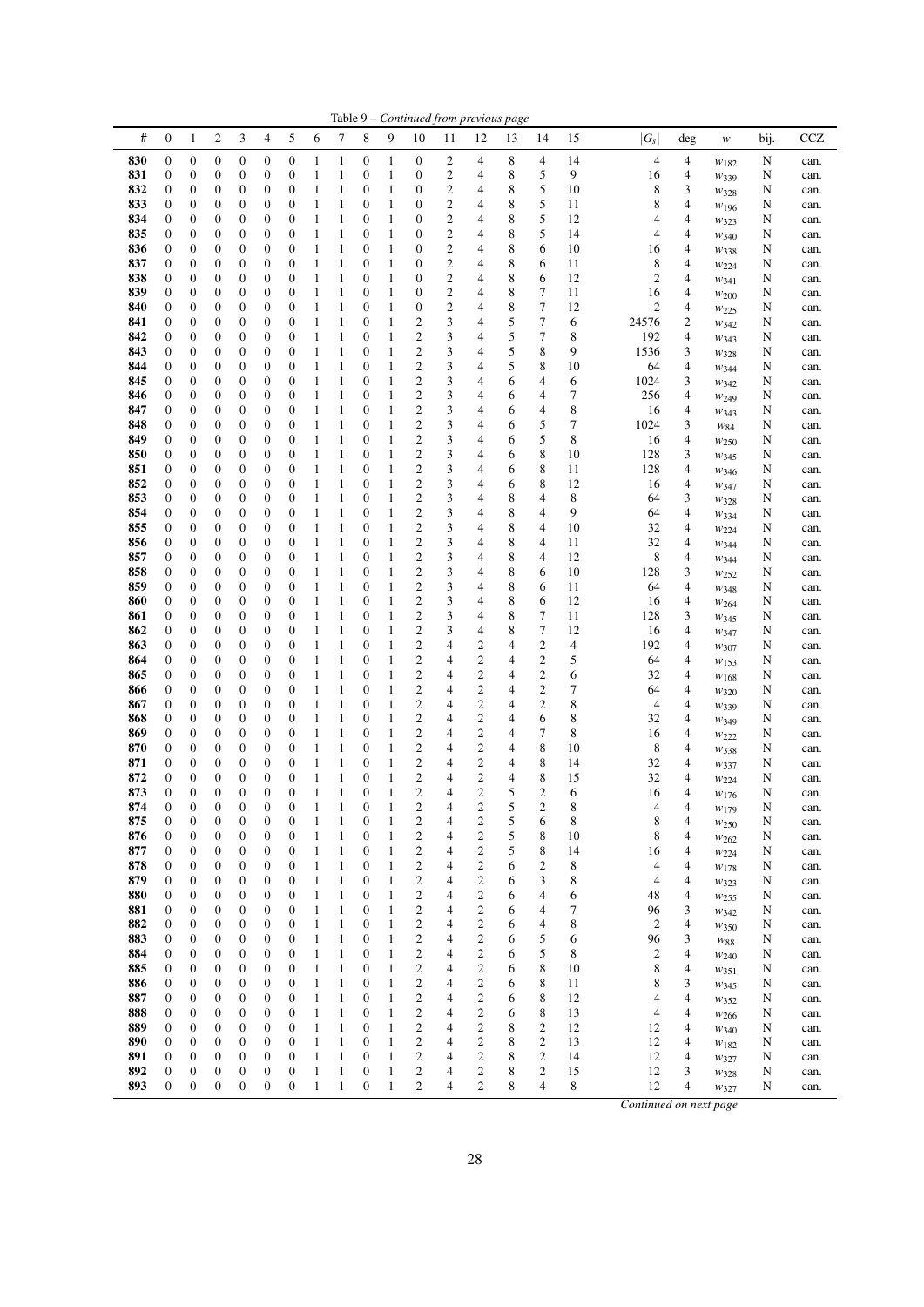|            |                                      |                                      |                                      |                                      |                                      |                                      |                              |                              |                                      |                                      |                                                    |                                           | Table 9 – Continued from previous page  |                         |                   |                         |                       |                |                         |        |              |
|------------|--------------------------------------|--------------------------------------|--------------------------------------|--------------------------------------|--------------------------------------|--------------------------------------|------------------------------|------------------------------|--------------------------------------|--------------------------------------|----------------------------------------------------|-------------------------------------------|-----------------------------------------|-------------------------|-------------------|-------------------------|-----------------------|----------------|-------------------------|--------|--------------|
| #          | $\boldsymbol{0}$                     | $\mathbf{1}$                         | $\overline{c}$                       | 3                                    | 4                                    | 5                                    | 6                            | 7                            | 8                                    | 9                                    | 10                                                 | 11                                        | 12                                      | 13                      | 14                | 15                      | $ G_{S} $             | deg            | w                       | bij.   | CCZ          |
| 894        | $\boldsymbol{0}$                     | $\boldsymbol{0}$                     | $\boldsymbol{0}$                     | 0                                    | $\boldsymbol{0}$                     | $\boldsymbol{0}$                     | 1                            | 1                            | $\boldsymbol{0}$                     | 1                                    | 2                                                  | 4                                         | 2                                       | 8                       | 4                 | 9                       | 12                    | 3              | $w_{328}$               | N      | can.         |
| 895        | 0                                    | $\boldsymbol{0}$                     | $\boldsymbol{0}$                     | 0                                    | $\boldsymbol{0}$                     | $\boldsymbol{0}$                     | 1                            | $\mathbf{1}$                 | $\boldsymbol{0}$                     | 1                                    | $\boldsymbol{2}$                                   | 4                                         | $\mathbf{2}$                            | 8                       | 4                 | 10                      | $\overline{c}$        | 4              | W <sub>225</sub>        | N      | can.         |
| 896<br>897 | 0<br>$\boldsymbol{0}$                | $\boldsymbol{0}$<br>$\boldsymbol{0}$ | $\boldsymbol{0}$<br>$\mathbf{0}$     | 0<br>0                               | 0<br>$\mathbf{0}$                    | $\boldsymbol{0}$<br>$\boldsymbol{0}$ | 1<br>$\mathbf{1}$            | $\mathbf{1}$<br>1            | $\boldsymbol{0}$<br>$\boldsymbol{0}$ | 1<br>1                               | $\mathbf{2}$<br>$\overline{\mathbf{c}}$            | 4<br>4                                    | $\mathbf{2}$<br>$\overline{c}$          | 8<br>8                  | 4<br>4            | 11<br>14                | $\overline{c}$<br>4   | 4<br>4         | W341<br>W338            | N<br>N | can.<br>can. |
| 898        | 0                                    | 0                                    | $\mathbf{0}$                         | 0                                    | $\mathbf{0}$                         | $\boldsymbol{0}$                     | 1                            | 1                            | $\boldsymbol{0}$                     | 1                                    | $\boldsymbol{2}$                                   | 4                                         | $\boldsymbol{2}$                        | 8                       | 4                 | 15                      | 4                     | 4              | $w_{262}$               | N      | can.         |
| 899        | $\boldsymbol{0}$                     | $\boldsymbol{0}$                     | $\mathbf{0}$                         | 0                                    | $\mathbf{0}$                         | $\boldsymbol{0}$                     | 1                            | $\mathbf{1}$                 | $\boldsymbol{0}$                     | 1                                    | $\overline{2}$                                     | 4                                         | $\overline{c}$                          | 8                       | 6                 | 10                      | 4                     | 4              | W <sub>263</sub>        | N      | can.         |
| 900        | $\boldsymbol{0}$                     | $\boldsymbol{0}$                     | $\mathbf{0}$                         | 0                                    | $\mathbf{0}$                         | $\boldsymbol{0}$                     | 1                            | $\mathbf{1}$                 | $\boldsymbol{0}$                     | 1                                    | $\overline{\mathbf{c}}$                            | 4                                         | $\overline{\mathbf{c}}$                 | 8                       | 6                 | 11                      | 8                     | 3              | W345                    | N      | can.         |
| 901<br>902 | 0                                    | $\boldsymbol{0}$                     | $\mathbf{0}$                         | 0                                    | $\mathbf{0}$                         | $\boldsymbol{0}$                     | 1                            | $\mathbf{1}$                 | $\boldsymbol{0}$                     | 1                                    | $\overline{\mathbf{c}}$<br>$\overline{c}$          | 4<br>4                                    | $\overline{\mathbf{c}}$<br>$\mathbf{2}$ | 8<br>8                  | 6<br>6            | 12                      | 4                     | 4              | W352                    | N      | can.         |
| 903        | $\boldsymbol{0}$<br>0                | $\boldsymbol{0}$<br>$\boldsymbol{0}$ | $\boldsymbol{0}$<br>$\mathbf{0}$     | 0<br>0                               | $\boldsymbol{0}$<br>$\mathbf{0}$     | $\boldsymbol{0}$<br>$\boldsymbol{0}$ | 1<br>1                       | $\mathbf{1}$<br>1            | $\boldsymbol{0}$<br>$\boldsymbol{0}$ | 1<br>1                               | $\overline{c}$                                     | 4                                         | $\overline{c}$                          | 8                       | 6                 | 13<br>14                | 4<br>$\overline{c}$   | 4<br>4         | $W_{264}$<br>W353       | N<br>N | can.<br>can. |
| 904        | 0                                    | $\boldsymbol{0}$                     | $\mathbf{0}$                         | 0                                    | $\mathbf{0}$                         | $\boldsymbol{0}$                     | 1                            | 1                            | $\boldsymbol{0}$                     | 1                                    | $\overline{c}$                                     | 4                                         | $\overline{c}$                          | 8                       | 7                 | 10                      | 8                     | 3              | W251                    | N      | can.         |
| 905        | 0                                    | $\boldsymbol{0}$                     | $\mathbf{0}$                         | 0                                    | $\mathbf{0}$                         | $\boldsymbol{0}$                     | 1                            | $\mathbf{1}$                 | $\mathbf{0}$                         | 1                                    | $\overline{\mathbf{c}}$                            | 4                                         | $\boldsymbol{2}$                        | 8                       | 7                 | 12                      | 4                     | 4              | W264                    | N      | can.         |
| 906        | $\boldsymbol{0}$                     | $\boldsymbol{0}$                     | $\mathbf{0}$                         | 0                                    | $\mathbf{0}$                         | $\boldsymbol{0}$                     | 1                            | 1                            | $\boldsymbol{0}$                     | 1                                    | $\overline{c}$                                     | 4                                         | $\overline{c}$                          | 8                       | 7                 | 13                      | 4                     | 4              | W <sub>239</sub>        | N      | can.         |
| 907<br>908 | $\boldsymbol{0}$<br>0                | $\boldsymbol{0}$<br>$\boldsymbol{0}$ | $\mathbf{0}$<br>$\mathbf{0}$         | 0<br>0                               | $\mathbf{0}$<br>$\mathbf{0}$         | $\boldsymbol{0}$<br>$\boldsymbol{0}$ | 1<br>1                       | $\mathbf{1}$<br>$\mathbf{1}$ | $\boldsymbol{0}$<br>$\boldsymbol{0}$ | 1<br>1                               | $\overline{\mathbf{c}}$<br>$\mathbf{2}$            | $\overline{4}$<br>4                       | $\mathbf{2}$<br>$\mathbf{2}$            | 8<br>8                  | 7<br>12           | 14<br>14                | 2<br>4                | 4<br>4         | W <sub>260</sub>        | N<br>N | can.<br>can. |
| 909        | $\boldsymbol{0}$                     | $\boldsymbol{0}$                     | $\mathbf{0}$                         | 0                                    | $\mathbf{0}$                         | $\boldsymbol{0}$                     | 1                            | 1                            | $\boldsymbol{0}$                     | 1                                    | $\mathbf{2}$                                       | 4                                         | $\overline{c}$                          | 8                       | 13                | 14                      | 4                     | 4              | W260<br>W353            | N      | can.         |
| 910        | 0                                    | $\boldsymbol{0}$                     | $\mathbf{0}$                         | 0                                    | 0                                    | $\boldsymbol{0}$                     | 1                            | $\mathbf{1}$                 | $\boldsymbol{0}$                     | 1                                    | $\overline{c}$                                     | 4                                         | 6                                       | 8                       | 10                | 12                      | 16                    | 4              | W354                    | N      | can.         |
| 911        | $\boldsymbol{0}$                     | $\boldsymbol{0}$                     | $\mathbf{0}$                         | 0                                    | $\mathbf{0}$                         | $\boldsymbol{0}$                     | 1                            | 1                            | $\boldsymbol{0}$                     | 1                                    | $\mathbf{2}$                                       | 4                                         | 6                                       | 8                       | 10                | 13                      | 8                     | 4              | W278                    | N      | can.         |
| 912<br>913 | 0<br>$\boldsymbol{0}$                | $\boldsymbol{0}$                     | $\mathbf{0}$<br>$\mathbf{0}$         | 0                                    | $\mathbf{0}$<br>$\mathbf{0}$         | $\boldsymbol{0}$<br>$\boldsymbol{0}$ | 1                            | $\mathbf{1}$<br>1            | $\boldsymbol{0}$<br>$\boldsymbol{0}$ | 1                                    | $\mathbf{2}$                                       | 4<br>4                                    | 6                                       | 8<br>8                  | 10                | 14                      | 6                     | 4              | W355                    | N      | can.         |
| 914        | $\boldsymbol{0}$                     | $\boldsymbol{0}$<br>$\boldsymbol{0}$ | $\boldsymbol{0}$                     | 0<br>0                               | $\mathbf{0}$                         | $\boldsymbol{0}$                     | 1<br>1                       | $\mathbf{1}$                 | $\boldsymbol{0}$                     | 1<br>1                               | $\overline{\mathbf{c}}$<br>$\overline{\mathbf{c}}$ | 4                                         | 6<br>6                                  | 8                       | 11<br>11          | 13<br>14                | 16<br>6               | 4<br>4         | W265<br>$w_{281}$       | N<br>N | can.<br>can. |
| 915        | $\boldsymbol{0}$                     | $\boldsymbol{0}$                     | $\boldsymbol{0}$                     | 0                                    | $\mathbf{0}$                         | $\boldsymbol{0}$                     | 1                            | $\mathbf{1}$                 | $\boldsymbol{0}$                     | 1                                    | $\mathbf{2}$                                       | 4                                         | 8                                       | 14                      | 10                | 13                      | 32                    | 4              | $w_{275}$               | N      | can.         |
| 916        | $\boldsymbol{0}$                     | $\boldsymbol{0}$                     | $\mathbf{0}$                         | 0                                    | $\mathbf{0}$                         | $\boldsymbol{0}$                     | 1                            | 1                            | $\boldsymbol{0}$                     | 1                                    | $\overline{2}$                                     | 4                                         | 8                                       | 14                      | 11                | 13                      | 192                   | 4              | W356                    | N      | can.         |
| 917        | 0                                    | $\boldsymbol{0}$                     | $\mathbf{0}$                         | 0                                    | $\mathbf{0}$                         | $\boldsymbol{0}$                     | 1                            | $\mathbf{1}$                 | $\boldsymbol{0}$                     | 2                                    | $\boldsymbol{0}$                                   | $\overline{\mathbf{c}}$                   | 0                                       | 2                       | $\mathbf{1}$      | 3                       | 110592                | 2              | $W_49$                  | N      | can.         |
| 918<br>919 | 0<br>$\boldsymbol{0}$                | $\boldsymbol{0}$<br>$\boldsymbol{0}$ | $\mathbf{0}$<br>$\mathbf{0}$         | 0<br>0                               | $\mathbf{0}$<br>$\mathbf{0}$         | $\boldsymbol{0}$<br>$\boldsymbol{0}$ | 1<br>1                       | $\mathbf{1}$<br>$\mathbf{1}$ | $\boldsymbol{0}$<br>$\boldsymbol{0}$ | $\mathfrak{2}$<br>$\mathfrak{2}$     | $\boldsymbol{0}$<br>$\boldsymbol{0}$               | $\mathbf{2}$<br>$\overline{c}$            | 0<br>$\boldsymbol{0}$                   | 2<br>$\overline{c}$     | $\mathbf{1}$<br>3 | 4<br>1                  | 576<br>18432          | 4<br>3         | $W_{109}$               | N<br>Y | can.<br>#917 |
| 920        | 0                                    | $\boldsymbol{0}$                     | $\mathbf{0}$                         | 0                                    | $\mathbf{0}$                         | $\boldsymbol{0}$                     | 1                            | 1                            | $\boldsymbol{0}$                     | $\mathfrak{2}$                       | $\boldsymbol{0}$                                   | $\mathbf{2}$                              | $\boldsymbol{0}$                        | 2                       | 3                 | 4                       | 96                    | 4              | W <sub>49</sub><br>W109 | N      | #918         |
| 921        | $\boldsymbol{0}$                     | $\boldsymbol{0}$                     | $\boldsymbol{0}$                     | 0                                    | $\boldsymbol{0}$                     | $\boldsymbol{0}$                     | 1                            | 1                            | 0                                    | $\boldsymbol{2}$                     | $\boldsymbol{0}$                                   | $\mathfrak{2}$                            | $\boldsymbol{0}$                        | $\overline{\mathbf{c}}$ | 4                 | 6                       | 384                   | 3              | W51                     | N      | can.         |
| 922        | 0                                    | $\boldsymbol{0}$                     | $\mathbf{0}$                         | 0                                    | 0                                    | $\boldsymbol{0}$                     | 1                            | $\mathbf{1}$                 | $\boldsymbol{0}$                     | $\boldsymbol{2}$                     | $\boldsymbol{0}$                                   | $\mathbf{2}$                              | $\boldsymbol{0}$                        | $\overline{\mathbf{c}}$ | 4                 | 7                       | 192                   | 4              | W197                    | N      | can.         |
| 923        | $\boldsymbol{0}$                     | $\boldsymbol{0}$                     | $\mathbf{0}$                         | 0                                    | $\mathbf{0}$                         | $\boldsymbol{0}$                     | 1<br>1                       | 1<br>$\mathbf{1}$            | $\boldsymbol{0}$                     | $\mathfrak{2}$                       | $\boldsymbol{0}$                                   | $\mathfrak{2}$                            | 0                                       | 2                       | 4                 | 8                       | 24                    | 4              | $w_{115}$               | N      | can.         |
| 924<br>925 | 0<br>$\boldsymbol{0}$                | $\boldsymbol{0}$<br>$\boldsymbol{0}$ | $\mathbf{0}$<br>$\mathbf{0}$         | 0<br>0                               | $\mathbf{0}$<br>$\mathbf{0}$         | $\boldsymbol{0}$<br>$\boldsymbol{0}$ | 1                            | 1                            | $\boldsymbol{0}$<br>$\boldsymbol{0}$ | $\boldsymbol{2}$<br>$\overline{c}$   | $\boldsymbol{0}$<br>$\boldsymbol{0}$               | $\mathbf{2}$<br>$\overline{c}$            | $\boldsymbol{0}$<br>0                   | 3<br>3                  | 3<br>3            | 0<br>4                  | 9216<br>64            | 3<br>4         | W <sub>60</sub><br>W124 | Y<br>N | can.<br>can. |
| 926        | 0                                    | $\boldsymbol{0}$                     | $\mathbf{0}$                         | 0                                    | $\mathbf{0}$                         | $\boldsymbol{0}$                     | 1                            | $\mathbf{1}$                 | $\boldsymbol{0}$                     | 2                                    | $\boldsymbol{0}$                                   | $\mathfrak{2}$                            | $\boldsymbol{0}$                        | 3                       | 4                 | 6                       | 64                    | 4              | W197                    | N      | can.         |
| 927        | 0                                    | $\boldsymbol{0}$                     | $\mathbf{0}$                         | 0                                    | $\mathbf{0}$                         | $\boldsymbol{0}$                     | 1                            | 1                            | $\boldsymbol{0}$                     | $\boldsymbol{2}$                     | $\boldsymbol{0}$                                   | $\overline{c}$                            | $\boldsymbol{0}$                        | 3                       | 4                 | 7                       | 64                    | 3              | $W_{184}$               | Y      | can.         |
| 928        | $\boldsymbol{0}$                     | $\boldsymbol{0}$                     | $\mathbf{0}$                         | 0                                    | $\mathbf{0}$                         | $\boldsymbol{0}$                     | 1                            | 1                            | $\boldsymbol{0}$                     | $\overline{c}$                       | $\boldsymbol{0}$                                   | $\mathbf{2}$                              | $\boldsymbol{0}$                        | 3                       | 4                 | 8                       | 8                     | 4              | W214                    | N      | can.         |
| 929<br>930 | 0<br>0                               | $\boldsymbol{0}$<br>$\boldsymbol{0}$ | $\mathbf{0}$<br>$\mathbf{0}$         | 0<br>0                               | 0<br>$\mathbf{0}$                    | $\boldsymbol{0}$<br>$\boldsymbol{0}$ | 1<br>$\mathbf{1}$            | $\mathbf{1}$<br>1            | $\boldsymbol{0}$<br>0                | $\boldsymbol{2}$<br>$\boldsymbol{2}$ | $\boldsymbol{0}$<br>$\boldsymbol{0}$               | $\mathfrak{2}$<br>$\mathbf{2}$            | $\boldsymbol{0}$<br>0                   | 4<br>4                  | 4<br>4            | 0<br>$\mathbf{1}$       | 384<br>64             | 3<br>4         | W293<br>$w_{112}$       | N<br>N | can.<br>can. |
| 931        | 0                                    | $\boldsymbol{0}$                     | $\mathbf{0}$                         | 0                                    | $\mathbf{0}$                         | $\boldsymbol{0}$                     | 1                            | $\mathbf{1}$                 | $\boldsymbol{0}$                     | $\boldsymbol{2}$                     | $\boldsymbol{0}$                                   | $\mathbf{2}$                              | $\boldsymbol{0}$                        | 4                       | 4                 | 3                       | 128                   | 4              | $w_{307}$               | N      | can.         |
| 932        | $\boldsymbol{0}$                     | $\boldsymbol{0}$                     | $\mathbf{0}$                         | 0                                    | $\mathbf{0}$                         | $\boldsymbol{0}$                     | 1                            | 1                            | $\boldsymbol{0}$                     | $\overline{c}$                       | $\boldsymbol{0}$                                   | $\overline{c}$                            | $\mathbf{0}$                            | 4                       | 4                 | 7                       | 64                    | 4              | W168                    | N      | can.         |
| 933        | 0                                    | $\boldsymbol{0}$                     | $\mathbf{0}$                         | 0                                    | $\mathbf{0}$                         | $\boldsymbol{0}$                     | 1                            | $\mathbf{1}$                 | 0                                    | $\boldsymbol{2}$                     | $\boldsymbol{0}$                                   | $\mathbf{2}$                              | 0                                       | 4                       | 4                 | 8                       | 8                     | 4              | W313                    | N      | can.         |
| 934<br>935 | 0<br>$\boldsymbol{0}$                | $\boldsymbol{0}$<br>$\boldsymbol{0}$ | $\boldsymbol{0}$<br>$\mathbf{0}$     | 0<br>0                               | $\boldsymbol{0}$<br>$\mathbf{0}$     | $\boldsymbol{0}$<br>$\boldsymbol{0}$ | 1<br>1                       | $\mathbf{1}$<br>$\mathbf{1}$ | $\boldsymbol{0}$<br>$\boldsymbol{0}$ | 2<br>$\mathbf{2}$                    | $\boldsymbol{0}$<br>$\boldsymbol{0}$               | $\overline{\mathbf{c}}$<br>$\overline{c}$ | $\boldsymbol{0}$<br>0                   | 4<br>4                  | 5<br>5            | 0<br>1                  | 64<br>128             | 4<br>3         | $w_{112}$<br>$w_{51}$   | N<br>Y | can.<br>#921 |
| 936        | 0                                    | $\boldsymbol{0}$                     | $\mathbf{0}$                         | 0                                    | $\mathbf{0}$                         | $\boldsymbol{0}$                     | 1                            | $\mathbf{1}$                 | $\boldsymbol{0}$                     | $\mathbf{2}$                         | $\boldsymbol{0}$                                   | $\mathbf{2}$                              | $\mathbf{0}$                            | 4                       | 5                 | $\overline{\mathbf{c}}$ | 64                    | 4              | W <sub>52</sub>         | N      | can.         |
| 937        | $\overline{0}$                       | $\mathbf{0}$                         | $\overline{0}$                       | $\overline{0}$                       | $\overline{0}$                       | $\overline{0}$                       | 1                            | $\mathbf{1}$                 | $\overline{0}$                       | $\overline{2}$                       | $\mathbf{0}$                                       | $\overline{2}$                            | $\overline{0}$                          | 4                       | 5                 | 3                       | 64                    | 4              | W197                    | N      | #926         |
| 938        | 0                                    | $\mathbf{0}$                         | $\boldsymbol{0}$                     | 0                                    | $\boldsymbol{0}$                     | $\boldsymbol{0}$                     | 1                            | 1                            | 0                                    | $\overline{\mathbf{c}}$              | 0                                                  | 2                                         | $\boldsymbol{0}$                        | 4                       | 5                 | 7                       | 32                    | 4              | $w_{186}$               | N      | can.         |
| 939<br>940 | $\boldsymbol{0}$<br>0                | $\boldsymbol{0}$<br>$\boldsymbol{0}$ | $\mathbf{0}$<br>$\mathbf{0}$         | $\boldsymbol{0}$<br>$\boldsymbol{0}$ | $\boldsymbol{0}$<br>$\boldsymbol{0}$ | $\mathbf{0}$<br>$\boldsymbol{0}$     | $\mathbf{1}$<br>$\mathbf{1}$ | $\mathbf{1}$<br>$\mathbf{1}$ | $\boldsymbol{0}$<br>$\boldsymbol{0}$ | $\mathfrak{2}$<br>$\mathfrak{2}$     | $\boldsymbol{0}$<br>$\boldsymbol{0}$               | $\sqrt{2}$<br>$\sqrt{2}$                  | $\boldsymbol{0}$<br>$\mathbf{0}$        | 4<br>4                  | 5<br>7            | 8<br>$\boldsymbol{0}$   | $\overline{4}$<br>128 | 4<br>4         | $w_{189}$<br>W307       | N<br>N | can.<br>can. |
| 941        | $\boldsymbol{0}$                     | $\boldsymbol{0}$                     | $\boldsymbol{0}$                     | $\boldsymbol{0}$                     | $\boldsymbol{0}$                     | $\boldsymbol{0}$                     | $\mathbf{1}$                 | $\mathbf{1}$                 | $\boldsymbol{0}$                     | 2                                    | $\boldsymbol{0}$                                   | $\sqrt{2}$                                | $\mathbf{0}$                            | 4                       | 7                 | $\mathbf{1}$            | 64                    | 4              | W197                    | N      | #922         |
| 942        | $\boldsymbol{0}$                     | $\boldsymbol{0}$                     | $\boldsymbol{0}$                     | $\boldsymbol{0}$                     | 0                                    | $\boldsymbol{0}$                     | $\mathbf{1}$                 | $\mathbf{1}$                 | $\boldsymbol{0}$                     | $\boldsymbol{2}$                     | $\boldsymbol{0}$                                   | $\sqrt{2}$                                | $\boldsymbol{0}$                        | 4                       | 7                 | 3                       | 128                   | 3              | W184                    | N      | #927         |
| 943        | 0                                    | $\boldsymbol{0}$                     | $\boldsymbol{0}$                     | 0                                    | $\boldsymbol{0}$                     | $\boldsymbol{0}$                     | $\mathbf{1}$                 | $\,1\,$                      | $\boldsymbol{0}$                     | 2                                    | $\boldsymbol{0}$                                   | $\overline{c}$                            | $\boldsymbol{0}$                        | 4                       | 7                 | 5                       | 64                    | 4              | $w_{186}$               | N      | #938         |
| 944<br>945 | $\boldsymbol{0}$<br>$\boldsymbol{0}$ | $\boldsymbol{0}$<br>$\boldsymbol{0}$ | $\boldsymbol{0}$<br>$\boldsymbol{0}$ | $\boldsymbol{0}$<br>0                | $\boldsymbol{0}$<br>$\boldsymbol{0}$ | $\mathbf{0}$<br>$\boldsymbol{0}$     | $\mathbf{1}$<br>$\mathbf{1}$ | $\mathbf{1}$<br>$\,1\,$      | $\boldsymbol{0}$<br>$\boldsymbol{0}$ | $\overline{c}$<br>$\boldsymbol{2}$   | $\boldsymbol{0}$<br>$\boldsymbol{0}$               | $\sqrt{2}$<br>$\sqrt{2}$                  | $\mathbf{0}$<br>$\boldsymbol{0}$        | 4<br>4                  | 7<br>8            | 8<br>0                  | 8<br>16               | 4<br>4         | $w_{215}$               | N<br>N | can.         |
| 946        | 0                                    | $\boldsymbol{0}$                     | $\boldsymbol{0}$                     | $\boldsymbol{0}$                     | $\boldsymbol{0}$                     | $\boldsymbol{0}$                     | $\mathbf{1}$                 | $\mathbf{1}$                 | $\boldsymbol{0}$                     | $\boldsymbol{2}$                     | $\boldsymbol{0}$                                   | $\overline{c}$                            | $\boldsymbol{0}$                        | 4                       | 8                 | 1                       | 8                     | 4              | W357<br>$w_{115}$       | N      | can.<br>#923 |
| 947        | $\boldsymbol{0}$                     | $\boldsymbol{0}$                     | $\boldsymbol{0}$                     | 0                                    | $\boldsymbol{0}$                     | $\boldsymbol{0}$                     | 1                            | $\,1\,$                      | 0                                    | $\boldsymbol{2}$                     | $\boldsymbol{0}$                                   | $\sqrt{2}$                                | $\boldsymbol{0}$                        | 4                       | 8                 | 3                       | 16                    | 4              | $w_{214}$               | N      | #928         |
| 948        | $\boldsymbol{0}$                     | $\boldsymbol{0}$                     | $\boldsymbol{0}$                     | 0                                    | 0                                    | $\boldsymbol{0}$                     | $\mathbf{1}$                 | $\mathbf{1}$                 | $\boldsymbol{0}$                     | $\overline{c}$                       | $\boldsymbol{0}$                                   | $\sqrt{2}$                                | $\mathbf{0}$                            | 4                       | 8                 | 5                       | 4                     | 4              | W189                    | N      | #939         |
| 949        | $\boldsymbol{0}$                     | $\boldsymbol{0}$                     | $\boldsymbol{0}$                     | 0                                    | $\boldsymbol{0}$                     | $\boldsymbol{0}$                     | $\mathbf{1}$                 | $\mathbf{1}$                 | $\boldsymbol{0}$                     | $\mathfrak{2}$                       | $\boldsymbol{0}$                                   | $\sqrt{2}$                                | $\mathbf{0}$                            | 4                       | 8                 | 7                       | 4                     | $\overline{4}$ | $w_{215}$               | N      | #944         |
| 950<br>951 | 0<br>0                               | $\boldsymbol{0}$<br>$\boldsymbol{0}$ | $\boldsymbol{0}$<br>$\mathbf{0}$     | 0<br>$\boldsymbol{0}$                | $\boldsymbol{0}$<br>$\boldsymbol{0}$ | $\boldsymbol{0}$<br>$\boldsymbol{0}$ | $\mathbf{1}$<br>$\mathbf{1}$ | $\,1\,$<br>$\,1\,$           | 0<br>$\boldsymbol{0}$                | $\boldsymbol{2}$<br>$\boldsymbol{2}$ | $\boldsymbol{0}$<br>$\boldsymbol{0}$               | $\sqrt{2}$<br>$\sqrt{2}$                  | $\boldsymbol{0}$<br>$\mathbf{0}$        | 4<br>4                  | 8<br>8            | 12<br>13                | 8<br>4                | 3<br>4         | W190<br>$w_{205}$       | N<br>N | can.<br>can. |
| 952        | 0                                    | $\boldsymbol{0}$                     | $\boldsymbol{0}$                     | 0                                    | 0                                    | $\boldsymbol{0}$                     | $\mathbf{1}$                 | $\,1\,$                      | $\boldsymbol{0}$                     | $\sqrt{2}$                           | $\boldsymbol{0}$                                   | $\sqrt{2}$                                | $\boldsymbol{0}$                        | 4                       | 8                 | 15                      | 8                     | 4              | W358                    | N      | can.         |
| 953        | $\boldsymbol{0}$                     | $\boldsymbol{0}$                     | $\boldsymbol{0}$                     | $\boldsymbol{0}$                     | $\boldsymbol{0}$                     | $\boldsymbol{0}$                     | $\mathbf{1}$                 | $\,1\,$                      | $\boldsymbol{0}$                     | $\overline{c}$                       | $\boldsymbol{0}$                                   | $\sqrt{2}$                                | $\overline{4}$                          | 6                       | 5                 | 7                       | 4096                  | $\mathfrak{2}$ | $w_{\rm 80}$            | N      | can.         |
| 954        | $\boldsymbol{0}$                     | $\boldsymbol{0}$                     | $\boldsymbol{0}$                     | $\boldsymbol{0}$                     | $\boldsymbol{0}$                     | $\boldsymbol{0}$                     | 1                            | $\mathbf{1}$                 | $\boldsymbol{0}$                     | $\boldsymbol{2}$                     | $\boldsymbol{0}$                                   | $\sqrt{2}$                                | $\overline{4}$                          | 6                       | 5                 | 8                       | 32                    | 4              | W221                    | N      | can.         |
| 955<br>956 | $\boldsymbol{0}$<br>0                | $\boldsymbol{0}$<br>$\boldsymbol{0}$ | $\boldsymbol{0}$<br>$\boldsymbol{0}$ | $\boldsymbol{0}$<br>$\boldsymbol{0}$ | $\boldsymbol{0}$<br>$\boldsymbol{0}$ | $\boldsymbol{0}$<br>$\boldsymbol{0}$ | $\mathbf{1}$<br>$\mathbf{1}$ | $\,1\,$<br>$\,1\,$           | $\boldsymbol{0}$<br>$\boldsymbol{0}$ | 2<br>$\overline{c}$                  | $\boldsymbol{0}$<br>$\boldsymbol{0}$               | $\boldsymbol{2}$<br>$\sqrt{2}$            | 4<br>4                                  | 6<br>6                  | 7<br>7            | 5<br>8                  | 2048<br>16            | 3<br>4         | $w_{\rm 80}$            | Y<br>N | #953<br>#954 |
| 957        | $\boldsymbol{0}$                     | $\boldsymbol{0}$                     | $\boldsymbol{0}$                     | $\boldsymbol{0}$                     | $\boldsymbol{0}$                     | $\boldsymbol{0}$                     | $\mathbf{1}$                 | $\mathbf{1}$                 | $\boldsymbol{0}$                     | $\overline{c}$                       | $\mathbf{0}$                                       | $\overline{c}$                            | $\overline{4}$                          | 6                       | 8                 | 10                      | 128                   | 3              | W221<br>W86             | N      | can.         |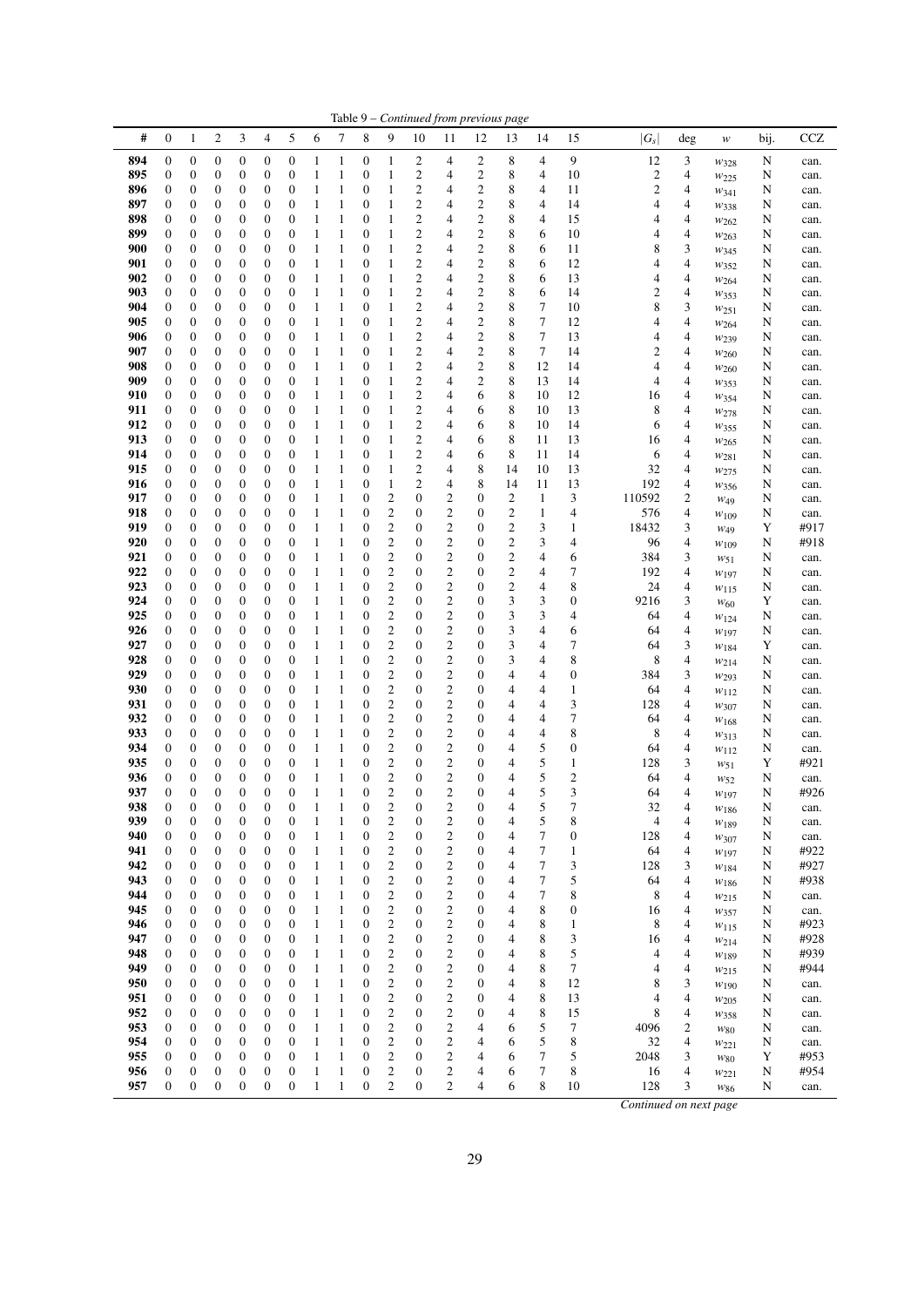|              |                                      |                                      |                                      |                                      |                                      |                                      |                              |                              |                                      |                                             |                                      | Table 9 – Continued from previous page    |                                  |                  |                              |                                  |                |                                                      |                        |        |              |
|--------------|--------------------------------------|--------------------------------------|--------------------------------------|--------------------------------------|--------------------------------------|--------------------------------------|------------------------------|------------------------------|--------------------------------------|---------------------------------------------|--------------------------------------|-------------------------------------------|----------------------------------|------------------|------------------------------|----------------------------------|----------------|------------------------------------------------------|------------------------|--------|--------------|
| #            | $\boldsymbol{0}$                     | $\mathbf{1}$                         | $\overline{2}$                       | 3                                    | $\overline{4}$                       | 5                                    | 6                            | 7                            | 8                                    | 9                                           | 10                                   | 11                                        | 12                               | 13               | 14                           | 15                               | $ G_s $        | deg                                                  | $\boldsymbol{W}$       | bij.   | <b>CCZ</b>   |
| 958          | $\boldsymbol{0}$                     | $\boldsymbol{0}$                     | $\boldsymbol{0}$                     | $\boldsymbol{0}$                     | $\boldsymbol{0}$                     | $\boldsymbol{0}$                     | 1                            | 1                            | $\boldsymbol{0}$                     | $\overline{c}$                              | $\boldsymbol{0}$                     | 2                                         | 4                                | 6                | 8                            | 11                               | 32             | 4                                                    | $w_{229}$              | N      | can.         |
| 959          | $\boldsymbol{0}$                     | $\boldsymbol{0}$                     | $\boldsymbol{0}$                     | $\boldsymbol{0}$                     | $\mathbf{0}$                         | $\boldsymbol{0}$                     | $\mathbf{1}$                 | 1                            | $\boldsymbol{0}$                     | $\overline{2}$                              | $\boldsymbol{0}$                     | $\mathbf{2}$                              | 4                                | 6                | 8                            | 12                               | 8              | 4                                                    | $w_{200}$              | N      | can.         |
| 960<br>961   | $\boldsymbol{0}$<br>$\boldsymbol{0}$ | $\boldsymbol{0}$<br>$\boldsymbol{0}$ | $\boldsymbol{0}$<br>$\boldsymbol{0}$ | $\boldsymbol{0}$<br>$\boldsymbol{0}$ | $\boldsymbol{0}$<br>$\mathbf{0}$     | $\boldsymbol{0}$<br>$\mathbf{0}$     | $\mathbf{1}$<br>$\mathbf{1}$ | $\mathbf{1}$<br>$\mathbf{1}$ | $\boldsymbol{0}$<br>$\mathbf{0}$     | $\overline{\mathbf{c}}$<br>$\mathbf{2}$     | $\boldsymbol{0}$<br>$\boldsymbol{0}$ | $\overline{\mathbf{c}}$<br>$\mathfrak{2}$ | 4<br>4                           | 7<br>7           | 7<br>7                       | 4<br>8                           | 3072<br>32     | 3<br>4                                               | W84                    | N<br>N | can.<br>can. |
| 962          | $\boldsymbol{0}$                     | $\boldsymbol{0}$                     | $\boldsymbol{0}$                     | $\boldsymbol{0}$                     | $\boldsymbol{0}$                     | $\boldsymbol{0}$                     | $\mathbf{1}$                 | $\mathbf{1}$                 | $\boldsymbol{0}$                     | $\boldsymbol{2}$                            | $\boldsymbol{0}$                     | $\overline{\mathbf{c}}$                   | 4                                | $\boldsymbol{7}$ | 8                            | 11                               | 64             | 3                                                    | W222<br>$w_{252}$      | N      | can.         |
| 963          | $\boldsymbol{0}$                     | $\boldsymbol{0}$                     | $\boldsymbol{0}$                     | $\boldsymbol{0}$                     | $\boldsymbol{0}$                     | $\mathbf{0}$                         | $\mathbf{1}$                 | 1                            | $\boldsymbol{0}$                     | $\mathbf{2}$                                | $\boldsymbol{0}$                     | $\overline{\mathbf{c}}$                   | 4                                | 7                | 8                            | 12                               | 8              | 4                                                    | $w_{239}$              | N      | can.         |
| 964          | $\boldsymbol{0}$                     | $\boldsymbol{0}$                     | $\boldsymbol{0}$                     | $\boldsymbol{0}$                     | $\boldsymbol{0}$                     | $\boldsymbol{0}$                     | $\mathbf{1}$                 | $\mathbf{1}$                 | $\boldsymbol{0}$                     | $\overline{c}$                              | $\boldsymbol{0}$                     | $\overline{\mathbf{c}}$                   | 4                                | 8                | 8                            | 4                                | 384            | 3                                                    | W302                   | N      | can.         |
| 965          | $\boldsymbol{0}$                     | $\boldsymbol{0}$                     | $\boldsymbol{0}$                     | $\boldsymbol{0}$                     | $\boldsymbol{0}$                     | $\boldsymbol{0}$                     | 1                            | $\mathbf{1}$                 | $\boldsymbol{0}$                     | $\mathbf{2}$                                | $\boldsymbol{0}$                     | $\mathbf{2}$                              | 4                                | 8                | 8                            | 5                                | 32             | 4                                                    | W205                   | N      | can.         |
| 966<br>967   | $\boldsymbol{0}$                     | $\boldsymbol{0}$                     | $\boldsymbol{0}$                     | $\boldsymbol{0}$                     | $\mathbf{0}$                         | $\boldsymbol{0}$                     | $\mathbf{1}$<br>1            | $\mathbf{1}$<br>$\mathbf{1}$ | $\mathbf{0}$                         | $\overline{2}$<br>$\mathbf{2}$              | $\boldsymbol{0}$<br>$\boldsymbol{0}$ | $\overline{\mathbf{c}}$                   | 4                                | 8<br>8           | 8<br>8                       | 7<br>12                          | 64             | 4<br>4                                               | W337                   | N      | can.         |
| 968          | $\boldsymbol{0}$<br>$\boldsymbol{0}$ | $\boldsymbol{0}$<br>$\boldsymbol{0}$ | $\boldsymbol{0}$<br>$\boldsymbol{0}$ | $\boldsymbol{0}$<br>$\boldsymbol{0}$ | $\boldsymbol{0}$<br>$\boldsymbol{0}$ | $\boldsymbol{0}$<br>$\mathbf{0}$     | $\mathbf{1}$                 | 1                            | $\boldsymbol{0}$<br>$\mathbf{0}$     | $\mathbf{2}$                                | $\boldsymbol{0}$                     | 2<br>$\overline{\mathbf{c}}$              | 4<br>4                           | 8                | 9                            | 5                                | 16<br>128      | 3                                                    | $w_{329}$              | N<br>N | can.<br>#957 |
| 969          | $\boldsymbol{0}$                     | $\boldsymbol{0}$                     | $\boldsymbol{0}$                     | $\boldsymbol{0}$                     | $\boldsymbol{0}$                     | $\boldsymbol{0}$                     | $\mathbf{1}$                 | 1                            | $\boldsymbol{0}$                     | $\overline{c}$                              | $\boldsymbol{0}$                     | $\overline{\mathbf{c}}$                   | 4                                | 8                | 9                            | 6                                | 64             | 4                                                    | W86<br>W87             | N      | can.         |
| 970          | $\boldsymbol{0}$                     | $\boldsymbol{0}$                     | $\boldsymbol{0}$                     | $\boldsymbol{0}$                     | $\boldsymbol{0}$                     | $\boldsymbol{0}$                     | $\mathbf{1}$                 | $\mathbf{1}$                 | $\boldsymbol{0}$                     | $\overline{\mathbf{c}}$                     | $\boldsymbol{0}$                     | $\overline{\mathbf{c}}$                   | 4                                | 8                | 9                            | 7                                | 32             | 4                                                    | W <sub>229</sub>       | N      | #958         |
| 971          | $\boldsymbol{0}$                     | $\boldsymbol{0}$                     | $\boldsymbol{0}$                     | $\boldsymbol{0}$                     | $\boldsymbol{0}$                     | $\boldsymbol{0}$                     | $\mathbf{1}$                 | $\mathbf{1}$                 | $\boldsymbol{0}$                     | $\mathbf{2}$                                | $\boldsymbol{0}$                     | $\mathfrak{2}$                            | 4                                | 8                | 9                            | 12                               | 8              | 4                                                    | $w_{200}$              | N      | #959         |
| 972          | $\boldsymbol{0}$                     | $\boldsymbol{0}$                     | $\boldsymbol{0}$                     | $\boldsymbol{0}$                     | $\boldsymbol{0}$                     | $\boldsymbol{0}$                     | $\mathbf{1}$                 | $\mathbf{1}$                 | $\boldsymbol{0}$                     | $\mathbf{2}$                                | $\boldsymbol{0}$                     | $\boldsymbol{2}$                          | 4                                | 8                | 11                           | 7                                | 128            | 3                                                    | W <sub>252</sub>       | N      | #962         |
| 973          | $\boldsymbol{0}$                     | $\boldsymbol{0}$                     | $\boldsymbol{0}$                     | $\boldsymbol{0}$                     | $\mathbf{0}$                         | $\boldsymbol{0}$                     | 1                            | $\mathbf{1}$                 | $\mathbf{0}$                         | $\mathbf{2}$                                | $\boldsymbol{0}$                     | $\boldsymbol{2}$                          | 4                                | 8                | 11                           | 12                               | 16             | 4                                                    | W <sub>239</sub>       | N      | #963         |
| 974<br>975   | $\boldsymbol{0}$<br>$\boldsymbol{0}$ | $\boldsymbol{0}$<br>$\boldsymbol{0}$ | $\boldsymbol{0}$<br>$\boldsymbol{0}$ | $\boldsymbol{0}$<br>$\boldsymbol{0}$ | $\boldsymbol{0}$<br>$\boldsymbol{0}$ | $\boldsymbol{0}$<br>$\mathbf{0}$     | $\mathbf{1}$<br>1            | $\mathbf{1}$<br>1            | $\boldsymbol{0}$<br>$\mathbf{0}$     | $\overline{\mathbf{c}}$<br>$\mathbf{2}$     | $\boldsymbol{0}$<br>$\boldsymbol{0}$ | 3<br>3                                    | $\mathbf{0}$<br>$\mathbf{0}$     | 4<br>4           | $\mathbf{1}$<br>$\mathbf{1}$ | 4<br>6                           | 384<br>96      | 3<br>4                                               | $w_{51}$               | Y<br>N | #921<br>can. |
| 976          | $\boldsymbol{0}$                     | $\boldsymbol{0}$                     | $\boldsymbol{0}$                     | $\boldsymbol{0}$                     | $\boldsymbol{0}$                     | $\boldsymbol{0}$                     | $\mathbf{1}$                 | $\mathbf{1}$                 | $\boldsymbol{0}$                     | $\overline{\mathbf{c}}$                     | $\boldsymbol{0}$                     | 3                                         | $\boldsymbol{0}$                 | 4                | $\mathbf{1}$                 | 8                                | 24             | 4                                                    | $w_{114}$<br>$w_{115}$ | N      | #923         |
| 977          | $\boldsymbol{0}$                     | $\boldsymbol{0}$                     | $\boldsymbol{0}$                     | $\boldsymbol{0}$                     | $\boldsymbol{0}$                     | $\boldsymbol{0}$                     | $\mathbf{1}$                 | $\mathbf{1}$                 | $\boldsymbol{0}$                     | $\overline{c}$                              | $\boldsymbol{0}$                     | 3                                         | $\mathbf{0}$                     | 4                | $\mathbf{2}$                 | 4                                | 16             | 4                                                    | $w_{114}$              | N      | can.         |
| 978          | $\boldsymbol{0}$                     | $\boldsymbol{0}$                     | $\boldsymbol{0}$                     | $\boldsymbol{0}$                     | $\boldsymbol{0}$                     | $\boldsymbol{0}$                     | $\mathbf{1}$                 | $\mathbf{1}$                 | $\mathbf{0}$                         | $\mathbf{2}$                                | $\boldsymbol{0}$                     | 3                                         | $\boldsymbol{0}$                 | 4                | $\overline{c}$               | 6                                | 32             | 4                                                    | $w_{153}$              | N      | can.         |
| 979          | $\boldsymbol{0}$                     | $\boldsymbol{0}$                     | $\boldsymbol{0}$                     | $\boldsymbol{0}$                     | $\boldsymbol{0}$                     | $\boldsymbol{0}$                     | $\mathbf{1}$                 | $\mathbf{1}$                 | $\boldsymbol{0}$                     | $\mathbf{2}$                                | $\boldsymbol{0}$                     | 3                                         | $\mathbf{0}$                     | 4                | $\mathbf{2}$                 | 7                                | 32             | 3                                                    | $w_{165}$              | Y      | can.         |
| 980          | $\boldsymbol{0}$                     | $\boldsymbol{0}$                     | $\boldsymbol{0}$                     | $\boldsymbol{0}$                     | $\boldsymbol{0}$                     | $\mathbf{0}$                         | $\mathbf{1}$                 | $\mathbf{1}$                 | $\boldsymbol{0}$                     | $\mathbf{2}$                                | $\boldsymbol{0}$                     | 3                                         | $\mathbf{0}$                     | 4                | $\overline{c}$               | 8                                | $\overline{4}$ | $\overline{\mathcal{L}}$                             | W167                   | N      | can.         |
| 981<br>982   | $\boldsymbol{0}$<br>$\boldsymbol{0}$ | $\boldsymbol{0}$<br>$\boldsymbol{0}$ | $\boldsymbol{0}$<br>$\boldsymbol{0}$ | $\boldsymbol{0}$<br>$\boldsymbol{0}$ | $\boldsymbol{0}$<br>$\boldsymbol{0}$ | $\boldsymbol{0}$<br>$\mathbf{0}$     | $\mathbf{1}$<br>$\mathbf{1}$ | $\mathbf{1}$<br>1            | $\boldsymbol{0}$<br>$\mathbf{0}$     | $\mathbf{2}$<br>$\mathbf{2}$                | $\boldsymbol{0}$<br>$\boldsymbol{0}$ | 3<br>3                                    | $\boldsymbol{0}$<br>$\mathbf{0}$ | 4<br>4           | 4<br>4                       | $\mathbf{1}$<br>$\overline{c}$   | 128<br>16      | 3<br>4                                               | W <sub>62</sub>        | N<br>N | can.         |
| 983          | $\boldsymbol{0}$                     | $\boldsymbol{0}$                     | $\boldsymbol{0}$                     | $\boldsymbol{0}$                     | $\boldsymbol{0}$                     | $\boldsymbol{0}$                     | $\mathbf{1}$                 | $\mathbf{1}$                 | $\boldsymbol{0}$                     | $\overline{c}$                              | $\boldsymbol{0}$                     | 3                                         | $\boldsymbol{0}$                 | 4                | 4                            | 6                                | 16             | 4                                                    | W114<br>$w_{\rm 168}$  | N      | can.<br>can. |
| 984          | $\boldsymbol{0}$                     | $\boldsymbol{0}$                     | $\boldsymbol{0}$                     | $\boldsymbol{0}$                     | $\boldsymbol{0}$                     | $\boldsymbol{0}$                     | 1                            | $\mathbf{1}$                 | $\boldsymbol{0}$                     | $\mathbf{2}$                                | $\mathbf{0}$                         | 3                                         | $\mathbf{0}$                     | 4                | 4                            | 8                                | 4              | 4                                                    | W169                   | N      | can.         |
| 985          | $\mathbf{0}$                         | $\boldsymbol{0}$                     | $\mathbf{0}$                         | $\boldsymbol{0}$                     | $\mathbf{0}$                         | $\boldsymbol{0}$                     | $\mathbf{1}$                 | $\mathbf{1}$                 | $\mathbf{0}$                         | $\overline{2}$                              | $\boldsymbol{0}$                     | 3                                         | $\boldsymbol{0}$                 | 4                | 5                            | $\boldsymbol{0}$                 | 128            | 3                                                    | $w_{62}$               | Y      | can.         |
| 986          | $\boldsymbol{0}$                     | $\boldsymbol{0}$                     | $\boldsymbol{0}$                     | $\boldsymbol{0}$                     | $\boldsymbol{0}$                     | $\boldsymbol{0}$                     | $\mathbf{1}$                 | $\mathbf{1}$                 | $\boldsymbol{0}$                     | $\mathbf{2}$                                | $\boldsymbol{0}$                     | 3                                         | $\boldsymbol{0}$                 | 4                | 5                            | 6                                | 16             | 4                                                    | $w_{168}$              | N      | can.         |
| 987          | $\boldsymbol{0}$                     | $\boldsymbol{0}$                     | $\boldsymbol{0}$                     | $\boldsymbol{0}$                     | $\boldsymbol{0}$                     | $\mathbf{0}$                         | $\mathbf{1}$                 | $\mathbf{1}$                 | $\mathbf{0}$                         | $\mathbf{2}$                                | $\boldsymbol{0}$                     | 3                                         | $\mathbf{0}$                     | 4                | 5                            | 8                                | 4              | 4                                                    | $W_{169}$              | N      | can.         |
| 988<br>989   | $\boldsymbol{0}$<br>$\boldsymbol{0}$ | $\boldsymbol{0}$<br>$\boldsymbol{0}$ | $\boldsymbol{0}$<br>$\boldsymbol{0}$ | $\boldsymbol{0}$<br>$\boldsymbol{0}$ | $\boldsymbol{0}$<br>$\boldsymbol{0}$ | $\boldsymbol{0}$<br>$\boldsymbol{0}$ | $\mathbf{1}$                 | 1                            | $\boldsymbol{0}$<br>$\boldsymbol{0}$ | $\boldsymbol{2}$<br>$\overline{\mathbf{c}}$ | $\boldsymbol{0}$<br>$\boldsymbol{0}$ | 3<br>3                                    | $\mathbf{0}$<br>$\mathbf{0}$     | 4<br>4           | 6<br>6                       | $\boldsymbol{0}$<br>$\mathbf{1}$ | 32<br>32       | $\overline{4}$<br>4                                  | W114                   | N      | can.         |
| 990          | $\boldsymbol{0}$                     | $\boldsymbol{0}$                     | $\boldsymbol{0}$                     | $\boldsymbol{0}$                     | $\boldsymbol{0}$                     | $\boldsymbol{0}$                     | $\mathbf{1}$<br>$\mathbf{1}$ | $\mathbf{1}$<br>$\mathbf{1}$ | $\boldsymbol{0}$                     | $\mathbf{2}$                                | $\boldsymbol{0}$                     | 3                                         | $\boldsymbol{0}$                 | 4                | 6                            | $\overline{c}$                   | 32             | 4                                                    | $w_{114}$<br>W197      | N<br>N | can.<br>#926 |
| 991          | $\boldsymbol{0}$                     | $\boldsymbol{0}$                     | $\boldsymbol{0}$                     | $\boldsymbol{0}$                     | $\boldsymbol{0}$                     | $\boldsymbol{0}$                     | 1                            | $\mathbf{1}$                 | $\boldsymbol{0}$                     | $\mathbf{2}$                                | $\boldsymbol{0}$                     | 3                                         | $\mathbf{0}$                     | 4                | 6                            | 3                                | 32             | 3                                                    | $W_{184}$              | Y      | #927         |
| 992          | $\boldsymbol{0}$                     | $\boldsymbol{0}$                     | $\boldsymbol{0}$                     | $\boldsymbol{0}$                     | $\boldsymbol{0}$                     | $\mathbf{0}$                         | $\mathbf{1}$                 | $\mathbf{1}$                 | $\mathbf{0}$                         | $\mathbf{2}$                                | $\boldsymbol{0}$                     | 3                                         | $\boldsymbol{0}$                 | 4                | 6                            | $\overline{4}$                   | 16             | 4                                                    | W186                   | N      | #938         |
| 993          | $\boldsymbol{0}$                     | $\boldsymbol{0}$                     | $\boldsymbol{0}$                     | $\boldsymbol{0}$                     | $\boldsymbol{0}$                     | $\boldsymbol{0}$                     | $\mathbf{1}$                 | $\mathbf{1}$                 | $\boldsymbol{0}$                     | $\overline{\mathbf{c}}$                     | $\boldsymbol{0}$                     | 3                                         | $\mathbf{0}$                     | 4                | 6                            | 5                                | 16             | 4                                                    | W186                   | N      | can.         |
| 994          | $\boldsymbol{0}$                     | $\boldsymbol{0}$                     | $\boldsymbol{0}$                     | $\boldsymbol{0}$                     | $\mathbf{0}$                         | $\mathbf{0}$                         | 1                            | 1                            | $\mathbf{0}$                         | $\mathbf{2}$                                | $\boldsymbol{0}$                     | 3                                         | $\mathbf{0}$                     | 4                | 6                            | 8                                | $\mathfrak{2}$ | 4                                                    | $w_{215}$              | N      | can.         |
| 995<br>996   | $\boldsymbol{0}$<br>$\boldsymbol{0}$ | $\boldsymbol{0}$<br>$\boldsymbol{0}$ | $\boldsymbol{0}$<br>$\boldsymbol{0}$ | $\boldsymbol{0}$<br>$\boldsymbol{0}$ | $\boldsymbol{0}$<br>$\boldsymbol{0}$ | $\boldsymbol{0}$<br>$\boldsymbol{0}$ | $\mathbf{1}$<br>$\mathbf{1}$ | $\mathbf{1}$<br>1            | $\boldsymbol{0}$<br>$\boldsymbol{0}$ | $\overline{\mathbf{c}}$<br>$\mathbf{2}$     | $\boldsymbol{0}$<br>$\mathbf{0}$     | 3<br>3                                    | $\boldsymbol{0}$<br>$\mathbf{0}$ | 4<br>4           | 8<br>8                       | $\boldsymbol{0}$<br>$\mathbf{1}$ | 8<br>8         | 4<br>4                                               | $w_{129}$              | N      | can.         |
| 997          | $\mathbf{0}$                         | $\boldsymbol{0}$                     | $\boldsymbol{0}$                     | $\boldsymbol{0}$                     | $\mathbf{0}$                         | $\boldsymbol{0}$                     | $\mathbf{1}$                 | $\mathbf{1}$                 | $\mathbf{0}$                         | $\mathbf{2}$                                | $\boldsymbol{0}$                     | 3                                         | $\boldsymbol{0}$                 | 4                | 8                            | $\overline{c}$                   | 4              | 4                                                    | W129<br>W214           | N<br>N | can.<br>#928 |
| 998          | $\boldsymbol{0}$                     | $\boldsymbol{0}$                     | $\boldsymbol{0}$                     | $\boldsymbol{0}$                     | $\boldsymbol{0}$                     | $\boldsymbol{0}$                     | 1                            | $\mathbf{1}$                 | $\boldsymbol{0}$                     | $\mathbf{2}$                                | $\boldsymbol{0}$                     | 3                                         | $\mathbf{0}$                     | 4                | 8                            | $\overline{4}$                   | 4              | 4                                                    | W189                   | N      | #939         |
| 999          | $\boldsymbol{0}$                     | $\boldsymbol{0}$                     | $\boldsymbol{0}$                     | $\boldsymbol{0}$                     | $\boldsymbol{0}$                     | $\boldsymbol{0}$                     | $\mathbf{1}$                 | $\mathbf{1}$                 | $\boldsymbol{0}$                     | $\overline{c}$                              | $\boldsymbol{0}$                     | 3                                         | $\boldsymbol{0}$                 | 4                | 8                            | 5                                | 4              | 4                                                    | $w_{189}$              | N      | can.         |
| 1000         | $\boldsymbol{0}$                     | $\boldsymbol{0}$                     | $\boldsymbol{0}$                     | $\boldsymbol{0}$                     | $\mathbf{0}$                         | $\boldsymbol{0}$                     | $\mathbf{1}$                 | $\mathbf{1}$                 | $\boldsymbol{0}$                     | $\mathbf{2}$                                | $\boldsymbol{0}$                     | 3                                         | $\mathbf{0}$                     | 4                | 8                            | 6                                | $\overline{c}$ | 4                                                    | W177                   | N      | can.         |
| 1001         | $\mathbf{0}$                         | $\overline{0}$                       | $\overline{0}$                       | $\overline{0}$                       | $\overline{0}$                       | $\overline{0}$                       | 1                            | 1                            | $\mathbf{0}$                         | $\overline{2}$                              | $\overline{0}$                       | 3                                         | $\overline{0}$                   | 4                | 8                            | 10                               | $\overline{c}$ | $\overline{4}$                                       | W <sub>215</sub>       | N      | #994         |
| 1002<br>1003 | $\boldsymbol{0}$<br>$\boldsymbol{0}$ | $\boldsymbol{0}$<br>$\boldsymbol{0}$ | $\boldsymbol{0}$<br>$\boldsymbol{0}$ | $\boldsymbol{0}$<br>$\boldsymbol{0}$ | $\boldsymbol{0}$<br>$\boldsymbol{0}$ | $\boldsymbol{0}$<br>$\boldsymbol{0}$ | $\mathbf{1}$<br>$\mathbf{1}$ | 1<br>$\mathbf{1}$            | $\boldsymbol{0}$<br>$\boldsymbol{0}$ | 2<br>$\mathbf{2}$                           | $\boldsymbol{0}$<br>$\mathbf{0}$     | 3<br>3                                    | $\mathbf{0}$<br>$\mathbf{0}$     | 4<br>4           | 8<br>8                       | 12<br>13                         | 4<br>4         | 4<br>3                                               | $w_{205}$<br>$W_{90}$  | N<br>Y | can.<br>can. |
| 1004         | $\boldsymbol{0}$                     | $\boldsymbol{0}$                     | $\mathbf{0}$                         | $\boldsymbol{0}$                     | $\mathbf{0}$                         | $\mathbf{0}$                         | $\mathbf{1}$                 | $\mathbf{1}$                 | $\boldsymbol{0}$                     | $\sqrt{2}$                                  | $\boldsymbol{0}$                     | 3                                         | $\mathbf{0}$                     | 4                | 8                            | 14                               | $\mathfrak{2}$ | $\overline{4}$                                       | W183                   | N      | can.         |
| 1005         | $\boldsymbol{0}$                     | $\boldsymbol{0}$                     | $\boldsymbol{0}$                     | $\boldsymbol{0}$                     | $\boldsymbol{0}$                     | $\boldsymbol{0}$                     | $\mathbf{1}$                 | $\mathbf{1}$                 | $\boldsymbol{0}$                     | $\boldsymbol{2}$                            | $\boldsymbol{0}$                     | 3                                         | 4                                | 6                | 4                            | 7                                | 512            | $\mathfrak{Z}$                                       | W80                    | Y      | #953         |
| 1006         | $\boldsymbol{0}$                     | $\boldsymbol{0}$                     | $\boldsymbol{0}$                     | $\boldsymbol{0}$                     | $\boldsymbol{0}$                     | $\mathbf{0}$                         | $\mathbf{1}$                 | $\mathbf{1}$                 | $\boldsymbol{0}$                     | $\overline{c}$                              | $\boldsymbol{0}$                     | 3                                         | 4                                | 6                | 4                            | 8                                | 4              | $\overline{\mathbf{4}}$                              | W221                   | N      | #954         |
| 1007         | $\boldsymbol{0}$                     | $\boldsymbol{0}$                     | $\boldsymbol{0}$                     | $\boldsymbol{0}$                     | $\boldsymbol{0}$                     | $\boldsymbol{0}$                     | $\mathbf{1}$                 | $\mathbf{1}$                 | $\boldsymbol{0}$                     | $\overline{\mathbf{c}}$                     | $\boldsymbol{0}$                     | 3                                         | 4                                | 6                | 6                            | 5                                | 256            | $\mathfrak{Z}$                                       | $W_{84}$               | Y      | can.         |
| 1008<br>1009 | $\boldsymbol{0}$                     | $\boldsymbol{0}$                     | $\boldsymbol{0}$<br>$\boldsymbol{0}$ | $\boldsymbol{0}$                     | $\boldsymbol{0}$                     | $\boldsymbol{0}$<br>$\boldsymbol{0}$ | $\mathbf{1}$                 | $\mathbf{1}$                 | $\boldsymbol{0}$<br>$\boldsymbol{0}$ | $\overline{c}$<br>$\overline{c}$            | $\boldsymbol{0}$<br>$\boldsymbol{0}$ | 3                                         | $\overline{4}$                   | 6                | 6                            | 8                                | 4<br>32        | $\overline{\mathcal{L}}$<br>$\overline{\mathcal{L}}$ | $w_{222}$              | N      | can.         |
| 1010         | $\boldsymbol{0}$<br>$\boldsymbol{0}$ | $\boldsymbol{0}$<br>$\boldsymbol{0}$ | $\boldsymbol{0}$                     | $\boldsymbol{0}$<br>$\boldsymbol{0}$ | $\boldsymbol{0}$<br>$\boldsymbol{0}$ | $\boldsymbol{0}$                     | $\mathbf{1}$<br>$\mathbf{1}$ | $\,1\,$<br>$\mathbf{1}$      | $\boldsymbol{0}$                     | $\sqrt{2}$                                  | $\mathbf{0}$                         | 3<br>3                                    | 4<br>4                           | 6<br>6           | 8<br>8                       | 10<br>11                         | 32             | 3                                                    | W229<br>$w_{252}$      | N<br>Y | can.<br>can. |
| 1011         | $\boldsymbol{0}$                     | $\boldsymbol{0}$                     | $\boldsymbol{0}$                     | $\boldsymbol{0}$                     | $\boldsymbol{0}$                     | $\boldsymbol{0}$                     | $\mathbf{1}$                 | $\mathbf{1}$                 | $\boldsymbol{0}$                     | $\overline{c}$                              | $\boldsymbol{0}$                     | 3                                         | 4                                | 6                | 8                            | 12                               | 4              | $\overline{\mathbf{4}}$                              | $w_{239}$              | N      | can.         |
| 1012         | $\boldsymbol{0}$                     | $\boldsymbol{0}$                     | $\boldsymbol{0}$                     | $\boldsymbol{0}$                     | $\boldsymbol{0}$                     | $\boldsymbol{0}$                     | $\mathbf{1}$                 | $\mathbf{1}$                 | $\boldsymbol{0}$                     | $\overline{c}$                              | $\boldsymbol{0}$                     | 3                                         | 4                                | 8                | $\overline{4}$               | 9                                | 64             | 3                                                    | W86                    | Y      | #957         |
| 1013         | $\mathbf{0}$                         | $\boldsymbol{0}$                     | $\boldsymbol{0}$                     | $\boldsymbol{0}$                     | $\boldsymbol{0}$                     | $\boldsymbol{0}$                     | $\mathbf{1}$                 | $\mathbf{1}$                 | $\boldsymbol{0}$                     | $\overline{c}$                              | $\boldsymbol{0}$                     | 3                                         | $\overline{4}$                   | 8                | 4                            | 10                               | 8              | $\overline{\mathbf{4}}$                              | W200                   | N      | can.         |
| 1014         | $\boldsymbol{0}$                     | $\boldsymbol{0}$                     | $\boldsymbol{0}$                     | $\boldsymbol{0}$                     | $\boldsymbol{0}$                     | $\boldsymbol{0}$                     | $\mathbf{1}$                 | $\mathbf{1}$                 | $\boldsymbol{0}$                     | $\overline{c}$                              | $\boldsymbol{0}$                     | 3                                         | 4                                | 8                | 4                            | 12                               | 8              | $\overline{4}$                                       | W200                   | N      | can.         |
| 1015         | $\boldsymbol{0}$                     | $\boldsymbol{0}$                     | $\boldsymbol{0}$                     | $\boldsymbol{0}$                     | $\boldsymbol{0}$                     | $\boldsymbol{0}$                     | $\mathbf{1}$                 | $\mathbf{1}$                 | $\boldsymbol{0}$                     | $\overline{c}$                              | $\boldsymbol{0}$                     | 3                                         | $\overline{4}$                   | 8                | 4                            | 14                               | 8              | $\overline{\mathbf{4}}$                              | $w_{200}$              | N      | #959         |
| 1016<br>1017 | $\boldsymbol{0}$<br>$\boldsymbol{0}$ | $\boldsymbol{0}$<br>$\boldsymbol{0}$ | $\boldsymbol{0}$<br>$\boldsymbol{0}$ | $\boldsymbol{0}$<br>$\boldsymbol{0}$ | $\boldsymbol{0}$<br>$\boldsymbol{0}$ | $\boldsymbol{0}$<br>$\boldsymbol{0}$ | $\mathbf{1}$<br>$\mathbf{1}$ | $\mathbf{1}$<br>$\mathbf{1}$ | $\boldsymbol{0}$<br>$\boldsymbol{0}$ | $\sqrt{2}$<br>$\overline{c}$                | $\boldsymbol{0}$<br>$\boldsymbol{0}$ | 3<br>3                                    | 4<br>4                           | 8<br>8           | 6<br>6                       | 10<br>11                         | 32<br>32       | $\overline{4}$<br>3                                  | W224                   | N<br>N | can.<br>can. |
| 1018         | $\mathbf{0}$                         | $\boldsymbol{0}$                     | $\boldsymbol{0}$                     | $\boldsymbol{0}$                     | $\mathbf{0}$                         | $\boldsymbol{0}$                     | $\mathbf{1}$                 | $\mathbf{1}$                 | $\boldsymbol{0}$                     | $\overline{c}$                              | $\boldsymbol{0}$                     | 3                                         | 4                                | 8                | 6                            | 12                               | 4              | $\overline{4}$                                       | W251<br>W241           | N      | can.         |
| 1019         | $\boldsymbol{0}$                     | $\boldsymbol{0}$                     | $\boldsymbol{0}$                     | $\boldsymbol{0}$                     | $\boldsymbol{0}$                     | $\boldsymbol{0}$                     | $\mathbf{1}$                 | $\,1\,$                      | $\boldsymbol{0}$                     | $\overline{\mathbf{c}}$                     | $\boldsymbol{0}$                     | 3                                         | 4                                | 8                | 8                            | 5                                | 64             | 3                                                    | $w_{90}$               | N      | can.         |
| 1020         | $\boldsymbol{0}$                     | $\boldsymbol{0}$                     | $\boldsymbol{0}$                     | $\boldsymbol{0}$                     | $\boldsymbol{0}$                     | $\boldsymbol{0}$                     | $\mathbf{1}$                 | $\mathbf{1}$                 | $\boldsymbol{0}$                     | $\overline{c}$                              | $\boldsymbol{0}$                     | 3                                         | 4                                | 8                | 8                            | 6                                | 8              | $\overline{4}$                                       | W200                   | N      | can.         |
| 1021         | $\boldsymbol{0}$                     | $\boldsymbol{0}$                     | $\boldsymbol{0}$                     | $\boldsymbol{0}$                     | $\mathbf{0}$                         | $\boldsymbol{0}$                     | $\mathbf{1}$                 | $\,1\,$                      | $\boldsymbol{0}$                     | $\overline{c}$                              | $\boldsymbol{0}$                     | 3                                         | 4                                | 8                | 8                            | 12                               | 8              | $\overline{4}$                                       | $w_{202}$              | N      | can.         |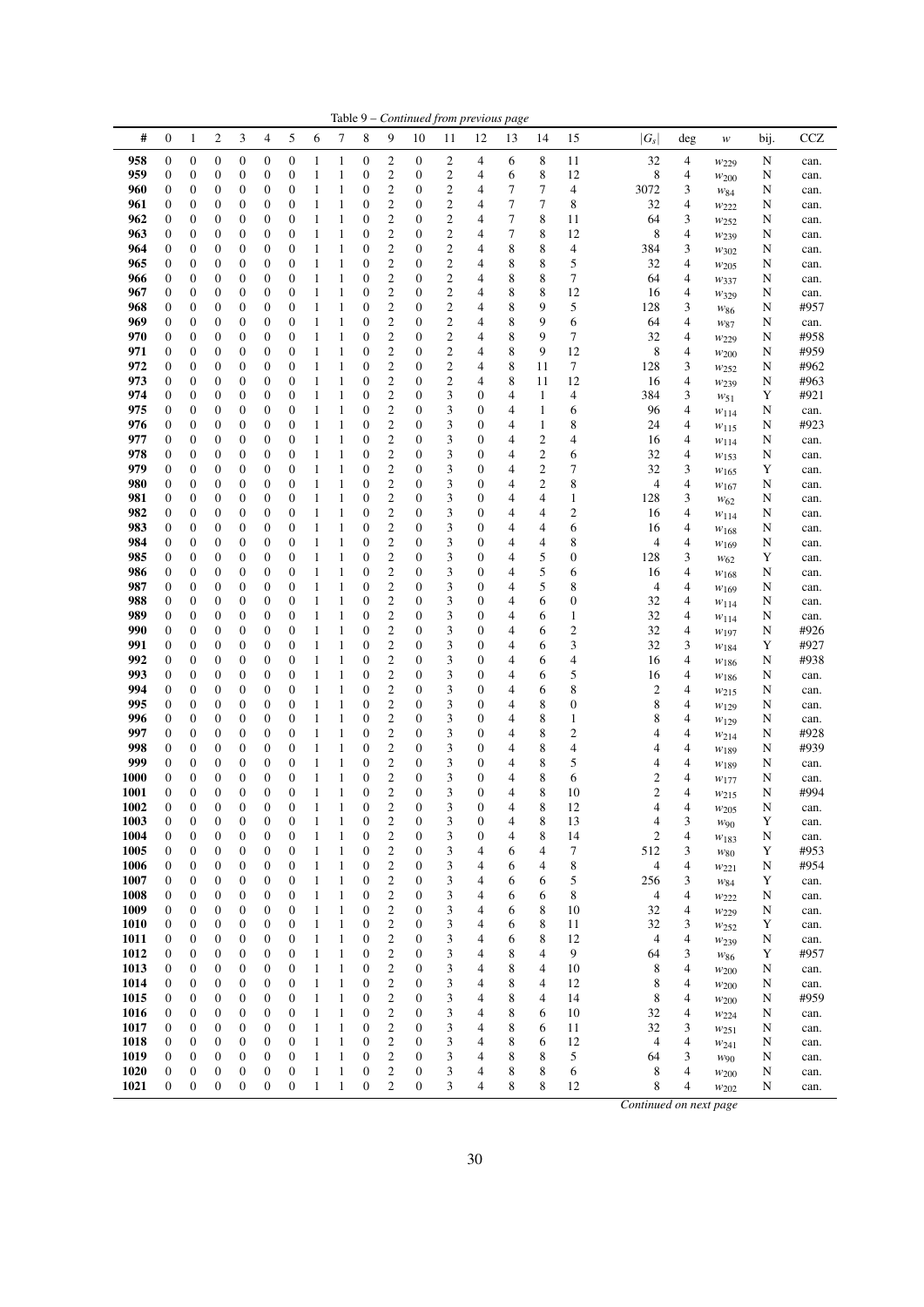|             |                  |                       |                                  |                                      |                  |                                      |                   |              |                                  |                         |                       |    |                                      | Table 9 – Continued from previous page |                         |                          |                         |        |                  |      |              |
|-------------|------------------|-----------------------|----------------------------------|--------------------------------------|------------------|--------------------------------------|-------------------|--------------|----------------------------------|-------------------------|-----------------------|----|--------------------------------------|----------------------------------------|-------------------------|--------------------------|-------------------------|--------|------------------|------|--------------|
| #           | $\boldsymbol{0}$ | 1                     | $\boldsymbol{2}$                 | 3                                    | 4                | 5                                    | 6                 | 7            | 8                                | 9                       | 10                    | 11 | 12                                   | 13                                     | 14                      | 15                       | $ G_s $                 | $\deg$ | $\ensuremath{W}$ | bij. | $_{\rm CCZ}$ |
| 1022        | $\boldsymbol{0}$ | $\boldsymbol{0}$      | $\boldsymbol{0}$                 | $\boldsymbol{0}$                     | 0                | $\boldsymbol{0}$                     | $\mathbf{1}$      | $\mathbf{1}$ | $\boldsymbol{0}$                 | $\overline{c}$          | $\boldsymbol{0}$      | 3  | 4                                    | 8                                      | 8                       | 14                       | 8                       | 4      | $w_{202}$        | N    | can.         |
| 1023        | $\boldsymbol{0}$ | $\boldsymbol{0}$      | $\boldsymbol{0}$                 | $\boldsymbol{0}$                     | 0                | $\boldsymbol{0}$                     | 1                 | $\mathbf{1}$ | $\boldsymbol{0}$                 | 2                       | 0                     | 3  | 4                                    | 8                                      | 10                      | 6                        | 32                      | 4      | $w_{229}$        | N    | #1009        |
| 1024        | $\boldsymbol{0}$ | $\boldsymbol{0}$      | $\mathbf{0}$                     | $\boldsymbol{0}$                     | 0                | $\boldsymbol{0}$                     | $\mathbf{1}$      | 1            | $\boldsymbol{0}$                 | $\mathfrak{2}$          | $\boldsymbol{0}$      | 3  | 4                                    | 8                                      | 10                      | 7                        | 32                      | 3      | W <sub>252</sub> | Y    | #1010        |
| 1025        | $\boldsymbol{0}$ | $\boldsymbol{0}$      | $\boldsymbol{0}$                 | $\boldsymbol{0}$                     | 0                | $\boldsymbol{0}$                     | $\mathbf{1}$      | $\mathbf{1}$ | $\boldsymbol{0}$                 | 2                       | $\boldsymbol{0}$      | 3  | 4                                    | 8                                      | 10                      | 12                       | 4                       | 4      | W <sub>239</sub> | N    | #1011        |
| 1026        | $\boldsymbol{0}$ | $\boldsymbol{0}$      | $\mathbf{0}$                     | $\boldsymbol{0}$                     | $\boldsymbol{0}$ | $\boldsymbol{0}$                     | 1                 | 1            | $\mathbf{0}$                     | $\overline{c}$          | $\boldsymbol{0}$      | 4  | $\boldsymbol{0}$                     | 6                                      | $\mathbf{1}$            | 8                        | 36                      | 4      | $w_{359}$        | N    | can.         |
| 1027        | $\boldsymbol{0}$ | $\boldsymbol{0}$      | $\boldsymbol{0}$                 | $\boldsymbol{0}$                     | 0                | $\boldsymbol{0}$                     | $\mathbf{1}$      | $\mathbf{1}$ | $\boldsymbol{0}$                 | 2                       | $\boldsymbol{0}$      | 4  | $\boldsymbol{0}$                     | 6                                      | 2                       | $\overline{4}$           | 16                      | 4      | $w_{153}$        | N    | can.         |
| 1028        | $\boldsymbol{0}$ | $\boldsymbol{0}$      | $\boldsymbol{0}$                 | $\boldsymbol{0}$                     | 0                | $\boldsymbol{0}$                     | $\mathbf{1}$      | 1            | $\boldsymbol{0}$                 | 2                       | $\boldsymbol{0}$      | 4  | $\boldsymbol{0}$                     | 6                                      | $\overline{\mathbf{c}}$ | 5                        | 16                      | 4      | W168             | N    | can.         |
| 1029        | $\boldsymbol{0}$ | $\boldsymbol{0}$      | $\mathbf{0}$                     | $\boldsymbol{0}$                     | 0                | $\boldsymbol{0}$                     | $\mathbf{1}$      | $\mathbf{1}$ | $\boldsymbol{0}$                 | $\boldsymbol{2}$        | $\boldsymbol{0}$      | 4  | $\boldsymbol{0}$                     | 6                                      | $\overline{\mathbf{c}}$ | 8                        | 4                       | 4      | $w_{171}$        | N    | can.         |
| 1030        | $\boldsymbol{0}$ | 0                     | $\boldsymbol{0}$                 | $\boldsymbol{0}$                     | 0                | $\boldsymbol{0}$                     | $\mathbf{1}$      | $\mathbf{1}$ | $\boldsymbol{0}$                 | 2                       | 0                     | 4  | $\boldsymbol{0}$                     | 6                                      | 3                       | $\overline{4}$           | 16                      | 4      | $W_{168}$        | N    | can.         |
| 1031        | $\boldsymbol{0}$ | 0                     | $\boldsymbol{0}$                 | $\boldsymbol{0}$                     | 0                | $\boldsymbol{0}$                     | $\mathbf{1}$      | 1            | $\boldsymbol{0}$                 | $\boldsymbol{2}$        | $\boldsymbol{0}$      | 4  | $\boldsymbol{0}$                     | 6                                      | 3                       | 5                        | 16                      | 4      | $w_{193}$        | N    | can.         |
| 1032        | $\boldsymbol{0}$ | 0                     | $\boldsymbol{0}$                 | $\boldsymbol{0}$                     | $\boldsymbol{0}$ | $\boldsymbol{0}$                     | $\mathbf{1}$      | 1            | $\boldsymbol{0}$                 | 2                       | $\boldsymbol{0}$      | 4  | $\boldsymbol{0}$                     | 6                                      | 3                       | 8                        | 4                       | 4      | W194             | N    | can.         |
| 1033        | $\boldsymbol{0}$ | $\boldsymbol{0}$      | $\mathbf{0}$                     | $\boldsymbol{0}$                     | 0                | $\boldsymbol{0}$                     | $\mathbf{1}$      | $\mathbf{1}$ | $\boldsymbol{0}$                 | $\mathbf{2}$            | $\boldsymbol{0}$      | 4  | $\boldsymbol{0}$                     | 6                                      | 8                       | $\boldsymbol{0}$         | 12                      | 4      | W116             | N    | can.         |
| 1034        | $\boldsymbol{0}$ | $\boldsymbol{0}$      | $\boldsymbol{0}$                 | $\boldsymbol{0}$                     | 0                | $\boldsymbol{0}$                     | $\mathbf{1}$      | $\mathbf{1}$ | $\boldsymbol{0}$                 | 2                       | $\boldsymbol{0}$      | 4  | $\boldsymbol{0}$                     | 6                                      | 8                       | $\mathbf{1}$             | 12                      | 4      | W359             | N    | #1026        |
| 1035        | $\boldsymbol{0}$ | $\boldsymbol{0}$      | $\boldsymbol{0}$                 | $\boldsymbol{0}$                     | 0                | $\boldsymbol{0}$                     | $\mathbf{1}$      | 1            | $\boldsymbol{0}$                 | $\mathfrak{2}$          | $\boldsymbol{0}$      | 4  | $\boldsymbol{0}$                     | 6                                      | 8                       | $\overline{c}$           | 4                       | 4      | $w_{171}$        | N    | can.         |
| 1036        | $\boldsymbol{0}$ | $\boldsymbol{0}$      | $\mathbf{0}$                     | $\boldsymbol{0}$                     | 0                | $\boldsymbol{0}$                     | $\mathbf{1}$      | 1            | $\boldsymbol{0}$                 | $\mathfrak{2}$          | $\boldsymbol{0}$      | 4  | $\boldsymbol{0}$                     | 6                                      | 8                       | 3                        | 4                       | 4      | W194             | N    | #1032        |
| 1037        | $\boldsymbol{0}$ | $\boldsymbol{0}$      | $\boldsymbol{0}$                 | $\boldsymbol{0}$                     | 0                | $\boldsymbol{0}$                     | $\mathbf{1}$      | $\mathbf{1}$ | $\boldsymbol{0}$                 | 2                       | 0                     | 4  | $\boldsymbol{0}$                     | 6                                      | 8                       | 10                       | 4                       | 4      | W199             | N    | can.         |
| 1038        | $\boldsymbol{0}$ | $\boldsymbol{0}$      | $\boldsymbol{0}$                 | $\boldsymbol{0}$                     | $\boldsymbol{0}$ | $\boldsymbol{0}$                     | $\mathbf{1}$      | 1            | $\boldsymbol{0}$                 | $\mathfrak{2}$          | $\boldsymbol{0}$      | 4  | $\boldsymbol{0}$                     | 6                                      | 8                       | 11                       | 4                       | 4      | $w_{202}$        | N    | can.         |
| 1039        | $\boldsymbol{0}$ | 0                     | $\boldsymbol{0}$                 | $\boldsymbol{0}$                     | 0                | $\boldsymbol{0}$                     | $\mathbf{1}$      | $\mathbf{1}$ | $\boldsymbol{0}$                 | 2                       | $\boldsymbol{0}$      | 4  | $\boldsymbol{0}$                     | 7                                      | 1                       | 8                        | 36                      | 4      | W360             | N    | can.         |
| 1040        | 0                | $\boldsymbol{0}$      | $\boldsymbol{0}$                 | $\boldsymbol{0}$                     | 0                | $\boldsymbol{0}$                     | $\mathbf{1}$      | 1            | $\boldsymbol{0}$                 | 2                       | $\boldsymbol{0}$      | 4  | $\boldsymbol{0}$                     | $\overline{7}$                         | $\overline{c}$          | $\overline{4}$           | 16                      | 4      | W168             | N    | can.         |
| 1041        | $\boldsymbol{0}$ | $\boldsymbol{0}$      | $\boldsymbol{0}$                 | $\boldsymbol{0}$                     | 0                | $\boldsymbol{0}$                     | $\mathbf{1}$      | $\mathbf{1}$ | $\boldsymbol{0}$                 | 2                       | $\boldsymbol{0}$      | 4  | $\boldsymbol{0}$                     | 7                                      | $\overline{\mathbf{c}}$ | 5                        | 16                      | 4      | W336             | N    | can.         |
| 1042        | $\boldsymbol{0}$ | 0                     | $\boldsymbol{0}$                 | $\boldsymbol{0}$                     | 0                | $\boldsymbol{0}$                     | $\mathbf{1}$      | 1            | $\boldsymbol{0}$                 | 2                       | $\boldsymbol{0}$      | 4  | $\boldsymbol{0}$                     | $\boldsymbol{7}$                       | $\overline{\mathbf{c}}$ | 8                        | 4                       | 4      | $w_{361}$        | N    | can.         |
| 1043        | $\boldsymbol{0}$ | 0                     | $\mathbf{0}$                     | $\boldsymbol{0}$                     | 0                | $\boldsymbol{0}$                     | $\mathbf{1}$      | 1            | $\boldsymbol{0}$                 | $\mathfrak{2}$          | 0                     | 4  | $\boldsymbol{0}$                     | 7                                      | 3                       | $\overline{4}$           | 16                      | 4      | $W_{68}$         | N    | can.         |
| 1044        | $\boldsymbol{0}$ | $\boldsymbol{0}$      | $\boldsymbol{0}$                 | $\boldsymbol{0}$                     | $\boldsymbol{0}$ | $\boldsymbol{0}$                     | $\mathbf{1}$      | $\mathbf{1}$ | $\boldsymbol{0}$                 | 2                       | $\boldsymbol{0}$      | 4  | $\boldsymbol{0}$                     | 7                                      | 3                       | 5                        | 16                      | 4      | W168             | N    | can.         |
| 1045        | $\boldsymbol{0}$ | $\boldsymbol{0}$      | $\mathbf{0}$                     | $\boldsymbol{0}$                     | $\boldsymbol{0}$ | $\boldsymbol{0}$                     | $\mathbf{1}$      | 1            | $\mathbf{0}$                     | $\overline{c}$          | $\boldsymbol{0}$      | 4  | $\boldsymbol{0}$                     | 7                                      | 3                       | 8                        | 4                       | 4      | W170             | N    | can.         |
| 1046        | $\boldsymbol{0}$ | 0                     | $\boldsymbol{0}$                 | $\boldsymbol{0}$                     | 0                | $\boldsymbol{0}$                     | $\mathbf{1}$      | $\mathbf{1}$ | $\boldsymbol{0}$                 | $\overline{\mathbf{c}}$ | $\boldsymbol{0}$      | 4  | $\boldsymbol{0}$                     | 7                                      | 8                       | $\boldsymbol{0}$         | 12                      | 4      | $w_{360}$        | N    | can.         |
| 1047        | $\boldsymbol{0}$ | $\boldsymbol{0}$      | $\boldsymbol{0}$                 | $\boldsymbol{0}$                     | 0                | $\boldsymbol{0}$                     | $\mathbf{1}$      | $\mathbf{1}$ | $\boldsymbol{0}$                 | $\boldsymbol{2}$        | $\boldsymbol{0}$      | 4  | $\boldsymbol{0}$                     | 7                                      | 8                       | $\mathbf{1}$             | 12                      | 4      | $w_{117}$        | N    | can.         |
| 1048        | $\boldsymbol{0}$ | $\boldsymbol{0}$      | $\mathbf{0}$                     | $\boldsymbol{0}$                     | 0                | $\boldsymbol{0}$                     | $\mathbf{1}$      | $\mathbf{1}$ | $\boldsymbol{0}$                 | $\mathbf{2}$            | $\boldsymbol{0}$      | 4  | $\boldsymbol{0}$                     | $\overline{7}$                         | 8                       | $\mathbf{2}$             | 4                       | 4      | W170             | N    | can.         |
| 1049        | $\boldsymbol{0}$ | $\boldsymbol{0}$      | $\boldsymbol{0}$                 | $\boldsymbol{0}$                     | 0                | $\boldsymbol{0}$                     | $\mathbf{1}$      | 1            | $\boldsymbol{0}$                 | 2                       | 0                     | 4  | $\boldsymbol{0}$                     | 7                                      | 8                       | 3                        | 4                       | 4      | W361             | N    | can.         |
| 1050        | $\boldsymbol{0}$ | $\boldsymbol{0}$      | $\boldsymbol{0}$                 | $\boldsymbol{0}$                     | 0                | $\boldsymbol{0}$                     | $\mathbf{1}$      | $\mathbf{1}$ | $\boldsymbol{0}$                 | $\mathbf{2}$            | $\boldsymbol{0}$      | 4  | $\boldsymbol{0}$                     | $\overline{7}$                         | 8                       | 10                       | 4                       | 4      | W337             | N    | can.         |
| 1051        | $\boldsymbol{0}$ | $\boldsymbol{0}$      | $\boldsymbol{0}$                 | $\boldsymbol{0}$                     | $\boldsymbol{0}$ | $\boldsymbol{0}$                     | $\mathbf{1}$      | $\mathbf{1}$ | $\boldsymbol{0}$                 | 2                       | $\boldsymbol{0}$      | 4  | $\boldsymbol{0}$                     | 7                                      | 8                       | 11                       | 4                       | 4      | $w_{202}$        | N    | can.         |
| 1052        | $\boldsymbol{0}$ | $\boldsymbol{0}$      | $\mathbf{0}$                     | $\boldsymbol{0}$                     | 0                | $\boldsymbol{0}$                     | $\mathbf{1}$      | 1            | $\boldsymbol{0}$                 | $\boldsymbol{2}$        | $\boldsymbol{0}$      | 4  | $\boldsymbol{0}$                     | 8                                      | $\mathbf{1}$            | 14                       | 144                     | 4      | W119             | N    | can.         |
| 1053        | $\boldsymbol{0}$ | $\boldsymbol{0}$      | $\boldsymbol{0}$                 | $\boldsymbol{0}$                     | 0                | $\boldsymbol{0}$                     | $\mathbf{1}$      | $\mathbf{1}$ | $\boldsymbol{0}$                 | 2                       | $\boldsymbol{0}$      | 4  | $\boldsymbol{0}$                     | 8                                      | 1                       | 15                       | 144                     | 3      | $W_71$           | N    | can.         |
| 1054        | $\boldsymbol{0}$ | $\boldsymbol{0}$      | $\boldsymbol{0}$                 | $\boldsymbol{0}$                     | 0                | $\boldsymbol{0}$                     | $\mathbf{1}$      | 1            | $\boldsymbol{0}$                 | 2                       | $\boldsymbol{0}$      | 4  | $\boldsymbol{0}$                     | 8                                      | $\overline{\mathbf{c}}$ | $\overline{\mathcal{A}}$ | $\overline{\mathbf{c}}$ | 4      | $w_{162}$        | N    | can.         |
| 1055        | $\boldsymbol{0}$ | $\boldsymbol{0}$      | $\mathbf{0}$                     | $\boldsymbol{0}$                     | 0                | $\boldsymbol{0}$                     | $\mathbf{1}$      | $\mathbf{1}$ | $\boldsymbol{0}$                 | $\boldsymbol{2}$        | $\boldsymbol{0}$      | 4  | $\boldsymbol{0}$                     | 8                                      | $\overline{c}$          | 5                        | $\mathbf{2}$            | 4      | $w_{362}$        | N    | can.         |
| 1056        | 0                | 0                     | $\boldsymbol{0}$                 | $\boldsymbol{0}$                     | 0                | $\boldsymbol{0}$                     | 1                 | $\mathbf{1}$ | $\boldsymbol{0}$                 | 2                       | $\boldsymbol{0}$      | 4  | $\boldsymbol{0}$                     | 8                                      | $\overline{\mathbf{c}}$ | 6                        | $\boldsymbol{2}$        | 4      | W339             | N    | can.         |
| 1057        | $\boldsymbol{0}$ | $\boldsymbol{0}$      | $\mathbf{0}$                     | $\boldsymbol{0}$                     | $\boldsymbol{0}$ | $\boldsymbol{0}$                     | $\mathbf{1}$      | 1            | $\boldsymbol{0}$                 | $\mathbf{2}$            | $\boldsymbol{0}$      | 4  | $\boldsymbol{0}$                     | 8                                      | $\boldsymbol{2}$        | 7                        | $\mathbf{2}$            | 4      | W177             | N    | can.         |
| 1058        | 0                | 0                     | $\boldsymbol{0}$                 | $\boldsymbol{0}$                     | 0                | $\boldsymbol{0}$                     | $\mathbf{1}$      | 1            | $\boldsymbol{0}$                 | $\overline{\mathbf{c}}$ | $\boldsymbol{0}$      | 4  | $\boldsymbol{0}$                     | 8                                      | $\overline{c}$          | 12                       | 4                       | 3      | W363             | N    | can.         |
| 1059        | $\boldsymbol{0}$ | $\boldsymbol{0}$      | $\mathbf{0}$                     | $\boldsymbol{0}$                     | 0                | $\boldsymbol{0}$                     | $\mathbf{1}$      | $\mathbf{1}$ | $\boldsymbol{0}$                 | $\mathbf{2}$            | $\boldsymbol{0}$      | 4  | $\boldsymbol{0}$                     | 8                                      | $\overline{c}$          | 13                       | 4                       | 4      | $w_{227}$        | N    | can.         |
| 1060        | $\boldsymbol{0}$ | $\boldsymbol{0}$      | $\boldsymbol{0}$                 | $\boldsymbol{0}$                     | 0                | $\boldsymbol{0}$                     | $\mathbf{1}$      | 1            | $\boldsymbol{0}$                 | 2                       | $\boldsymbol{0}$      | 4  | $\boldsymbol{0}$                     | 8                                      | $\overline{\mathbf{c}}$ | 14                       | 4                       | 4      | W174             | N    | can.         |
| 1061        | $\boldsymbol{0}$ | $\boldsymbol{0}$      | $\mathbf{0}$                     | $\boldsymbol{0}$                     | 0                | $\boldsymbol{0}$                     | $\mathbf{1}$      | $\mathbf{1}$ | $\boldsymbol{0}$                 | $\boldsymbol{2}$        | $\boldsymbol{0}$      | 4  | $\boldsymbol{0}$                     | 8                                      | $\overline{c}$          | 15                       | 4                       | 4      | W364             | N    | can.         |
| 1062        | $\boldsymbol{0}$ | 0                     | $\mathbf{0}$                     | $\boldsymbol{0}$                     | 0                | $\boldsymbol{0}$                     | $\mathbf{1}$      | $\mathbf{1}$ | $\boldsymbol{0}$                 | 2                       | 0                     | 4  | $\boldsymbol{0}$                     | 8                                      | 3                       | $\overline{4}$           | $\mathfrak{2}$          | 4      | $w_{135}$        | N    | can.         |
| 1063        | 0                | 0                     | $\boldsymbol{0}$                 | $\boldsymbol{0}$                     | 0                | $\boldsymbol{0}$                     | $\mathbf{1}$      | $\mathbf{1}$ | $\boldsymbol{0}$                 | 2                       | 0                     | 4  | $\boldsymbol{0}$                     | 8                                      | 3                       | 5                        | $\mathfrak{2}$          | 4      | W <sub>198</sub> | N    | can.         |
| 1064        | $\mathbf{0}$     | $\boldsymbol{0}$      | $\mathbf{0}$                     | $\boldsymbol{0}$                     | $\boldsymbol{0}$ | $\boldsymbol{0}$                     | $\mathbf{1}$      | 1            | $\mathbf{0}$                     | $\overline{c}$          | $\boldsymbol{0}$      | 4  | $\boldsymbol{0}$                     | 8                                      | 3                       | 6                        | $\overline{c}$          | 4      | W177             | N    | #1000        |
| 1065        | $\boldsymbol{0}$ | $\boldsymbol{0}$      | $\mathbf{0}$                     | $\boldsymbol{0}$                     | 0                | $\boldsymbol{0}$                     | 1                 | $\mathbf{1}$ | $\mathbf{0}$                     | $\mathfrak{2}$          | $\boldsymbol{0}$      | 4  | $\boldsymbol{0}$                     | 8                                      | 3                       | 7                        | 2                       | 4      | W215             | N    | #994         |
| <b>1066</b> | $\boldsymbol{0}$ | $\boldsymbol{0}$      | 0                                | $\boldsymbol{0}$                     | $\boldsymbol{0}$ | $\boldsymbol{0}$                     | 1                 | 1            | $\boldsymbol{0}$                 | 2                       | $\boldsymbol{0}$      | 4  | $\boldsymbol{0}$                     | 8                                      | 3                       | 12                       | 4                       | 4      | W227             | N    | can.         |
| 1067        | $\boldsymbol{0}$ | $\boldsymbol{0}$      | $\mathbf{0}$                     | $\boldsymbol{0}$                     | 0                | $\boldsymbol{0}$                     | $\mathbf{1}$      | $\mathbf{1}$ | $\boldsymbol{0}$                 | $\boldsymbol{2}$        | $\boldsymbol{0}$      | 4  | $\boldsymbol{0}$                     | 8                                      | 3                       | 13                       | 4                       | 3      | $w_{90}$         | Y    | #1003        |
| 1068        | $\boldsymbol{0}$ | 0                     | $\boldsymbol{0}$                 | $\boldsymbol{0}$                     | 0                | $\boldsymbol{0}$                     | $\mathbf{1}$      | 1            | $\boldsymbol{0}$                 | 2                       | $\boldsymbol{0}$      | 4  | $\boldsymbol{0}$                     | 8                                      | 3                       | 14                       | 4                       | 4      | W175             | N    | can.         |
| 1069        | $\boldsymbol{0}$ | 0                     | $\mathbf{0}$                     | $\boldsymbol{0}$                     | 0                | $\boldsymbol{0}$                     | $\mathbf{1}$      | $\mathbf{1}$ | $\boldsymbol{0}$                 | $\mathfrak{2}$          | $\boldsymbol{0}$      | 4  | $\boldsymbol{0}$                     | 8                                      | 3                       | 15                       | 4                       | 4      | W234             | N    | can.         |
| 1070        | 0                | 0                     | $\mathbf{0}$                     | $\boldsymbol{0}$                     | 0                | $\boldsymbol{0}$                     | 1                 | $\mathbf{1}$ | $\boldsymbol{0}$                 | 2                       | $\boldsymbol{0}$      | 4  | $\boldsymbol{0}$                     | 8                                      | 6                       | $\overline{c}$           | 2                       | 4      | W189             | N    | #939         |
| 1071        | $\boldsymbol{0}$ | 0                     | $\mathbf{0}$                     | $\boldsymbol{0}$                     | $\boldsymbol{0}$ | $\boldsymbol{0}$                     | 1                 | 1            | $\mathbf{0}$                     | $\mathfrak{2}$          | $\boldsymbol{0}$      | 4  | $\boldsymbol{0}$                     | 8                                      | 6                       | 3                        | $\overline{c}$          | 4      | $w_{215}$        | N    | #994         |
| 1072        | $\boldsymbol{0}$ | 0                     | $\mathbf{0}$                     | $\boldsymbol{0}$                     | 0                | $\boldsymbol{0}$                     | 1                 | $\mathbf{1}$ | $\boldsymbol{0}$                 | 2                       | $\boldsymbol{0}$      | 4  | $\boldsymbol{0}$                     | 8                                      | 6                       | 8                        | 4                       | 3      | W190             | Y    | #950         |
| 1073        | $\boldsymbol{0}$ | $\boldsymbol{0}$      | $\mathbf{0}$                     | $\boldsymbol{0}$                     | $\boldsymbol{0}$ | $\boldsymbol{0}$                     | 1                 | $\mathbf{1}$ | $\boldsymbol{0}$                 | $\boldsymbol{2}$        | $\boldsymbol{0}$      | 4  | $\boldsymbol{0}$                     | 8                                      | 6                       | 9                        | 4                       | 4      | $w_{205}$        | N    | #1002        |
| 1074        | $\boldsymbol{0}$ | 0                     | $\mathbf{0}$                     | $\boldsymbol{0}$                     | 0                | $\boldsymbol{0}$                     | 1                 | 1            | $\boldsymbol{0}$                 | $\boldsymbol{2}$        | 0                     | 4  | $\boldsymbol{0}$                     | 8                                      | 6                       | 10                       | $\overline{\mathbf{c}}$ | 4      |                  | N    | can.         |
| 1075        | 0                | 0                     | $\boldsymbol{0}$                 | $\boldsymbol{0}$                     | 0                | $\boldsymbol{0}$                     | 1                 | 1            | $\boldsymbol{0}$                 | 2                       | 0                     | 4  | $\boldsymbol{0}$                     | 8                                      | 6                       | 11                       | $\mathbf{2}$            | 4      | W182             | N    | can.         |
| 1076        | $\boldsymbol{0}$ | 0                     | $\mathbf{0}$                     | $\boldsymbol{0}$                     | $\boldsymbol{0}$ | $\boldsymbol{0}$                     | 1                 | 1            | $\mathbf{0}$                     | $\mathbf{2}$            | $\boldsymbol{0}$      | 4  | $\boldsymbol{0}$                     | 8                                      | 6                       | 14                       | 4                       | 4      | $w_{203}$        | N    | can.         |
| 1077        | 0                | 0                     | $\mathbf{0}$                     | $\boldsymbol{0}$                     | $\boldsymbol{0}$ | $\boldsymbol{0}$                     | 1                 | $\mathbf{1}$ | $\mathbf{0}$                     | $\boldsymbol{2}$        | $\boldsymbol{0}$      | 4  | $\boldsymbol{0}$                     | 8                                      | 6                       | 15                       | 4                       | 4      | W206             | N    |              |
| 1078        | $\boldsymbol{0}$ | 0                     | $\mathbf{0}$                     | $\boldsymbol{0}$                     | 0                | $\boldsymbol{0}$                     | 1                 | 1            | $\boldsymbol{0}$                 | $\mathfrak{2}$          | $\boldsymbol{0}$      | 4  | $\boldsymbol{0}$                     | 8                                      | 7                       | $\boldsymbol{2}$         | $\boldsymbol{2}$        | 4      | W200             | N    | can.<br>#944 |
| 1079        | $\boldsymbol{0}$ | 0                     | $\mathbf{0}$                     | $\boldsymbol{0}$                     | 0                | $\boldsymbol{0}$                     | $\mathbf{1}$      | $\mathbf{1}$ | $\boldsymbol{0}$                 | $\boldsymbol{2}$        | $\boldsymbol{0}$      | 4  | $\boldsymbol{0}$                     | 8                                      | 7                       | 3                        | $\mathfrak{2}$          | 4      | $w_{215}$        | N    | #994         |
|             |                  |                       | $\mathbf{0}$                     |                                      |                  |                                      |                   |              |                                  | $\boldsymbol{2}$        | $\boldsymbol{0}$      |    | $\boldsymbol{0}$                     |                                        | 7                       | 8                        | 4                       |        | $w_{215}$        |      |              |
| 1080        | 0                | 0<br>$\boldsymbol{0}$ | $\mathbf{0}$                     | $\boldsymbol{0}$<br>$\boldsymbol{0}$ | 0                | $\boldsymbol{0}$<br>$\boldsymbol{0}$ | 1<br>1            | 1<br>1       | $\boldsymbol{0}$<br>$\mathbf{0}$ | $\mathfrak{2}$          | $\boldsymbol{0}$      | 4  |                                      | 8                                      | 7                       | 9                        | 4                       | 4<br>3 | W205             | N    | #951         |
| 1081        | $\boldsymbol{0}$ |                       |                                  |                                      | 0                |                                      |                   | $\mathbf{1}$ |                                  |                         |                       | 4  | $\boldsymbol{0}$                     | 8                                      |                         |                          |                         |        | W90              | N    | #1003        |
| 1082        | 0                | 0<br>$\boldsymbol{0}$ | $\boldsymbol{0}$<br>$\mathbf{0}$ | $\boldsymbol{0}$<br>$\boldsymbol{0}$ | 0<br>0           | $\boldsymbol{0}$<br>$\boldsymbol{0}$ | 1<br>$\mathbf{1}$ | $\mathbf{1}$ | $\boldsymbol{0}$<br>$\mathbf{0}$ | 2<br>$\boldsymbol{2}$   | 0<br>$\boldsymbol{0}$ | 4  | $\boldsymbol{0}$<br>$\boldsymbol{0}$ | 8<br>8                                 | 7<br>7                  | 10                       | 2<br>$\mathfrak{2}$     | 4      | $w_{365}$        | N    | can.         |
| 1083        | $\boldsymbol{0}$ |                       |                                  |                                      |                  |                                      |                   |              |                                  |                         |                       | 4  |                                      |                                        |                         | 11                       |                         | 4      | $w_{230}$        | N    | can.         |
| 1084        | 0                | 0                     | $\boldsymbol{0}$                 | $\boldsymbol{0}$                     | 0                | $\boldsymbol{0}$                     | $\mathbf{1}$      | $\mathbf{1}$ | $\boldsymbol{0}$                 | $\boldsymbol{2}$        | $\boldsymbol{0}$      | 4  | $\boldsymbol{0}$                     | 8                                      | 7                       | 14                       | 4                       | 4      | W200             | N    | can.         |
| 1085        | $\boldsymbol{0}$ | $\boldsymbol{0}$      | $\boldsymbol{0}$                 | $\boldsymbol{0}$                     | $\boldsymbol{0}$ | $\boldsymbol{0}$                     | $\mathbf{1}$      | $\mathbf{1}$ | $\boldsymbol{0}$                 | $\mathfrak{2}$          | $\boldsymbol{0}$      | 4  | $\boldsymbol{0}$                     | 8                                      | 7                       | 15                       | 4                       | 4      | $w_{200}$        | N    | #1077        |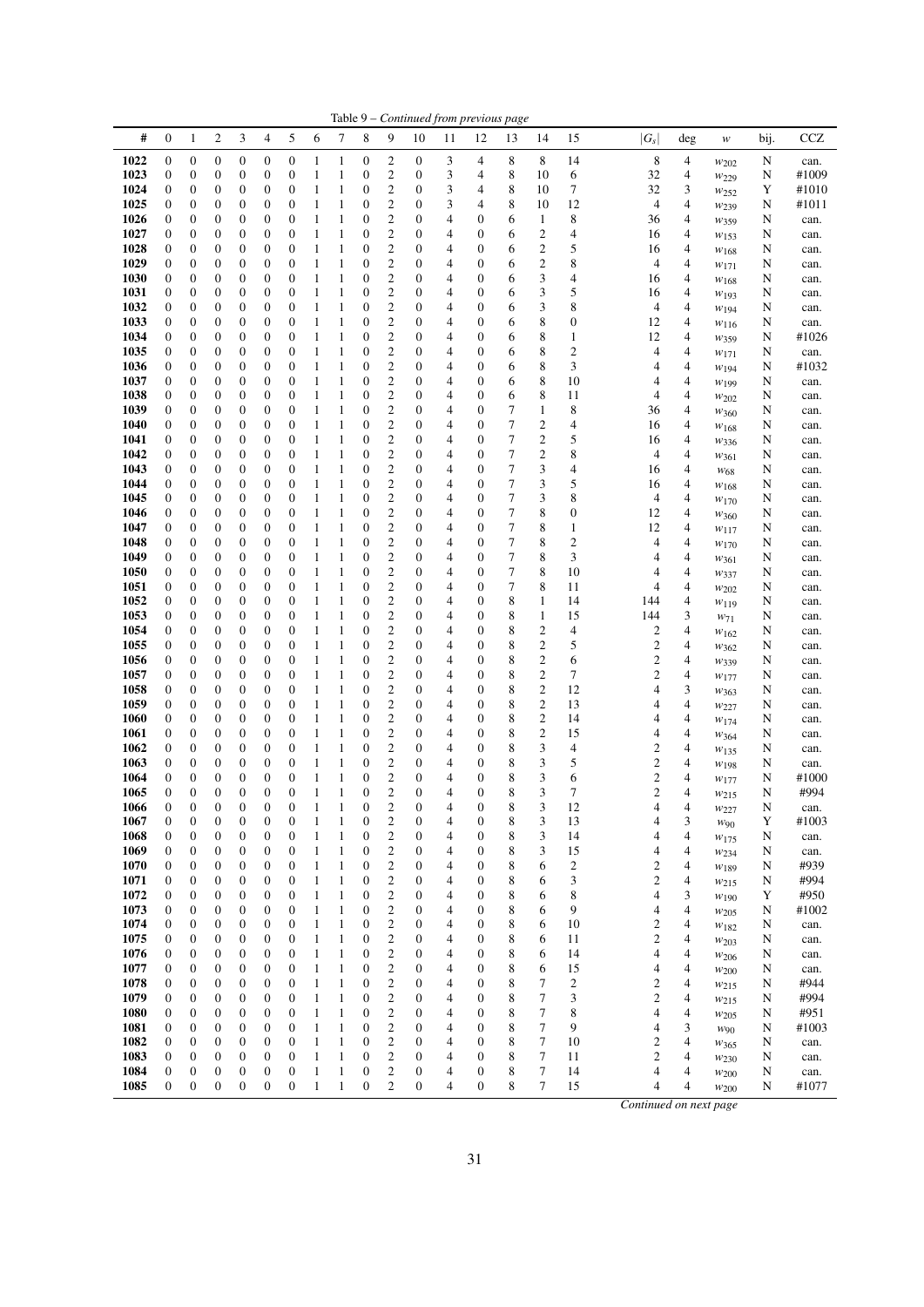| #<br>$\boldsymbol{0}$<br>2<br>3<br>4<br>5<br>6<br>7<br>8<br>9<br>$ G_{\mathcal{S}} $<br>CCZ<br>1<br>10<br>11<br>12<br>13<br>14<br>15<br>deg<br>bij.<br>w<br>1086<br>8<br>48<br>$\boldsymbol{0}$<br>$\boldsymbol{0}$<br>0<br>$\boldsymbol{0}$<br>0<br>$\boldsymbol{0}$<br>$\boldsymbol{0}$<br>2<br>$\boldsymbol{0}$<br>4<br>$\boldsymbol{0}$<br>14<br>$\boldsymbol{0}$<br>3<br>1<br>1<br>N<br>can.<br>W366<br>$\boldsymbol{2}$<br>1087<br>$\boldsymbol{0}$<br>1<br>4<br>$\boldsymbol{0}$<br>8<br>48<br>$\boldsymbol{0}$<br>0<br>0<br>0<br>$\boldsymbol{0}$<br>1<br>0<br>0<br>14<br>1<br>4<br>N<br>can.<br>W367<br>$\overline{c}$<br>8<br>$\overline{\mathbf{c}}$<br>1088<br>$\boldsymbol{0}$<br>0<br>0<br>$\boldsymbol{0}$<br>$\boldsymbol{0}$<br>1<br>1<br>$\boldsymbol{0}$<br>4<br>$\boldsymbol{0}$<br>14<br>4<br>0<br>0<br>4<br>N<br>can.<br>W174<br>$\overline{c}$<br>8<br>1089<br>$\boldsymbol{0}$<br>0<br>0<br>$\boldsymbol{0}$<br>$\boldsymbol{0}$<br>1<br>1<br>0<br>0<br>4<br>$\boldsymbol{0}$<br>3<br>0<br>14<br>4<br>4<br>N<br>can.<br>W364<br>$\overline{c}$<br>8<br>1090<br>$\boldsymbol{0}$<br>0<br>0<br>0<br>$\boldsymbol{0}$<br>$\boldsymbol{0}$<br>$\boldsymbol{0}$<br>$\boldsymbol{0}$<br>4<br>$\boldsymbol{0}$<br>6<br>1<br>1<br>14<br>4<br>4<br>N<br>can.<br>$w_{329}$<br>$\overline{c}$<br>1091<br>0<br>0<br>$\boldsymbol{0}$<br>$\boldsymbol{0}$<br>$\boldsymbol{0}$<br>$\mathbf{1}$<br>1<br>0<br>4<br>$\boldsymbol{0}$<br>8<br>7<br>4<br>$\mathbf{0}$<br>0<br>14<br>4<br>N<br>can.<br>$w_{202}$<br>$\overline{c}$<br>8<br>1092<br>$\boldsymbol{0}$<br>$\boldsymbol{0}$<br>$\boldsymbol{0}$<br>$\boldsymbol{0}$<br>$\boldsymbol{0}$<br>$\boldsymbol{0}$<br>1<br>0<br>$\boldsymbol{0}$<br>4<br>$\boldsymbol{0}$<br>15<br>$\boldsymbol{0}$<br>48<br>4<br>1<br>N<br>can.<br>W367<br>$\overline{c}$<br>8<br>3<br>1093<br>$\boldsymbol{0}$<br>$\boldsymbol{0}$<br>0<br>$\boldsymbol{0}$<br>$\boldsymbol{0}$<br>$\mathbf{0}$<br>1<br>1<br>0<br>4<br>$\boldsymbol{0}$<br>Y<br>0<br>15<br>1<br>48<br>#1053<br>W71<br>$\overline{c}$<br>0<br>$\boldsymbol{0}$<br>$\boldsymbol{0}$<br>$\boldsymbol{0}$<br>1<br>4<br>$\boldsymbol{0}$<br>8<br>2<br>1094<br>$\boldsymbol{0}$<br>0<br>1<br>0<br>0<br>15<br>4<br>4<br>N<br>can.<br>$w_{175}$<br>$\overline{\mathbf{c}}$<br>8<br>1095<br>$\boldsymbol{0}$<br>0<br>0<br>0<br>$\boldsymbol{0}$<br>$\mathbf{0}$<br>1<br>1<br>$\boldsymbol{0}$<br>4<br>$\boldsymbol{0}$<br>15<br>3<br>0<br>4<br>4<br>#1069<br>N<br>W <sub>234</sub><br>$\overline{c}$<br>8<br>15<br>1096<br>0<br>$\boldsymbol{0}$<br>$\boldsymbol{0}$<br>$\mathbf{0}$<br>1<br>1<br>0<br>$\boldsymbol{0}$<br>$\boldsymbol{0}$<br>0<br>0<br>4<br>6<br>4<br>4<br>N<br>can.<br>W202<br>$\overline{c}$<br>8<br>1097<br>$\mathbf{0}$<br>0<br>0<br>$\boldsymbol{0}$<br>$\boldsymbol{0}$<br>$\mathbf{0}$<br>1<br>0<br>$\boldsymbol{0}$<br>4<br>$\boldsymbol{0}$<br>15<br>7<br>4<br>#1077<br>1<br>4<br>N<br>W200<br>$\overline{\mathbf{c}}$<br>$\overline{c}$<br>1098<br>0<br>0<br>$\boldsymbol{0}$<br>$\boldsymbol{0}$<br>$\boldsymbol{0}$<br>$\mathbf{1}$<br>$\mathbf{1}$<br>0<br>4<br>4<br>6<br>8<br>4<br>$\boldsymbol{0}$<br>0<br>6<br>N<br>can.<br>W <sub>178</sub><br>$\overline{c}$<br>$\mathbf{2}$<br>7<br>8<br>1099<br>$\boldsymbol{0}$<br>$\boldsymbol{0}$<br>0<br>$\boldsymbol{0}$<br>$\boldsymbol{0}$<br>$\boldsymbol{0}$<br>1<br>0<br>0<br>4<br>4<br>1<br>6<br>4<br>N<br>can.<br>W368<br>$\sqrt{2}$<br>$\overline{c}$<br>8<br>0<br>$\boldsymbol{0}$<br>$\boldsymbol{0}$<br>$\boldsymbol{0}$<br>1<br>1<br>$\boldsymbol{0}$<br>0<br>4<br>4<br>4<br><b>1100</b><br>$\mathbf{0}$<br>0<br>10<br>4<br>N<br>can.<br>W199<br>$\overline{\mathbf{c}}$<br>$\overline{\mathbf{c}}$<br>0<br>0<br>0<br>$\boldsymbol{0}$<br>$\boldsymbol{0}$<br>1<br>1<br>0<br>8<br><b>1101</b><br>$\boldsymbol{0}$<br>0<br>4<br>4<br>11<br>4<br>4<br>N<br>can.<br>W202<br>$\sqrt{2}$<br>$\overline{c}$<br>5<br>6<br>8<br>1102<br>$\boldsymbol{0}$<br>0<br>0<br>0<br>$\boldsymbol{0}$<br>$\boldsymbol{0}$<br>1<br>1<br>0<br>0<br>4<br>4<br>6<br>N<br>can.<br>W369<br>$\overline{\mathbf{c}}$<br>$\mathbf{2}$<br>5<br>7<br>1103<br>0<br>$\boldsymbol{0}$<br>$\boldsymbol{0}$<br>$\boldsymbol{0}$<br>$\mathbf{1}$<br>0<br>4<br>8<br>$\boldsymbol{0}$<br>0<br>1<br>0<br>6<br>4<br>N<br>can.<br>W <sub>236</sub><br>$\overline{\mathbf{c}}$<br>$\boldsymbol{2}$<br>5<br>8<br>1104<br>$\boldsymbol{0}$<br>0<br>0<br>$\boldsymbol{0}$<br>$\boldsymbol{0}$<br>$\boldsymbol{0}$<br>1<br>0<br>0<br>4<br>10<br>4<br>1<br>4<br>N<br>can.<br>W337<br>$\overline{\mathbf{c}}$<br>$\boldsymbol{2}$<br>5<br>8<br>1105<br>$\boldsymbol{0}$<br>$\boldsymbol{0}$<br>0<br>$\boldsymbol{0}$<br>$\boldsymbol{0}$<br>$\boldsymbol{0}$<br>$\mathbf{1}$<br>1<br>0<br>0<br>4<br>11<br>4<br>4<br>N<br>can.<br>W202<br>$\sqrt{2}$<br>$\overline{\mathbf{c}}$<br>7<br>$\boldsymbol{0}$<br>0<br>$\boldsymbol{0}$<br>$\boldsymbol{0}$<br>$\boldsymbol{0}$<br>4<br>4<br>1106<br>$\boldsymbol{0}$<br>1<br>1<br>0<br>0<br>6<br>32<br>4<br>N<br>can.<br>W <sub>193</sub><br>$\sqrt{2}$<br>$\mathfrak{2}$<br>0<br>$\boldsymbol{0}$<br>$\mathbf{0}$<br>1<br>0<br>4<br>4<br>8<br>2<br>4<br>1107<br>$\boldsymbol{0}$<br>0<br>0<br>1<br>0<br>6<br>N<br>can.<br>$w_{215}$<br>$\overline{\mathbf{c}}$<br>$\overline{\mathbf{c}}$<br>7<br>1108<br>0<br>0<br>$\boldsymbol{0}$<br>$\boldsymbol{0}$<br>1<br>1<br>0<br>0<br>5<br>128<br>3<br>$\boldsymbol{0}$<br>0<br>4<br>6<br>N<br>can.<br>W84<br>$\overline{\mathbf{c}}$<br>$\sqrt{2}$<br>5<br>8<br>$\mathbf{0}$<br>0<br>0<br>0<br>$\boldsymbol{0}$<br>$\mathbf{0}$<br>0<br>$\boldsymbol{0}$<br>4<br>2<br>4<br>1109<br>1<br>1<br>6<br>N<br>can.<br>W222<br>$\overline{\mathbf{c}}$<br>$\overline{\mathbf{c}}$<br>0<br>0<br>$\boldsymbol{0}$<br>$\boldsymbol{0}$<br>$\boldsymbol{0}$<br>$\mathbf{1}$<br>$\mathbf{1}$<br>0<br>4<br>6<br>128<br>3<br><b>1110</b><br>$\boldsymbol{0}$<br>0<br>6<br>4<br>N<br>can.<br>$w_{316}$<br>$\overline{\mathbf{c}}$<br>$\overline{\mathbf{c}}$<br>1111<br>$\boldsymbol{0}$<br>0<br>0<br>$\boldsymbol{0}$<br>$\boldsymbol{0}$<br>$\boldsymbol{0}$<br>$\mathbf{1}$<br>0<br>0<br>4<br>6<br>5<br>32<br>4<br>1<br>6<br>N<br>can.<br>W <sub>176</sub><br>$\sqrt{2}$<br>$\overline{c}$<br>8<br>$\mathfrak{2}$<br>$\boldsymbol{0}$<br>0<br>$\boldsymbol{0}$<br>$\boldsymbol{0}$<br>$\boldsymbol{0}$<br>1<br>0<br>4<br>6<br>4<br>1112<br>0<br>1<br>0<br>6<br>N<br>can.<br>W325<br>$\overline{c}$<br>$\mathfrak{2}$<br>7<br>0<br>$\boldsymbol{0}$<br>$\boldsymbol{0}$<br>$\boldsymbol{0}$<br>$\mathbf{1}$<br>4<br>5<br>128<br>3<br>1113<br>$\boldsymbol{0}$<br>0<br>1<br>0<br>0<br>6<br>Y<br>#1108<br>W84<br>$\overline{c}$<br>$\overline{c}$<br>7<br>0<br>0<br>0<br>0<br>$\boldsymbol{0}$<br>$\mathbf{0}$<br>1<br>1<br>0<br>4<br>6<br>8<br>2<br>4<br>1114<br>0<br>N<br>#1109<br>W222<br>$\overline{c}$<br>$\overline{c}$<br>8<br>1115<br>0<br>0<br>0<br>$\boldsymbol{0}$<br>$\boldsymbol{0}$<br>1<br>1<br>0<br>4<br>10<br>3<br>$\boldsymbol{0}$<br>0<br>6<br>4<br>N<br>can.<br>W <sub>223</sub><br>$\boldsymbol{2}$<br>$\overline{c}$<br>8<br>1116<br>$\boldsymbol{0}$<br>0<br>0<br>$\boldsymbol{0}$<br>$\boldsymbol{0}$<br>$\boldsymbol{0}$<br>1<br>0<br>$\boldsymbol{0}$<br>4<br>11<br>4<br>1<br>6<br>4<br>N<br>can.<br>W224<br>$\overline{c}$<br>$\overline{c}$<br>8<br>1117<br>$\boldsymbol{0}$<br>0<br>$\boldsymbol{0}$<br>$\boldsymbol{0}$<br>$\boldsymbol{0}$<br>$\mathbf{1}$<br>$\mathbf{1}$<br>0<br>0<br>4<br>12<br>4<br>0<br>6<br>4<br>N<br>can.<br>W200<br>$\overline{\mathbf{c}}$<br>$\boldsymbol{2}$<br>8<br>$\boldsymbol{0}$<br>0<br>$\boldsymbol{0}$<br>$\boldsymbol{0}$<br>$\boldsymbol{0}$<br>1<br>0<br>4<br>13<br>1118<br>$\boldsymbol{0}$<br>1<br>0<br>6<br>4<br>4<br>N<br>can.<br>W <sub>239</sub><br>$\boldsymbol{2}$<br>$\sqrt{2}$<br>8<br>$\boldsymbol{0}$<br>0<br>$\boldsymbol{0}$<br>$\boldsymbol{0}$<br>$\boldsymbol{0}$<br>1<br>0<br>4<br>6<br>4<br>1119<br>$\boldsymbol{0}$<br>1<br>0<br>14<br>4<br>N<br>can.<br>W <sub>224</sub><br>$\overline{\mathbf{c}}$<br>$\overline{c}$<br>8<br>1120<br>0<br>0<br>0<br>$\boldsymbol{0}$<br>$\boldsymbol{0}$<br>1<br>$\mathbf{1}$<br>0<br>$\boldsymbol{0}$<br>0<br>4<br>6<br>15<br>4<br>4<br>N<br>can.<br>W370<br>$\sqrt{2}$<br>$\overline{\mathbf{c}}$<br>7<br>7<br>1121<br>$\boldsymbol{0}$<br>0<br>0<br>0<br>$\boldsymbol{0}$<br>$\boldsymbol{0}$<br>1<br>1<br>0<br>0<br>4<br>4<br>128<br>3<br>N<br>can.<br>W84<br>$\overline{\mathbf{c}}$<br>$\overline{c}$<br>7<br>1122<br>0<br>$\boldsymbol{0}$<br>$\boldsymbol{0}$<br>$\boldsymbol{0}$<br>$\mathbf{1}$<br>0<br>4<br>8<br>2<br>4<br>$\boldsymbol{0}$<br>0<br>1<br>0<br>4<br>N<br>can.<br>W222<br>$\boldsymbol{2}$<br>$\overline{\mathbf{c}}$<br>7<br>1123<br>$\boldsymbol{0}$<br>$\boldsymbol{0}$<br>0<br>$\boldsymbol{0}$<br>$\boldsymbol{0}$<br>$\boldsymbol{0}$<br>1<br>0<br>$\boldsymbol{0}$<br>4<br>5<br>128<br>3<br>1<br>6<br>#1108<br>N<br>$W_{84}$<br>$\overline{\mathbf{c}}$<br>$\boldsymbol{2}$<br>7<br>5<br>8<br>1124<br>$\boldsymbol{0}$<br>$\boldsymbol{0}$<br>0<br>$\boldsymbol{0}$<br>$\boldsymbol{0}$<br>$\boldsymbol{0}$<br>$\mathbf{1}$<br>$\mathbf{1}$<br>0<br>0<br>4<br>2<br>4<br>#1109<br>N<br>W222<br>$\overline{\mathbf{c}}$<br>$\boldsymbol{2}$<br>7<br>5<br>1125<br>$\boldsymbol{0}$<br>0<br>$\boldsymbol{0}$<br>$\boldsymbol{0}$<br>$\boldsymbol{0}$<br>4<br>6<br>128<br>3<br>$\boldsymbol{0}$<br>1<br>1<br>0<br>0<br>N<br>can.<br>W88<br>$\boldsymbol{2}$<br>$\sqrt{2}$<br>7<br>1126<br>$\boldsymbol{0}$<br>$\boldsymbol{0}$<br>$\boldsymbol{0}$<br>$\boldsymbol{0}$<br>1<br>0<br>4<br>6<br>8<br>2<br>4<br>0<br>0<br>1<br>0<br>N<br>can.<br>$w_{235}$<br>$\overline{\mathbf{c}}$<br>$\overline{c}$<br>1127<br>0<br>0<br>$\boldsymbol{0}$<br>$\boldsymbol{0}$<br>$\mathbf{1}$<br>0<br>7<br>7<br>128<br>3<br>$\boldsymbol{0}$<br>0<br>1<br>0<br>4<br>4<br>N<br>can.<br>$W_{88}$<br>$\overline{c}$<br>$\boldsymbol{2}$<br>7<br>$\boldsymbol{0}$<br>$\boldsymbol{0}$<br>$\boldsymbol{0}$<br>$\boldsymbol{0}$<br>$\boldsymbol{0}$<br>$\mathbf{0}$<br>$\boldsymbol{0}$<br>$\boldsymbol{0}$<br>4<br>7<br>8<br>4<br>1128<br>1<br>1<br>2<br>N<br>can.<br>W <sub>235</sub><br>$\overline{c}$<br>$\mathbf{0}$<br>$\mathbf{0}$<br>$\mathbf{0}$<br>$\mathbf{0}$<br>$\boldsymbol{0}$<br>4<br>$\mathfrak{2}$<br>7<br>8<br>1129<br>$\boldsymbol{0}$<br>$\boldsymbol{0}$<br>1<br>1<br>0<br>10<br>4<br>4<br>N<br>#1116<br>W224<br>$\boldsymbol{0}$<br>0<br>$\boldsymbol{0}$<br>$\boldsymbol{0}$<br>$\boldsymbol{0}$<br>0<br>$\overline{c}$<br>8<br>$\boldsymbol{0}$<br>0<br>2<br>7<br>3<br>4<br>4<br>1130<br>1<br>1<br>11<br>$w_{251}$<br>Y<br>can.<br>1131<br>$\boldsymbol{0}$<br>$\boldsymbol{0}$<br>$\boldsymbol{0}$<br>$\boldsymbol{0}$<br>$\overline{c}$<br>$\boldsymbol{2}$<br>7<br>8<br>12<br>$\mathbf{2}$<br>$\boldsymbol{0}$<br>$\mathbf{0}$<br>1<br>$\mathbf{1}$<br>0<br>$\boldsymbol{0}$<br>4<br>4<br>N<br>can.<br>W <sub>239</sub><br>8<br>2<br>$\boldsymbol{2}$<br>7<br>1132<br>$\boldsymbol{0}$<br>$\boldsymbol{0}$<br>0<br>$\boldsymbol{0}$<br>$\boldsymbol{0}$<br>$\boldsymbol{0}$<br>1<br>$\mathbf{1}$<br>0<br>$\boldsymbol{0}$<br>4<br>14<br>2<br>4<br>N<br>W241<br>can.<br>$\sqrt{2}$<br>$\sqrt{2}$<br>1133<br>$\boldsymbol{0}$<br>8<br>$\boldsymbol{0}$<br>$\boldsymbol{0}$<br>0<br>$\boldsymbol{0}$<br>$\boldsymbol{0}$<br>$\mathbf{1}$<br>1<br>$\boldsymbol{0}$<br>$\boldsymbol{0}$<br>4<br>4<br>8<br>16<br>3<br>N<br>W190<br>can.<br>1134<br>$\overline{c}$<br>$\overline{c}$<br>8<br>9<br>$\mathbf{0}$<br>0<br>0<br>0<br>$\boldsymbol{0}$<br>$\mathbf{0}$<br>1<br>$\mathbf{1}$<br>0<br>0<br>4<br>4<br>8<br>4<br>N<br>can.<br>$w_{205}$<br>$\boldsymbol{2}$<br>$\sqrt{2}$<br>8<br>1135<br>$\boldsymbol{0}$<br>$\boldsymbol{0}$<br>4<br>$\boldsymbol{2}$<br>$\mathbf{0}$<br>$\boldsymbol{0}$<br>$\boldsymbol{0}$<br>$\mathbf{0}$<br>1<br>1<br>0<br>$\boldsymbol{0}$<br>4<br>10<br>4<br>N<br>can.<br>$w_{182}$<br>$\sqrt{2}$<br>1136<br>$\boldsymbol{0}$<br>$\overline{c}$<br>8<br>$\mathfrak{2}$<br>$\boldsymbol{0}$<br>$\boldsymbol{0}$<br>0<br>$\boldsymbol{0}$<br>0<br>1<br>$\mathbf{1}$<br>0<br>$\boldsymbol{0}$<br>4<br>4<br>4<br>11<br>N<br>$w_{203}$<br>can.<br>$\mathfrak{2}$<br>$\boldsymbol{0}$<br>$\boldsymbol{0}$<br>$\boldsymbol{2}$<br>4<br>8<br>$\overline{4}$<br>1137<br>$\mathbf{0}$<br>$\boldsymbol{0}$<br>0<br>$\mathbf{0}$<br>$\mathbf{1}$<br>1<br>0<br>$\boldsymbol{0}$<br>4<br>14<br>4<br>N<br>can.<br>W206<br>$\boldsymbol{2}$<br>$\mathfrak{2}$<br>$\boldsymbol{0}$<br>8<br>4<br>1138<br>$\mathbf{0}$<br>$\boldsymbol{0}$<br>0<br>$\boldsymbol{0}$<br>$\mathbf{0}$<br>$\mathbf{1}$<br>$\mathbf{1}$<br>0<br>$\boldsymbol{0}$<br>4<br>15<br>4<br>4<br>N<br>can.<br>W200<br>$\mathfrak{2}$<br>$\overline{c}$<br>8<br>5<br>1139<br>$\boldsymbol{0}$<br>0<br>$\boldsymbol{0}$<br>$\boldsymbol{0}$<br>$\mathbf{0}$<br>$\mathbf{1}$<br>$\mathbf{1}$<br>0<br>$\boldsymbol{0}$<br>4<br>9<br>3<br>0<br>16<br>N<br>can.<br>$w_{90}$<br>$\sqrt{2}$<br>$\sqrt{2}$<br>8<br>5<br>$\boldsymbol{0}$<br>$\mathbf{1}$<br>$\boldsymbol{0}$<br>4<br>$\boldsymbol{2}$<br>1140<br>$\mathbf{0}$<br>0<br>0<br>$\boldsymbol{0}$<br>$\mathbf{0}$<br>1<br>$\boldsymbol{0}$<br>10<br>4<br>N<br>can.<br>W365<br>$\overline{\mathbf{c}}$<br>$\sqrt{2}$<br>5<br>$\boldsymbol{0}$<br>8<br>$\boldsymbol{2}$<br>1141<br>0<br>0<br>$\boldsymbol{0}$<br>$\boldsymbol{0}$<br>1<br>$\mathbf{1}$<br>0<br>$\boldsymbol{0}$<br>4<br>4<br>0<br>11<br>N<br>can.<br>W230<br>$\,2$<br>$\mathbf{2}$<br>8<br>5<br>$\boldsymbol{0}$<br>$\boldsymbol{0}$<br>$\boldsymbol{0}$<br>$\boldsymbol{0}$<br>4<br>4<br>1142<br>$\mathbf{0}$<br>$\mathbf{0}$<br>$\mathbf{1}$<br>1<br>$\boldsymbol{0}$<br>$\boldsymbol{0}$<br>14<br>4<br>N<br>can.<br>W200<br>$\sqrt{2}$<br>1143<br>$\overline{c}$<br>8<br>5<br>$\boldsymbol{0}$<br>$\boldsymbol{0}$<br>0<br>$\boldsymbol{0}$<br>0<br>$\boldsymbol{0}$<br>$\mathbf{1}$<br>$\mathbf{1}$<br>0<br>$\boldsymbol{0}$<br>4<br>15<br>4<br>4<br>#1142<br>N<br>$w_{200}$<br>$\sqrt{2}$<br>$\mathfrak{2}$<br>$\boldsymbol{0}$<br>8<br>6<br>1144<br>$\mathbf{0}$<br>$\boldsymbol{0}$<br>0<br>$\boldsymbol{0}$<br>$\boldsymbol{0}$<br>1<br>0<br>$\boldsymbol{0}$<br>4<br>10<br>4<br>3<br>1<br>N<br>can.<br>W371<br>$\mathfrak{2}$<br>$\mathfrak{2}$<br>8<br>1145<br>$\mathbf{0}$<br>$\boldsymbol{0}$<br>0<br>$\boldsymbol{0}$<br>$\boldsymbol{0}$<br>$\boldsymbol{0}$<br>$\mathbf{1}$<br>1<br>0<br>$\boldsymbol{0}$<br>4<br>6<br>2<br>4<br>11<br>N<br>W262<br>can.<br>$\overline{c}$<br>$\boldsymbol{2}$<br>8<br>$\mathfrak{2}$<br>1146<br>0<br>0<br>$\boldsymbol{0}$<br>$\boldsymbol{0}$<br>$\mathbf{0}$<br>$\mathbf{1}$<br>$\mathbf{1}$<br>0<br>$\boldsymbol{0}$<br>4<br>6<br>12<br>0<br>4<br>N<br>W338<br>can.<br>$\sqrt{2}$<br>$\mathfrak{2}$<br>$\boldsymbol{0}$<br>$\mathbf{1}$<br>$\mathbf{1}$<br>4<br>8<br>6<br>$\boldsymbol{2}$<br>1147<br>0<br>$\boldsymbol{0}$<br>0<br>$\boldsymbol{0}$<br>$\theta$<br>$\boldsymbol{0}$<br>$\boldsymbol{0}$<br>13<br>4<br>N<br>can.<br>$w_{241}$<br>$\boldsymbol{2}$<br>$\boldsymbol{2}$<br>1148<br>$\mathbf{0}$<br>0<br>0<br>$\boldsymbol{0}$<br>0<br>$\boldsymbol{0}$<br>$\mathbf{1}$<br>$\mathbf{1}$<br>0<br>$\boldsymbol{0}$<br>4<br>8<br>6<br>14<br>2<br>4<br>N<br>can.<br>W225<br>1149<br>$\mathbf{0}$<br>$\boldsymbol{0}$<br>$\boldsymbol{0}$<br>$\boldsymbol{0}$<br>$\boldsymbol{0}$<br>$\mathbf{0}$<br>$\mathbf{1}$<br>$\boldsymbol{0}$<br>$\mathfrak{2}$<br>$\boldsymbol{0}$<br>4<br>2<br>8<br>6<br>$\mathfrak{2}$<br>1<br>15<br>4<br>N<br>$w_{372}$<br>can.<br>Continued on next page |  |  |  |  |  |  | Table 9 – Continued from previous page |  |  |  |  |
|------------------------------------------------------------------------------------------------------------------------------------------------------------------------------------------------------------------------------------------------------------------------------------------------------------------------------------------------------------------------------------------------------------------------------------------------------------------------------------------------------------------------------------------------------------------------------------------------------------------------------------------------------------------------------------------------------------------------------------------------------------------------------------------------------------------------------------------------------------------------------------------------------------------------------------------------------------------------------------------------------------------------------------------------------------------------------------------------------------------------------------------------------------------------------------------------------------------------------------------------------------------------------------------------------------------------------------------------------------------------------------------------------------------------------------------------------------------------------------------------------------------------------------------------------------------------------------------------------------------------------------------------------------------------------------------------------------------------------------------------------------------------------------------------------------------------------------------------------------------------------------------------------------------------------------------------------------------------------------------------------------------------------------------------------------------------------------------------------------------------------------------------------------------------------------------------------------------------------------------------------------------------------------------------------------------------------------------------------------------------------------------------------------------------------------------------------------------------------------------------------------------------------------------------------------------------------------------------------------------------------------------------------------------------------------------------------------------------------------------------------------------------------------------------------------------------------------------------------------------------------------------------------------------------------------------------------------------------------------------------------------------------------------------------------------------------------------------------------------------------------------------------------------------------------------------------------------------------------------------------------------------------------------------------------------------------------------------------------------------------------------------------------------------------------------------------------------------------------------------------------------------------------------------------------------------------------------------------------------------------------------------------------------------------------------------------------------------------------------------------------------------------------------------------------------------------------------------------------------------------------------------------------------------------------------------------------------------------------------------------------------------------------------------------------------------------------------------------------------------------------------------------------------------------------------------------------------------------------------------------------------------------------------------------------------------------------------------------------------------------------------------------------------------------------------------------------------------------------------------------------------------------------------------------------------------------------------------------------------------------------------------------------------------------------------------------------------------------------------------------------------------------------------------------------------------------------------------------------------------------------------------------------------------------------------------------------------------------------------------------------------------------------------------------------------------------------------------------------------------------------------------------------------------------------------------------------------------------------------------------------------------------------------------------------------------------------------------------------------------------------------------------------------------------------------------------------------------------------------------------------------------------------------------------------------------------------------------------------------------------------------------------------------------------------------------------------------------------------------------------------------------------------------------------------------------------------------------------------------------------------------------------------------------------------------------------------------------------------------------------------------------------------------------------------------------------------------------------------------------------------------------------------------------------------------------------------------------------------------------------------------------------------------------------------------------------------------------------------------------------------------------------------------------------------------------------------------------------------------------------------------------------------------------------------------------------------------------------------------------------------------------------------------------------------------------------------------------------------------------------------------------------------------------------------------------------------------------------------------------------------------------------------------------------------------------------------------------------------------------------------------------------------------------------------------------------------------------------------------------------------------------------------------------------------------------------------------------------------------------------------------------------------------------------------------------------------------------------------------------------------------------------------------------------------------------------------------------------------------------------------------------------------------------------------------------------------------------------------------------------------------------------------------------------------------------------------------------------------------------------------------------------------------------------------------------------------------------------------------------------------------------------------------------------------------------------------------------------------------------------------------------------------------------------------------------------------------------------------------------------------------------------------------------------------------------------------------------------------------------------------------------------------------------------------------------------------------------------------------------------------------------------------------------------------------------------------------------------------------------------------------------------------------------------------------------------------------------------------------------------------------------------------------------------------------------------------------------------------------------------------------------------------------------------------------------------------------------------------------------------------------------------------------------------------------------------------------------------------------------------------------------------------------------------------------------------------------------------------------------------------------------------------------------------------------------------------------------------------------------------------------------------------------------------------------------------------------------------------------------------------------------------------------------------------------------------------------------------------------------------------------------------------------------------------------------------------------------------------------------------------------------------------------------------------------------------------------------------------------------------------------------------------------------------------------------------------------------------------------------------------------------------------------------------------------------------------------------------------------------------------------------------------------------------------------------------------------------------------------------------------------------------------------------------------------------------------------------------------------------------------------------------------------------------------------------------------------------------------------------------------------------------------------------------------------------------------------------------------------------------------------------------------------------------------------------------------------------------------------------------------------------------------------------------------------------------------------------------------------------------------------------------------------------------------------------------------------------------------------------------------------------------------------------------------------------------------------------------------------------------------------------------------------------------------------------------------------------------------------------------------------------------------------------------------------------------------------------------------------------------------------------------------------------------------------------------------------------------------------------------------------------------------------------------------------------------------------------------------------------------------------------------------------------------------------------------------------------------------------------------------------------------------------------------------------------------------------------------------------------------------------------------------------------------------------------------------------------------------------------------------------------------------------------------------------------------------------------------------------------------------------------------------------------------------------------------------------------------------------------------------------------------------------------------------------------------------------------------------------------------------------------------------------------------------------------------------------------------------------------------------------------------------------------------------------------------------------------------------------------------------------------------------------------------------------------------------------------------------------------------------------------------------------------------------------------------------------------------------------------------------------------------------------------------------------------------------------------------------------------------------------------------------------------------------------------------------------------------------------------------------------------------------------------------------------------------------------------------------------------------------------------------------------------------------------------------------------------------------------------------------------------------------------------------------------------------------------------------------------------------------------------------------------------------------------------------------------------------------------------------------------------------------------------------------------------------------------------------------------------------------------------------------------------------------------------------------------------------------------------------------------------------------------------------------------------------------------------------------------------------------------------------------------------------------------------------------------------------------------------------------------------------------------------------------------------------------------------------------------------------------------------------------------------------------------------------------------------------------------------------------------------------------------------------------------------------------------------------------------------------------------------------------------------------------------------------------------------------------------------------------------------------------------------------------------------------------------------------------------------------------------------------------------------------------------------------------------------------------------------------------------------------------------------------------------------------------------------------------------------------------------------------------------------------------------------------------------------------------------------------------------------------------------------------------------------------------------------------------------------------------------------------------------------------------------------------------------------------------------------------------------------------------------------------------------------------------------------------------------------------------------------------------------------------------------------------------------------------------------------------------------------------|--|--|--|--|--|--|----------------------------------------|--|--|--|--|
|                                                                                                                                                                                                                                                                                                                                                                                                                                                                                                                                                                                                                                                                                                                                                                                                                                                                                                                                                                                                                                                                                                                                                                                                                                                                                                                                                                                                                                                                                                                                                                                                                                                                                                                                                                                                                                                                                                                                                                                                                                                                                                                                                                                                                                                                                                                                                                                                                                                                                                                                                                                                                                                                                                                                                                                                                                                                                                                                                                                                                                                                                                                                                                                                                                                                                                                                                                                                                                                                                                                                                                                                                                                                                                                                                                                                                                                                                                                                                                                                                                                                                                                                                                                                                                                                                                                                                                                                                                                                                                                                                                                                                                                                                                                                                                                                                                                                                                                                                                                                                                                                                                                                                                                                                                                                                                                                                                                                                                                                                                                                                                                                                                                                                                                                                                                                                                                                                                                                                                                                                                                                                                                                                                                                                                                                                                                                                                                                                                                                                                                                                                                                                                                                                                                                                                                                                                                                                                                                                                                                                                                                                                                                                                                                                                                                                                                                                                                                                                                                                                                                                                                                                                                                                                                                                                                                                                                                                                                                                                                                                                                                                                                                                                                                                                                                                                                                                                                                                                                                                                                                                                                                                                                                                                                                                                                                                                                                                                                                                                                                                                                                                                                                                                                                                                                                                                                                                                                                                                                                                                                                                                                                                                                                                                                                                                                                                                                                                                                                                                                                                                                                                                                                                                                                                                                                                                                                                                                                                                                                                                                                                                                                                                                                                                                                                                                                                                                                                                                                                                                                                                                                                                                                                                                                                                                                                                                                                                                                                                                                                                                                                                                                                                                                                                                                                                                                                                                                                                                                                                                                                                                                                                                                                                                                                                                                                                                                                                                                                                                                                                                                                                                                                                                                                                                                                                                                                                                                                                                                                                                                                                                                                                                                                                                                                                                                                                                                                                                                                                                                                                                                                                                                                                                                                                                                                                                                                                                                                                                                                                                                                                                                                                                                                                                                                                                                                                                                                                                                                                                                                                                                                                                                                                                                                                                                                                                                                                                                                                                                                                                                                                                                                                                                                                                                                                                                                                                                                                                                                                                                                                                        |  |  |  |  |  |  |                                        |  |  |  |  |
|                                                                                                                                                                                                                                                                                                                                                                                                                                                                                                                                                                                                                                                                                                                                                                                                                                                                                                                                                                                                                                                                                                                                                                                                                                                                                                                                                                                                                                                                                                                                                                                                                                                                                                                                                                                                                                                                                                                                                                                                                                                                                                                                                                                                                                                                                                                                                                                                                                                                                                                                                                                                                                                                                                                                                                                                                                                                                                                                                                                                                                                                                                                                                                                                                                                                                                                                                                                                                                                                                                                                                                                                                                                                                                                                                                                                                                                                                                                                                                                                                                                                                                                                                                                                                                                                                                                                                                                                                                                                                                                                                                                                                                                                                                                                                                                                                                                                                                                                                                                                                                                                                                                                                                                                                                                                                                                                                                                                                                                                                                                                                                                                                                                                                                                                                                                                                                                                                                                                                                                                                                                                                                                                                                                                                                                                                                                                                                                                                                                                                                                                                                                                                                                                                                                                                                                                                                                                                                                                                                                                                                                                                                                                                                                                                                                                                                                                                                                                                                                                                                                                                                                                                                                                                                                                                                                                                                                                                                                                                                                                                                                                                                                                                                                                                                                                                                                                                                                                                                                                                                                                                                                                                                                                                                                                                                                                                                                                                                                                                                                                                                                                                                                                                                                                                                                                                                                                                                                                                                                                                                                                                                                                                                                                                                                                                                                                                                                                                                                                                                                                                                                                                                                                                                                                                                                                                                                                                                                                                                                                                                                                                                                                                                                                                                                                                                                                                                                                                                                                                                                                                                                                                                                                                                                                                                                                                                                                                                                                                                                                                                                                                                                                                                                                                                                                                                                                                                                                                                                                                                                                                                                                                                                                                                                                                                                                                                                                                                                                                                                                                                                                                                                                                                                                                                                                                                                                                                                                                                                                                                                                                                                                                                                                                                                                                                                                                                                                                                                                                                                                                                                                                                                                                                                                                                                                                                                                                                                                                                                                                                                                                                                                                                                                                                                                                                                                                                                                                                                                                                                                                                                                                                                                                                                                                                                                                                                                                                                                                                                                                                                                                                                                                                                                                                                                                                                                                                                                                                                                                                                                                                                        |  |  |  |  |  |  |                                        |  |  |  |  |
|                                                                                                                                                                                                                                                                                                                                                                                                                                                                                                                                                                                                                                                                                                                                                                                                                                                                                                                                                                                                                                                                                                                                                                                                                                                                                                                                                                                                                                                                                                                                                                                                                                                                                                                                                                                                                                                                                                                                                                                                                                                                                                                                                                                                                                                                                                                                                                                                                                                                                                                                                                                                                                                                                                                                                                                                                                                                                                                                                                                                                                                                                                                                                                                                                                                                                                                                                                                                                                                                                                                                                                                                                                                                                                                                                                                                                                                                                                                                                                                                                                                                                                                                                                                                                                                                                                                                                                                                                                                                                                                                                                                                                                                                                                                                                                                                                                                                                                                                                                                                                                                                                                                                                                                                                                                                                                                                                                                                                                                                                                                                                                                                                                                                                                                                                                                                                                                                                                                                                                                                                                                                                                                                                                                                                                                                                                                                                                                                                                                                                                                                                                                                                                                                                                                                                                                                                                                                                                                                                                                                                                                                                                                                                                                                                                                                                                                                                                                                                                                                                                                                                                                                                                                                                                                                                                                                                                                                                                                                                                                                                                                                                                                                                                                                                                                                                                                                                                                                                                                                                                                                                                                                                                                                                                                                                                                                                                                                                                                                                                                                                                                                                                                                                                                                                                                                                                                                                                                                                                                                                                                                                                                                                                                                                                                                                                                                                                                                                                                                                                                                                                                                                                                                                                                                                                                                                                                                                                                                                                                                                                                                                                                                                                                                                                                                                                                                                                                                                                                                                                                                                                                                                                                                                                                                                                                                                                                                                                                                                                                                                                                                                                                                                                                                                                                                                                                                                                                                                                                                                                                                                                                                                                                                                                                                                                                                                                                                                                                                                                                                                                                                                                                                                                                                                                                                                                                                                                                                                                                                                                                                                                                                                                                                                                                                                                                                                                                                                                                                                                                                                                                                                                                                                                                                                                                                                                                                                                                                                                                                                                                                                                                                                                                                                                                                                                                                                                                                                                                                                                                                                                                                                                                                                                                                                                                                                                                                                                                                                                                                                                                                                                                                                                                                                                                                                                                                                                                                                                                                                                                                                                                        |  |  |  |  |  |  |                                        |  |  |  |  |
|                                                                                                                                                                                                                                                                                                                                                                                                                                                                                                                                                                                                                                                                                                                                                                                                                                                                                                                                                                                                                                                                                                                                                                                                                                                                                                                                                                                                                                                                                                                                                                                                                                                                                                                                                                                                                                                                                                                                                                                                                                                                                                                                                                                                                                                                                                                                                                                                                                                                                                                                                                                                                                                                                                                                                                                                                                                                                                                                                                                                                                                                                                                                                                                                                                                                                                                                                                                                                                                                                                                                                                                                                                                                                                                                                                                                                                                                                                                                                                                                                                                                                                                                                                                                                                                                                                                                                                                                                                                                                                                                                                                                                                                                                                                                                                                                                                                                                                                                                                                                                                                                                                                                                                                                                                                                                                                                                                                                                                                                                                                                                                                                                                                                                                                                                                                                                                                                                                                                                                                                                                                                                                                                                                                                                                                                                                                                                                                                                                                                                                                                                                                                                                                                                                                                                                                                                                                                                                                                                                                                                                                                                                                                                                                                                                                                                                                                                                                                                                                                                                                                                                                                                                                                                                                                                                                                                                                                                                                                                                                                                                                                                                                                                                                                                                                                                                                                                                                                                                                                                                                                                                                                                                                                                                                                                                                                                                                                                                                                                                                                                                                                                                                                                                                                                                                                                                                                                                                                                                                                                                                                                                                                                                                                                                                                                                                                                                                                                                                                                                                                                                                                                                                                                                                                                                                                                                                                                                                                                                                                                                                                                                                                                                                                                                                                                                                                                                                                                                                                                                                                                                                                                                                                                                                                                                                                                                                                                                                                                                                                                                                                                                                                                                                                                                                                                                                                                                                                                                                                                                                                                                                                                                                                                                                                                                                                                                                                                                                                                                                                                                                                                                                                                                                                                                                                                                                                                                                                                                                                                                                                                                                                                                                                                                                                                                                                                                                                                                                                                                                                                                                                                                                                                                                                                                                                                                                                                                                                                                                                                                                                                                                                                                                                                                                                                                                                                                                                                                                                                                                                                                                                                                                                                                                                                                                                                                                                                                                                                                                                                                                                                                                                                                                                                                                                                                                                                                                                                                                                                                                                                                                        |  |  |  |  |  |  |                                        |  |  |  |  |
|                                                                                                                                                                                                                                                                                                                                                                                                                                                                                                                                                                                                                                                                                                                                                                                                                                                                                                                                                                                                                                                                                                                                                                                                                                                                                                                                                                                                                                                                                                                                                                                                                                                                                                                                                                                                                                                                                                                                                                                                                                                                                                                                                                                                                                                                                                                                                                                                                                                                                                                                                                                                                                                                                                                                                                                                                                                                                                                                                                                                                                                                                                                                                                                                                                                                                                                                                                                                                                                                                                                                                                                                                                                                                                                                                                                                                                                                                                                                                                                                                                                                                                                                                                                                                                                                                                                                                                                                                                                                                                                                                                                                                                                                                                                                                                                                                                                                                                                                                                                                                                                                                                                                                                                                                                                                                                                                                                                                                                                                                                                                                                                                                                                                                                                                                                                                                                                                                                                                                                                                                                                                                                                                                                                                                                                                                                                                                                                                                                                                                                                                                                                                                                                                                                                                                                                                                                                                                                                                                                                                                                                                                                                                                                                                                                                                                                                                                                                                                                                                                                                                                                                                                                                                                                                                                                                                                                                                                                                                                                                                                                                                                                                                                                                                                                                                                                                                                                                                                                                                                                                                                                                                                                                                                                                                                                                                                                                                                                                                                                                                                                                                                                                                                                                                                                                                                                                                                                                                                                                                                                                                                                                                                                                                                                                                                                                                                                                                                                                                                                                                                                                                                                                                                                                                                                                                                                                                                                                                                                                                                                                                                                                                                                                                                                                                                                                                                                                                                                                                                                                                                                                                                                                                                                                                                                                                                                                                                                                                                                                                                                                                                                                                                                                                                                                                                                                                                                                                                                                                                                                                                                                                                                                                                                                                                                                                                                                                                                                                                                                                                                                                                                                                                                                                                                                                                                                                                                                                                                                                                                                                                                                                                                                                                                                                                                                                                                                                                                                                                                                                                                                                                                                                                                                                                                                                                                                                                                                                                                                                                                                                                                                                                                                                                                                                                                                                                                                                                                                                                                                                                                                                                                                                                                                                                                                                                                                                                                                                                                                                                                                                                                                                                                                                                                                                                                                                                                                                                                                                                                                                                                                        |  |  |  |  |  |  |                                        |  |  |  |  |
|                                                                                                                                                                                                                                                                                                                                                                                                                                                                                                                                                                                                                                                                                                                                                                                                                                                                                                                                                                                                                                                                                                                                                                                                                                                                                                                                                                                                                                                                                                                                                                                                                                                                                                                                                                                                                                                                                                                                                                                                                                                                                                                                                                                                                                                                                                                                                                                                                                                                                                                                                                                                                                                                                                                                                                                                                                                                                                                                                                                                                                                                                                                                                                                                                                                                                                                                                                                                                                                                                                                                                                                                                                                                                                                                                                                                                                                                                                                                                                                                                                                                                                                                                                                                                                                                                                                                                                                                                                                                                                                                                                                                                                                                                                                                                                                                                                                                                                                                                                                                                                                                                                                                                                                                                                                                                                                                                                                                                                                                                                                                                                                                                                                                                                                                                                                                                                                                                                                                                                                                                                                                                                                                                                                                                                                                                                                                                                                                                                                                                                                                                                                                                                                                                                                                                                                                                                                                                                                                                                                                                                                                                                                                                                                                                                                                                                                                                                                                                                                                                                                                                                                                                                                                                                                                                                                                                                                                                                                                                                                                                                                                                                                                                                                                                                                                                                                                                                                                                                                                                                                                                                                                                                                                                                                                                                                                                                                                                                                                                                                                                                                                                                                                                                                                                                                                                                                                                                                                                                                                                                                                                                                                                                                                                                                                                                                                                                                                                                                                                                                                                                                                                                                                                                                                                                                                                                                                                                                                                                                                                                                                                                                                                                                                                                                                                                                                                                                                                                                                                                                                                                                                                                                                                                                                                                                                                                                                                                                                                                                                                                                                                                                                                                                                                                                                                                                                                                                                                                                                                                                                                                                                                                                                                                                                                                                                                                                                                                                                                                                                                                                                                                                                                                                                                                                                                                                                                                                                                                                                                                                                                                                                                                                                                                                                                                                                                                                                                                                                                                                                                                                                                                                                                                                                                                                                                                                                                                                                                                                                                                                                                                                                                                                                                                                                                                                                                                                                                                                                                                                                                                                                                                                                                                                                                                                                                                                                                                                                                                                                                                                                                                                                                                                                                                                                                                                                                                                                                                                                                                                                                                                        |  |  |  |  |  |  |                                        |  |  |  |  |
|                                                                                                                                                                                                                                                                                                                                                                                                                                                                                                                                                                                                                                                                                                                                                                                                                                                                                                                                                                                                                                                                                                                                                                                                                                                                                                                                                                                                                                                                                                                                                                                                                                                                                                                                                                                                                                                                                                                                                                                                                                                                                                                                                                                                                                                                                                                                                                                                                                                                                                                                                                                                                                                                                                                                                                                                                                                                                                                                                                                                                                                                                                                                                                                                                                                                                                                                                                                                                                                                                                                                                                                                                                                                                                                                                                                                                                                                                                                                                                                                                                                                                                                                                                                                                                                                                                                                                                                                                                                                                                                                                                                                                                                                                                                                                                                                                                                                                                                                                                                                                                                                                                                                                                                                                                                                                                                                                                                                                                                                                                                                                                                                                                                                                                                                                                                                                                                                                                                                                                                                                                                                                                                                                                                                                                                                                                                                                                                                                                                                                                                                                                                                                                                                                                                                                                                                                                                                                                                                                                                                                                                                                                                                                                                                                                                                                                                                                                                                                                                                                                                                                                                                                                                                                                                                                                                                                                                                                                                                                                                                                                                                                                                                                                                                                                                                                                                                                                                                                                                                                                                                                                                                                                                                                                                                                                                                                                                                                                                                                                                                                                                                                                                                                                                                                                                                                                                                                                                                                                                                                                                                                                                                                                                                                                                                                                                                                                                                                                                                                                                                                                                                                                                                                                                                                                                                                                                                                                                                                                                                                                                                                                                                                                                                                                                                                                                                                                                                                                                                                                                                                                                                                                                                                                                                                                                                                                                                                                                                                                                                                                                                                                                                                                                                                                                                                                                                                                                                                                                                                                                                                                                                                                                                                                                                                                                                                                                                                                                                                                                                                                                                                                                                                                                                                                                                                                                                                                                                                                                                                                                                                                                                                                                                                                                                                                                                                                                                                                                                                                                                                                                                                                                                                                                                                                                                                                                                                                                                                                                                                                                                                                                                                                                                                                                                                                                                                                                                                                                                                                                                                                                                                                                                                                                                                                                                                                                                                                                                                                                                                                                                                                                                                                                                                                                                                                                                                                                                                                                                                                                                                                                        |  |  |  |  |  |  |                                        |  |  |  |  |
|                                                                                                                                                                                                                                                                                                                                                                                                                                                                                                                                                                                                                                                                                                                                                                                                                                                                                                                                                                                                                                                                                                                                                                                                                                                                                                                                                                                                                                                                                                                                                                                                                                                                                                                                                                                                                                                                                                                                                                                                                                                                                                                                                                                                                                                                                                                                                                                                                                                                                                                                                                                                                                                                                                                                                                                                                                                                                                                                                                                                                                                                                                                                                                                                                                                                                                                                                                                                                                                                                                                                                                                                                                                                                                                                                                                                                                                                                                                                                                                                                                                                                                                                                                                                                                                                                                                                                                                                                                                                                                                                                                                                                                                                                                                                                                                                                                                                                                                                                                                                                                                                                                                                                                                                                                                                                                                                                                                                                                                                                                                                                                                                                                                                                                                                                                                                                                                                                                                                                                                                                                                                                                                                                                                                                                                                                                                                                                                                                                                                                                                                                                                                                                                                                                                                                                                                                                                                                                                                                                                                                                                                                                                                                                                                                                                                                                                                                                                                                                                                                                                                                                                                                                                                                                                                                                                                                                                                                                                                                                                                                                                                                                                                                                                                                                                                                                                                                                                                                                                                                                                                                                                                                                                                                                                                                                                                                                                                                                                                                                                                                                                                                                                                                                                                                                                                                                                                                                                                                                                                                                                                                                                                                                                                                                                                                                                                                                                                                                                                                                                                                                                                                                                                                                                                                                                                                                                                                                                                                                                                                                                                                                                                                                                                                                                                                                                                                                                                                                                                                                                                                                                                                                                                                                                                                                                                                                                                                                                                                                                                                                                                                                                                                                                                                                                                                                                                                                                                                                                                                                                                                                                                                                                                                                                                                                                                                                                                                                                                                                                                                                                                                                                                                                                                                                                                                                                                                                                                                                                                                                                                                                                                                                                                                                                                                                                                                                                                                                                                                                                                                                                                                                                                                                                                                                                                                                                                                                                                                                                                                                                                                                                                                                                                                                                                                                                                                                                                                                                                                                                                                                                                                                                                                                                                                                                                                                                                                                                                                                                                                                                                                                                                                                                                                                                                                                                                                                                                                                                                                                                                                                                        |  |  |  |  |  |  |                                        |  |  |  |  |
|                                                                                                                                                                                                                                                                                                                                                                                                                                                                                                                                                                                                                                                                                                                                                                                                                                                                                                                                                                                                                                                                                                                                                                                                                                                                                                                                                                                                                                                                                                                                                                                                                                                                                                                                                                                                                                                                                                                                                                                                                                                                                                                                                                                                                                                                                                                                                                                                                                                                                                                                                                                                                                                                                                                                                                                                                                                                                                                                                                                                                                                                                                                                                                                                                                                                                                                                                                                                                                                                                                                                                                                                                                                                                                                                                                                                                                                                                                                                                                                                                                                                                                                                                                                                                                                                                                                                                                                                                                                                                                                                                                                                                                                                                                                                                                                                                                                                                                                                                                                                                                                                                                                                                                                                                                                                                                                                                                                                                                                                                                                                                                                                                                                                                                                                                                                                                                                                                                                                                                                                                                                                                                                                                                                                                                                                                                                                                                                                                                                                                                                                                                                                                                                                                                                                                                                                                                                                                                                                                                                                                                                                                                                                                                                                                                                                                                                                                                                                                                                                                                                                                                                                                                                                                                                                                                                                                                                                                                                                                                                                                                                                                                                                                                                                                                                                                                                                                                                                                                                                                                                                                                                                                                                                                                                                                                                                                                                                                                                                                                                                                                                                                                                                                                                                                                                                                                                                                                                                                                                                                                                                                                                                                                                                                                                                                                                                                                                                                                                                                                                                                                                                                                                                                                                                                                                                                                                                                                                                                                                                                                                                                                                                                                                                                                                                                                                                                                                                                                                                                                                                                                                                                                                                                                                                                                                                                                                                                                                                                                                                                                                                                                                                                                                                                                                                                                                                                                                                                                                                                                                                                                                                                                                                                                                                                                                                                                                                                                                                                                                                                                                                                                                                                                                                                                                                                                                                                                                                                                                                                                                                                                                                                                                                                                                                                                                                                                                                                                                                                                                                                                                                                                                                                                                                                                                                                                                                                                                                                                                                                                                                                                                                                                                                                                                                                                                                                                                                                                                                                                                                                                                                                                                                                                                                                                                                                                                                                                                                                                                                                                                                                                                                                                                                                                                                                                                                                                                                                                                                                                                                                                                        |  |  |  |  |  |  |                                        |  |  |  |  |
|                                                                                                                                                                                                                                                                                                                                                                                                                                                                                                                                                                                                                                                                                                                                                                                                                                                                                                                                                                                                                                                                                                                                                                                                                                                                                                                                                                                                                                                                                                                                                                                                                                                                                                                                                                                                                                                                                                                                                                                                                                                                                                                                                                                                                                                                                                                                                                                                                                                                                                                                                                                                                                                                                                                                                                                                                                                                                                                                                                                                                                                                                                                                                                                                                                                                                                                                                                                                                                                                                                                                                                                                                                                                                                                                                                                                                                                                                                                                                                                                                                                                                                                                                                                                                                                                                                                                                                                                                                                                                                                                                                                                                                                                                                                                                                                                                                                                                                                                                                                                                                                                                                                                                                                                                                                                                                                                                                                                                                                                                                                                                                                                                                                                                                                                                                                                                                                                                                                                                                                                                                                                                                                                                                                                                                                                                                                                                                                                                                                                                                                                                                                                                                                                                                                                                                                                                                                                                                                                                                                                                                                                                                                                                                                                                                                                                                                                                                                                                                                                                                                                                                                                                                                                                                                                                                                                                                                                                                                                                                                                                                                                                                                                                                                                                                                                                                                                                                                                                                                                                                                                                                                                                                                                                                                                                                                                                                                                                                                                                                                                                                                                                                                                                                                                                                                                                                                                                                                                                                                                                                                                                                                                                                                                                                                                                                                                                                                                                                                                                                                                                                                                                                                                                                                                                                                                                                                                                                                                                                                                                                                                                                                                                                                                                                                                                                                                                                                                                                                                                                                                                                                                                                                                                                                                                                                                                                                                                                                                                                                                                                                                                                                                                                                                                                                                                                                                                                                                                                                                                                                                                                                                                                                                                                                                                                                                                                                                                                                                                                                                                                                                                                                                                                                                                                                                                                                                                                                                                                                                                                                                                                                                                                                                                                                                                                                                                                                                                                                                                                                                                                                                                                                                                                                                                                                                                                                                                                                                                                                                                                                                                                                                                                                                                                                                                                                                                                                                                                                                                                                                                                                                                                                                                                                                                                                                                                                                                                                                                                                                                                                                                                                                                                                                                                                                                                                                                                                                                                                                                                                                                                                        |  |  |  |  |  |  |                                        |  |  |  |  |
|                                                                                                                                                                                                                                                                                                                                                                                                                                                                                                                                                                                                                                                                                                                                                                                                                                                                                                                                                                                                                                                                                                                                                                                                                                                                                                                                                                                                                                                                                                                                                                                                                                                                                                                                                                                                                                                                                                                                                                                                                                                                                                                                                                                                                                                                                                                                                                                                                                                                                                                                                                                                                                                                                                                                                                                                                                                                                                                                                                                                                                                                                                                                                                                                                                                                                                                                                                                                                                                                                                                                                                                                                                                                                                                                                                                                                                                                                                                                                                                                                                                                                                                                                                                                                                                                                                                                                                                                                                                                                                                                                                                                                                                                                                                                                                                                                                                                                                                                                                                                                                                                                                                                                                                                                                                                                                                                                                                                                                                                                                                                                                                                                                                                                                                                                                                                                                                                                                                                                                                                                                                                                                                                                                                                                                                                                                                                                                                                                                                                                                                                                                                                                                                                                                                                                                                                                                                                                                                                                                                                                                                                                                                                                                                                                                                                                                                                                                                                                                                                                                                                                                                                                                                                                                                                                                                                                                                                                                                                                                                                                                                                                                                                                                                                                                                                                                                                                                                                                                                                                                                                                                                                                                                                                                                                                                                                                                                                                                                                                                                                                                                                                                                                                                                                                                                                                                                                                                                                                                                                                                                                                                                                                                                                                                                                                                                                                                                                                                                                                                                                                                                                                                                                                                                                                                                                                                                                                                                                                                                                                                                                                                                                                                                                                                                                                                                                                                                                                                                                                                                                                                                                                                                                                                                                                                                                                                                                                                                                                                                                                                                                                                                                                                                                                                                                                                                                                                                                                                                                                                                                                                                                                                                                                                                                                                                                                                                                                                                                                                                                                                                                                                                                                                                                                                                                                                                                                                                                                                                                                                                                                                                                                                                                                                                                                                                                                                                                                                                                                                                                                                                                                                                                                                                                                                                                                                                                                                                                                                                                                                                                                                                                                                                                                                                                                                                                                                                                                                                                                                                                                                                                                                                                                                                                                                                                                                                                                                                                                                                                                                                                                                                                                                                                                                                                                                                                                                                                                                                                                                                                                                                        |  |  |  |  |  |  |                                        |  |  |  |  |
|                                                                                                                                                                                                                                                                                                                                                                                                                                                                                                                                                                                                                                                                                                                                                                                                                                                                                                                                                                                                                                                                                                                                                                                                                                                                                                                                                                                                                                                                                                                                                                                                                                                                                                                                                                                                                                                                                                                                                                                                                                                                                                                                                                                                                                                                                                                                                                                                                                                                                                                                                                                                                                                                                                                                                                                                                                                                                                                                                                                                                                                                                                                                                                                                                                                                                                                                                                                                                                                                                                                                                                                                                                                                                                                                                                                                                                                                                                                                                                                                                                                                                                                                                                                                                                                                                                                                                                                                                                                                                                                                                                                                                                                                                                                                                                                                                                                                                                                                                                                                                                                                                                                                                                                                                                                                                                                                                                                                                                                                                                                                                                                                                                                                                                                                                                                                                                                                                                                                                                                                                                                                                                                                                                                                                                                                                                                                                                                                                                                                                                                                                                                                                                                                                                                                                                                                                                                                                                                                                                                                                                                                                                                                                                                                                                                                                                                                                                                                                                                                                                                                                                                                                                                                                                                                                                                                                                                                                                                                                                                                                                                                                                                                                                                                                                                                                                                                                                                                                                                                                                                                                                                                                                                                                                                                                                                                                                                                                                                                                                                                                                                                                                                                                                                                                                                                                                                                                                                                                                                                                                                                                                                                                                                                                                                                                                                                                                                                                                                                                                                                                                                                                                                                                                                                                                                                                                                                                                                                                                                                                                                                                                                                                                                                                                                                                                                                                                                                                                                                                                                                                                                                                                                                                                                                                                                                                                                                                                                                                                                                                                                                                                                                                                                                                                                                                                                                                                                                                                                                                                                                                                                                                                                                                                                                                                                                                                                                                                                                                                                                                                                                                                                                                                                                                                                                                                                                                                                                                                                                                                                                                                                                                                                                                                                                                                                                                                                                                                                                                                                                                                                                                                                                                                                                                                                                                                                                                                                                                                                                                                                                                                                                                                                                                                                                                                                                                                                                                                                                                                                                                                                                                                                                                                                                                                                                                                                                                                                                                                                                                                                                                                                                                                                                                                                                                                                                                                                                                                                                                                                                                                                        |  |  |  |  |  |  |                                        |  |  |  |  |
|                                                                                                                                                                                                                                                                                                                                                                                                                                                                                                                                                                                                                                                                                                                                                                                                                                                                                                                                                                                                                                                                                                                                                                                                                                                                                                                                                                                                                                                                                                                                                                                                                                                                                                                                                                                                                                                                                                                                                                                                                                                                                                                                                                                                                                                                                                                                                                                                                                                                                                                                                                                                                                                                                                                                                                                                                                                                                                                                                                                                                                                                                                                                                                                                                                                                                                                                                                                                                                                                                                                                                                                                                                                                                                                                                                                                                                                                                                                                                                                                                                                                                                                                                                                                                                                                                                                                                                                                                                                                                                                                                                                                                                                                                                                                                                                                                                                                                                                                                                                                                                                                                                                                                                                                                                                                                                                                                                                                                                                                                                                                                                                                                                                                                                                                                                                                                                                                                                                                                                                                                                                                                                                                                                                                                                                                                                                                                                                                                                                                                                                                                                                                                                                                                                                                                                                                                                                                                                                                                                                                                                                                                                                                                                                                                                                                                                                                                                                                                                                                                                                                                                                                                                                                                                                                                                                                                                                                                                                                                                                                                                                                                                                                                                                                                                                                                                                                                                                                                                                                                                                                                                                                                                                                                                                                                                                                                                                                                                                                                                                                                                                                                                                                                                                                                                                                                                                                                                                                                                                                                                                                                                                                                                                                                                                                                                                                                                                                                                                                                                                                                                                                                                                                                                                                                                                                                                                                                                                                                                                                                                                                                                                                                                                                                                                                                                                                                                                                                                                                                                                                                                                                                                                                                                                                                                                                                                                                                                                                                                                                                                                                                                                                                                                                                                                                                                                                                                                                                                                                                                                                                                                                                                                                                                                                                                                                                                                                                                                                                                                                                                                                                                                                                                                                                                                                                                                                                                                                                                                                                                                                                                                                                                                                                                                                                                                                                                                                                                                                                                                                                                                                                                                                                                                                                                                                                                                                                                                                                                                                                                                                                                                                                                                                                                                                                                                                                                                                                                                                                                                                                                                                                                                                                                                                                                                                                                                                                                                                                                                                                                                                                                                                                                                                                                                                                                                                                                                                                                                                                                                                                                                        |  |  |  |  |  |  |                                        |  |  |  |  |
|                                                                                                                                                                                                                                                                                                                                                                                                                                                                                                                                                                                                                                                                                                                                                                                                                                                                                                                                                                                                                                                                                                                                                                                                                                                                                                                                                                                                                                                                                                                                                                                                                                                                                                                                                                                                                                                                                                                                                                                                                                                                                                                                                                                                                                                                                                                                                                                                                                                                                                                                                                                                                                                                                                                                                                                                                                                                                                                                                                                                                                                                                                                                                                                                                                                                                                                                                                                                                                                                                                                                                                                                                                                                                                                                                                                                                                                                                                                                                                                                                                                                                                                                                                                                                                                                                                                                                                                                                                                                                                                                                                                                                                                                                                                                                                                                                                                                                                                                                                                                                                                                                                                                                                                                                                                                                                                                                                                                                                                                                                                                                                                                                                                                                                                                                                                                                                                                                                                                                                                                                                                                                                                                                                                                                                                                                                                                                                                                                                                                                                                                                                                                                                                                                                                                                                                                                                                                                                                                                                                                                                                                                                                                                                                                                                                                                                                                                                                                                                                                                                                                                                                                                                                                                                                                                                                                                                                                                                                                                                                                                                                                                                                                                                                                                                                                                                                                                                                                                                                                                                                                                                                                                                                                                                                                                                                                                                                                                                                                                                                                                                                                                                                                                                                                                                                                                                                                                                                                                                                                                                                                                                                                                                                                                                                                                                                                                                                                                                                                                                                                                                                                                                                                                                                                                                                                                                                                                                                                                                                                                                                                                                                                                                                                                                                                                                                                                                                                                                                                                                                                                                                                                                                                                                                                                                                                                                                                                                                                                                                                                                                                                                                                                                                                                                                                                                                                                                                                                                                                                                                                                                                                                                                                                                                                                                                                                                                                                                                                                                                                                                                                                                                                                                                                                                                                                                                                                                                                                                                                                                                                                                                                                                                                                                                                                                                                                                                                                                                                                                                                                                                                                                                                                                                                                                                                                                                                                                                                                                                                                                                                                                                                                                                                                                                                                                                                                                                                                                                                                                                                                                                                                                                                                                                                                                                                                                                                                                                                                                                                                                                                                                                                                                                                                                                                                                                                                                                                                                                                                                                                                                                        |  |  |  |  |  |  |                                        |  |  |  |  |
|                                                                                                                                                                                                                                                                                                                                                                                                                                                                                                                                                                                                                                                                                                                                                                                                                                                                                                                                                                                                                                                                                                                                                                                                                                                                                                                                                                                                                                                                                                                                                                                                                                                                                                                                                                                                                                                                                                                                                                                                                                                                                                                                                                                                                                                                                                                                                                                                                                                                                                                                                                                                                                                                                                                                                                                                                                                                                                                                                                                                                                                                                                                                                                                                                                                                                                                                                                                                                                                                                                                                                                                                                                                                                                                                                                                                                                                                                                                                                                                                                                                                                                                                                                                                                                                                                                                                                                                                                                                                                                                                                                                                                                                                                                                                                                                                                                                                                                                                                                                                                                                                                                                                                                                                                                                                                                                                                                                                                                                                                                                                                                                                                                                                                                                                                                                                                                                                                                                                                                                                                                                                                                                                                                                                                                                                                                                                                                                                                                                                                                                                                                                                                                                                                                                                                                                                                                                                                                                                                                                                                                                                                                                                                                                                                                                                                                                                                                                                                                                                                                                                                                                                                                                                                                                                                                                                                                                                                                                                                                                                                                                                                                                                                                                                                                                                                                                                                                                                                                                                                                                                                                                                                                                                                                                                                                                                                                                                                                                                                                                                                                                                                                                                                                                                                                                                                                                                                                                                                                                                                                                                                                                                                                                                                                                                                                                                                                                                                                                                                                                                                                                                                                                                                                                                                                                                                                                                                                                                                                                                                                                                                                                                                                                                                                                                                                                                                                                                                                                                                                                                                                                                                                                                                                                                                                                                                                                                                                                                                                                                                                                                                                                                                                                                                                                                                                                                                                                                                                                                                                                                                                                                                                                                                                                                                                                                                                                                                                                                                                                                                                                                                                                                                                                                                                                                                                                                                                                                                                                                                                                                                                                                                                                                                                                                                                                                                                                                                                                                                                                                                                                                                                                                                                                                                                                                                                                                                                                                                                                                                                                                                                                                                                                                                                                                                                                                                                                                                                                                                                                                                                                                                                                                                                                                                                                                                                                                                                                                                                                                                                                                                                                                                                                                                                                                                                                                                                                                                                                                                                                                                                                        |  |  |  |  |  |  |                                        |  |  |  |  |
|                                                                                                                                                                                                                                                                                                                                                                                                                                                                                                                                                                                                                                                                                                                                                                                                                                                                                                                                                                                                                                                                                                                                                                                                                                                                                                                                                                                                                                                                                                                                                                                                                                                                                                                                                                                                                                                                                                                                                                                                                                                                                                                                                                                                                                                                                                                                                                                                                                                                                                                                                                                                                                                                                                                                                                                                                                                                                                                                                                                                                                                                                                                                                                                                                                                                                                                                                                                                                                                                                                                                                                                                                                                                                                                                                                                                                                                                                                                                                                                                                                                                                                                                                                                                                                                                                                                                                                                                                                                                                                                                                                                                                                                                                                                                                                                                                                                                                                                                                                                                                                                                                                                                                                                                                                                                                                                                                                                                                                                                                                                                                                                                                                                                                                                                                                                                                                                                                                                                                                                                                                                                                                                                                                                                                                                                                                                                                                                                                                                                                                                                                                                                                                                                                                                                                                                                                                                                                                                                                                                                                                                                                                                                                                                                                                                                                                                                                                                                                                                                                                                                                                                                                                                                                                                                                                                                                                                                                                                                                                                                                                                                                                                                                                                                                                                                                                                                                                                                                                                                                                                                                                                                                                                                                                                                                                                                                                                                                                                                                                                                                                                                                                                                                                                                                                                                                                                                                                                                                                                                                                                                                                                                                                                                                                                                                                                                                                                                                                                                                                                                                                                                                                                                                                                                                                                                                                                                                                                                                                                                                                                                                                                                                                                                                                                                                                                                                                                                                                                                                                                                                                                                                                                                                                                                                                                                                                                                                                                                                                                                                                                                                                                                                                                                                                                                                                                                                                                                                                                                                                                                                                                                                                                                                                                                                                                                                                                                                                                                                                                                                                                                                                                                                                                                                                                                                                                                                                                                                                                                                                                                                                                                                                                                                                                                                                                                                                                                                                                                                                                                                                                                                                                                                                                                                                                                                                                                                                                                                                                                                                                                                                                                                                                                                                                                                                                                                                                                                                                                                                                                                                                                                                                                                                                                                                                                                                                                                                                                                                                                                                                                                                                                                                                                                                                                                                                                                                                                                                                                                                                                                                                        |  |  |  |  |  |  |                                        |  |  |  |  |
|                                                                                                                                                                                                                                                                                                                                                                                                                                                                                                                                                                                                                                                                                                                                                                                                                                                                                                                                                                                                                                                                                                                                                                                                                                                                                                                                                                                                                                                                                                                                                                                                                                                                                                                                                                                                                                                                                                                                                                                                                                                                                                                                                                                                                                                                                                                                                                                                                                                                                                                                                                                                                                                                                                                                                                                                                                                                                                                                                                                                                                                                                                                                                                                                                                                                                                                                                                                                                                                                                                                                                                                                                                                                                                                                                                                                                                                                                                                                                                                                                                                                                                                                                                                                                                                                                                                                                                                                                                                                                                                                                                                                                                                                                                                                                                                                                                                                                                                                                                                                                                                                                                                                                                                                                                                                                                                                                                                                                                                                                                                                                                                                                                                                                                                                                                                                                                                                                                                                                                                                                                                                                                                                                                                                                                                                                                                                                                                                                                                                                                                                                                                                                                                                                                                                                                                                                                                                                                                                                                                                                                                                                                                                                                                                                                                                                                                                                                                                                                                                                                                                                                                                                                                                                                                                                                                                                                                                                                                                                                                                                                                                                                                                                                                                                                                                                                                                                                                                                                                                                                                                                                                                                                                                                                                                                                                                                                                                                                                                                                                                                                                                                                                                                                                                                                                                                                                                                                                                                                                                                                                                                                                                                                                                                                                                                                                                                                                                                                                                                                                                                                                                                                                                                                                                                                                                                                                                                                                                                                                                                                                                                                                                                                                                                                                                                                                                                                                                                                                                                                                                                                                                                                                                                                                                                                                                                                                                                                                                                                                                                                                                                                                                                                                                                                                                                                                                                                                                                                                                                                                                                                                                                                                                                                                                                                                                                                                                                                                                                                                                                                                                                                                                                                                                                                                                                                                                                                                                                                                                                                                                                                                                                                                                                                                                                                                                                                                                                                                                                                                                                                                                                                                                                                                                                                                                                                                                                                                                                                                                                                                                                                                                                                                                                                                                                                                                                                                                                                                                                                                                                                                                                                                                                                                                                                                                                                                                                                                                                                                                                                                                                                                                                                                                                                                                                                                                                                                                                                                                                                                                                                                        |  |  |  |  |  |  |                                        |  |  |  |  |
|                                                                                                                                                                                                                                                                                                                                                                                                                                                                                                                                                                                                                                                                                                                                                                                                                                                                                                                                                                                                                                                                                                                                                                                                                                                                                                                                                                                                                                                                                                                                                                                                                                                                                                                                                                                                                                                                                                                                                                                                                                                                                                                                                                                                                                                                                                                                                                                                                                                                                                                                                                                                                                                                                                                                                                                                                                                                                                                                                                                                                                                                                                                                                                                                                                                                                                                                                                                                                                                                                                                                                                                                                                                                                                                                                                                                                                                                                                                                                                                                                                                                                                                                                                                                                                                                                                                                                                                                                                                                                                                                                                                                                                                                                                                                                                                                                                                                                                                                                                                                                                                                                                                                                                                                                                                                                                                                                                                                                                                                                                                                                                                                                                                                                                                                                                                                                                                                                                                                                                                                                                                                                                                                                                                                                                                                                                                                                                                                                                                                                                                                                                                                                                                                                                                                                                                                                                                                                                                                                                                                                                                                                                                                                                                                                                                                                                                                                                                                                                                                                                                                                                                                                                                                                                                                                                                                                                                                                                                                                                                                                                                                                                                                                                                                                                                                                                                                                                                                                                                                                                                                                                                                                                                                                                                                                                                                                                                                                                                                                                                                                                                                                                                                                                                                                                                                                                                                                                                                                                                                                                                                                                                                                                                                                                                                                                                                                                                                                                                                                                                                                                                                                                                                                                                                                                                                                                                                                                                                                                                                                                                                                                                                                                                                                                                                                                                                                                                                                                                                                                                                                                                                                                                                                                                                                                                                                                                                                                                                                                                                                                                                                                                                                                                                                                                                                                                                                                                                                                                                                                                                                                                                                                                                                                                                                                                                                                                                                                                                                                                                                                                                                                                                                                                                                                                                                                                                                                                                                                                                                                                                                                                                                                                                                                                                                                                                                                                                                                                                                                                                                                                                                                                                                                                                                                                                                                                                                                                                                                                                                                                                                                                                                                                                                                                                                                                                                                                                                                                                                                                                                                                                                                                                                                                                                                                                                                                                                                                                                                                                                                                                                                                                                                                                                                                                                                                                                                                                                                                                                                                                                                                        |  |  |  |  |  |  |                                        |  |  |  |  |
|                                                                                                                                                                                                                                                                                                                                                                                                                                                                                                                                                                                                                                                                                                                                                                                                                                                                                                                                                                                                                                                                                                                                                                                                                                                                                                                                                                                                                                                                                                                                                                                                                                                                                                                                                                                                                                                                                                                                                                                                                                                                                                                                                                                                                                                                                                                                                                                                                                                                                                                                                                                                                                                                                                                                                                                                                                                                                                                                                                                                                                                                                                                                                                                                                                                                                                                                                                                                                                                                                                                                                                                                                                                                                                                                                                                                                                                                                                                                                                                                                                                                                                                                                                                                                                                                                                                                                                                                                                                                                                                                                                                                                                                                                                                                                                                                                                                                                                                                                                                                                                                                                                                                                                                                                                                                                                                                                                                                                                                                                                                                                                                                                                                                                                                                                                                                                                                                                                                                                                                                                                                                                                                                                                                                                                                                                                                                                                                                                                                                                                                                                                                                                                                                                                                                                                                                                                                                                                                                                                                                                                                                                                                                                                                                                                                                                                                                                                                                                                                                                                                                                                                                                                                                                                                                                                                                                                                                                                                                                                                                                                                                                                                                                                                                                                                                                                                                                                                                                                                                                                                                                                                                                                                                                                                                                                                                                                                                                                                                                                                                                                                                                                                                                                                                                                                                                                                                                                                                                                                                                                                                                                                                                                                                                                                                                                                                                                                                                                                                                                                                                                                                                                                                                                                                                                                                                                                                                                                                                                                                                                                                                                                                                                                                                                                                                                                                                                                                                                                                                                                                                                                                                                                                                                                                                                                                                                                                                                                                                                                                                                                                                                                                                                                                                                                                                                                                                                                                                                                                                                                                                                                                                                                                                                                                                                                                                                                                                                                                                                                                                                                                                                                                                                                                                                                                                                                                                                                                                                                                                                                                                                                                                                                                                                                                                                                                                                                                                                                                                                                                                                                                                                                                                                                                                                                                                                                                                                                                                                                                                                                                                                                                                                                                                                                                                                                                                                                                                                                                                                                                                                                                                                                                                                                                                                                                                                                                                                                                                                                                                                                                                                                                                                                                                                                                                                                                                                                                                                                                                                                                                                                        |  |  |  |  |  |  |                                        |  |  |  |  |
|                                                                                                                                                                                                                                                                                                                                                                                                                                                                                                                                                                                                                                                                                                                                                                                                                                                                                                                                                                                                                                                                                                                                                                                                                                                                                                                                                                                                                                                                                                                                                                                                                                                                                                                                                                                                                                                                                                                                                                                                                                                                                                                                                                                                                                                                                                                                                                                                                                                                                                                                                                                                                                                                                                                                                                                                                                                                                                                                                                                                                                                                                                                                                                                                                                                                                                                                                                                                                                                                                                                                                                                                                                                                                                                                                                                                                                                                                                                                                                                                                                                                                                                                                                                                                                                                                                                                                                                                                                                                                                                                                                                                                                                                                                                                                                                                                                                                                                                                                                                                                                                                                                                                                                                                                                                                                                                                                                                                                                                                                                                                                                                                                                                                                                                                                                                                                                                                                                                                                                                                                                                                                                                                                                                                                                                                                                                                                                                                                                                                                                                                                                                                                                                                                                                                                                                                                                                                                                                                                                                                                                                                                                                                                                                                                                                                                                                                                                                                                                                                                                                                                                                                                                                                                                                                                                                                                                                                                                                                                                                                                                                                                                                                                                                                                                                                                                                                                                                                                                                                                                                                                                                                                                                                                                                                                                                                                                                                                                                                                                                                                                                                                                                                                                                                                                                                                                                                                                                                                                                                                                                                                                                                                                                                                                                                                                                                                                                                                                                                                                                                                                                                                                                                                                                                                                                                                                                                                                                                                                                                                                                                                                                                                                                                                                                                                                                                                                                                                                                                                                                                                                                                                                                                                                                                                                                                                                                                                                                                                                                                                                                                                                                                                                                                                                                                                                                                                                                                                                                                                                                                                                                                                                                                                                                                                                                                                                                                                                                                                                                                                                                                                                                                                                                                                                                                                                                                                                                                                                                                                                                                                                                                                                                                                                                                                                                                                                                                                                                                                                                                                                                                                                                                                                                                                                                                                                                                                                                                                                                                                                                                                                                                                                                                                                                                                                                                                                                                                                                                                                                                                                                                                                                                                                                                                                                                                                                                                                                                                                                                                                                                                                                                                                                                                                                                                                                                                                                                                                                                                                                                                                                        |  |  |  |  |  |  |                                        |  |  |  |  |
|                                                                                                                                                                                                                                                                                                                                                                                                                                                                                                                                                                                                                                                                                                                                                                                                                                                                                                                                                                                                                                                                                                                                                                                                                                                                                                                                                                                                                                                                                                                                                                                                                                                                                                                                                                                                                                                                                                                                                                                                                                                                                                                                                                                                                                                                                                                                                                                                                                                                                                                                                                                                                                                                                                                                                                                                                                                                                                                                                                                                                                                                                                                                                                                                                                                                                                                                                                                                                                                                                                                                                                                                                                                                                                                                                                                                                                                                                                                                                                                                                                                                                                                                                                                                                                                                                                                                                                                                                                                                                                                                                                                                                                                                                                                                                                                                                                                                                                                                                                                                                                                                                                                                                                                                                                                                                                                                                                                                                                                                                                                                                                                                                                                                                                                                                                                                                                                                                                                                                                                                                                                                                                                                                                                                                                                                                                                                                                                                                                                                                                                                                                                                                                                                                                                                                                                                                                                                                                                                                                                                                                                                                                                                                                                                                                                                                                                                                                                                                                                                                                                                                                                                                                                                                                                                                                                                                                                                                                                                                                                                                                                                                                                                                                                                                                                                                                                                                                                                                                                                                                                                                                                                                                                                                                                                                                                                                                                                                                                                                                                                                                                                                                                                                                                                                                                                                                                                                                                                                                                                                                                                                                                                                                                                                                                                                                                                                                                                                                                                                                                                                                                                                                                                                                                                                                                                                                                                                                                                                                                                                                                                                                                                                                                                                                                                                                                                                                                                                                                                                                                                                                                                                                                                                                                                                                                                                                                                                                                                                                                                                                                                                                                                                                                                                                                                                                                                                                                                                                                                                                                                                                                                                                                                                                                                                                                                                                                                                                                                                                                                                                                                                                                                                                                                                                                                                                                                                                                                                                                                                                                                                                                                                                                                                                                                                                                                                                                                                                                                                                                                                                                                                                                                                                                                                                                                                                                                                                                                                                                                                                                                                                                                                                                                                                                                                                                                                                                                                                                                                                                                                                                                                                                                                                                                                                                                                                                                                                                                                                                                                                                                                                                                                                                                                                                                                                                                                                                                                                                                                                                                                                                        |  |  |  |  |  |  |                                        |  |  |  |  |
|                                                                                                                                                                                                                                                                                                                                                                                                                                                                                                                                                                                                                                                                                                                                                                                                                                                                                                                                                                                                                                                                                                                                                                                                                                                                                                                                                                                                                                                                                                                                                                                                                                                                                                                                                                                                                                                                                                                                                                                                                                                                                                                                                                                                                                                                                                                                                                                                                                                                                                                                                                                                                                                                                                                                                                                                                                                                                                                                                                                                                                                                                                                                                                                                                                                                                                                                                                                                                                                                                                                                                                                                                                                                                                                                                                                                                                                                                                                                                                                                                                                                                                                                                                                                                                                                                                                                                                                                                                                                                                                                                                                                                                                                                                                                                                                                                                                                                                                                                                                                                                                                                                                                                                                                                                                                                                                                                                                                                                                                                                                                                                                                                                                                                                                                                                                                                                                                                                                                                                                                                                                                                                                                                                                                                                                                                                                                                                                                                                                                                                                                                                                                                                                                                                                                                                                                                                                                                                                                                                                                                                                                                                                                                                                                                                                                                                                                                                                                                                                                                                                                                                                                                                                                                                                                                                                                                                                                                                                                                                                                                                                                                                                                                                                                                                                                                                                                                                                                                                                                                                                                                                                                                                                                                                                                                                                                                                                                                                                                                                                                                                                                                                                                                                                                                                                                                                                                                                                                                                                                                                                                                                                                                                                                                                                                                                                                                                                                                                                                                                                                                                                                                                                                                                                                                                                                                                                                                                                                                                                                                                                                                                                                                                                                                                                                                                                                                                                                                                                                                                                                                                                                                                                                                                                                                                                                                                                                                                                                                                                                                                                                                                                                                                                                                                                                                                                                                                                                                                                                                                                                                                                                                                                                                                                                                                                                                                                                                                                                                                                                                                                                                                                                                                                                                                                                                                                                                                                                                                                                                                                                                                                                                                                                                                                                                                                                                                                                                                                                                                                                                                                                                                                                                                                                                                                                                                                                                                                                                                                                                                                                                                                                                                                                                                                                                                                                                                                                                                                                                                                                                                                                                                                                                                                                                                                                                                                                                                                                                                                                                                                                                                                                                                                                                                                                                                                                                                                                                                                                                                                                                                                        |  |  |  |  |  |  |                                        |  |  |  |  |
|                                                                                                                                                                                                                                                                                                                                                                                                                                                                                                                                                                                                                                                                                                                                                                                                                                                                                                                                                                                                                                                                                                                                                                                                                                                                                                                                                                                                                                                                                                                                                                                                                                                                                                                                                                                                                                                                                                                                                                                                                                                                                                                                                                                                                                                                                                                                                                                                                                                                                                                                                                                                                                                                                                                                                                                                                                                                                                                                                                                                                                                                                                                                                                                                                                                                                                                                                                                                                                                                                                                                                                                                                                                                                                                                                                                                                                                                                                                                                                                                                                                                                                                                                                                                                                                                                                                                                                                                                                                                                                                                                                                                                                                                                                                                                                                                                                                                                                                                                                                                                                                                                                                                                                                                                                                                                                                                                                                                                                                                                                                                                                                                                                                                                                                                                                                                                                                                                                                                                                                                                                                                                                                                                                                                                                                                                                                                                                                                                                                                                                                                                                                                                                                                                                                                                                                                                                                                                                                                                                                                                                                                                                                                                                                                                                                                                                                                                                                                                                                                                                                                                                                                                                                                                                                                                                                                                                                                                                                                                                                                                                                                                                                                                                                                                                                                                                                                                                                                                                                                                                                                                                                                                                                                                                                                                                                                                                                                                                                                                                                                                                                                                                                                                                                                                                                                                                                                                                                                                                                                                                                                                                                                                                                                                                                                                                                                                                                                                                                                                                                                                                                                                                                                                                                                                                                                                                                                                                                                                                                                                                                                                                                                                                                                                                                                                                                                                                                                                                                                                                                                                                                                                                                                                                                                                                                                                                                                                                                                                                                                                                                                                                                                                                                                                                                                                                                                                                                                                                                                                                                                                                                                                                                                                                                                                                                                                                                                                                                                                                                                                                                                                                                                                                                                                                                                                                                                                                                                                                                                                                                                                                                                                                                                                                                                                                                                                                                                                                                                                                                                                                                                                                                                                                                                                                                                                                                                                                                                                                                                                                                                                                                                                                                                                                                                                                                                                                                                                                                                                                                                                                                                                                                                                                                                                                                                                                                                                                                                                                                                                                                                                                                                                                                                                                                                                                                                                                                                                                                                                                                                                                                        |  |  |  |  |  |  |                                        |  |  |  |  |
|                                                                                                                                                                                                                                                                                                                                                                                                                                                                                                                                                                                                                                                                                                                                                                                                                                                                                                                                                                                                                                                                                                                                                                                                                                                                                                                                                                                                                                                                                                                                                                                                                                                                                                                                                                                                                                                                                                                                                                                                                                                                                                                                                                                                                                                                                                                                                                                                                                                                                                                                                                                                                                                                                                                                                                                                                                                                                                                                                                                                                                                                                                                                                                                                                                                                                                                                                                                                                                                                                                                                                                                                                                                                                                                                                                                                                                                                                                                                                                                                                                                                                                                                                                                                                                                                                                                                                                                                                                                                                                                                                                                                                                                                                                                                                                                                                                                                                                                                                                                                                                                                                                                                                                                                                                                                                                                                                                                                                                                                                                                                                                                                                                                                                                                                                                                                                                                                                                                                                                                                                                                                                                                                                                                                                                                                                                                                                                                                                                                                                                                                                                                                                                                                                                                                                                                                                                                                                                                                                                                                                                                                                                                                                                                                                                                                                                                                                                                                                                                                                                                                                                                                                                                                                                                                                                                                                                                                                                                                                                                                                                                                                                                                                                                                                                                                                                                                                                                                                                                                                                                                                                                                                                                                                                                                                                                                                                                                                                                                                                                                                                                                                                                                                                                                                                                                                                                                                                                                                                                                                                                                                                                                                                                                                                                                                                                                                                                                                                                                                                                                                                                                                                                                                                                                                                                                                                                                                                                                                                                                                                                                                                                                                                                                                                                                                                                                                                                                                                                                                                                                                                                                                                                                                                                                                                                                                                                                                                                                                                                                                                                                                                                                                                                                                                                                                                                                                                                                                                                                                                                                                                                                                                                                                                                                                                                                                                                                                                                                                                                                                                                                                                                                                                                                                                                                                                                                                                                                                                                                                                                                                                                                                                                                                                                                                                                                                                                                                                                                                                                                                                                                                                                                                                                                                                                                                                                                                                                                                                                                                                                                                                                                                                                                                                                                                                                                                                                                                                                                                                                                                                                                                                                                                                                                                                                                                                                                                                                                                                                                                                                                                                                                                                                                                                                                                                                                                                                                                                                                                                                                                                                        |  |  |  |  |  |  |                                        |  |  |  |  |
|                                                                                                                                                                                                                                                                                                                                                                                                                                                                                                                                                                                                                                                                                                                                                                                                                                                                                                                                                                                                                                                                                                                                                                                                                                                                                                                                                                                                                                                                                                                                                                                                                                                                                                                                                                                                                                                                                                                                                                                                                                                                                                                                                                                                                                                                                                                                                                                                                                                                                                                                                                                                                                                                                                                                                                                                                                                                                                                                                                                                                                                                                                                                                                                                                                                                                                                                                                                                                                                                                                                                                                                                                                                                                                                                                                                                                                                                                                                                                                                                                                                                                                                                                                                                                                                                                                                                                                                                                                                                                                                                                                                                                                                                                                                                                                                                                                                                                                                                                                                                                                                                                                                                                                                                                                                                                                                                                                                                                                                                                                                                                                                                                                                                                                                                                                                                                                                                                                                                                                                                                                                                                                                                                                                                                                                                                                                                                                                                                                                                                                                                                                                                                                                                                                                                                                                                                                                                                                                                                                                                                                                                                                                                                                                                                                                                                                                                                                                                                                                                                                                                                                                                                                                                                                                                                                                                                                                                                                                                                                                                                                                                                                                                                                                                                                                                                                                                                                                                                                                                                                                                                                                                                                                                                                                                                                                                                                                                                                                                                                                                                                                                                                                                                                                                                                                                                                                                                                                                                                                                                                                                                                                                                                                                                                                                                                                                                                                                                                                                                                                                                                                                                                                                                                                                                                                                                                                                                                                                                                                                                                                                                                                                                                                                                                                                                                                                                                                                                                                                                                                                                                                                                                                                                                                                                                                                                                                                                                                                                                                                                                                                                                                                                                                                                                                                                                                                                                                                                                                                                                                                                                                                                                                                                                                                                                                                                                                                                                                                                                                                                                                                                                                                                                                                                                                                                                                                                                                                                                                                                                                                                                                                                                                                                                                                                                                                                                                                                                                                                                                                                                                                                                                                                                                                                                                                                                                                                                                                                                                                                                                                                                                                                                                                                                                                                                                                                                                                                                                                                                                                                                                                                                                                                                                                                                                                                                                                                                                                                                                                                                                                                                                                                                                                                                                                                                                                                                                                                                                                                                                                                                                        |  |  |  |  |  |  |                                        |  |  |  |  |
|                                                                                                                                                                                                                                                                                                                                                                                                                                                                                                                                                                                                                                                                                                                                                                                                                                                                                                                                                                                                                                                                                                                                                                                                                                                                                                                                                                                                                                                                                                                                                                                                                                                                                                                                                                                                                                                                                                                                                                                                                                                                                                                                                                                                                                                                                                                                                                                                                                                                                                                                                                                                                                                                                                                                                                                                                                                                                                                                                                                                                                                                                                                                                                                                                                                                                                                                                                                                                                                                                                                                                                                                                                                                                                                                                                                                                                                                                                                                                                                                                                                                                                                                                                                                                                                                                                                                                                                                                                                                                                                                                                                                                                                                                                                                                                                                                                                                                                                                                                                                                                                                                                                                                                                                                                                                                                                                                                                                                                                                                                                                                                                                                                                                                                                                                                                                                                                                                                                                                                                                                                                                                                                                                                                                                                                                                                                                                                                                                                                                                                                                                                                                                                                                                                                                                                                                                                                                                                                                                                                                                                                                                                                                                                                                                                                                                                                                                                                                                                                                                                                                                                                                                                                                                                                                                                                                                                                                                                                                                                                                                                                                                                                                                                                                                                                                                                                                                                                                                                                                                                                                                                                                                                                                                                                                                                                                                                                                                                                                                                                                                                                                                                                                                                                                                                                                                                                                                                                                                                                                                                                                                                                                                                                                                                                                                                                                                                                                                                                                                                                                                                                                                                                                                                                                                                                                                                                                                                                                                                                                                                                                                                                                                                                                                                                                                                                                                                                                                                                                                                                                                                                                                                                                                                                                                                                                                                                                                                                                                                                                                                                                                                                                                                                                                                                                                                                                                                                                                                                                                                                                                                                                                                                                                                                                                                                                                                                                                                                                                                                                                                                                                                                                                                                                                                                                                                                                                                                                                                                                                                                                                                                                                                                                                                                                                                                                                                                                                                                                                                                                                                                                                                                                                                                                                                                                                                                                                                                                                                                                                                                                                                                                                                                                                                                                                                                                                                                                                                                                                                                                                                                                                                                                                                                                                                                                                                                                                                                                                                                                                                                                                                                                                                                                                                                                                                                                                                                                                                                                                                                                                                                        |  |  |  |  |  |  |                                        |  |  |  |  |
|                                                                                                                                                                                                                                                                                                                                                                                                                                                                                                                                                                                                                                                                                                                                                                                                                                                                                                                                                                                                                                                                                                                                                                                                                                                                                                                                                                                                                                                                                                                                                                                                                                                                                                                                                                                                                                                                                                                                                                                                                                                                                                                                                                                                                                                                                                                                                                                                                                                                                                                                                                                                                                                                                                                                                                                                                                                                                                                                                                                                                                                                                                                                                                                                                                                                                                                                                                                                                                                                                                                                                                                                                                                                                                                                                                                                                                                                                                                                                                                                                                                                                                                                                                                                                                                                                                                                                                                                                                                                                                                                                                                                                                                                                                                                                                                                                                                                                                                                                                                                                                                                                                                                                                                                                                                                                                                                                                                                                                                                                                                                                                                                                                                                                                                                                                                                                                                                                                                                                                                                                                                                                                                                                                                                                                                                                                                                                                                                                                                                                                                                                                                                                                                                                                                                                                                                                                                                                                                                                                                                                                                                                                                                                                                                                                                                                                                                                                                                                                                                                                                                                                                                                                                                                                                                                                                                                                                                                                                                                                                                                                                                                                                                                                                                                                                                                                                                                                                                                                                                                                                                                                                                                                                                                                                                                                                                                                                                                                                                                                                                                                                                                                                                                                                                                                                                                                                                                                                                                                                                                                                                                                                                                                                                                                                                                                                                                                                                                                                                                                                                                                                                                                                                                                                                                                                                                                                                                                                                                                                                                                                                                                                                                                                                                                                                                                                                                                                                                                                                                                                                                                                                                                                                                                                                                                                                                                                                                                                                                                                                                                                                                                                                                                                                                                                                                                                                                                                                                                                                                                                                                                                                                                                                                                                                                                                                                                                                                                                                                                                                                                                                                                                                                                                                                                                                                                                                                                                                                                                                                                                                                                                                                                                                                                                                                                                                                                                                                                                                                                                                                                                                                                                                                                                                                                                                                                                                                                                                                                                                                                                                                                                                                                                                                                                                                                                                                                                                                                                                                                                                                                                                                                                                                                                                                                                                                                                                                                                                                                                                                                                                                                                                                                                                                                                                                                                                                                                                                                                                                                                                                                                        |  |  |  |  |  |  |                                        |  |  |  |  |
|                                                                                                                                                                                                                                                                                                                                                                                                                                                                                                                                                                                                                                                                                                                                                                                                                                                                                                                                                                                                                                                                                                                                                                                                                                                                                                                                                                                                                                                                                                                                                                                                                                                                                                                                                                                                                                                                                                                                                                                                                                                                                                                                                                                                                                                                                                                                                                                                                                                                                                                                                                                                                                                                                                                                                                                                                                                                                                                                                                                                                                                                                                                                                                                                                                                                                                                                                                                                                                                                                                                                                                                                                                                                                                                                                                                                                                                                                                                                                                                                                                                                                                                                                                                                                                                                                                                                                                                                                                                                                                                                                                                                                                                                                                                                                                                                                                                                                                                                                                                                                                                                                                                                                                                                                                                                                                                                                                                                                                                                                                                                                                                                                                                                                                                                                                                                                                                                                                                                                                                                                                                                                                                                                                                                                                                                                                                                                                                                                                                                                                                                                                                                                                                                                                                                                                                                                                                                                                                                                                                                                                                                                                                                                                                                                                                                                                                                                                                                                                                                                                                                                                                                                                                                                                                                                                                                                                                                                                                                                                                                                                                                                                                                                                                                                                                                                                                                                                                                                                                                                                                                                                                                                                                                                                                                                                                                                                                                                                                                                                                                                                                                                                                                                                                                                                                                                                                                                                                                                                                                                                                                                                                                                                                                                                                                                                                                                                                                                                                                                                                                                                                                                                                                                                                                                                                                                                                                                                                                                                                                                                                                                                                                                                                                                                                                                                                                                                                                                                                                                                                                                                                                                                                                                                                                                                                                                                                                                                                                                                                                                                                                                                                                                                                                                                                                                                                                                                                                                                                                                                                                                                                                                                                                                                                                                                                                                                                                                                                                                                                                                                                                                                                                                                                                                                                                                                                                                                                                                                                                                                                                                                                                                                                                                                                                                                                                                                                                                                                                                                                                                                                                                                                                                                                                                                                                                                                                                                                                                                                                                                                                                                                                                                                                                                                                                                                                                                                                                                                                                                                                                                                                                                                                                                                                                                                                                                                                                                                                                                                                                                                                                                                                                                                                                                                                                                                                                                                                                                                                                                                                                                                        |  |  |  |  |  |  |                                        |  |  |  |  |
|                                                                                                                                                                                                                                                                                                                                                                                                                                                                                                                                                                                                                                                                                                                                                                                                                                                                                                                                                                                                                                                                                                                                                                                                                                                                                                                                                                                                                                                                                                                                                                                                                                                                                                                                                                                                                                                                                                                                                                                                                                                                                                                                                                                                                                                                                                                                                                                                                                                                                                                                                                                                                                                                                                                                                                                                                                                                                                                                                                                                                                                                                                                                                                                                                                                                                                                                                                                                                                                                                                                                                                                                                                                                                                                                                                                                                                                                                                                                                                                                                                                                                                                                                                                                                                                                                                                                                                                                                                                                                                                                                                                                                                                                                                                                                                                                                                                                                                                                                                                                                                                                                                                                                                                                                                                                                                                                                                                                                                                                                                                                                                                                                                                                                                                                                                                                                                                                                                                                                                                                                                                                                                                                                                                                                                                                                                                                                                                                                                                                                                                                                                                                                                                                                                                                                                                                                                                                                                                                                                                                                                                                                                                                                                                                                                                                                                                                                                                                                                                                                                                                                                                                                                                                                                                                                                                                                                                                                                                                                                                                                                                                                                                                                                                                                                                                                                                                                                                                                                                                                                                                                                                                                                                                                                                                                                                                                                                                                                                                                                                                                                                                                                                                                                                                                                                                                                                                                                                                                                                                                                                                                                                                                                                                                                                                                                                                                                                                                                                                                                                                                                                                                                                                                                                                                                                                                                                                                                                                                                                                                                                                                                                                                                                                                                                                                                                                                                                                                                                                                                                                                                                                                                                                                                                                                                                                                                                                                                                                                                                                                                                                                                                                                                                                                                                                                                                                                                                                                                                                                                                                                                                                                                                                                                                                                                                                                                                                                                                                                                                                                                                                                                                                                                                                                                                                                                                                                                                                                                                                                                                                                                                                                                                                                                                                                                                                                                                                                                                                                                                                                                                                                                                                                                                                                                                                                                                                                                                                                                                                                                                                                                                                                                                                                                                                                                                                                                                                                                                                                                                                                                                                                                                                                                                                                                                                                                                                                                                                                                                                                                                                                                                                                                                                                                                                                                                                                                                                                                                                                                                                                                                        |  |  |  |  |  |  |                                        |  |  |  |  |
|                                                                                                                                                                                                                                                                                                                                                                                                                                                                                                                                                                                                                                                                                                                                                                                                                                                                                                                                                                                                                                                                                                                                                                                                                                                                                                                                                                                                                                                                                                                                                                                                                                                                                                                                                                                                                                                                                                                                                                                                                                                                                                                                                                                                                                                                                                                                                                                                                                                                                                                                                                                                                                                                                                                                                                                                                                                                                                                                                                                                                                                                                                                                                                                                                                                                                                                                                                                                                                                                                                                                                                                                                                                                                                                                                                                                                                                                                                                                                                                                                                                                                                                                                                                                                                                                                                                                                                                                                                                                                                                                                                                                                                                                                                                                                                                                                                                                                                                                                                                                                                                                                                                                                                                                                                                                                                                                                                                                                                                                                                                                                                                                                                                                                                                                                                                                                                                                                                                                                                                                                                                                                                                                                                                                                                                                                                                                                                                                                                                                                                                                                                                                                                                                                                                                                                                                                                                                                                                                                                                                                                                                                                                                                                                                                                                                                                                                                                                                                                                                                                                                                                                                                                                                                                                                                                                                                                                                                                                                                                                                                                                                                                                                                                                                                                                                                                                                                                                                                                                                                                                                                                                                                                                                                                                                                                                                                                                                                                                                                                                                                                                                                                                                                                                                                                                                                                                                                                                                                                                                                                                                                                                                                                                                                                                                                                                                                                                                                                                                                                                                                                                                                                                                                                                                                                                                                                                                                                                                                                                                                                                                                                                                                                                                                                                                                                                                                                                                                                                                                                                                                                                                                                                                                                                                                                                                                                                                                                                                                                                                                                                                                                                                                                                                                                                                                                                                                                                                                                                                                                                                                                                                                                                                                                                                                                                                                                                                                                                                                                                                                                                                                                                                                                                                                                                                                                                                                                                                                                                                                                                                                                                                                                                                                                                                                                                                                                                                                                                                                                                                                                                                                                                                                                                                                                                                                                                                                                                                                                                                                                                                                                                                                                                                                                                                                                                                                                                                                                                                                                                                                                                                                                                                                                                                                                                                                                                                                                                                                                                                                                                                                                                                                                                                                                                                                                                                                                                                                                                                                                                                                                                        |  |  |  |  |  |  |                                        |  |  |  |  |
|                                                                                                                                                                                                                                                                                                                                                                                                                                                                                                                                                                                                                                                                                                                                                                                                                                                                                                                                                                                                                                                                                                                                                                                                                                                                                                                                                                                                                                                                                                                                                                                                                                                                                                                                                                                                                                                                                                                                                                                                                                                                                                                                                                                                                                                                                                                                                                                                                                                                                                                                                                                                                                                                                                                                                                                                                                                                                                                                                                                                                                                                                                                                                                                                                                                                                                                                                                                                                                                                                                                                                                                                                                                                                                                                                                                                                                                                                                                                                                                                                                                                                                                                                                                                                                                                                                                                                                                                                                                                                                                                                                                                                                                                                                                                                                                                                                                                                                                                                                                                                                                                                                                                                                                                                                                                                                                                                                                                                                                                                                                                                                                                                                                                                                                                                                                                                                                                                                                                                                                                                                                                                                                                                                                                                                                                                                                                                                                                                                                                                                                                                                                                                                                                                                                                                                                                                                                                                                                                                                                                                                                                                                                                                                                                                                                                                                                                                                                                                                                                                                                                                                                                                                                                                                                                                                                                                                                                                                                                                                                                                                                                                                                                                                                                                                                                                                                                                                                                                                                                                                                                                                                                                                                                                                                                                                                                                                                                                                                                                                                                                                                                                                                                                                                                                                                                                                                                                                                                                                                                                                                                                                                                                                                                                                                                                                                                                                                                                                                                                                                                                                                                                                                                                                                                                                                                                                                                                                                                                                                                                                                                                                                                                                                                                                                                                                                                                                                                                                                                                                                                                                                                                                                                                                                                                                                                                                                                                                                                                                                                                                                                                                                                                                                                                                                                                                                                                                                                                                                                                                                                                                                                                                                                                                                                                                                                                                                                                                                                                                                                                                                                                                                                                                                                                                                                                                                                                                                                                                                                                                                                                                                                                                                                                                                                                                                                                                                                                                                                                                                                                                                                                                                                                                                                                                                                                                                                                                                                                                                                                                                                                                                                                                                                                                                                                                                                                                                                                                                                                                                                                                                                                                                                                                                                                                                                                                                                                                                                                                                                                                                                                                                                                                                                                                                                                                                                                                                                                                                                                                                                                                                        |  |  |  |  |  |  |                                        |  |  |  |  |
|                                                                                                                                                                                                                                                                                                                                                                                                                                                                                                                                                                                                                                                                                                                                                                                                                                                                                                                                                                                                                                                                                                                                                                                                                                                                                                                                                                                                                                                                                                                                                                                                                                                                                                                                                                                                                                                                                                                                                                                                                                                                                                                                                                                                                                                                                                                                                                                                                                                                                                                                                                                                                                                                                                                                                                                                                                                                                                                                                                                                                                                                                                                                                                                                                                                                                                                                                                                                                                                                                                                                                                                                                                                                                                                                                                                                                                                                                                                                                                                                                                                                                                                                                                                                                                                                                                                                                                                                                                                                                                                                                                                                                                                                                                                                                                                                                                                                                                                                                                                                                                                                                                                                                                                                                                                                                                                                                                                                                                                                                                                                                                                                                                                                                                                                                                                                                                                                                                                                                                                                                                                                                                                                                                                                                                                                                                                                                                                                                                                                                                                                                                                                                                                                                                                                                                                                                                                                                                                                                                                                                                                                                                                                                                                                                                                                                                                                                                                                                                                                                                                                                                                                                                                                                                                                                                                                                                                                                                                                                                                                                                                                                                                                                                                                                                                                                                                                                                                                                                                                                                                                                                                                                                                                                                                                                                                                                                                                                                                                                                                                                                                                                                                                                                                                                                                                                                                                                                                                                                                                                                                                                                                                                                                                                                                                                                                                                                                                                                                                                                                                                                                                                                                                                                                                                                                                                                                                                                                                                                                                                                                                                                                                                                                                                                                                                                                                                                                                                                                                                                                                                                                                                                                                                                                                                                                                                                                                                                                                                                                                                                                                                                                                                                                                                                                                                                                                                                                                                                                                                                                                                                                                                                                                                                                                                                                                                                                                                                                                                                                                                                                                                                                                                                                                                                                                                                                                                                                                                                                                                                                                                                                                                                                                                                                                                                                                                                                                                                                                                                                                                                                                                                                                                                                                                                                                                                                                                                                                                                                                                                                                                                                                                                                                                                                                                                                                                                                                                                                                                                                                                                                                                                                                                                                                                                                                                                                                                                                                                                                                                                                                                                                                                                                                                                                                                                                                                                                                                                                                                                                                                                                        |  |  |  |  |  |  |                                        |  |  |  |  |
|                                                                                                                                                                                                                                                                                                                                                                                                                                                                                                                                                                                                                                                                                                                                                                                                                                                                                                                                                                                                                                                                                                                                                                                                                                                                                                                                                                                                                                                                                                                                                                                                                                                                                                                                                                                                                                                                                                                                                                                                                                                                                                                                                                                                                                                                                                                                                                                                                                                                                                                                                                                                                                                                                                                                                                                                                                                                                                                                                                                                                                                                                                                                                                                                                                                                                                                                                                                                                                                                                                                                                                                                                                                                                                                                                                                                                                                                                                                                                                                                                                                                                                                                                                                                                                                                                                                                                                                                                                                                                                                                                                                                                                                                                                                                                                                                                                                                                                                                                                                                                                                                                                                                                                                                                                                                                                                                                                                                                                                                                                                                                                                                                                                                                                                                                                                                                                                                                                                                                                                                                                                                                                                                                                                                                                                                                                                                                                                                                                                                                                                                                                                                                                                                                                                                                                                                                                                                                                                                                                                                                                                                                                                                                                                                                                                                                                                                                                                                                                                                                                                                                                                                                                                                                                                                                                                                                                                                                                                                                                                                                                                                                                                                                                                                                                                                                                                                                                                                                                                                                                                                                                                                                                                                                                                                                                                                                                                                                                                                                                                                                                                                                                                                                                                                                                                                                                                                                                                                                                                                                                                                                                                                                                                                                                                                                                                                                                                                                                                                                                                                                                                                                                                                                                                                                                                                                                                                                                                                                                                                                                                                                                                                                                                                                                                                                                                                                                                                                                                                                                                                                                                                                                                                                                                                                                                                                                                                                                                                                                                                                                                                                                                                                                                                                                                                                                                                                                                                                                                                                                                                                                                                                                                                                                                                                                                                                                                                                                                                                                                                                                                                                                                                                                                                                                                                                                                                                                                                                                                                                                                                                                                                                                                                                                                                                                                                                                                                                                                                                                                                                                                                                                                                                                                                                                                                                                                                                                                                                                                                                                                                                                                                                                                                                                                                                                                                                                                                                                                                                                                                                                                                                                                                                                                                                                                                                                                                                                                                                                                                                                                                                                                                                                                                                                                                                                                                                                                                                                                                                                                                                                                        |  |  |  |  |  |  |                                        |  |  |  |  |
|                                                                                                                                                                                                                                                                                                                                                                                                                                                                                                                                                                                                                                                                                                                                                                                                                                                                                                                                                                                                                                                                                                                                                                                                                                                                                                                                                                                                                                                                                                                                                                                                                                                                                                                                                                                                                                                                                                                                                                                                                                                                                                                                                                                                                                                                                                                                                                                                                                                                                                                                                                                                                                                                                                                                                                                                                                                                                                                                                                                                                                                                                                                                                                                                                                                                                                                                                                                                                                                                                                                                                                                                                                                                                                                                                                                                                                                                                                                                                                                                                                                                                                                                                                                                                                                                                                                                                                                                                                                                                                                                                                                                                                                                                                                                                                                                                                                                                                                                                                                                                                                                                                                                                                                                                                                                                                                                                                                                                                                                                                                                                                                                                                                                                                                                                                                                                                                                                                                                                                                                                                                                                                                                                                                                                                                                                                                                                                                                                                                                                                                                                                                                                                                                                                                                                                                                                                                                                                                                                                                                                                                                                                                                                                                                                                                                                                                                                                                                                                                                                                                                                                                                                                                                                                                                                                                                                                                                                                                                                                                                                                                                                                                                                                                                                                                                                                                                                                                                                                                                                                                                                                                                                                                                                                                                                                                                                                                                                                                                                                                                                                                                                                                                                                                                                                                                                                                                                                                                                                                                                                                                                                                                                                                                                                                                                                                                                                                                                                                                                                                                                                                                                                                                                                                                                                                                                                                                                                                                                                                                                                                                                                                                                                                                                                                                                                                                                                                                                                                                                                                                                                                                                                                                                                                                                                                                                                                                                                                                                                                                                                                                                                                                                                                                                                                                                                                                                                                                                                                                                                                                                                                                                                                                                                                                                                                                                                                                                                                                                                                                                                                                                                                                                                                                                                                                                                                                                                                                                                                                                                                                                                                                                                                                                                                                                                                                                                                                                                                                                                                                                                                                                                                                                                                                                                                                                                                                                                                                                                                                                                                                                                                                                                                                                                                                                                                                                                                                                                                                                                                                                                                                                                                                                                                                                                                                                                                                                                                                                                                                                                                                                                                                                                                                                                                                                                                                                                                                                                                                                                                                                                                        |  |  |  |  |  |  |                                        |  |  |  |  |
|                                                                                                                                                                                                                                                                                                                                                                                                                                                                                                                                                                                                                                                                                                                                                                                                                                                                                                                                                                                                                                                                                                                                                                                                                                                                                                                                                                                                                                                                                                                                                                                                                                                                                                                                                                                                                                                                                                                                                                                                                                                                                                                                                                                                                                                                                                                                                                                                                                                                                                                                                                                                                                                                                                                                                                                                                                                                                                                                                                                                                                                                                                                                                                                                                                                                                                                                                                                                                                                                                                                                                                                                                                                                                                                                                                                                                                                                                                                                                                                                                                                                                                                                                                                                                                                                                                                                                                                                                                                                                                                                                                                                                                                                                                                                                                                                                                                                                                                                                                                                                                                                                                                                                                                                                                                                                                                                                                                                                                                                                                                                                                                                                                                                                                                                                                                                                                                                                                                                                                                                                                                                                                                                                                                                                                                                                                                                                                                                                                                                                                                                                                                                                                                                                                                                                                                                                                                                                                                                                                                                                                                                                                                                                                                                                                                                                                                                                                                                                                                                                                                                                                                                                                                                                                                                                                                                                                                                                                                                                                                                                                                                                                                                                                                                                                                                                                                                                                                                                                                                                                                                                                                                                                                                                                                                                                                                                                                                                                                                                                                                                                                                                                                                                                                                                                                                                                                                                                                                                                                                                                                                                                                                                                                                                                                                                                                                                                                                                                                                                                                                                                                                                                                                                                                                                                                                                                                                                                                                                                                                                                                                                                                                                                                                                                                                                                                                                                                                                                                                                                                                                                                                                                                                                                                                                                                                                                                                                                                                                                                                                                                                                                                                                                                                                                                                                                                                                                                                                                                                                                                                                                                                                                                                                                                                                                                                                                                                                                                                                                                                                                                                                                                                                                                                                                                                                                                                                                                                                                                                                                                                                                                                                                                                                                                                                                                                                                                                                                                                                                                                                                                                                                                                                                                                                                                                                                                                                                                                                                                                                                                                                                                                                                                                                                                                                                                                                                                                                                                                                                                                                                                                                                                                                                                                                                                                                                                                                                                                                                                                                                                                                                                                                                                                                                                                                                                                                                                                                                                                                                                                                                                        |  |  |  |  |  |  |                                        |  |  |  |  |
|                                                                                                                                                                                                                                                                                                                                                                                                                                                                                                                                                                                                                                                                                                                                                                                                                                                                                                                                                                                                                                                                                                                                                                                                                                                                                                                                                                                                                                                                                                                                                                                                                                                                                                                                                                                                                                                                                                                                                                                                                                                                                                                                                                                                                                                                                                                                                                                                                                                                                                                                                                                                                                                                                                                                                                                                                                                                                                                                                                                                                                                                                                                                                                                                                                                                                                                                                                                                                                                                                                                                                                                                                                                                                                                                                                                                                                                                                                                                                                                                                                                                                                                                                                                                                                                                                                                                                                                                                                                                                                                                                                                                                                                                                                                                                                                                                                                                                                                                                                                                                                                                                                                                                                                                                                                                                                                                                                                                                                                                                                                                                                                                                                                                                                                                                                                                                                                                                                                                                                                                                                                                                                                                                                                                                                                                                                                                                                                                                                                                                                                                                                                                                                                                                                                                                                                                                                                                                                                                                                                                                                                                                                                                                                                                                                                                                                                                                                                                                                                                                                                                                                                                                                                                                                                                                                                                                                                                                                                                                                                                                                                                                                                                                                                                                                                                                                                                                                                                                                                                                                                                                                                                                                                                                                                                                                                                                                                                                                                                                                                                                                                                                                                                                                                                                                                                                                                                                                                                                                                                                                                                                                                                                                                                                                                                                                                                                                                                                                                                                                                                                                                                                                                                                                                                                                                                                                                                                                                                                                                                                                                                                                                                                                                                                                                                                                                                                                                                                                                                                                                                                                                                                                                                                                                                                                                                                                                                                                                                                                                                                                                                                                                                                                                                                                                                                                                                                                                                                                                                                                                                                                                                                                                                                                                                                                                                                                                                                                                                                                                                                                                                                                                                                                                                                                                                                                                                                                                                                                                                                                                                                                                                                                                                                                                                                                                                                                                                                                                                                                                                                                                                                                                                                                                                                                                                                                                                                                                                                                                                                                                                                                                                                                                                                                                                                                                                                                                                                                                                                                                                                                                                                                                                                                                                                                                                                                                                                                                                                                                                                                                                                                                                                                                                                                                                                                                                                                                                                                                                                                                                                                                        |  |  |  |  |  |  |                                        |  |  |  |  |
|                                                                                                                                                                                                                                                                                                                                                                                                                                                                                                                                                                                                                                                                                                                                                                                                                                                                                                                                                                                                                                                                                                                                                                                                                                                                                                                                                                                                                                                                                                                                                                                                                                                                                                                                                                                                                                                                                                                                                                                                                                                                                                                                                                                                                                                                                                                                                                                                                                                                                                                                                                                                                                                                                                                                                                                                                                                                                                                                                                                                                                                                                                                                                                                                                                                                                                                                                                                                                                                                                                                                                                                                                                                                                                                                                                                                                                                                                                                                                                                                                                                                                                                                                                                                                                                                                                                                                                                                                                                                                                                                                                                                                                                                                                                                                                                                                                                                                                                                                                                                                                                                                                                                                                                                                                                                                                                                                                                                                                                                                                                                                                                                                                                                                                                                                                                                                                                                                                                                                                                                                                                                                                                                                                                                                                                                                                                                                                                                                                                                                                                                                                                                                                                                                                                                                                                                                                                                                                                                                                                                                                                                                                                                                                                                                                                                                                                                                                                                                                                                                                                                                                                                                                                                                                                                                                                                                                                                                                                                                                                                                                                                                                                                                                                                                                                                                                                                                                                                                                                                                                                                                                                                                                                                                                                                                                                                                                                                                                                                                                                                                                                                                                                                                                                                                                                                                                                                                                                                                                                                                                                                                                                                                                                                                                                                                                                                                                                                                                                                                                                                                                                                                                                                                                                                                                                                                                                                                                                                                                                                                                                                                                                                                                                                                                                                                                                                                                                                                                                                                                                                                                                                                                                                                                                                                                                                                                                                                                                                                                                                                                                                                                                                                                                                                                                                                                                                                                                                                                                                                                                                                                                                                                                                                                                                                                                                                                                                                                                                                                                                                                                                                                                                                                                                                                                                                                                                                                                                                                                                                                                                                                                                                                                                                                                                                                                                                                                                                                                                                                                                                                                                                                                                                                                                                                                                                                                                                                                                                                                                                                                                                                                                                                                                                                                                                                                                                                                                                                                                                                                                                                                                                                                                                                                                                                                                                                                                                                                                                                                                                                                                                                                                                                                                                                                                                                                                                                                                                                                                                                                                                                                        |  |  |  |  |  |  |                                        |  |  |  |  |
|                                                                                                                                                                                                                                                                                                                                                                                                                                                                                                                                                                                                                                                                                                                                                                                                                                                                                                                                                                                                                                                                                                                                                                                                                                                                                                                                                                                                                                                                                                                                                                                                                                                                                                                                                                                                                                                                                                                                                                                                                                                                                                                                                                                                                                                                                                                                                                                                                                                                                                                                                                                                                                                                                                                                                                                                                                                                                                                                                                                                                                                                                                                                                                                                                                                                                                                                                                                                                                                                                                                                                                                                                                                                                                                                                                                                                                                                                                                                                                                                                                                                                                                                                                                                                                                                                                                                                                                                                                                                                                                                                                                                                                                                                                                                                                                                                                                                                                                                                                                                                                                                                                                                                                                                                                                                                                                                                                                                                                                                                                                                                                                                                                                                                                                                                                                                                                                                                                                                                                                                                                                                                                                                                                                                                                                                                                                                                                                                                                                                                                                                                                                                                                                                                                                                                                                                                                                                                                                                                                                                                                                                                                                                                                                                                                                                                                                                                                                                                                                                                                                                                                                                                                                                                                                                                                                                                                                                                                                                                                                                                                                                                                                                                                                                                                                                                                                                                                                                                                                                                                                                                                                                                                                                                                                                                                                                                                                                                                                                                                                                                                                                                                                                                                                                                                                                                                                                                                                                                                                                                                                                                                                                                                                                                                                                                                                                                                                                                                                                                                                                                                                                                                                                                                                                                                                                                                                                                                                                                                                                                                                                                                                                                                                                                                                                                                                                                                                                                                                                                                                                                                                                                                                                                                                                                                                                                                                                                                                                                                                                                                                                                                                                                                                                                                                                                                                                                                                                                                                                                                                                                                                                                                                                                                                                                                                                                                                                                                                                                                                                                                                                                                                                                                                                                                                                                                                                                                                                                                                                                                                                                                                                                                                                                                                                                                                                                                                                                                                                                                                                                                                                                                                                                                                                                                                                                                                                                                                                                                                                                                                                                                                                                                                                                                                                                                                                                                                                                                                                                                                                                                                                                                                                                                                                                                                                                                                                                                                                                                                                                                                                                                                                                                                                                                                                                                                                                                                                                                                                                                                                                                                        |  |  |  |  |  |  |                                        |  |  |  |  |
|                                                                                                                                                                                                                                                                                                                                                                                                                                                                                                                                                                                                                                                                                                                                                                                                                                                                                                                                                                                                                                                                                                                                                                                                                                                                                                                                                                                                                                                                                                                                                                                                                                                                                                                                                                                                                                                                                                                                                                                                                                                                                                                                                                                                                                                                                                                                                                                                                                                                                                                                                                                                                                                                                                                                                                                                                                                                                                                                                                                                                                                                                                                                                                                                                                                                                                                                                                                                                                                                                                                                                                                                                                                                                                                                                                                                                                                                                                                                                                                                                                                                                                                                                                                                                                                                                                                                                                                                                                                                                                                                                                                                                                                                                                                                                                                                                                                                                                                                                                                                                                                                                                                                                                                                                                                                                                                                                                                                                                                                                                                                                                                                                                                                                                                                                                                                                                                                                                                                                                                                                                                                                                                                                                                                                                                                                                                                                                                                                                                                                                                                                                                                                                                                                                                                                                                                                                                                                                                                                                                                                                                                                                                                                                                                                                                                                                                                                                                                                                                                                                                                                                                                                                                                                                                                                                                                                                                                                                                                                                                                                                                                                                                                                                                                                                                                                                                                                                                                                                                                                                                                                                                                                                                                                                                                                                                                                                                                                                                                                                                                                                                                                                                                                                                                                                                                                                                                                                                                                                                                                                                                                                                                                                                                                                                                                                                                                                                                                                                                                                                                                                                                                                                                                                                                                                                                                                                                                                                                                                                                                                                                                                                                                                                                                                                                                                                                                                                                                                                                                                                                                                                                                                                                                                                                                                                                                                                                                                                                                                                                                                                                                                                                                                                                                                                                                                                                                                                                                                                                                                                                                                                                                                                                                                                                                                                                                                                                                                                                                                                                                                                                                                                                                                                                                                                                                                                                                                                                                                                                                                                                                                                                                                                                                                                                                                                                                                                                                                                                                                                                                                                                                                                                                                                                                                                                                                                                                                                                                                                                                                                                                                                                                                                                                                                                                                                                                                                                                                                                                                                                                                                                                                                                                                                                                                                                                                                                                                                                                                                                                                                                                                                                                                                                                                                                                                                                                                                                                                                                                                                                                                                        |  |  |  |  |  |  |                                        |  |  |  |  |
|                                                                                                                                                                                                                                                                                                                                                                                                                                                                                                                                                                                                                                                                                                                                                                                                                                                                                                                                                                                                                                                                                                                                                                                                                                                                                                                                                                                                                                                                                                                                                                                                                                                                                                                                                                                                                                                                                                                                                                                                                                                                                                                                                                                                                                                                                                                                                                                                                                                                                                                                                                                                                                                                                                                                                                                                                                                                                                                                                                                                                                                                                                                                                                                                                                                                                                                                                                                                                                                                                                                                                                                                                                                                                                                                                                                                                                                                                                                                                                                                                                                                                                                                                                                                                                                                                                                                                                                                                                                                                                                                                                                                                                                                                                                                                                                                                                                                                                                                                                                                                                                                                                                                                                                                                                                                                                                                                                                                                                                                                                                                                                                                                                                                                                                                                                                                                                                                                                                                                                                                                                                                                                                                                                                                                                                                                                                                                                                                                                                                                                                                                                                                                                                                                                                                                                                                                                                                                                                                                                                                                                                                                                                                                                                                                                                                                                                                                                                                                                                                                                                                                                                                                                                                                                                                                                                                                                                                                                                                                                                                                                                                                                                                                                                                                                                                                                                                                                                                                                                                                                                                                                                                                                                                                                                                                                                                                                                                                                                                                                                                                                                                                                                                                                                                                                                                                                                                                                                                                                                                                                                                                                                                                                                                                                                                                                                                                                                                                                                                                                                                                                                                                                                                                                                                                                                                                                                                                                                                                                                                                                                                                                                                                                                                                                                                                                                                                                                                                                                                                                                                                                                                                                                                                                                                                                                                                                                                                                                                                                                                                                                                                                                                                                                                                                                                                                                                                                                                                                                                                                                                                                                                                                                                                                                                                                                                                                                                                                                                                                                                                                                                                                                                                                                                                                                                                                                                                                                                                                                                                                                                                                                                                                                                                                                                                                                                                                                                                                                                                                                                                                                                                                                                                                                                                                                                                                                                                                                                                                                                                                                                                                                                                                                                                                                                                                                                                                                                                                                                                                                                                                                                                                                                                                                                                                                                                                                                                                                                                                                                                                                                                                                                                                                                                                                                                                                                                                                                                                                                                                                                                                                        |  |  |  |  |  |  |                                        |  |  |  |  |
|                                                                                                                                                                                                                                                                                                                                                                                                                                                                                                                                                                                                                                                                                                                                                                                                                                                                                                                                                                                                                                                                                                                                                                                                                                                                                                                                                                                                                                                                                                                                                                                                                                                                                                                                                                                                                                                                                                                                                                                                                                                                                                                                                                                                                                                                                                                                                                                                                                                                                                                                                                                                                                                                                                                                                                                                                                                                                                                                                                                                                                                                                                                                                                                                                                                                                                                                                                                                                                                                                                                                                                                                                                                                                                                                                                                                                                                                                                                                                                                                                                                                                                                                                                                                                                                                                                                                                                                                                                                                                                                                                                                                                                                                                                                                                                                                                                                                                                                                                                                                                                                                                                                                                                                                                                                                                                                                                                                                                                                                                                                                                                                                                                                                                                                                                                                                                                                                                                                                                                                                                                                                                                                                                                                                                                                                                                                                                                                                                                                                                                                                                                                                                                                                                                                                                                                                                                                                                                                                                                                                                                                                                                                                                                                                                                                                                                                                                                                                                                                                                                                                                                                                                                                                                                                                                                                                                                                                                                                                                                                                                                                                                                                                                                                                                                                                                                                                                                                                                                                                                                                                                                                                                                                                                                                                                                                                                                                                                                                                                                                                                                                                                                                                                                                                                                                                                                                                                                                                                                                                                                                                                                                                                                                                                                                                                                                                                                                                                                                                                                                                                                                                                                                                                                                                                                                                                                                                                                                                                                                                                                                                                                                                                                                                                                                                                                                                                                                                                                                                                                                                                                                                                                                                                                                                                                                                                                                                                                                                                                                                                                                                                                                                                                                                                                                                                                                                                                                                                                                                                                                                                                                                                                                                                                                                                                                                                                                                                                                                                                                                                                                                                                                                                                                                                                                                                                                                                                                                                                                                                                                                                                                                                                                                                                                                                                                                                                                                                                                                                                                                                                                                                                                                                                                                                                                                                                                                                                                                                                                                                                                                                                                                                                                                                                                                                                                                                                                                                                                                                                                                                                                                                                                                                                                                                                                                                                                                                                                                                                                                                                                                                                                                                                                                                                                                                                                                                                                                                                                                                                                                                                                        |  |  |  |  |  |  |                                        |  |  |  |  |
|                                                                                                                                                                                                                                                                                                                                                                                                                                                                                                                                                                                                                                                                                                                                                                                                                                                                                                                                                                                                                                                                                                                                                                                                                                                                                                                                                                                                                                                                                                                                                                                                                                                                                                                                                                                                                                                                                                                                                                                                                                                                                                                                                                                                                                                                                                                                                                                                                                                                                                                                                                                                                                                                                                                                                                                                                                                                                                                                                                                                                                                                                                                                                                                                                                                                                                                                                                                                                                                                                                                                                                                                                                                                                                                                                                                                                                                                                                                                                                                                                                                                                                                                                                                                                                                                                                                                                                                                                                                                                                                                                                                                                                                                                                                                                                                                                                                                                                                                                                                                                                                                                                                                                                                                                                                                                                                                                                                                                                                                                                                                                                                                                                                                                                                                                                                                                                                                                                                                                                                                                                                                                                                                                                                                                                                                                                                                                                                                                                                                                                                                                                                                                                                                                                                                                                                                                                                                                                                                                                                                                                                                                                                                                                                                                                                                                                                                                                                                                                                                                                                                                                                                                                                                                                                                                                                                                                                                                                                                                                                                                                                                                                                                                                                                                                                                                                                                                                                                                                                                                                                                                                                                                                                                                                                                                                                                                                                                                                                                                                                                                                                                                                                                                                                                                                                                                                                                                                                                                                                                                                                                                                                                                                                                                                                                                                                                                                                                                                                                                                                                                                                                                                                                                                                                                                                                                                                                                                                                                                                                                                                                                                                                                                                                                                                                                                                                                                                                                                                                                                                                                                                                                                                                                                                                                                                                                                                                                                                                                                                                                                                                                                                                                                                                                                                                                                                                                                                                                                                                                                                                                                                                                                                                                                                                                                                                                                                                                                                                                                                                                                                                                                                                                                                                                                                                                                                                                                                                                                                                                                                                                                                                                                                                                                                                                                                                                                                                                                                                                                                                                                                                                                                                                                                                                                                                                                                                                                                                                                                                                                                                                                                                                                                                                                                                                                                                                                                                                                                                                                                                                                                                                                                                                                                                                                                                                                                                                                                                                                                                                                                                                                                                                                                                                                                                                                                                                                                                                                                                                                                                                                                        |  |  |  |  |  |  |                                        |  |  |  |  |
|                                                                                                                                                                                                                                                                                                                                                                                                                                                                                                                                                                                                                                                                                                                                                                                                                                                                                                                                                                                                                                                                                                                                                                                                                                                                                                                                                                                                                                                                                                                                                                                                                                                                                                                                                                                                                                                                                                                                                                                                                                                                                                                                                                                                                                                                                                                                                                                                                                                                                                                                                                                                                                                                                                                                                                                                                                                                                                                                                                                                                                                                                                                                                                                                                                                                                                                                                                                                                                                                                                                                                                                                                                                                                                                                                                                                                                                                                                                                                                                                                                                                                                                                                                                                                                                                                                                                                                                                                                                                                                                                                                                                                                                                                                                                                                                                                                                                                                                                                                                                                                                                                                                                                                                                                                                                                                                                                                                                                                                                                                                                                                                                                                                                                                                                                                                                                                                                                                                                                                                                                                                                                                                                                                                                                                                                                                                                                                                                                                                                                                                                                                                                                                                                                                                                                                                                                                                                                                                                                                                                                                                                                                                                                                                                                                                                                                                                                                                                                                                                                                                                                                                                                                                                                                                                                                                                                                                                                                                                                                                                                                                                                                                                                                                                                                                                                                                                                                                                                                                                                                                                                                                                                                                                                                                                                                                                                                                                                                                                                                                                                                                                                                                                                                                                                                                                                                                                                                                                                                                                                                                                                                                                                                                                                                                                                                                                                                                                                                                                                                                                                                                                                                                                                                                                                                                                                                                                                                                                                                                                                                                                                                                                                                                                                                                                                                                                                                                                                                                                                                                                                                                                                                                                                                                                                                                                                                                                                                                                                                                                                                                                                                                                                                                                                                                                                                                                                                                                                                                                                                                                                                                                                                                                                                                                                                                                                                                                                                                                                                                                                                                                                                                                                                                                                                                                                                                                                                                                                                                                                                                                                                                                                                                                                                                                                                                                                                                                                                                                                                                                                                                                                                                                                                                                                                                                                                                                                                                                                                                                                                                                                                                                                                                                                                                                                                                                                                                                                                                                                                                                                                                                                                                                                                                                                                                                                                                                                                                                                                                                                                                                                                                                                                                                                                                                                                                                                                                                                                                                                                                                                                                        |  |  |  |  |  |  |                                        |  |  |  |  |
|                                                                                                                                                                                                                                                                                                                                                                                                                                                                                                                                                                                                                                                                                                                                                                                                                                                                                                                                                                                                                                                                                                                                                                                                                                                                                                                                                                                                                                                                                                                                                                                                                                                                                                                                                                                                                                                                                                                                                                                                                                                                                                                                                                                                                                                                                                                                                                                                                                                                                                                                                                                                                                                                                                                                                                                                                                                                                                                                                                                                                                                                                                                                                                                                                                                                                                                                                                                                                                                                                                                                                                                                                                                                                                                                                                                                                                                                                                                                                                                                                                                                                                                                                                                                                                                                                                                                                                                                                                                                                                                                                                                                                                                                                                                                                                                                                                                                                                                                                                                                                                                                                                                                                                                                                                                                                                                                                                                                                                                                                                                                                                                                                                                                                                                                                                                                                                                                                                                                                                                                                                                                                                                                                                                                                                                                                                                                                                                                                                                                                                                                                                                                                                                                                                                                                                                                                                                                                                                                                                                                                                                                                                                                                                                                                                                                                                                                                                                                                                                                                                                                                                                                                                                                                                                                                                                                                                                                                                                                                                                                                                                                                                                                                                                                                                                                                                                                                                                                                                                                                                                                                                                                                                                                                                                                                                                                                                                                                                                                                                                                                                                                                                                                                                                                                                                                                                                                                                                                                                                                                                                                                                                                                                                                                                                                                                                                                                                                                                                                                                                                                                                                                                                                                                                                                                                                                                                                                                                                                                                                                                                                                                                                                                                                                                                                                                                                                                                                                                                                                                                                                                                                                                                                                                                                                                                                                                                                                                                                                                                                                                                                                                                                                                                                                                                                                                                                                                                                                                                                                                                                                                                                                                                                                                                                                                                                                                                                                                                                                                                                                                                                                                                                                                                                                                                                                                                                                                                                                                                                                                                                                                                                                                                                                                                                                                                                                                                                                                                                                                                                                                                                                                                                                                                                                                                                                                                                                                                                                                                                                                                                                                                                                                                                                                                                                                                                                                                                                                                                                                                                                                                                                                                                                                                                                                                                                                                                                                                                                                                                                                                                                                                                                                                                                                                                                                                                                                                                                                                                                                                                                                                        |  |  |  |  |  |  |                                        |  |  |  |  |
|                                                                                                                                                                                                                                                                                                                                                                                                                                                                                                                                                                                                                                                                                                                                                                                                                                                                                                                                                                                                                                                                                                                                                                                                                                                                                                                                                                                                                                                                                                                                                                                                                                                                                                                                                                                                                                                                                                                                                                                                                                                                                                                                                                                                                                                                                                                                                                                                                                                                                                                                                                                                                                                                                                                                                                                                                                                                                                                                                                                                                                                                                                                                                                                                                                                                                                                                                                                                                                                                                                                                                                                                                                                                                                                                                                                                                                                                                                                                                                                                                                                                                                                                                                                                                                                                                                                                                                                                                                                                                                                                                                                                                                                                                                                                                                                                                                                                                                                                                                                                                                                                                                                                                                                                                                                                                                                                                                                                                                                                                                                                                                                                                                                                                                                                                                                                                                                                                                                                                                                                                                                                                                                                                                                                                                                                                                                                                                                                                                                                                                                                                                                                                                                                                                                                                                                                                                                                                                                                                                                                                                                                                                                                                                                                                                                                                                                                                                                                                                                                                                                                                                                                                                                                                                                                                                                                                                                                                                                                                                                                                                                                                                                                                                                                                                                                                                                                                                                                                                                                                                                                                                                                                                                                                                                                                                                                                                                                                                                                                                                                                                                                                                                                                                                                                                                                                                                                                                                                                                                                                                                                                                                                                                                                                                                                                                                                                                                                                                                                                                                                                                                                                                                                                                                                                                                                                                                                                                                                                                                                                                                                                                                                                                                                                                                                                                                                                                                                                                                                                                                                                                                                                                                                                                                                                                                                                                                                                                                                                                                                                                                                                                                                                                                                                                                                                                                                                                                                                                                                                                                                                                                                                                                                                                                                                                                                                                                                                                                                                                                                                                                                                                                                                                                                                                                                                                                                                                                                                                                                                                                                                                                                                                                                                                                                                                                                                                                                                                                                                                                                                                                                                                                                                                                                                                                                                                                                                                                                                                                                                                                                                                                                                                                                                                                                                                                                                                                                                                                                                                                                                                                                                                                                                                                                                                                                                                                                                                                                                                                                                                                                                                                                                                                                                                                                                                                                                                                                                                                                                                                                                                                        |  |  |  |  |  |  |                                        |  |  |  |  |
|                                                                                                                                                                                                                                                                                                                                                                                                                                                                                                                                                                                                                                                                                                                                                                                                                                                                                                                                                                                                                                                                                                                                                                                                                                                                                                                                                                                                                                                                                                                                                                                                                                                                                                                                                                                                                                                                                                                                                                                                                                                                                                                                                                                                                                                                                                                                                                                                                                                                                                                                                                                                                                                                                                                                                                                                                                                                                                                                                                                                                                                                                                                                                                                                                                                                                                                                                                                                                                                                                                                                                                                                                                                                                                                                                                                                                                                                                                                                                                                                                                                                                                                                                                                                                                                                                                                                                                                                                                                                                                                                                                                                                                                                                                                                                                                                                                                                                                                                                                                                                                                                                                                                                                                                                                                                                                                                                                                                                                                                                                                                                                                                                                                                                                                                                                                                                                                                                                                                                                                                                                                                                                                                                                                                                                                                                                                                                                                                                                                                                                                                                                                                                                                                                                                                                                                                                                                                                                                                                                                                                                                                                                                                                                                                                                                                                                                                                                                                                                                                                                                                                                                                                                                                                                                                                                                                                                                                                                                                                                                                                                                                                                                                                                                                                                                                                                                                                                                                                                                                                                                                                                                                                                                                                                                                                                                                                                                                                                                                                                                                                                                                                                                                                                                                                                                                                                                                                                                                                                                                                                                                                                                                                                                                                                                                                                                                                                                                                                                                                                                                                                                                                                                                                                                                                                                                                                                                                                                                                                                                                                                                                                                                                                                                                                                                                                                                                                                                                                                                                                                                                                                                                                                                                                                                                                                                                                                                                                                                                                                                                                                                                                                                                                                                                                                                                                                                                                                                                                                                                                                                                                                                                                                                                                                                                                                                                                                                                                                                                                                                                                                                                                                                                                                                                                                                                                                                                                                                                                                                                                                                                                                                                                                                                                                                                                                                                                                                                                                                                                                                                                                                                                                                                                                                                                                                                                                                                                                                                                                                                                                                                                                                                                                                                                                                                                                                                                                                                                                                                                                                                                                                                                                                                                                                                                                                                                                                                                                                                                                                                                                                                                                                                                                                                                                                                                                                                                                                                                                                                                                                                                                        |  |  |  |  |  |  |                                        |  |  |  |  |
|                                                                                                                                                                                                                                                                                                                                                                                                                                                                                                                                                                                                                                                                                                                                                                                                                                                                                                                                                                                                                                                                                                                                                                                                                                                                                                                                                                                                                                                                                                                                                                                                                                                                                                                                                                                                                                                                                                                                                                                                                                                                                                                                                                                                                                                                                                                                                                                                                                                                                                                                                                                                                                                                                                                                                                                                                                                                                                                                                                                                                                                                                                                                                                                                                                                                                                                                                                                                                                                                                                                                                                                                                                                                                                                                                                                                                                                                                                                                                                                                                                                                                                                                                                                                                                                                                                                                                                                                                                                                                                                                                                                                                                                                                                                                                                                                                                                                                                                                                                                                                                                                                                                                                                                                                                                                                                                                                                                                                                                                                                                                                                                                                                                                                                                                                                                                                                                                                                                                                                                                                                                                                                                                                                                                                                                                                                                                                                                                                                                                                                                                                                                                                                                                                                                                                                                                                                                                                                                                                                                                                                                                                                                                                                                                                                                                                                                                                                                                                                                                                                                                                                                                                                                                                                                                                                                                                                                                                                                                                                                                                                                                                                                                                                                                                                                                                                                                                                                                                                                                                                                                                                                                                                                                                                                                                                                                                                                                                                                                                                                                                                                                                                                                                                                                                                                                                                                                                                                                                                                                                                                                                                                                                                                                                                                                                                                                                                                                                                                                                                                                                                                                                                                                                                                                                                                                                                                                                                                                                                                                                                                                                                                                                                                                                                                                                                                                                                                                                                                                                                                                                                                                                                                                                                                                                                                                                                                                                                                                                                                                                                                                                                                                                                                                                                                                                                                                                                                                                                                                                                                                                                                                                                                                                                                                                                                                                                                                                                                                                                                                                                                                                                                                                                                                                                                                                                                                                                                                                                                                                                                                                                                                                                                                                                                                                                                                                                                                                                                                                                                                                                                                                                                                                                                                                                                                                                                                                                                                                                                                                                                                                                                                                                                                                                                                                                                                                                                                                                                                                                                                                                                                                                                                                                                                                                                                                                                                                                                                                                                                                                                                                                                                                                                                                                                                                                                                                                                                                                                                                                                                                                                        |  |  |  |  |  |  |                                        |  |  |  |  |
|                                                                                                                                                                                                                                                                                                                                                                                                                                                                                                                                                                                                                                                                                                                                                                                                                                                                                                                                                                                                                                                                                                                                                                                                                                                                                                                                                                                                                                                                                                                                                                                                                                                                                                                                                                                                                                                                                                                                                                                                                                                                                                                                                                                                                                                                                                                                                                                                                                                                                                                                                                                                                                                                                                                                                                                                                                                                                                                                                                                                                                                                                                                                                                                                                                                                                                                                                                                                                                                                                                                                                                                                                                                                                                                                                                                                                                                                                                                                                                                                                                                                                                                                                                                                                                                                                                                                                                                                                                                                                                                                                                                                                                                                                                                                                                                                                                                                                                                                                                                                                                                                                                                                                                                                                                                                                                                                                                                                                                                                                                                                                                                                                                                                                                                                                                                                                                                                                                                                                                                                                                                                                                                                                                                                                                                                                                                                                                                                                                                                                                                                                                                                                                                                                                                                                                                                                                                                                                                                                                                                                                                                                                                                                                                                                                                                                                                                                                                                                                                                                                                                                                                                                                                                                                                                                                                                                                                                                                                                                                                                                                                                                                                                                                                                                                                                                                                                                                                                                                                                                                                                                                                                                                                                                                                                                                                                                                                                                                                                                                                                                                                                                                                                                                                                                                                                                                                                                                                                                                                                                                                                                                                                                                                                                                                                                                                                                                                                                                                                                                                                                                                                                                                                                                                                                                                                                                                                                                                                                                                                                                                                                                                                                                                                                                                                                                                                                                                                                                                                                                                                                                                                                                                                                                                                                                                                                                                                                                                                                                                                                                                                                                                                                                                                                                                                                                                                                                                                                                                                                                                                                                                                                                                                                                                                                                                                                                                                                                                                                                                                                                                                                                                                                                                                                                                                                                                                                                                                                                                                                                                                                                                                                                                                                                                                                                                                                                                                                                                                                                                                                                                                                                                                                                                                                                                                                                                                                                                                                                                                                                                                                                                                                                                                                                                                                                                                                                                                                                                                                                                                                                                                                                                                                                                                                                                                                                                                                                                                                                                                                                                                                                                                                                                                                                                                                                                                                                                                                                                                                                                                                                                        |  |  |  |  |  |  |                                        |  |  |  |  |
|                                                                                                                                                                                                                                                                                                                                                                                                                                                                                                                                                                                                                                                                                                                                                                                                                                                                                                                                                                                                                                                                                                                                                                                                                                                                                                                                                                                                                                                                                                                                                                                                                                                                                                                                                                                                                                                                                                                                                                                                                                                                                                                                                                                                                                                                                                                                                                                                                                                                                                                                                                                                                                                                                                                                                                                                                                                                                                                                                                                                                                                                                                                                                                                                                                                                                                                                                                                                                                                                                                                                                                                                                                                                                                                                                                                                                                                                                                                                                                                                                                                                                                                                                                                                                                                                                                                                                                                                                                                                                                                                                                                                                                                                                                                                                                                                                                                                                                                                                                                                                                                                                                                                                                                                                                                                                                                                                                                                                                                                                                                                                                                                                                                                                                                                                                                                                                                                                                                                                                                                                                                                                                                                                                                                                                                                                                                                                                                                                                                                                                                                                                                                                                                                                                                                                                                                                                                                                                                                                                                                                                                                                                                                                                                                                                                                                                                                                                                                                                                                                                                                                                                                                                                                                                                                                                                                                                                                                                                                                                                                                                                                                                                                                                                                                                                                                                                                                                                                                                                                                                                                                                                                                                                                                                                                                                                                                                                                                                                                                                                                                                                                                                                                                                                                                                                                                                                                                                                                                                                                                                                                                                                                                                                                                                                                                                                                                                                                                                                                                                                                                                                                                                                                                                                                                                                                                                                                                                                                                                                                                                                                                                                                                                                                                                                                                                                                                                                                                                                                                                                                                                                                                                                                                                                                                                                                                                                                                                                                                                                                                                                                                                                                                                                                                                                                                                                                                                                                                                                                                                                                                                                                                                                                                                                                                                                                                                                                                                                                                                                                                                                                                                                                                                                                                                                                                                                                                                                                                                                                                                                                                                                                                                                                                                                                                                                                                                                                                                                                                                                                                                                                                                                                                                                                                                                                                                                                                                                                                                                                                                                                                                                                                                                                                                                                                                                                                                                                                                                                                                                                                                                                                                                                                                                                                                                                                                                                                                                                                                                                                                                                                                                                                                                                                                                                                                                                                                                                                                                                                                                                                                                        |  |  |  |  |  |  |                                        |  |  |  |  |
|                                                                                                                                                                                                                                                                                                                                                                                                                                                                                                                                                                                                                                                                                                                                                                                                                                                                                                                                                                                                                                                                                                                                                                                                                                                                                                                                                                                                                                                                                                                                                                                                                                                                                                                                                                                                                                                                                                                                                                                                                                                                                                                                                                                                                                                                                                                                                                                                                                                                                                                                                                                                                                                                                                                                                                                                                                                                                                                                                                                                                                                                                                                                                                                                                                                                                                                                                                                                                                                                                                                                                                                                                                                                                                                                                                                                                                                                                                                                                                                                                                                                                                                                                                                                                                                                                                                                                                                                                                                                                                                                                                                                                                                                                                                                                                                                                                                                                                                                                                                                                                                                                                                                                                                                                                                                                                                                                                                                                                                                                                                                                                                                                                                                                                                                                                                                                                                                                                                                                                                                                                                                                                                                                                                                                                                                                                                                                                                                                                                                                                                                                                                                                                                                                                                                                                                                                                                                                                                                                                                                                                                                                                                                                                                                                                                                                                                                                                                                                                                                                                                                                                                                                                                                                                                                                                                                                                                                                                                                                                                                                                                                                                                                                                                                                                                                                                                                                                                                                                                                                                                                                                                                                                                                                                                                                                                                                                                                                                                                                                                                                                                                                                                                                                                                                                                                                                                                                                                                                                                                                                                                                                                                                                                                                                                                                                                                                                                                                                                                                                                                                                                                                                                                                                                                                                                                                                                                                                                                                                                                                                                                                                                                                                                                                                                                                                                                                                                                                                                                                                                                                                                                                                                                                                                                                                                                                                                                                                                                                                                                                                                                                                                                                                                                                                                                                                                                                                                                                                                                                                                                                                                                                                                                                                                                                                                                                                                                                                                                                                                                                                                                                                                                                                                                                                                                                                                                                                                                                                                                                                                                                                                                                                                                                                                                                                                                                                                                                                                                                                                                                                                                                                                                                                                                                                                                                                                                                                                                                                                                                                                                                                                                                                                                                                                                                                                                                                                                                                                                                                                                                                                                                                                                                                                                                                                                                                                                                                                                                                                                                                                                                                                                                                                                                                                                                                                                                                                                                                                                                                                                                                                        |  |  |  |  |  |  |                                        |  |  |  |  |
|                                                                                                                                                                                                                                                                                                                                                                                                                                                                                                                                                                                                                                                                                                                                                                                                                                                                                                                                                                                                                                                                                                                                                                                                                                                                                                                                                                                                                                                                                                                                                                                                                                                                                                                                                                                                                                                                                                                                                                                                                                                                                                                                                                                                                                                                                                                                                                                                                                                                                                                                                                                                                                                                                                                                                                                                                                                                                                                                                                                                                                                                                                                                                                                                                                                                                                                                                                                                                                                                                                                                                                                                                                                                                                                                                                                                                                                                                                                                                                                                                                                                                                                                                                                                                                                                                                                                                                                                                                                                                                                                                                                                                                                                                                                                                                                                                                                                                                                                                                                                                                                                                                                                                                                                                                                                                                                                                                                                                                                                                                                                                                                                                                                                                                                                                                                                                                                                                                                                                                                                                                                                                                                                                                                                                                                                                                                                                                                                                                                                                                                                                                                                                                                                                                                                                                                                                                                                                                                                                                                                                                                                                                                                                                                                                                                                                                                                                                                                                                                                                                                                                                                                                                                                                                                                                                                                                                                                                                                                                                                                                                                                                                                                                                                                                                                                                                                                                                                                                                                                                                                                                                                                                                                                                                                                                                                                                                                                                                                                                                                                                                                                                                                                                                                                                                                                                                                                                                                                                                                                                                                                                                                                                                                                                                                                                                                                                                                                                                                                                                                                                                                                                                                                                                                                                                                                                                                                                                                                                                                                                                                                                                                                                                                                                                                                                                                                                                                                                                                                                                                                                                                                                                                                                                                                                                                                                                                                                                                                                                                                                                                                                                                                                                                                                                                                                                                                                                                                                                                                                                                                                                                                                                                                                                                                                                                                                                                                                                                                                                                                                                                                                                                                                                                                                                                                                                                                                                                                                                                                                                                                                                                                                                                                                                                                                                                                                                                                                                                                                                                                                                                                                                                                                                                                                                                                                                                                                                                                                                                                                                                                                                                                                                                                                                                                                                                                                                                                                                                                                                                                                                                                                                                                                                                                                                                                                                                                                                                                                                                                                                                                                                                                                                                                                                                                                                                                                                                                                                                                                                                                                                                        |  |  |  |  |  |  |                                        |  |  |  |  |
|                                                                                                                                                                                                                                                                                                                                                                                                                                                                                                                                                                                                                                                                                                                                                                                                                                                                                                                                                                                                                                                                                                                                                                                                                                                                                                                                                                                                                                                                                                                                                                                                                                                                                                                                                                                                                                                                                                                                                                                                                                                                                                                                                                                                                                                                                                                                                                                                                                                                                                                                                                                                                                                                                                                                                                                                                                                                                                                                                                                                                                                                                                                                                                                                                                                                                                                                                                                                                                                                                                                                                                                                                                                                                                                                                                                                                                                                                                                                                                                                                                                                                                                                                                                                                                                                                                                                                                                                                                                                                                                                                                                                                                                                                                                                                                                                                                                                                                                                                                                                                                                                                                                                                                                                                                                                                                                                                                                                                                                                                                                                                                                                                                                                                                                                                                                                                                                                                                                                                                                                                                                                                                                                                                                                                                                                                                                                                                                                                                                                                                                                                                                                                                                                                                                                                                                                                                                                                                                                                                                                                                                                                                                                                                                                                                                                                                                                                                                                                                                                                                                                                                                                                                                                                                                                                                                                                                                                                                                                                                                                                                                                                                                                                                                                                                                                                                                                                                                                                                                                                                                                                                                                                                                                                                                                                                                                                                                                                                                                                                                                                                                                                                                                                                                                                                                                                                                                                                                                                                                                                                                                                                                                                                                                                                                                                                                                                                                                                                                                                                                                                                                                                                                                                                                                                                                                                                                                                                                                                                                                                                                                                                                                                                                                                                                                                                                                                                                                                                                                                                                                                                                                                                                                                                                                                                                                                                                                                                                                                                                                                                                                                                                                                                                                                                                                                                                                                                                                                                                                                                                                                                                                                                                                                                                                                                                                                                                                                                                                                                                                                                                                                                                                                                                                                                                                                                                                                                                                                                                                                                                                                                                                                                                                                                                                                                                                                                                                                                                                                                                                                                                                                                                                                                                                                                                                                                                                                                                                                                                                                                                                                                                                                                                                                                                                                                                                                                                                                                                                                                                                                                                                                                                                                                                                                                                                                                                                                                                                                                                                                                                                                                                                                                                                                                                                                                                                                                                                                                                                                                                                                                                        |  |  |  |  |  |  |                                        |  |  |  |  |
|                                                                                                                                                                                                                                                                                                                                                                                                                                                                                                                                                                                                                                                                                                                                                                                                                                                                                                                                                                                                                                                                                                                                                                                                                                                                                                                                                                                                                                                                                                                                                                                                                                                                                                                                                                                                                                                                                                                                                                                                                                                                                                                                                                                                                                                                                                                                                                                                                                                                                                                                                                                                                                                                                                                                                                                                                                                                                                                                                                                                                                                                                                                                                                                                                                                                                                                                                                                                                                                                                                                                                                                                                                                                                                                                                                                                                                                                                                                                                                                                                                                                                                                                                                                                                                                                                                                                                                                                                                                                                                                                                                                                                                                                                                                                                                                                                                                                                                                                                                                                                                                                                                                                                                                                                                                                                                                                                                                                                                                                                                                                                                                                                                                                                                                                                                                                                                                                                                                                                                                                                                                                                                                                                                                                                                                                                                                                                                                                                                                                                                                                                                                                                                                                                                                                                                                                                                                                                                                                                                                                                                                                                                                                                                                                                                                                                                                                                                                                                                                                                                                                                                                                                                                                                                                                                                                                                                                                                                                                                                                                                                                                                                                                                                                                                                                                                                                                                                                                                                                                                                                                                                                                                                                                                                                                                                                                                                                                                                                                                                                                                                                                                                                                                                                                                                                                                                                                                                                                                                                                                                                                                                                                                                                                                                                                                                                                                                                                                                                                                                                                                                                                                                                                                                                                                                                                                                                                                                                                                                                                                                                                                                                                                                                                                                                                                                                                                                                                                                                                                                                                                                                                                                                                                                                                                                                                                                                                                                                                                                                                                                                                                                                                                                                                                                                                                                                                                                                                                                                                                                                                                                                                                                                                                                                                                                                                                                                                                                                                                                                                                                                                                                                                                                                                                                                                                                                                                                                                                                                                                                                                                                                                                                                                                                                                                                                                                                                                                                                                                                                                                                                                                                                                                                                                                                                                                                                                                                                                                                                                                                                                                                                                                                                                                                                                                                                                                                                                                                                                                                                                                                                                                                                                                                                                                                                                                                                                                                                                                                                                                                                                                                                                                                                                                                                                                                                                                                                                                                                                                                                                                                                        |  |  |  |  |  |  |                                        |  |  |  |  |
|                                                                                                                                                                                                                                                                                                                                                                                                                                                                                                                                                                                                                                                                                                                                                                                                                                                                                                                                                                                                                                                                                                                                                                                                                                                                                                                                                                                                                                                                                                                                                                                                                                                                                                                                                                                                                                                                                                                                                                                                                                                                                                                                                                                                                                                                                                                                                                                                                                                                                                                                                                                                                                                                                                                                                                                                                                                                                                                                                                                                                                                                                                                                                                                                                                                                                                                                                                                                                                                                                                                                                                                                                                                                                                                                                                                                                                                                                                                                                                                                                                                                                                                                                                                                                                                                                                                                                                                                                                                                                                                                                                                                                                                                                                                                                                                                                                                                                                                                                                                                                                                                                                                                                                                                                                                                                                                                                                                                                                                                                                                                                                                                                                                                                                                                                                                                                                                                                                                                                                                                                                                                                                                                                                                                                                                                                                                                                                                                                                                                                                                                                                                                                                                                                                                                                                                                                                                                                                                                                                                                                                                                                                                                                                                                                                                                                                                                                                                                                                                                                                                                                                                                                                                                                                                                                                                                                                                                                                                                                                                                                                                                                                                                                                                                                                                                                                                                                                                                                                                                                                                                                                                                                                                                                                                                                                                                                                                                                                                                                                                                                                                                                                                                                                                                                                                                                                                                                                                                                                                                                                                                                                                                                                                                                                                                                                                                                                                                                                                                                                                                                                                                                                                                                                                                                                                                                                                                                                                                                                                                                                                                                                                                                                                                                                                                                                                                                                                                                                                                                                                                                                                                                                                                                                                                                                                                                                                                                                                                                                                                                                                                                                                                                                                                                                                                                                                                                                                                                                                                                                                                                                                                                                                                                                                                                                                                                                                                                                                                                                                                                                                                                                                                                                                                                                                                                                                                                                                                                                                                                                                                                                                                                                                                                                                                                                                                                                                                                                                                                                                                                                                                                                                                                                                                                                                                                                                                                                                                                                                                                                                                                                                                                                                                                                                                                                                                                                                                                                                                                                                                                                                                                                                                                                                                                                                                                                                                                                                                                                                                                                                                                                                                                                                                                                                                                                                                                                                                                                                                                                                                                                                        |  |  |  |  |  |  |                                        |  |  |  |  |
|                                                                                                                                                                                                                                                                                                                                                                                                                                                                                                                                                                                                                                                                                                                                                                                                                                                                                                                                                                                                                                                                                                                                                                                                                                                                                                                                                                                                                                                                                                                                                                                                                                                                                                                                                                                                                                                                                                                                                                                                                                                                                                                                                                                                                                                                                                                                                                                                                                                                                                                                                                                                                                                                                                                                                                                                                                                                                                                                                                                                                                                                                                                                                                                                                                                                                                                                                                                                                                                                                                                                                                                                                                                                                                                                                                                                                                                                                                                                                                                                                                                                                                                                                                                                                                                                                                                                                                                                                                                                                                                                                                                                                                                                                                                                                                                                                                                                                                                                                                                                                                                                                                                                                                                                                                                                                                                                                                                                                                                                                                                                                                                                                                                                                                                                                                                                                                                                                                                                                                                                                                                                                                                                                                                                                                                                                                                                                                                                                                                                                                                                                                                                                                                                                                                                                                                                                                                                                                                                                                                                                                                                                                                                                                                                                                                                                                                                                                                                                                                                                                                                                                                                                                                                                                                                                                                                                                                                                                                                                                                                                                                                                                                                                                                                                                                                                                                                                                                                                                                                                                                                                                                                                                                                                                                                                                                                                                                                                                                                                                                                                                                                                                                                                                                                                                                                                                                                                                                                                                                                                                                                                                                                                                                                                                                                                                                                                                                                                                                                                                                                                                                                                                                                                                                                                                                                                                                                                                                                                                                                                                                                                                                                                                                                                                                                                                                                                                                                                                                                                                                                                                                                                                                                                                                                                                                                                                                                                                                                                                                                                                                                                                                                                                                                                                                                                                                                                                                                                                                                                                                                                                                                                                                                                                                                                                                                                                                                                                                                                                                                                                                                                                                                                                                                                                                                                                                                                                                                                                                                                                                                                                                                                                                                                                                                                                                                                                                                                                                                                                                                                                                                                                                                                                                                                                                                                                                                                                                                                                                                                                                                                                                                                                                                                                                                                                                                                                                                                                                                                                                                                                                                                                                                                                                                                                                                                                                                                                                                                                                                                                                                                                                                                                                                                                                                                                                                                                                                                                                                                                                                                                                        |  |  |  |  |  |  |                                        |  |  |  |  |
|                                                                                                                                                                                                                                                                                                                                                                                                                                                                                                                                                                                                                                                                                                                                                                                                                                                                                                                                                                                                                                                                                                                                                                                                                                                                                                                                                                                                                                                                                                                                                                                                                                                                                                                                                                                                                                                                                                                                                                                                                                                                                                                                                                                                                                                                                                                                                                                                                                                                                                                                                                                                                                                                                                                                                                                                                                                                                                                                                                                                                                                                                                                                                                                                                                                                                                                                                                                                                                                                                                                                                                                                                                                                                                                                                                                                                                                                                                                                                                                                                                                                                                                                                                                                                                                                                                                                                                                                                                                                                                                                                                                                                                                                                                                                                                                                                                                                                                                                                                                                                                                                                                                                                                                                                                                                                                                                                                                                                                                                                                                                                                                                                                                                                                                                                                                                                                                                                                                                                                                                                                                                                                                                                                                                                                                                                                                                                                                                                                                                                                                                                                                                                                                                                                                                                                                                                                                                                                                                                                                                                                                                                                                                                                                                                                                                                                                                                                                                                                                                                                                                                                                                                                                                                                                                                                                                                                                                                                                                                                                                                                                                                                                                                                                                                                                                                                                                                                                                                                                                                                                                                                                                                                                                                                                                                                                                                                                                                                                                                                                                                                                                                                                                                                                                                                                                                                                                                                                                                                                                                                                                                                                                                                                                                                                                                                                                                                                                                                                                                                                                                                                                                                                                                                                                                                                                                                                                                                                                                                                                                                                                                                                                                                                                                                                                                                                                                                                                                                                                                                                                                                                                                                                                                                                                                                                                                                                                                                                                                                                                                                                                                                                                                                                                                                                                                                                                                                                                                                                                                                                                                                                                                                                                                                                                                                                                                                                                                                                                                                                                                                                                                                                                                                                                                                                                                                                                                                                                                                                                                                                                                                                                                                                                                                                                                                                                                                                                                                                                                                                                                                                                                                                                                                                                                                                                                                                                                                                                                                                                                                                                                                                                                                                                                                                                                                                                                                                                                                                                                                                                                                                                                                                                                                                                                                                                                                                                                                                                                                                                                                                                                                                                                                                                                                                                                                                                                                                                                                                                                                                                                                                        |  |  |  |  |  |  |                                        |  |  |  |  |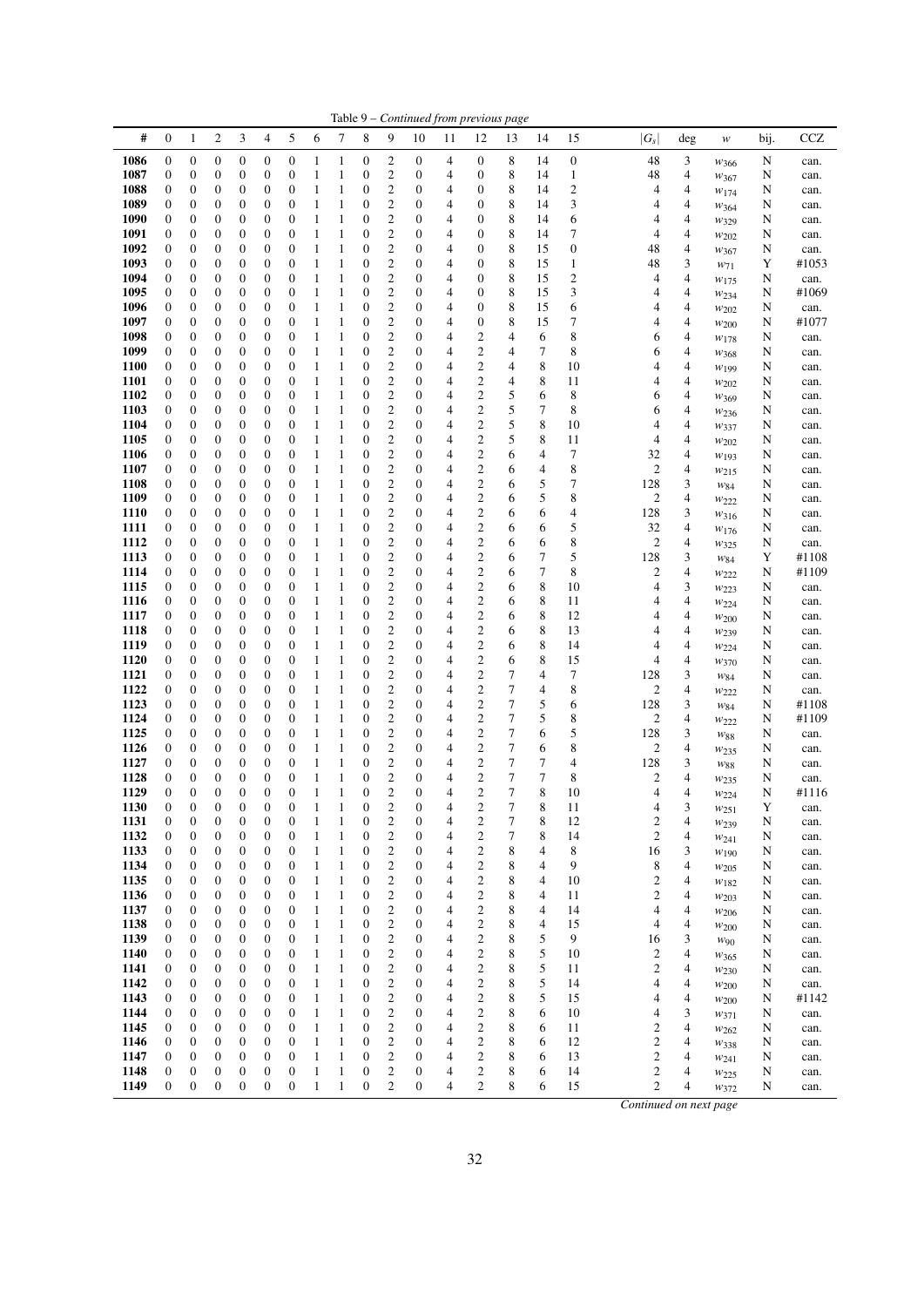| Table 9 - Continued from previous page |                                      |                                      |                                      |                                      |                                      |                                      |                              |                              |                                      |                                             |                                      |                                  |                                    |        |                  |          |                                           |        |                               |        |                |
|----------------------------------------|--------------------------------------|--------------------------------------|--------------------------------------|--------------------------------------|--------------------------------------|--------------------------------------|------------------------------|------------------------------|--------------------------------------|---------------------------------------------|--------------------------------------|----------------------------------|------------------------------------|--------|------------------|----------|-------------------------------------------|--------|-------------------------------|--------|----------------|
| #                                      | $\boldsymbol{0}$                     | $\mathbf{1}$                         | $\boldsymbol{2}$                     | 3                                    | 4                                    | 5                                    | 6                            | 7                            | 8                                    | 9                                           | 10                                   | 11                               | 12                                 | 13     | 14               | 15       | $ G_s $                                   | deg    | $\boldsymbol{W}$              | bij.   | CCZ            |
| 1150                                   | $\boldsymbol{0}$                     | $\boldsymbol{0}$                     | 0                                    | $\boldsymbol{0}$                     | 0                                    | $\boldsymbol{0}$                     | 1                            | $\mathbf{1}$                 | $\boldsymbol{0}$                     | 2                                           | $\boldsymbol{0}$                     | 4                                | 2                                  | 8      | 7                | 11       | 4                                         | 3      | $w_{251}$                     | Y      | #1130          |
| 1151                                   | $\boldsymbol{0}$                     | $\boldsymbol{0}$                     | 0                                    | $\boldsymbol{0}$                     | 0                                    | $\boldsymbol{0}$                     | $\mathbf{1}$                 | 1                            | $\boldsymbol{0}$                     | 2                                           | $\boldsymbol{0}$                     | $\overline{4}$                   | 2                                  | 8      | 7                | 12       | $\boldsymbol{2}$                          | 4      | $w_{241}$                     | N      | can.           |
| 1152                                   | 0                                    | $\boldsymbol{0}$                     | $\boldsymbol{0}$                     | $\boldsymbol{0}$<br>$\boldsymbol{0}$ | $\boldsymbol{0}$                     | $\boldsymbol{0}$<br>$\boldsymbol{0}$ | 1<br>$\mathbf{1}$            | 1<br>1                       | $\boldsymbol{0}$<br>$\mathbf{0}$     | $\mathfrak{2}$<br>$\mathbf{2}$              | $\boldsymbol{0}$                     | 4<br>4                           | $\boldsymbol{2}$<br>$\mathfrak{2}$ | 8<br>8 | $\tau$<br>$\tau$ | 13<br>14 | $\overline{c}$<br>$\mathfrak{2}$          | 4<br>4 | W <sub>239</sub>              | N      | #1131          |
| 1153<br>1154                           | 0<br>0                               | $\boldsymbol{0}$<br>0                | 0<br>0                               | 0                                    | $\boldsymbol{0}$<br>$\boldsymbol{0}$ | $\boldsymbol{0}$                     | $\mathbf{1}$                 | 1                            | $\boldsymbol{0}$                     | 2                                           | $\boldsymbol{0}$<br>$\boldsymbol{0}$ | 4                                | 2                                  | 8      | 7                | 15       | $\mathbf{2}$                              | 4      | W226<br>W <sub>254</sub>      | N<br>N | can.<br>can.   |
| 1155                                   | $\boldsymbol{0}$                     | $\boldsymbol{0}$                     | 0                                    | 0                                    | $\boldsymbol{0}$                     | $\boldsymbol{0}$                     | 1                            | $\mathbf{1}$                 | $\mathbf{0}$                         | $\overline{\mathbf{c}}$                     | $\boldsymbol{0}$                     | 4                                | $\boldsymbol{2}$                   | 8      | 8                | 4        | 16                                        | 3      | $w_{363}$                     | N      | can.           |
| 1156                                   | $\boldsymbol{0}$                     | $\boldsymbol{0}$                     | 0                                    | $\boldsymbol{0}$                     | $\boldsymbol{0}$                     | $\boldsymbol{0}$                     | 1                            | $\mathbf{1}$                 | $\mathbf{0}$                         | $\overline{\mathbf{c}}$                     | $\boldsymbol{0}$                     | 4                                | 2                                  | 8      | 8                | 5        | 8                                         | 4      | W227                          | N      | can.           |
| 1157                                   | 0                                    | $\boldsymbol{0}$                     | $\boldsymbol{0}$                     | $\boldsymbol{0}$                     | $\boldsymbol{0}$                     | $\boldsymbol{0}$                     | 1                            | 1                            | $\boldsymbol{0}$                     | 2                                           | $\boldsymbol{0}$                     | $\overline{4}$                   | 2                                  | 8      | 8                | 6        | $\mathfrak{2}$                            | 4      | W182                          | N      | can.           |
| 1158<br>1159                           | 0<br>0                               | $\boldsymbol{0}$<br>$\boldsymbol{0}$ | 0<br>$\boldsymbol{0}$                | $\boldsymbol{0}$<br>$\boldsymbol{0}$ | $\boldsymbol{0}$<br>$\boldsymbol{0}$ | $\boldsymbol{0}$<br>$\boldsymbol{0}$ | 1<br>1                       | 1<br>$\mathbf{1}$            | $\boldsymbol{0}$<br>$\boldsymbol{0}$ | $\mathfrak{2}$<br>$\boldsymbol{2}$          | $\boldsymbol{0}$<br>$\boldsymbol{0}$ | $\overline{4}$<br>4              | 2<br>2                             | 8<br>8 | 8<br>8           | 7<br>12  | $\overline{c}$<br>4                       | 4<br>4 | $w_{365}$                     | N<br>N | can.<br>can.   |
| 1160                                   | $\boldsymbol{0}$                     | 0                                    | 0                                    | 0                                    | $\boldsymbol{0}$                     | $\boldsymbol{0}$                     | $\mathbf{1}$                 | 1                            | $\boldsymbol{0}$                     | 2                                           | $\boldsymbol{0}$                     | 4                                | $\overline{\mathbf{c}}$            | 8      | 8                | 13       | 4                                         | 4      | $w_{329}$<br>W202             | N      | can.           |
| 1161                                   | $\boldsymbol{0}$                     | 0                                    | 0                                    | 0                                    | $\boldsymbol{0}$                     | $\boldsymbol{0}$                     | 1                            | $\mathbf{1}$                 | $\boldsymbol{0}$                     | $\overline{\mathbf{c}}$                     | $\boldsymbol{0}$                     | 4                                | $\boldsymbol{2}$                   | 8      | 9                | 5        | 16                                        | 3      | W90                           | Y      | #1139          |
| 1162                                   | $\boldsymbol{0}$                     | 0                                    | $\boldsymbol{0}$                     | $\boldsymbol{0}$                     | $\boldsymbol{0}$                     | $\boldsymbol{0}$                     | 1                            | $\mathbf{1}$                 | $\mathbf{0}$                         | $\overline{c}$                              | $\boldsymbol{0}$                     | $\overline{4}$                   | $\mathbf{2}$                       | 8      | 9                | 6        | $\mathbf{2}$                              | 4      | $w_{203}$                     | N      | can.           |
| 1163                                   | 0                                    | $\boldsymbol{0}$                     | 0                                    | $\boldsymbol{0}$                     | $\boldsymbol{0}$                     | $\boldsymbol{0}$                     | 1                            | $\mathbf{1}$                 | $\boldsymbol{0}$                     | $\boldsymbol{2}$                            | $\boldsymbol{0}$                     | 4                                | 2                                  | 8      | 9                | 7        | $\overline{c}$                            | 4      | $w_{230}$                     | N      | #1141          |
| 1164<br>1165                           | 0<br>$\boldsymbol{0}$                | $\boldsymbol{0}$<br>$\boldsymbol{0}$ | $\boldsymbol{0}$<br>$\boldsymbol{0}$ | $\boldsymbol{0}$<br>$\boldsymbol{0}$ | $\boldsymbol{0}$<br>$\boldsymbol{0}$ | $\boldsymbol{0}$<br>$\boldsymbol{0}$ | 1<br>1                       | $\mathbf{1}$<br>1            | $\boldsymbol{0}$<br>$\boldsymbol{0}$ | $\boldsymbol{2}$<br>$\overline{\mathbf{c}}$ | $\boldsymbol{0}$<br>$\boldsymbol{0}$ | $\overline{4}$<br>$\overline{4}$ | 2<br>$\overline{\mathbf{c}}$       | 8<br>8 | 9<br>9           | 12<br>13 | 4<br>4                                    | 4<br>4 | W202<br>W200                  | N<br>N | can.<br>#1142  |
| 1166                                   | 0                                    | $\boldsymbol{0}$                     | 0                                    | $\boldsymbol{0}$                     | $\boldsymbol{0}$                     | $\boldsymbol{0}$                     | 1                            | 1                            | $\boldsymbol{0}$                     | $\mathfrak{2}$                              | $\boldsymbol{0}$                     | 4                                | $\boldsymbol{2}$                   | 8      | 10               | 6        | 4                                         | 3      | $w_{223}$                     | Y      | #1115          |
| 1167                                   | $\boldsymbol{0}$                     | 0                                    | 0                                    | 0                                    | $\boldsymbol{0}$                     | $\boldsymbol{0}$                     | 1                            | 1                            | $\boldsymbol{0}$                     | $\mathfrak{2}$                              | $\boldsymbol{0}$                     | 4                                | $\boldsymbol{2}$                   | 8      | 10               | 7        | $\mathfrak{2}$                            | 4      | $w_{224}$                     | N      | #1116          |
| 1168                                   | $\boldsymbol{0}$                     | 0                                    | 0                                    | $\boldsymbol{0}$                     | $\boldsymbol{0}$                     | $\boldsymbol{0}$                     | 1                            | $\mathbf{1}$                 | $\boldsymbol{0}$                     | $\overline{\mathbf{c}}$                     | $\boldsymbol{0}$                     | 4                                | $\boldsymbol{2}$                   | 8      | 10               | 12       | $\mathbf{2}$                              | 4      | W225                          | N      | can.           |
| 1169<br>1170                           | $\boldsymbol{0}$<br>0                | $\boldsymbol{0}$<br>0                | 0<br>0                               | $\boldsymbol{0}$<br>$\boldsymbol{0}$ | $\boldsymbol{0}$<br>$\boldsymbol{0}$ | $\boldsymbol{0}$<br>$\boldsymbol{0}$ | 1<br>$\mathbf{1}$            | 1<br>1                       | $\mathbf{0}$<br>$\boldsymbol{0}$     | $\overline{\mathbf{c}}$<br>2                | $\boldsymbol{0}$<br>$\boldsymbol{0}$ | 4<br>4                           | 2<br>2                             | 8<br>8 | 10<br>10         | 13<br>14 | $\overline{c}$<br>$\overline{\mathbf{c}}$ | 4<br>4 | W226                          | N      | can.<br>#1117  |
| 1171                                   | 0                                    | $\boldsymbol{0}$                     | $\boldsymbol{0}$                     | $\boldsymbol{0}$                     | $\boldsymbol{0}$                     | $\boldsymbol{0}$                     | 1                            | $\mathbf{1}$                 | $\boldsymbol{0}$                     | $\overline{c}$                              | $\boldsymbol{0}$                     | $\overline{4}$                   | $\boldsymbol{2}$                   | 8      | 10               | 15       | $\overline{c}$                            | 4      | $w_{200}$<br>W <sub>239</sub> | N<br>N | #1118          |
| 1172                                   | $\boldsymbol{0}$                     | $\boldsymbol{0}$                     | 0                                    | $\boldsymbol{0}$                     | $\boldsymbol{0}$                     | $\boldsymbol{0}$                     | $\mathbf{1}$                 | $\mathbf{1}$                 | $\mathbf{0}$                         | $\overline{c}$                              | $\boldsymbol{0}$                     | $\overline{4}$                   | $\mathbf{2}$                       | 8      | 11               | $\tau$   | 4                                         | 3      | W251                          | N      | #1130          |
| 1173                                   | 0                                    | 0                                    | 0                                    | 0                                    | $\boldsymbol{0}$                     | $\boldsymbol{0}$                     | 1                            | $\mathbf{1}$                 | $\boldsymbol{0}$                     | $\boldsymbol{2}$                            | $\boldsymbol{0}$                     | 4                                | 2                                  | 8      | 11               | 12       | $\boldsymbol{2}$                          | 4      | W372                          | N      | can.           |
| 1174                                   | $\boldsymbol{0}$                     | 0                                    | 0                                    | 0                                    | $\boldsymbol{0}$                     | $\boldsymbol{0}$                     | 1                            | $\mathbf{1}$                 | $\mathbf{0}$                         | $\overline{\mathbf{c}}$                     | $\boldsymbol{0}$                     | 4                                | $\overline{\mathbf{c}}$            | 8      | 11               | 13       | $\mathbf{2}$                              | 4      | $w_{254}$                     | N      | #1154          |
| 1175<br>1176                           | $\boldsymbol{0}$<br>0                | $\boldsymbol{0}$<br>$\boldsymbol{0}$ | 0<br>$\boldsymbol{0}$                | $\boldsymbol{0}$<br>$\boldsymbol{0}$ | $\boldsymbol{0}$<br>$\boldsymbol{0}$ | $\boldsymbol{0}$<br>$\boldsymbol{0}$ | 1<br>1                       | $\mathbf{1}$<br>1            | $\boldsymbol{0}$<br>$\boldsymbol{0}$ | $\overline{\mathbf{c}}$<br>2                | $\boldsymbol{0}$<br>$\boldsymbol{0}$ | 4<br>$\overline{4}$              | $\boldsymbol{2}$<br>2              | 8<br>8 | 11<br>11         | 14<br>15 | $\overline{\mathbf{c}}$<br>$\overline{c}$ | 4<br>4 | $w_{239}$                     | N<br>N | #1131<br>#1131 |
| 1177                                   | 0                                    | $\boldsymbol{0}$                     | 0                                    | $\boldsymbol{0}$                     | $\boldsymbol{0}$                     | $\boldsymbol{0}$                     | 1                            | 1                            | $\boldsymbol{0}$                     | $\mathbf{2}$                                | $\boldsymbol{0}$                     | $\overline{4}$                   | $\boldsymbol{2}$                   | 8      | 12               | 14       | 4                                         | 4      | W <sub>239</sub><br>W200      | N      | #1117          |
| 1178                                   | 0                                    | $\boldsymbol{0}$                     | $\boldsymbol{0}$                     | $\boldsymbol{0}$                     | $\boldsymbol{0}$                     | $\boldsymbol{0}$                     | 1                            | $\mathbf{1}$                 | $\boldsymbol{0}$                     | $\mathbf{2}$                                | $\boldsymbol{0}$                     | 4                                | $\boldsymbol{2}$                   | 8      | 12               | 15       | $\overline{c}$                            | 4      | W <sub>239</sub>              | N      | #1131          |
| 1179                                   | $\boldsymbol{0}$                     | $\boldsymbol{0}$                     | 0                                    | $\boldsymbol{0}$                     | $\boldsymbol{0}$                     | $\boldsymbol{0}$                     | $\mathbf{1}$                 | 1                            | $\mathbf{0}$                         | 2                                           | $\boldsymbol{0}$                     | 4                                | 2                                  | 8      | 13               | 15       | 4                                         | 4      | $w_{239}$                     | N      | #1118          |
| 1180<br>1181                           | $\boldsymbol{0}$<br>$\boldsymbol{0}$ | 0                                    | 0                                    | 0                                    | $\boldsymbol{0}$                     | $\boldsymbol{0}$                     | 1                            | $\mathbf{1}$<br>$\mathbf{1}$ | $\boldsymbol{0}$<br>$\mathbf{0}$     | $\overline{\mathbf{c}}$<br>$\overline{c}$   | $\boldsymbol{0}$<br>$\boldsymbol{0}$ | 4                                | 2<br>$\mathbf{2}$                  | 8<br>8 | 14               | 12<br>13 | 4                                         | 4      | W338                          | N      | can.           |
| 1182                                   | $\boldsymbol{0}$                     | 0<br>0                               | $\boldsymbol{0}$<br>0                | $\boldsymbol{0}$<br>$\boldsymbol{0}$ | $\boldsymbol{0}$<br>$\boldsymbol{0}$ | $\boldsymbol{0}$<br>$\boldsymbol{0}$ | 1<br>1                       | $\mathbf{1}$                 | $\mathbf{0}$                         | $\mathbf{2}$                                | $\boldsymbol{0}$                     | $\overline{4}$<br>4              | $\boldsymbol{2}$                   | 8      | 14<br>15         | 13       | $\overline{c}$<br>4                       | 4<br>4 | $w_{241}$<br>W <sub>239</sub> | N<br>N | #1151<br>#1118 |
| 1183                                   | 0                                    | $\boldsymbol{0}$                     | 0                                    | $\boldsymbol{0}$                     | $\boldsymbol{0}$                     | $\boldsymbol{0}$                     | 1                            | $\mathbf{1}$                 | $\boldsymbol{0}$                     | 2                                           | $\boldsymbol{0}$                     | 4                                | 6                                  | 8      | 6                | 10       | 4                                         | 4      | $w_{225}$                     | N      | can.           |
| 1184                                   | $\boldsymbol{0}$                     | $\boldsymbol{0}$                     | 0                                    | $\boldsymbol{0}$                     | $\boldsymbol{0}$                     | $\boldsymbol{0}$                     | $\mathbf{1}$                 | 1                            | $\boldsymbol{0}$                     | $\overline{\mathbf{c}}$                     | $\boldsymbol{0}$                     | 4                                | 6                                  | 8      | 6                | 11       | 4                                         | 4      | W226                          | N      | can.           |
| 1185                                   | 0                                    | $\boldsymbol{0}$                     | 0                                    | $\boldsymbol{0}$                     | $\boldsymbol{0}$                     | $\boldsymbol{0}$                     | 1                            | 1                            | $\boldsymbol{0}$                     | 2                                           | $\boldsymbol{0}$                     | 4                                | 6                                  | 8      | 6                | 14       | 16                                        | 3      | W223                          | N      | can.           |
| 1186<br>1187                           | 0<br>$\boldsymbol{0}$                | 0<br>0                               | 0<br>0                               | 0<br>0                               | $\boldsymbol{0}$<br>$\boldsymbol{0}$ | $\boldsymbol{0}$<br>$\boldsymbol{0}$ | 1<br>1                       | 1<br>$\mathbf{1}$            | $\boldsymbol{0}$<br>$\boldsymbol{0}$ | $\mathfrak{2}$<br>$\mathbf{2}$              | $\boldsymbol{0}$<br>$\boldsymbol{0}$ | 4<br>4                           | 6<br>6                             | 8<br>8 | 6<br>7           | 15<br>10 | 16<br>4                                   | 4<br>4 | W224<br>$w_{372}$             | N<br>N | can.<br>can.   |
| 1188                                   | $\boldsymbol{0}$                     | $\boldsymbol{0}$                     | $\boldsymbol{0}$                     | $\boldsymbol{0}$                     | $\boldsymbol{0}$                     | $\boldsymbol{0}$                     | 1                            | 1                            | $\mathbf{0}$                         | $\overline{c}$                              | $\boldsymbol{0}$                     | $\overline{4}$                   | 6                                  | 8      | $\tau$           | 11       | 4                                         | 4      | W254                          | N      | can.           |
| 1189                                   | 0                                    | 0                                    | 0                                    | $\boldsymbol{0}$                     | $\boldsymbol{0}$                     | $\boldsymbol{0}$                     | $\mathbf{1}$                 | 1                            | $\boldsymbol{0}$                     | 2                                           | $\boldsymbol{0}$                     | 4                                | 6                                  | 8      | 7                | 14       | 16                                        | 4      | W224                          | N      | can.           |
| 1190                                   | 0                                    | $\boldsymbol{0}$                     | $\boldsymbol{0}$                     | $\boldsymbol{0}$                     | $\boldsymbol{0}$                     | $\boldsymbol{0}$                     | 1                            | $\mathbf{1}$                 | $\boldsymbol{0}$                     | $\boldsymbol{2}$                            | $\boldsymbol{0}$                     | 4                                | 6                                  | 8      | 7                | 15       | 16                                        | 3      | $w_{251}$                     | N      | can.           |
| 1191<br>1192                           | 0<br>$\boldsymbol{0}$                | 0<br>0                               | 0<br>0                               | $\boldsymbol{0}$<br>$\boldsymbol{0}$ | $\boldsymbol{0}$<br>$\boldsymbol{0}$ | $\boldsymbol{0}$<br>$\mathbf{0}$     | 1<br>1                       | 1<br>1                       | $\boldsymbol{0}$<br>$\boldsymbol{0}$ | $\overline{c}$<br>$\overline{c}$            | $\boldsymbol{0}$<br>$\boldsymbol{0}$ | 4<br>4                           | 6<br>6                             | 8<br>8 | 8<br>8           | 10<br>11 | 4<br>4                                    | 4<br>4 | $w_{338}$                     | N<br>N | can.           |
| 1193                                   | $\boldsymbol{0}$                     | $\boldsymbol{0}$                     | $\overline{0}$                       | $\overline{0}$                       | $\overline{0}$                       | $\overline{0}$                       | 1                            | 1                            | $\overline{0}$                       | $\overline{2}$                              | $\overline{0}$                       | $\overline{4}$                   | 6                                  | 8      | 8                | 14       | 4                                         | 4      | W241<br>W225                  | N      | can.<br>can.   |
| 1194                                   | 0                                    | $\boldsymbol{0}$                     | 0                                    | 0                                    | 0                                    | $\boldsymbol{0}$                     | 1                            | 1                            | 0                                    | $\overline{\mathbf{c}}$                     | 0                                    | $\overline{\mathcal{A}}$         | 6                                  | 8      | 8                | 15       | 4                                         | 4      | W372                          | N      | can.           |
| 1195                                   | $\boldsymbol{0}$                     | $\boldsymbol{0}$                     | $\boldsymbol{0}$                     | $\boldsymbol{0}$                     | $\boldsymbol{0}$                     | $\mathbf{0}$                         | $\mathbf{1}$                 | 1                            | $\boldsymbol{0}$                     | $\overline{\mathbf{c}}$                     | $\boldsymbol{0}$                     | $\overline{4}$                   | 6                                  | 8      | 9                | 10       | 4                                         | 4      | $w_{241}$                     | N      | #1018          |
| 1196                                   | $\boldsymbol{0}$                     | $\boldsymbol{0}$                     | $\boldsymbol{0}$<br>$\boldsymbol{0}$ | $\boldsymbol{0}$<br>$\boldsymbol{0}$ | $\boldsymbol{0}$<br>$\boldsymbol{0}$ | $\boldsymbol{0}$                     | $\mathbf{1}$                 | $\mathbf{1}$<br>$\mathbf{1}$ | $\boldsymbol{0}$                     | $\overline{\mathbf{c}}$                     | $\boldsymbol{0}$                     | $\overline{4}$<br>$\overline{4}$ | 6                                  | 8<br>8 | 9<br>9           | 11       | 4                                         | 4      | W <sub>239</sub>              | N      | #1011          |
| 1197<br>1198                           | $\boldsymbol{0}$<br>0                | $\boldsymbol{0}$<br>$\boldsymbol{0}$ | $\boldsymbol{0}$                     | $\boldsymbol{0}$                     | 0                                    | $\boldsymbol{0}$<br>$\boldsymbol{0}$ | $\mathbf{1}$<br>$\mathbf{1}$ | $\mathbf{1}$                 | $\boldsymbol{0}$<br>0                | $\boldsymbol{2}$<br>$\overline{\mathbf{c}}$ | $\boldsymbol{0}$<br>$\boldsymbol{0}$ | $\overline{4}$                   | 6<br>6                             | 8      | 9                | 14<br>15 | 4<br>4                                    | 4<br>4 | W226<br>$w_{254}$             | N<br>N | can.<br>#1188  |
| 1199                                   | 0                                    | 0                                    | $\boldsymbol{0}$                     | 0                                    | $\boldsymbol{0}$                     | $\boldsymbol{0}$                     | $\mathbf{1}$                 | $\mathbf{1}$                 | $\boldsymbol{0}$                     | $\overline{\mathbf{c}}$                     | $\boldsymbol{0}$                     | 4                                | 6                                  | 8      | 10               | 8        | 4                                         | 4      | $w_{200}$                     | N      | #959           |
| 1200                                   | $\boldsymbol{0}$                     | $\boldsymbol{0}$                     | $\boldsymbol{0}$                     | $\boldsymbol{0}$                     | $\boldsymbol{0}$                     | $\boldsymbol{0}$                     | $\mathbf{1}$                 | $\mathbf{1}$                 | $\boldsymbol{0}$                     | $\overline{\mathbf{c}}$                     | $\boldsymbol{0}$                     | $\overline{4}$                   | 6                                  | 8      | 10               | 9        | 4                                         | 4      | W <sub>239</sub>              | N      | #1011          |
| 1201                                   | 0                                    | $\boldsymbol{0}$                     | 0                                    | $\boldsymbol{0}$                     | $\boldsymbol{0}$                     | $\boldsymbol{0}$                     | $\mathbf{1}$                 | $\mathbf{1}$                 | $\boldsymbol{0}$                     | $\overline{\mathbf{c}}$                     | $\boldsymbol{0}$                     | $\overline{4}$                   | 6                                  | 8      | 10               | 12       | $\boldsymbol{2}$                          | 4      | W <sub>260</sub>              | N      | can.           |
| 1202<br>1203                           | $\boldsymbol{0}$<br>$\boldsymbol{0}$ | $\boldsymbol{0}$<br>$\boldsymbol{0}$ | $\boldsymbol{0}$<br>$\boldsymbol{0}$ | $\boldsymbol{0}$<br>$\boldsymbol{0}$ | $\boldsymbol{0}$<br>$\boldsymbol{0}$ | $\boldsymbol{0}$<br>$\boldsymbol{0}$ | $\mathbf{1}$<br>$\mathbf{1}$ | $\mathbf{1}$<br>$\mathbf{1}$ | $\boldsymbol{0}$<br>$\boldsymbol{0}$ | $\boldsymbol{2}$<br>$\boldsymbol{2}$        | $\boldsymbol{0}$<br>$\boldsymbol{0}$ | $\overline{4}$<br>$\overline{4}$ | 6<br>6                             | 8<br>8 | 10<br>10         | 13<br>14 | $\boldsymbol{2}$<br>$\boldsymbol{2}$      | 4<br>4 | $w_{268}$<br>$w_{239}$        | N<br>N | can.<br>can.   |
| 1204                                   | 0                                    | $\boldsymbol{0}$                     | $\boldsymbol{0}$                     | $\boldsymbol{0}$                     | $\boldsymbol{0}$                     | $\boldsymbol{0}$                     | $\mathbf{1}$                 | $\mathbf{1}$                 | $\boldsymbol{0}$                     | $\overline{\mathbf{c}}$                     | $\boldsymbol{0}$                     | $\overline{4}$                   | 6                                  | 8      | 10               | 15       | $\overline{\mathbf{c}}$                   | 4      | W <sub>265</sub>              | N      | can.           |
| 1205                                   | 0                                    | 0                                    | 0                                    | $\boldsymbol{0}$                     | $\boldsymbol{0}$                     | $\boldsymbol{0}$                     | $\mathbf{1}$                 | $\mathbf{1}$                 | $\boldsymbol{0}$                     | $\overline{\mathbf{c}}$                     | $\boldsymbol{0}$                     | $\overline{4}$                   | 6                                  | 8      | 11               | 8        | 4                                         | 4      | W <sub>239</sub>              | N      | #963           |
| 1206                                   | 0                                    | 0                                    | 0                                    | $\boldsymbol{0}$                     | $\boldsymbol{0}$                     | $\boldsymbol{0}$                     | $\mathbf{1}$                 | $\mathbf{1}$                 | $\boldsymbol{0}$                     | $\overline{\mathbf{c}}$                     | $\boldsymbol{0}$                     | 4                                | 6                                  | 8      | 11               | 9        | 4                                         | 4      | W <sub>239</sub>              | N      | #1011          |
| 1207<br>1208                           | $\boldsymbol{0}$<br>0                | $\boldsymbol{0}$<br>0                | $\boldsymbol{0}$<br>$\boldsymbol{0}$ | $\boldsymbol{0}$<br>$\boldsymbol{0}$ | $\boldsymbol{0}$<br>$\boldsymbol{0}$ | $\boldsymbol{0}$<br>$\boldsymbol{0}$ | $\mathbf{1}$<br>$\mathbf{1}$ | $\mathbf{1}$<br>$\mathbf{1}$ | $\boldsymbol{0}$<br>$\boldsymbol{0}$ | $\overline{c}$<br>$\overline{\mathbf{c}}$   | $\boldsymbol{0}$<br>$\boldsymbol{0}$ | $\overline{4}$<br>$\overline{4}$ | 6<br>6                             | 8<br>8 | 11<br>11         | 12<br>13 | $\boldsymbol{2}$<br>$\boldsymbol{2}$      | 4<br>4 | $w_{373}$                     | N<br>N | can.<br>can.   |
| 1209                                   | 0                                    | $\boldsymbol{0}$                     | $\boldsymbol{0}$                     | $\boldsymbol{0}$                     | $\boldsymbol{0}$                     | $\boldsymbol{0}$                     | $\mathbf{1}$                 | $\mathbf{1}$                 | $\boldsymbol{0}$                     | $\overline{\mathbf{c}}$                     | $\boldsymbol{0}$                     | $\overline{4}$                   | 6                                  | 8      | 11               | 14       | $\boldsymbol{2}$                          | 4      | W374<br>W <sub>265</sub>      | N      | can.           |
| 1210                                   | 0                                    | $\boldsymbol{0}$                     | $\boldsymbol{0}$                     | $\boldsymbol{0}$                     | $\boldsymbol{0}$                     | $\boldsymbol{0}$                     | $\mathbf{1}$                 | $\mathbf{1}$                 | $\boldsymbol{0}$                     | $\overline{\mathbf{c}}$                     | $\boldsymbol{0}$                     | $\overline{4}$                   | 6                                  | 8      | 11               | 15       | $\boldsymbol{2}$                          | 4      | $w_{265}$                     | N      | #1204          |
| 1211                                   | 0                                    | $\boldsymbol{0}$                     | $\boldsymbol{0}$                     | $\boldsymbol{0}$                     | $\boldsymbol{0}$                     | $\boldsymbol{0}$                     | $\mathbf{1}$                 | $\mathbf{1}$                 | $\boldsymbol{0}$                     | 2                                           | $\boldsymbol{0}$                     | 4                                | 6                                  | 8      | 14               | 6        | 16                                        | 3      | $w_{371}$                     | N      | can.           |
| 1212                                   | $\boldsymbol{0}$                     | $\boldsymbol{0}$                     | 0                                    | $\boldsymbol{0}$                     | $\boldsymbol{0}$                     | $\boldsymbol{0}$                     | $\mathbf{1}$                 | $\mathbf{1}$                 | $\boldsymbol{0}$                     | $\boldsymbol{2}$                            | $\boldsymbol{0}$                     | $\overline{\mathcal{A}}$         | 6                                  | 8      | 14               | 7        | 16                                        | 4      | W262                          | N      | can.           |
| 1213                                   | $\boldsymbol{0}$                     | $\boldsymbol{0}$                     | $\mathbf{0}$                         | $\boldsymbol{0}$                     | $\boldsymbol{0}$                     | $\boldsymbol{0}$                     | $\mathbf{1}$                 | $\mathbf{1}$                 | $\boldsymbol{0}$                     | $\mathbf{2}$                                | $\boldsymbol{0}$                     | $\overline{4}$                   | 6                                  | 8      | 14               | 10       | $\overline{\mathbf{c}}$                   | 4      | W352                          | N      | can.           |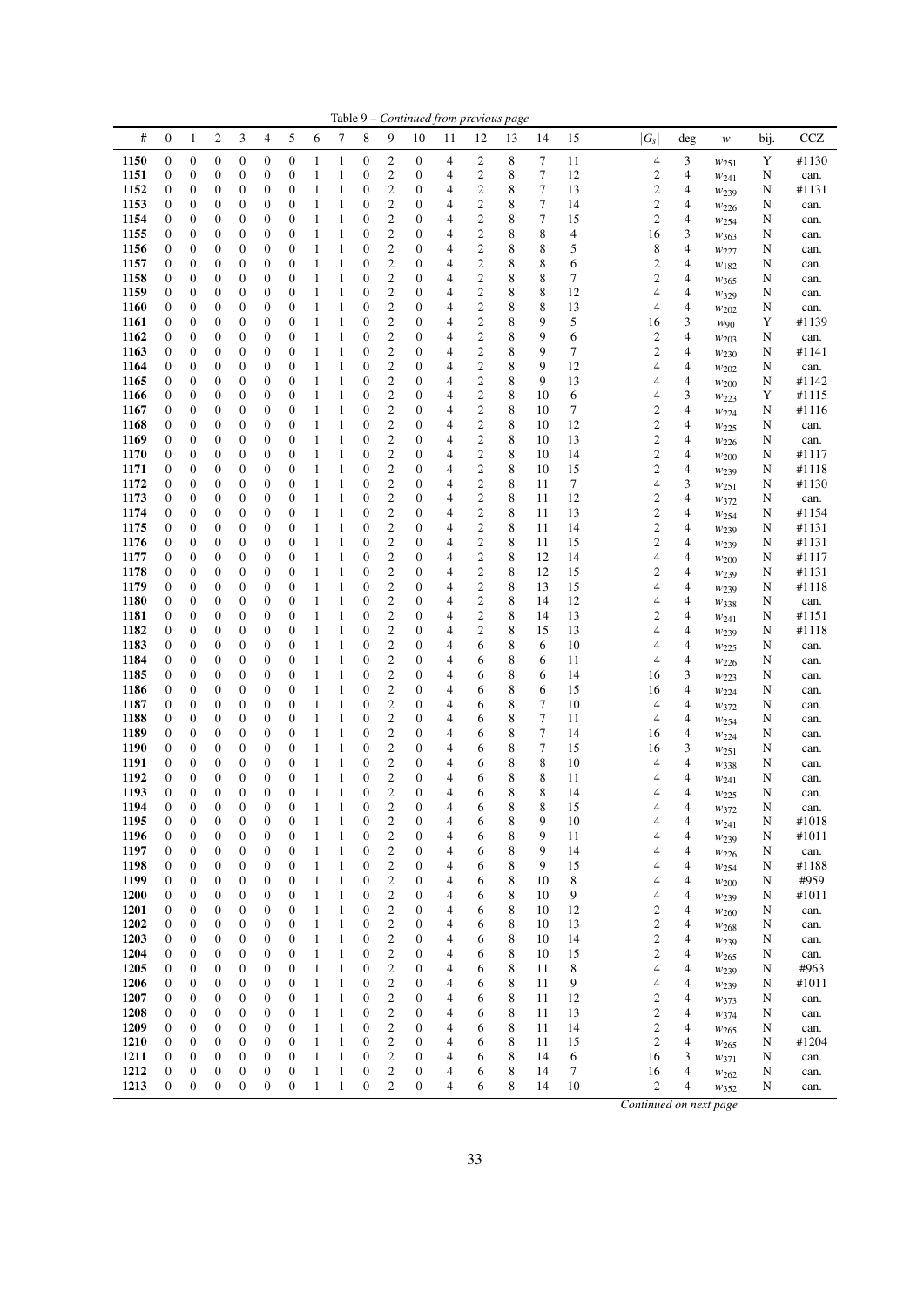| #<br><b>CCZ</b><br>$\boldsymbol{0}$<br>2<br>3<br>4<br>5<br>6<br>7<br>8<br>9<br>$ G_{\scriptscriptstyle S} $<br>1<br>10<br>11<br>12<br>13<br>14<br>15<br>deg<br>bij.<br>w<br>1214<br>$\boldsymbol{0}$<br>8<br>$\overline{2}$<br>$\boldsymbol{0}$<br>$\boldsymbol{0}$<br>0<br>$\boldsymbol{0}$<br>0<br>$\mathbf{1}$<br>$\boldsymbol{0}$<br>2<br>$\boldsymbol{0}$<br>4<br>14<br>11<br>4<br>1<br>6<br>N<br>can.<br>W <sub>267</sub><br>$\boldsymbol{2}$<br>1215<br>$\boldsymbol{0}$<br>0<br>$\boldsymbol{0}$<br>$\boldsymbol{0}$<br>$\boldsymbol{0}$<br>4<br>8<br>15<br>4<br>$\boldsymbol{0}$<br>1<br>1<br>0<br>0<br>6<br>6<br>16<br>N<br>can.<br>$w_{262}$<br>$\overline{c}$<br>8<br>3<br>1216<br>$\boldsymbol{0}$<br>0<br>0<br>0<br>$\mathbf{0}$<br>$\mathbf{0}$<br>1<br>1<br>$\boldsymbol{0}$<br>0<br>4<br>15<br>7<br>Y<br>#1190<br>6<br>16<br>W251<br>$\overline{c}$<br>8<br>15<br>1217<br>$\boldsymbol{0}$<br>0<br>0<br>0<br>$\mathbf{0}$<br>$\mathbf{0}$<br>1<br>1<br>$\boldsymbol{0}$<br>0<br>4<br>10<br>2<br>4<br>6<br>N<br>can.<br>W267<br>$\overline{c}$<br>6<br>8<br>$\mathfrak{2}$<br>1218<br>$\boldsymbol{0}$<br>0<br>$\boldsymbol{0}$<br>0<br>$\mathbf{0}$<br>$\mathbf{0}$<br>$\boldsymbol{0}$<br>$\boldsymbol{0}$<br>4<br>15<br>4<br>#1204<br>1<br>1<br>11<br>N<br>$w_{265}$<br>$\overline{c}$<br>1219<br>0<br>0<br>$\boldsymbol{0}$<br>$\boldsymbol{0}$<br>$\mathbf{0}$<br>1<br>1<br>0<br>0<br>4<br>8<br>10<br>8<br>12<br>32<br>3<br>Y<br>#957<br>0<br>$W_{86}$<br>1220<br>$\overline{c}$<br>8<br>8<br>$\boldsymbol{0}$<br>$\boldsymbol{0}$<br>$\boldsymbol{0}$<br>$\boldsymbol{0}$<br>$\boldsymbol{0}$<br>$\boldsymbol{0}$<br>1<br>0<br>$\boldsymbol{0}$<br>4<br>10<br>13<br>8<br>4<br>#958<br>1<br>N<br>W229<br>$\overline{c}$<br>8<br>8<br>8<br>1221<br>$\boldsymbol{0}$<br>$\boldsymbol{0}$<br>0<br>0<br>$\boldsymbol{0}$<br>$\mathbf{0}$<br>1<br>1<br>0<br>$\boldsymbol{0}$<br>4<br>14<br>4<br>10<br>N<br>can.<br>W199<br>$\overline{c}$<br>1222<br>0<br>0<br>0<br>$\mathbf{0}$<br>$\mathbf{0}$<br>1<br>$\boldsymbol{0}$<br>4<br>8<br>8<br>8<br>$\boldsymbol{0}$<br>1<br>0<br>10<br>15<br>4<br>N<br>can.<br>$w_{242}$<br>$\overline{c}$<br>8<br>9<br>1223<br>$\boldsymbol{0}$<br>0<br>0<br>0<br>$\boldsymbol{0}$<br>$\mathbf{0}$<br>1<br>1<br>$\boldsymbol{0}$<br>0<br>4<br>10<br>12<br>8<br>4<br>#1009<br>N<br>W <sub>229</sub><br>$\overline{c}$<br>8<br>9<br>1224<br>$\boldsymbol{0}$<br>0<br>0<br>0<br>$\boldsymbol{0}$<br>$\mathbf{0}$<br>1<br>1<br>$\boldsymbol{0}$<br>$\boldsymbol{0}$<br>4<br>13<br>3<br>#1010<br>10<br>16<br>N<br>W252<br>$\overline{c}$<br>8<br>9<br>1225<br>$\boldsymbol{0}$<br>0<br>$\boldsymbol{0}$<br>$\boldsymbol{0}$<br>$\boldsymbol{0}$<br>$\boldsymbol{0}$<br>$\boldsymbol{0}$<br>$\boldsymbol{0}$<br>4<br>10<br>14<br>8<br>4<br>1<br>1<br>N<br>can.<br>W370<br>$\overline{c}$<br>8<br>1226<br>$\boldsymbol{0}$<br>$\boldsymbol{0}$<br>0<br>0<br>$\boldsymbol{0}$<br>$\boldsymbol{0}$<br>$\mathbf{1}$<br>1<br>0<br>0<br>4<br>10<br>9<br>15<br>8<br>4<br>N<br>can.<br>$w_{271}$<br>$\overline{c}$<br>8<br>8<br>1227<br>$\boldsymbol{0}$<br>$\boldsymbol{0}$<br>0<br>$\boldsymbol{0}$<br>$\boldsymbol{0}$<br>$\boldsymbol{0}$<br>1<br>0<br>0<br>4<br>10<br>10<br>12<br>4<br>1<br>N<br>can.<br>W <sub>199</sub><br>$\overline{c}$<br>8<br>1228<br>$\boldsymbol{0}$<br>$\boldsymbol{0}$<br>0<br>0<br>$\mathbf{0}$<br>$\boldsymbol{0}$<br>1<br>1<br>$\boldsymbol{0}$<br>0<br>4<br>10<br>13<br>8<br>4<br>10<br>N<br>can.<br>W370<br>$\overline{c}$<br>1229<br>$\boldsymbol{0}$<br>0<br>0<br>0<br>$\boldsymbol{0}$<br>$\boldsymbol{0}$<br>1<br>1<br>0<br>0<br>8<br>10<br>10<br>3<br>4<br>14<br>16<br>N<br>can.<br>W328<br>$\overline{c}$<br>8<br>1230<br>$\boldsymbol{0}$<br>0<br>$\boldsymbol{0}$<br>0<br>$\boldsymbol{0}$<br>$\boldsymbol{0}$<br>1<br>1<br>$\boldsymbol{0}$<br>0<br>4<br>10<br>15<br>8<br>4<br>10<br>N<br>can.<br>$w_{224}$<br>$\overline{\mathbf{c}}$<br>1231<br>$\boldsymbol{0}$<br>0<br>0<br>$\boldsymbol{0}$<br>$\boldsymbol{0}$<br>1<br>0<br>4<br>8<br>12<br>8<br>4<br>0<br>1<br>0<br>10<br>11<br>N<br>can.<br>$w_{242}$<br>$\overline{\mathbf{c}}$<br>8<br>8<br>1232<br>$\boldsymbol{0}$<br>0<br>0<br>$\boldsymbol{0}$<br>$\boldsymbol{0}$<br>$\boldsymbol{0}$<br>0<br>0<br>4<br>10<br>13<br>4<br>#1226<br>1<br>1<br>11<br>N<br>W271<br>1233<br>$\overline{\mathbf{c}}$<br>8<br>8<br>$\boldsymbol{0}$<br>$\boldsymbol{0}$<br>0<br>$\boldsymbol{0}$<br>$\boldsymbol{0}$<br>$\boldsymbol{0}$<br>1<br>1<br>0<br>0<br>4<br>10<br>11<br>14<br>4<br>N<br>can.<br>W224<br>$\overline{\mathbf{c}}$<br>8<br>1234<br>$\boldsymbol{0}$<br>0<br>$\boldsymbol{0}$<br>$\boldsymbol{0}$<br>$\boldsymbol{0}$<br>1<br>4<br>3<br>$\boldsymbol{0}$<br>1<br>0<br>0<br>10<br>11<br>15<br>Y<br>#1010<br>16<br>$w_{252}$<br>$\overline{c}$<br>8<br>1235<br>$\boldsymbol{0}$<br>0<br>0<br>0<br>$\boldsymbol{0}$<br>$\mathbf{0}$<br>1<br>0<br>0<br>4<br>10<br>4<br>1<br>12<br>14<br>N<br>16<br>can.<br>W338<br>$\overline{\mathbf{c}}$<br>1236<br>$\boldsymbol{0}$<br>0<br>0<br>0<br>$\boldsymbol{0}$<br>$\mathbf{0}$<br>1<br>1<br>0<br>0<br>8<br>12<br>15<br>4<br>4<br>10<br>4<br>N<br>can.<br>W265<br>$\overline{\mathbf{c}}$<br>$\boldsymbol{0}$<br>8<br>1237<br>$\boldsymbol{0}$<br>0<br>0<br>0<br>$\mathbf{0}$<br>0<br>$\boldsymbol{0}$<br>4<br>10<br>13<br>15<br>4<br>1<br>1<br>16<br>N<br>can.<br>W270<br>$\overline{\mathbf{c}}$<br>1238<br>0<br>0<br>$\boldsymbol{0}$<br>$\boldsymbol{0}$<br>$\boldsymbol{0}$<br>$\mathbf{1}$<br>1<br>0<br>0<br>4<br>8<br>14<br>13<br>4<br>#1237<br>0<br>10<br>4<br>N<br>W270<br>1239<br>$\overline{\mathbf{c}}$<br>8<br>$\boldsymbol{0}$<br>$\boldsymbol{0}$<br>0<br>$\boldsymbol{0}$<br>$\boldsymbol{0}$<br>$\boldsymbol{0}$<br>1<br>0<br>$\boldsymbol{0}$<br>4<br>10<br>15<br>13<br>4<br>#1237<br>1<br>16<br>N<br>$w_{270}$<br>$\overline{\mathbf{c}}$<br>8<br>8<br>3<br>1240<br>$\boldsymbol{0}$<br>$\boldsymbol{0}$<br>0<br>0<br>$\boldsymbol{0}$<br>$\mathbf{0}$<br>1<br>0<br>4<br>13<br>Y<br>#962<br>1<br>0<br>11<br>16<br>W252<br>$\overline{\mathbf{c}}$<br>1241<br>$\boldsymbol{0}$<br>0<br>0<br>$\boldsymbol{0}$<br>$\mathbf{0}$<br>$\boldsymbol{0}$<br>1<br>4<br>8<br>8<br>4<br>1<br>0<br>0<br>11<br>14<br>4<br>N<br>can.<br>W <sub>239</sub><br>$\overline{\mathbf{c}}$<br>8<br>1242<br>$\boldsymbol{0}$<br>0<br>0<br>0<br>$\boldsymbol{0}$<br>$\boldsymbol{0}$<br>1<br>1<br>$\boldsymbol{0}$<br>0<br>4<br>11<br>9<br>12<br>3<br>Y<br>#1010<br>16<br>$w_{252}$<br>$\overline{\mathbf{c}}$<br>1243<br>$\boldsymbol{0}$<br>0<br>0<br>0<br>$\boldsymbol{0}$<br>$\boldsymbol{0}$<br>1<br>1<br>0<br>0<br>4<br>8<br>11<br>9<br>14<br>4<br>4<br>N<br>can.<br>W <sub>239</sub><br>$\overline{\mathbf{c}}$<br>8<br>1244<br>$\boldsymbol{0}$<br>0<br>0<br>$\boldsymbol{0}$<br>$\boldsymbol{0}$<br>$\boldsymbol{0}$<br>1<br>0<br>$\boldsymbol{0}$<br>4<br>11<br>10<br>12<br>4<br>4<br>1<br>N<br>can.<br>W <sub>239</sub><br>$\overline{\mathbf{c}}$<br>1245<br>$\boldsymbol{0}$<br>$\boldsymbol{0}$<br>0<br>0<br>$\boldsymbol{0}$<br>$\boldsymbol{0}$<br>$\mathbf{1}$<br>$\mathbf{1}$<br>0<br>0<br>4<br>8<br>10<br>15<br>3<br>#1017<br>11<br>N<br>16<br>W251<br>$\overline{\mathbf{c}}$<br>8<br>1246<br>$\boldsymbol{0}$<br>$\boldsymbol{0}$<br>0<br>$\boldsymbol{0}$<br>$\boldsymbol{0}$<br>$\boldsymbol{0}$<br>1<br>0<br>0<br>4<br>11<br>12<br>4<br>1<br>11<br>4<br>N<br>can.<br>W239<br>$\overline{\mathbf{c}}$<br>8<br>3<br>1247<br>$\boldsymbol{0}$<br>$\boldsymbol{0}$<br>0<br>$\boldsymbol{0}$<br>$\boldsymbol{0}$<br>$\boldsymbol{0}$<br>1<br>0<br>$\boldsymbol{0}$<br>4<br>1<br>11<br>11<br>14<br>N<br>16<br>can.<br>$w_{251}$<br>$\overline{\mathbf{c}}$<br>1248<br>0<br>0<br>0<br>$\boldsymbol{0}$<br>$\boldsymbol{0}$<br>1<br>1<br>0<br>0<br>8<br>11<br>12<br>4<br>$\boldsymbol{0}$<br>4<br>15<br>16<br>N<br>can.<br>W265<br>$\overline{\mathbf{c}}$<br>8<br>1249<br>$\boldsymbol{0}$<br>0<br>$\boldsymbol{0}$<br>0<br>$\boldsymbol{0}$<br>$\boldsymbol{0}$<br>1<br>1<br>$\boldsymbol{0}$<br>0<br>4<br>11<br>13<br>14<br>4<br>16<br>N<br>can.<br>W265<br>$\overline{\mathbf{c}}$<br>1250<br>0<br>0<br>$\boldsymbol{0}$<br>$\boldsymbol{0}$<br>0<br>$\boldsymbol{0}$<br>4<br>8<br>13<br>$\mathbf{0}$<br>0<br>1<br>1<br>11<br>14<br>16<br>4<br>N<br>can.<br>W270<br>$\overline{\mathbf{c}}$<br>8<br>1251<br>$\boldsymbol{0}$<br>0<br>0<br>$\boldsymbol{0}$<br>$\boldsymbol{0}$<br>$\boldsymbol{0}$<br>0<br>$\boldsymbol{0}$<br>4<br>11<br>12<br>1<br>1<br>15<br>4<br>#1237<br>16<br>N<br>$w_{270}$<br>1252<br>$\overline{\mathbf{c}}$<br>8<br>$\boldsymbol{0}$<br>$\boldsymbol{0}$<br>0<br>$\boldsymbol{0}$<br>$\boldsymbol{0}$<br>$\boldsymbol{0}$<br>$\mathbf{1}$<br>1<br>0<br>0<br>4<br>10<br>12<br>4<br>14<br>16<br>N<br>can.<br>W224<br>$\overline{\mathbf{c}}$<br>8<br>1253<br>$\boldsymbol{0}$<br>$\boldsymbol{0}$<br>0<br>$\boldsymbol{0}$<br>$\boldsymbol{0}$<br>$\boldsymbol{0}$<br>0<br>$\boldsymbol{0}$<br>4<br>13<br>1<br>1<br>14<br>10<br>4<br>4<br>N<br>can.<br>W265<br>$\boldsymbol{2}$<br>1254<br>$\boldsymbol{0}$<br>$\boldsymbol{0}$<br>$\boldsymbol{0}$<br>$\boldsymbol{0}$<br>$\boldsymbol{0}$<br>1<br>0<br>$\boldsymbol{0}$<br>4<br>8<br>4<br>0<br>1<br>14<br>11<br>13<br>16<br>N<br>can.<br>$w_{275}$<br>$\overline{\mathbf{c}}$<br>1255<br>0<br>0<br>$\boldsymbol{0}$<br>$\boldsymbol{0}$<br>$\mathbf{1}$<br>0<br>0<br>8<br>13<br>$\boldsymbol{0}$<br>0<br>1<br>4<br>15<br>10<br>16<br>4<br>N<br>can.<br>W356<br>$\overline{c}$<br>8<br>1256<br>$\boldsymbol{0}$<br>$\mathbf{0}$<br>$\boldsymbol{0}$<br>$\mathbf{0}$<br>$\boldsymbol{0}$<br>$\mathbf{0}$<br>$\boldsymbol{0}$<br>$\boldsymbol{0}$<br>4<br>1<br>1<br>15<br>12<br>16<br>4<br>11<br>N<br>can.<br>W243<br>$\overline{c}$<br>$\mathbf{0}$<br>$\mathbf{0}$<br>$\mathbf{0}$<br>$\mathbf{0}$<br>$\boldsymbol{0}$<br>8<br>3072<br>1257<br>$\boldsymbol{0}$<br>$\boldsymbol{0}$<br>1<br>1<br>4<br>6<br>10<br>13<br>15<br>2<br>N<br>can.<br>W375<br>$\boldsymbol{0}$<br>$\boldsymbol{0}$<br>0<br>$\boldsymbol{0}$<br>$\boldsymbol{0}$<br>$\boldsymbol{0}$<br>$\overline{c}$<br>6<br>8<br>10<br>0<br>14<br>1258<br>1<br>1<br>4<br>13<br>192<br>4<br>$w_{275}$<br>N<br>can.<br>1259<br>$\boldsymbol{0}$<br>$\boldsymbol{0}$<br>$\boldsymbol{0}$<br>$\overline{c}$<br>8<br>3072<br>3<br>$\boldsymbol{0}$<br>$\boldsymbol{0}$<br>$\boldsymbol{0}$<br>1<br>$\mathbf{1}$<br>0<br>6<br>10<br>15<br>13<br>#1257<br>4<br>N<br>$w_{375}$<br>2<br>1260<br>$\boldsymbol{0}$<br>$\boldsymbol{0}$<br>0<br>$\boldsymbol{0}$<br>$\mathbf{0}$<br>$\boldsymbol{0}$<br>1<br>$\mathbf{1}$<br>0<br>6<br>8<br>11<br>12<br>15<br>512<br>3<br>Y<br>#1257<br>4<br>W375<br>$\overline{c}$<br>8<br>256<br>3<br>1261<br>$\boldsymbol{0}$<br>0<br>0<br>$\boldsymbol{0}$<br>$\boldsymbol{0}$<br>$\boldsymbol{0}$<br>$\mathbf{1}$<br>1<br>$\boldsymbol{0}$<br>4<br>6<br>11<br>14<br>13<br>N<br>W376<br>can.<br>2<br>32<br>1262<br>$\mathbf{0}$<br>0<br>0<br>$\boldsymbol{0}$<br>$\boldsymbol{0}$<br>1<br>$\mathbf{1}$<br>0<br>6<br>8<br>12<br>10<br>15<br>4<br>0<br>4<br>N<br>can.<br>$w_{275}$<br>$\boldsymbol{2}$<br>$\boldsymbol{0}$<br>$\boldsymbol{0}$<br>6<br>8<br>12<br>1263<br>$\mathbf{0}$<br>$\boldsymbol{0}$<br>0<br>$\boldsymbol{0}$<br>$\boldsymbol{0}$<br>1<br>1<br>4<br>15<br>128<br>3<br>11<br>N<br>can.<br>$w_{376}$<br>1264<br>$\boldsymbol{0}$<br>$\overline{c}$<br>8<br>12<br>128<br>3<br>$\mathbf{0}$<br>$\boldsymbol{0}$<br>0<br>$\boldsymbol{0}$<br>0<br>$\boldsymbol{0}$<br>$\mathbf{1}$<br>$\mathbf{1}$<br>4<br>6<br>14<br>10<br>N<br>W345<br>can.<br>1265<br>$\boldsymbol{0}$<br>$\boldsymbol{0}$<br>2<br>8<br>12<br>11<br>32<br>$\boldsymbol{0}$<br>$\boldsymbol{0}$<br>0<br>$\boldsymbol{0}$<br>$\mathbf{1}$<br>$\mathbf{1}$<br>0<br>4<br>6<br>14<br>4<br>N<br>can.<br>W278<br>$\boldsymbol{2}$<br>6<br>8<br>3<br>1266<br>$\boldsymbol{0}$<br>$\boldsymbol{0}$<br>0<br>$\boldsymbol{0}$<br>0<br>$\boldsymbol{0}$<br>$\mathbf{1}$<br>$\mathbf{1}$<br>0<br>4<br>12<br>15<br>11<br>128<br>N<br>#1263<br>$w_{376}$<br>$\boldsymbol{2}$<br>7<br>1267<br>$\boldsymbol{0}$<br>0<br>$\boldsymbol{0}$<br>$\boldsymbol{0}$<br>$\boldsymbol{0}$<br>$\mathbf{1}$<br>$\mathbf{1}$<br>0<br>4<br>8<br>12<br>15<br>64<br>3<br>0<br>10<br>N<br>#1263<br>$w_{376}$<br>$\sqrt{2}$<br>$\tau$<br>$\boldsymbol{0}$<br>$\mathbf{1}$<br>$\boldsymbol{0}$<br>8<br>12<br>3<br>1268<br>0<br>$\boldsymbol{0}$<br>0<br>0<br>$\boldsymbol{0}$<br>1<br>4<br>14<br>11<br>64<br>N<br>W377<br>can.<br>$\boldsymbol{2}$<br>$\boldsymbol{0}$<br>8<br>12<br>1269<br>0<br>0<br>0<br>$\boldsymbol{0}$<br>$\boldsymbol{0}$<br>1<br>$\mathbf{1}$<br>4<br>6<br>10<br>14<br>48<br>3<br>0<br>N<br>W277<br>can.<br>$\overline{\mathbf{c}}$<br>$\boldsymbol{0}$<br>$\boldsymbol{0}$<br>$\boldsymbol{0}$<br>8<br>12<br>1270<br>$\mathbf{0}$<br>0<br>$\boldsymbol{0}$<br>$\mathbf{1}$<br>1<br>$\boldsymbol{0}$<br>4<br>6<br>10<br>15<br>24<br>4<br>N<br>W278<br>can.<br>1271<br>$\boldsymbol{0}$<br>2<br>12<br>3<br>$\boldsymbol{0}$<br>$\boldsymbol{0}$<br>0<br>$\boldsymbol{0}$<br>0<br>$\boldsymbol{0}$<br>$\mathbf{1}$<br>$\mathbf{1}$<br>4<br>8<br>11<br>15<br>48<br>6<br>N<br>$w_{377}$<br>can.<br>$\overline{\mathbf{c}}$<br>1272<br>8<br>$\boldsymbol{0}$<br>$\boldsymbol{0}$<br>0<br>$\boldsymbol{0}$<br>$\boldsymbol{0}$<br>$\boldsymbol{0}$<br>$\mathbf{1}$<br>0<br>4<br>6<br>12<br>14<br>10<br>3<br>1<br>48<br>N<br>W378<br>can.<br>$\boldsymbol{2}$<br>8<br>1273<br>$\mathbf{0}$<br>$\boldsymbol{0}$<br>0<br>$\boldsymbol{0}$<br>$\boldsymbol{0}$<br>$\boldsymbol{0}$<br>$\mathbf{1}$<br>1<br>0<br>4<br>6<br>12<br>14<br>11<br>24<br>4<br>N<br>W379<br>can.<br>2<br>8<br>1274<br>0<br>$\boldsymbol{0}$<br>$\boldsymbol{0}$<br>$\boldsymbol{0}$<br>$\mathbf{1}$<br>1<br>0<br>4<br>12<br>15<br>11<br>48<br>3<br>#1271<br>0<br>0<br>6<br>N<br>W377<br>1275<br>$\boldsymbol{0}$<br>2<br>$\boldsymbol{0}$<br>3<br>$\mathbf{1}$<br>$\overline{c}$<br>$\mathbf{0}$<br>$\boldsymbol{0}$<br>0<br>$\boldsymbol{0}$<br>$\boldsymbol{0}$<br>$\mathbf{1}$<br>$\boldsymbol{0}$<br>$\mathbf{1}$<br>4<br>3<br>4<br>16<br>N<br>can.<br>$w_{232}$<br>1276<br>2<br>$\overline{\mathbf{c}}$<br>$\mathbf{0}$<br>0<br>$\boldsymbol{0}$<br>0<br>$\boldsymbol{0}$<br>$\boldsymbol{0}$<br>$\boldsymbol{0}$<br>3<br>4<br>4<br>8<br>0<br>1<br>1<br>$\mathbf{1}$<br>4<br>N<br>can.<br>W153<br>1277<br>$\mathbf{0}$<br>$\boldsymbol{0}$<br>$\boldsymbol{0}$<br>$\boldsymbol{0}$<br>$\boldsymbol{0}$<br>$\mathbf{0}$<br>2<br>$\boldsymbol{0}$<br>$\boldsymbol{0}$<br>3<br>4<br>$\overline{c}$<br>5<br>8<br>$\mathbf{1}$<br>$\mathbf{1}$<br>$\mathbf{1}$<br>4<br>N<br>$w_{153}$<br>can.<br>Continued on next page | Table 9 – Continued from previous page |  |  |  |  |  |  |  |  |  |  |  |  |  |  |  |  |  |
|--------------------------------------------------------------------------------------------------------------------------------------------------------------------------------------------------------------------------------------------------------------------------------------------------------------------------------------------------------------------------------------------------------------------------------------------------------------------------------------------------------------------------------------------------------------------------------------------------------------------------------------------------------------------------------------------------------------------------------------------------------------------------------------------------------------------------------------------------------------------------------------------------------------------------------------------------------------------------------------------------------------------------------------------------------------------------------------------------------------------------------------------------------------------------------------------------------------------------------------------------------------------------------------------------------------------------------------------------------------------------------------------------------------------------------------------------------------------------------------------------------------------------------------------------------------------------------------------------------------------------------------------------------------------------------------------------------------------------------------------------------------------------------------------------------------------------------------------------------------------------------------------------------------------------------------------------------------------------------------------------------------------------------------------------------------------------------------------------------------------------------------------------------------------------------------------------------------------------------------------------------------------------------------------------------------------------------------------------------------------------------------------------------------------------------------------------------------------------------------------------------------------------------------------------------------------------------------------------------------------------------------------------------------------------------------------------------------------------------------------------------------------------------------------------------------------------------------------------------------------------------------------------------------------------------------------------------------------------------------------------------------------------------------------------------------------------------------------------------------------------------------------------------------------------------------------------------------------------------------------------------------------------------------------------------------------------------------------------------------------------------------------------------------------------------------------------------------------------------------------------------------------------------------------------------------------------------------------------------------------------------------------------------------------------------------------------------------------------------------------------------------------------------------------------------------------------------------------------------------------------------------------------------------------------------------------------------------------------------------------------------------------------------------------------------------------------------------------------------------------------------------------------------------------------------------------------------------------------------------------------------------------------------------------------------------------------------------------------------------------------------------------------------------------------------------------------------------------------------------------------------------------------------------------------------------------------------------------------------------------------------------------------------------------------------------------------------------------------------------------------------------------------------------------------------------------------------------------------------------------------------------------------------------------------------------------------------------------------------------------------------------------------------------------------------------------------------------------------------------------------------------------------------------------------------------------------------------------------------------------------------------------------------------------------------------------------------------------------------------------------------------------------------------------------------------------------------------------------------------------------------------------------------------------------------------------------------------------------------------------------------------------------------------------------------------------------------------------------------------------------------------------------------------------------------------------------------------------------------------------------------------------------------------------------------------------------------------------------------------------------------------------------------------------------------------------------------------------------------------------------------------------------------------------------------------------------------------------------------------------------------------------------------------------------------------------------------------------------------------------------------------------------------------------------------------------------------------------------------------------------------------------------------------------------------------------------------------------------------------------------------------------------------------------------------------------------------------------------------------------------------------------------------------------------------------------------------------------------------------------------------------------------------------------------------------------------------------------------------------------------------------------------------------------------------------------------------------------------------------------------------------------------------------------------------------------------------------------------------------------------------------------------------------------------------------------------------------------------------------------------------------------------------------------------------------------------------------------------------------------------------------------------------------------------------------------------------------------------------------------------------------------------------------------------------------------------------------------------------------------------------------------------------------------------------------------------------------------------------------------------------------------------------------------------------------------------------------------------------------------------------------------------------------------------------------------------------------------------------------------------------------------------------------------------------------------------------------------------------------------------------------------------------------------------------------------------------------------------------------------------------------------------------------------------------------------------------------------------------------------------------------------------------------------------------------------------------------------------------------------------------------------------------------------------------------------------------------------------------------------------------------------------------------------------------------------------------------------------------------------------------------------------------------------------------------------------------------------------------------------------------------------------------------------------------------------------------------------------------------------------------------------------------------------------------------------------------------------------------------------------------------------------------------------------------------------------------------------------------------------------------------------------------------------------------------------------------------------------------------------------------------------------------------------------------------------------------------------------------------------------------------------------------------------------------------------------------------------------------------------------------------------------------------------------------------------------------------------------------------------------------------------------------------------------------------------------------------------------------------------------------------------------------------------------------------------------------------------------------------------------------------------------------------------------------------------------------------------------------------------------------------------------------------------------------------------------------------------------------------------------------------------------------------------------------------------------------------------------------------------------------------------------------------------------------------------------------------------------------------------------------------------------------------------------------------------------------------------------------------------------------------------------------------------------------------------------------------------------------------------------------------------------------------------------------------------------------------------------------------------------------------------------------------------------------------------------------------------------------------------------------------------------------------------------------------------------------------------------------------------------------------------------------------------------------------------------------------------------------------------------------------------------------------------------------------------------------------------------------------------------------------------------------------------------------------------------------------------------------------------------------------------------------------------------------------------------------------------------------------------------------------------------------------------------------------------------------------------------------------------------------------------------------------------------------------------------------------------------------------------------------------------------------------------------------------------------------------------------------------------------------------------------------------------------------------------------------------------------------------------------------------------------------------------------------------------------------------------------------------------------------------------------------------------------------------------------------------------------------------------------------------------------------------------------------------------------------------------------------------------------------------------------------------------------------------------------------------------------------------------------------------------------------------------------------------------------------------------------------------------------------------------------------------------------------------------------------------------------------------------------------------------------------------------------------------------------------------------------------------------------------------------------------------------------------------------------------------------------------------------------------------------------------------------------------------------------------------------------------------------------------------------------------------------------------------------------------------------------------------------------------------------------------------------------------------------------------------------------------------------------------------------------------------------------------------------------------------------------------------------------------------------------------------------------------------------------------------------------------------------------------------------------------------------------------------------------------------------------------------------------------------------------------------------------------------------------------------------------------------------------------------------------------------------------------------------------------------------------------------------------------------------------------------------------------------------------------------------------------------------------------------------------------------------------------------------------------------------------------------------------------------------------------------------------------------------------------------------------------------------------|----------------------------------------|--|--|--|--|--|--|--|--|--|--|--|--|--|--|--|--|--|
|                                                                                                                                                                                                                                                                                                                                                                                                                                                                                                                                                                                                                                                                                                                                                                                                                                                                                                                                                                                                                                                                                                                                                                                                                                                                                                                                                                                                                                                                                                                                                                                                                                                                                                                                                                                                                                                                                                                                                                                                                                                                                                                                                                                                                                                                                                                                                                                                                                                                                                                                                                                                                                                                                                                                                                                                                                                                                                                                                                                                                                                                                                                                                                                                                                                                                                                                                                                                                                                                                                                                                                                                                                                                                                                                                                                                                                                                                                                                                                                                                                                                                                                                                                                                                                                                                                                                                                                                                                                                                                                                                                                                                                                                                                                                                                                                                                                                                                                                                                                                                                                                                                                                                                                                                                                                                                                                                                                                                                                                                                                                                                                                                                                                                                                                                                                                                                                                                                                                                                                                                                                                                                                                                                                                                                                                                                                                                                                                                                                                                                                                                                                                                                                                                                                                                                                                                                                                                                                                                                                                                                                                                                                                                                                                                                                                                                                                                                                                                                                                                                                                                                                                                                                                                                                                                                                                                                                                                                                                                                                                                                                                                                                                                                                                                                                                                                                                                                                                                                                                                                                                                                                                                                                                                                                                                                                                                                                                                                                                                                                                                                                                                                                                                                                                                                                                                                                                                                                                                                                                                                                                                                                                                                                                                                                                                                                                                                                                                                                                                                                                                                                                                                                                                                                                                                                                                                                                                                                                                                                                                                                                                                                                                                                                                                                                                                                                                                                                                                                                                                                                                                                                                                                                                                                                                                                                                                                                                                                                                                                                                                                                                                                                                                                                                                                                                                                                                                                                                                                                                                                                                                                                                                                                                                                                                                                                                                                                                                                                                                                                                                                                                                                                                                                                                                                                                                                                                                                                                                                                                                                                                                                                                                                                                                                                                                                                                                                                                                                                                                                                                                                                                                                                                                                                                                                                                                                                                                                                                                                                                                                                                                                                                                                                                                                                                                                                                                                                                                                                                                                                                                                                                                                                                          |                                        |  |  |  |  |  |  |  |  |  |  |  |  |  |  |  |  |  |
|                                                                                                                                                                                                                                                                                                                                                                                                                                                                                                                                                                                                                                                                                                                                                                                                                                                                                                                                                                                                                                                                                                                                                                                                                                                                                                                                                                                                                                                                                                                                                                                                                                                                                                                                                                                                                                                                                                                                                                                                                                                                                                                                                                                                                                                                                                                                                                                                                                                                                                                                                                                                                                                                                                                                                                                                                                                                                                                                                                                                                                                                                                                                                                                                                                                                                                                                                                                                                                                                                                                                                                                                                                                                                                                                                                                                                                                                                                                                                                                                                                                                                                                                                                                                                                                                                                                                                                                                                                                                                                                                                                                                                                                                                                                                                                                                                                                                                                                                                                                                                                                                                                                                                                                                                                                                                                                                                                                                                                                                                                                                                                                                                                                                                                                                                                                                                                                                                                                                                                                                                                                                                                                                                                                                                                                                                                                                                                                                                                                                                                                                                                                                                                                                                                                                                                                                                                                                                                                                                                                                                                                                                                                                                                                                                                                                                                                                                                                                                                                                                                                                                                                                                                                                                                                                                                                                                                                                                                                                                                                                                                                                                                                                                                                                                                                                                                                                                                                                                                                                                                                                                                                                                                                                                                                                                                                                                                                                                                                                                                                                                                                                                                                                                                                                                                                                                                                                                                                                                                                                                                                                                                                                                                                                                                                                                                                                                                                                                                                                                                                                                                                                                                                                                                                                                                                                                                                                                                                                                                                                                                                                                                                                                                                                                                                                                                                                                                                                                                                                                                                                                                                                                                                                                                                                                                                                                                                                                                                                                                                                                                                                                                                                                                                                                                                                                                                                                                                                                                                                                                                                                                                                                                                                                                                                                                                                                                                                                                                                                                                                                                                                                                                                                                                                                                                                                                                                                                                                                                                                                                                                                                                                                                                                                                                                                                                                                                                                                                                                                                                                                                                                                                                                                                                                                                                                                                                                                                                                                                                                                                                                                                                                                                                                                                                                                                                                                                                                                                                                                                                                                                                                                                                                                          |                                        |  |  |  |  |  |  |  |  |  |  |  |  |  |  |  |  |  |
|                                                                                                                                                                                                                                                                                                                                                                                                                                                                                                                                                                                                                                                                                                                                                                                                                                                                                                                                                                                                                                                                                                                                                                                                                                                                                                                                                                                                                                                                                                                                                                                                                                                                                                                                                                                                                                                                                                                                                                                                                                                                                                                                                                                                                                                                                                                                                                                                                                                                                                                                                                                                                                                                                                                                                                                                                                                                                                                                                                                                                                                                                                                                                                                                                                                                                                                                                                                                                                                                                                                                                                                                                                                                                                                                                                                                                                                                                                                                                                                                                                                                                                                                                                                                                                                                                                                                                                                                                                                                                                                                                                                                                                                                                                                                                                                                                                                                                                                                                                                                                                                                                                                                                                                                                                                                                                                                                                                                                                                                                                                                                                                                                                                                                                                                                                                                                                                                                                                                                                                                                                                                                                                                                                                                                                                                                                                                                                                                                                                                                                                                                                                                                                                                                                                                                                                                                                                                                                                                                                                                                                                                                                                                                                                                                                                                                                                                                                                                                                                                                                                                                                                                                                                                                                                                                                                                                                                                                                                                                                                                                                                                                                                                                                                                                                                                                                                                                                                                                                                                                                                                                                                                                                                                                                                                                                                                                                                                                                                                                                                                                                                                                                                                                                                                                                                                                                                                                                                                                                                                                                                                                                                                                                                                                                                                                                                                                                                                                                                                                                                                                                                                                                                                                                                                                                                                                                                                                                                                                                                                                                                                                                                                                                                                                                                                                                                                                                                                                                                                                                                                                                                                                                                                                                                                                                                                                                                                                                                                                                                                                                                                                                                                                                                                                                                                                                                                                                                                                                                                                                                                                                                                                                                                                                                                                                                                                                                                                                                                                                                                                                                                                                                                                                                                                                                                                                                                                                                                                                                                                                                                                                                                                                                                                                                                                                                                                                                                                                                                                                                                                                                                                                                                                                                                                                                                                                                                                                                                                                                                                                                                                                                                                                                                                                                                                                                                                                                                                                                                                                                                                                                                                                                                                          |                                        |  |  |  |  |  |  |  |  |  |  |  |  |  |  |  |  |  |
|                                                                                                                                                                                                                                                                                                                                                                                                                                                                                                                                                                                                                                                                                                                                                                                                                                                                                                                                                                                                                                                                                                                                                                                                                                                                                                                                                                                                                                                                                                                                                                                                                                                                                                                                                                                                                                                                                                                                                                                                                                                                                                                                                                                                                                                                                                                                                                                                                                                                                                                                                                                                                                                                                                                                                                                                                                                                                                                                                                                                                                                                                                                                                                                                                                                                                                                                                                                                                                                                                                                                                                                                                                                                                                                                                                                                                                                                                                                                                                                                                                                                                                                                                                                                                                                                                                                                                                                                                                                                                                                                                                                                                                                                                                                                                                                                                                                                                                                                                                                                                                                                                                                                                                                                                                                                                                                                                                                                                                                                                                                                                                                                                                                                                                                                                                                                                                                                                                                                                                                                                                                                                                                                                                                                                                                                                                                                                                                                                                                                                                                                                                                                                                                                                                                                                                                                                                                                                                                                                                                                                                                                                                                                                                                                                                                                                                                                                                                                                                                                                                                                                                                                                                                                                                                                                                                                                                                                                                                                                                                                                                                                                                                                                                                                                                                                                                                                                                                                                                                                                                                                                                                                                                                                                                                                                                                                                                                                                                                                                                                                                                                                                                                                                                                                                                                                                                                                                                                                                                                                                                                                                                                                                                                                                                                                                                                                                                                                                                                                                                                                                                                                                                                                                                                                                                                                                                                                                                                                                                                                                                                                                                                                                                                                                                                                                                                                                                                                                                                                                                                                                                                                                                                                                                                                                                                                                                                                                                                                                                                                                                                                                                                                                                                                                                                                                                                                                                                                                                                                                                                                                                                                                                                                                                                                                                                                                                                                                                                                                                                                                                                                                                                                                                                                                                                                                                                                                                                                                                                                                                                                                                                                                                                                                                                                                                                                                                                                                                                                                                                                                                                                                                                                                                                                                                                                                                                                                                                                                                                                                                                                                                                                                                                                                                                                                                                                                                                                                                                                                                                                                                                                                                                                                          |                                        |  |  |  |  |  |  |  |  |  |  |  |  |  |  |  |  |  |
|                                                                                                                                                                                                                                                                                                                                                                                                                                                                                                                                                                                                                                                                                                                                                                                                                                                                                                                                                                                                                                                                                                                                                                                                                                                                                                                                                                                                                                                                                                                                                                                                                                                                                                                                                                                                                                                                                                                                                                                                                                                                                                                                                                                                                                                                                                                                                                                                                                                                                                                                                                                                                                                                                                                                                                                                                                                                                                                                                                                                                                                                                                                                                                                                                                                                                                                                                                                                                                                                                                                                                                                                                                                                                                                                                                                                                                                                                                                                                                                                                                                                                                                                                                                                                                                                                                                                                                                                                                                                                                                                                                                                                                                                                                                                                                                                                                                                                                                                                                                                                                                                                                                                                                                                                                                                                                                                                                                                                                                                                                                                                                                                                                                                                                                                                                                                                                                                                                                                                                                                                                                                                                                                                                                                                                                                                                                                                                                                                                                                                                                                                                                                                                                                                                                                                                                                                                                                                                                                                                                                                                                                                                                                                                                                                                                                                                                                                                                                                                                                                                                                                                                                                                                                                                                                                                                                                                                                                                                                                                                                                                                                                                                                                                                                                                                                                                                                                                                                                                                                                                                                                                                                                                                                                                                                                                                                                                                                                                                                                                                                                                                                                                                                                                                                                                                                                                                                                                                                                                                                                                                                                                                                                                                                                                                                                                                                                                                                                                                                                                                                                                                                                                                                                                                                                                                                                                                                                                                                                                                                                                                                                                                                                                                                                                                                                                                                                                                                                                                                                                                                                                                                                                                                                                                                                                                                                                                                                                                                                                                                                                                                                                                                                                                                                                                                                                                                                                                                                                                                                                                                                                                                                                                                                                                                                                                                                                                                                                                                                                                                                                                                                                                                                                                                                                                                                                                                                                                                                                                                                                                                                                                                                                                                                                                                                                                                                                                                                                                                                                                                                                                                                                                                                                                                                                                                                                                                                                                                                                                                                                                                                                                                                                                                                                                                                                                                                                                                                                                                                                                                                                                                                                                                                          |                                        |  |  |  |  |  |  |  |  |  |  |  |  |  |  |  |  |  |
|                                                                                                                                                                                                                                                                                                                                                                                                                                                                                                                                                                                                                                                                                                                                                                                                                                                                                                                                                                                                                                                                                                                                                                                                                                                                                                                                                                                                                                                                                                                                                                                                                                                                                                                                                                                                                                                                                                                                                                                                                                                                                                                                                                                                                                                                                                                                                                                                                                                                                                                                                                                                                                                                                                                                                                                                                                                                                                                                                                                                                                                                                                                                                                                                                                                                                                                                                                                                                                                                                                                                                                                                                                                                                                                                                                                                                                                                                                                                                                                                                                                                                                                                                                                                                                                                                                                                                                                                                                                                                                                                                                                                                                                                                                                                                                                                                                                                                                                                                                                                                                                                                                                                                                                                                                                                                                                                                                                                                                                                                                                                                                                                                                                                                                                                                                                                                                                                                                                                                                                                                                                                                                                                                                                                                                                                                                                                                                                                                                                                                                                                                                                                                                                                                                                                                                                                                                                                                                                                                                                                                                                                                                                                                                                                                                                                                                                                                                                                                                                                                                                                                                                                                                                                                                                                                                                                                                                                                                                                                                                                                                                                                                                                                                                                                                                                                                                                                                                                                                                                                                                                                                                                                                                                                                                                                                                                                                                                                                                                                                                                                                                                                                                                                                                                                                                                                                                                                                                                                                                                                                                                                                                                                                                                                                                                                                                                                                                                                                                                                                                                                                                                                                                                                                                                                                                                                                                                                                                                                                                                                                                                                                                                                                                                                                                                                                                                                                                                                                                                                                                                                                                                                                                                                                                                                                                                                                                                                                                                                                                                                                                                                                                                                                                                                                                                                                                                                                                                                                                                                                                                                                                                                                                                                                                                                                                                                                                                                                                                                                                                                                                                                                                                                                                                                                                                                                                                                                                                                                                                                                                                                                                                                                                                                                                                                                                                                                                                                                                                                                                                                                                                                                                                                                                                                                                                                                                                                                                                                                                                                                                                                                                                                                                                                                                                                                                                                                                                                                                                                                                                                                                                                                                                                          |                                        |  |  |  |  |  |  |  |  |  |  |  |  |  |  |  |  |  |
|                                                                                                                                                                                                                                                                                                                                                                                                                                                                                                                                                                                                                                                                                                                                                                                                                                                                                                                                                                                                                                                                                                                                                                                                                                                                                                                                                                                                                                                                                                                                                                                                                                                                                                                                                                                                                                                                                                                                                                                                                                                                                                                                                                                                                                                                                                                                                                                                                                                                                                                                                                                                                                                                                                                                                                                                                                                                                                                                                                                                                                                                                                                                                                                                                                                                                                                                                                                                                                                                                                                                                                                                                                                                                                                                                                                                                                                                                                                                                                                                                                                                                                                                                                                                                                                                                                                                                                                                                                                                                                                                                                                                                                                                                                                                                                                                                                                                                                                                                                                                                                                                                                                                                                                                                                                                                                                                                                                                                                                                                                                                                                                                                                                                                                                                                                                                                                                                                                                                                                                                                                                                                                                                                                                                                                                                                                                                                                                                                                                                                                                                                                                                                                                                                                                                                                                                                                                                                                                                                                                                                                                                                                                                                                                                                                                                                                                                                                                                                                                                                                                                                                                                                                                                                                                                                                                                                                                                                                                                                                                                                                                                                                                                                                                                                                                                                                                                                                                                                                                                                                                                                                                                                                                                                                                                                                                                                                                                                                                                                                                                                                                                                                                                                                                                                                                                                                                                                                                                                                                                                                                                                                                                                                                                                                                                                                                                                                                                                                                                                                                                                                                                                                                                                                                                                                                                                                                                                                                                                                                                                                                                                                                                                                                                                                                                                                                                                                                                                                                                                                                                                                                                                                                                                                                                                                                                                                                                                                                                                                                                                                                                                                                                                                                                                                                                                                                                                                                                                                                                                                                                                                                                                                                                                                                                                                                                                                                                                                                                                                                                                                                                                                                                                                                                                                                                                                                                                                                                                                                                                                                                                                                                                                                                                                                                                                                                                                                                                                                                                                                                                                                                                                                                                                                                                                                                                                                                                                                                                                                                                                                                                                                                                                                                                                                                                                                                                                                                                                                                                                                                                                                                                                                                                          |                                        |  |  |  |  |  |  |  |  |  |  |  |  |  |  |  |  |  |
|                                                                                                                                                                                                                                                                                                                                                                                                                                                                                                                                                                                                                                                                                                                                                                                                                                                                                                                                                                                                                                                                                                                                                                                                                                                                                                                                                                                                                                                                                                                                                                                                                                                                                                                                                                                                                                                                                                                                                                                                                                                                                                                                                                                                                                                                                                                                                                                                                                                                                                                                                                                                                                                                                                                                                                                                                                                                                                                                                                                                                                                                                                                                                                                                                                                                                                                                                                                                                                                                                                                                                                                                                                                                                                                                                                                                                                                                                                                                                                                                                                                                                                                                                                                                                                                                                                                                                                                                                                                                                                                                                                                                                                                                                                                                                                                                                                                                                                                                                                                                                                                                                                                                                                                                                                                                                                                                                                                                                                                                                                                                                                                                                                                                                                                                                                                                                                                                                                                                                                                                                                                                                                                                                                                                                                                                                                                                                                                                                                                                                                                                                                                                                                                                                                                                                                                                                                                                                                                                                                                                                                                                                                                                                                                                                                                                                                                                                                                                                                                                                                                                                                                                                                                                                                                                                                                                                                                                                                                                                                                                                                                                                                                                                                                                                                                                                                                                                                                                                                                                                                                                                                                                                                                                                                                                                                                                                                                                                                                                                                                                                                                                                                                                                                                                                                                                                                                                                                                                                                                                                                                                                                                                                                                                                                                                                                                                                                                                                                                                                                                                                                                                                                                                                                                                                                                                                                                                                                                                                                                                                                                                                                                                                                                                                                                                                                                                                                                                                                                                                                                                                                                                                                                                                                                                                                                                                                                                                                                                                                                                                                                                                                                                                                                                                                                                                                                                                                                                                                                                                                                                                                                                                                                                                                                                                                                                                                                                                                                                                                                                                                                                                                                                                                                                                                                                                                                                                                                                                                                                                                                                                                                                                                                                                                                                                                                                                                                                                                                                                                                                                                                                                                                                                                                                                                                                                                                                                                                                                                                                                                                                                                                                                                                                                                                                                                                                                                                                                                                                                                                                                                                                                                                                                          |                                        |  |  |  |  |  |  |  |  |  |  |  |  |  |  |  |  |  |
|                                                                                                                                                                                                                                                                                                                                                                                                                                                                                                                                                                                                                                                                                                                                                                                                                                                                                                                                                                                                                                                                                                                                                                                                                                                                                                                                                                                                                                                                                                                                                                                                                                                                                                                                                                                                                                                                                                                                                                                                                                                                                                                                                                                                                                                                                                                                                                                                                                                                                                                                                                                                                                                                                                                                                                                                                                                                                                                                                                                                                                                                                                                                                                                                                                                                                                                                                                                                                                                                                                                                                                                                                                                                                                                                                                                                                                                                                                                                                                                                                                                                                                                                                                                                                                                                                                                                                                                                                                                                                                                                                                                                                                                                                                                                                                                                                                                                                                                                                                                                                                                                                                                                                                                                                                                                                                                                                                                                                                                                                                                                                                                                                                                                                                                                                                                                                                                                                                                                                                                                                                                                                                                                                                                                                                                                                                                                                                                                                                                                                                                                                                                                                                                                                                                                                                                                                                                                                                                                                                                                                                                                                                                                                                                                                                                                                                                                                                                                                                                                                                                                                                                                                                                                                                                                                                                                                                                                                                                                                                                                                                                                                                                                                                                                                                                                                                                                                                                                                                                                                                                                                                                                                                                                                                                                                                                                                                                                                                                                                                                                                                                                                                                                                                                                                                                                                                                                                                                                                                                                                                                                                                                                                                                                                                                                                                                                                                                                                                                                                                                                                                                                                                                                                                                                                                                                                                                                                                                                                                                                                                                                                                                                                                                                                                                                                                                                                                                                                                                                                                                                                                                                                                                                                                                                                                                                                                                                                                                                                                                                                                                                                                                                                                                                                                                                                                                                                                                                                                                                                                                                                                                                                                                                                                                                                                                                                                                                                                                                                                                                                                                                                                                                                                                                                                                                                                                                                                                                                                                                                                                                                                                                                                                                                                                                                                                                                                                                                                                                                                                                                                                                                                                                                                                                                                                                                                                                                                                                                                                                                                                                                                                                                                                                                                                                                                                                                                                                                                                                                                                                                                                                                                                                                          |                                        |  |  |  |  |  |  |  |  |  |  |  |  |  |  |  |  |  |
|                                                                                                                                                                                                                                                                                                                                                                                                                                                                                                                                                                                                                                                                                                                                                                                                                                                                                                                                                                                                                                                                                                                                                                                                                                                                                                                                                                                                                                                                                                                                                                                                                                                                                                                                                                                                                                                                                                                                                                                                                                                                                                                                                                                                                                                                                                                                                                                                                                                                                                                                                                                                                                                                                                                                                                                                                                                                                                                                                                                                                                                                                                                                                                                                                                                                                                                                                                                                                                                                                                                                                                                                                                                                                                                                                                                                                                                                                                                                                                                                                                                                                                                                                                                                                                                                                                                                                                                                                                                                                                                                                                                                                                                                                                                                                                                                                                                                                                                                                                                                                                                                                                                                                                                                                                                                                                                                                                                                                                                                                                                                                                                                                                                                                                                                                                                                                                                                                                                                                                                                                                                                                                                                                                                                                                                                                                                                                                                                                                                                                                                                                                                                                                                                                                                                                                                                                                                                                                                                                                                                                                                                                                                                                                                                                                                                                                                                                                                                                                                                                                                                                                                                                                                                                                                                                                                                                                                                                                                                                                                                                                                                                                                                                                                                                                                                                                                                                                                                                                                                                                                                                                                                                                                                                                                                                                                                                                                                                                                                                                                                                                                                                                                                                                                                                                                                                                                                                                                                                                                                                                                                                                                                                                                                                                                                                                                                                                                                                                                                                                                                                                                                                                                                                                                                                                                                                                                                                                                                                                                                                                                                                                                                                                                                                                                                                                                                                                                                                                                                                                                                                                                                                                                                                                                                                                                                                                                                                                                                                                                                                                                                                                                                                                                                                                                                                                                                                                                                                                                                                                                                                                                                                                                                                                                                                                                                                                                                                                                                                                                                                                                                                                                                                                                                                                                                                                                                                                                                                                                                                                                                                                                                                                                                                                                                                                                                                                                                                                                                                                                                                                                                                                                                                                                                                                                                                                                                                                                                                                                                                                                                                                                                                                                                                                                                                                                                                                                                                                                                                                                                                                                                                                                                                          |                                        |  |  |  |  |  |  |  |  |  |  |  |  |  |  |  |  |  |
|                                                                                                                                                                                                                                                                                                                                                                                                                                                                                                                                                                                                                                                                                                                                                                                                                                                                                                                                                                                                                                                                                                                                                                                                                                                                                                                                                                                                                                                                                                                                                                                                                                                                                                                                                                                                                                                                                                                                                                                                                                                                                                                                                                                                                                                                                                                                                                                                                                                                                                                                                                                                                                                                                                                                                                                                                                                                                                                                                                                                                                                                                                                                                                                                                                                                                                                                                                                                                                                                                                                                                                                                                                                                                                                                                                                                                                                                                                                                                                                                                                                                                                                                                                                                                                                                                                                                                                                                                                                                                                                                                                                                                                                                                                                                                                                                                                                                                                                                                                                                                                                                                                                                                                                                                                                                                                                                                                                                                                                                                                                                                                                                                                                                                                                                                                                                                                                                                                                                                                                                                                                                                                                                                                                                                                                                                                                                                                                                                                                                                                                                                                                                                                                                                                                                                                                                                                                                                                                                                                                                                                                                                                                                                                                                                                                                                                                                                                                                                                                                                                                                                                                                                                                                                                                                                                                                                                                                                                                                                                                                                                                                                                                                                                                                                                                                                                                                                                                                                                                                                                                                                                                                                                                                                                                                                                                                                                                                                                                                                                                                                                                                                                                                                                                                                                                                                                                                                                                                                                                                                                                                                                                                                                                                                                                                                                                                                                                                                                                                                                                                                                                                                                                                                                                                                                                                                                                                                                                                                                                                                                                                                                                                                                                                                                                                                                                                                                                                                                                                                                                                                                                                                                                                                                                                                                                                                                                                                                                                                                                                                                                                                                                                                                                                                                                                                                                                                                                                                                                                                                                                                                                                                                                                                                                                                                                                                                                                                                                                                                                                                                                                                                                                                                                                                                                                                                                                                                                                                                                                                                                                                                                                                                                                                                                                                                                                                                                                                                                                                                                                                                                                                                                                                                                                                                                                                                                                                                                                                                                                                                                                                                                                                                                                                                                                                                                                                                                                                                                                                                                                                                                                                                                                                          |                                        |  |  |  |  |  |  |  |  |  |  |  |  |  |  |  |  |  |
|                                                                                                                                                                                                                                                                                                                                                                                                                                                                                                                                                                                                                                                                                                                                                                                                                                                                                                                                                                                                                                                                                                                                                                                                                                                                                                                                                                                                                                                                                                                                                                                                                                                                                                                                                                                                                                                                                                                                                                                                                                                                                                                                                                                                                                                                                                                                                                                                                                                                                                                                                                                                                                                                                                                                                                                                                                                                                                                                                                                                                                                                                                                                                                                                                                                                                                                                                                                                                                                                                                                                                                                                                                                                                                                                                                                                                                                                                                                                                                                                                                                                                                                                                                                                                                                                                                                                                                                                                                                                                                                                                                                                                                                                                                                                                                                                                                                                                                                                                                                                                                                                                                                                                                                                                                                                                                                                                                                                                                                                                                                                                                                                                                                                                                                                                                                                                                                                                                                                                                                                                                                                                                                                                                                                                                                                                                                                                                                                                                                                                                                                                                                                                                                                                                                                                                                                                                                                                                                                                                                                                                                                                                                                                                                                                                                                                                                                                                                                                                                                                                                                                                                                                                                                                                                                                                                                                                                                                                                                                                                                                                                                                                                                                                                                                                                                                                                                                                                                                                                                                                                                                                                                                                                                                                                                                                                                                                                                                                                                                                                                                                                                                                                                                                                                                                                                                                                                                                                                                                                                                                                                                                                                                                                                                                                                                                                                                                                                                                                                                                                                                                                                                                                                                                                                                                                                                                                                                                                                                                                                                                                                                                                                                                                                                                                                                                                                                                                                                                                                                                                                                                                                                                                                                                                                                                                                                                                                                                                                                                                                                                                                                                                                                                                                                                                                                                                                                                                                                                                                                                                                                                                                                                                                                                                                                                                                                                                                                                                                                                                                                                                                                                                                                                                                                                                                                                                                                                                                                                                                                                                                                                                                                                                                                                                                                                                                                                                                                                                                                                                                                                                                                                                                                                                                                                                                                                                                                                                                                                                                                                                                                                                                                                                                                                                                                                                                                                                                                                                                                                                                                                                                                                                                                          |                                        |  |  |  |  |  |  |  |  |  |  |  |  |  |  |  |  |  |
|                                                                                                                                                                                                                                                                                                                                                                                                                                                                                                                                                                                                                                                                                                                                                                                                                                                                                                                                                                                                                                                                                                                                                                                                                                                                                                                                                                                                                                                                                                                                                                                                                                                                                                                                                                                                                                                                                                                                                                                                                                                                                                                                                                                                                                                                                                                                                                                                                                                                                                                                                                                                                                                                                                                                                                                                                                                                                                                                                                                                                                                                                                                                                                                                                                                                                                                                                                                                                                                                                                                                                                                                                                                                                                                                                                                                                                                                                                                                                                                                                                                                                                                                                                                                                                                                                                                                                                                                                                                                                                                                                                                                                                                                                                                                                                                                                                                                                                                                                                                                                                                                                                                                                                                                                                                                                                                                                                                                                                                                                                                                                                                                                                                                                                                                                                                                                                                                                                                                                                                                                                                                                                                                                                                                                                                                                                                                                                                                                                                                                                                                                                                                                                                                                                                                                                                                                                                                                                                                                                                                                                                                                                                                                                                                                                                                                                                                                                                                                                                                                                                                                                                                                                                                                                                                                                                                                                                                                                                                                                                                                                                                                                                                                                                                                                                                                                                                                                                                                                                                                                                                                                                                                                                                                                                                                                                                                                                                                                                                                                                                                                                                                                                                                                                                                                                                                                                                                                                                                                                                                                                                                                                                                                                                                                                                                                                                                                                                                                                                                                                                                                                                                                                                                                                                                                                                                                                                                                                                                                                                                                                                                                                                                                                                                                                                                                                                                                                                                                                                                                                                                                                                                                                                                                                                                                                                                                                                                                                                                                                                                                                                                                                                                                                                                                                                                                                                                                                                                                                                                                                                                                                                                                                                                                                                                                                                                                                                                                                                                                                                                                                                                                                                                                                                                                                                                                                                                                                                                                                                                                                                                                                                                                                                                                                                                                                                                                                                                                                                                                                                                                                                                                                                                                                                                                                                                                                                                                                                                                                                                                                                                                                                                                                                                                                                                                                                                                                                                                                                                                                                                                                                                                                                                          |                                        |  |  |  |  |  |  |  |  |  |  |  |  |  |  |  |  |  |
|                                                                                                                                                                                                                                                                                                                                                                                                                                                                                                                                                                                                                                                                                                                                                                                                                                                                                                                                                                                                                                                                                                                                                                                                                                                                                                                                                                                                                                                                                                                                                                                                                                                                                                                                                                                                                                                                                                                                                                                                                                                                                                                                                                                                                                                                                                                                                                                                                                                                                                                                                                                                                                                                                                                                                                                                                                                                                                                                                                                                                                                                                                                                                                                                                                                                                                                                                                                                                                                                                                                                                                                                                                                                                                                                                                                                                                                                                                                                                                                                                                                                                                                                                                                                                                                                                                                                                                                                                                                                                                                                                                                                                                                                                                                                                                                                                                                                                                                                                                                                                                                                                                                                                                                                                                                                                                                                                                                                                                                                                                                                                                                                                                                                                                                                                                                                                                                                                                                                                                                                                                                                                                                                                                                                                                                                                                                                                                                                                                                                                                                                                                                                                                                                                                                                                                                                                                                                                                                                                                                                                                                                                                                                                                                                                                                                                                                                                                                                                                                                                                                                                                                                                                                                                                                                                                                                                                                                                                                                                                                                                                                                                                                                                                                                                                                                                                                                                                                                                                                                                                                                                                                                                                                                                                                                                                                                                                                                                                                                                                                                                                                                                                                                                                                                                                                                                                                                                                                                                                                                                                                                                                                                                                                                                                                                                                                                                                                                                                                                                                                                                                                                                                                                                                                                                                                                                                                                                                                                                                                                                                                                                                                                                                                                                                                                                                                                                                                                                                                                                                                                                                                                                                                                                                                                                                                                                                                                                                                                                                                                                                                                                                                                                                                                                                                                                                                                                                                                                                                                                                                                                                                                                                                                                                                                                                                                                                                                                                                                                                                                                                                                                                                                                                                                                                                                                                                                                                                                                                                                                                                                                                                                                                                                                                                                                                                                                                                                                                                                                                                                                                                                                                                                                                                                                                                                                                                                                                                                                                                                                                                                                                                                                                                                                                                                                                                                                                                                                                                                                                                                                                                                                                                                                          |                                        |  |  |  |  |  |  |  |  |  |  |  |  |  |  |  |  |  |
|                                                                                                                                                                                                                                                                                                                                                                                                                                                                                                                                                                                                                                                                                                                                                                                                                                                                                                                                                                                                                                                                                                                                                                                                                                                                                                                                                                                                                                                                                                                                                                                                                                                                                                                                                                                                                                                                                                                                                                                                                                                                                                                                                                                                                                                                                                                                                                                                                                                                                                                                                                                                                                                                                                                                                                                                                                                                                                                                                                                                                                                                                                                                                                                                                                                                                                                                                                                                                                                                                                                                                                                                                                                                                                                                                                                                                                                                                                                                                                                                                                                                                                                                                                                                                                                                                                                                                                                                                                                                                                                                                                                                                                                                                                                                                                                                                                                                                                                                                                                                                                                                                                                                                                                                                                                                                                                                                                                                                                                                                                                                                                                                                                                                                                                                                                                                                                                                                                                                                                                                                                                                                                                                                                                                                                                                                                                                                                                                                                                                                                                                                                                                                                                                                                                                                                                                                                                                                                                                                                                                                                                                                                                                                                                                                                                                                                                                                                                                                                                                                                                                                                                                                                                                                                                                                                                                                                                                                                                                                                                                                                                                                                                                                                                                                                                                                                                                                                                                                                                                                                                                                                                                                                                                                                                                                                                                                                                                                                                                                                                                                                                                                                                                                                                                                                                                                                                                                                                                                                                                                                                                                                                                                                                                                                                                                                                                                                                                                                                                                                                                                                                                                                                                                                                                                                                                                                                                                                                                                                                                                                                                                                                                                                                                                                                                                                                                                                                                                                                                                                                                                                                                                                                                                                                                                                                                                                                                                                                                                                                                                                                                                                                                                                                                                                                                                                                                                                                                                                                                                                                                                                                                                                                                                                                                                                                                                                                                                                                                                                                                                                                                                                                                                                                                                                                                                                                                                                                                                                                                                                                                                                                                                                                                                                                                                                                                                                                                                                                                                                                                                                                                                                                                                                                                                                                                                                                                                                                                                                                                                                                                                                                                                                                                                                                                                                                                                                                                                                                                                                                                                                                                                                                                                          |                                        |  |  |  |  |  |  |  |  |  |  |  |  |  |  |  |  |  |
|                                                                                                                                                                                                                                                                                                                                                                                                                                                                                                                                                                                                                                                                                                                                                                                                                                                                                                                                                                                                                                                                                                                                                                                                                                                                                                                                                                                                                                                                                                                                                                                                                                                                                                                                                                                                                                                                                                                                                                                                                                                                                                                                                                                                                                                                                                                                                                                                                                                                                                                                                                                                                                                                                                                                                                                                                                                                                                                                                                                                                                                                                                                                                                                                                                                                                                                                                                                                                                                                                                                                                                                                                                                                                                                                                                                                                                                                                                                                                                                                                                                                                                                                                                                                                                                                                                                                                                                                                                                                                                                                                                                                                                                                                                                                                                                                                                                                                                                                                                                                                                                                                                                                                                                                                                                                                                                                                                                                                                                                                                                                                                                                                                                                                                                                                                                                                                                                                                                                                                                                                                                                                                                                                                                                                                                                                                                                                                                                                                                                                                                                                                                                                                                                                                                                                                                                                                                                                                                                                                                                                                                                                                                                                                                                                                                                                                                                                                                                                                                                                                                                                                                                                                                                                                                                                                                                                                                                                                                                                                                                                                                                                                                                                                                                                                                                                                                                                                                                                                                                                                                                                                                                                                                                                                                                                                                                                                                                                                                                                                                                                                                                                                                                                                                                                                                                                                                                                                                                                                                                                                                                                                                                                                                                                                                                                                                                                                                                                                                                                                                                                                                                                                                                                                                                                                                                                                                                                                                                                                                                                                                                                                                                                                                                                                                                                                                                                                                                                                                                                                                                                                                                                                                                                                                                                                                                                                                                                                                                                                                                                                                                                                                                                                                                                                                                                                                                                                                                                                                                                                                                                                                                                                                                                                                                                                                                                                                                                                                                                                                                                                                                                                                                                                                                                                                                                                                                                                                                                                                                                                                                                                                                                                                                                                                                                                                                                                                                                                                                                                                                                                                                                                                                                                                                                                                                                                                                                                                                                                                                                                                                                                                                                                                                                                                                                                                                                                                                                                                                                                                                                                                                                                                                                          |                                        |  |  |  |  |  |  |  |  |  |  |  |  |  |  |  |  |  |
|                                                                                                                                                                                                                                                                                                                                                                                                                                                                                                                                                                                                                                                                                                                                                                                                                                                                                                                                                                                                                                                                                                                                                                                                                                                                                                                                                                                                                                                                                                                                                                                                                                                                                                                                                                                                                                                                                                                                                                                                                                                                                                                                                                                                                                                                                                                                                                                                                                                                                                                                                                                                                                                                                                                                                                                                                                                                                                                                                                                                                                                                                                                                                                                                                                                                                                                                                                                                                                                                                                                                                                                                                                                                                                                                                                                                                                                                                                                                                                                                                                                                                                                                                                                                                                                                                                                                                                                                                                                                                                                                                                                                                                                                                                                                                                                                                                                                                                                                                                                                                                                                                                                                                                                                                                                                                                                                                                                                                                                                                                                                                                                                                                                                                                                                                                                                                                                                                                                                                                                                                                                                                                                                                                                                                                                                                                                                                                                                                                                                                                                                                                                                                                                                                                                                                                                                                                                                                                                                                                                                                                                                                                                                                                                                                                                                                                                                                                                                                                                                                                                                                                                                                                                                                                                                                                                                                                                                                                                                                                                                                                                                                                                                                                                                                                                                                                                                                                                                                                                                                                                                                                                                                                                                                                                                                                                                                                                                                                                                                                                                                                                                                                                                                                                                                                                                                                                                                                                                                                                                                                                                                                                                                                                                                                                                                                                                                                                                                                                                                                                                                                                                                                                                                                                                                                                                                                                                                                                                                                                                                                                                                                                                                                                                                                                                                                                                                                                                                                                                                                                                                                                                                                                                                                                                                                                                                                                                                                                                                                                                                                                                                                                                                                                                                                                                                                                                                                                                                                                                                                                                                                                                                                                                                                                                                                                                                                                                                                                                                                                                                                                                                                                                                                                                                                                                                                                                                                                                                                                                                                                                                                                                                                                                                                                                                                                                                                                                                                                                                                                                                                                                                                                                                                                                                                                                                                                                                                                                                                                                                                                                                                                                                                                                                                                                                                                                                                                                                                                                                                                                                                                                                                                                                          |                                        |  |  |  |  |  |  |  |  |  |  |  |  |  |  |  |  |  |
|                                                                                                                                                                                                                                                                                                                                                                                                                                                                                                                                                                                                                                                                                                                                                                                                                                                                                                                                                                                                                                                                                                                                                                                                                                                                                                                                                                                                                                                                                                                                                                                                                                                                                                                                                                                                                                                                                                                                                                                                                                                                                                                                                                                                                                                                                                                                                                                                                                                                                                                                                                                                                                                                                                                                                                                                                                                                                                                                                                                                                                                                                                                                                                                                                                                                                                                                                                                                                                                                                                                                                                                                                                                                                                                                                                                                                                                                                                                                                                                                                                                                                                                                                                                                                                                                                                                                                                                                                                                                                                                                                                                                                                                                                                                                                                                                                                                                                                                                                                                                                                                                                                                                                                                                                                                                                                                                                                                                                                                                                                                                                                                                                                                                                                                                                                                                                                                                                                                                                                                                                                                                                                                                                                                                                                                                                                                                                                                                                                                                                                                                                                                                                                                                                                                                                                                                                                                                                                                                                                                                                                                                                                                                                                                                                                                                                                                                                                                                                                                                                                                                                                                                                                                                                                                                                                                                                                                                                                                                                                                                                                                                                                                                                                                                                                                                                                                                                                                                                                                                                                                                                                                                                                                                                                                                                                                                                                                                                                                                                                                                                                                                                                                                                                                                                                                                                                                                                                                                                                                                                                                                                                                                                                                                                                                                                                                                                                                                                                                                                                                                                                                                                                                                                                                                                                                                                                                                                                                                                                                                                                                                                                                                                                                                                                                                                                                                                                                                                                                                                                                                                                                                                                                                                                                                                                                                                                                                                                                                                                                                                                                                                                                                                                                                                                                                                                                                                                                                                                                                                                                                                                                                                                                                                                                                                                                                                                                                                                                                                                                                                                                                                                                                                                                                                                                                                                                                                                                                                                                                                                                                                                                                                                                                                                                                                                                                                                                                                                                                                                                                                                                                                                                                                                                                                                                                                                                                                                                                                                                                                                                                                                                                                                                                                                                                                                                                                                                                                                                                                                                                                                                                                                                                                          |                                        |  |  |  |  |  |  |  |  |  |  |  |  |  |  |  |  |  |
|                                                                                                                                                                                                                                                                                                                                                                                                                                                                                                                                                                                                                                                                                                                                                                                                                                                                                                                                                                                                                                                                                                                                                                                                                                                                                                                                                                                                                                                                                                                                                                                                                                                                                                                                                                                                                                                                                                                                                                                                                                                                                                                                                                                                                                                                                                                                                                                                                                                                                                                                                                                                                                                                                                                                                                                                                                                                                                                                                                                                                                                                                                                                                                                                                                                                                                                                                                                                                                                                                                                                                                                                                                                                                                                                                                                                                                                                                                                                                                                                                                                                                                                                                                                                                                                                                                                                                                                                                                                                                                                                                                                                                                                                                                                                                                                                                                                                                                                                                                                                                                                                                                                                                                                                                                                                                                                                                                                                                                                                                                                                                                                                                                                                                                                                                                                                                                                                                                                                                                                                                                                                                                                                                                                                                                                                                                                                                                                                                                                                                                                                                                                                                                                                                                                                                                                                                                                                                                                                                                                                                                                                                                                                                                                                                                                                                                                                                                                                                                                                                                                                                                                                                                                                                                                                                                                                                                                                                                                                                                                                                                                                                                                                                                                                                                                                                                                                                                                                                                                                                                                                                                                                                                                                                                                                                                                                                                                                                                                                                                                                                                                                                                                                                                                                                                                                                                                                                                                                                                                                                                                                                                                                                                                                                                                                                                                                                                                                                                                                                                                                                                                                                                                                                                                                                                                                                                                                                                                                                                                                                                                                                                                                                                                                                                                                                                                                                                                                                                                                                                                                                                                                                                                                                                                                                                                                                                                                                                                                                                                                                                                                                                                                                                                                                                                                                                                                                                                                                                                                                                                                                                                                                                                                                                                                                                                                                                                                                                                                                                                                                                                                                                                                                                                                                                                                                                                                                                                                                                                                                                                                                                                                                                                                                                                                                                                                                                                                                                                                                                                                                                                                                                                                                                                                                                                                                                                                                                                                                                                                                                                                                                                                                                                                                                                                                                                                                                                                                                                                                                                                                                                                                                                                                          |                                        |  |  |  |  |  |  |  |  |  |  |  |  |  |  |  |  |  |
|                                                                                                                                                                                                                                                                                                                                                                                                                                                                                                                                                                                                                                                                                                                                                                                                                                                                                                                                                                                                                                                                                                                                                                                                                                                                                                                                                                                                                                                                                                                                                                                                                                                                                                                                                                                                                                                                                                                                                                                                                                                                                                                                                                                                                                                                                                                                                                                                                                                                                                                                                                                                                                                                                                                                                                                                                                                                                                                                                                                                                                                                                                                                                                                                                                                                                                                                                                                                                                                                                                                                                                                                                                                                                                                                                                                                                                                                                                                                                                                                                                                                                                                                                                                                                                                                                                                                                                                                                                                                                                                                                                                                                                                                                                                                                                                                                                                                                                                                                                                                                                                                                                                                                                                                                                                                                                                                                                                                                                                                                                                                                                                                                                                                                                                                                                                                                                                                                                                                                                                                                                                                                                                                                                                                                                                                                                                                                                                                                                                                                                                                                                                                                                                                                                                                                                                                                                                                                                                                                                                                                                                                                                                                                                                                                                                                                                                                                                                                                                                                                                                                                                                                                                                                                                                                                                                                                                                                                                                                                                                                                                                                                                                                                                                                                                                                                                                                                                                                                                                                                                                                                                                                                                                                                                                                                                                                                                                                                                                                                                                                                                                                                                                                                                                                                                                                                                                                                                                                                                                                                                                                                                                                                                                                                                                                                                                                                                                                                                                                                                                                                                                                                                                                                                                                                                                                                                                                                                                                                                                                                                                                                                                                                                                                                                                                                                                                                                                                                                                                                                                                                                                                                                                                                                                                                                                                                                                                                                                                                                                                                                                                                                                                                                                                                                                                                                                                                                                                                                                                                                                                                                                                                                                                                                                                                                                                                                                                                                                                                                                                                                                                                                                                                                                                                                                                                                                                                                                                                                                                                                                                                                                                                                                                                                                                                                                                                                                                                                                                                                                                                                                                                                                                                                                                                                                                                                                                                                                                                                                                                                                                                                                                                                                                                                                                                                                                                                                                                                                                                                                                                                                                                                                                                          |                                        |  |  |  |  |  |  |  |  |  |  |  |  |  |  |  |  |  |
|                                                                                                                                                                                                                                                                                                                                                                                                                                                                                                                                                                                                                                                                                                                                                                                                                                                                                                                                                                                                                                                                                                                                                                                                                                                                                                                                                                                                                                                                                                                                                                                                                                                                                                                                                                                                                                                                                                                                                                                                                                                                                                                                                                                                                                                                                                                                                                                                                                                                                                                                                                                                                                                                                                                                                                                                                                                                                                                                                                                                                                                                                                                                                                                                                                                                                                                                                                                                                                                                                                                                                                                                                                                                                                                                                                                                                                                                                                                                                                                                                                                                                                                                                                                                                                                                                                                                                                                                                                                                                                                                                                                                                                                                                                                                                                                                                                                                                                                                                                                                                                                                                                                                                                                                                                                                                                                                                                                                                                                                                                                                                                                                                                                                                                                                                                                                                                                                                                                                                                                                                                                                                                                                                                                                                                                                                                                                                                                                                                                                                                                                                                                                                                                                                                                                                                                                                                                                                                                                                                                                                                                                                                                                                                                                                                                                                                                                                                                                                                                                                                                                                                                                                                                                                                                                                                                                                                                                                                                                                                                                                                                                                                                                                                                                                                                                                                                                                                                                                                                                                                                                                                                                                                                                                                                                                                                                                                                                                                                                                                                                                                                                                                                                                                                                                                                                                                                                                                                                                                                                                                                                                                                                                                                                                                                                                                                                                                                                                                                                                                                                                                                                                                                                                                                                                                                                                                                                                                                                                                                                                                                                                                                                                                                                                                                                                                                                                                                                                                                                                                                                                                                                                                                                                                                                                                                                                                                                                                                                                                                                                                                                                                                                                                                                                                                                                                                                                                                                                                                                                                                                                                                                                                                                                                                                                                                                                                                                                                                                                                                                                                                                                                                                                                                                                                                                                                                                                                                                                                                                                                                                                                                                                                                                                                                                                                                                                                                                                                                                                                                                                                                                                                                                                                                                                                                                                                                                                                                                                                                                                                                                                                                                                                                                                                                                                                                                                                                                                                                                                                                                                                                                                                                                                          |                                        |  |  |  |  |  |  |  |  |  |  |  |  |  |  |  |  |  |
|                                                                                                                                                                                                                                                                                                                                                                                                                                                                                                                                                                                                                                                                                                                                                                                                                                                                                                                                                                                                                                                                                                                                                                                                                                                                                                                                                                                                                                                                                                                                                                                                                                                                                                                                                                                                                                                                                                                                                                                                                                                                                                                                                                                                                                                                                                                                                                                                                                                                                                                                                                                                                                                                                                                                                                                                                                                                                                                                                                                                                                                                                                                                                                                                                                                                                                                                                                                                                                                                                                                                                                                                                                                                                                                                                                                                                                                                                                                                                                                                                                                                                                                                                                                                                                                                                                                                                                                                                                                                                                                                                                                                                                                                                                                                                                                                                                                                                                                                                                                                                                                                                                                                                                                                                                                                                                                                                                                                                                                                                                                                                                                                                                                                                                                                                                                                                                                                                                                                                                                                                                                                                                                                                                                                                                                                                                                                                                                                                                                                                                                                                                                                                                                                                                                                                                                                                                                                                                                                                                                                                                                                                                                                                                                                                                                                                                                                                                                                                                                                                                                                                                                                                                                                                                                                                                                                                                                                                                                                                                                                                                                                                                                                                                                                                                                                                                                                                                                                                                                                                                                                                                                                                                                                                                                                                                                                                                                                                                                                                                                                                                                                                                                                                                                                                                                                                                                                                                                                                                                                                                                                                                                                                                                                                                                                                                                                                                                                                                                                                                                                                                                                                                                                                                                                                                                                                                                                                                                                                                                                                                                                                                                                                                                                                                                                                                                                                                                                                                                                                                                                                                                                                                                                                                                                                                                                                                                                                                                                                                                                                                                                                                                                                                                                                                                                                                                                                                                                                                                                                                                                                                                                                                                                                                                                                                                                                                                                                                                                                                                                                                                                                                                                                                                                                                                                                                                                                                                                                                                                                                                                                                                                                                                                                                                                                                                                                                                                                                                                                                                                                                                                                                                                                                                                                                                                                                                                                                                                                                                                                                                                                                                                                                                                                                                                                                                                                                                                                                                                                                                                                                                                                                                                                          |                                        |  |  |  |  |  |  |  |  |  |  |  |  |  |  |  |  |  |
|                                                                                                                                                                                                                                                                                                                                                                                                                                                                                                                                                                                                                                                                                                                                                                                                                                                                                                                                                                                                                                                                                                                                                                                                                                                                                                                                                                                                                                                                                                                                                                                                                                                                                                                                                                                                                                                                                                                                                                                                                                                                                                                                                                                                                                                                                                                                                                                                                                                                                                                                                                                                                                                                                                                                                                                                                                                                                                                                                                                                                                                                                                                                                                                                                                                                                                                                                                                                                                                                                                                                                                                                                                                                                                                                                                                                                                                                                                                                                                                                                                                                                                                                                                                                                                                                                                                                                                                                                                                                                                                                                                                                                                                                                                                                                                                                                                                                                                                                                                                                                                                                                                                                                                                                                                                                                                                                                                                                                                                                                                                                                                                                                                                                                                                                                                                                                                                                                                                                                                                                                                                                                                                                                                                                                                                                                                                                                                                                                                                                                                                                                                                                                                                                                                                                                                                                                                                                                                                                                                                                                                                                                                                                                                                                                                                                                                                                                                                                                                                                                                                                                                                                                                                                                                                                                                                                                                                                                                                                                                                                                                                                                                                                                                                                                                                                                                                                                                                                                                                                                                                                                                                                                                                                                                                                                                                                                                                                                                                                                                                                                                                                                                                                                                                                                                                                                                                                                                                                                                                                                                                                                                                                                                                                                                                                                                                                                                                                                                                                                                                                                                                                                                                                                                                                                                                                                                                                                                                                                                                                                                                                                                                                                                                                                                                                                                                                                                                                                                                                                                                                                                                                                                                                                                                                                                                                                                                                                                                                                                                                                                                                                                                                                                                                                                                                                                                                                                                                                                                                                                                                                                                                                                                                                                                                                                                                                                                                                                                                                                                                                                                                                                                                                                                                                                                                                                                                                                                                                                                                                                                                                                                                                                                                                                                                                                                                                                                                                                                                                                                                                                                                                                                                                                                                                                                                                                                                                                                                                                                                                                                                                                                                                                                                                                                                                                                                                                                                                                                                                                                                                                                                                                                                                          |                                        |  |  |  |  |  |  |  |  |  |  |  |  |  |  |  |  |  |
|                                                                                                                                                                                                                                                                                                                                                                                                                                                                                                                                                                                                                                                                                                                                                                                                                                                                                                                                                                                                                                                                                                                                                                                                                                                                                                                                                                                                                                                                                                                                                                                                                                                                                                                                                                                                                                                                                                                                                                                                                                                                                                                                                                                                                                                                                                                                                                                                                                                                                                                                                                                                                                                                                                                                                                                                                                                                                                                                                                                                                                                                                                                                                                                                                                                                                                                                                                                                                                                                                                                                                                                                                                                                                                                                                                                                                                                                                                                                                                                                                                                                                                                                                                                                                                                                                                                                                                                                                                                                                                                                                                                                                                                                                                                                                                                                                                                                                                                                                                                                                                                                                                                                                                                                                                                                                                                                                                                                                                                                                                                                                                                                                                                                                                                                                                                                                                                                                                                                                                                                                                                                                                                                                                                                                                                                                                                                                                                                                                                                                                                                                                                                                                                                                                                                                                                                                                                                                                                                                                                                                                                                                                                                                                                                                                                                                                                                                                                                                                                                                                                                                                                                                                                                                                                                                                                                                                                                                                                                                                                                                                                                                                                                                                                                                                                                                                                                                                                                                                                                                                                                                                                                                                                                                                                                                                                                                                                                                                                                                                                                                                                                                                                                                                                                                                                                                                                                                                                                                                                                                                                                                                                                                                                                                                                                                                                                                                                                                                                                                                                                                                                                                                                                                                                                                                                                                                                                                                                                                                                                                                                                                                                                                                                                                                                                                                                                                                                                                                                                                                                                                                                                                                                                                                                                                                                                                                                                                                                                                                                                                                                                                                                                                                                                                                                                                                                                                                                                                                                                                                                                                                                                                                                                                                                                                                                                                                                                                                                                                                                                                                                                                                                                                                                                                                                                                                                                                                                                                                                                                                                                                                                                                                                                                                                                                                                                                                                                                                                                                                                                                                                                                                                                                                                                                                                                                                                                                                                                                                                                                                                                                                                                                                                                                                                                                                                                                                                                                                                                                                                                                                                                                                                                                          |                                        |  |  |  |  |  |  |  |  |  |  |  |  |  |  |  |  |  |
|                                                                                                                                                                                                                                                                                                                                                                                                                                                                                                                                                                                                                                                                                                                                                                                                                                                                                                                                                                                                                                                                                                                                                                                                                                                                                                                                                                                                                                                                                                                                                                                                                                                                                                                                                                                                                                                                                                                                                                                                                                                                                                                                                                                                                                                                                                                                                                                                                                                                                                                                                                                                                                                                                                                                                                                                                                                                                                                                                                                                                                                                                                                                                                                                                                                                                                                                                                                                                                                                                                                                                                                                                                                                                                                                                                                                                                                                                                                                                                                                                                                                                                                                                                                                                                                                                                                                                                                                                                                                                                                                                                                                                                                                                                                                                                                                                                                                                                                                                                                                                                                                                                                                                                                                                                                                                                                                                                                                                                                                                                                                                                                                                                                                                                                                                                                                                                                                                                                                                                                                                                                                                                                                                                                                                                                                                                                                                                                                                                                                                                                                                                                                                                                                                                                                                                                                                                                                                                                                                                                                                                                                                                                                                                                                                                                                                                                                                                                                                                                                                                                                                                                                                                                                                                                                                                                                                                                                                                                                                                                                                                                                                                                                                                                                                                                                                                                                                                                                                                                                                                                                                                                                                                                                                                                                                                                                                                                                                                                                                                                                                                                                                                                                                                                                                                                                                                                                                                                                                                                                                                                                                                                                                                                                                                                                                                                                                                                                                                                                                                                                                                                                                                                                                                                                                                                                                                                                                                                                                                                                                                                                                                                                                                                                                                                                                                                                                                                                                                                                                                                                                                                                                                                                                                                                                                                                                                                                                                                                                                                                                                                                                                                                                                                                                                                                                                                                                                                                                                                                                                                                                                                                                                                                                                                                                                                                                                                                                                                                                                                                                                                                                                                                                                                                                                                                                                                                                                                                                                                                                                                                                                                                                                                                                                                                                                                                                                                                                                                                                                                                                                                                                                                                                                                                                                                                                                                                                                                                                                                                                                                                                                                                                                                                                                                                                                                                                                                                                                                                                                                                                                                                                                                                                          |                                        |  |  |  |  |  |  |  |  |  |  |  |  |  |  |  |  |  |
|                                                                                                                                                                                                                                                                                                                                                                                                                                                                                                                                                                                                                                                                                                                                                                                                                                                                                                                                                                                                                                                                                                                                                                                                                                                                                                                                                                                                                                                                                                                                                                                                                                                                                                                                                                                                                                                                                                                                                                                                                                                                                                                                                                                                                                                                                                                                                                                                                                                                                                                                                                                                                                                                                                                                                                                                                                                                                                                                                                                                                                                                                                                                                                                                                                                                                                                                                                                                                                                                                                                                                                                                                                                                                                                                                                                                                                                                                                                                                                                                                                                                                                                                                                                                                                                                                                                                                                                                                                                                                                                                                                                                                                                                                                                                                                                                                                                                                                                                                                                                                                                                                                                                                                                                                                                                                                                                                                                                                                                                                                                                                                                                                                                                                                                                                                                                                                                                                                                                                                                                                                                                                                                                                                                                                                                                                                                                                                                                                                                                                                                                                                                                                                                                                                                                                                                                                                                                                                                                                                                                                                                                                                                                                                                                                                                                                                                                                                                                                                                                                                                                                                                                                                                                                                                                                                                                                                                                                                                                                                                                                                                                                                                                                                                                                                                                                                                                                                                                                                                                                                                                                                                                                                                                                                                                                                                                                                                                                                                                                                                                                                                                                                                                                                                                                                                                                                                                                                                                                                                                                                                                                                                                                                                                                                                                                                                                                                                                                                                                                                                                                                                                                                                                                                                                                                                                                                                                                                                                                                                                                                                                                                                                                                                                                                                                                                                                                                                                                                                                                                                                                                                                                                                                                                                                                                                                                                                                                                                                                                                                                                                                                                                                                                                                                                                                                                                                                                                                                                                                                                                                                                                                                                                                                                                                                                                                                                                                                                                                                                                                                                                                                                                                                                                                                                                                                                                                                                                                                                                                                                                                                                                                                                                                                                                                                                                                                                                                                                                                                                                                                                                                                                                                                                                                                                                                                                                                                                                                                                                                                                                                                                                                                                                                                                                                                                                                                                                                                                                                                                                                                                                                                                                                                          |                                        |  |  |  |  |  |  |  |  |  |  |  |  |  |  |  |  |  |
|                                                                                                                                                                                                                                                                                                                                                                                                                                                                                                                                                                                                                                                                                                                                                                                                                                                                                                                                                                                                                                                                                                                                                                                                                                                                                                                                                                                                                                                                                                                                                                                                                                                                                                                                                                                                                                                                                                                                                                                                                                                                                                                                                                                                                                                                                                                                                                                                                                                                                                                                                                                                                                                                                                                                                                                                                                                                                                                                                                                                                                                                                                                                                                                                                                                                                                                                                                                                                                                                                                                                                                                                                                                                                                                                                                                                                                                                                                                                                                                                                                                                                                                                                                                                                                                                                                                                                                                                                                                                                                                                                                                                                                                                                                                                                                                                                                                                                                                                                                                                                                                                                                                                                                                                                                                                                                                                                                                                                                                                                                                                                                                                                                                                                                                                                                                                                                                                                                                                                                                                                                                                                                                                                                                                                                                                                                                                                                                                                                                                                                                                                                                                                                                                                                                                                                                                                                                                                                                                                                                                                                                                                                                                                                                                                                                                                                                                                                                                                                                                                                                                                                                                                                                                                                                                                                                                                                                                                                                                                                                                                                                                                                                                                                                                                                                                                                                                                                                                                                                                                                                                                                                                                                                                                                                                                                                                                                                                                                                                                                                                                                                                                                                                                                                                                                                                                                                                                                                                                                                                                                                                                                                                                                                                                                                                                                                                                                                                                                                                                                                                                                                                                                                                                                                                                                                                                                                                                                                                                                                                                                                                                                                                                                                                                                                                                                                                                                                                                                                                                                                                                                                                                                                                                                                                                                                                                                                                                                                                                                                                                                                                                                                                                                                                                                                                                                                                                                                                                                                                                                                                                                                                                                                                                                                                                                                                                                                                                                                                                                                                                                                                                                                                                                                                                                                                                                                                                                                                                                                                                                                                                                                                                                                                                                                                                                                                                                                                                                                                                                                                                                                                                                                                                                                                                                                                                                                                                                                                                                                                                                                                                                                                                                                                                                                                                                                                                                                                                                                                                                                                                                                                                                                                                          |                                        |  |  |  |  |  |  |  |  |  |  |  |  |  |  |  |  |  |
|                                                                                                                                                                                                                                                                                                                                                                                                                                                                                                                                                                                                                                                                                                                                                                                                                                                                                                                                                                                                                                                                                                                                                                                                                                                                                                                                                                                                                                                                                                                                                                                                                                                                                                                                                                                                                                                                                                                                                                                                                                                                                                                                                                                                                                                                                                                                                                                                                                                                                                                                                                                                                                                                                                                                                                                                                                                                                                                                                                                                                                                                                                                                                                                                                                                                                                                                                                                                                                                                                                                                                                                                                                                                                                                                                                                                                                                                                                                                                                                                                                                                                                                                                                                                                                                                                                                                                                                                                                                                                                                                                                                                                                                                                                                                                                                                                                                                                                                                                                                                                                                                                                                                                                                                                                                                                                                                                                                                                                                                                                                                                                                                                                                                                                                                                                                                                                                                                                                                                                                                                                                                                                                                                                                                                                                                                                                                                                                                                                                                                                                                                                                                                                                                                                                                                                                                                                                                                                                                                                                                                                                                                                                                                                                                                                                                                                                                                                                                                                                                                                                                                                                                                                                                                                                                                                                                                                                                                                                                                                                                                                                                                                                                                                                                                                                                                                                                                                                                                                                                                                                                                                                                                                                                                                                                                                                                                                                                                                                                                                                                                                                                                                                                                                                                                                                                                                                                                                                                                                                                                                                                                                                                                                                                                                                                                                                                                                                                                                                                                                                                                                                                                                                                                                                                                                                                                                                                                                                                                                                                                                                                                                                                                                                                                                                                                                                                                                                                                                                                                                                                                                                                                                                                                                                                                                                                                                                                                                                                                                                                                                                                                                                                                                                                                                                                                                                                                                                                                                                                                                                                                                                                                                                                                                                                                                                                                                                                                                                                                                                                                                                                                                                                                                                                                                                                                                                                                                                                                                                                                                                                                                                                                                                                                                                                                                                                                                                                                                                                                                                                                                                                                                                                                                                                                                                                                                                                                                                                                                                                                                                                                                                                                                                                                                                                                                                                                                                                                                                                                                                                                                                                                                                                                          |                                        |  |  |  |  |  |  |  |  |  |  |  |  |  |  |  |  |  |
|                                                                                                                                                                                                                                                                                                                                                                                                                                                                                                                                                                                                                                                                                                                                                                                                                                                                                                                                                                                                                                                                                                                                                                                                                                                                                                                                                                                                                                                                                                                                                                                                                                                                                                                                                                                                                                                                                                                                                                                                                                                                                                                                                                                                                                                                                                                                                                                                                                                                                                                                                                                                                                                                                                                                                                                                                                                                                                                                                                                                                                                                                                                                                                                                                                                                                                                                                                                                                                                                                                                                                                                                                                                                                                                                                                                                                                                                                                                                                                                                                                                                                                                                                                                                                                                                                                                                                                                                                                                                                                                                                                                                                                                                                                                                                                                                                                                                                                                                                                                                                                                                                                                                                                                                                                                                                                                                                                                                                                                                                                                                                                                                                                                                                                                                                                                                                                                                                                                                                                                                                                                                                                                                                                                                                                                                                                                                                                                                                                                                                                                                                                                                                                                                                                                                                                                                                                                                                                                                                                                                                                                                                                                                                                                                                                                                                                                                                                                                                                                                                                                                                                                                                                                                                                                                                                                                                                                                                                                                                                                                                                                                                                                                                                                                                                                                                                                                                                                                                                                                                                                                                                                                                                                                                                                                                                                                                                                                                                                                                                                                                                                                                                                                                                                                                                                                                                                                                                                                                                                                                                                                                                                                                                                                                                                                                                                                                                                                                                                                                                                                                                                                                                                                                                                                                                                                                                                                                                                                                                                                                                                                                                                                                                                                                                                                                                                                                                                                                                                                                                                                                                                                                                                                                                                                                                                                                                                                                                                                                                                                                                                                                                                                                                                                                                                                                                                                                                                                                                                                                                                                                                                                                                                                                                                                                                                                                                                                                                                                                                                                                                                                                                                                                                                                                                                                                                                                                                                                                                                                                                                                                                                                                                                                                                                                                                                                                                                                                                                                                                                                                                                                                                                                                                                                                                                                                                                                                                                                                                                                                                                                                                                                                                                                                                                                                                                                                                                                                                                                                                                                                                                                                                                                                          |                                        |  |  |  |  |  |  |  |  |  |  |  |  |  |  |  |  |  |
|                                                                                                                                                                                                                                                                                                                                                                                                                                                                                                                                                                                                                                                                                                                                                                                                                                                                                                                                                                                                                                                                                                                                                                                                                                                                                                                                                                                                                                                                                                                                                                                                                                                                                                                                                                                                                                                                                                                                                                                                                                                                                                                                                                                                                                                                                                                                                                                                                                                                                                                                                                                                                                                                                                                                                                                                                                                                                                                                                                                                                                                                                                                                                                                                                                                                                                                                                                                                                                                                                                                                                                                                                                                                                                                                                                                                                                                                                                                                                                                                                                                                                                                                                                                                                                                                                                                                                                                                                                                                                                                                                                                                                                                                                                                                                                                                                                                                                                                                                                                                                                                                                                                                                                                                                                                                                                                                                                                                                                                                                                                                                                                                                                                                                                                                                                                                                                                                                                                                                                                                                                                                                                                                                                                                                                                                                                                                                                                                                                                                                                                                                                                                                                                                                                                                                                                                                                                                                                                                                                                                                                                                                                                                                                                                                                                                                                                                                                                                                                                                                                                                                                                                                                                                                                                                                                                                                                                                                                                                                                                                                                                                                                                                                                                                                                                                                                                                                                                                                                                                                                                                                                                                                                                                                                                                                                                                                                                                                                                                                                                                                                                                                                                                                                                                                                                                                                                                                                                                                                                                                                                                                                                                                                                                                                                                                                                                                                                                                                                                                                                                                                                                                                                                                                                                                                                                                                                                                                                                                                                                                                                                                                                                                                                                                                                                                                                                                                                                                                                                                                                                                                                                                                                                                                                                                                                                                                                                                                                                                                                                                                                                                                                                                                                                                                                                                                                                                                                                                                                                                                                                                                                                                                                                                                                                                                                                                                                                                                                                                                                                                                                                                                                                                                                                                                                                                                                                                                                                                                                                                                                                                                                                                                                                                                                                                                                                                                                                                                                                                                                                                                                                                                                                                                                                                                                                                                                                                                                                                                                                                                                                                                                                                                                                                                                                                                                                                                                                                                                                                                                                                                                                                                                                                          |                                        |  |  |  |  |  |  |  |  |  |  |  |  |  |  |  |  |  |
|                                                                                                                                                                                                                                                                                                                                                                                                                                                                                                                                                                                                                                                                                                                                                                                                                                                                                                                                                                                                                                                                                                                                                                                                                                                                                                                                                                                                                                                                                                                                                                                                                                                                                                                                                                                                                                                                                                                                                                                                                                                                                                                                                                                                                                                                                                                                                                                                                                                                                                                                                                                                                                                                                                                                                                                                                                                                                                                                                                                                                                                                                                                                                                                                                                                                                                                                                                                                                                                                                                                                                                                                                                                                                                                                                                                                                                                                                                                                                                                                                                                                                                                                                                                                                                                                                                                                                                                                                                                                                                                                                                                                                                                                                                                                                                                                                                                                                                                                                                                                                                                                                                                                                                                                                                                                                                                                                                                                                                                                                                                                                                                                                                                                                                                                                                                                                                                                                                                                                                                                                                                                                                                                                                                                                                                                                                                                                                                                                                                                                                                                                                                                                                                                                                                                                                                                                                                                                                                                                                                                                                                                                                                                                                                                                                                                                                                                                                                                                                                                                                                                                                                                                                                                                                                                                                                                                                                                                                                                                                                                                                                                                                                                                                                                                                                                                                                                                                                                                                                                                                                                                                                                                                                                                                                                                                                                                                                                                                                                                                                                                                                                                                                                                                                                                                                                                                                                                                                                                                                                                                                                                                                                                                                                                                                                                                                                                                                                                                                                                                                                                                                                                                                                                                                                                                                                                                                                                                                                                                                                                                                                                                                                                                                                                                                                                                                                                                                                                                                                                                                                                                                                                                                                                                                                                                                                                                                                                                                                                                                                                                                                                                                                                                                                                                                                                                                                                                                                                                                                                                                                                                                                                                                                                                                                                                                                                                                                                                                                                                                                                                                                                                                                                                                                                                                                                                                                                                                                                                                                                                                                                                                                                                                                                                                                                                                                                                                                                                                                                                                                                                                                                                                                                                                                                                                                                                                                                                                                                                                                                                                                                                                                                                                                                                                                                                                                                                                                                                                                                                                                                                                                                                                                                          |                                        |  |  |  |  |  |  |  |  |  |  |  |  |  |  |  |  |  |
|                                                                                                                                                                                                                                                                                                                                                                                                                                                                                                                                                                                                                                                                                                                                                                                                                                                                                                                                                                                                                                                                                                                                                                                                                                                                                                                                                                                                                                                                                                                                                                                                                                                                                                                                                                                                                                                                                                                                                                                                                                                                                                                                                                                                                                                                                                                                                                                                                                                                                                                                                                                                                                                                                                                                                                                                                                                                                                                                                                                                                                                                                                                                                                                                                                                                                                                                                                                                                                                                                                                                                                                                                                                                                                                                                                                                                                                                                                                                                                                                                                                                                                                                                                                                                                                                                                                                                                                                                                                                                                                                                                                                                                                                                                                                                                                                                                                                                                                                                                                                                                                                                                                                                                                                                                                                                                                                                                                                                                                                                                                                                                                                                                                                                                                                                                                                                                                                                                                                                                                                                                                                                                                                                                                                                                                                                                                                                                                                                                                                                                                                                                                                                                                                                                                                                                                                                                                                                                                                                                                                                                                                                                                                                                                                                                                                                                                                                                                                                                                                                                                                                                                                                                                                                                                                                                                                                                                                                                                                                                                                                                                                                                                                                                                                                                                                                                                                                                                                                                                                                                                                                                                                                                                                                                                                                                                                                                                                                                                                                                                                                                                                                                                                                                                                                                                                                                                                                                                                                                                                                                                                                                                                                                                                                                                                                                                                                                                                                                                                                                                                                                                                                                                                                                                                                                                                                                                                                                                                                                                                                                                                                                                                                                                                                                                                                                                                                                                                                                                                                                                                                                                                                                                                                                                                                                                                                                                                                                                                                                                                                                                                                                                                                                                                                                                                                                                                                                                                                                                                                                                                                                                                                                                                                                                                                                                                                                                                                                                                                                                                                                                                                                                                                                                                                                                                                                                                                                                                                                                                                                                                                                                                                                                                                                                                                                                                                                                                                                                                                                                                                                                                                                                                                                                                                                                                                                                                                                                                                                                                                                                                                                                                                                                                                                                                                                                                                                                                                                                                                                                                                                                                                                                                                          |                                        |  |  |  |  |  |  |  |  |  |  |  |  |  |  |  |  |  |
|                                                                                                                                                                                                                                                                                                                                                                                                                                                                                                                                                                                                                                                                                                                                                                                                                                                                                                                                                                                                                                                                                                                                                                                                                                                                                                                                                                                                                                                                                                                                                                                                                                                                                                                                                                                                                                                                                                                                                                                                                                                                                                                                                                                                                                                                                                                                                                                                                                                                                                                                                                                                                                                                                                                                                                                                                                                                                                                                                                                                                                                                                                                                                                                                                                                                                                                                                                                                                                                                                                                                                                                                                                                                                                                                                                                                                                                                                                                                                                                                                                                                                                                                                                                                                                                                                                                                                                                                                                                                                                                                                                                                                                                                                                                                                                                                                                                                                                                                                                                                                                                                                                                                                                                                                                                                                                                                                                                                                                                                                                                                                                                                                                                                                                                                                                                                                                                                                                                                                                                                                                                                                                                                                                                                                                                                                                                                                                                                                                                                                                                                                                                                                                                                                                                                                                                                                                                                                                                                                                                                                                                                                                                                                                                                                                                                                                                                                                                                                                                                                                                                                                                                                                                                                                                                                                                                                                                                                                                                                                                                                                                                                                                                                                                                                                                                                                                                                                                                                                                                                                                                                                                                                                                                                                                                                                                                                                                                                                                                                                                                                                                                                                                                                                                                                                                                                                                                                                                                                                                                                                                                                                                                                                                                                                                                                                                                                                                                                                                                                                                                                                                                                                                                                                                                                                                                                                                                                                                                                                                                                                                                                                                                                                                                                                                                                                                                                                                                                                                                                                                                                                                                                                                                                                                                                                                                                                                                                                                                                                                                                                                                                                                                                                                                                                                                                                                                                                                                                                                                                                                                                                                                                                                                                                                                                                                                                                                                                                                                                                                                                                                                                                                                                                                                                                                                                                                                                                                                                                                                                                                                                                                                                                                                                                                                                                                                                                                                                                                                                                                                                                                                                                                                                                                                                                                                                                                                                                                                                                                                                                                                                                                                                                                                                                                                                                                                                                                                                                                                                                                                                                                                                                                                                          |                                        |  |  |  |  |  |  |  |  |  |  |  |  |  |  |  |  |  |
|                                                                                                                                                                                                                                                                                                                                                                                                                                                                                                                                                                                                                                                                                                                                                                                                                                                                                                                                                                                                                                                                                                                                                                                                                                                                                                                                                                                                                                                                                                                                                                                                                                                                                                                                                                                                                                                                                                                                                                                                                                                                                                                                                                                                                                                                                                                                                                                                                                                                                                                                                                                                                                                                                                                                                                                                                                                                                                                                                                                                                                                                                                                                                                                                                                                                                                                                                                                                                                                                                                                                                                                                                                                                                                                                                                                                                                                                                                                                                                                                                                                                                                                                                                                                                                                                                                                                                                                                                                                                                                                                                                                                                                                                                                                                                                                                                                                                                                                                                                                                                                                                                                                                                                                                                                                                                                                                                                                                                                                                                                                                                                                                                                                                                                                                                                                                                                                                                                                                                                                                                                                                                                                                                                                                                                                                                                                                                                                                                                                                                                                                                                                                                                                                                                                                                                                                                                                                                                                                                                                                                                                                                                                                                                                                                                                                                                                                                                                                                                                                                                                                                                                                                                                                                                                                                                                                                                                                                                                                                                                                                                                                                                                                                                                                                                                                                                                                                                                                                                                                                                                                                                                                                                                                                                                                                                                                                                                                                                                                                                                                                                                                                                                                                                                                                                                                                                                                                                                                                                                                                                                                                                                                                                                                                                                                                                                                                                                                                                                                                                                                                                                                                                                                                                                                                                                                                                                                                                                                                                                                                                                                                                                                                                                                                                                                                                                                                                                                                                                                                                                                                                                                                                                                                                                                                                                                                                                                                                                                                                                                                                                                                                                                                                                                                                                                                                                                                                                                                                                                                                                                                                                                                                                                                                                                                                                                                                                                                                                                                                                                                                                                                                                                                                                                                                                                                                                                                                                                                                                                                                                                                                                                                                                                                                                                                                                                                                                                                                                                                                                                                                                                                                                                                                                                                                                                                                                                                                                                                                                                                                                                                                                                                                                                                                                                                                                                                                                                                                                                                                                                                                                                                                                                                          |                                        |  |  |  |  |  |  |  |  |  |  |  |  |  |  |  |  |  |
|                                                                                                                                                                                                                                                                                                                                                                                                                                                                                                                                                                                                                                                                                                                                                                                                                                                                                                                                                                                                                                                                                                                                                                                                                                                                                                                                                                                                                                                                                                                                                                                                                                                                                                                                                                                                                                                                                                                                                                                                                                                                                                                                                                                                                                                                                                                                                                                                                                                                                                                                                                                                                                                                                                                                                                                                                                                                                                                                                                                                                                                                                                                                                                                                                                                                                                                                                                                                                                                                                                                                                                                                                                                                                                                                                                                                                                                                                                                                                                                                                                                                                                                                                                                                                                                                                                                                                                                                                                                                                                                                                                                                                                                                                                                                                                                                                                                                                                                                                                                                                                                                                                                                                                                                                                                                                                                                                                                                                                                                                                                                                                                                                                                                                                                                                                                                                                                                                                                                                                                                                                                                                                                                                                                                                                                                                                                                                                                                                                                                                                                                                                                                                                                                                                                                                                                                                                                                                                                                                                                                                                                                                                                                                                                                                                                                                                                                                                                                                                                                                                                                                                                                                                                                                                                                                                                                                                                                                                                                                                                                                                                                                                                                                                                                                                                                                                                                                                                                                                                                                                                                                                                                                                                                                                                                                                                                                                                                                                                                                                                                                                                                                                                                                                                                                                                                                                                                                                                                                                                                                                                                                                                                                                                                                                                                                                                                                                                                                                                                                                                                                                                                                                                                                                                                                                                                                                                                                                                                                                                                                                                                                                                                                                                                                                                                                                                                                                                                                                                                                                                                                                                                                                                                                                                                                                                                                                                                                                                                                                                                                                                                                                                                                                                                                                                                                                                                                                                                                                                                                                                                                                                                                                                                                                                                                                                                                                                                                                                                                                                                                                                                                                                                                                                                                                                                                                                                                                                                                                                                                                                                                                                                                                                                                                                                                                                                                                                                                                                                                                                                                                                                                                                                                                                                                                                                                                                                                                                                                                                                                                                                                                                                                                                                                                                                                                                                                                                                                                                                                                                                                                                                                                                                                          |                                        |  |  |  |  |  |  |  |  |  |  |  |  |  |  |  |  |  |
|                                                                                                                                                                                                                                                                                                                                                                                                                                                                                                                                                                                                                                                                                                                                                                                                                                                                                                                                                                                                                                                                                                                                                                                                                                                                                                                                                                                                                                                                                                                                                                                                                                                                                                                                                                                                                                                                                                                                                                                                                                                                                                                                                                                                                                                                                                                                                                                                                                                                                                                                                                                                                                                                                                                                                                                                                                                                                                                                                                                                                                                                                                                                                                                                                                                                                                                                                                                                                                                                                                                                                                                                                                                                                                                                                                                                                                                                                                                                                                                                                                                                                                                                                                                                                                                                                                                                                                                                                                                                                                                                                                                                                                                                                                                                                                                                                                                                                                                                                                                                                                                                                                                                                                                                                                                                                                                                                                                                                                                                                                                                                                                                                                                                                                                                                                                                                                                                                                                                                                                                                                                                                                                                                                                                                                                                                                                                                                                                                                                                                                                                                                                                                                                                                                                                                                                                                                                                                                                                                                                                                                                                                                                                                                                                                                                                                                                                                                                                                                                                                                                                                                                                                                                                                                                                                                                                                                                                                                                                                                                                                                                                                                                                                                                                                                                                                                                                                                                                                                                                                                                                                                                                                                                                                                                                                                                                                                                                                                                                                                                                                                                                                                                                                                                                                                                                                                                                                                                                                                                                                                                                                                                                                                                                                                                                                                                                                                                                                                                                                                                                                                                                                                                                                                                                                                                                                                                                                                                                                                                                                                                                                                                                                                                                                                                                                                                                                                                                                                                                                                                                                                                                                                                                                                                                                                                                                                                                                                                                                                                                                                                                                                                                                                                                                                                                                                                                                                                                                                                                                                                                                                                                                                                                                                                                                                                                                                                                                                                                                                                                                                                                                                                                                                                                                                                                                                                                                                                                                                                                                                                                                                                                                                                                                                                                                                                                                                                                                                                                                                                                                                                                                                                                                                                                                                                                                                                                                                                                                                                                                                                                                                                                                                                                                                                                                                                                                                                                                                                                                                                                                                                                                                                                                          |                                        |  |  |  |  |  |  |  |  |  |  |  |  |  |  |  |  |  |
|                                                                                                                                                                                                                                                                                                                                                                                                                                                                                                                                                                                                                                                                                                                                                                                                                                                                                                                                                                                                                                                                                                                                                                                                                                                                                                                                                                                                                                                                                                                                                                                                                                                                                                                                                                                                                                                                                                                                                                                                                                                                                                                                                                                                                                                                                                                                                                                                                                                                                                                                                                                                                                                                                                                                                                                                                                                                                                                                                                                                                                                                                                                                                                                                                                                                                                                                                                                                                                                                                                                                                                                                                                                                                                                                                                                                                                                                                                                                                                                                                                                                                                                                                                                                                                                                                                                                                                                                                                                                                                                                                                                                                                                                                                                                                                                                                                                                                                                                                                                                                                                                                                                                                                                                                                                                                                                                                                                                                                                                                                                                                                                                                                                                                                                                                                                                                                                                                                                                                                                                                                                                                                                                                                                                                                                                                                                                                                                                                                                                                                                                                                                                                                                                                                                                                                                                                                                                                                                                                                                                                                                                                                                                                                                                                                                                                                                                                                                                                                                                                                                                                                                                                                                                                                                                                                                                                                                                                                                                                                                                                                                                                                                                                                                                                                                                                                                                                                                                                                                                                                                                                                                                                                                                                                                                                                                                                                                                                                                                                                                                                                                                                                                                                                                                                                                                                                                                                                                                                                                                                                                                                                                                                                                                                                                                                                                                                                                                                                                                                                                                                                                                                                                                                                                                                                                                                                                                                                                                                                                                                                                                                                                                                                                                                                                                                                                                                                                                                                                                                                                                                                                                                                                                                                                                                                                                                                                                                                                                                                                                                                                                                                                                                                                                                                                                                                                                                                                                                                                                                                                                                                                                                                                                                                                                                                                                                                                                                                                                                                                                                                                                                                                                                                                                                                                                                                                                                                                                                                                                                                                                                                                                                                                                                                                                                                                                                                                                                                                                                                                                                                                                                                                                                                                                                                                                                                                                                                                                                                                                                                                                                                                                                                                                                                                                                                                                                                                                                                                                                                                                                                                                                                                                                          |                                        |  |  |  |  |  |  |  |  |  |  |  |  |  |  |  |  |  |
|                                                                                                                                                                                                                                                                                                                                                                                                                                                                                                                                                                                                                                                                                                                                                                                                                                                                                                                                                                                                                                                                                                                                                                                                                                                                                                                                                                                                                                                                                                                                                                                                                                                                                                                                                                                                                                                                                                                                                                                                                                                                                                                                                                                                                                                                                                                                                                                                                                                                                                                                                                                                                                                                                                                                                                                                                                                                                                                                                                                                                                                                                                                                                                                                                                                                                                                                                                                                                                                                                                                                                                                                                                                                                                                                                                                                                                                                                                                                                                                                                                                                                                                                                                                                                                                                                                                                                                                                                                                                                                                                                                                                                                                                                                                                                                                                                                                                                                                                                                                                                                                                                                                                                                                                                                                                                                                                                                                                                                                                                                                                                                                                                                                                                                                                                                                                                                                                                                                                                                                                                                                                                                                                                                                                                                                                                                                                                                                                                                                                                                                                                                                                                                                                                                                                                                                                                                                                                                                                                                                                                                                                                                                                                                                                                                                                                                                                                                                                                                                                                                                                                                                                                                                                                                                                                                                                                                                                                                                                                                                                                                                                                                                                                                                                                                                                                                                                                                                                                                                                                                                                                                                                                                                                                                                                                                                                                                                                                                                                                                                                                                                                                                                                                                                                                                                                                                                                                                                                                                                                                                                                                                                                                                                                                                                                                                                                                                                                                                                                                                                                                                                                                                                                                                                                                                                                                                                                                                                                                                                                                                                                                                                                                                                                                                                                                                                                                                                                                                                                                                                                                                                                                                                                                                                                                                                                                                                                                                                                                                                                                                                                                                                                                                                                                                                                                                                                                                                                                                                                                                                                                                                                                                                                                                                                                                                                                                                                                                                                                                                                                                                                                                                                                                                                                                                                                                                                                                                                                                                                                                                                                                                                                                                                                                                                                                                                                                                                                                                                                                                                                                                                                                                                                                                                                                                                                                                                                                                                                                                                                                                                                                                                                                                                                                                                                                                                                                                                                                                                                                                                                                                                                                                                                          |                                        |  |  |  |  |  |  |  |  |  |  |  |  |  |  |  |  |  |
|                                                                                                                                                                                                                                                                                                                                                                                                                                                                                                                                                                                                                                                                                                                                                                                                                                                                                                                                                                                                                                                                                                                                                                                                                                                                                                                                                                                                                                                                                                                                                                                                                                                                                                                                                                                                                                                                                                                                                                                                                                                                                                                                                                                                                                                                                                                                                                                                                                                                                                                                                                                                                                                                                                                                                                                                                                                                                                                                                                                                                                                                                                                                                                                                                                                                                                                                                                                                                                                                                                                                                                                                                                                                                                                                                                                                                                                                                                                                                                                                                                                                                                                                                                                                                                                                                                                                                                                                                                                                                                                                                                                                                                                                                                                                                                                                                                                                                                                                                                                                                                                                                                                                                                                                                                                                                                                                                                                                                                                                                                                                                                                                                                                                                                                                                                                                                                                                                                                                                                                                                                                                                                                                                                                                                                                                                                                                                                                                                                                                                                                                                                                                                                                                                                                                                                                                                                                                                                                                                                                                                                                                                                                                                                                                                                                                                                                                                                                                                                                                                                                                                                                                                                                                                                                                                                                                                                                                                                                                                                                                                                                                                                                                                                                                                                                                                                                                                                                                                                                                                                                                                                                                                                                                                                                                                                                                                                                                                                                                                                                                                                                                                                                                                                                                                                                                                                                                                                                                                                                                                                                                                                                                                                                                                                                                                                                                                                                                                                                                                                                                                                                                                                                                                                                                                                                                                                                                                                                                                                                                                                                                                                                                                                                                                                                                                                                                                                                                                                                                                                                                                                                                                                                                                                                                                                                                                                                                                                                                                                                                                                                                                                                                                                                                                                                                                                                                                                                                                                                                                                                                                                                                                                                                                                                                                                                                                                                                                                                                                                                                                                                                                                                                                                                                                                                                                                                                                                                                                                                                                                                                                                                                                                                                                                                                                                                                                                                                                                                                                                                                                                                                                                                                                                                                                                                                                                                                                                                                                                                                                                                                                                                                                                                                                                                                                                                                                                                                                                                                                                                                                                                                                                                                                          |                                        |  |  |  |  |  |  |  |  |  |  |  |  |  |  |  |  |  |
|                                                                                                                                                                                                                                                                                                                                                                                                                                                                                                                                                                                                                                                                                                                                                                                                                                                                                                                                                                                                                                                                                                                                                                                                                                                                                                                                                                                                                                                                                                                                                                                                                                                                                                                                                                                                                                                                                                                                                                                                                                                                                                                                                                                                                                                                                                                                                                                                                                                                                                                                                                                                                                                                                                                                                                                                                                                                                                                                                                                                                                                                                                                                                                                                                                                                                                                                                                                                                                                                                                                                                                                                                                                                                                                                                                                                                                                                                                                                                                                                                                                                                                                                                                                                                                                                                                                                                                                                                                                                                                                                                                                                                                                                                                                                                                                                                                                                                                                                                                                                                                                                                                                                                                                                                                                                                                                                                                                                                                                                                                                                                                                                                                                                                                                                                                                                                                                                                                                                                                                                                                                                                                                                                                                                                                                                                                                                                                                                                                                                                                                                                                                                                                                                                                                                                                                                                                                                                                                                                                                                                                                                                                                                                                                                                                                                                                                                                                                                                                                                                                                                                                                                                                                                                                                                                                                                                                                                                                                                                                                                                                                                                                                                                                                                                                                                                                                                                                                                                                                                                                                                                                                                                                                                                                                                                                                                                                                                                                                                                                                                                                                                                                                                                                                                                                                                                                                                                                                                                                                                                                                                                                                                                                                                                                                                                                                                                                                                                                                                                                                                                                                                                                                                                                                                                                                                                                                                                                                                                                                                                                                                                                                                                                                                                                                                                                                                                                                                                                                                                                                                                                                                                                                                                                                                                                                                                                                                                                                                                                                                                                                                                                                                                                                                                                                                                                                                                                                                                                                                                                                                                                                                                                                                                                                                                                                                                                                                                                                                                                                                                                                                                                                                                                                                                                                                                                                                                                                                                                                                                                                                                                                                                                                                                                                                                                                                                                                                                                                                                                                                                                                                                                                                                                                                                                                                                                                                                                                                                                                                                                                                                                                                                                                                                                                                                                                                                                                                                                                                                                                                                                                                                                                                                          |                                        |  |  |  |  |  |  |  |  |  |  |  |  |  |  |  |  |  |
|                                                                                                                                                                                                                                                                                                                                                                                                                                                                                                                                                                                                                                                                                                                                                                                                                                                                                                                                                                                                                                                                                                                                                                                                                                                                                                                                                                                                                                                                                                                                                                                                                                                                                                                                                                                                                                                                                                                                                                                                                                                                                                                                                                                                                                                                                                                                                                                                                                                                                                                                                                                                                                                                                                                                                                                                                                                                                                                                                                                                                                                                                                                                                                                                                                                                                                                                                                                                                                                                                                                                                                                                                                                                                                                                                                                                                                                                                                                                                                                                                                                                                                                                                                                                                                                                                                                                                                                                                                                                                                                                                                                                                                                                                                                                                                                                                                                                                                                                                                                                                                                                                                                                                                                                                                                                                                                                                                                                                                                                                                                                                                                                                                                                                                                                                                                                                                                                                                                                                                                                                                                                                                                                                                                                                                                                                                                                                                                                                                                                                                                                                                                                                                                                                                                                                                                                                                                                                                                                                                                                                                                                                                                                                                                                                                                                                                                                                                                                                                                                                                                                                                                                                                                                                                                                                                                                                                                                                                                                                                                                                                                                                                                                                                                                                                                                                                                                                                                                                                                                                                                                                                                                                                                                                                                                                                                                                                                                                                                                                                                                                                                                                                                                                                                                                                                                                                                                                                                                                                                                                                                                                                                                                                                                                                                                                                                                                                                                                                                                                                                                                                                                                                                                                                                                                                                                                                                                                                                                                                                                                                                                                                                                                                                                                                                                                                                                                                                                                                                                                                                                                                                                                                                                                                                                                                                                                                                                                                                                                                                                                                                                                                                                                                                                                                                                                                                                                                                                                                                                                                                                                                                                                                                                                                                                                                                                                                                                                                                                                                                                                                                                                                                                                                                                                                                                                                                                                                                                                                                                                                                                                                                                                                                                                                                                                                                                                                                                                                                                                                                                                                                                                                                                                                                                                                                                                                                                                                                                                                                                                                                                                                                                                                                                                                                                                                                                                                                                                                                                                                                                                                                                                                                                                          |                                        |  |  |  |  |  |  |  |  |  |  |  |  |  |  |  |  |  |
|                                                                                                                                                                                                                                                                                                                                                                                                                                                                                                                                                                                                                                                                                                                                                                                                                                                                                                                                                                                                                                                                                                                                                                                                                                                                                                                                                                                                                                                                                                                                                                                                                                                                                                                                                                                                                                                                                                                                                                                                                                                                                                                                                                                                                                                                                                                                                                                                                                                                                                                                                                                                                                                                                                                                                                                                                                                                                                                                                                                                                                                                                                                                                                                                                                                                                                                                                                                                                                                                                                                                                                                                                                                                                                                                                                                                                                                                                                                                                                                                                                                                                                                                                                                                                                                                                                                                                                                                                                                                                                                                                                                                                                                                                                                                                                                                                                                                                                                                                                                                                                                                                                                                                                                                                                                                                                                                                                                                                                                                                                                                                                                                                                                                                                                                                                                                                                                                                                                                                                                                                                                                                                                                                                                                                                                                                                                                                                                                                                                                                                                                                                                                                                                                                                                                                                                                                                                                                                                                                                                                                                                                                                                                                                                                                                                                                                                                                                                                                                                                                                                                                                                                                                                                                                                                                                                                                                                                                                                                                                                                                                                                                                                                                                                                                                                                                                                                                                                                                                                                                                                                                                                                                                                                                                                                                                                                                                                                                                                                                                                                                                                                                                                                                                                                                                                                                                                                                                                                                                                                                                                                                                                                                                                                                                                                                                                                                                                                                                                                                                                                                                                                                                                                                                                                                                                                                                                                                                                                                                                                                                                                                                                                                                                                                                                                                                                                                                                                                                                                                                                                                                                                                                                                                                                                                                                                                                                                                                                                                                                                                                                                                                                                                                                                                                                                                                                                                                                                                                                                                                                                                                                                                                                                                                                                                                                                                                                                                                                                                                                                                                                                                                                                                                                                                                                                                                                                                                                                                                                                                                                                                                                                                                                                                                                                                                                                                                                                                                                                                                                                                                                                                                                                                                                                                                                                                                                                                                                                                                                                                                                                                                                                                                                                                                                                                                                                                                                                                                                                                                                                                                                                                                                                                          |                                        |  |  |  |  |  |  |  |  |  |  |  |  |  |  |  |  |  |
|                                                                                                                                                                                                                                                                                                                                                                                                                                                                                                                                                                                                                                                                                                                                                                                                                                                                                                                                                                                                                                                                                                                                                                                                                                                                                                                                                                                                                                                                                                                                                                                                                                                                                                                                                                                                                                                                                                                                                                                                                                                                                                                                                                                                                                                                                                                                                                                                                                                                                                                                                                                                                                                                                                                                                                                                                                                                                                                                                                                                                                                                                                                                                                                                                                                                                                                                                                                                                                                                                                                                                                                                                                                                                                                                                                                                                                                                                                                                                                                                                                                                                                                                                                                                                                                                                                                                                                                                                                                                                                                                                                                                                                                                                                                                                                                                                                                                                                                                                                                                                                                                                                                                                                                                                                                                                                                                                                                                                                                                                                                                                                                                                                                                                                                                                                                                                                                                                                                                                                                                                                                                                                                                                                                                                                                                                                                                                                                                                                                                                                                                                                                                                                                                                                                                                                                                                                                                                                                                                                                                                                                                                                                                                                                                                                                                                                                                                                                                                                                                                                                                                                                                                                                                                                                                                                                                                                                                                                                                                                                                                                                                                                                                                                                                                                                                                                                                                                                                                                                                                                                                                                                                                                                                                                                                                                                                                                                                                                                                                                                                                                                                                                                                                                                                                                                                                                                                                                                                                                                                                                                                                                                                                                                                                                                                                                                                                                                                                                                                                                                                                                                                                                                                                                                                                                                                                                                                                                                                                                                                                                                                                                                                                                                                                                                                                                                                                                                                                                                                                                                                                                                                                                                                                                                                                                                                                                                                                                                                                                                                                                                                                                                                                                                                                                                                                                                                                                                                                                                                                                                                                                                                                                                                                                                                                                                                                                                                                                                                                                                                                                                                                                                                                                                                                                                                                                                                                                                                                                                                                                                                                                                                                                                                                                                                                                                                                                                                                                                                                                                                                                                                                                                                                                                                                                                                                                                                                                                                                                                                                                                                                                                                                                                                                                                                                                                                                                                                                                                                                                                                                                                                                                                                                          |                                        |  |  |  |  |  |  |  |  |  |  |  |  |  |  |  |  |  |
|                                                                                                                                                                                                                                                                                                                                                                                                                                                                                                                                                                                                                                                                                                                                                                                                                                                                                                                                                                                                                                                                                                                                                                                                                                                                                                                                                                                                                                                                                                                                                                                                                                                                                                                                                                                                                                                                                                                                                                                                                                                                                                                                                                                                                                                                                                                                                                                                                                                                                                                                                                                                                                                                                                                                                                                                                                                                                                                                                                                                                                                                                                                                                                                                                                                                                                                                                                                                                                                                                                                                                                                                                                                                                                                                                                                                                                                                                                                                                                                                                                                                                                                                                                                                                                                                                                                                                                                                                                                                                                                                                                                                                                                                                                                                                                                                                                                                                                                                                                                                                                                                                                                                                                                                                                                                                                                                                                                                                                                                                                                                                                                                                                                                                                                                                                                                                                                                                                                                                                                                                                                                                                                                                                                                                                                                                                                                                                                                                                                                                                                                                                                                                                                                                                                                                                                                                                                                                                                                                                                                                                                                                                                                                                                                                                                                                                                                                                                                                                                                                                                                                                                                                                                                                                                                                                                                                                                                                                                                                                                                                                                                                                                                                                                                                                                                                                                                                                                                                                                                                                                                                                                                                                                                                                                                                                                                                                                                                                                                                                                                                                                                                                                                                                                                                                                                                                                                                                                                                                                                                                                                                                                                                                                                                                                                                                                                                                                                                                                                                                                                                                                                                                                                                                                                                                                                                                                                                                                                                                                                                                                                                                                                                                                                                                                                                                                                                                                                                                                                                                                                                                                                                                                                                                                                                                                                                                                                                                                                                                                                                                                                                                                                                                                                                                                                                                                                                                                                                                                                                                                                                                                                                                                                                                                                                                                                                                                                                                                                                                                                                                                                                                                                                                                                                                                                                                                                                                                                                                                                                                                                                                                                                                                                                                                                                                                                                                                                                                                                                                                                                                                                                                                                                                                                                                                                                                                                                                                                                                                                                                                                                                                                                                                                                                                                                                                                                                                                                                                                                                                                                                                                                                                                                          |                                        |  |  |  |  |  |  |  |  |  |  |  |  |  |  |  |  |  |
|                                                                                                                                                                                                                                                                                                                                                                                                                                                                                                                                                                                                                                                                                                                                                                                                                                                                                                                                                                                                                                                                                                                                                                                                                                                                                                                                                                                                                                                                                                                                                                                                                                                                                                                                                                                                                                                                                                                                                                                                                                                                                                                                                                                                                                                                                                                                                                                                                                                                                                                                                                                                                                                                                                                                                                                                                                                                                                                                                                                                                                                                                                                                                                                                                                                                                                                                                                                                                                                                                                                                                                                                                                                                                                                                                                                                                                                                                                                                                                                                                                                                                                                                                                                                                                                                                                                                                                                                                                                                                                                                                                                                                                                                                                                                                                                                                                                                                                                                                                                                                                                                                                                                                                                                                                                                                                                                                                                                                                                                                                                                                                                                                                                                                                                                                                                                                                                                                                                                                                                                                                                                                                                                                                                                                                                                                                                                                                                                                                                                                                                                                                                                                                                                                                                                                                                                                                                                                                                                                                                                                                                                                                                                                                                                                                                                                                                                                                                                                                                                                                                                                                                                                                                                                                                                                                                                                                                                                                                                                                                                                                                                                                                                                                                                                                                                                                                                                                                                                                                                                                                                                                                                                                                                                                                                                                                                                                                                                                                                                                                                                                                                                                                                                                                                                                                                                                                                                                                                                                                                                                                                                                                                                                                                                                                                                                                                                                                                                                                                                                                                                                                                                                                                                                                                                                                                                                                                                                                                                                                                                                                                                                                                                                                                                                                                                                                                                                                                                                                                                                                                                                                                                                                                                                                                                                                                                                                                                                                                                                                                                                                                                                                                                                                                                                                                                                                                                                                                                                                                                                                                                                                                                                                                                                                                                                                                                                                                                                                                                                                                                                                                                                                                                                                                                                                                                                                                                                                                                                                                                                                                                                                                                                                                                                                                                                                                                                                                                                                                                                                                                                                                                                                                                                                                                                                                                                                                                                                                                                                                                                                                                                                                                                                                                                                                                                                                                                                                                                                                                                                                                                                                                                                                                          |                                        |  |  |  |  |  |  |  |  |  |  |  |  |  |  |  |  |  |
|                                                                                                                                                                                                                                                                                                                                                                                                                                                                                                                                                                                                                                                                                                                                                                                                                                                                                                                                                                                                                                                                                                                                                                                                                                                                                                                                                                                                                                                                                                                                                                                                                                                                                                                                                                                                                                                                                                                                                                                                                                                                                                                                                                                                                                                                                                                                                                                                                                                                                                                                                                                                                                                                                                                                                                                                                                                                                                                                                                                                                                                                                                                                                                                                                                                                                                                                                                                                                                                                                                                                                                                                                                                                                                                                                                                                                                                                                                                                                                                                                                                                                                                                                                                                                                                                                                                                                                                                                                                                                                                                                                                                                                                                                                                                                                                                                                                                                                                                                                                                                                                                                                                                                                                                                                                                                                                                                                                                                                                                                                                                                                                                                                                                                                                                                                                                                                                                                                                                                                                                                                                                                                                                                                                                                                                                                                                                                                                                                                                                                                                                                                                                                                                                                                                                                                                                                                                                                                                                                                                                                                                                                                                                                                                                                                                                                                                                                                                                                                                                                                                                                                                                                                                                                                                                                                                                                                                                                                                                                                                                                                                                                                                                                                                                                                                                                                                                                                                                                                                                                                                                                                                                                                                                                                                                                                                                                                                                                                                                                                                                                                                                                                                                                                                                                                                                                                                                                                                                                                                                                                                                                                                                                                                                                                                                                                                                                                                                                                                                                                                                                                                                                                                                                                                                                                                                                                                                                                                                                                                                                                                                                                                                                                                                                                                                                                                                                                                                                                                                                                                                                                                                                                                                                                                                                                                                                                                                                                                                                                                                                                                                                                                                                                                                                                                                                                                                                                                                                                                                                                                                                                                                                                                                                                                                                                                                                                                                                                                                                                                                                                                                                                                                                                                                                                                                                                                                                                                                                                                                                                                                                                                                                                                                                                                                                                                                                                                                                                                                                                                                                                                                                                                                                                                                                                                                                                                                                                                                                                                                                                                                                                                                                                                                                                                                                                                                                                                                                                                                                                                                                                                                                                                                                          |                                        |  |  |  |  |  |  |  |  |  |  |  |  |  |  |  |  |  |
|                                                                                                                                                                                                                                                                                                                                                                                                                                                                                                                                                                                                                                                                                                                                                                                                                                                                                                                                                                                                                                                                                                                                                                                                                                                                                                                                                                                                                                                                                                                                                                                                                                                                                                                                                                                                                                                                                                                                                                                                                                                                                                                                                                                                                                                                                                                                                                                                                                                                                                                                                                                                                                                                                                                                                                                                                                                                                                                                                                                                                                                                                                                                                                                                                                                                                                                                                                                                                                                                                                                                                                                                                                                                                                                                                                                                                                                                                                                                                                                                                                                                                                                                                                                                                                                                                                                                                                                                                                                                                                                                                                                                                                                                                                                                                                                                                                                                                                                                                                                                                                                                                                                                                                                                                                                                                                                                                                                                                                                                                                                                                                                                                                                                                                                                                                                                                                                                                                                                                                                                                                                                                                                                                                                                                                                                                                                                                                                                                                                                                                                                                                                                                                                                                                                                                                                                                                                                                                                                                                                                                                                                                                                                                                                                                                                                                                                                                                                                                                                                                                                                                                                                                                                                                                                                                                                                                                                                                                                                                                                                                                                                                                                                                                                                                                                                                                                                                                                                                                                                                                                                                                                                                                                                                                                                                                                                                                                                                                                                                                                                                                                                                                                                                                                                                                                                                                                                                                                                                                                                                                                                                                                                                                                                                                                                                                                                                                                                                                                                                                                                                                                                                                                                                                                                                                                                                                                                                                                                                                                                                                                                                                                                                                                                                                                                                                                                                                                                                                                                                                                                                                                                                                                                                                                                                                                                                                                                                                                                                                                                                                                                                                                                                                                                                                                                                                                                                                                                                                                                                                                                                                                                                                                                                                                                                                                                                                                                                                                                                                                                                                                                                                                                                                                                                                                                                                                                                                                                                                                                                                                                                                                                                                                                                                                                                                                                                                                                                                                                                                                                                                                                                                                                                                                                                                                                                                                                                                                                                                                                                                                                                                                                                                                                                                                                                                                                                                                                                                                                                                                                                                                                                                                                                          |                                        |  |  |  |  |  |  |  |  |  |  |  |  |  |  |  |  |  |
|                                                                                                                                                                                                                                                                                                                                                                                                                                                                                                                                                                                                                                                                                                                                                                                                                                                                                                                                                                                                                                                                                                                                                                                                                                                                                                                                                                                                                                                                                                                                                                                                                                                                                                                                                                                                                                                                                                                                                                                                                                                                                                                                                                                                                                                                                                                                                                                                                                                                                                                                                                                                                                                                                                                                                                                                                                                                                                                                                                                                                                                                                                                                                                                                                                                                                                                                                                                                                                                                                                                                                                                                                                                                                                                                                                                                                                                                                                                                                                                                                                                                                                                                                                                                                                                                                                                                                                                                                                                                                                                                                                                                                                                                                                                                                                                                                                                                                                                                                                                                                                                                                                                                                                                                                                                                                                                                                                                                                                                                                                                                                                                                                                                                                                                                                                                                                                                                                                                                                                                                                                                                                                                                                                                                                                                                                                                                                                                                                                                                                                                                                                                                                                                                                                                                                                                                                                                                                                                                                                                                                                                                                                                                                                                                                                                                                                                                                                                                                                                                                                                                                                                                                                                                                                                                                                                                                                                                                                                                                                                                                                                                                                                                                                                                                                                                                                                                                                                                                                                                                                                                                                                                                                                                                                                                                                                                                                                                                                                                                                                                                                                                                                                                                                                                                                                                                                                                                                                                                                                                                                                                                                                                                                                                                                                                                                                                                                                                                                                                                                                                                                                                                                                                                                                                                                                                                                                                                                                                                                                                                                                                                                                                                                                                                                                                                                                                                                                                                                                                                                                                                                                                                                                                                                                                                                                                                                                                                                                                                                                                                                                                                                                                                                                                                                                                                                                                                                                                                                                                                                                                                                                                                                                                                                                                                                                                                                                                                                                                                                                                                                                                                                                                                                                                                                                                                                                                                                                                                                                                                                                                                                                                                                                                                                                                                                                                                                                                                                                                                                                                                                                                                                                                                                                                                                                                                                                                                                                                                                                                                                                                                                                                                                                                                                                                                                                                                                                                                                                                                                                                                                                                                                                                                          |                                        |  |  |  |  |  |  |  |  |  |  |  |  |  |  |  |  |  |
|                                                                                                                                                                                                                                                                                                                                                                                                                                                                                                                                                                                                                                                                                                                                                                                                                                                                                                                                                                                                                                                                                                                                                                                                                                                                                                                                                                                                                                                                                                                                                                                                                                                                                                                                                                                                                                                                                                                                                                                                                                                                                                                                                                                                                                                                                                                                                                                                                                                                                                                                                                                                                                                                                                                                                                                                                                                                                                                                                                                                                                                                                                                                                                                                                                                                                                                                                                                                                                                                                                                                                                                                                                                                                                                                                                                                                                                                                                                                                                                                                                                                                                                                                                                                                                                                                                                                                                                                                                                                                                                                                                                                                                                                                                                                                                                                                                                                                                                                                                                                                                                                                                                                                                                                                                                                                                                                                                                                                                                                                                                                                                                                                                                                                                                                                                                                                                                                                                                                                                                                                                                                                                                                                                                                                                                                                                                                                                                                                                                                                                                                                                                                                                                                                                                                                                                                                                                                                                                                                                                                                                                                                                                                                                                                                                                                                                                                                                                                                                                                                                                                                                                                                                                                                                                                                                                                                                                                                                                                                                                                                                                                                                                                                                                                                                                                                                                                                                                                                                                                                                                                                                                                                                                                                                                                                                                                                                                                                                                                                                                                                                                                                                                                                                                                                                                                                                                                                                                                                                                                                                                                                                                                                                                                                                                                                                                                                                                                                                                                                                                                                                                                                                                                                                                                                                                                                                                                                                                                                                                                                                                                                                                                                                                                                                                                                                                                                                                                                                                                                                                                                                                                                                                                                                                                                                                                                                                                                                                                                                                                                                                                                                                                                                                                                                                                                                                                                                                                                                                                                                                                                                                                                                                                                                                                                                                                                                                                                                                                                                                                                                                                                                                                                                                                                                                                                                                                                                                                                                                                                                                                                                                                                                                                                                                                                                                                                                                                                                                                                                                                                                                                                                                                                                                                                                                                                                                                                                                                                                                                                                                                                                                                                                                                                                                                                                                                                                                                                                                                                                                                                                                                                                                                                          |                                        |  |  |  |  |  |  |  |  |  |  |  |  |  |  |  |  |  |
|                                                                                                                                                                                                                                                                                                                                                                                                                                                                                                                                                                                                                                                                                                                                                                                                                                                                                                                                                                                                                                                                                                                                                                                                                                                                                                                                                                                                                                                                                                                                                                                                                                                                                                                                                                                                                                                                                                                                                                                                                                                                                                                                                                                                                                                                                                                                                                                                                                                                                                                                                                                                                                                                                                                                                                                                                                                                                                                                                                                                                                                                                                                                                                                                                                                                                                                                                                                                                                                                                                                                                                                                                                                                                                                                                                                                                                                                                                                                                                                                                                                                                                                                                                                                                                                                                                                                                                                                                                                                                                                                                                                                                                                                                                                                                                                                                                                                                                                                                                                                                                                                                                                                                                                                                                                                                                                                                                                                                                                                                                                                                                                                                                                                                                                                                                                                                                                                                                                                                                                                                                                                                                                                                                                                                                                                                                                                                                                                                                                                                                                                                                                                                                                                                                                                                                                                                                                                                                                                                                                                                                                                                                                                                                                                                                                                                                                                                                                                                                                                                                                                                                                                                                                                                                                                                                                                                                                                                                                                                                                                                                                                                                                                                                                                                                                                                                                                                                                                                                                                                                                                                                                                                                                                                                                                                                                                                                                                                                                                                                                                                                                                                                                                                                                                                                                                                                                                                                                                                                                                                                                                                                                                                                                                                                                                                                                                                                                                                                                                                                                                                                                                                                                                                                                                                                                                                                                                                                                                                                                                                                                                                                                                                                                                                                                                                                                                                                                                                                                                                                                                                                                                                                                                                                                                                                                                                                                                                                                                                                                                                                                                                                                                                                                                                                                                                                                                                                                                                                                                                                                                                                                                                                                                                                                                                                                                                                                                                                                                                                                                                                                                                                                                                                                                                                                                                                                                                                                                                                                                                                                                                                                                                                                                                                                                                                                                                                                                                                                                                                                                                                                                                                                                                                                                                                                                                                                                                                                                                                                                                                                                                                                                                                                                                                                                                                                                                                                                                                                                                                                                                                                                                                                                                          |                                        |  |  |  |  |  |  |  |  |  |  |  |  |  |  |  |  |  |
|                                                                                                                                                                                                                                                                                                                                                                                                                                                                                                                                                                                                                                                                                                                                                                                                                                                                                                                                                                                                                                                                                                                                                                                                                                                                                                                                                                                                                                                                                                                                                                                                                                                                                                                                                                                                                                                                                                                                                                                                                                                                                                                                                                                                                                                                                                                                                                                                                                                                                                                                                                                                                                                                                                                                                                                                                                                                                                                                                                                                                                                                                                                                                                                                                                                                                                                                                                                                                                                                                                                                                                                                                                                                                                                                                                                                                                                                                                                                                                                                                                                                                                                                                                                                                                                                                                                                                                                                                                                                                                                                                                                                                                                                                                                                                                                                                                                                                                                                                                                                                                                                                                                                                                                                                                                                                                                                                                                                                                                                                                                                                                                                                                                                                                                                                                                                                                                                                                                                                                                                                                                                                                                                                                                                                                                                                                                                                                                                                                                                                                                                                                                                                                                                                                                                                                                                                                                                                                                                                                                                                                                                                                                                                                                                                                                                                                                                                                                                                                                                                                                                                                                                                                                                                                                                                                                                                                                                                                                                                                                                                                                                                                                                                                                                                                                                                                                                                                                                                                                                                                                                                                                                                                                                                                                                                                                                                                                                                                                                                                                                                                                                                                                                                                                                                                                                                                                                                                                                                                                                                                                                                                                                                                                                                                                                                                                                                                                                                                                                                                                                                                                                                                                                                                                                                                                                                                                                                                                                                                                                                                                                                                                                                                                                                                                                                                                                                                                                                                                                                                                                                                                                                                                                                                                                                                                                                                                                                                                                                                                                                                                                                                                                                                                                                                                                                                                                                                                                                                                                                                                                                                                                                                                                                                                                                                                                                                                                                                                                                                                                                                                                                                                                                                                                                                                                                                                                                                                                                                                                                                                                                                                                                                                                                                                                                                                                                                                                                                                                                                                                                                                                                                                                                                                                                                                                                                                                                                                                                                                                                                                                                                                                                                                                                                                                                                                                                                                                                                                                                                                                                                                                                                                                                          |                                        |  |  |  |  |  |  |  |  |  |  |  |  |  |  |  |  |  |
|                                                                                                                                                                                                                                                                                                                                                                                                                                                                                                                                                                                                                                                                                                                                                                                                                                                                                                                                                                                                                                                                                                                                                                                                                                                                                                                                                                                                                                                                                                                                                                                                                                                                                                                                                                                                                                                                                                                                                                                                                                                                                                                                                                                                                                                                                                                                                                                                                                                                                                                                                                                                                                                                                                                                                                                                                                                                                                                                                                                                                                                                                                                                                                                                                                                                                                                                                                                                                                                                                                                                                                                                                                                                                                                                                                                                                                                                                                                                                                                                                                                                                                                                                                                                                                                                                                                                                                                                                                                                                                                                                                                                                                                                                                                                                                                                                                                                                                                                                                                                                                                                                                                                                                                                                                                                                                                                                                                                                                                                                                                                                                                                                                                                                                                                                                                                                                                                                                                                                                                                                                                                                                                                                                                                                                                                                                                                                                                                                                                                                                                                                                                                                                                                                                                                                                                                                                                                                                                                                                                                                                                                                                                                                                                                                                                                                                                                                                                                                                                                                                                                                                                                                                                                                                                                                                                                                                                                                                                                                                                                                                                                                                                                                                                                                                                                                                                                                                                                                                                                                                                                                                                                                                                                                                                                                                                                                                                                                                                                                                                                                                                                                                                                                                                                                                                                                                                                                                                                                                                                                                                                                                                                                                                                                                                                                                                                                                                                                                                                                                                                                                                                                                                                                                                                                                                                                                                                                                                                                                                                                                                                                                                                                                                                                                                                                                                                                                                                                                                                                                                                                                                                                                                                                                                                                                                                                                                                                                                                                                                                                                                                                                                                                                                                                                                                                                                                                                                                                                                                                                                                                                                                                                                                                                                                                                                                                                                                                                                                                                                                                                                                                                                                                                                                                                                                                                                                                                                                                                                                                                                                                                                                                                                                                                                                                                                                                                                                                                                                                                                                                                                                                                                                                                                                                                                                                                                                                                                                                                                                                                                                                                                                                                                                                                                                                                                                                                                                                                                                                                                                                                                                                                                                                          |                                        |  |  |  |  |  |  |  |  |  |  |  |  |  |  |  |  |  |
|                                                                                                                                                                                                                                                                                                                                                                                                                                                                                                                                                                                                                                                                                                                                                                                                                                                                                                                                                                                                                                                                                                                                                                                                                                                                                                                                                                                                                                                                                                                                                                                                                                                                                                                                                                                                                                                                                                                                                                                                                                                                                                                                                                                                                                                                                                                                                                                                                                                                                                                                                                                                                                                                                                                                                                                                                                                                                                                                                                                                                                                                                                                                                                                                                                                                                                                                                                                                                                                                                                                                                                                                                                                                                                                                                                                                                                                                                                                                                                                                                                                                                                                                                                                                                                                                                                                                                                                                                                                                                                                                                                                                                                                                                                                                                                                                                                                                                                                                                                                                                                                                                                                                                                                                                                                                                                                                                                                                                                                                                                                                                                                                                                                                                                                                                                                                                                                                                                                                                                                                                                                                                                                                                                                                                                                                                                                                                                                                                                                                                                                                                                                                                                                                                                                                                                                                                                                                                                                                                                                                                                                                                                                                                                                                                                                                                                                                                                                                                                                                                                                                                                                                                                                                                                                                                                                                                                                                                                                                                                                                                                                                                                                                                                                                                                                                                                                                                                                                                                                                                                                                                                                                                                                                                                                                                                                                                                                                                                                                                                                                                                                                                                                                                                                                                                                                                                                                                                                                                                                                                                                                                                                                                                                                                                                                                                                                                                                                                                                                                                                                                                                                                                                                                                                                                                                                                                                                                                                                                                                                                                                                                                                                                                                                                                                                                                                                                                                                                                                                                                                                                                                                                                                                                                                                                                                                                                                                                                                                                                                                                                                                                                                                                                                                                                                                                                                                                                                                                                                                                                                                                                                                                                                                                                                                                                                                                                                                                                                                                                                                                                                                                                                                                                                                                                                                                                                                                                                                                                                                                                                                                                                                                                                                                                                                                                                                                                                                                                                                                                                                                                                                                                                                                                                                                                                                                                                                                                                                                                                                                                                                                                                                                                                                                                                                                                                                                                                                                                                                                                                                                                                                                                                                                          |                                        |  |  |  |  |  |  |  |  |  |  |  |  |  |  |  |  |  |
|                                                                                                                                                                                                                                                                                                                                                                                                                                                                                                                                                                                                                                                                                                                                                                                                                                                                                                                                                                                                                                                                                                                                                                                                                                                                                                                                                                                                                                                                                                                                                                                                                                                                                                                                                                                                                                                                                                                                                                                                                                                                                                                                                                                                                                                                                                                                                                                                                                                                                                                                                                                                                                                                                                                                                                                                                                                                                                                                                                                                                                                                                                                                                                                                                                                                                                                                                                                                                                                                                                                                                                                                                                                                                                                                                                                                                                                                                                                                                                                                                                                                                                                                                                                                                                                                                                                                                                                                                                                                                                                                                                                                                                                                                                                                                                                                                                                                                                                                                                                                                                                                                                                                                                                                                                                                                                                                                                                                                                                                                                                                                                                                                                                                                                                                                                                                                                                                                                                                                                                                                                                                                                                                                                                                                                                                                                                                                                                                                                                                                                                                                                                                                                                                                                                                                                                                                                                                                                                                                                                                                                                                                                                                                                                                                                                                                                                                                                                                                                                                                                                                                                                                                                                                                                                                                                                                                                                                                                                                                                                                                                                                                                                                                                                                                                                                                                                                                                                                                                                                                                                                                                                                                                                                                                                                                                                                                                                                                                                                                                                                                                                                                                                                                                                                                                                                                                                                                                                                                                                                                                                                                                                                                                                                                                                                                                                                                                                                                                                                                                                                                                                                                                                                                                                                                                                                                                                                                                                                                                                                                                                                                                                                                                                                                                                                                                                                                                                                                                                                                                                                                                                                                                                                                                                                                                                                                                                                                                                                                                                                                                                                                                                                                                                                                                                                                                                                                                                                                                                                                                                                                                                                                                                                                                                                                                                                                                                                                                                                                                                                                                                                                                                                                                                                                                                                                                                                                                                                                                                                                                                                                                                                                                                                                                                                                                                                                                                                                                                                                                                                                                                                                                                                                                                                                                                                                                                                                                                                                                                                                                                                                                                                                                                                                                                                                                                                                                                                                                                                                                                                                                                                                                                                                          |                                        |  |  |  |  |  |  |  |  |  |  |  |  |  |  |  |  |  |
|                                                                                                                                                                                                                                                                                                                                                                                                                                                                                                                                                                                                                                                                                                                                                                                                                                                                                                                                                                                                                                                                                                                                                                                                                                                                                                                                                                                                                                                                                                                                                                                                                                                                                                                                                                                                                                                                                                                                                                                                                                                                                                                                                                                                                                                                                                                                                                                                                                                                                                                                                                                                                                                                                                                                                                                                                                                                                                                                                                                                                                                                                                                                                                                                                                                                                                                                                                                                                                                                                                                                                                                                                                                                                                                                                                                                                                                                                                                                                                                                                                                                                                                                                                                                                                                                                                                                                                                                                                                                                                                                                                                                                                                                                                                                                                                                                                                                                                                                                                                                                                                                                                                                                                                                                                                                                                                                                                                                                                                                                                                                                                                                                                                                                                                                                                                                                                                                                                                                                                                                                                                                                                                                                                                                                                                                                                                                                                                                                                                                                                                                                                                                                                                                                                                                                                                                                                                                                                                                                                                                                                                                                                                                                                                                                                                                                                                                                                                                                                                                                                                                                                                                                                                                                                                                                                                                                                                                                                                                                                                                                                                                                                                                                                                                                                                                                                                                                                                                                                                                                                                                                                                                                                                                                                                                                                                                                                                                                                                                                                                                                                                                                                                                                                                                                                                                                                                                                                                                                                                                                                                                                                                                                                                                                                                                                                                                                                                                                                                                                                                                                                                                                                                                                                                                                                                                                                                                                                                                                                                                                                                                                                                                                                                                                                                                                                                                                                                                                                                                                                                                                                                                                                                                                                                                                                                                                                                                                                                                                                                                                                                                                                                                                                                                                                                                                                                                                                                                                                                                                                                                                                                                                                                                                                                                                                                                                                                                                                                                                                                                                                                                                                                                                                                                                                                                                                                                                                                                                                                                                                                                                                                                                                                                                                                                                                                                                                                                                                                                                                                                                                                                                                                                                                                                                                                                                                                                                                                                                                                                                                                                                                                                                                                                                                                                                                                                                                                                                                                                                                                                                                                                                                                                                          |                                        |  |  |  |  |  |  |  |  |  |  |  |  |  |  |  |  |  |
|                                                                                                                                                                                                                                                                                                                                                                                                                                                                                                                                                                                                                                                                                                                                                                                                                                                                                                                                                                                                                                                                                                                                                                                                                                                                                                                                                                                                                                                                                                                                                                                                                                                                                                                                                                                                                                                                                                                                                                                                                                                                                                                                                                                                                                                                                                                                                                                                                                                                                                                                                                                                                                                                                                                                                                                                                                                                                                                                                                                                                                                                                                                                                                                                                                                                                                                                                                                                                                                                                                                                                                                                                                                                                                                                                                                                                                                                                                                                                                                                                                                                                                                                                                                                                                                                                                                                                                                                                                                                                                                                                                                                                                                                                                                                                                                                                                                                                                                                                                                                                                                                                                                                                                                                                                                                                                                                                                                                                                                                                                                                                                                                                                                                                                                                                                                                                                                                                                                                                                                                                                                                                                                                                                                                                                                                                                                                                                                                                                                                                                                                                                                                                                                                                                                                                                                                                                                                                                                                                                                                                                                                                                                                                                                                                                                                                                                                                                                                                                                                                                                                                                                                                                                                                                                                                                                                                                                                                                                                                                                                                                                                                                                                                                                                                                                                                                                                                                                                                                                                                                                                                                                                                                                                                                                                                                                                                                                                                                                                                                                                                                                                                                                                                                                                                                                                                                                                                                                                                                                                                                                                                                                                                                                                                                                                                                                                                                                                                                                                                                                                                                                                                                                                                                                                                                                                                                                                                                                                                                                                                                                                                                                                                                                                                                                                                                                                                                                                                                                                                                                                                                                                                                                                                                                                                                                                                                                                                                                                                                                                                                                                                                                                                                                                                                                                                                                                                                                                                                                                                                                                                                                                                                                                                                                                                                                                                                                                                                                                                                                                                                                                                                                                                                                                                                                                                                                                                                                                                                                                                                                                                                                                                                                                                                                                                                                                                                                                                                                                                                                                                                                                                                                                                                                                                                                                                                                                                                                                                                                                                                                                                                                                                                                                                                                                                                                                                                                                                                                                                                                                                                                                                                                                                          |                                        |  |  |  |  |  |  |  |  |  |  |  |  |  |  |  |  |  |
|                                                                                                                                                                                                                                                                                                                                                                                                                                                                                                                                                                                                                                                                                                                                                                                                                                                                                                                                                                                                                                                                                                                                                                                                                                                                                                                                                                                                                                                                                                                                                                                                                                                                                                                                                                                                                                                                                                                                                                                                                                                                                                                                                                                                                                                                                                                                                                                                                                                                                                                                                                                                                                                                                                                                                                                                                                                                                                                                                                                                                                                                                                                                                                                                                                                                                                                                                                                                                                                                                                                                                                                                                                                                                                                                                                                                                                                                                                                                                                                                                                                                                                                                                                                                                                                                                                                                                                                                                                                                                                                                                                                                                                                                                                                                                                                                                                                                                                                                                                                                                                                                                                                                                                                                                                                                                                                                                                                                                                                                                                                                                                                                                                                                                                                                                                                                                                                                                                                                                                                                                                                                                                                                                                                                                                                                                                                                                                                                                                                                                                                                                                                                                                                                                                                                                                                                                                                                                                                                                                                                                                                                                                                                                                                                                                                                                                                                                                                                                                                                                                                                                                                                                                                                                                                                                                                                                                                                                                                                                                                                                                                                                                                                                                                                                                                                                                                                                                                                                                                                                                                                                                                                                                                                                                                                                                                                                                                                                                                                                                                                                                                                                                                                                                                                                                                                                                                                                                                                                                                                                                                                                                                                                                                                                                                                                                                                                                                                                                                                                                                                                                                                                                                                                                                                                                                                                                                                                                                                                                                                                                                                                                                                                                                                                                                                                                                                                                                                                                                                                                                                                                                                                                                                                                                                                                                                                                                                                                                                                                                                                                                                                                                                                                                                                                                                                                                                                                                                                                                                                                                                                                                                                                                                                                                                                                                                                                                                                                                                                                                                                                                                                                                                                                                                                                                                                                                                                                                                                                                                                                                                                                                                                                                                                                                                                                                                                                                                                                                                                                                                                                                                                                                                                                                                                                                                                                                                                                                                                                                                                                                                                                                                                                                                                                                                                                                                                                                                                                                                                                                                                                                                                                                                                          |                                        |  |  |  |  |  |  |  |  |  |  |  |  |  |  |  |  |  |
|                                                                                                                                                                                                                                                                                                                                                                                                                                                                                                                                                                                                                                                                                                                                                                                                                                                                                                                                                                                                                                                                                                                                                                                                                                                                                                                                                                                                                                                                                                                                                                                                                                                                                                                                                                                                                                                                                                                                                                                                                                                                                                                                                                                                                                                                                                                                                                                                                                                                                                                                                                                                                                                                                                                                                                                                                                                                                                                                                                                                                                                                                                                                                                                                                                                                                                                                                                                                                                                                                                                                                                                                                                                                                                                                                                                                                                                                                                                                                                                                                                                                                                                                                                                                                                                                                                                                                                                                                                                                                                                                                                                                                                                                                                                                                                                                                                                                                                                                                                                                                                                                                                                                                                                                                                                                                                                                                                                                                                                                                                                                                                                                                                                                                                                                                                                                                                                                                                                                                                                                                                                                                                                                                                                                                                                                                                                                                                                                                                                                                                                                                                                                                                                                                                                                                                                                                                                                                                                                                                                                                                                                                                                                                                                                                                                                                                                                                                                                                                                                                                                                                                                                                                                                                                                                                                                                                                                                                                                                                                                                                                                                                                                                                                                                                                                                                                                                                                                                                                                                                                                                                                                                                                                                                                                                                                                                                                                                                                                                                                                                                                                                                                                                                                                                                                                                                                                                                                                                                                                                                                                                                                                                                                                                                                                                                                                                                                                                                                                                                                                                                                                                                                                                                                                                                                                                                                                                                                                                                                                                                                                                                                                                                                                                                                                                                                                                                                                                                                                                                                                                                                                                                                                                                                                                                                                                                                                                                                                                                                                                                                                                                                                                                                                                                                                                                                                                                                                                                                                                                                                                                                                                                                                                                                                                                                                                                                                                                                                                                                                                                                                                                                                                                                                                                                                                                                                                                                                                                                                                                                                                                                                                                                                                                                                                                                                                                                                                                                                                                                                                                                                                                                                                                                                                                                                                                                                                                                                                                                                                                                                                                                                                                                                                                                                                                                                                                                                                                                                                                                                                                                                                                                                                                          |                                        |  |  |  |  |  |  |  |  |  |  |  |  |  |  |  |  |  |
|                                                                                                                                                                                                                                                                                                                                                                                                                                                                                                                                                                                                                                                                                                                                                                                                                                                                                                                                                                                                                                                                                                                                                                                                                                                                                                                                                                                                                                                                                                                                                                                                                                                                                                                                                                                                                                                                                                                                                                                                                                                                                                                                                                                                                                                                                                                                                                                                                                                                                                                                                                                                                                                                                                                                                                                                                                                                                                                                                                                                                                                                                                                                                                                                                                                                                                                                                                                                                                                                                                                                                                                                                                                                                                                                                                                                                                                                                                                                                                                                                                                                                                                                                                                                                                                                                                                                                                                                                                                                                                                                                                                                                                                                                                                                                                                                                                                                                                                                                                                                                                                                                                                                                                                                                                                                                                                                                                                                                                                                                                                                                                                                                                                                                                                                                                                                                                                                                                                                                                                                                                                                                                                                                                                                                                                                                                                                                                                                                                                                                                                                                                                                                                                                                                                                                                                                                                                                                                                                                                                                                                                                                                                                                                                                                                                                                                                                                                                                                                                                                                                                                                                                                                                                                                                                                                                                                                                                                                                                                                                                                                                                                                                                                                                                                                                                                                                                                                                                                                                                                                                                                                                                                                                                                                                                                                                                                                                                                                                                                                                                                                                                                                                                                                                                                                                                                                                                                                                                                                                                                                                                                                                                                                                                                                                                                                                                                                                                                                                                                                                                                                                                                                                                                                                                                                                                                                                                                                                                                                                                                                                                                                                                                                                                                                                                                                                                                                                                                                                                                                                                                                                                                                                                                                                                                                                                                                                                                                                                                                                                                                                                                                                                                                                                                                                                                                                                                                                                                                                                                                                                                                                                                                                                                                                                                                                                                                                                                                                                                                                                                                                                                                                                                                                                                                                                                                                                                                                                                                                                                                                                                                                                                                                                                                                                                                                                                                                                                                                                                                                                                                                                                                                                                                                                                                                                                                                                                                                                                                                                                                                                                                                                                                                                                                                                                                                                                                                                                                                                                                                                                                                                                                                                                          |                                        |  |  |  |  |  |  |  |  |  |  |  |  |  |  |  |  |  |
|                                                                                                                                                                                                                                                                                                                                                                                                                                                                                                                                                                                                                                                                                                                                                                                                                                                                                                                                                                                                                                                                                                                                                                                                                                                                                                                                                                                                                                                                                                                                                                                                                                                                                                                                                                                                                                                                                                                                                                                                                                                                                                                                                                                                                                                                                                                                                                                                                                                                                                                                                                                                                                                                                                                                                                                                                                                                                                                                                                                                                                                                                                                                                                                                                                                                                                                                                                                                                                                                                                                                                                                                                                                                                                                                                                                                                                                                                                                                                                                                                                                                                                                                                                                                                                                                                                                                                                                                                                                                                                                                                                                                                                                                                                                                                                                                                                                                                                                                                                                                                                                                                                                                                                                                                                                                                                                                                                                                                                                                                                                                                                                                                                                                                                                                                                                                                                                                                                                                                                                                                                                                                                                                                                                                                                                                                                                                                                                                                                                                                                                                                                                                                                                                                                                                                                                                                                                                                                                                                                                                                                                                                                                                                                                                                                                                                                                                                                                                                                                                                                                                                                                                                                                                                                                                                                                                                                                                                                                                                                                                                                                                                                                                                                                                                                                                                                                                                                                                                                                                                                                                                                                                                                                                                                                                                                                                                                                                                                                                                                                                                                                                                                                                                                                                                                                                                                                                                                                                                                                                                                                                                                                                                                                                                                                                                                                                                                                                                                                                                                                                                                                                                                                                                                                                                                                                                                                                                                                                                                                                                                                                                                                                                                                                                                                                                                                                                                                                                                                                                                                                                                                                                                                                                                                                                                                                                                                                                                                                                                                                                                                                                                                                                                                                                                                                                                                                                                                                                                                                                                                                                                                                                                                                                                                                                                                                                                                                                                                                                                                                                                                                                                                                                                                                                                                                                                                                                                                                                                                                                                                                                                                                                                                                                                                                                                                                                                                                                                                                                                                                                                                                                                                                                                                                                                                                                                                                                                                                                                                                                                                                                                                                                                                                                                                                                                                                                                                                                                                                                                                                                                                                                                                                                          |                                        |  |  |  |  |  |  |  |  |  |  |  |  |  |  |  |  |  |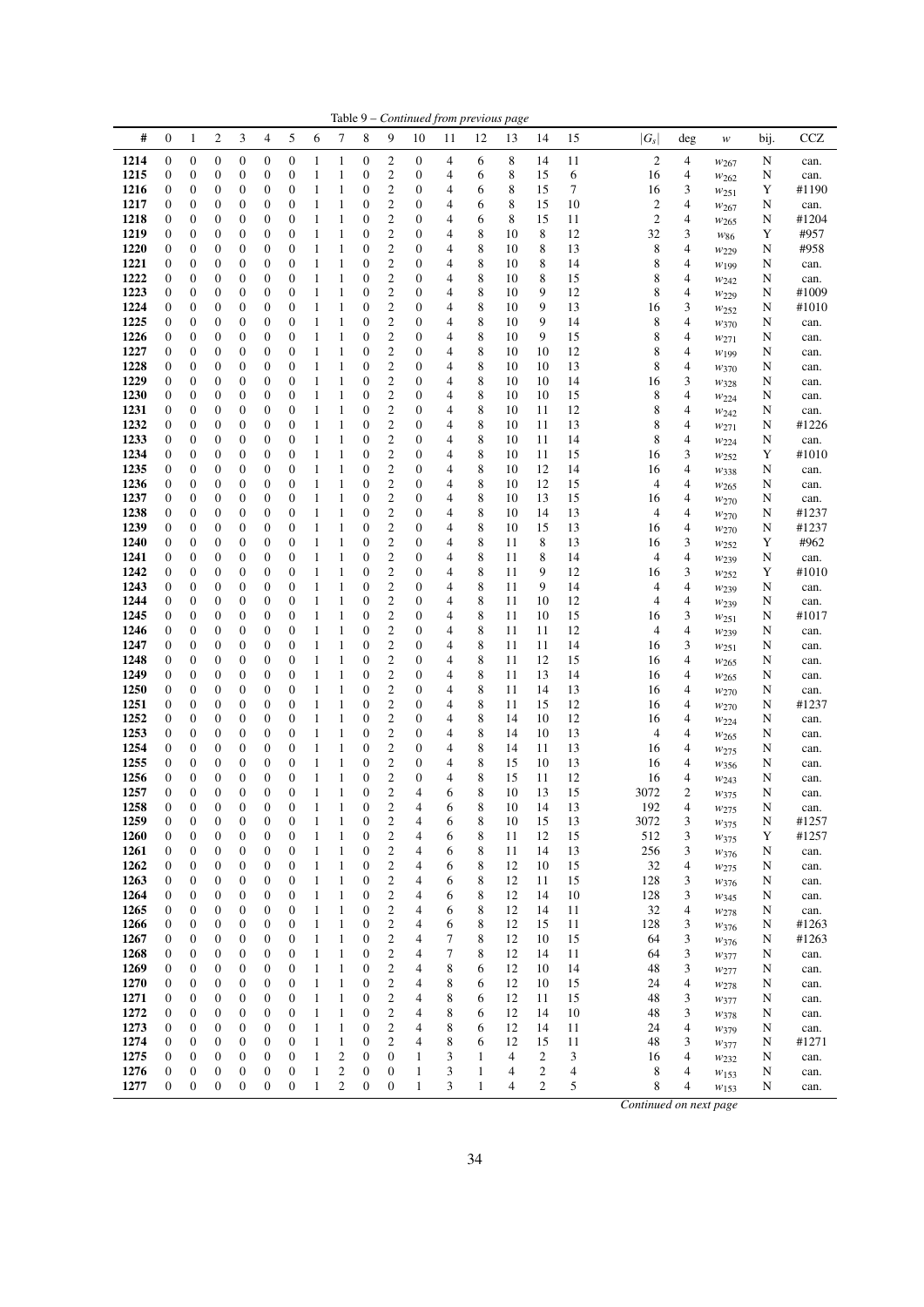| Table 9 – Continued from previous page |                       |                                      |                                      |                                      |                                      |                                      |                   |                                                    |                                      |                                      |        |        |                         |        |                          |                  |                                             |                |                               |        |              |
|----------------------------------------|-----------------------|--------------------------------------|--------------------------------------|--------------------------------------|--------------------------------------|--------------------------------------|-------------------|----------------------------------------------------|--------------------------------------|--------------------------------------|--------|--------|-------------------------|--------|--------------------------|------------------|---------------------------------------------|----------------|-------------------------------|--------|--------------|
| #                                      | $\boldsymbol{0}$      | 1                                    | 2                                    | 3                                    | $\overline{4}$                       | 5                                    | 6                 | 7                                                  | 8                                    | 9                                    | 10     | 11     | 12                      | 13     | 14                       | 15               | $ G_s $                                     | $\deg$         | w                             | bij.   | CCZ          |
| 1278                                   | $\boldsymbol{0}$      | $\boldsymbol{0}$                     | $\boldsymbol{0}$                     | $\boldsymbol{0}$                     | $\boldsymbol{0}$                     | $\boldsymbol{0}$                     | 1                 | $\overline{\mathbf{c}}$                            | $\boldsymbol{0}$                     | $\boldsymbol{0}$                     | 1      | 3      | 1                       | 4      | 2                        | 6                | 8                                           | 3              | $w_{165}$                     | N      | can.         |
| 1279                                   | $\boldsymbol{0}$      | $\boldsymbol{0}$                     | $\boldsymbol{0}$                     | $\boldsymbol{0}$                     | $\boldsymbol{0}$                     | $\boldsymbol{0}$                     | 1                 | $\overline{c}$                                     | $\boldsymbol{0}$                     | $\boldsymbol{0}$                     | 1      | 3      | 1                       | 4      | $\boldsymbol{2}$         | 7                | 8                                           | 4              | $w_{153}$                     | N      | can.         |
| 1280                                   | 0                     | 0                                    | $\boldsymbol{0}$                     | $\boldsymbol{0}$                     | $\boldsymbol{0}$                     | $\boldsymbol{0}$                     | $\mathbf{1}$      | $\overline{\mathbf{c}}$                            | $\boldsymbol{0}$                     | $\boldsymbol{0}$                     | 1      | 3      | 1                       | 4      | $\overline{c}$           | 8                | 1                                           | 4              | W166                          | N      | can.         |
| 1281<br>1282                           | $\boldsymbol{0}$<br>0 | $\boldsymbol{0}$<br>$\boldsymbol{0}$ | $\boldsymbol{0}$<br>$\boldsymbol{0}$ | $\boldsymbol{0}$<br>$\boldsymbol{0}$ | $\boldsymbol{0}$<br>$\boldsymbol{0}$ | $\boldsymbol{0}$<br>$\boldsymbol{0}$ | 1<br>1            | $\mathbf{2}$<br>$\overline{\mathbf{c}}$            | $\boldsymbol{0}$<br>$\boldsymbol{0}$ | 0<br>$\boldsymbol{0}$                | 1<br>1 | 3<br>3 | 1<br>1                  | 4<br>4 | 4<br>4                   | 5<br>6           | 16<br>8                                     | 4<br>4         | W164                          | N<br>N | can.         |
| 1283                                   | 0                     | $\boldsymbol{0}$                     | $\boldsymbol{0}$                     | $\boldsymbol{0}$                     | $\boldsymbol{0}$                     | $\boldsymbol{0}$                     | 1                 | $\overline{c}$                                     | $\boldsymbol{0}$                     | $\boldsymbol{0}$                     | 1      | 3      | 1                       | 4      | 4                        | 8                | $\boldsymbol{2}$                            | 4              | $w_{168}$                     | N      | can.<br>can. |
| 1284                                   | $\boldsymbol{0}$      | $\boldsymbol{0}$                     | $\boldsymbol{0}$                     | $\boldsymbol{0}$                     | $\boldsymbol{0}$                     | $\boldsymbol{0}$                     | $\mathbf{1}$      | $\mathbf{2}$                                       | $\boldsymbol{0}$                     | $\boldsymbol{0}$                     | 1      | 3      | 1                       | 4      | 5                        | 6                | 8                                           | 4              | $w_{171}$<br>W168             | N      | can.         |
| 1285                                   | 0                     | $\boldsymbol{0}$                     | $\boldsymbol{0}$                     | $\boldsymbol{0}$                     | $\boldsymbol{0}$                     | $\boldsymbol{0}$                     | 1                 | $\overline{\mathbf{c}}$                            | $\boldsymbol{0}$                     | $\boldsymbol{0}$                     | 1      | 3      | 1                       | 4      | 5                        | 8                | $\mathfrak{2}$                              | 4              | $w_{171}$                     | N      | can.         |
| 1286                                   | 0                     | $\boldsymbol{0}$                     | $\boldsymbol{0}$                     | $\boldsymbol{0}$                     | $\boldsymbol{0}$                     | $\boldsymbol{0}$                     | $\mathbf{1}$      | $\overline{c}$                                     | $\boldsymbol{0}$                     | $\boldsymbol{0}$                     | 1      | 3      | $\mathbf{1}$            | 4      | 6                        | 7                | 16                                          | 4              | $w_{176}$                     | N      | can.         |
| 1287                                   | 0                     | $\boldsymbol{0}$                     | $\boldsymbol{0}$                     | $\boldsymbol{0}$                     | $\boldsymbol{0}$                     | $\boldsymbol{0}$                     | $\mathbf{1}$      | $\boldsymbol{2}$                                   | $\boldsymbol{0}$                     | $\boldsymbol{0}$                     | 1      | 3      | 1                       | 4      | 6                        | 8                | 1                                           | 4              | $w_{177}$                     | N      | can.         |
| 1288                                   | $\boldsymbol{0}$      | $\boldsymbol{0}$                     | $\boldsymbol{0}$                     | $\boldsymbol{0}$                     | 0                                    | $\boldsymbol{0}$                     | 1                 | $\overline{c}$                                     | $\boldsymbol{0}$                     | $\boldsymbol{0}$                     | 1      | 3      | 1                       | 4      | $\,$ 8 $\,$              | 9                | 4                                           | 4              | W <sub>233</sub>              | N      | can.         |
| 1289                                   | 0                     | $\boldsymbol{0}$                     | $\boldsymbol{0}$                     | $\boldsymbol{0}$                     | $\boldsymbol{0}$                     | $\boldsymbol{0}$                     | 1                 | $\overline{\mathbf{c}}$                            | $\boldsymbol{0}$                     | $\boldsymbol{0}$                     | 1      | 3      | 1                       | 4      | 8                        | 10               | $\boldsymbol{2}$                            | 4              | W177                          | N      | can.         |
| 1290                                   | 0                     | $\boldsymbol{0}$                     | $\boldsymbol{0}$                     | $\boldsymbol{0}$                     | $\boldsymbol{0}$                     | $\boldsymbol{0}$                     | 1                 | $\overline{\mathbf{c}}$                            | $\boldsymbol{0}$                     | $\boldsymbol{0}$                     | 1      | 3      | 1                       | 4      | 8                        | 12               | 4                                           | 3              | $w_{181}$                     | N      | can.         |
| 1291                                   | 0                     | $\boldsymbol{0}$                     | $\boldsymbol{0}$                     | $\boldsymbol{0}$                     | $\boldsymbol{0}$                     | $\boldsymbol{0}$                     | $\mathbf{1}$      | $\overline{c}$                                     | $\boldsymbol{0}$                     | $\boldsymbol{0}$                     | 1      | 3      | $\mathbf{1}$            | 4      | 8                        | 13               | $\overline{4}$                              | 4              | $w_{227}$                     | N      | can.         |
| 1292                                   | 0                     | $\boldsymbol{0}$                     | $\boldsymbol{0}$                     | $\boldsymbol{0}$                     | $\boldsymbol{0}$                     | $\boldsymbol{0}$                     | 1                 | $\overline{\mathbf{c}}$                            | $\boldsymbol{0}$                     | $\boldsymbol{0}$                     | 1      | 3      | 1                       | 4      | 8                        | 14               | $\mathbf{2}$                                | 4              | W182                          | N      | can.         |
| 1293                                   | $\boldsymbol{0}$      | $\boldsymbol{0}$                     | $\boldsymbol{0}$                     | $\boldsymbol{0}$                     | $\boldsymbol{0}$                     | $\boldsymbol{0}$                     | $\mathbf{1}$      | $\overline{\mathbf{c}}$                            | $\boldsymbol{0}$                     | $\boldsymbol{0}$                     | 1      | 3      | 2                       | 3      | 4                        | 5                | 32<br>12                                    | 4              | W317                          | N      | can.         |
| 1294<br>1295                           | 0<br>$\boldsymbol{0}$ | $\boldsymbol{0}$<br>$\boldsymbol{0}$ | $\boldsymbol{0}$<br>$\boldsymbol{0}$ | $\boldsymbol{0}$<br>$\boldsymbol{0}$ | $\boldsymbol{0}$<br>$\boldsymbol{0}$ | $\boldsymbol{0}$<br>$\boldsymbol{0}$ | 1<br>1            | $\boldsymbol{2}$<br>$\overline{c}$                 | $\boldsymbol{0}$<br>$\boldsymbol{0}$ | $\boldsymbol{0}$<br>$\boldsymbol{0}$ | 1<br>1 | 3<br>3 | 2<br>$\mathfrak{2}$     | 3<br>4 | 4<br>$\boldsymbol{2}$    | 8<br>5           | 16                                          | 4<br>3         | $w_{380}$                     | N<br>N | can.<br>can. |
| 1296                                   | 0                     | $\boldsymbol{0}$                     | $\boldsymbol{0}$                     | $\boldsymbol{0}$                     | $\boldsymbol{0}$                     | $\boldsymbol{0}$                     | 1                 | $\boldsymbol{2}$                                   | $\boldsymbol{0}$                     | $\boldsymbol{0}$                     | 1      | 3      | 2                       | 4      | $\boldsymbol{2}$         | 7                | 16                                          | 4              | $w_{165}$<br>W164             | N      | can.         |
| 1297                                   | 0                     | $\boldsymbol{0}$                     | $\boldsymbol{0}$                     | $\boldsymbol{0}$                     | $\boldsymbol{0}$                     | $\boldsymbol{0}$                     | 1                 | $\boldsymbol{2}$                                   | $\boldsymbol{0}$                     | $\boldsymbol{0}$                     | 1      | 3      | 2                       | 4      | $\overline{c}$           | 8                | $\boldsymbol{2}$                            | 4              | W381                          | N      | can.         |
| 1298                                   | 0                     | $\boldsymbol{0}$                     | $\boldsymbol{0}$                     | $\boldsymbol{0}$                     | $\boldsymbol{0}$                     | $\boldsymbol{0}$                     | 1                 | $\overline{\mathbf{c}}$                            | $\boldsymbol{0}$                     | $\boldsymbol{0}$                     | 1      | 3      | 2                       | 4      | 3                        | $\overline{4}$   | 16                                          | 3              | $w_{165}$                     | N      | can.         |
| 1299                                   | 0                     | $\boldsymbol{0}$                     | $\boldsymbol{0}$                     | $\boldsymbol{0}$                     | $\boldsymbol{0}$                     | $\boldsymbol{0}$                     | 1                 | $\overline{\mathbf{c}}$                            | $\boldsymbol{0}$                     | $\boldsymbol{0}$                     | 1      | 3      | 2                       | 4      | 3                        | 5                | 16                                          | 4              | $w_{153}$                     | N      | can.         |
| 1300                                   | $\boldsymbol{0}$      | $\boldsymbol{0}$                     | $\boldsymbol{0}$                     | $\boldsymbol{0}$                     | $\boldsymbol{0}$                     | $\boldsymbol{0}$                     | 1                 | $\overline{c}$                                     | $\boldsymbol{0}$                     | 0                                    | 1      | 3      | $\mathfrak{2}$          | 4      | 3                        | 6                | 8                                           | 4              | W164                          | N      | can.         |
| 1301                                   | 0                     | $\boldsymbol{0}$                     | $\boldsymbol{0}$                     | $\boldsymbol{0}$                     | $\boldsymbol{0}$                     | $\boldsymbol{0}$                     | 1                 | $\overline{\mathbf{c}}$                            | $\boldsymbol{0}$                     | $\boldsymbol{0}$                     | 1      | 3      | $\overline{\mathbf{c}}$ | 4      | 3                        | 8                | $\boldsymbol{2}$                            | 4              | W381                          | N      | can.         |
| 1302                                   | $\boldsymbol{0}$      | $\boldsymbol{0}$                     | $\boldsymbol{0}$                     | $\boldsymbol{0}$                     | $\boldsymbol{0}$                     | $\boldsymbol{0}$                     | 1                 | $\overline{\mathbf{c}}$                            | $\boldsymbol{0}$                     | $\boldsymbol{0}$                     | 1      | 3      | 2                       | 4      | 4                        | 5                | 8                                           | 4              | $w_{176}$                     | N      | can.         |
| 1303                                   | 0                     | $\boldsymbol{0}$                     | $\boldsymbol{0}$                     | $\boldsymbol{0}$                     | $\boldsymbol{0}$                     | $\boldsymbol{0}$                     | $\mathbf{1}$      | $\boldsymbol{2}$                                   | $\boldsymbol{0}$                     | $\boldsymbol{0}$                     | 1      | 3      | 2                       | 4      | 4                        | 6                | 16                                          | 4              | $w_{176}$                     | N      | can.         |
| 1304                                   | 0                     | $\boldsymbol{0}$                     | $\boldsymbol{0}$                     | $\boldsymbol{0}$                     | $\boldsymbol{0}$                     | $\boldsymbol{0}$                     | 1                 | $\overline{\mathbf{c}}$                            | $\boldsymbol{0}$                     | $\boldsymbol{0}$                     | 1      | 3      | $\boldsymbol{2}$        | 4      | 4                        | 7                | 8                                           | 4              | W176                          | N      | can.         |
| 1305                                   | 0                     | $\boldsymbol{0}$                     | $\boldsymbol{0}$                     | $\boldsymbol{0}$                     | $\boldsymbol{0}$                     | $\boldsymbol{0}$                     | $\mathbf{1}$      | $\overline{c}$                                     | $\boldsymbol{0}$                     | $\boldsymbol{0}$                     | 1<br>1 | 3<br>3 | 2                       | 4      | 4                        | 8                | $\mathbf{1}$                                | $\overline{4}$ | W178                          | N      | can.         |
| 1306<br>1307                           | 0<br>$\boldsymbol{0}$ | $\boldsymbol{0}$<br>$\boldsymbol{0}$ | $\boldsymbol{0}$<br>$\boldsymbol{0}$ | $\boldsymbol{0}$<br>$\boldsymbol{0}$ | $\boldsymbol{0}$<br>$\boldsymbol{0}$ | $\boldsymbol{0}$<br>$\boldsymbol{0}$ | $\mathbf{1}$<br>1 | $\boldsymbol{2}$<br>$\overline{c}$                 | $\boldsymbol{0}$<br>$\boldsymbol{0}$ | 0<br>$\mathbf{0}$                    | 1      | 3      | 2<br>$\mathfrak{2}$     | 4<br>4 | 5<br>5                   | 6<br>7           | 8<br>8                                      | 4<br>4         | $w_{176}$                     | N<br>N | can.<br>can. |
| 1308                                   | 0                     | $\boldsymbol{0}$                     | $\boldsymbol{0}$                     | $\boldsymbol{0}$                     | $\boldsymbol{0}$                     | $\boldsymbol{0}$                     | 1                 | $\overline{\mathbf{c}}$                            | $\boldsymbol{0}$                     | $\boldsymbol{0}$                     | 1      | 3      | 2                       | 4      | 5                        | 8                | $\mathbf{1}$                                | 4              | $w_{176}$<br>W178             | N      | can.         |
| 1309                                   | 0                     | $\boldsymbol{0}$                     | $\boldsymbol{0}$                     | $\boldsymbol{0}$                     | $\boldsymbol{0}$                     | $\boldsymbol{0}$                     | 1                 | $\overline{\mathbf{c}}$                            | $\boldsymbol{0}$                     | $\boldsymbol{0}$                     | 1      | 3      | 2                       | 4      | 6                        | 7                | 8                                           | 4              | W <sub>255</sub>              | N      | can.         |
| 1310                                   | 0                     | $\boldsymbol{0}$                     | $\boldsymbol{0}$                     | $\boldsymbol{0}$                     | $\boldsymbol{0}$                     | $\boldsymbol{0}$                     | $\mathbf{1}$      | $\overline{\mathbf{c}}$                            | $\boldsymbol{0}$                     | $\boldsymbol{0}$                     | 1      | 3      | 2                       | 4      | 6                        | 8                | $\mathbf{1}$                                | 4              | $w_{326}$                     | N      | can.         |
| 1311                                   | 0                     | $\boldsymbol{0}$                     | $\boldsymbol{0}$                     | $\boldsymbol{0}$                     | $\boldsymbol{0}$                     | $\boldsymbol{0}$                     | 1                 | $\overline{\mathbf{c}}$                            | $\boldsymbol{0}$                     | $\boldsymbol{0}$                     | 1      | 3      | $\boldsymbol{2}$        | 4      | 7                        | 8                | 1                                           | 4              | $w_{326}$                     | N      | can.         |
| 1312                                   | $\boldsymbol{0}$      | $\boldsymbol{0}$                     | $\boldsymbol{0}$                     | $\boldsymbol{0}$                     | $\boldsymbol{0}$                     | $\boldsymbol{0}$                     | 1                 | $\overline{c}$                                     | $\boldsymbol{0}$                     | $\boldsymbol{0}$                     | 1      | 3      | 2                       | 4      | 8                        | 9                | $\boldsymbol{2}$                            | 4              | W382                          | N      | can.         |
| 1313                                   | 0                     | $\boldsymbol{0}$                     | $\boldsymbol{0}$                     | $\boldsymbol{0}$                     | $\boldsymbol{0}$                     | $\boldsymbol{0}$                     | 1                 | $\boldsymbol{2}$                                   | $\boldsymbol{0}$                     | $\boldsymbol{0}$                     | 1      | 3      | $\overline{\mathbf{c}}$ | 4      | 8                        | 10               | $\overline{\mathbf{c}}$                     | 4              | W326                          | N      | can.         |
| 1314                                   | $\boldsymbol{0}$      | $\boldsymbol{0}$                     | $\boldsymbol{0}$                     | $\boldsymbol{0}$                     | $\boldsymbol{0}$                     | $\boldsymbol{0}$                     | 1                 | $\overline{\mathbf{c}}$                            | $\boldsymbol{0}$                     | $\boldsymbol{0}$                     | 1      | 3      | $\overline{\mathbf{c}}$ | 4      | $\,$ 8 $\,$              | 11               | $\overline{\mathbf{c}}$                     | 4              | $w_{326}$                     | N      | can.         |
| 1315                                   | 0                     | $\boldsymbol{0}$                     | $\boldsymbol{0}$                     | $\boldsymbol{0}$                     | $\boldsymbol{0}$                     | $\boldsymbol{0}$                     | $\mathbf{1}$      | $\overline{c}$                                     | $\boldsymbol{0}$                     | $\boldsymbol{0}$                     | 1      | 3      | 2                       | 4      | 8                        | 12               | $\overline{\mathbf{c}}$                     | 4              | $w_{383}$                     | N      | can.         |
| 1316                                   | 0                     | $\boldsymbol{0}$                     | $\boldsymbol{0}$                     | $\boldsymbol{0}$                     | $\boldsymbol{0}$                     | $\boldsymbol{0}$                     | 1                 | $\overline{\mathbf{c}}$                            | $\boldsymbol{0}$                     | $\boldsymbol{0}$                     | 1      | 3      | 2                       | 4      | 8                        | 13               | $\overline{\mathbf{c}}$                     | 4              | W383                          | N      | can.         |
| 1317<br>1318                           | 0<br>0                | $\boldsymbol{0}$<br>$\boldsymbol{0}$ | $\boldsymbol{0}$<br>$\boldsymbol{0}$ | $\boldsymbol{0}$<br>$\boldsymbol{0}$ | $\boldsymbol{0}$<br>$\boldsymbol{0}$ | $\boldsymbol{0}$<br>$\boldsymbol{0}$ | 1<br>$\mathbf{1}$ | $\overline{\mathbf{c}}$<br>$\overline{\mathbf{c}}$ | $\boldsymbol{0}$<br>$\boldsymbol{0}$ | $\boldsymbol{0}$<br>$\boldsymbol{0}$ | 1<br>1 | 3<br>3 | $\boldsymbol{2}$<br>2   | 4<br>4 | 8<br>8                   | 14<br>15         | $\overline{\mathbf{c}}$<br>$\boldsymbol{2}$ | 4<br>3         | $w_{201}$                     | N<br>Y | can.<br>can. |
| 1319                                   | $\boldsymbol{0}$      | 0                                    | $\boldsymbol{0}$                     | $\boldsymbol{0}$                     | 0                                    | $\boldsymbol{0}$                     | 1                 | $\overline{c}$                                     | $\boldsymbol{0}$                     | $\boldsymbol{0}$                     | 1      | 3      | 4                       | 5      | 4                        | 6                | 8                                           | 4              | W <sub>237</sub><br>$w_{384}$ | N      | can.         |
| 1320                                   | $\boldsymbol{0}$      | $\boldsymbol{0}$                     | $\boldsymbol{0}$                     | $\boldsymbol{0}$                     | 0                                    | $\boldsymbol{0}$                     | 1                 | $\overline{\mathbf{c}}$                            | $\boldsymbol{0}$                     | $\boldsymbol{0}$                     | 1      | 3      | 4                       | 5      | 4                        | 8                | $\overline{c}$                              | 4              | W385                          | N      | can.         |
| 1321                                   | $\mathbf{0}$          | $\mathbf{0}$                         | $\mathbf{0}$                         | $\mathbf{0}$                         | $\overline{0}$                       | $\mathbf{0}$                         | 1                 | $\overline{c}$                                     | $\boldsymbol{0}$                     | $\overline{0}$                       | 1      | 3      | 4                       | 5      | 6                        | 7                | 64                                          | 4              | W249                          | N      | can.         |
| 1322                                   | $\boldsymbol{0}$      | $\mathbf{0}$                         | $\boldsymbol{0}$                     | $\boldsymbol{0}$                     | $\boldsymbol{0}$                     | $\boldsymbol{0}$                     | 1                 | 2                                                  | $\boldsymbol{0}$                     | $\boldsymbol{0}$                     | 1      | 3      | 4                       | 5      | 6                        | 8                | 2                                           | 4              | $w_{386}$                     | N      | can.         |
| 1323                                   | $\boldsymbol{0}$      | $\boldsymbol{0}$                     | $\boldsymbol{0}$                     | $\boldsymbol{0}$                     | $\boldsymbol{0}$                     | $\boldsymbol{0}$                     | 1                 | $\overline{c}$                                     | $\boldsymbol{0}$                     | $\boldsymbol{0}$                     | 1      | 3      | $\overline{4}$          | 5      | 8                        | 9                | 16                                          | 4              | $w_{387}$                     | N      | can.         |
| 1324                                   | $\boldsymbol{0}$      | $\boldsymbol{0}$                     | $\boldsymbol{0}$                     | $\boldsymbol{0}$                     | $\boldsymbol{0}$                     | $\boldsymbol{0}$                     | 1                 | $\overline{c}$                                     | $\boldsymbol{0}$                     | $\boldsymbol{0}$                     | 1      | 3      | 4                       | 5      | $\,$ 8 $\,$              | 10               | $\overline{4}$                              | 4              | W263                          | N      | can.         |
| 1325                                   | 0                     | $\boldsymbol{0}$                     | $\boldsymbol{0}$                     | $\boldsymbol{0}$                     | $\boldsymbol{0}$                     | $\boldsymbol{0}$                     | 1                 | $\overline{\mathbf{c}}$                            | $\boldsymbol{0}$                     | $\boldsymbol{0}$                     | 1      | 3      | 4                       | 5      | 8                        | 12               | 4                                           | 4              | W351                          | N      | can.         |
| 1326                                   | $\boldsymbol{0}$      | $\boldsymbol{0}$                     | $\boldsymbol{0}$                     | $\boldsymbol{0}$                     | $\boldsymbol{0}$                     | $\boldsymbol{0}$                     | 1                 | $\overline{\mathbf{c}}$                            | $\boldsymbol{0}$                     | $\boldsymbol{0}$                     | 1      | 3      | $\overline{4}$          | 5      | $\,$ 8 $\,$              | 14               | 4                                           | 4              | $w_{266}$                     | N      | can.         |
| 1327<br>1328                           | 0                     | $\boldsymbol{0}$                     | $\boldsymbol{0}$<br>$\boldsymbol{0}$ | $\boldsymbol{0}$                     | $\boldsymbol{0}$<br>$\boldsymbol{0}$ | $\boldsymbol{0}$                     | 1                 | $\overline{\mathbf{c}}$<br>$\overline{c}$          | $\boldsymbol{0}$                     | $\boldsymbol{0}$<br>$\boldsymbol{0}$ | 1<br>1 | 3      | 4<br>$\overline{4}$     | 6      | 4                        | 7                | 16                                          | 3<br>4         | $W_{84}$                      | N      | can.         |
| 1329                                   | 0<br>$\boldsymbol{0}$ | $\boldsymbol{0}$<br>$\boldsymbol{0}$ | $\boldsymbol{0}$                     | $\boldsymbol{0}$<br>$\boldsymbol{0}$ | $\boldsymbol{0}$                     | $\boldsymbol{0}$<br>$\boldsymbol{0}$ | 1<br>$\mathbf{1}$ | $\overline{\mathbf{c}}$                            | $\boldsymbol{0}$<br>$\boldsymbol{0}$ | $\boldsymbol{0}$                     | 1      | 3<br>3 | 4                       | 6<br>6 | 4<br>5                   | $\,$ 8 $\,$<br>8 | $\mathbf{1}$<br>$\mathbf{1}$                | 4              | W368                          | N<br>N | can.<br>can. |
| 1330                                   | 0                     | $\boldsymbol{0}$                     | $\boldsymbol{0}$                     | $\boldsymbol{0}$                     | $\boldsymbol{0}$                     | $\boldsymbol{0}$                     | 1                 | $\overline{\mathbf{c}}$                            | $\boldsymbol{0}$                     | $\boldsymbol{0}$                     | 1      | 3      | 4                       | 6      | $\,$ 8 $\,$              | 10               | 8                                           | 4              | W368<br>W224                  | N      | can.         |
| 1331                                   | 0                     | $\boldsymbol{0}$                     | $\boldsymbol{0}$                     | $\boldsymbol{0}$                     | $\boldsymbol{0}$                     | $\boldsymbol{0}$                     | 1                 | $\overline{c}$                                     | $\boldsymbol{0}$                     | $\boldsymbol{0}$                     | 1      | 3      | $\overline{4}$          | 6      | $\,$ 8 $\,$              | 11               | 8                                           | 3              | $w_{251}$                     | N      | can.         |
| 1332                                   | 0                     | $\boldsymbol{0}$                     | $\boldsymbol{0}$                     | $\boldsymbol{0}$                     | $\boldsymbol{0}$                     | $\boldsymbol{0}$                     | 1                 | $\overline{\mathbf{c}}$                            | $\boldsymbol{0}$                     | $\boldsymbol{0}$                     | 1      | 3      | 4                       | 6      | 8                        | 12               | 2                                           | 4              | W <sub>260</sub>              | N      | can.         |
| 1333                                   | $\boldsymbol{0}$      | $\boldsymbol{0}$                     | $\boldsymbol{0}$                     | $\boldsymbol{0}$                     | $\boldsymbol{0}$                     | $\boldsymbol{0}$                     | 1                 | $\overline{\mathbf{c}}$                            | $\boldsymbol{0}$                     | $\boldsymbol{0}$                     | 1      | 3      | $\overline{4}$          | 6      | $\,$ 8 $\,$              | 13               | $\overline{\mathbf{c}}$                     | 4              | W <sub>260</sub>              | N      | can.         |
| 1334                                   | 0                     | $\boldsymbol{0}$                     | $\boldsymbol{0}$                     | $\boldsymbol{0}$                     | $\boldsymbol{0}$                     | $\boldsymbol{0}$                     | 1                 | $\overline{\mathbf{c}}$                            | $\boldsymbol{0}$                     | $\boldsymbol{0}$                     | 1      | 3      | $\overline{4}$          | 8      | $\overline{\mathcal{A}}$ | 9                | $\overline{4}$                              | 3              | W223                          | N      | can.         |
| 1335                                   | 0                     | $\boldsymbol{0}$                     | $\boldsymbol{0}$                     | $\boldsymbol{0}$                     | $\boldsymbol{0}$                     | $\boldsymbol{0}$                     | 1                 | $\overline{c}$                                     | $\boldsymbol{0}$                     | $\boldsymbol{0}$                     | 1      | 3      | $\overline{4}$          | 8      | $\overline{4}$           | 10               | $\mathbf{2}$                                | 4              | $w_{224}$                     | N      | can.         |
| 1336                                   | $\boldsymbol{0}$      | $\boldsymbol{0}$                     | $\boldsymbol{0}$                     | $\boldsymbol{0}$                     | $\boldsymbol{0}$                     | $\boldsymbol{0}$                     | 1                 | $\overline{c}$                                     | $\boldsymbol{0}$                     | $\mathbf{0}$                         | 1      | 3      | 4                       | 8      | $\overline{4}$           | 12               | 8                                           | $\overline{4}$ | W262                          | N      | can.         |
| 1337                                   | 0                     | $\boldsymbol{0}$                     | $\boldsymbol{0}$                     | $\boldsymbol{0}$                     | $\boldsymbol{0}$                     | $\boldsymbol{0}$                     | $\mathbf{1}$      | $\overline{\mathbf{c}}$                            | $\boldsymbol{0}$                     | $\boldsymbol{0}$                     | 1      | 3      | 4                       | 8      | 4                        | 13               | 4                                           | 4              | W262                          | N      | can.         |
| 1338                                   | $\boldsymbol{0}$      | $\boldsymbol{0}$                     | $\boldsymbol{0}$                     | $\boldsymbol{0}$                     | $\boldsymbol{0}$                     | $\boldsymbol{0}$                     | 1                 | $\overline{c}$                                     | $\boldsymbol{0}$                     | $\boldsymbol{0}$                     | 1      | 3      | 4                       | 8      | $\overline{4}$           | 14               | $\mathfrak{2}$                              | 4              | W241                          | N      | can.         |
| 1339                                   | $\boldsymbol{0}$      | $\boldsymbol{0}$                     | $\boldsymbol{0}$                     | $\boldsymbol{0}$                     | $\boldsymbol{0}$                     | $\boldsymbol{0}$                     | 1                 | $\overline{\mathbf{c}}$                            | $\boldsymbol{0}$                     | $\boldsymbol{0}$                     | 1      | 3      | 4                       | 8      | 5                        | 9                | 8                                           | 4              | $w_{199}$                     | N      | can.         |
| 1340                                   | $\boldsymbol{0}$      | $\boldsymbol{0}$                     | $\boldsymbol{0}$                     | $\boldsymbol{0}$                     | $\boldsymbol{0}$                     | $\boldsymbol{0}$                     | 1                 | $\overline{c}$<br>$\overline{c}$                   | $\boldsymbol{0}$                     | $\boldsymbol{0}$                     | 1      | 3      | $\overline{4}$          | 8      | 5                        | 10               | 2                                           | 4              | W224                          | N      | can.         |
| 1341                                   | $\boldsymbol{0}$      | $\boldsymbol{0}$                     | $\boldsymbol{0}$                     | $\boldsymbol{0}$                     | $\boldsymbol{0}$                     | $\mathbf{0}$                         | 1                 |                                                    | $\boldsymbol{0}$                     | $\boldsymbol{0}$                     | 1      | 3      | 4                       | 8      | 5                        | 12               | $\overline{c}$                              | 4              | W262                          | N      | can.         |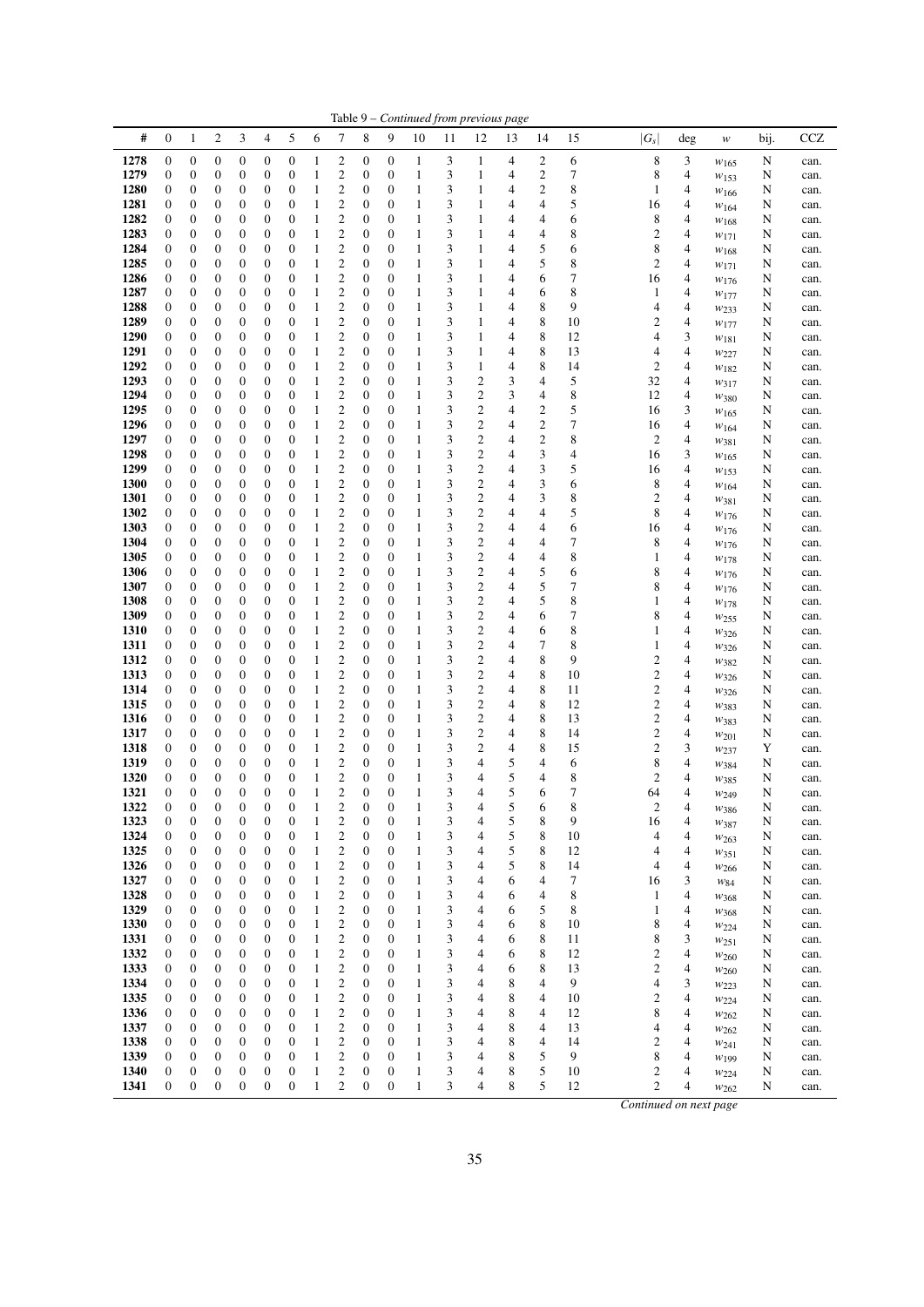|              | Table 9 - Continued from previous page |                                      |                       |                                      |                                      |                                      |              |                                    |                                      |                                      |                   |                |                              |                       |                                  |          |                         |        |                       |        |               |
|--------------|----------------------------------------|--------------------------------------|-----------------------|--------------------------------------|--------------------------------------|--------------------------------------|--------------|------------------------------------|--------------------------------------|--------------------------------------|-------------------|----------------|------------------------------|-----------------------|----------------------------------|----------|-------------------------|--------|-----------------------|--------|---------------|
| #            | $\boldsymbol{0}$                       | $\mathbf{1}$                         | $\overline{c}$        | 3                                    | $\overline{4}$                       | 5                                    | 6            | 7                                  | 8                                    | 9                                    | 10                | 11             | 12                           | 13                    | 14                               | 15       | $ G_s $                 | deg    | w                     | bij.   | <b>CCZ</b>    |
| 1342         | $\boldsymbol{0}$                       | $\boldsymbol{0}$                     | 0                     | $\boldsymbol{0}$                     | $\boldsymbol{0}$                     | $\boldsymbol{0}$                     | 1            | 2                                  | 0                                    | $\boldsymbol{0}$                     | 1                 | 3              | 4                            | 8                     | 5                                | 14       | $\overline{\mathbf{c}}$ | 4      | $w_{241}$             | N      | can.          |
| 1343         | $\boldsymbol{0}$                       | 0                                    | 0                     | 0                                    | $\boldsymbol{0}$                     | $\boldsymbol{0}$                     | 1            | 2                                  | 0                                    | $\boldsymbol{0}$                     | 1                 | 3              | 4                            | 8                     | 6                                | 10       | 4                       | 4      | $w_{224}$             | N      | can.          |
| 1344         | $\boldsymbol{0}$                       | 0                                    | 0                     | 0                                    | $\boldsymbol{0}$                     | $\boldsymbol{0}$                     | 1            | 2                                  | 0                                    | $\boldsymbol{0}$                     | 1                 | 3              | 4                            | 8                     | 6                                | 11       | 4                       | 3      | W251                  | Y      | can.          |
| 1345<br>1346 | $\boldsymbol{0}$<br>$\boldsymbol{0}$   | $\boldsymbol{0}$<br>0                | 0<br>0                | 0<br>0                               | $\boldsymbol{0}$<br>$\boldsymbol{0}$ | $\boldsymbol{0}$<br>$\boldsymbol{0}$ | 1<br>1       | 2<br>2                             | 0<br>0                               | $\mathbf{0}$<br>$\boldsymbol{0}$     | 1<br>1            | 3<br>3         | 4<br>4                       | 8<br>8                | 6<br>6                           | 12<br>13 | 1<br>1                  | 4<br>4 | W <sub>260</sub>      | N<br>N | can.<br>can.  |
| 1347         | $\boldsymbol{0}$                       | 0                                    | 0                     | 0                                    | $\boldsymbol{0}$                     | $\boldsymbol{0}$                     | 1            | 2                                  | $\mathbf{0}$                         | $\boldsymbol{0}$                     | $\mathbf{1}$      | 4              | $\mathbf{1}$                 | 6                     | $\overline{\mathbf{c}}$          | 4        | 16                      | 4      | $w_{260}$<br>$W_{68}$ | N      | can.          |
| 1348         | $\boldsymbol{0}$                       | 0                                    | 0                     | 0                                    | $\boldsymbol{0}$                     | $\boldsymbol{0}$                     | 1            | $\mathfrak{2}$                     | $\boldsymbol{0}$                     | $\boldsymbol{0}$                     | 1                 | 4              | $\mathbf{1}$                 | 6                     | $\boldsymbol{2}$                 | 5        | 8                       | 4      | W68                   | N      | can.          |
| 1349         | $\boldsymbol{0}$                       | 0                                    | 0                     | 0                                    | $\boldsymbol{0}$                     | $\boldsymbol{0}$                     | 1            | 2                                  | $\boldsymbol{0}$                     | $\boldsymbol{0}$                     | 1                 | 4              | $\mathbf{1}$                 | 6                     | $\boldsymbol{2}$                 | 8        | $\mathbf{2}$            | 4      | W172                  | N      | can.          |
| 1350         | $\boldsymbol{0}$                       | $\boldsymbol{0}$                     | 0                     | 0                                    | $\boldsymbol{0}$                     | $\boldsymbol{0}$                     | 1            | 2                                  | 0                                    | $\boldsymbol{0}$                     | 1                 | 4              | 1                            | 6                     | 3                                | 5        | 16                      | 4      | $w_{168}$             | N      | can.          |
| 1351         | $\boldsymbol{0}$                       | $\boldsymbol{0}$                     | 0                     | 0                                    | $\boldsymbol{0}$                     | $\boldsymbol{0}$                     | 1            | $\mathbf{2}$                       | $\boldsymbol{0}$                     | $\boldsymbol{0}$                     | 1                 | 4              | $\mathbf{1}$                 | 6                     | 3                                | 8        | 2                       | 4      | $w_{170}$             | N      | can.          |
| 1352<br>1353 | $\boldsymbol{0}$<br>$\boldsymbol{0}$   | 0<br>$\boldsymbol{0}$                | 0<br>0                | 0<br>0                               | $\boldsymbol{0}$<br>$\boldsymbol{0}$ | $\boldsymbol{0}$<br>$\boldsymbol{0}$ | 1<br>1       | 2<br>$\overline{c}$                | 0<br>$\boldsymbol{0}$                | $\boldsymbol{0}$<br>$\boldsymbol{0}$ | 1<br>$\mathbf{1}$ | 4<br>4         | $\mathbf{1}$<br>1            | 6<br>6                | 8<br>8                           | 9<br>10  | 12<br>4                 | 3<br>4 | W181                  | N<br>N | can.<br>can.  |
| 1354         | $\mathbf{0}$                           | 0                                    | 0                     | 0                                    | $\boldsymbol{0}$                     | $\boldsymbol{0}$                     | 1            | $\boldsymbol{2}$                   | $\mathbf{0}$                         | $\boldsymbol{0}$                     | 1                 | 4              | 1                            | 6                     | 8                                | 11       | 4                       | 4      | W203<br>$w_{91}$      | N      | can.          |
| 1355         | $\mathbf{0}$                           | $\boldsymbol{0}$                     | 0                     | 0                                    | $\boldsymbol{0}$                     | $\boldsymbol{0}$                     | 1            | $\mathfrak{2}$                     | $\boldsymbol{0}$                     | $\boldsymbol{0}$                     | 1                 | 4              | 1                            | 7                     | $\mathfrak{2}$                   | 4        | 16                      | 4      | $w_{193}$             | N      | #1031         |
| 1356         | $\boldsymbol{0}$                       | $\boldsymbol{0}$                     | 0                     | 0                                    | $\boldsymbol{0}$                     | $\boldsymbol{0}$                     | 1            | $\boldsymbol{2}$                   | 0                                    | $\boldsymbol{0}$                     | 1                 | 4              | $\mathbf{1}$                 | 7                     | $\boldsymbol{2}$                 | 5        | 8                       | 4      | W168                  | N      | can.          |
| 1357         | $\boldsymbol{0}$                       | $\boldsymbol{0}$                     | 0                     | 0                                    | $\boldsymbol{0}$                     | $\boldsymbol{0}$                     | 1            | $\boldsymbol{2}$                   | 0                                    | $\boldsymbol{0}$                     | 1                 | 4              | 1                            | 7                     | $\boldsymbol{2}$                 | 8        | $\mathfrak{2}$          | 4      | W194                  | N      | #1032         |
| 1358         | $\boldsymbol{0}$                       | $\boldsymbol{0}$                     | 0                     | 0                                    | $\mathbf{0}$                         | $\boldsymbol{0}$                     | 1            | $\mathfrak{2}$                     | 0                                    | $\boldsymbol{0}$                     | 1                 | 4              | 1                            | $\boldsymbol{7}$      | 3                                | 5        | 16                      | 4      | $w_{153}$             | N      | can.          |
| 1359<br>1360 | $\boldsymbol{0}$<br>$\mathbf{0}$       | 0<br>0                               | 0<br>0                | 0<br>0                               | $\boldsymbol{0}$<br>$\boldsymbol{0}$ | $\boldsymbol{0}$<br>$\boldsymbol{0}$ | 1<br>1       | 2<br>$\mathfrak{2}$                | 0<br>$\boldsymbol{0}$                | $\boldsymbol{0}$<br>$\boldsymbol{0}$ | 1<br>1            | 4<br>4         | $\mathbf{1}$<br>1            | 7<br>$\boldsymbol{7}$ | 3<br>8                           | 8<br>9   | 2<br>12                 | 4<br>4 | $w_{171}$             | N<br>N | can.          |
| 1361         | $\boldsymbol{0}$                       | 0                                    | 0                     | 0                                    | $\boldsymbol{0}$                     | $\boldsymbol{0}$                     | 1            | 2                                  | $\mathbf{0}$                         | $\boldsymbol{0}$                     | 1                 | 4              | 1                            | 7                     | 8                                | 10       | 4                       | 4      | W327<br>W202          | N      | can.<br>can.  |
| 1362         | $\boldsymbol{0}$                       | 0                                    | 0                     | 0                                    | $\boldsymbol{0}$                     | $\boldsymbol{0}$                     | 1            | 2                                  | 0                                    | $\boldsymbol{0}$                     | 1                 | 4              | $\mathbf{1}$                 | 7                     | 8                                | 11       | 4                       | 4      | W <sub>199</sub>      | N      | #1037         |
| 1363         | $\boldsymbol{0}$                       | $\boldsymbol{0}$                     | 0                     | 0                                    | $\boldsymbol{0}$                     | $\boldsymbol{0}$                     | 1            | 2                                  | 0                                    | $\boldsymbol{0}$                     | 1                 | 4              | $\mathbf{1}$                 | 8                     | $\boldsymbol{2}$                 | 4        | 2                       | 4      | $w_{198}$             | N      | #1063         |
| 1364         | $\boldsymbol{0}$                       | $\boldsymbol{0}$                     | 0                     | 0                                    | $\boldsymbol{0}$                     | $\boldsymbol{0}$                     | 1            | 2                                  | 0                                    | $\boldsymbol{0}$                     | 1                 | 4              | $\mathbf{1}$                 | 8                     | $\boldsymbol{2}$                 | 5        | 1                       | 4      | W169                  | N      | can.          |
| 1365         | $\boldsymbol{0}$                       | 0                                    | 0                     | 0                                    | $\boldsymbol{0}$                     | $\boldsymbol{0}$                     | 1            | 2                                  | $\boldsymbol{0}$                     | $\boldsymbol{0}$                     | 1                 | 4              | $\mathbf{1}$                 | 8                     | $\boldsymbol{2}$                 | 6        | 1                       | 4      | W170                  | N      | can.          |
| 1366<br>1367 | $\boldsymbol{0}$<br>$\mathbf{0}$       | 0<br>0                               | 0<br>0                | 0<br>0                               | $\boldsymbol{0}$<br>$\boldsymbol{0}$ | $\boldsymbol{0}$<br>$\boldsymbol{0}$ | 1<br>1       | 2<br>$\mathfrak{2}$                | $\mathbf{0}$<br>$\boldsymbol{0}$     | $\boldsymbol{0}$<br>$\boldsymbol{0}$ | 1<br>1            | 4<br>4         | $\mathbf{1}$<br>$\mathbf{1}$ | 8<br>8                | $\overline{c}$<br>$\mathfrak{2}$ | 7<br>12  | 1<br>$\overline{c}$     | 4<br>4 | $w_{215}$             | N      | #994          |
| 1368         | $\boldsymbol{0}$                       | $\boldsymbol{0}$                     | 0                     | 0                                    | $\boldsymbol{0}$                     | $\boldsymbol{0}$                     | 1            | 2                                  | $\boldsymbol{0}$                     | $\boldsymbol{0}$                     | 1                 | 4              | $\mathbf{1}$                 | 8                     | $\boldsymbol{2}$                 | 13       | $\mathfrak{2}$          | 3      | $w_{174}$<br>W90      | N<br>Y | can.<br>#1003 |
| 1369         | $\boldsymbol{0}$                       | $\boldsymbol{0}$                     | 0                     | 0                                    | $\boldsymbol{0}$                     | $\boldsymbol{0}$                     | 1            | 2                                  | $\boldsymbol{0}$                     | $\boldsymbol{0}$                     | 1                 | 4              | $\mathbf{1}$                 | 8                     | $\boldsymbol{2}$                 | 14       | $\mathfrak{2}$          | 4      | W <sub>234</sub>      | N      | #1069         |
| 1370         | $\boldsymbol{0}$                       | $\boldsymbol{0}$                     | 0                     | 0                                    | $\boldsymbol{0}$                     | $\boldsymbol{0}$                     | 1            | $\mathfrak{2}$                     | 0                                    | $\boldsymbol{0}$                     | 1                 | 4              | $\mathbf{1}$                 | 8                     | $\mathfrak{2}$                   | 15       | $\mathfrak{2}$          | 4      | W183                  | N      | can.          |
| 1371         | $\boldsymbol{0}$                       | 0                                    | 0                     | 0                                    | $\boldsymbol{0}$                     | $\boldsymbol{0}$                     | 1            | $\boldsymbol{2}$                   | 0                                    | $\boldsymbol{0}$                     | 1                 | 4              | 1                            | 8                     | 3                                | 5        | 2                       | 4      | $w_{314}$             | N      | can.          |
| 1372         | $\mathbf{0}$                           | 0                                    | 0                     | 0                                    | $\boldsymbol{0}$                     | $\boldsymbol{0}$                     | 1            | $\overline{c}$                     | $\mathbf{0}$                         | $\boldsymbol{0}$                     | $\mathbf{1}$      | 4              | 1                            | 8                     | 3                                | 6        | 1                       | 4      | W169                  | N      | can.          |
| 1373         | $\mathbf{0}$                           | 0                                    | 0                     | 0                                    | $\boldsymbol{0}$                     | $\boldsymbol{0}$                     | 1            | $\boldsymbol{2}$                   | $\mathbf{0}$                         | $\boldsymbol{0}$                     | 1                 | 4              | 1                            | 8                     | 3                                | 7        | 1                       | 4      | W177                  | N      | can.          |
| 1374<br>1375 | $\mathbf{0}$<br>$\boldsymbol{0}$       | $\boldsymbol{0}$<br>$\boldsymbol{0}$ | $\boldsymbol{0}$<br>0 | 0<br>0                               | $\boldsymbol{0}$<br>$\boldsymbol{0}$ | $\boldsymbol{0}$<br>$\boldsymbol{0}$ | 1<br>1       | $\mathfrak{2}$<br>$\boldsymbol{2}$ | $\boldsymbol{0}$<br>$\boldsymbol{0}$ | $\boldsymbol{0}$<br>$\boldsymbol{0}$ | 1<br>1            | 4<br>4         | 1<br>$\mathbf{1}$            | 8<br>8                | 3<br>3                           | 12<br>13 | 2<br>2                  | 3<br>4 | W173                  | Y<br>N | can.<br>can.  |
| 1376         | $\boldsymbol{0}$                       | $\boldsymbol{0}$                     | 0                     | 0                                    | $\boldsymbol{0}$                     | $\boldsymbol{0}$                     | 1            | $\boldsymbol{2}$                   | 0                                    | $\boldsymbol{0}$                     | 1                 | 4              | $\mathbf{1}$                 | 8                     | 3                                | 14       | $\overline{c}$          | 4      | $w_{227}$<br>W183     | N      | can.          |
| 1377         | $\mathbf{0}$                           | $\boldsymbol{0}$                     | 0                     | 0                                    | $\boldsymbol{0}$                     | $\boldsymbol{0}$                     | 1            | $\mathfrak{2}$                     | 0                                    | $\boldsymbol{0}$                     | 1                 | 4              | 1                            | 8                     | 3                                | 15       | $\overline{c}$          | 4      | W227                  | N      | can.          |
| 1378         | $\boldsymbol{0}$                       | 0                                    | 0                     | 0                                    | $\boldsymbol{0}$                     | $\boldsymbol{0}$                     | 1            | 2                                  | 0                                    | $\boldsymbol{0}$                     | 1                 | 4              | $\mathbf{1}$                 | 8                     | 6                                | 7        | $\overline{c}$          | 4      | W178                  | N      | can.          |
| 1379         | $\mathbf{0}$                           | $\boldsymbol{0}$                     | 0                     | 0                                    | $\boldsymbol{0}$                     | $\boldsymbol{0}$                     | 1            | $\boldsymbol{2}$                   | $\mathbf{0}$                         | $\boldsymbol{0}$                     | $\mathbf{1}$      | 4              | $\mathbf{1}$                 | 8                     | 6                                | 10       | $\overline{c}$          | 4      | $w_{183}$             | N      | can.          |
| 1380<br>1381 | $\boldsymbol{0}$<br>$\boldsymbol{0}$   | 0<br>0                               | 0<br>0                | 0<br>0                               | $\boldsymbol{0}$<br>$\boldsymbol{0}$ | $\boldsymbol{0}$<br>$\boldsymbol{0}$ | 1<br>1       | 2<br>2                             | $\mathbf{0}$<br>0                    | $\boldsymbol{0}$<br>$\boldsymbol{0}$ | 1<br>1            | 4<br>4         | 1<br>$\mathbf{1}$            | 8<br>8                | 6<br>6                           | 11<br>14 | 1<br>2                  | 4<br>4 | W203                  | N<br>N | can.          |
| 1382         | $\boldsymbol{0}$                       | $\boldsymbol{0}$                     | 0                     | 0                                    | $\boldsymbol{0}$                     | $\boldsymbol{0}$                     | 1            | 2                                  | 0                                    | $\boldsymbol{0}$                     | 1                 | 4              | $\mathbf{1}$                 | 8                     | 6                                | 15       | $\mathbf{2}$            | 4      | W203<br>W183          | N      | can.<br>can.  |
| 1383         | 0                                      | $\boldsymbol{0}$                     | 0                     | 0                                    | $\boldsymbol{0}$                     | $\boldsymbol{0}$                     | 1            | 2                                  | 0                                    | $\boldsymbol{0}$                     | 1                 | 4              | $\mathbf{1}$                 | 8                     | 7                                | 11       | $\overline{c}$          | 4      | $w_{230}$             | N      | #1083         |
| 1384         | $\boldsymbol{0}$                       | $\mathbf{0}$                         | 0                     | $\boldsymbol{0}$                     | $\boldsymbol{0}$                     | $\mathbf{0}$                         | 1            | $\overline{\mathbf{c}}$            | 0                                    | $\mathbf{0}$                         | $\mathbf{1}$      | 4              | $\mathbf{1}$                 | 8                     | 7                                | 14       | $\overline{c}$          | 4      | W200                  | N      | #1077         |
| 1385         | $\mathbf{0}$                           | $\overline{0}$                       | 0                     | $\boldsymbol{0}$                     | $\boldsymbol{0}$                     | $\mathbf{0}$                         | 1            | $\mathfrak{2}$                     | $\boldsymbol{0}$                     | $\overline{0}$                       | $\mathbf{1}$      | 4              | 1                            | 8                     | 7                                | 15       | 2                       | 4      | W202                  | N      | can.          |
| 1386         | $\boldsymbol{0}$                       | $\mathbf{0}$                         | $\boldsymbol{0}$      | $\boldsymbol{0}$                     | $\boldsymbol{0}$                     | $\mathbf{0}$                         | $\mathbf{1}$ | $\boldsymbol{2}$                   | $\boldsymbol{0}$                     | $\boldsymbol{0}$                     | 1                 | 4              | $\mathbf{1}$                 | 8                     | 14                               | 15       | 6                       | 4      | $w_{201}$             | N      | can.          |
| 1387<br>1388 | $\boldsymbol{0}$<br>$\boldsymbol{0}$   | $\boldsymbol{0}$<br>$\boldsymbol{0}$ | 0<br>0                | $\boldsymbol{0}$<br>$\boldsymbol{0}$ | $\boldsymbol{0}$<br>$\boldsymbol{0}$ | $\boldsymbol{0}$<br>$\boldsymbol{0}$ | 1<br>1       | 2<br>2                             | $\boldsymbol{0}$<br>$\boldsymbol{0}$ | $\boldsymbol{0}$<br>$\boldsymbol{0}$ | 1<br>1            | 4<br>4         | $\overline{\mathbf{c}}$<br>2 | 4<br>4                | 3<br>3                           | 7<br>8   | 16<br>$\boldsymbol{2}$  | 4<br>4 | $w_{176}$<br>W171     | N<br>N | can.<br>can.  |
| 1389         | $\boldsymbol{0}$                       | $\boldsymbol{0}$                     | 0                     | 0                                    | $\boldsymbol{0}$                     | $\boldsymbol{0}$                     | 1            | $\boldsymbol{2}$                   | 0                                    | $\boldsymbol{0}$                     | 1                 | 4              | 2                            | 4                     | $\tau$                           | 8        | 6                       | 4      | W368                  | N      | #1099         |
| 1390         | $\boldsymbol{0}$                       | $\boldsymbol{0}$                     | 0                     | 0                                    | $\boldsymbol{0}$                     | $\boldsymbol{0}$                     | 1            | 2                                  | 0                                    | $\boldsymbol{0}$                     | 1                 | 4              | $\boldsymbol{2}$             | 4                     | 8                                | 9        | 4                       | 4      | $w_{201}$             | N      | can.          |
| 1391         | $\boldsymbol{0}$                       | 0                                    | 0                     | 0                                    | $\boldsymbol{0}$                     | $\boldsymbol{0}$                     | 1            | $\boldsymbol{2}$                   | 0                                    | $\boldsymbol{0}$                     | 1                 | 4              | 2                            | 4                     | 8                                | 11       | 4                       | 4      | $w_{199}$             | N      | #1100         |
| 1392         | $\boldsymbol{0}$                       | 0                                    | 0                     | 0                                    | $\boldsymbol{0}$                     | $\boldsymbol{0}$                     | 1            | 2                                  | $\boldsymbol{0}$                     | $\boldsymbol{0}$                     | 1                 | 4              | $\overline{\mathbf{c}}$      | 4                     | 8                                | 15       | 12                      | 4      | W238                  | N      | can.          |
| 1393         | $\boldsymbol{0}$                       | $\boldsymbol{0}$                     | 0                     | $\boldsymbol{0}$                     | $\boldsymbol{0}$                     | $\boldsymbol{0}$                     | 1            | $\boldsymbol{2}$                   | 0                                    | $\boldsymbol{0}$                     | 1                 | 4              | $\overline{c}$               | 5                     | 3                                | 4        | 32                      | 4      | W68                   | N      | can.          |
| 1394<br>1395 | $\boldsymbol{0}$<br>$\boldsymbol{0}$   | 0<br>$\boldsymbol{0}$                | 0<br>0                | 0<br>0                               | $\boldsymbol{0}$<br>$\boldsymbol{0}$ | $\boldsymbol{0}$<br>$\boldsymbol{0}$ | 1<br>1       | 2<br>2                             | 0<br>0                               | $\boldsymbol{0}$<br>$\boldsymbol{0}$ | 1<br>$\mathbf{1}$ | 4<br>4         | 2<br>$\overline{c}$          | 5<br>5                | 3<br>3                           | 5<br>6   | 8<br>16                 | 4<br>4 | $w_{168}$             | N<br>N | can.<br>can.  |
| 1396         | $\boldsymbol{0}$                       | $\boldsymbol{0}$                     | 0                     | 0                                    | $\boldsymbol{0}$                     | $\boldsymbol{0}$                     | 1            | $\boldsymbol{2}$                   | 0                                    | $\boldsymbol{0}$                     | 1                 | $\overline{4}$ | $\overline{c}$               | 5                     | 3                                | 7        | 8                       | 4      | $w_{168}$<br>W176     | N      | can.          |
| 1397         | $\boldsymbol{0}$                       | 0                                    | 0                     | 0                                    | $\boldsymbol{0}$                     | $\boldsymbol{0}$                     | 1            | 2                                  | $\boldsymbol{0}$                     | $\boldsymbol{0}$                     | $\mathbf{1}$      | 4              | $\overline{c}$               | 5                     | 3                                | 8        | 1                       | 4      | W177                  | N      | can.          |
| 1398         | $\boldsymbol{0}$                       | $\boldsymbol{0}$                     | 0                     | 0                                    | $\boldsymbol{0}$                     | $\boldsymbol{0}$                     | $\mathbf{1}$ | $\boldsymbol{2}$                   | 0                                    | $\boldsymbol{0}$                     | 1                 | 4              | 2                            | 5                     | 4                                | 7        | 8                       | 4      | W <sub>168</sub>      | N      | can.          |
| 1399         | $\boldsymbol{0}$                       | 0                                    | 0                     | 0                                    | $\boldsymbol{0}$                     | $\boldsymbol{0}$                     | 1            | $\overline{\mathbf{c}}$            | 0                                    | $\boldsymbol{0}$                     | 1                 | 4              | $\overline{\mathbf{c}}$      | 5                     | 4                                | 8        | 1                       | 4      | $w_{170}$             | N      | can.          |
| 1400         | $\boldsymbol{0}$                       | 0                                    | 0                     | 0                                    | $\boldsymbol{0}$                     | $\boldsymbol{0}$                     | 1            | 2                                  | 0                                    | $\boldsymbol{0}$                     | 1                 | 4              | $\overline{c}$               | 5                     | 5                                | 6        | 8                       | 4      | W168                  | N      | can.          |
| 1401<br>1402 | $\boldsymbol{0}$<br>$\boldsymbol{0}$   | $\boldsymbol{0}$<br>$\boldsymbol{0}$ | 0<br>0                | 0<br>$\boldsymbol{0}$                | $\boldsymbol{0}$<br>$\boldsymbol{0}$ | $\boldsymbol{0}$<br>$\boldsymbol{0}$ | 1<br>1       | 2<br>$\overline{\mathbf{c}}$       | 0<br>0                               | $\boldsymbol{0}$<br>$\boldsymbol{0}$ | 1<br>1            | 4<br>4         | 2<br>2                       | 5<br>5                | 5<br>6                           | 8<br>7   | 1<br>8                  | 4<br>3 | W177                  | N<br>N | can.<br>can.  |
| 1403         | $\boldsymbol{0}$                       | $\boldsymbol{0}$                     | 0                     | $\boldsymbol{0}$                     | $\boldsymbol{0}$                     | $\boldsymbol{0}$                     | 1            | 2                                  | 0                                    | $\boldsymbol{0}$                     | 1                 | 4              | 2                            | 5                     | 6                                | 8        | 1                       | 4      | W88<br>$w_{236}$      | N      | can.          |
| 1404         | $\boldsymbol{0}$                       | $\boldsymbol{0}$                     | 0                     | 0                                    | $\boldsymbol{0}$                     | $\boldsymbol{0}$                     | $\mathbf{1}$ | 2                                  | 0                                    | $\boldsymbol{0}$                     | $\mathbf{1}$      | 4              | 2                            | 5                     | 7                                | 8        | 1                       | 4      | W <sub>235</sub>      | N      | can.          |
| 1405         | $\boldsymbol{0}$                       | $\boldsymbol{0}$                     | $\boldsymbol{0}$      | $\boldsymbol{0}$                     | $\boldsymbol{0}$                     | $\boldsymbol{0}$                     | $\mathbf{1}$ | $\mathfrak{2}$                     | $\boldsymbol{0}$                     | $\boldsymbol{0}$                     | $\mathbf{1}$      | 4              | $\overline{c}$               | 5                     | 8                                | 9        | $\mathfrak{2}$          | 3      | W237                  | N      | can.          |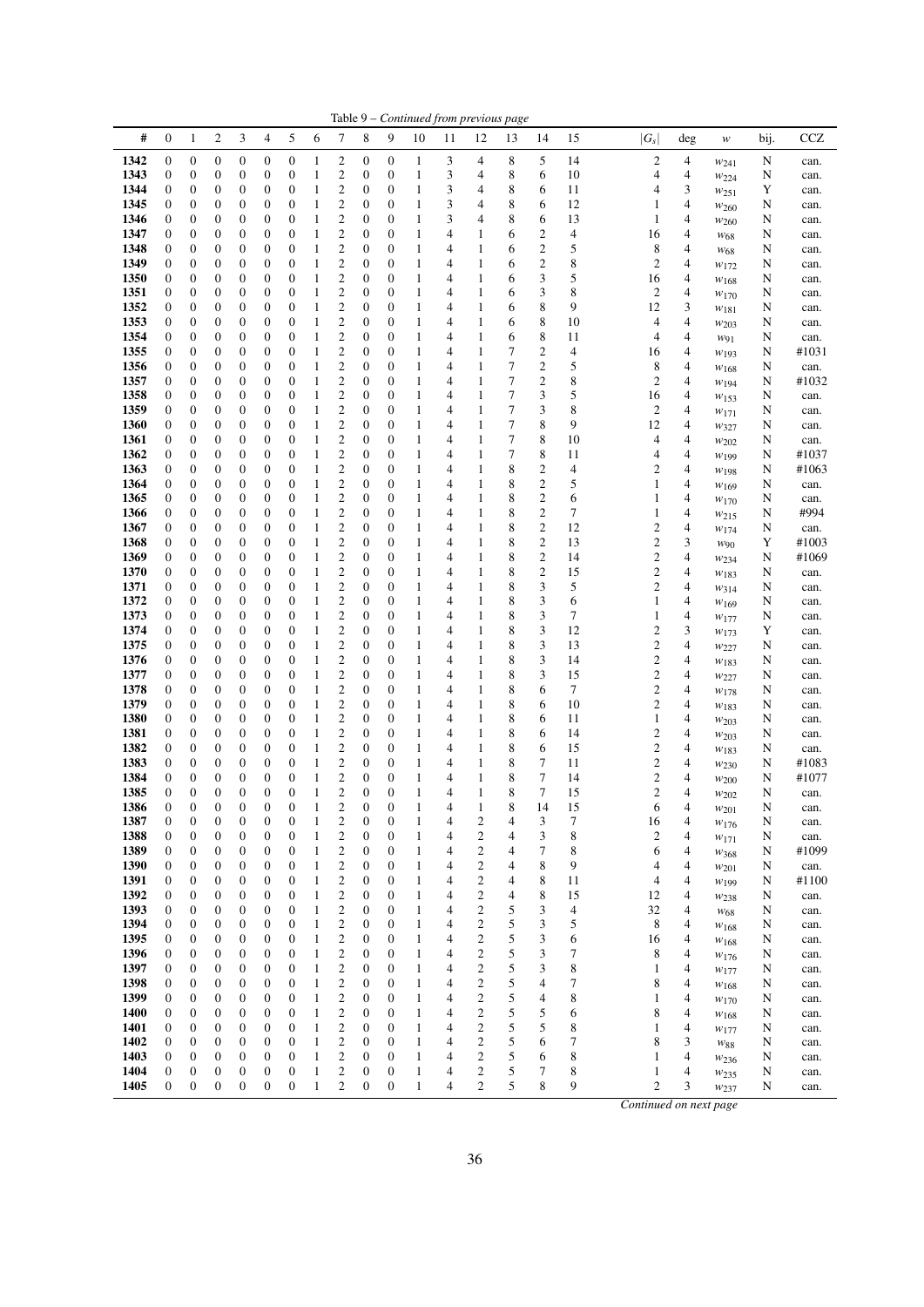| #<br>$\boldsymbol{0}$<br>$\overline{c}$<br>3<br>4<br>5<br>6<br>7<br>8<br>9<br>15<br>$ G_s $<br>10<br>11<br>12<br>13<br>14<br>1<br>deg<br>$\boldsymbol{w}$<br>$\boldsymbol{0}$<br>$\boldsymbol{0}$<br>$\overline{\mathbf{c}}$<br>$\overline{\mathbf{c}}$<br>8<br>10<br>$\overline{\mathbf{c}}$<br>1406<br>$\boldsymbol{0}$<br>$\boldsymbol{0}$<br>0<br>0<br>0<br>$\boldsymbol{0}$<br>4<br>5<br>4<br>1<br>1<br>$w_{225}$<br>1407<br>$\overline{\mathbf{c}}$<br>$\boldsymbol{0}$<br>$\overline{\mathbf{c}}$<br>5<br>8<br>$\boldsymbol{2}$<br>0<br>$\boldsymbol{0}$<br>$\boldsymbol{0}$<br>$\boldsymbol{0}$<br>0<br>$\boldsymbol{0}$<br>$\mathbf{1}$<br>0<br>$\mathbf{1}$<br>4<br>11<br>4<br>$w_{202}$<br>$\boldsymbol{2}$<br>$\overline{\mathbf{c}}$<br>$\boldsymbol{0}$<br>$\boldsymbol{0}$<br>5<br>8<br>$\overline{\mathbf{c}}$<br>4<br>1408<br>$\boldsymbol{0}$<br>$\boldsymbol{0}$<br>0<br>0<br>$\mathbf{1}$<br>0<br>12<br>$\boldsymbol{0}$<br>1<br>4<br>W225<br>$\boldsymbol{2}$<br>5<br>$\overline{\mathbf{c}}$<br>8<br>$\overline{\mathbf{c}}$<br>1409<br>$\boldsymbol{0}$<br>$\boldsymbol{0}$<br>$\boldsymbol{0}$<br>$\boldsymbol{0}$<br>0<br>$\boldsymbol{0}$<br>$\mathbf{1}$<br>0<br>$\boldsymbol{0}$<br>$\mathbf{1}$<br>13<br>4<br>4<br>W202<br>$\overline{\mathbf{c}}$<br>8<br>$\overline{\mathbf{c}}$<br>$\boldsymbol{0}$<br>5<br>$\boldsymbol{2}$<br>1410<br>0<br>0<br>$\boldsymbol{0}$<br>$\boldsymbol{0}$<br>0<br>0<br>$\mathbf{1}$<br>0<br>$\mathbf{1}$<br>4<br>14<br>4<br>$w_{226}$<br>$\mathbf{1}$<br>$\overline{c}$<br>$\overline{\mathbf{c}}$<br>5<br>8<br>$\mathfrak{2}$<br>1411<br>$\boldsymbol{0}$<br>$\boldsymbol{0}$<br>$\boldsymbol{0}$<br>$\boldsymbol{0}$<br>0<br>$\boldsymbol{0}$<br>0<br>$\boldsymbol{0}$<br>1<br>15<br>4<br>4<br>$w_{238}$<br>$\boldsymbol{2}$<br>$\overline{c}$<br>$\boldsymbol{7}$<br>3<br>5<br>$\boldsymbol{0}$<br>$\boldsymbol{0}$<br>$\boldsymbol{0}$<br>16<br>4<br>1412<br>0<br>$\boldsymbol{0}$<br>$\boldsymbol{0}$<br>$\boldsymbol{0}$<br>1<br>0<br>1<br>4<br>W164<br>$\boldsymbol{2}$<br>1413<br>$\boldsymbol{0}$<br>$\boldsymbol{0}$<br>$\overline{\mathbf{c}}$<br>7<br>3<br>8<br>$\overline{c}$<br>$\overline{4}$<br>$\boldsymbol{0}$<br>$\boldsymbol{0}$<br>$\boldsymbol{0}$<br>$\boldsymbol{0}$<br>0<br>0<br>$\mathbf{1}$<br>$\mathbf{1}$<br>4<br>W171<br>$\overline{4}$<br>$\boldsymbol{0}$<br>$\overline{\mathbf{c}}$<br>$\boldsymbol{0}$<br>$\boldsymbol{0}$<br>$\overline{c}$<br>7<br>7<br>64<br>3<br>1414<br>$\boldsymbol{0}$<br>$\boldsymbol{0}$<br>$\boldsymbol{0}$<br>0<br>$\boldsymbol{0}$<br>1<br>1<br>4<br>$W_{84}$<br>$\mathbf{2}$<br>$\overline{\mathbf{c}}$<br>$\boldsymbol{7}$<br>8<br>$\boldsymbol{0}$<br>$\boldsymbol{0}$<br>$\boldsymbol{0}$<br>4<br>$\overline{4}$<br>1415<br>$\boldsymbol{0}$<br>$\boldsymbol{0}$<br>$\boldsymbol{0}$<br>0<br>0<br>$\mathbf{1}$<br>4<br>$\mathbf{1}$<br>1<br>$w_{222}$<br>5<br>3<br>$\mathbf{1}$<br>$\overline{\mathbf{c}}$<br>$\boldsymbol{0}$<br>$\overline{\mathbf{c}}$<br>7<br>1416<br>0<br>$\boldsymbol{0}$<br>$\boldsymbol{0}$<br>$\boldsymbol{0}$<br>0<br>$\boldsymbol{0}$<br>0<br>$\mathbf{1}$<br>6<br>16<br>4<br>W165<br>5<br>$\mathbf{2}$<br>$\overline{\mathbf{c}}$<br>7<br>$\boldsymbol{0}$<br>$\boldsymbol{0}$<br>$\mathbf{1}$<br>$\boldsymbol{0}$<br>$\boldsymbol{0}$<br>8<br>$\boldsymbol{2}$<br>4<br>1417<br>0<br>$\boldsymbol{0}$<br>0<br>0<br>1<br>4<br>W178<br>$\overline{\mathbf{c}}$<br>$\overline{\mathbf{c}}$<br>$\boldsymbol{7}$<br>$\overline{\mathbf{c}}$<br>$\mathbf{1}$<br>$\boldsymbol{0}$<br>$\boldsymbol{0}$<br>6<br>8<br>4<br>1418<br>0<br>0<br>$\boldsymbol{0}$<br>$\boldsymbol{0}$<br>0<br>$\boldsymbol{0}$<br>1<br>4<br>$w_{170}$<br>$\overline{\mathbf{c}}$<br>$\overline{\mathbf{c}}$<br>$\boldsymbol{7}$<br>8<br>9<br>$\overline{\mathbf{c}}$<br>$\boldsymbol{0}$<br>$\boldsymbol{0}$<br>$\boldsymbol{0}$<br>$\boldsymbol{0}$<br>$\boldsymbol{0}$<br>$\boldsymbol{0}$<br>4<br>1419<br>$\boldsymbol{0}$<br>$\boldsymbol{0}$<br>1<br>1<br>4<br>$w_{225}$<br>$\boldsymbol{2}$<br>3<br>1420<br>$\boldsymbol{0}$<br>$\boldsymbol{0}$<br>0<br>$\boldsymbol{0}$<br>$\boldsymbol{0}$<br>$\overline{\mathbf{c}}$<br>7<br>8<br>$\boldsymbol{0}$<br>$\boldsymbol{0}$<br>$\boldsymbol{0}$<br>1<br>4<br>11<br>4<br>1<br>W223<br>$\boldsymbol{2}$<br>$\overline{\mathbf{c}}$<br>$\boldsymbol{7}$<br>8<br>$\overline{\mathcal{L}}$<br>$\boldsymbol{0}$<br>$\boldsymbol{0}$<br>$\boldsymbol{0}$<br>$\boldsymbol{0}$<br>12<br>$\overline{\mathbf{c}}$<br>1421<br>$\boldsymbol{0}$<br>$\boldsymbol{0}$<br>0<br>$\boldsymbol{0}$<br>1<br>1<br>4<br>W226<br>$\mathbf{2}$<br>$\overline{\mathbf{c}}$<br>$\boldsymbol{7}$<br>8<br>$\boldsymbol{0}$<br>$\boldsymbol{0}$<br>4<br>1422<br>0<br>0<br>$\boldsymbol{0}$<br>$\boldsymbol{0}$<br>0<br>0<br>$\mathbf{1}$<br>4<br>13<br>4<br>1<br>$w_{200}$<br>$\overline{\mathbf{c}}$<br>$\overline{\mathbf{c}}$<br>7<br>8<br>1423<br>0<br>$\boldsymbol{0}$<br>$\boldsymbol{0}$<br>0<br>$\boldsymbol{0}$<br>$\mathbf{1}$<br>0<br>0<br>14<br>4<br>$\boldsymbol{0}$<br>1<br>4<br>4<br>$w_{224}$<br>$\overline{\mathbf{c}}$<br>$\overline{\mathbf{c}}$<br>8<br>3<br>5<br>1424<br>$\boldsymbol{0}$<br>$\boldsymbol{0}$<br>$\boldsymbol{0}$<br>$\mathbf{1}$<br>$\boldsymbol{0}$<br>$\boldsymbol{0}$<br>4<br>0<br>$\boldsymbol{0}$<br>0<br>$\mathbf{1}$<br>4<br>1<br>W179<br>$\overline{\mathbf{c}}$<br>$\overline{\mathbf{c}}$<br>3<br>$\boldsymbol{0}$<br>8<br>4<br>1425<br>0<br>$\boldsymbol{0}$<br>$\boldsymbol{0}$<br>$\boldsymbol{0}$<br>0<br>0<br>$\mathbf{1}$<br>$\boldsymbol{0}$<br>4<br>6<br>$\overline{\mathbf{c}}$<br>1<br>W169<br>3<br>1426<br>$\overline{\mathbf{c}}$<br>$\boldsymbol{0}$<br>$\overline{\mathbf{c}}$<br>8<br>7<br>4<br>$\boldsymbol{0}$<br>$\boldsymbol{0}$<br>$\boldsymbol{0}$<br>$\boldsymbol{0}$<br>0<br>$\boldsymbol{0}$<br>$\mathbf{1}$<br>0<br>$\mathbf{1}$<br>4<br>$\mathbf{1}$<br>W <sub>178</sub><br>$\mathbf{2}$<br>$\mathfrak{Z}$<br>1427<br>$\boldsymbol{0}$<br>$\boldsymbol{0}$<br>$\boldsymbol{0}$<br>$\overline{\mathbf{c}}$<br>8<br>12<br>$\overline{c}$<br>4<br>$\boldsymbol{0}$<br>$\boldsymbol{0}$<br>$\boldsymbol{0}$<br>0<br>0<br>$\mathbf{1}$<br>$\mathbf{1}$<br>4<br>$w_{227}$<br>$\overline{\mathbf{c}}$<br>8<br>3<br>$\mathbf{2}$<br>1428<br>$\boldsymbol{0}$<br>$\boldsymbol{0}$<br>$\boldsymbol{0}$<br>0<br>$\boldsymbol{0}$<br>$\mathbf{1}$<br>0<br>$\boldsymbol{0}$<br>$\mathbf{1}$<br>13<br>$\mathbf{1}$<br>4<br>0<br>4<br>W182<br>$\boldsymbol{2}$<br>$\overline{\mathbf{c}}$<br>3<br>3<br>1429<br>$\boldsymbol{0}$<br>$\mathbf{1}$<br>$\boldsymbol{0}$<br>8<br>$\overline{\mathbf{c}}$<br>0<br>$\boldsymbol{0}$<br>$\boldsymbol{0}$<br>0<br>0<br>0<br>$\mathbf{1}$<br>4<br>15<br>W181<br>$\sqrt{2}$<br>3<br>$\boldsymbol{0}$<br>$\mathbf{1}$<br>$\boldsymbol{0}$<br>$\overline{\mathbf{c}}$<br>8<br>4<br>8<br>8<br>1430<br>$\boldsymbol{0}$<br>$\boldsymbol{0}$<br>$\boldsymbol{0}$<br>0<br>$\boldsymbol{0}$<br>0<br>1<br>4<br>W90<br>$\boldsymbol{2}$<br>$\overline{\mathbf{c}}$<br>8<br>$\boldsymbol{0}$<br>$\boldsymbol{0}$<br>$\boldsymbol{0}$<br>$\mathbf{1}$<br>$\boldsymbol{0}$<br>$\boldsymbol{0}$<br>4<br>9<br>$\overline{c}$<br>4<br>1431<br>0<br>$\boldsymbol{0}$<br>$\boldsymbol{0}$<br>1<br>4<br>$w_{183}$<br>$\boldsymbol{2}$<br>1432<br>$\boldsymbol{0}$<br>$\boldsymbol{0}$<br>$\overline{\mathbf{c}}$<br>8<br>4<br>10<br>4<br>$\boldsymbol{0}$<br>$\boldsymbol{0}$<br>$\boldsymbol{0}$<br>$\boldsymbol{0}$<br>0<br>$\boldsymbol{0}$<br>1<br>$\mathbf{1}$<br>4<br>$\mathbf{1}$<br>W182<br>$\boldsymbol{2}$<br>$\overline{\mathbf{c}}$<br>1433<br>$\boldsymbol{0}$<br>$\boldsymbol{0}$<br>$\boldsymbol{0}$<br>$\boldsymbol{0}$<br>8<br>4<br>4<br>$\boldsymbol{0}$<br>$\boldsymbol{0}$<br>0<br>$\boldsymbol{0}$<br>$\mathbf{1}$<br>1<br>11<br>4<br>1<br>W <sub>230</sub><br>$\mathbf{2}$<br>$\overline{\mathbf{c}}$<br>8<br>1434<br>$\boldsymbol{0}$<br>$\boldsymbol{0}$<br>$\boldsymbol{0}$<br>4<br>$\overline{\mathbf{c}}$<br>4<br>$\boldsymbol{0}$<br>$\boldsymbol{0}$<br>$\boldsymbol{0}$<br>0<br>0<br>$\mathbf{1}$<br>4<br>14<br>1<br>W200<br>$\boldsymbol{2}$<br>$\overline{\mathbf{c}}$<br>$\boldsymbol{0}$<br>8<br>$\overline{\mathcal{A}}$<br>$\overline{\mathbf{c}}$<br>1435<br>$\boldsymbol{0}$<br>$\boldsymbol{0}$<br>$\boldsymbol{0}$<br>$\boldsymbol{0}$<br>0<br>$\boldsymbol{0}$<br>$\mathbf{1}$<br>0<br>15<br>4<br>1<br>4<br>$w_{238}$<br>$\boldsymbol{2}$<br>$\overline{\mathbf{c}}$<br>5<br>1436<br>$\boldsymbol{0}$<br>$\boldsymbol{0}$<br>$\boldsymbol{0}$<br>$\mathbf{1}$<br>$\boldsymbol{0}$<br>$\boldsymbol{0}$<br>8<br>6<br>$\mathbf{1}$<br>4<br>0<br>$\boldsymbol{0}$<br>$\boldsymbol{0}$<br>1<br>4<br>W177<br>$\overline{\mathbf{c}}$<br>$\overline{\mathbf{c}}$<br>5<br>$\boldsymbol{0}$<br>$\boldsymbol{0}$<br>8<br>7<br>4<br>1437<br>0<br>0<br>$\boldsymbol{0}$<br>$\boldsymbol{0}$<br>0<br>$\boldsymbol{0}$<br>$\mathbf{1}$<br>1<br>4<br>1<br>W240<br>5<br>$\overline{\mathbf{c}}$<br>$\overline{\mathbf{c}}$<br>8<br>9<br>3<br>$\boldsymbol{0}$<br>$\boldsymbol{0}$<br>$\boldsymbol{0}$<br>$\boldsymbol{0}$<br>$\boldsymbol{0}$<br>1438<br>0<br>0<br>0<br>1<br>1<br>4<br>$\mathbf{1}$<br>$w_{181}$<br>$\boldsymbol{2}$<br>1439<br>$\boldsymbol{0}$<br>$\overline{\mathbf{c}}$<br>8<br>5<br>10<br>$\overline{\mathbf{c}}$<br>4<br>0<br>$\boldsymbol{0}$<br>$\boldsymbol{0}$<br>$\boldsymbol{0}$<br>0<br>$\boldsymbol{0}$<br>1<br>$\boldsymbol{0}$<br>4<br>1<br>$w_{201}$<br>$\boldsymbol{2}$<br>$\overline{\mathbf{c}}$<br>5<br>$\boldsymbol{0}$<br>8<br>11<br>4<br>1440<br>$\boldsymbol{0}$<br>$\boldsymbol{0}$<br>$\boldsymbol{0}$<br>$\boldsymbol{0}$<br>0<br>$\boldsymbol{0}$<br>$\mathbf{1}$<br>0<br>1<br>4<br>1<br>W225<br>5<br>$\mathbf{2}$<br>$\overline{\mathbf{c}}$<br>$\boldsymbol{0}$<br>$\boldsymbol{0}$<br>8<br>1441<br>0<br>$\boldsymbol{0}$<br>$\boldsymbol{0}$<br>$\boldsymbol{0}$<br>0<br>0<br>$\mathbf{1}$<br>4<br>12<br>$\mathbf{1}$<br>4<br>1<br>W201<br>$\overline{\mathbf{c}}$<br>$\overline{\mathbf{c}}$<br>8<br>5<br>1442<br>0<br>$\boldsymbol{0}$<br>$\boldsymbol{0}$<br>0<br>$\boldsymbol{0}$<br>$\mathbf{1}$<br>0<br>$\boldsymbol{0}$<br>$\mathbf{1}$<br>13<br>4<br>0<br>4<br>1<br>$w_{225}$<br>$\mathbf{2}$<br>$\overline{\mathbf{c}}$<br>5<br>$\boldsymbol{0}$<br>$\boldsymbol{0}$<br>$\mathbf{1}$<br>$\boldsymbol{0}$<br>$\boldsymbol{0}$<br>8<br>$\overline{4}$<br>1443<br>$\boldsymbol{0}$<br>$\boldsymbol{0}$<br>0<br>$\boldsymbol{0}$<br>1<br>4<br>14<br>1<br>$w_{226}$<br>$\boldsymbol{2}$<br>$\overline{\mathbf{c}}$<br>5<br>$\boldsymbol{0}$<br>$\boldsymbol{0}$<br>8<br>$\overline{4}$<br>1444<br>0<br>$\boldsymbol{0}$<br>$\boldsymbol{0}$<br>$\boldsymbol{0}$<br>0<br>0<br>$\mathbf{1}$<br>4<br>15<br>1<br>1<br>W202<br>$\overline{\mathbf{c}}$<br>$\boldsymbol{0}$<br>$\overline{\mathbf{c}}$<br>8<br>6<br>7<br>1445<br>$\boldsymbol{0}$<br>$\boldsymbol{0}$<br>$\boldsymbol{0}$<br>$\boldsymbol{0}$<br>0<br>$\boldsymbol{0}$<br>1<br>0<br>1<br>4<br>4<br>1<br>W <sub>235</sub><br>$\mathbf{2}$<br>$\boldsymbol{0}$<br>$\boldsymbol{0}$<br>$\overline{\mathbf{c}}$<br>8<br>9<br>$\overline{c}$<br>4<br>1446<br>0<br>0<br>$\boldsymbol{0}$<br>0<br>0<br>$\mathbf{1}$<br>6<br>0<br>1<br>4<br>W183<br>$\overline{\mathbf{c}}$<br>$\overline{c}$<br>$\boldsymbol{0}$<br>$\boldsymbol{0}$<br>8<br>1447<br>0<br>$\boldsymbol{0}$<br>$\boldsymbol{0}$<br>$\boldsymbol{0}$<br>0<br>$\boldsymbol{0}$<br>1<br>6<br>11<br>4<br>1<br>4<br>1<br>$w_{202}$<br>$\overline{\mathbf{c}}$<br>$\overline{c}$<br>$\boldsymbol{0}$<br>$\boldsymbol{0}$<br>8<br>1448<br>0<br>$\boldsymbol{0}$<br>$\boldsymbol{0}$<br>$\boldsymbol{0}$<br>$\boldsymbol{0}$<br>$\mathbf{1}$<br>$\mathbf{1}$<br>6<br>12<br>0<br>4<br>$\mathbf{1}$<br>4<br>W183<br>$\overline{2}$<br>$\overline{c}$<br>$\boldsymbol{0}$<br>$\overline{0}$<br>$\overline{0}$<br>$\mathbf{0}$<br>$\overline{0}$<br>$\overline{0}$<br>1<br>$\boldsymbol{0}$<br>$\mathbf{0}$<br>$\mathbf{1}$<br>8<br>6<br>13<br>1449<br>4<br>1<br>4<br>W <sub>238</sub><br>$\overline{c}$<br>$\overline{c}$<br>8<br>1450<br>$\boldsymbol{0}$<br>$\boldsymbol{0}$<br>$\mathbf{0}$<br>$\boldsymbol{0}$<br>0<br>$\mathbf{0}$<br>$\boldsymbol{0}$<br>$\mathbf{0}$<br>6<br>14<br>1<br>4<br>4<br>$w_{202}$<br>$\overline{\mathbf{c}}$<br>$\boldsymbol{0}$<br>$\overline{\mathbf{c}}$<br>8<br>1451<br>0<br>$\boldsymbol{0}$<br>$\boldsymbol{0}$<br>$\boldsymbol{0}$<br>0<br>0<br>0<br>4<br>6<br>4<br>1<br>1<br>15<br>1<br>$w_{202}$<br>1452<br>$\boldsymbol{0}$<br>$\boldsymbol{0}$<br>$\boldsymbol{0}$<br>$\boldsymbol{0}$<br>$\boldsymbol{0}$<br>$\overline{\mathbf{c}}$<br>$\boldsymbol{0}$<br>$\boldsymbol{0}$<br>$\overline{\mathbf{c}}$<br>8<br>7<br>$\overline{c}$<br>3<br>$\boldsymbol{0}$<br>1<br>11<br>1<br>4<br>W251<br>$\mathbf{2}$<br>1453<br>$\boldsymbol{0}$<br>$\overline{\mathbf{c}}$<br>8<br>7<br>$\boldsymbol{0}$<br>0<br>0<br>0<br>0<br>$\boldsymbol{0}$<br>4<br>12<br>$\mathbf{1}$<br>4<br>0<br>1<br>1<br>W226 | bij.<br>N<br>N<br>N<br>N<br>N<br>N<br>N<br>N<br>Y<br>N<br>N<br>N<br>N<br>N<br>Y<br>N<br>N<br>N<br>N | CCZ<br>can.<br>can.<br>can.<br>can.<br>can.<br>can.<br>can.<br>can.<br>#1108<br>#1109<br>can.<br>can.<br>can.<br>can.<br>#1115<br>can.<br>#1117 |
|-------------------------------------------------------------------------------------------------------------------------------------------------------------------------------------------------------------------------------------------------------------------------------------------------------------------------------------------------------------------------------------------------------------------------------------------------------------------------------------------------------------------------------------------------------------------------------------------------------------------------------------------------------------------------------------------------------------------------------------------------------------------------------------------------------------------------------------------------------------------------------------------------------------------------------------------------------------------------------------------------------------------------------------------------------------------------------------------------------------------------------------------------------------------------------------------------------------------------------------------------------------------------------------------------------------------------------------------------------------------------------------------------------------------------------------------------------------------------------------------------------------------------------------------------------------------------------------------------------------------------------------------------------------------------------------------------------------------------------------------------------------------------------------------------------------------------------------------------------------------------------------------------------------------------------------------------------------------------------------------------------------------------------------------------------------------------------------------------------------------------------------------------------------------------------------------------------------------------------------------------------------------------------------------------------------------------------------------------------------------------------------------------------------------------------------------------------------------------------------------------------------------------------------------------------------------------------------------------------------------------------------------------------------------------------------------------------------------------------------------------------------------------------------------------------------------------------------------------------------------------------------------------------------------------------------------------------------------------------------------------------------------------------------------------------------------------------------------------------------------------------------------------------------------------------------------------------------------------------------------------------------------------------------------------------------------------------------------------------------------------------------------------------------------------------------------------------------------------------------------------------------------------------------------------------------------------------------------------------------------------------------------------------------------------------------------------------------------------------------------------------------------------------------------------------------------------------------------------------------------------------------------------------------------------------------------------------------------------------------------------------------------------------------------------------------------------------------------------------------------------------------------------------------------------------------------------------------------------------------------------------------------------------------------------------------------------------------------------------------------------------------------------------------------------------------------------------------------------------------------------------------------------------------------------------------------------------------------------------------------------------------------------------------------------------------------------------------------------------------------------------------------------------------------------------------------------------------------------------------------------------------------------------------------------------------------------------------------------------------------------------------------------------------------------------------------------------------------------------------------------------------------------------------------------------------------------------------------------------------------------------------------------------------------------------------------------------------------------------------------------------------------------------------------------------------------------------------------------------------------------------------------------------------------------------------------------------------------------------------------------------------------------------------------------------------------------------------------------------------------------------------------------------------------------------------------------------------------------------------------------------------------------------------------------------------------------------------------------------------------------------------------------------------------------------------------------------------------------------------------------------------------------------------------------------------------------------------------------------------------------------------------------------------------------------------------------------------------------------------------------------------------------------------------------------------------------------------------------------------------------------------------------------------------------------------------------------------------------------------------------------------------------------------------------------------------------------------------------------------------------------------------------------------------------------------------------------------------------------------------------------------------------------------------------------------------------------------------------------------------------------------------------------------------------------------------------------------------------------------------------------------------------------------------------------------------------------------------------------------------------------------------------------------------------------------------------------------------------------------------------------------------------------------------------------------------------------------------------------------------------------------------------------------------------------------------------------------------------------------------------------------------------------------------------------------------------------------------------------------------------------------------------------------------------------------------------------------------------------------------------------------------------------------------------------------------------------------------------------------------------------------------------------------------------------------------------------------------------------------------------------------------------------------------------------------------------------------------------------------------------------------------------------------------------------------------------------------------------------------------------------------------------------------------------------------------------------------------------------------------------------------------------------------------------------------------------------------------------------------------------------------------------------------------------------------------------------------------------------------------------------------------------------------------------------------------------------------------------------------------------------------------------------------------------------------------------------------------------------------------------------------------------------------------------------------------------------------------------------------------------------------------------------------------------------------------------------------------------------------------------------------------------------------------------------------------------------------------------------------------------------------------------------------------------------------------------------------------------------------------------------------------------------------------------------------------------------------------------------------------------------------------------------------------------------------------------------------------------------------------------------------------------------------------------------------------------------------------------------------------------------------------------------------------------------------------------------------------------------------------------------------------------------------------------------------------------------------------------------------------------------------------------------------------------------------------------------------------------------------------------------------------------------------------------------------------------------------------------------------------------------------------------------------------------------------------------------------------------------------------------------------------------------------------------------------------------------------------------------------------------------------------------------------------------------------------------------------------------------------------------------------------------------------------------------------------------------------------------------------------------------------------------------------------------------------------------------------------------------------------------------------------------------------------------------------------------------------------------------------------------------------------------------------------------------------------------------------------------------------------------------------------------------------------------------------------------------------------------------------------------------------------------------------------------------------------------------------------------------------------------------------------------------------------------------------------------------------------------------------------------------------------------------------------------------------------------------------------------------------------------------------------------------------------------------------------------------------------------------------------------------------------------------------------------------------------------------------------------------------------------------------------------------------------------------------------------------------------------------------------------------------------------------------------------------------------------------------------------------------------------------------------------------------------------------------------------------------------------------------------------------------------------------------------------------------------------------------------------------------------------------------------------------------------------------------------------------------------------------------------------------------------------------------------------------------------------------------------------------------------------------------------------------------------------------------------------------------------------------------------------------------------------------------------------------------------------------------------|-----------------------------------------------------------------------------------------------------|-------------------------------------------------------------------------------------------------------------------------------------------------|
|                                                                                                                                                                                                                                                                                                                                                                                                                                                                                                                                                                                                                                                                                                                                                                                                                                                                                                                                                                                                                                                                                                                                                                                                                                                                                                                                                                                                                                                                                                                                                                                                                                                                                                                                                                                                                                                                                                                                                                                                                                                                                                                                                                                                                                                                                                                                                                                                                                                                                                                                                                                                                                                                                                                                                                                                                                                                                                                                                                                                                                                                                                                                                                                                                                                                                                                                                                                                                                                                                                                                                                                                                                                                                                                                                                                                                                                                                                                                                                                                                                                                                                                                                                                                                                                                                                                                                                                                                                                                                                                                                                                                                                                                                                                                                                                                                                                                                                                                                                                                                                                                                                                                                                                                                                                                                                                                                                                                                                                                                                                                                                                                                                                                                                                                                                                                                                                                                                                                                                                                                                                                                                                                                                                                                                                                                                                                                                                                                                                                                                                                                                                                                                                                                                                                                                                                                                                                                                                                                                                                                                                                                                                                                                                                                                                                                                                                                                                                                                                                                                                                                                                                                                                                                                                                                                                                                                                                                                                                                                                                                                                                                                                                                                                                                                                                                                                                                                                                                                                                                                                                                                                                                                                                                                                                                                                                                                                                                                                                                                                                                                                                                                                                                                                                                                                                                                                                                                                                                                                                                                                                                                                                                                                                                                                                                                                                                                                                                                                                                                                                                                                                                                                                                                                                                                                                                                                                                                                                                                                                                                                                                                                                                                                                                                                                                                                                                                                                                                                                                                                                                                                                                                                                                                                                                                                                                                                                                                                                                                                                                                                                                                                                                                                                                                                                                                                                                                                                                                                                                                                                                                                                                                                                                                                                                                                                                                                                                                                                                                                                                                                                                                                                                                                                                                                                                                                                                                                                                                                                                                   |                                                                                                     |                                                                                                                                                 |
|                                                                                                                                                                                                                                                                                                                                                                                                                                                                                                                                                                                                                                                                                                                                                                                                                                                                                                                                                                                                                                                                                                                                                                                                                                                                                                                                                                                                                                                                                                                                                                                                                                                                                                                                                                                                                                                                                                                                                                                                                                                                                                                                                                                                                                                                                                                                                                                                                                                                                                                                                                                                                                                                                                                                                                                                                                                                                                                                                                                                                                                                                                                                                                                                                                                                                                                                                                                                                                                                                                                                                                                                                                                                                                                                                                                                                                                                                                                                                                                                                                                                                                                                                                                                                                                                                                                                                                                                                                                                                                                                                                                                                                                                                                                                                                                                                                                                                                                                                                                                                                                                                                                                                                                                                                                                                                                                                                                                                                                                                                                                                                                                                                                                                                                                                                                                                                                                                                                                                                                                                                                                                                                                                                                                                                                                                                                                                                                                                                                                                                                                                                                                                                                                                                                                                                                                                                                                                                                                                                                                                                                                                                                                                                                                                                                                                                                                                                                                                                                                                                                                                                                                                                                                                                                                                                                                                                                                                                                                                                                                                                                                                                                                                                                                                                                                                                                                                                                                                                                                                                                                                                                                                                                                                                                                                                                                                                                                                                                                                                                                                                                                                                                                                                                                                                                                                                                                                                                                                                                                                                                                                                                                                                                                                                                                                                                                                                                                                                                                                                                                                                                                                                                                                                                                                                                                                                                                                                                                                                                                                                                                                                                                                                                                                                                                                                                                                                                                                                                                                                                                                                                                                                                                                                                                                                                                                                                                                                                                                                                                                                                                                                                                                                                                                                                                                                                                                                                                                                                                                                                                                                                                                                                                                                                                                                                                                                                                                                                                                                                                                                                                                                                                                                                                                                                                                                                                                                                                                                                                                                   |                                                                                                     |                                                                                                                                                 |
|                                                                                                                                                                                                                                                                                                                                                                                                                                                                                                                                                                                                                                                                                                                                                                                                                                                                                                                                                                                                                                                                                                                                                                                                                                                                                                                                                                                                                                                                                                                                                                                                                                                                                                                                                                                                                                                                                                                                                                                                                                                                                                                                                                                                                                                                                                                                                                                                                                                                                                                                                                                                                                                                                                                                                                                                                                                                                                                                                                                                                                                                                                                                                                                                                                                                                                                                                                                                                                                                                                                                                                                                                                                                                                                                                                                                                                                                                                                                                                                                                                                                                                                                                                                                                                                                                                                                                                                                                                                                                                                                                                                                                                                                                                                                                                                                                                                                                                                                                                                                                                                                                                                                                                                                                                                                                                                                                                                                                                                                                                                                                                                                                                                                                                                                                                                                                                                                                                                                                                                                                                                                                                                                                                                                                                                                                                                                                                                                                                                                                                                                                                                                                                                                                                                                                                                                                                                                                                                                                                                                                                                                                                                                                                                                                                                                                                                                                                                                                                                                                                                                                                                                                                                                                                                                                                                                                                                                                                                                                                                                                                                                                                                                                                                                                                                                                                                                                                                                                                                                                                                                                                                                                                                                                                                                                                                                                                                                                                                                                                                                                                                                                                                                                                                                                                                                                                                                                                                                                                                                                                                                                                                                                                                                                                                                                                                                                                                                                                                                                                                                                                                                                                                                                                                                                                                                                                                                                                                                                                                                                                                                                                                                                                                                                                                                                                                                                                                                                                                                                                                                                                                                                                                                                                                                                                                                                                                                                                                                                                                                                                                                                                                                                                                                                                                                                                                                                                                                                                                                                                                                                                                                                                                                                                                                                                                                                                                                                                                                                                                                                                                                                                                                                                                                                                                                                                                                                                                                                                                                                                   |                                                                                                     |                                                                                                                                                 |
|                                                                                                                                                                                                                                                                                                                                                                                                                                                                                                                                                                                                                                                                                                                                                                                                                                                                                                                                                                                                                                                                                                                                                                                                                                                                                                                                                                                                                                                                                                                                                                                                                                                                                                                                                                                                                                                                                                                                                                                                                                                                                                                                                                                                                                                                                                                                                                                                                                                                                                                                                                                                                                                                                                                                                                                                                                                                                                                                                                                                                                                                                                                                                                                                                                                                                                                                                                                                                                                                                                                                                                                                                                                                                                                                                                                                                                                                                                                                                                                                                                                                                                                                                                                                                                                                                                                                                                                                                                                                                                                                                                                                                                                                                                                                                                                                                                                                                                                                                                                                                                                                                                                                                                                                                                                                                                                                                                                                                                                                                                                                                                                                                                                                                                                                                                                                                                                                                                                                                                                                                                                                                                                                                                                                                                                                                                                                                                                                                                                                                                                                                                                                                                                                                                                                                                                                                                                                                                                                                                                                                                                                                                                                                                                                                                                                                                                                                                                                                                                                                                                                                                                                                                                                                                                                                                                                                                                                                                                                                                                                                                                                                                                                                                                                                                                                                                                                                                                                                                                                                                                                                                                                                                                                                                                                                                                                                                                                                                                                                                                                                                                                                                                                                                                                                                                                                                                                                                                                                                                                                                                                                                                                                                                                                                                                                                                                                                                                                                                                                                                                                                                                                                                                                                                                                                                                                                                                                                                                                                                                                                                                                                                                                                                                                                                                                                                                                                                                                                                                                                                                                                                                                                                                                                                                                                                                                                                                                                                                                                                                                                                                                                                                                                                                                                                                                                                                                                                                                                                                                                                                                                                                                                                                                                                                                                                                                                                                                                                                                                                                                                                                                                                                                                                                                                                                                                                                                                                                                                                                                                   |                                                                                                     |                                                                                                                                                 |
|                                                                                                                                                                                                                                                                                                                                                                                                                                                                                                                                                                                                                                                                                                                                                                                                                                                                                                                                                                                                                                                                                                                                                                                                                                                                                                                                                                                                                                                                                                                                                                                                                                                                                                                                                                                                                                                                                                                                                                                                                                                                                                                                                                                                                                                                                                                                                                                                                                                                                                                                                                                                                                                                                                                                                                                                                                                                                                                                                                                                                                                                                                                                                                                                                                                                                                                                                                                                                                                                                                                                                                                                                                                                                                                                                                                                                                                                                                                                                                                                                                                                                                                                                                                                                                                                                                                                                                                                                                                                                                                                                                                                                                                                                                                                                                                                                                                                                                                                                                                                                                                                                                                                                                                                                                                                                                                                                                                                                                                                                                                                                                                                                                                                                                                                                                                                                                                                                                                                                                                                                                                                                                                                                                                                                                                                                                                                                                                                                                                                                                                                                                                                                                                                                                                                                                                                                                                                                                                                                                                                                                                                                                                                                                                                                                                                                                                                                                                                                                                                                                                                                                                                                                                                                                                                                                                                                                                                                                                                                                                                                                                                                                                                                                                                                                                                                                                                                                                                                                                                                                                                                                                                                                                                                                                                                                                                                                                                                                                                                                                                                                                                                                                                                                                                                                                                                                                                                                                                                                                                                                                                                                                                                                                                                                                                                                                                                                                                                                                                                                                                                                                                                                                                                                                                                                                                                                                                                                                                                                                                                                                                                                                                                                                                                                                                                                                                                                                                                                                                                                                                                                                                                                                                                                                                                                                                                                                                                                                                                                                                                                                                                                                                                                                                                                                                                                                                                                                                                                                                                                                                                                                                                                                                                                                                                                                                                                                                                                                                                                                                                                                                                                                                                                                                                                                                                                                                                                                                                                                                                                   |                                                                                                     |                                                                                                                                                 |
|                                                                                                                                                                                                                                                                                                                                                                                                                                                                                                                                                                                                                                                                                                                                                                                                                                                                                                                                                                                                                                                                                                                                                                                                                                                                                                                                                                                                                                                                                                                                                                                                                                                                                                                                                                                                                                                                                                                                                                                                                                                                                                                                                                                                                                                                                                                                                                                                                                                                                                                                                                                                                                                                                                                                                                                                                                                                                                                                                                                                                                                                                                                                                                                                                                                                                                                                                                                                                                                                                                                                                                                                                                                                                                                                                                                                                                                                                                                                                                                                                                                                                                                                                                                                                                                                                                                                                                                                                                                                                                                                                                                                                                                                                                                                                                                                                                                                                                                                                                                                                                                                                                                                                                                                                                                                                                                                                                                                                                                                                                                                                                                                                                                                                                                                                                                                                                                                                                                                                                                                                                                                                                                                                                                                                                                                                                                                                                                                                                                                                                                                                                                                                                                                                                                                                                                                                                                                                                                                                                                                                                                                                                                                                                                                                                                                                                                                                                                                                                                                                                                                                                                                                                                                                                                                                                                                                                                                                                                                                                                                                                                                                                                                                                                                                                                                                                                                                                                                                                                                                                                                                                                                                                                                                                                                                                                                                                                                                                                                                                                                                                                                                                                                                                                                                                                                                                                                                                                                                                                                                                                                                                                                                                                                                                                                                                                                                                                                                                                                                                                                                                                                                                                                                                                                                                                                                                                                                                                                                                                                                                                                                                                                                                                                                                                                                                                                                                                                                                                                                                                                                                                                                                                                                                                                                                                                                                                                                                                                                                                                                                                                                                                                                                                                                                                                                                                                                                                                                                                                                                                                                                                                                                                                                                                                                                                                                                                                                                                                                                                                                                                                                                                                                                                                                                                                                                                                                                                                                                                                                                   |                                                                                                     |                                                                                                                                                 |
|                                                                                                                                                                                                                                                                                                                                                                                                                                                                                                                                                                                                                                                                                                                                                                                                                                                                                                                                                                                                                                                                                                                                                                                                                                                                                                                                                                                                                                                                                                                                                                                                                                                                                                                                                                                                                                                                                                                                                                                                                                                                                                                                                                                                                                                                                                                                                                                                                                                                                                                                                                                                                                                                                                                                                                                                                                                                                                                                                                                                                                                                                                                                                                                                                                                                                                                                                                                                                                                                                                                                                                                                                                                                                                                                                                                                                                                                                                                                                                                                                                                                                                                                                                                                                                                                                                                                                                                                                                                                                                                                                                                                                                                                                                                                                                                                                                                                                                                                                                                                                                                                                                                                                                                                                                                                                                                                                                                                                                                                                                                                                                                                                                                                                                                                                                                                                                                                                                                                                                                                                                                                                                                                                                                                                                                                                                                                                                                                                                                                                                                                                                                                                                                                                                                                                                                                                                                                                                                                                                                                                                                                                                                                                                                                                                                                                                                                                                                                                                                                                                                                                                                                                                                                                                                                                                                                                                                                                                                                                                                                                                                                                                                                                                                                                                                                                                                                                                                                                                                                                                                                                                                                                                                                                                                                                                                                                                                                                                                                                                                                                                                                                                                                                                                                                                                                                                                                                                                                                                                                                                                                                                                                                                                                                                                                                                                                                                                                                                                                                                                                                                                                                                                                                                                                                                                                                                                                                                                                                                                                                                                                                                                                                                                                                                                                                                                                                                                                                                                                                                                                                                                                                                                                                                                                                                                                                                                                                                                                                                                                                                                                                                                                                                                                                                                                                                                                                                                                                                                                                                                                                                                                                                                                                                                                                                                                                                                                                                                                                                                                                                                                                                                                                                                                                                                                                                                                                                                                                                                                                                   |                                                                                                     |                                                                                                                                                 |
|                                                                                                                                                                                                                                                                                                                                                                                                                                                                                                                                                                                                                                                                                                                                                                                                                                                                                                                                                                                                                                                                                                                                                                                                                                                                                                                                                                                                                                                                                                                                                                                                                                                                                                                                                                                                                                                                                                                                                                                                                                                                                                                                                                                                                                                                                                                                                                                                                                                                                                                                                                                                                                                                                                                                                                                                                                                                                                                                                                                                                                                                                                                                                                                                                                                                                                                                                                                                                                                                                                                                                                                                                                                                                                                                                                                                                                                                                                                                                                                                                                                                                                                                                                                                                                                                                                                                                                                                                                                                                                                                                                                                                                                                                                                                                                                                                                                                                                                                                                                                                                                                                                                                                                                                                                                                                                                                                                                                                                                                                                                                                                                                                                                                                                                                                                                                                                                                                                                                                                                                                                                                                                                                                                                                                                                                                                                                                                                                                                                                                                                                                                                                                                                                                                                                                                                                                                                                                                                                                                                                                                                                                                                                                                                                                                                                                                                                                                                                                                                                                                                                                                                                                                                                                                                                                                                                                                                                                                                                                                                                                                                                                                                                                                                                                                                                                                                                                                                                                                                                                                                                                                                                                                                                                                                                                                                                                                                                                                                                                                                                                                                                                                                                                                                                                                                                                                                                                                                                                                                                                                                                                                                                                                                                                                                                                                                                                                                                                                                                                                                                                                                                                                                                                                                                                                                                                                                                                                                                                                                                                                                                                                                                                                                                                                                                                                                                                                                                                                                                                                                                                                                                                                                                                                                                                                                                                                                                                                                                                                                                                                                                                                                                                                                                                                                                                                                                                                                                                                                                                                                                                                                                                                                                                                                                                                                                                                                                                                                                                                                                                                                                                                                                                                                                                                                                                                                                                                                                                                                                                                   |                                                                                                     |                                                                                                                                                 |
|                                                                                                                                                                                                                                                                                                                                                                                                                                                                                                                                                                                                                                                                                                                                                                                                                                                                                                                                                                                                                                                                                                                                                                                                                                                                                                                                                                                                                                                                                                                                                                                                                                                                                                                                                                                                                                                                                                                                                                                                                                                                                                                                                                                                                                                                                                                                                                                                                                                                                                                                                                                                                                                                                                                                                                                                                                                                                                                                                                                                                                                                                                                                                                                                                                                                                                                                                                                                                                                                                                                                                                                                                                                                                                                                                                                                                                                                                                                                                                                                                                                                                                                                                                                                                                                                                                                                                                                                                                                                                                                                                                                                                                                                                                                                                                                                                                                                                                                                                                                                                                                                                                                                                                                                                                                                                                                                                                                                                                                                                                                                                                                                                                                                                                                                                                                                                                                                                                                                                                                                                                                                                                                                                                                                                                                                                                                                                                                                                                                                                                                                                                                                                                                                                                                                                                                                                                                                                                                                                                                                                                                                                                                                                                                                                                                                                                                                                                                                                                                                                                                                                                                                                                                                                                                                                                                                                                                                                                                                                                                                                                                                                                                                                                                                                                                                                                                                                                                                                                                                                                                                                                                                                                                                                                                                                                                                                                                                                                                                                                                                                                                                                                                                                                                                                                                                                                                                                                                                                                                                                                                                                                                                                                                                                                                                                                                                                                                                                                                                                                                                                                                                                                                                                                                                                                                                                                                                                                                                                                                                                                                                                                                                                                                                                                                                                                                                                                                                                                                                                                                                                                                                                                                                                                                                                                                                                                                                                                                                                                                                                                                                                                                                                                                                                                                                                                                                                                                                                                                                                                                                                                                                                                                                                                                                                                                                                                                                                                                                                                                                                                                                                                                                                                                                                                                                                                                                                                                                                                                                                                   |                                                                                                     |                                                                                                                                                 |
|                                                                                                                                                                                                                                                                                                                                                                                                                                                                                                                                                                                                                                                                                                                                                                                                                                                                                                                                                                                                                                                                                                                                                                                                                                                                                                                                                                                                                                                                                                                                                                                                                                                                                                                                                                                                                                                                                                                                                                                                                                                                                                                                                                                                                                                                                                                                                                                                                                                                                                                                                                                                                                                                                                                                                                                                                                                                                                                                                                                                                                                                                                                                                                                                                                                                                                                                                                                                                                                                                                                                                                                                                                                                                                                                                                                                                                                                                                                                                                                                                                                                                                                                                                                                                                                                                                                                                                                                                                                                                                                                                                                                                                                                                                                                                                                                                                                                                                                                                                                                                                                                                                                                                                                                                                                                                                                                                                                                                                                                                                                                                                                                                                                                                                                                                                                                                                                                                                                                                                                                                                                                                                                                                                                                                                                                                                                                                                                                                                                                                                                                                                                                                                                                                                                                                                                                                                                                                                                                                                                                                                                                                                                                                                                                                                                                                                                                                                                                                                                                                                                                                                                                                                                                                                                                                                                                                                                                                                                                                                                                                                                                                                                                                                                                                                                                                                                                                                                                                                                                                                                                                                                                                                                                                                                                                                                                                                                                                                                                                                                                                                                                                                                                                                                                                                                                                                                                                                                                                                                                                                                                                                                                                                                                                                                                                                                                                                                                                                                                                                                                                                                                                                                                                                                                                                                                                                                                                                                                                                                                                                                                                                                                                                                                                                                                                                                                                                                                                                                                                                                                                                                                                                                                                                                                                                                                                                                                                                                                                                                                                                                                                                                                                                                                                                                                                                                                                                                                                                                                                                                                                                                                                                                                                                                                                                                                                                                                                                                                                                                                                                                                                                                                                                                                                                                                                                                                                                                                                                                                                                   |                                                                                                     |                                                                                                                                                 |
|                                                                                                                                                                                                                                                                                                                                                                                                                                                                                                                                                                                                                                                                                                                                                                                                                                                                                                                                                                                                                                                                                                                                                                                                                                                                                                                                                                                                                                                                                                                                                                                                                                                                                                                                                                                                                                                                                                                                                                                                                                                                                                                                                                                                                                                                                                                                                                                                                                                                                                                                                                                                                                                                                                                                                                                                                                                                                                                                                                                                                                                                                                                                                                                                                                                                                                                                                                                                                                                                                                                                                                                                                                                                                                                                                                                                                                                                                                                                                                                                                                                                                                                                                                                                                                                                                                                                                                                                                                                                                                                                                                                                                                                                                                                                                                                                                                                                                                                                                                                                                                                                                                                                                                                                                                                                                                                                                                                                                                                                                                                                                                                                                                                                                                                                                                                                                                                                                                                                                                                                                                                                                                                                                                                                                                                                                                                                                                                                                                                                                                                                                                                                                                                                                                                                                                                                                                                                                                                                                                                                                                                                                                                                                                                                                                                                                                                                                                                                                                                                                                                                                                                                                                                                                                                                                                                                                                                                                                                                                                                                                                                                                                                                                                                                                                                                                                                                                                                                                                                                                                                                                                                                                                                                                                                                                                                                                                                                                                                                                                                                                                                                                                                                                                                                                                                                                                                                                                                                                                                                                                                                                                                                                                                                                                                                                                                                                                                                                                                                                                                                                                                                                                                                                                                                                                                                                                                                                                                                                                                                                                                                                                                                                                                                                                                                                                                                                                                                                                                                                                                                                                                                                                                                                                                                                                                                                                                                                                                                                                                                                                                                                                                                                                                                                                                                                                                                                                                                                                                                                                                                                                                                                                                                                                                                                                                                                                                                                                                                                                                                                                                                                                                                                                                                                                                                                                                                                                                                                                                                                                   |                                                                                                     |                                                                                                                                                 |
|                                                                                                                                                                                                                                                                                                                                                                                                                                                                                                                                                                                                                                                                                                                                                                                                                                                                                                                                                                                                                                                                                                                                                                                                                                                                                                                                                                                                                                                                                                                                                                                                                                                                                                                                                                                                                                                                                                                                                                                                                                                                                                                                                                                                                                                                                                                                                                                                                                                                                                                                                                                                                                                                                                                                                                                                                                                                                                                                                                                                                                                                                                                                                                                                                                                                                                                                                                                                                                                                                                                                                                                                                                                                                                                                                                                                                                                                                                                                                                                                                                                                                                                                                                                                                                                                                                                                                                                                                                                                                                                                                                                                                                                                                                                                                                                                                                                                                                                                                                                                                                                                                                                                                                                                                                                                                                                                                                                                                                                                                                                                                                                                                                                                                                                                                                                                                                                                                                                                                                                                                                                                                                                                                                                                                                                                                                                                                                                                                                                                                                                                                                                                                                                                                                                                                                                                                                                                                                                                                                                                                                                                                                                                                                                                                                                                                                                                                                                                                                                                                                                                                                                                                                                                                                                                                                                                                                                                                                                                                                                                                                                                                                                                                                                                                                                                                                                                                                                                                                                                                                                                                                                                                                                                                                                                                                                                                                                                                                                                                                                                                                                                                                                                                                                                                                                                                                                                                                                                                                                                                                                                                                                                                                                                                                                                                                                                                                                                                                                                                                                                                                                                                                                                                                                                                                                                                                                                                                                                                                                                                                                                                                                                                                                                                                                                                                                                                                                                                                                                                                                                                                                                                                                                                                                                                                                                                                                                                                                                                                                                                                                                                                                                                                                                                                                                                                                                                                                                                                                                                                                                                                                                                                                                                                                                                                                                                                                                                                                                                                                                                                                                                                                                                                                                                                                                                                                                                                                                                                                                                                   |                                                                                                     |                                                                                                                                                 |
|                                                                                                                                                                                                                                                                                                                                                                                                                                                                                                                                                                                                                                                                                                                                                                                                                                                                                                                                                                                                                                                                                                                                                                                                                                                                                                                                                                                                                                                                                                                                                                                                                                                                                                                                                                                                                                                                                                                                                                                                                                                                                                                                                                                                                                                                                                                                                                                                                                                                                                                                                                                                                                                                                                                                                                                                                                                                                                                                                                                                                                                                                                                                                                                                                                                                                                                                                                                                                                                                                                                                                                                                                                                                                                                                                                                                                                                                                                                                                                                                                                                                                                                                                                                                                                                                                                                                                                                                                                                                                                                                                                                                                                                                                                                                                                                                                                                                                                                                                                                                                                                                                                                                                                                                                                                                                                                                                                                                                                                                                                                                                                                                                                                                                                                                                                                                                                                                                                                                                                                                                                                                                                                                                                                                                                                                                                                                                                                                                                                                                                                                                                                                                                                                                                                                                                                                                                                                                                                                                                                                                                                                                                                                                                                                                                                                                                                                                                                                                                                                                                                                                                                                                                                                                                                                                                                                                                                                                                                                                                                                                                                                                                                                                                                                                                                                                                                                                                                                                                                                                                                                                                                                                                                                                                                                                                                                                                                                                                                                                                                                                                                                                                                                                                                                                                                                                                                                                                                                                                                                                                                                                                                                                                                                                                                                                                                                                                                                                                                                                                                                                                                                                                                                                                                                                                                                                                                                                                                                                                                                                                                                                                                                                                                                                                                                                                                                                                                                                                                                                                                                                                                                                                                                                                                                                                                                                                                                                                                                                                                                                                                                                                                                                                                                                                                                                                                                                                                                                                                                                                                                                                                                                                                                                                                                                                                                                                                                                                                                                                                                                                                                                                                                                                                                                                                                                                                                                                                                                                                                                                   |                                                                                                     |                                                                                                                                                 |
|                                                                                                                                                                                                                                                                                                                                                                                                                                                                                                                                                                                                                                                                                                                                                                                                                                                                                                                                                                                                                                                                                                                                                                                                                                                                                                                                                                                                                                                                                                                                                                                                                                                                                                                                                                                                                                                                                                                                                                                                                                                                                                                                                                                                                                                                                                                                                                                                                                                                                                                                                                                                                                                                                                                                                                                                                                                                                                                                                                                                                                                                                                                                                                                                                                                                                                                                                                                                                                                                                                                                                                                                                                                                                                                                                                                                                                                                                                                                                                                                                                                                                                                                                                                                                                                                                                                                                                                                                                                                                                                                                                                                                                                                                                                                                                                                                                                                                                                                                                                                                                                                                                                                                                                                                                                                                                                                                                                                                                                                                                                                                                                                                                                                                                                                                                                                                                                                                                                                                                                                                                                                                                                                                                                                                                                                                                                                                                                                                                                                                                                                                                                                                                                                                                                                                                                                                                                                                                                                                                                                                                                                                                                                                                                                                                                                                                                                                                                                                                                                                                                                                                                                                                                                                                                                                                                                                                                                                                                                                                                                                                                                                                                                                                                                                                                                                                                                                                                                                                                                                                                                                                                                                                                                                                                                                                                                                                                                                                                                                                                                                                                                                                                                                                                                                                                                                                                                                                                                                                                                                                                                                                                                                                                                                                                                                                                                                                                                                                                                                                                                                                                                                                                                                                                                                                                                                                                                                                                                                                                                                                                                                                                                                                                                                                                                                                                                                                                                                                                                                                                                                                                                                                                                                                                                                                                                                                                                                                                                                                                                                                                                                                                                                                                                                                                                                                                                                                                                                                                                                                                                                                                                                                                                                                                                                                                                                                                                                                                                                                                                                                                                                                                                                                                                                                                                                                                                                                                                                                                                                                   |                                                                                                     |                                                                                                                                                 |
|                                                                                                                                                                                                                                                                                                                                                                                                                                                                                                                                                                                                                                                                                                                                                                                                                                                                                                                                                                                                                                                                                                                                                                                                                                                                                                                                                                                                                                                                                                                                                                                                                                                                                                                                                                                                                                                                                                                                                                                                                                                                                                                                                                                                                                                                                                                                                                                                                                                                                                                                                                                                                                                                                                                                                                                                                                                                                                                                                                                                                                                                                                                                                                                                                                                                                                                                                                                                                                                                                                                                                                                                                                                                                                                                                                                                                                                                                                                                                                                                                                                                                                                                                                                                                                                                                                                                                                                                                                                                                                                                                                                                                                                                                                                                                                                                                                                                                                                                                                                                                                                                                                                                                                                                                                                                                                                                                                                                                                                                                                                                                                                                                                                                                                                                                                                                                                                                                                                                                                                                                                                                                                                                                                                                                                                                                                                                                                                                                                                                                                                                                                                                                                                                                                                                                                                                                                                                                                                                                                                                                                                                                                                                                                                                                                                                                                                                                                                                                                                                                                                                                                                                                                                                                                                                                                                                                                                                                                                                                                                                                                                                                                                                                                                                                                                                                                                                                                                                                                                                                                                                                                                                                                                                                                                                                                                                                                                                                                                                                                                                                                                                                                                                                                                                                                                                                                                                                                                                                                                                                                                                                                                                                                                                                                                                                                                                                                                                                                                                                                                                                                                                                                                                                                                                                                                                                                                                                                                                                                                                                                                                                                                                                                                                                                                                                                                                                                                                                                                                                                                                                                                                                                                                                                                                                                                                                                                                                                                                                                                                                                                                                                                                                                                                                                                                                                                                                                                                                                                                                                                                                                                                                                                                                                                                                                                                                                                                                                                                                                                                                                                                                                                                                                                                                                                                                                                                                                                                                                                                                                   |                                                                                                     |                                                                                                                                                 |
|                                                                                                                                                                                                                                                                                                                                                                                                                                                                                                                                                                                                                                                                                                                                                                                                                                                                                                                                                                                                                                                                                                                                                                                                                                                                                                                                                                                                                                                                                                                                                                                                                                                                                                                                                                                                                                                                                                                                                                                                                                                                                                                                                                                                                                                                                                                                                                                                                                                                                                                                                                                                                                                                                                                                                                                                                                                                                                                                                                                                                                                                                                                                                                                                                                                                                                                                                                                                                                                                                                                                                                                                                                                                                                                                                                                                                                                                                                                                                                                                                                                                                                                                                                                                                                                                                                                                                                                                                                                                                                                                                                                                                                                                                                                                                                                                                                                                                                                                                                                                                                                                                                                                                                                                                                                                                                                                                                                                                                                                                                                                                                                                                                                                                                                                                                                                                                                                                                                                                                                                                                                                                                                                                                                                                                                                                                                                                                                                                                                                                                                                                                                                                                                                                                                                                                                                                                                                                                                                                                                                                                                                                                                                                                                                                                                                                                                                                                                                                                                                                                                                                                                                                                                                                                                                                                                                                                                                                                                                                                                                                                                                                                                                                                                                                                                                                                                                                                                                                                                                                                                                                                                                                                                                                                                                                                                                                                                                                                                                                                                                                                                                                                                                                                                                                                                                                                                                                                                                                                                                                                                                                                                                                                                                                                                                                                                                                                                                                                                                                                                                                                                                                                                                                                                                                                                                                                                                                                                                                                                                                                                                                                                                                                                                                                                                                                                                                                                                                                                                                                                                                                                                                                                                                                                                                                                                                                                                                                                                                                                                                                                                                                                                                                                                                                                                                                                                                                                                                                                                                                                                                                                                                                                                                                                                                                                                                                                                                                                                                                                                                                                                                                                                                                                                                                                                                                                                                                                                                                                                                                   |                                                                                                     |                                                                                                                                                 |
|                                                                                                                                                                                                                                                                                                                                                                                                                                                                                                                                                                                                                                                                                                                                                                                                                                                                                                                                                                                                                                                                                                                                                                                                                                                                                                                                                                                                                                                                                                                                                                                                                                                                                                                                                                                                                                                                                                                                                                                                                                                                                                                                                                                                                                                                                                                                                                                                                                                                                                                                                                                                                                                                                                                                                                                                                                                                                                                                                                                                                                                                                                                                                                                                                                                                                                                                                                                                                                                                                                                                                                                                                                                                                                                                                                                                                                                                                                                                                                                                                                                                                                                                                                                                                                                                                                                                                                                                                                                                                                                                                                                                                                                                                                                                                                                                                                                                                                                                                                                                                                                                                                                                                                                                                                                                                                                                                                                                                                                                                                                                                                                                                                                                                                                                                                                                                                                                                                                                                                                                                                                                                                                                                                                                                                                                                                                                                                                                                                                                                                                                                                                                                                                                                                                                                                                                                                                                                                                                                                                                                                                                                                                                                                                                                                                                                                                                                                                                                                                                                                                                                                                                                                                                                                                                                                                                                                                                                                                                                                                                                                                                                                                                                                                                                                                                                                                                                                                                                                                                                                                                                                                                                                                                                                                                                                                                                                                                                                                                                                                                                                                                                                                                                                                                                                                                                                                                                                                                                                                                                                                                                                                                                                                                                                                                                                                                                                                                                                                                                                                                                                                                                                                                                                                                                                                                                                                                                                                                                                                                                                                                                                                                                                                                                                                                                                                                                                                                                                                                                                                                                                                                                                                                                                                                                                                                                                                                                                                                                                                                                                                                                                                                                                                                                                                                                                                                                                                                                                                                                                                                                                                                                                                                                                                                                                                                                                                                                                                                                                                                                                                                                                                                                                                                                                                                                                                                                                                                                                                                                                   |                                                                                                     |                                                                                                                                                 |
|                                                                                                                                                                                                                                                                                                                                                                                                                                                                                                                                                                                                                                                                                                                                                                                                                                                                                                                                                                                                                                                                                                                                                                                                                                                                                                                                                                                                                                                                                                                                                                                                                                                                                                                                                                                                                                                                                                                                                                                                                                                                                                                                                                                                                                                                                                                                                                                                                                                                                                                                                                                                                                                                                                                                                                                                                                                                                                                                                                                                                                                                                                                                                                                                                                                                                                                                                                                                                                                                                                                                                                                                                                                                                                                                                                                                                                                                                                                                                                                                                                                                                                                                                                                                                                                                                                                                                                                                                                                                                                                                                                                                                                                                                                                                                                                                                                                                                                                                                                                                                                                                                                                                                                                                                                                                                                                                                                                                                                                                                                                                                                                                                                                                                                                                                                                                                                                                                                                                                                                                                                                                                                                                                                                                                                                                                                                                                                                                                                                                                                                                                                                                                                                                                                                                                                                                                                                                                                                                                                                                                                                                                                                                                                                                                                                                                                                                                                                                                                                                                                                                                                                                                                                                                                                                                                                                                                                                                                                                                                                                                                                                                                                                                                                                                                                                                                                                                                                                                                                                                                                                                                                                                                                                                                                                                                                                                                                                                                                                                                                                                                                                                                                                                                                                                                                                                                                                                                                                                                                                                                                                                                                                                                                                                                                                                                                                                                                                                                                                                                                                                                                                                                                                                                                                                                                                                                                                                                                                                                                                                                                                                                                                                                                                                                                                                                                                                                                                                                                                                                                                                                                                                                                                                                                                                                                                                                                                                                                                                                                                                                                                                                                                                                                                                                                                                                                                                                                                                                                                                                                                                                                                                                                                                                                                                                                                                                                                                                                                                                                                                                                                                                                                                                                                                                                                                                                                                                                                                                                                                                   |                                                                                                     | #1119                                                                                                                                           |
|                                                                                                                                                                                                                                                                                                                                                                                                                                                                                                                                                                                                                                                                                                                                                                                                                                                                                                                                                                                                                                                                                                                                                                                                                                                                                                                                                                                                                                                                                                                                                                                                                                                                                                                                                                                                                                                                                                                                                                                                                                                                                                                                                                                                                                                                                                                                                                                                                                                                                                                                                                                                                                                                                                                                                                                                                                                                                                                                                                                                                                                                                                                                                                                                                                                                                                                                                                                                                                                                                                                                                                                                                                                                                                                                                                                                                                                                                                                                                                                                                                                                                                                                                                                                                                                                                                                                                                                                                                                                                                                                                                                                                                                                                                                                                                                                                                                                                                                                                                                                                                                                                                                                                                                                                                                                                                                                                                                                                                                                                                                                                                                                                                                                                                                                                                                                                                                                                                                                                                                                                                                                                                                                                                                                                                                                                                                                                                                                                                                                                                                                                                                                                                                                                                                                                                                                                                                                                                                                                                                                                                                                                                                                                                                                                                                                                                                                                                                                                                                                                                                                                                                                                                                                                                                                                                                                                                                                                                                                                                                                                                                                                                                                                                                                                                                                                                                                                                                                                                                                                                                                                                                                                                                                                                                                                                                                                                                                                                                                                                                                                                                                                                                                                                                                                                                                                                                                                                                                                                                                                                                                                                                                                                                                                                                                                                                                                                                                                                                                                                                                                                                                                                                                                                                                                                                                                                                                                                                                                                                                                                                                                                                                                                                                                                                                                                                                                                                                                                                                                                                                                                                                                                                                                                                                                                                                                                                                                                                                                                                                                                                                                                                                                                                                                                                                                                                                                                                                                                                                                                                                                                                                                                                                                                                                                                                                                                                                                                                                                                                                                                                                                                                                                                                                                                                                                                                                                                                                                                                                                                   |                                                                                                     | can.                                                                                                                                            |
|                                                                                                                                                                                                                                                                                                                                                                                                                                                                                                                                                                                                                                                                                                                                                                                                                                                                                                                                                                                                                                                                                                                                                                                                                                                                                                                                                                                                                                                                                                                                                                                                                                                                                                                                                                                                                                                                                                                                                                                                                                                                                                                                                                                                                                                                                                                                                                                                                                                                                                                                                                                                                                                                                                                                                                                                                                                                                                                                                                                                                                                                                                                                                                                                                                                                                                                                                                                                                                                                                                                                                                                                                                                                                                                                                                                                                                                                                                                                                                                                                                                                                                                                                                                                                                                                                                                                                                                                                                                                                                                                                                                                                                                                                                                                                                                                                                                                                                                                                                                                                                                                                                                                                                                                                                                                                                                                                                                                                                                                                                                                                                                                                                                                                                                                                                                                                                                                                                                                                                                                                                                                                                                                                                                                                                                                                                                                                                                                                                                                                                                                                                                                                                                                                                                                                                                                                                                                                                                                                                                                                                                                                                                                                                                                                                                                                                                                                                                                                                                                                                                                                                                                                                                                                                                                                                                                                                                                                                                                                                                                                                                                                                                                                                                                                                                                                                                                                                                                                                                                                                                                                                                                                                                                                                                                                                                                                                                                                                                                                                                                                                                                                                                                                                                                                                                                                                                                                                                                                                                                                                                                                                                                                                                                                                                                                                                                                                                                                                                                                                                                                                                                                                                                                                                                                                                                                                                                                                                                                                                                                                                                                                                                                                                                                                                                                                                                                                                                                                                                                                                                                                                                                                                                                                                                                                                                                                                                                                                                                                                                                                                                                                                                                                                                                                                                                                                                                                                                                                                                                                                                                                                                                                                                                                                                                                                                                                                                                                                                                                                                                                                                                                                                                                                                                                                                                                                                                                                                                                                                                                   | N<br>N                                                                                              | can.<br>can.                                                                                                                                    |
|                                                                                                                                                                                                                                                                                                                                                                                                                                                                                                                                                                                                                                                                                                                                                                                                                                                                                                                                                                                                                                                                                                                                                                                                                                                                                                                                                                                                                                                                                                                                                                                                                                                                                                                                                                                                                                                                                                                                                                                                                                                                                                                                                                                                                                                                                                                                                                                                                                                                                                                                                                                                                                                                                                                                                                                                                                                                                                                                                                                                                                                                                                                                                                                                                                                                                                                                                                                                                                                                                                                                                                                                                                                                                                                                                                                                                                                                                                                                                                                                                                                                                                                                                                                                                                                                                                                                                                                                                                                                                                                                                                                                                                                                                                                                                                                                                                                                                                                                                                                                                                                                                                                                                                                                                                                                                                                                                                                                                                                                                                                                                                                                                                                                                                                                                                                                                                                                                                                                                                                                                                                                                                                                                                                                                                                                                                                                                                                                                                                                                                                                                                                                                                                                                                                                                                                                                                                                                                                                                                                                                                                                                                                                                                                                                                                                                                                                                                                                                                                                                                                                                                                                                                                                                                                                                                                                                                                                                                                                                                                                                                                                                                                                                                                                                                                                                                                                                                                                                                                                                                                                                                                                                                                                                                                                                                                                                                                                                                                                                                                                                                                                                                                                                                                                                                                                                                                                                                                                                                                                                                                                                                                                                                                                                                                                                                                                                                                                                                                                                                                                                                                                                                                                                                                                                                                                                                                                                                                                                                                                                                                                                                                                                                                                                                                                                                                                                                                                                                                                                                                                                                                                                                                                                                                                                                                                                                                                                                                                                                                                                                                                                                                                                                                                                                                                                                                                                                                                                                                                                                                                                                                                                                                                                                                                                                                                                                                                                                                                                                                                                                                                                                                                                                                                                                                                                                                                                                                                                                                                                                   | N                                                                                                   | can.                                                                                                                                            |
|                                                                                                                                                                                                                                                                                                                                                                                                                                                                                                                                                                                                                                                                                                                                                                                                                                                                                                                                                                                                                                                                                                                                                                                                                                                                                                                                                                                                                                                                                                                                                                                                                                                                                                                                                                                                                                                                                                                                                                                                                                                                                                                                                                                                                                                                                                                                                                                                                                                                                                                                                                                                                                                                                                                                                                                                                                                                                                                                                                                                                                                                                                                                                                                                                                                                                                                                                                                                                                                                                                                                                                                                                                                                                                                                                                                                                                                                                                                                                                                                                                                                                                                                                                                                                                                                                                                                                                                                                                                                                                                                                                                                                                                                                                                                                                                                                                                                                                                                                                                                                                                                                                                                                                                                                                                                                                                                                                                                                                                                                                                                                                                                                                                                                                                                                                                                                                                                                                                                                                                                                                                                                                                                                                                                                                                                                                                                                                                                                                                                                                                                                                                                                                                                                                                                                                                                                                                                                                                                                                                                                                                                                                                                                                                                                                                                                                                                                                                                                                                                                                                                                                                                                                                                                                                                                                                                                                                                                                                                                                                                                                                                                                                                                                                                                                                                                                                                                                                                                                                                                                                                                                                                                                                                                                                                                                                                                                                                                                                                                                                                                                                                                                                                                                                                                                                                                                                                                                                                                                                                                                                                                                                                                                                                                                                                                                                                                                                                                                                                                                                                                                                                                                                                                                                                                                                                                                                                                                                                                                                                                                                                                                                                                                                                                                                                                                                                                                                                                                                                                                                                                                                                                                                                                                                                                                                                                                                                                                                                                                                                                                                                                                                                                                                                                                                                                                                                                                                                                                                                                                                                                                                                                                                                                                                                                                                                                                                                                                                                                                                                                                                                                                                                                                                                                                                                                                                                                                                                                                                                                                   | N                                                                                                   | can.                                                                                                                                            |
|                                                                                                                                                                                                                                                                                                                                                                                                                                                                                                                                                                                                                                                                                                                                                                                                                                                                                                                                                                                                                                                                                                                                                                                                                                                                                                                                                                                                                                                                                                                                                                                                                                                                                                                                                                                                                                                                                                                                                                                                                                                                                                                                                                                                                                                                                                                                                                                                                                                                                                                                                                                                                                                                                                                                                                                                                                                                                                                                                                                                                                                                                                                                                                                                                                                                                                                                                                                                                                                                                                                                                                                                                                                                                                                                                                                                                                                                                                                                                                                                                                                                                                                                                                                                                                                                                                                                                                                                                                                                                                                                                                                                                                                                                                                                                                                                                                                                                                                                                                                                                                                                                                                                                                                                                                                                                                                                                                                                                                                                                                                                                                                                                                                                                                                                                                                                                                                                                                                                                                                                                                                                                                                                                                                                                                                                                                                                                                                                                                                                                                                                                                                                                                                                                                                                                                                                                                                                                                                                                                                                                                                                                                                                                                                                                                                                                                                                                                                                                                                                                                                                                                                                                                                                                                                                                                                                                                                                                                                                                                                                                                                                                                                                                                                                                                                                                                                                                                                                                                                                                                                                                                                                                                                                                                                                                                                                                                                                                                                                                                                                                                                                                                                                                                                                                                                                                                                                                                                                                                                                                                                                                                                                                                                                                                                                                                                                                                                                                                                                                                                                                                                                                                                                                                                                                                                                                                                                                                                                                                                                                                                                                                                                                                                                                                                                                                                                                                                                                                                                                                                                                                                                                                                                                                                                                                                                                                                                                                                                                                                                                                                                                                                                                                                                                                                                                                                                                                                                                                                                                                                                                                                                                                                                                                                                                                                                                                                                                                                                                                                                                                                                                                                                                                                                                                                                                                                                                                                                                                                                                                   | N                                                                                                   | can.                                                                                                                                            |
|                                                                                                                                                                                                                                                                                                                                                                                                                                                                                                                                                                                                                                                                                                                                                                                                                                                                                                                                                                                                                                                                                                                                                                                                                                                                                                                                                                                                                                                                                                                                                                                                                                                                                                                                                                                                                                                                                                                                                                                                                                                                                                                                                                                                                                                                                                                                                                                                                                                                                                                                                                                                                                                                                                                                                                                                                                                                                                                                                                                                                                                                                                                                                                                                                                                                                                                                                                                                                                                                                                                                                                                                                                                                                                                                                                                                                                                                                                                                                                                                                                                                                                                                                                                                                                                                                                                                                                                                                                                                                                                                                                                                                                                                                                                                                                                                                                                                                                                                                                                                                                                                                                                                                                                                                                                                                                                                                                                                                                                                                                                                                                                                                                                                                                                                                                                                                                                                                                                                                                                                                                                                                                                                                                                                                                                                                                                                                                                                                                                                                                                                                                                                                                                                                                                                                                                                                                                                                                                                                                                                                                                                                                                                                                                                                                                                                                                                                                                                                                                                                                                                                                                                                                                                                                                                                                                                                                                                                                                                                                                                                                                                                                                                                                                                                                                                                                                                                                                                                                                                                                                                                                                                                                                                                                                                                                                                                                                                                                                                                                                                                                                                                                                                                                                                                                                                                                                                                                                                                                                                                                                                                                                                                                                                                                                                                                                                                                                                                                                                                                                                                                                                                                                                                                                                                                                                                                                                                                                                                                                                                                                                                                                                                                                                                                                                                                                                                                                                                                                                                                                                                                                                                                                                                                                                                                                                                                                                                                                                                                                                                                                                                                                                                                                                                                                                                                                                                                                                                                                                                                                                                                                                                                                                                                                                                                                                                                                                                                                                                                                                                                                                                                                                                                                                                                                                                                                                                                                                                                                                                                   | Y                                                                                                   | #1139                                                                                                                                           |
|                                                                                                                                                                                                                                                                                                                                                                                                                                                                                                                                                                                                                                                                                                                                                                                                                                                                                                                                                                                                                                                                                                                                                                                                                                                                                                                                                                                                                                                                                                                                                                                                                                                                                                                                                                                                                                                                                                                                                                                                                                                                                                                                                                                                                                                                                                                                                                                                                                                                                                                                                                                                                                                                                                                                                                                                                                                                                                                                                                                                                                                                                                                                                                                                                                                                                                                                                                                                                                                                                                                                                                                                                                                                                                                                                                                                                                                                                                                                                                                                                                                                                                                                                                                                                                                                                                                                                                                                                                                                                                                                                                                                                                                                                                                                                                                                                                                                                                                                                                                                                                                                                                                                                                                                                                                                                                                                                                                                                                                                                                                                                                                                                                                                                                                                                                                                                                                                                                                                                                                                                                                                                                                                                                                                                                                                                                                                                                                                                                                                                                                                                                                                                                                                                                                                                                                                                                                                                                                                                                                                                                                                                                                                                                                                                                                                                                                                                                                                                                                                                                                                                                                                                                                                                                                                                                                                                                                                                                                                                                                                                                                                                                                                                                                                                                                                                                                                                                                                                                                                                                                                                                                                                                                                                                                                                                                                                                                                                                                                                                                                                                                                                                                                                                                                                                                                                                                                                                                                                                                                                                                                                                                                                                                                                                                                                                                                                                                                                                                                                                                                                                                                                                                                                                                                                                                                                                                                                                                                                                                                                                                                                                                                                                                                                                                                                                                                                                                                                                                                                                                                                                                                                                                                                                                                                                                                                                                                                                                                                                                                                                                                                                                                                                                                                                                                                                                                                                                                                                                                                                                                                                                                                                                                                                                                                                                                                                                                                                                                                                                                                                                                                                                                                                                                                                                                                                                                                                                                                                                                                                   | N                                                                                                   | can.                                                                                                                                            |
|                                                                                                                                                                                                                                                                                                                                                                                                                                                                                                                                                                                                                                                                                                                                                                                                                                                                                                                                                                                                                                                                                                                                                                                                                                                                                                                                                                                                                                                                                                                                                                                                                                                                                                                                                                                                                                                                                                                                                                                                                                                                                                                                                                                                                                                                                                                                                                                                                                                                                                                                                                                                                                                                                                                                                                                                                                                                                                                                                                                                                                                                                                                                                                                                                                                                                                                                                                                                                                                                                                                                                                                                                                                                                                                                                                                                                                                                                                                                                                                                                                                                                                                                                                                                                                                                                                                                                                                                                                                                                                                                                                                                                                                                                                                                                                                                                                                                                                                                                                                                                                                                                                                                                                                                                                                                                                                                                                                                                                                                                                                                                                                                                                                                                                                                                                                                                                                                                                                                                                                                                                                                                                                                                                                                                                                                                                                                                                                                                                                                                                                                                                                                                                                                                                                                                                                                                                                                                                                                                                                                                                                                                                                                                                                                                                                                                                                                                                                                                                                                                                                                                                                                                                                                                                                                                                                                                                                                                                                                                                                                                                                                                                                                                                                                                                                                                                                                                                                                                                                                                                                                                                                                                                                                                                                                                                                                                                                                                                                                                                                                                                                                                                                                                                                                                                                                                                                                                                                                                                                                                                                                                                                                                                                                                                                                                                                                                                                                                                                                                                                                                                                                                                                                                                                                                                                                                                                                                                                                                                                                                                                                                                                                                                                                                                                                                                                                                                                                                                                                                                                                                                                                                                                                                                                                                                                                                                                                                                                                                                                                                                                                                                                                                                                                                                                                                                                                                                                                                                                                                                                                                                                                                                                                                                                                                                                                                                                                                                                                                                                                                                                                                                                                                                                                                                                                                                                                                                                                                                                                                                   | N                                                                                                   | can.                                                                                                                                            |
|                                                                                                                                                                                                                                                                                                                                                                                                                                                                                                                                                                                                                                                                                                                                                                                                                                                                                                                                                                                                                                                                                                                                                                                                                                                                                                                                                                                                                                                                                                                                                                                                                                                                                                                                                                                                                                                                                                                                                                                                                                                                                                                                                                                                                                                                                                                                                                                                                                                                                                                                                                                                                                                                                                                                                                                                                                                                                                                                                                                                                                                                                                                                                                                                                                                                                                                                                                                                                                                                                                                                                                                                                                                                                                                                                                                                                                                                                                                                                                                                                                                                                                                                                                                                                                                                                                                                                                                                                                                                                                                                                                                                                                                                                                                                                                                                                                                                                                                                                                                                                                                                                                                                                                                                                                                                                                                                                                                                                                                                                                                                                                                                                                                                                                                                                                                                                                                                                                                                                                                                                                                                                                                                                                                                                                                                                                                                                                                                                                                                                                                                                                                                                                                                                                                                                                                                                                                                                                                                                                                                                                                                                                                                                                                                                                                                                                                                                                                                                                                                                                                                                                                                                                                                                                                                                                                                                                                                                                                                                                                                                                                                                                                                                                                                                                                                                                                                                                                                                                                                                                                                                                                                                                                                                                                                                                                                                                                                                                                                                                                                                                                                                                                                                                                                                                                                                                                                                                                                                                                                                                                                                                                                                                                                                                                                                                                                                                                                                                                                                                                                                                                                                                                                                                                                                                                                                                                                                                                                                                                                                                                                                                                                                                                                                                                                                                                                                                                                                                                                                                                                                                                                                                                                                                                                                                                                                                                                                                                                                                                                                                                                                                                                                                                                                                                                                                                                                                                                                                                                                                                                                                                                                                                                                                                                                                                                                                                                                                                                                                                                                                                                                                                                                                                                                                                                                                                                                                                                                                                                                                   | N                                                                                                   | #1141                                                                                                                                           |
|                                                                                                                                                                                                                                                                                                                                                                                                                                                                                                                                                                                                                                                                                                                                                                                                                                                                                                                                                                                                                                                                                                                                                                                                                                                                                                                                                                                                                                                                                                                                                                                                                                                                                                                                                                                                                                                                                                                                                                                                                                                                                                                                                                                                                                                                                                                                                                                                                                                                                                                                                                                                                                                                                                                                                                                                                                                                                                                                                                                                                                                                                                                                                                                                                                                                                                                                                                                                                                                                                                                                                                                                                                                                                                                                                                                                                                                                                                                                                                                                                                                                                                                                                                                                                                                                                                                                                                                                                                                                                                                                                                                                                                                                                                                                                                                                                                                                                                                                                                                                                                                                                                                                                                                                                                                                                                                                                                                                                                                                                                                                                                                                                                                                                                                                                                                                                                                                                                                                                                                                                                                                                                                                                                                                                                                                                                                                                                                                                                                                                                                                                                                                                                                                                                                                                                                                                                                                                                                                                                                                                                                                                                                                                                                                                                                                                                                                                                                                                                                                                                                                                                                                                                                                                                                                                                                                                                                                                                                                                                                                                                                                                                                                                                                                                                                                                                                                                                                                                                                                                                                                                                                                                                                                                                                                                                                                                                                                                                                                                                                                                                                                                                                                                                                                                                                                                                                                                                                                                                                                                                                                                                                                                                                                                                                                                                                                                                                                                                                                                                                                                                                                                                                                                                                                                                                                                                                                                                                                                                                                                                                                                                                                                                                                                                                                                                                                                                                                                                                                                                                                                                                                                                                                                                                                                                                                                                                                                                                                                                                                                                                                                                                                                                                                                                                                                                                                                                                                                                                                                                                                                                                                                                                                                                                                                                                                                                                                                                                                                                                                                                                                                                                                                                                                                                                                                                                                                                                                                                                                                                   | N                                                                                                   | #1142                                                                                                                                           |
|                                                                                                                                                                                                                                                                                                                                                                                                                                                                                                                                                                                                                                                                                                                                                                                                                                                                                                                                                                                                                                                                                                                                                                                                                                                                                                                                                                                                                                                                                                                                                                                                                                                                                                                                                                                                                                                                                                                                                                                                                                                                                                                                                                                                                                                                                                                                                                                                                                                                                                                                                                                                                                                                                                                                                                                                                                                                                                                                                                                                                                                                                                                                                                                                                                                                                                                                                                                                                                                                                                                                                                                                                                                                                                                                                                                                                                                                                                                                                                                                                                                                                                                                                                                                                                                                                                                                                                                                                                                                                                                                                                                                                                                                                                                                                                                                                                                                                                                                                                                                                                                                                                                                                                                                                                                                                                                                                                                                                                                                                                                                                                                                                                                                                                                                                                                                                                                                                                                                                                                                                                                                                                                                                                                                                                                                                                                                                                                                                                                                                                                                                                                                                                                                                                                                                                                                                                                                                                                                                                                                                                                                                                                                                                                                                                                                                                                                                                                                                                                                                                                                                                                                                                                                                                                                                                                                                                                                                                                                                                                                                                                                                                                                                                                                                                                                                                                                                                                                                                                                                                                                                                                                                                                                                                                                                                                                                                                                                                                                                                                                                                                                                                                                                                                                                                                                                                                                                                                                                                                                                                                                                                                                                                                                                                                                                                                                                                                                                                                                                                                                                                                                                                                                                                                                                                                                                                                                                                                                                                                                                                                                                                                                                                                                                                                                                                                                                                                                                                                                                                                                                                                                                                                                                                                                                                                                                                                                                                                                                                                                                                                                                                                                                                                                                                                                                                                                                                                                                                                                                                                                                                                                                                                                                                                                                                                                                                                                                                                                                                                                                                                                                                                                                                                                                                                                                                                                                                                                                                                                                                   | N                                                                                                   | can.                                                                                                                                            |
|                                                                                                                                                                                                                                                                                                                                                                                                                                                                                                                                                                                                                                                                                                                                                                                                                                                                                                                                                                                                                                                                                                                                                                                                                                                                                                                                                                                                                                                                                                                                                                                                                                                                                                                                                                                                                                                                                                                                                                                                                                                                                                                                                                                                                                                                                                                                                                                                                                                                                                                                                                                                                                                                                                                                                                                                                                                                                                                                                                                                                                                                                                                                                                                                                                                                                                                                                                                                                                                                                                                                                                                                                                                                                                                                                                                                                                                                                                                                                                                                                                                                                                                                                                                                                                                                                                                                                                                                                                                                                                                                                                                                                                                                                                                                                                                                                                                                                                                                                                                                                                                                                                                                                                                                                                                                                                                                                                                                                                                                                                                                                                                                                                                                                                                                                                                                                                                                                                                                                                                                                                                                                                                                                                                                                                                                                                                                                                                                                                                                                                                                                                                                                                                                                                                                                                                                                                                                                                                                                                                                                                                                                                                                                                                                                                                                                                                                                                                                                                                                                                                                                                                                                                                                                                                                                                                                                                                                                                                                                                                                                                                                                                                                                                                                                                                                                                                                                                                                                                                                                                                                                                                                                                                                                                                                                                                                                                                                                                                                                                                                                                                                                                                                                                                                                                                                                                                                                                                                                                                                                                                                                                                                                                                                                                                                                                                                                                                                                                                                                                                                                                                                                                                                                                                                                                                                                                                                                                                                                                                                                                                                                                                                                                                                                                                                                                                                                                                                                                                                                                                                                                                                                                                                                                                                                                                                                                                                                                                                                                                                                                                                                                                                                                                                                                                                                                                                                                                                                                                                                                                                                                                                                                                                                                                                                                                                                                                                                                                                                                                                                                                                                                                                                                                                                                                                                                                                                                                                                                                                                                   | N                                                                                                   | can.                                                                                                                                            |
|                                                                                                                                                                                                                                                                                                                                                                                                                                                                                                                                                                                                                                                                                                                                                                                                                                                                                                                                                                                                                                                                                                                                                                                                                                                                                                                                                                                                                                                                                                                                                                                                                                                                                                                                                                                                                                                                                                                                                                                                                                                                                                                                                                                                                                                                                                                                                                                                                                                                                                                                                                                                                                                                                                                                                                                                                                                                                                                                                                                                                                                                                                                                                                                                                                                                                                                                                                                                                                                                                                                                                                                                                                                                                                                                                                                                                                                                                                                                                                                                                                                                                                                                                                                                                                                                                                                                                                                                                                                                                                                                                                                                                                                                                                                                                                                                                                                                                                                                                                                                                                                                                                                                                                                                                                                                                                                                                                                                                                                                                                                                                                                                                                                                                                                                                                                                                                                                                                                                                                                                                                                                                                                                                                                                                                                                                                                                                                                                                                                                                                                                                                                                                                                                                                                                                                                                                                                                                                                                                                                                                                                                                                                                                                                                                                                                                                                                                                                                                                                                                                                                                                                                                                                                                                                                                                                                                                                                                                                                                                                                                                                                                                                                                                                                                                                                                                                                                                                                                                                                                                                                                                                                                                                                                                                                                                                                                                                                                                                                                                                                                                                                                                                                                                                                                                                                                                                                                                                                                                                                                                                                                                                                                                                                                                                                                                                                                                                                                                                                                                                                                                                                                                                                                                                                                                                                                                                                                                                                                                                                                                                                                                                                                                                                                                                                                                                                                                                                                                                                                                                                                                                                                                                                                                                                                                                                                                                                                                                                                                                                                                                                                                                                                                                                                                                                                                                                                                                                                                                                                                                                                                                                                                                                                                                                                                                                                                                                                                                                                                                                                                                                                                                                                                                                                                                                                                                                                                                                                                                                                                   | N<br>Y                                                                                              | can.<br>can.                                                                                                                                    |
|                                                                                                                                                                                                                                                                                                                                                                                                                                                                                                                                                                                                                                                                                                                                                                                                                                                                                                                                                                                                                                                                                                                                                                                                                                                                                                                                                                                                                                                                                                                                                                                                                                                                                                                                                                                                                                                                                                                                                                                                                                                                                                                                                                                                                                                                                                                                                                                                                                                                                                                                                                                                                                                                                                                                                                                                                                                                                                                                                                                                                                                                                                                                                                                                                                                                                                                                                                                                                                                                                                                                                                                                                                                                                                                                                                                                                                                                                                                                                                                                                                                                                                                                                                                                                                                                                                                                                                                                                                                                                                                                                                                                                                                                                                                                                                                                                                                                                                                                                                                                                                                                                                                                                                                                                                                                                                                                                                                                                                                                                                                                                                                                                                                                                                                                                                                                                                                                                                                                                                                                                                                                                                                                                                                                                                                                                                                                                                                                                                                                                                                                                                                                                                                                                                                                                                                                                                                                                                                                                                                                                                                                                                                                                                                                                                                                                                                                                                                                                                                                                                                                                                                                                                                                                                                                                                                                                                                                                                                                                                                                                                                                                                                                                                                                                                                                                                                                                                                                                                                                                                                                                                                                                                                                                                                                                                                                                                                                                                                                                                                                                                                                                                                                                                                                                                                                                                                                                                                                                                                                                                                                                                                                                                                                                                                                                                                                                                                                                                                                                                                                                                                                                                                                                                                                                                                                                                                                                                                                                                                                                                                                                                                                                                                                                                                                                                                                                                                                                                                                                                                                                                                                                                                                                                                                                                                                                                                                                                                                                                                                                                                                                                                                                                                                                                                                                                                                                                                                                                                                                                                                                                                                                                                                                                                                                                                                                                                                                                                                                                                                                                                                                                                                                                                                                                                                                                                                                                                                                                                                                                   | N                                                                                                   | can.                                                                                                                                            |
|                                                                                                                                                                                                                                                                                                                                                                                                                                                                                                                                                                                                                                                                                                                                                                                                                                                                                                                                                                                                                                                                                                                                                                                                                                                                                                                                                                                                                                                                                                                                                                                                                                                                                                                                                                                                                                                                                                                                                                                                                                                                                                                                                                                                                                                                                                                                                                                                                                                                                                                                                                                                                                                                                                                                                                                                                                                                                                                                                                                                                                                                                                                                                                                                                                                                                                                                                                                                                                                                                                                                                                                                                                                                                                                                                                                                                                                                                                                                                                                                                                                                                                                                                                                                                                                                                                                                                                                                                                                                                                                                                                                                                                                                                                                                                                                                                                                                                                                                                                                                                                                                                                                                                                                                                                                                                                                                                                                                                                                                                                                                                                                                                                                                                                                                                                                                                                                                                                                                                                                                                                                                                                                                                                                                                                                                                                                                                                                                                                                                                                                                                                                                                                                                                                                                                                                                                                                                                                                                                                                                                                                                                                                                                                                                                                                                                                                                                                                                                                                                                                                                                                                                                                                                                                                                                                                                                                                                                                                                                                                                                                                                                                                                                                                                                                                                                                                                                                                                                                                                                                                                                                                                                                                                                                                                                                                                                                                                                                                                                                                                                                                                                                                                                                                                                                                                                                                                                                                                                                                                                                                                                                                                                                                                                                                                                                                                                                                                                                                                                                                                                                                                                                                                                                                                                                                                                                                                                                                                                                                                                                                                                                                                                                                                                                                                                                                                                                                                                                                                                                                                                                                                                                                                                                                                                                                                                                                                                                                                                                                                                                                                                                                                                                                                                                                                                                                                                                                                                                                                                                                                                                                                                                                                                                                                                                                                                                                                                                                                                                                                                                                                                                                                                                                                                                                                                                                                                                                                                                                                                                   | N                                                                                                   | can.                                                                                                                                            |
|                                                                                                                                                                                                                                                                                                                                                                                                                                                                                                                                                                                                                                                                                                                                                                                                                                                                                                                                                                                                                                                                                                                                                                                                                                                                                                                                                                                                                                                                                                                                                                                                                                                                                                                                                                                                                                                                                                                                                                                                                                                                                                                                                                                                                                                                                                                                                                                                                                                                                                                                                                                                                                                                                                                                                                                                                                                                                                                                                                                                                                                                                                                                                                                                                                                                                                                                                                                                                                                                                                                                                                                                                                                                                                                                                                                                                                                                                                                                                                                                                                                                                                                                                                                                                                                                                                                                                                                                                                                                                                                                                                                                                                                                                                                                                                                                                                                                                                                                                                                                                                                                                                                                                                                                                                                                                                                                                                                                                                                                                                                                                                                                                                                                                                                                                                                                                                                                                                                                                                                                                                                                                                                                                                                                                                                                                                                                                                                                                                                                                                                                                                                                                                                                                                                                                                                                                                                                                                                                                                                                                                                                                                                                                                                                                                                                                                                                                                                                                                                                                                                                                                                                                                                                                                                                                                                                                                                                                                                                                                                                                                                                                                                                                                                                                                                                                                                                                                                                                                                                                                                                                                                                                                                                                                                                                                                                                                                                                                                                                                                                                                                                                                                                                                                                                                                                                                                                                                                                                                                                                                                                                                                                                                                                                                                                                                                                                                                                                                                                                                                                                                                                                                                                                                                                                                                                                                                                                                                                                                                                                                                                                                                                                                                                                                                                                                                                                                                                                                                                                                                                                                                                                                                                                                                                                                                                                                                                                                                                                                                                                                                                                                                                                                                                                                                                                                                                                                                                                                                                                                                                                                                                                                                                                                                                                                                                                                                                                                                                                                                                                                                                                                                                                                                                                                                                                                                                                                                                                                                                                                   | N                                                                                                   | can.                                                                                                                                            |
|                                                                                                                                                                                                                                                                                                                                                                                                                                                                                                                                                                                                                                                                                                                                                                                                                                                                                                                                                                                                                                                                                                                                                                                                                                                                                                                                                                                                                                                                                                                                                                                                                                                                                                                                                                                                                                                                                                                                                                                                                                                                                                                                                                                                                                                                                                                                                                                                                                                                                                                                                                                                                                                                                                                                                                                                                                                                                                                                                                                                                                                                                                                                                                                                                                                                                                                                                                                                                                                                                                                                                                                                                                                                                                                                                                                                                                                                                                                                                                                                                                                                                                                                                                                                                                                                                                                                                                                                                                                                                                                                                                                                                                                                                                                                                                                                                                                                                                                                                                                                                                                                                                                                                                                                                                                                                                                                                                                                                                                                                                                                                                                                                                                                                                                                                                                                                                                                                                                                                                                                                                                                                                                                                                                                                                                                                                                                                                                                                                                                                                                                                                                                                                                                                                                                                                                                                                                                                                                                                                                                                                                                                                                                                                                                                                                                                                                                                                                                                                                                                                                                                                                                                                                                                                                                                                                                                                                                                                                                                                                                                                                                                                                                                                                                                                                                                                                                                                                                                                                                                                                                                                                                                                                                                                                                                                                                                                                                                                                                                                                                                                                                                                                                                                                                                                                                                                                                                                                                                                                                                                                                                                                                                                                                                                                                                                                                                                                                                                                                                                                                                                                                                                                                                                                                                                                                                                                                                                                                                                                                                                                                                                                                                                                                                                                                                                                                                                                                                                                                                                                                                                                                                                                                                                                                                                                                                                                                                                                                                                                                                                                                                                                                                                                                                                                                                                                                                                                                                                                                                                                                                                                                                                                                                                                                                                                                                                                                                                                                                                                                                                                                                                                                                                                                                                                                                                                                                                                                                                                                                                   | N                                                                                                   | can.                                                                                                                                            |
|                                                                                                                                                                                                                                                                                                                                                                                                                                                                                                                                                                                                                                                                                                                                                                                                                                                                                                                                                                                                                                                                                                                                                                                                                                                                                                                                                                                                                                                                                                                                                                                                                                                                                                                                                                                                                                                                                                                                                                                                                                                                                                                                                                                                                                                                                                                                                                                                                                                                                                                                                                                                                                                                                                                                                                                                                                                                                                                                                                                                                                                                                                                                                                                                                                                                                                                                                                                                                                                                                                                                                                                                                                                                                                                                                                                                                                                                                                                                                                                                                                                                                                                                                                                                                                                                                                                                                                                                                                                                                                                                                                                                                                                                                                                                                                                                                                                                                                                                                                                                                                                                                                                                                                                                                                                                                                                                                                                                                                                                                                                                                                                                                                                                                                                                                                                                                                                                                                                                                                                                                                                                                                                                                                                                                                                                                                                                                                                                                                                                                                                                                                                                                                                                                                                                                                                                                                                                                                                                                                                                                                                                                                                                                                                                                                                                                                                                                                                                                                                                                                                                                                                                                                                                                                                                                                                                                                                                                                                                                                                                                                                                                                                                                                                                                                                                                                                                                                                                                                                                                                                                                                                                                                                                                                                                                                                                                                                                                                                                                                                                                                                                                                                                                                                                                                                                                                                                                                                                                                                                                                                                                                                                                                                                                                                                                                                                                                                                                                                                                                                                                                                                                                                                                                                                                                                                                                                                                                                                                                                                                                                                                                                                                                                                                                                                                                                                                                                                                                                                                                                                                                                                                                                                                                                                                                                                                                                                                                                                                                                                                                                                                                                                                                                                                                                                                                                                                                                                                                                                                                                                                                                                                                                                                                                                                                                                                                                                                                                                                                                                                                                                                                                                                                                                                                                                                                                                                                                                                                                                                                   | N                                                                                                   | can.                                                                                                                                            |
|                                                                                                                                                                                                                                                                                                                                                                                                                                                                                                                                                                                                                                                                                                                                                                                                                                                                                                                                                                                                                                                                                                                                                                                                                                                                                                                                                                                                                                                                                                                                                                                                                                                                                                                                                                                                                                                                                                                                                                                                                                                                                                                                                                                                                                                                                                                                                                                                                                                                                                                                                                                                                                                                                                                                                                                                                                                                                                                                                                                                                                                                                                                                                                                                                                                                                                                                                                                                                                                                                                                                                                                                                                                                                                                                                                                                                                                                                                                                                                                                                                                                                                                                                                                                                                                                                                                                                                                                                                                                                                                                                                                                                                                                                                                                                                                                                                                                                                                                                                                                                                                                                                                                                                                                                                                                                                                                                                                                                                                                                                                                                                                                                                                                                                                                                                                                                                                                                                                                                                                                                                                                                                                                                                                                                                                                                                                                                                                                                                                                                                                                                                                                                                                                                                                                                                                                                                                                                                                                                                                                                                                                                                                                                                                                                                                                                                                                                                                                                                                                                                                                                                                                                                                                                                                                                                                                                                                                                                                                                                                                                                                                                                                                                                                                                                                                                                                                                                                                                                                                                                                                                                                                                                                                                                                                                                                                                                                                                                                                                                                                                                                                                                                                                                                                                                                                                                                                                                                                                                                                                                                                                                                                                                                                                                                                                                                                                                                                                                                                                                                                                                                                                                                                                                                                                                                                                                                                                                                                                                                                                                                                                                                                                                                                                                                                                                                                                                                                                                                                                                                                                                                                                                                                                                                                                                                                                                                                                                                                                                                                                                                                                                                                                                                                                                                                                                                                                                                                                                                                                                                                                                                                                                                                                                                                                                                                                                                                                                                                                                                                                                                                                                                                                                                                                                                                                                                                                                                                                                                                                                   | N                                                                                                   | can.                                                                                                                                            |
|                                                                                                                                                                                                                                                                                                                                                                                                                                                                                                                                                                                                                                                                                                                                                                                                                                                                                                                                                                                                                                                                                                                                                                                                                                                                                                                                                                                                                                                                                                                                                                                                                                                                                                                                                                                                                                                                                                                                                                                                                                                                                                                                                                                                                                                                                                                                                                                                                                                                                                                                                                                                                                                                                                                                                                                                                                                                                                                                                                                                                                                                                                                                                                                                                                                                                                                                                                                                                                                                                                                                                                                                                                                                                                                                                                                                                                                                                                                                                                                                                                                                                                                                                                                                                                                                                                                                                                                                                                                                                                                                                                                                                                                                                                                                                                                                                                                                                                                                                                                                                                                                                                                                                                                                                                                                                                                                                                                                                                                                                                                                                                                                                                                                                                                                                                                                                                                                                                                                                                                                                                                                                                                                                                                                                                                                                                                                                                                                                                                                                                                                                                                                                                                                                                                                                                                                                                                                                                                                                                                                                                                                                                                                                                                                                                                                                                                                                                                                                                                                                                                                                                                                                                                                                                                                                                                                                                                                                                                                                                                                                                                                                                                                                                                                                                                                                                                                                                                                                                                                                                                                                                                                                                                                                                                                                                                                                                                                                                                                                                                                                                                                                                                                                                                                                                                                                                                                                                                                                                                                                                                                                                                                                                                                                                                                                                                                                                                                                                                                                                                                                                                                                                                                                                                                                                                                                                                                                                                                                                                                                                                                                                                                                                                                                                                                                                                                                                                                                                                                                                                                                                                                                                                                                                                                                                                                                                                                                                                                                                                                                                                                                                                                                                                                                                                                                                                                                                                                                                                                                                                                                                                                                                                                                                                                                                                                                                                                                                                                                                                                                                                                                                                                                                                                                                                                                                                                                                                                                                                                                                   | N                                                                                                   | can.                                                                                                                                            |
|                                                                                                                                                                                                                                                                                                                                                                                                                                                                                                                                                                                                                                                                                                                                                                                                                                                                                                                                                                                                                                                                                                                                                                                                                                                                                                                                                                                                                                                                                                                                                                                                                                                                                                                                                                                                                                                                                                                                                                                                                                                                                                                                                                                                                                                                                                                                                                                                                                                                                                                                                                                                                                                                                                                                                                                                                                                                                                                                                                                                                                                                                                                                                                                                                                                                                                                                                                                                                                                                                                                                                                                                                                                                                                                                                                                                                                                                                                                                                                                                                                                                                                                                                                                                                                                                                                                                                                                                                                                                                                                                                                                                                                                                                                                                                                                                                                                                                                                                                                                                                                                                                                                                                                                                                                                                                                                                                                                                                                                                                                                                                                                                                                                                                                                                                                                                                                                                                                                                                                                                                                                                                                                                                                                                                                                                                                                                                                                                                                                                                                                                                                                                                                                                                                                                                                                                                                                                                                                                                                                                                                                                                                                                                                                                                                                                                                                                                                                                                                                                                                                                                                                                                                                                                                                                                                                                                                                                                                                                                                                                                                                                                                                                                                                                                                                                                                                                                                                                                                                                                                                                                                                                                                                                                                                                                                                                                                                                                                                                                                                                                                                                                                                                                                                                                                                                                                                                                                                                                                                                                                                                                                                                                                                                                                                                                                                                                                                                                                                                                                                                                                                                                                                                                                                                                                                                                                                                                                                                                                                                                                                                                                                                                                                                                                                                                                                                                                                                                                                                                                                                                                                                                                                                                                                                                                                                                                                                                                                                                                                                                                                                                                                                                                                                                                                                                                                                                                                                                                                                                                                                                                                                                                                                                                                                                                                                                                                                                                                                                                                                                                                                                                                                                                                                                                                                                                                                                                                                                                                                                                   | N                                                                                                   | can.                                                                                                                                            |
|                                                                                                                                                                                                                                                                                                                                                                                                                                                                                                                                                                                                                                                                                                                                                                                                                                                                                                                                                                                                                                                                                                                                                                                                                                                                                                                                                                                                                                                                                                                                                                                                                                                                                                                                                                                                                                                                                                                                                                                                                                                                                                                                                                                                                                                                                                                                                                                                                                                                                                                                                                                                                                                                                                                                                                                                                                                                                                                                                                                                                                                                                                                                                                                                                                                                                                                                                                                                                                                                                                                                                                                                                                                                                                                                                                                                                                                                                                                                                                                                                                                                                                                                                                                                                                                                                                                                                                                                                                                                                                                                                                                                                                                                                                                                                                                                                                                                                                                                                                                                                                                                                                                                                                                                                                                                                                                                                                                                                                                                                                                                                                                                                                                                                                                                                                                                                                                                                                                                                                                                                                                                                                                                                                                                                                                                                                                                                                                                                                                                                                                                                                                                                                                                                                                                                                                                                                                                                                                                                                                                                                                                                                                                                                                                                                                                                                                                                                                                                                                                                                                                                                                                                                                                                                                                                                                                                                                                                                                                                                                                                                                                                                                                                                                                                                                                                                                                                                                                                                                                                                                                                                                                                                                                                                                                                                                                                                                                                                                                                                                                                                                                                                                                                                                                                                                                                                                                                                                                                                                                                                                                                                                                                                                                                                                                                                                                                                                                                                                                                                                                                                                                                                                                                                                                                                                                                                                                                                                                                                                                                                                                                                                                                                                                                                                                                                                                                                                                                                                                                                                                                                                                                                                                                                                                                                                                                                                                                                                                                                                                                                                                                                                                                                                                                                                                                                                                                                                                                                                                                                                                                                                                                                                                                                                                                                                                                                                                                                                                                                                                                                                                                                                                                                                                                                                                                                                                                                                                                                                                                                   | N                                                                                                   | can.                                                                                                                                            |
|                                                                                                                                                                                                                                                                                                                                                                                                                                                                                                                                                                                                                                                                                                                                                                                                                                                                                                                                                                                                                                                                                                                                                                                                                                                                                                                                                                                                                                                                                                                                                                                                                                                                                                                                                                                                                                                                                                                                                                                                                                                                                                                                                                                                                                                                                                                                                                                                                                                                                                                                                                                                                                                                                                                                                                                                                                                                                                                                                                                                                                                                                                                                                                                                                                                                                                                                                                                                                                                                                                                                                                                                                                                                                                                                                                                                                                                                                                                                                                                                                                                                                                                                                                                                                                                                                                                                                                                                                                                                                                                                                                                                                                                                                                                                                                                                                                                                                                                                                                                                                                                                                                                                                                                                                                                                                                                                                                                                                                                                                                                                                                                                                                                                                                                                                                                                                                                                                                                                                                                                                                                                                                                                                                                                                                                                                                                                                                                                                                                                                                                                                                                                                                                                                                                                                                                                                                                                                                                                                                                                                                                                                                                                                                                                                                                                                                                                                                                                                                                                                                                                                                                                                                                                                                                                                                                                                                                                                                                                                                                                                                                                                                                                                                                                                                                                                                                                                                                                                                                                                                                                                                                                                                                                                                                                                                                                                                                                                                                                                                                                                                                                                                                                                                                                                                                                                                                                                                                                                                                                                                                                                                                                                                                                                                                                                                                                                                                                                                                                                                                                                                                                                                                                                                                                                                                                                                                                                                                                                                                                                                                                                                                                                                                                                                                                                                                                                                                                                                                                                                                                                                                                                                                                                                                                                                                                                                                                                                                                                                                                                                                                                                                                                                                                                                                                                                                                                                                                                                                                                                                                                                                                                                                                                                                                                                                                                                                                                                                                                                                                                                                                                                                                                                                                                                                                                                                                                                                                                                                                                                   | N<br>N                                                                                              | can.                                                                                                                                            |
|                                                                                                                                                                                                                                                                                                                                                                                                                                                                                                                                                                                                                                                                                                                                                                                                                                                                                                                                                                                                                                                                                                                                                                                                                                                                                                                                                                                                                                                                                                                                                                                                                                                                                                                                                                                                                                                                                                                                                                                                                                                                                                                                                                                                                                                                                                                                                                                                                                                                                                                                                                                                                                                                                                                                                                                                                                                                                                                                                                                                                                                                                                                                                                                                                                                                                                                                                                                                                                                                                                                                                                                                                                                                                                                                                                                                                                                                                                                                                                                                                                                                                                                                                                                                                                                                                                                                                                                                                                                                                                                                                                                                                                                                                                                                                                                                                                                                                                                                                                                                                                                                                                                                                                                                                                                                                                                                                                                                                                                                                                                                                                                                                                                                                                                                                                                                                                                                                                                                                                                                                                                                                                                                                                                                                                                                                                                                                                                                                                                                                                                                                                                                                                                                                                                                                                                                                                                                                                                                                                                                                                                                                                                                                                                                                                                                                                                                                                                                                                                                                                                                                                                                                                                                                                                                                                                                                                                                                                                                                                                                                                                                                                                                                                                                                                                                                                                                                                                                                                                                                                                                                                                                                                                                                                                                                                                                                                                                                                                                                                                                                                                                                                                                                                                                                                                                                                                                                                                                                                                                                                                                                                                                                                                                                                                                                                                                                                                                                                                                                                                                                                                                                                                                                                                                                                                                                                                                                                                                                                                                                                                                                                                                                                                                                                                                                                                                                                                                                                                                                                                                                                                                                                                                                                                                                                                                                                                                                                                                                                                                                                                                                                                                                                                                                                                                                                                                                                                                                                                                                                                                                                                                                                                                                                                                                                                                                                                                                                                                                                                                                                                                                                                                                                                                                                                                                                                                                                                                                                                                                                   | N                                                                                                   | can.<br>can.                                                                                                                                    |
|                                                                                                                                                                                                                                                                                                                                                                                                                                                                                                                                                                                                                                                                                                                                                                                                                                                                                                                                                                                                                                                                                                                                                                                                                                                                                                                                                                                                                                                                                                                                                                                                                                                                                                                                                                                                                                                                                                                                                                                                                                                                                                                                                                                                                                                                                                                                                                                                                                                                                                                                                                                                                                                                                                                                                                                                                                                                                                                                                                                                                                                                                                                                                                                                                                                                                                                                                                                                                                                                                                                                                                                                                                                                                                                                                                                                                                                                                                                                                                                                                                                                                                                                                                                                                                                                                                                                                                                                                                                                                                                                                                                                                                                                                                                                                                                                                                                                                                                                                                                                                                                                                                                                                                                                                                                                                                                                                                                                                                                                                                                                                                                                                                                                                                                                                                                                                                                                                                                                                                                                                                                                                                                                                                                                                                                                                                                                                                                                                                                                                                                                                                                                                                                                                                                                                                                                                                                                                                                                                                                                                                                                                                                                                                                                                                                                                                                                                                                                                                                                                                                                                                                                                                                                                                                                                                                                                                                                                                                                                                                                                                                                                                                                                                                                                                                                                                                                                                                                                                                                                                                                                                                                                                                                                                                                                                                                                                                                                                                                                                                                                                                                                                                                                                                                                                                                                                                                                                                                                                                                                                                                                                                                                                                                                                                                                                                                                                                                                                                                                                                                                                                                                                                                                                                                                                                                                                                                                                                                                                                                                                                                                                                                                                                                                                                                                                                                                                                                                                                                                                                                                                                                                                                                                                                                                                                                                                                                                                                                                                                                                                                                                                                                                                                                                                                                                                                                                                                                                                                                                                                                                                                                                                                                                                                                                                                                                                                                                                                                                                                                                                                                                                                                                                                                                                                                                                                                                                                                                                                                                                   | N                                                                                                   | can.                                                                                                                                            |
|                                                                                                                                                                                                                                                                                                                                                                                                                                                                                                                                                                                                                                                                                                                                                                                                                                                                                                                                                                                                                                                                                                                                                                                                                                                                                                                                                                                                                                                                                                                                                                                                                                                                                                                                                                                                                                                                                                                                                                                                                                                                                                                                                                                                                                                                                                                                                                                                                                                                                                                                                                                                                                                                                                                                                                                                                                                                                                                                                                                                                                                                                                                                                                                                                                                                                                                                                                                                                                                                                                                                                                                                                                                                                                                                                                                                                                                                                                                                                                                                                                                                                                                                                                                                                                                                                                                                                                                                                                                                                                                                                                                                                                                                                                                                                                                                                                                                                                                                                                                                                                                                                                                                                                                                                                                                                                                                                                                                                                                                                                                                                                                                                                                                                                                                                                                                                                                                                                                                                                                                                                                                                                                                                                                                                                                                                                                                                                                                                                                                                                                                                                                                                                                                                                                                                                                                                                                                                                                                                                                                                                                                                                                                                                                                                                                                                                                                                                                                                                                                                                                                                                                                                                                                                                                                                                                                                                                                                                                                                                                                                                                                                                                                                                                                                                                                                                                                                                                                                                                                                                                                                                                                                                                                                                                                                                                                                                                                                                                                                                                                                                                                                                                                                                                                                                                                                                                                                                                                                                                                                                                                                                                                                                                                                                                                                                                                                                                                                                                                                                                                                                                                                                                                                                                                                                                                                                                                                                                                                                                                                                                                                                                                                                                                                                                                                                                                                                                                                                                                                                                                                                                                                                                                                                                                                                                                                                                                                                                                                                                                                                                                                                                                                                                                                                                                                                                                                                                                                                                                                                                                                                                                                                                                                                                                                                                                                                                                                                                                                                                                                                                                                                                                                                                                                                                                                                                                                                                                                                                                                                   | $\mathbf Y$                                                                                         | #1130                                                                                                                                           |
|                                                                                                                                                                                                                                                                                                                                                                                                                                                                                                                                                                                                                                                                                                                                                                                                                                                                                                                                                                                                                                                                                                                                                                                                                                                                                                                                                                                                                                                                                                                                                                                                                                                                                                                                                                                                                                                                                                                                                                                                                                                                                                                                                                                                                                                                                                                                                                                                                                                                                                                                                                                                                                                                                                                                                                                                                                                                                                                                                                                                                                                                                                                                                                                                                                                                                                                                                                                                                                                                                                                                                                                                                                                                                                                                                                                                                                                                                                                                                                                                                                                                                                                                                                                                                                                                                                                                                                                                                                                                                                                                                                                                                                                                                                                                                                                                                                                                                                                                                                                                                                                                                                                                                                                                                                                                                                                                                                                                                                                                                                                                                                                                                                                                                                                                                                                                                                                                                                                                                                                                                                                                                                                                                                                                                                                                                                                                                                                                                                                                                                                                                                                                                                                                                                                                                                                                                                                                                                                                                                                                                                                                                                                                                                                                                                                                                                                                                                                                                                                                                                                                                                                                                                                                                                                                                                                                                                                                                                                                                                                                                                                                                                                                                                                                                                                                                                                                                                                                                                                                                                                                                                                                                                                                                                                                                                                                                                                                                                                                                                                                                                                                                                                                                                                                                                                                                                                                                                                                                                                                                                                                                                                                                                                                                                                                                                                                                                                                                                                                                                                                                                                                                                                                                                                                                                                                                                                                                                                                                                                                                                                                                                                                                                                                                                                                                                                                                                                                                                                                                                                                                                                                                                                                                                                                                                                                                                                                                                                                                                                                                                                                                                                                                                                                                                                                                                                                                                                                                                                                                                                                                                                                                                                                                                                                                                                                                                                                                                                                                                                                                                                                                                                                                                                                                                                                                                                                                                                                                                                                                                   | N                                                                                                   | can.                                                                                                                                            |
| $\overline{\mathbf{c}}$<br>7<br>1454<br>0<br>$\boldsymbol{0}$<br>0<br>$\boldsymbol{0}$<br>$\overline{\mathbf{c}}$<br>8<br>13<br>4<br>0<br>0<br>0<br>0<br>1<br>1<br>4<br>1<br>W <sub>239</sub>                                                                                                                                                                                                                                                                                                                                                                                                                                                                                                                                                                                                                                                                                                                                                                                                                                                                                                                                                                                                                                                                                                                                                                                                                                                                                                                                                                                                                                                                                                                                                                                                                                                                                                                                                                                                                                                                                                                                                                                                                                                                                                                                                                                                                                                                                                                                                                                                                                                                                                                                                                                                                                                                                                                                                                                                                                                                                                                                                                                                                                                                                                                                                                                                                                                                                                                                                                                                                                                                                                                                                                                                                                                                                                                                                                                                                                                                                                                                                                                                                                                                                                                                                                                                                                                                                                                                                                                                                                                                                                                                                                                                                                                                                                                                                                                                                                                                                                                                                                                                                                                                                                                                                                                                                                                                                                                                                                                                                                                                                                                                                                                                                                                                                                                                                                                                                                                                                                                                                                                                                                                                                                                                                                                                                                                                                                                                                                                                                                                                                                                                                                                                                                                                                                                                                                                                                                                                                                                                                                                                                                                                                                                                                                                                                                                                                                                                                                                                                                                                                                                                                                                                                                                                                                                                                                                                                                                                                                                                                                                                                                                                                                                                                                                                                                                                                                                                                                                                                                                                                                                                                                                                                                                                                                                                                                                                                                                                                                                                                                                                                                                                                                                                                                                                                                                                                                                                                                                                                                                                                                                                                                                                                                                                                                                                                                                                                                                                                                                                                                                                                                                                                                                                                                                                                                                                                                                                                                                                                                                                                                                                                                                                                                                                                                                                                                                                                                                                                                                                                                                                                                                                                                                                                                                                                                                                                                                                                                                                                                                                                                                                                                                                                                                                                                                                                                                                                                                                                                                                                                                                                                                                                                                                                                                                                                                                                                                                                                                                                                                                                                                                                                                                                                                                                                                                                                     | N                                                                                                   | #1131                                                                                                                                           |
| $\mathbf{2}$<br>$\overline{\mathbf{c}}$<br>8<br>7<br>1455<br>0<br>0<br>$\boldsymbol{0}$<br>0<br>0<br>1<br>0<br>0<br>4<br>14<br>$\mathbf{1}$<br>4<br>0<br>1<br>$w_{254}$                                                                                                                                                                                                                                                                                                                                                                                                                                                                                                                                                                                                                                                                                                                                                                                                                                                                                                                                                                                                                                                                                                                                                                                                                                                                                                                                                                                                                                                                                                                                                                                                                                                                                                                                                                                                                                                                                                                                                                                                                                                                                                                                                                                                                                                                                                                                                                                                                                                                                                                                                                                                                                                                                                                                                                                                                                                                                                                                                                                                                                                                                                                                                                                                                                                                                                                                                                                                                                                                                                                                                                                                                                                                                                                                                                                                                                                                                                                                                                                                                                                                                                                                                                                                                                                                                                                                                                                                                                                                                                                                                                                                                                                                                                                                                                                                                                                                                                                                                                                                                                                                                                                                                                                                                                                                                                                                                                                                                                                                                                                                                                                                                                                                                                                                                                                                                                                                                                                                                                                                                                                                                                                                                                                                                                                                                                                                                                                                                                                                                                                                                                                                                                                                                                                                                                                                                                                                                                                                                                                                                                                                                                                                                                                                                                                                                                                                                                                                                                                                                                                                                                                                                                                                                                                                                                                                                                                                                                                                                                                                                                                                                                                                                                                                                                                                                                                                                                                                                                                                                                                                                                                                                                                                                                                                                                                                                                                                                                                                                                                                                                                                                                                                                                                                                                                                                                                                                                                                                                                                                                                                                                                                                                                                                                                                                                                                                                                                                                                                                                                                                                                                                                                                                                                                                                                                                                                                                                                                                                                                                                                                                                                                                                                                                                                                                                                                                                                                                                                                                                                                                                                                                                                                                                                                                                                                                                                                                                                                                                                                                                                                                                                                                                                                                                                                                                                                                                                                                                                                                                                                                                                                                                                                                                                                                                                                                                                                                                                                                                                                                                                                                                                                                                                                                                                                                                                           | N                                                                                                   | #1154                                                                                                                                           |
| $\overline{\mathbf{c}}$<br>$\overline{\mathbf{c}}$<br>7<br>1456<br>0<br>$\boldsymbol{0}$<br>0<br>$\mathbf{0}$<br>$\mathbf{1}$<br>0<br>$\boldsymbol{0}$<br>8<br>15<br>4<br>0<br>0<br>1<br>4<br>1<br>W241                                                                                                                                                                                                                                                                                                                                                                                                                                                                                                                                                                                                                                                                                                                                                                                                                                                                                                                                                                                                                                                                                                                                                                                                                                                                                                                                                                                                                                                                                                                                                                                                                                                                                                                                                                                                                                                                                                                                                                                                                                                                                                                                                                                                                                                                                                                                                                                                                                                                                                                                                                                                                                                                                                                                                                                                                                                                                                                                                                                                                                                                                                                                                                                                                                                                                                                                                                                                                                                                                                                                                                                                                                                                                                                                                                                                                                                                                                                                                                                                                                                                                                                                                                                                                                                                                                                                                                                                                                                                                                                                                                                                                                                                                                                                                                                                                                                                                                                                                                                                                                                                                                                                                                                                                                                                                                                                                                                                                                                                                                                                                                                                                                                                                                                                                                                                                                                                                                                                                                                                                                                                                                                                                                                                                                                                                                                                                                                                                                                                                                                                                                                                                                                                                                                                                                                                                                                                                                                                                                                                                                                                                                                                                                                                                                                                                                                                                                                                                                                                                                                                                                                                                                                                                                                                                                                                                                                                                                                                                                                                                                                                                                                                                                                                                                                                                                                                                                                                                                                                                                                                                                                                                                                                                                                                                                                                                                                                                                                                                                                                                                                                                                                                                                                                                                                                                                                                                                                                                                                                                                                                                                                                                                                                                                                                                                                                                                                                                                                                                                                                                                                                                                                                                                                                                                                                                                                                                                                                                                                                                                                                                                                                                                                                                                                                                                                                                                                                                                                                                                                                                                                                                                                                                                                                                                                                                                                                                                                                                                                                                                                                                                                                                                                                                                                                                                                                                                                                                                                                                                                                                                                                                                                                                                                                                                                                                                                                                                                                                                                                                                                                                                                                                                                                                                                                                           | N                                                                                                   | can.                                                                                                                                            |
| $\boldsymbol{2}$<br>$\overline{\mathbf{c}}$<br>$\boldsymbol{0}$<br>$\boldsymbol{0}$<br>8<br>1457<br>$\boldsymbol{0}$<br>$\boldsymbol{0}$<br>0<br>0<br>1<br>0<br>$\boldsymbol{0}$<br>4<br>12<br>13<br>4<br>1<br>1<br>W225                                                                                                                                                                                                                                                                                                                                                                                                                                                                                                                                                                                                                                                                                                                                                                                                                                                                                                                                                                                                                                                                                                                                                                                                                                                                                                                                                                                                                                                                                                                                                                                                                                                                                                                                                                                                                                                                                                                                                                                                                                                                                                                                                                                                                                                                                                                                                                                                                                                                                                                                                                                                                                                                                                                                                                                                                                                                                                                                                                                                                                                                                                                                                                                                                                                                                                                                                                                                                                                                                                                                                                                                                                                                                                                                                                                                                                                                                                                                                                                                                                                                                                                                                                                                                                                                                                                                                                                                                                                                                                                                                                                                                                                                                                                                                                                                                                                                                                                                                                                                                                                                                                                                                                                                                                                                                                                                                                                                                                                                                                                                                                                                                                                                                                                                                                                                                                                                                                                                                                                                                                                                                                                                                                                                                                                                                                                                                                                                                                                                                                                                                                                                                                                                                                                                                                                                                                                                                                                                                                                                                                                                                                                                                                                                                                                                                                                                                                                                                                                                                                                                                                                                                                                                                                                                                                                                                                                                                                                                                                                                                                                                                                                                                                                                                                                                                                                                                                                                                                                                                                                                                                                                                                                                                                                                                                                                                                                                                                                                                                                                                                                                                                                                                                                                                                                                                                                                                                                                                                                                                                                                                                                                                                                                                                                                                                                                                                                                                                                                                                                                                                                                                                                                                                                                                                                                                                                                                                                                                                                                                                                                                                                                                                                                                                                                                                                                                                                                                                                                                                                                                                                                                                                                                                                                                                                                                                                                                                                                                                                                                                                                                                                                                                                                                                                                                                                                                                                                                                                                                                                                                                                                                                                                                                                                                                                                                                                                                                                                                                                                                                                                                                                                                                                                                                                                          | N                                                                                                   | can.                                                                                                                                            |
| 1458<br>$\overline{\mathbf{c}}$<br>$\overline{\mathbf{c}}$<br>$\overline{\mathbf{c}}$<br>0<br>$\boldsymbol{0}$<br>$\boldsymbol{0}$<br>0<br>0<br>$\mathbf{1}$<br>0<br>$\boldsymbol{0}$<br>4<br>8<br>12<br>15<br>4<br>0<br>1<br>W202                                                                                                                                                                                                                                                                                                                                                                                                                                                                                                                                                                                                                                                                                                                                                                                                                                                                                                                                                                                                                                                                                                                                                                                                                                                                                                                                                                                                                                                                                                                                                                                                                                                                                                                                                                                                                                                                                                                                                                                                                                                                                                                                                                                                                                                                                                                                                                                                                                                                                                                                                                                                                                                                                                                                                                                                                                                                                                                                                                                                                                                                                                                                                                                                                                                                                                                                                                                                                                                                                                                                                                                                                                                                                                                                                                                                                                                                                                                                                                                                                                                                                                                                                                                                                                                                                                                                                                                                                                                                                                                                                                                                                                                                                                                                                                                                                                                                                                                                                                                                                                                                                                                                                                                                                                                                                                                                                                                                                                                                                                                                                                                                                                                                                                                                                                                                                                                                                                                                                                                                                                                                                                                                                                                                                                                                                                                                                                                                                                                                                                                                                                                                                                                                                                                                                                                                                                                                                                                                                                                                                                                                                                                                                                                                                                                                                                                                                                                                                                                                                                                                                                                                                                                                                                                                                                                                                                                                                                                                                                                                                                                                                                                                                                                                                                                                                                                                                                                                                                                                                                                                                                                                                                                                                                                                                                                                                                                                                                                                                                                                                                                                                                                                                                                                                                                                                                                                                                                                                                                                                                                                                                                                                                                                                                                                                                                                                                                                                                                                                                                                                                                                                                                                                                                                                                                                                                                                                                                                                                                                                                                                                                                                                                                                                                                                                                                                                                                                                                                                                                                                                                                                                                                                                                                                                                                                                                                                                                                                                                                                                                                                                                                                                                                                                                                                                                                                                                                                                                                                                                                                                                                                                                                                                                                                                                                                                                                                                                                                                                                                                                                                                                                                                                                                                                                                | N                                                                                                   | can.                                                                                                                                            |
| 1459<br>$\overline{c}$<br>$\mathfrak{2}$<br>8<br>$\mathfrak{2}$<br>0<br>$\boldsymbol{0}$<br>$\boldsymbol{0}$<br>$\boldsymbol{0}$<br>0<br>0<br>1<br>0<br>$\boldsymbol{0}$<br>4<br>13<br>14<br>4<br>1<br>$w_{239}$                                                                                                                                                                                                                                                                                                                                                                                                                                                                                                                                                                                                                                                                                                                                                                                                                                                                                                                                                                                                                                                                                                                                                                                                                                                                                                                                                                                                                                                                                                                                                                                                                                                                                                                                                                                                                                                                                                                                                                                                                                                                                                                                                                                                                                                                                                                                                                                                                                                                                                                                                                                                                                                                                                                                                                                                                                                                                                                                                                                                                                                                                                                                                                                                                                                                                                                                                                                                                                                                                                                                                                                                                                                                                                                                                                                                                                                                                                                                                                                                                                                                                                                                                                                                                                                                                                                                                                                                                                                                                                                                                                                                                                                                                                                                                                                                                                                                                                                                                                                                                                                                                                                                                                                                                                                                                                                                                                                                                                                                                                                                                                                                                                                                                                                                                                                                                                                                                                                                                                                                                                                                                                                                                                                                                                                                                                                                                                                                                                                                                                                                                                                                                                                                                                                                                                                                                                                                                                                                                                                                                                                                                                                                                                                                                                                                                                                                                                                                                                                                                                                                                                                                                                                                                                                                                                                                                                                                                                                                                                                                                                                                                                                                                                                                                                                                                                                                                                                                                                                                                                                                                                                                                                                                                                                                                                                                                                                                                                                                                                                                                                                                                                                                                                                                                                                                                                                                                                                                                                                                                                                                                                                                                                                                                                                                                                                                                                                                                                                                                                                                                                                                                                                                                                                                                                                                                                                                                                                                                                                                                                                                                                                                                                                                                                                                                                                                                                                                                                                                                                                                                                                                                                                                                                                                                                                                                                                                                                                                                                                                                                                                                                                                                                                                                                                                                                                                                                                                                                                                                                                                                                                                                                                                                                                                                                                                                                                                                                                                                                                                                                                                                                                                                                                                                                                                                  | N                                                                                                   | #1118                                                                                                                                           |
| $\mathfrak{2}$<br>$\boldsymbol{0}$<br>$\overline{c}$<br>8<br>1460<br>0<br>$\boldsymbol{0}$<br>0<br>0<br>1<br>$\boldsymbol{0}$<br>4<br>13<br>15<br>1<br>4<br>0<br>0<br>1<br>W241                                                                                                                                                                                                                                                                                                                                                                                                                                                                                                                                                                                                                                                                                                                                                                                                                                                                                                                                                                                                                                                                                                                                                                                                                                                                                                                                                                                                                                                                                                                                                                                                                                                                                                                                                                                                                                                                                                                                                                                                                                                                                                                                                                                                                                                                                                                                                                                                                                                                                                                                                                                                                                                                                                                                                                                                                                                                                                                                                                                                                                                                                                                                                                                                                                                                                                                                                                                                                                                                                                                                                                                                                                                                                                                                                                                                                                                                                                                                                                                                                                                                                                                                                                                                                                                                                                                                                                                                                                                                                                                                                                                                                                                                                                                                                                                                                                                                                                                                                                                                                                                                                                                                                                                                                                                                                                                                                                                                                                                                                                                                                                                                                                                                                                                                                                                                                                                                                                                                                                                                                                                                                                                                                                                                                                                                                                                                                                                                                                                                                                                                                                                                                                                                                                                                                                                                                                                                                                                                                                                                                                                                                                                                                                                                                                                                                                                                                                                                                                                                                                                                                                                                                                                                                                                                                                                                                                                                                                                                                                                                                                                                                                                                                                                                                                                                                                                                                                                                                                                                                                                                                                                                                                                                                                                                                                                                                                                                                                                                                                                                                                                                                                                                                                                                                                                                                                                                                                                                                                                                                                                                                                                                                                                                                                                                                                                                                                                                                                                                                                                                                                                                                                                                                                                                                                                                                                                                                                                                                                                                                                                                                                                                                                                                                                                                                                                                                                                                                                                                                                                                                                                                                                                                                                                                                                                                                                                                                                                                                                                                                                                                                                                                                                                                                                                                                                                                                                                                                                                                                                                                                                                                                                                                                                                                                                                                                                                                                                                                                                                                                                                                                                                                                                                                                                                                                                                   | N                                                                                                   | can.                                                                                                                                            |
| $\overline{c}$<br>5<br>1461<br>0<br>$\boldsymbol{0}$<br>0<br>$\mathbf{1}$<br>0<br>$\boldsymbol{0}$<br>3<br>3<br>7<br>8<br>0<br>0<br>0<br>1<br>4<br>4<br>W176<br>$\mathbf{2}$<br>$\boldsymbol{0}$<br>$\boldsymbol{0}$<br>$\mathbf{1}$<br>3<br>5<br>3<br>8<br>$\mathbf{1}$<br>1462<br>0<br>$\boldsymbol{0}$<br>0<br>0<br>0<br>$\boldsymbol{0}$<br>1<br>4<br>4                                                                                                                                                                                                                                                                                                                                                                                                                                                                                                                                                                                                                                                                                                                                                                                                                                                                                                                                                                                                                                                                                                                                                                                                                                                                                                                                                                                                                                                                                                                                                                                                                                                                                                                                                                                                                                                                                                                                                                                                                                                                                                                                                                                                                                                                                                                                                                                                                                                                                                                                                                                                                                                                                                                                                                                                                                                                                                                                                                                                                                                                                                                                                                                                                                                                                                                                                                                                                                                                                                                                                                                                                                                                                                                                                                                                                                                                                                                                                                                                                                                                                                                                                                                                                                                                                                                                                                                                                                                                                                                                                                                                                                                                                                                                                                                                                                                                                                                                                                                                                                                                                                                                                                                                                                                                                                                                                                                                                                                                                                                                                                                                                                                                                                                                                                                                                                                                                                                                                                                                                                                                                                                                                                                                                                                                                                                                                                                                                                                                                                                                                                                                                                                                                                                                                                                                                                                                                                                                                                                                                                                                                                                                                                                                                                                                                                                                                                                                                                                                                                                                                                                                                                                                                                                                                                                                                                                                                                                                                                                                                                                                                                                                                                                                                                                                                                                                                                                                                                                                                                                                                                                                                                                                                                                                                                                                                                                                                                                                                                                                                                                                                                                                                                                                                                                                                                                                                                                                                                                                                                                                                                                                                                                                                                                                                                                                                                                                                                                                                                                                                                                                                                                                                                                                                                                                                                                                                                                                                                                                                                                                                                                                                                                                                                                                                                                                                                                                                                                                                                                                                                                                                                                                                                                                                                                                                                                                                                                                                                                                                                                                                                                                                                                                                                                                                                                                                                                                                                                                                                                                                                                                                                                                                                                                                                                                                                                                                                                                                                                                                                                                                                                                       | N<br>N                                                                                              | can.                                                                                                                                            |
| W333<br>$\sqrt{2}$<br>3<br>5<br>7<br>1463<br>0<br>$\boldsymbol{0}$<br>$\boldsymbol{0}$<br>0<br>$\boldsymbol{0}$<br>$\mathbf{1}$<br>0<br>$\boldsymbol{0}$<br>4<br>6<br>16<br>4<br>0<br>1                                                                                                                                                                                                                                                                                                                                                                                                                                                                                                                                                                                                                                                                                                                                                                                                                                                                                                                                                                                                                                                                                                                                                                                                                                                                                                                                                                                                                                                                                                                                                                                                                                                                                                                                                                                                                                                                                                                                                                                                                                                                                                                                                                                                                                                                                                                                                                                                                                                                                                                                                                                                                                                                                                                                                                                                                                                                                                                                                                                                                                                                                                                                                                                                                                                                                                                                                                                                                                                                                                                                                                                                                                                                                                                                                                                                                                                                                                                                                                                                                                                                                                                                                                                                                                                                                                                                                                                                                                                                                                                                                                                                                                                                                                                                                                                                                                                                                                                                                                                                                                                                                                                                                                                                                                                                                                                                                                                                                                                                                                                                                                                                                                                                                                                                                                                                                                                                                                                                                                                                                                                                                                                                                                                                                                                                                                                                                                                                                                                                                                                                                                                                                                                                                                                                                                                                                                                                                                                                                                                                                                                                                                                                                                                                                                                                                                                                                                                                                                                                                                                                                                                                                                                                                                                                                                                                                                                                                                                                                                                                                                                                                                                                                                                                                                                                                                                                                                                                                                                                                                                                                                                                                                                                                                                                                                                                                                                                                                                                                                                                                                                                                                                                                                                                                                                                                                                                                                                                                                                                                                                                                                                                                                                                                                                                                                                                                                                                                                                                                                                                                                                                                                                                                                                                                                                                                                                                                                                                                                                                                                                                                                                                                                                                                                                                                                                                                                                                                                                                                                                                                                                                                                                                                                                                                                                                                                                                                                                                                                                                                                                                                                                                                                                                                                                                                                                                                                                                                                                                                                                                                                                                                                                                                                                                                                                                                                                                                                                                                                                                                                                                                                                                                                                                                                                                                                           | N                                                                                                   | can.<br>can.                                                                                                                                    |
| $w_{255}$<br>5<br>$\,$ 8 $\,$<br>$\overline{\mathbf{c}}$<br>$\boldsymbol{0}$<br>3<br>6<br>$\mathbf{2}$<br>1464<br>0<br>$\boldsymbol{0}$<br>$\boldsymbol{0}$<br>$\boldsymbol{0}$<br>0<br>0<br>1<br>0<br>4<br>4<br>1                                                                                                                                                                                                                                                                                                                                                                                                                                                                                                                                                                                                                                                                                                                                                                                                                                                                                                                                                                                                                                                                                                                                                                                                                                                                                                                                                                                                                                                                                                                                                                                                                                                                                                                                                                                                                                                                                                                                                                                                                                                                                                                                                                                                                                                                                                                                                                                                                                                                                                                                                                                                                                                                                                                                                                                                                                                                                                                                                                                                                                                                                                                                                                                                                                                                                                                                                                                                                                                                                                                                                                                                                                                                                                                                                                                                                                                                                                                                                                                                                                                                                                                                                                                                                                                                                                                                                                                                                                                                                                                                                                                                                                                                                                                                                                                                                                                                                                                                                                                                                                                                                                                                                                                                                                                                                                                                                                                                                                                                                                                                                                                                                                                                                                                                                                                                                                                                                                                                                                                                                                                                                                                                                                                                                                                                                                                                                                                                                                                                                                                                                                                                                                                                                                                                                                                                                                                                                                                                                                                                                                                                                                                                                                                                                                                                                                                                                                                                                                                                                                                                                                                                                                                                                                                                                                                                                                                                                                                                                                                                                                                                                                                                                                                                                                                                                                                                                                                                                                                                                                                                                                                                                                                                                                                                                                                                                                                                                                                                                                                                                                                                                                                                                                                                                                                                                                                                                                                                                                                                                                                                                                                                                                                                                                                                                                                                                                                                                                                                                                                                                                                                                                                                                                                                                                                                                                                                                                                                                                                                                                                                                                                                                                                                                                                                                                                                                                                                                                                                                                                                                                                                                                                                                                                                                                                                                                                                                                                                                                                                                                                                                                                                                                                                                                                                                                                                                                                                                                                                                                                                                                                                                                                                                                                                                                                                                                                                                                                                                                                                                                                                                                                                                                                                                                                                                | N                                                                                                   | can.                                                                                                                                            |
| W250<br>$\mathbf{2}$<br>3<br>5<br>7<br>8<br>$\mathfrak{2}$<br>1465<br>0<br>0<br>$\boldsymbol{0}$<br>0<br>0<br>1<br>0<br>$\boldsymbol{0}$<br>4<br>4<br>0<br>1<br>W326                                                                                                                                                                                                                                                                                                                                                                                                                                                                                                                                                                                                                                                                                                                                                                                                                                                                                                                                                                                                                                                                                                                                                                                                                                                                                                                                                                                                                                                                                                                                                                                                                                                                                                                                                                                                                                                                                                                                                                                                                                                                                                                                                                                                                                                                                                                                                                                                                                                                                                                                                                                                                                                                                                                                                                                                                                                                                                                                                                                                                                                                                                                                                                                                                                                                                                                                                                                                                                                                                                                                                                                                                                                                                                                                                                                                                                                                                                                                                                                                                                                                                                                                                                                                                                                                                                                                                                                                                                                                                                                                                                                                                                                                                                                                                                                                                                                                                                                                                                                                                                                                                                                                                                                                                                                                                                                                                                                                                                                                                                                                                                                                                                                                                                                                                                                                                                                                                                                                                                                                                                                                                                                                                                                                                                                                                                                                                                                                                                                                                                                                                                                                                                                                                                                                                                                                                                                                                                                                                                                                                                                                                                                                                                                                                                                                                                                                                                                                                                                                                                                                                                                                                                                                                                                                                                                                                                                                                                                                                                                                                                                                                                                                                                                                                                                                                                                                                                                                                                                                                                                                                                                                                                                                                                                                                                                                                                                                                                                                                                                                                                                                                                                                                                                                                                                                                                                                                                                                                                                                                                                                                                                                                                                                                                                                                                                                                                                                                                                                                                                                                                                                                                                                                                                                                                                                                                                                                                                                                                                                                                                                                                                                                                                                                                                                                                                                                                                                                                                                                                                                                                                                                                                                                                                                                                                                                                                                                                                                                                                                                                                                                                                                                                                                                                                                                                                                                                                                                                                                                                                                                                                                                                                                                                                                                                                                                                                                                                                                                                                                                                                                                                                                                                                                                                                                                                                              | N                                                                                                   | can.                                                                                                                                            |
| $\mathbf{2}$<br>3<br>5<br>8<br>9<br>1466<br>0<br>$\boldsymbol{0}$<br>0<br>1<br>0<br>$\boldsymbol{0}$<br>4<br>0<br>0<br>0<br>1<br>4<br>4<br>W388                                                                                                                                                                                                                                                                                                                                                                                                                                                                                                                                                                                                                                                                                                                                                                                                                                                                                                                                                                                                                                                                                                                                                                                                                                                                                                                                                                                                                                                                                                                                                                                                                                                                                                                                                                                                                                                                                                                                                                                                                                                                                                                                                                                                                                                                                                                                                                                                                                                                                                                                                                                                                                                                                                                                                                                                                                                                                                                                                                                                                                                                                                                                                                                                                                                                                                                                                                                                                                                                                                                                                                                                                                                                                                                                                                                                                                                                                                                                                                                                                                                                                                                                                                                                                                                                                                                                                                                                                                                                                                                                                                                                                                                                                                                                                                                                                                                                                                                                                                                                                                                                                                                                                                                                                                                                                                                                                                                                                                                                                                                                                                                                                                                                                                                                                                                                                                                                                                                                                                                                                                                                                                                                                                                                                                                                                                                                                                                                                                                                                                                                                                                                                                                                                                                                                                                                                                                                                                                                                                                                                                                                                                                                                                                                                                                                                                                                                                                                                                                                                                                                                                                                                                                                                                                                                                                                                                                                                                                                                                                                                                                                                                                                                                                                                                                                                                                                                                                                                                                                                                                                                                                                                                                                                                                                                                                                                                                                                                                                                                                                                                                                                                                                                                                                                                                                                                                                                                                                                                                                                                                                                                                                                                                                                                                                                                                                                                                                                                                                                                                                                                                                                                                                                                                                                                                                                                                                                                                                                                                                                                                                                                                                                                                                                                                                                                                                                                                                                                                                                                                                                                                                                                                                                                                                                                                                                                                                                                                                                                                                                                                                                                                                                                                                                                                                                                                                                                                                                                                                                                                                                                                                                                                                                                                                                                                                                                                                                                                                                                                                                                                                                                                                                                                                                                                                                                                                                   |                                                                                                     | can.                                                                                                                                            |
| $\sqrt{2}$<br>5<br>1467<br>0<br>$\boldsymbol{0}$<br>$\boldsymbol{0}$<br>$\boldsymbol{0}$<br>0<br>0<br>1<br>$\boldsymbol{0}$<br>$\boldsymbol{0}$<br>4<br>3<br>8<br>10<br>2<br>4<br>1<br>$w_{262}$                                                                                                                                                                                                                                                                                                                                                                                                                                                                                                                                                                                                                                                                                                                                                                                                                                                                                                                                                                                                                                                                                                                                                                                                                                                                                                                                                                                                                                                                                                                                                                                                                                                                                                                                                                                                                                                                                                                                                                                                                                                                                                                                                                                                                                                                                                                                                                                                                                                                                                                                                                                                                                                                                                                                                                                                                                                                                                                                                                                                                                                                                                                                                                                                                                                                                                                                                                                                                                                                                                                                                                                                                                                                                                                                                                                                                                                                                                                                                                                                                                                                                                                                                                                                                                                                                                                                                                                                                                                                                                                                                                                                                                                                                                                                                                                                                                                                                                                                                                                                                                                                                                                                                                                                                                                                                                                                                                                                                                                                                                                                                                                                                                                                                                                                                                                                                                                                                                                                                                                                                                                                                                                                                                                                                                                                                                                                                                                                                                                                                                                                                                                                                                                                                                                                                                                                                                                                                                                                                                                                                                                                                                                                                                                                                                                                                                                                                                                                                                                                                                                                                                                                                                                                                                                                                                                                                                                                                                                                                                                                                                                                                                                                                                                                                                                                                                                                                                                                                                                                                                                                                                                                                                                                                                                                                                                                                                                                                                                                                                                                                                                                                                                                                                                                                                                                                                                                                                                                                                                                                                                                                                                                                                                                                                                                                                                                                                                                                                                                                                                                                                                                                                                                                                                                                                                                                                                                                                                                                                                                                                                                                                                                                                                                                                                                                                                                                                                                                                                                                                                                                                                                                                                                                                                                                                                                                                                                                                                                                                                                                                                                                                                                                                                                                                                                                                                                                                                                                                                                                                                                                                                                                                                                                                                                                                                                                                                                                                                                                                                                                                                                                                                                                                                                                                                                                                  | N                                                                                                   | can.                                                                                                                                            |
| $\boldsymbol{2}$<br>5<br>8<br>0<br>$\boldsymbol{0}$<br>$\boldsymbol{0}$<br>0<br>0<br>$\mathbf{1}$<br>0<br>$\boldsymbol{0}$<br>3<br>11<br>2<br>1468<br>0<br>1<br>4<br>4<br>W389                                                                                                                                                                                                                                                                                                                                                                                                                                                                                                                                                                                                                                                                                                                                                                                                                                                                                                                                                                                                                                                                                                                                                                                                                                                                                                                                                                                                                                                                                                                                                                                                                                                                                                                                                                                                                                                                                                                                                                                                                                                                                                                                                                                                                                                                                                                                                                                                                                                                                                                                                                                                                                                                                                                                                                                                                                                                                                                                                                                                                                                                                                                                                                                                                                                                                                                                                                                                                                                                                                                                                                                                                                                                                                                                                                                                                                                                                                                                                                                                                                                                                                                                                                                                                                                                                                                                                                                                                                                                                                                                                                                                                                                                                                                                                                                                                                                                                                                                                                                                                                                                                                                                                                                                                                                                                                                                                                                                                                                                                                                                                                                                                                                                                                                                                                                                                                                                                                                                                                                                                                                                                                                                                                                                                                                                                                                                                                                                                                                                                                                                                                                                                                                                                                                                                                                                                                                                                                                                                                                                                                                                                                                                                                                                                                                                                                                                                                                                                                                                                                                                                                                                                                                                                                                                                                                                                                                                                                                                                                                                                                                                                                                                                                                                                                                                                                                                                                                                                                                                                                                                                                                                                                                                                                                                                                                                                                                                                                                                                                                                                                                                                                                                                                                                                                                                                                                                                                                                                                                                                                                                                                                                                                                                                                                                                                                                                                                                                                                                                                                                                                                                                                                                                                                                                                                                                                                                                                                                                                                                                                                                                                                                                                                                                                                                                                                                                                                                                                                                                                                                                                                                                                                                                                                                                                                                                                                                                                                                                                                                                                                                                                                                                                                                                                                                                                                                                                                                                                                                                                                                                                                                                                                                                                                                                                                                                                                                                                                                                                                                                                                                                                                                                                                                                                                                                                                    | N                                                                                                   | can.                                                                                                                                            |
| $\sqrt{2}$<br>$\boldsymbol{0}$<br>3<br>5<br>$\boldsymbol{0}$<br>$\boldsymbol{0}$<br>$\boldsymbol{0}$<br>$\boldsymbol{0}$<br>$\boldsymbol{0}$<br>$\boldsymbol{0}$<br>1<br>$\boldsymbol{0}$<br>$\overline{4}$<br>8<br>14<br>4<br>4<br>1469<br>1<br>W224                                                                                                                                                                                                                                                                                                                                                                                                                                                                                                                                                                                                                                                                                                                                                                                                                                                                                                                                                                                                                                                                                                                                                                                                                                                                                                                                                                                                                                                                                                                                                                                                                                                                                                                                                                                                                                                                                                                                                                                                                                                                                                                                                                                                                                                                                                                                                                                                                                                                                                                                                                                                                                                                                                                                                                                                                                                                                                                                                                                                                                                                                                                                                                                                                                                                                                                                                                                                                                                                                                                                                                                                                                                                                                                                                                                                                                                                                                                                                                                                                                                                                                                                                                                                                                                                                                                                                                                                                                                                                                                                                                                                                                                                                                                                                                                                                                                                                                                                                                                                                                                                                                                                                                                                                                                                                                                                                                                                                                                                                                                                                                                                                                                                                                                                                                                                                                                                                                                                                                                                                                                                                                                                                                                                                                                                                                                                                                                                                                                                                                                                                                                                                                                                                                                                                                                                                                                                                                                                                                                                                                                                                                                                                                                                                                                                                                                                                                                                                                                                                                                                                                                                                                                                                                                                                                                                                                                                                                                                                                                                                                                                                                                                                                                                                                                                                                                                                                                                                                                                                                                                                                                                                                                                                                                                                                                                                                                                                                                                                                                                                                                                                                                                                                                                                                                                                                                                                                                                                                                                                                                                                                                                                                                                                                                                                                                                                                                                                                                                                                                                                                                                                                                                                                                                                                                                                                                                                                                                                                                                                                                                                                                                                                                                                                                                                                                                                                                                                                                                                                                                                                                                                                                                                                                                                                                                                                                                                                                                                                                                                                                                                                                                                                                                                                                                                                                                                                                                                                                                                                                                                                                                                                                                                                                                                                                                                                                                                                                                                                                                                                                                                                                                                                                                                                             | N                                                                                                   |                                                                                                                                                 |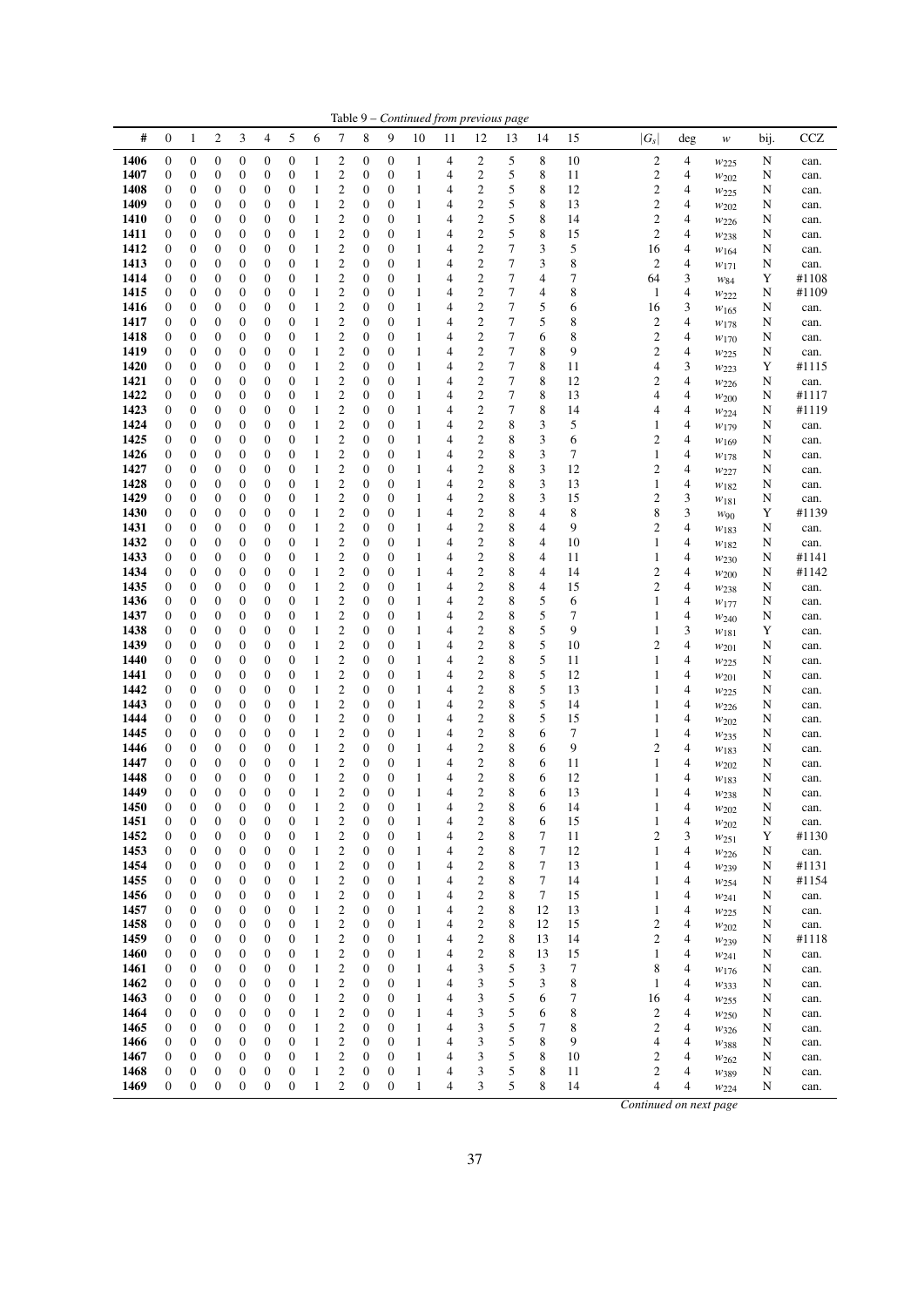| #<br>5<br>6<br>7<br>0<br>2<br>3<br>4<br>8<br>9<br>10<br>12<br>13<br>14<br>15<br>1<br>11<br>1470<br>8<br>0<br>$\boldsymbol{0}$<br>0<br>$\boldsymbol{0}$<br>$\boldsymbol{0}$<br>$\boldsymbol{0}$<br>2<br>$\boldsymbol{0}$<br>$\boldsymbol{0}$<br>3<br>5<br>15<br>1<br>1<br>4<br>$\mathfrak{2}$<br>3<br>3<br>7<br>1471<br>$\boldsymbol{0}$<br>$\boldsymbol{0}$<br>$\boldsymbol{0}$<br>$\mathbf{0}$<br>$\boldsymbol{0}$<br>$\boldsymbol{0}$<br>$\mathbf{1}$<br>4<br>0<br>0<br>1<br>6<br>$\overline{\mathbf{c}}$<br>3<br>8<br>1472<br>0<br>$\boldsymbol{0}$<br>$\boldsymbol{0}$<br>1<br>$\boldsymbol{0}$<br>$\boldsymbol{0}$<br>$\mathbf{1}$<br>3<br>0<br>0<br>0<br>6<br>4<br>$\overline{c}$<br>5<br>$\boldsymbol{0}$<br>$\mathbf{1}$<br>$\mathbf{1}$<br>3<br>7<br>1473<br>$\mathbf{0}$<br>0<br>$\boldsymbol{0}$<br>$\mathbf{0}$<br>$\mathbf{0}$<br>$\boldsymbol{0}$<br>$\boldsymbol{0}$<br>6<br>4<br>$\overline{\mathbf{c}}$<br>3<br>5<br>8<br>1474<br>0<br>$\boldsymbol{0}$<br>$\boldsymbol{0}$<br>$\mathbf{1}$<br>$\boldsymbol{0}$<br>$\boldsymbol{0}$<br>$\mathbf{1}$<br>0<br>0<br>0<br>4<br>6<br>$\overline{c}$<br>3<br>8<br>1475<br>0<br>$\boldsymbol{0}$<br>0<br>$\boldsymbol{0}$<br>$\mathbf{0}$<br>$\mathbf{0}$<br>1<br>$\boldsymbol{0}$<br>$\boldsymbol{0}$<br>$\mathbf{1}$<br>4<br>6<br>6<br>$\mathbf{2}$<br>3<br>7<br>8<br>1476<br>$\boldsymbol{0}$<br>$\boldsymbol{0}$<br>0<br>$\boldsymbol{0}$<br>$\boldsymbol{0}$<br>$\boldsymbol{0}$<br>$\mathbf{1}$<br>$\boldsymbol{0}$<br>$\boldsymbol{0}$<br>$\mathbf{1}$<br>4<br>6<br>$\overline{c}$<br>3<br>8<br>9<br>1477<br>$\boldsymbol{0}$<br>$\boldsymbol{0}$<br>$\boldsymbol{0}$<br>$\boldsymbol{0}$<br>$\boldsymbol{0}$<br>$\mathbf{1}$<br>0<br>0<br>0<br>1<br>4<br>6<br>$\overline{c}$<br>3<br>8<br>1478<br>$\boldsymbol{0}$<br>$\boldsymbol{0}$<br>$\mathbf{0}$<br>1<br>$\boldsymbol{0}$<br>$\mathbf{1}$<br>10<br>0<br>0<br>0<br>$\boldsymbol{0}$<br>4<br>6<br>$\boldsymbol{2}$<br>1479<br>$\boldsymbol{0}$<br>$\boldsymbol{0}$<br>$\mathbf{1}$<br>$\boldsymbol{0}$<br>$\mathbf{1}$<br>3<br>8<br>0<br>0<br>0<br>0<br>$\boldsymbol{0}$<br>6<br>11<br>4<br>$\overline{c}$<br>8<br>$\boldsymbol{0}$<br>$\mathbf{1}$<br>3<br>1480<br>$\mathbf{0}$<br>$\boldsymbol{0}$<br>0<br>$\boldsymbol{0}$<br>$\mathbf{0}$<br>$\mathbf{0}$<br>$\mathbf{1}$<br>$\boldsymbol{0}$<br>4<br>6<br>12<br>$\overline{\mathbf{c}}$<br>8<br>1481<br>0<br>$\boldsymbol{0}$<br>0<br>$\boldsymbol{0}$<br>$\boldsymbol{0}$<br>$\mathbf{0}$<br>$\mathbf{1}$<br>$\boldsymbol{0}$<br>$\boldsymbol{0}$<br>4<br>3<br>13<br>1<br>6<br>$\boldsymbol{2}$<br>3<br>8<br>1482<br>$\boldsymbol{0}$<br>$\boldsymbol{0}$<br>0<br>$\boldsymbol{0}$<br>$\boldsymbol{0}$<br>$\boldsymbol{0}$<br>$\mathbf{1}$<br>$\boldsymbol{0}$<br>$\boldsymbol{0}$<br>$\mathbf{1}$<br>14<br>4<br>6<br>1483<br>$\boldsymbol{0}$<br>$\mathfrak{2}$<br>3<br>8<br>$\boldsymbol{0}$<br>$\boldsymbol{0}$<br>0<br>$\boldsymbol{0}$<br>$\boldsymbol{0}$<br>$\mathbf{1}$<br>$\boldsymbol{0}$<br>$\boldsymbol{0}$<br>$\mathbf{1}$<br>15<br>4<br>6<br>1484<br>$\boldsymbol{0}$<br>$\boldsymbol{0}$<br>1<br>$\overline{\mathbf{c}}$<br>$\mathbf{1}$<br>3<br>7<br>3<br>8<br>0<br>0<br>0<br>0<br>$\boldsymbol{0}$<br>$\boldsymbol{0}$<br>4<br>$\mathfrak{2}$<br>3<br>7<br>5<br>7<br>1485<br>0<br>$\boldsymbol{0}$<br>$\boldsymbol{0}$<br>0<br>$\boldsymbol{0}$<br>1<br>$\boldsymbol{0}$<br>$\boldsymbol{0}$<br>$\mathbf{1}$<br>0<br>4<br>$\boldsymbol{2}$<br>3<br>7<br>5<br>8<br>1486<br>0<br>$\boldsymbol{0}$<br>0<br>$\boldsymbol{0}$<br>$\boldsymbol{0}$<br>$\mathbf{1}$<br>0<br>$\boldsymbol{0}$<br>$\mathbf{1}$<br>0<br>4<br>$\overline{c}$<br>3<br>7<br>$\boldsymbol{0}$<br>8<br>1487<br>$\mathbf{0}$<br>0<br>$\boldsymbol{0}$<br>$\boldsymbol{0}$<br>$\mathbf{0}$<br>$\mathbf{1}$<br>$\boldsymbol{0}$<br>$\boldsymbol{0}$<br>$\mathbf{1}$<br>4<br>6<br>$\mathfrak{2}$<br>3<br>7<br>7<br>8<br>1488<br>$\boldsymbol{0}$<br>$\boldsymbol{0}$<br>0<br>$\boldsymbol{0}$<br>$\boldsymbol{0}$<br>$\boldsymbol{0}$<br>$\mathbf{1}$<br>$\boldsymbol{0}$<br>$\boldsymbol{0}$<br>$\mathbf{1}$<br>4<br>1489<br>$\mathbf{2}$<br>3<br>7<br>8<br>9<br>$\boldsymbol{0}$<br>$\boldsymbol{0}$<br>0<br>$\boldsymbol{0}$<br>$\boldsymbol{0}$<br>$\boldsymbol{0}$<br>1<br>$\boldsymbol{0}$<br>$\boldsymbol{0}$<br>$\mathbf{1}$<br>4<br>$\mathbf{2}$<br>3<br>7<br>8<br>1490<br>$\mathbf{0}$<br>$\boldsymbol{0}$<br>$\boldsymbol{0}$<br>$\mathbf{0}$<br>$\mathbf{1}$<br>$\boldsymbol{0}$<br>$\boldsymbol{0}$<br>$\mathbf{1}$<br>10<br>0<br>0<br>4<br>1491<br>$\boldsymbol{0}$<br>$\boldsymbol{0}$<br>1<br>$\overline{\mathbf{c}}$<br>3<br>7<br>8<br>0<br>0<br>0<br>0<br>$\boldsymbol{0}$<br>$\boldsymbol{0}$<br>1<br>4<br>11<br>$\boldsymbol{0}$<br>$\overline{\mathbf{c}}$<br>$\mathbf{1}$<br>3<br>7<br>8<br>1492<br>0<br>0<br>$\boldsymbol{0}$<br>$\boldsymbol{0}$<br>$\boldsymbol{0}$<br>1<br>$\boldsymbol{0}$<br>$\boldsymbol{0}$<br>12<br>4<br>$\overline{\mathbf{c}}$<br>3<br>7<br>8<br>1493<br>0<br>$\boldsymbol{0}$<br>$\boldsymbol{0}$<br>$\mathbf{1}$<br>$\boldsymbol{0}$<br>$\boldsymbol{0}$<br>$\mathbf{1}$<br>13<br>0<br>0<br>0<br>4<br>$\overline{\mathbf{c}}$<br>7<br>3<br>8<br>1494<br>0<br>$\boldsymbol{0}$<br>0<br>$\boldsymbol{0}$<br>$\mathbf{0}$<br>$\mathbf{0}$<br>$\mathbf{1}$<br>$\boldsymbol{0}$<br>$\boldsymbol{0}$<br>$\mathbf{1}$<br>4<br>14<br>$\mathfrak{2}$<br>3<br>7<br>8<br>1495<br>$\boldsymbol{0}$<br>$\boldsymbol{0}$<br>0<br>$\boldsymbol{0}$<br>$\boldsymbol{0}$<br>$\boldsymbol{0}$<br>$\mathbf{1}$<br>$\boldsymbol{0}$<br>$\boldsymbol{0}$<br>$\mathbf{1}$<br>15<br>4<br>$\mathfrak{2}$<br>3<br>8<br>3<br>1496<br>$\boldsymbol{0}$<br>$\boldsymbol{0}$<br>$\boldsymbol{0}$<br>$\boldsymbol{0}$<br>$\boldsymbol{0}$<br>$\mathbf{1}$<br>9<br>0<br>0<br>0<br>1<br>4<br>2<br>3<br>3<br>1497<br>$\mathbf{0}$<br>$\boldsymbol{0}$<br>$\mathbf{0}$<br>1<br>$\boldsymbol{0}$<br>$\boldsymbol{0}$<br>$\mathbf{1}$<br>8<br>10<br>0<br>0<br>0<br>4<br>$\boldsymbol{2}$<br>1498<br>$\boldsymbol{0}$<br>$\boldsymbol{0}$<br>$\mathbf{1}$<br>$\boldsymbol{0}$<br>$\mathbf{1}$<br>3<br>8<br>3<br>12<br>0<br>0<br>0<br>0<br>$\boldsymbol{0}$<br>4<br>$\boldsymbol{0}$<br>$\boldsymbol{2}$<br>$\mathbf{1}$<br>3<br>8<br>3<br>1499<br>0<br>0<br>$\boldsymbol{0}$<br>$\boldsymbol{0}$<br>$\mathbf{0}$<br>1<br>$\boldsymbol{0}$<br>$\boldsymbol{0}$<br>13<br>4<br>$\overline{\mathbf{c}}$<br>3<br>1500<br>0<br>$\boldsymbol{0}$<br>$\boldsymbol{0}$<br>$\boldsymbol{0}$<br>$\mathbf{1}$<br>$\boldsymbol{0}$<br>$\boldsymbol{0}$<br>3<br>8<br>14<br>0<br>0<br>1<br>4<br>$\boldsymbol{2}$<br>3<br>8<br>3<br>1501<br>$\boldsymbol{0}$<br>$\boldsymbol{0}$<br>0<br>$\boldsymbol{0}$<br>$\boldsymbol{0}$<br>$\boldsymbol{0}$<br>$\mathbf{1}$<br>$\boldsymbol{0}$<br>$\boldsymbol{0}$<br>$\mathbf{1}$<br>15<br>4<br>$\boldsymbol{0}$<br>$\mathfrak{2}$<br>3<br>8<br>5<br>8<br>1502<br>$\boldsymbol{0}$<br>$\boldsymbol{0}$<br>0<br>$\boldsymbol{0}$<br>$\boldsymbol{0}$<br>$\mathbf{1}$<br>$\boldsymbol{0}$<br>$\boldsymbol{0}$<br>$\mathbf{1}$<br>4<br>$\mathbf{2}$<br>3<br>8<br>5<br>9<br>1503<br>$\boldsymbol{0}$<br>$\boldsymbol{0}$<br>$\boldsymbol{0}$<br>1<br>$\boldsymbol{0}$<br>$\mathbf{1}$<br>0<br>0<br>0<br>$\boldsymbol{0}$<br>4<br>$\mathbf{2}$<br>3<br>8<br>5<br>1504<br>0<br>$\boldsymbol{0}$<br>$\boldsymbol{0}$<br>0<br>$\mathbf{0}$<br>1<br>$\boldsymbol{0}$<br>$\boldsymbol{0}$<br>$\mathbf{1}$<br>10<br>0<br>4<br>$\boldsymbol{2}$<br>5<br>1505<br>$\mathbf{0}$<br>$\boldsymbol{0}$<br>0<br>$\boldsymbol{0}$<br>$\boldsymbol{0}$<br>1<br>$\boldsymbol{0}$<br>$\boldsymbol{0}$<br>$\mathbf{1}$<br>3<br>8<br>0<br>$\overline{4}$<br>11<br>5<br>$\boldsymbol{2}$<br>3<br>8<br>1506<br>$\boldsymbol{0}$<br>$\boldsymbol{0}$<br>$\boldsymbol{0}$<br>$\boldsymbol{0}$<br>$\boldsymbol{0}$<br>$\mathbf{1}$<br>$\boldsymbol{0}$<br>$\boldsymbol{0}$<br>$\mathbf{1}$<br>14<br>0<br>4<br>$\overline{\mathbf{c}}$<br>1507<br>0<br>$\boldsymbol{0}$<br>$\boldsymbol{0}$<br>$\mathbf{1}$<br>$\boldsymbol{0}$<br>$\boldsymbol{0}$<br>3<br>8<br>5<br>15<br>0<br>0<br>0<br>1<br>4 | $ G_s $<br>4<br>8<br>1<br>8<br>1<br>1<br>1<br>$\overline{c}$<br>$\overline{\mathbf{c}}$<br>$\overline{\mathbf{c}}$<br>$\overline{\mathbf{c}}$<br>$\overline{\mathbf{c}}$<br>2<br>$\mathfrak{2}$<br>1<br>32<br>$\mathbf{1}$<br>1 | deg<br>4<br>4<br>4<br>4<br>4<br>4<br>4<br>4<br>4<br>3<br>4<br>4<br>4 | w<br>$w_{241}$<br>$w_{168}$<br>W194<br>W176<br>$w_{368}$<br>$w_{285}$<br>W177<br>W225<br>$w_{225}$<br>$w_{223}$<br>W226 | bij.<br>N<br>N<br>N<br>N<br>N<br>N<br>N<br>N<br>N<br>N | <b>CCZ</b><br>can.<br>can.<br>can.<br>can.<br>can.<br>can.<br>can.<br>can.<br>can.<br>can. |
|--------------------------------------------------------------------------------------------------------------------------------------------------------------------------------------------------------------------------------------------------------------------------------------------------------------------------------------------------------------------------------------------------------------------------------------------------------------------------------------------------------------------------------------------------------------------------------------------------------------------------------------------------------------------------------------------------------------------------------------------------------------------------------------------------------------------------------------------------------------------------------------------------------------------------------------------------------------------------------------------------------------------------------------------------------------------------------------------------------------------------------------------------------------------------------------------------------------------------------------------------------------------------------------------------------------------------------------------------------------------------------------------------------------------------------------------------------------------------------------------------------------------------------------------------------------------------------------------------------------------------------------------------------------------------------------------------------------------------------------------------------------------------------------------------------------------------------------------------------------------------------------------------------------------------------------------------------------------------------------------------------------------------------------------------------------------------------------------------------------------------------------------------------------------------------------------------------------------------------------------------------------------------------------------------------------------------------------------------------------------------------------------------------------------------------------------------------------------------------------------------------------------------------------------------------------------------------------------------------------------------------------------------------------------------------------------------------------------------------------------------------------------------------------------------------------------------------------------------------------------------------------------------------------------------------------------------------------------------------------------------------------------------------------------------------------------------------------------------------------------------------------------------------------------------------------------------------------------------------------------------------------------------------------------------------------------------------------------------------------------------------------------------------------------------------------------------------------------------------------------------------------------------------------------------------------------------------------------------------------------------------------------------------------------------------------------------------------------------------------------------------------------------------------------------------------------------------------------------------------------------------------------------------------------------------------------------------------------------------------------------------------------------------------------------------------------------------------------------------------------------------------------------------------------------------------------------------------------------------------------------------------------------------------------------------------------------------------------------------------------------------------------------------------------------------------------------------------------------------------------------------------------------------------------------------------------------------------------------------------------------------------------------------------------------------------------------------------------------------------------------------------------------------------------------------------------------------------------------------------------------------------------------------------------------------------------------------------------------------------------------------------------------------------------------------------------------------------------------------------------------------------------------------------------------------------------------------------------------------------------------------------------------------------------------------------------------------------------------------------------------------------------------------------------------------------------------------------------------------------------------------------------------------------------------------------------------------------------------------------------------------------------------------------------------------------------------------------------------------------------------------------------------------------------------------------------------------------------------------------------------------------------------------------------------------------------------------------------------------------------------------------------------------------------------------------------------------------------------------------------------------------------------------------------------------------------------------------------------------------------------------------------------------------------------------------------------------------------------------------------------------------------------------------------------------------------------------------------------------------------------------------------------------------------------------------------------------------------------------------------------------------------------------------------------------------------------------------------------------------------------------------------------------------------------------------------------------------------------------------------------------------------------------------------------------------------------------------------------------------------------------------------------------------------------------------------------------------------------------------------------------------------------------------------------------------------------------------------------------------------------------------------------------------------------------------------------------------------------------------------------------------------------------------------------------------------------------------------------------------------------------------------------------------------------------------------------------------------------------------------------------------------------------------------------------------------------------------------------------------------------------------------------------------------------------------------------------------------------------------------------------------------------------------------------------------------------------------------------------------------------------------------------------------------------------------------|---------------------------------------------------------------------------------------------------------------------------------------------------------------------------------------------------------------------------------|----------------------------------------------------------------------|-------------------------------------------------------------------------------------------------------------------------|--------------------------------------------------------|--------------------------------------------------------------------------------------------|
|                                                                                                                                                                                                                                                                                                                                                                                                                                                                                                                                                                                                                                                                                                                                                                                                                                                                                                                                                                                                                                                                                                                                                                                                                                                                                                                                                                                                                                                                                                                                                                                                                                                                                                                                                                                                                                                                                                                                                                                                                                                                                                                                                                                                                                                                                                                                                                                                                                                                                                                                                                                                                                                                                                                                                                                                                                                                                                                                                                                                                                                                                                                                                                                                                                                                                                                                                                                                                                                                                                                                                                                                                                                                                                                                                                                                                                                                                                                                                                                                                                                                                                                                                                                                                                                                                                                                                                                                                                                                                                                                                                                                                                                                                                                                                                                                                                                                                                                                                                                                                                                                                                                                                                                                                                                                                                                                                                                                                                                                                                                                                                                                                                                                                                                                                                                                                                                                                                                                                                                                                                                                                                                                                                                                                                                                                                                                                                                                                                                                                                                                                                                                                                                                                                                                                                                                                                                                                                                                                                                                                                                                                                                                                                                                                                                                                                                                                                                                                                                                                                                                                                                                                                                                                                                                                                                                                                                                                                                                                                                                                                                                    |                                                                                                                                                                                                                                 |                                                                      |                                                                                                                         |                                                        |                                                                                            |
|                                                                                                                                                                                                                                                                                                                                                                                                                                                                                                                                                                                                                                                                                                                                                                                                                                                                                                                                                                                                                                                                                                                                                                                                                                                                                                                                                                                                                                                                                                                                                                                                                                                                                                                                                                                                                                                                                                                                                                                                                                                                                                                                                                                                                                                                                                                                                                                                                                                                                                                                                                                                                                                                                                                                                                                                                                                                                                                                                                                                                                                                                                                                                                                                                                                                                                                                                                                                                                                                                                                                                                                                                                                                                                                                                                                                                                                                                                                                                                                                                                                                                                                                                                                                                                                                                                                                                                                                                                                                                                                                                                                                                                                                                                                                                                                                                                                                                                                                                                                                                                                                                                                                                                                                                                                                                                                                                                                                                                                                                                                                                                                                                                                                                                                                                                                                                                                                                                                                                                                                                                                                                                                                                                                                                                                                                                                                                                                                                                                                                                                                                                                                                                                                                                                                                                                                                                                                                                                                                                                                                                                                                                                                                                                                                                                                                                                                                                                                                                                                                                                                                                                                                                                                                                                                                                                                                                                                                                                                                                                                                                                                    |                                                                                                                                                                                                                                 |                                                                      |                                                                                                                         |                                                        |                                                                                            |
|                                                                                                                                                                                                                                                                                                                                                                                                                                                                                                                                                                                                                                                                                                                                                                                                                                                                                                                                                                                                                                                                                                                                                                                                                                                                                                                                                                                                                                                                                                                                                                                                                                                                                                                                                                                                                                                                                                                                                                                                                                                                                                                                                                                                                                                                                                                                                                                                                                                                                                                                                                                                                                                                                                                                                                                                                                                                                                                                                                                                                                                                                                                                                                                                                                                                                                                                                                                                                                                                                                                                                                                                                                                                                                                                                                                                                                                                                                                                                                                                                                                                                                                                                                                                                                                                                                                                                                                                                                                                                                                                                                                                                                                                                                                                                                                                                                                                                                                                                                                                                                                                                                                                                                                                                                                                                                                                                                                                                                                                                                                                                                                                                                                                                                                                                                                                                                                                                                                                                                                                                                                                                                                                                                                                                                                                                                                                                                                                                                                                                                                                                                                                                                                                                                                                                                                                                                                                                                                                                                                                                                                                                                                                                                                                                                                                                                                                                                                                                                                                                                                                                                                                                                                                                                                                                                                                                                                                                                                                                                                                                                                                    |                                                                                                                                                                                                                                 |                                                                      |                                                                                                                         |                                                        |                                                                                            |
|                                                                                                                                                                                                                                                                                                                                                                                                                                                                                                                                                                                                                                                                                                                                                                                                                                                                                                                                                                                                                                                                                                                                                                                                                                                                                                                                                                                                                                                                                                                                                                                                                                                                                                                                                                                                                                                                                                                                                                                                                                                                                                                                                                                                                                                                                                                                                                                                                                                                                                                                                                                                                                                                                                                                                                                                                                                                                                                                                                                                                                                                                                                                                                                                                                                                                                                                                                                                                                                                                                                                                                                                                                                                                                                                                                                                                                                                                                                                                                                                                                                                                                                                                                                                                                                                                                                                                                                                                                                                                                                                                                                                                                                                                                                                                                                                                                                                                                                                                                                                                                                                                                                                                                                                                                                                                                                                                                                                                                                                                                                                                                                                                                                                                                                                                                                                                                                                                                                                                                                                                                                                                                                                                                                                                                                                                                                                                                                                                                                                                                                                                                                                                                                                                                                                                                                                                                                                                                                                                                                                                                                                                                                                                                                                                                                                                                                                                                                                                                                                                                                                                                                                                                                                                                                                                                                                                                                                                                                                                                                                                                                                    |                                                                                                                                                                                                                                 |                                                                      |                                                                                                                         |                                                        |                                                                                            |
|                                                                                                                                                                                                                                                                                                                                                                                                                                                                                                                                                                                                                                                                                                                                                                                                                                                                                                                                                                                                                                                                                                                                                                                                                                                                                                                                                                                                                                                                                                                                                                                                                                                                                                                                                                                                                                                                                                                                                                                                                                                                                                                                                                                                                                                                                                                                                                                                                                                                                                                                                                                                                                                                                                                                                                                                                                                                                                                                                                                                                                                                                                                                                                                                                                                                                                                                                                                                                                                                                                                                                                                                                                                                                                                                                                                                                                                                                                                                                                                                                                                                                                                                                                                                                                                                                                                                                                                                                                                                                                                                                                                                                                                                                                                                                                                                                                                                                                                                                                                                                                                                                                                                                                                                                                                                                                                                                                                                                                                                                                                                                                                                                                                                                                                                                                                                                                                                                                                                                                                                                                                                                                                                                                                                                                                                                                                                                                                                                                                                                                                                                                                                                                                                                                                                                                                                                                                                                                                                                                                                                                                                                                                                                                                                                                                                                                                                                                                                                                                                                                                                                                                                                                                                                                                                                                                                                                                                                                                                                                                                                                                                    |                                                                                                                                                                                                                                 |                                                                      |                                                                                                                         |                                                        |                                                                                            |
|                                                                                                                                                                                                                                                                                                                                                                                                                                                                                                                                                                                                                                                                                                                                                                                                                                                                                                                                                                                                                                                                                                                                                                                                                                                                                                                                                                                                                                                                                                                                                                                                                                                                                                                                                                                                                                                                                                                                                                                                                                                                                                                                                                                                                                                                                                                                                                                                                                                                                                                                                                                                                                                                                                                                                                                                                                                                                                                                                                                                                                                                                                                                                                                                                                                                                                                                                                                                                                                                                                                                                                                                                                                                                                                                                                                                                                                                                                                                                                                                                                                                                                                                                                                                                                                                                                                                                                                                                                                                                                                                                                                                                                                                                                                                                                                                                                                                                                                                                                                                                                                                                                                                                                                                                                                                                                                                                                                                                                                                                                                                                                                                                                                                                                                                                                                                                                                                                                                                                                                                                                                                                                                                                                                                                                                                                                                                                                                                                                                                                                                                                                                                                                                                                                                                                                                                                                                                                                                                                                                                                                                                                                                                                                                                                                                                                                                                                                                                                                                                                                                                                                                                                                                                                                                                                                                                                                                                                                                                                                                                                                                                    |                                                                                                                                                                                                                                 |                                                                      |                                                                                                                         |                                                        |                                                                                            |
|                                                                                                                                                                                                                                                                                                                                                                                                                                                                                                                                                                                                                                                                                                                                                                                                                                                                                                                                                                                                                                                                                                                                                                                                                                                                                                                                                                                                                                                                                                                                                                                                                                                                                                                                                                                                                                                                                                                                                                                                                                                                                                                                                                                                                                                                                                                                                                                                                                                                                                                                                                                                                                                                                                                                                                                                                                                                                                                                                                                                                                                                                                                                                                                                                                                                                                                                                                                                                                                                                                                                                                                                                                                                                                                                                                                                                                                                                                                                                                                                                                                                                                                                                                                                                                                                                                                                                                                                                                                                                                                                                                                                                                                                                                                                                                                                                                                                                                                                                                                                                                                                                                                                                                                                                                                                                                                                                                                                                                                                                                                                                                                                                                                                                                                                                                                                                                                                                                                                                                                                                                                                                                                                                                                                                                                                                                                                                                                                                                                                                                                                                                                                                                                                                                                                                                                                                                                                                                                                                                                                                                                                                                                                                                                                                                                                                                                                                                                                                                                                                                                                                                                                                                                                                                                                                                                                                                                                                                                                                                                                                                                                    |                                                                                                                                                                                                                                 |                                                                      |                                                                                                                         |                                                        |                                                                                            |
|                                                                                                                                                                                                                                                                                                                                                                                                                                                                                                                                                                                                                                                                                                                                                                                                                                                                                                                                                                                                                                                                                                                                                                                                                                                                                                                                                                                                                                                                                                                                                                                                                                                                                                                                                                                                                                                                                                                                                                                                                                                                                                                                                                                                                                                                                                                                                                                                                                                                                                                                                                                                                                                                                                                                                                                                                                                                                                                                                                                                                                                                                                                                                                                                                                                                                                                                                                                                                                                                                                                                                                                                                                                                                                                                                                                                                                                                                                                                                                                                                                                                                                                                                                                                                                                                                                                                                                                                                                                                                                                                                                                                                                                                                                                                                                                                                                                                                                                                                                                                                                                                                                                                                                                                                                                                                                                                                                                                                                                                                                                                                                                                                                                                                                                                                                                                                                                                                                                                                                                                                                                                                                                                                                                                                                                                                                                                                                                                                                                                                                                                                                                                                                                                                                                                                                                                                                                                                                                                                                                                                                                                                                                                                                                                                                                                                                                                                                                                                                                                                                                                                                                                                                                                                                                                                                                                                                                                                                                                                                                                                                                                    |                                                                                                                                                                                                                                 |                                                                      |                                                                                                                         |                                                        |                                                                                            |
|                                                                                                                                                                                                                                                                                                                                                                                                                                                                                                                                                                                                                                                                                                                                                                                                                                                                                                                                                                                                                                                                                                                                                                                                                                                                                                                                                                                                                                                                                                                                                                                                                                                                                                                                                                                                                                                                                                                                                                                                                                                                                                                                                                                                                                                                                                                                                                                                                                                                                                                                                                                                                                                                                                                                                                                                                                                                                                                                                                                                                                                                                                                                                                                                                                                                                                                                                                                                                                                                                                                                                                                                                                                                                                                                                                                                                                                                                                                                                                                                                                                                                                                                                                                                                                                                                                                                                                                                                                                                                                                                                                                                                                                                                                                                                                                                                                                                                                                                                                                                                                                                                                                                                                                                                                                                                                                                                                                                                                                                                                                                                                                                                                                                                                                                                                                                                                                                                                                                                                                                                                                                                                                                                                                                                                                                                                                                                                                                                                                                                                                                                                                                                                                                                                                                                                                                                                                                                                                                                                                                                                                                                                                                                                                                                                                                                                                                                                                                                                                                                                                                                                                                                                                                                                                                                                                                                                                                                                                                                                                                                                                                    |                                                                                                                                                                                                                                 |                                                                      |                                                                                                                         |                                                        |                                                                                            |
|                                                                                                                                                                                                                                                                                                                                                                                                                                                                                                                                                                                                                                                                                                                                                                                                                                                                                                                                                                                                                                                                                                                                                                                                                                                                                                                                                                                                                                                                                                                                                                                                                                                                                                                                                                                                                                                                                                                                                                                                                                                                                                                                                                                                                                                                                                                                                                                                                                                                                                                                                                                                                                                                                                                                                                                                                                                                                                                                                                                                                                                                                                                                                                                                                                                                                                                                                                                                                                                                                                                                                                                                                                                                                                                                                                                                                                                                                                                                                                                                                                                                                                                                                                                                                                                                                                                                                                                                                                                                                                                                                                                                                                                                                                                                                                                                                                                                                                                                                                                                                                                                                                                                                                                                                                                                                                                                                                                                                                                                                                                                                                                                                                                                                                                                                                                                                                                                                                                                                                                                                                                                                                                                                                                                                                                                                                                                                                                                                                                                                                                                                                                                                                                                                                                                                                                                                                                                                                                                                                                                                                                                                                                                                                                                                                                                                                                                                                                                                                                                                                                                                                                                                                                                                                                                                                                                                                                                                                                                                                                                                                                                    |                                                                                                                                                                                                                                 |                                                                      |                                                                                                                         |                                                        |                                                                                            |
|                                                                                                                                                                                                                                                                                                                                                                                                                                                                                                                                                                                                                                                                                                                                                                                                                                                                                                                                                                                                                                                                                                                                                                                                                                                                                                                                                                                                                                                                                                                                                                                                                                                                                                                                                                                                                                                                                                                                                                                                                                                                                                                                                                                                                                                                                                                                                                                                                                                                                                                                                                                                                                                                                                                                                                                                                                                                                                                                                                                                                                                                                                                                                                                                                                                                                                                                                                                                                                                                                                                                                                                                                                                                                                                                                                                                                                                                                                                                                                                                                                                                                                                                                                                                                                                                                                                                                                                                                                                                                                                                                                                                                                                                                                                                                                                                                                                                                                                                                                                                                                                                                                                                                                                                                                                                                                                                                                                                                                                                                                                                                                                                                                                                                                                                                                                                                                                                                                                                                                                                                                                                                                                                                                                                                                                                                                                                                                                                                                                                                                                                                                                                                                                                                                                                                                                                                                                                                                                                                                                                                                                                                                                                                                                                                                                                                                                                                                                                                                                                                                                                                                                                                                                                                                                                                                                                                                                                                                                                                                                                                                                                    |                                                                                                                                                                                                                                 |                                                                      |                                                                                                                         | N                                                      | can.                                                                                       |
|                                                                                                                                                                                                                                                                                                                                                                                                                                                                                                                                                                                                                                                                                                                                                                                                                                                                                                                                                                                                                                                                                                                                                                                                                                                                                                                                                                                                                                                                                                                                                                                                                                                                                                                                                                                                                                                                                                                                                                                                                                                                                                                                                                                                                                                                                                                                                                                                                                                                                                                                                                                                                                                                                                                                                                                                                                                                                                                                                                                                                                                                                                                                                                                                                                                                                                                                                                                                                                                                                                                                                                                                                                                                                                                                                                                                                                                                                                                                                                                                                                                                                                                                                                                                                                                                                                                                                                                                                                                                                                                                                                                                                                                                                                                                                                                                                                                                                                                                                                                                                                                                                                                                                                                                                                                                                                                                                                                                                                                                                                                                                                                                                                                                                                                                                                                                                                                                                                                                                                                                                                                                                                                                                                                                                                                                                                                                                                                                                                                                                                                                                                                                                                                                                                                                                                                                                                                                                                                                                                                                                                                                                                                                                                                                                                                                                                                                                                                                                                                                                                                                                                                                                                                                                                                                                                                                                                                                                                                                                                                                                                                                    |                                                                                                                                                                                                                                 |                                                                      | W200                                                                                                                    | N                                                      | can.                                                                                       |
|                                                                                                                                                                                                                                                                                                                                                                                                                                                                                                                                                                                                                                                                                                                                                                                                                                                                                                                                                                                                                                                                                                                                                                                                                                                                                                                                                                                                                                                                                                                                                                                                                                                                                                                                                                                                                                                                                                                                                                                                                                                                                                                                                                                                                                                                                                                                                                                                                                                                                                                                                                                                                                                                                                                                                                                                                                                                                                                                                                                                                                                                                                                                                                                                                                                                                                                                                                                                                                                                                                                                                                                                                                                                                                                                                                                                                                                                                                                                                                                                                                                                                                                                                                                                                                                                                                                                                                                                                                                                                                                                                                                                                                                                                                                                                                                                                                                                                                                                                                                                                                                                                                                                                                                                                                                                                                                                                                                                                                                                                                                                                                                                                                                                                                                                                                                                                                                                                                                                                                                                                                                                                                                                                                                                                                                                                                                                                                                                                                                                                                                                                                                                                                                                                                                                                                                                                                                                                                                                                                                                                                                                                                                                                                                                                                                                                                                                                                                                                                                                                                                                                                                                                                                                                                                                                                                                                                                                                                                                                                                                                                                                    |                                                                                                                                                                                                                                 |                                                                      | $w_{224}$                                                                                                               | N                                                      | can.                                                                                       |
|                                                                                                                                                                                                                                                                                                                                                                                                                                                                                                                                                                                                                                                                                                                                                                                                                                                                                                                                                                                                                                                                                                                                                                                                                                                                                                                                                                                                                                                                                                                                                                                                                                                                                                                                                                                                                                                                                                                                                                                                                                                                                                                                                                                                                                                                                                                                                                                                                                                                                                                                                                                                                                                                                                                                                                                                                                                                                                                                                                                                                                                                                                                                                                                                                                                                                                                                                                                                                                                                                                                                                                                                                                                                                                                                                                                                                                                                                                                                                                                                                                                                                                                                                                                                                                                                                                                                                                                                                                                                                                                                                                                                                                                                                                                                                                                                                                                                                                                                                                                                                                                                                                                                                                                                                                                                                                                                                                                                                                                                                                                                                                                                                                                                                                                                                                                                                                                                                                                                                                                                                                                                                                                                                                                                                                                                                                                                                                                                                                                                                                                                                                                                                                                                                                                                                                                                                                                                                                                                                                                                                                                                                                                                                                                                                                                                                                                                                                                                                                                                                                                                                                                                                                                                                                                                                                                                                                                                                                                                                                                                                                                                    |                                                                                                                                                                                                                                 | 4                                                                    | $w_{226}$                                                                                                               | N                                                      | can.                                                                                       |
|                                                                                                                                                                                                                                                                                                                                                                                                                                                                                                                                                                                                                                                                                                                                                                                                                                                                                                                                                                                                                                                                                                                                                                                                                                                                                                                                                                                                                                                                                                                                                                                                                                                                                                                                                                                                                                                                                                                                                                                                                                                                                                                                                                                                                                                                                                                                                                                                                                                                                                                                                                                                                                                                                                                                                                                                                                                                                                                                                                                                                                                                                                                                                                                                                                                                                                                                                                                                                                                                                                                                                                                                                                                                                                                                                                                                                                                                                                                                                                                                                                                                                                                                                                                                                                                                                                                                                                                                                                                                                                                                                                                                                                                                                                                                                                                                                                                                                                                                                                                                                                                                                                                                                                                                                                                                                                                                                                                                                                                                                                                                                                                                                                                                                                                                                                                                                                                                                                                                                                                                                                                                                                                                                                                                                                                                                                                                                                                                                                                                                                                                                                                                                                                                                                                                                                                                                                                                                                                                                                                                                                                                                                                                                                                                                                                                                                                                                                                                                                                                                                                                                                                                                                                                                                                                                                                                                                                                                                                                                                                                                                                                    |                                                                                                                                                                                                                                 | 4                                                                    | W178                                                                                                                    | N                                                      | can.                                                                                       |
|                                                                                                                                                                                                                                                                                                                                                                                                                                                                                                                                                                                                                                                                                                                                                                                                                                                                                                                                                                                                                                                                                                                                                                                                                                                                                                                                                                                                                                                                                                                                                                                                                                                                                                                                                                                                                                                                                                                                                                                                                                                                                                                                                                                                                                                                                                                                                                                                                                                                                                                                                                                                                                                                                                                                                                                                                                                                                                                                                                                                                                                                                                                                                                                                                                                                                                                                                                                                                                                                                                                                                                                                                                                                                                                                                                                                                                                                                                                                                                                                                                                                                                                                                                                                                                                                                                                                                                                                                                                                                                                                                                                                                                                                                                                                                                                                                                                                                                                                                                                                                                                                                                                                                                                                                                                                                                                                                                                                                                                                                                                                                                                                                                                                                                                                                                                                                                                                                                                                                                                                                                                                                                                                                                                                                                                                                                                                                                                                                                                                                                                                                                                                                                                                                                                                                                                                                                                                                                                                                                                                                                                                                                                                                                                                                                                                                                                                                                                                                                                                                                                                                                                                                                                                                                                                                                                                                                                                                                                                                                                                                                                                    |                                                                                                                                                                                                                                 | 3                                                                    | W88                                                                                                                     | Y                                                      | can.                                                                                       |
|                                                                                                                                                                                                                                                                                                                                                                                                                                                                                                                                                                                                                                                                                                                                                                                                                                                                                                                                                                                                                                                                                                                                                                                                                                                                                                                                                                                                                                                                                                                                                                                                                                                                                                                                                                                                                                                                                                                                                                                                                                                                                                                                                                                                                                                                                                                                                                                                                                                                                                                                                                                                                                                                                                                                                                                                                                                                                                                                                                                                                                                                                                                                                                                                                                                                                                                                                                                                                                                                                                                                                                                                                                                                                                                                                                                                                                                                                                                                                                                                                                                                                                                                                                                                                                                                                                                                                                                                                                                                                                                                                                                                                                                                                                                                                                                                                                                                                                                                                                                                                                                                                                                                                                                                                                                                                                                                                                                                                                                                                                                                                                                                                                                                                                                                                                                                                                                                                                                                                                                                                                                                                                                                                                                                                                                                                                                                                                                                                                                                                                                                                                                                                                                                                                                                                                                                                                                                                                                                                                                                                                                                                                                                                                                                                                                                                                                                                                                                                                                                                                                                                                                                                                                                                                                                                                                                                                                                                                                                                                                                                                                                    |                                                                                                                                                                                                                                 | 4                                                                    | $w_{240}$                                                                                                               | N                                                      | can.                                                                                       |
|                                                                                                                                                                                                                                                                                                                                                                                                                                                                                                                                                                                                                                                                                                                                                                                                                                                                                                                                                                                                                                                                                                                                                                                                                                                                                                                                                                                                                                                                                                                                                                                                                                                                                                                                                                                                                                                                                                                                                                                                                                                                                                                                                                                                                                                                                                                                                                                                                                                                                                                                                                                                                                                                                                                                                                                                                                                                                                                                                                                                                                                                                                                                                                                                                                                                                                                                                                                                                                                                                                                                                                                                                                                                                                                                                                                                                                                                                                                                                                                                                                                                                                                                                                                                                                                                                                                                                                                                                                                                                                                                                                                                                                                                                                                                                                                                                                                                                                                                                                                                                                                                                                                                                                                                                                                                                                                                                                                                                                                                                                                                                                                                                                                                                                                                                                                                                                                                                                                                                                                                                                                                                                                                                                                                                                                                                                                                                                                                                                                                                                                                                                                                                                                                                                                                                                                                                                                                                                                                                                                                                                                                                                                                                                                                                                                                                                                                                                                                                                                                                                                                                                                                                                                                                                                                                                                                                                                                                                                                                                                                                                                                    |                                                                                                                                                                                                                                 | 4                                                                    | $w_{235}$                                                                                                               | N                                                      | can.                                                                                       |
|                                                                                                                                                                                                                                                                                                                                                                                                                                                                                                                                                                                                                                                                                                                                                                                                                                                                                                                                                                                                                                                                                                                                                                                                                                                                                                                                                                                                                                                                                                                                                                                                                                                                                                                                                                                                                                                                                                                                                                                                                                                                                                                                                                                                                                                                                                                                                                                                                                                                                                                                                                                                                                                                                                                                                                                                                                                                                                                                                                                                                                                                                                                                                                                                                                                                                                                                                                                                                                                                                                                                                                                                                                                                                                                                                                                                                                                                                                                                                                                                                                                                                                                                                                                                                                                                                                                                                                                                                                                                                                                                                                                                                                                                                                                                                                                                                                                                                                                                                                                                                                                                                                                                                                                                                                                                                                                                                                                                                                                                                                                                                                                                                                                                                                                                                                                                                                                                                                                                                                                                                                                                                                                                                                                                                                                                                                                                                                                                                                                                                                                                                                                                                                                                                                                                                                                                                                                                                                                                                                                                                                                                                                                                                                                                                                                                                                                                                                                                                                                                                                                                                                                                                                                                                                                                                                                                                                                                                                                                                                                                                                                                    | 1<br>$\overline{c}$                                                                                                                                                                                                             | 4<br>4                                                               | W <sub>235</sub>                                                                                                        | N<br>N                                                 | can.<br>can.                                                                               |
|                                                                                                                                                                                                                                                                                                                                                                                                                                                                                                                                                                                                                                                                                                                                                                                                                                                                                                                                                                                                                                                                                                                                                                                                                                                                                                                                                                                                                                                                                                                                                                                                                                                                                                                                                                                                                                                                                                                                                                                                                                                                                                                                                                                                                                                                                                                                                                                                                                                                                                                                                                                                                                                                                                                                                                                                                                                                                                                                                                                                                                                                                                                                                                                                                                                                                                                                                                                                                                                                                                                                                                                                                                                                                                                                                                                                                                                                                                                                                                                                                                                                                                                                                                                                                                                                                                                                                                                                                                                                                                                                                                                                                                                                                                                                                                                                                                                                                                                                                                                                                                                                                                                                                                                                                                                                                                                                                                                                                                                                                                                                                                                                                                                                                                                                                                                                                                                                                                                                                                                                                                                                                                                                                                                                                                                                                                                                                                                                                                                                                                                                                                                                                                                                                                                                                                                                                                                                                                                                                                                                                                                                                                                                                                                                                                                                                                                                                                                                                                                                                                                                                                                                                                                                                                                                                                                                                                                                                                                                                                                                                                                                    | $\overline{c}$                                                                                                                                                                                                                  | 3                                                                    | W <sub>258</sub><br>$w_{259}$                                                                                           | Y                                                      | can.                                                                                       |
|                                                                                                                                                                                                                                                                                                                                                                                                                                                                                                                                                                                                                                                                                                                                                                                                                                                                                                                                                                                                                                                                                                                                                                                                                                                                                                                                                                                                                                                                                                                                                                                                                                                                                                                                                                                                                                                                                                                                                                                                                                                                                                                                                                                                                                                                                                                                                                                                                                                                                                                                                                                                                                                                                                                                                                                                                                                                                                                                                                                                                                                                                                                                                                                                                                                                                                                                                                                                                                                                                                                                                                                                                                                                                                                                                                                                                                                                                                                                                                                                                                                                                                                                                                                                                                                                                                                                                                                                                                                                                                                                                                                                                                                                                                                                                                                                                                                                                                                                                                                                                                                                                                                                                                                                                                                                                                                                                                                                                                                                                                                                                                                                                                                                                                                                                                                                                                                                                                                                                                                                                                                                                                                                                                                                                                                                                                                                                                                                                                                                                                                                                                                                                                                                                                                                                                                                                                                                                                                                                                                                                                                                                                                                                                                                                                                                                                                                                                                                                                                                                                                                                                                                                                                                                                                                                                                                                                                                                                                                                                                                                                                                    | 2                                                                                                                                                                                                                               | 4                                                                    | $w_{262}$                                                                                                               | N                                                      | can.                                                                                       |
|                                                                                                                                                                                                                                                                                                                                                                                                                                                                                                                                                                                                                                                                                                                                                                                                                                                                                                                                                                                                                                                                                                                                                                                                                                                                                                                                                                                                                                                                                                                                                                                                                                                                                                                                                                                                                                                                                                                                                                                                                                                                                                                                                                                                                                                                                                                                                                                                                                                                                                                                                                                                                                                                                                                                                                                                                                                                                                                                                                                                                                                                                                                                                                                                                                                                                                                                                                                                                                                                                                                                                                                                                                                                                                                                                                                                                                                                                                                                                                                                                                                                                                                                                                                                                                                                                                                                                                                                                                                                                                                                                                                                                                                                                                                                                                                                                                                                                                                                                                                                                                                                                                                                                                                                                                                                                                                                                                                                                                                                                                                                                                                                                                                                                                                                                                                                                                                                                                                                                                                                                                                                                                                                                                                                                                                                                                                                                                                                                                                                                                                                                                                                                                                                                                                                                                                                                                                                                                                                                                                                                                                                                                                                                                                                                                                                                                                                                                                                                                                                                                                                                                                                                                                                                                                                                                                                                                                                                                                                                                                                                                                                    | $\overline{\mathbf{c}}$                                                                                                                                                                                                         | 4                                                                    | W241                                                                                                                    | N                                                      | can.                                                                                       |
|                                                                                                                                                                                                                                                                                                                                                                                                                                                                                                                                                                                                                                                                                                                                                                                                                                                                                                                                                                                                                                                                                                                                                                                                                                                                                                                                                                                                                                                                                                                                                                                                                                                                                                                                                                                                                                                                                                                                                                                                                                                                                                                                                                                                                                                                                                                                                                                                                                                                                                                                                                                                                                                                                                                                                                                                                                                                                                                                                                                                                                                                                                                                                                                                                                                                                                                                                                                                                                                                                                                                                                                                                                                                                                                                                                                                                                                                                                                                                                                                                                                                                                                                                                                                                                                                                                                                                                                                                                                                                                                                                                                                                                                                                                                                                                                                                                                                                                                                                                                                                                                                                                                                                                                                                                                                                                                                                                                                                                                                                                                                                                                                                                                                                                                                                                                                                                                                                                                                                                                                                                                                                                                                                                                                                                                                                                                                                                                                                                                                                                                                                                                                                                                                                                                                                                                                                                                                                                                                                                                                                                                                                                                                                                                                                                                                                                                                                                                                                                                                                                                                                                                                                                                                                                                                                                                                                                                                                                                                                                                                                                                                    | $\overline{\mathbf{c}}$                                                                                                                                                                                                         | 4                                                                    | W241                                                                                                                    | N                                                      | can.                                                                                       |
|                                                                                                                                                                                                                                                                                                                                                                                                                                                                                                                                                                                                                                                                                                                                                                                                                                                                                                                                                                                                                                                                                                                                                                                                                                                                                                                                                                                                                                                                                                                                                                                                                                                                                                                                                                                                                                                                                                                                                                                                                                                                                                                                                                                                                                                                                                                                                                                                                                                                                                                                                                                                                                                                                                                                                                                                                                                                                                                                                                                                                                                                                                                                                                                                                                                                                                                                                                                                                                                                                                                                                                                                                                                                                                                                                                                                                                                                                                                                                                                                                                                                                                                                                                                                                                                                                                                                                                                                                                                                                                                                                                                                                                                                                                                                                                                                                                                                                                                                                                                                                                                                                                                                                                                                                                                                                                                                                                                                                                                                                                                                                                                                                                                                                                                                                                                                                                                                                                                                                                                                                                                                                                                                                                                                                                                                                                                                                                                                                                                                                                                                                                                                                                                                                                                                                                                                                                                                                                                                                                                                                                                                                                                                                                                                                                                                                                                                                                                                                                                                                                                                                                                                                                                                                                                                                                                                                                                                                                                                                                                                                                                                    | $\overline{\mathbf{c}}$                                                                                                                                                                                                         | 4                                                                    | $w_{260}$                                                                                                               | N                                                      | can.                                                                                       |
|                                                                                                                                                                                                                                                                                                                                                                                                                                                                                                                                                                                                                                                                                                                                                                                                                                                                                                                                                                                                                                                                                                                                                                                                                                                                                                                                                                                                                                                                                                                                                                                                                                                                                                                                                                                                                                                                                                                                                                                                                                                                                                                                                                                                                                                                                                                                                                                                                                                                                                                                                                                                                                                                                                                                                                                                                                                                                                                                                                                                                                                                                                                                                                                                                                                                                                                                                                                                                                                                                                                                                                                                                                                                                                                                                                                                                                                                                                                                                                                                                                                                                                                                                                                                                                                                                                                                                                                                                                                                                                                                                                                                                                                                                                                                                                                                                                                                                                                                                                                                                                                                                                                                                                                                                                                                                                                                                                                                                                                                                                                                                                                                                                                                                                                                                                                                                                                                                                                                                                                                                                                                                                                                                                                                                                                                                                                                                                                                                                                                                                                                                                                                                                                                                                                                                                                                                                                                                                                                                                                                                                                                                                                                                                                                                                                                                                                                                                                                                                                                                                                                                                                                                                                                                                                                                                                                                                                                                                                                                                                                                                                                    | 2                                                                                                                                                                                                                               | 4                                                                    | $w_{260}$                                                                                                               | N                                                      | can.                                                                                       |
|                                                                                                                                                                                                                                                                                                                                                                                                                                                                                                                                                                                                                                                                                                                                                                                                                                                                                                                                                                                                                                                                                                                                                                                                                                                                                                                                                                                                                                                                                                                                                                                                                                                                                                                                                                                                                                                                                                                                                                                                                                                                                                                                                                                                                                                                                                                                                                                                                                                                                                                                                                                                                                                                                                                                                                                                                                                                                                                                                                                                                                                                                                                                                                                                                                                                                                                                                                                                                                                                                                                                                                                                                                                                                                                                                                                                                                                                                                                                                                                                                                                                                                                                                                                                                                                                                                                                                                                                                                                                                                                                                                                                                                                                                                                                                                                                                                                                                                                                                                                                                                                                                                                                                                                                                                                                                                                                                                                                                                                                                                                                                                                                                                                                                                                                                                                                                                                                                                                                                                                                                                                                                                                                                                                                                                                                                                                                                                                                                                                                                                                                                                                                                                                                                                                                                                                                                                                                                                                                                                                                                                                                                                                                                                                                                                                                                                                                                                                                                                                                                                                                                                                                                                                                                                                                                                                                                                                                                                                                                                                                                                                                    | $\overline{c}$                                                                                                                                                                                                                  | 4                                                                    | W177                                                                                                                    | N                                                      | can.                                                                                       |
|                                                                                                                                                                                                                                                                                                                                                                                                                                                                                                                                                                                                                                                                                                                                                                                                                                                                                                                                                                                                                                                                                                                                                                                                                                                                                                                                                                                                                                                                                                                                                                                                                                                                                                                                                                                                                                                                                                                                                                                                                                                                                                                                                                                                                                                                                                                                                                                                                                                                                                                                                                                                                                                                                                                                                                                                                                                                                                                                                                                                                                                                                                                                                                                                                                                                                                                                                                                                                                                                                                                                                                                                                                                                                                                                                                                                                                                                                                                                                                                                                                                                                                                                                                                                                                                                                                                                                                                                                                                                                                                                                                                                                                                                                                                                                                                                                                                                                                                                                                                                                                                                                                                                                                                                                                                                                                                                                                                                                                                                                                                                                                                                                                                                                                                                                                                                                                                                                                                                                                                                                                                                                                                                                                                                                                                                                                                                                                                                                                                                                                                                                                                                                                                                                                                                                                                                                                                                                                                                                                                                                                                                                                                                                                                                                                                                                                                                                                                                                                                                                                                                                                                                                                                                                                                                                                                                                                                                                                                                                                                                                                                                    | $\overline{c}$                                                                                                                                                                                                                  | 4                                                                    | W178                                                                                                                    | N                                                      | can.                                                                                       |
|                                                                                                                                                                                                                                                                                                                                                                                                                                                                                                                                                                                                                                                                                                                                                                                                                                                                                                                                                                                                                                                                                                                                                                                                                                                                                                                                                                                                                                                                                                                                                                                                                                                                                                                                                                                                                                                                                                                                                                                                                                                                                                                                                                                                                                                                                                                                                                                                                                                                                                                                                                                                                                                                                                                                                                                                                                                                                                                                                                                                                                                                                                                                                                                                                                                                                                                                                                                                                                                                                                                                                                                                                                                                                                                                                                                                                                                                                                                                                                                                                                                                                                                                                                                                                                                                                                                                                                                                                                                                                                                                                                                                                                                                                                                                                                                                                                                                                                                                                                                                                                                                                                                                                                                                                                                                                                                                                                                                                                                                                                                                                                                                                                                                                                                                                                                                                                                                                                                                                                                                                                                                                                                                                                                                                                                                                                                                                                                                                                                                                                                                                                                                                                                                                                                                                                                                                                                                                                                                                                                                                                                                                                                                                                                                                                                                                                                                                                                                                                                                                                                                                                                                                                                                                                                                                                                                                                                                                                                                                                                                                                                                    | 2                                                                                                                                                                                                                               | 4                                                                    | W182                                                                                                                    | N                                                      | can.                                                                                       |
|                                                                                                                                                                                                                                                                                                                                                                                                                                                                                                                                                                                                                                                                                                                                                                                                                                                                                                                                                                                                                                                                                                                                                                                                                                                                                                                                                                                                                                                                                                                                                                                                                                                                                                                                                                                                                                                                                                                                                                                                                                                                                                                                                                                                                                                                                                                                                                                                                                                                                                                                                                                                                                                                                                                                                                                                                                                                                                                                                                                                                                                                                                                                                                                                                                                                                                                                                                                                                                                                                                                                                                                                                                                                                                                                                                                                                                                                                                                                                                                                                                                                                                                                                                                                                                                                                                                                                                                                                                                                                                                                                                                                                                                                                                                                                                                                                                                                                                                                                                                                                                                                                                                                                                                                                                                                                                                                                                                                                                                                                                                                                                                                                                                                                                                                                                                                                                                                                                                                                                                                                                                                                                                                                                                                                                                                                                                                                                                                                                                                                                                                                                                                                                                                                                                                                                                                                                                                                                                                                                                                                                                                                                                                                                                                                                                                                                                                                                                                                                                                                                                                                                                                                                                                                                                                                                                                                                                                                                                                                                                                                                                                    | $\overline{\mathbf{c}}$                                                                                                                                                                                                         | 4                                                                    | $w_{390}$                                                                                                               | N                                                      | can.                                                                                       |
|                                                                                                                                                                                                                                                                                                                                                                                                                                                                                                                                                                                                                                                                                                                                                                                                                                                                                                                                                                                                                                                                                                                                                                                                                                                                                                                                                                                                                                                                                                                                                                                                                                                                                                                                                                                                                                                                                                                                                                                                                                                                                                                                                                                                                                                                                                                                                                                                                                                                                                                                                                                                                                                                                                                                                                                                                                                                                                                                                                                                                                                                                                                                                                                                                                                                                                                                                                                                                                                                                                                                                                                                                                                                                                                                                                                                                                                                                                                                                                                                                                                                                                                                                                                                                                                                                                                                                                                                                                                                                                                                                                                                                                                                                                                                                                                                                                                                                                                                                                                                                                                                                                                                                                                                                                                                                                                                                                                                                                                                                                                                                                                                                                                                                                                                                                                                                                                                                                                                                                                                                                                                                                                                                                                                                                                                                                                                                                                                                                                                                                                                                                                                                                                                                                                                                                                                                                                                                                                                                                                                                                                                                                                                                                                                                                                                                                                                                                                                                                                                                                                                                                                                                                                                                                                                                                                                                                                                                                                                                                                                                                                                    | $\overline{\mathbf{c}}$                                                                                                                                                                                                         | 3                                                                    | W223                                                                                                                    | N                                                      | can.                                                                                       |
|                                                                                                                                                                                                                                                                                                                                                                                                                                                                                                                                                                                                                                                                                                                                                                                                                                                                                                                                                                                                                                                                                                                                                                                                                                                                                                                                                                                                                                                                                                                                                                                                                                                                                                                                                                                                                                                                                                                                                                                                                                                                                                                                                                                                                                                                                                                                                                                                                                                                                                                                                                                                                                                                                                                                                                                                                                                                                                                                                                                                                                                                                                                                                                                                                                                                                                                                                                                                                                                                                                                                                                                                                                                                                                                                                                                                                                                                                                                                                                                                                                                                                                                                                                                                                                                                                                                                                                                                                                                                                                                                                                                                                                                                                                                                                                                                                                                                                                                                                                                                                                                                                                                                                                                                                                                                                                                                                                                                                                                                                                                                                                                                                                                                                                                                                                                                                                                                                                                                                                                                                                                                                                                                                                                                                                                                                                                                                                                                                                                                                                                                                                                                                                                                                                                                                                                                                                                                                                                                                                                                                                                                                                                                                                                                                                                                                                                                                                                                                                                                                                                                                                                                                                                                                                                                                                                                                                                                                                                                                                                                                                                                    | 2<br>$\overline{c}$                                                                                                                                                                                                             | 4<br>3                                                               | W201                                                                                                                    | N<br>Y                                                 | can.<br>can.                                                                               |
|                                                                                                                                                                                                                                                                                                                                                                                                                                                                                                                                                                                                                                                                                                                                                                                                                                                                                                                                                                                                                                                                                                                                                                                                                                                                                                                                                                                                                                                                                                                                                                                                                                                                                                                                                                                                                                                                                                                                                                                                                                                                                                                                                                                                                                                                                                                                                                                                                                                                                                                                                                                                                                                                                                                                                                                                                                                                                                                                                                                                                                                                                                                                                                                                                                                                                                                                                                                                                                                                                                                                                                                                                                                                                                                                                                                                                                                                                                                                                                                                                                                                                                                                                                                                                                                                                                                                                                                                                                                                                                                                                                                                                                                                                                                                                                                                                                                                                                                                                                                                                                                                                                                                                                                                                                                                                                                                                                                                                                                                                                                                                                                                                                                                                                                                                                                                                                                                                                                                                                                                                                                                                                                                                                                                                                                                                                                                                                                                                                                                                                                                                                                                                                                                                                                                                                                                                                                                                                                                                                                                                                                                                                                                                                                                                                                                                                                                                                                                                                                                                                                                                                                                                                                                                                                                                                                                                                                                                                                                                                                                                                                                    | $\overline{c}$                                                                                                                                                                                                                  | 4                                                                    | W223<br>$w_{201}$                                                                                                       | N                                                      | can.                                                                                       |
|                                                                                                                                                                                                                                                                                                                                                                                                                                                                                                                                                                                                                                                                                                                                                                                                                                                                                                                                                                                                                                                                                                                                                                                                                                                                                                                                                                                                                                                                                                                                                                                                                                                                                                                                                                                                                                                                                                                                                                                                                                                                                                                                                                                                                                                                                                                                                                                                                                                                                                                                                                                                                                                                                                                                                                                                                                                                                                                                                                                                                                                                                                                                                                                                                                                                                                                                                                                                                                                                                                                                                                                                                                                                                                                                                                                                                                                                                                                                                                                                                                                                                                                                                                                                                                                                                                                                                                                                                                                                                                                                                                                                                                                                                                                                                                                                                                                                                                                                                                                                                                                                                                                                                                                                                                                                                                                                                                                                                                                                                                                                                                                                                                                                                                                                                                                                                                                                                                                                                                                                                                                                                                                                                                                                                                                                                                                                                                                                                                                                                                                                                                                                                                                                                                                                                                                                                                                                                                                                                                                                                                                                                                                                                                                                                                                                                                                                                                                                                                                                                                                                                                                                                                                                                                                                                                                                                                                                                                                                                                                                                                                                    | 1                                                                                                                                                                                                                               | 4                                                                    | W225                                                                                                                    | N                                                      | can.                                                                                       |
|                                                                                                                                                                                                                                                                                                                                                                                                                                                                                                                                                                                                                                                                                                                                                                                                                                                                                                                                                                                                                                                                                                                                                                                                                                                                                                                                                                                                                                                                                                                                                                                                                                                                                                                                                                                                                                                                                                                                                                                                                                                                                                                                                                                                                                                                                                                                                                                                                                                                                                                                                                                                                                                                                                                                                                                                                                                                                                                                                                                                                                                                                                                                                                                                                                                                                                                                                                                                                                                                                                                                                                                                                                                                                                                                                                                                                                                                                                                                                                                                                                                                                                                                                                                                                                                                                                                                                                                                                                                                                                                                                                                                                                                                                                                                                                                                                                                                                                                                                                                                                                                                                                                                                                                                                                                                                                                                                                                                                                                                                                                                                                                                                                                                                                                                                                                                                                                                                                                                                                                                                                                                                                                                                                                                                                                                                                                                                                                                                                                                                                                                                                                                                                                                                                                                                                                                                                                                                                                                                                                                                                                                                                                                                                                                                                                                                                                                                                                                                                                                                                                                                                                                                                                                                                                                                                                                                                                                                                                                                                                                                                                                    | 1                                                                                                                                                                                                                               | 4                                                                    | W391                                                                                                                    | N                                                      | can.                                                                                       |
|                                                                                                                                                                                                                                                                                                                                                                                                                                                                                                                                                                                                                                                                                                                                                                                                                                                                                                                                                                                                                                                                                                                                                                                                                                                                                                                                                                                                                                                                                                                                                                                                                                                                                                                                                                                                                                                                                                                                                                                                                                                                                                                                                                                                                                                                                                                                                                                                                                                                                                                                                                                                                                                                                                                                                                                                                                                                                                                                                                                                                                                                                                                                                                                                                                                                                                                                                                                                                                                                                                                                                                                                                                                                                                                                                                                                                                                                                                                                                                                                                                                                                                                                                                                                                                                                                                                                                                                                                                                                                                                                                                                                                                                                                                                                                                                                                                                                                                                                                                                                                                                                                                                                                                                                                                                                                                                                                                                                                                                                                                                                                                                                                                                                                                                                                                                                                                                                                                                                                                                                                                                                                                                                                                                                                                                                                                                                                                                                                                                                                                                                                                                                                                                                                                                                                                                                                                                                                                                                                                                                                                                                                                                                                                                                                                                                                                                                                                                                                                                                                                                                                                                                                                                                                                                                                                                                                                                                                                                                                                                                                                                                    | $\overline{\mathbf{c}}$                                                                                                                                                                                                         | 4                                                                    | W239                                                                                                                    | N                                                      | can.                                                                                       |
|                                                                                                                                                                                                                                                                                                                                                                                                                                                                                                                                                                                                                                                                                                                                                                                                                                                                                                                                                                                                                                                                                                                                                                                                                                                                                                                                                                                                                                                                                                                                                                                                                                                                                                                                                                                                                                                                                                                                                                                                                                                                                                                                                                                                                                                                                                                                                                                                                                                                                                                                                                                                                                                                                                                                                                                                                                                                                                                                                                                                                                                                                                                                                                                                                                                                                                                                                                                                                                                                                                                                                                                                                                                                                                                                                                                                                                                                                                                                                                                                                                                                                                                                                                                                                                                                                                                                                                                                                                                                                                                                                                                                                                                                                                                                                                                                                                                                                                                                                                                                                                                                                                                                                                                                                                                                                                                                                                                                                                                                                                                                                                                                                                                                                                                                                                                                                                                                                                                                                                                                                                                                                                                                                                                                                                                                                                                                                                                                                                                                                                                                                                                                                                                                                                                                                                                                                                                                                                                                                                                                                                                                                                                                                                                                                                                                                                                                                                                                                                                                                                                                                                                                                                                                                                                                                                                                                                                                                                                                                                                                                                                                    | $\overline{\mathbf{c}}$                                                                                                                                                                                                         | 4                                                                    | $w_{241}$                                                                                                               | N                                                      | can.                                                                                       |
| $\mathfrak{2}$<br>3<br>8<br>7<br>1508<br>$\boldsymbol{0}$<br>$\boldsymbol{0}$<br>0<br>$\boldsymbol{0}$<br>$\boldsymbol{0}$<br>$\boldsymbol{0}$<br>$\mathbf{1}$<br>$\boldsymbol{0}$<br>$\boldsymbol{0}$<br>$\mathbf{1}$<br>6<br>4                                                                                                                                                                                                                                                                                                                                                                                                                                                                                                                                                                                                                                                                                                                                                                                                                                                                                                                                                                                                                                                                                                                                                                                                                                                                                                                                                                                                                                                                                                                                                                                                                                                                                                                                                                                                                                                                                                                                                                                                                                                                                                                                                                                                                                                                                                                                                                                                                                                                                                                                                                                                                                                                                                                                                                                                                                                                                                                                                                                                                                                                                                                                                                                                                                                                                                                                                                                                                                                                                                                                                                                                                                                                                                                                                                                                                                                                                                                                                                                                                                                                                                                                                                                                                                                                                                                                                                                                                                                                                                                                                                                                                                                                                                                                                                                                                                                                                                                                                                                                                                                                                                                                                                                                                                                                                                                                                                                                                                                                                                                                                                                                                                                                                                                                                                                                                                                                                                                                                                                                                                                                                                                                                                                                                                                                                                                                                                                                                                                                                                                                                                                                                                                                                                                                                                                                                                                                                                                                                                                                                                                                                                                                                                                                                                                                                                                                                                                                                                                                                                                                                                                                                                                                                                                                                                                                                                   | 1                                                                                                                                                                                                                               | 4                                                                    | W240                                                                                                                    | N                                                      | can.                                                                                       |
| $\mathbf{0}$<br>$\mathfrak{2}$<br>3<br>8<br>8<br>1509<br>$\mathbf{0}$<br>$\boldsymbol{0}$<br>$\boldsymbol{0}$<br>$\mathbf{1}$<br>$\boldsymbol{0}$<br>$\boldsymbol{0}$<br>$\mathbf{1}$<br>4<br>0<br>0<br>6                                                                                                                                                                                                                                                                                                                                                                                                                                                                                                                                                                                                                                                                                                                                                                                                                                                                                                                                                                                                                                                                                                                                                                                                                                                                                                                                                                                                                                                                                                                                                                                                                                                                                                                                                                                                                                                                                                                                                                                                                                                                                                                                                                                                                                                                                                                                                                                                                                                                                                                                                                                                                                                                                                                                                                                                                                                                                                                                                                                                                                                                                                                                                                                                                                                                                                                                                                                                                                                                                                                                                                                                                                                                                                                                                                                                                                                                                                                                                                                                                                                                                                                                                                                                                                                                                                                                                                                                                                                                                                                                                                                                                                                                                                                                                                                                                                                                                                                                                                                                                                                                                                                                                                                                                                                                                                                                                                                                                                                                                                                                                                                                                                                                                                                                                                                                                                                                                                                                                                                                                                                                                                                                                                                                                                                                                                                                                                                                                                                                                                                                                                                                                                                                                                                                                                                                                                                                                                                                                                                                                                                                                                                                                                                                                                                                                                                                                                                                                                                                                                                                                                                                                                                                                                                                                                                                                                                          | 1                                                                                                                                                                                                                               | 4                                                                    | W <sub>230</sub>                                                                                                        | N                                                      | can.                                                                                       |
| $\overline{c}$<br>$\boldsymbol{0}$<br>$\boldsymbol{0}$<br>1<br>3<br>8<br>9<br><b>1510</b><br>0<br>0<br>0<br>0<br>$\boldsymbol{0}$<br>$\boldsymbol{0}$<br>1<br>4<br>6                                                                                                                                                                                                                                                                                                                                                                                                                                                                                                                                                                                                                                                                                                                                                                                                                                                                                                                                                                                                                                                                                                                                                                                                                                                                                                                                                                                                                                                                                                                                                                                                                                                                                                                                                                                                                                                                                                                                                                                                                                                                                                                                                                                                                                                                                                                                                                                                                                                                                                                                                                                                                                                                                                                                                                                                                                                                                                                                                                                                                                                                                                                                                                                                                                                                                                                                                                                                                                                                                                                                                                                                                                                                                                                                                                                                                                                                                                                                                                                                                                                                                                                                                                                                                                                                                                                                                                                                                                                                                                                                                                                                                                                                                                                                                                                                                                                                                                                                                                                                                                                                                                                                                                                                                                                                                                                                                                                                                                                                                                                                                                                                                                                                                                                                                                                                                                                                                                                                                                                                                                                                                                                                                                                                                                                                                                                                                                                                                                                                                                                                                                                                                                                                                                                                                                                                                                                                                                                                                                                                                                                                                                                                                                                                                                                                                                                                                                                                                                                                                                                                                                                                                                                                                                                                                                                                                                                                                               | 1                                                                                                                                                                                                                               | 4                                                                    | W202                                                                                                                    | N                                                      | can.                                                                                       |
| $\mathfrak{2}$<br>3<br>1511<br>0<br>$\boldsymbol{0}$<br>$\boldsymbol{0}$<br>$\boldsymbol{0}$<br>1<br>$\boldsymbol{0}$<br>$\boldsymbol{0}$<br>$\mathbf{1}$<br>8<br>10<br>0<br>0<br>4<br>6                                                                                                                                                                                                                                                                                                                                                                                                                                                                                                                                                                                                                                                                                                                                                                                                                                                                                                                                                                                                                                                                                                                                                                                                                                                                                                                                                                                                                                                                                                                                                                                                                                                                                                                                                                                                                                                                                                                                                                                                                                                                                                                                                                                                                                                                                                                                                                                                                                                                                                                                                                                                                                                                                                                                                                                                                                                                                                                                                                                                                                                                                                                                                                                                                                                                                                                                                                                                                                                                                                                                                                                                                                                                                                                                                                                                                                                                                                                                                                                                                                                                                                                                                                                                                                                                                                                                                                                                                                                                                                                                                                                                                                                                                                                                                                                                                                                                                                                                                                                                                                                                                                                                                                                                                                                                                                                                                                                                                                                                                                                                                                                                                                                                                                                                                                                                                                                                                                                                                                                                                                                                                                                                                                                                                                                                                                                                                                                                                                                                                                                                                                                                                                                                                                                                                                                                                                                                                                                                                                                                                                                                                                                                                                                                                                                                                                                                                                                                                                                                                                                                                                                                                                                                                                                                                                                                                                                                           | 1                                                                                                                                                                                                                               | 4                                                                    | $w_{225}$                                                                                                               | N                                                      | can.                                                                                       |
| $\overline{\mathbf{c}}$<br>$\overline{0}$<br>$\boldsymbol{0}$<br>$\mathbf{0}$<br>3<br>1512<br>$\boldsymbol{0}$<br>$\boldsymbol{0}$<br>$\mathbf{1}$<br>$\boldsymbol{0}$<br>$\boldsymbol{0}$<br>$\mathbf{1}$<br>8<br>0<br>4<br>6<br>11<br>$\overline{c}$<br>$\mathbf{0}$<br>$\overline{0}$<br>$\overline{0}$<br>$\overline{0}$<br>3<br>8<br>1513<br>0<br>$\mathbf{0}$<br>$\overline{0}$<br>$\overline{0}$<br>1<br>1<br>4<br>6<br>12                                                                                                                                                                                                                                                                                                                                                                                                                                                                                                                                                                                                                                                                                                                                                                                                                                                                                                                                                                                                                                                                                                                                                                                                                                                                                                                                                                                                                                                                                                                                                                                                                                                                                                                                                                                                                                                                                                                                                                                                                                                                                                                                                                                                                                                                                                                                                                                                                                                                                                                                                                                                                                                                                                                                                                                                                                                                                                                                                                                                                                                                                                                                                                                                                                                                                                                                                                                                                                                                                                                                                                                                                                                                                                                                                                                                                                                                                                                                                                                                                                                                                                                                                                                                                                                                                                                                                                                                                                                                                                                                                                                                                                                                                                                                                                                                                                                                                                                                                                                                                                                                                                                                                                                                                                                                                                                                                                                                                                                                                                                                                                                                                                                                                                                                                                                                                                                                                                                                                                                                                                                                                                                                                                                                                                                                                                                                                                                                                                                                                                                                                                                                                                                                                                                                                                                                                                                                                                                                                                                                                                                                                                                                                                                                                                                                                                                                                                                                                                                                                                                                                                                                                                  | 1<br>1                                                                                                                                                                                                                          | 3<br>4                                                               | W251                                                                                                                    | N<br>N                                                 | can.                                                                                       |
| 1514<br>$\boldsymbol{0}$<br>$\boldsymbol{0}$<br>0<br>0<br>$\boldsymbol{0}$<br>$\boldsymbol{0}$<br>2<br>$\boldsymbol{0}$<br>$\boldsymbol{0}$<br>3<br>8<br>13<br>1<br>1<br>$\overline{4}$<br>6                                                                                                                                                                                                                                                                                                                                                                                                                                                                                                                                                                                                                                                                                                                                                                                                                                                                                                                                                                                                                                                                                                                                                                                                                                                                                                                                                                                                                                                                                                                                                                                                                                                                                                                                                                                                                                                                                                                                                                                                                                                                                                                                                                                                                                                                                                                                                                                                                                                                                                                                                                                                                                                                                                                                                                                                                                                                                                                                                                                                                                                                                                                                                                                                                                                                                                                                                                                                                                                                                                                                                                                                                                                                                                                                                                                                                                                                                                                                                                                                                                                                                                                                                                                                                                                                                                                                                                                                                                                                                                                                                                                                                                                                                                                                                                                                                                                                                                                                                                                                                                                                                                                                                                                                                                                                                                                                                                                                                                                                                                                                                                                                                                                                                                                                                                                                                                                                                                                                                                                                                                                                                                                                                                                                                                                                                                                                                                                                                                                                                                                                                                                                                                                                                                                                                                                                                                                                                                                                                                                                                                                                                                                                                                                                                                                                                                                                                                                                                                                                                                                                                                                                                                                                                                                                                                                                                                                                       | 1                                                                                                                                                                                                                               | 4                                                                    | W226<br>W <sub>239</sub>                                                                                                | N                                                      | can.<br>can.                                                                               |
| $\overline{\mathbf{c}}$<br>1515<br>$\boldsymbol{0}$<br>$\boldsymbol{0}$<br>$\boldsymbol{0}$<br>$\boldsymbol{0}$<br>$\boldsymbol{0}$<br>$\boldsymbol{0}$<br>$\mathbf{1}$<br>$\boldsymbol{0}$<br>$\boldsymbol{0}$<br>$\mathbf{1}$<br>3<br>8<br>$\overline{4}$<br>6<br>14                                                                                                                                                                                                                                                                                                                                                                                                                                                                                                                                                                                                                                                                                                                                                                                                                                                                                                                                                                                                                                                                                                                                                                                                                                                                                                                                                                                                                                                                                                                                                                                                                                                                                                                                                                                                                                                                                                                                                                                                                                                                                                                                                                                                                                                                                                                                                                                                                                                                                                                                                                                                                                                                                                                                                                                                                                                                                                                                                                                                                                                                                                                                                                                                                                                                                                                                                                                                                                                                                                                                                                                                                                                                                                                                                                                                                                                                                                                                                                                                                                                                                                                                                                                                                                                                                                                                                                                                                                                                                                                                                                                                                                                                                                                                                                                                                                                                                                                                                                                                                                                                                                                                                                                                                                                                                                                                                                                                                                                                                                                                                                                                                                                                                                                                                                                                                                                                                                                                                                                                                                                                                                                                                                                                                                                                                                                                                                                                                                                                                                                                                                                                                                                                                                                                                                                                                                                                                                                                                                                                                                                                                                                                                                                                                                                                                                                                                                                                                                                                                                                                                                                                                                                                                                                                                                                             | 1                                                                                                                                                                                                                               | 4                                                                    | $w_{254}$                                                                                                               | N                                                      | can.                                                                                       |
| $\overline{c}$<br>8<br>1516<br>$\boldsymbol{0}$<br>$\boldsymbol{0}$<br>$\boldsymbol{0}$<br>$\boldsymbol{0}$<br>$\boldsymbol{0}$<br>$\mathbf{0}$<br>$\mathbf{1}$<br>$\boldsymbol{0}$<br>$\boldsymbol{0}$<br>$\mathbf{1}$<br>3<br>4<br>6<br>15                                                                                                                                                                                                                                                                                                                                                                                                                                                                                                                                                                                                                                                                                                                                                                                                                                                                                                                                                                                                                                                                                                                                                                                                                                                                                                                                                                                                                                                                                                                                                                                                                                                                                                                                                                                                                                                                                                                                                                                                                                                                                                                                                                                                                                                                                                                                                                                                                                                                                                                                                                                                                                                                                                                                                                                                                                                                                                                                                                                                                                                                                                                                                                                                                                                                                                                                                                                                                                                                                                                                                                                                                                                                                                                                                                                                                                                                                                                                                                                                                                                                                                                                                                                                                                                                                                                                                                                                                                                                                                                                                                                                                                                                                                                                                                                                                                                                                                                                                                                                                                                                                                                                                                                                                                                                                                                                                                                                                                                                                                                                                                                                                                                                                                                                                                                                                                                                                                                                                                                                                                                                                                                                                                                                                                                                                                                                                                                                                                                                                                                                                                                                                                                                                                                                                                                                                                                                                                                                                                                                                                                                                                                                                                                                                                                                                                                                                                                                                                                                                                                                                                                                                                                                                                                                                                                                                       | 1                                                                                                                                                                                                                               | 4                                                                    | W241                                                                                                                    | N                                                      | can.                                                                                       |
| $\overline{\mathbf{c}}$<br>$\boldsymbol{0}$<br>$\boldsymbol{0}$<br>$\boldsymbol{0}$<br>$\mathbf{1}$<br>$\boldsymbol{0}$<br>$\boldsymbol{0}$<br>3<br>8<br>1517<br>0<br>$\boldsymbol{0}$<br>$\boldsymbol{0}$<br>$\mathbf{1}$<br>7<br>8<br>$\overline{4}$                                                                                                                                                                                                                                                                                                                                                                                                                                                                                                                                                                                                                                                                                                                                                                                                                                                                                                                                                                                                                                                                                                                                                                                                                                                                                                                                                                                                                                                                                                                                                                                                                                                                                                                                                                                                                                                                                                                                                                                                                                                                                                                                                                                                                                                                                                                                                                                                                                                                                                                                                                                                                                                                                                                                                                                                                                                                                                                                                                                                                                                                                                                                                                                                                                                                                                                                                                                                                                                                                                                                                                                                                                                                                                                                                                                                                                                                                                                                                                                                                                                                                                                                                                                                                                                                                                                                                                                                                                                                                                                                                                                                                                                                                                                                                                                                                                                                                                                                                                                                                                                                                                                                                                                                                                                                                                                                                                                                                                                                                                                                                                                                                                                                                                                                                                                                                                                                                                                                                                                                                                                                                                                                                                                                                                                                                                                                                                                                                                                                                                                                                                                                                                                                                                                                                                                                                                                                                                                                                                                                                                                                                                                                                                                                                                                                                                                                                                                                                                                                                                                                                                                                                                                                                                                                                                                                             | 1                                                                                                                                                                                                                               | 4                                                                    | W202                                                                                                                    | N                                                      | can.                                                                                       |
| $\overline{\mathbf{c}}$<br>$\mathbf{1}$<br>$\mathbf{1}$<br>3<br>8<br>7<br>1518<br>$\boldsymbol{0}$<br>$\boldsymbol{0}$<br>$\boldsymbol{0}$<br>$\boldsymbol{0}$<br>$\boldsymbol{0}$<br>$\boldsymbol{0}$<br>$\boldsymbol{0}$<br>$\boldsymbol{0}$<br>9<br>4                                                                                                                                                                                                                                                                                                                                                                                                                                                                                                                                                                                                                                                                                                                                                                                                                                                                                                                                                                                                                                                                                                                                                                                                                                                                                                                                                                                                                                                                                                                                                                                                                                                                                                                                                                                                                                                                                                                                                                                                                                                                                                                                                                                                                                                                                                                                                                                                                                                                                                                                                                                                                                                                                                                                                                                                                                                                                                                                                                                                                                                                                                                                                                                                                                                                                                                                                                                                                                                                                                                                                                                                                                                                                                                                                                                                                                                                                                                                                                                                                                                                                                                                                                                                                                                                                                                                                                                                                                                                                                                                                                                                                                                                                                                                                                                                                                                                                                                                                                                                                                                                                                                                                                                                                                                                                                                                                                                                                                                                                                                                                                                                                                                                                                                                                                                                                                                                                                                                                                                                                                                                                                                                                                                                                                                                                                                                                                                                                                                                                                                                                                                                                                                                                                                                                                                                                                                                                                                                                                                                                                                                                                                                                                                                                                                                                                                                                                                                                                                                                                                                                                                                                                                                                                                                                                                                           | $\mathbf{1}$                                                                                                                                                                                                                    | 4                                                                    | W201                                                                                                                    | N                                                      | can.                                                                                       |
| $\overline{\mathbf{c}}$<br>$\boldsymbol{0}$<br>$\mathbf{1}$<br>3<br>$\overline{7}$<br>1519<br>$\boldsymbol{0}$<br>$\boldsymbol{0}$<br>$\boldsymbol{0}$<br>$\boldsymbol{0}$<br>$\boldsymbol{0}$<br>$\boldsymbol{0}$<br>$\boldsymbol{0}$<br>$\mathbf{1}$<br>8<br>4<br>10                                                                                                                                                                                                                                                                                                                                                                                                                                                                                                                                                                                                                                                                                                                                                                                                                                                                                                                                                                                                                                                                                                                                                                                                                                                                                                                                                                                                                                                                                                                                                                                                                                                                                                                                                                                                                                                                                                                                                                                                                                                                                                                                                                                                                                                                                                                                                                                                                                                                                                                                                                                                                                                                                                                                                                                                                                                                                                                                                                                                                                                                                                                                                                                                                                                                                                                                                                                                                                                                                                                                                                                                                                                                                                                                                                                                                                                                                                                                                                                                                                                                                                                                                                                                                                                                                                                                                                                                                                                                                                                                                                                                                                                                                                                                                                                                                                                                                                                                                                                                                                                                                                                                                                                                                                                                                                                                                                                                                                                                                                                                                                                                                                                                                                                                                                                                                                                                                                                                                                                                                                                                                                                                                                                                                                                                                                                                                                                                                                                                                                                                                                                                                                                                                                                                                                                                                                                                                                                                                                                                                                                                                                                                                                                                                                                                                                                                                                                                                                                                                                                                                                                                                                                                                                                                                                                             | $\mathbf{1}$                                                                                                                                                                                                                    | 3                                                                    | $w_{237}$                                                                                                               | Y                                                      | can.                                                                                       |
| $\overline{c}$<br>3<br>$\boldsymbol{7}$<br>$\boldsymbol{0}$<br>$\mathbf{1}$<br>$\,$ 8 $\,$<br>1520<br>$\boldsymbol{0}$<br>$\boldsymbol{0}$<br>$\boldsymbol{0}$<br>$\boldsymbol{0}$<br>$\boldsymbol{0}$<br>$\boldsymbol{0}$<br>$\boldsymbol{0}$<br>$\mathbf{1}$<br>4<br>11                                                                                                                                                                                                                                                                                                                                                                                                                                                                                                                                                                                                                                                                                                                                                                                                                                                                                                                                                                                                                                                                                                                                                                                                                                                                                                                                                                                                                                                                                                                                                                                                                                                                                                                                                                                                                                                                                                                                                                                                                                                                                                                                                                                                                                                                                                                                                                                                                                                                                                                                                                                                                                                                                                                                                                                                                                                                                                                                                                                                                                                                                                                                                                                                                                                                                                                                                                                                                                                                                                                                                                                                                                                                                                                                                                                                                                                                                                                                                                                                                                                                                                                                                                                                                                                                                                                                                                                                                                                                                                                                                                                                                                                                                                                                                                                                                                                                                                                                                                                                                                                                                                                                                                                                                                                                                                                                                                                                                                                                                                                                                                                                                                                                                                                                                                                                                                                                                                                                                                                                                                                                                                                                                                                                                                                                                                                                                                                                                                                                                                                                                                                                                                                                                                                                                                                                                                                                                                                                                                                                                                                                                                                                                                                                                                                                                                                                                                                                                                                                                                                                                                                                                                                                                                                                                                                          | $\mathbf{1}$                                                                                                                                                                                                                    | 4                                                                    | W262                                                                                                                    | N                                                      | can.                                                                                       |
| $\overline{c}$<br>$\boldsymbol{7}$<br>$\boldsymbol{0}$<br>3<br>8<br>1521<br>$\boldsymbol{0}$<br>$\boldsymbol{0}$<br>$\boldsymbol{0}$<br>$\boldsymbol{0}$<br>$\boldsymbol{0}$<br>$\mathbf{1}$<br>$\boldsymbol{0}$<br>$\boldsymbol{0}$<br>$\mathbf{1}$<br>4<br>12                                                                                                                                                                                                                                                                                                                                                                                                                                                                                                                                                                                                                                                                                                                                                                                                                                                                                                                                                                                                                                                                                                                                                                                                                                                                                                                                                                                                                                                                                                                                                                                                                                                                                                                                                                                                                                                                                                                                                                                                                                                                                                                                                                                                                                                                                                                                                                                                                                                                                                                                                                                                                                                                                                                                                                                                                                                                                                                                                                                                                                                                                                                                                                                                                                                                                                                                                                                                                                                                                                                                                                                                                                                                                                                                                                                                                                                                                                                                                                                                                                                                                                                                                                                                                                                                                                                                                                                                                                                                                                                                                                                                                                                                                                                                                                                                                                                                                                                                                                                                                                                                                                                                                                                                                                                                                                                                                                                                                                                                                                                                                                                                                                                                                                                                                                                                                                                                                                                                                                                                                                                                                                                                                                                                                                                                                                                                                                                                                                                                                                                                                                                                                                                                                                                                                                                                                                                                                                                                                                                                                                                                                                                                                                                                                                                                                                                                                                                                                                                                                                                                                                                                                                                                                                                                                                                                    | 1                                                                                                                                                                                                                               | 4                                                                    | W202                                                                                                                    | N                                                      | can.                                                                                       |
| $\overline{\mathbf{c}}$<br>$\boldsymbol{0}$<br>3<br>8<br>$\overline{7}$<br>$\boldsymbol{0}$<br>$\boldsymbol{0}$<br>$\boldsymbol{0}$<br>$\boldsymbol{0}$<br>$\boldsymbol{0}$<br>$\mathbf{1}$<br>$\boldsymbol{0}$<br>$\boldsymbol{0}$<br>$\mathbf{1}$<br>4<br>13<br>1522                                                                                                                                                                                                                                                                                                                                                                                                                                                                                                                                                                                                                                                                                                                                                                                                                                                                                                                                                                                                                                                                                                                                                                                                                                                                                                                                                                                                                                                                                                                                                                                                                                                                                                                                                                                                                                                                                                                                                                                                                                                                                                                                                                                                                                                                                                                                                                                                                                                                                                                                                                                                                                                                                                                                                                                                                                                                                                                                                                                                                                                                                                                                                                                                                                                                                                                                                                                                                                                                                                                                                                                                                                                                                                                                                                                                                                                                                                                                                                                                                                                                                                                                                                                                                                                                                                                                                                                                                                                                                                                                                                                                                                                                                                                                                                                                                                                                                                                                                                                                                                                                                                                                                                                                                                                                                                                                                                                                                                                                                                                                                                                                                                                                                                                                                                                                                                                                                                                                                                                                                                                                                                                                                                                                                                                                                                                                                                                                                                                                                                                                                                                                                                                                                                                                                                                                                                                                                                                                                                                                                                                                                                                                                                                                                                                                                                                                                                                                                                                                                                                                                                                                                                                                                                                                                                                             | 1                                                                                                                                                                                                                               | 4                                                                    | W241                                                                                                                    | N                                                      | can.                                                                                       |
| $\overline{c}$<br>3<br>8<br>$\boldsymbol{7}$<br>$\boldsymbol{0}$<br>$\boldsymbol{0}$<br>$\mathbf{1}$<br>$\,1\,$<br>$\boldsymbol{0}$<br>$\boldsymbol{0}$<br>$\boldsymbol{0}$<br>$\boldsymbol{0}$<br>$\boldsymbol{0}$<br>$\boldsymbol{0}$<br>4<br>1523<br>14                                                                                                                                                                                                                                                                                                                                                                                                                                                                                                                                                                                                                                                                                                                                                                                                                                                                                                                                                                                                                                                                                                                                                                                                                                                                                                                                                                                                                                                                                                                                                                                                                                                                                                                                                                                                                                                                                                                                                                                                                                                                                                                                                                                                                                                                                                                                                                                                                                                                                                                                                                                                                                                                                                                                                                                                                                                                                                                                                                                                                                                                                                                                                                                                                                                                                                                                                                                                                                                                                                                                                                                                                                                                                                                                                                                                                                                                                                                                                                                                                                                                                                                                                                                                                                                                                                                                                                                                                                                                                                                                                                                                                                                                                                                                                                                                                                                                                                                                                                                                                                                                                                                                                                                                                                                                                                                                                                                                                                                                                                                                                                                                                                                                                                                                                                                                                                                                                                                                                                                                                                                                                                                                                                                                                                                                                                                                                                                                                                                                                                                                                                                                                                                                                                                                                                                                                                                                                                                                                                                                                                                                                                                                                                                                                                                                                                                                                                                                                                                                                                                                                                                                                                                                                                                                                                                                         | 1                                                                                                                                                                                                                               | 4                                                                    | $w_{241}$                                                                                                               | N                                                      | can.                                                                                       |
| $\overline{\mathbf{c}}$<br>$\boldsymbol{0}$<br>$\mathbf{1}$<br>8<br>$\overline{7}$<br>1524<br>$\boldsymbol{0}$<br>$\boldsymbol{0}$<br>$\boldsymbol{0}$<br>$\boldsymbol{0}$<br>$\boldsymbol{0}$<br>$\boldsymbol{0}$<br>$\boldsymbol{0}$<br>$\mathbf{1}$<br>3<br>$\overline{4}$<br>15                                                                                                                                                                                                                                                                                                                                                                                                                                                                                                                                                                                                                                                                                                                                                                                                                                                                                                                                                                                                                                                                                                                                                                                                                                                                                                                                                                                                                                                                                                                                                                                                                                                                                                                                                                                                                                                                                                                                                                                                                                                                                                                                                                                                                                                                                                                                                                                                                                                                                                                                                                                                                                                                                                                                                                                                                                                                                                                                                                                                                                                                                                                                                                                                                                                                                                                                                                                                                                                                                                                                                                                                                                                                                                                                                                                                                                                                                                                                                                                                                                                                                                                                                                                                                                                                                                                                                                                                                                                                                                                                                                                                                                                                                                                                                                                                                                                                                                                                                                                                                                                                                                                                                                                                                                                                                                                                                                                                                                                                                                                                                                                                                                                                                                                                                                                                                                                                                                                                                                                                                                                                                                                                                                                                                                                                                                                                                                                                                                                                                                                                                                                                                                                                                                                                                                                                                                                                                                                                                                                                                                                                                                                                                                                                                                                                                                                                                                                                                                                                                                                                                                                                                                                                                                                                                                                | $\mathbf{1}$                                                                                                                                                                                                                    | 4                                                                    | W262                                                                                                                    | N                                                      | can.                                                                                       |
| $\overline{\mathbf{c}}$<br>3<br>$\boldsymbol{0}$<br>$\boldsymbol{0}$<br>$\boldsymbol{0}$<br>$\mathbf{1}$<br>$\boldsymbol{0}$<br>$\boldsymbol{0}$<br>$\mathbf{1}$<br>$\,$ 8 $\,$<br>8<br>1525<br>$\boldsymbol{0}$<br>$\boldsymbol{0}$<br>$\boldsymbol{0}$<br>4<br>12                                                                                                                                                                                                                                                                                                                                                                                                                                                                                                                                                                                                                                                                                                                                                                                                                                                                                                                                                                                                                                                                                                                                                                                                                                                                                                                                                                                                                                                                                                                                                                                                                                                                                                                                                                                                                                                                                                                                                                                                                                                                                                                                                                                                                                                                                                                                                                                                                                                                                                                                                                                                                                                                                                                                                                                                                                                                                                                                                                                                                                                                                                                                                                                                                                                                                                                                                                                                                                                                                                                                                                                                                                                                                                                                                                                                                                                                                                                                                                                                                                                                                                                                                                                                                                                                                                                                                                                                                                                                                                                                                                                                                                                                                                                                                                                                                                                                                                                                                                                                                                                                                                                                                                                                                                                                                                                                                                                                                                                                                                                                                                                                                                                                                                                                                                                                                                                                                                                                                                                                                                                                                                                                                                                                                                                                                                                                                                                                                                                                                                                                                                                                                                                                                                                                                                                                                                                                                                                                                                                                                                                                                                                                                                                                                                                                                                                                                                                                                                                                                                                                                                                                                                                                                                                                                                                                | $\overline{c}$                                                                                                                                                                                                                  | 4                                                                    | W202                                                                                                                    | N                                                      | can.                                                                                       |
| $\overline{\mathbf{c}}$<br>$\boldsymbol{0}$<br>$\boldsymbol{0}$<br>$\boldsymbol{0}$<br>3<br>8<br>1526<br>$\boldsymbol{0}$<br>$\boldsymbol{0}$<br>$\boldsymbol{0}$<br>$\boldsymbol{0}$<br>$\mathbf{1}$<br>$\boldsymbol{0}$<br>$\mathbf{1}$<br>8<br>4<br>13<br>$\overline{c}$<br>$\boldsymbol{0}$<br>3<br>1527<br>$\boldsymbol{0}$<br>$\boldsymbol{0}$<br>$\boldsymbol{0}$<br>$\boldsymbol{0}$<br>$\boldsymbol{0}$<br>$\mathbf{1}$<br>$\boldsymbol{0}$<br>$\boldsymbol{0}$<br>$\mathbf{1}$<br>8<br>8<br>4<br>14                                                                                                                                                                                                                                                                                                                                                                                                                                                                                                                                                                                                                                                                                                                                                                                                                                                                                                                                                                                                                                                                                                                                                                                                                                                                                                                                                                                                                                                                                                                                                                                                                                                                                                                                                                                                                                                                                                                                                                                                                                                                                                                                                                                                                                                                                                                                                                                                                                                                                                                                                                                                                                                                                                                                                                                                                                                                                                                                                                                                                                                                                                                                                                                                                                                                                                                                                                                                                                                                                                                                                                                                                                                                                                                                                                                                                                                                                                                                                                                                                                                                                                                                                                                                                                                                                                                                                                                                                                                                                                                                                                                                                                                                                                                                                                                                                                                                                                                                                                                                                                                                                                                                                                                                                                                                                                                                                                                                                                                                                                                                                                                                                                                                                                                                                                                                                                                                                                                                                                                                                                                                                                                                                                                                                                                                                                                                                                                                                                                                                                                                                                                                                                                                                                                                                                                                                                                                                                                                                                                                                                                                                                                                                                                                                                                                                                                                                                                                                                                                                                                                                      | $\mathbf{1}$<br>$\mathbf{1}$                                                                                                                                                                                                    | 4<br>4                                                               | W230                                                                                                                    | N                                                      | can.                                                                                       |
| $\overline{\mathbf{c}}$<br>$\boldsymbol{0}$<br>$\boldsymbol{0}$<br>$\boldsymbol{0}$<br>3<br>8<br>8<br>1528<br>$\boldsymbol{0}$<br>$\boldsymbol{0}$<br>$\boldsymbol{0}$<br>$\boldsymbol{0}$<br>$\mathbf{1}$<br>$\boldsymbol{0}$<br>$\mathbf{1}$<br>15<br>4                                                                                                                                                                                                                                                                                                                                                                                                                                                                                                                                                                                                                                                                                                                                                                                                                                                                                                                                                                                                                                                                                                                                                                                                                                                                                                                                                                                                                                                                                                                                                                                                                                                                                                                                                                                                                                                                                                                                                                                                                                                                                                                                                                                                                                                                                                                                                                                                                                                                                                                                                                                                                                                                                                                                                                                                                                                                                                                                                                                                                                                                                                                                                                                                                                                                                                                                                                                                                                                                                                                                                                                                                                                                                                                                                                                                                                                                                                                                                                                                                                                                                                                                                                                                                                                                                                                                                                                                                                                                                                                                                                                                                                                                                                                                                                                                                                                                                                                                                                                                                                                                                                                                                                                                                                                                                                                                                                                                                                                                                                                                                                                                                                                                                                                                                                                                                                                                                                                                                                                                                                                                                                                                                                                                                                                                                                                                                                                                                                                                                                                                                                                                                                                                                                                                                                                                                                                                                                                                                                                                                                                                                                                                                                                                                                                                                                                                                                                                                                                                                                                                                                                                                                                                                                                                                                                                          | 1                                                                                                                                                                                                                               | 4                                                                    | W <sub>239</sub>                                                                                                        | N<br>N                                                 | can.                                                                                       |
| $\overline{\mathbf{c}}$<br>$\boldsymbol{0}$<br>$\mathbf{1}$<br>$\mathbf{1}$<br>3<br>8<br>$\boldsymbol{0}$<br>$\boldsymbol{0}$<br>$\boldsymbol{0}$<br>$\boldsymbol{0}$<br>$\boldsymbol{0}$<br>$\boldsymbol{0}$<br>$\boldsymbol{0}$<br>9<br>1529<br>$\overline{4}$<br>10                                                                                                                                                                                                                                                                                                                                                                                                                                                                                                                                                                                                                                                                                                                                                                                                                                                                                                                                                                                                                                                                                                                                                                                                                                                                                                                                                                                                                                                                                                                                                                                                                                                                                                                                                                                                                                                                                                                                                                                                                                                                                                                                                                                                                                                                                                                                                                                                                                                                                                                                                                                                                                                                                                                                                                                                                                                                                                                                                                                                                                                                                                                                                                                                                                                                                                                                                                                                                                                                                                                                                                                                                                                                                                                                                                                                                                                                                                                                                                                                                                                                                                                                                                                                                                                                                                                                                                                                                                                                                                                                                                                                                                                                                                                                                                                                                                                                                                                                                                                                                                                                                                                                                                                                                                                                                                                                                                                                                                                                                                                                                                                                                                                                                                                                                                                                                                                                                                                                                                                                                                                                                                                                                                                                                                                                                                                                                                                                                                                                                                                                                                                                                                                                                                                                                                                                                                                                                                                                                                                                                                                                                                                                                                                                                                                                                                                                                                                                                                                                                                                                                                                                                                                                                                                                                                                             | 1                                                                                                                                                                                                                               | 4                                                                    | W226                                                                                                                    | N                                                      | can.<br>can.                                                                               |
| $\overline{c}$<br>$\,1\,$<br>3<br>8<br>9<br>1530<br>$\boldsymbol{0}$<br>$\boldsymbol{0}$<br>$\boldsymbol{0}$<br>$\boldsymbol{0}$<br>$\boldsymbol{0}$<br>$\boldsymbol{0}$<br>$\boldsymbol{0}$<br>$\boldsymbol{0}$<br>$\mathbf{1}$<br>4<br>11                                                                                                                                                                                                                                                                                                                                                                                                                                                                                                                                                                                                                                                                                                                                                                                                                                                                                                                                                                                                                                                                                                                                                                                                                                                                                                                                                                                                                                                                                                                                                                                                                                                                                                                                                                                                                                                                                                                                                                                                                                                                                                                                                                                                                                                                                                                                                                                                                                                                                                                                                                                                                                                                                                                                                                                                                                                                                                                                                                                                                                                                                                                                                                                                                                                                                                                                                                                                                                                                                                                                                                                                                                                                                                                                                                                                                                                                                                                                                                                                                                                                                                                                                                                                                                                                                                                                                                                                                                                                                                                                                                                                                                                                                                                                                                                                                                                                                                                                                                                                                                                                                                                                                                                                                                                                                                                                                                                                                                                                                                                                                                                                                                                                                                                                                                                                                                                                                                                                                                                                                                                                                                                                                                                                                                                                                                                                                                                                                                                                                                                                                                                                                                                                                                                                                                                                                                                                                                                                                                                                                                                                                                                                                                                                                                                                                                                                                                                                                                                                                                                                                                                                                                                                                                                                                                                                                        | 1                                                                                                                                                                                                                               | 4                                                                    | W178<br>W240                                                                                                            | N                                                      | can.                                                                                       |
| $\overline{\mathbf{c}}$<br>1531<br>$\boldsymbol{0}$<br>$\boldsymbol{0}$<br>$\boldsymbol{0}$<br>$\boldsymbol{0}$<br>$\boldsymbol{0}$<br>$\boldsymbol{0}$<br>$\mathbf{1}$<br>$\boldsymbol{0}$<br>$\boldsymbol{0}$<br>$\mathbf{1}$<br>3<br>8<br>9<br>12<br>4                                                                                                                                                                                                                                                                                                                                                                                                                                                                                                                                                                                                                                                                                                                                                                                                                                                                                                                                                                                                                                                                                                                                                                                                                                                                                                                                                                                                                                                                                                                                                                                                                                                                                                                                                                                                                                                                                                                                                                                                                                                                                                                                                                                                                                                                                                                                                                                                                                                                                                                                                                                                                                                                                                                                                                                                                                                                                                                                                                                                                                                                                                                                                                                                                                                                                                                                                                                                                                                                                                                                                                                                                                                                                                                                                                                                                                                                                                                                                                                                                                                                                                                                                                                                                                                                                                                                                                                                                                                                                                                                                                                                                                                                                                                                                                                                                                                                                                                                                                                                                                                                                                                                                                                                                                                                                                                                                                                                                                                                                                                                                                                                                                                                                                                                                                                                                                                                                                                                                                                                                                                                                                                                                                                                                                                                                                                                                                                                                                                                                                                                                                                                                                                                                                                                                                                                                                                                                                                                                                                                                                                                                                                                                                                                                                                                                                                                                                                                                                                                                                                                                                                                                                                                                                                                                                                                          |                                                                                                                                                                                                                                 | 4                                                                    | $w_{182}$                                                                                                               | N                                                      | can.                                                                                       |
| $\overline{\mathbf{c}}$<br>$\boldsymbol{0}$<br>$\boldsymbol{0}$<br>$\,1\,$<br>$\boldsymbol{0}$<br>3<br>8<br>1532<br>$\boldsymbol{0}$<br>$\boldsymbol{0}$<br>$\boldsymbol{0}$<br>$\boldsymbol{0}$<br>$\boldsymbol{0}$<br>$\,1\,$<br>9<br>4<br>13                                                                                                                                                                                                                                                                                                                                                                                                                                                                                                                                                                                                                                                                                                                                                                                                                                                                                                                                                                                                                                                                                                                                                                                                                                                                                                                                                                                                                                                                                                                                                                                                                                                                                                                                                                                                                                                                                                                                                                                                                                                                                                                                                                                                                                                                                                                                                                                                                                                                                                                                                                                                                                                                                                                                                                                                                                                                                                                                                                                                                                                                                                                                                                                                                                                                                                                                                                                                                                                                                                                                                                                                                                                                                                                                                                                                                                                                                                                                                                                                                                                                                                                                                                                                                                                                                                                                                                                                                                                                                                                                                                                                                                                                                                                                                                                                                                                                                                                                                                                                                                                                                                                                                                                                                                                                                                                                                                                                                                                                                                                                                                                                                                                                                                                                                                                                                                                                                                                                                                                                                                                                                                                                                                                                                                                                                                                                                                                                                                                                                                                                                                                                                                                                                                                                                                                                                                                                                                                                                                                                                                                                                                                                                                                                                                                                                                                                                                                                                                                                                                                                                                                                                                                                                                                                                                                                                    |                                                                                                                                                                                                                                 | 4                                                                    | W225                                                                                                                    | N                                                      | can.                                                                                       |
| $\overline{c}$<br>$\boldsymbol{0}$<br>$\boldsymbol{0}$<br>$\boldsymbol{0}$<br>$\boldsymbol{0}$<br>3<br>8<br>9<br>1533<br>$\boldsymbol{0}$<br>$\boldsymbol{0}$<br>$\boldsymbol{0}$<br>$\boldsymbol{0}$<br>$\mathbf{1}$<br>$\mathbf{1}$<br>4<br>14                                                                                                                                                                                                                                                                                                                                                                                                                                                                                                                                                                                                                                                                                                                                                                                                                                                                                                                                                                                                                                                                                                                                                                                                                                                                                                                                                                                                                                                                                                                                                                                                                                                                                                                                                                                                                                                                                                                                                                                                                                                                                                                                                                                                                                                                                                                                                                                                                                                                                                                                                                                                                                                                                                                                                                                                                                                                                                                                                                                                                                                                                                                                                                                                                                                                                                                                                                                                                                                                                                                                                                                                                                                                                                                                                                                                                                                                                                                                                                                                                                                                                                                                                                                                                                                                                                                                                                                                                                                                                                                                                                                                                                                                                                                                                                                                                                                                                                                                                                                                                                                                                                                                                                                                                                                                                                                                                                                                                                                                                                                                                                                                                                                                                                                                                                                                                                                                                                                                                                                                                                                                                                                                                                                                                                                                                                                                                                                                                                                                                                                                                                                                                                                                                                                                                                                                                                                                                                                                                                                                                                                                                                                                                                                                                                                                                                                                                                                                                                                                                                                                                                                                                                                                                                                                                                                                                   | 1<br>1                                                                                                                                                                                                                          |                                                                      |                                                                                                                         | N                                                      | can.                                                                                       |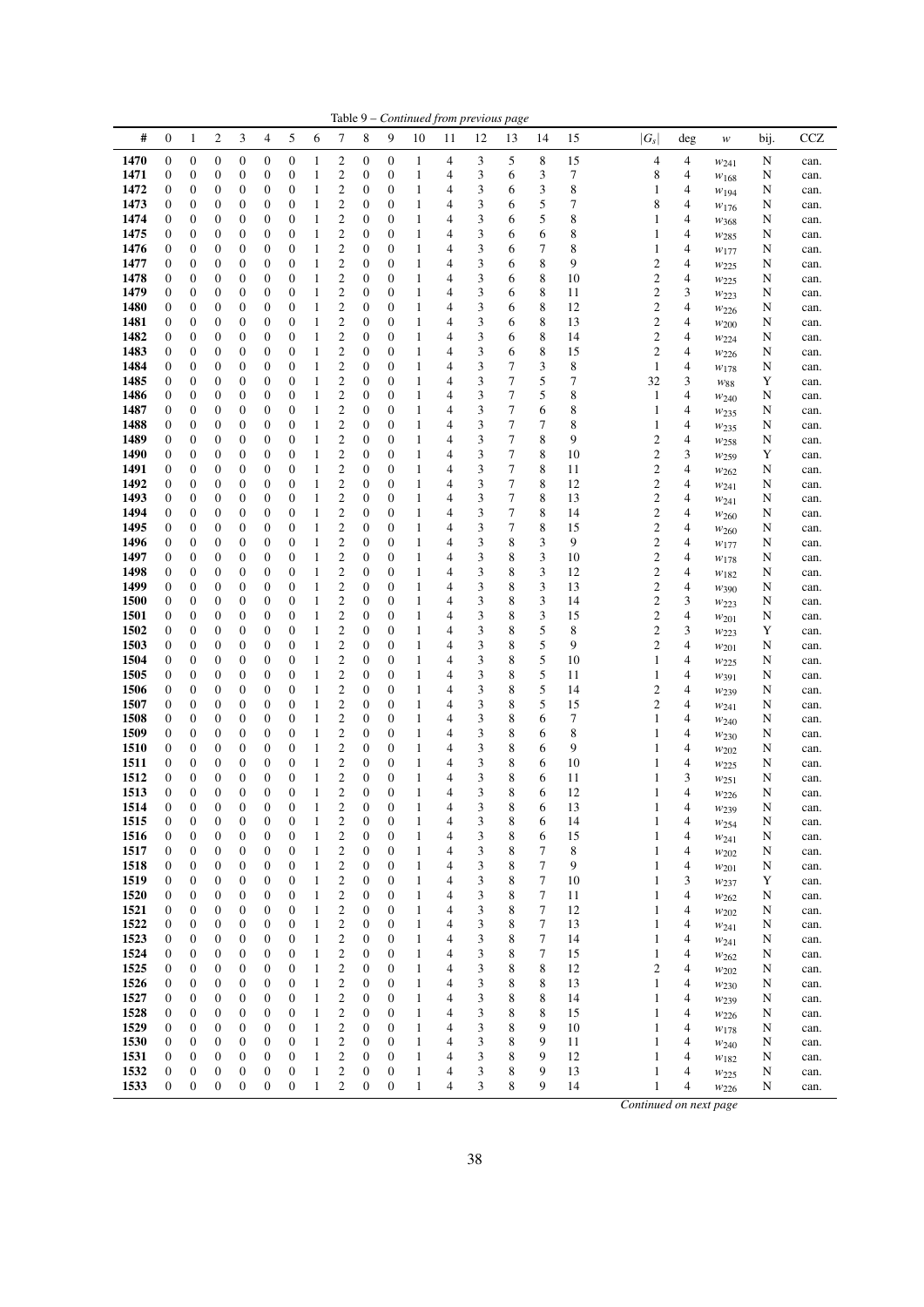|              |                       |                                      |                                      |                                      |                       |                       |                              |                                                    |                                      |                                  |                   |                     | Table 9 - Continued from previous page |        |                 |          |                                             |        |                               |             |               |
|--------------|-----------------------|--------------------------------------|--------------------------------------|--------------------------------------|-----------------------|-----------------------|------------------------------|----------------------------------------------------|--------------------------------------|----------------------------------|-------------------|---------------------|----------------------------------------|--------|-----------------|----------|---------------------------------------------|--------|-------------------------------|-------------|---------------|
| #            | $\boldsymbol{0}$      | $\mathbf{1}$                         | $\boldsymbol{2}$                     | 3                                    | 4                     | 5                     | 6                            | 7                                                  | 8                                    | 9                                | 10                | 11                  | 12                                     | 13     | 14              | 15       | $ G_s $                                     | deg    | $\boldsymbol{W}$              | bij.        | CCZ           |
| 1534         | $\boldsymbol{0}$      | $\boldsymbol{0}$                     | $\boldsymbol{0}$                     | $\boldsymbol{0}$                     | 0                     | 0                     | 1                            | 2                                                  | 0                                    | 0                                | $\mathbf{1}$      | 4                   | 3                                      | 8      | 9               | 15       | $\mathbf{1}$                                | 4      | $w_{225}$                     | N           | can.          |
| 1535         | $\boldsymbol{0}$      | $\boldsymbol{0}$                     | $\boldsymbol{0}$                     | $\boldsymbol{0}$                     | 0                     | 0                     | 1                            | $\overline{\mathbf{c}}$                            | $\boldsymbol{0}$                     | 0                                | 1                 | 4                   | 3                                      | 8      | 10              | 11       | 1                                           | 4      | $w_{257}$                     | N           | can.          |
| 1536         | $\boldsymbol{0}$      | $\boldsymbol{0}$                     | 0                                    | $\mathbf{0}$                         | 0                     | 0                     | 1                            | $\overline{c}$                                     | $\boldsymbol{0}$                     | 0                                | 1                 | 4                   | 3                                      | 8      | 10              | 12       | 1                                           | 4      | W225                          | N           | can.          |
| 1537<br>1538 | 0<br>0                | $\boldsymbol{0}$<br>$\boldsymbol{0}$ | $\boldsymbol{0}$<br>$\boldsymbol{0}$ | $\boldsymbol{0}$<br>$\boldsymbol{0}$ | 0                     | 0<br>0                | 1                            | $\overline{c}$<br>$\overline{c}$                   | $\mathbf{0}$<br>$\mathbf{0}$         | 0<br>0                           | 1<br>1            | 4<br>4              | 3<br>3                                 | 8<br>8 | 10<br>10        | 13<br>14 | 1<br>1                                      | 4<br>4 | W241                          | N           | #1522         |
| 1539         | 0                     | $\boldsymbol{0}$                     | 0                                    | $\boldsymbol{0}$                     | 0<br>0                | 0                     | 1<br>1                       | $\overline{c}$                                     | $\mathbf{0}$                         | $\mathbf{0}$                     | 1                 | 4                   | 3                                      | 8      | 10              | 15       | 1                                           | 4      | $w_{241}$<br>$w_{225}$        | N<br>N      | can.<br>can.  |
| 1540         | 0                     | $\boldsymbol{0}$                     | $\boldsymbol{0}$                     | $\boldsymbol{0}$                     | $\mathbf{0}$          | 0                     | 1                            | $\overline{c}$                                     | $\mathbf{0}$                         | 0                                | 1                 | 4                   | 3                                      | 8      | 11              | 12       | 1                                           | 4      | W241                          | N           | can.          |
| 1541         | 0                     | $\boldsymbol{0}$                     | $\boldsymbol{0}$                     | $\boldsymbol{0}$                     | 0                     | 0                     | 1                            | $\overline{c}$                                     | $\mathbf{0}$                         | $\boldsymbol{0}$                 | 1                 | 4                   | 3                                      | 8      | 11              | 13       | 1                                           | 4      | W264                          | N           | can.          |
| 1542         | $\boldsymbol{0}$      | $\boldsymbol{0}$                     | $\boldsymbol{0}$                     | $\boldsymbol{0}$                     | $\mathbf{0}$          | 0                     | 1                            | $\overline{c}$                                     | $\mathbf{0}$                         | $\boldsymbol{0}$                 | 1                 | 4                   | 3                                      | 8      | 11              | 14       | 1                                           | 4      | $w_{254}$                     | N           | can.          |
| 1543         | $\boldsymbol{0}$      | $\boldsymbol{0}$                     | $\boldsymbol{0}$                     | $\boldsymbol{0}$                     | 0                     | 0                     | 1                            | $\overline{c}$                                     | $\mathbf{0}$                         | 0                                | 1                 | $\overline{4}$      | 3                                      | 8      | 11              | 15       | 1                                           | 4      | $w_{260}$                     | N           | can.          |
| 1544<br>1545 | 0<br>0                | $\boldsymbol{0}$<br>$\boldsymbol{0}$ | 0<br>$\boldsymbol{0}$                | $\boldsymbol{0}$<br>$\boldsymbol{0}$ | 0<br>$\mathbf{0}$     | 0<br>0                | $\mathbf{1}$<br>1            | $\overline{\mathbf{c}}$<br>$\overline{c}$          | $\mathbf{0}$<br>$\mathbf{0}$         | $\boldsymbol{0}$<br>$\mathbf{0}$ | 1<br>1            | 4<br>4              | 3<br>3                                 | 8<br>8 | 12<br>12        | 13<br>14 | 1<br>1                                      | 4<br>4 | W262                          | N<br>N      | can.          |
| 1546         | 0                     | $\boldsymbol{0}$                     | 0                                    | $\boldsymbol{0}$                     | 0                     | 0                     | 1                            | $\overline{c}$                                     | $\mathbf{0}$                         | 0                                | 1                 | 4                   | 3                                      | 8      | 12              | 15       | 1                                           | 4      | W241<br>$w_{225}$             | N           | can.<br>can.  |
| 1547         | 0                     | $\boldsymbol{0}$                     | $\boldsymbol{0}$                     | $\boldsymbol{0}$                     | $\mathbf{0}$          | 0                     | 1                            | $\overline{c}$                                     | $\mathbf{0}$                         | 0                                | 1                 | 4                   | 3                                      | 8      | 13              | 14       | 1                                           | 4      | $w_{254}$                     | N           | can.          |
| 1548         | $\boldsymbol{0}$      | $\boldsymbol{0}$                     | $\boldsymbol{0}$                     | $\boldsymbol{0}$                     | $\mathbf{0}$          | 0                     | 1                            | $\overline{\mathbf{c}}$                            | $\boldsymbol{0}$                     | $\boldsymbol{0}$                 | 1                 | $\overline{4}$      | 3                                      | 8      | 13              | 15       | 1                                           | 4      | W <sub>260</sub>              | N           | can.          |
| 1549         | $\boldsymbol{0}$      | $\boldsymbol{0}$                     | $\boldsymbol{0}$                     | $\boldsymbol{0}$                     | 0                     | 0                     | 1                            | $\overline{\mathbf{c}}$                            | $\mathbf{0}$                         | 0                                | 1                 | 4                   | 3                                      | 8      | 14              | 15       | 1                                           | 4      | W <sub>260</sub>              | N           | can.          |
| 1550         | 0                     | $\boldsymbol{0}$                     | $\boldsymbol{0}$                     | $\boldsymbol{0}$                     | 0                     | 0                     | 1                            | $\overline{c}$                                     | $\mathbf{0}$                         | 0                                | 1                 | 4                   | 6                                      | 7      | 8               | 9        | 4                                           | 4      | $w_{262}$                     | N           | can.          |
| 1551<br>1552 | 0<br>$\overline{0}$   | $\boldsymbol{0}$<br>$\boldsymbol{0}$ | 0<br>$\boldsymbol{0}$                | $\boldsymbol{0}$<br>$\boldsymbol{0}$ | 0<br>$\mathbf{0}$     | 0<br>0                | 1<br>1                       | $\overline{\mathbf{c}}$<br>$\overline{c}$          | $\mathbf{0}$<br>$\mathbf{0}$         | $\boldsymbol{0}$<br>0            | 1<br>$\mathbf{1}$ | 4<br>$\overline{4}$ | 6<br>6                                 | 7<br>7 | 8<br>8          | 10<br>11 | 2<br>$\overline{c}$                         | 4<br>4 | $w_{260}$                     | N<br>N      | can.          |
| 1553         | 0                     | $\boldsymbol{0}$                     | $\boldsymbol{0}$                     | $\boldsymbol{0}$                     | $\mathbf{0}$          | 0                     | 1                            | $\overline{c}$                                     | $\mathbf{0}$                         | 0                                | 1                 | 4                   | 6                                      | 7      | 8               | 14       | 4                                           | 4      | $w_{241}$<br>W <sub>258</sub> | N           | can.<br>can.  |
| 1554         | $\boldsymbol{0}$      | $\boldsymbol{0}$                     | $\boldsymbol{0}$                     | $\boldsymbol{0}$                     | $\boldsymbol{0}$      | 0                     | 1                            | $\overline{c}$                                     | $\mathbf{0}$                         | $\boldsymbol{0}$                 | $\mathbf{1}$      | 4                   | 6                                      | 7      | 8               | 15       | 4                                           | 3      | $w_{259}$                     | N           | can.          |
| 1555         | $\boldsymbol{0}$      | $\boldsymbol{0}$                     | $\boldsymbol{0}$                     | $\boldsymbol{0}$                     | $\mathbf{0}$          | 0                     | $\mathbf{1}$                 | $\overline{c}$                                     | $\mathbf{0}$                         | $\boldsymbol{0}$                 | $\mathbf{1}$      | 4                   | 6                                      | 8      | 6               | 9        | 8                                           | 4      | $w_{91}$                      | N           | can.          |
| 1556         | 0                     | $\boldsymbol{0}$                     | $\boldsymbol{0}$                     | $\boldsymbol{0}$                     | 0                     | 0                     | 1                            | $\overline{c}$                                     | $\mathbf{0}$                         | $\boldsymbol{0}$                 | 1                 | 4                   | 6                                      | 8      | 6               | 10       | 2                                           | 4      | W203                          | N           | can.          |
| 1557         | 0                     | $\boldsymbol{0}$                     | $\boldsymbol{0}$                     | $\boldsymbol{0}$                     | 0                     | 0                     | 1                            | $\overline{c}$                                     | $\mathbf{0}$                         | 0                                | 1                 | 4                   | 6                                      | 8      | 6               | 11       | 2                                           | 4      | W231                          | N           | can.          |
| 1558<br>1559 | 0<br>$\boldsymbol{0}$ | $\boldsymbol{0}$<br>$\boldsymbol{0}$ | $\boldsymbol{0}$<br>$\boldsymbol{0}$ | $\boldsymbol{0}$<br>$\boldsymbol{0}$ | 0<br>$\mathbf{0}$     | 0<br>0                | 1<br>1                       | $\overline{c}$<br>$\overline{c}$                   | $\mathbf{0}$<br>$\mathbf{0}$         | $\mathbf{0}$<br>0                | 1<br>1            | 4<br>4              | 6<br>6                                 | 8<br>8 | 6<br>$\sqrt{ }$ | 15<br>9  | 4<br>4                                      | 4<br>4 | $w_{202}$                     | N<br>N      | can.<br>can.  |
| 1560         | $\boldsymbol{0}$      | $\boldsymbol{0}$                     | $\boldsymbol{0}$                     | $\boldsymbol{0}$                     | 0                     | 0                     | 1                            | $\overline{\mathbf{c}}$                            | $\mathbf{0}$                         | $\boldsymbol{0}$                 | 1                 | 4                   | 6                                      | 8      | 7               | 10       | 1                                           | 4      | $w_{183}$<br>W202             | N           | can.          |
| 1561         | $\boldsymbol{0}$      | $\boldsymbol{0}$                     | $\boldsymbol{0}$                     | $\boldsymbol{0}$                     | $\mathbf{0}$          | 0                     | 1                            | $\overline{c}$                                     | $\boldsymbol{0}$                     | $\boldsymbol{0}$                 | $\mathbf{1}$      | 4                   | 6                                      | 8      | 7               | 11       | 1                                           | 4      | W226                          | N           | can.          |
| 1562         | $\boldsymbol{0}$      | $\boldsymbol{0}$                     | $\boldsymbol{0}$                     | $\boldsymbol{0}$                     | 0                     | 0                     | 1                            | $\overline{c}$                                     | 0                                    | 0                                | 1                 | 4                   | 6                                      | 8      | $\tau$          | 14       | 2                                           | 4      | $w_{225}$                     | N           | can.          |
| 1563         | 0                     | $\boldsymbol{0}$                     | $\boldsymbol{0}$                     | $\boldsymbol{0}$                     | 0                     | 0                     | 1                            | $\overline{\mathbf{c}}$                            | $\mathbf{0}$                         | $\boldsymbol{0}$                 | 1                 | 4                   | 6                                      | 8      | 7               | 15       | 2                                           | 3      | $w_{237}$                     | N           | can.          |
| 1564         | 0                     | $\boldsymbol{0}$                     | $\boldsymbol{0}$                     | $\boldsymbol{0}$                     | $\mathbf{0}$          | 0                     | 1                            | $\overline{c}$                                     | $\mathbf{0}$                         | 0                                | $\mathbf{1}$      | 4                   | 6                                      | 8      | 8               | 11       | 1                                           | 4      | W <sub>231</sub>              | N           | can.          |
| 1565<br>1566 | 0<br>0                | $\boldsymbol{0}$<br>$\boldsymbol{0}$ | 0<br>$\boldsymbol{0}$                | $\boldsymbol{0}$<br>$\boldsymbol{0}$ | 0<br>$\boldsymbol{0}$ | 0<br>0                | 1<br>1                       | $\overline{c}$<br>$\overline{c}$                   | $\mathbf{0}$<br>$\mathbf{0}$         | 0<br>0                           | 1<br>1            | 4<br>4              | 6<br>6                                 | 8<br>8 | 8<br>9          | 15<br>10 | $\overline{c}$<br>1                         | 4<br>4 | W226                          | N<br>N      | can.<br>can.  |
| 1567         | 0                     | $\boldsymbol{0}$                     | $\boldsymbol{0}$                     | $\boldsymbol{0}$                     | 0                     | 0                     | 1                            | $\overline{c}$                                     | $\mathbf{0}$                         | $\boldsymbol{0}$                 | 1                 | 4                   | 6                                      | 8      | 9               | 11       | 1                                           | 4      | W203<br>$w_{226}$             | N           | can.          |
| 1568         | $\boldsymbol{0}$      | $\boldsymbol{0}$                     | $\boldsymbol{0}$                     | $\boldsymbol{0}$                     | 0                     | 0                     | 1                            | $\overline{c}$                                     | $\mathbf{0}$                         | $\boldsymbol{0}$                 | 1                 | 4                   | 6                                      | 8      | 9               | 14       | $\overline{c}$                              | 4      | W226                          | N           | can.          |
| 1569         | 0                     | $\boldsymbol{0}$                     | $\boldsymbol{0}$                     | $\boldsymbol{0}$                     | 0                     | 0                     | 1                            | $\overline{c}$                                     | $\mathbf{0}$                         | 0                                | 1                 | 4                   | 6                                      | 8      | 9               | 15       | $\overline{c}$                              | 4      | W225                          | N           | can.          |
| 1570         | 0                     | $\boldsymbol{0}$                     | 0                                    | $\boldsymbol{0}$                     | 0                     | 0                     | 1                            | $\overline{c}$                                     | $\mathbf{0}$                         | $\boldsymbol{0}$                 | 1                 | 4                   | 6                                      | 8      | 10              | 11       | 1                                           | 4      | W241                          | N           | can.          |
| 1571         | 0                     | $\boldsymbol{0}$                     | $\boldsymbol{0}$                     | $\boldsymbol{0}$<br>$\boldsymbol{0}$ | $\mathbf{0}$          | 0<br>0                | 1                            | $\overline{c}$<br>$\overline{c}$                   | $\mathbf{0}$<br>$\mathbf{0}$         | $\mathbf{0}$                     | 1                 | 4<br>4              | 6                                      | 8<br>8 | 10<br>10        | 12       | $\overline{c}$                              | 4<br>4 | $w_{225}$                     | N           | can.          |
| 1572<br>1573 | 0<br>$\boldsymbol{0}$ | $\boldsymbol{0}$<br>$\boldsymbol{0}$ | $\boldsymbol{0}$<br>$\boldsymbol{0}$ | $\boldsymbol{0}$                     | 0<br>$\boldsymbol{0}$ | 0                     | 1<br>1                       | $\overline{c}$                                     | $\mathbf{0}$                         | 0<br>$\boldsymbol{0}$            | 1<br>$\mathbf{1}$ | 4                   | 6<br>6                                 | 8      | 10              | 13<br>14 | 1<br>1                                      | 4      | W244<br>W241                  | N<br>N      | can.<br>can.  |
| 1574         | 0                     | $\boldsymbol{0}$                     | $\boldsymbol{0}$                     | $\boldsymbol{0}$                     | 0                     | 0                     | 1                            | $\overline{c}$                                     | $\boldsymbol{0}$                     | 0                                | 1                 | 4                   | 6                                      | 8      | 10              | 15       | 1                                           | 4      | $w_{226}$                     | N           | can.          |
| 1575         | 0                     | $\boldsymbol{0}$                     | 0                                    | $\boldsymbol{0}$                     | 0                     | 0                     | 1                            | $\overline{\mathbf{c}}$                            | $\boldsymbol{0}$                     | 0                                | 1                 | 4                   | 6                                      | 8      | 11              | 13       | 2                                           | 4      | $w_{265}$                     | N           | can.          |
| 1576         | $\boldsymbol{0}$      | $\boldsymbol{0}$                     | $\boldsymbol{0}$                     | $\boldsymbol{0}$                     | 0                     | 0                     | 1                            | $\overline{\mathbf{c}}$                            | $\mathbf{0}$                         | 0                                | $\mathbf{1}$      | $\overline{4}$      | 6                                      | 8      | 11              | 14       | 1                                           | 4      | W <sub>286</sub>              | N           | can.          |
| 1577         | $\overline{0}$        | $\boldsymbol{0}$                     | $\mathbf{0}$                         | $\mathbf{0}$                         | $\mathbf{0}$          | $\overline{0}$        | 1                            | $\overline{c}$                                     | $\overline{0}$                       | $\overline{0}$                   | $\mathbf{1}$      | 4                   | 6                                      | 8      | 11              | 15       | 1                                           | 4      | W <sub>268</sub>              | N           | can.          |
| 1578<br>1579 | $\boldsymbol{0}$<br>0 | $\boldsymbol{0}$<br>$\boldsymbol{0}$ | $\boldsymbol{0}$<br>$\boldsymbol{0}$ | $\boldsymbol{0}$<br>$\boldsymbol{0}$ | $\boldsymbol{0}$<br>0 | $\boldsymbol{0}$<br>0 | $\mathbf{1}$<br>$\mathbf{1}$ | $\overline{c}$<br>$\boldsymbol{2}$                 | $\boldsymbol{0}$<br>$\boldsymbol{0}$ | $\mathbf{0}$<br>$\boldsymbol{0}$ | 1<br>1            | 4<br>4              | 6<br>7                                 | 8<br>8 | 14<br>7         | 15<br>11 | $\overline{\mathbf{c}}$<br>$\boldsymbol{2}$ | 4<br>4 | $w_{260}$                     | N<br>N      | can.<br>#1188 |
| 1580         | $\boldsymbol{0}$      | $\boldsymbol{0}$                     | $\boldsymbol{0}$                     | $\boldsymbol{0}$                     | $\boldsymbol{0}$      | $\boldsymbol{0}$      | $\mathbf{1}$                 | $\overline{\mathbf{c}}$                            | $\boldsymbol{0}$                     | $\boldsymbol{0}$                 | $\mathbf{1}$      | 4                   | 7                                      | 8      | 7               | 14       | 8                                           | 3      | $w_{254}$<br>W <sub>251</sub> | $\mathbf Y$ | #1190         |
| 1581         | $\boldsymbol{0}$      | $\boldsymbol{0}$                     | 0                                    | $\boldsymbol{0}$                     | 0                     | 0                     | $\mathbf{1}$                 | $\overline{\mathbf{c}}$                            | $\boldsymbol{0}$                     | 0                                | 1                 | 4                   | 7                                      | 8      | 8               | 11       | $\overline{c}$                              | 4      | W <sub>239</sub>              | $\mathbf N$ | #1011         |
| 1582         | 0                     | $\boldsymbol{0}$                     | $\boldsymbol{0}$                     | $\boldsymbol{0}$                     | 0                     | 0                     | $\mathbf{1}$                 | $\overline{\mathbf{c}}$                            | $\boldsymbol{0}$                     | 0                                | 1                 | 4                   | 7                                      | 8      | 9               | 10       | 1                                           | 4      | $w_{202}$                     | N           | can.          |
| 1583         | 0                     | $\boldsymbol{0}$                     | $\boldsymbol{0}$                     | $\boldsymbol{0}$                     | 0                     | 0                     | $\mathbf{1}$                 | $\mathfrak{2}$                                     | $\boldsymbol{0}$                     | 0                                | $\mathbf{1}$      | $\overline{4}$      | 7                                      | 8      | 9               | 11       | $\mathbf{1}$                                | 4      | $w_{241}$                     | N           | can.          |
| 1584         | 0                     | $\boldsymbol{0}$                     | $\boldsymbol{0}$                     | $\boldsymbol{0}$                     | 0                     | 0                     | $\mathbf{1}$                 | $\overline{\mathbf{c}}$<br>$\overline{c}$          | $\mathbf{0}$                         | 0                                | 1                 | 4<br>$\overline{4}$ | 7<br>7                                 | 8      | 9<br>9          | 14       | $\overline{\mathbf{c}}$                     | 4      | W241                          | N           | can.          |
| 1585<br>1586 | 0<br>0                | $\boldsymbol{0}$<br>$\boldsymbol{0}$ | 0<br>$\boldsymbol{0}$                | $\boldsymbol{0}$<br>$\boldsymbol{0}$ | 0<br>0                | 0<br>0                | $\mathbf{1}$<br>$\mathbf{1}$ | $\overline{\mathbf{c}}$                            | $\boldsymbol{0}$<br>0                | 0<br>0                           | 1<br>1            | 4                   | 7                                      | 8<br>8 | 10              | 15<br>11 | 2<br>$\mathbf{1}$                           | 4<br>4 | W262<br>$w_{260}$             | N<br>N      | can.<br>#1346 |
| 1587         | $\boldsymbol{0}$      | $\boldsymbol{0}$                     | $\boldsymbol{0}$                     | $\boldsymbol{0}$                     | 0                     | 0                     | $\mathbf{1}$                 | $\boldsymbol{2}$                                   | $\boldsymbol{0}$                     | 0                                | 1                 | 4                   | 7                                      | 8      | 10              | 12       | $\overline{c}$                              | 4      | $w_{241}$                     | N           | can.          |
| 1588         | 0                     | $\boldsymbol{0}$                     | 0                                    | $\boldsymbol{0}$                     | 0                     | 0                     | $\mathbf{1}$                 | $\overline{\mathbf{c}}$                            | 0                                    | 0                                | 1                 | 4                   | 7                                      | 8      | 10              | 13       | 1                                           | 4      | W <sub>268</sub>              | N           | can.          |
| 1589         | 0                     | $\boldsymbol{0}$                     | $\boldsymbol{0}$                     | $\boldsymbol{0}$                     | 0                     | 0                     | $\mathbf{1}$                 | $\overline{\mathbf{c}}$                            | $\boldsymbol{0}$                     | 0                                | 1                 | 4                   | 7                                      | 8      | 10              | 14       | 1                                           | 4      | W <sub>268</sub>              | N           | can.          |
| 1590         | 0                     | $\boldsymbol{0}$                     | $\boldsymbol{0}$                     | $\boldsymbol{0}$                     | 0                     | 0                     | $\mathbf{1}$                 | $\overline{\mathbf{c}}$                            | $\boldsymbol{0}$                     | 0                                | 1                 | 4                   | 7                                      | 8      | 10              | 15       | $\mathbf{1}$                                | 4      | W241                          | N           | can.          |
| 1591<br>1592 | 0                     | $\boldsymbol{0}$                     | 0                                    | $\boldsymbol{0}$<br>$\boldsymbol{0}$ | 0                     | 0                     | $\mathbf{1}$                 | $\overline{\mathbf{c}}$                            | $\mathbf{0}$<br>$\boldsymbol{0}$     | 0                                | 1                 | 4<br>4              | 7<br>7                                 | 8<br>8 | 11              | 13       | $\overline{\mathbf{c}}$                     | 4      | $w_{374}$                     | N           | #1208         |
| 1593         | 0<br>0                | $\boldsymbol{0}$<br>$\boldsymbol{0}$ | $\boldsymbol{0}$<br>$\boldsymbol{0}$ | $\boldsymbol{0}$                     | 0<br>0                | 0<br>0                | $\mathbf{1}$<br>$\mathbf{1}$ | $\overline{\mathbf{c}}$<br>$\overline{\mathbf{c}}$ | $\boldsymbol{0}$                     | 0<br>0                           | 1<br>1            | 4                   | 7                                      | 8      | 11<br>11        | 14<br>15 | $\mathbf{1}$<br>$\mathbf{1}$                | 4<br>4 | W <sub>265</sub><br>W267      | N<br>N      | #1204<br>can. |
| 1594         | $\boldsymbol{0}$      | $\boldsymbol{0}$                     | 0                                    | $\boldsymbol{0}$                     | 0                     | 0                     | $\mathbf{1}$                 | $\overline{\mathbf{c}}$                            | $\boldsymbol{0}$                     | 0                                | 1                 | 4                   | 7                                      | 8      | 14              | 15       | $\overline{c}$                              | 4      | $w_{266}$                     | N           | can.          |
| 1595         | 0                     | $\boldsymbol{0}$                     | 0                                    | $\boldsymbol{0}$                     | 0                     | 0                     | $\mathbf{1}$                 | $\overline{c}$                                     | $\boldsymbol{0}$                     | 0                                | 1                 | 4                   | 8                                      | 9      | 10              | 11       | 4                                           | 4      | $w_{250}$                     | N           | can.          |
| 1596         | 0                     | $\boldsymbol{0}$                     | $\boldsymbol{0}$                     | $\boldsymbol{0}$                     | 0                     | 0                     | $\mathbf{1}$                 | $\overline{c}$                                     | $\boldsymbol{0}$                     | 0                                | $\mathbf{1}$      | 4                   | 8                                      | 9      | 10              | 12       | 2                                           | 4      | W391                          | N           | can.          |
| 1597         | $\boldsymbol{0}$      | $\boldsymbol{0}$                     | $\boldsymbol{0}$                     | $\boldsymbol{0}$                     | $\boldsymbol{0}$      | $\boldsymbol{0}$      | $\mathbf{1}$                 | $\overline{c}$                                     | $\boldsymbol{0}$                     | $\boldsymbol{0}$                 | $\mathbf{1}$      | 4                   | 8                                      | 9      | 10              | 13       | $\overline{c}$                              | 3      | W251                          | Y           | #1344         |
|              |                       |                                      |                                      |                                      |                       |                       |                              |                                                    |                                      |                                  |                   |                     |                                        |        |                 |          | Continued on next page                      |        |                               |             |               |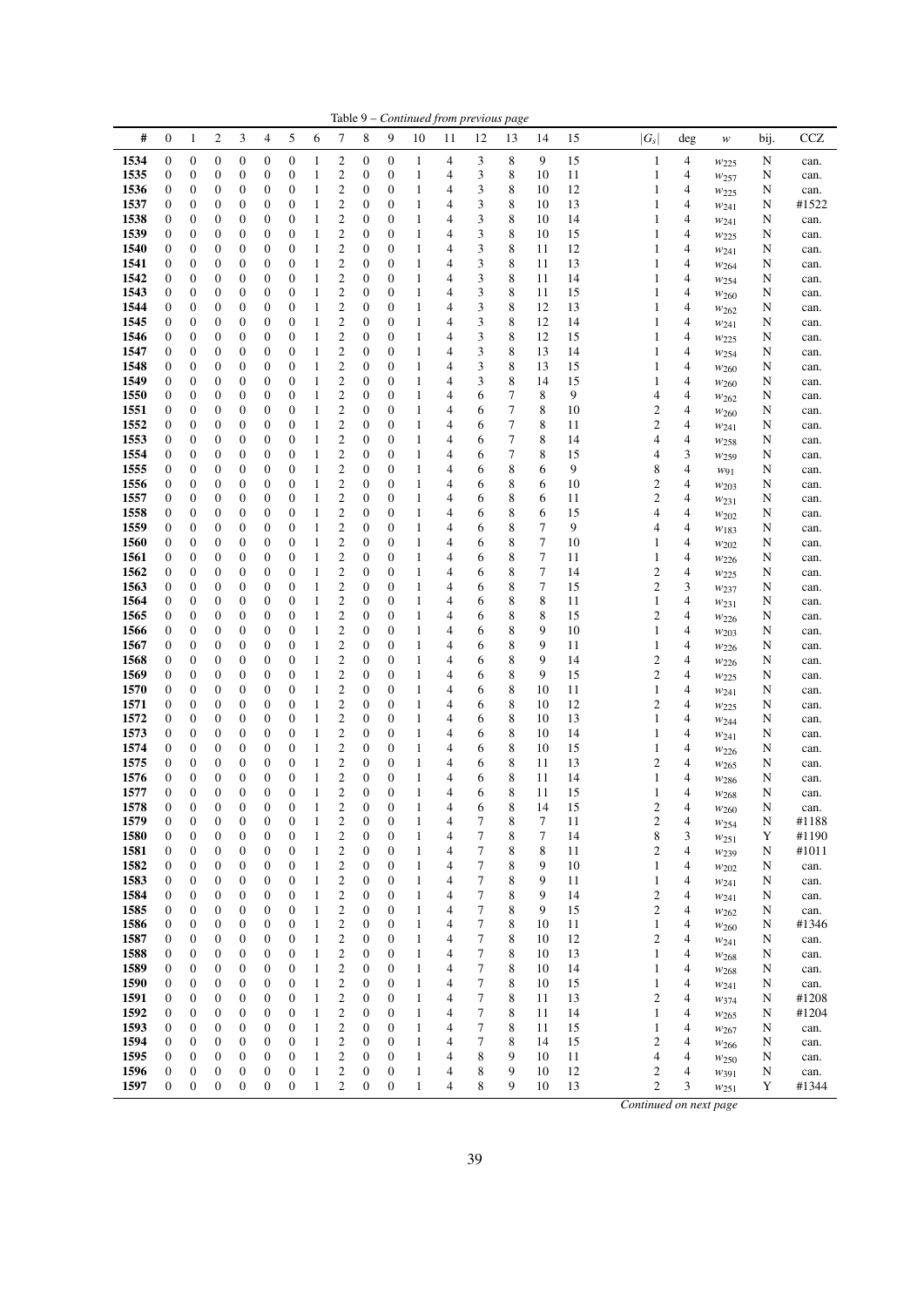|              |                                      |                                      |                       |                                      |                                      |                                      |                   |                                           |                                      |                                      |              |        | Table 9 - Continued from previous page |             |          |          |                                  |                |                                      |        |               |
|--------------|--------------------------------------|--------------------------------------|-----------------------|--------------------------------------|--------------------------------------|--------------------------------------|-------------------|-------------------------------------------|--------------------------------------|--------------------------------------|--------------|--------|----------------------------------------|-------------|----------|----------|----------------------------------|----------------|--------------------------------------|--------|---------------|
| #            | $\mathbf{0}$                         | $\mathbf{1}$                         | $\overline{c}$        | 3                                    | 4                                    | 5                                    | 6                 | 7                                         | 8                                    | 9                                    | 10           | 11     | 12                                     | 13          | 14       | 15       | $ G_s $                          | deg            | w                                    | bij.   | <b>CCZ</b>    |
| 1598         | $\boldsymbol{0}$                     | $\boldsymbol{0}$                     | 0                     | $\boldsymbol{0}$                     | $\boldsymbol{0}$                     | $\boldsymbol{0}$                     | 1                 | 2                                         | 0                                    | $\boldsymbol{0}$                     | 1            | 4      | 8                                      | 9           | 10       | 14       | $\mathbf{1}$                     | 4              | $w_{264}$                            | N      | can.          |
| 1599         | $\boldsymbol{0}$                     | $\boldsymbol{0}$                     | 0                     | 0                                    | $\boldsymbol{0}$                     | $\boldsymbol{0}$                     | 1                 | 2                                         | 0                                    | $\boldsymbol{0}$                     | 1            | 4      | 8                                      | 9           | 10       | 15       | 1                                | 4              | W <sub>254</sub>                     | N      | can.          |
| 1600         | $\boldsymbol{0}$                     | 0                                    | 0                     | 0                                    | $\boldsymbol{0}$                     | $\boldsymbol{0}$                     | 1                 | $\boldsymbol{2}$                          | 0                                    | $\boldsymbol{0}$                     | 1            | 4      | 8                                      | 9           | 14       | 15       | 8                                | 4              | W264                                 | N      | can.          |
| 1601<br>1602 | $\boldsymbol{0}$<br>$\boldsymbol{0}$ | $\boldsymbol{0}$<br>0                | 0<br>0                | 0<br>0                               | $\boldsymbol{0}$<br>$\boldsymbol{0}$ | $\boldsymbol{0}$<br>$\boldsymbol{0}$ | 1<br>1            | 2<br>2                                    | 0<br>0                               | $\boldsymbol{0}$<br>$\boldsymbol{0}$ | 1<br>1       | 4<br>4 | 8<br>8                                 | 10<br>10    | 9<br>9   | 11<br>12 | 8<br>1                           | 4<br>4         | W222                                 | N<br>N | can.          |
| 1603         | $\boldsymbol{0}$                     | 0                                    | 0                     | 0                                    | $\mathbf{0}$                         | $\boldsymbol{0}$                     | 1                 | 2                                         | $\mathbf{0}$                         | $\boldsymbol{0}$                     | $\mathbf{1}$ | 4      | 8                                      | 10          | 9        | 13       | 2                                | 3              | $w_{230}$<br>$w_{251}$               | N      | can.<br>can.  |
| 1604         | $\mathbf{0}$                         | 0                                    | 0                     | 0                                    | $\boldsymbol{0}$                     | $\boldsymbol{0}$                     | 1                 | $\mathbf{2}$                              | $\boldsymbol{0}$                     | $\boldsymbol{0}$                     | 1            | 4      | 8                                      | 10          | 9        | 14       | 1                                | 4              | W <sub>239</sub>                     | N      | can.          |
| 1605         | $\boldsymbol{0}$                     | 0                                    | 0                     | 0                                    | $\boldsymbol{0}$                     | $\boldsymbol{0}$                     | 1                 | 2                                         | $\boldsymbol{0}$                     | $\boldsymbol{0}$                     | 1            | 4      | 8                                      | 10          | 9        | 15       | 1                                | 4              | W254                                 | N      | can.          |
| 1606         | $\boldsymbol{0}$                     | $\boldsymbol{0}$                     | 0                     | 0                                    | $\boldsymbol{0}$                     | $\boldsymbol{0}$                     | 1                 | 2                                         | 0                                    | $\boldsymbol{0}$                     | 1            | 4      | 8                                      | 10          | 12       | 14       | 4                                | 4              | $w_{239}$                            | N      | can.          |
| 1607<br>1608 | $\mathbf{0}$<br>$\boldsymbol{0}$     | $\boldsymbol{0}$<br>0                | 0<br>0                | 0<br>0                               | $\boldsymbol{0}$<br>$\boldsymbol{0}$ | $\boldsymbol{0}$<br>$\boldsymbol{0}$ | 1<br>1            | $\mathbf{2}$<br>2                         | $\boldsymbol{0}$<br>0                | $\boldsymbol{0}$<br>$\boldsymbol{0}$ | 1<br>1       | 4<br>4 | 8<br>8                                 | 10<br>10    | 12<br>13 | 15<br>15 | 1<br>4                           | 4<br>4         | $w_{286}$                            | N<br>N | can.          |
| 1609         | $\mathbf{0}$                         | 0                                    | 0                     | 0                                    | $\boldsymbol{0}$                     | $\boldsymbol{0}$                     | 1                 | $\overline{c}$                            | $\boldsymbol{0}$                     | $\boldsymbol{0}$                     | $\mathbf{1}$ | 4      | 8                                      | 11          | 8        | 13       | 4                                | 3              | W <sub>265</sub><br>W <sub>252</sub> | Y      | can.<br>#1010 |
| 1610         | 0                                    | 0                                    | 0                     | 0                                    | $\boldsymbol{0}$                     | $\boldsymbol{0}$                     | 1                 | $\boldsymbol{2}$                          | $\mathbf{0}$                         | $\boldsymbol{0}$                     | 1            | 4      | 8                                      | 11          | 8        | 14       | $\overline{c}$                   | $\overline{4}$ | $w_{271}$                            | N      | #1226         |
| 1611         | $\mathbf{0}$                         | $\boldsymbol{0}$                     | 0                     | 0                                    | $\boldsymbol{0}$                     | $\boldsymbol{0}$                     | 1                 | $\mathfrak{2}$                            | $\boldsymbol{0}$                     | $\boldsymbol{0}$                     | 1            | 4      | 8                                      | 11          | 9        | 12       | 2                                | 3              | $w_{90}$                             | Y      | can.          |
| 1612         | $\mathbf{0}$                         | $\boldsymbol{0}$                     | 0                     | 0                                    | $\boldsymbol{0}$                     | $\boldsymbol{0}$                     | 1                 | $\boldsymbol{2}$                          | 0                                    | $\boldsymbol{0}$                     | 1            | 4      | 8                                      | 11          | 9        | 14       | 1                                | 4              | W <sub>231</sub>                     | N      | can.          |
| 1613         | $\boldsymbol{0}$                     | $\boldsymbol{0}$                     | 0                     | 0                                    | $\boldsymbol{0}$                     | $\boldsymbol{0}$                     | 1                 | $\boldsymbol{2}$<br>$\mathfrak{2}$        | 0                                    | $\boldsymbol{0}$                     | 1            | 4      | 8                                      | 11          | 9        | 15       | 1                                | 4              | W <sub>199</sub>                     | N      | can.          |
| 1614<br>1615 | $\mathbf{0}$<br>$\boldsymbol{0}$     | $\boldsymbol{0}$<br>0                | 0<br>0                | 0<br>0                               | $\mathbf{0}$<br>$\boldsymbol{0}$     | $\boldsymbol{0}$<br>$\boldsymbol{0}$ | 1<br>1            | 2                                         | 0<br>0                               | $\boldsymbol{0}$<br>$\boldsymbol{0}$ | 1<br>1       | 4<br>4 | 8<br>8                                 | 11<br>11    | 12<br>13 | 15<br>14 | 4<br>4                           | 4<br>4         | $w_{200}$<br>$w_{270}$               | N<br>N | can.<br>#1237 |
| 1616         | $\mathbf{0}$                         | 0                                    | 0                     | 0                                    | $\boldsymbol{0}$                     | $\boldsymbol{0}$                     | 1                 | $\mathfrak{2}$                            | $\boldsymbol{0}$                     | $\boldsymbol{0}$                     | 1            | 4      | 8                                      | 14          | 10       | 12       | 8                                | 4              | W <sub>199</sub>                     | N      | can.          |
| 1617         | $\boldsymbol{0}$                     | 0                                    | 0                     | 0                                    | $\boldsymbol{0}$                     | $\boldsymbol{0}$                     | 1                 | 2                                         | $\mathbf{0}$                         | $\boldsymbol{0}$                     | 1            | 4      | 8                                      | 14          | 10       | 13       | 2                                | 4              | W <sub>286</sub>                     | N      | can.          |
| 1618         | $\boldsymbol{0}$                     | 0                                    | 0                     | 0                                    | $\boldsymbol{0}$                     | $\boldsymbol{0}$                     | 1                 | 2                                         | 0                                    | $\boldsymbol{0}$                     | 1            | 4      | 8                                      | 14          | 11       | 13       | 8                                | 4              | $w_{275}$                            | N      | #1254         |
| 1619         | $\boldsymbol{0}$                     | $\boldsymbol{0}$                     | 0                     | 0                                    | $\boldsymbol{0}$                     | $\boldsymbol{0}$                     | 1                 | 2                                         | 0                                    | $\boldsymbol{0}$                     | 1            | 4      | 8                                      | 15          | 9        | 14       | 16                               | 4              | $w_{242}$                            | N      | can.          |
| 1620         | $\boldsymbol{0}$                     | $\boldsymbol{0}$                     | 0                     | 0                                    | $\boldsymbol{0}$<br>$\boldsymbol{0}$ | $\boldsymbol{0}$<br>$\boldsymbol{0}$ | 1                 | 2                                         | 0<br>$\mathbf{0}$                    | $\boldsymbol{0}$<br>$\boldsymbol{0}$ | 1            | 4<br>4 | 8<br>5                                 | 15          | 10<br>7  | 13       | 4                                | 4              | W243                                 | N      | can.          |
| 1621<br>1622 | $\boldsymbol{0}$<br>$\boldsymbol{0}$ | 0<br>0                               | 0<br>0                | 0<br>0                               | $\boldsymbol{0}$                     | $\boldsymbol{0}$                     | 1<br>1            | 2<br>2                                    | $\mathbf{0}$                         | $\boldsymbol{0}$                     | 3<br>3       | 4      | 5                                      | 6<br>6      | 8        | 8<br>9   | 4<br>2                           | 4<br>4         | W <sub>250</sub><br>$w_{260}$        | N<br>N | can.<br>can.  |
| 1623         | $\mathbf{0}$                         | 0                                    | 0                     | 0                                    | $\boldsymbol{0}$                     | $\boldsymbol{0}$                     | 1                 | $\mathbf{2}$                              | $\boldsymbol{0}$                     | $\boldsymbol{0}$                     | 3            | 4      | 5                                      | 6           | 8        | 11       | 8                                | 4              | $w_{224}$                            | N      | can.          |
| 1624         | $\boldsymbol{0}$                     | $\boldsymbol{0}$                     | 0                     | 0                                    | $\boldsymbol{0}$                     | $\boldsymbol{0}$                     | 1                 | 2                                         | $\boldsymbol{0}$                     | $\boldsymbol{0}$                     | 3            | 4      | 5                                      | 6           | 8        | 12       | 8                                | 4              | W263                                 | N      | can.          |
| 1625         | $\boldsymbol{0}$                     | $\boldsymbol{0}$                     | 0                     | 0                                    | $\boldsymbol{0}$                     | $\boldsymbol{0}$                     | 1                 | 2                                         | 0                                    | $\boldsymbol{0}$                     | 3            | 4      | 5                                      | 6           | 8        | 15       | 8                                | 3              | W251                                 | N      | can.          |
| 1626         | $\mathbf{0}$                         | $\boldsymbol{0}$                     | 0                     | 0                                    | $\boldsymbol{0}$                     | $\boldsymbol{0}$                     | 1                 | $\mathfrak{2}$                            | 0                                    | $\boldsymbol{0}$                     | 3            | 4      | 5                                      | 7           | 6        | 8        | 3                                | 4              | $w_{257}$                            | N      | can.          |
| 1627<br>1628 | $\boldsymbol{0}$<br>$\boldsymbol{0}$ | $\boldsymbol{0}$<br>0                | 0<br>0                | 0<br>0                               | $\boldsymbol{0}$<br>$\boldsymbol{0}$ | $\boldsymbol{0}$<br>$\boldsymbol{0}$ | 1<br>1            | $\mathfrak{2}$<br>$\overline{c}$          | 0<br>$\boldsymbol{0}$                | $\boldsymbol{0}$<br>$\boldsymbol{0}$ | 3<br>3       | 4<br>4 | 5<br>5                                 | 7<br>$\tau$ | 8<br>8   | 9<br>10  | $\overline{c}$<br>$\mathfrak{2}$ | 4<br>4         | $w_{392}$                            | N<br>N | can.          |
| 1629         | $\mathbf{0}$                         | 0                                    | 0                     | 0                                    | $\mathbf{0}$                         | $\boldsymbol{0}$                     | 1                 | $\boldsymbol{2}$                          | $\mathbf{0}$                         | $\boldsymbol{0}$                     | 3            | 4      | 5                                      | 7           | 8        | 14       | 6                                | 3              | W266<br>W <sub>280</sub>             | N      | can.<br>can.  |
| 1630         | $\mathbf{0}$                         | $\boldsymbol{0}$                     | 0                     | 0                                    | $\boldsymbol{0}$                     | $\boldsymbol{0}$                     | 1                 | $\mathfrak{2}$                            | $\boldsymbol{0}$                     | $\boldsymbol{0}$                     | 3            | 4      | 5                                      | 8           | 6        | 9        | 1                                | 4              | W241                                 | N      | can.          |
| 1631         | $\boldsymbol{0}$                     | $\boldsymbol{0}$                     | 0                     | 0                                    | $\boldsymbol{0}$                     | $\boldsymbol{0}$                     | 1                 | $\boldsymbol{2}$                          | $\boldsymbol{0}$                     | $\boldsymbol{0}$                     | 3            | 4      | 5                                      | 8           | 6        | 11       | 2                                | 4              | $w_{225}$                            | N      | can.          |
| 1632         | $\mathbf{0}$                         | $\boldsymbol{0}$                     | 0                     | 0                                    | $\boldsymbol{0}$                     | $\boldsymbol{0}$                     | 1                 | $\boldsymbol{2}$                          | $\mathbf{0}$                         | $\boldsymbol{0}$                     | 3            | 4      | 5                                      | 8           | 6        | 12       | $\overline{c}$                   | 4              | W262                                 | N      | can.          |
| 1633         | $\mathbf{0}$                         | $\boldsymbol{0}$                     | 0                     | 0                                    | $\boldsymbol{0}$                     | $\boldsymbol{0}$                     | 1                 | $\mathfrak{2}$                            | 0                                    | $\boldsymbol{0}$                     | 3            | 4      | 5                                      | 8           | 6        | 13       | 1                                | 4              | W <sub>260</sub>                     | N      | can.          |
| 1634<br>1635 | $\boldsymbol{0}$<br>$\mathbf{0}$     | 0<br>$\boldsymbol{0}$                | 0<br>0                | 0<br>0                               | $\boldsymbol{0}$<br>$\boldsymbol{0}$ | $\boldsymbol{0}$<br>$\boldsymbol{0}$ | 1<br>1            | 2<br>$\mathfrak{2}$                       | 0<br>$\boldsymbol{0}$                | $\boldsymbol{0}$<br>$\boldsymbol{0}$ | 3<br>3       | 4<br>4 | 5<br>5                                 | 8<br>8      | 6<br>7   | 15<br>9  | 2<br>1                           | 3<br>4         | $w_{259}$                            | Y<br>N | can.<br>can.  |
| 1636         | $\boldsymbol{0}$                     | 0                                    | 0                     | 0                                    | $\boldsymbol{0}$                     | $\boldsymbol{0}$                     | 1                 | 2                                         | $\mathbf{0}$                         | $\boldsymbol{0}$                     | 3            | 4      | 5                                      | 8           | 7        | 10       | 1                                | 4              | $w_{264}$<br>W254                    | N      | can.          |
| 1637         | $\boldsymbol{0}$                     | 0                                    | 0                     | 0                                    | $\boldsymbol{0}$                     | $\boldsymbol{0}$                     | 1                 | 2                                         | 0                                    | $\boldsymbol{0}$                     | 3            | 4      | 5                                      | 8           | 7        | 11       | 1                                | 4              | W <sub>260</sub>                     | N      | can.          |
| 1638         | $\boldsymbol{0}$                     | $\boldsymbol{0}$                     | 0                     | 0                                    | $\boldsymbol{0}$                     | $\boldsymbol{0}$                     | 1                 | 2                                         | 0                                    | $\boldsymbol{0}$                     | 3            | 4      | 5                                      | 8           | 7        | 12       | 1                                | 4              | $w_{260}$                            | N      | can.          |
| 1639         | 0                                    | $\boldsymbol{0}$                     | 0                     | 0                                    | $\boldsymbol{0}$                     | $\boldsymbol{0}$                     | 1                 | 2                                         | 0                                    | $\boldsymbol{0}$                     | 3            | 4      | 5                                      | 8           | 7        | 13       | 1                                | 4              | $w_{393}$                            | N      | can.          |
| 1640<br>1641 | $\mathbf{0}$<br>$\mathbf{0}$         | 0<br>$\overline{0}$                  | 0<br>0                | $\boldsymbol{0}$<br>$\boldsymbol{0}$ | $\boldsymbol{0}$<br>$\boldsymbol{0}$ | $\mathbf{0}$<br>$\mathbf{0}$         | 1<br>1            | $\overline{\mathbf{c}}$<br>$\mathfrak{2}$ | 0<br>$\boldsymbol{0}$                | $\mathbf{0}$<br>$\overline{0}$       | 3<br>3       | 4<br>4 | 5<br>5                                 | 8<br>8      | 7<br>7   | 14<br>15 | 1<br>1                           | 3<br>4         | W277                                 | Y<br>N | can.          |
| 1642         | $\boldsymbol{0}$                     | $\boldsymbol{0}$                     | $\boldsymbol{0}$      | $\boldsymbol{0}$                     | $\boldsymbol{0}$                     | $\mathbf{0}$                         | $\mathbf{1}$      | $\mathfrak{2}$                            | $\boldsymbol{0}$                     | $\boldsymbol{0}$                     | 3            | 4      | 5                                      | 8           | 9        | 10       | 1                                | 4              | W266                                 | N      | can.<br>can.  |
| 1643         | $\boldsymbol{0}$                     | $\boldsymbol{0}$                     | 0                     | $\boldsymbol{0}$                     | $\boldsymbol{0}$                     | $\boldsymbol{0}$                     | 1                 | 2                                         | $\mathbf{0}$                         | $\boldsymbol{0}$                     | 3            | 4      | 5                                      | 8           | 9        | 14       | 1                                | 4              | $w_{254}$<br>$w_{265}$               | N      | can.          |
| 1644         | $\boldsymbol{0}$                     | $\boldsymbol{0}$                     | 0                     | $\boldsymbol{0}$                     | $\boldsymbol{0}$                     | $\boldsymbol{0}$                     | 1                 | 2                                         | 0                                    | $\boldsymbol{0}$                     | 3            | 4      | 5                                      | 8           | 9        | 15       | 1                                | 4              | W267                                 | N      | can.          |
| 1645         | $\boldsymbol{0}$                     | $\boldsymbol{0}$                     | 0                     | 0                                    | $\boldsymbol{0}$                     | $\boldsymbol{0}$                     | 1                 | $\boldsymbol{2}$                          | $\boldsymbol{0}$                     | $\boldsymbol{0}$                     | 3            | 4      | 5                                      | 8           | 10       | 12       | 1                                | 4              | W <sub>268</sub>                     | N      | can.          |
| 1646         | $\boldsymbol{0}$                     | $\boldsymbol{0}$                     | 0                     | 0                                    | $\boldsymbol{0}$                     | $\boldsymbol{0}$                     | 1                 | $\boldsymbol{2}$                          | 0                                    | $\boldsymbol{0}$                     | 3            | 4<br>4 | 5                                      | 8<br>8      | 10       | 13       | 2                                | 4              | $w_{265}$                            | N      | can.          |
| 1647<br>1648 | $\boldsymbol{0}$<br>0                | $\boldsymbol{0}$<br>0                | 0<br>0                | 0<br>0                               | $\boldsymbol{0}$<br>$\boldsymbol{0}$ | $\boldsymbol{0}$<br>$\boldsymbol{0}$ | 1<br>1            | $\boldsymbol{2}$<br>$\boldsymbol{2}$      | $\boldsymbol{0}$<br>$\boldsymbol{0}$ | $\boldsymbol{0}$<br>$\boldsymbol{0}$ | 3<br>3       | 4      | 5<br>5                                 | 8           | 10<br>10 | 14<br>15 | 1<br>1                           | 4<br>4         | $w_{374}$<br>W267                    | N<br>N | can.<br>can.  |
| 1649         | $\boldsymbol{0}$                     | $\boldsymbol{0}$                     | 0                     | $\boldsymbol{0}$                     | $\boldsymbol{0}$                     | $\boldsymbol{0}$                     | 1                 | $\mathfrak{2}$                            | $\boldsymbol{0}$                     | $\boldsymbol{0}$                     | 3            | 4      | 5                                      | 8           | 11       | 12       | 1                                | 4              | W241                                 | N      | can.          |
| 1650         | $\boldsymbol{0}$                     | $\boldsymbol{0}$                     | 0                     | 0                                    | $\boldsymbol{0}$                     | $\boldsymbol{0}$                     | 1                 | 2                                         | 0                                    | $\boldsymbol{0}$                     | 3            | 4      | 5                                      | 8           | 11       | 14       | $\mathbf{2}$                     | 4              | $w_{267}$                            | N      | can.          |
| 1651         | $\boldsymbol{0}$                     | $\boldsymbol{0}$                     | 0                     | 0                                    | $\boldsymbol{0}$                     | $\boldsymbol{0}$                     | 1                 | $\boldsymbol{2}$                          | 0                                    | $\boldsymbol{0}$                     | 3            | 4      | 5                                      | 8           | 11       | 15       | $\mathbf{2}$                     | 4              | $w_{266}$                            | N      | can.          |
| 1652         | $\boldsymbol{0}$                     | $\boldsymbol{0}$                     | 0                     | 0                                    | $\boldsymbol{0}$                     | $\boldsymbol{0}$                     | 1                 | $\boldsymbol{2}$                          | 0                                    | $\boldsymbol{0}$                     | 3            | 4      | 5                                      | 8           | 12       | 14       | 1                                | 4              | W267                                 | N      | can.          |
| 1653<br>1654 | $\boldsymbol{0}$<br>$\boldsymbol{0}$ | 0<br>$\boldsymbol{0}$                | 0<br>0                | 0<br>0                               | $\boldsymbol{0}$<br>$\boldsymbol{0}$ | $\boldsymbol{0}$<br>$\boldsymbol{0}$ | 1<br>$\mathbf{1}$ | 2<br>$\boldsymbol{2}$                     | $\boldsymbol{0}$<br>$\boldsymbol{0}$ | $\boldsymbol{0}$<br>$\boldsymbol{0}$ | 3<br>3       | 4<br>4 | 5<br>5                                 | 8<br>8      | 12<br>13 | 15<br>14 | $\overline{c}$<br>1              | 4<br>4         | W260                                 | N<br>N | can.<br>can.  |
| 1655         | $\boldsymbol{0}$                     | $\boldsymbol{0}$                     | 0                     | 0                                    | $\boldsymbol{0}$                     | $\boldsymbol{0}$                     | 1                 | 2                                         | 0                                    | $\boldsymbol{0}$                     | 3            | 4      | 5                                      | 8           | 13       | 15       | 1                                | 4              | W374<br>$w_{281}$                    | N      | can.          |
| 1656         | $\boldsymbol{0}$                     | $\boldsymbol{0}$                     | 0                     | 0                                    | $\boldsymbol{0}$                     | $\boldsymbol{0}$                     | 1                 | $\boldsymbol{2}$                          | 0                                    | $\boldsymbol{0}$                     | 3            | 4      | 5                                      | 8           | 14       | 15       | 1                                | 4              | W281                                 | N      | can.          |
| 1657         | $\boldsymbol{0}$                     | $\boldsymbol{0}$                     | 0                     | 0                                    | $\boldsymbol{0}$                     | $\boldsymbol{0}$                     | 1                 | 2                                         | 0                                    | $\boldsymbol{0}$                     | 3            | 4      | 7                                      | 8           | 9        | 10       | 4                                | 4              | W264                                 | N      | can.          |
| 1658         | $\boldsymbol{0}$                     | $\boldsymbol{0}$                     | 0                     | $\boldsymbol{0}$                     | $\boldsymbol{0}$                     | 0                                    | 1                 | 2                                         | 0                                    | $\boldsymbol{0}$                     | 3            | 4      | 7                                      | 8           | 9        | 13       | 2                                | 4              | W278                                 | N      | can.          |
| 1659         | $\boldsymbol{0}$                     | $\boldsymbol{0}$                     | 0                     | $\boldsymbol{0}$                     | $\boldsymbol{0}$                     | $\boldsymbol{0}$                     | 1                 | $\boldsymbol{2}$                          | 0                                    | $\boldsymbol{0}$                     | 3            | 4      | 7                                      | 8           | 13       | 14       | 4                                | 4              | $w_{278}$                            | N      | can.          |
| 1660<br>1661 | $\mathbf{0}$<br>$\boldsymbol{0}$     | $\boldsymbol{0}$<br>$\boldsymbol{0}$ | 0<br>$\boldsymbol{0}$ | 0<br>$\boldsymbol{0}$                | $\boldsymbol{0}$<br>$\boldsymbol{0}$ | $\boldsymbol{0}$<br>$\boldsymbol{0}$ | 1<br>$\mathbf{1}$ | 2<br>$\mathbf{2}$                         | 0<br>$\boldsymbol{0}$                | $\boldsymbol{0}$<br>$\boldsymbol{0}$ | 3<br>3       | 4<br>4 | 7<br>8                                 | 8<br>11     | 13<br>9  | 15<br>13 | 4<br>4                           | 4<br>4         | W379                                 | N<br>N | can.          |
|              |                                      |                                      |                       |                                      |                                      |                                      |                   |                                           |                                      |                                      |              |        |                                        |             |          |          |                                  |                | W394                                 |        | can.          |
|              |                                      |                                      |                       |                                      |                                      |                                      |                   |                                           |                                      |                                      |              |        |                                        |             |          |          | Continued on next page           |                |                                      |        |               |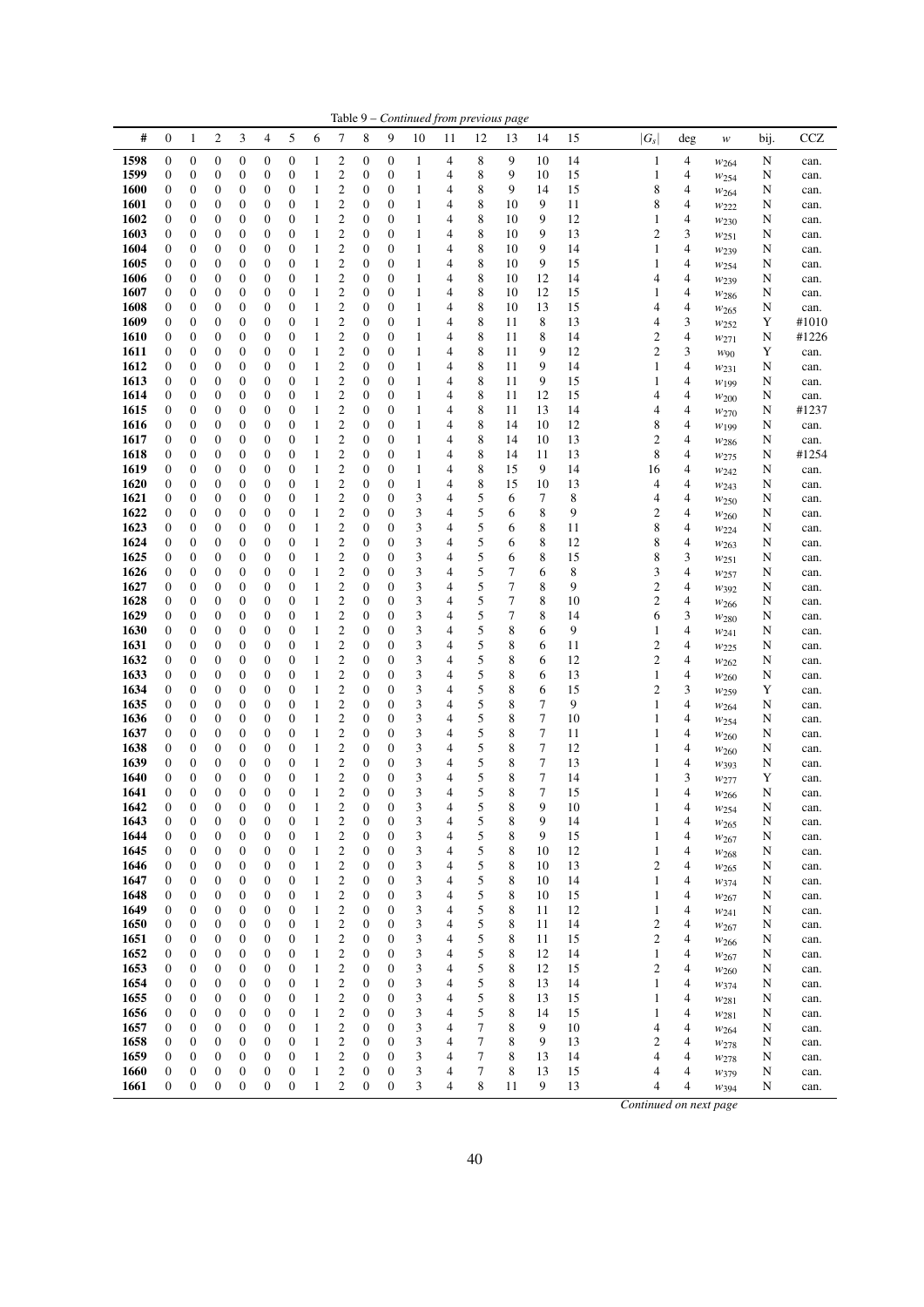| #<br>$\mathbf{0}$<br>$\overline{c}$<br>3<br>5<br>6<br>8<br>9<br>15<br>$ G_s $<br><b>CCZ</b><br>$\mathbf{1}$<br>4<br>7<br>10<br>12<br>bij.<br>11<br>13<br>14<br>deg<br>w<br>1662<br>$\boldsymbol{0}$<br>0<br>$\boldsymbol{0}$<br>$\boldsymbol{0}$<br>$\boldsymbol{0}$<br>2<br>0<br>$\boldsymbol{0}$<br>8<br>11<br>9<br>14<br>$\overline{4}$<br>3<br>$\boldsymbol{0}$<br>3<br>4<br>N<br>1<br>can.<br>$w_{274}$<br>1663<br>$\boldsymbol{0}$<br>0<br>$\boldsymbol{0}$<br>$\boldsymbol{0}$<br>2<br>0<br>$\boldsymbol{0}$<br>3<br>4<br>8<br>13<br>14<br>24<br>4<br>$\boldsymbol{0}$<br>0<br>11<br>N<br>1<br>can.<br>$w_{275}$<br>$\boldsymbol{2}$<br>9<br>1664<br>$\boldsymbol{0}$<br>$\boldsymbol{0}$<br>$\boldsymbol{0}$<br>3<br>4<br>8<br>14<br>4<br>0<br>0<br>0<br>$\boldsymbol{0}$<br>1<br>0<br>12<br>4<br>N<br>can.<br>W275<br>$\boldsymbol{0}$<br>0<br>2<br>$\boldsymbol{0}$<br>3<br>8<br>13<br>9<br>12<br>4<br>1665<br>$\boldsymbol{0}$<br>0<br>$\boldsymbol{0}$<br>$\boldsymbol{0}$<br>1<br>0<br>4<br>N<br>4<br>can.<br>W <sub>239</sub><br>2<br>3<br>8<br>9<br>$\boldsymbol{0}$<br>0<br>$\boldsymbol{0}$<br>$\boldsymbol{0}$<br>4<br>13<br>14<br>4<br>1666<br>0<br>0<br>$\mathbf{0}$<br>1<br>0<br>1<br>N<br>can.<br>$w_{286}$<br>2<br>3<br>8<br>0<br>0<br>$\boldsymbol{0}$<br>$\mathbf{0}$<br>$\boldsymbol{0}$<br>13<br>9<br>15<br>2<br>4<br>1667<br>$\boldsymbol{0}$<br>0<br>$\mathbf{0}$<br>1<br>4<br>N<br>can.<br>$w_{265}$<br>$\overline{\mathbf{c}}$<br>3<br>8<br>1668<br>$\mathbf{0}$<br>0<br>0<br>0<br>$\boldsymbol{0}$<br>$\boldsymbol{0}$<br>$\boldsymbol{0}$<br>$\boldsymbol{0}$<br>4<br>13<br>10<br>15<br>4<br>4<br>N<br>1<br>can.<br>W <sub>265</sub><br>2<br>3<br>1669<br>$\boldsymbol{0}$<br>0<br>0<br>$\boldsymbol{0}$<br>$\boldsymbol{0}$<br>$\boldsymbol{0}$<br>$\boldsymbol{0}$<br>4<br>8<br>13<br>11<br>4<br>0<br>14<br>4<br>N<br>1<br>can.<br>W <sub>265</sub><br>2<br>3<br>8<br>1670<br>$\boldsymbol{0}$<br>$\boldsymbol{0}$<br>0<br>0<br>$\boldsymbol{0}$<br>$\boldsymbol{0}$<br>0<br>$\boldsymbol{0}$<br>4<br>15<br>9<br>14<br>4<br>4<br>N<br>1<br>can.<br>$w_{270}$<br>$\mathbf{2}$<br>7<br>5<br>8<br>6<br>9<br>$\mathbf{2}$<br>1671<br>$\boldsymbol{0}$<br>0<br>0<br>$\boldsymbol{0}$<br>$\boldsymbol{0}$<br>$\boldsymbol{0}$<br>4<br>4<br>$\boldsymbol{0}$<br>0<br>N<br>1<br>can.<br>$w_{202}$<br>2<br>7<br>5<br>3<br>1672<br>0<br>0<br>$\boldsymbol{0}$<br>$\boldsymbol{0}$<br>8<br>8<br>$\boldsymbol{0}$<br>0<br>$\boldsymbol{0}$<br>1<br>0<br>4<br>6<br>11<br>N<br>can.<br>W223<br>$\overline{c}$<br>7<br>5<br>8<br>9<br>4<br>1673<br>$\mathbf{0}$<br>0<br>0<br>0<br>$\boldsymbol{0}$<br>$\boldsymbol{0}$<br>$\boldsymbol{0}$<br>$\boldsymbol{0}$<br>4<br>1<br>10<br>4<br>N<br>can.<br>W200<br>$\boldsymbol{2}$<br>7<br>5<br>8<br>9<br>$\overline{c}$<br>1674<br>0<br>0<br>$\boldsymbol{0}$<br>$\mathbf{0}$<br>$\boldsymbol{0}$<br>15<br>4<br>0<br>0<br>$\mathbf{0}$<br>4<br>N<br>1<br>can.<br>$w_{226}$<br>7<br>$\mathfrak{2}$<br>8<br>1675<br>$\mathbf{0}$<br>$\boldsymbol{0}$<br>0<br>0<br>$\boldsymbol{0}$<br>$\boldsymbol{0}$<br>$\boldsymbol{0}$<br>$\boldsymbol{0}$<br>4<br>11<br>13<br>14<br>384<br>3<br>#1257<br>Y<br>1<br>$w_{375}$<br>1676<br>$\boldsymbol{2}$<br>7<br>8<br>9<br>4<br>$\boldsymbol{0}$<br>$\boldsymbol{0}$<br>0<br>0<br>$\boldsymbol{0}$<br>$\boldsymbol{0}$<br>0<br>$\boldsymbol{0}$<br>13<br>15<br>8<br>N<br>4<br>1<br>can.<br>W224<br>$\boldsymbol{2}$<br>7<br>8<br>3<br>1677<br>$\boldsymbol{0}$<br>0<br>0<br>$\boldsymbol{0}$<br>$\boldsymbol{0}$<br>4<br>32<br>$\boldsymbol{0}$<br>$\boldsymbol{0}$<br>1<br>0<br>13<br>11<br>14<br>Y<br>#1263<br>W376<br>$\mathfrak{2}$<br>8<br>5<br>1678<br>$\boldsymbol{0}$<br>0<br>$\boldsymbol{0}$<br>$\boldsymbol{0}$<br>4<br>6<br>2<br>4<br>$\boldsymbol{0}$<br>0<br>$\mathbf{0}$<br>1<br>0<br>10<br>11<br>N<br>can.<br>$w_{241}$<br>2<br>1679<br>0<br>0<br>$\boldsymbol{0}$<br>$\boldsymbol{0}$<br>8<br>5<br>4<br>$\boldsymbol{0}$<br>0<br>$\boldsymbol{0}$<br>1<br>0<br>4<br>11<br>6<br>15<br>3<br>N<br>can.<br>$w_{268}$<br>$\mathfrak{2}$<br>5<br>8<br>9<br>1680<br>$\mathbf{0}$<br>0<br>0<br>0<br>$\boldsymbol{0}$<br>$\boldsymbol{0}$<br>$\boldsymbol{0}$<br>$\boldsymbol{0}$<br>4<br>15<br>4<br>4<br>1<br>11<br>N<br>can.<br>W244<br>2<br>8<br>1681<br>0<br>0<br>$\boldsymbol{0}$<br>$\boldsymbol{0}$<br>$\boldsymbol{0}$<br>4<br>7<br>13<br>11<br>3<br>#1271<br>$\boldsymbol{0}$<br>0<br>$\mathbf{0}$<br>14<br>24<br>N<br>1<br>W377<br>2<br>2<br>1682<br>$\boldsymbol{0}$<br>0<br>0<br>0<br>$\boldsymbol{0}$<br>$\boldsymbol{0}$<br>0<br>$\mathbf{1}$<br>$\boldsymbol{0}$<br>3<br>3<br>4<br>192<br>4<br>0<br>N<br>1<br>can.<br>$w_{232}$<br>2<br>$\mathfrak{2}$<br>3<br>5<br>1683<br>$\boldsymbol{0}$<br>$\boldsymbol{0}$<br>0<br>0<br>$\boldsymbol{0}$<br>$\boldsymbol{0}$<br>0<br>$\boldsymbol{0}$<br>4<br>8<br>4<br>1<br>1<br>0<br>N<br>can.<br>$w_{164}$<br>2<br>$\boldsymbol{2}$<br>1684<br>$\boldsymbol{0}$<br>0<br>$\boldsymbol{0}$<br>3<br>7<br>3<br>$\boldsymbol{0}$<br>0<br>$\boldsymbol{0}$<br>1<br>0<br>1<br>0<br>$\mathbf{0}$<br>4<br>16<br>Y<br>can.<br>W165<br>2<br>2<br>3<br>8<br>4<br>1685<br>$\boldsymbol{0}$<br>0<br>0<br>0<br>$\boldsymbol{0}$<br>$\boldsymbol{0}$<br>$\boldsymbol{0}$<br>$\mathbf{1}$<br>0<br>$\boldsymbol{0}$<br>$\overline{c}$<br>1<br>4<br>N<br>can.<br>W381<br>2<br>2<br>3<br>1686<br>0<br>0<br>$\boldsymbol{0}$<br>$\mathbf{0}$<br>$\mathbf{1}$<br>$\boldsymbol{0}$<br>32<br>4<br>$\boldsymbol{0}$<br>0<br>$\boldsymbol{0}$<br>1<br>0<br>4<br>4<br>N<br>can.<br>W <sub>299</sub><br>$\overline{c}$<br>$\overline{\mathbf{c}}$<br>7<br>1687<br>$\mathbf{0}$<br>0<br>0<br>0<br>$\boldsymbol{0}$<br>$\boldsymbol{0}$<br>$\boldsymbol{0}$<br>$\boldsymbol{0}$<br>$\boldsymbol{0}$<br>4<br>4<br>96<br>4<br>1<br>1<br>N<br>can.<br>$w_{168}$<br>2<br>2<br>8<br>1688<br>$\boldsymbol{0}$<br>0<br>0<br>$\boldsymbol{0}$<br>$\boldsymbol{0}$<br>0<br>$\boldsymbol{0}$<br>4<br>12<br>4<br>0<br>1<br>0<br>4<br>N<br>1<br>can.<br>W301<br>$\overline{\mathbf{c}}$<br>1689<br>2<br>5<br>3<br>$\mathbf{0}$<br>$\boldsymbol{0}$<br>0<br>0<br>$\boldsymbol{0}$<br>$\boldsymbol{0}$<br>$\boldsymbol{0}$<br>$\mathbf{1}$<br>$\boldsymbol{0}$<br>$\boldsymbol{0}$<br>4<br>4<br>16<br>N<br>1<br>can.<br>W164<br>$\mathbf{2}$<br>$\overline{c}$<br>5<br>1690<br>$\boldsymbol{0}$<br>0<br>0<br>$\boldsymbol{0}$<br>$\boldsymbol{0}$<br>$\boldsymbol{0}$<br>$\boldsymbol{0}$<br>8<br>4<br>$\boldsymbol{0}$<br>1<br>0<br>4<br>6<br>N<br>1<br>can.<br>$w_{168}$<br>$\boldsymbol{2}$<br>$\mathbf{2}$<br>5<br>0<br>0<br>0<br>$\boldsymbol{0}$<br>1<br>$\boldsymbol{0}$<br>8<br>2<br>4<br>1691<br>$\boldsymbol{0}$<br>$\boldsymbol{0}$<br>1<br>0<br>0<br>4<br>N<br>can.<br>$w_{171}$<br>$\overline{c}$<br>$\overline{c}$<br>$\tau$<br>3<br>32<br>3<br>1692<br>$\mathbf{0}$<br>0<br>0<br>0<br>$\boldsymbol{0}$<br>$\boldsymbol{0}$<br>$\boldsymbol{0}$<br>1<br>$\boldsymbol{0}$<br>$\boldsymbol{0}$<br>1<br>4<br>N<br>can.<br>W316<br>$\overline{c}$<br>$\tau$<br>$\boldsymbol{2}$<br>5<br>1693<br>0<br>0<br>$\boldsymbol{0}$<br>$\boldsymbol{0}$<br>$\boldsymbol{0}$<br>4<br>$\boldsymbol{0}$<br>0<br>$\mathbf{0}$<br>1<br>0<br>4<br>16<br>N<br>1<br>can.<br>W320<br>$\overline{c}$<br>$\overline{c}$<br>7<br>8<br>1694<br>$\mathbf{0}$<br>$\boldsymbol{0}$<br>0<br>0<br>$\boldsymbol{0}$<br>$\boldsymbol{0}$<br>$\boldsymbol{0}$<br>$\boldsymbol{0}$<br>4<br>4<br>1<br>0<br>4<br>N<br>1<br>can.<br>$w_{325}$<br>$\boldsymbol{2}$<br>$\boldsymbol{2}$<br>1695<br>$\boldsymbol{0}$<br>0<br>0<br>0<br>$\boldsymbol{0}$<br>$\boldsymbol{0}$<br>0<br>$\boldsymbol{0}$<br>8<br>3<br>4<br>1<br>0<br>4<br>4<br>N<br>1<br>can.<br>$w_{318}$<br>$\overline{c}$<br>5<br>$\boldsymbol{2}$<br>8<br>1696<br>$\boldsymbol{0}$<br>0<br>0<br>$\boldsymbol{0}$<br>$\mathbf{1}$<br>$\boldsymbol{0}$<br>$\boldsymbol{0}$<br>4<br>$\boldsymbol{0}$<br>$\boldsymbol{0}$<br>1<br>0<br>4<br>1<br>N<br>can.<br>W321<br>$\overline{c}$<br>$\mathfrak{2}$<br>8<br>7<br>1697<br>$\boldsymbol{0}$<br>0<br>$\boldsymbol{0}$<br>1<br>$\boldsymbol{0}$<br>4<br>2<br>4<br>$\boldsymbol{0}$<br>0<br>$\mathbf{0}$<br>1<br>0<br>0<br>N<br>can.<br>W177<br>2<br>2<br>3<br>1698<br>0<br>0<br>$\boldsymbol{0}$<br>$\mathbf{1}$<br>8<br>12<br>$\boldsymbol{0}$<br>0<br>$\boldsymbol{0}$<br>1<br>0<br>0<br>$\boldsymbol{0}$<br>4<br>N<br>4<br>can.<br>$w_{363}$<br>$\overline{\mathbf{c}}$<br>$\boldsymbol{2}$<br>8<br>4<br>1699<br>$\mathbf{0}$<br>0<br>0<br>0<br>$\boldsymbol{0}$<br>$\boldsymbol{0}$<br>$\boldsymbol{0}$<br>$\mathbf{1}$<br>$\boldsymbol{0}$<br>$\boldsymbol{0}$<br>13<br>2<br>1<br>4<br>N<br>can.<br>$w_{180}$<br>2<br>$\overline{\mathbf{c}}$<br>8<br>1700<br>0<br>0<br>$\boldsymbol{0}$<br>$\boldsymbol{0}$<br>$\boldsymbol{0}$<br>4<br>15<br>4<br>4<br>$\boldsymbol{0}$<br>0<br>$\boldsymbol{0}$<br>1<br>0<br>N<br>1<br>can.<br>W329<br>2<br>2<br>3<br>1701<br>$\boldsymbol{0}$<br>0<br>0<br>$\boldsymbol{0}$<br>$\boldsymbol{0}$<br>0<br>$\mathbf{1}$<br>$\boldsymbol{0}$<br>$\mathbf{1}$<br>3<br>2<br>11520<br>4<br>0<br>N<br>1<br>can.<br>W395<br>2<br>$\mathbf{2}$<br>3<br>3<br>1702<br>$\boldsymbol{0}$<br>$\boldsymbol{0}$<br>0<br>$\boldsymbol{0}$<br>$\boldsymbol{0}$<br>0<br>$\mathbf{1}$<br>4<br>4<br>0<br>1<br>0<br>64<br>N<br>1<br>can.<br>$w_{396}$<br>2<br>$\overline{\mathbf{c}}$<br>3<br>5<br>1703<br>0<br>0<br>$\boldsymbol{0}$<br>4<br>$\boldsymbol{0}$<br>0<br>$\boldsymbol{0}$<br>0<br>1<br>0<br>1<br>16<br>4<br>1<br>N<br>can.<br>$w_{397}$<br>$\overline{\mathbf{c}}$<br>$\overline{c}$<br>$\mathbf{0}$<br>$\boldsymbol{0}$<br>$\mathbf{0}$<br>3<br>6<br>3<br>1704<br>0<br>0<br>$\boldsymbol{0}$<br>$\boldsymbol{0}$<br>$\mathbf{1}$<br>$\boldsymbol{0}$<br>$\mathbf{1}$<br>4<br>1<br>16<br>N<br>can.<br>W316<br>$\mathbf{0}$<br>$\boldsymbol{0}$<br>$\boldsymbol{0}$<br>$\boldsymbol{0}$<br>$\mathbf{0}$<br>$\mathfrak{2}$<br>$\boldsymbol{0}$<br>$\mathbf{1}$<br>$\boldsymbol{0}$<br>$\mathfrak{2}$<br>3<br>7<br>1705<br>0<br>1<br>1<br>4<br>4<br>16<br>N<br>can.<br>W317<br>$\boldsymbol{0}$<br>$\boldsymbol{0}$<br>$\mathbf{0}$<br>3<br>1706<br>$\boldsymbol{0}$<br>$\boldsymbol{0}$<br>$\boldsymbol{0}$<br>$\mathbf{0}$<br>$\mathbf{2}$<br>$\boldsymbol{0}$<br>$\overline{c}$<br>8<br>$\overline{c}$<br>$\mathbf{1}$<br>$\mathbf{1}$<br>1<br>4<br>4<br>N<br>W398<br>can.<br>2<br>1707<br>$\boldsymbol{0}$<br>$\boldsymbol{0}$<br>0<br>$\boldsymbol{0}$<br>$\boldsymbol{0}$<br>$\boldsymbol{0}$<br>2<br>$\boldsymbol{0}$<br>2<br>32<br>4<br>1<br>0<br>1<br>4<br>4<br>N<br>1<br>can.<br>$w_{299}$<br>1708<br>$\boldsymbol{0}$<br>$\boldsymbol{0}$<br>$\boldsymbol{0}$<br>$\boldsymbol{0}$<br>$\mathfrak{2}$<br>$\mathfrak{2}$<br>3<br>$\boldsymbol{0}$<br>0<br>0<br>1<br>$\boldsymbol{0}$<br>1<br>4<br>16<br>4<br>1<br>4<br>N<br>can.<br>W164<br>$\mathbf{2}$<br>1709<br>$\boldsymbol{2}$<br>$\boldsymbol{0}$<br>$\boldsymbol{0}$<br>0<br>0<br>$\boldsymbol{0}$<br>$\boldsymbol{0}$<br>$\boldsymbol{0}$<br>$\mathbf{1}$<br>4<br>4<br>1<br>0<br>1<br>4<br>6<br>16<br>N<br>can.<br>W320<br>$\boldsymbol{2}$<br>$\boldsymbol{2}$<br>1710<br>$\boldsymbol{0}$<br>0<br>0<br>$\boldsymbol{0}$<br>$\boldsymbol{0}$<br>$\boldsymbol{0}$<br>1<br>7<br>$\boldsymbol{0}$<br>1<br>0<br>1<br>4<br>4<br>16<br>4<br>N<br>can.<br>$w_{176}$<br>$\boldsymbol{2}$<br>$\boldsymbol{2}$<br>8<br>1711<br>0<br>$\boldsymbol{0}$<br>0<br>0<br>$\boldsymbol{0}$<br>$\boldsymbol{0}$<br>$\boldsymbol{0}$<br>1<br>$\boldsymbol{0}$<br>1<br>4<br>2<br>1<br>4<br>4<br>N<br>can.<br>$w_{324}$<br>$\mathbf{2}$<br>1712<br>$\boldsymbol{2}$<br>5<br>$\boldsymbol{0}$<br>0<br>0<br>$\boldsymbol{0}$<br>$\boldsymbol{0}$<br>$\boldsymbol{0}$<br>2<br>16<br>0<br>1<br>1<br>0<br>1<br>4<br>4<br>N<br>W164<br>can.<br>$\overline{c}$<br>5<br>$\mathfrak{2}$<br>1713<br>$\boldsymbol{0}$<br>$\boldsymbol{0}$<br>0<br>$\boldsymbol{0}$<br>$\boldsymbol{0}$<br>$\boldsymbol{0}$<br>$\boldsymbol{0}$<br>1<br>$\boldsymbol{0}$<br>1<br>4<br>3<br>1<br>16<br>4<br>N<br>W164<br>can.<br>1714<br>2<br>$\boldsymbol{2}$<br>5<br>$\boldsymbol{0}$<br>$\boldsymbol{0}$<br>0<br>0<br>$\boldsymbol{0}$<br>$\boldsymbol{0}$<br>0<br>$\mathbf{1}$<br>$\boldsymbol{0}$<br>8<br>4<br>1<br>1<br>4<br>6<br>N<br>can.<br>$w_{176}$<br>1715<br>$\boldsymbol{2}$<br>$\boldsymbol{2}$<br>5<br>$\mathbf{2}$<br>$\boldsymbol{0}$<br>$\boldsymbol{0}$<br>0<br>0<br>$\boldsymbol{0}$<br>$\boldsymbol{0}$<br>$\boldsymbol{0}$<br>1<br>$\boldsymbol{0}$<br>1<br>8<br>4<br>1<br>4<br>N<br>can.<br>$w_{233}$<br>$\overline{c}$<br>$\mathfrak{2}$<br>5<br>1716<br>$\boldsymbol{0}$<br>$\boldsymbol{0}$<br>0<br>$\boldsymbol{0}$<br>$\boldsymbol{0}$<br>$\boldsymbol{0}$<br>$\boldsymbol{0}$<br>1<br>$\boldsymbol{0}$<br>1<br>6<br>16<br>4<br>1<br>4<br>N<br>W176<br>can.<br>2<br>$\boldsymbol{2}$<br>1717<br>0<br>0<br>0<br>$\boldsymbol{0}$<br>$\boldsymbol{0}$<br>0<br>$\mathbf{1}$<br>$\boldsymbol{0}$<br>8<br>2<br>0<br>1<br>1<br>6<br>4<br>N<br>4<br>W178<br>can.<br>$\mathbf{2}$<br>1718<br>$\boldsymbol{2}$<br>7<br>32<br>$\boldsymbol{0}$<br>$\boldsymbol{0}$<br>0<br>0<br>$\boldsymbol{0}$<br>$\boldsymbol{0}$<br>$\mathbf{1}$<br>$\boldsymbol{0}$<br>1<br>$\boldsymbol{0}$<br>1<br>2<br>3<br>4<br>N<br>can.<br>$w_{316}$<br>$\mathbf{2}$<br>1719<br>2<br>7<br>$\boldsymbol{0}$<br>0<br>$\boldsymbol{0}$<br>$\boldsymbol{0}$<br>$\boldsymbol{0}$<br>3<br>0<br>0<br>1<br>1<br>0<br>1<br>4<br>16<br>4<br>N<br>can.<br>$w_{317}$<br>$\boldsymbol{2}$<br>2<br>1720<br>$\boldsymbol{0}$<br>$\boldsymbol{0}$<br>0<br>$\boldsymbol{0}$<br>$\boldsymbol{0}$<br>$\boldsymbol{0}$<br>0<br>1<br>$\boldsymbol{0}$<br>1<br>7<br>5<br>16<br>1<br>4<br>4<br>N<br>W322<br>can.<br>1721<br>$\mathfrak{2}$<br>$\mathfrak{2}$<br>7<br>$\boldsymbol{0}$<br>$\boldsymbol{0}$<br>0<br>0<br>$\boldsymbol{0}$<br>$\boldsymbol{0}$<br>0<br>$\boldsymbol{0}$<br>8<br>$\overline{\mathbf{c}}$<br>4<br>1<br>1<br>1<br>4<br>N<br>W332<br>can.<br>2<br>$\mathfrak{2}$<br>1722<br>$\boldsymbol{0}$<br>0<br>$\boldsymbol{0}$<br>$\boldsymbol{0}$<br>8<br>2<br>4<br>$\boldsymbol{0}$<br>0<br>1<br>0<br>1<br>0<br>1<br>4<br>4<br>N<br>W318<br>can.<br>$\mathfrak{2}$<br>$\mathfrak{2}$<br>1723<br>$\boldsymbol{0}$<br>$\boldsymbol{0}$<br>0<br>$\boldsymbol{0}$<br>$\boldsymbol{0}$<br>$\boldsymbol{0}$<br>$\boldsymbol{0}$<br>1<br>8<br>3<br>2<br>1<br>0<br>1<br>4<br>4<br>N<br>$W_399$<br>can.<br>1724<br>2<br>2<br>$\mathfrak{2}$<br>$\mathbf{0}$<br>$\boldsymbol{0}$<br>0<br>$\boldsymbol{0}$<br>$\boldsymbol{0}$<br>0<br>$\mathbf{1}$<br>$\boldsymbol{0}$<br>8<br>5<br>0<br>1<br>1<br>4<br>N<br>4<br>W400<br>can.<br>$\overline{c}$<br>$\overline{c}$<br>$\boldsymbol{0}$<br>$\boldsymbol{0}$<br>$\boldsymbol{0}$<br>$\boldsymbol{0}$<br>$\boldsymbol{0}$<br>$\boldsymbol{0}$<br>$\boldsymbol{0}$<br>8<br>6<br>1725<br>$\mathbf{1}$<br>1<br>$\boldsymbol{0}$<br>1<br>4<br>1<br>4<br>N<br>can.<br>W323<br>Continued on next page |  |  |  |  |  |  | Table 9 - Continued from previous page |  |  |  |  |
|-------------------------------------------------------------------------------------------------------------------------------------------------------------------------------------------------------------------------------------------------------------------------------------------------------------------------------------------------------------------------------------------------------------------------------------------------------------------------------------------------------------------------------------------------------------------------------------------------------------------------------------------------------------------------------------------------------------------------------------------------------------------------------------------------------------------------------------------------------------------------------------------------------------------------------------------------------------------------------------------------------------------------------------------------------------------------------------------------------------------------------------------------------------------------------------------------------------------------------------------------------------------------------------------------------------------------------------------------------------------------------------------------------------------------------------------------------------------------------------------------------------------------------------------------------------------------------------------------------------------------------------------------------------------------------------------------------------------------------------------------------------------------------------------------------------------------------------------------------------------------------------------------------------------------------------------------------------------------------------------------------------------------------------------------------------------------------------------------------------------------------------------------------------------------------------------------------------------------------------------------------------------------------------------------------------------------------------------------------------------------------------------------------------------------------------------------------------------------------------------------------------------------------------------------------------------------------------------------------------------------------------------------------------------------------------------------------------------------------------------------------------------------------------------------------------------------------------------------------------------------------------------------------------------------------------------------------------------------------------------------------------------------------------------------------------------------------------------------------------------------------------------------------------------------------------------------------------------------------------------------------------------------------------------------------------------------------------------------------------------------------------------------------------------------------------------------------------------------------------------------------------------------------------------------------------------------------------------------------------------------------------------------------------------------------------------------------------------------------------------------------------------------------------------------------------------------------------------------------------------------------------------------------------------------------------------------------------------------------------------------------------------------------------------------------------------------------------------------------------------------------------------------------------------------------------------------------------------------------------------------------------------------------------------------------------------------------------------------------------------------------------------------------------------------------------------------------------------------------------------------------------------------------------------------------------------------------------------------------------------------------------------------------------------------------------------------------------------------------------------------------------------------------------------------------------------------------------------------------------------------------------------------------------------------------------------------------------------------------------------------------------------------------------------------------------------------------------------------------------------------------------------------------------------------------------------------------------------------------------------------------------------------------------------------------------------------------------------------------------------------------------------------------------------------------------------------------------------------------------------------------------------------------------------------------------------------------------------------------------------------------------------------------------------------------------------------------------------------------------------------------------------------------------------------------------------------------------------------------------------------------------------------------------------------------------------------------------------------------------------------------------------------------------------------------------------------------------------------------------------------------------------------------------------------------------------------------------------------------------------------------------------------------------------------------------------------------------------------------------------------------------------------------------------------------------------------------------------------------------------------------------------------------------------------------------------------------------------------------------------------------------------------------------------------------------------------------------------------------------------------------------------------------------------------------------------------------------------------------------------------------------------------------------------------------------------------------------------------------------------------------------------------------------------------------------------------------------------------------------------------------------------------------------------------------------------------------------------------------------------------------------------------------------------------------------------------------------------------------------------------------------------------------------------------------------------------------------------------------------------------------------------------------------------------------------------------------------------------------------------------------------------------------------------------------------------------------------------------------------------------------------------------------------------------------------------------------------------------------------------------------------------------------------------------------------------------------------------------------------------------------------------------------------------------------------------------------------------------------------------------------------------------------------------------------------------------------------------------------------------------------------------------------------------------------------------------------------------------------------------------------------------------------------------------------------------------------------------------------------------------------------------------------------------------------------------------------------------------------------------------------------------------------------------------------------------------------------------------------------------------------------------------------------------------------------------------------------------------------------------------------------------------------------------------------------------------------------------------------------------------------------------------------------------------------------------------------------------------------------------------------------------------------------------------------------------------------------------------------------------------------------------------------------------------------------------------------------------------------------------------------------------------------------------------------------------------------------------------------------------------------------------------------------------------------------------------------------------------------------------------------------------------------------------------------------------------------------------------------------------------------------------------------------------------------------------------------------------------------------------------------------------------------------------------------------------------------------------------------------------------------------------------------------------------------------------------------------------------------------------------------------------------------------------------------------------------------------------------------------------------------------------------------------------------------------------------------------------------------------------------------------------------------------------------------------------------------------------------------------------------------------------------------------------------------------------------------------------------------------------------------------------------------------------------------------------------------------------------------------------------------------------------------------------------------------------------------------------------------------------------------------------------------------------------------------------------------------------------------------------------------------------------------------------------------------------------------------------------------------------------------------------------------------------------------------------------------------------------------------------------------------------------------------------------------------------------------------------------------------------------------------------------------------------------------------------------------------------------------------------------------------------------------------------------------------------------------------------------------------------------------------------------------------------------------------------------------------------------------------------------------------------------------------------------------------------------------------------------------------------------------------------------------------------------------------------------------------------------------------------------------------------------------------------------------------------------------------------------------------------------------------------------------------------------------------------------------------------------------------------------------------------------------------------------------------------------------------------------------------------------------------------------------------------------------------------------------------------------------------------------------------------------------------------------------------------------------------------------------------------------------------------------------------------------------------------------------------------------------------------------------------------------------------------------------------------------------------------------------------------------------------------------------------------------------------------------------------------------------------------------------------------------------------------------------------------------------------------------------------------------------------------------------------------------------------------------------------------------------------------------------------------------------------------------------------------------------------------------------------------------------------------------------------------------------------------------------------------------------------------------------------------------------------------------------------------------------------------------------------------------------------------------------------------------------------------------------------------------------------------------------------------------------------------------------------------------------------------------------------------------------------------------------------------------------------------------------------------------------------------------------------------------------------------------------------------------------------------------------------------------------------------------------------------------------------------------------------------------------------------------------------------------------------------------------------------------------------------------------------------------------------------------------------------------------------------------------------------------------------------------------------------------------------------------------------------------------------------------------------------------------------------------------------------------------------------------------------------------------------------------------------------------------------------------------------------------------------------------------------------------------|--|--|--|--|--|--|----------------------------------------|--|--|--|--|
|                                                                                                                                                                                                                                                                                                                                                                                                                                                                                                                                                                                                                                                                                                                                                                                                                                                                                                                                                                                                                                                                                                                                                                                                                                                                                                                                                                                                                                                                                                                                                                                                                                                                                                                                                                                                                                                                                                                                                                                                                                                                                                                                                                                                                                                                                                                                                                                                                                                                                                                                                                                                                                                                                                                                                                                                                                                                                                                                                                                                                                                                                                                                                                                                                                                                                                                                                                                                                                                                                                                                                                                                                                                                                                                                                                                                                                                                                                                                                                                                                                                                                                                                                                                                                                                                                                                                                                                                                                                                                                                                                                                                                                                                                                                                                                                                                                                                                                                                                                                                                                                                                                                                                                                                                                                                                                                                                                                                                                                                                                                                                                                                                                                                                                                                                                                                                                                                                                                                                                                                                                                                                                                                                                                                                                                                                                                                                                                                                                                                                                                                                                                                                                                                                                                                                                                                                                                                                                                                                                                                                                                                                                                                                                                                                                                                                                                                                                                                                                                                                                                                                                                                                                                                                                                                                                                                                                                                                                                                                                                                                                                                                                                                                                                                                                                                                                                                                                                                                                                                                                                                                                                                                                                                                                                                                                                                                                                                                                                                                                                                                                                                                                                                                                                                                                                                                                                                                                                                                                                                                                                                                                                                                                                                                                                                                                                                                                                                                                                                                                                                                                                                                                                                                                                                                                                                                                                                                                                                                                                                                                                                                                                                                                                                                                                                                                                                                                                                                                                                                                                                                                                                                                                                                                                                                                                                                                                                                                                                                                                                                                                                                                                                                                                                                                                                                                                                                                                                                                                                                                                                                                                                                                                                                                                                                                                                                                                                                                                                                                                                                                                                                                                                                                                                                                                                                                                                                                                                                                                                                                                                                                                                                                                                                                                                                                                                                                                                                                                                                                                                                                                                                                                                                                                                                                                                                                                                                                                                                                                                                                                                                                                                                                                                                                                                                                                                                                                                                                                                                                                                                                                                                                                                                                                                                                                                                                                                                                                                               |  |  |  |  |  |  |                                        |  |  |  |  |
|                                                                                                                                                                                                                                                                                                                                                                                                                                                                                                                                                                                                                                                                                                                                                                                                                                                                                                                                                                                                                                                                                                                                                                                                                                                                                                                                                                                                                                                                                                                                                                                                                                                                                                                                                                                                                                                                                                                                                                                                                                                                                                                                                                                                                                                                                                                                                                                                                                                                                                                                                                                                                                                                                                                                                                                                                                                                                                                                                                                                                                                                                                                                                                                                                                                                                                                                                                                                                                                                                                                                                                                                                                                                                                                                                                                                                                                                                                                                                                                                                                                                                                                                                                                                                                                                                                                                                                                                                                                                                                                                                                                                                                                                                                                                                                                                                                                                                                                                                                                                                                                                                                                                                                                                                                                                                                                                                                                                                                                                                                                                                                                                                                                                                                                                                                                                                                                                                                                                                                                                                                                                                                                                                                                                                                                                                                                                                                                                                                                                                                                                                                                                                                                                                                                                                                                                                                                                                                                                                                                                                                                                                                                                                                                                                                                                                                                                                                                                                                                                                                                                                                                                                                                                                                                                                                                                                                                                                                                                                                                                                                                                                                                                                                                                                                                                                                                                                                                                                                                                                                                                                                                                                                                                                                                                                                                                                                                                                                                                                                                                                                                                                                                                                                                                                                                                                                                                                                                                                                                                                                                                                                                                                                                                                                                                                                                                                                                                                                                                                                                                                                                                                                                                                                                                                                                                                                                                                                                                                                                                                                                                                                                                                                                                                                                                                                                                                                                                                                                                                                                                                                                                                                                                                                                                                                                                                                                                                                                                                                                                                                                                                                                                                                                                                                                                                                                                                                                                                                                                                                                                                                                                                                                                                                                                                                                                                                                                                                                                                                                                                                                                                                                                                                                                                                                                                                                                                                                                                                                                                                                                                                                                                                                                                                                                                                                                                                                                                                                                                                                                                                                                                                                                                                                                                                                                                                                                                                                                                                                                                                                                                                                                                                                                                                                                                                                                                                                                                                                                                                                                                                                                                                                                                                                                                                                                                                                                                                                                               |  |  |  |  |  |  |                                        |  |  |  |  |
|                                                                                                                                                                                                                                                                                                                                                                                                                                                                                                                                                                                                                                                                                                                                                                                                                                                                                                                                                                                                                                                                                                                                                                                                                                                                                                                                                                                                                                                                                                                                                                                                                                                                                                                                                                                                                                                                                                                                                                                                                                                                                                                                                                                                                                                                                                                                                                                                                                                                                                                                                                                                                                                                                                                                                                                                                                                                                                                                                                                                                                                                                                                                                                                                                                                                                                                                                                                                                                                                                                                                                                                                                                                                                                                                                                                                                                                                                                                                                                                                                                                                                                                                                                                                                                                                                                                                                                                                                                                                                                                                                                                                                                                                                                                                                                                                                                                                                                                                                                                                                                                                                                                                                                                                                                                                                                                                                                                                                                                                                                                                                                                                                                                                                                                                                                                                                                                                                                                                                                                                                                                                                                                                                                                                                                                                                                                                                                                                                                                                                                                                                                                                                                                                                                                                                                                                                                                                                                                                                                                                                                                                                                                                                                                                                                                                                                                                                                                                                                                                                                                                                                                                                                                                                                                                                                                                                                                                                                                                                                                                                                                                                                                                                                                                                                                                                                                                                                                                                                                                                                                                                                                                                                                                                                                                                                                                                                                                                                                                                                                                                                                                                                                                                                                                                                                                                                                                                                                                                                                                                                                                                                                                                                                                                                                                                                                                                                                                                                                                                                                                                                                                                                                                                                                                                                                                                                                                                                                                                                                                                                                                                                                                                                                                                                                                                                                                                                                                                                                                                                                                                                                                                                                                                                                                                                                                                                                                                                                                                                                                                                                                                                                                                                                                                                                                                                                                                                                                                                                                                                                                                                                                                                                                                                                                                                                                                                                                                                                                                                                                                                                                                                                                                                                                                                                                                                                                                                                                                                                                                                                                                                                                                                                                                                                                                                                                                                                                                                                                                                                                                                                                                                                                                                                                                                                                                                                                                                                                                                                                                                                                                                                                                                                                                                                                                                                                                                                                                                                                                                                                                                                                                                                                                                                                                                                                                                                                                                                                               |  |  |  |  |  |  |                                        |  |  |  |  |
|                                                                                                                                                                                                                                                                                                                                                                                                                                                                                                                                                                                                                                                                                                                                                                                                                                                                                                                                                                                                                                                                                                                                                                                                                                                                                                                                                                                                                                                                                                                                                                                                                                                                                                                                                                                                                                                                                                                                                                                                                                                                                                                                                                                                                                                                                                                                                                                                                                                                                                                                                                                                                                                                                                                                                                                                                                                                                                                                                                                                                                                                                                                                                                                                                                                                                                                                                                                                                                                                                                                                                                                                                                                                                                                                                                                                                                                                                                                                                                                                                                                                                                                                                                                                                                                                                                                                                                                                                                                                                                                                                                                                                                                                                                                                                                                                                                                                                                                                                                                                                                                                                                                                                                                                                                                                                                                                                                                                                                                                                                                                                                                                                                                                                                                                                                                                                                                                                                                                                                                                                                                                                                                                                                                                                                                                                                                                                                                                                                                                                                                                                                                                                                                                                                                                                                                                                                                                                                                                                                                                                                                                                                                                                                                                                                                                                                                                                                                                                                                                                                                                                                                                                                                                                                                                                                                                                                                                                                                                                                                                                                                                                                                                                                                                                                                                                                                                                                                                                                                                                                                                                                                                                                                                                                                                                                                                                                                                                                                                                                                                                                                                                                                                                                                                                                                                                                                                                                                                                                                                                                                                                                                                                                                                                                                                                                                                                                                                                                                                                                                                                                                                                                                                                                                                                                                                                                                                                                                                                                                                                                                                                                                                                                                                                                                                                                                                                                                                                                                                                                                                                                                                                                                                                                                                                                                                                                                                                                                                                                                                                                                                                                                                                                                                                                                                                                                                                                                                                                                                                                                                                                                                                                                                                                                                                                                                                                                                                                                                                                                                                                                                                                                                                                                                                                                                                                                                                                                                                                                                                                                                                                                                                                                                                                                                                                                                                                                                                                                                                                                                                                                                                                                                                                                                                                                                                                                                                                                                                                                                                                                                                                                                                                                                                                                                                                                                                                                                                                                                                                                                                                                                                                                                                                                                                                                                                                                                                                                                               |  |  |  |  |  |  |                                        |  |  |  |  |
|                                                                                                                                                                                                                                                                                                                                                                                                                                                                                                                                                                                                                                                                                                                                                                                                                                                                                                                                                                                                                                                                                                                                                                                                                                                                                                                                                                                                                                                                                                                                                                                                                                                                                                                                                                                                                                                                                                                                                                                                                                                                                                                                                                                                                                                                                                                                                                                                                                                                                                                                                                                                                                                                                                                                                                                                                                                                                                                                                                                                                                                                                                                                                                                                                                                                                                                                                                                                                                                                                                                                                                                                                                                                                                                                                                                                                                                                                                                                                                                                                                                                                                                                                                                                                                                                                                                                                                                                                                                                                                                                                                                                                                                                                                                                                                                                                                                                                                                                                                                                                                                                                                                                                                                                                                                                                                                                                                                                                                                                                                                                                                                                                                                                                                                                                                                                                                                                                                                                                                                                                                                                                                                                                                                                                                                                                                                                                                                                                                                                                                                                                                                                                                                                                                                                                                                                                                                                                                                                                                                                                                                                                                                                                                                                                                                                                                                                                                                                                                                                                                                                                                                                                                                                                                                                                                                                                                                                                                                                                                                                                                                                                                                                                                                                                                                                                                                                                                                                                                                                                                                                                                                                                                                                                                                                                                                                                                                                                                                                                                                                                                                                                                                                                                                                                                                                                                                                                                                                                                                                                                                                                                                                                                                                                                                                                                                                                                                                                                                                                                                                                                                                                                                                                                                                                                                                                                                                                                                                                                                                                                                                                                                                                                                                                                                                                                                                                                                                                                                                                                                                                                                                                                                                                                                                                                                                                                                                                                                                                                                                                                                                                                                                                                                                                                                                                                                                                                                                                                                                                                                                                                                                                                                                                                                                                                                                                                                                                                                                                                                                                                                                                                                                                                                                                                                                                                                                                                                                                                                                                                                                                                                                                                                                                                                                                                                                                                                                                                                                                                                                                                                                                                                                                                                                                                                                                                                                                                                                                                                                                                                                                                                                                                                                                                                                                                                                                                                                                                                                                                                                                                                                                                                                                                                                                                                                                                                                                                                                               |  |  |  |  |  |  |                                        |  |  |  |  |
|                                                                                                                                                                                                                                                                                                                                                                                                                                                                                                                                                                                                                                                                                                                                                                                                                                                                                                                                                                                                                                                                                                                                                                                                                                                                                                                                                                                                                                                                                                                                                                                                                                                                                                                                                                                                                                                                                                                                                                                                                                                                                                                                                                                                                                                                                                                                                                                                                                                                                                                                                                                                                                                                                                                                                                                                                                                                                                                                                                                                                                                                                                                                                                                                                                                                                                                                                                                                                                                                                                                                                                                                                                                                                                                                                                                                                                                                                                                                                                                                                                                                                                                                                                                                                                                                                                                                                                                                                                                                                                                                                                                                                                                                                                                                                                                                                                                                                                                                                                                                                                                                                                                                                                                                                                                                                                                                                                                                                                                                                                                                                                                                                                                                                                                                                                                                                                                                                                                                                                                                                                                                                                                                                                                                                                                                                                                                                                                                                                                                                                                                                                                                                                                                                                                                                                                                                                                                                                                                                                                                                                                                                                                                                                                                                                                                                                                                                                                                                                                                                                                                                                                                                                                                                                                                                                                                                                                                                                                                                                                                                                                                                                                                                                                                                                                                                                                                                                                                                                                                                                                                                                                                                                                                                                                                                                                                                                                                                                                                                                                                                                                                                                                                                                                                                                                                                                                                                                                                                                                                                                                                                                                                                                                                                                                                                                                                                                                                                                                                                                                                                                                                                                                                                                                                                                                                                                                                                                                                                                                                                                                                                                                                                                                                                                                                                                                                                                                                                                                                                                                                                                                                                                                                                                                                                                                                                                                                                                                                                                                                                                                                                                                                                                                                                                                                                                                                                                                                                                                                                                                                                                                                                                                                                                                                                                                                                                                                                                                                                                                                                                                                                                                                                                                                                                                                                                                                                                                                                                                                                                                                                                                                                                                                                                                                                                                                                                                                                                                                                                                                                                                                                                                                                                                                                                                                                                                                                                                                                                                                                                                                                                                                                                                                                                                                                                                                                                                                                                                                                                                                                                                                                                                                                                                                                                                                                                                                                                                                               |  |  |  |  |  |  |                                        |  |  |  |  |
|                                                                                                                                                                                                                                                                                                                                                                                                                                                                                                                                                                                                                                                                                                                                                                                                                                                                                                                                                                                                                                                                                                                                                                                                                                                                                                                                                                                                                                                                                                                                                                                                                                                                                                                                                                                                                                                                                                                                                                                                                                                                                                                                                                                                                                                                                                                                                                                                                                                                                                                                                                                                                                                                                                                                                                                                                                                                                                                                                                                                                                                                                                                                                                                                                                                                                                                                                                                                                                                                                                                                                                                                                                                                                                                                                                                                                                                                                                                                                                                                                                                                                                                                                                                                                                                                                                                                                                                                                                                                                                                                                                                                                                                                                                                                                                                                                                                                                                                                                                                                                                                                                                                                                                                                                                                                                                                                                                                                                                                                                                                                                                                                                                                                                                                                                                                                                                                                                                                                                                                                                                                                                                                                                                                                                                                                                                                                                                                                                                                                                                                                                                                                                                                                                                                                                                                                                                                                                                                                                                                                                                                                                                                                                                                                                                                                                                                                                                                                                                                                                                                                                                                                                                                                                                                                                                                                                                                                                                                                                                                                                                                                                                                                                                                                                                                                                                                                                                                                                                                                                                                                                                                                                                                                                                                                                                                                                                                                                                                                                                                                                                                                                                                                                                                                                                                                                                                                                                                                                                                                                                                                                                                                                                                                                                                                                                                                                                                                                                                                                                                                                                                                                                                                                                                                                                                                                                                                                                                                                                                                                                                                                                                                                                                                                                                                                                                                                                                                                                                                                                                                                                                                                                                                                                                                                                                                                                                                                                                                                                                                                                                                                                                                                                                                                                                                                                                                                                                                                                                                                                                                                                                                                                                                                                                                                                                                                                                                                                                                                                                                                                                                                                                                                                                                                                                                                                                                                                                                                                                                                                                                                                                                                                                                                                                                                                                                                                                                                                                                                                                                                                                                                                                                                                                                                                                                                                                                                                                                                                                                                                                                                                                                                                                                                                                                                                                                                                                                                                                                                                                                                                                                                                                                                                                                                                                                                                                                                                                                               |  |  |  |  |  |  |                                        |  |  |  |  |
|                                                                                                                                                                                                                                                                                                                                                                                                                                                                                                                                                                                                                                                                                                                                                                                                                                                                                                                                                                                                                                                                                                                                                                                                                                                                                                                                                                                                                                                                                                                                                                                                                                                                                                                                                                                                                                                                                                                                                                                                                                                                                                                                                                                                                                                                                                                                                                                                                                                                                                                                                                                                                                                                                                                                                                                                                                                                                                                                                                                                                                                                                                                                                                                                                                                                                                                                                                                                                                                                                                                                                                                                                                                                                                                                                                                                                                                                                                                                                                                                                                                                                                                                                                                                                                                                                                                                                                                                                                                                                                                                                                                                                                                                                                                                                                                                                                                                                                                                                                                                                                                                                                                                                                                                                                                                                                                                                                                                                                                                                                                                                                                                                                                                                                                                                                                                                                                                                                                                                                                                                                                                                                                                                                                                                                                                                                                                                                                                                                                                                                                                                                                                                                                                                                                                                                                                                                                                                                                                                                                                                                                                                                                                                                                                                                                                                                                                                                                                                                                                                                                                                                                                                                                                                                                                                                                                                                                                                                                                                                                                                                                                                                                                                                                                                                                                                                                                                                                                                                                                                                                                                                                                                                                                                                                                                                                                                                                                                                                                                                                                                                                                                                                                                                                                                                                                                                                                                                                                                                                                                                                                                                                                                                                                                                                                                                                                                                                                                                                                                                                                                                                                                                                                                                                                                                                                                                                                                                                                                                                                                                                                                                                                                                                                                                                                                                                                                                                                                                                                                                                                                                                                                                                                                                                                                                                                                                                                                                                                                                                                                                                                                                                                                                                                                                                                                                                                                                                                                                                                                                                                                                                                                                                                                                                                                                                                                                                                                                                                                                                                                                                                                                                                                                                                                                                                                                                                                                                                                                                                                                                                                                                                                                                                                                                                                                                                                                                                                                                                                                                                                                                                                                                                                                                                                                                                                                                                                                                                                                                                                                                                                                                                                                                                                                                                                                                                                                                                                                                                                                                                                                                                                                                                                                                                                                                                                                                                                                                                               |  |  |  |  |  |  |                                        |  |  |  |  |
|                                                                                                                                                                                                                                                                                                                                                                                                                                                                                                                                                                                                                                                                                                                                                                                                                                                                                                                                                                                                                                                                                                                                                                                                                                                                                                                                                                                                                                                                                                                                                                                                                                                                                                                                                                                                                                                                                                                                                                                                                                                                                                                                                                                                                                                                                                                                                                                                                                                                                                                                                                                                                                                                                                                                                                                                                                                                                                                                                                                                                                                                                                                                                                                                                                                                                                                                                                                                                                                                                                                                                                                                                                                                                                                                                                                                                                                                                                                                                                                                                                                                                                                                                                                                                                                                                                                                                                                                                                                                                                                                                                                                                                                                                                                                                                                                                                                                                                                                                                                                                                                                                                                                                                                                                                                                                                                                                                                                                                                                                                                                                                                                                                                                                                                                                                                                                                                                                                                                                                                                                                                                                                                                                                                                                                                                                                                                                                                                                                                                                                                                                                                                                                                                                                                                                                                                                                                                                                                                                                                                                                                                                                                                                                                                                                                                                                                                                                                                                                                                                                                                                                                                                                                                                                                                                                                                                                                                                                                                                                                                                                                                                                                                                                                                                                                                                                                                                                                                                                                                                                                                                                                                                                                                                                                                                                                                                                                                                                                                                                                                                                                                                                                                                                                                                                                                                                                                                                                                                                                                                                                                                                                                                                                                                                                                                                                                                                                                                                                                                                                                                                                                                                                                                                                                                                                                                                                                                                                                                                                                                                                                                                                                                                                                                                                                                                                                                                                                                                                                                                                                                                                                                                                                                                                                                                                                                                                                                                                                                                                                                                                                                                                                                                                                                                                                                                                                                                                                                                                                                                                                                                                                                                                                                                                                                                                                                                                                                                                                                                                                                                                                                                                                                                                                                                                                                                                                                                                                                                                                                                                                                                                                                                                                                                                                                                                                                                                                                                                                                                                                                                                                                                                                                                                                                                                                                                                                                                                                                                                                                                                                                                                                                                                                                                                                                                                                                                                                                                                                                                                                                                                                                                                                                                                                                                                                                                                                                                                                               |  |  |  |  |  |  |                                        |  |  |  |  |
|                                                                                                                                                                                                                                                                                                                                                                                                                                                                                                                                                                                                                                                                                                                                                                                                                                                                                                                                                                                                                                                                                                                                                                                                                                                                                                                                                                                                                                                                                                                                                                                                                                                                                                                                                                                                                                                                                                                                                                                                                                                                                                                                                                                                                                                                                                                                                                                                                                                                                                                                                                                                                                                                                                                                                                                                                                                                                                                                                                                                                                                                                                                                                                                                                                                                                                                                                                                                                                                                                                                                                                                                                                                                                                                                                                                                                                                                                                                                                                                                                                                                                                                                                                                                                                                                                                                                                                                                                                                                                                                                                                                                                                                                                                                                                                                                                                                                                                                                                                                                                                                                                                                                                                                                                                                                                                                                                                                                                                                                                                                                                                                                                                                                                                                                                                                                                                                                                                                                                                                                                                                                                                                                                                                                                                                                                                                                                                                                                                                                                                                                                                                                                                                                                                                                                                                                                                                                                                                                                                                                                                                                                                                                                                                                                                                                                                                                                                                                                                                                                                                                                                                                                                                                                                                                                                                                                                                                                                                                                                                                                                                                                                                                                                                                                                                                                                                                                                                                                                                                                                                                                                                                                                                                                                                                                                                                                                                                                                                                                                                                                                                                                                                                                                                                                                                                                                                                                                                                                                                                                                                                                                                                                                                                                                                                                                                                                                                                                                                                                                                                                                                                                                                                                                                                                                                                                                                                                                                                                                                                                                                                                                                                                                                                                                                                                                                                                                                                                                                                                                                                                                                                                                                                                                                                                                                                                                                                                                                                                                                                                                                                                                                                                                                                                                                                                                                                                                                                                                                                                                                                                                                                                                                                                                                                                                                                                                                                                                                                                                                                                                                                                                                                                                                                                                                                                                                                                                                                                                                                                                                                                                                                                                                                                                                                                                                                                                                                                                                                                                                                                                                                                                                                                                                                                                                                                                                                                                                                                                                                                                                                                                                                                                                                                                                                                                                                                                                                                                                                                                                                                                                                                                                                                                                                                                                                                                                                                                                                               |  |  |  |  |  |  |                                        |  |  |  |  |
|                                                                                                                                                                                                                                                                                                                                                                                                                                                                                                                                                                                                                                                                                                                                                                                                                                                                                                                                                                                                                                                                                                                                                                                                                                                                                                                                                                                                                                                                                                                                                                                                                                                                                                                                                                                                                                                                                                                                                                                                                                                                                                                                                                                                                                                                                                                                                                                                                                                                                                                                                                                                                                                                                                                                                                                                                                                                                                                                                                                                                                                                                                                                                                                                                                                                                                                                                                                                                                                                                                                                                                                                                                                                                                                                                                                                                                                                                                                                                                                                                                                                                                                                                                                                                                                                                                                                                                                                                                                                                                                                                                                                                                                                                                                                                                                                                                                                                                                                                                                                                                                                                                                                                                                                                                                                                                                                                                                                                                                                                                                                                                                                                                                                                                                                                                                                                                                                                                                                                                                                                                                                                                                                                                                                                                                                                                                                                                                                                                                                                                                                                                                                                                                                                                                                                                                                                                                                                                                                                                                                                                                                                                                                                                                                                                                                                                                                                                                                                                                                                                                                                                                                                                                                                                                                                                                                                                                                                                                                                                                                                                                                                                                                                                                                                                                                                                                                                                                                                                                                                                                                                                                                                                                                                                                                                                                                                                                                                                                                                                                                                                                                                                                                                                                                                                                                                                                                                                                                                                                                                                                                                                                                                                                                                                                                                                                                                                                                                                                                                                                                                                                                                                                                                                                                                                                                                                                                                                                                                                                                                                                                                                                                                                                                                                                                                                                                                                                                                                                                                                                                                                                                                                                                                                                                                                                                                                                                                                                                                                                                                                                                                                                                                                                                                                                                                                                                                                                                                                                                                                                                                                                                                                                                                                                                                                                                                                                                                                                                                                                                                                                                                                                                                                                                                                                                                                                                                                                                                                                                                                                                                                                                                                                                                                                                                                                                                                                                                                                                                                                                                                                                                                                                                                                                                                                                                                                                                                                                                                                                                                                                                                                                                                                                                                                                                                                                                                                                                                                                                                                                                                                                                                                                                                                                                                                                                                                                                                                                               |  |  |  |  |  |  |                                        |  |  |  |  |
|                                                                                                                                                                                                                                                                                                                                                                                                                                                                                                                                                                                                                                                                                                                                                                                                                                                                                                                                                                                                                                                                                                                                                                                                                                                                                                                                                                                                                                                                                                                                                                                                                                                                                                                                                                                                                                                                                                                                                                                                                                                                                                                                                                                                                                                                                                                                                                                                                                                                                                                                                                                                                                                                                                                                                                                                                                                                                                                                                                                                                                                                                                                                                                                                                                                                                                                                                                                                                                                                                                                                                                                                                                                                                                                                                                                                                                                                                                                                                                                                                                                                                                                                                                                                                                                                                                                                                                                                                                                                                                                                                                                                                                                                                                                                                                                                                                                                                                                                                                                                                                                                                                                                                                                                                                                                                                                                                                                                                                                                                                                                                                                                                                                                                                                                                                                                                                                                                                                                                                                                                                                                                                                                                                                                                                                                                                                                                                                                                                                                                                                                                                                                                                                                                                                                                                                                                                                                                                                                                                                                                                                                                                                                                                                                                                                                                                                                                                                                                                                                                                                                                                                                                                                                                                                                                                                                                                                                                                                                                                                                                                                                                                                                                                                                                                                                                                                                                                                                                                                                                                                                                                                                                                                                                                                                                                                                                                                                                                                                                                                                                                                                                                                                                                                                                                                                                                                                                                                                                                                                                                                                                                                                                                                                                                                                                                                                                                                                                                                                                                                                                                                                                                                                                                                                                                                                                                                                                                                                                                                                                                                                                                                                                                                                                                                                                                                                                                                                                                                                                                                                                                                                                                                                                                                                                                                                                                                                                                                                                                                                                                                                                                                                                                                                                                                                                                                                                                                                                                                                                                                                                                                                                                                                                                                                                                                                                                                                                                                                                                                                                                                                                                                                                                                                                                                                                                                                                                                                                                                                                                                                                                                                                                                                                                                                                                                                                                                                                                                                                                                                                                                                                                                                                                                                                                                                                                                                                                                                                                                                                                                                                                                                                                                                                                                                                                                                                                                                                                                                                                                                                                                                                                                                                                                                                                                                                                                                                                                                               |  |  |  |  |  |  |                                        |  |  |  |  |
|                                                                                                                                                                                                                                                                                                                                                                                                                                                                                                                                                                                                                                                                                                                                                                                                                                                                                                                                                                                                                                                                                                                                                                                                                                                                                                                                                                                                                                                                                                                                                                                                                                                                                                                                                                                                                                                                                                                                                                                                                                                                                                                                                                                                                                                                                                                                                                                                                                                                                                                                                                                                                                                                                                                                                                                                                                                                                                                                                                                                                                                                                                                                                                                                                                                                                                                                                                                                                                                                                                                                                                                                                                                                                                                                                                                                                                                                                                                                                                                                                                                                                                                                                                                                                                                                                                                                                                                                                                                                                                                                                                                                                                                                                                                                                                                                                                                                                                                                                                                                                                                                                                                                                                                                                                                                                                                                                                                                                                                                                                                                                                                                                                                                                                                                                                                                                                                                                                                                                                                                                                                                                                                                                                                                                                                                                                                                                                                                                                                                                                                                                                                                                                                                                                                                                                                                                                                                                                                                                                                                                                                                                                                                                                                                                                                                                                                                                                                                                                                                                                                                                                                                                                                                                                                                                                                                                                                                                                                                                                                                                                                                                                                                                                                                                                                                                                                                                                                                                                                                                                                                                                                                                                                                                                                                                                                                                                                                                                                                                                                                                                                                                                                                                                                                                                                                                                                                                                                                                                                                                                                                                                                                                                                                                                                                                                                                                                                                                                                                                                                                                                                                                                                                                                                                                                                                                                                                                                                                                                                                                                                                                                                                                                                                                                                                                                                                                                                                                                                                                                                                                                                                                                                                                                                                                                                                                                                                                                                                                                                                                                                                                                                                                                                                                                                                                                                                                                                                                                                                                                                                                                                                                                                                                                                                                                                                                                                                                                                                                                                                                                                                                                                                                                                                                                                                                                                                                                                                                                                                                                                                                                                                                                                                                                                                                                                                                                                                                                                                                                                                                                                                                                                                                                                                                                                                                                                                                                                                                                                                                                                                                                                                                                                                                                                                                                                                                                                                                                                                                                                                                                                                                                                                                                                                                                                                                                                                                                                                               |  |  |  |  |  |  |                                        |  |  |  |  |
|                                                                                                                                                                                                                                                                                                                                                                                                                                                                                                                                                                                                                                                                                                                                                                                                                                                                                                                                                                                                                                                                                                                                                                                                                                                                                                                                                                                                                                                                                                                                                                                                                                                                                                                                                                                                                                                                                                                                                                                                                                                                                                                                                                                                                                                                                                                                                                                                                                                                                                                                                                                                                                                                                                                                                                                                                                                                                                                                                                                                                                                                                                                                                                                                                                                                                                                                                                                                                                                                                                                                                                                                                                                                                                                                                                                                                                                                                                                                                                                                                                                                                                                                                                                                                                                                                                                                                                                                                                                                                                                                                                                                                                                                                                                                                                                                                                                                                                                                                                                                                                                                                                                                                                                                                                                                                                                                                                                                                                                                                                                                                                                                                                                                                                                                                                                                                                                                                                                                                                                                                                                                                                                                                                                                                                                                                                                                                                                                                                                                                                                                                                                                                                                                                                                                                                                                                                                                                                                                                                                                                                                                                                                                                                                                                                                                                                                                                                                                                                                                                                                                                                                                                                                                                                                                                                                                                                                                                                                                                                                                                                                                                                                                                                                                                                                                                                                                                                                                                                                                                                                                                                                                                                                                                                                                                                                                                                                                                                                                                                                                                                                                                                                                                                                                                                                                                                                                                                                                                                                                                                                                                                                                                                                                                                                                                                                                                                                                                                                                                                                                                                                                                                                                                                                                                                                                                                                                                                                                                                                                                                                                                                                                                                                                                                                                                                                                                                                                                                                                                                                                                                                                                                                                                                                                                                                                                                                                                                                                                                                                                                                                                                                                                                                                                                                                                                                                                                                                                                                                                                                                                                                                                                                                                                                                                                                                                                                                                                                                                                                                                                                                                                                                                                                                                                                                                                                                                                                                                                                                                                                                                                                                                                                                                                                                                                                                                                                                                                                                                                                                                                                                                                                                                                                                                                                                                                                                                                                                                                                                                                                                                                                                                                                                                                                                                                                                                                                                                                                                                                                                                                                                                                                                                                                                                                                                                                                                                                                                               |  |  |  |  |  |  |                                        |  |  |  |  |
|                                                                                                                                                                                                                                                                                                                                                                                                                                                                                                                                                                                                                                                                                                                                                                                                                                                                                                                                                                                                                                                                                                                                                                                                                                                                                                                                                                                                                                                                                                                                                                                                                                                                                                                                                                                                                                                                                                                                                                                                                                                                                                                                                                                                                                                                                                                                                                                                                                                                                                                                                                                                                                                                                                                                                                                                                                                                                                                                                                                                                                                                                                                                                                                                                                                                                                                                                                                                                                                                                                                                                                                                                                                                                                                                                                                                                                                                                                                                                                                                                                                                                                                                                                                                                                                                                                                                                                                                                                                                                                                                                                                                                                                                                                                                                                                                                                                                                                                                                                                                                                                                                                                                                                                                                                                                                                                                                                                                                                                                                                                                                                                                                                                                                                                                                                                                                                                                                                                                                                                                                                                                                                                                                                                                                                                                                                                                                                                                                                                                                                                                                                                                                                                                                                                                                                                                                                                                                                                                                                                                                                                                                                                                                                                                                                                                                                                                                                                                                                                                                                                                                                                                                                                                                                                                                                                                                                                                                                                                                                                                                                                                                                                                                                                                                                                                                                                                                                                                                                                                                                                                                                                                                                                                                                                                                                                                                                                                                                                                                                                                                                                                                                                                                                                                                                                                                                                                                                                                                                                                                                                                                                                                                                                                                                                                                                                                                                                                                                                                                                                                                                                                                                                                                                                                                                                                                                                                                                                                                                                                                                                                                                                                                                                                                                                                                                                                                                                                                                                                                                                                                                                                                                                                                                                                                                                                                                                                                                                                                                                                                                                                                                                                                                                                                                                                                                                                                                                                                                                                                                                                                                                                                                                                                                                                                                                                                                                                                                                                                                                                                                                                                                                                                                                                                                                                                                                                                                                                                                                                                                                                                                                                                                                                                                                                                                                                                                                                                                                                                                                                                                                                                                                                                                                                                                                                                                                                                                                                                                                                                                                                                                                                                                                                                                                                                                                                                                                                                                                                                                                                                                                                                                                                                                                                                                                                                                                                                                                                               |  |  |  |  |  |  |                                        |  |  |  |  |
|                                                                                                                                                                                                                                                                                                                                                                                                                                                                                                                                                                                                                                                                                                                                                                                                                                                                                                                                                                                                                                                                                                                                                                                                                                                                                                                                                                                                                                                                                                                                                                                                                                                                                                                                                                                                                                                                                                                                                                                                                                                                                                                                                                                                                                                                                                                                                                                                                                                                                                                                                                                                                                                                                                                                                                                                                                                                                                                                                                                                                                                                                                                                                                                                                                                                                                                                                                                                                                                                                                                                                                                                                                                                                                                                                                                                                                                                                                                                                                                                                                                                                                                                                                                                                                                                                                                                                                                                                                                                                                                                                                                                                                                                                                                                                                                                                                                                                                                                                                                                                                                                                                                                                                                                                                                                                                                                                                                                                                                                                                                                                                                                                                                                                                                                                                                                                                                                                                                                                                                                                                                                                                                                                                                                                                                                                                                                                                                                                                                                                                                                                                                                                                                                                                                                                                                                                                                                                                                                                                                                                                                                                                                                                                                                                                                                                                                                                                                                                                                                                                                                                                                                                                                                                                                                                                                                                                                                                                                                                                                                                                                                                                                                                                                                                                                                                                                                                                                                                                                                                                                                                                                                                                                                                                                                                                                                                                                                                                                                                                                                                                                                                                                                                                                                                                                                                                                                                                                                                                                                                                                                                                                                                                                                                                                                                                                                                                                                                                                                                                                                                                                                                                                                                                                                                                                                                                                                                                                                                                                                                                                                                                                                                                                                                                                                                                                                                                                                                                                                                                                                                                                                                                                                                                                                                                                                                                                                                                                                                                                                                                                                                                                                                                                                                                                                                                                                                                                                                                                                                                                                                                                                                                                                                                                                                                                                                                                                                                                                                                                                                                                                                                                                                                                                                                                                                                                                                                                                                                                                                                                                                                                                                                                                                                                                                                                                                                                                                                                                                                                                                                                                                                                                                                                                                                                                                                                                                                                                                                                                                                                                                                                                                                                                                                                                                                                                                                                                                                                                                                                                                                                                                                                                                                                                                                                                                                                                                                                                               |  |  |  |  |  |  |                                        |  |  |  |  |
|                                                                                                                                                                                                                                                                                                                                                                                                                                                                                                                                                                                                                                                                                                                                                                                                                                                                                                                                                                                                                                                                                                                                                                                                                                                                                                                                                                                                                                                                                                                                                                                                                                                                                                                                                                                                                                                                                                                                                                                                                                                                                                                                                                                                                                                                                                                                                                                                                                                                                                                                                                                                                                                                                                                                                                                                                                                                                                                                                                                                                                                                                                                                                                                                                                                                                                                                                                                                                                                                                                                                                                                                                                                                                                                                                                                                                                                                                                                                                                                                                                                                                                                                                                                                                                                                                                                                                                                                                                                                                                                                                                                                                                                                                                                                                                                                                                                                                                                                                                                                                                                                                                                                                                                                                                                                                                                                                                                                                                                                                                                                                                                                                                                                                                                                                                                                                                                                                                                                                                                                                                                                                                                                                                                                                                                                                                                                                                                                                                                                                                                                                                                                                                                                                                                                                                                                                                                                                                                                                                                                                                                                                                                                                                                                                                                                                                                                                                                                                                                                                                                                                                                                                                                                                                                                                                                                                                                                                                                                                                                                                                                                                                                                                                                                                                                                                                                                                                                                                                                                                                                                                                                                                                                                                                                                                                                                                                                                                                                                                                                                                                                                                                                                                                                                                                                                                                                                                                                                                                                                                                                                                                                                                                                                                                                                                                                                                                                                                                                                                                                                                                                                                                                                                                                                                                                                                                                                                                                                                                                                                                                                                                                                                                                                                                                                                                                                                                                                                                                                                                                                                                                                                                                                                                                                                                                                                                                                                                                                                                                                                                                                                                                                                                                                                                                                                                                                                                                                                                                                                                                                                                                                                                                                                                                                                                                                                                                                                                                                                                                                                                                                                                                                                                                                                                                                                                                                                                                                                                                                                                                                                                                                                                                                                                                                                                                                                                                                                                                                                                                                                                                                                                                                                                                                                                                                                                                                                                                                                                                                                                                                                                                                                                                                                                                                                                                                                                                                                                                                                                                                                                                                                                                                                                                                                                                                                                                                                                                                               |  |  |  |  |  |  |                                        |  |  |  |  |
|                                                                                                                                                                                                                                                                                                                                                                                                                                                                                                                                                                                                                                                                                                                                                                                                                                                                                                                                                                                                                                                                                                                                                                                                                                                                                                                                                                                                                                                                                                                                                                                                                                                                                                                                                                                                                                                                                                                                                                                                                                                                                                                                                                                                                                                                                                                                                                                                                                                                                                                                                                                                                                                                                                                                                                                                                                                                                                                                                                                                                                                                                                                                                                                                                                                                                                                                                                                                                                                                                                                                                                                                                                                                                                                                                                                                                                                                                                                                                                                                                                                                                                                                                                                                                                                                                                                                                                                                                                                                                                                                                                                                                                                                                                                                                                                                                                                                                                                                                                                                                                                                                                                                                                                                                                                                                                                                                                                                                                                                                                                                                                                                                                                                                                                                                                                                                                                                                                                                                                                                                                                                                                                                                                                                                                                                                                                                                                                                                                                                                                                                                                                                                                                                                                                                                                                                                                                                                                                                                                                                                                                                                                                                                                                                                                                                                                                                                                                                                                                                                                                                                                                                                                                                                                                                                                                                                                                                                                                                                                                                                                                                                                                                                                                                                                                                                                                                                                                                                                                                                                                                                                                                                                                                                                                                                                                                                                                                                                                                                                                                                                                                                                                                                                                                                                                                                                                                                                                                                                                                                                                                                                                                                                                                                                                                                                                                                                                                                                                                                                                                                                                                                                                                                                                                                                                                                                                                                                                                                                                                                                                                                                                                                                                                                                                                                                                                                                                                                                                                                                                                                                                                                                                                                                                                                                                                                                                                                                                                                                                                                                                                                                                                                                                                                                                                                                                                                                                                                                                                                                                                                                                                                                                                                                                                                                                                                                                                                                                                                                                                                                                                                                                                                                                                                                                                                                                                                                                                                                                                                                                                                                                                                                                                                                                                                                                                                                                                                                                                                                                                                                                                                                                                                                                                                                                                                                                                                                                                                                                                                                                                                                                                                                                                                                                                                                                                                                                                                                                                                                                                                                                                                                                                                                                                                                                                                                                                                                                                               |  |  |  |  |  |  |                                        |  |  |  |  |
|                                                                                                                                                                                                                                                                                                                                                                                                                                                                                                                                                                                                                                                                                                                                                                                                                                                                                                                                                                                                                                                                                                                                                                                                                                                                                                                                                                                                                                                                                                                                                                                                                                                                                                                                                                                                                                                                                                                                                                                                                                                                                                                                                                                                                                                                                                                                                                                                                                                                                                                                                                                                                                                                                                                                                                                                                                                                                                                                                                                                                                                                                                                                                                                                                                                                                                                                                                                                                                                                                                                                                                                                                                                                                                                                                                                                                                                                                                                                                                                                                                                                                                                                                                                                                                                                                                                                                                                                                                                                                                                                                                                                                                                                                                                                                                                                                                                                                                                                                                                                                                                                                                                                                                                                                                                                                                                                                                                                                                                                                                                                                                                                                                                                                                                                                                                                                                                                                                                                                                                                                                                                                                                                                                                                                                                                                                                                                                                                                                                                                                                                                                                                                                                                                                                                                                                                                                                                                                                                                                                                                                                                                                                                                                                                                                                                                                                                                                                                                                                                                                                                                                                                                                                                                                                                                                                                                                                                                                                                                                                                                                                                                                                                                                                                                                                                                                                                                                                                                                                                                                                                                                                                                                                                                                                                                                                                                                                                                                                                                                                                                                                                                                                                                                                                                                                                                                                                                                                                                                                                                                                                                                                                                                                                                                                                                                                                                                                                                                                                                                                                                                                                                                                                                                                                                                                                                                                                                                                                                                                                                                                                                                                                                                                                                                                                                                                                                                                                                                                                                                                                                                                                                                                                                                                                                                                                                                                                                                                                                                                                                                                                                                                                                                                                                                                                                                                                                                                                                                                                                                                                                                                                                                                                                                                                                                                                                                                                                                                                                                                                                                                                                                                                                                                                                                                                                                                                                                                                                                                                                                                                                                                                                                                                                                                                                                                                                                                                                                                                                                                                                                                                                                                                                                                                                                                                                                                                                                                                                                                                                                                                                                                                                                                                                                                                                                                                                                                                                                                                                                                                                                                                                                                                                                                                                                                                                                                                                                                                               |  |  |  |  |  |  |                                        |  |  |  |  |
|                                                                                                                                                                                                                                                                                                                                                                                                                                                                                                                                                                                                                                                                                                                                                                                                                                                                                                                                                                                                                                                                                                                                                                                                                                                                                                                                                                                                                                                                                                                                                                                                                                                                                                                                                                                                                                                                                                                                                                                                                                                                                                                                                                                                                                                                                                                                                                                                                                                                                                                                                                                                                                                                                                                                                                                                                                                                                                                                                                                                                                                                                                                                                                                                                                                                                                                                                                                                                                                                                                                                                                                                                                                                                                                                                                                                                                                                                                                                                                                                                                                                                                                                                                                                                                                                                                                                                                                                                                                                                                                                                                                                                                                                                                                                                                                                                                                                                                                                                                                                                                                                                                                                                                                                                                                                                                                                                                                                                                                                                                                                                                                                                                                                                                                                                                                                                                                                                                                                                                                                                                                                                                                                                                                                                                                                                                                                                                                                                                                                                                                                                                                                                                                                                                                                                                                                                                                                                                                                                                                                                                                                                                                                                                                                                                                                                                                                                                                                                                                                                                                                                                                                                                                                                                                                                                                                                                                                                                                                                                                                                                                                                                                                                                                                                                                                                                                                                                                                                                                                                                                                                                                                                                                                                                                                                                                                                                                                                                                                                                                                                                                                                                                                                                                                                                                                                                                                                                                                                                                                                                                                                                                                                                                                                                                                                                                                                                                                                                                                                                                                                                                                                                                                                                                                                                                                                                                                                                                                                                                                                                                                                                                                                                                                                                                                                                                                                                                                                                                                                                                                                                                                                                                                                                                                                                                                                                                                                                                                                                                                                                                                                                                                                                                                                                                                                                                                                                                                                                                                                                                                                                                                                                                                                                                                                                                                                                                                                                                                                                                                                                                                                                                                                                                                                                                                                                                                                                                                                                                                                                                                                                                                                                                                                                                                                                                                                                                                                                                                                                                                                                                                                                                                                                                                                                                                                                                                                                                                                                                                                                                                                                                                                                                                                                                                                                                                                                                                                                                                                                                                                                                                                                                                                                                                                                                                                                                                                                                                               |  |  |  |  |  |  |                                        |  |  |  |  |
|                                                                                                                                                                                                                                                                                                                                                                                                                                                                                                                                                                                                                                                                                                                                                                                                                                                                                                                                                                                                                                                                                                                                                                                                                                                                                                                                                                                                                                                                                                                                                                                                                                                                                                                                                                                                                                                                                                                                                                                                                                                                                                                                                                                                                                                                                                                                                                                                                                                                                                                                                                                                                                                                                                                                                                                                                                                                                                                                                                                                                                                                                                                                                                                                                                                                                                                                                                                                                                                                                                                                                                                                                                                                                                                                                                                                                                                                                                                                                                                                                                                                                                                                                                                                                                                                                                                                                                                                                                                                                                                                                                                                                                                                                                                                                                                                                                                                                                                                                                                                                                                                                                                                                                                                                                                                                                                                                                                                                                                                                                                                                                                                                                                                                                                                                                                                                                                                                                                                                                                                                                                                                                                                                                                                                                                                                                                                                                                                                                                                                                                                                                                                                                                                                                                                                                                                                                                                                                                                                                                                                                                                                                                                                                                                                                                                                                                                                                                                                                                                                                                                                                                                                                                                                                                                                                                                                                                                                                                                                                                                                                                                                                                                                                                                                                                                                                                                                                                                                                                                                                                                                                                                                                                                                                                                                                                                                                                                                                                                                                                                                                                                                                                                                                                                                                                                                                                                                                                                                                                                                                                                                                                                                                                                                                                                                                                                                                                                                                                                                                                                                                                                                                                                                                                                                                                                                                                                                                                                                                                                                                                                                                                                                                                                                                                                                                                                                                                                                                                                                                                                                                                                                                                                                                                                                                                                                                                                                                                                                                                                                                                                                                                                                                                                                                                                                                                                                                                                                                                                                                                                                                                                                                                                                                                                                                                                                                                                                                                                                                                                                                                                                                                                                                                                                                                                                                                                                                                                                                                                                                                                                                                                                                                                                                                                                                                                                                                                                                                                                                                                                                                                                                                                                                                                                                                                                                                                                                                                                                                                                                                                                                                                                                                                                                                                                                                                                                                                                                                                                                                                                                                                                                                                                                                                                                                                                                                                                                                                               |  |  |  |  |  |  |                                        |  |  |  |  |
|                                                                                                                                                                                                                                                                                                                                                                                                                                                                                                                                                                                                                                                                                                                                                                                                                                                                                                                                                                                                                                                                                                                                                                                                                                                                                                                                                                                                                                                                                                                                                                                                                                                                                                                                                                                                                                                                                                                                                                                                                                                                                                                                                                                                                                                                                                                                                                                                                                                                                                                                                                                                                                                                                                                                                                                                                                                                                                                                                                                                                                                                                                                                                                                                                                                                                                                                                                                                                                                                                                                                                                                                                                                                                                                                                                                                                                                                                                                                                                                                                                                                                                                                                                                                                                                                                                                                                                                                                                                                                                                                                                                                                                                                                                                                                                                                                                                                                                                                                                                                                                                                                                                                                                                                                                                                                                                                                                                                                                                                                                                                                                                                                                                                                                                                                                                                                                                                                                                                                                                                                                                                                                                                                                                                                                                                                                                                                                                                                                                                                                                                                                                                                                                                                                                                                                                                                                                                                                                                                                                                                                                                                                                                                                                                                                                                                                                                                                                                                                                                                                                                                                                                                                                                                                                                                                                                                                                                                                                                                                                                                                                                                                                                                                                                                                                                                                                                                                                                                                                                                                                                                                                                                                                                                                                                                                                                                                                                                                                                                                                                                                                                                                                                                                                                                                                                                                                                                                                                                                                                                                                                                                                                                                                                                                                                                                                                                                                                                                                                                                                                                                                                                                                                                                                                                                                                                                                                                                                                                                                                                                                                                                                                                                                                                                                                                                                                                                                                                                                                                                                                                                                                                                                                                                                                                                                                                                                                                                                                                                                                                                                                                                                                                                                                                                                                                                                                                                                                                                                                                                                                                                                                                                                                                                                                                                                                                                                                                                                                                                                                                                                                                                                                                                                                                                                                                                                                                                                                                                                                                                                                                                                                                                                                                                                                                                                                                                                                                                                                                                                                                                                                                                                                                                                                                                                                                                                                                                                                                                                                                                                                                                                                                                                                                                                                                                                                                                                                                                                                                                                                                                                                                                                                                                                                                                                                                                                                                                                                               |  |  |  |  |  |  |                                        |  |  |  |  |
|                                                                                                                                                                                                                                                                                                                                                                                                                                                                                                                                                                                                                                                                                                                                                                                                                                                                                                                                                                                                                                                                                                                                                                                                                                                                                                                                                                                                                                                                                                                                                                                                                                                                                                                                                                                                                                                                                                                                                                                                                                                                                                                                                                                                                                                                                                                                                                                                                                                                                                                                                                                                                                                                                                                                                                                                                                                                                                                                                                                                                                                                                                                                                                                                                                                                                                                                                                                                                                                                                                                                                                                                                                                                                                                                                                                                                                                                                                                                                                                                                                                                                                                                                                                                                                                                                                                                                                                                                                                                                                                                                                                                                                                                                                                                                                                                                                                                                                                                                                                                                                                                                                                                                                                                                                                                                                                                                                                                                                                                                                                                                                                                                                                                                                                                                                                                                                                                                                                                                                                                                                                                                                                                                                                                                                                                                                                                                                                                                                                                                                                                                                                                                                                                                                                                                                                                                                                                                                                                                                                                                                                                                                                                                                                                                                                                                                                                                                                                                                                                                                                                                                                                                                                                                                                                                                                                                                                                                                                                                                                                                                                                                                                                                                                                                                                                                                                                                                                                                                                                                                                                                                                                                                                                                                                                                                                                                                                                                                                                                                                                                                                                                                                                                                                                                                                                                                                                                                                                                                                                                                                                                                                                                                                                                                                                                                                                                                                                                                                                                                                                                                                                                                                                                                                                                                                                                                                                                                                                                                                                                                                                                                                                                                                                                                                                                                                                                                                                                                                                                                                                                                                                                                                                                                                                                                                                                                                                                                                                                                                                                                                                                                                                                                                                                                                                                                                                                                                                                                                                                                                                                                                                                                                                                                                                                                                                                                                                                                                                                                                                                                                                                                                                                                                                                                                                                                                                                                                                                                                                                                                                                                                                                                                                                                                                                                                                                                                                                                                                                                                                                                                                                                                                                                                                                                                                                                                                                                                                                                                                                                                                                                                                                                                                                                                                                                                                                                                                                                                                                                                                                                                                                                                                                                                                                                                                                                                                                                                                               |  |  |  |  |  |  |                                        |  |  |  |  |
|                                                                                                                                                                                                                                                                                                                                                                                                                                                                                                                                                                                                                                                                                                                                                                                                                                                                                                                                                                                                                                                                                                                                                                                                                                                                                                                                                                                                                                                                                                                                                                                                                                                                                                                                                                                                                                                                                                                                                                                                                                                                                                                                                                                                                                                                                                                                                                                                                                                                                                                                                                                                                                                                                                                                                                                                                                                                                                                                                                                                                                                                                                                                                                                                                                                                                                                                                                                                                                                                                                                                                                                                                                                                                                                                                                                                                                                                                                                                                                                                                                                                                                                                                                                                                                                                                                                                                                                                                                                                                                                                                                                                                                                                                                                                                                                                                                                                                                                                                                                                                                                                                                                                                                                                                                                                                                                                                                                                                                                                                                                                                                                                                                                                                                                                                                                                                                                                                                                                                                                                                                                                                                                                                                                                                                                                                                                                                                                                                                                                                                                                                                                                                                                                                                                                                                                                                                                                                                                                                                                                                                                                                                                                                                                                                                                                                                                                                                                                                                                                                                                                                                                                                                                                                                                                                                                                                                                                                                                                                                                                                                                                                                                                                                                                                                                                                                                                                                                                                                                                                                                                                                                                                                                                                                                                                                                                                                                                                                                                                                                                                                                                                                                                                                                                                                                                                                                                                                                                                                                                                                                                                                                                                                                                                                                                                                                                                                                                                                                                                                                                                                                                                                                                                                                                                                                                                                                                                                                                                                                                                                                                                                                                                                                                                                                                                                                                                                                                                                                                                                                                                                                                                                                                                                                                                                                                                                                                                                                                                                                                                                                                                                                                                                                                                                                                                                                                                                                                                                                                                                                                                                                                                                                                                                                                                                                                                                                                                                                                                                                                                                                                                                                                                                                                                                                                                                                                                                                                                                                                                                                                                                                                                                                                                                                                                                                                                                                                                                                                                                                                                                                                                                                                                                                                                                                                                                                                                                                                                                                                                                                                                                                                                                                                                                                                                                                                                                                                                                                                                                                                                                                                                                                                                                                                                                                                                                                                                                                                               |  |  |  |  |  |  |                                        |  |  |  |  |
|                                                                                                                                                                                                                                                                                                                                                                                                                                                                                                                                                                                                                                                                                                                                                                                                                                                                                                                                                                                                                                                                                                                                                                                                                                                                                                                                                                                                                                                                                                                                                                                                                                                                                                                                                                                                                                                                                                                                                                                                                                                                                                                                                                                                                                                                                                                                                                                                                                                                                                                                                                                                                                                                                                                                                                                                                                                                                                                                                                                                                                                                                                                                                                                                                                                                                                                                                                                                                                                                                                                                                                                                                                                                                                                                                                                                                                                                                                                                                                                                                                                                                                                                                                                                                                                                                                                                                                                                                                                                                                                                                                                                                                                                                                                                                                                                                                                                                                                                                                                                                                                                                                                                                                                                                                                                                                                                                                                                                                                                                                                                                                                                                                                                                                                                                                                                                                                                                                                                                                                                                                                                                                                                                                                                                                                                                                                                                                                                                                                                                                                                                                                                                                                                                                                                                                                                                                                                                                                                                                                                                                                                                                                                                                                                                                                                                                                                                                                                                                                                                                                                                                                                                                                                                                                                                                                                                                                                                                                                                                                                                                                                                                                                                                                                                                                                                                                                                                                                                                                                                                                                                                                                                                                                                                                                                                                                                                                                                                                                                                                                                                                                                                                                                                                                                                                                                                                                                                                                                                                                                                                                                                                                                                                                                                                                                                                                                                                                                                                                                                                                                                                                                                                                                                                                                                                                                                                                                                                                                                                                                                                                                                                                                                                                                                                                                                                                                                                                                                                                                                                                                                                                                                                                                                                                                                                                                                                                                                                                                                                                                                                                                                                                                                                                                                                                                                                                                                                                                                                                                                                                                                                                                                                                                                                                                                                                                                                                                                                                                                                                                                                                                                                                                                                                                                                                                                                                                                                                                                                                                                                                                                                                                                                                                                                                                                                                                                                                                                                                                                                                                                                                                                                                                                                                                                                                                                                                                                                                                                                                                                                                                                                                                                                                                                                                                                                                                                                                                                                                                                                                                                                                                                                                                                                                                                                                                                                                                                                                               |  |  |  |  |  |  |                                        |  |  |  |  |
|                                                                                                                                                                                                                                                                                                                                                                                                                                                                                                                                                                                                                                                                                                                                                                                                                                                                                                                                                                                                                                                                                                                                                                                                                                                                                                                                                                                                                                                                                                                                                                                                                                                                                                                                                                                                                                                                                                                                                                                                                                                                                                                                                                                                                                                                                                                                                                                                                                                                                                                                                                                                                                                                                                                                                                                                                                                                                                                                                                                                                                                                                                                                                                                                                                                                                                                                                                                                                                                                                                                                                                                                                                                                                                                                                                                                                                                                                                                                                                                                                                                                                                                                                                                                                                                                                                                                                                                                                                                                                                                                                                                                                                                                                                                                                                                                                                                                                                                                                                                                                                                                                                                                                                                                                                                                                                                                                                                                                                                                                                                                                                                                                                                                                                                                                                                                                                                                                                                                                                                                                                                                                                                                                                                                                                                                                                                                                                                                                                                                                                                                                                                                                                                                                                                                                                                                                                                                                                                                                                                                                                                                                                                                                                                                                                                                                                                                                                                                                                                                                                                                                                                                                                                                                                                                                                                                                                                                                                                                                                                                                                                                                                                                                                                                                                                                                                                                                                                                                                                                                                                                                                                                                                                                                                                                                                                                                                                                                                                                                                                                                                                                                                                                                                                                                                                                                                                                                                                                                                                                                                                                                                                                                                                                                                                                                                                                                                                                                                                                                                                                                                                                                                                                                                                                                                                                                                                                                                                                                                                                                                                                                                                                                                                                                                                                                                                                                                                                                                                                                                                                                                                                                                                                                                                                                                                                                                                                                                                                                                                                                                                                                                                                                                                                                                                                                                                                                                                                                                                                                                                                                                                                                                                                                                                                                                                                                                                                                                                                                                                                                                                                                                                                                                                                                                                                                                                                                                                                                                                                                                                                                                                                                                                                                                                                                                                                                                                                                                                                                                                                                                                                                                                                                                                                                                                                                                                                                                                                                                                                                                                                                                                                                                                                                                                                                                                                                                                                                                                                                                                                                                                                                                                                                                                                                                                                                                                                                                                                               |  |  |  |  |  |  |                                        |  |  |  |  |
|                                                                                                                                                                                                                                                                                                                                                                                                                                                                                                                                                                                                                                                                                                                                                                                                                                                                                                                                                                                                                                                                                                                                                                                                                                                                                                                                                                                                                                                                                                                                                                                                                                                                                                                                                                                                                                                                                                                                                                                                                                                                                                                                                                                                                                                                                                                                                                                                                                                                                                                                                                                                                                                                                                                                                                                                                                                                                                                                                                                                                                                                                                                                                                                                                                                                                                                                                                                                                                                                                                                                                                                                                                                                                                                                                                                                                                                                                                                                                                                                                                                                                                                                                                                                                                                                                                                                                                                                                                                                                                                                                                                                                                                                                                                                                                                                                                                                                                                                                                                                                                                                                                                                                                                                                                                                                                                                                                                                                                                                                                                                                                                                                                                                                                                                                                                                                                                                                                                                                                                                                                                                                                                                                                                                                                                                                                                                                                                                                                                                                                                                                                                                                                                                                                                                                                                                                                                                                                                                                                                                                                                                                                                                                                                                                                                                                                                                                                                                                                                                                                                                                                                                                                                                                                                                                                                                                                                                                                                                                                                                                                                                                                                                                                                                                                                                                                                                                                                                                                                                                                                                                                                                                                                                                                                                                                                                                                                                                                                                                                                                                                                                                                                                                                                                                                                                                                                                                                                                                                                                                                                                                                                                                                                                                                                                                                                                                                                                                                                                                                                                                                                                                                                                                                                                                                                                                                                                                                                                                                                                                                                                                                                                                                                                                                                                                                                                                                                                                                                                                                                                                                                                                                                                                                                                                                                                                                                                                                                                                                                                                                                                                                                                                                                                                                                                                                                                                                                                                                                                                                                                                                                                                                                                                                                                                                                                                                                                                                                                                                                                                                                                                                                                                                                                                                                                                                                                                                                                                                                                                                                                                                                                                                                                                                                                                                                                                                                                                                                                                                                                                                                                                                                                                                                                                                                                                                                                                                                                                                                                                                                                                                                                                                                                                                                                                                                                                                                                                                                                                                                                                                                                                                                                                                                                                                                                                                                                                                                                               |  |  |  |  |  |  |                                        |  |  |  |  |
|                                                                                                                                                                                                                                                                                                                                                                                                                                                                                                                                                                                                                                                                                                                                                                                                                                                                                                                                                                                                                                                                                                                                                                                                                                                                                                                                                                                                                                                                                                                                                                                                                                                                                                                                                                                                                                                                                                                                                                                                                                                                                                                                                                                                                                                                                                                                                                                                                                                                                                                                                                                                                                                                                                                                                                                                                                                                                                                                                                                                                                                                                                                                                                                                                                                                                                                                                                                                                                                                                                                                                                                                                                                                                                                                                                                                                                                                                                                                                                                                                                                                                                                                                                                                                                                                                                                                                                                                                                                                                                                                                                                                                                                                                                                                                                                                                                                                                                                                                                                                                                                                                                                                                                                                                                                                                                                                                                                                                                                                                                                                                                                                                                                                                                                                                                                                                                                                                                                                                                                                                                                                                                                                                                                                                                                                                                                                                                                                                                                                                                                                                                                                                                                                                                                                                                                                                                                                                                                                                                                                                                                                                                                                                                                                                                                                                                                                                                                                                                                                                                                                                                                                                                                                                                                                                                                                                                                                                                                                                                                                                                                                                                                                                                                                                                                                                                                                                                                                                                                                                                                                                                                                                                                                                                                                                                                                                                                                                                                                                                                                                                                                                                                                                                                                                                                                                                                                                                                                                                                                                                                                                                                                                                                                                                                                                                                                                                                                                                                                                                                                                                                                                                                                                                                                                                                                                                                                                                                                                                                                                                                                                                                                                                                                                                                                                                                                                                                                                                                                                                                                                                                                                                                                                                                                                                                                                                                                                                                                                                                                                                                                                                                                                                                                                                                                                                                                                                                                                                                                                                                                                                                                                                                                                                                                                                                                                                                                                                                                                                                                                                                                                                                                                                                                                                                                                                                                                                                                                                                                                                                                                                                                                                                                                                                                                                                                                                                                                                                                                                                                                                                                                                                                                                                                                                                                                                                                                                                                                                                                                                                                                                                                                                                                                                                                                                                                                                                                                                                                                                                                                                                                                                                                                                                                                                                                                                                                                                                                               |  |  |  |  |  |  |                                        |  |  |  |  |
|                                                                                                                                                                                                                                                                                                                                                                                                                                                                                                                                                                                                                                                                                                                                                                                                                                                                                                                                                                                                                                                                                                                                                                                                                                                                                                                                                                                                                                                                                                                                                                                                                                                                                                                                                                                                                                                                                                                                                                                                                                                                                                                                                                                                                                                                                                                                                                                                                                                                                                                                                                                                                                                                                                                                                                                                                                                                                                                                                                                                                                                                                                                                                                                                                                                                                                                                                                                                                                                                                                                                                                                                                                                                                                                                                                                                                                                                                                                                                                                                                                                                                                                                                                                                                                                                                                                                                                                                                                                                                                                                                                                                                                                                                                                                                                                                                                                                                                                                                                                                                                                                                                                                                                                                                                                                                                                                                                                                                                                                                                                                                                                                                                                                                                                                                                                                                                                                                                                                                                                                                                                                                                                                                                                                                                                                                                                                                                                                                                                                                                                                                                                                                                                                                                                                                                                                                                                                                                                                                                                                                                                                                                                                                                                                                                                                                                                                                                                                                                                                                                                                                                                                                                                                                                                                                                                                                                                                                                                                                                                                                                                                                                                                                                                                                                                                                                                                                                                                                                                                                                                                                                                                                                                                                                                                                                                                                                                                                                                                                                                                                                                                                                                                                                                                                                                                                                                                                                                                                                                                                                                                                                                                                                                                                                                                                                                                                                                                                                                                                                                                                                                                                                                                                                                                                                                                                                                                                                                                                                                                                                                                                                                                                                                                                                                                                                                                                                                                                                                                                                                                                                                                                                                                                                                                                                                                                                                                                                                                                                                                                                                                                                                                                                                                                                                                                                                                                                                                                                                                                                                                                                                                                                                                                                                                                                                                                                                                                                                                                                                                                                                                                                                                                                                                                                                                                                                                                                                                                                                                                                                                                                                                                                                                                                                                                                                                                                                                                                                                                                                                                                                                                                                                                                                                                                                                                                                                                                                                                                                                                                                                                                                                                                                                                                                                                                                                                                                                                                                                                                                                                                                                                                                                                                                                                                                                                                                                                                                                               |  |  |  |  |  |  |                                        |  |  |  |  |
|                                                                                                                                                                                                                                                                                                                                                                                                                                                                                                                                                                                                                                                                                                                                                                                                                                                                                                                                                                                                                                                                                                                                                                                                                                                                                                                                                                                                                                                                                                                                                                                                                                                                                                                                                                                                                                                                                                                                                                                                                                                                                                                                                                                                                                                                                                                                                                                                                                                                                                                                                                                                                                                                                                                                                                                                                                                                                                                                                                                                                                                                                                                                                                                                                                                                                                                                                                                                                                                                                                                                                                                                                                                                                                                                                                                                                                                                                                                                                                                                                                                                                                                                                                                                                                                                                                                                                                                                                                                                                                                                                                                                                                                                                                                                                                                                                                                                                                                                                                                                                                                                                                                                                                                                                                                                                                                                                                                                                                                                                                                                                                                                                                                                                                                                                                                                                                                                                                                                                                                                                                                                                                                                                                                                                                                                                                                                                                                                                                                                                                                                                                                                                                                                                                                                                                                                                                                                                                                                                                                                                                                                                                                                                                                                                                                                                                                                                                                                                                                                                                                                                                                                                                                                                                                                                                                                                                                                                                                                                                                                                                                                                                                                                                                                                                                                                                                                                                                                                                                                                                                                                                                                                                                                                                                                                                                                                                                                                                                                                                                                                                                                                                                                                                                                                                                                                                                                                                                                                                                                                                                                                                                                                                                                                                                                                                                                                                                                                                                                                                                                                                                                                                                                                                                                                                                                                                                                                                                                                                                                                                                                                                                                                                                                                                                                                                                                                                                                                                                                                                                                                                                                                                                                                                                                                                                                                                                                                                                                                                                                                                                                                                                                                                                                                                                                                                                                                                                                                                                                                                                                                                                                                                                                                                                                                                                                                                                                                                                                                                                                                                                                                                                                                                                                                                                                                                                                                                                                                                                                                                                                                                                                                                                                                                                                                                                                                                                                                                                                                                                                                                                                                                                                                                                                                                                                                                                                                                                                                                                                                                                                                                                                                                                                                                                                                                                                                                                                                                                                                                                                                                                                                                                                                                                                                                                                                                                                                                                                               |  |  |  |  |  |  |                                        |  |  |  |  |
|                                                                                                                                                                                                                                                                                                                                                                                                                                                                                                                                                                                                                                                                                                                                                                                                                                                                                                                                                                                                                                                                                                                                                                                                                                                                                                                                                                                                                                                                                                                                                                                                                                                                                                                                                                                                                                                                                                                                                                                                                                                                                                                                                                                                                                                                                                                                                                                                                                                                                                                                                                                                                                                                                                                                                                                                                                                                                                                                                                                                                                                                                                                                                                                                                                                                                                                                                                                                                                                                                                                                                                                                                                                                                                                                                                                                                                                                                                                                                                                                                                                                                                                                                                                                                                                                                                                                                                                                                                                                                                                                                                                                                                                                                                                                                                                                                                                                                                                                                                                                                                                                                                                                                                                                                                                                                                                                                                                                                                                                                                                                                                                                                                                                                                                                                                                                                                                                                                                                                                                                                                                                                                                                                                                                                                                                                                                                                                                                                                                                                                                                                                                                                                                                                                                                                                                                                                                                                                                                                                                                                                                                                                                                                                                                                                                                                                                                                                                                                                                                                                                                                                                                                                                                                                                                                                                                                                                                                                                                                                                                                                                                                                                                                                                                                                                                                                                                                                                                                                                                                                                                                                                                                                                                                                                                                                                                                                                                                                                                                                                                                                                                                                                                                                                                                                                                                                                                                                                                                                                                                                                                                                                                                                                                                                                                                                                                                                                                                                                                                                                                                                                                                                                                                                                                                                                                                                                                                                                                                                                                                                                                                                                                                                                                                                                                                                                                                                                                                                                                                                                                                                                                                                                                                                                                                                                                                                                                                                                                                                                                                                                                                                                                                                                                                                                                                                                                                                                                                                                                                                                                                                                                                                                                                                                                                                                                                                                                                                                                                                                                                                                                                                                                                                                                                                                                                                                                                                                                                                                                                                                                                                                                                                                                                                                                                                                                                                                                                                                                                                                                                                                                                                                                                                                                                                                                                                                                                                                                                                                                                                                                                                                                                                                                                                                                                                                                                                                                                                                                                                                                                                                                                                                                                                                                                                                                                                                                                                                                               |  |  |  |  |  |  |                                        |  |  |  |  |
|                                                                                                                                                                                                                                                                                                                                                                                                                                                                                                                                                                                                                                                                                                                                                                                                                                                                                                                                                                                                                                                                                                                                                                                                                                                                                                                                                                                                                                                                                                                                                                                                                                                                                                                                                                                                                                                                                                                                                                                                                                                                                                                                                                                                                                                                                                                                                                                                                                                                                                                                                                                                                                                                                                                                                                                                                                                                                                                                                                                                                                                                                                                                                                                                                                                                                                                                                                                                                                                                                                                                                                                                                                                                                                                                                                                                                                                                                                                                                                                                                                                                                                                                                                                                                                                                                                                                                                                                                                                                                                                                                                                                                                                                                                                                                                                                                                                                                                                                                                                                                                                                                                                                                                                                                                                                                                                                                                                                                                                                                                                                                                                                                                                                                                                                                                                                                                                                                                                                                                                                                                                                                                                                                                                                                                                                                                                                                                                                                                                                                                                                                                                                                                                                                                                                                                                                                                                                                                                                                                                                                                                                                                                                                                                                                                                                                                                                                                                                                                                                                                                                                                                                                                                                                                                                                                                                                                                                                                                                                                                                                                                                                                                                                                                                                                                                                                                                                                                                                                                                                                                                                                                                                                                                                                                                                                                                                                                                                                                                                                                                                                                                                                                                                                                                                                                                                                                                                                                                                                                                                                                                                                                                                                                                                                                                                                                                                                                                                                                                                                                                                                                                                                                                                                                                                                                                                                                                                                                                                                                                                                                                                                                                                                                                                                                                                                                                                                                                                                                                                                                                                                                                                                                                                                                                                                                                                                                                                                                                                                                                                                                                                                                                                                                                                                                                                                                                                                                                                                                                                                                                                                                                                                                                                                                                                                                                                                                                                                                                                                                                                                                                                                                                                                                                                                                                                                                                                                                                                                                                                                                                                                                                                                                                                                                                                                                                                                                                                                                                                                                                                                                                                                                                                                                                                                                                                                                                                                                                                                                                                                                                                                                                                                                                                                                                                                                                                                                                                                                                                                                                                                                                                                                                                                                                                                                                                                                                                                                                               |  |  |  |  |  |  |                                        |  |  |  |  |
|                                                                                                                                                                                                                                                                                                                                                                                                                                                                                                                                                                                                                                                                                                                                                                                                                                                                                                                                                                                                                                                                                                                                                                                                                                                                                                                                                                                                                                                                                                                                                                                                                                                                                                                                                                                                                                                                                                                                                                                                                                                                                                                                                                                                                                                                                                                                                                                                                                                                                                                                                                                                                                                                                                                                                                                                                                                                                                                                                                                                                                                                                                                                                                                                                                                                                                                                                                                                                                                                                                                                                                                                                                                                                                                                                                                                                                                                                                                                                                                                                                                                                                                                                                                                                                                                                                                                                                                                                                                                                                                                                                                                                                                                                                                                                                                                                                                                                                                                                                                                                                                                                                                                                                                                                                                                                                                                                                                                                                                                                                                                                                                                                                                                                                                                                                                                                                                                                                                                                                                                                                                                                                                                                                                                                                                                                                                                                                                                                                                                                                                                                                                                                                                                                                                                                                                                                                                                                                                                                                                                                                                                                                                                                                                                                                                                                                                                                                                                                                                                                                                                                                                                                                                                                                                                                                                                                                                                                                                                                                                                                                                                                                                                                                                                                                                                                                                                                                                                                                                                                                                                                                                                                                                                                                                                                                                                                                                                                                                                                                                                                                                                                                                                                                                                                                                                                                                                                                                                                                                                                                                                                                                                                                                                                                                                                                                                                                                                                                                                                                                                                                                                                                                                                                                                                                                                                                                                                                                                                                                                                                                                                                                                                                                                                                                                                                                                                                                                                                                                                                                                                                                                                                                                                                                                                                                                                                                                                                                                                                                                                                                                                                                                                                                                                                                                                                                                                                                                                                                                                                                                                                                                                                                                                                                                                                                                                                                                                                                                                                                                                                                                                                                                                                                                                                                                                                                                                                                                                                                                                                                                                                                                                                                                                                                                                                                                                                                                                                                                                                                                                                                                                                                                                                                                                                                                                                                                                                                                                                                                                                                                                                                                                                                                                                                                                                                                                                                                                                                                                                                                                                                                                                                                                                                                                                                                                                                                                                                                               |  |  |  |  |  |  |                                        |  |  |  |  |
|                                                                                                                                                                                                                                                                                                                                                                                                                                                                                                                                                                                                                                                                                                                                                                                                                                                                                                                                                                                                                                                                                                                                                                                                                                                                                                                                                                                                                                                                                                                                                                                                                                                                                                                                                                                                                                                                                                                                                                                                                                                                                                                                                                                                                                                                                                                                                                                                                                                                                                                                                                                                                                                                                                                                                                                                                                                                                                                                                                                                                                                                                                                                                                                                                                                                                                                                                                                                                                                                                                                                                                                                                                                                                                                                                                                                                                                                                                                                                                                                                                                                                                                                                                                                                                                                                                                                                                                                                                                                                                                                                                                                                                                                                                                                                                                                                                                                                                                                                                                                                                                                                                                                                                                                                                                                                                                                                                                                                                                                                                                                                                                                                                                                                                                                                                                                                                                                                                                                                                                                                                                                                                                                                                                                                                                                                                                                                                                                                                                                                                                                                                                                                                                                                                                                                                                                                                                                                                                                                                                                                                                                                                                                                                                                                                                                                                                                                                                                                                                                                                                                                                                                                                                                                                                                                                                                                                                                                                                                                                                                                                                                                                                                                                                                                                                                                                                                                                                                                                                                                                                                                                                                                                                                                                                                                                                                                                                                                                                                                                                                                                                                                                                                                                                                                                                                                                                                                                                                                                                                                                                                                                                                                                                                                                                                                                                                                                                                                                                                                                                                                                                                                                                                                                                                                                                                                                                                                                                                                                                                                                                                                                                                                                                                                                                                                                                                                                                                                                                                                                                                                                                                                                                                                                                                                                                                                                                                                                                                                                                                                                                                                                                                                                                                                                                                                                                                                                                                                                                                                                                                                                                                                                                                                                                                                                                                                                                                                                                                                                                                                                                                                                                                                                                                                                                                                                                                                                                                                                                                                                                                                                                                                                                                                                                                                                                                                                                                                                                                                                                                                                                                                                                                                                                                                                                                                                                                                                                                                                                                                                                                                                                                                                                                                                                                                                                                                                                                                                                                                                                                                                                                                                                                                                                                                                                                                                                                                                                                               |  |  |  |  |  |  |                                        |  |  |  |  |
|                                                                                                                                                                                                                                                                                                                                                                                                                                                                                                                                                                                                                                                                                                                                                                                                                                                                                                                                                                                                                                                                                                                                                                                                                                                                                                                                                                                                                                                                                                                                                                                                                                                                                                                                                                                                                                                                                                                                                                                                                                                                                                                                                                                                                                                                                                                                                                                                                                                                                                                                                                                                                                                                                                                                                                                                                                                                                                                                                                                                                                                                                                                                                                                                                                                                                                                                                                                                                                                                                                                                                                                                                                                                                                                                                                                                                                                                                                                                                                                                                                                                                                                                                                                                                                                                                                                                                                                                                                                                                                                                                                                                                                                                                                                                                                                                                                                                                                                                                                                                                                                                                                                                                                                                                                                                                                                                                                                                                                                                                                                                                                                                                                                                                                                                                                                                                                                                                                                                                                                                                                                                                                                                                                                                                                                                                                                                                                                                                                                                                                                                                                                                                                                                                                                                                                                                                                                                                                                                                                                                                                                                                                                                                                                                                                                                                                                                                                                                                                                                                                                                                                                                                                                                                                                                                                                                                                                                                                                                                                                                                                                                                                                                                                                                                                                                                                                                                                                                                                                                                                                                                                                                                                                                                                                                                                                                                                                                                                                                                                                                                                                                                                                                                                                                                                                                                                                                                                                                                                                                                                                                                                                                                                                                                                                                                                                                                                                                                                                                                                                                                                                                                                                                                                                                                                                                                                                                                                                                                                                                                                                                                                                                                                                                                                                                                                                                                                                                                                                                                                                                                                                                                                                                                                                                                                                                                                                                                                                                                                                                                                                                                                                                                                                                                                                                                                                                                                                                                                                                                                                                                                                                                                                                                                                                                                                                                                                                                                                                                                                                                                                                                                                                                                                                                                                                                                                                                                                                                                                                                                                                                                                                                                                                                                                                                                                                                                                                                                                                                                                                                                                                                                                                                                                                                                                                                                                                                                                                                                                                                                                                                                                                                                                                                                                                                                                                                                                                                                                                                                                                                                                                                                                                                                                                                                                                                                                                                                                                               |  |  |  |  |  |  |                                        |  |  |  |  |
|                                                                                                                                                                                                                                                                                                                                                                                                                                                                                                                                                                                                                                                                                                                                                                                                                                                                                                                                                                                                                                                                                                                                                                                                                                                                                                                                                                                                                                                                                                                                                                                                                                                                                                                                                                                                                                                                                                                                                                                                                                                                                                                                                                                                                                                                                                                                                                                                                                                                                                                                                                                                                                                                                                                                                                                                                                                                                                                                                                                                                                                                                                                                                                                                                                                                                                                                                                                                                                                                                                                                                                                                                                                                                                                                                                                                                                                                                                                                                                                                                                                                                                                                                                                                                                                                                                                                                                                                                                                                                                                                                                                                                                                                                                                                                                                                                                                                                                                                                                                                                                                                                                                                                                                                                                                                                                                                                                                                                                                                                                                                                                                                                                                                                                                                                                                                                                                                                                                                                                                                                                                                                                                                                                                                                                                                                                                                                                                                                                                                                                                                                                                                                                                                                                                                                                                                                                                                                                                                                                                                                                                                                                                                                                                                                                                                                                                                                                                                                                                                                                                                                                                                                                                                                                                                                                                                                                                                                                                                                                                                                                                                                                                                                                                                                                                                                                                                                                                                                                                                                                                                                                                                                                                                                                                                                                                                                                                                                                                                                                                                                                                                                                                                                                                                                                                                                                                                                                                                                                                                                                                                                                                                                                                                                                                                                                                                                                                                                                                                                                                                                                                                                                                                                                                                                                                                                                                                                                                                                                                                                                                                                                                                                                                                                                                                                                                                                                                                                                                                                                                                                                                                                                                                                                                                                                                                                                                                                                                                                                                                                                                                                                                                                                                                                                                                                                                                                                                                                                                                                                                                                                                                                                                                                                                                                                                                                                                                                                                                                                                                                                                                                                                                                                                                                                                                                                                                                                                                                                                                                                                                                                                                                                                                                                                                                                                                                                                                                                                                                                                                                                                                                                                                                                                                                                                                                                                                                                                                                                                                                                                                                                                                                                                                                                                                                                                                                                                                                                                                                                                                                                                                                                                                                                                                                                                                                                                                                                                                               |  |  |  |  |  |  |                                        |  |  |  |  |
|                                                                                                                                                                                                                                                                                                                                                                                                                                                                                                                                                                                                                                                                                                                                                                                                                                                                                                                                                                                                                                                                                                                                                                                                                                                                                                                                                                                                                                                                                                                                                                                                                                                                                                                                                                                                                                                                                                                                                                                                                                                                                                                                                                                                                                                                                                                                                                                                                                                                                                                                                                                                                                                                                                                                                                                                                                                                                                                                                                                                                                                                                                                                                                                                                                                                                                                                                                                                                                                                                                                                                                                                                                                                                                                                                                                                                                                                                                                                                                                                                                                                                                                                                                                                                                                                                                                                                                                                                                                                                                                                                                                                                                                                                                                                                                                                                                                                                                                                                                                                                                                                                                                                                                                                                                                                                                                                                                                                                                                                                                                                                                                                                                                                                                                                                                                                                                                                                                                                                                                                                                                                                                                                                                                                                                                                                                                                                                                                                                                                                                                                                                                                                                                                                                                                                                                                                                                                                                                                                                                                                                                                                                                                                                                                                                                                                                                                                                                                                                                                                                                                                                                                                                                                                                                                                                                                                                                                                                                                                                                                                                                                                                                                                                                                                                                                                                                                                                                                                                                                                                                                                                                                                                                                                                                                                                                                                                                                                                                                                                                                                                                                                                                                                                                                                                                                                                                                                                                                                                                                                                                                                                                                                                                                                                                                                                                                                                                                                                                                                                                                                                                                                                                                                                                                                                                                                                                                                                                                                                                                                                                                                                                                                                                                                                                                                                                                                                                                                                                                                                                                                                                                                                                                                                                                                                                                                                                                                                                                                                                                                                                                                                                                                                                                                                                                                                                                                                                                                                                                                                                                                                                                                                                                                                                                                                                                                                                                                                                                                                                                                                                                                                                                                                                                                                                                                                                                                                                                                                                                                                                                                                                                                                                                                                                                                                                                                                                                                                                                                                                                                                                                                                                                                                                                                                                                                                                                                                                                                                                                                                                                                                                                                                                                                                                                                                                                                                                                                                                                                                                                                                                                                                                                                                                                                                                                                                                                                                                                               |  |  |  |  |  |  |                                        |  |  |  |  |
|                                                                                                                                                                                                                                                                                                                                                                                                                                                                                                                                                                                                                                                                                                                                                                                                                                                                                                                                                                                                                                                                                                                                                                                                                                                                                                                                                                                                                                                                                                                                                                                                                                                                                                                                                                                                                                                                                                                                                                                                                                                                                                                                                                                                                                                                                                                                                                                                                                                                                                                                                                                                                                                                                                                                                                                                                                                                                                                                                                                                                                                                                                                                                                                                                                                                                                                                                                                                                                                                                                                                                                                                                                                                                                                                                                                                                                                                                                                                                                                                                                                                                                                                                                                                                                                                                                                                                                                                                                                                                                                                                                                                                                                                                                                                                                                                                                                                                                                                                                                                                                                                                                                                                                                                                                                                                                                                                                                                                                                                                                                                                                                                                                                                                                                                                                                                                                                                                                                                                                                                                                                                                                                                                                                                                                                                                                                                                                                                                                                                                                                                                                                                                                                                                                                                                                                                                                                                                                                                                                                                                                                                                                                                                                                                                                                                                                                                                                                                                                                                                                                                                                                                                                                                                                                                                                                                                                                                                                                                                                                                                                                                                                                                                                                                                                                                                                                                                                                                                                                                                                                                                                                                                                                                                                                                                                                                                                                                                                                                                                                                                                                                                                                                                                                                                                                                                                                                                                                                                                                                                                                                                                                                                                                                                                                                                                                                                                                                                                                                                                                                                                                                                                                                                                                                                                                                                                                                                                                                                                                                                                                                                                                                                                                                                                                                                                                                                                                                                                                                                                                                                                                                                                                                                                                                                                                                                                                                                                                                                                                                                                                                                                                                                                                                                                                                                                                                                                                                                                                                                                                                                                                                                                                                                                                                                                                                                                                                                                                                                                                                                                                                                                                                                                                                                                                                                                                                                                                                                                                                                                                                                                                                                                                                                                                                                                                                                                                                                                                                                                                                                                                                                                                                                                                                                                                                                                                                                                                                                                                                                                                                                                                                                                                                                                                                                                                                                                                                                                                                                                                                                                                                                                                                                                                                                                                                                                                                                                                                               |  |  |  |  |  |  |                                        |  |  |  |  |
|                                                                                                                                                                                                                                                                                                                                                                                                                                                                                                                                                                                                                                                                                                                                                                                                                                                                                                                                                                                                                                                                                                                                                                                                                                                                                                                                                                                                                                                                                                                                                                                                                                                                                                                                                                                                                                                                                                                                                                                                                                                                                                                                                                                                                                                                                                                                                                                                                                                                                                                                                                                                                                                                                                                                                                                                                                                                                                                                                                                                                                                                                                                                                                                                                                                                                                                                                                                                                                                                                                                                                                                                                                                                                                                                                                                                                                                                                                                                                                                                                                                                                                                                                                                                                                                                                                                                                                                                                                                                                                                                                                                                                                                                                                                                                                                                                                                                                                                                                                                                                                                                                                                                                                                                                                                                                                                                                                                                                                                                                                                                                                                                                                                                                                                                                                                                                                                                                                                                                                                                                                                                                                                                                                                                                                                                                                                                                                                                                                                                                                                                                                                                                                                                                                                                                                                                                                                                                                                                                                                                                                                                                                                                                                                                                                                                                                                                                                                                                                                                                                                                                                                                                                                                                                                                                                                                                                                                                                                                                                                                                                                                                                                                                                                                                                                                                                                                                                                                                                                                                                                                                                                                                                                                                                                                                                                                                                                                                                                                                                                                                                                                                                                                                                                                                                                                                                                                                                                                                                                                                                                                                                                                                                                                                                                                                                                                                                                                                                                                                                                                                                                                                                                                                                                                                                                                                                                                                                                                                                                                                                                                                                                                                                                                                                                                                                                                                                                                                                                                                                                                                                                                                                                                                                                                                                                                                                                                                                                                                                                                                                                                                                                                                                                                                                                                                                                                                                                                                                                                                                                                                                                                                                                                                                                                                                                                                                                                                                                                                                                                                                                                                                                                                                                                                                                                                                                                                                                                                                                                                                                                                                                                                                                                                                                                                                                                                                                                                                                                                                                                                                                                                                                                                                                                                                                                                                                                                                                                                                                                                                                                                                                                                                                                                                                                                                                                                                                                                                                                                                                                                                                                                                                                                                                                                                                                                                                                                                                                               |  |  |  |  |  |  |                                        |  |  |  |  |
|                                                                                                                                                                                                                                                                                                                                                                                                                                                                                                                                                                                                                                                                                                                                                                                                                                                                                                                                                                                                                                                                                                                                                                                                                                                                                                                                                                                                                                                                                                                                                                                                                                                                                                                                                                                                                                                                                                                                                                                                                                                                                                                                                                                                                                                                                                                                                                                                                                                                                                                                                                                                                                                                                                                                                                                                                                                                                                                                                                                                                                                                                                                                                                                                                                                                                                                                                                                                                                                                                                                                                                                                                                                                                                                                                                                                                                                                                                                                                                                                                                                                                                                                                                                                                                                                                                                                                                                                                                                                                                                                                                                                                                                                                                                                                                                                                                                                                                                                                                                                                                                                                                                                                                                                                                                                                                                                                                                                                                                                                                                                                                                                                                                                                                                                                                                                                                                                                                                                                                                                                                                                                                                                                                                                                                                                                                                                                                                                                                                                                                                                                                                                                                                                                                                                                                                                                                                                                                                                                                                                                                                                                                                                                                                                                                                                                                                                                                                                                                                                                                                                                                                                                                                                                                                                                                                                                                                                                                                                                                                                                                                                                                                                                                                                                                                                                                                                                                                                                                                                                                                                                                                                                                                                                                                                                                                                                                                                                                                                                                                                                                                                                                                                                                                                                                                                                                                                                                                                                                                                                                                                                                                                                                                                                                                                                                                                                                                                                                                                                                                                                                                                                                                                                                                                                                                                                                                                                                                                                                                                                                                                                                                                                                                                                                                                                                                                                                                                                                                                                                                                                                                                                                                                                                                                                                                                                                                                                                                                                                                                                                                                                                                                                                                                                                                                                                                                                                                                                                                                                                                                                                                                                                                                                                                                                                                                                                                                                                                                                                                                                                                                                                                                                                                                                                                                                                                                                                                                                                                                                                                                                                                                                                                                                                                                                                                                                                                                                                                                                                                                                                                                                                                                                                                                                                                                                                                                                                                                                                                                                                                                                                                                                                                                                                                                                                                                                                                                                                                                                                                                                                                                                                                                                                                                                                                                                                                                                                                                               |  |  |  |  |  |  |                                        |  |  |  |  |
|                                                                                                                                                                                                                                                                                                                                                                                                                                                                                                                                                                                                                                                                                                                                                                                                                                                                                                                                                                                                                                                                                                                                                                                                                                                                                                                                                                                                                                                                                                                                                                                                                                                                                                                                                                                                                                                                                                                                                                                                                                                                                                                                                                                                                                                                                                                                                                                                                                                                                                                                                                                                                                                                                                                                                                                                                                                                                                                                                                                                                                                                                                                                                                                                                                                                                                                                                                                                                                                                                                                                                                                                                                                                                                                                                                                                                                                                                                                                                                                                                                                                                                                                                                                                                                                                                                                                                                                                                                                                                                                                                                                                                                                                                                                                                                                                                                                                                                                                                                                                                                                                                                                                                                                                                                                                                                                                                                                                                                                                                                                                                                                                                                                                                                                                                                                                                                                                                                                                                                                                                                                                                                                                                                                                                                                                                                                                                                                                                                                                                                                                                                                                                                                                                                                                                                                                                                                                                                                                                                                                                                                                                                                                                                                                                                                                                                                                                                                                                                                                                                                                                                                                                                                                                                                                                                                                                                                                                                                                                                                                                                                                                                                                                                                                                                                                                                                                                                                                                                                                                                                                                                                                                                                                                                                                                                                                                                                                                                                                                                                                                                                                                                                                                                                                                                                                                                                                                                                                                                                                                                                                                                                                                                                                                                                                                                                                                                                                                                                                                                                                                                                                                                                                                                                                                                                                                                                                                                                                                                                                                                                                                                                                                                                                                                                                                                                                                                                                                                                                                                                                                                                                                                                                                                                                                                                                                                                                                                                                                                                                                                                                                                                                                                                                                                                                                                                                                                                                                                                                                                                                                                                                                                                                                                                                                                                                                                                                                                                                                                                                                                                                                                                                                                                                                                                                                                                                                                                                                                                                                                                                                                                                                                                                                                                                                                                                                                                                                                                                                                                                                                                                                                                                                                                                                                                                                                                                                                                                                                                                                                                                                                                                                                                                                                                                                                                                                                                                                                                                                                                                                                                                                                                                                                                                                                                                                                                                                                                                               |  |  |  |  |  |  |                                        |  |  |  |  |
|                                                                                                                                                                                                                                                                                                                                                                                                                                                                                                                                                                                                                                                                                                                                                                                                                                                                                                                                                                                                                                                                                                                                                                                                                                                                                                                                                                                                                                                                                                                                                                                                                                                                                                                                                                                                                                                                                                                                                                                                                                                                                                                                                                                                                                                                                                                                                                                                                                                                                                                                                                                                                                                                                                                                                                                                                                                                                                                                                                                                                                                                                                                                                                                                                                                                                                                                                                                                                                                                                                                                                                                                                                                                                                                                                                                                                                                                                                                                                                                                                                                                                                                                                                                                                                                                                                                                                                                                                                                                                                                                                                                                                                                                                                                                                                                                                                                                                                                                                                                                                                                                                                                                                                                                                                                                                                                                                                                                                                                                                                                                                                                                                                                                                                                                                                                                                                                                                                                                                                                                                                                                                                                                                                                                                                                                                                                                                                                                                                                                                                                                                                                                                                                                                                                                                                                                                                                                                                                                                                                                                                                                                                                                                                                                                                                                                                                                                                                                                                                                                                                                                                                                                                                                                                                                                                                                                                                                                                                                                                                                                                                                                                                                                                                                                                                                                                                                                                                                                                                                                                                                                                                                                                                                                                                                                                                                                                                                                                                                                                                                                                                                                                                                                                                                                                                                                                                                                                                                                                                                                                                                                                                                                                                                                                                                                                                                                                                                                                                                                                                                                                                                                                                                                                                                                                                                                                                                                                                                                                                                                                                                                                                                                                                                                                                                                                                                                                                                                                                                                                                                                                                                                                                                                                                                                                                                                                                                                                                                                                                                                                                                                                                                                                                                                                                                                                                                                                                                                                                                                                                                                                                                                                                                                                                                                                                                                                                                                                                                                                                                                                                                                                                                                                                                                                                                                                                                                                                                                                                                                                                                                                                                                                                                                                                                                                                                                                                                                                                                                                                                                                                                                                                                                                                                                                                                                                                                                                                                                                                                                                                                                                                                                                                                                                                                                                                                                                                                                                                                                                                                                                                                                                                                                                                                                                                                                                                                                                                                               |  |  |  |  |  |  |                                        |  |  |  |  |
|                                                                                                                                                                                                                                                                                                                                                                                                                                                                                                                                                                                                                                                                                                                                                                                                                                                                                                                                                                                                                                                                                                                                                                                                                                                                                                                                                                                                                                                                                                                                                                                                                                                                                                                                                                                                                                                                                                                                                                                                                                                                                                                                                                                                                                                                                                                                                                                                                                                                                                                                                                                                                                                                                                                                                                                                                                                                                                                                                                                                                                                                                                                                                                                                                                                                                                                                                                                                                                                                                                                                                                                                                                                                                                                                                                                                                                                                                                                                                                                                                                                                                                                                                                                                                                                                                                                                                                                                                                                                                                                                                                                                                                                                                                                                                                                                                                                                                                                                                                                                                                                                                                                                                                                                                                                                                                                                                                                                                                                                                                                                                                                                                                                                                                                                                                                                                                                                                                                                                                                                                                                                                                                                                                                                                                                                                                                                                                                                                                                                                                                                                                                                                                                                                                                                                                                                                                                                                                                                                                                                                                                                                                                                                                                                                                                                                                                                                                                                                                                                                                                                                                                                                                                                                                                                                                                                                                                                                                                                                                                                                                                                                                                                                                                                                                                                                                                                                                                                                                                                                                                                                                                                                                                                                                                                                                                                                                                                                                                                                                                                                                                                                                                                                                                                                                                                                                                                                                                                                                                                                                                                                                                                                                                                                                                                                                                                                                                                                                                                                                                                                                                                                                                                                                                                                                                                                                                                                                                                                                                                                                                                                                                                                                                                                                                                                                                                                                                                                                                                                                                                                                                                                                                                                                                                                                                                                                                                                                                                                                                                                                                                                                                                                                                                                                                                                                                                                                                                                                                                                                                                                                                                                                                                                                                                                                                                                                                                                                                                                                                                                                                                                                                                                                                                                                                                                                                                                                                                                                                                                                                                                                                                                                                                                                                                                                                                                                                                                                                                                                                                                                                                                                                                                                                                                                                                                                                                                                                                                                                                                                                                                                                                                                                                                                                                                                                                                                                                                                                                                                                                                                                                                                                                                                                                                                                                                                                                                                                                               |  |  |  |  |  |  |                                        |  |  |  |  |
|                                                                                                                                                                                                                                                                                                                                                                                                                                                                                                                                                                                                                                                                                                                                                                                                                                                                                                                                                                                                                                                                                                                                                                                                                                                                                                                                                                                                                                                                                                                                                                                                                                                                                                                                                                                                                                                                                                                                                                                                                                                                                                                                                                                                                                                                                                                                                                                                                                                                                                                                                                                                                                                                                                                                                                                                                                                                                                                                                                                                                                                                                                                                                                                                                                                                                                                                                                                                                                                                                                                                                                                                                                                                                                                                                                                                                                                                                                                                                                                                                                                                                                                                                                                                                                                                                                                                                                                                                                                                                                                                                                                                                                                                                                                                                                                                                                                                                                                                                                                                                                                                                                                                                                                                                                                                                                                                                                                                                                                                                                                                                                                                                                                                                                                                                                                                                                                                                                                                                                                                                                                                                                                                                                                                                                                                                                                                                                                                                                                                                                                                                                                                                                                                                                                                                                                                                                                                                                                                                                                                                                                                                                                                                                                                                                                                                                                                                                                                                                                                                                                                                                                                                                                                                                                                                                                                                                                                                                                                                                                                                                                                                                                                                                                                                                                                                                                                                                                                                                                                                                                                                                                                                                                                                                                                                                                                                                                                                                                                                                                                                                                                                                                                                                                                                                                                                                                                                                                                                                                                                                                                                                                                                                                                                                                                                                                                                                                                                                                                                                                                                                                                                                                                                                                                                                                                                                                                                                                                                                                                                                                                                                                                                                                                                                                                                                                                                                                                                                                                                                                                                                                                                                                                                                                                                                                                                                                                                                                                                                                                                                                                                                                                                                                                                                                                                                                                                                                                                                                                                                                                                                                                                                                                                                                                                                                                                                                                                                                                                                                                                                                                                                                                                                                                                                                                                                                                                                                                                                                                                                                                                                                                                                                                                                                                                                                                                                                                                                                                                                                                                                                                                                                                                                                                                                                                                                                                                                                                                                                                                                                                                                                                                                                                                                                                                                                                                                                                                                                                                                                                                                                                                                                                                                                                                                                                                                                                                                                                               |  |  |  |  |  |  |                                        |  |  |  |  |
|                                                                                                                                                                                                                                                                                                                                                                                                                                                                                                                                                                                                                                                                                                                                                                                                                                                                                                                                                                                                                                                                                                                                                                                                                                                                                                                                                                                                                                                                                                                                                                                                                                                                                                                                                                                                                                                                                                                                                                                                                                                                                                                                                                                                                                                                                                                                                                                                                                                                                                                                                                                                                                                                                                                                                                                                                                                                                                                                                                                                                                                                                                                                                                                                                                                                                                                                                                                                                                                                                                                                                                                                                                                                                                                                                                                                                                                                                                                                                                                                                                                                                                                                                                                                                                                                                                                                                                                                                                                                                                                                                                                                                                                                                                                                                                                                                                                                                                                                                                                                                                                                                                                                                                                                                                                                                                                                                                                                                                                                                                                                                                                                                                                                                                                                                                                                                                                                                                                                                                                                                                                                                                                                                                                                                                                                                                                                                                                                                                                                                                                                                                                                                                                                                                                                                                                                                                                                                                                                                                                                                                                                                                                                                                                                                                                                                                                                                                                                                                                                                                                                                                                                                                                                                                                                                                                                                                                                                                                                                                                                                                                                                                                                                                                                                                                                                                                                                                                                                                                                                                                                                                                                                                                                                                                                                                                                                                                                                                                                                                                                                                                                                                                                                                                                                                                                                                                                                                                                                                                                                                                                                                                                                                                                                                                                                                                                                                                                                                                                                                                                                                                                                                                                                                                                                                                                                                                                                                                                                                                                                                                                                                                                                                                                                                                                                                                                                                                                                                                                                                                                                                                                                                                                                                                                                                                                                                                                                                                                                                                                                                                                                                                                                                                                                                                                                                                                                                                                                                                                                                                                                                                                                                                                                                                                                                                                                                                                                                                                                                                                                                                                                                                                                                                                                                                                                                                                                                                                                                                                                                                                                                                                                                                                                                                                                                                                                                                                                                                                                                                                                                                                                                                                                                                                                                                                                                                                                                                                                                                                                                                                                                                                                                                                                                                                                                                                                                                                                                                                                                                                                                                                                                                                                                                                                                                                                                                                                                                                               |  |  |  |  |  |  |                                        |  |  |  |  |
|                                                                                                                                                                                                                                                                                                                                                                                                                                                                                                                                                                                                                                                                                                                                                                                                                                                                                                                                                                                                                                                                                                                                                                                                                                                                                                                                                                                                                                                                                                                                                                                                                                                                                                                                                                                                                                                                                                                                                                                                                                                                                                                                                                                                                                                                                                                                                                                                                                                                                                                                                                                                                                                                                                                                                                                                                                                                                                                                                                                                                                                                                                                                                                                                                                                                                                                                                                                                                                                                                                                                                                                                                                                                                                                                                                                                                                                                                                                                                                                                                                                                                                                                                                                                                                                                                                                                                                                                                                                                                                                                                                                                                                                                                                                                                                                                                                                                                                                                                                                                                                                                                                                                                                                                                                                                                                                                                                                                                                                                                                                                                                                                                                                                                                                                                                                                                                                                                                                                                                                                                                                                                                                                                                                                                                                                                                                                                                                                                                                                                                                                                                                                                                                                                                                                                                                                                                                                                                                                                                                                                                                                                                                                                                                                                                                                                                                                                                                                                                                                                                                                                                                                                                                                                                                                                                                                                                                                                                                                                                                                                                                                                                                                                                                                                                                                                                                                                                                                                                                                                                                                                                                                                                                                                                                                                                                                                                                                                                                                                                                                                                                                                                                                                                                                                                                                                                                                                                                                                                                                                                                                                                                                                                                                                                                                                                                                                                                                                                                                                                                                                                                                                                                                                                                                                                                                                                                                                                                                                                                                                                                                                                                                                                                                                                                                                                                                                                                                                                                                                                                                                                                                                                                                                                                                                                                                                                                                                                                                                                                                                                                                                                                                                                                                                                                                                                                                                                                                                                                                                                                                                                                                                                                                                                                                                                                                                                                                                                                                                                                                                                                                                                                                                                                                                                                                                                                                                                                                                                                                                                                                                                                                                                                                                                                                                                                                                                                                                                                                                                                                                                                                                                                                                                                                                                                                                                                                                                                                                                                                                                                                                                                                                                                                                                                                                                                                                                                                                                                                                                                                                                                                                                                                                                                                                                                                                                                                                                                                               |  |  |  |  |  |  |                                        |  |  |  |  |
|                                                                                                                                                                                                                                                                                                                                                                                                                                                                                                                                                                                                                                                                                                                                                                                                                                                                                                                                                                                                                                                                                                                                                                                                                                                                                                                                                                                                                                                                                                                                                                                                                                                                                                                                                                                                                                                                                                                                                                                                                                                                                                                                                                                                                                                                                                                                                                                                                                                                                                                                                                                                                                                                                                                                                                                                                                                                                                                                                                                                                                                                                                                                                                                                                                                                                                                                                                                                                                                                                                                                                                                                                                                                                                                                                                                                                                                                                                                                                                                                                                                                                                                                                                                                                                                                                                                                                                                                                                                                                                                                                                                                                                                                                                                                                                                                                                                                                                                                                                                                                                                                                                                                                                                                                                                                                                                                                                                                                                                                                                                                                                                                                                                                                                                                                                                                                                                                                                                                                                                                                                                                                                                                                                                                                                                                                                                                                                                                                                                                                                                                                                                                                                                                                                                                                                                                                                                                                                                                                                                                                                                                                                                                                                                                                                                                                                                                                                                                                                                                                                                                                                                                                                                                                                                                                                                                                                                                                                                                                                                                                                                                                                                                                                                                                                                                                                                                                                                                                                                                                                                                                                                                                                                                                                                                                                                                                                                                                                                                                                                                                                                                                                                                                                                                                                                                                                                                                                                                                                                                                                                                                                                                                                                                                                                                                                                                                                                                                                                                                                                                                                                                                                                                                                                                                                                                                                                                                                                                                                                                                                                                                                                                                                                                                                                                                                                                                                                                                                                                                                                                                                                                                                                                                                                                                                                                                                                                                                                                                                                                                                                                                                                                                                                                                                                                                                                                                                                                                                                                                                                                                                                                                                                                                                                                                                                                                                                                                                                                                                                                                                                                                                                                                                                                                                                                                                                                                                                                                                                                                                                                                                                                                                                                                                                                                                                                                                                                                                                                                                                                                                                                                                                                                                                                                                                                                                                                                                                                                                                                                                                                                                                                                                                                                                                                                                                                                                                                                                                                                                                                                                                                                                                                                                                                                                                                                                                                                                                                               |  |  |  |  |  |  |                                        |  |  |  |  |
|                                                                                                                                                                                                                                                                                                                                                                                                                                                                                                                                                                                                                                                                                                                                                                                                                                                                                                                                                                                                                                                                                                                                                                                                                                                                                                                                                                                                                                                                                                                                                                                                                                                                                                                                                                                                                                                                                                                                                                                                                                                                                                                                                                                                                                                                                                                                                                                                                                                                                                                                                                                                                                                                                                                                                                                                                                                                                                                                                                                                                                                                                                                                                                                                                                                                                                                                                                                                                                                                                                                                                                                                                                                                                                                                                                                                                                                                                                                                                                                                                                                                                                                                                                                                                                                                                                                                                                                                                                                                                                                                                                                                                                                                                                                                                                                                                                                                                                                                                                                                                                                                                                                                                                                                                                                                                                                                                                                                                                                                                                                                                                                                                                                                                                                                                                                                                                                                                                                                                                                                                                                                                                                                                                                                                                                                                                                                                                                                                                                                                                                                                                                                                                                                                                                                                                                                                                                                                                                                                                                                                                                                                                                                                                                                                                                                                                                                                                                                                                                                                                                                                                                                                                                                                                                                                                                                                                                                                                                                                                                                                                                                                                                                                                                                                                                                                                                                                                                                                                                                                                                                                                                                                                                                                                                                                                                                                                                                                                                                                                                                                                                                                                                                                                                                                                                                                                                                                                                                                                                                                                                                                                                                                                                                                                                                                                                                                                                                                                                                                                                                                                                                                                                                                                                                                                                                                                                                                                                                                                                                                                                                                                                                                                                                                                                                                                                                                                                                                                                                                                                                                                                                                                                                                                                                                                                                                                                                                                                                                                                                                                                                                                                                                                                                                                                                                                                                                                                                                                                                                                                                                                                                                                                                                                                                                                                                                                                                                                                                                                                                                                                                                                                                                                                                                                                                                                                                                                                                                                                                                                                                                                                                                                                                                                                                                                                                                                                                                                                                                                                                                                                                                                                                                                                                                                                                                                                                                                                                                                                                                                                                                                                                                                                                                                                                                                                                                                                                                                                                                                                                                                                                                                                                                                                                                                                                                                                                                                                                               |  |  |  |  |  |  |                                        |  |  |  |  |
|                                                                                                                                                                                                                                                                                                                                                                                                                                                                                                                                                                                                                                                                                                                                                                                                                                                                                                                                                                                                                                                                                                                                                                                                                                                                                                                                                                                                                                                                                                                                                                                                                                                                                                                                                                                                                                                                                                                                                                                                                                                                                                                                                                                                                                                                                                                                                                                                                                                                                                                                                                                                                                                                                                                                                                                                                                                                                                                                                                                                                                                                                                                                                                                                                                                                                                                                                                                                                                                                                                                                                                                                                                                                                                                                                                                                                                                                                                                                                                                                                                                                                                                                                                                                                                                                                                                                                                                                                                                                                                                                                                                                                                                                                                                                                                                                                                                                                                                                                                                                                                                                                                                                                                                                                                                                                                                                                                                                                                                                                                                                                                                                                                                                                                                                                                                                                                                                                                                                                                                                                                                                                                                                                                                                                                                                                                                                                                                                                                                                                                                                                                                                                                                                                                                                                                                                                                                                                                                                                                                                                                                                                                                                                                                                                                                                                                                                                                                                                                                                                                                                                                                                                                                                                                                                                                                                                                                                                                                                                                                                                                                                                                                                                                                                                                                                                                                                                                                                                                                                                                                                                                                                                                                                                                                                                                                                                                                                                                                                                                                                                                                                                                                                                                                                                                                                                                                                                                                                                                                                                                                                                                                                                                                                                                                                                                                                                                                                                                                                                                                                                                                                                                                                                                                                                                                                                                                                                                                                                                                                                                                                                                                                                                                                                                                                                                                                                                                                                                                                                                                                                                                                                                                                                                                                                                                                                                                                                                                                                                                                                                                                                                                                                                                                                                                                                                                                                                                                                                                                                                                                                                                                                                                                                                                                                                                                                                                                                                                                                                                                                                                                                                                                                                                                                                                                                                                                                                                                                                                                                                                                                                                                                                                                                                                                                                                                                                                                                                                                                                                                                                                                                                                                                                                                                                                                                                                                                                                                                                                                                                                                                                                                                                                                                                                                                                                                                                                                                                                                                                                                                                                                                                                                                                                                                                                                                                                                                                                                               |  |  |  |  |  |  |                                        |  |  |  |  |
|                                                                                                                                                                                                                                                                                                                                                                                                                                                                                                                                                                                                                                                                                                                                                                                                                                                                                                                                                                                                                                                                                                                                                                                                                                                                                                                                                                                                                                                                                                                                                                                                                                                                                                                                                                                                                                                                                                                                                                                                                                                                                                                                                                                                                                                                                                                                                                                                                                                                                                                                                                                                                                                                                                                                                                                                                                                                                                                                                                                                                                                                                                                                                                                                                                                                                                                                                                                                                                                                                                                                                                                                                                                                                                                                                                                                                                                                                                                                                                                                                                                                                                                                                                                                                                                                                                                                                                                                                                                                                                                                                                                                                                                                                                                                                                                                                                                                                                                                                                                                                                                                                                                                                                                                                                                                                                                                                                                                                                                                                                                                                                                                                                                                                                                                                                                                                                                                                                                                                                                                                                                                                                                                                                                                                                                                                                                                                                                                                                                                                                                                                                                                                                                                                                                                                                                                                                                                                                                                                                                                                                                                                                                                                                                                                                                                                                                                                                                                                                                                                                                                                                                                                                                                                                                                                                                                                                                                                                                                                                                                                                                                                                                                                                                                                                                                                                                                                                                                                                                                                                                                                                                                                                                                                                                                                                                                                                                                                                                                                                                                                                                                                                                                                                                                                                                                                                                                                                                                                                                                                                                                                                                                                                                                                                                                                                                                                                                                                                                                                                                                                                                                                                                                                                                                                                                                                                                                                                                                                                                                                                                                                                                                                                                                                                                                                                                                                                                                                                                                                                                                                                                                                                                                                                                                                                                                                                                                                                                                                                                                                                                                                                                                                                                                                                                                                                                                                                                                                                                                                                                                                                                                                                                                                                                                                                                                                                                                                                                                                                                                                                                                                                                                                                                                                                                                                                                                                                                                                                                                                                                                                                                                                                                                                                                                                                                                                                                                                                                                                                                                                                                                                                                                                                                                                                                                                                                                                                                                                                                                                                                                                                                                                                                                                                                                                                                                                                                                                                                                                                                                                                                                                                                                                                                                                                                                                                                                                                                                               |  |  |  |  |  |  |                                        |  |  |  |  |
|                                                                                                                                                                                                                                                                                                                                                                                                                                                                                                                                                                                                                                                                                                                                                                                                                                                                                                                                                                                                                                                                                                                                                                                                                                                                                                                                                                                                                                                                                                                                                                                                                                                                                                                                                                                                                                                                                                                                                                                                                                                                                                                                                                                                                                                                                                                                                                                                                                                                                                                                                                                                                                                                                                                                                                                                                                                                                                                                                                                                                                                                                                                                                                                                                                                                                                                                                                                                                                                                                                                                                                                                                                                                                                                                                                                                                                                                                                                                                                                                                                                                                                                                                                                                                                                                                                                                                                                                                                                                                                                                                                                                                                                                                                                                                                                                                                                                                                                                                                                                                                                                                                                                                                                                                                                                                                                                                                                                                                                                                                                                                                                                                                                                                                                                                                                                                                                                                                                                                                                                                                                                                                                                                                                                                                                                                                                                                                                                                                                                                                                                                                                                                                                                                                                                                                                                                                                                                                                                                                                                                                                                                                                                                                                                                                                                                                                                                                                                                                                                                                                                                                                                                                                                                                                                                                                                                                                                                                                                                                                                                                                                                                                                                                                                                                                                                                                                                                                                                                                                                                                                                                                                                                                                                                                                                                                                                                                                                                                                                                                                                                                                                                                                                                                                                                                                                                                                                                                                                                                                                                                                                                                                                                                                                                                                                                                                                                                                                                                                                                                                                                                                                                                                                                                                                                                                                                                                                                                                                                                                                                                                                                                                                                                                                                                                                                                                                                                                                                                                                                                                                                                                                                                                                                                                                                                                                                                                                                                                                                                                                                                                                                                                                                                                                                                                                                                                                                                                                                                                                                                                                                                                                                                                                                                                                                                                                                                                                                                                                                                                                                                                                                                                                                                                                                                                                                                                                                                                                                                                                                                                                                                                                                                                                                                                                                                                                                                                                                                                                                                                                                                                                                                                                                                                                                                                                                                                                                                                                                                                                                                                                                                                                                                                                                                                                                                                                                                                                                                                                                                                                                                                                                                                                                                                                                                                                                                                                                                                               |  |  |  |  |  |  |                                        |  |  |  |  |
|                                                                                                                                                                                                                                                                                                                                                                                                                                                                                                                                                                                                                                                                                                                                                                                                                                                                                                                                                                                                                                                                                                                                                                                                                                                                                                                                                                                                                                                                                                                                                                                                                                                                                                                                                                                                                                                                                                                                                                                                                                                                                                                                                                                                                                                                                                                                                                                                                                                                                                                                                                                                                                                                                                                                                                                                                                                                                                                                                                                                                                                                                                                                                                                                                                                                                                                                                                                                                                                                                                                                                                                                                                                                                                                                                                                                                                                                                                                                                                                                                                                                                                                                                                                                                                                                                                                                                                                                                                                                                                                                                                                                                                                                                                                                                                                                                                                                                                                                                                                                                                                                                                                                                                                                                                                                                                                                                                                                                                                                                                                                                                                                                                                                                                                                                                                                                                                                                                                                                                                                                                                                                                                                                                                                                                                                                                                                                                                                                                                                                                                                                                                                                                                                                                                                                                                                                                                                                                                                                                                                                                                                                                                                                                                                                                                                                                                                                                                                                                                                                                                                                                                                                                                                                                                                                                                                                                                                                                                                                                                                                                                                                                                                                                                                                                                                                                                                                                                                                                                                                                                                                                                                                                                                                                                                                                                                                                                                                                                                                                                                                                                                                                                                                                                                                                                                                                                                                                                                                                                                                                                                                                                                                                                                                                                                                                                                                                                                                                                                                                                                                                                                                                                                                                                                                                                                                                                                                                                                                                                                                                                                                                                                                                                                                                                                                                                                                                                                                                                                                                                                                                                                                                                                                                                                                                                                                                                                                                                                                                                                                                                                                                                                                                                                                                                                                                                                                                                                                                                                                                                                                                                                                                                                                                                                                                                                                                                                                                                                                                                                                                                                                                                                                                                                                                                                                                                                                                                                                                                                                                                                                                                                                                                                                                                                                                                                                                                                                                                                                                                                                                                                                                                                                                                                                                                                                                                                                                                                                                                                                                                                                                                                                                                                                                                                                                                                                                                                                                                                                                                                                                                                                                                                                                                                                                                                                                                                                                                                               |  |  |  |  |  |  |                                        |  |  |  |  |
|                                                                                                                                                                                                                                                                                                                                                                                                                                                                                                                                                                                                                                                                                                                                                                                                                                                                                                                                                                                                                                                                                                                                                                                                                                                                                                                                                                                                                                                                                                                                                                                                                                                                                                                                                                                                                                                                                                                                                                                                                                                                                                                                                                                                                                                                                                                                                                                                                                                                                                                                                                                                                                                                                                                                                                                                                                                                                                                                                                                                                                                                                                                                                                                                                                                                                                                                                                                                                                                                                                                                                                                                                                                                                                                                                                                                                                                                                                                                                                                                                                                                                                                                                                                                                                                                                                                                                                                                                                                                                                                                                                                                                                                                                                                                                                                                                                                                                                                                                                                                                                                                                                                                                                                                                                                                                                                                                                                                                                                                                                                                                                                                                                                                                                                                                                                                                                                                                                                                                                                                                                                                                                                                                                                                                                                                                                                                                                                                                                                                                                                                                                                                                                                                                                                                                                                                                                                                                                                                                                                                                                                                                                                                                                                                                                                                                                                                                                                                                                                                                                                                                                                                                                                                                                                                                                                                                                                                                                                                                                                                                                                                                                                                                                                                                                                                                                                                                                                                                                                                                                                                                                                                                                                                                                                                                                                                                                                                                                                                                                                                                                                                                                                                                                                                                                                                                                                                                                                                                                                                                                                                                                                                                                                                                                                                                                                                                                                                                                                                                                                                                                                                                                                                                                                                                                                                                                                                                                                                                                                                                                                                                                                                                                                                                                                                                                                                                                                                                                                                                                                                                                                                                                                                                                                                                                                                                                                                                                                                                                                                                                                                                                                                                                                                                                                                                                                                                                                                                                                                                                                                                                                                                                                                                                                                                                                                                                                                                                                                                                                                                                                                                                                                                                                                                                                                                                                                                                                                                                                                                                                                                                                                                                                                                                                                                                                                                                                                                                                                                                                                                                                                                                                                                                                                                                                                                                                                                                                                                                                                                                                                                                                                                                                                                                                                                                                                                                                                                                                                                                                                                                                                                                                                                                                                                                                                                                                                                                                                               |  |  |  |  |  |  |                                        |  |  |  |  |
|                                                                                                                                                                                                                                                                                                                                                                                                                                                                                                                                                                                                                                                                                                                                                                                                                                                                                                                                                                                                                                                                                                                                                                                                                                                                                                                                                                                                                                                                                                                                                                                                                                                                                                                                                                                                                                                                                                                                                                                                                                                                                                                                                                                                                                                                                                                                                                                                                                                                                                                                                                                                                                                                                                                                                                                                                                                                                                                                                                                                                                                                                                                                                                                                                                                                                                                                                                                                                                                                                                                                                                                                                                                                                                                                                                                                                                                                                                                                                                                                                                                                                                                                                                                                                                                                                                                                                                                                                                                                                                                                                                                                                                                                                                                                                                                                                                                                                                                                                                                                                                                                                                                                                                                                                                                                                                                                                                                                                                                                                                                                                                                                                                                                                                                                                                                                                                                                                                                                                                                                                                                                                                                                                                                                                                                                                                                                                                                                                                                                                                                                                                                                                                                                                                                                                                                                                                                                                                                                                                                                                                                                                                                                                                                                                                                                                                                                                                                                                                                                                                                                                                                                                                                                                                                                                                                                                                                                                                                                                                                                                                                                                                                                                                                                                                                                                                                                                                                                                                                                                                                                                                                                                                                                                                                                                                                                                                                                                                                                                                                                                                                                                                                                                                                                                                                                                                                                                                                                                                                                                                                                                                                                                                                                                                                                                                                                                                                                                                                                                                                                                                                                                                                                                                                                                                                                                                                                                                                                                                                                                                                                                                                                                                                                                                                                                                                                                                                                                                                                                                                                                                                                                                                                                                                                                                                                                                                                                                                                                                                                                                                                                                                                                                                                                                                                                                                                                                                                                                                                                                                                                                                                                                                                                                                                                                                                                                                                                                                                                                                                                                                                                                                                                                                                                                                                                                                                                                                                                                                                                                                                                                                                                                                                                                                                                                                                                                                                                                                                                                                                                                                                                                                                                                                                                                                                                                                                                                                                                                                                                                                                                                                                                                                                                                                                                                                                                                                                                                                                                                                                                                                                                                                                                                                                                                                                                                                                                                                                               |  |  |  |  |  |  |                                        |  |  |  |  |
|                                                                                                                                                                                                                                                                                                                                                                                                                                                                                                                                                                                                                                                                                                                                                                                                                                                                                                                                                                                                                                                                                                                                                                                                                                                                                                                                                                                                                                                                                                                                                                                                                                                                                                                                                                                                                                                                                                                                                                                                                                                                                                                                                                                                                                                                                                                                                                                                                                                                                                                                                                                                                                                                                                                                                                                                                                                                                                                                                                                                                                                                                                                                                                                                                                                                                                                                                                                                                                                                                                                                                                                                                                                                                                                                                                                                                                                                                                                                                                                                                                                                                                                                                                                                                                                                                                                                                                                                                                                                                                                                                                                                                                                                                                                                                                                                                                                                                                                                                                                                                                                                                                                                                                                                                                                                                                                                                                                                                                                                                                                                                                                                                                                                                                                                                                                                                                                                                                                                                                                                                                                                                                                                                                                                                                                                                                                                                                                                                                                                                                                                                                                                                                                                                                                                                                                                                                                                                                                                                                                                                                                                                                                                                                                                                                                                                                                                                                                                                                                                                                                                                                                                                                                                                                                                                                                                                                                                                                                                                                                                                                                                                                                                                                                                                                                                                                                                                                                                                                                                                                                                                                                                                                                                                                                                                                                                                                                                                                                                                                                                                                                                                                                                                                                                                                                                                                                                                                                                                                                                                                                                                                                                                                                                                                                                                                                                                                                                                                                                                                                                                                                                                                                                                                                                                                                                                                                                                                                                                                                                                                                                                                                                                                                                                                                                                                                                                                                                                                                                                                                                                                                                                                                                                                                                                                                                                                                                                                                                                                                                                                                                                                                                                                                                                                                                                                                                                                                                                                                                                                                                                                                                                                                                                                                                                                                                                                                                                                                                                                                                                                                                                                                                                                                                                                                                                                                                                                                                                                                                                                                                                                                                                                                                                                                                                                                                                                                                                                                                                                                                                                                                                                                                                                                                                                                                                                                                                                                                                                                                                                                                                                                                                                                                                                                                                                                                                                                                                                                                                                                                                                                                                                                                                                                                                                                                                                                                                                                                               |  |  |  |  |  |  |                                        |  |  |  |  |
|                                                                                                                                                                                                                                                                                                                                                                                                                                                                                                                                                                                                                                                                                                                                                                                                                                                                                                                                                                                                                                                                                                                                                                                                                                                                                                                                                                                                                                                                                                                                                                                                                                                                                                                                                                                                                                                                                                                                                                                                                                                                                                                                                                                                                                                                                                                                                                                                                                                                                                                                                                                                                                                                                                                                                                                                                                                                                                                                                                                                                                                                                                                                                                                                                                                                                                                                                                                                                                                                                                                                                                                                                                                                                                                                                                                                                                                                                                                                                                                                                                                                                                                                                                                                                                                                                                                                                                                                                                                                                                                                                                                                                                                                                                                                                                                                                                                                                                                                                                                                                                                                                                                                                                                                                                                                                                                                                                                                                                                                                                                                                                                                                                                                                                                                                                                                                                                                                                                                                                                                                                                                                                                                                                                                                                                                                                                                                                                                                                                                                                                                                                                                                                                                                                                                                                                                                                                                                                                                                                                                                                                                                                                                                                                                                                                                                                                                                                                                                                                                                                                                                                                                                                                                                                                                                                                                                                                                                                                                                                                                                                                                                                                                                                                                                                                                                                                                                                                                                                                                                                                                                                                                                                                                                                                                                                                                                                                                                                                                                                                                                                                                                                                                                                                                                                                                                                                                                                                                                                                                                                                                                                                                                                                                                                                                                                                                                                                                                                                                                                                                                                                                                                                                                                                                                                                                                                                                                                                                                                                                                                                                                                                                                                                                                                                                                                                                                                                                                                                                                                                                                                                                                                                                                                                                                                                                                                                                                                                                                                                                                                                                                                                                                                                                                                                                                                                                                                                                                                                                                                                                                                                                                                                                                                                                                                                                                                                                                                                                                                                                                                                                                                                                                                                                                                                                                                                                                                                                                                                                                                                                                                                                                                                                                                                                                                                                                                                                                                                                                                                                                                                                                                                                                                                                                                                                                                                                                                                                                                                                                                                                                                                                                                                                                                                                                                                                                                                                                                                                                                                                                                                                                                                                                                                                                                                                                                                                                                                                               |  |  |  |  |  |  |                                        |  |  |  |  |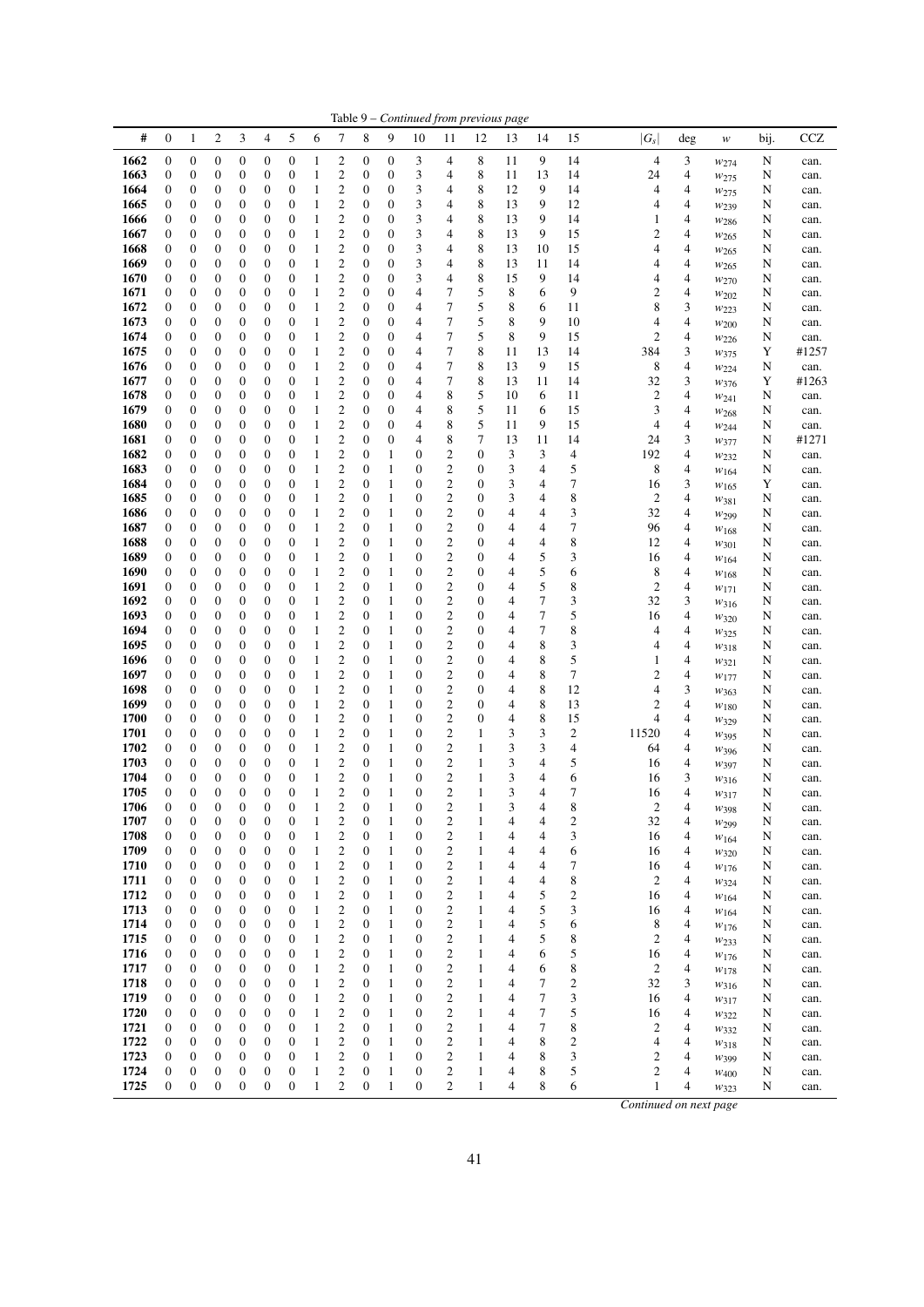|              |                                      |                       |                                      |                                      |                                      |                                      |                   |                                                    |                                  |                              | Table 9 – Continued from previous page |                                           |                         |                  |                  |          |                                           |                          |                               |        |              |
|--------------|--------------------------------------|-----------------------|--------------------------------------|--------------------------------------|--------------------------------------|--------------------------------------|-------------------|----------------------------------------------------|----------------------------------|------------------------------|----------------------------------------|-------------------------------------------|-------------------------|------------------|------------------|----------|-------------------------------------------|--------------------------|-------------------------------|--------|--------------|
| #            | $\boldsymbol{0}$                     | 1                     | $\overline{c}$                       | 3                                    | 4                                    | 5                                    | 6                 | 7                                                  | 8                                | 9                            | 10                                     | 11                                        | 12                      | 13               | 14               | 15       | $ G_s $                                   | deg                      | w                             | bij.   | CCZ          |
| 1726         | $\boldsymbol{0}$                     | 0                     | $\boldsymbol{0}$                     | $\boldsymbol{0}$                     | $\boldsymbol{0}$                     | $\boldsymbol{0}$                     | 1                 | 2                                                  | $\boldsymbol{0}$                 | 1                            | 0                                      | 2                                         | 1                       | 4                | 8                | 7        | 1                                         | 4                        | $w_{326}$                     | N      | can.         |
| 1727         | $\boldsymbol{0}$                     | 0                     | $\mathbf{0}$                         | $\boldsymbol{0}$                     | $\boldsymbol{0}$                     | $\boldsymbol{0}$                     | 1                 | $\boldsymbol{2}$                                   | $\mathbf{0}$                     | $\mathbf{1}$                 | $\boldsymbol{0}$                       | $\boldsymbol{2}$                          | 1                       | 4                | 8                | 12       | $\overline{c}$                            | 4                        | $w_{261}$                     | N      | can.         |
| 1728         | $\boldsymbol{0}$                     | 0                     | 0                                    | 0                                    | 0                                    | 0                                    | 1                 | 2                                                  | 0                                | $\mathbf{1}$                 | 0                                      | 2                                         | 1                       | 4                | 8                | 13       | $\overline{\mathbf{c}}$                   | 3                        | W328                          | N      | can.         |
| 1729         | $\boldsymbol{0}$                     | 0                     | $\mathbf{0}$                         | $\boldsymbol{0}$                     | 0                                    | $\mathbf{0}$                         | $\mathbf{1}$      | $\mathfrak{2}$                                     | 0                                | $\mathbf{1}$                 | $\boldsymbol{0}$                       | $\mathfrak{2}$                            | 1                       | 4                | 8                | 14       | $\boldsymbol{2}$                          | 4                        | W335                          | N      | can.         |
| 1730         | $\boldsymbol{0}$                     | 0                     | $\boldsymbol{0}$<br>$\mathbf{0}$     | $\boldsymbol{0}$                     | 0                                    | 0<br>$\mathbf{0}$                    | 1                 | $\mathfrak{2}$<br>2                                | $\mathbf{0}$<br>$\mathbf{0}$     | 1<br>1                       | $\boldsymbol{0}$<br>$\boldsymbol{0}$   | $\overline{\mathbf{c}}$<br>$\mathfrak{2}$ | 1<br>3                  | 4<br>4           | 8<br>4           | 15       | $\mathbf{2}$                              | 4                        | W383                          | N      | can.         |
| 1731<br>1732 | $\boldsymbol{0}$<br>$\boldsymbol{0}$ | $\boldsymbol{0}$<br>0 | $\boldsymbol{0}$                     | $\boldsymbol{0}$<br>$\boldsymbol{0}$ | $\boldsymbol{0}$<br>$\boldsymbol{0}$ | 0                                    | 1<br>1            | $\boldsymbol{2}$                                   | $\boldsymbol{0}$                 | $\mathbf{1}$                 | $\boldsymbol{0}$                       | $\boldsymbol{2}$                          | 3                       | 4                | 4                | 5<br>7   | 16<br>32                                  | 4<br>4                   | $w_{322}$                     | N<br>N | can.         |
| 1733         | $\boldsymbol{0}$                     | 0                     | $\boldsymbol{0}$                     | $\boldsymbol{0}$                     | $\boldsymbol{0}$                     | $\boldsymbol{0}$                     | 1                 | $\mathfrak{2}$                                     | $\mathbf{0}$                     | 1                            | $\boldsymbol{0}$                       | $\boldsymbol{2}$                          | 3                       | 4                | 4                | 8        | 4                                         | 4                        | W255                          | N      | can.<br>can. |
| 1734         | $\boldsymbol{0}$                     | 0                     | $\mathbf{0}$                         | $\boldsymbol{0}$                     | 0                                    | 0                                    | 1                 | $\mathfrak{2}$                                     | 0                                | 1                            | $\boldsymbol{0}$                       | $\boldsymbol{2}$                          | 3                       | 4                | 5                | 3        | 64                                        | 4                        | W332<br>$w_{317}$             | N      | can.         |
| 1735         | $\boldsymbol{0}$                     | 0                     | $\boldsymbol{0}$                     | 0                                    | 0                                    | 0                                    | $\mathbf{1}$      | 2                                                  | 0                                | $\mathbf{1}$                 | 0                                      | $\boldsymbol{2}$                          | 3                       | 4                | 5                | 6        | 8                                         | 4                        | W <sub>255</sub>              | N      | can.         |
| 1736         | $\boldsymbol{0}$                     | 0                     | $\mathbf{0}$                         | $\boldsymbol{0}$                     | 0                                    | $\mathbf{0}$                         | 1                 | $\mathfrak{2}$                                     | 0                                | 1                            | $\boldsymbol{0}$                       | $\overline{\mathbf{c}}$                   | 3                       | 4                | 5                | 8        | $\sqrt{2}$                                | 4                        | W382                          | N      | can.         |
| 1737         | $\boldsymbol{0}$                     | 0                     | $\boldsymbol{0}$                     | $\boldsymbol{0}$                     | $\boldsymbol{0}$                     | 0                                    | $\mathbf{1}$      | $\boldsymbol{2}$                                   | $\mathbf{0}$                     | 1                            | $\boldsymbol{0}$                       | $\overline{\mathbf{c}}$                   | 3                       | 4                | $\boldsymbol{7}$ | 3        | 128                                       | 4                        | W401                          | N      | can.         |
| 1738         | $\boldsymbol{0}$                     | $\boldsymbol{0}$      | $\boldsymbol{0}$                     | $\boldsymbol{0}$                     | $\boldsymbol{0}$                     | $\boldsymbol{0}$                     | 1                 | $\mathfrak{2}$                                     | $\boldsymbol{0}$                 | $\mathbf{1}$                 | $\boldsymbol{0}$                       | $\mathbf{2}$                              | 3                       | 4                | $\boldsymbol{7}$ | 5        | 16                                        | 4                        | $W_{402}$                     | N      | can.         |
| 1739         | $\boldsymbol{0}$                     | 0                     | $\boldsymbol{0}$                     | $\boldsymbol{0}$                     | $\boldsymbol{0}$                     | 0                                    | 1                 | $\mathfrak{2}$                                     | $\boldsymbol{0}$                 | $\mathbf{1}$                 | $\boldsymbol{0}$                       | $\mathfrak{2}$                            | 3                       | 4                | 7                | 8        | 4                                         | 4                        | $W_{403}$                     | N      | can.         |
| 1740         | $\boldsymbol{0}$                     | 0                     | $\boldsymbol{0}$                     | $\boldsymbol{0}$                     | 0                                    | 0                                    | 1                 | 2                                                  | 0                                | 1                            | $\boldsymbol{0}$                       | $\boldsymbol{2}$                          | 3                       | 4                | 8                | 3        | 16                                        | 4                        | W404                          | N      | can.         |
| 1741         | $\boldsymbol{0}$                     | 0                     | $\mathbf{0}$                         | $\boldsymbol{0}$                     | 0                                    | 0                                    | 1                 | $\mathfrak{2}$                                     | 0                                | $\mathbf{1}$                 | $\boldsymbol{0}$                       | $\mathbf{2}$                              | 3                       | 4                | 8                | 5        | 1                                         | 4                        | W405                          | N      | can.         |
| 1742         | $\boldsymbol{0}$                     | 0                     | $\boldsymbol{0}$                     | $\boldsymbol{0}$                     | $\boldsymbol{0}$                     | 0                                    | 1                 | $\mathbf{2}$                                       | $\mathbf{0}$                     | $\mathbf{1}$                 | $\boldsymbol{0}$                       | $\mathbf{2}$                              | 3                       | 4                | 8                | 7        | $\mathbf{2}$                              | 4                        | W <sub>406</sub>              | N      | can.         |
| 1743         | $\boldsymbol{0}$                     | $\boldsymbol{0}$      | $\mathbf{0}$                         | $\boldsymbol{0}$                     | $\boldsymbol{0}$                     | $\boldsymbol{0}$                     | 1                 | $\mathbf{2}$                                       | $\mathbf{0}$                     | 1                            | $\boldsymbol{0}$                       | $\overline{c}$                            | 3                       | 4                | 8                | 12       | $\overline{\mathcal{A}}$                  | 4                        | $W_{407}$                     | N      | can.         |
| 1744<br>1745 | $\boldsymbol{0}$<br>$\boldsymbol{0}$ | 0<br>$\boldsymbol{0}$ | $\boldsymbol{0}$<br>$\boldsymbol{0}$ | $\boldsymbol{0}$<br>$\boldsymbol{0}$ | 0<br>$\boldsymbol{0}$                | 0<br>$\boldsymbol{0}$                | 1<br>$\mathbf{1}$ | $\boldsymbol{2}$<br>$\mathbf{2}$                   | 0<br>$\boldsymbol{0}$            | $\mathbf{1}$<br>1            | $\boldsymbol{0}$<br>$\boldsymbol{0}$   | $\boldsymbol{2}$<br>$\mathfrak{2}$        | 3<br>3                  | 4<br>4           | 8<br>8           | 13<br>15 | $\overline{\mathbf{c}}$<br>$\overline{4}$ | 4<br>3                   | W408                          | N<br>N | can.<br>can. |
| 1746         | $\boldsymbol{0}$                     | 0                     | $\mathbf{0}$                         | $\boldsymbol{0}$                     | $\boldsymbol{0}$                     | $\boldsymbol{0}$                     | 1                 | $\mathfrak{2}$                                     | 0                                | 1                            | $\boldsymbol{0}$                       | $\mathfrak{2}$                            | 4                       | 5                | 5                | 6        | 16                                        | 4                        | W371<br>W384                  | N      | can.         |
| 1747         | $\boldsymbol{0}$                     | 0                     | $\boldsymbol{0}$                     | $\boldsymbol{0}$                     | $\boldsymbol{0}$                     | 0                                    | 1                 | 2                                                  | 0                                | 1                            | 0                                      | $\boldsymbol{2}$                          | 4                       | 5                | 5                | 7        | 96                                        | 4                        | $w_{322}$                     | N      | can.         |
| 1748         | $\boldsymbol{0}$                     | 0                     | $\mathbf{0}$                         | $\boldsymbol{0}$                     | 0                                    | $\mathbf{0}$                         | $\mathbf{1}$      | $\mathfrak{2}$                                     | 0                                | $\mathbf{1}$                 | $\boldsymbol{0}$                       | $\mathfrak{2}$                            | 4                       | 5                | 5                | 8        | $\overline{c}$                            | 4                        | W332                          | N      | can.         |
| 1749         | $\boldsymbol{0}$                     | $\boldsymbol{0}$      | $\mathbf{0}$                         | $\boldsymbol{0}$                     | $\boldsymbol{0}$                     | $\mathbf{0}$                         | 1                 | $\mathbf{2}$                                       | $\mathbf{0}$                     | 1                            | $\boldsymbol{0}$                       | $\mathbf{2}$                              | 4                       | 5                | 6                | 7        | 128                                       | 3                        | W342                          | N      | can.         |
| 1750         | $\boldsymbol{0}$                     | $\boldsymbol{0}$      | $\mathbf{0}$                         | $\boldsymbol{0}$                     | $\boldsymbol{0}$                     | 0                                    | 1                 | 2                                                  | 0                                | 1                            | $\boldsymbol{0}$                       | $\mathbf{2}$                              | 4                       | 5                | 6                | 8        | $\overline{c}$                            | 4                        | W343                          | N      | can.         |
| 1751         | $\boldsymbol{0}$                     | 0                     | $\boldsymbol{0}$                     | $\boldsymbol{0}$                     | $\boldsymbol{0}$                     | 0                                    | 1                 | $\boldsymbol{2}$                                   | 0                                | $\mathbf{1}$                 | $\boldsymbol{0}$                       | $\boldsymbol{2}$                          | 4                       | 5                | 7                | 8        | $\mathbf{1}$                              | 4                        | W <sub>250</sub>              | N      | can.         |
| 1752         | $\boldsymbol{0}$                     | 0                     | $\boldsymbol{0}$                     | $\boldsymbol{0}$                     | $\boldsymbol{0}$                     | $\boldsymbol{0}$                     | 1                 | $\mathfrak{2}$                                     | 0                                | 1                            | $\boldsymbol{0}$                       | $\mathfrak{2}$                            | 4                       | 5                | 8                | 9        | 4                                         | 3                        | W371                          | N      | can.         |
| 1753         | $\boldsymbol{0}$                     | 0                     | $\mathbf{0}$                         | $\boldsymbol{0}$                     | $\boldsymbol{0}$                     | 0                                    | 1                 | $\mathfrak{2}$                                     | 0                                | 1                            | $\boldsymbol{0}$                       | $\mathfrak{2}$                            | 4                       | 5                | 8                | 10       | 4                                         | 4                        | W344                          | N      | can.         |
| 1754         | $\boldsymbol{0}$                     | 0                     | $\boldsymbol{0}$                     | 0                                    | 0                                    | 0                                    | 1                 | $\boldsymbol{2}$                                   | 0                                | $\mathbf{1}$                 | $\boldsymbol{0}$                       | $\boldsymbol{2}$                          | 4                       | 5                | 8                | 11       | $\overline{\mathbf{c}}$                   | 4                        | W <sub>263</sub>              | N      | can.         |
| 1755         | $\boldsymbol{0}$                     | $\boldsymbol{0}$      | $\mathbf{0}$                         | $\boldsymbol{0}$                     | 0                                    | $\boldsymbol{0}$                     | $\mathbf{1}$      | $\mathfrak{2}$                                     | 0                                | $\mathbf{1}$                 | $\boldsymbol{0}$                       | $\boldsymbol{2}$                          | 4                       | 5                | 8                | 12       | $\mathbf{1}$                              | 4                        | $W_{409}$                     | N      | can.         |
| 1756<br>1757 | $\boldsymbol{0}$<br>$\boldsymbol{0}$ | 0<br>$\boldsymbol{0}$ | $\boldsymbol{0}$<br>$\boldsymbol{0}$ | $\boldsymbol{0}$<br>$\boldsymbol{0}$ | $\boldsymbol{0}$<br>$\boldsymbol{0}$ | 0<br>$\boldsymbol{0}$                | $\mathbf{1}$<br>1 | $\mathfrak{2}$<br>$\mathbf{2}$                     | $\mathbf{0}$<br>$\boldsymbol{0}$ | 1<br>$\mathbf{1}$            | $\boldsymbol{0}$<br>$\boldsymbol{0}$   | $\mathfrak{2}$<br>$\boldsymbol{2}$        | 4<br>4                  | 5<br>7           | 8<br>7           | 14<br>8  | $\mathbf{1}$<br>4                         | 4<br>4                   | W353                          | N      | can.         |
| 1758         | $\boldsymbol{0}$                     | 0                     | $\boldsymbol{0}$                     | $\boldsymbol{0}$                     | $\boldsymbol{0}$                     | 0                                    | 1                 | $\boldsymbol{2}$                                   | $\boldsymbol{0}$                 | $\mathbf{1}$                 | $\boldsymbol{0}$                       | $\boldsymbol{2}$                          | 4                       | 7                | 8                | 11       | 8                                         | 3                        | W250                          | N<br>N | can.<br>can. |
| 1759         | $\boldsymbol{0}$                     | 0                     | $\boldsymbol{0}$                     | $\boldsymbol{0}$                     | $\boldsymbol{0}$                     | $\boldsymbol{0}$                     | 1                 | $\mathbf{2}$                                       | 0                                | 1                            | $\boldsymbol{0}$                       | $\boldsymbol{2}$                          | 4                       | 7                | 8                | 12       | $\mathbf{2}$                              | 4                        | $w_{251}$<br>W <sub>266</sub> | N      | can.         |
| 1760         | $\boldsymbol{0}$                     | 0                     | $\mathbf{0}$                         | $\boldsymbol{0}$                     | 0                                    | 0                                    | 1                 | $\mathbf{2}$                                       | 0                                | $\mathbf{1}$                 | $\boldsymbol{0}$                       | $\mathbf{2}$                              | 4                       | $\boldsymbol{7}$ | 8                | 13       | $\boldsymbol{2}$                          | $\overline{4}$           | W266                          | N      | can.         |
| 1761         | $\boldsymbol{0}$                     | 0                     | $\boldsymbol{0}$                     | $\boldsymbol{0}$                     | $\boldsymbol{0}$                     | $\boldsymbol{0}$                     | 1                 | $\boldsymbol{2}$                                   | $\mathbf{0}$                     | $\mathbf{1}$                 | $\boldsymbol{0}$                       | $\boldsymbol{2}$                          | 4                       | 8                | 8                | 5        | 4                                         | 4                        | W389                          | N      | can.         |
| 1762         | $\boldsymbol{0}$                     | 0                     | $\mathbf{0}$                         | $\boldsymbol{0}$                     | $\boldsymbol{0}$                     | $\boldsymbol{0}$                     | 1                 | $\mathfrak{2}$                                     | 0                                | 1                            | $\boldsymbol{0}$                       | $\overline{\mathbf{c}}$                   | 4                       | 8                | 8                | 7        | 8                                         | 4                        | W344                          | N      | can.         |
| 1763         | $\boldsymbol{0}$                     | 0                     | $\boldsymbol{0}$                     | $\boldsymbol{0}$                     | $\boldsymbol{0}$                     | 0                                    | $\mathbf{1}$      | 2                                                  | $\boldsymbol{0}$                 | 1                            | $\boldsymbol{0}$                       | $\boldsymbol{2}$                          | 4                       | 8                | 8                | 12       | 8                                         | 4                        | $W_{407}$                     | N      | can.         |
| 1764         | $\boldsymbol{0}$                     | $\boldsymbol{0}$      | $\boldsymbol{0}$                     | $\boldsymbol{0}$                     | $\boldsymbol{0}$                     | $\boldsymbol{0}$                     | 1                 | $\mathbf{2}$                                       | $\boldsymbol{0}$                 | 1                            | $\boldsymbol{0}$                       | $\mathbf{2}$                              | 4                       | 8                | 8                | 13       | 4                                         | 4                        | W344                          | N      | can.         |
| 1765         | $\boldsymbol{0}$                     | 0                     | $\mathbf{0}$                         | $\boldsymbol{0}$                     | $\boldsymbol{0}$                     | 0                                    | 1                 | $\mathbf{2}$                                       | 0                                | 1                            | $\boldsymbol{0}$                       | $\boldsymbol{2}$                          | 4                       | 8                | 8                | 15       | 8                                         | 4                        | W352                          | N      | can.         |
| 1766         | $\boldsymbol{0}$                     | 0                     | $\boldsymbol{0}$                     | 0                                    | $\boldsymbol{0}$                     | 0                                    | 1                 | 2                                                  | 0                                | 1                            | 0                                      | $\boldsymbol{2}$                          | 4                       | 8                | 9                | 6        | 8                                         | 4                        | W224                          | N      | can.         |
| 1767         | $\boldsymbol{0}$                     | 0                     | $\mathbf{0}$                         | $\boldsymbol{0}$                     | 0                                    | 0                                    | $\mathbf{1}$      | $\mathbf{2}$                                       | 0                                | 1                            | $\boldsymbol{0}$                       | $\mathbf{2}$                              | 4                       | 8                | 9                | 7        | 4                                         | 4                        | W <sub>263</sub>              | N      | can.         |
| 1768<br>1769 | $\boldsymbol{0}$<br>$\mathbf{0}$     | 0<br>$\boldsymbol{0}$ | $\mathbf{0}$<br>$\overline{0}$       | $\boldsymbol{0}$<br>$\mathbf{0}$     | $\overline{0}$<br>$\overline{0}$     | $\mathbf{0}$<br>$\overline{0}$       | $\mathbf{1}$<br>1 | $\mathfrak{2}$<br>2                                | 0<br>$\overline{0}$              | $\mathbf{1}$<br>$\mathbf{1}$ | $\boldsymbol{0}$<br>$\mathbf{0}$       | $\overline{c}$<br>$\overline{2}$          | 4<br>4                  | 8<br>8           | 9<br>9           | 12<br>14 | $\mathbf{2}$<br>$\overline{2}$            | $\overline{4}$<br>4      | W <sub>258</sub>              | N<br>N | can.         |
| 1770         | $\boldsymbol{0}$                     | $\boldsymbol{0}$      | 0                                    | $\boldsymbol{0}$                     | $\boldsymbol{0}$                     | $\boldsymbol{0}$                     | 1                 | 2                                                  | 0                                | 1                            | $\boldsymbol{0}$                       | $\overline{\mathbf{c}}$                   | 4                       | 8                | 11               | 7        | 16                                        | 3                        | W260<br>W345                  | N      | can.<br>can. |
| 1771         | $\boldsymbol{0}$                     | $\boldsymbol{0}$      | $\boldsymbol{0}$                     | $\boldsymbol{0}$                     | $\boldsymbol{0}$                     | $\boldsymbol{0}$                     | $\mathbf{1}$      | $\mathfrak{2}$                                     | $\boldsymbol{0}$                 | $\mathbf{1}$                 | $\boldsymbol{0}$                       | $\mathbf{2}$                              | 4                       | $\,$ 8 $\,$      | 11               | 12       | 4                                         | 4                        | W347                          | N      | can.         |
| 1772         | $\boldsymbol{0}$                     | 0                     | $\boldsymbol{0}$                     | $\boldsymbol{0}$                     | $\boldsymbol{0}$                     | $\boldsymbol{0}$                     | 1                 | $\mathfrak{2}$                                     | 0                                | $\mathbf{1}$                 | $\boldsymbol{0}$                       | $\overline{\mathbf{c}}$                   | 4                       | 8                | 11               | 13       | 4                                         | 4                        | W347                          | N      | can.         |
| 1773         | $\boldsymbol{0}$                     | 0                     | $\boldsymbol{0}$                     | $\boldsymbol{0}$                     | $\boldsymbol{0}$                     | $\boldsymbol{0}$                     | 1                 | $\overline{\mathbf{c}}$                            | 0                                | $\mathbf{1}$                 | $\boldsymbol{0}$                       | 3                                         | 0                       | 4                | 5                | 6        | 64                                        | 4                        | W <sub>68</sub>               | N      | can.         |
| 1774         | $\boldsymbol{0}$                     | $\boldsymbol{0}$      | $\boldsymbol{0}$                     | $\boldsymbol{0}$                     | $\boldsymbol{0}$                     | $\boldsymbol{0}$                     | $\mathbf{1}$      | $\overline{\mathbf{c}}$                            | 0                                | $\mathbf{1}$                 | $\boldsymbol{0}$                       | 3                                         | $\boldsymbol{0}$        | 4                | 5                | 7        | 32                                        | 4                        | W <sub>176</sub>              | N      | can.         |
| 1775         | $\boldsymbol{0}$                     | $\boldsymbol{0}$      | $\boldsymbol{0}$                     | $\boldsymbol{0}$                     | $\boldsymbol{0}$                     | $\boldsymbol{0}$                     | $\mathbf{1}$      | $\overline{\mathbf{c}}$                            | $\boldsymbol{0}$                 | $\mathbf{1}$                 | $\boldsymbol{0}$                       | 3                                         | $\boldsymbol{0}$        | 4                | 5                | 8        | 4                                         | 4                        | $w_{171}$                     | N      | can.         |
| 1776         | $\boldsymbol{0}$                     | $\boldsymbol{0}$      | $\boldsymbol{0}$                     | $\boldsymbol{0}$                     | $\boldsymbol{0}$                     | $\boldsymbol{0}$                     | 1                 | $\overline{\mathbf{c}}$                            | $\boldsymbol{0}$                 | $\mathbf{1}$                 | $\boldsymbol{0}$                       | 3                                         | $\boldsymbol{0}$        | 4                | 6                | 5        | 8                                         | 4                        | W168                          | N      | can.         |
| 1777         | $\boldsymbol{0}$                     | $\boldsymbol{0}$      | $\boldsymbol{0}$                     | $\boldsymbol{0}$                     | $\boldsymbol{0}$                     | $\boldsymbol{0}$                     | $\mathbf{1}$      | $\overline{\mathbf{c}}$                            | $\boldsymbol{0}$                 | $\mathbf{1}$                 | $\boldsymbol{0}$                       | 3                                         | $\boldsymbol{0}$        | 4                | 6                | 7        | 8                                         | 4                        | W176                          | N      | can.         |
| 1778         | $\boldsymbol{0}$                     | $\boldsymbol{0}$      | $\boldsymbol{0}$                     | $\boldsymbol{0}$                     | $\boldsymbol{0}$                     | $\boldsymbol{0}$                     | $\mathbf{1}$      | $\overline{\mathbf{c}}$                            | $\boldsymbol{0}$                 | $\mathbf{1}$                 | $\boldsymbol{0}$                       | 3                                         | 0                       | 4                | 6                | 8        | 1                                         | 4                        | W177                          | N      | can.         |
| 1779<br>1780 | $\boldsymbol{0}$<br>$\boldsymbol{0}$ | 0<br>0                | $\boldsymbol{0}$<br>$\boldsymbol{0}$ | $\boldsymbol{0}$<br>$\boldsymbol{0}$ | $\boldsymbol{0}$<br>0                | $\boldsymbol{0}$<br>$\boldsymbol{0}$ | 1<br>1            | $\overline{c}$                                     | 0<br>$\boldsymbol{0}$            | $\mathbf{1}$<br>$\mathbf{1}$ | $\boldsymbol{0}$<br>$\boldsymbol{0}$   | 3<br>3                                    | $\boldsymbol{0}$<br>0   | 4                | 8<br>8           | 5<br>6   | 1<br>$\mathbf{1}$                         | 4<br>4                   | $w_{179}$                     | N      | can.         |
| 1781         | $\boldsymbol{0}$                     | $\boldsymbol{0}$      | $\boldsymbol{0}$                     | $\boldsymbol{0}$                     | $\boldsymbol{0}$                     | $\boldsymbol{0}$                     | $\mathbf{1}$      | $\overline{\mathbf{c}}$<br>$\overline{\mathbf{c}}$ | $\boldsymbol{0}$                 | $\mathbf{1}$                 | $\boldsymbol{0}$                       | 3                                         | $\boldsymbol{0}$        | 4<br>4           | 8                | 7        | $\mathbf{1}$                              | 4                        | W170                          | N<br>N | can.<br>can. |
| 1782         | $\boldsymbol{0}$                     | $\boldsymbol{0}$      | $\boldsymbol{0}$                     | $\boldsymbol{0}$                     | $\boldsymbol{0}$                     | $\boldsymbol{0}$                     | $\mathbf{1}$      | $\overline{\mathbf{c}}$                            | $\boldsymbol{0}$                 | $\mathbf{1}$                 | $\boldsymbol{0}$                       | 3                                         | 0                       | 4                | 8                | 12       | $\overline{c}$                            | 4                        | W178<br>W227                  | N      | can.         |
| 1783         | $\boldsymbol{0}$                     | $\boldsymbol{0}$      | $\boldsymbol{0}$                     | $\boldsymbol{0}$                     | $\boldsymbol{0}$                     | $\boldsymbol{0}$                     | 1                 | $\overline{\mathbf{c}}$                            | $\boldsymbol{0}$                 | $\mathbf{1}$                 | $\boldsymbol{0}$                       | 3                                         | 0                       | 4                | 8                | 13       | $\overline{\mathbf{c}}$                   | 3                        | $w_{181}$                     | Y      | can.         |
| 1784         | $\boldsymbol{0}$                     | 0                     | $\boldsymbol{0}$                     | $\boldsymbol{0}$                     | $\boldsymbol{0}$                     | $\boldsymbol{0}$                     | 1                 | $\overline{\mathbf{c}}$                            | $\boldsymbol{0}$                 | $\mathbf{1}$                 | $\boldsymbol{0}$                       | 3                                         | $\boldsymbol{0}$        | 4                | 8                | 14       | $\mathbf{1}$                              | 4                        | W182                          | N      | can.         |
| 1785         | $\boldsymbol{0}$                     | 0                     | $\boldsymbol{0}$                     | $\boldsymbol{0}$                     | $\boldsymbol{0}$                     | $\boldsymbol{0}$                     | 1                 | $\overline{\mathbf{c}}$                            | $\boldsymbol{0}$                 | $\mathbf{1}$                 | $\boldsymbol{0}$                       | 3                                         | $\overline{\mathbf{c}}$ | 4                | 4                | 5        | 8                                         | 4                        | W176                          | N      | can.         |
| 1786         | $\boldsymbol{0}$                     | 0                     | $\mathbf{0}$                         | $\boldsymbol{0}$                     | $\boldsymbol{0}$                     | $\boldsymbol{0}$                     | $\mathbf{1}$      | $\mathfrak{2}$                                     | 0                                | $\mathbf{1}$                 | $\boldsymbol{0}$                       | 3                                         | $\boldsymbol{2}$        | 4                | 4                | 6        | 8                                         | 4                        | W <sub>176</sub>              | N      | can.         |
| 1787         | $\boldsymbol{0}$                     | $\boldsymbol{0}$      | $\boldsymbol{0}$                     | $\boldsymbol{0}$                     | 0                                    | $\boldsymbol{0}$                     | $\mathbf{1}$      | $\overline{\mathbf{c}}$                            | $\boldsymbol{0}$                 | $\mathbf{1}$                 | $\boldsymbol{0}$                       | 3                                         | $\overline{\mathbf{c}}$ | 4                | 4                | 7        | 16                                        | 4                        | $w_{\rm 176}$                 | N      | can.         |
| 1788         | $\boldsymbol{0}$                     | $\boldsymbol{0}$      | $\boldsymbol{0}$                     | $\boldsymbol{0}$                     | $\boldsymbol{0}$                     | $\boldsymbol{0}$                     | $\mathbf{1}$      | $\overline{\mathbf{c}}$                            | $\boldsymbol{0}$                 | $\,1\,$                      | $\boldsymbol{0}$                       | 3                                         | $\overline{\mathbf{c}}$ | 4                | 4                | 8        | 1                                         | $\overline{\mathcal{A}}$ | W178                          | N      | can.         |
| 1789         | $\boldsymbol{0}$                     | $\boldsymbol{0}$      | $\boldsymbol{0}$                     | $\boldsymbol{0}$                     | $\boldsymbol{0}$                     | $\mathbf{0}$                         | $\mathbf{1}$      | $\overline{c}$                                     | 0                                | $\mathbf{1}$                 | $\boldsymbol{0}$                       | 3                                         | $\overline{c}$          | 4                | 5                | 7        | 8                                         | 4                        | W <sub>255</sub>              | N      | can.         |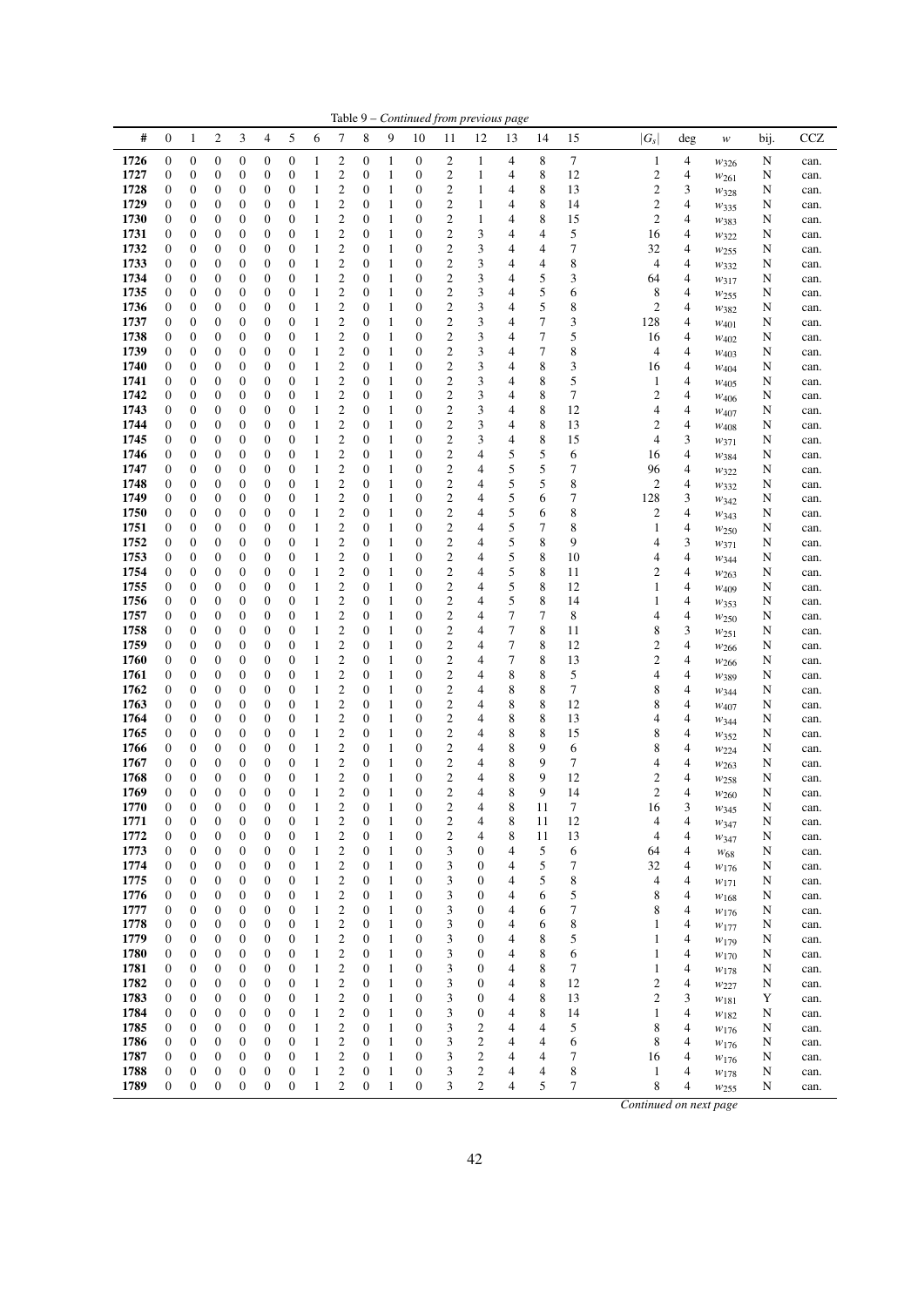|              |                                      |                                      |                                      |                                      |                                      |                                      |              |                                             |                                      |                              | Table 9 - Continued from previous page |                         |                                      |        |          |                |                               |                               |                          |           |              |
|--------------|--------------------------------------|--------------------------------------|--------------------------------------|--------------------------------------|--------------------------------------|--------------------------------------|--------------|---------------------------------------------|--------------------------------------|------------------------------|----------------------------------------|-------------------------|--------------------------------------|--------|----------|----------------|-------------------------------|-------------------------------|--------------------------|-----------|--------------|
| #            | $\boldsymbol{0}$                     | $\mathbf{1}$                         | $\overline{c}$                       | 3                                    | $\overline{4}$                       | 5                                    | 6            | $\tau$                                      | 8                                    | 9                            | 10                                     | 11                      | 12                                   | 13     | 14       | 15             | $ G_s $                       | $\deg$                        | w                        | bij.      | <b>CCZ</b>   |
| 1790         | $\boldsymbol{0}$                     | $\boldsymbol{0}$                     | 0                                    | $\boldsymbol{0}$                     | $\boldsymbol{0}$                     | $\boldsymbol{0}$                     | 1            | $\overline{\mathbf{c}}$                     | $\boldsymbol{0}$                     | 1                            | $\boldsymbol{0}$                       | 3                       | 2                                    | 4      | 5        | 8              | 1                             | 4                             | W <sub>178</sub>         | N         | can.         |
| 1791         | $\boldsymbol{0}$                     | $\boldsymbol{0}$                     | 0                                    | 0                                    | $\boldsymbol{0}$                     | $\boldsymbol{0}$                     | 1            | $\overline{\mathbf{c}}$                     | 0                                    | 1                            | $\boldsymbol{0}$                       | 3                       | 2                                    | 4      | 6        | 5              | 8                             | 4                             | W <sub>176</sub>         | N         | can.         |
| 1792         | $\boldsymbol{0}$                     | $\boldsymbol{0}$                     | 0                                    | 0                                    | $\boldsymbol{0}$                     | 0                                    | 1            | $\overline{\mathbf{c}}$                     | $\boldsymbol{0}$                     | 1                            | $\boldsymbol{0}$                       | 3                       | 2                                    | 4      | 6        | 7              | 8                             | 4                             | W <sub>255</sub>         | N         | can.         |
| 1793         | $\mathbf{0}$                         | $\boldsymbol{0}$                     | 0                                    | 0                                    | 0                                    | 0                                    | 1<br>1       | $\overline{2}$                              | 0                                    | 1<br>1                       | 0                                      | 3                       | $\boldsymbol{2}$                     | 4      | 6        | 8              | 1                             | 4<br>4                        | W326                     | N         | can.         |
| 1794<br>1795 | $\mathbf{0}$<br>$\mathbf{0}$         | $\boldsymbol{0}$<br>$\boldsymbol{0}$ | 0<br>0                               | 0<br>0                               | $\boldsymbol{0}$<br>$\boldsymbol{0}$ | 0<br>$\boldsymbol{0}$                | 1            | $\overline{c}$<br>$\overline{\mathbf{c}}$   | $\boldsymbol{0}$<br>$\boldsymbol{0}$ | 1                            | 0<br>0                                 | 3<br>3                  | 2<br>2                               | 4<br>4 | 7<br>7   | 5<br>6         | 8<br>16                       | 4                             | $w_{255}$                | N<br>N    | can.<br>can. |
| 1796         | $\boldsymbol{0}$                     | $\boldsymbol{0}$                     | 0                                    | 0                                    | $\boldsymbol{0}$                     | 0                                    | 1            | $\overline{\mathbf{c}}$                     | $\boldsymbol{0}$                     | 1                            | 0                                      | 3                       | $\overline{\mathbf{c}}$              | 4      | 7        | 8              | 1                             | 4                             | W <sub>176</sub><br>W326 | N         | can.         |
| 1797         | $\boldsymbol{0}$                     | $\boldsymbol{0}$                     | 0                                    | 0                                    | $\boldsymbol{0}$                     | 0                                    | 1            | $\overline{\mathbf{c}}$                     | $\boldsymbol{0}$                     | 1                            | $\boldsymbol{0}$                       | 3                       | 2                                    | 4      | 8        | 5              | $\mathbf{1}$                  | 4                             | W326                     | N         | can.         |
| 1798         | $\boldsymbol{0}$                     | $\boldsymbol{0}$                     | $\boldsymbol{0}$                     | 0                                    | $\boldsymbol{0}$                     | 0                                    | 1            | $\mathbf{2}$                                | $\boldsymbol{0}$                     | 1                            | 0                                      | 3                       | 2                                    | 4      | 8        | 6              | $\mathbf{1}$                  | 4                             | W <sub>178</sub>         | N         | can.         |
| 1799         | $\boldsymbol{0}$                     | $\boldsymbol{0}$                     | 0                                    | 0                                    | $\boldsymbol{0}$                     | 0                                    | 1            | $\mathbf{2}$                                | $\boldsymbol{0}$                     | 1                            | $\boldsymbol{0}$                       | 3                       | $\boldsymbol{2}$                     | 4      | 8        | 7              | 1                             | 4                             | $w_{382}$                | N         | can.         |
| 1800         | $\boldsymbol{0}$                     | $\boldsymbol{0}$                     | 0                                    | 0                                    | 0                                    | 0                                    | 1            | $\overline{\mathbf{c}}$                     | $\boldsymbol{0}$                     | 1                            | 0                                      | 3                       | 2                                    | 4      | 8        | 9              | $\mathbf{1}$                  | 4                             | W326                     | N         | can.         |
| 1801         | $\boldsymbol{0}$                     | $\boldsymbol{0}$                     | 0                                    | 0                                    | $\boldsymbol{0}$                     | $\boldsymbol{0}$                     | 1            | $\overline{\mathbf{c}}$                     | $\boldsymbol{0}$                     | 1                            | 0                                      | 3                       | $\overline{\mathbf{c}}$              | 4      | 8        | 10             | $\mathbf{1}$                  | 4                             | W382                     | N         | can.         |
| 1802         | $\mathbf{0}$                         | $\boldsymbol{0}$                     | 0                                    | 0                                    | $\boldsymbol{0}$                     | 0                                    | 1            | $\mathbf{2}$                                | $\boldsymbol{0}$                     | 1                            | $\boldsymbol{0}$                       | 3                       | $\overline{\mathbf{c}}$              | 4      | 8        | 11             | $\mathbf{1}$                  | 4                             | W <sub>178</sub>         | N         | #1788        |
| 1803<br>1804 | $\boldsymbol{0}$                     | $\boldsymbol{0}$<br>$\boldsymbol{0}$ | 0<br>0                               | 0<br>$\boldsymbol{0}$                | $\boldsymbol{0}$<br>$\boldsymbol{0}$ | 0<br>$\boldsymbol{0}$                | 1<br>1       | $\mathbf{2}$<br>$\overline{\mathbf{c}}$     | $\boldsymbol{0}$<br>$\boldsymbol{0}$ | 1<br>1                       | 0<br>$\boldsymbol{0}$                  | 3<br>3                  | 2<br>2                               | 4<br>4 | 8<br>8   | 12<br>13       | $\mathbf{1}$                  | 4<br>4                        | W383                     | N         | can.         |
| 1805         | $\mathbf{0}$<br>$\mathbf{0}$         | $\boldsymbol{0}$                     | 0                                    | 0                                    | $\boldsymbol{0}$                     | 0                                    | 1            | $\mathbf{2}$                                | 0                                    | 1                            | $\boldsymbol{0}$                       | 3                       | 2                                    | 4      | 8        | 14             | 1<br>1                        | 4                             | W383                     | N<br>N    | can.<br>can. |
| 1806         | $\mathbf{0}$                         | $\boldsymbol{0}$                     | 0                                    | 0                                    | $\boldsymbol{0}$                     | 0                                    | 1            | $\overline{\mathbf{c}}$                     | 0                                    | 1                            | $\boldsymbol{0}$                       | 3                       | 2                                    | 4      | 8        | 15             | $\mathbf{1}$                  | 3                             | W201<br>$w_{237}$        | Y         | can.         |
| 1807         | $\boldsymbol{0}$                     | $\boldsymbol{0}$                     | 0                                    | 0                                    | 0                                    | 0                                    | 1            | $\mathbf{2}$                                | $\boldsymbol{0}$                     | 1                            | 0                                      | 3                       | 4                                    | 5      | 5        | 8              | $\mathfrak{2}$                | 4                             | W385                     | N         | can.         |
| 1808         | $\mathbf{0}$                         | $\boldsymbol{0}$                     | 0                                    | 0                                    | $\boldsymbol{0}$                     | 0                                    | 1            | $\boldsymbol{2}$                            | $\boldsymbol{0}$                     | 1                            | $\boldsymbol{0}$                       | 3                       | 4                                    | 5      | 6        | 8              | 1                             | $\overline{4}$                | $w_{368}$                | N         | can.         |
| 1809         | $\mathbf{0}$                         | $\boldsymbol{0}$                     | 0                                    | 0                                    | $\boldsymbol{0}$                     | 0                                    | 1            | $\overline{\mathbf{c}}$                     | 0                                    | 1                            | $\boldsymbol{0}$                       | 3                       | 4                                    | 5      | 7        | 6              | 64                            | 4                             | W249                     | N         | can.         |
| 1810         | $\boldsymbol{0}$                     | $\boldsymbol{0}$                     | $\boldsymbol{0}$                     | 0                                    | $\boldsymbol{0}$                     | 0                                    | 1            | $\overline{\mathbf{c}}$                     | $\boldsymbol{0}$                     | 1                            | 0                                      | 3                       | 4                                    | 5      | 7        | 8              | 1                             | 4                             | W386                     | N         | can.         |
| 1811         | $\boldsymbol{0}$                     | $\boldsymbol{0}$                     | $\boldsymbol{0}$                     | 0                                    | $\boldsymbol{0}$                     | $\boldsymbol{0}$                     | 1            | $\overline{\mathbf{c}}$                     | $\boldsymbol{0}$                     | 1                            | $\boldsymbol{0}$                       | 3                       | 4                                    | 5      | 8        | 9              | 4                             | 4                             | W389                     | N         | can.         |
| 1812<br>1813 | $\boldsymbol{0}$<br>$\mathbf{0}$     | $\boldsymbol{0}$<br>$\boldsymbol{0}$ | 0<br>0                               | 0<br>0                               | 0<br>$\boldsymbol{0}$                | 0<br>0                               | 1<br>1       | $\overline{2}$<br>$\overline{c}$            | 0<br>$\boldsymbol{0}$                | 1<br>1                       | 0<br>0                                 | 3<br>3                  | 4<br>4                               | 5<br>5 | 8<br>8   | 10<br>11       | $\mathfrak{2}$<br>2           | $\overline{4}$<br>4           | W263                     | N         | can.         |
| 1814         | $\mathbf{0}$                         | $\boldsymbol{0}$                     | 0                                    | 0                                    | $\boldsymbol{0}$                     | $\boldsymbol{0}$                     | 1            | $\overline{\mathbf{c}}$                     | $\boldsymbol{0}$                     | 1                            | 0                                      | 3                       | 4                                    | 5      | 8        | 12             | $\mathbf{1}$                  | 4                             | W224<br>W <sub>258</sub> | N<br>N    | can.<br>can. |
| 1815         | $\mathbf{0}$                         | $\boldsymbol{0}$                     | 0                                    | 0                                    | $\boldsymbol{0}$                     | 0                                    | 1            | $\overline{\mathbf{c}}$                     | $\boldsymbol{0}$                     | 1                            | $\boldsymbol{0}$                       | 3                       | 4                                    | 5      | 8        | 14             | $\mathbf{1}$                  | 4                             | $w_{260}$                | N         | can.         |
| 1816         | $\boldsymbol{0}$                     | $\boldsymbol{0}$                     | 0                                    | 0                                    | $\boldsymbol{0}$                     | 0                                    | 1            | $\boldsymbol{2}$                            | $\boldsymbol{0}$                     | 1                            | $\boldsymbol{0}$                       | 3                       | 4                                    | 6      | 6        | 5              | 48                            | 3                             | W84                      | Y         | can.         |
| 1817         | $\mathbf{0}$                         | $\boldsymbol{0}$                     | $\boldsymbol{0}$                     | 0                                    | $\boldsymbol{0}$                     | 0                                    | 1            | $\mathbf{2}$                                | $\boldsymbol{0}$                     | 1                            | $\boldsymbol{0}$                       | 3                       | 4                                    | 6      | 6        | 8              | $\mathbf{1}$                  | 4                             | W368                     | N         | can.         |
| 1818         | $\mathbf{0}$                         | $\boldsymbol{0}$                     | 0                                    | 0                                    | $\boldsymbol{0}$                     | 0                                    | 1            | $\mathbf{2}$                                | $\boldsymbol{0}$                     | 1                            | $\boldsymbol{0}$                       | 3                       | 4                                    | 6      | 7        | 8              | $\mathfrak{2}$                | 4                             | W386                     | N         | can.         |
| 1819         | $\mathbf{0}$                         | $\boldsymbol{0}$                     | 0                                    | 0                                    | $\boldsymbol{0}$                     | 0                                    | 1            | $\overline{c}$                              | 0                                    | 1                            | 0                                      | 3                       | 4                                    | 6      | 8        | 10             | 4                             | 4                             | W <sub>263</sub>         | N         | can.         |
| 1820<br>1821 | $\boldsymbol{0}$<br>$\mathbf{0}$     | $\boldsymbol{0}$<br>$\boldsymbol{0}$ | 0                                    | 0<br>0                               | $\boldsymbol{0}$                     | $\boldsymbol{0}$<br>0                | 1<br>1       | $\overline{\mathbf{c}}$<br>$\mathbf{2}$     | $\boldsymbol{0}$<br>$\boldsymbol{0}$ | $\mathbf{1}$<br>1            | 0<br>$\boldsymbol{0}$                  | 3<br>3                  | 4<br>4                               | 6      | 8<br>8   | 11<br>12       | 2<br>$\,1\,$                  | 3<br>4                        | W251                     | Y         | can.         |
| 1822         | $\boldsymbol{0}$                     | $\boldsymbol{0}$                     | 0<br>0                               | 0                                    | $\boldsymbol{0}$<br>$\boldsymbol{0}$ | 0                                    | 1            | $\boldsymbol{2}$                            | $\boldsymbol{0}$                     | 1                            | 0                                      | 3                       | 4                                    | 6<br>6 | 8        | 13             | $\mathbf{1}$                  | $\overline{4}$                | W266<br>W <sub>266</sub> | N<br>N    | can.<br>can. |
| 1823         | $\boldsymbol{0}$                     | $\boldsymbol{0}$                     | 0                                    | 0                                    | $\boldsymbol{0}$                     | 0                                    | 1            | $\overline{\mathbf{c}}$                     | $\boldsymbol{0}$                     | 1                            | $\boldsymbol{0}$                       | 3                       | 4                                    | 7      | 6        | 8              | $\boldsymbol{2}$              | 4                             | $w_{285}$                | N         | can.         |
| 1824         | $\mathbf{0}$                         | $\boldsymbol{0}$                     | 0                                    | 0                                    | $\boldsymbol{0}$                     | 0                                    | 1            | $\mathbf{2}$                                | $\boldsymbol{0}$                     | 1                            | 0                                      | 3                       | 4                                    | 7      | 8        | 12             | $\mathbf{1}$                  | 4                             | W241                     | N         | can.         |
| 1825         | $\boldsymbol{0}$                     | $\boldsymbol{0}$                     | 0                                    | 0                                    | $\boldsymbol{0}$                     | 0                                    | 1            | $\overline{\mathbf{c}}$                     | 0                                    | 1                            | $\boldsymbol{0}$                       | 3                       | 4                                    | 7      | 8        | 13             | 1                             | 4                             | W241                     | N         | can.         |
| 1826         | $\boldsymbol{0}$                     | $\boldsymbol{0}$                     | $\boldsymbol{0}$                     | 0                                    | 0                                    | 0                                    | 1            | $\overline{c}$                              | $\boldsymbol{0}$                     | 1                            | 0                                      | 3                       | 4                                    | 8      | 8        | 5              | 4                             | 3                             | W223                     | Y         | can.         |
| 1827         | $\boldsymbol{0}$                     | $\boldsymbol{0}$                     | 0                                    | 0                                    | $\boldsymbol{0}$                     | $\boldsymbol{0}$                     | 1            | $\overline{c}$                              | $\boldsymbol{0}$                     | 1                            | $\boldsymbol{0}$                       | 3                       | 4                                    | 8      | 8        | 6              | $\boldsymbol{2}$              | $\overline{4}$                | $w_{224}$                | N         | can.         |
| 1828<br>1829 | $\mathbf{0}$<br>$\boldsymbol{0}$     | $\boldsymbol{0}$<br>$\boldsymbol{0}$ | 0<br>$\boldsymbol{0}$                | 0<br>0                               | $\boldsymbol{0}$<br>$\boldsymbol{0}$ | 0<br>0                               | 1<br>1       | $\boldsymbol{2}$<br>$\overline{\mathbf{c}}$ | $\boldsymbol{0}$<br>$\boldsymbol{0}$ | 1<br>1                       | $\boldsymbol{0}$<br>0                  | 3<br>3                  | 4<br>4                               | 8<br>8 | 8<br>8   | 12<br>13       | 4<br>$\overline{\mathcal{L}}$ | 4<br>4                        | W262                     | N         | can.         |
| 1830         | $\boldsymbol{0}$                     | $\boldsymbol{0}$                     | $\boldsymbol{0}$                     | 0                                    | $\boldsymbol{0}$                     | $\boldsymbol{0}$                     | 1            | $\overline{\mathbf{c}}$                     | $\boldsymbol{0}$                     | 1                            | $\boldsymbol{0}$                       | 3                       | 4                                    | 8      | 8        | 14             | $\boldsymbol{2}$              | 4                             | W262<br>W241             | N<br>N    | can.<br>can. |
| 1831         | $\boldsymbol{0}$                     | $\boldsymbol{0}$                     | 0                                    | 0                                    | 0                                    | 0                                    | 1            | $\mathbf{2}$                                | $\boldsymbol{0}$                     | 1                            | 0                                      | 3                       | 4                                    | 8      | 9        | 6              | $\overline{c}$                | 4                             | $w_{224}$                | N         | can.         |
| 1832         | $\boldsymbol{0}$                     | $\boldsymbol{0}$                     | $\boldsymbol{0}$                     | 0                                    | $\boldsymbol{0}$                     | 0                                    | 1            | $\boldsymbol{2}$                            | $\boldsymbol{0}$                     | 1                            | 0                                      | 3                       | 4                                    | 8      | 9        | 12             | $\boldsymbol{2}$              | 4                             | W262                     | N         | can.         |
| 1833         | $\boldsymbol{0}$                     | $\boldsymbol{0}$                     | $\overline{0}$                       | $\overline{0}$                       | $\mathbf{0}$                         | $\overline{0}$                       | 1            | $\overline{2}$                              | $\mathbf{0}$                         | 1                            | $\mathbf{0}$                           | 3                       | 4                                    | 8      | 9        | 14             | $\mathfrak{2}$                | 4                             | W241                     | N         | can.         |
| 1834         | $\boldsymbol{0}$                     | $\boldsymbol{0}$                     | 0                                    | $\boldsymbol{0}$                     | $\boldsymbol{0}$                     | 0                                    | 1            | $\boldsymbol{2}$                            | 0                                    | 1                            | $\boldsymbol{0}$                       | 3                       | 4                                    | 8      | 10       | 6              | 4                             | 4                             | W224                     | N         | can.         |
| 1835         | $\boldsymbol{0}$                     | $\boldsymbol{0}$                     | $\boldsymbol{0}$                     | $\boldsymbol{0}$                     | $\boldsymbol{0}$                     | $\boldsymbol{0}$                     | 1            | $\overline{\mathbf{c}}$                     | $\boldsymbol{0}$                     | 1                            | $\boldsymbol{0}$                       | 3                       | 4                                    | 8      | 10       | $\tau$         | 4                             | 3                             | $w_{251}$                | N         | can.         |
| 1836<br>1837 | $\boldsymbol{0}$<br>$\boldsymbol{0}$ | $\boldsymbol{0}$<br>$\boldsymbol{0}$ | $\boldsymbol{0}$<br>$\boldsymbol{0}$ | $\boldsymbol{0}$<br>$\boldsymbol{0}$ | $\boldsymbol{0}$<br>$\boldsymbol{0}$ | $\boldsymbol{0}$<br>$\boldsymbol{0}$ | 1<br>1       | $\boldsymbol{2}$<br>$\overline{\mathbf{c}}$ | $\boldsymbol{0}$<br>$\boldsymbol{0}$ | $\mathbf{1}$<br>$\mathbf{1}$ | $\boldsymbol{0}$<br>$\boldsymbol{0}$   | 3<br>3                  | 4<br>4                               | 8<br>8 | 10<br>10 | 12<br>13       | $\mathbf{1}$<br>$\mathbf{1}$  | 4<br>$\overline{\mathbf{4}}$  | W <sub>260</sub>         | N         | can.         |
| 1838         | $\boldsymbol{0}$                     | $\boldsymbol{0}$                     | $\boldsymbol{0}$                     | $\boldsymbol{0}$                     | $\boldsymbol{0}$                     | $\boldsymbol{0}$                     | 1            | $\overline{\mathbf{c}}$                     | $\boldsymbol{0}$                     | $\mathbf{1}$                 | 0                                      | 4                       | $\boldsymbol{0}$                     | 5      | 3        | 6              | 32                            | 4                             | W260<br>$w_{176}$        | N<br>N    | can.<br>can. |
| 1839         | $\boldsymbol{0}$                     | $\boldsymbol{0}$                     | $\boldsymbol{0}$                     | $\boldsymbol{0}$                     | $\boldsymbol{0}$                     | $\boldsymbol{0}$                     | 1            | $\overline{\mathbf{c}}$                     | $\boldsymbol{0}$                     | $\mathbf{1}$                 | 0                                      | 4                       | 0                                    | 5      | 3        | 8              | 8                             | 4                             | $w_{233}$                | N         | can.         |
| 1840         | $\boldsymbol{0}$                     | $\boldsymbol{0}$                     | $\boldsymbol{0}$                     | $\boldsymbol{0}$                     | $\boldsymbol{0}$                     | $\boldsymbol{0}$                     | 1            | $\overline{\mathbf{c}}$                     | $\boldsymbol{0}$                     | $\mathbf{1}$                 | $\boldsymbol{0}$                       | 4                       | $\boldsymbol{0}$                     | 5      | 6        | $\mathfrak{Z}$ | 8                             | 4                             | W176                     | N         | can.         |
| 1841         | $\boldsymbol{0}$                     | $\boldsymbol{0}$                     | $\boldsymbol{0}$                     | $\boldsymbol{0}$                     | $\boldsymbol{0}$                     | $\boldsymbol{0}$                     | 1            | $\overline{\mathbf{c}}$                     | $\boldsymbol{0}$                     | $\mathbf{1}$                 | $\boldsymbol{0}$                       | 4                       | $\boldsymbol{0}$                     | 5      | 6        | 8              | 2                             | 4                             | W178                     | N         | can.         |
| 1842         | $\boldsymbol{0}$                     | $\boldsymbol{0}$                     | $\boldsymbol{0}$                     | $\boldsymbol{0}$                     | $\boldsymbol{0}$                     | $\boldsymbol{0}$                     | 1            | $\overline{c}$                              | $\boldsymbol{0}$                     | $\mathbf{1}$                 | $\boldsymbol{0}$                       | $\overline{\mathbf{4}}$ | $\boldsymbol{0}$                     | 5      | 8        | 3              | $\boldsymbol{2}$              | 4                             | W233                     | N         | can.         |
| 1843         | $\boldsymbol{0}$                     | $\boldsymbol{0}$                     | $\boldsymbol{0}$                     | $\boldsymbol{0}$                     | $\boldsymbol{0}$                     | $\boldsymbol{0}$                     | 1            | $\overline{c}$                              | $\boldsymbol{0}$                     | $\mathbf{1}$                 | $\boldsymbol{0}$                       | 4                       | $\boldsymbol{0}$                     | 5      | 8        | 6              | $\,1\,$                       | 4                             | $w_{178}$                | N         | can.         |
| 1844         | $\boldsymbol{0}$                     | $\boldsymbol{0}$                     | $\boldsymbol{0}$                     | $\boldsymbol{0}$                     | $\boldsymbol{0}$                     | $\boldsymbol{0}$                     | 1<br>1       | $\frac{2}{2}$                               | $\boldsymbol{0}$                     | $\mathbf{1}$                 | $\boldsymbol{0}$                       | 4                       | 0                                    | 5      | 8        | 10             | 4                             | 4                             | W327                     | N         | can.         |
| 1845<br>1846 | $\boldsymbol{0}$<br>$\boldsymbol{0}$ | $\boldsymbol{0}$<br>$\boldsymbol{0}$ | $\boldsymbol{0}$<br>$\boldsymbol{0}$ | $\boldsymbol{0}$<br>$\boldsymbol{0}$ | $\boldsymbol{0}$<br>$\boldsymbol{0}$ | $\boldsymbol{0}$<br>$\boldsymbol{0}$ | 1            | $\overline{\mathbf{c}}$                     | $\boldsymbol{0}$<br>$\boldsymbol{0}$ | $\mathbf{1}$<br>$\mathbf{1}$ | $\boldsymbol{0}$<br>$\boldsymbol{0}$   | 4<br>4                  | $\boldsymbol{0}$<br>$\boldsymbol{0}$ | 5<br>5 | 8<br>8   | 11<br>14       | 4<br>2                        | 3<br>$\overline{\mathcal{L}}$ | $w_{181}$                | Y<br>N    | can.<br>can. |
| 1847         | $\boldsymbol{0}$                     | $\boldsymbol{0}$                     | $\boldsymbol{0}$                     | $\boldsymbol{0}$                     | $\boldsymbol{0}$                     | $\boldsymbol{0}$                     | 1            | $\overline{\mathbf{c}}$                     | $\boldsymbol{0}$                     | $\mathbf{1}$                 | $\boldsymbol{0}$                       | $\overline{\mathbf{4}}$ | $\boldsymbol{0}$                     | 6      | 8        | 3              | $\mathbf{2}$                  | $\overline{\mathbf{4}}$       | W201<br>$w_{177}$        | N         | can.         |
| 1848         | $\boldsymbol{0}$                     | $\boldsymbol{0}$                     | $\boldsymbol{0}$                     | $\boldsymbol{0}$                     | $\boldsymbol{0}$                     | $\boldsymbol{0}$                     | 1            | $\overline{\mathbf{c}}$                     | $\boldsymbol{0}$                     | $\mathbf{1}$                 | $\boldsymbol{0}$                       | 4                       | $\boldsymbol{0}$                     | 6      | 8        | 5              | $\,1$                         | 4                             | W178                     | ${\bf N}$ | can.         |
| 1849         | $\boldsymbol{0}$                     | $\boldsymbol{0}$                     | $\boldsymbol{0}$                     | $\boldsymbol{0}$                     | $\boldsymbol{0}$                     | $\boldsymbol{0}$                     | 1            | $\overline{\mathbf{c}}$                     | $\boldsymbol{0}$                     | $\mathbf{1}$                 | $\boldsymbol{0}$                       | 4                       | $\boldsymbol{0}$                     | 6      | 8        | 9              | $\boldsymbol{2}$              | 4                             | W180                     | N         | can.         |
| 1850         | $\boldsymbol{0}$                     | $\boldsymbol{0}$                     | $\boldsymbol{0}$                     | $\boldsymbol{0}$                     | $\boldsymbol{0}$                     | $\boldsymbol{0}$                     | $\mathbf{1}$ | $\overline{c}$                              | $\boldsymbol{0}$                     | $\mathbf{1}$                 | $\boldsymbol{0}$                       | 4                       | $\boldsymbol{0}$                     | 6      | 8        | 10             | $\overline{c}$                | 4                             | W201                     | N         | can.         |
| 1851         | $\boldsymbol{0}$                     | $\boldsymbol{0}$                     | $\boldsymbol{0}$                     | $\boldsymbol{0}$                     | $\boldsymbol{0}$                     | $\boldsymbol{0}$                     | 1            | $\overline{\mathbf{c}}$                     | $\boldsymbol{0}$                     | $\mathbf{1}$                 | 0                                      | 4                       | 0                                    | 6      | 8        | 11             | $\mathbf{2}$                  | 4                             | $w_{203}$                | N         | can.         |
| 1852         | $\boldsymbol{0}$                     | $\boldsymbol{0}$                     | $\boldsymbol{0}$                     | $\boldsymbol{0}$                     | $\boldsymbol{0}$                     | $\boldsymbol{0}$                     | $\mathbf{1}$ | $\overline{\mathbf{c}}$                     | $\boldsymbol{0}$                     | $\mathbf{1}$                 | $\boldsymbol{0}$                       | 4                       | $\boldsymbol{0}$                     | 6      | 8        | 12             | $\,1\,$                       | 4                             | $w_{182}$                | N         | can.         |
| 1853         | $\boldsymbol{0}$                     | $\boldsymbol{0}$                     | $\boldsymbol{0}$                     | $\overline{0}$                       | $\boldsymbol{0}$                     | $\boldsymbol{0}$                     | 1            | $\overline{c}$                              | $\boldsymbol{0}$                     | 1                            | $\mathbf{0}$                           | 4                       | $\boldsymbol{0}$                     | 6      | 8        | 13             | $\mathbf{1}$                  | 4                             | $w_{202}$                | N         | can.         |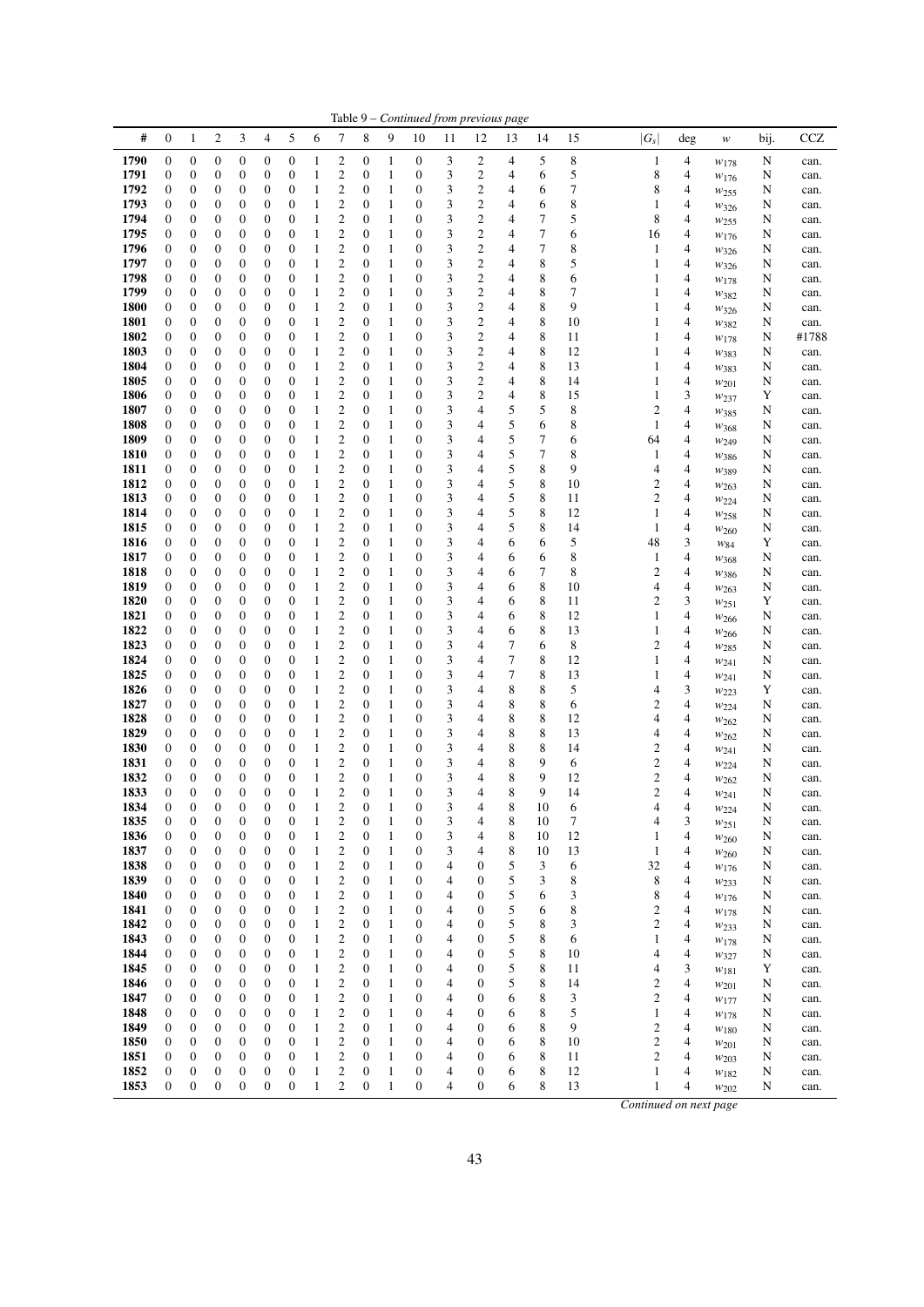|              |                                      |                                      |                       |                                      |                                      |                                      |                              |                                                    |                                      |                              |                                      |                     | Table 9 - Continued from previous page |        |                      |          |                                  |                                  |                          |        |              |
|--------------|--------------------------------------|--------------------------------------|-----------------------|--------------------------------------|--------------------------------------|--------------------------------------|------------------------------|----------------------------------------------------|--------------------------------------|------------------------------|--------------------------------------|---------------------|----------------------------------------|--------|----------------------|----------|----------------------------------|----------------------------------|--------------------------|--------|--------------|
| #            | $\boldsymbol{0}$                     | 1                                    | 2                     | 3                                    | 4                                    | 5                                    | 6                            | 7                                                  | 8                                    | 9                            | 10                                   | 11                  | 12                                     | 13     | 14                   | 15       | $ G_s $                          | deg                              | $\boldsymbol{W}$         | bij.   | CCZ          |
| 1854         | $\boldsymbol{0}$                     | $\boldsymbol{0}$                     | 0                     | $\boldsymbol{0}$                     | $\boldsymbol{0}$                     | $\boldsymbol{0}$                     | 1                            | 2                                                  | $\boldsymbol{0}$                     | $\mathbf{1}$                 | $\boldsymbol{0}$                     | $\overline{4}$      | 0                                      | 7      | 8                    | 3        | $\boldsymbol{2}$                 | 4                                | $w_{323}$                | N      | can.         |
| 1855         | $\boldsymbol{0}$                     | $\boldsymbol{0}$                     | 0                     | 0                                    | $\boldsymbol{0}$                     | $\boldsymbol{0}$                     | 1                            | $\overline{c}$                                     | 0                                    | $\mathbf{1}$                 | $\boldsymbol{0}$                     | 4                   | 0                                      | 7      | 8                    | 5        | 1                                | 4                                | $w_{325}$                | N      | can.         |
| 1856<br>1857 | $\boldsymbol{0}$<br>$\boldsymbol{0}$ | $\boldsymbol{0}$<br>0                | 0                     | 0<br>0                               | $\boldsymbol{0}$<br>$\boldsymbol{0}$ | $\boldsymbol{0}$<br>$\boldsymbol{0}$ | 1<br>1                       | $\overline{c}$<br>$\overline{c}$                   | $\boldsymbol{0}$<br>0                | 1<br>1                       | 0<br>0                               | 4<br>4              | 0<br>0                                 | 7<br>7 | 8<br>8               | 9<br>10  | $\overline{c}$<br>2              | 3<br>$\overline{4}$              | W328                     | N<br>N | can.         |
| 1858         | $\boldsymbol{0}$                     | $\boldsymbol{0}$                     | 0<br>0                | 0                                    | $\boldsymbol{0}$                     | $\boldsymbol{0}$                     | 1                            | $\overline{c}$                                     | $\boldsymbol{0}$                     | $\mathbf{1}$                 | 0                                    | 4                   | 0                                      | 7      | 8                    | 11       | $\mathfrak{2}$                   | $\overline{4}$                   | W338<br>$w_{202}$        | N      | can.<br>can. |
| 1859         | $\boldsymbol{0}$                     | $\boldsymbol{0}$                     | 0                     | 0                                    | $\boldsymbol{0}$                     | $\boldsymbol{0}$                     | 1                            | $\overline{\mathbf{c}}$                            | 0                                    | $\mathbf{1}$                 | 0                                    | $\overline{4}$      | 0                                      | 7      | 8                    | 12       | 1                                | 4                                | $w_{365}$                | N      | can.         |
| 1860         | $\boldsymbol{0}$                     | $\boldsymbol{0}$                     | 0                     | 0                                    | $\boldsymbol{0}$                     | $\boldsymbol{0}$                     | 1                            | $\overline{\mathbf{c}}$                            | 0                                    | $\mathbf{1}$                 | 0                                    | 4                   | 0                                      | 7      | 8                    | 13       | 1                                | $\overline{4}$                   | W225                     | N      | can.         |
| 1861         | $\boldsymbol{0}$                     | $\boldsymbol{0}$                     | 0                     | 0                                    | $\boldsymbol{0}$                     | $\boldsymbol{0}$                     | 1                            | $\overline{\mathbf{c}}$                            | 0                                    | $\mathbf{1}$                 | 0                                    | 4                   | 0                                      | 8      | 14                   | 3        | 2                                | $\overline{4}$                   | W340                     | N      | can.         |
| 1862<br>1863 | $\boldsymbol{0}$<br>$\boldsymbol{0}$ | $\boldsymbol{0}$<br>$\boldsymbol{0}$ | 0<br>0                | 0<br>0                               | $\boldsymbol{0}$<br>$\boldsymbol{0}$ | $\boldsymbol{0}$<br>$\boldsymbol{0}$ | 1<br>1                       | $\overline{\mathbf{c}}$<br>$\overline{c}$          | 0<br>$\boldsymbol{0}$                | $\mathbf{1}$<br>1            | $\boldsymbol{0}$<br>0                | 4<br>4              | 0<br>0                                 | 8<br>8 | 14<br>14             | 6<br>7   | 4<br>4                           | 4<br>$\overline{4}$              | $w_{329}$                | N<br>N | can.         |
| 1864         | $\boldsymbol{0}$                     | $\boldsymbol{0}$                     | 0                     | 0                                    | $\boldsymbol{0}$                     | $\boldsymbol{0}$                     | 1                            | $\overline{\mathbf{c}}$                            | 0                                    | 1                            | 0                                    | 4                   | 0                                      | 8      | 14                   | 12       | 8                                | 4                                | $w_{225}$<br>W335        | N      | can.<br>can. |
| 1865         | $\boldsymbol{0}$                     | $\boldsymbol{0}$                     | 0                     | 0                                    | $\boldsymbol{0}$                     | $\boldsymbol{0}$                     | 1                            | $\overline{c}$                                     | $\boldsymbol{0}$                     | $\mathbf{1}$                 | 0                                    | 4                   | 0                                      | 8      | 14                   | 13       | 8                                | 4                                | W203                     | N      | can.         |
| 1866         | $\boldsymbol{0}$                     | $\boldsymbol{0}$                     | 0                     | 0                                    | $\boldsymbol{0}$                     | $\boldsymbol{0}$                     | 1                            | $\overline{c}$                                     | 0                                    | $\mathbf{1}$                 | 0                                    | 4                   | 0                                      | 8      | 15                   | 3        | 2                                | $\overline{4}$                   | $w_{201}$                | N      | can.         |
| 1867         | $\boldsymbol{0}$                     | $\boldsymbol{0}$                     | 0                     | 0                                    | $\boldsymbol{0}$                     | $\boldsymbol{0}$                     | 1                            | $\overline{c}$                                     | 0                                    | 1                            | 0                                    | 4                   | 0                                      | 8      | 15                   | 6        | $\mathbf{2}$                     | $\overline{4}$                   | $w_{202}$                | N      | can.         |
| 1868<br>1869 | $\boldsymbol{0}$<br>$\boldsymbol{0}$ | $\boldsymbol{0}$<br>$\boldsymbol{0}$ | 0<br>0                | 0<br>0                               | $\boldsymbol{0}$<br>$\boldsymbol{0}$ | $\boldsymbol{0}$<br>$\boldsymbol{0}$ | 1<br>1                       | $\overline{c}$<br>$\overline{c}$                   | 0<br>0                               | $\mathbf{1}$<br>$\mathbf{1}$ | 0<br>$\boldsymbol{0}$                | $\overline{4}$<br>4 | 0<br>1                                 | 8<br>4 | 15<br>$\overline{c}$ | 12<br>6  | 4<br>16                          | $\overline{4}$<br>$\overline{4}$ | W202                     | N<br>N | can.<br>can. |
| 1870         | $\boldsymbol{0}$                     | $\boldsymbol{0}$                     | 0                     | 0                                    | $\boldsymbol{0}$                     | $\boldsymbol{0}$                     | 1                            | $\overline{c}$                                     | $\boldsymbol{0}$                     | $\mathbf{1}$                 | 0                                    | 4                   | 1                                      | 4      | $\mathfrak{2}$       | 7        | 16                               | $\overline{4}$                   | W168<br>$w_{176}$        | N      | can.         |
| 1871         | $\boldsymbol{0}$                     | $\boldsymbol{0}$                     | 0                     | 0                                    | $\boldsymbol{0}$                     | $\boldsymbol{0}$                     | 1                            | $\overline{c}$                                     | 0                                    | $\mathbf{1}$                 | 0                                    | 4                   | 1                                      | 4      | $\boldsymbol{2}$     | 8        | 2                                | 4                                | $w_{179}$                | N      | can.         |
| 1872         | $\boldsymbol{0}$                     | $\boldsymbol{0}$                     | 0                     | 0                                    | $\boldsymbol{0}$                     | $\boldsymbol{0}$                     | 1                            | $\overline{c}$                                     | $\boldsymbol{0}$                     | $\mathbf{1}$                 | $\mathbf{0}$                         | 4                   | 1                                      | 4      | 3                    | 6        | 8                                | $\overline{4}$                   | W168                     | N      | can.         |
| 1873         | $\boldsymbol{0}$                     | $\boldsymbol{0}$                     | 0                     | 0                                    | $\boldsymbol{0}$                     | $\boldsymbol{0}$                     | 1                            | $\overline{c}$                                     | 0                                    | 1                            | 0                                    | $\overline{4}$      | 1                                      | 4      | 3                    | 7        | 8                                | $\overline{4}$                   | W176                     | N      | can.         |
| 1874<br>1875 | $\boldsymbol{0}$<br>$\boldsymbol{0}$ | $\boldsymbol{0}$<br>$\boldsymbol{0}$ | 0<br>0                | 0<br>0                               | $\boldsymbol{0}$<br>$\boldsymbol{0}$ | $\boldsymbol{0}$<br>$\boldsymbol{0}$ | 1<br>1                       | $\overline{\mathbf{c}}$<br>$\overline{c}$          | 0<br>0                               | $\mathbf{1}$<br>1            | 0<br>0                               | 4<br>4              | 1<br>1                                 | 4<br>4 | 3<br>6               | 8<br>8   | 1<br>1                           | $\overline{4}$<br>4              | W <sub>179</sub>         | N<br>N | can.<br>can. |
| 1876         | $\boldsymbol{0}$                     | $\boldsymbol{0}$                     | 0                     | 0                                    | $\boldsymbol{0}$                     | $\boldsymbol{0}$                     | 1                            | $\overline{c}$                                     | 0                                    | 1                            | 0                                    | $\overline{4}$      | 1                                      | 4      | 7                    | 8        | 1                                | 4                                | $w_{177}$<br>W326        | N      | can.         |
| 1877         | $\boldsymbol{0}$                     | $\boldsymbol{0}$                     | 0                     | 0                                    | $\boldsymbol{0}$                     | $\boldsymbol{0}$                     | $\mathbf{1}$                 | $\overline{c}$                                     | $\boldsymbol{0}$                     | $\mathbf{1}$                 | 0                                    | 4                   | 1                                      | 4      | 8                    | 10       | 2                                | $\overline{4}$                   | W327                     | N      | can.         |
| 1878         | $\boldsymbol{0}$                     | $\boldsymbol{0}$                     | 0                     | 0                                    | $\boldsymbol{0}$                     | $\boldsymbol{0}$                     | 1                            | $\overline{\mathbf{c}}$                            | 0                                    | $\mathbf{1}$                 | 0                                    | $\overline{4}$      | 1                                      | 4      | 8                    | 11       | $\overline{c}$                   | 3                                | $w_{181}$                | N      | can.         |
| 1879         | $\boldsymbol{0}$                     | $\boldsymbol{0}$                     | 0                     | 0                                    | $\boldsymbol{0}$                     | $\boldsymbol{0}$                     | 1                            | $\overline{\mathbf{c}}$                            | $\boldsymbol{0}$                     | $\mathbf{1}$                 | $\boldsymbol{0}$                     | 4                   | 1                                      | 4      | 8                    | 12       | 1                                | $\overline{4}$                   | $w_{178}$                | N      | can.         |
| 1880<br>1881 | $\boldsymbol{0}$<br>$\boldsymbol{0}$ | $\boldsymbol{0}$<br>$\boldsymbol{0}$ | 0<br>0                | 0<br>0                               | $\boldsymbol{0}$<br>$\boldsymbol{0}$ | $\boldsymbol{0}$<br>$\boldsymbol{0}$ | 1<br>1                       | $\overline{\mathbf{c}}$<br>$\overline{\mathbf{c}}$ | 0<br>0                               | $\mathbf{1}$<br>$\mathbf{1}$ | 0<br>$\boldsymbol{0}$                | 4<br>4              | $\mathbf{1}$<br>$\mathbf{1}$           | 4<br>5 | 8<br>3               | 14<br>6  | 1<br>16                          | $\overline{4}$<br>4              | $w_{201}$                | N<br>N | can.         |
| 1882         | $\boldsymbol{0}$                     | $\boldsymbol{0}$                     | 0                     | 0                                    | $\boldsymbol{0}$                     | $\boldsymbol{0}$                     | 1                            | $\overline{c}$                                     | 0                                    | 1                            | 0                                    | 4                   | 1                                      | 5      | 3                    | 7        | 32                               | $\overline{4}$                   | W176<br>$w_{336}$        | N      | can.<br>can. |
| 1883         | $\boldsymbol{0}$                     | 0                                    | 0                     | 0                                    | $\boldsymbol{0}$                     | $\boldsymbol{0}$                     | 1                            | $\overline{\mathbf{c}}$                            | 0                                    | 1                            | 0                                    | 4                   | 1                                      | 5      | 3                    | 8        | 2                                | 4                                | $w_{321}$                | N      | can.         |
| 1884         | $\boldsymbol{0}$                     | $\boldsymbol{0}$                     | 0                     | 0                                    | $\boldsymbol{0}$                     | $\boldsymbol{0}$                     | 1                            | $\overline{c}$                                     | $\boldsymbol{0}$                     | $\mathbf{1}$                 | 0                                    | 4                   | 1                                      | 5      | 6                    | 8        | 1                                | $\overline{4}$                   | W325                     | N      | can.         |
| 1885         | $\boldsymbol{0}$                     | $\boldsymbol{0}$                     | 0                     | 0                                    | $\boldsymbol{0}$                     | $\boldsymbol{0}$                     | 1                            | $\overline{\mathbf{c}}$                            | 0                                    | $\mathbf{1}$                 | 0                                    | 4                   | 1                                      | 5      | 7                    | 8        | 1                                | 4                                | W178                     | N      | can.         |
| 1886<br>1887 | $\boldsymbol{0}$<br>$\boldsymbol{0}$ | $\boldsymbol{0}$<br>$\boldsymbol{0}$ | 0<br>0                | 0<br>0                               | $\boldsymbol{0}$<br>$\boldsymbol{0}$ | $\boldsymbol{0}$<br>$\boldsymbol{0}$ | 1<br>1                       | $\overline{c}$<br>$\overline{\mathbf{c}}$          | 0<br>0                               | 1<br>$\mathbf{1}$            | 0<br>0                               | 4<br>4              | 1<br>1                                 | 5<br>5 | 8<br>8               | 10<br>11 | 2<br>2                           | 3<br>$\overline{4}$              | W328                     | N<br>N | can.<br>can. |
| 1888         | $\boldsymbol{0}$                     | $\boldsymbol{0}$                     | 0                     | 0                                    | $\boldsymbol{0}$                     | $\boldsymbol{0}$                     | 1                            | $\overline{c}$                                     | 0                                    | $\mathbf{1}$                 | $\boldsymbol{0}$                     | 4                   | 1                                      | 5      | 8                    | 12       | $\overline{c}$                   | $\overline{4}$                   | $w_{180}$<br>W361        | N      | can.         |
| 1889         | $\boldsymbol{0}$                     | $\boldsymbol{0}$                     | 0                     | 0                                    | $\boldsymbol{0}$                     | $\boldsymbol{0}$                     | 1                            | $\overline{c}$                                     | $\boldsymbol{0}$                     | $\mathbf{1}$                 | 0                                    | 4                   | 1                                      | 5      | 8                    | 13       | 2                                | $\overline{4}$                   | W326                     | N      | can.         |
| 1890         | $\boldsymbol{0}$                     | 0                                    | 0                     | 0                                    | $\boldsymbol{0}$                     | $\boldsymbol{0}$                     | 1                            | $\overline{c}$                                     | 0                                    | $\mathbf{1}$                 | 0                                    | 4                   | 1                                      | 5      | 8                    | 14       | 2                                | 4                                | $w_{201}$                | N      | can.         |
| 1891<br>1892 | $\boldsymbol{0}$                     | $\boldsymbol{0}$<br>$\boldsymbol{0}$ | 0                     | 0                                    | $\boldsymbol{0}$                     | $\boldsymbol{0}$<br>$\boldsymbol{0}$ | 1                            | $\overline{c}$<br>$\overline{c}$                   | $\boldsymbol{0}$                     | $\mathbf{1}$                 | 0<br>0                               | 4                   | 1                                      | 5      | 8<br>8               | 15       | $\overline{c}$<br>$\overline{c}$ | 4<br>$\overline{4}$              | $w_{340}$                | N      | can.         |
| 1893         | $\boldsymbol{0}$<br>$\boldsymbol{0}$ | $\boldsymbol{0}$                     | 0<br>0                | 0<br>0                               | $\boldsymbol{0}$<br>$\boldsymbol{0}$ | $\boldsymbol{0}$                     | 1<br>1                       | $\overline{\mathbf{c}}$                            | 0<br>0                               | 1<br>$\mathbf{1}$            | 0                                    | $\overline{4}$<br>4 | 1<br>1                                 | 6<br>6 | 8                    | 10<br>11 | $\mathbf{2}$                     | $\overline{4}$                   | W338<br>W202             | N<br>N | can.<br>can. |
| 1894         | $\boldsymbol{0}$                     | $\boldsymbol{0}$                     | 0                     | 0                                    | $\boldsymbol{0}$                     | $\boldsymbol{0}$                     | 1                            | $\overline{c}$                                     | $\boldsymbol{0}$                     | $\mathbf{1}$                 | 0                                    | 4                   | 1                                      | 6      | 8                    | 12       | $\overline{c}$                   | $\overline{4}$                   | $w_{365}$                | N      | can.         |
| 1895         | $\boldsymbol{0}$                     | $\boldsymbol{0}$                     | 0                     | 0                                    | $\boldsymbol{0}$                     | $\boldsymbol{0}$                     | 1                            | $\overline{c}$                                     | 0                                    | $\mathbf{1}$                 | 0                                    | 4                   | 1                                      | 6      | 8                    | 13       | 1                                | 4                                | $w_{225}$                | N      | can.         |
| 1896         | $\boldsymbol{0}$                     | $\boldsymbol{0}$                     | 0                     | 0                                    | $\boldsymbol{0}$                     | $\boldsymbol{0}$                     | 1                            | $\overline{\mathbf{c}}$                            | $\boldsymbol{0}$                     | $\mathbf{1}$                 | $\boldsymbol{0}$                     | 4                   | $\mathbf{1}$                           | 7      | 8                    | 10       | 2                                | $\overline{4}$                   | W262                     | N      | can.         |
| 1897<br>1898 | $\boldsymbol{0}$<br>$\boldsymbol{0}$ | $\boldsymbol{0}$<br>$\boldsymbol{0}$ | 0<br>$\boldsymbol{0}$ | $\boldsymbol{0}$<br>$\boldsymbol{0}$ | $\boldsymbol{0}$<br>$\boldsymbol{0}$ | $\mathbf{0}$<br>$\boldsymbol{0}$     | $\mathbf{1}$<br>1            | 2<br>$\overline{c}$                                | $\boldsymbol{0}$<br>$\boldsymbol{0}$ | $\mathbf{1}$<br>$\mathbf{1}$ | $\overline{0}$<br>$\mathbf{0}$       | 4<br>4              | 1<br>1                                 | 7<br>7 | 8<br>8               | 11<br>13 | 2<br>$\overline{c}$              | 4<br>4                           | W225                     | N<br>N | can.         |
| 1899         | $\boldsymbol{0}$                     | $\boldsymbol{0}$                     | 0                     | $\boldsymbol{0}$                     | $\mathbf{0}$                         | $\boldsymbol{0}$                     | 1                            | $\overline{\mathbf{c}}$                            | $\boldsymbol{0}$                     | 1                            | $\boldsymbol{0}$                     | $\overline{4}$      | 1                                      | 8      | 10                   | 6        | $\overline{\mathbf{c}}$          | 4                                | $w_{262}$<br>$w_{202}$   | N      | can.<br>can. |
| 1900         | $\boldsymbol{0}$                     | $\boldsymbol{0}$                     | 0                     | 0                                    | $\boldsymbol{0}$                     | $\boldsymbol{0}$                     | $\mathbf{1}$                 | $\overline{\mathbf{c}}$                            | $\boldsymbol{0}$                     | $\mathbf{1}$                 | $\boldsymbol{0}$                     | 4                   | 1                                      | 8      | 10                   | 7        | 1                                | 4                                | W225                     | N      | can.         |
| 1901         | $\boldsymbol{0}$                     | $\boldsymbol{0}$                     | 0                     | 0                                    | $\boldsymbol{0}$                     | $\boldsymbol{0}$                     | $\mathbf{1}$                 | 2                                                  | $\boldsymbol{0}$                     | 1                            | $\boldsymbol{0}$                     | 4                   | $\mathbf{1}$                           | 8      | 11                   | 7        | $\mathfrak{2}$                   | 4                                | W341                     | N      | can.         |
| 1902         | $\boldsymbol{0}$                     | $\boldsymbol{0}$                     | 0                     | 0                                    | $\boldsymbol{0}$                     | $\boldsymbol{0}$                     | 1                            | 2                                                  | $\boldsymbol{0}$                     | 1                            | $\boldsymbol{0}$                     | 4                   | 2                                      | 3      | 4                    | 5        | 8                                | 4                                | $w_{176}$                | N      | can.         |
| 1903<br>1904 | $\boldsymbol{0}$<br>$\boldsymbol{0}$ | $\boldsymbol{0}$<br>$\boldsymbol{0}$ | 0<br>0                | 0<br>0                               | $\boldsymbol{0}$<br>$\boldsymbol{0}$ | $\boldsymbol{0}$<br>$\boldsymbol{0}$ | 1<br>$\mathbf{1}$            | $\overline{c}$<br>2                                | $\boldsymbol{0}$<br>$\boldsymbol{0}$ | $\mathbf{1}$<br>1            | 0<br>0                               | 4<br>4              | $\boldsymbol{2}$<br>2                  | 3<br>3 | 4<br>4               | 7<br>8   | 8<br>1                           | 4<br>4                           | $w_{255}$                | N<br>N | can.<br>can. |
| 1905         | $\boldsymbol{0}$                     | $\boldsymbol{0}$                     | 0                     | $\boldsymbol{0}$                     | $\boldsymbol{0}$                     | $\boldsymbol{0}$                     | $\mathbf{1}$                 | $\overline{c}$                                     | $\boldsymbol{0}$                     | $\mathbf{1}$                 | $\boldsymbol{0}$                     | 4                   | $\mathbf{2}$                           | 3      | 5                    | 4        | 16                               | 4                                | W326<br>W320             | N      | can.         |
| 1906         | $\boldsymbol{0}$                     | $\boldsymbol{0}$                     | 0                     | 0                                    | $\boldsymbol{0}$                     | $\boldsymbol{0}$                     | $\mathbf{1}$                 | 2                                                  | $\boldsymbol{0}$                     | $\mathbf{1}$                 | 0                                    | 4                   | $\boldsymbol{2}$                       | 3      | 5                    | 7        | 16                               | 4                                | W <sub>402</sub>         | N      | can.         |
| 1907         | $\mathbf{0}$                         | $\boldsymbol{0}$                     | 0                     | 0                                    | $\boldsymbol{0}$                     | $\boldsymbol{0}$                     | 1                            | $\mathbf{2}$                                       | $\boldsymbol{0}$                     | $\mathbf{1}$                 | $\boldsymbol{0}$                     | 4                   | $\boldsymbol{2}$                       | 3      | 5                    | 8        | $\boldsymbol{2}$                 | 4                                | $w_{332}$                | N      | can.         |
| 1908         | $\boldsymbol{0}$                     | $\boldsymbol{0}$                     | 0                     | 0                                    | $\boldsymbol{0}$                     | $\boldsymbol{0}$                     | $\mathbf{1}$                 | 2                                                  | $\boldsymbol{0}$                     | $\mathbf{1}$                 | 0                                    | 4                   | $\boldsymbol{2}$                       | 3      | 6                    | 4        | 16                               | 4                                | W322                     | N      | can.         |
| 1909<br>1910 | $\boldsymbol{0}$<br>$\mathbf{0}$     | $\boldsymbol{0}$<br>$\boldsymbol{0}$ | 0<br>0                | 0<br>$\boldsymbol{0}$                | $\boldsymbol{0}$<br>$\boldsymbol{0}$ | $\boldsymbol{0}$<br>$\boldsymbol{0}$ | $\mathbf{1}$<br>$\mathbf{1}$ | $\boldsymbol{2}$<br>$\mathbf{2}$                   | $\boldsymbol{0}$<br>$\boldsymbol{0}$ | $\mathbf{1}$<br>$\mathbf{1}$ | 0<br>0                               | 4<br>4              | $\boldsymbol{2}$<br>$\mathbf{2}$       | 3<br>3 | 6<br>6               | 5<br>8   | 16<br>2                          | 4<br>4                           | W <sub>255</sub><br>W332 | N<br>N | can.<br>can. |
| 1911         | $\boldsymbol{0}$                     | $\boldsymbol{0}$                     | 0                     | $\boldsymbol{0}$                     | $\boldsymbol{0}$                     | $\boldsymbol{0}$                     | $\mathbf{1}$                 | 2                                                  | $\boldsymbol{0}$                     | $\mathbf{1}$                 | $\boldsymbol{0}$                     | 4                   | $\mathfrak{2}$                         | 3      | 8                    | 4        | 1                                | 4                                | $w_{323}$                | N      | can.         |
| 1912         | $\boldsymbol{0}$                     | $\boldsymbol{0}$                     | 0                     | $\boldsymbol{0}$                     | $\boldsymbol{0}$                     | $\boldsymbol{0}$                     | 1                            | $\mathbf{2}$                                       | $\boldsymbol{0}$                     | $\mathbf{1}$                 | $\boldsymbol{0}$                     | 4                   | $\mathfrak{2}$                         | 3      | 8                    | 5        | 1                                | 4                                | W382                     | N      | can.         |
| 1913         | $\boldsymbol{0}$                     | $\boldsymbol{0}$                     | 0                     | 0                                    | $\boldsymbol{0}$                     | $\boldsymbol{0}$                     | $\mathbf{1}$                 | 2                                                  | $\boldsymbol{0}$                     | $\mathbf{1}$                 | $\boldsymbol{0}$                     | 4                   | $\mathfrak{2}$                         | 3      | 8                    | 7        | 1                                | 4                                | W405                     | N      | can.         |
| 1914         | $\boldsymbol{0}$                     | $\boldsymbol{0}$                     | 0                     | 0                                    | $\boldsymbol{0}$                     | $\boldsymbol{0}$                     | $\mathbf{1}$                 | $\overline{c}$                                     | $\boldsymbol{0}$                     | $\mathbf{1}$                 | $\boldsymbol{0}$                     | 4                   | $\mathfrak{2}$                         | 3      | 8                    | 12       | $\mathfrak{2}$                   | 4                                | $w_{335}$                | N      | can.         |
| 1915<br>1916 | $\boldsymbol{0}$<br>$\mathbf{0}$     | $\boldsymbol{0}$<br>$\boldsymbol{0}$ | 0<br>0                | $\boldsymbol{0}$<br>$\boldsymbol{0}$ | $\boldsymbol{0}$<br>$\boldsymbol{0}$ | $\mathbf{0}$<br>$\boldsymbol{0}$     | $\mathbf{1}$<br>$\mathbf{1}$ | 2<br>$\overline{\mathbf{c}}$                       | $\boldsymbol{0}$<br>$\boldsymbol{0}$ | $\mathbf{1}$<br>$\mathbf{1}$ | $\boldsymbol{0}$<br>$\boldsymbol{0}$ | 4<br>4              | $\mathfrak{2}$<br>2                    | 3<br>3 | 8<br>8               | 13<br>15 | 1<br>2                           | 4<br>3                           | $w_{388}$<br>W371        | N<br>N | can.<br>can. |
| 1917         | $\boldsymbol{0}$                     | $\mathbf{0}$                         | $\boldsymbol{0}$      | $\boldsymbol{0}$                     | $\boldsymbol{0}$                     | $\mathbf{0}$                         | $\mathbf{1}$                 | $\overline{c}$                                     | $\boldsymbol{0}$                     | $\mathbf{1}$                 | $\boldsymbol{0}$                     | 4                   | $\overline{c}$                         | 4      | 3                    | 6        | 16                               | 4                                | W176                     | N      | can.         |
|              |                                      |                                      |                       |                                      |                                      |                                      |                              |                                                    |                                      |                              |                                      |                     |                                        |        |                      |          |                                  |                                  |                          |        |              |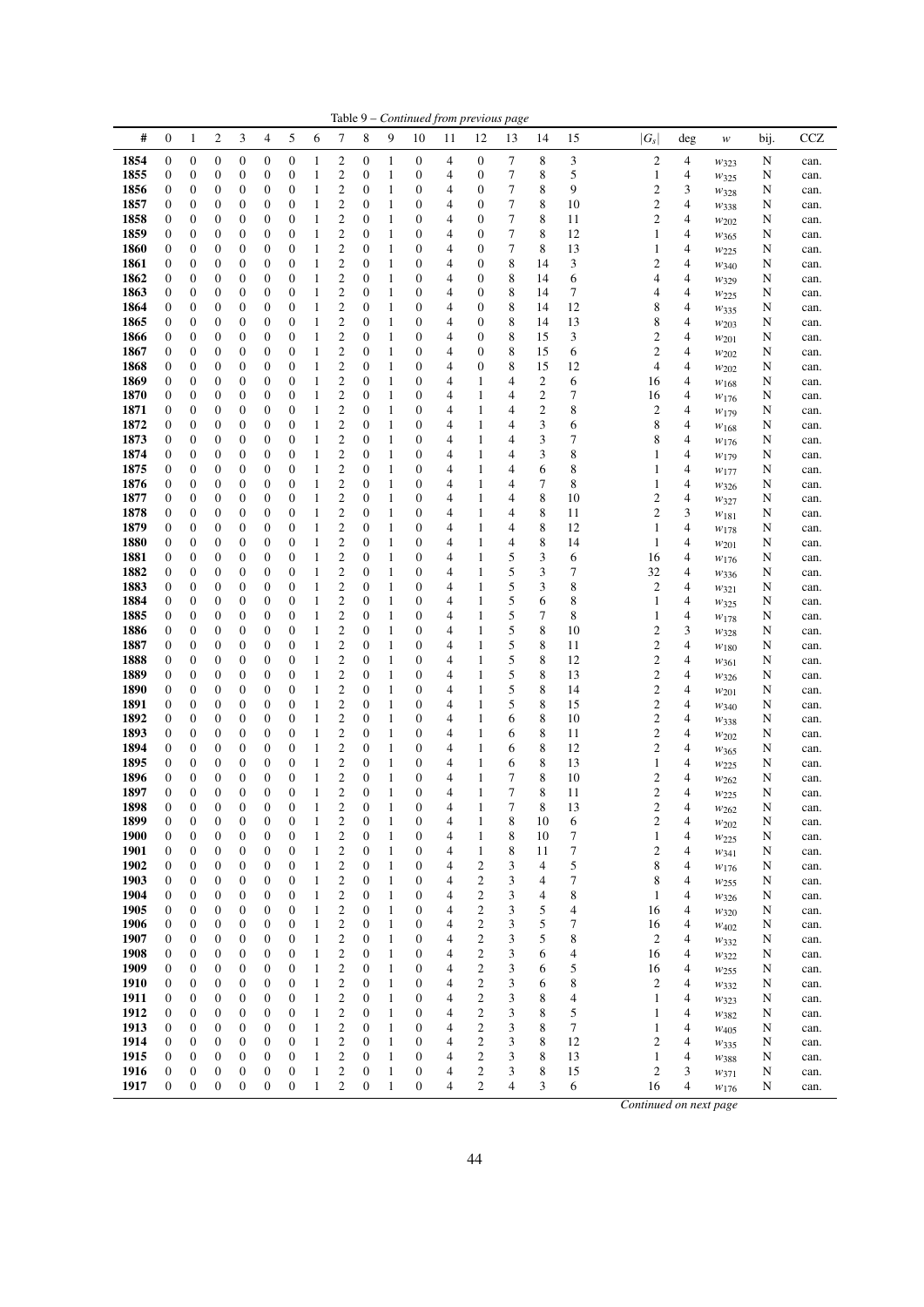|              |                                      |                                      |                                      |                                      |                                      |                                      |              |                                           |                                      |                   | Table 9 – Continued from previous page |                         |                                                    |                  |        |                               |                              |                |                               |        |              |
|--------------|--------------------------------------|--------------------------------------|--------------------------------------|--------------------------------------|--------------------------------------|--------------------------------------|--------------|-------------------------------------------|--------------------------------------|-------------------|----------------------------------------|-------------------------|----------------------------------------------------|------------------|--------|-------------------------------|------------------------------|----------------|-------------------------------|--------|--------------|
| #            | $\boldsymbol{0}$                     | 1                                    | 2                                    | 3                                    | 4                                    | 5                                    | 6            | 7                                         | 8                                    | 9                 | 10                                     | 11                      | 12                                                 | 13               | 14     | 15                            | $ G_s $                      | $\deg$         | w                             | bij.   | CCZ          |
| 1918         | $\boldsymbol{0}$                     | $\boldsymbol{0}$                     | 0                                    | $\boldsymbol{0}$                     | $\boldsymbol{0}$                     | $\boldsymbol{0}$                     | 1            | $\overline{c}$                            | $\boldsymbol{0}$                     | 1                 | $\boldsymbol{0}$                       | 4                       | 2                                                  | 4                | 3      | 7                             | 8                            | 4              | W <sub>255</sub>              | N      | can.         |
| 1919         | $\boldsymbol{0}$                     | $\boldsymbol{0}$                     | 0                                    | 0                                    | $\boldsymbol{0}$                     | $\boldsymbol{0}$                     | $\mathbf{1}$ | $\mathbf{2}$                              | $\boldsymbol{0}$                     | 1                 | $\boldsymbol{0}$                       | 4                       | 2                                                  | 4                | 3      | 8                             | $\mathbf{1}$                 | 4              | $w_{326}$                     | N      | can.         |
| 1920         | $\boldsymbol{0}$                     | $\boldsymbol{0}$                     | 0                                    | 0                                    | $\boldsymbol{0}$                     | 0                                    | 1            | $\overline{\mathbf{c}}$                   | $\boldsymbol{0}$                     | 1                 | 0                                      | 4                       | 2                                                  | 4                | 7      | 6                             | 8                            | 4              | W176                          | N      | can.         |
| 1921         | $\mathbf{0}$                         | $\boldsymbol{0}$                     | 0                                    | $\mathbf{0}$                         | $\boldsymbol{0}$                     | $\mathbf{0}$                         | 1            | $\mathbf{2}$                              | $\boldsymbol{0}$                     | 1                 | $\mathbf{0}$                           | 4                       | $\mathbf{2}$                                       | 4                | 7      | 8                             | $\mathbf{1}$                 | 4              | W240                          | N      | can.         |
| 1922<br>1923 | $\boldsymbol{0}$                     | $\boldsymbol{0}$                     | 0                                    | 0                                    | $\boldsymbol{0}$                     | 0                                    | 1            | $\overline{\mathbf{c}}$                   | $\boldsymbol{0}$                     | 1                 | 0                                      | 4                       | $\overline{\mathbf{c}}$                            | 4                | 8      | 6<br>7                        | $\mathbf{1}$                 | 4              | W <sub>178</sub>              | N      | can.         |
| 1924         | $\boldsymbol{0}$<br>$\boldsymbol{0}$ | $\boldsymbol{0}$<br>$\boldsymbol{0}$ | 0<br>$\boldsymbol{0}$                | 0<br>$\boldsymbol{0}$                | $\boldsymbol{0}$<br>$\boldsymbol{0}$ | 0<br>$\boldsymbol{0}$                | 1<br>1       | $\overline{\mathbf{c}}$<br>$\mathbf{2}$   | 0<br>$\boldsymbol{0}$                | 1<br>1            | $\boldsymbol{0}$<br>0                  | 4<br>4                  | $\overline{\mathbf{c}}$<br>2                       | 4<br>4           | 8<br>8 | 9                             | $\mathbf{1}$<br>$\mathbf{1}$ | 4<br>4         | $w_{257}$                     | N<br>N | can.         |
| 1925         | $\boldsymbol{0}$                     | $\boldsymbol{0}$                     | $\boldsymbol{0}$                     | 0                                    | $\boldsymbol{0}$                     | 0                                    | 1            | $\mathbf{2}$                              | $\boldsymbol{0}$                     | 1                 | $\boldsymbol{0}$                       | 4                       | $\mathbf{2}$                                       | 4                | 8      | 10                            | 1                            | 4              | W383                          | N      | can.<br>can. |
| 1926         | $\boldsymbol{0}$                     | $\boldsymbol{0}$                     | 0                                    | 0                                    | $\boldsymbol{0}$                     | 0                                    | 1            | $\overline{2}$                            | $\boldsymbol{0}$                     | 1                 | 0                                      | 4                       | $\mathfrak{2}$                                     | 4                | 8      | 11                            | $\mathbf{1}$                 | $\overline{4}$ | W388<br>$w_{225}$             | N      | can.         |
| 1927         | $\boldsymbol{0}$                     | $\boldsymbol{0}$                     | 0                                    | 0                                    | $\boldsymbol{0}$                     | 0                                    | 1            | $\boldsymbol{2}$                          | $\boldsymbol{0}$                     | $\mathbf{1}$      | 0                                      | 4                       | 2                                                  | 4                | 8      | 12                            | $\mathbf{1}$                 | 4              | W383                          | N      | can.         |
| 1928         | $\boldsymbol{0}$                     | $\boldsymbol{0}$                     | $\boldsymbol{0}$                     | $\boldsymbol{0}$                     | $\boldsymbol{0}$                     | $\boldsymbol{0}$                     | 1            | $\overline{\mathbf{c}}$                   | $\boldsymbol{0}$                     | 1                 | $\mathbf{0}$                           | 4                       | $\overline{\mathbf{c}}$                            | 4                | 8      | 13                            | $\mathbf{1}$                 | 4              | W262                          | N      | can.         |
| 1929         | $\boldsymbol{0}$                     | $\boldsymbol{0}$                     | 0                                    | 0                                    | $\boldsymbol{0}$                     | 0                                    | 1            | $\overline{\mathbf{c}}$                   | $\boldsymbol{0}$                     | 1                 | 0                                      | 4                       | $\overline{\mathbf{c}}$                            | 4                | 8      | 14                            | $\mathbf{1}$                 | 4              | W225                          | N      | can.         |
| 1930         | $\boldsymbol{0}$                     | $\boldsymbol{0}$                     | 0                                    | 0                                    | $\boldsymbol{0}$                     | $\boldsymbol{0}$                     | 1            | $\boldsymbol{2}$                          | $\boldsymbol{0}$                     | 1                 | $\boldsymbol{0}$                       | 4                       | $\boldsymbol{2}$                                   | 4                | 8      | 15                            | $\mathbf{1}$                 | 4              | $w_{241}$                     | N      | can.         |
| 1931         | $\boldsymbol{0}$                     | $\boldsymbol{0}$                     | $\boldsymbol{0}$                     | $\boldsymbol{0}$                     | $\boldsymbol{0}$                     | 0                                    | 1            | $\mathbf{2}$                              | $\boldsymbol{0}$                     | 1                 | 0                                      | 4                       | 2                                                  | 5                | 3      | 7                             | 16                           | 4              | $w_{322}$                     | N      | can.         |
| 1932         | $\boldsymbol{0}$                     | $\boldsymbol{0}$                     | 0                                    | 0                                    | $\boldsymbol{0}$                     | 0                                    | 1            | $\overline{\mathbf{c}}$                   | 0                                    | 1                 | $\boldsymbol{0}$                       | 4                       | 2                                                  | 5                | 3      | 8                             | 1                            | 4              | W332                          | N      | can.         |
| 1933         | $\boldsymbol{0}$                     | $\boldsymbol{0}$                     | 0                                    | 0                                    | $\boldsymbol{0}$                     | 0                                    | 1            | $\boldsymbol{2}$                          | $\boldsymbol{0}$                     | 1                 | 0                                      | 4                       | $\boldsymbol{2}$                                   | 5                | 5      | 6                             | 8                            | 4              | W176                          | N      | can.         |
| 1934         | $\boldsymbol{0}$                     | $\boldsymbol{0}$                     | $\boldsymbol{0}$                     | 0                                    | $\boldsymbol{0}$                     | $\boldsymbol{0}$                     | 1            | $\boldsymbol{2}$                          | $\boldsymbol{0}$                     | 1                 | 0                                      | 4                       | $\boldsymbol{2}$                                   | 5                | 5      | 7                             | 16                           | 4              | $w_{322}$                     | N      | can.         |
| 1935         | $\mathbf{0}$                         | $\boldsymbol{0}$                     | $\boldsymbol{0}$                     | $\boldsymbol{0}$                     | $\boldsymbol{0}$                     | $\boldsymbol{0}$                     | 1            | $\mathbf{2}$                              | $\boldsymbol{0}$                     | 1                 | $\boldsymbol{0}$                       | $\overline{4}$          | $\mathfrak{2}$                                     | 5                | 5      | 8                             | $\mathbf{1}$                 | 4              | $w_{323}$                     | N      | can.         |
| 1936         | $\boldsymbol{0}$                     | $\boldsymbol{0}$                     | $\boldsymbol{0}$                     | 0                                    | $\boldsymbol{0}$                     | 0                                    | 1            | $\boldsymbol{2}$                          | $\boldsymbol{0}$                     | 1                 | 0                                      | 4                       | 2                                                  | 5                | 6      | 7                             | 16                           | 3              | W342                          | N      | can.         |
| 1937         | $\boldsymbol{0}$                     | $\boldsymbol{0}$                     | $\boldsymbol{0}$                     | 0                                    | $\boldsymbol{0}$                     | $\boldsymbol{0}$                     | 1            | $\boldsymbol{2}$                          | $\boldsymbol{0}$                     | 1                 | $\boldsymbol{0}$                       | 4                       | 2                                                  | 5                | 6      | 8                             | 1                            | 4              | W350                          | N      | can.         |
| 1938         | $\mathbf{0}$                         | $\boldsymbol{0}$                     | 0                                    | 0                                    | $\boldsymbol{0}$                     | 0                                    | 1            | $\mathbf{2}$                              | $\boldsymbol{0}$                     | 1                 | 0                                      | 4                       | $\boldsymbol{2}$                                   | 5                | 7      | 6                             | 16                           | 3              | $W_{88}$                      | N      | can.         |
| 1939<br>1940 | $\boldsymbol{0}$<br>$\mathbf{0}$     | $\boldsymbol{0}$<br>$\boldsymbol{0}$ | 0                                    | 0<br>$\mathbf{0}$                    | $\boldsymbol{0}$                     | 0<br>$\mathbf{0}$                    | 1<br>1       | $\boldsymbol{2}$<br>$\mathbf{2}$          | 0<br>$\boldsymbol{0}$                | 1<br>1            | $\boldsymbol{0}$<br>$\boldsymbol{0}$   | 4                       | 2<br>$\mathbf{2}$                                  | 5<br>5           | 7<br>8 | 8<br>6                        | 1<br>1                       | 4<br>4         | $w_{240}$                     | N      | can.         |
| 1941         | $\boldsymbol{0}$                     | $\boldsymbol{0}$                     | 0<br>$\boldsymbol{0}$                | 0                                    | $\boldsymbol{0}$<br>$\boldsymbol{0}$ | 0                                    | 1            | $\overline{\mathbf{c}}$                   | $\boldsymbol{0}$                     | 1                 | 0                                      | 4<br>4                  | $\overline{\mathbf{c}}$                            | 5                | 8      | 7                             | $\mathbf{1}$                 | 4              | W240                          | N<br>N | can.<br>can. |
| 1942         | $\boldsymbol{0}$                     | $\boldsymbol{0}$                     | 0                                    | 0                                    | $\boldsymbol{0}$                     | 0                                    | 1            | $\overline{\mathbf{c}}$                   | 0                                    | 1                 | $\boldsymbol{0}$                       | 4                       | $\overline{\mathbf{c}}$                            | 5                | 8      | 9                             | $\mathbf{1}$                 | 3              | W350                          | N      | can.         |
| 1943         | $\boldsymbol{0}$                     | $\boldsymbol{0}$                     | $\boldsymbol{0}$                     | 0                                    | $\boldsymbol{0}$                     | 0                                    | $\mathbf{1}$ | $\boldsymbol{2}$                          | $\boldsymbol{0}$                     | 1                 | 0                                      | 4                       | 2                                                  | 5                | 8      | 10                            | $\mathbf{1}$                 | 4              | $w_{371}$<br>W <sub>344</sub> | N      | can.         |
| 1944         | $\boldsymbol{0}$                     | $\boldsymbol{0}$                     | $\boldsymbol{0}$                     | 0                                    | $\boldsymbol{0}$                     | 0                                    | 1            | $\mathbf{2}$                              | $\boldsymbol{0}$                     | 1                 | $\boldsymbol{0}$                       | 4                       | $\mathfrak{2}$                                     | 5                | 8      | 11                            | 1                            | 4              | W262                          | N      | can.         |
| 1945         | $\mathbf{0}$                         | $\boldsymbol{0}$                     | 0                                    | 0                                    | $\boldsymbol{0}$                     | 0                                    | 1            | $\overline{2}$                            | $\boldsymbol{0}$                     | 1                 | 0                                      | 4                       | $\overline{c}$                                     | 5                | 8      | 12                            | 1                            | $\overline{4}$ | W341                          | N      | can.         |
| 1946         | $\boldsymbol{0}$                     | $\boldsymbol{0}$                     | 0                                    | 0                                    | $\boldsymbol{0}$                     | 0                                    | 1            | $\boldsymbol{2}$                          | $\boldsymbol{0}$                     | $\mathbf{1}$      | 0                                      | 4                       | 2                                                  | 5                | 8      | 13                            | $\mathbf{1}$                 | 4              | $w_{258}$                     | N      | can.         |
| 1947         | $\mathbf{0}$                         | $\boldsymbol{0}$                     | 0                                    | $\boldsymbol{0}$                     | $\boldsymbol{0}$                     | $\boldsymbol{0}$                     | 1            | $\boldsymbol{2}$                          | $\boldsymbol{0}$                     | 1                 | $\boldsymbol{0}$                       | 4                       | $\overline{\mathbf{c}}$                            | 5                | 8      | 14                            | $\mathbf{1}$                 | 4              | $w_{260}$                     | N      | can.         |
| 1948         | $\boldsymbol{0}$                     | $\boldsymbol{0}$                     | $\boldsymbol{0}$                     | 0                                    | $\boldsymbol{0}$                     | 0                                    | 1            | $\overline{\mathbf{c}}$                   | $\boldsymbol{0}$                     | 1                 | 0                                      | 4                       | $\overline{\mathbf{c}}$                            | 5                | 8      | 15                            | $\mathbf{1}$                 | 4              | W372                          | N      | can.         |
| 1949         | $\boldsymbol{0}$                     | $\boldsymbol{0}$                     | $\boldsymbol{0}$                     | 0                                    | $\boldsymbol{0}$                     | $\boldsymbol{0}$                     | 1            | $\boldsymbol{2}$                          | $\boldsymbol{0}$                     | 1                 | $\boldsymbol{0}$                       | 4                       | $\overline{\mathbf{c}}$                            | 6                | 3      | 4                             | 32                           | 4              | W320                          | N      | can.         |
| 1950         | $\boldsymbol{0}$                     | $\boldsymbol{0}$                     | $\boldsymbol{0}$                     | $\boldsymbol{0}$                     | $\boldsymbol{0}$                     | 0                                    | 1            | $\mathbf{2}$                              | $\boldsymbol{0}$                     | 1                 | 0                                      | 4                       | 2                                                  | 6                | 3      | 5                             | 8                            | 4              | W <sub>255</sub>              | N      | can.         |
| 1951         | $\mathbf{0}$                         | $\boldsymbol{0}$                     | 0                                    | 0                                    | $\boldsymbol{0}$                     | 0                                    | 1            | $\boldsymbol{2}$                          | $\boldsymbol{0}$                     | 1                 | $\boldsymbol{0}$                       | 4                       | 2                                                  | 6                | 3      | 8                             | $\mathbf{1}$                 | 4              | $w_{323}$                     | N      | can.         |
| 1952         | $\boldsymbol{0}$                     | $\boldsymbol{0}$                     | 0                                    | 0                                    | $\boldsymbol{0}$                     | 0                                    | 1            | $\boldsymbol{2}$                          | $\boldsymbol{0}$                     | 1                 | 0                                      | 4                       | $\boldsymbol{2}$                                   | 6                | 5      | 7                             | 16                           | 3              | W342                          | N      | can.         |
| 1953<br>1954 | $\boldsymbol{0}$<br>$\mathbf{0}$     | $\boldsymbol{0}$                     | $\boldsymbol{0}$                     | 0<br>$\boldsymbol{0}$                | $\boldsymbol{0}$                     | $\boldsymbol{0}$                     | 1<br>1       | $\boldsymbol{2}$<br>$\mathbf{2}$          | $\boldsymbol{0}$                     | 1<br>1            | 0<br>$\mathbf{0}$                      | 4<br>4                  | $\boldsymbol{2}$<br>$\mathfrak{2}$                 | 6                | 5<br>7 | 8<br>5                        | 2                            | 4<br>3         | W349                          | N      | can.         |
| 1955         | $\boldsymbol{0}$                     | $\boldsymbol{0}$<br>$\boldsymbol{0}$ | $\boldsymbol{0}$<br>0                | 0                                    | $\boldsymbol{0}$<br>$\boldsymbol{0}$ | $\boldsymbol{0}$<br>0                | 1            | $\boldsymbol{2}$                          | $\boldsymbol{0}$<br>0                | 1                 | 0                                      | 4                       | 2                                                  | 6                | 7      | 8                             | 8<br>$\mathbf{1}$            | 4              | W88                           | N      | can.         |
| 1956         | $\boldsymbol{0}$                     | $\boldsymbol{0}$                     | 0                                    | 0                                    | $\boldsymbol{0}$                     | $\boldsymbol{0}$                     | 1            | $\overline{\mathbf{c}}$                   | $\boldsymbol{0}$                     | 1                 | $\boldsymbol{0}$                       | 4                       | 2                                                  | 6<br>6           | 8      | $\overline{4}$                | 4                            | 4              | W <sub>236</sub>              | N<br>N | can.         |
| 1957         | $\mathbf{0}$                         | $\boldsymbol{0}$                     | $\boldsymbol{0}$                     | 0                                    | $\boldsymbol{0}$                     | 0                                    | 1            | $\mathbf{2}$                              | $\boldsymbol{0}$                     | 1                 | 0                                      | 4                       | $\boldsymbol{2}$                                   | 6                | 8      | 5                             | 1                            | 4              | W325<br>W240                  | N      | can.<br>can. |
| 1958         | $\boldsymbol{0}$                     | $\boldsymbol{0}$                     | 0                                    | 0                                    | $\boldsymbol{0}$                     | 0                                    | 1            | $\boldsymbol{2}$                          | 0                                    | 1                 | $\boldsymbol{0}$                       | 4                       | 2                                                  | 6                | 8      | 7                             | 1                            | 4              | W349                          | N      | can.         |
| 1959         | $\boldsymbol{0}$                     | $\boldsymbol{0}$                     | 0                                    | 0                                    | $\boldsymbol{0}$                     | 0                                    | 1            | $\mathbf{2}$                              | $\boldsymbol{0}$                     | 1                 | 0                                      | 4                       | 2                                                  | 6                | 8      | 9                             | 1                            | 4              | W338                          | N      | can.         |
| 1960         | $\boldsymbol{0}$                     | $\boldsymbol{0}$                     | $\boldsymbol{0}$                     | 0                                    | $\mathbf{0}$                         | $\boldsymbol{0}$                     | 1            | $\boldsymbol{2}$                          | $\boldsymbol{0}$                     | 1                 | $\boldsymbol{0}$                       | 4                       | $\boldsymbol{2}$                                   | 6                | 8      | 10                            | $\mathbf{1}$                 | 3              | W371                          | N      | can.         |
| 1961         | $\mathbf{0}$                         | $\overline{0}$                       | $\overline{0}$                       | 0                                    | $\overline{0}$                       | $\overline{0}$                       | 1            | $\overline{2}$                            | $\boldsymbol{0}$                     | 1                 | $\overline{0}$                         | $\overline{4}$          | $\overline{c}$                                     | 6                | 8      | 11                            | $\mathbf{1}$                 | 4              | W225                          | N      | can.         |
| 1962         | $\boldsymbol{0}$                     | $\boldsymbol{0}$                     | 0                                    | $\boldsymbol{0}$                     | $\boldsymbol{0}$                     | $\boldsymbol{0}$                     | 1            | 2                                         | $\boldsymbol{0}$                     | 1                 | $\boldsymbol{0}$                       | 4                       | $\overline{c}$                                     | 6                | 8      | 12                            | $\mathbf{1}$                 | 4              | $w_{365}$                     | N      | can.         |
| 1963         | $\boldsymbol{0}$                     | $\boldsymbol{0}$                     | $\boldsymbol{0}$                     | $\boldsymbol{0}$                     | $\boldsymbol{0}$                     | $\boldsymbol{0}$                     | 1            | $\mathbf{2}$                              | $\boldsymbol{0}$                     | 1                 | $\mathbf{0}$                           | 4                       | $\mathfrak{2}$                                     | 6                | 8      | 13                            | $\mathbf{1}$                 | 4              | $w_{241}$                     | N      | can.         |
| 1964         | $\mathbf{0}$                         | $\boldsymbol{0}$                     | $\boldsymbol{0}$                     | $\boldsymbol{0}$                     | $\boldsymbol{0}$                     | $\boldsymbol{0}$                     | 1            | $\overline{c}$                            | $\boldsymbol{0}$                     | $\mathbf{1}$      | $\boldsymbol{0}$                       | 4                       | 2                                                  | 6                | 8      | 14                            | 1                            | $\overline{4}$ | W262                          | N      | can.         |
| 1965         | $\boldsymbol{0}$                     | $\boldsymbol{0}$                     | $\boldsymbol{0}$                     | $\boldsymbol{0}$                     | $\boldsymbol{0}$                     | 0                                    | 1            | $\overline{\mathbf{c}}$                   | $\boldsymbol{0}$                     | 1                 | 0                                      | 4                       | 2                                                  | 6                | 8      | 15                            | $\mathbf{1}$                 | 4              | W372                          | N      | can.         |
| 1966         | $\boldsymbol{0}$                     | $\boldsymbol{0}$                     | $\boldsymbol{0}$                     | $\boldsymbol{0}$                     | $\boldsymbol{0}$                     | $\boldsymbol{0}$                     | 1            | $\overline{\mathbf{c}}$                   | $\boldsymbol{0}$                     | $\mathbf{1}$      | $\mathbf{0}$                           | 4                       | $\overline{\mathbf{c}}$                            | $\tau$           | 3      | 5                             | 16                           | 4              | W <sub>255</sub>              | N      | can.         |
| 1967         | $\boldsymbol{0}$                     | $\boldsymbol{0}$                     | $\boldsymbol{0}$                     | $\boldsymbol{0}$                     | $\boldsymbol{0}$                     | $\boldsymbol{0}$                     | 1            | $\overline{\mathbf{c}}$                   | $\boldsymbol{0}$                     | $\mathbf{1}$      | $\boldsymbol{0}$                       | 4                       | $\overline{\mathbf{c}}$                            | $\boldsymbol{7}$ | 3      | 8                             | 1                            | 4              | $w_{382}$                     | N      | can.         |
| 1968         | $\boldsymbol{0}$                     | $\boldsymbol{0}$                     | $\boldsymbol{0}$                     | $\boldsymbol{0}$                     | $\boldsymbol{0}$                     | $\boldsymbol{0}$                     | 1            | $\overline{\mathbf{c}}$                   | $\boldsymbol{0}$                     | $\mathbf{1}$      | $\mathbf{0}$                           | 4                       | $\overline{c}$                                     | $\boldsymbol{7}$ | 5      | 8                             | $\mathbf{1}$                 | 4              | W257                          | N      | can.         |
| 1969         | $\boldsymbol{0}$                     | $\boldsymbol{0}$<br>$\boldsymbol{0}$ | $\boldsymbol{0}$<br>$\boldsymbol{0}$ | $\boldsymbol{0}$<br>$\boldsymbol{0}$ | $\boldsymbol{0}$<br>$\boldsymbol{0}$ | $\boldsymbol{0}$<br>$\boldsymbol{0}$ | 1<br>1       | $\boldsymbol{2}$                          | $\boldsymbol{0}$                     | 1<br>$\mathbf{1}$ | $\mathbf{0}$<br>$\boldsymbol{0}$       | 4                       | $\boldsymbol{2}$                                   | 7<br>7           | 6      | 5                             | 32                           | 3<br>4         | W88                           | N      | can.         |
| 1970<br>1971 | $\boldsymbol{0}$<br>$\mathbf{0}$     | $\boldsymbol{0}$                     | $\boldsymbol{0}$                     | $\boldsymbol{0}$                     | $\boldsymbol{0}$                     | $\boldsymbol{0}$                     | 1            | $\overline{\mathbf{c}}$<br>$\overline{c}$ | $\boldsymbol{0}$<br>$\boldsymbol{0}$ | $\mathbf{1}$      | $\boldsymbol{0}$                       | 4<br>4                  | $\overline{\mathbf{c}}$<br>$\overline{\mathbf{c}}$ | $\tau$           | 6<br>7 | 8<br>$\overline{\mathcal{A}}$ | $\mathbf{1}$<br>16           | 3              | W240                          | N<br>N | can.         |
| 1972         | $\boldsymbol{0}$                     | $\boldsymbol{0}$                     | $\boldsymbol{0}$                     | $\boldsymbol{0}$                     | $\boldsymbol{0}$                     | $\boldsymbol{0}$                     | 1            | $\overline{\mathbf{c}}$                   | $\boldsymbol{0}$                     | $\mathbf{1}$      | $\mathbf{0}$                           | 4                       | $\overline{\mathbf{c}}$                            | $\tau$           | 7      | 5                             | 8                            | $\overline{4}$ | $W_{88}$                      | N      | can.<br>can. |
| 1973         | $\mathbf{0}$                         | $\boldsymbol{0}$                     | $\boldsymbol{0}$                     | $\boldsymbol{0}$                     | $\boldsymbol{0}$                     | $\boldsymbol{0}$                     | 1            | $\overline{\mathbf{c}}$                   | $\boldsymbol{0}$                     | $\mathbf{1}$      | $\mathbf{0}$                           | $\overline{\mathbf{4}}$ | $\overline{c}$                                     | $\tau$           | 7      | 8                             | $\mathbf{1}$                 | 4              | W <sub>255</sub><br>W240      | N      | can.         |
| 1974         | $\boldsymbol{0}$                     | $\boldsymbol{0}$                     | $\boldsymbol{0}$                     | $\boldsymbol{0}$                     | $\boldsymbol{0}$                     | $\boldsymbol{0}$                     | 1            | $\overline{\mathbf{c}}$                   | $\boldsymbol{0}$                     | 1                 | $\mathbf{0}$                           | 4                       | $\overline{\mathbf{c}}$                            | $\boldsymbol{7}$ | 8      | 4                             | 2                            | 4              | $w_{257}$                     | N      | can.         |
| 1975         | $\boldsymbol{0}$                     | $\boldsymbol{0}$                     | $\boldsymbol{0}$                     | $\boldsymbol{0}$                     | $\boldsymbol{0}$                     | $\boldsymbol{0}$                     | 1            | $\overline{\mathbf{c}}$                   | $\boldsymbol{0}$                     | 1                 | $\boldsymbol{0}$                       | 4                       | $\overline{\mathbf{c}}$                            | 7                | 8      | 5                             | $\mathbf{1}$                 | 4              | W <sub>257</sub>              | N      | can.         |
| 1976         | $\boldsymbol{0}$                     | $\boldsymbol{0}$                     | $\boldsymbol{0}$                     | $\boldsymbol{0}$                     | $\boldsymbol{0}$                     | $\boldsymbol{0}$                     | 1            | $\overline{\mathbf{c}}$                   | $\boldsymbol{0}$                     | $\mathbf{1}$      | $\boldsymbol{0}$                       | 4                       | $\overline{\mathbf{c}}$                            | $\boldsymbol{7}$ | 8      | 6                             | $\mathbf{1}$                 | $\overline{4}$ | W240                          | N      | can.         |
| 1977         | $\boldsymbol{0}$                     | $\boldsymbol{0}$                     | $\boldsymbol{0}$                     | $\boldsymbol{0}$                     | $\boldsymbol{0}$                     | $\boldsymbol{0}$                     | 1            | $\overline{\mathbf{c}}$                   | $\boldsymbol{0}$                     | $\mathbf{1}$      | $\mathbf{0}$                           | 4                       | $\boldsymbol{2}$                                   | $\tau$           | 8      | 9                             | 1                            | 4              | W <sub>258</sub>              | N      | can.         |
| 1978         | $\boldsymbol{0}$                     | $\boldsymbol{0}$                     | $\boldsymbol{0}$                     | $\boldsymbol{0}$                     | $\boldsymbol{0}$                     | $\boldsymbol{0}$                     | 1            | $\overline{c}$                            | $\boldsymbol{0}$                     | $\mathbf{1}$      | $\mathbf{0}$                           | 4                       | $\overline{c}$                                     | $\tau$           | 8      | 10                            | 1                            | 4              | $w_{351}$                     | N      | can.         |
| 1979         | $\boldsymbol{0}$                     | $\boldsymbol{0}$                     | $\boldsymbol{0}$                     | $\boldsymbol{0}$                     | $\boldsymbol{0}$                     | $\boldsymbol{0}$                     | 1            | $\boldsymbol{2}$                          | $\boldsymbol{0}$                     | $\mathbf{1}$      | $\mathbf{0}$                           | 4                       | $\boldsymbol{2}$                                   | 7                | 8      | 11                            | 1                            | 3              | W <sub>259</sub>              | Y      | can.         |
| 1980         | $\boldsymbol{0}$                     | $\boldsymbol{0}$                     | $\boldsymbol{0}$                     | $\boldsymbol{0}$                     | $\boldsymbol{0}$                     | $\boldsymbol{0}$                     | 1            | $\overline{\mathbf{c}}$                   | $\boldsymbol{0}$                     | $\mathbf{1}$      | $\boldsymbol{0}$                       | 4                       | $\overline{c}$                                     | 7                | 8      | 12                            | $\mathbf{1}$                 | 4              | W260                          | N      | can.         |
| 1981         | $\boldsymbol{0}$                     | $\boldsymbol{0}$                     | $\boldsymbol{0}$                     | $\overline{0}$                       | $\boldsymbol{0}$                     | $\boldsymbol{0}$                     | 1            | $\overline{c}$                            | $\boldsymbol{0}$                     | 1                 | $\boldsymbol{0}$                       | 4                       | $\overline{c}$                                     | 7                | 8      | 13                            | $\mathbf{1}$                 | 4              | W260                          | N      | can.         |
|              |                                      |                                      |                                      |                                      |                                      |                                      |              |                                           |                                      |                   |                                        |                         |                                                    |                  |        |                               |                              |                |                               |        |              |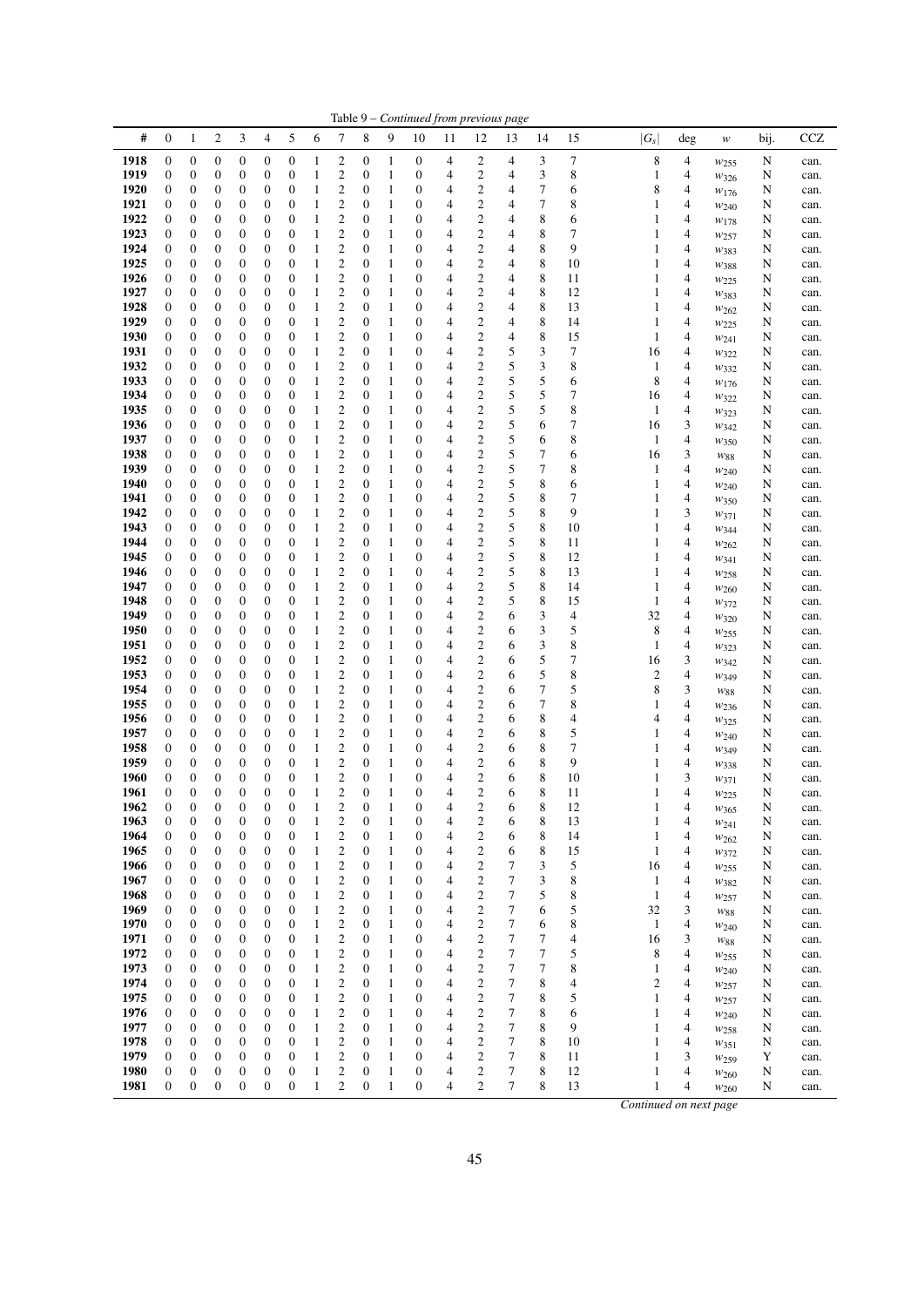|              |                                      |                                      |                                      |                                      |                                      |                                      |                   |                                             |                                      |                              | Table 9 - Continued from previous page |                         |                                             |        |          |                               |                              |                                                     |                               |        |               |
|--------------|--------------------------------------|--------------------------------------|--------------------------------------|--------------------------------------|--------------------------------------|--------------------------------------|-------------------|---------------------------------------------|--------------------------------------|------------------------------|----------------------------------------|-------------------------|---------------------------------------------|--------|----------|-------------------------------|------------------------------|-----------------------------------------------------|-------------------------------|--------|---------------|
| #            | $\boldsymbol{0}$                     | $\mathbf{1}$                         | $\overline{c}$                       | 3                                    | $\overline{4}$                       | 5                                    | 6                 | $\tau$                                      | 8                                    | 9                            | 10                                     | 11                      | 12                                          | 13     | 14       | 15                            | $ G_s $                      | deg                                                 | w                             | bij.   | <b>CCZ</b>    |
| 1982         | $\boldsymbol{0}$                     | $\boldsymbol{0}$                     | 0                                    | $\boldsymbol{0}$                     | $\boldsymbol{0}$                     | $\boldsymbol{0}$                     | 1                 | $\overline{\mathbf{c}}$                     | $\boldsymbol{0}$                     | 1                            | $\boldsymbol{0}$                       | 4                       | 2                                           | 7      | 8        | 14                            | $\mathbf{1}$                 | $\overline{\mathcal{A}}$                            | W <sub>266</sub>              | N      | can.          |
| 1983         | $\boldsymbol{0}$                     | $\boldsymbol{0}$                     | 0                                    | 0                                    | $\boldsymbol{0}$                     | $\boldsymbol{0}$                     | $\mathbf{1}$      | $\overline{\mathbf{c}}$                     | $\boldsymbol{0}$                     | 1                            | 0                                      | 4                       | 2                                           | 7      | 8        | 15                            | $\mathbf{1}$                 | 4                                                   | W <sub>266</sub>              | N      | can.          |
| 1984         | $\boldsymbol{0}$                     | $\boldsymbol{0}$                     | 0                                    | 0                                    | $\boldsymbol{0}$                     | 0                                    | 1                 | $\overline{\mathbf{c}}$                     | $\boldsymbol{0}$                     | 1                            | $\boldsymbol{0}$                       | 4                       | 2                                           | 8      | 3        | 9                             | $\boldsymbol{2}$             | 4                                                   | W323                          | N      | can.          |
| 1985<br>1986 | $\mathbf{0}$<br>$\mathbf{0}$         | $\boldsymbol{0}$<br>$\boldsymbol{0}$ | 0<br>0                               | 0<br>0                               | $\boldsymbol{0}$<br>$\boldsymbol{0}$ | 0<br>0                               | 1<br>1            | $\overline{2}$<br>$\overline{c}$            | $\boldsymbol{0}$<br>$\boldsymbol{0}$ | 1<br>1                       | 0<br>0                                 | 4<br>4                  | $\mathfrak{2}$<br>2                         | 8<br>8 | 3<br>3   | 10<br>11                      | $\overline{\mathbf{c}}$<br>2 | $\overline{4}$<br>4                                 | W332                          | N      | can.          |
| 1987         | $\mathbf{0}$                         | $\boldsymbol{0}$                     | 0                                    | $\boldsymbol{0}$                     | $\boldsymbol{0}$                     | $\boldsymbol{0}$                     | 1                 | $\overline{\mathbf{c}}$                     | $\boldsymbol{0}$                     | 1                            | 0                                      | 4                       | $\boldsymbol{2}$                            | 8      | 3        | 12                            | $\boldsymbol{2}$             | 4                                                   | $w_{406}$                     | N<br>N | can.<br>can.  |
| 1988         | $\boldsymbol{0}$                     | $\boldsymbol{0}$                     | 0                                    | 0                                    | $\boldsymbol{0}$                     | 0                                    | 1                 | $\overline{\mathbf{c}}$                     | $\boldsymbol{0}$                     | 1                            | 0                                      | 4                       | $\overline{\mathbf{c}}$                     | 8      | 3        | 13                            | $\overline{\mathbf{c}}$      | 4                                                   | $W_{410}$<br>W383             | N      | can.          |
| 1989         | $\boldsymbol{0}$                     | $\boldsymbol{0}$                     | 0                                    | 0                                    | $\boldsymbol{0}$                     | 0                                    | 1                 | $\boldsymbol{2}$                            | $\boldsymbol{0}$                     | 1                            | $\boldsymbol{0}$                       | 4                       | 2                                           | 8      | 3        | 14                            | $\overline{\mathbf{c}}$      | 4                                                   | W388                          | N      | can.          |
| 1990         | $\boldsymbol{0}$                     | $\boldsymbol{0}$                     | $\boldsymbol{0}$                     | $\boldsymbol{0}$                     | $\boldsymbol{0}$                     | 0                                    | 1                 | $\mathbf{2}$                                | $\boldsymbol{0}$                     | 1                            | 0                                      | 4                       | 2                                           | 8      | 3        | 15                            | $\mathfrak{2}$               | 3                                                   | $w_{371}$                     | N      | can.          |
| 1991         | $\mathbf{0}$                         | $\boldsymbol{0}$                     | 0                                    | 0                                    | $\boldsymbol{0}$                     | 0                                    | 1                 | $\boldsymbol{2}$                            | $\boldsymbol{0}$                     | 1                            | $\boldsymbol{0}$                       | 4                       | $\boldsymbol{2}$                            | 8      | 5        | 6                             | $\mathbf{1}$                 | 4                                                   | $w_{235}$                     | N      | can.          |
| 1992         | $\boldsymbol{0}$                     | $\boldsymbol{0}$                     | 0                                    | 0                                    | $\boldsymbol{0}$                     | 0                                    | 1                 | $\boldsymbol{2}$                            | $\boldsymbol{0}$                     | 1                            | 0                                      | 4                       | $\overline{\mathbf{c}}$                     | 8      | 5        | 7                             | $\mathbf{1}$                 | 4                                                   | W343                          | N      | can.          |
| 1993         | $\boldsymbol{0}$                     | $\boldsymbol{0}$                     | 0                                    | 0                                    | $\boldsymbol{0}$                     | $\boldsymbol{0}$                     | 1                 | $\overline{\mathbf{c}}$                     | $\boldsymbol{0}$                     | 1                            | 0                                      | 4                       | $\overline{\mathbf{c}}$                     | 8      | 5        | 9                             | $\mathbf{1}$                 | 3                                                   | W371                          | N      | can.          |
| 1994         | $\mathbf{0}$                         | $\boldsymbol{0}$                     | $\boldsymbol{0}$                     | $\boldsymbol{0}$                     | $\boldsymbol{0}$                     | $\boldsymbol{0}$                     | 1                 | $\boldsymbol{2}$                            | $\boldsymbol{0}$                     | 1                            | $\boldsymbol{0}$                       | 4                       | $\overline{\mathbf{c}}$                     | 8      | 5        | 10                            | $\mathbf{1}$                 | 4                                                   | $w_{341}$                     | N      | can.          |
| 1995<br>1996 | $\boldsymbol{0}$<br>$\boldsymbol{0}$ | $\boldsymbol{0}$<br>$\boldsymbol{0}$ | 0<br>0                               | 0<br>$\boldsymbol{0}$                | $\boldsymbol{0}$<br>$\boldsymbol{0}$ | 0<br>$\boldsymbol{0}$                | 1<br>1            | $\boldsymbol{2}$<br>$\overline{\mathbf{c}}$ | $\boldsymbol{0}$<br>$\boldsymbol{0}$ | 1<br>1                       | 0<br>$\boldsymbol{0}$                  | 4<br>4                  | 2<br>2                                      | 8<br>8 | 5<br>5   | 11<br>12                      | $\mathbf{1}$<br>1            | 4<br>4                                              | W <sub>258</sub>              | N<br>N | can.          |
| 1997         | $\mathbf{0}$                         | $\boldsymbol{0}$                     | 0                                    | 0                                    | $\boldsymbol{0}$                     | 0                                    | 1                 | $\boldsymbol{2}$                            | $\boldsymbol{0}$                     | 1                            | 0                                      | 4                       | $\overline{\mathbf{c}}$                     | 8      | 5        | 13                            | 1                            | 4                                                   | W344<br>W262                  | N      | can.<br>can.  |
| 1998         | $\mathbf{0}$                         | $\boldsymbol{0}$                     | 0                                    | 0                                    | $\boldsymbol{0}$                     | 0                                    | 1                 | $\overline{\mathbf{c}}$                     | 0                                    | 1                            | $\boldsymbol{0}$                       | 4                       | $\overline{\mathbf{c}}$                     | 8      | 5        | 14                            | $\mathbf{1}$                 | 4                                                   | $w_{260}$                     | N      | can.          |
| 1999         | $\boldsymbol{0}$                     | $\boldsymbol{0}$                     | 0                                    | 0                                    | $\boldsymbol{0}$                     | 0                                    | 1                 | $\boldsymbol{2}$                            | $\boldsymbol{0}$                     | 1                            | 0                                      | 4                       | $\boldsymbol{2}$                            | 8      | 5        | 15                            | $\mathbf{1}$                 | 4                                                   | $w_{372}$                     | N      | can.          |
| 2000         | $\boldsymbol{0}$                     | $\boldsymbol{0}$                     | $\boldsymbol{0}$                     | 0                                    | $\boldsymbol{0}$                     | 0                                    | 1                 | $\boldsymbol{2}$                            | $\boldsymbol{0}$                     | 1                            | 0                                      | 4                       | $\boldsymbol{2}$                            | 8      | 6        | 9                             | $\mathbf{1}$                 | 4                                                   | W341                          | N      | can.          |
| <b>2001</b>  | $\boldsymbol{0}$                     | $\boldsymbol{0}$                     | 0                                    | 0                                    | $\boldsymbol{0}$                     | 0                                    | 1                 | $\boldsymbol{2}$                            | 0                                    | 1                            | $\boldsymbol{0}$                       | 4                       | $\boldsymbol{2}$                            | 8      | 6        | 10                            | $\boldsymbol{2}$             | 3                                                   | W371                          | N      | can.          |
| 2002         | $\boldsymbol{0}$                     | $\boldsymbol{0}$                     | $\boldsymbol{0}$                     | 0                                    | $\boldsymbol{0}$                     | 0                                    | 1                 | $\overline{\mathbf{c}}$                     | $\boldsymbol{0}$                     | 1                            | 0                                      | 4                       | $\overline{\mathbf{c}}$                     | 8      | 6        | 11                            | $\mathbf{1}$                 | 4                                                   | $w_{258}$                     | N      | can.          |
| 2003         | $\boldsymbol{0}$                     | $\boldsymbol{0}$                     | $\boldsymbol{0}$                     | 0                                    | $\boldsymbol{0}$                     | $\boldsymbol{0}$                     | 1                 | $\overline{\mathbf{c}}$<br>$\overline{2}$   | $\boldsymbol{0}$                     | 1                            | $\boldsymbol{0}$                       | 4                       | 2                                           | 8      | 6        | 13                            | $\boldsymbol{2}$             | 4                                                   | $w_{241}$                     | N      | can.          |
| 2004<br>2005 | $\mathbf{0}$<br>$\boldsymbol{0}$     | $\boldsymbol{0}$<br>$\boldsymbol{0}$ | 0<br>0                               | 0<br>0                               | $\boldsymbol{0}$<br>$\boldsymbol{0}$ | 0<br>0                               | 1<br>1            | $\overline{c}$                              | $\boldsymbol{0}$<br>$\boldsymbol{0}$ | 1<br>1                       | 0<br>0                                 | 4<br>4                  | $\boldsymbol{2}$<br>2                       | 8<br>8 | 6<br>7   | 15<br>$\overline{4}$          | $\overline{\mathbf{c}}$<br>2 | $\overline{4}$<br>4                                 | W352                          | N<br>N | can.<br>can.  |
| 2006         | $\mathbf{0}$                         | $\boldsymbol{0}$                     | 0                                    | $\boldsymbol{0}$                     | $\boldsymbol{0}$                     | $\boldsymbol{0}$                     | 1                 | $\boldsymbol{2}$                            | $\boldsymbol{0}$                     | 1                            | 0                                      | 4                       | $\boldsymbol{2}$                            | 8      | 7        | 5                             | $\mathbf{1}$                 | 4                                                   | W <sub>235</sub><br>$w_{257}$ | N      | can.          |
| 2007         | $\boldsymbol{0}$                     | $\boldsymbol{0}$                     | 0                                    | 0                                    | $\boldsymbol{0}$                     | 0                                    | 1                 | $\overline{\mathbf{c}}$                     | $\boldsymbol{0}$                     | 1                            | 0                                      | 4                       | $\overline{\mathbf{c}}$                     | 8      | 7        | 6                             | $\mathbf{1}$                 | 4                                                   | $w_{235}$                     | N      | can.          |
| 2008         | $\boldsymbol{0}$                     | $\boldsymbol{0}$                     | 0                                    | 0                                    | $\boldsymbol{0}$                     | 0                                    | 1                 | $\boldsymbol{2}$                            | $\boldsymbol{0}$                     | 1                            | $\boldsymbol{0}$                       | 4                       | $\overline{\mathbf{c}}$                     | 8      | 7        | 9                             | $\mathbf{1}$                 | 4                                                   | W262                          | N      | can.          |
| 2009         | $\boldsymbol{0}$                     | $\boldsymbol{0}$                     | $\boldsymbol{0}$                     | $\boldsymbol{0}$                     | $\boldsymbol{0}$                     | 0                                    | 1                 | $\mathbf{2}$                                | $\boldsymbol{0}$                     | 1                            | 0                                      | 4                       | 2                                           | 8      | 7        | 10                            | $\mathbf{1}$                 | 4                                                   | W262                          | N      | can.          |
| 2010         | $\boldsymbol{0}$                     | $\boldsymbol{0}$                     | 0                                    | 0                                    | $\boldsymbol{0}$                     | 0                                    | 1                 | $\boldsymbol{2}$                            | $\boldsymbol{0}$                     | 1                            | $\boldsymbol{0}$                       | 4                       | 2                                           | 8      | 7        | 11                            | 1                            | 3                                                   | W <sub>259</sub>              | Y      | #1979         |
| <b>2011</b>  | $\mathbf{0}$                         | $\boldsymbol{0}$                     | 0                                    | 0                                    | $\boldsymbol{0}$                     | 0                                    | 1                 | $\mathbf{2}$                                | 0                                    | 1                            | 0                                      | 4                       | 2                                           | 8      | 7        | 12                            | $\mathbf{1}$                 | 4                                                   | $w_{260}$                     | N      | can.          |
| 2012<br>2013 | $\boldsymbol{0}$<br>$\mathbf{0}$     | $\boldsymbol{0}$<br>$\boldsymbol{0}$ | 0<br>$\boldsymbol{0}$                | 0<br>$\boldsymbol{0}$                | $\boldsymbol{0}$<br>$\boldsymbol{0}$ | $\boldsymbol{0}$<br>$\boldsymbol{0}$ | 1<br>1            | $\overline{\mathbf{c}}$<br>$\boldsymbol{2}$ | $\boldsymbol{0}$<br>$\boldsymbol{0}$ | $\mathbf{1}$<br>1            | 0<br>$\boldsymbol{0}$                  | 4<br>4                  | $\overline{\mathbf{c}}$<br>$\boldsymbol{2}$ | 8<br>8 | 7<br>7   | 13<br>14                      | $\mathbf{1}$<br>$\mathbf{1}$ | 4<br>$\overline{4}$                                 | W226                          | N<br>N | can.<br>can.  |
| 2014         | $\boldsymbol{0}$                     | $\boldsymbol{0}$                     | 0                                    | 0                                    | $\boldsymbol{0}$                     | 0                                    | 1                 | $\boldsymbol{2}$                            | $\boldsymbol{0}$                     | 1                            | 0                                      | 4                       | 2                                           | 8      | 7        | 15                            | $\mathbf{1}$                 | 4                                                   | W260<br>$w_{260}$             | N      | can.          |
| 2015         | $\boldsymbol{0}$                     | $\boldsymbol{0}$                     | 0                                    | 0                                    | $\boldsymbol{0}$                     | 0                                    | 1                 | $\boldsymbol{2}$                            | $\boldsymbol{0}$                     | 1                            | $\boldsymbol{0}$                       | 4                       | 2                                           | 8      | 8        | 4                             | $\boldsymbol{2}$             | 3                                                   | $w_{328}$                     | N      | can.          |
| 2016         | $\mathbf{0}$                         | $\boldsymbol{0}$                     | 0                                    | 0                                    | $\boldsymbol{0}$                     | 0                                    | 1                 | $\boldsymbol{2}$                            | $\boldsymbol{0}$                     | 1                            | 0                                      | 4                       | $\overline{\mathbf{c}}$                     | 8      | 8        | 5                             | $\mathbf{1}$                 | 4                                                   | W383                          | N      | can.          |
| 2017         | $\boldsymbol{0}$                     | $\boldsymbol{0}$                     | 0                                    | 0                                    | $\boldsymbol{0}$                     | 0                                    | 1                 | $\overline{\mathbf{c}}$                     | 0                                    | 1                            | $\boldsymbol{0}$                       | 4                       | $\overline{\mathbf{c}}$                     | 8      | 8        | 6                             | 1                            | 4                                                   | W201                          | N      | can.          |
| 2018         | $\boldsymbol{0}$                     | $\boldsymbol{0}$                     | $\boldsymbol{0}$                     | 0                                    | $\boldsymbol{0}$                     | 0                                    | 1                 | $\boldsymbol{2}$                            | $\boldsymbol{0}$                     | 1                            | 0                                      | 4                       | 2                                           | 8      | 8        | 7                             | $\mathbf{1}$                 | 4                                                   | W341                          | N      | can.          |
| 2019         | $\boldsymbol{0}$                     | $\boldsymbol{0}$                     | 0                                    | 0                                    | $\boldsymbol{0}$                     | $\boldsymbol{0}$                     | 1                 | $\boldsymbol{2}$                            | $\boldsymbol{0}$                     | 1                            | 0                                      | 4                       | 2                                           | 8      | 8        | 9                             | $\boldsymbol{2}$             | 4                                                   | $w_{323}$                     | N      | can.          |
| 2020<br>2021 | $\mathbf{0}$<br>$\boldsymbol{0}$     | $\boldsymbol{0}$<br>$\boldsymbol{0}$ | 0<br>$\boldsymbol{0}$                | 0<br>0                               | $\boldsymbol{0}$<br>$\boldsymbol{0}$ | 0<br>0                               | 1<br>1            | $\boldsymbol{2}$<br>$\overline{\mathbf{c}}$ | $\boldsymbol{0}$<br>$\boldsymbol{0}$ | 1<br>1                       | $\boldsymbol{0}$<br>0                  | 4<br>4                  | $\boldsymbol{2}$<br>$\overline{\mathbf{c}}$ | 8<br>8 | 8<br>8   | 10<br>11                      | $\mathbf{1}$<br>$\mathbf{1}$ | 4<br>4                                              | W332                          | N<br>N | can.<br>#1973 |
| 2022         | $\boldsymbol{0}$                     | $\boldsymbol{0}$                     | $\boldsymbol{0}$                     | 0                                    | $\boldsymbol{0}$                     | $\boldsymbol{0}$                     | 1                 | $\overline{\mathbf{c}}$                     | $\boldsymbol{0}$                     | 1                            | $\boldsymbol{0}$                       | 4                       | 2                                           | 8      | 8        | 12                            | $\boldsymbol{2}$             | 4                                                   | W240<br>$w_{335}$             | N      | can.          |
| 2023         | $\boldsymbol{0}$                     | $\boldsymbol{0}$                     | $\boldsymbol{0}$                     | 0                                    | $\boldsymbol{0}$                     | 0                                    | 1                 | $\mathbf{2}$                                | $\boldsymbol{0}$                     | 1                            | 0                                      | 4                       | $\boldsymbol{2}$                            | 8      | 8        | 13                            | $\mathbf{1}$                 | $\overline{4}$                                      | $w_{225}$                     | N      | can.          |
| 2024         | $\boldsymbol{0}$                     | $\boldsymbol{0}$                     | $\boldsymbol{0}$                     | 0                                    | $\boldsymbol{0}$                     | 0                                    | 1                 | $\boldsymbol{2}$                            | $\boldsymbol{0}$                     | 1                            | 0                                      | 4                       | 2                                           | 8      | 8        | 14                            | $\mathbf{1}$                 | 4                                                   | W262                          | N      | can.          |
| 2025         | $\boldsymbol{0}$                     | $\boldsymbol{0}$                     | $\overline{0}$                       | $\overline{0}$                       | $\mathbf{0}$                         | $\overline{0}$                       | 1                 | $\overline{2}$                              | $\mathbf{0}$                         | 1                            | $\mathbf{0}$                           | 4                       | $\overline{c}$                              | 8      | 8        | 15                            | 1                            | 4                                                   | W372                          | N      | can.          |
| 2026         | $\boldsymbol{0}$                     | $\boldsymbol{0}$                     | 0                                    | $\boldsymbol{0}$                     | $\boldsymbol{0}$                     | 0                                    | 1                 | $\boldsymbol{2}$                            | 0                                    | 1                            | $\boldsymbol{0}$                       | 4                       | $\overline{\mathbf{c}}$                     | 8      | 9        | 4                             | $\boldsymbol{2}$             | 4                                                   | W201                          | N      | can.          |
| 2027         | $\boldsymbol{0}$                     | $\boldsymbol{0}$                     | $\boldsymbol{0}$                     | $\boldsymbol{0}$                     | $\boldsymbol{0}$                     | $\boldsymbol{0}$                     | 1                 | $\boldsymbol{2}$                            | $\boldsymbol{0}$                     | 1                            | $\boldsymbol{0}$                       | 4                       | $\overline{\mathbf{c}}$                     | 8      | 9        | 5                             | $\mathbf{1}$                 | 3                                                   | $w_{237}$                     | N      | can.          |
| 2028<br>2029 | $\boldsymbol{0}$<br>$\boldsymbol{0}$ | $\boldsymbol{0}$<br>$\boldsymbol{0}$ | $\boldsymbol{0}$<br>$\boldsymbol{0}$ | $\boldsymbol{0}$<br>$\boldsymbol{0}$ | $\boldsymbol{0}$<br>$\boldsymbol{0}$ | $\boldsymbol{0}$<br>$\boldsymbol{0}$ | $\mathbf{1}$<br>1 | $\mathbf{2}$<br>$\boldsymbol{2}$            | $\boldsymbol{0}$<br>$\boldsymbol{0}$ | 1<br>$\mathbf{1}$            | $\boldsymbol{0}$<br>$\boldsymbol{0}$   | 4<br>4                  | $\overline{c}$<br>2                         | 8<br>8 | 9<br>9   | 6<br>7                        | $\mathbf{1}$<br>$\mathbf{1}$ | 4<br>$\overline{4}$                                 | W202                          | N<br>N | can.          |
| 2030         | $\boldsymbol{0}$                     | $\boldsymbol{0}$                     | $\boldsymbol{0}$                     | $\boldsymbol{0}$                     | $\boldsymbol{0}$                     | $\boldsymbol{0}$                     | 1                 | $\overline{\mathbf{c}}$                     | $\boldsymbol{0}$                     | $\mathbf{1}$                 | $\boldsymbol{0}$                       | 4                       | $\boldsymbol{2}$                            | 8      | 9        | 10                            | 1                            | 4                                                   | W262<br>$w_{235}$             | N      | can.<br>can.  |
| 2031         | $\boldsymbol{0}$                     | $\boldsymbol{0}$                     | $\boldsymbol{0}$                     | $\boldsymbol{0}$                     | $\boldsymbol{0}$                     | $\boldsymbol{0}$                     | 1                 |                                             | $\boldsymbol{0}$                     | $\mathbf{1}$                 | $\boldsymbol{0}$                       | 4                       | $\overline{\mathbf{c}}$                     | 8      | 9        | 11                            | $\mathbf{1}$                 | 4                                                   | $w_{257}$                     | N      | can.          |
| 2032         | $\boldsymbol{0}$                     | $\boldsymbol{0}$                     | $\boldsymbol{0}$                     | $\boldsymbol{0}$                     | $\boldsymbol{0}$                     | $\boldsymbol{0}$                     | 1                 | $\frac{2}{2}$                               | $\boldsymbol{0}$                     | $\mathbf{1}$                 | $\overline{0}$                         | 4                       | $\overline{c}$                              | 8      | 9        | 12                            | $\mathbf{1}$                 | $\overline{\mathcal{L}}$                            | W262                          | N      | can.          |
| 2033         | $\boldsymbol{0}$                     | $\boldsymbol{0}$                     | $\boldsymbol{0}$                     | $\boldsymbol{0}$                     | $\boldsymbol{0}$                     | $\boldsymbol{0}$                     | 1                 | $\overline{\mathbf{c}}$                     | $\boldsymbol{0}$                     | $\mathbf{1}$                 | $\boldsymbol{0}$                       | $\overline{\mathbf{4}}$ | $\boldsymbol{2}$                            | 8      | 9        | 13                            | $\mathbf{1}$                 | $\overline{\mathcal{L}}$                            | W202                          | N      | can.          |
| 2034         | $\boldsymbol{0}$                     | $\boldsymbol{0}$                     | $\boldsymbol{0}$                     | $\boldsymbol{0}$                     | $\boldsymbol{0}$                     | $\boldsymbol{0}$                     | 1                 | $\overline{c}$                              | $\boldsymbol{0}$                     | $\mathbf{1}$                 | $\boldsymbol{0}$                       | $\overline{\mathbf{4}}$ | $\boldsymbol{2}$                            | 8      | 9        | 14                            | $\mathbf{1}$                 | 4                                                   | W241                          | N      | can.          |
| 2035         | $\boldsymbol{0}$                     | $\boldsymbol{0}$                     | $\boldsymbol{0}$                     | $\boldsymbol{0}$                     | $\boldsymbol{0}$                     | $\boldsymbol{0}$                     | 1                 | $\overline{\mathbf{c}}$                     | $\boldsymbol{0}$                     | $\mathbf{1}$                 | $\boldsymbol{0}$                       | 4                       | $\boldsymbol{2}$                            | 8      | 9        | 15                            | $\mathbf{1}$                 | $\overline{\mathbf{4}}$                             | $w_{241}$                     | N      | can.          |
| 2036<br>2037 | $\boldsymbol{0}$<br>$\boldsymbol{0}$ | $\boldsymbol{0}$<br>$\boldsymbol{0}$ | $\boldsymbol{0}$<br>$\boldsymbol{0}$ | $\boldsymbol{0}$<br>$\boldsymbol{0}$ | $\boldsymbol{0}$                     | $\boldsymbol{0}$<br>$\boldsymbol{0}$ | 1<br>1            | $\frac{2}{2}$                               | $\boldsymbol{0}$<br>$\boldsymbol{0}$ | $\mathbf{1}$<br>$\mathbf{1}$ | $\mathbf{0}$<br>$\boldsymbol{0}$       | 4<br>4                  | $\boldsymbol{2}$<br>$\overline{c}$          | 8<br>8 | 10<br>10 | $\overline{\mathcal{A}}$<br>5 | $\mathbf{1}$<br>$\mathbf{1}$ | $\overline{\mathbf{4}}$<br>$\overline{\mathcal{L}}$ | W383                          | N      | can.          |
| 2038         | $\boldsymbol{0}$                     | $\boldsymbol{0}$                     | $\boldsymbol{0}$                     | $\boldsymbol{0}$                     | $\boldsymbol{0}$<br>$\boldsymbol{0}$ | $\boldsymbol{0}$                     | 1                 | $\overline{\mathbf{c}}$                     | $\boldsymbol{0}$                     | $\mathbf{1}$                 | $\mathbf{0}$                           | 4                       | $\boldsymbol{2}$                            | 8      | 10       | 6                             | $\mathbf{1}$                 | 3                                                   | W262                          | N<br>N | can.<br>can.  |
| 2039         | $\boldsymbol{0}$                     | $\boldsymbol{0}$                     | $\boldsymbol{0}$                     | $\boldsymbol{0}$                     | $\boldsymbol{0}$                     | $\boldsymbol{0}$                     | $\mathbf{1}$      | $\overline{\mathbf{c}}$                     | $\boldsymbol{0}$                     | $\mathbf{1}$                 | $\boldsymbol{0}$                       | $\overline{\mathbf{4}}$ | $\boldsymbol{2}$                            | 8      | 10       | $\boldsymbol{7}$              | 1                            | $\overline{4}$                                      | W237<br>W <sub>258</sub>      | N      | can.          |
| 2040         | $\boldsymbol{0}$                     | $\boldsymbol{0}$                     | $\boldsymbol{0}$                     | $\boldsymbol{0}$                     | $\boldsymbol{0}$                     | $\boldsymbol{0}$                     | 1                 | $\overline{c}$                              | $\boldsymbol{0}$                     | $\mathbf{1}$                 | $\boldsymbol{0}$                       | 4                       | 2                                           | 8      | 10       | 9                             | $\mathbf{1}$                 | 4                                                   | W240                          | N      | can.          |
| 2041         | $\boldsymbol{0}$                     | $\boldsymbol{0}$                     | $\boldsymbol{0}$                     | $\boldsymbol{0}$                     | $\boldsymbol{0}$                     | $\boldsymbol{0}$                     | 1                 | $\overline{c}$                              | $\boldsymbol{0}$                     | $\mathbf{1}$                 | $\mathbf{0}$                           | 4                       | 2                                           | 8      | 10       | 11                            | $\mathbf{1}$                 | 4                                                   | W257                          | N      | can.          |
| 2042         | $\boldsymbol{0}$                     | $\boldsymbol{0}$                     | $\boldsymbol{0}$                     | $\boldsymbol{0}$                     | $\boldsymbol{0}$                     | $\boldsymbol{0}$                     | $\mathbf{1}$      | $\overline{c}$                              | $\boldsymbol{0}$                     | $\mathbf{1}$                 | $\mathbf{0}$                           | 4                       | $\overline{c}$                              | 8      | 10       | 12                            | $\mathbf{1}$                 | $\overline{\mathcal{L}}$                            | W <sub>258</sub>              | N      | can.          |
| 2043         | $\boldsymbol{0}$                     | $\boldsymbol{0}$                     | $\boldsymbol{0}$                     | $\boldsymbol{0}$                     | $\boldsymbol{0}$                     | $\boldsymbol{0}$                     | 1                 | $\overline{\mathbf{c}}$                     | $\boldsymbol{0}$                     | $\mathbf{1}$                 | $\boldsymbol{0}$                       | 4                       | 2                                           | 8      | 10       | 13                            | $\mathbf{1}$                 | 4                                                   | $w_{241}$                     | N      | can.          |
| 2044         | $\boldsymbol{0}$                     | $\boldsymbol{0}$                     | $\boldsymbol{0}$                     | $\boldsymbol{0}$                     | $\boldsymbol{0}$                     | $\boldsymbol{0}$                     | 1                 | $\overline{\mathbf{c}}$                     | $\boldsymbol{0}$                     | $\mathbf{1}$                 | $\boldsymbol{0}$                       | 4                       | 2                                           | 8      | 10       | 14                            | $\mathbf{1}$                 | 4                                                   | W262                          | N      | can.          |
| 2045         | $\mathbf{0}$                         | $\mathbf{0}$                         | $\boldsymbol{0}$                     | $\overline{0}$                       | $\boldsymbol{0}$                     | $\mathbf{0}$                         | 1                 | $\overline{c}$                              | $\boldsymbol{0}$                     | 1                            | $\mathbf{0}$                           | $\overline{\mathbf{4}}$ | $\overline{c}$                              | 8      | 10       | 15                            | $\mathbf{1}$                 | $\overline{4}$                                      | W260                          | N      | can.          |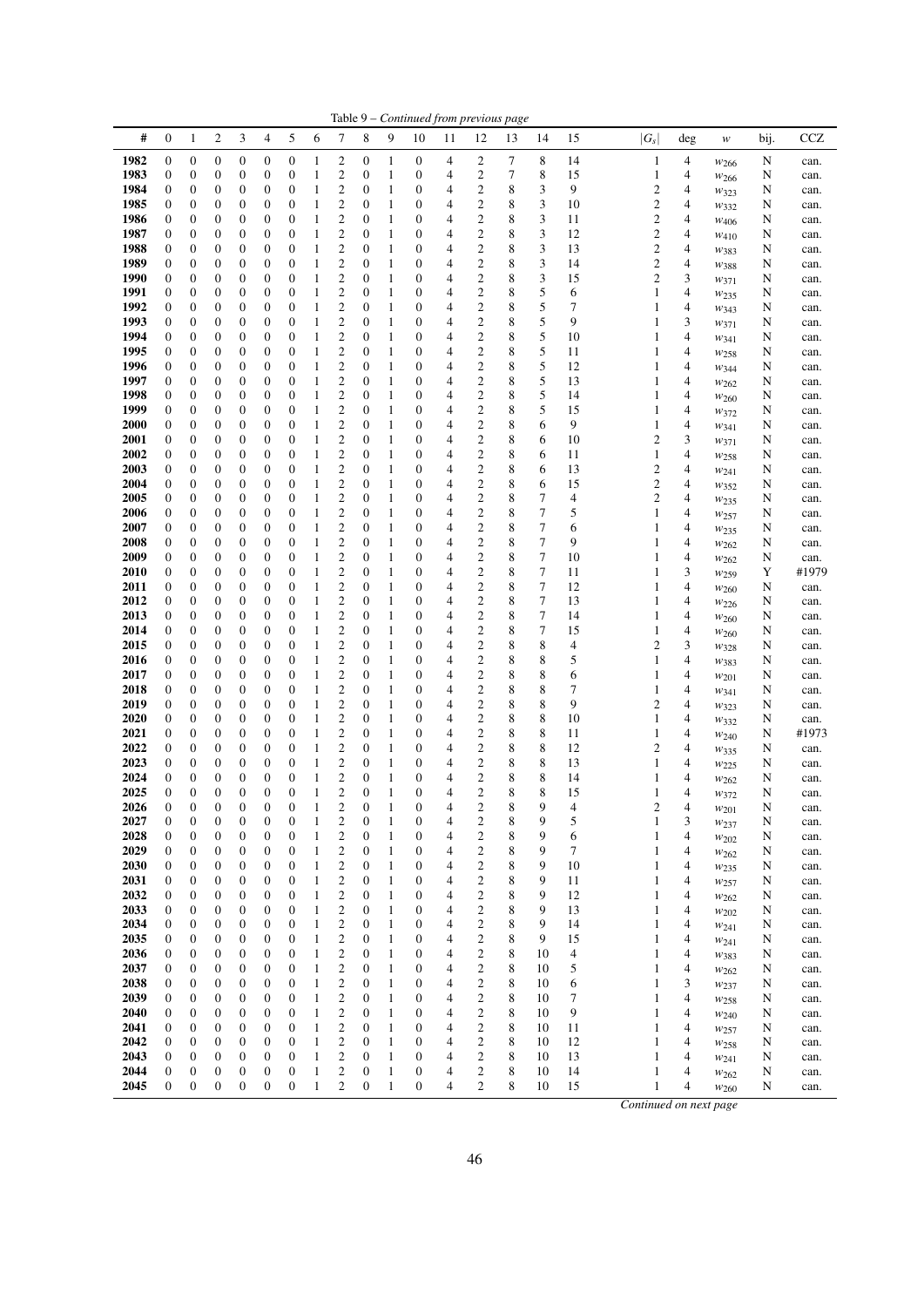|              |                       |                                      |                                      |                                      |                                      |                                      |                   |                                                    |                                      |                              | Table 9 - Continued from previous page |                |                                             |        |                  |                |                                |                     |                        |        |               |
|--------------|-----------------------|--------------------------------------|--------------------------------------|--------------------------------------|--------------------------------------|--------------------------------------|-------------------|----------------------------------------------------|--------------------------------------|------------------------------|----------------------------------------|----------------|---------------------------------------------|--------|------------------|----------------|--------------------------------|---------------------|------------------------|--------|---------------|
| #            | 0                     | 1                                    | $\overline{c}$                       | 3                                    | 4                                    | 5                                    | 6                 | $\tau$                                             | 8                                    | 9                            | 10                                     | 11             | 12                                          | 13     | 14               | 15             | $ G_s $                        | deg                 | w                      | bij.   | <b>CCZ</b>    |
| 2046         | 0                     | $\boldsymbol{0}$                     | $\boldsymbol{0}$                     | $\boldsymbol{0}$                     | $\boldsymbol{0}$                     | $\boldsymbol{0}$                     | 1                 | $\mathfrak{2}$                                     | $\boldsymbol{0}$                     | 1                            | 0                                      | 4              | 2                                           | 8      | 11               | $\overline{4}$ | $\mathbf{1}$                   | 4                   | $w_{341}$              | N      | can.          |
| 2047         | 0                     | $\boldsymbol{0}$                     | $\boldsymbol{0}$                     | $\boldsymbol{0}$                     | $\boldsymbol{0}$                     | $\boldsymbol{0}$                     | 1                 | $\boldsymbol{2}$                                   | $\boldsymbol{0}$                     | $\mathbf{1}$                 | 0                                      | 4              | 2                                           | 8      | 11               | 5              | $\mathbf{1}$                   | 4                   | $w_{258}$              | N      | can.          |
| 2048         | 0                     | $\boldsymbol{0}$                     | $\boldsymbol{0}$                     | $\boldsymbol{0}$                     | 0                                    | $\boldsymbol{0}$                     | 1                 | $\overline{\mathbf{c}}$                            | $\boldsymbol{0}$                     | $\mathbf{1}$                 | 0                                      | 4              | 2                                           | 8      | 11               | 6              | 1                              | 4                   | W262                   | N      | can.          |
| 2049         | 0                     | $\boldsymbol{0}$                     | $\boldsymbol{0}$                     | $\boldsymbol{0}$                     | 0                                    | $\boldsymbol{0}$                     | $\mathbf{1}$      | $\overline{\mathbf{c}}$<br>$\overline{c}$          | $\boldsymbol{0}$                     | $\mathbf{1}$<br>$\mathbf{1}$ | $\boldsymbol{0}$                       | 4<br>4         | 2                                           | 8      | 11               | 7<br>9         | $\mathbf{1}$                   | 3                   | W345                   | N      | can.          |
| 2050<br>2051 | 0<br>0                | $\boldsymbol{0}$<br>$\boldsymbol{0}$ | $\boldsymbol{0}$<br>$\boldsymbol{0}$ | $\boldsymbol{0}$<br>$\boldsymbol{0}$ | 0<br>$\boldsymbol{0}$                | $\boldsymbol{0}$<br>$\boldsymbol{0}$ | 1<br>$\mathbf{1}$ | $\mathbf{2}$                                       | $\boldsymbol{0}$<br>$\boldsymbol{0}$ | $\mathbf{1}$                 | $\boldsymbol{0}$<br>$\boldsymbol{0}$   | 4              | 2<br>2                                      | 8<br>8 | 11<br>11         | 10             | $\mathbf{1}$<br>$\mathbf{1}$   | 4<br>4              | $W_{343}$              | N<br>N | can.<br>can.  |
| 2052         | 0                     | $\boldsymbol{0}$                     | $\boldsymbol{0}$                     | $\boldsymbol{0}$                     | $\boldsymbol{0}$                     | $\boldsymbol{0}$                     | 1                 | $\overline{\mathbf{c}}$                            | $\boldsymbol{0}$                     | $\mathbf{1}$                 | $\boldsymbol{0}$                       | 4              | $\overline{\mathbf{c}}$                     | 8      | 11               | 12             | $\mathbf{1}$                   | 4                   | $w_{350}$<br>W353      | N      | can.          |
| 2053         | 0                     | 0                                    | $\boldsymbol{0}$                     | $\boldsymbol{0}$                     | 0                                    | $\boldsymbol{0}$                     | 1                 | $\overline{c}$                                     | $\boldsymbol{0}$                     | $\mathbf{1}$                 | $\boldsymbol{0}$                       | 4              | 2                                           | 8      | 11               | 13             | $\mathbf{1}$                   | 4                   | W <sub>260</sub>       | N      | can.          |
| 2054         | 0                     | $\boldsymbol{0}$                     | $\boldsymbol{0}$                     | $\boldsymbol{0}$                     | $\boldsymbol{0}$                     | $\boldsymbol{0}$                     | 1                 | $\boldsymbol{2}$                                   | $\boldsymbol{0}$                     | $\mathbf{1}$                 | $\boldsymbol{0}$                       | 4              | 2                                           | 8      | 11               | 14             | $\mathbf{1}$                   | 4                   | $w_{266}$              | N      | can.          |
| 2055         | 0                     | $\boldsymbol{0}$                     | $\boldsymbol{0}$                     | $\boldsymbol{0}$                     | 0                                    | $\boldsymbol{0}$                     | 1                 | $\overline{\mathbf{c}}$                            | $\boldsymbol{0}$                     | $\mathbf{1}$                 | $\boldsymbol{0}$                       | 4              | $\boldsymbol{2}$                            | 8      | 11               | 15             | $\mathbf{1}$                   | 4                   | $w_{352}$              | N      | can.          |
| 2056         | 0                     | $\boldsymbol{0}$                     | $\boldsymbol{0}$                     | $\boldsymbol{0}$                     | $\boldsymbol{0}$                     | $\boldsymbol{0}$                     | 1                 | $\overline{\mathbf{c}}$                            | $\boldsymbol{0}$                     | $\mathbf{1}$                 | $\boldsymbol{0}$                       | 4              | $\overline{\mathbf{c}}$                     | 8      | 12               | 5              | $\mathbf{1}$                   | 4                   | W262                   | N      | can.          |
| 2057         | 0                     | $\boldsymbol{0}$                     | $\boldsymbol{0}$<br>$\boldsymbol{0}$ | $\boldsymbol{0}$                     | $\boldsymbol{0}$                     | $\boldsymbol{0}$                     | 1                 | $\overline{\mathbf{c}}$<br>$\overline{c}$          | $\boldsymbol{0}$                     | $\mathbf{1}$<br>$\mathbf{1}$ | $\boldsymbol{0}$                       | 4              | 2<br>$\mathfrak{2}$                         | 8      | 12               | 6<br>7         | $\mathbf{1}$                   | 4<br>4              | W202                   | N      | can.          |
| 2058<br>2059 | 0<br>0                | $\boldsymbol{0}$<br>$\boldsymbol{0}$ | $\boldsymbol{0}$                     | $\boldsymbol{0}$<br>$\boldsymbol{0}$ | 0<br>$\boldsymbol{0}$                | $\boldsymbol{0}$<br>$\boldsymbol{0}$ | 1<br>1            | $\overline{\mathbf{c}}$                            | $\boldsymbol{0}$<br>$\boldsymbol{0}$ | $\mathbf{1}$                 | 0<br>0                                 | 4<br>4         | 2                                           | 8<br>8 | 12<br>12         | 9              | 1<br>$\mathbf{1}$              | 4                   | $w_{260}$              | N<br>N | can.<br>can.  |
| 2060         | $\boldsymbol{0}$      | $\boldsymbol{0}$                     | $\boldsymbol{0}$                     | $\boldsymbol{0}$                     | 0                                    | $\boldsymbol{0}$                     | 1                 | $\overline{\mathbf{c}}$                            | $\boldsymbol{0}$                     | $\mathbf{1}$                 | 0                                      | 4              | $\boldsymbol{2}$                            | 8      | 12               | 10             | $\mathbf{1}$                   | 4                   | $w_{262}$<br>W262      | N      | can.          |
| 2061         | 0                     | $\boldsymbol{0}$                     | $\boldsymbol{0}$                     | $\boldsymbol{0}$                     | $\boldsymbol{0}$                     | $\boldsymbol{0}$                     | 1                 | $\overline{\mathbf{c}}$                            | $\boldsymbol{0}$                     | $\mathbf{1}$                 | $\boldsymbol{0}$                       | 4              | $\boldsymbol{2}$                            | 8      | 12               | 11             | $\mathbf{1}$                   | 4                   | W <sub>260</sub>       | N      | can.          |
| 2062         | 0                     | $\boldsymbol{0}$                     | $\boldsymbol{0}$                     | $\boldsymbol{0}$                     | $\boldsymbol{0}$                     | $\boldsymbol{0}$                     | 1                 | $\overline{c}$                                     | $\boldsymbol{0}$                     | 1                            | $\boldsymbol{0}$                       | 4              | $\boldsymbol{2}$                            | 8      | 12               | 13             | 1                              | 4                   | $w_{225}$              | N      | can.          |
| 2063         | 0                     | $\boldsymbol{0}$                     | $\boldsymbol{0}$                     | $\boldsymbol{0}$                     | $\boldsymbol{0}$                     | $\boldsymbol{0}$                     | 1                 | $\boldsymbol{2}$                                   | $\boldsymbol{0}$                     | $\mathbf{1}$                 | $\boldsymbol{0}$                       | 4              | 2                                           | 8      | 12               | 14             | $\mathbf{1}$                   | 4                   | $w_{258}$              | N      | can.          |
| 2064         | 0                     | $\boldsymbol{0}$                     | $\boldsymbol{0}$                     | $\boldsymbol{0}$                     | $\boldsymbol{0}$                     | $\boldsymbol{0}$                     | 1                 | $\overline{\mathbf{c}}$                            | $\boldsymbol{0}$                     | 1                            | $\boldsymbol{0}$                       | 4              | 2                                           | 8      | 12               | 15             | 1                              | 4                   | W241                   | N      | can.          |
| 2065         | $\boldsymbol{0}$      | $\boldsymbol{0}$                     | $\boldsymbol{0}$                     | $\boldsymbol{0}$                     | $\boldsymbol{0}$                     | $\boldsymbol{0}$                     | 1                 | $\overline{c}$                                     | $\boldsymbol{0}$                     | 1                            | $\boldsymbol{0}$                       | 4              | $\overline{\mathbf{c}}$                     | 8      | 13               | 5              | 1                              | 4                   | W <sub>258</sub>       | N      | can.          |
| 2066<br>2067 | 0<br>$\boldsymbol{0}$ | $\boldsymbol{0}$<br>$\boldsymbol{0}$ | $\boldsymbol{0}$<br>$\boldsymbol{0}$ | $\boldsymbol{0}$<br>$\boldsymbol{0}$ | $\boldsymbol{0}$<br>0                | $\boldsymbol{0}$<br>$\boldsymbol{0}$ | $\mathbf{1}$<br>1 | $\overline{\mathbf{c}}$<br>$\boldsymbol{2}$        | $\boldsymbol{0}$<br>$\boldsymbol{0}$ | $\mathbf{1}$<br>$\mathbf{1}$ | 0<br>$\boldsymbol{0}$                  | 4<br>4         | 2<br>$\overline{\mathbf{c}}$                | 8<br>8 | 13<br>13         | 6<br>7         | $\mathbf{1}$<br>$\mathbf{1}$   | 4<br>4              | $w_{241}$              | N<br>N | can.<br>can.  |
| 2068         | 0                     | $\boldsymbol{0}$                     | $\boldsymbol{0}$                     | $\boldsymbol{0}$                     | 0                                    | $\boldsymbol{0}$                     | 1                 | $\overline{\mathbf{c}}$                            | $\boldsymbol{0}$                     | $\mathbf{1}$                 | $\boldsymbol{0}$                       | 4              | $\overline{\mathbf{c}}$                     | 8      | 13               | 9              | $\mathbf{1}$                   | 4                   | $w_{352}$<br>W341      | N      | can.          |
| 2069         | 0                     | $\boldsymbol{0}$                     | $\boldsymbol{0}$                     | $\boldsymbol{0}$                     | $\boldsymbol{0}$                     | $\boldsymbol{0}$                     | 1                 | $\overline{\mathbf{c}}$                            | $\boldsymbol{0}$                     | $\mathbf{1}$                 | $\boldsymbol{0}$                       | 4              | 2                                           | 8      | 13               | 10             | $\mathbf{1}$                   | 4                   | W352                   | N      | can.          |
| 2070         | 0                     | $\boldsymbol{0}$                     | $\boldsymbol{0}$                     | $\boldsymbol{0}$                     | $\boldsymbol{0}$                     | $\boldsymbol{0}$                     | $\mathbf{1}$      | $\overline{c}$                                     | $\boldsymbol{0}$                     | $\mathbf{1}$                 | $\boldsymbol{0}$                       | 4              | 2                                           | 8      | 13               | 11             | $\mathbf{1}$                   | 4                   | $w_{266}$              | N      | can.          |
| 2071         | 0                     | $\boldsymbol{0}$                     | $\boldsymbol{0}$                     | $\boldsymbol{0}$                     | $\boldsymbol{0}$                     | $\boldsymbol{0}$                     | 1                 | $\overline{\mathbf{c}}$                            | $\boldsymbol{0}$                     | $\mathbf{1}$                 | 0                                      | 4              | $\overline{\mathbf{c}}$                     | 8      | 13               | 12             | 1                              | 4                   | $w_{344}$              | N      | can.          |
| 2072         | 0                     | 0                                    | $\boldsymbol{0}$                     | $\boldsymbol{0}$                     | 0                                    | $\boldsymbol{0}$                     | $\mathbf{1}$      | $\overline{\mathbf{c}}$                            | $\boldsymbol{0}$                     | $\mathbf{1}$                 | $\boldsymbol{0}$                       | 4              | 2                                           | 8      | 13               | 14             | $\mathbf{1}$                   | 4                   | W <sub>260</sub>       | N      | can.          |
| 2073         | 0                     | $\boldsymbol{0}$                     | $\boldsymbol{0}$                     | $\boldsymbol{0}$                     | 0                                    | $\boldsymbol{0}$                     | 1                 | $\boldsymbol{2}$                                   | $\boldsymbol{0}$                     | $\mathbf{1}$                 | $\boldsymbol{0}$                       | 4              | 2                                           | 8      | 13               | 15             | $\mathbf{1}$                   | 4                   | W353                   | N      | can.          |
| 2074<br>2075 | $\boldsymbol{0}$<br>0 | $\boldsymbol{0}$<br>$\boldsymbol{0}$ | $\boldsymbol{0}$<br>$\boldsymbol{0}$ | $\boldsymbol{0}$<br>$\boldsymbol{0}$ | 0<br>$\boldsymbol{0}$                | $\boldsymbol{0}$<br>$\boldsymbol{0}$ | 1<br>1            | $\overline{c}$<br>$\overline{\mathbf{c}}$          | $\boldsymbol{0}$<br>$\boldsymbol{0}$ | 1<br>$\mathbf{1}$            | $\boldsymbol{0}$<br>$\boldsymbol{0}$   | 4<br>4         | $\boldsymbol{2}$<br>$\overline{\mathbf{c}}$ | 8<br>8 | 14<br>14         | 4<br>5         | $\overline{c}$<br>$\mathbf{1}$ | 4<br>4              | W338                   | N<br>N | can.<br>can.  |
| 2076         | 0                     | $\boldsymbol{0}$                     | $\boldsymbol{0}$                     | $\boldsymbol{0}$                     | $\boldsymbol{0}$                     | $\boldsymbol{0}$                     | 1                 | $\overline{\mathbf{c}}$                            | $\boldsymbol{0}$                     | 1                            | $\boldsymbol{0}$                       | 4              | 2                                           | 8      | 14               | 6              | $\mathbf{1}$                   | 4                   | $w_{260}$<br>W262      | N      | can.          |
| 2077         | 0                     | $\boldsymbol{0}$                     | $\boldsymbol{0}$                     | $\boldsymbol{0}$                     | 0                                    | $\boldsymbol{0}$                     | 1                 | $\overline{c}$                                     | $\boldsymbol{0}$                     | 1                            | 0                                      | 4              | $\mathfrak{2}$                              | 8      | 14               | $\tau$         | 1                              | 4                   | W353                   | N      | can.          |
| 2078         | 0                     | $\boldsymbol{0}$                     | $\boldsymbol{0}$                     | $\boldsymbol{0}$                     | $\boldsymbol{0}$                     | $\boldsymbol{0}$                     | 1                 | $\overline{\mathbf{c}}$                            | $\boldsymbol{0}$                     | 1                            | $\boldsymbol{0}$                       | 4              | 2                                           | 8      | 14               | 9              | 1                              | 4                   | $w_{352}$              | N      | can.          |
| 2079         | 0                     | $\boldsymbol{0}$                     | $\boldsymbol{0}$                     | $\boldsymbol{0}$                     | 0                                    | $\boldsymbol{0}$                     | $\mathbf{1}$      | $\boldsymbol{2}$                                   | $\boldsymbol{0}$                     | 1                            | $\boldsymbol{0}$                       | 4              | 2                                           | 8      | 14               | 10             | 1                              | 4                   | $w_{341}$              | N      | can.          |
| 2080         | 0                     | $\boldsymbol{0}$                     | $\boldsymbol{0}$                     | $\boldsymbol{0}$                     | 0                                    | $\boldsymbol{0}$                     | 1                 | $\overline{\mathbf{c}}$                            | $\boldsymbol{0}$                     | $\mathbf{1}$                 | $\boldsymbol{0}$                       | 4              | $\overline{\mathbf{c}}$                     | 8      | 14               | 11             | $\mathbf{1}$                   | 4                   | W266                   | N      | can.          |
| 2081<br>2082 | 0<br>0                | $\boldsymbol{0}$<br>$\boldsymbol{0}$ | $\boldsymbol{0}$                     | $\boldsymbol{0}$<br>$\boldsymbol{0}$ | $\boldsymbol{0}$<br>$\boldsymbol{0}$ | $\boldsymbol{0}$<br>$\boldsymbol{0}$ | 1                 | $\overline{c}$<br>$\boldsymbol{2}$                 | $\boldsymbol{0}$<br>$\boldsymbol{0}$ | 1<br>$\mathbf{1}$            | $\boldsymbol{0}$<br>$\boldsymbol{0}$   | 4<br>4         | $\overline{\mathbf{c}}$<br>2                | 8<br>8 | 14               | 12<br>13       | 1<br>$\mathbf{1}$              | 4<br>4              | W <sub>409</sub>       | N      | can.          |
| 2083         | 0                     | $\boldsymbol{0}$                     | $\boldsymbol{0}$<br>$\boldsymbol{0}$ | $\boldsymbol{0}$                     | $\boldsymbol{0}$                     | $\boldsymbol{0}$                     | 1<br>1            | $\overline{\mathbf{c}}$                            | $\boldsymbol{0}$                     | 1                            | $\boldsymbol{0}$                       | 4              | 2                                           | 8      | 14<br>14         | 15             | $\mathbf{1}$                   | 4                   | W241<br>$w_{352}$      | N<br>N | can.<br>can.  |
| 2084         | 0                     | $\boldsymbol{0}$                     | $\boldsymbol{0}$                     | $\boldsymbol{0}$                     | $\boldsymbol{0}$                     | $\boldsymbol{0}$                     | $\mathbf{1}$      | $\overline{c}$                                     | $\boldsymbol{0}$                     | 1                            | $\boldsymbol{0}$                       | 4              | 2                                           | 8      | 15               | 4              | $\boldsymbol{2}$               | 4                   | W241                   | N      | can.          |
| 2085         | 0                     | $\boldsymbol{0}$                     | $\boldsymbol{0}$                     | $\boldsymbol{0}$                     | $\boldsymbol{0}$                     | $\boldsymbol{0}$                     | $\mathbf{1}$      | $\overline{\mathbf{c}}$                            | $\boldsymbol{0}$                     | 1                            | $\boldsymbol{0}$                       | 4              | 2                                           | 8      | 15               | 5              | $\mathbf{1}$                   | 4                   | W241                   | N      | can.          |
| 2086         | $\boldsymbol{0}$      | $\boldsymbol{0}$                     | $\boldsymbol{0}$                     | $\boldsymbol{0}$                     | $\boldsymbol{0}$                     | $\boldsymbol{0}$                     | 1                 | $\overline{c}$                                     | $\boldsymbol{0}$                     | $\mathbf{1}$                 | $\boldsymbol{0}$                       | 4              | $\overline{\mathbf{c}}$                     | 8      | 15               | 6              | 1                              | 4                   | W241                   | N      | can.          |
| 2087         | 0                     | $\boldsymbol{0}$                     | $\boldsymbol{0}$                     | 0                                    | 0                                    | $\boldsymbol{0}$                     | 1                 | $\overline{\mathbf{c}}$                            | $\boldsymbol{0}$                     | $\mathbf{1}$                 | 0                                      | 4              | $\overline{\mathbf{c}}$                     | 8      | 15               | 7              | 1                              | 4                   | $w_{266}$              | N      | can.          |
| 2088         | 0                     | $\boldsymbol{0}$                     | $\boldsymbol{0}$                     | $\boldsymbol{0}$                     | $\boldsymbol{0}$                     | $\boldsymbol{0}$                     | 1                 | $\overline{\mathbf{c}}$                            | $\boldsymbol{0}$                     | 1                            | $\boldsymbol{0}$                       | 4              | 2                                           | 8      | 15               | 9              | $\mathbf{1}$                   | 4                   | W <sub>260</sub>       | N      | can.          |
| 2089<br>2090 | $\boldsymbol{0}$<br>0 | 0<br>0                               | $\mathbf{0}$<br>0                    | $\boldsymbol{0}$<br>0                | $\overline{0}$<br>0                  | $\boldsymbol{0}$<br>$\boldsymbol{0}$ | 1                 | $\overline{c}$<br>2                                | $\boldsymbol{0}$<br>0                | $\mathbf{1}$<br>1            | $\boldsymbol{0}$<br>0                  | 4<br>4         | $\mathbf{2}$<br>2                           | 8<br>8 | 15<br>15         | 10<br>11       | 1<br>1                         | 4<br>4              | W <sub>260</sub>       | N<br>N | can.<br>#1980 |
| 2091         | $\boldsymbol{0}$      | $\boldsymbol{0}$                     | $\boldsymbol{0}$                     | $\boldsymbol{0}$                     | $\boldsymbol{0}$                     | $\boldsymbol{0}$                     | 1                 | $\mathfrak{2}$                                     | $\boldsymbol{0}$                     | 1                            | $\boldsymbol{0}$                       | 4              | 2                                           | 8      | 15               | 12             | 1                              | 4                   | $w_{260}$<br>$w_{260}$ | N      | #2011         |
| 2092         | 0                     | $\boldsymbol{0}$                     | $\boldsymbol{0}$                     | $\boldsymbol{0}$                     | $\boldsymbol{0}$                     | $\boldsymbol{0}$                     | 1                 | $\overline{\mathbf{c}}$                            | $\boldsymbol{0}$                     | $\mathbf{1}$                 | $\mathbf{0}$                           | 4              | 2                                           | 8      | 15               | 13             | $\mathbf{1}$                   | 4                   | W <sub>260</sub>       | N      | can.          |
| 2093         | $\boldsymbol{0}$      | $\boldsymbol{0}$                     | $\boldsymbol{0}$                     | $\boldsymbol{0}$                     | $\boldsymbol{0}$                     | $\boldsymbol{0}$                     | 1                 | $\overline{\mathbf{c}}$                            | $\boldsymbol{0}$                     | $\mathbf{1}$                 | $\boldsymbol{0}$                       | 4              | $\mathbf{2}$                                | 8      | 15               | 14             | 1                              | 4                   | W <sub>260</sub>       | N      | can.          |
| 2094         | 0                     | $\boldsymbol{0}$                     | $\boldsymbol{0}$                     | $\boldsymbol{0}$                     | $\boldsymbol{0}$                     | $\boldsymbol{0}$                     | 1                 | $\overline{\mathbf{c}}$                            | $\boldsymbol{0}$                     | $\mathbf{1}$                 | $\boldsymbol{0}$                       | 4              | 3                                           | 5      | 5                | 6              | 8                              | 4                   | $w_{255}$              | N      | can.          |
| 2095         | 0                     | $\boldsymbol{0}$                     | $\boldsymbol{0}$                     | $\boldsymbol{0}$                     | $\boldsymbol{0}$                     | $\boldsymbol{0}$                     | 1                 | $\overline{\mathbf{c}}$                            | $\boldsymbol{0}$                     | $\mathbf{1}$                 | $\boldsymbol{0}$                       | 4              | 3                                           | 5      | 5                | 8              | $\mathbf{1}$                   | 4                   | $w_{382}$              | N      | can.          |
| 2096         | $\boldsymbol{0}$      | $\boldsymbol{0}$<br>$\boldsymbol{0}$ | $\boldsymbol{0}$<br>$\boldsymbol{0}$ | $\boldsymbol{0}$<br>$\boldsymbol{0}$ | $\boldsymbol{0}$<br>$\boldsymbol{0}$ | $\boldsymbol{0}$<br>$\boldsymbol{0}$ | 1                 | $\overline{\mathbf{c}}$                            | $\boldsymbol{0}$<br>$\boldsymbol{0}$ | $\mathbf{1}$<br>$\mathbf{1}$ | $\boldsymbol{0}$<br>$\boldsymbol{0}$   | 4<br>4         | 3                                           | 5<br>5 | 6<br>7           | 8              | $\mathbf{1}$                   | 4<br>$\overline{4}$ | W <sub>257</sub>       | N      | can.          |
| 2097<br>2098 | 0<br>$\boldsymbol{0}$ | $\boldsymbol{0}$                     | $\boldsymbol{0}$                     | $\boldsymbol{0}$                     | $\boldsymbol{0}$                     | $\boldsymbol{0}$                     | $\mathbf{1}$<br>1 | $\overline{\mathbf{c}}$<br>$\overline{\mathbf{c}}$ | $\boldsymbol{0}$                     | $\mathbf{1}$                 | $\boldsymbol{0}$                       | 4              | 3<br>3                                      | 5      | 7                | 6<br>8         | 8<br>1                         | $\overline{4}$      | W <sub>256</sub>       | N<br>N | can.<br>can.  |
| 2099         | 0                     | $\boldsymbol{0}$                     | $\boldsymbol{0}$                     | $\boldsymbol{0}$                     | $\boldsymbol{0}$                     | $\boldsymbol{0}$                     | 1                 | $\overline{\mathbf{c}}$                            | $\boldsymbol{0}$                     | $\mathbf{1}$                 | $\boldsymbol{0}$                       | 4              | 3                                           | 5      | 8                | 6              | $\mathbf{1}$                   | 4                   | W411<br>$w_{411}$      | N      | can.          |
| 2100         | $\boldsymbol{0}$      | $\boldsymbol{0}$                     | $\boldsymbol{0}$                     | $\boldsymbol{0}$                     | $\boldsymbol{0}$                     | $\boldsymbol{0}$                     | 1                 | $\overline{\mathbf{c}}$                            | $\boldsymbol{0}$                     | $\mathbf{1}$                 | $\boldsymbol{0}$                       | 4              | 3                                           | 5      | $\,$ 8 $\,$      | 7              | $\mathbf{1}$                   | 4                   | W <sub>257</sub>       | N      | can.          |
| 2101         | 0                     | $\boldsymbol{0}$                     | $\boldsymbol{0}$                     | $\boldsymbol{0}$                     | $\boldsymbol{0}$                     | $\boldsymbol{0}$                     | $\mathbf{1}$      | $\overline{\mathbf{c}}$                            | $\boldsymbol{0}$                     | $\mathbf{1}$                 | $\boldsymbol{0}$                       | 4              | 3                                           | 5      | 8                | 9              | $\mathbf{1}$                   | 4                   | W408                   | N      | can.          |
| 2102         | 0                     | $\boldsymbol{0}$                     | $\boldsymbol{0}$                     | $\boldsymbol{0}$                     | $\boldsymbol{0}$                     | $\boldsymbol{0}$                     | 1                 | $\overline{\mathbf{c}}$                            | $\boldsymbol{0}$                     | $\mathbf{1}$                 | $\boldsymbol{0}$                       | 4              | 3                                           | 5      | 8                | 10             | $\mathbf{1}$                   | 4                   | $w_{351}$              | N      | can.          |
| 2103         | 0                     | $\boldsymbol{0}$                     | $\boldsymbol{0}$                     | $\boldsymbol{0}$                     | $\boldsymbol{0}$                     | $\boldsymbol{0}$                     | 1                 | $\overline{c}$                                     | $\boldsymbol{0}$                     | $\mathbf{1}$                 | $\boldsymbol{0}$                       | 4              | 3                                           | 5      | 8                | 11             | $\mathbf{1}$                   | 4                   | $w_{258}$              | N      | can.          |
| 2104<br>2105 | 0<br>$\boldsymbol{0}$ | $\boldsymbol{0}$<br>$\boldsymbol{0}$ | $\boldsymbol{0}$<br>$\boldsymbol{0}$ | $\boldsymbol{0}$<br>$\boldsymbol{0}$ | 0<br>$\mathbf{0}$                    | $\boldsymbol{0}$<br>$\boldsymbol{0}$ | 1<br>$\mathbf{1}$ | $\overline{\mathbf{c}}$<br>$\overline{c}$          | $\boldsymbol{0}$<br>$\boldsymbol{0}$ | $\mathbf{1}$<br>$\mathbf{1}$ | $\boldsymbol{0}$<br>$\overline{0}$     | 4<br>4         | 3<br>3                                      | 5<br>5 | 8<br>$\,$ 8 $\,$ | 12<br>13       | $\mathbf{1}$<br>$\mathbf{1}$   | 4<br>4              | W <sub>258</sub>       | N<br>N | can.          |
| 2106         | 0                     | $\boldsymbol{0}$                     | $\boldsymbol{0}$                     | $\boldsymbol{0}$                     | $\boldsymbol{0}$                     | $\boldsymbol{0}$                     | 1                 | $\overline{\mathbf{c}}$                            | $\boldsymbol{0}$                     | $\mathbf{1}$                 | $\boldsymbol{0}$                       | 4              | 3                                           | 5      | 8                | 14             | $\mathbf{1}$                   | 4                   | W351<br>$w_{260}$      | N      | can.<br>can.  |
| 2107         | 0                     | $\boldsymbol{0}$                     | $\boldsymbol{0}$                     | $\boldsymbol{0}$                     | $\boldsymbol{0}$                     | $\boldsymbol{0}$                     | $\mathbf{1}$      | $\overline{\mathbf{c}}$                            | $\boldsymbol{0}$                     | $\mathbf{1}$                 | $\boldsymbol{0}$                       | 4              | 3                                           | 5      | 8                | 15             | $\mathbf{1}$                   | 4                   | $w_{266}$              | N      | can.          |
| 2108         | 0                     | $\boldsymbol{0}$                     | $\boldsymbol{0}$                     | $\boldsymbol{0}$                     | $\boldsymbol{0}$                     | $\boldsymbol{0}$                     | $\mathbf{1}$      | $\overline{\mathbf{c}}$                            | $\boldsymbol{0}$                     | $\mathbf{1}$                 | $\boldsymbol{0}$                       | 4              | 3                                           | 6      | 6                | 5              | 32                             | 3                   | W88                    | N      | can.          |
| 2109         | $\overline{0}$        | $\mathbf{0}$                         | $\mathbf{0}$                         | $\overline{0}$                       | $\overline{0}$                       | $\mathbf{0}$                         | $\mathbf{1}$      | $\overline{c}$                                     | $\boldsymbol{0}$                     | $\mathbf{1}$                 | $\mathbf{0}$                           | $\overline{4}$ | 3                                           | 6      | 6                | 8              | $\mathbf{1}$                   | 4                   | W <sub>235</sub>       | N      | can.          |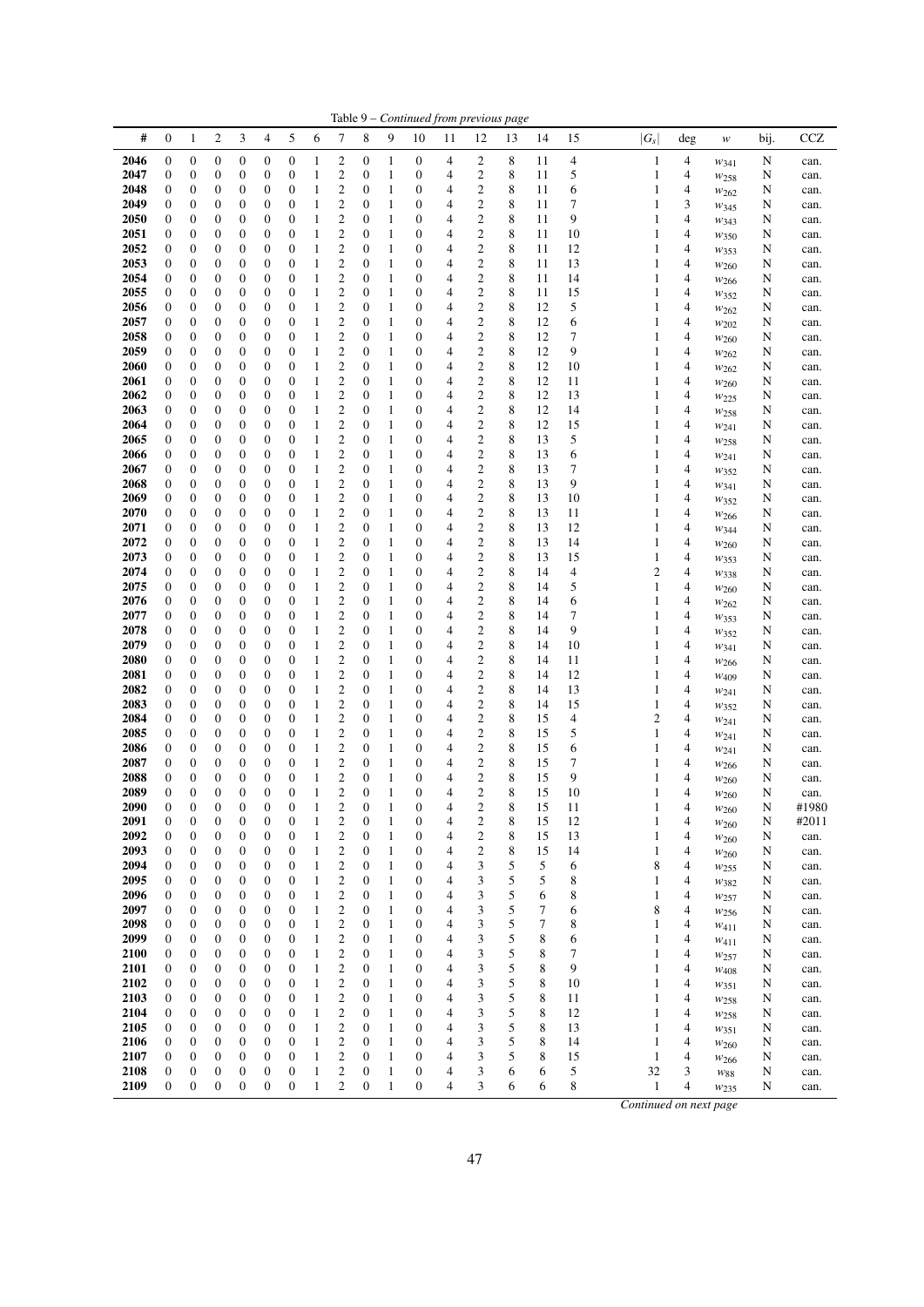|              |                                      |                                      |                                      |                                      |                     |                                  |                              |                                                    |                                  |                              |                                      |                                  | Table 9 - Continued from previous page |        |                       |          |                                |        |                          |        |              |
|--------------|--------------------------------------|--------------------------------------|--------------------------------------|--------------------------------------|---------------------|----------------------------------|------------------------------|----------------------------------------------------|----------------------------------|------------------------------|--------------------------------------|----------------------------------|----------------------------------------|--------|-----------------------|----------|--------------------------------|--------|--------------------------|--------|--------------|
| #            | $\boldsymbol{0}$                     | $\mathbf{1}$                         | $\overline{\mathbf{c}}$              | 3                                    | 4                   | 5                                | 6                            | 7                                                  | 8                                | 9                            | 10                                   | 11                               | 12                                     | 13     | 14                    | 15       | $ G_s $                        | deg    | $\boldsymbol{W}$         | bij.   | <b>CCZ</b>   |
| 2110         | $\boldsymbol{0}$                     | $\boldsymbol{0}$                     | 0                                    | $\boldsymbol{0}$                     | 0                   | $\boldsymbol{0}$                 | 1                            | $\mathbf{2}$                                       | 0                                | $\mathbf{1}$                 | $\boldsymbol{0}$                     | 4                                | 3                                      | 6      | $\tau$                | 5        | 16                             | 4      | $w_{256}$                | N      | can.         |
| 2111         | 0                                    | $\boldsymbol{0}$                     | $\boldsymbol{0}$                     | $\boldsymbol{0}$                     | 0                   | 0                                | $\mathbf{1}$                 | $\overline{c}$                                     | 0                                | $\mathbf{1}$                 | $\boldsymbol{0}$                     | 4                                | 3                                      | 6      | 7                     | 8        | 1                              | 4      | $w_{257}$                | N      | can.         |
| 2112<br>2113 | 0<br>0                               | $\boldsymbol{0}$<br>$\boldsymbol{0}$ | $\boldsymbol{0}$<br>0                | $\boldsymbol{0}$<br>$\boldsymbol{0}$ | 0<br>0              | 0<br>0                           | $\mathbf{1}$<br>1            | $\overline{c}$<br>$\overline{c}$                   | $\mathbf{0}$<br>0                | $\mathbf{1}$<br>$\mathbf{1}$ | $\boldsymbol{0}$<br>$\boldsymbol{0}$ | 4<br>4                           | 3<br>3                                 | 6<br>6 | 8<br>8                | 3<br>5   | $\mathbf{1}$<br>$\overline{c}$ | 4<br>4 | W326                     | N<br>N | can.         |
| 2114         | 0                                    | $\boldsymbol{0}$                     | $\boldsymbol{0}$                     | 0                                    | 0                   | 0                                | $\mathbf{1}$                 | $\overline{c}$                                     | 0                                | $\mathbf{1}$                 | $\boldsymbol{0}$                     | $\overline{4}$                   | 3                                      | 6      | 8                     | 7        | 1                              | 4      | W411<br>$w_{257}$        | N      | can.<br>can. |
| 2115         | 0                                    | $\boldsymbol{0}$                     | 0                                    | $\boldsymbol{0}$                     | 0                   | 0                                | 1                            | $\overline{c}$                                     | 0                                | $\mathbf{1}$                 | $\boldsymbol{0}$                     | 4                                | 3                                      | 6      | 8                     | 9        | 1                              | 4      | $w_{258}$                | N      | can.         |
| 2116         | 0                                    | $\boldsymbol{0}$                     | $\boldsymbol{0}$                     | $\boldsymbol{0}$                     | 0                   | $\mathbf{0}$                     | 1                            | $\overline{c}$                                     | 0                                | $\mathbf{1}$                 | $\mathbf{0}$                         | $\overline{4}$                   | 3                                      | 6      | 8                     | 10       | 1                              | 4      | W351                     | N      | can.         |
| 2117         | 0                                    | $\boldsymbol{0}$                     | $\boldsymbol{0}$                     | 0                                    | 0                   | 0                                | $\mathbf{1}$                 | $\overline{\mathbf{c}}$                            | 0                                | $\mathbf{1}$                 | $\boldsymbol{0}$                     | $\overline{4}$                   | 3                                      | 6      | 8                     | 11       | 1                              | 3      | W <sub>259</sub>         | Y      | can.         |
| 2118<br>2119 | 0<br>0                               | $\boldsymbol{0}$<br>$\boldsymbol{0}$ | $\boldsymbol{0}$<br>$\boldsymbol{0}$ | $\boldsymbol{0}$<br>$\boldsymbol{0}$ | 0<br>0              | 0<br>0                           | 1<br>$\mathbf{1}$            | $\overline{c}$<br>$\overline{c}$                   | 0<br>$\mathbf{0}$                | $\mathbf{1}$<br>$\mathbf{1}$ | $\mathbf{0}$<br>$\boldsymbol{0}$     | $\overline{4}$<br>$\overline{4}$ | 3<br>3                                 | 6<br>6 | 8<br>8                | 12<br>13 | 1<br>1                         | 4<br>4 | $w_{260}$                | N<br>N | can.<br>can. |
| 2120         | 0                                    | $\boldsymbol{0}$                     | $\boldsymbol{0}$                     | 0                                    | 0                   | 0                                | 1                            | $\overline{\mathbf{c}}$                            | 0                                | $\mathbf{1}$                 | $\boldsymbol{0}$                     | 4                                | 3                                      | 6      | 8                     | 14       | 1                              | 4      | $w_{260}$<br>W266        | N      | can.         |
| 2121         | 0                                    | $\boldsymbol{0}$                     | $\mathbf{0}$                         | $\boldsymbol{0}$                     | 0                   | $\mathbf{0}$                     | $\mathbf{1}$                 | $\overline{c}$                                     | 0                                | $\mathbf{1}$                 | $\boldsymbol{0}$                     | $\overline{4}$                   | 3                                      | 6      | 8                     | 15       | 1                              | 4      | W266                     | N      | can.         |
| 2122         | 0                                    | $\boldsymbol{0}$                     | 0                                    | $\boldsymbol{0}$                     | 0                   | 0                                | 1                            | $\overline{\mathbf{c}}$                            | $\overline{0}$                   | $\mathbf{1}$                 | $\boldsymbol{0}$                     | 4                                | 3                                      | 7      | $\boldsymbol{7}$      | 5        | 48                             | 3      | $w_{342}$                | N      | can.         |
| 2123         | 0                                    | $\boldsymbol{0}$                     | $\boldsymbol{0}$                     | $\boldsymbol{0}$                     | 0                   | 0                                | 1                            | $\overline{c}$                                     | 0                                | $\mathbf{1}$                 | $\mathbf{0}$                         | $\overline{4}$                   | 3                                      | 7      | 7                     | 8        | 1                              | 4      | $w_{350}$                | N      | can.         |
| 2124<br>2125 | 0<br>0                               | $\boldsymbol{0}$<br>$\boldsymbol{0}$ | $\boldsymbol{0}$<br>$\boldsymbol{0}$ | $\boldsymbol{0}$<br>$\boldsymbol{0}$ | 0<br>0              | $\boldsymbol{0}$<br>0            | 1<br>1                       | $\overline{c}$<br>$\overline{\mathbf{c}}$          | 0<br>$\boldsymbol{0}$            | $\mathbf{1}$<br>$\mathbf{1}$ | $\boldsymbol{0}$<br>$\boldsymbol{0}$ | $\overline{4}$<br>$\overline{4}$ | 3<br>3                                 | 7<br>7 | 8<br>8                | 5<br>6   | $\overline{c}$<br>1            | 4<br>4 | W350<br>W350             | N<br>N | can.<br>can. |
| 2126         | 0                                    | $\boldsymbol{0}$                     | $\boldsymbol{0}$                     | 0                                    | 0                   | 0                                | $\mathbf{1}$                 | $\overline{c}$                                     | 0                                | $\mathbf{1}$                 | $\boldsymbol{0}$                     | $\overline{4}$                   | 3                                      | 7      | 8                     | 9        | 1                              | 4      | $w_{344}$                | N      | can.         |
| 2127         | 0                                    | $\boldsymbol{0}$                     | 0                                    | 0                                    | 0                   | 0                                | 1                            | $\overline{\mathbf{c}}$                            | 0                                | $\mathbf{1}$                 | $\boldsymbol{0}$                     | 4                                | 3                                      | 7      | 8                     | 10       | 1                              | 3      | $w_{345}$                | N      | can.         |
| 2128         | 0                                    | $\boldsymbol{0}$                     | $\mathbf{0}$                         | $\boldsymbol{0}$                     | 0                   | $\mathbf{0}$                     | $\mathbf{1}$                 | $\overline{c}$                                     | $\boldsymbol{0}$                 | $\mathbf{1}$                 | $\boldsymbol{0}$                     | $\overline{4}$                   | 3                                      | 7      | 8                     | 11       | 1                              | 4      | W <sub>258</sub>         | N      | can.         |
| 2129         | 0                                    | $\boldsymbol{0}$                     | $\boldsymbol{0}$                     | $\boldsymbol{0}$                     | 0                   | 0                                | 1                            | $\overline{c}$                                     | 0                                | $\mathbf{1}$                 | $\boldsymbol{0}$                     | 4                                | 3                                      | 7      | 8                     | 12       | 1                              | 4      | W372                     | N      | can.         |
| 2130<br>2131 | 0<br>0                               | $\boldsymbol{0}$<br>$\boldsymbol{0}$ | $\boldsymbol{0}$<br>$\boldsymbol{0}$ | $\boldsymbol{0}$<br>$\boldsymbol{0}$ | 0<br>0              | 0<br>$\boldsymbol{0}$            | $\mathbf{1}$<br>1            | $\overline{\mathbf{c}}$<br>$\overline{c}$          | 0<br>0                           | $\mathbf{1}$<br>$\mathbf{1}$ | $\boldsymbol{0}$<br>$\boldsymbol{0}$ | $\overline{4}$<br>$\overline{4}$ | 3<br>3                                 | 7<br>7 | 8<br>8                | 13<br>14 | 1<br>1                         | 4<br>4 | $w_{266}$<br>$w_{266}$   | N<br>N | can.<br>can. |
| 2132         | 0                                    | $\boldsymbol{0}$                     | 0                                    | $\boldsymbol{0}$                     | 0                   | 0                                | 1                            | $\overline{\mathbf{c}}$                            | 0                                | 1                            | $\boldsymbol{0}$                     | 4                                | 3                                      | 7      | 8                     | 15       | 1                              | 4      | W353                     | N      | can.         |
| 2133         | 0                                    | $\boldsymbol{0}$                     | $\boldsymbol{0}$                     | 0                                    | 0                   | 0                                | $\mathbf{1}$                 | $\overline{c}$                                     | 0                                | 1                            | $\boldsymbol{0}$                     | $\overline{4}$                   | 3                                      | 8      | 6                     | 5        | 4                              | 4      | W240                     | N      | can.         |
| 2134         | 0                                    | $\boldsymbol{0}$                     | 0                                    | $\boldsymbol{0}$                     | 0                   | 0                                | 1                            | $\overline{\mathbf{c}}$                            | 0                                | $\mathbf{1}$                 | $\boldsymbol{0}$                     | 4                                | 3                                      | 8      | 6                     | 7        | 1                              | 4      | $w_{240}$                | N      | can.         |
| 2135<br>2136 | 0                                    | $\boldsymbol{0}$                     | $\boldsymbol{0}$                     | $\boldsymbol{0}$                     | 0                   | $\boldsymbol{0}$                 | 1                            | $\overline{c}$                                     | 0                                | 1                            | $\boldsymbol{0}$                     | $\overline{4}$                   | 3                                      | 8      | 6                     | 9        | 1                              | 4      | $w_{262}$                | N      | can.         |
| 2137         | 0<br>0                               | $\boldsymbol{0}$<br>$\boldsymbol{0}$ | $\boldsymbol{0}$<br>$\boldsymbol{0}$ | 0<br>$\boldsymbol{0}$                | 0<br>0              | 0<br>0                           | $\mathbf{1}$<br>1            | $\overline{\mathbf{c}}$<br>$\overline{\mathbf{c}}$ | 0<br>0                           | $\mathbf{1}$<br>1            | $\boldsymbol{0}$<br>$\boldsymbol{0}$ | $\overline{4}$<br>$\overline{4}$ | 3<br>3                                 | 8<br>8 | 6<br>6                | 10<br>11 | 1<br>1                         | 4<br>3 | W262<br>W <sub>259</sub> | N<br>Y | can.<br>can. |
| 2138         | 0                                    | $\boldsymbol{0}$                     | $\boldsymbol{0}$                     | $\boldsymbol{0}$                     | 0                   | 0                                | $\mathbf{1}$                 | $\overline{\mathbf{c}}$                            | $\mathbf{0}$                     | $\mathbf{1}$                 | $\boldsymbol{0}$                     | $\overline{4}$                   | 3                                      | 8      | 6                     | 12       | 1                              | 4      | $w_{260}$                | N      | can.         |
| 2139         | 0                                    | $\boldsymbol{0}$                     | 0                                    | $\boldsymbol{0}$                     | 0                   | 0                                | 1                            | $\overline{\mathbf{c}}$                            | 0                                | 1                            | $\boldsymbol{0}$                     | 4                                | 3                                      | 8      | 6                     | 13       | 1                              | 4      | $w_{226}$                | N      | can.         |
| 2140         | 0                                    | $\boldsymbol{0}$                     | $\boldsymbol{0}$                     | 0                                    | 0                   | $\mathbf{0}$                     | $\mathbf{1}$                 | $\overline{c}$                                     | 0                                | $\mathbf{1}$                 | $\boldsymbol{0}$                     | $\overline{4}$                   | 3                                      | 8      | 6                     | 14       | 1                              | 4      | W <sub>260</sub>         | N      | can.         |
| 2141<br>2142 | 0<br>0                               | $\boldsymbol{0}$<br>$\boldsymbol{0}$ | 0<br>$\boldsymbol{0}$                | $\boldsymbol{0}$<br>$\boldsymbol{0}$ | 0<br>0              | 0<br>0                           | 1<br>1                       | $\overline{\mathbf{c}}$<br>$\overline{\mathbf{c}}$ | $\overline{0}$<br>0              | $\mathbf{1}$<br>1            | $\boldsymbol{0}$<br>$\boldsymbol{0}$ | $\overline{4}$<br>$\overline{4}$ | 3<br>3                                 | 8<br>8 | 6<br>$\boldsymbol{7}$ | 15<br>5  | 1<br>2                         | 4<br>4 | W <sub>260</sub>         | N      | can.         |
| 2143         | 0                                    | $\boldsymbol{0}$                     | $\boldsymbol{0}$                     | 0                                    | 0                   | 0                                | $\mathbf{1}$                 | $\overline{\mathbf{c}}$                            | 0                                | $\mathbf{1}$                 | $\boldsymbol{0}$                     | $\overline{4}$                   | 3                                      | 8      | $\boldsymbol{7}$      | 6        | 1                              | 4      | W412<br>$W_{343}$        | N<br>N | can.<br>can. |
| 2144         | 0                                    | $\boldsymbol{0}$                     | $\boldsymbol{0}$                     | $\boldsymbol{0}$                     | 0                   | 0                                | 1                            | $\overline{\mathbf{c}}$                            | $\boldsymbol{0}$                 | 1                            | $\boldsymbol{0}$                     | 4                                | 3                                      | 8      | $\boldsymbol{7}$      | 9        | 1                              | 4      | W <sub>409</sub>         | N      | can.         |
| 2145         | 0                                    | $\boldsymbol{0}$                     | $\boldsymbol{0}$                     | 0                                    | 0                   | 0                                | $\mathbf{1}$                 | $\overline{c}$                                     | 0                                | 1                            | $\boldsymbol{0}$                     | $\overline{4}$                   | 3                                      | 8      | 7                     | 10       | 1                              | 3      | W345                     | N      | #2127        |
| 2146         | 0                                    | $\boldsymbol{0}$                     | 0                                    | 0                                    | 0                   | 0                                | 1                            | $\overline{\mathbf{c}}$                            | 0                                | 1                            | $\boldsymbol{0}$                     | 4                                | 3                                      | 8      | 7                     | 11       | 1                              | 4      | W413                     | N      | can.         |
| 2147<br>2148 | 0<br>0                               | $\boldsymbol{0}$<br>$\boldsymbol{0}$ | $\boldsymbol{0}$<br>$\boldsymbol{0}$ | $\boldsymbol{0}$<br>$\boldsymbol{0}$ | 0<br>0              | 0<br>0                           | 1<br>1                       | $\overline{c}$<br>$\overline{\mathbf{c}}$          | 0<br>0                           | $\mathbf{1}$<br>$\mathbf{1}$ | $\boldsymbol{0}$<br>$\boldsymbol{0}$ | $\overline{4}$<br>$\overline{4}$ | 3<br>3                                 | 8<br>8 | 7<br>$\boldsymbol{7}$ | 12<br>13 | 1<br>1                         | 4<br>4 | $w_{353}$                | N<br>N | can.<br>can. |
| 2149         | 0                                    | $\boldsymbol{0}$                     | $\boldsymbol{0}$                     | $\boldsymbol{0}$                     | 0                   | 0                                | $\mathbf{1}$                 | $\overline{\mathbf{c}}$                            | 0                                | $\mathbf{1}$                 | $\boldsymbol{0}$                     | $\overline{4}$                   | 3                                      | 8      | 7                     | 14       | 1                              | 4      | W <sub>266</sub><br>W392 | N      | can.         |
| 2150         | 0                                    | $\boldsymbol{0}$                     | $\boldsymbol{0}$                     | $\boldsymbol{0}$                     | 0                   | 0                                | $\mathbf{1}$                 | $\overline{\mathbf{c}}$                            | 0                                | $\mathbf{1}$                 | $\boldsymbol{0}$                     | $\overline{4}$                   | 3                                      | 8      | 7                     | 15       | 1                              | 4      | W347                     | N      | can.         |
| 2151         | 0                                    | $\boldsymbol{0}$                     | 0                                    | $\boldsymbol{0}$                     | 0                   | 0                                | 1                            | $\overline{\mathbf{c}}$                            | $\boldsymbol{0}$                 | $\mathbf{1}$                 | $\boldsymbol{0}$                     | 4                                | 3                                      | 8      | 8                     | 5        | $\overline{c}$                 | 3      | $w_{371}$                | N      | can.         |
| 2152<br>2153 | $\boldsymbol{0}$<br>$\boldsymbol{0}$ | $\boldsymbol{0}$<br>$\boldsymbol{0}$ | $\boldsymbol{0}$<br>$\overline{0}$   | $\mathbf{0}$<br>$\overline{0}$       | 0<br>$\overline{0}$ | $\boldsymbol{0}$<br>$\mathbf{0}$ | $\mathbf{1}$<br>$\mathbf{1}$ | $\overline{c}$<br>$\overline{c}$                   | $\overline{0}$<br>$\overline{0}$ | $\mathbf{1}$<br>$\mathbf{1}$ | $\boldsymbol{0}$<br>$\mathbf{0}$     | $\overline{4}$<br>$\overline{4}$ | 3<br>3                                 | 8<br>8 | 8<br>8                | 6<br>7   | 1<br>1                         | 4<br>4 | W341                     | N<br>N | can.         |
| 2154         | $\boldsymbol{0}$                     | $\mathbf{0}$                         | $\boldsymbol{0}$                     | $\boldsymbol{0}$                     | $\boldsymbol{0}$    | $\boldsymbol{0}$                 | $\mathbf{1}$                 | $\overline{c}$                                     | $\boldsymbol{0}$                 | $\mathbf{1}$                 | $\boldsymbol{0}$                     | 4                                | 3                                      | 8      | 8                     | 9        | $\overline{c}$                 | 4      | W262<br>W332             | N      | can.<br>can. |
| 2155         | $\boldsymbol{0}$                     | $\boldsymbol{0}$                     | $\boldsymbol{0}$                     | $\boldsymbol{0}$                     | 0                   | 0                                | 1                            | $\boldsymbol{2}$                                   | 0                                | 1                            | $\boldsymbol{0}$                     | 4                                | 3                                      | 8      | 8                     | 11       | 1                              | 4      | $w_{257}$                | N      | can.         |
| 2156         | $\boldsymbol{0}$                     | $\boldsymbol{0}$                     | $\boldsymbol{0}$                     | $\boldsymbol{0}$                     | 0                   | $\boldsymbol{0}$                 | $\mathbf{1}$                 | $\overline{c}$                                     | $\boldsymbol{0}$                 | $\mathbf{1}$                 | $\boldsymbol{0}$                     | 4                                | 3                                      | 8      | 8                     | 12       | 1                              | 4      | W341                     | N      | can.         |
| 2157         | $\boldsymbol{0}$                     | $\boldsymbol{0}$                     | $\boldsymbol{0}$                     | $\boldsymbol{0}$                     | 0                   | 0                                | 1                            | $\overline{c}$                                     | $\boldsymbol{0}$                 | 1                            | $\mathbf{0}$                         | 4                                | 3                                      | 8      | 8                     | 13       | 1                              | 4      | W262                     | N      | can.         |
| 2158<br>2159 | 0<br>0                               | $\boldsymbol{0}$<br>$\boldsymbol{0}$ | $\mathbf{0}$<br>0                    | 0<br>0                               | 0<br>0              | 0<br>0                           | 1<br>1                       | $\overline{c}$<br>$\overline{c}$                   | $\boldsymbol{0}$<br>0            | 1<br>$\mathbf{1}$            | $\mathbf{0}$<br>$\boldsymbol{0}$     | 4<br>4                           | 3<br>3                                 | 8<br>8 | 8<br>8                | 14<br>15 | 1<br>1                         | 4<br>4 | $w_{260}$                | N<br>N | can.<br>can. |
| 2160         | 0                                    | $\boldsymbol{0}$                     | 0                                    | 0                                    | 0                   | 0                                | 1                            | $\overline{\mathbf{c}}$                            | $\boldsymbol{0}$                 | 1                            | $\mathbf{0}$                         | 4                                | 3                                      | 8      | 9                     | 3        | $\overline{\mathbf{c}}$        | 4      | $w_{352}$<br>W326        | N      | can.         |
| 2161         | $\boldsymbol{0}$                     | $\boldsymbol{0}$                     | $\boldsymbol{0}$                     | $\boldsymbol{0}$                     | 0                   | 0                                | 1                            | $\overline{\mathbf{c}}$                            | $\boldsymbol{0}$                 | $\mathbf{1}$                 | $\boldsymbol{0}$                     | 4                                | 3                                      | 8      | 9                     | 5        | $\overline{c}$                 | 4      | W388                     | N      | can.         |
| 2162         | 0                                    | $\boldsymbol{0}$                     | $\boldsymbol{0}$                     | 0                                    | 0                   | 0                                | 1                            | $\overline{\mathbf{c}}$                            | $\boldsymbol{0}$                 | 1                            | $\boldsymbol{0}$                     | 4                                | 3                                      | 8      | 9                     | 6        | 1                              | 4      | $w_{262}$                | N      | can.         |
| 2163         | $\boldsymbol{0}$                     | $\boldsymbol{0}$                     | $\boldsymbol{0}$                     | 0                                    | 0                   | 0                                | 1                            | $\mathbf{2}$                                       | $\mathbf{0}$                     | $\mathbf{1}$                 | $\boldsymbol{0}$                     | 4                                | 3                                      | 8      | 9                     | 7        | 1                              | 4      | $w_{262}$                | N      | can.         |
| 2164<br>2165 | 0<br>0                               | $\boldsymbol{0}$<br>$\boldsymbol{0}$ | $\boldsymbol{0}$<br>0                | $\boldsymbol{0}$<br>0                | 0<br>0              | 0<br>0                           | 1<br>1                       | $\overline{c}$<br>$\overline{\mathbf{c}}$          | $\boldsymbol{0}$<br>0            | $\mathbf{1}$<br>$\mathbf{1}$ | $\boldsymbol{0}$<br>$\boldsymbol{0}$ | 4<br>4                           | 3<br>3                                 | 8<br>8 | 9<br>9                | 11<br>12 | 1<br>1                         | 4<br>4 | W411<br>W <sub>258</sub> | N<br>N | can.<br>can. |
| 2166         | 0                                    | $\boldsymbol{0}$                     | $\mathbf{0}$                         | $\boldsymbol{0}$                     | 0                   | 0                                | $\mathbf{1}$                 | $\overline{c}$                                     | 0                                | $\mathbf{1}$                 | $\boldsymbol{0}$                     | 4                                | 3                                      | 8      | 9                     | 13       | 1                              | 4      | $w_{225}$                | N      | can.         |
| 2167         | 0                                    | $\boldsymbol{0}$                     | 0                                    | 0                                    | 0                   | 0                                | 1                            | $\overline{\mathbf{c}}$                            | $\boldsymbol{0}$                 | 1                            | $\mathbf 0$                          | 4                                | 3                                      | 8      | 9                     | 14       | 1                              | 4      | $w_{260}$                | N      | can.         |
| 2168         | $\boldsymbol{0}$                     | $\boldsymbol{0}$                     | $\boldsymbol{0}$                     | 0                                    | 0                   | 0                                | 1                            | $\overline{\mathbf{c}}$                            | $\boldsymbol{0}$                 | $\mathbf{1}$                 | $\boldsymbol{0}$                     | 4                                | 3                                      | 8      | 9                     | 15       | 1                              | 4      | W <sub>260</sub>         | N      | can.         |
| 2169<br>2170 | 0                                    | $\boldsymbol{0}$<br>$\boldsymbol{0}$ | $\boldsymbol{0}$<br>$\mathbf{0}$     | $\boldsymbol{0}$<br>$\mathbf 0$      | 0                   | 0                                | $\mathbf{1}$                 | $\overline{c}$<br>$\overline{\mathbf{c}}$          | $\mathbf{0}$<br>0                | 1                            | $\boldsymbol{0}$<br>$\mathbf{0}$     | 4<br>4                           | 3<br>3                                 | 8<br>8 | 10<br>10              | 3<br>5   | $\overline{c}$<br>1            | 4      | W382                     | N      | can.         |
| 2171         | $\boldsymbol{0}$<br>0                | $\boldsymbol{0}$                     | $\mathbf{0}$                         | 0                                    | 0<br>0              | 0<br>0                           | 1<br>$\mathbf{1}$            | $\overline{c}$                                     | $\boldsymbol{0}$                 | 1<br>1                       | $\mathbf{0}$                         | 4                                | 3                                      | 8      | 10                    | 6        | 1                              | 4<br>4 | $w_{258}$<br>$w_{258}$   | N<br>N | can.<br>can. |
| 2172         | 0                                    | $\boldsymbol{0}$                     | $\boldsymbol{0}$                     | $\boldsymbol{0}$                     | 0                   | 0                                | $\mathbf{1}$                 | $\overline{\mathbf{c}}$                            | $\boldsymbol{0}$                 | $\mathbf{1}$                 | $\boldsymbol{0}$                     | 4                                | 3                                      | 8      | 10                    | 7        | 1                              | 3      | W <sub>259</sub>         | Y      | can.         |
| 2173         | $\boldsymbol{0}$                     | $\boldsymbol{0}$                     | $\boldsymbol{0}$                     | $\boldsymbol{0}$                     | 0                   | $\boldsymbol{0}$                 | $\mathbf{1}$                 | $\overline{c}$                                     | $\boldsymbol{0}$                 | $\mathbf{1}$                 | $\boldsymbol{0}$                     | 4                                | 3                                      | 8      | 10                    | 9        | $\mathbf{1}$                   | 4      | W257                     | N      | can.         |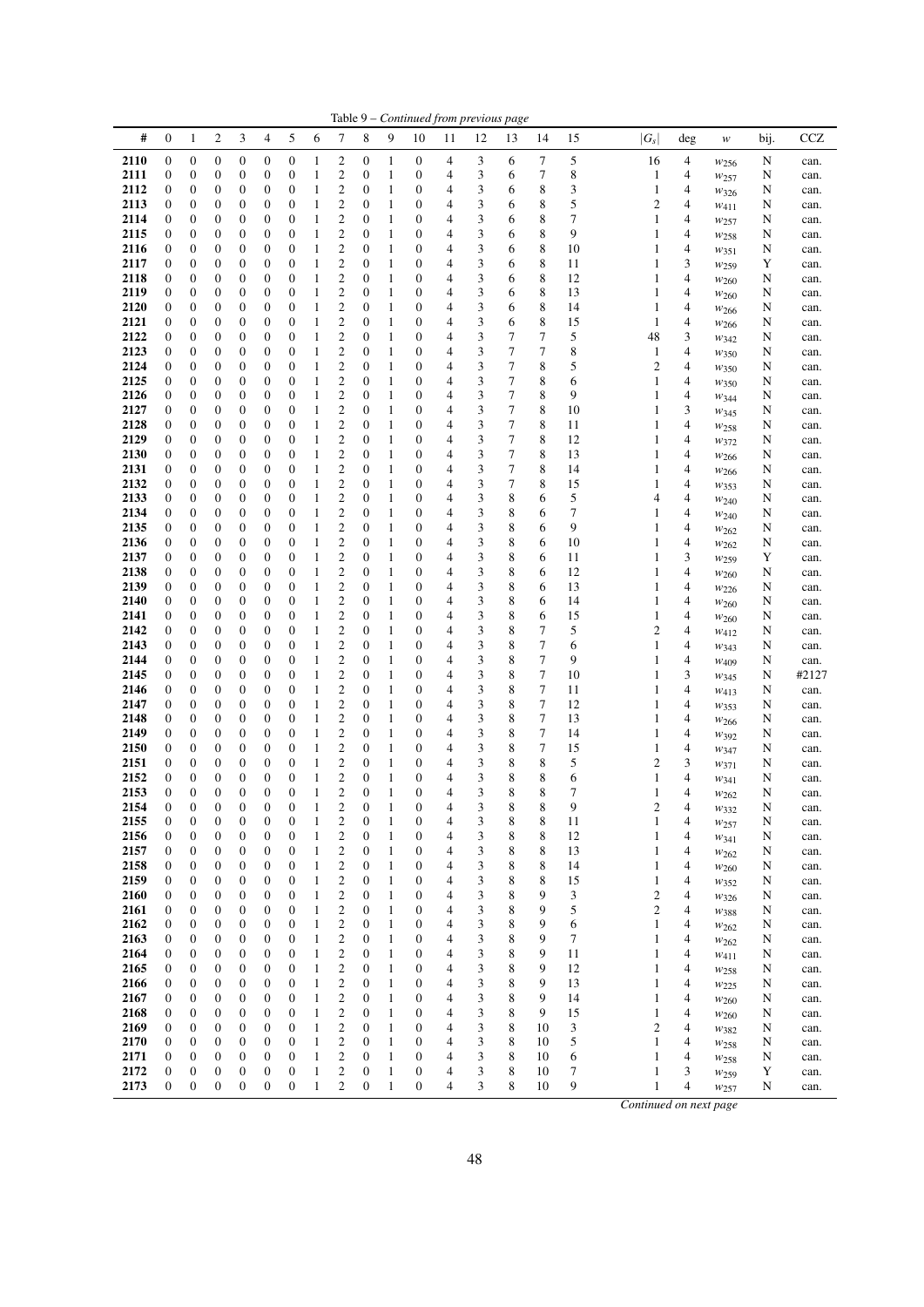|              | Table 9 - Continued from previous page<br>#<br>$\boldsymbol{0}$<br>$\boldsymbol{2}$<br>3<br>4<br>5<br>6<br>8<br>15<br>$ G_s $<br><b>CCZ</b><br>$\mathbf{1}$<br>7<br>9<br>10<br>14<br>bij.<br>11<br>12<br>13<br>deg<br>w |                                      |                                      |                                      |                                    |                                      |                              |                                           |                                  |              |                                      |                     |        |             |          |          |                        |        |                          |        |              |
|--------------|-------------------------------------------------------------------------------------------------------------------------------------------------------------------------------------------------------------------------|--------------------------------------|--------------------------------------|--------------------------------------|------------------------------------|--------------------------------------|------------------------------|-------------------------------------------|----------------------------------|--------------|--------------------------------------|---------------------|--------|-------------|----------|----------|------------------------|--------|--------------------------|--------|--------------|
|              |                                                                                                                                                                                                                         |                                      |                                      |                                      |                                    |                                      |                              |                                           |                                  |              |                                      |                     |        |             |          |          |                        |        |                          |        |              |
| 2174         | 0                                                                                                                                                                                                                       | $\boldsymbol{0}$                     | $\boldsymbol{0}$                     | $\boldsymbol{0}$                     | 0                                  | $\boldsymbol{0}$                     | 1                            | 2                                         | $\boldsymbol{0}$                 | 1            | $\boldsymbol{0}$                     | 4                   | 3      | 8           | 10       | 11       | $\mathbf{1}$           | 4      | $w_{411}$                | N      | can.         |
| 2175         | 0                                                                                                                                                                                                                       | $\boldsymbol{0}$                     | $\boldsymbol{0}$                     | $\mathbf{0}$                         | 0                                  | $\boldsymbol{0}$                     | 1                            | $\overline{c}$                            | $\boldsymbol{0}$                 | 1            | $\boldsymbol{0}$                     | 4                   | 3      | 8           | 10       | 12       | 1                      | 4      | $w_{266}$                | N      | can.         |
| 2176         | 0                                                                                                                                                                                                                       | $\boldsymbol{0}$                     | $\boldsymbol{0}$                     | $\mathbf{0}$                         | 0                                  | $\boldsymbol{0}$                     | 1                            | $\overline{c}$                            | $\mathbf{0}$                     | 1            | 0                                    | 4                   | 3      | 8           | 10       | 13       | 1                      | 4      | W <sub>260</sub>         | N      | can.         |
| 2177<br>2178 | 0<br>0                                                                                                                                                                                                                  | $\boldsymbol{0}$<br>0                | $\boldsymbol{0}$<br>$\boldsymbol{0}$ | $\mathbf{0}$<br>$\boldsymbol{0}$     | 0<br>0                             | 0<br>$\boldsymbol{0}$                | 1<br>1                       | $\overline{c}$<br>$\overline{c}$          | $\mathbf{0}$<br>$\mathbf{0}$     | 1<br>1       | $\boldsymbol{0}$<br>$\boldsymbol{0}$ | 4<br>4              | 3<br>3 | 8<br>8      | 10<br>10 | 14<br>15 | 1<br>1                 | 4<br>4 | W <sub>260</sub>         | N<br>N | can.<br>can. |
| 2179         | 0                                                                                                                                                                                                                       | $\boldsymbol{0}$                     | $\boldsymbol{0}$                     | $\boldsymbol{0}$                     | 0                                  | $\boldsymbol{0}$                     | 1                            | $\overline{c}$                            | $\mathbf{0}$                     | 1            | $\boldsymbol{0}$                     | 4                   | 3      | 8           | 11       | 3        | 2                      | 4      | $w_{266}$<br>$W_{405}$   | N      | can.         |
| 2180         | 0                                                                                                                                                                                                                       | 0                                    | $\boldsymbol{0}$                     | $\boldsymbol{0}$                     | $\mathbf{0}$                       | $\boldsymbol{0}$                     | 1                            | $\overline{c}$                            | $\boldsymbol{0}$                 | 1            | $\boldsymbol{0}$                     | 4                   | 3      | 8           | 11       | 5        | 1                      | 4      | W <sub>409</sub>         | N      | can.         |
| 2181         | 0                                                                                                                                                                                                                       | 0                                    | $\boldsymbol{0}$                     | $\boldsymbol{0}$                     | 0                                  | $\boldsymbol{0}$                     | 1                            | $\overline{c}$                            | $\boldsymbol{0}$                 | 1            | $\boldsymbol{0}$                     | 4                   | 3      | 8           | 11       | 6        | 1                      | 3      | W345                     | N      | can.         |
| 2182         | 0                                                                                                                                                                                                                       | $\boldsymbol{0}$                     | $\boldsymbol{0}$                     | $\boldsymbol{0}$                     | 0                                  | $\boldsymbol{0}$                     | 1                            | $\overline{c}$                            | $\mathbf{0}$                     | 1            | $\boldsymbol{0}$                     | 4                   | 3      | 8           | 11       | 7        | 1                      | 4      | $w_{351}$                | N      | can.         |
| 2183<br>2184 | 0<br>0                                                                                                                                                                                                                  | $\boldsymbol{0}$<br>0                | $\boldsymbol{0}$<br>$\boldsymbol{0}$ | $\boldsymbol{0}$<br>$\boldsymbol{0}$ | 0<br>0                             | $\boldsymbol{0}$<br>$\boldsymbol{0}$ | 1<br>1                       | $\overline{c}$<br>$\overline{\mathbf{c}}$ | $\mathbf{0}$<br>$\mathbf{0}$     | 1<br>1       | $\boldsymbol{0}$<br>$\boldsymbol{0}$ | 4<br>4              | 3<br>3 | 8<br>8      | 11<br>11 | 9<br>10  | 1<br>1                 | 4<br>4 | $w_{412}$                | N<br>N | can.<br>can. |
| 2185         | 0                                                                                                                                                                                                                       | 0                                    | $\boldsymbol{0}$                     | $\boldsymbol{0}$                     | 0                                  | $\boldsymbol{0}$                     | 1                            | $\overline{c}$                            | $\mathbf{0}$                     | 1            | $\boldsymbol{0}$                     | 4                   | 3      | 8           | 11       | 12       | 1                      | 4      | W343<br>W347             | N      | can.         |
| 2186         | 0                                                                                                                                                                                                                       | $\boldsymbol{0}$                     | $\boldsymbol{0}$                     | $\boldsymbol{0}$                     | 0                                  | $\boldsymbol{0}$                     | $\mathbf{1}$                 | $\overline{c}$                            | $\mathbf{0}$                     | 1            | $\boldsymbol{0}$                     | 4                   | 3      | 8           | 11       | 13       | 1                      | 4      | $w_{266}$                | N      | can.         |
| 2187         | 0                                                                                                                                                                                                                       | $\boldsymbol{0}$                     | $\boldsymbol{0}$                     | $\boldsymbol{0}$                     | $\mathbf{0}$                       | $\boldsymbol{0}$                     | 1                            | $\overline{c}$                            | $\boldsymbol{0}$                 | 1            | $\boldsymbol{0}$                     | 4                   | 3      | 8           | 11       | 14       | 1                      | 4      | $w_{392}$                | N      | can.         |
| 2188         | 0                                                                                                                                                                                                                       | $\boldsymbol{0}$                     | $\boldsymbol{0}$                     | $\boldsymbol{0}$                     | $\mathbf{0}$                       | $\boldsymbol{0}$                     | 1                            | $\overline{\mathbf{c}}$                   | $\boldsymbol{0}$                 | 1            | $\boldsymbol{0}$                     | 4                   | 3      | 8           | 11       | 15       | 1                      | 4      | W353                     | N      | can.         |
| 2189         | 0                                                                                                                                                                                                                       | $\boldsymbol{0}$<br>$\boldsymbol{0}$ | $\boldsymbol{0}$                     | $\boldsymbol{0}$<br>$\boldsymbol{0}$ | 0<br>0                             | $\boldsymbol{0}$<br>0                | 1                            | $\overline{\mathbf{c}}$<br>$\overline{c}$ | $\boldsymbol{0}$<br>$\mathbf{0}$ | 1            | $\boldsymbol{0}$<br>$\boldsymbol{0}$ | 4<br>4              | 3<br>3 | 8<br>8      | 12<br>12 | 3        | 2<br>1                 | 4<br>4 | W383                     | N      | can.         |
| 2190<br>2191 | 0<br>0                                                                                                                                                                                                                  | 0                                    | $\boldsymbol{0}$<br>$\boldsymbol{0}$ | $\boldsymbol{0}$                     | 0                                  | $\boldsymbol{0}$                     | 1<br>$\mathbf{1}$            | $\overline{\mathbf{c}}$                   | $\mathbf{0}$                     | 1<br>1       | $\boldsymbol{0}$                     | 4                   | 3      | 8           | 12       | 6<br>7   | 1                      | 4      | $w_{260}$<br>$w_{241}$   | N<br>N | can.<br>can. |
| 2192         | 0                                                                                                                                                                                                                       | 0                                    | $\boldsymbol{0}$                     | $\boldsymbol{0}$                     | $\mathbf{0}$                       | $\boldsymbol{0}$                     | 1                            | $\overline{c}$                            | $\mathbf{0}$                     | 1            | $\boldsymbol{0}$                     | 4                   | 3      | 8           | 12       | 9        | 1                      | 4      | W <sub>258</sub>         | N      | can.         |
| 2193         | 0                                                                                                                                                                                                                       | $\boldsymbol{0}$                     | $\boldsymbol{0}$                     | $\boldsymbol{0}$                     | 0                                  | $\boldsymbol{0}$                     | $\mathbf{1}$                 | $\overline{\mathbf{c}}$                   | $\mathbf{0}$                     | 1            | $\boldsymbol{0}$                     | 4                   | 3      | 8           | 12       | 10       | 1                      | 4      | W <sub>260</sub>         | N      | can.         |
| 2194         | 0                                                                                                                                                                                                                       | $\boldsymbol{0}$                     | $\boldsymbol{0}$                     | $\boldsymbol{0}$                     | $\boldsymbol{0}$                   | $\boldsymbol{0}$                     | 1                            | $\overline{\mathbf{c}}$                   | $\mathbf{0}$                     | 1            | $\boldsymbol{0}$                     | 4                   | 3      | 8           | 12       | 11       | 1                      | 4      | $w_{266}$                | N      | can.         |
| 2195         | 0                                                                                                                                                                                                                       | $\boldsymbol{0}$                     | $\boldsymbol{0}$                     | $\boldsymbol{0}$                     | 0                                  | $\boldsymbol{0}$                     | 1                            | $\overline{c}$                            | $\boldsymbol{0}$                 | 1            | $\boldsymbol{0}$                     | 4                   | 3      | 8           | 12       | 13       | 1                      | 4      | $w_{262}$                | N      | can.         |
| 2196<br>2197 | 0                                                                                                                                                                                                                       | $\boldsymbol{0}$<br>0                | $\boldsymbol{0}$<br>$\boldsymbol{0}$ | $\boldsymbol{0}$<br>$\boldsymbol{0}$ | 0<br>0                             | $\boldsymbol{0}$<br>$\boldsymbol{0}$ | 1<br>$\mathbf{1}$            | $\overline{\mathbf{c}}$<br>$\overline{c}$ | $\mathbf{0}$<br>$\mathbf{0}$     | 1<br>1       | $\boldsymbol{0}$<br>$\boldsymbol{0}$ | 4<br>4              | 3<br>3 | 8<br>8      | 12<br>12 | 14<br>15 | 1<br>1                 | 4<br>4 | W <sub>266</sub>         | N      | can.         |
| 2198         | 0<br>0                                                                                                                                                                                                                  | 0                                    | $\boldsymbol{0}$                     | $\boldsymbol{0}$                     | $\mathbf{0}$                       | $\boldsymbol{0}$                     | 1                            | $\overline{\mathbf{c}}$                   | $\mathbf{0}$                     | 1            | $\boldsymbol{0}$                     | 4                   | 3      | 8           | 13       | 3        | 2                      | 4      | W <sub>260</sub><br>W410 | N<br>N | can.<br>can. |
| 2199         | 0                                                                                                                                                                                                                       | $\boldsymbol{0}$                     | $\boldsymbol{0}$                     | $\boldsymbol{0}$                     | $\mathbf{0}$                       | $\boldsymbol{0}$                     | 1                            | $\overline{\mathbf{c}}$                   | $\mathbf{0}$                     | 1            | $\boldsymbol{0}$                     | 4                   | 3      | 8           | 13       | 6        | 1                      | 4      | $w_{352}$                | N      | can.         |
| 2200         | 0                                                                                                                                                                                                                       | 0                                    | $\boldsymbol{0}$                     | $\boldsymbol{0}$                     | 0                                  | $\boldsymbol{0}$                     | 1                            | $\overline{\mathbf{c}}$                   | $\boldsymbol{0}$                 | 1            | $\boldsymbol{0}$                     | 4                   | 3      | 8           | 13       | 7        | 1                      | 4      | W266                     | N      | can.         |
| 2201         | 0                                                                                                                                                                                                                       | $\boldsymbol{0}$                     | $\boldsymbol{0}$                     | $\boldsymbol{0}$                     | $\mathbf{0}$                       | $\boldsymbol{0}$                     | 1                            | $\overline{\mathbf{c}}$                   | $\boldsymbol{0}$                 | 1            | $\boldsymbol{0}$                     | 4                   | 3      | 8           | 13       | 9        | 1                      | 4      | W344                     | N      | can.         |
| 2202         | 0                                                                                                                                                                                                                       | $\boldsymbol{0}$                     | $\boldsymbol{0}$                     | $\boldsymbol{0}$                     | 0                                  | $\boldsymbol{0}$                     | 1                            | $\overline{\mathbf{c}}$                   | $\mathbf{0}$                     | 1            | $\boldsymbol{0}$                     | 4                   | 3      | 8           | 13       | 10       | 1                      | 4      | $w_{353}$                | N      | can.         |
| 2203<br>2204 | 0<br>0                                                                                                                                                                                                                  | $\boldsymbol{0}$<br>0                | $\boldsymbol{0}$<br>$\boldsymbol{0}$ | $\mathbf{0}$<br>$\boldsymbol{0}$     | 0<br>0                             | $\boldsymbol{0}$<br>$\boldsymbol{0}$ | 1<br>1                       | $\overline{\mathbf{c}}$<br>$\overline{c}$ | $\mathbf{0}$<br>$\mathbf{0}$     | 1<br>1       | $\boldsymbol{0}$<br>$\boldsymbol{0}$ | 4<br>4              | 3<br>3 | 8<br>8      | 13<br>13 | 11<br>12 | 1<br>1                 | 4<br>4 | $w_{392}$                | N<br>N | can.         |
| 2205         | 0                                                                                                                                                                                                                       | $\boldsymbol{0}$                     | $\boldsymbol{0}$                     | $\boldsymbol{0}$                     | 0                                  | $\boldsymbol{0}$                     | $\mathbf{1}$                 | $\overline{\mathbf{c}}$                   | $\mathbf{0}$                     | 1            | $\boldsymbol{0}$                     | 4                   | 3      | 8           | 13       | 14       | 1                      | 4      | W409<br>W <sub>266</sub> | N      | can.<br>can. |
| 2206         | 0                                                                                                                                                                                                                       | $\boldsymbol{0}$                     | $\boldsymbol{0}$                     | $\boldsymbol{0}$                     | $\mathbf{0}$                       | $\boldsymbol{0}$                     | 1                            | $\overline{\mathbf{c}}$                   | $\mathbf{0}$                     | 1            | $\boldsymbol{0}$                     | 4                   | 3      | 8           | 13       | 15       | 1                      | 4      | W347                     | N      | can.         |
| 2207         | 0                                                                                                                                                                                                                       | $\boldsymbol{0}$                     | $\boldsymbol{0}$                     | $\boldsymbol{0}$                     | 0                                  | 0                                    | 1                            | $\overline{\mathbf{c}}$                   | $\mathbf{0}$                     | 1            | $\boldsymbol{0}$                     | 4                   | 3      | 8           | 14       | 3        | 2                      | 3      | $w_{371}$                | N      | can.         |
| 2208         | 0                                                                                                                                                                                                                       | $\boldsymbol{0}$                     | $\boldsymbol{0}$                     | $\boldsymbol{0}$                     | 0                                  | $\boldsymbol{0}$                     | 1                            | $\overline{\mathbf{c}}$                   | $\boldsymbol{0}$                 | 1            | $\boldsymbol{0}$                     | 4                   | 3      | 8           | 14       | 5        | $\overline{c}$         | 4      | W352                     | N      | can.         |
| 2209         | 0                                                                                                                                                                                                                       | $\boldsymbol{0}$                     | $\boldsymbol{0}$                     | $\boldsymbol{0}$                     | 0                                  | $\boldsymbol{0}$                     | 1                            | $\overline{c}$                            | $\mathbf{0}$                     | $\mathbf{1}$ | $\boldsymbol{0}$                     | 4                   | 3      | 8           | 14       | 6        | 1                      | 4      | W353                     | N      | can.         |
| 2210<br>2211 | 0<br>0                                                                                                                                                                                                                  | 0<br>0                               | $\boldsymbol{0}$<br>$\boldsymbol{0}$ | $\boldsymbol{0}$<br>$\boldsymbol{0}$ | 0<br>0                             | $\boldsymbol{0}$<br>$\boldsymbol{0}$ | 1<br>1                       | $\overline{\mathbf{c}}$<br>$\overline{c}$ | $\mathbf{0}$<br>$\mathbf{0}$     | 1<br>1       | $\boldsymbol{0}$<br>$\boldsymbol{0}$ | 4<br>4              | 3<br>3 | 8<br>8      | 14<br>14 | 7<br>9   | 1<br>1                 | 4<br>4 | $w_{266}$                | N<br>N | can.<br>can. |
| 2212         | 0                                                                                                                                                                                                                       | $\boldsymbol{0}$                     | $\boldsymbol{0}$                     | $\boldsymbol{0}$                     | 0                                  | $\boldsymbol{0}$                     | 1                            | $\overline{\mathbf{c}}$                   | $\mathbf{0}$                     | 1            | $\boldsymbol{0}$                     | 4                   | 3      | 8           | 14       | 10       | 1                      | 4      | $w_{353}$<br>W352        | N      | can.         |
| 2213         | 0                                                                                                                                                                                                                       | $\boldsymbol{0}$                     | $\boldsymbol{0}$                     | $\boldsymbol{0}$                     | $\boldsymbol{0}$                   | $\boldsymbol{0}$                     | 1                            | $\overline{\mathbf{c}}$                   | $\mathbf{0}$                     | 1            | $\boldsymbol{0}$                     | 4                   | 3      | 8           | 14       | 11       | 1                      | 4      | W392                     | N      | can.         |
| 2214         | 0                                                                                                                                                                                                                       | $\boldsymbol{0}$                     | $\boldsymbol{0}$                     | $\boldsymbol{0}$                     | 0                                  | $\boldsymbol{0}$                     | 1                            | $\overline{\mathbf{c}}$                   | $\boldsymbol{0}$                 | 1            | $\boldsymbol{0}$                     | 4                   | 3      | 8           | 14       | 12       | 1                      | 4      | W347                     | N      | can.         |
| 2215         | 0                                                                                                                                                                                                                       | $\boldsymbol{0}$                     | $\boldsymbol{0}$                     | $\boldsymbol{0}$                     | 0                                  | 0                                    | 1                            | $\overline{\mathbf{c}}$                   | $\boldsymbol{0}$                 | 1            | $\boldsymbol{0}$                     | 4                   | 3      | 8           | 14       | 13       | 1                      | 4      | $w_{260}$                | N      | can.         |
| 2216         | 0                                                                                                                                                                                                                       | $\boldsymbol{0}$                     | $\boldsymbol{0}$                     | $\mathbf{0}$<br>$\mathbf{0}$         | 0                                  | $\boldsymbol{0}$                     | $\mathbf{1}$                 | $\overline{\mathbf{c}}$<br>$\overline{c}$ | $\mathbf{0}$<br>$\overline{0}$   | 1            | $\boldsymbol{0}$                     | 4<br>$\overline{4}$ | 3      | 8           | 14       | 15       | 1                      | 4      | W353                     | N      | can.         |
| 2217<br>2218 | $\boldsymbol{0}$<br>$\boldsymbol{0}$                                                                                                                                                                                    | $\boldsymbol{0}$<br>$\boldsymbol{0}$ | $\boldsymbol{0}$<br>$\boldsymbol{0}$ | $\boldsymbol{0}$                     | $\overline{0}$<br>$\boldsymbol{0}$ | $\boldsymbol{0}$<br>$\boldsymbol{0}$ | $\mathbf{1}$<br>$\mathbf{1}$ | $\overline{c}$                            | $\boldsymbol{0}$                 | 1<br>1       | $\mathbf{0}$<br>$\boldsymbol{0}$     | $\overline{4}$      | 3<br>3 | 8<br>8      | 15<br>15 | 3<br>5   | 2<br>$\overline{c}$    | 4<br>4 | W388                     | N<br>N | can.<br>can. |
| 2219         | 0                                                                                                                                                                                                                       | $\boldsymbol{0}$                     | $\boldsymbol{0}$                     | $\boldsymbol{0}$                     | $\mathbf{0}$                       | $\boldsymbol{0}$                     | $\mathbf{1}$                 | $\boldsymbol{2}$                          | $\boldsymbol{0}$                 | 1            | $\boldsymbol{0}$                     | 4                   | 3      | 8           | 15       | 6        | 1                      | 4      | $w_{266}$<br>$w_{266}$   | N      | can.         |
| 2220         | 0                                                                                                                                                                                                                       | $\boldsymbol{0}$                     | $\boldsymbol{0}$                     | $\boldsymbol{0}$                     | $\mathbf{0}$                       | $\boldsymbol{0}$                     | $\mathbf{1}$                 | $\overline{c}$                            | $\boldsymbol{0}$                 | $\mathbf{1}$ | $\boldsymbol{0}$                     | 4                   | 3      | 8           | 15       | 7        | 1                      | 4      | W <sub>266</sub>         | N      | can.         |
| 2221         | 0                                                                                                                                                                                                                       | $\boldsymbol{0}$                     | $\boldsymbol{0}$                     | $\boldsymbol{0}$                     | $\boldsymbol{0}$                   | $\boldsymbol{0}$                     | $\mathbf{1}$                 | $\overline{c}$                            | $\mathbf{0}$                     | 1            | $\boldsymbol{0}$                     | 4                   | 3      | 8           | 15       | 9        | $\mathbf{1}$           | 4      | W266                     | N      | can.         |
| 2222         | 0                                                                                                                                                                                                                       | $\boldsymbol{0}$                     | $\boldsymbol{0}$                     | $\boldsymbol{0}$                     | $\boldsymbol{0}$                   | $\boldsymbol{0}$                     | $\mathbf{1}$                 | $\overline{\mathbf{c}}$                   | $\boldsymbol{0}$                 | 1            | $\boldsymbol{0}$                     | 4                   | 3      | 8           | 15       | 10       | 1                      | 4      | $w_{266}$                | N      | #2130        |
| 2223<br>2224 | 0<br>0                                                                                                                                                                                                                  | $\boldsymbol{0}$<br>$\boldsymbol{0}$ | $\boldsymbol{0}$<br>$\boldsymbol{0}$ | $\boldsymbol{0}$<br>$\boldsymbol{0}$ | 0<br>$\boldsymbol{0}$              | $\boldsymbol{0}$<br>$\boldsymbol{0}$ | $\mathbf{1}$<br>$\mathbf{1}$ | $\overline{c}$<br>$\overline{\mathbf{c}}$ | $\boldsymbol{0}$<br>$\mathbf{0}$ | 1<br>1       | $\boldsymbol{0}$<br>$\boldsymbol{0}$ | 4<br>4              | 3<br>3 | 8<br>8      | 15<br>15 | 11<br>12 | 1<br>1                 | 4<br>4 | $w_{266}$                | N<br>N | can.<br>can. |
| 2225         | 0                                                                                                                                                                                                                       | $\boldsymbol{0}$                     | $\boldsymbol{0}$                     | $\mathbf{0}$                         | 0                                  | $\boldsymbol{0}$                     | $\mathbf{1}$                 | $\overline{c}$                            | $\boldsymbol{0}$                 | 1            | $\boldsymbol{0}$                     | 4                   | 3      | 8           | 15       | 13       | 1                      | 4      | W <sub>266</sub><br>W266 | N      | #2148        |
| 2226         | 0                                                                                                                                                                                                                       | $\boldsymbol{0}$                     | $\boldsymbol{0}$                     | $\boldsymbol{0}$                     | 0                                  | $\boldsymbol{0}$                     | $\mathbf{1}$                 | $\overline{\mathbf{c}}$                   | $\boldsymbol{0}$                 | 1            | $\boldsymbol{0}$                     | 4                   | 3      | 8           | 15       | 14       | 1                      | 4      | $w_{266}$                | N      | can.         |
| 2227         | 0                                                                                                                                                                                                                       | $\boldsymbol{0}$                     | $\boldsymbol{0}$                     | $\mathbf{0}$                         | $\boldsymbol{0}$                   | $\boldsymbol{0}$                     | $\mathbf{1}$                 | $\overline{c}$                            | $\boldsymbol{0}$                 | 1            | $\boldsymbol{0}$                     | 4                   | 6      | 7           | 8        | 9        | 1                      | 4      | $w_{341}$                | N      | can.         |
| 2228         | 0                                                                                                                                                                                                                       | $\boldsymbol{0}$                     | $\boldsymbol{0}$                     | $\boldsymbol{0}$                     | 0                                  | $\boldsymbol{0}$                     | $\mathbf{1}$                 | $\overline{c}$                            | $\boldsymbol{0}$                 | $\mathbf{1}$ | $\boldsymbol{0}$                     | 4                   | 6      | 7           | 8        | 10       | 1                      | 4      | W353                     | N      | can.         |
| 2229         | 0                                                                                                                                                                                                                       | $\boldsymbol{0}$                     | $\boldsymbol{0}$                     | $\boldsymbol{0}$                     | 0                                  | $\boldsymbol{0}$                     | $\mathbf{1}$                 | $\overline{\mathbf{c}}$                   | $\mathbf{0}$                     | 1            | $\boldsymbol{0}$                     | 4                   | 6      | 7           | 8        | 11       | 1                      | 4      | W <sub>260</sub>         | N      | can.         |
| 2230<br>2231 | 0<br>0                                                                                                                                                                                                                  | $\boldsymbol{0}$<br>$\boldsymbol{0}$ | $\boldsymbol{0}$<br>$\boldsymbol{0}$ | $\mathbf{0}$<br>$\boldsymbol{0}$     | $\mathbf{0}$<br>$\boldsymbol{0}$   | $\boldsymbol{0}$<br>$\boldsymbol{0}$ | $\mathbf{1}$<br>$\mathbf{1}$ | $\overline{c}$<br>$\overline{\mathbf{c}}$ | $\boldsymbol{0}$<br>$\mathbf{0}$ | 1<br>1       | $\boldsymbol{0}$<br>$\boldsymbol{0}$ | 4<br>4              | 6<br>6 | $\tau$<br>7 | 8<br>8   | 12<br>13 | 1<br>1                 | 4<br>4 | $w_{352}$                | N<br>N | can.<br>can. |
| 2232         | 0                                                                                                                                                                                                                       | $\boldsymbol{0}$                     | $\boldsymbol{0}$                     | $\boldsymbol{0}$                     | $\boldsymbol{0}$                   | $\boldsymbol{0}$                     | $\mathbf{1}$                 | $\overline{c}$                            | $\boldsymbol{0}$                 | 1            | $\boldsymbol{0}$                     | 4                   | 6      | 7           | 8        | 14       | 1                      | 4      | $w_{266}$<br>W351        | N      | can.         |
| 2233         | 0                                                                                                                                                                                                                       | $\boldsymbol{0}$                     | $\boldsymbol{0}$                     | $\boldsymbol{0}$                     | $\boldsymbol{0}$                   | $\boldsymbol{0}$                     | $\mathbf{1}$                 | $\overline{c}$                            | $\boldsymbol{0}$                 | $\mathbf{1}$ | $\boldsymbol{0}$                     | 4                   | 6      | 7           | 8        | 15       | $\mathbf{1}$           | 3      | W345                     | N      | can.         |
| 2234         | 0                                                                                                                                                                                                                       | $\boldsymbol{0}$                     | $\boldsymbol{0}$                     | $\boldsymbol{0}$                     | $\boldsymbol{0}$                   | $\boldsymbol{0}$                     | $\mathbf{1}$                 | $\overline{\mathbf{c}}$                   | $\boldsymbol{0}$                 | 1            | $\boldsymbol{0}$                     | 4                   | 6      | 8           | 8        | 7        | $\overline{c}$         | 4      | $w_{225}$                | N      | can.         |
| 2235         | 0                                                                                                                                                                                                                       | $\boldsymbol{0}$                     | $\boldsymbol{0}$                     | $\boldsymbol{0}$                     | 0                                  | $\boldsymbol{0}$                     | $\mathbf{1}$                 | $\overline{c}$                            | $\boldsymbol{0}$                 | 1            | $\boldsymbol{0}$                     | 4                   | 6      | 8           | 8        | 9        | 6                      | 4      | $w_{335}$                | N      | can.         |
| 2236         | 0                                                                                                                                                                                                                       | $\boldsymbol{0}$                     | $\boldsymbol{0}$                     | $\boldsymbol{0}$                     | $\boldsymbol{0}$                   | $\boldsymbol{0}$                     | $\mathbf{1}$                 | $\overline{c}$                            | $\boldsymbol{0}$                 | $\mathbf{1}$ | $\boldsymbol{0}$                     | 4                   | 6      | 8           | 8        | 11       | 1                      | 4      | W241                     | N      | can.         |
| 2237         | $\boldsymbol{0}$                                                                                                                                                                                                        | $\boldsymbol{0}$                     | $\boldsymbol{0}$                     | $\boldsymbol{0}$                     | $\boldsymbol{0}$                   | $\boldsymbol{0}$                     | $\mathbf{1}$                 | $\overline{c}$                            | $\boldsymbol{0}$                 | 1            | $\boldsymbol{0}$                     | 4                   | 6      | 8           | 8        | 14       | $\overline{c}$         | 4      | W <sub>258</sub>         | N      | can.         |
|              |                                                                                                                                                                                                                         |                                      |                                      |                                      |                                    |                                      |                              |                                           |                                  |              |                                      |                     |        |             |          |          | Continued on next page |        |                          |        |              |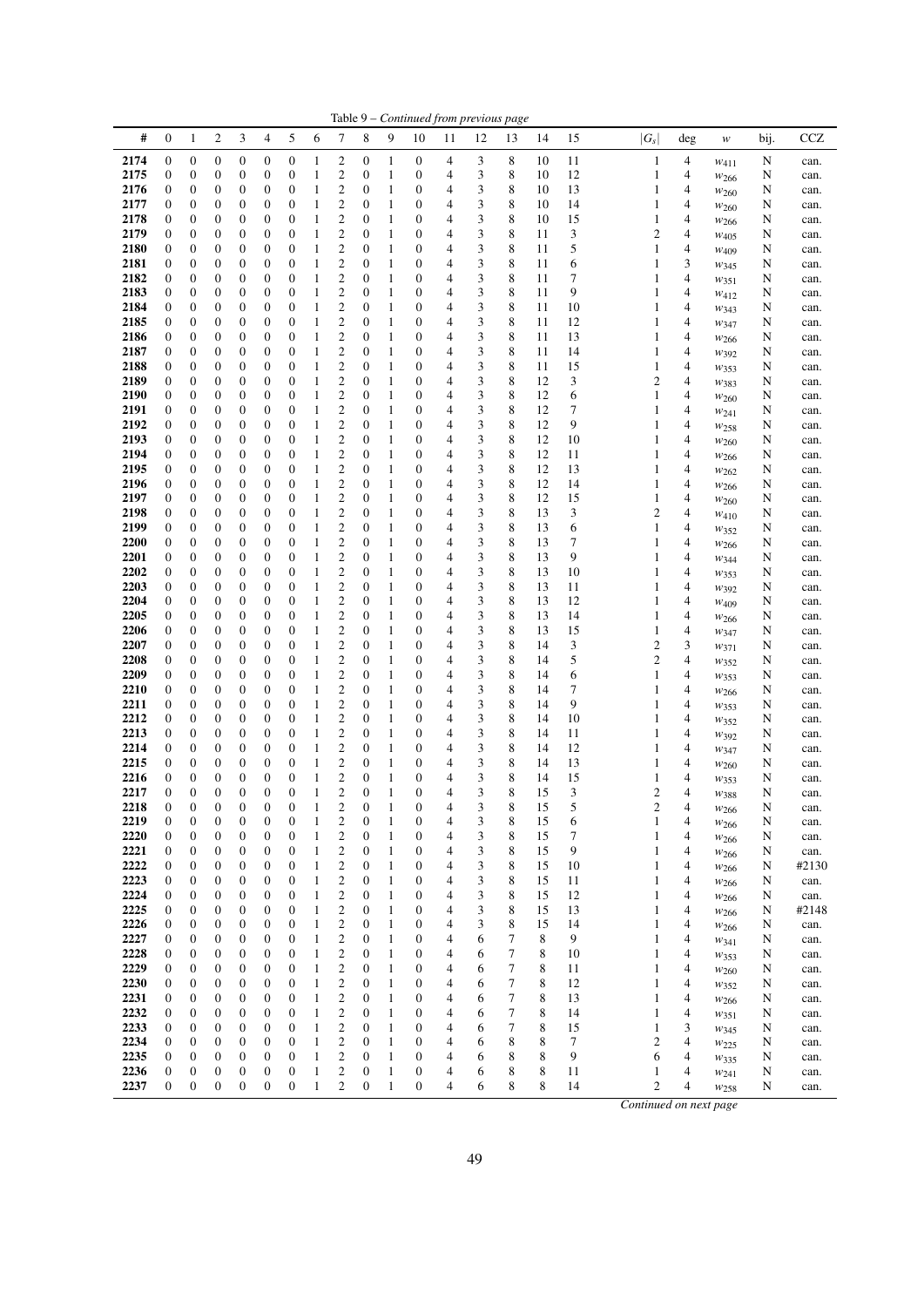|              |                                      |                                      |                       |                       |                                      |                                      |                              |                                    |                                      |                              |                                      |                     | Table 9 - Continued from previous page |             |          |          |                                  |        |                               |        |              |
|--------------|--------------------------------------|--------------------------------------|-----------------------|-----------------------|--------------------------------------|--------------------------------------|------------------------------|------------------------------------|--------------------------------------|------------------------------|--------------------------------------|---------------------|----------------------------------------|-------------|----------|----------|----------------------------------|--------|-------------------------------|--------|--------------|
| #            | $\mathbf{0}$                         | $\mathbf{1}$                         | $\overline{c}$        | 3                     | 4                                    | 5                                    | 6                            | 7                                  | 8                                    | 9                            | 10                                   | 11                  | 12                                     | 13          | 14       | 15       | $ G_s $                          | deg    | w                             | bij.   | <b>CCZ</b>   |
| 2238         | $\boldsymbol{0}$                     | $\boldsymbol{0}$                     | 0                     | 0                     | $\boldsymbol{0}$                     | $\boldsymbol{0}$                     | 1                            | 2                                  | 0                                    | 1                            | $\boldsymbol{0}$                     | 4                   | 6                                      | 8           | 8        | 15       | $\overline{c}$                   | 4      | $w_{352}$                     | N      | can.         |
| 2239         | $\boldsymbol{0}$                     | 0                                    | 0                     | 0                     | $\boldsymbol{0}$                     | $\boldsymbol{0}$                     | 1                            | 2                                  | 0                                    | $\mathbf{1}$                 | $\boldsymbol{0}$                     | 4                   | 6                                      | 8           | 9        | 6        | 4                                | 4      | $w_{202}$                     | N      | can.         |
| 2240         | $\boldsymbol{0}$                     | $\boldsymbol{0}$                     | 0                     | 0                     | $\boldsymbol{0}$                     | $\boldsymbol{0}$                     | 1                            | $\boldsymbol{2}$                   | 0                                    | $\mathbf{1}$                 | 0                                    | 4                   | 6                                      | 8           | 9        | 10       | 1                                | 4      | W226                          | N      | can.         |
| 2241<br>2242 | $\boldsymbol{0}$<br>$\boldsymbol{0}$ | $\boldsymbol{0}$<br>0                | 0<br>0                | 0<br>0                | $\mathbf{0}$<br>$\boldsymbol{0}$     | $\boldsymbol{0}$<br>$\mathbf{0}$     | 1<br>1                       | 2<br>2                             | 0<br>$\boldsymbol{0}$                | $\mathbf{1}$<br>$\mathbf{1}$ | 0<br>0                               | 4<br>4              | 6<br>6                                 | 8<br>8      | 9<br>9   | 11<br>14 | 1<br>1                           | 4<br>4 | W <sub>260</sub>              | N      | can.         |
| 2243         | $\boldsymbol{0}$                     | 0                                    | 0                     | 0                     | $\boldsymbol{0}$                     | $\boldsymbol{0}$                     | 1                            | 2                                  | $\mathbf{0}$                         | $\mathbf{1}$                 | $\boldsymbol{0}$                     | 4                   | 6                                      | 8           | 10       | 6        | 2                                | 4      | W <sub>260</sub><br>$w_{225}$ | N<br>N | can.<br>can. |
| 2244         | $\mathbf{0}$                         | 0                                    | 0                     | 0                     | $\boldsymbol{0}$                     | $\boldsymbol{0}$                     | 1                            | $\mathfrak{2}$                     | $\boldsymbol{0}$                     | 1                            | 0                                    | 4                   | 6                                      | 8           | 10       | 7        | 1                                | 4      | W241                          | N      | can.         |
| 2245         | $\boldsymbol{0}$                     | 0                                    | 0                     | 0                     | $\boldsymbol{0}$                     | $\boldsymbol{0}$                     | 1                            | 2                                  | 0                                    | 1                            | 0                                    | 4                   | 6                                      | 8           | 10       | 9        | 1                                | 4      | W241                          | N      | can.         |
| 2246         | $\boldsymbol{0}$                     | $\boldsymbol{0}$                     | 0                     | 0                     | $\boldsymbol{0}$                     | $\boldsymbol{0}$                     | 1                            | 2                                  | 0                                    | 1                            | 0                                    | 4                   | 6                                      | 8           | 10       | 11       | 1                                | 4      | $w_{260}$                     | N      | can.         |
| 2247         | $\boldsymbol{0}$                     | $\boldsymbol{0}$                     | 0                     | 0                     | $\boldsymbol{0}$                     | $\boldsymbol{0}$                     | 1                            | $\mathbf{2}$                       | $\boldsymbol{0}$                     | $\mathbf{1}$                 | 0                                    | $\overline{4}$      | 6                                      | 8           | 10       | 12       | 1                                | 4      | $w_{266}$                     | N      | can.         |
| 2248         | $\boldsymbol{0}$                     | 0                                    | 0                     | 0                     | $\boldsymbol{0}$                     | $\boldsymbol{0}$                     | 1                            | 2                                  | $\boldsymbol{0}$                     | $\mathbf{1}$                 | 0                                    | 4                   | 6                                      | 8           | 10       | 13       | 1                                | 4      | W <sub>268</sub>              | N      | can.         |
| 2249<br>2250 | $\boldsymbol{0}$<br>$\boldsymbol{0}$ | $\boldsymbol{0}$<br>0                | $\boldsymbol{0}$<br>0 | 0<br>0                | $\boldsymbol{0}$<br>$\boldsymbol{0}$ | $\boldsymbol{0}$<br>$\boldsymbol{0}$ | 1<br>1                       | $\overline{c}$<br>$\mathfrak{2}$   | $\boldsymbol{0}$<br>$\mathbf{0}$     | $\mathbf{1}$<br>1            | 0<br>0                               | 4<br>4              | 6<br>6                                 | 8<br>8      | 10<br>10 | 14<br>15 | 1<br>1                           | 4<br>4 | W <sub>260</sub>              | N<br>N | can.<br>can. |
| 2251         | $\mathbf{0}$                         | 0                                    | 0                     | 0                     | $\mathbf{0}$                         | $\boldsymbol{0}$                     | 1                            | $\mathfrak{2}$                     | $\boldsymbol{0}$                     | 1                            | 0                                    | 4                   | 6                                      | 8           | 11       | 6        | $\overline{c}$                   | 4      | $w_{267}$<br>$w_{372}$        | N      | can.         |
| 2252         | $\boldsymbol{0}$                     | $\boldsymbol{0}$                     | 0                     | 0                     | $\boldsymbol{0}$                     | $\boldsymbol{0}$                     | 1                            | $\boldsymbol{2}$                   | 0                                    | $\mathbf{1}$                 | 0                                    | 4                   | 6                                      | 8           | 11       | 7        | 1                                | 4      | W <sub>260</sub>              | N      | can.         |
| 2253         | $\boldsymbol{0}$                     | $\boldsymbol{0}$                     | 0                     | 0                     | $\boldsymbol{0}$                     | $\boldsymbol{0}$                     | 1                            | $\boldsymbol{2}$                   | 0                                    | $\mathbf{1}$                 | $\boldsymbol{0}$                     | 4                   | 6                                      | 8           | 11       | 9        | 1                                | 4      | W353                          | N      | can.         |
| 2254         | $\boldsymbol{0}$                     | 0                                    | 0                     | 0                     | $\boldsymbol{0}$                     | $\boldsymbol{0}$                     | 1                            | $\mathfrak{2}$                     | $\boldsymbol{0}$                     | $\mathbf{1}$                 | 0                                    | 4                   | 6                                      | 8           | 11       | 10       | 1                                | 4      | $w_{352}$                     | N      | can.         |
| 2255         | $\boldsymbol{0}$                     | 0                                    | 0                     | 0                     | $\boldsymbol{0}$                     | $\boldsymbol{0}$                     | 1                            | 2                                  | 0                                    | $\mathbf{1}$                 | 0                                    | 4                   | 6                                      | 8           | 11       | 12       | 1                                | 4      | $w_{354}$                     | N      | can.         |
| 2256<br>2257 | $\boldsymbol{0}$<br>$\mathbf{0}$     | 0<br>0                               | 0<br>0                | 0<br>0                | $\boldsymbol{0}$<br>$\boldsymbol{0}$ | $\boldsymbol{0}$<br>$\boldsymbol{0}$ | 1<br>1                       | $\mathbf{2}$<br>2                  | $\boldsymbol{0}$<br>$\boldsymbol{0}$ | $\mathbf{1}$                 | 0<br>0                               | 4<br>4              | 6                                      | 8<br>8      | 11<br>11 | 13<br>14 | 1                                | 4<br>4 | W267                          | N      | can.         |
| 2258         | $\boldsymbol{0}$                     | 0                                    | 0                     | 0                     | $\boldsymbol{0}$                     | $\boldsymbol{0}$                     | 1                            | 2                                  | 0                                    | 1<br>$\mathbf{1}$            | $\boldsymbol{0}$                     | 4                   | 6<br>6                                 | 8           | 11       | 15       | 1<br>1                           | 4      | W281<br>W373                  | N<br>N | can.<br>can. |
| 2259         | $\boldsymbol{0}$                     | $\boldsymbol{0}$                     | 0                     | 0                     | $\boldsymbol{0}$                     | $\boldsymbol{0}$                     | 1                            | 2                                  | 0                                    | $\mathbf{1}$                 | 0                                    | 4                   | 6                                      | 8           | 14       | 6        | 4                                | 3      | $w_{371}$                     | N      | can.         |
| 2260         | $\boldsymbol{0}$                     | 0                                    | 0                     | 0                     | $\mathbf{0}$                         | $\boldsymbol{0}$                     | 1                            | 2                                  | 0                                    | $\mathbf{1}$                 | 0                                    | 4                   | 6                                      | 8           | 14       | 7        | 2                                | 4      | W <sub>258</sub>              | N      | can.         |
| 2261         | $\boldsymbol{0}$                     | 0                                    | 0                     | 0                     | $\boldsymbol{0}$                     | $\mathbf{0}$                         | 1                            | 2                                  | $\boldsymbol{0}$                     | $\mathbf{1}$                 | 0                                    | 4                   | 6                                      | 8           | 14       | 9        | 1                                | 4      | W353                          | N      | can.         |
| 2262         | $\boldsymbol{0}$                     | 0                                    | 0                     | 0                     | $\boldsymbol{0}$                     | $\boldsymbol{0}$                     | 1                            | 2                                  | $\mathbf{0}$                         | $\mathbf{1}$                 | $\boldsymbol{0}$                     | 4                   | 6                                      | 8           | 14       | 10       | $\overline{c}$                   | 4      | $w_{352}$                     | N      | can.         |
| 2263         | $\boldsymbol{0}$                     | 0                                    | 0                     | 0                     | $\boldsymbol{0}$                     | $\boldsymbol{0}$                     | 1                            | $\overline{c}$                     | $\boldsymbol{0}$                     | $\mathbf{1}$                 | 0                                    | 4                   | 6                                      | 8           | 14       | 11       | $\overline{\mathbf{c}}$          | 4      | $w_{281}$                     | N      | can.         |
| 2264<br>2265 | $\boldsymbol{0}$<br>$\boldsymbol{0}$ | 0<br>$\boldsymbol{0}$                | 0<br>0                | 0<br>0                | $\boldsymbol{0}$<br>$\boldsymbol{0}$ | $\boldsymbol{0}$<br>$\boldsymbol{0}$ | 1<br>1                       | 2<br>2                             | 0<br>$\boldsymbol{0}$                | 1<br>$\mathbf{1}$            | 0<br>0                               | 4<br>4              | 6<br>6                                 | 8<br>8      | 14<br>14 | 12<br>13 | $\overline{c}$<br>$\overline{c}$ | 4<br>4 | W347                          | N<br>N | can.<br>can. |
| 2266         | $\boldsymbol{0}$                     | $\boldsymbol{0}$                     | 0                     | 0                     | $\boldsymbol{0}$                     | $\boldsymbol{0}$                     | 1                            | $\mathbf{2}$                       | $\boldsymbol{0}$                     | $\mathbf{1}$                 | 0                                    | $\overline{4}$      | 6                                      | 8           | 15       | 6        | 4                                | 4      | W <sub>268</sub><br>$w_{262}$ | N      | can.         |
| 2267         | $\boldsymbol{0}$                     | 0                                    | 0                     | 0                     | $\mathbf{0}$                         | $\boldsymbol{0}$                     | 1                            | $\boldsymbol{2}$                   | 0                                    | 1                            | 0                                    | 4                   | 6                                      | 8           | 15       | 7        | 2                                | 3      | $w_{259}$                     | N      | can.         |
| 2268         | $\boldsymbol{0}$                     | 0                                    | 0                     | 0                     | $\boldsymbol{0}$                     | $\boldsymbol{0}$                     | 1                            | $\overline{c}$                     | $\boldsymbol{0}$                     | $\mathbf{1}$                 | 0                                    | 4                   | 6                                      | 8           | 15       | 9        | 1                                | 4      | W266                          | N      | can.         |
| 2269         | $\mathbf{0}$                         | 0                                    | 0                     | 0                     | $\boldsymbol{0}$                     | $\boldsymbol{0}$                     | 1                            | $\mathfrak{2}$                     | $\mathbf{0}$                         | 1                            | 0                                    | 4                   | 6                                      | 8           | 15       | 10       | 1                                | 4      | W267                          | N      | can.         |
| 2270         | $\mathbf{0}$                         | $\boldsymbol{0}$                     | $\boldsymbol{0}$      | 0                     | $\boldsymbol{0}$                     | $\boldsymbol{0}$                     | 1                            | $\mathfrak{2}$                     | $\boldsymbol{0}$                     | 1                            | 0                                    | 4                   | 6                                      | 8           | 15       | 12       | 1                                | 4      | $w_{267}$                     | N      | can.         |
| 2271<br>2272 | $\boldsymbol{0}$<br>$\boldsymbol{0}$ | $\boldsymbol{0}$<br>$\boldsymbol{0}$ | 0<br>0                | 0<br>0                | $\boldsymbol{0}$<br>$\boldsymbol{0}$ | $\boldsymbol{0}$<br>$\boldsymbol{0}$ | 1<br>1                       | $\mathfrak{2}$<br>$\boldsymbol{2}$ | 0<br>0                               | $\mathbf{1}$<br>$\mathbf{1}$ | 0<br>$\boldsymbol{0}$                | 4<br>4              | 7<br>7                                 | 8<br>8      | 8<br>8   | 9<br>10  | 6<br>$\overline{c}$              | 4<br>4 | $w_{410}$                     | N<br>N | can.         |
| 2273         | $\boldsymbol{0}$                     | $\boldsymbol{0}$                     | 0                     | 0                     | $\boldsymbol{0}$                     | $\boldsymbol{0}$                     | 1                            | $\mathfrak{2}$                     | $\boldsymbol{0}$                     | 1                            | 0                                    | 4                   | 7                                      | 8           | 8        | 11       | 1                                | 4      | W352<br>W <sub>260</sub>      | N      | can.<br>can. |
| 2274         | $\boldsymbol{0}$                     | 0                                    | 0                     | 0                     | $\boldsymbol{0}$                     | $\boldsymbol{0}$                     | 1                            | 2                                  | $\boldsymbol{0}$                     | $\mathbf{1}$                 | 0                                    | 4                   | 7                                      | 8           | 8        | 14       | $\overline{c}$                   | 4      | $w_{266}$                     | N      | can.         |
| 2275         | $\boldsymbol{0}$                     | 0                                    | 0                     | 0                     | $\boldsymbol{0}$                     | $\boldsymbol{0}$                     | 1                            | $\mathbf{2}$                       | $\boldsymbol{0}$                     | $\mathbf{1}$                 | 0                                    | 4                   | 7                                      | 8           | 8        | 15       | $\overline{c}$                   | 4      | $w_{353}$                     | N      | can.         |
| 2276         | $\boldsymbol{0}$                     | 0                                    | 0                     | 0                     | $\boldsymbol{0}$                     | $\boldsymbol{0}$                     | 1                            | 2                                  | $\boldsymbol{0}$                     | 1                            | 0                                    | 4                   | 7                                      | 8           | 9        | 7        | 4                                | 4      | W262                          | N      | #1829        |
| 2277         | $\boldsymbol{0}$                     | 0                                    | 0                     | 0                     | $\boldsymbol{0}$                     | $\boldsymbol{0}$                     | 1                            | 2                                  | 0                                    | $\mathbf{1}$                 | $\boldsymbol{0}$                     | 4                   | 7                                      | 8           | 9        | 10       | 1                                | 4      | W241                          | N      | #1825        |
| 2278<br>2279 | $\boldsymbol{0}$<br>$\boldsymbol{0}$ | $\boldsymbol{0}$<br>0                | 0<br>0                | 0<br>0                | $\boldsymbol{0}$<br>$\boldsymbol{0}$ | $\boldsymbol{0}$<br>$\boldsymbol{0}$ | 1<br>1                       | 2<br>2                             | 0<br>0                               | 1<br>1                       | 0<br>0                               | 4<br>4              | 7<br>7                                 | 8<br>8      | 9<br>9   | 11<br>14 | 1<br>1                           | 4<br>4 | $w_{266}$                     | N      | #1822        |
| 2280         | $\boldsymbol{0}$                     | $\mathbf{0}$                         | 0                     | $\boldsymbol{0}$      | $\boldsymbol{0}$                     | $\mathbf{0}$                         | 1                            | $\overline{\mathbf{c}}$            | $\boldsymbol{0}$                     | $\mathbf{1}$                 | 0                                    | 4                   | 7                                      | 8           | 10       | 7        | $\overline{c}$                   | 4      | $w_{266}$<br>W <sub>260</sub> | N<br>N | can.<br>can. |
| 2281         | $\mathbf{0}$                         | $\overline{0}$                       | 0                     | $\overline{0}$        | $\boldsymbol{0}$                     | $\overline{0}$                       | 1                            | $\mathfrak{2}$                     | $\overline{0}$                       | $\mathbf{1}$                 | $\mathbf{0}$                         | 4                   | 7                                      | 8           | 10       | 9        | 1                                | 4      | W <sub>260</sub>              | N      | can.         |
| 2282         | $\boldsymbol{0}$                     | $\mathbf{0}$                         | $\boldsymbol{0}$      | $\boldsymbol{0}$      | $\boldsymbol{0}$                     | $\mathbf{0}$                         | $\mathbf{1}$                 | $\mathfrak{2}$                     | $\boldsymbol{0}$                     | 1                            | $\boldsymbol{0}$                     | 4                   | 7                                      | $\,$ 8 $\,$ | $10\,$   | 11       |                                  | 4      | $w_{266}$                     | N      | can.         |
| 2283         | $\boldsymbol{0}$                     | $\boldsymbol{0}$                     | 0                     | $\boldsymbol{0}$      | $\boldsymbol{0}$                     | $\boldsymbol{0}$                     | 1                            | 2                                  | $\boldsymbol{0}$                     | 1                            | $\boldsymbol{0}$                     | 4                   | 7                                      | 8           | 10       | 12       | 1                                | 4      | $w_{281}$                     | N      | can.         |
| 2284         | $\boldsymbol{0}$                     | $\boldsymbol{0}$                     | $\boldsymbol{0}$      | $\boldsymbol{0}$      | $\boldsymbol{0}$                     | $\boldsymbol{0}$                     | 1                            | $\boldsymbol{2}$                   | $\boldsymbol{0}$                     | 1                            | $\boldsymbol{0}$                     | 4                   | 7                                      | $\,$ 8 $\,$ | 10       | 13       | 1                                | 4      | W267                          | N      | can.         |
| 2285<br>2286 | $\boldsymbol{0}$<br>$\boldsymbol{0}$ | $\boldsymbol{0}$<br>$\boldsymbol{0}$ | 0<br>0                | $\boldsymbol{0}$<br>0 | $\boldsymbol{0}$<br>$\boldsymbol{0}$ | $\mathbf{0}$<br>$\boldsymbol{0}$     | 1<br>1                       | $\mathfrak{2}$<br>$\boldsymbol{2}$ | $\boldsymbol{0}$<br>$\boldsymbol{0}$ | $\mathbf{1}$<br>1            | 0<br>0                               | $\overline{4}$<br>4 | $\tau$<br>7                            | 8<br>8      | 10<br>10 | 14<br>15 | 1<br>1                           | 4<br>4 | W267                          | N<br>N | can.         |
| 2287         | $\boldsymbol{0}$                     | $\boldsymbol{0}$                     | 0                     | 0                     | $\boldsymbol{0}$                     | $\boldsymbol{0}$                     | $\mathbf{1}$                 | $\boldsymbol{2}$                   | $\boldsymbol{0}$                     | 1                            | 0                                    | $\overline{4}$      | 7                                      | 8           | 11       | 7        | $\overline{c}$                   | 4      | W <sub>281</sub><br>$w_{353}$ | N      | can.<br>can. |
| 2288         | $\boldsymbol{0}$                     | $\boldsymbol{0}$                     | 0                     | 0                     | $\boldsymbol{0}$                     | $\mathbf{0}$                         | 1                            | $\boldsymbol{2}$                   | $\boldsymbol{0}$                     | 1                            | $\boldsymbol{0}$                     | 4                   | $\tau$                                 | 8           | 11       | 9        | 1                                | 4      | W347                          | N      | can.         |
| 2289         | $\boldsymbol{0}$                     | $\boldsymbol{0}$                     | $\boldsymbol{0}$      | $\boldsymbol{0}$      | $\boldsymbol{0}$                     | $\boldsymbol{0}$                     | 1                            | $\mathfrak{2}$                     | $\boldsymbol{0}$                     | $\mathbf{1}$                 | $\boldsymbol{0}$                     | 4                   | $\tau$                                 | 8           | 11       | 10       | 1                                | 4      | W353                          | N      | can.         |
| 2290         | $\boldsymbol{0}$                     | $\boldsymbol{0}$                     | 0                     | $\boldsymbol{0}$      | $\boldsymbol{0}$                     | $\boldsymbol{0}$                     | 1                            | 2                                  | 0                                    | $\mathbf{1}$                 | 0                                    | $\overline{4}$      | 7                                      | 8           | 11       | 12       | 1                                | 4      | $w_{355}$                     | N      | can.         |
| 2291         | $\boldsymbol{0}$                     | $\boldsymbol{0}$                     | 0                     | $\boldsymbol{0}$      | $\boldsymbol{0}$                     | $\boldsymbol{0}$                     | 1                            | $\boldsymbol{2}$                   | $\boldsymbol{0}$                     | 1                            | $\boldsymbol{0}$                     | $\overline{4}$      | 7                                      | 8           | 11       | 13       | 1                                | 4      | $w_{281}$                     | N      | can.         |
| 2292<br>2293 | $\boldsymbol{0}$                     | $\boldsymbol{0}$                     | 0                     | $\boldsymbol{0}$      | $\boldsymbol{0}$                     | $\boldsymbol{0}$                     | $\mathbf{1}$                 | $\mathfrak{2}$                     | $\boldsymbol{0}$                     | 1                            | $\boldsymbol{0}$                     | 4                   | $\tau$                                 | 8           | 11       | 14       | 1                                | 4      | W379                          | N      | can.         |
| 2294         | $\boldsymbol{0}$<br>$\boldsymbol{0}$ | 0<br>$\boldsymbol{0}$                | 0<br>0                | 0<br>0                | $\boldsymbol{0}$<br>$\boldsymbol{0}$ | $\boldsymbol{0}$<br>$\boldsymbol{0}$ | $\mathbf{1}$<br>$\mathbf{1}$ | 2<br>$\boldsymbol{2}$              | $\boldsymbol{0}$<br>$\boldsymbol{0}$ | $\mathbf{1}$<br>$\mathbf{1}$ | $\boldsymbol{0}$<br>0                | 4<br>4              | 7<br>7                                 | 8<br>8      | 11<br>14 | 15<br>7  | 1<br>4                           | 4<br>3 | W354<br>W345                  | N<br>N | can.<br>can. |
| 2295         | $\mathbf{0}$                         | $\boldsymbol{0}$                     | 0                     | 0                     | $\boldsymbol{0}$                     | $\boldsymbol{0}$                     | $\mathbf{1}$                 | 2                                  | $\boldsymbol{0}$                     | 1                            | 0                                    | 4                   | 7                                      | 8           | 14       | 9        | 1                                | 4      | $w_{347}$                     | N      | can.         |
| 2296         | $\boldsymbol{0}$                     | $\boldsymbol{0}$                     | 0                     | $\boldsymbol{0}$      | $\boldsymbol{0}$                     | $\boldsymbol{0}$                     | 1                            | $\boldsymbol{2}$                   | $\boldsymbol{0}$                     | 1                            | $\boldsymbol{0}$                     | $\overline{4}$      | 7                                      | 8           | 14       | 10       | $\mathfrak{2}$                   | 4      | W373                          | N      | can.         |
| 2297         | $\boldsymbol{0}$                     | $\boldsymbol{0}$                     | 0                     | $\boldsymbol{0}$      | $\boldsymbol{0}$                     | $\boldsymbol{0}$                     | $\mathbf{1}$                 | $\boldsymbol{2}$                   | $\boldsymbol{0}$                     | 1                            | 0                                    | 4                   | 7                                      | 8           | 14       | 11       | $\mathfrak{2}$                   | 4      | W379                          | N      | can.         |
| 2298         | $\boldsymbol{0}$                     | $\boldsymbol{0}$                     | 0                     | $\boldsymbol{0}$      | $\boldsymbol{0}$                     | $\boldsymbol{0}$                     | 1                            | 2                                  | 0                                    | $\mathbf{1}$                 | $\boldsymbol{0}$                     | $\overline{4}$      | 7                                      | 8           | 14       | 12       | $\boldsymbol{2}$                 | 4      | $w_{355}$                     | N      | can.         |
| 2299         | $\boldsymbol{0}$                     | $\boldsymbol{0}$                     | 0                     | $\boldsymbol{0}$      | $\boldsymbol{0}$                     | $\boldsymbol{0}$                     | $\mathbf{1}$                 | $\boldsymbol{2}$                   | $\boldsymbol{0}$                     | 1                            | $\boldsymbol{0}$                     | 4                   | 7                                      | 8           | 14       | 13       | $\boldsymbol{2}$                 | 4      | $w_{267}$                     | N      | can.         |
| 2300<br>2301 | $\boldsymbol{0}$<br>$\boldsymbol{0}$ | $\boldsymbol{0}$<br>$\boldsymbol{0}$ | 0<br>$\boldsymbol{0}$ | 0<br>$\boldsymbol{0}$ | $\boldsymbol{0}$<br>$\boldsymbol{0}$ | $\boldsymbol{0}$<br>$\boldsymbol{0}$ | $\mathbf{1}$<br>$\mathbf{1}$ | 2<br>$\overline{c}$                | 0<br>$\boldsymbol{0}$                | $\mathbf{1}$<br>$\mathbf{1}$ | $\boldsymbol{0}$<br>$\boldsymbol{0}$ | 4<br>4              | 7<br>7                                 | 8<br>8      | 15<br>15 | 7<br>9   | 4<br>1                           | 4<br>4 | W351                          | N      | can.         |
|              |                                      |                                      |                       |                       |                                      |                                      |                              |                                    |                                      |                              |                                      |                     |                                        |             |          |          |                                  |        | W392                          | N      | can.         |
|              |                                      |                                      |                       |                       |                                      |                                      |                              |                                    |                                      |                              |                                      |                     |                                        |             |          |          | Continued on next page           |        |                               |        |              |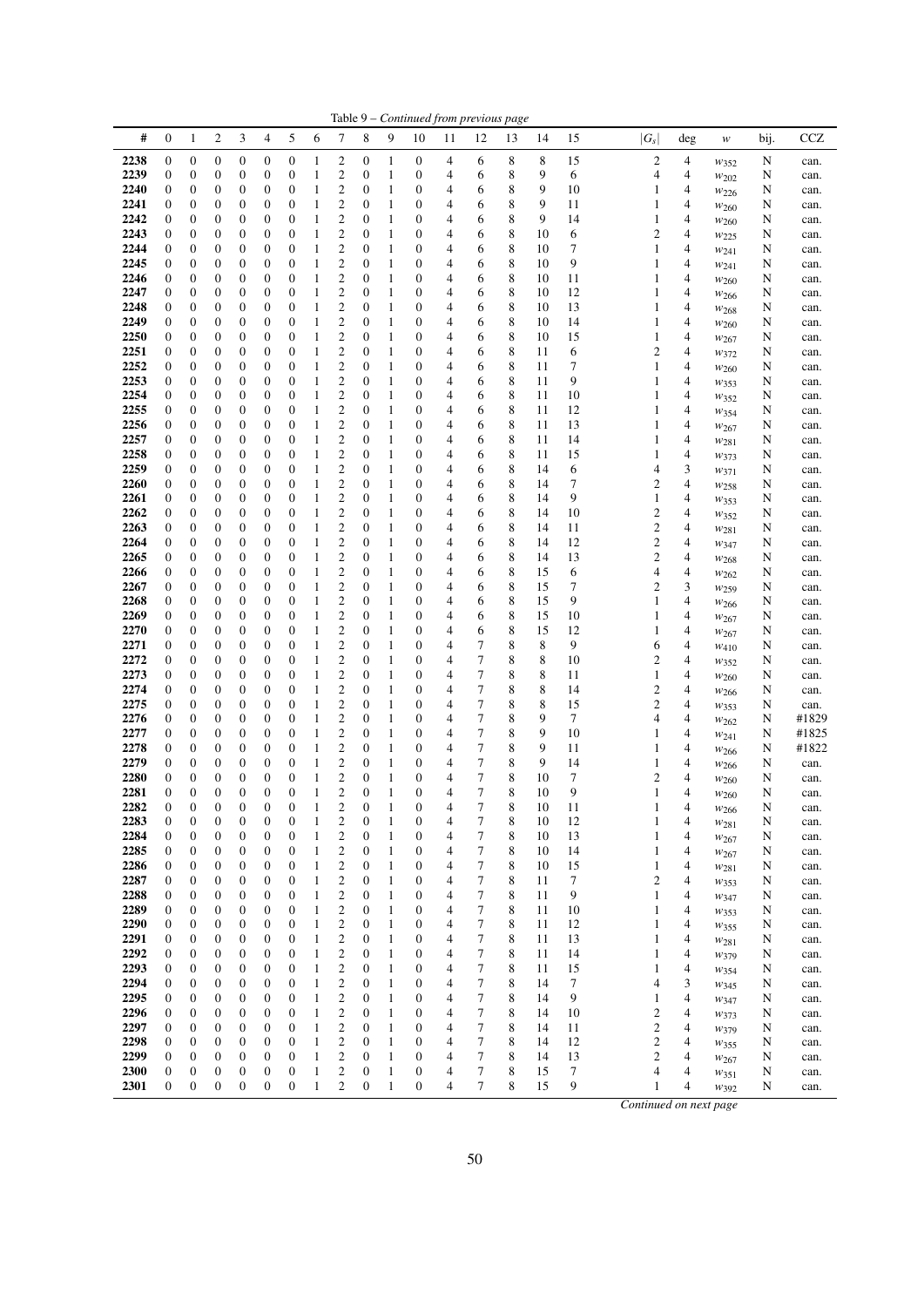|              |                  |                  |                  |                  |                  |                  |              |                         |                       |              | $_{\rm contruncu}$                   |    | rom previous | rus |        |    |                        |        |                  |      |              |
|--------------|------------------|------------------|------------------|------------------|------------------|------------------|--------------|-------------------------|-----------------------|--------------|--------------------------------------|----|--------------|-----|--------|----|------------------------|--------|------------------|------|--------------|
| #            | $\mathbf{0}$     | 1                | 2                | 3                | 4                | 5                | 6            | 7                       | 8                     | 9            | 10                                   | 11 | 12           | 13  | 14     | 15 | $ G_s $                | deg    | w                | bij. | $_{\rm CCZ}$ |
| 2302         | $\boldsymbol{0}$ | 0                | $\boldsymbol{0}$ | $\boldsymbol{0}$ | $\mathbf{0}$     | $\boldsymbol{0}$ | 1            | $\overline{c}$          | $\boldsymbol{0}$      | 1            | $\boldsymbol{0}$                     | 4  | 7            | 8   | 15     | 10 | 1                      | 4      |                  | N    |              |
| 2303         | 0                | 0                |                  | $\boldsymbol{0}$ | $\mathbf{0}$     | 0                | 1            | $\overline{c}$          | $\boldsymbol{0}$      | 1            | $\boldsymbol{0}$                     | 4  | 7            | 8   | 15     | 12 |                        | 4      | $w_{281}$        |      | can.         |
|              |                  |                  | 0                |                  |                  |                  |              |                         |                       |              |                                      |    |              |     |        |    | 1                      |        | $w_{281}$        | N    | can.         |
| 2304         | 0                | 0                | 0                | $\boldsymbol{0}$ | $\mathbf{0}$     | 0                | 1            | $\mathfrak{2}$          | $\boldsymbol{0}$      | 1            | $\boldsymbol{0}$                     | 4  | 8            | 9   | 9      | 14 | 6                      | 3      | W371             | N    | can.         |
| 2305         | $\mathbf{0}$     | 0                | 0                | $\boldsymbol{0}$ | $\mathbf{0}$     | $\mathbf{0}$     | 1            | $\overline{c}$          | $\boldsymbol{0}$      | 1            | $\boldsymbol{0}$                     | 4  | 8            | 9   | 9      | 15 | 6                      | 4      | W414             | N    | can.         |
| 2306         | 0                | 0                | 0                | $\boldsymbol{0}$ | $\mathbf{0}$     | 0                | 1            | $\mathfrak{2}$          | $\boldsymbol{0}$      | 1            | $\boldsymbol{0}$                     | 4  | 8            | 9   | 10     | 11 | 8                      | 4      | W <sub>349</sub> | N    | can.         |
| 2307         | $\boldsymbol{0}$ | 0                | $\boldsymbol{0}$ | $\boldsymbol{0}$ | $\mathbf{0}$     | 0                | 1            | $\mathfrak{2}$          | $\boldsymbol{0}$      | $\mathbf{1}$ | $\boldsymbol{0}$                     | 4  | 8            | 9   | 10     | 12 | 1                      | 4      | $w_{391}$        | N    | can.         |
| 2308         | $\mathbf{0}$     | 0                | 0                | $\mathbf{0}$     | $\mathbf{0}$     | 0                | 1            | $\overline{c}$          | $\boldsymbol{0}$      | 1            | $\boldsymbol{0}$                     | 4  | 8            | 9   | 10     | 13 | 1                      | 3      | W345             | N    | can.         |
| 2309         | $\mathbf{0}$     | 0                | 0                | $\boldsymbol{0}$ | $\mathbf{0}$     | 0                | 1            | $\mathbf{2}$            | $\boldsymbol{0}$      | 1            | $\boldsymbol{0}$                     | 4  | 8            | 9   | 10     | 14 | 1                      | 4      | W352             | N    | can.         |
| 2310         | 0                | 0                | 0                | $\boldsymbol{0}$ | $\mathbf{0}$     | 0                | 1            | $\mathbf{2}$            | $\boldsymbol{0}$      | 1            | $\boldsymbol{0}$                     | 4  | 8            | 9   | 10     | 15 | 1                      | 4      | W393             | N    | can.         |
| 2311         | $\mathbf{0}$     | 0                | 0                | $\boldsymbol{0}$ | $\mathbf{0}$     | $\mathbf{0}$     | 1            | $\mathfrak{2}$          | $\boldsymbol{0}$      | 1            | $\boldsymbol{0}$                     | 4  | 8            | 9   | 11     | 10 | 4                      | 4      | $w_{250}$        | N    | can.         |
| 2312         | 0                | 0                | 0                | $\boldsymbol{0}$ | $\mathbf{0}$     | 0                | 1            | $\overline{c}$          | $\boldsymbol{0}$      | 1            | $\boldsymbol{0}$                     | 4  | 8            | 9   | 11     | 12 | 1                      | 3      | W251             | N    | can.         |
| 2313         | $\boldsymbol{0}$ | 0                | $\boldsymbol{0}$ | $\boldsymbol{0}$ | $\boldsymbol{0}$ | 0                | 1            | $\boldsymbol{2}$        | $\boldsymbol{0}$      | 1            | $\boldsymbol{0}$                     | 4  | 8            | 9   | 11     | 13 | 1                      | 4      | W415             | N    | can.         |
| 2314         | $\boldsymbol{0}$ | 0                | $\boldsymbol{0}$ | $\boldsymbol{0}$ | $\boldsymbol{0}$ | 0                | 1            | $\boldsymbol{2}$        | $\boldsymbol{0}$      | 1            | $\boldsymbol{0}$                     | 4  | 8            | 9   | 11     | 14 | 1                      | 4      |                  | N    | can.         |
| 2315         | $\boldsymbol{0}$ | 0                | 0                | $\boldsymbol{0}$ | $\boldsymbol{0}$ | 0                |              | $\overline{c}$          | $\boldsymbol{0}$      | 1            | $\boldsymbol{0}$                     | 4  | 8            | 9   | 11     | 15 | 1                      | 4      | W393             |      |              |
|              |                  |                  |                  |                  |                  |                  | 1            |                         |                       |              |                                      |    |              |     |        |    |                        |        | $w_{264}$        | N    | can.         |
| 2316         | 0                | 0                | 0                | $\boldsymbol{0}$ | $\mathbf{0}$     | 0                | 1            | $\boldsymbol{2}$        | $\boldsymbol{0}$      | 1            | $\boldsymbol{0}$                     | 4  | 8            | 9   | 12     | 13 | 4                      | 4      | W343             | N    | can.         |
| 2317         | 0                | 0                | 0                | $\mathbf{0}$     | $\mathbf{0}$     | $\mathbf{0}$     | 1            | $\overline{c}$          | $\boldsymbol{0}$      | 1            | $\boldsymbol{0}$                     | 4  | 8            | 9   | 12     | 14 | 1                      | 4      | W347             | N    | can.         |
| 2318         | 0                | 0                | 0                | $\boldsymbol{0}$ | $\mathbf{0}$     | $\mathbf{0}$     | 1            | $\overline{\mathbf{c}}$ | $\boldsymbol{0}$      | 1            | $\boldsymbol{0}$                     | 4  | 8            | 9   | 12     | 15 | 1                      | 4      | $w_{393}$        | N    | can.         |
| 2319         | $\mathbf{0}$     | 0                | $\boldsymbol{0}$ | $\mathbf{0}$     | $\boldsymbol{0}$ | 0                | 1            | $\overline{c}$          | $\boldsymbol{0}$      | 1            | $\boldsymbol{0}$                     | 4  | 8            | 9   | 13     | 14 | 1                      | 4      | $w_{254}$        | N    | can.         |
| 2320         | $\boldsymbol{0}$ | 0                | 0                | $\boldsymbol{0}$ | $\boldsymbol{0}$ | $\mathbf{0}$     | 1            | $\overline{c}$          | $\boldsymbol{0}$      | 1            | $\boldsymbol{0}$                     | 4  | 8            | 9   | 13     | 15 | 1                      | 4      | W264             | N    | can.         |
| 2321         | $\mathbf{0}$     | 0                | 0                | $\boldsymbol{0}$ | $\mathbf{0}$     | 0                | 1            | $\overline{c}$          | $\boldsymbol{0}$      | 1            | $\boldsymbol{0}$                     | 4  | 8            | 9   | 14     | 15 | 4                      | 4      | W264             | N    | can.         |
| 2322         | 0                | 0                | 0                | $\boldsymbol{0}$ | $\mathbf{0}$     | 0                | 1            | $\overline{c}$          | $\boldsymbol{0}$      | 1            | $\boldsymbol{0}$                     | 4  | 8            | 9   | 15     | 14 | 4                      | 4      | $w_{352}$        | N    | can.         |
| 2323         | 0                | 0                | 0                | $\boldsymbol{0}$ | $\mathbf{0}$     | 0                | 1            | $\boldsymbol{2}$        | $\boldsymbol{0}$      | 1            | $\boldsymbol{0}$                     | 4  | 8            | 10  | 10     | 12 | 1                      | 4      | $w_{391}$        | N    | can.         |
| 2324         | $\mathbf{0}$     | 0                | $\boldsymbol{0}$ | $\mathbf{0}$     | $\mathbf{0}$     | $\mathbf{0}$     | 1            | $\overline{c}$          | $\boldsymbol{0}$      | 1            | $\boldsymbol{0}$                     | 4  | 8            | 10  | 10     | 13 | $\overline{c}$         | 4      | W352             | N    | can.         |
| 2325         | 0                | 0                | 0                | $\boldsymbol{0}$ | $\mathbf{0}$     | 0                | 1            | $\overline{c}$          | $\boldsymbol{0}$      | 1            | $\boldsymbol{0}$                     | 4  | 8            | 10  | 10     | 14 | 6                      | 3      | W371             | N    | can.         |
| 2326         | $\boldsymbol{0}$ | 0                | $\boldsymbol{0}$ | $\boldsymbol{0}$ | $\mathbf{0}$     | 0                | 1            | $\mathbf{2}$            | $\boldsymbol{0}$      | $\mathbf{1}$ | $\boldsymbol{0}$                     | 4  | 8            | 10  | 11     | 12 | 1                      | 4      | $W_{264}$        | N    | can.         |
| 2327         | $\boldsymbol{0}$ | 0                | 0                | $\boldsymbol{0}$ | $\boldsymbol{0}$ | $\mathbf{0}$     | 1            | $\overline{c}$          | $\boldsymbol{0}$      | 1            | $\boldsymbol{0}$                     | 4  | 8            | 10  | 11     | 13 | $\mathbf{1}$           | 4      |                  | N    | can.         |
| 2328         | $\mathbf{0}$     | 0                | 0                | $\boldsymbol{0}$ | $\mathbf{0}$     | 0                | 1            | $\overline{c}$          | $\boldsymbol{0}$      | 1            | $\boldsymbol{0}$                     | 4  | 8            | 10  | 11     | 14 | 2                      | 4      | W393             | N    |              |
| 2329         | 0                |                  |                  | $\boldsymbol{0}$ | $\mathbf{0}$     | 0                | 1            | $\overline{c}$          | $\boldsymbol{0}$      | 1            | $\boldsymbol{0}$                     | 4  | 8            | 10  | 11     | 15 | 1                      | 3      | W415             |      | can.         |
|              |                  | 0                | 0                |                  |                  |                  |              |                         |                       |              |                                      |    |              |     |        |    |                        |        | W251             | Y    | #1820        |
| 2330         | $\mathbf{0}$     | 0                | 0                | $\boldsymbol{0}$ | $\mathbf{0}$     | $\mathbf{0}$     | 1            | $\mathbf{2}$            | $\boldsymbol{0}$      | 1            | $\boldsymbol{0}$                     | 4  | 8            | 10  | 12     | 14 | 8                      | 4      | W347             | N    | can.         |
| 2331         | $\mathbf{0}$     | 0                | 0                | $\mathbf{0}$     | $\mathbf{0}$     | $\mathbf{0}$     | 1            | $\overline{c}$          | $\boldsymbol{0}$      | 1            | $\boldsymbol{0}$                     | 4  | 8            | 10  | 12     | 15 | 2                      | 4      | W374             | N    | can.         |
| 2332         | $\boldsymbol{0}$ | 0                | $\boldsymbol{0}$ | $\boldsymbol{0}$ | $\boldsymbol{0}$ | 0                | 1            | $\mathbf{2}$            | $\boldsymbol{0}$      | 1            | $\boldsymbol{0}$                     | 4  | 8            | 10  | 13     | 15 | 4                      | 4      | W <sub>265</sub> | N    | can.         |
| 2333         | $\boldsymbol{0}$ | 0                | $\boldsymbol{0}$ | $\boldsymbol{0}$ | $\mathbf{0}$     | 0                | 1            | $\overline{c}$          | $\boldsymbol{0}$      | 1            | $\boldsymbol{0}$                     | 4  | 8            | 10  | 14     | 12 | 4                      | 4      | W264             | N    | can.         |
| 2334         | $\mathbf{0}$     | 0                | 0                | $\mathbf{0}$     | $\mathbf{0}$     | 0                | 1            | $\overline{c}$          | $\boldsymbol{0}$      | 1            | $\boldsymbol{0}$                     | 4  | 8            | 10  | 14     | 13 | 1                      | 4      | W374             | N    | can.         |
| 2335         | $\mathbf{0}$     | 0                | 0                | $\boldsymbol{0}$ | $\mathbf{0}$     | 0                | 1            | $\mathbf{2}$            | $\boldsymbol{0}$      | 1            | $\boldsymbol{0}$                     | 4  | 8            | 10  | 15     | 13 | 4                      | 4      | $w_{354}$        | N    | can.         |
| 2336         | $\mathbf{0}$     | 0                | 0                | $\mathbf{0}$     | $\mathbf{0}$     | $\mathbf{0}$     | 1            | $\overline{c}$          | $\boldsymbol{0}$      | 1            | $\boldsymbol{0}$                     | 4  | 8            | 11  | 10     | 12 | 1                      | 4      | W <sub>239</sub> | N    | can.         |
| 2337         | $\mathbf{0}$     | 0                | 0                | $\mathbf{0}$     | $\mathbf{0}$     | $\mathbf{0}$     | 1            | $\overline{c}$          | $\boldsymbol{0}$      | 1            | $\boldsymbol{0}$                     | 4  | 8            | 11  | 10     | 13 | 1                      | 4      | W254             | N    | can.         |
| 2338         | $\boldsymbol{0}$ | 0                | 0                | $\boldsymbol{0}$ | $\mathbf{0}$     | 0                | 1            | $\overline{c}$          | $\boldsymbol{0}$      | 1            | $\boldsymbol{0}$                     | 4  | 8            | 11  | 10     | 14 | 2                      | 4      | W <sub>230</sub> | N    | can.         |
| 2339         | 0                | 0                | $\boldsymbol{0}$ | $\boldsymbol{0}$ | $\boldsymbol{0}$ | 0                | 1            | $\mathbf{2}$            | $\boldsymbol{0}$      | 1            | $\boldsymbol{0}$                     | 4  | 8            | 11  | 11     | 12 | 1                      | 4      | W <sub>254</sub> | N    | can.         |
| 2340         | $\mathbf{0}$     | 0                | 0                | $\boldsymbol{0}$ | $\mathbf{0}$     | 0                | 1            | $\overline{c}$          | $\boldsymbol{0}$      | 1            | $\boldsymbol{0}$                     | 4  | 8            | 11  | 11     | 13 | 1                      | 4      | W264             | N    | can.         |
| 2341         | $\mathbf{0}$     | 0                | 0                | $\boldsymbol{0}$ | $\mathbf{0}$     | 0                | 1            | $\overline{c}$          | $\boldsymbol{0}$      | 1            | $\boldsymbol{0}$                     | 4  | 8            | 11  | 11     | 14 | 2                      | 3      | W251             | Y    | can.         |
| 2342         | 0                | 0                | 0                | $\boldsymbol{0}$ | $\mathbf{0}$     | 0                | 1            | $\mathbf{2}$            | $\boldsymbol{0}$      | 1            | $\boldsymbol{0}$                     | 4  | 8            | 11  | 13     | 14 | 16                     | 4      | W243             | N    | can.         |
| 2343         | $\boldsymbol{0}$ | 0                | 0                | $\boldsymbol{0}$ | $\mathbf{0}$     | $\mathbf{0}$     | 1            | $\overline{c}$          | $\boldsymbol{0}$      | 1            | $\boldsymbol{0}$                     | 4  | 8            | 11  | 14     | 13 | 4                      | 4      | $w_{265}$        | N    | can.         |
| 2344         | 0                | 0                | 0                | $\boldsymbol{0}$ | $\mathbf{0}$     | 0                | 1            | $\mathbf{2}$            | $\boldsymbol{0}$      | 1            | $\boldsymbol{0}$                     | 4  | 8            | 11  | 15     | 12 | 4                      | 4      | W243             | N    | can.         |
| 2345         | $\overline{0}$   | 0                | $\boldsymbol{0}$ | $\boldsymbol{0}$ | $\mathbf{0}$     | 0                | 1            | $\mathbf{2}$            | $\boldsymbol{0}$      | 1            | $\boldsymbol{0}$                     | 4  | 8            | 12  | 10     | 14 | 16                     | 4      | W370             | N    | can.         |
| 2346         | $\overline{0}$   | $\boldsymbol{0}$ | $\boldsymbol{0}$ | $\mathbf{0}$     | $\mathbf{0}$     | 0                | 1            | 2                       | $\boldsymbol{0}$      | 1            | $\boldsymbol{0}$                     | 4  | 8            | 12  | 10     | 15 | 2                      | 4      | W374             | N    | can.         |
| 2347         | $\boldsymbol{0}$ | 0                | $\boldsymbol{0}$ | $\boldsymbol{0}$ | $\boldsymbol{0}$ | 0                | 1            | 2                       | 0                     | 1            | 0                                    | 4  | 8            | 12  | 11     | 15 | 4                      | 4      |                  | N    | can.         |
| 2348         | 0                | 0                | 0                | $\boldsymbol{0}$ | $\mathbf{0}$     | $\boldsymbol{0}$ | $\mathbf{1}$ | $\overline{\mathbf{c}}$ | 0                     | $\mathbf{1}$ | $\boldsymbol{0}$                     | 4  | 8            | 12  | 14     | 10 | 4                      | 4      | $w_{265}$        | N    |              |
| 2349         | 0                | 0                | 0                | $\boldsymbol{0}$ | $\mathbf{0}$     | $\boldsymbol{0}$ | $\mathbf{1}$ | $\boldsymbol{2}$        | $\boldsymbol{0}$      | 1            | $\boldsymbol{0}$                     | 4  | 8            | 12  | 14     | 11 | 1                      | 4      | W <sub>239</sub> | N    | can.<br>can. |
|              |                  |                  |                  |                  |                  |                  |              |                         |                       |              |                                      |    |              |     |        |    |                        |        | W374             |      |              |
| 2350<br>2351 | $\boldsymbol{0}$ | 0                | $\boldsymbol{0}$ | $\boldsymbol{0}$ | $\boldsymbol{0}$ | $\boldsymbol{0}$ | $\mathbf{1}$ | $\overline{c}$          | 0<br>$\boldsymbol{0}$ | $\mathbf{1}$ | $\boldsymbol{0}$<br>$\boldsymbol{0}$ | 4  | 8            | 12  | 15     | 11 | 4                      | 4<br>4 | $w_{356}$        | N    | can.         |
|              | 0                | 0                | 0                | $\boldsymbol{0}$ | $\boldsymbol{0}$ | $\boldsymbol{0}$ | $\mathbf{1}$ | 2                       |                       | 1            |                                      | 4  | 8            | 13  | 11     | 14 | 8                      |        | $w_{278}$        | N    | can.         |
| 2352         | $\boldsymbol{0}$ | 0                | $\boldsymbol{0}$ | $\boldsymbol{0}$ | $\mathbf{0}$     | $\boldsymbol{0}$ | 1            | $\mathbf{2}$            | $\boldsymbol{0}$      | 1            | $\boldsymbol{0}$                     | 4  | 8            | 13  | 14     | 11 | 4                      | 4      | W278             | N    | can.         |
| 2353         | $\boldsymbol{0}$ | 0                | $\boldsymbol{0}$ | $\boldsymbol{0}$ | $\boldsymbol{0}$ | $\boldsymbol{0}$ | $\mathbf{1}$ | $\mathfrak{2}$          | $\boldsymbol{0}$      | 1            | $\boldsymbol{0}$                     | 4  | 8            | 13  | 15     | 10 | 4                      | 4      | W <sub>265</sub> | N    | can.         |
| 2354         | 0                | 0                | $\boldsymbol{0}$ | $\boldsymbol{0}$ | $\boldsymbol{0}$ | $\boldsymbol{0}$ | $\mathbf{1}$ | $\mathfrak{2}$          | $\boldsymbol{0}$      | 1            | $\boldsymbol{0}$                     | 4  | 8            | 14  | 14     | 9  | $\mathbf{2}$           | 4      | $w_{254}$        | N    | can.         |
| 2355         | 0                | 0                | 0                | $\boldsymbol{0}$ | $\boldsymbol{0}$ | $\boldsymbol{0}$ | $\mathbf{1}$ | $\boldsymbol{2}$        | 0                     | 1            | $\overline{c}$                       | 3  | 4            | 5   | 8      | 10 | 8                      | 3      | $w_{345}$        | N    | can.         |
| 2356         | 0                | 0                | 0                | $\boldsymbol{0}$ | $\mathbf{0}$     | $\boldsymbol{0}$ | $\mathbf{1}$ | $\boldsymbol{2}$        | $\boldsymbol{0}$      | 1            | $\overline{\mathbf{c}}$              | 3  | 4            | 5   | 8      | 11 | 8                      | 4      | W <sub>263</sub> | N    | can.         |
| 2357         | 0                | 0                | $\boldsymbol{0}$ | $\boldsymbol{0}$ | $\boldsymbol{0}$ | $\boldsymbol{0}$ | $\mathbf{1}$ | $\overline{c}$          | $\mathbf{0}$          | 1            | $\overline{c}$                       | 3  | 4            | 5   | 8      | 12 | $\mathfrak{2}$         | 4      | W353             | N    | can.         |
| 2358         | 0                | 0                | 0                | $\boldsymbol{0}$ | $\boldsymbol{0}$ | 0                | $\mathbf{1}$ | $\boldsymbol{2}$        | $\mathbf{0}$          | 1            | $\overline{c}$                       | 3  | 4            | 6   | 5      | 8  | 4                      | 4      | $w_{276}$        | N    | can.         |
| 2359         | $\mathbf{0}$     | 0                | $\boldsymbol{0}$ | $\boldsymbol{0}$ | $\boldsymbol{0}$ | $\boldsymbol{0}$ | $\mathbf{1}$ | $\overline{c}$          | $\mathbf{0}$          | 1            | $\overline{c}$                       | 3  | 4            | 6   | 7      | 5  | 768                    | 4      | W <sub>416</sub> | N    | can.         |
| 2360         | 0                | 0                | 0                | $\boldsymbol{0}$ | $\boldsymbol{0}$ | $\boldsymbol{0}$ | $\mathbf{1}$ | $\mathfrak{2}$          | $\mathbf{0}$          | 1            | $\overline{c}$                       | 3  | 4            | 6   | $\tau$ | 8  | 8                      | 4      | W417             | N    | can.         |
| 2361         | 0                | 0                | $\boldsymbol{0}$ | $\boldsymbol{0}$ | $\boldsymbol{0}$ | $\boldsymbol{0}$ | $\mathbf{1}$ | $\boldsymbol{2}$        | 0                     | 1            | $\overline{c}$                       | 3  | 4            | 6   | 8      | 10 | 16                     | 4      | W418             | N    | can.         |
| 2362         | 0                | 0                | $\boldsymbol{0}$ | $\boldsymbol{0}$ | $\boldsymbol{0}$ | $\boldsymbol{0}$ | $\mathbf{1}$ | $\overline{2}$          | $\overline{0}$        | 1            | $\boldsymbol{2}$                     | 3  | 4            | 6   | 8      | 11 | 8                      | 4      | $w_{346}$        | N    | can.         |
| 2363         | 0                | 0                | $\boldsymbol{0}$ | $\boldsymbol{0}$ | $\boldsymbol{0}$ | $\boldsymbol{0}$ | $\mathbf{1}$ | $\boldsymbol{2}$        | $\boldsymbol{0}$      | 1            | $\overline{c}$                       | 3  | 4            | 6   | 8      | 12 | $\mathfrak{2}$         | 4      | $w_{419}$        | N    | can.         |
| 2364         | 0                | 0                | $\boldsymbol{0}$ | $\boldsymbol{0}$ | $\boldsymbol{0}$ | $\boldsymbol{0}$ | $\mathbf{1}$ | $\mathbf{2}$            | $\mathbf{0}$          | 1            | $\overline{c}$                       | 3  | 4            | 7   | 5      | 8  | 8                      | 4      | W276             | N    | can.         |
| 2365         | $\boldsymbol{0}$ | $\boldsymbol{0}$ | $\boldsymbol{0}$ | $\boldsymbol{0}$ | $\boldsymbol{0}$ | $\boldsymbol{0}$ | $\mathbf{1}$ | $\overline{2}$          | $\mathbf{0}$          | $\mathbf{1}$ | $\mathfrak{2}$                       | 3  | 4            | 7   | 8      | 11 | 16                     | 4      | W263             | N    | can.         |
|              |                  |                  |                  |                  |                  |                  |              |                         |                       |              |                                      |    |              |     |        |    |                        |        |                  |      |              |
|              |                  |                  |                  |                  |                  |                  |              |                         |                       |              |                                      |    |              |     |        |    | Continued on next page |        |                  |      |              |

Table 9 – *Continued from previous page*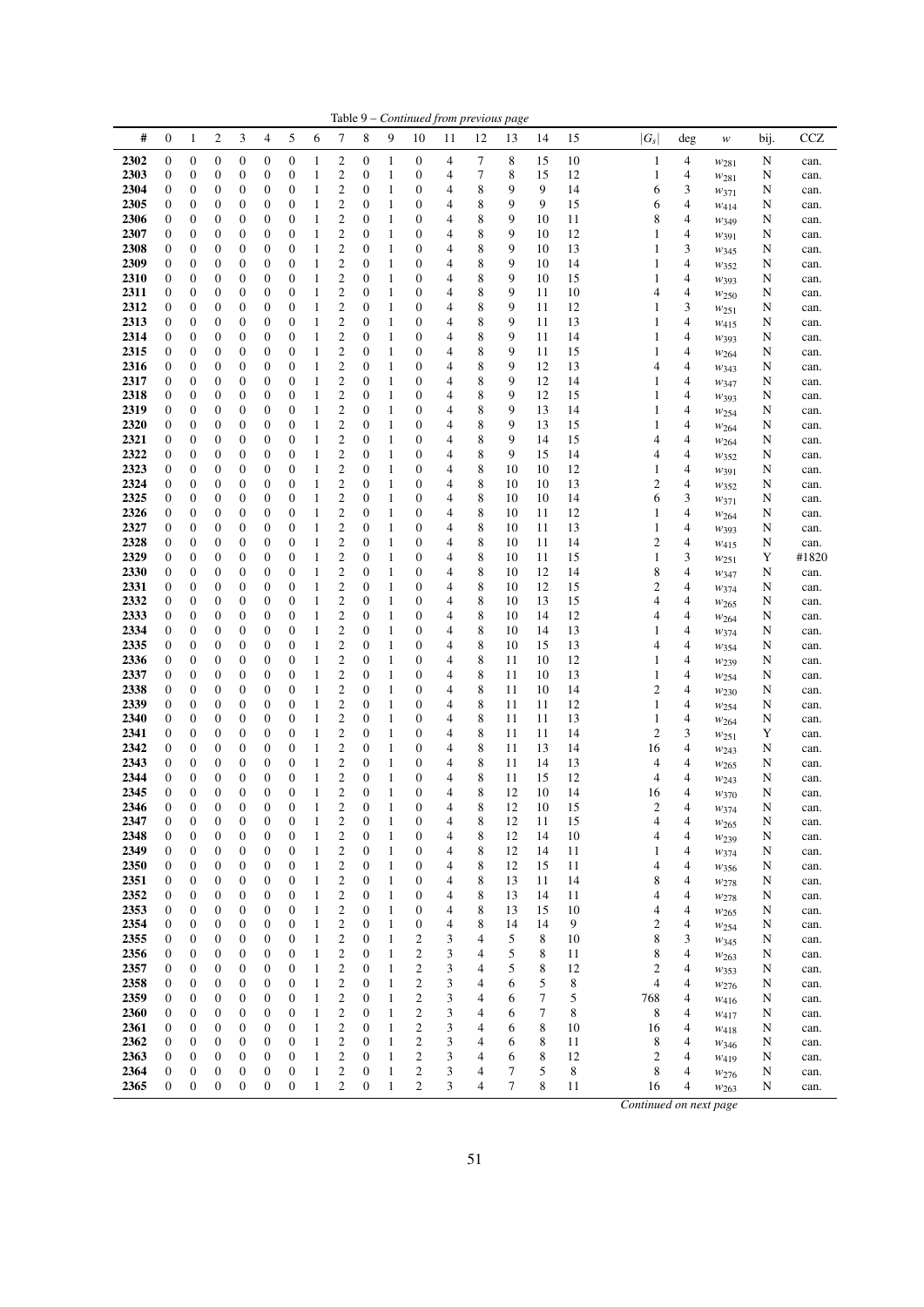| #<br>$\mathbf{0}$<br>2<br>3<br>4<br>5<br>7<br>8<br>9<br>12<br>13<br>$ G_s $<br>1<br>6<br>10<br>11<br>14<br>15<br>$\deg$<br>w<br>$\mathbf{0}$<br>$\boldsymbol{2}$<br>8<br>12<br>$\mathfrak{2}$<br>2366<br>$\boldsymbol{0}$<br>0<br>0<br>$\boldsymbol{0}$<br>$\boldsymbol{0}$<br>0<br>$\mathbf{1}$<br>2<br>3<br>7<br>4<br>4<br>1<br>$W_392$<br>$\boldsymbol{2}$<br>2<br>3<br>8<br>8<br>5<br>8<br>2367<br>$\boldsymbol{0}$<br>$\boldsymbol{0}$<br>0<br>$\boldsymbol{0}$<br>$\boldsymbol{0}$<br>$\boldsymbol{0}$<br>$\boldsymbol{0}$<br>$\mathbf{1}$<br>4<br>1<br>4<br>$w_{263}$<br>2<br>2<br>8<br>8<br>2368<br>0<br>$\boldsymbol{0}$<br>$\mathbf{1}$<br>3<br>6<br>8<br>$\boldsymbol{0}$<br>0<br>0<br>$\boldsymbol{0}$<br>1<br>0<br>4<br>4<br>W263<br>$\mathfrak{2}$<br>$\overline{\mathbf{c}}$<br>3<br>8<br>8<br>7<br>2369<br>$\mathbf{0}$<br>0<br>$\boldsymbol{0}$<br>0<br>$\boldsymbol{0}$<br>$\boldsymbol{0}$<br>$\boldsymbol{0}$<br>$\mathbf{1}$<br>16<br>3<br>1<br>4<br>W251<br>$\boldsymbol{2}$<br>$\overline{\mathbf{c}}$<br>8<br>8<br>2370<br>0<br>0<br>$\boldsymbol{0}$<br>$\mathbf{0}$<br>3<br>12<br>2<br>4<br>$\boldsymbol{0}$<br>0<br>$\boldsymbol{0}$<br>1<br>4<br>1<br>$w_{266}$<br>$\boldsymbol{2}$<br>3<br>8<br>2371<br>$\mathbf{0}$<br>0<br>0<br>0<br>$\mathbf{0}$<br>$\boldsymbol{0}$<br>$\boldsymbol{0}$<br>2<br>4<br>9<br>5<br>32<br>4<br>1<br>1<br>W <sub>344</sub><br>2<br>2<br>3<br>8<br>9<br>2372<br>$\boldsymbol{0}$<br>$\boldsymbol{0}$<br>0<br>0<br>$\boldsymbol{0}$<br>$\boldsymbol{0}$<br>0<br>6<br>3<br>1<br>4<br>1<br>16<br>W345<br>$\boldsymbol{2}$<br>2<br>3<br>8<br>9<br>2373<br>$\boldsymbol{0}$<br>$\boldsymbol{0}$<br>0<br>0<br>$\boldsymbol{0}$<br>$\boldsymbol{0}$<br>12<br>4<br>0<br>1<br>4<br>4<br>1<br>W347<br>$\boldsymbol{2}$<br>2<br>3<br>8<br>2374<br>$\mathbf{0}$<br>0<br>0<br>0<br>$\mathbf{0}$<br>$\boldsymbol{0}$<br>10<br>6<br>1<br>0<br>1<br>4<br>32<br>4<br>W344<br>2<br>2<br>3<br>8<br>2375<br>0<br>0<br>$\boldsymbol{0}$<br>$\boldsymbol{0}$<br>1<br>10<br>12<br>$\boldsymbol{0}$<br>0<br>1<br>0<br>4<br>4<br>4<br>W <sub>347</sub><br>$\overline{c}$<br>$\overline{c}$<br>$\mathbf{2}$<br>5<br>4<br>3<br>2376<br>$\mathbf{0}$<br>0<br>$\boldsymbol{0}$<br>0<br>$\mathbf{0}$<br>$\boldsymbol{0}$<br>$\boldsymbol{0}$<br>6<br>8<br>4<br>1<br>1<br>W <sub>255</sub><br>$\boldsymbol{2}$<br>$\boldsymbol{2}$<br>$\mathbf{2}$<br>5<br>8<br>2377<br>$\mathbf{0}$<br>0<br>0<br>0<br>$\mathbf{0}$<br>$\mathbf{0}$<br>$\mathbf{0}$<br>4<br>3<br>2<br>4<br>1<br>1<br>W382<br>$\boldsymbol{2}$<br>$\boldsymbol{2}$<br>$\mathbf{2}$<br>5<br>7<br>2378<br>$\boldsymbol{0}$<br>0<br>0<br>0<br>$\boldsymbol{0}$<br>$\boldsymbol{0}$<br>$\boldsymbol{0}$<br>1<br>4<br>4<br>56<br>3<br>1<br>$W_{88}$<br>$\boldsymbol{2}$<br>$\overline{\mathbf{c}}$<br>$\boldsymbol{2}$<br>5<br>8<br>2379<br>$\boldsymbol{0}$<br>$\boldsymbol{0}$<br>0<br>0<br>$\boldsymbol{0}$<br>$\boldsymbol{0}$<br>$\boldsymbol{0}$<br>1<br>4<br>4<br>4<br>1<br>1<br>$w_{240}$<br>5<br>$\mathfrak{2}$<br>2<br>$\overline{2}$ | $_{\rm CCZ}$<br>bij.<br>N<br>can.<br>N<br>can.<br>N<br>can.<br>N<br>can.<br>N<br>can.<br>N<br>can.<br>N<br>can.<br>N<br>can.<br>N<br>can.<br>N<br>can.<br>N<br>can.<br>N<br>can.<br>Y<br>can.<br>N<br>can.<br>N<br>can.<br>N<br>can.<br>N<br>can.<br>N<br>can.<br>Y<br>can.<br>N<br>can.<br>N<br>can. |
|--------------------------------------------------------------------------------------------------------------------------------------------------------------------------------------------------------------------------------------------------------------------------------------------------------------------------------------------------------------------------------------------------------------------------------------------------------------------------------------------------------------------------------------------------------------------------------------------------------------------------------------------------------------------------------------------------------------------------------------------------------------------------------------------------------------------------------------------------------------------------------------------------------------------------------------------------------------------------------------------------------------------------------------------------------------------------------------------------------------------------------------------------------------------------------------------------------------------------------------------------------------------------------------------------------------------------------------------------------------------------------------------------------------------------------------------------------------------------------------------------------------------------------------------------------------------------------------------------------------------------------------------------------------------------------------------------------------------------------------------------------------------------------------------------------------------------------------------------------------------------------------------------------------------------------------------------------------------------------------------------------------------------------------------------------------------------------------------------------------------------------------------------------------------------------------------------------------------------------------------------------------------------------------------------------------------------------------------------------------------------------------------------------------------------------------------------------------------------------------------------------------------------------------------------------------------------------------------------------------------------------------------------------------------------------------------------------------------------------------------------------------------------------------------------------------------------------------------------------------------------------------------------------------------------------------------------------------------------------------------------------------------------------------|-------------------------------------------------------------------------------------------------------------------------------------------------------------------------------------------------------------------------------------------------------------------------------------------------------|
|                                                                                                                                                                                                                                                                                                                                                                                                                                                                                                                                                                                                                                                                                                                                                                                                                                                                                                                                                                                                                                                                                                                                                                                                                                                                                                                                                                                                                                                                                                                                                                                                                                                                                                                                                                                                                                                                                                                                                                                                                                                                                                                                                                                                                                                                                                                                                                                                                                                                                                                                                                                                                                                                                                                                                                                                                                                                                                                                                                                                                                      |                                                                                                                                                                                                                                                                                                       |
|                                                                                                                                                                                                                                                                                                                                                                                                                                                                                                                                                                                                                                                                                                                                                                                                                                                                                                                                                                                                                                                                                                                                                                                                                                                                                                                                                                                                                                                                                                                                                                                                                                                                                                                                                                                                                                                                                                                                                                                                                                                                                                                                                                                                                                                                                                                                                                                                                                                                                                                                                                                                                                                                                                                                                                                                                                                                                                                                                                                                                                      |                                                                                                                                                                                                                                                                                                       |
|                                                                                                                                                                                                                                                                                                                                                                                                                                                                                                                                                                                                                                                                                                                                                                                                                                                                                                                                                                                                                                                                                                                                                                                                                                                                                                                                                                                                                                                                                                                                                                                                                                                                                                                                                                                                                                                                                                                                                                                                                                                                                                                                                                                                                                                                                                                                                                                                                                                                                                                                                                                                                                                                                                                                                                                                                                                                                                                                                                                                                                      |                                                                                                                                                                                                                                                                                                       |
|                                                                                                                                                                                                                                                                                                                                                                                                                                                                                                                                                                                                                                                                                                                                                                                                                                                                                                                                                                                                                                                                                                                                                                                                                                                                                                                                                                                                                                                                                                                                                                                                                                                                                                                                                                                                                                                                                                                                                                                                                                                                                                                                                                                                                                                                                                                                                                                                                                                                                                                                                                                                                                                                                                                                                                                                                                                                                                                                                                                                                                      |                                                                                                                                                                                                                                                                                                       |
|                                                                                                                                                                                                                                                                                                                                                                                                                                                                                                                                                                                                                                                                                                                                                                                                                                                                                                                                                                                                                                                                                                                                                                                                                                                                                                                                                                                                                                                                                                                                                                                                                                                                                                                                                                                                                                                                                                                                                                                                                                                                                                                                                                                                                                                                                                                                                                                                                                                                                                                                                                                                                                                                                                                                                                                                                                                                                                                                                                                                                                      |                                                                                                                                                                                                                                                                                                       |
|                                                                                                                                                                                                                                                                                                                                                                                                                                                                                                                                                                                                                                                                                                                                                                                                                                                                                                                                                                                                                                                                                                                                                                                                                                                                                                                                                                                                                                                                                                                                                                                                                                                                                                                                                                                                                                                                                                                                                                                                                                                                                                                                                                                                                                                                                                                                                                                                                                                                                                                                                                                                                                                                                                                                                                                                                                                                                                                                                                                                                                      |                                                                                                                                                                                                                                                                                                       |
|                                                                                                                                                                                                                                                                                                                                                                                                                                                                                                                                                                                                                                                                                                                                                                                                                                                                                                                                                                                                                                                                                                                                                                                                                                                                                                                                                                                                                                                                                                                                                                                                                                                                                                                                                                                                                                                                                                                                                                                                                                                                                                                                                                                                                                                                                                                                                                                                                                                                                                                                                                                                                                                                                                                                                                                                                                                                                                                                                                                                                                      |                                                                                                                                                                                                                                                                                                       |
|                                                                                                                                                                                                                                                                                                                                                                                                                                                                                                                                                                                                                                                                                                                                                                                                                                                                                                                                                                                                                                                                                                                                                                                                                                                                                                                                                                                                                                                                                                                                                                                                                                                                                                                                                                                                                                                                                                                                                                                                                                                                                                                                                                                                                                                                                                                                                                                                                                                                                                                                                                                                                                                                                                                                                                                                                                                                                                                                                                                                                                      |                                                                                                                                                                                                                                                                                                       |
|                                                                                                                                                                                                                                                                                                                                                                                                                                                                                                                                                                                                                                                                                                                                                                                                                                                                                                                                                                                                                                                                                                                                                                                                                                                                                                                                                                                                                                                                                                                                                                                                                                                                                                                                                                                                                                                                                                                                                                                                                                                                                                                                                                                                                                                                                                                                                                                                                                                                                                                                                                                                                                                                                                                                                                                                                                                                                                                                                                                                                                      |                                                                                                                                                                                                                                                                                                       |
|                                                                                                                                                                                                                                                                                                                                                                                                                                                                                                                                                                                                                                                                                                                                                                                                                                                                                                                                                                                                                                                                                                                                                                                                                                                                                                                                                                                                                                                                                                                                                                                                                                                                                                                                                                                                                                                                                                                                                                                                                                                                                                                                                                                                                                                                                                                                                                                                                                                                                                                                                                                                                                                                                                                                                                                                                                                                                                                                                                                                                                      |                                                                                                                                                                                                                                                                                                       |
|                                                                                                                                                                                                                                                                                                                                                                                                                                                                                                                                                                                                                                                                                                                                                                                                                                                                                                                                                                                                                                                                                                                                                                                                                                                                                                                                                                                                                                                                                                                                                                                                                                                                                                                                                                                                                                                                                                                                                                                                                                                                                                                                                                                                                                                                                                                                                                                                                                                                                                                                                                                                                                                                                                                                                                                                                                                                                                                                                                                                                                      |                                                                                                                                                                                                                                                                                                       |
|                                                                                                                                                                                                                                                                                                                                                                                                                                                                                                                                                                                                                                                                                                                                                                                                                                                                                                                                                                                                                                                                                                                                                                                                                                                                                                                                                                                                                                                                                                                                                                                                                                                                                                                                                                                                                                                                                                                                                                                                                                                                                                                                                                                                                                                                                                                                                                                                                                                                                                                                                                                                                                                                                                                                                                                                                                                                                                                                                                                                                                      |                                                                                                                                                                                                                                                                                                       |
|                                                                                                                                                                                                                                                                                                                                                                                                                                                                                                                                                                                                                                                                                                                                                                                                                                                                                                                                                                                                                                                                                                                                                                                                                                                                                                                                                                                                                                                                                                                                                                                                                                                                                                                                                                                                                                                                                                                                                                                                                                                                                                                                                                                                                                                                                                                                                                                                                                                                                                                                                                                                                                                                                                                                                                                                                                                                                                                                                                                                                                      |                                                                                                                                                                                                                                                                                                       |
|                                                                                                                                                                                                                                                                                                                                                                                                                                                                                                                                                                                                                                                                                                                                                                                                                                                                                                                                                                                                                                                                                                                                                                                                                                                                                                                                                                                                                                                                                                                                                                                                                                                                                                                                                                                                                                                                                                                                                                                                                                                                                                                                                                                                                                                                                                                                                                                                                                                                                                                                                                                                                                                                                                                                                                                                                                                                                                                                                                                                                                      |                                                                                                                                                                                                                                                                                                       |
|                                                                                                                                                                                                                                                                                                                                                                                                                                                                                                                                                                                                                                                                                                                                                                                                                                                                                                                                                                                                                                                                                                                                                                                                                                                                                                                                                                                                                                                                                                                                                                                                                                                                                                                                                                                                                                                                                                                                                                                                                                                                                                                                                                                                                                                                                                                                                                                                                                                                                                                                                                                                                                                                                                                                                                                                                                                                                                                                                                                                                                      |                                                                                                                                                                                                                                                                                                       |
|                                                                                                                                                                                                                                                                                                                                                                                                                                                                                                                                                                                                                                                                                                                                                                                                                                                                                                                                                                                                                                                                                                                                                                                                                                                                                                                                                                                                                                                                                                                                                                                                                                                                                                                                                                                                                                                                                                                                                                                                                                                                                                                                                                                                                                                                                                                                                                                                                                                                                                                                                                                                                                                                                                                                                                                                                                                                                                                                                                                                                                      |                                                                                                                                                                                                                                                                                                       |
| 2380<br>0<br>0<br>0<br>$\mathbf{0}$<br>$\boldsymbol{0}$<br>$\mathbf{0}$<br>1<br>4<br>8<br>4<br>$\boldsymbol{0}$<br>1<br>4<br>1                                                                                                                                                                                                                                                                                                                                                                                                                                                                                                                                                                                                                                                                                                                                                                                                                                                                                                                                                                                                                                                                                                                                                                                                                                                                                                                                                                                                                                                                                                                                                                                                                                                                                                                                                                                                                                                                                                                                                                                                                                                                                                                                                                                                                                                                                                                                                                                                                                                                                                                                                                                                                                                                                                                                                                                                                                                                                                       |                                                                                                                                                                                                                                                                                                       |
| W240<br>5<br>$\mathfrak{2}$<br>$\overline{\mathbf{c}}$<br>$\mathfrak{2}$<br>8<br>2381<br>$\mathbf{0}$<br>0<br>0<br>0<br>$\boldsymbol{0}$<br>$\mathbf{0}$<br>$\boldsymbol{0}$<br>1<br>4<br>1<br>4<br>1<br>6                                                                                                                                                                                                                                                                                                                                                                                                                                                                                                                                                                                                                                                                                                                                                                                                                                                                                                                                                                                                                                                                                                                                                                                                                                                                                                                                                                                                                                                                                                                                                                                                                                                                                                                                                                                                                                                                                                                                                                                                                                                                                                                                                                                                                                                                                                                                                                                                                                                                                                                                                                                                                                                                                                                                                                                                                           |                                                                                                                                                                                                                                                                                                       |
| W257<br>2<br>1<br>9                                                                                                                                                                                                                                                                                                                                                                                                                                                                                                                                                                                                                                                                                                                                                                                                                                                                                                                                                                                                                                                                                                                                                                                                                                                                                                                                                                                                                                                                                                                                                                                                                                                                                                                                                                                                                                                                                                                                                                                                                                                                                                                                                                                                                                                                                                                                                                                                                                                                                                                                                                                                                                                                                                                                                                                                                                                                                                                                                                                                                  |                                                                                                                                                                                                                                                                                                       |
| $\boldsymbol{2}$<br>$\overline{\mathbf{c}}$<br>$\mathbf{2}$<br>5<br>8<br>2382<br>$\mathbf{0}$<br>0<br>$\boldsymbol{0}$<br>0<br>$\boldsymbol{0}$<br>$\boldsymbol{0}$<br>$\mathbf{0}$<br>4<br>4<br>1<br>$w_{258}$                                                                                                                                                                                                                                                                                                                                                                                                                                                                                                                                                                                                                                                                                                                                                                                                                                                                                                                                                                                                                                                                                                                                                                                                                                                                                                                                                                                                                                                                                                                                                                                                                                                                                                                                                                                                                                                                                                                                                                                                                                                                                                                                                                                                                                                                                                                                                                                                                                                                                                                                                                                                                                                                                                                                                                                                                      |                                                                                                                                                                                                                                                                                                       |
| $\overline{c}$<br>$\mathfrak{2}$<br>5<br>$\overline{\mathbf{c}}$<br>8<br>2<br>2383<br>$\mathbf{0}$<br>0<br>$\boldsymbol{0}$<br>0<br>$\boldsymbol{0}$<br>$\boldsymbol{0}$<br>$\boldsymbol{0}$<br>1<br>4<br>10<br>4<br>1<br>$w_{351}$                                                                                                                                                                                                                                                                                                                                                                                                                                                                                                                                                                                                                                                                                                                                                                                                                                                                                                                                                                                                                                                                                                                                                                                                                                                                                                                                                                                                                                                                                                                                                                                                                                                                                                                                                                                                                                                                                                                                                                                                                                                                                                                                                                                                                                                                                                                                                                                                                                                                                                                                                                                                                                                                                                                                                                                                  |                                                                                                                                                                                                                                                                                                       |
| $\boldsymbol{2}$<br>$\overline{\mathbf{c}}$<br>$\mathfrak{2}$<br>5<br>8<br>$\mathfrak{2}$<br>3<br>2384<br>$\mathbf{0}$<br>0<br>0<br>0<br>$\boldsymbol{0}$<br>$\boldsymbol{0}$<br>$\mathbf{0}$<br>4<br>1<br>11<br>1<br>W <sub>259</sub>                                                                                                                                                                                                                                                                                                                                                                                                                                                                                                                                                                                                                                                                                                                                                                                                                                                                                                                                                                                                                                                                                                                                                                                                                                                                                                                                                                                                                                                                                                                                                                                                                                                                                                                                                                                                                                                                                                                                                                                                                                                                                                                                                                                                                                                                                                                                                                                                                                                                                                                                                                                                                                                                                                                                                                                               |                                                                                                                                                                                                                                                                                                       |
| $\boldsymbol{2}$<br>2<br>$\boldsymbol{2}$<br>5<br>8<br>2385<br>$\mathbf{0}$<br>$\boldsymbol{0}$<br>0<br>0<br>$\boldsymbol{0}$<br>$\boldsymbol{0}$<br>$\mathbf{0}$<br>1<br>4<br>12<br>4<br>1<br>1<br>W266                                                                                                                                                                                                                                                                                                                                                                                                                                                                                                                                                                                                                                                                                                                                                                                                                                                                                                                                                                                                                                                                                                                                                                                                                                                                                                                                                                                                                                                                                                                                                                                                                                                                                                                                                                                                                                                                                                                                                                                                                                                                                                                                                                                                                                                                                                                                                                                                                                                                                                                                                                                                                                                                                                                                                                                                                             |                                                                                                                                                                                                                                                                                                       |
| $\mathfrak{2}$<br>$\mathfrak{2}$<br>5<br>2<br>8<br>2386<br>$\mathbf{0}$<br>$\boldsymbol{0}$<br>0<br>0<br>$\boldsymbol{0}$<br>$\boldsymbol{0}$<br>$\boldsymbol{0}$<br>4<br>4<br>1<br>14<br>1<br>1<br>$w_{260}$                                                                                                                                                                                                                                                                                                                                                                                                                                                                                                                                                                                                                                                                                                                                                                                                                                                                                                                                                                                                                                                                                                                                                                                                                                                                                                                                                                                                                                                                                                                                                                                                                                                                                                                                                                                                                                                                                                                                                                                                                                                                                                                                                                                                                                                                                                                                                                                                                                                                                                                                                                                                                                                                                                                                                                                                                        |                                                                                                                                                                                                                                                                                                       |
| $\boldsymbol{2}$<br>$\mathfrak{2}$<br>5<br>2387<br>0<br>0<br>0<br>$\boldsymbol{0}$<br>1<br>2<br>4<br>6<br>7<br>$\boldsymbol{0}$<br>$\boldsymbol{0}$<br>1<br>0<br>4<br>16<br>$w_{256}$                                                                                                                                                                                                                                                                                                                                                                                                                                                                                                                                                                                                                                                                                                                                                                                                                                                                                                                                                                                                                                                                                                                                                                                                                                                                                                                                                                                                                                                                                                                                                                                                                                                                                                                                                                                                                                                                                                                                                                                                                                                                                                                                                                                                                                                                                                                                                                                                                                                                                                                                                                                                                                                                                                                                                                                                                                                | N<br>can.                                                                                                                                                                                                                                                                                             |
| $\mathbf{2}$<br>$\overline{\mathbf{c}}$<br>$\mathbf{2}$<br>5<br>8<br>2388<br>$\boldsymbol{0}$<br>0<br>$\boldsymbol{0}$<br>0<br>$\boldsymbol{0}$<br>$\boldsymbol{0}$<br>$\boldsymbol{0}$<br>$\mathbf{1}$<br>4<br>6<br>4<br>1<br>1<br>W <sub>257</sub>                                                                                                                                                                                                                                                                                                                                                                                                                                                                                                                                                                                                                                                                                                                                                                                                                                                                                                                                                                                                                                                                                                                                                                                                                                                                                                                                                                                                                                                                                                                                                                                                                                                                                                                                                                                                                                                                                                                                                                                                                                                                                                                                                                                                                                                                                                                                                                                                                                                                                                                                                                                                                                                                                                                                                                                 | N<br>can.                                                                                                                                                                                                                                                                                             |
| $\mathfrak{2}$<br>$\boldsymbol{2}$<br>$\overline{\mathbf{c}}$<br>8<br>$\overline{c}$<br>2389<br>$\mathbf{0}$<br>0<br>0<br>$\boldsymbol{0}$<br>$\boldsymbol{0}$<br>$\mathbf{0}$<br>4<br>4<br>0<br>1<br>6<br>4<br>1<br>W326                                                                                                                                                                                                                                                                                                                                                                                                                                                                                                                                                                                                                                                                                                                                                                                                                                                                                                                                                                                                                                                                                                                                                                                                                                                                                                                                                                                                                                                                                                                                                                                                                                                                                                                                                                                                                                                                                                                                                                                                                                                                                                                                                                                                                                                                                                                                                                                                                                                                                                                                                                                                                                                                                                                                                                                                            | N<br>can.                                                                                                                                                                                                                                                                                             |
| $\boldsymbol{2}$<br>$\overline{\mathbf{c}}$<br>$\boldsymbol{2}$<br>2390<br>$\mathbf{0}$<br>0<br>$\boldsymbol{0}$<br>0<br>$\mathbf{0}$<br>$\boldsymbol{0}$<br>$\boldsymbol{0}$<br>4<br>8<br>5<br>4<br>1<br>6<br>1<br>1<br>$w_{411}$                                                                                                                                                                                                                                                                                                                                                                                                                                                                                                                                                                                                                                                                                                                                                                                                                                                                                                                                                                                                                                                                                                                                                                                                                                                                                                                                                                                                                                                                                                                                                                                                                                                                                                                                                                                                                                                                                                                                                                                                                                                                                                                                                                                                                                                                                                                                                                                                                                                                                                                                                                                                                                                                                                                                                                                                   | N<br>can.                                                                                                                                                                                                                                                                                             |
| 2<br>$\overline{\mathbf{c}}$<br>$\boldsymbol{2}$<br>8<br>2391<br>$\boldsymbol{0}$<br>0<br>0<br>0<br>$\boldsymbol{0}$<br>$\boldsymbol{0}$<br>$\mathbf{0}$<br>4<br>6<br>9<br>2<br>4<br>1<br>1<br>W <sub>258</sub>                                                                                                                                                                                                                                                                                                                                                                                                                                                                                                                                                                                                                                                                                                                                                                                                                                                                                                                                                                                                                                                                                                                                                                                                                                                                                                                                                                                                                                                                                                                                                                                                                                                                                                                                                                                                                                                                                                                                                                                                                                                                                                                                                                                                                                                                                                                                                                                                                                                                                                                                                                                                                                                                                                                                                                                                                      | N<br>can.                                                                                                                                                                                                                                                                                             |
| $\mathbf{2}$<br>$\boldsymbol{2}$<br>2<br>8<br>2392<br>$\boldsymbol{0}$<br>$\boldsymbol{0}$<br>0<br>0<br>$\boldsymbol{0}$<br>$\boldsymbol{0}$<br>4<br>10<br>4<br>0<br>1<br>6<br>4<br>1<br>W420                                                                                                                                                                                                                                                                                                                                                                                                                                                                                                                                                                                                                                                                                                                                                                                                                                                                                                                                                                                                                                                                                                                                                                                                                                                                                                                                                                                                                                                                                                                                                                                                                                                                                                                                                                                                                                                                                                                                                                                                                                                                                                                                                                                                                                                                                                                                                                                                                                                                                                                                                                                                                                                                                                                                                                                                                                        | N<br>can.                                                                                                                                                                                                                                                                                             |
| $\mathbf{2}$<br>$\boldsymbol{2}$<br>2<br>8<br>2393<br>$\mathbf{0}$<br>0<br>0<br>0<br>$\mathbf{0}$<br>$\boldsymbol{0}$<br>$\boldsymbol{0}$<br>4<br>2<br>4<br>1<br>1<br>6<br>11<br>W <sub>258</sub>                                                                                                                                                                                                                                                                                                                                                                                                                                                                                                                                                                                                                                                                                                                                                                                                                                                                                                                                                                                                                                                                                                                                                                                                                                                                                                                                                                                                                                                                                                                                                                                                                                                                                                                                                                                                                                                                                                                                                                                                                                                                                                                                                                                                                                                                                                                                                                                                                                                                                                                                                                                                                                                                                                                                                                                                                                    | N<br>can.                                                                                                                                                                                                                                                                                             |
| 2<br>2<br>$\boldsymbol{2}$<br>2394<br>0<br>0<br>$\boldsymbol{0}$<br>$\boldsymbol{0}$<br>$\mathbf{0}$<br>4<br>8<br>12<br>$\boldsymbol{0}$<br>0<br>1<br>1<br>6<br>1<br>4                                                                                                                                                                                                                                                                                                                                                                                                                                                                                                                                                                                                                                                                                                                                                                                                                                                                                                                                                                                                                                                                                                                                                                                                                                                                                                                                                                                                                                                                                                                                                                                                                                                                                                                                                                                                                                                                                                                                                                                                                                                                                                                                                                                                                                                                                                                                                                                                                                                                                                                                                                                                                                                                                                                                                                                                                                                               | N<br>can.                                                                                                                                                                                                                                                                                             |
| W <sub>258</sub><br>$\mathfrak{2}$<br>$\mathfrak{2}$<br>$\overline{\mathbf{c}}$<br>8<br>2395<br>$\mathbf{0}$<br>0<br>$\boldsymbol{0}$<br>0<br>$\boldsymbol{0}$<br>$\boldsymbol{0}$<br>$\mathbf{0}$<br>$\mathbf{1}$<br>4<br>6<br>13<br>4<br>1<br>1                                                                                                                                                                                                                                                                                                                                                                                                                                                                                                                                                                                                                                                                                                                                                                                                                                                                                                                                                                                                                                                                                                                                                                                                                                                                                                                                                                                                                                                                                                                                                                                                                                                                                                                                                                                                                                                                                                                                                                                                                                                                                                                                                                                                                                                                                                                                                                                                                                                                                                                                                                                                                                                                                                                                                                                    |                                                                                                                                                                                                                                                                                                       |
| $w_{266}$                                                                                                                                                                                                                                                                                                                                                                                                                                                                                                                                                                                                                                                                                                                                                                                                                                                                                                                                                                                                                                                                                                                                                                                                                                                                                                                                                                                                                                                                                                                                                                                                                                                                                                                                                                                                                                                                                                                                                                                                                                                                                                                                                                                                                                                                                                                                                                                                                                                                                                                                                                                                                                                                                                                                                                                                                                                                                                                                                                                                                            | N<br>can.                                                                                                                                                                                                                                                                                             |
| $\overline{c}$<br>$\boldsymbol{2}$<br>$\overline{\mathbf{c}}$<br>7<br>2396<br>$\mathbf{0}$<br>0<br>0<br>0<br>$\mathbf{0}$<br>$\mathbf{0}$<br>$\mathbf{0}$<br>4<br>4<br>8<br>4<br>1<br>1<br>W257                                                                                                                                                                                                                                                                                                                                                                                                                                                                                                                                                                                                                                                                                                                                                                                                                                                                                                                                                                                                                                                                                                                                                                                                                                                                                                                                                                                                                                                                                                                                                                                                                                                                                                                                                                                                                                                                                                                                                                                                                                                                                                                                                                                                                                                                                                                                                                                                                                                                                                                                                                                                                                                                                                                                                                                                                                      | N<br>can.                                                                                                                                                                                                                                                                                             |
| $\boldsymbol{2}$<br>$\boldsymbol{2}$<br>$\mathfrak{2}$<br>7<br>8<br>2397<br>$\boldsymbol{0}$<br>0<br>0<br>0<br>$\boldsymbol{0}$<br>$\boldsymbol{0}$<br>$\boldsymbol{0}$<br>1<br>4<br>4<br>2<br>4<br>1<br>W343                                                                                                                                                                                                                                                                                                                                                                                                                                                                                                                                                                                                                                                                                                                                                                                                                                                                                                                                                                                                                                                                                                                                                                                                                                                                                                                                                                                                                                                                                                                                                                                                                                                                                                                                                                                                                                                                                                                                                                                                                                                                                                                                                                                                                                                                                                                                                                                                                                                                                                                                                                                                                                                                                                                                                                                                                        | N<br>can.                                                                                                                                                                                                                                                                                             |
| $\boldsymbol{2}$<br>$\overline{\mathbf{c}}$<br>$\boldsymbol{2}$<br>7<br>8<br>5<br>2398<br>$\boldsymbol{0}$<br>$\boldsymbol{0}$<br>0<br>0<br>$\boldsymbol{0}$<br>$\boldsymbol{0}$<br>0<br>4<br>1<br>4<br>1<br>1<br>$w_{257}$                                                                                                                                                                                                                                                                                                                                                                                                                                                                                                                                                                                                                                                                                                                                                                                                                                                                                                                                                                                                                                                                                                                                                                                                                                                                                                                                                                                                                                                                                                                                                                                                                                                                                                                                                                                                                                                                                                                                                                                                                                                                                                                                                                                                                                                                                                                                                                                                                                                                                                                                                                                                                                                                                                                                                                                                          | N<br>can.                                                                                                                                                                                                                                                                                             |
| $\mathfrak{2}$<br>$\boldsymbol{2}$<br>2<br>7<br>8<br>9<br>$\mathfrak{2}$<br>3<br>2399<br>$\mathbf{0}$<br>$\boldsymbol{0}$<br>0<br>0<br>$\mathbf{0}$<br>$\boldsymbol{0}$<br>$\mathbf{0}$<br>1<br>4<br>1<br>$w_{345}$                                                                                                                                                                                                                                                                                                                                                                                                                                                                                                                                                                                                                                                                                                                                                                                                                                                                                                                                                                                                                                                                                                                                                                                                                                                                                                                                                                                                                                                                                                                                                                                                                                                                                                                                                                                                                                                                                                                                                                                                                                                                                                                                                                                                                                                                                                                                                                                                                                                                                                                                                                                                                                                                                                                                                                                                                  | N<br>can.                                                                                                                                                                                                                                                                                             |
| $\tau$<br>$\mathfrak{2}$<br>$\overline{\mathbf{c}}$<br>$\mathfrak{2}$<br>8<br>$\mathfrak{2}$<br>4<br>2400<br>$\mathbf{0}$<br>0<br>0<br>0<br>$\mathbf{0}$<br>$\mathbf{0}$<br>$\mathbf{0}$<br>1<br>4<br>10<br>1<br>W418                                                                                                                                                                                                                                                                                                                                                                                                                                                                                                                                                                                                                                                                                                                                                                                                                                                                                                                                                                                                                                                                                                                                                                                                                                                                                                                                                                                                                                                                                                                                                                                                                                                                                                                                                                                                                                                                                                                                                                                                                                                                                                                                                                                                                                                                                                                                                                                                                                                                                                                                                                                                                                                                                                                                                                                                                | N<br>can.                                                                                                                                                                                                                                                                                             |
| $\boldsymbol{2}$<br>$\overline{\mathbf{c}}$<br>$\mathfrak{2}$<br>7<br>8<br>2<br>2401<br>$\mathbf{0}$<br>0<br>$\boldsymbol{0}$<br>0<br>$\mathbf{0}$<br>$\boldsymbol{0}$<br>$\mathbf{0}$<br>1<br>4<br>11<br>4<br>1<br>W351                                                                                                                                                                                                                                                                                                                                                                                                                                                                                                                                                                                                                                                                                                                                                                                                                                                                                                                                                                                                                                                                                                                                                                                                                                                                                                                                                                                                                                                                                                                                                                                                                                                                                                                                                                                                                                                                                                                                                                                                                                                                                                                                                                                                                                                                                                                                                                                                                                                                                                                                                                                                                                                                                                                                                                                                             | N<br>can.                                                                                                                                                                                                                                                                                             |
| $\overline{c}$<br>$\mathfrak{2}$<br>7<br>$\overline{\mathbf{c}}$<br>8<br>2402<br>$\mathbf{0}$<br>0<br>$\boldsymbol{0}$<br>0<br>$\mathbf{0}$<br>$\boldsymbol{0}$<br>$\boldsymbol{0}$<br>1<br>4<br>12<br>4<br>1<br>1<br>W392                                                                                                                                                                                                                                                                                                                                                                                                                                                                                                                                                                                                                                                                                                                                                                                                                                                                                                                                                                                                                                                                                                                                                                                                                                                                                                                                                                                                                                                                                                                                                                                                                                                                                                                                                                                                                                                                                                                                                                                                                                                                                                                                                                                                                                                                                                                                                                                                                                                                                                                                                                                                                                                                                                                                                                                                           | N<br>can.                                                                                                                                                                                                                                                                                             |
| $\boldsymbol{2}$<br>$\mathbf{2}$<br>7<br>8<br>2403<br>0<br>0<br>$\mathbf{0}$<br>$\boldsymbol{0}$<br>$\mathbf{0}$<br>2<br>4<br>13<br>$\boldsymbol{0}$<br>0<br>1<br>1<br>4<br>1<br>$w_{353}$                                                                                                                                                                                                                                                                                                                                                                                                                                                                                                                                                                                                                                                                                                                                                                                                                                                                                                                                                                                                                                                                                                                                                                                                                                                                                                                                                                                                                                                                                                                                                                                                                                                                                                                                                                                                                                                                                                                                                                                                                                                                                                                                                                                                                                                                                                                                                                                                                                                                                                                                                                                                                                                                                                                                                                                                                                           | N<br>can.                                                                                                                                                                                                                                                                                             |
| $\boldsymbol{2}$<br>2<br>$\mathbf{2}$<br>8<br>3<br>2404<br>$\mathbf{0}$<br>$\boldsymbol{0}$<br>0<br>0<br>$\boldsymbol{0}$<br>$\boldsymbol{0}$<br>$\mathbf{0}$<br>1<br>4<br>4<br>4<br>1<br>1<br>W326                                                                                                                                                                                                                                                                                                                                                                                                                                                                                                                                                                                                                                                                                                                                                                                                                                                                                                                                                                                                                                                                                                                                                                                                                                                                                                                                                                                                                                                                                                                                                                                                                                                                                                                                                                                                                                                                                                                                                                                                                                                                                                                                                                                                                                                                                                                                                                                                                                                                                                                                                                                                                                                                                                                                                                                                                                  | N<br>can.                                                                                                                                                                                                                                                                                             |
| $\mathfrak{2}$<br>$\mathfrak{2}$<br>3<br>2<br>8<br>7<br>3<br>2405<br>$\mathbf{0}$<br>$\boldsymbol{0}$<br>0<br>0<br>$\boldsymbol{0}$<br>$\boldsymbol{0}$<br>$\boldsymbol{0}$<br>4<br>4<br>1<br>1<br>W <sub>406</sub>                                                                                                                                                                                                                                                                                                                                                                                                                                                                                                                                                                                                                                                                                                                                                                                                                                                                                                                                                                                                                                                                                                                                                                                                                                                                                                                                                                                                                                                                                                                                                                                                                                                                                                                                                                                                                                                                                                                                                                                                                                                                                                                                                                                                                                                                                                                                                                                                                                                                                                                                                                                                                                                                                                                                                                                                                  | N<br>can.                                                                                                                                                                                                                                                                                             |
| $\boldsymbol{2}$<br>$\overline{2}$<br>8<br>3<br>0<br>$\boldsymbol{0}$<br>0<br>$\boldsymbol{0}$<br>1<br>2<br>4<br>12<br>2<br>4<br>2406<br>$\boldsymbol{0}$<br>$\boldsymbol{0}$<br>0<br>1<br>W388                                                                                                                                                                                                                                                                                                                                                                                                                                                                                                                                                                                                                                                                                                                                                                                                                                                                                                                                                                                                                                                                                                                                                                                                                                                                                                                                                                                                                                                                                                                                                                                                                                                                                                                                                                                                                                                                                                                                                                                                                                                                                                                                                                                                                                                                                                                                                                                                                                                                                                                                                                                                                                                                                                                                                                                                                                      | N<br>can.                                                                                                                                                                                                                                                                                             |
| $\boldsymbol{2}$<br>$\overline{\mathbf{c}}$<br>$\boldsymbol{2}$<br>8<br>3<br>$\mathbf{0}$<br>0<br>$\boldsymbol{0}$<br>0<br>$\boldsymbol{0}$<br>$\boldsymbol{0}$<br>$\boldsymbol{0}$<br>$\mathbf{1}$<br>4<br>13<br>3<br>2407<br>1<br>6<br>$w_{237}$                                                                                                                                                                                                                                                                                                                                                                                                                                                                                                                                                                                                                                                                                                                                                                                                                                                                                                                                                                                                                                                                                                                                                                                                                                                                                                                                                                                                                                                                                                                                                                                                                                                                                                                                                                                                                                                                                                                                                                                                                                                                                                                                                                                                                                                                                                                                                                                                                                                                                                                                                                                                                                                                                                                                                                                   | Y<br>can.                                                                                                                                                                                                                                                                                             |
| $\mathbf{2}$<br>$\overline{\mathbf{c}}$<br>$\mathbf{2}$<br>8<br>8<br>2408<br>0<br>0<br>$\boldsymbol{0}$<br>$\mathbf{0}$<br>4<br>4<br>0<br>0<br>$\boldsymbol{0}$<br>1<br>4<br>1<br>W383                                                                                                                                                                                                                                                                                                                                                                                                                                                                                                                                                                                                                                                                                                                                                                                                                                                                                                                                                                                                                                                                                                                                                                                                                                                                                                                                                                                                                                                                                                                                                                                                                                                                                                                                                                                                                                                                                                                                                                                                                                                                                                                                                                                                                                                                                                                                                                                                                                                                                                                                                                                                                                                                                                                                                                                                                                               | N<br>can.                                                                                                                                                                                                                                                                                             |
| $\mathbf{2}$<br>$\overline{\mathbf{c}}$<br>$\mathbf{2}$<br>8<br>$\mathbf{0}$<br>0<br>$\boldsymbol{0}$<br>0<br>$\boldsymbol{0}$<br>$\mathbf{0}$<br>$\boldsymbol{0}$<br>4<br>4<br>9<br>4<br>2409<br>1<br>1<br>1<br>W262                                                                                                                                                                                                                                                                                                                                                                                                                                                                                                                                                                                                                                                                                                                                                                                                                                                                                                                                                                                                                                                                                                                                                                                                                                                                                                                                                                                                                                                                                                                                                                                                                                                                                                                                                                                                                                                                                                                                                                                                                                                                                                                                                                                                                                                                                                                                                                                                                                                                                                                                                                                                                                                                                                                                                                                                                | N<br>can.                                                                                                                                                                                                                                                                                             |
| 2<br>$\overline{c}$<br>2<br>8<br>2410<br>$\mathbf{0}$<br>0<br>$\boldsymbol{0}$<br>0<br>$\boldsymbol{0}$<br>0<br>0<br>1<br>4<br>4<br>10<br>3<br>1<br>1                                                                                                                                                                                                                                                                                                                                                                                                                                                                                                                                                                                                                                                                                                                                                                                                                                                                                                                                                                                                                                                                                                                                                                                                                                                                                                                                                                                                                                                                                                                                                                                                                                                                                                                                                                                                                                                                                                                                                                                                                                                                                                                                                                                                                                                                                                                                                                                                                                                                                                                                                                                                                                                                                                                                                                                                                                                                                | Y<br>can.                                                                                                                                                                                                                                                                                             |
| W <sub>237</sub><br>0                                                                                                                                                                                                                                                                                                                                                                                                                                                                                                                                                                                                                                                                                                                                                                                                                                                                                                                                                                                                                                                                                                                                                                                                                                                                                                                                                                                                                                                                                                                                                                                                                                                                                                                                                                                                                                                                                                                                                                                                                                                                                                                                                                                                                                                                                                                                                                                                                                                                                                                                                                                                                                                                                                                                                                                                                                                                                                                                                                                                                |                                                                                                                                                                                                                                                                                                       |
| 8<br>2411<br>$\theta$<br>$\theta$<br>$\theta$<br>$\theta$<br>$\theta$<br>1<br>2<br>$\boldsymbol{0}$<br>1<br>2<br>4<br>2<br>4<br>11<br>1<br>4<br>$w_{258}$                                                                                                                                                                                                                                                                                                                                                                                                                                                                                                                                                                                                                                                                                                                                                                                                                                                                                                                                                                                                                                                                                                                                                                                                                                                                                                                                                                                                                                                                                                                                                                                                                                                                                                                                                                                                                                                                                                                                                                                                                                                                                                                                                                                                                                                                                                                                                                                                                                                                                                                                                                                                                                                                                                                                                                                                                                                                            | N<br>can.                                                                                                                                                                                                                                                                                             |
| $\boldsymbol{2}$<br>$\mathfrak{2}$<br>$\,$ 8 $\,$<br>2412<br>$\boldsymbol{0}$<br>$\boldsymbol{0}$<br>$\overline{c}$<br>$\overline{4}$<br>0<br>$\boldsymbol{0}$<br>$\boldsymbol{0}$<br>$\boldsymbol{0}$<br>$\boldsymbol{0}$<br>$\mathbf{1}$<br>4<br>12<br>1<br>4<br>1<br>W <sub>258</sub>                                                                                                                                                                                                                                                                                                                                                                                                                                                                                                                                                                                                                                                                                                                                                                                                                                                                                                                                                                                                                                                                                                                                                                                                                                                                                                                                                                                                                                                                                                                                                                                                                                                                                                                                                                                                                                                                                                                                                                                                                                                                                                                                                                                                                                                                                                                                                                                                                                                                                                                                                                                                                                                                                                                                             | N<br>can.                                                                                                                                                                                                                                                                                             |
| 2413<br>$\boldsymbol{0}$<br>$\boldsymbol{0}$<br>2<br>2<br>$\overline{c}$<br>8<br>$\boldsymbol{0}$<br>0<br>0<br>$\boldsymbol{0}$<br>$\mathbf{1}$<br>$\mathbf{0}$<br>1<br>4<br>4<br>13<br>1<br>4<br>$w_{241}$                                                                                                                                                                                                                                                                                                                                                                                                                                                                                                                                                                                                                                                                                                                                                                                                                                                                                                                                                                                                                                                                                                                                                                                                                                                                                                                                                                                                                                                                                                                                                                                                                                                                                                                                                                                                                                                                                                                                                                                                                                                                                                                                                                                                                                                                                                                                                                                                                                                                                                                                                                                                                                                                                                                                                                                                                          | N<br>can.                                                                                                                                                                                                                                                                                             |
| $\mathfrak{2}$<br>$\mathfrak{2}$<br>8<br>2414<br>$\boldsymbol{0}$<br>$\boldsymbol{0}$<br>$\boldsymbol{0}$<br>$\boldsymbol{0}$<br>$\boldsymbol{0}$<br>$\boldsymbol{0}$<br>2<br>4<br>1<br>$\boldsymbol{0}$<br>$\mathbf{1}$<br>1<br>4<br>14<br>4<br>$w_{262}$                                                                                                                                                                                                                                                                                                                                                                                                                                                                                                                                                                                                                                                                                                                                                                                                                                                                                                                                                                                                                                                                                                                                                                                                                                                                                                                                                                                                                                                                                                                                                                                                                                                                                                                                                                                                                                                                                                                                                                                                                                                                                                                                                                                                                                                                                                                                                                                                                                                                                                                                                                                                                                                                                                                                                                           | N<br>can.                                                                                                                                                                                                                                                                                             |
| $\boldsymbol{2}$<br>$\sqrt{2}$<br>2415<br>$\boldsymbol{0}$<br>$\boldsymbol{0}$<br>$\boldsymbol{0}$<br>2<br>8<br>4<br>15<br>$\boldsymbol{0}$<br>$\boldsymbol{0}$<br>0<br>$\boldsymbol{0}$<br>$\mathbf{1}$<br>4<br>1<br>4<br>1<br>$w_{260}$                                                                                                                                                                                                                                                                                                                                                                                                                                                                                                                                                                                                                                                                                                                                                                                                                                                                                                                                                                                                                                                                                                                                                                                                                                                                                                                                                                                                                                                                                                                                                                                                                                                                                                                                                                                                                                                                                                                                                                                                                                                                                                                                                                                                                                                                                                                                                                                                                                                                                                                                                                                                                                                                                                                                                                                            | N<br>can.                                                                                                                                                                                                                                                                                             |
| $\sqrt{2}$<br>8<br>2416<br>$\boldsymbol{0}$<br>$\boldsymbol{0}$<br>$\boldsymbol{0}$<br>$\boldsymbol{2}$<br>2<br>4<br>5<br>7<br>$\mathbf{2}$<br>$\boldsymbol{0}$<br>0<br>$\boldsymbol{0}$<br>1<br>$\boldsymbol{0}$<br>1<br>4<br>W412                                                                                                                                                                                                                                                                                                                                                                                                                                                                                                                                                                                                                                                                                                                                                                                                                                                                                                                                                                                                                                                                                                                                                                                                                                                                                                                                                                                                                                                                                                                                                                                                                                                                                                                                                                                                                                                                                                                                                                                                                                                                                                                                                                                                                                                                                                                                                                                                                                                                                                                                                                                                                                                                                                                                                                                                  | N<br>can.                                                                                                                                                                                                                                                                                             |
| $\mathbf{2}$<br>$\mathfrak{2}$<br>5<br>2417<br>$\boldsymbol{0}$<br>$\boldsymbol{0}$<br>$\boldsymbol{0}$<br>$\boldsymbol{0}$<br>$\boldsymbol{0}$<br>2<br>4<br>8<br>8<br>1<br>$\boldsymbol{0}$<br>0<br>$\mathbf{1}$<br>1<br>4<br>W341                                                                                                                                                                                                                                                                                                                                                                                                                                                                                                                                                                                                                                                                                                                                                                                                                                                                                                                                                                                                                                                                                                                                                                                                                                                                                                                                                                                                                                                                                                                                                                                                                                                                                                                                                                                                                                                                                                                                                                                                                                                                                                                                                                                                                                                                                                                                                                                                                                                                                                                                                                                                                                                                                                                                                                                                  | N<br>can.                                                                                                                                                                                                                                                                                             |
| $\mathbf{2}$<br>$\mathbf{c}$<br>$\overline{c}$<br>8<br>5<br>2418<br>$\boldsymbol{0}$<br>$\boldsymbol{0}$<br>$\boldsymbol{0}$<br>4<br>9<br>$\boldsymbol{0}$<br>$\boldsymbol{0}$<br>$\boldsymbol{0}$<br>1<br>$\boldsymbol{0}$<br>1<br>1<br>4<br>$w_{258}$                                                                                                                                                                                                                                                                                                                                                                                                                                                                                                                                                                                                                                                                                                                                                                                                                                                                                                                                                                                                                                                                                                                                                                                                                                                                                                                                                                                                                                                                                                                                                                                                                                                                                                                                                                                                                                                                                                                                                                                                                                                                                                                                                                                                                                                                                                                                                                                                                                                                                                                                                                                                                                                                                                                                                                              | N<br>can.                                                                                                                                                                                                                                                                                             |
| 5<br>$\overline{c}$<br>$\overline{c}$<br>2419<br>$\boldsymbol{0}$<br>$\boldsymbol{0}$<br>$\boldsymbol{0}$<br>2<br>4<br>8<br>$\boldsymbol{0}$<br>$\boldsymbol{0}$<br>0<br>$\mathbf{1}$<br>$\boldsymbol{0}$<br>1<br>10<br>1<br>4<br>$w_{262}$                                                                                                                                                                                                                                                                                                                                                                                                                                                                                                                                                                                                                                                                                                                                                                                                                                                                                                                                                                                                                                                                                                                                                                                                                                                                                                                                                                                                                                                                                                                                                                                                                                                                                                                                                                                                                                                                                                                                                                                                                                                                                                                                                                                                                                                                                                                                                                                                                                                                                                                                                                                                                                                                                                                                                                                          | N<br>can.                                                                                                                                                                                                                                                                                             |
| $\mathbf{2}$<br>5<br>2420<br>$\boldsymbol{0}$<br>$\boldsymbol{0}$<br>$\boldsymbol{0}$<br>$\boldsymbol{0}$<br>2<br>$\boldsymbol{2}$<br>8<br>$\boldsymbol{0}$<br>0<br>0<br>$\mathbf{1}$<br>1<br>4<br>11<br>1<br>3<br>W345                                                                                                                                                                                                                                                                                                                                                                                                                                                                                                                                                                                                                                                                                                                                                                                                                                                                                                                                                                                                                                                                                                                                                                                                                                                                                                                                                                                                                                                                                                                                                                                                                                                                                                                                                                                                                                                                                                                                                                                                                                                                                                                                                                                                                                                                                                                                                                                                                                                                                                                                                                                                                                                                                                                                                                                                              | N<br>can.                                                                                                                                                                                                                                                                                             |
| $\mathbf{2}$<br>$\mathbf{c}$<br>$\mathfrak{2}$<br>8<br>5<br>2421<br>$\boldsymbol{0}$<br>$\boldsymbol{0}$<br>$\boldsymbol{0}$<br>$\boldsymbol{0}$<br>$\boldsymbol{0}$<br>$\boldsymbol{0}$<br>4<br>$\boldsymbol{0}$<br>1<br>1<br>12<br>1<br>4<br>W353                                                                                                                                                                                                                                                                                                                                                                                                                                                                                                                                                                                                                                                                                                                                                                                                                                                                                                                                                                                                                                                                                                                                                                                                                                                                                                                                                                                                                                                                                                                                                                                                                                                                                                                                                                                                                                                                                                                                                                                                                                                                                                                                                                                                                                                                                                                                                                                                                                                                                                                                                                                                                                                                                                                                                                                  | N<br>can.                                                                                                                                                                                                                                                                                             |
| $\mathfrak{2}$<br>5<br>2422<br>$\boldsymbol{0}$<br>$\boldsymbol{0}$<br>$\boldsymbol{2}$<br>$\boldsymbol{0}$<br>2<br>8<br>$\boldsymbol{0}$<br>$\boldsymbol{0}$<br>0<br>$\boldsymbol{0}$<br>$\mathbf{1}$<br>4<br>13<br>4<br>1<br>1<br>$w_{260}$                                                                                                                                                                                                                                                                                                                                                                                                                                                                                                                                                                                                                                                                                                                                                                                                                                                                                                                                                                                                                                                                                                                                                                                                                                                                                                                                                                                                                                                                                                                                                                                                                                                                                                                                                                                                                                                                                                                                                                                                                                                                                                                                                                                                                                                                                                                                                                                                                                                                                                                                                                                                                                                                                                                                                                                        | N<br>can.                                                                                                                                                                                                                                                                                             |
| $\sqrt{2}$<br>2423<br>$\boldsymbol{0}$<br>$\boldsymbol{0}$<br>$\boldsymbol{2}$<br>2<br>8<br>5<br>$\boldsymbol{0}$<br>$\boldsymbol{0}$<br>0<br>$\boldsymbol{0}$<br>1<br>$\boldsymbol{0}$<br>$\mathbf{1}$<br>4<br>14<br>1<br>4                                                                                                                                                                                                                                                                                                                                                                                                                                                                                                                                                                                                                                                                                                                                                                                                                                                                                                                                                                                                                                                                                                                                                                                                                                                                                                                                                                                                                                                                                                                                                                                                                                                                                                                                                                                                                                                                                                                                                                                                                                                                                                                                                                                                                                                                                                                                                                                                                                                                                                                                                                                                                                                                                                                                                                                                         | N<br>can.                                                                                                                                                                                                                                                                                             |
| $w_{266}$<br>2424<br>$\mathbf{2}$<br>$\mathbf{c}$<br>$\mathfrak{2}$<br>8<br>5<br>$\boldsymbol{0}$<br>$\boldsymbol{0}$<br>$\boldsymbol{0}$<br>4<br>15<br>$\boldsymbol{0}$<br>$\boldsymbol{0}$<br>0<br>$\mathbf{1}$<br>$\boldsymbol{0}$<br>1<br>1<br>4                                                                                                                                                                                                                                                                                                                                                                                                                                                                                                                                                                                                                                                                                                                                                                                                                                                                                                                                                                                                                                                                                                                                                                                                                                                                                                                                                                                                                                                                                                                                                                                                                                                                                                                                                                                                                                                                                                                                                                                                                                                                                                                                                                                                                                                                                                                                                                                                                                                                                                                                                                                                                                                                                                                                                                                 | N                                                                                                                                                                                                                                                                                                     |
| W352                                                                                                                                                                                                                                                                                                                                                                                                                                                                                                                                                                                                                                                                                                                                                                                                                                                                                                                                                                                                                                                                                                                                                                                                                                                                                                                                                                                                                                                                                                                                                                                                                                                                                                                                                                                                                                                                                                                                                                                                                                                                                                                                                                                                                                                                                                                                                                                                                                                                                                                                                                                                                                                                                                                                                                                                                                                                                                                                                                                                                                 | can.                                                                                                                                                                                                                                                                                                  |
| 7<br>2425<br>$\boldsymbol{0}$<br>$\boldsymbol{2}$<br>2<br>$\boldsymbol{2}$<br>8<br>$\boldsymbol{0}$<br>$\boldsymbol{0}$<br>0<br>$\boldsymbol{0}$<br>$\boldsymbol{0}$<br>$\mathbf{1}$<br>$\boldsymbol{0}$<br>1<br>4<br>4<br>1<br>4<br>W240                                                                                                                                                                                                                                                                                                                                                                                                                                                                                                                                                                                                                                                                                                                                                                                                                                                                                                                                                                                                                                                                                                                                                                                                                                                                                                                                                                                                                                                                                                                                                                                                                                                                                                                                                                                                                                                                                                                                                                                                                                                                                                                                                                                                                                                                                                                                                                                                                                                                                                                                                                                                                                                                                                                                                                                            | N<br>can.                                                                                                                                                                                                                                                                                             |
| $\mathfrak{2}$<br>2426<br>$\boldsymbol{2}$<br>2<br>8<br>7<br>5<br>$\mathbf{2}$<br>$\boldsymbol{0}$<br>$\boldsymbol{0}$<br>0<br>$\boldsymbol{0}$<br>$\boldsymbol{0}$<br>$\boldsymbol{0}$<br>$\mathbf{1}$<br>$\boldsymbol{0}$<br>1<br>4<br>4<br>W411                                                                                                                                                                                                                                                                                                                                                                                                                                                                                                                                                                                                                                                                                                                                                                                                                                                                                                                                                                                                                                                                                                                                                                                                                                                                                                                                                                                                                                                                                                                                                                                                                                                                                                                                                                                                                                                                                                                                                                                                                                                                                                                                                                                                                                                                                                                                                                                                                                                                                                                                                                                                                                                                                                                                                                                   | N<br>can.                                                                                                                                                                                                                                                                                             |
| 2427<br>2<br>$\boldsymbol{0}$<br>2<br>$\boldsymbol{2}$<br>8<br>7<br>1<br>$\boldsymbol{0}$<br>$\boldsymbol{0}$<br>0<br>0<br>$\boldsymbol{0}$<br>$\boldsymbol{0}$<br>$\mathbf{1}$<br>1<br>4<br>8<br>4<br>$w_{262}$                                                                                                                                                                                                                                                                                                                                                                                                                                                                                                                                                                                                                                                                                                                                                                                                                                                                                                                                                                                                                                                                                                                                                                                                                                                                                                                                                                                                                                                                                                                                                                                                                                                                                                                                                                                                                                                                                                                                                                                                                                                                                                                                                                                                                                                                                                                                                                                                                                                                                                                                                                                                                                                                                                                                                                                                                     | N<br>can.                                                                                                                                                                                                                                                                                             |
| $\mathfrak{2}$<br>$\overline{c}$<br>2428<br>$\boldsymbol{0}$<br>$\boldsymbol{0}$<br>$\boldsymbol{0}$<br>$\boldsymbol{0}$<br>2<br>8<br>7<br>$\mathbf{0}$<br>$\boldsymbol{0}$<br>1<br>$\boldsymbol{0}$<br>1<br>4<br>9<br>1<br>3<br>W <sub>259</sub>                                                                                                                                                                                                                                                                                                                                                                                                                                                                                                                                                                                                                                                                                                                                                                                                                                                                                                                                                                                                                                                                                                                                                                                                                                                                                                                                                                                                                                                                                                                                                                                                                                                                                                                                                                                                                                                                                                                                                                                                                                                                                                                                                                                                                                                                                                                                                                                                                                                                                                                                                                                                                                                                                                                                                                                    | Y<br>can.                                                                                                                                                                                                                                                                                             |
| 2429<br>$\boldsymbol{0}$<br>$\boldsymbol{0}$<br>$\boldsymbol{0}$<br>$\mathbf{0}$<br>$\boldsymbol{0}$<br>$\mathfrak{2}$<br>$\boldsymbol{0}$<br>2<br>$\overline{4}$<br>2<br>8<br>7<br>0<br>$\mathbf{1}$<br>1<br>10<br>1<br>4<br>W262                                                                                                                                                                                                                                                                                                                                                                                                                                                                                                                                                                                                                                                                                                                                                                                                                                                                                                                                                                                                                                                                                                                                                                                                                                                                                                                                                                                                                                                                                                                                                                                                                                                                                                                                                                                                                                                                                                                                                                                                                                                                                                                                                                                                                                                                                                                                                                                                                                                                                                                                                                                                                                                                                                                                                                                                   | N<br>can.                                                                                                                                                                                                                                                                                             |
| Continued on next page                                                                                                                                                                                                                                                                                                                                                                                                                                                                                                                                                                                                                                                                                                                                                                                                                                                                                                                                                                                                                                                                                                                                                                                                                                                                                                                                                                                                                                                                                                                                                                                                                                                                                                                                                                                                                                                                                                                                                                                                                                                                                                                                                                                                                                                                                                                                                                                                                                                                                                                                                                                                                                                                                                                                                                                                                                                                                                                                                                                                               |                                                                                                                                                                                                                                                                                                       |

Table 9 – *Continued from previous page*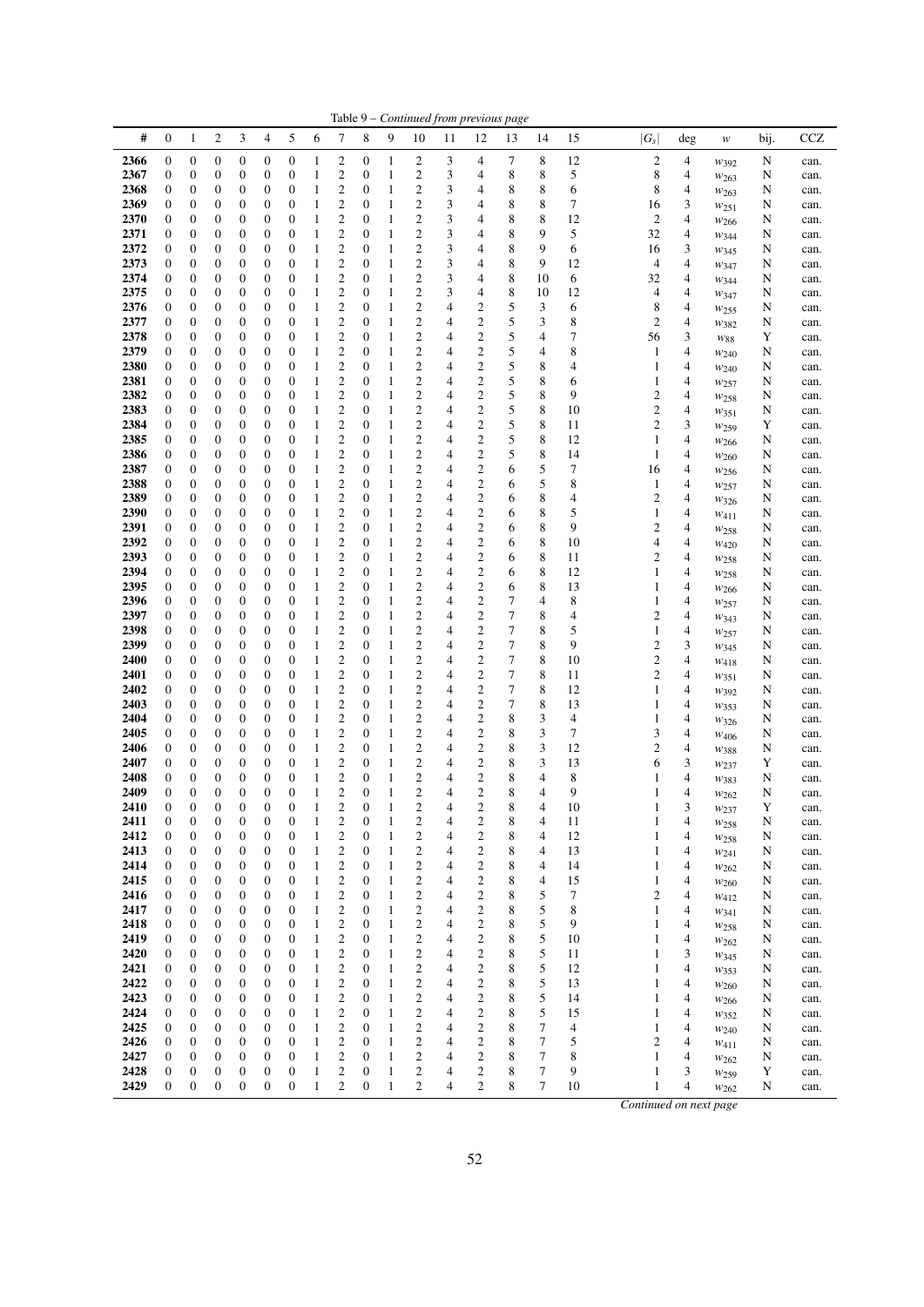|              |                                      |                                      |                                      |                                      |                                      |                                      |                              |                                      |                                      |                   |                                                    | Table 9 - Continued from previous page |                                      |                  |             |          |                              |        |                                      |        |              |
|--------------|--------------------------------------|--------------------------------------|--------------------------------------|--------------------------------------|--------------------------------------|--------------------------------------|------------------------------|--------------------------------------|--------------------------------------|-------------------|----------------------------------------------------|----------------------------------------|--------------------------------------|------------------|-------------|----------|------------------------------|--------|--------------------------------------|--------|--------------|
| #            | $\mathbf{0}$                         | 1                                    | $\overline{c}$                       | 3                                    | $\overline{\mathcal{A}}$             | 5                                    | 6                            | 7                                    | 8                                    | 9                 | 10                                                 | 11                                     | 12                                   | 13               | 14          | 15       | $ G_s $                      | deg    | w                                    | bij.   | <b>CCZ</b>   |
| 2430         | $\boldsymbol{0}$                     | $\boldsymbol{0}$                     | 0                                    | 0                                    | $\boldsymbol{0}$                     | $\boldsymbol{0}$                     | 1                            | 2                                    | 0                                    | 1                 | 2                                                  | 4                                      | 2                                    | 8                | 7           | 11       | $\mathbf{1}$                 | 4      | $w_{351}$                            | N      | can.         |
| 2431         | $\boldsymbol{0}$                     | 0                                    | 0                                    | 0                                    | $\boldsymbol{0}$                     | $\boldsymbol{0}$                     | 1                            | 2                                    | 0                                    | $\mathbf{1}$      | 2                                                  | 4                                      | $\boldsymbol{2}$                     | 8                | 7           | 12       | 1                            | 4      | $w_{266}$                            | N      | can.         |
| 2432<br>2433 | $\boldsymbol{0}$<br>$\boldsymbol{0}$ | $\boldsymbol{0}$<br>$\boldsymbol{0}$ | 0<br>0                               | 0<br>0                               | $\boldsymbol{0}$<br>$\mathbf{0}$     | $\boldsymbol{0}$<br>$\boldsymbol{0}$ | 1<br>1                       | $\mathbf{2}$<br>2                    | 0<br>$\mathbf{0}$                    | $\mathbf{1}$<br>1 | 2<br>2                                             | 4<br>4                                 | $\mathbf{2}$<br>$\mathbf{2}$         | 8<br>8           | $\tau$<br>7 | 13<br>14 | 1<br>1                       | 4<br>4 | W241                                 | N<br>N | can.         |
| 2434         | $\boldsymbol{0}$                     | 0                                    | 0                                    | 0                                    | $\boldsymbol{0}$                     | $\mathbf{0}$                         | 1                            | 2                                    | $\boldsymbol{0}$                     | $\mathbf{1}$      | 2                                                  | 4                                      | $\overline{\mathbf{c}}$              | 8                | 7           | 15       | 1                            | 4      | W266<br>$w_{266}$                    | N      | can.<br>can. |
| 2435         | $\boldsymbol{0}$                     | 0                                    | 0                                    | 0                                    | $\boldsymbol{0}$                     | $\boldsymbol{0}$                     | 1                            | 2                                    | $\mathbf{0}$                         | 1                 | 2                                                  | 4                                      | 2                                    | 8                | 12          | 4        | 1                            | 4      | $w_{262}$                            | N      | can.         |
| 2436         | $\boldsymbol{0}$                     | 0                                    | 0                                    | 0                                    | $\boldsymbol{0}$                     | $\boldsymbol{0}$                     | 1                            | $\mathbf{2}$                         | $\boldsymbol{0}$                     | 1                 | $\overline{\mathbf{c}}$                            | 4                                      | $\overline{\mathbf{c}}$              | 8                | 12          | 5        | 1                            | 4      | W <sub>260</sub>                     | N      | can.         |
| 2437         | $\boldsymbol{0}$                     | 0                                    | 0                                    | 0                                    | $\boldsymbol{0}$                     | $\boldsymbol{0}$                     | 1                            | 2                                    | 0                                    | 1                 | $\boldsymbol{2}$                                   | 4                                      | $\overline{\mathbf{c}}$              | 8                | 12          | 6        | 1                            | 4      | W225                                 | N      | can.         |
| 2438<br>2439 | $\boldsymbol{0}$<br>$\boldsymbol{0}$ | $\boldsymbol{0}$<br>$\boldsymbol{0}$ | 0<br>0                               | $\boldsymbol{0}$<br>$\boldsymbol{0}$ | $\boldsymbol{0}$<br>$\boldsymbol{0}$ | $\boldsymbol{0}$<br>$\boldsymbol{0}$ | 1<br>1                       | $\boldsymbol{2}$<br>$\mathbf{2}$     | 0<br>$\boldsymbol{0}$                | 1<br>1            | 2<br>$\mathbf{c}$                                  | 4<br>4                                 | $\mathbf{2}$<br>$\mathbf{2}$         | 8<br>8           | 12<br>12    | 7<br>13  | 1<br>$\overline{c}$          | 4<br>4 | $w_{266}$                            | N<br>N | can.         |
| 2440         | $\boldsymbol{0}$                     | 0                                    | 0                                    | 0                                    | $\boldsymbol{0}$                     | $\boldsymbol{0}$                     | 1                            | $\boldsymbol{2}$                     | $\boldsymbol{0}$                     | $\mathbf{1}$      | 2                                                  | 4                                      | $\overline{\mathbf{c}}$              | 8                | 12          | 15       | $\overline{c}$               | 4      | $w_{241}$<br>W <sub>260</sub>        | N      | can.<br>can. |
| 2441         | $\boldsymbol{0}$                     | 0                                    | 0                                    | 0                                    | $\boldsymbol{0}$                     | $\boldsymbol{0}$                     | 1                            | $\overline{c}$                       | $\boldsymbol{0}$                     | 1                 | $\overline{c}$                                     | 4                                      | $\overline{c}$                       | 8                | 13          | 4        | 1                            | 4      | W352                                 | N      | can.         |
| 2442         | $\boldsymbol{0}$                     | 0                                    | 0                                    | 0                                    | $\boldsymbol{0}$                     | $\boldsymbol{0}$                     | 1                            | $\mathfrak{2}$                       | $\mathbf{0}$                         | 1                 | $\overline{c}$                                     | 4                                      | $\overline{c}$                       | 8                | 13          | 5        | 1                            | 4      | $w_{266}$                            | N      | #2434        |
| 2443         | $\mathbf{0}$                         | 0                                    | 0                                    | 0                                    | $\mathbf{0}$                         | $\boldsymbol{0}$                     | 1                            | $\overline{c}$                       | $\boldsymbol{0}$                     | 1                 | $\overline{\mathbf{c}}$                            | 4                                      | $\overline{c}$                       | $\,$ 8 $\,$      | 13          | 6        | 1                            | 4      | $w_{260}$                            | N      | #2415        |
| 2444<br>2445 | $\boldsymbol{0}$<br>$\boldsymbol{0}$ | $\boldsymbol{0}$<br>$\boldsymbol{0}$ | 0<br>0                               | $\boldsymbol{0}$<br>0                | $\boldsymbol{0}$<br>$\boldsymbol{0}$ | $\mathbf{0}$<br>$\boldsymbol{0}$     | 1<br>1                       | $\boldsymbol{2}$<br>$\mathbf{2}$     | $\boldsymbol{0}$<br>$\boldsymbol{0}$ | $\mathbf{1}$<br>1 | 2<br>$\mathbf{c}$                                  | 4<br>$\overline{4}$                    | $\mathbf{2}$<br>$\mathbf{2}$         | 8<br>8           | 13<br>13    | 7<br>12  | 1<br>$\overline{c}$          | 4<br>4 | W353                                 | N<br>N | can.<br>can. |
| 2446         | $\boldsymbol{0}$                     | $\boldsymbol{0}$                     | 0                                    | 0                                    | $\boldsymbol{0}$                     | $\boldsymbol{0}$                     | 1                            | $\overline{c}$                       | $\boldsymbol{0}$                     | 1                 | 2                                                  | 4                                      | $\overline{c}$                       | 8                | 13          | 14       | $\overline{c}$               | 4      | W353<br>$w_{266}$                    | N      | can.         |
| 2447         | $\boldsymbol{0}$                     | 0                                    | 0                                    | 0                                    | $\boldsymbol{0}$                     | $\boldsymbol{0}$                     | 1                            | 2                                    | $\boldsymbol{0}$                     | $\mathbf{1}$      | 2                                                  | 4                                      | $\mathbf{2}$                         | 8                | 13          | 15       | 4                            | 4      | W <sub>347</sub>                     | N      | can.         |
| 2448         | $\boldsymbol{0}$                     | 0                                    | 0                                    | 0                                    | $\boldsymbol{0}$                     | $\boldsymbol{0}$                     | 1                            | $\mathfrak{2}$                       | $\boldsymbol{0}$                     | 1                 | $\overline{c}$                                     | 4                                      | $\mathfrak{2}$                       | 8                | 14          | 4        | 1                            | 4      | W341                                 | N      | can.         |
| 2449         | $\mathbf{0}$                         | 0                                    | 0                                    | 0                                    | $\boldsymbol{0}$                     | $\boldsymbol{0}$                     | 1                            | 2                                    | $\boldsymbol{0}$                     | 1                 | $\overline{\mathbf{c}}$                            | 4                                      | $\overline{\mathbf{c}}$              | 8                | 14          | 5        | 1                            | 4      | W266                                 | N      | can.         |
| 2450<br>2451 | $\boldsymbol{0}$<br>$\boldsymbol{0}$ | 0<br>$\boldsymbol{0}$                | 0<br>0                               | 0<br>$\boldsymbol{0}$                | $\boldsymbol{0}$<br>$\boldsymbol{0}$ | $\boldsymbol{0}$<br>$\boldsymbol{0}$ | 1<br>1                       | 2<br>2                               | 0<br>0                               | $\mathbf{1}$<br>1 | 2<br>2                                             | 4<br>4                                 | $\boldsymbol{2}$<br>$\boldsymbol{2}$ | 8<br>8           | 14<br>14    | 6<br>7   | 1<br>1                       | 4<br>4 | $w_{258}$                            | N<br>N | can.         |
| 2452         | $\boldsymbol{0}$                     | $\boldsymbol{0}$                     | 0                                    | 0                                    | $\boldsymbol{0}$                     | $\boldsymbol{0}$                     | 1                            | 2                                    | $\boldsymbol{0}$                     | 1                 | 2                                                  | 4                                      | $\mathfrak{2}$                       | 8                | 14          | 13       | $\overline{c}$               | 4      | W <sub>347</sub><br>W <sub>260</sub> | N      | can.<br>can. |
| 2453         | $\boldsymbol{0}$                     | 0                                    | 0                                    | 0                                    | $\boldsymbol{0}$                     | 0                                    | 1                            | $\boldsymbol{2}$                     | $\boldsymbol{0}$                     | $\mathbf{1}$      | 2                                                  | 4                                      | $\boldsymbol{2}$                     | 8                | 14          | 15       | $\overline{c}$               | 4      | W353                                 | N      | can.         |
| 2454         | $\boldsymbol{0}$                     | 0                                    | 0                                    | 0                                    | $\boldsymbol{0}$                     | $\boldsymbol{0}$                     | 1                            | $\boldsymbol{2}$                     | $\mathbf{0}$                         | 1                 | 2                                                  | 4                                      | $\boldsymbol{2}$                     | 8                | 15          | 4        | 1                            | 4      | $w_{260}$                            | N      | can.         |
| 2455         | $\boldsymbol{0}$                     | 0                                    | 0                                    | 0                                    | $\boldsymbol{0}$                     | $\boldsymbol{0}$                     | 1                            | $\overline{c}$                       | $\boldsymbol{0}$                     | 1                 | $\overline{\mathbf{c}}$                            | 4                                      | $\boldsymbol{2}$                     | 8                | 15          | 5        | 1                            | 4      | $w_{260}$                            | N      | can.         |
| 2456<br>2457 | $\boldsymbol{0}$<br>$\boldsymbol{0}$ | 0<br>$\boldsymbol{0}$                | 0<br>0                               | $\boldsymbol{0}$<br>$\boldsymbol{0}$ | $\boldsymbol{0}$<br>$\boldsymbol{0}$ | $\boldsymbol{0}$<br>$\boldsymbol{0}$ | 1<br>1                       | 2<br>$\overline{\mathbf{c}}$         | 0<br>$\boldsymbol{0}$                | 1<br>1            | $\overline{\mathbf{c}}$<br>$\overline{\mathbf{c}}$ | 4<br>4                                 | $\boldsymbol{2}$<br>$\mathbf{2}$     | 8<br>$\,$ 8 $\,$ | 15<br>15    | 6<br>7   | 1<br>1                       | 4<br>4 | W <sub>260</sub>                     | N<br>N | can.<br>can. |
| 2458         | $\boldsymbol{0}$                     | $\boldsymbol{0}$                     | 0                                    | $\boldsymbol{0}$                     | $\boldsymbol{0}$                     | $\boldsymbol{0}$                     | 1                            | $\mathbf{2}$                         | $\boldsymbol{0}$                     | 1                 | $\mathbf{c}$                                       | 4                                      | $\mathbf{2}$                         | 8                | 15          | 12       | $\overline{c}$               | 4      | W392<br>$w_{266}$                    | N      | can.         |
| 2459         | $\boldsymbol{0}$                     | 0                                    | 0                                    | 0                                    | $\boldsymbol{0}$                     | $\boldsymbol{0}$                     | 1                            | $\mathbf{2}$                         | $\mathbf{0}$                         | 1                 | 2                                                  | 4                                      | $\overline{c}$                       | 8                | 15          | 13       | 4                            | 4      | $w_{266}$                            | N      | can.         |
| 2460         | $\boldsymbol{0}$                     | 0                                    | 0                                    | 0                                    | $\boldsymbol{0}$                     | $\boldsymbol{0}$                     | 1                            | $\overline{c}$                       | $\boldsymbol{0}$                     | $\mathbf{1}$      | $\overline{c}$                                     | 4                                      | $\overline{c}$                       | 8                | 15          | 14       | $\overline{c}$               | 4      | W266                                 | N      | can.         |
| 2461         | $\mathbf{0}$                         | 0                                    | 0                                    | 0                                    | $\boldsymbol{0}$                     | $\boldsymbol{0}$                     | 1                            | $\mathfrak{2}$                       | $\mathbf{0}$                         | 1                 | 2                                                  | 4                                      | 3                                    | 4                | 4           | 7        | 32                           | 3      | W88                                  | N      | can.         |
| 2462<br>2463 | $\mathbf{0}$<br>$\boldsymbol{0}$     | $\boldsymbol{0}$<br>$\boldsymbol{0}$ | 0<br>0                               | 0<br>0                               | $\boldsymbol{0}$<br>$\boldsymbol{0}$ | $\boldsymbol{0}$<br>$\boldsymbol{0}$ | 1<br>1                       | $\overline{c}$<br>$\boldsymbol{2}$   | $\boldsymbol{0}$<br>0                | 1<br>$\mathbf{1}$ | $\overline{\mathbf{c}}$<br>2                       | 4<br>4                                 | 3<br>3                               | 4<br>4           | 4<br>7      | 8<br>8   | 1<br>$\mathbf{1}$            | 4<br>4 | $w_{235}$<br>$w_{411}$               | N<br>N | can.<br>can. |
| 2464         | $\boldsymbol{0}$                     | $\boldsymbol{0}$                     | 0                                    | 0                                    | $\boldsymbol{0}$                     | $\boldsymbol{0}$                     | 1                            | $\mathbf{2}$                         | 0                                    | 1                 | $\mathbf{c}$                                       | 4                                      | 3                                    | 4                | 8           | 9        | $\mathfrak{2}$               | 4      | W <sub>258</sub>                     | N      | can.         |
| 2465         | $\boldsymbol{0}$                     | $\boldsymbol{0}$                     | 0                                    | 0                                    | $\boldsymbol{0}$                     | $\boldsymbol{0}$                     | 1                            | $\overline{c}$                       | $\boldsymbol{0}$                     | 1                 | 2                                                  | 4                                      | 3                                    | 4                | 8           | 10       | $\mathfrak{2}$               | 4      | W351                                 | N      | can.         |
| 2466         | $\boldsymbol{0}$                     | 0                                    | 0                                    | 0                                    | $\boldsymbol{0}$                     | $\boldsymbol{0}$                     | 1                            | 2                                    | $\boldsymbol{0}$                     | $\mathbf{1}$      | 2                                                  | 4                                      | 3                                    | 4                | 8           | 11       | $\overline{c}$               | 3      | W <sub>259</sub>                     | Y      | can.         |
| 2467<br>2468 | $\boldsymbol{0}$<br>$\mathbf{0}$     | $\boldsymbol{0}$<br>0                | 0<br>0                               | 0<br>0                               | $\boldsymbol{0}$<br>$\boldsymbol{0}$ | $\boldsymbol{0}$<br>$\boldsymbol{0}$ | 1<br>1                       | $\overline{c}$<br>2                  | $\boldsymbol{0}$<br>$\boldsymbol{0}$ | $\mathbf{1}$<br>1 | 2<br>$\overline{\mathbf{c}}$                       | 4<br>4                                 | 3<br>3                               | 4<br>4           | 8<br>8      | 12<br>14 | 1<br>1                       | 4<br>4 | $w_{266}$                            | N      | can.         |
| 2469         | $\boldsymbol{0}$                     | 0                                    | 0                                    | 0                                    | $\boldsymbol{0}$                     | $\boldsymbol{0}$                     | 1                            | 2                                    | 0                                    | $\mathbf{1}$      | 2                                                  | 4                                      | 3                                    | 5                | 7           | 6        | 64                           | 4      | W <sub>260</sub><br>W <sub>402</sub> | N<br>N | can.<br>can. |
| 2470         | $\boldsymbol{0}$                     | $\boldsymbol{0}$                     | 0                                    | $\boldsymbol{0}$                     | $\boldsymbol{0}$                     | $\boldsymbol{0}$                     | 1                            | 2                                    | 0                                    | 1                 | 2                                                  | 4                                      | 3                                    | 5                | 7           | 8        | 2                            | 4      | W343                                 | N      | can.         |
| 2471         | $\boldsymbol{0}$                     | 0                                    | 0                                    | 0                                    | $\boldsymbol{0}$                     | $\boldsymbol{0}$                     | 1                            | $\overline{\mathbf{c}}$              | 0                                    | 1                 | 2                                                  | 4                                      | 3                                    | 5                | 8           | 9        | $\overline{c}$               | 4      | $w_{344}$                            | N      | can.         |
| 2472         | $\boldsymbol{0}$                     | $\mathbf{0}$                         | 0                                    | $\boldsymbol{0}$                     | $\boldsymbol{0}$                     | $\mathbf{0}$                         | 1                            | $\overline{\mathbf{c}}$              | $\boldsymbol{0}$                     | $\mathbf{1}$      | $\overline{\mathbf{c}}$                            | $\overline{4}$                         | 3                                    | 5                | 8           | 10       | $\overline{c}$               | 3      | W345                                 | N      | can.         |
| 2473<br>2474 | $\mathbf{0}$<br>$\boldsymbol{0}$     | $\overline{0}$<br>$\mathbf{0}$       | $\boldsymbol{0}$<br>$\boldsymbol{0}$ | $\overline{0}$<br>$\boldsymbol{0}$   | $\boldsymbol{0}$<br>$\boldsymbol{0}$ | $\overline{0}$<br>$\boldsymbol{0}$   | 1<br>$\mathbf{1}$            | $\overline{c}$<br>$\mathbf{2}$       | $\overline{0}$<br>$\boldsymbol{0}$   | $\mathbf{1}$<br>1 | $\overline{c}$<br>$\overline{\mathbf{c}}$          | 4<br>4                                 | 3<br>3                               | 5<br>5           | 8<br>8      | 11<br>12 | 2<br>$\overline{\mathbf{c}}$ | 4<br>4 | W <sub>258</sub>                     | N<br>N | can.         |
| 2475         | $\boldsymbol{0}$                     | $\boldsymbol{0}$                     | 0                                    | $\boldsymbol{0}$                     | $\boldsymbol{0}$                     | $\boldsymbol{0}$                     | 1                            | 2                                    | $\mathbf{0}$                         | 1                 | 2                                                  | 4                                      | 3                                    | 5                | 8           | 13       | $\boldsymbol{2}$             | 4      | $w_{266}$<br>$w_{353}$               | N      | can.<br>can. |
| 2476         | $\boldsymbol{0}$                     | $\boldsymbol{0}$                     | $\boldsymbol{0}$                     | $\boldsymbol{0}$                     | $\boldsymbol{0}$                     | $\boldsymbol{0}$                     | $\mathbf{1}$                 | 2                                    | $\boldsymbol{0}$                     | $\mathbf{1}$      | 2                                                  | 4                                      | 3                                    | 5                | 8           | 14       | $\overline{c}$               | 4      | W372                                 | N      | can.         |
| 2477         | $\boldsymbol{0}$                     | $\boldsymbol{0}$                     | $\boldsymbol{0}$                     | $\boldsymbol{0}$                     | $\boldsymbol{0}$                     | $\mathbf{0}$                         | 1                            | $\mathbf{2}$                         | $\boldsymbol{0}$                     | 1                 | 2                                                  | 4                                      | 3                                    | 5                | 8           | 15       | $\sqrt{2}$                   | 4      | W266                                 | N      | can.         |
| 2478<br>2479 | $\boldsymbol{0}$                     | $\boldsymbol{0}$<br>$\boldsymbol{0}$ | 0                                    | $\boldsymbol{0}$<br>$\boldsymbol{0}$ | $\boldsymbol{0}$                     | $\boldsymbol{0}$<br>$\boldsymbol{0}$ | $\mathbf{1}$<br>$\mathbf{1}$ | $\boldsymbol{2}$<br>$\boldsymbol{2}$ | $\boldsymbol{0}$<br>$\boldsymbol{0}$ | 1<br>1            | 2<br>2                                             | 4<br>4                                 | 3<br>3                               | 6<br>6           | 5<br>5      | 7        | 32<br>$\mathbf{1}$           | 4      | $w_{256}$                            | N      | can.         |
| 2480         | 0<br>$\boldsymbol{0}$                | $\boldsymbol{0}$                     | 0<br>0                               | $\boldsymbol{0}$                     | $\boldsymbol{0}$<br>$\boldsymbol{0}$ | $\mathbf{0}$                         | $\mathbf{1}$                 | $\mathbf{2}$                         | $\boldsymbol{0}$                     | 1                 | $\mathbf{c}$                                       | 4                                      | 3                                    | 6                | 6           | 8<br>8   | $\mathbf{1}$                 | 4<br>4 | $w_{411}$<br>W240                    | N<br>N | can.<br>can. |
| 2481         | $\mathbf{0}$                         | $\boldsymbol{0}$                     | $\boldsymbol{0}$                     | $\boldsymbol{0}$                     | $\boldsymbol{0}$                     | $\boldsymbol{0}$                     | $\mathbf{1}$                 | $\mathfrak{2}$                       | $\boldsymbol{0}$                     | 1                 | 2                                                  | 4                                      | 3                                    | 6                | 7           | 5        | 32                           | 4      | W416                                 | N      | can.         |
| 2482         | $\boldsymbol{0}$                     | $\boldsymbol{0}$                     | 0                                    | $\boldsymbol{0}$                     | $\boldsymbol{0}$                     | $\boldsymbol{0}$                     | $\mathbf{1}$                 | 2                                    | 0                                    | $\mathbf{1}$      | 2                                                  | 4                                      | 3                                    | 6                | 7           | 8        | $\mathbf{1}$                 | 4      | W412                                 | N      | can.         |
| 2483         | $\boldsymbol{0}$                     | $\boldsymbol{0}$                     | 0                                    | $\boldsymbol{0}$                     | $\boldsymbol{0}$                     | $\boldsymbol{0}$                     | $\mathbf{1}$                 | $\boldsymbol{2}$                     | $\boldsymbol{0}$                     | 1                 | 2                                                  | 4                                      | 3                                    | 6                | 8           | 9        | $\overline{c}$               | 3      | $w_{345}$                            | N      | can.         |
| 2484<br>2485 | $\boldsymbol{0}$<br>$\boldsymbol{0}$ | $\boldsymbol{0}$<br>0                | 0<br>0                               | $\boldsymbol{0}$<br>$\boldsymbol{0}$ | $\boldsymbol{0}$<br>$\boldsymbol{0}$ | $\boldsymbol{0}$<br>$\boldsymbol{0}$ | $\mathbf{1}$<br>$\mathbf{1}$ | $\mathbf{2}$<br>2                    | $\boldsymbol{0}$<br>$\boldsymbol{0}$ | 1<br>1            | 2<br>2                                             | 4<br>4                                 | 3<br>3                               | 6<br>6           | 8<br>8      | 10<br>11 | $\mathfrak{2}$<br>2          | 4<br>4 | W418                                 | N      | can.         |
| 2486         | $\boldsymbol{0}$                     | $\boldsymbol{0}$                     | 0                                    | $\boldsymbol{0}$                     | $\boldsymbol{0}$                     | $\boldsymbol{0}$                     | $\mathbf{1}$                 | $\mathbf{2}$                         | $\boldsymbol{0}$                     | 1                 | 2                                                  | 4                                      | 3                                    | 6                | 8           | 12       | $\mathbf{1}$                 | 4      | $w_{351}$<br>W392                    | N<br>N | can.<br>can. |
| 2487         | $\boldsymbol{0}$                     | $\boldsymbol{0}$                     | 0                                    | $\boldsymbol{0}$                     | $\boldsymbol{0}$                     | $\boldsymbol{0}$                     | $\mathbf{1}$                 | $\boldsymbol{2}$                     | $\boldsymbol{0}$                     | 1                 | 2                                                  | 4                                      | 3                                    | 6                | 8           | 13       | $\mathbf{1}$                 | 4      | $w_{353}$                            | N      | can.         |
| 2488         | $\boldsymbol{0}$                     | $\boldsymbol{0}$                     | 0                                    | $\boldsymbol{0}$                     | $\boldsymbol{0}$                     | $\boldsymbol{0}$                     | $\mathbf{1}$                 | $\boldsymbol{2}$                     | $\boldsymbol{0}$                     | 1                 | 2                                                  | 4                                      | 3                                    | 7                | 4           | 7        | 16                           | 4      | W <sub>255</sub>                     | N      | can.         |
| 2489         | $\boldsymbol{0}$                     | $\boldsymbol{0}$                     | 0                                    | $\boldsymbol{0}$                     | $\boldsymbol{0}$                     | $\boldsymbol{0}$                     | $\mathbf{1}$                 | 2                                    | $\boldsymbol{0}$                     | 1                 | 2                                                  | 4                                      | 3                                    | 7                | 4           | 8        | $\mathbf{1}$                 | 4      | W411                                 | N      | can.         |
| 2490<br>2491 | $\boldsymbol{0}$<br>$\boldsymbol{0}$ | $\boldsymbol{0}$<br>$\boldsymbol{0}$ | 0<br>0                               | $\boldsymbol{0}$<br>$\boldsymbol{0}$ | $\boldsymbol{0}$<br>$\boldsymbol{0}$ | $\boldsymbol{0}$<br>$\boldsymbol{0}$ | 1<br>$\mathbf{1}$            | 2<br>$\mathfrak{2}$                  | $\boldsymbol{0}$<br>$\boldsymbol{0}$ | 1<br>1            | 2<br>2                                             | 4<br>4                                 | 3<br>3                               | 7<br>7           | 5<br>6      | 8<br>8   | 1<br>1                       | 4<br>4 | W421                                 | N<br>N | can.         |
| 2492         | $\boldsymbol{0}$                     | $\boldsymbol{0}$                     | 0                                    | $\boldsymbol{0}$                     | $\boldsymbol{0}$                     | $\boldsymbol{0}$                     | $\mathbf{1}$                 | 2                                    | $\boldsymbol{0}$                     | $\mathbf{1}$      | 2                                                  | 4                                      | 3                                    | 7                | 7           | 8        | 1                            | 4      | $w_{411}$<br>W421                    | N      | can.<br>can. |
| 2493         | $\boldsymbol{0}$                     | $\boldsymbol{0}$                     | $\boldsymbol{0}$                     | $\boldsymbol{0}$                     | $\boldsymbol{0}$                     | $\boldsymbol{0}$                     | $\mathbf{1}$                 | $\overline{c}$                       | $\boldsymbol{0}$                     | $\mathbf{1}$      | $\overline{c}$                                     | $\overline{4}$                         | 3                                    | $\tau$           | 8           | 9        | $\mathbf{2}$                 | 4      | W413                                 | N      | can.         |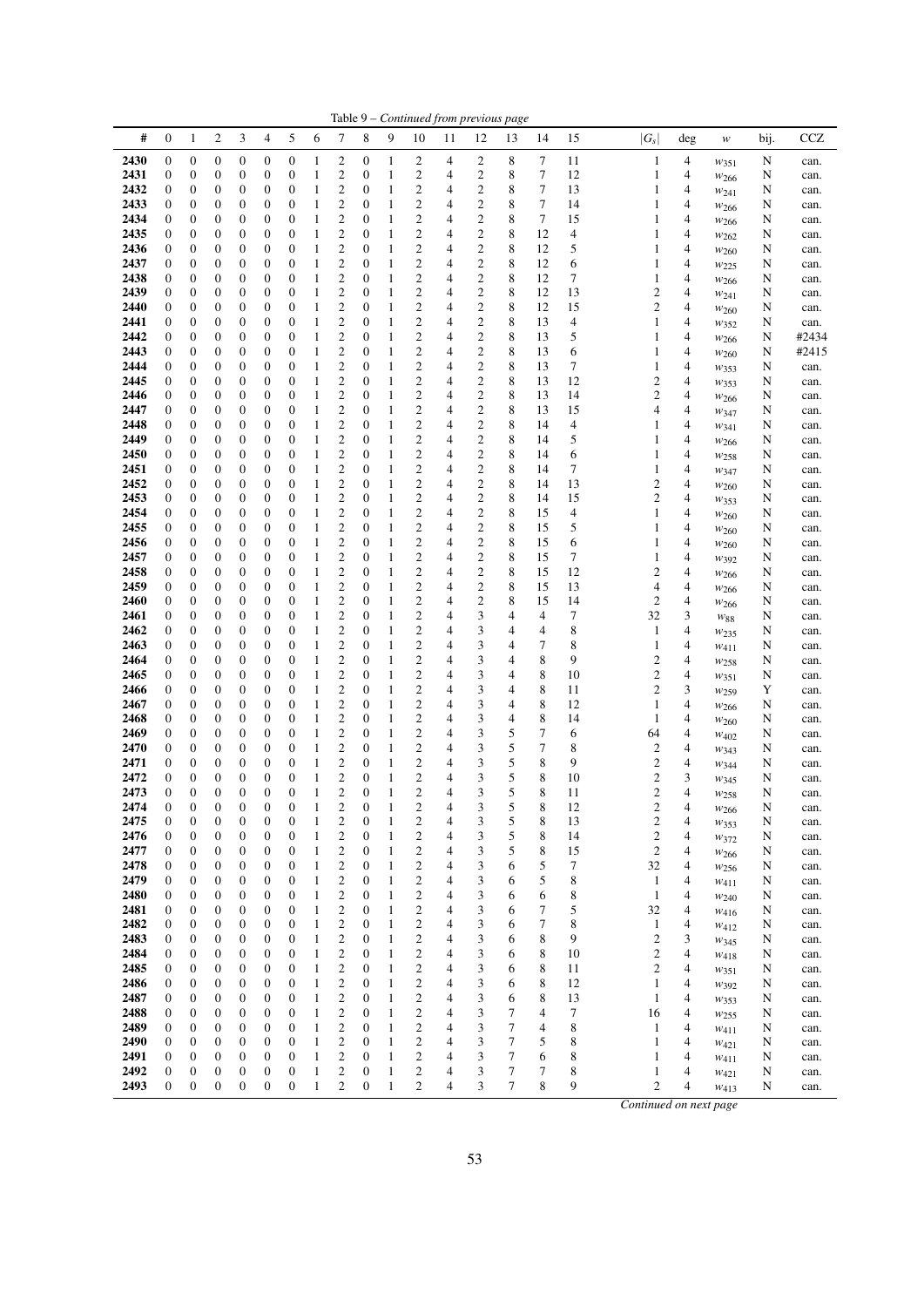|              |                                      |                                      |                                      |                                      |                                      |                                      |                              |                                    |                                      |                              |                                                    | Table 9 - Continued from previous page |        |        |             |          |         |                                            |                               |        |               |
|--------------|--------------------------------------|--------------------------------------|--------------------------------------|--------------------------------------|--------------------------------------|--------------------------------------|------------------------------|------------------------------------|--------------------------------------|------------------------------|----------------------------------------------------|----------------------------------------|--------|--------|-------------|----------|---------|--------------------------------------------|-------------------------------|--------|---------------|
| #            | $\mathbf{0}$                         | $\mathbf{1}$                         | $\overline{c}$                       | 3                                    | 4                                    | 5                                    | 6                            | 7                                  | 8                                    | 9                            | 10                                                 | 11                                     | 12     | 13     | 14          | 15       | $ G_s $ | deg                                        | w                             | bij.   | <b>CCZ</b>    |
| 2494         | $\boldsymbol{0}$                     | $\boldsymbol{0}$                     | 0                                    | 0                                    | $\boldsymbol{0}$                     | $\boldsymbol{0}$                     | 1                            | 2                                  | 0                                    | 1                            | 2                                                  | 4                                      | 3      | 7      | 8           | 10       |         | $\overline{\mathbf{c}}$<br>4               | $w_{422}$                     | N      | can.          |
| 2495         | $\boldsymbol{0}$                     | 0                                    | 0                                    | 0                                    | $\boldsymbol{0}$                     | $\boldsymbol{0}$                     | 1                            | 2                                  | 0                                    | $\mathbf{1}$                 | 2                                                  | 4                                      | 3      | 7      | 8           | 11       |         | $\mathbf{2}$<br>4                          | $W_{413}$                     | N      | can.          |
| 2496<br>2497 | $\boldsymbol{0}$<br>$\boldsymbol{0}$ | 0<br>0                               | 0<br>0                               | 0<br>0                               | $\boldsymbol{0}$<br>$\boldsymbol{0}$ | $\boldsymbol{0}$<br>$\boldsymbol{0}$ | 1<br>1                       | $\boldsymbol{2}$<br>2              | $\boldsymbol{0}$<br>0                | 1<br>1                       | 2<br>2                                             | 4<br>4                                 | 3<br>3 | 7<br>7 | 8<br>8      | 12<br>13 |         | 1<br>4<br>1<br>4                           | W392                          | N<br>N | can.          |
| 2498         | $\boldsymbol{0}$                     | 0                                    | 0                                    | 0                                    | $\boldsymbol{0}$                     | $\mathbf{0}$                         | 1                            | 2                                  | $\boldsymbol{0}$                     | $\mathbf{1}$                 | 2                                                  | 4                                      | 3      | 8      | 4           | 7        |         | 1<br>4                                     | W423<br>$w_{257}$             | N      | can.<br>can.  |
| 2499         | $\boldsymbol{0}$                     | 0                                    | 0                                    | 0                                    | $\boldsymbol{0}$                     | $\boldsymbol{0}$                     | 1                            | 2                                  | $\mathbf{0}$                         | 1                            | 2                                                  | 4                                      | 3      | 8      | 4           | 8        |         | 2<br>4                                     | $w_{341}$                     | N      | can.          |
| 2500         | $\mathbf{0}$                         | 0                                    | 0                                    | 0                                    | $\boldsymbol{0}$                     | $\boldsymbol{0}$                     | 1                            | $\mathbf{2}$                       | $\boldsymbol{0}$                     | 1                            | $\overline{\mathbf{c}}$                            | 4                                      | 3      | 8      | 4           | 9        |         | 1<br>4                                     | W <sub>258</sub>              | N      | can.          |
| 2501         | $\boldsymbol{0}$                     | 0                                    | 0                                    | 0                                    | $\boldsymbol{0}$                     | $\boldsymbol{0}$                     | 1                            | 2                                  | $\boldsymbol{0}$                     | 1                            | $\overline{\mathbf{c}}$                            | 4                                      | 3      | 8      | 4           | 10       |         | 4<br>1                                     | W262                          | N      | can.          |
| 2502<br>2503 | $\boldsymbol{0}$<br>$\boldsymbol{0}$ | $\boldsymbol{0}$<br>$\boldsymbol{0}$ | 0<br>0                               | 0<br>0                               | $\boldsymbol{0}$<br>$\boldsymbol{0}$ | $\boldsymbol{0}$<br>$\boldsymbol{0}$ | 1<br>1                       | 2<br>$\mathfrak{2}$                | $\boldsymbol{0}$<br>$\boldsymbol{0}$ | 1<br>1                       | 2<br>$\mathbf{c}$                                  | 4<br>4                                 | 3<br>3 | 8<br>8 | 4<br>4      | 11<br>12 |         | 3<br>1<br>4<br>1                           | $w_{345}$                     | N<br>N | can.<br>can.  |
| 2504         | $\boldsymbol{0}$                     | 0                                    | 0                                    | 0                                    | $\boldsymbol{0}$                     | $\boldsymbol{0}$                     | 1                            | 2                                  | $\boldsymbol{0}$                     | $\mathbf{1}$                 | 2                                                  | 4                                      | 3      | 8      | 4           | 13       |         | 4<br>1                                     | $w_{353}$<br>W <sub>260</sub> | N      | can.          |
| 2505         | $\boldsymbol{0}$                     | 0                                    | $\boldsymbol{0}$                     | 0                                    | $\boldsymbol{0}$                     | $\boldsymbol{0}$                     | 1                            | $\overline{c}$                     | $\boldsymbol{0}$                     | 1                            | $\overline{\mathbf{c}}$                            | 4                                      | 3      | 8      | 4           | 14       |         | 1<br>4                                     | W266                          | N      | can.          |
| 2506         | $\boldsymbol{0}$                     | 0                                    | 0                                    | 0                                    | $\boldsymbol{0}$                     | $\boldsymbol{0}$                     | 1                            | $\boldsymbol{2}$                   | $\mathbf{0}$                         | 1                            | $\overline{\mathbf{c}}$                            | 4                                      | 3      | 8      | 4           | 15       |         | 4<br>1                                     | $w_{352}$                     | N      | can.          |
| 2507<br>2508 | $\mathbf{0}$                         | 0                                    | 0                                    | 0                                    | $\mathbf{0}$                         | $\boldsymbol{0}$<br>$\boldsymbol{0}$ | 1                            | $\mathfrak{2}$<br>$\boldsymbol{2}$ | $\boldsymbol{0}$                     | 1                            | $\overline{\mathbf{c}}$<br>2                       | 4                                      | 3<br>3 | 8<br>8 | 5<br>5      | 7<br>9   |         | 4<br>1<br>$\overline{c}$<br>4              | $w_{421}$                     | N      | can.          |
| 2509         | $\boldsymbol{0}$<br>$\mathbf{0}$     | $\boldsymbol{0}$<br>$\boldsymbol{0}$ | 0<br>0                               | 0<br>0                               | $\boldsymbol{0}$<br>$\boldsymbol{0}$ | $\boldsymbol{0}$                     | 1<br>1                       | $\boldsymbol{2}$                   | 0<br>$\mathbf{0}$                    | 1<br>1                       | 2                                                  | 4<br>4                                 | 3      | 8      | 5           | 10       |         | 3<br>1                                     | W351<br>W <sub>259</sub>      | N<br>N | can.<br>can.  |
| <b>2510</b>  | $\boldsymbol{0}$                     | 0                                    | 0                                    | 0                                    | $\mathbf{0}$                         | $\boldsymbol{0}$                     | 1                            | $\mathfrak{2}$                     | $\boldsymbol{0}$                     | 1                            | 2                                                  | 4                                      | 3      | 8      | 5           | 11       |         | 4<br>1                                     | $w_{413}$                     | N      | can.          |
| 2511         | $\boldsymbol{0}$                     | 0                                    | 0                                    | 0                                    | $\boldsymbol{0}$                     | $\boldsymbol{0}$                     | 1                            | 2                                  | $\mathbf{0}$                         | $\mathbf{1}$                 | 2                                                  | 4                                      | 3      | 8      | 5           | 12       |         | 4<br>1                                     | $w_{392}$                     | N      | can.          |
| 2512         | $\mathbf{0}$                         | 0                                    | 0                                    | 0                                    | $\mathbf{0}$                         | $\boldsymbol{0}$                     | 1                            | $\overline{c}$                     | $\boldsymbol{0}$                     | 1                            | $\overline{\mathbf{c}}$                            | 4                                      | 3      | 8      | 5           | 13       |         | 4<br>1                                     | W266                          | N      | can.          |
| 2513<br>2514 | $\mathbf{0}$<br>$\boldsymbol{0}$     | 0<br>0                               | 0<br>0                               | 0<br>0                               | $\boldsymbol{0}$<br>$\boldsymbol{0}$ | $\boldsymbol{0}$<br>$\boldsymbol{0}$ | 1<br>1                       | 2<br>2                             | $\boldsymbol{0}$<br>0                | 1<br>$\mathbf{1}$            | $\overline{\mathbf{c}}$<br>2                       | 4<br>4                                 | 3<br>3 | 8<br>8 | 5<br>5      | 14<br>15 |         | 4<br>1<br>4<br>1                           | W266                          | N<br>N | can.          |
| 2515         | $\boldsymbol{0}$                     | $\boldsymbol{0}$                     | 0                                    | 0                                    | $\boldsymbol{0}$                     | $\boldsymbol{0}$                     | 1                            | 2                                  | 0                                    | 1                            | 2                                                  | 4                                      | 3      | 8      | 6           | 10       |         | $\overline{c}$<br>4                        | $W_392$<br>$w_{262}$          | N      | can.<br>can.  |
| 2516         | $\boldsymbol{0}$                     | 0                                    | 0                                    | 0                                    | $\boldsymbol{0}$                     | $\boldsymbol{0}$                     | 1                            | 2                                  | 0                                    | 1                            | 2                                                  | 4                                      | 3      | 8      | 6           | 11       |         | 4<br>1                                     | W351                          | N      | can.          |
| 2517         | $\boldsymbol{0}$                     | 0                                    | 0                                    | 0                                    | $\mathbf{0}$                         | $\mathbf{0}$                         | 1                            | 2                                  | $\boldsymbol{0}$                     | $\mathbf{1}$                 | 2                                                  | 4                                      | 3      | 8      | 6           | 12       |         | 4<br>1                                     | W266                          | N      | can.          |
| 2518         | $\boldsymbol{0}$                     | 0                                    | 0                                    | 0                                    | $\boldsymbol{0}$                     | $\boldsymbol{0}$                     | 1                            | 2                                  | $\mathbf{0}$                         | 1                            | 2                                                  | 4                                      | 3      | 8      | 6           | 13       |         | 4<br>1                                     | $w_{241}$                     | N      | can.          |
| 2519<br>2520 | $\boldsymbol{0}$<br>$\boldsymbol{0}$ | 0<br>0                               | 0<br>0                               | 0<br>0                               | $\boldsymbol{0}$<br>$\boldsymbol{0}$ | $\boldsymbol{0}$<br>$\boldsymbol{0}$ | 1<br>1                       | $\overline{c}$<br>2                | $\boldsymbol{0}$<br>$\boldsymbol{0}$ | 1<br>1                       | $\overline{\mathbf{c}}$<br>$\boldsymbol{2}$        | 4<br>4                                 | 3<br>3 | 8<br>8 | 6<br>6      | 14<br>15 |         | 4<br>1<br>4<br>1                           | $w_{266}$                     | N<br>N | can.<br>can.  |
| 2521         | $\boldsymbol{0}$                     | $\boldsymbol{0}$                     | 0                                    | 0                                    | $\boldsymbol{0}$                     | $\boldsymbol{0}$                     | 1                            | 2                                  | $\boldsymbol{0}$                     | 1                            | 2                                                  | 4                                      | 3      | 8      | 7           | 5        |         | 4<br>1                                     | W266<br>W417                  | N      | can.          |
| 2522         | $\boldsymbol{0}$                     | $\boldsymbol{0}$                     | 0                                    | 0                                    | $\boldsymbol{0}$                     | $\boldsymbol{0}$                     | 1                            | $\mathfrak{2}$                     | $\boldsymbol{0}$                     | 1                            | $\mathbf{c}$                                       | 4                                      | 3      | 8      | $\tau$      | 6        |         | 4<br>1                                     | W412                          | N      | can.          |
| 2523         | $\boldsymbol{0}$                     | 0                                    | 0                                    | 0                                    | $\mathbf{0}$                         | $\boldsymbol{0}$                     | 1                            | $\mathfrak{2}$                     | $\mathbf{0}$                         | 1                            | 2                                                  | 4                                      | 3      | 8      | 7           | 11       |         | 2<br>4                                     | $w_{424}$                     | N      | can.          |
| 2524<br>2525 | $\boldsymbol{0}$                     | 0<br>0                               | $\boldsymbol{0}$                     | 0                                    | $\boldsymbol{0}$                     | $\boldsymbol{0}$<br>$\boldsymbol{0}$ | 1                            | $\overline{c}$<br>$\mathfrak{2}$   | $\boldsymbol{0}$<br>$\mathbf{0}$     | 1                            | $\overline{\mathbf{c}}$<br>$\overline{\mathbf{c}}$ | 4<br>4                                 | 3<br>3 | 8<br>8 | $\tau$<br>7 | 12       |         | 1<br>4<br>4                                | W347                          | N      | can.          |
| 2526         | $\boldsymbol{0}$<br>$\mathbf{0}$     | 0                                    | 0<br>$\boldsymbol{0}$                | 0<br>0                               | $\boldsymbol{0}$<br>$\mathbf{0}$     | $\boldsymbol{0}$                     | 1<br>1                       | $\mathfrak{2}$                     | $\boldsymbol{0}$                     | 1<br>1                       | $\overline{\mathbf{c}}$                            | 4                                      | 3      | 8      | 7           | 13<br>14 |         | 1<br>4<br>1                                | W392<br>W423                  | N<br>N | can.<br>can.  |
| 2527         | $\boldsymbol{0}$                     | 0                                    | 0                                    | 0                                    | $\boldsymbol{0}$                     | $\boldsymbol{0}$                     | 1                            | $\boldsymbol{2}$                   | 0                                    | 1                            | 2                                                  | 4                                      | 3      | 8      | 7           | 15       |         | 4<br>1                                     | $W_{419}$                     | N      | can.          |
| 2528         | $\boldsymbol{0}$                     | 0                                    | 0                                    | 0                                    | $\boldsymbol{0}$                     | $\boldsymbol{0}$                     | 1                            | $\boldsymbol{2}$                   | $\boldsymbol{0}$                     | 1                            | 2                                                  | 4                                      | 3      | 8      | 8           | 4        |         | $\overline{c}$<br>4                        | W262                          | N      | can.          |
| 2529         | $\mathbf{0}$                         | 0                                    | 0                                    | 0                                    | $\boldsymbol{0}$                     | $\boldsymbol{0}$                     | 1                            | $\mathfrak{2}$                     | $\boldsymbol{0}$                     | 1                            | 2                                                  | 4                                      | 3      | 8      | 8           | 5        |         | 1<br>4                                     | W <sub>258</sub>              | N      | can.          |
| 2530<br>2531 | $\boldsymbol{0}$<br>$\boldsymbol{0}$ | 0<br>0                               | 0<br>0                               | 0<br>0                               | $\boldsymbol{0}$<br>$\boldsymbol{0}$ | $\boldsymbol{0}$<br>$\boldsymbol{0}$ | 1<br>1                       | 2<br>$\mathfrak{2}$                | $\boldsymbol{0}$<br>$\boldsymbol{0}$ | $\mathbf{1}$<br>$\mathbf{1}$ | 2<br>$\overline{\mathbf{c}}$                       | 4<br>4                                 | 3<br>3 | 8<br>8 | 8<br>8      | 6<br>7   |         | 1<br>4<br>3<br>1                           | $w_{258}$<br>W <sub>259</sub> | N<br>Y | can.<br>#2466 |
| 2532         | $\mathbf{0}$                         | 0                                    | 0                                    | 0                                    | $\boldsymbol{0}$                     | $\boldsymbol{0}$                     | 1                            | 2                                  | $\boldsymbol{0}$                     | 1                            | $\boldsymbol{2}$                                   | 4                                      | 3      | 8      | 8           | 12       |         | 4<br>1                                     | W266                          | N      | can.          |
| 2533         | $\boldsymbol{0}$                     | 0                                    | 0                                    | 0                                    | $\boldsymbol{0}$                     | $\boldsymbol{0}$                     | 1                            | 2                                  | 0                                    | $\mathbf{1}$                 | 2                                                  | 4                                      | 3      | 8      | 8           | 13       |         | 4<br>1                                     | W <sub>260</sub>              | N      | can.          |
| 2534         | $\boldsymbol{0}$                     | $\boldsymbol{0}$                     | 0                                    | 0                                    | $\boldsymbol{0}$                     | $\boldsymbol{0}$                     | 1                            | 2                                  | 0                                    | 1                            | 2                                                  | 4                                      | 3      | 8      | 8           | 14       |         | 4<br>1                                     | $w_{260}$                     | N      | #2468         |
| 2535<br>2536 | $\boldsymbol{0}$<br>$\boldsymbol{0}$ | 0<br>$\mathbf{0}$                    | 0<br>0                               | 0<br>$\mathbf{0}$                    | $\boldsymbol{0}$<br>$\boldsymbol{0}$ | $\boldsymbol{0}$<br>$\mathbf{0}$     | 1<br>1                       | 2<br>$\boldsymbol{2}$              | 0<br>$\boldsymbol{0}$                | 1<br>$\mathbf{1}$            | 2<br>$\overline{\mathbf{c}}$                       | 4<br>4                                 | 3<br>3 | 8<br>8 | 8<br>9      | 15<br>5  |         | 1<br>4<br>$\overline{c}$<br>$\overline{4}$ | $w_{266}$                     | N<br>N | can.          |
| 2537         | $\mathbf{0}$                         | $\overline{0}$                       | $\boldsymbol{0}$                     | $\boldsymbol{0}$                     | $\boldsymbol{0}$                     | $\overline{0}$                       | 1                            | $\mathfrak{2}$                     | $\overline{0}$                       | $\mathbf{1}$                 | $\overline{c}$                                     | 4                                      | 3      | 8      | 9           | 6        |         | 3<br>1                                     | W <sub>409</sub><br>W345      | N      | can.<br>can.  |
| 2538         | $\boldsymbol{0}$                     | $\mathbf{0}$                         | $\boldsymbol{0}$                     | $\boldsymbol{0}$                     | $\boldsymbol{0}$                     | $\mathbf{0}$                         | $\mathbf{1}$                 | $\mathfrak{2}$                     | $\boldsymbol{0}$                     | 1                            | $\overline{\mathbf{c}}$                            | 4                                      | 3      | 8      | 9           | 7        |         | 4                                          | $w_{351}$                     | N      | can.          |
| 2539         | $\boldsymbol{0}$                     | $\boldsymbol{0}$                     | 0                                    | $\boldsymbol{0}$                     | $\boldsymbol{0}$                     | $\boldsymbol{0}$                     | 1                            | 2                                  | $\boldsymbol{0}$                     | 1                            | 2                                                  | 4                                      | 3      | 8      | 9           | 12       |         | 1<br>4                                     | $w_{347}$                     | N      | can.          |
| 2540<br>2541 | $\boldsymbol{0}$<br>$\boldsymbol{0}$ | $\boldsymbol{0}$<br>$\boldsymbol{0}$ | $\boldsymbol{0}$<br>$\boldsymbol{0}$ | $\boldsymbol{0}$<br>$\boldsymbol{0}$ | $\boldsymbol{0}$<br>$\boldsymbol{0}$ | $\boldsymbol{0}$<br>$\mathbf{0}$     | $\mathbf{1}$                 | 2<br>$\mathfrak{2}$                | $\boldsymbol{0}$<br>$\boldsymbol{0}$ | $\mathbf{1}$<br>$\mathbf{1}$ | 2<br>2                                             | 4<br>4                                 | 3<br>3 | 8<br>8 | 9<br>9      | 13<br>14 |         | 1<br>4<br>1<br>4                           | W266                          | N<br>N | can.          |
| 2542         | $\boldsymbol{0}$                     | $\boldsymbol{0}$                     | 0                                    | 0                                    | $\boldsymbol{0}$                     | $\boldsymbol{0}$                     | 1<br>$\mathbf{1}$            | $\mathfrak{2}$                     | $\boldsymbol{0}$                     | 1                            | 2                                                  | 4                                      | 3      | 8      | 9           | 15       |         | 1<br>4                                     | W392<br>$w_{353}$             | N      | can.<br>can.  |
| 2543         | $\boldsymbol{0}$                     | $\boldsymbol{0}$                     | 0                                    | 0                                    | $\boldsymbol{0}$                     | $\boldsymbol{0}$                     | $\mathbf{1}$                 | $\mathfrak{2}$                     | $\boldsymbol{0}$                     | 1                            | 2                                                  | 4                                      | 3      | 8      | 10          | 6        |         | $\mathfrak{2}$<br>4                        | $W_{409}$                     | N      | can.          |
| 2544         | $\boldsymbol{0}$                     | $\boldsymbol{0}$                     | 0                                    | 0                                    | $\boldsymbol{0}$                     | $\mathbf{0}$                         | $\mathbf{1}$                 | $\mathfrak{2}$                     | $\boldsymbol{0}$                     | 1                            | 2                                                  | 4                                      | 3      | 8      | 10          | 7        |         | 1<br>4                                     | W351                          | N      | can.          |
| 2545         | $\boldsymbol{0}$                     | $\boldsymbol{0}$                     | $\boldsymbol{0}$                     | $\boldsymbol{0}$                     | $\boldsymbol{0}$                     | $\boldsymbol{0}$                     | 1                            | $\mathfrak{2}$                     | $\boldsymbol{0}$                     | 1                            | 2                                                  | 4                                      | 3      | 8      | 10          | 12       |         | 1<br>4                                     | W353                          | N      | can.          |
| 2546<br>2547 | $\boldsymbol{0}$<br>$\boldsymbol{0}$ | $\boldsymbol{0}$<br>$\boldsymbol{0}$ | 0<br>$\boldsymbol{0}$                | $\boldsymbol{0}$<br>$\boldsymbol{0}$ | $\boldsymbol{0}$<br>$\boldsymbol{0}$ | $\boldsymbol{0}$<br>$\boldsymbol{0}$ | $\mathbf{1}$<br>$\mathbf{1}$ | 2<br>$\mathfrak{2}$                | 0<br>$\boldsymbol{0}$                | $\mathbf{1}$<br>1            | 2<br>2                                             | 4<br>4                                 | 3<br>3 | 8<br>8 | 10<br>10    | 13<br>14 |         | 1<br>4<br>1<br>4                           | $w_{266}$<br>$w_{392}$        | N<br>N | can.<br>can.  |
| 2548         | $\boldsymbol{0}$                     | $\boldsymbol{0}$                     | 0                                    | $\boldsymbol{0}$                     | $\boldsymbol{0}$                     | $\boldsymbol{0}$                     | $\mathbf{1}$                 | $\overline{c}$                     | $\boldsymbol{0}$                     | 1                            | 2                                                  | 4                                      | 3      | 8      | 10          | 15       |         | 1<br>4                                     | W347                          | N      | can.          |
| 2549         | $\boldsymbol{0}$                     | 0                                    | 0                                    | 0                                    | $\boldsymbol{0}$                     | $\boldsymbol{0}$                     | $\mathbf{1}$                 | 2                                  | $\boldsymbol{0}$                     | $\mathbf{1}$                 | 2                                                  | 4                                      | 3      | 8      | 11          | 7        |         | $\overline{\mathbf{c}}$<br>4               | $w_{351}$                     | N      | can.          |
| 2550         | $\boldsymbol{0}$                     | $\boldsymbol{0}$                     | $\boldsymbol{0}$                     | 0                                    | $\boldsymbol{0}$                     | $\boldsymbol{0}$                     | $\mathbf{1}$                 | $\mathfrak{2}$                     | $\boldsymbol{0}$                     | 1                            | 2                                                  | 4                                      | 3      | 8      | 11          | 12       |         | 1<br>4                                     | W392                          | N      | can.          |
| 2551<br>2552 | $\boldsymbol{0}$                     | $\boldsymbol{0}$                     | 0                                    | $\boldsymbol{0}$<br>$\boldsymbol{0}$ | $\boldsymbol{0}$<br>$\boldsymbol{0}$ | $\boldsymbol{0}$<br>$\boldsymbol{0}$ | $\mathbf{1}$                 | 2<br>$\boldsymbol{2}$              | $\boldsymbol{0}$<br>$\boldsymbol{0}$ | 1<br>1                       | 2                                                  | 4<br>4                                 | 3<br>3 | 8<br>8 | 11<br>11    | 13       |         | 1<br>4                                     | $w_{260}$                     | N      | can.          |
| 2553         | $\boldsymbol{0}$<br>$\boldsymbol{0}$ | $\boldsymbol{0}$<br>$\boldsymbol{0}$ | 0<br>0                               | $\boldsymbol{0}$                     | $\boldsymbol{0}$                     | $\boldsymbol{0}$                     | $\mathbf{1}$<br>$\mathbf{1}$ | 2                                  | $\boldsymbol{0}$                     | 1                            | 2<br>2                                             | 4                                      | 3      | 8      | 11          | 14<br>15 |         | 1<br>4<br>1<br>4                           | W392<br>W392                  | N<br>N | can.<br>can.  |
| 2554         | $\boldsymbol{0}$                     | $\boldsymbol{0}$                     | 0                                    | $\boldsymbol{0}$                     | $\boldsymbol{0}$                     | $\boldsymbol{0}$                     | 1                            | 2                                  | $\boldsymbol{0}$                     | 1                            | 2                                                  | 4                                      | 3      | 8      | 12          | 13       |         | $\overline{c}$<br>4                        | $w_{260}$                     | N      | can.          |
| 2555         | $\boldsymbol{0}$                     | $\boldsymbol{0}$                     | 0                                    | $\boldsymbol{0}$                     | $\boldsymbol{0}$                     | $\boldsymbol{0}$                     | $\mathbf{1}$                 | $\mathbf{2}$                       | $\boldsymbol{0}$                     | 1                            | 2                                                  | 4                                      | 3      | 8      | 12          | 14       |         | 1<br>4                                     | $w_{392}$                     | N      | can.          |
| 2556         | $\boldsymbol{0}$                     | $\boldsymbol{0}$                     | 0                                    | $\boldsymbol{0}$                     | $\boldsymbol{0}$                     | $\boldsymbol{0}$                     | $\mathbf{1}$                 | 2                                  | $\boldsymbol{0}$                     | $\mathbf{1}$                 | 2                                                  | 4                                      | 3      | 8      | 12          | 15       |         | 1<br>4                                     | W266                          | N      | can.          |
| 2557         | $\boldsymbol{0}$                     | $\boldsymbol{0}$                     | $\boldsymbol{0}$                     | $\boldsymbol{0}$                     | $\boldsymbol{0}$                     | $\boldsymbol{0}$                     | $\mathbf{1}$                 | $\overline{c}$                     | $\boldsymbol{0}$                     | $\mathbf{1}$                 | $\overline{c}$                                     | 4                                      | 3      | 8      | 13          | 12       |         | $\boldsymbol{2}$<br>4                      | W347                          | N      | can.          |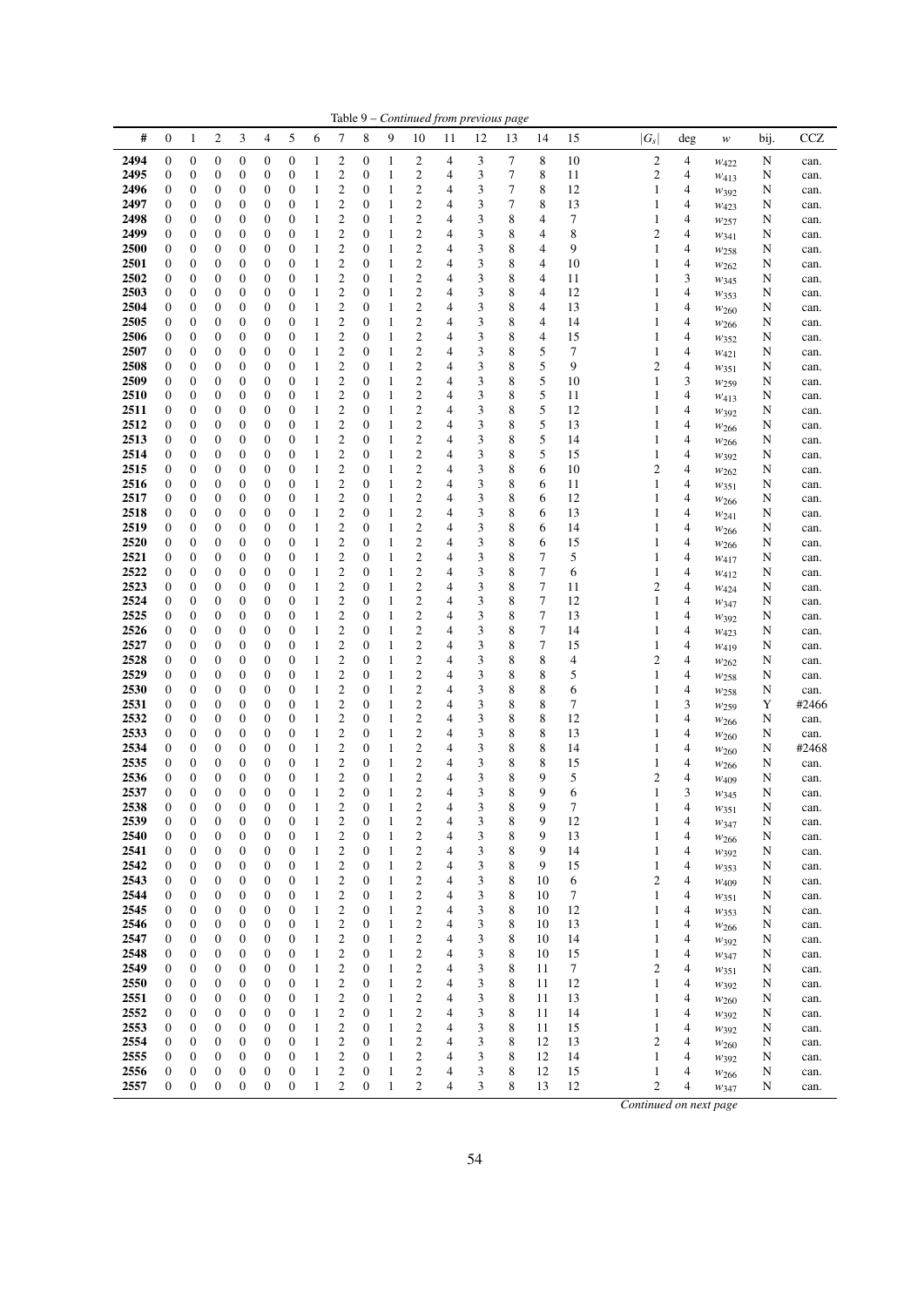|              |                                      |                                      |                       |                                      |                                      |                                      |                   |                                                    |                                      |                              |                                                    |        | Table 9 - Continued from previous page |        |          |          |                                  |        |                            |        |              |
|--------------|--------------------------------------|--------------------------------------|-----------------------|--------------------------------------|--------------------------------------|--------------------------------------|-------------------|----------------------------------------------------|--------------------------------------|------------------------------|----------------------------------------------------|--------|----------------------------------------|--------|----------|----------|----------------------------------|--------|----------------------------|--------|--------------|
| #            | $\boldsymbol{0}$                     | $\mathbf{1}$                         | $\overline{c}$        | 3                                    | 4                                    | 5                                    | 6                 | 7                                                  | 8                                    | 9                            | 10                                                 | 11     | 12                                     | 13     | 14       | 15       | $ G_s $                          | $\deg$ | $\boldsymbol{\mathcal{W}}$ | bij.   | CCZ          |
| 2558         | $\boldsymbol{0}$                     | $\boldsymbol{0}$                     | 0                     | $\boldsymbol{0}$                     | 0                                    | $\boldsymbol{0}$                     | 1                 | 2                                                  | 0                                    | 1                            | 2                                                  | 4      | 3                                      | 8      | 13       | 14       | $\mathbf{1}$                     | 4      | $W_392$                    | N      | #2550        |
| 2559         | $\boldsymbol{0}$                     | $\boldsymbol{0}$                     | 0                     | $\boldsymbol{0}$                     | $\boldsymbol{0}$                     | $\boldsymbol{0}$                     | 1                 | 2                                                  | 0                                    | $\mathbf{1}$                 | 2                                                  | 4      | 3                                      | 8      | 13       | 15       | 1                                | 4      | $W_{419}$                  | N      | can.         |
| 2560         | $\boldsymbol{0}$                     | $\boldsymbol{0}$                     | 0                     | 0                                    | $\boldsymbol{0}$                     | $\boldsymbol{0}$                     | 1                 | $\overline{c}$                                     | $\boldsymbol{0}$                     | $\mathbf{1}$                 | $\overline{c}$                                     | 4      | 3                                      | 8      | 14       | 15       | $\mathfrak{2}$                   | 4      | W347                       | N      | can.         |
| 2561<br>2562 | $\mathbf{0}$<br>$\boldsymbol{0}$     | 0<br>0                               | 0<br>0                | $\boldsymbol{0}$<br>0                | 0<br>$\mathbf{0}$                    | $\boldsymbol{0}$<br>$\boldsymbol{0}$ | 1<br>1            | 2<br>$\overline{c}$                                | 0<br>$\boldsymbol{0}$                | 1<br>$\mathbf{1}$            | 2<br>$\overline{\mathbf{c}}$                       | 4<br>4 | 3<br>4                                 | 8<br>7 | 15<br>6  | 14<br>8  | 2<br>1                           | 4<br>4 | W392<br>$w_{240}$          | N<br>N | can.<br>can. |
| 2563         | $\boldsymbol{0}$                     | 0                                    | 0                     | 0                                    | $\boldsymbol{0}$                     | $\boldsymbol{0}$                     | 1                 | $\overline{c}$                                     | $\boldsymbol{0}$                     | $\mathbf{1}$                 | $\overline{\mathbf{c}}$                            | 4      | 4                                      | 7      | 8        | 4        | 2                                | 4      | $w_{240}$                  | N      | can.         |
| 2564         | $\boldsymbol{0}$                     | 0                                    | 0                     | 0                                    | $\boldsymbol{0}$                     | $\mathbf{0}$                         | 1                 | $\overline{c}$                                     | $\boldsymbol{0}$                     | 1                            | $\overline{c}$                                     | 4      | 4                                      | 7      | 8        | 7        | 1                                | 4      | W257                       | N      | can.         |
| 2565         | $\boldsymbol{0}$                     | 0                                    | 0                     | 0                                    | $\boldsymbol{0}$                     | $\boldsymbol{0}$                     | 1                 | $\overline{\mathbf{c}}$                            | 0                                    | 1                            | $\overline{\mathbf{c}}$                            | 4      | 4                                      | 7      | 8        | 9        | 1                                | 4      | W266                       | N      | can.         |
| 2566<br>2567 | $\boldsymbol{0}$<br>$\boldsymbol{0}$ | $\boldsymbol{0}$<br>$\boldsymbol{0}$ | $\boldsymbol{0}$<br>0 | $\boldsymbol{0}$<br>$\boldsymbol{0}$ | $\boldsymbol{0}$<br>$\boldsymbol{0}$ | $\mathbf{0}$<br>$\mathbf{0}$         | 1<br>1            | $\overline{\mathbf{c}}$<br>$\overline{c}$          | 0<br>0                               | $\mathbf{1}$<br>1            | $\overline{\mathbf{c}}$<br>$\overline{c}$          | 4<br>4 | 4<br>4                                 | 7<br>7 | 8<br>8   | 10<br>11 | 1<br>1                           | 4<br>4 | $W_392$                    | N<br>N | can.<br>can. |
| 2568         | $\boldsymbol{0}$                     | 0                                    | 0                     | 0                                    | 0                                    | $\boldsymbol{0}$                     | 1                 | $\overline{\mathbf{c}}$                            | 0                                    | $\mathbf{1}$                 | $\overline{\mathbf{c}}$                            | 4      | 4                                      | 7      | 8        | 12       | 1                                | 4      | $w_{260}$<br>W392          | N      | can.         |
| 2569         | $\boldsymbol{0}$                     | 0                                    | 0                     | 0                                    | $\boldsymbol{0}$                     | $\mathbf{0}$                         | 1                 | $\overline{c}$                                     | $\boldsymbol{0}$                     | $\mathbf{1}$                 | $\overline{c}$                                     | 4      | 4                                      | 7      | 8        | 13       | 1                                | 4      | W392                       | N      | can.         |
| 2570         | $\boldsymbol{0}$                     | 0                                    | 0                     | 0                                    | $\boldsymbol{0}$                     | $\mathbf{0}$                         | 1                 | $\overline{c}$                                     | $\boldsymbol{0}$                     | 1                            | $\overline{\mathbf{c}}$                            | 4      | 4                                      | 7      | 8        | 14       | 1                                | 4      | W <sub>266</sub>           | N      | can.         |
| 2571<br>2572 | $\boldsymbol{0}$                     | 0                                    | 0                     | $\boldsymbol{0}$                     | $\boldsymbol{0}$                     | $\boldsymbol{0}$                     | 1                 | $\overline{\mathbf{c}}$                            | $\boldsymbol{0}$                     | 1                            | $\overline{\mathbf{c}}$                            | 4      | 4                                      | 7      | 8<br>4   | 15<br>9  | 1                                | 3      | $w_{280}$                  | Y      | can.         |
| 2573         | $\boldsymbol{0}$<br>$\boldsymbol{0}$ | $\boldsymbol{0}$<br>0                | 0<br>0                | $\boldsymbol{0}$<br>$\boldsymbol{0}$ | $\boldsymbol{0}$<br>$\boldsymbol{0}$ | $\boldsymbol{0}$<br>$\boldsymbol{0}$ | 1<br>1            | $\overline{\mathbf{c}}$<br>$\overline{\mathbf{c}}$ | 0<br>0                               | $\mathbf{1}$<br>$\mathbf{1}$ | $\overline{\mathbf{c}}$<br>$\overline{\mathbf{c}}$ | 4<br>4 | 4<br>4                                 | 8<br>8 | 4        | 10       | 2<br>4                           | 4<br>4 | W225<br>W202               | N<br>N | can.<br>can. |
| 2574         | $\boldsymbol{0}$                     | 0                                    | 0                     | 0                                    | $\boldsymbol{0}$                     | $\boldsymbol{0}$                     | 1                 | $\overline{c}$                                     | 0                                    | 1                            | $\overline{c}$                                     | 4      | 4                                      | 8      | 4        | 11       | 2                                | 4      | $w_{372}$                  | N      | can.         |
| 2575         | $\boldsymbol{0}$                     | 0                                    | 0                     | 0                                    | 0                                    | $\boldsymbol{0}$                     | 1                 | $\overline{\mathbf{c}}$                            | $\boldsymbol{0}$                     | $\mathbf{1}$                 | $\overline{\mathbf{c}}$                            | 4      | 4                                      | 8      | 4        | 12       | 8                                | 3      | $w_{371}$                  | N      | can.         |
| 2576         | $\boldsymbol{0}$                     | 0                                    | 0                     | 0                                    | $\mathbf{0}$                         | $\boldsymbol{0}$                     | 1                 | $\overline{c}$                                     | $\boldsymbol{0}$                     | $\mathbf{1}$                 | $\overline{\mathbf{c}}$                            | 4      | 4                                      | 8      | 4        | 14       | 4                                | 4      | W262                       | N      | can.         |
| 2577<br>2578 | $\mathbf{0}$<br>$\boldsymbol{0}$     | 0<br>0                               | 0<br>$\boldsymbol{0}$ | $\boldsymbol{0}$<br>$\boldsymbol{0}$ | $\boldsymbol{0}$<br>$\boldsymbol{0}$ | $\boldsymbol{0}$<br>$\boldsymbol{0}$ | 1<br>1            | $\overline{\mathbf{c}}$<br>$\overline{\mathbf{c}}$ | 0<br>0                               | 1<br>$\mathbf{1}$            | $\overline{\mathbf{c}}$<br>$\overline{\mathbf{c}}$ | 4<br>4 | 4<br>4                                 | 8<br>8 | 6<br>6   | 8<br>9   | 1<br>1                           | 4<br>4 | W225                       | N<br>N | can.<br>can. |
| 2579         | $\boldsymbol{0}$                     | $\boldsymbol{0}$                     | 0                     | $\boldsymbol{0}$                     | $\boldsymbol{0}$                     | $\boldsymbol{0}$                     | 1                 | $\overline{\mathbf{c}}$                            | 0                                    | $\mathbf{1}$                 | $\overline{\mathbf{c}}$                            | 4      | 4                                      | 8      | 6        | 11       | 1                                | 4      | $w_{241}$<br>$w_{260}$     | N      | can.         |
| 2580         | $\boldsymbol{0}$                     | 0                                    | 0                     | $\boldsymbol{0}$                     | $\boldsymbol{0}$                     | $\boldsymbol{0}$                     | 1                 | $\overline{\mathbf{c}}$                            | 0                                    | $\mathbf{1}$                 | $\overline{\mathbf{c}}$                            | 4      | 4                                      | 8      | 6        | 13       | 1                                | 4      | W241                       | N      | can.         |
| 2581         | $\boldsymbol{0}$                     | 0                                    | 0                     | 0                                    | $\mathbf{0}$                         | $\mathbf{0}$                         | 1                 | $\overline{c}$                                     | $\boldsymbol{0}$                     | $\mathbf{1}$                 | $\overline{\mathbf{c}}$                            | 4      | 4                                      | 8      | 6        | 14       | 1                                | 3      | W <sub>259</sub>           | Y      | can.         |
| 2582<br>2583 | $\boldsymbol{0}$                     | 0                                    | 0                     | 0                                    | $\boldsymbol{0}$                     | $\boldsymbol{0}$<br>$\mathbf{0}$     | 1                 | $\overline{\mathbf{c}}$                            | $\boldsymbol{0}$<br>$\boldsymbol{0}$ | $\mathbf{1}$                 | $\overline{\mathbf{c}}$                            | 4      | 4<br>4                                 | 8<br>8 | 6<br>7   | 15<br>8  | 1<br>1                           | 4      | $w_{260}$                  | N      | can.         |
| 2584         | $\boldsymbol{0}$<br>$\boldsymbol{0}$ | 0<br>0                               | 0<br>$\boldsymbol{0}$ | 0<br>0                               | $\boldsymbol{0}$<br>$\boldsymbol{0}$ | $\boldsymbol{0}$                     | 1<br>$\mathbf{1}$ | $\overline{\mathbf{c}}$<br>$\overline{\mathbf{c}}$ | 0                                    | $\mathbf{1}$<br>1            | $\overline{\mathbf{c}}$<br>$\overline{\mathbf{c}}$ | 4<br>4 | 4                                      | 8      | 7        | 9        | 1                                | 4<br>4 | W353<br>W392               | N<br>N | can.<br>can. |
| 2585         | $\boldsymbol{0}$                     | $\boldsymbol{0}$                     | $\boldsymbol{0}$      | $\boldsymbol{0}$                     | $\boldsymbol{0}$                     | $\boldsymbol{0}$                     | 1                 | $\overline{\mathbf{c}}$                            | 0                                    | $\mathbf{1}$                 | $\overline{\mathbf{c}}$                            | 4      | 4                                      | 8      | 7        | 10       | 1                                | 4      | W266                       | N      | can.         |
| 2586         | $\boldsymbol{0}$                     | 0                                    | 0                     | $\boldsymbol{0}$                     | $\boldsymbol{0}$                     | $\mathbf{0}$                         | 1                 | $\overline{c}$                                     | 0                                    | 1                            | $\overline{\mathbf{c}}$                            | 4      | 4                                      | 8      | $\tau$   | 11       | 1                                | 4      | W347                       | N      | can.         |
| 2587         | $\boldsymbol{0}$                     | 0                                    | 0                     | $\boldsymbol{0}$                     | 0                                    | $\boldsymbol{0}$                     | 1                 | $\overline{\mathbf{c}}$                            | 0                                    | $\mathbf{1}$                 | $\overline{\mathbf{c}}$                            | 4      | 4                                      | 8      | 7        | 12       | 1                                | 4      | $W_{419}$                  | N      | can.         |
| 2588<br>2589 | $\boldsymbol{0}$<br>$\boldsymbol{0}$ | 0<br>0                               | 0<br>0                | 0<br>0                               | $\boldsymbol{0}$<br>$\boldsymbol{0}$ | $\mathbf{0}$<br>$\mathbf{0}$         | 1<br>1            | $\overline{\mathbf{c}}$<br>$\overline{\mathbf{c}}$ | $\boldsymbol{0}$<br>$\boldsymbol{0}$ | $\mathbf{1}$<br>1            | $\overline{\mathbf{c}}$<br>$\overline{\mathbf{c}}$ | 4<br>4 | 4<br>4                                 | 8<br>8 | 7<br>7   | 13<br>14 | 1<br>1                           | 4<br>4 | W392                       | N<br>N | can.<br>can. |
| 2590         | $\boldsymbol{0}$                     | 0                                    | 0                     | $\boldsymbol{0}$                     | $\mathbf{0}$                         | $\mathbf{0}$                         | 1                 | $\overline{\mathbf{c}}$                            | $\boldsymbol{0}$                     | 1                            | $\overline{\mathbf{c}}$                            | 4      | 4                                      | 8      | 7        | 15       | 1                                | 3      | W423<br>W378               | N      | can.         |
| 2591         | $\boldsymbol{0}$                     | 0                                    | 0                     | $\boldsymbol{0}$                     | $\boldsymbol{0}$                     | $\boldsymbol{0}$                     | $\mathbf{1}$      | $\overline{\mathbf{c}}$                            | 0                                    | 1                            | $\overline{\mathbf{c}}$                            | 4      | 4                                      | 8      | 8        | 7        | 1                                | 4      | W <sub>260</sub>           | N      | can.         |
| 2592         | $\boldsymbol{0}$                     | 0                                    | 0                     | $\boldsymbol{0}$                     | $\boldsymbol{0}$                     | $\boldsymbol{0}$                     | 1                 | $\overline{\mathbf{c}}$                            | $\boldsymbol{0}$                     | $\mathbf{1}$                 | $\overline{\mathbf{c}}$                            | 4      | 4                                      | 8      | 8        | 11       | 1                                | 4      | W260                       | N      | can.         |
| 2593<br>2594 | $\boldsymbol{0}$<br>$\boldsymbol{0}$ | 0<br>0                               | 0<br>0                | 0<br>0                               | $\boldsymbol{0}$<br>$\boldsymbol{0}$ | $\mathbf{0}$<br>$\boldsymbol{0}$     | 1<br>1            | $\overline{c}$<br>$\overline{\mathbf{c}}$          | 0<br>$\boldsymbol{0}$                | $\mathbf{1}$<br>$\mathbf{1}$ | $\overline{\mathbf{c}}$<br>$\overline{\mathbf{c}}$ | 4<br>4 | 4<br>4                                 | 8<br>8 | 8<br>8   | 13<br>14 | 1<br>1                           | 4<br>4 | W260                       | N<br>N | can.         |
| 2595         | $\boldsymbol{0}$                     | 0                                    | 0                     | 0                                    | $\boldsymbol{0}$                     | $\mathbf{0}$                         | 1                 | $\overline{\mathbf{c}}$                            | $\boldsymbol{0}$                     | $\mathbf{1}$                 | $\overline{\mathbf{c}}$                            | 4      | 4                                      | 8      | 8        | 15       | 1                                | 4      | $w_{260}$<br>$W_{267}$     | N      | can.<br>can. |
| 2596         | $\boldsymbol{0}$                     | 0                                    | 0                     | $\boldsymbol{0}$                     | $\boldsymbol{0}$                     | $\boldsymbol{0}$                     | 1                 | $\overline{\mathbf{c}}$                            | 0                                    | 1                            | $\overline{\mathbf{c}}$                            | 4      | 4                                      | 8      | 9        | 4        | 2                                | 4      | W225                       | N      | can.         |
| 2597         | $\boldsymbol{0}$                     | 0                                    | $\boldsymbol{0}$      | $\boldsymbol{0}$                     | $\boldsymbol{0}$                     | $\boldsymbol{0}$                     | 1                 | $\overline{\mathbf{c}}$                            | 0                                    | $\mathbf{1}$                 | $\overline{\mathbf{c}}$                            | 4      | 4                                      | 8      | 9        | 7        | 1                                | 4      | W266                       | N      | can.         |
| 2598<br>2599 | $\boldsymbol{0}$<br>$\boldsymbol{0}$ | $\boldsymbol{0}$<br>0                | 0<br>0                | $\boldsymbol{0}$<br>$\boldsymbol{0}$ | $\boldsymbol{0}$<br>$\boldsymbol{0}$ | $\boldsymbol{0}$<br>$\boldsymbol{0}$ | 1<br>1            | $\overline{\mathbf{c}}$<br>$\overline{\mathbf{c}}$ | 0<br>$\boldsymbol{0}$                | $\mathbf{1}$<br>1            | $\overline{\mathbf{c}}$<br>$\overline{\mathbf{c}}$ | 4<br>4 | 4<br>4                                 | 8<br>8 | 9<br>9   | 10<br>11 | 1<br>2                           | 4<br>4 | W241                       | N      | can.         |
| <b>2600</b>  | $\boldsymbol{0}$                     | $\mathbf{0}$                         | 0                     | $\mathbf{0}$                         | $\boldsymbol{0}$                     | $\mathbf{0}$                         | $\mathbf{1}$      | $\overline{\mathbf{c}}$                            | $\boldsymbol{0}$                     | $\mathbf{1}$                 | $\overline{\mathbf{c}}$                            | 4      | 4                                      | 8      | 9        | 12       | 2                                | 4      | $w_{347}$<br>W347          | N<br>N | can.<br>can. |
| 2601         | $\boldsymbol{0}$                     | $\overline{0}$                       | $\boldsymbol{0}$      | $\mathbf{0}$                         | $\boldsymbol{0}$                     | $\mathbf{0}$                         | $\mathbf{1}$      | 2                                                  | $\boldsymbol{0}$                     | $\mathbf{1}$                 | $\overline{c}$                                     | 4      | 4                                      | 8      | 9        | 13       | 1                                | 4      | W266                       | N      | #2597        |
| 2602         | $\boldsymbol{0}$                     | $\mathbf{0}$                         | $\boldsymbol{0}$      | $\boldsymbol{0}$                     | $\boldsymbol{0}$                     | $\mathbf{0}$                         | $\mathbf{1}$      | $\overline{c}$                                     | $\boldsymbol{0}$                     | 1                            | $\overline{c}$                                     | 4      | 4                                      | 8      | 9        | 14       | 1                                | 4      | W281                       | N      | can.         |
| 2603         | $\boldsymbol{0}$                     | $\boldsymbol{0}$                     | 0                     | $\boldsymbol{0}$                     | $\boldsymbol{0}$                     | $\boldsymbol{0}$                     | 1                 | 2                                                  | 0                                    | 1                            | $\overline{\mathbf{c}}$                            | 4      | 4                                      | 8      | 9        | 15       | 1                                | 4      | $w_{373}$                  | N      | can.         |
| 2604<br>2605 | $\boldsymbol{0}$<br>$\mathbf{0}$     | $\boldsymbol{0}$<br>$\boldsymbol{0}$ | $\boldsymbol{0}$<br>0 | $\boldsymbol{0}$<br>$\boldsymbol{0}$ | $\boldsymbol{0}$<br>$\boldsymbol{0}$ | $\boldsymbol{0}$<br>$\mathbf{0}$     | 1<br>$\mathbf{1}$ | 2<br>2                                             | $\boldsymbol{0}$<br>0                | $\mathbf{1}$<br>1            | $\overline{\mathbf{c}}$<br>$\overline{\mathbf{c}}$ | 4<br>4 | 4<br>4                                 | 8<br>8 | 10<br>10 | 4<br>7   | $\mathfrak{2}$<br>$\mathbf{1}$   | 4<br>4 | W225<br>W266               | N<br>N | can.<br>can. |
| 2606         | 0                                    | 0                                    | 0                     | $\boldsymbol{0}$                     | $\boldsymbol{0}$                     | $\boldsymbol{0}$                     | 1                 | 2                                                  | $\boldsymbol{0}$                     | 1                            | 2                                                  | 4      | 4                                      | 8      | 10       | 9        | $\mathbf{1}$                     | 4      | $w_{260}$                  | N      | can.         |
| 2607         | 0                                    | 0                                    | 0                     | $\boldsymbol{0}$                     | 0                                    | $\mathbf{0}$                         | 1                 | 2                                                  | $\boldsymbol{0}$                     | $\mathbf{1}$                 | $\boldsymbol{2}$                                   | 4      | 4                                      | 8      | 10       | 11       | $\mathfrak{2}$                   | 4      | $w_{353}$                  | N      | can.         |
| 2608         | 0                                    | 0                                    | 0                     | 0                                    | $\boldsymbol{0}$                     | $\boldsymbol{0}$                     | 1                 | 2                                                  | $\boldsymbol{0}$                     | 1                            | $\overline{\mathbf{c}}$                            | 4      | 4                                      | 8      | 10       | 13       | 1                                | 4      | W267                       | N      | can.         |
| 2609<br>2610 | $\mathbf{0}$<br>$\boldsymbol{0}$     | $\boldsymbol{0}$<br>0                | $\boldsymbol{0}$<br>0 | $\boldsymbol{0}$<br>$\boldsymbol{0}$ | $\boldsymbol{0}$<br>0                | $\mathbf{0}$<br>$\boldsymbol{0}$     | 1<br>1            | 2<br>2                                             | $\boldsymbol{0}$<br>0                | 1<br>1                       | $\overline{\mathbf{c}}$<br>$\boldsymbol{2}$        | 4<br>4 | 4<br>4                                 | 8<br>8 | 10<br>10 | 14<br>15 | 1<br>$\mathbf{1}$                | 4<br>4 | W392                       | N<br>N | can.<br>can. |
| 2611         | $\boldsymbol{0}$                     | $\boldsymbol{0}$                     | 0                     | $\boldsymbol{0}$                     | $\boldsymbol{0}$                     | $\boldsymbol{0}$                     | 1                 | 2                                                  | $\boldsymbol{0}$                     | 1                            | $\overline{\mathbf{c}}$                            | 4      | 4                                      | 8      | 11       | 4        | $\mathfrak{2}$                   | 4      | $w_{354}$<br>$w_{226}$     | N      | can.         |
| 2612         | $\mathbf{0}$                         | $\boldsymbol{0}$                     | 0                     | $\boldsymbol{0}$                     | 0                                    | $\mathbf{0}$                         | 1                 | 2                                                  | $\boldsymbol{0}$                     | $\mathbf{1}$                 | $\overline{\mathbf{c}}$                            | 4      | 4                                      | 8      | 11       | 7        | 1                                | 4      | W <sub>260</sub>           | N      | #2567        |
| 2613         | 0                                    | 0                                    | 0                     | $\boldsymbol{0}$                     | $\boldsymbol{0}$                     | $\boldsymbol{0}$                     | 1                 | 2                                                  | $\boldsymbol{0}$                     | $\mathbf{1}$                 | $\boldsymbol{2}$                                   | 4      | 4                                      | 8      | 11       | 8        | $\mathbf{1}$                     | 4      | W241                       | N      | can.         |
| 2614<br>2615 | $\mathbf{0}$<br>0                    | 0<br>0                               | 0<br>0                | $\boldsymbol{0}$<br>$\boldsymbol{0}$ | $\boldsymbol{0}$<br>$\boldsymbol{0}$ | $\mathbf{0}$<br>$\boldsymbol{0}$     | 1<br>1            | $\boldsymbol{2}$<br>2                              | $\boldsymbol{0}$<br>$\boldsymbol{0}$ | 1<br>1                       | $\overline{\mathbf{c}}$<br>$\overline{\mathbf{c}}$ | 4<br>4 | 4<br>4                                 | 8<br>8 | 11<br>11 | 9<br>10  | $\mathfrak{2}$<br>$\mathfrak{2}$ | 4<br>4 | W <sub>266</sub>           | N<br>N | can.         |
| 2616         | $\mathbf{0}$                         | $\boldsymbol{0}$                     | 0                     | $\boldsymbol{0}$                     | $\boldsymbol{0}$                     | $\mathbf{0}$                         | 1                 | $\overline{c}$                                     | $\boldsymbol{0}$                     | 1                            | $\overline{\mathbf{c}}$                            | 4      | 4                                      | 8      | 11       | 12       | 1                                | 4      | $w_{241}$<br>W281          | N      | can.<br>can. |
| 2617         | $\mathbf{0}$                         | $\boldsymbol{0}$                     | 0                     | $\boldsymbol{0}$                     | 0                                    | $\mathbf{0}$                         | $\mathbf{1}$      | 2                                                  | $\boldsymbol{0}$                     | $\mathbf{1}$                 | $\overline{\mathbf{c}}$                            | 4      | 4                                      | 8      | 11       | 13       | 1                                | 4      | W268                       | N      | can.         |
| 2618         | 0                                    | $\boldsymbol{0}$                     | 0                     | $\boldsymbol{0}$                     | $\boldsymbol{0}$                     | $\boldsymbol{0}$                     | 1                 | 2                                                  | $\boldsymbol{0}$                     | 1                            | $\overline{\mathbf{c}}$                            | 4      | 4                                      | 8      | 11       | 14       | 1                                | 4      | W281                       | N      | can.         |
| 2619         | $\mathbf{0}$                         | $\boldsymbol{0}$                     | 0                     | $\boldsymbol{0}$                     | $\boldsymbol{0}$                     | $\mathbf{0}$                         | $\mathbf{1}$      | 2                                                  | 0                                    | 1                            | $\overline{c}$                                     | 4      | 4                                      | 8      | 11       | 15       | 1                                | 4      | $w_{281}$                  | N      | can.         |
| 2620<br>2621 | $\boldsymbol{0}$<br>$\boldsymbol{0}$ | 0<br>$\boldsymbol{0}$                | 0<br>$\boldsymbol{0}$ | $\boldsymbol{0}$<br>$\boldsymbol{0}$ | 0<br>$\boldsymbol{0}$                | $\boldsymbol{0}$<br>$\boldsymbol{0}$ | 1<br>1            | 2<br>$\overline{c}$                                | $\boldsymbol{0}$<br>$\boldsymbol{0}$ | $\mathbf{1}$<br>1            | $\overline{\mathbf{c}}$<br>$\overline{c}$          | 4<br>4 | 4<br>4                                 | 8<br>8 | 12<br>12 | 4<br>7   | 2<br>$\mathbf{1}$                | 3<br>4 | W237                       | Y<br>N | can.<br>can. |
|              |                                      |                                      |                       |                                      |                                      |                                      |                   |                                                    |                                      |                              |                                                    |        |                                        |        |          |          | Continued on next page           |        | W266                       |        |              |
|              |                                      |                                      |                       |                                      |                                      |                                      |                   |                                                    |                                      |                              |                                                    |        |                                        |        |          |          |                                  |        |                            |        |              |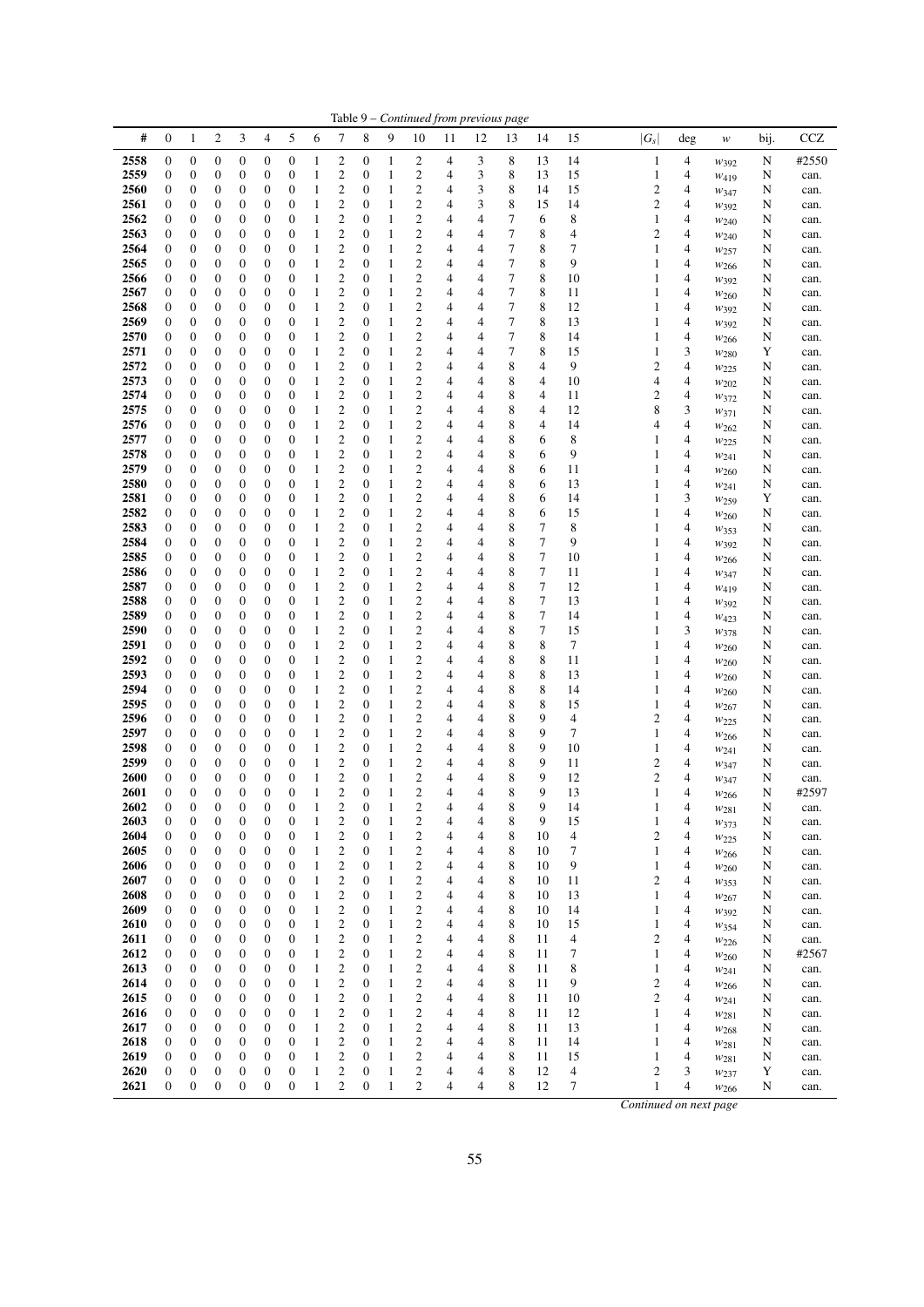|              |                                      |                                      |                       |                                      |                                      |                                      |                              |                                             |                                      |                   |                                                    |                | Table 9 - Continued from previous page |        |          |          |         |                                            |                               |        |               |
|--------------|--------------------------------------|--------------------------------------|-----------------------|--------------------------------------|--------------------------------------|--------------------------------------|------------------------------|---------------------------------------------|--------------------------------------|-------------------|----------------------------------------------------|----------------|----------------------------------------|--------|----------|----------|---------|--------------------------------------------|-------------------------------|--------|---------------|
| #            | $\mathbf{0}$                         | $\mathbf{1}$                         | 2                     | 3                                    | 4                                    | 5                                    | 6                            | 7                                           | 8                                    | 9                 | 10                                                 | 11             | 12                                     | 13     | 14       | 15       | $ G_s $ | deg                                        | $\boldsymbol{W}$              | bij.   | CCZ           |
| 2622         | $\boldsymbol{0}$                     | $\boldsymbol{0}$                     | 0                     | $\boldsymbol{0}$                     | $\boldsymbol{0}$                     | $\boldsymbol{0}$                     | 1                            | $\overline{\mathbf{c}}$                     | $\boldsymbol{0}$                     | 1                 | 2                                                  | 4              | 4                                      | 8      | 12       | 8        |         | 4<br>1                                     | $w_{258}$                     | N      | can.          |
| 2623         | $\boldsymbol{0}$                     | 0                                    | 0                     | $\boldsymbol{0}$                     | $\boldsymbol{0}$                     | $\boldsymbol{0}$                     | 1                            | $\mathbf{2}$                                | 0                                    | 1                 | $\overline{\mathbf{c}}$                            | 4              | 4                                      | 8      | 12       | 9        | 1       | 4                                          | $w_{266}$                     | N      | can.          |
| 2624         | $\boldsymbol{0}$                     | $\boldsymbol{0}$                     | 0                     | $\boldsymbol{0}$<br>$\boldsymbol{0}$ | $\boldsymbol{0}$<br>$\mathbf{0}$     | $\boldsymbol{0}$                     | 1                            | $\mathbf{2}$<br>$\mathfrak{2}$              | $\boldsymbol{0}$<br>$\mathbf{0}$     | 1<br>1            | $\overline{\mathbf{c}}$                            | 4<br>4         | 4                                      | 8<br>8 | 12<br>12 | 11       | 1       | 4                                          | W281                          | N      | can.          |
| 2625<br>2626 | $\boldsymbol{0}$<br>$\boldsymbol{0}$ | $\boldsymbol{0}$<br>0                | 0<br>0                | $\boldsymbol{0}$                     | $\mathbf{0}$                         | $\boldsymbol{0}$<br>$\boldsymbol{0}$ | 1<br>1                       | $\mathfrak{2}$                              | $\mathbf{0}$                         | 1                 | $\boldsymbol{2}$<br>$\overline{c}$                 | 4              | 4<br>4                                 | 8      | 12       | 13<br>14 | 1<br>1  | 4<br>4                                     | W <sub>260</sub><br>$W_392$   | N<br>N | can.<br>#2566 |
| 2627         | $\mathbf{0}$                         | 0                                    | 0                     | $\boldsymbol{0}$                     | $\mathbf{0}$                         | $\boldsymbol{0}$                     | 1                            | $\mathbf{2}$                                | $\mathbf{0}$                         | 1                 | $\overline{c}$                                     | 4              | 4                                      | 8      | 12       | 15       |         | 1<br>4                                     | $w_{267}$                     | N      | can.          |
| 2628         | $\mathbf{0}$                         | 0                                    | $\boldsymbol{0}$      | $\boldsymbol{0}$                     | $\mathbf{0}$                         | $\boldsymbol{0}$                     | 1                            | $\overline{c}$                              | $\mathbf{0}$                         | 1                 | $\overline{c}$                                     | 4              | 4                                      | 8      | 13       | 4        |         | $\overline{c}$<br>4                        | W262                          | N      | can.          |
| 2629         | $\boldsymbol{0}$                     | 0                                    | 0                     | $\boldsymbol{0}$                     | $\boldsymbol{0}$                     | $\boldsymbol{0}$                     | 1                            | $\mathbf{2}$                                | $\boldsymbol{0}$                     | 1                 | $\overline{\mathbf{c}}$                            | 4              | 4                                      | 8      | 13       | 7        |         | 4<br>1                                     | W392                          | N      | can.          |
| 2630         | $\boldsymbol{0}$                     | $\boldsymbol{0}$                     | $\boldsymbol{0}$      | $\boldsymbol{0}$                     | $\boldsymbol{0}$                     | $\boldsymbol{0}$                     | 1                            | $\mathbf{2}$<br>$\overline{c}$              | $\mathbf{0}$                         | 1                 | $\overline{c}$                                     | 4              | 4                                      | 8      | 13       | 9        |         | 1<br>4                                     | $W_392$                       | N      | #2584         |
| 2631<br>2632 | $\boldsymbol{0}$<br>$\boldsymbol{0}$ | $\boldsymbol{0}$<br>0                | 0<br>0                | $\boldsymbol{0}$<br>$\boldsymbol{0}$ | $\boldsymbol{0}$<br>0                | $\boldsymbol{0}$<br>$\boldsymbol{0}$ | 1<br>1                       | $\boldsymbol{2}$                            | $\mathbf{0}$<br>$\boldsymbol{0}$     | 1<br>1            | $\overline{c}$<br>$\overline{\mathbf{c}}$          | 4<br>4         | 4<br>4                                 | 8<br>8 | 13<br>13 | 10<br>11 | 1<br>1  | 4<br>4                                     | $w_{267}$<br>W354             | N<br>N | can.<br>can.  |
| 2633         | $\boldsymbol{0}$                     | 0                                    | 0                     | $\boldsymbol{0}$                     | $\mathbf{0}$                         | $\boldsymbol{0}$                     | 1                            | $\mathbf{2}$                                | $\mathbf{0}$                         | 1                 | $\overline{\mathbf{c}}$                            | 4              | 4                                      | 8      | 13       | 12       |         | 2<br>4                                     | W347                          | N      | can.          |
| 2634         | $\mathbf{0}$                         | 0                                    | 0                     | $\boldsymbol{0}$                     | 0                                    | $\boldsymbol{0}$                     | 1                            | $\boldsymbol{2}$                            | $\mathbf{0}$                         | 1                 | $\overline{\mathbf{c}}$                            | 4              | 4                                      | 8      | 13       | 14       | 1       | 4                                          | $w_{281}$                     | N      | can.          |
| 2635         | $\boldsymbol{0}$                     | 0                                    | 0                     | $\boldsymbol{0}$                     | $\mathbf{0}$                         | $\boldsymbol{0}$                     | 1                            | $\mathbf{2}$                                | $\mathbf{0}$                         | 1                 | $\overline{\mathbf{c}}$                            | 4              | 4                                      | 8      | 13       | 15       |         | 1<br>4                                     | $w_{355}$                     | N      | can.          |
| 2636         | $\boldsymbol{0}$                     | $\boldsymbol{0}$                     | $\boldsymbol{0}$      | $\boldsymbol{0}$                     | $\boldsymbol{0}$                     | $\boldsymbol{0}$                     | 1                            | $\mathbf{2}$<br>$\overline{c}$              | $\boldsymbol{0}$                     | 1<br>1            | $\overline{\mathbf{c}}$<br>$\mathbf{2}$            | 4              | 4                                      | 8      | 14       | 4        |         | $\overline{c}$<br>4                        | W262                          | N      | can.          |
| 2637<br>2638 | $\boldsymbol{0}$<br>$\boldsymbol{0}$ | $\boldsymbol{0}$<br>0                | $\boldsymbol{0}$<br>0 | $\boldsymbol{0}$<br>$\boldsymbol{0}$ | $\boldsymbol{0}$<br>$\mathbf{0}$     | $\boldsymbol{0}$<br>$\boldsymbol{0}$ | 1<br>1                       | $\overline{c}$                              | $\mathbf{0}$<br>$\mathbf{0}$         | 1                 | $\overline{\mathbf{c}}$                            | 4<br>4         | 4<br>4                                 | 8<br>8 | 14<br>14 | 7<br>8   | 1       | 1<br>4<br>4                                | W392<br>$w_{352}$             | N<br>N | can.<br>can.  |
| 2639         | $\boldsymbol{0}$                     | 0                                    | 0                     | $\boldsymbol{0}$                     | 0                                    | $\boldsymbol{0}$                     | 1                            | $\mathfrak{2}$                              | $\boldsymbol{0}$                     | 1                 | $\overline{\mathbf{c}}$                            | 4              | 4                                      | 8      | 14       | 9        | 1       | 4                                          | $w_{281}$                     | N      | can.          |
| 2640         | $\mathbf{0}$                         | 0                                    | 0                     | $\boldsymbol{0}$                     | $\mathbf{0}$                         | $\boldsymbol{0}$                     | 1                            | $\overline{c}$                              | $\mathbf{0}$                         | 1                 | $\mathbf{2}$                                       | 4              | 4                                      | 8      | 14       | 10       | 1       | 4                                          | W266                          | N      | can.          |
| 2641         | $\boldsymbol{0}$                     | 0                                    | 0                     | $\boldsymbol{0}$                     | $\mathbf{0}$                         | $\boldsymbol{0}$                     | 1                            | $\mathbf{2}$                                | $\mathbf{0}$                         | 1                 | $\overline{\mathbf{c}}$                            | 4              | 4                                      | 8      | 14       | 11       | 1       | $\overline{4}$                             | W355                          | N      | can.          |
| 2642         | $\boldsymbol{0}$                     | 0                                    | $\boldsymbol{0}$      | $\boldsymbol{0}$                     | $\boldsymbol{0}$                     | $\boldsymbol{0}$                     | 1                            | $\mathbf{2}$                                | $\mathbf{0}$                         | 1                 | $\boldsymbol{2}$                                   | 4              | 4                                      | 8      | 14       | 13       |         | 1<br>4                                     | $w_{267}$                     | N      | can.          |
| 2643<br>2644 | $\boldsymbol{0}$<br>$\boldsymbol{0}$ | $\boldsymbol{0}$<br>0                | $\boldsymbol{0}$<br>0 | $\boldsymbol{0}$<br>$\boldsymbol{0}$ | $\boldsymbol{0}$<br>$\mathbf{0}$     | $\boldsymbol{0}$<br>$\boldsymbol{0}$ | $\mathbf{1}$<br>1            | $\mathbf{2}$<br>$\boldsymbol{2}$            | $\boldsymbol{0}$<br>$\mathbf{0}$     | 1<br>1            | $\overline{\mathbf{c}}$<br>$\overline{\mathbf{c}}$ | 4<br>4         | 4<br>4                                 | 8<br>8 | 14<br>15 | 15<br>4  |         | 1<br>4<br>$\overline{c}$<br>$\overline{4}$ | $w_{354}$                     | N<br>N | can.<br>can.  |
| 2645         | $\boldsymbol{0}$                     | 0                                    | 0                     | $\boldsymbol{0}$                     | $\mathbf{0}$                         | $\boldsymbol{0}$                     | 1                            | $\mathbf{2}$                                | $\mathbf{0}$                         | 1                 | $\overline{\mathbf{c}}$                            | 4              | 4                                      | 8      | 15       | 7        | 1       | 3                                          | W241<br>W280                  | Y      | #2571         |
| 2646         | $\boldsymbol{0}$                     | 0                                    | 0                     | $\boldsymbol{0}$                     | $\mathbf{0}$                         | $\boldsymbol{0}$                     | 1                            | $\mathbf{2}$                                | $\mathbf{0}$                         | 1                 | $\overline{\mathbf{c}}$                            | 4              | 4                                      | 8      | 15       | 8        | 1       | 4                                          | $w_{267}$                     | N      | can.          |
| 2647         | $\mathbf{0}$                         | $\boldsymbol{0}$                     | $\boldsymbol{0}$      | $\boldsymbol{0}$                     | $\boldsymbol{0}$                     | $\mathbf{0}$                         | 1                            | $\overline{c}$                              | $\mathbf{0}$                         | 1                 | $\mathbf{2}$                                       | 4              | 4                                      | 8      | 15       | 9        | 1       | 4                                          | $w_{267}$                     | N      | can.          |
| 2648         | $\boldsymbol{0}$                     | 0                                    | 0                     | $\boldsymbol{0}$                     | $\boldsymbol{0}$                     | $\boldsymbol{0}$                     | 1                            | $\mathfrak{2}$                              | $\boldsymbol{0}$                     | 1                 | $\overline{\mathbf{c}}$                            | 4              | 4                                      | 8      | 15       | 10       | 1       | 4                                          | W267                          | N      | can.          |
| 2649<br>2650 | $\boldsymbol{0}$<br>$\boldsymbol{0}$ | $\boldsymbol{0}$<br>$\boldsymbol{0}$ | $\boldsymbol{0}$<br>0 | $\boldsymbol{0}$<br>$\boldsymbol{0}$ | $\mathbf{0}$<br>$\boldsymbol{0}$     | $\boldsymbol{0}$<br>$\boldsymbol{0}$ | 1<br>1                       | $\mathbf{2}$<br>$\overline{c}$              | $\mathbf{0}$<br>$\mathbf{0}$         | 1<br>1            | $\overline{c}$<br>$\overline{c}$                   | 4<br>4         | 4<br>4                                 | 8<br>8 | 15<br>15 | 11<br>13 | 1<br>1  | 4<br>4                                     | W379<br>W281                  | N<br>N | can.<br>can.  |
| 2651         | $\boldsymbol{0}$                     | 0                                    | 0                     | $\boldsymbol{0}$                     | $\boldsymbol{0}$                     | $\boldsymbol{0}$                     | 1                            | $\mathbf{2}$                                | 0                                    | 1                 | $\overline{\mathbf{c}}$                            | 4              | 4                                      | 8      | 15       | 14       | 1       | 4                                          | $w_{281}$                     | N      | can.          |
| 2652         | $\boldsymbol{0}$                     | 0                                    | 0                     | $\boldsymbol{0}$                     | $\mathbf{0}$                         | $\boldsymbol{0}$                     | 1                            | $\mathbf{2}$                                | $\mathbf{0}$                         | 1                 | $\overline{c}$                                     | 4              | 5                                      | 6      | 8        | 9        | 1       | 4                                          | W266                          | N      | can.          |
| 2653         | $\boldsymbol{0}$                     | 0                                    | 0                     | $\boldsymbol{0}$                     | 0                                    | $\boldsymbol{0}$                     | 1                            | $\boldsymbol{2}$                            | $\mathbf{0}$                         | 1                 | $\overline{\mathbf{c}}$                            | 4              | 5                                      | 6      | 8        | 10       | 1       | 4                                          | W392                          | N      | can.          |
| 2654         | $\mathbf{0}$                         | 0                                    | 0                     | $\boldsymbol{0}$                     | $\mathbf{0}$                         | $\boldsymbol{0}$                     | 1                            | $\mathbf{2}$                                | $\mathbf{0}$                         | 1                 | $\overline{\mathbf{c}}$                            | 4              | 5                                      | 6      | 8        | 11       | 1       | 4                                          | $w_{260}$                     | N      | can.          |
| 2655<br>2656 | $\boldsymbol{0}$<br>$\boldsymbol{0}$ | 0<br>$\boldsymbol{0}$                | 0<br>$\boldsymbol{0}$ | $\boldsymbol{0}$<br>$\boldsymbol{0}$ | $\boldsymbol{0}$<br>$\boldsymbol{0}$ | $\boldsymbol{0}$<br>$\boldsymbol{0}$ | 1<br>1                       | $\boldsymbol{2}$<br>$\boldsymbol{2}$        | $\boldsymbol{0}$<br>$\boldsymbol{0}$ | 1<br>1            | $\overline{\mathbf{c}}$<br>$\overline{\mathbf{c}}$ | 4<br>4         | 5<br>5                                 | 6<br>6 | 8<br>8   | 12<br>13 | 1<br>1  | 4<br>4                                     | $W_392$<br>W392               | N<br>N | can.<br>can.  |
| 2657         | $\mathbf{0}$                         | 0                                    | 0                     | $\boldsymbol{0}$                     | $\mathbf{0}$                         | $\boldsymbol{0}$                     | 1                            | $\overline{c}$                              | $\mathbf{0}$                         | 1                 | $\overline{\mathbf{c}}$                            | 4              | 5                                      | 6      | 8        | 14       | 1       | $\overline{4}$                             | W <sub>266</sub>              | N      | can.          |
| 2658         | $\boldsymbol{0}$                     | 0                                    | 0                     | $\boldsymbol{0}$                     | $\boldsymbol{0}$                     | $\boldsymbol{0}$                     | 1                            | $\mathfrak{2}$                              | $\boldsymbol{0}$                     | 1                 | $\overline{\mathbf{c}}$                            | 4              | 5                                      | 6      | 8        | 15       | 1       | 3                                          | W <sub>280</sub>              | Y      | can.          |
| 2659         | $\mathbf{0}$                         | 0                                    | 0                     | $\boldsymbol{0}$                     | $\mathbf{0}$                         | $\boldsymbol{0}$                     | 1                            | $\overline{c}$                              | $\mathbf{0}$                         | 1                 | $\overline{c}$                                     | $\overline{4}$ | 5                                      | 7      | 8        | 9        |         | 1<br>$\overline{4}$                        | $W_{419}$                     | N      | can.          |
| 2660<br>2661 | $\mathbf{0}$<br>$\boldsymbol{0}$     | 0<br>0                               | 0<br>$\boldsymbol{0}$ | $\boldsymbol{0}$<br>$\boldsymbol{0}$ | $\mathbf{0}$<br>$\boldsymbol{0}$     | $\boldsymbol{0}$<br>$\boldsymbol{0}$ | 1<br>1                       | $\mathfrak{2}$<br>$\mathbf{2}$              | $\mathbf{0}$<br>$\mathbf{0}$         | 1<br>1            | $\overline{\mathbf{c}}$<br>$\boldsymbol{2}$        | 4<br>4         | 5<br>5                                 | 7<br>7 | 8<br>8   | 11<br>12 |         | 2<br>$\overline{4}$<br>4<br>1              | W423                          | N      | can.          |
| 2662         | $\boldsymbol{0}$                     | $\boldsymbol{0}$                     | $\boldsymbol{0}$      | $\boldsymbol{0}$                     | $\boldsymbol{0}$                     | $\boldsymbol{0}$                     | 1                            | $\mathbf{2}$                                | $\boldsymbol{0}$                     | 1                 | $\overline{\mathbf{c}}$                            | 4              | 5                                      | 7      | 8        | 13       |         | $\overline{c}$<br>4                        | W425<br>$w_{426}$             | N<br>N | can.<br>can.  |
| 2663         | $\boldsymbol{0}$                     | $\boldsymbol{0}$                     | 0                     | $\boldsymbol{0}$                     | $\boldsymbol{0}$                     | $\boldsymbol{0}$                     | 1                            | $\boldsymbol{2}$                            | $\boldsymbol{0}$                     | 1                 | $\overline{\mathbf{c}}$                            | 4              | 5                                      | 7      | 8        | 14       |         | 3<br>$\overline{c}$                        | $w_{378}$                     | N      | can.          |
| 2664         | $\mathbf{0}$                         | $\mathbf{0}$                         | 0                     | $\boldsymbol{0}$                     | $\boldsymbol{0}$                     | $\mathbf{0}$                         | 1                            | $\mathbf{2}$                                | $\mathbf{0}$                         | 1                 | $\boldsymbol{2}$                                   | $\overline{4}$ | 5                                      | 8      | 6        | 8        | 1       | 4                                          | W353                          | N      | can.          |
| 2665         | $\mathbf{0}$                         | $\overline{0}$                       | $\boldsymbol{0}$      | $\mathbf{0}$                         | $\overline{0}$                       | $\overline{0}$                       | 1                            | $\overline{c}$                              | $\overline{0}$                       | 1                 | $\overline{2}$                                     | 4              | 5                                      | 8      | 6        | 9        |         | 1<br>4                                     | W392                          | N      | can.          |
| 2666<br>2667 | $\boldsymbol{0}$<br>$\boldsymbol{0}$ | $\mathbf{0}$<br>$\boldsymbol{0}$     | $\boldsymbol{0}$<br>0 | $\boldsymbol{0}$<br>$\boldsymbol{0}$ | $\boldsymbol{0}$<br>$\boldsymbol{0}$ | $\boldsymbol{0}$<br>$\boldsymbol{0}$ | $\mathbf{1}$<br>1            | $\overline{c}$<br>$\boldsymbol{2}$          | $\boldsymbol{0}$<br>$\boldsymbol{0}$ | 1<br>1            | $\overline{\mathbf{c}}$<br>2                       | 4<br>4         | 5<br>5                                 | 8<br>8 | 6<br>6   | 10<br>11 | 1       | 1<br>4<br>4                                | $w_{266}$                     | N<br>N | can.<br>can.  |
| 2668         | $\boldsymbol{0}$                     | $\boldsymbol{0}$                     | $\boldsymbol{0}$      | $\boldsymbol{0}$                     | $\boldsymbol{0}$                     | $\boldsymbol{0}$                     | $\mathbf{1}$                 | $\overline{c}$                              | $\boldsymbol{0}$                     | $\mathbf{1}$      | $\overline{\mathbf{c}}$                            | 4              | 5                                      | 8      | 6        | 12       |         | 1<br>4                                     | $w_{347}$<br>$W_{419}$        | N      | can.          |
| 2669         | $\boldsymbol{0}$                     | $\boldsymbol{0}$                     | $\boldsymbol{0}$      | $\boldsymbol{0}$                     | $\boldsymbol{0}$                     | $\boldsymbol{0}$                     | $\mathbf{1}$                 | $\boldsymbol{2}$                            | 0                                    | $\mathbf{1}$      | $\overline{\mathbf{c}}$                            | 4              | 5                                      | 8      | 6        | 13       |         | 4<br>1                                     | W392                          | N      | can.          |
| 2670         | $\boldsymbol{0}$                     | $\boldsymbol{0}$                     | 0                     | $\boldsymbol{0}$                     | $\boldsymbol{0}$                     | $\boldsymbol{0}$                     | $\mathbf{1}$                 | $\boldsymbol{2}$                            | $\boldsymbol{0}$                     | 1                 | $\overline{\mathbf{c}}$                            | 4              | 5                                      | 8      | 6        | 14       |         | 1<br>4                                     | W423                          | N      | can.          |
| 2671         | $\boldsymbol{0}$                     | 0                                    | 0                     | $\boldsymbol{0}$                     | 0                                    | $\boldsymbol{0}$                     | $\mathbf{1}$                 | $\mathbf{2}$                                | 0                                    | 1                 | $\overline{\mathbf{c}}$                            | 4              | 5                                      | 8      | 6        | 15       |         | 1<br>3                                     | $w_{378}$                     | N      | can.          |
| 2672<br>2673 | 0<br>$\boldsymbol{0}$                | 0<br>$\boldsymbol{0}$                | 0<br>$\boldsymbol{0}$ | $\boldsymbol{0}$<br>$\boldsymbol{0}$ | $\boldsymbol{0}$<br>$\boldsymbol{0}$ | $\boldsymbol{0}$<br>$\boldsymbol{0}$ | $\mathbf{1}$<br>$\mathbf{1}$ | $\boldsymbol{2}$<br>$\overline{\mathbf{c}}$ | $\boldsymbol{0}$<br>$\mathbf{0}$     | 1<br>$\mathbf{1}$ | $\overline{\mathbf{c}}$<br>2                       | 4<br>4         | 5<br>5                                 | 8<br>8 | 8<br>8   | 6<br>7   | 1       | 4<br>$\overline{4}$<br>1                   | W260                          | N<br>N | can.          |
| 2674         | $\boldsymbol{0}$                     | 0                                    | 0                     | $\boldsymbol{0}$                     | $\boldsymbol{0}$                     | $\boldsymbol{0}$                     | $\mathbf{1}$                 | $\boldsymbol{2}$                            | 0                                    | 1                 | $\overline{\mathbf{c}}$                            | 4              | 5                                      | 8      | 8        | 11       |         | 4<br>1                                     | W266<br>W <sub>266</sub>      | N      | can.<br>can.  |
| 2675         | $\boldsymbol{0}$                     | $\boldsymbol{0}$                     | $\boldsymbol{0}$      | $\boldsymbol{0}$                     | $\boldsymbol{0}$                     | $\boldsymbol{0}$                     | $\mathbf{1}$                 | $\boldsymbol{2}$                            | 0                                    | 1                 | $\overline{\mathbf{c}}$                            | 4              | 5                                      | 8      | 8        | 13       |         | 1<br>4                                     | $w_{266}$                     | N      | can.          |
| 2676         | $\boldsymbol{0}$                     | $\boldsymbol{0}$                     | 0                     | $\boldsymbol{0}$                     | $\boldsymbol{0}$                     | $\boldsymbol{0}$                     | $\mathbf{1}$                 | $\overline{\mathbf{c}}$                     | $\boldsymbol{0}$                     | 1                 | 2                                                  | 4              | 5                                      | 8      | 8        | 14       | 1       | $\overline{4}$                             | W267                          | N      | can.          |
| 2677         | $\boldsymbol{0}$                     | 0                                    | 0                     | $\boldsymbol{0}$                     | $\boldsymbol{0}$                     | $\boldsymbol{0}$                     | $\mathbf{1}$                 | $\overline{\mathbf{c}}$                     | $\boldsymbol{0}$                     | 1                 | $\overline{\mathbf{c}}$                            | 4              | 5                                      | 8      | 8        | 15       | 1       | 4                                          | W281                          | N      | can.          |
| 2678<br>2679 | $\boldsymbol{0}$<br>$\boldsymbol{0}$ | $\boldsymbol{0}$<br>$\boldsymbol{0}$ | $\boldsymbol{0}$<br>0 | $\boldsymbol{0}$<br>$\boldsymbol{0}$ | $\boldsymbol{0}$<br>$\boldsymbol{0}$ | $\boldsymbol{0}$<br>$\boldsymbol{0}$ | $\mathbf{1}$<br>$\mathbf{1}$ | $\overline{c}$<br>$\overline{\mathbf{c}}$   | 0<br>$\boldsymbol{0}$                | $\mathbf{1}$<br>1 | $\overline{\mathbf{c}}$<br>$\boldsymbol{2}$        | 4<br>4         | 5<br>5                                 | 8<br>8 | 9<br>9   | 6<br>7   |         | 1<br>4<br>1<br>4                           | W <sub>266</sub>              | N<br>N | can.          |
| 2680         | $\boldsymbol{0}$                     | $\boldsymbol{0}$                     | $\boldsymbol{0}$      | $\boldsymbol{0}$                     | $\boldsymbol{0}$                     | $\boldsymbol{0}$                     | $\mathbf{1}$                 | $\mathbf{2}$                                | $\boldsymbol{0}$                     | $\mathbf{1}$      | $\boldsymbol{2}$                                   | 4              | 5                                      | 8      | 9        | 10       | 1       | 4                                          | $w_{347}$<br>W <sub>260</sub> | N      | can.<br>can.  |
| 2681         | $\boldsymbol{0}$                     | $\boldsymbol{0}$                     | 0                     | $\boldsymbol{0}$                     | $\boldsymbol{0}$                     | $\boldsymbol{0}$                     | $\mathbf{1}$                 | $\mathbf{2}$                                | $\boldsymbol{0}$                     | 1                 | $\boldsymbol{2}$                                   | 4              | 5                                      | 8      | 9        | 11       |         | $\mathbf{1}$<br>$\overline{4}$             | W419                          | N      | can.          |
| 2682         | $\boldsymbol{0}$                     | $\boldsymbol{0}$                     | 0                     | $\boldsymbol{0}$                     | $\boldsymbol{0}$                     | $\boldsymbol{0}$                     | $\mathbf{1}$                 | $\overline{\mathbf{c}}$                     | 0                                    | 1                 | $\boldsymbol{2}$                                   | 4              | 5                                      | 8      | 9        | 12       |         | 1<br>4                                     | W419                          | N      | can.          |
| 2683         | $\boldsymbol{0}$                     | $\boldsymbol{0}$                     | 0                     | $\boldsymbol{0}$                     | 0                                    | $\boldsymbol{0}$                     | $\mathbf{1}$                 | $\overline{\mathbf{c}}$                     | 0                                    | 1                 | $\boldsymbol{2}$                                   | 4              | 5                                      | 8      | 9        | 13       | 1       | 4                                          | $w_{392}$                     | N      | can.          |
| 2684         | 0<br>$\boldsymbol{0}$                | $\boldsymbol{0}$<br>$\boldsymbol{0}$ | 0                     | $\boldsymbol{0}$<br>$\boldsymbol{0}$ | $\boldsymbol{0}$<br>$\boldsymbol{0}$ | $\boldsymbol{0}$<br>$\boldsymbol{0}$ | $\mathbf{1}$<br>$\mathbf{1}$ | $\boldsymbol{2}$<br>$\overline{c}$          | $\boldsymbol{0}$<br>$\boldsymbol{0}$ | 1                 | $\overline{\mathbf{c}}$<br>$\overline{c}$          | 4<br>4         | 5<br>5                                 | 8<br>8 | 9<br>9   | 14       |         | 1<br>4                                     | W379                          | N      | can.          |
| 2685         |                                      |                                      | $\boldsymbol{0}$      |                                      |                                      |                                      |                              |                                             |                                      | 1                 |                                                    |                |                                        |        |          | 15       |         | 1<br>4                                     | W354                          | N      | can.          |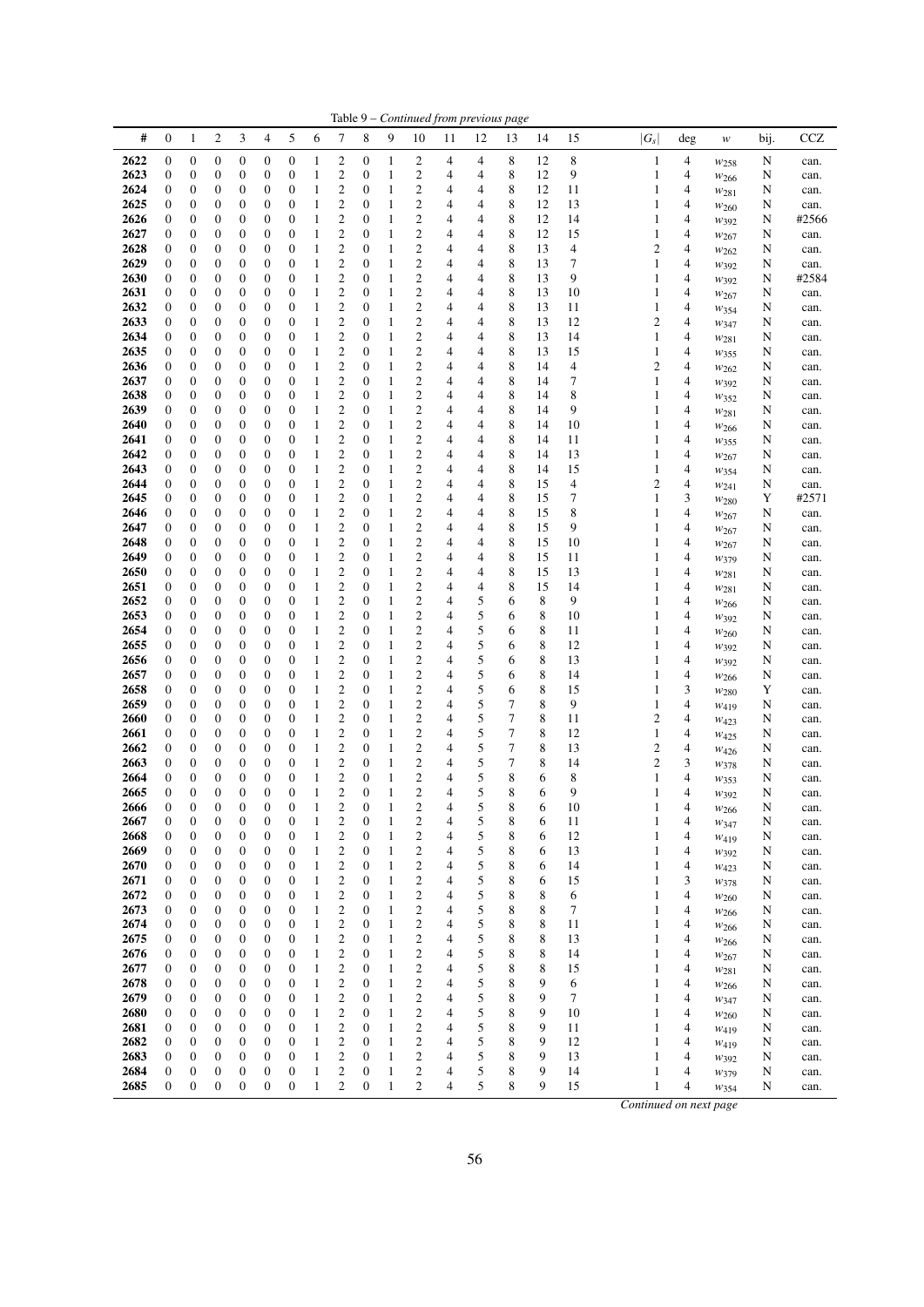|              |                                      |                                      |                       |                                      |                                      |                                      |              |                                    |                                      |                   |                                           |                | Table 9 - Continued from previous page |             |          |          |                              |        |                        |        |               |
|--------------|--------------------------------------|--------------------------------------|-----------------------|--------------------------------------|--------------------------------------|--------------------------------------|--------------|------------------------------------|--------------------------------------|-------------------|-------------------------------------------|----------------|----------------------------------------|-------------|----------|----------|------------------------------|--------|------------------------|--------|---------------|
| #            | $\mathbf{0}$                         | $\mathbf{1}$                         | $\overline{c}$        | 3                                    | 4                                    | 5                                    | 6            | 7                                  | 8                                    | 9                 | 10                                        | 11             | 12                                     | 13          | 14       | 15       | $ G_s $                      | deg    | w                      | bij.   | <b>CCZ</b>    |
| 2686         | $\boldsymbol{0}$                     | $\boldsymbol{0}$                     | 0                     | $\boldsymbol{0}$                     | $\boldsymbol{0}$                     | $\boldsymbol{0}$                     | 1            | 2                                  | 0                                    | 1                 | 2                                         | 4              | 5                                      | 8           | 10       | 6        | $\mathbf{1}$                 | 4      | $w_{266}$              | N      | can.          |
| 2687         | $\boldsymbol{0}$                     | 0                                    | 0                     | 0                                    | $\boldsymbol{0}$                     | $\boldsymbol{0}$                     | 1            | 2                                  | 0                                    | $\mathbf{1}$      | 2                                         | 4              | 5                                      | 8           | 10       | 7        | 1                            | 4      | $w_{353}$              | N      | can.          |
| 2688         | $\boldsymbol{0}$                     | $\boldsymbol{0}$                     | 0                     | 0                                    | $\boldsymbol{0}$                     | $\boldsymbol{0}$                     | 1            | $\mathfrak{2}$                     | $\boldsymbol{0}$                     | 1                 | 2                                         | 4              | 5                                      | 8           | 10       | 9        | 1                            | 4      | W266                   | N      | can.          |
| 2689<br>2690 | $\boldsymbol{0}$<br>$\boldsymbol{0}$ | $\boldsymbol{0}$<br>0                | 0<br>0                | 0<br>0                               | $\boldsymbol{0}$<br>$\boldsymbol{0}$ | $\boldsymbol{0}$<br>$\boldsymbol{0}$ | 1<br>1       | 2<br>2                             | 0<br>$\boldsymbol{0}$                | 1<br>$\mathbf{1}$ | 2<br>2                                    | 4<br>4         | 5<br>5                                 | 8<br>8      | 10<br>10 | 11<br>12 | 2<br>1                       | 4<br>4 | W347                   | N<br>N | can.          |
| 2691         | $\boldsymbol{0}$                     | 0                                    | 0                     | 0                                    | $\boldsymbol{0}$                     | $\boldsymbol{0}$                     | 1            | 2                                  | $\mathbf{0}$                         | 1                 | 2                                         | 4              | 5                                      | 8           | 10       | 13       | 1                            | 4      | W354<br>$w_{281}$      | N      | can.<br>can.  |
| 2692         | $\mathbf{0}$                         | 0                                    | 0                     | 0                                    | $\boldsymbol{0}$                     | $\boldsymbol{0}$                     | 1            | $\mathbf{2}$                       | $\boldsymbol{0}$                     | 1                 | $\boldsymbol{2}$                          | 4              | 5                                      | $\,$ 8 $\,$ | 10       | 14       | 1                            | 4      | W379                   | N      | can.          |
| 2693         | $\boldsymbol{0}$                     | 0                                    | 0                     | 0                                    | $\boldsymbol{0}$                     | $\boldsymbol{0}$                     | 1            | 2                                  | 0                                    | 1                 | $\boldsymbol{2}$                          | 4              | 5                                      | 8           | 10       | 15       | 1                            | 4      | W355                   | N      | can.          |
| 2694         | $\boldsymbol{0}$                     | $\boldsymbol{0}$                     | 0                     | 0                                    | $\boldsymbol{0}$                     | $\boldsymbol{0}$                     | 1            | $\mathfrak{2}$                     | $\boldsymbol{0}$                     | 1                 | 2                                         | 4              | 5                                      | 8           | 11       | 6        | 1                            | 4      | $w_{260}$              | N      | can.          |
| 2695         | $\mathbf{0}$                         | $\boldsymbol{0}$                     | 0                     | 0                                    | $\boldsymbol{0}$                     | $\boldsymbol{0}$                     | 1            | $\mathbf{2}$                       | $\boldsymbol{0}$                     | 1                 | $\mathbf{c}$                              | 4              | 5                                      | 8           | 11       | 7        | 1                            | 4      | $w_{392}$              | N      | can.          |
| 2696<br>2697 | $\boldsymbol{0}$<br>$\mathbf{0}$     | 0<br>$\boldsymbol{0}$                | 0<br>$\boldsymbol{0}$ | 0<br>0                               | $\boldsymbol{0}$<br>$\boldsymbol{0}$ | $\boldsymbol{0}$<br>$\boldsymbol{0}$ | 1<br>1       | 2<br>$\overline{c}$                | $\boldsymbol{0}$<br>$\boldsymbol{0}$ | $\mathbf{1}$<br>1 | 2<br>$\overline{\mathbf{c}}$              | 4<br>4         | 5<br>5                                 | 8<br>8      | 11<br>11 | 8<br>9   | 1<br>1                       | 4<br>4 | W <sub>260</sub>       | N<br>N | can.          |
| 2698         | $\boldsymbol{0}$                     | 0                                    | 0                     | 0                                    | $\mathbf{0}$                         | $\boldsymbol{0}$                     | 1            | $\mathfrak{2}$                     | $\mathbf{0}$                         | 1                 | $\overline{\mathbf{c}}$                   | 4              | 5                                      | 8           | 11       | 10       | $\overline{c}$               | 4      | W392<br>$w_{260}$      | N      | can.<br>can.  |
| 2699         | $\mathbf{0}$                         | $\boldsymbol{0}$                     | 0                     | 0                                    | $\mathbf{0}$                         | $\boldsymbol{0}$                     | 1            | $\mathfrak{2}$                     | $\boldsymbol{0}$                     | 1                 | $\overline{\mathbf{c}}$                   | 4              | 5                                      | 8           | 11       | 12       | 1                            | 4      | W379                   | N      | can.          |
| 2700         | $\boldsymbol{0}$                     | $\boldsymbol{0}$                     | 0                     | 0                                    | $\boldsymbol{0}$                     | $\boldsymbol{0}$                     | 1            | $\boldsymbol{2}$                   | 0                                    | $\mathbf{1}$      | 2                                         | 4              | 5                                      | 8           | 11       | 13       | $\mathfrak{2}$               | 4      | W267                   | N      | can.          |
| 2701         | $\boldsymbol{0}$                     | $\boldsymbol{0}$                     | 0                     | 0                                    | $\boldsymbol{0}$                     | $\boldsymbol{0}$                     | 1            | $\boldsymbol{2}$                   | $\boldsymbol{0}$                     | 1                 | 2                                         | 4              | 5                                      | 8           | 11       | 14       | 1                            | 4      | W379                   | N      | can.          |
| 2702         | $\boldsymbol{0}$                     | 0                                    | 0                     | 0                                    | $\boldsymbol{0}$                     | $\boldsymbol{0}$                     | 1            | $\mathfrak{2}$                     | $\boldsymbol{0}$                     | 1                 | 2                                         | 4              | 5                                      | 8           | 11       | 15       | 1                            | 4      | W379                   | N      | can.          |
| 2703<br>2704 | $\boldsymbol{0}$<br>$\mathbf{0}$     | 0<br>0                               | 0                     | 0                                    | $\boldsymbol{0}$<br>$\boldsymbol{0}$ | $\boldsymbol{0}$<br>$\boldsymbol{0}$ | 1<br>1       | 2<br>$\overline{c}$                | 0<br>$\boldsymbol{0}$                | $\mathbf{1}$      | 2<br>$\overline{\mathbf{c}}$              | 4<br>4         | 5<br>5                                 | 8<br>8      | 12<br>12 | 6<br>7   | 1                            | 4<br>4 | W <sub>266</sub>       | N      | can.          |
| 2705         | $\boldsymbol{0}$                     | 0                                    | 0<br>0                | 0<br>0                               | $\mathbf{0}$                         | $\boldsymbol{0}$                     | 1            | 2                                  | $\boldsymbol{0}$                     | 1<br>1            | $\overline{\mathbf{c}}$                   | 4              | 5                                      | 8           | 12       | 8        | 1<br>1                       | 4      | W392<br>W266           | N<br>N | can.<br>can.  |
| 2706         | $\boldsymbol{0}$                     | 0                                    | 0                     | 0                                    | $\boldsymbol{0}$                     | $\boldsymbol{0}$                     | 1            | 2                                  | 0                                    | $\mathbf{1}$      | 2                                         | 4              | 5                                      | 8           | 12       | 9        | 1                            | 4      | $W_392$                | N      | can.          |
| 2707         | $\boldsymbol{0}$                     | $\boldsymbol{0}$                     | 0                     | 0                                    | $\boldsymbol{0}$                     | $\boldsymbol{0}$                     | 1            | $\mathfrak{2}$                     | 0                                    | 1                 | 2                                         | 4              | 5                                      | 8           | 12       | 10       | 1                            | 4      | $w_{268}$              | N      | can.          |
| 2708         | $\boldsymbol{0}$                     | $\boldsymbol{0}$                     | 0                     | 0                                    | $\boldsymbol{0}$                     | $\boldsymbol{0}$                     | 1            | 2                                  | 0                                    | 1                 | 2                                         | 4              | 5                                      | 8           | 12       | 11       | 1                            | 4      | W379                   | N      | can.          |
| 2709         | $\boldsymbol{0}$                     | 0                                    | 0                     | 0                                    | $\boldsymbol{0}$                     | $\boldsymbol{0}$                     | 1            | 2                                  | $\boldsymbol{0}$                     | $\mathbf{1}$      | 2                                         | 4              | 5                                      | 8           | 12       | 13       | 2                            | 4      | W266                   | N      | can.          |
| 2710         | $\boldsymbol{0}$                     | 0<br>0                               | 0                     | 0                                    | $\boldsymbol{0}$                     | $\boldsymbol{0}$<br>$\boldsymbol{0}$ | 1<br>1       | 2<br>$\overline{c}$                | $\mathbf{0}$<br>$\boldsymbol{0}$     | 1                 | 2<br>$\mathbf{c}$                         | 4<br>4         | 5<br>5                                 | 8<br>8      | 12<br>12 | 14       | 1<br>1                       | 4<br>4 | W379                   | N      | can.          |
| 2711<br>2712 | $\boldsymbol{0}$<br>$\boldsymbol{0}$ | 0                                    | 0<br>0                | 0<br>0                               | $\boldsymbol{0}$<br>$\boldsymbol{0}$ | $\boldsymbol{0}$                     | 1            | 2                                  | $\boldsymbol{0}$                     | 1<br>1            | $\overline{\mathbf{c}}$                   | 4              | 5                                      | 8           | 13       | 15<br>6  | 1                            | 4      | $w_{281}$<br>W392      | N<br>N | can.<br>can.  |
| 2713         | $\boldsymbol{0}$                     | $\boldsymbol{0}$                     | 0                     | 0                                    | $\boldsymbol{0}$                     | $\boldsymbol{0}$                     | 1            | 2                                  | $\mathbf{0}$                         | 1                 | 2                                         | 4              | 5                                      | 8           | 13       | 7        | 1                            | 4      | W419                   | N      | can.          |
| 2714         | $\mathbf{0}$                         | $\boldsymbol{0}$                     | 0                     | 0                                    | $\boldsymbol{0}$                     | $\boldsymbol{0}$                     | 1            | $\mathfrak{2}$                     | $\boldsymbol{0}$                     | 1                 | $\mathbf{c}$                              | 4              | 5                                      | 8           | 13       | 9        | 1                            | 4      | W423                   | N      | can.          |
| 2715         | $\boldsymbol{0}$                     | 0                                    | 0                     | 0                                    | $\mathbf{0}$                         | $\boldsymbol{0}$                     | 1            | $\boldsymbol{2}$                   | 0                                    | 1                 | 2                                         | 4              | 5                                      | 8           | 13       | 10       | 1                            | 4      | $w_{281}$              | N      | can.          |
| 2716         | $\boldsymbol{0}$                     | 0                                    | 0                     | 0                                    | $\boldsymbol{0}$                     | $\boldsymbol{0}$                     | 1            | $\overline{c}$                     | $\boldsymbol{0}$                     | 1                 | $\overline{\mathbf{c}}$                   | 4              | 5                                      | 8           | 13       | 11       | 1                            | 4      | W355                   | N      | can.          |
| 2717         | $\mathbf{0}$                         | 0                                    | 0                     | 0                                    | $\mathbf{0}$                         | $\boldsymbol{0}$                     | 1            | $\boldsymbol{2}$<br>$\overline{c}$ | $\mathbf{0}$                         | 1                 | $\overline{\mathbf{c}}$<br>$\overline{c}$ | 4              | 5                                      | 8           | 13       | 12       | 1                            | 4      | W419                   | N      | can.          |
| 2718<br>2719 | $\mathbf{0}$<br>$\boldsymbol{0}$     | $\boldsymbol{0}$<br>$\boldsymbol{0}$ | $\boldsymbol{0}$<br>0 | 0<br>0                               | $\boldsymbol{0}$<br>$\boldsymbol{0}$ | $\boldsymbol{0}$<br>$\boldsymbol{0}$ | 1<br>1       | $\mathfrak{2}$                     | $\boldsymbol{0}$<br>0                | 1<br>1            | 2                                         | 4<br>4         | 5<br>5                                 | 8<br>8      | 13<br>13 | 14<br>15 | 1<br>1                       | 4<br>4 | W379<br>$W_{427}$      | N<br>N | #2708<br>can. |
| 2720         | $\boldsymbol{0}$                     | $\boldsymbol{0}$                     | 0                     | 0                                    | $\boldsymbol{0}$                     | $\boldsymbol{0}$                     | 1            | $\mathfrak{2}$                     | $\boldsymbol{0}$                     | 1                 | 2                                         | 4              | 5                                      | 8           | 14       | 6        | 1                            | 4      | W392                   | N      | can.          |
| 2721         | $\boldsymbol{0}$                     | $\boldsymbol{0}$                     | 0                     | 0                                    | $\boldsymbol{0}$                     | $\boldsymbol{0}$                     | 1            | $\overline{c}$                     | $\boldsymbol{0}$                     | 1                 | 2                                         | 4              | 5                                      | 8           | 14       | 7        | 1                            | 3      | W378                   | N      | can.          |
| 2722         | $\boldsymbol{0}$                     | 0                                    | 0                     | 0                                    | $\boldsymbol{0}$                     | $\boldsymbol{0}$                     | 1            | 2                                  | $\mathbf{0}$                         | $\mathbf{1}$      | 2                                         | 4              | 5                                      | 8           | 14       | 8        | 1                            | 4      | W373                   | N      | can.          |
| 2723         | $\boldsymbol{0}$                     | $\boldsymbol{0}$                     | 0                     | 0                                    | $\boldsymbol{0}$                     | $\boldsymbol{0}$                     | 1            | $\mathbf{2}$                       | $\boldsymbol{0}$                     | $\mathbf{1}$      | 2                                         | 4              | 5                                      | 8           | 14       | 9        | 1                            | 4      | W379                   | N      | can.          |
| 2724<br>2725 | $\mathbf{0}$<br>$\boldsymbol{0}$     | 0<br>0                               | 0<br>0                | 0<br>0                               | $\mathbf{0}$<br>$\boldsymbol{0}$     | $\boldsymbol{0}$<br>$\boldsymbol{0}$ | 1            | 2<br>2                             | $\boldsymbol{0}$<br>0                | 1<br>$\mathbf{1}$ | $\overline{\mathbf{c}}$<br>2              | 4<br>4         | 5<br>5                                 | 8<br>8      | 14<br>14 | 10<br>11 | 1<br>1                       | 4<br>4 | W281                   | N      | can.          |
| 2726         | $\boldsymbol{0}$                     | $\boldsymbol{0}$                     | 0                     | 0                                    | $\boldsymbol{0}$                     | $\boldsymbol{0}$                     | 1<br>1       | 2                                  | 0                                    | 1                 | 2                                         | 4              | 5                                      | 8           | 14       | 12       | 1                            | 4      | W427<br>W427           | N<br>N | can.<br>can.  |
| 2727         | $\boldsymbol{0}$                     | 0                                    | 0                     | 0                                    | $\boldsymbol{0}$                     | $\boldsymbol{0}$                     | 1            | 2                                  | 0                                    | 1                 | 2                                         | 4              | 5                                      | 8           | 14       | 13       | 1                            | 4      | $w_{281}$              | N      | can.          |
| 2728         | $\boldsymbol{0}$                     | $\mathbf{0}$                         | 0                     | $\boldsymbol{0}$                     | $\boldsymbol{0}$                     | $\mathbf{0}$                         | 1            | $\boldsymbol{2}$                   | $\boldsymbol{0}$                     | $\mathbf{1}$      | 2                                         | $\overline{4}$ | 5                                      | 8           | 14       | 15       | 1                            | 4      | W355                   | N      | can.          |
| 2729         | $\mathbf{0}$                         | $\overline{0}$                       | 0                     | $\boldsymbol{0}$                     | $\boldsymbol{0}$                     | $\overline{0}$                       | 1            | $\mathfrak{2}$                     | $\overline{0}$                       | $\mathbf{1}$      | $\overline{c}$                            | 4              | 5                                      | 8           | 15       | 6        | 1                            | 3      | W <sub>280</sub>       | Y      | can.          |
| 2730         | $\boldsymbol{0}$                     | $\mathbf{0}$                         | $\boldsymbol{0}$      | $\boldsymbol{0}$                     | $\boldsymbol{0}$                     | $\mathbf{0}$                         | $\mathbf{1}$ | $\mathfrak{2}$                     | $\boldsymbol{0}$                     | 1                 | $\overline{\mathbf{c}}$                   | 4              | 5                                      | 8           | 15       | 7        |                              | 4      | W423                   | N      | can.          |
| 2731<br>2732 | $\boldsymbol{0}$<br>$\boldsymbol{0}$ | $\boldsymbol{0}$<br>$\boldsymbol{0}$ | 0<br>0                | $\boldsymbol{0}$<br>$\boldsymbol{0}$ | $\boldsymbol{0}$<br>$\boldsymbol{0}$ | $\boldsymbol{0}$<br>$\boldsymbol{0}$ | 1<br>1       | 2<br>$\boldsymbol{2}$              | $\boldsymbol{0}$<br>$\boldsymbol{0}$ | 1<br>1            | 2<br>2                                    | 4<br>4         | 5<br>5                                 | 8<br>8      | 15<br>15 | 8<br>9   | 1<br>1                       | 4<br>4 | $w_{281}$              | N<br>N | can.<br>can.  |
| 2733         | $\boldsymbol{0}$                     | $\boldsymbol{0}$                     | 0                     | 0                                    | $\boldsymbol{0}$                     | $\mathbf{0}$                         | 1            | $\mathfrak{2}$                     | $\boldsymbol{0}$                     | 1                 | 2                                         | 4              | 5                                      | 8           | 15       | 10       | 1                            | 4      | W281<br>$w_{281}$      | N      | can.          |
| 2734         | $\boldsymbol{0}$                     | $\boldsymbol{0}$                     | 0                     | 0                                    | $\boldsymbol{0}$                     | $\boldsymbol{0}$                     | 1            | $\mathfrak{2}$                     | $\boldsymbol{0}$                     | 1                 | 2                                         | 4              | 5                                      | 8           | 15       | 11       | 1                            | 4      | W428                   | N      | can.          |
| 2735         | 0                                    | $\boldsymbol{0}$                     | 0                     | 0                                    | $\boldsymbol{0}$                     | $\boldsymbol{0}$                     | $\mathbf{1}$ | $\mathfrak{2}$                     | $\boldsymbol{0}$                     | 1                 | 2                                         | 4              | 5                                      | 8           | 15       | 12       | 1                            | 4      | W379                   | N      | can.          |
| 2736         | 0                                    | $\boldsymbol{0}$                     | 0                     | 0                                    | $\boldsymbol{0}$                     | $\boldsymbol{0}$                     | 1            | $\mathfrak{2}$                     | $\boldsymbol{0}$                     | 1                 | 2                                         | 4              | 5                                      | 8           | 15       | 13       | 1                            | 4      | W379                   | N      | can.          |
| 2737         | $\boldsymbol{0}$                     | $\boldsymbol{0}$                     | 0                     | $\boldsymbol{0}$                     | $\boldsymbol{0}$                     | $\boldsymbol{0}$                     | 1            | $\mathfrak{2}$                     | $\boldsymbol{0}$                     | 1                 | 2                                         | 4              | 5                                      | 8           | 15       | 14       | 1                            | 4      | W379                   | N      | can.          |
| 2738<br>2739 | $\boldsymbol{0}$<br>$\boldsymbol{0}$ | $\boldsymbol{0}$<br>$\boldsymbol{0}$ | 0<br>0                | 0<br>$\boldsymbol{0}$                | $\boldsymbol{0}$<br>$\boldsymbol{0}$ | $\boldsymbol{0}$<br>$\boldsymbol{0}$ | 1<br>1       | 2<br>$\boldsymbol{2}$              | 0<br>$\boldsymbol{0}$                | 1<br>1            | 2<br>2                                    | 4<br>4         | 6<br>6                                 | 7<br>7      | 8<br>8   | 9<br>10  | $\mathbf{2}$<br>$\mathbf{2}$ | 4<br>4 | $w_{353}$<br>$W_{419}$ | N<br>N | can.<br>can.  |
| 2740         | $\boldsymbol{0}$                     | $\boldsymbol{0}$                     | 0                     | $\boldsymbol{0}$                     | $\boldsymbol{0}$                     | $\boldsymbol{0}$                     | 1            | $\mathfrak{2}$                     | $\boldsymbol{0}$                     | 1                 | 2                                         | 4              | 6                                      | 7           | 8        | 11       | $\mathbf{2}$                 | 4      | W392                   | N      | can.          |
| 2741         | $\boldsymbol{0}$                     | 0                                    | 0                     | 0                                    | $\boldsymbol{0}$                     | $\boldsymbol{0}$                     | $\mathbf{1}$ | 2                                  | 0                                    | 1                 | 2                                         | 4              | 6                                      | 7           | 8        | 12       | $\boldsymbol{2}$             | 4      | W423                   | N      | can.          |
| 2742         | $\boldsymbol{0}$                     | $\boldsymbol{0}$                     | 0                     | 0                                    | $\boldsymbol{0}$                     | $\boldsymbol{0}$                     | $\mathbf{1}$ | $\boldsymbol{2}$                   | $\boldsymbol{0}$                     | 1                 | 2                                         | 4              | 6                                      | 7           | 8        | 13       | $\mathbf{2}$                 | 3      | W378                   | N      | can.          |
| 2743         | $\mathbf{0}$                         | $\boldsymbol{0}$                     | 0                     | 0                                    | $\boldsymbol{0}$                     | $\boldsymbol{0}$                     | 1            | 2                                  | $\boldsymbol{0}$                     | 1                 | 2                                         | 4              | 6                                      | 7           | 8        | 14       | $\overline{\mathbf{c}}$      | 4      | $w_{347}$              | N      | can.          |
| 2744         | $\boldsymbol{0}$                     | $\boldsymbol{0}$                     | 0                     | $\boldsymbol{0}$                     | $\boldsymbol{0}$                     | $\boldsymbol{0}$                     | 1            | $\boldsymbol{2}$                   | $\boldsymbol{0}$                     | 1                 | 2                                         | 4              | 6                                      | 7           | 8        | 15       | $\boldsymbol{2}$             | 4      | W423                   | N      | can.          |
| 2745<br>2746 | $\boldsymbol{0}$<br>$\boldsymbol{0}$ | $\boldsymbol{0}$<br>$\boldsymbol{0}$ | 0<br>0                | 0<br>$\boldsymbol{0}$                | $\boldsymbol{0}$<br>$\boldsymbol{0}$ | $\boldsymbol{0}$<br>$\boldsymbol{0}$ | 1<br>1       | $\boldsymbol{2}$<br>2              | $\boldsymbol{0}$<br>0                | 1<br>1            | 2<br>2                                    | 4<br>4         | 6<br>6                                 | 8<br>8      | 6<br>6   | 9<br>10  | $\mathbf{2}$<br>4            | 4<br>4 | W260                   | N<br>N | can.<br>can.  |
| 2747         | $\boldsymbol{0}$                     | $\boldsymbol{0}$                     | 0                     | $\boldsymbol{0}$                     | $\boldsymbol{0}$                     | $\boldsymbol{0}$                     | $\mathbf{1}$ | $\boldsymbol{2}$                   | $\boldsymbol{0}$                     | 1                 | 2                                         | 4              | 6                                      | 8           | 6        | 11       | 2                            | 4      | $w_{262}$<br>$w_{353}$ | N      | can.          |
| 2748         | $\boldsymbol{0}$                     | $\boldsymbol{0}$                     | 0                     | 0                                    | $\boldsymbol{0}$                     | $\boldsymbol{0}$                     | 1            | 2                                  | 0                                    | 1                 | 2                                         | 4              | 6                                      | 8           | 6        | 12       | 4                            | 3      | W345                   | N      | can.          |
| 2749         | $\boldsymbol{0}$                     | $\boldsymbol{0}$                     | $\boldsymbol{0}$      | $\boldsymbol{0}$                     | $\boldsymbol{0}$                     | $\boldsymbol{0}$                     | $\mathbf{1}$ | $\overline{c}$                     | $\boldsymbol{0}$                     | 1                 | 2                                         | 4              | 6                                      | 8           | 6        | 14       | 4                            | 4      | W351                   | N      | can.          |
|              |                                      |                                      |                       |                                      |                                      |                                      |              |                                    |                                      |                   |                                           |                |                                        |             |          |          | Continued on next page       |        |                        |        |               |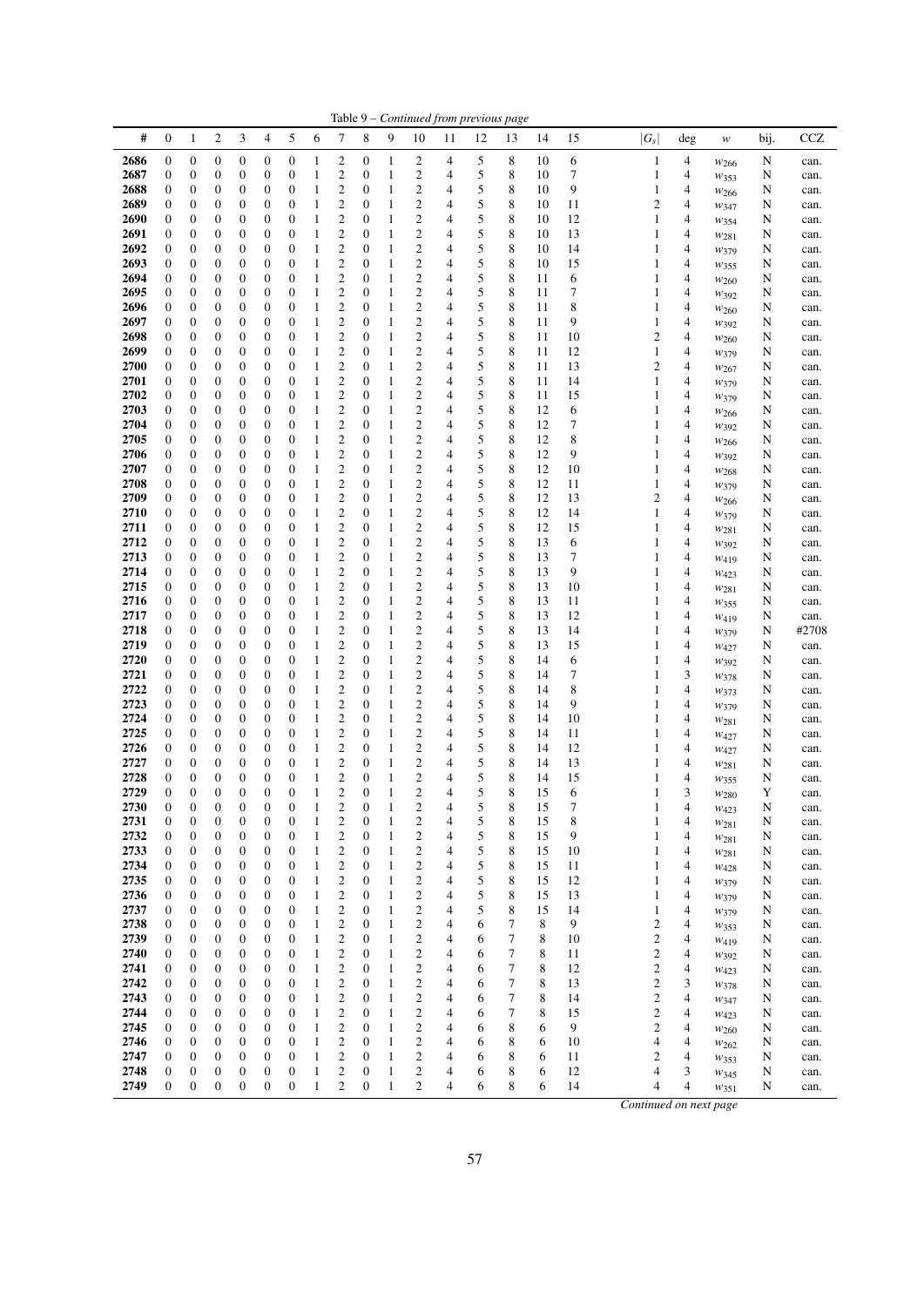|              |                                      |                                      |                       |                       |                                      |                                      |                   |                                      |                                      |                   |                                                    |                | Table 9 - Continued from previous page |        |          |          |                        |        |                        |        |              |
|--------------|--------------------------------------|--------------------------------------|-----------------------|-----------------------|--------------------------------------|--------------------------------------|-------------------|--------------------------------------|--------------------------------------|-------------------|----------------------------------------------------|----------------|----------------------------------------|--------|----------|----------|------------------------|--------|------------------------|--------|--------------|
| #            | $\mathbf{0}$                         | $\mathbf{1}$                         | $\overline{c}$        | 3                     | 4                                    | 5                                    | 6                 | 7                                    | 8                                    | 9                 | 10                                                 | 11             | 12                                     | 13     | 14       | 15       | $ G_s $                | deg    | w                      | bij.   | <b>CCZ</b>   |
| 2750         | $\boldsymbol{0}$                     | $\boldsymbol{0}$                     | 0                     | 0                     | $\boldsymbol{0}$                     | $\boldsymbol{0}$                     | 1                 | 2                                    | 0                                    | 1                 | 2                                                  | 4              | 6                                      | 8      | 7        | 8        | $\mathbf{1}$           | 4      | $w_{266}$              | N      | can.         |
| 2751         | $\boldsymbol{0}$                     | 0                                    | 0                     | 0                     | $\boldsymbol{0}$                     | $\boldsymbol{0}$                     | 1                 | 2                                    | 0                                    | $\mathbf{1}$      | 2                                                  | 4              | 6                                      | 8      | 7        | 9        | 1                      | 4      | $w_{266}$              | N      | can.         |
| 2752         | $\boldsymbol{0}$                     | $\boldsymbol{0}$                     | 0                     | 0                     | $\boldsymbol{0}$                     | $\boldsymbol{0}$                     | 1                 | $\mathfrak{2}$                       | $\boldsymbol{0}$                     | 1                 | 2                                                  | 4              | 6                                      | 8      | 7        | 10       | 1                      | 4      | W266                   | N      | can.         |
| 2753<br>2754 | $\boldsymbol{0}$<br>$\boldsymbol{0}$ | $\boldsymbol{0}$<br>0                | 0<br>0                | 0<br>0                | $\boldsymbol{0}$<br>$\boldsymbol{0}$ | $\boldsymbol{0}$<br>$\mathbf{0}$     | 1<br>1            | 2<br>2                               | 0<br>$\boldsymbol{0}$                | 1<br>$\mathbf{1}$ | 2<br>2                                             | 4<br>4         | 6<br>6                                 | 8<br>8 | 7<br>7   | 11<br>12 | 1<br>1                 | 4<br>4 | W423                   | N      | can.         |
| 2755         | $\boldsymbol{0}$                     | 0                                    | 0                     | 0                     | $\mathbf{0}$                         | $\boldsymbol{0}$                     | 1                 | 2                                    | $\mathbf{0}$                         | 1                 | 2                                                  | 4              | 6                                      | 8      | 7        | 13       | 1                      | 3      | $W_{423}$<br>$w_{280}$ | N<br>Y | can.<br>can. |
| 2756         | $\mathbf{0}$                         | 0                                    | 0                     | 0                     | $\boldsymbol{0}$                     | $\boldsymbol{0}$                     | 1                 | $\mathfrak{2}$                       | $\boldsymbol{0}$                     | $\mathbf{1}$      | $\overline{\mathbf{c}}$                            | 4              | 6                                      | 8      | 7        | 14       | 1                      | 4      | W423                   | N      | can.         |
| 2757         | $\boldsymbol{0}$                     | 0                                    | 0                     | 0                     | $\boldsymbol{0}$                     | $\boldsymbol{0}$                     | 1                 | 2                                    | 0                                    | 1                 | $\overline{\mathbf{c}}$                            | 4              | 6                                      | 8      | 7        | 15       | 1                      | 4      | W423                   | N      | can.         |
| 2758         | $\boldsymbol{0}$                     | $\boldsymbol{0}$                     | 0                     | 0                     | $\boldsymbol{0}$                     | $\boldsymbol{0}$                     | 1                 | 2                                    | $\mathbf{0}$                         | 1                 | 2                                                  | 4              | 6                                      | 8      | 8        | 7        | 1                      | 4      | $w_{266}$              | N      | can.         |
| 2759         | $\mathbf{0}$                         | $\boldsymbol{0}$                     | 0                     | 0                     | $\boldsymbol{0}$                     | $\boldsymbol{0}$                     | 1                 | $\mathfrak{2}$                       | $\boldsymbol{0}$                     | 1                 | $\mathbf{c}$                                       | $\overline{4}$ | 6                                      | 8      | 8        | 11       | 1                      | 4      | $w_{266}$              | N      | can.         |
| 2760         | $\boldsymbol{0}$                     | 0                                    | 0                     | 0                     | $\boldsymbol{0}$                     | $\boldsymbol{0}$                     | 1                 | 2                                    | $\boldsymbol{0}$                     | $\mathbf{1}$      | 2                                                  | 4              | 6                                      | 8      | 8        | 13       | 1                      | 4      | W267                   | N      | can.         |
| 2761<br>2762 | $\boldsymbol{0}$<br>$\mathbf{0}$     | 0<br>0                               | 0<br>0                | 0<br>0                | $\boldsymbol{0}$<br>$\boldsymbol{0}$ | $\boldsymbol{0}$<br>$\boldsymbol{0}$ | 1<br>1            | $\overline{c}$<br>$\mathfrak{2}$     | $\boldsymbol{0}$<br>$\mathbf{0}$     | 1<br>1            | $\overline{\mathbf{c}}$<br>$\overline{\mathbf{c}}$ | 4<br>4         | 6<br>6                                 | 8<br>8 | 8<br>8   | 14<br>15 | 1<br>1                 | 4<br>4 | W266                   | N<br>N | can.<br>can. |
| 2763         | $\mathbf{0}$                         | 0                                    | 0                     | 0                     | $\mathbf{0}$                         | $\boldsymbol{0}$                     | 1                 | $\mathfrak{2}$                       | $\boldsymbol{0}$                     | 1                 | $\overline{\mathbf{c}}$                            | 4              | 6                                      | 8      | 9        | 6        | 2                      | 4      | $w_{281}$<br>$w_{260}$ | N      | can.         |
| 2764         | $\mathbf{0}$                         | $\boldsymbol{0}$                     | 0                     | 0                     | $\boldsymbol{0}$                     | $\boldsymbol{0}$                     | 1                 | $\boldsymbol{2}$                     | 0                                    | $\mathbf{1}$      | 2                                                  | 4              | 6                                      | 8      | 9        | 7        | 1                      | 4      | W353                   | N      | can.         |
| 2765         | $\mathbf{0}$                         | $\boldsymbol{0}$                     | 0                     | 0                     | $\boldsymbol{0}$                     | $\boldsymbol{0}$                     | 1                 | $\boldsymbol{2}$                     | $\boldsymbol{0}$                     | 1                 | 2                                                  | 4              | 6                                      | 8      | 9        | 10       | 1                      | 4      | W <sub>260</sub>       | N      | can.         |
| 2766         | $\boldsymbol{0}$                     | 0                                    | 0                     | 0                     | $\boldsymbol{0}$                     | $\boldsymbol{0}$                     | 1                 | $\mathfrak{2}$                       | $\boldsymbol{0}$                     | $\mathbf{1}$      | 2                                                  | 4              | 6                                      | 8      | 9        | 12       | 1                      | 4      | $w_{355}$              | N      | can.         |
| 2767         | 0                                    | 0                                    | 0                     | 0                     | $\boldsymbol{0}$                     | $\boldsymbol{0}$                     | 1                 | 2                                    | 0                                    | $\mathbf{1}$      | 2                                                  | 4              | 6                                      | 8      | 9        | 13       | 1                      | 4      | $w_{281}$              | N      | can.         |
| 2768<br>2769 | $\mathbf{0}$<br>$\mathbf{0}$         | 0<br>0                               | 0<br>0                | 0<br>0                | $\boldsymbol{0}$<br>$\mathbf{0}$     | $\boldsymbol{0}$<br>$\boldsymbol{0}$ | 1<br>1            | $\overline{c}$<br>2                  | $\boldsymbol{0}$<br>$\boldsymbol{0}$ | 1<br>1            | $\overline{\mathbf{c}}$<br>$\boldsymbol{2}$        | 4<br>4         | 6                                      | 8<br>8 | 9<br>9   | 14<br>15 | 1                      | 4<br>4 | W379                   | N      | can.         |
| 2770         | $\boldsymbol{0}$                     | 0                                    | 0                     | 0                     | $\boldsymbol{0}$                     | $\boldsymbol{0}$                     | 1                 | 2                                    | 0                                    | $\mathbf{1}$      | 2                                                  | 4              | 6<br>6                                 | 8      | 10       | 6        | 1<br>2                 | 4      | W354<br>$w_{258}$      | N<br>N | can.<br>can. |
| 2771         | $\boldsymbol{0}$                     | $\boldsymbol{0}$                     | 0                     | 0                     | $\boldsymbol{0}$                     | $\boldsymbol{0}$                     | 1                 | 2                                    | 0                                    | 1                 | 2                                                  | 4              | 6                                      | 8      | 10       | 7        | 1                      | 4      | $w_{347}$              | N      | can.         |
| 2772         | $\boldsymbol{0}$                     | 0                                    | 0                     | 0                     | $\boldsymbol{0}$                     | $\boldsymbol{0}$                     | 1                 | 2                                    | 0                                    | 1                 | 2                                                  | 4              | 6                                      | 8      | 10       | 9        | 1                      | 4      | W266                   | N      | can.         |
| 2773         | $\boldsymbol{0}$                     | 0                                    | 0                     | 0                     | $\boldsymbol{0}$                     | $\mathbf{0}$                         | 1                 | 2                                    | $\boldsymbol{0}$                     | $\mathbf{1}$      | 2                                                  | 4              | 6                                      | 8      | 10       | 11       | 2                      | 4      | W347                   | N      | can.         |
| 2774         | $\boldsymbol{0}$                     | 0                                    | 0                     | 0                     | $\boldsymbol{0}$                     | $\boldsymbol{0}$                     | 1                 | 2                                    | $\mathbf{0}$                         | 1                 | 2                                                  | 4              | 6                                      | 8      | 10       | 12       | 1                      | 4      | W347                   | N      | can.         |
| 2775         | $\boldsymbol{0}$                     | 0                                    | 0                     | 0                     | $\boldsymbol{0}$                     | $\boldsymbol{0}$                     | 1                 | $\overline{c}$                       | $\boldsymbol{0}$                     | 1                 | $\overline{\mathbf{c}}$                            | 4              | 6                                      | 8      | 10       | 13       | 1                      | 4      | $w_{281}$              | N      | can.         |
| 2776<br>2777 | $\boldsymbol{0}$<br>$\boldsymbol{0}$ | 0<br>$\boldsymbol{0}$                | 0<br>0                | 0<br>0                | $\boldsymbol{0}$<br>$\boldsymbol{0}$ | $\boldsymbol{0}$<br>$\boldsymbol{0}$ | 1<br>1            | 2<br>2                               | $\boldsymbol{0}$<br>$\mathbf{0}$     | 1<br>1            | $\overline{\mathbf{c}}$<br>2                       | 4<br>4         | 6<br>6                                 | 8<br>8 | 10<br>10 | 14<br>15 | 1<br>1                 | 4<br>4 | W423                   | N<br>N | can.<br>can. |
| 2778         | $\boldsymbol{0}$                     | $\boldsymbol{0}$                     | 0                     | 0                     | $\boldsymbol{0}$                     | $\boldsymbol{0}$                     | 1                 | $\mathfrak{2}$                       | $\boldsymbol{0}$                     | 1                 | $\mathbf{c}$                                       | $\overline{4}$ | 6                                      | 8      | 11       | 6        | $\overline{c}$         | 4      | W355<br>$w_{260}$      | N      | can.         |
| 2779         | $\boldsymbol{0}$                     | 0                                    | 0                     | 0                     | $\mathbf{0}$                         | $\boldsymbol{0}$                     | 1                 | $\mathfrak{2}$                       | 0                                    | 1                 | 2                                                  | 4              | 6                                      | 8      | 11       | 7        | 1                      | 4      | $w_{392}$              | N      | can.         |
| 2780         | $\boldsymbol{0}$                     | 0                                    | 0                     | 0                     | $\boldsymbol{0}$                     | $\boldsymbol{0}$                     | 1                 | $\overline{c}$                       | $\boldsymbol{0}$                     | 1                 | $\overline{\mathbf{c}}$                            | 4              | 6                                      | 8      | 11       | 8        | 1                      | 4      | W <sub>260</sub>       | N      | can.         |
| 2781         | $\mathbf{0}$                         | 0                                    | 0                     | 0                     | $\mathbf{0}$                         | $\boldsymbol{0}$                     | 1                 | $\boldsymbol{2}$                     | $\mathbf{0}$                         | 1                 | $\overline{\mathbf{c}}$                            | 4              | 6                                      | 8      | 11       | 10       | $\overline{c}$         | 4      | W <sub>260</sub>       | N      | can.         |
| 2782         | $\mathbf{0}$                         | 0                                    | $\boldsymbol{0}$      | 0                     | $\boldsymbol{0}$                     | $\boldsymbol{0}$                     | 1                 | $\overline{c}$                       | $\boldsymbol{0}$                     | 1                 | $\overline{\mathbf{c}}$                            | 4              | 6                                      | 8      | 11       | 12       | 1                      | 4      | W379                   | N      | can.         |
| 2783<br>2784 | $\boldsymbol{0}$<br>$\mathbf{0}$     | 0<br>$\boldsymbol{0}$                | 0<br>0                | 0<br>0                | $\boldsymbol{0}$<br>$\boldsymbol{0}$ | $\boldsymbol{0}$<br>$\boldsymbol{0}$ | 1<br>1            | $\boldsymbol{2}$<br>$\boldsymbol{2}$ | 0<br>$\boldsymbol{0}$                | 1<br>$\mathbf{1}$ | 2<br>2                                             | 4<br>4         | 6<br>6                                 | 8<br>8 | 11<br>11 | 13<br>14 | 1<br>1                 | 4<br>4 | $w_{267}$              | N<br>N | can.         |
| 2785         | $\mathbf{0}$                         | 0                                    | 0                     | 0                     | $\boldsymbol{0}$                     | $\boldsymbol{0}$                     | 1                 | $\overline{c}$                       | $\boldsymbol{0}$                     | 1                 | 2                                                  | 4              | 6                                      | 8      | 11       | 15       | 1                      | 4      | W379<br>W379           | N      | can.<br>can. |
| 2786         | $\boldsymbol{0}$                     | 0                                    | 0                     | 0                     | $\boldsymbol{0}$                     | $\boldsymbol{0}$                     | 1                 | 2                                    | $\mathbf{0}$                         | $\mathbf{1}$      | 2                                                  | 4              | 6                                      | 8      | 12       | 6        | 2                      | 3      | W <sub>259</sub>       | N      | can.         |
| 2787         | $\boldsymbol{0}$                     | 0                                    | 0                     | 0                     | $\boldsymbol{0}$                     | $\boldsymbol{0}$                     | 1                 | $\mathfrak{2}$                       | $\boldsymbol{0}$                     | $\mathbf{1}$      | 2                                                  | 4              | 6                                      | 8      | 12       | 7        | 1                      | 4      | $W_392$                | N      | can.         |
| 2788         | $\mathbf{0}$                         | 0                                    | 0                     | 0                     | $\boldsymbol{0}$                     | $\boldsymbol{0}$                     | 1                 | 2                                    | $\boldsymbol{0}$                     | 1                 | $\boldsymbol{2}$                                   | 4              | 6                                      | 8      | 12       | 8        | 1                      | 4      | W <sub>266</sub>       | N      | can.         |
| 2789         | $\boldsymbol{0}$                     | 0                                    | 0                     | 0                     | $\boldsymbol{0}$                     | $\boldsymbol{0}$                     | 1                 | 2                                    | 0                                    | $\mathbf{1}$      | 2                                                  | 4              | 6                                      | 8      | 12       | 9        | 1                      | 4      | W281                   | N      | can.         |
| 2790<br>2791 | $\boldsymbol{0}$<br>$\boldsymbol{0}$ | $\boldsymbol{0}$<br>0                | 0<br>0                | 0<br>0                | $\boldsymbol{0}$<br>$\boldsymbol{0}$ | $\boldsymbol{0}$<br>$\boldsymbol{0}$ | 1<br>1            | 2<br>2                               | 0<br>0                               | 1<br>1            | 2<br>2                                             | 4<br>4         | 6<br>6                                 | 8<br>8 | 12<br>12 | 11<br>13 | 1<br>1                 | 4<br>4 | W379                   | N<br>N | can.<br>can. |
| 2792         | $\boldsymbol{0}$                     | $\mathbf{0}$                         | 0                     | $\boldsymbol{0}$      | $\boldsymbol{0}$                     | $\mathbf{0}$                         | 1                 | $\overline{\mathbf{c}}$              | $\boldsymbol{0}$                     | $\mathbf{1}$      | $\overline{\mathbf{c}}$                            | $\overline{4}$ | 6                                      | 8      | 12       | 14       | 1                      | 4      | $w_{267}$<br>W423      | N      | can.         |
| 2793         | $\mathbf{0}$                         | $\overline{0}$                       | 0                     | $\boldsymbol{0}$      | $\boldsymbol{0}$                     | $\mathbf{0}$                         | 1                 | $\mathfrak{2}$                       | $\overline{0}$                       | $\mathbf{1}$      | $\overline{c}$                                     | 4              | 6                                      | 8      | 12       | 15       | 1                      | 4      | W281                   | N      | can.         |
| 2794         | $\boldsymbol{0}$                     | $\mathbf{0}$                         | $\boldsymbol{0}$      | $\boldsymbol{0}$      | $\boldsymbol{0}$                     | $\mathbf{0}$                         | $\mathbf{1}$      | $\mathbf{2}$                         | $\boldsymbol{0}$                     | 1                 | $\overline{\mathbf{c}}$                            | 4              | 6                                      | 8      | 13       | 6        | $\overline{c}$         | 4      | $w_{266}$              | N      | can.         |
| 2795         | $\boldsymbol{0}$                     | $\boldsymbol{0}$                     | 0                     | $\boldsymbol{0}$      | $\boldsymbol{0}$                     | $\boldsymbol{0}$                     | 1                 | 2                                    | $\mathbf{0}$                         | 1                 | 2                                                  | 4              | 6                                      | 8      | 13       | 7        | 1                      | 3      | $w_{378}$              | N      | can.         |
| 2796         | $\boldsymbol{0}$                     | $\boldsymbol{0}$                     | $\boldsymbol{0}$      | $\boldsymbol{0}$      | $\boldsymbol{0}$                     | $\boldsymbol{0}$                     | 1                 | $\boldsymbol{2}$                     | $\boldsymbol{0}$                     | 1                 | 2                                                  | 4              | 6                                      | 8      | 13       | 9        | 1                      | 4      | W379                   | N      | can.         |
| 2797<br>2798 | $\boldsymbol{0}$<br>$\boldsymbol{0}$ | $\boldsymbol{0}$<br>$\boldsymbol{0}$ | 0<br>0                | $\boldsymbol{0}$<br>0 | $\boldsymbol{0}$<br>$\boldsymbol{0}$ | $\mathbf{0}$<br>$\boldsymbol{0}$     | 1<br>1            | $\mathfrak{2}$<br>$\boldsymbol{2}$   | $\boldsymbol{0}$<br>$\boldsymbol{0}$ | 1<br>1            | 2<br>2                                             | 4<br>4         | 6<br>6                                 | 8<br>8 | 13<br>13 | 10<br>11 | 1<br>1                 | 4<br>4 | W281                   | N<br>N | can.<br>can. |
| 2799         | $\boldsymbol{0}$                     | $\boldsymbol{0}$                     | 0                     | 0                     | $\boldsymbol{0}$                     | $\boldsymbol{0}$                     | $\mathbf{1}$      | $\boldsymbol{2}$                     | $\boldsymbol{0}$                     | 1                 | 2                                                  | 4              | 6                                      | 8      | 13       | 12       | 1                      | 4      | $w_{355}$<br>$w_{355}$ | N      | can.         |
| 2800         | $\mathbf{0}$                         | 0                                    | 0                     | 0                     | $\boldsymbol{0}$                     | $\boldsymbol{0}$                     | 1                 | $\boldsymbol{2}$                     | $\boldsymbol{0}$                     | 1                 | 2                                                  | 4              | 6                                      | 8      | 13       | 14       | 1                      | 4      | W379                   | N      | can.         |
| 2801         | $\boldsymbol{0}$                     | $\boldsymbol{0}$                     | 0                     | $\boldsymbol{0}$      | $\boldsymbol{0}$                     | $\boldsymbol{0}$                     | 1                 | $\mathfrak{2}$                       | $\boldsymbol{0}$                     | 1                 | 2                                                  | 4              | 6                                      | 8      | 13       | 15       | 1                      | 4      | W427                   | N      | can.         |
| 2802         | $\boldsymbol{0}$                     | $\boldsymbol{0}$                     | 0                     | 0                     | $\boldsymbol{0}$                     | $\boldsymbol{0}$                     | 1                 | 2                                    | 0                                    | 1                 | 2                                                  | 4              | 6                                      | 8      | 14       | 6        | $\mathbf{2}$           | 4      | $w_{351}$              | N      | can.         |
| 2803         | $\mathbf{0}$                         | $\boldsymbol{0}$                     | 0                     | $\boldsymbol{0}$      | $\boldsymbol{0}$                     | $\boldsymbol{0}$                     | 1                 | $\boldsymbol{2}$                     | $\boldsymbol{0}$                     | 1                 | 2                                                  | 4              | 6                                      | 8      | 14       | 7        | 1                      | 4      | $W_{419}$              | N      | can.         |
| 2804<br>2805 | $\boldsymbol{0}$<br>$\boldsymbol{0}$ | $\boldsymbol{0}$<br>0                | 0<br>0                | $\boldsymbol{0}$<br>0 | $\boldsymbol{0}$<br>$\boldsymbol{0}$ | $\boldsymbol{0}$<br>$\boldsymbol{0}$ | 1<br>$\mathbf{1}$ | $\mathfrak{2}$<br>2                  | $\boldsymbol{0}$<br>$\boldsymbol{0}$ | 1<br>1            | 2<br>2                                             | 4<br>4         | 6<br>6                                 | 8<br>8 | 14<br>14 | 8<br>9   | 1<br>1                 | 4<br>4 | W353                   | N<br>N | can.         |
| 2806         | $\boldsymbol{0}$                     | $\boldsymbol{0}$                     | 0                     | 0                     | $\boldsymbol{0}$                     | $\boldsymbol{0}$                     | $\mathbf{1}$      | $\boldsymbol{2}$                     | $\boldsymbol{0}$                     | 1                 | 2                                                  | 4              | 6                                      | 8      | 14       | 10       | 1                      | 4      | W379<br>W392           | N      | can.<br>can. |
| 2807         | $\mathbf{0}$                         | $\boldsymbol{0}$                     | 0                     | 0                     | $\boldsymbol{0}$                     | $\boldsymbol{0}$                     | 1                 | 2                                    | $\boldsymbol{0}$                     | 1                 | 2                                                  | 4              | 6                                      | 8      | 14       | 11       | 1                      | 4      | $w_{427}$              | N      | can.         |
| 2808         | $\boldsymbol{0}$                     | $\boldsymbol{0}$                     | 0                     | $\boldsymbol{0}$      | $\boldsymbol{0}$                     | $\boldsymbol{0}$                     | 1                 | $\boldsymbol{2}$                     | $\boldsymbol{0}$                     | 1                 | 2                                                  | 4              | 6                                      | 8      | 14       | 12       | 1                      | 4      | W426                   | N      | can.         |
| 2809         | $\boldsymbol{0}$                     | $\boldsymbol{0}$                     | 0                     | $\boldsymbol{0}$      | $\boldsymbol{0}$                     | $\boldsymbol{0}$                     | 1                 | $\boldsymbol{2}$                     | $\boldsymbol{0}$                     | 1                 | 2                                                  | 4              | 6                                      | 8      | 14       | 13       | 1                      | 4      | W281                   | N      | can.         |
| 2810         | $\boldsymbol{0}$                     | $\boldsymbol{0}$                     | 0                     | $\boldsymbol{0}$      | $\boldsymbol{0}$                     | $\boldsymbol{0}$                     | 1                 | 2                                    | 0                                    | 1                 | 2                                                  | 4              | 6                                      | 8      | 14       | 15       | 1                      | 4      | $w_{355}$              | N      | can.         |
| 2811         | $\boldsymbol{0}$                     | $\boldsymbol{0}$                     | 0                     | $\boldsymbol{0}$      | $\boldsymbol{0}$                     | $\boldsymbol{0}$                     | $\mathbf{1}$      | $\boldsymbol{2}$                     | $\boldsymbol{0}$                     | 1                 | 2                                                  | 4              | 6                                      | 8      | 15       | 6        | 2                      | 4      | $w_{266}$              | N      | can.         |
| 2812<br>2813 | $\mathbf{0}$<br>$\boldsymbol{0}$     | $\boldsymbol{0}$<br>$\boldsymbol{0}$ | 0<br>$\boldsymbol{0}$ | 0<br>$\boldsymbol{0}$ | $\boldsymbol{0}$<br>$\boldsymbol{0}$ | $\boldsymbol{0}$<br>$\boldsymbol{0}$ | 1<br>$\mathbf{1}$ | 2<br>$\overline{c}$                  | 0<br>$\boldsymbol{0}$                | 1<br>1            | 2<br>2                                             | 4<br>4         | 6<br>6                                 | 8<br>8 | 15<br>15 | 7<br>8   | 1<br>1                 | 4<br>4 | W423<br>W281           | N<br>N | can.<br>can. |
|              |                                      |                                      |                       |                       |                                      |                                      |                   |                                      |                                      |                   |                                                    |                |                                        |        |          |          | Continued on next page |        |                        |        |              |
|              |                                      |                                      |                       |                       |                                      |                                      |                   |                                      |                                      |                   |                                                    |                |                                        |        |          |          |                        |        |                        |        |              |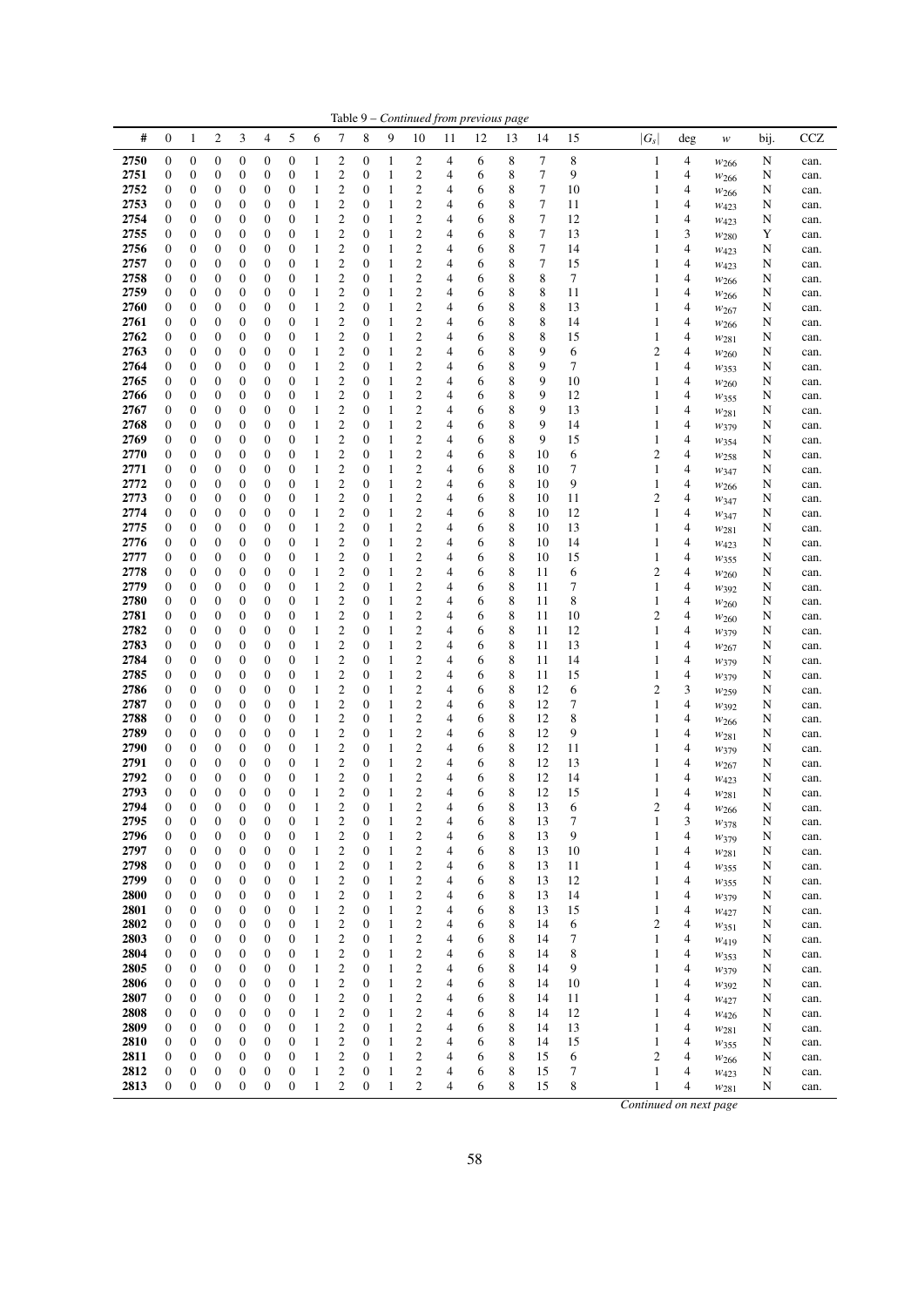|              |                                      |                                      |                                      |                                      |                                      |                                      |                              |                                           |                                      |                   |                                                    |        | Table 9 - Continued from previous page |                  |                  |          |                                  |        |                   |        |              |
|--------------|--------------------------------------|--------------------------------------|--------------------------------------|--------------------------------------|--------------------------------------|--------------------------------------|------------------------------|-------------------------------------------|--------------------------------------|-------------------|----------------------------------------------------|--------|----------------------------------------|------------------|------------------|----------|----------------------------------|--------|-------------------|--------|--------------|
| #            | $\boldsymbol{0}$                     | 1                                    | 2                                    | 3                                    | 4                                    | 5                                    | 6                            | 7                                         | 8                                    | 9                 | 10                                                 | 11     | 12                                     | 13               | 14               | 15       | $ G_s $                          | deg    | w                 | bij.   | <b>CCZ</b>   |
| 2814         | 0                                    | $\boldsymbol{0}$                     | 0                                    | $\boldsymbol{0}$                     | 0                                    | $\boldsymbol{0}$                     | 1                            | 2                                         | 0                                    | 1                 | 2                                                  | 4      | 6                                      | 8                | 15               | 9        | $\mathbf{1}$                     | 4      | $w_{281}$         | N      | can.         |
| 2815         | 0                                    | $\boldsymbol{0}$                     | 0                                    | $\boldsymbol{0}$                     | 0                                    | $\boldsymbol{0}$                     | 1                            | $\overline{\mathbf{c}}$                   | 0                                    | $\mathbf{1}$      | 2                                                  | 4      | 6                                      | 8                | 15               | 10       | 1                                | 4      | $w_{281}$         | N      | can.         |
| 2816         | 0                                    | 0                                    | 0                                    | 0                                    | 0                                    | $\boldsymbol{0}$                     | 1                            | $\overline{c}$                            | 0                                    | $\mathbf{1}$      | $\overline{\mathbf{c}}$                            | 4      | 6                                      | 8                | 15               | 11       | 1                                | 4      | W428              | N      | can.         |
| 2817<br>2818 | 0<br>$\boldsymbol{0}$                | $\boldsymbol{0}$<br>$\boldsymbol{0}$ | 0<br>0                               | $\boldsymbol{0}$<br>0                | $\boldsymbol{0}$<br>$\boldsymbol{0}$ | $\boldsymbol{0}$<br>$\boldsymbol{0}$ | 1<br>1                       | $\overline{\mathbf{c}}$<br>$\overline{c}$ | $\boldsymbol{0}$<br>$\boldsymbol{0}$ | 1<br>$\mathbf{1}$ | $\overline{\mathbf{c}}$<br>$\overline{\mathbf{c}}$ | 4<br>4 | 6<br>6                                 | 8<br>8           | 15<br>15         | 12<br>13 | 1<br>1                           | 4<br>4 | W379              | N<br>N | can.         |
| 2819         | $\mathbf{0}$                         | $\boldsymbol{0}$                     | 0                                    | $\boldsymbol{0}$                     | $\boldsymbol{0}$                     | $\boldsymbol{0}$                     | 1                            | $\overline{\mathbf{c}}$                   | $\boldsymbol{0}$                     | 1                 | $\overline{\mathbf{c}}$                            | 4      | 6                                      | 8                | 15               | 14       | 1                                | 4      | W379<br>W379      | N      | can.<br>can. |
| 2820         | $\boldsymbol{0}$                     | $\boldsymbol{0}$                     | 0                                    | $\boldsymbol{0}$                     | $\boldsymbol{0}$                     | $\boldsymbol{0}$                     | 1                            | $\overline{c}$                            | $\boldsymbol{0}$                     | 1                 | $\overline{c}$                                     | 4      | 7                                      | 8                | 7                | 9        | $\overline{c}$                   | 4      | W392              | N      | can.         |
| 2821         | 0                                    | $\boldsymbol{0}$                     | 0                                    | $\boldsymbol{0}$                     | 0                                    | $\boldsymbol{0}$                     | $\mathbf{1}$                 | $\overline{\mathbf{c}}$                   | 0                                    | 1                 | $\overline{\mathbf{c}}$                            | 4      | 7                                      | 8                | 7                | 10       | $\overline{c}$                   | 4      | W <sub>266</sub>  | N      | can.         |
| 2822         | $\boldsymbol{0}$                     | $\boldsymbol{0}$                     | $\mathbf{0}$                         | $\boldsymbol{0}$                     | 0                                    | $\boldsymbol{0}$                     | $\mathbf{1}$                 | $\overline{c}$                            | $\boldsymbol{0}$                     | 1                 | $\overline{c}$                                     | 4      | 7                                      | 8                | 7                | 11       | $\overline{c}$                   | 4      | $w_{419}$         | N      | can.         |
| 2823         | $\boldsymbol{0}$                     | $\boldsymbol{0}$                     | 0                                    | $\boldsymbol{0}$                     | 0                                    | $\boldsymbol{0}$                     | 1                            | $\overline{c}$                            | 0                                    | 1                 | $\overline{c}$                                     | 4      | 7                                      | 8                | $\tau$           | 12       | $\overline{c}$                   | 3      | $w_{378}$         | N      | can.         |
| 2824<br>2825 | $\boldsymbol{0}$<br>$\mathbf{0}$     | $\boldsymbol{0}$<br>$\boldsymbol{0}$ | 0<br>0                               | $\boldsymbol{0}$<br>0                | $\boldsymbol{0}$<br>0                | $\boldsymbol{0}$<br>$\boldsymbol{0}$ | 1<br>1                       | $\overline{\mathbf{c}}$<br>$\overline{c}$ | $\boldsymbol{0}$<br>$\boldsymbol{0}$ | 1<br>$\mathbf{1}$ | $\overline{\mathbf{c}}$<br>$\overline{\mathbf{c}}$ | 4<br>4 | 7<br>$\overline{7}$                    | 8<br>8           | 7<br>7           | 13<br>14 | $\overline{c}$<br>$\overline{c}$ | 4<br>4 | W392              | N<br>N | can.         |
| 2826         | $\boldsymbol{0}$                     | $\boldsymbol{0}$                     | 0                                    | $\boldsymbol{0}$                     | 0                                    | $\boldsymbol{0}$                     | 1                            | $\overline{\mathbf{c}}$                   | $\boldsymbol{0}$                     | 1                 | $\overline{c}$                                     | 4      | 7                                      | 8                | $\boldsymbol{7}$ | 15       | $\overline{c}$                   | 4      | W423<br>$w_{419}$ | N      | can.<br>can. |
| 2827         | $\boldsymbol{0}$                     | $\boldsymbol{0}$                     | 0                                    | $\boldsymbol{0}$                     | 0                                    | $\boldsymbol{0}$                     | 1                            | $\overline{\mathbf{c}}$                   | $\boldsymbol{0}$                     | $\mathbf{1}$      | $\overline{\mathbf{c}}$                            | 4      | $\overline{7}$                         | 8                | 8                | 11       | 1                                | 4      | $w_{392}$         | N      | can.         |
| 2828         | 0                                    | $\boldsymbol{0}$                     | 0                                    | $\boldsymbol{0}$                     | 0                                    | $\boldsymbol{0}$                     | 1                            | $\overline{\mathbf{c}}$                   | 0                                    | 1                 | $\overline{\mathbf{c}}$                            | 4      | 7                                      | 8                | 8                | 12       | 1                                | 4      | W379              | N      | can.         |
| 2829         | 0                                    | $\boldsymbol{0}$                     | 0                                    | $\boldsymbol{0}$                     | 0                                    | $\boldsymbol{0}$                     | 1                            | $\overline{\mathbf{c}}$                   | 0                                    | 1                 | $\overline{\mathbf{c}}$                            | 4      | 7                                      | 8                | 8                | 13       | 1                                | 4      | W281              | N      | can.         |
| 2830         | 0                                    | $\boldsymbol{0}$                     | 0                                    | $\boldsymbol{0}$                     | 0                                    | $\boldsymbol{0}$                     | 1                            | $\overline{c}$                            | $\boldsymbol{0}$                     | 1                 | $\overline{c}$                                     | 4      | 7                                      | 8                | 8                | 14       | 1                                | 4      | $w_{281}$         | N      | can.         |
| 2831<br>2832 | $\boldsymbol{0}$<br>$\boldsymbol{0}$ | $\boldsymbol{0}$                     | 0<br>$\overline{0}$                  | 0<br>$\boldsymbol{0}$                | 0<br>$\boldsymbol{0}$                | $\boldsymbol{0}$<br>$\boldsymbol{0}$ | $\mathbf{1}$<br>$\mathbf{1}$ | $\overline{\mathbf{c}}$<br>$\overline{c}$ | $\boldsymbol{0}$<br>$\boldsymbol{0}$ | 1                 | $\overline{\mathbf{c}}$<br>$\overline{c}$          | 4<br>4 | 7<br>7                                 | 8<br>8           | 8<br>9           | 15<br>7  | 1<br>$\overline{c}$              | 4<br>4 | W379              | N      | can.         |
| 2833         | $\boldsymbol{0}$                     | $\boldsymbol{0}$<br>$\boldsymbol{0}$ | 0                                    | $\boldsymbol{0}$                     | 0                                    | $\boldsymbol{0}$                     | 1                            | $\overline{\mathbf{c}}$                   | $\boldsymbol{0}$                     | $\mathbf{1}$<br>1 | $\overline{c}$                                     | 4      | 7                                      | 8                | 9                | 11       | $\overline{c}$                   | 4      | W392<br>W426      | N<br>N | can.<br>can. |
| 2834         | 0                                    | $\boldsymbol{0}$                     | 0                                    | $\boldsymbol{0}$                     | 0                                    | $\boldsymbol{0}$                     | $\mathbf{1}$                 | $\overline{\mathbf{c}}$                   | 0                                    | $\mathbf{1}$      | $\overline{\mathbf{c}}$                            | 4      | $\overline{7}$                         | 8                | 9                | 12       | 1                                | 4      | $W_{427}$         | N      | can.         |
| 2835         | 0                                    | $\boldsymbol{0}$                     | 0                                    | $\boldsymbol{0}$                     | 0                                    | $\boldsymbol{0}$                     | 1                            | $\overline{c}$                            | 0                                    | 1                 | $\overline{c}$                                     | 4      | 7                                      | 8                | 9                | 13       | 1                                | 4      | W379              | N      | can.         |
| 2836         | $\boldsymbol{0}$                     | $\boldsymbol{0}$                     | 0                                    | $\boldsymbol{0}$                     | $\boldsymbol{0}$                     | $\boldsymbol{0}$                     | 1                            | $\overline{c}$                            | $\boldsymbol{0}$                     | 1                 | $\overline{c}$                                     | 4      | 7                                      | 8                | 9                | 14       | 1                                | 4      | W428              | N      | can.         |
| 2837         | $\boldsymbol{0}$                     | $\boldsymbol{0}$                     | 0                                    | $\boldsymbol{0}$                     | $\boldsymbol{0}$                     | $\boldsymbol{0}$                     | 1                            | $\overline{c}$                            | $\boldsymbol{0}$                     | 1                 | $\overline{\mathbf{c}}$                            | 4      | 7                                      | 8                | 9                | 15       | 1                                | 4      | W355              | N      | can.         |
| 2838<br>2839 | $\boldsymbol{0}$<br>$\boldsymbol{0}$ | $\boldsymbol{0}$<br>$\boldsymbol{0}$ | 0<br>$\overline{0}$                  | 0<br>$\boldsymbol{0}$                | $\boldsymbol{0}$<br>0                | $\boldsymbol{0}$<br>$\boldsymbol{0}$ | 1<br>1                       | $\overline{\mathbf{c}}$<br>$\overline{c}$ | $\boldsymbol{0}$<br>$\boldsymbol{0}$ | 1<br>$\mathbf{1}$ | $\overline{\mathbf{c}}$<br>$\overline{c}$          | 4<br>4 | 7<br>7                                 | 8<br>8           | 10<br>10         | 7<br>11  | $\overline{c}$<br>$\overline{c}$ | 4<br>4 | $w_{392}$         | N      | can.         |
| 2840         | 0                                    | $\boldsymbol{0}$                     | 0                                    | $\boldsymbol{0}$                     | 0                                    | $\boldsymbol{0}$                     | 1                            | $\overline{\mathbf{c}}$                   | 0                                    | 1                 | $\overline{\mathbf{c}}$                            | 4      | 7                                      | 8                | 10               | 12       | 1                                | 4      | $w_{419}$<br>W355 | N<br>N | can.<br>can. |
| 2841         | $\boldsymbol{0}$                     | $\boldsymbol{0}$                     | $\boldsymbol{0}$                     | $\boldsymbol{0}$                     | 0                                    | $\boldsymbol{0}$                     | 1                            | $\overline{\mathbf{c}}$                   | 0                                    | 1                 | $\overline{\mathbf{c}}$                            | 4      | 7                                      | 8                | 10               | 13       | 1                                | 4      | W379              | N      | can.         |
| 2842         | 0                                    | $\boldsymbol{0}$                     | 0                                    | $\boldsymbol{0}$                     | 0                                    | $\boldsymbol{0}$                     | 1                            | $\overline{c}$                            | 0                                    | 1                 | $\overline{\mathbf{c}}$                            | 4      | 7                                      | 8                | 10               | 14       | 1                                | 4      | W428              | N      | can.         |
| 2843         | 0                                    | $\boldsymbol{0}$                     | 0                                    | $\boldsymbol{0}$                     | $\boldsymbol{0}$                     | $\boldsymbol{0}$                     | 1                            | $\overline{\mathbf{c}}$                   | 0                                    | 1                 | $\overline{\mathbf{c}}$                            | 4      | 7                                      | 8                | 10               | 15       | 1                                | 4      | $w_{427}$         | N      | can.         |
| 2844         | $\boldsymbol{0}$                     | $\boldsymbol{0}$                     | 0                                    | 0                                    | 0                                    | $\boldsymbol{0}$                     | $\mathbf{1}$                 | $\overline{\mathbf{c}}$                   | $\boldsymbol{0}$                     | $\,1$             | $\overline{\mathbf{c}}$                            | 4      | 7                                      | 8                | 11               | 7        | $\overline{c}$                   | 4      | W392              | N      | can.         |
| 2845<br>2846 | $\mathbf{0}$<br>$\boldsymbol{0}$     | $\boldsymbol{0}$<br>$\boldsymbol{0}$ | 0<br>0                               | $\boldsymbol{0}$<br>$\boldsymbol{0}$ | 0<br>$\boldsymbol{0}$                | $\boldsymbol{0}$<br>$\boldsymbol{0}$ | 1<br>1                       | $\overline{\mathbf{c}}$<br>$\overline{c}$ | $\boldsymbol{0}$<br>$\boldsymbol{0}$ | 1<br>1            | $\overline{\mathbf{c}}$<br>$\overline{c}$          | 4<br>4 | 7<br>7                                 | 8<br>$\,$ 8 $\,$ | 11<br>11         | 8<br>9   | 1<br>$\overline{c}$              | 4<br>4 | $w_{266}$         | N      | can.         |
| 2847         | 0                                    | $\boldsymbol{0}$                     | 0                                    | $\boldsymbol{0}$                     | 0                                    | $\boldsymbol{0}$                     | $\mathbf{1}$                 | $\overline{\mathbf{c}}$                   | 0                                    | 1                 | $\overline{\mathbf{c}}$                            | 4      | 7                                      | 8                | 11               | 10       | $\overline{c}$                   | 4      | W423<br>$w_{266}$ | N<br>N | can.<br>can. |
| 2848         | $\boldsymbol{0}$                     | $\boldsymbol{0}$                     | 0                                    | $\boldsymbol{0}$                     | 0                                    | $\boldsymbol{0}$                     | $\mathbf{1}$                 | $\overline{c}$                            | 0                                    | 1                 | $\overline{c}$                                     | 4      | $\overline{7}$                         | 8                | 11               | 12       | 1                                | 4      | W428              | N      | can.         |
| 2849         | $\boldsymbol{0}$                     | $\boldsymbol{0}$                     | 0                                    | $\boldsymbol{0}$                     | $\boldsymbol{0}$                     | $\boldsymbol{0}$                     | 1                            | $\overline{c}$                            | $\boldsymbol{0}$                     | 1                 | 2                                                  | 4      | 7                                      | 8                | 11               | 13       | 1                                | 4      | W281              | N      | can.         |
| 2850         | $\boldsymbol{0}$                     | $\boldsymbol{0}$                     | 0                                    | 0                                    | $\boldsymbol{0}$                     | $\boldsymbol{0}$                     | 1                            | $\overline{\mathbf{c}}$                   | $\boldsymbol{0}$                     | 1                 | $\boldsymbol{2}$                                   | 4      | 7                                      | 8                | 11               | 14       | 1                                | 4      | W428              | N      | can.         |
| 2851         | $\mathbf{0}$                         | $\boldsymbol{0}$                     | 0                                    | 0                                    | 0                                    | $\boldsymbol{0}$                     | 1                            | $\overline{c}$                            | $\boldsymbol{0}$                     | 1                 | $\overline{\mathbf{c}}$                            | 4      | 7                                      | 8                | 11               | 15       | 1                                | 4      | $w_{428}$         | N      | can.         |
| 2852<br>2853 | $\boldsymbol{0}$<br>0                | $\boldsymbol{0}$<br>$\boldsymbol{0}$ | 0<br>0                               | $\boldsymbol{0}$<br>$\boldsymbol{0}$ | 0<br>0                               | $\boldsymbol{0}$<br>$\boldsymbol{0}$ | 1<br>1                       | $\overline{c}$<br>$\overline{\mathbf{c}}$ | $\boldsymbol{0}$<br>0                | 1<br>$\mathbf{1}$ | $\overline{c}$<br>$\overline{\mathbf{c}}$          | 4<br>4 | 7<br>7                                 | 8<br>8           | 12<br>12         | 7<br>8   | $\overline{c}$<br>1              | 3<br>4 | $w_{280}$         | N<br>N | can.<br>can. |
| 2854         | 0                                    | $\boldsymbol{0}$                     | 0                                    | $\boldsymbol{0}$                     | 0                                    | $\boldsymbol{0}$                     | 1                            | $\overline{\mathbf{c}}$                   | 0                                    | $\mathbf{1}$      | $\overline{\mathbf{c}}$                            | 4      | 7                                      | 8                | 12               | 9        | 1                                | 4      | W281<br>W379      | N      | can.         |
| 2855         | $\mathbf{0}$                         | $\boldsymbol{0}$                     | 0                                    | $\boldsymbol{0}$                     | 0                                    | $\boldsymbol{0}$                     | 1                            | $\overline{\mathbf{c}}$                   | 0                                    | 1                 | $\overline{\mathbf{c}}$                            | 4      | 7                                      | 8                | 12               | 10       | 1                                | 4      | $w_{267}$         | N      | can.         |
| 2856         | $\boldsymbol{0}$                     | $\boldsymbol{0}$                     | $\overline{0}$                       | $\boldsymbol{0}$                     | $\boldsymbol{0}$                     | $\mathbf{0}$                         | 1                            | $\overline{\mathbf{c}}$                   | $\boldsymbol{0}$                     | $\mathbf{1}$      | $\overline{\mathbf{c}}$                            | 4      | 7                                      | 8                | 12               | 11       | 1                                | 4      | W428              | N      | can.         |
| 2857         | $\boldsymbol{0}$                     | $\mathbf{0}$                         | $\overline{0}$                       | $\mathbf{0}$                         | $\boldsymbol{0}$                     | $\overline{0}$                       | $\mathbf{1}$                 | 2                                         | $\overline{0}$                       | $\mathbf{1}$      | $\overline{c}$                                     | 4      | 7                                      | 8                | 12               | 14       | 1                                | 4      | W428              | N      | can.         |
| 2858         | $\boldsymbol{0}$                     | $\boldsymbol{0}$                     | $\mathbf{0}$                         | $\boldsymbol{0}$                     | $\boldsymbol{0}$                     | $\mathbf{0}$                         | $\mathbf{1}$                 | $\overline{c}$                            | $\boldsymbol{0}$                     | 1                 | $\overline{c}$                                     | 4      | 7<br>$\tau$                            | $\,$ 8 $\,$      | 12               | 15       | 1<br>$\overline{c}$              | 4<br>4 | W379              | N      | can.         |
| 2859<br>2860 | 0<br>$\boldsymbol{0}$                | $\boldsymbol{0}$<br>$\boldsymbol{0}$ | $\boldsymbol{0}$<br>$\boldsymbol{0}$ | $\boldsymbol{0}$<br>$\boldsymbol{0}$ | 0<br>$\boldsymbol{0}$                | $\boldsymbol{0}$<br>$\boldsymbol{0}$ | 1<br>1                       | 2<br>2                                    | 0<br>$\boldsymbol{0}$                | 1<br>1            | 2<br>$\overline{c}$                                | 4<br>4 | 7                                      | 8<br>8           | 13<br>13         | 7<br>8   | 1                                | 4      | $W_{423}$<br>W355 | N<br>N | can.<br>can. |
| 2861         | 0                                    | $\boldsymbol{0}$                     | $\boldsymbol{0}$                     | $\boldsymbol{0}$                     | $\boldsymbol{0}$                     | $\boldsymbol{0}$                     | $\mathbf{1}$                 | 2                                         | 0                                    | $\mathbf{1}$      | $\overline{c}$                                     | 4      | 7                                      | 8                | 13               | 9        | 1                                | 4      | W428              | N      | can.         |
| 2862         | 0                                    | $\boldsymbol{0}$                     | $\boldsymbol{0}$                     | $\boldsymbol{0}$                     | $\boldsymbol{0}$                     | $\boldsymbol{0}$                     | $\mathbf{1}$                 | 2                                         | $\boldsymbol{0}$                     | 1                 | 2                                                  | 4      | 7                                      | 8                | 13               | 10       | 1                                | 4      | W379              | N      | can.         |
| 2863         | 0                                    | $\boldsymbol{0}$                     | 0                                    | $\boldsymbol{0}$                     | 0                                    | $\boldsymbol{0}$                     | $\mathbf{1}$                 | $\mathfrak{2}$                            | $\boldsymbol{0}$                     | 1                 | 2                                                  | 4      | 7                                      | 8                | 13               | 11       | 1                                | 4      | $w_{427}$         | N      | can.         |
| 2864         | 0                                    | $\boldsymbol{0}$                     | 0                                    | $\boldsymbol{0}$                     | 0                                    | $\boldsymbol{0}$                     | 1                            | 2                                         | $\boldsymbol{0}$                     | 1                 | 2                                                  | 4      | 7                                      | 8                | 13               | 12       | 1                                | 4      | W427              | N      | can.         |
| 2865         | $\boldsymbol{0}$                     | $\boldsymbol{0}$                     | $\boldsymbol{0}$                     | $\boldsymbol{0}$                     | $\boldsymbol{0}$                     | $\boldsymbol{0}$                     | 1                            | 2                                         | 0                                    | 1                 | 2                                                  | 4<br>4 | 7<br>7                                 | 8<br>8           | 13               | 14       | 1                                | 4<br>4 | W428              | N      | can.         |
| 2866<br>2867 | 0<br>$\boldsymbol{0}$                | $\boldsymbol{0}$<br>$\boldsymbol{0}$ | 0<br>$\boldsymbol{0}$                | $\boldsymbol{0}$<br>$\boldsymbol{0}$ | 0<br>$\boldsymbol{0}$                | $\boldsymbol{0}$<br>$\boldsymbol{0}$ | $\mathbf{1}$<br>1            | 2<br>2                                    | 0<br>0                               | 1<br>1            | 2<br>2                                             | 4      | 7                                      | 8                | 13<br>14         | 15<br>7  | 1<br>$\overline{c}$              | 4      | W429<br>$W_{423}$ | N<br>N | can.<br>can. |
| 2868         | 0                                    | $\boldsymbol{0}$                     | 0                                    | $\boldsymbol{0}$                     | 0                                    | $\boldsymbol{0}$                     | $\mathbf{1}$                 | 2                                         | 0                                    | $\mathbf{1}$      | 2                                                  | 4      | 7                                      | 8                | 14               | 8        | 1                                | 4      | W354              | N      | can.         |
| 2869         | 0                                    | $\boldsymbol{0}$                     | 0                                    | $\boldsymbol{0}$                     | $\boldsymbol{0}$                     | $\boldsymbol{0}$                     | 1                            | 2                                         | 0                                    | $\mathbf{1}$      | 2                                                  | 4      | 7                                      | 8                | 14               | 9        | 1                                | 4      | W428              | N      | can.         |
| 2870         | 0                                    | $\boldsymbol{0}$                     | 0                                    | $\boldsymbol{0}$                     | $\boldsymbol{0}$                     | $\boldsymbol{0}$                     | $\mathbf{1}$                 | 2                                         | $\boldsymbol{0}$                     | 1                 | 2                                                  | 4      | 7                                      | 8                | 14               | 10       | 1                                | 4      | W379              | N      | can.         |
| 2871         | 0                                    | $\boldsymbol{0}$                     | 0                                    | $\boldsymbol{0}$                     | 0                                    | $\boldsymbol{0}$                     | 1                            | 2                                         | 0                                    | 1                 | 2                                                  | 4      | 7                                      | 8                | 14               | 11       | 1                                | 4      | W <sub>429</sub>  | N      | can.         |
| 2872<br>2873 | $\boldsymbol{0}$<br>0                | $\boldsymbol{0}$<br>$\boldsymbol{0}$ | $\boldsymbol{0}$<br>0                | $\boldsymbol{0}$<br>$\boldsymbol{0}$ | $\boldsymbol{0}$<br>0                | $\boldsymbol{0}$<br>$\boldsymbol{0}$ | 1<br>$\mathbf{1}$            | $\overline{\mathbf{c}}$<br>2              | $\boldsymbol{0}$<br>0                | 1<br>$\mathbf{1}$ | 2<br>2                                             | 4<br>4 | 7<br>7                                 | 8<br>8           | 14<br>14         | 12<br>13 | 1<br>1                           | 4<br>4 | W <sub>429</sub>  | N<br>N | can.<br>can. |
| 2874         | $\boldsymbol{0}$                     | $\boldsymbol{0}$                     | $\boldsymbol{0}$                     | $\boldsymbol{0}$                     | $\boldsymbol{0}$                     | $\boldsymbol{0}$                     | $\mathbf{1}$                 | 2                                         | 0                                    | 1                 | 2                                                  | 4      | 7                                      | 8                | 14               | 15       | 1                                | 4      | W379<br>W427      | N      | can.         |
| 2875         | $\boldsymbol{0}$                     | $\boldsymbol{0}$                     | 0                                    | $\boldsymbol{0}$                     | $\boldsymbol{0}$                     | $\boldsymbol{0}$                     | 1                            | $\mathfrak{2}$                            | 0                                    | 1                 | 2                                                  | 4      | 7                                      | 8                | 15               | 7        | 2                                | 4      | $w_{423}$         | N      | can.         |
| 2876         | $\boldsymbol{0}$                     | $\boldsymbol{0}$                     | 0                                    | $\boldsymbol{0}$                     | 0                                    | $\boldsymbol{0}$                     | 1                            | $\boldsymbol{2}$                          | $\boldsymbol{0}$                     | 1                 | 2                                                  | 4      | 7                                      | 8                | 15               | 8        | 1                                | 4      | W379              | N      | can.         |
| 2877         | $\boldsymbol{0}$                     | $\boldsymbol{0}$                     | $\boldsymbol{0}$                     | $\boldsymbol{0}$                     | $\boldsymbol{0}$                     | $\boldsymbol{0}$                     | $\mathbf{1}$                 | $\overline{c}$                            | $\boldsymbol{0}$                     | $\mathbf{1}$      | 2                                                  | 4      | 7                                      | 8                | 15               | 9        | 1                                | 4      | W379              | N      | can.         |
|              |                                      |                                      |                                      |                                      |                                      |                                      |                              |                                           |                                      |                   |                                                    |        |                                        |                  |                  |          | Continued on next page           |        |                   |        |              |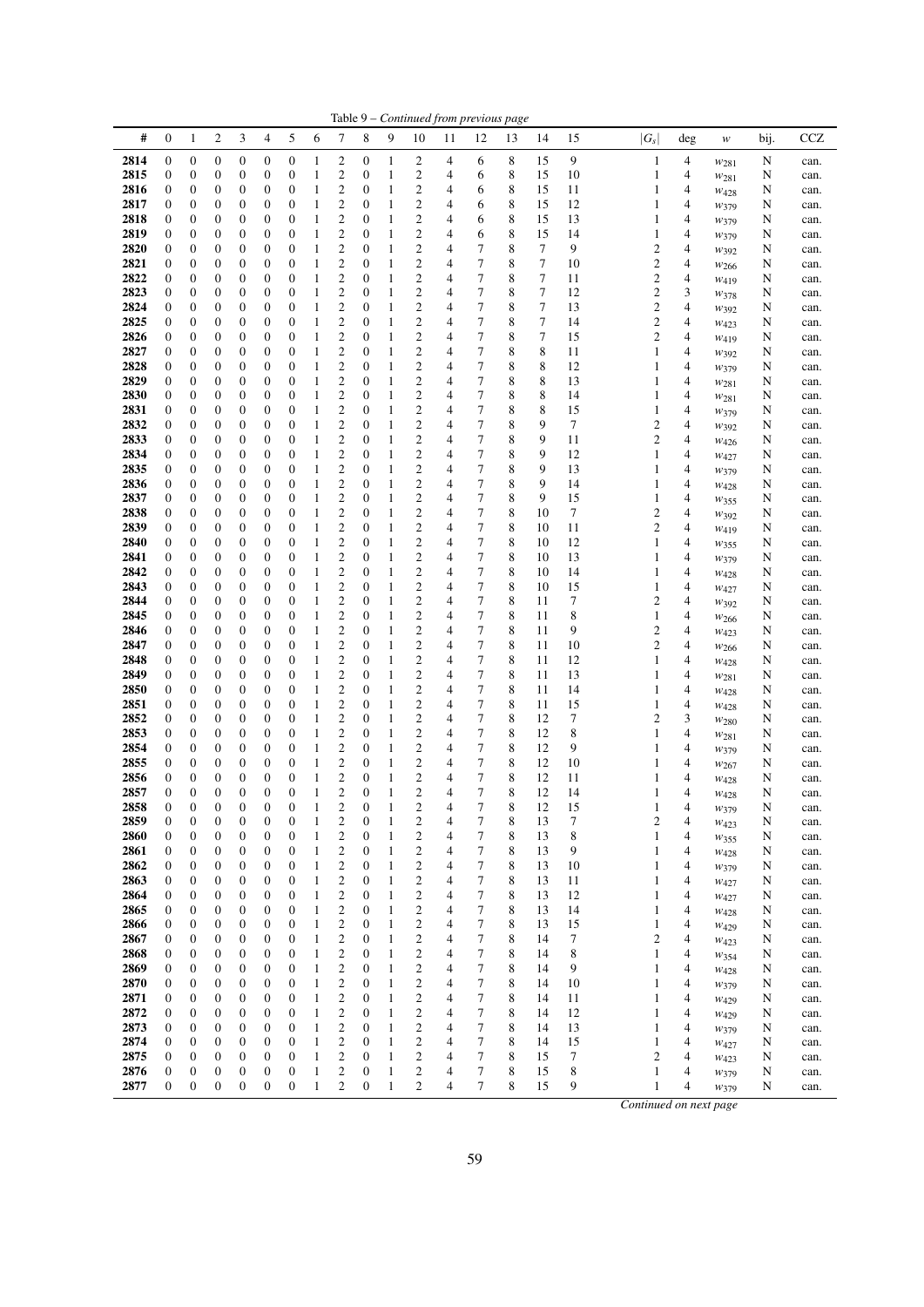|                     |                                      |                                      |                                      |                                      |                                      |                       |                              |                                                    |                                      |                              |                                                    |                |        | Table 9 - Continued from previous page |          |          |                     |        |                            |        |              |
|---------------------|--------------------------------------|--------------------------------------|--------------------------------------|--------------------------------------|--------------------------------------|-----------------------|------------------------------|----------------------------------------------------|--------------------------------------|------------------------------|----------------------------------------------------|----------------|--------|----------------------------------------|----------|----------|---------------------|--------|----------------------------|--------|--------------|
| #                   | $\boldsymbol{0}$                     | 1                                    | $\boldsymbol{2}$                     | 3                                    | 4                                    | 5                     | 6                            | 7                                                  | 8                                    | 9                            | 10                                                 | 11             | 12     | 13                                     | 14       | 15       | $ G_s $             | deg    | $\boldsymbol{\mathcal{W}}$ | bij.   | <b>CCZ</b>   |
| 2878                | 0                                    | 0                                    | 0                                    | $\boldsymbol{0}$                     | $\boldsymbol{0}$                     | 0                     | $\mathbf{1}$                 | $\overline{\mathbf{c}}$                            | 0                                    | 1                            | 2                                                  | 4              | 7      | 8                                      | 15       | 10       | $\mathbf{1}$        | 4      | $w_{379}$                  | N      | can.         |
| 2879                | 0                                    | 0                                    | 0                                    | $\boldsymbol{0}$                     | $\boldsymbol{0}$                     | 0                     | 1                            | $\overline{\mathbf{c}}$                            | $\boldsymbol{0}$                     | $\mathbf{1}$                 | $\boldsymbol{2}$                                   | 4              | 7      | 8                                      | 15       | 11       | 1                   | 4      | $W_{430}$                  | N      | can.         |
| 2880                | $\boldsymbol{0}$                     | $\boldsymbol{0}$                     | 0                                    | $\boldsymbol{0}$<br>$\boldsymbol{0}$ | $\boldsymbol{0}$<br>$\mathbf{0}$     | 0<br>0                | $\mathbf{1}$<br>1            | $\overline{c}$<br>$\overline{c}$                   | $\mathbf{0}$<br>$\mathbf{0}$         | $\mathbf{1}$<br>1            | $\overline{\mathbf{c}}$<br>$\overline{c}$          | 4<br>4         | 7<br>7 | 8<br>8                                 | 15<br>15 | 12       | 1                   | 4      | W428                       | N      | #2848        |
| 2881<br>2882        | $\boldsymbol{0}$<br>$\boldsymbol{0}$ | $\boldsymbol{0}$<br>$\boldsymbol{0}$ | 0<br>0                               | $\boldsymbol{0}$                     | $\mathbf{0}$                         | 0                     | $\mathbf{1}$                 | $\overline{c}$                                     | $\mathbf{0}$                         | 1                            | $\overline{c}$                                     | 4              | 7      | 8                                      | 15       | 13<br>14 | 1<br>1              | 4<br>4 | W428<br>$W_{428}$          | N<br>N | can.<br>can. |
| 2883                | $\boldsymbol{0}$                     | $\boldsymbol{0}$                     | 0                                    | $\boldsymbol{0}$                     | $\mathbf{0}$                         | 0                     | 1                            | $\overline{c}$                                     | $\mathbf{0}$                         | 1                            | $\overline{c}$                                     | 4              | 8      | 9                                      | 10       | 13       | $\mathbf{2}$        | 4      | W393                       | N      | can.         |
| 2884                | $\boldsymbol{0}$                     | $\boldsymbol{0}$                     | 0                                    | $\boldsymbol{0}$                     | $\mathbf{0}$                         | 0                     | 1                            | $\overline{c}$                                     | $\boldsymbol{0}$                     | 1                            | $\overline{c}$                                     | 4              | 8      | 9                                      | 10       | 14       | $\overline{c}$      | 4      | W393                       | N      | can.         |
| 2885                | $\boldsymbol{0}$                     | $\boldsymbol{0}$                     | 0                                    | $\boldsymbol{0}$                     | $\boldsymbol{0}$                     | 0                     | $\mathbf{1}$                 | $\overline{\mathbf{c}}$                            | $\boldsymbol{0}$                     | 1                            | $\overline{\mathbf{c}}$                            | $\overline{4}$ | 8      | 9                                      | 10       | 15       | $\mathbf{2}$        | 3      | W277                       | N      | can.         |
| 2886                | $\boldsymbol{0}$                     | $\boldsymbol{0}$                     | 0                                    | $\boldsymbol{0}$                     | $\boldsymbol{0}$                     | 0                     | 1                            | $\overline{\mathbf{c}}$                            | $\mathbf{0}$                         | 1                            | $\overline{\mathbf{c}}$                            | 4              | 8      | 9                                      | 11       | 12       | $\mathbf{2}$        | 4      | W393                       | N      | can.         |
| 2887<br>2888        | $\boldsymbol{0}$<br>$\boldsymbol{0}$ | $\boldsymbol{0}$<br>$\boldsymbol{0}$ | 0<br>0                               | $\mathbf{0}$<br>$\boldsymbol{0}$     | $\mathbf{0}$<br>$\mathbf{0}$         | 0<br>0                | $\mathbf{1}$<br>$\mathbf{1}$ | $\overline{c}$<br>$\overline{\mathbf{c}}$          | $\mathbf{0}$<br>$\mathbf{0}$         | 1<br>1                       | $\overline{\mathbf{c}}$<br>$\overline{\mathbf{c}}$ | 4<br>4         | 8<br>8 | 9<br>9                                 | 11<br>11 | 13<br>14 | $\mathbf{2}$<br>2   | 4<br>3 | $w_{347}$<br>W378          | N<br>N | can.<br>can. |
| 2889                | $\boldsymbol{0}$                     | 0                                    | $\boldsymbol{0}$                     | $\boldsymbol{0}$                     | $\mathbf{0}$                         | 0                     | 1                            | $\overline{c}$                                     | $\mathbf{0}$                         | $\mathbf{1}$                 | $\overline{c}$                                     | 4              | 8      | 9                                      | 11       | 15       | $\overline{c}$      | 4      | W431                       | N      | can.         |
| 2890                | $\boldsymbol{0}$                     | $\boldsymbol{0}$                     | 0                                    | $\boldsymbol{0}$                     | $\mathbf{0}$                         | 0                     | 1                            | $\overline{c}$                                     | $\mathbf{0}$                         | 1                            | $\overline{\mathbf{c}}$                            | 4              | 8      | 9                                      | 12       | 13       | 8                   | 4      | $w_{347}$                  | N      | can.         |
| 2891                | $\boldsymbol{0}$                     | $\boldsymbol{0}$                     | 0                                    | $\boldsymbol{0}$                     | $\mathbf{0}$                         | 0                     | 1                            | $\overline{c}$                                     | $\boldsymbol{0}$                     | 1                            | $\overline{c}$                                     | 4              | 8      | 9                                      | 12       | 14       | 1                   | 4      | $w_{427}$                  | N      | can.         |
| 2892<br>2893        | $\boldsymbol{0}$                     | $\boldsymbol{0}$                     | $\boldsymbol{0}$                     | $\boldsymbol{0}$                     | $\boldsymbol{0}$                     | 0                     | $\mathbf{1}$                 | $\overline{c}$                                     | $\mathbf{0}$                         | 1                            | $\overline{c}$                                     | $\overline{4}$ | 8      | 9<br>9                                 | 12       | 15       | 1                   | 4      | W432                       | N      | can.         |
| 2894                | $\boldsymbol{0}$<br>$\boldsymbol{0}$ | $\boldsymbol{0}$<br>$\boldsymbol{0}$ | $\boldsymbol{0}$<br>0                | $\boldsymbol{0}$<br>$\boldsymbol{0}$ | $\mathbf{0}$<br>$\mathbf{0}$         | 0<br>0                | 1<br>$\mathbf{1}$            | $\overline{\mathbf{c}}$<br>$\overline{c}$          | $\boldsymbol{0}$<br>$\mathbf{0}$     | 1<br>1                       | $\overline{\mathbf{c}}$<br>$\overline{\mathbf{c}}$ | 4<br>4         | 8<br>8 | 9                                      | 13<br>13 | 14<br>15 | 1<br>1              | 4<br>4 | W374<br>$w_{278}$          | N<br>N | can.<br>can. |
| 2895                | $\boldsymbol{0}$                     | $\boldsymbol{0}$                     | 0                                    | $\boldsymbol{0}$                     | $\boldsymbol{0}$                     | 0                     | $\mathbf{1}$                 | $\overline{\mathbf{c}}$                            | $\mathbf{0}$                         | 1                            | $\overline{\mathbf{c}}$                            | 4              | 8      | 9                                      | 14       | 15       | 4                   | 4      | $w_{278}$                  | N      | can.         |
| 2896                | $\boldsymbol{0}$                     | $\boldsymbol{0}$                     | 0                                    | $\boldsymbol{0}$                     | $\mathbf{0}$                         | 0                     | 1                            | $\overline{c}$                                     | $\mathbf{0}$                         | $\mathbf{1}$                 | $\overline{c}$                                     | $\overline{4}$ | 8      | 9                                      | 15       | 14       | 4                   | 4      | W354                       | N      | can.         |
| 2897                | $\boldsymbol{0}$                     | $\boldsymbol{0}$                     | 0                                    | $\boldsymbol{0}$                     | $\mathbf{0}$                         | 0                     | 1                            | $\overline{c}$                                     | $\mathbf{0}$                         | 1                            | $\overline{\mathbf{c}}$                            | 4              | 8      | 10                                     | 9        | 12       | 2                   | 4      | W433                       | N      | can.         |
| 2898                | $\boldsymbol{0}$                     | $\boldsymbol{0}$                     | $\boldsymbol{0}$                     | $\boldsymbol{0}$                     | $\boldsymbol{0}$                     | 0                     | $\mathbf{1}$                 | $\overline{c}$                                     | $\mathbf{0}$                         | 1                            | $\overline{\mathbf{c}}$                            | 4              | 8      | 10                                     | 9        | 13       | 1                   | 4      | $W_{431}$                  | N      | can.         |
| 2899<br><b>2900</b> | $\boldsymbol{0}$<br>$\boldsymbol{0}$ | $\boldsymbol{0}$<br>$\boldsymbol{0}$ | 0<br>0                               | $\boldsymbol{0}$<br>$\boldsymbol{0}$ | $\boldsymbol{0}$<br>$\mathbf{0}$     | 0<br>0                | $\mathbf{1}$<br>1            | $\overline{c}$<br>$\overline{c}$                   | $\mathbf{0}$<br>$\mathbf{0}$         | $\mathbf{1}$<br>1            | $\overline{c}$<br>$\overline{c}$                   | 4<br>4         | 8<br>8 | 10<br>10                               | 9<br>11  | 15<br>12 | $\overline{c}$<br>1 | 3<br>4 | $w_{277}$                  | Y      | can.         |
| <b>2901</b>         | $\boldsymbol{0}$                     | $\boldsymbol{0}$                     | 0                                    | $\boldsymbol{0}$                     | $\mathbf{0}$                         | 0                     | $\mathbf{1}$                 | $\overline{c}$                                     | $\mathbf{0}$                         | 1                            | $\overline{\mathbf{c}}$                            | 4              | 8      | 10                                     | 11       | 13       | 2                   | 3      | W431<br>W378               | N<br>N | can.<br>can. |
| 2902                | $\boldsymbol{0}$                     | $\boldsymbol{0}$                     | 0                                    | $\boldsymbol{0}$                     | $\mathbf{0}$                         | 0                     | 1                            | $\overline{\mathbf{c}}$                            | $\mathbf{0}$                         | 1                            | $\overline{\mathbf{c}}$                            | 4              | 8      | 10                                     | 11       | 14       | $\overline{c}$      | 4      | W <sub>426</sub>           | N      | can.         |
| 2903                | $\boldsymbol{0}$                     | $\boldsymbol{0}$                     | 0                                    | $\boldsymbol{0}$                     | $\boldsymbol{0}$                     | 0                     | 1                            | $\overline{c}$                                     | $\mathbf{0}$                         | $\mathbf{1}$                 | $\overline{\mathbf{c}}$                            | 4              | 8      | 10                                     | 12       | 14       | 4                   | 4      | W <sub>426</sub>           | N      | can.         |
| 2904                | $\boldsymbol{0}$                     | $\boldsymbol{0}$                     | 0                                    | $\boldsymbol{0}$                     | $\boldsymbol{0}$                     | 0                     | $\mathbf{1}$                 | $\overline{\mathbf{c}}$                            | $\boldsymbol{0}$                     | 1                            | $\overline{\mathbf{c}}$                            | $\overline{4}$ | 8      | 10                                     | 12       | 15       | 1                   | 4      | W432                       | N      | can.         |
| 2905<br>2906        | $\boldsymbol{0}$<br>$\boldsymbol{0}$ | $\boldsymbol{0}$<br>$\boldsymbol{0}$ | 0<br>0                               | $\boldsymbol{0}$<br>$\mathbf{0}$     | $\boldsymbol{0}$<br>$\mathbf{0}$     | 0<br>0                | 1<br>$\mathbf{1}$            | $\overline{c}$<br>$\overline{c}$                   | $\mathbf{0}$<br>$\mathbf{0}$         | 1                            | $\overline{\mathbf{c}}$<br>$\overline{\mathbf{c}}$ | 4<br>4         | 8<br>8 | 10<br>10                               | 13<br>14 | 15<br>12 | 4<br>4              | 4<br>4 | W278                       | N      | can.         |
| 2907                | $\boldsymbol{0}$                     | $\boldsymbol{0}$                     | 0                                    | $\boldsymbol{0}$                     | $\mathbf{0}$                         | 0                     | 1                            | $\overline{c}$                                     | $\mathbf{0}$                         | 1<br>1                       | $\overline{c}$                                     | 4              | 8      | 10                                     | 14       | 13       | 1                   | 4      | W433<br>W <sub>432</sub>   | N<br>N | can.<br>can. |
| 2908                | $\boldsymbol{0}$                     | $\boldsymbol{0}$                     | $\boldsymbol{0}$                     | $\boldsymbol{0}$                     | $\mathbf{0}$                         | 0                     | 1                            | $\overline{c}$                                     | $\mathbf{0}$                         | $\mathbf{1}$                 | $\overline{c}$                                     | 4              | 8      | 10                                     | 15       | 13       | 4                   | 4      | W427                       | N      | can.         |
| 2909                | $\boldsymbol{0}$                     | $\boldsymbol{0}$                     | 0                                    | $\boldsymbol{0}$                     | $\mathbf{0}$                         | 0                     | 1                            | $\overline{c}$                                     | $\mathbf{0}$                         | 1                            | $\overline{\mathbf{c}}$                            | 4              | 8      | 11                                     | 8        | 12       | 1                   | 4      | W264                       | N      | can.         |
| 2910                | $\boldsymbol{0}$                     | 0                                    | 0                                    | $\boldsymbol{0}$                     | $\mathbf{0}$                         | 0                     | 1                            | $\overline{c}$                                     | $\boldsymbol{0}$                     | 1                            | $\overline{c}$                                     | 4              | 8      | 11                                     | 8        | 13       | 1                   | 4      | W393                       | N      | can.         |
| 2911                | $\boldsymbol{0}$                     | $\boldsymbol{0}$                     | 0                                    | $\boldsymbol{0}$                     | $\boldsymbol{0}$                     | 0                     | $\mathbf{1}$                 | $\overline{\mathbf{c}}$                            | $\boldsymbol{0}$                     | $\mathbf{1}$<br>1            | $\overline{\mathbf{c}}$                            | 4              | 8      | 11                                     | 8        | 14       | 1                   | 4      | $w_{254}$                  | N      | can.         |
| 2912<br>2913        | $\boldsymbol{0}$<br>$\boldsymbol{0}$ | $\boldsymbol{0}$<br>0                | 0<br>0                               | $\boldsymbol{0}$<br>$\boldsymbol{0}$ | $\boldsymbol{0}$<br>$\mathbf{0}$     | 0<br>0                | 1<br>$\mathbf{1}$            | $\overline{\mathbf{c}}$<br>$\overline{c}$          | $\boldsymbol{0}$<br>$\mathbf{0}$     | 1                            | $\overline{\mathbf{c}}$<br>$\overline{\mathbf{c}}$ | 4<br>4         | 8<br>8 | 11<br>11                               | 8<br>9   | 15<br>12 | 1<br>1              | 3<br>4 | W277<br>W393               | Y<br>N | can.<br>can. |
| 2914                | $\boldsymbol{0}$                     | $\boldsymbol{0}$                     | 0                                    | $\boldsymbol{0}$                     | $\boldsymbol{0}$                     | 0                     | $\mathbf{1}$                 | $\overline{\mathbf{c}}$                            | $\mathbf{0}$                         | 1                            | $\overline{\mathbf{c}}$                            | 4              | 8      | 11                                     | 9        | 13       | 1                   | 4      | W433                       | N      | can.         |
| 2915                | $\boldsymbol{0}$                     | 0                                    | $\boldsymbol{0}$                     | $\boldsymbol{0}$                     | $\mathbf{0}$                         | 0                     | 1                            | $\overline{c}$                                     | $\mathbf{0}$                         | $\mathbf{1}$                 | $\overline{c}$                                     | 4              | 8      | 11                                     | 9        | 14       | 1                   | 3      | $w_{277}$                  | N      | can.         |
| 2916                | $\boldsymbol{0}$                     | $\boldsymbol{0}$                     | 0                                    | $\mathbf{0}$                         | $\mathbf{0}$                         | 0                     | 1                            | $\overline{c}$                                     | $\mathbf{0}$                         | 1                            | $\overline{c}$                                     | 4              | 8      | 11                                     | 9        | 15       | 1                   | 4      | W393                       | N      | can.         |
| 2917<br>2918        | $\boldsymbol{0}$<br>$\boldsymbol{0}$ | $\boldsymbol{0}$<br>$\boldsymbol{0}$ | 0<br>0                               | $\boldsymbol{0}$<br>$\boldsymbol{0}$ | $\boldsymbol{0}$<br>$\boldsymbol{0}$ | 0<br>0                | 1<br>$\mathbf{1}$            | $\overline{c}$<br>$\overline{c}$                   | $\mathbf{0}$<br>$\boldsymbol{0}$     | 1<br>$\mathbf{1}$            | $\overline{\mathbf{c}}$<br>$\overline{c}$          | 4<br>4         | 8<br>8 | 11                                     | 10<br>10 | 12<br>13 | 1<br>1              | 4<br>3 | W254                       | N<br>Y | can.         |
| 2919                | $\boldsymbol{0}$                     | $\boldsymbol{0}$                     | 0                                    | $\boldsymbol{0}$                     | $\boldsymbol{0}$                     | 0                     | 1                            | $\overline{\mathbf{c}}$                            | $\boldsymbol{0}$                     | 1                            | $\overline{\mathbf{c}}$                            | 4              | 8      | 11<br>11                               | 10       | 14       | 1                   | 4      | W277<br>$w_{264}$          | N      | can.<br>can. |
| 2920                | $\boldsymbol{0}$                     | $\mathbf{0}$                         | $\boldsymbol{0}$                     | $\mathbf{0}$                         | $\mathbf{0}$                         | 0                     | 1                            | $\overline{\mathbf{c}}$                            | $\mathbf{0}$                         | $\,1$                        | $\overline{\mathbf{c}}$                            | 4              | 8      | 11                                     | 10       | 15       | 1                   | 4      | W393                       | N      | can.         |
| 2921                | $\mathbf{0}$                         | $\overline{0}$                       | $\boldsymbol{0}$                     | $\overline{0}$                       | $\overline{0}$                       | $\overline{0}$        | $\mathbf{1}$                 | $\overline{c}$                                     | $\overline{0}$                       | $\mathbf{1}$                 | $\overline{c}$                                     | $\overline{4}$ | 8      | 11                                     | 11       | 12       | 1                   | 3      | W277                       | Y      | can.         |
| 2922                | $\boldsymbol{0}$                     | $\boldsymbol{0}$                     | $\boldsymbol{0}$                     | $\mathbf{0}$                         | $\boldsymbol{0}$                     | $\boldsymbol{0}$      | $\mathbf{1}$                 | $\overline{c}$                                     | $\boldsymbol{0}$                     | 1                            | $\overline{c}$                                     | 4              | 8      | 11                                     | 11       | 13       |                     | 4      | W393                       | N      | can.         |
| 2923<br>2924        | $\boldsymbol{0}$<br>$\boldsymbol{0}$ | $\boldsymbol{0}$<br>$\boldsymbol{0}$ | $\boldsymbol{0}$<br>$\boldsymbol{0}$ | $\boldsymbol{0}$<br>$\boldsymbol{0}$ | $\boldsymbol{0}$<br>$\boldsymbol{0}$ | 0<br>$\boldsymbol{0}$ | $\mathbf{1}$<br>$\mathbf{1}$ | $\boldsymbol{2}$<br>$\overline{c}$                 | $\boldsymbol{0}$<br>$\boldsymbol{0}$ | 1<br>$\mathbf{1}$            | $\overline{\mathbf{c}}$<br>$\overline{\mathbf{c}}$ | 4<br>4         | 8<br>8 | 11<br>11                               | 11<br>11 | 14<br>15 | 1<br>$\mathbf{1}$   | 4<br>4 | W393                       | N<br>N | can.         |
| 2925                | $\boldsymbol{0}$                     | $\boldsymbol{0}$                     | $\boldsymbol{0}$                     | $\boldsymbol{0}$                     | $\boldsymbol{0}$                     | 0                     | $\mathbf{1}$                 | $\overline{\mathbf{c}}$                            | 0                                    | $\mathbf{1}$                 | $\overline{\mathbf{c}}$                            | 4              | 8      | 11                                     | 12       | 15       | 8                   | 4      | W433<br>W278               | N      | can.<br>can. |
| 2926                | 0                                    | $\boldsymbol{0}$                     | $\boldsymbol{0}$                     | $\boldsymbol{0}$                     | $\boldsymbol{0}$                     | 0                     | $\mathbf{1}$                 | $\overline{\mathbf{c}}$                            | 0                                    | $\mathbf{1}$                 | $\overline{\mathbf{c}}$                            | 4              | 8      | 11                                     | 13       | 14       | 4                   | 4      | $w_{265}$                  | N      | can.         |
| 2927                | 0                                    | $\boldsymbol{0}$                     | 0                                    | $\boldsymbol{0}$                     | $\boldsymbol{0}$                     | 0                     | $\mathbf{1}$                 | $\overline{\mathbf{c}}$                            | $\boldsymbol{0}$                     | $\,1$                        | $\boldsymbol{2}$                                   | 4              | 8      | 11                                     | 14       | 13       | 4                   | 4      | $w_{278}$                  | N      | can.         |
| 2928                | 0                                    | 0                                    | 0                                    | $\boldsymbol{0}$                     | $\boldsymbol{0}$                     | 0                     | $\mathbf{1}$                 | $\overline{\mathbf{c}}$                            | $\boldsymbol{0}$                     | $\mathbf{1}$                 | $\overline{\mathbf{c}}$                            | 4              | 8      | 12                                     | 8        | 14       | 1                   | 4      | W254                       | N      | can.         |
| 2929<br>2930        | $\boldsymbol{0}$<br>0                | $\boldsymbol{0}$<br>0                | $\boldsymbol{0}$<br>0                | $\boldsymbol{0}$<br>$\boldsymbol{0}$ | $\boldsymbol{0}$<br>$\boldsymbol{0}$ | 0<br>0                | $\mathbf{1}$<br>$\mathbf{1}$ | $\overline{\mathbf{c}}$<br>$\overline{\mathbf{c}}$ | 0<br>0                               | $\mathbf{1}$<br>$\mathbf{1}$ | $\overline{\mathbf{c}}$<br>$\overline{\mathbf{c}}$ | 4<br>4         | 8<br>8 | 12<br>12                               | 8<br>9   | 15<br>13 | 1<br>4              | 4<br>4 | W278                       | N<br>N | can.         |
| 2931                | $\boldsymbol{0}$                     | $\boldsymbol{0}$                     | $\boldsymbol{0}$                     | $\boldsymbol{0}$                     | $\boldsymbol{0}$                     | 0                     | $\mathbf{1}$                 | $\overline{\mathbf{c}}$                            | $\boldsymbol{0}$                     | $\,1$                        | $\overline{\mathbf{c}}$                            | 4              | 8      | 12                                     | 9        | 14       | $\mathbf{1}$        | 4      | W433<br>$w_{278}$          | N      | can.<br>can. |
| 2932                | $\boldsymbol{0}$                     | $\boldsymbol{0}$                     | $\boldsymbol{0}$                     | $\boldsymbol{0}$                     | $\boldsymbol{0}$                     | 0                     | $\mathbf{1}$                 | $\overline{\mathbf{c}}$                            | $\boldsymbol{0}$                     | $\mathbf{1}$                 | $\overline{\mathbf{c}}$                            | $\overline{4}$ | 8      | 12                                     | 9        | 15       | 1                   | 4      | W432                       | N      | can.         |
| 2933                | $\boldsymbol{0}$                     | 0                                    | 0                                    | $\boldsymbol{0}$                     | $\boldsymbol{0}$                     | 0                     | $\mathbf{1}$                 | $\overline{\mathbf{c}}$                            | 0                                    | $\mathbf{1}$                 | $\overline{\mathbf{c}}$                            | 4              | 8      | 12                                     | 10       | 15       | 1                   | 4      | W432                       | N      | can.         |
| 2934                | $\boldsymbol{0}$                     | 0                                    | $\boldsymbol{0}$                     | $\boldsymbol{0}$                     | $\boldsymbol{0}$                     | 0                     | $\mathbf{1}$                 | $\overline{c}$                                     | 0                                    | $\,1$                        | $\boldsymbol{2}$                                   | $\overline{4}$ | 8      | 12                                     | 11       | 15       | 4                   | 4      | W434                       | N      | can.         |
| 2935<br>2936        | 0<br>$\boldsymbol{0}$                | $\boldsymbol{0}$<br>$\boldsymbol{0}$ | 0                                    | $\boldsymbol{0}$<br>$\boldsymbol{0}$ | $\boldsymbol{0}$<br>$\boldsymbol{0}$ | 0<br>0                | $\mathbf{1}$<br>$\mathbf{1}$ | $\overline{\mathbf{c}}$<br>$\overline{\mathbf{c}}$ | $\boldsymbol{0}$<br>$\boldsymbol{0}$ | $\mathbf{1}$<br>$\mathbf{1}$ | $\overline{\mathbf{c}}$<br>$\overline{\mathbf{c}}$ | 4<br>4         | 8<br>8 | 12<br>12                               | 12<br>13 | 11<br>9  | $\mathbf{1}$<br>4   | 4<br>4 | $w_{278}$                  | N      | can.         |
| 2937                | 0                                    | $\boldsymbol{0}$                     | $\boldsymbol{0}$<br>$\boldsymbol{0}$ | $\boldsymbol{0}$                     | $\boldsymbol{0}$                     | 0                     | $\mathbf{1}$                 | $\overline{\mathbf{c}}$                            | $\boldsymbol{0}$                     | $\mathbf{1}$                 | $\overline{\mathbf{c}}$                            | 4              | 8      | 12                                     | 13       | 10       | $\mathbf{1}$        | 4      | W264<br>W278               | N<br>N | can.<br>can. |
| 2938                | 0                                    | $\boldsymbol{0}$                     | $\boldsymbol{0}$                     | $\boldsymbol{0}$                     | $\boldsymbol{0}$                     | 0                     | $\mathbf{1}$                 | $\overline{\mathbf{c}}$                            | 0                                    | $\mathbf{1}$                 | $\overline{\mathbf{c}}$                            | 4              | 8      | 12                                     | 13       | 11       | 1                   | 4      | W374                       | N      | can.         |
| 2939                | 0                                    | $\boldsymbol{0}$                     | $\boldsymbol{0}$                     | $\boldsymbol{0}$                     | $\boldsymbol{0}$                     | 0                     | $\mathbf{1}$                 | $\overline{\mathbf{c}}$                            | 0                                    | $\mathbf{1}$                 | $\overline{\mathbf{c}}$                            | 4              | 8      | 12                                     | 14       | 10       | 4                   | 4      | W <sub>433</sub>           | N      | can.         |
| 2940                | $\boldsymbol{0}$                     | $\boldsymbol{0}$                     | $\boldsymbol{0}$                     | $\boldsymbol{0}$                     | $\boldsymbol{0}$                     | $\boldsymbol{0}$      | $\mathbf{1}$                 | $\overline{\mathbf{c}}$                            | $\boldsymbol{0}$                     | $\mathbf{1}$                 | $\overline{\mathbf{c}}$                            | 4              | 8      | 12                                     | 14       | 11       | 1                   | 4      | W432                       | N      | can.         |
| 2941                | $\overline{0}$                       | $\boldsymbol{0}$                     | $\boldsymbol{0}$                     | $\boldsymbol{0}$                     | $\boldsymbol{0}$                     | $\boldsymbol{0}$      | $\mathbf{1}$                 | $\overline{c}$                                     | $\boldsymbol{0}$                     | $\mathbf{1}$                 | $\overline{c}$                                     | $\overline{4}$ | 8      | 12                                     | 15       | 11       | 4                   | 4      | W278                       | N      | can.         |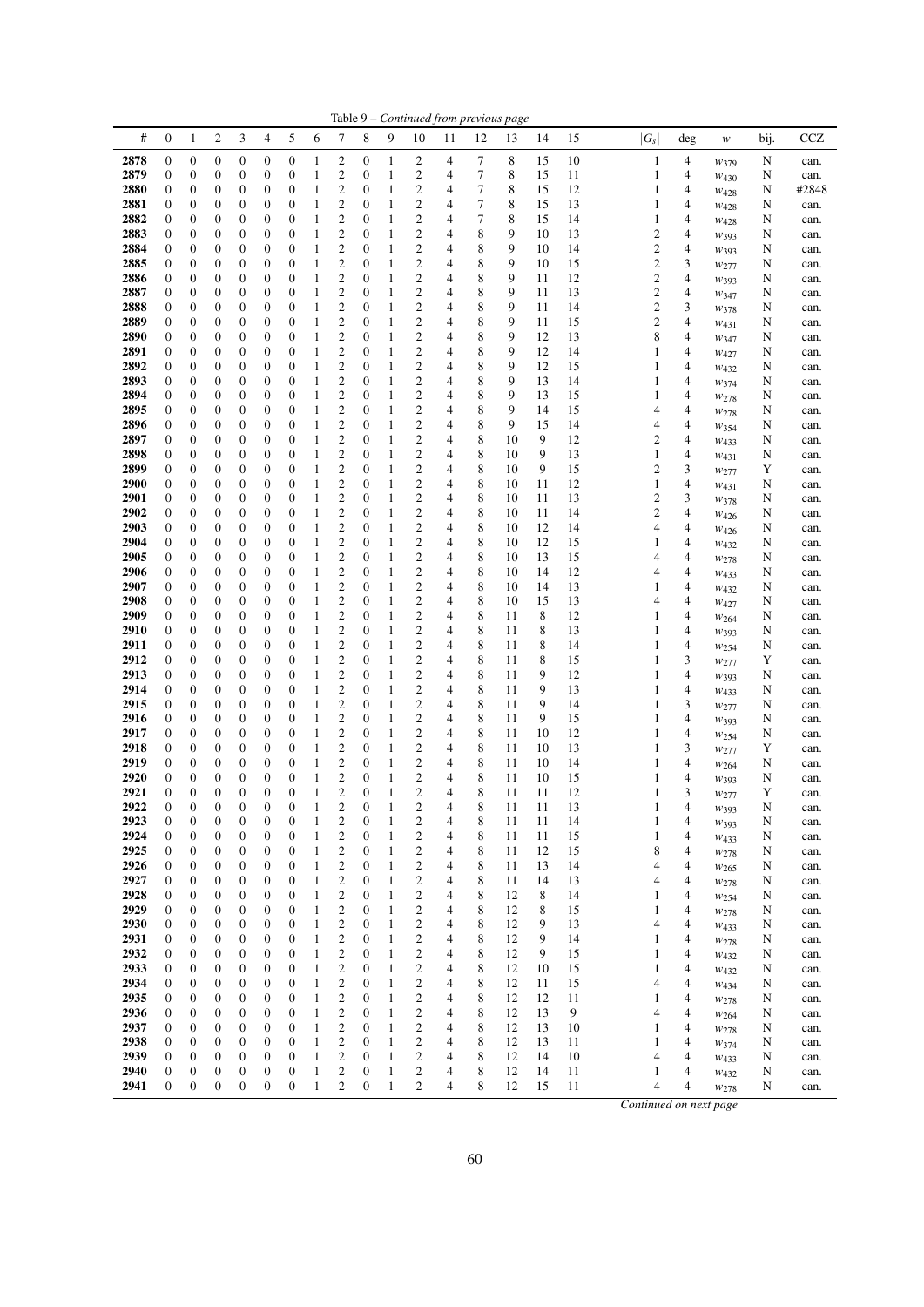|              |                                      |                                      |                                      |                                      |                                  |                                      |                              |                                           |                                    |                   |                                           |        |        | Table 9 - Continued from previous page |          |          |                        |        |                                      |        |              |
|--------------|--------------------------------------|--------------------------------------|--------------------------------------|--------------------------------------|----------------------------------|--------------------------------------|------------------------------|-------------------------------------------|------------------------------------|-------------------|-------------------------------------------|--------|--------|----------------------------------------|----------|----------|------------------------|--------|--------------------------------------|--------|--------------|
| #            | $\boldsymbol{0}$                     | $\mathbf{1}$                         | $\boldsymbol{2}$                     | 3                                    | 4                                | 5                                    | 6                            | 7                                         | 8                                  | 9                 | 10                                        | 11     | 12     | 13                                     | 14       | 15       | $ G_s $                | deg    | w                                    | bij.   | CCZ          |
| 2942         | 0                                    | $\boldsymbol{0}$                     | $\boldsymbol{0}$                     | $\boldsymbol{0}$                     | 0                                | $\boldsymbol{0}$                     | 1                            | 2                                         | $\boldsymbol{0}$                   | 1                 | 2                                         | 4      | 8      | 13                                     | 8        | 14       | $\mathfrak{2}$         | 4      | $w_{354}$                            | N      | can.         |
| 2943         | 0                                    | $\boldsymbol{0}$                     | $\boldsymbol{0}$                     | $\mathbf{0}$                         | 0                                | $\boldsymbol{0}$                     | 1                            | $\overline{c}$                            | $\boldsymbol{0}$                   | 1                 | $\overline{\mathbf{c}}$                   | 4      | 8      | 13                                     | 8        | 15       | 1                      | 4      | W374                                 | N      | can.         |
| 2944         | 0                                    | $\boldsymbol{0}$                     | $\boldsymbol{0}$                     | $\mathbf{0}$                         | 0                                | $\boldsymbol{0}$                     | 1                            | $\overline{c}$                            | $\mathbf{0}$                       | 1                 | $\overline{c}$                            | 4      | 8      | 13                                     | 9        | 12       | 4                      | 4      | W264                                 | N      | can.         |
| 2945<br>2946 | 0<br>0                               | $\boldsymbol{0}$<br>0                | $\boldsymbol{0}$                     | $\mathbf{0}$<br>$\boldsymbol{0}$     | 0<br>0                           | 0<br>$\boldsymbol{0}$                | 1                            | $\overline{c}$<br>$\overline{c}$          | $\mathbf{0}$<br>$\mathbf{0}$       | 1<br>1            | $\overline{c}$<br>$\overline{c}$          | 4<br>4 | 8<br>8 | 13<br>13                               | 9<br>9   | 14<br>15 | 1<br>1                 | 4<br>4 | W432                                 | N      | can.         |
| 2947         | 0                                    | 0                                    | $\boldsymbol{0}$<br>$\boldsymbol{0}$ | $\boldsymbol{0}$                     | 0                                | $\boldsymbol{0}$                     | 1<br>1                       | $\overline{c}$                            | $\mathbf{0}$                       | 1                 | $\overline{c}$                            | 4      | 8      | 13                                     | 11       | 14       | 4                      | 4      | $w_{265}$<br>$W_{427}$               | N<br>N | can.<br>can. |
| 2948         | 0                                    | 0                                    | $\boldsymbol{0}$                     | $\boldsymbol{0}$                     | $\mathbf{0}$                     | $\boldsymbol{0}$                     | 1                            | $\overline{c}$                            | $\boldsymbol{0}$                   | 1                 | $\overline{c}$                            | 4      | 8      | 13                                     | 12       | 9        | 8                      | 4      | W347                                 | N      | can.         |
| 2949         | 0                                    | 0                                    | $\boldsymbol{0}$                     | $\boldsymbol{0}$                     | 0                                | 0                                    | 1                            | $\overline{c}$                            | $\mathbf{0}$                       | 1                 | $\overline{\mathbf{c}}$                   | 4      | 8      | 13                                     | 12       | 10       | 1                      | 4      | W354                                 | N      | can.         |
| 2950         | 0                                    | $\boldsymbol{0}$                     | $\boldsymbol{0}$                     | $\boldsymbol{0}$                     | 0                                | $\boldsymbol{0}$                     | 1                            | $\overline{c}$                            | $\mathbf{0}$                       | 1                 | $\overline{c}$                            | 4      | 8      | 13                                     | 12       | 11       | 1                      | 4      | $W_{432}$                            | N      | can.         |
| 2951<br>2952 | 0<br>0                               | $\boldsymbol{0}$<br>0                | $\boldsymbol{0}$<br>$\boldsymbol{0}$ | $\boldsymbol{0}$<br>$\boldsymbol{0}$ | 0<br>0                           | $\boldsymbol{0}$<br>$\boldsymbol{0}$ | 1<br>1                       | $\overline{c}$<br>$\overline{\mathbf{c}}$ | $\mathbf{0}$<br>$\mathbf{0}$       | 1<br>1            | $\overline{c}$<br>$\overline{\mathbf{c}}$ | 4<br>4 | 8<br>8 | 13<br>13                               | 13<br>13 | 10<br>11 | 1<br>1                 | 4<br>4 | $w_{374}$                            | N<br>N | can.         |
| 2953         | 0                                    | 0                                    | $\boldsymbol{0}$                     | $\boldsymbol{0}$                     | 0                                | $\boldsymbol{0}$                     | 1                            | $\overline{c}$                            | $\mathbf{0}$                       | 1                 | $\overline{c}$                            | 4      | 8      | 13                                     | 14       | 11       | 4                      | 4      | W <sub>265</sub><br>W278             | N      | can.<br>can. |
| 2954         | 0                                    | 0                                    | $\boldsymbol{0}$                     | $\boldsymbol{0}$                     | 0                                | $\boldsymbol{0}$                     | $\mathbf{1}$                 | $\overline{c}$                            | $\mathbf{0}$                       | 1                 | $\overline{c}$                            | 4      | 8      | 13                                     | 15       | 10       | 8                      | 4      | $w_{354}$                            | N      | can.         |
| 2955         | 0                                    | $\boldsymbol{0}$                     | $\boldsymbol{0}$                     | $\boldsymbol{0}$                     | $\mathbf{0}$                     | $\boldsymbol{0}$                     | 1                            | $\overline{c}$                            | $\mathbf{0}$                       | 1                 | $\overline{c}$                            | 4      | 8      | 14                                     | 8        | 15       | 1                      | 4      | W374                                 | N      | can.         |
| 2956         | 0                                    | $\boldsymbol{0}$                     | $\boldsymbol{0}$                     | $\boldsymbol{0}$                     | $\mathbf{0}$                     | $\boldsymbol{0}$                     | 1                            | $\overline{\mathbf{c}}$                   | $\mathbf{0}$                       | 1                 | $\overline{c}$                            | 4      | 8      | 14                                     | 9        | 15       | 4                      | 4      | W <sub>265</sub>                     | N      | can.         |
| 2957         | 0                                    | $\boldsymbol{0}$                     | $\boldsymbol{0}$                     | $\boldsymbol{0}$                     | 0                                | $\boldsymbol{0}$                     | 1                            | $\overline{\mathbf{c}}$                   | $\mathbf{0}$                       | 1                 | $\overline{\mathbf{c}}$                   | 4      | 8      | 14                                     | 10       | 13       | 1                      | 4      | W374                                 | N      | can.         |
| 2958<br>2959 | 0<br>0                               | 0<br>0                               | $\boldsymbol{0}$<br>$\boldsymbol{0}$ | $\boldsymbol{0}$<br>$\boldsymbol{0}$ | 0<br>0                           | 0<br>$\boldsymbol{0}$                | 1<br>$\mathbf{1}$            | $\overline{c}$<br>$\overline{\mathbf{c}}$ | $\mathbf{0}$<br>$\mathbf{0}$       | 1<br>1            | $\overline{c}$<br>$\overline{\mathbf{c}}$ | 4<br>4 | 8<br>8 | 14<br>14                               | 12<br>14 | 11<br>9  | 1<br>1                 | 4<br>4 | W374                                 | N<br>N | can.<br>can. |
| 2960         | 0                                    | 0                                    | $\boldsymbol{0}$                     | $\boldsymbol{0}$                     | $\mathbf{0}$                     | $\boldsymbol{0}$                     | 1                            | $\overline{c}$                            | $\mathbf{0}$                       | 1                 | $\overline{c}$                            | 4      | 8      | 15                                     | 9        | 14       | 4                      | 4      | W374<br>W278                         | N      | can.         |
| 2961         | 0                                    | 0                                    | $\boldsymbol{0}$                     | $\boldsymbol{0}$                     | 0                                | 0                                    | $\mathbf{1}$                 | $\overline{\mathbf{c}}$                   | $\mathbf{0}$                       | 1                 | $\overline{\mathbf{c}}$                   | 4      | 8      | 15                                     | 12       | 11       | 8                      | 4      | W278                                 | N      | #2925        |
| 2962         | 0                                    | 0                                    | $\boldsymbol{0}$                     | $\boldsymbol{0}$                     | $\mathbf{0}$                     | $\boldsymbol{0}$                     | 1                            | $\overline{\mathbf{c}}$                   | $\mathbf{0}$                       | 1                 | $\overline{\mathbf{c}}$                   | 4      | 8      | 15                                     | 13       | 10       | 4                      | 4      | $w_{265}$                            | N      | can.         |
| 2963         | 0                                    | $\boldsymbol{0}$                     | $\boldsymbol{0}$                     | $\boldsymbol{0}$                     | 0                                | $\boldsymbol{0}$                     | $\mathbf{1}$                 | $\overline{c}$                            | $\mathbf{0}$                       | 1                 | $\overline{c}$                            | 4      | 8      | 15                                     | 14       | 9        | 4                      | 4      | $w_{278}$                            | N      | can.         |
| 2964         | 0                                    | $\boldsymbol{0}$                     | $\boldsymbol{0}$                     | $\boldsymbol{0}$                     | 0                                | $\boldsymbol{0}$                     | 1                            | $\overline{\mathbf{c}}$                   | $\mathbf{0}$                       | 1                 | $\overline{4}$                            | 5      | 8      | 9                                      | 13       | 14       | 48                     | 4      | W435                                 | N      | can.         |
| 2965<br>2966 | 0<br>0                               | 0<br>0                               | $\boldsymbol{0}$<br>$\boldsymbol{0}$ | $\boldsymbol{0}$<br>$\boldsymbol{0}$ | 0<br>0                           | $\boldsymbol{0}$<br>$\boldsymbol{0}$ | $\mathbf{1}$<br>1            | $\overline{c}$<br>$\overline{\mathbf{c}}$ | $\mathbf{0}$<br>$\mathbf{0}$       | 1<br>1            | 4<br>4                                    | 5<br>5 | 8<br>8 | 9<br>10                                | 13<br>12 | 15<br>15 | 48<br>4                | 3<br>4 | W378                                 | N<br>N | can.<br>can. |
| 2967         | 0                                    | $\boldsymbol{0}$                     | $\boldsymbol{0}$                     | $\boldsymbol{0}$                     | $\mathbf{0}$                     | $\boldsymbol{0}$                     | 1                            | $\overline{\mathbf{c}}$                   | $\mathbf{0}$                       | 1                 | 4                                         | 5      | 8      | 10                                     | 13       | 15       | 32                     | 4      | W <sub>436</sub><br>$W_{427}$        | N      | can.         |
| 2968         | 0                                    | 0                                    | $\boldsymbol{0}$                     | $\boldsymbol{0}$                     | 0                                | 0                                    | 1                            | $\overline{\mathbf{c}}$                   | $\mathbf{0}$                       | 1                 | 4                                         | 5      | 8      | 11                                     | 8        | 12       | 4                      | 4      | W433                                 | N      | can.         |
| 2969         | 0                                    | $\boldsymbol{0}$                     | $\boldsymbol{0}$                     | $\boldsymbol{0}$                     | $\mathbf{0}$                     | $\boldsymbol{0}$                     | 1                            | $\overline{\mathbf{c}}$                   | $\mathbf{0}$                       | 1                 | 4                                         | 5      | 8      | 11                                     | 8        | 14       | 4                      | 4      | W278                                 | N      | can.         |
| 2970         | 0                                    | $\boldsymbol{0}$                     | $\boldsymbol{0}$                     | $\boldsymbol{0}$                     | 0                                | $\boldsymbol{0}$                     | 1                            | $\overline{\mathbf{c}}$                   | $\mathbf{0}$                       | 1                 | 4                                         | 5      | 8      | 11                                     | 9        | 12       | 4                      | 4      | W433                                 | N      | can.         |
| 2971         | 0                                    | 0                                    | $\boldsymbol{0}$                     | $\mathbf{0}$                         | 0                                | $\boldsymbol{0}$                     | 1                            | $\overline{\mathbf{c}}$                   | $\mathbf{0}$                       | 1                 | $\overline{4}$                            | 5      | 8      | 11                                     | 9        | 13       | 8                      | 4      | $w_{264}$                            | N      | can.         |
| 2972<br>2973 | 0<br>0                               | 0<br>0                               | $\boldsymbol{0}$<br>$\boldsymbol{0}$ | $\boldsymbol{0}$<br>$\boldsymbol{0}$ | 0<br>0                           | $\boldsymbol{0}$<br>$\boldsymbol{0}$ | 1<br>$\mathbf{1}$            | $\overline{c}$<br>$\overline{\mathbf{c}}$ | $\mathbf{0}$<br>$\mathbf{0}$       | 1<br>1            | 4<br>4                                    | 5<br>5 | 8<br>8 | 11<br>11                               | 9<br>9   | 14<br>15 | 4<br>4                 | 4<br>4 | W278                                 | N<br>N | can.<br>can. |
| 2974         | 0                                    | $\boldsymbol{0}$                     | $\boldsymbol{0}$                     | $\boldsymbol{0}$                     | $\mathbf{0}$                     | $\boldsymbol{0}$                     | 1                            | $\overline{\mathbf{c}}$                   | $\mathbf{0}$                       | 1                 | 4                                         | 5      | 8      | 11                                     | 13       | 14       | 16                     | 4      | W <sub>265</sub><br>W <sub>436</sub> | N      | can.         |
| 2975         | 0                                    | 0                                    | $\boldsymbol{0}$                     | $\boldsymbol{0}$                     | 0                                | 0                                    | 1                            | $\overline{\mathbf{c}}$                   | $\mathbf{0}$                       | 1                 | 4                                         | 5      | 8      | 12                                     | 8        | 15       | 8                      | 3      | W378                                 | N      | can.         |
| 2976         | 0                                    | $\boldsymbol{0}$                     | $\boldsymbol{0}$                     | $\boldsymbol{0}$                     | 0                                | $\boldsymbol{0}$                     | 1                            | $\overline{\mathbf{c}}$                   | $\boldsymbol{0}$                   | 1                 | 4                                         | 5      | 8      | 12                                     | 9        | 14       | 8                      | 3      | W277                                 | N      | can.         |
| 2977         | 0                                    | 0                                    | $\boldsymbol{0}$                     | $\boldsymbol{0}$                     | 0                                | $\boldsymbol{0}$                     | 1                            | $\overline{c}$                            | $\mathbf{0}$                       | 1                 | 4                                         | 5      | 8      | 12                                     | 10       | 14       | 16                     | 4      | W278                                 | N      | can.         |
| 2978<br>2979 | 0                                    | 0                                    | $\boldsymbol{0}$                     | $\boldsymbol{0}$<br>$\boldsymbol{0}$ | 0<br>0                           | $\boldsymbol{0}$<br>$\boldsymbol{0}$ | 1<br>1                       | $\overline{\mathbf{c}}$<br>$\overline{c}$ | $\mathbf{0}$<br>$\mathbf{0}$       | 1<br>1            | 4                                         | 5      | 8<br>8 | 12<br>12                               | 10<br>11 | 15       | 4                      | 4      | W434                                 | N      | can.         |
| 2980         | 0<br>0                               | 0<br>0                               | $\boldsymbol{0}$<br>$\boldsymbol{0}$ | $\boldsymbol{0}$                     | 0                                | 0                                    | 1                            | $\overline{\mathbf{c}}$                   | $\mathbf{0}$                       | 1                 | 4<br>4                                    | 5<br>5 | 8      | 12                                     | 12       | 15<br>11 | 16<br>4                | 4<br>3 | $W_{427}$<br>W277                    | N<br>N | can.<br>can. |
| 2981         | 0                                    | 0                                    | $\boldsymbol{0}$                     | $\boldsymbol{0}$                     | $\mathbf{0}$                     | $\boldsymbol{0}$                     | 1                            | $\overline{\mathbf{c}}$                   | $\mathbf{0}$                       | 1                 | 4                                         | 5      | 8      | 12                                     | 13       | 9        | 32                     | 4      | W417                                 | N      | can.         |
| 2982         | 0                                    | $\boldsymbol{0}$                     | $\boldsymbol{0}$                     | $\boldsymbol{0}$                     | 0                                | $\boldsymbol{0}$                     | 1                            | $\overline{\mathbf{c}}$                   | $\boldsymbol{0}$                   | 1                 | 4                                         | 5      | 8      | 12                                     | 13       | 10       | 4                      | 3      | W378                                 | N      | can.         |
| 2983         | 0                                    | $\boldsymbol{0}$                     | $\boldsymbol{0}$                     | $\boldsymbol{0}$                     | 0                                | 0                                    | 1                            | $\overline{\mathbf{c}}$                   | $\mathbf{0}$                       | 1                 | 4                                         | 5      | 8      | 12                                     | 13       | 11       | 4                      | 4      | W <sub>437</sub>                     | N      | can.         |
| 2984         | 0                                    | $\boldsymbol{0}$                     | $\boldsymbol{0}$                     | $\mathbf{0}$                         | 0                                | $\boldsymbol{0}$                     | 1                            | $\overline{\mathbf{c}}$                   | $\mathbf{0}$                       | 1                 | 4                                         | 5      | 8      | 12                                     | 14       | 10       | 32                     | 4      | W354                                 | N      | can.         |
| 2985<br>2986 | $\boldsymbol{0}$<br>$\boldsymbol{0}$ | $\boldsymbol{0}$<br>$\boldsymbol{0}$ | $\boldsymbol{0}$<br>$\boldsymbol{0}$ | $\mathbf{0}$<br>$\boldsymbol{0}$     | $\overline{0}$<br>$\mathbf{0}$   | $\boldsymbol{0}$<br>$\boldsymbol{0}$ | $\mathbf{1}$<br>$\mathbf{1}$ | $\overline{c}$<br>$\overline{c}$          | $\overline{0}$<br>$\boldsymbol{0}$ | $\mathbf{1}$<br>1 | 4<br>4                                    | 5<br>5 | 8<br>8 | 12<br>14                               | 15<br>8  | 11<br>15 | 16                     | 4<br>4 | W434                                 | N      | can.         |
| 2987         | 0                                    | $\boldsymbol{0}$                     | $\boldsymbol{0}$                     | $\boldsymbol{0}$                     | $\mathbf{0}$                     | $\boldsymbol{0}$                     | 1                            | $\mathfrak{2}$                            | $\mathbf{0}$                       | 1                 | 4                                         | 5      | 8      | 14                                     | 9        | 15       | 4<br>16                | 4      | W278<br>$w_{354}$                    | N<br>N | can.<br>can. |
| 2988         | 0                                    | $\boldsymbol{0}$                     | $\boldsymbol{0}$                     | $\mathbf{0}$                         | $\mathbf{0}$                     | $\boldsymbol{0}$                     | $\mathbf{1}$                 | $\overline{c}$                            | $\boldsymbol{0}$                   | 1                 | 4                                         | 5      | 8      | 14                                     | 13       | 11       | 16                     | 4      | W427                                 | N      | can.         |
| 2989         | 0                                    | $\boldsymbol{0}$                     | $\boldsymbol{0}$                     | $\boldsymbol{0}$                     | $\mathbf{0}$                     | $\boldsymbol{0}$                     | $\mathbf{1}$                 | $\overline{c}$                            | $\mathbf{0}$                       | 1                 | 4                                         | 5      | 8      | 14                                     | 15       | 9        | 16                     | 4      | W278                                 | N      | can.         |
| 2990         | 0                                    | $\boldsymbol{0}$                     | $\boldsymbol{0}$                     | $\boldsymbol{0}$                     | 0                                | $\boldsymbol{0}$                     | $\mathbf{1}$                 | $\overline{c}$                            | $\mathbf{0}$                       | 1                 | 4                                         | 6      | 8      | 11                                     | 8        | 12       | $\overline{c}$         | 4      | W278                                 | N      | can.         |
| 2991         | 0                                    | $\boldsymbol{0}$                     | $\boldsymbol{0}$                     | $\boldsymbol{0}$                     | $\boldsymbol{0}$                 | $\boldsymbol{0}$                     | $\mathbf{1}$                 | $\mathfrak{2}$                            | $\mathbf{0}$                       | 1                 | 4                                         | 6      | 8      | 11                                     | 8        | 13       | $\overline{c}$         | 4      | $w_{278}$                            | N      | can.         |
| 2992<br>2993 | 0<br>0                               | 0<br>$\boldsymbol{0}$                | $\boldsymbol{0}$<br>$\boldsymbol{0}$ | $\boldsymbol{0}$<br>$\boldsymbol{0}$ | $\mathbf{0}$<br>$\boldsymbol{0}$ | $\boldsymbol{0}$<br>$\boldsymbol{0}$ | $\mathbf{1}$<br>$\mathbf{1}$ | $\overline{c}$<br>$\overline{c}$          | $\mathbf{0}$<br>$\boldsymbol{0}$   | 1<br>1            | 4<br>4                                    | 6<br>6 | 8<br>8 | 11<br>11                               | 9<br>12  | 12<br>15 | $\mathbf{1}$<br>8      | 4<br>3 | W278                                 | N<br>Y | can.<br>can. |
| 2994         | 0                                    | $\boldsymbol{0}$                     | $\boldsymbol{0}$                     | $\boldsymbol{0}$                     | $\boldsymbol{0}$                 | 0                                    | $\mathbf{1}$                 | $\overline{c}$                            | $\boldsymbol{0}$                   | 1                 | 4                                         | 6      | 8      | 12                                     | 8        | 15       | 8                      | 4      | W376<br>W427                         | N      | can.         |
| 2995         | 0                                    | $\boldsymbol{0}$                     | $\boldsymbol{0}$                     | $\boldsymbol{0}$                     | $\mathbf{0}$                     | $\boldsymbol{0}$                     | $\mathbf{1}$                 | $\mathfrak{2}$                            | $\boldsymbol{0}$                   | 1                 | $\overline{4}$                            | 6      | 8      | 12                                     | 9        | 14       | 4                      | 4      | $w_{278}$                            | N      | can.         |
| 2996         | 0                                    | $\boldsymbol{0}$                     | $\boldsymbol{0}$                     | $\boldsymbol{0}$                     | 0                                | $\boldsymbol{0}$                     | $\mathbf{1}$                 | $\overline{c}$                            | $\boldsymbol{0}$                   | 1                 | 4                                         | 6      | 8      | 12                                     | 9        | 15       | 1                      | 4      | W434                                 | N      | can.         |
| 2997         | 0                                    | $\boldsymbol{0}$                     | $\boldsymbol{0}$                     | $\boldsymbol{0}$                     | 0                                | 0                                    | $\mathbf{1}$                 | $\boldsymbol{2}$                          | $\mathbf{0}$                       | 1                 | 4                                         | 6      | 8      | 12                                     | 11       | 15       | 8                      | 3      | W438                                 | N      | can.         |
| 2998         | 0                                    | $\boldsymbol{0}$                     | $\boldsymbol{0}$                     | $\boldsymbol{0}$                     | $\mathbf{0}$                     | $\boldsymbol{0}$                     | $\mathbf{1}$                 | $\overline{c}$                            | $\boldsymbol{0}$                   | 1                 | 4                                         | 6      | 8      | 12                                     | 12       | 11       | 4                      | 4      | W278                                 | N      | can.         |
| 2999<br>3000 | 0<br>0                               | $\boldsymbol{0}$<br>$\boldsymbol{0}$ | $\boldsymbol{0}$<br>$\boldsymbol{0}$ | $\boldsymbol{0}$<br>$\boldsymbol{0}$ | $\mathbf{0}$<br>$\boldsymbol{0}$ | $\boldsymbol{0}$<br>$\boldsymbol{0}$ | $\mathbf{1}$<br>$\mathbf{1}$ | $\overline{c}$<br>$\mathfrak{2}$          | $\mathbf{0}$<br>$\boldsymbol{0}$   | 1<br>1            | 4<br>4                                    | 6<br>6 | 8<br>8 | 12<br>12                               | 13<br>13 | 9<br>10  | 8<br>4                 | 3<br>4 | $w_{378}$                            | N<br>N | can.<br>can. |
| 3001         | 0                                    | $\boldsymbol{0}$                     | $\boldsymbol{0}$                     | $\boldsymbol{0}$                     | $\mathbf{0}$                     | $\boldsymbol{0}$                     | $\mathbf{1}$                 | $\overline{c}$                            | $\boldsymbol{0}$                   | 1                 | 4                                         | 6      | 8      | 12                                     | 15       | 11       | 16                     | 3      | W427<br>W377                         | N      | can.         |
| 3002         | 0                                    | $\boldsymbol{0}$                     | $\boldsymbol{0}$                     | $\boldsymbol{0}$                     | $\mathbf{0}$                     | $\boldsymbol{0}$                     | $\mathbf{1}$                 | $\mathfrak{2}$                            | $\mathbf{0}$                       | 1                 | 4                                         | 7      | 4      | 8                                      | 6        | 8        | 1                      | 4      | $w_{225}$                            | N      | can.         |
| 3003         | 0                                    | $\boldsymbol{0}$                     | $\boldsymbol{0}$                     | $\boldsymbol{0}$                     | 0                                | $\boldsymbol{0}$                     | $\mathbf{1}$                 | $\mathfrak{2}$                            | $\boldsymbol{0}$                   | 1                 | 4                                         | 7      | 4      | 8                                      | 6        | 9        | 1                      | 4      | $w_{262}$                            | N      | can.         |
| 3004         | 0                                    | $\boldsymbol{0}$                     | $\boldsymbol{0}$                     | $\boldsymbol{0}$                     | $\mathbf{0}$                     | $\boldsymbol{0}$                     | $\mathbf{1}$                 | $\overline{c}$                            | $\mathbf{0}$                       | 1                 | 4                                         | 7      | 4      | 8                                      | 6        | 10       | 1                      | 4      | W225                                 | N      | can.         |
| 3005         | 0                                    | $\boldsymbol{0}$                     | $\boldsymbol{0}$                     | $\boldsymbol{0}$                     | $\boldsymbol{0}$                 | $\boldsymbol{0}$                     | $\mathbf{1}$                 | $\overline{c}$                            | $\boldsymbol{0}$                   | 1                 | 4                                         | 7      | 4      | 8                                      | 6        | 12       | 1                      | 4      | W241                                 | N      | can.         |
|              |                                      |                                      |                                      |                                      |                                  |                                      |                              |                                           |                                    |                   |                                           |        |        |                                        |          |          | Continued on next page |        |                                      |        |              |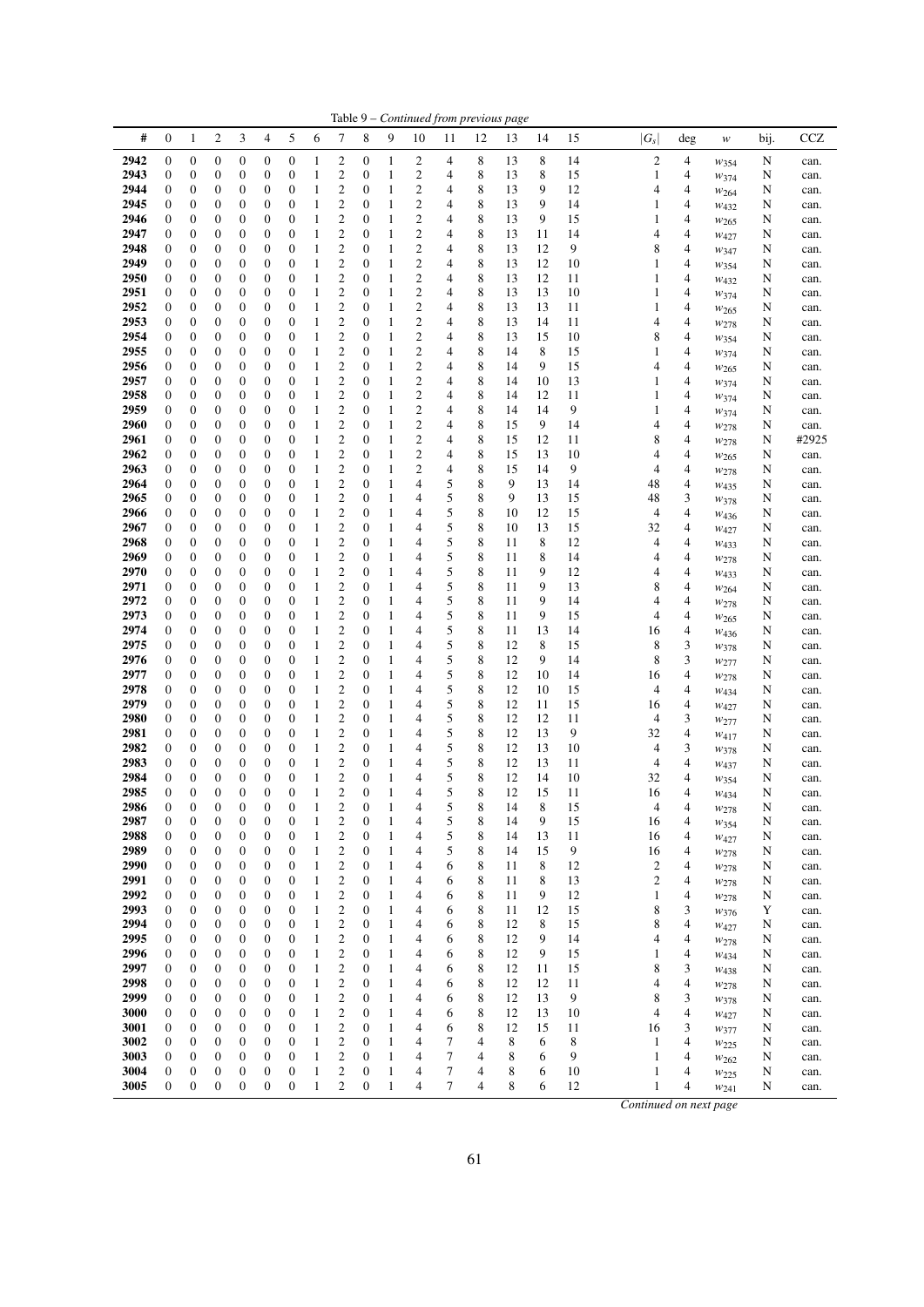|              |                                      |                       |                                      |                                      |                                      |                                      |                              |                                                    |                       |                              |        |                     |                | Table 9 – Continued from previous page |             |          |                                         |                          |                               |        |              |
|--------------|--------------------------------------|-----------------------|--------------------------------------|--------------------------------------|--------------------------------------|--------------------------------------|------------------------------|----------------------------------------------------|-----------------------|------------------------------|--------|---------------------|----------------|----------------------------------------|-------------|----------|-----------------------------------------|--------------------------|-------------------------------|--------|--------------|
| #            | $\boldsymbol{0}$                     | 1                     | $\boldsymbol{2}$                     | 3                                    | 4                                    | 5                                    | 6                            | 7                                                  | 8                     | 9                            | 10     | 11                  | 12             | 13                                     | 14          | 15       | $ G_s $                                 | $\deg$                   | w                             | bij.   | CCZ          |
| 3006         | $\boldsymbol{0}$                     | $\boldsymbol{0}$      | $\boldsymbol{0}$                     | $\boldsymbol{0}$                     | $\boldsymbol{0}$                     | $\boldsymbol{0}$                     | $\mathbf{1}$                 | 2                                                  | $\boldsymbol{0}$      | $\mathbf{1}$                 | 4      | 7                   | 4              | 8                                      | 6           | 13       | $\mathbf{1}$                            | $\overline{\mathcal{L}}$ | $w_{260}$                     | N      | can.         |
| 3007         | $\boldsymbol{0}$                     | $\boldsymbol{0}$      | $\boldsymbol{0}$                     | $\boldsymbol{0}$                     | $\boldsymbol{0}$                     | $\boldsymbol{0}$                     | $\mathbf{1}$                 | 2                                                  | $\boldsymbol{0}$      | $\mathbf{1}$                 | 4      | 7                   | 4              | 8                                      | 6           | 14       | 1                                       | 4                        | $w_{241}$                     | N      | can.         |
| 3008         | $\boldsymbol{0}$                     | 0                     | $\boldsymbol{0}$                     | $\boldsymbol{0}$                     | $\boldsymbol{0}$                     | $\boldsymbol{0}$                     | $\mathbf{1}$                 | $\boldsymbol{2}$                                   | 0                     | $\mathbf{1}$                 | 4      | 7                   | 4              | 8                                      | 6           | 15       | $\mathbf{1}$                            | 4                        | W260                          | N      | #2579        |
| 3009         | $\boldsymbol{0}$                     | $\boldsymbol{0}$      | $\boldsymbol{0}$                     | $\boldsymbol{0}$                     | $\boldsymbol{0}$                     | $\boldsymbol{0}$                     | $\mathbf{1}$                 | $\overline{\mathbf{c}}$                            | $\boldsymbol{0}$      | $\mathbf{1}$                 | 4      | 7                   | 4              | 8                                      | 7           | 8        | $\boldsymbol{2}$                        | 4                        | W262                          | N      | can.         |
| 3010         | $\boldsymbol{0}$                     | 0                     | $\boldsymbol{0}$                     | $\boldsymbol{0}$                     | $\boldsymbol{0}$                     | $\boldsymbol{0}$                     | $\mathbf{1}$                 | $\overline{c}$                                     | $\mathbf{0}$          | $\mathbf{1}$                 | 4      | 7                   | 4              | 8                                      | 7           | 9        | $\sqrt{2}$                              | 4                        | W <sub>258</sub>              | N      | can.         |
| 3011         | $\boldsymbol{0}$                     | 0                     | $\boldsymbol{0}$                     | $\boldsymbol{0}$                     | $\boldsymbol{0}$                     | $\boldsymbol{0}$                     | $\mathbf{1}$                 | 2                                                  | $\boldsymbol{0}$      | $\mathbf{1}$                 | 4      | 7                   | 4              | 8                                      | 7           | 10       | $\sqrt{2}$                              | 3                        | W <sub>259</sub>              | Y      | can.         |
| 3012<br>3013 | $\boldsymbol{0}$<br>$\boldsymbol{0}$ | $\boldsymbol{0}$<br>0 | $\boldsymbol{0}$<br>$\boldsymbol{0}$ | $\boldsymbol{0}$<br>$\boldsymbol{0}$ | $\boldsymbol{0}$<br>$\boldsymbol{0}$ | $\boldsymbol{0}$<br>$\boldsymbol{0}$ | 1<br>$\mathbf{1}$            | $\overline{\mathbf{c}}$<br>$\boldsymbol{2}$        | $\boldsymbol{0}$<br>0 | $\mathbf{1}$<br>$\mathbf{1}$ | 4<br>4 | 7<br>$\overline{7}$ | 4<br>4         | 8<br>8                                 | 7<br>$\tau$ | 11<br>12 | $\overline{\mathbf{c}}$<br>$\mathbf{1}$ | $\overline{4}$<br>4      | W258                          | N<br>N | can.         |
| 3014         | $\boldsymbol{0}$                     | 0                     | $\boldsymbol{0}$                     | $\boldsymbol{0}$                     | $\boldsymbol{0}$                     | $\boldsymbol{0}$                     | $\mathbf{1}$                 | 2                                                  | $\boldsymbol{0}$      | $\mathbf{1}$                 | 4      | 7                   | 4              | 8                                      | 7           | 13       | 1                                       | $\overline{4}$           | W260                          | N      | can.<br>can. |
| 3015         | $\boldsymbol{0}$                     | 0                     | $\boldsymbol{0}$                     | $\boldsymbol{0}$                     | $\boldsymbol{0}$                     | $\boldsymbol{0}$                     | $\mathbf{1}$                 | $\mathfrak{2}$                                     | 0                     | $\mathbf{1}$                 | 4      | 7                   | 4              | 8                                      | 8           | 11       | $\overline{c}$                          | 4                        | W <sub>266</sub><br>$w_{241}$ | N      | can.         |
| 3016         | $\boldsymbol{0}$                     | 0                     | $\boldsymbol{0}$                     | $\boldsymbol{0}$                     | $\boldsymbol{0}$                     | $\boldsymbol{0}$                     | $\mathbf{1}$                 | $\overline{\mathbf{c}}$                            | $\boldsymbol{0}$      | $\mathbf{1}$                 | 4      | 7                   | 4              | 8                                      | 8           | 12       | $\mathbf{1}$                            | $\overline{4}$           | W260                          | N      | #3013        |
| 3017         | $\boldsymbol{0}$                     | 0                     | $\boldsymbol{0}$                     | $\boldsymbol{0}$                     | $\boldsymbol{0}$                     | $\boldsymbol{0}$                     | $\mathbf{1}$                 | $\overline{\mathbf{c}}$                            | $\boldsymbol{0}$      | $\mathbf{1}$                 | 4      | 7                   | 4              | 8                                      | 8           | 14       | $\mathbf{1}$                            | 4                        | W268                          | N      | can.         |
| 3018         | $\boldsymbol{0}$                     | 0                     | $\boldsymbol{0}$                     | $\boldsymbol{0}$                     | $\boldsymbol{0}$                     | $\boldsymbol{0}$                     | $\mathbf{1}$                 | 2                                                  | $\boldsymbol{0}$      | $\mathbf{1}$                 | 4      | 7                   | 4              | 8                                      | 8           | 15       | $\mathbf{1}$                            | 4                        | $w_{267}$                     | N      | can.         |
| 3019         | $\boldsymbol{0}$                     | $\boldsymbol{0}$      | $\boldsymbol{0}$                     | $\boldsymbol{0}$                     | $\boldsymbol{0}$                     | $\boldsymbol{0}$                     | $\mathbf{1}$                 | $\boldsymbol{2}$                                   | $\boldsymbol{0}$      | $\mathbf{1}$                 | 4      | 7                   | 4              | 8                                      | 9           | 12       | $\mathbf{1}$                            | 4                        | W <sub>266</sub>              | N      | can.         |
| 3020         | $\boldsymbol{0}$                     | 0                     | $\boldsymbol{0}$                     | $\boldsymbol{0}$                     | $\boldsymbol{0}$                     | $\boldsymbol{0}$                     | $\mathbf{1}$                 | $\boldsymbol{2}$                                   | 0                     | $\mathbf{1}$                 | 4      | 7                   | 4              | 8                                      | 9           | 13       | $\mathbf{1}$                            | $\overline{4}$           | W392                          | N      | can.         |
| 3021         | $\boldsymbol{0}$                     | 0                     | $\boldsymbol{0}$                     | $\boldsymbol{0}$                     | $\boldsymbol{0}$                     | $\boldsymbol{0}$                     | $\mathbf{1}$                 | $\overline{\mathbf{c}}$                            | 0                     | $\mathbf{1}$                 | 4      | 7                   | 4              | 8                                      | 9           | 14       | $\mathbf{1}$                            | $\overline{4}$           | W267                          | N      | #2627        |
| 3022         | $\boldsymbol{0}$                     | 0                     | $\boldsymbol{0}$                     | $\boldsymbol{0}$                     | $\boldsymbol{0}$                     | $\boldsymbol{0}$                     | $\mathbf{1}$                 | $\overline{c}$                                     | 0                     | $\mathbf{1}$                 | 4      | 7                   | 4              | 8                                      | 9           | 15       | $\mathbf{1}$                            | $\overline{4}$           | $w_{281}$                     | N      | #2624        |
| 3023         | $\boldsymbol{0}$                     | 0                     | $\boldsymbol{0}$                     | $\boldsymbol{0}$                     | $\boldsymbol{0}$                     | $\boldsymbol{0}$                     | $\mathbf{1}$                 | 2                                                  | $\boldsymbol{0}$      | $\mathbf{1}$                 | 4      | 7                   | 4              | 8                                      | 10          | 12       | $\mathbf{1}$                            | 4                        | $w_{267}$                     | N      | can.         |
| 3024         | $\boldsymbol{0}$                     | 0                     | $\boldsymbol{0}$                     | $\boldsymbol{0}$                     | $\boldsymbol{0}$                     | $\boldsymbol{0}$                     | $\mathbf{1}$                 | $\boldsymbol{2}$                                   | $\boldsymbol{0}$      | $\mathbf{1}$                 | 4      | 7                   | 4              | 8                                      | 10          | 13       | 1                                       | 4                        | W281                          | N      | can.         |
| 3025         | $\boldsymbol{0}$                     | 0                     | $\boldsymbol{0}$                     | $\boldsymbol{0}$                     | $\boldsymbol{0}$                     | $\boldsymbol{0}$                     | $\mathbf{1}$                 | $\boldsymbol{2}$                                   | 0                     | $\mathbf{1}$                 | 4      | 7                   | 4              | 8                                      | 10          | 14       | $\mathbf{1}$                            | 4                        | W267                          | N      | can.         |
| 3026         | $\boldsymbol{0}$                     | $\boldsymbol{0}$      | $\boldsymbol{0}$                     | $\boldsymbol{0}$                     | $\boldsymbol{0}$<br>$\boldsymbol{0}$ | $\boldsymbol{0}$<br>$\boldsymbol{0}$ | $\mathbf{1}$                 | $\boldsymbol{2}$<br>$\mathfrak{2}$                 | $\boldsymbol{0}$      | $\mathbf{1}$<br>$\mathbf{1}$ | 4<br>4 | 7<br>7              | 4<br>4         | 8                                      | 10          | 15       | 1<br>$\mathbf{1}$                       | 4<br>4                   | $w_{281}$                     | N      | can.         |
| 3027<br>3028 | $\boldsymbol{0}$<br>$\boldsymbol{0}$ | 0<br>$\boldsymbol{0}$ | $\boldsymbol{0}$<br>$\boldsymbol{0}$ | $\boldsymbol{0}$<br>$\boldsymbol{0}$ | $\boldsymbol{0}$                     | $\boldsymbol{0}$                     | $\mathbf{1}$<br>$\,1$        | $\overline{\mathbf{c}}$                            | 0<br>$\boldsymbol{0}$ | $\mathbf{1}$                 | 4      | 7                   | 4              | 8<br>8                                 | 11<br>11    | 12<br>13 | $\mathbf{1}$                            | 4                        | $w_{281}$                     | N<br>N | can.         |
| 3029         | $\boldsymbol{0}$                     | $\boldsymbol{0}$      | $\boldsymbol{0}$                     | $\boldsymbol{0}$                     | $\boldsymbol{0}$                     | $\boldsymbol{0}$                     | $\mathbf{1}$                 | $\overline{\mathbf{c}}$                            | $\mathbf{0}$          | $\mathbf{1}$                 | 4      | 7                   | 4              | 8                                      | 11          | 14       | $\mathbf{1}$                            | 4                        | W379<br>W281                  | N      | can.<br>can. |
| 3030         | $\boldsymbol{0}$                     | 0                     | $\boldsymbol{0}$                     | $\boldsymbol{0}$                     | $\boldsymbol{0}$                     | $\boldsymbol{0}$                     | $\mathbf{1}$                 | 2                                                  | $\boldsymbol{0}$      | $\mathbf{1}$                 | 4      | 7                   | 4              | 8                                      | 11          | 15       | 1                                       | $\overline{4}$           | W379                          | N      | can.         |
| 3031         | $\boldsymbol{0}$                     | $\boldsymbol{0}$      | $\boldsymbol{0}$                     | $\boldsymbol{0}$                     | $\boldsymbol{0}$                     | $\boldsymbol{0}$                     | $\mathbf{1}$                 | $\boldsymbol{2}$                                   | $\boldsymbol{0}$      | $\mathbf{1}$                 | 4      | 7                   | 4              | 8                                      | 13          | 14       | 1                                       | 4                        | W <sub>286</sub>              | N      | can.         |
| 3032         | $\boldsymbol{0}$                     | 0                     | $\boldsymbol{0}$                     | $\boldsymbol{0}$                     | $\boldsymbol{0}$                     | $\boldsymbol{0}$                     | $\mathbf{1}$                 | $\boldsymbol{2}$                                   | $\boldsymbol{0}$      | $\mathbf{1}$                 | 4      | 7                   | 5              | 8                                      | 8           | 12       | $\mathbf{1}$                            | 4                        | W260                          | N      | can.         |
| 3033         | $\boldsymbol{0}$                     | 0                     | $\boldsymbol{0}$                     | $\boldsymbol{0}$                     | $\boldsymbol{0}$                     | $\boldsymbol{0}$                     | $\mathbf{1}$                 | $\overline{\mathbf{c}}$                            | $\boldsymbol{0}$      | $\mathbf{1}$                 | 4      | 7                   | 5              | 8                                      | 8           | 14       | 1                                       | $\overline{4}$           | W268                          | N      | can.         |
| 3034         | $\boldsymbol{0}$                     | 0                     | $\boldsymbol{0}$                     | $\boldsymbol{0}$                     | $\boldsymbol{0}$                     | $\boldsymbol{0}$                     | $\mathbf{1}$                 | $\mathfrak{2}$                                     | 0                     | $\mathbf{1}$                 | 4      | 7                   | 5              | 8                                      | 9           | 10       | $\overline{c}$                          | 4                        | W241                          | N      | can.         |
| 3035         | $\boldsymbol{0}$                     | $\boldsymbol{0}$      | $\boldsymbol{0}$                     | $\boldsymbol{0}$                     | $\boldsymbol{0}$                     | $\boldsymbol{0}$                     | $\mathbf{1}$                 | 2                                                  | $\boldsymbol{0}$      | $\mathbf{1}$                 | 4      | 7                   | 5              | 8                                      | 9           | 12       | $\mathbf{1}$                            | 4                        | W <sub>266</sub>              | N      | can.         |
| 3036         | $\boldsymbol{0}$                     | 0                     | $\boldsymbol{0}$                     | $\boldsymbol{0}$                     | $\boldsymbol{0}$                     | $\boldsymbol{0}$                     | $\mathbf{1}$                 | $\overline{\mathbf{c}}$                            | $\boldsymbol{0}$      | $\mathbf{1}$                 | 4      | 7                   | 5              | 8                                      | 9           | 13       | $\mathbf{1}$                            | 4                        | W392                          | N      | can.         |
| 3037         | $\boldsymbol{0}$                     | 0                     | $\boldsymbol{0}$                     | $\boldsymbol{0}$                     | $\boldsymbol{0}$                     | $\boldsymbol{0}$                     | $\mathbf{1}$                 | 2                                                  | 0                     | $\mathbf{1}$                 | 4      | 7                   | 5              | 8                                      | 9           | 14       | 1                                       | 4                        | W267                          | N      | can.         |
| 3038         | $\boldsymbol{0}$                     | $\boldsymbol{0}$      | $\boldsymbol{0}$                     | $\boldsymbol{0}$                     | $\boldsymbol{0}$                     | $\boldsymbol{0}$                     | $\mathbf{1}$                 | $\boldsymbol{2}$                                   | $\boldsymbol{0}$      | $\mathbf{1}$                 | 4      | 7                   | 5              | 8                                      | 9           | 15       | $\mathbf{1}$                            | 4                        | W281                          | N      | can.         |
| 3039         | $\boldsymbol{0}$                     | 0                     | $\boldsymbol{0}$                     | $\boldsymbol{0}$                     | $\boldsymbol{0}$                     | $\boldsymbol{0}$<br>$\boldsymbol{0}$ | $\mathbf{1}$                 | $\mathbf{2}$                                       | 0                     | $\mathbf{1}$<br>$\mathbf{1}$ | 4      | 7                   | 5              | 8                                      | 10          | 12       | $\mathbf{1}$                            | 4                        | $W_{267}$                     | N      | can.         |
| 3040<br>3041 | $\boldsymbol{0}$<br>$\boldsymbol{0}$ | 0<br>0                | $\boldsymbol{0}$<br>$\boldsymbol{0}$ | $\boldsymbol{0}$<br>$\boldsymbol{0}$ | $\boldsymbol{0}$<br>$\boldsymbol{0}$ | $\boldsymbol{0}$                     | $\mathbf{1}$<br>$\mathbf{1}$ | $\overline{\mathbf{c}}$<br>$\overline{c}$          | 0<br>0                | $\mathbf{1}$                 | 4<br>4 | 7<br>7              | 5<br>5         | 8<br>8                                 | 10<br>10    | 13<br>14 | $\mathbf{1}$<br>$\mathbf{1}$            | $\overline{4}$<br>4      | W281                          | N<br>N | can.<br>can. |
| 3042         | $\boldsymbol{0}$                     | 0                     | $\boldsymbol{0}$                     | $\boldsymbol{0}$                     | $\boldsymbol{0}$                     | $\boldsymbol{0}$                     | $\mathbf{1}$                 | $\overline{\mathbf{c}}$                            | $\boldsymbol{0}$      | $\mathbf{1}$                 | 4      | $\overline{7}$      | 5              | 8                                      | 10          | 15       | $\mathbf{1}$                            | 4                        | W267<br>W281                  | N      | can.         |
| 3043         | $\boldsymbol{0}$                     | 0                     | $\boldsymbol{0}$                     | $\boldsymbol{0}$                     | $\boldsymbol{0}$                     | $\boldsymbol{0}$                     | $\mathbf{1}$                 | $\mathfrak{2}$                                     | $\boldsymbol{0}$      | $\mathbf{1}$                 | 4      | 7                   | 5              | 8                                      | 12          | 15       | $\mathbf{1}$                            | 4                        | W374                          | N      | #2957        |
| 3044         | $\boldsymbol{0}$                     | 0                     | $\boldsymbol{0}$                     | $\boldsymbol{0}$                     | $\boldsymbol{0}$                     | $\boldsymbol{0}$                     | 1                            | 2                                                  | 0                     | $\mathbf{1}$                 | 4      | 7                   | 5              | 8                                      | 13          | 14       | $\mathbf{1}$                            | 4                        | W <sub>286</sub>              | N      | can.         |
| 3045         | $\boldsymbol{0}$                     | $\boldsymbol{0}$      | $\boldsymbol{0}$                     | $\boldsymbol{0}$                     | $\boldsymbol{0}$                     | $\boldsymbol{0}$                     | $\mathbf{1}$                 | $\boldsymbol{2}$                                   | $\boldsymbol{0}$      | $\mathbf{1}$                 | 4      | 7                   | 8              | 12                                     | 9           | 14       | 1                                       | $\overline{4}$           | W278                          | N      | can.         |
| 3046         | $\boldsymbol{0}$                     | 0                     | $\boldsymbol{0}$                     | $\boldsymbol{0}$                     | $\boldsymbol{0}$                     | $\boldsymbol{0}$                     | $\mathbf{1}$                 | $\mathfrak{2}$                                     | 0                     | $\mathbf{1}$                 | 4      | $\overline{7}$      | $\,$ 8 $\,$    | 12                                     | 9           | 15       | $\overline{c}$                          | $\overline{4}$           | W278                          | N      | can.         |
| 3047         | $\boldsymbol{0}$                     | 0                     | $\boldsymbol{0}$                     | $\boldsymbol{0}$                     | 0                                    | $\boldsymbol{0}$                     | $\mathbf{1}$                 | 2                                                  | 0                     | $\mathbf{1}$                 | 4      | 7                   | 8              | 12                                     | 10          | 15       | $\mathbf{1}$                            | 3                        | $w_{377}$                     | N      | can.         |
| 3048         | $\boldsymbol{0}$                     | $\boldsymbol{0}$      | $\boldsymbol{0}$                     | $\boldsymbol{0}$                     | $\boldsymbol{0}$                     | $\boldsymbol{0}$                     | $\mathbf{1}$                 | $\overline{\mathbf{c}}$                            | 0                     | $\mathbf{1}$                 | 4      | 7                   | 8              | 12                                     | 12          | 10       | $\overline{\mathbf{c}}$                 | 4                        | W265                          | N      | can.         |
| 3049         | $\boldsymbol{0}$                     | 0                     | $\overline{0}$                       | $\mathbf{0}$                         | $\boldsymbol{0}$                     | $\overline{0}$                       | $\mathbf{1}$                 | $\mathfrak{2}$                                     | $\overline{0}$        | $\mathbf{1}$                 | 4      | 7                   | 8              | 12                                     | 13          | 11       | $\overline{2}$                          | 4                        | W434                          | N      | can.         |
| 3050         | $\boldsymbol{0}$                     | $\boldsymbol{0}$      | 0                                    | $\boldsymbol{0}$                     | $\boldsymbol{0}$                     | $\boldsymbol{0}$                     | 1                            | 2                                                  | 0                     |                              | 4      | 7                   | 8              | 12                                     | 15          | 11       | 4                                       | 4                        | W434                          | N      | can.         |
| 3051         | $\boldsymbol{0}$                     | $\boldsymbol{0}$      | $\boldsymbol{0}$                     | $\boldsymbol{0}$                     | $\boldsymbol{0}$                     | $\boldsymbol{0}$                     | $\mathbf{1}$                 | $\boldsymbol{2}$                                   | 0                     | $\mathbf{1}$                 | 4      | 8                   | 4              | 9                                      | 4           | 10       | $\mathbf{1}$                            | 4                        | $w_{225}$                     | N      | can.         |
| 3052<br>3053 | $\boldsymbol{0}$                     | 0                     | $\boldsymbol{0}$                     | $\boldsymbol{0}$                     | $\boldsymbol{0}$                     | $\boldsymbol{0}$                     | 1                            | $\overline{\mathbf{c}}$                            | $\boldsymbol{0}$      | $\mathbf{1}$<br>$\mathbf{1}$ | 4      | 8                   | 4              | 9                                      | 4<br>6      | 14       | 1                                       | $\overline{4}$           | W241                          | N      | can.         |
| 3054         | $\boldsymbol{0}$<br>$\boldsymbol{0}$ | 0<br>$\boldsymbol{0}$ | $\boldsymbol{0}$<br>$\boldsymbol{0}$ | $\boldsymbol{0}$<br>$\boldsymbol{0}$ | $\boldsymbol{0}$<br>$\boldsymbol{0}$ | $\boldsymbol{0}$<br>$\boldsymbol{0}$ | $\mathbf{1}$<br>1            | $\overline{\mathbf{c}}$<br>$\overline{\mathbf{c}}$ | 0<br>0                | $\mathbf{1}$                 | 4<br>4 | 8<br>8              | 4<br>4         | 9<br>9                                 | 6           | 10<br>14 | $\mathbf{1}$<br>$\mathbf{1}$            | $\overline{4}$<br>4      | W241                          | N<br>N | can.<br>can. |
| 3055         | $\boldsymbol{0}$                     | $\boldsymbol{0}$      | $\mathbf{0}$                         | $\boldsymbol{0}$                     | $\boldsymbol{0}$                     | $\boldsymbol{0}$                     | $\mathbf{1}$                 | $\overline{c}$                                     | $\boldsymbol{0}$      | $\mathbf{1}$                 | 4      | 8                   | 4              | 9                                      | 7           | 10       | $\mathbf{1}$                            | 4                        | $w_{267}$                     | N      | #2761        |
| 3056         | $\boldsymbol{0}$                     | 0                     | $\boldsymbol{0}$                     | $\boldsymbol{0}$                     | $\boldsymbol{0}$                     | $\boldsymbol{0}$                     | 1                            | $\overline{\mathbf{c}}$                            | $\boldsymbol{0}$      | $\mathbf{1}$                 | 4      | 8                   | 4              | 9                                      | 7           | 14       | $\mathbf{1}$                            | 4                        | W <sub>266</sub><br>W379      | N      | #2831        |
| 3057         | $\boldsymbol{0}$                     | $\boldsymbol{0}$      | $\boldsymbol{0}$                     | $\boldsymbol{0}$                     | $\boldsymbol{0}$                     | $\boldsymbol{0}$                     | $\mathbf{1}$                 | $\overline{\mathbf{c}}$                            | $\boldsymbol{0}$      | $\mathbf{1}$                 | 4      | 8                   | 4              | 9                                      | 10          | 14       | $\mathbf{1}$                            | 4                        | W281                          | N      | #2762        |
| 3058         | $\boldsymbol{0}$                     | 0                     | $\boldsymbol{0}$                     | $\boldsymbol{0}$                     | $\boldsymbol{0}$                     | $\boldsymbol{0}$                     | 1                            | $\mathbf{2}$                                       | 0                     | $\mathbf{1}$                 | 4      | 8                   | 4              | 9                                      | 10          | 15       | $\mathbf{1}$                            | $\overline{4}$           | W281                          | N      | can.         |
| 3059         | $\boldsymbol{0}$                     | 0                     | $\boldsymbol{0}$                     | $\boldsymbol{0}$                     | $\boldsymbol{0}$                     | $\boldsymbol{0}$                     | 1                            | $\overline{\mathbf{c}}$                            | $\boldsymbol{0}$      | $\mathbf{1}$                 | 4      | 8                   | 4              | 10                                     | 6           | 8        | $\overline{c}$                          | $\overline{4}$           | $w_{201}$                     | N      | can.         |
| 3060         | $\boldsymbol{0}$                     | 0                     | $\boldsymbol{0}$                     | $\boldsymbol{0}$                     | $\boldsymbol{0}$                     | $\boldsymbol{0}$                     | 1                            | $\overline{\mathbf{c}}$                            | $\boldsymbol{0}$      | $\mathbf{1}$                 | 4      | 8                   | 4              | 10                                     | 6           | 9        | $\mathbf{1}$                            | 4                        | W260                          | N      | can.         |
| 3061         | $\boldsymbol{0}$                     | $\boldsymbol{0}$      | $\boldsymbol{0}$                     | $\boldsymbol{0}$                     | $\boldsymbol{0}$                     | $\boldsymbol{0}$                     | 1                            | $\overline{\mathbf{c}}$                            | $\boldsymbol{0}$      | $\mathbf{1}$                 | 4      | 8                   | 4              | 10                                     | 6           | 12       | $\mathbf{1}$                            | 4                        | W260                          | N      | can.         |
| 3062         | $\boldsymbol{0}$                     | $\boldsymbol{0}$      | $\boldsymbol{0}$                     | $\boldsymbol{0}$                     | $\boldsymbol{0}$                     | $\boldsymbol{0}$                     | 1                            | $\overline{c}$                                     | $\boldsymbol{0}$      | $\mathbf{1}$                 | 4      | 8                   | $\overline{4}$ | 10                                     | 7           | 8        | 1                                       | 4                        | W <sub>260</sub>              | N      | can.         |
| 3063         | $\boldsymbol{0}$                     | 0                     | $\boldsymbol{0}$                     | $\boldsymbol{0}$                     | $\boldsymbol{0}$                     | $\boldsymbol{0}$                     | 1                            | 2                                                  | 0                     | $\mathbf{1}$                 | 4      | 8                   | 4              | 10                                     | 7           | 9        | $\mathbf{1}$                            | $\overline{4}$           | W <sub>266</sub>              | N      | can.         |
| 3064         | $\boldsymbol{0}$                     | 0                     | $\boldsymbol{0}$                     | $\boldsymbol{0}$                     | $\boldsymbol{0}$                     | $\boldsymbol{0}$                     | 1                            | $\overline{\mathbf{c}}$                            | $\boldsymbol{0}$      | $\mathbf{1}$                 | 4      | 8                   | 4              | 10                                     | 7           | 12       | 1                                       | 4                        | W281                          | N      | can.         |
| 3065         | $\boldsymbol{0}$                     | 0                     | $\mathbf{0}$                         | $\boldsymbol{0}$                     | $\boldsymbol{0}$                     | $\boldsymbol{0}$                     | $\mathbf{1}$                 | $\mathfrak{2}$                                     | 0                     | $\mathbf{1}$                 | 4      | 8                   | 4              | 10                                     | 8           | 12       | $\mathbf{1}$                            | $\overline{4}$           | W262                          | N      | can.         |
| 3066         | $\boldsymbol{0}$                     | 0                     | $\boldsymbol{0}$                     | $\boldsymbol{0}$                     | 0                                    | $\boldsymbol{0}$                     | $\mathbf{1}$                 | 2                                                  | 0                     | $\mathbf{1}$                 | 4      | 8                   | 4              | 10                                     | 8           | 14       | $\mathbf{1}$                            | $\overline{4}$           | W241                          | N      | can.         |
| 3067         | $\boldsymbol{0}$                     | 0                     | $\boldsymbol{0}$                     | $\boldsymbol{0}$                     | $\boldsymbol{0}$                     | $\boldsymbol{0}$                     | $\mathbf{1}$                 | $\overline{c}$                                     | $\boldsymbol{0}$      | $\mathbf{1}$                 | 4      | 8                   | 4              | 10                                     | 9           | 12       | $\mathbf{1}$                            | 4                        | $w_{266}$                     | N      | can.         |
| 3068<br>3069 | $\boldsymbol{0}$<br>$\boldsymbol{0}$ | 0<br>$\boldsymbol{0}$ | $\boldsymbol{0}$<br>$\boldsymbol{0}$ | $\boldsymbol{0}$<br>$\boldsymbol{0}$ | $\boldsymbol{0}$<br>$\boldsymbol{0}$ | $\boldsymbol{0}$<br>$\boldsymbol{0}$ | $\mathbf{1}$<br>$\mathbf{1}$ | $\overline{\mathbf{c}}$<br>$\overline{c}$          | 0<br>0                | $\mathbf{1}$<br>$\mathbf{1}$ | 4<br>4 | 8<br>8              | 4<br>4         | 10                                     | 9<br>4      | 14<br>13 | 1<br>4                                  | 4<br>4                   | W267                          | N      | can.         |
|              |                                      |                       |                                      |                                      |                                      |                                      |                              |                                                    |                       |                              |        |                     |                | 11                                     |             |          |                                         |                          | W352                          | N      | can.         |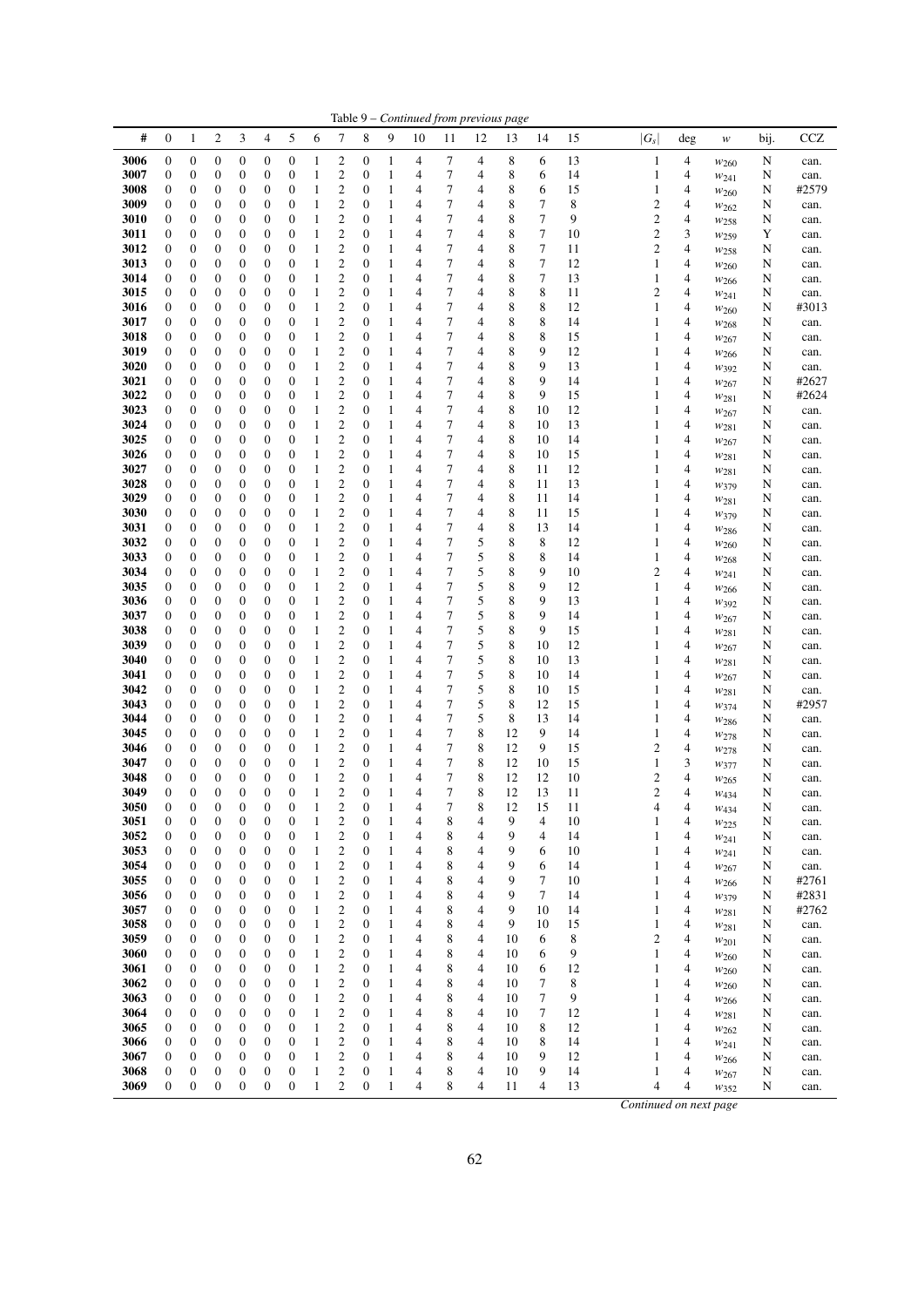| #    | $\mathbf{0}$     | 1                | 2                | 3                | 4                | 5                | 6            | 7                       | 8                | 9            | 10 | 11 | 12 | 13 | 14 | 15 | $ G_{\rm s} $  | deg                                | w                | bij. | CCZ   |
|------|------------------|------------------|------------------|------------------|------------------|------------------|--------------|-------------------------|------------------|--------------|----|----|----|----|----|----|----------------|------------------------------------|------------------|------|-------|
|      |                  |                  |                  |                  |                  |                  |              |                         |                  |              |    |    |    |    |    |    |                |                                    |                  |      |       |
| 3070 | $\mathbf{0}$     | $\boldsymbol{0}$ | 0                | $\boldsymbol{0}$ | $\mathbf{0}$     | $\boldsymbol{0}$ | 1            | $\overline{c}$          | $\mathbf{0}$     | 1            | 4  | 8  | 4  | 11 | 6  | 9  | 1              | 4                                  | $w_{372}$        | N    | can.  |
| 3071 | $\mathbf{0}$     | $\boldsymbol{0}$ | 0                | $\boldsymbol{0}$ | $\mathbf{0}$     | $\boldsymbol{0}$ | 1            | $\overline{c}$          | $\mathbf{0}$     | 1            | 4  | 8  | 4  | 11 | 6  | 12 | 1              | 4                                  | $w_{267}$        | N    | can.  |
| 3072 | $\mathbf{0}$     | 0                | 0                | $\boldsymbol{0}$ | 0                | $\boldsymbol{0}$ | 1            | $\mathbf{2}$            | $\mathbf{0}$     | 1            | 4  | 8  | 4  | 11 | 6  | 13 | 1              | 4                                  | W354             | N    | can.  |
|      | $\mathbf{0}$     |                  |                  |                  |                  |                  |              |                         |                  | 1            |    |    |    | 11 | 7  |    |                |                                    |                  |      |       |
| 3073 |                  | 0                | 0                | $\boldsymbol{0}$ | $\mathbf{0}$     | $\boldsymbol{0}$ | 1            | $\mathbf{2}$            | $\mathbf{0}$     |              | 4  | 8  | 4  |    |    | 8  | $\overline{c}$ | 4                                  | W353             | N    | can.  |
| 3074 | $\mathbf{0}$     | 0                | 0                | $\boldsymbol{0}$ | 0                | $\boldsymbol{0}$ | 1            | $\mathbf{2}$            | $\mathbf{0}$     | 1            | 4  | 8  | 4  | 11 | 7  | 9  | 1              | 4                                  | $w_{392}$        | N    | can.  |
| 3075 | $\mathbf{0}$     | 0                | 0                | $\boldsymbol{0}$ | $\mathbf{0}$     | $\boldsymbol{0}$ | 1            | $\overline{c}$          | $\mathbf{0}$     | 1            | 4  | 8  | 4  | 11 | 7  | 12 | 1              | 4                                  | W379             | N    | can.  |
| 3076 | $\mathbf{0}$     | $\boldsymbol{0}$ | $\boldsymbol{0}$ | $\boldsymbol{0}$ | $\mathbf{0}$     | $\boldsymbol{0}$ | 1            | $\mathbf{2}$            | $\mathbf{0}$     | 1            | 4  | 8  | 4  | 11 | 7  | 13 | 2              | 4                                  | W427             | N    | can.  |
| 3077 | $\mathbf{0}$     | $\boldsymbol{0}$ | $\boldsymbol{0}$ | $\boldsymbol{0}$ | $\mathbf{0}$     | $\boldsymbol{0}$ | 1            | $\mathbf{2}$            | $\mathbf{0}$     | 1            | 4  | 8  | 4  | 11 | 8  | 12 | 1              | 4                                  | W266             | N    | can.  |
|      |                  |                  |                  |                  |                  |                  |              | $\overline{c}$          |                  |              | 4  | 8  |    |    | 8  |    |                |                                    |                  |      |       |
| 3078 | $\mathbf{0}$     | 0                | 0                | $\boldsymbol{0}$ | $\boldsymbol{0}$ | $\boldsymbol{0}$ | 1            |                         | $\mathbf{0}$     | 1            |    |    | 4  | 11 |    | 15 | 1              | 4                                  | $w_{267}$        | N    | can.  |
| 3079 | $\mathbf{0}$     | 0                | 0                | $\boldsymbol{0}$ | 0                | $\boldsymbol{0}$ | 1            | $\mathbf{2}$            | $\mathbf{0}$     | 1            | 4  | 8  | 4  | 11 | 9  | 12 | 1              | 4                                  | W <sub>266</sub> | N    | can.  |
| 3080 | $\mathbf{0}$     | 0                | 0                | $\boldsymbol{0}$ | $\mathbf{0}$     | $\mathbf{0}$     | 1            | $\overline{c}$          | $\mathbf{0}$     | 1            | 4  | 8  | 4  | 11 | 9  | 13 | 2              | 4                                  | W347             | N    | can.  |
| 3081 | $\mathbf{0}$     | 0                | 0                | $\boldsymbol{0}$ | 0                | $\boldsymbol{0}$ | 1            | 2                       | $\mathbf{0}$     | 1            | 4  | 8  | 4  | 11 | 9  | 14 |                | 2<br>4                             | W354             | N    | can.  |
| 3082 | $\mathbf{0}$     | 0                | $\boldsymbol{0}$ | $\boldsymbol{0}$ | $\mathbf{0}$     | $\boldsymbol{0}$ | 1            | $\mathbf{2}$            | $\mathbf{0}$     | 1            | 4  | 8  | 4  | 11 | 9  | 15 | 1              | 4                                  | $w_{267}$        | N    | can.  |
| 3083 | $\mathbf{0}$     | 0                | 0                | $\boldsymbol{0}$ | $\mathbf{0}$     | $\boldsymbol{0}$ | 1            | $\mathbf{2}$            | $\mathbf{0}$     | 1            | 4  | 8  | 4  | 12 | 6  | 10 | 2              | 4                                  |                  | N    |       |
|      |                  |                  |                  |                  |                  |                  |              |                         |                  |              |    |    |    |    |    |    |                |                                    | $w_{352}$        |      | can.  |
| 3084 | $\mathbf{0}$     | 0                | $\boldsymbol{0}$ | $\boldsymbol{0}$ | $\boldsymbol{0}$ | $\boldsymbol{0}$ | 1            | 2                       | $\mathbf{0}$     | 1            | 4  | 8  | 4  | 12 | 6  | 11 | 1              | 4                                  | W281             | N    | can.  |
| 3085 | $\mathbf{0}$     | 0                | 0                | $\boldsymbol{0}$ | $\mathbf{0}$     | $\boldsymbol{0}$ | 1            | $\mathbf{2}$            | $\mathbf{0}$     | 1            | 4  | 8  | 4  | 12 | 7  | 10 | 1              | 4                                  | W379             | N    | can.  |
| 3086 | $\mathbf{0}$     | 0                | 0                | $\boldsymbol{0}$ | $\mathbf{0}$     | $\boldsymbol{0}$ | 1            | $\mathfrak{2}$          | $\mathbf{0}$     | 1            | 4  | 8  | 4  | 12 | 7  | 11 | 1              | 4                                  | W379             | N    | can.  |
| 3087 | $\mathbf{0}$     | 0                | 0                | $\boldsymbol{0}$ | $\mathbf{0}$     | $\mathbf{0}$     | 1            | $\overline{c}$          | $\mathbf{0}$     | 1            | 4  | 8  | 4  | 12 | 9  | 6  | 1              | 4                                  | $w_{260}$        | N    | can.  |
| 3088 | $\mathbf{0}$     | 0                | 0                | $\boldsymbol{0}$ | $\mathbf{0}$     | 0                | 1            | $\mathfrak{2}$          | $\mathbf{0}$     | 1            | 4  | 8  | 4  | 12 | 9  | 7  | 1              | 4                                  |                  | N    |       |
|      |                  |                  |                  |                  |                  |                  |              |                         |                  |              |    |    |    |    |    |    |                |                                    | W392             |      | can.  |
| 3089 | $\mathbf{0}$     | $\boldsymbol{0}$ | $\boldsymbol{0}$ | $\boldsymbol{0}$ | $\mathbf{0}$     | $\boldsymbol{0}$ | 1            | $\mathfrak{2}$          | $\mathbf{0}$     | 1            | 4  | 8  | 4  | 12 | 9  | 12 | 2              | 4                                  | W <sub>257</sub> | N    | can.  |
| 3090 | $\mathbf{0}$     | $\boldsymbol{0}$ | 0                | $\boldsymbol{0}$ | $\boldsymbol{0}$ | $\boldsymbol{0}$ | 1            | $\mathfrak{2}$          | $\mathbf{0}$     | 1            | 4  | 8  | 4  | 12 | 9  | 14 | 1              | 4                                  | $w_{266}$        | N    | can.  |
| 3091 | $\mathbf{0}$     | 0                | $\boldsymbol{0}$ | $\boldsymbol{0}$ | $\boldsymbol{0}$ | $\boldsymbol{0}$ | 1            | 2                       | 0                | 1            | 4  | 8  | 4  | 12 | 9  | 15 | 1              | 3                                  | $w_{280}$        | Y    | #2571 |
| 3092 | $\mathbf{0}$     | 0                | 0                | $\boldsymbol{0}$ | $\mathbf{0}$     | $\boldsymbol{0}$ | 1            | $\mathfrak{2}$          | $\mathbf{0}$     | 1            | 4  | 8  | 4  | 12 | 10 | 6  | 1              | 4                                  | W <sub>260</sub> | N    | can.  |
| 3093 | $\mathbf{0}$     | 0                | 0                | $\boldsymbol{0}$ | 0                | $\boldsymbol{0}$ | 1            | $\mathfrak{2}$          | $\mathbf{0}$     | 1            | 4  | 8  | 4  | 12 | 10 | 7  |                | 4                                  | W379             | N    | can.  |
| 3094 | $\mathbf{0}$     | 0                | 0                | $\boldsymbol{0}$ | $\mathbf{0}$     | $\boldsymbol{0}$ | 1            | $\mathfrak{2}$          | $\mathbf{0}$     | 1            | 4  | 8  | 4  | 12 | 10 | 12 | 1              | 3                                  |                  | Y    | #3011 |
|      |                  |                  |                  |                  |                  |                  |              |                         |                  |              |    |    |    |    |    |    |                |                                    | W <sub>259</sub> |      |       |
| 3095 | $\mathbf{0}$     | 0                | 0                | $\boldsymbol{0}$ | $\mathbf{0}$     | 0                | 1            | $\mathbf{2}$            | $\mathbf{0}$     | 1            | 4  | 8  | 4  | 12 | 10 | 14 | 1              | 4                                  | $w_{392}$        | N    | can.  |
| 3096 | $\mathbf{0}$     | 0                | $\boldsymbol{0}$ | $\boldsymbol{0}$ | $\boldsymbol{0}$ | $\boldsymbol{0}$ | 1            | $\mathbf{2}$            | $\mathbf{0}$     | 1            | 4  | 8  | 4  | 12 | 10 | 15 | 1              | 4                                  | W379             | N    | can.  |
| 3097 | $\mathbf{0}$     | 0                | 0                | $\boldsymbol{0}$ | $\mathbf{0}$     | $\boldsymbol{0}$ | 1            | $\overline{c}$          | $\mathbf{0}$     | 1            | 4  | 8  | 4  | 12 | 11 | 6  | 1              | 4                                  | W281             | N    | can.  |
| 3098 | $\mathbf{0}$     | 0                | 0                | $\boldsymbol{0}$ | $\mathbf{0}$     | $\boldsymbol{0}$ | 1            | $\mathbf{2}$            | $\mathbf{0}$     | 1            | 4  | 8  | 4  | 12 | 11 | 7  | 1              | 4                                  | W355             | N    | can.  |
| 3099 | $\mathbf{0}$     | 0                | 0                | $\boldsymbol{0}$ | $\mathbf{0}$     | $\boldsymbol{0}$ | 1            | $\overline{c}$          | $\mathbf{0}$     | 1            | 4  | 8  | 4  | 12 | 11 | 12 | 1              | 4                                  | $w_{266}$        | N    | can.  |
|      |                  |                  |                  |                  |                  |                  |              | $\overline{c}$          |                  |              | 4  |    |    |    |    |    |                | 4                                  |                  |      |       |
| 3100 | $\mathbf{0}$     | 0                | 0                | $\boldsymbol{0}$ | $\mathbf{0}$     | $\boldsymbol{0}$ | 1            |                         | $\mathbf{0}$     | 1            |    | 8  | 4  | 12 | 11 | 14 | 1              |                                    | W355             | N    | can.  |
| 3101 | $\mathbf{0}$     | 0                | $\boldsymbol{0}$ | $\boldsymbol{0}$ | $\mathbf{0}$     | $\boldsymbol{0}$ | 1            | $\overline{c}$          | $\mathbf{0}$     | 1            | 4  | 8  | 4  | 12 | 11 | 15 | 1              | 4                                  | W428             | N    | can.  |
| 3102 | $\mathbf{0}$     | 0                | 0                | $\boldsymbol{0}$ | $\mathbf{0}$     | $\boldsymbol{0}$ | 1            | $\mathbf{2}$            | $\mathbf{0}$     | 1            | 4  | 8  | 4  | 14 | 6  | 9  | 1              | 4                                  | W <sub>268</sub> | N    | can.  |
| 3103 | 0                | $\boldsymbol{0}$ | $\boldsymbol{0}$ | $\boldsymbol{0}$ | $\boldsymbol{0}$ | $\boldsymbol{0}$ | 1            | $\mathbf{2}$            | 0                | 1            | 4  | 8  | 4  | 14 | 6  | 10 | 1              | 4                                  | $w_{226}$        | N    | can.  |
| 3104 | $\mathbf{0}$     | 0                | 0                | $\boldsymbol{0}$ | $\mathbf{0}$     | 0                | 1            | $\mathbf{2}$            | $\mathbf{0}$     | 1            | 4  | 8  | 4  | 14 | 7  | 9  | 1              | 4                                  | W379             | N    | #2649 |
| 3105 | $\mathbf{0}$     | 0                | 0                | $\boldsymbol{0}$ | $\mathbf{0}$     | $\boldsymbol{0}$ | 1            | $\mathbf{2}$            | $\mathbf{0}$     | 1            | 4  | 8  | 4  | 14 | 7  | 10 | 1              | 4                                  |                  | N    | #3026 |
|      |                  |                  |                  |                  |                  |                  |              |                         |                  |              |    |    |    |    |    |    |                |                                    | W281             |      |       |
| 3106 | $\mathbf{0}$     | 0                | 0                | $\boldsymbol{0}$ | $\mathbf{0}$     | $\boldsymbol{0}$ | 1            | $\overline{c}$          | $\mathbf{0}$     | 1            | 4  | 8  | 4  | 14 | 8  | 14 | 3              | 4                                  | $w_{260}$        | N    | can.  |
| 3107 | $\mathbf{0}$     | 0                | 0                | $\boldsymbol{0}$ | $\mathbf{0}$     | 0                | 1            | $\mathfrak{2}$          | $\mathbf{0}$     | 1            | 4  | 8  | 4  | 14 | 8  | 15 | 2              | 4                                  | $w_{267}$        | N    | can.  |
| 3108 | $\mathbf{0}$     | $\boldsymbol{0}$ | $\boldsymbol{0}$ | $\boldsymbol{0}$ | $\mathbf{0}$     | $\boldsymbol{0}$ | 1            | $\mathfrak{2}$          | $\mathbf{0}$     | 1            | 4  | 8  | 4  | 14 | 9  | 6  | 1              | 4                                  | W373             | N    | can.  |
| 3109 | $\mathbf{0}$     | $\boldsymbol{0}$ | 0                | $\boldsymbol{0}$ | $\mathbf{0}$     | $\boldsymbol{0}$ | 1            | $\overline{c}$          | $\mathbf{0}$     | 1            | 4  | 8  | 4  | 14 | 9  | 7  | 1              | 4                                  | W281             | N    | #2619 |
| 3110 | $\mathbf{0}$     | 0                | $\boldsymbol{0}$ | $\boldsymbol{0}$ | $\boldsymbol{0}$ | $\boldsymbol{0}$ | 1            | $\mathfrak{2}$          | $\mathbf{0}$     | 1            | 4  | 8  | 4  | 14 | 9  | 12 | 1              | 4                                  | $w_{266}$        | N    | #3090 |
| 3111 | $\mathbf{0}$     | 0                | 0                | $\boldsymbol{0}$ | $\mathbf{0}$     | $\boldsymbol{0}$ | 1            | $\mathfrak{2}$          | $\mathbf{0}$     | 1            | 4  | 8  | 4  | 14 | 9  | 13 |                | 2<br>3                             | W378             | N    | #2590 |
|      |                  |                  |                  |                  |                  |                  |              |                         |                  |              |    |    |    |    |    |    |                |                                    |                  |      |       |
| 3112 | $\mathbf{0}$     | 0                | 0                | $\boldsymbol{0}$ | 0                | $\boldsymbol{0}$ | 1            | $\mathbf{2}$            | $\mathbf{0}$     | 1            | 4  | 8  | 4  | 14 | 9  | 14 | $\overline{c}$ | 4                                  | W373             | N    | can.  |
| 3113 | $\mathbf{0}$     | 0                | 0                | $\boldsymbol{0}$ | $\mathbf{0}$     | $\boldsymbol{0}$ | 1            | $\overline{c}$          | $\mathbf{0}$     | 1            | 4  | 8  | 4  | 14 | 9  | 15 | 1              | 4                                  | W281             | N    | can.  |
| 3114 | 0                | $\overline{0}$   | 0                | $\boldsymbol{0}$ | $\mathbf{0}$     | $\overline{0}$   | 1            | $\overline{c}$          | $\mathbf{0}$     | 1            | 4  | 8  | 4  | 14 | 11 | 6  | 1              | 4                                  | W <sub>267</sub> | N    | can.  |
| 3115 | $\theta$         | $\theta$         | 0                | $\theta$         | $\theta$         | $\theta$         | 1            | 2                       | $\boldsymbol{0}$ | 1            | 4  | 8  | 4  | 14 | 11 | 12 | 1              | 4                                  | $w_{267}$        | N    | can.  |
| 3116 | $\boldsymbol{0}$ | $\boldsymbol{0}$ | $\boldsymbol{0}$ | $\boldsymbol{0}$ | $\boldsymbol{0}$ | $\boldsymbol{0}$ | $\mathbf{1}$ | $\boldsymbol{2}$        | $\mathbf{0}$     | $\mathbf{1}$ | 4  | 8  | 4  | 14 | 11 | 15 | $\mathbf{1}$   | 3                                  | W <sub>280</sub> | Y    | #2571 |
| 3117 | $\boldsymbol{0}$ | 0                | 0                | $\boldsymbol{0}$ | $\boldsymbol{0}$ | $\boldsymbol{0}$ | $\mathbf{1}$ | $\boldsymbol{2}$        | $\boldsymbol{0}$ | 1            | 4  | 8  | 5  | 9  | 6  | 10 |                | 2<br>4                             | W372             | N    | can.  |
| 3118 | $\boldsymbol{0}$ | $\boldsymbol{0}$ | $\boldsymbol{0}$ | $\boldsymbol{0}$ | $\boldsymbol{0}$ | $\boldsymbol{0}$ | $\mathbf{1}$ | $\mathbf{2}$            | $\boldsymbol{0}$ | $\mathbf{1}$ | 4  | 8  | 5  | 9  | 6  | 11 |                | $\overline{\mathbf{c}}$<br>4       |                  | N    |       |
|      |                  |                  |                  |                  |                  |                  |              |                         |                  |              |    |    |    |    |    |    |                |                                    | $w_{266}$        |      | can.  |
| 3119 | 0                | $\boldsymbol{0}$ | 0                | $\boldsymbol{0}$ | $\boldsymbol{0}$ | $\boldsymbol{0}$ | $\mathbf{1}$ | $\overline{\mathbf{c}}$ | $\boldsymbol{0}$ | 1            | 4  | 8  | 5  | 9  | 6  | 12 |                | 2<br>4                             | $w_{347}$        | N    | can.  |
| 3120 | $\boldsymbol{0}$ | $\boldsymbol{0}$ | 0                | $\boldsymbol{0}$ | $\boldsymbol{0}$ | $\boldsymbol{0}$ | $\mathbf{1}$ | $\overline{\mathbf{c}}$ | $\boldsymbol{0}$ | 1            | 4  | 8  | 5  | 9  | 6  | 14 | $\mathbf{1}$   | 4                                  | W281             | N    | can.  |
| 3121 | $\boldsymbol{0}$ | $\boldsymbol{0}$ | $\boldsymbol{0}$ | $\boldsymbol{0}$ | $\boldsymbol{0}$ | $\boldsymbol{0}$ | $\mathbf{1}$ | $\overline{\mathbf{c}}$ | $\boldsymbol{0}$ | 1            | 4  | 8  | 5  | 9  | 6  | 15 | $\mathbf{1}$   | $\overline{4}$                     | W354             | N    | can.  |
| 3122 | $\boldsymbol{0}$ | $\boldsymbol{0}$ | $\boldsymbol{0}$ | $\boldsymbol{0}$ | $\boldsymbol{0}$ | $\boldsymbol{0}$ | $\mathbf{1}$ | $\overline{\mathbf{c}}$ | 0                | 1            | 4  | 8  | 5  | 10 | 6  | 9  |                | $\overline{c}$<br>4                | $w_{353}$        | N    | can.  |
| 3123 | $\boldsymbol{0}$ | $\boldsymbol{0}$ | 0                | $\boldsymbol{0}$ | 0                | $\boldsymbol{0}$ | $\mathbf{1}$ | $\overline{\mathbf{c}}$ | $\boldsymbol{0}$ | 1            | 4  | 8  | 5  | 10 | 6  | 11 | $\mathbf{1}$   | $\overline{4}$                     | $w_{392}$        | N    | can.  |
| 3124 | $\boldsymbol{0}$ | 0                |                  | $\boldsymbol{0}$ | $\boldsymbol{0}$ | $\boldsymbol{0}$ | $\mathbf{1}$ |                         | $\boldsymbol{0}$ | 1            | 4  | 8  | 5  | 10 | 6  | 12 | $\mathbf{1}$   | 4                                  |                  |      |       |
|      |                  |                  | 0                |                  |                  |                  |              | $\overline{\mathbf{c}}$ |                  |              |    |    |    |    |    |    |                |                                    | W355             | N    | can.  |
| 3125 | $\boldsymbol{0}$ | $\boldsymbol{0}$ | $\boldsymbol{0}$ | $\boldsymbol{0}$ | $\boldsymbol{0}$ | $\boldsymbol{0}$ | $\mathbf{1}$ | $\overline{\mathbf{c}}$ | $\boldsymbol{0}$ | $\mathbf{1}$ | 4  | 8  | 5  | 10 | 6  | 13 | 1              | 4                                  | W281             | N    | can.  |
| 3126 | $\boldsymbol{0}$ | $\boldsymbol{0}$ | 0                | $\boldsymbol{0}$ | $\boldsymbol{0}$ | $\boldsymbol{0}$ | $\mathbf{1}$ | $\overline{\mathbf{c}}$ | 0                | 1            | 4  | 8  | 5  | 10 | 6  | 14 | 1              | $\overline{4}$                     | W281             | N    | can.  |
| 3127 | $\boldsymbol{0}$ | $\boldsymbol{0}$ | $\boldsymbol{0}$ | $\boldsymbol{0}$ | $\boldsymbol{0}$ | $\boldsymbol{0}$ | $\mathbf{1}$ | $\overline{\mathbf{c}}$ | $\boldsymbol{0}$ | 1            | 4  | 8  | 5  | 10 | 6  | 15 | 1              | 4                                  | $w_{355}$        | N    | can.  |
| 3128 | $\boldsymbol{0}$ | $\boldsymbol{0}$ | 0                | $\boldsymbol{0}$ | $\boldsymbol{0}$ | $\boldsymbol{0}$ | $\mathbf{1}$ | $\overline{\mathbf{c}}$ | 0                | 1            | 4  | 8  | 5  | 10 | 9  | 12 | 1              | 4                                  | W419             | N    | can.  |
| 3129 | $\boldsymbol{0}$ | $\boldsymbol{0}$ | 0                | $\boldsymbol{0}$ | $\boldsymbol{0}$ | $\boldsymbol{0}$ | $\mathbf{1}$ | $\overline{\mathbf{c}}$ | $\boldsymbol{0}$ | 1            | 4  | 8  | 5  | 10 | 9  | 13 | 1              | 4                                  | W392             | N    | can.  |
| 3130 | 0                | $\boldsymbol{0}$ | 0                | $\boldsymbol{0}$ | $\boldsymbol{0}$ | $\boldsymbol{0}$ | $\mathbf{1}$ | $\mathbf{2}$            | $\boldsymbol{0}$ | $\mathbf{1}$ | 4  | 8  | 5  | 10 | 9  | 14 | 1              | 4                                  |                  | N    |       |
|      |                  |                  |                  |                  |                  |                  |              |                         |                  |              |    |    |    |    |    |    |                |                                    | W281             |      | can.  |
| 3131 | 0                | $\boldsymbol{0}$ | 0                | $\boldsymbol{0}$ | $\boldsymbol{0}$ | $\boldsymbol{0}$ | $\mathbf{1}$ | $\boldsymbol{2}$        | $\boldsymbol{0}$ | 1            | 4  | 8  | 5  | 10 | 9  | 15 | 1              | 4                                  | $w_{355}$        | N    | can.  |
| 3132 | $\boldsymbol{0}$ | $\boldsymbol{0}$ | $\boldsymbol{0}$ | $\boldsymbol{0}$ | $\boldsymbol{0}$ | $\boldsymbol{0}$ | $\mathbf{1}$ | $\overline{\mathbf{c}}$ | $\mathbf{0}$     | $\,1$        | 4  | 8  | 5  | 11 | 6  | 10 |                | $\boldsymbol{2}$<br>$\overline{4}$ | W266             | N    | can.  |
| 3133 | $\boldsymbol{0}$ | $\boldsymbol{0}$ | $\boldsymbol{0}$ | $\boldsymbol{0}$ | $\boldsymbol{0}$ | $\boldsymbol{0}$ | $\mathbf{1}$ | $\overline{c}$          | $\boldsymbol{0}$ | $\mathbf{1}$ | 4  | 8  | 5  | 11 | 6  | 12 |                | 1<br>4                             | W428             | N    | #2816 |

Table 9 – *Continued from previous page*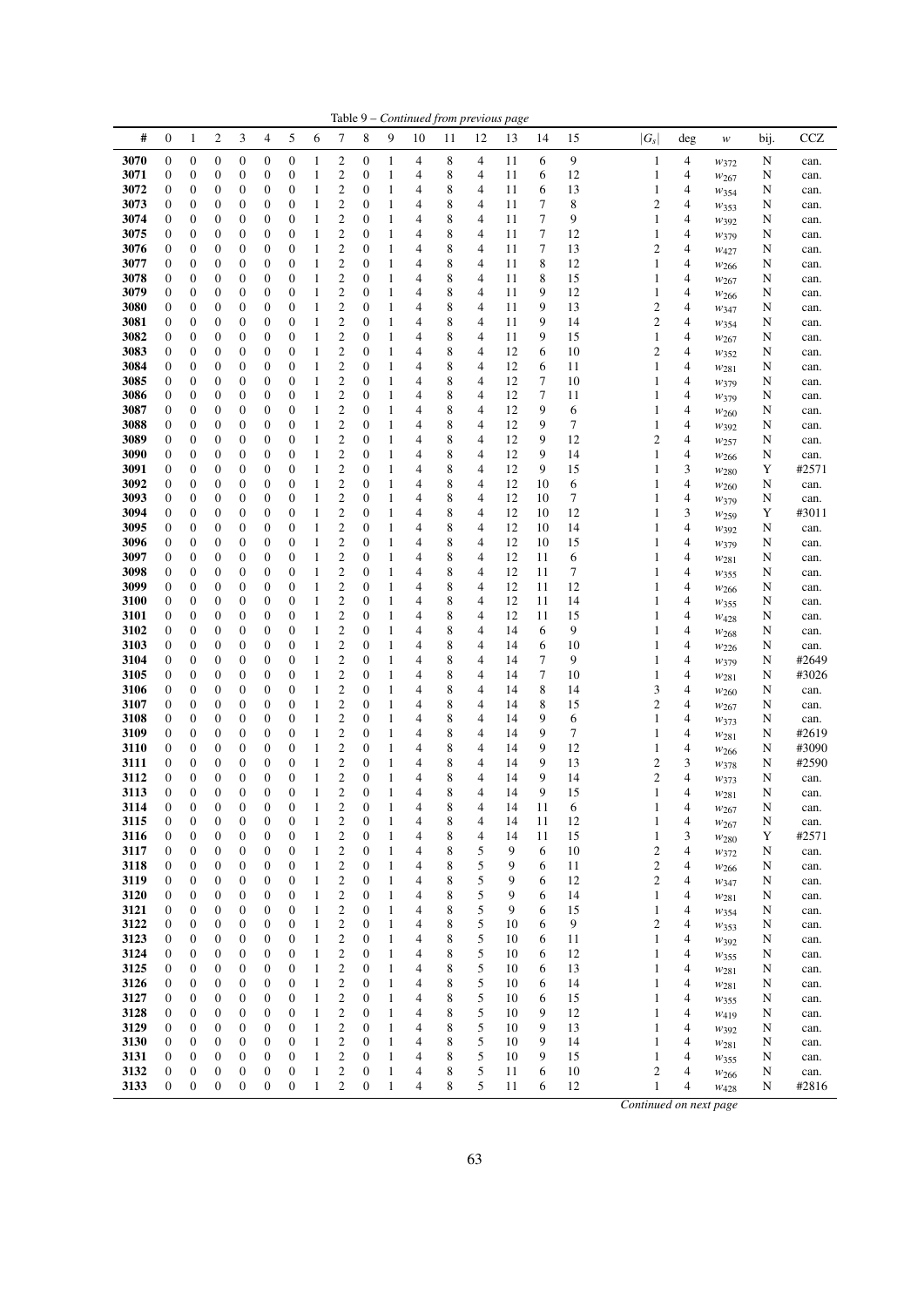|              |                                      |                                      |                  |                                      |                                      |                                      |              |                                    |                                      |                              |                  |        |                                      | Table 9 - Continued from previous page |             |                  |                         |                |                               |        |              |
|--------------|--------------------------------------|--------------------------------------|------------------|--------------------------------------|--------------------------------------|--------------------------------------|--------------|------------------------------------|--------------------------------------|------------------------------|------------------|--------|--------------------------------------|----------------------------------------|-------------|------------------|-------------------------|----------------|-------------------------------|--------|--------------|
| #            | $\mathbf{0}$                         | $\mathbf{1}$                         | $\overline{c}$   | 3                                    | $\overline{4}$                       | 5                                    | 6            | 7                                  | 8                                    | 9                            | 10               | 11     | 12                                   | 13                                     | 14          | 15               | $ G_s $                 | deg            | w                             | bij.   | <b>CCZ</b>   |
| 3134         | $\boldsymbol{0}$                     | $\boldsymbol{0}$                     | 0                | $\boldsymbol{0}$                     | $\boldsymbol{0}$                     | $\boldsymbol{0}$                     | 1            | 2                                  | 0                                    | $\mathbf{1}$                 | 4                | 8      | 5                                    | 11                                     | 6           | 13               | $\mathbf{1}$            | 4              | W379                          | N      | #2785        |
| 3135         | $\boldsymbol{0}$                     | 0                                    | 0                | 0                                    | $\boldsymbol{0}$                     | $\boldsymbol{0}$                     | 1            | 2                                  | 0                                    | $\mathbf{1}$                 | 4                | 8      | 5                                    | 11                                     | 6           | 14               | 1                       | 4              | $W_{428}$                     | N      | can.         |
| 3136         | $\boldsymbol{0}$                     | $\boldsymbol{0}$                     | 0                | 0                                    | $\boldsymbol{0}$                     | $\boldsymbol{0}$                     | 1            | $\boldsymbol{2}$                   | $\boldsymbol{0}$                     | $\mathbf{1}$                 | 4                | 8      | 5                                    | 11                                     | 6           | 15               | 1                       | 4              | W379                          | N      | can.         |
| 3137         | $\boldsymbol{0}$                     | $\boldsymbol{0}$                     | 0                | 0                                    | $\mathbf{0}$                         | $\boldsymbol{0}$                     | 1            | 2                                  | $\mathbf{0}$                         | $\mathbf{1}$                 | 4                | 8      | 5                                    | 11                                     | 9           | 12               | 1                       | 4              | W423                          | N      | can.         |
| 3138<br>3139 | $\boldsymbol{0}$<br>$\mathbf{0}$     | 0<br>0                               | 0<br>0           | 0<br>0                               | $\boldsymbol{0}$<br>$\boldsymbol{0}$ | $\boldsymbol{0}$<br>$\boldsymbol{0}$ | 1<br>1       | 2<br>2                             | $\boldsymbol{0}$<br>$\mathbf{0}$     | $\mathbf{1}$<br>$\mathbf{1}$ | 4<br>4           | 8<br>8 | 5<br>5                               | 11<br>11                               | 9<br>9      | 13<br>14         | 1<br>1                  | 4<br>4         | $W_392$                       | N<br>N | can.<br>can. |
| 3140         | $\mathbf{0}$                         | 0                                    | 0                | 0                                    | $\boldsymbol{0}$                     | $\boldsymbol{0}$                     | 1            | $\mathbf{2}$                       | $\boldsymbol{0}$                     | $\mathbf{1}$                 | 4                | 8      | 5                                    | 11                                     | 9           | 15               | 1                       | 4              | W379<br>W281                  | N      | can.         |
| 3141         | $\boldsymbol{0}$                     | 0                                    | 0                | 0                                    | $\boldsymbol{0}$                     | $\boldsymbol{0}$                     | 1            | 2                                  | 0                                    | 1                            | 4                | 8      | 5                                    | 12                                     | 6           | 10               | 2                       | 4              | W354                          | N      | can.         |
| 3142         | $\boldsymbol{0}$                     | $\boldsymbol{0}$                     | 0                | 0                                    | $\boldsymbol{0}$                     | $\boldsymbol{0}$                     | 1            | 2                                  | $\boldsymbol{0}$                     | $\mathbf{1}$                 | 4                | 8      | 5                                    | 12                                     | 6           | 11               | 1                       | 4              | $W_{428}$                     | N      | can.         |
| 3143         | $\mathbf{0}$                         | $\boldsymbol{0}$                     | 0                | 0                                    | $\boldsymbol{0}$                     | $\boldsymbol{0}$                     | 1            | $\mathfrak{2}$                     | $\boldsymbol{0}$                     | 1                            | 4                | 8      | 5                                    | 12                                     | 6           | 14               | 1                       | 4              | $w_{379}$                     | N      | can.         |
| 3144         | $\boldsymbol{0}$                     | 0                                    | 0                | 0                                    | $\boldsymbol{0}$                     | $\boldsymbol{0}$                     | 1            | 2                                  | $\mathbf{0}$                         | $\mathbf{1}$                 | 4                | 8      | 5                                    | 12                                     | 6           | 15               | 1                       | 4              | W355                          | N      | can.         |
| 3145<br>3146 | $\mathbf{0}$<br>$\boldsymbol{0}$     | 0<br>0                               | 0<br>0           | 0<br>0                               | $\boldsymbol{0}$<br>$\boldsymbol{0}$ | $\boldsymbol{0}$<br>$\boldsymbol{0}$ | 1<br>1       | $\overline{c}$<br>$\mathbf{2}$     | $\boldsymbol{0}$<br>$\mathbf{0}$     | $\mathbf{1}$<br>1            | 4<br>4           | 8<br>8 | 5<br>5                               | 12<br>12                               | 7<br>$\tau$ | 10<br>11         | 1<br>1                  | 4<br>4         | W379                          | N<br>N | can.         |
| 3147         | $\mathbf{0}$                         | $\boldsymbol{0}$                     | 0                | 0                                    | $\boldsymbol{0}$                     | $\boldsymbol{0}$                     | 1            | $\overline{c}$                     | $\boldsymbol{0}$                     | 1                            | 4                | 8      | 5                                    | 12                                     | 7           | 14               | 1                       | 4              | $w_{379}$<br>$w_{281}$        | N      | can.<br>can. |
| 3148         | $\boldsymbol{0}$                     | $\boldsymbol{0}$                     | 0                | 0                                    | $\boldsymbol{0}$                     | $\boldsymbol{0}$                     | 1            | $\boldsymbol{2}$                   | 0                                    | $\mathbf{1}$                 | 4                | 8      | 5                                    | 12                                     | $\tau$      | 15               | 1                       | 4              | W428                          | N      | can.         |
| 3149         | $\mathbf{0}$                         | $\boldsymbol{0}$                     | 0                | 0                                    | $\boldsymbol{0}$                     | $\boldsymbol{0}$                     | 1            | $\mathfrak{2}$                     | $\boldsymbol{0}$                     | $\mathbf{1}$                 | 4                | 8      | 5                                    | 12                                     | 9           | 13               | 6                       | 4              | W421                          | N      | can.         |
| 3150         | $\boldsymbol{0}$                     | 0                                    | 0                | 0                                    | $\boldsymbol{0}$                     | $\boldsymbol{0}$                     | 1            | $\overline{c}$                     | $\boldsymbol{0}$                     | $\mathbf{1}$                 | 4                | 8      | 5                                    | 12                                     | 9           | 14               | 1                       | 3              | $w_{280}$                     | N      | can.         |
| 3151         | $\boldsymbol{0}$                     | 0                                    | 0                | 0                                    | $\boldsymbol{0}$                     | $\boldsymbol{0}$                     | 1            | 2                                  | $\mathbf{0}$                         | $\mathbf{1}$                 | 4                | 8      | 5                                    | 12                                     | 9           | 15               | 1                       | 4              | $w_{423}$                     | N      | can.         |
| 3152         | $\mathbf{0}$<br>$\boldsymbol{0}$     | 0                                    | 0                | 0                                    | $\boldsymbol{0}$<br>$\boldsymbol{0}$ | $\boldsymbol{0}$                     | 1            | $\mathbf{2}$                       | $\boldsymbol{0}$<br>$\boldsymbol{0}$ | $\mathbf{1}$                 | 4<br>4           | 8<br>8 | 5<br>5                               | 12                                     | 10<br>10    | 14               | $\overline{c}$          | 4<br>4         | W379                          | N      | can.         |
| 3153<br>3154 | $\boldsymbol{0}$                     | 0<br>0                               | 0<br>0           | 0<br>0                               | $\boldsymbol{0}$                     | $\boldsymbol{0}$<br>$\boldsymbol{0}$ | 1<br>1       | 2<br>2                             | 0                                    | 1<br>$\mathbf{1}$            | 4                | 8      | 5                                    | 12<br>12                               | 11          | 15<br>15         | 1<br>$\overline{c}$     | 4              | W428<br>$W_{429}$             | N<br>N | can.<br>can. |
| 3155         | $\boldsymbol{0}$                     | $\boldsymbol{0}$                     | 0                | 0                                    | $\boldsymbol{0}$                     | $\boldsymbol{0}$                     | 1            | 2                                  | 0                                    | 1                            | 4                | 8      | 5                                    | 12                                     | 13          | 9                | 6                       | 4              | W <sub>439</sub>              | N      | can.         |
| 3156         | $\boldsymbol{0}$                     | 0                                    | 0                | 0                                    | $\mathbf{0}$                         | $\boldsymbol{0}$                     | 1            | 2                                  | $\mathbf{0}$                         | 1                            | 4                | 8      | 5                                    | 12                                     | 13          | 10               | 1                       | 3              | W378                          | N      | can.         |
| 3157         | $\boldsymbol{0}$                     | 0                                    | 0                | 0                                    | $\boldsymbol{0}$                     | 0                                    | $\mathbf{1}$ | 2                                  | $\boldsymbol{0}$                     | $\mathbf{1}$                 | 4                | 8      | 5                                    | 12                                     | 13          | 11               | 1                       | 4              | W425                          | N      | can.         |
| 3158         | $\boldsymbol{0}$                     | 0                                    | 0                | 0                                    | $\boldsymbol{0}$                     | $\boldsymbol{0}$                     | 1            | 2                                  | $\mathbf{0}$                         | $\mathbf{1}$                 | 4                | 8      | 5                                    | 12                                     | 14          | 10               | 2                       | 4              | $w_{355}$                     | N      | can.         |
| 3159         | $\mathbf{0}$                         | 0                                    | 0                | 0                                    | $\boldsymbol{0}$                     | $\boldsymbol{0}$                     | 1            | $\overline{c}$                     | $\boldsymbol{0}$                     | $\mathbf{1}$                 | 4                | 8<br>8 | 5<br>5                               | 12<br>$12\,$                           | 14<br>15    | 11               | 1<br>$\mathbf{2}$       | 4<br>4         | $w_{428}$                     | N      | #3153        |
| 3160<br>3161 | $\boldsymbol{0}$<br>$\boldsymbol{0}$ | 0<br>$\boldsymbol{0}$                | 0<br>0           | 0<br>0                               | $\boldsymbol{0}$<br>$\boldsymbol{0}$ | $\boldsymbol{0}$<br>$\boldsymbol{0}$ | 1<br>1       | 2<br>2                             | 0<br>$\mathbf{0}$                    | 1<br>$\mathbf{1}$            | 4<br>4           | 8      | 5                                    | 14                                     | 6           | 11<br>10         | 1                       | 4              | W430<br>W <sub>268</sub>      | N<br>N | can.<br>can. |
| 3162         | $\mathbf{0}$                         | $\boldsymbol{0}$                     | 0                | 0                                    | $\boldsymbol{0}$                     | $\boldsymbol{0}$                     | 1            | $\mathbf{2}$                       | $\boldsymbol{0}$                     | $\mathbf{1}$                 | 4                | 8      | 5                                    | 14                                     | 6           | 11               | 1                       | 4              | W379                          | N      | can.         |
| 3163         | $\mathbf{0}$                         | 0                                    | 0                | 0                                    | $\mathbf{0}$                         | $\boldsymbol{0}$                     | 1            | $\boldsymbol{2}$                   | $\mathbf{0}$                         | 1                            | 4                | 8      | 5                                    | 14                                     | 6           | 12               | 1                       | 4              | $w_{281}$                     | N      | can.         |
| 3164         | $\mathbf{0}$                         | 0                                    | 0                | 0                                    | $\boldsymbol{0}$                     | $\boldsymbol{0}$                     | 1            | $\overline{c}$                     | $\boldsymbol{0}$                     | $\mathbf{1}$                 | 4                | 8      | 5                                    | 14                                     | $\tau$      | 10               | 1                       | 4              | W281                          | N      | can.         |
| 3165         | $\mathbf{0}$                         | 0                                    | 0                | 0                                    | $\boldsymbol{0}$                     | $\boldsymbol{0}$                     | 1            | $\mathbf{2}$                       | $\mathbf{0}$                         | 1                            | 4                | 8      | 5                                    | 14                                     | $\tau$      | 11               | 1                       | 4              | W355                          | N      | #2798        |
| 3166<br>3167 | $\mathbf{0}$<br>$\boldsymbol{0}$     | $\boldsymbol{0}$<br>$\boldsymbol{0}$ | 0<br>0           | 0<br>0                               | $\boldsymbol{0}$<br>$\boldsymbol{0}$ | $\boldsymbol{0}$<br>$\boldsymbol{0}$ | 1<br>1       | $\overline{c}$<br>$\boldsymbol{2}$ | $\boldsymbol{0}$<br>0                | 1<br>$\mathbf{1}$            | 4<br>4           | 8<br>8 | 5<br>5                               | 14<br>14                               | 7<br>9      | 13<br>15         | 1                       | 4<br>4         | W379                          | N      | #2800        |
| 3168         | $\boldsymbol{0}$                     | $\boldsymbol{0}$                     | 0                | 0                                    | $\boldsymbol{0}$                     | $\boldsymbol{0}$                     | 1            | $\mathbf{2}$                       | $\boldsymbol{0}$                     | $\mathbf{1}$                 | 4                | 8      | 5                                    | 14                                     | 10          | 12               | 6<br>$\overline{c}$     | 4              | $w_{355}$<br>W355             | N<br>N | can.<br>can. |
| 3169         | $\mathbf{0}$                         | $\boldsymbol{0}$                     | 0                | 0                                    | $\boldsymbol{0}$                     | $\boldsymbol{0}$                     | 1            | $\overline{c}$                     | $\boldsymbol{0}$                     | $\mathbf{1}$                 | 4                | 8      | 5                                    | 14                                     | 10          | 13               | 1                       | 4              | W379                          | N      | can.         |
| 3170         | $\boldsymbol{0}$                     | 0                                    | 0                | 0                                    | $\boldsymbol{0}$                     | $\boldsymbol{0}$                     | 1            | 2                                  | $\mathbf{0}$                         | $\mathbf{1}$                 | 4                | 8      | 5                                    | 14                                     | 11          | 13               | $\overline{c}$          | 4              | W379                          | N      | can.         |
| 3171         | $\boldsymbol{0}$                     | 0                                    | 0                | 0                                    | $\boldsymbol{0}$                     | $\boldsymbol{0}$                     | 1            | $\overline{c}$                     | $\boldsymbol{0}$                     | $\mathbf{1}$                 | 4                | 8      | 5                                    | 14                                     | 12          | 10               | $\mathfrak{2}$          | 4              | $w_{267}$                     | N      | can.         |
| 3172         | $\mathbf{0}$                         | 0                                    | 0                | 0                                    | $\boldsymbol{0}$                     | $\boldsymbol{0}$                     | 1            | 2                                  | $\boldsymbol{0}$                     | 1                            | 4                | 8      | 5                                    | 14                                     | 12          | 11               | 1                       | 4              | W379                          | N      | #3169        |
| 3173<br>3174 | $\boldsymbol{0}$<br>$\boldsymbol{0}$ | 0<br>$\boldsymbol{0}$                | 0<br>0           | 0<br>0                               | $\boldsymbol{0}$<br>$\boldsymbol{0}$ | $\boldsymbol{0}$<br>$\boldsymbol{0}$ | 1<br>1       | 2<br>2                             | 0<br>0                               | $\mathbf{1}$<br>1            | 4<br>4           | 8<br>8 | 5<br>5                               | 14<br>14                               | 13<br>15    | 11<br>9          | 2<br>6                  | 4<br>4         | W429                          | N<br>N | can.         |
| 3175         | $\boldsymbol{0}$                     | 0                                    | 0                | 0                                    | $\boldsymbol{0}$                     | $\boldsymbol{0}$                     | 1            | $\boldsymbol{2}$                   | 0                                    | 1                            | 4                | 8      | 6                                    | 12                                     | 10          | 14               | 3                       | 3              | W379<br>$w_{280}$             | N      | can.<br>can. |
| 3176         | $\boldsymbol{0}$                     | $\mathbf{0}$                         | 0                | $\boldsymbol{0}$                     | $\boldsymbol{0}$                     | $\mathbf{0}$                         | 1            | $\boldsymbol{2}$                   | $\boldsymbol{0}$                     | $\mathbf{1}$                 | 4                | 8      | 6                                    | 12                                     | 10          | 15               | 1                       | $\overline{4}$ | W428                          | N      | can.         |
| 3177         | $\mathbf{0}$                         | $\overline{0}$                       | $\boldsymbol{0}$ | $\boldsymbol{0}$                     | $\boldsymbol{0}$                     | $\overline{0}$                       | 1            | $\overline{c}$                     | $\overline{0}$                       | $\mathbf{1}$                 | 4                | 8      | 6                                    | 12                                     | 11          | 14               | 1                       | 4              | W379                          | N      | can.         |
| 3178         | $\boldsymbol{0}$                     | $\mathbf{0}$                         | $\boldsymbol{0}$ | $\boldsymbol{0}$                     | $\boldsymbol{0}$                     | $\mathbf{0}$                         | $\mathbf{1}$ | $\mathfrak{2}$                     | $\boldsymbol{0}$                     | $\mathbf{1}$                 | 4                | 8      | 6                                    | 12                                     | 11          | 15               | $\mathbf{1}$            | 3              | W438                          | N      | can.         |
| 3179         | $\boldsymbol{0}$                     | $\boldsymbol{0}$                     | 0                | $\boldsymbol{0}$                     | $\boldsymbol{0}$                     | $\boldsymbol{0}$                     | 1            | 2                                  | $\boldsymbol{0}$                     | 1                            | 4                | 8      | 6                                    | 12                                     | 14          | 10               | 3                       | 3              | $w_{378}$                     | N      | can.         |
| 3180<br>3181 | $\boldsymbol{0}$<br>$\boldsymbol{0}$ | $\boldsymbol{0}$<br>$\boldsymbol{0}$ | 0<br>0           | $\boldsymbol{0}$<br>0                | $\boldsymbol{0}$<br>$\boldsymbol{0}$ | $\boldsymbol{0}$<br>$\boldsymbol{0}$ | 1<br>1       | 2<br>$\boldsymbol{2}$              | $\boldsymbol{0}$<br>$\boldsymbol{0}$ | 1<br>1                       | 4<br>4           | 8<br>8 | 6<br>7                               | 12<br>12                               | 15<br>11    | 11<br>15         | 1<br>3                  | 3<br>4         | W440                          | N<br>N | can.<br>can. |
| 3182         | $\boldsymbol{0}$                     | $\boldsymbol{0}$                     | 0                | 0                                    | $\boldsymbol{0}$                     | $\boldsymbol{0}$                     | 1            | $\boldsymbol{2}$                   | 0                                    | 1                            | 4                | 8      | 7                                    | 12                                     | 15          | 11               | 3                       | 4              | W430<br>W441                  | N      | can.         |
| 3183         | 0                                    | $\boldsymbol{0}$                     | 0                | 0                                    | $\boldsymbol{0}$                     | $\boldsymbol{0}$                     | 1            | $\boldsymbol{2}$                   | $\boldsymbol{0}$                     | 3                            | 0                | 4      | $\boldsymbol{0}$                     | 5                                      | 6           | $\boldsymbol{0}$ | 192                     | 4              | $W_{68}$                      | N      | can.         |
| 3184         | 0                                    | 0                                    | 0                | 0                                    | $\boldsymbol{0}$                     | $\boldsymbol{0}$                     | 1            | $\boldsymbol{2}$                   | $\boldsymbol{0}$                     | 3                            | 0                | 4      | $\boldsymbol{0}$                     | 5                                      | 6           | 8                | 4                       | 4              | W <sub>236</sub>              | N      | can.         |
| 3185         | $\boldsymbol{0}$                     | $\boldsymbol{0}$                     | 0                | $\boldsymbol{0}$                     | $\boldsymbol{0}$                     | $\boldsymbol{0}$                     | 1            | $\mathfrak{2}$                     | $\boldsymbol{0}$                     | 3                            | 0                | 4      | $\boldsymbol{0}$                     | 5                                      | 8           | $\boldsymbol{0}$ | 8                       | 4              | $w_{135}$                     | N      | can.         |
| 3186         | $\boldsymbol{0}$                     | $\boldsymbol{0}$                     | 0                | 0                                    | $\boldsymbol{0}$                     | $\boldsymbol{0}$                     | 1            | 2                                  | 0                                    | 3                            | 0                | 4      | $\boldsymbol{0}$                     | 5                                      | 8           | 11               | $\mathbf{2}$            | 4              | W203                          | N      | can.         |
| 3187<br>3188 | $\mathbf{0}$<br>$\boldsymbol{0}$     | $\boldsymbol{0}$<br>$\boldsymbol{0}$ | 0<br>0           | 0<br>0                               | $\boldsymbol{0}$<br>$\boldsymbol{0}$ | $\boldsymbol{0}$<br>$\boldsymbol{0}$ | 1<br>1       | $\boldsymbol{2}$<br>$\mathfrak{2}$ | 0<br>$\boldsymbol{0}$                | 3<br>3                       | 0<br>0           | 4<br>4 | $\boldsymbol{0}$<br>$\boldsymbol{0}$ | 5<br>5                                 | 8<br>8      | 12<br>14         | 1<br>1                  | 4<br>4         | $w_{202}$                     | N<br>N | can.         |
| 3189         | 0                                    | 0                                    | 0                | 0                                    | $\boldsymbol{0}$                     | $\boldsymbol{0}$                     | 1            | 2                                  | 0                                    | 3                            | 0                | 4      | $\boldsymbol{0}$                     | 7                                      | 5           | 8                | 6                       | 4              | W226<br>W368                  | N      | can.<br>can. |
| 3190         | $\boldsymbol{0}$                     | $\boldsymbol{0}$                     | 0                | 0                                    | $\boldsymbol{0}$                     | $\boldsymbol{0}$                     | $\mathbf{1}$ | $\mathfrak{2}$                     | $\boldsymbol{0}$                     | 3                            | 0                | 4      | $\boldsymbol{0}$                     | 7                                      | 8           | 5                | $\mathbf{2}$            | 4              | $w_{368}$                     | N      | #3189        |
| 3191         | $\boldsymbol{0}$                     | 0                                    | 0                | 0                                    | $\boldsymbol{0}$                     | $\boldsymbol{0}$                     | 1            | 2                                  | 0                                    | 3                            | 0                | 4      | $\boldsymbol{0}$                     | 7                                      | 8           | 11               | 4                       | 3              | $w_{223}$                     | Y      | can.         |
| 3192         | $\boldsymbol{0}$                     | $\boldsymbol{0}$                     | 0                | 0                                    | $\boldsymbol{0}$                     | $\boldsymbol{0}$                     | 1            | $\boldsymbol{2}$                   | 0                                    | 3                            | 0                | 4      | $\boldsymbol{0}$                     | 7                                      | 8           | 12               | $\overline{\mathbf{c}}$ | 4              | W224                          | N      | can.         |
| 3193         | $\boldsymbol{0}$                     | $\boldsymbol{0}$                     | 0                | 0                                    | $\boldsymbol{0}$                     | $\boldsymbol{0}$                     | 1            | 2                                  | 0                                    | 3                            | 0                | 4      | $\boldsymbol{0}$                     | 7                                      | 8           | 13               | $\mathbf{2}$            | 4              | W241                          | N      | can.         |
| 3194<br>3195 | $\boldsymbol{0}$<br>0                | $\boldsymbol{0}$<br>$\boldsymbol{0}$ | 0<br>0           | $\boldsymbol{0}$<br>$\boldsymbol{0}$ | $\boldsymbol{0}$<br>$\boldsymbol{0}$ | 0<br>$\boldsymbol{0}$                | 1<br>1       | 2<br>$\mathfrak{2}$                | 0<br>0                               | 3<br>3                       | 0<br>0           | 4<br>4 | $\boldsymbol{0}$<br>0                | 8<br>8                                 | 5<br>5      | 9<br>10          | $\overline{c}$<br>1     | 3<br>4         | W223                          | Y<br>N | can.         |
| 3196         | $\mathbf{0}$                         | $\boldsymbol{0}$                     | 0                | 0                                    | $\boldsymbol{0}$                     | $\boldsymbol{0}$                     | 1            | 2                                  | 0                                    | 3                            | 0                | 4      | $\boldsymbol{0}$                     | 8                                      | 5           | 14               | $\overline{\mathbf{c}}$ | 4              | $w_{230}$<br>W <sub>239</sub> | N      | can.<br>can. |
| 3197         | $\boldsymbol{0}$                     | $\boldsymbol{0}$                     | $\boldsymbol{0}$ | $\boldsymbol{0}$                     | $\boldsymbol{0}$                     | $\boldsymbol{0}$                     | $\mathbf{1}$ | $\mathfrak{2}$                     | $\boldsymbol{0}$                     | 3                            | $\boldsymbol{0}$ | 4      | $\boldsymbol{0}$                     | 8                                      | 5           | 15               | $\mathfrak{2}$          | 4              | W <sub>238</sub>              | N      | can.         |
|              |                                      |                                      |                  |                                      |                                      |                                      |              |                                    |                                      |                              |                  |        |                                      |                                        |             |                  | Continued on next page  |                |                               |        |              |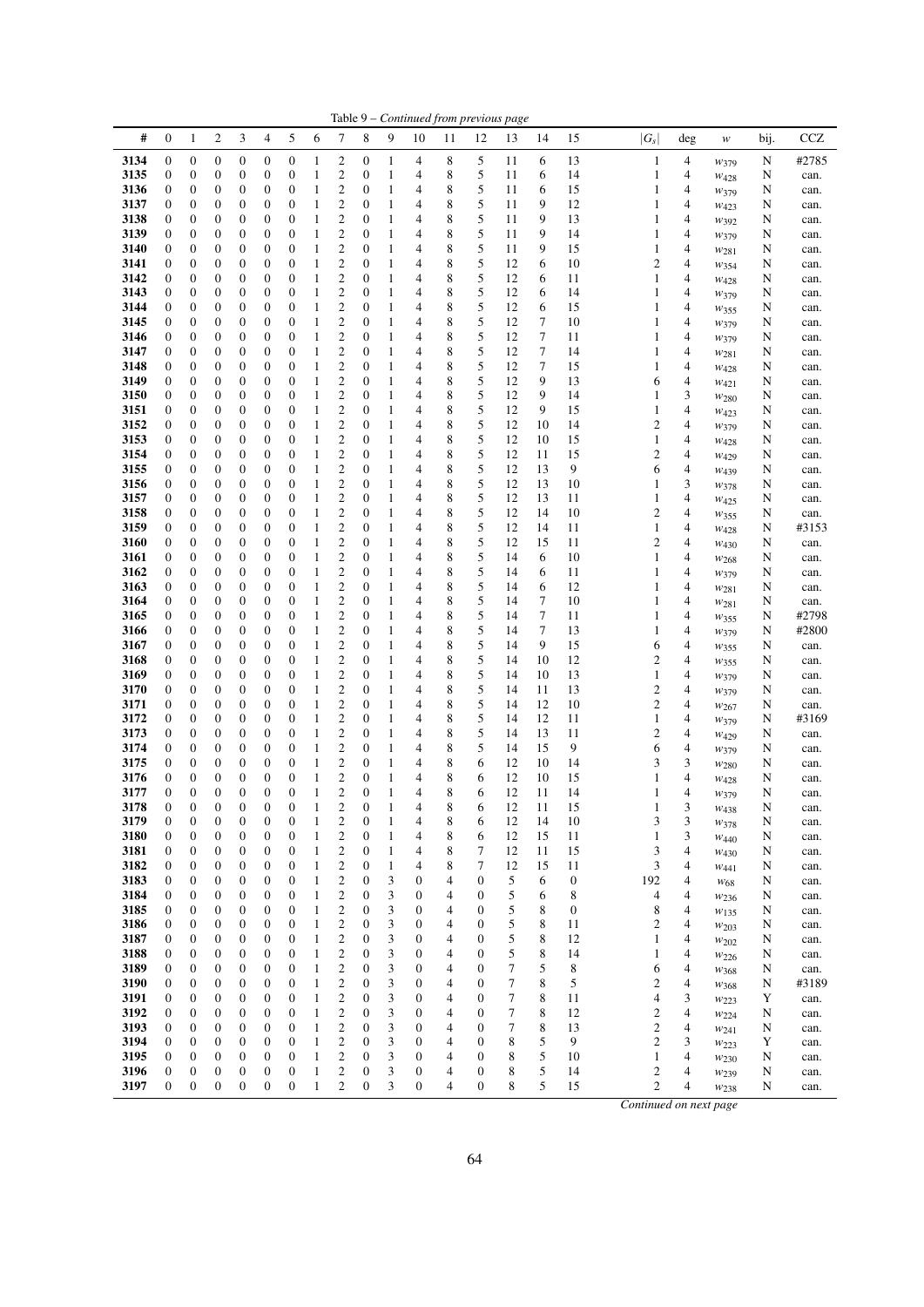|              |                                      |                                      |                                      |                                      |                                      |                                      |                   |                                           |                                      |        |                       | Table 9 - Continued from previous page |                                      |                  |                     |                       |                                           |        |                               |        |               |
|--------------|--------------------------------------|--------------------------------------|--------------------------------------|--------------------------------------|--------------------------------------|--------------------------------------|-------------------|-------------------------------------------|--------------------------------------|--------|-----------------------|----------------------------------------|--------------------------------------|------------------|---------------------|-----------------------|-------------------------------------------|--------|-------------------------------|--------|---------------|
| #            | $\boldsymbol{0}$                     | 1                                    | 2                                    | 3                                    | 4                                    | 5                                    | 6                 | 7                                         | 8                                    | 9      | 10                    | 11                                     | 12                                   | 13               | 14                  | 15                    | $ G_s $                                   | deg    | w                             | bij.   | <b>CCZ</b>    |
| 3198         | 0                                    | $\boldsymbol{0}$                     | $\boldsymbol{0}$                     | $\boldsymbol{0}$                     | 0                                    | $\boldsymbol{0}$                     | 1                 | 2                                         | 0                                    | 3      | $\boldsymbol{0}$      | 4                                      | $\boldsymbol{0}$                     | 8                | 12                  | $\boldsymbol{0}$      | 72                                        | 3      | $w_{136}$                     | Y      | can.          |
| 3199         | 0                                    | $\boldsymbol{0}$                     | $\boldsymbol{0}$                     | $\boldsymbol{0}$                     | 0                                    | $\boldsymbol{0}$                     | 1                 | 2                                         | 0                                    | 3      | 0                     | 4                                      | $\boldsymbol{0}$                     | 8                | 12                  | 5                     | 2                                         | 4      | $w_{202}$                     | N      | can.          |
| 3200         | 0                                    | $\boldsymbol{0}$                     | 0                                    | $\boldsymbol{0}$                     | 0                                    | $\boldsymbol{0}$                     | 1                 | $\overline{c}$                            | 0                                    | 3      | 0                     | 4                                      | $\boldsymbol{0}$                     | 8                | 12                  | 15                    | 8                                         | 4      | W91                           | N      | can.          |
| 3201<br>3202 | $\boldsymbol{0}$<br>0                | $\boldsymbol{0}$<br>$\boldsymbol{0}$ | 0<br>0                               | $\boldsymbol{0}$<br>0                | $\boldsymbol{0}$<br>0                | $\boldsymbol{0}$<br>$\boldsymbol{0}$ | 1<br>1            | $\overline{\mathbf{c}}$<br>$\overline{c}$ | 0<br>0                               | 3<br>3 | 0<br>0                | 4<br>4                                 | $\boldsymbol{0}$<br>$\boldsymbol{0}$ | 8<br>8           | 13<br>13            | $\boldsymbol{0}$<br>5 | 12<br>$\mathbf{1}$                        | 4<br>4 | $w_{148}$                     | N<br>N | can.<br>#3195 |
| 3203         | $\boldsymbol{0}$                     | $\boldsymbol{0}$                     | 0                                    | 0                                    | 0                                    | $\boldsymbol{0}$                     | 1                 | $\overline{\mathbf{c}}$                   | $\boldsymbol{0}$                     | 3      | 0                     | 4                                      | $\boldsymbol{0}$                     | 8                | 13                  | 6                     | 1                                         | 4      | $w_{230}$<br>$w_{239}$        | N      | #3196         |
| 3204         | $\boldsymbol{0}$                     | $\boldsymbol{0}$                     | $\overline{0}$                       | $\boldsymbol{0}$                     | $\boldsymbol{0}$                     | $\boldsymbol{0}$                     | $\mathbf{1}$      | $\overline{c}$                            | $\boldsymbol{0}$                     | 3      | 0                     | 4                                      | $\mathbf{0}$                         | $\,$ 8 $\,$      | 13                  | 14                    | $\overline{c}$                            | 4      | $w_{231}$                     | N      | can.          |
| 3205         | 0                                    | $\boldsymbol{0}$                     | 0                                    | $\boldsymbol{0}$                     | 0                                    | $\boldsymbol{0}$                     | $\mathbf{1}$      | $\overline{\mathbf{c}}$                   | 0                                    | 3      | 0                     | 4                                      | $\boldsymbol{0}$                     | 8                | 15                  | 5                     | 1                                         | 4      | W <sub>226</sub>              | N      | can.          |
| 3206         | 0                                    | $\boldsymbol{0}$                     | $\boldsymbol{0}$                     | $\boldsymbol{0}$                     | $\boldsymbol{0}$                     | $\boldsymbol{0}$                     | 1                 | $\overline{c}$                            | 0                                    | 3      | 0                     | 4                                      | $\mathbf{1}$                         | 4                | 3                   | 5                     | 48                                        | 4      | $w_{168}$                     | N      | can.          |
| 3207         | $\boldsymbol{0}$                     | $\boldsymbol{0}$                     | 0                                    | $\boldsymbol{0}$                     | $\boldsymbol{0}$                     | $\boldsymbol{0}$                     | 1                 | $\overline{c}$                            | 0                                    | 3      | 0                     | 4                                      | $\mathbf{1}$                         | 4                | 3                   | 8                     | $\mathbf{1}$                              | 4      | $w_{177}$                     | N      | can.          |
| 3208<br>3209 | $\boldsymbol{0}$<br>$\boldsymbol{0}$ | $\boldsymbol{0}$<br>$\boldsymbol{0}$ | 0<br>0                               | $\boldsymbol{0}$<br>0                | 0<br>$\boldsymbol{0}$                | $\boldsymbol{0}$<br>$\boldsymbol{0}$ | 1<br>1            | 2<br>$\overline{c}$                       | 0<br>$\boldsymbol{0}$                | 3<br>3 | 0<br>0                | 4<br>4                                 | $\mathbf{1}$<br>$\mathbf{1}$         | 4<br>4           | 6<br>8              | 8<br>11               | 7<br>1                                    | 4<br>4 | W89<br>W203                   | N<br>N | can.<br>can.  |
| 3210         | $\boldsymbol{0}$                     | $\boldsymbol{0}$                     | 0                                    | $\boldsymbol{0}$                     | 0                                    | $\boldsymbol{0}$                     | 1                 | $\overline{\mathbf{c}}$                   | 0                                    | 3      | 0                     | 4                                      | 1                                    | 4                | 8                   | 12                    | 1                                         | 4      | $w_{202}$                     | N      | can.          |
| 3211         | 0                                    | $\boldsymbol{0}$                     | 0                                    | $\boldsymbol{0}$                     | $\boldsymbol{0}$                     | $\boldsymbol{0}$                     | 1                 | $\overline{\mathbf{c}}$                   | 0                                    | 3      | 0                     | 4                                      | $\mathbf{1}$                         | 4                | 8                   | 13                    | 1                                         | 4      | $w_{202}$                     | N      | can.          |
| 3212         | 0                                    | $\boldsymbol{0}$                     | 0                                    | $\boldsymbol{0}$                     | 0                                    | $\boldsymbol{0}$                     | 1                 | $\overline{\mathbf{c}}$                   | 0                                    | 3      | 0                     | 4                                      | $\mathbf{1}$                         | 4                | 8                   | 14                    | 1                                         | 4      | $w_{226}$                     | N      | can.          |
| 3213         | 0                                    | $\boldsymbol{0}$                     | $\boldsymbol{0}$                     | $\boldsymbol{0}$                     | 0                                    | $\boldsymbol{0}$                     | 1                 | $\overline{\mathbf{c}}$                   | 0                                    | 3      | 0                     | 4                                      | $\mathbf{1}$                         | 4                | 8                   | 15                    | $\mathbf{1}$                              | 4      | $w_{226}$                     | N      | can.          |
| 3214         | 0                                    | $\boldsymbol{0}$                     | 0                                    | $\boldsymbol{0}$                     | 0                                    | $\boldsymbol{0}$                     | 1                 | $\overline{c}$                            | 0                                    | 3      | 0                     | 4                                      | 1                                    | 5                | 3                   | 4                     | 16                                        | 4      | $w_{193}$                     | N      | can.          |
| 3215<br>3216 | $\boldsymbol{0}$<br>$\boldsymbol{0}$ | $\boldsymbol{0}$<br>$\boldsymbol{0}$ | 0<br>$\overline{0}$                  | 0<br>$\boldsymbol{0}$                | 0<br>$\boldsymbol{0}$                | $\boldsymbol{0}$<br>$\boldsymbol{0}$ | 1<br>1            | $\overline{\mathbf{c}}$<br>$\overline{c}$ | 0<br>0                               | 3<br>3 | 0<br>0                | 4<br>4                                 | $\mathbf{1}$<br>$\mathbf{1}$         | 5<br>5           | 3<br>3              | 7<br>8                | 16<br>$\mathbf{1}$                        | 4<br>4 | $w_{193}$                     | N<br>N | #3214<br>can. |
| 3217         | $\boldsymbol{0}$                     | $\boldsymbol{0}$                     | 0                                    | $\boldsymbol{0}$                     | 0                                    | $\boldsymbol{0}$                     | 1                 | $\overline{\mathbf{c}}$                   | $\boldsymbol{0}$                     | 3      | 0                     | 4                                      | 1                                    | 5                | 7                   | 8                     | 1                                         | 4      | $w_{194}$<br>W <sub>368</sub> | N      | can.          |
| 3218         | 0                                    | $\boldsymbol{0}$                     | 0                                    | $\boldsymbol{0}$                     | 0                                    | $\boldsymbol{0}$                     | $\mathbf{1}$      | $\overline{\mathbf{c}}$                   | 0                                    | 3      | 0                     | 4                                      | $\mathbf{1}$                         | 5                | 8                   | 3                     | $\overline{c}$                            | 4      | $w_{194}$                     | N      | #3216         |
| 3219         | $\boldsymbol{0}$                     | $\boldsymbol{0}$                     | 0                                    | $\boldsymbol{0}$                     | 0                                    | $\boldsymbol{0}$                     | $\mathbf{1}$      | $\overline{c}$                            | 0                                    | 3      | 0                     | 4                                      | $\,1$                                | 5                | 8                   | 4                     | $\overline{c}$                            | 4      | $w_{194}$                     | N      | #3216         |
| 3220         | $\boldsymbol{0}$                     | $\boldsymbol{0}$                     | 0                                    | $\boldsymbol{0}$                     | 0                                    | $\boldsymbol{0}$                     | 1                 | $\overline{c}$                            | $\boldsymbol{0}$                     | 3      | 0                     | 4                                      | 1                                    | 5                | 8                   | 7                     | 1                                         | 4      | W <sub>368</sub>              | N      | #3217         |
| 3221         | 0                                    | $\boldsymbol{0}$                     | 0                                    | $\boldsymbol{0}$                     | $\boldsymbol{0}$                     | $\boldsymbol{0}$                     | 1                 | $\overline{c}$                            | $\boldsymbol{0}$                     | 3      | 0                     | 4                                      | 1                                    | 5                | 8                   | 11                    | $\overline{c}$                            | 4      | W199                          | N      | can.          |
| 3222<br>3223 | $\boldsymbol{0}$<br>$\boldsymbol{0}$ | $\boldsymbol{0}$<br>$\boldsymbol{0}$ | 0<br>$\overline{0}$                  | 0<br>$\boldsymbol{0}$                | 0<br>$\boldsymbol{0}$                | $\boldsymbol{0}$<br>$\boldsymbol{0}$ | 1<br>1            | $\overline{c}$<br>$\overline{c}$          | $\boldsymbol{0}$<br>0                | 3<br>3 | 0<br>0                | 4<br>4                                 | $\,1$<br>$\mathbf{1}$                | 5<br>5           | 8<br>8              | 12<br>13              | $\overline{c}$<br>1                       | 4<br>4 | $w_{199}$                     | N<br>N | #3221<br>can. |
| 3224         | 0                                    | $\boldsymbol{0}$                     | 0                                    | $\boldsymbol{0}$                     | 0                                    | $\boldsymbol{0}$                     | 1                 | $\overline{\mathbf{c}}$                   | 0                                    | 3      | 0                     | 4                                      | $\mathbf{1}$                         | 5                | 8                   | 14                    | 1                                         | 4      | $w_{225}$<br>$w_{226}$        | N      | can.          |
| 3225         | 0                                    | $\boldsymbol{0}$                     | $\boldsymbol{0}$                     | $\boldsymbol{0}$                     | $\boldsymbol{0}$                     | $\boldsymbol{0}$                     | 1                 | $\overline{\mathbf{c}}$                   | 0                                    | 3      | 0                     | 4                                      | $\,1$                                | 5                | 8                   | 15                    | 1                                         | 4      | $w_{224}$                     | N      | can.          |
| 3226         | 0                                    | $\boldsymbol{0}$                     | 0                                    | $\boldsymbol{0}$                     | 0                                    | $\boldsymbol{0}$                     | 1                 | $\overline{c}$                            | 0                                    | 3      | 0                     | 4                                      | $\mathbf{1}$                         | 6                | 3                   | 7                     | 16                                        | 4      | W384                          | N      | can.          |
| 3227         | $\boldsymbol{0}$                     | $\boldsymbol{0}$                     | 0                                    | $\boldsymbol{0}$                     | 0                                    | $\boldsymbol{0}$                     | 1                 | $\overline{\mathbf{c}}$                   | 0                                    | 3      | 0                     | 4                                      | 1                                    | 6                | 3                   | 8                     | 1                                         | 4      | $w_{333}$                     | N      | can.          |
| 3228         | $\boldsymbol{0}$                     | $\boldsymbol{0}$                     | 0                                    | 0                                    | $\boldsymbol{0}$                     | $\boldsymbol{0}$                     | 1                 | $\overline{\mathbf{c}}$                   | $\boldsymbol{0}$                     | 3      | 0                     | 4                                      | $\mathbf{1}$                         | 6                | 4                   | 7                     | 64                                        | 3      | W84                           | N      | can.          |
| 3229<br>3230 | $\boldsymbol{0}$<br>$\boldsymbol{0}$ | $\boldsymbol{0}$<br>$\boldsymbol{0}$ | 0<br>0                               | $\boldsymbol{0}$<br>$\boldsymbol{0}$ | 0<br>$\boldsymbol{0}$                | $\boldsymbol{0}$<br>$\boldsymbol{0}$ | 1<br>1            | $\overline{\mathbf{c}}$<br>$\overline{c}$ | $\boldsymbol{0}$<br>$\boldsymbol{0}$ | 3<br>3 | 0<br>0                | 4<br>4                                 | 1<br>1                               | 6<br>6           | 4<br>7              | 8<br>4                | $\mathbf{1}$<br>32                        | 4<br>3 | $w_{222}$                     | N      | can.<br>#3228 |
| 3231         | 0                                    | $\boldsymbol{0}$                     | 0                                    | $\boldsymbol{0}$                     | 0                                    | $\boldsymbol{0}$                     | $\mathbf{1}$      | $\overline{\mathbf{c}}$                   | 0                                    | 3      | 0                     | 4                                      | $\mathbf{1}$                         | 6                | 7                   | 8                     | $\mathbf{1}$                              | 4      | W84<br>$w_{250}$              | N<br>N | can.          |
| 3232         | 0                                    | $\boldsymbol{0}$                     | $\boldsymbol{0}$                     | $\boldsymbol{0}$                     | 0                                    | $\boldsymbol{0}$                     | 1                 | $\overline{c}$                            | 0                                    | 3      | 0                     | 4                                      | $\mathbf{1}$                         | 6                | 8                   | 3                     | $\overline{c}$                            | 4      | W333                          | N      | #3227         |
| 3233         | 0                                    | $\boldsymbol{0}$                     | 0                                    | $\boldsymbol{0}$                     | 0                                    | $\boldsymbol{0}$                     | 1                 | 2                                         | $\boldsymbol{0}$                     | 3      | 0                     | 4                                      | 1                                    | 6                | 8                   | 4                     | 1                                         | 4      | W <sub>222</sub>              | N      | #3229         |
| 3234         | $\boldsymbol{0}$                     | $\boldsymbol{0}$                     | 0                                    | 0                                    | 0                                    | $\boldsymbol{0}$                     | 1                 | $\overline{\mathbf{c}}$                   | 0                                    | 3      | 0                     | 4                                      | 1                                    | 6                | 8                   | 7                     | 1                                         | 4      | $w_{250}$                     | N      | #3231         |
| 3235         | $\boldsymbol{0}$                     | $\boldsymbol{0}$                     | 0                                    | 0                                    | $\boldsymbol{0}$                     | $\boldsymbol{0}$                     | 1                 | $\overline{c}$                            | $\boldsymbol{0}$                     | 3      | 0                     | 4                                      | $\mathbf{1}$                         | 6                | 8                   | 11                    | $\overline{c}$                            | 3      | $w_{223}$                     | Y      | can.          |
| 3236<br>3237 | 0<br>0                               | $\boldsymbol{0}$<br>$\boldsymbol{0}$ | 0<br>0                               | $\boldsymbol{0}$<br>$\boldsymbol{0}$ | 0<br>0                               | $\boldsymbol{0}$<br>$\boldsymbol{0}$ | 1<br>1            | $\overline{c}$<br>$\overline{\mathbf{c}}$ | 0<br>0                               | 3<br>3 | 0<br>0                | 4<br>4                                 | 1<br>$\mathbf{1}$                    | 6<br>6           | 8<br>8              | 12<br>13              | 1<br>1                                    | 4<br>4 | $w_{224}$                     | N<br>N | can.<br>can.  |
| 3238         | 0                                    | $\boldsymbol{0}$                     | 0                                    | $\boldsymbol{0}$                     | 0                                    | $\boldsymbol{0}$                     | $\mathbf{1}$      | $\overline{\mathbf{c}}$                   | 0                                    | 3      | 0                     | 4                                      | $\mathbf{1}$                         | 6                | 8                   | 14                    | 1                                         | 4      | W241<br>W241                  | N      | can.          |
| 3239         | $\mathbf{0}$                         | $\boldsymbol{0}$                     | 0                                    | $\boldsymbol{0}$                     | 0                                    | $\boldsymbol{0}$                     | 1                 | $\overline{\mathbf{c}}$                   | 0                                    | 3      | 0                     | 4                                      | $\mathbf{1}$                         | 6                | 8                   | 15                    | 1                                         | 4      | $w_{224}$                     | N      | can.          |
| 3240         | $\boldsymbol{0}$                     | $\boldsymbol{0}$                     | $\boldsymbol{0}$                     | $\boldsymbol{0}$                     | $\boldsymbol{0}$                     | $\mathbf{0}$                         | 1                 | $\overline{\mathbf{c}}$                   | $\boldsymbol{0}$                     | 3      | 0                     | 4                                      | $\mathbf{1}$                         | 8                | 3                   | 13                    | $\overline{c}$                            | 4      | W390                          | N      | can.          |
| 3241         | $\boldsymbol{0}$                     | $\mathbf{0}$                         | $\overline{0}$                       | $\mathbf{0}$                         | $\boldsymbol{0}$                     | $\overline{0}$                       | $\mathbf{1}$      | 2                                         | $\overline{0}$                       | 3      | $\overline{0}$        | 4                                      | $\mathbf{1}$                         | 8                | 3                   | 14                    | $\overline{c}$                            | 3      | W223                          | Y      | can.          |
| 3242<br>3243 | $\boldsymbol{0}$<br>$\boldsymbol{0}$ | $\boldsymbol{0}$<br>$\boldsymbol{0}$ | $\boldsymbol{0}$<br>$\boldsymbol{0}$ | $\boldsymbol{0}$<br>$\boldsymbol{0}$ | $\boldsymbol{0}$<br>$\boldsymbol{0}$ | $\boldsymbol{0}$<br>$\boldsymbol{0}$ | $\mathbf{1}$<br>1 | $\overline{c}$<br>$\overline{\mathbf{c}}$ | $\boldsymbol{0}$<br>0                | 3<br>3 | $\boldsymbol{0}$<br>0 | 4<br>4                                 | $\mathbf{1}$<br>$\mathbf{1}$         | 8<br>8           | $\mathfrak{Z}$<br>4 | 15<br>9               | $\overline{\mathbf{c}}$<br>$\overline{c}$ | 4<br>3 | W182                          | N<br>Y | can.<br>#3235 |
| 3244         | $\boldsymbol{0}$                     | $\boldsymbol{0}$                     | $\boldsymbol{0}$                     | $\boldsymbol{0}$                     | $\boldsymbol{0}$                     | $\boldsymbol{0}$                     | $\mathbf{1}$      | 2                                         | $\boldsymbol{0}$                     | 3      | $\boldsymbol{0}$      | 4                                      | $\mathbf{1}$                         | 8                | 4                   | 10                    | $\mathbf{1}$                              | 4      | $w_{223}$<br>W230             | N      | can.          |
| 3245         | $\boldsymbol{0}$                     | $\boldsymbol{0}$                     | $\boldsymbol{0}$                     | $\boldsymbol{0}$                     | $\boldsymbol{0}$                     | $\boldsymbol{0}$                     | $\mathbf{1}$      | $\overline{c}$                            | 0                                    | 3      | 0                     | 4                                      | 1                                    | 8                | 4                   | 14                    | $\overline{\mathbf{c}}$                   | 4      | W <sub>239</sub>              | N      | can.          |
| 3246         | 0                                    | $\boldsymbol{0}$                     | $\boldsymbol{0}$                     | $\boldsymbol{0}$                     | 0                                    | $\boldsymbol{0}$                     | $\mathbf{1}$      | 2                                         | 0                                    | 3      | 0                     | 4                                      | 1                                    | 8                | 4                   | 15                    | $\overline{c}$                            | 4      | W <sub>238</sub>              | N      | can.          |
| 3247         | $\boldsymbol{0}$                     | $\boldsymbol{0}$                     | 0                                    | $\boldsymbol{0}$                     | $\boldsymbol{0}$                     | $\boldsymbol{0}$                     | 1                 | $\boldsymbol{2}$                          | $\boldsymbol{0}$                     | 3      | 0                     | 4                                      | 1                                    | 8                | $\tau$              | 4                     | $\mathbf{1}$                              | 4      | $w_{222}$                     | N      | #3229         |
| 3248<br>3249 | $\boldsymbol{0}$<br>$\boldsymbol{0}$ | $\boldsymbol{0}$<br>$\boldsymbol{0}$ | $\boldsymbol{0}$<br>$\boldsymbol{0}$ | $\boldsymbol{0}$<br>$\boldsymbol{0}$ | 0<br>$\boldsymbol{0}$                | $\boldsymbol{0}$<br>$\boldsymbol{0}$ | $\mathbf{1}$<br>1 | $\overline{c}$<br>2                       | 0<br>0                               | 3      | 0<br>0                | 4<br>4                                 | $\mathbf{1}$<br>1                    | 8<br>$\,$ 8 $\,$ | $\tau$<br>$\tau$    | 9                     | $\mathbf{1}$<br>1                         | 4      | W391                          | N      | can.          |
| 3250         | 0                                    | $\boldsymbol{0}$                     | 0                                    | $\boldsymbol{0}$                     | 0                                    | $\boldsymbol{0}$                     | $\mathbf{1}$      | 2                                         | 0                                    | 3<br>3 | 0                     | 4                                      | $\mathbf{1}$                         | 8                | 7                   | 10<br>13              | 1                                         | 3<br>4 | $w_{251}$<br>$w_{264}$        | Y<br>N | can.<br>can.  |
| 3251         | 0                                    | $\boldsymbol{0}$                     | $\boldsymbol{0}$                     | $\boldsymbol{0}$                     | $\boldsymbol{0}$                     | $\boldsymbol{0}$                     | 1                 | 2                                         | $\boldsymbol{0}$                     | 3      | $\boldsymbol{0}$      | 4                                      | $\mathbf{1}$                         | 8                | 7                   | 14                    | 1                                         | 4      | $W_{254}$                     | N      | can.          |
| 3252         | 0                                    | $\boldsymbol{0}$                     | $\boldsymbol{0}$                     | $\boldsymbol{0}$                     | $\boldsymbol{0}$                     | $\boldsymbol{0}$                     | $\mathbf{1}$      | 2                                         | 0                                    | 3      | 0                     | 4                                      | 1                                    | 8                | $\tau$              | 15                    | 1                                         | 4      | W241                          | N      | can.          |
| 3253         | 0                                    | $\boldsymbol{0}$                     | $\boldsymbol{0}$                     | $\boldsymbol{0}$                     | $\boldsymbol{0}$                     | $\boldsymbol{0}$                     | $\mathbf{1}$      | 2                                         | 0                                    | 3      | 0                     | 4                                      | $\mathbf{1}$                         | 8                | 8                   | 4                     | 1                                         | 4      | W182                          | N      | can.          |
| 3254         | $\boldsymbol{0}$                     | $\boldsymbol{0}$                     | $\boldsymbol{0}$                     | $\boldsymbol{0}$                     | $\boldsymbol{0}$                     | $\boldsymbol{0}$                     | $\mathbf{1}$      | 2                                         | $\boldsymbol{0}$                     | 3      | 0                     | 4                                      | $\mathbf{1}$                         | 8                | 8                   | 5                     | 4                                         | 3      | W181                          | Y      | can.          |
| 3255<br>3256 | 0<br>0                               | $\boldsymbol{0}$<br>$\boldsymbol{0}$ | $\boldsymbol{0}$<br>$\boldsymbol{0}$ | $\boldsymbol{0}$<br>$\boldsymbol{0}$ | $\boldsymbol{0}$<br>$\boldsymbol{0}$ | $\boldsymbol{0}$<br>$\boldsymbol{0}$ | $\mathbf{1}$<br>1 | $\overline{\mathbf{c}}$<br>2              | $\boldsymbol{0}$<br>$\boldsymbol{0}$ | 3<br>3 | 0<br>$\boldsymbol{0}$ | 4<br>4                                 | $\mathbf{1}$<br>$\mathbf{1}$         | 8<br>$\,$ 8 $\,$ | 8<br>8              | 6<br>7                | 1<br>1                                    | 4<br>4 | $w_{201}$                     | N<br>N | can.          |
| 3257         | 0                                    | $\boldsymbol{0}$                     | $\boldsymbol{0}$                     | $\boldsymbol{0}$                     | $\boldsymbol{0}$                     | $\boldsymbol{0}$                     | $\mathbf{1}$      | 2                                         | $\boldsymbol{0}$                     | 3      | 0                     | 4                                      | $\mathbf{1}$                         | 8                | 8                   | 13                    | 1                                         | 4      | $w_{225}$<br>W225             | N      | can.<br>can.  |
| 3258         | 0                                    | $\boldsymbol{0}$                     | $\boldsymbol{0}$                     | $\boldsymbol{0}$                     | $\boldsymbol{0}$                     | $\boldsymbol{0}$                     | 1                 | 2                                         | 0                                    | 3      | 0                     | 4                                      | $\mathbf{1}$                         | 8                | 8                   | 14                    | 1                                         | 4      | $w_{226}$                     | N      | can.          |
| 3259         | $\boldsymbol{0}$                     | $\boldsymbol{0}$                     | $\boldsymbol{0}$                     | $\boldsymbol{0}$                     | $\boldsymbol{0}$                     | $\boldsymbol{0}$                     | $\mathbf{1}$      | $\overline{c}$                            | 0                                    | 3      | 0                     | 4                                      | 1                                    | 8                | 8                   | 15                    | 1                                         | 4      | $w_{202}$                     | N      | can.          |
| 3260         | $\boldsymbol{0}$                     | $\boldsymbol{0}$                     | $\boldsymbol{0}$                     | $\boldsymbol{0}$                     | $\boldsymbol{0}$                     | $\boldsymbol{0}$                     | $\mathbf{1}$      | $\boldsymbol{2}$                          | $\boldsymbol{0}$                     | 3      | 0                     | 4                                      | $\,1$                                | 8                | 9                   | 4                     | 1                                         | 3      | W223                          | Y      | #3235         |
| 3261         | $\boldsymbol{0}$                     | $\boldsymbol{0}$                     | $\boldsymbol{0}$                     | $\boldsymbol{0}$                     | $\boldsymbol{0}$                     | $\boldsymbol{0}$                     | $\mathbf{1}$      | $\overline{c}$                            | $\boldsymbol{0}$                     | 3      | $\boldsymbol{0}$      | 4                                      | $\mathbf{1}$                         | 8                | 9                   | 6                     | $\mathbf{1}$                              | 4      | W225                          | N      | can.          |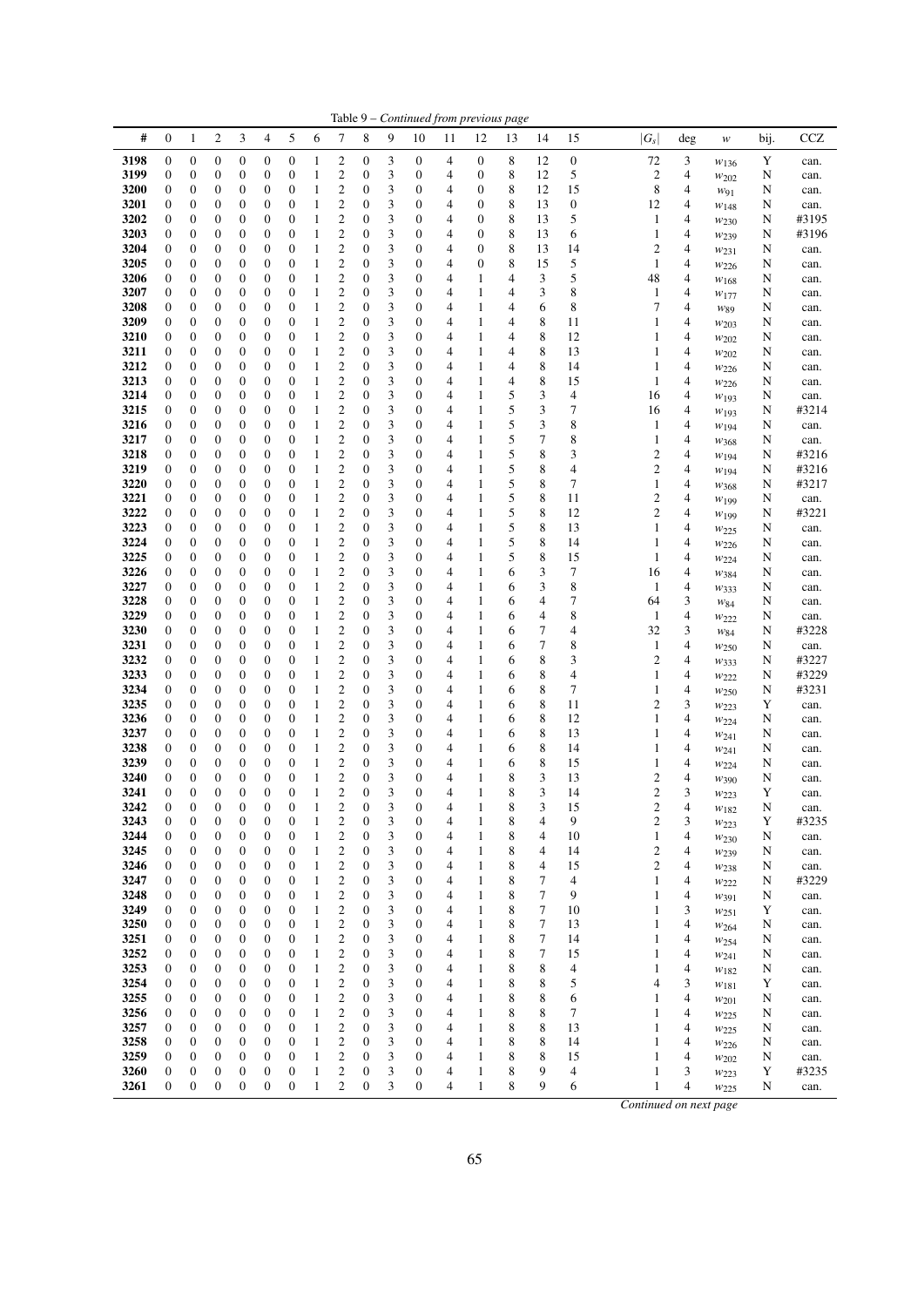|              |                                      |                                      |                       |                                      |                                      |                                      |                              |                                      |                                      |        |                       |                     | Table 9 - Continued from previous page |        |          |          |                         |        |                               |        |                |
|--------------|--------------------------------------|--------------------------------------|-----------------------|--------------------------------------|--------------------------------------|--------------------------------------|------------------------------|--------------------------------------|--------------------------------------|--------|-----------------------|---------------------|----------------------------------------|--------|----------|----------|-------------------------|--------|-------------------------------|--------|----------------|
| #            | $\mathbf{0}$                         | $\mathbf{1}$                         | $\overline{c}$        | 3                                    | $\overline{4}$                       | 5                                    | 6                            | 7                                    | 8                                    | 9      | 10                    | 11                  | 12                                     | 13     | 14       | 15       | $ G_s $                 | deg    | w                             | bij.   | CCZ            |
| 3262         | $\boldsymbol{0}$                     | $\boldsymbol{0}$                     | 0                     | 0                                    | $\boldsymbol{0}$                     | $\boldsymbol{0}$                     | 1                            | 2                                    | 0                                    | 3      | $\boldsymbol{0}$      | 4                   | $\mathbf{1}$                           | 8      | 9        | 7        | $\mathbf{1}$            | 4      | $w_{391}$                     | N      | #3248          |
| 3263         | $\boldsymbol{0}$                     | 0                                    | 0                     | 0                                    | $\boldsymbol{0}$                     | $\boldsymbol{0}$                     | 1                            | 2                                    | 0                                    | 3      | $\boldsymbol{0}$      | 4                   | $\mathbf{1}$                           | 8      | 9        | 13       | 1                       | 4      | $w_{224}$                     | N      | #3236          |
| 3264         | $\boldsymbol{0}$                     | $\boldsymbol{0}$                     | 0                     | 0                                    | $\boldsymbol{0}$                     | $\boldsymbol{0}$                     | 1                            | $\mathbf{2}$                         | 0                                    | 3      | 0                     | 4                   | $\mathbf{1}$                           | 8      | 9        | 14       | 1                       | 4      | W254                          | N      | can.           |
| 3265<br>3266 | $\boldsymbol{0}$<br>$\boldsymbol{0}$ | $\boldsymbol{0}$<br>0                | 0<br>0                | 0<br>0                               | $\mathbf{0}$<br>$\boldsymbol{0}$     | $\boldsymbol{0}$<br>0                | 1<br>1                       | 2<br>2                               | $\mathbf{0}$<br>0                    | 3<br>3 | 0<br>0                | 4<br>4              | 1<br>$\mathbf{1}$                      | 8<br>8 | 9<br>10  | 15<br>4  | 1<br>1                  | 4<br>4 | W226                          | N      | can.<br>#3244  |
| 3267         | $\boldsymbol{0}$                     | 0                                    | 0                     | 0                                    | $\boldsymbol{0}$                     | $\boldsymbol{0}$                     | 1                            | 2                                    | $\mathbf{0}$                         | 3      | 0                     | 4                   | $\mathbf{1}$                           | 8      | 10       | 6        | 1                       | 4      | $w_{230}$<br>$w_{225}$        | N<br>N | can.           |
| 3268         | $\boldsymbol{0}$                     | $\boldsymbol{0}$                     | 0                     | 0                                    | $\boldsymbol{0}$                     | $\boldsymbol{0}$                     | 1                            | $\mathfrak{2}$                       | 0                                    | 3      | $\boldsymbol{0}$      | 4                   | 1                                      | 8      | 10       | 7        | 1                       | 3      | W251                          | Y      | #3249          |
| 3269         | $\boldsymbol{0}$                     | 0                                    | 0                     | 0                                    | $\boldsymbol{0}$                     | $\boldsymbol{0}$                     | 1                            | 2                                    | $\boldsymbol{0}$                     | 3      | 0                     | 4                   | $\mathbf{1}$                           | 8      | 10       | 13       | 1                       | 4      | W254                          | N      | can.           |
| 3270         | $\boldsymbol{0}$                     | $\boldsymbol{0}$                     | 0                     | $\boldsymbol{0}$                     | $\boldsymbol{0}$                     | $\boldsymbol{0}$                     | 1                            | 2                                    | $\boldsymbol{0}$                     | 3      | 0                     | 4                   | 1                                      | 8      | 10       | 14       | 1                       | 4      | $w_{239}$                     | N      | can.           |
| 3271         | $\boldsymbol{0}$                     | $\boldsymbol{0}$                     | 0                     | $\boldsymbol{0}$                     | $\boldsymbol{0}$                     | $\mathbf{0}$                         | 1                            | $\mathfrak{2}$                       | 0                                    | 3      | 0                     | 4                   | $\mathbf{1}$                           | 8      | 10       | 15       | 1                       | 4      | $w_{226}$                     | N      | can.           |
| 3272         | $\boldsymbol{0}$                     | 0                                    | 0                     | 0                                    | $\boldsymbol{0}$                     | $\boldsymbol{0}$                     | 1                            | 2                                    | $\boldsymbol{0}$                     | 3      | 0                     | 4                   | 1                                      | 8      | 12       | 4        | 1                       | 4      | W202                          | N      | can.           |
| 3273<br>3274 | $\boldsymbol{0}$<br>$\boldsymbol{0}$ | 0<br>0                               | $\boldsymbol{0}$<br>0 | $\boldsymbol{0}$<br>$\boldsymbol{0}$ | $\boldsymbol{0}$<br>$\boldsymbol{0}$ | $\boldsymbol{0}$<br>$\mathbf{0}$     | 1<br>1                       | $\overline{c}$<br>$\mathfrak{2}$     | $\boldsymbol{0}$<br>$\mathbf{0}$     | 3<br>3 | 0<br>0                | 4<br>4              | $\mathbf{1}$<br>1                      | 8<br>8 | 12<br>12 | 6<br>7   | 1<br>1                  | 4<br>4 | W225                          | N<br>N | can.<br>can.   |
| 3275         | $\boldsymbol{0}$                     | $\boldsymbol{0}$                     | 0                     | 0                                    | $\boldsymbol{0}$                     | $\boldsymbol{0}$                     | 1                            | $\mathfrak{2}$                       | $\boldsymbol{0}$                     | 3      | $\boldsymbol{0}$      | $\overline{4}$      | 1                                      | 8      | 12       | 9        | 1                       | 4      | $w_{241}$<br>$w_{225}$        | N      | can.           |
| 3276         | $\boldsymbol{0}$                     | $\boldsymbol{0}$                     | 0                     | $\boldsymbol{0}$                     | $\boldsymbol{0}$                     | $\mathbf{0}$                         | 1                            | $\boldsymbol{2}$                     | $\boldsymbol{0}$                     | 3      | 0                     | 4                   | $\mathbf{1}$                           | 8      | 12       | 10       | 1                       | 4      | W226                          | N      | can.           |
| 3277         | $\boldsymbol{0}$                     | $\boldsymbol{0}$                     | 0                     | $\boldsymbol{0}$                     | $\boldsymbol{0}$                     | $\boldsymbol{0}$                     | 1                            | $\mathfrak{2}$                       | $\boldsymbol{0}$                     | 3      | 0                     | $\overline{4}$      | 1                                      | 8      | 13       | 4        | 1                       | 4      | W <sub>230</sub>              | N      | #3244          |
| 3278         | $\boldsymbol{0}$                     | 0                                    | 0                     | 0                                    | $\boldsymbol{0}$                     | $\boldsymbol{0}$                     | 1                            | $\overline{c}$                       | 0                                    | 3      | 0                     | 4                   | 1                                      | 8      | 13       | 6        | 1                       | 4      | $w_{241}$                     | N      | can.           |
| 3279         | $\boldsymbol{0}$                     | 0                                    | 0                     | 0                                    | $\boldsymbol{0}$                     | $\boldsymbol{0}$                     | 1                            | 2                                    | $\boldsymbol{0}$                     | 3      | 0                     | 4                   | 1                                      | 8      | 13       | 7        | 1                       | 4      | $w_{264}$                     | N      | #3250          |
| 3280<br>3281 | $\boldsymbol{0}$<br>$\boldsymbol{0}$ | 0<br>0                               | 0<br>0                | 0<br>0                               | $\boldsymbol{0}$<br>$\boldsymbol{0}$ | $\boldsymbol{0}$<br>$\boldsymbol{0}$ | 1<br>1                       | $\mathfrak{2}$<br>2                  | $\boldsymbol{0}$<br>$\mathbf{0}$     | 3      | $\boldsymbol{0}$<br>0 | 4<br>4              | $\mathbf{1}$<br>$\mathbf{1}$           | 8<br>8 | 13<br>13 | 9<br>10  | 1                       | 4<br>4 | W224                          | N      | #3236<br>#3269 |
| 3282         | $\boldsymbol{0}$                     | 0                                    | 0                     | 0                                    | $\boldsymbol{0}$                     | $\boldsymbol{0}$                     | 1                            | 2                                    | 0                                    | 3<br>3 | 0                     | 4                   | $\mathbf{1}$                           | 8      | 13       | 14       | 1<br>$\overline{c}$     | 4      | W254<br>W <sub>239</sub>      | N<br>N | #3245          |
| 3283         | $\boldsymbol{0}$                     | $\boldsymbol{0}$                     | 0                     | $\boldsymbol{0}$                     | $\boldsymbol{0}$                     | $\boldsymbol{0}$                     | 1                            | 2                                    | 0                                    | 3      | 0                     | 4                   | $\mathbf{1}$                           | 8      | 14       | 4        | 1                       | 4      | $w_{239}$                     | N      | #3245          |
| 3284         | $\boldsymbol{0}$                     | 0                                    | 0                     | 0                                    | $\boldsymbol{0}$                     | $\boldsymbol{0}$                     | 1                            | 2                                    | $\boldsymbol{0}$                     | 3      | 0                     | 4                   | 1                                      | 8      | 14       | 6        | 1                       | 4      | W241                          | N      | can.           |
| 3285         | $\boldsymbol{0}$                     | 0                                    | 0                     | 0                                    | $\boldsymbol{0}$                     | 0                                    | 1                            | $\boldsymbol{2}$                     | 0                                    | 3      | 0                     | 4                   | 1                                      | 8      | 14       | 7        | 1                       | 4      | W254                          | N      | #3251          |
| 3286         | $\boldsymbol{0}$                     | 0                                    | 0                     | 0                                    | $\boldsymbol{0}$                     | $\boldsymbol{0}$                     | 1                            | 2                                    | $\mathbf{0}$                         | 3      | 0                     | 4                   | $\mathbf{1}$                           | 8      | 14       | 9        | 1                       | 4      | $w_{254}$                     | N      | #3264          |
| 3287         | $\boldsymbol{0}$                     | $\boldsymbol{0}$                     | 0                     | $\boldsymbol{0}$                     | $\boldsymbol{0}$                     | $\boldsymbol{0}$                     | 1                            | $\mathbf{2}$                         | 0                                    | 3      | $\boldsymbol{0}$      | 4                   | $\mathbf{1}$                           | 8      | 14       | 10       | 1                       | 4      | $w_{239}$                     | N      | #3270          |
| 3288<br>3289 | $\boldsymbol{0}$<br>$\boldsymbol{0}$ | 0<br>$\boldsymbol{0}$                | 0<br>0                | $\boldsymbol{0}$<br>$\boldsymbol{0}$ | $\boldsymbol{0}$<br>$\boldsymbol{0}$ | $\boldsymbol{0}$<br>$\boldsymbol{0}$ | 1<br>1                       | 2<br>2                               | $\boldsymbol{0}$<br>$\boldsymbol{0}$ | 3<br>3 | 0<br>0                | 4<br>$\overline{4}$ | $\mathbf{1}$<br>1                      | 8<br>8 | 14<br>15 | 13<br>6  | $\overline{c}$<br>1     | 4<br>4 | W <sub>239</sub>              | N<br>N | #3245<br>can.  |
| 3290         | $\boldsymbol{0}$                     | $\boldsymbol{0}$                     | 0                     | $\boldsymbol{0}$                     | $\boldsymbol{0}$                     | $\mathbf{0}$                         | 1                            | $\mathfrak{2}$                       | 0                                    | 3      | 0                     | 4                   | $\mathbf{1}$                           | 8      | 15       | 7        | 1                       | 4      | W225<br>$w_{260}$             | N      | can.           |
| 3291         | $\boldsymbol{0}$                     | 0                                    | 0                     | 0                                    | $\boldsymbol{0}$                     | $\boldsymbol{0}$                     | 1                            | $\mathfrak{2}$                       | $\mathbf{0}$                         | 3      | 0                     | 4                   | 1                                      | 8      | 15       | 9        | 1                       | 4      | $w_{241}$                     | N      | #3237          |
| 3292         | $\boldsymbol{0}$                     | 0                                    | 0                     | $\boldsymbol{0}$                     | $\boldsymbol{0}$                     | $\mathbf{0}$                         | 1                            | $\overline{c}$                       | $\boldsymbol{0}$                     | 3      | 0                     | 4                   | $\mathbf{1}$                           | 8      | 15       | 10       | 1                       | 4      | W241                          | N      | can.           |
| 3293         | $\boldsymbol{0}$                     | $\mathbf{0}$                         | 0                     | $\boldsymbol{0}$                     | $\boldsymbol{0}$                     | $\mathbf{0}$                         | 1                            | $\mathfrak{2}$                       | $\mathbf{0}$                         | 3      | 0                     | 4                   | 3                                      | 4      | 8        | 11       | 4                       | 3      | W223                          | N      | can.           |
| 3294         | $\mathbf{0}$                         | $\boldsymbol{0}$                     | 0                     | 0                                    | $\boldsymbol{0}$                     | $\boldsymbol{0}$                     | 1                            | $\mathfrak{2}$                       | $\boldsymbol{0}$                     | 3      | 0                     | 4                   | 3                                      | 4      | 8        | 12       | 2                       | 4      | W224                          | N      | can.           |
| 3295<br>3296 | $\boldsymbol{0}$<br>$\boldsymbol{0}$ | 0<br>$\boldsymbol{0}$                | 0<br>0                | 0<br>0                               | $\boldsymbol{0}$<br>$\boldsymbol{0}$ | $\boldsymbol{0}$<br>$\boldsymbol{0}$ | 1<br>1                       | $\mathfrak{2}$<br>$\mathfrak{2}$     | 0<br>$\boldsymbol{0}$                | 3<br>3 | 0<br>0                | 4<br>4              | 3<br>3                                 | 4<br>5 | 8<br>5   | 13<br>8  | $\overline{c}$<br>1     | 4<br>4 | $w_{241}$                     | N<br>N | can.           |
| 3297         | $\boldsymbol{0}$                     | $\boldsymbol{0}$                     | 0                     | 0                                    | $\boldsymbol{0}$                     | $\boldsymbol{0}$                     | 1                            | $\overline{c}$                       | $\boldsymbol{0}$                     | 3      | 0                     | 4                   | 3                                      | 5      | 6        | 8        | 1                       | 4      | W <sub>235</sub><br>W240      | N      | can.<br>can.   |
| 3298         | $\boldsymbol{0}$                     | 0                                    | 0                     | 0                                    | $\boldsymbol{0}$                     | $\boldsymbol{0}$                     | 1                            | 2                                    | $\boldsymbol{0}$                     | 3      | 0                     | 4                   | 3                                      | 5      | 8        | 11       | $\overline{c}$          | 4      | $w_{225}$                     | N      | can.           |
| 3299         | $\boldsymbol{0}$                     | 0                                    | 0                     | 0                                    | $\boldsymbol{0}$                     | $\boldsymbol{0}$                     | 1                            | $\mathfrak{2}$                       | $\boldsymbol{0}$                     | 3      | 0                     | 4                   | 3                                      | 5      | 8        | 12       | 1                       | 4      | $w_{241}$                     | N      | can.           |
| 3300         | $\boldsymbol{0}$                     | 0                                    | 0                     | 0                                    | $\boldsymbol{0}$                     | $\boldsymbol{0}$                     | 1                            | 2                                    | $\mathbf{0}$                         | 3      | 0                     | 4                   | 3                                      | 5      | 8        | 13       | 1                       | 4      | W <sub>260</sub>              | N      | can.           |
| 3301         | $\boldsymbol{0}$                     | 0                                    | 0                     | 0                                    | $\boldsymbol{0}$                     | $\boldsymbol{0}$                     | 1                            | 2                                    | 0                                    | 3      | $\boldsymbol{0}$      | 4                   | 3                                      | 7      | 5        | 8        | 1                       | 4      | W <sub>250</sub>              | N      | can.           |
| 3302<br>3303 | $\boldsymbol{0}$<br>$\boldsymbol{0}$ | $\boldsymbol{0}$<br>0                | 0<br>0                | $\boldsymbol{0}$<br>0                | $\boldsymbol{0}$<br>$\boldsymbol{0}$ | $\boldsymbol{0}$<br>$\boldsymbol{0}$ | 1<br>1                       | 2<br>$\boldsymbol{2}$                | 0<br>$\boldsymbol{0}$                | 3<br>3 | 0<br>0                | 4<br>4              | 3<br>3                                 | 7<br>7 | 8<br>8   | 11<br>12 | 4<br>4                  | 4<br>4 | W389                          | N<br>N | can.           |
| 3304         | $\boldsymbol{0}$                     | $\mathbf{0}$                         | $\boldsymbol{0}$      | $\boldsymbol{0}$                     | $\boldsymbol{0}$                     | $\mathbf{0}$                         | 1                            | $\boldsymbol{2}$                     | $\boldsymbol{0}$                     | 3      | $\boldsymbol{0}$      | $\overline{4}$      | 3                                      | 7      | 8        | 13       | $\overline{\mathbf{c}}$ | 4      | $w_{224}$<br>W <sub>260</sub> | N      | can.<br>can.   |
| 3305         | $\mathbf{0}$                         | $\overline{0}$                       | $\overline{0}$        | $\overline{0}$                       | $\overline{0}$                       | $\overline{0}$                       | 1                            | $\overline{c}$                       | $\overline{0}$                       | 3      | $\mathbf{0}$          | $\overline{4}$      | 3                                      | 7      | 8        | 15       | 4                       | 4      | W263                          | N      | can.           |
| 3306         | $\boldsymbol{0}$                     | $\boldsymbol{0}$                     | $\boldsymbol{0}$      | $\boldsymbol{0}$                     | $\boldsymbol{0}$                     | $\boldsymbol{0}$                     | $\mathbf{1}$                 | $\mathfrak{2}$                       | $\boldsymbol{0}$                     | 3      | $\boldsymbol{0}$      | $\overline{4}$      | 3                                      | 8      | 5        | 9        | $\overline{\mathbf{c}}$ | 4      | W391                          | N      | can.           |
| 3307         | $\boldsymbol{0}$                     | $\boldsymbol{0}$                     | 0                     | $\boldsymbol{0}$                     | $\boldsymbol{0}$                     | $\boldsymbol{0}$                     | 1                            | 2                                    | $\mathbf{0}$                         | 3      | 0                     | 4                   | 3                                      | 8      | 5        | 10       | $\mathbf{2}$            | 3      | $w_{251}$                     | Y      | can.           |
| 3308         | $\boldsymbol{0}$                     | $\boldsymbol{0}$                     | $\boldsymbol{0}$      | $\boldsymbol{0}$                     | $\boldsymbol{0}$                     | $\boldsymbol{0}$                     | 1                            | $\boldsymbol{2}$                     | $\boldsymbol{0}$                     | 3      | $\boldsymbol{0}$      | 4                   | 3                                      | 8      | 5        | 13       | 1                       | 4      | W264                          | N      | can.           |
| 3309<br>3310 | $\boldsymbol{0}$<br>$\boldsymbol{0}$ | $\boldsymbol{0}$<br>$\boldsymbol{0}$ | 0<br>0                | 0<br>0                               | $\boldsymbol{0}$<br>$\boldsymbol{0}$ | $\mathbf{0}$<br>$\boldsymbol{0}$     | 1<br>1                       | $\boldsymbol{2}$<br>$\boldsymbol{2}$ | $\boldsymbol{0}$<br>$\boldsymbol{0}$ | 3<br>3 | 0<br>0                | $\overline{4}$<br>4 | 3<br>3                                 | 8<br>8 | 5<br>5   | 14<br>15 | 1<br>1                  | 4<br>4 | W254                          | N<br>N | can.           |
| 3311         | $\boldsymbol{0}$                     | $\boldsymbol{0}$                     | 0                     | 0                                    | $\boldsymbol{0}$                     | $\boldsymbol{0}$                     | $\mathbf{1}$                 | $\boldsymbol{2}$                     | $\boldsymbol{0}$                     | 3      | 0                     | 4                   | 3                                      | 8      | 8        | 4        | 4                       | 4      | W241<br>$w_{201}$             | N      | can.<br>can.   |
| 3312         | 0                                    | 0                                    | 0                     | 0                                    | $\boldsymbol{0}$                     | $\boldsymbol{0}$                     | 1                            | $\boldsymbol{2}$                     | $\boldsymbol{0}$                     | 3      | 0                     | 4                   | 3                                      | 8      | 8        | 5        | 1                       | 4      | W225                          | N      | can.           |
| 3313         | $\boldsymbol{0}$                     | $\boldsymbol{0}$                     | 0                     | $\boldsymbol{0}$                     | $\boldsymbol{0}$                     | $\boldsymbol{0}$                     | 1                            | $\mathfrak{2}$                       | $\boldsymbol{0}$                     | 3      | $\boldsymbol{0}$      | 4                   | 3                                      | 8      | 8        | 7        | $\overline{c}$          | 3      | W <sub>237</sub>              | Y      | can.           |
| 3314         | $\boldsymbol{0}$                     | $\boldsymbol{0}$                     | 0                     | 0                                    | $\boldsymbol{0}$                     | $\boldsymbol{0}$                     | 1                            | 2                                    | 0                                    | 3      | 0                     | $\overline{4}$      | 3                                      | 8      | 8        | 13       | 1                       | 4      | W241                          | N      | can.           |
| 3315         | $\mathbf{0}$                         | $\boldsymbol{0}$                     | 0                     | $\boldsymbol{0}$                     | $\boldsymbol{0}$                     | $\boldsymbol{0}$                     | 1                            | $\boldsymbol{2}$                     | $\boldsymbol{0}$                     | 3      | 0                     | $\overline{4}$      | 3                                      | 8      | 8        | 15       | $\mathfrak{2}$          | 4      | $w_{225}$                     | N      | can.           |
| 3316         | $\boldsymbol{0}$                     | $\boldsymbol{0}$                     | 0                     | $\boldsymbol{0}$                     | $\boldsymbol{0}$                     | $\boldsymbol{0}$                     | 1                            | $\mathfrak{2}$                       | $\boldsymbol{0}$                     | 3      | 0                     | 4                   | 3                                      | 8      | 9<br>9   | 5        | $\mathfrak{2}$          | 4      | W391                          | N      | #3306          |
| 3317<br>3318 | 0<br>$\boldsymbol{0}$                | 0<br>$\boldsymbol{0}$                | 0<br>0                | 0<br>0                               | $\boldsymbol{0}$<br>$\boldsymbol{0}$ | $\boldsymbol{0}$<br>$\boldsymbol{0}$ | $\mathbf{1}$<br>$\mathbf{1}$ | 2<br>$\boldsymbol{2}$                | $\boldsymbol{0}$<br>$\boldsymbol{0}$ | 3<br>3 | 0<br>0                | 4<br>4              | 3<br>3                                 | 8<br>8 | 9        | 6<br>7   | $\overline{c}$<br>1     | 3<br>4 | W251                          | Y<br>N | #3307<br>can.  |
| 3319         | 0                                    | $\boldsymbol{0}$                     | 0                     | 0                                    | $\boldsymbol{0}$                     | $\boldsymbol{0}$                     | 1                            | 2                                    | $\boldsymbol{0}$                     | 3      | 0                     | 4                   | 3                                      | 8      | 9        | 13       | 1                       | 4      | $w_{262}$<br>$w_{254}$        | N      | #3309          |
| 3320         | $\boldsymbol{0}$                     | $\boldsymbol{0}$                     | 0                     | $\boldsymbol{0}$                     | $\boldsymbol{0}$                     | $\boldsymbol{0}$                     | 1                            | $\boldsymbol{2}$                     | 0                                    | 3      | $\boldsymbol{0}$      | $\overline{4}$      | 3                                      | 8      | 9        | 14       | 1                       | 4      | W264                          | N      | #3308          |
| 3321         | $\boldsymbol{0}$                     | $\boldsymbol{0}$                     | 0                     | $\boldsymbol{0}$                     | $\boldsymbol{0}$                     | $\boldsymbol{0}$                     | 1                            | $\boldsymbol{2}$                     | 0                                    | 3      | 0                     | 4                   | 3                                      | 8      | 9        | 15       | 1                       | 4      | W241                          | N      | can.           |
| 3322         | $\boldsymbol{0}$                     | $\boldsymbol{0}$                     | 0                     | $\boldsymbol{0}$                     | $\boldsymbol{0}$                     | $\boldsymbol{0}$                     | 1                            | 2                                    | $\boldsymbol{0}$                     | 3      | 0                     | 4                   | 3                                      | 8      | 11       | 7        | 4                       | 4      | W388                          | N      | can.           |
| 3323         | $\boldsymbol{0}$                     | $\boldsymbol{0}$                     | 0                     | $\boldsymbol{0}$                     | $\boldsymbol{0}$                     | $\boldsymbol{0}$                     | $\mathbf{1}$                 | $\mathfrak{2}$                       | $\boldsymbol{0}$                     | 3      | 0                     | 4                   | 3                                      | 8      | 11       | 13       | 1                       | 4      | $w_{260}$                     | N      | can.           |
| 3324<br>3325 | $\mathbf{0}$<br>$\boldsymbol{0}$     | $\boldsymbol{0}$<br>$\boldsymbol{0}$ | 0<br>$\boldsymbol{0}$ | 0<br>$\boldsymbol{0}$                | $\boldsymbol{0}$<br>$\boldsymbol{0}$ | $\boldsymbol{0}$<br>$\boldsymbol{0}$ | 1<br>$\mathbf{1}$            | 2<br>$\overline{c}$                  | 0<br>$\boldsymbol{0}$                | 3<br>3 | 0<br>$\boldsymbol{0}$ | 4<br>4              | 3<br>3                                 | 8<br>8 | 11<br>12 | 15<br>15 | 2<br>4                  | 4<br>4 | W225                          | N<br>N | can.           |
|              |                                      |                                      |                       |                                      |                                      |                                      |                              |                                      |                                      |        |                       |                     |                                        |        |          |          |                         |        | $w_{202}$                     |        | can.           |
|              |                                      |                                      |                       |                                      |                                      |                                      |                              |                                      |                                      |        |                       |                     |                                        |        |          |          | Continued on next page  |        |                               |        |                |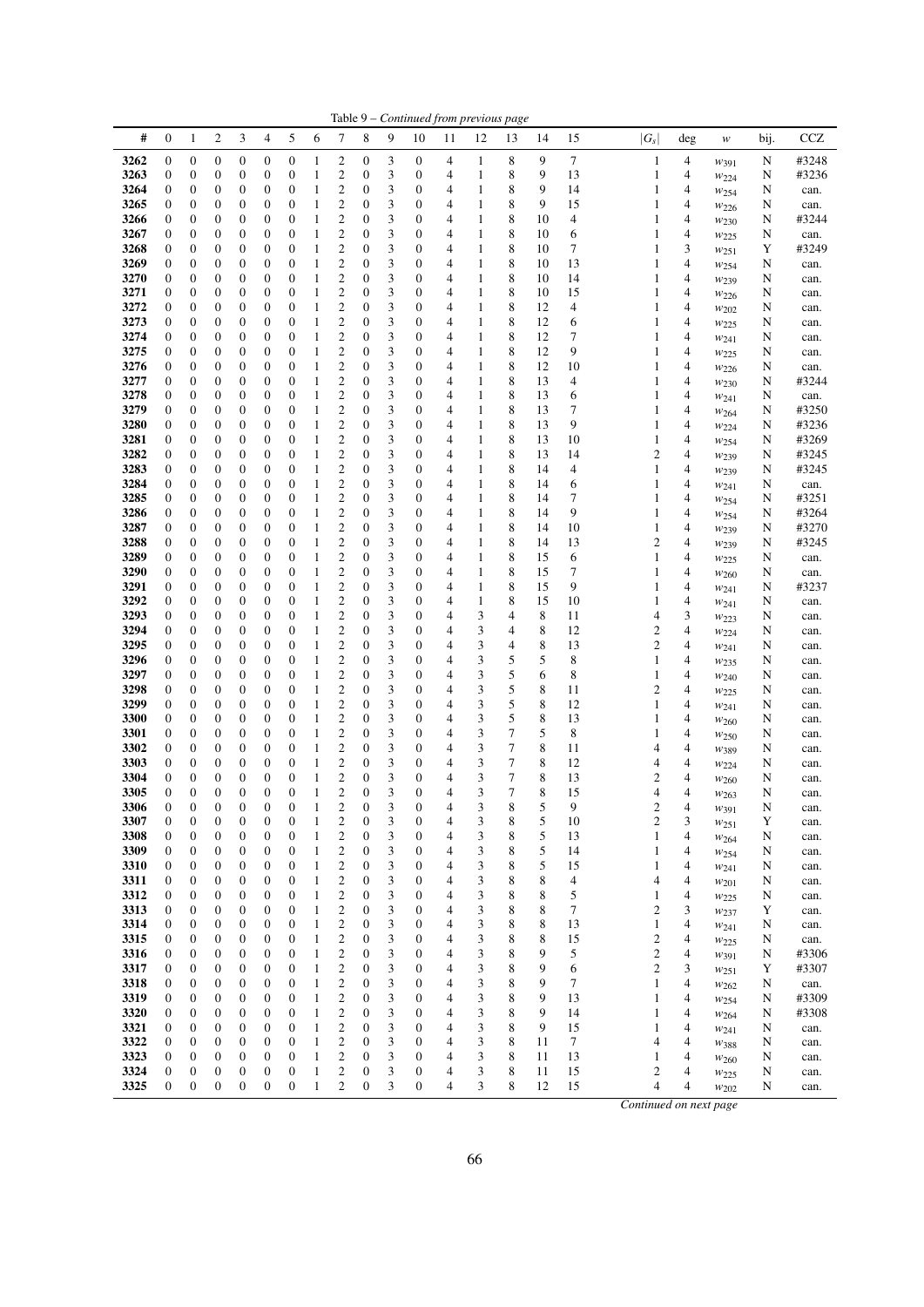|              | Table 9 - Continued from previous page |                                      |                       |                                      |                                      |                                      |                              |                                                    |                                      |                |                  |        |                |                  |          |          |                                  |        |                                      |        |                |
|--------------|----------------------------------------|--------------------------------------|-----------------------|--------------------------------------|--------------------------------------|--------------------------------------|------------------------------|----------------------------------------------------|--------------------------------------|----------------|------------------|--------|----------------|------------------|----------|----------|----------------------------------|--------|--------------------------------------|--------|----------------|
| #            | $\boldsymbol{0}$                       | $\mathbf{1}$                         | 2                     | 3                                    | 4                                    | 5                                    | 6                            | 7                                                  | 8                                    | 9              | 10               | 11     | 12             | 13               | 14       | 15       | $ G_s $                          | deg    | w                                    | bij.   | CCZ            |
| 3326         | 0                                      | $\boldsymbol{0}$                     | 0                     | $\boldsymbol{0}$                     | 0                                    | $\boldsymbol{0}$                     | 1                            | 2                                                  | 0                                    | 3              | 0                | 4      | 3              | 8                | 13       | 14       | 2                                | 4      | $w_{254}$                            | N      | can.           |
| 3327         | 0                                      | $\boldsymbol{0}$                     | $\boldsymbol{0}$      | $\boldsymbol{0}$                     | 0                                    | $\boldsymbol{0}$                     | 1                            | 2                                                  | 0                                    | 3              | 0                | 4      | 4              | 7                | 8        | 12       | 4                                | 4      | $w_{224}$                            | N      | #3303          |
| 3328         | 0                                      | $\boldsymbol{0}$                     | 0                     | $\boldsymbol{0}$                     | 0                                    | $\boldsymbol{0}$                     | 1                            | $\overline{c}$                                     | 0                                    | 3              | 0                | 4      | 4              | 7                | 8        | 15       | 4                                | 3      | $w_{251}$                            | N      | can.           |
| 3329<br>3330 | 0<br>0                                 | $\boldsymbol{0}$<br>$\boldsymbol{0}$ | 0<br>0                | $\boldsymbol{0}$<br>0                | $\boldsymbol{0}$<br>0                | $\boldsymbol{0}$<br>$\boldsymbol{0}$ | 1<br>1                       | $\overline{\mathbf{c}}$<br>$\overline{\mathbf{c}}$ | 0<br>0                               | 3<br>3         | 0<br>0           | 4<br>4 | 4<br>4         | 8<br>8           | 5<br>5   | 9<br>10  | 1<br>1                           | 4<br>4 | $w_{230}$                            | N      | #3244<br>#3270 |
| 3331         | $\boldsymbol{0}$                       | $\boldsymbol{0}$                     | 0                     | 0                                    | 0                                    | $\boldsymbol{0}$                     | 1                            | $\overline{\mathbf{c}}$                            | $\boldsymbol{0}$                     | 3              | 0                | 4      | 4              | 8                | 5        | 13       | 1                                | 3      | $w_{239}$<br>$w_{251}$               | N<br>Y | #3249          |
| 3332         | $\boldsymbol{0}$                       | $\boldsymbol{0}$                     | $\overline{0}$        | $\boldsymbol{0}$                     | $\boldsymbol{0}$                     | $\boldsymbol{0}$                     | $\mathbf{1}$                 | $\overline{c}$                                     | $\boldsymbol{0}$                     | 3              | 0                | 4      | $\overline{4}$ | 8                | 5        | 14       | 1                                | 4      | W254                                 | N      | #3269          |
| 3333         | 0                                      | $\boldsymbol{0}$                     | 0                     | $\boldsymbol{0}$                     | 0                                    | $\boldsymbol{0}$                     | $\mathbf{1}$                 | $\overline{\mathbf{c}}$                            | 0                                    | 3              | 0                | 4      | 4              | 8                | 5        | 15       | 1                                | 4      | $w_{226}$                            | N      | can.           |
| 3334         | 0                                      | $\boldsymbol{0}$                     | $\boldsymbol{0}$      | $\boldsymbol{0}$                     | $\boldsymbol{0}$                     | $\boldsymbol{0}$                     | 1                            | $\overline{c}$                                     | 0                                    | 3              | 0                | 4      | 4              | 8                | 8        | 7        | $\overline{c}$                   | 4      | $w_{225}$                            | N      | can.           |
| 3335         | $\boldsymbol{0}$                       | $\boldsymbol{0}$                     | 0                     | $\boldsymbol{0}$                     | $\boldsymbol{0}$                     | $\boldsymbol{0}$                     | 1                            | $\overline{c}$                                     | 0                                    | 3              | 0                | 4      | 4              | 8                | 8        | 13       | 1                                | 4      | $w_{241}$                            | N      | can.           |
| 3336         | $\boldsymbol{0}$                       | $\boldsymbol{0}$                     | 0                     | $\boldsymbol{0}$                     | 0                                    | $\boldsymbol{0}$                     | 1                            | $\overline{\mathbf{c}}$                            | 0                                    | 3              | 0                | 4      | 4              | 8                | 8        | 15       | $\overline{c}$                   | 4      | $w_{226}$                            | N      | can.           |
| 3337<br>3338 | $\boldsymbol{0}$<br>0                  | $\boldsymbol{0}$<br>$\boldsymbol{0}$ | 0<br>0                | 0<br>$\boldsymbol{0}$                | $\boldsymbol{0}$<br>0                | $\boldsymbol{0}$<br>$\boldsymbol{0}$ | 1<br>1                       | $\overline{c}$<br>$\overline{\mathbf{c}}$          | $\boldsymbol{0}$<br>0                | 3<br>3         | 0<br>0           | 4<br>4 | 4<br>4         | 8<br>8           | 9<br>9   | 7<br>10  | 1<br>1                           | 4<br>4 | W241                                 | N<br>N | can.<br>can.   |
| 3339         | 0                                      | $\boldsymbol{0}$                     | 0                     | $\boldsymbol{0}$                     | $\boldsymbol{0}$                     | $\boldsymbol{0}$                     | 1                            | $\overline{\mathbf{c}}$                            | 0                                    | 3              | 0                | 4      | 4              | 8                | 9        | 13       | 1                                | 4      | $w_{231}$<br>$w_{254}$               | N      | #3309          |
| 3340         | 0                                      | $\boldsymbol{0}$                     | 0                     | $\boldsymbol{0}$                     | 0                                    | $\boldsymbol{0}$                     | 1                            | $\overline{\mathbf{c}}$                            | 0                                    | 3              | 0                | 4      | 4              | 8                | 9        | 14       | 1                                | 4      | W <sub>265</sub>                     | N      | can.           |
| 3341         | 0                                      | $\boldsymbol{0}$                     | $\boldsymbol{0}$      | $\boldsymbol{0}$                     | 0                                    | $\boldsymbol{0}$                     | 1                            | $\overline{\mathbf{c}}$                            | 0                                    | 3              | 0                | 4      | 4              | 8                | 9        | 15       | 1                                | 4      | W <sub>244</sub>                     | N      | can.           |
| 3342         | 0                                      | $\boldsymbol{0}$                     | 0                     | $\boldsymbol{0}$                     | 0                                    | $\boldsymbol{0}$                     | 1                            | $\overline{c}$                                     | 0                                    | 3              | 0                | 4      | 4              | 8                | 11       | 7        | $\overline{c}$                   | 4      | $w_{225}$                            | N      | can.           |
| 3343         | $\boldsymbol{0}$                       | $\boldsymbol{0}$                     | 0                     | 0                                    | 0                                    | $\boldsymbol{0}$                     | $\mathbf{1}$                 | $\overline{\mathbf{c}}$                            | 0                                    | 3              | 0                | 4      | 4              | 8                | 11       | 13       | 1                                | 4      | $w_{268}$                            | N      | can.           |
| 3344<br>3345 | $\boldsymbol{0}$<br>0                  | $\boldsymbol{0}$<br>$\boldsymbol{0}$ | $\overline{0}$<br>0   | $\boldsymbol{0}$<br>$\boldsymbol{0}$ | $\boldsymbol{0}$<br>0                | $\boldsymbol{0}$<br>$\boldsymbol{0}$ | $\mathbf{1}$<br>1            | $\overline{c}$<br>$\overline{\mathbf{c}}$          | 0<br>0                               | 3<br>3         | 0<br>0           | 4<br>4 | 4<br>4         | $\,$ 8 $\,$<br>8 | 11<br>12 | 15<br>7  | $\overline{c}$<br>$\overline{c}$ | 4<br>4 | W226                                 | N      | can.           |
| 3346         | 0                                      | $\boldsymbol{0}$                     | 0                     | $\boldsymbol{0}$                     | 0                                    | $\boldsymbol{0}$                     | $\mathbf{1}$                 | $\overline{\mathbf{c}}$                            | 0                                    | 3              | 0                | 4      | 4              | 8                | 12       | 9        | 1                                | 4      | W <sub>262</sub><br>$w_{241}$        | N<br>N | can.<br>#3310  |
| 3347         | 0                                      | $\boldsymbol{0}$                     | 0                     | $\boldsymbol{0}$                     | 0                                    | $\boldsymbol{0}$                     | $\mathbf{1}$                 | $\overline{c}$                                     | 0                                    | 3              | 0                | 4      | 4              | 8                | 12       | 15       | $\overline{c}$                   | 4      | $w_{238}$                            | N      | can.           |
| 3348         | $\boldsymbol{0}$                       | $\boldsymbol{0}$                     | 0                     | $\boldsymbol{0}$                     | 0                                    | $\boldsymbol{0}$                     | 1                            | $\overline{c}$                                     | $\boldsymbol{0}$                     | 3              | 0                | 4      | 4              | 8                | 13       | 7        | 1                                | 4      | $w_{260}$                            | N      | can.           |
| 3349         | $\boldsymbol{0}$                       | $\boldsymbol{0}$                     | 0                     | 0                                    | $\boldsymbol{0}$                     | $\boldsymbol{0}$                     | 1                            | $\overline{c}$                                     | $\boldsymbol{0}$                     | 3              | 0                | 4      | 4              | 8                | 13       | 9        | 1                                | 4      | W254                                 | N      | #3309          |
| 3350         | $\boldsymbol{0}$                       | $\boldsymbol{0}$                     | 0                     | 0                                    | 0                                    | $\boldsymbol{0}$                     | 1                            | $\overline{c}$                                     | $\boldsymbol{0}$                     | 3              | 0                | 4      | 4              | 8                | 13       | 10       | 1                                | 4      | $w_{265}$                            | N      | #3340          |
| 3351         | $\boldsymbol{0}$                       | $\boldsymbol{0}$                     | $\boldsymbol{0}$      | $\boldsymbol{0}$                     | $\boldsymbol{0}$                     | $\boldsymbol{0}$                     | $\mathbf{1}$                 | $\overline{c}$                                     | 0                                    | 3              | 0                | 4      | 5              | 8                | 7        | 9        | 1                                | 4      | $w_{264}$                            | N      | can.           |
| 3352<br>3353 | 0<br>0                                 | $\boldsymbol{0}$<br>$\boldsymbol{0}$ | 0<br>$\boldsymbol{0}$ | $\boldsymbol{0}$<br>$\boldsymbol{0}$ | 0<br>$\boldsymbol{0}$                | $\boldsymbol{0}$<br>$\boldsymbol{0}$ | 1<br>1                       | $\overline{\mathbf{c}}$<br>$\overline{\mathbf{c}}$ | 0<br>0                               | 3<br>3         | 0<br>0           | 4<br>4 | 5<br>5         | 8<br>8           | 7<br>7   | 10<br>13 | 1<br>1                           | 4<br>4 | W254                                 | N<br>N | can.           |
| 3354         | 0                                      | $\boldsymbol{0}$                     | 0                     | $\boldsymbol{0}$                     | 0                                    | $\boldsymbol{0}$                     | 1                            | $\overline{c}$                                     | 0                                    | 3              | 0                | 4      | 5              | 8                | $\tau$   | 14       | 1                                | 3      | W393<br>$w_{277}$                    | Y      | can.<br>can.   |
| 3355         | $\boldsymbol{0}$                       | $\boldsymbol{0}$                     | 0                     | $\boldsymbol{0}$                     | 0                                    | $\boldsymbol{0}$                     | 1                            | $\overline{\mathbf{c}}$                            | 0                                    | 3              | 0                | 4      | 5              | 8                | 7        | 15       | 1                                | 4      | $w_{260}$                            | N      | can.           |
| 3356         | $\boldsymbol{0}$                       | $\boldsymbol{0}$                     | 0                     | 0                                    | $\boldsymbol{0}$                     | $\boldsymbol{0}$                     | 1                            | $\overline{\mathbf{c}}$                            | $\boldsymbol{0}$                     | 3              | 0                | 4      | 5              | 8                | 8        | 6        | 4                                | 4      | $w_{225}$                            | N      | can.           |
| 3357         | $\mathbf{0}$                           | $\boldsymbol{0}$                     | 0                     | $\boldsymbol{0}$                     | 0                                    | $\boldsymbol{0}$                     | 1                            | $\overline{\mathbf{c}}$                            | $\boldsymbol{0}$                     | 3              | 0                | 4      | 5              | 8                | 8        | 7        | 1                                | 4      | W241                                 | N      | can.           |
| 3358         | $\boldsymbol{0}$                       | $\boldsymbol{0}$                     | 0                     | $\boldsymbol{0}$                     | $\boldsymbol{0}$                     | $\boldsymbol{0}$                     | 1                            | $\overline{c}$                                     | $\boldsymbol{0}$                     | 3              | 0                | 4      | 5              | 8                | 8        | 13       | 1                                | 4      | $w_{260}$                            | N      | can.           |
| 3359         | 0                                      | $\boldsymbol{0}$                     | 0                     | $\boldsymbol{0}$                     | 0                                    | $\boldsymbol{0}$                     | $\mathbf{1}$                 | $\overline{\mathbf{c}}$                            | 0                                    | 3              | 0                | 4      | 5              | 8                | 8        | 14       | 1                                | 4      | $w_{268}$                            | N      | can.           |
| 3360<br>3361 | 0<br>0                                 | $\boldsymbol{0}$<br>$\boldsymbol{0}$ | $\boldsymbol{0}$<br>0 | $\boldsymbol{0}$<br>$\boldsymbol{0}$ | 0<br>0                               | $\boldsymbol{0}$<br>$\boldsymbol{0}$ | 1<br>1                       | $\overline{c}$<br>2                                | 0<br>$\boldsymbol{0}$                | 3<br>3         | 0<br>0           | 4<br>4 | 5<br>5         | 8<br>8           | 9<br>9   | 6<br>7   | 1<br>1                           | 4<br>4 | W241                                 | N<br>N | can.<br>#3351  |
| 3362         | $\boldsymbol{0}$                       | $\boldsymbol{0}$                     | 0                     | 0                                    | 0                                    | $\boldsymbol{0}$                     | 1                            | $\overline{\mathbf{c}}$                            | 0                                    | 3              | 0                | 4      | 5              | 8                | 9        | 10       | $\overline{c}$                   | 4      | W264<br>W <sub>239</sub>             | N      | can.           |
| 3363         | $\boldsymbol{0}$                       | $\boldsymbol{0}$                     | 0                     | 0                                    | $\boldsymbol{0}$                     | $\boldsymbol{0}$                     | 1                            | $\overline{c}$                                     | $\boldsymbol{0}$                     | 3              | 0                | 4      | 5              | 8                | 9        | 13       | 1                                | 4      | $w_{264}$                            | N      | #3351          |
| 3364         | $\boldsymbol{0}$                       | $\boldsymbol{0}$                     | 0                     | $\boldsymbol{0}$                     | 0                                    | $\boldsymbol{0}$                     | 1                            | $\overline{c}$                                     | 0                                    | 3              | 0                | 4      | 5              | 8                | 9        | 14       | 1                                | 4      | W374                                 | N      | can.           |
| 3365         | 0                                      | $\boldsymbol{0}$                     | 0                     | $\boldsymbol{0}$                     | 0                                    | $\boldsymbol{0}$                     | 1                            | $\overline{\mathbf{c}}$                            | 0                                    | 3              | 0                | 4      | 5              | 8                | 9        | 15       | 1                                | 4      | W <sub>268</sub>                     | N      | can.           |
| 3366         | 0                                      | $\boldsymbol{0}$                     | 0                     | $\boldsymbol{0}$                     | 0                                    | $\boldsymbol{0}$                     | $\mathbf{1}$                 | $\overline{\mathbf{c}}$                            | 0                                    | 3              | 0                | 4      | 5              | 8                | 10       | 7        | 1                                | 4      | $w_{254}$                            | N      | #3352          |
| 3367<br>3368 | $\boldsymbol{0}$<br>$\boldsymbol{0}$   | $\boldsymbol{0}$<br>$\boldsymbol{0}$ | 0<br>$\boldsymbol{0}$ | $\boldsymbol{0}$<br>$\boldsymbol{0}$ | 0<br>$\boldsymbol{0}$                | $\boldsymbol{0}$<br>$\mathbf{0}$     | 1<br>$\mathbf{1}$            | $\overline{\mathbf{c}}$<br>$\overline{\mathbf{c}}$ | 0<br>$\boldsymbol{0}$                | 3<br>3         | 0<br>0           | 4<br>4 | 5<br>5         | 8<br>8           | 10<br>10 | 9<br>13  | $\overline{c}$<br>1              | 4<br>4 | $w_{239}$                            | N<br>N | #3362          |
| 3369         | $\boldsymbol{0}$                       | $\mathbf{0}$                         | $\overline{0}$        | $\mathbf{0}$                         | $\boldsymbol{0}$                     | $\overline{0}$                       | $\mathbf{1}$                 | 2                                                  | $\boldsymbol{0}$                     | 3              | $\overline{0}$   | 4      | 5              | 8                | 10       | 14       | 1                                | 4      | W374<br>W <sub>265</sub>             | N      | can.<br>can.   |
| 3370         | $\boldsymbol{0}$                       | $\boldsymbol{0}$                     | $\mathbf{0}$          | $\boldsymbol{0}$                     | $\boldsymbol{0}$                     | $\boldsymbol{0}$                     | $\mathbf{1}$                 | $\overline{c}$                                     | $\boldsymbol{0}$                     | $\mathfrak{Z}$ | $\boldsymbol{0}$ | 4      | 5              | 8                | $10\,$   | 15       | 1                                | 4      | $w_{268}$                            | N      | can.           |
| 3371         | 0                                      | $\boldsymbol{0}$                     | $\boldsymbol{0}$      | $\boldsymbol{0}$                     | 0                                    | $\boldsymbol{0}$                     | 1                            | 2                                                  | 0                                    | 3              | 0                | 4      | 5              | 8                | 11       | 6        | $\overline{c}$                   | 4      | $w_{225}$                            | N      | can.           |
| 3372         | $\boldsymbol{0}$                       | $\boldsymbol{0}$                     | $\boldsymbol{0}$      | $\boldsymbol{0}$                     | $\boldsymbol{0}$                     | $\boldsymbol{0}$                     | 1                            | 2                                                  | $\boldsymbol{0}$                     | 3              | 0                | 4      | 5              | 8                | 11       | 7        | 1                                | 4      | W <sub>260</sub>                     | N      | can.           |
| 3373         | 0                                      | $\boldsymbol{0}$                     | $\boldsymbol{0}$      | $\boldsymbol{0}$                     | 0                                    | $\mathbf{0}$                         | $\mathbf{1}$                 | 2                                                  | $\boldsymbol{0}$                     | 3              | 0                | 4      | 5              | 8                | 11       | 13       | 1                                | 4      | W267                                 | N      | can.           |
| 3374         | 0<br>$\boldsymbol{0}$                  | $\boldsymbol{0}$                     | 0                     | $\boldsymbol{0}$<br>$\boldsymbol{0}$ | $\boldsymbol{0}$<br>$\boldsymbol{0}$ | $\boldsymbol{0}$<br>$\boldsymbol{0}$ | $\mathbf{1}$<br>$\mathbf{1}$ | 2<br>$\boldsymbol{2}$                              | $\boldsymbol{0}$<br>$\boldsymbol{0}$ | 3<br>3         | 0<br>0           | 4<br>4 | 5<br>5         | 8<br>8           | 11<br>12 | 14       | 1<br>2                           | 4<br>4 | $w_{267}$                            | N      | can.           |
| 3375<br>3376 | 0                                      | $\boldsymbol{0}$<br>$\boldsymbol{0}$ | 0<br>0                | $\boldsymbol{0}$                     | $\boldsymbol{0}$                     | $\boldsymbol{0}$                     | 1                            | 2                                                  | $\boldsymbol{0}$                     | 3              | 0                | 4      | 5              | 8                | 12       | 6<br>7   | 1                                | 4      | $w_{262}$<br>W <sub>260</sub>        | N<br>N | can.<br>can.   |
| 3377         | $\boldsymbol{0}$                       | $\boldsymbol{0}$                     | $\boldsymbol{0}$      | $\boldsymbol{0}$                     | $\boldsymbol{0}$                     | $\boldsymbol{0}$                     | 1                            | 2                                                  | $\boldsymbol{0}$                     | 3              | 0                | 4      | 5              | 8                | 12       | 9        | 1                                | 4      | W260                                 | N      | can.           |
| 3378         | 0                                      | $\boldsymbol{0}$                     | 0                     | $\boldsymbol{0}$                     | 0                                    | $\boldsymbol{0}$                     | 1                            | 2                                                  | 0                                    | 3              | 0                | 4      | 5              | 8                | 12       | 10       | 1                                | 4      | W <sub>268</sub>                     | N      | can.           |
| 3379         | $\boldsymbol{0}$                       | $\boldsymbol{0}$                     | $\boldsymbol{0}$      | $\boldsymbol{0}$                     | $\boldsymbol{0}$                     | $\boldsymbol{0}$                     | 1                            | 2                                                  | 0                                    | 3              | 0                | 4      | 5              | 8                | 13       | 5        | $\overline{c}$                   | 4      | $w_{262}$                            | N      | can.           |
| 3380         | $\boldsymbol{0}$                       | $\boldsymbol{0}$                     | 0                     | $\boldsymbol{0}$                     | 0                                    | $\boldsymbol{0}$                     | $\mathbf{1}$                 | 2                                                  | 0                                    | 3              | 0                | 4      | 5              | 8                | 13       | 6        | 1                                | 4      | W <sub>260</sub>                     | N      | can.           |
| 3381         | 0                                      | $\boldsymbol{0}$                     | 0                     | $\boldsymbol{0}$                     | $\boldsymbol{0}$                     | $\boldsymbol{0}$                     | 1                            | 2                                                  | $\boldsymbol{0}$                     | 3              | 0                | 4      | 5              | 8                | 13       | 7        | 1                                | 4      | W393                                 | N      | #3353          |
| 3382<br>3383 | $\boldsymbol{0}$<br>$\boldsymbol{0}$   | $\boldsymbol{0}$<br>$\boldsymbol{0}$ | 0<br>0                | $\boldsymbol{0}$<br>$\boldsymbol{0}$ | $\boldsymbol{0}$<br>0                | $\boldsymbol{0}$<br>$\boldsymbol{0}$ | $\mathbf{1}$<br>1            | 2<br>2                                             | $\boldsymbol{0}$<br>0                | 3<br>3         | 0<br>0           | 4<br>4 | 5<br>5         | 8<br>8           | 13<br>13 | 9<br>10  | 1<br>1                           | 4<br>4 | $W_{264}$                            | N<br>N | #3351<br>#3368 |
| 3384         | $\boldsymbol{0}$                       | $\boldsymbol{0}$                     | 0                     | $\boldsymbol{0}$                     | $\boldsymbol{0}$                     | $\boldsymbol{0}$                     | 1                            | $\overline{\mathbf{c}}$                            | 0                                    | 3              | 0                | 4      | 5              | 8                | 13       | 14       | 1                                | 4      | W <sub>374</sub><br>W <sub>265</sub> | N      | can.           |
| 3385         | $\boldsymbol{0}$                       | $\boldsymbol{0}$                     | 0                     | $\boldsymbol{0}$                     | 0                                    | $\boldsymbol{0}$                     | 1                            | 2                                                  | 0                                    | 3              | 0                | 4      | 5              | 8                | 14       | 5        | $\overline{c}$                   | 4      | $w_{241}$                            | N      | can.           |
| 3386         | $\boldsymbol{0}$                       | $\boldsymbol{0}$                     | $\boldsymbol{0}$      | $\boldsymbol{0}$                     | $\boldsymbol{0}$                     | $\boldsymbol{0}$                     | 1                            | 2                                                  | 0                                    | 3              | 0                | 4      | 5              | 8                | 14       | 7        | 1                                | 3      | W <sub>277</sub>                     | Y      | #3354          |
| 3387         | $\boldsymbol{0}$                       | $\boldsymbol{0}$                     | 0                     | $\boldsymbol{0}$                     | 0                                    | $\boldsymbol{0}$                     | 1                            | 2                                                  | 0                                    | 3              | 0                | 4      | 5              | 8                | 14       | 9        | 1                                | 4      | $w_{374}$                            | N      | #3364          |
| 3388         | $\boldsymbol{0}$                       | $\boldsymbol{0}$                     | 0                     | $\boldsymbol{0}$                     | 0                                    | $\boldsymbol{0}$                     | 1                            | $\boldsymbol{2}$                                   | 0                                    | 3              | 0                | 4      | 5              | 8                | 14       | 10       | 1                                | 4      | W <sub>265</sub>                     | N      | #3369          |
| 3389         | $\boldsymbol{0}$                       | $\boldsymbol{0}$                     | $\boldsymbol{0}$      | $\boldsymbol{0}$                     | $\boldsymbol{0}$                     | $\boldsymbol{0}$                     | $\mathbf{1}$                 | $\overline{c}$                                     | $\boldsymbol{0}$                     | 3              | $\boldsymbol{0}$ | 4      | 5              | 8                | 14       | 13       | 1                                | 4      | W265                                 | N      | #3384          |
|              |                                        |                                      |                       |                                      |                                      |                                      |                              |                                                    |                                      |                |                  |        |                |                  |          |          | Continued on next page           |        |                                      |        |                |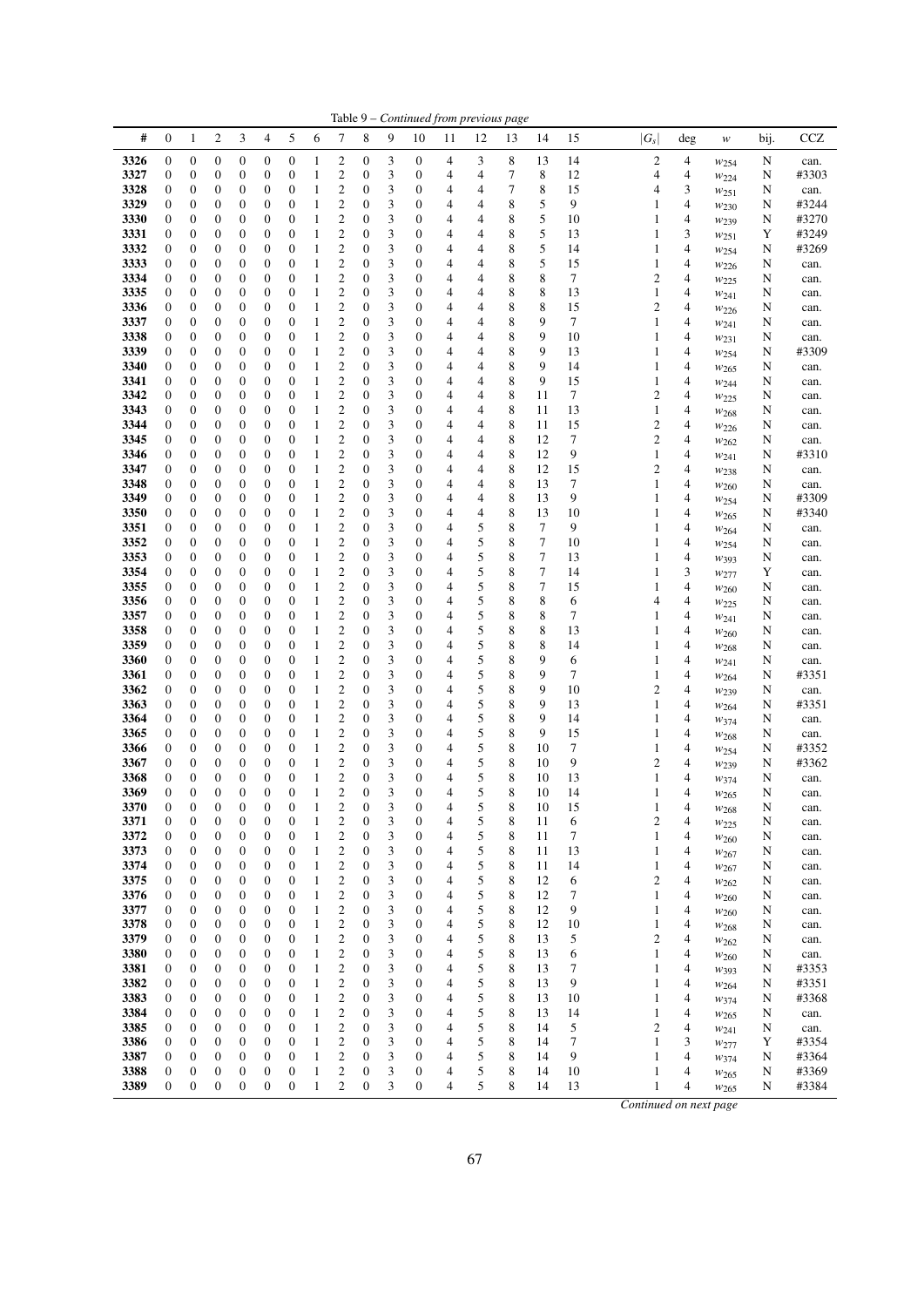| #<br>5<br>$\boldsymbol{0}$<br>2<br>3<br>4<br>6<br>7<br>8<br>9<br>15<br>$ G_s $<br><b>CCZ</b><br>$\mathbf{1}$<br>10<br>12<br>14<br>bij.<br>11<br>13<br>deg<br>w<br>5<br>8<br>$\boldsymbol{2}$<br>3390<br>0<br>$\boldsymbol{0}$<br>0<br>$\boldsymbol{0}$<br>0<br>$\boldsymbol{0}$<br>2<br>0<br>3<br>0<br>4<br>15<br>5<br>4<br>N<br>1<br>can.<br>$w_{262}$<br>3391<br>$\overline{\mathbf{c}}$<br>5<br>8<br>$\overline{c}$<br>3<br>0<br>$\boldsymbol{0}$<br>0<br>$\boldsymbol{0}$<br>0<br>$\boldsymbol{0}$<br>0<br>3<br>0<br>4<br>15<br>6<br>1<br>N<br>can.<br>$w_{259}$<br>$\overline{c}$<br>5<br>3392<br>3<br>8<br>7<br>0<br>$\boldsymbol{0}$<br>0<br>$\boldsymbol{0}$<br>0<br>$\boldsymbol{0}$<br>0<br>4<br>15<br>1<br>4<br>N<br>1<br>0<br>can.<br>W <sub>266</sub><br>$\overline{\mathbf{c}}$<br>3<br>5<br>8<br>9<br>3393<br>$\boldsymbol{0}$<br>$\boldsymbol{0}$<br>0<br>$\boldsymbol{0}$<br>$\boldsymbol{0}$<br>$\boldsymbol{0}$<br>1<br>0<br>0<br>4<br>15<br>4<br>1<br>N<br>can.<br>$w_{267}$<br>$\overline{\mathbf{c}}$<br>3<br>5<br>8<br>3394<br>0<br>$\boldsymbol{0}$<br>0<br>0<br>0<br>$\boldsymbol{0}$<br>1<br>0<br>0<br>4<br>15<br>10<br>1<br>4<br>N<br>can.<br>$w_{267}$<br>$\boldsymbol{0}$<br>$\overline{\mathbf{c}}$<br>3<br>7<br>8<br>8<br>3395<br>$\boldsymbol{0}$<br>$\boldsymbol{0}$<br>0<br>0<br>0<br>1<br>$\boldsymbol{0}$<br>0<br>4<br>13<br>1<br>4<br>N<br>can.<br>$w_{267}$<br>$\overline{7}$<br>$\overline{c}$<br>3<br>8<br>8<br>$\boldsymbol{0}$<br>$\overline{0}$<br>$\boldsymbol{0}$<br>$\boldsymbol{0}$<br>4<br>15<br>$\overline{c}$<br>4<br>3396<br>$\boldsymbol{0}$<br>$\boldsymbol{0}$<br>$\mathbf{1}$<br>$\boldsymbol{0}$<br>0<br>N<br>can.<br>$w_{260}$<br>3397<br>$\overline{\mathbf{c}}$<br>3<br>7<br>8<br>9<br>0<br>$\boldsymbol{0}$<br>0<br>$\boldsymbol{0}$<br>0<br>$\boldsymbol{0}$<br>$\mathbf{1}$<br>0<br>0<br>4<br>13<br>1<br>4<br>N<br>W374<br>can.<br>$\overline{7}$<br>3398<br>$\boldsymbol{0}$<br>$\overline{c}$<br>3<br>4<br>8<br>9<br>$\boldsymbol{0}$<br>$\boldsymbol{0}$<br>$\boldsymbol{0}$<br>$\boldsymbol{0}$<br>$\boldsymbol{0}$<br>$\mathbf{1}$<br>0<br>0<br>14<br>1<br>4<br>N<br>can.<br>$w_{278}$<br>$\overline{c}$<br>3<br>7<br>3399<br>$\boldsymbol{0}$<br>$\boldsymbol{0}$<br>$\mathbf{0}$<br>4<br>8<br>9<br>15<br>$\boldsymbol{0}$<br>$\boldsymbol{0}$<br>$\boldsymbol{0}$<br>1<br>0<br>1<br>4<br>0<br>N<br>can.<br>$w_{267}$<br>$\overline{\mathbf{c}}$<br>3<br>7<br>8<br>7<br>8<br>3400<br>$\boldsymbol{0}$<br>$\boldsymbol{0}$<br>0<br>$\boldsymbol{0}$<br>0<br>$\boldsymbol{0}$<br>$\mathbf{1}$<br>$\boldsymbol{0}$<br>0<br>4<br>11<br>4<br>N<br>can.<br>W <sub>258</sub><br>$\overline{c}$<br>3<br>$\overline{7}$<br>$\boldsymbol{0}$<br>$\boldsymbol{0}$<br>8<br>13<br>1<br>4<br>3401<br>$\boldsymbol{0}$<br>0<br>0<br>$\boldsymbol{0}$<br>1<br>$\boldsymbol{0}$<br>0<br>4<br>11<br>N<br>can.<br>W281<br>$\overline{\mathbf{c}}$<br>3<br>7<br>8<br>12<br>7<br>8<br>3<br>3402<br>0<br>$\boldsymbol{0}$<br>0<br>$\boldsymbol{0}$<br>0<br>$\boldsymbol{0}$<br>0<br>0<br>4<br>1<br>N<br>can.<br>$w_{259}$<br>7<br>$\boldsymbol{0}$<br>$\overline{\mathbf{c}}$<br>3<br>4<br>8<br>9<br>3403<br>0<br>$\boldsymbol{0}$<br>0<br>$\boldsymbol{0}$<br>$\boldsymbol{0}$<br>0<br>0<br>12<br>1<br>4<br>1<br>N<br>can.<br>$w_{267}$<br>$\boldsymbol{0}$<br>$\overline{\mathbf{c}}$<br>3<br>4<br>7<br>8<br>7<br>$\overline{c}$<br>4<br>3404<br>0<br>$\boldsymbol{0}$<br>0<br>$\boldsymbol{0}$<br>0<br>$\mathbf{1}$<br>0<br>0<br>13<br>N<br>can.<br>W <sub>266</sub><br>$\overline{\mathbf{c}}$<br>$\boldsymbol{0}$<br>$\boldsymbol{0}$<br>3<br>7<br>8<br>9<br>3405<br>0<br>$\boldsymbol{0}$<br>$\boldsymbol{0}$<br>$\boldsymbol{0}$<br>$\mathbf{1}$<br>0<br>0<br>4<br>13<br>1<br>4<br>#3397<br>N<br>W374<br>$\overline{c}$<br>7<br>3<br>8<br>3406<br>0<br>$\boldsymbol{0}$<br>0<br>$\boldsymbol{0}$<br>0<br>$\boldsymbol{0}$<br>1<br>0<br>4<br>10<br>1<br>4<br>#3398<br>0<br>13<br>N<br>$w_{278}$<br>$\overline{\mathbf{c}}$<br>3<br>7<br>8<br>3407<br>$\boldsymbol{0}$<br>$\boldsymbol{0}$<br>0<br>0<br>0<br>$\boldsymbol{0}$<br>$\mathbf{1}$<br>0<br>0<br>4<br>7<br>4<br>15<br>4<br>N<br>can.<br>$w_{351}$<br>$\overline{c}$<br>3<br>$\overline{7}$<br>$\,$ 8 $\,$<br>$\boldsymbol{0}$<br>$\overline{0}$<br>$\boldsymbol{0}$<br>4<br>15<br>9<br>3408<br>$\boldsymbol{0}$<br>$\boldsymbol{0}$<br>$\boldsymbol{0}$<br>$\mathbf{1}$<br>0<br>0<br>1<br>4<br>N<br>can.<br>W281<br>$\overline{\mathbf{c}}$<br>3<br>8<br>9<br>$\overline{c}$<br>4<br>3409<br>$\boldsymbol{0}$<br>$\boldsymbol{0}$<br>0<br>$\boldsymbol{0}$<br>0<br>$\boldsymbol{0}$<br>1<br>0<br>0<br>$\overline{\mathcal{L}}$<br>11<br>13<br>N<br>can.<br>$w_{271}$<br>$\boldsymbol{0}$<br>$\overline{\mathbf{c}}$<br>3<br>4<br>8<br>11<br>9<br>$\overline{c}$<br>3<br>3410<br>0<br>$\boldsymbol{0}$<br>0<br>$\boldsymbol{0}$<br>$\boldsymbol{0}$<br>$\mathbf{1}$<br>0<br>0<br>14<br>Y<br>$w_{274}$<br>can.<br>$\overline{c}$<br>$\boldsymbol{0}$<br>$\boldsymbol{0}$<br>$\boldsymbol{0}$<br>3<br>4<br>8<br>12<br>9<br>8<br>4<br>3411<br>$\boldsymbol{0}$<br>0<br>$\boldsymbol{0}$<br>0<br>1<br>0<br>13<br>N<br>#3409<br>$w_{271}$<br>$\overline{c}$<br>3<br>8<br>9<br>$\overline{c}$<br>3412<br>$\boldsymbol{0}$<br>$\boldsymbol{0}$<br>0<br>$\boldsymbol{0}$<br>0<br>$\boldsymbol{0}$<br>1<br>$\boldsymbol{0}$<br>0<br>4<br>12<br>14<br>4<br>N<br>can.<br>$w_{275}$<br>$\overline{c}$<br>3<br>8<br>13<br>9<br>8<br>3413<br>0<br>$\boldsymbol{0}$<br>0<br>$\boldsymbol{0}$<br>0<br>$\boldsymbol{0}$<br>1<br>$\boldsymbol{0}$<br>0<br>4<br>12<br>4<br>#3409<br>N<br>W271<br>$\boldsymbol{0}$<br>$\overline{\mathbf{c}}$<br>3<br>8<br>12<br>$\overline{c}$<br>3414<br>$\mathbf{0}$<br>$\boldsymbol{0}$<br>0<br>0<br>0<br>1<br>$\boldsymbol{0}$<br>0<br>4<br>13<br>10<br>4<br>#3412<br>N<br>$w_{275}$<br>$\overline{c}$<br>3<br>8<br>$\boldsymbol{0}$<br>$\boldsymbol{0}$<br>$\boldsymbol{0}$<br>4<br>12<br>$\mathbf{1}$<br>3415<br>$\boldsymbol{0}$<br>$\boldsymbol{0}$<br>$\boldsymbol{0}$<br>$\mathbf{1}$<br>0<br>0<br>13<br>11<br>4<br>N<br>can.<br>$w_{286}$<br>$\overline{\mathbf{c}}$<br>3<br>8<br>13<br>9<br>$\overline{c}$<br>3416<br>0<br>$\boldsymbol{0}$<br>0<br>$\boldsymbol{0}$<br>0<br>$\boldsymbol{0}$<br>0<br>0<br>4<br>15<br>4<br>N<br>1<br>can.<br>W <sub>265</sub><br>$\boldsymbol{0}$<br>$\overline{\mathbf{c}}$<br>3<br>4<br>8<br>3<br>3417<br>$\boldsymbol{0}$<br>$\boldsymbol{0}$<br>0<br>$\boldsymbol{0}$<br>$\boldsymbol{0}$<br>1<br>0<br>0<br>13<br>13<br>10<br>4<br>N<br>can.<br>W <sub>286</sub><br>$\overline{\mathbf{c}}$<br>3<br>8<br>3418<br>0<br>$\boldsymbol{0}$<br>0<br>$\boldsymbol{0}$<br>0<br>$\boldsymbol{0}$<br>$\mathbf{1}$<br>0<br>4<br>13<br>13<br>4<br>0<br>11<br>4<br>N<br>can.<br>$w_{265}$<br>$\overline{\mathbf{c}}$<br>3<br>8<br>3419<br>$\boldsymbol{0}$<br>$\boldsymbol{0}$<br>0<br>$\boldsymbol{0}$<br>0<br>$\boldsymbol{0}$<br>1<br>0<br>0<br>4<br>15<br>9<br>14<br>4<br>4<br>N<br>can.<br>$w_{275}$<br>$\overline{\mathbf{c}}$<br>3<br>3420<br>$\boldsymbol{0}$<br>$\boldsymbol{0}$<br>$\mathbf{0}$<br>$\boldsymbol{0}$<br>8<br>15<br>13<br>$\boldsymbol{0}$<br>0<br>0<br>1<br>0<br>4<br>10<br>4<br>#3419<br>4<br>N<br>$w_{275}$<br>$\overline{\mathbf{c}}$<br>$\boldsymbol{0}$<br>$\boldsymbol{0}$<br>3<br>8<br>8<br>3421<br>$\boldsymbol{0}$<br>$\boldsymbol{0}$<br>0<br>$\boldsymbol{0}$<br>0<br>4<br>4<br>13<br>4<br>1<br>1<br>1<br>N<br>can.<br>$w_{224}$<br>$\overline{c}$<br>$\boldsymbol{0}$<br>3<br>4<br>8<br>8<br>3422<br>$\boldsymbol{0}$<br>$\boldsymbol{0}$<br>0<br>$\boldsymbol{0}$<br>$\boldsymbol{0}$<br>$\mathbf{1}$<br>$\boldsymbol{0}$<br>1<br>4<br>14<br>4<br>1<br>N<br>can.<br>$w_{286}$<br>3423<br>$\overline{\mathbf{c}}$<br>3<br>8<br>8<br>0<br>$\boldsymbol{0}$<br>0<br>$\boldsymbol{0}$<br>0<br>$\boldsymbol{0}$<br>$\mathbf{1}$<br>0<br>4<br>4<br>15<br>1<br>4<br>N<br>1<br>can.<br>$w_{226}$<br>$\overline{\mathbf{c}}$<br>3<br>8<br>3424<br>$\boldsymbol{0}$<br>$\boldsymbol{0}$<br>9<br>$\boldsymbol{0}$<br>$\boldsymbol{0}$<br>0<br>$\boldsymbol{0}$<br>$\mathbf{1}$<br>0<br>4<br>4<br>13<br>1<br>4<br>1<br>N<br>can.<br>$w_{260}$<br>$\overline{c}$<br>9<br>$\boldsymbol{0}$<br>3<br>8<br>3425<br>0<br>$\boldsymbol{0}$<br>0<br>$\boldsymbol{0}$<br>$\boldsymbol{0}$<br>1<br>$\boldsymbol{0}$<br>4<br>4<br>14<br>1<br>4<br>1<br>N<br>can.<br>W <sub>268</sub><br>$\overline{\mathbf{c}}$<br>3<br>8<br>9<br>3426<br>$\boldsymbol{0}$<br>$\boldsymbol{0}$<br>0<br>0<br>0<br>$\boldsymbol{0}$<br>1<br>$\boldsymbol{0}$<br>1<br>4<br>15<br>1<br>4<br>4<br>N<br>can.<br>W241<br>$\overline{c}$<br>8<br>$\boldsymbol{0}$<br>3<br>4<br>10<br>3427<br>$\boldsymbol{0}$<br>$\boldsymbol{0}$<br>0<br>0<br>$\boldsymbol{0}$<br>1<br>$\boldsymbol{0}$<br>1<br>4<br>14<br>4<br>4<br>N<br>can.<br>$w_{244}$<br>$\overline{\mathbf{c}}$<br>3<br>8<br>3428<br>$\boldsymbol{0}$<br>$\boldsymbol{0}$<br>0<br>$\boldsymbol{0}$<br>0<br>$\boldsymbol{0}$<br>1<br>$\boldsymbol{0}$<br>4<br>4<br>11<br>13<br>4<br>1<br>1<br>N<br>can.<br>W374<br>8<br>3429<br>$\overline{\mathbf{c}}$<br>3<br>4<br>0<br>$\boldsymbol{0}$<br>0<br>$\boldsymbol{0}$<br>0<br>$\boldsymbol{0}$<br>1<br>0<br>1<br>4<br>11<br>14<br>4<br>1<br>N<br>can.<br>W <sub>265</sub><br>3430<br>$\boldsymbol{0}$<br>$\overline{\mathbf{c}}$<br>3<br>4<br>8<br>0<br>$\boldsymbol{0}$<br>0<br>$\boldsymbol{0}$<br>0<br>$\mathbf{1}$<br>0<br>4<br>11<br>15<br>1<br>4<br>N<br>1<br>can.<br>$w_{268}$<br>$\overline{\mathbf{c}}$<br>3<br>5<br>8<br>5<br>$\overline{c}$<br>3431<br>$\boldsymbol{0}$<br>$\boldsymbol{0}$<br>0<br>$\boldsymbol{0}$<br>0<br>$\boldsymbol{0}$<br>0<br>4<br>4<br>1<br>1<br>11<br>N<br>can.<br>$w_{254}$<br>$\overline{\mathbf{c}}$<br>5<br>5<br>3432<br>$\boldsymbol{0}$<br>$\boldsymbol{0}$<br>$\boldsymbol{0}$<br>$\boldsymbol{0}$<br>$\boldsymbol{0}$<br>$\mathbf{0}$<br>$\boldsymbol{0}$<br>3<br>4<br>8<br>4<br>1<br>1<br>12<br>4<br>N<br>can.<br>W <sub>262</sub><br>$\overline{c}$<br>5<br>3433<br>$\boldsymbol{0}$<br>$\mathbf{0}$<br>$\overline{0}$<br>$\mathbf{0}$<br>$\boldsymbol{0}$<br>$\overline{0}$<br>$\mathbf{1}$<br>$\overline{0}$<br>3<br>$\mathbf{1}$<br>4<br>5<br>8<br>13<br>3<br>#3328<br>4<br>N<br>W251<br>$\boldsymbol{0}$<br>$\boldsymbol{0}$<br>$\boldsymbol{0}$<br>$\boldsymbol{0}$<br>$\boldsymbol{0}$<br>$\boldsymbol{0}$<br>3<br>5<br>8<br>6<br>8<br>3434<br>$\boldsymbol{0}$<br>$\mathbf{1}$<br>$\overline{c}$<br>4<br>1<br>4<br>N<br>w <sub>254</sub><br>can.<br>3435<br>$\boldsymbol{0}$<br>$\boldsymbol{0}$<br>$\boldsymbol{0}$<br>$\boldsymbol{0}$<br>2<br>3<br>5<br>8<br>$\boldsymbol{0}$<br>$\boldsymbol{0}$<br>$\mathbf{1}$<br>0<br>4<br>6<br>10<br>1<br>4<br>1<br>N<br>can.<br>$w_{260}$<br>3436<br>$\overline{\mathbf{c}}$<br>3<br>5<br>$\,$ 8 $\,$<br>$\boldsymbol{0}$<br>$\boldsymbol{0}$<br>$\boldsymbol{0}$<br>$\boldsymbol{0}$<br>$\boldsymbol{0}$<br>$\boldsymbol{0}$<br>$\mathbf{1}$<br>$\boldsymbol{0}$<br>4<br>6<br>4<br>1<br>11<br>1<br>N<br>W264<br>can.<br>3437<br>$\overline{c}$<br>3<br>5<br>$\boldsymbol{0}$<br>$\boldsymbol{0}$<br>$\boldsymbol{0}$<br>$\boldsymbol{0}$<br>$\boldsymbol{0}$<br>$\boldsymbol{0}$<br>$\mathbf{1}$<br>$\boldsymbol{0}$<br>4<br>8<br>6<br>12<br>1<br>4<br>1<br>N<br>can.<br>W266<br>5<br>3438<br>$\boldsymbol{0}$<br>$\boldsymbol{0}$<br>$\boldsymbol{0}$<br>2<br>3<br>8<br>$\boldsymbol{0}$<br>$\boldsymbol{0}$<br>$\boldsymbol{0}$<br>$\mathbf{1}$<br>$\boldsymbol{0}$<br>1<br>4<br>6<br>13<br>1<br>4<br>N<br>can.<br>W393<br>5<br>3439<br>0<br>$\boldsymbol{0}$<br>$\boldsymbol{2}$<br>$\boldsymbol{0}$<br>3<br>4<br>8<br>3<br>$\boldsymbol{0}$<br>$\boldsymbol{0}$<br>$\boldsymbol{0}$<br>$\boldsymbol{0}$<br>1<br>1<br>6<br>14<br>1<br>N<br>can.<br>$w_{277}$<br>$\overline{c}$<br>5<br>0<br>$\boldsymbol{0}$<br>$\boldsymbol{0}$<br>$\boldsymbol{0}$<br>3<br>8<br>6<br>15<br>1<br>3440<br>$\boldsymbol{0}$<br>$\boldsymbol{0}$<br>$\boldsymbol{0}$<br>1<br>1<br>4<br>4<br>N<br>can.<br>W <sub>260</sub><br>5<br>$\,$ 8 $\,$<br>3441<br>$\boldsymbol{0}$<br>$\boldsymbol{0}$<br>$\boldsymbol{0}$<br>$\boldsymbol{0}$<br>$\boldsymbol{0}$<br>$\boldsymbol{2}$<br>$\boldsymbol{0}$<br>3<br>4<br>8<br>$\boldsymbol{0}$<br>1<br>1<br>13<br>1<br>4<br>#3352<br>N<br>W254<br>3442<br>$\boldsymbol{0}$<br>$\boldsymbol{0}$<br>2<br>$\boldsymbol{0}$<br>3<br>4<br>5<br>8<br>8<br>$\boldsymbol{0}$<br>$\boldsymbol{0}$<br>0<br>0<br>$\mathbf{1}$<br>$\mathbf{1}$<br>14<br>1<br>4<br>N<br>#3384<br>$w_{265}$<br>3443<br>$\boldsymbol{0}$<br>$\boldsymbol{0}$<br>$\boldsymbol{0}$<br>$\boldsymbol{0}$<br>$\boldsymbol{0}$<br>2<br>$\boldsymbol{0}$<br>3<br>4<br>5<br>8<br>8<br>15<br>$\boldsymbol{0}$<br>1<br>1<br>1<br>4<br>N<br>can.<br>$W_{244}$<br>5<br>$\,$ 8 $\,$<br>9<br>3444<br>$\boldsymbol{0}$<br>$\boldsymbol{0}$<br>$\boldsymbol{0}$<br>$\boldsymbol{0}$<br>2<br>3<br>4<br>4<br>$\boldsymbol{0}$<br>$\boldsymbol{0}$<br>$\mathbf{1}$<br>0<br>1<br>12<br>1<br>N<br>can.<br>W <sub>258</sub><br>3445<br>$\boldsymbol{0}$<br>$\boldsymbol{0}$<br>2<br>3<br>5<br>8<br>9<br>$\boldsymbol{0}$<br>$\boldsymbol{0}$<br>0<br>$\boldsymbol{0}$<br>$\mathbf{1}$<br>$\boldsymbol{0}$<br>1<br>4<br>13<br>1<br>4<br>N<br>can.<br>W266<br>$\boldsymbol{2}$<br>3<br>5<br>8<br>3446<br>$\boldsymbol{0}$<br>$\boldsymbol{0}$<br>0<br>$\boldsymbol{0}$<br>$\boldsymbol{0}$<br>$\boldsymbol{0}$<br>$\mathbf{1}$<br>$\boldsymbol{0}$<br>$\mathbf{1}$<br>4<br>9<br>1<br>14<br>4<br>N<br>can.<br>$W_{267}$<br>$\overline{\mathbf{c}}$<br>3447<br>$\boldsymbol{0}$<br>$\boldsymbol{0}$<br>$\boldsymbol{0}$<br>$\boldsymbol{0}$<br>3<br>4<br>5<br>8<br>9<br>15<br>$\boldsymbol{0}$<br>0<br>0<br>$\mathbf{1}$<br>$\mathbf{1}$<br>1<br>4<br>N<br>can.<br>W <sub>260</sub><br>$\overline{c}$<br>5<br>8<br>3448<br>$\boldsymbol{0}$<br>$\boldsymbol{0}$<br>$\boldsymbol{0}$<br>$\boldsymbol{0}$<br>$\boldsymbol{0}$<br>$\boldsymbol{0}$<br>3<br>4<br>5<br>$\overline{c}$<br>$\boldsymbol{0}$<br>1<br>1<br>11<br>4<br>#3431<br>N<br>W254<br>$\overline{c}$<br>3449<br>$\boldsymbol{0}$<br>$\boldsymbol{0}$<br>$\boldsymbol{0}$<br>$\boldsymbol{0}$<br>$\boldsymbol{0}$<br>$\boldsymbol{0}$<br>3<br>4<br>5<br>8<br>12<br>1<br>$\boldsymbol{0}$<br>$\mathbf{1}$<br>1<br>11<br>4<br>N<br>can.<br>$w_{281}$<br>$\overline{c}$<br>5<br>3450<br>$\boldsymbol{0}$<br>$\boldsymbol{0}$<br>$\boldsymbol{0}$<br>3<br>4<br>8<br>13<br>$\boldsymbol{0}$<br>$\boldsymbol{0}$<br>$\boldsymbol{0}$<br>$\mathbf{1}$<br>$\boldsymbol{0}$<br>1<br>11<br>1<br>4<br>N<br>can.<br>W278<br>5<br>$\boldsymbol{0}$<br>$\boldsymbol{0}$<br>$\boldsymbol{0}$<br>$\boldsymbol{0}$<br>$\mathbf{1}$<br>$\mathfrak{2}$<br>3<br>4<br>8<br>3451<br>$\boldsymbol{0}$<br>$\boldsymbol{0}$<br>0<br>1<br>11<br>14<br>1<br>4<br>N<br>can.<br>$w_{374}$<br>3452<br>$\boldsymbol{0}$<br>$\boldsymbol{0}$<br>$\boldsymbol{0}$<br>$\boldsymbol{0}$<br>$\boldsymbol{0}$<br>$\boldsymbol{0}$<br>$\boldsymbol{2}$<br>$\boldsymbol{0}$<br>3<br>5<br>8<br>15<br>1<br>$\mathbf{1}$<br>4<br>11<br>1<br>4<br>N<br>can.<br>W267<br>$\boldsymbol{0}$<br>$\boldsymbol{0}$<br>$\boldsymbol{0}$<br>$\boldsymbol{0}$<br>$\overline{c}$<br>3<br>4<br>5<br>8<br>8<br>3453<br>$\boldsymbol{0}$<br>$\boldsymbol{0}$<br>$\mathbf{1}$<br>$\boldsymbol{0}$<br>$\mathbf{1}$<br>12<br>1<br>4<br>N<br>can.<br>W241<br>Continued on next page |  |  |  |  | Table 9 - Continued from previous page |  |  |  |  |  |  |  |  |  |  |  |  |  |
|-----------------------------------------------------------------------------------------------------------------------------------------------------------------------------------------------------------------------------------------------------------------------------------------------------------------------------------------------------------------------------------------------------------------------------------------------------------------------------------------------------------------------------------------------------------------------------------------------------------------------------------------------------------------------------------------------------------------------------------------------------------------------------------------------------------------------------------------------------------------------------------------------------------------------------------------------------------------------------------------------------------------------------------------------------------------------------------------------------------------------------------------------------------------------------------------------------------------------------------------------------------------------------------------------------------------------------------------------------------------------------------------------------------------------------------------------------------------------------------------------------------------------------------------------------------------------------------------------------------------------------------------------------------------------------------------------------------------------------------------------------------------------------------------------------------------------------------------------------------------------------------------------------------------------------------------------------------------------------------------------------------------------------------------------------------------------------------------------------------------------------------------------------------------------------------------------------------------------------------------------------------------------------------------------------------------------------------------------------------------------------------------------------------------------------------------------------------------------------------------------------------------------------------------------------------------------------------------------------------------------------------------------------------------------------------------------------------------------------------------------------------------------------------------------------------------------------------------------------------------------------------------------------------------------------------------------------------------------------------------------------------------------------------------------------------------------------------------------------------------------------------------------------------------------------------------------------------------------------------------------------------------------------------------------------------------------------------------------------------------------------------------------------------------------------------------------------------------------------------------------------------------------------------------------------------------------------------------------------------------------------------------------------------------------------------------------------------------------------------------------------------------------------------------------------------------------------------------------------------------------------------------------------------------------------------------------------------------------------------------------------------------------------------------------------------------------------------------------------------------------------------------------------------------------------------------------------------------------------------------------------------------------------------------------------------------------------------------------------------------------------------------------------------------------------------------------------------------------------------------------------------------------------------------------------------------------------------------------------------------------------------------------------------------------------------------------------------------------------------------------------------------------------------------------------------------------------------------------------------------------------------------------------------------------------------------------------------------------------------------------------------------------------------------------------------------------------------------------------------------------------------------------------------------------------------------------------------------------------------------------------------------------------------------------------------------------------------------------------------------------------------------------------------------------------------------------------------------------------------------------------------------------------------------------------------------------------------------------------------------------------------------------------------------------------------------------------------------------------------------------------------------------------------------------------------------------------------------------------------------------------------------------------------------------------------------------------------------------------------------------------------------------------------------------------------------------------------------------------------------------------------------------------------------------------------------------------------------------------------------------------------------------------------------------------------------------------------------------------------------------------------------------------------------------------------------------------------------------------------------------------------------------------------------------------------------------------------------------------------------------------------------------------------------------------------------------------------------------------------------------------------------------------------------------------------------------------------------------------------------------------------------------------------------------------------------------------------------------------------------------------------------------------------------------------------------------------------------------------------------------------------------------------------------------------------------------------------------------------------------------------------------------------------------------------------------------------------------------------------------------------------------------------------------------------------------------------------------------------------------------------------------------------------------------------------------------------------------------------------------------------------------------------------------------------------------------------------------------------------------------------------------------------------------------------------------------------------------------------------------------------------------------------------------------------------------------------------------------------------------------------------------------------------------------------------------------------------------------------------------------------------------------------------------------------------------------------------------------------------------------------------------------------------------------------------------------------------------------------------------------------------------------------------------------------------------------------------------------------------------------------------------------------------------------------------------------------------------------------------------------------------------------------------------------------------------------------------------------------------------------------------------------------------------------------------------------------------------------------------------------------------------------------------------------------------------------------------------------------------------------------------------------------------------------------------------------------------------------------------------------------------------------------------------------------------------------------------------------------------------------------------------------------------------------------------------------------------------------------------------------------------------------------------------------------------------------------------------------------------------------------------------------------------------------------------------------------------------------------------------------------------------------------------------------------------------------------------------------------------------------------------------------------------------------------------------------------------------------------------------------------------------------------------------------------------------------------------------------------------------------------------------------------------------------------------------------------------------------------------------------------------------------------------------------------------------------------------------------------------------------------------------------------------------------------------------------------------------------------------------------------------------------------------------------------------------------------------------------------------------------------------------------------------------------------------------------------------------------------------------------------------------------------------------------------------------------------------------------------------------------------------------------------------------------------------------------------------------------------------------------------------------------------------------------------------------------------------------------------------------------------------------------------------------------------------------------------------------------------------------------------------------------------------------------------------------------------------------------------------------------------------------------------------------------------------------------------------------------------------------------------------------------------------------------------------------------------------------------------------------------------------------------------------------------------------------------------------------------------------------------------------------------------------------------------------------------------------------------------------------------------------------------------------------------------------------------------------------------------------------------------------------------------------------------------------------------------------------------------------------------------------------------------------------------------------------------------------------------------------------------------------------------------------------------------------------------------------------------------------------------------------------------------------------------------------------------------------------------------------------------------------------------------------------------------------------------------------------------------------------------------------------------------------------------------------------------------------------------------------------------------------------------------------------------------------------------------------------------------------------------------------------------------------------------------------------------------------------------------------------------------------------------------------------------------------------------------------------------------------------------------------------------------------------------------------------------------------------------------------------------------------------------------------------------------------------------------------------------------------------------------------------------------------------------------------------------------------------------------------------------------------------------------------------------------------------------------------------------------------------------------------------------------------------------------------------------------------------------------------------------------------------------------------------------------------------------------------------------------------------------------------------------------------------------------------------------------------------------------------------------------------------------------------------------------------------------------------------------------------------------------------------------------------------------------------------------------------------------------------------------------------------------------------------------------------------------------------------------------------------------------------------------------------------------------------------------------------------------------------------------------------------------------------------------------------------------------------------------------------------------------------------------------------------------------------------------------------------------------------------------------------------------------------------------------------------------------------------------------------------------------------------------------------------------------------------------------------------------------------------------------------------------------------------------------------------------------------------------------------------------------------------------------------------------------------------------------------------------------------------------------------------------------------------------------------------------------------------------------------------------------------------------------------------------------------|--|--|--|--|----------------------------------------|--|--|--|--|--|--|--|--|--|--|--|--|--|
|                                                                                                                                                                                                                                                                                                                                                                                                                                                                                                                                                                                                                                                                                                                                                                                                                                                                                                                                                                                                                                                                                                                                                                                                                                                                                                                                                                                                                                                                                                                                                                                                                                                                                                                                                                                                                                                                                                                                                                                                                                                                                                                                                                                                                                                                                                                                                                                                                                                                                                                                                                                                                                                                                                                                                                                                                                                                                                                                                                                                                                                                                                                                                                                                                                                                                                                                                                                                                                                                                                                                                                                                                                                                                                                                                                                                                                                                                                                                                                                                                                                                                                                                                                                                                                                                                                                                                                                                                                                                                                                                                                                                                                                                                                                                                                                                                                                                                                                                                                                                                                                                                                                                                                                                                                                                                                                                                                                                                                                                                                                                                                                                                                                                                                                                                                                                                                                                                                                                                                                                                                                                                                                                                                                                                                                                                                                                                                                                                                                                                                                                                                                                                                                                                                                                                                                                                                                                                                                                                                                                                                                                                                                                                                                                                                                                                                                                                                                                                                                                                                                                                                                                                                                                                                                                                                                                                                                                                                                                                                                                                                                                                                                                                                                                                                                                                                                                                                                                                                                                                                                                                                                                                                                                                                                                                                                                                                                                                                                                                                                                                                                                                                                                                                                                                                                                                                                                                                                                                                                                                                                                                                                                                                                                                                                                                                                                                                                                                                                                                                                                                                                                                                                                                                                                                                                                                                                                                                                                                                                                                                                                                                                                                                                                                                                                                                                                                                                                                                                                                                                                                                                                                                                                                                                                                                                                                                                                                                                                                                                                                                                                                                                                                                                                                                                                                                                                                                                                                                                                                                                                                                                                                                                                                                                                                                                                                                                                                                                                                                                                                                                                                                                                                                                                                                                                                                                                                                                                                                                                                                                                                                                                                                                                                                                                                                                                                                                                                                                                                                                                                                                                                                                                                                                                                                                                                                                                                                                                                                                                                                                                                                                                                                                                                                                                                                                                                                                                                                                                                                                                                                                                                                                                                                                                                                                                                                                                                                                                                                                                                                                                                                                                                                                                                                                                                                                                                                           |  |  |  |  |                                        |  |  |  |  |  |  |  |  |  |  |  |  |  |
|                                                                                                                                                                                                                                                                                                                                                                                                                                                                                                                                                                                                                                                                                                                                                                                                                                                                                                                                                                                                                                                                                                                                                                                                                                                                                                                                                                                                                                                                                                                                                                                                                                                                                                                                                                                                                                                                                                                                                                                                                                                                                                                                                                                                                                                                                                                                                                                                                                                                                                                                                                                                                                                                                                                                                                                                                                                                                                                                                                                                                                                                                                                                                                                                                                                                                                                                                                                                                                                                                                                                                                                                                                                                                                                                                                                                                                                                                                                                                                                                                                                                                                                                                                                                                                                                                                                                                                                                                                                                                                                                                                                                                                                                                                                                                                                                                                                                                                                                                                                                                                                                                                                                                                                                                                                                                                                                                                                                                                                                                                                                                                                                                                                                                                                                                                                                                                                                                                                                                                                                                                                                                                                                                                                                                                                                                                                                                                                                                                                                                                                                                                                                                                                                                                                                                                                                                                                                                                                                                                                                                                                                                                                                                                                                                                                                                                                                                                                                                                                                                                                                                                                                                                                                                                                                                                                                                                                                                                                                                                                                                                                                                                                                                                                                                                                                                                                                                                                                                                                                                                                                                                                                                                                                                                                                                                                                                                                                                                                                                                                                                                                                                                                                                                                                                                                                                                                                                                                                                                                                                                                                                                                                                                                                                                                                                                                                                                                                                                                                                                                                                                                                                                                                                                                                                                                                                                                                                                                                                                                                                                                                                                                                                                                                                                                                                                                                                                                                                                                                                                                                                                                                                                                                                                                                                                                                                                                                                                                                                                                                                                                                                                                                                                                                                                                                                                                                                                                                                                                                                                                                                                                                                                                                                                                                                                                                                                                                                                                                                                                                                                                                                                                                                                                                                                                                                                                                                                                                                                                                                                                                                                                                                                                                                                                                                                                                                                                                                                                                                                                                                                                                                                                                                                                                                                                                                                                                                                                                                                                                                                                                                                                                                                                                                                                                                                                                                                                                                                                                                                                                                                                                                                                                                                                                                                                                                                                                                                                                                                                                                                                                                                                                                                                                                                                                                                                                                                           |  |  |  |  |                                        |  |  |  |  |  |  |  |  |  |  |  |  |  |
|                                                                                                                                                                                                                                                                                                                                                                                                                                                                                                                                                                                                                                                                                                                                                                                                                                                                                                                                                                                                                                                                                                                                                                                                                                                                                                                                                                                                                                                                                                                                                                                                                                                                                                                                                                                                                                                                                                                                                                                                                                                                                                                                                                                                                                                                                                                                                                                                                                                                                                                                                                                                                                                                                                                                                                                                                                                                                                                                                                                                                                                                                                                                                                                                                                                                                                                                                                                                                                                                                                                                                                                                                                                                                                                                                                                                                                                                                                                                                                                                                                                                                                                                                                                                                                                                                                                                                                                                                                                                                                                                                                                                                                                                                                                                                                                                                                                                                                                                                                                                                                                                                                                                                                                                                                                                                                                                                                                                                                                                                                                                                                                                                                                                                                                                                                                                                                                                                                                                                                                                                                                                                                                                                                                                                                                                                                                                                                                                                                                                                                                                                                                                                                                                                                                                                                                                                                                                                                                                                                                                                                                                                                                                                                                                                                                                                                                                                                                                                                                                                                                                                                                                                                                                                                                                                                                                                                                                                                                                                                                                                                                                                                                                                                                                                                                                                                                                                                                                                                                                                                                                                                                                                                                                                                                                                                                                                                                                                                                                                                                                                                                                                                                                                                                                                                                                                                                                                                                                                                                                                                                                                                                                                                                                                                                                                                                                                                                                                                                                                                                                                                                                                                                                                                                                                                                                                                                                                                                                                                                                                                                                                                                                                                                                                                                                                                                                                                                                                                                                                                                                                                                                                                                                                                                                                                                                                                                                                                                                                                                                                                                                                                                                                                                                                                                                                                                                                                                                                                                                                                                                                                                                                                                                                                                                                                                                                                                                                                                                                                                                                                                                                                                                                                                                                                                                                                                                                                                                                                                                                                                                                                                                                                                                                                                                                                                                                                                                                                                                                                                                                                                                                                                                                                                                                                                                                                                                                                                                                                                                                                                                                                                                                                                                                                                                                                                                                                                                                                                                                                                                                                                                                                                                                                                                                                                                                                                                                                                                                                                                                                                                                                                                                                                                                                                                                                                                                                           |  |  |  |  |                                        |  |  |  |  |  |  |  |  |  |  |  |  |  |
|                                                                                                                                                                                                                                                                                                                                                                                                                                                                                                                                                                                                                                                                                                                                                                                                                                                                                                                                                                                                                                                                                                                                                                                                                                                                                                                                                                                                                                                                                                                                                                                                                                                                                                                                                                                                                                                                                                                                                                                                                                                                                                                                                                                                                                                                                                                                                                                                                                                                                                                                                                                                                                                                                                                                                                                                                                                                                                                                                                                                                                                                                                                                                                                                                                                                                                                                                                                                                                                                                                                                                                                                                                                                                                                                                                                                                                                                                                                                                                                                                                                                                                                                                                                                                                                                                                                                                                                                                                                                                                                                                                                                                                                                                                                                                                                                                                                                                                                                                                                                                                                                                                                                                                                                                                                                                                                                                                                                                                                                                                                                                                                                                                                                                                                                                                                                                                                                                                                                                                                                                                                                                                                                                                                                                                                                                                                                                                                                                                                                                                                                                                                                                                                                                                                                                                                                                                                                                                                                                                                                                                                                                                                                                                                                                                                                                                                                                                                                                                                                                                                                                                                                                                                                                                                                                                                                                                                                                                                                                                                                                                                                                                                                                                                                                                                                                                                                                                                                                                                                                                                                                                                                                                                                                                                                                                                                                                                                                                                                                                                                                                                                                                                                                                                                                                                                                                                                                                                                                                                                                                                                                                                                                                                                                                                                                                                                                                                                                                                                                                                                                                                                                                                                                                                                                                                                                                                                                                                                                                                                                                                                                                                                                                                                                                                                                                                                                                                                                                                                                                                                                                                                                                                                                                                                                                                                                                                                                                                                                                                                                                                                                                                                                                                                                                                                                                                                                                                                                                                                                                                                                                                                                                                                                                                                                                                                                                                                                                                                                                                                                                                                                                                                                                                                                                                                                                                                                                                                                                                                                                                                                                                                                                                                                                                                                                                                                                                                                                                                                                                                                                                                                                                                                                                                                                                                                                                                                                                                                                                                                                                                                                                                                                                                                                                                                                                                                                                                                                                                                                                                                                                                                                                                                                                                                                                                                                                                                                                                                                                                                                                                                                                                                                                                                                                                                                                                                                           |  |  |  |  |                                        |  |  |  |  |  |  |  |  |  |  |  |  |  |
|                                                                                                                                                                                                                                                                                                                                                                                                                                                                                                                                                                                                                                                                                                                                                                                                                                                                                                                                                                                                                                                                                                                                                                                                                                                                                                                                                                                                                                                                                                                                                                                                                                                                                                                                                                                                                                                                                                                                                                                                                                                                                                                                                                                                                                                                                                                                                                                                                                                                                                                                                                                                                                                                                                                                                                                                                                                                                                                                                                                                                                                                                                                                                                                                                                                                                                                                                                                                                                                                                                                                                                                                                                                                                                                                                                                                                                                                                                                                                                                                                                                                                                                                                                                                                                                                                                                                                                                                                                                                                                                                                                                                                                                                                                                                                                                                                                                                                                                                                                                                                                                                                                                                                                                                                                                                                                                                                                                                                                                                                                                                                                                                                                                                                                                                                                                                                                                                                                                                                                                                                                                                                                                                                                                                                                                                                                                                                                                                                                                                                                                                                                                                                                                                                                                                                                                                                                                                                                                                                                                                                                                                                                                                                                                                                                                                                                                                                                                                                                                                                                                                                                                                                                                                                                                                                                                                                                                                                                                                                                                                                                                                                                                                                                                                                                                                                                                                                                                                                                                                                                                                                                                                                                                                                                                                                                                                                                                                                                                                                                                                                                                                                                                                                                                                                                                                                                                                                                                                                                                                                                                                                                                                                                                                                                                                                                                                                                                                                                                                                                                                                                                                                                                                                                                                                                                                                                                                                                                                                                                                                                                                                                                                                                                                                                                                                                                                                                                                                                                                                                                                                                                                                                                                                                                                                                                                                                                                                                                                                                                                                                                                                                                                                                                                                                                                                                                                                                                                                                                                                                                                                                                                                                                                                                                                                                                                                                                                                                                                                                                                                                                                                                                                                                                                                                                                                                                                                                                                                                                                                                                                                                                                                                                                                                                                                                                                                                                                                                                                                                                                                                                                                                                                                                                                                                                                                                                                                                                                                                                                                                                                                                                                                                                                                                                                                                                                                                                                                                                                                                                                                                                                                                                                                                                                                                                                                                                                                                                                                                                                                                                                                                                                                                                                                                                                                                                                                                           |  |  |  |  |                                        |  |  |  |  |  |  |  |  |  |  |  |  |  |
|                                                                                                                                                                                                                                                                                                                                                                                                                                                                                                                                                                                                                                                                                                                                                                                                                                                                                                                                                                                                                                                                                                                                                                                                                                                                                                                                                                                                                                                                                                                                                                                                                                                                                                                                                                                                                                                                                                                                                                                                                                                                                                                                                                                                                                                                                                                                                                                                                                                                                                                                                                                                                                                                                                                                                                                                                                                                                                                                                                                                                                                                                                                                                                                                                                                                                                                                                                                                                                                                                                                                                                                                                                                                                                                                                                                                                                                                                                                                                                                                                                                                                                                                                                                                                                                                                                                                                                                                                                                                                                                                                                                                                                                                                                                                                                                                                                                                                                                                                                                                                                                                                                                                                                                                                                                                                                                                                                                                                                                                                                                                                                                                                                                                                                                                                                                                                                                                                                                                                                                                                                                                                                                                                                                                                                                                                                                                                                                                                                                                                                                                                                                                                                                                                                                                                                                                                                                                                                                                                                                                                                                                                                                                                                                                                                                                                                                                                                                                                                                                                                                                                                                                                                                                                                                                                                                                                                                                                                                                                                                                                                                                                                                                                                                                                                                                                                                                                                                                                                                                                                                                                                                                                                                                                                                                                                                                                                                                                                                                                                                                                                                                                                                                                                                                                                                                                                                                                                                                                                                                                                                                                                                                                                                                                                                                                                                                                                                                                                                                                                                                                                                                                                                                                                                                                                                                                                                                                                                                                                                                                                                                                                                                                                                                                                                                                                                                                                                                                                                                                                                                                                                                                                                                                                                                                                                                                                                                                                                                                                                                                                                                                                                                                                                                                                                                                                                                                                                                                                                                                                                                                                                                                                                                                                                                                                                                                                                                                                                                                                                                                                                                                                                                                                                                                                                                                                                                                                                                                                                                                                                                                                                                                                                                                                                                                                                                                                                                                                                                                                                                                                                                                                                                                                                                                                                                                                                                                                                                                                                                                                                                                                                                                                                                                                                                                                                                                                                                                                                                                                                                                                                                                                                                                                                                                                                                                                                                                                                                                                                                                                                                                                                                                                                                                                                                                                                                                                           |  |  |  |  |                                        |  |  |  |  |  |  |  |  |  |  |  |  |  |
|                                                                                                                                                                                                                                                                                                                                                                                                                                                                                                                                                                                                                                                                                                                                                                                                                                                                                                                                                                                                                                                                                                                                                                                                                                                                                                                                                                                                                                                                                                                                                                                                                                                                                                                                                                                                                                                                                                                                                                                                                                                                                                                                                                                                                                                                                                                                                                                                                                                                                                                                                                                                                                                                                                                                                                                                                                                                                                                                                                                                                                                                                                                                                                                                                                                                                                                                                                                                                                                                                                                                                                                                                                                                                                                                                                                                                                                                                                                                                                                                                                                                                                                                                                                                                                                                                                                                                                                                                                                                                                                                                                                                                                                                                                                                                                                                                                                                                                                                                                                                                                                                                                                                                                                                                                                                                                                                                                                                                                                                                                                                                                                                                                                                                                                                                                                                                                                                                                                                                                                                                                                                                                                                                                                                                                                                                                                                                                                                                                                                                                                                                                                                                                                                                                                                                                                                                                                                                                                                                                                                                                                                                                                                                                                                                                                                                                                                                                                                                                                                                                                                                                                                                                                                                                                                                                                                                                                                                                                                                                                                                                                                                                                                                                                                                                                                                                                                                                                                                                                                                                                                                                                                                                                                                                                                                                                                                                                                                                                                                                                                                                                                                                                                                                                                                                                                                                                                                                                                                                                                                                                                                                                                                                                                                                                                                                                                                                                                                                                                                                                                                                                                                                                                                                                                                                                                                                                                                                                                                                                                                                                                                                                                                                                                                                                                                                                                                                                                                                                                                                                                                                                                                                                                                                                                                                                                                                                                                                                                                                                                                                                                                                                                                                                                                                                                                                                                                                                                                                                                                                                                                                                                                                                                                                                                                                                                                                                                                                                                                                                                                                                                                                                                                                                                                                                                                                                                                                                                                                                                                                                                                                                                                                                                                                                                                                                                                                                                                                                                                                                                                                                                                                                                                                                                                                                                                                                                                                                                                                                                                                                                                                                                                                                                                                                                                                                                                                                                                                                                                                                                                                                                                                                                                                                                                                                                                                                                                                                                                                                                                                                                                                                                                                                                                                                                                                                                                                           |  |  |  |  |                                        |  |  |  |  |  |  |  |  |  |  |  |  |  |
|                                                                                                                                                                                                                                                                                                                                                                                                                                                                                                                                                                                                                                                                                                                                                                                                                                                                                                                                                                                                                                                                                                                                                                                                                                                                                                                                                                                                                                                                                                                                                                                                                                                                                                                                                                                                                                                                                                                                                                                                                                                                                                                                                                                                                                                                                                                                                                                                                                                                                                                                                                                                                                                                                                                                                                                                                                                                                                                                                                                                                                                                                                                                                                                                                                                                                                                                                                                                                                                                                                                                                                                                                                                                                                                                                                                                                                                                                                                                                                                                                                                                                                                                                                                                                                                                                                                                                                                                                                                                                                                                                                                                                                                                                                                                                                                                                                                                                                                                                                                                                                                                                                                                                                                                                                                                                                                                                                                                                                                                                                                                                                                                                                                                                                                                                                                                                                                                                                                                                                                                                                                                                                                                                                                                                                                                                                                                                                                                                                                                                                                                                                                                                                                                                                                                                                                                                                                                                                                                                                                                                                                                                                                                                                                                                                                                                                                                                                                                                                                                                                                                                                                                                                                                                                                                                                                                                                                                                                                                                                                                                                                                                                                                                                                                                                                                                                                                                                                                                                                                                                                                                                                                                                                                                                                                                                                                                                                                                                                                                                                                                                                                                                                                                                                                                                                                                                                                                                                                                                                                                                                                                                                                                                                                                                                                                                                                                                                                                                                                                                                                                                                                                                                                                                                                                                                                                                                                                                                                                                                                                                                                                                                                                                                                                                                                                                                                                                                                                                                                                                                                                                                                                                                                                                                                                                                                                                                                                                                                                                                                                                                                                                                                                                                                                                                                                                                                                                                                                                                                                                                                                                                                                                                                                                                                                                                                                                                                                                                                                                                                                                                                                                                                                                                                                                                                                                                                                                                                                                                                                                                                                                                                                                                                                                                                                                                                                                                                                                                                                                                                                                                                                                                                                                                                                                                                                                                                                                                                                                                                                                                                                                                                                                                                                                                                                                                                                                                                                                                                                                                                                                                                                                                                                                                                                                                                                                                                                                                                                                                                                                                                                                                                                                                                                                                                                                                                                                           |  |  |  |  |                                        |  |  |  |  |  |  |  |  |  |  |  |  |  |
|                                                                                                                                                                                                                                                                                                                                                                                                                                                                                                                                                                                                                                                                                                                                                                                                                                                                                                                                                                                                                                                                                                                                                                                                                                                                                                                                                                                                                                                                                                                                                                                                                                                                                                                                                                                                                                                                                                                                                                                                                                                                                                                                                                                                                                                                                                                                                                                                                                                                                                                                                                                                                                                                                                                                                                                                                                                                                                                                                                                                                                                                                                                                                                                                                                                                                                                                                                                                                                                                                                                                                                                                                                                                                                                                                                                                                                                                                                                                                                                                                                                                                                                                                                                                                                                                                                                                                                                                                                                                                                                                                                                                                                                                                                                                                                                                                                                                                                                                                                                                                                                                                                                                                                                                                                                                                                                                                                                                                                                                                                                                                                                                                                                                                                                                                                                                                                                                                                                                                                                                                                                                                                                                                                                                                                                                                                                                                                                                                                                                                                                                                                                                                                                                                                                                                                                                                                                                                                                                                                                                                                                                                                                                                                                                                                                                                                                                                                                                                                                                                                                                                                                                                                                                                                                                                                                                                                                                                                                                                                                                                                                                                                                                                                                                                                                                                                                                                                                                                                                                                                                                                                                                                                                                                                                                                                                                                                                                                                                                                                                                                                                                                                                                                                                                                                                                                                                                                                                                                                                                                                                                                                                                                                                                                                                                                                                                                                                                                                                                                                                                                                                                                                                                                                                                                                                                                                                                                                                                                                                                                                                                                                                                                                                                                                                                                                                                                                                                                                                                                                                                                                                                                                                                                                                                                                                                                                                                                                                                                                                                                                                                                                                                                                                                                                                                                                                                                                                                                                                                                                                                                                                                                                                                                                                                                                                                                                                                                                                                                                                                                                                                                                                                                                                                                                                                                                                                                                                                                                                                                                                                                                                                                                                                                                                                                                                                                                                                                                                                                                                                                                                                                                                                                                                                                                                                                                                                                                                                                                                                                                                                                                                                                                                                                                                                                                                                                                                                                                                                                                                                                                                                                                                                                                                                                                                                                                                                                                                                                                                                                                                                                                                                                                                                                                                                                                                                                                           |  |  |  |  |                                        |  |  |  |  |  |  |  |  |  |  |  |  |  |
|                                                                                                                                                                                                                                                                                                                                                                                                                                                                                                                                                                                                                                                                                                                                                                                                                                                                                                                                                                                                                                                                                                                                                                                                                                                                                                                                                                                                                                                                                                                                                                                                                                                                                                                                                                                                                                                                                                                                                                                                                                                                                                                                                                                                                                                                                                                                                                                                                                                                                                                                                                                                                                                                                                                                                                                                                                                                                                                                                                                                                                                                                                                                                                                                                                                                                                                                                                                                                                                                                                                                                                                                                                                                                                                                                                                                                                                                                                                                                                                                                                                                                                                                                                                                                                                                                                                                                                                                                                                                                                                                                                                                                                                                                                                                                                                                                                                                                                                                                                                                                                                                                                                                                                                                                                                                                                                                                                                                                                                                                                                                                                                                                                                                                                                                                                                                                                                                                                                                                                                                                                                                                                                                                                                                                                                                                                                                                                                                                                                                                                                                                                                                                                                                                                                                                                                                                                                                                                                                                                                                                                                                                                                                                                                                                                                                                                                                                                                                                                                                                                                                                                                                                                                                                                                                                                                                                                                                                                                                                                                                                                                                                                                                                                                                                                                                                                                                                                                                                                                                                                                                                                                                                                                                                                                                                                                                                                                                                                                                                                                                                                                                                                                                                                                                                                                                                                                                                                                                                                                                                                                                                                                                                                                                                                                                                                                                                                                                                                                                                                                                                                                                                                                                                                                                                                                                                                                                                                                                                                                                                                                                                                                                                                                                                                                                                                                                                                                                                                                                                                                                                                                                                                                                                                                                                                                                                                                                                                                                                                                                                                                                                                                                                                                                                                                                                                                                                                                                                                                                                                                                                                                                                                                                                                                                                                                                                                                                                                                                                                                                                                                                                                                                                                                                                                                                                                                                                                                                                                                                                                                                                                                                                                                                                                                                                                                                                                                                                                                                                                                                                                                                                                                                                                                                                                                                                                                                                                                                                                                                                                                                                                                                                                                                                                                                                                                                                                                                                                                                                                                                                                                                                                                                                                                                                                                                                                                                                                                                                                                                                                                                                                                                                                                                                                                                                                                                                                           |  |  |  |  |                                        |  |  |  |  |  |  |  |  |  |  |  |  |  |
|                                                                                                                                                                                                                                                                                                                                                                                                                                                                                                                                                                                                                                                                                                                                                                                                                                                                                                                                                                                                                                                                                                                                                                                                                                                                                                                                                                                                                                                                                                                                                                                                                                                                                                                                                                                                                                                                                                                                                                                                                                                                                                                                                                                                                                                                                                                                                                                                                                                                                                                                                                                                                                                                                                                                                                                                                                                                                                                                                                                                                                                                                                                                                                                                                                                                                                                                                                                                                                                                                                                                                                                                                                                                                                                                                                                                                                                                                                                                                                                                                                                                                                                                                                                                                                                                                                                                                                                                                                                                                                                                                                                                                                                                                                                                                                                                                                                                                                                                                                                                                                                                                                                                                                                                                                                                                                                                                                                                                                                                                                                                                                                                                                                                                                                                                                                                                                                                                                                                                                                                                                                                                                                                                                                                                                                                                                                                                                                                                                                                                                                                                                                                                                                                                                                                                                                                                                                                                                                                                                                                                                                                                                                                                                                                                                                                                                                                                                                                                                                                                                                                                                                                                                                                                                                                                                                                                                                                                                                                                                                                                                                                                                                                                                                                                                                                                                                                                                                                                                                                                                                                                                                                                                                                                                                                                                                                                                                                                                                                                                                                                                                                                                                                                                                                                                                                                                                                                                                                                                                                                                                                                                                                                                                                                                                                                                                                                                                                                                                                                                                                                                                                                                                                                                                                                                                                                                                                                                                                                                                                                                                                                                                                                                                                                                                                                                                                                                                                                                                                                                                                                                                                                                                                                                                                                                                                                                                                                                                                                                                                                                                                                                                                                                                                                                                                                                                                                                                                                                                                                                                                                                                                                                                                                                                                                                                                                                                                                                                                                                                                                                                                                                                                                                                                                                                                                                                                                                                                                                                                                                                                                                                                                                                                                                                                                                                                                                                                                                                                                                                                                                                                                                                                                                                                                                                                                                                                                                                                                                                                                                                                                                                                                                                                                                                                                                                                                                                                                                                                                                                                                                                                                                                                                                                                                                                                                                                                                                                                                                                                                                                                                                                                                                                                                                                                                                                                                                           |  |  |  |  |                                        |  |  |  |  |  |  |  |  |  |  |  |  |  |
|                                                                                                                                                                                                                                                                                                                                                                                                                                                                                                                                                                                                                                                                                                                                                                                                                                                                                                                                                                                                                                                                                                                                                                                                                                                                                                                                                                                                                                                                                                                                                                                                                                                                                                                                                                                                                                                                                                                                                                                                                                                                                                                                                                                                                                                                                                                                                                                                                                                                                                                                                                                                                                                                                                                                                                                                                                                                                                                                                                                                                                                                                                                                                                                                                                                                                                                                                                                                                                                                                                                                                                                                                                                                                                                                                                                                                                                                                                                                                                                                                                                                                                                                                                                                                                                                                                                                                                                                                                                                                                                                                                                                                                                                                                                                                                                                                                                                                                                                                                                                                                                                                                                                                                                                                                                                                                                                                                                                                                                                                                                                                                                                                                                                                                                                                                                                                                                                                                                                                                                                                                                                                                                                                                                                                                                                                                                                                                                                                                                                                                                                                                                                                                                                                                                                                                                                                                                                                                                                                                                                                                                                                                                                                                                                                                                                                                                                                                                                                                                                                                                                                                                                                                                                                                                                                                                                                                                                                                                                                                                                                                                                                                                                                                                                                                                                                                                                                                                                                                                                                                                                                                                                                                                                                                                                                                                                                                                                                                                                                                                                                                                                                                                                                                                                                                                                                                                                                                                                                                                                                                                                                                                                                                                                                                                                                                                                                                                                                                                                                                                                                                                                                                                                                                                                                                                                                                                                                                                                                                                                                                                                                                                                                                                                                                                                                                                                                                                                                                                                                                                                                                                                                                                                                                                                                                                                                                                                                                                                                                                                                                                                                                                                                                                                                                                                                                                                                                                                                                                                                                                                                                                                                                                                                                                                                                                                                                                                                                                                                                                                                                                                                                                                                                                                                                                                                                                                                                                                                                                                                                                                                                                                                                                                                                                                                                                                                                                                                                                                                                                                                                                                                                                                                                                                                                                                                                                                                                                                                                                                                                                                                                                                                                                                                                                                                                                                                                                                                                                                                                                                                                                                                                                                                                                                                                                                                                                                                                                                                                                                                                                                                                                                                                                                                                                                                                                                                                           |  |  |  |  |                                        |  |  |  |  |  |  |  |  |  |  |  |  |  |
|                                                                                                                                                                                                                                                                                                                                                                                                                                                                                                                                                                                                                                                                                                                                                                                                                                                                                                                                                                                                                                                                                                                                                                                                                                                                                                                                                                                                                                                                                                                                                                                                                                                                                                                                                                                                                                                                                                                                                                                                                                                                                                                                                                                                                                                                                                                                                                                                                                                                                                                                                                                                                                                                                                                                                                                                                                                                                                                                                                                                                                                                                                                                                                                                                                                                                                                                                                                                                                                                                                                                                                                                                                                                                                                                                                                                                                                                                                                                                                                                                                                                                                                                                                                                                                                                                                                                                                                                                                                                                                                                                                                                                                                                                                                                                                                                                                                                                                                                                                                                                                                                                                                                                                                                                                                                                                                                                                                                                                                                                                                                                                                                                                                                                                                                                                                                                                                                                                                                                                                                                                                                                                                                                                                                                                                                                                                                                                                                                                                                                                                                                                                                                                                                                                                                                                                                                                                                                                                                                                                                                                                                                                                                                                                                                                                                                                                                                                                                                                                                                                                                                                                                                                                                                                                                                                                                                                                                                                                                                                                                                                                                                                                                                                                                                                                                                                                                                                                                                                                                                                                                                                                                                                                                                                                                                                                                                                                                                                                                                                                                                                                                                                                                                                                                                                                                                                                                                                                                                                                                                                                                                                                                                                                                                                                                                                                                                                                                                                                                                                                                                                                                                                                                                                                                                                                                                                                                                                                                                                                                                                                                                                                                                                                                                                                                                                                                                                                                                                                                                                                                                                                                                                                                                                                                                                                                                                                                                                                                                                                                                                                                                                                                                                                                                                                                                                                                                                                                                                                                                                                                                                                                                                                                                                                                                                                                                                                                                                                                                                                                                                                                                                                                                                                                                                                                                                                                                                                                                                                                                                                                                                                                                                                                                                                                                                                                                                                                                                                                                                                                                                                                                                                                                                                                                                                                                                                                                                                                                                                                                                                                                                                                                                                                                                                                                                                                                                                                                                                                                                                                                                                                                                                                                                                                                                                                                                                                                                                                                                                                                                                                                                                                                                                                                                                                                                                                                                           |  |  |  |  |                                        |  |  |  |  |  |  |  |  |  |  |  |  |  |
|                                                                                                                                                                                                                                                                                                                                                                                                                                                                                                                                                                                                                                                                                                                                                                                                                                                                                                                                                                                                                                                                                                                                                                                                                                                                                                                                                                                                                                                                                                                                                                                                                                                                                                                                                                                                                                                                                                                                                                                                                                                                                                                                                                                                                                                                                                                                                                                                                                                                                                                                                                                                                                                                                                                                                                                                                                                                                                                                                                                                                                                                                                                                                                                                                                                                                                                                                                                                                                                                                                                                                                                                                                                                                                                                                                                                                                                                                                                                                                                                                                                                                                                                                                                                                                                                                                                                                                                                                                                                                                                                                                                                                                                                                                                                                                                                                                                                                                                                                                                                                                                                                                                                                                                                                                                                                                                                                                                                                                                                                                                                                                                                                                                                                                                                                                                                                                                                                                                                                                                                                                                                                                                                                                                                                                                                                                                                                                                                                                                                                                                                                                                                                                                                                                                                                                                                                                                                                                                                                                                                                                                                                                                                                                                                                                                                                                                                                                                                                                                                                                                                                                                                                                                                                                                                                                                                                                                                                                                                                                                                                                                                                                                                                                                                                                                                                                                                                                                                                                                                                                                                                                                                                                                                                                                                                                                                                                                                                                                                                                                                                                                                                                                                                                                                                                                                                                                                                                                                                                                                                                                                                                                                                                                                                                                                                                                                                                                                                                                                                                                                                                                                                                                                                                                                                                                                                                                                                                                                                                                                                                                                                                                                                                                                                                                                                                                                                                                                                                                                                                                                                                                                                                                                                                                                                                                                                                                                                                                                                                                                                                                                                                                                                                                                                                                                                                                                                                                                                                                                                                                                                                                                                                                                                                                                                                                                                                                                                                                                                                                                                                                                                                                                                                                                                                                                                                                                                                                                                                                                                                                                                                                                                                                                                                                                                                                                                                                                                                                                                                                                                                                                                                                                                                                                                                                                                                                                                                                                                                                                                                                                                                                                                                                                                                                                                                                                                                                                                                                                                                                                                                                                                                                                                                                                                                                                                                                                                                                                                                                                                                                                                                                                                                                                                                                                                                                                                                           |  |  |  |  |                                        |  |  |  |  |  |  |  |  |  |  |  |  |  |
|                                                                                                                                                                                                                                                                                                                                                                                                                                                                                                                                                                                                                                                                                                                                                                                                                                                                                                                                                                                                                                                                                                                                                                                                                                                                                                                                                                                                                                                                                                                                                                                                                                                                                                                                                                                                                                                                                                                                                                                                                                                                                                                                                                                                                                                                                                                                                                                                                                                                                                                                                                                                                                                                                                                                                                                                                                                                                                                                                                                                                                                                                                                                                                                                                                                                                                                                                                                                                                                                                                                                                                                                                                                                                                                                                                                                                                                                                                                                                                                                                                                                                                                                                                                                                                                                                                                                                                                                                                                                                                                                                                                                                                                                                                                                                                                                                                                                                                                                                                                                                                                                                                                                                                                                                                                                                                                                                                                                                                                                                                                                                                                                                                                                                                                                                                                                                                                                                                                                                                                                                                                                                                                                                                                                                                                                                                                                                                                                                                                                                                                                                                                                                                                                                                                                                                                                                                                                                                                                                                                                                                                                                                                                                                                                                                                                                                                                                                                                                                                                                                                                                                                                                                                                                                                                                                                                                                                                                                                                                                                                                                                                                                                                                                                                                                                                                                                                                                                                                                                                                                                                                                                                                                                                                                                                                                                                                                                                                                                                                                                                                                                                                                                                                                                                                                                                                                                                                                                                                                                                                                                                                                                                                                                                                                                                                                                                                                                                                                                                                                                                                                                                                                                                                                                                                                                                                                                                                                                                                                                                                                                                                                                                                                                                                                                                                                                                                                                                                                                                                                                                                                                                                                                                                                                                                                                                                                                                                                                                                                                                                                                                                                                                                                                                                                                                                                                                                                                                                                                                                                                                                                                                                                                                                                                                                                                                                                                                                                                                                                                                                                                                                                                                                                                                                                                                                                                                                                                                                                                                                                                                                                                                                                                                                                                                                                                                                                                                                                                                                                                                                                                                                                                                                                                                                                                                                                                                                                                                                                                                                                                                                                                                                                                                                                                                                                                                                                                                                                                                                                                                                                                                                                                                                                                                                                                                                                                                                                                                                                                                                                                                                                                                                                                                                                                                                                                                                                           |  |  |  |  |                                        |  |  |  |  |  |  |  |  |  |  |  |  |  |
|                                                                                                                                                                                                                                                                                                                                                                                                                                                                                                                                                                                                                                                                                                                                                                                                                                                                                                                                                                                                                                                                                                                                                                                                                                                                                                                                                                                                                                                                                                                                                                                                                                                                                                                                                                                                                                                                                                                                                                                                                                                                                                                                                                                                                                                                                                                                                                                                                                                                                                                                                                                                                                                                                                                                                                                                                                                                                                                                                                                                                                                                                                                                                                                                                                                                                                                                                                                                                                                                                                                                                                                                                                                                                                                                                                                                                                                                                                                                                                                                                                                                                                                                                                                                                                                                                                                                                                                                                                                                                                                                                                                                                                                                                                                                                                                                                                                                                                                                                                                                                                                                                                                                                                                                                                                                                                                                                                                                                                                                                                                                                                                                                                                                                                                                                                                                                                                                                                                                                                                                                                                                                                                                                                                                                                                                                                                                                                                                                                                                                                                                                                                                                                                                                                                                                                                                                                                                                                                                                                                                                                                                                                                                                                                                                                                                                                                                                                                                                                                                                                                                                                                                                                                                                                                                                                                                                                                                                                                                                                                                                                                                                                                                                                                                                                                                                                                                                                                                                                                                                                                                                                                                                                                                                                                                                                                                                                                                                                                                                                                                                                                                                                                                                                                                                                                                                                                                                                                                                                                                                                                                                                                                                                                                                                                                                                                                                                                                                                                                                                                                                                                                                                                                                                                                                                                                                                                                                                                                                                                                                                                                                                                                                                                                                                                                                                                                                                                                                                                                                                                                                                                                                                                                                                                                                                                                                                                                                                                                                                                                                                                                                                                                                                                                                                                                                                                                                                                                                                                                                                                                                                                                                                                                                                                                                                                                                                                                                                                                                                                                                                                                                                                                                                                                                                                                                                                                                                                                                                                                                                                                                                                                                                                                                                                                                                                                                                                                                                                                                                                                                                                                                                                                                                                                                                                                                                                                                                                                                                                                                                                                                                                                                                                                                                                                                                                                                                                                                                                                                                                                                                                                                                                                                                                                                                                                                                                                                                                                                                                                                                                                                                                                                                                                                                                                                                                                                                           |  |  |  |  |                                        |  |  |  |  |  |  |  |  |  |  |  |  |  |
|                                                                                                                                                                                                                                                                                                                                                                                                                                                                                                                                                                                                                                                                                                                                                                                                                                                                                                                                                                                                                                                                                                                                                                                                                                                                                                                                                                                                                                                                                                                                                                                                                                                                                                                                                                                                                                                                                                                                                                                                                                                                                                                                                                                                                                                                                                                                                                                                                                                                                                                                                                                                                                                                                                                                                                                                                                                                                                                                                                                                                                                                                                                                                                                                                                                                                                                                                                                                                                                                                                                                                                                                                                                                                                                                                                                                                                                                                                                                                                                                                                                                                                                                                                                                                                                                                                                                                                                                                                                                                                                                                                                                                                                                                                                                                                                                                                                                                                                                                                                                                                                                                                                                                                                                                                                                                                                                                                                                                                                                                                                                                                                                                                                                                                                                                                                                                                                                                                                                                                                                                                                                                                                                                                                                                                                                                                                                                                                                                                                                                                                                                                                                                                                                                                                                                                                                                                                                                                                                                                                                                                                                                                                                                                                                                                                                                                                                                                                                                                                                                                                                                                                                                                                                                                                                                                                                                                                                                                                                                                                                                                                                                                                                                                                                                                                                                                                                                                                                                                                                                                                                                                                                                                                                                                                                                                                                                                                                                                                                                                                                                                                                                                                                                                                                                                                                                                                                                                                                                                                                                                                                                                                                                                                                                                                                                                                                                                                                                                                                                                                                                                                                                                                                                                                                                                                                                                                                                                                                                                                                                                                                                                                                                                                                                                                                                                                                                                                                                                                                                                                                                                                                                                                                                                                                                                                                                                                                                                                                                                                                                                                                                                                                                                                                                                                                                                                                                                                                                                                                                                                                                                                                                                                                                                                                                                                                                                                                                                                                                                                                                                                                                                                                                                                                                                                                                                                                                                                                                                                                                                                                                                                                                                                                                                                                                                                                                                                                                                                                                                                                                                                                                                                                                                                                                                                                                                                                                                                                                                                                                                                                                                                                                                                                                                                                                                                                                                                                                                                                                                                                                                                                                                                                                                                                                                                                                                                                                                                                                                                                                                                                                                                                                                                                                                                                                                                                                                           |  |  |  |  |                                        |  |  |  |  |  |  |  |  |  |  |  |  |  |
|                                                                                                                                                                                                                                                                                                                                                                                                                                                                                                                                                                                                                                                                                                                                                                                                                                                                                                                                                                                                                                                                                                                                                                                                                                                                                                                                                                                                                                                                                                                                                                                                                                                                                                                                                                                                                                                                                                                                                                                                                                                                                                                                                                                                                                                                                                                                                                                                                                                                                                                                                                                                                                                                                                                                                                                                                                                                                                                                                                                                                                                                                                                                                                                                                                                                                                                                                                                                                                                                                                                                                                                                                                                                                                                                                                                                                                                                                                                                                                                                                                                                                                                                                                                                                                                                                                                                                                                                                                                                                                                                                                                                                                                                                                                                                                                                                                                                                                                                                                                                                                                                                                                                                                                                                                                                                                                                                                                                                                                                                                                                                                                                                                                                                                                                                                                                                                                                                                                                                                                                                                                                                                                                                                                                                                                                                                                                                                                                                                                                                                                                                                                                                                                                                                                                                                                                                                                                                                                                                                                                                                                                                                                                                                                                                                                                                                                                                                                                                                                                                                                                                                                                                                                                                                                                                                                                                                                                                                                                                                                                                                                                                                                                                                                                                                                                                                                                                                                                                                                                                                                                                                                                                                                                                                                                                                                                                                                                                                                                                                                                                                                                                                                                                                                                                                                                                                                                                                                                                                                                                                                                                                                                                                                                                                                                                                                                                                                                                                                                                                                                                                                                                                                                                                                                                                                                                                                                                                                                                                                                                                                                                                                                                                                                                                                                                                                                                                                                                                                                                                                                                                                                                                                                                                                                                                                                                                                                                                                                                                                                                                                                                                                                                                                                                                                                                                                                                                                                                                                                                                                                                                                                                                                                                                                                                                                                                                                                                                                                                                                                                                                                                                                                                                                                                                                                                                                                                                                                                                                                                                                                                                                                                                                                                                                                                                                                                                                                                                                                                                                                                                                                                                                                                                                                                                                                                                                                                                                                                                                                                                                                                                                                                                                                                                                                                                                                                                                                                                                                                                                                                                                                                                                                                                                                                                                                                                                                                                                                                                                                                                                                                                                                                                                                                                                                                                                                                                           |  |  |  |  |                                        |  |  |  |  |  |  |  |  |  |  |  |  |  |
|                                                                                                                                                                                                                                                                                                                                                                                                                                                                                                                                                                                                                                                                                                                                                                                                                                                                                                                                                                                                                                                                                                                                                                                                                                                                                                                                                                                                                                                                                                                                                                                                                                                                                                                                                                                                                                                                                                                                                                                                                                                                                                                                                                                                                                                                                                                                                                                                                                                                                                                                                                                                                                                                                                                                                                                                                                                                                                                                                                                                                                                                                                                                                                                                                                                                                                                                                                                                                                                                                                                                                                                                                                                                                                                                                                                                                                                                                                                                                                                                                                                                                                                                                                                                                                                                                                                                                                                                                                                                                                                                                                                                                                                                                                                                                                                                                                                                                                                                                                                                                                                                                                                                                                                                                                                                                                                                                                                                                                                                                                                                                                                                                                                                                                                                                                                                                                                                                                                                                                                                                                                                                                                                                                                                                                                                                                                                                                                                                                                                                                                                                                                                                                                                                                                                                                                                                                                                                                                                                                                                                                                                                                                                                                                                                                                                                                                                                                                                                                                                                                                                                                                                                                                                                                                                                                                                                                                                                                                                                                                                                                                                                                                                                                                                                                                                                                                                                                                                                                                                                                                                                                                                                                                                                                                                                                                                                                                                                                                                                                                                                                                                                                                                                                                                                                                                                                                                                                                                                                                                                                                                                                                                                                                                                                                                                                                                                                                                                                                                                                                                                                                                                                                                                                                                                                                                                                                                                                                                                                                                                                                                                                                                                                                                                                                                                                                                                                                                                                                                                                                                                                                                                                                                                                                                                                                                                                                                                                                                                                                                                                                                                                                                                                                                                                                                                                                                                                                                                                                                                                                                                                                                                                                                                                                                                                                                                                                                                                                                                                                                                                                                                                                                                                                                                                                                                                                                                                                                                                                                                                                                                                                                                                                                                                                                                                                                                                                                                                                                                                                                                                                                                                                                                                                                                                                                                                                                                                                                                                                                                                                                                                                                                                                                                                                                                                                                                                                                                                                                                                                                                                                                                                                                                                                                                                                                                                                                                                                                                                                                                                                                                                                                                                                                                                                                                                                                                                           |  |  |  |  |                                        |  |  |  |  |  |  |  |  |  |  |  |  |  |
|                                                                                                                                                                                                                                                                                                                                                                                                                                                                                                                                                                                                                                                                                                                                                                                                                                                                                                                                                                                                                                                                                                                                                                                                                                                                                                                                                                                                                                                                                                                                                                                                                                                                                                                                                                                                                                                                                                                                                                                                                                                                                                                                                                                                                                                                                                                                                                                                                                                                                                                                                                                                                                                                                                                                                                                                                                                                                                                                                                                                                                                                                                                                                                                                                                                                                                                                                                                                                                                                                                                                                                                                                                                                                                                                                                                                                                                                                                                                                                                                                                                                                                                                                                                                                                                                                                                                                                                                                                                                                                                                                                                                                                                                                                                                                                                                                                                                                                                                                                                                                                                                                                                                                                                                                                                                                                                                                                                                                                                                                                                                                                                                                                                                                                                                                                                                                                                                                                                                                                                                                                                                                                                                                                                                                                                                                                                                                                                                                                                                                                                                                                                                                                                                                                                                                                                                                                                                                                                                                                                                                                                                                                                                                                                                                                                                                                                                                                                                                                                                                                                                                                                                                                                                                                                                                                                                                                                                                                                                                                                                                                                                                                                                                                                                                                                                                                                                                                                                                                                                                                                                                                                                                                                                                                                                                                                                                                                                                                                                                                                                                                                                                                                                                                                                                                                                                                                                                                                                                                                                                                                                                                                                                                                                                                                                                                                                                                                                                                                                                                                                                                                                                                                                                                                                                                                                                                                                                                                                                                                                                                                                                                                                                                                                                                                                                                                                                                                                                                                                                                                                                                                                                                                                                                                                                                                                                                                                                                                                                                                                                                                                                                                                                                                                                                                                                                                                                                                                                                                                                                                                                                                                                                                                                                                                                                                                                                                                                                                                                                                                                                                                                                                                                                                                                                                                                                                                                                                                                                                                                                                                                                                                                                                                                                                                                                                                                                                                                                                                                                                                                                                                                                                                                                                                                                                                                                                                                                                                                                                                                                                                                                                                                                                                                                                                                                                                                                                                                                                                                                                                                                                                                                                                                                                                                                                                                                                                                                                                                                                                                                                                                                                                                                                                                                                                                                                                                                           |  |  |  |  |                                        |  |  |  |  |  |  |  |  |  |  |  |  |  |
|                                                                                                                                                                                                                                                                                                                                                                                                                                                                                                                                                                                                                                                                                                                                                                                                                                                                                                                                                                                                                                                                                                                                                                                                                                                                                                                                                                                                                                                                                                                                                                                                                                                                                                                                                                                                                                                                                                                                                                                                                                                                                                                                                                                                                                                                                                                                                                                                                                                                                                                                                                                                                                                                                                                                                                                                                                                                                                                                                                                                                                                                                                                                                                                                                                                                                                                                                                                                                                                                                                                                                                                                                                                                                                                                                                                                                                                                                                                                                                                                                                                                                                                                                                                                                                                                                                                                                                                                                                                                                                                                                                                                                                                                                                                                                                                                                                                                                                                                                                                                                                                                                                                                                                                                                                                                                                                                                                                                                                                                                                                                                                                                                                                                                                                                                                                                                                                                                                                                                                                                                                                                                                                                                                                                                                                                                                                                                                                                                                                                                                                                                                                                                                                                                                                                                                                                                                                                                                                                                                                                                                                                                                                                                                                                                                                                                                                                                                                                                                                                                                                                                                                                                                                                                                                                                                                                                                                                                                                                                                                                                                                                                                                                                                                                                                                                                                                                                                                                                                                                                                                                                                                                                                                                                                                                                                                                                                                                                                                                                                                                                                                                                                                                                                                                                                                                                                                                                                                                                                                                                                                                                                                                                                                                                                                                                                                                                                                                                                                                                                                                                                                                                                                                                                                                                                                                                                                                                                                                                                                                                                                                                                                                                                                                                                                                                                                                                                                                                                                                                                                                                                                                                                                                                                                                                                                                                                                                                                                                                                                                                                                                                                                                                                                                                                                                                                                                                                                                                                                                                                                                                                                                                                                                                                                                                                                                                                                                                                                                                                                                                                                                                                                                                                                                                                                                                                                                                                                                                                                                                                                                                                                                                                                                                                                                                                                                                                                                                                                                                                                                                                                                                                                                                                                                                                                                                                                                                                                                                                                                                                                                                                                                                                                                                                                                                                                                                                                                                                                                                                                                                                                                                                                                                                                                                                                                                                                                                                                                                                                                                                                                                                                                                                                                                                                                                                                                                                           |  |  |  |  |                                        |  |  |  |  |  |  |  |  |  |  |  |  |  |
|                                                                                                                                                                                                                                                                                                                                                                                                                                                                                                                                                                                                                                                                                                                                                                                                                                                                                                                                                                                                                                                                                                                                                                                                                                                                                                                                                                                                                                                                                                                                                                                                                                                                                                                                                                                                                                                                                                                                                                                                                                                                                                                                                                                                                                                                                                                                                                                                                                                                                                                                                                                                                                                                                                                                                                                                                                                                                                                                                                                                                                                                                                                                                                                                                                                                                                                                                                                                                                                                                                                                                                                                                                                                                                                                                                                                                                                                                                                                                                                                                                                                                                                                                                                                                                                                                                                                                                                                                                                                                                                                                                                                                                                                                                                                                                                                                                                                                                                                                                                                                                                                                                                                                                                                                                                                                                                                                                                                                                                                                                                                                                                                                                                                                                                                                                                                                                                                                                                                                                                                                                                                                                                                                                                                                                                                                                                                                                                                                                                                                                                                                                                                                                                                                                                                                                                                                                                                                                                                                                                                                                                                                                                                                                                                                                                                                                                                                                                                                                                                                                                                                                                                                                                                                                                                                                                                                                                                                                                                                                                                                                                                                                                                                                                                                                                                                                                                                                                                                                                                                                                                                                                                                                                                                                                                                                                                                                                                                                                                                                                                                                                                                                                                                                                                                                                                                                                                                                                                                                                                                                                                                                                                                                                                                                                                                                                                                                                                                                                                                                                                                                                                                                                                                                                                                                                                                                                                                                                                                                                                                                                                                                                                                                                                                                                                                                                                                                                                                                                                                                                                                                                                                                                                                                                                                                                                                                                                                                                                                                                                                                                                                                                                                                                                                                                                                                                                                                                                                                                                                                                                                                                                                                                                                                                                                                                                                                                                                                                                                                                                                                                                                                                                                                                                                                                                                                                                                                                                                                                                                                                                                                                                                                                                                                                                                                                                                                                                                                                                                                                                                                                                                                                                                                                                                                                                                                                                                                                                                                                                                                                                                                                                                                                                                                                                                                                                                                                                                                                                                                                                                                                                                                                                                                                                                                                                                                                                                                                                                                                                                                                                                                                                                                                                                                                                                                                                                                           |  |  |  |  |                                        |  |  |  |  |  |  |  |  |  |  |  |  |  |
|                                                                                                                                                                                                                                                                                                                                                                                                                                                                                                                                                                                                                                                                                                                                                                                                                                                                                                                                                                                                                                                                                                                                                                                                                                                                                                                                                                                                                                                                                                                                                                                                                                                                                                                                                                                                                                                                                                                                                                                                                                                                                                                                                                                                                                                                                                                                                                                                                                                                                                                                                                                                                                                                                                                                                                                                                                                                                                                                                                                                                                                                                                                                                                                                                                                                                                                                                                                                                                                                                                                                                                                                                                                                                                                                                                                                                                                                                                                                                                                                                                                                                                                                                                                                                                                                                                                                                                                                                                                                                                                                                                                                                                                                                                                                                                                                                                                                                                                                                                                                                                                                                                                                                                                                                                                                                                                                                                                                                                                                                                                                                                                                                                                                                                                                                                                                                                                                                                                                                                                                                                                                                                                                                                                                                                                                                                                                                                                                                                                                                                                                                                                                                                                                                                                                                                                                                                                                                                                                                                                                                                                                                                                                                                                                                                                                                                                                                                                                                                                                                                                                                                                                                                                                                                                                                                                                                                                                                                                                                                                                                                                                                                                                                                                                                                                                                                                                                                                                                                                                                                                                                                                                                                                                                                                                                                                                                                                                                                                                                                                                                                                                                                                                                                                                                                                                                                                                                                                                                                                                                                                                                                                                                                                                                                                                                                                                                                                                                                                                                                                                                                                                                                                                                                                                                                                                                                                                                                                                                                                                                                                                                                                                                                                                                                                                                                                                                                                                                                                                                                                                                                                                                                                                                                                                                                                                                                                                                                                                                                                                                                                                                                                                                                                                                                                                                                                                                                                                                                                                                                                                                                                                                                                                                                                                                                                                                                                                                                                                                                                                                                                                                                                                                                                                                                                                                                                                                                                                                                                                                                                                                                                                                                                                                                                                                                                                                                                                                                                                                                                                                                                                                                                                                                                                                                                                                                                                                                                                                                                                                                                                                                                                                                                                                                                                                                                                                                                                                                                                                                                                                                                                                                                                                                                                                                                                                                                                                                                                                                                                                                                                                                                                                                                                                                                                                                                                                                           |  |  |  |  |                                        |  |  |  |  |  |  |  |  |  |  |  |  |  |
|                                                                                                                                                                                                                                                                                                                                                                                                                                                                                                                                                                                                                                                                                                                                                                                                                                                                                                                                                                                                                                                                                                                                                                                                                                                                                                                                                                                                                                                                                                                                                                                                                                                                                                                                                                                                                                                                                                                                                                                                                                                                                                                                                                                                                                                                                                                                                                                                                                                                                                                                                                                                                                                                                                                                                                                                                                                                                                                                                                                                                                                                                                                                                                                                                                                                                                                                                                                                                                                                                                                                                                                                                                                                                                                                                                                                                                                                                                                                                                                                                                                                                                                                                                                                                                                                                                                                                                                                                                                                                                                                                                                                                                                                                                                                                                                                                                                                                                                                                                                                                                                                                                                                                                                                                                                                                                                                                                                                                                                                                                                                                                                                                                                                                                                                                                                                                                                                                                                                                                                                                                                                                                                                                                                                                                                                                                                                                                                                                                                                                                                                                                                                                                                                                                                                                                                                                                                                                                                                                                                                                                                                                                                                                                                                                                                                                                                                                                                                                                                                                                                                                                                                                                                                                                                                                                                                                                                                                                                                                                                                                                                                                                                                                                                                                                                                                                                                                                                                                                                                                                                                                                                                                                                                                                                                                                                                                                                                                                                                                                                                                                                                                                                                                                                                                                                                                                                                                                                                                                                                                                                                                                                                                                                                                                                                                                                                                                                                                                                                                                                                                                                                                                                                                                                                                                                                                                                                                                                                                                                                                                                                                                                                                                                                                                                                                                                                                                                                                                                                                                                                                                                                                                                                                                                                                                                                                                                                                                                                                                                                                                                                                                                                                                                                                                                                                                                                                                                                                                                                                                                                                                                                                                                                                                                                                                                                                                                                                                                                                                                                                                                                                                                                                                                                                                                                                                                                                                                                                                                                                                                                                                                                                                                                                                                                                                                                                                                                                                                                                                                                                                                                                                                                                                                                                                                                                                                                                                                                                                                                                                                                                                                                                                                                                                                                                                                                                                                                                                                                                                                                                                                                                                                                                                                                                                                                                                                                                                                                                                                                                                                                                                                                                                                                                                                                                                                                                                           |  |  |  |  |                                        |  |  |  |  |  |  |  |  |  |  |  |  |  |
|                                                                                                                                                                                                                                                                                                                                                                                                                                                                                                                                                                                                                                                                                                                                                                                                                                                                                                                                                                                                                                                                                                                                                                                                                                                                                                                                                                                                                                                                                                                                                                                                                                                                                                                                                                                                                                                                                                                                                                                                                                                                                                                                                                                                                                                                                                                                                                                                                                                                                                                                                                                                                                                                                                                                                                                                                                                                                                                                                                                                                                                                                                                                                                                                                                                                                                                                                                                                                                                                                                                                                                                                                                                                                                                                                                                                                                                                                                                                                                                                                                                                                                                                                                                                                                                                                                                                                                                                                                                                                                                                                                                                                                                                                                                                                                                                                                                                                                                                                                                                                                                                                                                                                                                                                                                                                                                                                                                                                                                                                                                                                                                                                                                                                                                                                                                                                                                                                                                                                                                                                                                                                                                                                                                                                                                                                                                                                                                                                                                                                                                                                                                                                                                                                                                                                                                                                                                                                                                                                                                                                                                                                                                                                                                                                                                                                                                                                                                                                                                                                                                                                                                                                                                                                                                                                                                                                                                                                                                                                                                                                                                                                                                                                                                                                                                                                                                                                                                                                                                                                                                                                                                                                                                                                                                                                                                                                                                                                                                                                                                                                                                                                                                                                                                                                                                                                                                                                                                                                                                                                                                                                                                                                                                                                                                                                                                                                                                                                                                                                                                                                                                                                                                                                                                                                                                                                                                                                                                                                                                                                                                                                                                                                                                                                                                                                                                                                                                                                                                                                                                                                                                                                                                                                                                                                                                                                                                                                                                                                                                                                                                                                                                                                                                                                                                                                                                                                                                                                                                                                                                                                                                                                                                                                                                                                                                                                                                                                                                                                                                                                                                                                                                                                                                                                                                                                                                                                                                                                                                                                                                                                                                                                                                                                                                                                                                                                                                                                                                                                                                                                                                                                                                                                                                                                                                                                                                                                                                                                                                                                                                                                                                                                                                                                                                                                                                                                                                                                                                                                                                                                                                                                                                                                                                                                                                                                                                                                                                                                                                                                                                                                                                                                                                                                                                                                                                                                                           |  |  |  |  |                                        |  |  |  |  |  |  |  |  |  |  |  |  |  |
|                                                                                                                                                                                                                                                                                                                                                                                                                                                                                                                                                                                                                                                                                                                                                                                                                                                                                                                                                                                                                                                                                                                                                                                                                                                                                                                                                                                                                                                                                                                                                                                                                                                                                                                                                                                                                                                                                                                                                                                                                                                                                                                                                                                                                                                                                                                                                                                                                                                                                                                                                                                                                                                                                                                                                                                                                                                                                                                                                                                                                                                                                                                                                                                                                                                                                                                                                                                                                                                                                                                                                                                                                                                                                                                                                                                                                                                                                                                                                                                                                                                                                                                                                                                                                                                                                                                                                                                                                                                                                                                                                                                                                                                                                                                                                                                                                                                                                                                                                                                                                                                                                                                                                                                                                                                                                                                                                                                                                                                                                                                                                                                                                                                                                                                                                                                                                                                                                                                                                                                                                                                                                                                                                                                                                                                                                                                                                                                                                                                                                                                                                                                                                                                                                                                                                                                                                                                                                                                                                                                                                                                                                                                                                                                                                                                                                                                                                                                                                                                                                                                                                                                                                                                                                                                                                                                                                                                                                                                                                                                                                                                                                                                                                                                                                                                                                                                                                                                                                                                                                                                                                                                                                                                                                                                                                                                                                                                                                                                                                                                                                                                                                                                                                                                                                                                                                                                                                                                                                                                                                                                                                                                                                                                                                                                                                                                                                                                                                                                                                                                                                                                                                                                                                                                                                                                                                                                                                                                                                                                                                                                                                                                                                                                                                                                                                                                                                                                                                                                                                                                                                                                                                                                                                                                                                                                                                                                                                                                                                                                                                                                                                                                                                                                                                                                                                                                                                                                                                                                                                                                                                                                                                                                                                                                                                                                                                                                                                                                                                                                                                                                                                                                                                                                                                                                                                                                                                                                                                                                                                                                                                                                                                                                                                                                                                                                                                                                                                                                                                                                                                                                                                                                                                                                                                                                                                                                                                                                                                                                                                                                                                                                                                                                                                                                                                                                                                                                                                                                                                                                                                                                                                                                                                                                                                                                                                                                                                                                                                                                                                                                                                                                                                                                                                                                                                                                                                                           |  |  |  |  |                                        |  |  |  |  |  |  |  |  |  |  |  |  |  |
|                                                                                                                                                                                                                                                                                                                                                                                                                                                                                                                                                                                                                                                                                                                                                                                                                                                                                                                                                                                                                                                                                                                                                                                                                                                                                                                                                                                                                                                                                                                                                                                                                                                                                                                                                                                                                                                                                                                                                                                                                                                                                                                                                                                                                                                                                                                                                                                                                                                                                                                                                                                                                                                                                                                                                                                                                                                                                                                                                                                                                                                                                                                                                                                                                                                                                                                                                                                                                                                                                                                                                                                                                                                                                                                                                                                                                                                                                                                                                                                                                                                                                                                                                                                                                                                                                                                                                                                                                                                                                                                                                                                                                                                                                                                                                                                                                                                                                                                                                                                                                                                                                                                                                                                                                                                                                                                                                                                                                                                                                                                                                                                                                                                                                                                                                                                                                                                                                                                                                                                                                                                                                                                                                                                                                                                                                                                                                                                                                                                                                                                                                                                                                                                                                                                                                                                                                                                                                                                                                                                                                                                                                                                                                                                                                                                                                                                                                                                                                                                                                                                                                                                                                                                                                                                                                                                                                                                                                                                                                                                                                                                                                                                                                                                                                                                                                                                                                                                                                                                                                                                                                                                                                                                                                                                                                                                                                                                                                                                                                                                                                                                                                                                                                                                                                                                                                                                                                                                                                                                                                                                                                                                                                                                                                                                                                                                                                                                                                                                                                                                                                                                                                                                                                                                                                                                                                                                                                                                                                                                                                                                                                                                                                                                                                                                                                                                                                                                                                                                                                                                                                                                                                                                                                                                                                                                                                                                                                                                                                                                                                                                                                                                                                                                                                                                                                                                                                                                                                                                                                                                                                                                                                                                                                                                                                                                                                                                                                                                                                                                                                                                                                                                                                                                                                                                                                                                                                                                                                                                                                                                                                                                                                                                                                                                                                                                                                                                                                                                                                                                                                                                                                                                                                                                                                                                                                                                                                                                                                                                                                                                                                                                                                                                                                                                                                                                                                                                                                                                                                                                                                                                                                                                                                                                                                                                                                                                                                                                                                                                                                                                                                                                                                                                                                                                                                                                                                                           |  |  |  |  |                                        |  |  |  |  |  |  |  |  |  |  |  |  |  |
|                                                                                                                                                                                                                                                                                                                                                                                                                                                                                                                                                                                                                                                                                                                                                                                                                                                                                                                                                                                                                                                                                                                                                                                                                                                                                                                                                                                                                                                                                                                                                                                                                                                                                                                                                                                                                                                                                                                                                                                                                                                                                                                                                                                                                                                                                                                                                                                                                                                                                                                                                                                                                                                                                                                                                                                                                                                                                                                                                                                                                                                                                                                                                                                                                                                                                                                                                                                                                                                                                                                                                                                                                                                                                                                                                                                                                                                                                                                                                                                                                                                                                                                                                                                                                                                                                                                                                                                                                                                                                                                                                                                                                                                                                                                                                                                                                                                                                                                                                                                                                                                                                                                                                                                                                                                                                                                                                                                                                                                                                                                                                                                                                                                                                                                                                                                                                                                                                                                                                                                                                                                                                                                                                                                                                                                                                                                                                                                                                                                                                                                                                                                                                                                                                                                                                                                                                                                                                                                                                                                                                                                                                                                                                                                                                                                                                                                                                                                                                                                                                                                                                                                                                                                                                                                                                                                                                                                                                                                                                                                                                                                                                                                                                                                                                                                                                                                                                                                                                                                                                                                                                                                                                                                                                                                                                                                                                                                                                                                                                                                                                                                                                                                                                                                                                                                                                                                                                                                                                                                                                                                                                                                                                                                                                                                                                                                                                                                                                                                                                                                                                                                                                                                                                                                                                                                                                                                                                                                                                                                                                                                                                                                                                                                                                                                                                                                                                                                                                                                                                                                                                                                                                                                                                                                                                                                                                                                                                                                                                                                                                                                                                                                                                                                                                                                                                                                                                                                                                                                                                                                                                                                                                                                                                                                                                                                                                                                                                                                                                                                                                                                                                                                                                                                                                                                                                                                                                                                                                                                                                                                                                                                                                                                                                                                                                                                                                                                                                                                                                                                                                                                                                                                                                                                                                                                                                                                                                                                                                                                                                                                                                                                                                                                                                                                                                                                                                                                                                                                                                                                                                                                                                                                                                                                                                                                                                                                                                                                                                                                                                                                                                                                                                                                                                                                                                                                                                                           |  |  |  |  |                                        |  |  |  |  |  |  |  |  |  |  |  |  |  |
|                                                                                                                                                                                                                                                                                                                                                                                                                                                                                                                                                                                                                                                                                                                                                                                                                                                                                                                                                                                                                                                                                                                                                                                                                                                                                                                                                                                                                                                                                                                                                                                                                                                                                                                                                                                                                                                                                                                                                                                                                                                                                                                                                                                                                                                                                                                                                                                                                                                                                                                                                                                                                                                                                                                                                                                                                                                                                                                                                                                                                                                                                                                                                                                                                                                                                                                                                                                                                                                                                                                                                                                                                                                                                                                                                                                                                                                                                                                                                                                                                                                                                                                                                                                                                                                                                                                                                                                                                                                                                                                                                                                                                                                                                                                                                                                                                                                                                                                                                                                                                                                                                                                                                                                                                                                                                                                                                                                                                                                                                                                                                                                                                                                                                                                                                                                                                                                                                                                                                                                                                                                                                                                                                                                                                                                                                                                                                                                                                                                                                                                                                                                                                                                                                                                                                                                                                                                                                                                                                                                                                                                                                                                                                                                                                                                                                                                                                                                                                                                                                                                                                                                                                                                                                                                                                                                                                                                                                                                                                                                                                                                                                                                                                                                                                                                                                                                                                                                                                                                                                                                                                                                                                                                                                                                                                                                                                                                                                                                                                                                                                                                                                                                                                                                                                                                                                                                                                                                                                                                                                                                                                                                                                                                                                                                                                                                                                                                                                                                                                                                                                                                                                                                                                                                                                                                                                                                                                                                                                                                                                                                                                                                                                                                                                                                                                                                                                                                                                                                                                                                                                                                                                                                                                                                                                                                                                                                                                                                                                                                                                                                                                                                                                                                                                                                                                                                                                                                                                                                                                                                                                                                                                                                                                                                                                                                                                                                                                                                                                                                                                                                                                                                                                                                                                                                                                                                                                                                                                                                                                                                                                                                                                                                                                                                                                                                                                                                                                                                                                                                                                                                                                                                                                                                                                                                                                                                                                                                                                                                                                                                                                                                                                                                                                                                                                                                                                                                                                                                                                                                                                                                                                                                                                                                                                                                                                                                                                                                                                                                                                                                                                                                                                                                                                                                                                                                                                                           |  |  |  |  |                                        |  |  |  |  |  |  |  |  |  |  |  |  |  |
|                                                                                                                                                                                                                                                                                                                                                                                                                                                                                                                                                                                                                                                                                                                                                                                                                                                                                                                                                                                                                                                                                                                                                                                                                                                                                                                                                                                                                                                                                                                                                                                                                                                                                                                                                                                                                                                                                                                                                                                                                                                                                                                                                                                                                                                                                                                                                                                                                                                                                                                                                                                                                                                                                                                                                                                                                                                                                                                                                                                                                                                                                                                                                                                                                                                                                                                                                                                                                                                                                                                                                                                                                                                                                                                                                                                                                                                                                                                                                                                                                                                                                                                                                                                                                                                                                                                                                                                                                                                                                                                                                                                                                                                                                                                                                                                                                                                                                                                                                                                                                                                                                                                                                                                                                                                                                                                                                                                                                                                                                                                                                                                                                                                                                                                                                                                                                                                                                                                                                                                                                                                                                                                                                                                                                                                                                                                                                                                                                                                                                                                                                                                                                                                                                                                                                                                                                                                                                                                                                                                                                                                                                                                                                                                                                                                                                                                                                                                                                                                                                                                                                                                                                                                                                                                                                                                                                                                                                                                                                                                                                                                                                                                                                                                                                                                                                                                                                                                                                                                                                                                                                                                                                                                                                                                                                                                                                                                                                                                                                                                                                                                                                                                                                                                                                                                                                                                                                                                                                                                                                                                                                                                                                                                                                                                                                                                                                                                                                                                                                                                                                                                                                                                                                                                                                                                                                                                                                                                                                                                                                                                                                                                                                                                                                                                                                                                                                                                                                                                                                                                                                                                                                                                                                                                                                                                                                                                                                                                                                                                                                                                                                                                                                                                                                                                                                                                                                                                                                                                                                                                                                                                                                                                                                                                                                                                                                                                                                                                                                                                                                                                                                                                                                                                                                                                                                                                                                                                                                                                                                                                                                                                                                                                                                                                                                                                                                                                                                                                                                                                                                                                                                                                                                                                                                                                                                                                                                                                                                                                                                                                                                                                                                                                                                                                                                                                                                                                                                                                                                                                                                                                                                                                                                                                                                                                                                                                                                                                                                                                                                                                                                                                                                                                                                                                                                                                                                                           |  |  |  |  |                                        |  |  |  |  |  |  |  |  |  |  |  |  |  |
|                                                                                                                                                                                                                                                                                                                                                                                                                                                                                                                                                                                                                                                                                                                                                                                                                                                                                                                                                                                                                                                                                                                                                                                                                                                                                                                                                                                                                                                                                                                                                                                                                                                                                                                                                                                                                                                                                                                                                                                                                                                                                                                                                                                                                                                                                                                                                                                                                                                                                                                                                                                                                                                                                                                                                                                                                                                                                                                                                                                                                                                                                                                                                                                                                                                                                                                                                                                                                                                                                                                                                                                                                                                                                                                                                                                                                                                                                                                                                                                                                                                                                                                                                                                                                                                                                                                                                                                                                                                                                                                                                                                                                                                                                                                                                                                                                                                                                                                                                                                                                                                                                                                                                                                                                                                                                                                                                                                                                                                                                                                                                                                                                                                                                                                                                                                                                                                                                                                                                                                                                                                                                                                                                                                                                                                                                                                                                                                                                                                                                                                                                                                                                                                                                                                                                                                                                                                                                                                                                                                                                                                                                                                                                                                                                                                                                                                                                                                                                                                                                                                                                                                                                                                                                                                                                                                                                                                                                                                                                                                                                                                                                                                                                                                                                                                                                                                                                                                                                                                                                                                                                                                                                                                                                                                                                                                                                                                                                                                                                                                                                                                                                                                                                                                                                                                                                                                                                                                                                                                                                                                                                                                                                                                                                                                                                                                                                                                                                                                                                                                                                                                                                                                                                                                                                                                                                                                                                                                                                                                                                                                                                                                                                                                                                                                                                                                                                                                                                                                                                                                                                                                                                                                                                                                                                                                                                                                                                                                                                                                                                                                                                                                                                                                                                                                                                                                                                                                                                                                                                                                                                                                                                                                                                                                                                                                                                                                                                                                                                                                                                                                                                                                                                                                                                                                                                                                                                                                                                                                                                                                                                                                                                                                                                                                                                                                                                                                                                                                                                                                                                                                                                                                                                                                                                                                                                                                                                                                                                                                                                                                                                                                                                                                                                                                                                                                                                                                                                                                                                                                                                                                                                                                                                                                                                                                                                                                                                                                                                                                                                                                                                                                                                                                                                                                                                                                                                                           |  |  |  |  |                                        |  |  |  |  |  |  |  |  |  |  |  |  |  |
|                                                                                                                                                                                                                                                                                                                                                                                                                                                                                                                                                                                                                                                                                                                                                                                                                                                                                                                                                                                                                                                                                                                                                                                                                                                                                                                                                                                                                                                                                                                                                                                                                                                                                                                                                                                                                                                                                                                                                                                                                                                                                                                                                                                                                                                                                                                                                                                                                                                                                                                                                                                                                                                                                                                                                                                                                                                                                                                                                                                                                                                                                                                                                                                                                                                                                                                                                                                                                                                                                                                                                                                                                                                                                                                                                                                                                                                                                                                                                                                                                                                                                                                                                                                                                                                                                                                                                                                                                                                                                                                                                                                                                                                                                                                                                                                                                                                                                                                                                                                                                                                                                                                                                                                                                                                                                                                                                                                                                                                                                                                                                                                                                                                                                                                                                                                                                                                                                                                                                                                                                                                                                                                                                                                                                                                                                                                                                                                                                                                                                                                                                                                                                                                                                                                                                                                                                                                                                                                                                                                                                                                                                                                                                                                                                                                                                                                                                                                                                                                                                                                                                                                                                                                                                                                                                                                                                                                                                                                                                                                                                                                                                                                                                                                                                                                                                                                                                                                                                                                                                                                                                                                                                                                                                                                                                                                                                                                                                                                                                                                                                                                                                                                                                                                                                                                                                                                                                                                                                                                                                                                                                                                                                                                                                                                                                                                                                                                                                                                                                                                                                                                                                                                                                                                                                                                                                                                                                                                                                                                                                                                                                                                                                                                                                                                                                                                                                                                                                                                                                                                                                                                                                                                                                                                                                                                                                                                                                                                                                                                                                                                                                                                                                                                                                                                                                                                                                                                                                                                                                                                                                                                                                                                                                                                                                                                                                                                                                                                                                                                                                                                                                                                                                                                                                                                                                                                                                                                                                                                                                                                                                                                                                                                                                                                                                                                                                                                                                                                                                                                                                                                                                                                                                                                                                                                                                                                                                                                                                                                                                                                                                                                                                                                                                                                                                                                                                                                                                                                                                                                                                                                                                                                                                                                                                                                                                                                                                                                                                                                                                                                                                                                                                                                                                                                                                                                                                                           |  |  |  |  |                                        |  |  |  |  |  |  |  |  |  |  |  |  |  |
|                                                                                                                                                                                                                                                                                                                                                                                                                                                                                                                                                                                                                                                                                                                                                                                                                                                                                                                                                                                                                                                                                                                                                                                                                                                                                                                                                                                                                                                                                                                                                                                                                                                                                                                                                                                                                                                                                                                                                                                                                                                                                                                                                                                                                                                                                                                                                                                                                                                                                                                                                                                                                                                                                                                                                                                                                                                                                                                                                                                                                                                                                                                                                                                                                                                                                                                                                                                                                                                                                                                                                                                                                                                                                                                                                                                                                                                                                                                                                                                                                                                                                                                                                                                                                                                                                                                                                                                                                                                                                                                                                                                                                                                                                                                                                                                                                                                                                                                                                                                                                                                                                                                                                                                                                                                                                                                                                                                                                                                                                                                                                                                                                                                                                                                                                                                                                                                                                                                                                                                                                                                                                                                                                                                                                                                                                                                                                                                                                                                                                                                                                                                                                                                                                                                                                                                                                                                                                                                                                                                                                                                                                                                                                                                                                                                                                                                                                                                                                                                                                                                                                                                                                                                                                                                                                                                                                                                                                                                                                                                                                                                                                                                                                                                                                                                                                                                                                                                                                                                                                                                                                                                                                                                                                                                                                                                                                                                                                                                                                                                                                                                                                                                                                                                                                                                                                                                                                                                                                                                                                                                                                                                                                                                                                                                                                                                                                                                                                                                                                                                                                                                                                                                                                                                                                                                                                                                                                                                                                                                                                                                                                                                                                                                                                                                                                                                                                                                                                                                                                                                                                                                                                                                                                                                                                                                                                                                                                                                                                                                                                                                                                                                                                                                                                                                                                                                                                                                                                                                                                                                                                                                                                                                                                                                                                                                                                                                                                                                                                                                                                                                                                                                                                                                                                                                                                                                                                                                                                                                                                                                                                                                                                                                                                                                                                                                                                                                                                                                                                                                                                                                                                                                                                                                                                                                                                                                                                                                                                                                                                                                                                                                                                                                                                                                                                                                                                                                                                                                                                                                                                                                                                                                                                                                                                                                                                                                                                                                                                                                                                                                                                                                                                                                                                                                                                                                                                                           |  |  |  |  |                                        |  |  |  |  |  |  |  |  |  |  |  |  |  |
|                                                                                                                                                                                                                                                                                                                                                                                                                                                                                                                                                                                                                                                                                                                                                                                                                                                                                                                                                                                                                                                                                                                                                                                                                                                                                                                                                                                                                                                                                                                                                                                                                                                                                                                                                                                                                                                                                                                                                                                                                                                                                                                                                                                                                                                                                                                                                                                                                                                                                                                                                                                                                                                                                                                                                                                                                                                                                                                                                                                                                                                                                                                                                                                                                                                                                                                                                                                                                                                                                                                                                                                                                                                                                                                                                                                                                                                                                                                                                                                                                                                                                                                                                                                                                                                                                                                                                                                                                                                                                                                                                                                                                                                                                                                                                                                                                                                                                                                                                                                                                                                                                                                                                                                                                                                                                                                                                                                                                                                                                                                                                                                                                                                                                                                                                                                                                                                                                                                                                                                                                                                                                                                                                                                                                                                                                                                                                                                                                                                                                                                                                                                                                                                                                                                                                                                                                                                                                                                                                                                                                                                                                                                                                                                                                                                                                                                                                                                                                                                                                                                                                                                                                                                                                                                                                                                                                                                                                                                                                                                                                                                                                                                                                                                                                                                                                                                                                                                                                                                                                                                                                                                                                                                                                                                                                                                                                                                                                                                                                                                                                                                                                                                                                                                                                                                                                                                                                                                                                                                                                                                                                                                                                                                                                                                                                                                                                                                                                                                                                                                                                                                                                                                                                                                                                                                                                                                                                                                                                                                                                                                                                                                                                                                                                                                                                                                                                                                                                                                                                                                                                                                                                                                                                                                                                                                                                                                                                                                                                                                                                                                                                                                                                                                                                                                                                                                                                                                                                                                                                                                                                                                                                                                                                                                                                                                                                                                                                                                                                                                                                                                                                                                                                                                                                                                                                                                                                                                                                                                                                                                                                                                                                                                                                                                                                                                                                                                                                                                                                                                                                                                                                                                                                                                                                                                                                                                                                                                                                                                                                                                                                                                                                                                                                                                                                                                                                                                                                                                                                                                                                                                                                                                                                                                                                                                                                                                                                                                                                                                                                                                                                                                                                                                                                                                                                                                                                                           |  |  |  |  |                                        |  |  |  |  |  |  |  |  |  |  |  |  |  |
|                                                                                                                                                                                                                                                                                                                                                                                                                                                                                                                                                                                                                                                                                                                                                                                                                                                                                                                                                                                                                                                                                                                                                                                                                                                                                                                                                                                                                                                                                                                                                                                                                                                                                                                                                                                                                                                                                                                                                                                                                                                                                                                                                                                                                                                                                                                                                                                                                                                                                                                                                                                                                                                                                                                                                                                                                                                                                                                                                                                                                                                                                                                                                                                                                                                                                                                                                                                                                                                                                                                                                                                                                                                                                                                                                                                                                                                                                                                                                                                                                                                                                                                                                                                                                                                                                                                                                                                                                                                                                                                                                                                                                                                                                                                                                                                                                                                                                                                                                                                                                                                                                                                                                                                                                                                                                                                                                                                                                                                                                                                                                                                                                                                                                                                                                                                                                                                                                                                                                                                                                                                                                                                                                                                                                                                                                                                                                                                                                                                                                                                                                                                                                                                                                                                                                                                                                                                                                                                                                                                                                                                                                                                                                                                                                                                                                                                                                                                                                                                                                                                                                                                                                                                                                                                                                                                                                                                                                                                                                                                                                                                                                                                                                                                                                                                                                                                                                                                                                                                                                                                                                                                                                                                                                                                                                                                                                                                                                                                                                                                                                                                                                                                                                                                                                                                                                                                                                                                                                                                                                                                                                                                                                                                                                                                                                                                                                                                                                                                                                                                                                                                                                                                                                                                                                                                                                                                                                                                                                                                                                                                                                                                                                                                                                                                                                                                                                                                                                                                                                                                                                                                                                                                                                                                                                                                                                                                                                                                                                                                                                                                                                                                                                                                                                                                                                                                                                                                                                                                                                                                                                                                                                                                                                                                                                                                                                                                                                                                                                                                                                                                                                                                                                                                                                                                                                                                                                                                                                                                                                                                                                                                                                                                                                                                                                                                                                                                                                                                                                                                                                                                                                                                                                                                                                                                                                                                                                                                                                                                                                                                                                                                                                                                                                                                                                                                                                                                                                                                                                                                                                                                                                                                                                                                                                                                                                                                                                                                                                                                                                                                                                                                                                                                                                                                                                                                                                                           |  |  |  |  |                                        |  |  |  |  |  |  |  |  |  |  |  |  |  |
|                                                                                                                                                                                                                                                                                                                                                                                                                                                                                                                                                                                                                                                                                                                                                                                                                                                                                                                                                                                                                                                                                                                                                                                                                                                                                                                                                                                                                                                                                                                                                                                                                                                                                                                                                                                                                                                                                                                                                                                                                                                                                                                                                                                                                                                                                                                                                                                                                                                                                                                                                                                                                                                                                                                                                                                                                                                                                                                                                                                                                                                                                                                                                                                                                                                                                                                                                                                                                                                                                                                                                                                                                                                                                                                                                                                                                                                                                                                                                                                                                                                                                                                                                                                                                                                                                                                                                                                                                                                                                                                                                                                                                                                                                                                                                                                                                                                                                                                                                                                                                                                                                                                                                                                                                                                                                                                                                                                                                                                                                                                                                                                                                                                                                                                                                                                                                                                                                                                                                                                                                                                                                                                                                                                                                                                                                                                                                                                                                                                                                                                                                                                                                                                                                                                                                                                                                                                                                                                                                                                                                                                                                                                                                                                                                                                                                                                                                                                                                                                                                                                                                                                                                                                                                                                                                                                                                                                                                                                                                                                                                                                                                                                                                                                                                                                                                                                                                                                                                                                                                                                                                                                                                                                                                                                                                                                                                                                                                                                                                                                                                                                                                                                                                                                                                                                                                                                                                                                                                                                                                                                                                                                                                                                                                                                                                                                                                                                                                                                                                                                                                                                                                                                                                                                                                                                                                                                                                                                                                                                                                                                                                                                                                                                                                                                                                                                                                                                                                                                                                                                                                                                                                                                                                                                                                                                                                                                                                                                                                                                                                                                                                                                                                                                                                                                                                                                                                                                                                                                                                                                                                                                                                                                                                                                                                                                                                                                                                                                                                                                                                                                                                                                                                                                                                                                                                                                                                                                                                                                                                                                                                                                                                                                                                                                                                                                                                                                                                                                                                                                                                                                                                                                                                                                                                                                                                                                                                                                                                                                                                                                                                                                                                                                                                                                                                                                                                                                                                                                                                                                                                                                                                                                                                                                                                                                                                                                                                                                                                                                                                                                                                                                                                                                                                                                                                                                                                                           |  |  |  |  |                                        |  |  |  |  |  |  |  |  |  |  |  |  |  |
|                                                                                                                                                                                                                                                                                                                                                                                                                                                                                                                                                                                                                                                                                                                                                                                                                                                                                                                                                                                                                                                                                                                                                                                                                                                                                                                                                                                                                                                                                                                                                                                                                                                                                                                                                                                                                                                                                                                                                                                                                                                                                                                                                                                                                                                                                                                                                                                                                                                                                                                                                                                                                                                                                                                                                                                                                                                                                                                                                                                                                                                                                                                                                                                                                                                                                                                                                                                                                                                                                                                                                                                                                                                                                                                                                                                                                                                                                                                                                                                                                                                                                                                                                                                                                                                                                                                                                                                                                                                                                                                                                                                                                                                                                                                                                                                                                                                                                                                                                                                                                                                                                                                                                                                                                                                                                                                                                                                                                                                                                                                                                                                                                                                                                                                                                                                                                                                                                                                                                                                                                                                                                                                                                                                                                                                                                                                                                                                                                                                                                                                                                                                                                                                                                                                                                                                                                                                                                                                                                                                                                                                                                                                                                                                                                                                                                                                                                                                                                                                                                                                                                                                                                                                                                                                                                                                                                                                                                                                                                                                                                                                                                                                                                                                                                                                                                                                                                                                                                                                                                                                                                                                                                                                                                                                                                                                                                                                                                                                                                                                                                                                                                                                                                                                                                                                                                                                                                                                                                                                                                                                                                                                                                                                                                                                                                                                                                                                                                                                                                                                                                                                                                                                                                                                                                                                                                                                                                                                                                                                                                                                                                                                                                                                                                                                                                                                                                                                                                                                                                                                                                                                                                                                                                                                                                                                                                                                                                                                                                                                                                                                                                                                                                                                                                                                                                                                                                                                                                                                                                                                                                                                                                                                                                                                                                                                                                                                                                                                                                                                                                                                                                                                                                                                                                                                                                                                                                                                                                                                                                                                                                                                                                                                                                                                                                                                                                                                                                                                                                                                                                                                                                                                                                                                                                                                                                                                                                                                                                                                                                                                                                                                                                                                                                                                                                                                                                                                                                                                                                                                                                                                                                                                                                                                                                                                                                                                                                                                                                                                                                                                                                                                                                                                                                                                                                                                                                                           |  |  |  |  |                                        |  |  |  |  |  |  |  |  |  |  |  |  |  |
|                                                                                                                                                                                                                                                                                                                                                                                                                                                                                                                                                                                                                                                                                                                                                                                                                                                                                                                                                                                                                                                                                                                                                                                                                                                                                                                                                                                                                                                                                                                                                                                                                                                                                                                                                                                                                                                                                                                                                                                                                                                                                                                                                                                                                                                                                                                                                                                                                                                                                                                                                                                                                                                                                                                                                                                                                                                                                                                                                                                                                                                                                                                                                                                                                                                                                                                                                                                                                                                                                                                                                                                                                                                                                                                                                                                                                                                                                                                                                                                                                                                                                                                                                                                                                                                                                                                                                                                                                                                                                                                                                                                                                                                                                                                                                                                                                                                                                                                                                                                                                                                                                                                                                                                                                                                                                                                                                                                                                                                                                                                                                                                                                                                                                                                                                                                                                                                                                                                                                                                                                                                                                                                                                                                                                                                                                                                                                                                                                                                                                                                                                                                                                                                                                                                                                                                                                                                                                                                                                                                                                                                                                                                                                                                                                                                                                                                                                                                                                                                                                                                                                                                                                                                                                                                                                                                                                                                                                                                                                                                                                                                                                                                                                                                                                                                                                                                                                                                                                                                                                                                                                                                                                                                                                                                                                                                                                                                                                                                                                                                                                                                                                                                                                                                                                                                                                                                                                                                                                                                                                                                                                                                                                                                                                                                                                                                                                                                                                                                                                                                                                                                                                                                                                                                                                                                                                                                                                                                                                                                                                                                                                                                                                                                                                                                                                                                                                                                                                                                                                                                                                                                                                                                                                                                                                                                                                                                                                                                                                                                                                                                                                                                                                                                                                                                                                                                                                                                                                                                                                                                                                                                                                                                                                                                                                                                                                                                                                                                                                                                                                                                                                                                                                                                                                                                                                                                                                                                                                                                                                                                                                                                                                                                                                                                                                                                                                                                                                                                                                                                                                                                                                                                                                                                                                                                                                                                                                                                                                                                                                                                                                                                                                                                                                                                                                                                                                                                                                                                                                                                                                                                                                                                                                                                                                                                                                                                                                                                                                                                                                                                                                                                                                                                                                                                                                                                                                                           |  |  |  |  |                                        |  |  |  |  |  |  |  |  |  |  |  |  |  |
|                                                                                                                                                                                                                                                                                                                                                                                                                                                                                                                                                                                                                                                                                                                                                                                                                                                                                                                                                                                                                                                                                                                                                                                                                                                                                                                                                                                                                                                                                                                                                                                                                                                                                                                                                                                                                                                                                                                                                                                                                                                                                                                                                                                                                                                                                                                                                                                                                                                                                                                                                                                                                                                                                                                                                                                                                                                                                                                                                                                                                                                                                                                                                                                                                                                                                                                                                                                                                                                                                                                                                                                                                                                                                                                                                                                                                                                                                                                                                                                                                                                                                                                                                                                                                                                                                                                                                                                                                                                                                                                                                                                                                                                                                                                                                                                                                                                                                                                                                                                                                                                                                                                                                                                                                                                                                                                                                                                                                                                                                                                                                                                                                                                                                                                                                                                                                                                                                                                                                                                                                                                                                                                                                                                                                                                                                                                                                                                                                                                                                                                                                                                                                                                                                                                                                                                                                                                                                                                                                                                                                                                                                                                                                                                                                                                                                                                                                                                                                                                                                                                                                                                                                                                                                                                                                                                                                                                                                                                                                                                                                                                                                                                                                                                                                                                                                                                                                                                                                                                                                                                                                                                                                                                                                                                                                                                                                                                                                                                                                                                                                                                                                                                                                                                                                                                                                                                                                                                                                                                                                                                                                                                                                                                                                                                                                                                                                                                                                                                                                                                                                                                                                                                                                                                                                                                                                                                                                                                                                                                                                                                                                                                                                                                                                                                                                                                                                                                                                                                                                                                                                                                                                                                                                                                                                                                                                                                                                                                                                                                                                                                                                                                                                                                                                                                                                                                                                                                                                                                                                                                                                                                                                                                                                                                                                                                                                                                                                                                                                                                                                                                                                                                                                                                                                                                                                                                                                                                                                                                                                                                                                                                                                                                                                                                                                                                                                                                                                                                                                                                                                                                                                                                                                                                                                                                                                                                                                                                                                                                                                                                                                                                                                                                                                                                                                                                                                                                                                                                                                                                                                                                                                                                                                                                                                                                                                                                                                                                                                                                                                                                                                                                                                                                                                                                                                                                                                                           |  |  |  |  |                                        |  |  |  |  |  |  |  |  |  |  |  |  |  |
|                                                                                                                                                                                                                                                                                                                                                                                                                                                                                                                                                                                                                                                                                                                                                                                                                                                                                                                                                                                                                                                                                                                                                                                                                                                                                                                                                                                                                                                                                                                                                                                                                                                                                                                                                                                                                                                                                                                                                                                                                                                                                                                                                                                                                                                                                                                                                                                                                                                                                                                                                                                                                                                                                                                                                                                                                                                                                                                                                                                                                                                                                                                                                                                                                                                                                                                                                                                                                                                                                                                                                                                                                                                                                                                                                                                                                                                                                                                                                                                                                                                                                                                                                                                                                                                                                                                                                                                                                                                                                                                                                                                                                                                                                                                                                                                                                                                                                                                                                                                                                                                                                                                                                                                                                                                                                                                                                                                                                                                                                                                                                                                                                                                                                                                                                                                                                                                                                                                                                                                                                                                                                                                                                                                                                                                                                                                                                                                                                                                                                                                                                                                                                                                                                                                                                                                                                                                                                                                                                                                                                                                                                                                                                                                                                                                                                                                                                                                                                                                                                                                                                                                                                                                                                                                                                                                                                                                                                                                                                                                                                                                                                                                                                                                                                                                                                                                                                                                                                                                                                                                                                                                                                                                                                                                                                                                                                                                                                                                                                                                                                                                                                                                                                                                                                                                                                                                                                                                                                                                                                                                                                                                                                                                                                                                                                                                                                                                                                                                                                                                                                                                                                                                                                                                                                                                                                                                                                                                                                                                                                                                                                                                                                                                                                                                                                                                                                                                                                                                                                                                                                                                                                                                                                                                                                                                                                                                                                                                                                                                                                                                                                                                                                                                                                                                                                                                                                                                                                                                                                                                                                                                                                                                                                                                                                                                                                                                                                                                                                                                                                                                                                                                                                                                                                                                                                                                                                                                                                                                                                                                                                                                                                                                                                                                                                                                                                                                                                                                                                                                                                                                                                                                                                                                                                                                                                                                                                                                                                                                                                                                                                                                                                                                                                                                                                                                                                                                                                                                                                                                                                                                                                                                                                                                                                                                                                                                                                                                                                                                                                                                                                                                                                                                                                                                                                                                                                                           |  |  |  |  |                                        |  |  |  |  |  |  |  |  |  |  |  |  |  |
|                                                                                                                                                                                                                                                                                                                                                                                                                                                                                                                                                                                                                                                                                                                                                                                                                                                                                                                                                                                                                                                                                                                                                                                                                                                                                                                                                                                                                                                                                                                                                                                                                                                                                                                                                                                                                                                                                                                                                                                                                                                                                                                                                                                                                                                                                                                                                                                                                                                                                                                                                                                                                                                                                                                                                                                                                                                                                                                                                                                                                                                                                                                                                                                                                                                                                                                                                                                                                                                                                                                                                                                                                                                                                                                                                                                                                                                                                                                                                                                                                                                                                                                                                                                                                                                                                                                                                                                                                                                                                                                                                                                                                                                                                                                                                                                                                                                                                                                                                                                                                                                                                                                                                                                                                                                                                                                                                                                                                                                                                                                                                                                                                                                                                                                                                                                                                                                                                                                                                                                                                                                                                                                                                                                                                                                                                                                                                                                                                                                                                                                                                                                                                                                                                                                                                                                                                                                                                                                                                                                                                                                                                                                                                                                                                                                                                                                                                                                                                                                                                                                                                                                                                                                                                                                                                                                                                                                                                                                                                                                                                                                                                                                                                                                                                                                                                                                                                                                                                                                                                                                                                                                                                                                                                                                                                                                                                                                                                                                                                                                                                                                                                                                                                                                                                                                                                                                                                                                                                                                                                                                                                                                                                                                                                                                                                                                                                                                                                                                                                                                                                                                                                                                                                                                                                                                                                                                                                                                                                                                                                                                                                                                                                                                                                                                                                                                                                                                                                                                                                                                                                                                                                                                                                                                                                                                                                                                                                                                                                                                                                                                                                                                                                                                                                                                                                                                                                                                                                                                                                                                                                                                                                                                                                                                                                                                                                                                                                                                                                                                                                                                                                                                                                                                                                                                                                                                                                                                                                                                                                                                                                                                                                                                                                                                                                                                                                                                                                                                                                                                                                                                                                                                                                                                                                                                                                                                                                                                                                                                                                                                                                                                                                                                                                                                                                                                                                                                                                                                                                                                                                                                                                                                                                                                                                                                                                                                                                                                                                                                                                                                                                                                                                                                                                                                                                                                                                                           |  |  |  |  |                                        |  |  |  |  |  |  |  |  |  |  |  |  |  |
|                                                                                                                                                                                                                                                                                                                                                                                                                                                                                                                                                                                                                                                                                                                                                                                                                                                                                                                                                                                                                                                                                                                                                                                                                                                                                                                                                                                                                                                                                                                                                                                                                                                                                                                                                                                                                                                                                                                                                                                                                                                                                                                                                                                                                                                                                                                                                                                                                                                                                                                                                                                                                                                                                                                                                                                                                                                                                                                                                                                                                                                                                                                                                                                                                                                                                                                                                                                                                                                                                                                                                                                                                                                                                                                                                                                                                                                                                                                                                                                                                                                                                                                                                                                                                                                                                                                                                                                                                                                                                                                                                                                                                                                                                                                                                                                                                                                                                                                                                                                                                                                                                                                                                                                                                                                                                                                                                                                                                                                                                                                                                                                                                                                                                                                                                                                                                                                                                                                                                                                                                                                                                                                                                                                                                                                                                                                                                                                                                                                                                                                                                                                                                                                                                                                                                                                                                                                                                                                                                                                                                                                                                                                                                                                                                                                                                                                                                                                                                                                                                                                                                                                                                                                                                                                                                                                                                                                                                                                                                                                                                                                                                                                                                                                                                                                                                                                                                                                                                                                                                                                                                                                                                                                                                                                                                                                                                                                                                                                                                                                                                                                                                                                                                                                                                                                                                                                                                                                                                                                                                                                                                                                                                                                                                                                                                                                                                                                                                                                                                                                                                                                                                                                                                                                                                                                                                                                                                                                                                                                                                                                                                                                                                                                                                                                                                                                                                                                                                                                                                                                                                                                                                                                                                                                                                                                                                                                                                                                                                                                                                                                                                                                                                                                                                                                                                                                                                                                                                                                                                                                                                                                                                                                                                                                                                                                                                                                                                                                                                                                                                                                                                                                                                                                                                                                                                                                                                                                                                                                                                                                                                                                                                                                                                                                                                                                                                                                                                                                                                                                                                                                                                                                                                                                                                                                                                                                                                                                                                                                                                                                                                                                                                                                                                                                                                                                                                                                                                                                                                                                                                                                                                                                                                                                                                                                                                                                                                                                                                                                                                                                                                                                                                                                                                                                                                                                                                                           |  |  |  |  |                                        |  |  |  |  |  |  |  |  |  |  |  |  |  |
|                                                                                                                                                                                                                                                                                                                                                                                                                                                                                                                                                                                                                                                                                                                                                                                                                                                                                                                                                                                                                                                                                                                                                                                                                                                                                                                                                                                                                                                                                                                                                                                                                                                                                                                                                                                                                                                                                                                                                                                                                                                                                                                                                                                                                                                                                                                                                                                                                                                                                                                                                                                                                                                                                                                                                                                                                                                                                                                                                                                                                                                                                                                                                                                                                                                                                                                                                                                                                                                                                                                                                                                                                                                                                                                                                                                                                                                                                                                                                                                                                                                                                                                                                                                                                                                                                                                                                                                                                                                                                                                                                                                                                                                                                                                                                                                                                                                                                                                                                                                                                                                                                                                                                                                                                                                                                                                                                                                                                                                                                                                                                                                                                                                                                                                                                                                                                                                                                                                                                                                                                                                                                                                                                                                                                                                                                                                                                                                                                                                                                                                                                                                                                                                                                                                                                                                                                                                                                                                                                                                                                                                                                                                                                                                                                                                                                                                                                                                                                                                                                                                                                                                                                                                                                                                                                                                                                                                                                                                                                                                                                                                                                                                                                                                                                                                                                                                                                                                                                                                                                                                                                                                                                                                                                                                                                                                                                                                                                                                                                                                                                                                                                                                                                                                                                                                                                                                                                                                                                                                                                                                                                                                                                                                                                                                                                                                                                                                                                                                                                                                                                                                                                                                                                                                                                                                                                                                                                                                                                                                                                                                                                                                                                                                                                                                                                                                                                                                                                                                                                                                                                                                                                                                                                                                                                                                                                                                                                                                                                                                                                                                                                                                                                                                                                                                                                                                                                                                                                                                                                                                                                                                                                                                                                                                                                                                                                                                                                                                                                                                                                                                                                                                                                                                                                                                                                                                                                                                                                                                                                                                                                                                                                                                                                                                                                                                                                                                                                                                                                                                                                                                                                                                                                                                                                                                                                                                                                                                                                                                                                                                                                                                                                                                                                                                                                                                                                                                                                                                                                                                                                                                                                                                                                                                                                                                                                                                                                                                                                                                                                                                                                                                                                                                                                                                                                                                                                                           |  |  |  |  |                                        |  |  |  |  |  |  |  |  |  |  |  |  |  |
|                                                                                                                                                                                                                                                                                                                                                                                                                                                                                                                                                                                                                                                                                                                                                                                                                                                                                                                                                                                                                                                                                                                                                                                                                                                                                                                                                                                                                                                                                                                                                                                                                                                                                                                                                                                                                                                                                                                                                                                                                                                                                                                                                                                                                                                                                                                                                                                                                                                                                                                                                                                                                                                                                                                                                                                                                                                                                                                                                                                                                                                                                                                                                                                                                                                                                                                                                                                                                                                                                                                                                                                                                                                                                                                                                                                                                                                                                                                                                                                                                                                                                                                                                                                                                                                                                                                                                                                                                                                                                                                                                                                                                                                                                                                                                                                                                                                                                                                                                                                                                                                                                                                                                                                                                                                                                                                                                                                                                                                                                                                                                                                                                                                                                                                                                                                                                                                                                                                                                                                                                                                                                                                                                                                                                                                                                                                                                                                                                                                                                                                                                                                                                                                                                                                                                                                                                                                                                                                                                                                                                                                                                                                                                                                                                                                                                                                                                                                                                                                                                                                                                                                                                                                                                                                                                                                                                                                                                                                                                                                                                                                                                                                                                                                                                                                                                                                                                                                                                                                                                                                                                                                                                                                                                                                                                                                                                                                                                                                                                                                                                                                                                                                                                                                                                                                                                                                                                                                                                                                                                                                                                                                                                                                                                                                                                                                                                                                                                                                                                                                                                                                                                                                                                                                                                                                                                                                                                                                                                                                                                                                                                                                                                                                                                                                                                                                                                                                                                                                                                                                                                                                                                                                                                                                                                                                                                                                                                                                                                                                                                                                                                                                                                                                                                                                                                                                                                                                                                                                                                                                                                                                                                                                                                                                                                                                                                                                                                                                                                                                                                                                                                                                                                                                                                                                                                                                                                                                                                                                                                                                                                                                                                                                                                                                                                                                                                                                                                                                                                                                                                                                                                                                                                                                                                                                                                                                                                                                                                                                                                                                                                                                                                                                                                                                                                                                                                                                                                                                                                                                                                                                                                                                                                                                                                                                                                                                                                                                                                                                                                                                                                                                                                                                                                                                                                                                                                                           |  |  |  |  |                                        |  |  |  |  |  |  |  |  |  |  |  |  |  |
|                                                                                                                                                                                                                                                                                                                                                                                                                                                                                                                                                                                                                                                                                                                                                                                                                                                                                                                                                                                                                                                                                                                                                                                                                                                                                                                                                                                                                                                                                                                                                                                                                                                                                                                                                                                                                                                                                                                                                                                                                                                                                                                                                                                                                                                                                                                                                                                                                                                                                                                                                                                                                                                                                                                                                                                                                                                                                                                                                                                                                                                                                                                                                                                                                                                                                                                                                                                                                                                                                                                                                                                                                                                                                                                                                                                                                                                                                                                                                                                                                                                                                                                                                                                                                                                                                                                                                                                                                                                                                                                                                                                                                                                                                                                                                                                                                                                                                                                                                                                                                                                                                                                                                                                                                                                                                                                                                                                                                                                                                                                                                                                                                                                                                                                                                                                                                                                                                                                                                                                                                                                                                                                                                                                                                                                                                                                                                                                                                                                                                                                                                                                                                                                                                                                                                                                                                                                                                                                                                                                                                                                                                                                                                                                                                                                                                                                                                                                                                                                                                                                                                                                                                                                                                                                                                                                                                                                                                                                                                                                                                                                                                                                                                                                                                                                                                                                                                                                                                                                                                                                                                                                                                                                                                                                                                                                                                                                                                                                                                                                                                                                                                                                                                                                                                                                                                                                                                                                                                                                                                                                                                                                                                                                                                                                                                                                                                                                                                                                                                                                                                                                                                                                                                                                                                                                                                                                                                                                                                                                                                                                                                                                                                                                                                                                                                                                                                                                                                                                                                                                                                                                                                                                                                                                                                                                                                                                                                                                                                                                                                                                                                                                                                                                                                                                                                                                                                                                                                                                                                                                                                                                                                                                                                                                                                                                                                                                                                                                                                                                                                                                                                                                                                                                                                                                                                                                                                                                                                                                                                                                                                                                                                                                                                                                                                                                                                                                                                                                                                                                                                                                                                                                                                                                                                                                                                                                                                                                                                                                                                                                                                                                                                                                                                                                                                                                                                                                                                                                                                                                                                                                                                                                                                                                                                                                                                                                                                                                                                                                                                                                                                                                                                                                                                                                                                                                                                                           |  |  |  |  |                                        |  |  |  |  |  |  |  |  |  |  |  |  |  |
|                                                                                                                                                                                                                                                                                                                                                                                                                                                                                                                                                                                                                                                                                                                                                                                                                                                                                                                                                                                                                                                                                                                                                                                                                                                                                                                                                                                                                                                                                                                                                                                                                                                                                                                                                                                                                                                                                                                                                                                                                                                                                                                                                                                                                                                                                                                                                                                                                                                                                                                                                                                                                                                                                                                                                                                                                                                                                                                                                                                                                                                                                                                                                                                                                                                                                                                                                                                                                                                                                                                                                                                                                                                                                                                                                                                                                                                                                                                                                                                                                                                                                                                                                                                                                                                                                                                                                                                                                                                                                                                                                                                                                                                                                                                                                                                                                                                                                                                                                                                                                                                                                                                                                                                                                                                                                                                                                                                                                                                                                                                                                                                                                                                                                                                                                                                                                                                                                                                                                                                                                                                                                                                                                                                                                                                                                                                                                                                                                                                                                                                                                                                                                                                                                                                                                                                                                                                                                                                                                                                                                                                                                                                                                                                                                                                                                                                                                                                                                                                                                                                                                                                                                                                                                                                                                                                                                                                                                                                                                                                                                                                                                                                                                                                                                                                                                                                                                                                                                                                                                                                                                                                                                                                                                                                                                                                                                                                                                                                                                                                                                                                                                                                                                                                                                                                                                                                                                                                                                                                                                                                                                                                                                                                                                                                                                                                                                                                                                                                                                                                                                                                                                                                                                                                                                                                                                                                                                                                                                                                                                                                                                                                                                                                                                                                                                                                                                                                                                                                                                                                                                                                                                                                                                                                                                                                                                                                                                                                                                                                                                                                                                                                                                                                                                                                                                                                                                                                                                                                                                                                                                                                                                                                                                                                                                                                                                                                                                                                                                                                                                                                                                                                                                                                                                                                                                                                                                                                                                                                                                                                                                                                                                                                                                                                                                                                                                                                                                                                                                                                                                                                                                                                                                                                                                                                                                                                                                                                                                                                                                                                                                                                                                                                                                                                                                                                                                                                                                                                                                                                                                                                                                                                                                                                                                                                                                                                                                                                                                                                                                                                                                                                                                                                                                                                                                                                                                                           |  |  |  |  |                                        |  |  |  |  |  |  |  |  |  |  |  |  |  |
|                                                                                                                                                                                                                                                                                                                                                                                                                                                                                                                                                                                                                                                                                                                                                                                                                                                                                                                                                                                                                                                                                                                                                                                                                                                                                                                                                                                                                                                                                                                                                                                                                                                                                                                                                                                                                                                                                                                                                                                                                                                                                                                                                                                                                                                                                                                                                                                                                                                                                                                                                                                                                                                                                                                                                                                                                                                                                                                                                                                                                                                                                                                                                                                                                                                                                                                                                                                                                                                                                                                                                                                                                                                                                                                                                                                                                                                                                                                                                                                                                                                                                                                                                                                                                                                                                                                                                                                                                                                                                                                                                                                                                                                                                                                                                                                                                                                                                                                                                                                                                                                                                                                                                                                                                                                                                                                                                                                                                                                                                                                                                                                                                                                                                                                                                                                                                                                                                                                                                                                                                                                                                                                                                                                                                                                                                                                                                                                                                                                                                                                                                                                                                                                                                                                                                                                                                                                                                                                                                                                                                                                                                                                                                                                                                                                                                                                                                                                                                                                                                                                                                                                                                                                                                                                                                                                                                                                                                                                                                                                                                                                                                                                                                                                                                                                                                                                                                                                                                                                                                                                                                                                                                                                                                                                                                                                                                                                                                                                                                                                                                                                                                                                                                                                                                                                                                                                                                                                                                                                                                                                                                                                                                                                                                                                                                                                                                                                                                                                                                                                                                                                                                                                                                                                                                                                                                                                                                                                                                                                                                                                                                                                                                                                                                                                                                                                                                                                                                                                                                                                                                                                                                                                                                                                                                                                                                                                                                                                                                                                                                                                                                                                                                                                                                                                                                                                                                                                                                                                                                                                                                                                                                                                                                                                                                                                                                                                                                                                                                                                                                                                                                                                                                                                                                                                                                                                                                                                                                                                                                                                                                                                                                                                                                                                                                                                                                                                                                                                                                                                                                                                                                                                                                                                                                                                                                                                                                                                                                                                                                                                                                                                                                                                                                                                                                                                                                                                                                                                                                                                                                                                                                                                                                                                                                                                                                                                                                                                                                                                                                                                                                                                                                                                                                                                                                                                                                                           |  |  |  |  |                                        |  |  |  |  |  |  |  |  |  |  |  |  |  |
|                                                                                                                                                                                                                                                                                                                                                                                                                                                                                                                                                                                                                                                                                                                                                                                                                                                                                                                                                                                                                                                                                                                                                                                                                                                                                                                                                                                                                                                                                                                                                                                                                                                                                                                                                                                                                                                                                                                                                                                                                                                                                                                                                                                                                                                                                                                                                                                                                                                                                                                                                                                                                                                                                                                                                                                                                                                                                                                                                                                                                                                                                                                                                                                                                                                                                                                                                                                                                                                                                                                                                                                                                                                                                                                                                                                                                                                                                                                                                                                                                                                                                                                                                                                                                                                                                                                                                                                                                                                                                                                                                                                                                                                                                                                                                                                                                                                                                                                                                                                                                                                                                                                                                                                                                                                                                                                                                                                                                                                                                                                                                                                                                                                                                                                                                                                                                                                                                                                                                                                                                                                                                                                                                                                                                                                                                                                                                                                                                                                                                                                                                                                                                                                                                                                                                                                                                                                                                                                                                                                                                                                                                                                                                                                                                                                                                                                                                                                                                                                                                                                                                                                                                                                                                                                                                                                                                                                                                                                                                                                                                                                                                                                                                                                                                                                                                                                                                                                                                                                                                                                                                                                                                                                                                                                                                                                                                                                                                                                                                                                                                                                                                                                                                                                                                                                                                                                                                                                                                                                                                                                                                                                                                                                                                                                                                                                                                                                                                                                                                                                                                                                                                                                                                                                                                                                                                                                                                                                                                                                                                                                                                                                                                                                                                                                                                                                                                                                                                                                                                                                                                                                                                                                                                                                                                                                                                                                                                                                                                                                                                                                                                                                                                                                                                                                                                                                                                                                                                                                                                                                                                                                                                                                                                                                                                                                                                                                                                                                                                                                                                                                                                                                                                                                                                                                                                                                                                                                                                                                                                                                                                                                                                                                                                                                                                                                                                                                                                                                                                                                                                                                                                                                                                                                                                                                                                                                                                                                                                                                                                                                                                                                                                                                                                                                                                                                                                                                                                                                                                                                                                                                                                                                                                                                                                                                                                                                                                                                                                                                                                                                                                                                                                                                                                                                                                                                                                                           |  |  |  |  |                                        |  |  |  |  |  |  |  |  |  |  |  |  |  |
|                                                                                                                                                                                                                                                                                                                                                                                                                                                                                                                                                                                                                                                                                                                                                                                                                                                                                                                                                                                                                                                                                                                                                                                                                                                                                                                                                                                                                                                                                                                                                                                                                                                                                                                                                                                                                                                                                                                                                                                                                                                                                                                                                                                                                                                                                                                                                                                                                                                                                                                                                                                                                                                                                                                                                                                                                                                                                                                                                                                                                                                                                                                                                                                                                                                                                                                                                                                                                                                                                                                                                                                                                                                                                                                                                                                                                                                                                                                                                                                                                                                                                                                                                                                                                                                                                                                                                                                                                                                                                                                                                                                                                                                                                                                                                                                                                                                                                                                                                                                                                                                                                                                                                                                                                                                                                                                                                                                                                                                                                                                                                                                                                                                                                                                                                                                                                                                                                                                                                                                                                                                                                                                                                                                                                                                                                                                                                                                                                                                                                                                                                                                                                                                                                                                                                                                                                                                                                                                                                                                                                                                                                                                                                                                                                                                                                                                                                                                                                                                                                                                                                                                                                                                                                                                                                                                                                                                                                                                                                                                                                                                                                                                                                                                                                                                                                                                                                                                                                                                                                                                                                                                                                                                                                                                                                                                                                                                                                                                                                                                                                                                                                                                                                                                                                                                                                                                                                                                                                                                                                                                                                                                                                                                                                                                                                                                                                                                                                                                                                                                                                                                                                                                                                                                                                                                                                                                                                                                                                                                                                                                                                                                                                                                                                                                                                                                                                                                                                                                                                                                                                                                                                                                                                                                                                                                                                                                                                                                                                                                                                                                                                                                                                                                                                                                                                                                                                                                                                                                                                                                                                                                                                                                                                                                                                                                                                                                                                                                                                                                                                                                                                                                                                                                                                                                                                                                                                                                                                                                                                                                                                                                                                                                                                                                                                                                                                                                                                                                                                                                                                                                                                                                                                                                                                                                                                                                                                                                                                                                                                                                                                                                                                                                                                                                                                                                                                                                                                                                                                                                                                                                                                                                                                                                                                                                                                                                                                                                                                                                                                                                                                                                                                                                                                                                                                                                                                                           |  |  |  |  |                                        |  |  |  |  |  |  |  |  |  |  |  |  |  |
|                                                                                                                                                                                                                                                                                                                                                                                                                                                                                                                                                                                                                                                                                                                                                                                                                                                                                                                                                                                                                                                                                                                                                                                                                                                                                                                                                                                                                                                                                                                                                                                                                                                                                                                                                                                                                                                                                                                                                                                                                                                                                                                                                                                                                                                                                                                                                                                                                                                                                                                                                                                                                                                                                                                                                                                                                                                                                                                                                                                                                                                                                                                                                                                                                                                                                                                                                                                                                                                                                                                                                                                                                                                                                                                                                                                                                                                                                                                                                                                                                                                                                                                                                                                                                                                                                                                                                                                                                                                                                                                                                                                                                                                                                                                                                                                                                                                                                                                                                                                                                                                                                                                                                                                                                                                                                                                                                                                                                                                                                                                                                                                                                                                                                                                                                                                                                                                                                                                                                                                                                                                                                                                                                                                                                                                                                                                                                                                                                                                                                                                                                                                                                                                                                                                                                                                                                                                                                                                                                                                                                                                                                                                                                                                                                                                                                                                                                                                                                                                                                                                                                                                                                                                                                                                                                                                                                                                                                                                                                                                                                                                                                                                                                                                                                                                                                                                                                                                                                                                                                                                                                                                                                                                                                                                                                                                                                                                                                                                                                                                                                                                                                                                                                                                                                                                                                                                                                                                                                                                                                                                                                                                                                                                                                                                                                                                                                                                                                                                                                                                                                                                                                                                                                                                                                                                                                                                                                                                                                                                                                                                                                                                                                                                                                                                                                                                                                                                                                                                                                                                                                                                                                                                                                                                                                                                                                                                                                                                                                                                                                                                                                                                                                                                                                                                                                                                                                                                                                                                                                                                                                                                                                                                                                                                                                                                                                                                                                                                                                                                                                                                                                                                                                                                                                                                                                                                                                                                                                                                                                                                                                                                                                                                                                                                                                                                                                                                                                                                                                                                                                                                                                                                                                                                                                                                                                                                                                                                                                                                                                                                                                                                                                                                                                                                                                                                                                                                                                                                                                                                                                                                                                                                                                                                                                                                                                                                                                                                                                                                                                                                                                                                                                                                                                                                                                                                                                                           |  |  |  |  |                                        |  |  |  |  |  |  |  |  |  |  |  |  |  |
|                                                                                                                                                                                                                                                                                                                                                                                                                                                                                                                                                                                                                                                                                                                                                                                                                                                                                                                                                                                                                                                                                                                                                                                                                                                                                                                                                                                                                                                                                                                                                                                                                                                                                                                                                                                                                                                                                                                                                                                                                                                                                                                                                                                                                                                                                                                                                                                                                                                                                                                                                                                                                                                                                                                                                                                                                                                                                                                                                                                                                                                                                                                                                                                                                                                                                                                                                                                                                                                                                                                                                                                                                                                                                                                                                                                                                                                                                                                                                                                                                                                                                                                                                                                                                                                                                                                                                                                                                                                                                                                                                                                                                                                                                                                                                                                                                                                                                                                                                                                                                                                                                                                                                                                                                                                                                                                                                                                                                                                                                                                                                                                                                                                                                                                                                                                                                                                                                                                                                                                                                                                                                                                                                                                                                                                                                                                                                                                                                                                                                                                                                                                                                                                                                                                                                                                                                                                                                                                                                                                                                                                                                                                                                                                                                                                                                                                                                                                                                                                                                                                                                                                                                                                                                                                                                                                                                                                                                                                                                                                                                                                                                                                                                                                                                                                                                                                                                                                                                                                                                                                                                                                                                                                                                                                                                                                                                                                                                                                                                                                                                                                                                                                                                                                                                                                                                                                                                                                                                                                                                                                                                                                                                                                                                                                                                                                                                                                                                                                                                                                                                                                                                                                                                                                                                                                                                                                                                                                                                                                                                                                                                                                                                                                                                                                                                                                                                                                                                                                                                                                                                                                                                                                                                                                                                                                                                                                                                                                                                                                                                                                                                                                                                                                                                                                                                                                                                                                                                                                                                                                                                                                                                                                                                                                                                                                                                                                                                                                                                                                                                                                                                                                                                                                                                                                                                                                                                                                                                                                                                                                                                                                                                                                                                                                                                                                                                                                                                                                                                                                                                                                                                                                                                                                                                                                                                                                                                                                                                                                                                                                                                                                                                                                                                                                                                                                                                                                                                                                                                                                                                                                                                                                                                                                                                                                                                                                                                                                                                                                                                                                                                                                                                                                                                                                                                                                                                                           |  |  |  |  |                                        |  |  |  |  |  |  |  |  |  |  |  |  |  |
|                                                                                                                                                                                                                                                                                                                                                                                                                                                                                                                                                                                                                                                                                                                                                                                                                                                                                                                                                                                                                                                                                                                                                                                                                                                                                                                                                                                                                                                                                                                                                                                                                                                                                                                                                                                                                                                                                                                                                                                                                                                                                                                                                                                                                                                                                                                                                                                                                                                                                                                                                                                                                                                                                                                                                                                                                                                                                                                                                                                                                                                                                                                                                                                                                                                                                                                                                                                                                                                                                                                                                                                                                                                                                                                                                                                                                                                                                                                                                                                                                                                                                                                                                                                                                                                                                                                                                                                                                                                                                                                                                                                                                                                                                                                                                                                                                                                                                                                                                                                                                                                                                                                                                                                                                                                                                                                                                                                                                                                                                                                                                                                                                                                                                                                                                                                                                                                                                                                                                                                                                                                                                                                                                                                                                                                                                                                                                                                                                                                                                                                                                                                                                                                                                                                                                                                                                                                                                                                                                                                                                                                                                                                                                                                                                                                                                                                                                                                                                                                                                                                                                                                                                                                                                                                                                                                                                                                                                                                                                                                                                                                                                                                                                                                                                                                                                                                                                                                                                                                                                                                                                                                                                                                                                                                                                                                                                                                                                                                                                                                                                                                                                                                                                                                                                                                                                                                                                                                                                                                                                                                                                                                                                                                                                                                                                                                                                                                                                                                                                                                                                                                                                                                                                                                                                                                                                                                                                                                                                                                                                                                                                                                                                                                                                                                                                                                                                                                                                                                                                                                                                                                                                                                                                                                                                                                                                                                                                                                                                                                                                                                                                                                                                                                                                                                                                                                                                                                                                                                                                                                                                                                                                                                                                                                                                                                                                                                                                                                                                                                                                                                                                                                                                                                                                                                                                                                                                                                                                                                                                                                                                                                                                                                                                                                                                                                                                                                                                                                                                                                                                                                                                                                                                                                                                                                                                                                                                                                                                                                                                                                                                                                                                                                                                                                                                                                                                                                                                                                                                                                                                                                                                                                                                                                                                                                                                                                                                                                                                                                                                                                                                                                                                                                                                                                                                                                                                                           |  |  |  |  |                                        |  |  |  |  |  |  |  |  |  |  |  |  |  |
|                                                                                                                                                                                                                                                                                                                                                                                                                                                                                                                                                                                                                                                                                                                                                                                                                                                                                                                                                                                                                                                                                                                                                                                                                                                                                                                                                                                                                                                                                                                                                                                                                                                                                                                                                                                                                                                                                                                                                                                                                                                                                                                                                                                                                                                                                                                                                                                                                                                                                                                                                                                                                                                                                                                                                                                                                                                                                                                                                                                                                                                                                                                                                                                                                                                                                                                                                                                                                                                                                                                                                                                                                                                                                                                                                                                                                                                                                                                                                                                                                                                                                                                                                                                                                                                                                                                                                                                                                                                                                                                                                                                                                                                                                                                                                                                                                                                                                                                                                                                                                                                                                                                                                                                                                                                                                                                                                                                                                                                                                                                                                                                                                                                                                                                                                                                                                                                                                                                                                                                                                                                                                                                                                                                                                                                                                                                                                                                                                                                                                                                                                                                                                                                                                                                                                                                                                                                                                                                                                                                                                                                                                                                                                                                                                                                                                                                                                                                                                                                                                                                                                                                                                                                                                                                                                                                                                                                                                                                                                                                                                                                                                                                                                                                                                                                                                                                                                                                                                                                                                                                                                                                                                                                                                                                                                                                                                                                                                                                                                                                                                                                                                                                                                                                                                                                                                                                                                                                                                                                                                                                                                                                                                                                                                                                                                                                                                                                                                                                                                                                                                                                                                                                                                                                                                                                                                                                                                                                                                                                                                                                                                                                                                                                                                                                                                                                                                                                                                                                                                                                                                                                                                                                                                                                                                                                                                                                                                                                                                                                                                                                                                                                                                                                                                                                                                                                                                                                                                                                                                                                                                                                                                                                                                                                                                                                                                                                                                                                                                                                                                                                                                                                                                                                                                                                                                                                                                                                                                                                                                                                                                                                                                                                                                                                                                                                                                                                                                                                                                                                                                                                                                                                                                                                                                                                                                                                                                                                                                                                                                                                                                                                                                                                                                                                                                                                                                                                                                                                                                                                                                                                                                                                                                                                                                                                                                                                                                                                                                                                                                                                                                                                                                                                                                                                                                                                                                                           |  |  |  |  |                                        |  |  |  |  |  |  |  |  |  |  |  |  |  |
|                                                                                                                                                                                                                                                                                                                                                                                                                                                                                                                                                                                                                                                                                                                                                                                                                                                                                                                                                                                                                                                                                                                                                                                                                                                                                                                                                                                                                                                                                                                                                                                                                                                                                                                                                                                                                                                                                                                                                                                                                                                                                                                                                                                                                                                                                                                                                                                                                                                                                                                                                                                                                                                                                                                                                                                                                                                                                                                                                                                                                                                                                                                                                                                                                                                                                                                                                                                                                                                                                                                                                                                                                                                                                                                                                                                                                                                                                                                                                                                                                                                                                                                                                                                                                                                                                                                                                                                                                                                                                                                                                                                                                                                                                                                                                                                                                                                                                                                                                                                                                                                                                                                                                                                                                                                                                                                                                                                                                                                                                                                                                                                                                                                                                                                                                                                                                                                                                                                                                                                                                                                                                                                                                                                                                                                                                                                                                                                                                                                                                                                                                                                                                                                                                                                                                                                                                                                                                                                                                                                                                                                                                                                                                                                                                                                                                                                                                                                                                                                                                                                                                                                                                                                                                                                                                                                                                                                                                                                                                                                                                                                                                                                                                                                                                                                                                                                                                                                                                                                                                                                                                                                                                                                                                                                                                                                                                                                                                                                                                                                                                                                                                                                                                                                                                                                                                                                                                                                                                                                                                                                                                                                                                                                                                                                                                                                                                                                                                                                                                                                                                                                                                                                                                                                                                                                                                                                                                                                                                                                                                                                                                                                                                                                                                                                                                                                                                                                                                                                                                                                                                                                                                                                                                                                                                                                                                                                                                                                                                                                                                                                                                                                                                                                                                                                                                                                                                                                                                                                                                                                                                                                                                                                                                                                                                                                                                                                                                                                                                                                                                                                                                                                                                                                                                                                                                                                                                                                                                                                                                                                                                                                                                                                                                                                                                                                                                                                                                                                                                                                                                                                                                                                                                                                                                                                                                                                                                                                                                                                                                                                                                                                                                                                                                                                                                                                                                                                                                                                                                                                                                                                                                                                                                                                                                                                                                                                                                                                                                                                                                                                                                                                                                                                                                                                                                                                                                                           |  |  |  |  |                                        |  |  |  |  |  |  |  |  |  |  |  |  |  |
|                                                                                                                                                                                                                                                                                                                                                                                                                                                                                                                                                                                                                                                                                                                                                                                                                                                                                                                                                                                                                                                                                                                                                                                                                                                                                                                                                                                                                                                                                                                                                                                                                                                                                                                                                                                                                                                                                                                                                                                                                                                                                                                                                                                                                                                                                                                                                                                                                                                                                                                                                                                                                                                                                                                                                                                                                                                                                                                                                                                                                                                                                                                                                                                                                                                                                                                                                                                                                                                                                                                                                                                                                                                                                                                                                                                                                                                                                                                                                                                                                                                                                                                                                                                                                                                                                                                                                                                                                                                                                                                                                                                                                                                                                                                                                                                                                                                                                                                                                                                                                                                                                                                                                                                                                                                                                                                                                                                                                                                                                                                                                                                                                                                                                                                                                                                                                                                                                                                                                                                                                                                                                                                                                                                                                                                                                                                                                                                                                                                                                                                                                                                                                                                                                                                                                                                                                                                                                                                                                                                                                                                                                                                                                                                                                                                                                                                                                                                                                                                                                                                                                                                                                                                                                                                                                                                                                                                                                                                                                                                                                                                                                                                                                                                                                                                                                                                                                                                                                                                                                                                                                                                                                                                                                                                                                                                                                                                                                                                                                                                                                                                                                                                                                                                                                                                                                                                                                                                                                                                                                                                                                                                                                                                                                                                                                                                                                                                                                                                                                                                                                                                                                                                                                                                                                                                                                                                                                                                                                                                                                                                                                                                                                                                                                                                                                                                                                                                                                                                                                                                                                                                                                                                                                                                                                                                                                                                                                                                                                                                                                                                                                                                                                                                                                                                                                                                                                                                                                                                                                                                                                                                                                                                                                                                                                                                                                                                                                                                                                                                                                                                                                                                                                                                                                                                                                                                                                                                                                                                                                                                                                                                                                                                                                                                                                                                                                                                                                                                                                                                                                                                                                                                                                                                                                                                                                                                                                                                                                                                                                                                                                                                                                                                                                                                                                                                                                                                                                                                                                                                                                                                                                                                                                                                                                                                                                                                                                                                                                                                                                                                                                                                                                                                                                                                                                                                                                                           |  |  |  |  |                                        |  |  |  |  |  |  |  |  |  |  |  |  |  |
|                                                                                                                                                                                                                                                                                                                                                                                                                                                                                                                                                                                                                                                                                                                                                                                                                                                                                                                                                                                                                                                                                                                                                                                                                                                                                                                                                                                                                                                                                                                                                                                                                                                                                                                                                                                                                                                                                                                                                                                                                                                                                                                                                                                                                                                                                                                                                                                                                                                                                                                                                                                                                                                                                                                                                                                                                                                                                                                                                                                                                                                                                                                                                                                                                                                                                                                                                                                                                                                                                                                                                                                                                                                                                                                                                                                                                                                                                                                                                                                                                                                                                                                                                                                                                                                                                                                                                                                                                                                                                                                                                                                                                                                                                                                                                                                                                                                                                                                                                                                                                                                                                                                                                                                                                                                                                                                                                                                                                                                                                                                                                                                                                                                                                                                                                                                                                                                                                                                                                                                                                                                                                                                                                                                                                                                                                                                                                                                                                                                                                                                                                                                                                                                                                                                                                                                                                                                                                                                                                                                                                                                                                                                                                                                                                                                                                                                                                                                                                                                                                                                                                                                                                                                                                                                                                                                                                                                                                                                                                                                                                                                                                                                                                                                                                                                                                                                                                                                                                                                                                                                                                                                                                                                                                                                                                                                                                                                                                                                                                                                                                                                                                                                                                                                                                                                                                                                                                                                                                                                                                                                                                                                                                                                                                                                                                                                                                                                                                                                                                                                                                                                                                                                                                                                                                                                                                                                                                                                                                                                                                                                                                                                                                                                                                                                                                                                                                                                                                                                                                                                                                                                                                                                                                                                                                                                                                                                                                                                                                                                                                                                                                                                                                                                                                                                                                                                                                                                                                                                                                                                                                                                                                                                                                                                                                                                                                                                                                                                                                                                                                                                                                                                                                                                                                                                                                                                                                                                                                                                                                                                                                                                                                                                                                                                                                                                                                                                                                                                                                                                                                                                                                                                                                                                                                                                                                                                                                                                                                                                                                                                                                                                                                                                                                                                                                                                                                                                                                                                                                                                                                                                                                                                                                                                                                                                                                                                                                                                                                                                                                                                                                                                                                                                                                                                                                                                                                                           |  |  |  |  |                                        |  |  |  |  |  |  |  |  |  |  |  |  |  |
|                                                                                                                                                                                                                                                                                                                                                                                                                                                                                                                                                                                                                                                                                                                                                                                                                                                                                                                                                                                                                                                                                                                                                                                                                                                                                                                                                                                                                                                                                                                                                                                                                                                                                                                                                                                                                                                                                                                                                                                                                                                                                                                                                                                                                                                                                                                                                                                                                                                                                                                                                                                                                                                                                                                                                                                                                                                                                                                                                                                                                                                                                                                                                                                                                                                                                                                                                                                                                                                                                                                                                                                                                                                                                                                                                                                                                                                                                                                                                                                                                                                                                                                                                                                                                                                                                                                                                                                                                                                                                                                                                                                                                                                                                                                                                                                                                                                                                                                                                                                                                                                                                                                                                                                                                                                                                                                                                                                                                                                                                                                                                                                                                                                                                                                                                                                                                                                                                                                                                                                                                                                                                                                                                                                                                                                                                                                                                                                                                                                                                                                                                                                                                                                                                                                                                                                                                                                                                                                                                                                                                                                                                                                                                                                                                                                                                                                                                                                                                                                                                                                                                                                                                                                                                                                                                                                                                                                                                                                                                                                                                                                                                                                                                                                                                                                                                                                                                                                                                                                                                                                                                                                                                                                                                                                                                                                                                                                                                                                                                                                                                                                                                                                                                                                                                                                                                                                                                                                                                                                                                                                                                                                                                                                                                                                                                                                                                                                                                                                                                                                                                                                                                                                                                                                                                                                                                                                                                                                                                                                                                                                                                                                                                                                                                                                                                                                                                                                                                                                                                                                                                                                                                                                                                                                                                                                                                                                                                                                                                                                                                                                                                                                                                                                                                                                                                                                                                                                                                                                                                                                                                                                                                                                                                                                                                                                                                                                                                                                                                                                                                                                                                                                                                                                                                                                                                                                                                                                                                                                                                                                                                                                                                                                                                                                                                                                                                                                                                                                                                                                                                                                                                                                                                                                                                                                                                                                                                                                                                                                                                                                                                                                                                                                                                                                                                                                                                                                                                                                                                                                                                                                                                                                                                                                                                                                                                                                                                                                                                                                                                                                                                                                                                                                                                                                                                                                                                                           |  |  |  |  |                                        |  |  |  |  |  |  |  |  |  |  |  |  |  |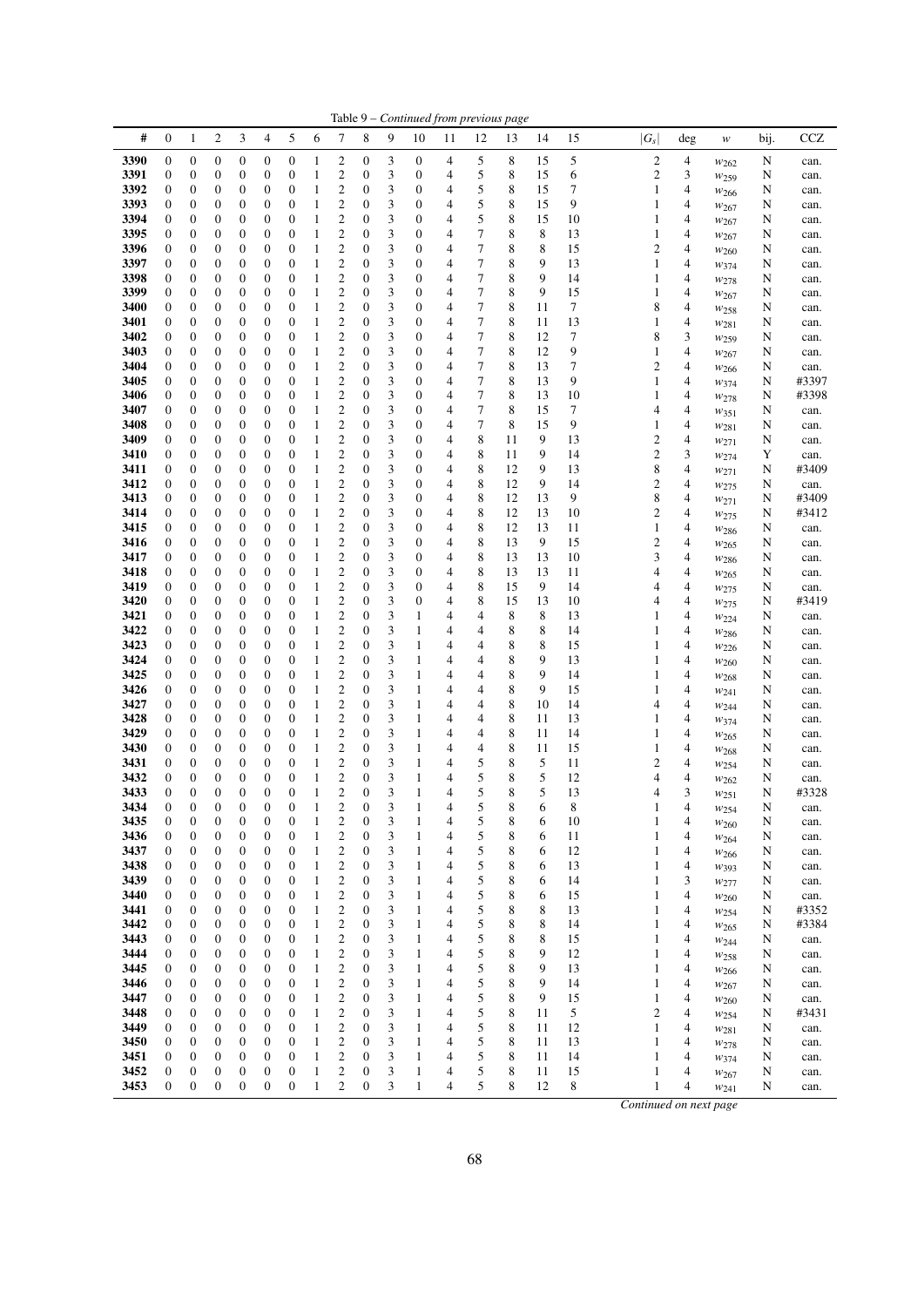|              | Table 9 - Continued from previous page<br>#<br>$\mathbf{0}$<br>$\overline{c}$<br>3<br>$\overline{\mathcal{A}}$<br>5<br>6<br>8<br>9<br>15<br><b>CCZ</b><br>1<br>7<br>10<br>12<br>14<br>11<br>13<br>w |                                      |                       |                                      |                                      |                                      |                   |                                      |                                      |        |                   |                |        |          |             |          |                        |        |                               |        |                |
|--------------|-----------------------------------------------------------------------------------------------------------------------------------------------------------------------------------------------------|--------------------------------------|-----------------------|--------------------------------------|--------------------------------------|--------------------------------------|-------------------|--------------------------------------|--------------------------------------|--------|-------------------|----------------|--------|----------|-------------|----------|------------------------|--------|-------------------------------|--------|----------------|
|              |                                                                                                                                                                                                     |                                      |                       |                                      |                                      |                                      |                   |                                      |                                      |        |                   |                |        |          |             |          | $ G_s $                | deg    |                               | bij.   |                |
| 3454         | $\boldsymbol{0}$                                                                                                                                                                                    | $\boldsymbol{0}$                     | 0                     | 0                                    | $\boldsymbol{0}$                     | $\boldsymbol{0}$                     | 1                 | 2                                    | 0                                    | 3      | 1                 | 4              | 5      | 8        | 12          | 10       | $\mathbf{1}$           | 4      | $w_{260}$                     | N      | can.           |
| 3455         | $\boldsymbol{0}$                                                                                                                                                                                    | 0                                    | 0                     | 0                                    | $\boldsymbol{0}$                     | $\boldsymbol{0}$                     | 1                 | 2                                    | 0                                    | 3      | $\mathbf{1}$      | 4              | 5      | 8        | 12          | 11       | 1                      | 4      | $w_{267}$                     | N      | can.           |
| 3456         | $\boldsymbol{0}$                                                                                                                                                                                    | $\boldsymbol{0}$                     | 0                     | 0                                    | $\boldsymbol{0}$                     | $\boldsymbol{0}$                     | 1                 | $\mathfrak{2}$                       | 0                                    | 3      | 1                 | 4              | 5      | 8        | 13          | 5        | $\mathbf{2}$           | 3      | W251                          | N      | #3328          |
| 3457<br>3458 | $\boldsymbol{0}$<br>$\boldsymbol{0}$                                                                                                                                                                | 0<br>0                               | 0<br>0                | 0<br>0                               | $\mathbf{0}$<br>$\boldsymbol{0}$     | $\boldsymbol{0}$<br>$\mathbf{0}$     | 1<br>1            | 2<br>2                               | $\mathbf{0}$<br>0                    | 3<br>3 | 1<br>$\mathbf{1}$ | 4<br>4         | 5<br>5 | 8<br>8   | 13<br>13    | 8<br>10  | 1<br>1                 | 4<br>4 | W254                          | N      | #3352          |
| 3459         | $\boldsymbol{0}$                                                                                                                                                                                    | 0                                    | 0                     | 0                                    | $\boldsymbol{0}$                     | $\boldsymbol{0}$                     | 1                 | 2                                    | $\mathbf{0}$                         | 3      | $\mathbf{1}$      | 4              | 5      | 8        | 13          | 11       | 1                      | 4      | $w_{267}$<br>$w_{278}$        | N<br>N | can.<br>#3450  |
| 3460         | $\boldsymbol{0}$                                                                                                                                                                                    | 0                                    | 0                     | 0                                    | $\boldsymbol{0}$                     | $\boldsymbol{0}$                     | 1                 | $\mathbf{2}$                         | $\boldsymbol{0}$                     | 3      | $\mathbf{1}$      | $\overline{4}$ | 5      | 8        | 14          | 5        | $\overline{c}$         | 4      | W254                          | N      | #3431          |
| 3461         | $\boldsymbol{0}$                                                                                                                                                                                    | 0                                    | 0                     | 0                                    | $\boldsymbol{0}$                     | $\boldsymbol{0}$                     | 1                 | 2                                    | $\boldsymbol{0}$                     | 3      | 1                 | 4              | 5      | 8        | 14          | 8        | 1                      | 4      | W <sub>265</sub>              | N      | #3384          |
| 3462         | $\boldsymbol{0}$                                                                                                                                                                                    | $\boldsymbol{0}$                     | 0                     | $\boldsymbol{0}$                     | $\boldsymbol{0}$                     | $\boldsymbol{0}$                     | 1                 | 2                                    | $\boldsymbol{0}$                     | 3      | $\mathbf{1}$      | 4              | 5      | 8        | 14          | 10       | 1                      | 4      | $w_{267}$                     | N      | can.           |
| 3463         | $\boldsymbol{0}$                                                                                                                                                                                    | $\boldsymbol{0}$                     | 0                     | $\boldsymbol{0}$                     | $\boldsymbol{0}$                     | $\boldsymbol{0}$                     | 1                 | $\mathfrak{2}$                       | 0                                    | 3      | 1                 | 4              | 5      | 8        | 14          | 11       | 1                      | 4      | $w_{374}$                     | N      | #3451          |
| 3464         | $\boldsymbol{0}$                                                                                                                                                                                    | 0                                    | 0                     | 0                                    | $\boldsymbol{0}$                     | $\boldsymbol{0}$                     | 1                 | 2                                    | $\mathbf{0}$                         | 3      | $\mathbf{1}$      | 4              | 5      | 8        | 15          | 5        | $\overline{c}$         | 4      | W241                          | N      | can.           |
| 3465<br>3466 | $\boldsymbol{0}$<br>$\boldsymbol{0}$                                                                                                                                                                | 0<br>0                               | $\boldsymbol{0}$<br>0 | 0<br>0                               | $\boldsymbol{0}$<br>$\boldsymbol{0}$ | $\boldsymbol{0}$<br>$\boldsymbol{0}$ | 1<br>1            | $\overline{c}$<br>$\mathfrak{2}$     | $\mathbf{0}$<br>$\mathbf{0}$         | 3<br>3 | $\mathbf{1}$<br>1 | 4<br>4         | 5<br>5 | 8<br>8   | 15<br>15    | 10<br>11 | 1<br>1                 | 4<br>4 | W <sub>260</sub>              | N<br>N | can.<br>can.   |
| 3467         | $\mathbf{0}$                                                                                                                                                                                        | $\boldsymbol{0}$                     | 0                     | 0                                    | $\mathbf{0}$                         | $\boldsymbol{0}$                     | 1                 | $\overline{c}$                       | $\boldsymbol{0}$                     | 3      | $\mathbf{1}$      | $\overline{4}$ | 8      | 12       | 10          | 14       | 8                      | 4      | $w_{281}$<br>$w_{265}$        | N      | can.           |
| 3468         | $\boldsymbol{0}$                                                                                                                                                                                    | $\boldsymbol{0}$                     | 0                     | $\boldsymbol{0}$                     | $\boldsymbol{0}$                     | $\mathbf{0}$                         | 1                 | $\boldsymbol{2}$                     | 0                                    | 3      | $\mathbf{1}$      | 4              | 8      | 12       | 10          | 15       | 1                      | 4      | W374                          | N      | can.           |
| 3469         | $\boldsymbol{0}$                                                                                                                                                                                    | $\boldsymbol{0}$                     | 0                     | 0                                    | $\boldsymbol{0}$                     | $\boldsymbol{0}$                     | 1                 | $\mathfrak{2}$                       | $\mathbf{0}$                         | 3      | 1                 | 4              | 8      | 12       | 11          | 15       | 4                      | 4      | W278                          | N      | can.           |
| 3470         | $\boldsymbol{0}$                                                                                                                                                                                    | 0                                    | 0                     | 0                                    | $\boldsymbol{0}$                     | $\boldsymbol{0}$                     | 1                 | $\overline{c}$                       | $\boldsymbol{0}$                     | 3      | $\mathbf{1}$      | 4              | 8      | 12       | 13          | 9        | 8                      | 4      | $w_{264}$                     | N      | can.           |
| 3471         | $\boldsymbol{0}$                                                                                                                                                                                    | 0                                    | 0                     | 0                                    | $\boldsymbol{0}$                     | $\boldsymbol{0}$                     | 1                 | 2                                    | $\boldsymbol{0}$                     | 3      | $\mathbf{1}$      | 4              | 8      | 12       | 13          | 11       | 1                      | 4      | W374                          | N      | can.           |
| 3472         | $\boldsymbol{0}$                                                                                                                                                                                    | 0                                    | 0                     | 0                                    | $\boldsymbol{0}$                     | $\boldsymbol{0}$                     | 1                 | $\mathfrak{2}$                       | $\boldsymbol{0}$                     | 3      | $\mathbf{1}$      | 4              | 8      | 13       | 8           | 14       | 1                      | 4      | W275                          | N      | #3419          |
| 3473<br>3474 | $\boldsymbol{0}$<br>$\boldsymbol{0}$                                                                                                                                                                | 0<br>0                               | 0<br>0                | 0<br>0                               | $\boldsymbol{0}$<br>$\boldsymbol{0}$ | $\boldsymbol{0}$<br>$\boldsymbol{0}$ | 1<br>1            | 2<br>2                               | $\mathbf{0}$<br>0                    | 3<br>3 | 1<br>$\mathbf{1}$ | 4<br>4         | 8<br>8 | 13<br>14 | 11<br>11    | 14<br>13 | 8<br>4                 | 4<br>4 | W275<br>W <sub>436</sub>      | N<br>N | can.<br>can.   |
| 3475         | $\boldsymbol{0}$                                                                                                                                                                                    | $\boldsymbol{0}$                     | 0                     | $\boldsymbol{0}$                     | $\boldsymbol{0}$                     | $\boldsymbol{0}$                     | 1                 | 2                                    | 0                                    | 3      | 4                 | 7              | 8      | 12       | 9           | 13       | 16                     | 4      | $w_{275}$                     | N      | #3473          |
| 3476         | $\boldsymbol{0}$                                                                                                                                                                                    | 0                                    | 0                     | 0                                    | $\boldsymbol{0}$                     | $\boldsymbol{0}$                     | 1                 | 2                                    | $\mathbf{0}$                         | 3      | 4                 | 7              | 8      | 12       | 9           | 14       | 16                     | 3      | W376                          | N      | can.           |
| 3477         | $\boldsymbol{0}$                                                                                                                                                                                    | 0                                    | 0                     | 0                                    | $\boldsymbol{0}$                     | $\mathbf{0}$                         | 1                 | $\overline{\mathbf{c}}$              | 0                                    | 3      | 4                 | 7              | 8      | 12       | 15          | 11       | 64                     | 4      | W346                          | N      | can.           |
| 3478         | $\boldsymbol{0}$                                                                                                                                                                                    | 0                                    | 0                     | 0                                    | $\boldsymbol{0}$                     | $\boldsymbol{0}$                     | 1                 | 2                                    | $\mathbf{0}$                         | 3      | 4                 | 8              | 4      | 11       | 4           | 13       | 6                      | 4      | $w_{286}$                     | N      | can.           |
| 3479         | $\boldsymbol{0}$                                                                                                                                                                                    | 0                                    | 0                     | 0                                    | $\boldsymbol{0}$                     | $\boldsymbol{0}$                     | 1                 | $\mathbf{2}$                         | $\boldsymbol{0}$                     | 3      | 4                 | 8              | 4      | 11       | 5           | 9        | 1                      | 4      | $w_{224}$                     | N      | #3239          |
| 3480<br>3481 | $\boldsymbol{0}$<br>$\boldsymbol{0}$                                                                                                                                                                | 0<br>$\boldsymbol{0}$                | 0<br>0                | $\boldsymbol{0}$<br>$\boldsymbol{0}$ | $\boldsymbol{0}$<br>$\boldsymbol{0}$ | $\boldsymbol{0}$<br>$\boldsymbol{0}$ | 1<br>1            | 2<br>$\boldsymbol{2}$                | $\boldsymbol{0}$<br>$\boldsymbol{0}$ | 3<br>3 | 4<br>4            | 8<br>8         | 4<br>4 | 11<br>11 | 5<br>7      | 13<br>8  | 1<br>4                 | 4<br>4 | W374                          | N<br>N | can.<br>can.   |
| 3482         | $\boldsymbol{0}$                                                                                                                                                                                    | $\boldsymbol{0}$                     | 0                     | $\boldsymbol{0}$                     | $\boldsymbol{0}$                     | $\boldsymbol{0}$                     | 1                 | $\mathfrak{2}$                       | 0                                    | 3      | 4                 | 8              | 4      | 11       | $\tau$      | 9        | $\overline{c}$         | 4      | W263<br>$w_{266}$             | N      | can.           |
| 3483         | $\boldsymbol{0}$                                                                                                                                                                                    | 0                                    | 0                     | 0                                    | $\boldsymbol{0}$                     | $\boldsymbol{0}$                     | 1                 | $\mathfrak{2}$                       | $\mathbf{0}$                         | 3      | 4                 | 8              | 4      | 11       | 7           | 13       | $\overline{c}$         | 4      | W <sub>432</sub>              | N      | can.           |
| 3484         | $\boldsymbol{0}$                                                                                                                                                                                    | 0                                    | 0                     | 0                                    | $\boldsymbol{0}$                     | $\boldsymbol{0}$                     | 1                 | $\overline{c}$                       | $\mathbf{0}$                         | 3      | 4                 | 8              | 4      | 11       | 8           | 13       | 1                      | 4      | W374                          | N      | can.           |
| 3485         | $\boldsymbol{0}$                                                                                                                                                                                    | 0                                    | 0                     | 0                                    | $\boldsymbol{0}$                     | $\boldsymbol{0}$                     | 1                 | $\mathbf{2}$                         | $\mathbf{0}$                         | 3      | 4                 | 8              | 4      | 11       | 9           | 13       | $\overline{c}$         | 4      | W374                          | N      | can.           |
| 3486         | $\mathbf{0}$                                                                                                                                                                                        | $\boldsymbol{0}$                     | 0                     | 0                                    | $\boldsymbol{0}$                     | $\boldsymbol{0}$                     | 1                 | $\overline{c}$                       | $\boldsymbol{0}$                     | 3      | 4                 | 8              | 4      | 11       | 9           | 14       | $\overline{c}$         | 4      | W374                          | N      | #3485          |
| 3487<br>3488 | $\boldsymbol{0}$<br>$\boldsymbol{0}$                                                                                                                                                                | 0<br>$\boldsymbol{0}$                | 0<br>0                | 0<br>0                               | $\boldsymbol{0}$<br>$\boldsymbol{0}$ | $\boldsymbol{0}$<br>$\boldsymbol{0}$ | 1<br>1            | $\boldsymbol{2}$<br>$\mathbf{2}$     | $\boldsymbol{0}$<br>$\boldsymbol{0}$ | 3<br>3 | 4<br>4            | 8<br>8         | 4<br>4 | 12<br>12 | 5<br>5      | 9<br>10  | 1<br>1                 | 4<br>4 | $w_{254}$                     | N<br>N | #3251<br>#3340 |
| 3489         | $\boldsymbol{0}$                                                                                                                                                                                    | $\boldsymbol{0}$                     | 0                     | 0                                    | $\boldsymbol{0}$                     | $\boldsymbol{0}$                     | 1                 | $\overline{c}$                       | $\boldsymbol{0}$                     | 3      | 4                 | 8              | 4      | 12       | $\tau$      | 9        | 1                      | 4      | W <sub>265</sub><br>W281      | N      | can.           |
| 3490         | $\boldsymbol{0}$                                                                                                                                                                                    | 0                                    | 0                     | 0                                    | $\boldsymbol{0}$                     | $\boldsymbol{0}$                     | 1                 | 2                                    | $\boldsymbol{0}$                     | 3      | 4                 | 8              | 4      | 12       | 9           | 5        | 1                      | 4      | W <sub>254</sub>              | N      | #3251          |
| 3491         | $\boldsymbol{0}$                                                                                                                                                                                    | 0                                    | 0                     | 0                                    | $\boldsymbol{0}$                     | $\boldsymbol{0}$                     | 1                 | $\mathbf{2}$                         | $\mathbf{0}$                         | 3      | 4                 | 8              | 4      | 12       | 9           | 6        | 1                      | 4      | $w_{265}$                     | N      | #3340          |
| 3492         | $\mathbf{0}$                                                                                                                                                                                        | 0                                    | 0                     | 0                                    | $\boldsymbol{0}$                     | $\boldsymbol{0}$                     | 1                 | 2                                    | $\mathbf{0}$                         | 3      | 4                 | 8              | 4      | 12       | 9           | 7        | $\overline{c}$         | 4      | W267                          | N      | can.           |
| 3493         | $\boldsymbol{0}$                                                                                                                                                                                    | 0                                    | 0                     | 0                                    | $\boldsymbol{0}$                     | $\boldsymbol{0}$                     | 1                 | 2                                    | 0                                    | 3      | 4                 | 8              | 4      | 12       | 9           | 12       | 1                      | 4      | W241                          | N      | can.           |
| 3494<br>3495 | $\boldsymbol{0}$<br>$\boldsymbol{0}$                                                                                                                                                                | $\boldsymbol{0}$<br>0                | 0<br>0                | $\boldsymbol{0}$<br>0                | $\boldsymbol{0}$<br>$\boldsymbol{0}$ | $\boldsymbol{0}$<br>$\boldsymbol{0}$ | 1<br>1            | 2<br>$\overline{\mathbf{c}}$         | 0<br>$\boldsymbol{0}$                | 3<br>3 | 4<br>4            | 8<br>8         | 4<br>4 | 12<br>12 | 9<br>9      | 13<br>14 | 1<br>1                 | 3<br>4 | W277                          | Y<br>N | can.           |
| 3496         | $\boldsymbol{0}$                                                                                                                                                                                    | $\mathbf{0}$                         | 0                     | $\boldsymbol{0}$                     | $\boldsymbol{0}$                     | $\mathbf{0}$                         | 1                 | $\overline{\mathbf{c}}$              | $\boldsymbol{0}$                     | 3      | 4                 | 8              | 4      | 12       | 11          | 5        | 1                      | 4      | $w_{374}$<br>W <sub>268</sub> | N      | can.<br>can.   |
| 3497         | $\mathbf{0}$                                                                                                                                                                                        | $\overline{0}$                       | $\overline{0}$        | $\overline{0}$                       | $\overline{0}$                       | $\overline{0}$                       | 1                 | $\overline{c}$                       | $\overline{0}$                       | 3      | 4                 | 8              | 4      | 12       | 11          | 12       | 4                      | 4      | W241                          | N      | can.           |
| 3498         | $\boldsymbol{0}$                                                                                                                                                                                    | $\boldsymbol{0}$                     | $\boldsymbol{0}$      | $\boldsymbol{0}$                     | $\boldsymbol{0}$                     | $\boldsymbol{0}$                     | $\mathbf{1}$      | $\boldsymbol{2}$                     | $\boldsymbol{0}$                     | 3      | 4                 | 8              | 4      | 12       | 11          | 13       | 1                      | 4      | $w_{267}$                     | N      | can.           |
| 3499         | $\boldsymbol{0}$                                                                                                                                                                                    | $\boldsymbol{0}$                     | 0                     | $\boldsymbol{0}$                     | $\boldsymbol{0}$                     | $\boldsymbol{0}$                     | 1                 | 2                                    | $\boldsymbol{0}$                     | 3      | 4                 | 8              | 4      | 13       | 6           | 9        | 1                      | 4      | $w_{241}$                     | N      | can.           |
| 3500         | $\boldsymbol{0}$                                                                                                                                                                                    | $\boldsymbol{0}$                     | $\boldsymbol{0}$      | $\boldsymbol{0}$                     | $\boldsymbol{0}$                     | $\boldsymbol{0}$                     | 1                 | $\boldsymbol{2}$                     | $\boldsymbol{0}$                     | 3      | 4                 | 8              | 4      | 13       | 6           | 11       | 1                      | 4      | W267                          | N      | can.           |
| 3501<br>3502 | $\boldsymbol{0}$<br>$\boldsymbol{0}$                                                                                                                                                                | $\boldsymbol{0}$<br>$\boldsymbol{0}$ | 0<br>0                | 0<br>0                               | $\boldsymbol{0}$<br>$\boldsymbol{0}$ | $\mathbf{0}$<br>$\boldsymbol{0}$     | 1<br>1            | $\boldsymbol{2}$<br>$\boldsymbol{2}$ | $\boldsymbol{0}$<br>$\boldsymbol{0}$ | 3<br>3 | 4<br>4            | 8<br>8         | 4<br>4 | 13<br>13 | $\tau$<br>7 | 9<br>11  | 1<br>1                 | 4<br>4 | W267                          | N<br>N | can.           |
| 3503         | $\boldsymbol{0}$                                                                                                                                                                                    | $\boldsymbol{0}$                     | 0                     | 0                                    | $\boldsymbol{0}$                     | $\boldsymbol{0}$                     | 1                 | $\boldsymbol{2}$                     | $\boldsymbol{0}$                     | 3      | 4                 | 8              | 4      | 13       | 8           | 13       | 6                      | 3      | W278<br>$w_{251}$             | Y      | can.<br>can.   |
| 3504         | 0                                                                                                                                                                                                   | 0                                    | 0                     | 0                                    | $\boldsymbol{0}$                     | $\boldsymbol{0}$                     | 1                 | $\boldsymbol{2}$                     | $\boldsymbol{0}$                     | 3      | 4                 | 8              | 4      | 13       | 8           | 14       | $\overline{c}$         | 4      | W374                          | N      | can.           |
| 3505         | $\boldsymbol{0}$                                                                                                                                                                                    | $\boldsymbol{0}$                     | 0                     | $\boldsymbol{0}$                     | $\boldsymbol{0}$                     | $\boldsymbol{0}$                     | 1                 | $\mathfrak{2}$                       | $\boldsymbol{0}$                     | 3      | 4                 | 8              | 4      | 13       | 10          | 12       | $\overline{c}$         | 4      | W241                          | N      | can.           |
| 3506         | $\boldsymbol{0}$                                                                                                                                                                                    | $\boldsymbol{0}$                     | 0                     | 0                                    | $\boldsymbol{0}$                     | $\boldsymbol{0}$                     | 1                 | 2                                    | 0                                    | 3      | 4                 | 8              | 4      | 13       | 10          | 14       | 1                      | 4      | $w_{267}$                     | N      | #3498          |
| 3507         | $\mathbf{0}$                                                                                                                                                                                        | $\boldsymbol{0}$                     | 0                     | $\boldsymbol{0}$                     | $\boldsymbol{0}$                     | $\boldsymbol{0}$                     | 1                 | $\boldsymbol{2}$                     | $\boldsymbol{0}$                     | 3      | 4                 | 8              | 4      | 13       | 11          | 14       | $\mathbf{2}$           | 3      | $w_{377}$                     | N      | can.           |
| 3508         | $\boldsymbol{0}$                                                                                                                                                                                    | $\boldsymbol{0}$                     | 0                     | $\boldsymbol{0}$                     | $\boldsymbol{0}$                     | $\boldsymbol{0}$                     | 1                 | $\boldsymbol{2}$                     | $\boldsymbol{0}$                     | 3      | 4                 | 8              | 5      | 9        | 6           | 11       | $\mathfrak{2}$         | 4      | W <sub>260</sub>              | N      | can.           |
| 3509<br>3510 | 0<br>$\boldsymbol{0}$                                                                                                                                                                               | 0<br>$\boldsymbol{0}$                | 0<br>0                | 0<br>0                               | $\boldsymbol{0}$<br>$\boldsymbol{0}$ | $\boldsymbol{0}$<br>$\boldsymbol{0}$ | 1<br>$\mathbf{1}$ | 2<br>$\boldsymbol{2}$                | $\mathbf{0}$<br>$\boldsymbol{0}$     | 3<br>3 | 4<br>4            | 8<br>8         | 5<br>5 | 9<br>9   | 6<br>6      | 12<br>15 | 1<br>1                 | 4<br>4 | W374<br>W374                  | N<br>N | #3451<br>#3451 |
| 3511         | $\boldsymbol{0}$                                                                                                                                                                                    | $\boldsymbol{0}$                     | 0                     | 0                                    | $\boldsymbol{0}$                     | $\boldsymbol{0}$                     | 1                 | 2                                    | 0                                    | 3      | 4                 | 8              | 5      | 10       | 6           | 9        | 4                      | 4      | $w_{263}$                     | N      | can.           |
| 3512         | $\boldsymbol{0}$                                                                                                                                                                                    | $\boldsymbol{0}$                     | 0                     | 0                                    | $\boldsymbol{0}$                     | $\boldsymbol{0}$                     | 1                 | $\boldsymbol{2}$                     | 0                                    | 3      | 4                 | 8              | 5      | 10       | 6           | 11       | $\mathfrak{2}$         | 4      | W266                          | N      | can.           |
| 3513         | $\boldsymbol{0}$                                                                                                                                                                                    | $\boldsymbol{0}$                     | 0                     | $\boldsymbol{0}$                     | $\boldsymbol{0}$                     | $\boldsymbol{0}$                     | 1                 | 2                                    | 0                                    | 3      | 4                 | 8              | 5      | 10       | 6           | 12       | 1                      | 4      | W278                          | N      | can.           |
| 3514         | $\boldsymbol{0}$                                                                                                                                                                                    | $\boldsymbol{0}$                     | 0                     | $\boldsymbol{0}$                     | $\boldsymbol{0}$                     | $\boldsymbol{0}$                     | 1                 | 2                                    | $\boldsymbol{0}$                     | 3      | 4                 | 8              | 5      | 10       | 6           | 13       | 1                      | 4      | $w_{266}$                     | N      | can.           |
| 3515         | $\mathbf{0}$                                                                                                                                                                                        | $\boldsymbol{0}$                     | 0                     | $\boldsymbol{0}$                     | $\boldsymbol{0}$                     | $\boldsymbol{0}$                     | $\mathbf{1}$      | $\boldsymbol{2}$                     | $\boldsymbol{0}$                     | 3      | 4                 | 8              | 5      | 10       | 6           | 14       | 1                      | 4      | W <sub>266</sub>              | N      | can.           |
| 3516         | $\mathbf{0}$<br>$\boldsymbol{0}$                                                                                                                                                                    | $\boldsymbol{0}$<br>$\boldsymbol{0}$ | 0<br>$\boldsymbol{0}$ | 0<br>$\boldsymbol{0}$                | $\boldsymbol{0}$<br>$\boldsymbol{0}$ | $\boldsymbol{0}$<br>$\boldsymbol{0}$ | 1<br>$\mathbf{1}$ | 2<br>$\overline{c}$                  | 0<br>$\boldsymbol{0}$                | 3<br>3 | 4<br>4            | 8<br>8         | 5<br>5 | 10<br>11 | 6<br>6      | 15       | 1<br>1                 | 4      | W278                          | N      | #3513          |
| 3517         |                                                                                                                                                                                                     |                                      |                       |                                      |                                      |                                      |                   |                                      |                                      |        |                   |                |        |          |             | 12       |                        | 4      | W379                          | N      | can.           |
|              |                                                                                                                                                                                                     |                                      |                       |                                      |                                      |                                      |                   |                                      |                                      |        |                   |                |        |          |             |          | Continued on next page |        |                               |        |                |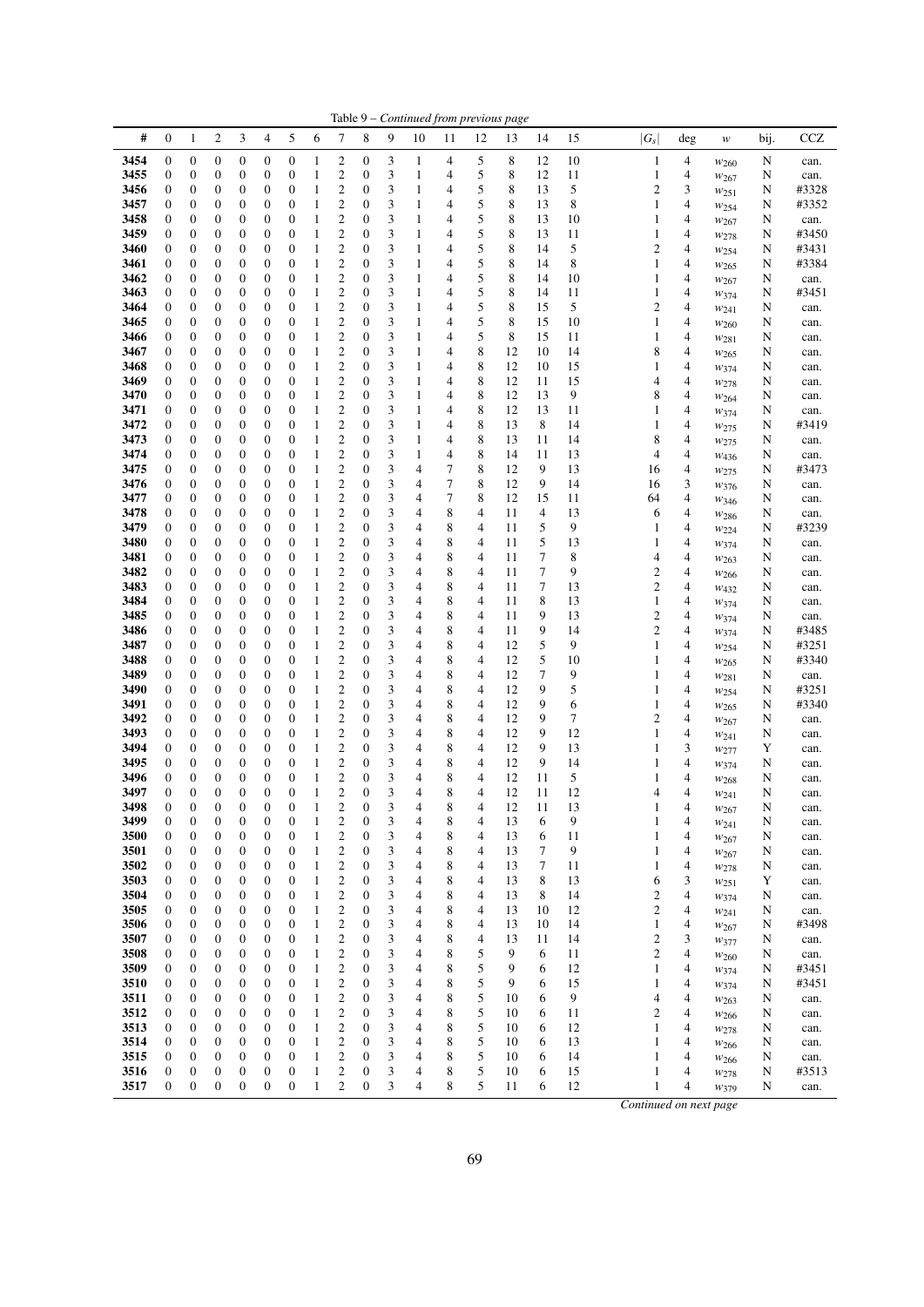|              |                                      |                                      |                                      |                                      |                  |                                      |                              |                                                    |                                      |                |                                      |                     | Table 9 - Continued from previous page |          |          |                               |         |                                        |                        |        |                |
|--------------|--------------------------------------|--------------------------------------|--------------------------------------|--------------------------------------|------------------|--------------------------------------|------------------------------|----------------------------------------------------|--------------------------------------|----------------|--------------------------------------|---------------------|----------------------------------------|----------|----------|-------------------------------|---------|----------------------------------------|------------------------|--------|----------------|
| #            | $\boldsymbol{0}$                     | 1                                    | $\overline{\mathbf{c}}$              | 3                                    | 4                | 5                                    | 6                            | 7                                                  | 8                                    | 9              | 10                                   | 11                  | 12                                     | 13       | 14       | 15                            | $ G_s $ | $\deg$                                 | w                      | bij.   | <b>CCZ</b>     |
| 3518         | $\boldsymbol{0}$                     | $\boldsymbol{0}$                     | $\boldsymbol{0}$                     | $\boldsymbol{0}$                     | 0                | $\boldsymbol{0}$                     | $\mathbf{1}$                 | $\boldsymbol{2}$                                   | $\boldsymbol{0}$                     | 3              | 4                                    | 8                   | 5                                      | 11       | 6        | 13                            |         | $\mathbf{1}$<br>4                      | $w_{281}$              | N      | can.           |
| 3519         | $\boldsymbol{0}$                     | $\boldsymbol{0}$                     | $\boldsymbol{0}$                     | $\boldsymbol{0}$                     | 0                | $\boldsymbol{0}$                     | $\mathbf{1}$                 | $\boldsymbol{2}$                                   | $\boldsymbol{0}$                     | 3              | $\overline{4}$                       | 8                   | 5                                      | 11       | 6        | 14                            |         | 4<br>1                                 | W379                   | N      | can.           |
| 3520         | $\boldsymbol{0}$                     | $\boldsymbol{0}$                     | 0                                    | $\boldsymbol{0}$                     | 0                | $\mathbf{0}$                         | $\mathbf{1}$                 | $\mathfrak{2}$                                     | $\boldsymbol{0}$                     | 3              | 4                                    | 8                   | 5                                      | 11       | 6        | 15                            |         | 1<br>4                                 | W281                   | N      | can.           |
| 3521         | $\boldsymbol{0}$                     | $\boldsymbol{0}$                     | $\boldsymbol{0}$                     | $\boldsymbol{0}$                     | 0                | $\boldsymbol{0}$                     | $\mathbf{1}$                 | $\boldsymbol{2}$                                   | $\mathbf{0}$                         | 3              | 4                                    | 8                   | 5                                      | 11       | 9        | 12                            |         | $\mathbf{1}$<br>4                      | W281                   | N      | can.           |
| 3522         | $\boldsymbol{0}$                     | $\boldsymbol{0}$                     | $\boldsymbol{0}$                     | $\boldsymbol{0}$                     | 0                | $\mathbf{0}$                         | $\mathbf{1}$                 | $\overline{\mathbf{c}}$                            | $\mathbf{0}$                         | 3              | $\overline{4}$                       | 8                   | 5                                      | 11       | 9        | 13                            |         | 4<br>$\mathbf{1}$                      | W <sub>267</sub>       | N      | can.           |
| 3523         | $\boldsymbol{0}$                     | $\boldsymbol{0}$                     | 0                                    | $\boldsymbol{0}$                     | 0                | $\boldsymbol{0}$                     | $\mathbf{1}$                 | $\overline{\mathbf{c}}$                            | $\boldsymbol{0}$                     | 3              | $\overline{4}$                       | 8                   | 5                                      | 11       | 9        | 14                            |         | 4<br>$\mathbf{1}$                      | $w_{281}$              | N      | can.           |
| 3524         | $\boldsymbol{0}$                     | $\boldsymbol{0}$                     | $\boldsymbol{0}$                     | $\boldsymbol{0}$                     | 0                | $\boldsymbol{0}$                     | $\mathbf{1}$                 | $\boldsymbol{2}$                                   | $\boldsymbol{0}$                     | 3              | $\overline{4}$                       | 8                   | 5                                      | 11       | 9        | 15                            |         | 4<br>$\mathbf{1}$                      | W267                   | N      | can.           |
| 3525         | $\boldsymbol{0}$                     | $\boldsymbol{0}$                     | 0                                    | $\boldsymbol{0}$                     | 0                | $\mathbf{0}$                         | $\mathbf{1}$                 | $\overline{c}$                                     | $\boldsymbol{0}$                     | 3              | 4                                    | 8                   | 5                                      | 12       | 6        | 15                            |         | 4<br>$\mathbf{1}$                      | W278                   | N      | can.           |
| 3526<br>3527 | 0<br>0                               | $\boldsymbol{0}$<br>$\boldsymbol{0}$ | $\boldsymbol{0}$<br>0                | $\boldsymbol{0}$<br>$\boldsymbol{0}$ | 0<br>0           | $\boldsymbol{0}$<br>$\boldsymbol{0}$ | $\mathbf{1}$<br>1            | $\overline{\mathbf{c}}$<br>$\mathfrak{2}$          | $\boldsymbol{0}$<br>$\boldsymbol{0}$ | 3<br>3         | $\overline{4}$<br>4                  | 8<br>8              | 5<br>5                                 | 12<br>12 | 7<br>9   | 11<br>13                      |         | $\boldsymbol{2}$<br>4<br>3<br>4        | $w_{392}$              | N      | can.           |
| 3528         | $\boldsymbol{0}$                     | $\boldsymbol{0}$                     | $\boldsymbol{0}$                     | $\boldsymbol{0}$                     | 0                | $\boldsymbol{0}$                     | $\mathbf{1}$                 | $\overline{\mathbf{c}}$                            | $\mathbf{0}$                         | 3              | $\overline{4}$                       | 8                   | 5                                      | 12       | 9        | 14                            |         | $\mathbf{1}$<br>4                      | W <sub>266</sub>       | N      | can.           |
| 3529         | $\boldsymbol{0}$                     | $\boldsymbol{0}$                     | $\boldsymbol{0}$                     | $\boldsymbol{0}$                     | 0                | $\boldsymbol{0}$                     | $\mathbf{1}$                 | $\overline{\mathbf{c}}$                            | $\boldsymbol{0}$                     | 3              | $\overline{4}$                       | 8                   | 5                                      | 12       | 9        | 15                            |         | $\overline{\mathbf{c}}$<br>4           | W281                   | N<br>N | can.<br>can.   |
| 3530         | $\boldsymbol{0}$                     | $\boldsymbol{0}$                     | 0                                    | $\boldsymbol{0}$                     | 0                | $\boldsymbol{0}$                     | $\mathbf{1}$                 | $\overline{\mathbf{c}}$                            | $\boldsymbol{0}$                     | 3              | 4                                    | 8                   | 5                                      | 12       | 10       | 13                            |         | $\,1\,$<br>4                           | W432                   | N      | can.           |
| 3531         | $\boldsymbol{0}$                     | $\boldsymbol{0}$                     | $\boldsymbol{0}$                     | $\boldsymbol{0}$                     | 0                | $\boldsymbol{0}$                     | $\mathbf{1}$                 | $\boldsymbol{2}$                                   | $\boldsymbol{0}$                     | 3              | $\overline{4}$                       | 8                   | 5                                      | 12       | 10       | 15                            |         | $\boldsymbol{2}$<br>3                  | $w_{267}$<br>$w_{377}$ | N      | can.           |
| 3532         | $\boldsymbol{0}$                     | $\boldsymbol{0}$                     | 0                                    | $\boldsymbol{0}$                     | 0                | $\mathbf{0}$                         | $\mathbf{1}$                 | $\overline{c}$                                     | $\boldsymbol{0}$                     | 3              | $\overline{4}$                       | 8                   | 5                                      | 12       | 11       | 13                            |         | $\mathfrak{2}$<br>$\overline{4}$       | W266                   | N      | can.           |
| 3533         | $\boldsymbol{0}$                     | $\boldsymbol{0}$                     | 0                                    | $\boldsymbol{0}$                     | 0                | $\boldsymbol{0}$                     | $\mathbf{1}$                 | $\overline{\mathbf{c}}$                            | $\boldsymbol{0}$                     | 3              | 4                                    | 8                   | 5                                      | 12       | 11       | 14                            |         | 3<br>$\mathbf{1}$                      | W280                   | Y      | can.           |
| 3534         | $\boldsymbol{0}$                     | $\boldsymbol{0}$                     | $\boldsymbol{0}$                     | $\boldsymbol{0}$                     | 0                | $\boldsymbol{0}$                     | $\mathbf{1}$                 | $\overline{\mathbf{c}}$                            | $\boldsymbol{0}$                     | 3              | $\overline{4}$                       | 8                   | 5                                      | 12       | 11       | 15                            |         | $\mathbf{1}$<br>4                      | W379                   | N      | can.           |
| 3535         | $\boldsymbol{0}$                     | $\boldsymbol{0}$                     | $\boldsymbol{0}$                     | $\boldsymbol{0}$                     | 0                | $\boldsymbol{0}$                     | $\mathbf{1}$                 | $\overline{\mathbf{c}}$                            | $\boldsymbol{0}$                     | 3              | $\overline{4}$                       | 8                   | 5                                      | 12       | 13       | 9                             |         | 3<br>4                                 | $w_{392}$              | N      | can.           |
| 3536         | $\boldsymbol{0}$                     | $\boldsymbol{0}$                     | $\boldsymbol{0}$                     | $\boldsymbol{0}$                     | 0                | $\boldsymbol{0}$                     | $\mathbf{1}$                 | $\overline{\mathbf{c}}$                            | $\boldsymbol{0}$                     | 3              | $\overline{4}$                       | 8                   | 5                                      | 12       | 13       | 11                            |         | $\overline{\mathbf{c}}$<br>4           | W423                   | N      | can.           |
| 3537         | $\boldsymbol{0}$                     | $\boldsymbol{0}$                     | $\boldsymbol{0}$                     | $\boldsymbol{0}$                     | 0                | $\boldsymbol{0}$                     | $\mathbf{1}$                 | $\overline{\mathbf{c}}$                            | $\boldsymbol{0}$                     | 3              | $\overline{4}$                       | 8                   | 5                                      | 12       | 15       | 9                             |         | $\overline{\mathbf{c}}$<br>4           | W432                   | N      | #3529          |
| 3538         | $\boldsymbol{0}$                     | $\boldsymbol{0}$                     | 0                                    | $\boldsymbol{0}$                     | 0                | $\boldsymbol{0}$                     | $\mathbf{1}$                 | $\overline{\mathbf{c}}$                            | $\boldsymbol{0}$                     | 3              | $\overline{4}$                       | 8                   | 5                                      | 12       | 15       | 10                            |         | $\mathfrak{2}$<br>3                    | $w_{377}$              | Y      | #3531          |
| 3539         | $\boldsymbol{0}$                     | $\boldsymbol{0}$                     | 0                                    | $\boldsymbol{0}$                     | 0                | $\mathbf{0}$                         | $\mathbf{1}$                 | $\overline{c}$                                     | $\boldsymbol{0}$                     | 3              | $\overline{4}$                       | 8                   | 5                                      | 12       | 15       | 11                            |         | $\mathbf{1}$<br>4                      | $W_{428}$              | N      | can.           |
| 3540         | $\boldsymbol{0}$                     | $\boldsymbol{0}$                     | $\boldsymbol{0}$                     | $\boldsymbol{0}$                     | 0                | $\boldsymbol{0}$                     | $\mathbf{1}$                 | $\overline{\mathbf{c}}$                            | $\boldsymbol{0}$                     | 3              | 4                                    | 8                   | 7                                      | 12       | 11       | 15                            | 12      | 4                                      | W423                   | N      | can.           |
| 3541         | $\boldsymbol{0}$                     | $\boldsymbol{0}$                     | $\boldsymbol{0}$                     | $\boldsymbol{0}$                     | 0                | $\boldsymbol{0}$                     | $\mathbf{1}$                 | $\overline{\mathbf{c}}$                            | $\mathbf{0}$                         | 3              | $\overline{4}$                       | 8                   | $\tau$                                 | 12       | 15       | 11                            | 12      | 4                                      | W442                   | N      | can.           |
| 3542         | $\boldsymbol{0}$                     | $\boldsymbol{0}$                     | 0                                    | $\boldsymbol{0}$                     | 0                | $\boldsymbol{0}$                     | $\mathbf{1}$                 | $\overline{\mathbf{c}}$                            | $\boldsymbol{0}$                     | 3              | $\overline{4}$                       | 8                   | $\overline{7}$                         | 13       | 11       | 14                            |         | 6<br>4                                 | W443                   | N      | can.           |
| 3543         | $\boldsymbol{0}$                     | $\boldsymbol{0}$                     | $\boldsymbol{0}$                     | $\boldsymbol{0}$                     | 0                | $\boldsymbol{0}$                     | $\mathbf{1}$                 | $\overline{\mathbf{c}}$                            | $\boldsymbol{0}$                     | 4              | $\boldsymbol{0}$                     | $\overline{7}$      | $\boldsymbol{0}$                       | 8        | 11       | $\boldsymbol{0}$              | 48      | 4                                      | W358                   | N      | can.           |
| 3544         | $\boldsymbol{0}$                     | $\boldsymbol{0}$                     | $\boldsymbol{0}$                     | $\boldsymbol{0}$                     | 0                | $\mathbf{0}$                         | $\mathbf{1}$                 | $\overline{c}$                                     | $\boldsymbol{0}$                     | 4              | $\boldsymbol{0}$                     | 7                   | $\boldsymbol{0}$                       | 8        | 11       | 5                             |         | 4<br>4                                 | W370                   | N      | can.           |
| 3545         | $\boldsymbol{0}$                     | $\boldsymbol{0}$                     | 0                                    | $\boldsymbol{0}$                     | 0                | $\boldsymbol{0}$                     | $\mathbf{1}$                 | $\overline{\mathbf{c}}$                            | $\boldsymbol{0}$                     | 4              | $\boldsymbol{0}$                     | 7                   | $\boldsymbol{0}$                       | 8        | 11       | 13                            |         | 4<br>4                                 | W <sub>268</sub>       | N      | can.           |
| 3546         | $\boldsymbol{0}$                     | $\boldsymbol{0}$                     | 0                                    | $\boldsymbol{0}$                     | 0                | $\boldsymbol{0}$                     | $\mathbf{1}$                 | $\boldsymbol{2}$                                   | $\boldsymbol{0}$                     | 4              | $\boldsymbol{0}$                     | 7                   | $\boldsymbol{0}$                       | 8        | 13       | 5                             | 12      | 3                                      | W223                   | N      | #3194          |
| 3547<br>3548 | $\boldsymbol{0}$                     | $\boldsymbol{0}$<br>$\boldsymbol{0}$ | $\boldsymbol{0}$                     | $\boldsymbol{0}$                     | 0                | $\boldsymbol{0}$                     | $\mathbf{1}$                 | $\overline{\mathbf{c}}$                            | $\mathbf{0}$                         | 4              | $\boldsymbol{0}$                     | 7<br>$\overline{7}$ | $\boldsymbol{0}$<br>1                  | 8        | 13       | 6                             | 96      | 4<br>4                                 | W <sub>239</sub>       | N      | #3196          |
| 3549         | $\boldsymbol{0}$<br>$\boldsymbol{0}$ | $\boldsymbol{0}$                     | $\boldsymbol{0}$<br>$\boldsymbol{0}$ | $\boldsymbol{0}$<br>$\boldsymbol{0}$ | 0<br>0           | $\boldsymbol{0}$<br>$\boldsymbol{0}$ | $\mathbf{1}$<br>$\mathbf{1}$ | $\overline{\mathbf{c}}$<br>$\overline{\mathbf{c}}$ | $\boldsymbol{0}$<br>$\boldsymbol{0}$ | 4<br>4         | $\boldsymbol{0}$<br>$\boldsymbol{0}$ | $\overline{7}$      | $\mathbf{1}$                           | 5<br>5   | 3<br>3   | $\overline{\mathcal{A}}$<br>7 | 128     | 4<br>3                                 | W384                   | N<br>N | #3226<br>#3228 |
| 3550         | $\boldsymbol{0}$                     | $\boldsymbol{0}$                     | $\boldsymbol{0}$                     | $\boldsymbol{0}$                     | 0                | $\boldsymbol{0}$                     | $\mathbf{1}$                 | $\overline{\mathbf{c}}$                            | $\boldsymbol{0}$                     | $\overline{4}$ | $\boldsymbol{0}$                     | 7                   | 1                                      | 5        | 3        | 8                             |         | $\boldsymbol{2}$<br>4                  | W84                    | N      | #3231          |
| 3551         | $\boldsymbol{0}$                     | $\boldsymbol{0}$                     | 0                                    | $\boldsymbol{0}$                     | 0                | $\mathbf{0}$                         | $\mathbf{1}$                 | $\mathfrak{2}$                                     | $\boldsymbol{0}$                     | 4              | $\boldsymbol{0}$                     | 7                   | 1                                      | 5        | 8        | 3                             |         | 4<br>$\mathbf{1}$                      | $w_{250}$              | N      | #3231          |
| 3552         | $\boldsymbol{0}$                     | $\boldsymbol{0}$                     | $\boldsymbol{0}$                     | $\boldsymbol{0}$                     | 0                | $\boldsymbol{0}$                     | $\mathbf{1}$                 | $\overline{\mathbf{c}}$                            | $\boldsymbol{0}$                     | 4              | $\boldsymbol{0}$                     | 7                   | 1                                      | 5        | 8        | 4                             |         | 4<br>4                                 | $w_{250}$<br>W333      | N      | #3227          |
| 3553         | $\boldsymbol{0}$                     | $\boldsymbol{0}$                     | $\boldsymbol{0}$                     | $\boldsymbol{0}$                     | 0                | $\boldsymbol{0}$                     | $\mathbf{1}$                 | $\overline{\mathbf{c}}$                            | $\boldsymbol{0}$                     | 4              | $\boldsymbol{0}$                     | 7                   | 1                                      | 5        | 8        | 7                             |         | $\overline{\mathbf{c}}$<br>4           | W222                   | N      | #3229          |
| 3554         | $\boldsymbol{0}$                     | $\boldsymbol{0}$                     | $\boldsymbol{0}$                     | $\boldsymbol{0}$                     | 0                | $\boldsymbol{0}$                     | $\mathbf{1}$                 | $\overline{\mathbf{c}}$                            | $\boldsymbol{0}$                     | 4              | $\boldsymbol{0}$                     | $\overline{7}$      | 1                                      | 5        | 8        | 12                            |         | $\boldsymbol{2}$<br>3                  | W223                   | N      | #3235          |
| 3555         | $\boldsymbol{0}$                     | $\boldsymbol{0}$                     | $\boldsymbol{0}$                     | $\boldsymbol{0}$                     | 0                | $\boldsymbol{0}$                     | $\mathbf{1}$                 | $\overline{\mathbf{c}}$                            | $\boldsymbol{0}$                     | 4              | $\boldsymbol{0}$                     | $\overline{7}$      | 1                                      | 5        | 8        | 13                            |         | $\mathbf{1}$<br>4                      | $W_391$                | N      | #3248          |
| 3556         | $\boldsymbol{0}$                     | $\boldsymbol{0}$                     | $\boldsymbol{0}$                     | $\boldsymbol{0}$                     | 0                | $\boldsymbol{0}$                     | $\mathbf{1}$                 | $\mathfrak{2}$                                     | $\boldsymbol{0}$                     | 4              | $\boldsymbol{0}$                     | 7                   | $\mathbf{1}$                           | 5        | 8        | 14                            |         | 4<br>$\mathbf{1}$                      | W254                   | N      | #3264          |
| 3557         | 0                                    | $\boldsymbol{0}$                     | 0                                    | $\boldsymbol{0}$                     | 0                | $\boldsymbol{0}$                     | $\mathbf{1}$                 | $\mathfrak{2}$                                     | $\boldsymbol{0}$                     | 4              | $\boldsymbol{0}$                     | 7                   | 1                                      | 5        | 8        | 15                            |         | 4<br>$\mathbf{1}$                      | W224                   | N      | #3236          |
| 3558         | $\boldsymbol{0}$                     | $\boldsymbol{0}$                     | 0                                    | $\boldsymbol{0}$                     | 0                | $\boldsymbol{0}$                     | 1                            | $\boldsymbol{2}$                                   | $\boldsymbol{0}$                     | 4              | $\boldsymbol{0}$                     | 7                   | 1                                      | 8        | 3        | 9                             |         | 4<br>$\overline{4}$                    | W <sub>263</sub>       | N      | #3305          |
| 3559         | 0                                    | 0                                    | $\boldsymbol{0}$                     | $\boldsymbol{0}$                     | 0                | $\boldsymbol{0}$                     | $\mathbf{1}$                 | $\overline{\mathbf{c}}$                            | $\boldsymbol{0}$                     | 4              | $\boldsymbol{0}$                     | 7                   | 1                                      | 8        | 3        | 10                            |         | 3<br>4                                 | $w_{251}$              | N      | #3328          |
| 3560         | $\boldsymbol{0}$                     | $\boldsymbol{0}$                     | $\mathbf{0}$                         | $\boldsymbol{0}$                     | $\boldsymbol{0}$ | $\boldsymbol{0}$                     | $\mathbf{1}$                 | $\overline{c}$                                     | $\mathbf{0}$                         | 4              | $\boldsymbol{0}$                     | $\overline{7}$      | $\mathbf{1}$                           | 8        | 3        | 13                            |         | $\overline{\mathbf{c}}$<br>4           | W393                   | N      | can.           |
| 3561         | $\boldsymbol{0}$                     | $\mathbf{0}$                         | $\overline{0}$                       | $\boldsymbol{0}$                     | 0                | $\overline{0}$                       | $\mathbf{1}$                 | $\overline{c}$                                     | $\mathbf{0}$                         | 4              | $\boldsymbol{0}$                     | 7                   | 1                                      | 8        | 8        | $\overline{c}$                |         | 8<br>4                                 | W335                   | N      | can.           |
| 3562         | $\boldsymbol{0}$                     | 0                                    | $\mathbf{0}$                         | $\boldsymbol{0}$                     | 0                | 0                                    | 1                            | 2                                                  | $\mathbf{0}$                         | 4              | $\boldsymbol{0}$                     |                     |                                        | 8        | 8        | 4                             |         | 2<br>4                                 | W338                   | N      | can.           |
| 3563         | $\boldsymbol{0}$                     | $\boldsymbol{0}$                     | $\mathbf{0}$                         | $\boldsymbol{0}$                     | 0                | $\boldsymbol{0}$                     | 1                            | $\mathbf{2}$                                       | $\boldsymbol{0}$                     | 4              | $\boldsymbol{0}$                     | 7                   | 1                                      | 8        | 8        | 13                            |         | $\mathbf{1}$<br>4                      | $w_{260}$              | N      | can.           |
| 3564         | 0                                    | 0                                    | 0                                    | $\boldsymbol{0}$                     | 0                | $\boldsymbol{0}$                     | 1                            | $\boldsymbol{2}$                                   | $\boldsymbol{0}$                     | 4              | $\boldsymbol{0}$                     | 7                   | 1                                      | 8        | 9        | 3                             |         | $\overline{c}$<br>4                    | W263                   | N      | #3305          |
| 3565         | $\boldsymbol{0}$                     | 0                                    | $\boldsymbol{0}$                     | $\boldsymbol{0}$                     | 0                | $\mathbf{0}$                         | 1                            | $\boldsymbol{2}$                                   | $\boldsymbol{0}$                     | 4              | $\boldsymbol{0}$                     | 7                   | 1                                      | 8        | 9        | 4                             |         | $\mathbf{1}$<br>4                      | W391                   | N      | #3248          |
| 3566         | 0                                    | 0                                    | 0                                    | $\boldsymbol{0}$                     | 0                | $\boldsymbol{0}$                     | $\mathbf{1}$                 | $\overline{\mathbf{c}}$                            | $\mathbf{0}$                         | 4              | $\boldsymbol{0}$                     | 7                   | 1                                      | 8        | 9        | 13                            |         | $\mathbf{1}$<br>4                      | $w_{264}$              | N      | #3308          |
| 3567         | 0                                    | $\boldsymbol{0}$                     | $\boldsymbol{0}$                     | $\boldsymbol{0}$                     | 0                | $\mathbf{0}$                         | $\mathbf{1}$                 | $\overline{c}$                                     | $\mathbf{0}$                         | 4              | $\boldsymbol{0}$                     | 7                   | 1                                      | 8        | 12       | $\overline{c}$                |         | $\boldsymbol{2}$<br>4                  | $w_{262}$              | N      | can.           |
| 3568<br>3569 | 0<br>0                               | 0<br>$\boldsymbol{0}$                | $\boldsymbol{0}$<br>$\boldsymbol{0}$ | $\boldsymbol{0}$<br>$\boldsymbol{0}$ | 0<br>0           | $\boldsymbol{0}$<br>$\boldsymbol{0}$ | $\mathbf{1}$<br>$\mathbf{1}$ | $\boldsymbol{2}$<br>$\mathbf{2}$                   | 0<br>$\boldsymbol{0}$                | 4<br>4         | $\boldsymbol{0}$<br>$\boldsymbol{0}$ | $\overline{7}$<br>7 | 1<br>1                                 | 8<br>8   | 12<br>12 | 3<br>9                        |         | $\mathbf{1}$<br>4<br>$\mathbf{1}$<br>4 | W260                   | N<br>N | can.<br>#3308  |
| 3570         | $\boldsymbol{0}$                     | $\boldsymbol{0}$                     | 0                                    | $\boldsymbol{0}$                     | 0                | $\mathbf{0}$                         | $\mathbf{1}$                 | $\mathbf{2}$                                       | $\boldsymbol{0}$                     | 4              | $\boldsymbol{0}$                     | 7                   | 1                                      | 8        | 12       | 10                            |         | 4<br>$\mathbf{1}$                      | W264                   | N      | #3340          |
| 3571         | 0                                    | 0                                    | 0                                    | $\boldsymbol{0}$                     | 0                | $\boldsymbol{0}$                     | 1                            | $\overline{\mathbf{c}}$                            | $\boldsymbol{0}$                     | 4              | $\boldsymbol{0}$                     | 7                   | 1                                      | 8        | 13       | 2                             |         | 2<br>4                                 | $w_{265}$              | N      | can.           |
| 3572         | $\boldsymbol{0}$                     | $\boldsymbol{0}$                     | $\boldsymbol{0}$                     | $\boldsymbol{0}$                     | 0                | $\mathbf{0}$                         | $\mathbf{1}$                 | $\overline{\mathbf{c}}$                            | $\overline{0}$                       | 4              | $\boldsymbol{0}$                     | 7                   | 1                                      | 8        | 13       | 3                             |         | $\mathbf{1}$<br>4                      | $w_{352}$              | N      | #3560          |
| 3573         | $\boldsymbol{0}$                     | $\boldsymbol{0}$                     | $\boldsymbol{0}$                     | $\boldsymbol{0}$                     | 0                | $\mathbf{0}$                         | $\mathbf{1}$                 | $\overline{\mathbf{c}}$                            | $\mathbf{0}$                         | 4              | $\boldsymbol{0}$                     | $\boldsymbol{7}$    | 1                                      | 8        | 13       | 4                             |         | $\boldsymbol{2}$<br>3                  | W393<br>W251           | N      | #3249          |
| 3574         | $\boldsymbol{0}$                     | $\boldsymbol{0}$                     | $\boldsymbol{0}$                     | $\boldsymbol{0}$                     | 0                | $\mathbf{0}$                         | 1                            | $\overline{c}$                                     | $\mathbf{0}$                         | $\overline{4}$ | $\boldsymbol{0}$                     | $\boldsymbol{7}$    | 1                                      | 8        | 13       | 7                             |         | $\boldsymbol{2}$<br>4                  | $w_{264}$              | N      | #3250          |
| 3575         | 0                                    | 0                                    | 0                                    | $\boldsymbol{0}$                     | 0                | $\boldsymbol{0}$                     | $\mathbf{1}$                 | $\boldsymbol{2}$                                   | $\boldsymbol{0}$                     | 4              | $\boldsymbol{0}$                     | 7                   | 1                                      | 8        | 13       | 9                             |         | $\mathbf{1}$<br>4                      | $w_{264}$              | N      | #3308          |
| 3576         | 0                                    | $\boldsymbol{0}$                     | 0                                    | $\boldsymbol{0}$                     | 0                | $\boldsymbol{0}$                     | $\mathbf{1}$                 | $\boldsymbol{2}$                                   | $\boldsymbol{0}$                     | 4              | $\boldsymbol{0}$                     | 7                   | 1                                      | 8        | 13       | 10                            |         | $\mathbf{1}$<br>4                      | W265                   | N      | #3340          |
| 3577         | $\boldsymbol{0}$                     | $\boldsymbol{0}$                     | $\boldsymbol{0}$                     | $\boldsymbol{0}$                     | 0                | $\boldsymbol{0}$                     | 1                            | $\overline{\mathbf{c}}$                            | $\boldsymbol{0}$                     | 4              | $\boldsymbol{0}$                     | 7                   | 3                                      | 5        | 5        | 8                             |         | 8<br>4                                 | W240                   | N      | can.           |
| 3578         | 0                                    | 0                                    | 0                                    | $\boldsymbol{0}$                     | 0                | $\boldsymbol{0}$                     | $\mathbf{1}$                 | $\overline{\mathbf{c}}$                            | $\mathbf{0}$                         | 4              | $\boldsymbol{0}$                     | 7                   | 3                                      | 5        | 6        | 3                             | 192     | 4                                      | W <sub>256</sub>       | N      | can.           |
| 3579         | $\boldsymbol{0}$                     | $\boldsymbol{0}$                     | $\boldsymbol{0}$                     | $\boldsymbol{0}$                     | 0                | $\mathbf{0}$                         | $\mathbf{1}$                 | $\overline{c}$                                     | 0                                    | 4              | $\boldsymbol{0}$                     | 7                   | 3                                      | 5        | 6        | 8                             |         | 4<br>4                                 | $w_{411}$              | N      | can.           |
| 3580         | 0                                    | $\boldsymbol{0}$                     | 0                                    | $\boldsymbol{0}$                     | 0                | $\boldsymbol{0}$                     | 1                            | $\boldsymbol{2}$                                   | $\boldsymbol{0}$                     | 4              | $\boldsymbol{0}$                     | 7                   | 3                                      | 5        | 8        | 3                             |         | 4<br>4                                 | W411                   | N      | can.           |
| 3581         | $\boldsymbol{0}$                     | $\boldsymbol{0}$                     | $\boldsymbol{0}$                     | $\boldsymbol{0}$                     | 0                | $\boldsymbol{0}$                     | $\mathbf{1}$                 | $\overline{c}$                                     | $\mathbf{0}$                         | $\overline{4}$ | $\boldsymbol{0}$                     | 7                   | 3                                      | 5        | 8        | 12                            |         | 4<br>1                                 | W393                   | N      | can.           |
|              |                                      |                                      |                                      |                                      |                  |                                      |                              |                                                    |                                      |                |                                      |                     |                                        |          |          |                               |         |                                        |                        |        |                |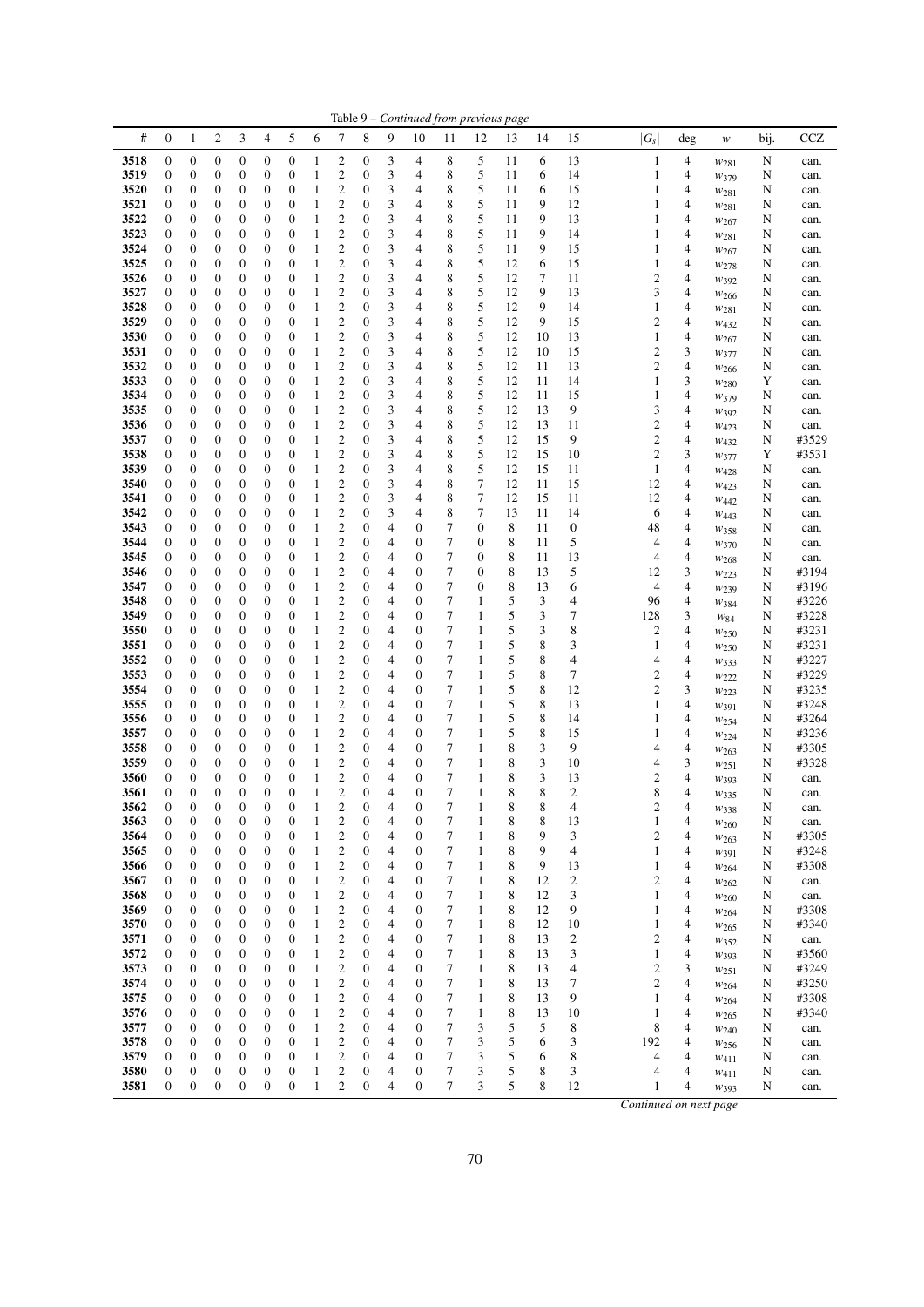| Table 9 – Continued from previous page |                                      |                                      |                                      |                                      |                                      |                   |              |                                         |                                      |                     |                                      |                |                  |         |                                  |                         |                              |        |                               |        |                |
|----------------------------------------|--------------------------------------|--------------------------------------|--------------------------------------|--------------------------------------|--------------------------------------|-------------------|--------------|-----------------------------------------|--------------------------------------|---------------------|--------------------------------------|----------------|------------------|---------|----------------------------------|-------------------------|------------------------------|--------|-------------------------------|--------|----------------|
| #                                      | $\boldsymbol{0}$                     | 1                                    | 2                                    | 3                                    | 4                                    | 5                 | 6            | 7                                       | 8                                    | 9                   | 10                                   | 11             | 12               | 13      | 14                               | 15                      | $ G_s $                      | deg    | w                             | bij.   | CCZ            |
| 3582                                   | $\boldsymbol{0}$                     | $\boldsymbol{0}$                     | $\boldsymbol{0}$                     | $\boldsymbol{0}$                     | $\boldsymbol{0}$                     | 0                 | 1            | 2                                       | $\boldsymbol{0}$                     | 4                   | $\boldsymbol{0}$                     | $\tau$         | 3                | 5       | 8                                | 13                      | $\overline{\mathbf{c}}$      | 4      | $W_{433}$                     | N      | can.           |
| 3583                                   | $\boldsymbol{0}$                     | $\boldsymbol{0}$                     | $\boldsymbol{0}$                     | $\boldsymbol{0}$                     | $\boldsymbol{0}$                     | 0                 | 1            | $\overline{c}$                          | $\boldsymbol{0}$                     | 4                   | $\boldsymbol{0}$                     | 7              | 3                | 5       | 8                                | 14                      | $\overline{\mathbf{c}}$      | 3      | $w_{277}$                     | Y      | #3494          |
| 3584                                   | 0                                    | $\boldsymbol{0}$                     | 0                                    | 0                                    | $\boldsymbol{0}$                     | 0                 | 1            | $\overline{\mathbf{c}}$                 | $\mathbf{0}$                         | 4                   | 0                                    | 7              | 3                | 8       | 8                                | 5                       | 4                            | 4      | W352                          | N      | can.           |
| 3585<br>3586                           | 0<br>0                               | $\boldsymbol{0}$<br>$\boldsymbol{0}$ | $\overline{0}$<br>0                  | $\boldsymbol{0}$<br>$\boldsymbol{0}$ | $\mathbf{0}$<br>$\boldsymbol{0}$     | 0<br>0            | 1<br>1       | $\overline{c}$<br>$\overline{c}$        | $\boldsymbol{0}$<br>$\mathbf{0}$     | 4<br>$\overline{4}$ | $\boldsymbol{0}$<br>0                | 7<br>7         | 3<br>3           | 8<br>8  | 8<br>9                           | 13<br>5                 | 4<br>1                       | 4<br>4 | W <sub>281</sub>              | N<br>N | can.<br>#3581  |
| 3587                                   | 0                                    | $\boldsymbol{0}$                     | $\boldsymbol{0}$                     | $\boldsymbol{0}$                     | $\boldsymbol{0}$                     | 0                 | 1            | $\overline{c}$                          | $\mathbf{0}$                         | 4                   | $\boldsymbol{0}$                     | 7              | 3                | 8       | 9                                | 13                      | 1                            | 4      | $w_{393}$<br>$w_{278}$        | N      | #3398          |
| 3588                                   | 0                                    | $\boldsymbol{0}$                     | $\boldsymbol{0}$                     | $\boldsymbol{0}$                     | $\boldsymbol{0}$                     | 0                 | 1            | $\overline{c}$                          | 0                                    | $\overline{4}$      | $\boldsymbol{0}$                     | 7              | 3                | 8       | 11                               | 3                       | 48                           | 4      | W444                          | N      | can.           |
| 3589                                   | $\boldsymbol{0}$                     | $\boldsymbol{0}$                     | $\boldsymbol{0}$                     | 0                                    | $\boldsymbol{0}$                     | 0                 | 1            | $\overline{c}$                          | $\mathbf{0}$                         | $\overline{4}$      | 0                                    | 7              | 3                | 8       | 11                               | 5                       | 4                            | 4      | W347                          | N      | can.           |
| 3590                                   | 0                                    | $\boldsymbol{0}$                     | 0                                    | 0                                    | $\boldsymbol{0}$                     | 0                 | 1            | $\overline{2}$                          | $\mathbf{0}$                         | 4                   | 0                                    | 7              | 3                | 8       | 11                               | 13                      | 4                            | 4      | $W_{428}$                     | N      | can.           |
| 3591                                   | 0                                    | $\boldsymbol{0}$                     | 0                                    | $\boldsymbol{0}$                     | $\boldsymbol{0}$                     | 0                 | $\mathbf{1}$ | $\overline{c}$                          | $\boldsymbol{0}$                     | 4                   | 0                                    | 7              | 3                | 8       | 13                               | 3                       | 8                            | 4      | W347                          | N      | can.           |
| 3592                                   | 0                                    | $\boldsymbol{0}$                     | $\overline{0}$                       | $\boldsymbol{0}$                     | $\mathbf{0}$                         | 0                 | 1            | $\overline{c}$                          | $\boldsymbol{0}$                     | 4                   | $\boldsymbol{0}$                     | $\overline{7}$ | 3                | 8       | 13                               | 5                       | 4                            | 4      | W433                          | N      | #3582          |
| 3593                                   | 0                                    | $\boldsymbol{0}$                     | 0                                    | $\boldsymbol{0}$                     | $\boldsymbol{0}$                     | 0                 | 1            | $\overline{c}$                          | $\mathbf{0}$                         | $\overline{4}$      | 0                                    | 7              | 3                | 8       | 13                               | 6                       | 4                            | 3      | W277                          | N      | #3494          |
| 3594                                   | $\boldsymbol{0}$                     | $\boldsymbol{0}$                     | $\boldsymbol{0}$                     | $\boldsymbol{0}$                     | $\boldsymbol{0}$                     | 0                 | 1            | $\overline{c}$                          | 0                                    | 4                   | $\boldsymbol{0}$                     | 7              | 3                | 8       | 13                               | 9                       | $\mathfrak{2}$               | 4      | $w_{278}$                     | N      | #3398          |
| 3595                                   | 0                                    | $\boldsymbol{0}$                     | $\boldsymbol{0}$                     | $\boldsymbol{0}$                     | $\boldsymbol{0}$                     | 0                 | 1            | $\overline{c}$                          | $\boldsymbol{0}$                     | $\overline{4}$      | $\boldsymbol{0}$                     | 7              | 5                | 8       | 8                                | 6                       | 24                           | 4      | $w_{335}$                     | N      | can.           |
| 3596<br>3597                           | 0<br>0                               | $\boldsymbol{0}$<br>$\boldsymbol{0}$ | $\boldsymbol{0}$<br>0                | $\boldsymbol{0}$<br>$\boldsymbol{0}$ | $\boldsymbol{0}$<br>$\boldsymbol{0}$ | 0<br>0            | 1<br>1       | 2<br>$\overline{2}$                     | $\mathbf{0}$<br>$\boldsymbol{0}$     | 4<br>4              | 0<br>$\boldsymbol{0}$                | 7<br>7         | 5<br>5           | 8<br>8  | 8<br>8                           | 13<br>14                | 4<br>4                       | 4<br>4 | W <sub>258</sub>              | N<br>N | can.<br>can.   |
| 3598                                   | 0                                    | $\boldsymbol{0}$                     | 0                                    | $\boldsymbol{0}$                     | $\boldsymbol{0}$                     | 0                 | 1            | $\overline{c}$                          | $\mathbf{0}$                         | 4                   | $\boldsymbol{0}$                     | 7              | 5                | 8       | 9                                | 6                       | 2                            | 4      | W268<br>$w_{262}$             | N      | can.           |
| 3599                                   | $\boldsymbol{0}$                     | $\boldsymbol{0}$                     | $\mathbf{0}$                         | $\boldsymbol{0}$                     | $\boldsymbol{0}$                     | 0                 | 1            | $\overline{c}$                          | $\boldsymbol{0}$                     | 4                   | $\boldsymbol{0}$                     | 7              | 5                | 8       | 9                                | 13                      | 1                            | 4      | $w_{264}$                     | N      | can.           |
| 3600                                   | $\boldsymbol{0}$                     | $\boldsymbol{0}$                     | 0                                    | $\boldsymbol{0}$                     | $\boldsymbol{0}$                     | 0                 | 1            | $\overline{c}$                          | $\boldsymbol{0}$                     | 4                   | $\boldsymbol{0}$                     | 7              | 5                | 8       | 9                                | 14                      | 1                            | 4      | W265                          | N      | can.           |
| 3601                                   | $\boldsymbol{0}$                     | $\boldsymbol{0}$                     | $\boldsymbol{0}$                     | $\boldsymbol{0}$                     | $\boldsymbol{0}$                     | 0                 | 1            | $\overline{c}$                          | $\boldsymbol{0}$                     | 4                   | $\boldsymbol{0}$                     | 7              | 5                | 8       | 11                               | 6                       | 8                            | 3      | W371                          | N      | can.           |
| 3602                                   | 0                                    | $\boldsymbol{0}$                     | $\boldsymbol{0}$                     | 0                                    | $\boldsymbol{0}$                     | 0                 | 1            | $\overline{c}$                          | $\boldsymbol{0}$                     | 4                   | 0                                    | 7              | 5                | 8       | 11                               | 13                      | $\overline{c}$               | 4      | $w_{281}$                     | N      | can.           |
| 3603                                   | 0                                    | $\boldsymbol{0}$                     | $\boldsymbol{0}$                     | 0                                    | $\boldsymbol{0}$                     | 0                 | 1            | 2                                       | $\mathbf{0}$                         | 4                   | 0                                    | 7              | 5                | 8       | 13                               | 6                       | 4                            | 4      | $w_{352}$                     | N      | can.           |
| 3604                                   | 0                                    | 0                                    | $\boldsymbol{0}$                     | $\boldsymbol{0}$                     | $\boldsymbol{0}$                     | 0                 | 1            | $\overline{2}$                          | $\boldsymbol{0}$                     | 4                   | $\boldsymbol{0}$                     | 7              | 5                | 8       | 13                               | 9                       | $\mathfrak{2}$               | 4      | W264                          | N      | #3599          |
| 3605                                   | 0                                    | $\boldsymbol{0}$                     | $\overline{0}$                       | $\boldsymbol{0}$                     | $\boldsymbol{0}$                     | 0                 | 1            | $\overline{c}$                          | $\mathbf{0}$                         | 4                   | $\boldsymbol{0}$                     | 7              | 5                | 8       | 14                               | 5                       | 16                           | 4      | W370                          | N      | can.           |
| 3606<br>3607                           | 0<br>0                               | $\boldsymbol{0}$<br>$\boldsymbol{0}$ | $\mathbf{0}$<br>0                    | $\boldsymbol{0}$<br>$\boldsymbol{0}$ | $\mathbf{0}$<br>$\boldsymbol{0}$     | 0<br>0            | 1<br>1       | $\overline{c}$<br>$\overline{c}$        | $\mathbf{0}$<br>0                    | 4<br>$\overline{4}$ | $\boldsymbol{0}$<br>$\boldsymbol{0}$ | 7<br>7         | 5<br>8           | 8<br>12 | 14<br>9                          | 9<br>13                 | $\mathfrak{2}$<br>16         | 4<br>3 | $w_{265}$                     | N<br>N | #3600<br>#3410 |
| 3608                                   | $\boldsymbol{0}$                     | $\boldsymbol{0}$                     | $\boldsymbol{0}$                     | $\boldsymbol{0}$                     | $\boldsymbol{0}$                     | 0                 | 1            | $\overline{c}$                          | $\mathbf{0}$                         | 4                   | 0                                    | 7              | 8                | 12      | 9                                | 14                      | 8                            | 4      | $w_{274}$<br>W275             | N      | #3412          |
| 3609                                   | 0                                    | $\boldsymbol{0}$                     | $\boldsymbol{0}$                     | $\boldsymbol{0}$                     | $\boldsymbol{0}$                     | 0                 | 1            | $\overline{2}$                          | $\mathbf{0}$                         | 4                   | $\boldsymbol{0}$                     | 7              | 8                | 12      | 13                               | 9                       | 8                            | 3      | W274                          | Y      | #3410          |
| 3610                                   | 0                                    | $\boldsymbol{0}$                     | 0                                    | $\boldsymbol{0}$                     | $\boldsymbol{0}$                     | 0                 | $\mathbf{1}$ | $\overline{c}$                          | $\boldsymbol{0}$                     | 4                   | 0                                    | 7              | 8                | 12      | 13                               | 10                      | 4                            | 4      | $w_{275}$                     | N      | #3412          |
| 3611                                   | 0                                    | 0                                    | $\boldsymbol{0}$                     | $\boldsymbol{0}$                     | $\mathbf{0}$                         | 0                 | 1            | $\overline{2}$                          | $\boldsymbol{0}$                     | 4                   | $\boldsymbol{0}$                     | 7              | 8                | 13      | 13                               | 11                      | 24                           | 4      | $w_{278}$                     | N      | can.           |
| 3612                                   | 0                                    | $\boldsymbol{0}$                     | 0                                    | $\boldsymbol{0}$                     | $\boldsymbol{0}$                     | 0                 | 1            | $\overline{c}$                          | $\mathbf{0}$                         | $\overline{4}$      | 0                                    | 7              | 8                | 13      | 14                               | 11                      | 16                           | 3      | W377                          | N      | can.           |
| 3613                                   | 0                                    | $\boldsymbol{0}$                     | $\boldsymbol{0}$                     | $\boldsymbol{0}$                     | $\boldsymbol{0}$                     | 0                 | 1            | $\overline{c}$                          | $\boldsymbol{0}$                     | $\overline{4}$      | $\boldsymbol{0}$                     | 8              | $\boldsymbol{0}$ | 12      | 3                                | 5                       | 8                            | 4      | W262                          | N      | can.           |
| 3614                                   | 0                                    | $\boldsymbol{0}$                     | $\boldsymbol{0}$                     | $\boldsymbol{0}$                     | $\boldsymbol{0}$                     | 0                 | $\mathbf{1}$ | $\overline{c}$                          | 0                                    | $\overline{4}$      | $\boldsymbol{0}$                     | 8              | $\boldsymbol{0}$ | 12      | $\boldsymbol{7}$                 | 9                       | $\overline{c}$               | 4      | W241                          | N      | can.           |
| 3615                                   | 0                                    | $\boldsymbol{0}$                     | $\boldsymbol{0}$                     | $\boldsymbol{0}$                     | $\boldsymbol{0}$                     | 0                 | 1            | $\overline{c}$                          | $\boldsymbol{0}$                     | $\overline{4}$      | $\boldsymbol{0}$                     | 8              | 1                | 5<br>5  | 10                               | $\overline{\mathbf{c}}$ | 6                            | 4      | $w_{329}$                     | N      | can.           |
| 3616<br>3617                           | 0<br>0                               | $\boldsymbol{0}$<br>$\boldsymbol{0}$ | $\boldsymbol{0}$<br>$\boldsymbol{0}$ | $\boldsymbol{0}$<br>$\boldsymbol{0}$ | $\boldsymbol{0}$<br>$\boldsymbol{0}$ | 0<br>0            | 1<br>1       | $\overline{c}$<br>$\overline{c}$        | $\boldsymbol{0}$<br>$\boldsymbol{0}$ | 4<br>4              | $\boldsymbol{0}$<br>$\boldsymbol{0}$ | 8<br>8         | 1<br>1           | 5       | 10<br>10                         | 3<br>$\overline{4}$     | 1<br>12                      | 4<br>4 | W225                          | N<br>N | can.<br>can.   |
| 3618                                   | 0                                    | $\boldsymbol{0}$                     | $\overline{0}$                       | $\boldsymbol{0}$                     | $\boldsymbol{0}$                     | 0                 | 1            | $\overline{c}$                          | $\boldsymbol{0}$                     | 4                   | $\boldsymbol{0}$                     | 8              | 1                | 5       | 10                               | $\tau$                  | $\overline{c}$               | 4      | W329<br>W370                  | N      | can.           |
| 3619                                   | 0                                    | $\boldsymbol{0}$                     | 0                                    | $\boldsymbol{0}$                     | $\boldsymbol{0}$                     | 0                 | 1            | $\overline{c}$                          | $\boldsymbol{0}$                     | $\overline{4}$      | $\boldsymbol{0}$                     | 8              | 1                | 5       | 10                               | 12                      | 1                            | 4      | $w_{241}$                     | N      | can.           |
| 3620                                   | $\boldsymbol{0}$                     | $\boldsymbol{0}$                     | $\boldsymbol{0}$                     | $\boldsymbol{0}$                     | $\boldsymbol{0}$                     | 0                 | 1            | $\overline{c}$                          | 0                                    | $\overline{4}$      | $\boldsymbol{0}$                     | 8              | 1                | 5       | 11                               | $\overline{c}$          | 1                            | 4      | W225                          | N      | can.           |
| 3621                                   | 0                                    | $\boldsymbol{0}$                     | $\boldsymbol{0}$                     | $\boldsymbol{0}$                     | $\boldsymbol{0}$                     | 0                 | 1            | $\overline{c}$                          | $\boldsymbol{0}$                     | 4                   | $\boldsymbol{0}$                     | 8              | 1                | 5       | 11                               | 3                       | 1                            | 4      | W224                          | N      | #3236          |
| 3622                                   | 0                                    | $\boldsymbol{0}$                     | 0                                    | 0                                    | $\boldsymbol{0}$                     | 0                 | 1            | $\overline{\mathbf{c}}$                 | $\mathbf{0}$                         | 4                   | 0                                    | 8              | 1                | 5       | 11                               | 4                       | 6                            | 4      | W390                          | N      | #3240          |
| 3623                                   | 0                                    | $\boldsymbol{0}$                     | 0                                    | 0                                    | $\boldsymbol{0}$                     | 0                 | $\mathbf{1}$ | $\overline{c}$                          | $\boldsymbol{0}$                     | 4                   | $\boldsymbol{0}$                     | 8              | 1                | 5       | 11                               | 6                       | 1                            | 4      | $w_{241}$                     | N      | can.           |
| 3624                                   | 0                                    | $\mathbf{0}$                         | $\overline{0}$                       | $\boldsymbol{0}$                     | $\boldsymbol{0}$                     | 0                 |              | $\overline{\mathbf{c}}$                 | $\boldsymbol{0}$                     | 4                   | $\boldsymbol{0}$                     | 8              | 1                | 5       | 11                               | 7                       | 1                            | 4      | W254                          | N      | #3269          |
| 3625<br>3626                           | $\boldsymbol{0}$<br>$\boldsymbol{0}$ | $\overline{0}$<br>$\boldsymbol{0}$   | $\overline{0}$<br>0                  | $\mathbf{0}$<br>$\boldsymbol{0}$     | $\overline{0}$<br>$\boldsymbol{0}$   | $\mathbf{0}$<br>0 | 1<br>1       | $\overline{2}$<br>2                     | $\overline{0}$<br>$\mathbf{0}$       | $\overline{4}$<br>4 | $\mathbf{0}$<br>0                    | 8<br>8         | 1<br>1           | 5<br>5  | 11<br>11                         | 12<br>15                | 1<br>$\overline{\mathbf{c}}$ | 4<br>4 | W264                          | N<br>N | #3250<br>#3245 |
| 3627                                   | $\boldsymbol{0}$                     | $\boldsymbol{0}$                     | $\boldsymbol{0}$                     | $\boldsymbol{0}$                     | $\boldsymbol{0}$                     | 0                 | 1            | $\overline{\mathbf{c}}$                 | 0                                    | 4                   | $\boldsymbol{0}$                     | 8              | 1                | 5       | 15                               | $\overline{c}$          | $\overline{c}$               | 4      | W <sub>239</sub><br>$w_{370}$ | N      | can.           |
| 3628                                   | 0                                    | $\boldsymbol{0}$                     | $\boldsymbol{0}$                     | $\boldsymbol{0}$                     | $\boldsymbol{0}$                     | 0                 | 1            | $\overline{\mathbf{c}}$                 | $\boldsymbol{0}$                     | 4                   | $\boldsymbol{0}$                     | 8              | 1                | 5       | 15                               | 3                       | 1                            | 4      | W254                          | N      | #3264          |
| 3629                                   | 0                                    | $\boldsymbol{0}$                     | 0                                    | $\boldsymbol{0}$                     | $\boldsymbol{0}$                     | 0                 | $\mathbf{1}$ | $\boldsymbol{2}$                        | $\boldsymbol{0}$                     | 4                   | $\boldsymbol{0}$                     | 8              | 1                | 5       | 15                               | 4                       | 12                           | 3      | W223                          | N      | #3241          |
| 3630                                   | $\boldsymbol{0}$                     | $\boldsymbol{0}$                     | $\overline{0}$                       | $\boldsymbol{0}$                     | $\boldsymbol{0}$                     | 0                 | 1            | $\overline{c}$                          | $\boldsymbol{0}$                     | 4                   | $\boldsymbol{0}$                     | 8              | 1                | 5       | 15                               | 7                       | 2                            | 4      | W239                          | N      | #3270          |
| 3631                                   | $\boldsymbol{0}$                     | $\boldsymbol{0}$                     | $\boldsymbol{0}$                     | $\boldsymbol{0}$                     | $\boldsymbol{0}$                     | 0                 | $\mathbf{1}$ | $\overline{\mathbf{c}}$                 | 0                                    | 4                   | $\boldsymbol{0}$                     | 8              | 1                | 5       | 15                               | 8                       | $\overline{\mathbf{c}}$      | 4      | $w_{239}$                     | N      | #3245          |
| 3632                                   | 0                                    | $\boldsymbol{0}$                     | $\boldsymbol{0}$                     | $\boldsymbol{0}$                     | $\boldsymbol{0}$                     | 0                 | $\mathbf{1}$ | $\overline{\mathbf{c}}$                 | $\boldsymbol{0}$                     | 4                   | $\boldsymbol{0}$                     | 8              | 1                | 6       | 3                                | 7                       | $\overline{\mathbf{c}}$      | 4      | W <sub>250</sub>              | N      | #3301          |
| 3633                                   | $\boldsymbol{0}$                     | $\boldsymbol{0}$                     | $\boldsymbol{0}$                     | $\boldsymbol{0}$                     | $\boldsymbol{0}$                     | 0                 | $\mathbf{1}$ | $\overline{\mathbf{c}}$                 | $\boldsymbol{0}$                     | 4                   | $\boldsymbol{0}$                     | 8              | 1                | 6       | 3                                | 11                      | $\overline{c}$               | 3      | W251                          | N      | #3307          |
| 3634                                   | $\boldsymbol{0}$                     | $\boldsymbol{0}$                     | $\boldsymbol{0}$<br>$\boldsymbol{0}$ | $\boldsymbol{0}$                     | $\boldsymbol{0}$                     | 0                 | 1<br>1       | $\overline{\mathbf{c}}$<br>$\mathbf{2}$ | $\boldsymbol{0}$<br>$\boldsymbol{0}$ | 4                   | $\boldsymbol{0}$                     | 8              | 1                | 6       | $\ensuremath{\mathfrak{Z}}$<br>3 | 12                      | 1                            | 4<br>4 | $w_{264}$                     | N      | #3308          |
| 3635<br>3636                           | $\boldsymbol{0}$<br>$\boldsymbol{0}$ | $\boldsymbol{0}$<br>$\boldsymbol{0}$ | $\boldsymbol{0}$                     | $\boldsymbol{0}$<br>$\boldsymbol{0}$ | $\boldsymbol{0}$<br>$\boldsymbol{0}$ | 0<br>0            | $\mathbf{1}$ | $\boldsymbol{2}$                        | 0                                    | 4<br>4              | $\boldsymbol{0}$<br>$\boldsymbol{0}$ | 8<br>8         | 1<br>1           | 6<br>6  | 3                                | 13<br>15                | 1<br>$\mathbf{1}$            | 4      | $w_{352}$                     | N<br>N | can.<br>can.   |
| 3637                                   | 0                                    | $\boldsymbol{0}$                     | $\mathbf{0}$                         | $\boldsymbol{0}$                     | $\boldsymbol{0}$                     | 0                 | 1            | $\overline{\mathbf{c}}$                 | $\boldsymbol{0}$                     | $\overline{4}$      | $\boldsymbol{0}$                     | 8              | 1                | 6       | $\boldsymbol{7}$                 | 3                       | $\overline{c}$               | 4      | W264<br>W <sub>250</sub>      | N      | #3301          |
| 3638                                   | 0                                    | $\boldsymbol{0}$                     | 0                                    | $\boldsymbol{0}$                     | $\boldsymbol{0}$                     | 0                 | $\mathbf{1}$ | $\overline{\mathbf{c}}$                 | 0                                    | 4                   | $\boldsymbol{0}$                     | 8              | 1                | 6       | 7                                | 11                      | 1                            | 4      | W <sub>264</sub>              | N      | #3636          |
| 3639                                   | $\boldsymbol{0}$                     | $\boldsymbol{0}$                     | $\boldsymbol{0}$                     | $\boldsymbol{0}$                     | $\boldsymbol{0}$                     | 0                 | $\mathbf{1}$ | $\overline{\mathbf{c}}$                 | $\mathbf{0}$                         | 4                   | $\boldsymbol{0}$                     | 8              | 1                | 6       | 7                                | 12                      | 1                            | 4      | W <sub>264</sub>              | N      | #3308          |
| 3640                                   | $\boldsymbol{0}$                     | $\boldsymbol{0}$                     | $\boldsymbol{0}$                     | $\boldsymbol{0}$                     | $\boldsymbol{0}$                     | 0                 | $\mathbf{1}$ | $\overline{c}$                          | $\boldsymbol{0}$                     | 4                   | $\boldsymbol{0}$                     | 8              | 1                | 6       | 7                                | 13                      | 1                            | 4      | W <sub>260</sub>              | N      | can.           |
| 3641                                   | 0                                    | $\boldsymbol{0}$                     | $\boldsymbol{0}$                     | $\boldsymbol{0}$                     | $\boldsymbol{0}$                     | 0                 | $\mathbf{1}$ | $\mathfrak{2}$                          | $\boldsymbol{0}$                     | 4                   | $\boldsymbol{0}$                     | 8              | 1                | 6       | 7                                | 15                      | 1                            | 3      | W251                          | Y      | #3307          |
| 3642                                   | 0                                    | $\boldsymbol{0}$                     | $\boldsymbol{0}$                     | $\boldsymbol{0}$                     | $\boldsymbol{0}$                     | 0                 | 1            | $\mathfrak{2}$                          | $\boldsymbol{0}$                     | 4                   | $\boldsymbol{0}$                     | 8              | 1                | 6       | 10                               | 3                       | 1                            | 4      | $w_{262}$                     | N      | can.           |
| 3643                                   | $\boldsymbol{0}$                     | $\boldsymbol{0}$                     | 0                                    | $\boldsymbol{0}$                     | $\boldsymbol{0}$                     | 0                 | $\mathbf{1}$ | $\mathfrak{2}$                          | $\boldsymbol{0}$                     | 4                   | $\boldsymbol{0}$                     | 8              | 1                | 6       | 10                               | 7                       | 1                            | 4      | $w_{372}$                     | N      | can.           |
| 3644                                   | $\boldsymbol{0}$                     | $\boldsymbol{0}$                     | 0                                    | $\boldsymbol{0}$                     | $\boldsymbol{0}$                     | $\boldsymbol{0}$  | 1            | $\overline{\mathbf{c}}$                 | $\boldsymbol{0}$                     | $\overline{4}$      | $\boldsymbol{0}$                     | 8              | 1                | 6       | 10                               | 12                      | 1                            | 4      | W260                          | N      | can.           |
| 3645                                   | 0                                    | $\boldsymbol{0}$                     | $\boldsymbol{0}$                     | $\boldsymbol{0}$                     | $\boldsymbol{0}$                     | $\boldsymbol{0}$  | 1            | $\overline{c}$                          | $\boldsymbol{0}$                     | $\overline{4}$      | $\boldsymbol{0}$                     | 8              | 1                | 6       | 10                               | 13                      | 1                            | 4      | W372                          | N      | can.           |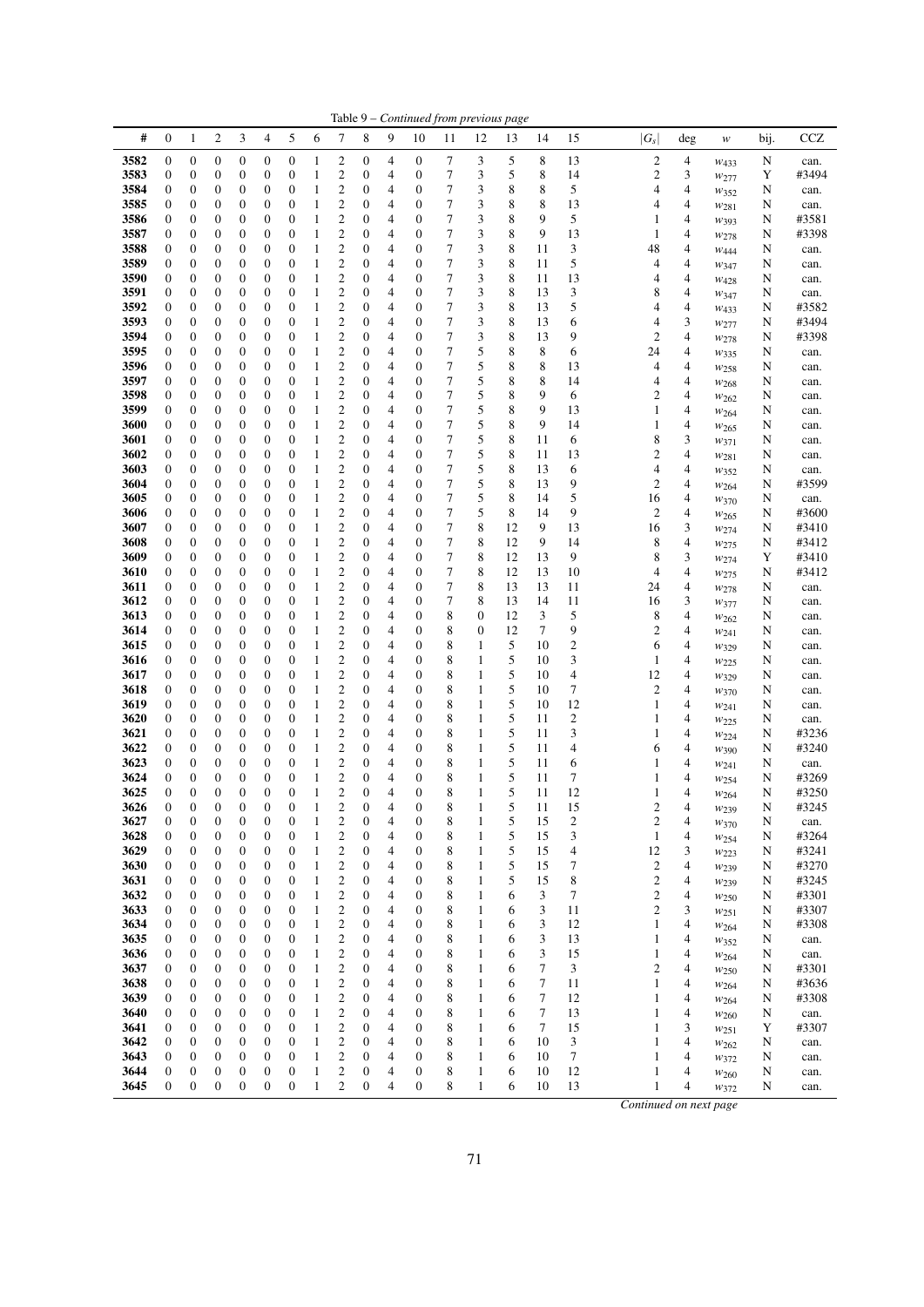|              |                                      |                                      |                         |                                      |                                      |                                      |                              |                                                    |                                      |                |                  | Table 9 - Continued from previous page |                              |                  |                                    |          |                        |        |                               |        |               |
|--------------|--------------------------------------|--------------------------------------|-------------------------|--------------------------------------|--------------------------------------|--------------------------------------|------------------------------|----------------------------------------------------|--------------------------------------|----------------|------------------|----------------------------------------|------------------------------|------------------|------------------------------------|----------|------------------------|--------|-------------------------------|--------|---------------|
| #            | 0                                    | 1                                    | $\overline{\mathbf{c}}$ | 3                                    | 4                                    | 5                                    | 6                            | 7                                                  | 8                                    | 9              | 10               | 11                                     | 12                           | 13               | 14                                 | 15       | $ G_s $                | deg    | w                             | bij.   | $_{\rm CCZ}$  |
| 3646         | 0                                    | $\boldsymbol{0}$                     | $\boldsymbol{0}$        | $\boldsymbol{0}$                     | 0                                    | $\boldsymbol{0}$                     | 1                            | 2                                                  | 0                                    | 4              | $\boldsymbol{0}$ | 8                                      | $\mathbf{1}$                 | 6                | 10                                 | 15       | $\mathbf{1}$           | 4      | $w_{268}$                     | N      | can.          |
| 3647         | 0                                    | $\boldsymbol{0}$                     | $\boldsymbol{0}$        | 0                                    | 0                                    | $\boldsymbol{0}$                     | 1                            | 2                                                  | 0                                    | 4              | 0                | 8                                      | 1                            | 6                | 11                                 | 7        | 1                      | 4      | $w_{264}$                     | N      | #3636         |
| 3648         | 0                                    | 0                                    | 0                       | 0                                    | 0                                    | $\boldsymbol{0}$                     | $\mathbf{1}$                 | $\overline{\mathbf{c}}$                            | 0                                    | 4              | 0                | 8                                      | $\mathbf{1}$                 | 6                | 11                                 | 12       | $\mathbf{1}$           | 4      | W <sub>265</sub>              | N      | #3340         |
| 3649<br>3650 | $\boldsymbol{0}$<br>$\boldsymbol{0}$ | $\boldsymbol{0}$<br>$\boldsymbol{0}$ | 0<br>0                  | 0<br>$\boldsymbol{0}$                | 0<br>0                               | $\boldsymbol{0}$<br>$\boldsymbol{0}$ | $\mathbf{1}$<br>1            | $\overline{\mathbf{c}}$<br>$\overline{c}$          | 0<br>0                               | 4<br>4         | 0<br>0           | 8<br>8                                 | $\mathbf{1}$<br>$\mathbf{1}$ | 6<br>6           | 11<br>11                           | 13<br>15 | 1<br>$\overline{c}$    | 4<br>4 | $w_{267}$                     | N      | can.          |
| 3651         | 0                                    | $\boldsymbol{0}$                     | 0                       | $\boldsymbol{0}$                     | 0                                    | $\boldsymbol{0}$                     | 1                            | $\overline{\mathbf{c}}$                            | 0                                    | 4              | 0                | 8                                      | 1                            | 6                | 14                                 | 3        | 1                      | 4      | $w_{265}$<br>$w_{241}$        | N<br>N | can.<br>can.  |
| 3652         | 0                                    | $\boldsymbol{0}$                     | $\boldsymbol{0}$        | $\boldsymbol{0}$                     | 0                                    | $\boldsymbol{0}$                     | 1                            | $\overline{\mathbf{c}}$                            | 0                                    | 4              | 0                | 8                                      | $\mathbf{1}$                 | 6                | 14                                 | 7        | 1                      | 4      | W391                          | N      | #3306         |
| 3653         | $\boldsymbol{0}$                     | $\boldsymbol{0}$                     | 0                       | $\boldsymbol{0}$                     | 0                                    | $\boldsymbol{0}$                     | 1                            | $\overline{c}$                                     | 0                                    | 4              | 0                | 8                                      | $\mathbf{1}$                 | 6                | 14                                 | 11       | 1                      | 4      | W <sub>265</sub>              | N      | #3650         |
| 3654         | 0                                    | $\boldsymbol{0}$                     | 0                       | $\boldsymbol{0}$                     | 0                                    | $\boldsymbol{0}$                     | 1                            | 2                                                  | 0                                    | 4              | 0                | 8                                      | 1                            | 6                | 15                                 | 3        | 1                      | 4      | $w_{264}$                     | N      | #3636         |
| 3655         | $\mathbf{0}$                         | $\boldsymbol{0}$                     | 0                       | 0                                    | $\boldsymbol{0}$                     | $\boldsymbol{0}$                     | 1                            | $\overline{c}$                                     | $\boldsymbol{0}$                     | 4              | 0                | 8                                      | $\mathbf{1}$                 | 6                | 15                                 | 7        | $\overline{c}$         | 3      | $w_{251}$                     | N      | #3307         |
| 3656         | $\mathbf{0}$                         | $\boldsymbol{0}$                     | 0                       | 0                                    | 0                                    | $\boldsymbol{0}$                     | 1                            | $\overline{c}$                                     | $\boldsymbol{0}$                     | 4              | 0                | 8                                      | 1                            | 6                | 15                                 | 11       | $\overline{c}$         | 4      | W <sub>265</sub>              | N      | #3650         |
| 3657<br>3658 | $\boldsymbol{0}$<br>0                | $\boldsymbol{0}$<br>$\boldsymbol{0}$ | 0<br>0                  | $\boldsymbol{0}$<br>$\boldsymbol{0}$ | 0<br>0                               | $\boldsymbol{0}$<br>$\boldsymbol{0}$ | 1<br>1                       | $\overline{c}$<br>$\overline{\mathbf{c}}$          | 0<br>0                               | 4<br>4         | 0<br>0           | 8<br>8                                 | 1<br>$\mathbf{1}$            | 7<br>7           | $\mathfrak{2}$<br>3                | 12<br>6  | 1<br>2                 | 4<br>4 | $w_{260}$                     | N<br>N | can.<br>#3301 |
| 3659         | 0                                    | $\boldsymbol{0}$                     | $\boldsymbol{0}$        | $\boldsymbol{0}$                     | 0                                    | $\boldsymbol{0}$                     | 1                            | $\overline{\mathbf{c}}$                            | 0                                    | 4              | 0                | 8                                      | $\mathbf{1}$                 | 7                | 3                                  | 10       | $\overline{c}$         | 3      | $w_{250}$<br>$w_{251}$        | Y      | #3307         |
| 3660         | 0                                    | 0                                    | 0                       | 0                                    | 0                                    | $\boldsymbol{0}$                     | 1                            | $\overline{c}$                                     | 0                                    | 4              | 0                | 8                                      | 1                            | 7                | 3                                  | 12       | 1                      | 4      | $w_{260}$                     | N      | can.          |
| 3661         | 0                                    | 0                                    | 0                       | $\boldsymbol{0}$                     | 0                                    | $\boldsymbol{0}$                     | $\mathbf{1}$                 | $\overline{\mathbf{c}}$                            | 0                                    | 4              | 0                | 8                                      | $\mathbf{1}$                 | 7                | 3                                  | 13       | 1                      | 4      | $w_{260}$                     | N      | can.          |
| 3662         | 0                                    | $\boldsymbol{0}$                     | 0                       | 0                                    | 0                                    | $\boldsymbol{0}$                     | 1                            | $\overline{\mathbf{c}}$                            | 0                                    | 4              | 0                | 8                                      | $\mathbf{1}$                 | 7                | 3                                  | 14       | 1                      | 4      | $w_{260}$                     | N      | can.          |
| 3663         | 0                                    | $\boldsymbol{0}$                     | 0                       | 0                                    | 0                                    | $\boldsymbol{0}$                     | 1                            | $\overline{\mathbf{c}}$                            | 0                                    | 4              | 0                | 8                                      | 1                            | 7                | 6                                  | 10       | 1                      | 4      | $w_{241}$                     | N      | can.          |
| 3664<br>3665 | 0<br>0                               | $\boldsymbol{0}$<br>$\boldsymbol{0}$ | 0<br>0                  | $\boldsymbol{0}$<br>$\boldsymbol{0}$ | 0<br>0                               | $\boldsymbol{0}$<br>$\boldsymbol{0}$ | 1<br>$\mathbf{1}$            | $\overline{\mathbf{c}}$<br>$\overline{\mathbf{c}}$ | 0<br>0                               | 4<br>4         | 0<br>0           | 8<br>8                                 | $\mathbf{1}$<br>$\mathbf{1}$ | 7<br>7           | 6<br>6                             | 12<br>13 | 1<br>1                 | 4<br>4 | $w_{260}$                     | N<br>N | #3300         |
| 3666         | $\mathbf{0}$                         | 0                                    | $\boldsymbol{0}$        | $\boldsymbol{0}$                     | 0                                    | $\boldsymbol{0}$                     | 1                            | $\overline{\mathbf{c}}$                            | 0                                    | 4              | 0                | 8                                      | 1                            | 7                | $\boldsymbol{7}$                   | 10       | 1                      | 4      | $w_{260}$<br>$w_{241}$        | N      | can.<br>can.  |
| 3667         | $\boldsymbol{0}$                     | 0                                    | 0                       | 0                                    | 0                                    | $\boldsymbol{0}$                     | 1                            | 2                                                  | 0                                    | 4              | 0                | 8                                      | 1                            | $\boldsymbol{7}$ | $\tau$                             | 12       | 1                      | 4      | $w_{260}$                     | N      | can.          |
| 3668         | $\boldsymbol{0}$                     | $\boldsymbol{0}$                     | 0                       | 0                                    | 0                                    | $\boldsymbol{0}$                     | $\mathbf{1}$                 | $\overline{c}$                                     | $\boldsymbol{0}$                     | 4              | 0                | 8                                      | 1                            | 7                | 7                                  | 14       | 2                      | 3      | W <sub>259</sub>              | Y      | can.          |
| 3669         | $\boldsymbol{0}$                     | $\boldsymbol{0}$                     | 0                       | $\boldsymbol{0}$                     | $\boldsymbol{0}$                     | $\boldsymbol{0}$                     | 1                            | $\overline{c}$                                     | $\boldsymbol{0}$                     | 4              | 0                | 8                                      | 1                            | $\tau$           | 10                                 | 6        | 1                      | 4      | W241                          | N      | can.          |
| 3670         | $\boldsymbol{0}$                     | 0                                    | 0                       | $\boldsymbol{0}$                     | 0                                    | $\boldsymbol{0}$                     | 1                            | $\overline{c}$                                     | $\boldsymbol{0}$                     | 4              | 0                | 8                                      | 1                            | $\tau$           | 10                                 | 12       | 1                      | 4      | $w_{268}$                     | N      | can.          |
| 3671         | 0                                    | $\boldsymbol{0}$                     | 0                       | $\boldsymbol{0}$                     | 0                                    | $\boldsymbol{0}$                     | 1                            | $\overline{\mathbf{c}}$                            | 0                                    | 4              | 0                | 8                                      | $\mathbf{1}$                 | 7                | 10                                 | 13       | 1                      | 4      | $w_{267}$                     | N      | can.          |
| 3672<br>3673 | $\boldsymbol{0}$<br>0                | 0<br>$\boldsymbol{0}$                | 0<br>0                  | 0<br>0                               | 0<br>0                               | $\boldsymbol{0}$<br>$\boldsymbol{0}$ | 1<br>1                       | $\overline{c}$<br>$\overline{\mathbf{c}}$          | 0<br>0                               | 4<br>4         | 0<br>0           | 8<br>8                                 | $\mathbf{1}$<br>1            | 7<br>7           | 11<br>11                           | 6<br>12  | 1<br>1                 | 4<br>4 | $w_{260}$                     | N<br>N | #3662<br>can. |
| 3674         | $\boldsymbol{0}$                     | 0                                    | 0                       | 0                                    | 0                                    | $\boldsymbol{0}$                     | $\mathbf{1}$                 | $\overline{\mathbf{c}}$                            | 0                                    | 4              | 0                | 8                                      | $\mathbf{1}$                 | 7                | 11                                 | 13       | 1                      | 4      | $w_{281}$<br>$w_{267}$        | N      | can.          |
| 3675         | $\boldsymbol{0}$                     | $\boldsymbol{0}$                     | 0                       | $\boldsymbol{0}$                     | 0                                    | $\boldsymbol{0}$                     | 1                            | $\overline{\mathbf{c}}$                            | 0                                    | 4              | 0                | 8                                      | $\mathbf{1}$                 | 7                | 11                                 | 14       | 2                      | 4      | $w_{281}$                     | N      | can.          |
| 3676         | 0                                    | $\boldsymbol{0}$                     | 0                       | $\boldsymbol{0}$                     | 0                                    | $\boldsymbol{0}$                     | 1                            | $\overline{\mathbf{c}}$                            | 0                                    | 4              | 0                | 8                                      | $\mathbf{1}$                 | 7                | 15                                 | 6        | $\overline{c}$         | 3      | $w_{251}$                     | Y      | #3307         |
| 3677         | 0                                    | $\boldsymbol{0}$                     | 0                       | $\boldsymbol{0}$                     | 0                                    | $\boldsymbol{0}$                     | 1                            | $\overline{\mathbf{c}}$                            | 0                                    | 4              | 0                | 8                                      | $\mathbf{1}$                 | 7                | 15                                 | 10       | $\overline{c}$         | 4      | W <sub>265</sub>              | N      | #3650         |
| 3678         | 0                                    | $\boldsymbol{0}$                     | $\boldsymbol{0}$        | $\boldsymbol{0}$                     | 0                                    | $\boldsymbol{0}$                     | 1                            | $\overline{\mathbf{c}}$                            | 0                                    | 4              | 0                | 8                                      | $\mathbf{1}$                 | 12               | $\boldsymbol{2}$                   | 13       | 4                      | 4      | $w_{262}$                     | N      | can.          |
| 3679<br>3680 | $\boldsymbol{0}$                     | 0<br>$\boldsymbol{0}$                | 0<br>0                  | $\boldsymbol{0}$<br>$\boldsymbol{0}$ | 0<br>0                               | $\boldsymbol{0}$<br>$\boldsymbol{0}$ | $\mathbf{1}$<br>$\mathbf{1}$ | $\overline{c}$<br>$\overline{\mathbf{c}}$          | 0                                    | 4<br>4         | 0                | 8<br>8                                 | 1<br>$\mathbf{1}$            | 12<br>12         | $\overline{c}$<br>$\boldsymbol{2}$ | 14<br>15 | 4<br>2                 | 4<br>4 | $w_{262}$                     | N      | can.          |
| 3681         | 0<br>$\boldsymbol{0}$                | $\boldsymbol{0}$                     | 0                       | 0                                    | 0                                    | $\boldsymbol{0}$                     | 1                            | $\overline{c}$                                     | 0<br>$\boldsymbol{0}$                | 4              | 0<br>0           | 8                                      | $\mathbf{1}$                 | 12               | 3                                  | 13       | 4                      | 4      | W241<br>W344                  | N<br>N | can.<br>can.  |
| 3682         | $\mathbf{0}$                         | $\boldsymbol{0}$                     | 0                       | $\boldsymbol{0}$                     | 0                                    | $\boldsymbol{0}$                     | 1                            | $\overline{c}$                                     | $\boldsymbol{0}$                     | 4              | 0                | 8                                      | 1                            | 12               | 3                                  | 15       | $\overline{c}$         | 4      | $w_{266}$                     | N      | can.          |
| 3683         | $\boldsymbol{0}$                     | $\boldsymbol{0}$                     | 0                       | $\boldsymbol{0}$                     | 0                                    | $\boldsymbol{0}$                     | 1                            | $\overline{c}$                                     | 0                                    | 4              | 0                | 8                                      | 1                            | 12               | 6                                  | 10       | 1                      | 4      | $w_{260}$                     | N      | can.          |
| 3684         | 0                                    | $\boldsymbol{0}$                     | 0                       | $\boldsymbol{0}$                     | 0                                    | $\boldsymbol{0}$                     | 1                            | $\overline{c}$                                     | 0                                    | 4              | 0                | 8                                      | 1                            | 12               | 6                                  | 11       | 1                      | 4      | W356                          | N      | can.          |
| 3685         | $\boldsymbol{0}$                     | $\boldsymbol{0}$                     | $\boldsymbol{0}$        | $\boldsymbol{0}$                     | 0                                    | $\boldsymbol{0}$                     | 1                            | $\overline{c}$                                     | 0                                    | 4              | 0                | 8                                      | $\mathbf{1}$                 | 12               | 6                                  | 13       | $\overline{c}$         | 4      | W352                          | N      | can.          |
| 3686         | 0                                    | 0                                    | 0                       | 0                                    | 0                                    | $\boldsymbol{0}$                     | 1                            | $\overline{c}$                                     | 0                                    | 4              | 0                | 8                                      | 1                            | 12               | 7                                  | 10       | 1                      | 4      | $w_{268}$                     | N      | can.          |
| 3687<br>3688 | 0<br>$\mathbf{0}$                    | 0<br>$\boldsymbol{0}$                | 0<br>$\overline{0}$     | 0<br>$\boldsymbol{0}$                | 0<br>$\boldsymbol{0}$                | $\boldsymbol{0}$<br>$\mathbf{0}$     | 1<br>1                       | $\overline{\mathbf{c}}$<br>$\overline{c}$          | 0<br>$\boldsymbol{0}$                | 4<br>4         | 0<br>0           | 8<br>8                                 | 1<br>1                       | 12<br>12         | 7<br>7                             | 11<br>13 | 1<br>$\overline{c}$    | 4<br>4 | $w_{281}$                     | N<br>N | can.<br>can.  |
| 3689         | $\boldsymbol{0}$                     | $\boldsymbol{0}$                     | $\overline{0}$          | $\boldsymbol{0}$                     | $\boldsymbol{0}$                     | $\mathbf{0}$                         | 1                            | 2                                                  | $\boldsymbol{0}$                     | 4              | 0                | 8                                      | 1                            | 13               | 3                                  | 12       | 4                      | 4      | $w_{266}$<br>W <sub>263</sub> | N      | #3305         |
| 3690         | 0                                    | $\boldsymbol{0}$                     | $\boldsymbol{0}$        | 0                                    | $\boldsymbol{0}$                     | 0                                    | 1                            | $\overline{2}$                                     | $\boldsymbol{0}$                     | 4              | 0                | 8                                      | 1                            | 13               | 3                                  | 14       | 2                      | 4      | $W_{266}$                     | N      | can.          |
| 3691         | $\boldsymbol{0}$                     | $\boldsymbol{0}$                     | $\boldsymbol{0}$        | $\boldsymbol{0}$                     | $\boldsymbol{0}$                     | $\boldsymbol{0}$                     | $\mathbf{1}$                 | 2                                                  | 0                                    | 4              | 0                | 8                                      | $\mathbf{1}$                 | 13               | 3                                  | 15       | $\overline{c}$         | 4      | $w_{254}$                     | N      | #3431         |
| 3692         | 0                                    | $\boldsymbol{0}$                     | $\boldsymbol{0}$        | $\boldsymbol{0}$                     | $\boldsymbol{0}$                     | $\boldsymbol{0}$                     | 1                            | 2                                                  | $\boldsymbol{0}$                     | 4              | 0                | 8                                      | 1                            | 13               | 6                                  | 10       | 1                      | 4      | $w_{241}$                     | N      | can.          |
| 3693         | $\boldsymbol{0}$                     | $\boldsymbol{0}$                     | 0                       | $\boldsymbol{0}$                     | $\boldsymbol{0}$                     | $\boldsymbol{0}$                     | $\mathbf{1}$                 | 2                                                  | $\boldsymbol{0}$                     | 4              | 0                | 8                                      | 1                            | 13               | 6                                  | 11       | 1                      | 4      | W267                          | N      | can.          |
| 3694<br>3695 | $\boldsymbol{0}$<br>$\boldsymbol{0}$ | $\boldsymbol{0}$<br>$\boldsymbol{0}$ | 0<br>$\boldsymbol{0}$   | 0<br>$\boldsymbol{0}$                | $\boldsymbol{0}$<br>$\boldsymbol{0}$ | $\boldsymbol{0}$<br>$\boldsymbol{0}$ | 1<br>1                       | 2<br>$\overline{c}$                                | $\boldsymbol{0}$<br>$\boldsymbol{0}$ | 4<br>4         | 0<br>0           | 8<br>8                                 | 1<br>$\mathbf{1}$            | 13<br>13         | 6<br>$\tau$                        | 12<br>10 | $\overline{c}$<br>1    | 4<br>4 | $w_{260}$                     | N<br>N | can.<br>can.  |
| 3696         | 0                                    | $\boldsymbol{0}$                     | 0                       | $\boldsymbol{0}$                     | 0                                    | $\boldsymbol{0}$                     | $\mathbf{1}$                 | 2                                                  | 0                                    | 4              | 0                | 8                                      | $\mathbf{1}$                 | 13               | 7                                  | 11       | 1                      | 4      | $w_{267}$<br>W374             | N      | #3480         |
| 3697         | $\boldsymbol{0}$                     | $\boldsymbol{0}$                     | $\mathbf{0}$            | $\boldsymbol{0}$                     | $\boldsymbol{0}$                     | $\mathbf{0}$                         | 1                            | 2                                                  | $\boldsymbol{0}$                     | 4              | 0                | 8                                      | $\mathbf{1}$                 | 13               | 7                                  | 12       | 2                      | 4      | W393                          | N      | #3560         |
| 3698         | $\boldsymbol{0}$                     | $\boldsymbol{0}$                     | $\boldsymbol{0}$        | $\boldsymbol{0}$                     | 0                                    | $\boldsymbol{0}$                     | $\mathbf{1}$                 | 2                                                  | $\boldsymbol{0}$                     | 4              | 0                | 8                                      | 1                            | 14               | 3                                  | 15       | 4                      | 4      | $W_{264}$                     | N      | can.          |
| 3699         | 0                                    | $\boldsymbol{0}$                     | $\boldsymbol{0}$        | $\boldsymbol{0}$                     | $\boldsymbol{0}$                     | $\boldsymbol{0}$                     | $\mathbf{1}$                 | 2                                                  | $\boldsymbol{0}$                     | 4              | 0                | 8                                      | 1                            | 14               | 6                                  | 11       | 1                      | 4      | $w_{268}$                     | N      | can.          |
| 3700         | $\boldsymbol{0}$                     | $\boldsymbol{0}$                     | $\boldsymbol{0}$        | $\boldsymbol{0}$                     | $\boldsymbol{0}$                     | $\boldsymbol{0}$                     | $\mathbf{1}$                 | 2                                                  | $\boldsymbol{0}$                     | 4              | 0                | 8                                      | $\mathbf{1}$                 | 14               | 7                                  | 11       | $\overline{c}$         | 4      | W278                          | N      | can.          |
| 3701         | 0                                    | $\boldsymbol{0}$                     | 0                       | $\boldsymbol{0}$<br>$\boldsymbol{0}$ | $\boldsymbol{0}$                     | $\boldsymbol{0}$                     | 1                            | 2                                                  | $\boldsymbol{0}$                     | 4              | 0                | 8                                      | $\mathbf{1}$                 | 14               | 15                                 | 3        | 4                      | 4      | W264                          | N      | #3698         |
| 3702<br>3703 | $\boldsymbol{0}$<br>0                | $\boldsymbol{0}$<br>$\boldsymbol{0}$ | $\boldsymbol{0}$<br>0   | $\boldsymbol{0}$                     | $\boldsymbol{0}$<br>0                | $\boldsymbol{0}$<br>$\boldsymbol{0}$ | 1<br>1                       | 2<br>2                                             | 0<br>0                               | 4<br>4         | 0<br>0           | 8<br>8                                 | 1<br>$\mathbf{1}$            | 15<br>15         | 3<br>7                             | 14<br>10 | 4<br>$\mathfrak{2}$    | 4<br>4 | $W_{352}$<br>W <sub>268</sub> | N<br>N | can.<br>can.  |
| 3704         | $\boldsymbol{0}$                     | $\boldsymbol{0}$                     | $\boldsymbol{0}$        | $\boldsymbol{0}$                     | $\boldsymbol{0}$                     | $\boldsymbol{0}$                     | 1                            | 2                                                  | $\boldsymbol{0}$                     | 4              | 0                | 8                                      | 3                            | 5                | 6                                  | 10       | 1                      | 4      | $w_{266}$                     | N      | can.          |
| 3705         | $\boldsymbol{0}$                     | $\boldsymbol{0}$                     | 0                       | $\boldsymbol{0}$                     | $\boldsymbol{0}$                     | $\boldsymbol{0}$                     | $\mathbf{1}$                 | 2                                                  | $\boldsymbol{0}$                     | 4              | 0                | 8                                      | 3                            | 5                | 6                                  | 11       | 1                      | 4      | W <sub>266</sub>              | N      | can.          |
| 3706         | 0                                    | $\boldsymbol{0}$                     | 0                       | $\boldsymbol{0}$                     | $\boldsymbol{0}$                     | $\boldsymbol{0}$                     | $\mathbf{1}$                 | 2                                                  | $\boldsymbol{0}$                     | 4              | 0                | 8                                      | 3                            | 5                | 6                                  | 12       | 1                      | 4      | W392                          | N      | can.          |
| 3707         | $\boldsymbol{0}$                     | $\boldsymbol{0}$                     | $\boldsymbol{0}$        | $\boldsymbol{0}$                     | $\boldsymbol{0}$                     | $\boldsymbol{0}$                     | $\mathbf{1}$                 | $\boldsymbol{2}$                                   | $\boldsymbol{0}$                     | 4              | 0                | 8                                      | 3                            | 5                | 6                                  | 14       | 1                      | 4      | $w_{266}$                     | N      | can.          |
| 3708         | $\boldsymbol{0}$                     | $\boldsymbol{0}$                     | 0                       | $\boldsymbol{0}$                     | 0                                    | $\boldsymbol{0}$                     | 1                            | 2                                                  | $\boldsymbol{0}$                     | 4              | 0                | 8                                      | 3                            | 5                | 6                                  | 15       | 1                      | 3      | $w_{280}$                     | N      | can.          |
| 3709         | $\boldsymbol{0}$                     | $\mathbf{0}$                         | $\boldsymbol{0}$        | $\boldsymbol{0}$                     | $\boldsymbol{0}$                     | $\boldsymbol{0}$                     | $\mathbf{1}$                 | 2                                                  | $\boldsymbol{0}$                     | $\overline{4}$ | $\boldsymbol{0}$ | 8                                      | 3                            | 5                | 9                                  | 6        | 1                      | 4      | W266                          | N      | can.          |
|              |                                      |                                      |                         |                                      |                                      |                                      |                              |                                                    |                                      |                |                  |                                        |                              |                  |                                    |          | Continued on next page |        |                               |        |               |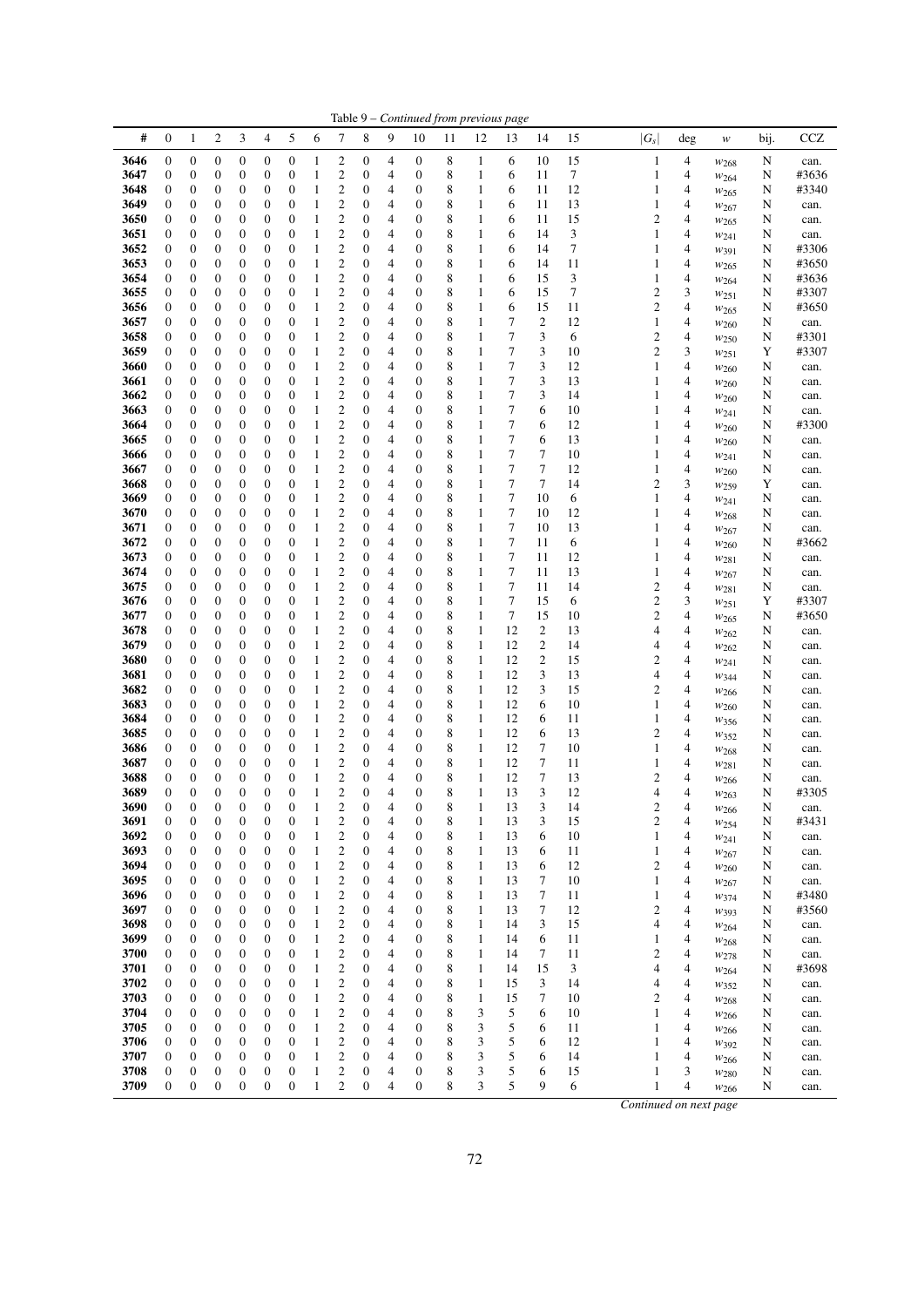|              |                                      |                                      |                                  |                                      |                                      |                                      |                              |                                    |                                      |        |                                      |        |        | Table 9 – Continued from previous page |          |          |           |                             |                               |        |                |
|--------------|--------------------------------------|--------------------------------------|----------------------------------|--------------------------------------|--------------------------------------|--------------------------------------|------------------------------|------------------------------------|--------------------------------------|--------|--------------------------------------|--------|--------|----------------------------------------|----------|----------|-----------|-----------------------------|-------------------------------|--------|----------------|
| #            | $\boldsymbol{0}$                     | 1                                    | $\overline{c}$                   | 3                                    | 4                                    | 5                                    | 6                            | 7                                  | 8                                    | 9      | 10                                   | 11     | 12     | 13                                     | 14       | 15       | $ G_{S} $ | deg                         | $\boldsymbol{W}$              | bij.   | <b>CCZ</b>     |
| 3710         | $\boldsymbol{0}$                     | $\boldsymbol{0}$                     | 0                                | $\boldsymbol{0}$                     | $\boldsymbol{0}$                     | $\boldsymbol{0}$                     | 1                            | 2                                  | 0                                    | 4      | $\boldsymbol{0}$                     | 8      | 3      | 5                                      | 9        | 7        |           | 4<br>1                      | $w_{260}$                     | N      | can.           |
| 3711         | $\boldsymbol{0}$                     | $\boldsymbol{0}$                     | 0                                | $\boldsymbol{0}$                     | $\boldsymbol{0}$                     | $\boldsymbol{0}$                     | 1                            | $\mathbf{2}$                       | $\boldsymbol{0}$                     | 4      | $\boldsymbol{0}$                     | 8      | 3      | 5                                      | 9        | 14       |           | $\mathbf{1}$<br>4           | $w_{281}$                     | N      | can.           |
| 3712         | $\boldsymbol{0}$                     | $\boldsymbol{0}$                     | 0                                | $\boldsymbol{0}$                     | $\boldsymbol{0}$                     | $\boldsymbol{0}$                     | 1                            | $\boldsymbol{2}$                   | $\boldsymbol{0}$                     | 4      | 0                                    | 8      | 3      | 5                                      | 9        | 15       |           | 1<br>4                      | W267                          | N      | can.           |
| 3713<br>3714 | $\boldsymbol{0}$                     | $\boldsymbol{0}$                     | 0                                | 0                                    | $\mathbf{0}$                         | $\boldsymbol{0}$                     | 1                            | $\mathbf{2}$                       | $\boldsymbol{0}$<br>$\boldsymbol{0}$ | 4      | $\boldsymbol{0}$<br>$\boldsymbol{0}$ | 8<br>8 | 3<br>3 | 5<br>5                                 | 10<br>10 | 3        |           | 3<br>4                      | W <sub>259</sub>              | Y      | can.           |
| 3715         | $\boldsymbol{0}$<br>$\boldsymbol{0}$ | $\boldsymbol{0}$<br>$\boldsymbol{0}$ | $\boldsymbol{0}$<br>$\mathbf{0}$ | 0<br>0                               | $\boldsymbol{0}$<br>$\mathbf{0}$     | $\boldsymbol{0}$<br>$\boldsymbol{0}$ | 1<br>1                       | $\boldsymbol{2}$<br>$\overline{c}$ | $\boldsymbol{0}$                     | 4<br>4 | $\boldsymbol{0}$                     | 8      | 3      | 5                                      | 10       | 6<br>7   |           | 1<br>4<br>1<br>4            | W <sub>266</sub>              | N<br>N | can.<br>can.   |
| 3716         | $\boldsymbol{0}$                     | $\boldsymbol{0}$                     | 0                                | 0                                    | $\boldsymbol{0}$                     | $\boldsymbol{0}$                     | 1                            | $\overline{c}$                     | $\boldsymbol{0}$                     | 4      | $\boldsymbol{0}$                     | 8      | 3      | 5                                      | 10       | 12       |           | 2<br>4                      | $w_{260}$<br>W267             | N      | can.           |
| 3717         | $\boldsymbol{0}$                     | $\boldsymbol{0}$                     | $\boldsymbol{0}$                 | $\boldsymbol{0}$                     | $\boldsymbol{0}$                     | $\boldsymbol{0}$                     | 1                            | $\overline{c}$                     | $\boldsymbol{0}$                     | 4      | $\boldsymbol{0}$                     | 8      | 3      | 5                                      | 10       | 14       |           | 1<br>4                      | W267                          | N      | can.           |
| 3718         | $\boldsymbol{0}$                     | $\boldsymbol{0}$                     | $\boldsymbol{0}$                 | 0                                    | $\boldsymbol{0}$                     | $\boldsymbol{0}$                     | 1                            | $\mathfrak{2}$                     | 0                                    | 4      | $\boldsymbol{0}$                     | 8      | 3      | 5                                      | 10       | 15       |           | 1<br>4                      | $w_{281}$                     | N      | can.           |
| 3719         | $\boldsymbol{0}$                     | $\boldsymbol{0}$                     | $\boldsymbol{0}$                 | 0                                    | $\boldsymbol{0}$                     | $\boldsymbol{0}$                     | 1                            | $\mathfrak{2}$                     | $\boldsymbol{0}$                     | 4      | 0                                    | 8      | 3      | 5                                      | 12       | 3        |           | 1<br>4                      | W <sub>266</sub>              | N      | can.           |
| 3720         | $\boldsymbol{0}$                     | $\boldsymbol{0}$                     | $\boldsymbol{0}$                 | 0                                    | $\boldsymbol{0}$                     | $\mathbf{0}$                         | 1                            | $\mathfrak{2}$                     | $\boldsymbol{0}$                     | 4      | $\boldsymbol{0}$                     | 8      | 3      | 5                                      | 12       | 6        |           | 1<br>4                      | W433                          | N      | #3582          |
| 3721         | $\boldsymbol{0}$                     | $\boldsymbol{0}$                     | $\mathbf{0}$                     | 0                                    | $\mathbf{0}$                         | $\boldsymbol{0}$                     | 1                            | $\boldsymbol{2}$                   | $\boldsymbol{0}$                     | 4      | $\boldsymbol{0}$                     | 8      | 3      | 5                                      | 12       | 7        |           | 1<br>4                      | W393                          | N      | #3353          |
| 3722<br>3723 | $\boldsymbol{0}$<br>$\boldsymbol{0}$ | $\boldsymbol{0}$<br>$\boldsymbol{0}$ | $\boldsymbol{0}$<br>0            | 0<br>0                               | $\boldsymbol{0}$<br>$\boldsymbol{0}$ | $\boldsymbol{0}$<br>$\boldsymbol{0}$ | 1<br>1                       | $\overline{c}$<br>$\mathbf{2}$     | $\boldsymbol{0}$<br>$\boldsymbol{0}$ | 4<br>4 | $\boldsymbol{0}$<br>$\boldsymbol{0}$ | 8<br>8 | 3<br>3 | 5<br>5                                 | 12<br>12 | 10<br>11 |           | 1<br>4<br>1<br>4            | $w_{374}$                     | N<br>N | #3495<br>can.  |
| 3724         | $\boldsymbol{0}$                     | $\boldsymbol{0}$                     | $\boldsymbol{0}$                 | $\boldsymbol{0}$                     | $\boldsymbol{0}$                     | $\boldsymbol{0}$                     | 1                            | $\mathbf{2}$                       | $\boldsymbol{0}$                     | 4      | $\boldsymbol{0}$                     | 8      | 3      | 5                                      | 13       | 6        |           | 1<br>4                      | $w_{278}$<br>W393             | N      | #3581          |
| 3725         | $\boldsymbol{0}$                     | $\boldsymbol{0}$                     | 0                                | 0                                    | $\boldsymbol{0}$                     | $\boldsymbol{0}$                     | 1                            | $\overline{c}$                     | $\boldsymbol{0}$                     | 4      | $\boldsymbol{0}$                     | 8      | 3      | 5                                      | 13       | 7        |           | 1<br>4                      | W264                          | N      | #3351          |
| 3726         | $\boldsymbol{0}$                     | $\boldsymbol{0}$                     | 0                                | 0                                    | $\mathbf{0}$                         | $\boldsymbol{0}$                     | 1                            | $\mathbf{2}$                       | $\mathbf{0}$                         | 4      | 0                                    | 8      | 3      | 5                                      | 13       | 10       |           | 1<br>4                      | W374                          | N      | can.           |
| 3727         | $\boldsymbol{0}$                     | $\boldsymbol{0}$                     | $\boldsymbol{0}$                 | 0                                    | $\boldsymbol{0}$                     | $\boldsymbol{0}$                     | 1                            | $\mathbf{2}$                       | $\boldsymbol{0}$                     | 4      | $\boldsymbol{0}$                     | 8      | 3      | 5                                      | 13       | 11       |           | 1<br>4                      | $w_{265}$                     | N      | #3384          |
| 3728         | $\boldsymbol{0}$                     | $\boldsymbol{0}$                     | 0                                | 0                                    | $\boldsymbol{0}$                     | $\boldsymbol{0}$                     | 1                            | $\mathbf{2}$                       | $\boldsymbol{0}$                     | 4      | $\boldsymbol{0}$                     | 8      | 3      | 5                                      | 14       | 6        |           | 1<br>4                      | W393                          | N      | #3581          |
| 3729         | $\boldsymbol{0}$                     | $\boldsymbol{0}$                     | 0                                | 0                                    | $\boldsymbol{0}$                     | $\boldsymbol{0}$                     | 1                            | $\mathbf{2}$                       | $\boldsymbol{0}$                     | 4      | $\boldsymbol{0}$                     | 8      | 3      | 5                                      | 14       | 7        |           | 3<br>1                      | W277                          | Y      | #3354          |
| 3730         | $\boldsymbol{0}$                     | $\boldsymbol{0}$                     | $\boldsymbol{0}$                 | 0                                    | $\boldsymbol{0}$                     | $\boldsymbol{0}$                     | 1                            | $\boldsymbol{2}$                   | $\boldsymbol{0}$                     | 4      | $\boldsymbol{0}$                     | 8      | 3      | 5                                      | 14       | 10       |           | 4<br>1                      | W374                          | N      | #3726          |
| 3731<br>3732 | $\boldsymbol{0}$<br>$\boldsymbol{0}$ | $\boldsymbol{0}$<br>$\boldsymbol{0}$ | $\boldsymbol{0}$                 | $\boldsymbol{0}$<br>0                | $\boldsymbol{0}$<br>$\mathbf{0}$     | $\boldsymbol{0}$<br>$\boldsymbol{0}$ | 1                            | $\mathfrak{2}$<br>$\mathfrak{2}$   | $\boldsymbol{0}$<br>$\boldsymbol{0}$ | 4<br>4 | $\boldsymbol{0}$<br>$\boldsymbol{0}$ | 8<br>8 | 3<br>3 | 5<br>7                                 | 14<br>5  | 11<br>9  |           | 1<br>4<br>1                 | $w_{278}$                     | N      | #3723<br>#3599 |
| 3733         | $\boldsymbol{0}$                     | $\boldsymbol{0}$                     | 0<br>$\boldsymbol{0}$            | 0                                    | $\boldsymbol{0}$                     | $\boldsymbol{0}$                     | 1<br>1                       | $\mathfrak{2}$                     | $\boldsymbol{0}$                     | 4      | $\boldsymbol{0}$                     | 8      | 3      | 7                                      | 5        | 10       |           | 4<br>1<br>4                 | W264                          | N<br>N | can.           |
| 3734         | $\boldsymbol{0}$                     | $\boldsymbol{0}$                     | $\mathbf{0}$                     | 0                                    | $\mathbf{0}$                         | $\boldsymbol{0}$                     | 1                            | $\overline{c}$                     | $\boldsymbol{0}$                     | 4      | $\boldsymbol{0}$                     | 8      | 3      | 7                                      | 5        | 12       |           | 1<br>4                      | W264<br>W <sub>266</sub>      | N      | can.           |
| 3735         | $\boldsymbol{0}$                     | $\boldsymbol{0}$                     | 0                                | 0                                    | $\boldsymbol{0}$                     | $\boldsymbol{0}$                     | 1                            | $\mathbf{2}$                       | $\boldsymbol{0}$                     | 4      | $\boldsymbol{0}$                     | 8      | 3      | 7                                      | 5        | 13       |           | 1<br>4                      | W <sub>264</sub>              | N      | #3351          |
| 3736         | $\boldsymbol{0}$                     | $\boldsymbol{0}$                     | $\boldsymbol{0}$                 | $\boldsymbol{0}$                     | $\boldsymbol{0}$                     | $\boldsymbol{0}$                     | 1                            | $\mathbf{2}$                       | $\boldsymbol{0}$                     | 4      | $\boldsymbol{0}$                     | 8      | 3      | 7                                      | 5        | 14       |           | 3<br>1                      | W277                          | Y      | #3354          |
| 3737         | $\boldsymbol{0}$                     | $\boldsymbol{0}$                     | $\boldsymbol{0}$                 | 0                                    | $\boldsymbol{0}$                     | $\boldsymbol{0}$                     | 1                            | $\mathfrak{2}$                     | 0                                    | 4      | $\boldsymbol{0}$                     | 8      | 3      | 7                                      | 9        | 5        |           | 1<br>4                      | W264                          | N      | #3599          |
| 3738         | $\boldsymbol{0}$                     | $\boldsymbol{0}$                     | 0                                | 0                                    | $\boldsymbol{0}$                     | $\boldsymbol{0}$                     | 1                            | $\mathfrak{2}$                     | $\boldsymbol{0}$                     | 4      | 0                                    | 8      | 3      | 7                                      | 9        | 6        |           | 1<br>4                      | $w_{264}$                     | N      | #3733          |
| 3739         | $\boldsymbol{0}$                     | $\boldsymbol{0}$                     | 0                                | 0                                    | $\mathbf{0}$                         | $\boldsymbol{0}$                     | 1                            | $\mathfrak{2}$                     | $\boldsymbol{0}$                     | 4      | $\boldsymbol{0}$                     | 8      | 3      | 7                                      | 9        | 12       |           | 1<br>4                      | $w_{281}$                     | N      | can.           |
| 3740         | $\boldsymbol{0}$                     | $\boldsymbol{0}$                     | $\mathbf{0}$                     | 0                                    | $\mathbf{0}$                         | $\boldsymbol{0}$                     | 1                            | $\mathfrak{2}$                     | $\boldsymbol{0}$                     | 4      | $\boldsymbol{0}$                     | 8      | 3      | 7<br>7                                 | 9        | 13       |           | 1<br>4                      | W265                          | N      | #3384          |
| 3741<br>3742 | $\boldsymbol{0}$<br>$\boldsymbol{0}$ | $\boldsymbol{0}$<br>$\boldsymbol{0}$ | $\boldsymbol{0}$<br>0            | 0<br>0                               | $\mathbf{0}$<br>$\boldsymbol{0}$     | $\boldsymbol{0}$<br>$\boldsymbol{0}$ | 1<br>1                       | $\overline{c}$<br>$\mathfrak{2}$   | $\boldsymbol{0}$<br>$\boldsymbol{0}$ | 4<br>4 | $\boldsymbol{0}$<br>$\boldsymbol{0}$ | 8<br>8 | 3<br>3 | 7                                      | 9<br>12  | 14<br>5  |           | 1<br>4<br>1<br>4            | W278                          | N<br>N | #3723<br>#3353 |
| 3743         | $\boldsymbol{0}$                     | $\boldsymbol{0}$                     | $\boldsymbol{0}$                 | 0                                    | $\boldsymbol{0}$                     | $\boldsymbol{0}$                     | 1                            | $\mathfrak{2}$                     | $\boldsymbol{0}$                     | 4      | $\boldsymbol{0}$                     | 8      | 3      | 7                                      | 12       | 9        |           | 1<br>4                      | W393<br>W278                  | N      | #3723          |
| 3744         | $\boldsymbol{0}$                     | $\boldsymbol{0}$                     | 0                                | 0                                    | $\boldsymbol{0}$                     | $\boldsymbol{0}$                     | 1                            | $\overline{c}$                     | $\boldsymbol{0}$                     | 4      | $\boldsymbol{0}$                     | 8      | 3      | 7                                      | 13       | 5        |           | 1<br>4                      | W264                          | N      | #3351          |
| 3745         | $\boldsymbol{0}$                     | $\boldsymbol{0}$                     | 0                                | 0                                    | $\mathbf{0}$                         | $\boldsymbol{0}$                     | 1                            | $\mathbf{2}$                       | $\mathbf{0}$                         | 4      | 0                                    | 8      | 3      | 7                                      | 13       | 6        |           | 3<br>1                      | W277                          | N      | #3354          |
| 3746         | $\boldsymbol{0}$                     | $\boldsymbol{0}$                     | $\boldsymbol{0}$                 | 0                                    | $\boldsymbol{0}$                     | $\boldsymbol{0}$                     | 1                            | $\mathbf{2}$                       | $\boldsymbol{0}$                     | 4      | $\boldsymbol{0}$                     | 8      | 3      | 7                                      | 13       | 9        |           | 4<br>1                      | $w_{265}$                     | N      | #3384          |
| 3747         | $\boldsymbol{0}$                     | $\boldsymbol{0}$                     | $\mathbf{0}$                     | 0                                    | $\boldsymbol{0}$                     | $\boldsymbol{0}$                     | 1                            | $\boldsymbol{2}$                   | $\boldsymbol{0}$                     | 4      | $\boldsymbol{0}$                     | 8      | 3      | 7                                      | 13       | 10       |           | 1<br>4                      | $w_{278}$                     | N      | #3723          |
| 3748         | $\boldsymbol{0}$                     | $\boldsymbol{0}$                     | 0                                | 0                                    | $\mathbf{0}$                         | $\boldsymbol{0}$                     | 1                            | $\mathbf{2}$                       | $\boldsymbol{0}$                     | 4      | $\boldsymbol{0}$                     | 8      | 3      | 12                                     | 5        | 11       |           | 1<br>4                      | W281                          | N      | can.           |
| 3749         | $\boldsymbol{0}$                     | $\boldsymbol{0}$                     | $\boldsymbol{0}$                 | 0                                    | $\boldsymbol{0}$                     | $\boldsymbol{0}$                     | 1                            | $\mathbf{2}$                       | $\boldsymbol{0}$                     | 4      | $\boldsymbol{0}$                     | 8      | 3      | 12                                     | 5        | 15       |           | 4<br>1                      | W379                          | N      | can.           |
| 3750<br>3751 | $\boldsymbol{0}$<br>$\boldsymbol{0}$ | $\boldsymbol{0}$<br>$\boldsymbol{0}$ | $\boldsymbol{0}$<br>0            | $\boldsymbol{0}$<br>0                | $\boldsymbol{0}$<br>$\boldsymbol{0}$ | $\boldsymbol{0}$<br>$\boldsymbol{0}$ | 1<br>1                       | $\mathfrak{2}$<br>$\overline{c}$   | $\boldsymbol{0}$<br>$\boldsymbol{0}$ | 4<br>4 | $\boldsymbol{0}$<br>$\boldsymbol{0}$ | 8<br>8 | 3<br>3 | 12<br>13                               | 13<br>5  | 7<br>10  |           | 1<br>4<br>1<br>4            | W281                          | N<br>N | can.           |
| 3752         | $\mathbf{0}$                         | $\mathbf{0}$                         | $\mathbf{0}$                     | $\mathbf{0}$                         | $\mathbf{0}$                         | $\mathbf{0}$                         | 1                            | $\overline{c}$                     | $\boldsymbol{0}$                     | 4      | $\boldsymbol{0}$                     | 8      | 3      | 13                                     | 5        | 14       |           | 1<br>4                      | $w_{267}$<br>W281             | N      | can.<br>can.   |
| 3753         | $\mathbf{0}$                         | $\overline{0}$                       | $\overline{0}$                   | $\overline{0}$                       | $\overline{0}$                       | $\overline{0}$                       | 1                            | $\overline{2}$                     | $\overline{0}$                       | 4      | $\mathbf{0}$                         | 8      | 3      | 13                                     | 5        | 15       |           | 1<br>4                      | W267                          | N      | #3394          |
| 3754         | $\boldsymbol{0}$                     | 0                                    | $\boldsymbol{0}$                 | 0                                    | $\boldsymbol{0}$                     | $\boldsymbol{0}$                     | 1                            | 2                                  | $\boldsymbol{0}$                     | 4      | $\boldsymbol{0}$                     | 8      | 3      | 13                                     | 6        | 10       |           | 1<br>4                      | W281                          | N      | can.           |
| 3755         | $\boldsymbol{0}$                     | $\boldsymbol{0}$                     | $\boldsymbol{0}$                 | $\boldsymbol{0}$                     | $\boldsymbol{0}$                     | $\boldsymbol{0}$                     | 1                            | $\boldsymbol{2}$                   | $\boldsymbol{0}$                     | 4      | $\boldsymbol{0}$                     | 8      | 3      | 13                                     | 6        | 11       |           | $\mathbf{1}$<br>4           | $w_{281}$                     | N      | can.           |
| 3756         | $\boldsymbol{0}$                     | $\boldsymbol{0}$                     | $\boldsymbol{0}$                 | $\boldsymbol{0}$                     | $\boldsymbol{0}$                     | $\mathbf{0}$                         | $\mathbf{1}$                 | $\boldsymbol{2}$                   | $\boldsymbol{0}$                     | 4      | $\boldsymbol{0}$                     | 8      | 3      | 13                                     | 6        | 14       |           | $\mathbf{1}$<br>4           | W281                          | N      | can.           |
| 3757         | $\boldsymbol{0}$                     | $\boldsymbol{0}$                     | $\boldsymbol{0}$                 | $\boldsymbol{0}$                     | $\boldsymbol{0}$                     | $\boldsymbol{0}$                     | 1                            | $\boldsymbol{2}$                   | $\boldsymbol{0}$                     | 4      | $\boldsymbol{0}$                     | 8      | 3      | 13                                     | 6        | 15       |           | $\mathbf{1}$<br>4           | W281                          | N      | can.           |
| 3758<br>3759 | $\boldsymbol{0}$                     | $\boldsymbol{0}$<br>$\boldsymbol{0}$ | 0<br>0                           | $\boldsymbol{0}$<br>0                | $\boldsymbol{0}$<br>$\boldsymbol{0}$ | $\boldsymbol{0}$<br>$\boldsymbol{0}$ | $\mathbf{1}$<br>$\mathbf{1}$ | $\overline{c}$<br>$\boldsymbol{2}$ | $\boldsymbol{0}$<br>0                | 4<br>4 | $\boldsymbol{0}$<br>$\boldsymbol{0}$ | 8<br>8 | 3<br>3 | 13<br>13                               | 13<br>14 | 6        |           | 3<br>4<br>1                 | W373                          | N      | can.           |
| 3760         | $\boldsymbol{0}$<br>$\boldsymbol{0}$ | $\boldsymbol{0}$                     | $\boldsymbol{0}$                 | $\boldsymbol{0}$                     | $\boldsymbol{0}$                     | $\boldsymbol{0}$                     | 1                            | $\overline{c}$                     | $\boldsymbol{0}$                     | 4      | $\boldsymbol{0}$                     | 8      | 3      | 13                                     | 14       | 6<br>7   |           | 4<br>1<br>4                 | W354                          | N<br>N | can.<br>can.   |
| 3761         | $\boldsymbol{0}$                     | $\boldsymbol{0}$                     | 0                                | $\boldsymbol{0}$                     | $\boldsymbol{0}$                     | $\boldsymbol{0}$                     | $\mathbf{1}$                 | $\boldsymbol{2}$                   | $\boldsymbol{0}$                     | 4      | $\boldsymbol{0}$                     | 8      | 3      | 15                                     | 5        | 9        |           | $\mathbf{1}$<br>4           | W379<br>W374                  | N      | #3485          |
| 3762         | $\boldsymbol{0}$                     | $\boldsymbol{0}$                     | $\boldsymbol{0}$                 | $\boldsymbol{0}$                     | $\boldsymbol{0}$                     | $\boldsymbol{0}$                     | $\mathbf{1}$                 | $\boldsymbol{2}$                   | $\boldsymbol{0}$                     | 4      | $\boldsymbol{0}$                     | 8      | 3      | 15                                     | 5        | 10       |           | $\mathbf{1}$<br>4           | W278                          | N      | can.           |
| 3763         | $\boldsymbol{0}$                     | $\boldsymbol{0}$                     | 0                                | $\boldsymbol{0}$                     | $\boldsymbol{0}$                     | $\boldsymbol{0}$                     | $\mathbf{1}$                 | $\boldsymbol{2}$                   | 0                                    | 4      | $\boldsymbol{0}$                     | 8      | 3      | 15                                     | 5        | 12       |           | $\overline{c}$<br>4         | W379                          | N      | can.           |
| 3764         | $\boldsymbol{0}$                     | $\boldsymbol{0}$                     | 0                                | $\boldsymbol{0}$                     | $\boldsymbol{0}$                     | $\boldsymbol{0}$                     | $\mathbf{1}$                 | $\overline{\mathbf{c}}$            | $\boldsymbol{0}$                     | 4      | $\boldsymbol{0}$                     | 8      | 3      | 15                                     | 5        | 13       |           | 1<br>4                      | W374                          | N      | #3368          |
| 3765         | $\boldsymbol{0}$                     | $\boldsymbol{0}$                     | $\boldsymbol{0}$                 | $\boldsymbol{0}$                     | $\boldsymbol{0}$                     | $\boldsymbol{0}$                     | $\mathbf{1}$                 | $\overline{\mathbf{c}}$            | 0                                    | 4      | $\boldsymbol{0}$                     | 8      | 3      | 15                                     | 5        | 14       |           | $\mathbf{1}$<br>4           | W278                          | N      | can.           |
| 3766         | $\boldsymbol{0}$                     | $\boldsymbol{0}$                     | 0                                | 0                                    | $\boldsymbol{0}$                     | $\boldsymbol{0}$                     | $\mathbf{1}$                 | $\boldsymbol{2}$                   | $\boldsymbol{0}$                     | 4      | $\boldsymbol{0}$                     | 8      | 3      | 15                                     | 13       | 5        |           | 1<br>4                      | W374                          | N      | #3368          |
| 3767         | $\boldsymbol{0}$                     | $\boldsymbol{0}$                     | $\boldsymbol{0}$                 | $\boldsymbol{0}$                     | $\boldsymbol{0}$                     | $\boldsymbol{0}$                     | $\mathbf{1}$                 | $\overline{c}$                     | $\boldsymbol{0}$                     | 4      | $\boldsymbol{0}$                     | 8      | 3      | 15                                     | 13       | 6        |           | 1<br>4                      | $w_{278}$                     | N      | #3765          |
| 3768<br>3769 | $\boldsymbol{0}$<br>$\boldsymbol{0}$ | $\boldsymbol{0}$<br>$\boldsymbol{0}$ | 0<br>$\boldsymbol{0}$            | $\boldsymbol{0}$<br>$\boldsymbol{0}$ | $\boldsymbol{0}$<br>$\boldsymbol{0}$ | $\boldsymbol{0}$<br>$\boldsymbol{0}$ | $\mathbf{1}$<br>$\mathbf{1}$ | $\boldsymbol{2}$<br>$\overline{c}$ | $\boldsymbol{0}$<br>$\boldsymbol{0}$ | 4<br>4 | $\boldsymbol{0}$<br>$\boldsymbol{0}$ | 8<br>8 | 5<br>5 | 9<br>9                                 | 6<br>6   | 10<br>11 |           | 8<br>4<br>$\mathbf{1}$<br>4 | W262                          | N<br>N | can.<br>can.   |
| 3770         | $\boldsymbol{0}$                     | $\boldsymbol{0}$                     | 0                                | $\boldsymbol{0}$                     | $\boldsymbol{0}$                     | $\mathbf{0}$                         | $\mathbf{1}$                 | $\overline{c}$                     | $\boldsymbol{0}$                     | 4      | $\boldsymbol{0}$                     | 8      | 5      | 9                                      | 6        | 15       |           | $\overline{c}$<br>4         | W <sub>260</sub><br>$w_{267}$ | N      | can.           |
| 3771         | $\boldsymbol{0}$                     | $\boldsymbol{0}$                     | 0                                | $\boldsymbol{0}$                     | $\boldsymbol{0}$                     | $\boldsymbol{0}$                     | $\mathbf{1}$                 | $\overline{\mathbf{c}}$            | $\boldsymbol{0}$                     | 4      | $\boldsymbol{0}$                     | 8      | 5      | 9                                      | 7        | 11       |           | $\overline{c}$<br>4         | $w_{254}$                     | N      | #3434          |
| 3772         | $\boldsymbol{0}$                     | $\boldsymbol{0}$                     | 0                                | $\boldsymbol{0}$                     | $\boldsymbol{0}$                     | $\boldsymbol{0}$                     | $\mathbf{1}$                 | $\overline{\mathbf{c}}$            | $\boldsymbol{0}$                     | 4      | $\boldsymbol{0}$                     | 8      | 5      | 9                                      | 7        | 14       |           | $\,1$<br>4                  | W267                          | N      | can.           |
| 3773         | $\boldsymbol{0}$                     | $\boldsymbol{0}$                     | $\boldsymbol{0}$                 | $\mathbf{0}$                         | $\boldsymbol{0}$                     | $\mathbf{0}$                         | $\mathbf{1}$                 | $\overline{c}$                     | $\boldsymbol{0}$                     | 4      | $\mathbf{0}$                         | 8      | 5      | 9                                      | $\tau$   | 15       |           | $\mathbf{1}$<br>4           | W265                          | N      | #3600          |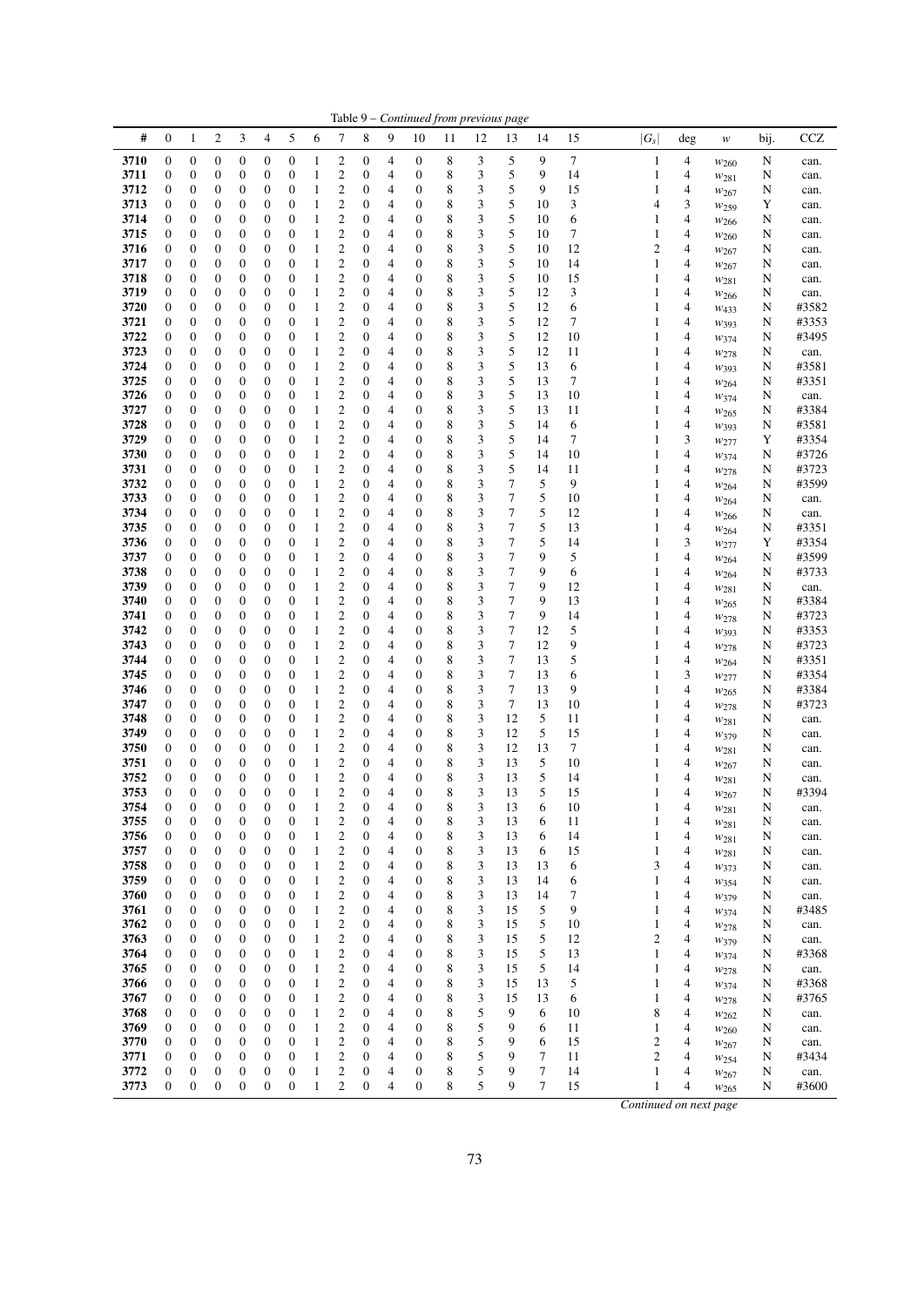|              |                                      |                                      |                                      |                                      |                                      |                                      |                              |                                           |                                      |        |                                      | Table 9 – Continued from previous page |                       |          |             |          |                         |        |                               |        |                |
|--------------|--------------------------------------|--------------------------------------|--------------------------------------|--------------------------------------|--------------------------------------|--------------------------------------|------------------------------|-------------------------------------------|--------------------------------------|--------|--------------------------------------|----------------------------------------|-----------------------|----------|-------------|----------|-------------------------|--------|-------------------------------|--------|----------------|
| #            | $\boldsymbol{0}$                     | 1                                    | $\boldsymbol{2}$                     | 3                                    | 4                                    | 5                                    | 6                            | 7                                         | 8                                    | 9      | 10                                   | 11                                     | 12                    | 13       | 14          | 15       | $ G_s $                 | deg    | $\boldsymbol{W}$              | bij.   | <b>CCZ</b>     |
| 3774         | $\boldsymbol{0}$                     | $\boldsymbol{0}$                     | 0                                    | $\boldsymbol{0}$                     | $\boldsymbol{0}$                     | $\boldsymbol{0}$                     | 1                            | 2                                         | 0                                    | 4      | $\boldsymbol{0}$                     | 8                                      | 5                     | 9        | 10          | 6        | 4                       | 4      | $w_{262}$                     | N      | can.           |
| 3775         | $\boldsymbol{0}$                     | $\boldsymbol{0}$                     | 0                                    | $\boldsymbol{0}$                     | $\boldsymbol{0}$                     | $\boldsymbol{0}$                     | 1                            | 2                                         | $\boldsymbol{0}$                     | 4      | $\boldsymbol{0}$                     | 8                                      | 5                     | 9        | 10          | 7        | $\mathbf{1}$            | 4      | W <sub>260</sub>              | N      | can.           |
| 3776         | $\boldsymbol{0}$                     | $\boldsymbol{0}$                     | $\boldsymbol{0}$                     | $\boldsymbol{0}$                     | $\boldsymbol{0}$                     | $\boldsymbol{0}$                     | 1                            | $\mathfrak{2}$                            | $\mathbf{0}$                         | 4      | 0                                    | 8                                      | 5                     | 9        | 10          | 14       | 1                       | 4      | W260                          | N      | can.           |
| 3777<br>3778 | $\boldsymbol{0}$                     | $\boldsymbol{0}$<br>$\boldsymbol{0}$ | 0<br>$\boldsymbol{0}$                | 0<br>0                               | $\mathbf{0}$                         | $\boldsymbol{0}$<br>$\boldsymbol{0}$ | 1<br>1                       | $\mathfrak{2}$<br>$\mathfrak{2}$          | $\mathbf{0}$<br>0                    | 4      | $\boldsymbol{0}$<br>$\boldsymbol{0}$ | 8<br>8                                 | 5                     | 9<br>9   | 10<br>11    | 15<br>7  | 1<br>2                  | 4<br>4 | W267                          | N      | can.<br>#3434  |
| 3779         | $\boldsymbol{0}$<br>$\boldsymbol{0}$ | $\boldsymbol{0}$                     | $\mathbf{0}$                         | 0                                    | $\boldsymbol{0}$<br>$\mathbf{0}$     | $\boldsymbol{0}$                     | 1                            | $\overline{c}$                            | $\boldsymbol{0}$                     | 4<br>4 | $\boldsymbol{0}$                     | 8                                      | 5<br>5                | 9        | 11          | 14       | 1                       | 4      | W <sub>254</sub><br>$w_{267}$ | N<br>N | can.           |
| 3780         | $\boldsymbol{0}$                     | $\boldsymbol{0}$                     | $\boldsymbol{0}$                     | 0                                    | $\mathbf{0}$                         | $\boldsymbol{0}$                     | 1                            | $\overline{c}$                            | $\boldsymbol{0}$                     | 4      | $\boldsymbol{0}$                     | 8                                      | 5                     | 9        | 11          | 15       | 1                       | 4      | W265                          | N      | #3600          |
| 3781         | $\boldsymbol{0}$                     | $\boldsymbol{0}$                     | $\boldsymbol{0}$                     | $\boldsymbol{0}$                     | $\boldsymbol{0}$                     | $\boldsymbol{0}$                     | 1                            | $\overline{c}$                            | $\boldsymbol{0}$                     | 4      | $\boldsymbol{0}$                     | 8                                      | 5                     | 10       | 7           | 11       | 2                       | 4      | W264                          | N      | can.           |
| 3782         | $\boldsymbol{0}$                     | $\boldsymbol{0}$                     | $\boldsymbol{0}$                     | 0                                    | $\boldsymbol{0}$                     | $\boldsymbol{0}$                     | 1                            | $\mathfrak{2}$                            | 0                                    | 4      | $\boldsymbol{0}$                     | 8                                      | 5                     | 10       | 7           | 13       | 1                       | 4      | $w_{260}$                     | N      | can.           |
| 3783         | $\boldsymbol{0}$                     | $\boldsymbol{0}$                     | $\boldsymbol{0}$                     | 0                                    | $\boldsymbol{0}$                     | $\boldsymbol{0}$                     | 1                            | $\mathfrak{2}$                            | $\mathbf{0}$                         | 4      | 0                                    | 8                                      | 5                     | 10       | 7           | 15       | 1                       | 4      | $W_{264}$                     | N      | #3733          |
| 3784         | $\boldsymbol{0}$                     | $\boldsymbol{0}$                     | $\boldsymbol{0}$                     | 0                                    | $\mathbf{0}$                         | $\mathbf{0}$                         | 1                            | $\mathfrak{2}$                            | $\boldsymbol{0}$                     | 4      | $\boldsymbol{0}$                     | 8                                      | 5                     | 10       | 11          | 7        | 2                       | 4      | W264                          | N      | #3781          |
| 3785         | $\boldsymbol{0}$<br>$\boldsymbol{0}$ | $\boldsymbol{0}$<br>$\boldsymbol{0}$ | $\mathbf{0}$<br>$\boldsymbol{0}$     | 0<br>0                               | $\mathbf{0}$                         | $\boldsymbol{0}$<br>$\boldsymbol{0}$ | 1<br>1                       | $\boldsymbol{2}$<br>$\overline{c}$        | $\boldsymbol{0}$<br>$\boldsymbol{0}$ | 4      | $\boldsymbol{0}$<br>$\boldsymbol{0}$ | 8<br>8                                 | 5<br>5                | 10       | 11<br>11    | 13       | 1                       | 4      | W268                          | N      | can.<br>#3733  |
| 3786<br>3787 | $\boldsymbol{0}$                     | $\boldsymbol{0}$                     | 0                                    | 0                                    | $\boldsymbol{0}$<br>$\boldsymbol{0}$ | $\boldsymbol{0}$                     | 1                            | $\mathbf{2}$                              | $\boldsymbol{0}$                     | 4<br>4 | $\boldsymbol{0}$                     | 8                                      | 5                     | 10<br>11 | $\tau$      | 15<br>10 | 1<br>2                  | 4<br>4 | $w_{264}$                     | N<br>N | can.           |
| 3788         | $\boldsymbol{0}$                     | $\boldsymbol{0}$                     | $\boldsymbol{0}$                     | 0                                    | $\boldsymbol{0}$                     | $\boldsymbol{0}$                     | 1                            | $\mathbf{2}$                              | $\boldsymbol{0}$                     | 4      | $\boldsymbol{0}$                     | 8                                      | 5                     | 11       | 7           | 13       | 1                       | 4      | $w_{352}$<br>W267             | N      | #3393          |
| 3789         | $\boldsymbol{0}$                     | $\boldsymbol{0}$                     | 0                                    | 0                                    | $\boldsymbol{0}$                     | $\boldsymbol{0}$                     | 1                            | $\overline{c}$                            | $\boldsymbol{0}$                     | 4      | $\boldsymbol{0}$                     | 8                                      | 5                     | 11       | $\tau$      | 14       | 1                       | 4      | W281                          | N      | #3757          |
| 3790         | $\boldsymbol{0}$                     | $\boldsymbol{0}$                     | 0                                    | 0                                    | $\mathbf{0}$                         | $\boldsymbol{0}$                     | 1                            | $\mathbf{2}$                              | $\boldsymbol{0}$                     | 4      | 0                                    | 8                                      | 5                     | 11       | 14          | 6        | 1                       | 4      | $w_{373}$                     | N      | can.           |
| 3791         | $\boldsymbol{0}$                     | $\boldsymbol{0}$                     | $\boldsymbol{0}$                     | 0                                    | $\boldsymbol{0}$                     | $\boldsymbol{0}$                     | 1                            | $\mathbf{2}$                              | $\boldsymbol{0}$                     | 4      | $\boldsymbol{0}$                     | 8                                      | 5                     | 11       | 14          | 10       | 2                       | 4      | W352                          | N      | can.           |
| 3792         | $\boldsymbol{0}$                     | $\boldsymbol{0}$                     | 0                                    | 0                                    | $\boldsymbol{0}$                     | $\boldsymbol{0}$                     | 1                            | $\mathbf{2}$                              | $\boldsymbol{0}$                     | 4      | $\boldsymbol{0}$                     | 8                                      | 5                     | 11       | 15          | 6        | 1                       | 4      | W267                          | N      | can.           |
| 3793         | $\boldsymbol{0}$                     | $\boldsymbol{0}$                     | 0                                    | 0                                    | $\mathbf{0}$                         | $\boldsymbol{0}$                     | 1                            | $\mathbf{2}$                              | $\boldsymbol{0}$                     | 4      | $\boldsymbol{0}$                     | 8                                      | 5                     | 11       | 15          | 9        | 1                       | 4      | W <sub>268</sub>              | N      | can.           |
| 3794         | $\boldsymbol{0}$                     | $\boldsymbol{0}$                     | $\boldsymbol{0}$                     | 0                                    | $\boldsymbol{0}$                     | $\boldsymbol{0}$                     | 1                            | $\boldsymbol{2}$                          | $\boldsymbol{0}$                     | 4      | $\boldsymbol{0}$                     | 8                                      | 5                     | 11       | 15          | 10       | 1                       | 4      | W <sub>260</sub>              | N      | #3715          |
| 3795<br>3796 | $\boldsymbol{0}$<br>$\boldsymbol{0}$ | $\boldsymbol{0}$<br>$\boldsymbol{0}$ | $\boldsymbol{0}$<br>0                | 0<br>0                               | $\boldsymbol{0}$<br>$\mathbf{0}$     | $\boldsymbol{0}$<br>$\boldsymbol{0}$ | 1<br>1                       | $\mathbf{2}$<br>$\overline{c}$            | $\boldsymbol{0}$<br>$\boldsymbol{0}$ | 4<br>4 | $\boldsymbol{0}$<br>$\boldsymbol{0}$ | 8<br>8                                 | 5<br>5                | 13<br>13 | 7<br>$\tau$ | 11<br>15 | 1<br>4                  | 4<br>4 | W374                          | N<br>N | #3364<br>#3362 |
| 3797         | $\boldsymbol{0}$                     | $\boldsymbol{0}$                     | $\boldsymbol{0}$                     | 0                                    | $\mathbf{0}$                         | $\boldsymbol{0}$                     | 1                            | $\mathbf{2}$                              | $\boldsymbol{0}$                     | 4      | $\boldsymbol{0}$                     | 8                                      | 5                     | 13       | 11          | 7        | 1                       | 4      | W <sub>239</sub><br>W374      | N      | #3364          |
| 3798         | $\boldsymbol{0}$                     | $\boldsymbol{0}$                     | $\mathbf{0}$                         | 0                                    | $\mathbf{0}$                         | $\boldsymbol{0}$                     | 1                            | $\overline{c}$                            | $\boldsymbol{0}$                     | 4      | $\boldsymbol{0}$                     | 8                                      | 5                     | 13       | 11          | 14       | 1                       | 4      | $w_{278}$                     | N      | #3765          |
| 3799         | $\boldsymbol{0}$                     | $\boldsymbol{0}$                     | 0                                    | 0                                    | $\boldsymbol{0}$                     | $\boldsymbol{0}$                     | 1                            | $\mathbf{2}$                              | $\boldsymbol{0}$                     | 4      | 0                                    | 8                                      | 5                     | 13       | 11          | 15       | 1                       | 4      | $w_{265}$                     | N      | #3369          |
| 3800         | $\boldsymbol{0}$                     | $\boldsymbol{0}$                     | $\boldsymbol{0}$                     | 0                                    | $\boldsymbol{0}$                     | $\boldsymbol{0}$                     | 1                            | $\mathbf{2}$                              | $\boldsymbol{0}$                     | 4      | $\boldsymbol{0}$                     | 8                                      | 5                     | 13       | 15          | 7        | 2                       | 4      | W <sub>239</sub>              | N      | #3362          |
| 3801         | $\boldsymbol{0}$                     | $\boldsymbol{0}$                     | $\boldsymbol{0}$                     | 0                                    | $\boldsymbol{0}$                     | $\boldsymbol{0}$                     | 1                            | $\mathbf{2}$                              | 0                                    | 4      | $\boldsymbol{0}$                     | 8                                      | 5                     | 13       | 15          | 11       | 1                       | 4      | W265                          | N      | #3369          |
| 3802         | $\boldsymbol{0}$                     | $\boldsymbol{0}$                     | 0                                    | 0                                    | $\boldsymbol{0}$                     | $\boldsymbol{0}$                     | 1                            | $\mathbf{2}$                              | $\boldsymbol{0}$                     | 4      | 0                                    | 8                                      | 5                     | 14       | 11          | 7        | 1                       | 4      | W278                          | N      | #3765          |
| 3803         | $\boldsymbol{0}$                     | $\boldsymbol{0}$                     | 0                                    | 0                                    | $\mathbf{0}$                         | $\boldsymbol{0}$                     | 1                            | $\mathbf{2}$                              | $\boldsymbol{0}$                     | 4      | 0                                    | 8                                      | 5                     | 14       | 11          | 15       | 2                       | 3      | $w_{277}$                     | N      | #3354          |
| 3804<br>3805 | $\boldsymbol{0}$<br>$\boldsymbol{0}$ | $\boldsymbol{0}$<br>$\boldsymbol{0}$ | $\mathbf{0}$<br>$\boldsymbol{0}$     | 0<br>0                               | $\mathbf{0}$<br>$\mathbf{0}$         | $\boldsymbol{0}$<br>$\boldsymbol{0}$ | 1<br>1                       | $\mathbf{2}$<br>$\overline{c}$            | $\boldsymbol{0}$<br>$\boldsymbol{0}$ | 4<br>4 | $\boldsymbol{0}$<br>$\boldsymbol{0}$ | 8<br>8                                 | 5<br>5                | 14<br>14 | 15<br>15    | 7<br>11  | 1<br>1                  | 4<br>3 | W265                          | N<br>Y | #3369<br>#3354 |
| 3806         | $\boldsymbol{0}$                     | $\boldsymbol{0}$                     | 0                                    | 0                                    | $\mathbf{0}$                         | $\boldsymbol{0}$                     | 1                            | 2                                         | $\boldsymbol{0}$                     | 4      | $\boldsymbol{0}$                     | 8                                      | 7                     | 13       | 14          | 11       | 4                       | 3      | W277<br>W440                  | Y      | can.           |
| 3807         | $\boldsymbol{0}$                     | $\boldsymbol{0}$                     | $\boldsymbol{0}$                     | 0                                    | $\boldsymbol{0}$                     | $\boldsymbol{0}$                     | 1                            | $\overline{c}$                            | $\boldsymbol{0}$                     | 4      | $\mathbf{1}$                         | 5                                      | $\boldsymbol{2}$      | 7        | 6           | 3        | 192                     | 4      | W <sub>255</sub>              | N      | can.           |
| 3808         | $\boldsymbol{0}$                     | $\boldsymbol{0}$                     | 0                                    | 0                                    | $\boldsymbol{0}$                     | $\boldsymbol{0}$                     | 1                            | $\mathbf{2}$                              | $\boldsymbol{0}$                     | 4      | 1                                    | 5                                      | $\boldsymbol{2}$      | 7        | 6           | 8        | $\overline{c}$          | 4      | W257                          | N      | can.           |
| 3809         | $\boldsymbol{0}$                     | $\boldsymbol{0}$                     | 0                                    | 0                                    | $\mathbf{0}$                         | $\boldsymbol{0}$                     | 1                            | $\mathbf{2}$                              | $\boldsymbol{0}$                     | 4      | 1                                    | 5                                      | 2                     | 7        | 8           | 13       | 2                       | 4      | W264                          | N      | #3436          |
| 3810         | $\boldsymbol{0}$                     | $\boldsymbol{0}$                     | $\boldsymbol{0}$                     | 0                                    | $\boldsymbol{0}$                     | $\boldsymbol{0}$                     | 1                            | $\mathbf{2}$                              | $\boldsymbol{0}$                     | 4      | $\mathbf{1}$                         | 5                                      | $\boldsymbol{2}$      | 7        | 8           | 14       | 2                       | 3      | W277                          | N      | #3439          |
| 3811         | $\boldsymbol{0}$                     | $\boldsymbol{0}$                     | $\mathbf{0}$                         | 0                                    | $\boldsymbol{0}$                     | $\boldsymbol{0}$                     | 1                            | $\mathbf{2}$                              | $\boldsymbol{0}$                     | 4      | 1                                    | 5                                      | $\boldsymbol{2}$      | 7        | 8           | 15       | $\overline{c}$          | 4      | W393                          | N      | #3438          |
| 3812         | $\boldsymbol{0}$                     | $\boldsymbol{0}$                     | $\boldsymbol{0}$                     | 0                                    | $\mathbf{0}$                         | $\boldsymbol{0}$                     | 1                            | $\mathfrak{2}$                            | $\boldsymbol{0}$                     | 4      | $\mathbf{1}$                         | 5                                      | $\boldsymbol{2}$      | 8        | 9           | 3        | 12                      | 4      | W335                          | N      | can.           |
| 3813<br>3814 | $\boldsymbol{0}$<br>$\boldsymbol{0}$ | $\boldsymbol{0}$<br>$\boldsymbol{0}$ | $\boldsymbol{0}$<br>$\boldsymbol{0}$ | 0<br>$\boldsymbol{0}$                | $\boldsymbol{0}$<br>$\boldsymbol{0}$ | $\boldsymbol{0}$<br>$\boldsymbol{0}$ | 1<br>1                       | $\mathfrak{2}$<br>$\mathfrak{2}$          | $\boldsymbol{0}$<br>$\boldsymbol{0}$ | 4<br>4 | 1<br>$\mathbf{1}$                    | 5<br>5                                 | 2<br>$\boldsymbol{2}$ | 8<br>8   | 9<br>9      | 6<br>12  | 4<br>2                  | 4<br>4 | W352                          | N<br>N | can.<br>can.   |
| 3815         | $\boldsymbol{0}$                     | $\boldsymbol{0}$                     | 0                                    | 0                                    | $\boldsymbol{0}$                     | $\boldsymbol{0}$                     | 1                            | $\overline{c}$                            | $\boldsymbol{0}$                     | 4      | 1                                    | 5                                      | $\boldsymbol{2}$      | 8        | 9           | 15       | $\overline{c}$          | 4      | W <sub>266</sub><br>$w_{267}$ | N      | can.           |
| 3816         | $\mathbf{0}$                         | $\boldsymbol{0}$                     | $\mathbf{0}$                         | 0                                    | $\mathbf{0}$                         | $\mathbf{0}$                         | 1                            | $\overline{c}$                            | $\boldsymbol{0}$                     | 4      | $\mathbf{1}$                         | 5                                      | $\boldsymbol{2}$      | 8        | 10          | 3        | 4                       | 3      | W371                          | N      | can.           |
| 3817         | $\mathbf{0}$                         | $\overline{0}$                       | $\overline{0}$                       | $\overline{0}$                       | $\overline{0}$                       | $\overline{0}$                       | 1                            | $\overline{2}$                            | $\overline{0}$                       | 4      | $\mathbf{1}$                         | 5                                      | $\overline{2}$        | 8        | 10          | 6        | 4                       | 4      | W352                          | N      | can.           |
| 3818         | $\boldsymbol{0}$                     | 0                                    | $\boldsymbol{0}$                     | 0                                    | $\boldsymbol{0}$                     | $\boldsymbol{0}$                     | 1                            | 2                                         | $\boldsymbol{0}$                     | 4      | 1                                    | 5                                      | $\boldsymbol{2}$      | 8        | 10          | 12       | 1                       | 4      | $w_{267}$                     | N      | can.           |
| 3819         | $\boldsymbol{0}$                     | $\boldsymbol{0}$                     | $\boldsymbol{0}$                     | $\boldsymbol{0}$                     | $\boldsymbol{0}$                     | $\mathbf{0}$                         | 1                            | $\overline{\mathbf{c}}$                   | $\boldsymbol{0}$                     | 4      | 1                                    | 5                                      | $\boldsymbol{2}$      | 8        | 11          | 3        | $\overline{\mathbf{c}}$ | 4      | $w_{258}$                     | N      | can.           |
| 3820         | $\boldsymbol{0}$                     | $\boldsymbol{0}$                     | $\boldsymbol{0}$                     | $\boldsymbol{0}$                     | $\boldsymbol{0}$                     | $\mathbf{0}$                         | $\mathbf{1}$                 | $\overline{\mathbf{c}}$                   | $\boldsymbol{0}$                     | 4      | 1                                    | 5                                      | 2                     | 8        | 11          | 6        | $\overline{c}$          | 4      | W393                          | N      | #3438          |
| 3821<br>3822 | $\boldsymbol{0}$<br>$\boldsymbol{0}$ | $\boldsymbol{0}$<br>$\boldsymbol{0}$ | $\boldsymbol{0}$<br>$\boldsymbol{0}$ | $\boldsymbol{0}$<br>$\boldsymbol{0}$ | $\boldsymbol{0}$<br>$\boldsymbol{0}$ | $\boldsymbol{0}$<br>$\boldsymbol{0}$ | $\mathbf{1}$<br>$\mathbf{1}$ | $\overline{\mathbf{c}}$<br>$\overline{c}$ | $\boldsymbol{0}$<br>$\boldsymbol{0}$ | 4<br>4 | $\mathbf{1}$<br>$\mathbf{1}$         | 5<br>5                                 | 2<br>2                | 8<br>8   | 11<br>12    | 12<br>3  | 1<br>4                  | 4<br>4 | W278                          | N<br>N | #3450<br>can.  |
| 3823         | $\boldsymbol{0}$                     | $\boldsymbol{0}$                     | 0                                    | $\boldsymbol{0}$                     | $\boldsymbol{0}$                     | $\boldsymbol{0}$                     | $\mathbf{1}$                 | $\boldsymbol{2}$                          | 0                                    | 4      | $\mathbf{1}$                         | 5                                      | 2                     | 8        | 12          | 6        | 4                       | 4      | $w_{352}$<br>$w_{264}$        | N      | #3436          |
| 3824         | $\boldsymbol{0}$                     | $\boldsymbol{0}$                     | $\boldsymbol{0}$                     | $\boldsymbol{0}$                     | $\boldsymbol{0}$                     | $\mathbf{0}$                         | $\mathbf{1}$                 | $\overline{c}$                            | $\boldsymbol{0}$                     | 4      | $\mathbf{1}$                         | 5                                      | $\overline{c}$        | 8        | 12          | 11       | 2                       | 4      | W278                          | N      | #3450          |
| 3825         | $\boldsymbol{0}$                     | $\boldsymbol{0}$                     | $\boldsymbol{0}$                     | $\boldsymbol{0}$                     | $\boldsymbol{0}$                     | $\boldsymbol{0}$                     | $\mathbf{1}$                 | $\overline{\mathbf{c}}$                   | $\boldsymbol{0}$                     | 4      | 1                                    | 5                                      | 2                     | 8        | 15          | 3        | 4                       | 4      | $w_{352}$                     | N      | can.           |
| 3826         | $\boldsymbol{0}$                     | $\boldsymbol{0}$                     | $\boldsymbol{0}$                     | $\boldsymbol{0}$                     | $\boldsymbol{0}$                     | $\boldsymbol{0}$                     | $\mathbf{1}$                 | $\boldsymbol{2}$                          | $\boldsymbol{0}$                     | 4      | 1                                    | 5                                      | 2                     | 8        | 15          | 6        | 4                       | 3      | W277                          | N      | #3439          |
| 3827         | $\boldsymbol{0}$                     | $\boldsymbol{0}$                     | $\boldsymbol{0}$                     | $\boldsymbol{0}$                     | $\boldsymbol{0}$                     | $\boldsymbol{0}$                     | $\mathbf{1}$                 | $\overline{\mathbf{c}}$                   | $\boldsymbol{0}$                     | 4      | 1                                    | 5                                      | 8                     | 13       | 11          | 14       | 16                      | 4      | W <sub>436</sub>              | N      | #3474          |
| 3828         | $\boldsymbol{0}$                     | $\boldsymbol{0}$                     | $\boldsymbol{0}$                     | $\boldsymbol{0}$                     | $\boldsymbol{0}$                     | $\boldsymbol{0}$                     | $\mathbf{1}$                 | $\overline{\mathbf{c}}$                   | $\boldsymbol{0}$                     | 4      | 1                                    | 5                                      | 8                     | 13       | 12          | 9        | 96                      | 4      | W276                          | N      | can.           |
| 3829         | $\boldsymbol{0}$                     | $\boldsymbol{0}$                     | $\boldsymbol{0}$                     | $\boldsymbol{0}$                     | $\boldsymbol{0}$                     | $\boldsymbol{0}$                     | $\mathbf{1}$                 | $\overline{\mathbf{c}}$                   | $\boldsymbol{0}$                     | 4      | 1                                    | 5                                      | 8                     | 13       | 12          | 10       | 8                       | 3      | W277                          | N      | can.           |
| 3830<br>3831 | $\boldsymbol{0}$<br>$\boldsymbol{0}$ | $\boldsymbol{0}$<br>$\boldsymbol{0}$ | $\boldsymbol{0}$<br>$\boldsymbol{0}$ | $\boldsymbol{0}$<br>$\boldsymbol{0}$ | $\boldsymbol{0}$<br>$\boldsymbol{0}$ | $\boldsymbol{0}$<br>$\mathbf{0}$     | $\mathbf{1}$<br>1            | $\overline{\mathbf{c}}$<br>$\overline{c}$ | $\boldsymbol{0}$<br>$\boldsymbol{0}$ | 4<br>4 | $\mathbf{1}$<br>$\mathbf{1}$         | 5<br>5                                 | 8<br>8                | 13<br>14 | 15<br>15    | 10<br>9  | 48<br>96                | 4<br>4 | $w_{265}$                     | N      | can.           |
| 3832         | $\boldsymbol{0}$                     | $\boldsymbol{0}$                     | $\boldsymbol{0}$                     | $\boldsymbol{0}$                     | $\boldsymbol{0}$                     | $\boldsymbol{0}$                     | $\mathbf{1}$                 | $\overline{\mathbf{c}}$                   | $\boldsymbol{0}$                     | 4      | 1                                    | 5                                      | 8                     | 15       | 11          | 12       | 32                      | 4      | $w_{265}$                     | N<br>N | can.<br>#3474  |
| 3833         | $\boldsymbol{0}$                     | $\boldsymbol{0}$                     | $\boldsymbol{0}$                     | $\boldsymbol{0}$                     | $\boldsymbol{0}$                     | $\boldsymbol{0}$                     | $\mathbf{1}$                 | $\overline{\mathbf{c}}$                   | $\boldsymbol{0}$                     | 4      | 1                                    | 6                                      | $\boldsymbol{2}$      | 5        | 7           | 3        | 128                     | 4      | W436<br>W401                  | N      | can.           |
| 3834         | $\boldsymbol{0}$                     | $\boldsymbol{0}$                     | $\boldsymbol{0}$                     | $\boldsymbol{0}$                     | $\boldsymbol{0}$                     | $\mathbf{0}$                         | $\mathbf{1}$                 | $\overline{c}$                            | $\boldsymbol{0}$                     | 4      | 1                                    | 6                                      | $\overline{c}$        | 5        | 7           | 8        | 2                       | 4      | $w_{405}$                     | N      | can.           |
| 3835         | $\boldsymbol{0}$                     | $\boldsymbol{0}$                     | $\boldsymbol{0}$                     | $\boldsymbol{0}$                     | $\boldsymbol{0}$                     | $\boldsymbol{0}$                     | $\mathbf{1}$                 | $\overline{\mathbf{c}}$                   | $\boldsymbol{0}$                     | 4      | 1                                    | 6                                      | 2                     | 5        | 8           | 12       | 4                       | 4      | W <sub>263</sub>              | N      | #3511          |
| 3836         | $\boldsymbol{0}$                     | $\boldsymbol{0}$                     | $\boldsymbol{0}$                     | $\boldsymbol{0}$                     | $\boldsymbol{0}$                     | $\boldsymbol{0}$                     | $\mathbf{1}$                 | $\overline{\mathbf{c}}$                   | $\boldsymbol{0}$                     | 4      | $\,1$                                | 6                                      | 2                     | 5        | 8           | 13       | 2                       | 4      | W393                          | N      | can.           |
| 3837         | $\boldsymbol{0}$                     | $\overline{0}$                       | $\boldsymbol{0}$                     | $\mathbf{0}$                         | $\boldsymbol{0}$                     | $\mathbf{0}$                         | $\mathbf{1}$                 | $\overline{c}$                            | $\boldsymbol{0}$                     | 4      | $\mathbf{1}$                         | 6                                      | $\overline{c}$        | 5        | 8           | 15       | 8                       | 3      | W251                          | N      | can.           |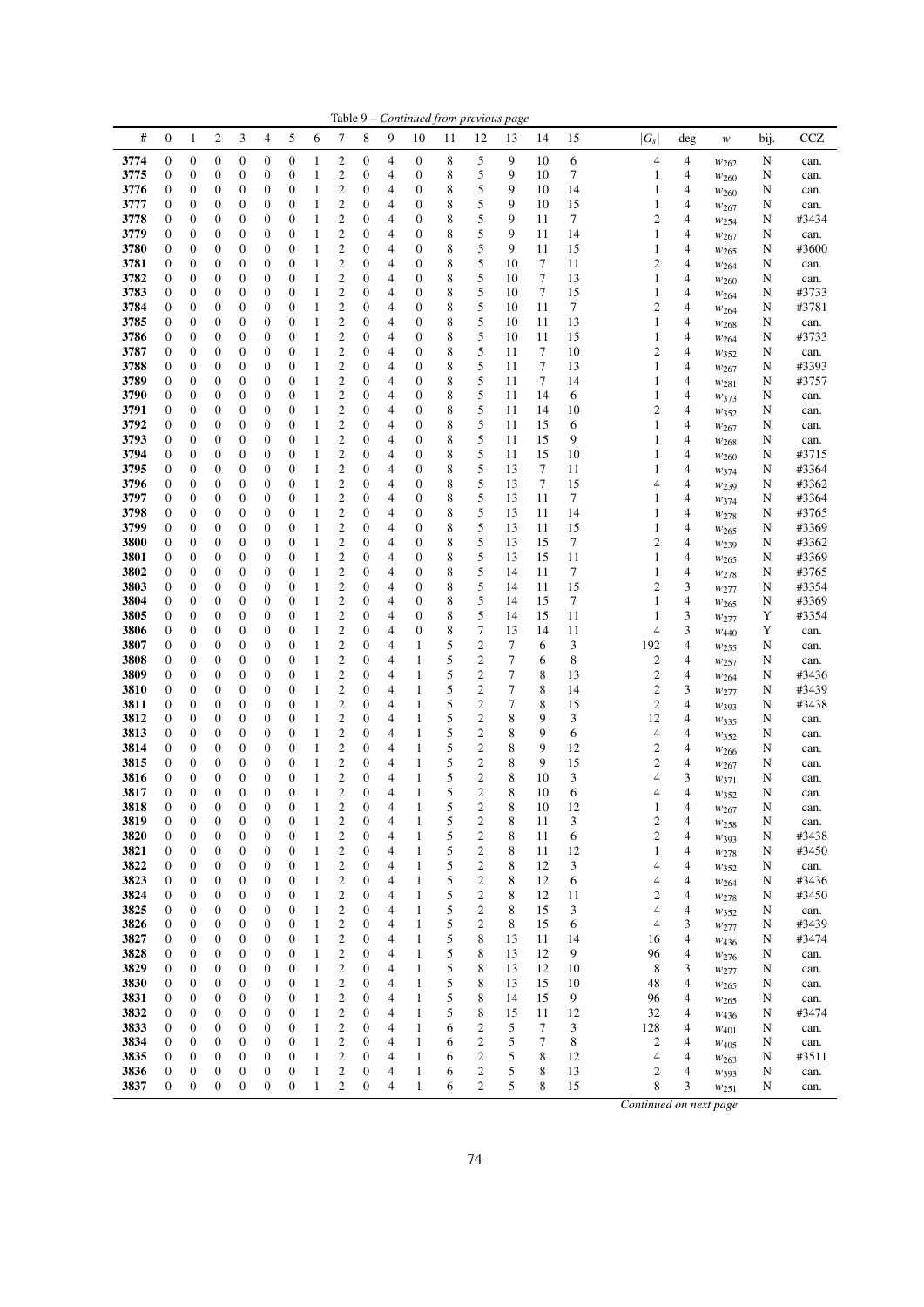| #            | $\boldsymbol{0}$                     | $\mathbf{1}$                         | $\boldsymbol{2}$                     | 3                                    | 4                                    | 5                                    | 6                            | 7                                  | 8                     | 9      | 10                | 11                       | 12                               | Table 9 – Continued from previous page<br>13 | 14                                   | 15       | $ G_{\scriptscriptstyle S} $ | deg            | $\boldsymbol{W}$              | bij.      | CCZ            |
|--------------|--------------------------------------|--------------------------------------|--------------------------------------|--------------------------------------|--------------------------------------|--------------------------------------|------------------------------|------------------------------------|-----------------------|--------|-------------------|--------------------------|----------------------------------|----------------------------------------------|--------------------------------------|----------|------------------------------|----------------|-------------------------------|-----------|----------------|
| 3838         | $\boldsymbol{0}$                     | $\boldsymbol{0}$                     | $\boldsymbol{0}$                     | $\boldsymbol{0}$                     | $\boldsymbol{0}$                     | $\boldsymbol{0}$                     | $\mathbf{1}$                 | $\overline{\mathbf{c}}$            | 0                     | 4      | 1                 | 6                        | $\overline{c}$                   | 7                                            | 5                                    | 3        | 64                           | 4              |                               | N         | can.           |
| 3839         | 0                                    | $\boldsymbol{0}$                     | $\boldsymbol{0}$                     | $\boldsymbol{0}$                     | $\boldsymbol{0}$                     | $\boldsymbol{0}$                     | 1                            | $\mathbf{2}$                       | 0                     | 4      | 1                 | 6                        | $\mathbf{2}$                     | 7                                            | 5                                    | 8        | 1                            | 4              | W <sub>256</sub><br>$w_{411}$ | N         | can.           |
| 3840         | 0                                    | $\boldsymbol{0}$                     | $\boldsymbol{0}$                     | 0                                    | $\boldsymbol{0}$                     | $\boldsymbol{0}$                     | $\mathbf{1}$                 | $\overline{\mathbf{c}}$            | 0                     | 4      | $\mathbf{1}$      | 6                        | $\overline{\mathbf{c}}$          | 7                                            | 8                                    | 12       | 1                            | 4              | W393                          | N         | can.           |
| 3841         | $\boldsymbol{0}$                     | $\boldsymbol{0}$                     | $\boldsymbol{0}$                     | $\boldsymbol{0}$                     | $\boldsymbol{0}$                     | $\boldsymbol{0}$                     | 1                            | $\mathbf{2}$                       | 0                     | 4      | 1                 | 6                        | $\overline{c}$                   | 7                                            | 8                                    | 13       | 2                            | 3              | W277                          | Y         | can.           |
| 3842         | 0                                    | $\boldsymbol{0}$                     | $\boldsymbol{0}$                     | $\boldsymbol{0}$                     | $\boldsymbol{0}$                     | $\boldsymbol{0}$                     | 1                            | $\mathbf{2}$                       | 0                     | 4      | 1                 | 6                        | $\mathbf{2}$                     | 7                                            | 8                                    | 14       | $\boldsymbol{2}$             | 4              | W <sub>433</sub>              | N         | can.           |
| 3843         | 0                                    | $\boldsymbol{0}$                     | $\boldsymbol{0}$                     | 0                                    | $\boldsymbol{0}$                     | $\boldsymbol{0}$                     | 1                            | $\mathfrak{2}$                     | 0                     | 4      | 1                 | 6                        | 2                                | 8                                            | 5                                    | 11       | 2                            | 4              | $W_{433}$                     | N         | #3842          |
| 3844         | $\boldsymbol{0}$                     | $\boldsymbol{0}$                     | $\boldsymbol{0}$                     | $\boldsymbol{0}$                     | $\mathbf{0}$                         | $\boldsymbol{0}$                     | $\mathbf{1}$                 | $\mathbf{2}$                       | $\mathbf{0}$          | 4      | $\mathbf{1}$      | 6                        | $\overline{c}$                   | 8                                            | 5                                    | 12       | $\mathfrak{2}$               | 4              | W <sub>4</sub> 33             | N         | #3842          |
| 3845         | 0                                    | $\boldsymbol{0}$                     | $\boldsymbol{0}$                     | $\boldsymbol{0}$                     | $\mathbf{0}$                         | $\boldsymbol{0}$                     | 1                            | $\overline{\mathbf{c}}$            | 0                     | 4      | $\mathbf{1}$      | 6                        | $\overline{c}$                   | 8                                            | 5                                    | 13       | $\mathbf{1}$                 | 4              | W392                          | N         | can.           |
| 3846         | 0                                    | $\boldsymbol{0}$                     | $\boldsymbol{0}$                     | $\mathbf{0}$                         | $\boldsymbol{0}$                     | $\boldsymbol{0}$                     | 1                            | $\mathfrak{2}$                     | 0                     | 4      | 1                 | 6                        | $\overline{c}$                   | 8                                            | 5                                    | 15       | 2                            | 3              | $w_{277}$                     | N         | #3841          |
| 3847         | 0                                    | $\boldsymbol{0}$                     | $\boldsymbol{0}$                     | 0                                    | $\boldsymbol{0}$                     | $\boldsymbol{0}$                     | 1                            | $\mathbf{2}$                       | 0                     | 4      | $\mathbf{1}$      | 6                        | $\overline{c}$                   | 8                                            | 7                                    | 11       | 2                            | 4              | $w_{347}$                     | N         | can.           |
| 3848<br>3849 | 0<br>$\boldsymbol{0}$                | $\boldsymbol{0}$<br>$\boldsymbol{0}$ | $\boldsymbol{0}$<br>$\boldsymbol{0}$ | $\boldsymbol{0}$<br>$\boldsymbol{0}$ | $\boldsymbol{0}$<br>$\boldsymbol{0}$ | $\boldsymbol{0}$<br>$\boldsymbol{0}$ | 1<br>$\mathbf{1}$            | $\overline{c}$<br>$\overline{c}$   | 0<br>0                | 4<br>4 | 1<br>1            | 6<br>6                   | $\overline{c}$<br>$\overline{c}$ | 8<br>8                                       | $\boldsymbol{7}$<br>$\boldsymbol{7}$ | 12<br>13 | 1<br>$\mathbf{2}$            | 4<br>3         | W392                          | N<br>N    | can.           |
| 3850         | 0                                    | $\boldsymbol{0}$                     | $\boldsymbol{0}$                     | 0                                    | $\boldsymbol{0}$                     | $\boldsymbol{0}$                     | $\mathbf{1}$                 | $\overline{\mathbf{c}}$            | 0                     | 4      | $\mathbf{1}$      | 6                        | 2                                | 8                                            | 7                                    | 14       | 2                            | 4              | W345                          | N         | can.<br>can.   |
| 3851         | 0                                    | $\boldsymbol{0}$                     | $\boldsymbol{0}$                     | $\boldsymbol{0}$                     | $\mathbf{0}$                         | $\boldsymbol{0}$                     | $\mathbf{1}$                 | $\overline{2}$                     | $\mathbf{0}$          | 4      | $\mathbf{1}$      | 6                        | $\overline{c}$                   | 8                                            | 9                                    | 5        | 1                            | 4              | $W_{418}$<br>W353             | N         | can.           |
| 3852         | 0                                    | $\boldsymbol{0}$                     | $\boldsymbol{0}$                     | $\boldsymbol{0}$                     | $\boldsymbol{0}$                     | $\boldsymbol{0}$                     | 1                            | $\overline{c}$                     | 0                     | 4      | $\mathbf{1}$      | 6                        | $\overline{c}$                   | 8                                            | 9                                    | 7        | 1                            | 4              | W258                          | N         | can.           |
| 3853         | 0                                    | $\boldsymbol{0}$                     | $\boldsymbol{0}$                     | $\boldsymbol{0}$                     | $\boldsymbol{0}$                     | $\boldsymbol{0}$                     | 1                            | $\overline{c}$                     | 0                     | 4      | 1                 | 6                        | $\overline{c}$                   | 8                                            | 9                                    | 12       | 1                            | 4              | W281                          | N         | can.           |
| 3854         | $\boldsymbol{0}$                     | $\boldsymbol{0}$                     | $\boldsymbol{0}$                     | $\boldsymbol{0}$                     | $\boldsymbol{0}$                     | $\boldsymbol{0}$                     | 1                            | $\boldsymbol{2}$                   | 0                     | 4      | 1                 | 6                        | $\overline{c}$                   | 8                                            | 9                                    | 13       | 1                            | 4              | W353                          | N         | can.           |
| 3855         | 0                                    | $\boldsymbol{0}$                     | $\boldsymbol{0}$                     | $\boldsymbol{0}$                     | $\boldsymbol{0}$                     | $\boldsymbol{0}$                     | 1                            | $\overline{\mathbf{c}}$            | 0                     | 4      | 1                 | 6                        | 2                                | 8                                            | 9                                    | 14       | 1                            | 4              | $w_{353}$                     | N         | can.           |
| 3856         | 0                                    | $\boldsymbol{0}$                     | $\boldsymbol{0}$                     | $\boldsymbol{0}$                     | $\boldsymbol{0}$                     | $\boldsymbol{0}$                     | $\mathbf{1}$                 | $\overline{c}$                     | 0                     | 4      | 1                 | 6                        | $\mathfrak{2}$                   | 8                                            | 9                                    | 15       | 1                            | 4              | W281                          | N         | #3853          |
| 3857         | 0                                    | $\boldsymbol{0}$                     | $\boldsymbol{0}$                     | $\boldsymbol{0}$                     | $\boldsymbol{0}$                     | $\boldsymbol{0}$                     | $\mathbf{1}$                 | $\overline{c}$                     | $\mathbf{0}$          | 4      | 1                 | 6                        | $\mathfrak{2}$                   | 8                                            | 10                                   | 3        | 4                            | 4              | W407                          | N         | can.           |
| 3858         | 0                                    | $\boldsymbol{0}$                     | $\boldsymbol{0}$                     | $\mathbf{0}$                         | $\boldsymbol{0}$                     | $\boldsymbol{0}$                     | 1                            | $\overline{c}$                     | 0                     | 4      | 1                 | 6                        | $\mathfrak{2}$                   | 8                                            | 10                                   | 12       | 1                            | 4              | $W_392$                       | N         | can.           |
| 3859         | 0                                    | $\boldsymbol{0}$                     | $\boldsymbol{0}$                     | 0                                    | $\boldsymbol{0}$                     | $\boldsymbol{0}$                     | 1                            | $\boldsymbol{2}$                   | 0                     | 4      | $\mathbf{1}$      | 6                        | $\overline{c}$                   | 8                                            | 10                                   | 13       | 1                            | 4              | W353                          | N         | can.           |
| 3860         | 0                                    | $\boldsymbol{0}$                     | $\boldsymbol{0}$                     | $\boldsymbol{0}$                     | $\boldsymbol{0}$                     | $\boldsymbol{0}$                     | 1                            | $\boldsymbol{2}$                   | $\boldsymbol{0}$      | 4      | 1                 | 6                        | $\overline{\mathbf{c}}$          | 8                                            | 10                                   | 14       | 1                            | 4              | W409                          | N         | can.           |
| 3861         | 0                                    | $\boldsymbol{0}$                     | $\boldsymbol{0}$                     | $\boldsymbol{0}$                     | $\boldsymbol{0}$                     | $\boldsymbol{0}$                     | 1                            | $\mathbf{2}$                       | 0                     | 4      | 1                 | 6                        | $\mathfrak{2}$                   | 8                                            | 10                                   | 15       | 1                            | 4              | W281                          | N         | can.           |
| 3862         | 0                                    | $\boldsymbol{0}$                     | $\boldsymbol{0}$                     | 0                                    | $\boldsymbol{0}$                     | $\boldsymbol{0}$                     | 1                            | $\mathfrak{2}$                     | 0                     | 4      | 1                 | 6                        | 2                                | 8                                            | 11                                   | 3        | 2                            | 4              | $w_{351}$                     | N         | can.           |
| 3863         | $\boldsymbol{0}$                     | 0                                    | $\boldsymbol{0}$                     | $\boldsymbol{0}$                     | $\boldsymbol{0}$                     | $\boldsymbol{0}$                     | $\mathbf{1}$                 | $\overline{c}$                     | 0                     | 4      | 1                 | 6                        | $\boldsymbol{2}$                 | 8                                            | 11                                   | 5        | 2                            | 4              | W <sub>433</sub>              | N         | #3842          |
| 3864         | $\boldsymbol{0}$                     | $\boldsymbol{0}$                     | $\boldsymbol{0}$                     | $\boldsymbol{0}$                     | $\mathbf{0}$                         | $\boldsymbol{0}$                     | 1                            | $\overline{\mathbf{c}}$            | $\mathbf{0}$          | 4      | $\mathbf{1}$      | 6                        | $\boldsymbol{2}$                 | 8                                            | 11                                   | 7        | $\mathbf{2}$                 | 4              | W266                          | N         | can.           |
| 3865         | 0                                    | $\boldsymbol{0}$                     | $\boldsymbol{0}$                     | $\mathbf{0}$                         | $\boldsymbol{0}$                     | $\boldsymbol{0}$                     | 1                            | $\mathbf{2}$<br>$\overline{c}$     | 0                     | 4      | 1                 | 6                        | $\overline{c}$<br>$\mathbf{2}$   | 8<br>8                                       | 11                                   | 12       | 1                            | 4<br>4         | W278                          | N         | can.           |
| 3866<br>3867 | 0<br>0                               | $\boldsymbol{0}$<br>$\boldsymbol{0}$ | $\boldsymbol{0}$<br>$\boldsymbol{0}$ | 0<br>$\boldsymbol{0}$                | $\boldsymbol{0}$<br>$\boldsymbol{0}$ | $\boldsymbol{0}$<br>$\boldsymbol{0}$ | 1<br>1                       | $\overline{c}$                     | 0<br>$\boldsymbol{0}$ | 4<br>4 | $\mathbf{1}$<br>1 | 6<br>6                   | $\mathbf{2}$                     | 8                                            | 11<br>11                             | 13<br>14 | 1<br>1                       | 4              | W379                          | N<br>N    | can.<br>can.   |
| 3868         | $\boldsymbol{0}$                     | $\boldsymbol{0}$                     | $\boldsymbol{0}$                     | $\boldsymbol{0}$                     | $\boldsymbol{0}$                     | $\boldsymbol{0}$                     | $\mathbf{1}$                 | $\overline{c}$                     | 0                     | 4      | 1                 | 6                        | $\overline{c}$                   | 8                                            | 11                                   | 15       | 1                            | 4              | W379                          | N         | #3513          |
| 3869         | 0                                    | $\boldsymbol{0}$                     | $\boldsymbol{0}$                     | 0                                    | $\boldsymbol{0}$                     | $\boldsymbol{0}$                     | $\mathbf{1}$                 | $\boldsymbol{2}$                   | 0                     | 4      | $\mathbf{1}$      | 6                        | $\boldsymbol{2}$                 | 8                                            | 12                                   | 3        | 1                            | 4              | W278<br>W353                  | N         | can.           |
| 3870         | 0                                    | $\boldsymbol{0}$                     | $\boldsymbol{0}$                     | $\boldsymbol{0}$                     | $\boldsymbol{0}$                     | $\boldsymbol{0}$                     | $\mathbf{1}$                 | $\overline{2}$                     | $\mathbf{0}$          | 4      | $\mathbf{1}$      | 6                        | $\overline{c}$                   | 8                                            | 12                                   | 5        | $\mathbf{2}$                 | 4              | W <sub>4</sub> 33             | N         | #3842          |
| 3871         | 0                                    | $\boldsymbol{0}$                     | $\boldsymbol{0}$                     | $\boldsymbol{0}$                     | $\boldsymbol{0}$                     | $\boldsymbol{0}$                     | 1                            | $\mathbf{2}$                       | $\mathbf{0}$          | 4      | $\mathbf{1}$      | 6                        | $\mathbf{2}$                     | 8                                            | 12                                   | 7        | 1                            | 4              | $W_393$                       | N         | #3836          |
| 3872         | 0                                    | $\boldsymbol{0}$                     | $\boldsymbol{0}$                     | $\boldsymbol{0}$                     | $\boldsymbol{0}$                     | $\boldsymbol{0}$                     | 1                            | $\mathbf{2}$                       | 0                     | 4      | $\mathbf{1}$      | 6                        | $\overline{c}$                   | 8                                            | 12                                   | 11       | 1                            | 4              | W278                          | N         | #3865          |
| 3873         | $\boldsymbol{0}$                     | $\boldsymbol{0}$                     | $\boldsymbol{0}$                     | $\boldsymbol{0}$                     | $\boldsymbol{0}$                     | $\boldsymbol{0}$                     | 1                            | $\boldsymbol{2}$                   | 0                     | 4      | 1                 | 6                        | $\boldsymbol{2}$                 | 8                                            | 13                                   | 3        | 1                            | 4              | W258                          | N         | can.           |
| 3874         | 0                                    | $\boldsymbol{0}$                     | $\boldsymbol{0}$                     | $\boldsymbol{0}$                     | $\boldsymbol{0}$                     | $\boldsymbol{0}$                     | 1                            | $\overline{\mathbf{c}}$            | 0                     | 4      | 1                 | 6                        | $\boldsymbol{2}$                 | 8                                            | 13                                   | 5        | 1                            | 4              | W393                          | N         | #3840          |
| 3875         | $\boldsymbol{0}$                     | $\boldsymbol{0}$                     | $\boldsymbol{0}$                     | 0                                    | $\boldsymbol{0}$                     | $\boldsymbol{0}$                     | $\mathbf{1}$                 | $\overline{2}$                     | 0                     | 4      | 1                 | 6                        | $\overline{c}$                   | 8                                            | 13                                   | 7        | 4                            | 3              | $w_{251}$                     | Y         | #3837          |
| 3876         | 0                                    | $\boldsymbol{0}$                     | $\boldsymbol{0}$                     | $\boldsymbol{0}$                     | $\boldsymbol{0}$                     | $\boldsymbol{0}$                     | $\mathbf{1}$                 | $\overline{c}$                     | $\mathbf{0}$          | 4      | 1                 | 6                        | $\mathfrak{2}$                   | 8                                            | 13                                   | 11       | 1                            | 4              | W278                          | N         | #3865          |
| 3877         | 0                                    | $\boldsymbol{0}$                     | $\boldsymbol{0}$                     | $\mathbf{0}$                         | $\boldsymbol{0}$                     | $\boldsymbol{0}$                     | 1                            | $\mathbf{2}$                       | 0                     | 4      | 1                 | 6                        | $\overline{c}$                   | 8                                            | 14                                   | $\tau$   | $\boldsymbol{2}$             | 4              | W263                          | N         | #3511          |
| 3878         | 0                                    | $\boldsymbol{0}$                     | $\boldsymbol{0}$                     | 0                                    | $\boldsymbol{0}$                     | $\boldsymbol{0}$                     | 1                            | $\overline{\mathbf{c}}$            | 0                     | 4      | $\mathbf{1}$      | 6                        | $\overline{c}$                   | 8                                            | 14                                   | 11       | 1                            | 4              | W278                          | N         | #3513          |
| 3879         | 0                                    | $\boldsymbol{0}$                     | $\boldsymbol{0}$                     | $\boldsymbol{0}$                     | $\boldsymbol{0}$                     | $\boldsymbol{0}$                     | $\mathbf{1}$                 | $\boldsymbol{2}$                   | 0                     | 4      | $\mathbf{1}$      | 6                        | $\overline{c}$                   | 8                                            | 15                                   | 5        | 2                            | 3              | $w_{277}$                     | N         | #3841          |
| 3880         | $\boldsymbol{0}$                     | $\boldsymbol{0}$                     | $\mathbf{0}$                         | $\boldsymbol{0}$                     | $\mathbf{0}$                         | $\boldsymbol{0}$                     | 1                            | $\mathbf{2}$                       | $\boldsymbol{0}$      | 4      | $\mathbf{1}$      | 6                        | $\overline{c}$                   | 8                                            | 15                                   | 11       | 1                            | 4              | W278                          | N         | #3513          |
| 3881         | $\overline{0}$                       | $\mathbf{0}$                         | $\theta$                             | $\theta$                             | $\overline{0}$                       | $\overline{0}$                       | 1                            | $\overline{2}$                     | $\overline{0}$        | 4      | 1                 | 6                        | 8                                | 12                                           | 11                                   | 15       | 16                           | 3              | W376                          | N         | #3476          |
| 3882         | $\boldsymbol{0}$                     | $\boldsymbol{0}$                     | $\boldsymbol{0}$                     | $\mathbf{0}$                         | $\mathbf{0}$<br>$\mathbf{0}$         | $\boldsymbol{0}$                     | $\mathbf{1}$                 | $\overline{c}$                     | 0<br>$\mathbf{0}$     | 4      | 1                 | 6                        | 8                                | 12<br>12                                     | 13<br>13                             | 10<br>11 | 8                            | 4              | W344                          | ${\bf N}$ | can.           |
| 3883         | $\boldsymbol{0}$<br>$\boldsymbol{0}$ | $\boldsymbol{0}$<br>$\boldsymbol{0}$ | $\boldsymbol{0}$<br>$\boldsymbol{0}$ | $\boldsymbol{0}$<br>$\mathbf{0}$     | $\boldsymbol{0}$                     | $\boldsymbol{0}$<br>$\boldsymbol{0}$ | $\mathbf{1}$                 | $\boldsymbol{2}$<br>$\overline{c}$ | 0                     | 4<br>4 | $\mathbf{1}$<br>1 | 6<br>6                   | 8<br>8                           |                                              | 15                                   | 11       | 1                            | 4<br>3         | W278                          | N         | can.           |
| 3884<br>3885 | $\boldsymbol{0}$                     | $\boldsymbol{0}$                     | $\boldsymbol{0}$                     | 0                                    | $\boldsymbol{0}$                     | $\boldsymbol{0}$                     | $\mathbf{1}$<br>$\mathbf{1}$ | $\overline{\mathbf{c}}$            | 0                     | 4      | 1                 | 6                        | 8                                | 12<br>13                                     | 11                                   | 14       | 16<br>16                     | 3              | W376                          | N<br>Y    | #3476<br>#3476 |
| 3886         | $\boldsymbol{0}$                     | $\boldsymbol{0}$                     | $\boldsymbol{0}$                     | $\boldsymbol{0}$                     | $\boldsymbol{0}$                     | $\boldsymbol{0}$                     | $\mathbf{1}$                 | $\mathbf{2}$                       | $\mathbf{0}$          | 4      | 1                 | 6                        | 8                                | 13                                           | 12                                   | 10       | 8                            | 4              | W376<br>W278                  | N         | can.           |
| 3887         | $\boldsymbol{0}$                     | $\boldsymbol{0}$                     | $\boldsymbol{0}$                     | $\boldsymbol{0}$                     | $\boldsymbol{0}$                     | $\boldsymbol{0}$                     | $\mathbf{1}$                 | $\overline{c}$                     | 0                     | 4      | 1                 | 6                        | 8                                | 13                                           | 14                                   | 11       | 8                            | 3              | $w_{377}$                     | N         | can.           |
| 3888         | 0                                    | $\boldsymbol{0}$                     | $\boldsymbol{0}$                     | $\boldsymbol{0}$                     | $\boldsymbol{0}$                     | $\boldsymbol{0}$                     | $\mathbf{1}$                 | $\boldsymbol{2}$                   | $\mathbf{0}$          | 4      | 1                 | 7                        | $\boldsymbol{2}$                 | 8                                            | 5                                    | 10       | 1                            | 4              | W266                          | N         | can.           |
| 3889         | $\boldsymbol{0}$                     | $\boldsymbol{0}$                     | $\boldsymbol{0}$                     | $\mathbf{0}$                         | $\mathbf{0}$                         | $\boldsymbol{0}$                     | $\mathbf{1}$                 | $\overline{2}$                     | $\mathbf{0}$          | 4      | $\mathbf{1}$      | 7                        | $\mathbf{2}$                     | 8                                            | 5                                    | 11       | 1                            | 4              | W266                          | N         | can.           |
| 3890         | $\boldsymbol{0}$                     | $\boldsymbol{0}$                     | $\mathbf{0}$                         | $\mathbf{0}$                         | $\mathbf{0}$                         | $\boldsymbol{0}$                     | $\mathbf{1}$                 | $\mathbf{2}$                       | $\mathbf{0}$          | 4      | $\mathbf{1}$      | 7                        | $\overline{c}$                   | 8                                            | 5                                    | 12       | 1                            | 4              | W392                          | N         | can.           |
| 3891         | 0                                    | $\boldsymbol{0}$                     | $\boldsymbol{0}$                     | $\boldsymbol{0}$                     | $\boldsymbol{0}$                     | $\boldsymbol{0}$                     | $\mathbf{1}$                 | $\overline{c}$                     | 0                     | 4      | $\mathbf{1}$      | 7                        | $\overline{\mathbf{c}}$          | 8                                            | 5                                    | 13       | 1                            | 4              | $w_{392}$                     | N         | can.           |
| 3892         | $\boldsymbol{0}$                     | $\boldsymbol{0}$                     | $\boldsymbol{0}$                     | $\boldsymbol{0}$                     | $\boldsymbol{0}$                     | $\boldsymbol{0}$                     | $\mathbf{1}$                 | $\overline{\mathbf{c}}$            | $\mathbf{0}$          | 4      | $\mathbf{1}$      | 7                        | $\overline{\mathbf{c}}$          | 8                                            | 5                                    | 14       | 1                            | 3              | W <sub>280</sub>              | N         | can.           |
| 3893         | $\boldsymbol{0}$                     | $\boldsymbol{0}$                     | $\boldsymbol{0}$                     | $\boldsymbol{0}$                     | $\boldsymbol{0}$                     | $\boldsymbol{0}$                     | $\mathbf{1}$                 | $\boldsymbol{2}$                   | $\mathbf{0}$          | 4      | $\mathbf{1}$      | 7                        | $\boldsymbol{2}$                 | 8                                            | 5                                    | 15       | 1                            | 4              | W266                          | N         | can.           |
| 3894         | $\boldsymbol{0}$                     | $\boldsymbol{0}$                     | $\mathbf{0}$                         | $\mathbf{0}$                         | $\boldsymbol{0}$                     | $\boldsymbol{0}$                     | $\mathbf{1}$                 | $\overline{2}$                     | 0                     | 4      | $\mathbf{1}$      | $\tau$                   | $\overline{c}$                   | 8                                            | 6                                    | 10       | 1                            | 4              | $w_{266}$                     | N         | can.           |
| 3895         | 0                                    | $\boldsymbol{0}$                     | $\boldsymbol{0}$                     | $\mathbf{0}$                         | $\boldsymbol{0}$                     | $\boldsymbol{0}$                     | $\mathbf{1}$                 | $\overline{\mathbf{c}}$            | $\mathbf{0}$          | 4      | $\mathbf{1}$      | 7                        | $\boldsymbol{2}$                 | 8                                            | 6                                    | 11       | 1                            | 4              | W <sub>266</sub>              | N         | can.           |
| 3896         | $\boldsymbol{0}$                     | $\boldsymbol{0}$                     | $\boldsymbol{0}$                     | $\overline{0}$                       | $\mathbf{0}$                         | $\boldsymbol{0}$                     | $\mathbf{1}$                 | $\mathbf{2}$                       | $\mathbf{0}$          | 4      | $\mathbf{1}$      | 7                        | $\overline{c}$                   | 8                                            | 6                                    | 12       | 1                            | $\overline{4}$ | W266                          | N         | can.           |
| 3897         | 0                                    | $\boldsymbol{0}$                     | $\boldsymbol{0}$                     | $\boldsymbol{0}$                     | $\boldsymbol{0}$                     | $\boldsymbol{0}$                     | $\mathbf{1}$                 | $\overline{\mathbf{c}}$            | 0                     | 4      | $\mathbf{1}$      | $\overline{7}$           | $\boldsymbol{2}$                 | 8                                            | 6                                    | 13       | 1                            | 3              | W <sub>280</sub>              | Y         | can.           |
| 3898         | $\boldsymbol{0}$                     | $\boldsymbol{0}$                     | $\boldsymbol{0}$                     | $\boldsymbol{0}$                     | $\boldsymbol{0}$                     | $\boldsymbol{0}$                     | $\mathbf{1}$                 | $\overline{\mathbf{c}}$            | 0                     | 4      | 1                 | 7                        | $\overline{\mathbf{c}}$          | 8                                            | 6                                    | 14       | $\mathbf{1}$                 | 4              | W392                          | N         | can.           |
| 3899         | $\boldsymbol{0}$                     | $\boldsymbol{0}$                     | $\boldsymbol{0}$                     | $\boldsymbol{0}$                     | $\boldsymbol{0}$                     | $\boldsymbol{0}$                     | $\mathbf{1}$                 | $\mathbf{2}$                       | 0                     | 4      | $\mathbf{1}$      | 7                        | $\mathbf{2}$                     | 8                                            | 6                                    | 15       | $\mathbf{1}$                 | 4              | $W_392$                       | N         | can.           |
| 3900         | $\boldsymbol{0}$                     | $\boldsymbol{0}$                     | $\boldsymbol{0}$                     | $\mathbf{0}$                         | $\boldsymbol{0}$                     | $\boldsymbol{0}$                     | $\mathbf{1}$                 | $\mathbf{2}$                       | 0                     | 4      | 1                 | $\overline{7}$           | 2                                | 8                                            | 9                                    | 6        | 1                            | 4              | W266                          | N         | can.           |
| 3901         | $\boldsymbol{0}$                     | $\boldsymbol{0}$                     | $\boldsymbol{0}$                     | $\mathbf{0}$                         | $\mathbf{0}$                         | $\mathbf{0}$                         | $\mathbf{1}$                 | $\mathbf{2}$                       | $\boldsymbol{0}$      | 4      | $\mathbf{1}$      | $\overline{\mathcal{I}}$ | $\mathbf{2}$                     | 8                                            | 9                                    | 12       | $\mathbf{1}$                 | 4              | W379                          | N         | can.           |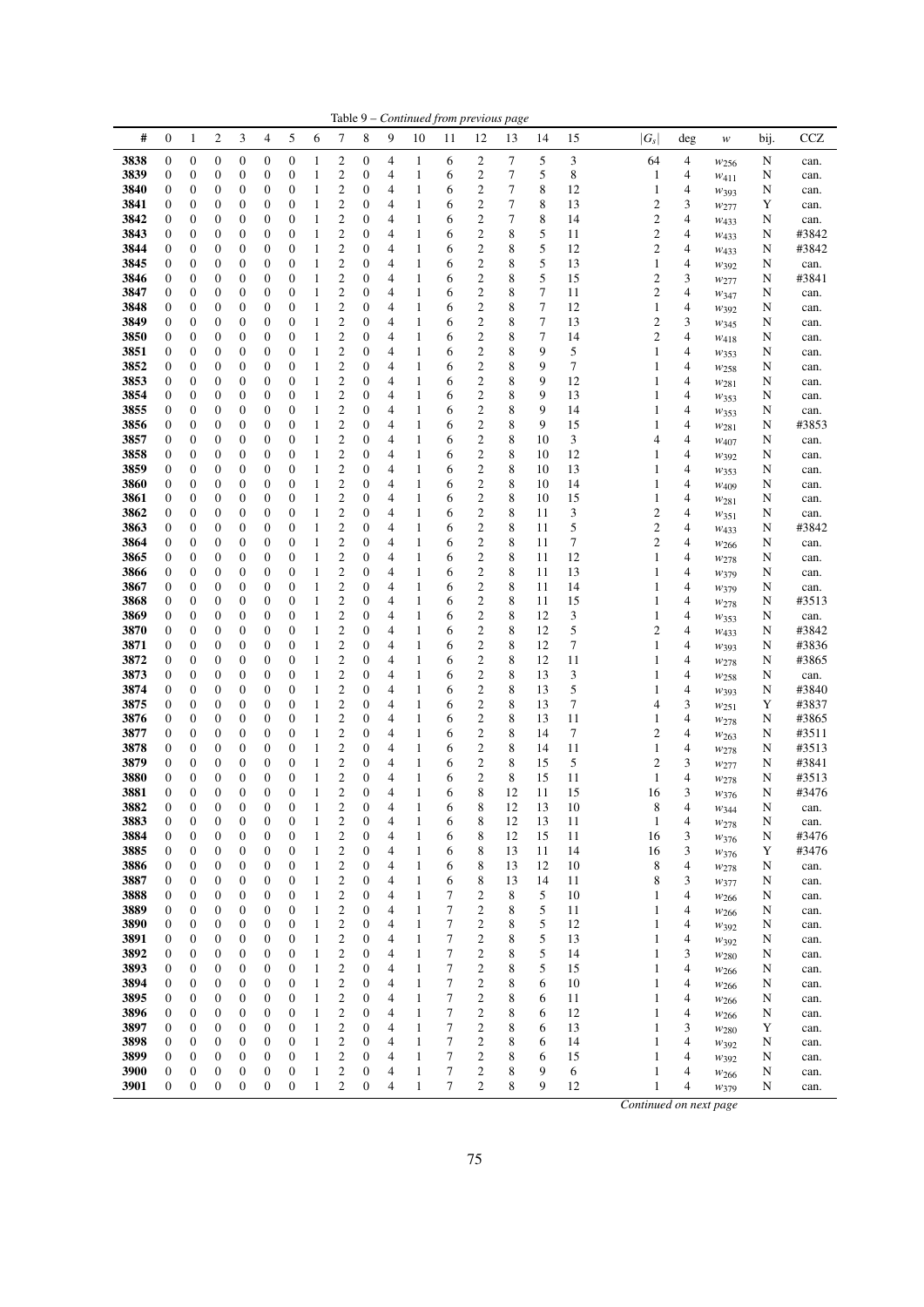|              |                                      |                                      |                                      |                                      |                                      |                                      |                   |                                             |                                      |                                  |                              |                |                                         | Table 9 – Continued from previous page |          |          |                              |                          |                          |             |               |
|--------------|--------------------------------------|--------------------------------------|--------------------------------------|--------------------------------------|--------------------------------------|--------------------------------------|-------------------|---------------------------------------------|--------------------------------------|----------------------------------|------------------------------|----------------|-----------------------------------------|----------------------------------------|----------|----------|------------------------------|--------------------------|--------------------------|-------------|---------------|
| #            | $\mathbf{0}$                         | 1                                    | 2                                    | 3                                    | 4                                    | 5                                    | 6                 | 7                                           | 8                                    | 9                                | 10                           | 11             | 12                                      | 13                                     | 14       | 15       | $ G_s $                      | $\deg$                   | w                        | bij.        | <b>CCZ</b>    |
| 3902         | $\boldsymbol{0}$                     | $\boldsymbol{0}$                     | 0                                    | $\boldsymbol{0}$                     | $\boldsymbol{0}$                     | $\boldsymbol{0}$                     | 1                 | $\overline{\mathbf{c}}$                     | $\boldsymbol{0}$                     | 4                                | 1                            | 7              | 2                                       | 8                                      | 9        | 13       | 1                            | 4                        | $W_{281}$                | N           | can.          |
| 3903         | $\boldsymbol{0}$                     | $\boldsymbol{0}$                     | $\boldsymbol{0}$                     | $\boldsymbol{0}$                     | $\boldsymbol{0}$                     | $\boldsymbol{0}$                     | $\mathbf{1}$      | $\mathbf{2}$                                | $\boldsymbol{0}$                     | 4                                | $\mathbf{1}$                 | 7              | $\boldsymbol{2}$                        | 8                                      | 9        | 14       | $\mathbf{1}$                 | 4                        | W379                     | N           | can.          |
| 3904         | $\boldsymbol{0}$                     | $\boldsymbol{0}$                     | 0                                    | 0                                    | $\boldsymbol{0}$                     | 0                                    | 1                 | $\overline{\mathbf{c}}$                     | $\boldsymbol{0}$                     | 4                                | 1                            | 7<br>7         | 2                                       | 8                                      | 9        | 15       | $\mathbf{1}$                 | 4                        | W281                     | N           | can.          |
| 3905<br>3906 | $\mathbf{0}$<br>$\boldsymbol{0}$     | $\boldsymbol{0}$<br>$\boldsymbol{0}$ | $\boldsymbol{0}$<br>$\boldsymbol{0}$ | $\mathbf{0}$<br>0                    | $\boldsymbol{0}$<br>$\boldsymbol{0}$ | $\mathbf{0}$<br>$\boldsymbol{0}$     | 1<br>1            | $\mathbf{2}$<br>$\overline{\mathbf{c}}$     | $\boldsymbol{0}$<br>$\boldsymbol{0}$ | 4<br>4                           | $\mathbf{1}$<br>1            | 7              | $\mathbf{2}$<br>$\overline{\mathbf{c}}$ | 8<br>8                                 | 10<br>10 | 6<br>12  | $\mathbf{1}$<br>$\mathbf{1}$ | 4<br>4                   | W266                     | N<br>N      | can.          |
| 3907         | $\boldsymbol{0}$                     | $\boldsymbol{0}$                     | $\boldsymbol{0}$                     | $\boldsymbol{0}$                     | $\boldsymbol{0}$                     | $\boldsymbol{0}$                     | 1                 | $\overline{\mathbf{c}}$                     | $\boldsymbol{0}$                     | 4                                | 1                            | 7              | $\overline{\mathbf{c}}$                 | 8                                      | 10       | 13       | $\mathbf{1}$                 | 4                        | $w_{281}$<br>W379        | N           | can.<br>can.  |
| 3908         | $\boldsymbol{0}$                     | $\boldsymbol{0}$                     | $\boldsymbol{0}$                     | $\boldsymbol{0}$                     | $\boldsymbol{0}$                     | $\boldsymbol{0}$                     | 1                 | $\boldsymbol{2}$                            | $\boldsymbol{0}$                     | 4                                | $\mathbf{1}$                 | 7              | $\boldsymbol{2}$                        | 8                                      | 10       | 14       | $\mathbf{1}$                 | 4                        | W281                     | N           | can.          |
| 3909         | $\boldsymbol{0}$                     | $\boldsymbol{0}$                     | $\boldsymbol{0}$                     | $\boldsymbol{0}$                     | $\boldsymbol{0}$                     | 0                                    | 1                 | $\boldsymbol{2}$                            | $\boldsymbol{0}$                     | 4                                | 1                            | 7              | $\boldsymbol{2}$                        | 8                                      | 10       | 15       | 1                            | 4                        | W379                     | N           | can.          |
| 3910         | $\boldsymbol{0}$                     | $\boldsymbol{0}$                     | 0                                    | 0                                    | $\boldsymbol{0}$                     | $\boldsymbol{0}$                     | 1                 | $\overline{2}$                              | $\boldsymbol{0}$                     | 4                                | 1                            | 7              | $\mathfrak{2}$                          | 8                                      | 11       | 3        | 4                            | $\overline{4}$           | $W_{413}$                | N           | can.          |
| 3911         | $\boldsymbol{0}$                     | $\boldsymbol{0}$                     | 0                                    | 0                                    | $\boldsymbol{0}$                     | 0                                    | 1                 | $\overline{\mathbf{c}}$                     | $\boldsymbol{0}$                     | 4                                | 1                            | 7              | 2                                       | 8                                      | 11       | 6        | $\mathbf{1}$                 | 4                        | $w_{392}$                | N           | can.          |
| 3912         | $\boldsymbol{0}$                     | $\boldsymbol{0}$                     | $\boldsymbol{0}$                     | $\boldsymbol{0}$                     | $\boldsymbol{0}$                     | $\boldsymbol{0}$                     | 1                 | $\overline{\mathbf{c}}$                     | $\boldsymbol{0}$                     | 4                                | $\mathbf{1}$                 | 7              | $\overline{\mathbf{c}}$                 | 8                                      | 11       | 12       | $\mathbf{1}$                 | 4                        | W428                     | N           | can.          |
| 3913         | $\boldsymbol{0}$                     | $\boldsymbol{0}$                     | $\boldsymbol{0}$                     | 0                                    | $\boldsymbol{0}$                     | $\boldsymbol{0}$                     | 1                 | $\overline{\mathbf{c}}$                     | $\boldsymbol{0}$                     | $\overline{4}$                   | $\mathbf{1}$                 | 7              | $\overline{\mathbf{c}}$                 | 8                                      | 11       | 13       | $\mathbf{1}$                 | $\overline{4}$           | W379                     | N           | can.          |
| 3914         | $\boldsymbol{0}$                     | $\boldsymbol{0}$                     | $\boldsymbol{0}$                     | $\boldsymbol{0}$                     | $\boldsymbol{0}$                     | $\boldsymbol{0}$                     | 1                 | $\boldsymbol{2}$                            | $\boldsymbol{0}$                     | $\overline{4}$                   | 1                            | 7              | 2                                       | 8                                      | 11       | 14       | $\mathbf{1}$                 | 4                        | $W_{428}$                | N           | can.          |
| 3915         | $\boldsymbol{0}$                     | $\boldsymbol{0}$                     | $\boldsymbol{0}$                     | $\boldsymbol{0}$                     | $\boldsymbol{0}$                     | $\boldsymbol{0}$                     | 1                 | $\mathbf{2}$                                | $\boldsymbol{0}$                     | 4                                | $\mathbf{1}$                 | 7              | $\boldsymbol{2}$                        | 8                                      | 11       | 15       | $\mathbf{1}$                 | 4                        | W379                     | N           | can.          |
| 3916<br>3917 | $\boldsymbol{0}$<br>$\boldsymbol{0}$ | $\boldsymbol{0}$<br>$\boldsymbol{0}$ | 0<br>$\boldsymbol{0}$                | 0<br>$\boldsymbol{0}$                | $\boldsymbol{0}$<br>$\boldsymbol{0}$ | 0<br>$\boldsymbol{0}$                | 1<br>1            | $\overline{\mathbf{c}}$<br>$\boldsymbol{2}$ | $\boldsymbol{0}$<br>$\boldsymbol{0}$ | 4<br>4                           | 1<br>$\mathbf{1}$            | 7<br>7         | 2<br>2                                  | 8<br>8                                 | 12<br>12 | 3<br>6   | $\mathbf{1}$<br>$\mathbf{1}$ | 4<br>4                   | W392                     | N<br>N      | can.<br>#3840 |
| 3918         | $\boldsymbol{0}$                     | $\boldsymbol{0}$                     | $\boldsymbol{0}$                     | $\boldsymbol{0}$                     | $\boldsymbol{0}$                     | $\boldsymbol{0}$                     | 1                 | $\boldsymbol{2}$                            | $\boldsymbol{0}$                     | 4                                | $\mathbf{1}$                 | 7              | $\boldsymbol{2}$                        | 8                                      | 12       | 10       | $\mathbf{1}$                 | 4                        | W393                     | N           | #3865         |
| 3919         | $\boldsymbol{0}$                     | $\boldsymbol{0}$                     | $\boldsymbol{0}$                     | $\boldsymbol{0}$                     | $\boldsymbol{0}$                     | $\boldsymbol{0}$                     | 1                 | $\boldsymbol{2}$                            | $\boldsymbol{0}$                     | $\overline{4}$                   | $\mathbf{1}$                 | 7              | $\mathfrak{2}$                          | 8                                      | 12       | 11       | 1                            | $\overline{4}$           | W278<br>W <sub>432</sub> | N           | can.          |
| 3920         | $\boldsymbol{0}$                     | $\boldsymbol{0}$                     | $\boldsymbol{0}$                     | 0                                    | $\boldsymbol{0}$                     | $\boldsymbol{0}$                     | 1                 | $\boldsymbol{2}$                            | $\boldsymbol{0}$                     | $\overline{4}$                   | $\mathbf{1}$                 | 7              | $\boldsymbol{2}$                        | 8                                      | 13       | 3        | $\mathbf{1}$                 | 4                        | W266                     | N           | can.          |
| 3921         | $\boldsymbol{0}$                     | $\boldsymbol{0}$                     | $\boldsymbol{0}$                     | $\boldsymbol{0}$                     | $\boldsymbol{0}$                     | $\boldsymbol{0}$                     | 1                 | $\boldsymbol{2}$                            | $\boldsymbol{0}$                     | 4                                | 1                            | 7              | $\overline{\mathbf{c}}$                 | 8                                      | 13       | 6        | $\mathbf{1}$                 | 3                        | W277                     | Y           | #3841         |
| 3922         | $\boldsymbol{0}$                     | $\boldsymbol{0}$                     | $\boldsymbol{0}$                     | $\boldsymbol{0}$                     | $\boldsymbol{0}$                     | 0                                    | 1                 | $\boldsymbol{2}$                            | $\boldsymbol{0}$                     | 4                                | $\mathbf{1}$                 | 7              | $\boldsymbol{2}$                        | 8                                      | 13       | 10       | $\mathbf{1}$                 | 4                        | W278                     | N           | #3865         |
| 3923         | $\boldsymbol{0}$                     | $\boldsymbol{0}$                     | $\boldsymbol{0}$                     | 0                                    | $\boldsymbol{0}$                     | 0                                    | 1                 | $\boldsymbol{2}$                            | 0                                    | 4                                | 1                            | 7              | $\boldsymbol{2}$                        | 8                                      | 14       | 6        | 1                            | 4                        | W <sub>433</sub>         | N           | #3842         |
| 3924         | $\boldsymbol{0}$                     | $\boldsymbol{0}$                     | $\boldsymbol{0}$                     | $\mathbf{0}$                         | $\boldsymbol{0}$                     | $\mathbf{0}$                         | 1                 | $\mathbf{2}$                                | $\boldsymbol{0}$                     | 4                                | $\mathbf{1}$                 | 7              | $\mathbf{2}$                            | 8                                      | 14       | 10       | $\mathbf{1}$                 | 4                        | W278                     | N           | #3513         |
| 3925         | $\boldsymbol{0}$                     | $\boldsymbol{0}$                     | $\boldsymbol{0}$                     | $\boldsymbol{0}$                     | $\boldsymbol{0}$                     | $\boldsymbol{0}$                     | 1                 | $\overline{\mathbf{c}}$                     | $\boldsymbol{0}$                     | 4                                | 1                            | 7              | $\overline{\mathbf{c}}$                 | 8                                      | 14       | 11       | $\mathbf{1}$                 | $\overline{4}$           | W432                     | N           | can.          |
| 3926         | $\boldsymbol{0}$                     | $\boldsymbol{0}$                     | $\boldsymbol{0}$                     | $\boldsymbol{0}$                     | $\boldsymbol{0}$                     | $\boldsymbol{0}$                     | 1                 | $\overline{\mathbf{c}}$                     | $\boldsymbol{0}$                     | 4                                | 1                            | 7              | $\overline{\mathbf{c}}$                 | 8                                      | 15       | 6        | $\mathbf{1}$                 | 4                        | W393                     | N           | #3840         |
| 3927<br>3928 | $\boldsymbol{0}$                     | $\boldsymbol{0}$<br>$\boldsymbol{0}$ | $\boldsymbol{0}$<br>$\boldsymbol{0}$ | $\boldsymbol{0}$<br>$\boldsymbol{0}$ | $\boldsymbol{0}$                     | $\boldsymbol{0}$                     | $\mathbf{1}$<br>1 | $\boldsymbol{2}$                            | $\boldsymbol{0}$<br>$\boldsymbol{0}$ | $\overline{4}$                   | $\mathbf{1}$<br>1            | 7<br>7         | $\overline{\mathbf{c}}$                 | 8<br>8                                 | 15       | 10       | $\mathbf{1}$                 | 4<br>4                   | $w_{278}$                | N           | #3513         |
| 3929         | $\boldsymbol{0}$<br>$\boldsymbol{0}$ | $\boldsymbol{0}$                     | 0                                    | 0                                    | $\boldsymbol{0}$<br>$\boldsymbol{0}$ | 0<br>$\boldsymbol{0}$                | 1                 | $\boldsymbol{2}$<br>$\overline{2}$          | $\boldsymbol{0}$                     | 4<br>4                           | 1                            | 7              | 5<br>5                                  | 8                                      | 9<br>9   | 6<br>12  | 4<br>1                       | $\overline{4}$           | W <sub>258</sub><br>W392 | N<br>N      | can.<br>can.  |
| 3930         | $\boldsymbol{0}$                     | $\boldsymbol{0}$                     | 0                                    | 0                                    | $\boldsymbol{0}$                     | 0                                    | 1                 | $\overline{\mathbf{c}}$                     | $\boldsymbol{0}$                     | 4                                | 1                            | 7              | 5                                       | 8                                      | 9        | 13       | $\mathbf{1}$                 | 4                        | W <sub>266</sub>         | N           | can.          |
| 3931         | $\boldsymbol{0}$                     | $\boldsymbol{0}$                     | $\boldsymbol{0}$                     | $\boldsymbol{0}$                     | $\boldsymbol{0}$                     | $\boldsymbol{0}$                     | 1                 | $\boldsymbol{2}$                            | $\boldsymbol{0}$                     | 4                                | $\mathbf{1}$                 | 7              | 5                                       | 8                                      | 9        | 14       | $\,1\,$                      | 4                        | $w_{281}$                | N           | can.          |
| 3932         | $\boldsymbol{0}$                     | $\boldsymbol{0}$                     | $\boldsymbol{0}$                     | $\boldsymbol{0}$                     | $\boldsymbol{0}$                     | $\boldsymbol{0}$                     | 1                 | $\overline{\mathbf{c}}$                     | $\boldsymbol{0}$                     | $\overline{4}$                   | 1                            | 7              | 5                                       | 8                                      | 9        | 15       | $\mathbf{1}$                 | $\overline{\mathcal{L}}$ | W267                     | N           | can.          |
| 3933         | $\boldsymbol{0}$                     | $\boldsymbol{0}$                     | $\boldsymbol{0}$                     | $\boldsymbol{0}$                     | $\boldsymbol{0}$                     | $\boldsymbol{0}$                     | 1                 | $\boldsymbol{2}$                            | $\boldsymbol{0}$                     | $\overline{4}$                   | 1                            | 7              | 5                                       | 8                                      | 10       | 6        | 4                            | 3                        | W <sub>259</sub>         | N           | can.          |
| 3934         | $\boldsymbol{0}$                     | $\boldsymbol{0}$                     | $\boldsymbol{0}$                     | $\boldsymbol{0}$                     | $\boldsymbol{0}$                     | $\boldsymbol{0}$                     | 1                 | $\mathbf{2}$                                | $\boldsymbol{0}$                     | 4                                | $\mathbf{1}$                 | 7              | 5                                       | 8                                      | 10       | 12       | $\mathbf{1}$                 | $\overline{4}$           | $w_{267}$                | N           | can.          |
| 3935         | $\boldsymbol{0}$                     | $\boldsymbol{0}$                     | $\boldsymbol{0}$                     | 0                                    | $\boldsymbol{0}$                     | 0                                    | 1                 | $\overline{\mathbf{c}}$                     | $\boldsymbol{0}$                     | 4                                | 1                            | 7              | 5                                       | 8                                      | 10       | 13       | $\mathbf{1}$                 | 4                        | $w_{281}$                | N           | can.          |
| 3936         | $\boldsymbol{0}$                     | $\boldsymbol{0}$                     | 0                                    | $\boldsymbol{0}$                     | $\boldsymbol{0}$                     | $\boldsymbol{0}$                     | 1                 | $\boldsymbol{2}$                            | $\boldsymbol{0}$                     | 4                                | $\mathbf{1}$                 | 7              | 5                                       | 8                                      | 10       | 14       | $\mathbf{1}$                 | 4                        | W267                     | N           | #3934         |
| 3937<br>3938 | $\boldsymbol{0}$<br>$\boldsymbol{0}$ | $\boldsymbol{0}$<br>$\boldsymbol{0}$ | $\boldsymbol{0}$<br>$\boldsymbol{0}$ | $\boldsymbol{0}$<br>$\boldsymbol{0}$ | $\boldsymbol{0}$<br>$\boldsymbol{0}$ | $\boldsymbol{0}$<br>$\boldsymbol{0}$ | 1<br>1            | $\boldsymbol{2}$<br>$\overline{\mathbf{c}}$ | $\boldsymbol{0}$<br>$\boldsymbol{0}$ | 4<br>$\overline{4}$              | $\mathbf{1}$<br>$\mathbf{1}$ | 7<br>7         | 5<br>5                                  | 8<br>8                                 | 10<br>11 | 15<br>6  | $\,1\,$<br>$\mathfrak{2}$    | 4<br>$\overline{4}$      | W281                     | N<br>N      | #3935         |
| 3939         | $\boldsymbol{0}$                     | $\boldsymbol{0}$                     | $\boldsymbol{0}$                     | 0                                    | $\boldsymbol{0}$                     | $\boldsymbol{0}$                     | 1                 | $\boldsymbol{2}$                            | $\boldsymbol{0}$                     | $\overline{4}$                   | 1                            | 7              | 5                                       | 8                                      | 11       | 12       | $\,1\,$                      | 4                        | W <sub>258</sub><br>W379 | N           | can.<br>can.  |
| 3940         | $\boldsymbol{0}$                     | $\boldsymbol{0}$                     | $\boldsymbol{0}$                     | $\boldsymbol{0}$                     | $\boldsymbol{0}$                     | $\boldsymbol{0}$                     | 1                 | $\boldsymbol{2}$                            | $\boldsymbol{0}$                     | 4                                | 1                            | 7              | 5                                       | 8                                      | 11       | 13       | $\mathbf{1}$                 | 4                        | W281                     | N           | can.          |
| 3941         | $\boldsymbol{0}$                     | $\boldsymbol{0}$                     | $\boldsymbol{0}$                     | $\boldsymbol{0}$                     | $\boldsymbol{0}$                     | 0                                    | 1                 | $\mathbf{2}$                                | $\boldsymbol{0}$                     | 4                                | $\mathbf{1}$                 | 7              | 5                                       | 8                                      | 11       | 14       | $\mathbf{1}$                 | 4                        | W379                     | N           | can.          |
| 3942         | $\boldsymbol{0}$                     | $\boldsymbol{0}$                     | $\boldsymbol{0}$                     | 0                                    | $\boldsymbol{0}$                     | 0                                    | 1                 | $\boldsymbol{2}$                            | 0                                    | 4                                | 1                            | 7              | 5                                       | 8                                      | 11       | 15       | $\mathbf{1}$                 | 4                        | W281                     | N           | can.          |
| 3943         | $\boldsymbol{0}$                     | $\boldsymbol{0}$                     | $\boldsymbol{0}$                     | $\boldsymbol{0}$                     | $\boldsymbol{0}$                     | $\boldsymbol{0}$                     | 1                 | $\boldsymbol{2}$                            | $\boldsymbol{0}$                     | 4                                | $\mathbf{1}$                 | 7              | 5                                       | 8                                      | 12       | 6        | $\mathbf{1}$                 | $\overline{4}$           | W <sub>266</sub>         | N           | can.          |
| 3944         | $\boldsymbol{0}$                     | $\boldsymbol{0}$                     | $\boldsymbol{0}$                     | 0                                    | $\boldsymbol{0}$                     | $\boldsymbol{0}$                     | $\mathbf{1}$      | $\overline{c}$                              | $\boldsymbol{0}$                     | $\overline{4}$                   | $\mathbf{1}$                 | 7              | 5                                       | 8                                      | 12       | 10       | $\mathbf{1}$                 | $\overline{4}$           | W374                     | N           | can.          |
| 3945         | $\overline{0}$                       | $\overline{0}$                       | $\overline{0}$                       | $\overline{0}$                       | $\overline{0}$                       | $\overline{0}$                       | 1                 | $\overline{2}$                              | $\boldsymbol{0}$                     | $\overline{4}$                   | 1                            | 7              | 5                                       | 8                                      | 12       | 11       | 1                            | 4                        | W278                     | N           | can.          |
| 3946         | $\boldsymbol{0}$                     | $\boldsymbol{0}$                     | 0                                    | $\boldsymbol{0}$                     | $\boldsymbol{0}$                     | $\boldsymbol{0}$                     | 1<br>1            | $\overline{\mathbf{c}}$                     | $\boldsymbol{0}$                     | 4                                | 1<br>$\mathbf{1}$            | 7              | 5                                       | 8                                      | 13       | 6        | $\mathbf{1}$                 | 4                        | $w_{260}$                | N           | can.          |
| 3947<br>3948 | $\boldsymbol{0}$<br>$\mathbf{0}$     | $\boldsymbol{0}$<br>$\boldsymbol{0}$ | $\boldsymbol{0}$<br>$\boldsymbol{0}$ | $\boldsymbol{0}$<br>$\boldsymbol{0}$ | $\boldsymbol{0}$<br>$\boldsymbol{0}$ | $\boldsymbol{0}$<br>$\boldsymbol{0}$ | 1                 | $\mathbf{2}$<br>$\overline{c}$              | $\boldsymbol{0}$<br>$\boldsymbol{0}$ | 4<br>4                           | 1                            | 7<br>7         | 5<br>5                                  | 8<br>8                                 | 13<br>13 | 10<br>11 | $\,1\,$<br>$\overline{c}$    | 4<br>$\overline{4}$      | W374                     | N<br>N      | #3944         |
| 3949         | $\boldsymbol{0}$                     | $\boldsymbol{0}$                     | $\boldsymbol{0}$                     | $\boldsymbol{0}$                     | $\boldsymbol{0}$                     | 0                                    | 1                 | $\overline{\mathbf{c}}$                     | $\boldsymbol{0}$                     | 4                                | 1                            | 7              | 5                                       | 8                                      | 14       | 10       | $\mathbf{1}$                 | 4                        | W265<br>W374             | N           | can.<br>#3944 |
| 3950         | $\mathbf{0}$                         | $\boldsymbol{0}$                     | $\boldsymbol{0}$                     | $\boldsymbol{0}$                     | $\boldsymbol{0}$                     | $\boldsymbol{0}$                     | 1                 | $\overline{\mathbf{c}}$                     | $\boldsymbol{0}$                     | 4                                | $\mathbf{1}$                 | 7              | 5                                       | 8                                      | 14       | 11       | $\mathbf{1}$                 | 4                        | W278                     | N           | #3945         |
| 3951         | $\boldsymbol{0}$                     | $\boldsymbol{0}$                     | $\boldsymbol{0}$                     | $\boldsymbol{0}$                     | $\boldsymbol{0}$                     | $\boldsymbol{0}$                     | $\mathbf{1}$      | $\overline{\mathbf{c}}$                     | $\boldsymbol{0}$                     | $\overline{4}$                   | $\mathbf{1}$                 | 7              | 5                                       | 8                                      | 15       | 10       | $\mathbf{1}$                 | 4                        | $w_{374}$                | N           | #3944         |
| 3952         | $\boldsymbol{0}$                     | $\boldsymbol{0}$                     | $\boldsymbol{0}$                     | $\boldsymbol{0}$                     | $\boldsymbol{0}$                     | $\boldsymbol{0}$                     | 1                 | $\overline{c}$                              | $\boldsymbol{0}$                     | $\overline{4}$                   | $\mathbf{1}$                 | $\overline{7}$ | 5                                       | 8                                      | 15       | 11       | $\mathbf{1}$                 | 4                        | W265                     | N           | #3948         |
| 3953         | $\mathbf{0}$                         | $\boldsymbol{0}$                     | $\boldsymbol{0}$                     | $\boldsymbol{0}$                     | $\boldsymbol{0}$                     | $\boldsymbol{0}$                     | 1                 | $\boldsymbol{2}$                            | $\boldsymbol{0}$                     | 4                                | $\mathbf{1}$                 | 7              | 8                                       | 12                                     | 10       | 15       | $\overline{4}$               | 3                        | W376                     | $\mathbf Y$ | #3476         |
| 3954         | $\boldsymbol{0}$                     | $\boldsymbol{0}$                     | $\boldsymbol{0}$                     | $\boldsymbol{0}$                     | $\boldsymbol{0}$                     | $\boldsymbol{0}$                     | 1                 | $\overline{\mathbf{c}}$                     | $\boldsymbol{0}$                     | 4                                | 1                            | 7              | 8                                       | 12                                     | 13       | 11       | 4                            | $\overline{\mathbf{4}}$  | W278                     | N           | can.          |
| 3955         | $\boldsymbol{0}$                     | $\boldsymbol{0}$                     | $\boldsymbol{0}$                     | $\boldsymbol{0}$                     | $\boldsymbol{0}$                     | $\boldsymbol{0}$                     | 1                 | $\overline{c}$                              | $\boldsymbol{0}$                     | $\overline{4}$                   | 1                            | 7              | 8                                       | 12                                     | 14       | 11       | $\boldsymbol{2}$             | 3                        | $w_{377}$                | N           | can.          |
| 3956         | $\boldsymbol{0}$                     | $\boldsymbol{0}$                     | $\boldsymbol{0}$                     | $\boldsymbol{0}$                     | $\boldsymbol{0}$                     | $\boldsymbol{0}$                     | 1                 | $\overline{\mathbf{c}}$                     | $\boldsymbol{0}$                     | $\overline{4}$                   | 1                            | 7              | 8                                       | 13                                     | 12       | 11       | $\overline{4}$               | $\overline{4}$           | W434                     | N           | can.          |
| 3957<br>3958 | $\mathbf{0}$                         | $\boldsymbol{0}$                     | $\boldsymbol{0}$<br>$\boldsymbol{0}$ | $\boldsymbol{0}$<br>$\boldsymbol{0}$ | $\boldsymbol{0}$<br>$\boldsymbol{0}$ | $\boldsymbol{0}$<br>$\boldsymbol{0}$ | 1<br>1            | $\overline{c}$                              | $\boldsymbol{0}$                     | $\overline{4}$<br>$\overline{4}$ | $\mathbf{1}$<br>1            | 7              | 8                                       | 13                                     | 14<br>5  | 11       | 4                            | 4<br>4                   | W434                     | N           | can.          |
| 3959         | $\boldsymbol{0}$<br>$\boldsymbol{0}$ | $\boldsymbol{0}$<br>$\boldsymbol{0}$ | $\boldsymbol{0}$                     | $\boldsymbol{0}$                     | $\boldsymbol{0}$                     | $\boldsymbol{0}$                     | 1                 | $\overline{\mathbf{c}}$<br>$\overline{c}$   | $\boldsymbol{0}$<br>$\boldsymbol{0}$ | 4                                | 1                            | 8<br>8         | $\overline{\mathbf{c}}$<br>$\sqrt{2}$   | 11<br>11                               | 5        | 9<br>12  | 2<br>$\overline{\mathbf{c}}$ | 4                        | $w_{260}$                | N<br>N      | can.<br>#3948 |
| 3960         | $\boldsymbol{0}$                     | $\boldsymbol{0}$                     | $\boldsymbol{0}$                     | $\boldsymbol{0}$                     | $\boldsymbol{0}$                     | $\boldsymbol{0}$                     | 1                 | $\overline{\mathbf{c}}$                     | $\boldsymbol{0}$                     | $\overline{4}$                   | $\mathbf{1}$                 | 8              | $\overline{c}$                          | 11                                     | 5        | 13       | $\mathbf{1}$                 | 4                        | $w_{265}$<br>W281        | N           | can.          |
| 3961         | $\boldsymbol{0}$                     | $\boldsymbol{0}$                     | $\boldsymbol{0}$                     | $\boldsymbol{0}$                     | $\boldsymbol{0}$                     | $\boldsymbol{0}$                     | 1                 | $\overline{\mathbf{c}}$                     | $\boldsymbol{0}$                     | 4                                | 1                            | 8              | $\overline{c}$                          | 11                                     | 5        | 14       | 1                            | 4                        | W281                     | N           | #3942         |
| 3962         | $\boldsymbol{0}$                     | $\boldsymbol{0}$                     | $\boldsymbol{0}$                     | $\boldsymbol{0}$                     | $\boldsymbol{0}$                     | $\boldsymbol{0}$                     | 1                 | $\overline{c}$                              | $\boldsymbol{0}$                     | 4                                | 1                            | 8              | $\sqrt{2}$                              | 11                                     | 5        | 15       | $\mathbf{1}$                 | 4                        | W278                     | N           | #3945         |
| 3963         | $\boldsymbol{0}$                     | $\boldsymbol{0}$                     | $\boldsymbol{0}$                     | $\boldsymbol{0}$                     | $\boldsymbol{0}$                     | $\boldsymbol{0}$                     | 1                 | $\boldsymbol{2}$                            | $\boldsymbol{0}$                     | 4                                | 1                            | 8              | $\sqrt{2}$                              | 11                                     | 7        | 3        | 8                            | 4                        | $W_{407}$                | N           | can.          |
| 3964         | $\boldsymbol{0}$                     | $\boldsymbol{0}$                     | $\boldsymbol{0}$                     | $\boldsymbol{0}$                     | $\boldsymbol{0}$                     | $\boldsymbol{0}$                     | $\mathbf{1}$      | $\overline{\mathbf{c}}$                     | $\boldsymbol{0}$                     | 4                                | $\mathbf{1}$                 | 8              | $\overline{\mathbf{c}}$                 | 11                                     | 7        | 9        | 4                            | $\overline{\mathbf{4}}$  | W351                     | N           | can.          |
| 3965         | $\boldsymbol{0}$                     | $\boldsymbol{0}$                     | $\boldsymbol{0}$                     | $\overline{0}$                       | $\boldsymbol{0}$                     | $\boldsymbol{0}$                     | $\mathbf{1}$      | $\overline{c}$                              | $\boldsymbol{0}$                     | $\overline{4}$                   | $\mathbf{1}$                 | 8              | $\overline{c}$                          | 11                                     | 7        | 12       | $\mathbf{1}$                 | 4                        | W379                     | N           | can.          |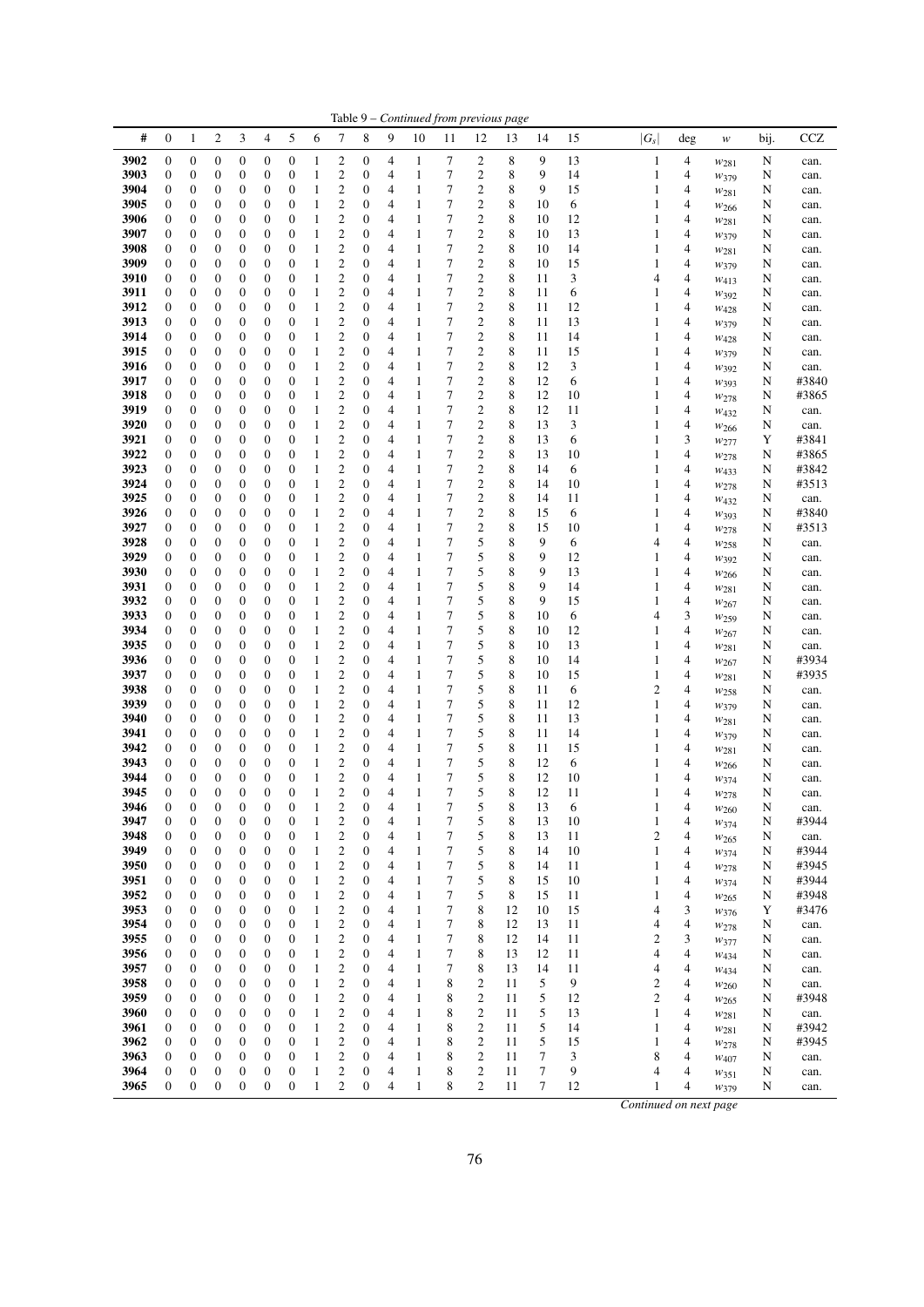|              |                                      |                                      |                       |                                      |                                      |                                      |                   |                                    |                                      |                     |                              |        |                                      | Table 9 - Continued from previous page |          |          |                         |        |                          |        |                |
|--------------|--------------------------------------|--------------------------------------|-----------------------|--------------------------------------|--------------------------------------|--------------------------------------|-------------------|------------------------------------|--------------------------------------|---------------------|------------------------------|--------|--------------------------------------|----------------------------------------|----------|----------|-------------------------|--------|--------------------------|--------|----------------|
| #            | $\mathbf{0}$                         | $\mathbf{1}$                         | $\overline{c}$        | 3                                    | 4                                    | 5                                    | 6                 | 7                                  | 8                                    | 9                   | 10                           | 11     | 12                                   | 13                                     | 14       | 15       | $ G_s $                 | deg    | w                        | bij.   | <b>CCZ</b>     |
| 3966         | $\boldsymbol{0}$                     | $\boldsymbol{0}$                     | 0                     | $\boldsymbol{0}$                     | $\boldsymbol{0}$                     | $\boldsymbol{0}$                     | 1                 | 2                                  | 0                                    | 4                   | 1                            | 8      | 2                                    | 11                                     | 7        | 13       | $\overline{\mathbf{c}}$ | 4      | $W_{419}$                | N      | can.           |
| 3967         | $\boldsymbol{0}$                     | 0                                    | 0                     | 0                                    | $\boldsymbol{0}$                     | $\boldsymbol{0}$                     | 1                 | 2                                  | 0                                    | 4                   | 1                            | 8      | $\boldsymbol{2}$                     | 11                                     | 9        | 5        | $\mathbf{2}$            | 4      | $W_{352}$                | N      | can.           |
| 3968         | $\boldsymbol{0}$                     | $\boldsymbol{0}$                     | 0                     | 0                                    | $\boldsymbol{0}$                     | $\boldsymbol{0}$                     | 1                 | $\boldsymbol{2}$                   | 0                                    | 4                   | 1                            | 8      | $\mathfrak{2}$                       | 11                                     | 9        | 7        | 4                       | 4      | W262                     | N      | can.           |
| 3969         | $\boldsymbol{0}$                     | $\boldsymbol{0}$                     | 0                     | 0                                    | $\boldsymbol{0}$                     | $\boldsymbol{0}$                     | 1                 | 2                                  | 0                                    | 4                   | 1                            | 8      | $\boldsymbol{2}$                     | 11                                     | 9<br>9   | 12       | 2                       | 4      | W266                     | N      | can.           |
| 3970<br>3971 | $\boldsymbol{0}$<br>$\boldsymbol{0}$ | 0<br>0                               | 0<br>0                | 0<br>0                               | $\boldsymbol{0}$<br>$\mathbf{0}$     | $\boldsymbol{0}$<br>$\boldsymbol{0}$ | 1<br>1            | 2<br>2                             | $\boldsymbol{0}$<br>$\mathbf{0}$     | 4<br>4              | $\mathbf{1}$<br>$\mathbf{1}$ | 8<br>8 | $\boldsymbol{2}$<br>$\boldsymbol{2}$ | 11<br>11                               | 9        | 13<br>14 | 4<br>4                  | 4<br>3 | W <sub>344</sub><br>W345 | N<br>N | can.<br>can.   |
| 3972         | $\mathbf{0}$                         | 0                                    | 0                     | 0                                    | $\boldsymbol{0}$                     | $\boldsymbol{0}$                     | 1                 | $\overline{c}$                     | $\boldsymbol{0}$                     | 4                   | $\mathbf{1}$                 | 8      | $\mathbf{2}$                         | 11                                     | 10       | 5        | 2                       | 4      | W352                     | N      | can.           |
| 3973         | $\boldsymbol{0}$                     | 0                                    | 0                     | 0                                    | $\boldsymbol{0}$                     | $\boldsymbol{0}$                     | 1                 | 2                                  | $\boldsymbol{0}$                     | 4                   | 1                            | 8      | $\overline{c}$                       | 11                                     | 10       | 7        | 8                       | 4      | W262                     | N      | can.           |
| 3974         | $\boldsymbol{0}$                     | $\boldsymbol{0}$                     | 0                     | 0                                    | $\boldsymbol{0}$                     | $\boldsymbol{0}$                     | 1                 | $\boldsymbol{2}$                   | $\boldsymbol{0}$                     | 4                   | $\mathbf{1}$                 | 8      | $\boldsymbol{2}$                     | 11                                     | 10       | 12       | $\overline{c}$          | 4      | $w_{266}$                | N      | can.           |
| 3975         | $\boldsymbol{0}$                     | $\boldsymbol{0}$                     | 0                     | 0                                    | $\boldsymbol{0}$                     | $\boldsymbol{0}$                     | 1                 | $\mathbf{2}$                       | $\boldsymbol{0}$                     | 4                   | 1                            | 8      | $\mathbf{2}$                         | 11                                     | 10       | 13       | 4                       | 3      | $w_{345}$                | N      | can.           |
| 3976         | $\boldsymbol{0}$                     | 0                                    | 0                     | 0                                    | $\boldsymbol{0}$                     | $\boldsymbol{0}$                     | 1                 | 2<br>$\overline{c}$                | $\mathbf{0}$                         | 4                   | 1                            | 8      | $\boldsymbol{2}$<br>$\mathfrak{2}$   | 11                                     | 10<br>12 | 14       | 4<br>$\overline{c}$     | 4      | W344                     | N      | can.           |
| 3977<br>3978 | $\mathbf{0}$<br>$\boldsymbol{0}$     | 0<br>0                               | $\boldsymbol{0}$<br>0 | 0<br>0                               | $\boldsymbol{0}$<br>$\mathbf{0}$     | $\boldsymbol{0}$<br>$\boldsymbol{0}$ | 1<br>1            | $\mathbf{2}$                       | $\mathbf{0}$<br>$\mathbf{0}$         | 4<br>4              | $\mathbf{1}$<br>1            | 8<br>8 | $\sqrt{2}$                           | 11<br>11                               | 12       | 3<br>5   | $\overline{c}$          | 4<br>4 | W353<br>$w_{265}$        | N<br>N | can.<br>#3948  |
| 3979         | $\mathbf{0}$                         | $\boldsymbol{0}$                     | 0                     | 0                                    | $\mathbf{0}$                         | $\boldsymbol{0}$                     | 1                 | $\overline{c}$                     | $\mathbf{0}$                         | 4                   | 1                            | 8      | $\mathfrak{2}$                       | 11                                     | 12       | 6        | 1                       | 4      | $w_{278}$                | N      | #3945          |
| 3980         | $\boldsymbol{0}$                     | $\boldsymbol{0}$                     | 0                     | 0                                    | $\boldsymbol{0}$                     | $\boldsymbol{0}$                     | 1                 | $\mathfrak{2}$                     | $\boldsymbol{0}$                     | 4                   | 1                            | 8      | $\boldsymbol{2}$                     | 11                                     | 12       | 9        | $\overline{c}$          | 4      | W393                     | N      | #3836          |
| 3981         | $\boldsymbol{0}$                     | $\boldsymbol{0}$                     | 0                     | 0                                    | $\boldsymbol{0}$                     | $\boldsymbol{0}$                     | 1                 | $\mathfrak{2}$                     | $\mathbf{0}$                         | 4                   | 1                            | 8      | $\boldsymbol{2}$                     | 11                                     | 13       | 3        | 4                       | 4      | W351                     | N      | can.           |
| 3982         | $\boldsymbol{0}$                     | 0                                    | 0                     | 0                                    | $\mathbf{0}$                         | $\boldsymbol{0}$                     | 1                 | $\mathfrak{2}$                     | $\boldsymbol{0}$                     | 4                   | 1                            | 8      | $\mathfrak{2}$                       | 11                                     | 13       | 5        | 1                       | 4      | $w_{278}$                | N      | #3945          |
| 3983<br>3984 | $\boldsymbol{0}$<br>$\mathbf{0}$     | 0<br>0                               | 0<br>0                | 0<br>0                               | $\boldsymbol{0}$<br>$\boldsymbol{0}$ | $\boldsymbol{0}$<br>$\boldsymbol{0}$ | 1<br>1            | 2<br>$\overline{c}$                | $\boldsymbol{0}$<br>$\mathbf{0}$     | 4<br>4              | $\mathbf{1}$<br>1            | 8<br>8 | $\boldsymbol{2}$<br>$\mathfrak{2}$   | 11<br>11                               | 13<br>14 | 9<br>9   | 4<br>8                  | 4<br>3 | $w_{263}$                | N<br>Y | #3511<br>#3837 |
| 3985         | $\boldsymbol{0}$                     | 0                                    | 0                     | 0                                    | $\mathbf{0}$                         | $\boldsymbol{0}$                     | 1                 | 2                                  | $\mathbf{0}$                         | 4                   | 1                            | 8      | $\boldsymbol{2}$                     | 12                                     | 5        | 9        | 1                       | 4      | W251<br>W392             | N      | can.           |
| 3986         | $\boldsymbol{0}$                     | 0                                    | 0                     | 0                                    | $\boldsymbol{0}$                     | $\boldsymbol{0}$                     | 1                 | 2                                  | $\boldsymbol{0}$                     | 4                   | 1                            | 8      | $\boldsymbol{2}$                     | 12                                     | 5        | 11       | 1                       | 4      | $w_{278}$                | N      | can.           |
| 3987         | $\boldsymbol{0}$                     | $\boldsymbol{0}$                     | 0                     | 0                                    | $\boldsymbol{0}$                     | $\boldsymbol{0}$                     | 1                 | 2                                  | 0                                    | 4                   | 1                            | 8      | $\boldsymbol{2}$                     | 12                                     | 5        | 14       | 1                       | 4      | $w_{281}$                | N      | can.           |
| 3988         | $\boldsymbol{0}$                     | $\boldsymbol{0}$                     | 0                     | 0                                    | $\mathbf{0}$                         | $\boldsymbol{0}$                     | 1                 | 2                                  | $\mathbf{0}$                         | 4                   | 1                            | 8      | $\boldsymbol{2}$                     | 12                                     | 5        | 15       | 1                       | 4      | W432                     | N      | can.           |
| 3989         | $\boldsymbol{0}$                     | 0                                    | 0                     | 0                                    | $\boldsymbol{0}$                     | $\boldsymbol{0}$                     | 1                 | 2                                  | $\boldsymbol{0}$                     | 4                   | $\mathbf{1}$                 | 8      | $\boldsymbol{2}$                     | 12                                     | 7        | 9        | 1                       | 4      | W392                     | N      | can.           |
| 3990<br>3991 | $\boldsymbol{0}$<br>$\boldsymbol{0}$ | 0<br>0                               | 0<br>0                | 0<br>0                               | $\boldsymbol{0}$<br>$\boldsymbol{0}$ | $\boldsymbol{0}$<br>$\boldsymbol{0}$ | 1<br>1            | 2<br>$\overline{c}$                | $\mathbf{0}$<br>$\boldsymbol{0}$     | 4<br>4              | $\mathbf{1}$<br>1            | 8<br>8 | $\mathbf{2}$<br>$\mathbf{2}$         | 12<br>12                               | 7<br>9   | 11<br>5  | 1<br>1                  | 4<br>4 | $w_{428}$                | N<br>N | can.           |
| 3992         | $\boldsymbol{0}$                     | 0                                    | 0                     | 0                                    | $\boldsymbol{0}$                     | $\boldsymbol{0}$                     | 1                 | 2                                  | $\boldsymbol{0}$                     | 4                   | 1                            | 8      | $\overline{c}$                       | 12                                     | 9        | 6        | 1                       | 4      | $w_{266}$<br>W267        | N      | can.<br>can.   |
| 3993         | $\boldsymbol{0}$                     | $\boldsymbol{0}$                     | 0                     | 0                                    | $\boldsymbol{0}$                     | $\boldsymbol{0}$                     | 1                 | 2                                  | $\boldsymbol{0}$                     | 4                   | $\mathbf{1}$                 | 8      | $\boldsymbol{2}$                     | 12                                     | 9        | 14       | 1                       | 4      | W <sub>266</sub>         | N      | can.           |
| 3994         | $\mathbf{0}$                         | $\boldsymbol{0}$                     | 0                     | 0                                    | $\boldsymbol{0}$                     | $\boldsymbol{0}$                     | 1                 | $\mathbf{2}$                       | $\mathbf{0}$                         | 4                   | 1                            | 8      | $\mathbf{2}$                         | 12                                     | 9        | 15       | 1                       | 4      | W281                     | N      | can.           |
| 3995         | $\boldsymbol{0}$                     | 0                                    | 0                     | 0                                    | $\mathbf{0}$                         | $\boldsymbol{0}$                     | 1                 | $\mathfrak{2}$                     | $\mathbf{0}$                         | 4                   | 1                            | 8      | $\mathfrak{2}$                       | 12                                     | 10       | 5        | 1                       | 4      | $w_{281}$                | N      | can.           |
| 3996         | $\boldsymbol{0}$                     | 0                                    | 0                     | 0                                    | $\boldsymbol{0}$                     | $\boldsymbol{0}$                     | 1                 | $\overline{c}$                     | $\mathbf{0}$                         | 4                   | $\mathbf{1}$                 | 8      | $\overline{c}$                       | 12                                     | 10       | 6        | 1                       | 4      | W392                     | N      | can.           |
| 3997<br>3998 | $\boldsymbol{0}$<br>$\mathbf{0}$     | 0<br>$\boldsymbol{0}$                | 0<br>$\boldsymbol{0}$ | 0<br>0                               | $\mathbf{0}$<br>$\boldsymbol{0}$     | $\boldsymbol{0}$<br>$\boldsymbol{0}$ | 1<br>1            | $\mathfrak{2}$<br>$\overline{c}$   | $\mathbf{0}$<br>$\mathbf{0}$         | 4<br>4              | 1<br>1                       | 8<br>8 | $\mathbf{2}$<br>$\overline{c}$       | 12<br>12                               | 10<br>10 | 7<br>14  | 1<br>1                  | 4<br>4 | W392                     | N<br>N | can.           |
| 3999         | $\boldsymbol{0}$                     | 0                                    | 0                     | 0                                    | $\boldsymbol{0}$                     | $\boldsymbol{0}$                     | 1                 | $\mathfrak{2}$                     | $\boldsymbol{0}$                     | 4                   | 1                            | 8      | $\boldsymbol{2}$                     | 12                                     | 10       | 15       | 1                       | 4      | $w_{351}$<br>W379        | N      | can.<br>can.   |
| 4000         | $\boldsymbol{0}$                     | $\boldsymbol{0}$                     | 0                     | 0                                    | $\boldsymbol{0}$                     | $\boldsymbol{0}$                     | 1                 | $\boldsymbol{2}$                   | $\mathbf{0}$                         | 4                   | 1                            | 8      | $\boldsymbol{2}$                     | 12                                     | 11       | 5        | 1                       | 4      | W278                     | N      | #3986          |
| 4001         | $\mathbf{0}$                         | $\boldsymbol{0}$                     | 0                     | 0                                    | $\boldsymbol{0}$                     | $\boldsymbol{0}$                     | 1                 | $\overline{c}$                     | $\boldsymbol{0}$                     | 4                   | 1                            | 8      | $\mathfrak{2}$                       | 12                                     | 11       | 6        | 1                       | 4      | W432                     | N      | #3988          |
| 4002         | $\boldsymbol{0}$                     | 0                                    | 0                     | 0                                    | $\boldsymbol{0}$                     | $\boldsymbol{0}$                     | 1                 | 2                                  | $\mathbf{0}$                         | 4                   | $\mathbf{1}$                 | 8      | $\boldsymbol{2}$                     | 12                                     | 11       | 7        | 1                       | 4      | W379                     | N      | can.           |
| 4003         | $\boldsymbol{0}$                     | 0                                    | 0                     | 0                                    | $\boldsymbol{0}$                     | $\boldsymbol{0}$                     | 1                 | $\mathfrak{2}$                     | $\mathbf{0}$                         | 4                   | $\mathbf{1}$                 | 8      | $\boldsymbol{2}$                     | 12                                     | 11       | 14       | 1                       | 4      | W379                     | N      | can.           |
| 4004<br>4005 | $\boldsymbol{0}$<br>$\boldsymbol{0}$ | 0<br>0                               | 0<br>0                | 0<br>0                               | $\mathbf{0}$<br>$\boldsymbol{0}$     | $\boldsymbol{0}$<br>$\boldsymbol{0}$ | 1<br>1            | 2<br>2                             | $\mathbf{0}$<br>0                    | 4<br>4              | 1<br>1                       | 8<br>8 | $\mathbf{2}$<br>$\boldsymbol{2}$     | 12<br>13                               | 11<br>5  | 15<br>9  | 1<br>1                  | 4<br>4 | W432<br>W266             | N<br>N | #3529<br>can.  |
| 4006         | $\boldsymbol{0}$                     | $\boldsymbol{0}$                     | 0                     | 0                                    | $\boldsymbol{0}$                     | $\boldsymbol{0}$                     | 1                 | 2                                  | 0                                    | 4                   | 1                            | 8      | $\boldsymbol{2}$                     | 13                                     | 5        | 11       | 1                       | 4      | W <sub>281</sub>         | N      | can.           |
| 4007         | $\boldsymbol{0}$                     | 0                                    | 0                     | 0                                    | $\boldsymbol{0}$                     | $\boldsymbol{0}$                     | 1                 | 2                                  | $\boldsymbol{0}$                     | 4                   | 1                            | 8      | $\boldsymbol{2}$                     | 13                                     | 5        | 14       | 1                       | 4      | $w_{281}$                | N      | #3521          |
| 4008         | $\boldsymbol{0}$                     | 0                                    | 0                     | $\boldsymbol{0}$                     | $\boldsymbol{0}$                     | $\mathbf{0}$                         | 1                 | $\overline{\mathbf{c}}$            | $\boldsymbol{0}$                     | 4                   | $\mathbf{1}$                 | 8      | $\mathfrak{2}$                       | 13                                     | 5        | 15       | 1                       | 4      | W267                     | N      | can.           |
| 4009         | $\mathbf{0}$                         | $\overline{0}$                       | 0                     | $\boldsymbol{0}$                     | $\boldsymbol{0}$                     | $\overline{0}$                       | 1                 | $\mathfrak{2}$                     | $\overline{0}$                       | 4                   | $\mathbf{1}$                 | 8      | $\mathfrak{2}$                       | 13                                     | 6        | 9        | 1                       | 4      | W267                     | N      | can.           |
| 4010<br>4011 | $\boldsymbol{0}$<br>$\boldsymbol{0}$ | $\boldsymbol{0}$<br>$\boldsymbol{0}$ | $\boldsymbol{0}$<br>0 | $\boldsymbol{0}$<br>$\boldsymbol{0}$ | $\boldsymbol{0}$<br>$\boldsymbol{0}$ | $\mathbf{0}$<br>$\boldsymbol{0}$     | $\mathbf{1}$<br>1 | $\mathfrak{2}$<br>2                | $\boldsymbol{0}$<br>$\mathbf{0}$     | 4<br>4              | 1<br>1                       | 8<br>8 | $\mathfrak{2}$<br>$\overline{c}$     | 13<br>13                               | 6<br>6   | 11<br>14 | 1                       | 4<br>4 | W379                     | N<br>N | can.<br>can.   |
| 4012         | $\boldsymbol{0}$                     | $\boldsymbol{0}$                     | $\boldsymbol{0}$      | $\boldsymbol{0}$                     | $\boldsymbol{0}$                     | $\boldsymbol{0}$                     | 1                 | $\boldsymbol{2}$                   | $\boldsymbol{0}$                     | 4                   | $\mathbf{1}$                 | 8      | $\sqrt{2}$                           | 13                                     | 6        | 15       | 1                       | 4      | $w_{379}$<br>W267        | N      | can.           |
| 4013         | $\boldsymbol{0}$                     | $\boldsymbol{0}$                     | 0                     | $\boldsymbol{0}$                     | $\boldsymbol{0}$                     | $\mathbf{0}$                         | 1                 | $\mathbf{2}$                       | $\boldsymbol{0}$                     | 4                   | 1                            | 8      | $\mathfrak{2}$                       | 13                                     | $\tau$   | 9        | 1                       | 4      | W379                     | N      | #4003          |
| 4014         | $\boldsymbol{0}$                     | $\boldsymbol{0}$                     | 0                     | 0                                    | $\boldsymbol{0}$                     | $\boldsymbol{0}$                     | 1                 | $\boldsymbol{2}$                   | $\boldsymbol{0}$                     | 4                   | 1                            | 8      | $\boldsymbol{2}$                     | 13                                     | 7        | 11       | 1                       | 4      | W427                     | N      | can.           |
| 4015         | $\boldsymbol{0}$                     | $\boldsymbol{0}$                     | 0                     | 0                                    | $\boldsymbol{0}$                     | $\boldsymbol{0}$                     | $\mathbf{1}$      | $\boldsymbol{2}$                   | $\boldsymbol{0}$                     | 4                   | $\mathbf{1}$                 | 8      | $\boldsymbol{2}$                     | 13                                     | 7        | 14       | 1                       | 4      | $w_{355}$                | N      | can.           |
| 4016         | 0                                    | 0                                    | 0                     | 0                                    | $\boldsymbol{0}$                     | $\boldsymbol{0}$                     | 1                 | $\boldsymbol{2}$                   | $\boldsymbol{0}$                     | 4                   | 1                            | 8      | $\mathfrak{2}$                       | 13                                     | 7        | 15       | 1                       | 4      | W379                     | N      | can.           |
| 4017<br>4018 | $\boldsymbol{0}$<br>$\boldsymbol{0}$ | $\boldsymbol{0}$<br>$\boldsymbol{0}$ | $\boldsymbol{0}$<br>0 | $\boldsymbol{0}$<br>0                | $\boldsymbol{0}$<br>$\boldsymbol{0}$ | $\boldsymbol{0}$<br>$\boldsymbol{0}$ | 1<br>1            | $\mathfrak{2}$<br>$\boldsymbol{2}$ | $\boldsymbol{0}$<br>0                | $\overline{4}$<br>4 | $\mathbf{1}$<br>1            | 8<br>8 | $\mathfrak{2}$<br>$\boldsymbol{2}$   | 13<br>13                               | 9<br>9   | 5<br>6   | 1<br>1                  | 4<br>4 | W347<br>W373             | N<br>N | can.<br>can.   |
| 4019         | $\mathbf{0}$                         | $\boldsymbol{0}$                     | 0                     | $\boldsymbol{0}$                     | $\boldsymbol{0}$                     | $\boldsymbol{0}$                     | 1                 | $\boldsymbol{2}$                   | $\boldsymbol{0}$                     | 4                   | $\mathbf{1}$                 | 8      | $\boldsymbol{2}$                     | 13                                     | 9        | 7        | 1                       | 4      | $w_{281}$                | N      | #3994          |
| 4020         | $\boldsymbol{0}$                     | $\boldsymbol{0}$                     | 0                     | $\boldsymbol{0}$                     | $\boldsymbol{0}$                     | $\boldsymbol{0}$                     | 1                 | $\mathfrak{2}$                     | $\boldsymbol{0}$                     | 4                   | $\mathbf{1}$                 | 8      | $\overline{c}$                       | 13                                     | 9        | 14       | 1                       | 4      | W355                     | N      | can.           |
| 4021         | $\boldsymbol{0}$                     | 0                                    | 0                     | 0                                    | $\boldsymbol{0}$                     | $\boldsymbol{0}$                     | $\mathbf{1}$      | 2                                  | $\mathbf{0}$                         | 4                   | $\mathbf{1}$                 | 8      | $\boldsymbol{2}$                     | 13                                     | 9        | 15       | 1                       | 4      | W281                     | N      | can.           |
| 4022         | $\boldsymbol{0}$                     | $\boldsymbol{0}$                     | 0                     | 0                                    | $\boldsymbol{0}$                     | $\boldsymbol{0}$                     | $\mathbf{1}$      | $\boldsymbol{2}$                   | $\boldsymbol{0}$                     | $\overline{4}$      | $\mathbf{1}$                 | 8      | $\boldsymbol{2}$                     | 13                                     | 10       | 5        | 1                       | 4      | W373                     | N      | can.           |
| 4023<br>4024 | $\boldsymbol{0}$<br>$\boldsymbol{0}$ | $\boldsymbol{0}$<br>$\boldsymbol{0}$ | 0<br>0                | 0<br>$\boldsymbol{0}$                | $\boldsymbol{0}$<br>$\boldsymbol{0}$ | $\boldsymbol{0}$<br>$\boldsymbol{0}$ | 1<br>1            | 2<br>$\boldsymbol{2}$              | $\boldsymbol{0}$<br>$\boldsymbol{0}$ | 4<br>4              | 1<br>$\mathbf{1}$            | 8<br>8 | $\sqrt{2}$<br>$\overline{c}$         | 13<br>13                               | 10<br>10 | 6<br>7   | 1<br>1                  | 4<br>4 | $w_{354}$                | N      | can.           |
| 4025         | $\boldsymbol{0}$                     | $\boldsymbol{0}$                     | 0                     | $\boldsymbol{0}$                     | $\boldsymbol{0}$                     | $\boldsymbol{0}$                     | $\mathbf{1}$      | $\boldsymbol{2}$                   | 0                                    | 4                   | 1                            | 8      | $\boldsymbol{2}$                     | 13                                     | 10       | 14       | 1                       | 4      | W281<br>W354             | N<br>N | can.<br>can.   |
| 4026         | $\boldsymbol{0}$                     | $\boldsymbol{0}$                     | 0                     | $\boldsymbol{0}$                     | $\boldsymbol{0}$                     | $\boldsymbol{0}$                     | 1                 | 2                                  | $\boldsymbol{0}$                     | 4                   | 1                            | 8      | $\boldsymbol{2}$                     | 13                                     | 10       | 15       | 1                       | 4      | W281                     | N      | can.           |
| 4027         | $\boldsymbol{0}$                     | $\boldsymbol{0}$                     | 0                     | $\boldsymbol{0}$                     | $\boldsymbol{0}$                     | $\boldsymbol{0}$                     | $\mathbf{1}$      | $\boldsymbol{2}$                   | $\boldsymbol{0}$                     | 4                   | 1                            | 8      | $\overline{c}$                       | 13                                     | 11       | 5        | 1                       | 4      | W379                     | N      | can.           |
| 4028         | $\mathbf{0}$                         | $\boldsymbol{0}$                     | 0                     | 0                                    | $\boldsymbol{0}$                     | $\boldsymbol{0}$                     | 1                 | 2                                  | 0                                    | 4                   | 1                            | 8      | $\boldsymbol{2}$                     | 13                                     | 11       | 6        | 1                       | 4      | W379                     | N      | can.           |
| 4029         | $\boldsymbol{0}$                     | $\boldsymbol{0}$                     | $\boldsymbol{0}$      | $\boldsymbol{0}$                     | $\boldsymbol{0}$                     | $\mathbf{0}$                         | $\mathbf{1}$      | $\overline{c}$                     | $\boldsymbol{0}$                     | 4                   | $\mathbf{1}$                 | 8      | 2                                    | 13                                     | 11       | 7        | 1                       | 4      | W379                     | N      | can.           |
|              |                                      |                                      |                       |                                      |                                      |                                      |                   |                                    |                                      |                     |                              |        |                                      |                                        |          |          | Continued on next page  |        |                          |        |                |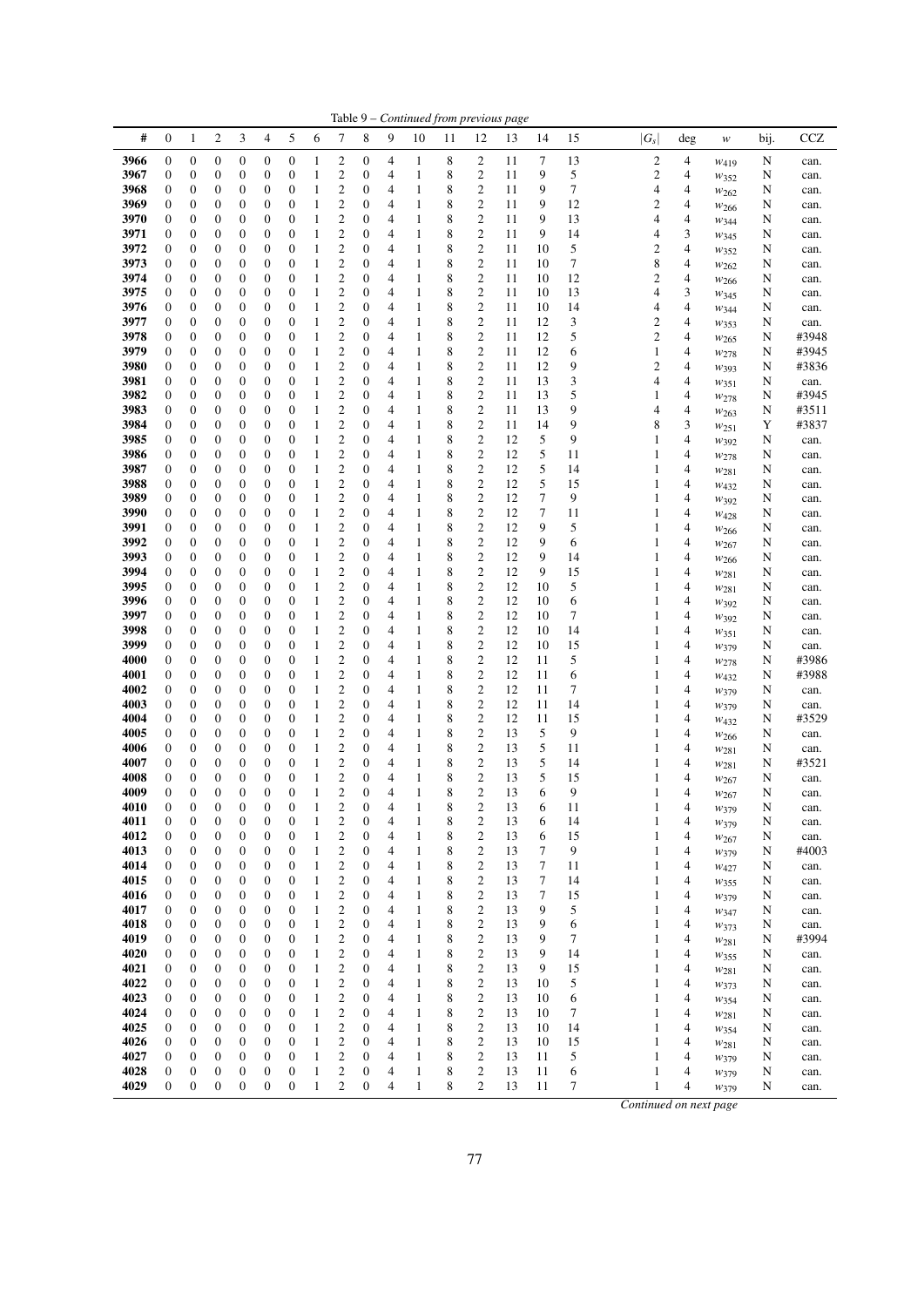|              |                                      |                                      |                                  |                     |                                      |                                      |                              |                                                    |                       |        | Table 9 – Continued from previous page |                  |                              |          |          |          |                  |                     |                                      |        |                |
|--------------|--------------------------------------|--------------------------------------|----------------------------------|---------------------|--------------------------------------|--------------------------------------|------------------------------|----------------------------------------------------|-----------------------|--------|----------------------------------------|------------------|------------------------------|----------|----------|----------|------------------|---------------------|--------------------------------------|--------|----------------|
| #            | $\boldsymbol{0}$                     | $\mathbf{1}$                         | 2                                | 3                   | 4                                    | 5                                    | 6                            | 7                                                  | 8                     | 9      | 10                                     | 11               | 12                           | 13       | 14       | 15       | $ G_s $          | $\deg$              | $\boldsymbol{W}$                     | bij.   | CCZ            |
| 4030         | $\boldsymbol{0}$                     | $\boldsymbol{0}$                     | $\boldsymbol{0}$                 | $\boldsymbol{0}$    | $\boldsymbol{0}$                     | $\boldsymbol{0}$                     | 1                            | $\mathfrak{2}$                                     | $\boldsymbol{0}$      | 4      | $\mathbf{1}$                           | 8                | $\overline{c}$               | 13       | 11       | 14       | $\mathbf{1}$     | 4                   | $W_{428}$                            | N      | can.           |
| 4031         | $\boldsymbol{0}$                     | $\boldsymbol{0}$                     | 0                                | 0                   | $\boldsymbol{0}$                     | $\boldsymbol{0}$                     | 1                            | $\boldsymbol{2}$                                   | 0                     | 4      | $\mathbf{1}$                           | 8                | $\overline{c}$               | 13       | 11       | 15       | 1                | 4                   | $w_{281}$                            | N      | can.           |
| 4032<br>4033 | $\boldsymbol{0}$                     | $\boldsymbol{0}$                     | 0                                | 0                   | $\boldsymbol{0}$                     | $\boldsymbol{0}$                     | 1<br>$\mathbf{1}$            | $\overline{c}$                                     | 0                     | 4      | $\mathbf{1}$                           | 8                | $\sqrt{2}$                   | 13       | 12<br>12 | 5        | 1<br>1           | 4                   | W353                                 | N      | can.           |
| 4034         | 0<br>$\mathbf{0}$                    | $\boldsymbol{0}$<br>$\mathbf{0}$     | 0<br>0                           | 0<br>0              | $\boldsymbol{0}$<br>$\boldsymbol{0}$ | $\boldsymbol{0}$<br>$\mathbf{0}$     | 1                            | $\boldsymbol{2}$<br>$\overline{c}$                 | 0<br>$\boldsymbol{0}$ | 4<br>4 | $\mathbf{1}$<br>$\mathbf{1}$           | 8<br>8           | $\overline{c}$<br>$\sqrt{2}$ | 13<br>13 | 12       | 6<br>7   | 1                | 4<br>4              | W354                                 | N<br>N | can.<br>can.   |
| 4035         | $\mathbf{0}$                         | $\boldsymbol{0}$                     | 0                                | 0                   | $\boldsymbol{0}$                     | $\boldsymbol{0}$                     | $\mathbf{1}$                 | $\boldsymbol{2}$                                   | 0                     | 4      | $\mathbf{1}$                           | 8                | $\sqrt{2}$                   | 13       | 12       | 9        | 1                | 4                   | $w_{281}$<br>$w_{392}$               | N      | can.           |
| 4036         | $\boldsymbol{0}$                     | $\boldsymbol{0}$                     | 0                                | 0                   | $\boldsymbol{0}$                     | $\boldsymbol{0}$                     | 1                            | $\overline{\mathbf{c}}$                            | 0                     | 4      | $\mathbf{1}$                           | 8                | $\overline{c}$               | 13       | 12       | 11       | 1                | 4                   | W355                                 | N      | can.           |
| 4037         | $\boldsymbol{0}$                     | $\boldsymbol{0}$                     | 0                                | 0                   | $\boldsymbol{0}$                     | $\boldsymbol{0}$                     | $\mathbf{1}$                 | $\overline{\mathbf{c}}$                            | 0                     | 4      | $\mathbf{1}$                           | 8                | $\sqrt{2}$                   | 13       | 14       | 5        | 1                | 4                   | W <sub>281</sub>                     | N      | can.           |
| 4038         | 0                                    | $\boldsymbol{0}$                     | 0                                | 0                   | $\boldsymbol{0}$                     | $\boldsymbol{0}$                     | 1                            | $\overline{\mathbf{c}}$                            | $\boldsymbol{0}$      | 4      | $\mathbf{1}$                           | 8                | $\sqrt{2}$                   | 13       | 14       | 6        | 1                | 4                   | $w_{281}$                            | N      | can.           |
| 4039         | 0                                    | $\boldsymbol{0}$                     | 0                                | 0                   | $\boldsymbol{0}$                     | $\boldsymbol{0}$                     | 1                            | $\overline{c}$                                     | 0                     | 4      | $\mathbf{1}$                           | 8                | $\sqrt{2}$                   | 13       | 14       | 9        | 1                | 4                   | $w_{281}$                            | N      | can.           |
| 4040         | 0                                    | $\boldsymbol{0}$                     | $\boldsymbol{0}$                 | 0                   | $\mathbf{0}$                         | $\boldsymbol{0}$                     | $\mathbf{1}$                 | $\overline{\mathbf{c}}$                            | 0                     | 4      | $\mathbf{1}$                           | 8                | $\sqrt{2}$                   | 13       | 14       | 11       | 1                | 4                   | W379                                 | N      | can.           |
| 4041<br>4042 | $\boldsymbol{0}$<br>$\boldsymbol{0}$ | $\boldsymbol{0}$<br>$\boldsymbol{0}$ | 0<br>0                           | 0<br>0              | $\mathbf{0}$<br>$\boldsymbol{0}$     | $\boldsymbol{0}$<br>$\boldsymbol{0}$ | 1<br>$\mathbf{1}$            | $\overline{c}$<br>$\overline{\mathbf{c}}$          | $\boldsymbol{0}$<br>0 | 4<br>4 | $\mathbf{1}$<br>$\mathbf{1}$           | $\,$ 8 $\,$<br>8 | $\sqrt{2}$<br>$\overline{c}$ | 13<br>13 | 15<br>15 | 5<br>6   | 1<br>1           | 4<br>4              | W354                                 | N<br>N | can.           |
| 4043         | $\boldsymbol{0}$                     | $\boldsymbol{0}$                     | 0                                | 0                   | $\boldsymbol{0}$                     | $\boldsymbol{0}$                     | 1                            | $\overline{\mathbf{c}}$                            | 0                     | 4      | $\mathbf{1}$                           | 8                | $\overline{c}$               | 13       | 15       | 7        | 1                | 4                   | W373<br>$w_{281}$                    | N      | can.<br>can.   |
| 4044         | $\boldsymbol{0}$                     | $\boldsymbol{0}$                     | 0                                | 0                   | $\boldsymbol{0}$                     | $\boldsymbol{0}$                     | 1                            | $\overline{\mathbf{c}}$                            | 0                     | 4      | $\mathbf{1}$                           | $\,$ 8 $\,$      | $\sqrt{2}$                   | 13       | 15       | 9        | 1                | 4                   | W281                                 | N      | can.           |
| 4045         | 0                                    | $\boldsymbol{0}$                     | 0                                | 0                   | $\boldsymbol{0}$                     | $\boldsymbol{0}$                     | $\mathbf{1}$                 | $\boldsymbol{2}$                                   | 0                     | 4      | $\mathbf{1}$                           | 8                | $\overline{\mathbf{c}}$      | 13       | 15       | 11       | 1                | 4                   | W354                                 | N      | can.           |
| 4046         | $\boldsymbol{0}$                     | $\boldsymbol{0}$                     | 0                                | 0                   | $\boldsymbol{0}$                     | $\boldsymbol{0}$                     | $\mathbf{1}$                 | $\overline{c}$                                     | 0                     | 4      | $\mathbf{1}$                           | 8                | $\sqrt{2}$                   | 15       | 5        | 9        | 1                | 4                   | $w_{281}$                            | N      | can.           |
| 4047         | 0                                    | $\boldsymbol{0}$                     | 0                                | 0                   | $\boldsymbol{0}$                     | $\boldsymbol{0}$                     | $\mathbf{1}$                 | $\overline{\mathbf{c}}$                            | 0                     | 4      | $\mathbf{1}$                           | 8                | $\sqrt{2}$                   | 15       | 5        | 11       | 1                | 4                   | $w_{432}$                            | N      | #3988          |
| 4048         | $\boldsymbol{0}$                     | $\boldsymbol{0}$                     | 0                                | 0                   | $\boldsymbol{0}$                     | $\boldsymbol{0}$                     | $\mathbf{1}$                 | $\boldsymbol{2}$                                   | 0                     | 4      | $\mathbf{1}$                           | 8                | $\sqrt{2}$                   | 15       | 5        | 12       | 1                | 4                   | W278                                 | N      | #3945          |
| 4049         | $\boldsymbol{0}$                     | $\boldsymbol{0}$                     | 0                                | 0                   | $\boldsymbol{0}$                     | $\boldsymbol{0}$                     | $\mathbf{1}$                 | $\overline{c}$                                     | 0                     | 4      | $\mathbf{1}$                           | 8                | $\sqrt{2}$                   | 15       | 5        | 13       | 1                | 4                   | W281                                 | N      | can.           |
| 4050<br>4051 | $\boldsymbol{0}$<br>$\boldsymbol{0}$ | $\boldsymbol{0}$<br>$\boldsymbol{0}$ | 0<br>0                           | 0<br>0              | $\boldsymbol{0}$<br>$\boldsymbol{0}$ | $\boldsymbol{0}$<br>$\boldsymbol{0}$ | 1<br>1                       | $\overline{\mathbf{c}}$<br>$\overline{\mathbf{c}}$ | 0<br>0                | 4<br>4 | $\mathbf{1}$<br>$\mathbf{1}$           | 8<br>8           | $\sqrt{2}$<br>$\sqrt{2}$     | 15<br>15 | 7<br>7   | 9<br>11  | 1<br>1           | 4<br>4              | $w_{392}$                            | N<br>N | can.<br>can.   |
| 4052         | 0                                    | $\boldsymbol{0}$                     | 0                                | 0                   | $\boldsymbol{0}$                     | $\boldsymbol{0}$                     | $\mathbf{1}$                 | $\overline{\mathbf{c}}$                            | 0                     | 4      | $\mathbf{1}$                           | 8                | $\sqrt{2}$                   | 15       | 9        | 5        | 1                | 4                   | W379<br>W281                         | N      | can.           |
| 4053         | $\mathbf{0}$                         | $\mathbf{0}$                         | 0                                | $\boldsymbol{0}$    | $\mathbf{0}$                         | $\mathbf{0}$                         | 1                            | $\overline{c}$                                     | $\boldsymbol{0}$      | 4      | $\mathbf{1}$                           | 8                | $\sqrt{2}$                   | 15       | 9        | 6        | 1                | 4                   | W281                                 | N      | can.           |
| 4054         | $\mathbf{0}$                         | $\boldsymbol{0}$                     | 0                                | 0                   | $\boldsymbol{0}$                     | $\boldsymbol{0}$                     | $\mathbf{1}$                 | $\overline{\mathbf{c}}$                            | 0                     | 4      | $\mathbf{1}$                           | 8                | $\sqrt{2}$                   | 15       | 9        | 7        | 1                | 4                   | $w_{392}$                            | N      | can.           |
| 4055         | $\boldsymbol{0}$                     | $\boldsymbol{0}$                     | 0                                | 0                   | $\boldsymbol{0}$                     | $\boldsymbol{0}$                     | $\mathbf{1}$                 | $\overline{\mathbf{c}}$                            | 0                     | 4      | $\mathbf{1}$                           | 8                | $\sqrt{2}$                   | 15       | 9        | 12       | 1                | 4                   | W379                                 | N      | can.           |
| 4056         | $\boldsymbol{0}$                     | $\boldsymbol{0}$                     | 0                                | 0                   | $\boldsymbol{0}$                     | $\boldsymbol{0}$                     | $\mathbf{1}$                 | $\overline{\mathbf{c}}$                            | 0                     | 4      | $\mathbf{1}$                           | 8                | $\sqrt{2}$                   | 15       | 9        | 13       | 1                | 4                   | W266                                 | N      | can.           |
| 4057         | $\boldsymbol{0}$                     | $\boldsymbol{0}$                     | 0                                | 0                   | $\boldsymbol{0}$                     | $\boldsymbol{0}$                     | 1                            | $\overline{\mathbf{c}}$                            | $\boldsymbol{0}$      | 4      | $\mathbf{1}$                           | 8                | $\overline{\mathbf{c}}$      | 15       | 10       | 5        | 1                | 4                   | W267                                 | N      | can.           |
| 4058<br>4059 | 0<br>0                               | $\boldsymbol{0}$<br>$\boldsymbol{0}$ | 0<br>0                           | 0<br>0              | $\boldsymbol{0}$<br>$\boldsymbol{0}$ | $\boldsymbol{0}$<br>$\boldsymbol{0}$ | $\mathbf{1}$<br>$\mathbf{1}$ | $\overline{\mathbf{c}}$<br>$\boldsymbol{2}$        | 0<br>0                | 4<br>4 | $\mathbf{1}$<br>$\mathbf{1}$           | 8<br>8           | $\sqrt{2}$<br>$\sqrt{2}$     | 15<br>15 | 10<br>10 | 6<br>12  | 1<br>1           | 4<br>4              | $w_{267}$                            | N<br>N | can.<br>can.   |
| 4060         | $\boldsymbol{0}$                     | $\mathbf{0}$                         | 0                                | 0                   | $\mathbf{0}$                         | $\boldsymbol{0}$                     | 1                            | $\overline{c}$                                     | $\boldsymbol{0}$      | 4      | $\mathbf{1}$                           | $\,$ 8 $\,$      | $\sqrt{2}$                   | 15       | 10       | 13       | 1                | 4                   | $w_{281}$<br>W266                    | N      | can.           |
| 4061         | $\boldsymbol{0}$                     | $\boldsymbol{0}$                     | 0                                | 0                   | $\boldsymbol{0}$                     | $\boldsymbol{0}$                     | $\mathbf{1}$                 | $\boldsymbol{2}$                                   | 0                     | 4      | $\mathbf{1}$                           | 8                | $\sqrt{2}$                   | 15       | 11       | 5        | 1                | 4                   | W432                                 | N      | #3988          |
| 4062         | $\boldsymbol{0}$                     | $\boldsymbol{0}$                     | 0                                | 0                   | $\boldsymbol{0}$                     | $\boldsymbol{0}$                     | 1                            | $\overline{c}$                                     | 0                     | 4      | $\mathbf{1}$                           | 8                | $\overline{c}$               | 15       | 11       | 6        | 1                | 4                   | W278                                 | N      | #3945          |
| 4063         | $\boldsymbol{0}$                     | $\boldsymbol{0}$                     | 0                                | 0                   | $\boldsymbol{0}$                     | $\boldsymbol{0}$                     | $\mathbf{1}$                 | $\mathfrak{2}$                                     | 0                     | 4      | $\mathbf{1}$                           | 8                | $\sqrt{2}$                   | 15       | 11       | 7        | 1                | 4                   | W379                                 | N      | #3517          |
| 4064         | 0                                    | $\boldsymbol{0}$                     | 0                                | 0                   | $\boldsymbol{0}$                     | $\boldsymbol{0}$                     | $\mathbf{1}$                 | $\overline{\mathbf{c}}$                            | 0                     | 4      | $\mathbf{1}$                           | 8                | $\overline{\mathbf{c}}$      | 15       | 11       | 12       | 1                | 4                   | W434                                 | N      | can.           |
| 4065         | $\boldsymbol{0}$                     | $\boldsymbol{0}$                     | 0                                | 0                   | $\boldsymbol{0}$                     | $\boldsymbol{0}$                     | $\mathbf{1}$                 | $\overline{\mathbf{c}}$                            | $\overline{0}$        | 4      | $\mathbf{1}$                           | 8                | $\sqrt{2}$                   | 15       | 11       | 13       | 1                | 4                   | W379                                 | N      | can.           |
| 4066<br>4067 | $\mathbf{0}$<br>$\boldsymbol{0}$     | $\boldsymbol{0}$<br>$\boldsymbol{0}$ | 0<br>0                           | 0<br>0              | $\boldsymbol{0}$<br>$\boldsymbol{0}$ | $\boldsymbol{0}$<br>$\boldsymbol{0}$ | $\mathbf{1}$<br>1            | $\overline{\mathbf{c}}$<br>$\overline{c}$          | 0<br>$\boldsymbol{0}$ | 4<br>4 | $\mathbf{1}$<br>$\mathbf{1}$           | 8<br>$\,$ 8 $\,$ | $\sqrt{5}$<br>$\sqrt{5}$     | 12<br>12 | 10<br>10 | 14<br>15 | 4<br>1           | 4<br>4              | $w_{264}$                            | N<br>N | can.<br>can.   |
| 4068         | $\boldsymbol{0}$                     | $\boldsymbol{0}$                     | 0                                | 0                   | $\boldsymbol{0}$                     | $\boldsymbol{0}$                     | $\mathbf{1}$                 | $\overline{c}$                                     | $\boldsymbol{0}$      | 4      | $\mathbf{1}$                           | 8                | 5                            | 12       | 11       | 15       | $\mathfrak{2}$   | 4                   | $w_{278}$<br>W278                    | N      | #3525          |
| 4069         | $\boldsymbol{0}$                     | $\boldsymbol{0}$                     | 0                                | 0                   | $\boldsymbol{0}$                     | $\boldsymbol{0}$                     | 1                            | $\overline{\mathbf{c}}$                            | 0                     | 4      | $\mathbf{1}$                           | 8                | 5                            | 12       | 13       | 9        | 8                | 4                   | W403                                 | N      | can.           |
| 4070         | $\boldsymbol{0}$                     | $\boldsymbol{0}$                     | 0                                | 0                   | $\boldsymbol{0}$                     | $\boldsymbol{0}$                     | $\mathbf{1}$                 | $\overline{\mathbf{c}}$                            | 0                     | 4      | $\mathbf{1}$                           | 8                | $\sqrt{5}$                   | 12       | 13       | 10       | 1                | 3                   | $w_{345}$                            | N      | can.           |
| 4071         | 0                                    | $\boldsymbol{0}$                     | 0                                | 0                   | $\boldsymbol{0}$                     | $\boldsymbol{0}$                     | $\mathbf{1}$                 | $\overline{\mathbf{c}}$                            | 0                     | 4      | $\mathbf{1}$                           | 8                | 5                            | 12       | 13       | 11       | 1                | 4                   | $w_{392}$                            | N      | can.           |
| 4072         | $\overline{0}$                       | $\boldsymbol{0}$                     | $\boldsymbol{0}$                 | $\mathbf{0}$        | $\mathbf{0}$                         | $\boldsymbol{0}$                     | $\mathbf{1}$                 | $\overline{c}$                                     | $\boldsymbol{0}$      | 4      | $\mathbf{1}$                           | $\,$ 8 $\,$      | 5                            | 12       | 14       | 10       | 4                | 4                   | W352                                 | N      | can.           |
| 4073         | $\overline{0}$<br>$\boldsymbol{0}$   | $\boldsymbol{0}$                     | $\boldsymbol{0}$<br>$\mathbf{0}$ | $\overline{0}$<br>0 | $\mathbf{0}$<br>$\mathbf{0}$         | $\mathbf{0}$                         | 1                            | $\overline{c}$<br>2                                | 0<br>0                | 4      | $\mathbf{1}$                           | 8                | 5                            | 12       | 14       | 11       | 1                | 4                   | W281                                 | N      | can.           |
| 4074<br>4075 | $\boldsymbol{0}$                     | $\boldsymbol{0}$<br>$\boldsymbol{0}$ | 0                                | 0                   | $\boldsymbol{0}$                     | $\boldsymbol{0}$<br>$\boldsymbol{0}$ | -1<br>$\mathbf{1}$           | $\overline{c}$                                     | $\boldsymbol{0}$      | 4<br>4 | -1<br>$\mathbf{1}$                     | 8<br>8           | 5<br>5                       | 12<br>13 | 15<br>10 | 11<br>14 | $\mathbf{1}$     | 2<br>4<br>4         | W278<br>$w_{278}$                    | N<br>N | #3525<br>#4067 |
| 4076         | $\boldsymbol{0}$                     | $\boldsymbol{0}$                     | 0                                | 0                   | $\boldsymbol{0}$                     | $\boldsymbol{0}$                     | 1                            | $\overline{\mathbf{c}}$                            | 0                     | 4      | $\mathbf{1}$                           | 8                | 5                            | 13       | 10       | 15       | $\boldsymbol{2}$ | 4                   | W278                                 | N      | can.           |
| 4077         | $\boldsymbol{0}$                     | $\boldsymbol{0}$                     | 0                                | 0                   | $\boldsymbol{0}$                     | $\boldsymbol{0}$                     | $\mathbf{1}$                 | $\overline{\mathbf{c}}$                            | 0                     | 4      | $\mathbf{1}$                           | 8                | 5                            | 13       | 11       | 14       |                  | 2<br>4              | W434                                 | N      | #4064          |
| 4078         | 0                                    | $\boldsymbol{0}$                     | 0                                | 0                   | $\boldsymbol{0}$                     | $\boldsymbol{0}$                     | $\mathbf{1}$                 | $\overline{\mathbf{c}}$                            | 0                     | 4      | $\mathbf{1}$                           | 8                | 5                            | 13       | 12       | 9        | 8                | 4                   | W279                                 | N      | can.           |
| 4079         | $\boldsymbol{0}$                     | $\boldsymbol{0}$                     | $\boldsymbol{0}$                 | $\boldsymbol{0}$    | $\boldsymbol{0}$                     | $\boldsymbol{0}$                     | $\mathbf{1}$                 | $\overline{c}$                                     | $\boldsymbol{0}$      | 4      | $\mathbf{1}$                           | 8                | $\sqrt{5}$                   | 13       | 12       | 10       |                  | 3<br>1              | $w_{280}$                            | N      | can.           |
| 4080         | 0                                    | $\boldsymbol{0}$                     | 0                                | 0                   | $\boldsymbol{0}$                     | $\boldsymbol{0}$                     | $\mathbf{1}$                 | $\boldsymbol{2}$                                   | 0                     | 4      | $\mathbf{1}$                           | 8                | 5                            | 13       | 12       | 11       |                  | 1<br>4              | W423                                 | N      | can.           |
| 4081<br>4082 | $\boldsymbol{0}$<br>$\boldsymbol{0}$ | $\boldsymbol{0}$<br>$\boldsymbol{0}$ | 0<br>0                           | 0<br>0              | $\boldsymbol{0}$<br>$\boldsymbol{0}$ | $\boldsymbol{0}$<br>$\boldsymbol{0}$ | 1<br>$\mathbf{1}$            | $\overline{\mathbf{c}}$<br>$\overline{\mathbf{c}}$ | 0<br>0                | 4<br>4 | $\mathbf{1}$<br>$\mathbf{1}$           | 8<br>8           | 5<br>5                       | 13<br>13 | 14<br>14 | 10<br>11 |                  | 4<br>1<br>2<br>4    | W281                                 | N<br>N | #4073          |
| 4083         | $\boldsymbol{0}$                     | $\boldsymbol{0}$                     | 0                                | 0                   | $\boldsymbol{0}$                     | $\boldsymbol{0}$                     | $\mathbf{1}$                 | $\overline{\mathbf{c}}$                            | 0                     | 4      | $\mathbf{1}$                           | 8                | 5                            | 13       | 15       | 10       | $\boldsymbol{2}$ | 4                   | W428<br>$w_{281}$                    | N      | can.<br>can.   |
| 4084         | $\boldsymbol{0}$                     | $\boldsymbol{0}$                     | $\boldsymbol{0}$                 | $\boldsymbol{0}$    | $\boldsymbol{0}$                     | $\boldsymbol{0}$                     | $\mathbf{1}$                 | $\overline{\mathbf{c}}$                            | 0                     | 4      | $\mathbf{1}$                           | 8                | $\sqrt{5}$                   | 14       | 10       | 13       |                  | $\mathbf{1}$<br>4   | W278                                 | N      | #4067          |
| 4085         | $\boldsymbol{0}$                     | $\boldsymbol{0}$                     | 0                                | 0                   | $\boldsymbol{0}$                     | $\boldsymbol{0}$                     | $\mathbf{1}$                 | $\overline{\mathbf{c}}$                            | 0                     | 4      | $\mathbf{1}$                           | 8                | $\sqrt{5}$                   | 14       | 11       | 13       | $\boldsymbol{2}$ | 4                   | W278                                 | N      | #3525          |
| 4086         | 0                                    | $\boldsymbol{0}$                     | $\boldsymbol{0}$                 | $\boldsymbol{0}$    | $\boldsymbol{0}$                     | $\boldsymbol{0}$                     | $\mathbf{1}$                 | $\overline{\mathbf{c}}$                            | 0                     | 4      | $\mathbf{1}$                           | 8                | 5                            | 14       | 12       | 11       | $\mathbf{1}$     | 4                   | W379                                 | N      | can.           |
| 4087         | $\boldsymbol{0}$                     | $\boldsymbol{0}$                     | 0                                | 0                   | $\boldsymbol{0}$                     | $\boldsymbol{0}$                     | $\mathbf{1}$                 | $\overline{\mathbf{c}}$                            | 0                     | 4      | $\mathbf{1}$                           | 8                | 5                            | 14       | 13       | 11       |                  | 2<br>4              | $W_{428}$                            | N      | can.           |
| 4088         | $\boldsymbol{0}$                     | $\boldsymbol{0}$                     | 0                                | 0                   | $\boldsymbol{0}$                     | $\boldsymbol{0}$                     | 1                            | $\overline{\mathbf{c}}$                            | 0                     | 4      | $\mathbf{1}$                           | 8                | 5                            | 14       | 15       | 9        | 8                | 4                   | W281                                 | N      | can.           |
| 4089<br>4090 | $\boldsymbol{0}$<br>0                | $\boldsymbol{0}$<br>$\boldsymbol{0}$ | 0<br>0                           | 0<br>0              | $\boldsymbol{0}$<br>$\boldsymbol{0}$ | $\boldsymbol{0}$<br>$\boldsymbol{0}$ | $\mathbf{1}$<br>$\mathbf{1}$ | $\boldsymbol{2}$                                   | 0<br>0                | 4<br>4 | $\mathbf{1}$<br>$\mathbf{1}$           | 8<br>8           | 5<br>5                       | 15<br>15 | 10<br>10 | 12<br>13 | 4                | 1<br>4<br>4         | W278                                 | N<br>N | #4067<br>#4066 |
| 4091         | 0                                    | $\boldsymbol{0}$                     | $\boldsymbol{0}$                 | $\boldsymbol{0}$    | $\boldsymbol{0}$                     | $\boldsymbol{0}$                     | $\mathbf{1}$                 | $\overline{\mathbf{c}}$<br>$\overline{\mathbf{c}}$ | 0                     | 4      | $\mathbf{1}$                           | 8                | 5                            | 15       | 11       | 12       | 2                | 4                   | W <sub>264</sub><br>W <sub>434</sub> | N      | #4064          |
| 4092         | 0                                    | $\boldsymbol{0}$                     | $\boldsymbol{0}$                 | 0                   | $\boldsymbol{0}$                     | $\boldsymbol{0}$                     | $\mathbf{1}$                 | $\overline{\mathbf{c}}$                            | 0                     | 4      | $\mathbf{1}$                           | 8                | 5                            | 15       | 12       | 10       |                  | 4<br>1              | W379                                 | N      | #4086          |
| 4093         | 0                                    | $\boldsymbol{0}$                     | $\boldsymbol{0}$                 | $\boldsymbol{0}$    | $\boldsymbol{0}$                     | $\boldsymbol{0}$                     | $\mathbf{1}$                 | $\overline{c}$                                     | $\boldsymbol{0}$      | 4      | $\mathbf{1}$                           | 8                | 5                            | 15       | 12       | 11       |                  | $\overline{c}$<br>4 | W434                                 | N      | #4064          |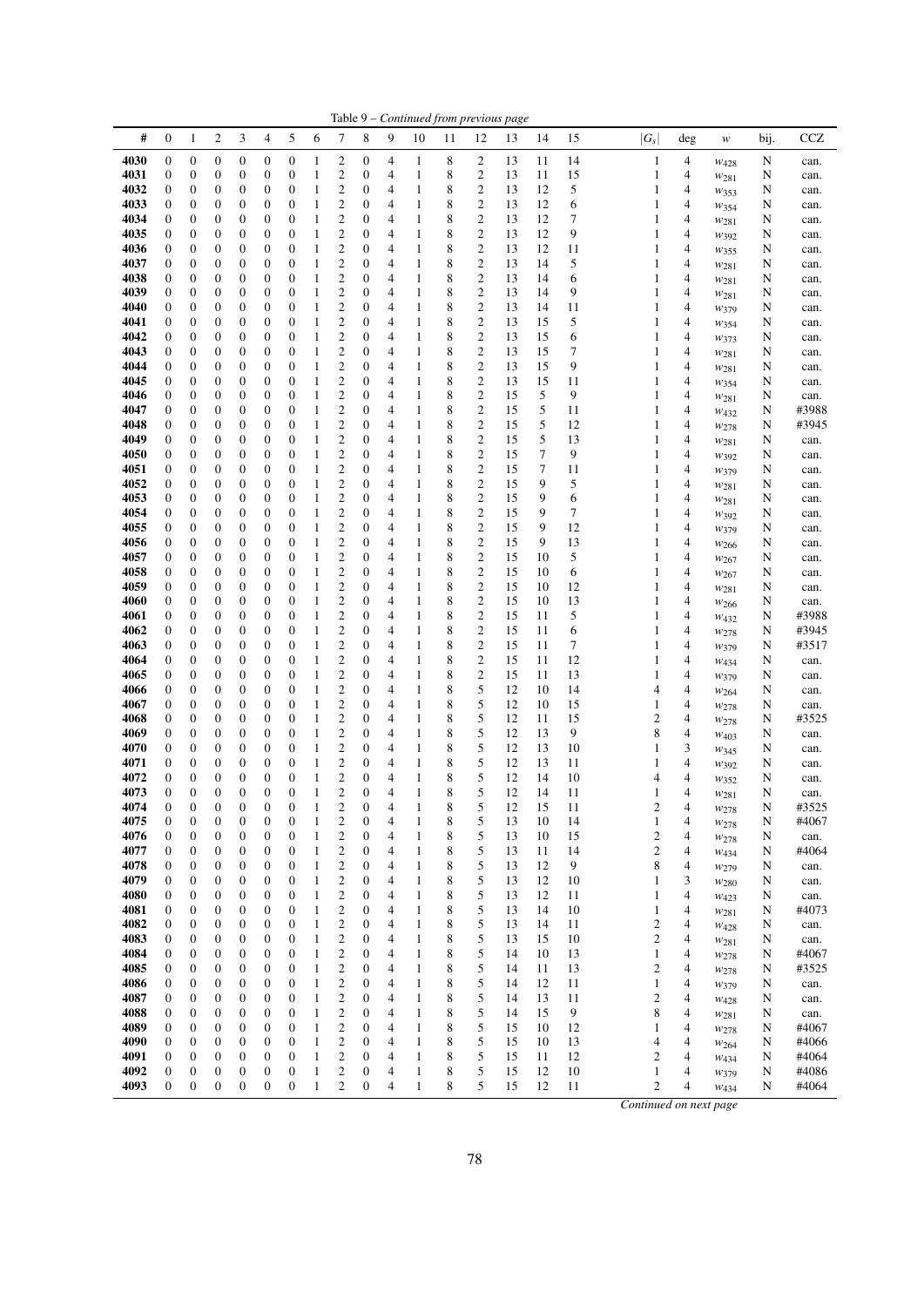| #<br>5<br><b>CCZ</b><br>$\boldsymbol{0}$<br>2<br>3<br>4<br>6<br>7<br>8<br>9<br>10<br>15<br>$ G_s $<br>1<br>11<br>12<br>13<br>14<br>deg<br>bij.<br>w<br>4094<br>$\boldsymbol{0}$<br>8<br>5<br>$\boldsymbol{0}$<br>$\boldsymbol{0}$<br>0<br>0<br>$\boldsymbol{0}$<br>2<br>0<br>15<br>13<br>10<br>4<br>4<br>4<br>1<br>N<br>1<br>can.<br>W <sub>347</sub><br>2<br>8<br>5<br>8<br>4095<br>$\boldsymbol{0}$<br>0<br>0<br>$\boldsymbol{0}$<br>$\boldsymbol{0}$<br>0<br>9<br>4<br>$\boldsymbol{0}$<br>1<br>4<br>1<br>15<br>14<br>N<br>can.<br>$w_{347}$<br>$\mathfrak{2}$<br>8<br>$\overline{c}$<br>3<br>4096<br>$\boldsymbol{0}$<br>0<br>0<br>0<br>$\mathbf{0}$<br>$\mathbf{0}$<br>$\mathbf{0}$<br>4<br>$\mathbf{1}$<br>6<br>12<br>11<br>15<br>#3531<br>1<br>N<br>W377<br>2<br>8<br>4097<br>$\boldsymbol{0}$<br>0<br>0<br>$\boldsymbol{0}$<br>$\boldsymbol{0}$<br>$\mathbf{0}$<br>$\mathbf{1}$<br>12<br>13<br>10<br>8<br>4<br>0<br>1<br>4<br>6<br>N<br>can.<br>W347<br>$\boldsymbol{2}$<br>8<br>4098<br>$\mathbf{0}$<br>0<br>0<br>0<br>$\boldsymbol{0}$<br>$\boldsymbol{0}$<br>0<br>4<br>1<br>6<br>12<br>13<br>4<br>1<br>11<br>1<br>N<br>can.<br>W379<br>2<br>8<br>3<br>4099<br>0<br>0<br>0<br>$\boldsymbol{0}$<br>$\boldsymbol{0}$<br>$\mathbf{0}$<br>4<br>12<br>15<br>2<br>#3531<br>$\boldsymbol{0}$<br>1<br>1<br>6<br>11<br>Y<br>$w_{377}$<br>2<br>8<br>3<br>4100<br>$\boldsymbol{0}$<br>$\boldsymbol{0}$<br>0<br>0<br>$\boldsymbol{0}$<br>$\boldsymbol{0}$<br>$\boldsymbol{0}$<br>4<br>$\mathbf{1}$<br>6<br>13<br>11<br>14<br>1<br>Y<br>#3531<br>1<br>W377<br>$\boldsymbol{2}$<br>8<br>4<br>$\boldsymbol{0}$<br>$\boldsymbol{0}$<br>0<br>0<br>$\boldsymbol{0}$<br>$\boldsymbol{0}$<br>0<br>4<br>13<br>12<br>4101<br>1<br>1<br>6<br>10<br>4<br>N<br>can.<br>W281<br>$\boldsymbol{2}$<br>8<br>$\boldsymbol{0}$<br>0<br>0<br>$\mathbf{0}$<br>$\boldsymbol{0}$<br>$\mathbf{0}$<br>4<br>4102<br>$\boldsymbol{0}$<br>1<br>4<br>1<br>6<br>13<br>14<br>10<br>1<br>N<br>can.<br>$w_{281}$<br>$\overline{\mathbf{c}}$<br>8<br>3<br>4103<br>$\boldsymbol{0}$<br>0<br>0<br>0<br>$\boldsymbol{0}$<br>$\mathbf{0}$<br>$\boldsymbol{0}$<br>4<br>$\mathbf{1}$<br>6<br>13<br>1<br>Y<br>1<br>14<br>11<br>can.<br>$W_{440}$<br>$\overline{\mathbf{c}}$<br>3<br>8<br>$\overline{c}$<br>4104<br>0<br>0<br>0<br>$\boldsymbol{0}$<br>$\boldsymbol{0}$<br>$\mathbf{0}$<br>6<br>15<br>11<br>12<br>#3531<br>$\boldsymbol{0}$<br>1<br>4<br>1<br>N<br>W377<br>$\overline{c}$<br>8<br>3<br>$\overline{c}$<br>4105<br>$\mathbf{0}$<br>$\boldsymbol{0}$<br>$\boldsymbol{0}$<br>0<br>$\boldsymbol{0}$<br>$\boldsymbol{0}$<br>$\boldsymbol{0}$<br>4<br>$\mathbf{1}$<br>6<br>15<br>12<br>11<br>#3531<br>1<br>N<br>W377<br>2<br>8<br>8<br>4106<br>$\boldsymbol{0}$<br>0<br>0<br>0<br>$\boldsymbol{0}$<br>$\boldsymbol{0}$<br>$\boldsymbol{0}$<br>4<br>6<br>15<br>14<br>10<br>4<br>N<br>1<br>1<br>can.<br>$w_{352}$<br>$\boldsymbol{2}$<br>8<br>7<br>$\overline{c}$<br>3<br>4107<br>$\boldsymbol{0}$<br>$\boldsymbol{0}$<br>0<br>0<br>$\boldsymbol{0}$<br>$\boldsymbol{0}$<br>$\boldsymbol{0}$<br>4<br>$\mathbf{1}$<br>12<br>11<br>14<br>Y<br>1<br>can.<br>$w_{377}$<br>$\overline{c}$<br>8<br>$\tau$<br>4<br>4108<br>$\mathbf{0}$<br>$\boldsymbol{0}$<br>0<br>0<br>$\boldsymbol{0}$<br>$\boldsymbol{0}$<br>$\boldsymbol{0}$<br>4<br>$\mathbf{1}$<br>12<br>13<br>11<br>4<br>1<br>N<br>can.<br>W428<br>2<br>8<br>7<br>3<br>4109<br>$\boldsymbol{0}$<br>0<br>0<br>0<br>$\boldsymbol{0}$<br>$\boldsymbol{0}$<br>$\mathbf{0}$<br>$\mathbf{1}$<br>12<br>14<br>11<br>2<br>1<br>4<br>N<br>can.<br>W440<br>$\overline{c}$<br>$\tau$<br>8<br>12<br>4<br>4110<br>$\mathbf{0}$<br>0<br>0<br>0<br>$\boldsymbol{0}$<br>$\boldsymbol{0}$<br>$\mathbf{0}$<br>4<br>$\mathbf{1}$<br>15<br>11<br>1<br>1<br>N<br>can.<br>$W_{428}$<br>$\boldsymbol{2}$<br>8<br>7<br>4111<br>0<br>0<br>$\boldsymbol{0}$<br>$\boldsymbol{0}$<br>$\mathbf{0}$<br>13<br>11<br>14<br>4<br>$\boldsymbol{0}$<br>0<br>1<br>4<br>1<br>1<br>N<br>can.<br>W <sub>434</sub><br>$\boldsymbol{2}$<br>8<br>7<br>4112<br>$\mathbf{0}$<br>0<br>0<br>0<br>$\boldsymbol{0}$<br>$\boldsymbol{0}$<br>$\mathbf{0}$<br>4<br>13<br>12<br>11<br>4<br>1<br>4<br>N<br>1<br>can.<br>W426<br>2<br>8<br>7<br>4<br>4113<br>$\boldsymbol{0}$<br>$\boldsymbol{0}$<br>0<br>0<br>$\boldsymbol{0}$<br>$\boldsymbol{0}$<br>0<br>4<br>13<br>14<br>11<br>1<br>1<br>1<br>N<br>can.<br>W430<br>$\boldsymbol{2}$<br>8<br>7<br>$\overline{c}$<br>3<br>$\boldsymbol{0}$<br>0<br>0<br>$\boldsymbol{0}$<br>$\boldsymbol{0}$<br>$\boldsymbol{0}$<br>11<br>4114<br>$\boldsymbol{0}$<br>1<br>4<br>1<br>13<br>15<br>N<br>can.<br>$w_{378}$<br>$\mathfrak{2}$<br>8<br>7<br>4115<br>$\mathbf{0}$<br>$\boldsymbol{0}$<br>0<br>$\boldsymbol{0}$<br>$\boldsymbol{0}$<br>$\boldsymbol{0}$<br>4<br>14<br>4<br>0<br>1<br>1<br>15<br>11<br>4<br>N<br>can.<br>$w_{347}$<br>2<br>8<br>7<br>4116<br>$\boldsymbol{0}$<br>0<br>0<br>$\boldsymbol{0}$<br>$\boldsymbol{0}$<br>$\mathbf{0}$<br>$\mathbf{1}$<br>15<br>11<br>4<br>0<br>1<br>4<br>14<br>4<br>N<br>can.<br>W428<br>$\boldsymbol{2}$<br>7<br>3<br>8<br>4117<br>$\mathbf{0}$<br>0<br>0<br>0<br>$\boldsymbol{0}$<br>$\boldsymbol{0}$<br>$\boldsymbol{0}$<br>4<br>13<br>32<br>4<br>1<br>14<br>11<br>N<br>can.<br>W434<br>$\overline{\mathbf{c}}$<br>7<br>8<br>4118<br>0<br>0<br>0<br>$\boldsymbol{0}$<br>$\boldsymbol{0}$<br>$\mathbf{0}$<br>4<br>3<br>15<br>12<br>4<br>$\boldsymbol{0}$<br>1<br>11<br>64<br>N<br>can.<br>W <sub>445</sub><br>2<br>3<br>8<br>7<br>4119<br>$\boldsymbol{0}$<br>0<br>0<br>0<br>$\boldsymbol{0}$<br>$\boldsymbol{0}$<br>0<br>4<br>12<br>15<br>11<br>4<br>1<br>16<br>N<br>can.<br>$W_{426}$<br>$\boldsymbol{2}$<br>$\tau$<br>3<br>8<br>4120<br>$\boldsymbol{0}$<br>$\boldsymbol{0}$<br>0<br>0<br>$\boldsymbol{0}$<br>$\boldsymbol{0}$<br>0<br>4<br>13<br>11<br>14<br>8<br>4<br>1<br>N<br>can.<br>W434<br>$\boldsymbol{2}$<br>3<br>8<br>7<br>4121<br>$\boldsymbol{0}$<br>$\boldsymbol{0}$<br>0<br>0<br>$\mathbf{0}$<br>$\boldsymbol{0}$<br>$\mathbf{0}$<br>4<br>13<br>8<br>4<br>1<br>14<br>11<br>N<br>can.<br>W441<br>$\overline{\mathbf{c}}$<br>3<br>8<br>7<br>4122<br>$\boldsymbol{0}$<br>0<br>0<br>0<br>$\boldsymbol{0}$<br>$\boldsymbol{0}$<br>$\mathbf{0}$<br>4<br>15<br>11<br>12<br>4<br>1<br>16<br>N<br>can.<br>W437<br>$\overline{\mathbf{c}}$<br>4123<br>3<br>8<br>7<br>12<br>$\boldsymbol{0}$<br>0<br>0<br>0<br>$\boldsymbol{0}$<br>$\boldsymbol{0}$<br>$\mathbf{1}$<br>$\mathbf{0}$<br>4<br>15<br>11<br>16<br>4<br>N<br>can.<br>W <sub>446</sub><br>3<br>$\overline{c}$<br>$\mathbf{2}$<br>$\boldsymbol{0}$<br>3<br>$\mathbf{0}$<br>$\overline{c}$<br>4124<br>$\mathbf{0}$<br>0<br>$\boldsymbol{0}$<br>0<br>$\boldsymbol{0}$<br>1<br>1<br>3<br>$\mathbf{1}$<br>552960<br>2<br>N<br>can.<br>W447<br>4125<br>$\overline{\mathbf{c}}$<br>3<br>$\overline{\mathbf{c}}$<br>3<br>3<br>$\boldsymbol{0}$<br>$\boldsymbol{0}$<br>0<br>0<br>$\boldsymbol{0}$<br>$\mathbf{1}$<br>$\boldsymbol{0}$<br>1<br>$\boldsymbol{0}$<br>$\mathbf{1}$<br>4<br>2880<br>4<br>N<br>can.<br>W448<br>$\overline{c}$<br>$\mathbf{2}$<br>3<br>3<br>3<br>384<br>4126<br>$\boldsymbol{0}$<br>$\boldsymbol{0}$<br>0<br>0<br>$\boldsymbol{0}$<br>1<br>$\mathbf{0}$<br>1<br>$\boldsymbol{0}$<br>4<br>7<br>3<br>N<br>can.<br>W449<br>3<br>$\overline{\mathbf{c}}$<br>3<br>2<br>3<br>8<br>4127<br>$\mathbf{0}$<br>$\boldsymbol{0}$<br>0<br>0<br>$\boldsymbol{0}$<br>1<br>$\boldsymbol{0}$<br>1<br>$\boldsymbol{0}$<br>4<br>48<br>4<br>N<br>can.<br>$w_{450}$<br>$\overline{\mathbf{c}}$<br>$\overline{\mathbf{c}}$<br>3<br>3<br>5<br>4128<br>$\boldsymbol{0}$<br>0<br>0<br>0<br>$\boldsymbol{0}$<br>1<br>$\boldsymbol{0}$<br>1<br>$\boldsymbol{0}$<br>4<br>576<br>4<br>6<br>N<br>can.<br>W451<br>3<br>$\overline{c}$<br>4129<br>$\mathbf{2}$<br>3<br>$\mathbf{1}$<br>8<br>$\mathbf{0}$<br>$\boldsymbol{0}$<br>0<br>0<br>$\boldsymbol{0}$<br>1<br>$\mathbf{0}$<br>$\boldsymbol{0}$<br>6<br>24<br>4<br>4<br>N<br>can.<br>W <sub>452</sub><br>$\overline{\mathbf{c}}$<br>4130<br>$\mathbf{2}$<br>3<br>8<br>0<br>0<br>$\mathbf{0}$<br>1<br>$\mathbf{0}$<br>3<br>$\boldsymbol{0}$<br>12<br>72<br>3<br>$\boldsymbol{0}$<br>0<br>1<br>4<br>N<br>can.<br>W <sub>453</sub><br>$\overline{c}$<br>$\overline{c}$<br>3<br>3<br>8<br>4131<br>$\mathbf{0}$<br>$\boldsymbol{0}$<br>0<br>0<br>$\boldsymbol{0}$<br>1<br>$\boldsymbol{0}$<br>1<br>$\boldsymbol{0}$<br>4<br>13<br>24<br>4<br>N<br>can.<br>$W_{444}$<br>4132<br>$\boldsymbol{2}$<br>3<br>$\boldsymbol{2}$<br>3<br>7<br>5<br>36864<br>$\boldsymbol{2}$<br>$\boldsymbol{0}$<br>$\boldsymbol{0}$<br>0<br>0<br>$\boldsymbol{0}$<br>$\mathbf{1}$<br>$\boldsymbol{0}$<br>1<br>4<br>6<br>N<br>can.<br>W <sub>454</sub><br>$\overline{\mathbf{c}}$<br>5<br>$\mathbf{2}$<br>3<br>3<br>7<br>8<br>4133<br>$\boldsymbol{0}$<br>$\boldsymbol{0}$<br>0<br>0<br>$\boldsymbol{0}$<br>1<br>$\boldsymbol{0}$<br>1<br>4<br>4<br>288<br>N<br>can.<br>W <sub>455</sub><br>$\overline{\mathbf{c}}$<br>$\tau$<br>2<br>3<br>8<br>4134<br>$\mathbf{0}$<br>$\boldsymbol{0}$<br>0<br>$\boldsymbol{0}$<br>1<br>0<br>3<br>1<br>4<br>384<br>3<br>0<br>11<br>N<br>can.<br>W <sub>456</sub><br>3<br>$\overline{\mathbf{c}}$<br>4135<br>0<br>0<br>$\boldsymbol{0}$<br>$\mathbf{1}$<br>2<br>$\boldsymbol{0}$<br>3<br>1<br>7<br>8<br>12<br>4<br>$\boldsymbol{0}$<br>0<br>4<br>48<br>N<br>can.<br>$W_{457}$<br>3<br>$\overline{\mathbf{c}}$<br>3<br>3<br>4136<br>$\mathbf{0}$<br>$\mathbf{0}$<br>$\boldsymbol{0}$<br>$\overline{c}$<br>$\boldsymbol{0}$<br>4<br>$\boldsymbol{0}$<br>4<br>6<br>0<br>0<br>1<br>32<br>4<br>N<br>can.<br>W <sub>402</sub><br>$\overline{c}$<br>$\mathbf{0}$<br>$\boldsymbol{0}$<br>2<br>$\boldsymbol{0}$<br>$\overline{4}$<br>3<br>7<br>4137<br>$\mathbf{0}$<br>0<br>$\boldsymbol{0}$<br>1<br>3<br>3<br>$\boldsymbol{0}$<br>4<br>288<br>4<br>N<br>can.<br>W458<br>$\boldsymbol{0}$<br>0<br>$\boldsymbol{0}$<br>$\mathbf{0}$<br>3<br>8<br>$\boldsymbol{0}$<br>0<br>$\boldsymbol{0}$<br>2<br>2<br>4<br>4<br>4138<br>1<br>3<br>3<br>4<br>4<br>W <sub>459</sub><br>N<br>can.<br>$\overline{\mathbf{c}}$<br>4139<br>$\boldsymbol{0}$<br>$\boldsymbol{0}$<br>$\boldsymbol{0}$<br>$\boldsymbol{0}$<br>$\boldsymbol{0}$<br>$\boldsymbol{2}$<br>3<br>$\boldsymbol{0}$<br>3<br>$\mathbf{0}$<br>3<br>5<br>8<br>1<br>4<br>4<br>4<br>N<br>can.<br>$W_{403}$<br>$\overline{\mathbf{c}}$<br>4140<br>$\boldsymbol{0}$<br>$\boldsymbol{0}$<br>$\boldsymbol{0}$<br>$\boldsymbol{0}$<br>$\mathbf{1}$<br>$\overline{\mathbf{c}}$<br>3<br>3<br>8<br>$\boldsymbol{0}$<br>$\mathbf{0}$<br>3<br>4<br>$\boldsymbol{0}$<br>12<br>6<br>4<br>N<br>can.<br>W <sub>460</sub><br>$\overline{\mathbf{c}}$<br>4141<br>$\boldsymbol{0}$<br>$\boldsymbol{0}$<br>$\overline{c}$<br>3<br>3<br>3<br>8<br>$\boldsymbol{0}$<br>$\boldsymbol{0}$<br>0<br>1<br>$\boldsymbol{0}$<br>4<br>$\boldsymbol{0}$<br>14<br>12<br>3<br>N<br>can.<br>W <sub>453</sub><br>$\overline{\mathbf{c}}$<br>4142<br>$\mathbf{1}$<br>$\overline{\mathbf{c}}$<br>3<br>$\boldsymbol{0}$<br>3<br>3<br>8<br>$\boldsymbol{0}$<br>0<br>0<br>0<br>$\boldsymbol{0}$<br>4<br>$\boldsymbol{0}$<br>15<br>12<br>4<br>N<br>can.<br>W <sub>407</sub><br>$\mathbf{2}$<br>3<br>$\overline{\mathbf{c}}$<br>5<br>4143<br>$\boldsymbol{0}$<br>$\boldsymbol{0}$<br>$\boldsymbol{0}$<br>$\boldsymbol{0}$<br>$\mathbf{1}$<br>$\boldsymbol{0}$<br>3<br>4<br>$\boldsymbol{0}$<br>$\overline{4}$<br>8<br>$\overline{c}$<br>$\boldsymbol{0}$<br>4<br>N<br>can.<br>$w_{421}$<br>$\mathbf{2}$<br>$\overline{\mathbf{c}}$<br>4144<br>$\boldsymbol{0}$<br>$\boldsymbol{0}$<br>3<br>$\boldsymbol{0}$<br>3<br>8<br>5<br>$\mathbf{2}$<br>$\boldsymbol{0}$<br>$\boldsymbol{0}$<br>0<br>1<br>4<br>$\boldsymbol{0}$<br>4<br>4<br>N<br>W417<br>can.<br>3<br>$\mathbf{2}$<br>4145<br>$\boldsymbol{0}$<br>$\boldsymbol{0}$<br>$\boldsymbol{0}$<br>$\boldsymbol{0}$<br>$\mathbf{1}$<br>$\boldsymbol{2}$<br>$\boldsymbol{0}$<br>3<br>4<br>$\boldsymbol{0}$<br>8<br>7<br>$\boldsymbol{0}$<br>4<br>1<br>4<br>N<br>can.<br>W412<br>$\mathbf{2}$<br>3<br>$\boldsymbol{2}$<br>8<br>4146<br>$\boldsymbol{0}$<br>$\boldsymbol{0}$<br>$\boldsymbol{0}$<br>3<br>4<br>$\boldsymbol{0}$<br>$\boldsymbol{0}$<br>0<br>1<br>$\boldsymbol{0}$<br>4<br>10<br>1<br>4<br>N<br>can.<br>W413<br>$\mathbf{2}$<br>$\boldsymbol{0}$<br>$\overline{c}$<br>3<br>8<br>4147<br>$\boldsymbol{0}$<br>$\boldsymbol{0}$<br>0<br>$\boldsymbol{0}$<br>1<br>$\boldsymbol{0}$<br>3<br>4<br>$\boldsymbol{0}$<br>4<br>11<br>1<br>4<br>N<br>$w_{424}$<br>can.<br>$\mathbf{2}$<br>3<br>$\mathbf{2}$<br>4148<br>$\boldsymbol{0}$<br>$\boldsymbol{0}$<br>$\mathbf{1}$<br>$\boldsymbol{0}$<br>3<br>4<br>$\mathbf{0}$<br>8<br>1<br>$\boldsymbol{0}$<br>$\boldsymbol{0}$<br>0<br>4<br>12<br>4<br>N<br>can.<br>W347<br>$\mathbf{2}$<br>$\overline{\mathbf{c}}$<br>4149<br>$\boldsymbol{0}$<br>$\boldsymbol{0}$<br>$\mathbf{1}$<br>3<br>$\boldsymbol{0}$<br>3<br>8<br>0<br>$\boldsymbol{0}$<br>0<br>4<br>$\boldsymbol{0}$<br>4<br>13<br>1<br>4<br>N<br>can.<br>W423<br>3<br>$\sqrt{2}$<br>4150<br>$\boldsymbol{0}$<br>$\boldsymbol{0}$<br>$\boldsymbol{0}$<br>$\boldsymbol{0}$<br>$\overline{c}$<br>$\boldsymbol{0}$<br>3<br>4<br>$\boldsymbol{0}$<br>8<br>$\boldsymbol{0}$<br>1<br>4<br>14<br>1<br>4<br>N<br>can.<br>W419<br>4151<br>$\boldsymbol{0}$<br>$\overline{c}$<br>3<br>2<br>8<br>$\boldsymbol{0}$<br>$\boldsymbol{0}$<br>0<br>$\boldsymbol{0}$<br>1<br>0<br>3<br>4<br>$\boldsymbol{0}$<br>4<br>15<br>1<br>4<br>N<br>$w_{392}$<br>can.<br>$\boldsymbol{2}$<br>$\boldsymbol{0}$<br>$\overline{c}$<br>3<br>3<br>$\boldsymbol{0}$<br>4<br>7<br>384<br>4152<br>$\boldsymbol{0}$<br>$\boldsymbol{0}$<br>0<br>$\mathbf{0}$<br>1<br>$\boldsymbol{0}$<br>4<br>6<br>3<br>N<br>W461<br>can.<br>$\boldsymbol{2}$<br>$\boldsymbol{0}$<br>$\overline{c}$<br>3<br>4<br>4<br>4153<br>$\mathbf{0}$<br>$\boldsymbol{0}$<br>0<br>$\mathbf{0}$<br>1<br>$\boldsymbol{0}$<br>3<br>$\boldsymbol{0}$<br>6<br>8<br>4<br>6<br>N<br>W462<br>can.<br>$\overline{c}$<br>3<br>2<br>8<br>4154<br>0<br>0<br>0<br>$\boldsymbol{0}$<br>1<br>$\boldsymbol{0}$<br>3<br>4<br>$\boldsymbol{0}$<br>6<br>10<br>2<br>4<br>0<br>N<br>W418<br>can.<br>3<br>$\mathfrak{2}$<br>4155<br>$\boldsymbol{0}$<br>$\boldsymbol{0}$<br>$\mathbf{1}$<br>$\overline{c}$<br>$\boldsymbol{0}$<br>3<br>6<br>8<br>$\overline{c}$<br>0<br>$\boldsymbol{0}$<br>0<br>4<br>$\boldsymbol{0}$<br>3<br>11<br>N<br>can.<br>$W_{463}$<br>4156<br>$\overline{c}$<br>$\boldsymbol{0}$<br>2<br>8<br>0<br>$\boldsymbol{0}$<br>0<br>0<br>$\boldsymbol{0}$<br>$\mathbf{1}$<br>3<br>3<br>4<br>$\boldsymbol{0}$<br>6<br>12<br>1<br>4<br>N<br>W419<br>can.<br>4157<br>$\boldsymbol{0}$<br>$\boldsymbol{0}$<br>$\boldsymbol{0}$<br>$\boldsymbol{0}$<br>$\boldsymbol{0}$<br>$\mathbf{1}$<br>2<br>3<br>$\boldsymbol{0}$<br>$\boldsymbol{2}$<br>3<br>4<br>$\boldsymbol{0}$<br>6<br>8<br>$\mathfrak{2}$<br>14<br>4<br>N<br>W464<br>can.<br>Continued on next page |  |  |  |  |  |  | Table 9 - Continued from previous page |  |  |  |  |  |
|---------------------------------------------------------------------------------------------------------------------------------------------------------------------------------------------------------------------------------------------------------------------------------------------------------------------------------------------------------------------------------------------------------------------------------------------------------------------------------------------------------------------------------------------------------------------------------------------------------------------------------------------------------------------------------------------------------------------------------------------------------------------------------------------------------------------------------------------------------------------------------------------------------------------------------------------------------------------------------------------------------------------------------------------------------------------------------------------------------------------------------------------------------------------------------------------------------------------------------------------------------------------------------------------------------------------------------------------------------------------------------------------------------------------------------------------------------------------------------------------------------------------------------------------------------------------------------------------------------------------------------------------------------------------------------------------------------------------------------------------------------------------------------------------------------------------------------------------------------------------------------------------------------------------------------------------------------------------------------------------------------------------------------------------------------------------------------------------------------------------------------------------------------------------------------------------------------------------------------------------------------------------------------------------------------------------------------------------------------------------------------------------------------------------------------------------------------------------------------------------------------------------------------------------------------------------------------------------------------------------------------------------------------------------------------------------------------------------------------------------------------------------------------------------------------------------------------------------------------------------------------------------------------------------------------------------------------------------------------------------------------------------------------------------------------------------------------------------------------------------------------------------------------------------------------------------------------------------------------------------------------------------------------------------------------------------------------------------------------------------------------------------------------------------------------------------------------------------------------------------------------------------------------------------------------------------------------------------------------------------------------------------------------------------------------------------------------------------------------------------------------------------------------------------------------------------------------------------------------------------------------------------------------------------------------------------------------------------------------------------------------------------------------------------------------------------------------------------------------------------------------------------------------------------------------------------------------------------------------------------------------------------------------------------------------------------------------------------------------------------------------------------------------------------------------------------------------------------------------------------------------------------------------------------------------------------------------------------------------------------------------------------------------------------------------------------------------------------------------------------------------------------------------------------------------------------------------------------------------------------------------------------------------------------------------------------------------------------------------------------------------------------------------------------------------------------------------------------------------------------------------------------------------------------------------------------------------------------------------------------------------------------------------------------------------------------------------------------------------------------------------------------------------------------------------------------------------------------------------------------------------------------------------------------------------------------------------------------------------------------------------------------------------------------------------------------------------------------------------------------------------------------------------------------------------------------------------------------------------------------------------------------------------------------------------------------------------------------------------------------------------------------------------------------------------------------------------------------------------------------------------------------------------------------------------------------------------------------------------------------------------------------------------------------------------------------------------------------------------------------------------------------------------------------------------------------------------------------------------------------------------------------------------------------------------------------------------------------------------------------------------------------------------------------------------------------------------------------------------------------------------------------------------------------------------------------------------------------------------------------------------------------------------------------------------------------------------------------------------------------------------------------------------------------------------------------------------------------------------------------------------------------------------------------------------------------------------------------------------------------------------------------------------------------------------------------------------------------------------------------------------------------------------------------------------------------------------------------------------------------------------------------------------------------------------------------------------------------------------------------------------------------------------------------------------------------------------------------------------------------------------------------------------------------------------------------------------------------------------------------------------------------------------------------------------------------------------------------------------------------------------------------------------------------------------------------------------------------------------------------------------------------------------------------------------------------------------------------------------------------------------------------------------------------------------------------------------------------------------------------------------------------------------------------------------------------------------------------------------------------------------------------------------------------------------------------------------------------------------------------------------------------------------------------------------------------------------------------------------------------------------------------------------------------------------------------------------------------------------------------------------------------------------------------------------------------------------------------------------------------------------------------------------------------------------------------------------------------------------------------------------------------------------------------------------------------------------------------------------------------------------------------------------------------------------------------------------------------------------------------------------------------------------------------------------------------------------------------------------------------------------------------------------------------------------------------------------------------------------------------------------------------------------------------------------------------------------------------------------------------------------------------------------------------------------------------------------------------------------------------------------------------------------------------------------------------------------------------------------------------------------------------------------------------------------------------------------------------------------------------------------------------------------------------------------------------------------------------------------------------------------------------------------------------------------------------------------------------------------------------------------------------------------------------------------------------------------------------------------------------------------------------------------------------------------------------------------------------------------------------------------------------------------------------------------------------------------------------------------------------------------------------------------------------------------------------------------------------------------------------------------------------------------------------------------------------------------------------------------------------------------------------------------------------------------------------------------------------------------------------------------------------------------------------------------------------------------------------------------------------------------------------------------------------------------------------------------------------------------------------------------------------------------------------------------------------------------------------------------------------------------------------------------------------------------------------------------------------------------------------------------------------------------------------------------------------------------------------------------------------------------------------------------------------------------------------------------------------------------------------------------------------------------------------------------------------------------------------------------------------------------------------------------------------------------------------------------------------------------------------------------------------------------------------------------------------------------------------------------------------------------------------------------------------------------------------------------------------------------------------------------------------------------------------------------------------------------------------------------------------------------------------------------------------------------------------------------------------------------------------------------------------------------------------------------------------------------------------------------------------------------------------------------------------------------------------------------------------------------------------------------------------------------------------------------------------------------------------------------------------------------------------------------------------------------------------------------------------------------------------------------------------------------------------------------------------------------------------------------------------------------------------------------------------------------------------------------------------------------------------------------------------------------------------------------------------------------------------------------------------------------------------------------------------------------------------------------------------------------------------------------------------------------------------------------------------------------------------------------------------------------------------------------------------------------------------------------------------------------------------------------------------------------------------------------------------------------------------------------------------------------------------------------------------------------------------------------------------------------------------------------------------------------------------------------------------------------------------------------------------------------------------------------------------------------------------------------------------------------------------------------------------------------------------------------------------------------------------------------------------------------------------------------------------------------------------------------------------------------------------------------------------------------------------------------------------------------------------------------------------------------------------------------------------------------------------------------------------------------------------------------------|--|--|--|--|--|--|----------------------------------------|--|--|--|--|--|
|                                                                                                                                                                                                                                                                                                                                                                                                                                                                                                                                                                                                                                                                                                                                                                                                                                                                                                                                                                                                                                                                                                                                                                                                                                                                                                                                                                                                                                                                                                                                                                                                                                                                                                                                                                                                                                                                                                                                                                                                                                                                                                                                                                                                                                                                                                                                                                                                                                                                                                                                                                                                                                                                                                                                                                                                                                                                                                                                                                                                                                                                                                                                                                                                                                                                                                                                                                                                                                                                                                                                                                                                                                                                                                                                                                                                                                                                                                                                                                                                                                                                                                                                                                                                                                                                                                                                                                                                                                                                                                                                                                                                                                                                                                                                                                                                                                                                                                                                                                                                                                                                                                                                                                                                                                                                                                                                                                                                                                                                                                                                                                                                                                                                                                                                                                                                                                                                                                                                                                                                                                                                                                                                                                                                                                                                                                                                                                                                                                                                                                                                                                                                                                                                                                                                                                                                                                                                                                                                                                                                                                                                                                                                                                                                                                                                                                                                                                                                                                                                                                                                                                                                                                                                                                                                                                                                                                                                                                                                                                                                                                                                                                                                                                                                                                                                                                                                                                                                                                                                                                                                                                                                                                                                                                                                                                                                                                                                                                                                                                                                                                                                                                                                                                                                                                                                                                                                                                                                                                                                                                                                                                                                                                                                                                                                                                                                                                                                                                                                                                                                                                                                                                                                                                                                                                                                                                                                                                                                                                                                                                                                                                                                                                                                                                                                                                                                                                                                                                                                                                                                                                                                                                                                                                                                                                                                                                                                                                                                                                                                                                                                                                                                                                                                                                                                                                                                                                                                                                                                                                                                                                                                                                                                                                                                                                                                                                                                                                                                                                                                                                                                                                                                                                                                                                                                                                                                                                                                                                                                                                                                                                                                                                                                                                                                                                                                                                                                                                                                                                                                                                                                                                                                                                                                                                                                                                                                                                                                                                                                                                                                                                                                                                                                                                                                                                                                                                                                                                                                                                                                                                                                                                                                                                                                                                                                                                                                                                                                                       |  |  |  |  |  |  |                                        |  |  |  |  |  |
|                                                                                                                                                                                                                                                                                                                                                                                                                                                                                                                                                                                                                                                                                                                                                                                                                                                                                                                                                                                                                                                                                                                                                                                                                                                                                                                                                                                                                                                                                                                                                                                                                                                                                                                                                                                                                                                                                                                                                                                                                                                                                                                                                                                                                                                                                                                                                                                                                                                                                                                                                                                                                                                                                                                                                                                                                                                                                                                                                                                                                                                                                                                                                                                                                                                                                                                                                                                                                                                                                                                                                                                                                                                                                                                                                                                                                                                                                                                                                                                                                                                                                                                                                                                                                                                                                                                                                                                                                                                                                                                                                                                                                                                                                                                                                                                                                                                                                                                                                                                                                                                                                                                                                                                                                                                                                                                                                                                                                                                                                                                                                                                                                                                                                                                                                                                                                                                                                                                                                                                                                                                                                                                                                                                                                                                                                                                                                                                                                                                                                                                                                                                                                                                                                                                                                                                                                                                                                                                                                                                                                                                                                                                                                                                                                                                                                                                                                                                                                                                                                                                                                                                                                                                                                                                                                                                                                                                                                                                                                                                                                                                                                                                                                                                                                                                                                                                                                                                                                                                                                                                                                                                                                                                                                                                                                                                                                                                                                                                                                                                                                                                                                                                                                                                                                                                                                                                                                                                                                                                                                                                                                                                                                                                                                                                                                                                                                                                                                                                                                                                                                                                                                                                                                                                                                                                                                                                                                                                                                                                                                                                                                                                                                                                                                                                                                                                                                                                                                                                                                                                                                                                                                                                                                                                                                                                                                                                                                                                                                                                                                                                                                                                                                                                                                                                                                                                                                                                                                                                                                                                                                                                                                                                                                                                                                                                                                                                                                                                                                                                                                                                                                                                                                                                                                                                                                                                                                                                                                                                                                                                                                                                                                                                                                                                                                                                                                                                                                                                                                                                                                                                                                                                                                                                                                                                                                                                                                                                                                                                                                                                                                                                                                                                                                                                                                                                                                                                                                                                                                                                                                                                                                                                                                                                                                                                                                                                                                                                                                       |  |  |  |  |  |  |                                        |  |  |  |  |  |
|                                                                                                                                                                                                                                                                                                                                                                                                                                                                                                                                                                                                                                                                                                                                                                                                                                                                                                                                                                                                                                                                                                                                                                                                                                                                                                                                                                                                                                                                                                                                                                                                                                                                                                                                                                                                                                                                                                                                                                                                                                                                                                                                                                                                                                                                                                                                                                                                                                                                                                                                                                                                                                                                                                                                                                                                                                                                                                                                                                                                                                                                                                                                                                                                                                                                                                                                                                                                                                                                                                                                                                                                                                                                                                                                                                                                                                                                                                                                                                                                                                                                                                                                                                                                                                                                                                                                                                                                                                                                                                                                                                                                                                                                                                                                                                                                                                                                                                                                                                                                                                                                                                                                                                                                                                                                                                                                                                                                                                                                                                                                                                                                                                                                                                                                                                                                                                                                                                                                                                                                                                                                                                                                                                                                                                                                                                                                                                                                                                                                                                                                                                                                                                                                                                                                                                                                                                                                                                                                                                                                                                                                                                                                                                                                                                                                                                                                                                                                                                                                                                                                                                                                                                                                                                                                                                                                                                                                                                                                                                                                                                                                                                                                                                                                                                                                                                                                                                                                                                                                                                                                                                                                                                                                                                                                                                                                                                                                                                                                                                                                                                                                                                                                                                                                                                                                                                                                                                                                                                                                                                                                                                                                                                                                                                                                                                                                                                                                                                                                                                                                                                                                                                                                                                                                                                                                                                                                                                                                                                                                                                                                                                                                                                                                                                                                                                                                                                                                                                                                                                                                                                                                                                                                                                                                                                                                                                                                                                                                                                                                                                                                                                                                                                                                                                                                                                                                                                                                                                                                                                                                                                                                                                                                                                                                                                                                                                                                                                                                                                                                                                                                                                                                                                                                                                                                                                                                                                                                                                                                                                                                                                                                                                                                                                                                                                                                                                                                                                                                                                                                                                                                                                                                                                                                                                                                                                                                                                                                                                                                                                                                                                                                                                                                                                                                                                                                                                                                                                                                                                                                                                                                                                                                                                                                                                                                                                                                                                                                                       |  |  |  |  |  |  |                                        |  |  |  |  |  |
|                                                                                                                                                                                                                                                                                                                                                                                                                                                                                                                                                                                                                                                                                                                                                                                                                                                                                                                                                                                                                                                                                                                                                                                                                                                                                                                                                                                                                                                                                                                                                                                                                                                                                                                                                                                                                                                                                                                                                                                                                                                                                                                                                                                                                                                                                                                                                                                                                                                                                                                                                                                                                                                                                                                                                                                                                                                                                                                                                                                                                                                                                                                                                                                                                                                                                                                                                                                                                                                                                                                                                                                                                                                                                                                                                                                                                                                                                                                                                                                                                                                                                                                                                                                                                                                                                                                                                                                                                                                                                                                                                                                                                                                                                                                                                                                                                                                                                                                                                                                                                                                                                                                                                                                                                                                                                                                                                                                                                                                                                                                                                                                                                                                                                                                                                                                                                                                                                                                                                                                                                                                                                                                                                                                                                                                                                                                                                                                                                                                                                                                                                                                                                                                                                                                                                                                                                                                                                                                                                                                                                                                                                                                                                                                                                                                                                                                                                                                                                                                                                                                                                                                                                                                                                                                                                                                                                                                                                                                                                                                                                                                                                                                                                                                                                                                                                                                                                                                                                                                                                                                                                                                                                                                                                                                                                                                                                                                                                                                                                                                                                                                                                                                                                                                                                                                                                                                                                                                                                                                                                                                                                                                                                                                                                                                                                                                                                                                                                                                                                                                                                                                                                                                                                                                                                                                                                                                                                                                                                                                                                                                                                                                                                                                                                                                                                                                                                                                                                                                                                                                                                                                                                                                                                                                                                                                                                                                                                                                                                                                                                                                                                                                                                                                                                                                                                                                                                                                                                                                                                                                                                                                                                                                                                                                                                                                                                                                                                                                                                                                                                                                                                                                                                                                                                                                                                                                                                                                                                                                                                                                                                                                                                                                                                                                                                                                                                                                                                                                                                                                                                                                                                                                                                                                                                                                                                                                                                                                                                                                                                                                                                                                                                                                                                                                                                                                                                                                                                                                                                                                                                                                                                                                                                                                                                                                                                                                                                                                                                       |  |  |  |  |  |  |                                        |  |  |  |  |  |
|                                                                                                                                                                                                                                                                                                                                                                                                                                                                                                                                                                                                                                                                                                                                                                                                                                                                                                                                                                                                                                                                                                                                                                                                                                                                                                                                                                                                                                                                                                                                                                                                                                                                                                                                                                                                                                                                                                                                                                                                                                                                                                                                                                                                                                                                                                                                                                                                                                                                                                                                                                                                                                                                                                                                                                                                                                                                                                                                                                                                                                                                                                                                                                                                                                                                                                                                                                                                                                                                                                                                                                                                                                                                                                                                                                                                                                                                                                                                                                                                                                                                                                                                                                                                                                                                                                                                                                                                                                                                                                                                                                                                                                                                                                                                                                                                                                                                                                                                                                                                                                                                                                                                                                                                                                                                                                                                                                                                                                                                                                                                                                                                                                                                                                                                                                                                                                                                                                                                                                                                                                                                                                                                                                                                                                                                                                                                                                                                                                                                                                                                                                                                                                                                                                                                                                                                                                                                                                                                                                                                                                                                                                                                                                                                                                                                                                                                                                                                                                                                                                                                                                                                                                                                                                                                                                                                                                                                                                                                                                                                                                                                                                                                                                                                                                                                                                                                                                                                                                                                                                                                                                                                                                                                                                                                                                                                                                                                                                                                                                                                                                                                                                                                                                                                                                                                                                                                                                                                                                                                                                                                                                                                                                                                                                                                                                                                                                                                                                                                                                                                                                                                                                                                                                                                                                                                                                                                                                                                                                                                                                                                                                                                                                                                                                                                                                                                                                                                                                                                                                                                                                                                                                                                                                                                                                                                                                                                                                                                                                                                                                                                                                                                                                                                                                                                                                                                                                                                                                                                                                                                                                                                                                                                                                                                                                                                                                                                                                                                                                                                                                                                                                                                                                                                                                                                                                                                                                                                                                                                                                                                                                                                                                                                                                                                                                                                                                                                                                                                                                                                                                                                                                                                                                                                                                                                                                                                                                                                                                                                                                                                                                                                                                                                                                                                                                                                                                                                                                                                                                                                                                                                                                                                                                                                                                                                                                                                                                                                                       |  |  |  |  |  |  |                                        |  |  |  |  |  |
|                                                                                                                                                                                                                                                                                                                                                                                                                                                                                                                                                                                                                                                                                                                                                                                                                                                                                                                                                                                                                                                                                                                                                                                                                                                                                                                                                                                                                                                                                                                                                                                                                                                                                                                                                                                                                                                                                                                                                                                                                                                                                                                                                                                                                                                                                                                                                                                                                                                                                                                                                                                                                                                                                                                                                                                                                                                                                                                                                                                                                                                                                                                                                                                                                                                                                                                                                                                                                                                                                                                                                                                                                                                                                                                                                                                                                                                                                                                                                                                                                                                                                                                                                                                                                                                                                                                                                                                                                                                                                                                                                                                                                                                                                                                                                                                                                                                                                                                                                                                                                                                                                                                                                                                                                                                                                                                                                                                                                                                                                                                                                                                                                                                                                                                                                                                                                                                                                                                                                                                                                                                                                                                                                                                                                                                                                                                                                                                                                                                                                                                                                                                                                                                                                                                                                                                                                                                                                                                                                                                                                                                                                                                                                                                                                                                                                                                                                                                                                                                                                                                                                                                                                                                                                                                                                                                                                                                                                                                                                                                                                                                                                                                                                                                                                                                                                                                                                                                                                                                                                                                                                                                                                                                                                                                                                                                                                                                                                                                                                                                                                                                                                                                                                                                                                                                                                                                                                                                                                                                                                                                                                                                                                                                                                                                                                                                                                                                                                                                                                                                                                                                                                                                                                                                                                                                                                                                                                                                                                                                                                                                                                                                                                                                                                                                                                                                                                                                                                                                                                                                                                                                                                                                                                                                                                                                                                                                                                                                                                                                                                                                                                                                                                                                                                                                                                                                                                                                                                                                                                                                                                                                                                                                                                                                                                                                                                                                                                                                                                                                                                                                                                                                                                                                                                                                                                                                                                                                                                                                                                                                                                                                                                                                                                                                                                                                                                                                                                                                                                                                                                                                                                                                                                                                                                                                                                                                                                                                                                                                                                                                                                                                                                                                                                                                                                                                                                                                                                                                                                                                                                                                                                                                                                                                                                                                                                                                                                                                                                       |  |  |  |  |  |  |                                        |  |  |  |  |  |
|                                                                                                                                                                                                                                                                                                                                                                                                                                                                                                                                                                                                                                                                                                                                                                                                                                                                                                                                                                                                                                                                                                                                                                                                                                                                                                                                                                                                                                                                                                                                                                                                                                                                                                                                                                                                                                                                                                                                                                                                                                                                                                                                                                                                                                                                                                                                                                                                                                                                                                                                                                                                                                                                                                                                                                                                                                                                                                                                                                                                                                                                                                                                                                                                                                                                                                                                                                                                                                                                                                                                                                                                                                                                                                                                                                                                                                                                                                                                                                                                                                                                                                                                                                                                                                                                                                                                                                                                                                                                                                                                                                                                                                                                                                                                                                                                                                                                                                                                                                                                                                                                                                                                                                                                                                                                                                                                                                                                                                                                                                                                                                                                                                                                                                                                                                                                                                                                                                                                                                                                                                                                                                                                                                                                                                                                                                                                                                                                                                                                                                                                                                                                                                                                                                                                                                                                                                                                                                                                                                                                                                                                                                                                                                                                                                                                                                                                                                                                                                                                                                                                                                                                                                                                                                                                                                                                                                                                                                                                                                                                                                                                                                                                                                                                                                                                                                                                                                                                                                                                                                                                                                                                                                                                                                                                                                                                                                                                                                                                                                                                                                                                                                                                                                                                                                                                                                                                                                                                                                                                                                                                                                                                                                                                                                                                                                                                                                                                                                                                                                                                                                                                                                                                                                                                                                                                                                                                                                                                                                                                                                                                                                                                                                                                                                                                                                                                                                                                                                                                                                                                                                                                                                                                                                                                                                                                                                                                                                                                                                                                                                                                                                                                                                                                                                                                                                                                                                                                                                                                                                                                                                                                                                                                                                                                                                                                                                                                                                                                                                                                                                                                                                                                                                                                                                                                                                                                                                                                                                                                                                                                                                                                                                                                                                                                                                                                                                                                                                                                                                                                                                                                                                                                                                                                                                                                                                                                                                                                                                                                                                                                                                                                                                                                                                                                                                                                                                                                                                                                                                                                                                                                                                                                                                                                                                                                                                                                                                                                                       |  |  |  |  |  |  |                                        |  |  |  |  |  |
|                                                                                                                                                                                                                                                                                                                                                                                                                                                                                                                                                                                                                                                                                                                                                                                                                                                                                                                                                                                                                                                                                                                                                                                                                                                                                                                                                                                                                                                                                                                                                                                                                                                                                                                                                                                                                                                                                                                                                                                                                                                                                                                                                                                                                                                                                                                                                                                                                                                                                                                                                                                                                                                                                                                                                                                                                                                                                                                                                                                                                                                                                                                                                                                                                                                                                                                                                                                                                                                                                                                                                                                                                                                                                                                                                                                                                                                                                                                                                                                                                                                                                                                                                                                                                                                                                                                                                                                                                                                                                                                                                                                                                                                                                                                                                                                                                                                                                                                                                                                                                                                                                                                                                                                                                                                                                                                                                                                                                                                                                                                                                                                                                                                                                                                                                                                                                                                                                                                                                                                                                                                                                                                                                                                                                                                                                                                                                                                                                                                                                                                                                                                                                                                                                                                                                                                                                                                                                                                                                                                                                                                                                                                                                                                                                                                                                                                                                                                                                                                                                                                                                                                                                                                                                                                                                                                                                                                                                                                                                                                                                                                                                                                                                                                                                                                                                                                                                                                                                                                                                                                                                                                                                                                                                                                                                                                                                                                                                                                                                                                                                                                                                                                                                                                                                                                                                                                                                                                                                                                                                                                                                                                                                                                                                                                                                                                                                                                                                                                                                                                                                                                                                                                                                                                                                                                                                                                                                                                                                                                                                                                                                                                                                                                                                                                                                                                                                                                                                                                                                                                                                                                                                                                                                                                                                                                                                                                                                                                                                                                                                                                                                                                                                                                                                                                                                                                                                                                                                                                                                                                                                                                                                                                                                                                                                                                                                                                                                                                                                                                                                                                                                                                                                                                                                                                                                                                                                                                                                                                                                                                                                                                                                                                                                                                                                                                                                                                                                                                                                                                                                                                                                                                                                                                                                                                                                                                                                                                                                                                                                                                                                                                                                                                                                                                                                                                                                                                                                                                                                                                                                                                                                                                                                                                                                                                                                                                                                                                                                       |  |  |  |  |  |  |                                        |  |  |  |  |  |
|                                                                                                                                                                                                                                                                                                                                                                                                                                                                                                                                                                                                                                                                                                                                                                                                                                                                                                                                                                                                                                                                                                                                                                                                                                                                                                                                                                                                                                                                                                                                                                                                                                                                                                                                                                                                                                                                                                                                                                                                                                                                                                                                                                                                                                                                                                                                                                                                                                                                                                                                                                                                                                                                                                                                                                                                                                                                                                                                                                                                                                                                                                                                                                                                                                                                                                                                                                                                                                                                                                                                                                                                                                                                                                                                                                                                                                                                                                                                                                                                                                                                                                                                                                                                                                                                                                                                                                                                                                                                                                                                                                                                                                                                                                                                                                                                                                                                                                                                                                                                                                                                                                                                                                                                                                                                                                                                                                                                                                                                                                                                                                                                                                                                                                                                                                                                                                                                                                                                                                                                                                                                                                                                                                                                                                                                                                                                                                                                                                                                                                                                                                                                                                                                                                                                                                                                                                                                                                                                                                                                                                                                                                                                                                                                                                                                                                                                                                                                                                                                                                                                                                                                                                                                                                                                                                                                                                                                                                                                                                                                                                                                                                                                                                                                                                                                                                                                                                                                                                                                                                                                                                                                                                                                                                                                                                                                                                                                                                                                                                                                                                                                                                                                                                                                                                                                                                                                                                                                                                                                                                                                                                                                                                                                                                                                                                                                                                                                                                                                                                                                                                                                                                                                                                                                                                                                                                                                                                                                                                                                                                                                                                                                                                                                                                                                                                                                                                                                                                                                                                                                                                                                                                                                                                                                                                                                                                                                                                                                                                                                                                                                                                                                                                                                                                                                                                                                                                                                                                                                                                                                                                                                                                                                                                                                                                                                                                                                                                                                                                                                                                                                                                                                                                                                                                                                                                                                                                                                                                                                                                                                                                                                                                                                                                                                                                                                                                                                                                                                                                                                                                                                                                                                                                                                                                                                                                                                                                                                                                                                                                                                                                                                                                                                                                                                                                                                                                                                                                                                                                                                                                                                                                                                                                                                                                                                                                                                                                                                                       |  |  |  |  |  |  |                                        |  |  |  |  |  |
|                                                                                                                                                                                                                                                                                                                                                                                                                                                                                                                                                                                                                                                                                                                                                                                                                                                                                                                                                                                                                                                                                                                                                                                                                                                                                                                                                                                                                                                                                                                                                                                                                                                                                                                                                                                                                                                                                                                                                                                                                                                                                                                                                                                                                                                                                                                                                                                                                                                                                                                                                                                                                                                                                                                                                                                                                                                                                                                                                                                                                                                                                                                                                                                                                                                                                                                                                                                                                                                                                                                                                                                                                                                                                                                                                                                                                                                                                                                                                                                                                                                                                                                                                                                                                                                                                                                                                                                                                                                                                                                                                                                                                                                                                                                                                                                                                                                                                                                                                                                                                                                                                                                                                                                                                                                                                                                                                                                                                                                                                                                                                                                                                                                                                                                                                                                                                                                                                                                                                                                                                                                                                                                                                                                                                                                                                                                                                                                                                                                                                                                                                                                                                                                                                                                                                                                                                                                                                                                                                                                                                                                                                                                                                                                                                                                                                                                                                                                                                                                                                                                                                                                                                                                                                                                                                                                                                                                                                                                                                                                                                                                                                                                                                                                                                                                                                                                                                                                                                                                                                                                                                                                                                                                                                                                                                                                                                                                                                                                                                                                                                                                                                                                                                                                                                                                                                                                                                                                                                                                                                                                                                                                                                                                                                                                                                                                                                                                                                                                                                                                                                                                                                                                                                                                                                                                                                                                                                                                                                                                                                                                                                                                                                                                                                                                                                                                                                                                                                                                                                                                                                                                                                                                                                                                                                                                                                                                                                                                                                                                                                                                                                                                                                                                                                                                                                                                                                                                                                                                                                                                                                                                                                                                                                                                                                                                                                                                                                                                                                                                                                                                                                                                                                                                                                                                                                                                                                                                                                                                                                                                                                                                                                                                                                                                                                                                                                                                                                                                                                                                                                                                                                                                                                                                                                                                                                                                                                                                                                                                                                                                                                                                                                                                                                                                                                                                                                                                                                                                                                                                                                                                                                                                                                                                                                                                                                                                                                                                                                       |  |  |  |  |  |  |                                        |  |  |  |  |  |
|                                                                                                                                                                                                                                                                                                                                                                                                                                                                                                                                                                                                                                                                                                                                                                                                                                                                                                                                                                                                                                                                                                                                                                                                                                                                                                                                                                                                                                                                                                                                                                                                                                                                                                                                                                                                                                                                                                                                                                                                                                                                                                                                                                                                                                                                                                                                                                                                                                                                                                                                                                                                                                                                                                                                                                                                                                                                                                                                                                                                                                                                                                                                                                                                                                                                                                                                                                                                                                                                                                                                                                                                                                                                                                                                                                                                                                                                                                                                                                                                                                                                                                                                                                                                                                                                                                                                                                                                                                                                                                                                                                                                                                                                                                                                                                                                                                                                                                                                                                                                                                                                                                                                                                                                                                                                                                                                                                                                                                                                                                                                                                                                                                                                                                                                                                                                                                                                                                                                                                                                                                                                                                                                                                                                                                                                                                                                                                                                                                                                                                                                                                                                                                                                                                                                                                                                                                                                                                                                                                                                                                                                                                                                                                                                                                                                                                                                                                                                                                                                                                                                                                                                                                                                                                                                                                                                                                                                                                                                                                                                                                                                                                                                                                                                                                                                                                                                                                                                                                                                                                                                                                                                                                                                                                                                                                                                                                                                                                                                                                                                                                                                                                                                                                                                                                                                                                                                                                                                                                                                                                                                                                                                                                                                                                                                                                                                                                                                                                                                                                                                                                                                                                                                                                                                                                                                                                                                                                                                                                                                                                                                                                                                                                                                                                                                                                                                                                                                                                                                                                                                                                                                                                                                                                                                                                                                                                                                                                                                                                                                                                                                                                                                                                                                                                                                                                                                                                                                                                                                                                                                                                                                                                                                                                                                                                                                                                                                                                                                                                                                                                                                                                                                                                                                                                                                                                                                                                                                                                                                                                                                                                                                                                                                                                                                                                                                                                                                                                                                                                                                                                                                                                                                                                                                                                                                                                                                                                                                                                                                                                                                                                                                                                                                                                                                                                                                                                                                                                                                                                                                                                                                                                                                                                                                                                                                                                                                                                                                                       |  |  |  |  |  |  |                                        |  |  |  |  |  |
|                                                                                                                                                                                                                                                                                                                                                                                                                                                                                                                                                                                                                                                                                                                                                                                                                                                                                                                                                                                                                                                                                                                                                                                                                                                                                                                                                                                                                                                                                                                                                                                                                                                                                                                                                                                                                                                                                                                                                                                                                                                                                                                                                                                                                                                                                                                                                                                                                                                                                                                                                                                                                                                                                                                                                                                                                                                                                                                                                                                                                                                                                                                                                                                                                                                                                                                                                                                                                                                                                                                                                                                                                                                                                                                                                                                                                                                                                                                                                                                                                                                                                                                                                                                                                                                                                                                                                                                                                                                                                                                                                                                                                                                                                                                                                                                                                                                                                                                                                                                                                                                                                                                                                                                                                                                                                                                                                                                                                                                                                                                                                                                                                                                                                                                                                                                                                                                                                                                                                                                                                                                                                                                                                                                                                                                                                                                                                                                                                                                                                                                                                                                                                                                                                                                                                                                                                                                                                                                                                                                                                                                                                                                                                                                                                                                                                                                                                                                                                                                                                                                                                                                                                                                                                                                                                                                                                                                                                                                                                                                                                                                                                                                                                                                                                                                                                                                                                                                                                                                                                                                                                                                                                                                                                                                                                                                                                                                                                                                                                                                                                                                                                                                                                                                                                                                                                                                                                                                                                                                                                                                                                                                                                                                                                                                                                                                                                                                                                                                                                                                                                                                                                                                                                                                                                                                                                                                                                                                                                                                                                                                                                                                                                                                                                                                                                                                                                                                                                                                                                                                                                                                                                                                                                                                                                                                                                                                                                                                                                                                                                                                                                                                                                                                                                                                                                                                                                                                                                                                                                                                                                                                                                                                                                                                                                                                                                                                                                                                                                                                                                                                                                                                                                                                                                                                                                                                                                                                                                                                                                                                                                                                                                                                                                                                                                                                                                                                                                                                                                                                                                                                                                                                                                                                                                                                                                                                                                                                                                                                                                                                                                                                                                                                                                                                                                                                                                                                                                                                                                                                                                                                                                                                                                                                                                                                                                                                                                                                                                       |  |  |  |  |  |  |                                        |  |  |  |  |  |
|                                                                                                                                                                                                                                                                                                                                                                                                                                                                                                                                                                                                                                                                                                                                                                                                                                                                                                                                                                                                                                                                                                                                                                                                                                                                                                                                                                                                                                                                                                                                                                                                                                                                                                                                                                                                                                                                                                                                                                                                                                                                                                                                                                                                                                                                                                                                                                                                                                                                                                                                                                                                                                                                                                                                                                                                                                                                                                                                                                                                                                                                                                                                                                                                                                                                                                                                                                                                                                                                                                                                                                                                                                                                                                                                                                                                                                                                                                                                                                                                                                                                                                                                                                                                                                                                                                                                                                                                                                                                                                                                                                                                                                                                                                                                                                                                                                                                                                                                                                                                                                                                                                                                                                                                                                                                                                                                                                                                                                                                                                                                                                                                                                                                                                                                                                                                                                                                                                                                                                                                                                                                                                                                                                                                                                                                                                                                                                                                                                                                                                                                                                                                                                                                                                                                                                                                                                                                                                                                                                                                                                                                                                                                                                                                                                                                                                                                                                                                                                                                                                                                                                                                                                                                                                                                                                                                                                                                                                                                                                                                                                                                                                                                                                                                                                                                                                                                                                                                                                                                                                                                                                                                                                                                                                                                                                                                                                                                                                                                                                                                                                                                                                                                                                                                                                                                                                                                                                                                                                                                                                                                                                                                                                                                                                                                                                                                                                                                                                                                                                                                                                                                                                                                                                                                                                                                                                                                                                                                                                                                                                                                                                                                                                                                                                                                                                                                                                                                                                                                                                                                                                                                                                                                                                                                                                                                                                                                                                                                                                                                                                                                                                                                                                                                                                                                                                                                                                                                                                                                                                                                                                                                                                                                                                                                                                                                                                                                                                                                                                                                                                                                                                                                                                                                                                                                                                                                                                                                                                                                                                                                                                                                                                                                                                                                                                                                                                                                                                                                                                                                                                                                                                                                                                                                                                                                                                                                                                                                                                                                                                                                                                                                                                                                                                                                                                                                                                                                                                                                                                                                                                                                                                                                                                                                                                                                                                                                                                                                                       |  |  |  |  |  |  |                                        |  |  |  |  |  |
|                                                                                                                                                                                                                                                                                                                                                                                                                                                                                                                                                                                                                                                                                                                                                                                                                                                                                                                                                                                                                                                                                                                                                                                                                                                                                                                                                                                                                                                                                                                                                                                                                                                                                                                                                                                                                                                                                                                                                                                                                                                                                                                                                                                                                                                                                                                                                                                                                                                                                                                                                                                                                                                                                                                                                                                                                                                                                                                                                                                                                                                                                                                                                                                                                                                                                                                                                                                                                                                                                                                                                                                                                                                                                                                                                                                                                                                                                                                                                                                                                                                                                                                                                                                                                                                                                                                                                                                                                                                                                                                                                                                                                                                                                                                                                                                                                                                                                                                                                                                                                                                                                                                                                                                                                                                                                                                                                                                                                                                                                                                                                                                                                                                                                                                                                                                                                                                                                                                                                                                                                                                                                                                                                                                                                                                                                                                                                                                                                                                                                                                                                                                                                                                                                                                                                                                                                                                                                                                                                                                                                                                                                                                                                                                                                                                                                                                                                                                                                                                                                                                                                                                                                                                                                                                                                                                                                                                                                                                                                                                                                                                                                                                                                                                                                                                                                                                                                                                                                                                                                                                                                                                                                                                                                                                                                                                                                                                                                                                                                                                                                                                                                                                                                                                                                                                                                                                                                                                                                                                                                                                                                                                                                                                                                                                                                                                                                                                                                                                                                                                                                                                                                                                                                                                                                                                                                                                                                                                                                                                                                                                                                                                                                                                                                                                                                                                                                                                                                                                                                                                                                                                                                                                                                                                                                                                                                                                                                                                                                                                                                                                                                                                                                                                                                                                                                                                                                                                                                                                                                                                                                                                                                                                                                                                                                                                                                                                                                                                                                                                                                                                                                                                                                                                                                                                                                                                                                                                                                                                                                                                                                                                                                                                                                                                                                                                                                                                                                                                                                                                                                                                                                                                                                                                                                                                                                                                                                                                                                                                                                                                                                                                                                                                                                                                                                                                                                                                                                                                                                                                                                                                                                                                                                                                                                                                                                                                                                                                                                       |  |  |  |  |  |  |                                        |  |  |  |  |  |
|                                                                                                                                                                                                                                                                                                                                                                                                                                                                                                                                                                                                                                                                                                                                                                                                                                                                                                                                                                                                                                                                                                                                                                                                                                                                                                                                                                                                                                                                                                                                                                                                                                                                                                                                                                                                                                                                                                                                                                                                                                                                                                                                                                                                                                                                                                                                                                                                                                                                                                                                                                                                                                                                                                                                                                                                                                                                                                                                                                                                                                                                                                                                                                                                                                                                                                                                                                                                                                                                                                                                                                                                                                                                                                                                                                                                                                                                                                                                                                                                                                                                                                                                                                                                                                                                                                                                                                                                                                                                                                                                                                                                                                                                                                                                                                                                                                                                                                                                                                                                                                                                                                                                                                                                                                                                                                                                                                                                                                                                                                                                                                                                                                                                                                                                                                                                                                                                                                                                                                                                                                                                                                                                                                                                                                                                                                                                                                                                                                                                                                                                                                                                                                                                                                                                                                                                                                                                                                                                                                                                                                                                                                                                                                                                                                                                                                                                                                                                                                                                                                                                                                                                                                                                                                                                                                                                                                                                                                                                                                                                                                                                                                                                                                                                                                                                                                                                                                                                                                                                                                                                                                                                                                                                                                                                                                                                                                                                                                                                                                                                                                                                                                                                                                                                                                                                                                                                                                                                                                                                                                                                                                                                                                                                                                                                                                                                                                                                                                                                                                                                                                                                                                                                                                                                                                                                                                                                                                                                                                                                                                                                                                                                                                                                                                                                                                                                                                                                                                                                                                                                                                                                                                                                                                                                                                                                                                                                                                                                                                                                                                                                                                                                                                                                                                                                                                                                                                                                                                                                                                                                                                                                                                                                                                                                                                                                                                                                                                                                                                                                                                                                                                                                                                                                                                                                                                                                                                                                                                                                                                                                                                                                                                                                                                                                                                                                                                                                                                                                                                                                                                                                                                                                                                                                                                                                                                                                                                                                                                                                                                                                                                                                                                                                                                                                                                                                                                                                                                                                                                                                                                                                                                                                                                                                                                                                                                                                                                                                                       |  |  |  |  |  |  |                                        |  |  |  |  |  |
|                                                                                                                                                                                                                                                                                                                                                                                                                                                                                                                                                                                                                                                                                                                                                                                                                                                                                                                                                                                                                                                                                                                                                                                                                                                                                                                                                                                                                                                                                                                                                                                                                                                                                                                                                                                                                                                                                                                                                                                                                                                                                                                                                                                                                                                                                                                                                                                                                                                                                                                                                                                                                                                                                                                                                                                                                                                                                                                                                                                                                                                                                                                                                                                                                                                                                                                                                                                                                                                                                                                                                                                                                                                                                                                                                                                                                                                                                                                                                                                                                                                                                                                                                                                                                                                                                                                                                                                                                                                                                                                                                                                                                                                                                                                                                                                                                                                                                                                                                                                                                                                                                                                                                                                                                                                                                                                                                                                                                                                                                                                                                                                                                                                                                                                                                                                                                                                                                                                                                                                                                                                                                                                                                                                                                                                                                                                                                                                                                                                                                                                                                                                                                                                                                                                                                                                                                                                                                                                                                                                                                                                                                                                                                                                                                                                                                                                                                                                                                                                                                                                                                                                                                                                                                                                                                                                                                                                                                                                                                                                                                                                                                                                                                                                                                                                                                                                                                                                                                                                                                                                                                                                                                                                                                                                                                                                                                                                                                                                                                                                                                                                                                                                                                                                                                                                                                                                                                                                                                                                                                                                                                                                                                                                                                                                                                                                                                                                                                                                                                                                                                                                                                                                                                                                                                                                                                                                                                                                                                                                                                                                                                                                                                                                                                                                                                                                                                                                                                                                                                                                                                                                                                                                                                                                                                                                                                                                                                                                                                                                                                                                                                                                                                                                                                                                                                                                                                                                                                                                                                                                                                                                                                                                                                                                                                                                                                                                                                                                                                                                                                                                                                                                                                                                                                                                                                                                                                                                                                                                                                                                                                                                                                                                                                                                                                                                                                                                                                                                                                                                                                                                                                                                                                                                                                                                                                                                                                                                                                                                                                                                                                                                                                                                                                                                                                                                                                                                                                                                                                                                                                                                                                                                                                                                                                                                                                                                                                                                                                       |  |  |  |  |  |  |                                        |  |  |  |  |  |
|                                                                                                                                                                                                                                                                                                                                                                                                                                                                                                                                                                                                                                                                                                                                                                                                                                                                                                                                                                                                                                                                                                                                                                                                                                                                                                                                                                                                                                                                                                                                                                                                                                                                                                                                                                                                                                                                                                                                                                                                                                                                                                                                                                                                                                                                                                                                                                                                                                                                                                                                                                                                                                                                                                                                                                                                                                                                                                                                                                                                                                                                                                                                                                                                                                                                                                                                                                                                                                                                                                                                                                                                                                                                                                                                                                                                                                                                                                                                                                                                                                                                                                                                                                                                                                                                                                                                                                                                                                                                                                                                                                                                                                                                                                                                                                                                                                                                                                                                                                                                                                                                                                                                                                                                                                                                                                                                                                                                                                                                                                                                                                                                                                                                                                                                                                                                                                                                                                                                                                                                                                                                                                                                                                                                                                                                                                                                                                                                                                                                                                                                                                                                                                                                                                                                                                                                                                                                                                                                                                                                                                                                                                                                                                                                                                                                                                                                                                                                                                                                                                                                                                                                                                                                                                                                                                                                                                                                                                                                                                                                                                                                                                                                                                                                                                                                                                                                                                                                                                                                                                                                                                                                                                                                                                                                                                                                                                                                                                                                                                                                                                                                                                                                                                                                                                                                                                                                                                                                                                                                                                                                                                                                                                                                                                                                                                                                                                                                                                                                                                                                                                                                                                                                                                                                                                                                                                                                                                                                                                                                                                                                                                                                                                                                                                                                                                                                                                                                                                                                                                                                                                                                                                                                                                                                                                                                                                                                                                                                                                                                                                                                                                                                                                                                                                                                                                                                                                                                                                                                                                                                                                                                                                                                                                                                                                                                                                                                                                                                                                                                                                                                                                                                                                                                                                                                                                                                                                                                                                                                                                                                                                                                                                                                                                                                                                                                                                                                                                                                                                                                                                                                                                                                                                                                                                                                                                                                                                                                                                                                                                                                                                                                                                                                                                                                                                                                                                                                                                                                                                                                                                                                                                                                                                                                                                                                                                                                                                                                                       |  |  |  |  |  |  |                                        |  |  |  |  |  |
|                                                                                                                                                                                                                                                                                                                                                                                                                                                                                                                                                                                                                                                                                                                                                                                                                                                                                                                                                                                                                                                                                                                                                                                                                                                                                                                                                                                                                                                                                                                                                                                                                                                                                                                                                                                                                                                                                                                                                                                                                                                                                                                                                                                                                                                                                                                                                                                                                                                                                                                                                                                                                                                                                                                                                                                                                                                                                                                                                                                                                                                                                                                                                                                                                                                                                                                                                                                                                                                                                                                                                                                                                                                                                                                                                                                                                                                                                                                                                                                                                                                                                                                                                                                                                                                                                                                                                                                                                                                                                                                                                                                                                                                                                                                                                                                                                                                                                                                                                                                                                                                                                                                                                                                                                                                                                                                                                                                                                                                                                                                                                                                                                                                                                                                                                                                                                                                                                                                                                                                                                                                                                                                                                                                                                                                                                                                                                                                                                                                                                                                                                                                                                                                                                                                                                                                                                                                                                                                                                                                                                                                                                                                                                                                                                                                                                                                                                                                                                                                                                                                                                                                                                                                                                                                                                                                                                                                                                                                                                                                                                                                                                                                                                                                                                                                                                                                                                                                                                                                                                                                                                                                                                                                                                                                                                                                                                                                                                                                                                                                                                                                                                                                                                                                                                                                                                                                                                                                                                                                                                                                                                                                                                                                                                                                                                                                                                                                                                                                                                                                                                                                                                                                                                                                                                                                                                                                                                                                                                                                                                                                                                                                                                                                                                                                                                                                                                                                                                                                                                                                                                                                                                                                                                                                                                                                                                                                                                                                                                                                                                                                                                                                                                                                                                                                                                                                                                                                                                                                                                                                                                                                                                                                                                                                                                                                                                                                                                                                                                                                                                                                                                                                                                                                                                                                                                                                                                                                                                                                                                                                                                                                                                                                                                                                                                                                                                                                                                                                                                                                                                                                                                                                                                                                                                                                                                                                                                                                                                                                                                                                                                                                                                                                                                                                                                                                                                                                                                                                                                                                                                                                                                                                                                                                                                                                                                                                                                                                                                       |  |  |  |  |  |  |                                        |  |  |  |  |  |
|                                                                                                                                                                                                                                                                                                                                                                                                                                                                                                                                                                                                                                                                                                                                                                                                                                                                                                                                                                                                                                                                                                                                                                                                                                                                                                                                                                                                                                                                                                                                                                                                                                                                                                                                                                                                                                                                                                                                                                                                                                                                                                                                                                                                                                                                                                                                                                                                                                                                                                                                                                                                                                                                                                                                                                                                                                                                                                                                                                                                                                                                                                                                                                                                                                                                                                                                                                                                                                                                                                                                                                                                                                                                                                                                                                                                                                                                                                                                                                                                                                                                                                                                                                                                                                                                                                                                                                                                                                                                                                                                                                                                                                                                                                                                                                                                                                                                                                                                                                                                                                                                                                                                                                                                                                                                                                                                                                                                                                                                                                                                                                                                                                                                                                                                                                                                                                                                                                                                                                                                                                                                                                                                                                                                                                                                                                                                                                                                                                                                                                                                                                                                                                                                                                                                                                                                                                                                                                                                                                                                                                                                                                                                                                                                                                                                                                                                                                                                                                                                                                                                                                                                                                                                                                                                                                                                                                                                                                                                                                                                                                                                                                                                                                                                                                                                                                                                                                                                                                                                                                                                                                                                                                                                                                                                                                                                                                                                                                                                                                                                                                                                                                                                                                                                                                                                                                                                                                                                                                                                                                                                                                                                                                                                                                                                                                                                                                                                                                                                                                                                                                                                                                                                                                                                                                                                                                                                                                                                                                                                                                                                                                                                                                                                                                                                                                                                                                                                                                                                                                                                                                                                                                                                                                                                                                                                                                                                                                                                                                                                                                                                                                                                                                                                                                                                                                                                                                                                                                                                                                                                                                                                                                                                                                                                                                                                                                                                                                                                                                                                                                                                                                                                                                                                                                                                                                                                                                                                                                                                                                                                                                                                                                                                                                                                                                                                                                                                                                                                                                                                                                                                                                                                                                                                                                                                                                                                                                                                                                                                                                                                                                                                                                                                                                                                                                                                                                                                                                                                                                                                                                                                                                                                                                                                                                                                                                                                                                                                                       |  |  |  |  |  |  |                                        |  |  |  |  |  |
|                                                                                                                                                                                                                                                                                                                                                                                                                                                                                                                                                                                                                                                                                                                                                                                                                                                                                                                                                                                                                                                                                                                                                                                                                                                                                                                                                                                                                                                                                                                                                                                                                                                                                                                                                                                                                                                                                                                                                                                                                                                                                                                                                                                                                                                                                                                                                                                                                                                                                                                                                                                                                                                                                                                                                                                                                                                                                                                                                                                                                                                                                                                                                                                                                                                                                                                                                                                                                                                                                                                                                                                                                                                                                                                                                                                                                                                                                                                                                                                                                                                                                                                                                                                                                                                                                                                                                                                                                                                                                                                                                                                                                                                                                                                                                                                                                                                                                                                                                                                                                                                                                                                                                                                                                                                                                                                                                                                                                                                                                                                                                                                                                                                                                                                                                                                                                                                                                                                                                                                                                                                                                                                                                                                                                                                                                                                                                                                                                                                                                                                                                                                                                                                                                                                                                                                                                                                                                                                                                                                                                                                                                                                                                                                                                                                                                                                                                                                                                                                                                                                                                                                                                                                                                                                                                                                                                                                                                                                                                                                                                                                                                                                                                                                                                                                                                                                                                                                                                                                                                                                                                                                                                                                                                                                                                                                                                                                                                                                                                                                                                                                                                                                                                                                                                                                                                                                                                                                                                                                                                                                                                                                                                                                                                                                                                                                                                                                                                                                                                                                                                                                                                                                                                                                                                                                                                                                                                                                                                                                                                                                                                                                                                                                                                                                                                                                                                                                                                                                                                                                                                                                                                                                                                                                                                                                                                                                                                                                                                                                                                                                                                                                                                                                                                                                                                                                                                                                                                                                                                                                                                                                                                                                                                                                                                                                                                                                                                                                                                                                                                                                                                                                                                                                                                                                                                                                                                                                                                                                                                                                                                                                                                                                                                                                                                                                                                                                                                                                                                                                                                                                                                                                                                                                                                                                                                                                                                                                                                                                                                                                                                                                                                                                                                                                                                                                                                                                                                                                                                                                                                                                                                                                                                                                                                                                                                                                                                                                                                       |  |  |  |  |  |  |                                        |  |  |  |  |  |
|                                                                                                                                                                                                                                                                                                                                                                                                                                                                                                                                                                                                                                                                                                                                                                                                                                                                                                                                                                                                                                                                                                                                                                                                                                                                                                                                                                                                                                                                                                                                                                                                                                                                                                                                                                                                                                                                                                                                                                                                                                                                                                                                                                                                                                                                                                                                                                                                                                                                                                                                                                                                                                                                                                                                                                                                                                                                                                                                                                                                                                                                                                                                                                                                                                                                                                                                                                                                                                                                                                                                                                                                                                                                                                                                                                                                                                                                                                                                                                                                                                                                                                                                                                                                                                                                                                                                                                                                                                                                                                                                                                                                                                                                                                                                                                                                                                                                                                                                                                                                                                                                                                                                                                                                                                                                                                                                                                                                                                                                                                                                                                                                                                                                                                                                                                                                                                                                                                                                                                                                                                                                                                                                                                                                                                                                                                                                                                                                                                                                                                                                                                                                                                                                                                                                                                                                                                                                                                                                                                                                                                                                                                                                                                                                                                                                                                                                                                                                                                                                                                                                                                                                                                                                                                                                                                                                                                                                                                                                                                                                                                                                                                                                                                                                                                                                                                                                                                                                                                                                                                                                                                                                                                                                                                                                                                                                                                                                                                                                                                                                                                                                                                                                                                                                                                                                                                                                                                                                                                                                                                                                                                                                                                                                                                                                                                                                                                                                                                                                                                                                                                                                                                                                                                                                                                                                                                                                                                                                                                                                                                                                                                                                                                                                                                                                                                                                                                                                                                                                                                                                                                                                                                                                                                                                                                                                                                                                                                                                                                                                                                                                                                                                                                                                                                                                                                                                                                                                                                                                                                                                                                                                                                                                                                                                                                                                                                                                                                                                                                                                                                                                                                                                                                                                                                                                                                                                                                                                                                                                                                                                                                                                                                                                                                                                                                                                                                                                                                                                                                                                                                                                                                                                                                                                                                                                                                                                                                                                                                                                                                                                                                                                                                                                                                                                                                                                                                                                                                                                                                                                                                                                                                                                                                                                                                                                                                                                                                                                                       |  |  |  |  |  |  |                                        |  |  |  |  |  |
|                                                                                                                                                                                                                                                                                                                                                                                                                                                                                                                                                                                                                                                                                                                                                                                                                                                                                                                                                                                                                                                                                                                                                                                                                                                                                                                                                                                                                                                                                                                                                                                                                                                                                                                                                                                                                                                                                                                                                                                                                                                                                                                                                                                                                                                                                                                                                                                                                                                                                                                                                                                                                                                                                                                                                                                                                                                                                                                                                                                                                                                                                                                                                                                                                                                                                                                                                                                                                                                                                                                                                                                                                                                                                                                                                                                                                                                                                                                                                                                                                                                                                                                                                                                                                                                                                                                                                                                                                                                                                                                                                                                                                                                                                                                                                                                                                                                                                                                                                                                                                                                                                                                                                                                                                                                                                                                                                                                                                                                                                                                                                                                                                                                                                                                                                                                                                                                                                                                                                                                                                                                                                                                                                                                                                                                                                                                                                                                                                                                                                                                                                                                                                                                                                                                                                                                                                                                                                                                                                                                                                                                                                                                                                                                                                                                                                                                                                                                                                                                                                                                                                                                                                                                                                                                                                                                                                                                                                                                                                                                                                                                                                                                                                                                                                                                                                                                                                                                                                                                                                                                                                                                                                                                                                                                                                                                                                                                                                                                                                                                                                                                                                                                                                                                                                                                                                                                                                                                                                                                                                                                                                                                                                                                                                                                                                                                                                                                                                                                                                                                                                                                                                                                                                                                                                                                                                                                                                                                                                                                                                                                                                                                                                                                                                                                                                                                                                                                                                                                                                                                                                                                                                                                                                                                                                                                                                                                                                                                                                                                                                                                                                                                                                                                                                                                                                                                                                                                                                                                                                                                                                                                                                                                                                                                                                                                                                                                                                                                                                                                                                                                                                                                                                                                                                                                                                                                                                                                                                                                                                                                                                                                                                                                                                                                                                                                                                                                                                                                                                                                                                                                                                                                                                                                                                                                                                                                                                                                                                                                                                                                                                                                                                                                                                                                                                                                                                                                                                                                                                                                                                                                                                                                                                                                                                                                                                                                                                                                                                       |  |  |  |  |  |  |                                        |  |  |  |  |  |
|                                                                                                                                                                                                                                                                                                                                                                                                                                                                                                                                                                                                                                                                                                                                                                                                                                                                                                                                                                                                                                                                                                                                                                                                                                                                                                                                                                                                                                                                                                                                                                                                                                                                                                                                                                                                                                                                                                                                                                                                                                                                                                                                                                                                                                                                                                                                                                                                                                                                                                                                                                                                                                                                                                                                                                                                                                                                                                                                                                                                                                                                                                                                                                                                                                                                                                                                                                                                                                                                                                                                                                                                                                                                                                                                                                                                                                                                                                                                                                                                                                                                                                                                                                                                                                                                                                                                                                                                                                                                                                                                                                                                                                                                                                                                                                                                                                                                                                                                                                                                                                                                                                                                                                                                                                                                                                                                                                                                                                                                                                                                                                                                                                                                                                                                                                                                                                                                                                                                                                                                                                                                                                                                                                                                                                                                                                                                                                                                                                                                                                                                                                                                                                                                                                                                                                                                                                                                                                                                                                                                                                                                                                                                                                                                                                                                                                                                                                                                                                                                                                                                                                                                                                                                                                                                                                                                                                                                                                                                                                                                                                                                                                                                                                                                                                                                                                                                                                                                                                                                                                                                                                                                                                                                                                                                                                                                                                                                                                                                                                                                                                                                                                                                                                                                                                                                                                                                                                                                                                                                                                                                                                                                                                                                                                                                                                                                                                                                                                                                                                                                                                                                                                                                                                                                                                                                                                                                                                                                                                                                                                                                                                                                                                                                                                                                                                                                                                                                                                                                                                                                                                                                                                                                                                                                                                                                                                                                                                                                                                                                                                                                                                                                                                                                                                                                                                                                                                                                                                                                                                                                                                                                                                                                                                                                                                                                                                                                                                                                                                                                                                                                                                                                                                                                                                                                                                                                                                                                                                                                                                                                                                                                                                                                                                                                                                                                                                                                                                                                                                                                                                                                                                                                                                                                                                                                                                                                                                                                                                                                                                                                                                                                                                                                                                                                                                                                                                                                                                                                                                                                                                                                                                                                                                                                                                                                                                                                                                                                                       |  |  |  |  |  |  |                                        |  |  |  |  |  |
|                                                                                                                                                                                                                                                                                                                                                                                                                                                                                                                                                                                                                                                                                                                                                                                                                                                                                                                                                                                                                                                                                                                                                                                                                                                                                                                                                                                                                                                                                                                                                                                                                                                                                                                                                                                                                                                                                                                                                                                                                                                                                                                                                                                                                                                                                                                                                                                                                                                                                                                                                                                                                                                                                                                                                                                                                                                                                                                                                                                                                                                                                                                                                                                                                                                                                                                                                                                                                                                                                                                                                                                                                                                                                                                                                                                                                                                                                                                                                                                                                                                                                                                                                                                                                                                                                                                                                                                                                                                                                                                                                                                                                                                                                                                                                                                                                                                                                                                                                                                                                                                                                                                                                                                                                                                                                                                                                                                                                                                                                                                                                                                                                                                                                                                                                                                                                                                                                                                                                                                                                                                                                                                                                                                                                                                                                                                                                                                                                                                                                                                                                                                                                                                                                                                                                                                                                                                                                                                                                                                                                                                                                                                                                                                                                                                                                                                                                                                                                                                                                                                                                                                                                                                                                                                                                                                                                                                                                                                                                                                                                                                                                                                                                                                                                                                                                                                                                                                                                                                                                                                                                                                                                                                                                                                                                                                                                                                                                                                                                                                                                                                                                                                                                                                                                                                                                                                                                                                                                                                                                                                                                                                                                                                                                                                                                                                                                                                                                                                                                                                                                                                                                                                                                                                                                                                                                                                                                                                                                                                                                                                                                                                                                                                                                                                                                                                                                                                                                                                                                                                                                                                                                                                                                                                                                                                                                                                                                                                                                                                                                                                                                                                                                                                                                                                                                                                                                                                                                                                                                                                                                                                                                                                                                                                                                                                                                                                                                                                                                                                                                                                                                                                                                                                                                                                                                                                                                                                                                                                                                                                                                                                                                                                                                                                                                                                                                                                                                                                                                                                                                                                                                                                                                                                                                                                                                                                                                                                                                                                                                                                                                                                                                                                                                                                                                                                                                                                                                                                                                                                                                                                                                                                                                                                                                                                                                                                                                                                                                       |  |  |  |  |  |  |                                        |  |  |  |  |  |
|                                                                                                                                                                                                                                                                                                                                                                                                                                                                                                                                                                                                                                                                                                                                                                                                                                                                                                                                                                                                                                                                                                                                                                                                                                                                                                                                                                                                                                                                                                                                                                                                                                                                                                                                                                                                                                                                                                                                                                                                                                                                                                                                                                                                                                                                                                                                                                                                                                                                                                                                                                                                                                                                                                                                                                                                                                                                                                                                                                                                                                                                                                                                                                                                                                                                                                                                                                                                                                                                                                                                                                                                                                                                                                                                                                                                                                                                                                                                                                                                                                                                                                                                                                                                                                                                                                                                                                                                                                                                                                                                                                                                                                                                                                                                                                                                                                                                                                                                                                                                                                                                                                                                                                                                                                                                                                                                                                                                                                                                                                                                                                                                                                                                                                                                                                                                                                                                                                                                                                                                                                                                                                                                                                                                                                                                                                                                                                                                                                                                                                                                                                                                                                                                                                                                                                                                                                                                                                                                                                                                                                                                                                                                                                                                                                                                                                                                                                                                                                                                                                                                                                                                                                                                                                                                                                                                                                                                                                                                                                                                                                                                                                                                                                                                                                                                                                                                                                                                                                                                                                                                                                                                                                                                                                                                                                                                                                                                                                                                                                                                                                                                                                                                                                                                                                                                                                                                                                                                                                                                                                                                                                                                                                                                                                                                                                                                                                                                                                                                                                                                                                                                                                                                                                                                                                                                                                                                                                                                                                                                                                                                                                                                                                                                                                                                                                                                                                                                                                                                                                                                                                                                                                                                                                                                                                                                                                                                                                                                                                                                                                                                                                                                                                                                                                                                                                                                                                                                                                                                                                                                                                                                                                                                                                                                                                                                                                                                                                                                                                                                                                                                                                                                                                                                                                                                                                                                                                                                                                                                                                                                                                                                                                                                                                                                                                                                                                                                                                                                                                                                                                                                                                                                                                                                                                                                                                                                                                                                                                                                                                                                                                                                                                                                                                                                                                                                                                                                                                                                                                                                                                                                                                                                                                                                                                                                                                                                                                                                                       |  |  |  |  |  |  |                                        |  |  |  |  |  |
|                                                                                                                                                                                                                                                                                                                                                                                                                                                                                                                                                                                                                                                                                                                                                                                                                                                                                                                                                                                                                                                                                                                                                                                                                                                                                                                                                                                                                                                                                                                                                                                                                                                                                                                                                                                                                                                                                                                                                                                                                                                                                                                                                                                                                                                                                                                                                                                                                                                                                                                                                                                                                                                                                                                                                                                                                                                                                                                                                                                                                                                                                                                                                                                                                                                                                                                                                                                                                                                                                                                                                                                                                                                                                                                                                                                                                                                                                                                                                                                                                                                                                                                                                                                                                                                                                                                                                                                                                                                                                                                                                                                                                                                                                                                                                                                                                                                                                                                                                                                                                                                                                                                                                                                                                                                                                                                                                                                                                                                                                                                                                                                                                                                                                                                                                                                                                                                                                                                                                                                                                                                                                                                                                                                                                                                                                                                                                                                                                                                                                                                                                                                                                                                                                                                                                                                                                                                                                                                                                                                                                                                                                                                                                                                                                                                                                                                                                                                                                                                                                                                                                                                                                                                                                                                                                                                                                                                                                                                                                                                                                                                                                                                                                                                                                                                                                                                                                                                                                                                                                                                                                                                                                                                                                                                                                                                                                                                                                                                                                                                                                                                                                                                                                                                                                                                                                                                                                                                                                                                                                                                                                                                                                                                                                                                                                                                                                                                                                                                                                                                                                                                                                                                                                                                                                                                                                                                                                                                                                                                                                                                                                                                                                                                                                                                                                                                                                                                                                                                                                                                                                                                                                                                                                                                                                                                                                                                                                                                                                                                                                                                                                                                                                                                                                                                                                                                                                                                                                                                                                                                                                                                                                                                                                                                                                                                                                                                                                                                                                                                                                                                                                                                                                                                                                                                                                                                                                                                                                                                                                                                                                                                                                                                                                                                                                                                                                                                                                                                                                                                                                                                                                                                                                                                                                                                                                                                                                                                                                                                                                                                                                                                                                                                                                                                                                                                                                                                                                                                                                                                                                                                                                                                                                                                                                                                                                                                                                                                                                       |  |  |  |  |  |  |                                        |  |  |  |  |  |
|                                                                                                                                                                                                                                                                                                                                                                                                                                                                                                                                                                                                                                                                                                                                                                                                                                                                                                                                                                                                                                                                                                                                                                                                                                                                                                                                                                                                                                                                                                                                                                                                                                                                                                                                                                                                                                                                                                                                                                                                                                                                                                                                                                                                                                                                                                                                                                                                                                                                                                                                                                                                                                                                                                                                                                                                                                                                                                                                                                                                                                                                                                                                                                                                                                                                                                                                                                                                                                                                                                                                                                                                                                                                                                                                                                                                                                                                                                                                                                                                                                                                                                                                                                                                                                                                                                                                                                                                                                                                                                                                                                                                                                                                                                                                                                                                                                                                                                                                                                                                                                                                                                                                                                                                                                                                                                                                                                                                                                                                                                                                                                                                                                                                                                                                                                                                                                                                                                                                                                                                                                                                                                                                                                                                                                                                                                                                                                                                                                                                                                                                                                                                                                                                                                                                                                                                                                                                                                                                                                                                                                                                                                                                                                                                                                                                                                                                                                                                                                                                                                                                                                                                                                                                                                                                                                                                                                                                                                                                                                                                                                                                                                                                                                                                                                                                                                                                                                                                                                                                                                                                                                                                                                                                                                                                                                                                                                                                                                                                                                                                                                                                                                                                                                                                                                                                                                                                                                                                                                                                                                                                                                                                                                                                                                                                                                                                                                                                                                                                                                                                                                                                                                                                                                                                                                                                                                                                                                                                                                                                                                                                                                                                                                                                                                                                                                                                                                                                                                                                                                                                                                                                                                                                                                                                                                                                                                                                                                                                                                                                                                                                                                                                                                                                                                                                                                                                                                                                                                                                                                                                                                                                                                                                                                                                                                                                                                                                                                                                                                                                                                                                                                                                                                                                                                                                                                                                                                                                                                                                                                                                                                                                                                                                                                                                                                                                                                                                                                                                                                                                                                                                                                                                                                                                                                                                                                                                                                                                                                                                                                                                                                                                                                                                                                                                                                                                                                                                                                                                                                                                                                                                                                                                                                                                                                                                                                                                                                                                                       |  |  |  |  |  |  |                                        |  |  |  |  |  |
|                                                                                                                                                                                                                                                                                                                                                                                                                                                                                                                                                                                                                                                                                                                                                                                                                                                                                                                                                                                                                                                                                                                                                                                                                                                                                                                                                                                                                                                                                                                                                                                                                                                                                                                                                                                                                                                                                                                                                                                                                                                                                                                                                                                                                                                                                                                                                                                                                                                                                                                                                                                                                                                                                                                                                                                                                                                                                                                                                                                                                                                                                                                                                                                                                                                                                                                                                                                                                                                                                                                                                                                                                                                                                                                                                                                                                                                                                                                                                                                                                                                                                                                                                                                                                                                                                                                                                                                                                                                                                                                                                                                                                                                                                                                                                                                                                                                                                                                                                                                                                                                                                                                                                                                                                                                                                                                                                                                                                                                                                                                                                                                                                                                                                                                                                                                                                                                                                                                                                                                                                                                                                                                                                                                                                                                                                                                                                                                                                                                                                                                                                                                                                                                                                                                                                                                                                                                                                                                                                                                                                                                                                                                                                                                                                                                                                                                                                                                                                                                                                                                                                                                                                                                                                                                                                                                                                                                                                                                                                                                                                                                                                                                                                                                                                                                                                                                                                                                                                                                                                                                                                                                                                                                                                                                                                                                                                                                                                                                                                                                                                                                                                                                                                                                                                                                                                                                                                                                                                                                                                                                                                                                                                                                                                                                                                                                                                                                                                                                                                                                                                                                                                                                                                                                                                                                                                                                                                                                                                                                                                                                                                                                                                                                                                                                                                                                                                                                                                                                                                                                                                                                                                                                                                                                                                                                                                                                                                                                                                                                                                                                                                                                                                                                                                                                                                                                                                                                                                                                                                                                                                                                                                                                                                                                                                                                                                                                                                                                                                                                                                                                                                                                                                                                                                                                                                                                                                                                                                                                                                                                                                                                                                                                                                                                                                                                                                                                                                                                                                                                                                                                                                                                                                                                                                                                                                                                                                                                                                                                                                                                                                                                                                                                                                                                                                                                                                                                                                                                                                                                                                                                                                                                                                                                                                                                                                                                                                                                                                       |  |  |  |  |  |  |                                        |  |  |  |  |  |
|                                                                                                                                                                                                                                                                                                                                                                                                                                                                                                                                                                                                                                                                                                                                                                                                                                                                                                                                                                                                                                                                                                                                                                                                                                                                                                                                                                                                                                                                                                                                                                                                                                                                                                                                                                                                                                                                                                                                                                                                                                                                                                                                                                                                                                                                                                                                                                                                                                                                                                                                                                                                                                                                                                                                                                                                                                                                                                                                                                                                                                                                                                                                                                                                                                                                                                                                                                                                                                                                                                                                                                                                                                                                                                                                                                                                                                                                                                                                                                                                                                                                                                                                                                                                                                                                                                                                                                                                                                                                                                                                                                                                                                                                                                                                                                                                                                                                                                                                                                                                                                                                                                                                                                                                                                                                                                                                                                                                                                                                                                                                                                                                                                                                                                                                                                                                                                                                                                                                                                                                                                                                                                                                                                                                                                                                                                                                                                                                                                                                                                                                                                                                                                                                                                                                                                                                                                                                                                                                                                                                                                                                                                                                                                                                                                                                                                                                                                                                                                                                                                                                                                                                                                                                                                                                                                                                                                                                                                                                                                                                                                                                                                                                                                                                                                                                                                                                                                                                                                                                                                                                                                                                                                                                                                                                                                                                                                                                                                                                                                                                                                                                                                                                                                                                                                                                                                                                                                                                                                                                                                                                                                                                                                                                                                                                                                                                                                                                                                                                                                                                                                                                                                                                                                                                                                                                                                                                                                                                                                                                                                                                                                                                                                                                                                                                                                                                                                                                                                                                                                                                                                                                                                                                                                                                                                                                                                                                                                                                                                                                                                                                                                                                                                                                                                                                                                                                                                                                                                                                                                                                                                                                                                                                                                                                                                                                                                                                                                                                                                                                                                                                                                                                                                                                                                                                                                                                                                                                                                                                                                                                                                                                                                                                                                                                                                                                                                                                                                                                                                                                                                                                                                                                                                                                                                                                                                                                                                                                                                                                                                                                                                                                                                                                                                                                                                                                                                                                                                                                                                                                                                                                                                                                                                                                                                                                                                                                                                                                                       |  |  |  |  |  |  |                                        |  |  |  |  |  |
|                                                                                                                                                                                                                                                                                                                                                                                                                                                                                                                                                                                                                                                                                                                                                                                                                                                                                                                                                                                                                                                                                                                                                                                                                                                                                                                                                                                                                                                                                                                                                                                                                                                                                                                                                                                                                                                                                                                                                                                                                                                                                                                                                                                                                                                                                                                                                                                                                                                                                                                                                                                                                                                                                                                                                                                                                                                                                                                                                                                                                                                                                                                                                                                                                                                                                                                                                                                                                                                                                                                                                                                                                                                                                                                                                                                                                                                                                                                                                                                                                                                                                                                                                                                                                                                                                                                                                                                                                                                                                                                                                                                                                                                                                                                                                                                                                                                                                                                                                                                                                                                                                                                                                                                                                                                                                                                                                                                                                                                                                                                                                                                                                                                                                                                                                                                                                                                                                                                                                                                                                                                                                                                                                                                                                                                                                                                                                                                                                                                                                                                                                                                                                                                                                                                                                                                                                                                                                                                                                                                                                                                                                                                                                                                                                                                                                                                                                                                                                                                                                                                                                                                                                                                                                                                                                                                                                                                                                                                                                                                                                                                                                                                                                                                                                                                                                                                                                                                                                                                                                                                                                                                                                                                                                                                                                                                                                                                                                                                                                                                                                                                                                                                                                                                                                                                                                                                                                                                                                                                                                                                                                                                                                                                                                                                                                                                                                                                                                                                                                                                                                                                                                                                                                                                                                                                                                                                                                                                                                                                                                                                                                                                                                                                                                                                                                                                                                                                                                                                                                                                                                                                                                                                                                                                                                                                                                                                                                                                                                                                                                                                                                                                                                                                                                                                                                                                                                                                                                                                                                                                                                                                                                                                                                                                                                                                                                                                                                                                                                                                                                                                                                                                                                                                                                                                                                                                                                                                                                                                                                                                                                                                                                                                                                                                                                                                                                                                                                                                                                                                                                                                                                                                                                                                                                                                                                                                                                                                                                                                                                                                                                                                                                                                                                                                                                                                                                                                                                                                                                                                                                                                                                                                                                                                                                                                                                                                                                                                                                       |  |  |  |  |  |  |                                        |  |  |  |  |  |
|                                                                                                                                                                                                                                                                                                                                                                                                                                                                                                                                                                                                                                                                                                                                                                                                                                                                                                                                                                                                                                                                                                                                                                                                                                                                                                                                                                                                                                                                                                                                                                                                                                                                                                                                                                                                                                                                                                                                                                                                                                                                                                                                                                                                                                                                                                                                                                                                                                                                                                                                                                                                                                                                                                                                                                                                                                                                                                                                                                                                                                                                                                                                                                                                                                                                                                                                                                                                                                                                                                                                                                                                                                                                                                                                                                                                                                                                                                                                                                                                                                                                                                                                                                                                                                                                                                                                                                                                                                                                                                                                                                                                                                                                                                                                                                                                                                                                                                                                                                                                                                                                                                                                                                                                                                                                                                                                                                                                                                                                                                                                                                                                                                                                                                                                                                                                                                                                                                                                                                                                                                                                                                                                                                                                                                                                                                                                                                                                                                                                                                                                                                                                                                                                                                                                                                                                                                                                                                                                                                                                                                                                                                                                                                                                                                                                                                                                                                                                                                                                                                                                                                                                                                                                                                                                                                                                                                                                                                                                                                                                                                                                                                                                                                                                                                                                                                                                                                                                                                                                                                                                                                                                                                                                                                                                                                                                                                                                                                                                                                                                                                                                                                                                                                                                                                                                                                                                                                                                                                                                                                                                                                                                                                                                                                                                                                                                                                                                                                                                                                                                                                                                                                                                                                                                                                                                                                                                                                                                                                                                                                                                                                                                                                                                                                                                                                                                                                                                                                                                                                                                                                                                                                                                                                                                                                                                                                                                                                                                                                                                                                                                                                                                                                                                                                                                                                                                                                                                                                                                                                                                                                                                                                                                                                                                                                                                                                                                                                                                                                                                                                                                                                                                                                                                                                                                                                                                                                                                                                                                                                                                                                                                                                                                                                                                                                                                                                                                                                                                                                                                                                                                                                                                                                                                                                                                                                                                                                                                                                                                                                                                                                                                                                                                                                                                                                                                                                                                                                                                                                                                                                                                                                                                                                                                                                                                                                                                                                                                                       |  |  |  |  |  |  |                                        |  |  |  |  |  |
|                                                                                                                                                                                                                                                                                                                                                                                                                                                                                                                                                                                                                                                                                                                                                                                                                                                                                                                                                                                                                                                                                                                                                                                                                                                                                                                                                                                                                                                                                                                                                                                                                                                                                                                                                                                                                                                                                                                                                                                                                                                                                                                                                                                                                                                                                                                                                                                                                                                                                                                                                                                                                                                                                                                                                                                                                                                                                                                                                                                                                                                                                                                                                                                                                                                                                                                                                                                                                                                                                                                                                                                                                                                                                                                                                                                                                                                                                                                                                                                                                                                                                                                                                                                                                                                                                                                                                                                                                                                                                                                                                                                                                                                                                                                                                                                                                                                                                                                                                                                                                                                                                                                                                                                                                                                                                                                                                                                                                                                                                                                                                                                                                                                                                                                                                                                                                                                                                                                                                                                                                                                                                                                                                                                                                                                                                                                                                                                                                                                                                                                                                                                                                                                                                                                                                                                                                                                                                                                                                                                                                                                                                                                                                                                                                                                                                                                                                                                                                                                                                                                                                                                                                                                                                                                                                                                                                                                                                                                                                                                                                                                                                                                                                                                                                                                                                                                                                                                                                                                                                                                                                                                                                                                                                                                                                                                                                                                                                                                                                                                                                                                                                                                                                                                                                                                                                                                                                                                                                                                                                                                                                                                                                                                                                                                                                                                                                                                                                                                                                                                                                                                                                                                                                                                                                                                                                                                                                                                                                                                                                                                                                                                                                                                                                                                                                                                                                                                                                                                                                                                                                                                                                                                                                                                                                                                                                                                                                                                                                                                                                                                                                                                                                                                                                                                                                                                                                                                                                                                                                                                                                                                                                                                                                                                                                                                                                                                                                                                                                                                                                                                                                                                                                                                                                                                                                                                                                                                                                                                                                                                                                                                                                                                                                                                                                                                                                                                                                                                                                                                                                                                                                                                                                                                                                                                                                                                                                                                                                                                                                                                                                                                                                                                                                                                                                                                                                                                                                                                                                                                                                                                                                                                                                                                                                                                                                                                                                                                                                       |  |  |  |  |  |  |                                        |  |  |  |  |  |
|                                                                                                                                                                                                                                                                                                                                                                                                                                                                                                                                                                                                                                                                                                                                                                                                                                                                                                                                                                                                                                                                                                                                                                                                                                                                                                                                                                                                                                                                                                                                                                                                                                                                                                                                                                                                                                                                                                                                                                                                                                                                                                                                                                                                                                                                                                                                                                                                                                                                                                                                                                                                                                                                                                                                                                                                                                                                                                                                                                                                                                                                                                                                                                                                                                                                                                                                                                                                                                                                                                                                                                                                                                                                                                                                                                                                                                                                                                                                                                                                                                                                                                                                                                                                                                                                                                                                                                                                                                                                                                                                                                                                                                                                                                                                                                                                                                                                                                                                                                                                                                                                                                                                                                                                                                                                                                                                                                                                                                                                                                                                                                                                                                                                                                                                                                                                                                                                                                                                                                                                                                                                                                                                                                                                                                                                                                                                                                                                                                                                                                                                                                                                                                                                                                                                                                                                                                                                                                                                                                                                                                                                                                                                                                                                                                                                                                                                                                                                                                                                                                                                                                                                                                                                                                                                                                                                                                                                                                                                                                                                                                                                                                                                                                                                                                                                                                                                                                                                                                                                                                                                                                                                                                                                                                                                                                                                                                                                                                                                                                                                                                                                                                                                                                                                                                                                                                                                                                                                                                                                                                                                                                                                                                                                                                                                                                                                                                                                                                                                                                                                                                                                                                                                                                                                                                                                                                                                                                                                                                                                                                                                                                                                                                                                                                                                                                                                                                                                                                                                                                                                                                                                                                                                                                                                                                                                                                                                                                                                                                                                                                                                                                                                                                                                                                                                                                                                                                                                                                                                                                                                                                                                                                                                                                                                                                                                                                                                                                                                                                                                                                                                                                                                                                                                                                                                                                                                                                                                                                                                                                                                                                                                                                                                                                                                                                                                                                                                                                                                                                                                                                                                                                                                                                                                                                                                                                                                                                                                                                                                                                                                                                                                                                                                                                                                                                                                                                                                                                                                                                                                                                                                                                                                                                                                                                                                                                                                                                                                                       |  |  |  |  |  |  |                                        |  |  |  |  |  |
|                                                                                                                                                                                                                                                                                                                                                                                                                                                                                                                                                                                                                                                                                                                                                                                                                                                                                                                                                                                                                                                                                                                                                                                                                                                                                                                                                                                                                                                                                                                                                                                                                                                                                                                                                                                                                                                                                                                                                                                                                                                                                                                                                                                                                                                                                                                                                                                                                                                                                                                                                                                                                                                                                                                                                                                                                                                                                                                                                                                                                                                                                                                                                                                                                                                                                                                                                                                                                                                                                                                                                                                                                                                                                                                                                                                                                                                                                                                                                                                                                                                                                                                                                                                                                                                                                                                                                                                                                                                                                                                                                                                                                                                                                                                                                                                                                                                                                                                                                                                                                                                                                                                                                                                                                                                                                                                                                                                                                                                                                                                                                                                                                                                                                                                                                                                                                                                                                                                                                                                                                                                                                                                                                                                                                                                                                                                                                                                                                                                                                                                                                                                                                                                                                                                                                                                                                                                                                                                                                                                                                                                                                                                                                                                                                                                                                                                                                                                                                                                                                                                                                                                                                                                                                                                                                                                                                                                                                                                                                                                                                                                                                                                                                                                                                                                                                                                                                                                                                                                                                                                                                                                                                                                                                                                                                                                                                                                                                                                                                                                                                                                                                                                                                                                                                                                                                                                                                                                                                                                                                                                                                                                                                                                                                                                                                                                                                                                                                                                                                                                                                                                                                                                                                                                                                                                                                                                                                                                                                                                                                                                                                                                                                                                                                                                                                                                                                                                                                                                                                                                                                                                                                                                                                                                                                                                                                                                                                                                                                                                                                                                                                                                                                                                                                                                                                                                                                                                                                                                                                                                                                                                                                                                                                                                                                                                                                                                                                                                                                                                                                                                                                                                                                                                                                                                                                                                                                                                                                                                                                                                                                                                                                                                                                                                                                                                                                                                                                                                                                                                                                                                                                                                                                                                                                                                                                                                                                                                                                                                                                                                                                                                                                                                                                                                                                                                                                                                                                                                                                                                                                                                                                                                                                                                                                                                                                                                                                                                                                       |  |  |  |  |  |  |                                        |  |  |  |  |  |
|                                                                                                                                                                                                                                                                                                                                                                                                                                                                                                                                                                                                                                                                                                                                                                                                                                                                                                                                                                                                                                                                                                                                                                                                                                                                                                                                                                                                                                                                                                                                                                                                                                                                                                                                                                                                                                                                                                                                                                                                                                                                                                                                                                                                                                                                                                                                                                                                                                                                                                                                                                                                                                                                                                                                                                                                                                                                                                                                                                                                                                                                                                                                                                                                                                                                                                                                                                                                                                                                                                                                                                                                                                                                                                                                                                                                                                                                                                                                                                                                                                                                                                                                                                                                                                                                                                                                                                                                                                                                                                                                                                                                                                                                                                                                                                                                                                                                                                                                                                                                                                                                                                                                                                                                                                                                                                                                                                                                                                                                                                                                                                                                                                                                                                                                                                                                                                                                                                                                                                                                                                                                                                                                                                                                                                                                                                                                                                                                                                                                                                                                                                                                                                                                                                                                                                                                                                                                                                                                                                                                                                                                                                                                                                                                                                                                                                                                                                                                                                                                                                                                                                                                                                                                                                                                                                                                                                                                                                                                                                                                                                                                                                                                                                                                                                                                                                                                                                                                                                                                                                                                                                                                                                                                                                                                                                                                                                                                                                                                                                                                                                                                                                                                                                                                                                                                                                                                                                                                                                                                                                                                                                                                                                                                                                                                                                                                                                                                                                                                                                                                                                                                                                                                                                                                                                                                                                                                                                                                                                                                                                                                                                                                                                                                                                                                                                                                                                                                                                                                                                                                                                                                                                                                                                                                                                                                                                                                                                                                                                                                                                                                                                                                                                                                                                                                                                                                                                                                                                                                                                                                                                                                                                                                                                                                                                                                                                                                                                                                                                                                                                                                                                                                                                                                                                                                                                                                                                                                                                                                                                                                                                                                                                                                                                                                                                                                                                                                                                                                                                                                                                                                                                                                                                                                                                                                                                                                                                                                                                                                                                                                                                                                                                                                                                                                                                                                                                                                                                                                                                                                                                                                                                                                                                                                                                                                                                                                                                                                                       |  |  |  |  |  |  |                                        |  |  |  |  |  |
|                                                                                                                                                                                                                                                                                                                                                                                                                                                                                                                                                                                                                                                                                                                                                                                                                                                                                                                                                                                                                                                                                                                                                                                                                                                                                                                                                                                                                                                                                                                                                                                                                                                                                                                                                                                                                                                                                                                                                                                                                                                                                                                                                                                                                                                                                                                                                                                                                                                                                                                                                                                                                                                                                                                                                                                                                                                                                                                                                                                                                                                                                                                                                                                                                                                                                                                                                                                                                                                                                                                                                                                                                                                                                                                                                                                                                                                                                                                                                                                                                                                                                                                                                                                                                                                                                                                                                                                                                                                                                                                                                                                                                                                                                                                                                                                                                                                                                                                                                                                                                                                                                                                                                                                                                                                                                                                                                                                                                                                                                                                                                                                                                                                                                                                                                                                                                                                                                                                                                                                                                                                                                                                                                                                                                                                                                                                                                                                                                                                                                                                                                                                                                                                                                                                                                                                                                                                                                                                                                                                                                                                                                                                                                                                                                                                                                                                                                                                                                                                                                                                                                                                                                                                                                                                                                                                                                                                                                                                                                                                                                                                                                                                                                                                                                                                                                                                                                                                                                                                                                                                                                                                                                                                                                                                                                                                                                                                                                                                                                                                                                                                                                                                                                                                                                                                                                                                                                                                                                                                                                                                                                                                                                                                                                                                                                                                                                                                                                                                                                                                                                                                                                                                                                                                                                                                                                                                                                                                                                                                                                                                                                                                                                                                                                                                                                                                                                                                                                                                                                                                                                                                                                                                                                                                                                                                                                                                                                                                                                                                                                                                                                                                                                                                                                                                                                                                                                                                                                                                                                                                                                                                                                                                                                                                                                                                                                                                                                                                                                                                                                                                                                                                                                                                                                                                                                                                                                                                                                                                                                                                                                                                                                                                                                                                                                                                                                                                                                                                                                                                                                                                                                                                                                                                                                                                                                                                                                                                                                                                                                                                                                                                                                                                                                                                                                                                                                                                                                                                                                                                                                                                                                                                                                                                                                                                                                                                                                                                                                       |  |  |  |  |  |  |                                        |  |  |  |  |  |
|                                                                                                                                                                                                                                                                                                                                                                                                                                                                                                                                                                                                                                                                                                                                                                                                                                                                                                                                                                                                                                                                                                                                                                                                                                                                                                                                                                                                                                                                                                                                                                                                                                                                                                                                                                                                                                                                                                                                                                                                                                                                                                                                                                                                                                                                                                                                                                                                                                                                                                                                                                                                                                                                                                                                                                                                                                                                                                                                                                                                                                                                                                                                                                                                                                                                                                                                                                                                                                                                                                                                                                                                                                                                                                                                                                                                                                                                                                                                                                                                                                                                                                                                                                                                                                                                                                                                                                                                                                                                                                                                                                                                                                                                                                                                                                                                                                                                                                                                                                                                                                                                                                                                                                                                                                                                                                                                                                                                                                                                                                                                                                                                                                                                                                                                                                                                                                                                                                                                                                                                                                                                                                                                                                                                                                                                                                                                                                                                                                                                                                                                                                                                                                                                                                                                                                                                                                                                                                                                                                                                                                                                                                                                                                                                                                                                                                                                                                                                                                                                                                                                                                                                                                                                                                                                                                                                                                                                                                                                                                                                                                                                                                                                                                                                                                                                                                                                                                                                                                                                                                                                                                                                                                                                                                                                                                                                                                                                                                                                                                                                                                                                                                                                                                                                                                                                                                                                                                                                                                                                                                                                                                                                                                                                                                                                                                                                                                                                                                                                                                                                                                                                                                                                                                                                                                                                                                                                                                                                                                                                                                                                                                                                                                                                                                                                                                                                                                                                                                                                                                                                                                                                                                                                                                                                                                                                                                                                                                                                                                                                                                                                                                                                                                                                                                                                                                                                                                                                                                                                                                                                                                                                                                                                                                                                                                                                                                                                                                                                                                                                                                                                                                                                                                                                                                                                                                                                                                                                                                                                                                                                                                                                                                                                                                                                                                                                                                                                                                                                                                                                                                                                                                                                                                                                                                                                                                                                                                                                                                                                                                                                                                                                                                                                                                                                                                                                                                                                                                                                                                                                                                                                                                                                                                                                                                                                                                                                                                                                                       |  |  |  |  |  |  |                                        |  |  |  |  |  |
|                                                                                                                                                                                                                                                                                                                                                                                                                                                                                                                                                                                                                                                                                                                                                                                                                                                                                                                                                                                                                                                                                                                                                                                                                                                                                                                                                                                                                                                                                                                                                                                                                                                                                                                                                                                                                                                                                                                                                                                                                                                                                                                                                                                                                                                                                                                                                                                                                                                                                                                                                                                                                                                                                                                                                                                                                                                                                                                                                                                                                                                                                                                                                                                                                                                                                                                                                                                                                                                                                                                                                                                                                                                                                                                                                                                                                                                                                                                                                                                                                                                                                                                                                                                                                                                                                                                                                                                                                                                                                                                                                                                                                                                                                                                                                                                                                                                                                                                                                                                                                                                                                                                                                                                                                                                                                                                                                                                                                                                                                                                                                                                                                                                                                                                                                                                                                                                                                                                                                                                                                                                                                                                                                                                                                                                                                                                                                                                                                                                                                                                                                                                                                                                                                                                                                                                                                                                                                                                                                                                                                                                                                                                                                                                                                                                                                                                                                                                                                                                                                                                                                                                                                                                                                                                                                                                                                                                                                                                                                                                                                                                                                                                                                                                                                                                                                                                                                                                                                                                                                                                                                                                                                                                                                                                                                                                                                                                                                                                                                                                                                                                                                                                                                                                                                                                                                                                                                                                                                                                                                                                                                                                                                                                                                                                                                                                                                                                                                                                                                                                                                                                                                                                                                                                                                                                                                                                                                                                                                                                                                                                                                                                                                                                                                                                                                                                                                                                                                                                                                                                                                                                                                                                                                                                                                                                                                                                                                                                                                                                                                                                                                                                                                                                                                                                                                                                                                                                                                                                                                                                                                                                                                                                                                                                                                                                                                                                                                                                                                                                                                                                                                                                                                                                                                                                                                                                                                                                                                                                                                                                                                                                                                                                                                                                                                                                                                                                                                                                                                                                                                                                                                                                                                                                                                                                                                                                                                                                                                                                                                                                                                                                                                                                                                                                                                                                                                                                                                                                                                                                                                                                                                                                                                                                                                                                                                                                                                                                                                       |  |  |  |  |  |  |                                        |  |  |  |  |  |
|                                                                                                                                                                                                                                                                                                                                                                                                                                                                                                                                                                                                                                                                                                                                                                                                                                                                                                                                                                                                                                                                                                                                                                                                                                                                                                                                                                                                                                                                                                                                                                                                                                                                                                                                                                                                                                                                                                                                                                                                                                                                                                                                                                                                                                                                                                                                                                                                                                                                                                                                                                                                                                                                                                                                                                                                                                                                                                                                                                                                                                                                                                                                                                                                                                                                                                                                                                                                                                                                                                                                                                                                                                                                                                                                                                                                                                                                                                                                                                                                                                                                                                                                                                                                                                                                                                                                                                                                                                                                                                                                                                                                                                                                                                                                                                                                                                                                                                                                                                                                                                                                                                                                                                                                                                                                                                                                                                                                                                                                                                                                                                                                                                                                                                                                                                                                                                                                                                                                                                                                                                                                                                                                                                                                                                                                                                                                                                                                                                                                                                                                                                                                                                                                                                                                                                                                                                                                                                                                                                                                                                                                                                                                                                                                                                                                                                                                                                                                                                                                                                                                                                                                                                                                                                                                                                                                                                                                                                                                                                                                                                                                                                                                                                                                                                                                                                                                                                                                                                                                                                                                                                                                                                                                                                                                                                                                                                                                                                                                                                                                                                                                                                                                                                                                                                                                                                                                                                                                                                                                                                                                                                                                                                                                                                                                                                                                                                                                                                                                                                                                                                                                                                                                                                                                                                                                                                                                                                                                                                                                                                                                                                                                                                                                                                                                                                                                                                                                                                                                                                                                                                                                                                                                                                                                                                                                                                                                                                                                                                                                                                                                                                                                                                                                                                                                                                                                                                                                                                                                                                                                                                                                                                                                                                                                                                                                                                                                                                                                                                                                                                                                                                                                                                                                                                                                                                                                                                                                                                                                                                                                                                                                                                                                                                                                                                                                                                                                                                                                                                                                                                                                                                                                                                                                                                                                                                                                                                                                                                                                                                                                                                                                                                                                                                                                                                                                                                                                                                                                                                                                                                                                                                                                                                                                                                                                                                                                                                                                                       |  |  |  |  |  |  |                                        |  |  |  |  |  |
|                                                                                                                                                                                                                                                                                                                                                                                                                                                                                                                                                                                                                                                                                                                                                                                                                                                                                                                                                                                                                                                                                                                                                                                                                                                                                                                                                                                                                                                                                                                                                                                                                                                                                                                                                                                                                                                                                                                                                                                                                                                                                                                                                                                                                                                                                                                                                                                                                                                                                                                                                                                                                                                                                                                                                                                                                                                                                                                                                                                                                                                                                                                                                                                                                                                                                                                                                                                                                                                                                                                                                                                                                                                                                                                                                                                                                                                                                                                                                                                                                                                                                                                                                                                                                                                                                                                                                                                                                                                                                                                                                                                                                                                                                                                                                                                                                                                                                                                                                                                                                                                                                                                                                                                                                                                                                                                                                                                                                                                                                                                                                                                                                                                                                                                                                                                                                                                                                                                                                                                                                                                                                                                                                                                                                                                                                                                                                                                                                                                                                                                                                                                                                                                                                                                                                                                                                                                                                                                                                                                                                                                                                                                                                                                                                                                                                                                                                                                                                                                                                                                                                                                                                                                                                                                                                                                                                                                                                                                                                                                                                                                                                                                                                                                                                                                                                                                                                                                                                                                                                                                                                                                                                                                                                                                                                                                                                                                                                                                                                                                                                                                                                                                                                                                                                                                                                                                                                                                                                                                                                                                                                                                                                                                                                                                                                                                                                                                                                                                                                                                                                                                                                                                                                                                                                                                                                                                                                                                                                                                                                                                                                                                                                                                                                                                                                                                                                                                                                                                                                                                                                                                                                                                                                                                                                                                                                                                                                                                                                                                                                                                                                                                                                                                                                                                                                                                                                                                                                                                                                                                                                                                                                                                                                                                                                                                                                                                                                                                                                                                                                                                                                                                                                                                                                                                                                                                                                                                                                                                                                                                                                                                                                                                                                                                                                                                                                                                                                                                                                                                                                                                                                                                                                                                                                                                                                                                                                                                                                                                                                                                                                                                                                                                                                                                                                                                                                                                                                                                                                                                                                                                                                                                                                                                                                                                                                                                                                                                                                       |  |  |  |  |  |  |                                        |  |  |  |  |  |
|                                                                                                                                                                                                                                                                                                                                                                                                                                                                                                                                                                                                                                                                                                                                                                                                                                                                                                                                                                                                                                                                                                                                                                                                                                                                                                                                                                                                                                                                                                                                                                                                                                                                                                                                                                                                                                                                                                                                                                                                                                                                                                                                                                                                                                                                                                                                                                                                                                                                                                                                                                                                                                                                                                                                                                                                                                                                                                                                                                                                                                                                                                                                                                                                                                                                                                                                                                                                                                                                                                                                                                                                                                                                                                                                                                                                                                                                                                                                                                                                                                                                                                                                                                                                                                                                                                                                                                                                                                                                                                                                                                                                                                                                                                                                                                                                                                                                                                                                                                                                                                                                                                                                                                                                                                                                                                                                                                                                                                                                                                                                                                                                                                                                                                                                                                                                                                                                                                                                                                                                                                                                                                                                                                                                                                                                                                                                                                                                                                                                                                                                                                                                                                                                                                                                                                                                                                                                                                                                                                                                                                                                                                                                                                                                                                                                                                                                                                                                                                                                                                                                                                                                                                                                                                                                                                                                                                                                                                                                                                                                                                                                                                                                                                                                                                                                                                                                                                                                                                                                                                                                                                                                                                                                                                                                                                                                                                                                                                                                                                                                                                                                                                                                                                                                                                                                                                                                                                                                                                                                                                                                                                                                                                                                                                                                                                                                                                                                                                                                                                                                                                                                                                                                                                                                                                                                                                                                                                                                                                                                                                                                                                                                                                                                                                                                                                                                                                                                                                                                                                                                                                                                                                                                                                                                                                                                                                                                                                                                                                                                                                                                                                                                                                                                                                                                                                                                                                                                                                                                                                                                                                                                                                                                                                                                                                                                                                                                                                                                                                                                                                                                                                                                                                                                                                                                                                                                                                                                                                                                                                                                                                                                                                                                                                                                                                                                                                                                                                                                                                                                                                                                                                                                                                                                                                                                                                                                                                                                                                                                                                                                                                                                                                                                                                                                                                                                                                                                                                                                                                                                                                                                                                                                                                                                                                                                                                                                                                                                                       |  |  |  |  |  |  |                                        |  |  |  |  |  |
|                                                                                                                                                                                                                                                                                                                                                                                                                                                                                                                                                                                                                                                                                                                                                                                                                                                                                                                                                                                                                                                                                                                                                                                                                                                                                                                                                                                                                                                                                                                                                                                                                                                                                                                                                                                                                                                                                                                                                                                                                                                                                                                                                                                                                                                                                                                                                                                                                                                                                                                                                                                                                                                                                                                                                                                                                                                                                                                                                                                                                                                                                                                                                                                                                                                                                                                                                                                                                                                                                                                                                                                                                                                                                                                                                                                                                                                                                                                                                                                                                                                                                                                                                                                                                                                                                                                                                                                                                                                                                                                                                                                                                                                                                                                                                                                                                                                                                                                                                                                                                                                                                                                                                                                                                                                                                                                                                                                                                                                                                                                                                                                                                                                                                                                                                                                                                                                                                                                                                                                                                                                                                                                                                                                                                                                                                                                                                                                                                                                                                                                                                                                                                                                                                                                                                                                                                                                                                                                                                                                                                                                                                                                                                                                                                                                                                                                                                                                                                                                                                                                                                                                                                                                                                                                                                                                                                                                                                                                                                                                                                                                                                                                                                                                                                                                                                                                                                                                                                                                                                                                                                                                                                                                                                                                                                                                                                                                                                                                                                                                                                                                                                                                                                                                                                                                                                                                                                                                                                                                                                                                                                                                                                                                                                                                                                                                                                                                                                                                                                                                                                                                                                                                                                                                                                                                                                                                                                                                                                                                                                                                                                                                                                                                                                                                                                                                                                                                                                                                                                                                                                                                                                                                                                                                                                                                                                                                                                                                                                                                                                                                                                                                                                                                                                                                                                                                                                                                                                                                                                                                                                                                                                                                                                                                                                                                                                                                                                                                                                                                                                                                                                                                                                                                                                                                                                                                                                                                                                                                                                                                                                                                                                                                                                                                                                                                                                                                                                                                                                                                                                                                                                                                                                                                                                                                                                                                                                                                                                                                                                                                                                                                                                                                                                                                                                                                                                                                                                                                                                                                                                                                                                                                                                                                                                                                                                                                                                                                                                       |  |  |  |  |  |  |                                        |  |  |  |  |  |
|                                                                                                                                                                                                                                                                                                                                                                                                                                                                                                                                                                                                                                                                                                                                                                                                                                                                                                                                                                                                                                                                                                                                                                                                                                                                                                                                                                                                                                                                                                                                                                                                                                                                                                                                                                                                                                                                                                                                                                                                                                                                                                                                                                                                                                                                                                                                                                                                                                                                                                                                                                                                                                                                                                                                                                                                                                                                                                                                                                                                                                                                                                                                                                                                                                                                                                                                                                                                                                                                                                                                                                                                                                                                                                                                                                                                                                                                                                                                                                                                                                                                                                                                                                                                                                                                                                                                                                                                                                                                                                                                                                                                                                                                                                                                                                                                                                                                                                                                                                                                                                                                                                                                                                                                                                                                                                                                                                                                                                                                                                                                                                                                                                                                                                                                                                                                                                                                                                                                                                                                                                                                                                                                                                                                                                                                                                                                                                                                                                                                                                                                                                                                                                                                                                                                                                                                                                                                                                                                                                                                                                                                                                                                                                                                                                                                                                                                                                                                                                                                                                                                                                                                                                                                                                                                                                                                                                                                                                                                                                                                                                                                                                                                                                                                                                                                                                                                                                                                                                                                                                                                                                                                                                                                                                                                                                                                                                                                                                                                                                                                                                                                                                                                                                                                                                                                                                                                                                                                                                                                                                                                                                                                                                                                                                                                                                                                                                                                                                                                                                                                                                                                                                                                                                                                                                                                                                                                                                                                                                                                                                                                                                                                                                                                                                                                                                                                                                                                                                                                                                                                                                                                                                                                                                                                                                                                                                                                                                                                                                                                                                                                                                                                                                                                                                                                                                                                                                                                                                                                                                                                                                                                                                                                                                                                                                                                                                                                                                                                                                                                                                                                                                                                                                                                                                                                                                                                                                                                                                                                                                                                                                                                                                                                                                                                                                                                                                                                                                                                                                                                                                                                                                                                                                                                                                                                                                                                                                                                                                                                                                                                                                                                                                                                                                                                                                                                                                                                                                                                                                                                                                                                                                                                                                                                                                                                                                                                                                                                                       |  |  |  |  |  |  |                                        |  |  |  |  |  |
|                                                                                                                                                                                                                                                                                                                                                                                                                                                                                                                                                                                                                                                                                                                                                                                                                                                                                                                                                                                                                                                                                                                                                                                                                                                                                                                                                                                                                                                                                                                                                                                                                                                                                                                                                                                                                                                                                                                                                                                                                                                                                                                                                                                                                                                                                                                                                                                                                                                                                                                                                                                                                                                                                                                                                                                                                                                                                                                                                                                                                                                                                                                                                                                                                                                                                                                                                                                                                                                                                                                                                                                                                                                                                                                                                                                                                                                                                                                                                                                                                                                                                                                                                                                                                                                                                                                                                                                                                                                                                                                                                                                                                                                                                                                                                                                                                                                                                                                                                                                                                                                                                                                                                                                                                                                                                                                                                                                                                                                                                                                                                                                                                                                                                                                                                                                                                                                                                                                                                                                                                                                                                                                                                                                                                                                                                                                                                                                                                                                                                                                                                                                                                                                                                                                                                                                                                                                                                                                                                                                                                                                                                                                                                                                                                                                                                                                                                                                                                                                                                                                                                                                                                                                                                                                                                                                                                                                                                                                                                                                                                                                                                                                                                                                                                                                                                                                                                                                                                                                                                                                                                                                                                                                                                                                                                                                                                                                                                                                                                                                                                                                                                                                                                                                                                                                                                                                                                                                                                                                                                                                                                                                                                                                                                                                                                                                                                                                                                                                                                                                                                                                                                                                                                                                                                                                                                                                                                                                                                                                                                                                                                                                                                                                                                                                                                                                                                                                                                                                                                                                                                                                                                                                                                                                                                                                                                                                                                                                                                                                                                                                                                                                                                                                                                                                                                                                                                                                                                                                                                                                                                                                                                                                                                                                                                                                                                                                                                                                                                                                                                                                                                                                                                                                                                                                                                                                                                                                                                                                                                                                                                                                                                                                                                                                                                                                                                                                                                                                                                                                                                                                                                                                                                                                                                                                                                                                                                                                                                                                                                                                                                                                                                                                                                                                                                                                                                                                                                                                                                                                                                                                                                                                                                                                                                                                                                                                                                                                                                       |  |  |  |  |  |  |                                        |  |  |  |  |  |
|                                                                                                                                                                                                                                                                                                                                                                                                                                                                                                                                                                                                                                                                                                                                                                                                                                                                                                                                                                                                                                                                                                                                                                                                                                                                                                                                                                                                                                                                                                                                                                                                                                                                                                                                                                                                                                                                                                                                                                                                                                                                                                                                                                                                                                                                                                                                                                                                                                                                                                                                                                                                                                                                                                                                                                                                                                                                                                                                                                                                                                                                                                                                                                                                                                                                                                                                                                                                                                                                                                                                                                                                                                                                                                                                                                                                                                                                                                                                                                                                                                                                                                                                                                                                                                                                                                                                                                                                                                                                                                                                                                                                                                                                                                                                                                                                                                                                                                                                                                                                                                                                                                                                                                                                                                                                                                                                                                                                                                                                                                                                                                                                                                                                                                                                                                                                                                                                                                                                                                                                                                                                                                                                                                                                                                                                                                                                                                                                                                                                                                                                                                                                                                                                                                                                                                                                                                                                                                                                                                                                                                                                                                                                                                                                                                                                                                                                                                                                                                                                                                                                                                                                                                                                                                                                                                                                                                                                                                                                                                                                                                                                                                                                                                                                                                                                                                                                                                                                                                                                                                                                                                                                                                                                                                                                                                                                                                                                                                                                                                                                                                                                                                                                                                                                                                                                                                                                                                                                                                                                                                                                                                                                                                                                                                                                                                                                                                                                                                                                                                                                                                                                                                                                                                                                                                                                                                                                                                                                                                                                                                                                                                                                                                                                                                                                                                                                                                                                                                                                                                                                                                                                                                                                                                                                                                                                                                                                                                                                                                                                                                                                                                                                                                                                                                                                                                                                                                                                                                                                                                                                                                                                                                                                                                                                                                                                                                                                                                                                                                                                                                                                                                                                                                                                                                                                                                                                                                                                                                                                                                                                                                                                                                                                                                                                                                                                                                                                                                                                                                                                                                                                                                                                                                                                                                                                                                                                                                                                                                                                                                                                                                                                                                                                                                                                                                                                                                                                                                                                                                                                                                                                                                                                                                                                                                                                                                                                                                                                                       |  |  |  |  |  |  |                                        |  |  |  |  |  |
|                                                                                                                                                                                                                                                                                                                                                                                                                                                                                                                                                                                                                                                                                                                                                                                                                                                                                                                                                                                                                                                                                                                                                                                                                                                                                                                                                                                                                                                                                                                                                                                                                                                                                                                                                                                                                                                                                                                                                                                                                                                                                                                                                                                                                                                                                                                                                                                                                                                                                                                                                                                                                                                                                                                                                                                                                                                                                                                                                                                                                                                                                                                                                                                                                                                                                                                                                                                                                                                                                                                                                                                                                                                                                                                                                                                                                                                                                                                                                                                                                                                                                                                                                                                                                                                                                                                                                                                                                                                                                                                                                                                                                                                                                                                                                                                                                                                                                                                                                                                                                                                                                                                                                                                                                                                                                                                                                                                                                                                                                                                                                                                                                                                                                                                                                                                                                                                                                                                                                                                                                                                                                                                                                                                                                                                                                                                                                                                                                                                                                                                                                                                                                                                                                                                                                                                                                                                                                                                                                                                                                                                                                                                                                                                                                                                                                                                                                                                                                                                                                                                                                                                                                                                                                                                                                                                                                                                                                                                                                                                                                                                                                                                                                                                                                                                                                                                                                                                                                                                                                                                                                                                                                                                                                                                                                                                                                                                                                                                                                                                                                                                                                                                                                                                                                                                                                                                                                                                                                                                                                                                                                                                                                                                                                                                                                                                                                                                                                                                                                                                                                                                                                                                                                                                                                                                                                                                                                                                                                                                                                                                                                                                                                                                                                                                                                                                                                                                                                                                                                                                                                                                                                                                                                                                                                                                                                                                                                                                                                                                                                                                                                                                                                                                                                                                                                                                                                                                                                                                                                                                                                                                                                                                                                                                                                                                                                                                                                                                                                                                                                                                                                                                                                                                                                                                                                                                                                                                                                                                                                                                                                                                                                                                                                                                                                                                                                                                                                                                                                                                                                                                                                                                                                                                                                                                                                                                                                                                                                                                                                                                                                                                                                                                                                                                                                                                                                                                                                                                                                                                                                                                                                                                                                                                                                                                                                                                                                                                                                       |  |  |  |  |  |  |                                        |  |  |  |  |  |
|                                                                                                                                                                                                                                                                                                                                                                                                                                                                                                                                                                                                                                                                                                                                                                                                                                                                                                                                                                                                                                                                                                                                                                                                                                                                                                                                                                                                                                                                                                                                                                                                                                                                                                                                                                                                                                                                                                                                                                                                                                                                                                                                                                                                                                                                                                                                                                                                                                                                                                                                                                                                                                                                                                                                                                                                                                                                                                                                                                                                                                                                                                                                                                                                                                                                                                                                                                                                                                                                                                                                                                                                                                                                                                                                                                                                                                                                                                                                                                                                                                                                                                                                                                                                                                                                                                                                                                                                                                                                                                                                                                                                                                                                                                                                                                                                                                                                                                                                                                                                                                                                                                                                                                                                                                                                                                                                                                                                                                                                                                                                                                                                                                                                                                                                                                                                                                                                                                                                                                                                                                                                                                                                                                                                                                                                                                                                                                                                                                                                                                                                                                                                                                                                                                                                                                                                                                                                                                                                                                                                                                                                                                                                                                                                                                                                                                                                                                                                                                                                                                                                                                                                                                                                                                                                                                                                                                                                                                                                                                                                                                                                                                                                                                                                                                                                                                                                                                                                                                                                                                                                                                                                                                                                                                                                                                                                                                                                                                                                                                                                                                                                                                                                                                                                                                                                                                                                                                                                                                                                                                                                                                                                                                                                                                                                                                                                                                                                                                                                                                                                                                                                                                                                                                                                                                                                                                                                                                                                                                                                                                                                                                                                                                                                                                                                                                                                                                                                                                                                                                                                                                                                                                                                                                                                                                                                                                                                                                                                                                                                                                                                                                                                                                                                                                                                                                                                                                                                                                                                                                                                                                                                                                                                                                                                                                                                                                                                                                                                                                                                                                                                                                                                                                                                                                                                                                                                                                                                                                                                                                                                                                                                                                                                                                                                                                                                                                                                                                                                                                                                                                                                                                                                                                                                                                                                                                                                                                                                                                                                                                                                                                                                                                                                                                                                                                                                                                                                                                                                                                                                                                                                                                                                                                                                                                                                                                                                                                                                                       |  |  |  |  |  |  |                                        |  |  |  |  |  |
|                                                                                                                                                                                                                                                                                                                                                                                                                                                                                                                                                                                                                                                                                                                                                                                                                                                                                                                                                                                                                                                                                                                                                                                                                                                                                                                                                                                                                                                                                                                                                                                                                                                                                                                                                                                                                                                                                                                                                                                                                                                                                                                                                                                                                                                                                                                                                                                                                                                                                                                                                                                                                                                                                                                                                                                                                                                                                                                                                                                                                                                                                                                                                                                                                                                                                                                                                                                                                                                                                                                                                                                                                                                                                                                                                                                                                                                                                                                                                                                                                                                                                                                                                                                                                                                                                                                                                                                                                                                                                                                                                                                                                                                                                                                                                                                                                                                                                                                                                                                                                                                                                                                                                                                                                                                                                                                                                                                                                                                                                                                                                                                                                                                                                                                                                                                                                                                                                                                                                                                                                                                                                                                                                                                                                                                                                                                                                                                                                                                                                                                                                                                                                                                                                                                                                                                                                                                                                                                                                                                                                                                                                                                                                                                                                                                                                                                                                                                                                                                                                                                                                                                                                                                                                                                                                                                                                                                                                                                                                                                                                                                                                                                                                                                                                                                                                                                                                                                                                                                                                                                                                                                                                                                                                                                                                                                                                                                                                                                                                                                                                                                                                                                                                                                                                                                                                                                                                                                                                                                                                                                                                                                                                                                                                                                                                                                                                                                                                                                                                                                                                                                                                                                                                                                                                                                                                                                                                                                                                                                                                                                                                                                                                                                                                                                                                                                                                                                                                                                                                                                                                                                                                                                                                                                                                                                                                                                                                                                                                                                                                                                                                                                                                                                                                                                                                                                                                                                                                                                                                                                                                                                                                                                                                                                                                                                                                                                                                                                                                                                                                                                                                                                                                                                                                                                                                                                                                                                                                                                                                                                                                                                                                                                                                                                                                                                                                                                                                                                                                                                                                                                                                                                                                                                                                                                                                                                                                                                                                                                                                                                                                                                                                                                                                                                                                                                                                                                                                                                                                                                                                                                                                                                                                                                                                                                                                                                                                                                                                       |  |  |  |  |  |  |                                        |  |  |  |  |  |
|                                                                                                                                                                                                                                                                                                                                                                                                                                                                                                                                                                                                                                                                                                                                                                                                                                                                                                                                                                                                                                                                                                                                                                                                                                                                                                                                                                                                                                                                                                                                                                                                                                                                                                                                                                                                                                                                                                                                                                                                                                                                                                                                                                                                                                                                                                                                                                                                                                                                                                                                                                                                                                                                                                                                                                                                                                                                                                                                                                                                                                                                                                                                                                                                                                                                                                                                                                                                                                                                                                                                                                                                                                                                                                                                                                                                                                                                                                                                                                                                                                                                                                                                                                                                                                                                                                                                                                                                                                                                                                                                                                                                                                                                                                                                                                                                                                                                                                                                                                                                                                                                                                                                                                                                                                                                                                                                                                                                                                                                                                                                                                                                                                                                                                                                                                                                                                                                                                                                                                                                                                                                                                                                                                                                                                                                                                                                                                                                                                                                                                                                                                                                                                                                                                                                                                                                                                                                                                                                                                                                                                                                                                                                                                                                                                                                                                                                                                                                                                                                                                                                                                                                                                                                                                                                                                                                                                                                                                                                                                                                                                                                                                                                                                                                                                                                                                                                                                                                                                                                                                                                                                                                                                                                                                                                                                                                                                                                                                                                                                                                                                                                                                                                                                                                                                                                                                                                                                                                                                                                                                                                                                                                                                                                                                                                                                                                                                                                                                                                                                                                                                                                                                                                                                                                                                                                                                                                                                                                                                                                                                                                                                                                                                                                                                                                                                                                                                                                                                                                                                                                                                                                                                                                                                                                                                                                                                                                                                                                                                                                                                                                                                                                                                                                                                                                                                                                                                                                                                                                                                                                                                                                                                                                                                                                                                                                                                                                                                                                                                                                                                                                                                                                                                                                                                                                                                                                                                                                                                                                                                                                                                                                                                                                                                                                                                                                                                                                                                                                                                                                                                                                                                                                                                                                                                                                                                                                                                                                                                                                                                                                                                                                                                                                                                                                                                                                                                                                                                                                                                                                                                                                                                                                                                                                                                                                                                                                                                                                                       |  |  |  |  |  |  |                                        |  |  |  |  |  |
|                                                                                                                                                                                                                                                                                                                                                                                                                                                                                                                                                                                                                                                                                                                                                                                                                                                                                                                                                                                                                                                                                                                                                                                                                                                                                                                                                                                                                                                                                                                                                                                                                                                                                                                                                                                                                                                                                                                                                                                                                                                                                                                                                                                                                                                                                                                                                                                                                                                                                                                                                                                                                                                                                                                                                                                                                                                                                                                                                                                                                                                                                                                                                                                                                                                                                                                                                                                                                                                                                                                                                                                                                                                                                                                                                                                                                                                                                                                                                                                                                                                                                                                                                                                                                                                                                                                                                                                                                                                                                                                                                                                                                                                                                                                                                                                                                                                                                                                                                                                                                                                                                                                                                                                                                                                                                                                                                                                                                                                                                                                                                                                                                                                                                                                                                                                                                                                                                                                                                                                                                                                                                                                                                                                                                                                                                                                                                                                                                                                                                                                                                                                                                                                                                                                                                                                                                                                                                                                                                                                                                                                                                                                                                                                                                                                                                                                                                                                                                                                                                                                                                                                                                                                                                                                                                                                                                                                                                                                                                                                                                                                                                                                                                                                                                                                                                                                                                                                                                                                                                                                                                                                                                                                                                                                                                                                                                                                                                                                                                                                                                                                                                                                                                                                                                                                                                                                                                                                                                                                                                                                                                                                                                                                                                                                                                                                                                                                                                                                                                                                                                                                                                                                                                                                                                                                                                                                                                                                                                                                                                                                                                                                                                                                                                                                                                                                                                                                                                                                                                                                                                                                                                                                                                                                                                                                                                                                                                                                                                                                                                                                                                                                                                                                                                                                                                                                                                                                                                                                                                                                                                                                                                                                                                                                                                                                                                                                                                                                                                                                                                                                                                                                                                                                                                                                                                                                                                                                                                                                                                                                                                                                                                                                                                                                                                                                                                                                                                                                                                                                                                                                                                                                                                                                                                                                                                                                                                                                                                                                                                                                                                                                                                                                                                                                                                                                                                                                                                                                                                                                                                                                                                                                                                                                                                                                                                                                                                                                                                       |  |  |  |  |  |  |                                        |  |  |  |  |  |
|                                                                                                                                                                                                                                                                                                                                                                                                                                                                                                                                                                                                                                                                                                                                                                                                                                                                                                                                                                                                                                                                                                                                                                                                                                                                                                                                                                                                                                                                                                                                                                                                                                                                                                                                                                                                                                                                                                                                                                                                                                                                                                                                                                                                                                                                                                                                                                                                                                                                                                                                                                                                                                                                                                                                                                                                                                                                                                                                                                                                                                                                                                                                                                                                                                                                                                                                                                                                                                                                                                                                                                                                                                                                                                                                                                                                                                                                                                                                                                                                                                                                                                                                                                                                                                                                                                                                                                                                                                                                                                                                                                                                                                                                                                                                                                                                                                                                                                                                                                                                                                                                                                                                                                                                                                                                                                                                                                                                                                                                                                                                                                                                                                                                                                                                                                                                                                                                                                                                                                                                                                                                                                                                                                                                                                                                                                                                                                                                                                                                                                                                                                                                                                                                                                                                                                                                                                                                                                                                                                                                                                                                                                                                                                                                                                                                                                                                                                                                                                                                                                                                                                                                                                                                                                                                                                                                                                                                                                                                                                                                                                                                                                                                                                                                                                                                                                                                                                                                                                                                                                                                                                                                                                                                                                                                                                                                                                                                                                                                                                                                                                                                                                                                                                                                                                                                                                                                                                                                                                                                                                                                                                                                                                                                                                                                                                                                                                                                                                                                                                                                                                                                                                                                                                                                                                                                                                                                                                                                                                                                                                                                                                                                                                                                                                                                                                                                                                                                                                                                                                                                                                                                                                                                                                                                                                                                                                                                                                                                                                                                                                                                                                                                                                                                                                                                                                                                                                                                                                                                                                                                                                                                                                                                                                                                                                                                                                                                                                                                                                                                                                                                                                                                                                                                                                                                                                                                                                                                                                                                                                                                                                                                                                                                                                                                                                                                                                                                                                                                                                                                                                                                                                                                                                                                                                                                                                                                                                                                                                                                                                                                                                                                                                                                                                                                                                                                                                                                                                                                                                                                                                                                                                                                                                                                                                                                                                                                                                                                                       |  |  |  |  |  |  |                                        |  |  |  |  |  |
|                                                                                                                                                                                                                                                                                                                                                                                                                                                                                                                                                                                                                                                                                                                                                                                                                                                                                                                                                                                                                                                                                                                                                                                                                                                                                                                                                                                                                                                                                                                                                                                                                                                                                                                                                                                                                                                                                                                                                                                                                                                                                                                                                                                                                                                                                                                                                                                                                                                                                                                                                                                                                                                                                                                                                                                                                                                                                                                                                                                                                                                                                                                                                                                                                                                                                                                                                                                                                                                                                                                                                                                                                                                                                                                                                                                                                                                                                                                                                                                                                                                                                                                                                                                                                                                                                                                                                                                                                                                                                                                                                                                                                                                                                                                                                                                                                                                                                                                                                                                                                                                                                                                                                                                                                                                                                                                                                                                                                                                                                                                                                                                                                                                                                                                                                                                                                                                                                                                                                                                                                                                                                                                                                                                                                                                                                                                                                                                                                                                                                                                                                                                                                                                                                                                                                                                                                                                                                                                                                                                                                                                                                                                                                                                                                                                                                                                                                                                                                                                                                                                                                                                                                                                                                                                                                                                                                                                                                                                                                                                                                                                                                                                                                                                                                                                                                                                                                                                                                                                                                                                                                                                                                                                                                                                                                                                                                                                                                                                                                                                                                                                                                                                                                                                                                                                                                                                                                                                                                                                                                                                                                                                                                                                                                                                                                                                                                                                                                                                                                                                                                                                                                                                                                                                                                                                                                                                                                                                                                                                                                                                                                                                                                                                                                                                                                                                                                                                                                                                                                                                                                                                                                                                                                                                                                                                                                                                                                                                                                                                                                                                                                                                                                                                                                                                                                                                                                                                                                                                                                                                                                                                                                                                                                                                                                                                                                                                                                                                                                                                                                                                                                                                                                                                                                                                                                                                                                                                                                                                                                                                                                                                                                                                                                                                                                                                                                                                                                                                                                                                                                                                                                                                                                                                                                                                                                                                                                                                                                                                                                                                                                                                                                                                                                                                                                                                                                                                                                                                                                                                                                                                                                                                                                                                                                                                                                                                                                                                                                       |  |  |  |  |  |  |                                        |  |  |  |  |  |
|                                                                                                                                                                                                                                                                                                                                                                                                                                                                                                                                                                                                                                                                                                                                                                                                                                                                                                                                                                                                                                                                                                                                                                                                                                                                                                                                                                                                                                                                                                                                                                                                                                                                                                                                                                                                                                                                                                                                                                                                                                                                                                                                                                                                                                                                                                                                                                                                                                                                                                                                                                                                                                                                                                                                                                                                                                                                                                                                                                                                                                                                                                                                                                                                                                                                                                                                                                                                                                                                                                                                                                                                                                                                                                                                                                                                                                                                                                                                                                                                                                                                                                                                                                                                                                                                                                                                                                                                                                                                                                                                                                                                                                                                                                                                                                                                                                                                                                                                                                                                                                                                                                                                                                                                                                                                                                                                                                                                                                                                                                                                                                                                                                                                                                                                                                                                                                                                                                                                                                                                                                                                                                                                                                                                                                                                                                                                                                                                                                                                                                                                                                                                                                                                                                                                                                                                                                                                                                                                                                                                                                                                                                                                                                                                                                                                                                                                                                                                                                                                                                                                                                                                                                                                                                                                                                                                                                                                                                                                                                                                                                                                                                                                                                                                                                                                                                                                                                                                                                                                                                                                                                                                                                                                                                                                                                                                                                                                                                                                                                                                                                                                                                                                                                                                                                                                                                                                                                                                                                                                                                                                                                                                                                                                                                                                                                                                                                                                                                                                                                                                                                                                                                                                                                                                                                                                                                                                                                                                                                                                                                                                                                                                                                                                                                                                                                                                                                                                                                                                                                                                                                                                                                                                                                                                                                                                                                                                                                                                                                                                                                                                                                                                                                                                                                                                                                                                                                                                                                                                                                                                                                                                                                                                                                                                                                                                                                                                                                                                                                                                                                                                                                                                                                                                                                                                                                                                                                                                                                                                                                                                                                                                                                                                                                                                                                                                                                                                                                                                                                                                                                                                                                                                                                                                                                                                                                                                                                                                                                                                                                                                                                                                                                                                                                                                                                                                                                                                                                                                                                                                                                                                                                                                                                                                                                                                                                                                                                                                                       |  |  |  |  |  |  |                                        |  |  |  |  |  |
|                                                                                                                                                                                                                                                                                                                                                                                                                                                                                                                                                                                                                                                                                                                                                                                                                                                                                                                                                                                                                                                                                                                                                                                                                                                                                                                                                                                                                                                                                                                                                                                                                                                                                                                                                                                                                                                                                                                                                                                                                                                                                                                                                                                                                                                                                                                                                                                                                                                                                                                                                                                                                                                                                                                                                                                                                                                                                                                                                                                                                                                                                                                                                                                                                                                                                                                                                                                                                                                                                                                                                                                                                                                                                                                                                                                                                                                                                                                                                                                                                                                                                                                                                                                                                                                                                                                                                                                                                                                                                                                                                                                                                                                                                                                                                                                                                                                                                                                                                                                                                                                                                                                                                                                                                                                                                                                                                                                                                                                                                                                                                                                                                                                                                                                                                                                                                                                                                                                                                                                                                                                                                                                                                                                                                                                                                                                                                                                                                                                                                                                                                                                                                                                                                                                                                                                                                                                                                                                                                                                                                                                                                                                                                                                                                                                                                                                                                                                                                                                                                                                                                                                                                                                                                                                                                                                                                                                                                                                                                                                                                                                                                                                                                                                                                                                                                                                                                                                                                                                                                                                                                                                                                                                                                                                                                                                                                                                                                                                                                                                                                                                                                                                                                                                                                                                                                                                                                                                                                                                                                                                                                                                                                                                                                                                                                                                                                                                                                                                                                                                                                                                                                                                                                                                                                                                                                                                                                                                                                                                                                                                                                                                                                                                                                                                                                                                                                                                                                                                                                                                                                                                                                                                                                                                                                                                                                                                                                                                                                                                                                                                                                                                                                                                                                                                                                                                                                                                                                                                                                                                                                                                                                                                                                                                                                                                                                                                                                                                                                                                                                                                                                                                                                                                                                                                                                                                                                                                                                                                                                                                                                                                                                                                                                                                                                                                                                                                                                                                                                                                                                                                                                                                                                                                                                                                                                                                                                                                                                                                                                                                                                                                                                                                                                                                                                                                                                                                                                                                                                                                                                                                                                                                                                                                                                                                                                                                                                                                                                       |  |  |  |  |  |  |                                        |  |  |  |  |  |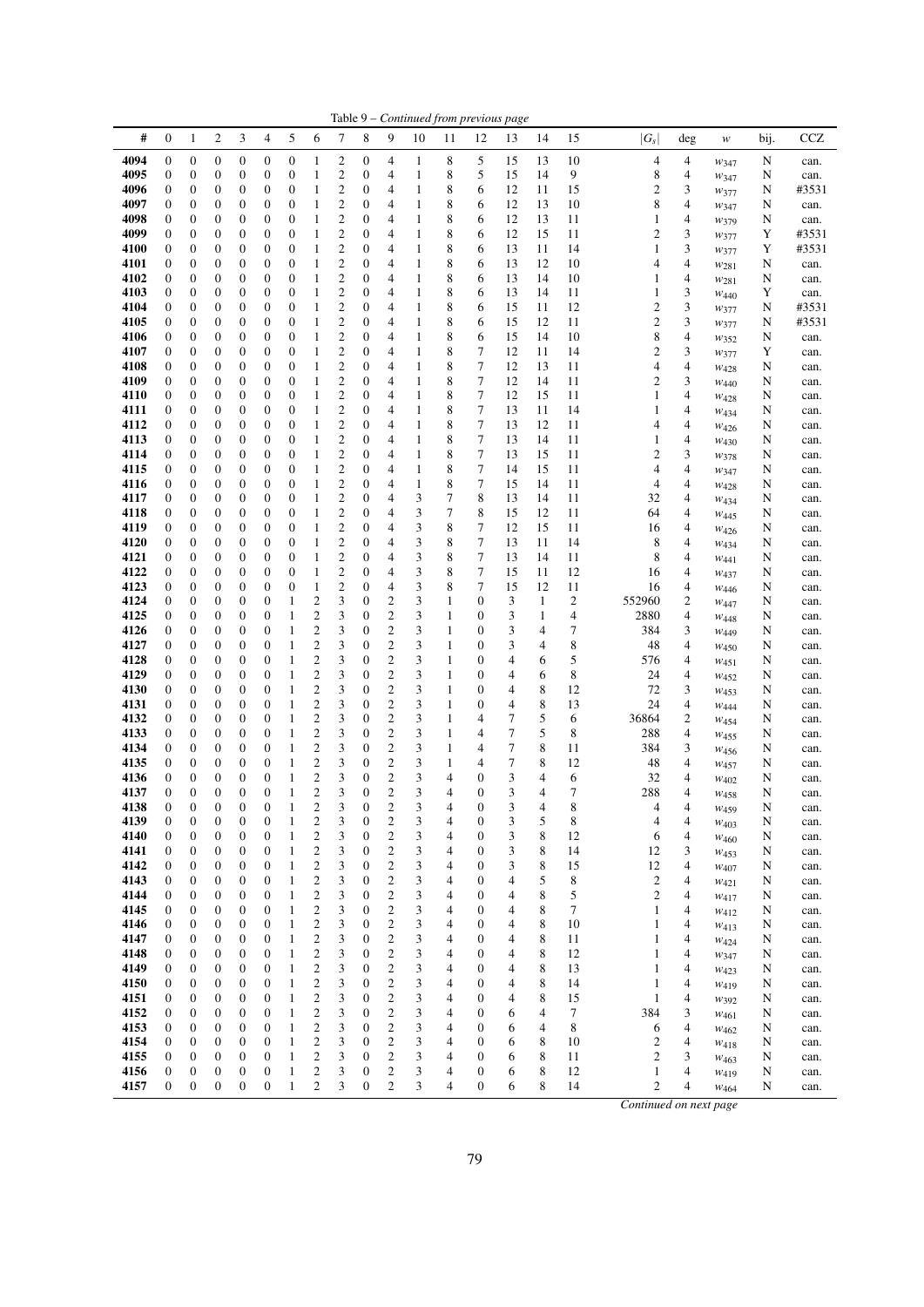|              |                                      |                                      |                                      |                                      |                                      |                              |                                                    |        |                                      |                                                    |                               |                     |                                      | Table 9 - Continued from previous page |              |          |                     |                          |                                   |        |               |
|--------------|--------------------------------------|--------------------------------------|--------------------------------------|--------------------------------------|--------------------------------------|------------------------------|----------------------------------------------------|--------|--------------------------------------|----------------------------------------------------|-------------------------------|---------------------|--------------------------------------|----------------------------------------|--------------|----------|---------------------|--------------------------|-----------------------------------|--------|---------------|
| #            | $\boldsymbol{0}$                     | 1                                    | $\overline{c}$                       | 3                                    | 4                                    | 5                            | 6                                                  | 7      | 8                                    | 9                                                  | 10                            | 11                  | 12                                   | 13                                     | 14           | 15       | $ G_s $             | deg                      | $\ensuremath{\mathcal{W}}\xspace$ | bij.   | <b>CCZ</b>    |
| 4158         | 0                                    | 0                                    | 0                                    | $\boldsymbol{0}$                     | 0                                    | 1                            | 2                                                  | 3      | 0                                    | 2                                                  | 3                             | 4                   | $\boldsymbol{0}$                     | 6                                      | 8            | 15       | 2                   | 4                        | W347                              | N      | can.          |
| 4159         | 0                                    | 0                                    | 0                                    | $\boldsymbol{0}$                     | 0                                    | 1                            | $\overline{\mathbf{c}}$                            | 3      | 0                                    | 2                                                  | 3                             | 4                   | $\boldsymbol{0}$                     | 8                                      | 9            | 12       | $\mathbf{1}$        | 4                        | $W_{419}$                         | N      | can.          |
| 4160<br>4161 | 0<br>$\mathbf{0}$                    | 0<br>0                               | 0<br>0                               | $\boldsymbol{0}$<br>$\boldsymbol{0}$ | 0<br>$\boldsymbol{0}$                | 1<br>$\mathbf{1}$            | 2<br>$\overline{\mathbf{c}}$                       | 3<br>3 | 0<br>0                               | $\boldsymbol{2}$<br>$\mathbf{2}$                   | 3<br>3                        | 4<br>4              | $\boldsymbol{0}$<br>$\boldsymbol{0}$ | 8<br>8                                 | 9<br>10      | 13<br>9  | 2<br>6              | 4<br>4                   | W423                              | N<br>N | can.<br>can.  |
| 4162         | 0                                    | 0                                    | 0                                    | 0                                    | 0                                    | $\mathbf{1}$                 | $\overline{\mathbf{c}}$                            | 3      | 0                                    | 2                                                  | 3                             | 4                   | $\boldsymbol{0}$                     | 8                                      | 10           | 12       | 2                   | 4                        | W <sub>465</sub><br>$W_{466}$     | N      | can.          |
| 4163         | $\mathbf{0}$                         | $\boldsymbol{0}$                     | 0                                    | $\boldsymbol{0}$                     | 0                                    | $\mathbf{1}$                 | $\overline{\mathbf{c}}$                            | 3      | $\boldsymbol{0}$                     | $\mathfrak{2}$                                     | 3                             | 4                   | $\boldsymbol{0}$                     | 8                                      | 10           | 13       | 1                   | 4                        | $W_{419}$                         | N      | can.          |
| 4164         | $\boldsymbol{0}$                     | 0                                    | 0                                    | $\boldsymbol{0}$                     | 0                                    | $\mathbf{1}$                 | $\overline{\mathbf{c}}$                            | 3      | 0                                    | 2                                                  | 3                             | 4                   | $\boldsymbol{0}$                     | 8                                      | 10           | 15       | 2                   | 4                        | W426                              | N      | can.          |
| 4165<br>4166 | $\boldsymbol{0}$<br>$\boldsymbol{0}$ | 0<br>0                               | 0<br>0                               | $\boldsymbol{0}$<br>$\boldsymbol{0}$ | 0<br>0                               | $\mathbf{1}$<br>$\mathbf{1}$ | $\overline{\mathbf{c}}$<br>$\overline{c}$          | 3<br>3 | 0<br>0                               | $\overline{\mathbf{c}}$<br>$\mathfrak{2}$          | 3<br>3                        | 4<br>4              | 4<br>4                               | 6<br>6                                 | 8<br>8       | 11<br>12 | 4<br>$\overline{c}$ | 4<br>4                   | W426                              | N<br>N | can.<br>can.  |
| 4167         | 0                                    | 0                                    | 0                                    | $\boldsymbol{0}$                     | 0                                    | 1                            | $\overline{c}$                                     | 3      | 0                                    | $\mathfrak{2}$                                     | 3                             | 4                   | 4                                    | 6                                      | 8            | 14       | 4                   | 4                        | $W_{425}$<br>$W_{426}$            | N      | can.          |
| 4168         | $\mathbf{0}$                         | 0                                    | 0                                    | $\boldsymbol{0}$                     | 0                                    | 1                            | $\overline{\mathbf{c}}$                            | 3      | 0                                    | 2                                                  | 3                             | 4                   | 4                                    | 6                                      | 8            | 15       | 4                   | 3                        | W378                              | N      | can.          |
| 4169         | $\mathbf{0}$                         | 0                                    | 0                                    | $\boldsymbol{0}$                     | 0                                    | $\mathbf{1}$                 | $\overline{\mathbf{c}}$                            | 3      | 0                                    | $\mathfrak{2}$                                     | 3                             | 4                   | 4                                    | 7                                      | 8            | 10       | 4                   | 4                        | W426                              | N      | can.          |
| 4170         | $\boldsymbol{0}$<br>$\mathbf{0}$     | $\boldsymbol{0}$                     | 0                                    | $\boldsymbol{0}$                     | 0                                    | $\mathbf{1}$                 | $\overline{\mathbf{c}}$<br>2                       | 3      | 0                                    | $\boldsymbol{2}$<br>$\mathfrak{2}$                 | 3                             | 4                   | 4<br>4                               | 7<br>7                                 | 8            | 11<br>12 | 4<br>2              | 4                        | W <sub>466</sub>                  | N      | can.          |
| 4171<br>4172 | $\boldsymbol{0}$                     | 0<br>$\boldsymbol{0}$                | 0<br>0                               | $\boldsymbol{0}$<br>$\boldsymbol{0}$ | 0<br>0                               | $\mathbf{1}$<br>1            | $\overline{\mathbf{c}}$                            | 3<br>3 | 0<br>0                               | $\boldsymbol{2}$                                   | 3<br>3                        | 4<br>4              | 4                                    | 7                                      | 8<br>8       | 14       | 4                   | 4<br>3                   | $W_{467}$<br>W <sub>468</sub>     | N<br>N | can.<br>can.  |
| 4173         | $\boldsymbol{0}$                     | 0                                    | 0                                    | $\boldsymbol{0}$                     | 0                                    | $\mathbf{1}$                 | $\overline{c}$                                     | 3      | 0                                    | $\mathbf{2}$                                       | 3                             | 4                   | 4                                    | 7                                      | 8            | 15       | 4                   | 4                        | W426                              | N      | can.          |
| 4174         | $\boldsymbol{0}$                     | 0                                    | 0                                    | $\boldsymbol{0}$                     | 0                                    | 1                            | $\overline{\mathbf{c}}$                            | 3      | 0                                    | $\boldsymbol{2}$                                   | 3                             | 4                   | 4                                    | 8                                      | 9            | 12       | 1                   | 4                        | $W_{429}$                         | N      | can.          |
| 4175         | 0                                    | 0                                    | 0                                    | $\boldsymbol{0}$                     | 0                                    | 1                            | $\overline{\mathbf{c}}$                            | 3      | 0                                    | $\mathfrak{2}$                                     | 3                             | 4                   | 4                                    | 8                                      | 9            | 13       | 2                   | 4                        | $W_{430}$                         | N      | can.          |
| 4176<br>4177 | $\boldsymbol{0}$<br>$\boldsymbol{0}$ | 0<br>0                               | 0<br>0                               | $\boldsymbol{0}$<br>$\boldsymbol{0}$ | 0<br>0                               | $\mathbf{1}$<br>1            | $\overline{\mathbf{c}}$<br>$\overline{\mathbf{c}}$ | 3<br>3 | 0<br>0                               | $\boldsymbol{2}$<br>$\boldsymbol{2}$               | 3<br>3                        | 4<br>4              | 4<br>4                               | 8<br>8                                 | 10           | 9<br>12  | 12<br>2             | 4<br>4                   | W457                              | N      | can.          |
| 4178         | $\boldsymbol{0}$                     | 0                                    | 0                                    | $\boldsymbol{0}$                     | 0                                    | $\mathbf{1}$                 | 2                                                  | 3      | 0                                    | 2                                                  | 3                             | 4                   | 4                                    | 8                                      | 10<br>10     | 13       | $\mathbf{1}$        | 4                        | W <sub>469</sub><br>$W_{429}$     | N<br>N | can.<br>can.  |
| 4179         | $\boldsymbol{0}$                     | 0                                    | 0                                    | $\boldsymbol{0}$                     | 0                                    | $\mathbf{1}$                 | $\overline{\mathbf{c}}$                            | 3      | 0                                    | $\mathfrak{2}$                                     | 3                             | 4                   | 4                                    | 8                                      | 10           | 15       | 2                   | 4                        | $W_{470}$                         | N      | can.          |
| 4180         | $\mathbf{0}$                         | 0                                    | 0                                    | $\boldsymbol{0}$                     | $\boldsymbol{0}$                     | $\mathbf{1}$                 | 2                                                  | 3      | 0                                    | $\mathfrak{2}$                                     | 3                             | 4                   | 8                                    | 10                                     | 12           | 15       | 8                   | $\overline{4}$           | W470                              | N      | can.          |
| 4181         | 0                                    | 0                                    | 0                                    | $\boldsymbol{0}$                     | 0                                    | $\mathbf{1}$                 | $\overline{\mathbf{c}}$                            | 3      | 0                                    | 2                                                  | 3                             | 4                   | 8                                    | 11                                     | 9            | 12       | 16                  | 4                        | W446                              | N      | can.          |
| 4182<br>4183 | $\boldsymbol{0}$<br>$\boldsymbol{0}$ | 0<br>0                               | $\boldsymbol{0}$<br>0                | $\boldsymbol{0}$<br>$\boldsymbol{0}$ | $\boldsymbol{0}$<br>0                | $\mathbf{1}$<br>1            | $\overline{c}$<br>$\overline{\mathbf{c}}$          | 3<br>3 | 0<br>0                               | $\mathfrak{2}$<br>$\boldsymbol{2}$                 | 3<br>3                        | 4<br>4              | 8<br>8                               | 11<br>11                               | 9<br>12      | 15<br>15 | 48<br>96            | 3<br>4                   | $W_{471}$                         | N<br>N | can.<br>can.  |
| 4184         | $\boldsymbol{0}$                     | 0                                    | 0                                    | $\boldsymbol{0}$                     | 0                                    | $\mathbf{1}$                 | $\overline{\mathbf{c}}$                            | 3      | 0                                    | 2                                                  | 3                             | 4                   | 8                                    | 11                                     | 13           | 14       | 32                  | 4                        | $w_{472}$<br>W470                 | N      | can.          |
| 4185         | $\boldsymbol{0}$                     | 0                                    | 0                                    | $\boldsymbol{0}$                     | 0                                    | $\mathbf{1}$                 | $\overline{\mathbf{c}}$                            | 3      | 0                                    | $\boldsymbol{2}$                                   | 4                             | 6                   | $\boldsymbol{0}$                     | 3                                      | 6            | 5        | 4608                | $\boldsymbol{2}$         | W342                              | N      | can.          |
| 4186         | 0                                    | 0                                    | 0                                    | $\boldsymbol{0}$                     | 0                                    | 1                            | $\overline{c}$                                     | 3      | 0                                    | $\mathfrak{2}$                                     | 4                             | 6                   | $\boldsymbol{0}$                     | 3                                      | 6            | 8        | 36                  | 4                        | W343                              | N      | can.          |
| 4187         | $\boldsymbol{0}$                     | 0                                    | 0                                    | $\boldsymbol{0}$                     | $\boldsymbol{0}$                     | $\mathbf{1}$                 | $\overline{c}$                                     | 3      | 0                                    | $\mathfrak{2}$                                     | 4                             | 6                   | $\boldsymbol{0}$                     | 3                                      | 7            | 4        | 512                 | 3                        | $w_{342}$                         | N      | #4185         |
| 4188<br>4189 | 0<br>$\boldsymbol{0}$                | 0<br>$\mathbf{0}$                    | 0<br>0                               | $\boldsymbol{0}$<br>$\boldsymbol{0}$ | 0<br>0                               | $\mathbf{1}$<br>$\mathbf{1}$ | $\overline{\mathbf{c}}$<br>$\overline{c}$          | 3<br>3 | 0<br>0                               | 2<br>$\mathfrak{2}$                                | 4<br>4                        | 6<br>6              | $\boldsymbol{0}$<br>$\mathbf{0}$     | 3<br>3                                 | 7<br>8       | 8<br>11  | 4<br>16             | $\overline{4}$<br>3      | W343                              | N<br>N | #4186<br>can. |
| 4190         | $\boldsymbol{0}$                     | 0                                    | 0                                    | $\boldsymbol{0}$                     | 0                                    | $\mathbf{1}$                 | $\overline{\mathbf{c}}$                            | 3      | 0                                    | $\overline{\mathbf{c}}$                            | 4                             | 6                   | $\boldsymbol{0}$                     | 3                                      | 8            | 12       | 8                   | 4                        | W345<br>$W_{464}$                 | N      | can.          |
| 4191         | $\boldsymbol{0}$                     | 0                                    | 0                                    | $\boldsymbol{0}$                     | 0                                    | $\mathbf{1}$                 | 2                                                  | 3      | 0                                    | $\mathfrak{2}$                                     | 4                             | 6                   | $\boldsymbol{0}$                     | 3                                      | 8            | 13       | 8                   | 4                        | $W_{433}$                         | N      | can.          |
| 4192         | 0                                    | 0                                    | 0                                    | $\boldsymbol{0}$                     | 0                                    | $\mathbf{1}$                 | $\overline{c}$                                     | 3      | 0                                    | $\mathfrak{2}$                                     | 4                             | 6                   | $\boldsymbol{0}$                     | 3                                      | 8            | 14       | 4                   | $\overline{4}$           | W347                              | N      | can.          |
| 4193<br>4194 | $\boldsymbol{0}$<br>$\boldsymbol{0}$ | 0<br>0                               | 0<br>0                               | $\boldsymbol{0}$<br>$\boldsymbol{0}$ | 0<br>0                               | $\mathbf{1}$<br>$\mathbf{1}$ | 2<br>$\overline{\mathbf{c}}$                       | 3<br>3 | 0<br>0                               | $\mathfrak{2}$<br>2                                | 4<br>4                        | 6<br>6              | $\boldsymbol{0}$<br>$\boldsymbol{0}$ | 4<br>4                                 | 3<br>3       | 7<br>8   | 192<br>2            | 3<br>$\overline{4}$      | W342                              | N<br>N | can.          |
| 4195         | 0                                    | 0                                    | 0                                    | $\boldsymbol{0}$                     | 0                                    | $\mathbf{1}$                 | $\overline{\mathbf{c}}$                            | 3      | 0                                    | 2                                                  | 4                             | 6                   | $\boldsymbol{0}$                     | 4                                      | 8            | 11       | 8                   | 4                        | W343<br>$W_{464}$                 | N      | can.<br>can.  |
| 4196         | $\boldsymbol{0}$                     | 0                                    | 0                                    | $\boldsymbol{0}$                     | 0                                    | $\mathbf{1}$                 | $\overline{\mathbf{c}}$                            | 3      | 0                                    | $\boldsymbol{2}$                                   | 4                             | 6                   | $\mathbf{0}$                         | 4                                      | $\,$ 8 $\,$  | 12       | 24                  | 3                        | W453                              | N      | can.          |
| 4197         | $\boldsymbol{0}$                     | 0                                    | 0                                    | $\boldsymbol{0}$                     | 0                                    | $\mathbf{1}$                 | $\overline{\mathbf{c}}$                            | 3      | 0                                    | 2                                                  | 4                             | 6                   | $\boldsymbol{0}$                     | 4                                      | 8            | 13       | 8                   | 4                        | W347                              | N      | can.          |
| 4198         | $\boldsymbol{0}$                     | $\boldsymbol{0}$                     | 0                                    | $\boldsymbol{0}$                     | 0                                    | $\mathbf{1}$                 | 2                                                  | 3      | 0                                    | $\mathfrak{2}$                                     | 4                             | 6                   | $\boldsymbol{0}$                     | 4                                      | 8            | 14       | 4                   | 4                        | W418                              | N      | can.          |
| 4199<br>4200 | $\mathbf{0}$<br>0                    | 0<br>$\boldsymbol{0}$                | 0<br>0                               | $\boldsymbol{0}$<br>$\boldsymbol{0}$ | 0<br>0                               | 1<br>$\mathbf{1}$            | $\overline{c}$<br>$\overline{\mathbf{c}}$          | 3<br>3 | 0<br>0                               | $\mathbf{2}$<br>2                                  | 4<br>4                        | 6<br>6              | $\boldsymbol{0}$<br>$\boldsymbol{0}$ | 5<br>5                                 | 8<br>8       | 11<br>12 | 8<br>8              | 4<br>4                   | $W_{433}$<br>W347                 | N<br>N | can.<br>can.  |
| 4201         | $\overline{0}$                       | $\overline{0}$                       | $\overline{0}$                       | $\overline{0}$                       | $\overline{0}$                       | $\mathbf{1}$                 | $\overline{c}$                                     | 3      | $\boldsymbol{0}$                     | $\overline{c}$                                     | 4                             | 6                   | $\overline{0}$                       | 5                                      | 8            | 13       | 8                   | 3                        | W277                              | N      | can.          |
| 4202         | 0                                    | 0                                    | 0                                    | 0                                    | 0                                    | 1                            | $\overline{\mathbf{c}}$                            | 3      | 0                                    | 2                                                  | 4                             | 6                   | 0                                    | 5                                      | 8            | 14       | 4                   | 4                        | W433                              | N      | #4199         |
| 4203         | $\boldsymbol{0}$                     | $\boldsymbol{0}$                     | $\boldsymbol{0}$                     | $\boldsymbol{0}$                     | $\boldsymbol{0}$                     | $\mathbf{1}$                 | $\overline{\mathbf{c}}$                            | 3      | $\boldsymbol{0}$                     | $\overline{\mathbf{c}}$                            | 4                             | 6                   | $\boldsymbol{0}$                     | 6                                      | $\tau$       | 8        | 6                   | 4                        | $w_{343}$                         | N      | can.          |
| 4204<br>4205 | $\boldsymbol{0}$<br>$\boldsymbol{0}$ | $\boldsymbol{0}$<br>$\boldsymbol{0}$ | $\boldsymbol{0}$<br>$\boldsymbol{0}$ | $\boldsymbol{0}$<br>$\boldsymbol{0}$ | $\boldsymbol{0}$<br>$\boldsymbol{0}$ | $\mathbf{1}$<br>$\mathbf{1}$ | $\overline{c}$<br>$\overline{\mathbf{c}}$          | 3<br>3 | $\boldsymbol{0}$<br>$\boldsymbol{0}$ | $\boldsymbol{2}$<br>$\overline{\mathbf{c}}$        | $\overline{4}$<br>4           | 6<br>6              | $\boldsymbol{0}$<br>$\boldsymbol{0}$ | 6<br>6                                 | 8<br>8       | 11<br>12 | 4<br>4              | $\overline{4}$<br>4      | W347<br>W418                      | N<br>N | #4192<br>can. |
| 4206         | 0                                    | $\boldsymbol{0}$                     | 0                                    | $\boldsymbol{0}$                     | 0                                    | $\mathbf{1}$                 | $\boldsymbol{2}$                                   | 3      | $\boldsymbol{0}$                     | $\overline{\mathbf{c}}$                            | 4                             | 6                   | $\boldsymbol{0}$                     | 6                                      | 8            | 13       | 4                   | $\overline{\mathbf{4}}$  | W433                              | N      | #4191         |
| 4207         | 0                                    | $\boldsymbol{0}$                     | $\boldsymbol{0}$                     | $\boldsymbol{0}$                     | 0                                    | $\mathbf{1}$                 | $\overline{\mathbf{c}}$                            | 3      | 0                                    | $\overline{\mathbf{c}}$                            | 4                             | 6                   | $\boldsymbol{0}$                     | 6                                      | 8            | 14       | 8                   | 3                        | $w_{345}$                         | N      | #4189         |
| 4208         | $\boldsymbol{0}$                     | $\boldsymbol{0}$                     | $\boldsymbol{0}$                     | $\boldsymbol{0}$                     | $\boldsymbol{0}$                     | $\mathbf{1}$                 | $\overline{c}$                                     | 3      | 0                                    | $\overline{\mathbf{c}}$                            | 4                             | 6                   | $\boldsymbol{0}$                     | 6                                      | 8            | 15       | 4                   | $\overline{\mathbf{4}}$  | W347                              | N      | can.          |
| 4209         | $\boldsymbol{0}$<br>$\boldsymbol{0}$ | $\boldsymbol{0}$<br>$\boldsymbol{0}$ | $\boldsymbol{0}$<br>$\boldsymbol{0}$ | $\boldsymbol{0}$                     | $\boldsymbol{0}$<br>$\boldsymbol{0}$ | $\mathbf{1}$<br>$\mathbf{1}$ | $\overline{\mathbf{c}}$                            | 3      | 0<br>$\boldsymbol{0}$                | $\overline{c}$<br>$\overline{\mathbf{c}}$          | 4                             | 6<br>6              | $\boldsymbol{0}$<br>$\boldsymbol{0}$ | 8<br>8                                 | 9<br>9       | 13       | $\boldsymbol{2}$    | $\overline{4}$<br>4      | W427                              | N      | can.          |
| 4210<br>4211 | $\boldsymbol{0}$                     | $\boldsymbol{0}$                     | $\boldsymbol{0}$                     | $\boldsymbol{0}$<br>$\boldsymbol{0}$ | $\boldsymbol{0}$                     | $\mathbf{1}$                 | $\boldsymbol{2}$<br>$\mathbf{2}$                   | 3<br>3 | $\boldsymbol{0}$                     | $\boldsymbol{2}$                                   | 4<br>4                        | 6                   | $\boldsymbol{0}$                     | 8                                      | 9            | 14<br>15 | 4<br>6              | $\overline{4}$           | W427<br>$w_{427}$                 | N<br>N | can.<br>can.  |
| 4212         | $\boldsymbol{0}$                     | $\boldsymbol{0}$                     | $\boldsymbol{0}$                     | $\boldsymbol{0}$                     | $\boldsymbol{0}$                     | $\mathbf{1}$                 | $\overline{\mathbf{c}}$                            | 3      | $\boldsymbol{0}$                     | $\overline{\mathbf{c}}$                            | 4                             | 6                   | $\boldsymbol{0}$                     | 8                                      | 13           | 14       | 12                  | $\overline{\mathcal{L}}$ | W427                              | N      | #4210         |
| 4213         | $\boldsymbol{0}$                     | $\boldsymbol{0}$                     | $\boldsymbol{0}$                     | $\boldsymbol{0}$                     | $\boldsymbol{0}$                     | $\mathbf{1}$                 | $\overline{c}$                                     | 3      | $\boldsymbol{0}$                     | $\overline{c}$                                     | 4                             | 6                   | 8                                    | 11                                     | 14           | 13       | 1536                | $\boldsymbol{2}$         | W438                              | N      | can.          |
| 4214         | $\boldsymbol{0}$                     | $\boldsymbol{0}$                     | $\boldsymbol{0}$                     | $\boldsymbol{0}$                     | $\boldsymbol{0}$                     | $\mathbf{1}$                 | $\overline{\mathbf{c}}$                            | 3      | 0                                    | $\overline{\mathbf{c}}$                            | 4                             | 6                   | 8                                    | 11                                     | 15           | 12       | 512                 | $\mathfrak{Z}$           | W438                              | N      | #4213         |
| 4215<br>4216 | $\boldsymbol{0}$<br>$\boldsymbol{0}$ | $\boldsymbol{0}$<br>$\boldsymbol{0}$ | $\boldsymbol{0}$<br>$\boldsymbol{0}$ | $\boldsymbol{0}$<br>$\boldsymbol{0}$ | $\boldsymbol{0}$<br>$\boldsymbol{0}$ | $\mathbf{1}$<br>$\,1\,$      | $\overline{c}$<br>$\overline{c}$                   | 3<br>3 | 0<br>0                               | $\overline{\mathbf{c}}$<br>$\overline{\mathbf{c}}$ | 4<br>4                        | 6<br>7              | $\,$ 8 $\,$<br>$\boldsymbol{0}$      | 12<br>3                                | 11<br>8      | 15<br>10 | 192<br>16           | $\mathfrak{Z}$<br>3      | W <sub>438</sub>                  | N<br>N | can.<br>#4189 |
| 4217         | $\boldsymbol{0}$                     | $\boldsymbol{0}$                     | $\boldsymbol{0}$                     | $\boldsymbol{0}$                     | $\boldsymbol{0}$                     | $\mathbf{1}$                 | $\boldsymbol{2}$                                   | 3      | $\boldsymbol{0}$                     | $\boldsymbol{2}$                                   | 4                             | 7                   | $\boldsymbol{0}$                     | 3                                      | 8            | 12       | 4                   | 4                        | W345<br>W347                      | N      | can.          |
| 4218         | $\boldsymbol{0}$                     | $\boldsymbol{0}$                     | $\boldsymbol{0}$                     | $\boldsymbol{0}$                     | $\boldsymbol{0}$                     | $\mathbf{1}$                 | $\sqrt{2}$                                         | 3      | $\boldsymbol{0}$                     | $\overline{\mathbf{c}}$                            | 4                             | 7                   | $\boldsymbol{0}$                     | 3                                      | 8            | 14       | 4                   | $\overline{4}$           | W347                              | N      | can.          |
| 4219         | 0                                    | $\boldsymbol{0}$                     | $\boldsymbol{0}$                     | $\boldsymbol{0}$                     | 0                                    | $\mathbf{1}$                 | $\overline{\mathbf{c}}$                            | 3      | 0                                    | $\overline{\mathbf{c}}$                            | 4                             | 7                   | $\boldsymbol{0}$                     | 4                                      | $\mathbf{1}$ | 8        | 2                   | $\overline{4}$           | $w_{412}$                         | N      | can.          |
| 4220         | $\boldsymbol{0}$<br>$\boldsymbol{0}$ | $\boldsymbol{0}$<br>$\overline{0}$   | $\boldsymbol{0}$<br>$\boldsymbol{0}$ | $\boldsymbol{0}$                     | 0<br>$\boldsymbol{0}$                | $\mathbf{1}$<br>$\mathbf{1}$ | $\boldsymbol{2}$<br>$\overline{c}$                 | 3<br>3 | 0<br>$\boldsymbol{0}$                | $\boldsymbol{2}$                                   | 4<br>$\overline{\mathcal{L}}$ | $\overline{7}$<br>7 | $\boldsymbol{0}$<br>$\boldsymbol{0}$ | 4                                      | 8            | 10       | 2<br>$\overline{c}$ | $\overline{4}$           | W347                              | N      | can.          |
| 4221         |                                      |                                      |                                      | $\boldsymbol{0}$                     |                                      |                              |                                                    |        |                                      | $\overline{c}$                                     |                               |                     |                                      | 4                                      | 8            | 11       |                     | 4                        | W347                              | N      | can.          |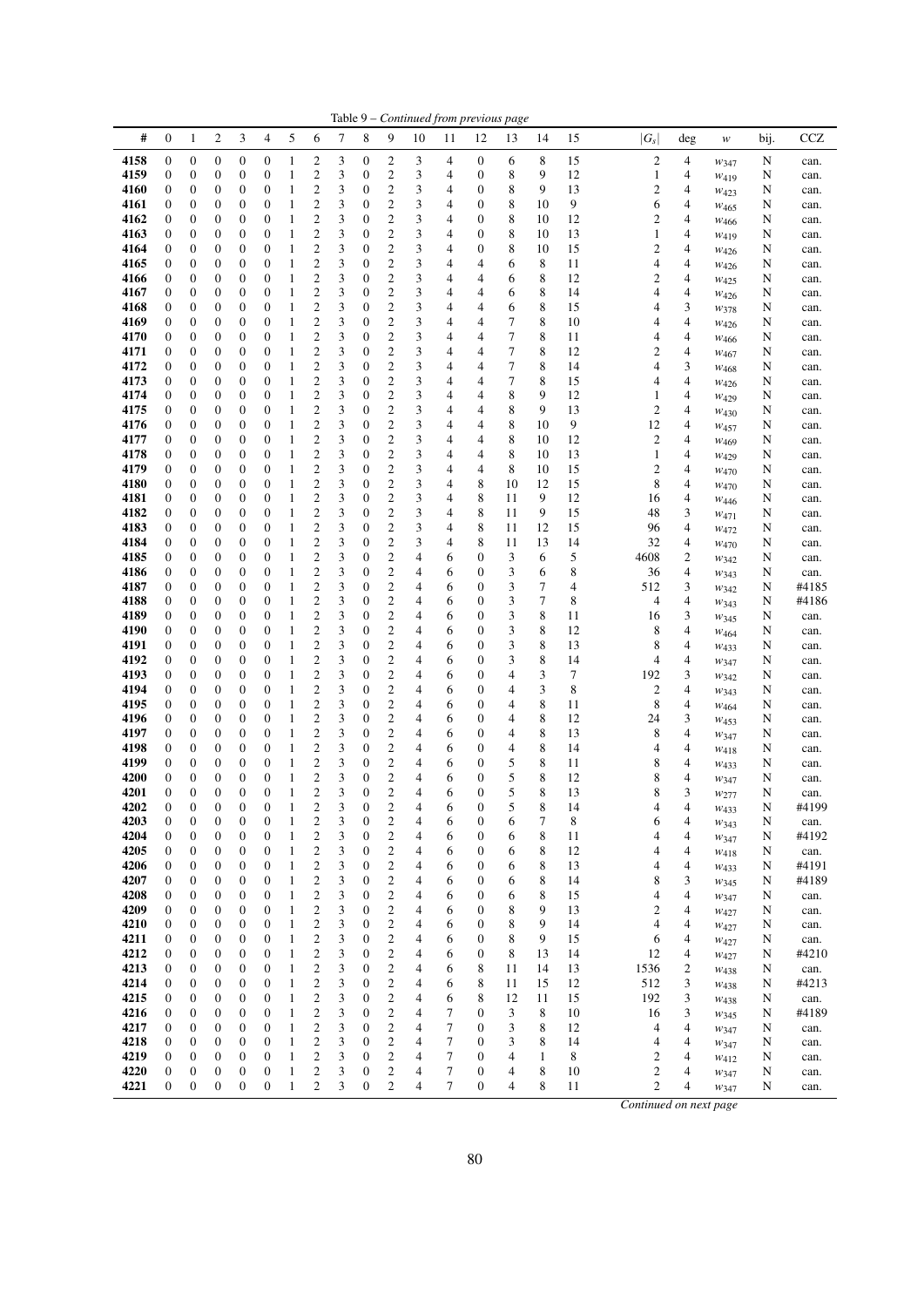| #            | $\mathbf{0}$                         | 1                                    | 2                                    | 3                                    | 4                                    | 5                 | 6                                  | 7      | 8                                    | 9                              | 10                               | 11             | 12                           | 13                               | 14                | 15       | $ G_s $                 | deg    | $\boldsymbol{W}$  | bij.   | CCZ          |
|--------------|--------------------------------------|--------------------------------------|--------------------------------------|--------------------------------------|--------------------------------------|-------------------|------------------------------------|--------|--------------------------------------|--------------------------------|----------------------------------|----------------|------------------------------|----------------------------------|-------------------|----------|-------------------------|--------|-------------------|--------|--------------|
| 4222         | $\mathbf{0}$                         | $\mathbf{0}$                         | $\overline{0}$                       | $\boldsymbol{0}$                     | $\boldsymbol{0}$                     | $\mathbf{1}$      | $\boldsymbol{2}$                   | 3      | $\boldsymbol{0}$                     | 2                              | $\overline{4}$                   | 7              | 0                            | 4                                | 8                 | 12       | 2                       | 4      | W347              | N      | can.         |
| 4223         | $\boldsymbol{0}$                     | $\boldsymbol{0}$                     | $\overline{0}$                       | $\boldsymbol{0}$                     | $\boldsymbol{0}$                     | 1                 | $\boldsymbol{2}$                   | 3      | $\boldsymbol{0}$                     | 2                              | 4                                | 7              | $\overline{0}$               | 4                                | 8                 | 13       | $\mathfrak{2}$          | 3      | W378              | N      | can.         |
| 4224         | $\mathbf{0}$                         | 0                                    | 0                                    | $\boldsymbol{0}$                     | 0                                    | 1                 | $\mathbf{2}$                       | 3      | $\mathbf{0}$                         | 2                              | $\overline{4}$                   | 7              | 0                            | 4                                | 8                 | 14       | 1                       | 4      | W423              | N      | can.         |
| 4225         | $\mathbf{0}$                         | 0                                    | 0                                    | $\boldsymbol{0}$                     | $\boldsymbol{0}$                     | 1                 | $\mathfrak{2}$                     | 3      | $\mathbf{0}$                         | 2                              | $\overline{4}$                   | 7              | 0                            | 8                                | 1                 | 11       | 8                       | 4      | W422              | N      | can.         |
| 4226         | $\boldsymbol{0}$                     | $\boldsymbol{0}$                     | $\overline{0}$                       | $\boldsymbol{0}$                     | 0                                    | $\mathbf{1}$      | $\overline{c}$                     | 3      | 0                                    | $\overline{c}$                 | $\overline{4}$                   | $\overline{7}$ | 0                            | 8                                | $\mathbf{1}$      | 12       | $\mathbf{2}$            | 4      | $W_392$           | N      | can.         |
| 4227         | $\mathbf{0}$                         | 0                                    | 0                                    | $\boldsymbol{0}$                     | $\boldsymbol{0}$                     | 1                 | $\overline{c}$                     | 3      | 0                                    | 2                              | 4                                | 7              | 0                            | 8                                | 1                 | 14       | $\overline{c}$          | 4      | $W_{419}$         | N      | can.         |
| 4228         | $\mathbf{0}$                         | 0                                    | 0                                    | 0                                    | $\boldsymbol{0}$                     | 1                 | $\overline{\mathbf{c}}$            | 3      | $\mathbf{0}$                         | $\overline{\mathbf{c}}$        | $\overline{4}$                   | 7              | 0                            | 8                                | 3                 | 9        | 8                       | 4      | W422              | N      | can.         |
| 4229         | $\mathbf{0}$                         | $\mathbf{0}$                         | $\overline{0}$                       | $\boldsymbol{0}$                     | $\boldsymbol{0}$                     | 1                 | $\overline{\mathbf{c}}$            | 3      | $\mathbf{0}$                         | $\overline{c}$                 | 4                                | 7              | $\overline{0}$               | 8                                | 3                 | 12       | $\mathbf{2}$            | 4      | W392              | N      | can.         |
| 4230         | $\mathbf{0}$                         | 0                                    | 0                                    | $\boldsymbol{0}$                     | $\boldsymbol{0}$                     | 1                 | $\overline{\mathbf{c}}$            | 3      | 0                                    | $\overline{\mathbf{c}}$        | 4                                | 7              | 0                            | 8                                | 3                 | 14       | 2                       | 4      | $W_{419}$         | N      | can.         |
| 4231         | $\boldsymbol{0}$                     | 0                                    | 0                                    | $\boldsymbol{0}$                     | 0                                    | 1                 | $\overline{c}$                     | 3      | 0                                    | 2                              | $\overline{4}$                   | 7              | 0                            | 8                                | 6                 | 9        | 1                       | 4      | $W_{419}$         | N      | can.         |
| 4232         | $\boldsymbol{0}$                     | $\boldsymbol{0}$                     | 0                                    | $\boldsymbol{0}$                     | $\boldsymbol{0}$                     | 1                 | $\overline{c}$                     | 3      | $\overline{0}$                       | $\overline{c}$                 | 4                                | 7              | $\overline{0}$               | 8                                | 6                 | 12       | $\mathbf{2}$            | 4      | W433              | N      | can.         |
| 4233         | $\mathbf{0}$                         | 0                                    | 0                                    | $\boldsymbol{0}$                     | $\boldsymbol{0}$                     | 1                 | $\overline{c}$                     | 3      | 0                                    | $\overline{c}$                 | 4                                | 7              | 0                            | 8                                | 6                 | 13       | $\overline{c}$          | 4      | W433              | N      | #4232        |
| 4234         | $\mathbf{0}$                         | 0                                    | 0                                    | $\boldsymbol{0}$                     | $\boldsymbol{0}$                     | 1                 | $\overline{c}$                     | 3      | 0                                    | 2                              | 4                                | 7              | 0                            | 8                                | 6                 | 14       | $\overline{c}$          | 4      | W347              | N      | can.         |
| 4235         | $\mathbf{0}$                         | 0                                    | 0                                    | $\boldsymbol{0}$                     | $\boldsymbol{0}$                     | $\mathbf{1}$      | $\overline{\mathbf{c}}$            | 3      | $\boldsymbol{0}$                     | $\overline{\mathbf{c}}$        | $\overline{4}$                   | 7              | 0                            | 8                                | 6                 | 15       | $\mathbf{2}$            | 3      | W378              | N      | can.         |
| 4236         | $\mathbf{0}$                         | 0                                    | $\overline{0}$                       | $\boldsymbol{0}$                     | 0                                    | 1                 | $\overline{c}$                     | 3      | 0                                    | $\overline{\mathbf{c}}$        | $\overline{4}$                   | 7              | 0                            | 8                                | 9                 | 12       | 1                       | 4      | W428              | N      | can.         |
| 4237         | $\boldsymbol{0}$                     | 0                                    | 0                                    | $\boldsymbol{0}$                     | 0                                    | 1                 | $\overline{\mathbf{c}}$            | 3      | 0                                    | 2                              | 4                                | 7              | 0                            | 8                                | 9                 | 14       | 1                       | 4      | W429              | N      | can.         |
| 4238         | $\mathbf{0}$                         | $\boldsymbol{0}$                     | 0                                    | $\boldsymbol{0}$                     | 0                                    | 1                 | $\mathfrak{2}$                     | 3      | $\mathbf{0}$                         | $\overline{c}$                 | $\overline{4}$                   | 7              | 0                            | 8                                | 10                | 12       | 1                       | 4      | $W_{428}$         | N      | can.         |
| 4239         | $\mathbf{0}$                         | 0                                    | 0                                    | $\boldsymbol{0}$                     | $\boldsymbol{0}$                     | 1                 | $\overline{c}$                     | 3      | $\overline{0}$                       | $\overline{c}$                 | 4                                | 7              | 0                            | 8                                | 10                | 14       | 1                       | 4      | $W_{429}$         | N      | can.         |
| 4240         | 0                                    | 0                                    | 0                                    | $\boldsymbol{0}$                     | 0                                    | 1                 | $\overline{\mathbf{c}}$            | 3      | 0                                    | 2                              | $\overline{4}$                   | 7              | 0                            | 8                                | 12                | 14       | 2                       | 4      | W427              | N      | #4210        |
| 4241         | $\mathbf{0}$                         | $\mathbf{0}$                         | 0                                    | $\overline{0}$                       | $\boldsymbol{0}$                     | $\mathbf{1}$      | $\overline{c}$                     | 3      | $\overline{0}$                       | $\overline{c}$                 | 4                                | 7              | $\overline{0}$               | 8                                | 12                | 15       | $\overline{2}$          | 4      | W427              | N      | can.         |
| 4242         | $\mathbf{0}$                         | 0                                    | $\overline{0}$                       | $\boldsymbol{0}$                     | $\boldsymbol{0}$                     | 1                 | $\overline{\mathbf{c}}$            | 3      | $\mathbf{0}$                         | $\overline{c}$                 | 4                                | 7<br>7         | 8                            | 10                               | 14                | 13       | 128                     | 3      | W <sub>438</sub>  | N      | #4213        |
| 4243         | $\mathbf{0}$                         | 0                                    | 0                                    | $\boldsymbol{0}$                     | $\boldsymbol{0}$                     | 1                 | $\overline{\mathbf{c}}$            | 3      | $\boldsymbol{0}$                     | $\overline{\mathbf{c}}$        | $\overline{4}$                   |                | 8                            | 12                               | 9                 | 15       | 16                      | 4      | W <sub>473</sub>  | N      | can.         |
| 4244<br>4245 | $\mathbf{0}$<br>$\mathbf{0}$         | 0                                    | 0<br>$\boldsymbol{0}$                | $\boldsymbol{0}$                     | $\boldsymbol{0}$                     | 1<br>1            | $\overline{c}$<br>$\overline{c}$   | 3<br>3 | $\overline{0}$<br>0                  | 2<br>$\overline{c}$            | $\overline{4}$<br>$\overline{4}$ | 8<br>8         | $\boldsymbol{0}$<br>0        | 4                                | $\mathbf{1}$      | 9<br>11  | 1                       | 4<br>3 | W409              | N      | can.         |
| 4246         | 0                                    | $\boldsymbol{0}$<br>0                | 0                                    | $\boldsymbol{0}$<br>$\boldsymbol{0}$ | 0<br>$\boldsymbol{0}$                | 1                 | $\overline{c}$                     | 3      | 0                                    | 2                              | 4                                | 8              | 0                            | 4<br>4                           | $\mathbf{1}$<br>1 | 12       | 12<br>4                 | 4      | W <sub>453</sub>  | N<br>N | can.         |
| 4247         | $\mathbf{0}$                         | 0                                    | 0                                    | $\boldsymbol{0}$                     | 0                                    | 1                 | $\boldsymbol{2}$                   | 3      | 0                                    | 2                              | $\overline{4}$                   | 8              | 0                            | 4                                | 1                 | 15       | 4                       | 4      | $W_{464}$         | N      | can.         |
| 4248         | $\mathbf{0}$                         | $\mathbf{0}$                         | $\overline{0}$                       | $\boldsymbol{0}$                     | $\boldsymbol{0}$                     | 1                 | $\overline{c}$                     | 3      | $\mathbf{0}$                         | $\overline{c}$                 | $\overline{4}$                   | 8              | $\overline{0}$               | 4                                | 3                 | 9        | $\mathfrak{2}$          | 3      | W347              | N      | can.<br>can. |
| 4249         | $\mathbf{0}$                         | 0                                    | 0                                    | $\boldsymbol{0}$                     | $\boldsymbol{0}$                     | 1                 | $\overline{\mathbf{c}}$            | 3      | 0                                    | $\overline{c}$                 | $\overline{4}$                   | 8              | 0                            | 4                                | 3                 | 10       | 2                       | 4      | W345<br>W351      | N      | can.         |
| 4250         | $\boldsymbol{0}$                     | 0                                    | 0                                    | $\boldsymbol{0}$                     | 0                                    | 1                 | $\overline{\mathbf{c}}$            | 3      | 0                                    | $\overline{\mathbf{c}}$        | $\overline{4}$                   | 8              | 0                            | 4                                | 3                 | 11       | 1                       | 4      | W409              | N      | can.         |
| 4251         | $\boldsymbol{0}$                     | 0                                    | 0                                    | $\boldsymbol{0}$                     | $\boldsymbol{0}$                     | 1                 | $\overline{c}$                     | 3      | 0                                    | 2                              | $\overline{4}$                   | 8              | 0                            | 4                                | 3                 | 12       | 1                       | 4      | W347              | N      | can.         |
| 4252         | $\mathbf{0}$                         | 0                                    | 0                                    | $\boldsymbol{0}$                     | $\boldsymbol{0}$                     | 1                 | $\overline{c}$                     | 3      | $\boldsymbol{0}$                     | $\overline{c}$                 | $\overline{4}$                   | 8              | 0                            | 4                                | 3                 | 13       | 1                       | 4      | W392              | N      | can.         |
| 4253         | $\mathbf{0}$                         | 0                                    | 0                                    | $\boldsymbol{0}$                     | $\boldsymbol{0}$                     | 1                 | $\overline{c}$                     | 3      | 0                                    | 2                              | $\overline{4}$                   | 8              | 0                            | 4                                | 3                 | 14       | 1                       | 4      | W353              | N      | can.         |
| 4254         | $\mathbf{0}$                         | 0                                    | 0                                    | $\boldsymbol{0}$                     | 0                                    | $\mathbf{1}$      | $\overline{c}$                     | 3      | $\mathbf{0}$                         | 2                              | $\overline{4}$                   | 8              | 0                            | 4                                | 3                 | 15       | 1                       | 4      | W <sub>266</sub>  | N      | can.         |
| 4255         | $\mathbf{0}$                         | $\mathbf{0}$                         | $\overline{0}$                       | $\boldsymbol{0}$                     | $\boldsymbol{0}$                     | 1                 | $\overline{c}$                     | 3      | $\mathbf{0}$                         | $\overline{c}$                 | $\overline{4}$                   | 8              | $\overline{0}$               | 4                                | 5                 | 10       | 1                       | 4      | $w_{392}$         | N      | can.         |
| 4256         | $\boldsymbol{0}$                     | 0                                    | 0                                    | $\boldsymbol{0}$                     | 0                                    | 1                 | $\overline{\mathbf{c}}$            | 3      | 0                                    | $\overline{\mathbf{c}}$        | $\overline{4}$                   | 8              | 0                            | 4                                | 5                 | 11       | 1                       | 4      | W347              | N      | can.         |
| 4257         | $\mathbf{0}$                         | $\boldsymbol{0}$                     | 0                                    | $\boldsymbol{0}$                     | $\boldsymbol{0}$                     | 1                 | $\overline{c}$                     | 3      | 0                                    | $\overline{\mathbf{c}}$        | $\overline{4}$                   | 8              | 0                            | 4                                | 5                 | 12       | 1                       | 4      | W419              | N      | can.         |
| 4258         | $\boldsymbol{0}$                     | 0                                    | 0                                    | $\boldsymbol{0}$                     | $\boldsymbol{0}$                     | 1                 | $\overline{c}$                     | 3      | $\overline{0}$                       | 2                              | $\overline{4}$                   | 8              | $\overline{0}$               | 4                                | 5                 | 13       | 1                       | 4      | W423              | N      | #4224        |
| 4259         | 0                                    | 0                                    | 0                                    | $\boldsymbol{0}$                     | $\boldsymbol{0}$                     | 1                 | $\overline{c}$                     | 3      | 0                                    | 2                              | $\overline{4}$                   | 8              | 0                            | 4                                | 5                 | 14       | 1                       | 4      | $w_{392}$         | N      | can.         |
| 4260         | $\mathbf{0}$                         | 0                                    | 0                                    | 0                                    | $\boldsymbol{0}$                     | 1                 | $\overline{c}$                     | 3      | $\overline{0}$                       | 2                              | $\overline{4}$                   | 8              | $\overline{0}$               | 4                                | 5                 | 15       | 1                       | 3      | W378              | N      | #4223        |
| 4261         | $\mathbf{0}$                         | 0                                    | 0                                    | $\boldsymbol{0}$                     | $\boldsymbol{0}$                     | 1                 | $\overline{c}$                     | 3      | $\mathbf{0}$                         | $\overline{c}$                 | $\overline{4}$                   | 8              | $\overline{0}$               | 4                                | 8                 | 11       | 12                      | 4      | W464              | N      | can.         |
| 4262         | $\mathbf{0}$                         | 0                                    | 0                                    | $\boldsymbol{0}$                     | $\boldsymbol{0}$                     | 1                 | $\overline{c}$                     | 3      | $\boldsymbol{0}$                     | $\overline{c}$                 | 4                                | 8              | 0                            | 4                                | 8                 | 13       | 1                       | 4      | $w_{355}$         | N      | can.         |
| 4263         | $\mathbf{0}$                         | 0                                    | 0                                    | $\boldsymbol{0}$                     | 0                                    | 1                 | $\overline{c}$                     | 3      | 0                                    | 2                              | $\overline{4}$                   | 8              | 0                            | 4                                | 9                 | 10       | 2                       | 4      | W347              | N      | can.         |
| 4264         | $\boldsymbol{0}$                     | 0                                    | 0                                    | $\boldsymbol{0}$                     | 0                                    | 1                 | $\overline{c}$                     | 3      | 0                                    | $\overline{c}$                 | $\overline{4}$                   | 8              | 0                            | 4                                | 9                 | 12       | 1                       | 4      | W355              | N      | can.         |
| 4265         | $\mathbf{0}$                         | 0                                    | 0                                    | $\boldsymbol{0}$                     | $\boldsymbol{0}$                     | 1                 | $\overline{c}$                     | 3      | 0                                    | 2                              | 4                                | 8              | 0                            | 4                                | 9                 | 14       | 1                       | 4      | W392              | N      | can.         |
| 4266         | 0                                    | 0                                    | 0                                    | 0                                    | $\boldsymbol{0}$                     | 1                 | $\boldsymbol{2}$                   | 3      | 0                                    | 2                              | $\overline{4}$                   | 8              | 0                            | 4                                | 9                 | 15       | 1                       | 4      | W379              | N      | can.         |
| 4267         | $\overline{0}$                       | $\overline{0}$                       | $\overline{0}$                       | $\overline{0}$                       | $\overline{0}$                       | 1                 | $\overline{c}$                     | 3      | $\overline{0}$                       | $\overline{c}$                 | 4                                | 8              | $\overline{0}$               | 4                                | 11                | 9        | $\overline{2}$          | 4      | W <sub>266</sub>  | N      | can.         |
| 4268         | $\boldsymbol{0}$                     | $\boldsymbol{0}$                     | $\boldsymbol{0}$                     | $\boldsymbol{0}$                     | $\boldsymbol{0}$                     | 1                 | 2                                  | 3      | 0                                    | 2                              | 4                                | 8              | 0                            | 4                                | 11                | 12       | $\mathbf{1}$            | 4      | W355              | N      | can.         |
| 4269<br>4270 | $\boldsymbol{0}$                     | $\boldsymbol{0}$                     | $\boldsymbol{0}$                     | $\boldsymbol{0}$                     | $\boldsymbol{0}$                     | $\mathbf{1}$      | $\mathbf{2}$                       | 3      | $\boldsymbol{0}$                     | $\overline{\mathbf{c}}$        | $\overline{4}$                   | 8              | $\mathbf{0}$                 | $\overline{4}$                   | 11                | 13       | 1                       | 4      | W379              | N      | can.         |
| 4271         | $\boldsymbol{0}$                     | $\boldsymbol{0}$<br>$\boldsymbol{0}$ | $\boldsymbol{0}$<br>$\boldsymbol{0}$ | $\boldsymbol{0}$<br>$\boldsymbol{0}$ | $\boldsymbol{0}$<br>$\boldsymbol{0}$ | $\mathbf{1}$<br>1 | $\mathbf{2}$                       | 3<br>3 | $\boldsymbol{0}$<br>$\boldsymbol{0}$ | $\mathbf{2}$<br>$\overline{c}$ | $\overline{4}$<br>$\overline{4}$ | 8<br>8         | $\mathbf{0}$<br>$\mathbf{0}$ | $\overline{4}$<br>$\overline{4}$ | 11<br>11          | 14<br>15 | $\mathbf{1}$<br>3       | 4      | W281              | N      | can.         |
| 4272         | $\boldsymbol{0}$<br>$\boldsymbol{0}$ | $\boldsymbol{0}$                     | $\boldsymbol{0}$                     | $\boldsymbol{0}$                     | $\boldsymbol{0}$                     | $\mathbf{1}$      | $\boldsymbol{2}$<br>$\overline{c}$ | 3      | $\boldsymbol{0}$                     | $\overline{c}$                 | $\overline{4}$                   | 8              | $\mathbf{0}$                 | $\overline{4}$                   | 12                | 15       | $\mathbf{1}$            | 4<br>4 | $w_{354}$         | N<br>N | can.         |
| 4273         | $\mathbf{0}$                         | $\boldsymbol{0}$                     | $\boldsymbol{0}$                     | $\boldsymbol{0}$                     | $\boldsymbol{0}$                     | $\mathbf{1}$      | $\overline{\mathbf{c}}$            | 3      | $\boldsymbol{0}$                     | $\overline{\mathbf{c}}$        | $\overline{4}$                   | 8              | $\mathbf{0}$                 | 4                                | 13                | 15       | $\boldsymbol{2}$        | 4      | W355              | N      | can.         |
| 4274         | $\boldsymbol{0}$                     | $\boldsymbol{0}$                     | $\boldsymbol{0}$                     | $\boldsymbol{0}$                     | $\boldsymbol{0}$                     | $\mathbf{1}$      | $\overline{c}$                     | 3      | $\boldsymbol{0}$                     | $\overline{c}$                 | $\overline{4}$                   | 8              | $\mathbf{0}$                 | $\overline{4}$                   | 14                | 12       | $\mathbf{1}$            | 4      | W379              | N      | can.<br>can. |
| 4275         | $\boldsymbol{0}$                     | $\boldsymbol{0}$                     | $\boldsymbol{0}$                     | $\boldsymbol{0}$                     | $\boldsymbol{0}$                     | $\mathbf{1}$      | $\overline{c}$                     | 3      | $\boldsymbol{0}$                     | $\boldsymbol{2}$               | $\overline{4}$                   | 8              | $\mathbf{0}$                 | $\overline{4}$                   | 14                | 13       | $\overline{\mathbf{c}}$ | 4      | W419              | N      | can.         |
| 4276         | $\boldsymbol{0}$                     | $\boldsymbol{0}$                     | $\boldsymbol{0}$                     | $\boldsymbol{0}$                     | $\boldsymbol{0}$                     | $\mathbf{1}$      | $\mathbf{2}$                       | 3      | $\boldsymbol{0}$                     | $\overline{c}$                 | $\overline{4}$                   | 8              | $\mathbf{0}$                 | $\overline{4}$                   | 15                | 12       | $\mathbf{2}$            | 4      | $w_{427}$<br>W474 | N      | can.         |
| 4277         | $\boldsymbol{0}$                     | $\boldsymbol{0}$                     | $\boldsymbol{0}$                     | $\boldsymbol{0}$                     | $\boldsymbol{0}$                     | $\mathbf{1}$      | $\sqrt{2}$                         | 3      | $\boldsymbol{0}$                     | $\overline{c}$                 | $\overline{4}$                   | 8              | $\mathbf{0}$                 | 5                                | $\mathbf{1}$      | 9        | $\mathfrak{2}$          | 4      | W351              | N      | can.         |
| 4278         | $\mathbf{0}$                         | $\boldsymbol{0}$                     | $\boldsymbol{0}$                     | $\boldsymbol{0}$                     | $\boldsymbol{0}$                     | $\mathbf{1}$      | $\boldsymbol{2}$                   | 3      | $\boldsymbol{0}$                     | $\overline{c}$                 | $\overline{4}$                   | 8              | 0                            | 5                                | $\mathbf{1}$      | 10       | $\mathfrak{2}$          | 3      | $w_{345}$         | N      | can.         |
| 4279         | $\boldsymbol{0}$                     | $\boldsymbol{0}$                     | $\boldsymbol{0}$                     | $\boldsymbol{0}$                     | $\boldsymbol{0}$                     | $\mathbf{1}$      | $\overline{c}$                     | 3      | $\boldsymbol{0}$                     | $\overline{c}$                 | $\overline{4}$                   | 8              | $\mathbf{0}$                 | 5                                | $\mathbf{1}$      | 12       | $\mathbf{1}$            | 4      | $w_{347}$         | N      | can.         |
| 4280         | $\mathbf{0}$                         | $\boldsymbol{0}$                     | $\boldsymbol{0}$                     | $\boldsymbol{0}$                     | $\boldsymbol{0}$                     | $\mathbf{1}$      | $\overline{\mathbf{c}}$            | 3      | $\boldsymbol{0}$                     | $\boldsymbol{2}$               | $\overline{4}$                   | 8              | $\mathbf{0}$                 | 5                                | $\mathbf{1}$      | 13       | 1                       | 4      | W353              | N      | can.         |
| 4281         | $\boldsymbol{0}$                     | $\boldsymbol{0}$                     | $\boldsymbol{0}$                     | $\boldsymbol{0}$                     | $\boldsymbol{0}$                     | $\mathbf{1}$      | $\overline{\mathbf{c}}$            | 3      | $\boldsymbol{0}$                     | $\overline{c}$                 | $\overline{4}$                   | 8              | $\mathbf{0}$                 | 5                                | $\mathbf{1}$      | 14       | 1                       | 4      | W392              | N      | can.         |
| 4282         | 0                                    | $\boldsymbol{0}$                     | $\boldsymbol{0}$                     | $\boldsymbol{0}$                     | $\boldsymbol{0}$                     | $\mathbf{1}$      | $\overline{c}$                     | 3      | 0                                    | $\boldsymbol{2}$               | $\overline{4}$                   | 8              | 0                            | 5                                | $\mathbf{1}$      | 15       | $\mathbf{1}$            | 4      | $w_{266}$         | N      | can.         |
| 4283         | $\boldsymbol{0}$                     | $\boldsymbol{0}$                     | $\boldsymbol{0}$                     | $\boldsymbol{0}$                     | $\boldsymbol{0}$                     | $\mathbf{1}$      | $\mathfrak{2}$                     | 3      | $\boldsymbol{0}$                     | 2                              | $\overline{4}$                   | 8              | $\mathbf{0}$                 | 5                                | 7                 | 9        | $\mathbf{1}$            | 4      | $w_{392}$         | N      | can.         |
| 4284         | $\boldsymbol{0}$                     | $\boldsymbol{0}$                     | $\mathbf{0}$                         | $\boldsymbol{0}$                     | $\boldsymbol{0}$                     | $\mathbf{1}$      | $\overline{c}$                     | 3      | $\overline{0}$                       | $\overline{c}$                 | $\overline{4}$                   | 8              | $\boldsymbol{0}$             | 5                                | $\tau$            | 10       | $\mathbf{1}$            | 4      | W347              | N      | can.         |

Table 9 – *Continued from previous page*

*Continued on next page*

0 0 0 0 0 1 2 3 0 2 4 8 0 5 7 12 1 3 *w*<sup>378</sup> N can.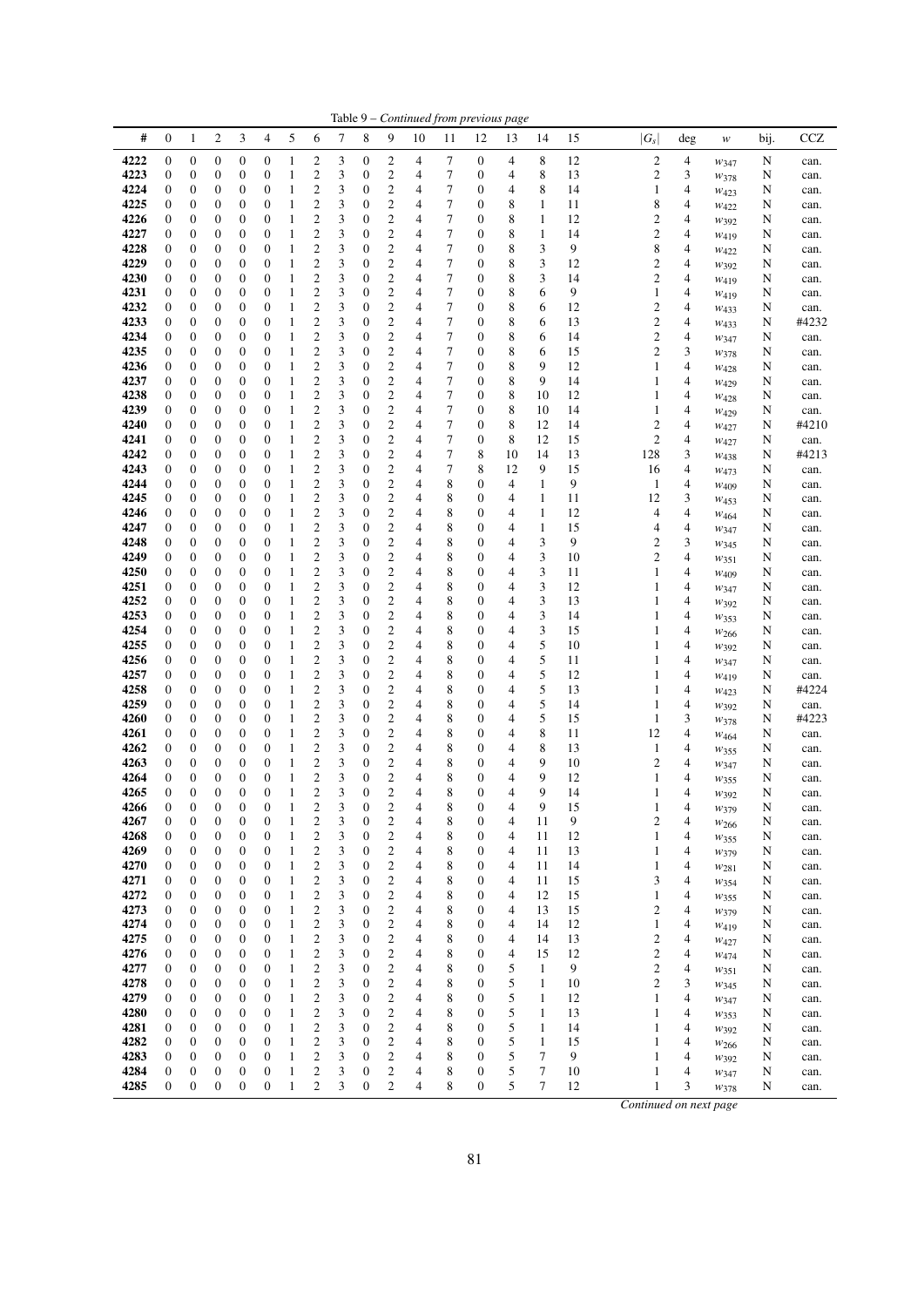| #           |                  |                  | $\overline{c}$   |                  |                  | 5            |                         |   |                  |                         |    |    |                  |            |                  |                |                         |                |                  |      |       |
|-------------|------------------|------------------|------------------|------------------|------------------|--------------|-------------------------|---|------------------|-------------------------|----|----|------------------|------------|------------------|----------------|-------------------------|----------------|------------------|------|-------|
|             | $\boldsymbol{0}$ | 1                |                  | 3                | 4                |              | 6                       | 7 | 8                | 9                       | 10 | 11 | 12               | 13         | 14               | 15             | $ G_s $                 | deg            | w                | bij. | CCZ   |
| 4286        | $\boldsymbol{0}$ | $\boldsymbol{0}$ | $\boldsymbol{0}$ | $\boldsymbol{0}$ | 0                | $\mathbf{1}$ | $\overline{c}$          | 3 | 0                | 2                       | 4  | 8  | $\boldsymbol{0}$ | 5          | 7                | 13             | $\mathbf{1}$            | 4              | $W_{419}$        | N    | can.  |
| 4287        | 0                | $\boldsymbol{0}$ | $\boldsymbol{0}$ | $\boldsymbol{0}$ | $\boldsymbol{0}$ | 1            | $\boldsymbol{2}$        | 3 | $\boldsymbol{0}$ | $\mathfrak{2}$          | 4  | 8  | $\boldsymbol{0}$ | 5          | 7                | 14             | 1                       | 4              | $W_{423}$        | N    | can.  |
| 4288        | 0                | 0                | $\boldsymbol{0}$ | $\boldsymbol{0}$ | $\boldsymbol{0}$ | $\mathbf{1}$ | $\boldsymbol{2}$        | 3 | 0                | 2                       | 4  | 8  | $\boldsymbol{0}$ | 5          | 7                | 15             | $\mathbf{1}$            | 4              | W392             | N    | can.  |
| 4289        | $\boldsymbol{0}$ | $\boldsymbol{0}$ | $\boldsymbol{0}$ | $\boldsymbol{0}$ | $\boldsymbol{0}$ | $\mathbf{1}$ | $\boldsymbol{2}$        | 3 | 0                | 2                       | 4  | 8  | $\boldsymbol{0}$ | 5          | 8                | 10             | 1                       | 4              | W353             | N    | can.  |
| 4290        | $\boldsymbol{0}$ | 0                | $\boldsymbol{0}$ | $\boldsymbol{0}$ | $\mathbf{0}$     | 1            | $\boldsymbol{2}$        | 3 | 0                | $\mathfrak{2}$          | 4  | 8  | $\boldsymbol{0}$ | 5          | 8                | 11             | $\overline{4}$          | 4              | $W_{433}$        | N    | #4232 |
| 4291        | 0                | 0                | $\boldsymbol{0}$ | $\boldsymbol{0}$ | $\mathbf{0}$     | $\mathbf{1}$ | $\boldsymbol{2}$        | 3 | 0                | 2                       | 4  | 8  | $\mathbf{0}$     | 5          | 8                | 12             | 1                       | 4              | $w_{355}$        | N    | can.  |
| 4292        | $\boldsymbol{0}$ | $\boldsymbol{0}$ | $\boldsymbol{0}$ | $\mathbf{0}$     | $\mathbf{0}$     | $\mathbf{1}$ | $\overline{c}$          | 3 | 0                | $\boldsymbol{2}$        | 4  | 8  | $\mathbf{0}$     | 5          | 8                | 13             | $\mathbf{1}$            | 4              | W278             | N    | can.  |
| 4293        | 0                | $\boldsymbol{0}$ | $\boldsymbol{0}$ | $\boldsymbol{0}$ | $\mathbf{0}$     | $\mathbf{1}$ | $\boldsymbol{2}$        | 3 | 0                | $\boldsymbol{2}$        | 4  | 8  | $\boldsymbol{0}$ | 5          | 8                | 14             | 1                       | 4              | W <sub>432</sub> | N    | can.  |
| 4294        | 0                | $\boldsymbol{0}$ | $\boldsymbol{0}$ | $\boldsymbol{0}$ | $\mathbf{0}$     | 1            | $\boldsymbol{2}$        | 3 | 0                | $\mathfrak{2}$          | 4  | 8  | $\boldsymbol{0}$ | 5          | 8                | 15             | 1                       | 4              | W278             | N    | can.  |
| 4295        | 0                | 0                | $\boldsymbol{0}$ | $\boldsymbol{0}$ | $\boldsymbol{0}$ | $\mathbf{1}$ | $\boldsymbol{2}$        | 3 | 0                | 2                       | 4  | 8  | $\boldsymbol{0}$ | 5          | 9                | 12             | 1                       | 4              | W354             | N    | can.  |
| 4296        | 0                | 0                | $\boldsymbol{0}$ | $\boldsymbol{0}$ | $\mathbf{0}$     | 1            | $\boldsymbol{2}$        | 3 | 0                | 2                       | 4  | 8  | $\boldsymbol{0}$ | 5          | 9                | 13             | 1                       | 4              | W355             | N    | can.  |
| 4297        | 0                | 0                | $\boldsymbol{0}$ | $\boldsymbol{0}$ | $\mathbf{0}$     | 1            | $\boldsymbol{2}$        | 3 | 0                | $\boldsymbol{2}$        | 4  | 8  | $\boldsymbol{0}$ | $\sqrt{5}$ | 9                | 14             | 1                       | 4              | W379             | N    | can.  |
| 4298        | 0                | 0                | $\boldsymbol{0}$ | $\boldsymbol{0}$ | $\mathbf{0}$     | $\mathbf{1}$ | $\boldsymbol{2}$        | 3 | 0                | 2                       | 4  | 8  | $\boldsymbol{0}$ | $\sqrt{5}$ | 9                | 15             | 1                       | 4              | $W_{281}$        | N    | can.  |
| 4299        | 0                | $\boldsymbol{0}$ | $\boldsymbol{0}$ | $\mathbf{0}$     | $\mathbf{0}$     | 1            | $\overline{c}$          | 3 | 0                | $\boldsymbol{2}$        | 4  | 8  | $\mathbf{0}$     | 5          | 11               | 12             | $\mathbf{1}$            | 4              | W379             | N    | can.  |
| 4300        | 0                | 0                | $\boldsymbol{0}$ | $\boldsymbol{0}$ | $\boldsymbol{0}$ | $\mathbf{1}$ | $\overline{c}$          | 3 | 0                | 2                       | 4  | 8  | $\boldsymbol{0}$ | 5          | 11               | 13             | $\mathbf{1}$            | 4              | W432             | N    | can.  |
| 4301        | 0                | $\boldsymbol{0}$ | $\boldsymbol{0}$ | $\boldsymbol{0}$ | $\boldsymbol{0}$ | $\mathbf{1}$ | $\boldsymbol{2}$        | 3 | 0                | 2                       | 4  | 8  | $\boldsymbol{0}$ | 5          | 11               | 14             | $\overline{\mathbf{c}}$ | 4              | W278             | N    | can.  |
| 4302        | 0                | 0                | $\boldsymbol{0}$ | $\boldsymbol{0}$ | $\boldsymbol{0}$ | $\mathbf{1}$ | $\boldsymbol{2}$        | 3 | 0                | $\boldsymbol{2}$        | 4  | 8  | $\boldsymbol{0}$ | 5          | 11               | 15             | $\mathbf{1}$            | 4              | $W_{281}$        | N    | can.  |
| 4303        | 0                | 0                | $\boldsymbol{0}$ | $\boldsymbol{0}$ | $\mathbf{0}$     | 1            | $\boldsymbol{2}$        | 3 | 0                | 2                       | 4  | 8  | $\boldsymbol{0}$ | 5          | 12               | 14             | $\overline{2}$          | 4              | W379             | N    | can.  |
| 4304        | 0                | 0                | $\boldsymbol{0}$ | $\boldsymbol{0}$ | $\mathbf{0}$     | $\mathbf{1}$ | $\boldsymbol{2}$        | 3 | 0                | $\boldsymbol{2}$        | 4  | 8  | $\boldsymbol{0}$ | $\sqrt{5}$ | 12               | 15             | $\mathbf{1}$            | $\overline{4}$ | W432             | N    | can.  |
| 4305        | 0                | 0                | $\boldsymbol{0}$ | $\boldsymbol{0}$ | $\mathbf{0}$     | $\mathbf{1}$ | $\boldsymbol{2}$        | 3 | 0                | 2                       | 4  | 8  | $\boldsymbol{0}$ | 5          | 14               | 12             | $\mathbf{1}$            | 4              | W355             | N    | can.  |
| 4306        | 0                | $\boldsymbol{0}$ | $\boldsymbol{0}$ | $\boldsymbol{0}$ | $\mathbf{0}$     | 1            | $\boldsymbol{2}$        | 3 | 0                | $\mathfrak{2}$          | 4  | 8  | $\mathbf{0}$     | 5          | 14               | 13             | $\overline{c}$          | 4              | $W_{434}$        | N    | can.  |
| 4307        | 0                | 0                | $\boldsymbol{0}$ | $\boldsymbol{0}$ | $\boldsymbol{0}$ | $\mathbf{1}$ | $\overline{c}$          | 3 | 0                | 2                       | 4  | 8  | $\boldsymbol{0}$ | 5          | 15               | 12             | $\mathbf{2}$            | 4              | $W_{427}$        | N    | can.  |
| 4308        | 0                | $\boldsymbol{0}$ | $\boldsymbol{0}$ | $\boldsymbol{0}$ | $\boldsymbol{0}$ | $\mathbf{1}$ | $\boldsymbol{2}$        | 3 | 0                | $\boldsymbol{2}$        | 4  | 8  | $\boldsymbol{0}$ | 6          | 3                | 11             | $\overline{4}$          | 3              | W345             | N    | #4189 |
| 4309        | 0                | 0                | $\boldsymbol{0}$ | $\boldsymbol{0}$ | $\mathbf{0}$     | $\mathbf{1}$ | $\sqrt{2}$              | 3 | 0                | $\boldsymbol{2}$        | 4  | 8  | $\boldsymbol{0}$ | 6          | 3                | 13             | $\overline{2}$          | 4              | W433             | N    | #4191 |
| 4310        | 0                | 0                | $\boldsymbol{0}$ | $\boldsymbol{0}$ | $\mathbf{0}$     | $\mathbf{1}$ | $\overline{c}$          | 3 | 0                | 2                       | 4  | 8  | $\mathbf{0}$     | 6          | 3                | 14             | $\mathbf{2}$            | 4              | W347             | N    | #4192 |
| 4311        | 0                | 0                | $\boldsymbol{0}$ | $\boldsymbol{0}$ | $\mathbf{0}$     | 1            | $\boldsymbol{2}$        | 3 | 0                | $\boldsymbol{2}$        | 4  | 8  | $\mathbf{0}$     | 6          | 8                | 11             | $\overline{4}$          | 4              | W347             | N    | #4234 |
| 4312        | 0                | 0                | $\boldsymbol{0}$ | $\boldsymbol{0}$ | $\mathbf{0}$     | $\mathbf{1}$ | $\boldsymbol{2}$        | 3 | 0                | 2                       | 4  | 8  | $\mathbf{0}$     | 6          | 8                | 13             | $\mathbf{2}$            | 4              | W <sub>432</sub> | N    | can.  |
| 4313        | 0                | $\boldsymbol{0}$ | $\boldsymbol{0}$ | $\boldsymbol{0}$ | $\mathbf{0}$     | $\mathbf{1}$ | $\boldsymbol{2}$        | 3 | 0                | $\overline{\mathbf{c}}$ | 4  | 8  | $\mathbf{0}$     | 6          | 8                | 15             | $\boldsymbol{2}$        | 4              | W355             | N    | can.  |
| 4314        | 0                | 0                | $\boldsymbol{0}$ | $\boldsymbol{0}$ | $\boldsymbol{0}$ | $\mathbf{1}$ | $\boldsymbol{2}$        | 3 | 0                | 2                       | 4  | 8  | $\boldsymbol{0}$ | 6          | 9                | 10             | $\overline{2}$          | 4              | W347             | N    | can.  |
| 4315        | $\boldsymbol{0}$ | $\boldsymbol{0}$ | $\boldsymbol{0}$ | $\boldsymbol{0}$ | $\boldsymbol{0}$ | $\mathbf{1}$ | $\boldsymbol{2}$        | 3 | 0                | $\mathfrak{2}$          | 4  | 8  | $\boldsymbol{0}$ | 6          | 9                | 12             | $\mathbf{1}$            | 4              | $W_{281}$        | N    | can.  |
| 4316        | 0                | 0                | $\boldsymbol{0}$ | $\boldsymbol{0}$ | $\mathbf{0}$     | $\mathbf{1}$ | $\sqrt{2}$              | 3 | 0                | $\mathfrak{2}$          | 4  | 8  | $\mathbf{0}$     | 6          | 9                | 13             | $\mathbf{1}$            | 4              | W379             | N    | can.  |
| 4317        | 0                | 0                | $\boldsymbol{0}$ | $\boldsymbol{0}$ | $\mathbf{0}$     | $\mathbf{1}$ | $\overline{c}$          | 3 | 0                | 2                       | 4  | 8  | $\mathbf{0}$     | 6          | 9                | 14             | $\mathbf{1}$            | 4              | W355             | N    | can.  |
| 4318        | 0                | $\boldsymbol{0}$ | $\boldsymbol{0}$ | $\mathbf{0}$     | $\mathbf{0}$     | 1            | $\overline{2}$          | 3 | 0                | $\overline{c}$          | 4  | 8  | $\mathbf{0}$     | 6          | 11               | 9              | $\overline{2}$          | 4              | $w_{266}$        | N    | can.  |
| 4319        | 0                | 0                | $\boldsymbol{0}$ | $\boldsymbol{0}$ | $\boldsymbol{0}$ | $\mathbf{1}$ | $\overline{c}$          | 3 | 0                | 2                       | 4  | 8  | $\boldsymbol{0}$ | 6          | 11               | 12             | 1                       | 4              | $w_{281}$        | N    | can.  |
| <b>4320</b> | 0                | $\boldsymbol{0}$ | $\boldsymbol{0}$ | $\boldsymbol{0}$ | $\boldsymbol{0}$ | 1            | 2                       | 3 | 0                | $\boldsymbol{2}$        | 4  | 8  | $\boldsymbol{0}$ | 6          | 11               | 13             | 1                       | 4              | W278             | N    | #4292 |
| 4321        | $\boldsymbol{0}$ | 0                | $\boldsymbol{0}$ | $\boldsymbol{0}$ | $\boldsymbol{0}$ | $\mathbf{1}$ | $\boldsymbol{2}$        | 3 | 0                | $\boldsymbol{2}$        | 4  | 8  | $\boldsymbol{0}$ | 6          | 11               | 14             | $\mathbf{1}$            | 4              | W <sub>432</sub> | N    | #4293 |
| 4322        | 0                | 0                | $\boldsymbol{0}$ | $\boldsymbol{0}$ | $\mathbf{0}$     | $\mathbf{1}$ | $\overline{c}$          | 3 | 0                | 2                       | 4  | 8  | $\boldsymbol{0}$ | 6          | 11               | 15             | 1                       | 4              | W379             | N    | can.  |
| 4323        | $\boldsymbol{0}$ | 0                | $\boldsymbol{0}$ | $\boldsymbol{0}$ | $\mathbf{0}$     | 1            | $\boldsymbol{2}$        | 3 | 0                | $\boldsymbol{2}$        | 4  | 8  | $\mathbf{0}$     | 6          | 12               | 9              | 1                       | 4              | W379             | N    | #4297 |
| 4324        | 0                | 0                | $\boldsymbol{0}$ | $\boldsymbol{0}$ | $\mathbf{0}$     | $\mathbf{1}$ | $\boldsymbol{2}$        | 3 | 0                | $\boldsymbol{2}$        | 4  | 8  | $\mathbf{0}$     | 6          | 12               | 11             | 1                       | 4              | W355             | N    | can.  |
| 4325        | $\boldsymbol{0}$ | $\boldsymbol{0}$ | $\boldsymbol{0}$ | $\boldsymbol{0}$ | $\mathbf{0}$     | $\mathbf{1}$ | $\sqrt{2}$              | 3 | 0                | $\boldsymbol{2}$        | 4  | 8  | $\mathbf{0}$     | 6          | 12               | 14             | 1                       | 4              | W419             | N    | can.  |
| 4326        | 0                | 0                | $\boldsymbol{0}$ | $\boldsymbol{0}$ | $\boldsymbol{0}$ | $\mathbf{1}$ | $\overline{c}$          | 3 | 0                | 2                       | 4  | 8  | $\boldsymbol{0}$ | 6          | 12               | 15             | 1                       | 4              | W427             | N    | can.  |
| 4327        | 0                | $\boldsymbol{0}$ | $\boldsymbol{0}$ | $\boldsymbol{0}$ | $\boldsymbol{0}$ | $\mathbf{1}$ | $\boldsymbol{2}$        | 3 | 0                | 2                       | 4  | 8  | $\boldsymbol{0}$ | 6          | 13               | 9              | 1                       | 4              | W355             | N    | #4296 |
| 4328        | $\boldsymbol{0}$ | $\boldsymbol{0}$ | $\boldsymbol{0}$ | $\boldsymbol{0}$ | $\mathbf{0}$     | $\mathbf{1}$ | $\sqrt{2}$              | 3 | $\boldsymbol{0}$ | $\mathfrak{2}$          | 4  | 8  | $\mathbf{0}$     | 6          | 13               | 10             | 1                       | 4              | W355             | N    | can.  |
| 4329        | $\overline{0}$   | $\Omega$         | $\Omega$         | $\overline{0}$   | $\Omega$         | 1            | $\overline{2}$          | 3 | $\overline{0}$   | $\overline{c}$          | 4  | 8  | $\theta$         | 6          | 13               | 11             | $\overline{2}$          | 4              | W354             | N    | can.  |
| 4330        | $\boldsymbol{0}$ | $\boldsymbol{0}$ | $\boldsymbol{0}$ | $\boldsymbol{0}$ | $\boldsymbol{0}$ | 1            | $\boldsymbol{2}$        | 3 | 0                | $\mathbf{2}$            | 4  | 8  | $\boldsymbol{0}$ | 6          | 13               | 14             | $\mathbf{1}$            | 4              | W427             | N    | can.  |
| 4331        | $\boldsymbol{0}$ | $\boldsymbol{0}$ | $\boldsymbol{0}$ | $\mathbf{0}$     | $\mathbf{0}$     | $\mathbf{1}$ | $\sqrt{2}$              | 3 | $\boldsymbol{0}$ | $\sqrt{2}$              | 4  | 8  | $\boldsymbol{0}$ | 6          | 13               | 15             | $\mathbf{1}$            | 4              | W355             | N    | can.  |
| 4332        | $\boldsymbol{0}$ | $\boldsymbol{0}$ | $\boldsymbol{0}$ | $\boldsymbol{0}$ | $\mathbf{0}$     | $\mathbf{1}$ | $\overline{c}$          | 3 | $\boldsymbol{0}$ | $\overline{c}$          | 4  | 8  | $\boldsymbol{0}$ | 6          | 14               | 9              | 1                       | 4              | W281             | N    | #4298 |
| 4333        | 0                | $\boldsymbol{0}$ | $\boldsymbol{0}$ | $\boldsymbol{0}$ | $\boldsymbol{0}$ | $\mathbf{1}$ | $\sqrt{2}$              | 3 | 0                | 2                       | 4  | 8  | $\boldsymbol{0}$ | 6          | 14               | 10             | $\mathbf{1}$            | 4              | W392             | N    | can.  |
| 4334        | 0                | $\boldsymbol{0}$ | $\boldsymbol{0}$ | $\boldsymbol{0}$ | $\boldsymbol{0}$ | $\mathbf{1}$ | $\boldsymbol{2}$        | 3 | 0                | 2                       | 4  | 8  | $\boldsymbol{0}$ | 6          | 14               | 11             | 1                       | 4              | W278             | N    | #4292 |
| 4335        | $\boldsymbol{0}$ | $\boldsymbol{0}$ | $\boldsymbol{0}$ | $\boldsymbol{0}$ | $\mathbf{0}$     | $\mathbf{1}$ | $\sqrt{2}$              | 3 | 0                | $\mathfrak{2}$          | 4  | 8  | $\boldsymbol{0}$ | 6          | 14               | 13             | 1                       | 4              | $W_{432}$        | N    | #4293 |
| 4336        | 0                | $\boldsymbol{0}$ | $\boldsymbol{0}$ | $\boldsymbol{0}$ | $\mathbf{0}$     | $\mathbf{1}$ | $\sqrt{2}$              | 3 | 0                | 2                       | 4  | 8  | $\boldsymbol{0}$ | 6          | 15               | 10             | $\mathbf{1}$            | $\overline{4}$ | W379             | N    | can.  |
| 4337        | $\boldsymbol{0}$ | $\boldsymbol{0}$ | $\boldsymbol{0}$ | $\boldsymbol{0}$ | $\mathbf{0}$     | $\mathbf{1}$ | $\sqrt{2}$              | 3 | $\boldsymbol{0}$ | $\mathbf{2}$            | 4  | 8  | $\mathbf{0}$     | 6          | 15               | 11             | $\mathbf{1}$            | 4              | W355             | N    | can.  |
| 4338        | $\boldsymbol{0}$ | $\boldsymbol{0}$ | $\boldsymbol{0}$ | $\boldsymbol{0}$ | $\boldsymbol{0}$ | $\mathbf{1}$ | $\overline{\mathbf{c}}$ | 3 | $\boldsymbol{0}$ | $\overline{\mathbf{c}}$ | 4  | 8  | $\boldsymbol{0}$ | 6          | 15               | 12             | 1                       | 4              | W355             | N    | can.  |
| 4339        | $\boldsymbol{0}$ | $\boldsymbol{0}$ | $\boldsymbol{0}$ | $\boldsymbol{0}$ | $\boldsymbol{0}$ | $\mathbf{1}$ | $\sqrt{2}$              | 3 | 0                | $\mathbf{2}$            | 4  | 8  | $\boldsymbol{0}$ | 6          | 15               | 13             | 1                       | 4              | W379             | N    | can.  |
| 4340        | $\boldsymbol{0}$ | $\boldsymbol{0}$ | $\boldsymbol{0}$ | $\boldsymbol{0}$ | $\boldsymbol{0}$ | $\mathbf{1}$ | $\sqrt{2}$              | 3 | 0                | $\overline{\mathbf{c}}$ | 4  | 8  | $\boldsymbol{0}$ | 12         | 5                | 7              | $\overline{4}$          | 3              | W277             | Y    | #4201 |
| 4341        | $\boldsymbol{0}$ | $\boldsymbol{0}$ | $\boldsymbol{0}$ | $\boldsymbol{0}$ | $\mathbf{0}$     | $\mathbf{1}$ | $\sqrt{2}$              | 3 | 0                | $\overline{\mathbf{c}}$ | 4  | 8  | $\boldsymbol{0}$ | 12         | $\sqrt{5}$       | 10             | 1                       | 4              | W278             | N    | #4292 |
| 4342        | $\boldsymbol{0}$ | $\boldsymbol{0}$ | $\boldsymbol{0}$ | $\mathbf{0}$     | $\mathbf{0}$     | $\mathbf{1}$ | $\sqrt{2}$              | 3 | 0                | $\overline{c}$          | 4  | 8  | $\mathbf{0}$     | 12         | $\sqrt{5}$       | 13             | $\mathbf{1}$            | $\overline{4}$ | W379             | N    | can.  |
| 4343        | 0                | $\boldsymbol{0}$ | $\boldsymbol{0}$ | $\boldsymbol{0}$ | $\mathbf{0}$     | $\mathbf{1}$ | $\sqrt{2}$              | 3 | 0                | 2                       | 4  | 8  | $\boldsymbol{0}$ | 12         | 5                | 15             | $\mathbf{1}$            | 4              | W379             | N    | can.  |
| 4344        | $\boldsymbol{0}$ | $\boldsymbol{0}$ | $\boldsymbol{0}$ | $\boldsymbol{0}$ | $\mathbf{0}$     | $\,1\,$      | $\sqrt{2}$              | 3 | 0                | $\mathbf{2}$            | 4  | 8  | $\mathbf{0}$     | 12         | $\tau$           | $\overline{4}$ | $\overline{4}$          | 4              | W347             | N    | #4234 |
| 4345        | 0                | $\boldsymbol{0}$ | $\boldsymbol{0}$ | $\boldsymbol{0}$ | $\boldsymbol{0}$ | $\,1\,$      | $\sqrt{2}$              | 3 | $\boldsymbol{0}$ | $\overline{\mathbf{c}}$ | 4  | 8  | $\boldsymbol{0}$ | 12         | 7                | 10             | $\overline{4}$          | 4              | W354             | N    | #4329 |
| 4346        | 0                | $\boldsymbol{0}$ | $\boldsymbol{0}$ | $\boldsymbol{0}$ | $\boldsymbol{0}$ | $\,1\,$      | $\boldsymbol{2}$        | 3 | 0                | $\mathfrak{2}$          | 4  | 8  | $\boldsymbol{0}$ | 12         | 7                | 13             | $\mathbf{1}$            | $\overline{4}$ | W419             | N    | can.  |
| 4347        | $\boldsymbol{0}$ | $\boldsymbol{0}$ | $\boldsymbol{0}$ | $\boldsymbol{0}$ | $\boldsymbol{0}$ | $\,1\,$      | $\sqrt{2}$              | 3 | 0                | $\overline{\mathbf{c}}$ | 4  | 8  | $\boldsymbol{0}$ | 12         | $\boldsymbol{7}$ | 15             | $\mathbf{1}$            | 4              | $w_{355}$        | N    | can.  |
| 4348        | 0                | $\boldsymbol{0}$ | $\boldsymbol{0}$ | $\boldsymbol{0}$ | $\mathbf{0}$     | $\mathbf{1}$ | $\sqrt{2}$              | 3 | 0                | $\boldsymbol{2}$        | 4  | 8  | $\boldsymbol{0}$ | 13         | 5                | 10             | 1                       | 4              | W278             | N    | #4294 |
| 4349        | $\boldsymbol{0}$ | $\boldsymbol{0}$ | $\boldsymbol{0}$ | $\boldsymbol{0}$ | $\boldsymbol{0}$ | $\mathbf{1}$ | $\mathbf{2}$            | 3 | $\mathbf{0}$     | $\mathfrak{2}$          | 4  | 8  | $\boldsymbol{0}$ | 13         | 5                | 11             | $\overline{2}$          | 4              | W278             | N    | #4294 |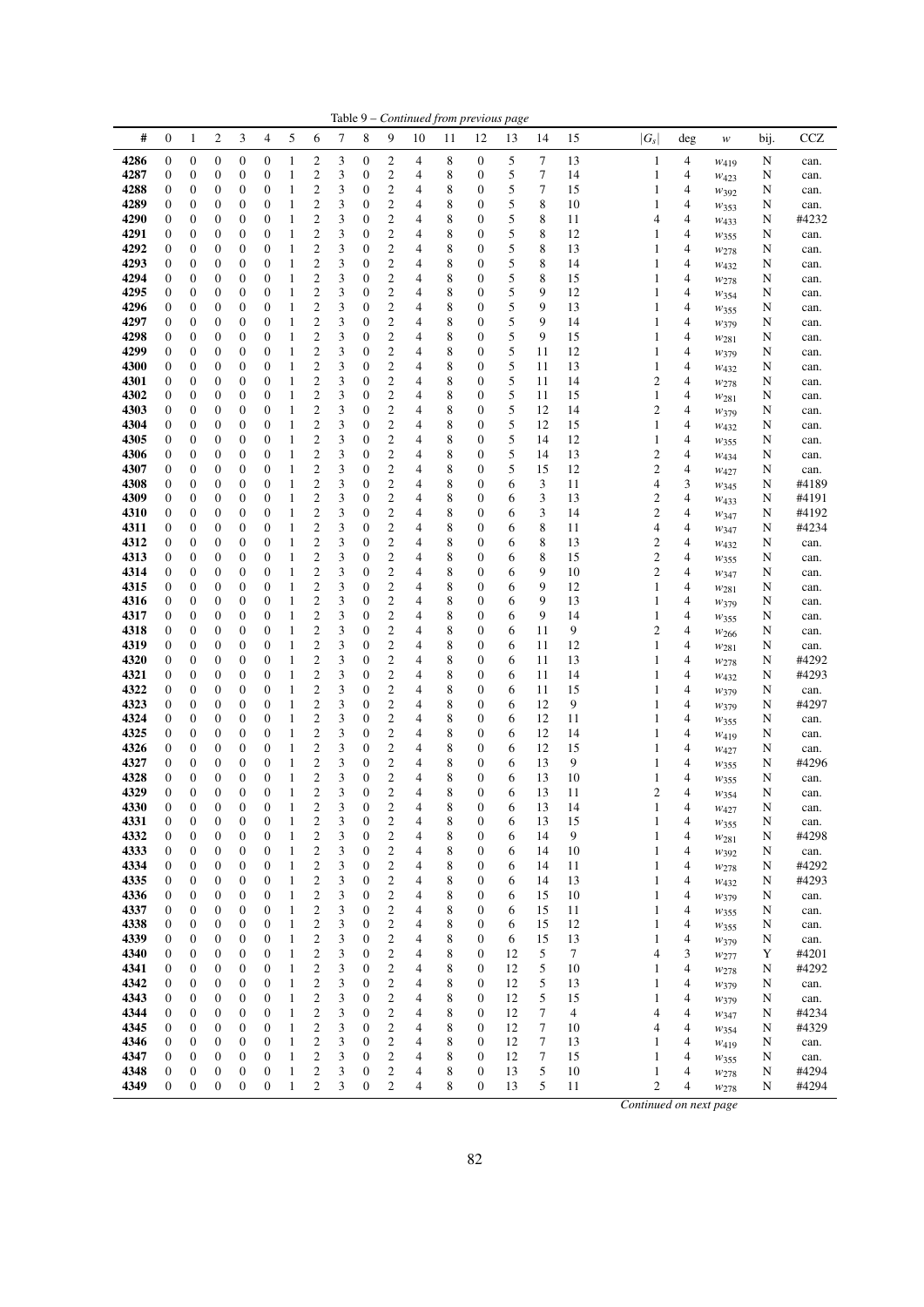|              |                                      |                                      |                                      |                                      |                                      |                              |                                                    |        |                                      |                                                    |        | Table 9 – Continued from previous page |                                      |          |             |                          |                                  |        |                        |             |                |
|--------------|--------------------------------------|--------------------------------------|--------------------------------------|--------------------------------------|--------------------------------------|------------------------------|----------------------------------------------------|--------|--------------------------------------|----------------------------------------------------|--------|----------------------------------------|--------------------------------------|----------|-------------|--------------------------|----------------------------------|--------|------------------------|-------------|----------------|
| #            | $\boldsymbol{0}$                     | 1                                    | $\boldsymbol{2}$                     | 3                                    | 4                                    | 5                            | 6                                                  | 7      | 8                                    | 9                                                  | 10     | 11                                     | 12                                   | 13       | 14          | 15                       | $ G_s $                          | deg    | $\boldsymbol{W}$       | bij.        | <b>CCZ</b>     |
| 4350         | $\boldsymbol{0}$                     | $\boldsymbol{0}$                     | $\boldsymbol{0}$                     | 0                                    | $\boldsymbol{0}$                     | $\mathbf{1}$                 | 2                                                  | 3      | 0                                    | $\overline{\mathbf{c}}$                            | 4      | 8                                      | $\boldsymbol{0}$                     | 13       | 5           | 12                       | 1                                | 4      | $w_{355}$              | N           | can.           |
| 4351         | $\boldsymbol{0}$                     | $\boldsymbol{0}$                     | 0                                    | 0                                    | $\boldsymbol{0}$                     | $\mathbf{1}$                 | $\overline{c}$                                     | 3      | 0                                    | $\overline{\mathbf{c}}$                            | 4      | 8                                      | $\boldsymbol{0}$                     | 13       | 5           | 14                       | $\mathbf{1}$                     | 4      | $w_{432}$              | N           | #4304          |
| 4352<br>4353 | 0<br>$\boldsymbol{0}$                | $\boldsymbol{0}$<br>$\boldsymbol{0}$ | $\boldsymbol{0}$<br>$\mathbf{0}$     | 0<br>0                               | $\boldsymbol{0}$<br>$\mathbf{0}$     | $\mathbf{1}$<br>$\mathbf{1}$ | $\overline{\mathbf{c}}$<br>$\overline{c}$          | 3<br>3 | $\boldsymbol{0}$<br>$\mathbf{0}$     | $\overline{\mathbf{c}}$<br>$\overline{c}$          | 4<br>4 | 8<br>8                                 | 0<br>$\boldsymbol{0}$                | 13<br>13 | 6<br>6      | 5<br>11                  | 12<br>12                         | 3<br>4 | W378<br>W354           | N<br>N      | #4235<br>#4329 |
| 4354         | $\boldsymbol{0}$                     | $\boldsymbol{0}$                     | 0                                    | 0                                    | $\boldsymbol{0}$                     | $\mathbf{1}$                 | $\overline{c}$                                     | 3      | $\mathbf{0}$                         | $\overline{\mathbf{c}}$                            | 4      | 8                                      | 0                                    | 13       | 6           | 12                       | $\boldsymbol{2}$                 | 4      | $W_{474}$              | N           | can.           |
| 4355         | $\boldsymbol{0}$                     | $\boldsymbol{0}$                     | $\boldsymbol{0}$                     | 0                                    | $\boldsymbol{0}$                     | 1                            | $\overline{c}$                                     | 3      | $\boldsymbol{0}$                     | $\overline{c}$                                     | 4      | 8                                      | $\boldsymbol{0}$                     | 13       | 6           | 14                       | 2                                | 4      | $w_{427}$              | N           | #4330          |
| 4356         | 0                                    | $\boldsymbol{0}$                     | $\boldsymbol{0}$                     | 0                                    | $\boldsymbol{0}$                     | $\mathbf{1}$                 | $\overline{c}$                                     | 3      | $\boldsymbol{0}$                     | $\overline{\mathbf{c}}$                            | 4      | 8                                      | 0                                    | 13       | 7           | 4                        | 4                                | 3      | W378                   | N           | #4235          |
| 4357         | 0                                    | $\boldsymbol{0}$                     | $\boldsymbol{0}$                     | 0                                    | $\boldsymbol{0}$                     | $\mathbf{1}$                 | $\overline{\mathbf{c}}$                            | 3      | $\boldsymbol{0}$                     | $\overline{\mathbf{c}}$                            | 4      | 8                                      | $\boldsymbol{0}$                     | 13       | 7<br>$\tau$ | 12                       | 1                                | 4      | W427                   | N           | can.           |
| 4358<br>4359 | 0<br>0                               | 0<br>$\boldsymbol{0}$                | 0<br>$\boldsymbol{0}$                | 0<br>0                               | $\mathbf{0}$<br>$\boldsymbol{0}$     | 1<br>$\mathbf{1}$            | 2<br>$\overline{c}$                                | 3<br>3 | $\boldsymbol{0}$<br>$\boldsymbol{0}$ | $\overline{\mathbf{c}}$<br>$\overline{\mathbf{c}}$ | 4<br>4 | 8<br>8                                 | 0<br>0                               | 13<br>14 | 5           | 14<br>7                  | 1<br>$\mathfrak{2}$              | 4<br>4 | $w_{427}$<br>$W_{433}$ | N<br>N      | can.<br>#4199  |
| 4360         | $\boldsymbol{0}$                     | $\boldsymbol{0}$                     | $\mathbf{0}$                         | 0                                    | $\mathbf{0}$                         | $\mathbf{1}$                 | $\overline{c}$                                     | 3      | $\boldsymbol{0}$                     | $\overline{c}$                                     | 4      | 8                                      | $\boldsymbol{0}$                     | 14       | 5           | 10                       | 1                                | 4      | W278                   | N           | #4294          |
| 4361         | $\boldsymbol{0}$                     | $\boldsymbol{0}$                     | 0                                    | 0                                    | $\boldsymbol{0}$                     | 1                            | $\overline{c}$                                     | 3      | $\mathbf{0}$                         | $\overline{c}$                                     | 4      | 8                                      | 0                                    | 14       | 5           | 13                       | 1                                | 4      | W434                   | N           | #4306          |
| 4362         | $\boldsymbol{0}$                     | $\boldsymbol{0}$                     | $\boldsymbol{0}$                     | 0                                    | $\boldsymbol{0}$                     | 1                            | $\overline{\mathbf{c}}$                            | 3      | $\boldsymbol{0}$                     | $\overline{\mathbf{c}}$                            | 4      | 8                                      | 0                                    | 14       | 5           | 15                       | $\mathbf{1}$                     | 4      | $W_{427}$              | N           | can.           |
| 4363         | 0                                    | $\boldsymbol{0}$                     | $\boldsymbol{0}$                     | 0                                    | $\boldsymbol{0}$                     | $\mathbf{1}$                 | $\overline{c}$                                     | 3      | 0                                    | $\overline{\mathbf{c}}$                            | 4      | 8                                      | 0                                    | 14       | 7           | 4                        | $\mathbf{2}$                     | 4      | W <sub>433</sub>       | N           | #4232          |
| 4364<br>4365 | 0<br>$\boldsymbol{0}$                | $\boldsymbol{0}$<br>$\boldsymbol{0}$ | $\boldsymbol{0}$<br>$\boldsymbol{0}$ | 0<br>0                               | $\boldsymbol{0}$<br>$\mathbf{0}$     | $\mathbf{1}$<br>1            | $\overline{\mathbf{c}}$<br>$\overline{c}$          | 3<br>3 | $\mathbf{0}$<br>$\mathbf{0}$         | $\overline{\mathbf{c}}$<br>$\overline{\mathbf{c}}$ | 4<br>4 | 8<br>8                                 | $\boldsymbol{0}$<br>0                | 14<br>14 | 7<br>7      | 10<br>13                 | 1<br>$\mathbf{1}$                | 4<br>4 | W278<br>W428           | N<br>N      | #4292<br>can.  |
| 4366         | $\boldsymbol{0}$                     | $\boldsymbol{0}$                     | $\mathbf{0}$                         | 0                                    | $\boldsymbol{0}$                     | $\mathbf{1}$                 | $\overline{c}$                                     | 3      | $\mathbf{0}$                         | $\overline{c}$                                     | 4      | 8                                      | 0                                    | 14       | 7           | 15                       | 1                                | 4      | $W_{428}$              | N           | can.           |
| 4367         | $\boldsymbol{0}$                     | $\boldsymbol{0}$                     | $\boldsymbol{0}$                     | 0                                    | $\boldsymbol{0}$                     | 1                            | $\overline{c}$                                     | 3      | $\boldsymbol{0}$                     | $\overline{c}$                                     | 4      | 8                                      | $\boldsymbol{0}$                     | 14       | 12          | 4                        | $\mathbf{1}$                     | 4      | $W_{423}$              | N           | can.           |
| 4368         | $\boldsymbol{0}$                     | $\boldsymbol{0}$                     | $\boldsymbol{0}$                     | 0                                    | $\boldsymbol{0}$                     | $\mathbf{1}$                 | $\overline{c}$                                     | 3      | $\boldsymbol{0}$                     | $\overline{\mathbf{c}}$                            | 4      | 8                                      | 0                                    | 14       | 12          | 5                        | 1                                | 4      | W427                   | N           | can.           |
| 4369         | 0                                    | $\boldsymbol{0}$                     | $\boldsymbol{0}$                     | 0                                    | $\boldsymbol{0}$                     | 1                            | $\overline{\mathbf{c}}$                            | 3      | $\boldsymbol{0}$                     | $\overline{\mathbf{c}}$                            | 4      | 8                                      | 0                                    | 14       | 12          | 7                        | 1                                | 4      | W428                   | N           | can.           |
| 4370<br>4371 | $\boldsymbol{0}$<br>0                | $\boldsymbol{0}$<br>$\boldsymbol{0}$ | $\boldsymbol{0}$<br>$\boldsymbol{0}$ | 0<br>0                               | $\boldsymbol{0}$<br>$\mathbf{0}$     | $\mathbf{1}$<br>1            | $\overline{c}$<br>$\overline{c}$                   | 3<br>3 | 0<br>$\mathbf{0}$                    | $\overline{\mathbf{c}}$<br>$\overline{\mathbf{c}}$ | 4<br>4 | 8<br>8                                 | $\boldsymbol{0}$<br>0                | 14<br>14 | 15<br>15    | 4<br>7                   | 1<br>$\mathbf{1}$                | 4<br>4 | W379                   | N<br>N      | can.<br>can.   |
| 4372         | $\boldsymbol{0}$                     | $\boldsymbol{0}$                     | $\mathbf{0}$                         | 0                                    | $\mathbf{0}$                         | $\mathbf{1}$                 | $\overline{c}$                                     | 3      | $\mathbf{0}$                         | $\overline{c}$                                     | 4      | 8                                      | 4                                    | 9        | 12          | 14                       | 8                                | 4      | $w_{428}$<br>W427      | N           | can.           |
| 4373         | $\boldsymbol{0}$                     | $\boldsymbol{0}$                     | 0                                    | 0                                    | $\boldsymbol{0}$                     | $\mathbf{1}$                 | $\overline{c}$                                     | 3      | $\mathbf{0}$                         | $\overline{\mathbf{c}}$                            | 4      | 8                                      | 4                                    | 9        | 12          | 15                       | 16                               | 3      | W438                   | N           | can.           |
| 4374         | $\boldsymbol{0}$                     | $\boldsymbol{0}$                     | $\mathbf{0}$                         | 0                                    | $\mathbf{0}$                         | 1                            | $\overline{c}$                                     | 3      | $\mathbf{0}$                         | $\overline{c}$                                     | 4      | 8                                      | 4                                    | 9        | 13          | 14                       | 16                               | 3      | W <sub>438</sub>       | N           | #4373          |
| 4375         | 0                                    | $\boldsymbol{0}$                     | 0                                    | 0                                    | $\boldsymbol{0}$                     | $\mathbf{1}$                 | $\overline{c}$                                     | 3      | $\boldsymbol{0}$                     | $\overline{\mathbf{c}}$                            | 4      | 8                                      | 4                                    | 9        | 14          | 13                       | 8                                | 3      | W377                   | N           | can.           |
| 4376<br>4377 | 0<br>0                               | $\boldsymbol{0}$<br>$\boldsymbol{0}$ | $\boldsymbol{0}$<br>$\boldsymbol{0}$ | 0<br>0                               | $\boldsymbol{0}$<br>$\mathbf{0}$     | $\mathbf{1}$<br>1            | $\overline{\mathbf{c}}$<br>2                       | 3<br>3 | $\boldsymbol{0}$<br>$\boldsymbol{0}$ | $\overline{\mathbf{c}}$<br>$\overline{\mathbf{c}}$ | 4<br>4 | 8<br>8                                 | 4<br>4                               | 10<br>10 | 12<br>13    | 15<br>14                 | $\mathfrak{2}$<br>$\mathbf{2}$   | 4<br>4 | W434                   | N<br>N      | can.<br>#4376  |
| 4378         | 0                                    | $\boldsymbol{0}$                     | $\boldsymbol{0}$                     | 0                                    | $\boldsymbol{0}$                     | $\mathbf{1}$                 | $\overline{\mathbf{c}}$                            | 3      | $\boldsymbol{0}$                     | $\overline{\mathbf{c}}$                            | 4      | 8                                      | 4                                    | 10       | 13          | 15                       | $\mathbf{2}$                     | 4      | W434<br>W434           | N           | can.           |
| 4379         | $\boldsymbol{0}$                     | $\boldsymbol{0}$                     | $\mathbf{0}$                         | 0                                    | $\mathbf{0}$                         | $\mathbf{1}$                 | $\overline{c}$                                     | 3      | $\mathbf{0}$                         | $\overline{c}$                                     | 4      | 8                                      | 4                                    | 12       | 8           | 13                       | $\overline{2}$                   | 4      | $W_{430}$              | N           | can.           |
| 4380         | $\boldsymbol{0}$                     | $\boldsymbol{0}$                     | 0                                    | 0                                    | $\boldsymbol{0}$                     | 1                            | $\overline{c}$                                     | 3      | $\mathbf{0}$                         | $\overline{c}$                                     | 4      | 8                                      | 4                                    | 12       | 8           | 15                       | 1                                | 4      | W429                   | N           | can.           |
| 4381         | 0                                    | $\boldsymbol{0}$                     | $\boldsymbol{0}$                     | 0                                    | $\boldsymbol{0}$                     | $\mathbf{1}$                 | $\overline{\mathbf{c}}$                            | 3      | 0                                    | $\overline{\mathbf{c}}$                            | 4      | 8                                      | 4                                    | 12       | 9           | 13                       | $\mathbf{1}$                     | 4      | W429                   | N           | can.           |
| 4382<br>4383 | 0<br>0                               | $\boldsymbol{0}$<br>$\boldsymbol{0}$ | $\boldsymbol{0}$<br>$\boldsymbol{0}$ | 0<br>0                               | $\boldsymbol{0}$<br>$\boldsymbol{0}$ | $\mathbf{1}$<br>$\mathbf{1}$ | $\overline{c}$<br>$\overline{c}$                   | 3<br>3 | $\boldsymbol{0}$<br>$\mathbf{0}$     | $\overline{\mathbf{c}}$<br>$\overline{\mathbf{c}}$ | 4<br>4 | 8<br>8                                 | 4<br>4                               | 12<br>12 | 9<br>10     | 15<br>13                 | 4<br>1                           | 3<br>4 | W438                   | N<br>N      | #4373          |
| 4384         | $\boldsymbol{0}$                     | $\boldsymbol{0}$                     | $\boldsymbol{0}$                     | 0                                    | $\mathbf{0}$                         | 1                            | $\overline{c}$                                     | 3      | $\mathbf{0}$                         | $\overline{\mathbf{c}}$                            | 4      | 8                                      | 4                                    | 12       | 10          | 15                       | $\mathfrak{2}$                   | 4      | $w_{428}$<br>W434      | N           | can.<br>#4376  |
| 4385         | $\boldsymbol{0}$                     | $\boldsymbol{0}$                     | $\mathbf{0}$                         | 0                                    | $\mathbf{0}$                         | $\mathbf{1}$                 | $\overline{c}$                                     | 3      | $\mathbf{0}$                         | $\overline{c}$                                     | 4      | 8                                      | 4                                    | 12       | 11          | 13                       | $\mathfrak{2}$                   | 3      | W <sub>438</sub>       | N           | can.           |
| 4386         | $\boldsymbol{0}$                     | $\boldsymbol{0}$                     | $\mathbf{0}$                         | 0                                    | $\boldsymbol{0}$                     | 1                            | $\overline{c}$                                     | 3      | $\boldsymbol{0}$                     | $\overline{c}$                                     | 4      | 8                                      | 4                                    | 12       | 13          | 8                        | $\mathbf{1}$                     | 4      | W428                   | N           | can.           |
| 4387         | 0                                    | $\boldsymbol{0}$                     | 0                                    | 0                                    | $\boldsymbol{0}$                     | 1                            | $\overline{c}$                                     | 3      | $\mathbf{0}$                         | $\overline{\mathbf{c}}$                            | 4      | 8                                      | 4                                    | 12       | 13          | 9                        | 2                                | 4      | W <sub>430</sub>       | N           | can.           |
| 4388<br>4389 | 0<br>$\boldsymbol{0}$                | $\boldsymbol{0}$<br>$\boldsymbol{0}$ | $\boldsymbol{0}$<br>$\boldsymbol{0}$ | 0<br>0                               | $\boldsymbol{0}$<br>$\boldsymbol{0}$ | 1<br>$\mathbf{1}$            | $\overline{\mathbf{c}}$<br>$\overline{c}$          | 3<br>3 | $\boldsymbol{0}$<br>$\boldsymbol{0}$ | $\overline{\mathbf{c}}$<br>$\overline{\mathbf{c}}$ | 4<br>4 | 8<br>8                                 | 4<br>4                               | 12<br>12 | 13<br>14    | 11<br>10                 | $\mathfrak{2}$<br>$\mathfrak{2}$ | 3<br>4 | W <sub>438</sub>       | N<br>N      | can.           |
| 4390         | 0                                    | $\boldsymbol{0}$                     | $\boldsymbol{0}$                     | 0                                    | $\boldsymbol{0}$                     | 1                            | 2                                                  | 3      | $\mathbf{0}$                         | $\overline{\mathbf{c}}$                            | 4      | 8                                      | 4                                    | 14       | 11          | 15                       | 4                                | 3      | W426<br>$W_{468}$      | N           | can.<br>can.   |
| 4391         | 0                                    | $\boldsymbol{0}$                     | 0                                    | 0                                    | $\boldsymbol{0}$                     | 1                            | $\overline{c}$                                     | 3      | $\boldsymbol{0}$                     | $\overline{c}$                                     | 4      | 8                                      | 4                                    | 15       | 9           | 12                       | 8                                | 3      | W377                   | N           | #4375          |
| 4392         | $\boldsymbol{0}$                     | $\mathbf{0}$                         | $\overline{0}$                       | $\mathbf{0}$                         | $\mathbf{0}$                         | $\mathbf{1}$                 | $\overline{c}$                                     | 3      | $\mathbf{0}$                         | 4                                                  | 8      | 12                                     | 0                                    | 5        | 10          | 15                       | 1152                             | 2      | W376                   | N           | can.           |
| 4393         | $\overline{0}$                       | $\overline{0}$                       | $\overline{0}$                       | $\overline{0}$                       | $\overline{0}$                       | 1                            | $\overline{2}$                                     | 3      | $\overline{0}$                       | 4                                                  | 8      | 12                                     | $\overline{0}$                       | 5        | 11          | 14                       | 64                               | 3      | W376                   | N           | #4392          |
| 4394<br>4395 | $\boldsymbol{0}$<br>$\boldsymbol{0}$ | $\boldsymbol{0}$<br>$\boldsymbol{0}$ | $\boldsymbol{0}$<br>$\boldsymbol{0}$ | 0<br>$\boldsymbol{0}$                | $\boldsymbol{0}$<br>$\boldsymbol{0}$ | 1<br>$\mathbf{1}$            | $\overline{\mathbf{c}}$<br>$\overline{\mathbf{c}}$ | 3<br>3 | 0<br>$\mathbf{0}$                    | 4<br>4                                             | 8<br>8 | 12<br>13                               | $\boldsymbol{0}$<br>$\boldsymbol{0}$ | 6<br>5   | 11<br>11    | 13<br>15                 | 96<br>128                        | 3<br>3 | $w_{376}$              | N<br>N      | #4392<br>#4392 |
| 4396         | $\boldsymbol{0}$                     | $\boldsymbol{0}$                     | $\boldsymbol{0}$                     | $\boldsymbol{0}$                     | $\boldsymbol{0}$                     | $\mathbf{1}$                 | $\overline{\mathbf{c}}$                            | 3      | $\boldsymbol{0}$                     | 4                                                  | 8      | 13                                     | $\boldsymbol{0}$                     | 5        | 14          | 10                       | 32                               | 3      | $w_{376}$<br>W376      | $\mathbf Y$ | #4392          |
| 4397         | $\boldsymbol{0}$                     | $\boldsymbol{0}$                     | 0                                    | $\boldsymbol{0}$                     | $\mathbf{0}$                         | $\,1\,$                      | $\overline{\mathbf{c}}$                            | 3      | $\boldsymbol{0}$                     | 4                                                  | 8      | 13                                     | 0                                    | 6        | 11          | 12                       | 32                               | 3      | W376                   | Y           | #4392          |
| 4398         | $\boldsymbol{0}$                     | $\boldsymbol{0}$                     | $\boldsymbol{0}$                     | $\boldsymbol{0}$                     | $\boldsymbol{0}$                     | $\mathbf{1}$                 | $\overline{c}$                                     | 3      | $\boldsymbol{0}$                     | 4                                                  | 8      | 13                                     | $\boldsymbol{0}$                     | 6        | 12          | 11                       | 4                                | 3      | W377                   | Y           | can.           |
| 4399         | $\boldsymbol{0}$                     | $\boldsymbol{0}$                     | $\boldsymbol{0}$                     | $\boldsymbol{0}$                     | $\boldsymbol{0}$                     | $\,1\,$                      | $\overline{\mathbf{c}}$                            | 3      | $\boldsymbol{0}$                     | 4                                                  | 8      | 13                                     | 0                                    | 8        | 5           | 15                       | 4                                | 4      | $w_{278}$              | N           | #4301          |
| 4400<br>4401 | $\boldsymbol{0}$<br>$\boldsymbol{0}$ | $\boldsymbol{0}$<br>$\boldsymbol{0}$ | $\boldsymbol{0}$<br>$\boldsymbol{0}$ | $\boldsymbol{0}$<br>$\boldsymbol{0}$ | $\boldsymbol{0}$<br>$\boldsymbol{0}$ | $\mathbf{1}$<br>$\,1\,$      | $\overline{\mathbf{c}}$<br>$\overline{\mathbf{c}}$ | 3<br>3 | $\boldsymbol{0}$<br>$\boldsymbol{0}$ | 4<br>4                                             | 8<br>8 | 13<br>13                               | 0<br>0                               | 8<br>8   | 6<br>$\tau$ | 15<br>14                 | 4<br>24                          | 3<br>3 | W377<br>W377           | N<br>N      | #4398<br>can.  |
| 4402         | $\boldsymbol{0}$                     | $\boldsymbol{0}$                     | $\boldsymbol{0}$                     | $\boldsymbol{0}$                     | $\boldsymbol{0}$                     | $\,1\,$                      | $\overline{\mathbf{c}}$                            | 3      | $\boldsymbol{0}$                     | 4                                                  | 8      | 13                                     | $\boldsymbol{0}$                     | 8        | 12          | 5                        | 4                                | 3      | W378                   | N           | can.           |
| 4403         | $\boldsymbol{0}$                     | $\boldsymbol{0}$                     | $\boldsymbol{0}$                     | $\boldsymbol{0}$                     | $\boldsymbol{0}$                     | $\mathbf{1}$                 | $\overline{c}$                                     | 3      | $\boldsymbol{0}$                     | 4                                                  | 8      | 13                                     | 0                                    | 8        | 12          | 6                        | 2                                | 4      | W379                   | N           | can.           |
| 4404         | $\boldsymbol{0}$                     | $\boldsymbol{0}$                     | $\boldsymbol{0}$                     | $\boldsymbol{0}$                     | $\boldsymbol{0}$                     | $\,1\,$                      | $\overline{\mathbf{c}}$                            | 3      | $\boldsymbol{0}$                     | 4                                                  | 8      | 13                                     | 0                                    | 8        | 12          | 7                        | $\mathfrak{2}$                   | 4      | W379                   | N           | can.           |
| 4405         | $\boldsymbol{0}$                     | $\boldsymbol{0}$                     | $\boldsymbol{0}$                     | $\boldsymbol{0}$                     | $\boldsymbol{0}$                     | $\mathbf{1}$                 | $\overline{c}$                                     | 3      | $\boldsymbol{0}$                     | 4                                                  | 8      | 13                                     | $\boldsymbol{0}$                     | 8        | 13          | $\overline{\mathcal{A}}$ | 8                                | 3      | W378                   | N           | can.           |
| 4406<br>4407 | $\boldsymbol{0}$<br>$\boldsymbol{0}$ | $\boldsymbol{0}$<br>$\boldsymbol{0}$ | $\boldsymbol{0}$<br>$\boldsymbol{0}$ | $\boldsymbol{0}$<br>$\boldsymbol{0}$ | $\boldsymbol{0}$<br>$\boldsymbol{0}$ | $\,1\,$<br>1                 | $\overline{\mathbf{c}}$<br>$\overline{\mathbf{c}}$ | 3<br>3 | $\boldsymbol{0}$<br>$\boldsymbol{0}$ | 4<br>4                                             | 8<br>8 | 13<br>13                               | 0<br>0                               | 8<br>8   | 13<br>14    | 6<br>7                   | 2<br>4                           | 4<br>3 | W379<br>W377           | N<br>N      | #4403<br>#4398 |
| 4408         | $\boldsymbol{0}$                     | $\boldsymbol{0}$                     | $\boldsymbol{0}$                     | $\boldsymbol{0}$                     | $\boldsymbol{0}$                     | $\,1\,$                      | $\overline{\mathbf{c}}$                            | 3      | $\boldsymbol{0}$                     | 4                                                  | 8      | 13                                     | 0                                    | 8        | 15          | 6                        | 8                                | 3      | W377                   | N           | #4401          |
| 4409         | $\boldsymbol{0}$                     | $\boldsymbol{0}$                     | $\boldsymbol{0}$                     | $\boldsymbol{0}$                     | $\boldsymbol{0}$                     | $\,1\,$                      | $\overline{\mathbf{c}}$                            | 3      | $\boldsymbol{0}$                     | 4                                                  | 8      | 13                                     | 0                                    | 9        | 4           | 15                       | 4                                | 4      | W278                   | N           | #4301          |
| 4410         | $\boldsymbol{0}$                     | $\boldsymbol{0}$                     | $\boldsymbol{0}$                     | $\boldsymbol{0}$                     | $\boldsymbol{0}$                     | $\mathbf{1}$                 | $\overline{c}$                                     | 3      | $\boldsymbol{0}$                     | 4                                                  | 8      | 13                                     | 0                                    | 9        | 12          | 7                        | $\boldsymbol{2}$                 | 4      | W379                   | N           | #4404          |
| 4411         | $\boldsymbol{0}$                     | $\boldsymbol{0}$                     | $\boldsymbol{0}$                     | $\boldsymbol{0}$                     | $\boldsymbol{0}$                     | $\,1\,$                      | $\overline{c}$                                     | 3      | $\boldsymbol{0}$                     | 4                                                  | 8      | 13                                     | 0                                    | 9        | 13          | 5                        | 8                                | 3      | $w_{378}$              | N           | can.           |
| 4412<br>4413 | $\boldsymbol{0}$<br>$\boldsymbol{0}$ | $\boldsymbol{0}$<br>$\boldsymbol{0}$ | $\boldsymbol{0}$<br>$\boldsymbol{0}$ | $\boldsymbol{0}$<br>$\boldsymbol{0}$ | $\mathbf{0}$<br>$\mathbf{0}$         | $\mathbf{1}$<br>$\,1\,$      | $\overline{c}$<br>$\overline{c}$                   | 3<br>4 | $\boldsymbol{0}$<br>$\boldsymbol{0}$ | $\overline{\mathcal{L}}$<br>1                      | 8<br>3 | 13<br>6                                | $\boldsymbol{0}$<br>2                | 9<br>8   | 15<br>6     | 7<br>5                   | 8<br>4                           | 3<br>4 | W377                   | N<br>N      | #4375          |
|              |                                      |                                      |                                      |                                      |                                      |                              |                                                    |        |                                      |                                                    |        |                                        |                                      |          |             |                          |                                  |        | W <sub>279</sub>       |             | can.           |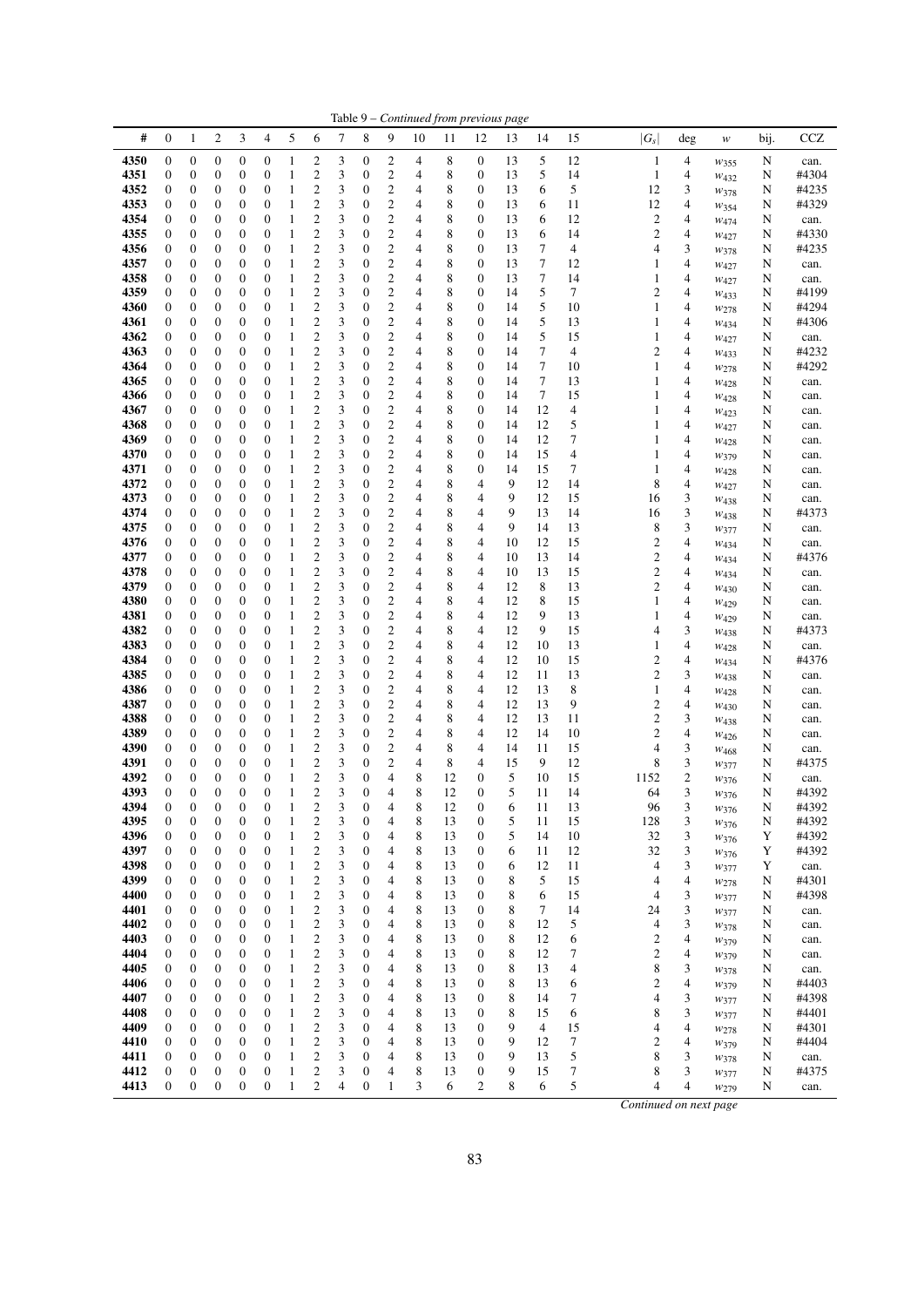|              |                                      |                                      |                                      |                                      |                                      |                              |                                           |                     |                                      |                              |        |        | Table 9 – Continued from previous page             |        |                  |          |                              |                                                      |                   |           |              |
|--------------|--------------------------------------|--------------------------------------|--------------------------------------|--------------------------------------|--------------------------------------|------------------------------|-------------------------------------------|---------------------|--------------------------------------|------------------------------|--------|--------|----------------------------------------------------|--------|------------------|----------|------------------------------|------------------------------------------------------|-------------------|-----------|--------------|
| #            | $\boldsymbol{0}$                     | $\mathbf{1}$                         | $\overline{c}$                       | 3                                    | 4                                    | 5                            | 6                                         | 7                   | 8                                    | 9                            | 10     | 11     | 12                                                 | 13     | 14               | 15       | $ G_s $                      | deg                                                  | $\ensuremath{W}$  | bij.      | CCZ          |
| 4414         | $\boldsymbol{0}$                     | $\boldsymbol{0}$                     | $\boldsymbol{0}$                     | $\boldsymbol{0}$                     | 0                                    | $\,1\,$                      | $\overline{c}$                            | 4                   | $\boldsymbol{0}$                     | $\mathbf{1}$                 | 3      | 6      | $\overline{c}$                                     | 8      | 6                | 9        | $\mathbf{1}$                 | $\overline{4}$                                       | $W_{423}$         | N         | can.         |
| 4415         | $\boldsymbol{0}$                     | $\boldsymbol{0}$                     | $\boldsymbol{0}$                     | $\boldsymbol{0}$                     | $\boldsymbol{0}$                     | $\mathbf{1}$                 | $\mathfrak{2}$                            | $\overline{4}$      | $\boldsymbol{0}$                     | $\mathbf{1}$                 | 3      | 6      | $\mathbf{2}$                                       | 8      | 6                | 10       | $\mathbf{1}$                 | $\overline{\mathcal{L}}$                             | $W_392$           | N         | can.         |
| 4416         | 0                                    | $\boldsymbol{0}$                     | $\boldsymbol{0}$                     | $\boldsymbol{0}$                     | $\boldsymbol{0}$                     | $\mathbf{1}$                 | $\boldsymbol{2}$                          | 4                   | $\boldsymbol{0}$                     | $\mathbf{1}$                 | 3      | 6      | $\overline{\mathbf{c}}$                            | 8      | 6                | 11       | $\mathbf{1}$                 | $\overline{\mathcal{L}}$                             | W392              | N         | can.         |
| 4417         | $\boldsymbol{0}$                     | $\boldsymbol{0}$                     | $\boldsymbol{0}$                     | $\boldsymbol{0}$                     | $\boldsymbol{0}$                     | $\,1\,$                      | $\overline{\mathbf{c}}$                   | 4                   | $\boldsymbol{0}$                     | $\mathbf{1}$                 | 3      | 6      | $\overline{\mathbf{c}}$                            | 8      | 6                | 13       | $\mathbf{1}$                 | $\overline{4}$                                       | W392              | N         | can.         |
| 4418<br>4419 | $\boldsymbol{0}$                     | $\boldsymbol{0}$<br>$\boldsymbol{0}$ | $\boldsymbol{0}$<br>$\boldsymbol{0}$ | $\boldsymbol{0}$<br>$\boldsymbol{0}$ | $\boldsymbol{0}$<br>$\boldsymbol{0}$ | $\mathbf{1}$<br>$\mathbf{1}$ | $\mathbf{2}$<br>$\mathbf{2}$              | 4                   | $\boldsymbol{0}$<br>$\boldsymbol{0}$ | $\mathbf{1}$<br>$\mathbf{1}$ | 3<br>3 | 6      | $\overline{\mathbf{c}}$<br>$\overline{c}$          | 8      | 6<br>6           | 14       | $\mathbf{1}$                 | $\overline{4}$<br>3                                  | $W_{423}$         | N         | can.         |
| 4420         | 0<br>$\boldsymbol{0}$                | $\boldsymbol{0}$                     | $\boldsymbol{0}$                     | $\boldsymbol{0}$                     | $\boldsymbol{0}$                     | $\,1\,$                      | $\overline{c}$                            | 4<br>4              | $\mathbf{0}$                         | $\mathbf{1}$                 | 3      | 6<br>6 | $\overline{\mathbf{c}}$                            | 8<br>8 | 9                | 15<br>10 | $\mathbf{1}$<br>$\mathbf{1}$ | $\overline{\mathcal{L}}$                             | $w_{280}$         | Y<br>N    | can.         |
| 4421         | $\boldsymbol{0}$                     | $\boldsymbol{0}$                     | $\boldsymbol{0}$                     | $\boldsymbol{0}$                     | $\boldsymbol{0}$                     | $\mathbf{1}$                 | $\overline{\mathbf{c}}$                   | 4                   | $\boldsymbol{0}$                     | $\mathbf{1}$                 | 3      | 6      | $\overline{\mathbf{c}}$                            | 8      | 9                | 11       | $\mathbf{1}$                 | $\overline{\mathcal{L}}$                             | W419              | N         | can.<br>can. |
| 4422         | $\boldsymbol{0}$                     | $\boldsymbol{0}$                     | $\boldsymbol{0}$                     | $\boldsymbol{0}$                     | $\boldsymbol{0}$                     | $\mathbf{1}$                 | $\overline{c}$                            | 4                   | $\boldsymbol{0}$                     | $\mathbf{1}$                 | 3      | 6      | $\overline{c}$                                     | 8      | 9                | 12       | $\mathbf{1}$                 | $\overline{4}$                                       | W423<br>W379      | N         | can.         |
| 4423         | $\boldsymbol{0}$                     | $\boldsymbol{0}$                     | $\boldsymbol{0}$                     | $\boldsymbol{0}$                     | $\boldsymbol{0}$                     | $\,1\,$                      | $\boldsymbol{2}$                          | 4                   | $\boldsymbol{0}$                     | $\mathbf{1}$                 | 3      | 6      | $\boldsymbol{2}$                                   | 8      | 9                | 13       | $\mathbf{1}$                 | $\overline{4}$                                       | $w_{355}$         | N         | can.         |
| 4424         | $\boldsymbol{0}$                     | $\boldsymbol{0}$                     | $\boldsymbol{0}$                     | $\boldsymbol{0}$                     | $\boldsymbol{0}$                     | $\mathbf{1}$                 | $\boldsymbol{2}$                          | 4                   | $\boldsymbol{0}$                     | $\mathbf{1}$                 | 3      | 6      | $\overline{\mathbf{c}}$                            | 8      | 9                | 14       | $\mathbf{1}$                 | $\overline{4}$                                       | W427              | N         | can.         |
| 4425         | $\boldsymbol{0}$                     | $\boldsymbol{0}$                     | $\boldsymbol{0}$                     | $\boldsymbol{0}$                     | $\boldsymbol{0}$                     | $\mathbf{1}$                 | $\mathfrak{2}$                            | 4                   | $\boldsymbol{0}$                     | $\mathbf{1}$                 | 3      | 6      | $\overline{\mathbf{c}}$                            | 8      | 9                | 15       | 1                            | $\overline{4}$                                       | W281              | N         | can.         |
| 4426         | 0                                    | $\boldsymbol{0}$                     | $\boldsymbol{0}$                     | $\boldsymbol{0}$                     | $\boldsymbol{0}$                     | $\mathbf{1}$                 | $\sqrt{2}$                                | 4                   | $\boldsymbol{0}$                     | $\mathbf{1}$                 | 3      | 6      | $\overline{\mathbf{c}}$                            | 8      | 10               | $12\,$   | $\mathbf{1}$                 | $\overline{4}$                                       | $w_{281}$         | N         | #4425        |
| 4427         | $\boldsymbol{0}$                     | $\boldsymbol{0}$                     | $\boldsymbol{0}$                     | $\boldsymbol{0}$                     | $\overline{0}$                       | $\,1\,$                      | $\overline{c}$                            | 4                   | $\boldsymbol{0}$                     | $\mathbf{1}$                 | 3      | 6      | $\overline{c}$                                     | 8      | 10               | 13       | $\mathbf{2}$                 | $\overline{4}$                                       | W354              | N         | can.         |
| 4428         | $\boldsymbol{0}$                     | $\boldsymbol{0}$                     | $\boldsymbol{0}$                     | $\boldsymbol{0}$                     | $\boldsymbol{0}$                     | $\mathbf{1}$                 | $\boldsymbol{2}$                          | 4                   | $\boldsymbol{0}$                     | $\mathbf{1}$                 | 3      | 6      | $\overline{\mathbf{c}}$                            | 8      | 10               | 14       | $\mathbf{1}$                 | $\overline{4}$                                       | W355              | N         | can.         |
| 4429         | $\boldsymbol{0}$                     | $\boldsymbol{0}$                     | $\boldsymbol{0}$                     | $\boldsymbol{0}$                     | $\boldsymbol{0}$                     | $\mathbf{1}$                 | $\overline{\mathbf{c}}$                   | 4                   | $\boldsymbol{0}$                     | $\mathbf{1}$                 | 3      | 6      | $\boldsymbol{2}$                                   | 8      | 11               | 12       | $\mathbf{1}$                 | $\overline{4}$                                       | W379              | N         | can.         |
| 4430         | $\boldsymbol{0}$                     | $\boldsymbol{0}$                     | $\boldsymbol{0}$                     | $\boldsymbol{0}$                     | $\boldsymbol{0}$                     | $\mathbf{1}$                 | $\boldsymbol{2}$                          | 4                   | $\boldsymbol{0}$                     | $\mathbf{1}$                 | 3      | 6      | $\overline{\mathbf{c}}$                            | 8      | 11               | 14       | $\mathbf{1}$                 | $\overline{4}$                                       | $W_392$           | N         | can.         |
| 4431         | $\boldsymbol{0}$                     | $\boldsymbol{0}$                     | $\boldsymbol{0}$                     | $\boldsymbol{0}$                     | $\boldsymbol{0}$                     | $\mathbf{1}$                 | $\boldsymbol{2}$                          | 4                   | $\boldsymbol{0}$                     | $\mathbf{1}$                 | 3      | 6      | $\overline{\mathbf{c}}$                            | 8      | 11               | 15       | $\mathbf{1}$                 | $\overline{4}$                                       | $w_{281}$         | N         | can.         |
| 4432         | $\boldsymbol{0}$                     | $\boldsymbol{0}$                     | $\boldsymbol{0}$                     | $\boldsymbol{0}$                     | $\boldsymbol{0}$                     | $\mathbf{1}$                 | $\mathfrak{2}$                            | $\overline{4}$      | $\boldsymbol{0}$                     | $\mathbf{1}$                 | 3      | 6      | $\overline{\mathbf{c}}$                            | 8      | 12               | 14       | $\mathbf{1}$                 | $\overline{4}$                                       | W379              | N         | can.         |
| 4433         | 0                                    | $\boldsymbol{0}$                     | $\boldsymbol{0}$                     | $\boldsymbol{0}$                     | $\boldsymbol{0}$                     | $\mathbf{1}$                 | $\overline{\mathbf{c}}$                   | 4                   | $\boldsymbol{0}$                     | $\mathbf{1}$                 | 3      | 6      | $\overline{\mathbf{c}}$                            | 8      | 12               | 15       | $\overline{\mathbf{c}}$      | $\overline{\mathcal{A}}$                             | W281              | N         | can.         |
| 4434         | $\boldsymbol{0}$                     | $\boldsymbol{0}$                     | $\boldsymbol{0}$                     | $\boldsymbol{0}$                     | $\boldsymbol{0}$                     | $\mathbf{1}$                 | $\boldsymbol{2}$                          | 4                   | $\boldsymbol{0}$                     | $\mathbf{1}$                 | 3      | 6      | $\overline{c}$                                     | 8      | 13               | 14       | $\overline{\mathbf{c}}$      | $\overline{\mathcal{A}}$                             | $W_{426}$         | N         | can.         |
| 4435         | $\boldsymbol{0}$                     | $\boldsymbol{0}$                     | $\boldsymbol{0}$                     | $\boldsymbol{0}$                     | $\boldsymbol{0}$                     | $\mathbf{1}$                 | $\overline{c}$                            | 4                   | $\boldsymbol{0}$                     | $\mathbf{1}$                 | 3      | 6      | $\overline{c}$                                     | 8      | 14               | 12       | $\mathbf{1}$                 | $\overline{\mathcal{A}}$                             | W379              | N         | can.         |
| 4436<br>4437 | $\boldsymbol{0}$<br>$\boldsymbol{0}$ | $\boldsymbol{0}$<br>$\boldsymbol{0}$ | $\boldsymbol{0}$<br>$\boldsymbol{0}$ | $\boldsymbol{0}$<br>$\boldsymbol{0}$ | $\boldsymbol{0}$<br>$\boldsymbol{0}$ | $\mathbf{1}$<br>$\mathbf{1}$ | $\overline{\mathbf{c}}$<br>$\mathfrak{2}$ | 4<br>4              | $\boldsymbol{0}$<br>$\boldsymbol{0}$ | $\mathbf{1}$<br>$\mathbf{1}$ | 3<br>3 | 6<br>6 | $\overline{\mathbf{c}}$<br>$\overline{\mathbf{c}}$ | 8<br>8 | 14<br>15         | 13<br>12 | $\mathbf{2}$<br>$\mathbf{2}$ | $\overline{\mathcal{A}}$<br>$\overline{4}$           | W347              | N<br>N    | can.         |
| 4438         | 0                                    | $\boldsymbol{0}$                     | $\boldsymbol{0}$                     | $\boldsymbol{0}$                     | $\boldsymbol{0}$                     | $\mathbf{1}$                 | $\boldsymbol{2}$                          | 4                   | $\boldsymbol{0}$                     | $\mathbf{1}$                 | 3      | 6      | 3                                                  | 8      | 5                | 6        | 6                            | $\overline{\mathcal{A}}$                             | W428              | N         | can.<br>can. |
| 4439         | 0                                    | $\boldsymbol{0}$                     | $\boldsymbol{0}$                     | $\boldsymbol{0}$                     | $\boldsymbol{0}$                     | $\mathbf{1}$                 | $\boldsymbol{2}$                          | 4                   | $\boldsymbol{0}$                     | $\mathbf{1}$                 | 3      | 6      | 3                                                  | 8      | 5                | 9        | 1                            | $\overline{\mathcal{A}}$                             | W <sub>439</sub>  | N         | can.         |
| 4440         | $\boldsymbol{0}$                     | $\boldsymbol{0}$                     | $\boldsymbol{0}$                     | $\boldsymbol{0}$                     | $\boldsymbol{0}$                     | 1                            | $\boldsymbol{2}$                          | 4                   | $\mathbf{0}$                         | $\mathbf{1}$                 | 3      | 6      | 3                                                  | 8      | 5                | 10       | $\mathbf{1}$                 | $\overline{\mathcal{A}}$                             | $W_{426}$<br>W419 | N         | can.         |
| 4441         | $\boldsymbol{0}$                     | $\boldsymbol{0}$                     | $\boldsymbol{0}$                     | $\boldsymbol{0}$                     | $\boldsymbol{0}$                     | $\mathbf{1}$                 | $\overline{c}$                            | 4                   | $\boldsymbol{0}$                     | $\mathbf{1}$                 | 3      | 6      | 3                                                  | 8      | 5                | 11       | 1                            | $\overline{\mathcal{A}}$                             | W423              | N         | can.         |
| 4442         | $\boldsymbol{0}$                     | $\boldsymbol{0}$                     | $\boldsymbol{0}$                     | $\boldsymbol{0}$                     | $\boldsymbol{0}$                     | 1                            | $\boldsymbol{2}$                          | 4                   | $\boldsymbol{0}$                     | $\mathbf{1}$                 | 3      | 6      | 3                                                  | 8      | $\mathfrak s$    | 12       | $\mathbf{1}$                 | $\overline{\mathcal{A}}$                             | $w_{425}$         | N         | can.         |
| 4443         | 0                                    | $\boldsymbol{0}$                     | $\boldsymbol{0}$                     | $\boldsymbol{0}$                     | $\boldsymbol{0}$                     | $\,1\,$                      | $\boldsymbol{2}$                          | 4                   | $\boldsymbol{0}$                     | $\mathbf{1}$                 | 3      | 6      | 3                                                  | 8      | $\mathfrak s$    | 13       | $\mathbf{1}$                 | 3                                                    | W378              | N         | can.         |
| 4444         | $\boldsymbol{0}$                     | $\boldsymbol{0}$                     | $\boldsymbol{0}$                     | $\boldsymbol{0}$                     | $\boldsymbol{0}$                     | $\mathbf{1}$                 | $\mathbf{2}$                              | 4                   | $\boldsymbol{0}$                     | $\mathbf{1}$                 | 3      | 6      | 3                                                  | 8      | $\mathfrak s$    | 15       | 1                            | $\overline{4}$                                       | W423              | N         | can.         |
| 4445         | 0                                    | $\boldsymbol{0}$                     | $\boldsymbol{0}$                     | $\boldsymbol{0}$                     | $\boldsymbol{0}$                     | $\,1\,$                      | $\overline{\mathbf{c}}$                   | 4                   | $\boldsymbol{0}$                     | $\mathbf{1}$                 | 3      | 6      | 3                                                  | 8      | $\boldsymbol{7}$ | 9        | $\mathbf{1}$                 | $\overline{\mathcal{A}}$                             | W423              | N         | can.         |
| 4446         | $\boldsymbol{0}$                     | $\boldsymbol{0}$                     | $\boldsymbol{0}$                     | $\boldsymbol{0}$                     | $\boldsymbol{0}$                     | $\,1\,$                      | $\overline{c}$                            | 4                   | $\mathbf{0}$                         | $\mathbf{1}$                 | 3      | 6      | 3                                                  | 8      | $\tau$           | 10       | $\mathbf{1}$                 | $\overline{4}$                                       | W392              | N         | can.         |
| 4447         | $\boldsymbol{0}$                     | $\boldsymbol{0}$                     | $\boldsymbol{0}$                     | $\boldsymbol{0}$                     | $\boldsymbol{0}$                     | $\mathbf{1}$                 | $\overline{\mathbf{c}}$                   | 4                   | $\boldsymbol{0}$                     | $\mathbf{1}$                 | 3      | 6      | 3                                                  | 8      | $\tau$           | 11       | $\mathbf{1}$                 | $\overline{4}$                                       | $w_{392}$         | N         | can.         |
| 4448         | $\boldsymbol{0}$                     | $\boldsymbol{0}$                     | $\boldsymbol{0}$                     | $\boldsymbol{0}$                     | $\boldsymbol{0}$                     | $\mathbf{1}$                 | $\boldsymbol{2}$                          | 4                   | $\boldsymbol{0}$                     | $\mathbf{1}$                 | 3      | 6      | 3                                                  | 8      | $\boldsymbol{7}$ | 13       | $\mathbf{1}$                 | $\overline{4}$                                       | W392              | N         | #4415        |
| 4449         | $\boldsymbol{0}$                     | $\boldsymbol{0}$                     | $\boldsymbol{0}$                     | $\boldsymbol{0}$                     | $\boldsymbol{0}$                     | $\mathbf{1}$                 | $\mathfrak{2}$                            | 4                   | $\boldsymbol{0}$                     | $\mathbf{1}$                 | 3      | 6      | 3                                                  | 8      | $\tau$           | 14       | $\mathbf{1}$                 | $\overline{4}$                                       | W423              | N         | can.         |
| 4450         | 0                                    | $\boldsymbol{0}$                     | $\boldsymbol{0}$                     | $\boldsymbol{0}$                     | $\boldsymbol{0}$                     | $\mathbf{1}$                 | $\boldsymbol{2}$                          | 4                   | $\boldsymbol{0}$                     | $\mathbf{1}$                 | 3      | 6      | 3                                                  | 8      | $\tau$           | 15       | $\mathbf{1}$                 | 3                                                    | W <sub>280</sub>  | Y         | #4419        |
| 4451         | $\boldsymbol{0}$                     | $\boldsymbol{0}$                     | $\boldsymbol{0}$                     | $\boldsymbol{0}$                     | $\boldsymbol{0}$                     | $\mathbf{1}$                 | $\mathfrak{2}$                            | 4                   | $\boldsymbol{0}$                     | $\mathbf{1}$                 | 3      | 6      | 3                                                  | 8      | 9                | 10       | 1                            | $\overline{4}$                                       | W <sub>426</sub>  | N         | can.         |
| 4452         | $\boldsymbol{0}$                     | $\boldsymbol{0}$                     | $\boldsymbol{0}$                     | $\boldsymbol{0}$                     | $\boldsymbol{0}$                     | 1                            | $\overline{\mathbf{c}}$                   | 4                   | $\mathbf{0}$                         | $\,1\,$                      | 3      | 6      | 3                                                  | 8      | 9                | 11       | $\mathbf{1}$                 | $\overline{\mathcal{L}}$                             | W425              | N         | can.         |
| 4453<br>4454 | $\boldsymbol{0}$<br>$\boldsymbol{0}$ | $\boldsymbol{0}$<br>$\boldsymbol{0}$ | $\boldsymbol{0}$<br>$\boldsymbol{0}$ | $\boldsymbol{0}$<br>$\boldsymbol{0}$ | $\overline{0}$<br>$\boldsymbol{0}$   | $\,1\,$<br>$\mathbf{1}$      | $\overline{c}$<br>$\boldsymbol{2}$        | $\overline{4}$<br>4 | $\mathbf{0}$<br>$\boldsymbol{0}$     | $\mathbf{1}$<br>$\mathbf{1}$ | 3<br>3 | 6      | 3<br>3                                             | 8<br>8 | 9<br>9           | 12<br>13 | $\mathbf{1}$<br>$\mathbf{1}$ | $\overline{\mathcal{L}}$<br>$\overline{\mathcal{L}}$ | W428              | N         | can.         |
| 4455         | $\boldsymbol{0}$                     | $\boldsymbol{0}$                     | $\boldsymbol{0}$                     | $\boldsymbol{0}$                     | $\boldsymbol{0}$                     | $\,1\,$                      | $\overline{\mathbf{c}}$                   | 4                   | $\boldsymbol{0}$                     | $\mathbf{1}$                 | 3      | 6<br>6 | 3                                                  | 8      | 9                | 14       | $\mathbf{1}$                 | $\overline{4}$                                       | W427              | N<br>N    | can.         |
| 4456         | $\boldsymbol{0}$                     | $\mathbf{0}$                         | $\mathbf{0}$                         | $\boldsymbol{0}$                     | $\overline{0}$                       | $\mathbf{1}$                 | $\overline{c}$                            | $\overline{4}$      | $\boldsymbol{0}$                     | $\mathbf{1}$                 | 3      | 6      | 3                                                  | 8      | 9                | 15       | $\mathbf{1}$                 | $\overline{4}$                                       | $W_{429}$         | N         | can.         |
| 4457         | $\overline{0}$                       | $\theta$                             | $\theta$                             | $\theta$                             | $\theta$                             | 1                            | $\overline{2}$                            | 4                   | $\theta$                             | $\mathbf{1}$                 | 3      | 6      | 3                                                  | 8      | 10               | 12       | 1                            | $\overline{4}$                                       | W379<br>W379      | N         | can.<br>can. |
| 4458         | $\boldsymbol{0}$                     | $\mathbf{0}$                         | $\boldsymbol{0}$                     | $\boldsymbol{0}$                     | $\boldsymbol{0}$                     | $\mathbf{1}$                 | $\boldsymbol{2}$                          | 4                   | $\mathbf{0}$                         | $\mathbf{1}$                 | 3      | 6      | 3                                                  | 8      | 10               | 13       | $\mathbf{1}$                 | $\overline{\mathcal{A}}$                             | $w_{355}$         | N         | can.         |
| 4459         | $\boldsymbol{0}$                     | $\boldsymbol{0}$                     | $\boldsymbol{0}$                     | $\boldsymbol{0}$                     | $\boldsymbol{0}$                     | 1                            | $\boldsymbol{2}$                          | 4                   | $\mathbf{0}$                         | $\mathbf{1}$                 | 3      | 6      | 3                                                  | 8      | 10               | 14       | $\,1\,$                      | $\overline{4}$                                       | $w_{427}$         | N         | can.         |
| 4460         | $\boldsymbol{0}$                     | $\boldsymbol{0}$                     | $\boldsymbol{0}$                     | $\boldsymbol{0}$                     | $\boldsymbol{0}$                     | 1                            | $\overline{\mathbf{c}}$                   | 4                   | $\boldsymbol{0}$                     | $\,1\,$                      | 3      | 6      | 3                                                  | 8      | 11               | 12       | $\mathbf{1}$                 | 4                                                    | W428              | N         | can.         |
| 4461         | 0                                    | $\boldsymbol{0}$                     | $\boldsymbol{0}$                     | $\boldsymbol{0}$                     | $\boldsymbol{0}$                     | 1                            | $\boldsymbol{2}$                          | 4                   | $\boldsymbol{0}$                     | $\mathbf{1}$                 | 3      | 6      | 3                                                  | 8      | 11               | 14       | $\mathbf{1}$                 | $\overline{\mathcal{A}}$                             | W379              | N         | can.         |
| 4462         | 0                                    | $\boldsymbol{0}$                     | $\boldsymbol{0}$                     | $\boldsymbol{0}$                     | $\boldsymbol{0}$                     | $\mathbf{1}$                 | $\overline{c}$                            | 4                   | $\boldsymbol{0}$                     | $\mathbf{1}$                 | 3      | 6      | 3                                                  | 8      | 11               | 15       | $\mathbf{1}$                 | $\overline{\mathcal{A}}$                             | W379              | N         | can.         |
| 4463         | $\boldsymbol{0}$                     | $\boldsymbol{0}$                     | $\boldsymbol{0}$                     | $\boldsymbol{0}$                     | $\boldsymbol{0}$                     | $\mathbf{1}$                 | $\mathfrak{2}$                            | $\overline{4}$      | $\boldsymbol{0}$                     | $\mathbf{1}$                 | 3      | 6      | 3                                                  | 8      | 12               | 14       | $\mathbf{1}$                 | $\overline{4}$                                       | $W_{428}$         | N         | can.         |
| 4464         | 0                                    | $\boldsymbol{0}$                     | $\boldsymbol{0}$                     | $\boldsymbol{0}$                     | $\boldsymbol{0}$                     | $\mathbf{1}$                 | $\boldsymbol{2}$                          | 4                   | 0                                    | $\mathbf{1}$                 | 3      | 6      | 3                                                  | 8      | 12               | 15       | $\overline{\mathbf{c}}$      | $\overline{4}$                                       | W379              | N         | can.         |
| 4465         | $\boldsymbol{0}$                     | $\boldsymbol{0}$                     | $\boldsymbol{0}$                     | $\boldsymbol{0}$                     | $\boldsymbol{0}$                     | $\,1$                        | $\boldsymbol{2}$                          | 4                   | $\boldsymbol{0}$                     | $\mathbf{1}$                 | 3      | 6      | 3                                                  | 8      | 13               | 14       | $\mathbf{2}$                 | 4                                                    | W429              | N         | can.         |
| 4466         | 0                                    | $\boldsymbol{0}$                     | $\boldsymbol{0}$                     | $\boldsymbol{0}$                     | $\boldsymbol{0}$                     | $\mathbf{1}$                 | $\boldsymbol{2}$                          | 4                   | $\boldsymbol{0}$                     | $\,1\,$                      | 3      | 6      | 3                                                  | 8      | 14               | 12       | $\mathbf{1}$                 | $\overline{4}$                                       | W428              | N         | can.         |
| 4467         | $\boldsymbol{0}$                     | $\boldsymbol{0}$                     | $\boldsymbol{0}$                     | $\boldsymbol{0}$                     | 0                                    | $\mathbf{1}$                 | $\mathfrak{2}$                            | 4                   | $\boldsymbol{0}$                     | $\mathbf{1}$                 | 3      | 6      | 3                                                  | 8      | 14               | 13       | $\overline{c}$               | $\overline{4}$                                       | $w_{355}$         | N         | can.         |
| 4468         | $\boldsymbol{0}$                     | $\boldsymbol{0}$                     | $\boldsymbol{0}$                     | $\boldsymbol{0}$                     | $\boldsymbol{0}$                     | $\mathbf{1}$                 | $\overline{c}$                            | 4                   | $\boldsymbol{0}$                     | $\mathbf{1}$                 | 3      | 6      | 3                                                  | 8      | 15               | 12       | $\boldsymbol{2}$             | $\overline{4}$                                       | W430              | N         | can.         |
| 4469         | $\boldsymbol{0}$                     | $\boldsymbol{0}$                     | $\boldsymbol{0}$                     | $\boldsymbol{0}$                     | $\boldsymbol{0}$                     | 1                            | $\overline{\mathbf{c}}$                   | 4                   | $\boldsymbol{0}$                     | $\mathbf{1}$                 | 3      | 6      | 4                                                  | 6      | 5                | 8        | 7                            | $\overline{4}$                                       | W279              | N         | can.         |
| 4470         | $\boldsymbol{0}$                     | $\boldsymbol{0}$                     | $\boldsymbol{0}$                     | $\boldsymbol{0}$                     | $\boldsymbol{0}$                     | $\mathbf{1}$                 | $\mathbf{2}$                              | 4                   | $\boldsymbol{0}$                     | $\mathbf{1}$                 | 3      | 6      | 4                                                  | 6      | $\,$ 8 $\,$      | 11       | 1                            | $\overline{4}$                                       | W <sub>425</sub>  | N         | can.         |
| 4471         | 0                                    | $\boldsymbol{0}$                     | $\boldsymbol{0}$                     | $\boldsymbol{0}$                     | $\boldsymbol{0}$                     | $\,1\,$                      | $\overline{\mathbf{c}}$                   | 4                   | 0                                    | $\mathbf{1}$                 | 3      | 6      | 4                                                  | 6      | 8                | 12       | $\mathbf{1}$                 | 4                                                    | W <sub>425</sub>  | N         | can.         |
| 4472<br>4473 | $\boldsymbol{0}$<br>$\boldsymbol{0}$ | $\boldsymbol{0}$<br>$\boldsymbol{0}$ | $\boldsymbol{0}$                     | $\boldsymbol{0}$                     | $\boldsymbol{0}$<br>$\boldsymbol{0}$ | $\,1$                        | $\boldsymbol{2}$                          | 4                   | $\boldsymbol{0}$<br>$\boldsymbol{0}$ | $\mathbf{1}$<br>$\mathbf{1}$ | 3      | 6      | $\overline{4}$                                     | 6      | 8                | 13       | $\mathbf{1}$                 | $\overline{4}$<br>$\overline{4}$                     | W423              | N         | can.         |
| 4474         | 0                                    | $\boldsymbol{0}$                     | $\boldsymbol{0}$<br>$\boldsymbol{0}$ | $\boldsymbol{0}$<br>$\boldsymbol{0}$ | $\boldsymbol{0}$                     | 1<br>$\,1\,$                 | $\overline{\mathbf{c}}$<br>$\overline{c}$ | 4<br>4              | $\boldsymbol{0}$                     | $\mathbf{1}$                 | 3<br>3 | 6<br>6 | 4<br>4                                             | 6<br>6 | 8<br>8           | 14<br>15 | $\mathbf{1}$<br>$\mathbf{1}$ | 4                                                    | W423              | N<br>N    | can.         |
| 4475         | $\boldsymbol{0}$                     | $\boldsymbol{0}$                     | $\boldsymbol{0}$                     | $\boldsymbol{0}$                     | $\boldsymbol{0}$                     | $\mathbf{1}$                 | $\mathfrak{2}$                            | 4                   | $\boldsymbol{0}$                     | $\mathbf{1}$                 | 3      | 6      | 4                                                  | 8      | 5                | 10       | $\mathbf{1}$                 | 3                                                    | $w_{425}$<br>W378 | N         | can.<br>can. |
| 4476         | $\boldsymbol{0}$                     | $\boldsymbol{0}$                     | $\boldsymbol{0}$                     | $\boldsymbol{0}$                     | $\boldsymbol{0}$                     | $\mathbf{1}$                 | $\overline{c}$                            | 4                   | $\mathbf{0}$                         | $\mathbf{1}$                 | 3      | 6      | 4                                                  | 8      | $\mathfrak s$    | 11       | $\mathbf{1}$                 | $\overline{4}$                                       | W423              | N         | can.         |
| 4477         | $\boldsymbol{0}$                     | $\boldsymbol{0}$                     | $\boldsymbol{0}$                     | $\boldsymbol{0}$                     | $\boldsymbol{0}$                     | $\mathbf{1}$                 | $\mathfrak{2}$                            | $\overline{4}$      | $\boldsymbol{0}$                     | $\mathbf{1}$                 | 3      | 6      | 4                                                  | 8      | 5                | 14       | $\mathbf{1}$                 | $\overline{4}$                                       | $w_{426}$         | ${\bf N}$ | can.         |
|              |                                      |                                      |                                      |                                      |                                      |                              |                                           |                     |                                      |                              |        |        |                                                    |        |                  |          |                              |                                                      |                   |           |              |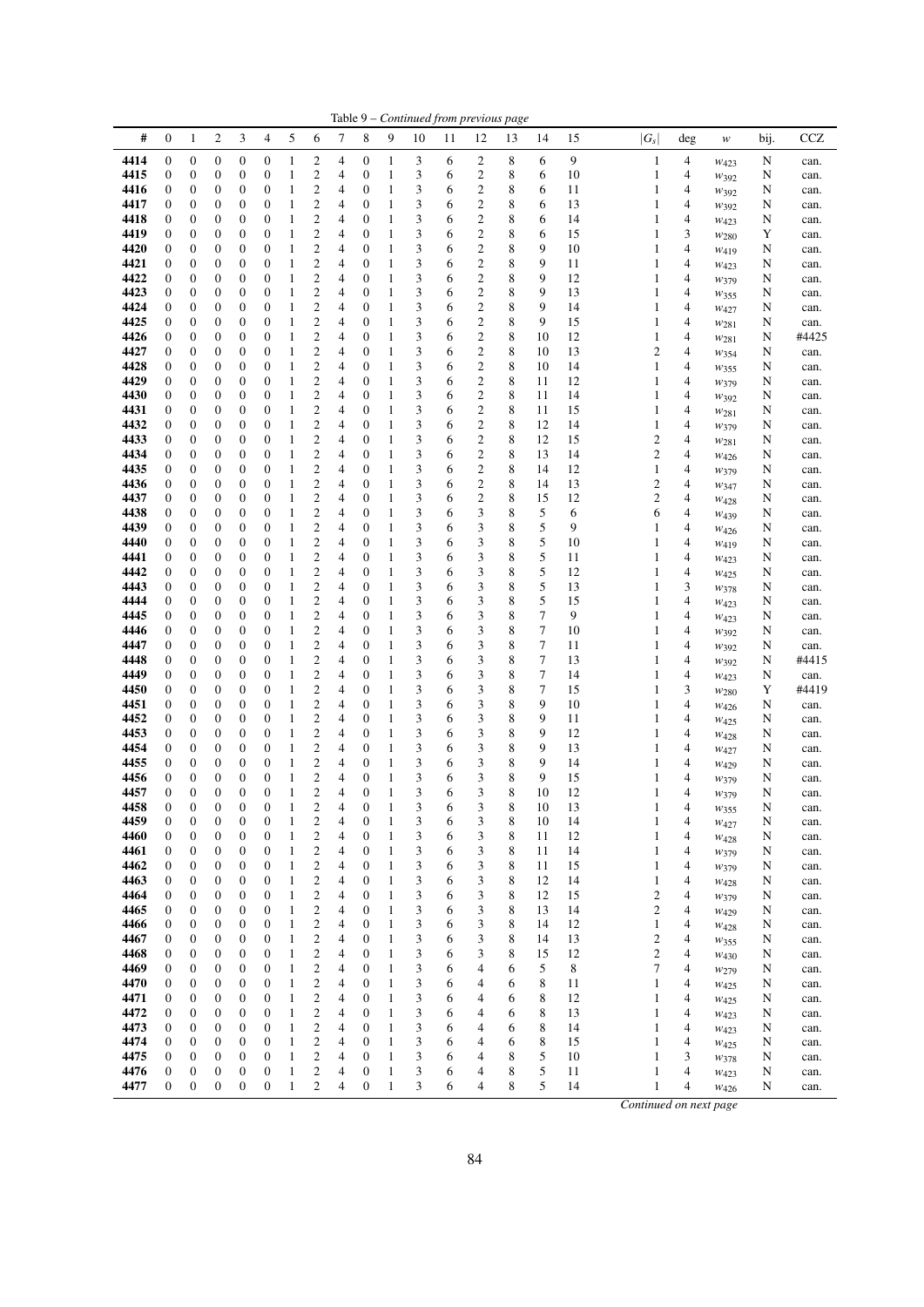|              | Table 9 - Continued from previous page |                                      |                       |                                      |                                      |                              |                                                    |                     |                                      |                              |        |        |        |                  |          |          |                                         |                |                          |        |               |
|--------------|----------------------------------------|--------------------------------------|-----------------------|--------------------------------------|--------------------------------------|------------------------------|----------------------------------------------------|---------------------|--------------------------------------|------------------------------|--------|--------|--------|------------------|----------|----------|-----------------------------------------|----------------|--------------------------|--------|---------------|
| #            | $\mathbf{0}$                           | $\mathbf{1}$                         | $\overline{c}$        | 3                                    | $\overline{\mathcal{A}}$             | 5                            | 6                                                  | 7                   | 8                                    | 9                            | 10     | 11     | 12     | 13               | 14       | 15       | $ G_s $                                 | deg            | w                        | bij.   | <b>CCZ</b>    |
| 4478         | $\boldsymbol{0}$                       | $\boldsymbol{0}$                     | 0                     | 0                                    | $\boldsymbol{0}$                     | $\mathbf{1}$                 | 2                                                  | 4                   | 0                                    | $\mathbf{1}$                 | 3      | 6      | 4      | 8                | 5        | 15       | $\mathbf{1}$                            | 4              | $w_{423}$                | N      | can.          |
| 4479         | $\boldsymbol{0}$                       | 0                                    | 0                     | 0                                    | $\boldsymbol{0}$                     | 1                            | 2                                                  | 4                   | 0                                    | $\mathbf{1}$                 | 3      | 6      | 4      | 8                | 9        | 10       | 1                                       | 4              | $W_{427}$                | N      | can.          |
| 4480         | $\boldsymbol{0}$                       | 0                                    | 0                     | 0                                    | $\boldsymbol{0}$                     | $\mathbf{1}$                 | $\overline{c}$                                     | 4                   | $\boldsymbol{0}$                     | 1                            | 3      | 6      | 4      | 8                | 9        | 11       | 1                                       | 4              | W428                     | N      | can.          |
| 4481         | $\boldsymbol{0}$                       | 0                                    | 0                     | 0                                    | $\mathbf{0}$                         | 1                            | $\overline{\mathbf{c}}$                            | 4                   | $\boldsymbol{0}$                     | 1                            | 3      | 6      | 4      | 8                | 9        | 12       | 1                                       | 4              | W428                     | N      | can.          |
| 4482<br>4483 | $\boldsymbol{0}$<br>$\boldsymbol{0}$   | 0<br>0                               | 0<br>0                | 0<br>0                               | $\mathbf{0}$<br>$\mathbf{0}$         | 1<br>$\,1$                   | $\overline{\mathbf{c}}$<br>$\overline{\mathbf{c}}$ | 4<br>4              | $\mathbf{0}$<br>$\mathbf{0}$         | $\mathbf{1}$<br>1            | 3<br>3 | 6<br>6 | 4<br>4 | 8<br>8           | 9<br>9   | 13<br>14 | 4<br>1                                  | 4<br>4         | $W_{427}$                | N<br>N | can.<br>can.  |
| 4484         | $\mathbf{0}$                           | 0                                    | 0                     | 0                                    | $\boldsymbol{0}$                     | 1                            | $\overline{\mathbf{c}}$                            | 4                   | $\boldsymbol{0}$                     | 1                            | 3      | 6      | 4      | 8                | 9        | 15       | 1                                       | 4              | $W_{429}$<br>W379        | N      | can.          |
| 4485         | $\boldsymbol{0}$                       | 0                                    | 0                     | 0                                    | $\boldsymbol{0}$                     | $\mathbf{1}$                 | $\overline{\mathbf{c}}$                            | 4                   | $\boldsymbol{0}$                     | 1                            | 3      | 6      | 4      | 8                | 10       | 5        | 1                                       | 3              | W378                     | N      | can.          |
| 4486         | $\boldsymbol{0}$                       | $\boldsymbol{0}$                     | 0                     | $\boldsymbol{0}$                     | $\boldsymbol{0}$                     | 1                            | $\boldsymbol{2}$                                   | 4                   | $\boldsymbol{0}$                     | 1                            | 3      | 6      | 4      | 8                | 10       | 9        | 1                                       | 4              | $W_{427}$                | N      | can.          |
| 4487         | $\boldsymbol{0}$                       | $\boldsymbol{0}$                     | 0                     | $\boldsymbol{0}$                     | $\boldsymbol{0}$                     | 1                            | $\overline{c}$                                     | 4                   | $\boldsymbol{0}$                     | 1                            | 3      | 6      | 4      | 8                | 10       | 12       | 1                                       | 4              | W379                     | N      | can.          |
| 4488         | $\boldsymbol{0}$                       | 0                                    | 0                     | 0                                    | $\boldsymbol{0}$                     | 1                            | $\overline{\mathbf{c}}$                            | 4                   | $\boldsymbol{0}$                     | $\mathbf{1}$                 | 3      | 6      | 4      | 8                | 10       | 14       | 1                                       | 4              | W427                     | N      | can.          |
| 4489<br>4490 | $\boldsymbol{0}$<br>$\boldsymbol{0}$   | 0<br>0                               | 0<br>0                | 0<br>0                               | $\boldsymbol{0}$<br>$\boldsymbol{0}$ | $\mathbf{1}$<br>1            | $\overline{c}$<br>$\overline{c}$                   | $\overline{4}$<br>4 | $\mathbf{0}$<br>$\mathbf{0}$         | 1<br>1                       | 3<br>3 | 6<br>6 | 4<br>4 | 8<br>8           | 11<br>11 | 5<br>9   | 1<br>1                                  | 4<br>4         | W423                     | N      | can.          |
| 4491         | $\mathbf{0}$                           | 0                                    | 0                     | 0                                    | $\mathbf{0}$                         | 1                            | $\overline{c}$                                     | 4                   | $\mathbf{0}$                         | 1                            | 3      | 6      | 4      | $\,$ 8 $\,$      | 11       | 12       | 1                                       | 4              | $w_{428}$<br>$w_{428}$   | N<br>N | can.<br>can.  |
| 4492         | $\boldsymbol{0}$                       | $\boldsymbol{0}$                     | 0                     | $\boldsymbol{0}$                     | $\boldsymbol{0}$                     | $\mathbf{1}$                 | $\overline{c}$                                     | 4                   | $\boldsymbol{0}$                     | $\mathbf{1}$                 | 3      | 6      | 4      | 8                | 11       | 14       | $\overline{c}$                          | $\overline{4}$ | W423                     | N      | can.          |
| 4493         | $\boldsymbol{0}$                       | $\boldsymbol{0}$                     | 0                     | 0                                    | $\boldsymbol{0}$                     | 1                            | $\mathbf{2}$                                       | 4                   | $\mathbf{0}$                         | 1                            | 3      | 6      | 4      | 8                | 11       | 15       | 1                                       | 4              | W379                     | N      | can.          |
| 4494         | $\boldsymbol{0}$                       | 0                                    | 0                     | 0                                    | $\mathbf{0}$                         | 1                            | 2                                                  | 4                   | $\mathbf{0}$                         | $\mathbf{1}$                 | 3      | 6      | 4      | 8                | 12       | 9        | $\overline{c}$                          | 4              | W379                     | N      | can.          |
| 4495         | $\boldsymbol{0}$                       | 0                                    | 0                     | 0                                    | $\mathbf{0}$                         | $\mathbf{1}$                 | $\overline{\mathbf{c}}$                            | 4                   | $\boldsymbol{0}$                     | $\mathbf{1}$                 | 3      | 6      | 4      | 8                | 12       | 11       | $\overline{c}$                          | 4              | W379                     | N      | can.          |
| 4496         | $\boldsymbol{0}$                       | 0                                    | 0                     | 0                                    | $\mathbf{0}$                         | 1                            | $\overline{c}$                                     | $\overline{4}$      | $\mathbf{0}$                         | 1                            | 3      | 6      | 4      | 8                | 12       | 14       | 1                                       | 4              | W428                     | N      | can.          |
| 4497<br>4498 | $\mathbf{0}$<br>$\boldsymbol{0}$       | 0<br>0                               | 0<br>0                | 0<br>0                               | $\mathbf{0}$<br>$\boldsymbol{0}$     | $\mathbf{1}$<br>1            | $\overline{\mathbf{c}}$<br>$\boldsymbol{2}$        | 4<br>4              | $\mathbf{0}$<br>$\boldsymbol{0}$     | 1<br>$\mathbf{1}$            | 3<br>3 | 6<br>6 | 4<br>4 | 8<br>8           | 12<br>13 | 15<br>9  | 1<br>1                                  | 4<br>4         | W379                     | N<br>N | can.<br>can.  |
| 4499         | $\boldsymbol{0}$                       | $\boldsymbol{0}$                     | 0                     | $\boldsymbol{0}$                     | $\boldsymbol{0}$                     | $\mathbf{1}$                 | $\overline{\mathbf{c}}$                            | 4                   | $\boldsymbol{0}$                     | 1                            | 3      | 6      | 4      | 8                | 13       | 10       | 1                                       | 4              | $W_{429}$<br>$w_{427}$   | N      | can.          |
| 4500         | $\boldsymbol{0}$                       | 0                                    | 0                     | 0                                    | $\boldsymbol{0}$                     | $\mathbf{1}$                 | $\overline{\mathbf{c}}$                            | 4                   | $\boldsymbol{0}$                     | 1                            | 3      | 6      | 4      | 8                | 13       | 14       | 1                                       | 4              | W <sub>467</sub>         | N      | can.          |
| 4501         | $\boldsymbol{0}$                       | 0                                    | 0                     | 0                                    | $\mathbf{0}$                         | 1                            | $\overline{\mathbf{c}}$                            | 4                   | $\mathbf{0}$                         | $\mathbf{1}$                 | 3      | 6      | 4      | 8                | 13       | 15       | 1                                       | 4              | W428                     | N      | can.          |
| 4502         | $\boldsymbol{0}$                       | 0                                    | 0                     | 0                                    | $\boldsymbol{0}$                     | $\mathbf{1}$                 | $\boldsymbol{2}$                                   | 4                   | $\boldsymbol{0}$                     | 1                            | 3      | 6      | 4      | 8                | 14       | 5        | 1                                       | 4              | $W_{419}$                | N      | can.          |
| 4503         | $\boldsymbol{0}$                       | 0                                    | 0                     | 0                                    | $\boldsymbol{0}$                     | 1                            | $\overline{\mathbf{c}}$                            | $\overline{4}$      | $\boldsymbol{0}$                     | 1                            | 3      | 6      | 4      | 8                | 14       | 9        | 1                                       | 4              | $W_{427}$                | N      | can.          |
| 4504<br>4505 | $\boldsymbol{0}$<br>$\boldsymbol{0}$   | 0<br>$\boldsymbol{0}$                | 0<br>0                | 0<br>$\boldsymbol{0}$                | $\boldsymbol{0}$<br>$\boldsymbol{0}$ | $\mathbf{1}$<br>1            | $\overline{\mathbf{c}}$<br>$\boldsymbol{2}$        | 4<br>4              | $\boldsymbol{0}$<br>$\boldsymbol{0}$ | 1<br>1                       | 3<br>3 | 6<br>6 | 4<br>4 | 8<br>8           | 14<br>14 | 10<br>12 | 1<br>1                                  | 4<br>4         | W355                     | N      | can.<br>#4463 |
| 4506         | $\boldsymbol{0}$                       | $\boldsymbol{0}$                     | 0                     | 0                                    | $\boldsymbol{0}$                     | $\mathbf{1}$                 | $\overline{c}$                                     | 4                   | $\mathbf{0}$                         | 1                            | 3      | 6      | 4      | 8                | 15       | 5        | 1                                       | 4              | W428<br>$w_{425}$        | N<br>N | can.          |
| 4507         | $\boldsymbol{0}$                       | 0                                    | 0                     | 0                                    | $\mathbf{0}$                         | 1                            | $\mathbf{2}$                                       | 4                   | $\mathbf{0}$                         | 1                            | 3      | 6      | 4      | 8                | 15       | 9        | 1                                       | 4              | $w_{428}$                | N      | can.          |
| 4508         | $\boldsymbol{0}$                       | 0                                    | 0                     | 0                                    | $\mathbf{0}$                         | $\mathbf{1}$                 | $\overline{c}$                                     | $\overline{4}$      | $\mathbf{0}$                         | 1                            | 3      | 6      | 4      | 8                | 15       | 10       | $\overline{c}$                          | 4              | W379                     | N      | #4494         |
| 4509         | $\mathbf{0}$                           | 0                                    | 0                     | 0                                    | $\mathbf{0}$                         | 1                            | $\overline{c}$                                     | 4                   | $\mathbf{0}$                         | 1                            | 3      | 6      | 4      | 8                | 15       | 12       | 1                                       | 4              | W430                     | N      | can.          |
| 4510         | $\mathbf{0}$                           | 0                                    | 0                     | 0                                    | $\mathbf{0}$                         | 1                            | $\overline{c}$                                     | 4                   | $\mathbf{0}$                         | 1                            | 3      | 6      | 4      | 8                | 15       | 13       | 2                                       | 4              | W428                     | N      | can.          |
| 4511         | $\boldsymbol{0}$                       | 0                                    | 0                     | 0                                    | $\boldsymbol{0}$                     | $\mathbf{1}$                 | $\overline{\mathbf{c}}$                            | 4                   | $\boldsymbol{0}$                     | 1                            | 3      | 6      | 5      | 6                | 8        | 10       | 2                                       | 4              | $W_{442}$                | N      | can.          |
| 4512<br>4513 | $\mathbf{0}$<br>$\mathbf{0}$           | 0<br>0                               | 0<br>0                | 0<br>0                               | $\boldsymbol{0}$<br>$\boldsymbol{0}$ | 1<br>1                       | $\mathfrak{2}$<br>2                                | 4<br>4              | $\mathbf{0}$<br>$\mathbf{0}$         | $\mathbf{1}$<br>1            | 3<br>3 | 6<br>6 | 5<br>5 | 6<br>6           | 8<br>8   | 12<br>13 | 1<br>1                                  | 4<br>4         | W <sub>467</sub><br>W425 | N<br>N | can.<br>can.  |
| 4514         | $\boldsymbol{0}$                       | 0                                    | 0                     | 0                                    | $\boldsymbol{0}$                     | $\mathbf{1}$                 | $\overline{\mathbf{c}}$                            | 4                   | $\boldsymbol{0}$                     | $\mathbf{1}$                 | 3      | 6      | 5      | 8                | 9        | 10       | 1                                       | 4              | W429                     | N      | can.          |
| 4515         | $\mathbf{0}$                           | 0                                    | 0                     | 0                                    | $\mathbf{0}$                         | 1                            | $\overline{c}$                                     | 4                   | $\mathbf{0}$                         | $\mathbf{1}$                 | 3      | 6      | 5      | 8                | 9        | 11       | 1                                       | 4              | $W_{430}$                | N      | can.          |
| 4516         | $\mathbf{0}$                           | 0                                    | 0                     | 0                                    | $\boldsymbol{0}$                     | $\mathbf{1}$                 | $\overline{\mathbf{c}}$                            | 4                   | $\mathbf{0}$                         | 1                            | 3      | 6      | 5      | 8                | 9        | 12       | 2                                       | 4              | W430                     | N      | can.          |
| 4517         | $\boldsymbol{0}$                       | 0                                    | 0                     | 0                                    | $\boldsymbol{0}$                     | 1                            | $\boldsymbol{2}$                                   | 4                   | $\boldsymbol{0}$                     | $\mathbf{1}$                 | 3      | 6      | 5      | 8                | 9        | 14       | 1                                       | 4              | W470                     | N      | can.          |
| 4518<br>4519 | $\boldsymbol{0}$<br>$\boldsymbol{0}$   | $\boldsymbol{0}$<br>0                | 0<br>0                | $\boldsymbol{0}$<br>0                | $\boldsymbol{0}$<br>$\boldsymbol{0}$ | $\mathbf{1}$<br>$\mathbf{1}$ | $\overline{\mathbf{c}}$<br>$\overline{\mathbf{c}}$ | 4<br>4              | $\boldsymbol{0}$<br>$\boldsymbol{0}$ | 1<br>1                       | 3<br>3 | 6<br>6 | 5<br>5 | 8<br>8           | 9<br>10  | 15<br>9  | 1<br>1                                  | 4<br>4         | W428                     | N      | can.          |
| 4520         | $\mathbf{0}$                           | $\mathbf{0}$                         | 0                     | $\boldsymbol{0}$                     | $\boldsymbol{0}$                     | 1                            | 2                                                  | $\overline{4}$      | $\mathbf{0}$                         | $\mathbf{1}$                 | 3      | 6      | 5      | 8                | 10       | 12       | 1                                       | 4              | $w_{429}$<br>W428        | N<br>N | can.<br>can.  |
| 4521         | $\mathbf{0}$                           | $\overline{0}$                       | $\boldsymbol{0}$      | $\overline{0}$                       | $\overline{0}$                       | $\mathbf{1}$                 | $\overline{c}$                                     | 4                   | $\mathbf{0}$                         | $\mathbf{1}$                 | 3      | 6      | 5      | 8                | 10       | 13       | 1                                       | 4              | W427                     | N      | can.          |
| 4522         | $\boldsymbol{0}$                       | $\boldsymbol{0}$                     | $\boldsymbol{0}$      | $\boldsymbol{0}$                     | $\boldsymbol{0}$                     | $\mathbf{1}$                 | $\mathbf{2}$                                       | 4                   | $\boldsymbol{0}$                     | 1                            | 3      | 6      | 5      | 8                | $10\,$   | 14       |                                         | 4              | W429                     | N      | can.          |
| 4523         | $\boldsymbol{0}$                       | $\boldsymbol{0}$                     | 0                     | $\boldsymbol{0}$                     | $\boldsymbol{0}$                     | 1                            | $\boldsymbol{2}$                                   | 4                   | $\boldsymbol{0}$                     | 1                            | 3      | 6      | 5      | 8                | 11       | 9        | 1                                       | 4              | W <sub>430</sub>         | N      | can.          |
| 4524         | $\boldsymbol{0}$                       | $\boldsymbol{0}$                     | $\boldsymbol{0}$      | $\boldsymbol{0}$                     | $\boldsymbol{0}$                     | $\mathbf{1}$                 | $\overline{\mathbf{c}}$                            | 4                   | $\boldsymbol{0}$                     | $\mathbf{1}$                 | 3      | 6      | 5      | 8                | 11       | 12       | 1                                       | 4              | W430                     | N      | can.          |
| 4525<br>4526 | $\boldsymbol{0}$<br>$\boldsymbol{0}$   | $\boldsymbol{0}$<br>$\boldsymbol{0}$ | $\boldsymbol{0}$<br>0 | $\boldsymbol{0}$<br>$\boldsymbol{0}$ | $\boldsymbol{0}$<br>$\boldsymbol{0}$ | $\mathbf{1}$<br>1            | $\boldsymbol{2}$<br>$\overline{\mathbf{c}}$        | 4<br>4              | $\boldsymbol{0}$<br>0                | $\mathbf{1}$<br>1            | 3<br>3 | 6<br>6 | 5<br>5 | 8<br>8           | 11<br>11 | 14<br>15 | 1<br>1                                  | 4<br>4         | W428                     | N<br>N | can.<br>can.  |
| 4527         | 0                                      | $\boldsymbol{0}$                     | 0                     | 0                                    | $\boldsymbol{0}$                     | 1                            | $\boldsymbol{2}$                                   | 4                   | $\boldsymbol{0}$                     | $\mathbf{1}$                 | 3      | 6      | 5      | 8                | 12       | 11       | 1                                       | 4              | W428<br>$w_{428}$        | N      | can.          |
| 4528         | $\boldsymbol{0}$                       | $\boldsymbol{0}$                     | 0                     | $\boldsymbol{0}$                     | $\boldsymbol{0}$                     | $\mathbf{1}$                 | $\boldsymbol{2}$                                   | 4                   | $\boldsymbol{0}$                     | $\mathbf{1}$                 | 3      | 6      | 5      | 8                | 12       | 14       | 1                                       | 4              | W430                     | N      | can.          |
| 4529         | $\boldsymbol{0}$                       | $\boldsymbol{0}$                     | $\boldsymbol{0}$      | $\boldsymbol{0}$                     | $\boldsymbol{0}$                     | 1                            | $\mathbf{2}$                                       | 4                   | $\boldsymbol{0}$                     | 1                            | 3      | 6      | 5      | $\,$ 8 $\,$      | 12       | 15       | 1                                       | 4              | W428                     | N      | can.          |
| 4530         | $\boldsymbol{0}$                       | 0                                    | 0                     | $\boldsymbol{0}$                     | $\boldsymbol{0}$                     | $\mathbf{1}$                 | $\boldsymbol{2}$                                   | 4                   | $\boldsymbol{0}$                     | 1                            | 3      | 6      | 5      | 8                | 13       | 9        | $\mathfrak{2}$                          | 4              | W <sub>470</sub>         | N      | can.          |
| 4531         | $\boldsymbol{0}$                       | $\boldsymbol{0}$                     | $\boldsymbol{0}$      | $\boldsymbol{0}$                     | $\boldsymbol{0}$                     | $\mathbf{1}$                 | $\overline{\mathbf{c}}$                            | 4                   | $\boldsymbol{0}$                     | 1                            | 3      | 6      | 5      | 8                | 13       | 10       | 1                                       | 4              | $W_{429}$                | N      | can.          |
| 4532<br>4533 | $\boldsymbol{0}$<br>$\boldsymbol{0}$   | $\boldsymbol{0}$<br>0                | $\boldsymbol{0}$<br>0 | $\boldsymbol{0}$<br>$\boldsymbol{0}$ | $\boldsymbol{0}$<br>$\boldsymbol{0}$ | 1<br>$\mathbf{1}$            | $\overline{c}$<br>$\overline{\mathbf{c}}$          | 4<br>4              | 0<br>0                               | $\mathbf{1}$<br>$\mathbf{1}$ | 3<br>3 | 6<br>6 | 5<br>5 | $\,$ 8 $\,$<br>8 | 13<br>13 | 11<br>14 | 1<br>1                                  | 4<br>4         | W428                     | N<br>N | can.          |
| 4534         | $\boldsymbol{0}$                       | $\boldsymbol{0}$                     | $\boldsymbol{0}$      | $\boldsymbol{0}$                     | $\boldsymbol{0}$                     | $\mathbf{1}$                 | $\boldsymbol{2}$                                   | 4                   | $\boldsymbol{0}$                     | $\mathbf{1}$                 | 3      | 6      | 5      | 8                | 13       | 15       | 1                                       | 4              | W470<br>W430             | N      | can.<br>can.  |
| 4535         | $\boldsymbol{0}$                       | $\boldsymbol{0}$                     | 0                     | $\boldsymbol{0}$                     | $\boldsymbol{0}$                     | $\mathbf{1}$                 | $\overline{\mathbf{c}}$                            | 4                   | $\boldsymbol{0}$                     | 1                            | 3      | 6      | 5      | 8                | 14       | 12       | 1                                       | 4              | $w_{430}$                | N      | can.          |
| 4536         | $\boldsymbol{0}$                       | $\boldsymbol{0}$                     | 0                     | $\boldsymbol{0}$                     | $\boldsymbol{0}$                     | 1                            | $\overline{\mathbf{c}}$                            | 4                   | $\boldsymbol{0}$                     | 1                            | 3      | 6      | 5      | $\,$ 8 $\,$      | 15       | 9        | 1                                       | 4              | W430                     | N      | can.          |
| 4537         | $\boldsymbol{0}$                       | $\boldsymbol{0}$                     | 0                     | $\boldsymbol{0}$                     | $\boldsymbol{0}$                     | $\mathbf{1}$                 | $\overline{\mathbf{c}}$                            | 4                   | $\boldsymbol{0}$                     | 1                            | 3      | 6      | 5      | 8                | 15       | 11       | 1                                       | 4              | W430                     | N      | can.          |
| 4538         | $\boldsymbol{0}$                       | $\boldsymbol{0}$                     | $\boldsymbol{0}$      | $\boldsymbol{0}$                     | $\boldsymbol{0}$                     | 1                            | $\boldsymbol{2}$                                   | 4                   | 0                                    | 1                            | 3      | 6      | 5      | 8                | 15       | 12       | 1                                       | 4              | W441                     | N      | can.          |
| 4539<br>4540 | $\boldsymbol{0}$<br>$\boldsymbol{0}$   | $\boldsymbol{0}$<br>$\boldsymbol{0}$ | 0                     | $\boldsymbol{0}$<br>$\boldsymbol{0}$ | $\boldsymbol{0}$<br>$\boldsymbol{0}$ | 1<br>$\,1$                   | $\boldsymbol{2}$                                   | 4                   | 0<br>$\boldsymbol{0}$                | $\mathbf{1}$                 | 3      | 6<br>6 | 5<br>8 | 8<br>10          | 15<br>9  | 13       | 1                                       | 4              | $w_{430}$                | N      | #4528         |
| 4541         | $\boldsymbol{0}$                       | $\boldsymbol{0}$                     | 0<br>$\boldsymbol{0}$ | $\boldsymbol{0}$                     | $\boldsymbol{0}$                     | $\mathbf{1}$                 | $\overline{\mathbf{c}}$<br>$\mathbf{2}$            | 4<br>4              | $\boldsymbol{0}$                     | $\mathbf{1}$<br>$\mathbf{1}$ | 3<br>3 | 6      | 8      | 10               | 9        | 13<br>14 | $\overline{\mathbf{c}}$<br>$\mathbf{1}$ | 4<br>4         | W443<br>W443             | N<br>N | can.<br>can.  |
|              |                                        |                                      |                       |                                      |                                      |                              |                                                    |                     |                                      |                              |        |        |        |                  |          |          |                                         |                |                          |        |               |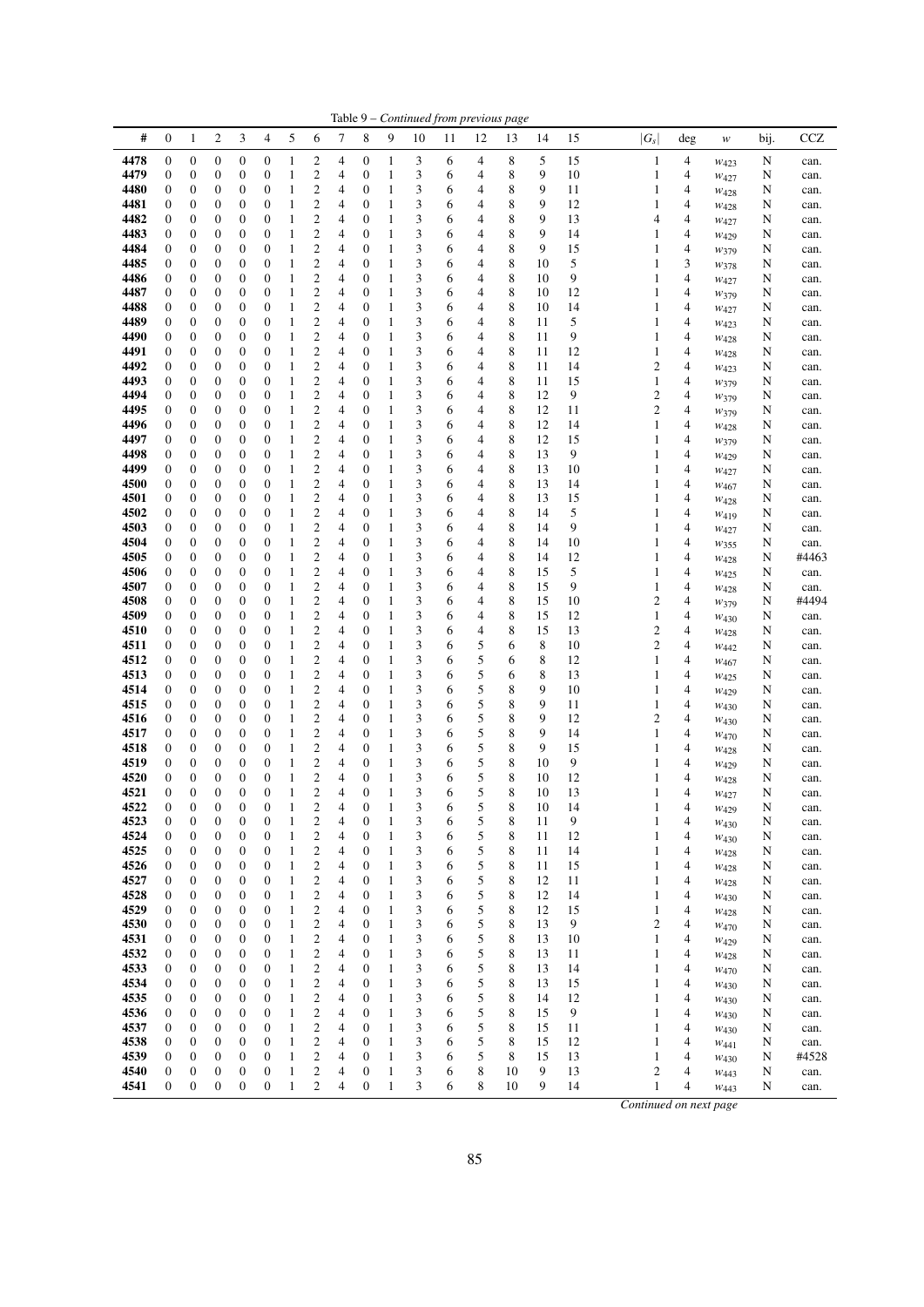| Table 9 – Continued from previous page |                       |                                      |                                      |                                      |                                      |                              |                                                    |        |                                      |                              |        |        |                                |          |          |          |                                  |                |                          |        |                |
|----------------------------------------|-----------------------|--------------------------------------|--------------------------------------|--------------------------------------|--------------------------------------|------------------------------|----------------------------------------------------|--------|--------------------------------------|------------------------------|--------|--------|--------------------------------|----------|----------|----------|----------------------------------|----------------|--------------------------|--------|----------------|
| #                                      | 0                     | 1                                    | 2                                    | 3                                    | 4                                    | 5                            | 6                                                  | 7      | 8                                    | 9                            | 10     | 11     | 12                             | 13       | 14       | 15       | $ G_s $                          | deg            | w                        | bij.   | CCZ            |
| 4542                                   | 0                     | $\boldsymbol{0}$                     | $\boldsymbol{0}$                     | $\boldsymbol{0}$                     | $\boldsymbol{0}$                     | 1                            | 2                                                  | 4      | $\boldsymbol{0}$                     | 1                            | 3      | 6      | 8                              | 10       | 14       | 13       | 6                                | 4              | $W_{443}$                | N      | can.           |
| 4543                                   | 0                     | $\boldsymbol{0}$                     | $\boldsymbol{0}$                     | $\boldsymbol{0}$                     | $\boldsymbol{0}$                     | 1                            | $\overline{c}$                                     | 4      | $\boldsymbol{0}$                     | $\mathbf{1}$                 | 3      | 6      | 8                              | 11       | 9        | 13       | $\sqrt{2}$                       | 4              | $W_{470}$                | N      | can.           |
| 4544                                   | 0                     | $\boldsymbol{0}$                     | $\boldsymbol{0}$                     | $\boldsymbol{0}$                     | 0                                    | $\mathbf{1}$                 | $\overline{\mathbf{c}}$                            | 4      | $\boldsymbol{0}$                     | $\mathbf{1}$                 | 3      | 6      | 8                              | 12       | 9        | 14       | 3                                | 3              | W438                     | N      | can.           |
| 4545                                   | $\boldsymbol{0}$      | $\boldsymbol{0}$                     | $\boldsymbol{0}$                     | $\boldsymbol{0}$                     | 0                                    | $\mathbf{1}$                 | $\boldsymbol{2}$                                   | 4      | $\mathbf{0}$                         | $\mathbf{1}$                 | 3      | 8      | $\overline{c}$                 | 6        | 8        | 4        | $\mathbf{1}$                     | 4              | W392                     | N      | can.           |
| 4546<br>4547                           | 0<br>0                | $\boldsymbol{0}$<br>$\boldsymbol{0}$ | $\boldsymbol{0}$<br>$\boldsymbol{0}$ | $\boldsymbol{0}$<br>$\boldsymbol{0}$ | 0<br>0                               | $\mathbf{1}$<br>$\mathbf{1}$ | $\overline{\mathbf{c}}$<br>$\boldsymbol{2}$        | 4<br>4 | $\boldsymbol{0}$<br>$\boldsymbol{0}$ | $\mathbf{1}$<br>$\mathbf{1}$ | 3<br>3 | 8<br>8 | $\boldsymbol{2}$<br>$\sqrt{2}$ | 6<br>6   | 8<br>8   | 13<br>14 | $\mathbf{1}$<br>$\mathbf{1}$     | 4<br>4         | $W_{428}$                | N<br>N | can.           |
| 4548                                   | 0                     | $\boldsymbol{0}$                     | $\boldsymbol{0}$                     | $\boldsymbol{0}$                     | 0                                    | $\mathbf{1}$                 | $\overline{\mathbf{c}}$                            | 4      | $\boldsymbol{0}$                     | $\mathbf{1}$                 | 3      | 8      | $\overline{c}$                 | 6        | 9        | 12       | $\mathbf{1}$                     | 4              | W379                     | N      | can.<br>can.   |
| 4549                                   | 0                     | $\boldsymbol{0}$                     | $\boldsymbol{0}$                     | $\boldsymbol{0}$                     | 0                                    | $\mathbf{1}$                 | $\overline{c}$                                     | 4      | $\boldsymbol{0}$                     | $\mathbf{1}$                 | 3      | 8      | $\overline{c}$                 | 6        | 9        | 14       | $\overline{c}$                   | 4              | W379<br>W427             | N      | can.           |
| 4550                                   | 0                     | 0                                    | $\boldsymbol{0}$                     | $\boldsymbol{0}$                     | 0                                    | 1                            | $\mathfrak{2}$                                     | 4      | $\boldsymbol{0}$                     | $\mathbf{1}$                 | 3      | 8      | $\sqrt{2}$                     | 6        | 9        | 15       | $\mathbf{1}$                     | 4              | $w_{281}$                | N      | can.           |
| 4551                                   | 0                     | 0                                    | $\boldsymbol{0}$                     | $\boldsymbol{0}$                     | 0                                    | $\mathbf{1}$                 | $\overline{c}$                                     | 4      | $\boldsymbol{0}$                     | $\mathbf{1}$                 | 3      | 8      | $\overline{c}$                 | 6        | 10       | 4        | $\overline{c}$                   | 4              | W347                     | N      | can.           |
| 4552                                   | $\boldsymbol{0}$      | $\boldsymbol{0}$                     | $\boldsymbol{0}$                     | $\boldsymbol{0}$                     | 0                                    | $\,1\,$                      | $\mathfrak{2}$                                     | 4      | $\mathbf{0}$                         | $\mathbf{1}$                 | 3      | 8      | $\sqrt{2}$                     | 6        | 10       | 15       | $\mathbf{1}$                     | $\overline{4}$ | W379                     | N      | can.           |
| 4553                                   | 0                     | $\boldsymbol{0}$                     | $\boldsymbol{0}$                     | $\boldsymbol{0}$                     | 0                                    | $\mathbf{1}$                 | $\boldsymbol{2}$                                   | 4      | $\boldsymbol{0}$                     | $\mathbf{1}$                 | 3      | 8      | $\boldsymbol{2}$               | 6        | 11       | 14       | $\mathbf{1}$                     | 4              | W428                     | N      | can.           |
| 4554                                   | 0                     | $\boldsymbol{0}$                     | $\boldsymbol{0}$                     | $\boldsymbol{0}$                     | 0                                    | $\mathbf{1}$                 | $\boldsymbol{2}$                                   | 4      | $\boldsymbol{0}$                     | $\mathbf{1}$                 | 3      | 8      | $\overline{c}$                 | 6        | 12       | 14       | $\mathbf{1}$                     | 4              | $W_{428}$                | N      | can.           |
| 4555                                   | 0                     | $\boldsymbol{0}$                     | $\boldsymbol{0}$                     | $\boldsymbol{0}$                     | 0                                    | $\mathbf{1}$                 | $\boldsymbol{2}$                                   | 4      | $\boldsymbol{0}$                     | $\mathbf{1}$                 | 3      | 8      | $\boldsymbol{2}$               | 6        | 12       | 15       | $\mathbf{1}$                     | 4              | W379                     | N      | can.           |
| 4556                                   | 0                     | $\boldsymbol{0}$                     | $\boldsymbol{0}$                     | $\boldsymbol{0}$                     | 0                                    | $\mathbf{1}$                 | $\boldsymbol{2}$                                   | 4      | $\boldsymbol{0}$                     | 1                            | 3      | 8      | $\boldsymbol{2}$               | 6        | 13       | 4        | $\boldsymbol{2}$                 | 3              | W378                     | N      | can.           |
| 4557                                   | $\boldsymbol{0}$      | 0                                    | $\boldsymbol{0}$                     | $\boldsymbol{0}$                     | 0                                    | $\mathbf{1}$                 | $\overline{c}$                                     | 4      | $\boldsymbol{0}$                     | 1                            | 3      | 8      | $\overline{c}$                 | 6        | 13       | 8        | $\mathbf{1}$                     | 4              | W428                     | N      | can.           |
| 4558<br>4559                           | 0<br>0                | $\boldsymbol{0}$<br>$\boldsymbol{0}$ | $\boldsymbol{0}$<br>$\boldsymbol{0}$ | $\boldsymbol{0}$<br>$\boldsymbol{0}$ | 0<br>$\boldsymbol{0}$                | $\mathbf{1}$<br>$\,1\,$      | $\overline{\mathbf{c}}$<br>$\mathfrak{2}$          | 4<br>4 | $\boldsymbol{0}$<br>$\boldsymbol{0}$ | $\mathbf{1}$<br>$\mathbf{1}$ | 3<br>3 | 8<br>8 | $\boldsymbol{2}$<br>$\sqrt{2}$ | 6<br>6   | 13<br>14 | 14<br>4  | $\mathbf{1}$<br>$\boldsymbol{2}$ | 4<br>4         | $W_{429}$                | N<br>N | can.<br>can.   |
| 4560                                   | 0                     | $\boldsymbol{0}$                     | $\boldsymbol{0}$                     | $\boldsymbol{0}$                     | 0                                    | $\mathbf{1}$                 | $\overline{c}$                                     | 4      | $\boldsymbol{0}$                     | $\mathbf{1}$                 | 3      | 8      | $\overline{c}$                 | 6        | 14       | 11       | $\mathbf{1}$                     | 4              | W347<br>W428             | N      | can.           |
| 4561                                   | 0                     | $\boldsymbol{0}$                     | $\boldsymbol{0}$                     | $\boldsymbol{0}$                     | 0                                    | $\mathbf{1}$                 | $\overline{c}$                                     | 4      | $\boldsymbol{0}$                     | $\mathbf{1}$                 | 3      | 8      | $\overline{c}$                 | 6        | 14       | 12       | $\mathbf{1}$                     | 4              | W379                     | N      | can.           |
| 4562                                   | 0                     | 0                                    | $\boldsymbol{0}$                     | $\boldsymbol{0}$                     | 0                                    | $\mathbf{1}$                 | $\mathfrak{2}$                                     | 4      | $\boldsymbol{0}$                     | $\mathbf{1}$                 | 3      | 8      | $\sqrt{2}$                     | 6        | 14       | 13       | $\mathbf{1}$                     | 4              | $w_{427}$                | N      | can.           |
| 4563                                   | 0                     | $\boldsymbol{0}$                     | $\boldsymbol{0}$                     | $\boldsymbol{0}$                     | 0                                    | $\mathbf{1}$                 | $\boldsymbol{2}$                                   | 4      | $\boldsymbol{0}$                     | $\mathbf{1}$                 | 3      | 8      | $\overline{c}$                 | 6        | 15       | 8        | $\mathbf{1}$                     | 4              | $W_{428}$                | N      | can.           |
| 4564                                   | $\boldsymbol{0}$      | $\boldsymbol{0}$                     | $\boldsymbol{0}$                     | $\boldsymbol{0}$                     | 0                                    | $\mathbf{1}$                 | $\mathfrak{2}$                                     | 4      | $\boldsymbol{0}$                     | $\mathbf{1}$                 | 3      | 8      | $\sqrt{2}$                     | 6        | 15       | 12       | $\mathbf{1}$                     | 4              | W428                     | N      | can.           |
| 4565                                   | 0                     | $\boldsymbol{0}$                     | $\boldsymbol{0}$                     | $\boldsymbol{0}$                     | 0                                    | $\mathbf{1}$                 | $\overline{\mathbf{c}}$                            | 4      | $\boldsymbol{0}$                     | $\mathbf{1}$                 | 3      | 8      | $\boldsymbol{2}$               | 6        | 15       | 13       | $\mathbf{1}$                     | 4              | W430                     | N      | can.           |
| 4566                                   | 0                     | $\boldsymbol{0}$                     | $\boldsymbol{0}$                     | $\boldsymbol{0}$                     | 0                                    | 1                            | $\overline{\mathbf{c}}$                            | 4      | $\boldsymbol{0}$                     | $\mathbf{1}$                 | 3      | 8      | $\sqrt{2}$                     | 7        | 8        | 5        | $\mathbf{1}$                     | 4              | W <sub>266</sub>         | N      | can.           |
| 4567                                   | 0                     | 0                                    | $\boldsymbol{0}$                     | $\boldsymbol{0}$                     | 0                                    | $\mathbf{1}$                 | $\overline{\mathbf{c}}$                            | 4      | $\boldsymbol{0}$                     | $\mathbf{1}$                 | 3      | 8      | $\overline{c}$                 | 7        | 8        | 14       | $\boldsymbol{2}$                 | 4              | W <sub>267</sub>         | N      | can.           |
| 4568                                   | 0                     | $\boldsymbol{0}$                     | $\boldsymbol{0}$                     | $\boldsymbol{0}$                     | 0                                    | $\mathbf{1}$                 | $\overline{\mathbf{c}}$                            | 4      | $\boldsymbol{0}$                     | $\mathbf{1}$                 | 3      | 8      | $\overline{c}$                 | 7        | 9        | 13       | $\mathbf{1}$                     | 4              | W379                     | N      | can.           |
| 4569<br>4570                           | 0<br>0                | 0<br>0                               | $\boldsymbol{0}$<br>$\boldsymbol{0}$ | $\boldsymbol{0}$<br>$\boldsymbol{0}$ | 0<br>0                               | 1<br>$\mathbf{1}$            | $\boldsymbol{2}$<br>$\overline{c}$                 | 4<br>4 | $\boldsymbol{0}$<br>$\boldsymbol{0}$ | 1<br>$\mathbf{1}$            | 3<br>3 | 8<br>8 | $\sqrt{2}$<br>$\boldsymbol{2}$ | 7<br>7   | 9<br>10  | 14<br>14 | $\mathbf{1}$<br>$\mathbf{1}$     | 4<br>4         | W354                     | N<br>N | can.           |
| 4571                                   | $\boldsymbol{0}$      | $\boldsymbol{0}$                     | $\boldsymbol{0}$                     | $\boldsymbol{0}$                     | 0                                    | $\mathbf{1}$                 | $\mathfrak{2}$                                     | 4      | $\mathbf{0}$                         | $\mathbf{1}$                 | 3      | 8      | $\sqrt{2}$                     | 7        | 12       | 8        | $\mathbf{1}$                     | 4              | W281                     | N      | can.<br>can.   |
| 4572                                   | 0                     | $\boldsymbol{0}$                     | $\boldsymbol{0}$                     | $\boldsymbol{0}$                     | 0                                    | $\mathbf{1}$                 | $\overline{c}$                                     | 4      | $\boldsymbol{0}$                     | $\mathbf{1}$                 | 3      | 8      | $\overline{c}$                 | 7        | 12       | 14       | $\sqrt{2}$                       | 4              | $w_{281}$<br>W354        | N      | can.           |
| 4573                                   | 0                     | $\boldsymbol{0}$                     | $\boldsymbol{0}$                     | $\boldsymbol{0}$                     | 0                                    | $\mathbf{1}$                 | $\boldsymbol{2}$                                   | 4      | $\boldsymbol{0}$                     | $\mathbf{1}$                 | 3      | 8      | $\overline{c}$                 | 7        | 13       | 5        | 7                                | 3              | W <sub>280</sub>         | Y      | can.           |
| 4574                                   | 0                     | 0                                    | $\boldsymbol{0}$                     | $\boldsymbol{0}$                     | 0                                    | $\mathbf{1}$                 | $\overline{c}$                                     | 4      | $\boldsymbol{0}$                     | $\mathbf{1}$                 | 3      | 8      | $\overline{c}$                 | 7        | 13       | 14       | $\mathbf{1}$                     | 4              | W379                     | N      | can.           |
| 4575                                   | 0                     | $\boldsymbol{0}$                     | $\boldsymbol{0}$                     | $\boldsymbol{0}$                     | 0                                    | $\mathbf{1}$                 | $\mathfrak{2}$                                     | 4      | $\boldsymbol{0}$                     | $\mathbf{1}$                 | 3      | 8      | $\sqrt{2}$                     | 7        | 14       | 8        | 1                                | 4              | $w_{281}$                | N      | can.           |
| 4576                                   | $\boldsymbol{0}$      | 0                                    | $\boldsymbol{0}$                     | $\boldsymbol{0}$                     | 0                                    | $\mathbf{1}$                 | $\boldsymbol{2}$                                   | 4      | $\boldsymbol{0}$                     | $\mathbf{1}$                 | 3      | 8      | $\sqrt{2}$                     | 7        | 14       | 13       | $\mathbf{1}$                     | 4              | W428                     | N      | can.           |
| 4577                                   | 0                     | $\boldsymbol{0}$                     | $\boldsymbol{0}$                     | $\boldsymbol{0}$                     | 0                                    | $\mathbf{1}$                 | $\boldsymbol{2}$                                   | 4      | $\boldsymbol{0}$                     | $\mathbf{1}$                 | 3      | 8      | $\boldsymbol{2}$               | 7        | 15       | 8        | $\mathbf{1}$                     | 4              | W281                     | N      | can.           |
| 4578                                   | 0                     | $\boldsymbol{0}$                     | $\boldsymbol{0}$                     | $\boldsymbol{0}$                     | $\boldsymbol{0}$                     | $\mathbf{1}$                 | $\boldsymbol{2}$                                   | 4      | $\boldsymbol{0}$                     | $\mathbf{1}$                 | 3      | 8      | $\sqrt{2}$                     | 7        | 15       | 11       | $\mathbf{1}$                     | 4              | W379                     | N      | can.           |
| 4579<br>4580                           | 0                     | $\boldsymbol{0}$                     | $\boldsymbol{0}$                     | $\boldsymbol{0}$                     | 0                                    | $\mathbf{1}$                 | $\boldsymbol{2}$                                   | 4      | $\boldsymbol{0}$                     | $\mathbf{1}$                 | 3      | 8      | $\overline{c}$                 | 7<br>12  | 15       | 13       | $\mathbf{1}$                     | 4              | W379                     | N      | can.           |
| 4581                                   | 0<br>0                | $\boldsymbol{0}$<br>0                | $\boldsymbol{0}$<br>$\boldsymbol{0}$ | $\boldsymbol{0}$<br>$\boldsymbol{0}$ | 0<br>0                               | $\mathbf{1}$<br>1            | $\overline{c}$<br>$\mathfrak{2}$                   | 4<br>4 | $\boldsymbol{0}$<br>$\boldsymbol{0}$ | $\mathbf{1}$<br>$\mathbf{1}$ | 3<br>3 | 8<br>8 | $\overline{c}$<br>$\sqrt{2}$   | 12       | 5<br>6   | 15<br>11 | $\mathbf{1}$<br>$\boldsymbol{2}$ | 4<br>4         | W281                     | N<br>N | can.<br>can.   |
| 4582                                   | 0                     | $\boldsymbol{0}$                     | $\boldsymbol{0}$                     | $\boldsymbol{0}$                     | 0                                    | $\mathbf{1}$                 | $\overline{c}$                                     | 4      | $\boldsymbol{0}$                     | $\mathbf{1}$                 | 3      | 8      | $\boldsymbol{2}$               | 12       | 6        | 15       | $\mathbf{1}$                     | 4              | W428<br>W379             | N      | can.           |
| 4583                                   | $\boldsymbol{0}$      | 0                                    | $\boldsymbol{0}$                     | $\boldsymbol{0}$                     | 0                                    | $\mathbf{1}$                 | $\boldsymbol{2}$                                   | 4      | $\boldsymbol{0}$                     | $\mathbf{1}$                 | 3      | 8      | $\overline{c}$                 | 12       | 11       | 6        | 4                                | 4              | $w_{281}$                | N      | can.           |
| 4584                                   | $\boldsymbol{0}$      | 0                                    | $\boldsymbol{0}$                     | $\boldsymbol{0}$                     | $\overline{0}$                       | 1                            | $\boldsymbol{2}$                                   | 4      | $\boldsymbol{0}$                     | $\mathbf{1}$                 | 3      | 8      | $\sqrt{2}$                     | 13       | 5        | 8        | $\boldsymbol{2}$                 | $\overline{4}$ | W267                     | N      | can.           |
| 4585                                   | $\overline{0}$        | $\overline{0}$                       | $\overline{0}$                       | $\mathbf{0}$                         | $\overline{0}$                       | 1                            | $\mathfrak{2}$                                     | 4      | $\overline{0}$                       | 1                            | 3      | 8      | $\mathfrak{2}$                 | 13       | 5        | 11       | 1                                | 4              | W379                     | N      | can.           |
| 4586                                   | $\boldsymbol{0}$      | $\boldsymbol{0}$                     | $\boldsymbol{0}$                     | $\boldsymbol{0}$                     | $\boldsymbol{0}$                     | $\mathbf{1}$                 | $\overline{c}$                                     | 4      | $\boldsymbol{0}$                     | 1                            | 3      | 8      | 2                              | 13       | 6        | 11       | 2                                | 4              | W429                     | N      | can.           |
| 4587                                   | $\boldsymbol{0}$      | $\boldsymbol{0}$                     | $\boldsymbol{0}$                     | $\boldsymbol{0}$                     | $\boldsymbol{0}$                     | $\mathbf{1}$                 | $\mathbf{2}$                                       | 4      | $\mathbf{0}$                         | $\mathbf{1}$                 | 3      | 8      | $\sqrt{2}$                     | 13       | 6        | 14       | $\mathbf{1}$                     | 4              | $W_{427}$                | N      | can.           |
| 4588                                   | 0                     | $\boldsymbol{0}$                     | $\boldsymbol{0}$                     | $\boldsymbol{0}$                     | 0                                    | $\mathbf{1}$                 | $\mathbf{2}$                                       | 4      | $\mathbf{0}$                         | $\mathbf{1}$                 | 3      | 8      | $\sqrt{2}$                     | 13       | 8        | 5        | $\boldsymbol{2}$                 | 4              | W379                     | N      | can.           |
| 4589<br>4590                           | 0<br>$\boldsymbol{0}$ | 0                                    | $\boldsymbol{0}$<br>$\boldsymbol{0}$ | $\boldsymbol{0}$                     | $\boldsymbol{0}$                     | $\mathbf{1}$                 | $\boldsymbol{2}$                                   | 4      | $\boldsymbol{0}$<br>$\boldsymbol{0}$ | $\mathbf{1}$<br>$\mathbf{1}$ | 3<br>3 | 8<br>8 | $\overline{c}$<br>$\sqrt{2}$   | 13       | 8<br>8   | 6        | $\mathbf{1}$                     | 4              | W379                     | N      | can.           |
| 4591                                   | 0                     | $\boldsymbol{0}$<br>$\boldsymbol{0}$ | $\boldsymbol{0}$                     | $\boldsymbol{0}$<br>$\boldsymbol{0}$ | $\boldsymbol{0}$<br>$\boldsymbol{0}$ | $\mathbf{1}$<br>$\mathbf{1}$ | $\overline{\mathbf{c}}$<br>$\overline{\mathbf{c}}$ | 4<br>4 | $\boldsymbol{0}$                     | $\mathbf{1}$                 | 3      | 8      | $\sqrt{2}$                     | 13<br>13 | 9        | 12<br>4  | $\mathbf{1}$<br>6                | 4<br>4         | W379                     | N<br>N | can.<br>can.   |
| 4592                                   | 0                     | $\boldsymbol{0}$                     | $\boldsymbol{0}$                     | $\boldsymbol{0}$                     | $\boldsymbol{0}$                     | $\mathbf{1}$                 | $\overline{\mathbf{c}}$                            | 4      | $\boldsymbol{0}$                     | $\mathbf{1}$                 | 3      | 8      | $\sqrt{2}$                     | 13       | 9        | 7        | $\mathbf{1}$                     | 4              | $w_{373}$<br>W281        | N      | can.           |
| 4593                                   | $\boldsymbol{0}$      | $\boldsymbol{0}$                     | $\boldsymbol{0}$                     | $\boldsymbol{0}$                     | $\boldsymbol{0}$                     | $\mathbf{1}$                 | $\overline{\mathbf{c}}$                            | 4      | $\boldsymbol{0}$                     | $\mathbf{1}$                 | 3      | 8      | $\sqrt{2}$                     | 13       | 10       | 14       | $\overline{4}$                   | 4              | W379                     | N      | can.           |
| 4594                                   | 0                     | $\boldsymbol{0}$                     | $\boldsymbol{0}$                     | $\boldsymbol{0}$                     | $\boldsymbol{0}$                     | $\mathbf{1}$                 | $\overline{\mathbf{c}}$                            | 4      | $\boldsymbol{0}$                     | $\mathbf{1}$                 | 3      | 8      | $\sqrt{2}$                     | 13       | 11       | 6        | $\boldsymbol{2}$                 | 4              | $w_{355}$                | N      | can.           |
| 4595                                   | 0                     | $\boldsymbol{0}$                     | $\boldsymbol{0}$                     | $\boldsymbol{0}$                     | $\boldsymbol{0}$                     | $\mathbf{1}$                 | $\sqrt{2}$                                         | 4      | $\boldsymbol{0}$                     | $\mathbf{1}$                 | 3      | 8      | $\sqrt{2}$                     | 14       | 5        | 8        | $\overline{c}$                   | 4              | W <sub>432</sub>         | N      | #4300          |
| 4596                                   | 0                     | $\boldsymbol{0}$                     | $\boldsymbol{0}$                     | $\boldsymbol{0}$                     | $\boldsymbol{0}$                     | $\mathbf{1}$                 | $\boldsymbol{2}$                                   | 4      | $\boldsymbol{0}$                     | $\mathbf{1}$                 | 3      | 8      | $\sqrt{2}$                     | 14       | 5        | 11       | $\mathbf{1}$                     | 4              | W379                     | N      | #4585          |
| 4597                                   | $\boldsymbol{0}$      | $\boldsymbol{0}$                     | $\boldsymbol{0}$                     | $\boldsymbol{0}$                     | $\boldsymbol{0}$                     | $\,1$                        | $\overline{\mathbf{c}}$                            | 4      | $\boldsymbol{0}$                     | $\mathbf{1}$                 | 3      | 8      | $\overline{c}$                 | 14       | 5        | 13       | $\mathbf{1}$                     | 4              | W379                     | N      | can.           |
| 4598                                   | 0                     | $\boldsymbol{0}$                     | $\boldsymbol{0}$                     | $\boldsymbol{0}$                     | $\boldsymbol{0}$                     | $\mathbf{1}$                 | $\overline{c}$                                     | 4      | $\boldsymbol{0}$                     | $\,1\,$                      | 3      | 8      | $\sqrt{2}$                     | 14       | 5        | 15       | $\mathbf{1}$                     | 4              | W434                     | N      | #4306          |
| 4599                                   | 0                     | $\boldsymbol{0}$                     | $\boldsymbol{0}$                     | $\boldsymbol{0}$                     | $\boldsymbol{0}$                     | $\mathbf{1}$                 | $\overline{c}$                                     | 4      | $\boldsymbol{0}$                     | $\mathbf{1}$                 | 3      | 8      | $\boldsymbol{2}$               | 14       | 6        | 11       | $\boldsymbol{2}$                 | 4              | $W_{423}$                | N      | can.           |
| 4600                                   | $\boldsymbol{0}$      | $\boldsymbol{0}$                     | $\boldsymbol{0}$                     | $\boldsymbol{0}$                     | $\boldsymbol{0}$                     | $\mathbf{1}$                 | $\mathbf{2}$                                       | 4      | $\boldsymbol{0}$                     | $\mathbf{1}$                 | 3      | 8      | $\sqrt{2}$                     | 14       | 6        | 15       | $\mathbf{1}$                     | 4              | W428                     | N      | can.           |
| 4601                                   | 0<br>$\boldsymbol{0}$ | $\boldsymbol{0}$<br>$\boldsymbol{0}$ | $\boldsymbol{0}$<br>$\boldsymbol{0}$ | $\boldsymbol{0}$<br>$\boldsymbol{0}$ | $\boldsymbol{0}$<br>$\overline{0}$   | $\mathbf{1}$<br>$\mathbf{1}$ | $\boldsymbol{2}$                                   | 4<br>4 | $\boldsymbol{0}$<br>$\boldsymbol{0}$ | $\mathbf{1}$<br>$\mathbf{1}$ | 3<br>3 | 8<br>8 | $\sqrt{2}$<br>$\sqrt{2}$       | 14<br>14 | 8<br>8   | 5<br>6   | $\overline{c}$<br>$\mathbf{1}$   | 4<br>4         | W432                     | N      | #4300          |
| 4602<br>4603                           | $\boldsymbol{0}$      | $\mathbf{0}$                         | $\boldsymbol{0}$                     | $\boldsymbol{0}$                     | $\boldsymbol{0}$                     | $\mathbf{1}$                 | $\boldsymbol{2}$<br>$\boldsymbol{2}$               | 4      | $\boldsymbol{0}$                     | $\mathbf{1}$                 | 3      | 8      | $\sqrt{2}$                     | 14       | 8        | 15       | $\mathbf{1}$                     | 4              | W379                     | N<br>N | #4589<br>#4306 |
| 4604                                   | $\boldsymbol{0}$      | $\mathbf{0}$                         | $\boldsymbol{0}$                     | $\boldsymbol{0}$                     | $\boldsymbol{0}$                     | $\mathbf{1}$                 | $\boldsymbol{2}$                                   | 4      | $\boldsymbol{0}$                     | $\mathbf{1}$                 | 3      | 8      | $\sqrt{2}$                     | 14       | 9        | 4        | 6                                | 4              | W <sub>434</sub><br>W432 | N      | #4312          |
| 4605                                   | $\boldsymbol{0}$      | $\boldsymbol{0}$                     | $\boldsymbol{0}$                     | $\boldsymbol{0}$                     | $\overline{0}$                       | $\mathbf{1}$                 | $\mathbf{2}$                                       | 4      | $\boldsymbol{0}$                     | $\mathbf{1}$                 | 3      | 8      | $\overline{c}$                 | 14       | 9        | 15       | $\mathbf{1}$                     | 4              | W432                     | N      | #4293          |
|                                        |                       |                                      |                                      |                                      |                                      |                              |                                                    |        |                                      |                              |        |        |                                |          |          |          |                                  |                |                          |        |                |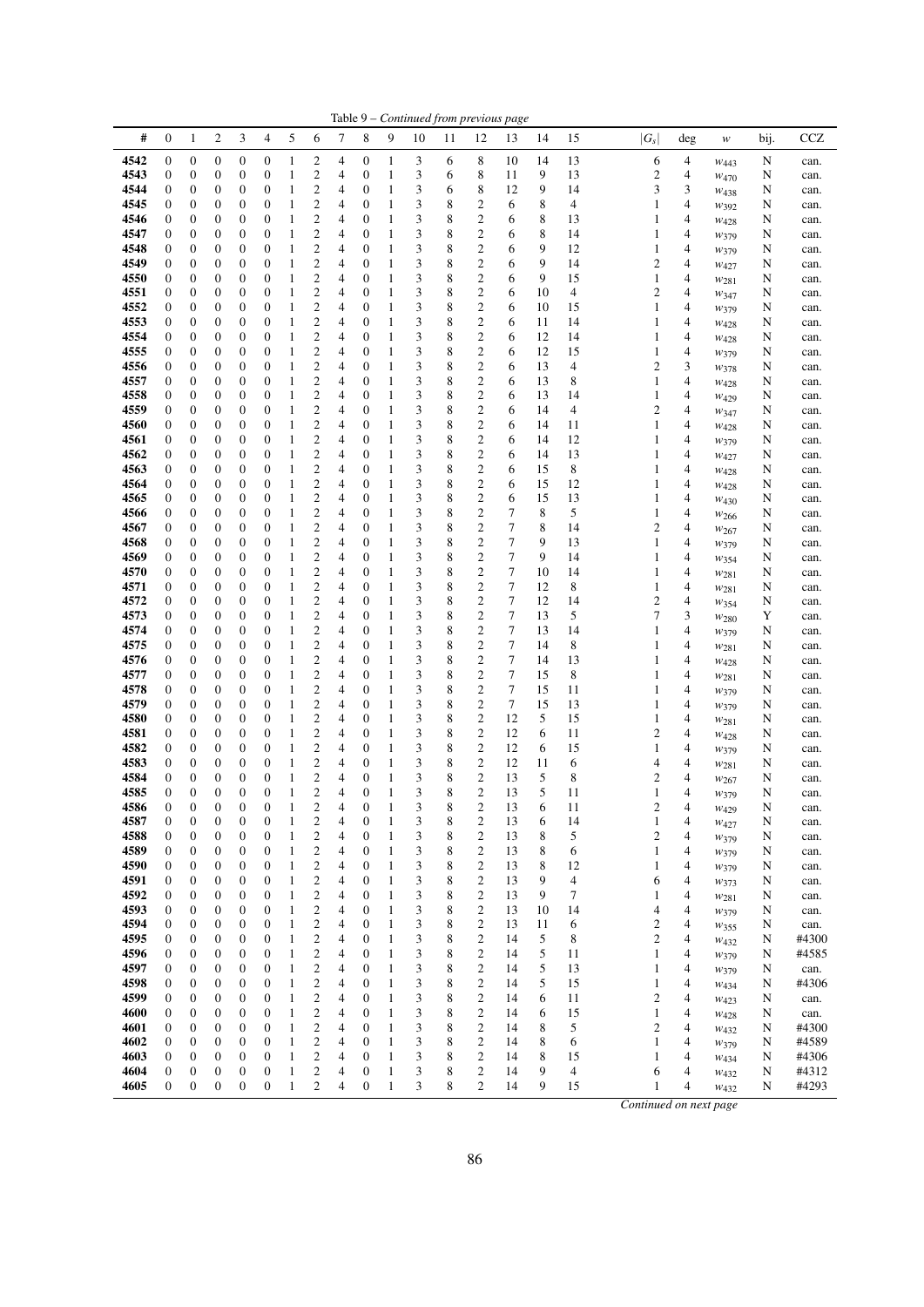|              |                       |                                      |                                      |                                      |                                      |                              |                                             |        |                                      |                              |        |                  | Table 9 – Continued from previous page |                |                  |                |                                  |                                  |                          |        |              |
|--------------|-----------------------|--------------------------------------|--------------------------------------|--------------------------------------|--------------------------------------|------------------------------|---------------------------------------------|--------|--------------------------------------|------------------------------|--------|------------------|----------------------------------------|----------------|------------------|----------------|----------------------------------|----------------------------------|--------------------------|--------|--------------|
| #            | 0                     | 1                                    | $\overline{\mathbf{c}}$              | 3                                    | 4                                    | 5                            | 6                                           | 7      | 8                                    | 9                            | 10     | 11               | 12                                     | 13             | 14               | 15             | $ G_{\scriptscriptstyle S} $     | deg                              | w                        | bij.   | <b>CCZ</b>   |
| 4606         | $\boldsymbol{0}$      | $\boldsymbol{0}$                     | $\boldsymbol{0}$                     | $\boldsymbol{0}$                     | 0                                    | $\mathbf{1}$                 | $\overline{\mathbf{c}}$                     | 4      | $\boldsymbol{0}$                     | $\mathbf{1}$                 | 3      | 8                | $\overline{c}$                         | 14             | 11               | 6              | $\sqrt{2}$                       | $\overline{4}$                   | $W_{423}$                | N      | can.         |
| 4607         | 0                     | $\boldsymbol{0}$                     | $\boldsymbol{0}$                     | $\boldsymbol{0}$                     | $\boldsymbol{0}$                     | $\mathbf{1}$                 | $\boldsymbol{2}$                            | 4      | $\boldsymbol{0}$                     | $\mathbf{1}$                 | 3      | 8                | $\boldsymbol{2}$                       | 14             | 11               | 15             | 1                                | $\overline{4}$                   | $W_{428}$                | N      | can.         |
| 4608         | 0                     | $\boldsymbol{0}$                     | $\boldsymbol{0}$                     | $\boldsymbol{0}$                     | $\boldsymbol{0}$                     | $\,1\,$                      | $\overline{\mathbf{c}}$                     | 4      | $\boldsymbol{0}$                     | $\mathbf{1}$                 | 3      | 8                | $\overline{\mathbf{c}}$                | 15             | 5                | 11             | $\mathbf{1}$                     | $\overline{4}$                   | W428                     | N      | can.         |
| 4609         | 0                     | $\boldsymbol{0}$                     | $\boldsymbol{0}$                     | $\boldsymbol{0}$                     | $\boldsymbol{0}$                     | $\mathbf{1}$                 | $\overline{\mathbf{c}}$                     | 4      | $\boldsymbol{0}$                     | $\mathbf{1}$                 | 3      | 8                | $\overline{\mathbf{c}}$                | 15             | 5                | 14             | $\mathbf{1}$                     | 4                                | W432                     | N      | #4304        |
| 4610         | $\boldsymbol{0}$      | $\boldsymbol{0}$                     | $\boldsymbol{0}$                     | $\boldsymbol{0}$                     | $\boldsymbol{0}$                     | $\,1\,$                      | $\overline{c}$                              | 4      | $\boldsymbol{0}$                     | $\mathbf{1}$                 | 3      | $\,$ 8 $\,$      | $\overline{c}$                         | 15             | 6                | 14             | $\mathbf{1}$                     | $\overline{\mathcal{A}}$         | $W_{429}$                | N      | can.         |
| 4611         | 0                     | $\boldsymbol{0}$                     | $\boldsymbol{0}$                     | $\boldsymbol{0}$                     | $\boldsymbol{0}$                     | 1                            | $\boldsymbol{2}$                            | 4      | $\boldsymbol{0}$                     | $\mathbf{1}$                 | 3      | 8                | $\sqrt{2}$                             | 15             | 8                | 14             | $\mathbf{1}$                     | $\overline{\mathcal{A}}$         | W <sub>432</sub>         | N      | #4304        |
| 4612         | $\boldsymbol{0}$      | $\boldsymbol{0}$                     | $\boldsymbol{0}$                     | $\boldsymbol{0}$                     | $\boldsymbol{0}$                     | $\mathbf{1}$                 | $\overline{\mathbf{c}}$                     | 4      | $\boldsymbol{0}$                     | $\mathbf{1}$                 | 3      | 8                | $\overline{\mathbf{c}}$                | 15             | 9                | 14             | $\boldsymbol{2}$                 | $\overline{\mathcal{A}}$         | W427                     | N      | #4330        |
| 4613<br>4614 | 0<br>0                | $\boldsymbol{0}$<br>$\boldsymbol{0}$ | $\boldsymbol{0}$<br>$\boldsymbol{0}$ | $\boldsymbol{0}$<br>$\boldsymbol{0}$ | $\boldsymbol{0}$<br>$\boldsymbol{0}$ | $\mathbf{1}$<br>$\mathbf{1}$ | $\boldsymbol{2}$<br>$\overline{\mathbf{c}}$ | 4      | $\boldsymbol{0}$<br>$\boldsymbol{0}$ | $\mathbf{1}$<br>$\mathbf{1}$ | 3<br>3 | 8                | $\overline{\mathcal{L}}$<br>4          | 6<br>6         | $\,$ 8 $\,$<br>8 | 11<br>13       | $\overline{c}$<br>$\mathbf{1}$   | $\overline{\mathcal{A}}$<br>4    | W430                     | N      | can.         |
| 4615         | 0                     | $\boldsymbol{0}$                     | $\boldsymbol{0}$                     | $\boldsymbol{0}$                     | 0                                    | $\,1\,$                      | $\mathfrak{2}$                              | 4<br>4 | $\boldsymbol{0}$                     | $\mathbf{1}$                 | 3      | 8<br>8           | 4                                      | 6              | 8                | 14             | $\mathbf{1}$                     | 4                                | $W_{429}$                | N<br>N | can.<br>can. |
| 4616         | 0                     | $\boldsymbol{0}$                     | $\boldsymbol{0}$                     | $\boldsymbol{0}$                     | $\boldsymbol{0}$                     | $\mathbf{1}$                 | $\overline{\mathbf{c}}$                     | 4      | $\boldsymbol{0}$                     | $\mathbf{1}$                 | 3      | 8                | 4                                      | 6              | 9                | 13             | $\mathbf{1}$                     | $\overline{\mathcal{A}}$         | $W_{428}$<br>W430        | N      | can.         |
| 4617         | $\boldsymbol{0}$      | $\boldsymbol{0}$                     | $\boldsymbol{0}$                     | $\boldsymbol{0}$                     | $\boldsymbol{0}$                     | $\mathbf{1}$                 | $\overline{\mathbf{c}}$                     | 4      | $\boldsymbol{0}$                     | $\mathbf{1}$                 | 3      | $\,$ 8 $\,$      | 4                                      | 6              | 9                | 14             | $\mathbf{1}$                     | $\overline{4}$                   | W430                     | N      | can.         |
| 4618         | 0                     | $\boldsymbol{0}$                     | $\boldsymbol{0}$                     | $\boldsymbol{0}$                     | $\boldsymbol{0}$                     | 1                            | $\boldsymbol{2}$                            | 4      | 0                                    | $\mathbf{1}$                 | 3      | 8                | 4                                      | 6              | 10               | 9              | $\mathbf{1}$                     | $\overline{4}$                   | $W_{428}$                | N      | can.         |
| 4619         | 0                     | $\boldsymbol{0}$                     | $\boldsymbol{0}$                     | $\boldsymbol{0}$                     | $\boldsymbol{0}$                     | $\mathbf{1}$                 | $\boldsymbol{2}$                            | 4      | $\boldsymbol{0}$                     | $\mathbf{1}$                 | 3      | 8                | 4                                      | 6              | 10               | 14             | $\mathbf{1}$                     | $\overline{4}$                   | W <sub>430</sub>         | N      | can.         |
| 4620         | 0                     | $\boldsymbol{0}$                     | $\boldsymbol{0}$                     | $\boldsymbol{0}$                     | 0                                    | $\mathbf{1}$                 | $\mathfrak{2}$                              | 4      | $\boldsymbol{0}$                     | $\mathbf{1}$                 | 3      | 8                | 4                                      | 6              | 10               | 15             | $\overline{c}$                   | $\overline{4}$                   | W427                     | N      | can.         |
| 4621         | 0                     | $\boldsymbol{0}$                     | $\boldsymbol{0}$                     | $\boldsymbol{0}$                     | 0                                    | $\mathbf{1}$                 | $\boldsymbol{2}$                            | 4      | $\boldsymbol{0}$                     | $\mathbf{1}$                 | 3      | 8                | 4                                      | 6              | 11               | 14             | $\mathbf{1}$                     | $\overline{4}$                   | W441                     | N      | can.         |
| 4622         | $\boldsymbol{0}$      | $\boldsymbol{0}$                     | $\boldsymbol{0}$                     | $\boldsymbol{0}$                     | $\boldsymbol{0}$                     | $\mathbf{1}$                 | $\overline{\mathbf{c}}$                     | 4      | $\boldsymbol{0}$                     | $\mathbf{1}$                 | 3      | $\,$ 8 $\,$      | 4                                      | 6              | 14               | 9              | $\mathbf{1}$                     | 4                                | $W_{428}$                | N      | can.         |
| 4623         | $\boldsymbol{0}$      | $\boldsymbol{0}$                     | $\boldsymbol{0}$                     | $\boldsymbol{0}$                     | $\boldsymbol{0}$                     | $\mathbf{1}$                 | $\overline{\mathbf{c}}$                     | 4      | $\boldsymbol{0}$                     | $\mathbf{1}$                 | 3      | 8                | 4                                      | 6              | 14               | 10             | $\mathbf{1}$                     | $\overline{4}$                   | $W_{428}$                | N      | can.         |
| 4624         | $\boldsymbol{0}$      | $\boldsymbol{0}$                     | $\boldsymbol{0}$                     | $\boldsymbol{0}$                     | $\boldsymbol{0}$                     | $\mathbf{1}$                 | $\boldsymbol{2}$                            | 4      | $\boldsymbol{0}$                     | $\mathbf{1}$                 | 3      | $\,$ 8 $\,$      | 4                                      | 6              | 14               | 11             | $\mathbf{1}$                     | $\overline{4}$                   | W430                     | N      | can.         |
| 4625         | $\boldsymbol{0}$      | $\boldsymbol{0}$                     | $\boldsymbol{0}$                     | $\boldsymbol{0}$                     | $\boldsymbol{0}$                     | $\mathbf{1}$                 | $\boldsymbol{2}$                            | 4      | $\boldsymbol{0}$                     | $\mathbf{1}$                 | 3      | 8                | 4                                      | 6              | 15               | 11             | $\mathbf{1}$                     | $\overline{4}$                   | W441                     | N      | can.         |
| 4626         | 0                     | $\boldsymbol{0}$                     | $\boldsymbol{0}$                     | $\boldsymbol{0}$                     | $\boldsymbol{0}$                     | 1                            | $\overline{\mathbf{c}}$                     | 4      | $\boldsymbol{0}$                     | $\mathbf{1}$                 | 3      | 8                | 4                                      | 7              | 6                | 11             | 4                                | $\overline{4}$                   | $W_{426}$                | N      | can.         |
| 4627<br>4628 | 0                     | $\boldsymbol{0}$                     | $\boldsymbol{0}$<br>$\boldsymbol{0}$ | $\boldsymbol{0}$                     | $\boldsymbol{0}$<br>$\boldsymbol{0}$ | $\mathbf{1}$<br>1            | $\boldsymbol{2}$                            | 4      | $\boldsymbol{0}$<br>$\boldsymbol{0}$ | $\mathbf{1}$<br>$\mathbf{1}$ | 3      | 8                | 4                                      | 7              | 8<br>8           | 13<br>15       | $\mathbf{1}$                     | $\overline{4}$                   | $W_{428}$                | N      | can.         |
| 4629         | 0<br>$\boldsymbol{0}$ | $\boldsymbol{0}$<br>$\boldsymbol{0}$ | $\boldsymbol{0}$                     | $\boldsymbol{0}$<br>$\boldsymbol{0}$ | $\boldsymbol{0}$                     | $\mathbf{1}$                 | $\overline{\mathbf{c}}$<br>$\overline{c}$   | 4<br>4 | $\boldsymbol{0}$                     | $\mathbf{1}$                 | 3<br>3 | 8<br>$\,$ 8 $\,$ | 4<br>$\overline{4}$                    | 7<br>7         | 9                | 13             | $\boldsymbol{2}$<br>$\mathbf{1}$ | 4<br>$\overline{\mathcal{A}}$    | W427                     | N<br>N | can.<br>can. |
| 4630         | 0                     | $\boldsymbol{0}$                     | $\boldsymbol{0}$                     | $\boldsymbol{0}$                     | $\boldsymbol{0}$                     | 1                            | $\overline{\mathbf{c}}$                     | 4      | 0                                    | $\mathbf{1}$                 | 3      | 8                | 4                                      | 7              | 9                | 15             | $\overline{\mathbf{c}}$          | $\overline{\mathcal{A}}$         | W428<br>$W_{423}$        | N      | can.         |
| 4631         | 0                     | $\boldsymbol{0}$                     | $\boldsymbol{0}$                     | $\boldsymbol{0}$                     | $\boldsymbol{0}$                     | $\mathbf{1}$                 | $\boldsymbol{2}$                            | 4      | $\boldsymbol{0}$                     | $\mathbf{1}$                 | 3      | 8                | 4                                      | 7              | 10               | 14             | $\mathbf{1}$                     | $\overline{4}$                   | W379                     | N      | can.         |
| 4632         | $\boldsymbol{0}$      | $\boldsymbol{0}$                     | $\boldsymbol{0}$                     | $\boldsymbol{0}$                     | $\boldsymbol{0}$                     | $\,1$                        | $\mathbf{2}$                                | 4      | $\boldsymbol{0}$                     | $\mathbf{1}$                 | 3      | 8                | 4                                      | $\overline{7}$ | 11               | 14             | $\mathbf{1}$                     | $\overline{4}$                   | W428                     | N      | can.         |
| 4633         | 0                     | $\boldsymbol{0}$                     | $\boldsymbol{0}$                     | $\boldsymbol{0}$                     | 0                                    | $\mathbf{1}$                 | $\mathbf{2}$                                | 4      | $\boldsymbol{0}$                     | $\mathbf{1}$                 | 3      | 8                | 4                                      | 7              | 11               | 15             | $\mathbf{1}$                     | 4                                | W429                     | N      | can.         |
| 4634         | 0                     | $\boldsymbol{0}$                     | $\boldsymbol{0}$                     | $\boldsymbol{0}$                     | 0                                    | $\mathbf{1}$                 | $\overline{\mathbf{c}}$                     | 4      | $\boldsymbol{0}$                     | $\mathbf{1}$                 | 3      | 8                | 4                                      | $\tau$         | 14               | 11             | $\mathbf{1}$                     | 4                                | W430                     | N      | can.         |
| 4635         | 0                     | $\boldsymbol{0}$                     | $\boldsymbol{0}$                     | $\boldsymbol{0}$                     | $\boldsymbol{0}$                     | 1                            | $\overline{\mathbf{c}}$                     | 4      | $\boldsymbol{0}$                     | $\mathbf{1}$                 | 3      | 8                | 4                                      | 9              | 13               | 14             | $\overline{\mathbf{c}}$          | 4                                | W379                     | N      | can.         |
| 4636         | $\boldsymbol{0}$      | $\boldsymbol{0}$                     | $\boldsymbol{0}$                     | $\boldsymbol{0}$                     | $\boldsymbol{0}$                     | $\mathbf{1}$                 | $\overline{\mathbf{c}}$                     | 4      | $\boldsymbol{0}$                     | $\mathbf{1}$                 | 3      | $\,$ 8 $\,$      | 4                                      | 9              | 13               | 15             | 6                                | $\overline{4}$                   | W355                     | N      | can.         |
| 4637         | 0                     | $\boldsymbol{0}$                     | $\boldsymbol{0}$                     | $\boldsymbol{0}$                     | $\boldsymbol{0}$                     | 1                            | $\boldsymbol{2}$                            | 4      | 0                                    | $\mathbf{1}$                 | 3      | 8                | 4                                      | 9              | 14               | 13             | $\boldsymbol{2}$                 | $\overline{4}$                   | W430                     | N      | can.         |
| 4638         | 0                     | $\boldsymbol{0}$                     | $\boldsymbol{0}$                     | $\boldsymbol{0}$                     | $\boldsymbol{0}$                     | $\mathbf{1}$                 | $\overline{c}$                              | 4      | $\boldsymbol{0}$                     | $\mathbf{1}$                 | 3      | 8                | 4                                      | 9              | 15               | 13             | $\overline{c}$                   | $\overline{4}$                   | W429                     | N      | can.         |
| 4639         | 0                     | $\boldsymbol{0}$                     | $\boldsymbol{0}$                     | $\boldsymbol{0}$                     | $\boldsymbol{0}$                     | $\mathbf{1}$                 | $\boldsymbol{2}$                            | 4      | $\boldsymbol{0}$                     | $\mathbf{1}$                 | 3      | 8                | 4                                      | 10             | 13               | 14             | $\mathbf{1}$                     | $\mathfrak{Z}$                   | $W_{440}$                | N      | can.         |
| 4640<br>4641 | 0<br>$\boldsymbol{0}$ | $\boldsymbol{0}$<br>$\boldsymbol{0}$ | $\boldsymbol{0}$<br>$\boldsymbol{0}$ | $\boldsymbol{0}$<br>$\boldsymbol{0}$ | $\boldsymbol{0}$<br>$\boldsymbol{0}$ | $\,1\,$<br>$\,1\,$           | $\boldsymbol{2}$<br>$\overline{c}$          | 4<br>4 | $\boldsymbol{0}$<br>$\boldsymbol{0}$ | $\mathbf{1}$<br>$\mathbf{1}$ | 3<br>3 | 8<br>$\,$ 8 $\,$ | 4<br>$\overline{4}$                    | 10<br>11       | 14<br>12         | 13<br>14       | $\mathbf{1}$<br>$\,1\,$          | $\mathfrak{Z}$<br>3              | W440                     | N<br>Y | #4639        |
| 4642         | $\boldsymbol{0}$      | $\boldsymbol{0}$                     | $\boldsymbol{0}$                     | $\boldsymbol{0}$                     | $\boldsymbol{0}$                     | $\mathbf{1}$                 | $\boldsymbol{2}$                            | 4      | $\boldsymbol{0}$                     | $\mathbf{1}$                 | 3      | 8                | 4                                      | 11             | 12               | 15             | $\mathbf{1}$                     | $\overline{\mathcal{A}}$         | W440                     | N      | can.<br>can. |
| 4643         | 0                     | $\boldsymbol{0}$                     | $\boldsymbol{0}$                     | $\boldsymbol{0}$                     | $\boldsymbol{0}$                     | $\,1$                        | $\overline{\mathbf{c}}$                     | 4      | $\boldsymbol{0}$                     | $\mathbf{1}$                 | 3      | $\,$ 8 $\,$      | $\overline{4}$                         | 11             | 13               | 15             | $\mathbf{1}$                     | 3                                | W430<br>W <sub>438</sub> | N      | can.         |
| 4644         | $\boldsymbol{0}$      | $\boldsymbol{0}$                     | $\boldsymbol{0}$                     | $\boldsymbol{0}$                     | $\boldsymbol{0}$                     | $\mathbf{1}$                 | $\overline{\mathbf{c}}$                     | 4      | $\boldsymbol{0}$                     | $\mathbf{1}$                 | 3      | 8                | $\overline{4}$                         | 11             | 14               | 13             | $\mathbf{1}$                     | $\overline{\mathcal{A}}$         | W441                     | N      | can.         |
| 4645         | 0                     | $\boldsymbol{0}$                     | $\boldsymbol{0}$                     | $\boldsymbol{0}$                     | $\boldsymbol{0}$                     | 1                            | $\boldsymbol{2}$                            | 4      | $\boldsymbol{0}$                     | $\mathbf{1}$                 | 3      | 8                | 4                                      | 13             | 10               | 14             | 4                                | $\ensuremath{\mathfrak{Z}}$      | W440                     | Y      | can.         |
| 4646         | 0                     | $\boldsymbol{0}$                     | $\boldsymbol{0}$                     | $\boldsymbol{0}$                     | $\boldsymbol{0}$                     | $\mathbf{1}$                 | $\mathbf{2}$                                | 4      | $\boldsymbol{0}$                     | $\mathbf{1}$                 | 3      | 8                | $\overline{4}$                         | 13             | 11               | 15             | $\mathbf{1}$                     | 3                                | W438                     | N      | can.         |
| 4647         | 0                     | $\boldsymbol{0}$                     | $\boldsymbol{0}$                     | $\boldsymbol{0}$                     | $\boldsymbol{0}$                     | $\mathbf{1}$                 | $\overline{\mathbf{c}}$                     | 4      | $\boldsymbol{0}$                     | $\mathbf{1}$                 | 3      | 8                | 4                                      | 13             | 14               | 10             | 5                                | 3                                | $W_{440}$                | Y      | can.         |
| 4648         | 0                     | $\boldsymbol{0}$                     | $\boldsymbol{0}$                     | $\boldsymbol{0}$                     | $\boldsymbol{0}$                     | $\mathbf{1}$                 | $\overline{\mathbf{c}}$                     | 4      | $\boldsymbol{0}$                     | $\mathbf{1}$                 | 3      | $\,$ 8 $\,$      | 4                                      | 13             | 15               | 9              | $\overline{4}$                   | $\overline{\mathcal{L}}$         | W379                     | N      | can.         |
| 4649         | 0                     | $\boldsymbol{0}$                     | $\mathbf{0}$                         | $\boldsymbol{0}$                     | $\overline{0}$                       | 1                            | $\overline{c}$                              | 4      | $\boldsymbol{0}$                     | $\mathbf{1}$                 | 3      | 8                | 4                                      | 14             | 8                | 15             | 8                                | 3                                | W438                     | N      | #4373        |
| 4650         | 0                     | $\boldsymbol{0}$                     | $\mathbf{0}$                         | $\boldsymbol{0}$                     | $\mathbf{0}$                         | 1                            | 2                                           | 4      | $\mathbf{0}$                         | I                            | 3      | 8                | 4                                      | 14             | 9                | 15             | 1                                | 4                                | W434                     | N      | #4376        |
| 4651         | $\boldsymbol{0}$      | $\boldsymbol{0}$                     | $\boldsymbol{0}$                     | $\boldsymbol{0}$                     | $\boldsymbol{0}$                     | 1                            | $\overline{\mathbf{c}}$                     | 4      | $\boldsymbol{0}$                     | $\mathbf{1}$                 | 3      | 8                | 4                                      | 15             | 8                | 14             | 8                                | 3                                | $w_{377}$                | N      | #4375        |
| 4652<br>4653 | 0<br>$\boldsymbol{0}$ | $\boldsymbol{0}$<br>$\boldsymbol{0}$ | $\boldsymbol{0}$<br>$\boldsymbol{0}$ | $\boldsymbol{0}$<br>$\boldsymbol{0}$ | $\boldsymbol{0}$<br>0                | 1<br>1                       | $\boldsymbol{2}$<br>$\boldsymbol{2}$        | 4<br>4 | $\boldsymbol{0}$<br>$\boldsymbol{0}$ | $\mathbf{1}$<br>$\mathbf{1}$ | 3<br>3 | 8<br>8           | 6<br>6                                 | 11<br>11       | 7<br>12          | 15<br>15       | $\boldsymbol{2}$<br>4            | $\overline{4}$<br>4              | W470                     | N<br>N | can.         |
| 4654         | 0                     | $\boldsymbol{0}$                     | $\boldsymbol{0}$                     | $\boldsymbol{0}$                     | $\boldsymbol{0}$                     | 1                            | $\overline{\mathbf{c}}$                     | 4      | $\boldsymbol{0}$                     | $\mathbf{1}$                 | 3      | 8                | 6                                      | 11             | 13               | 14             | 6                                | 4                                | W441<br>W429             | N      | can.<br>can. |
| 4655         | $\boldsymbol{0}$      | $\boldsymbol{0}$                     | $\boldsymbol{0}$                     | $\boldsymbol{0}$                     | $\boldsymbol{0}$                     | $\mathbf{1}$                 | $\boldsymbol{2}$                            | 4      | $\boldsymbol{0}$                     | $\mathbf{1}$                 | 3      | $\,$ 8 $\,$      | 6                                      | 11             | 13               | 15             | $\mathfrak{2}$                   | 4                                | W <sub>475</sub>         | N      | can.         |
| 4656         | 0                     | $\boldsymbol{0}$                     | $\boldsymbol{0}$                     | $\boldsymbol{0}$                     | $\boldsymbol{0}$                     | 1                            | $\overline{\mathbf{c}}$                     | 4      | $\boldsymbol{0}$                     | $\mathbf{1}$                 | 3      | 8                | 6                                      | 14             | 11               | 15             | $\overline{4}$                   | $\overline{4}$                   | W476                     | N      | can.         |
| 4657         | 0                     | $\boldsymbol{0}$                     | $\boldsymbol{0}$                     | $\boldsymbol{0}$                     | $\boldsymbol{0}$                     | 1                            | $\overline{\mathbf{c}}$                     | 4      | $\boldsymbol{0}$                     | $\mathbf{1}$                 | 6      | 8                | $\overline{\mathbf{c}}$                | 8              | 11               | $\overline{4}$ | 24                               | $\overline{4}$                   | W356                     | N      | can.         |
| 4658         | 0                     | $\boldsymbol{0}$                     | $\boldsymbol{0}$                     | $\boldsymbol{0}$                     | $\boldsymbol{0}$                     | 1                            | $\overline{\mathbf{c}}$                     | 4      | $\boldsymbol{0}$                     | $\mathbf{1}$                 | 6      | 8                | 2                                      | 8              | 11               | 15             | $\sqrt{2}$                       | $\overline{\mathcal{A}}$         | W281                     | N      | can.         |
| 4659         | 0                     | $\boldsymbol{0}$                     | $\boldsymbol{0}$                     | $\boldsymbol{0}$                     | $\boldsymbol{0}$                     | $\,1\,$                      | $\overline{\mathbf{c}}$                     | 4      | $\boldsymbol{0}$                     | $\mathbf{1}$                 | 6      | 8                | 2                                      | 8              | 14               | 11             | $\mathbf{1}$                     | 4                                | $w_{427}$                | N      | can.         |
| 4660         | $\boldsymbol{0}$      | $\boldsymbol{0}$                     | $\boldsymbol{0}$                     | $\boldsymbol{0}$                     | 0                                    | $\mathbf{1}$                 | $\overline{\mathbf{c}}$                     | 4      | $\boldsymbol{0}$                     | $\mathbf{1}$                 | 6      | $\,$ 8 $\,$      | $\sqrt{2}$                             | 9              | 13               | 14             | $\mathbf{1}$                     | 3                                | W377                     | Y      | can.         |
| 4661         | $\boldsymbol{0}$      | $\boldsymbol{0}$                     | $\boldsymbol{0}$                     | $\boldsymbol{0}$                     | $\boldsymbol{0}$                     | 1                            | $\overline{\mathbf{c}}$                     | 4      | $\boldsymbol{0}$                     | $\mathbf{1}$                 | 6      | 8                | $\overline{\mathbf{c}}$                | 11             | 9                | 14             | $\mathbf{1}$                     | $\overline{\mathcal{A}}$         | W432                     | N      | can.         |
| 4662         | $\boldsymbol{0}$      | $\boldsymbol{0}$                     | $\boldsymbol{0}$                     | $\boldsymbol{0}$                     | 0                                    | $\mathbf{1}$                 | $\overline{\mathbf{c}}$                     | 4      | $\boldsymbol{0}$                     | $\mathbf{1}$                 | 6      | $\,$ 8 $\,$      | $\boldsymbol{2}$                       | 11             | 13               | 8              | $\mathbf{1}$                     | $\overline{4}$                   | W428                     | N      | can.         |
| 4663         | 0                     | $\boldsymbol{0}$                     | $\boldsymbol{0}$                     | $\boldsymbol{0}$                     | $\boldsymbol{0}$                     | 1                            | $\overline{\mathbf{c}}$                     | 4      | 0                                    | $\mathbf{1}$                 | 6      | 8                | $\overline{c}$                         | 13             | 8                | 15             | $\overline{\mathbf{c}}$          | 3                                | W377                     | Y      | #4398        |
| 4664<br>4665 | 0<br>0                | $\boldsymbol{0}$<br>$\boldsymbol{0}$ | $\boldsymbol{0}$<br>$\boldsymbol{0}$ | $\boldsymbol{0}$<br>$\boldsymbol{0}$ | $\boldsymbol{0}$                     | 1                            | $\boldsymbol{2}$<br>$\boldsymbol{2}$        | 4      | $\boldsymbol{0}$<br>$\boldsymbol{0}$ | $\mathbf{1}$<br>$\mathbf{1}$ | 6      | 8                | $\overline{c}$<br>$\boldsymbol{2}$     | 13<br>14       | 9<br>8           | 14             | 6                                | $\mathfrak{Z}$<br>$\overline{4}$ | W377                     | N      | #4660        |
| 4666         | 0                     | $\boldsymbol{0}$                     | $\boldsymbol{0}$                     | $\boldsymbol{0}$                     | $\boldsymbol{0}$<br>$\boldsymbol{0}$ | $\mathbf{1}$<br>1            | $\boldsymbol{2}$                            | 4<br>4 | 0                                    | $\mathbf{1}$                 | 6<br>6 | 8<br>8           | $\boldsymbol{2}$                       | 14             | 12               | 13<br>11       | 1<br>$\mathbf{1}$                | 4                                | W428                     | N<br>N | can.<br>can. |
| 4667         | $\boldsymbol{0}$      | $\boldsymbol{0}$                     | $\boldsymbol{0}$                     | $\boldsymbol{0}$                     | $\boldsymbol{0}$                     | $\mathbf{1}$                 | $\boldsymbol{2}$                            | 4      | $\boldsymbol{0}$                     | $\mathbf{1}$                 | 6      | $\,$ 8 $\,$      | 3                                      | 6              | 11               | 8              | $\mathbf{2}$                     | 4                                | W379<br>$W_{428}$        | N      | can.         |
| 4668         | $\boldsymbol{0}$      | $\boldsymbol{0}$                     | $\boldsymbol{0}$                     | $\boldsymbol{0}$                     | $\boldsymbol{0}$                     | 1                            | $\overline{\mathbf{c}}$                     | 4      | $\boldsymbol{0}$                     | $\mathbf{1}$                 | 6      | 8                | 3                                      | 6              | 11               | 12             | $\mathbf{1}$                     | $\overline{4}$                   | W428                     | N      | can.         |
| 4669         | $\boldsymbol{0}$      | $\boldsymbol{0}$                     | $\boldsymbol{0}$                     | $\boldsymbol{0}$                     | $\boldsymbol{0}$                     | $\mathbf{1}$                 | $\mathbf{2}$                                | 4      | $\boldsymbol{0}$                     | $\mathbf{1}$                 | 6      | 8                | 3                                      | 6              | 11               | 15             | $\mathbf{1}$                     | 4                                | W428                     | N      | can.         |